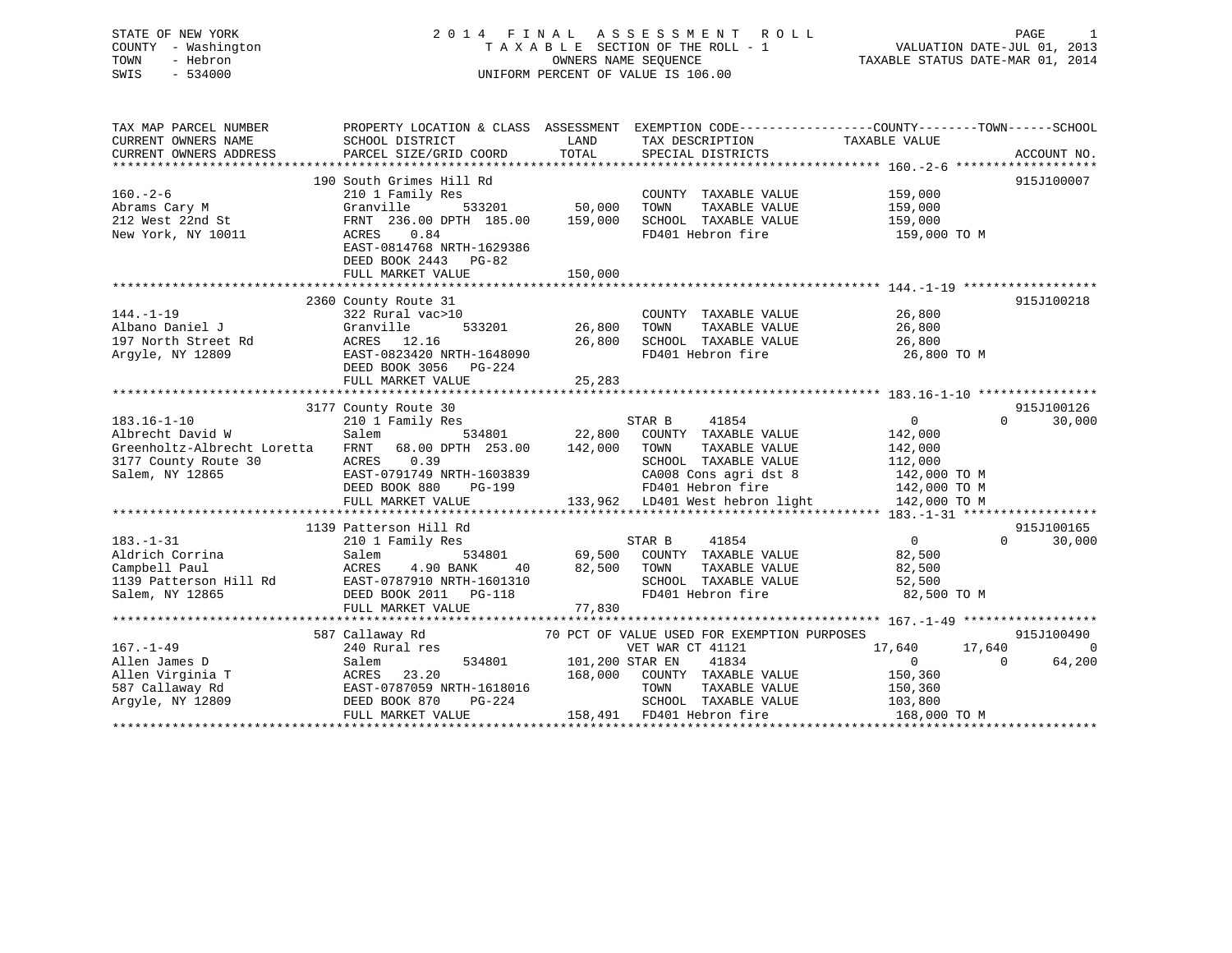# STATE OF NEW YORK 2 0 1 4 F I N A L A S S E S S M E N T R O L L PAGE 2 COUNTY - Washington T A X A B L E SECTION OF THE ROLL - 1 VALUATION DATE-JUL 01, 2013 TOWN - Hebron **CONNERS NAME SEQUENCE** TAXABLE STATUS DATE-MAR 01, 2014 SWIS - 534000 UNIFORM PERCENT OF VALUE IS 106.00

| TAX MAP PARCEL NUMBER                                                                                                                       |                                                                                                    |                       | PROPERTY LOCATION & CLASS ASSESSMENT EXEMPTION CODE---------------COUNTY-------TOWN------SCHOOL |                |          |                    |
|---------------------------------------------------------------------------------------------------------------------------------------------|----------------------------------------------------------------------------------------------------|-----------------------|-------------------------------------------------------------------------------------------------|----------------|----------|--------------------|
| CURRENT OWNERS NAME                                                                                                                         | SCHOOL DISTRICT                                                                                    | <b>LAND</b>           | TAX DESCRIPTION                                                                                 | TAXABLE VALUE  |          |                    |
| CURRENT OWNERS ADDRESS                                                                                                                      | PARCEL SIZE/GRID COORD                                                                             | TOTAL                 | SPECIAL DISTRICTS                                                                               |                |          | ACCOUNT NO.        |
|                                                                                                                                             |                                                                                                    |                       |                                                                                                 |                |          |                    |
|                                                                                                                                             | 763 Chamberlin Mills Rd                                                                            |                       |                                                                                                 |                |          | 915J101364         |
| $177. - 1 - 36.2$                                                                                                                           | 210 1 Family Res                                                                                   |                       |                                                                                                 | $\overline{0}$ |          | 30,000<br>$\Omega$ |
| Allen Joel                                                                                                                                  | Salem                                                                                              |                       |                                                                                                 |                |          |                    |
| Allen Susan                                                                                                                                 |                                                                                                    |                       | 94,500 TOWN                                                                                     |                |          |                    |
| 763 Chamberlin Mills Rd                                                                                                                     |                                                                                                    |                       |                                                                                                 |                |          |                    |
| Salem, NY 12865                                                                                                                             |                                                                                                    |                       | FD401 Hebron fire 94,500 TO M                                                                   |                |          |                    |
|                                                                                                                                             | ACRES 1.74 94,500<br>EAST-0805321 NRTH-1613068<br>DEED BOOK 656 PG-157<br>FULL MARKET VALUE 89,151 |                       |                                                                                                 |                |          |                    |
|                                                                                                                                             |                                                                                                    |                       |                                                                                                 |                |          |                    |
|                                                                                                                                             | 197 Middle Rd                                                                                      |                       |                                                                                                 |                |          | 915J101245         |
| $177. - 1 - 3.2$                                                                                                                            | 210 1 Family Res                                                                                   |                       | AGED-ALL 41800                                                                                  | 60,000         | 60,000   | 60,000             |
| 177.-1-3.2<br>Allen John Salem 534801<br>Allen Isabelle (ACRES 9.30<br>122 Middle Rd (BAST-0804533 NRTH-1615333)<br>-- 2007 2006 PM THE-785 |                                                                                                    | 534801 48,500 STAR EN | 41834                                                                                           | $\overline{0}$ | $\Omega$ | 60,000             |
|                                                                                                                                             |                                                                                                    |                       | 120,000 COUNTY TAXABLE VALUE                                                                    | 60,000         |          |                    |
|                                                                                                                                             |                                                                                                    |                       | TOWN<br>TAXABLE VALUE                                                                           | 60,000         |          |                    |
| Salem, NY 12865 DEED BOOK 386                                                                                                               | PG-785                                                                                             |                       | SCHOOL TAXABLE VALUE 0<br>FD401 Hebron fire 120,000                                             |                |          |                    |
|                                                                                                                                             | FULL MARKET VALUE                                                                                  |                       | TOWN TAXABLE VA<br>SCHOOL TAXABLE VA<br>113,208 FD401 Hebron fire                               | 120,000 TO M   |          |                    |
|                                                                                                                                             |                                                                                                    |                       |                                                                                                 |                |          |                    |
|                                                                                                                                             | 24 Chamberlin Mills Rd                                                                             |                       |                                                                                                 |                |          | 915J100580         |
| $183.20 - 1 - 11$                                                                                                                           | 210 1 Family Res                                                                                   |                       | STAR B 41854                                                                                    | $\overline{0}$ | $\Omega$ | 30,000             |
| Allen Phillip J<br>24 Chamberlin Mills Rd                                                                                                   | Salem 534801 24,400 COUNTY TAXABLE VALUE                                                           |                       |                                                                                                 | 65,700         |          |                    |
|                                                                                                                                             | 959/134                                                                                            |                       | 65,700 TOWN<br>TAXABLE VALUE                                                                    | 65,700         |          |                    |
| Salem, NY 12865                                                                                                                             | FRNT 133.00 DPTH 155.00                                                                            |                       | SCHOOL TAXABLE VALUE 35,700                                                                     |                |          |                    |
|                                                                                                                                             | ACRES<br>0.47 BANK 999                                                                             |                       | CA008 Cons agri dst 8 65,700 TO M<br>FD401 Hebron fire 65,700 TO M                              |                |          |                    |
|                                                                                                                                             | EAST-0793172 NRTH-1602993                                                                          |                       |                                                                                                 |                |          |                    |
|                                                                                                                                             | DEED BOOK 1959 PG-221                                                                              | 61.981                | LD401 West hebron light                                                                         | 65,700 TO M    |          |                    |
|                                                                                                                                             | FULL MARKET VALUE                                                                                  | 61,981                |                                                                                                 |                |          |                    |
|                                                                                                                                             |                                                                                                    |                       |                                                                                                 |                |          |                    |
|                                                                                                                                             | Middle Rd/e Off                                                                                    |                       |                                                                                                 |                |          | 9179900738         |
| $177. - 1 - 5.2$                                                                                                                            | 323 Vacant rural                                                                                   |                       | COUNTY TAXABLE VALUE 6,900                                                                      |                |          |                    |
| Allen Susan                                                                                                                                 | 534801<br>Salem                                                                                    | 6,900                 |                                                                                                 |                |          |                    |
| 763 Chamberlain Mills Rd                                                                                                                    | No Deeded R O W                                                                                    | 6,900                 |                                                                                                 |                |          |                    |
| Salem, NY 12865                                                                                                                             | ACRES<br>9.79                                                                                      |                       | CA008 Cons agri dst 8 6,900 TO M                                                                |                |          |                    |
|                                                                                                                                             | EAST-0809704 NRTH-1617869                                                                          |                       | FD401 Hebron fire                                                                               | 6,900 TO M     |          |                    |
|                                                                                                                                             | DEED BOOK 939<br>PG-151                                                                            |                       |                                                                                                 |                |          |                    |
|                                                                                                                                             | FULL MARKET VALUE                                                                                  | 6,509                 |                                                                                                 |                |          |                    |
|                                                                                                                                             |                                                                                                    |                       |                                                                                                 |                |          |                    |
|                                                                                                                                             | Blossom Rd                                                                                         |                       |                                                                                                 |                |          | 915J101492         |
| $186. - 1 - 12$                                                                                                                             | $314$ Rural vac<10                                                                                 |                       | COUNTY TAXABLE VALUE 26,000                                                                     |                |          |                    |
| Alonzo John A C                                                                                                                             | 534801<br>Salem                                                                                    | 26,000                | TAXABLE VALUE 26,000<br>TOWN                                                                    |                |          |                    |
| 6553 Hidden Beach Dr                                                                                                                        | ACRES 8.66                                                                                         | 26,000                | SCHOOL TAXABLE VALUE 26,000                                                                     |                |          |                    |
| Orlando, FL 32819                                                                                                                           | EAST-0819296 NRTH-1606749                                                                          |                       | FD401 Hebron fire                                                                               | 26,000 TO M    |          |                    |
|                                                                                                                                             | DEED BOOK 758<br>PG-148                                                                            |                       |                                                                                                 |                |          |                    |
|                                                                                                                                             | FULL MARKET VALUE                                                                                  | 24,528                |                                                                                                 |                |          |                    |
|                                                                                                                                             |                                                                                                    |                       |                                                                                                 |                |          |                    |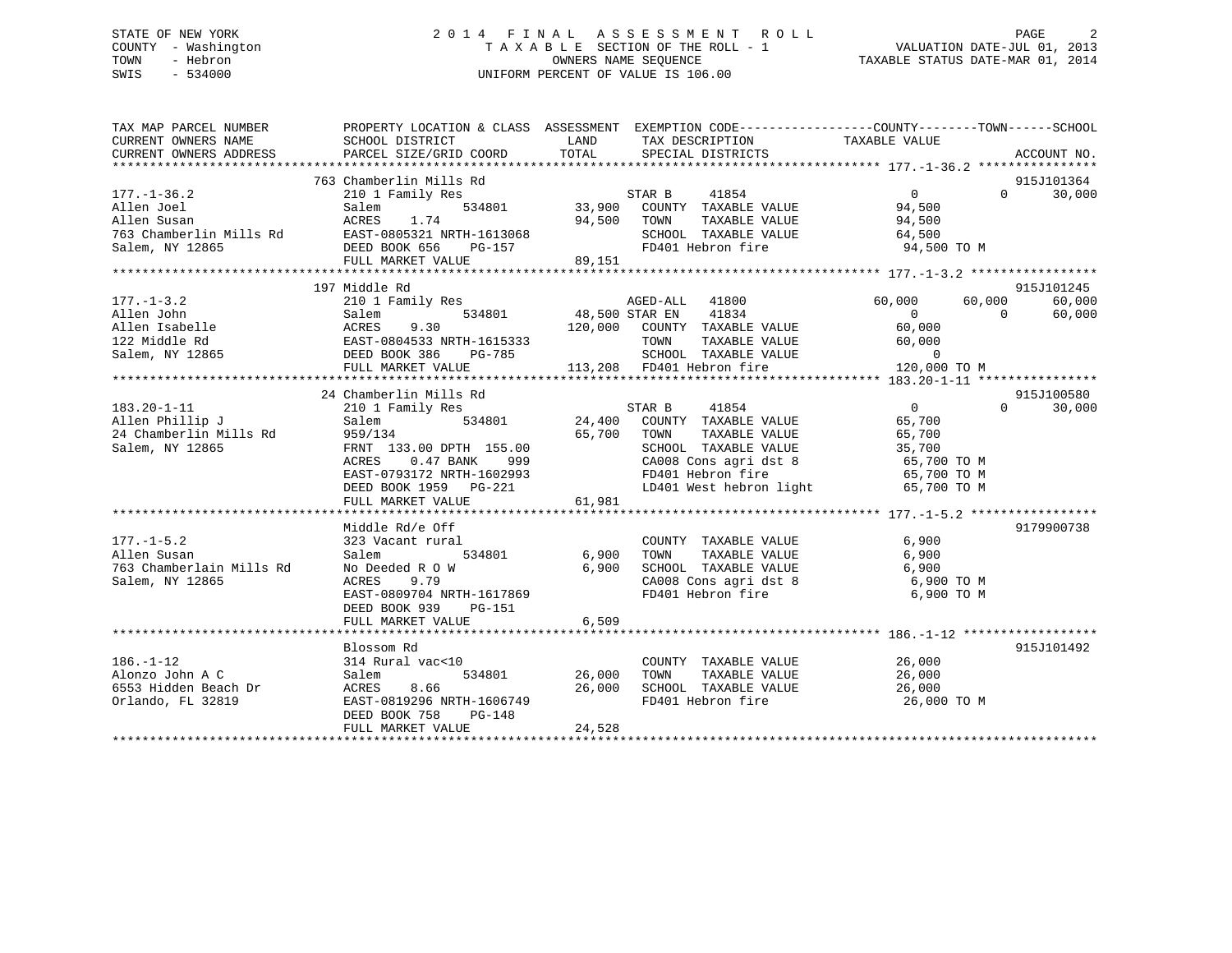# STATE OF NEW YORK 2 0 1 4 F I N A L A S S E S S M E N T R O L L PAGE 3 COUNTY - Washington T A X A B L E SECTION OF THE ROLL - 1 VALUATION DATE-JUL 01, 2013 TOWN - Hebron **CONNERS NAME SEQUENCE** TAXABLE STATUS DATE-MAR 01, 2014 SWIS - 534000 UNIFORM PERCENT OF VALUE IS 106.00

| TAX MAP PARCEL NUMBER<br>CURRENT OWNERS NAME<br>CURRENT OWNERS ADDRESS                                                                                           | PROPERTY LOCATION & CLASS ASSESSMENT EXEMPTION CODE---------------COUNTY-------TOWN------SCHOOL<br>SCHOOL DISTRICT<br>PARCEL SIZE/GRID COORD       | LAND<br>TOTAL              | TAX DESCRIPTION TAXABLE VALUE<br>SPECIAL DISTRICTS                                                                                               |                                                                                           | ACCOUNT NO.                    |
|------------------------------------------------------------------------------------------------------------------------------------------------------------------|----------------------------------------------------------------------------------------------------------------------------------------------------|----------------------------|--------------------------------------------------------------------------------------------------------------------------------------------------|-------------------------------------------------------------------------------------------|--------------------------------|
| $183. - 1 - 48$<br>Anaya Bodil Drescher<br>Anaya Albert<br>1065 Quaker Bridge Rd E 334 EAST-0788741 NRTH-1603580<br>Croton on the Hudson, NY 10520 DEED BOOK 590 | 44 Hebron Hills Rd<br>210 1 Family Res<br>534801<br>Salem<br>ACRES<br>4.03<br>PG-327                                                               | 65,200<br>187,500          | COUNTY TAXABLE VALUE<br>TOWN<br>TAXABLE VALUE<br>SCHOOL TAXABLE VALUE 187,500<br>FD401 Hebron fire                                               | 187,500<br>187,500<br>187,500 TO M                                                        | 915J101108                     |
|                                                                                                                                                                  | FULL MARKET VALUE                                                                                                                                  | 176,887                    |                                                                                                                                                  |                                                                                           |                                |
| $176. - 1 - 33$<br>Andersen Robt R<br>Andersen Lucille<br>273 County Route 31<br>Salem, NY 12865                                                                 | 273 County Route 31<br>140 Truck crops<br>534801<br>Salem<br>ACRES<br>48.20<br>EAST-0793974 NRTH-1612947<br>DEED BOOK 424<br>PG-929                | 245,000                    | AG DIST 41720<br>137,400 STAR EN 41834<br>COUNTY TAXABLE VALUE<br>TAXABLE VALUE<br>TOWN<br>SCHOOL TAXABLE VALUE<br>231,132 CA008 Cons agri dst 8 | 65,349<br>65,349<br>$\Omega$<br>$\Omega$<br>179,651<br>179,651<br>115,451<br>179,651 TO M | 915J100006<br>65,349<br>64,200 |
| MAY BE SUBJECT TO PAYMENT<br>UNDER AGDIST LAW TIL 2018                                                                                                           | FULL MARKET VALUE                                                                                                                                  |                            | 65,349 EX<br>FD401 Hebron fire                                                                                                                   | 245,000 TO M                                                                              |                                |
|                                                                                                                                                                  | 1303 Big Burch Hill Rd                                                                                                                             |                            |                                                                                                                                                  |                                                                                           |                                |
| $142. - 3 - 8.9$<br>Anderson Matthew<br>1303 Big Burch Hill Rd<br>Granville, NY 12832                                                                            | 210 1 Family Res<br>Granville<br>533201<br>$142.-1-8.9$<br>ACRES 2.99<br>EAST-0802751 NRTH-1641579<br>DEED BOOK 667<br>PG-114<br>FULL MARKET VALUE | 49,000<br>73,000<br>68,868 | STAR B<br>41854<br>COUNTY TAXABLE VALUE<br>TOWN<br>TAXABLE VALUE<br>SCHOOL TAXABLE VALUE<br>FD401 Hebron fire                                    | $\overline{0}$<br>$\Omega$<br>73,000<br>73,000<br>43,000<br>73,000 TO M                   | 30,000                         |
|                                                                                                                                                                  |                                                                                                                                                    |                            |                                                                                                                                                  |                                                                                           |                                |
| $160. -1 - 10$<br>Anoe Hilton J<br>Anoe Syndonna M<br>193 Benn Rd<br>Granville, NY 12832                                                                         | 171 Benn Rd<br>314 Rural vac<10<br>534801<br>Salem<br>2.00<br>ACRES<br>EAST-0805455 NRTH-1626601<br>DEED BOOK 943 PG-150<br>FULL MARKET VALUE      | 4,275<br>4,275<br>4,033    | COUNTY TAXABLE VALUE<br>TOWN<br>TAXABLE VALUE<br>SCHOOL TAXABLE VALUE<br>FD401 Hebron fire                                                       | 4,275<br>4,275<br>4,275<br>4,275 TO M                                                     | 915J100489                     |
|                                                                                                                                                                  |                                                                                                                                                    |                            |                                                                                                                                                  |                                                                                           |                                |
| $169. - 1 - 3.3$<br>Anoe Hilton J<br>Anoe Syndonna M<br>193 Benn Rd<br>Granville, NY 12832                                                                       | Benn Rd<br>314 Rural vac<10<br>534801<br>Salem<br>ACRES 11.90<br>EAST-0805871 NRTH-1626300<br>DEED BOOK 950<br>PG-67<br>FULL MARKET VALUE          | 30,800<br>30,800<br>29,057 | COUNTY TAXABLE VALUE<br>TAXABLE VALUE<br>TOWN<br>SCHOOL TAXABLE VALUE<br>CA008 Cons agri dst 8<br>FD401 Hebron fire                              | 30,800<br>30,800<br>30,800<br>30,800 TO M<br>30,800 TO M                                  |                                |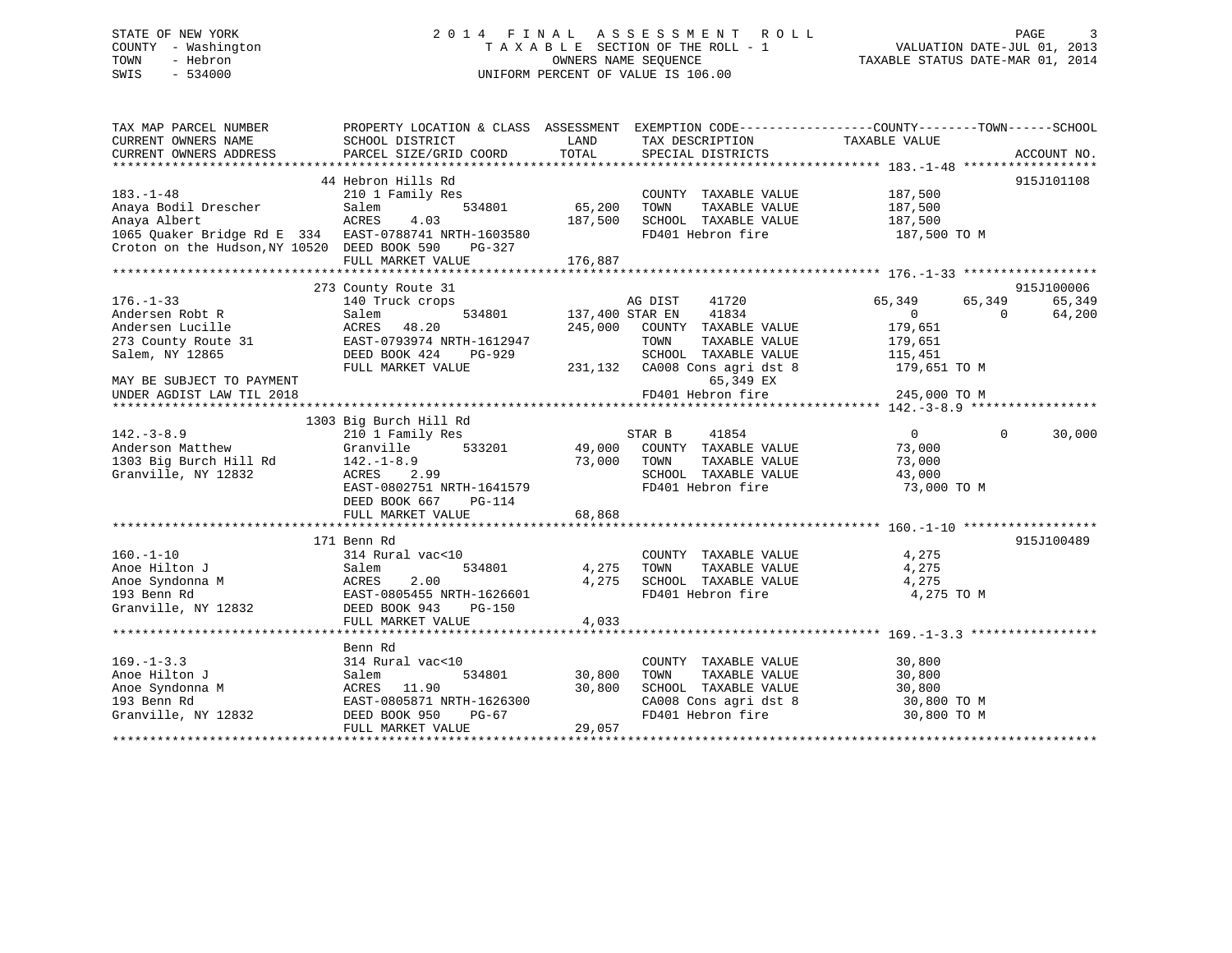# STATE OF NEW YORK 2 0 1 4 F I N A L A S S E S S M E N T R O L L PAGE 4 COUNTY - Washington T A X A B L E SECTION OF THE ROLL - 1 VALUATION DATE-JUL 01, 2013 TOWN - Hebron **CONNERS NAME SEQUENCE** TAXABLE STATUS DATE-MAR 01, 2014 SWIS - 534000 UNIFORM PERCENT OF VALUE IS 106.00

| TAX MAP PARCEL NUMBER<br>CURRENT OWNERS NAME<br>CURRENT OWNERS ADDRESS                                                                                                                | PROPERTY LOCATION & CLASS ASSESSMENT EXEMPTION CODE----------------COUNTY-------TOWN-----SCHOOL<br>SCHOOL DISTRICT<br>PARCEL SIZE/GRID COORD | LAND<br>TOTAL       | TAX DESCRIPTION<br>SPECIAL DISTRICTS                                                                                                                                                                                                          | TAXABLE VALUE                                                                   |                          | ACCOUNT NO.                                |
|---------------------------------------------------------------------------------------------------------------------------------------------------------------------------------------|----------------------------------------------------------------------------------------------------------------------------------------------|---------------------|-----------------------------------------------------------------------------------------------------------------------------------------------------------------------------------------------------------------------------------------------|---------------------------------------------------------------------------------|--------------------------|--------------------------------------------|
|                                                                                                                                                                                       |                                                                                                                                              |                     |                                                                                                                                                                                                                                               |                                                                                 |                          |                                            |
| $160. - 1 - 9.3$                                                                                                                                                                      | 193 Benn Rd<br>210 1 Family Res<br>534801<br>FULL MARKET VALUE                                                                               | 177,500<br>167, 453 | STAR B<br>41854<br>82,300 COUNTY TAXABLE VALUE<br>TAXABLE VALUE<br>TOWN<br>SCHOOL TAXABLE VALUE<br>FD401 Hebron fire                                                                                                                          | $\overline{0}$<br>177,500<br>177,500<br>147,500<br>177,500 TO M                 | $\Omega$                 | 915J101520<br>30,000                       |
|                                                                                                                                                                                       |                                                                                                                                              |                     |                                                                                                                                                                                                                                               |                                                                                 |                          |                                            |
| $184. - 1 - 10$<br>Anolfo Louis<br>9 Hausman St<br>Brooklyn, NY 11222                                                                                                                 | 1171 Bogtown Rd<br>260 Seasonal res<br>534801<br>Salem<br>ACRES 10.51<br>EAST-0803332 NRTH-1607862<br>DEED BOOK 3103 PG-302                  | 70,000<br>77,000    | COUNTY TAXABLE VALUE<br>TOWN<br>TAXABLE VALUE<br>SCHOOL TAXABLE VALUE<br>FD401 Hebron fire                                                                                                                                                    | 77,000<br>77,000<br>77,000<br>77,000 TO M                                       |                          | 915J100194                                 |
|                                                                                                                                                                                       | FULL MARKET VALUE                                                                                                                            | 72,642              |                                                                                                                                                                                                                                               |                                                                                 |                          |                                            |
| $186. - 1 - 29$<br>Antoniadis Mihail G                                                                                                                                                | State Route 22<br>314 Rural vac<10<br>534801<br>Salem                                                                                        | 22,500              | COUNTY TAXABLE VALUE<br>TAXABLE VALUE<br>TOWN                                                                                                                                                                                                 | 22,500<br>22,500                                                                |                          |                                            |
| 6188 State Route 22<br>Salem, NY 12865                                                                                                                                                | 6.18<br>ACRES<br>EAST-0816224 NRTH-1607405<br>DEED BOOK 879<br>$PG-200$<br>FULL MARKET VALUE                                                 | 21,226              | 22,500 SCHOOL TAXABLE VALUE<br>FD401 Hebron fire                                                                                                                                                                                              | 22,500<br>22,500 TO M                                                           |                          |                                            |
|                                                                                                                                                                                       |                                                                                                                                              |                     |                                                                                                                                                                                                                                               |                                                                                 |                          |                                            |
|                                                                                                                                                                                       | 3732 County Route 30                                                                                                                         |                     | 70 PCT OF VALUE USED FOR EXEMPTION PURPOSES                                                                                                                                                                                                   |                                                                                 |                          | 915J100142                                 |
| $175. - 1 - 4$<br>Salem, NY 12865                                                                                                                                                     | 240 Rural res<br>DEED BOOK 900 PG-48<br>FULL MARKET VALUE                                                                                    |                     | VET COM CT 41131<br>534801 173,500 VET DIS CT 41141<br>600 000 STAR B 41854<br>VET COM CT 41131<br>COUNTY TAXABLE VALUE<br>TOWN<br>TAXABLE VALUE<br>266,038 SCHOOL TAXABLE VALUE<br>SCHOOL TAXABLE VALUE 252,000<br>FD401 Hebron fire 282.000 | 49,350 30,000<br>59,220<br>$\overline{0}$<br>173,430<br>192,780<br>282,000 TO M | 59,220<br>$\overline{0}$ | $\overline{0}$<br>$\overline{0}$<br>30,000 |
|                                                                                                                                                                                       |                                                                                                                                              |                     |                                                                                                                                                                                                                                               |                                                                                 |                          |                                            |
| $186. - 1 - 3.5$<br>Armitage Drew E<br>Armitage John Lewis<br>Armitage John Lewis<br>19 St. Andrew Dr<br>Clifton Park, NY 12065                                                       | Blossom Rd Lot 5 Hartz<br>260 Seasonal res<br>534801<br>Salem<br>6.57<br>ACRES<br>EAST-0820220 NRTH-1607215<br>DEED BOOK 2930 PG-252         | 24,400 TOWN         | COUNTY TAXABLE VALUE<br>TAXABLE VALUE<br>63,000 SCHOOL TAXABLE VALUE<br>FD401 Hebron fire                                                                                                                                                     | 63,000<br>63,000<br>63,000<br>63,000 TO M                                       |                          | 915J101621                                 |
|                                                                                                                                                                                       | FULL MARKET VALUE                                                                                                                            | 59,434              |                                                                                                                                                                                                                                               |                                                                                 |                          |                                            |
| $183. - 1 - 52$                                                                                                                                                                       | Hebron Hills Rd<br>314 Rural vac<10                                                                                                          |                     | COUNTY TAXABLE VALUE                                                                                                                                                                                                                          | 21,400                                                                          |                          | 915J101332                                 |
| Armstrong Anthony D<br>Armstrong Holly B<br>Salem<br>57 Hanks Rd<br>PO Box 237<br>PO Box 237<br>PO Box 237<br>PEED BOX 237<br>PEED BOX PEED BOX<br>PEED BOX PEED BOX<br>PRILL MATRIMS | 534801<br>1.00<br>EAST-0788334 NRTH-1602665<br>DEED BOOK 2960 PG-190                                                                         | 21,400<br>21,400    | TOWN<br>TAXABLE VALUE<br>SCHOOL TAXABLE VALUE<br>FD401 Hebron fire                                                                                                                                                                            | 21,400<br>21,400<br>21,400 TO M                                                 |                          |                                            |
|                                                                                                                                                                                       | FULL MARKET VALUE                                                                                                                            | 20,189              |                                                                                                                                                                                                                                               |                                                                                 |                          |                                            |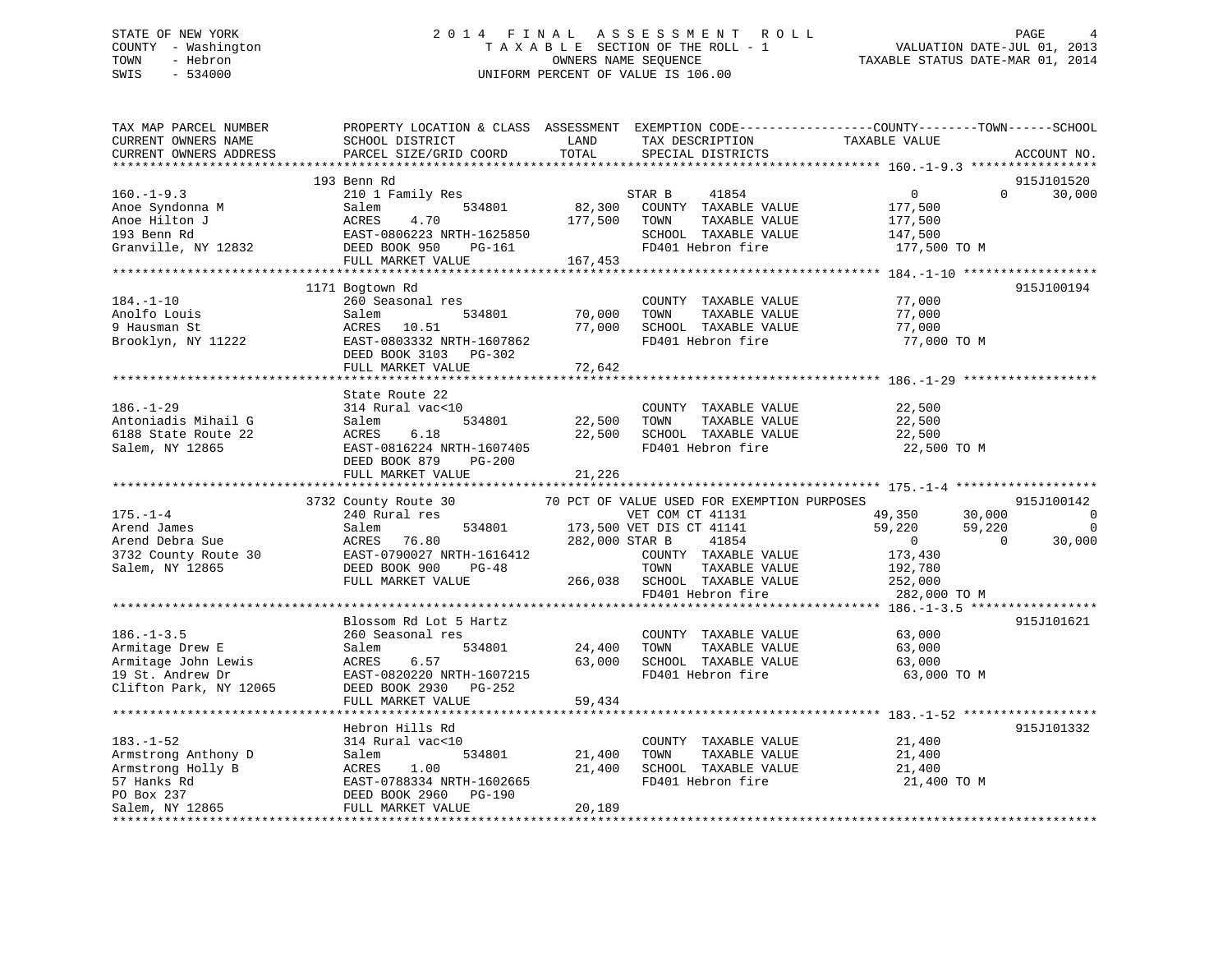# STATE OF NEW YORK 2 0 1 4 F I N A L A S S E S S M E N T R O L L PAGE 5 COUNTY - Washington T A X A B L E SECTION OF THE ROLL - 1 VALUATION DATE-JUL 01, 2013 TOWN - Hebron OWNERS NAME SEQUENCE TAXABLE STATUS DATE-MAR 01, 2014 SWIS - 534000 UNIFORM PERCENT OF VALUE IS 106.00

| TAX MAP PARCEL NUMBER                              |                                                                                                                                                                                                      | PROPERTY LOCATION & CLASS ASSESSMENT EXEMPTION CODE---------------COUNTY-------TOWN-----SCHOOL |                                      |
|----------------------------------------------------|------------------------------------------------------------------------------------------------------------------------------------------------------------------------------------------------------|------------------------------------------------------------------------------------------------|--------------------------------------|
| CURRENT OWNERS NAME                                | SCHOOL DISTRICT                                                                                                                                                                                      | LAND<br>TAX DESCRIPTION                                                                        | TAXABLE VALUE                        |
| CURRENT OWNERS ADDRESS                             | PARCEL SIZE/GRID COORD                                                                                                                                                                               | TOTAL<br>SPECIAL DISTRICTS                                                                     | ACCOUNT NO.                          |
|                                                    |                                                                                                                                                                                                      |                                                                                                |                                      |
|                                                    | 22 Bogtown Ln                                                                                                                                                                                        |                                                                                                | 815J101735                           |
| $184. - 1 - 13.3$                                  | 210 1 Family Res                                                                                                                                                                                     | STAR B<br>41854                                                                                | $\overline{0}$<br>$\Omega$<br>30,000 |
| Armstrong Robert J                                 | Salem<br>534801<br>557/280                                                                                                                                                                           | 71,000<br>COUNTY TAXABLE VALUE<br>TOWN<br>TAXABLE VALUE                                        | 173,000                              |
| 22 Bogtown Ln<br>Salem, NY 12865                   | ACRES<br>5.40                                                                                                                                                                                        | 173,000<br>SCHOOL TAXABLE VALUE                                                                | 173,000<br>143,000                   |
|                                                    | ACRES 5.40<br>EAST-0803651 NRTH-1605858                                                                                                                                                              | FD401 Hebron fire                                                                              | 173,000 TO M                         |
|                                                    | DEED BOOK 911<br>PG-61                                                                                                                                                                               |                                                                                                |                                      |
|                                                    | FULL MARKET VALUE                                                                                                                                                                                    | 163,208                                                                                        |                                      |
|                                                    |                                                                                                                                                                                                      |                                                                                                |                                      |
|                                                    | 44 Bogtown Ln                                                                                                                                                                                        |                                                                                                | 915J101072                           |
| $184. - 1 - 13.1$                                  | 240 Rural res                                                                                                                                                                                        | STAR B<br>41854                                                                                | $\overline{0}$<br>$\Omega$<br>30,000 |
|                                                    |                                                                                                                                                                                                      | 84,300 COUNTY TAXABLE VALUE                                                                    | 180,000                              |
|                                                    | Armstrong Timothy<br>Armstrong Deborah<br>10.70<br>14 Bogtown Ln<br>2008 BAST-0803366 NRTH-1606100<br>2008 BAST-0803366 NRTH-1606100<br>2008 BEED BOOK 557<br>2008 DEED BOOK 557<br>2008 PAPET VALUE | 180,000 TOWN<br>TAXABLE VALUE                                                                  | 180,000                              |
|                                                    |                                                                                                                                                                                                      | SCHOOL TAXABLE VALUE 150,000                                                                   |                                      |
|                                                    |                                                                                                                                                                                                      | FD401 Hebron fire                                                                              | 180,000 TO M                         |
|                                                    | FULL MARKET VALUE                                                                                                                                                                                    | 169, 811                                                                                       |                                      |
|                                                    |                                                                                                                                                                                                      |                                                                                                |                                      |
|                                                    | 291 Pine Hill Rd                                                                                                                                                                                     | 98 PCT OF VALUE USED FOR EXEMPTION PURPOSES                                                    |                                      |
| $169. - 1 - 12.1$                                  | 210 1 Family Res                                                                                                                                                                                     | VET WAR CT 41121                                                                               | 15,656 15,656<br>$\mathbf 0$         |
| Ashton Sherman                                     | Granville                                                                                                                                                                                            | 533201 35,600 STAR B<br>41854                                                                  | $\overline{0}$<br>30,000<br>$\Omega$ |
| 291 Pine Hill Rd                                   | ACRES<br>2.44 BANK                                                                                                                                                                                   | 999 106,500 COUNTY TAXABLE VALUE                                                               | 90,844                               |
| Salem, NY 12865                                    | EAST-0812579 NRTH-1624565                                                                                                                                                                            | TOWN<br>TAXABLE VALUE                                                                          | 90,844                               |
|                                                    | DEED BOOK 752<br>PG-309                                                                                                                                                                              | SCHOOL TAXABLE VALUE 76,500                                                                    |                                      |
|                                                    | FULL MARKET VALUE                                                                                                                                                                                    | 100,472 FD401 Hebron fire                                                                      | 106,500 TO M                         |
|                                                    |                                                                                                                                                                                                      |                                                                                                |                                      |
|                                                    | 55 James Rd                                                                                                                                                                                          |                                                                                                |                                      |
| $159. - 1 - 36.2$                                  | 270 Mfg housing                                                                                                                                                                                      | STAR B<br>41854                                                                                | 30,000<br>$\overline{0}$<br>$\Omega$ |
| Aubin Charles                                      | Hartford<br>533801<br>ACRES 2.69<br>EAST-0791612 NRTH-1628991<br>DEED BOOK 2331 PG-90                                                                                                                | 36,200 COUNTY TAXABLE VALUE                                                                    | 48,000                               |
| Aubin Carol                                        |                                                                                                                                                                                                      | 48,000 TOWN<br>TAXABLE VALUE                                                                   | 48,000                               |
| 55 James Rd                                        | EAST-0791612 NRTH-1628991<br>DEED BOOK 2331 PG-90                                                                                                                                                    | SCHOOL TAXABLE VALUE                                                                           | 18,000                               |
| Salem, NY 12865                                    |                                                                                                                                                                                                      | FD401 Hebron fire                                                                              | 48,000 TO M                          |
|                                                    |                                                                                                                                                                                                      | 45,283                                                                                         |                                      |
|                                                    | 89 Thunder Way                                                                                                                                                                                       |                                                                                                | 915J100070                           |
| $175. - 1 - 21$                                    | 240 Rural res                                                                                                                                                                                        | 41854<br>STAR B                                                                                | $\overline{0}$<br>$\Omega$<br>30,000 |
| Austin Jeremy J                                    | 534801<br>Salem                                                                                                                                                                                      | 47,600 COUNTY TAXABLE VALUE                                                                    | 90,400                               |
|                                                    | 50.00<br>ACRES                                                                                                                                                                                       | 90,400<br>TOWN<br>TAXABLE VALUE                                                                | 90,400                               |
| Austin Jeremy J<br>Humphrey Carrie G<br>PO Box 386 | EAST-0788054 NRTH-1610175                                                                                                                                                                            | SCHOOL TAXABLE VALUE                                                                           | 60,400                               |
| Salem, NY 12865                                    | DEED BOOK 2210 PG-186                                                                                                                                                                                | FD401 Hebron fire                                                                              | 90,400 TO M                          |
|                                                    | FULL MARKET VALUE                                                                                                                                                                                    | 85,283                                                                                         |                                      |
|                                                    |                                                                                                                                                                                                      |                                                                                                |                                      |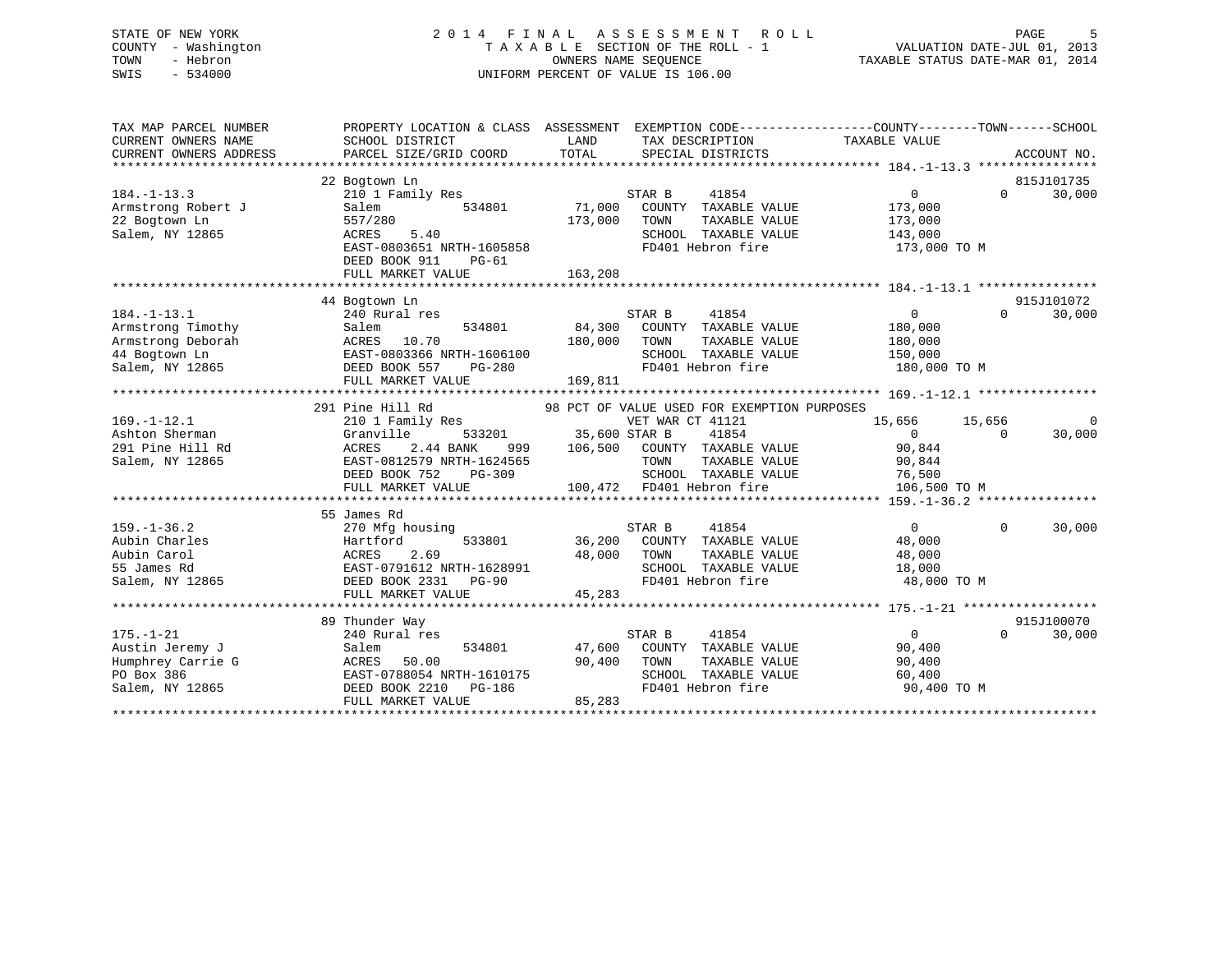# STATE OF NEW YORK 2 0 1 4 F I N A L A S S E S S M E N T R O L L PAGE 6 COUNTY - Washington T A X A B L E SECTION OF THE ROLL - 1 VALUATION DATE-JUL 01, 2013 TOWN - Hebron **CONNERS NAME SEQUENCE** TAXABLE STATUS DATE-MAR 01, 2014 SWIS - 534000 UNIFORM PERCENT OF VALUE IS 106.00

| TAX MAP PARCEL NUMBER<br>CURRENT OWNERS NAME<br>CURRENT OWNERS ADDRESS | PROPERTY LOCATION & CLASS ASSESSMENT EXEMPTION CODE---------------COUNTY-------TOWN-----SCHOOL<br>SCHOOL DISTRICT | LAND          | TAX DESCRIPTION                    | TAXABLE VALUE  |          |            |
|------------------------------------------------------------------------|-------------------------------------------------------------------------------------------------------------------|---------------|------------------------------------|----------------|----------|------------|
|                                                                        | 34 Middle Rd                                                                                                      |               |                                    |                |          | 915J100103 |
| $177. - 1 - 38$                                                        | 210 1 Family Res                                                                                                  |               | 41854<br>STAR B                    | $\Omega$       | $\Omega$ | 30,000     |
| Ayers Bruce                                                            | Salem                                                                                                             |               | 534801 32,500 COUNTY TAXABLE VALUE | 68,500         |          |            |
| 34 Middle Rd                                                           | ACRES<br>1.20 BANK<br>999                                                                                         | 68,500        | TOWN<br>TAXABLE VALUE              | 68,500         |          |            |
| Salem, NY 12865                                                        | EAST-0804678 NRTH-1613187                                                                                         |               | SCHOOL TAXABLE VALUE               | 38,500         |          |            |
|                                                                        | DEED BOOK 958 PG-297                                                                                              |               | FD401 Hebron fire                  | 68,500 TO M    |          |            |
|                                                                        | FULL MARKET VALUE                                                                                                 | 64,623        |                                    |                |          |            |
|                                                                        |                                                                                                                   |               |                                    |                |          |            |
|                                                                        | Sheldon Rd                                                                                                        |               |                                    |                |          | 915J100643 |
| $177. - 1 - 20$                                                        | 322 Rural vac>10                                                                                                  |               | COUNTY TAXABLE VALUE               | 29,500         |          |            |
| Aylmer Michael J                                                       | Salem                                                                                                             | 534801 29,500 | TAXABLE VALUE<br>TOWN              | 29,500         |          |            |
| 29 Sheldon Rd                                                          | ACRES 10.90                                                                                                       | 29,500        | SCHOOL TAXABLE VALUE               | 29,500         |          |            |
| Salem, NY 12865                                                        | EAST-0815829 NRTH-1616151                                                                                         |               | FD401 Hebron fire                  | 29,500 TO M    |          |            |
|                                                                        | DEED BOOK 3270<br>PG-292                                                                                          |               |                                    |                |          |            |
|                                                                        | FULL MARKET VALUE                                                                                                 | 27,830        |                                    |                |          |            |
|                                                                        |                                                                                                                   |               |                                    |                |          |            |
|                                                                        | 29 Sheldon Rd                                                                                                     |               |                                    |                |          | 915J101610 |
| $177. - 1 - 20.1$                                                      | 210 1 Family Res                                                                                                  |               | STAR B 41854                       | $\overline{0}$ | $\Omega$ | 30,000     |
| Aylmer Michael J                                                       | 534801<br>Salem                                                                                                   |               | 40,900 COUNTY TAXABLE VALUE        | 113,000        |          |            |
| 29 Sheldon Rd                                                          | ACRES<br>1.30                                                                                                     | 113,000       | TOWN<br>TAXABLE VALUE              | 113,000        |          |            |
| Salem, NY 12865                                                        | EAST-0816026 NRTH-1615859                                                                                         |               | SCHOOL TAXABLE VALUE               | 83,000         |          |            |
|                                                                        | DEED BOOK 3270 PG-292                                                                                             |               | FD401 Hebron fire                  | 113,000 TO M   |          |            |
|                                                                        | FULL MARKET VALUE                                                                                                 | 106,604       |                                    |                |          |            |
|                                                                        |                                                                                                                   |               |                                    |                |          |            |
|                                                                        | 117 Bromley Ln                                                                                                    |               |                                    |                |          |            |
| $178. - 1 - 5.1$                                                       | 210 1 Family Res                                                                                                  |               | COUNTY TAXABLE VALUE 125,000       |                |          |            |
| Backus Tyler                                                           | Salem                                                                                                             | 534801 37,800 | TOWN<br>TAXABLE VALUE              | 125,000        |          |            |
| 30 Rogers St Apt 3                                                     | 3.30<br>ACRES                                                                                                     | 125,000       | SCHOOL TAXABLE VALUE               | 125,000        |          |            |
| Glens Falls, NY 12801                                                  | EAST-0820608 NRTH-1614441                                                                                         |               | FD401 Hebron fire                  | 125,000 TO M   |          |            |
|                                                                        | DEED BOOK 3305 PG-165                                                                                             |               |                                    |                |          |            |
|                                                                        | FULL MARKET VALUE                                                                                                 | 117,925       |                                    |                |          |            |
|                                                                        |                                                                                                                   |               |                                    |                |          |            |
|                                                                        | 163 County Route 28                                                                                               |               |                                    |                |          | 915J100288 |
| $152. - 2 - 15$                                                        | 210 1 Family Res                                                                                                  |               | STAR B<br>41854                    | $\overline{0}$ | $\Omega$ | 30,000     |
| Bailey Bobbie Jo                                                       | Granville<br>533201                                                                                               |               | 63,100 COUNTY TAXABLE VALUE        | 126,500        |          |            |
| Pollock Clayton W                                                      | ACRES 1.10 BANK<br>26                                                                                             | 126,500 TOWN  | TAXABLE VALUE                      | 126,500        |          |            |
| 163 County Route 28                                                    | EAST-0810690 NRTH-1642560                                                                                         |               | SCHOOL TAXABLE VALUE 96,500        |                |          |            |
| Granville, NY 12832                                                    | DEED BOOK 2140 PG-350                                                                                             |               | FD401 Hebron fire 126,500 TO M     |                |          |            |
|                                                                        | FULL MARKET VALUE                                                                                                 | 119,340       |                                    |                |          |            |
|                                                                        |                                                                                                                   |               |                                    |                |          |            |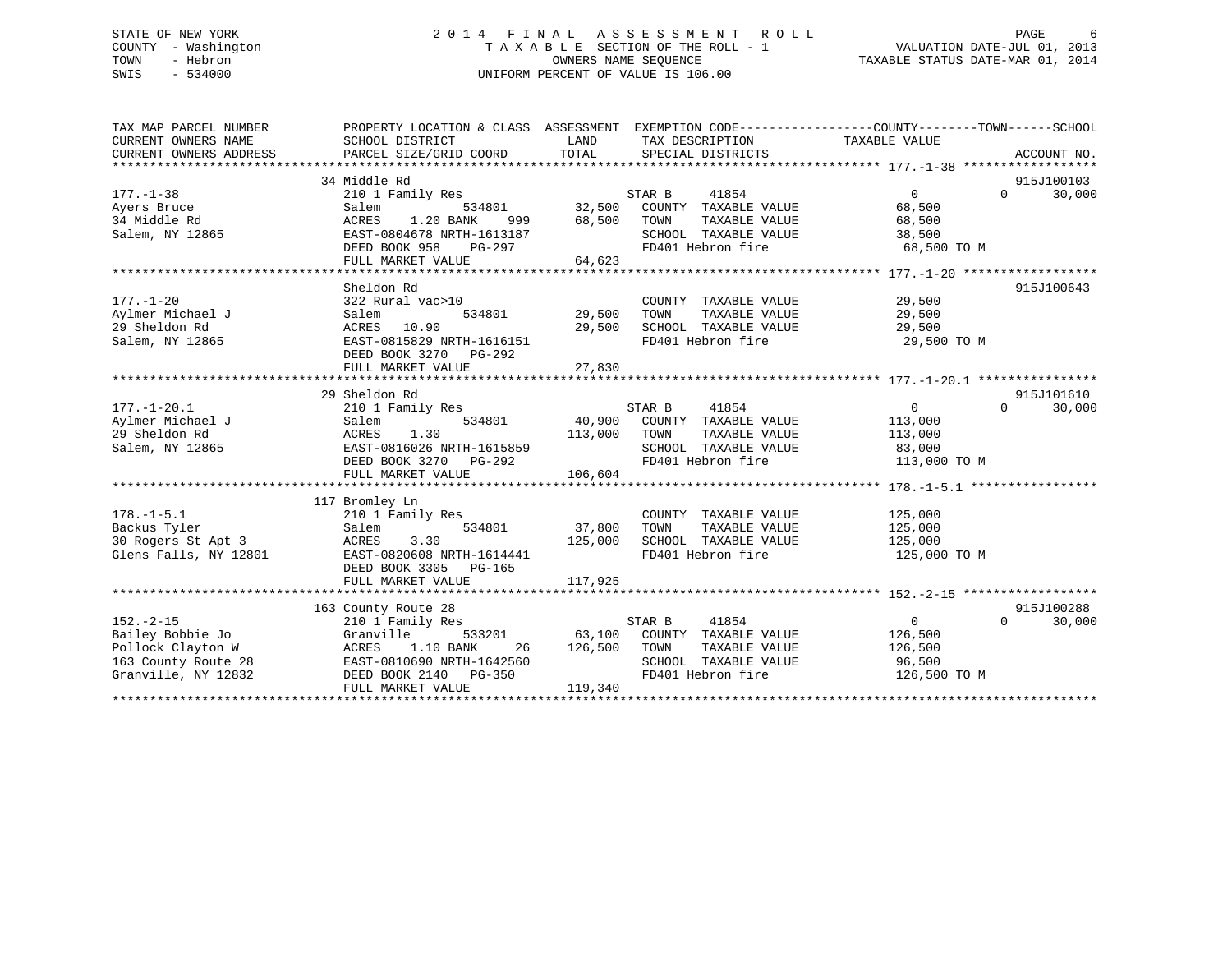# STATE OF NEW YORK 2 0 1 4 F I N A L A S S E S S M E N T R O L L PAGE 7 COUNTY - Washington T A X A B L E SECTION OF THE ROLL - 1 VALUATION DATE-JUL 01, 2013 TOWN - Hebron OWNERS NAME SEQUENCE TAXABLE STATUS DATE-MAR 01, 2014 SWIS - 534000 UNIFORM PERCENT OF VALUE IS 106.00

| TAX MAP PARCEL NUMBER                                                                  | PROPERTY LOCATION & CLASS ASSESSMENT EXEMPTION CODE----------------COUNTY-------TOWN------SCHOOL |                |                                                   |                                     |                          |
|----------------------------------------------------------------------------------------|--------------------------------------------------------------------------------------------------|----------------|---------------------------------------------------|-------------------------------------|--------------------------|
| CURRENT OWNERS NAME                                                                    | SCHOOL DISTRICT                                                                                  | LAND           | TAX DESCRIPTION                                   | TAXABLE VALUE                       |                          |
| CURRENT OWNERS ADDRESS                                                                 | PARCEL SIZE/GRID COORD                                                                           | TOTAL          | SPECIAL DISTRICTS                                 |                                     | ACCOUNT NO.              |
|                                                                                        |                                                                                                  |                |                                                   |                                     |                          |
|                                                                                        | 7 Chamberlin Mills Rd                                                                            |                | 90 PCT OF VALUE USED FOR EXEMPTION PURPOSES       |                                     | 915J100015               |
| $183.20 - 1 - 7$                                                                       | 7amily Res<br>534801 32,000 AGED-CO<br>210 1 Family Res                                          |                | VET WAR CT 41121                                  | 11,408 11,408 0                     |                          |
| Bain Allan                                                                             | Salem                                                                                            |                | 41802                                             | $6,464$ 0                           | $\overline{\phantom{0}}$ |
| Bain Kathy                                                                             | 476/331                                                                                          | 84,500 STAR EN | 41834                                             | $\overline{0}$                      | $\Omega$<br>64,200       |
| 7 Chamberlin Mills Rd                                                                  | 3.00<br>ACRES                                                                                    |                | COUNTY TAXABLE VALUE                              | 66,628                              |                          |
| Salem, NY 12865                                                                        | EAST-0792505 NRTH-1603007                                                                        |                | TOWN<br>TAXABLE VALUE                             | 73,092                              |                          |
|                                                                                        | DEED BOOK 434<br>$PG-4$                                                                          |                | SCHOOL TAXABLE VALUE                              | 20, 300                             |                          |
|                                                                                        | FULL MARKET VALUE                                                                                |                | 79,717 CA008 Cons agri dst 8<br>FD401 Hebron fire | 84,500 TO M<br>84,500 TO M          |                          |
|                                                                                        |                                                                                                  |                |                                                   |                                     |                          |
|                                                                                        |                                                                                                  |                |                                                   | LD401 West hebron light 84,500 TO M |                          |
|                                                                                        |                                                                                                  |                |                                                   |                                     |                          |
|                                                                                        | 4294 County Route 30                                                                             |                |                                                   |                                     | 915J100507               |
| $158. - 1 - 4$                                                                         | 240 Rural res                                                                                    |                | 41854<br>STAR B                                   | $\overline{0}$                      | 30,000<br>$\Omega$       |
| Bain Ronald                                                                            | 533801<br>Hartiora<br>ACRES 42.80                                                                | 209,100        | COUNTY TAXABLE VALUE                              | 369,500                             |                          |
|                                                                                        |                                                                                                  |                | TOWN<br>TAXABLE VALUE                             | 369,500                             |                          |
| Bain Sharon<br>4294 County Route 30 EAST-0786269 NRTH-1628854<br>DRED BOOK 2332 PG-272 |                                                                                                  |                | SCHOOL TAXABLE VALUE                              | 339,500                             |                          |
|                                                                                        |                                                                                                  |                |                                                   | CA008 Cons agri dst 8 369,500 TO M  |                          |
|                                                                                        | FULL MARKET VALUE                                                                                |                | 348,585 FD401 Hebron fire                         | 369,500 TO M                        |                          |
|                                                                                        |                                                                                                  |                |                                                   |                                     |                          |
|                                                                                        | 6945 State Route 22                                                                              |                |                                                   |                                     | 915J101119               |
| $161. - 2 - 10.15$                                                                     | 270 Mfg housing                                                                                  |                | COUNTY TAXABLE VALUE                              | 51,500                              |                          |
| Baker Antoinette                                                                       | 533201<br>Granville                                                                              | 36,800         | TOWN<br>TAXABLE VALUE                             | 51,500                              |                          |
| 6945 State Route 22                                                                    | ACRES<br>2.90                                                                                    | 51,500         | SCHOOL TAXABLE VALUE                              | 51,500                              |                          |
| Granville, NY 12832                                                                    | EAST-0816434 NRTH-1625258                                                                        |                | FD401 Hebron fire                                 | 51,500 TO M                         |                          |
|                                                                                        | DEED BOOK 2199<br>PG-250                                                                         |                |                                                   |                                     |                          |
|                                                                                        | FULL MARKET VALUE                                                                                | 48,585         |                                                   |                                     |                          |
|                                                                                        | 6570 State Route 22                                                                              |                |                                                   |                                     | 915J100019               |
| $177. - 1 - 18$                                                                        | 210 1 Family Res                                                                                 |                | STAR EN 41834                                     | $\overline{0}$                      | 64,200<br>$\Omega$       |
| Baker Fred Jr                                                                          | 534801<br>Salem                                                                                  |                | 35,300 COUNTY TAXABLE VALUE                       | 72,500                              |                          |
| 6570 State Route 22                                                                    |                                                                                                  | 72,500 TOWN    | TAXABLE VALUE                                     | 72,500                              |                          |
| Salem, NY 12865                                                                        |                                                                                                  |                | SCHOOL TAXABLE VALUE 8,300                        |                                     |                          |
|                                                                                        | Salem 2.30 (2.99)<br>EAST-0815417 NRTH-1616256 (2.999)                                           |                | FD401 Hebron fire                                 | 72,500 TO M                         |                          |
|                                                                                        | FULL MARKET VALUE                                                                                | 68,396         |                                                   |                                     |                          |
|                                                                                        |                                                                                                  |                |                                                   |                                     |                          |
|                                                                                        | Mountainside Meadows Way                                                                         |                |                                                   |                                     | 915J101793               |
| $170. - 1 - 12.7$                                                                      | 314 Rural vac<10                                                                                 |                | COUNTY TAXABLE VALUE                              | 21,800                              |                          |
| Baker Glen                                                                             | Salem<br>534801                                                                                  | 21,800         | TAXABLE VALUE<br>TOWN                             | 21,800                              |                          |
| 9915 State Route 22                                                                    | Lot 7                                                                                            | 21,800         | SCHOOL TAXABLE VALUE                              | 21,800                              |                          |
| Middle Granville, NY 12849                                                             | ACRES<br>5.59                                                                                    |                | CA008 Cons agri dst 8                             | 21,800 TO M                         |                          |
|                                                                                        | EAST-0816839 NRTH-1617207                                                                        |                | FD401 Hebron fire                                 | 21,800 TO M                         |                          |
|                                                                                        | DEED BOOK 2421 PG-327                                                                            |                |                                                   |                                     |                          |
|                                                                                        | FULL MARKET VALUE                                                                                | 20,566         |                                                   |                                     |                          |
|                                                                                        |                                                                                                  |                |                                                   |                                     |                          |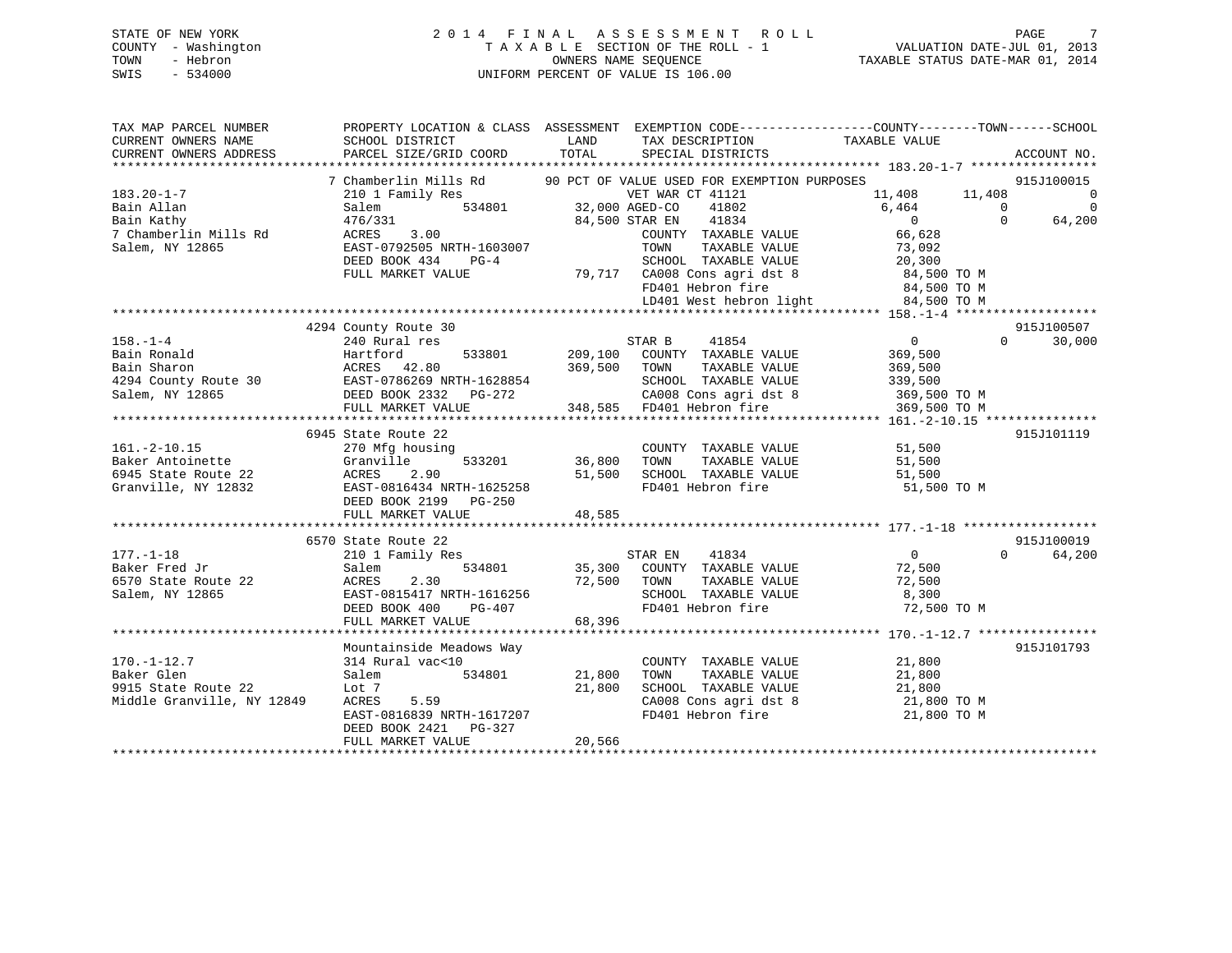# STATE OF NEW YORK 2 0 1 4 F I N A L A S S E S S M E N T R O L L PAGE 8 COUNTY - Washington T A X A B L E SECTION OF THE ROLL - 1 VALUATION DATE-JUL 01, 2013 TOWN - Hebron **CONNERS NAME SEQUENCE** TAXABLE STATUS DATE-MAR 01, 2014 SWIS - 534000 UNIFORM PERCENT OF VALUE IS 106.00

| TAX MAP PARCEL NUMBER      | PROPERTY LOCATION & CLASS ASSESSMENT EXEMPTION CODE----------------COUNTY-------TOWN-----SCHOOL |                                     |                                   |                |                    |
|----------------------------|-------------------------------------------------------------------------------------------------|-------------------------------------|-----------------------------------|----------------|--------------------|
| CURRENT OWNERS NAME        | SCHOOL DISTRICT                                                                                 | LAND                                | TAX DESCRIPTION                   | TAXABLE VALUE  |                    |
| CURRENT OWNERS ADDRESS     | PARCEL SIZE/GRID COORD                                                                          | TOTAL                               | SPECIAL DISTRICTS                 |                | ACCOUNT NO.        |
|                            |                                                                                                 |                                     |                                   |                |                    |
|                            | Mountainside Meadows Way                                                                        |                                     |                                   |                | 915J101794         |
| $170. - 1 - 12.8$          | 314 Rural vac<10                                                                                |                                     | COUNTY TAXABLE VALUE              | 21,900         |                    |
| Baker Glen                 | Salem                                                                                           | 534801 21,900                       | TAXABLE VALUE<br>TOWN             | 21,900         |                    |
| 9915 State Route 22        | Lot 5                                                                                           | 21,900                              | SCHOOL TAXABLE VALUE              | 21,900         |                    |
| Middle Granville, NY 12849 | 5.64<br>ACRES                                                                                   |                                     | CA008 Cons agri dst 8 21,900 TO M |                |                    |
|                            | EAST-0816512 NRTH-1617174                                                                       |                                     | FD401 Hebron fire                 | 21,900 TO M    |                    |
|                            | DEED BOOK 2421 PG-327                                                                           |                                     |                                   |                |                    |
|                            | FULL MARKET VALUE                                                                               | 20,660                              |                                   |                |                    |
|                            |                                                                                                 |                                     |                                   |                |                    |
|                            | 97 Bromley Ln                                                                                   |                                     |                                   |                | 915J101339         |
| $178. - 1 - 11.1$          | 210 1 Family Res                                                                                |                                     | STAR B<br>41854                   | $\overline{0}$ | $\Omega$<br>30,000 |
| Baker Michael              | 534801<br>Salem                                                                                 |                                     | 43,700 COUNTY TAXABLE VALUE       | 184,500        |                    |
| Baker Diana                | lot <sub>2</sub>                                                                                | 184,500 TOWN                        | TAXABLE VALUE                     | 184,500        |                    |
| 97 Bromley Ln              | 6.10<br>ACRES                                                                                   |                                     | SCHOOL TAXABLE VALUE 154,500      |                |                    |
| Granville, NY 12832        | EAST-0820223 NRTH-1614374                                                                       |                                     | FD401 Hebron fire                 | 184,500 TO M   |                    |
|                            | DEED BOOK 503<br>PG-914                                                                         |                                     |                                   |                |                    |
|                            | FULL MARKET VALUE                                                                               | 174,057                             |                                   |                |                    |
|                            |                                                                                                 |                                     |                                   |                |                    |
|                            | Bromley Ln                                                                                      |                                     |                                   |                |                    |
| $178. - 1 - 11.4$          | 314 Rural vac<10                                                                                |                                     | COUNTY TAXABLE VALUE              | 9,300          |                    |
| Baker Michael              | 534801<br>Salem                                                                                 | 9,300                               | TAXABLE VALUE<br>TOWN             | 9,300          |                    |
| Baker Diana                | lot 1                                                                                           | 9,300                               | SCHOOL TAXABLE VALUE              | 9,300          |                    |
| 97 Bromley Ln              | 1.42<br>ACRES                                                                                   |                                     | FD401 Hebron fire                 | 9,300 TO M     |                    |
| Granville, NY 12832        | EAST-0819976 NRTH-1614077                                                                       |                                     |                                   |                |                    |
|                            | DEED BOOK 503<br>PG-914                                                                         |                                     |                                   |                |                    |
|                            | FULL MARKET VALUE                                                                               | 8,774                               |                                   |                |                    |
|                            | 147 East Green Pond Way                                                                         |                                     |                                   |                | 915J100021         |
| $143. - 1 - 12$            | 260 Seasonal res - WTRFNT                                                                       |                                     | COUNTY TAXABLE VALUE              | 136,500        |                    |
| Baker Nathaniel C          | Granville<br>533201                                                                             | 113,700 TOWN                        | TAXABLE VALUE                     | 136,500        |                    |
| Baker Benjamin C           | FRNT 150.00 DPTH 200.00 136,500                                                                 |                                     | SCHOOL TAXABLE VALUE              | 136,500        |                    |
| 1591 County Route 23       | EAST-0816341 NRTH-1643719                                                                       |                                     | FD401 Hebron fire                 | 136,500 TO M   |                    |
| Granville, NY 12832        | DEED BOOK 871 PG-252                                                                            |                                     |                                   |                |                    |
|                            | FULL MARKET VALUE                                                                               | 128,774                             |                                   |                |                    |
|                            |                                                                                                 |                                     |                                   |                |                    |
|                            | 26 Wolfe Ln                                                                                     |                                     |                                   |                | 915J100620         |
| $158. - 1 - 11$            | 260 Seasonal res                                                                                |                                     | COUNTY TAXABLE VALUE              | 133,500        |                    |
| Baker Richard P            | Hartford                                                                                        |                                     | TOWN<br>TAXABLE VALUE             | 133,500        |                    |
| 9400 Woodington Dr         | 891/198, 891/193,891/189                                                                        | 533801 128,800<br>3,891/189 133,500 | SCHOOL TAXABLE VALUE              | 133,500        |                    |
| Potomac, MD 20854          | ACRES<br>6.50                                                                                   |                                     | FD401 Hebron fire                 | 133,500 TO M   |                    |
|                            | EAST-0790282 NRTH-1631291                                                                       |                                     |                                   |                |                    |
|                            | DEED BOOK 891<br>PG-196                                                                         |                                     |                                   |                |                    |
|                            | FULL MARKET VALUE                                                                               | 125,943                             |                                   |                |                    |
|                            |                                                                                                 |                                     |                                   |                |                    |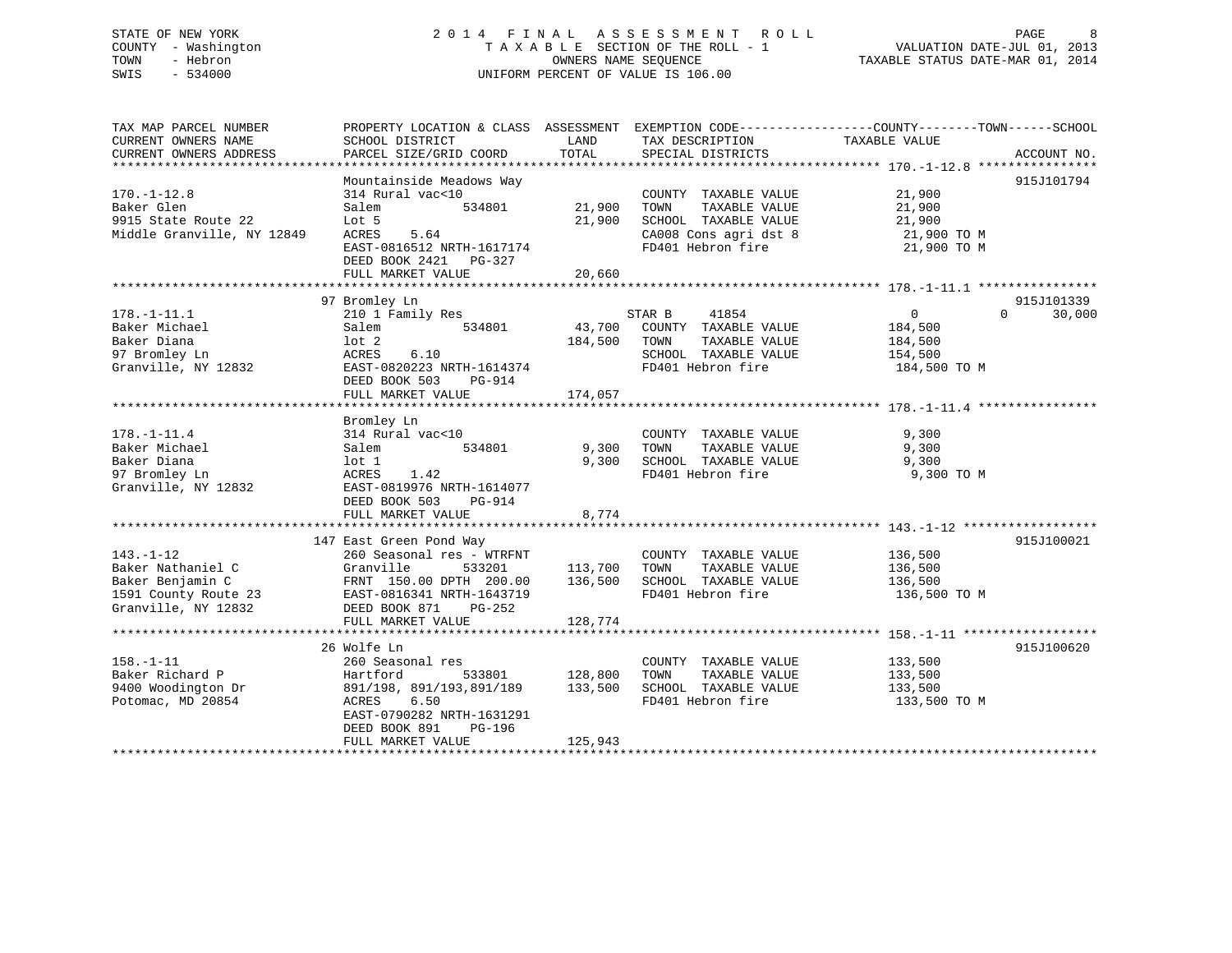# STATE OF NEW YORK 2 0 1 4 F I N A L A S S E S S M E N T R O L L PAGE 9 COUNTY - Washington T A X A B L E SECTION OF THE ROLL - 1 VALUATION DATE-JUL 01, 2013 TOWN - Hebron **CONNERS NAME SEQUENCE** TAXABLE STATUS DATE-MAR 01, 2014 SWIS - 534000 UNIFORM PERCENT OF VALUE IS 106.00

| TAX MAP PARCEL NUMBER<br>CURRENT OWNERS NAME<br>CURRENT OWNERS ADDRESS                                 | PROPERTY LOCATION & CLASS ASSESSMENT EXEMPTION CODE---------------COUNTY-------TOWN------SCHOOL<br>SCHOOL DISTRICT<br>PARCEL SIZE/GRID COORD                                                                                       | LAND<br>TOTAL                       | TAX DESCRIPTION<br>SPECIAL DISTRICTS                                                                                                                                                                                                                                                                                                                                            | TAXABLE VALUE                                              | ACCOUNT NO.                      |
|--------------------------------------------------------------------------------------------------------|------------------------------------------------------------------------------------------------------------------------------------------------------------------------------------------------------------------------------------|-------------------------------------|---------------------------------------------------------------------------------------------------------------------------------------------------------------------------------------------------------------------------------------------------------------------------------------------------------------------------------------------------------------------------------|------------------------------------------------------------|----------------------------------|
| $175. - 1 - 12.7$<br>Baker Wendell<br>Baker Cindy<br>PO Box 179<br>North River, NY 12856 DEED BOOK 573 | 87&88 Thunder Way<br>280 Res Multiple<br>Salem<br>ACRES 15.78<br>EAST-0789165 NRTH-1610278<br>PG-188<br>FULL MARKET VALUE                                                                                                          | 534801 71,000<br>189,300<br>178,585 | COUNTY TAXABLE VALUE 189,300<br>TOWN<br>SCHOOL TAXABLE VALUE 189,300<br>FD401 Hebron fire 189,300 TO M                                                                                                                                                                                                                                                                          | TAXABLE VALUE 189,300                                      | 915J101603                       |
| $169. - 1 - 18.7$<br>Balenski John F<br>59 Horton St<br>Stamford, CT 06902                             | 133 Clark Way<br>260 Seasonal res<br>Granville<br>533201<br>Tax Sale 12056<br>2.82<br>ACRES<br>EAST-0813547 NRTH-1623470<br>DEED BOOK 713<br>PG-163                                                                                | 19,300<br>72,000                    | COUNTY TAXABLE VALUE<br>TAXABLE VALUE<br>TOWN<br>SCHOOL TAXABLE VALUE<br>FD401 Hebron fire                                                                                                                                                                                                                                                                                      | 72,000<br>72,000<br>72,000<br>72,000 TO M                  | 915J101232                       |
| $183.16 - 1 - 21$<br>Ball John<br>Ball Carol<br>61 Abbott Ave<br>Merrick, NY 11566                     | 3168 County Route 30<br>230 3 Family Res<br>534801<br>Salem<br>3 units<br>FRNT 72.00 DPTH 203.00<br>0.34<br>ACRES<br>EAST-0792124 NRTH-1603684<br>DEED BOOK 930<br>PG-225<br>FULL MARKET VALUE                                     | 21,700<br>93,500<br>88,208          | COUNTY TAXABLE VALUE<br>TAXABLE VALUE<br>TOWN<br>SCHOOL TAXABLE VALUE<br>$\begin{array}{lll} \texttt{CA008} \texttt{ Cons} & \texttt{aspti} & \texttt{dst} & \texttt{8} & \texttt{93,500} & \texttt{TO} \; \texttt{M} \\ \texttt{FD401} & \texttt{Hebron} & \texttt{fire} & & & \texttt{93,500} & \texttt{TO} \; \texttt{M} \end{array}$<br>LD401 West hebron light 93,500 TO M | 93,500<br>93,500<br>93,500                                 | 915J100635                       |
| $175. - 1 - 12.2$<br>Balla Wade H<br>3495 County Route 30<br>Salem, NY 12865                           | 3495 County Route 30<br>240 Rural res<br>Salem<br>534801<br>ACRES 18.46<br>EAST-0791303<br>119,500 TOWN<br>EAST-0791303 NRTH-1611132<br>DEED BOOK 2939 PG-253 CA008 Cons agri dst 8<br>FULL MARKET VALUE 112,736 FD401 Hebron fire |                                     | STAR EN 41834<br>76,200 COUNTY TAXABLE VALUE<br>TOWN TAXABLE VALUE 119,500<br>SCHOOL TAXABLE VALUE 55,300<br>$\frac{119}{500}$ TO M<br>CA008 Cons agri dst 8 119,500 TO M                                                                                                                                                                                                       | $\overline{0}$<br>119,500<br>119,500 TO M                  | 915J101138<br>$\Omega$<br>64,200 |
| $161. - 2 - 7.2$<br>Ballantine Scott E<br>7008 State Route 22<br>Granville, NY 12832                   | 7008 State Route 22<br>270 Mfg housing<br>533201<br>Granville<br>lot A<br>1.67<br>ACRES<br>EAST-0817630 NRTH-1626535<br>DEED BOOK 916<br>PG-316<br>FULL MARKET VALUE                                                               | 36,500<br>34,434                    | STAR B<br>41854<br>33,700 COUNTY TAXABLE VALUE<br>TOWN<br>TAXABLE VALUE<br>SCHOOL TAXABLE VALUE<br>FD401 Hebron fire                                                                                                                                                                                                                                                            | $\overline{0}$<br>36,500<br>36,500<br>6,500<br>36,500 TO M | $\Omega$<br>30,000               |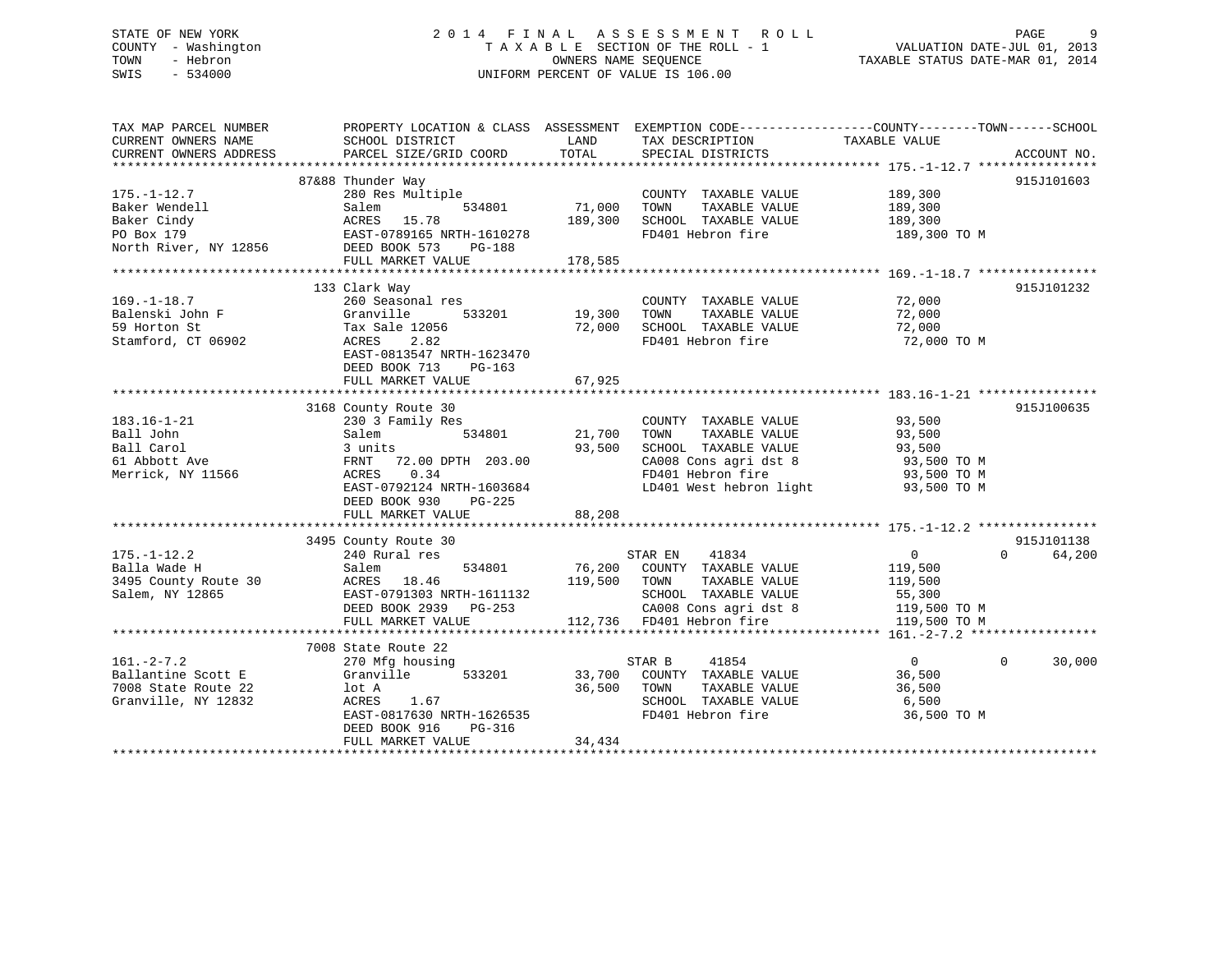# STATE OF NEW YORK 2 0 1 4 F I N A L A S S E S S M E N T R O L L PAGE 10 COUNTY - Washington T A X A B L E SECTION OF THE ROLL - 1 VALUATION DATE-JUL 01, 2013 TOWN - Hebron OWNERS NAME SEQUENCE TAXABLE STATUS DATE-MAR 01, 2014 SWIS - 534000 UNIFORM PERCENT OF VALUE IS 106.00

| TAX MAP PARCEL NUMBER<br>CURRENT OWNERS NAME | SCHOOL DISTRICT                                          | LAND<br>TAX DESCRIPTION                                                 | PROPERTY LOCATION & CLASS ASSESSMENT EXEMPTION CODE---------------COUNTY-------TOWN-----SCHOOL<br>TAXABLE VALUE |
|----------------------------------------------|----------------------------------------------------------|-------------------------------------------------------------------------|-----------------------------------------------------------------------------------------------------------------|
| CURRENT OWNERS ADDRESS                       | PARCEL SIZE/GRID COORD                                   | TOTAL<br>SPECIAL DISTRICTS                                              | ACCOUNT NO.                                                                                                     |
|                                              | 516 Chamberlin Mills Rd                                  | 66 PCT OF VALUE USED FOR EXEMPTION PURPOSES                             | 915J100022                                                                                                      |
| $176. - 1 - 25.1$                            | 240 Rural res                                            | VET WAR<br>534801 169,300 STAR EN<br>VET WAR CT 41121                   | 23,364<br>18,000<br>$\overline{0}$                                                                              |
| Baltz Albert G                               | Salem                                                    | 41834                                                                   | 64,200<br>$\bigcap$<br>$\overline{0}$                                                                           |
| Baltz Patricia                               | 470/340<br>ACRES 50.40                                   | 236,000<br>COUNTY TAXABLE VALUE                                         | 212,636                                                                                                         |
| 516 Chamberlin Mills Rd<br>Salem, NY 12865   | EAST-0799248 NRTH-1611664                                | TAXABLE VALUE<br>TOWN<br>SCHOOL TAXABLE VALUE                           | 218,000<br>171,800                                                                                              |
|                                              | DEED BOOK 393<br>PG-826                                  |                                                                         | 236,000 TO M                                                                                                    |
|                                              | FULL MARKET VALUE                                        | CA008 Cons agri dst 8<br>FD401 Hebron fire<br>222,642 FD401 Hebron fire | 236,000 TO M                                                                                                    |
|                                              |                                                          |                                                                         |                                                                                                                 |
|                                              | 1286 Big Burch Hill Rd                                   |                                                                         | 915J101093                                                                                                      |
| $142. - 3 - 8.3$                             | 210 1 Family Res                                         | 41854<br>STAR B                                                         | 0<br>$\Omega$<br>30,000                                                                                         |
| Barbato Lisa                                 | 533201<br>Granville                                      | $64,500$ <sup>-</sup><br>COUNTY TAXABLE VALUE                           | 116,500                                                                                                         |
| 1286 Big Burch Hill Rd                       | $142. - 1 - 8.3$                                         | TAXABLE VALUE<br>116,500<br>TOWN                                        | 116,500                                                                                                         |
| Granville, NY 12832                          | ACRES 3.90                                               | SCHOOL TAXABLE VALUE                                                    | 86,500                                                                                                          |
|                                              | EAST-0801501 NRTH-1640589                                | FD401 Hebron fire                                                       | 116,500 TO M                                                                                                    |
|                                              | DEED BOOK 3254 PG-34                                     |                                                                         |                                                                                                                 |
|                                              | FULL MARKET VALUE                                        | 109,906                                                                 |                                                                                                                 |
|                                              |                                                          |                                                                         |                                                                                                                 |
| $159. - 1 - 33$                              | 66 James Rd                                              |                                                                         | 915J101271<br>52,000                                                                                            |
|                                              | 312 Vac w/imprv<br>533801<br>Hartford                    | COUNTY TAXABLE VALUE<br>40,000<br>TOWN<br>TAXABLE VALUE                 | 52,000                                                                                                          |
| Bardin Jeffrey A<br>Bardin Sarah R           | 5.12                                                     | 52,000<br>SCHOOL TAXABLE VALUE                                          | 52,000                                                                                                          |
| PO Box 89                                    | EAST-0792538 NRTH-1629315                                | FD401 Hebron fire                                                       | 52,000 TO M                                                                                                     |
| Hartford, NY 12838                           | DEED BOOK 2690 PG-102                                    |                                                                         |                                                                                                                 |
|                                              | 312<br>Hart.<br>ACRES<br>EAST<br>Pr<br>FULL MARKET VALUE | 49,057                                                                  |                                                                                                                 |
|                                              |                                                          |                                                                         |                                                                                                                 |
|                                              | 102 Ferguson Ln                                          |                                                                         | 915J100399                                                                                                      |
| $184. - 1 - 1$                               | 322 Rural vac>10                                         | 41720<br>AG DIST                                                        | 43,158<br>43,158<br>43,158                                                                                      |
| Bardin Judith Mceachron                      | Salem                                                    | 534801 240,500 FOR 480A 47460<br>5772/280 240,500 COUNTY TAXABLE VALUE  | 95,921<br>95,921<br>95,921                                                                                      |
| 175 Ferguson Ln                              | 767/338; Forest 772/280                                  |                                                                         | 101,421                                                                                                         |
| Salem, NY 12865                              | ACRES 102.30                                             | TAXABLE VALUE<br>TOWN                                                   | 101,421                                                                                                         |
|                                              | EAST-0795508 NRTH-1605577                                | SCHOOL TAXABLE VALUE                                                    | 101,421                                                                                                         |
| MAY BE SUBJECT TO PAYMENT                    | DEED BOOK 767<br>PG-340                                  | CA008 Cons agri dst 8                                                   | 197,342 TO M                                                                                                    |
| UNDER RPTL480A UNTIL 2023                    | FULL MARKET VALUE                                        | 226,887<br>43,158 EX<br>FD401 Hebron fire                               | 240,500 TO M                                                                                                    |
|                                              |                                                          |                                                                         |                                                                                                                 |
|                                              | 26 Liebig Rd                                             |                                                                         | 915J100027                                                                                                      |
| $152. - 1 - 6$                               | 210 1 Family Res                                         | AGED-CO<br>41802                                                        | 49,750<br>$\mathbf{0}$<br>$\overline{\phantom{0}}$                                                              |
| Bardin Mary L LE                             | 533201<br>Granville                                      | 21,300 AGED-TOWN 41803                                                  | $\overline{0}$<br>29,850<br>$\overline{\phantom{0}}$                                                            |
| Bardin William                               | 1898/133                                                 | 99,500 AGED-SCH<br>41804                                                | $\overline{0}$<br>39,800<br>$\overline{0}$                                                                      |
| 26 Leibig Rd                                 | FRNT 132.00 DPTH 107.00                                  | 41834<br>STAR EN                                                        | $\overline{0}$<br>$\Omega$<br>59,700                                                                            |
| Granville, NY 12832                          | ACRES<br>0.32                                            | COUNTY TAXABLE VALUE                                                    | 49,750                                                                                                          |
|                                              |                                                          | TOWN<br>TAXABLE VALUE                                                   | 69,650                                                                                                          |
|                                              | ACRES 0.32<br>EAST-0805516 NRTH-1638085<br>PC-48         | SCHOOL TAXABLE VALUE                                                    | $\mathbf 0$                                                                                                     |
|                                              | FULL MARKET VALUE                                        | 93,868 FD401 Hebron fire                                                | 99,500 TO M                                                                                                     |
|                                              |                                                          |                                                                         |                                                                                                                 |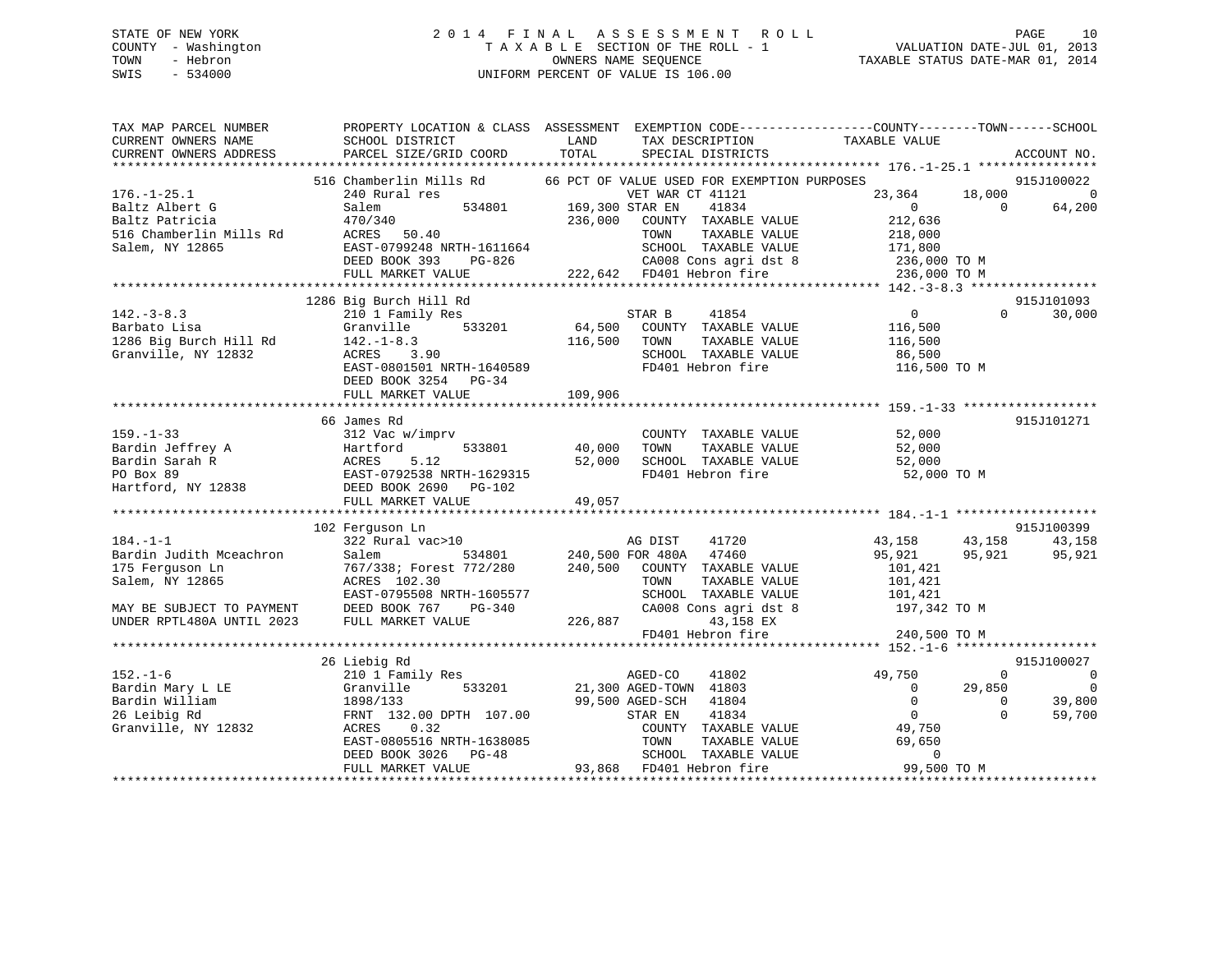# STATE OF NEW YORK 2 0 1 4 F I N A L A S S E S S M E N T R O L L PAGE 11 COUNTY - Washington T A X A B L E SECTION OF THE ROLL - 1 VALUATION DATE-JUL 01, 2013 TOWN - Hebron OWNERS NAME SEQUENCE TAXABLE STATUS DATE-MAR 01, 2014 SWIS - 534000 UNIFORM PERCENT OF VALUE IS 106.00

| TAX MAP PARCEL NUMBER<br>CURRENT OWNERS NAME<br>CURRENT OWNERS ADDRESS | SCHOOL DISTRICT<br>PARCEL SIZE/GRID COORD                                         | PROPERTY LOCATION & CLASS ASSESSMENT EXEMPTION CODE----------------COUNTY-------TOWN------SCHOOL<br>LAND<br>TAX DESCRIPTION<br>TOTAL<br>SPECIAL DISTRICTS | TAXABLE VALUE<br>ACCOUNT NO.               |
|------------------------------------------------------------------------|-----------------------------------------------------------------------------------|-----------------------------------------------------------------------------------------------------------------------------------------------------------|--------------------------------------------|
|                                                                        |                                                                                   |                                                                                                                                                           |                                            |
|                                                                        | 37 Bardin Ln<br>240 Rural res<br>240 Rural res                                    | 40 PCT OF VALUE USED FOR EXEMPTION PURPOSES                                                                                                               | 915J100025                                 |
| $151. - 1 - 8$                                                         | 240 Rural res<br>Granville 533201 147,800 STAR B                                  | VET WAR CT 41121                                                                                                                                          | 16,950<br>16,950<br>$\overline{0}$         |
| Bardin Robert H LE                                                     |                                                                                   | 41854                                                                                                                                                     | $\overline{0}$<br>$\Omega$<br>30,000       |
| Bardin Donna                                                           | 622/246                                                                           | 282,500<br>COUNTY TAXABLE VALUE                                                                                                                           | 265,550                                    |
| 37 Bardin Rd                                                           | ACALD 14.10<br>EAST-0802856 NRTH-1638976<br>DEED BOOK 2058 PG-264<br>FULL MENT--- | TAXABLE VALUE<br>TOWN                                                                                                                                     | 265,550                                    |
| Granville, NY 12832                                                    |                                                                                   | SCHOOL TAXABLE VALUE                                                                                                                                      | 252,500                                    |
|                                                                        |                                                                                   | CA008 Cons agri dst 8                                                                                                                                     | 282,500 TO M                               |
|                                                                        | FULL MARKET VALUE                                                                 | 266,509 FD401 Hebron fire                                                                                                                                 | 282,500 TO M                               |
|                                                                        |                                                                                   |                                                                                                                                                           |                                            |
|                                                                        | 3139 County Route 30                                                              |                                                                                                                                                           | 915J100632                                 |
| $183.20 - 1 - 24$                                                      | 210 1 Family Res                                                                  | COUNTY TAXABLE VALUE                                                                                                                                      | 122,000                                    |
| Bardin Stephen<br>BULLE                                                | 534801<br>Salem                                                                   | 22,300<br>TOWN<br>TAXABLE VALUE                                                                                                                           | 122,000                                    |
| Bardin Judith                                                          | FRNT 100.00 DPTH 162.00                                                           | 122,000<br>SCHOOL TAXABLE VALUE                                                                                                                           | 122,000                                    |
| 175 Ferquson Ln                                                        | 0.37                                                                              | CA008 Cons agri dst 8<br>FD401 Hebron fire                                                                                                                | 122,000 TO M                               |
| Salem, NY 12865                                                        | EAST-0792048 NRTH-1602800                                                         |                                                                                                                                                           | 122,000 TO M                               |
|                                                                        | DEED BOOK 2175 PG-270                                                             | LD401 West hebron light                                                                                                                                   | 122,000 TO M                               |
|                                                                        | FULL MARKET VALUE                                                                 | 115,094                                                                                                                                                   |                                            |
|                                                                        | 175 Ferguson Ln                                                                   |                                                                                                                                                           | 915J101574                                 |
| $184. - 1 - 1.1$                                                       | 241 Rural res&ag                                                                  | AG DIST<br>41720                                                                                                                                          | 157,008<br>157,008<br>157,008              |
| Bardin Steve                                                           | 534801<br>Salem                                                                   | 551,300 STAR B<br>41854                                                                                                                                   | $\overline{0}$<br>$\overline{0}$<br>30,000 |
| Bardin Judith Ellen                                                    | forest772/280                                                                     | 715,500 FOR 480A 47460                                                                                                                                    | 145,179<br>145,179<br>145,179              |
| 175 Ferguson Ln                                                        | 999<br>ACRES 134.00 BANK                                                          | COUNTY TAXABLE VALUE                                                                                                                                      | 413,313                                    |
| Salem, NY 12865                                                        | EAST-0794487 NRTH-1607649                                                         | TAXABLE VALUE<br>TOWN                                                                                                                                     | 413,313                                    |
|                                                                        | DEED BOOK 558<br>PG-196                                                           | SCHOOL TAXABLE VALUE 383,313                                                                                                                              |                                            |
| MAY BE SUBJECT TO PAYMENT                                              | FULL MARKET VALUE                                                                 | 675,000 CA008 Cons agri dst 8                                                                                                                             | 558,492 TO M                               |
| UNDER RPTL480A UNTIL 2023                                              |                                                                                   | 157,008 EX                                                                                                                                                |                                            |
|                                                                        |                                                                                   | FD401 Hebron fire                                                                                                                                         | 715,500 TO M                               |
|                                                                        |                                                                                   |                                                                                                                                                           |                                            |
|                                                                        | Little Burch Hill Rd                                                              |                                                                                                                                                           | 915J101515                                 |
| $152. - 1 - 1.1$                                                       | 322 Rural vac>10                                                                  | AG DIST<br>41720                                                                                                                                          | 35,121<br>35,121<br>35,121                 |
| Bardin William                                                         | Granville                                                                         | 533201 118,000 COUNTY TAXABLE VALUE                                                                                                                       | 82,879                                     |
| Bardin Donna                                                           | ACRES 37.87                                                                       | 118,000<br>TOWN<br>TAXABLE VALUE                                                                                                                          | 82,879                                     |
| 37 Bardin Rd                                                           | EAST-0803638 NRTH-1639042                                                         | SCHOOL TAXABLE VALUE                                                                                                                                      | 82,879                                     |
| Granville, NY 12832                                                    | DEED BOOK 691<br>PG-83                                                            | CA008 Cons agri dst 8                                                                                                                                     | 82,879 TO M                                |
|                                                                        | FULL MARKET VALUE                                                                 | 111,321<br>35,121 EX                                                                                                                                      |                                            |
| MAY BE SUBJECT TO PAYMENT                                              |                                                                                   | FD401 Hebron fire                                                                                                                                         | 118,000 TO M                               |
| UNDER AGDIST LAW TIL 2018                                              |                                                                                   |                                                                                                                                                           |                                            |
|                                                                        |                                                                                   |                                                                                                                                                           |                                            |
|                                                                        | 361 Little Burch Hill Rd                                                          |                                                                                                                                                           | 915J101683                                 |
| $151. - 1 - 22.24$                                                     | 210 1 Family Res                                                                  | STAR B<br>41854                                                                                                                                           | $\overline{0}$<br>$\Omega$<br>30,000       |
| Barendse Robert A                                                      | Granville 533201                                                                  | 74,600<br>COUNTY TAXABLE VALUE                                                                                                                            | 108,000                                    |
| 361 Little Burch Hill Rd                                               | Lot 4                                                                             | 108,000<br>TAXABLE VALUE<br>TOWN                                                                                                                          | 108,000                                    |
| Granville, NY 12832                                                    | 6.82<br>ACRES                                                                     | SCHOOL TAXABLE VALUE                                                                                                                                      | 78,000                                     |
|                                                                        | EAST-0801457 NRTH-1637435                                                         | FD401 Hebron fire                                                                                                                                         | 108,000 TO M                               |
|                                                                        | DEED BOOK 597<br>PG-311                                                           |                                                                                                                                                           |                                            |
|                                                                        | FULL MARKET VALUE                                                                 | 101,887                                                                                                                                                   |                                            |
|                                                                        |                                                                                   |                                                                                                                                                           |                                            |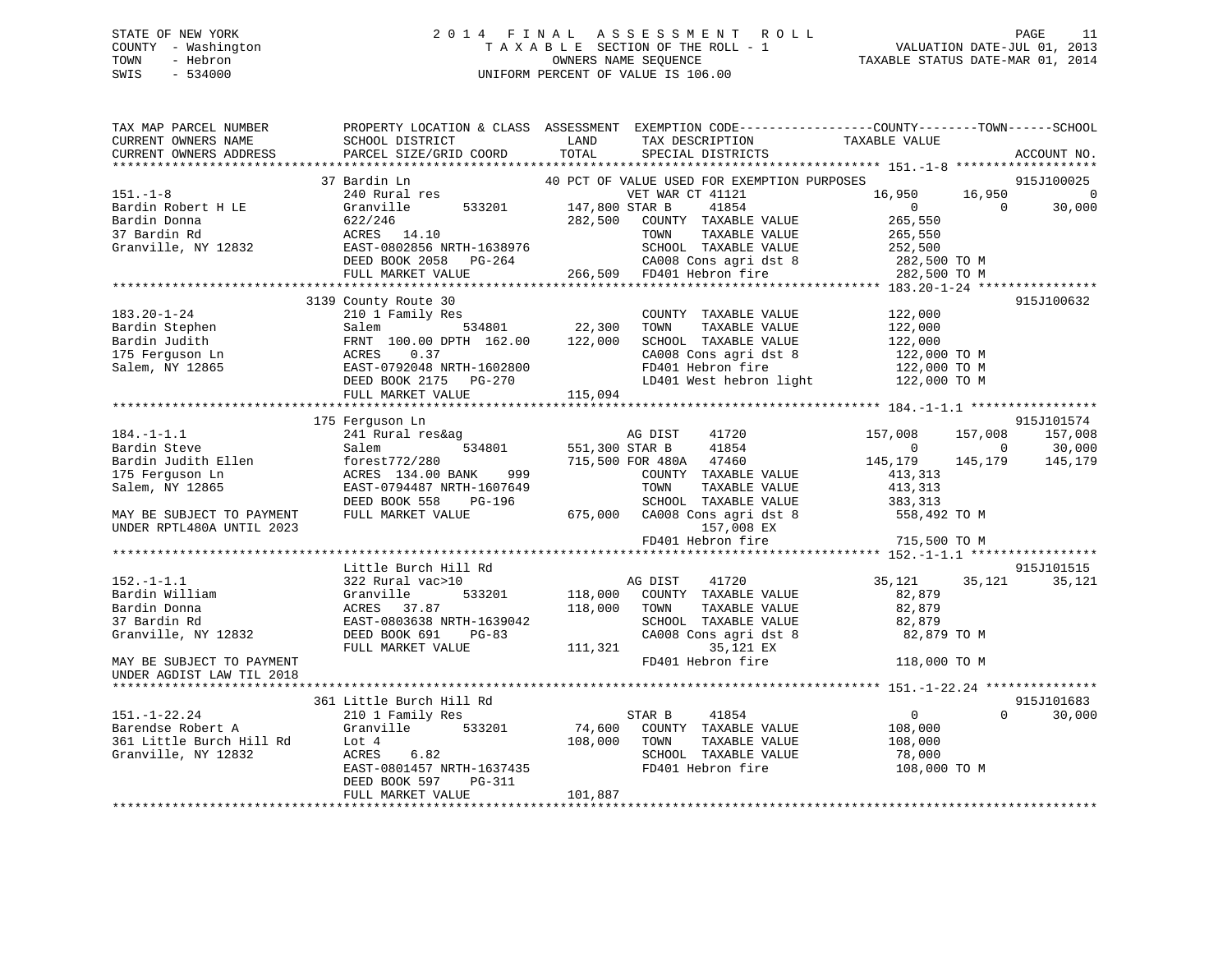# STATE OF NEW YORK 2 0 1 4 F I N A L A S S E S S M E N T R O L L PAGE 12 COUNTY - Washington T A X A B L E SECTION OF THE ROLL - 1 VALUATION DATE-JUL 01, 2013 TOWN - Hebron OWNERS NAME SEQUENCE TAXABLE STATUS DATE-MAR 01, 2014 SWIS - 534000 UNIFORM PERCENT OF VALUE IS 106.00

| TAX MAP PARCEL NUMBER<br>CURRENT OWNERS NAME<br>CURRENT OWNERS ADDRESS                                                                                                                      | SCHOOL DISTRICT<br>PARCEL SIZE/GRID COORD                                                                                                                                                                                                                                                                                        | <b>EXAMPLE DESCRIPTION OF STREET AND STREET AND STREET AND STREET AND STREET AND STREET AND STREET AND STREET AND</b><br>TOTAL | TAX DESCRIPTION TAXABLE VALUE SPECIAL DISTRICTS<br>TAX DESCRIPTION                                                                                                              | PROPERTY LOCATION & CLASS ASSESSMENT EXEMPTION CODE---------------COUNTY-------TOWN-----SCHOOL                                                     | ACCOUNT NO.                            |
|---------------------------------------------------------------------------------------------------------------------------------------------------------------------------------------------|----------------------------------------------------------------------------------------------------------------------------------------------------------------------------------------------------------------------------------------------------------------------------------------------------------------------------------|--------------------------------------------------------------------------------------------------------------------------------|---------------------------------------------------------------------------------------------------------------------------------------------------------------------------------|----------------------------------------------------------------------------------------------------------------------------------------------------|----------------------------------------|
| $169. - 1 - 18.30$<br>Barker Terry M (3781)<br>Barker Anna M (3792)<br>18 Clark Way (3792)<br>18 Clark Way (3792)<br>279 BANK 999<br>28 EAST-0816050 NRTH-1623674<br>28 DEED BOOK 720 PG-68 | 18 Clark Way<br>270 Mfg housing                                                                                                                                                                                                                                                                                                  |                                                                                                                                | Vay 3<br>33,000 333201 37,900 700NTY TAXABLE VALUE<br>2.79 BANK 999 33,000 SCHOOL TAXABLE VALUE<br>2.79 BANK 999 33,000 SCHOOL TAXABLE VALUE<br>FD401 Hebron fire 33,000 33,000 | 33,000 TO M                                                                                                                                        |                                        |
| $183.2 - 1 - 18$<br>Barkley Camp LLC<br>3 Mark St<br>Troy, NY 12180                                                                                                                         | 181 Barkley Ln<br>210 1 Family Res - WTRFNT<br>Salem 534801 90,900 TOWN<br>Lot 1 160,800 SCHOO<br>FRNT 164.00 DPTH 341.00 FD401<br>FD401<br>EAST-0788176 NRTH-1607346<br>DEED BOOK 2823 PG-162                                                                                                                                   |                                                                                                                                | COUNTY TAXABLE VALUE 160,800<br>TAXABLE VALUE<br>TAXABLE VALUE<br>TAYARLE VALUE<br>SCHOOL TAXABLE VALUE                                                                         | 160,800<br>160,800<br>FD401 Hebron fire 160,800 TO M                                                                                               | 915J101122                             |
| $183.2 - 1 - 37$<br>Barkley Estates Inc<br>Attn: Michael J. Colatarci<br>221 Birch Tree Cir<br>Aiken, SC 29803                                                                              | Barkley Lk<br>315 Underwtr 1nd - WTRFNT<br>Salem<br>534801<br>453/954 477/514<br>ACRES 53.00<br>EAST-0787027 NRTH-1607218                                                                                                                                                                                                        | 147,000<br>147,000                                                                                                             | COUNTY TAXABLE VALUE 147,000                                                                                                                                                    | FD401 Hebron fire 147,000 TO M                                                                                                                     | 915J101159                             |
| $177. - 1 - 5.1$<br>177.-1-5.1 323 Vacant rur<br>Barnes Anthony Salem<br>Barnes Roxie Lee No Deeded R 0<br>206-14 46th Ave ACRES 12.00<br>Bayside, NY 11361                                 | Middle Rd/e Off<br>323 Vacant rural<br>No Deeded R O W $8,550$ SCHOOL TAXABLE VALUE $8,550$ SCHOOL TAXABLE VALUE $8,550$ 8,550 TO M CA008 Cons agri dst 8 $8,550$ TO M<br>EAST-0809132 NRTH-1617791<br>DEED BOOK 392 PG-985<br>FULL MARKET VALUE                                                                                 | 8,066                                                                                                                          | COUNTY TAXABLE VALUE 8,550<br>TOWN TAXABLE VALUE 8,550<br>FD401 Hebron fire                                                                                                     | 8,550<br>8,550 TO M                                                                                                                                | 915J100037                             |
| $183.16 - 1 - 18$<br>Barnes Frederick<br>3180 County Route 30<br>Salem, NY 12865                                                                                                            | 3180 County Route 30 92 PCT OF VALUE USED FOR EXEMPTION PURPOSES<br>$\begin{tabular}{lllllllll} \bf 210 & I\ \bf Family\ Res & \tt VET\ COM & \tt Salem & \tt 534801 & \tt 46,200\ STR\ B \\ \end{tabular}$<br>$183.16 - 1 - 18. - 1$<br>ACRES 7.77<br>EAST-0792491 NRTH-1604139<br>DEED BOOK 440<br>PG-957<br>FULL MARKET VALUE |                                                                                                                                | VET COM CT 41131<br>41854<br>192,500 COUNTY TAXABLE VALUE<br>TAXABLE VALUE<br>TOWN<br>SCHOOL TAXABLE VALUE 162,500<br>3-957 CA008 Cons agri dst 8<br>181,604 FD401 Hebron fire  | 44,275<br>30,000<br>$\overline{0}$<br>$\overline{0}$<br>148,225<br>162,500<br>192,500 TO M<br>192,500 TO M<br>LD401 West hebron light 192,500 TO M | 915J100038<br>$\overline{0}$<br>30,000 |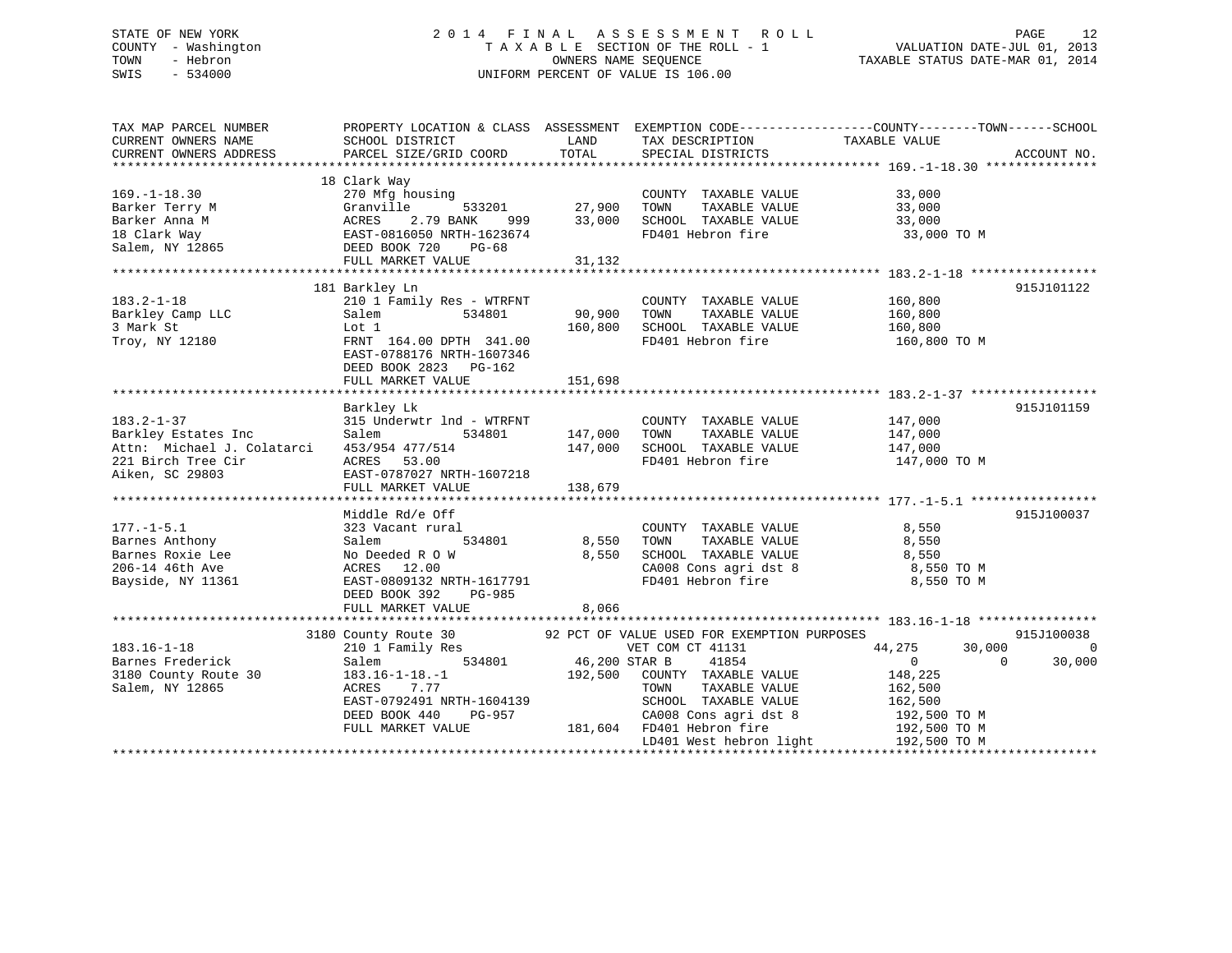# STATE OF NEW YORK 2 0 1 4 F I N A L A S S E S S M E N T R O L L PAGE 13 COUNTY - Washington T A X A B L E SECTION OF THE ROLL - 1 VALUATION DATE-JUL 01, 2013 TOWN - Hebron OWNERS NAME SEQUENCE TAXABLE STATUS DATE-MAR 01, 2014 SWIS - 534000 UNIFORM PERCENT OF VALUE IS 106.00

| TAX MAP PARCEL NUMBER<br>CURRENT OWNERS NAME<br>CURRENT OWNERS ADDRESS | PROPERTY LOCATION & CLASS ASSESSMENT EXEMPTION CODE---------------COUNTY-------TOWN-----SCHOOL<br>SCHOOL DISTRICT<br>PARCEL SIZE/GRID COORD | LAND<br>TOTAL  | TAX DESCRIPTION TAXABLE VALUE<br>SPECIAL DISTRICTS |                      | ACCOUNT NO.                 |
|------------------------------------------------------------------------|---------------------------------------------------------------------------------------------------------------------------------------------|----------------|----------------------------------------------------|----------------------|-----------------------------|
|                                                                        | 169 County Route 28                                                                                                                         |                |                                                    |                      | 915J100039                  |
| $152 - 2 - 14$                                                         | 210 1 Family Res                                                                                                                            |                | STAR EN<br>41834                                   | $\overline{0}$       | $0 \qquad \qquad$<br>64,200 |
| Barnes Lambert                                                         | 533201<br>Granville                                                                                                                         | 63,100         | COUNTY TAXABLE VALUE                               | 109,500              |                             |
| Barnes Marion                                                          | ACRES<br>1.10                                                                                                                               | 109,500        | TAXABLE VALUE<br>TOWN                              | 109,500              |                             |
| 169 County Route 28                                                    | EAST-0810754 NRTH-1642751                                                                                                                   |                | SCHOOL TAXABLE VALUE                               | 45,300               |                             |
| Granville, NY 12832                                                    | DEED BOOK 413<br>PG-656                                                                                                                     |                | FD401 Hebron fire                                  | 109,500 TO M         |                             |
|                                                                        | FULL MARKET VALUE                                                                                                                           | 103,302        |                                                    |                      |                             |
|                                                                        |                                                                                                                                             |                |                                                    |                      |                             |
|                                                                        | Sawmill Rd                                                                                                                                  |                |                                                    |                      | 915J100564                  |
| $153. - 1 - 7$                                                         | 312 Vac w/imprv                                                                                                                             |                | COUNTY TAXABLE VALUE                               | 53,000               |                             |
| Barnes Lambert E                                                       | 533201<br>Granville                                                                                                                         | 33,000         | TOWN<br>TAXABLE VALUE                              | 53,000               |                             |
| Barnes Marion                                                          | 6.00<br>ACRES                                                                                                                               | 53,000         | SCHOOL TAXABLE VALUE                               | 53,000               |                             |
| 169 County Route 28                                                    | EAST-0823379 NRTH-1637775                                                                                                                   |                | FD401 Hebron fire                                  | 53,000 TO M          |                             |
| Granville, NY 12832                                                    | DEED BOOK 492<br>PG-1095                                                                                                                    |                |                                                    |                      |                             |
|                                                                        | FULL MARKET VALUE                                                                                                                           | 50,000         |                                                    |                      |                             |
|                                                                        |                                                                                                                                             |                |                                                    |                      |                             |
|                                                                        | 1073 Smith Rd                                                                                                                               |                |                                                    |                      | 915J101195                  |
| $153. - 1 - 12.2$                                                      | 210 1 Family Res                                                                                                                            |                | COUNTY TAXABLE VALUE                               | 70,500               |                             |
| Bartholomew James F                                                    | Granville                                                                                                                                   | 533201 44,600  | TOWN<br>TAXABLE VALUE                              | 70,500               |                             |
| Bartholomew Vicki L                                                    | FRNT 320.00 DPTH 100.00                                                                                                                     | 70,500         | SCHOOL TAXABLE VALUE                               | 70,500               |                             |
| 1073 Smith Rd                                                          | ACRES<br>0.73                                                                                                                               |                | CA008 Cons agri dst 8                              | 70,500 TO M          |                             |
| Granville, NY 12832                                                    | EAST-0816679 NRTH-1635970                                                                                                                   |                | FD401 Hebron fire                                  | 70,500 TO M          |                             |
|                                                                        | DEED BOOK 742<br>$PG-233$                                                                                                                   |                |                                                    |                      |                             |
|                                                                        | FULL MARKET VALUE                                                                                                                           | 66,509         |                                                    |                      |                             |
|                                                                        |                                                                                                                                             |                |                                                    |                      |                             |
|                                                                        | 6154 State Route 22                                                                                                                         |                |                                                    |                      | 915J101439                  |
| $185. - 1 - 18$                                                        | 210 1 Family Res                                                                                                                            |                | AGED-ALL<br>41800                                  | 29,250<br>29,250     | 29,250                      |
| Basiroglou Athanasios                                                  | 534801<br>Salem                                                                                                                             | 34,700 STAR EN | 41834                                              | $\Omega$<br>$\Omega$ | 29,250                      |
| Basiroglou Kyriaki                                                     | Lot H                                                                                                                                       |                | 58,500 COUNTY TAXABLE VALUE                        | 29,250               |                             |
| 6154 State Route 22                                                    | ACRES<br>2.38                                                                                                                               |                | TOWN<br>TAXABLE VALUE                              | 29,250               |                             |
| Salem, NY 12865                                                        | EAST-0815249 NRTH-1605735                                                                                                                   |                | SCHOOL TAXABLE VALUE                               | $\overline{0}$       |                             |
|                                                                        | DEED BOOK 2634<br>PG-105                                                                                                                    |                | FD401 Hebron fire                                  | 58,500 TO M          |                             |
|                                                                        | FULL MARKET VALUE                                                                                                                           | 55,189         |                                                    |                      |                             |
|                                                                        |                                                                                                                                             |                |                                                    |                      |                             |
|                                                                        | 6154 State Route 22                                                                                                                         |                |                                                    |                      | 915J101440                  |
| $185. - 1 - 19$                                                        | 312 Vac w/imprv                                                                                                                             |                | COUNTY TAXABLE VALUE                               | 16,300               |                             |
| Basiroglou Athanasios                                                  | 534801<br>Salem                                                                                                                             | 14,000         | TOWN<br>TAXABLE VALUE                              | 16,300               |                             |
| 6154 State Route 22                                                    | 2.06<br>ACRES                                                                                                                               | 16,300         | SCHOOL TAXABLE VALUE                               | 16,300               |                             |
| Salem, NY 12865                                                        | EAST-0815451 NRTH-1606107                                                                                                                   |                | FD401 Hebron fire                                  | 16,300 TO M          |                             |
|                                                                        | DEED BOOK 2569 PG-116<br>FULL MARKET VALUE                                                                                                  | 15,377         |                                                    |                      |                             |
|                                                                        |                                                                                                                                             |                |                                                    |                      |                             |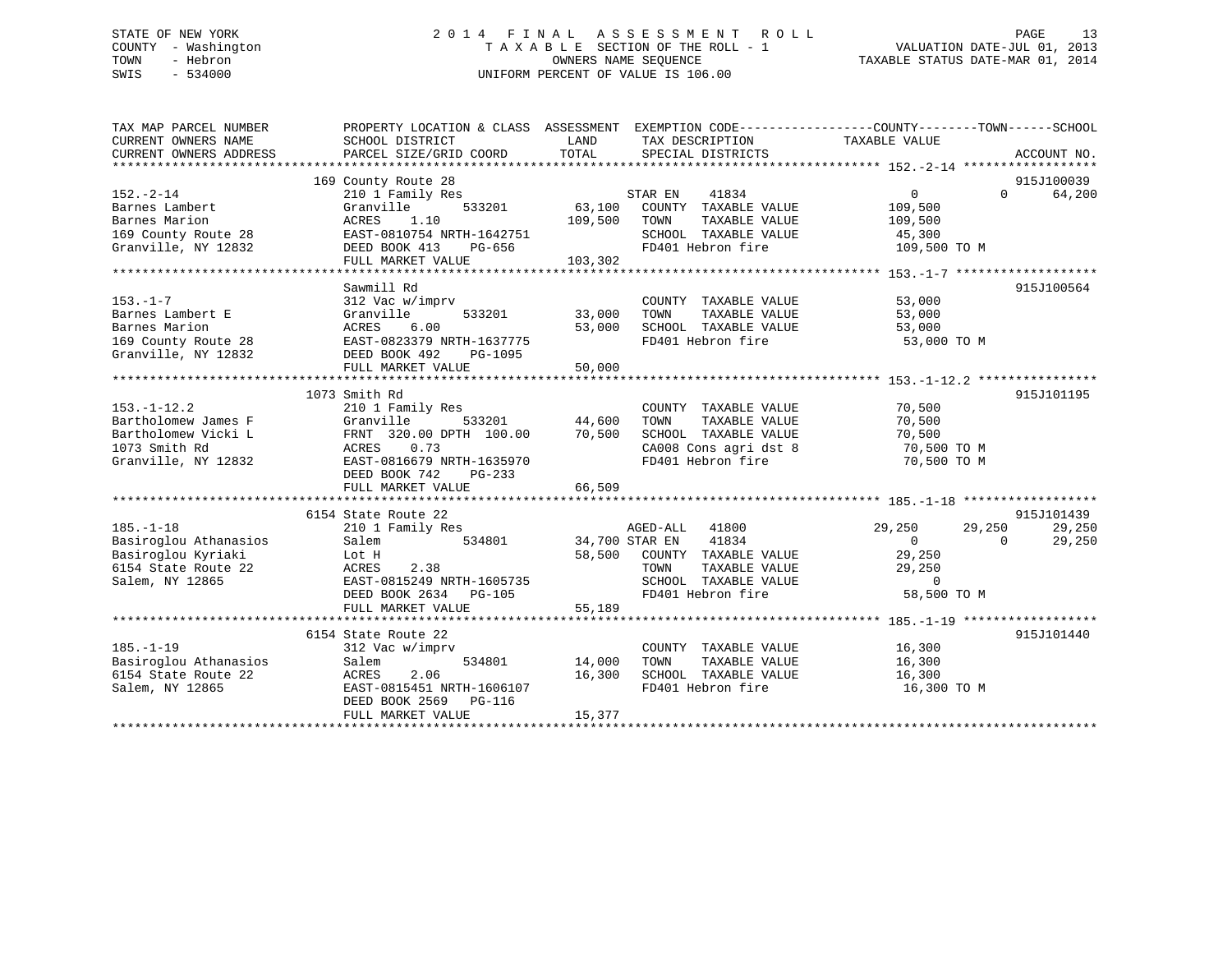# STATE OF NEW YORK 2 0 1 4 F I N A L A S S E S S M E N T R O L L PAGE 14 COUNTY - Washington T A X A B L E SECTION OF THE ROLL - 1 VALUATION DATE-JUL 01, 2013 TOWN - Hebron OWNERS NAME SEQUENCE TAXABLE STATUS DATE-MAR 01, 2014 SWIS - 534000 UNIFORM PERCENT OF VALUE IS 106.00

| TAX MAP PARCEL NUMBER<br>CURRENT OWNERS NAME<br>CURRENT OWNERS ADDRESS                              | PROPERTY LOCATION & CLASS ASSESSMENT EXEMPTION CODE----------------COUNTY-------TOWN------SCHOOL<br>SCHOOL DISTRICT<br>PARCEL SIZE/GRID COORD                                             | LAND<br>TOTAL                    | TAX DESCRIPTION<br>SPECIAL DISTRICTS                                                                                                   | TAXABLE VALUE                                                                                | ACCOUNT NO.                      |
|-----------------------------------------------------------------------------------------------------|-------------------------------------------------------------------------------------------------------------------------------------------------------------------------------------------|----------------------------------|----------------------------------------------------------------------------------------------------------------------------------------|----------------------------------------------------------------------------------------------|----------------------------------|
|                                                                                                     |                                                                                                                                                                                           |                                  |                                                                                                                                        |                                                                                              |                                  |
| $177. - 1 - 3.12$<br>Bassett Adam<br>Curtis Patricia N<br>PO Box 78<br>Salem, NY 12865              | 19 Lentine Way<br>210 1 Family Res<br>534801<br>Salem<br>Subdivision Lot #4<br>ACRES<br>3.12<br>EAST-0805402 NRTH-1616648<br>DEED BOOK 2059 PG-113                                        | 37,300<br>146,000                | STAR B<br>41854<br>COUNTY TAXABLE VALUE<br>TAXABLE VALUE<br>TOWN<br>SCHOOL TAXABLE VALUE<br>CA008 Cons agri dst 8<br>FD401 Hebron fire | $\overline{0}$<br>146,000<br>146,000<br>116,000<br>146,000 TO M<br>146,000 TO M              | $\mathbf 0$<br>30,000            |
|                                                                                                     | FULL MARKET VALUE                                                                                                                                                                         | 137,736                          |                                                                                                                                        |                                                                                              |                                  |
| $168. - 1 - 18.12$<br>Bassett Michael A<br>460 Black Creek Rd<br>Salem, NY 12865                    | Valley View Way<br>312 Vac w/imprv<br>533801<br>Hartford<br>2.65<br>ACRES<br>EAST-0798540 NRTH-1621870<br>DEED BOOK 3291 PG-303<br>FULL MARKET VALUE                                      | 12,500<br>14,000<br>13,208       | COUNTY TAXABLE VALUE<br>TOWN<br>TAXABLE VALUE<br>SCHOOL TAXABLE VALUE<br>CA008 Cons agri dst 8<br>FD401 Hebron fire                    | 14,000<br>14,000<br>14,000<br>14,000 TO M<br>14,000 TO M                                     |                                  |
|                                                                                                     |                                                                                                                                                                                           |                                  |                                                                                                                                        |                                                                                              |                                  |
| $151. - 1 - 26$<br>Bassett Steven J<br>Bassett Kathryn E<br>24 Lewis Hill Ln<br>Greenwich, NY 12834 | County Route 31<br>312 Vac w/imprv<br>Granville<br>533201<br>ACRES<br>34.00<br>EAST-0803051 NRTH-1634100<br>DEED BOOK 786<br>PG-329<br>FULL MARKET VALUE                                  | 94,000<br>95,500<br>90,094       | COUNTY TAXABLE VALUE<br>TAXABLE VALUE<br>TOWN<br>SCHOOL TAXABLE VALUE<br>FD401 Hebron fire                                             | 95,500<br>95,500<br>95,500<br>95,500 TO M                                                    | 915J100303                       |
|                                                                                                     |                                                                                                                                                                                           |                                  |                                                                                                                                        |                                                                                              |                                  |
| $167. - 1 - 38$<br>Batchelder Ashley V<br>4037 County Route 30<br>Salem, NY 12865                   | 4037 County Route 30<br>210 1 Family Res<br>Hartford<br>533801<br>FRNT 250.00 DPTH 100.00<br>EAST-0788004 NRTH-1622953<br>DEED BOOK 3171 PG-33                                            | 25,300<br>117,500                | COUNTY TAXABLE VALUE<br>TOWN<br>TAXABLE VALUE<br>SCHOOL TAXABLE VALUE<br>FD401 Hebron fire                                             | 117,500<br>117,500<br>117,500<br>117,500 TO M                                                | 915J100182                       |
|                                                                                                     | FULL MARKET VALUE                                                                                                                                                                         | 110,849                          |                                                                                                                                        |                                                                                              |                                  |
| $175. - 1 - 26$<br>Batchelder Terry<br>Batchelder Erica                                             | ***********************<br>288 Gilchrist Rd<br>240 Rural res<br>Salem<br>534801<br>ACRES<br>39.09                                                                                         | **********<br>201,700<br>300,500 | 41854<br>STAR B<br>COUNTY TAXABLE VALUE<br>TOWN<br>TAXABLE VALUE                                                                       | ********************** 175.-1-26 *******************<br>$\overline{0}$<br>300,500<br>300,500 | 915J100341<br>$\Omega$<br>30,000 |
| 288 Gilchrist Rd<br>Argyle, NY 12809                                                                | EAST-0785983 NRTH-1614008<br>DEED BOOK 2024 PG-243<br>FULL MARKET VALUE                                                                                                                   | 283,491                          | SCHOOL TAXABLE VALUE<br>FD401 Hebron fire                                                                                              | 270,500<br>300,500 TO M                                                                      |                                  |
|                                                                                                     |                                                                                                                                                                                           |                                  |                                                                                                                                        |                                                                                              |                                  |
| $169. - 1 - 23$<br>Bates Donald J<br>174 Butler Rd<br>Fort Edward, NY 12828                         | 6709 State Route 22<br>210 1 Family Res<br>Granville<br>533201<br>FRNT 170.00 DPTH 145.00<br>ACRES<br>0.57<br>EAST-0815229 NRTH-1619603<br>DEED BOOK 2592<br>$PG-55$<br>FULL MARKET VALUE | 30,300<br>53,500<br>50,472       | COUNTY TAXABLE VALUE<br>TAXABLE VALUE<br>TOWN<br>SCHOOL TAXABLE VALUE<br>FD401 Hebron fire                                             | 53,500<br>53,500<br>53,500<br>53,500 TO M                                                    | 915J100542                       |
| *************************                                                                           |                                                                                                                                                                                           |                                  |                                                                                                                                        |                                                                                              |                                  |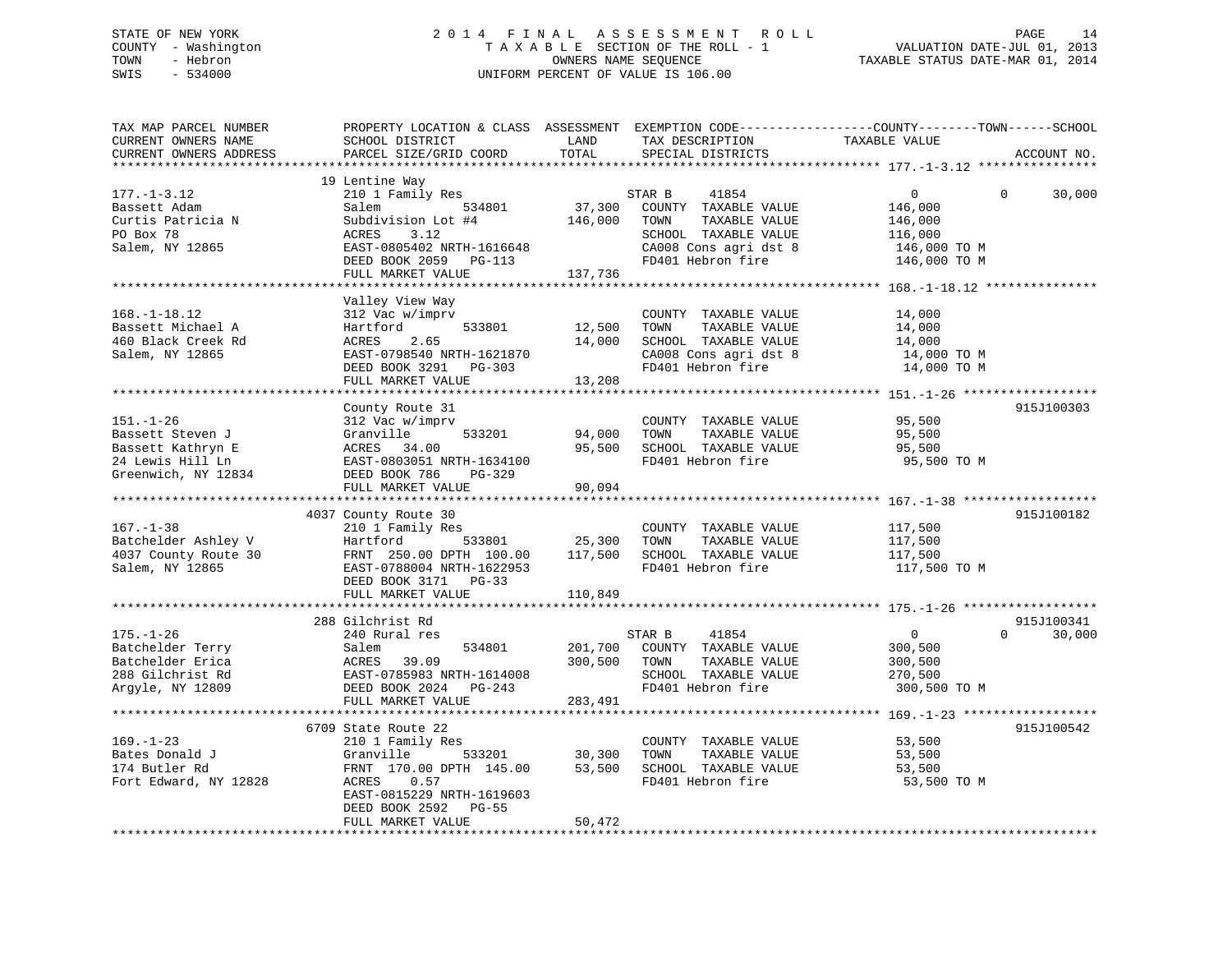# STATE OF NEW YORK 2 0 1 4 F I N A L A S S E S S M E N T R O L L PAGE 15 COUNTY - Washington T A X A B L E SECTION OF THE ROLL - 1 VALUATION DATE-JUL 01, 2013 TOWN - Hebron **CONNERS NAME SEQUENCE** TAXABLE STATUS DATE-MAR 01, 2014 SWIS - 534000 UNIFORM PERCENT OF VALUE IS 106.00

| CURRENT OWNERS NAME<br>LAND<br>TAX DESCRIPTION<br>TAXABLE VALUE<br>SCHOOL DISTRICT<br>TOTAL<br>CURRENT OWNERS ADDRESS<br>PARCEL SIZE/GRID COORD<br>SPECIAL DISTRICTS<br>ACCOUNT NO.<br>132 Mcknight Hill Rd<br>915J100423<br>41834<br>64,200<br>$176. - 1 - 8$<br>240 Rural res<br>STAR EN<br>$0 \qquad \qquad$<br>$\Omega$<br>293,800<br>Bauer Rob<br>Salem<br>534801<br>COUNTY TAXABLE VALUE<br>409,000<br>409,000<br>Subers Peter<br>ACRES 119.00<br>TOWN<br>TAXABLE VALUE<br>409,000<br>EAST-0802417 NRTH-1615753<br>SCHOOL TAXABLE VALUE<br>132 Mcknight Hill Rd<br>344,800<br>FD401 Hebron fire<br>Salem, NY 12865<br>DEED BOOK 545<br>409,000 TO M<br>PG-176<br>FULL MARKET VALUE<br>385,849<br>Lily Pond Rd/s Off<br>915J101046<br>$142. - 3 - 13$<br>11,200<br>322 Rural vac>10<br>FOR 480A 47460<br>11,200<br>11,200<br>Baumgartner Johann<br>533801<br>14,000<br>COUNTY TAXABLE VALUE<br>2,800<br>Hartford<br>14,000<br>2,800<br>Baumgartner Sonya<br>$142. - 1 - 13$<br>TOWN<br>TAXABLE VALUE<br>9 Lindberg Ct<br>ACRES 18.70<br>SCHOOL TAXABLE VALUE<br>2,800<br>Northport, NY 11768<br>EAST-0796690 NRTH-1642634<br>CA008 Cons agri dst 8<br>14,000 TO M<br>DEED BOOK 864<br>FD401 Hebron fire<br>PG-37<br>14,000 TO M<br>FULL MARKET VALUE<br>13,208<br>MAY BE SUBJECT TO PAYMENT<br>UNDER RPTL480A UNTIL 2023<br>183 Darfler Rd<br>$159. - 1 - 24.2$<br>283 Res w/Comuse<br>142,000<br>COUNTY TAXABLE VALUE<br>39,000<br>Beadnell Jason<br>Hartford<br>533801<br>TOWN<br>TAXABLE VALUE<br>142,000<br>142,000<br>SCHOOL TAXABLE VALUE<br>7176 State Route 40<br>3201/237<br>142,000<br>Argyle, NY 12809<br>3.50<br>CA008 Cons agri dst 8<br>142,000 TO M<br>ACRES |
|----------------------------------------------------------------------------------------------------------------------------------------------------------------------------------------------------------------------------------------------------------------------------------------------------------------------------------------------------------------------------------------------------------------------------------------------------------------------------------------------------------------------------------------------------------------------------------------------------------------------------------------------------------------------------------------------------------------------------------------------------------------------------------------------------------------------------------------------------------------------------------------------------------------------------------------------------------------------------------------------------------------------------------------------------------------------------------------------------------------------------------------------------------------------------------------------------------------------------------------------------------------------------------------------------------------------------------------------------------------------------------------------------------------------------------------------------------------------------------------------------------------------------------------------------------------------------------------------------------------------------------------------------------------------------------|
|                                                                                                                                                                                                                                                                                                                                                                                                                                                                                                                                                                                                                                                                                                                                                                                                                                                                                                                                                                                                                                                                                                                                                                                                                                                                                                                                                                                                                                                                                                                                                                                                                                                                                  |
|                                                                                                                                                                                                                                                                                                                                                                                                                                                                                                                                                                                                                                                                                                                                                                                                                                                                                                                                                                                                                                                                                                                                                                                                                                                                                                                                                                                                                                                                                                                                                                                                                                                                                  |
|                                                                                                                                                                                                                                                                                                                                                                                                                                                                                                                                                                                                                                                                                                                                                                                                                                                                                                                                                                                                                                                                                                                                                                                                                                                                                                                                                                                                                                                                                                                                                                                                                                                                                  |
|                                                                                                                                                                                                                                                                                                                                                                                                                                                                                                                                                                                                                                                                                                                                                                                                                                                                                                                                                                                                                                                                                                                                                                                                                                                                                                                                                                                                                                                                                                                                                                                                                                                                                  |
|                                                                                                                                                                                                                                                                                                                                                                                                                                                                                                                                                                                                                                                                                                                                                                                                                                                                                                                                                                                                                                                                                                                                                                                                                                                                                                                                                                                                                                                                                                                                                                                                                                                                                  |
|                                                                                                                                                                                                                                                                                                                                                                                                                                                                                                                                                                                                                                                                                                                                                                                                                                                                                                                                                                                                                                                                                                                                                                                                                                                                                                                                                                                                                                                                                                                                                                                                                                                                                  |
|                                                                                                                                                                                                                                                                                                                                                                                                                                                                                                                                                                                                                                                                                                                                                                                                                                                                                                                                                                                                                                                                                                                                                                                                                                                                                                                                                                                                                                                                                                                                                                                                                                                                                  |
|                                                                                                                                                                                                                                                                                                                                                                                                                                                                                                                                                                                                                                                                                                                                                                                                                                                                                                                                                                                                                                                                                                                                                                                                                                                                                                                                                                                                                                                                                                                                                                                                                                                                                  |
|                                                                                                                                                                                                                                                                                                                                                                                                                                                                                                                                                                                                                                                                                                                                                                                                                                                                                                                                                                                                                                                                                                                                                                                                                                                                                                                                                                                                                                                                                                                                                                                                                                                                                  |
|                                                                                                                                                                                                                                                                                                                                                                                                                                                                                                                                                                                                                                                                                                                                                                                                                                                                                                                                                                                                                                                                                                                                                                                                                                                                                                                                                                                                                                                                                                                                                                                                                                                                                  |
|                                                                                                                                                                                                                                                                                                                                                                                                                                                                                                                                                                                                                                                                                                                                                                                                                                                                                                                                                                                                                                                                                                                                                                                                                                                                                                                                                                                                                                                                                                                                                                                                                                                                                  |
|                                                                                                                                                                                                                                                                                                                                                                                                                                                                                                                                                                                                                                                                                                                                                                                                                                                                                                                                                                                                                                                                                                                                                                                                                                                                                                                                                                                                                                                                                                                                                                                                                                                                                  |
|                                                                                                                                                                                                                                                                                                                                                                                                                                                                                                                                                                                                                                                                                                                                                                                                                                                                                                                                                                                                                                                                                                                                                                                                                                                                                                                                                                                                                                                                                                                                                                                                                                                                                  |
|                                                                                                                                                                                                                                                                                                                                                                                                                                                                                                                                                                                                                                                                                                                                                                                                                                                                                                                                                                                                                                                                                                                                                                                                                                                                                                                                                                                                                                                                                                                                                                                                                                                                                  |
|                                                                                                                                                                                                                                                                                                                                                                                                                                                                                                                                                                                                                                                                                                                                                                                                                                                                                                                                                                                                                                                                                                                                                                                                                                                                                                                                                                                                                                                                                                                                                                                                                                                                                  |
|                                                                                                                                                                                                                                                                                                                                                                                                                                                                                                                                                                                                                                                                                                                                                                                                                                                                                                                                                                                                                                                                                                                                                                                                                                                                                                                                                                                                                                                                                                                                                                                                                                                                                  |
|                                                                                                                                                                                                                                                                                                                                                                                                                                                                                                                                                                                                                                                                                                                                                                                                                                                                                                                                                                                                                                                                                                                                                                                                                                                                                                                                                                                                                                                                                                                                                                                                                                                                                  |
|                                                                                                                                                                                                                                                                                                                                                                                                                                                                                                                                                                                                                                                                                                                                                                                                                                                                                                                                                                                                                                                                                                                                                                                                                                                                                                                                                                                                                                                                                                                                                                                                                                                                                  |
|                                                                                                                                                                                                                                                                                                                                                                                                                                                                                                                                                                                                                                                                                                                                                                                                                                                                                                                                                                                                                                                                                                                                                                                                                                                                                                                                                                                                                                                                                                                                                                                                                                                                                  |
|                                                                                                                                                                                                                                                                                                                                                                                                                                                                                                                                                                                                                                                                                                                                                                                                                                                                                                                                                                                                                                                                                                                                                                                                                                                                                                                                                                                                                                                                                                                                                                                                                                                                                  |
|                                                                                                                                                                                                                                                                                                                                                                                                                                                                                                                                                                                                                                                                                                                                                                                                                                                                                                                                                                                                                                                                                                                                                                                                                                                                                                                                                                                                                                                                                                                                                                                                                                                                                  |
|                                                                                                                                                                                                                                                                                                                                                                                                                                                                                                                                                                                                                                                                                                                                                                                                                                                                                                                                                                                                                                                                                                                                                                                                                                                                                                                                                                                                                                                                                                                                                                                                                                                                                  |
|                                                                                                                                                                                                                                                                                                                                                                                                                                                                                                                                                                                                                                                                                                                                                                                                                                                                                                                                                                                                                                                                                                                                                                                                                                                                                                                                                                                                                                                                                                                                                                                                                                                                                  |
|                                                                                                                                                                                                                                                                                                                                                                                                                                                                                                                                                                                                                                                                                                                                                                                                                                                                                                                                                                                                                                                                                                                                                                                                                                                                                                                                                                                                                                                                                                                                                                                                                                                                                  |
|                                                                                                                                                                                                                                                                                                                                                                                                                                                                                                                                                                                                                                                                                                                                                                                                                                                                                                                                                                                                                                                                                                                                                                                                                                                                                                                                                                                                                                                                                                                                                                                                                                                                                  |
| FD401 Hebron fire<br>EAST-0797517 NRTH-1629418<br>142,000 TO M                                                                                                                                                                                                                                                                                                                                                                                                                                                                                                                                                                                                                                                                                                                                                                                                                                                                                                                                                                                                                                                                                                                                                                                                                                                                                                                                                                                                                                                                                                                                                                                                                   |
| DEED BOOK 2721 PG-236                                                                                                                                                                                                                                                                                                                                                                                                                                                                                                                                                                                                                                                                                                                                                                                                                                                                                                                                                                                                                                                                                                                                                                                                                                                                                                                                                                                                                                                                                                                                                                                                                                                            |
| FULL MARKET VALUE<br>133,962                                                                                                                                                                                                                                                                                                                                                                                                                                                                                                                                                                                                                                                                                                                                                                                                                                                                                                                                                                                                                                                                                                                                                                                                                                                                                                                                                                                                                                                                                                                                                                                                                                                     |
|                                                                                                                                                                                                                                                                                                                                                                                                                                                                                                                                                                                                                                                                                                                                                                                                                                                                                                                                                                                                                                                                                                                                                                                                                                                                                                                                                                                                                                                                                                                                                                                                                                                                                  |
| 915J101035<br>111 Higgins Rd<br>$\Omega$                                                                                                                                                                                                                                                                                                                                                                                                                                                                                                                                                                                                                                                                                                                                                                                                                                                                                                                                                                                                                                                                                                                                                                                                                                                                                                                                                                                                                                                                                                                                                                                                                                         |
| $170. - 2 - 1$<br>210 1 Family Res<br>$\overline{0}$<br>64,200<br>STAR EN<br>41834                                                                                                                                                                                                                                                                                                                                                                                                                                                                                                                                                                                                                                                                                                                                                                                                                                                                                                                                                                                                                                                                                                                                                                                                                                                                                                                                                                                                                                                                                                                                                                                               |
| Beattie Virginia M<br>Granville<br>533201<br>41,300<br>COUNTY TAXABLE VALUE<br>98,000                                                                                                                                                                                                                                                                                                                                                                                                                                                                                                                                                                                                                                                                                                                                                                                                                                                                                                                                                                                                                                                                                                                                                                                                                                                                                                                                                                                                                                                                                                                                                                                            |
| 111 Higgins Rd<br>98,000<br>ACRES<br>4.70<br>TOWN<br>TAXABLE VALUE<br>98,000                                                                                                                                                                                                                                                                                                                                                                                                                                                                                                                                                                                                                                                                                                                                                                                                                                                                                                                                                                                                                                                                                                                                                                                                                                                                                                                                                                                                                                                                                                                                                                                                     |
| Granville, NY 12832<br>EAST-0819651 NRTH-1625581<br>SCHOOL TAXABLE VALUE<br>33,800<br>FD401 Hebron fire                                                                                                                                                                                                                                                                                                                                                                                                                                                                                                                                                                                                                                                                                                                                                                                                                                                                                                                                                                                                                                                                                                                                                                                                                                                                                                                                                                                                                                                                                                                                                                          |
| DEED BOOK 917<br>98,000 TO M<br>PG-96                                                                                                                                                                                                                                                                                                                                                                                                                                                                                                                                                                                                                                                                                                                                                                                                                                                                                                                                                                                                                                                                                                                                                                                                                                                                                                                                                                                                                                                                                                                                                                                                                                            |
| 92,453<br>FULL MARKET VALUE                                                                                                                                                                                                                                                                                                                                                                                                                                                                                                                                                                                                                                                                                                                                                                                                                                                                                                                                                                                                                                                                                                                                                                                                                                                                                                                                                                                                                                                                                                                                                                                                                                                      |
| 915J101136                                                                                                                                                                                                                                                                                                                                                                                                                                                                                                                                                                                                                                                                                                                                                                                                                                                                                                                                                                                                                                                                                                                                                                                                                                                                                                                                                                                                                                                                                                                                                                                                                                                                       |
| County Route 31<br>$151. - 1 - 12.2$<br>COUNTY TAXABLE VALUE<br>12,400                                                                                                                                                                                                                                                                                                                                                                                                                                                                                                                                                                                                                                                                                                                                                                                                                                                                                                                                                                                                                                                                                                                                                                                                                                                                                                                                                                                                                                                                                                                                                                                                           |
| 314 Rural vac<10<br>533201<br>12,400<br>TOWN<br>TAXABLE VALUE                                                                                                                                                                                                                                                                                                                                                                                                                                                                                                                                                                                                                                                                                                                                                                                                                                                                                                                                                                                                                                                                                                                                                                                                                                                                                                                                                                                                                                                                                                                                                                                                                    |
| Becker George R<br>Granville<br>12,400<br>1422 Co Rt 31<br>12,400<br>SCHOOL TAXABLE VALUE<br>ACRES 1.50<br>12,400                                                                                                                                                                                                                                                                                                                                                                                                                                                                                                                                                                                                                                                                                                                                                                                                                                                                                                                                                                                                                                                                                                                                                                                                                                                                                                                                                                                                                                                                                                                                                                |
| Granville, NY 12832<br>EAST-0806216 NRTH-1637374<br>FD401 Hebron fire                                                                                                                                                                                                                                                                                                                                                                                                                                                                                                                                                                                                                                                                                                                                                                                                                                                                                                                                                                                                                                                                                                                                                                                                                                                                                                                                                                                                                                                                                                                                                                                                            |
| 12,400 TO M<br>DEED BOOK 601<br>PG-197                                                                                                                                                                                                                                                                                                                                                                                                                                                                                                                                                                                                                                                                                                                                                                                                                                                                                                                                                                                                                                                                                                                                                                                                                                                                                                                                                                                                                                                                                                                                                                                                                                           |
| 11,698<br>FULL MARKET VALUE                                                                                                                                                                                                                                                                                                                                                                                                                                                                                                                                                                                                                                                                                                                                                                                                                                                                                                                                                                                                                                                                                                                                                                                                                                                                                                                                                                                                                                                                                                                                                                                                                                                      |
|                                                                                                                                                                                                                                                                                                                                                                                                                                                                                                                                                                                                                                                                                                                                                                                                                                                                                                                                                                                                                                                                                                                                                                                                                                                                                                                                                                                                                                                                                                                                                                                                                                                                                  |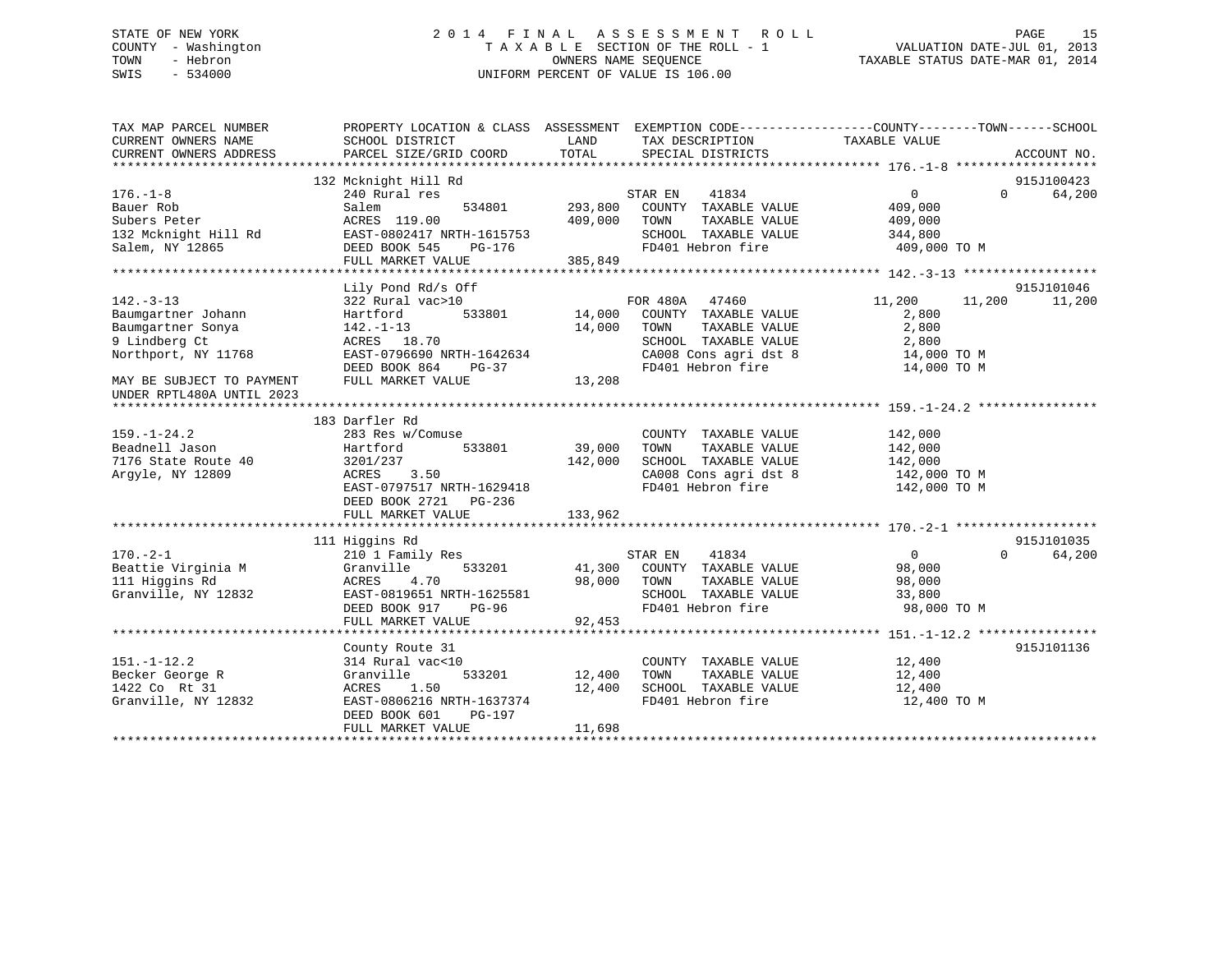# STATE OF NEW YORK 2 0 1 4 F I N A L A S S E S S M E N T R O L L PAGE 16 COUNTY - Washington T A X A B L E SECTION OF THE ROLL - 1 VALUATION DATE-JUL 01, 2013 TOWN - Hebron OWNERS NAME SEQUENCE TAXABLE STATUS DATE-MAR 01, 2014 SWIS - 534000 UNIFORM PERCENT OF VALUE IS 106.00

| TAX MAP PARCEL NUMBER<br>CURRENT OWNERS NAME<br>CURRENT OWNERS ADDRESS | SCHOOL DISTRICT<br>PARCEL SIZE/GRID COORD                                                                                                                             | PROPERTY LOCATION & CLASS ASSESSMENT EXEMPTION CODE---------------COUNTY-------TOWN-----SCHOOL<br><b>EXAMPLE THE STATE OF STATE OF STATE OF STATE OF STATE OF STATE OF STATE OF STATE</b><br>TAX DESCRIPTION<br>TOTAL<br>SPECIAL DISTRICTS                             | TAXABLE VALUE<br>ACCOUNT NO.   |
|------------------------------------------------------------------------|-----------------------------------------------------------------------------------------------------------------------------------------------------------------------|------------------------------------------------------------------------------------------------------------------------------------------------------------------------------------------------------------------------------------------------------------------------|--------------------------------|
|                                                                        |                                                                                                                                                                       |                                                                                                                                                                                                                                                                        |                                |
|                                                                        | 1422 County Route 31                                                                                                                                                  |                                                                                                                                                                                                                                                                        | 915J100045                     |
| 152.-1-11                                                              | 210 1 Family Res                                                                                                                                                      | COUNTY TAXABLE VALUE                                                                                                                                                                                                                                                   | 99,000                         |
| ---. - --<br>Becker George R                                           | Granville                                                                                                                                                             | TAXABLE VALUE<br>TOWN                                                                                                                                                                                                                                                  | 99,000                         |
| Becker Scorps<br>1422 County Route 31<br>Granville, NY 12832           | Trans Exempt Repay 2014 99,000                                                                                                                                        | SCHOOL TAXABLE VALUE<br>FD401 Hebron fire                                                                                                                                                                                                                              | 99,000                         |
|                                                                        | 2.50<br>ACRES                                                                                                                                                         |                                                                                                                                                                                                                                                                        | 99,000 TO M                    |
|                                                                        | EAST-0806287 NRTH-1637571                                                                                                                                             | TE533 Trans exmt repay-flg .00 MT                                                                                                                                                                                                                                      |                                |
|                                                                        | DEED BOOK 3388 PG-342                                                                                                                                                 |                                                                                                                                                                                                                                                                        |                                |
|                                                                        | FULL MARKET VALUE                                                                                                                                                     | 93,396                                                                                                                                                                                                                                                                 |                                |
|                                                                        |                                                                                                                                                                       |                                                                                                                                                                                                                                                                        |                                |
|                                                                        | 137 Higgins Rd                                                                                                                                                        |                                                                                                                                                                                                                                                                        | 915J100047                     |
|                                                                        |                                                                                                                                                                       |                                                                                                                                                                                                                                                                        | $0 \qquad \qquad$<br>64,200    |
| $170. - 2 - 6$                                                         |                                                                                                                                                                       | 210 1 Family Res<br>Granville 533201 46,200 COUNTY TAXABLE VALUE                                                                                                                                                                                                       |                                |
|                                                                        |                                                                                                                                                                       |                                                                                                                                                                                                                                                                        |                                |
|                                                                        |                                                                                                                                                                       |                                                                                                                                                                                                                                                                        |                                |
|                                                                        |                                                                                                                                                                       |                                                                                                                                                                                                                                                                        |                                |
|                                                                        |                                                                                                                                                                       |                                                                                                                                                                                                                                                                        |                                |
|                                                                        |                                                                                                                                                                       |                                                                                                                                                                                                                                                                        |                                |
|                                                                        |                                                                                                                                                                       | $\begin{tabular}{lllllllllllllllllll} \rule{0pt}{0pt} \multicolumn{3}{l}{} & 170.-2-6 & 210\ 1\ 1\ 210\ 1\ 1\ 210\ 1\ 1\ 210\ 1\ 1\ 210\ 1\ 1\ 210\ 1\ 1\ 210\ 1\ 1\ 210\ 1\ 210\ 1\ 210\ 1\ 210\ 1\ 210\ 1\ 210\ 1\ 210\ 1\ 210\ 1\ 210\ 1\ 210\ 1\ 210\ 1\ 210\ 1\ $ |                                |
|                                                                        | 117 Higgins Rd                                                                                                                                                        |                                                                                                                                                                                                                                                                        | 915J100049                     |
| $170. - 2 - 2$                                                         | 270 Mfg housing                                                                                                                                                       | 41854<br>STAR B                                                                                                                                                                                                                                                        | $\Omega$<br>30,000<br>$\Omega$ |
|                                                                        |                                                                                                                                                                       | 533201 30,000 COUNTY TAXABLE VALUE                                                                                                                                                                                                                                     | 34,200                         |
|                                                                        |                                                                                                                                                                       | 34,200<br>TAXABLE VALUE<br>TOWN                                                                                                                                                                                                                                        | 34,200                         |
|                                                                        |                                                                                                                                                                       | SCHOOL TAXABLE VALUE                                                                                                                                                                                                                                                   | 4,200                          |
|                                                                        |                                                                                                                                                                       |                                                                                                                                                                                                                                                                        |                                |
|                                                                        | Beebe Victor<br>Beebe Joyce<br>Beebe Joyce<br>117 Higgins Rd<br>6 EAST-0819636 NRTH-1625273<br>Granville, NY 12832<br>2 DEED BOOK 432<br>PG-1043<br>THE MENTER NATIVE | FD401 Hebron fire                                                                                                                                                                                                                                                      | 34,200 TO M                    |
|                                                                        | FULL MARKET VALUE                                                                                                                                                     | 32,264                                                                                                                                                                                                                                                                 |                                |
|                                                                        |                                                                                                                                                                       |                                                                                                                                                                                                                                                                        |                                |
|                                                                        | Darfler Rd                                                                                                                                                            |                                                                                                                                                                                                                                                                        | 915J100002                     |
| $159. - 1 - 21$                                                        | 312 Vac w/imprv                                                                                                                                                       | AG DIST 41720<br>97,000 COUNTY TAXABLE VALUE                                                                                                                                                                                                                           | 23,772<br>23,772<br>23,772     |
| Behilo Edward J Jr                                                     | Hartford<br>533801                                                                                                                                                    |                                                                                                                                                                                                                                                                        | 81,728                         |
| Behilo Carol A                                                         | ACRES 65.80                                                                                                                                                           | 105,500<br>TOWN<br>TAXABLE VALUE                                                                                                                                                                                                                                       | 81,728                         |
| PO Box 43                                                              | EAST-0799286 NRTH-1626270                                                                                                                                             | SCHOOL TAXABLE VALUE                                                                                                                                                                                                                                                   | 81,728                         |
| Moodus, CT 06469                                                       | DEED BOOK 468<br>PG-679                                                                                                                                               | SCHOOL TAXABLE VALUE 81,728<br>CA008 Cons agri dst 8 61,728 TO M                                                                                                                                                                                                       |                                |
|                                                                        | FULL MARKET VALUE                                                                                                                                                     | 23,772 EX<br>99,528                                                                                                                                                                                                                                                    |                                |
| MAY BE SUBJECT TO PAYMENT                                              |                                                                                                                                                                       | FD401 Hebron fire                                                                                                                                                                                                                                                      | 105,500 TO M                   |
| UNDER AGDIST LAW TIL 2018                                              |                                                                                                                                                                       |                                                                                                                                                                                                                                                                        |                                |
|                                                                        |                                                                                                                                                                       |                                                                                                                                                                                                                                                                        |                                |
|                                                                        |                                                                                                                                                                       |                                                                                                                                                                                                                                                                        | 915L100499                     |
|                                                                        | 11 Pfiitze Rd                                                                                                                                                         |                                                                                                                                                                                                                                                                        |                                |
| $183. - 1 - 24$                                                        | 210 1 Family Res                                                                                                                                                      | VET WAR CT 41121                                                                                                                                                                                                                                                       | 22,650 18,000<br>$\Omega$      |
| Benassi Richard A                                                      | Salem                                                                                                                                                                 | 534801 54,400 VET DIS CT 41141                                                                                                                                                                                                                                         | 7,550 7,550<br>$\mathbf 0$     |
| 11 Pfiitze Rd                                                          | ACRES<br>1.88 BANK                                                                                                                                                    | 11A 151,000 COUNTY TAXABLE VALUE                                                                                                                                                                                                                                       | 120,800                        |
| Salem, NY 12865                                                        | EAST-0791919 NRTH-1599953                                                                                                                                             | TOWN<br>TAXABLE VALUE                                                                                                                                                                                                                                                  | 125,450                        |
|                                                                        | DEED BOOK 2339 PG-248                                                                                                                                                 | SCHOOL TAXABLE VALUE                                                                                                                                                                                                                                                   |                                |
|                                                                        | FULL MARKET VALUE                                                                                                                                                     | 142,453 CA008 Cons agri dst 8                                                                                                                                                                                                                                          | 151,000<br>151,000 TO M        |
|                                                                        |                                                                                                                                                                       | FD401 Hebron fire                                                                                                                                                                                                                                                      | 151,000 TO M                   |
|                                                                        |                                                                                                                                                                       |                                                                                                                                                                                                                                                                        |                                |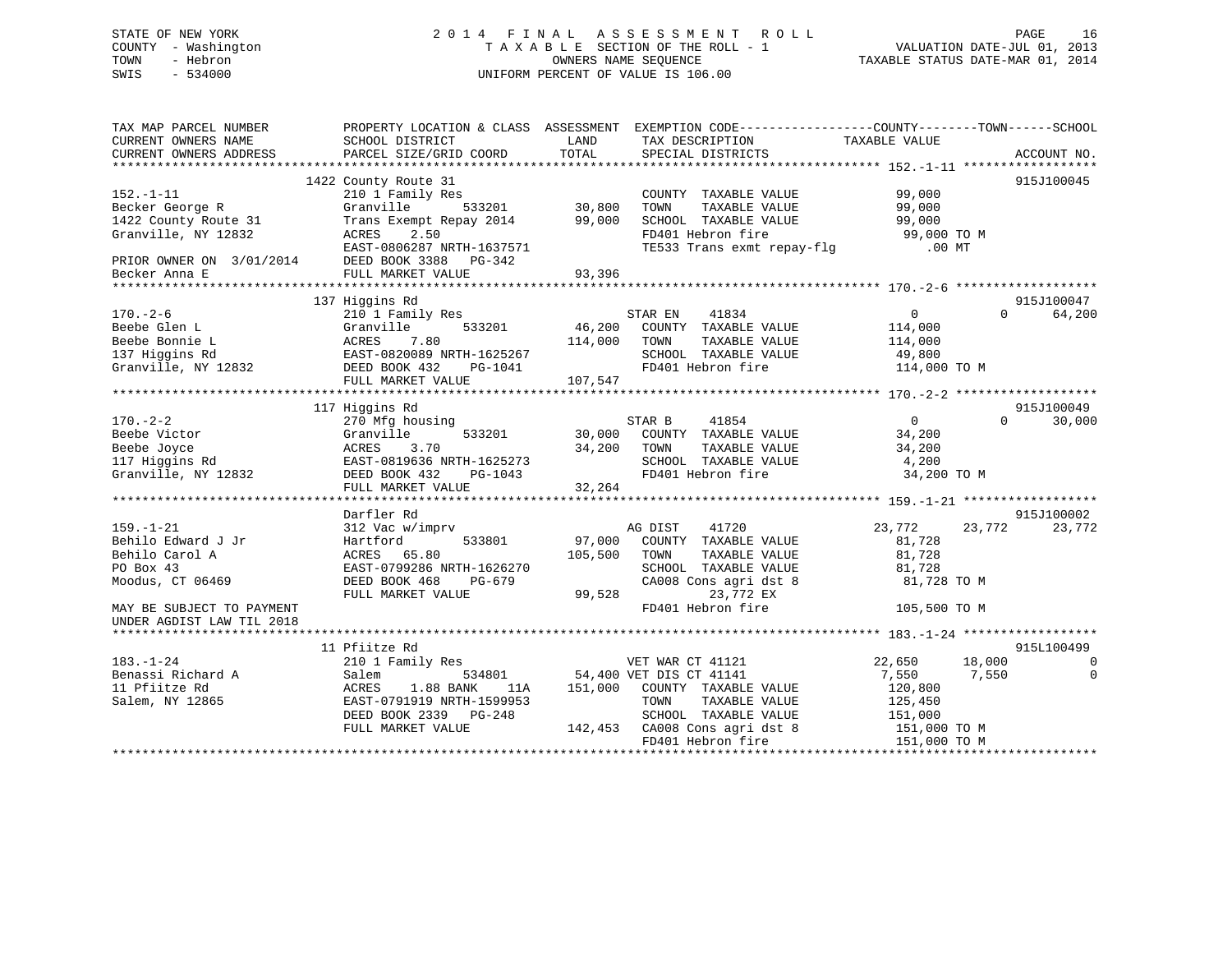# STATE OF NEW YORK 2 0 1 4 F I N A L A S S E S S M E N T R O L L PAGE 17 COUNTY - Washington T A X A B L E SECTION OF THE ROLL - 1 VALUATION DATE-JUL 01, 2013 TOWN - Hebron OWNERS NAME SEQUENCE TAXABLE STATUS DATE-MAR 01, 2014 SWIS - 534000 UNIFORM PERCENT OF VALUE IS 106.00

| TAX MAP PARCEL NUMBER<br>CURRENT OWNERS NAME<br>CURRENT OWNERS ADDRESS          | PROPERTY LOCATION & CLASS ASSESSMENT EXEMPTION CODE---------------COUNTY-------TOWN-----SCHOOL<br>SCHOOL DISTRICT<br>PARCEL SIZE/GRID COORD TOTAL SPECIAL DISTRICTS                                                                                                                                                                                                                                                                                                                                                  | <b>LAND</b>                 | TAX DESCRIPTION                                                                                                                                                                                      | TAXABLE VALUE                               | ACCOUNT NO.                      |
|---------------------------------------------------------------------------------|----------------------------------------------------------------------------------------------------------------------------------------------------------------------------------------------------------------------------------------------------------------------------------------------------------------------------------------------------------------------------------------------------------------------------------------------------------------------------------------------------------------------|-----------------------------|------------------------------------------------------------------------------------------------------------------------------------------------------------------------------------------------------|---------------------------------------------|----------------------------------|
| $167. - 1 - 33.1$<br>Bender Robert E<br>4019 County Route 30<br>Salem, NY 12865 | 4019 County Route 30<br>210 1 Family Res<br>Salem<br>ACRES                                                                                                                                                                                                                                                                                                                                                                                                                                                           |                             | STAR B<br>41854<br>SCHOOL TAXABLE VALUE 86,000<br>FD401 Hebron fire 116,000 TO M                                                                                                                     | $\overline{0}$                              | 915J101212<br>$\Omega$<br>30,000 |
| $177. - 1 - 26.2$<br>Benicase Alan S                                            | State Route 22<br>State Route 22<br>314 Rural vac<10 COUNT<br>Salem 534801 23,000 TOWN<br>Exercise Catherine E<br>Exercise Catherine E<br>EXARES 23,000<br>EXARES 23,000<br>EXARES 23,000<br>FD401 Hebron fire<br>23,000<br>FD401 Hebron fire<br>23,000<br>FD401 Hebron fire<br>23,000<br>23,000<br>23,000                                                                                                                                                                                                           |                             | COUNTY TAXABLE VALUE 23,000<br>TAXABLE VALUE 23,000                                                                                                                                                  | 23,000 TO M                                 | 915J101069                       |
| $183. - 1 - 14$<br>Bennett Jason<br>Salem, NY 12865                             | 3278 County Route 30<br>312 Vac $\texttt{w}/\texttt{imprv}$ COUNTY Salem 534801 35,000 TOWN<br>Bennett Jason<br>3278 County Route 30 404/484 470/1038 36,000<br>ACRES 1.60<br>EAST-0791474 NRTH-1606203<br>DEED BOOK 2457 PG-4<br>FULL MADKER -------                                                                                                                                                                                                                                                                |                             | COUNTY TAXABLE VALUE 36,000<br>TOWN TAXABLE VALUE 36,000<br>SCHOOL TAXABLE VALUE 36,000<br>CA008 Cons agri dst 8 36,000 TO M<br>FD401 Hebron fire 36,000 TO M<br>LD401 West hebron light 36,000 TO M |                                             | 915J100504                       |
|                                                                                 | 158 Halls Pond Rd<br>167.-1-10.1 210 1 Family Res<br>Benson Craig (10 1 Family Res<br>Hartford 533801<br>Bensen Marsha (158 Halls Pond Rd (158 EAST-0791486 NRTH-1623720<br>Salem, NY 12865 (158 DEED BOOK 2411 PG-125<br>FULL MARKET VALUE                                                                                                                                                                                                                                                                          | 999 113,500 TOWN<br>107,075 | TAXABLE VALUE 113,500<br>SCHOOL TAXABLE VALUE 83,500<br>FD401 Hebron fire 113,500 TO M<br>FD401 Hebron fire                                                                                          | $\begin{array}{c} 0 \\ 113,500 \end{array}$ | 915J101398<br>$\Omega$<br>30,000 |
| $183. - 1 - 15$<br>Benson Elaine A<br>3264 County Route 30<br>Salem, NY 12865   | 3264 County Route 30<br>210 1 Family Res<br>Salem 534801 60,000<br>ACRES 3.00 BANK 999 141,000<br>ACRES 3.00 BANK<br>$\begin{tabular}{lllllllll} \texttt{Salem, NY} & $\color{red}12865$ & $\color{red}E\texttt{AST}-0791443$ NRTH-1606011$ & $\color{red}C\texttt{A008} $\color{red}C\texttt{ons} $ {a} {g} {r} {i} $ d{f} {j} $ & $\color{red}141,000$ $TO$ $M$ \\ & $\color{red} \texttt{DEED} $ B\texttt{OOK} $ & $468$ & $P\texttt{G}-898$ & $\color{red} \texttt{FD401} $ Hebron $ f$ ir $ & $141,000$ $TO$ $$ |                             | COUNTY TAXABLE VALUE 141,000<br>TOWN<br>TAXABLE VALUE 141,000<br>TAXABLE VALUE 141,000<br>SCHOOL TAXABLE VALUE<br>CA008 Cons agri dst 8 $141,000$ TO M                                               |                                             | 915J101204                       |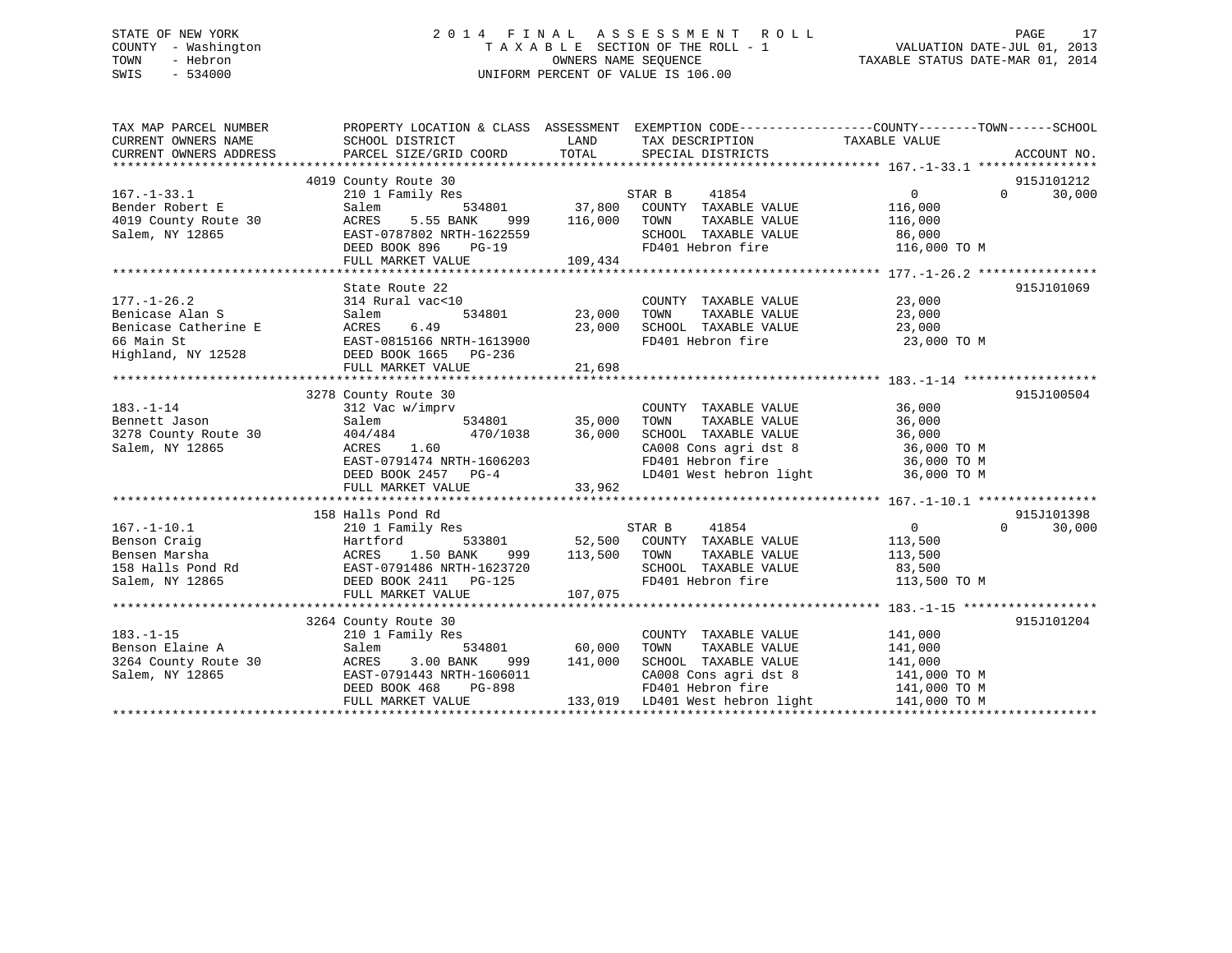# STATE OF NEW YORK 2 0 1 4 F I N A L A S S E S S M E N T R O L L PAGE 18 COUNTY - Washington T A X A B L E SECTION OF THE ROLL - 1 VALUATION DATE-JUL 01, 2013 TOWN - Hebron OWNERS NAME SEQUENCE TAXABLE STATUS DATE-MAR 01, 2014 SWIS - 534000 UNIFORM PERCENT OF VALUE IS 106.00

| TAX MAP PARCEL NUMBER  | PROPERTY LOCATION & CLASS ASSESSMENT EXEMPTION CODE---------------COUNTY-------TOWN-----SCHOOL |        |                                |                |                    |
|------------------------|------------------------------------------------------------------------------------------------|--------|--------------------------------|----------------|--------------------|
| CURRENT OWNERS NAME    | SCHOOL DISTRICT                                                                                | LAND   | TAX DESCRIPTION                | TAXABLE VALUE  |                    |
| CURRENT OWNERS ADDRESS | PARCEL SIZE/GRID COORD                                                                         | TOTAL  | SPECIAL DISTRICTS              |                | ACCOUNT NO.        |
|                        |                                                                                                |        |                                |                |                    |
|                        | 3262 County Route 30                                                                           |        |                                |                | 915J100633         |
| $183. - 1 - 16.1$      | 314 Rural vac<10                                                                               |        | COUNTY TAXABLE VALUE           | 42,750         |                    |
| Benson Elaine A        | 534801<br>Salem                                                                                | 42,750 | TAXABLE VALUE<br>TOWN          | 42,750         |                    |
| 3264 County Route 30   | 4.00<br>ACRES                                                                                  | 42,750 | SCHOOL TAXABLE VALUE           | 42,750         |                    |
| Salem, NY 12865        | EAST-0791492 NRTH-1605720                                                                      |        | CA008 Cons agri dst 8          | 42,750 TO M    |                    |
|                        | DEED BOOK 687<br>PG-285                                                                        |        | FD401 Hebron fire              | 42,750 TO M    |                    |
|                        | FULL MARKET VALUE                                                                              |        | 40,330 LD401 West hebron light | 42,750 TO M    |                    |
|                        |                                                                                                |        |                                |                |                    |
|                        | East Green Pond Way                                                                            |        |                                |                | 915J101451         |
| $144. - 1 - 37.7$      | 314 Rural vac<10                                                                               |        | COUNTY TAXABLE VALUE           | 31,000         |                    |
| Bergman Robert         | Granville<br>533201                                                                            | 31,000 | TAXABLE VALUE<br>TOWN          | 31,000         |                    |
| Bergman Linda          | Lot C                                                                                          | 31,000 | SCHOOL TAXABLE VALUE           | 31,000         |                    |
| 15 Oak St              | Parcel With Water Righrs                                                                       |        | FD401 Hebron fire              | 31,000 TO M    |                    |
| Fort Edward, NY 12828  | ACRES<br>5.10                                                                                  |        |                                |                |                    |
|                        | EAST-0817426 NRTH-1642092                                                                      |        |                                |                |                    |
|                        | DEED BOOK 525<br>PG-178                                                                        |        |                                |                |                    |
|                        | FULL MARKET VALUE                                                                              | 29,245 |                                |                |                    |
|                        |                                                                                                |        |                                |                |                    |
|                        | East Green Pond Way                                                                            |        |                                |                | 915J101452         |
| $144. - 1 - 37.8$      | 314 Rural vac<10                                                                               |        | COUNTY TAXABLE VALUE           | 31,000         |                    |
| Bergman Robert         | 533201<br>Granville                                                                            | 31,000 | TAXABLE VALUE<br>TOWN          | 31,000         |                    |
| Bergman Linda          | ACRES<br>5.10                                                                                  | 31,000 | SCHOOL TAXABLE VALUE           | 31,000         |                    |
| 15 Oak St              | EAST-0817784 NRTH-1641889                                                                      |        | FD401 Hebron fire              | 31,000 TO M    |                    |
| Fort Edward, NY 12828  | DEED BOOK 525<br>PG-181                                                                        |        |                                |                |                    |
|                        | FULL MARKET VALUE                                                                              | 29,245 |                                |                |                    |
|                        |                                                                                                |        |                                |                |                    |
|                        | 252 Gilchrist Rd                                                                               |        |                                |                |                    |
| $175. - 1 - 25.5$      | 270 Mfg housing                                                                                |        | STAR B<br>41854                | $\overline{0}$ | $\Omega$<br>30,000 |
| Bermes Lisa M          | 534801<br>Salem                                                                                |        | 86,500 COUNTY TAXABLE VALUE    | 97,000         |                    |
| 252 Gilchrist Rd       | 3.06 Ac Deed                                                                                   | 97,000 | TAXABLE VALUE<br>TOWN          | 97,000         |                    |
| Argyle, NY 12809       | ACRES<br>2.80                                                                                  |        | SCHOOL TAXABLE VALUE           | 67,000         |                    |
|                        | EAST-0785906 NRTH-1613932                                                                      |        | FD401 Hebron fire              | 97,000 TO M    |                    |
|                        | DEED BOOK 1996<br>$PG-112$                                                                     |        |                                |                |                    |
|                        | FULL MARKET VALUE                                                                              | 91,509 |                                |                |                    |
|                        |                                                                                                |        |                                |                |                    |
|                        | Little Burch Hill Rd/e Of                                                                      |        |                                |                | 915J101246         |
| $151. - 1 - 16.2$      | 314 Rural vac<10                                                                               |        | COUNTY TAXABLE VALUE           | 13,400         |                    |
| Biancorosso Michael    | Granville<br>533201                                                                            | 13,400 | TOWN<br>TAXABLE VALUE          | 13,400         |                    |
| Biancorosso Grace      | ACRES<br>3.07                                                                                  | 13,400 | SCHOOL TAXABLE VALUE           | 13,400         |                    |
| 69 North Fifth St      | EAST-0800114 NRTH-1633555                                                                      |        | FD401 Hebron fire              | 13,400 TO M    |                    |
| Park Ridge, NJ 07656   | DEED BOOK 501<br>PG-960                                                                        |        |                                |                |                    |
|                        | FULL MARKET VALUE                                                                              | 12,642 |                                |                |                    |
|                        |                                                                                                |        |                                |                |                    |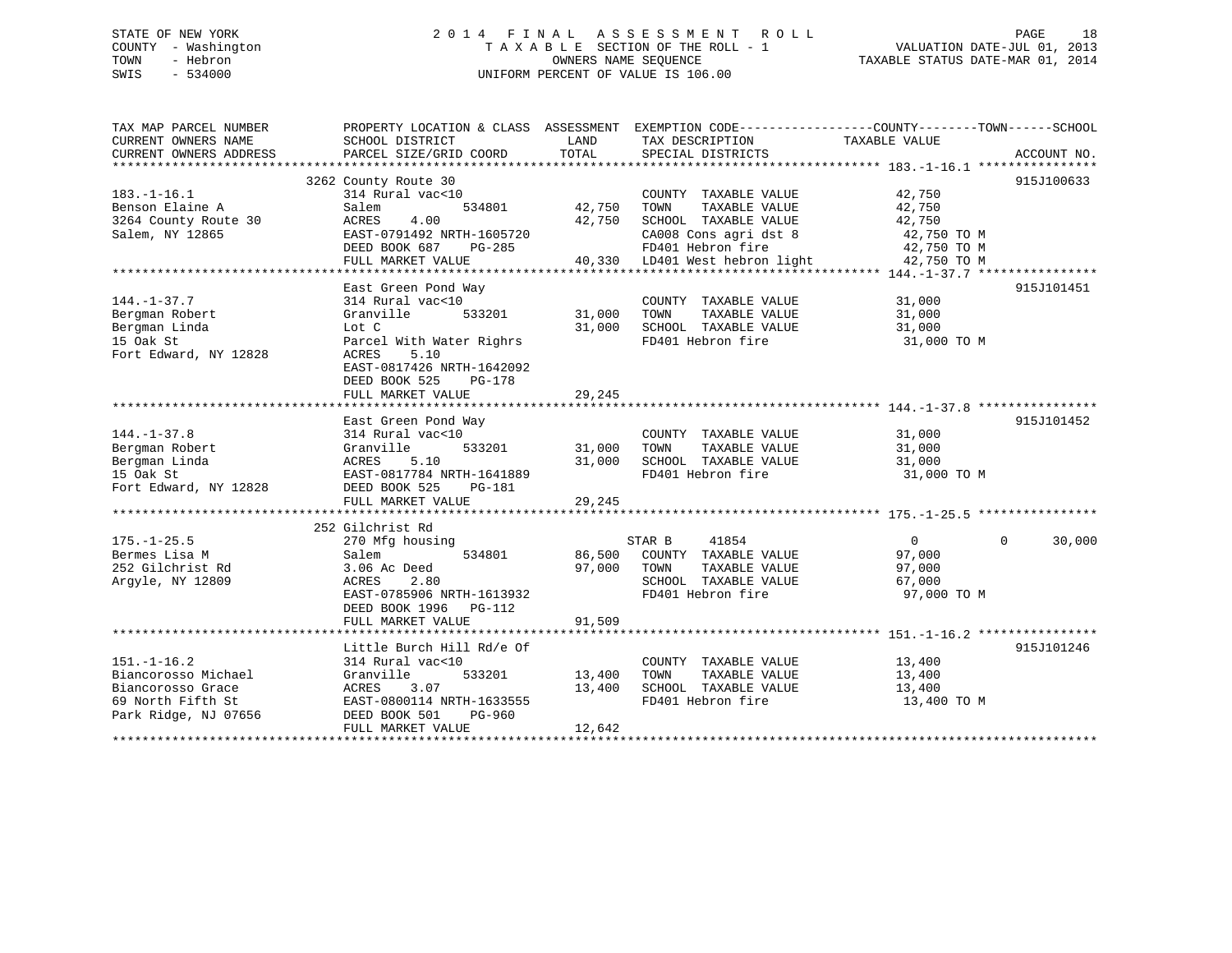# STATE OF NEW YORK 2 0 1 4 F I N A L A S S E S S M E N T R O L L PAGE 19 COUNTY - Washington T A X A B L E SECTION OF THE ROLL - 1 VALUATION DATE-JUL 01, 2013 TOWN - Hebron OWNERS NAME SEQUENCE TAXABLE STATUS DATE-MAR 01, 2014 SWIS - 534000 UNIFORM PERCENT OF VALUE IS 106.00

| TAX MAP PARCEL NUMBER<br>CURRENT OWNERS NAME                             | SCHOOL DISTRICT                                    | LAND         | PROPERTY LOCATION & CLASS ASSESSMENT EXEMPTION CODE----------------COUNTY-------TOWN------SCHOOL<br>TAX DESCRIPTION | TAXABLE VALUE                                    |        |             |
|--------------------------------------------------------------------------|----------------------------------------------------|--------------|---------------------------------------------------------------------------------------------------------------------|--------------------------------------------------|--------|-------------|
| CURRENT OWNERS ADDRESS                                                   | PARCEL SIZE/GRID COORD                             | TOTAL        | SPECIAL DISTRICTS                                                                                                   |                                                  |        | ACCOUNT NO. |
|                                                                          |                                                    |              |                                                                                                                     |                                                  |        |             |
|                                                                          | County Route 31                                    |              |                                                                                                                     |                                                  |        |             |
| $151. - 1 - 12.5$                                                        | 322 Rural vac>10                                   |              | COUNTY TAXABLE VALUE 87,000                                                                                         |                                                  |        |             |
| Billow Greg M                                                            | 533201<br>Granville                                | 87,000       | TOWN<br>TAXABLE VALUE                                                                                               |                                                  |        |             |
| Billow Jennifer B                                                        | sub lot 3C                                         | 87,000       | SCHOOL TAXABLE VALUE                                                                                                |                                                  |        |             |
| 4913 Charlais Ln                                                         | ACRES 49.79                                        |              | CA008 Cons agri dst 8<br>FD401 Hebron fire                                                                          |                                                  |        |             |
| Park City, UT 04098                                                      | EAST-0803681 NRTH-1636056<br>DEED BOOK 1817 PG-248 |              |                                                                                                                     | 87,00 <sub>0</sub><br>87,000 TO M<br>07 000 TO M |        |             |
| MAY BE SUBJECT TO PAYMENT                                                | FULL MARKET VALUE                                  | 82,075       |                                                                                                                     |                                                  |        |             |
| UNDER AGDIST LAW TIL 2018                                                |                                                    |              |                                                                                                                     |                                                  |        |             |
|                                                                          |                                                    |              |                                                                                                                     |                                                  |        |             |
|                                                                          | Warner Rd                                          |              |                                                                                                                     |                                                  |        |             |
| $153. - 1 - 5.3$                                                         | 105 Vac farmland                                   |              | AGRI-D IND 41730                                                                                                    | 72,160                                           | 72,160 | 72,160      |
| Birch Hill Farm LLC                                                      | 533201<br>Granville                                |              | 80,500 COUNTY TAXABLE VALUE                                                                                         | 8,340                                            |        |             |
| PO Box 115                                                               | lot 3<br>ACRES 18.88                               |              | 80,500 TOWN<br>TAXABLE VALUE                                                                                        | 8,340                                            |        |             |
| Granville, NY 12832                                                      |                                                    |              |                                                                                                                     | 8,340                                            |        |             |
|                                                                          | EAST-0818636 NRTH-1639673                          |              | SCHOOL TAXABLE VALUE<br>FD401 Hebron fire                                                                           | 80,500 TO M                                      |        |             |
| MAY BE SUBJECT TO PAYMENT                                                | DEED BOOK 892 PG-129                               |              |                                                                                                                     |                                                  |        |             |
| UNDER AGDIST LAW TIL 2021                                                | FULL MARKET VALUE                                  | 75,943       |                                                                                                                     |                                                  |        |             |
|                                                                          |                                                    |              |                                                                                                                     |                                                  |        |             |
|                                                                          | State Route 22                                     |              |                                                                                                                     |                                                  |        |             |
| $153. - 1 - 5.4$                                                         | 105 Vac farmland                                   |              | AGRI-D IND 41730                                                                                                    | 60,381 60,381                                    |        | 60,381      |
| Birch Hill Farm LLC                                                      | Granville                                          |              | 533201 64,500 COUNTY TAXABLE VALUE                                                                                  | 4,119                                            |        |             |
| PO Box 115                                                               | $1$ ot $4$                                         |              | 64,500 TOWN<br>TAXABLE VALUE                                                                                        | 4,119                                            |        |             |
| Granville, NY 12832                                                      | ACRES 12.14                                        |              | SCHOOL TAXABLE VALUE                                                                                                | 4,119                                            |        |             |
|                                                                          | EAST-0819038 NRTH-1638847                          |              | FD401 Hebron fire                                                                                                   | 64,500 TO M                                      |        |             |
| MAY BE SUBJECT TO PAYMENT                                                | DEED BOOK 892<br>PG-129                            |              |                                                                                                                     |                                                  |        |             |
| UNDER AGDIST LAW TIL 2021                                                | FULL MARKET VALUE                                  | 60,849       |                                                                                                                     |                                                  |        |             |
|                                                                          |                                                    |              |                                                                                                                     |                                                  |        |             |
|                                                                          | State Route 22                                     |              |                                                                                                                     |                                                  |        |             |
| $153. - 1 - 5.5$                                                         | 105 Vac farmland                                   |              | AG DIST 41720                                                                                                       | 56,110                                           | 56,110 | 56,110      |
| Birch Hill Farm LLC                                                      | Granville 533201                                   |              | 60,500 COUNTY TAXABLE VALUE                                                                                         | 4,390                                            |        |             |
| PO Box 115                                                               | $1$ ot 5                                           |              | 60,500 TOWN<br>TAXABLE VALUE                                                                                        | 4,390                                            |        |             |
| Granville, NY 12832<br>MAY BE SUBJECT TO PAYMENT                         | ACRES 10.51                                        |              | SCHOOL TAXABLE VALUE                                                                                                | 4,390                                            |        |             |
|                                                                          | EAST-0819140 NRTH-1639492                          |              | FD401 Hebron fire                                                                                                   | 60,500 TO M                                      |        |             |
| UNDER AGDIST LAW TIL 2018                                                | DEED BOOK 892<br>PG-129                            |              |                                                                                                                     |                                                  |        |             |
|                                                                          | FULL MARKET VALUE                                  | 57,075       |                                                                                                                     |                                                  |        |             |
|                                                                          | 7505 State Route 22                                |              |                                                                                                                     |                                                  |        |             |
| $153. - 1 - 5.8$                                                         | 117 Horse farm                                     |              | AGRI-D IND 41730                                                                                                    | 53,098                                           | 53,098 | 53,098      |
| Birch Hill Farm LLC                                                      | 533201<br>Granville                                |              | 114,600 COUNTY TAXABLE VALUE                                                                                        | 497,802                                          |        |             |
| PO Box 115                                                               | lot 1                                              | 550,900 TOWN | TAXABLE VALUE                                                                                                       | 497,802                                          |        |             |
| Granville, NY 12832                                                      | ACRES 37.72                                        |              | SCHOOL TAXABLE VALUE 497,802                                                                                        |                                                  |        |             |
|                                                                          | EAST-0818432 NRTH-1638088                          |              | FD401 Hebron fire                                                                                                   | 550,900 TO M                                     |        |             |
|                                                                          | PG-129                                             |              |                                                                                                                     |                                                  |        |             |
| MAY BE SUBJECT TO PAYMENT<br>UNDER AGDIST LAW TIL 2021 FULL MARKET VALUE |                                                    | 519,717      |                                                                                                                     |                                                  |        |             |
|                                                                          |                                                    |              |                                                                                                                     |                                                  |        |             |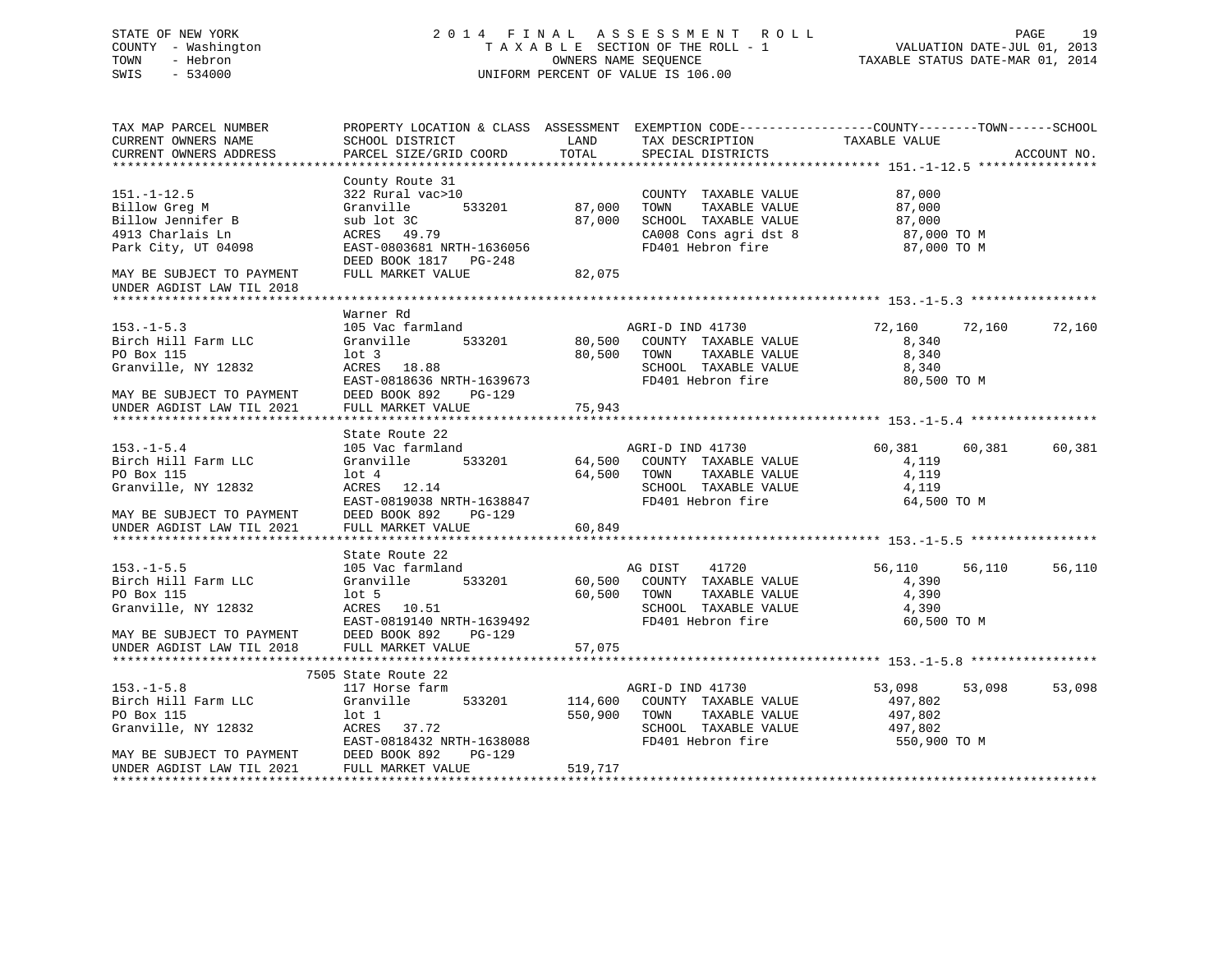# STATE OF NEW YORK 2 0 1 4 F I N A L A S S E S S M E N T R O L L PAGE 20 COUNTY - Washington T A X A B L E SECTION OF THE ROLL - 1 VALUATION DATE-JUL 01, 2013 TOWN - Hebron **CONNERS NAME SEQUENCE** TAXABLE STATUS DATE-MAR 01, 2014 SWIS - 534000 UNIFORM PERCENT OF VALUE IS 106.00

| TAX MAP PARCEL NUMBER<br>CURRENT OWNERS NAME<br>CURRENT OWNERS ADDRESS                       | PROPERTY LOCATION & CLASS ASSESSMENT<br>SCHOOL DISTRICT<br>PARCEL SIZE/GRID COORD                                                                                              | LAND<br>TOTAL                     | EXEMPTION CODE-----------------COUNTY-------TOWN------SCHOOL<br>TAX DESCRIPTION<br>SPECIAL DISTRICTS                                           | TAXABLE VALUE                                                            | ACCOUNT NO.                      |
|----------------------------------------------------------------------------------------------|--------------------------------------------------------------------------------------------------------------------------------------------------------------------------------|-----------------------------------|------------------------------------------------------------------------------------------------------------------------------------------------|--------------------------------------------------------------------------|----------------------------------|
| $168. - 1 - 18.1$<br>Bishop Charles R<br>Bishop Debra J<br>12 Waites Way<br>Salem, NY 12865  | 12 Waites Way<br>210 1 Family Res<br>533801<br>Hartford<br>3.04 BANK<br>ACRES<br>999<br>EAST-0796703 NRTH-1620284<br>DEED BOOK 1734 PG-49<br>FULL MARKET VALUE                 | 60,200<br>104,500                 | STAR EN<br>41834<br>COUNTY TAXABLE VALUE<br>TOWN<br>TAXABLE VALUE<br>SCHOOL TAXABLE VALUE<br>CA008 Cons agri dst 8<br>98,585 FD401 Hebron fire | $\Omega$<br>104,500<br>104,500<br>40,300<br>104,500 TO M<br>104,500 TO M | 915J101761<br>64,200<br>$\Omega$ |
| $177. - 1 - 44$<br>Bishop Lori<br>26 Button Rd<br>Granville, NY 12832                        | Chamberlin Mills Rd/s Off<br>323 Vacant rural<br>534801<br>Salem<br>No Deeded R O W<br>ACRES<br>8.00<br>EAST-0807068 NRTH-1608914<br>DEED BOOK 3283 PG-59<br>FULL MARKET VALUE | 5,700<br>5,700<br>5,377           | COUNTY TAXABLE VALUE<br>TOWN<br>TAXABLE VALUE<br>SCHOOL TAXABLE VALUE<br>FD401 Hebron fire                                                     | 5,700<br>5,700<br>5,700<br>5,700 TO M                                    | 915J100475                       |
| $152. - 2 - 22$<br>Bishop Mary<br>1841 County Route 31<br>Granville, NY 12832                | 1841 County Route 31<br>270 Mfg housing<br>Granville<br>1.61<br>ACRES<br>EAST-0814526 NRTH-1641026<br>DEED BOOK 739<br>PG-336<br>FULL MARKET VALUE                             | 533201 42,400<br>78,000<br>73,585 | 41834<br>STAR EN<br>COUNTY TAXABLE VALUE<br>TOWN<br>TAXABLE VALUE<br>SCHOOL TAXABLE VALUE<br>FD401 Hebron fire                                 | $\Omega$<br>78,000<br>78,000<br>13,800<br>78,000 TO M                    | 915J100060<br>$\Omega$<br>64,200 |
| $161. - 1 - 1.1$<br>Bishop William<br>Bishop Lori<br>26 Button Rd<br>Granville, NY 12832     | 7311&7313 State Route 22<br>433 Auto body<br>Granville<br>533201<br>ACRES 16.69<br>EAST-0818961 NRTH-1633556<br>DEED BOOK 839<br>PG-185<br>FULL MARKET VALUE                   | 59,500<br>296,100<br>279,340      | COUNTY TAXABLE VALUE<br>TOWN<br>TAXABLE VALUE<br>SCHOOL TAXABLE VALUE<br>FD401 Hebron fire                                                     | 296,100<br>296,100<br>296,100<br>296,100 TO M                            | 915J100358                       |
| $152 - 2 - 22.1$<br>Bishop William R<br>Bishop Lori S<br>26 Button Rd<br>Granville, NY 12832 | 26 Button Rd<br>240 Rural res<br>533201<br>Granville<br>ACRES 19.90<br>EAST-0814795 NRTH-1641356<br>DEED BOOK 714<br>$PG-29$<br>FULL MARKET VALUE                              | 107,300<br>285,500<br>269,340     | 41854<br>STAR B<br>COUNTY TAXABLE VALUE<br>TOWN<br>TAXABLE VALUE<br>SCHOOL TAXABLE VALUE<br>FD401 Hebron fire                                  | $\overline{0}$<br>285,500<br>285,500<br>255,500<br>285,500 TO M          | $\Omega$<br>30,000               |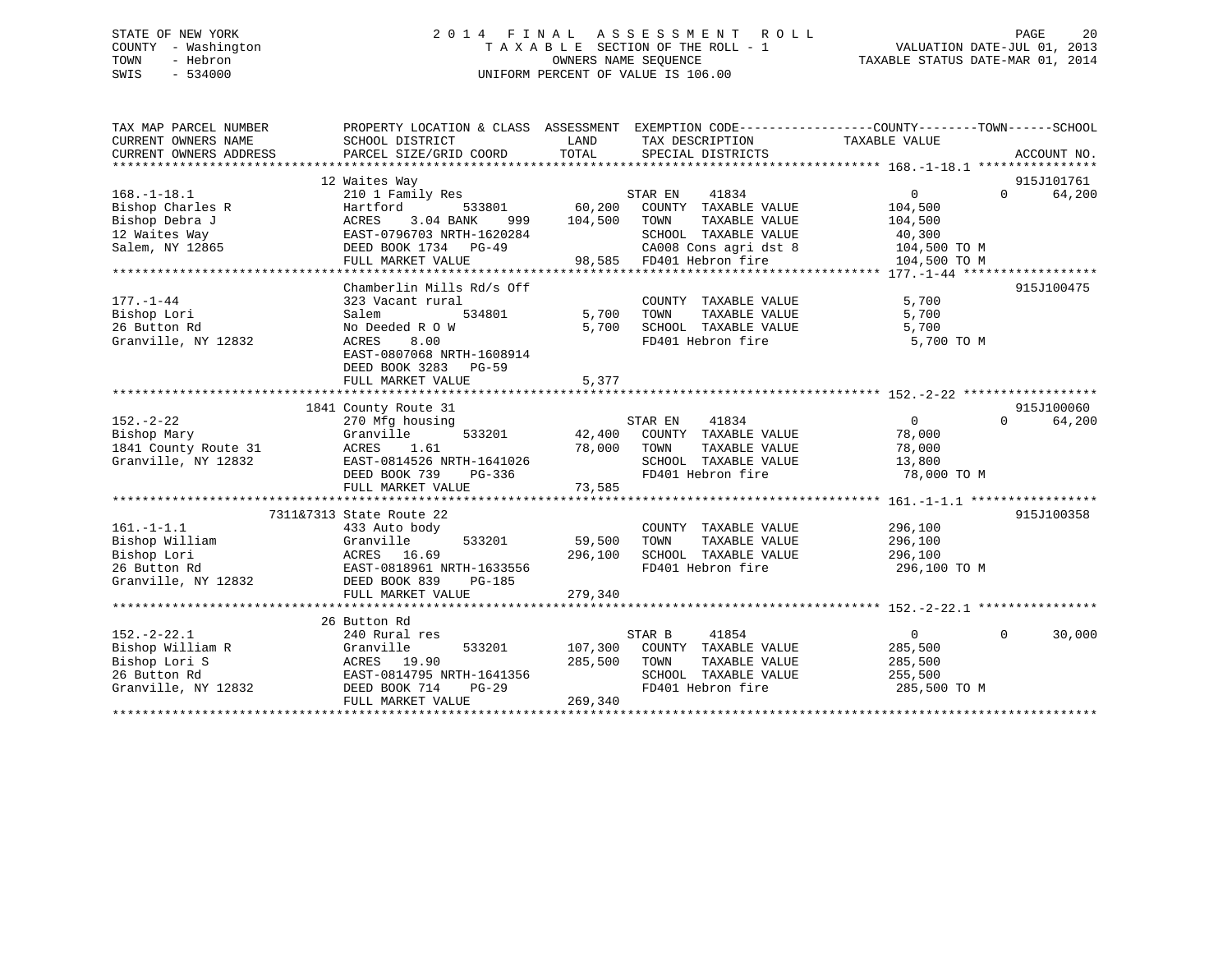# STATE OF NEW YORK 2 0 1 4 F I N A L A S S E S S M E N T R O L L PAGE 21 COUNTY - Washington T A X A B L E SECTION OF THE ROLL - 1 VALUATION DATE-JUL 01, 2013 TOWN - Hebron **CONNERS NAME SEQUENCE** TAXABLE STATUS DATE-MAR 01, 2014 SWIS - 534000 UNIFORM PERCENT OF VALUE IS 106.00

| TAX MAP PARCEL NUMBER<br>CURRENT OWNERS NAME<br>CURRENT OWNERS ADDRESS                    | PROPERTY LOCATION & CLASS ASSESSMENT<br>SCHOOL DISTRICT<br>PARCEL SIZE/GRID COORD                                                          | LAND<br>TOTAL     | TAX DESCRIPTION<br>SPECIAL DISTRICTS                                                                              | EXEMPTION CODE-----------------COUNTY-------TOWN------SCHOOL<br>TAXABLE VALUE<br>ACCOUNT NO. |  |
|-------------------------------------------------------------------------------------------|--------------------------------------------------------------------------------------------------------------------------------------------|-------------------|-------------------------------------------------------------------------------------------------------------------|----------------------------------------------------------------------------------------------|--|
|                                                                                           |                                                                                                                                            |                   |                                                                                                                   |                                                                                              |  |
|                                                                                           | 1327 Patterson Hill Rd                                                                                                                     |                   |                                                                                                                   | 915J100312                                                                                   |  |
| $183.16 - 1 - 5$<br>Bisson Monica<br>1327 Patterson Hill Rd<br>Salem, NY 12865            | 210 1 Family Res<br>Salem<br>534801<br>FRNT<br>99.00 DPTH 132.00<br>0.30<br>ACRES<br>EAST-0791696 NRTH-1604149                             | 20,900<br>103,000 | STAR B<br>41854<br>COUNTY TAXABLE VALUE<br>TAXABLE VALUE<br>TOWN<br>SCHOOL TAXABLE VALUE<br>CA008 Cons agri dst 8 | $\overline{0}$<br>$\Omega$<br>30,000<br>103,000<br>103,000<br>73,000<br>103,000 TO M         |  |
|                                                                                           | DEED BOOK 2354 PG-301                                                                                                                      |                   | FD401 Hebron fire                                                                                                 | 103,000 TO M                                                                                 |  |
|                                                                                           | FULL MARKET VALUE                                                                                                                          |                   | 97,170 LD401 West hebron light                                                                                    | 103,000 TO M                                                                                 |  |
|                                                                                           |                                                                                                                                            |                   |                                                                                                                   |                                                                                              |  |
| $159. - 1 - 11$<br>Bitterly Fred R<br>Adams Sandra Alexandria                             | 1187 County Route 31<br>241 Rural res&ag<br>Granville<br>533201<br>ACRES 208.60                                                            | 520,000           | AG DIST<br>41720<br>402,500 STAR EN<br>41834<br>COUNTY TAXABLE VALUE                                              | 915J100061<br>54,788<br>54,788<br>54,788<br>$\overline{0}$<br>$\Omega$<br>64,200<br>465,212  |  |
| 1187 County Route 31<br>Granville, NY 12832                                               | EAST-0802187 NRTH-1632066<br>DEED BOOK 577<br><b>PG-70</b>                                                                                 |                   | TOWN<br>TAXABLE VALUE<br>SCHOOL TAXABLE VALUE                                                                     | 465,212<br>401,012                                                                           |  |
| MAY BE SUBJECT TO PAYMENT<br>UNDER AGDIST LAW TIL 2018                                    | FULL MARKET VALUE                                                                                                                          | 490,566           | CA008 Cons agri dst 8<br>54,788 EX<br>FD401 Hebron fire                                                           | 465,212 TO M                                                                                 |  |
| ******************************                                                            |                                                                                                                                            |                   |                                                                                                                   | 520,000 TO M                                                                                 |  |
| $169. - 1 - 1.1$<br>Blair Ian<br>Blair Mary<br>230 W Broadway 509<br>Long Beach, NY 11561 | First Light Rd<br>314 Rural vac<10<br>534801<br>Salem<br>Lot 1<br>5.82<br>ACRES<br>EAST-0804336 NRTH-1624191<br>DEED BOOK 1942<br>$PG-171$ | 22,000<br>22,000  | COUNTY TAXABLE VALUE<br>TOWN<br>TAXABLE VALUE<br>SCHOOL TAXABLE VALUE<br>FD401 Hebron fire                        | 915J101713<br>22,000<br>22,000<br>22,000<br>22,000 TO M                                      |  |
|                                                                                           | FULL MARKET VALUE                                                                                                                          | 20,755            |                                                                                                                   |                                                                                              |  |
|                                                                                           | First Light Rd                                                                                                                             |                   |                                                                                                                   | 915J101714                                                                                   |  |
| $169. - 1 - 1.2$<br>Blair Ian<br>Blair Mary<br>230 W Broadway 509<br>Long Beach, NY 11561 | 314 Rural vac<10<br>534801<br>Salem<br>Lot 2<br>5.05<br>ACRES<br>EAST-0804763 NRTH-1624403<br>DEED BOOK 1942    PG-171                     | 21,000<br>21,000  | COUNTY TAXABLE VALUE<br>TOWN<br>TAXABLE VALUE<br>SCHOOL TAXABLE VALUE<br>FD401 Hebron fire                        | 21,000<br>21,000<br>21,000<br>21,000 TO M                                                    |  |
|                                                                                           | FULL MARKET VALUE                                                                                                                          | 19,811            |                                                                                                                   |                                                                                              |  |
|                                                                                           | First Light Rd                                                                                                                             |                   |                                                                                                                   | 915J101715                                                                                   |  |
| $169. - 1 - 1.3$<br>Blair Ian<br>Blair Mary<br>230 W Broadway 509<br>Long Beach, NY 11561 | 314 Rural vac<10<br>534801<br>Salem<br>Lot 3<br>5.18<br>ACRES<br>EAST-0805330 NRTH-1624491<br>DEED BOOK 1942<br>PG-171                     | 21,200<br>21,200  | COUNTY TAXABLE VALUE<br>TOWN<br>TAXABLE VALUE<br>SCHOOL TAXABLE VALUE<br>FD401 Hebron fire                        | 21,200<br>21,200<br>21,200<br>21,200 TO M                                                    |  |
|                                                                                           | FULL MARKET VALUE                                                                                                                          | 20,000            |                                                                                                                   |                                                                                              |  |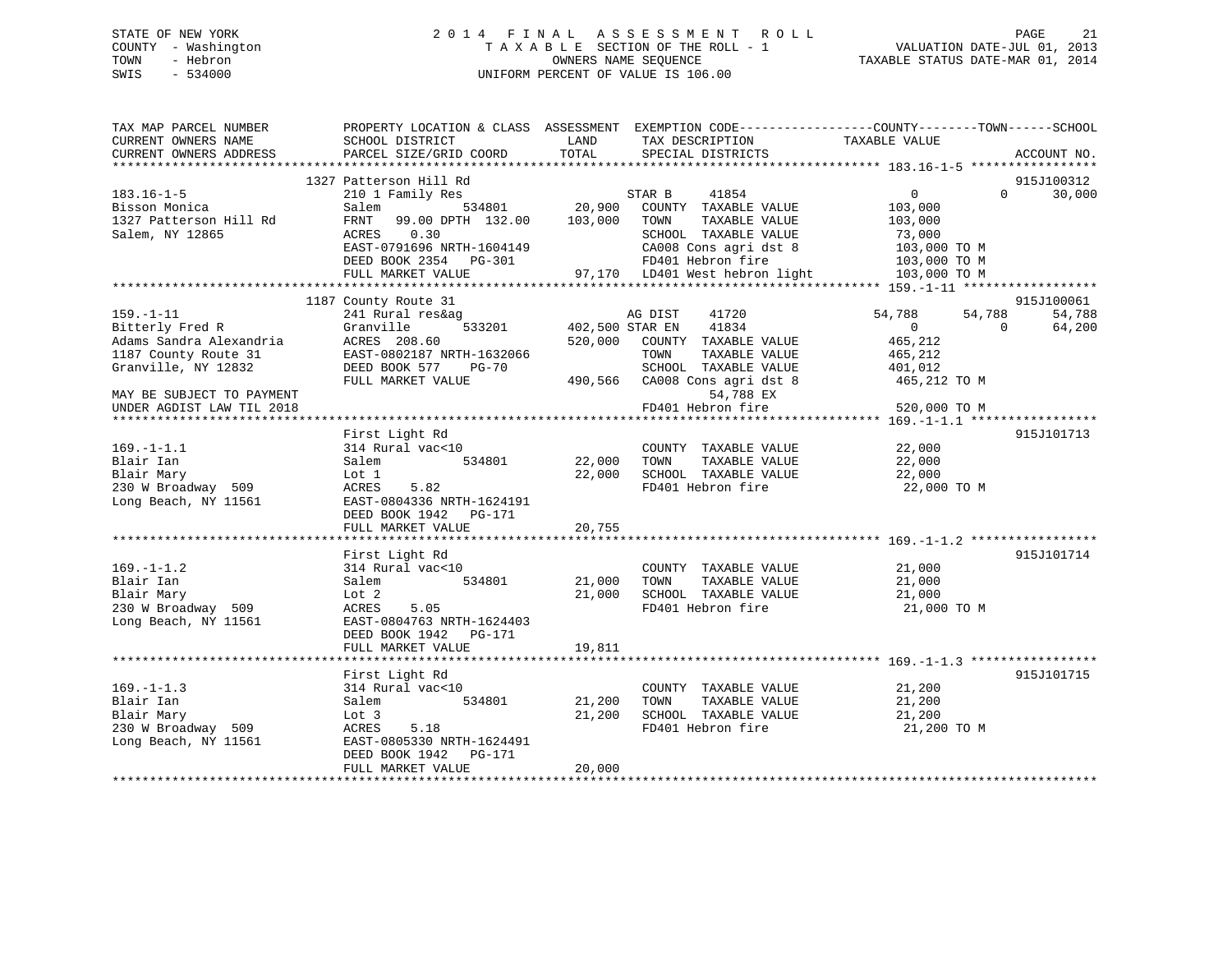# STATE OF NEW YORK 2 0 1 4 F I N A L A S S E S S M E N T R O L L PAGE 22 COUNTY - Washington T A X A B L E SECTION OF THE ROLL - 1 VALUATION DATE-JUL 01, 2013 TOWN - Hebron **CONNERS NAME SEQUENCE** TAXABLE STATUS DATE-MAR 01, 2014 SWIS - 534000 UNIFORM PERCENT OF VALUE IS 106.00

| TAX MAP PARCEL NUMBER  |                           |        |                       | PROPERTY LOCATION & CLASS ASSESSMENT EXEMPTION CODE---------------COUNTY-------TOWN------SCHOOL |             |
|------------------------|---------------------------|--------|-----------------------|-------------------------------------------------------------------------------------------------|-------------|
| CURRENT OWNERS NAME    | SCHOOL DISTRICT           | LAND   | TAX DESCRIPTION       | TAXABLE VALUE                                                                                   |             |
| CURRENT OWNERS ADDRESS | PARCEL SIZE/GRID COORD    | TOTAL  | SPECIAL DISTRICTS     |                                                                                                 | ACCOUNT NO. |
|                        |                           |        |                       |                                                                                                 |             |
|                        | First Light Rd            |        |                       |                                                                                                 | 915J101716  |
| $169. - 1 - 1.4$       | 314 Rural vac<10          |        | COUNTY TAXABLE VALUE  | 23,700                                                                                          |             |
| Blair Ian              | 534801<br>Salem           | 23,700 | TAXABLE VALUE<br>TOWN | 23,700                                                                                          |             |
| Blair Mary             | Lot $4$                   | 23,700 | SCHOOL TAXABLE VALUE  | 23,700                                                                                          |             |
| 230 W Broadway 509     | 6.95<br>ACRES             |        | FD401 Hebron fire     | 23,700 TO M                                                                                     |             |
| Long Beach, NY 11561   | EAST-0805378 NRTH-1624093 |        |                       |                                                                                                 |             |
|                        | DEED BOOK 1942<br>PG-171  |        |                       |                                                                                                 |             |
|                        | FULL MARKET VALUE         |        |                       |                                                                                                 |             |
|                        |                           | 22,358 |                       |                                                                                                 |             |
|                        |                           |        |                       |                                                                                                 |             |
|                        | First Light Rd            |        |                       |                                                                                                 | 915J101717  |
| $169. - 1 - 1.5$       | 314 Rural vac<10          |        | COUNTY TAXABLE VALUE  | 21,500                                                                                          |             |
| Blair Ian              | Salem<br>534801           | 21,500 | TAXABLE VALUE<br>TOWN | 21,500                                                                                          |             |
| Blair Mary             | Lot 5                     | 21,500 | SCHOOL TAXABLE VALUE  | 21,500                                                                                          |             |
| 230 W Broadway 509     | 5.41<br>ACRES             |        | FD401 Hebron fire     | 21,500 TO M                                                                                     |             |
| Long Beach, NY 11561   | EAST-0804783 NRTH-1623989 |        |                       |                                                                                                 |             |
|                        | DEED BOOK 1942<br>PG-171  |        |                       |                                                                                                 |             |
|                        | FULL MARKET VALUE         | 20,283 |                       |                                                                                                 |             |
|                        |                           |        |                       |                                                                                                 |             |
|                        | First Light Rd            |        |                       |                                                                                                 | 915J101718  |
| $169. - 1 - 1.6$       | 314 Rural vac<10          |        | COUNTY TAXABLE VALUE  | 21,800                                                                                          |             |
| Blair Ian              | Salem<br>534801           | 21,800 | TOWN<br>TAXABLE VALUE | 21,800                                                                                          |             |
| Blair Mary             | Lot 6                     | 21,800 | SCHOOL TAXABLE VALUE  | 21,800                                                                                          |             |
| 230 W Broadway 509     | ACRES<br>5.60             |        | FD401 Hebron fire     | 21,800 TO M                                                                                     |             |
| Long Beach, NY 11561   | EAST-0804591 NRTH-1623627 |        |                       |                                                                                                 |             |
|                        | DEED BOOK 1942 PG-171     |        |                       |                                                                                                 |             |
|                        | FULL MARKET VALUE         | 20,566 |                       |                                                                                                 |             |
|                        |                           |        |                       |                                                                                                 |             |
|                        | First Light Rd            |        |                       |                                                                                                 | 915J101719  |
| $169. - 1 - 1.7$       | 314 Rural vac<10          |        | COUNTY TAXABLE VALUE  | 15,400                                                                                          |             |
| Blair Ian              | 534801<br>Salem           | 15,400 | TAXABLE VALUE<br>TOWN | 15,400                                                                                          |             |
| Blair Mary             | Lot 7                     | 15,400 | SCHOOL TAXABLE VALUE  |                                                                                                 |             |
| 230 W Broadway 509     |                           |        | FD401 Hebron fire     | 15,400                                                                                          |             |
|                        | ACRES<br>2.65             |        |                       | 15,400 TO M                                                                                     |             |
| Long Beach, NY 11561   | EAST-0805088 NRTH-1623652 |        |                       |                                                                                                 |             |
|                        | DEED BOOK 1942<br>PG-171  |        |                       |                                                                                                 |             |
|                        | FULL MARKET VALUE         | 14,528 |                       |                                                                                                 |             |
|                        |                           |        |                       |                                                                                                 |             |
|                        | First Light Rd            |        |                       |                                                                                                 | 915J101720  |
| $169. - 1 - 1.8$       | 314 Rural vac<10          |        | COUNTY TAXABLE VALUE  | 22,000                                                                                          |             |
| Blair Ian              | Salem<br>534801           | 22,000 | TOWN<br>TAXABLE VALUE | 22,000                                                                                          |             |
| Blair Mary             | Lot 8                     | 22,000 | SCHOOL TAXABLE VALUE  | 22,000                                                                                          |             |
| 230 W Broadway 509     | ACRES<br>5.76             |        | FD401 Hebron fire     | 22,000 TO M                                                                                     |             |
| Long Beach, NY 11561   | EAST-0804486 NRTH-1623108 |        |                       |                                                                                                 |             |
|                        | DEED BOOK 1942<br>PG-171  |        |                       |                                                                                                 |             |
|                        | FULL MARKET VALUE         | 20,755 |                       |                                                                                                 |             |
|                        |                           |        |                       |                                                                                                 |             |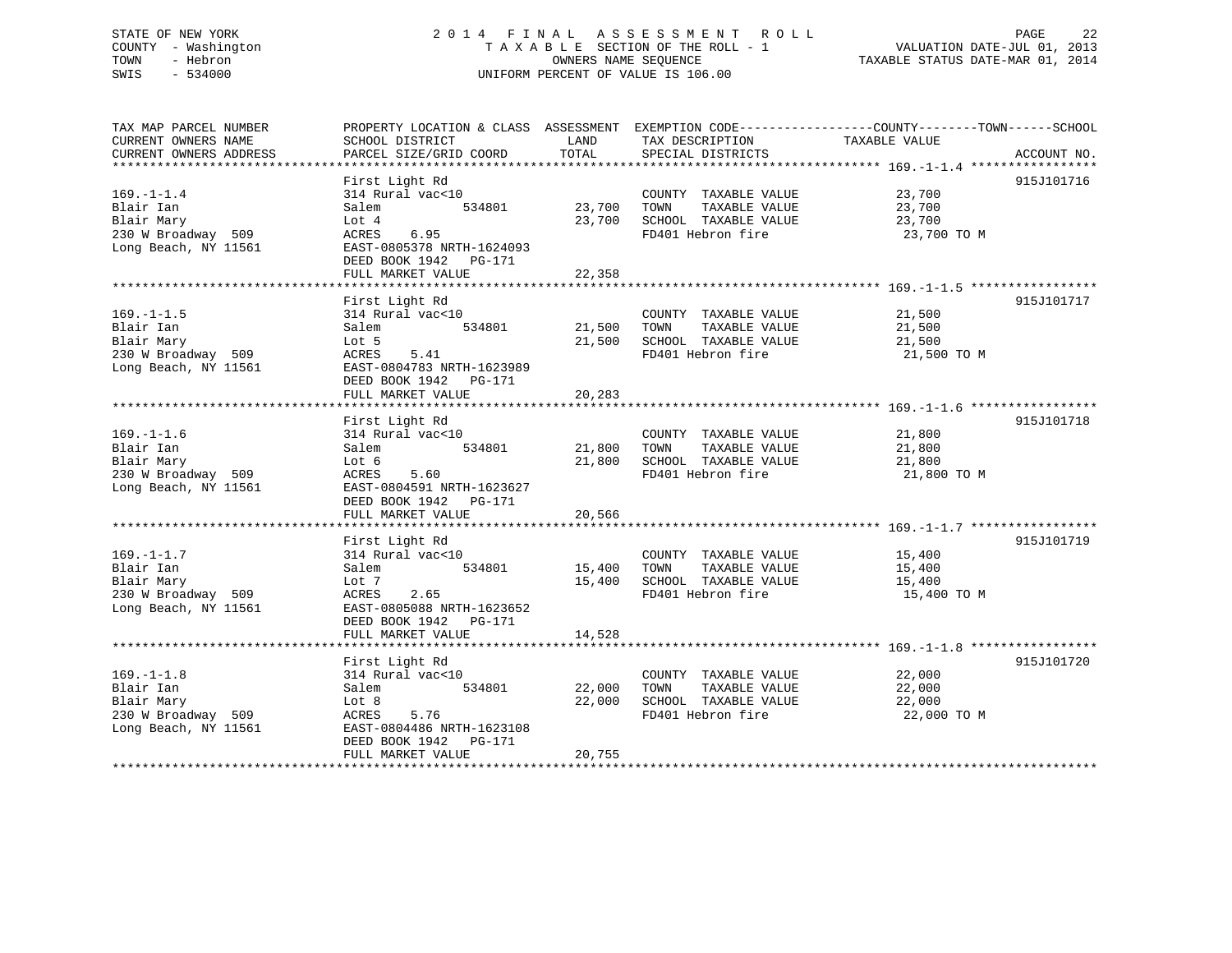# STATE OF NEW YORK 2 0 1 4 F I N A L A S S E S S M E N T R O L L PAGE 23 COUNTY - Washington T A X A B L E SECTION OF THE ROLL - 1 VALUATION DATE-JUL 01, 2013 TOWN - Hebron OWNERS NAME SEQUENCE TAXABLE STATUS DATE-MAR 01, 2014 SWIS - 534000 UNIFORM PERCENT OF VALUE IS 106.00

| TAX MAP PARCEL NUMBER<br>CURRENT OWNERS NAME | PROPERTY LOCATION & CLASS ASSESSMENT<br>SCHOOL DISTRICT | LAND    | TAX DESCRIPTION       | EXEMPTION CODE-----------------COUNTY-------TOWN------SCHOOL<br>TAXABLE VALUE |             |
|----------------------------------------------|---------------------------------------------------------|---------|-----------------------|-------------------------------------------------------------------------------|-------------|
| CURRENT OWNERS ADDRESS                       | PARCEL SIZE/GRID COORD                                  | TOTAL   | SPECIAL DISTRICTS     |                                                                               | ACCOUNT NO. |
|                                              |                                                         |         |                       |                                                                               |             |
|                                              | First Light Rd                                          |         |                       |                                                                               | 915J101721  |
| $169. - 1 - 1.9$                             | 314 Rural vac<10                                        |         | COUNTY TAXABLE VALUE  | 22,000                                                                        |             |
| Blair Ian                                    | Salem<br>534801                                         | 22,000  | TAXABLE VALUE<br>TOWN | 22,000                                                                        |             |
| Blair Mary                                   | Lot 9                                                   | 22,000  | SCHOOL TAXABLE VALUE  | 22,000                                                                        |             |
| 230 W Broadway 509                           | ACRES<br>5.70                                           |         | FD401 Hebron fire     | 22,000 TO M                                                                   |             |
| Long Beach, NY 11561                         | EAST-0804857 NRTH-1623121<br>DEED BOOK 1942 PG-171      |         |                       |                                                                               |             |
|                                              | FULL MARKET VALUE                                       | 20,755  |                       |                                                                               |             |
|                                              |                                                         |         |                       |                                                                               |             |
|                                              | 3638 County Route 30                                    |         |                       |                                                                               | 915J100538  |
| $175. - 1 - 15.1$                            | 210 1 Family Res                                        |         | STAR B<br>41854       | $\overline{0}$<br>$\Omega$                                                    | 30,000      |
| Bleier Daniel M                              | Salem<br>534801                                         | 50,200  | COUNTY TAXABLE VALUE  | 217,500                                                                       |             |
| Weinstein Francine                           | 3.57<br>ACRES                                           | 217,500 | TOWN<br>TAXABLE VALUE | 217,500                                                                       |             |
| 516 W 47th St Apt N2A                        | EAST-0790740 NRTH-1614191                               |         | SCHOOL TAXABLE VALUE  | 187,500                                                                       |             |
| New York, NY 10036                           | DEED BOOK 891<br>$PG-282$                               |         | FD401 Hebron fire     | 217,500 TO M                                                                  |             |
|                                              | FULL MARKET VALUE                                       | 205,189 |                       |                                                                               |             |
|                                              |                                                         |         |                       |                                                                               |             |
|                                              | 49 Wolfe Ln                                             |         |                       |                                                                               | 915J100188  |
| $158. - 1 - 8$                               | 210 1 Family Res                                        |         | COUNTY TAXABLE VALUE  | 161,500                                                                       |             |
| Blinstrubas Robert                           | Hartford<br>533801                                      | 91,900  | TOWN<br>TAXABLE VALUE | 161,500                                                                       |             |
| Blinstrubas Linda                            | 3.88<br>ACRES                                           | 161,500 | SCHOOL TAXABLE VALUE  | 161,500                                                                       |             |
| 21 Maple Dr                                  | EAST-0789795 NRTH-1629676                               |         | FD401 Hebron fire     | 161,500 TO M                                                                  |             |
| Prospect, CT 06712                           | DEED BOOK 3164 PG-315                                   |         |                       |                                                                               |             |
|                                              | FULL MARKET VALUE                                       | 152,358 |                       |                                                                               |             |
|                                              |                                                         |         |                       |                                                                               |             |
|                                              | Halls Pond Rd                                           |         |                       |                                                                               | 915J101075  |
| $158. - 1 - 9$                               | 314 Rural vac<10                                        |         | COUNTY TAXABLE VALUE  | 10,200                                                                        |             |
| Blinstrubas Robert                           | Hartford<br>533801                                      | 10,200  | TOWN<br>TAXABLE VALUE | 10,200                                                                        |             |
| Blinstrubas Linda                            | ACRES<br>4.14                                           | 10,200  | SCHOOL TAXABLE VALUE  | 10,200                                                                        |             |
| 21 Maple Dr                                  | EAST-0790086 NRTH-1629658                               |         | FD401 Hebron fire     | 10,200 TO M                                                                   |             |
| Prospect, CT 06712                           | DEED BOOK 3164<br><b>PG-315</b>                         |         |                       |                                                                               |             |
|                                              | FULL MARKET VALUE                                       | 9,623   |                       |                                                                               |             |
|                                              |                                                         |         |                       |                                                                               |             |
|                                              | 6555 State Route 22                                     |         |                       |                                                                               | 915J101338  |
| $177. - 1 - 14.1$                            | 210 1 Family Res                                        |         | STAR B<br>41854       | $\Omega$<br>$\Omega$                                                          | 30,000      |
| Blockburger Dennis F                         | Salem<br>534801                                         | 27,800  | COUNTY TAXABLE VALUE  | 47,000                                                                        |             |
| Blockburger Anita L                          | 86.00 DPTH 200.00<br>FRNT                               | 47,000  | TOWN<br>TAXABLE VALUE | 47,000                                                                        |             |
| 6555 State Route 22                          | 0.39 BANK<br>999<br>ACRES                               |         | SCHOOL TAXABLE VALUE  | 17,000                                                                        |             |
| Salem, NY 12865                              | EAST-0815183 NRTH-1615781                               |         | FD401 Hebron fire     | 47,000 TO M                                                                   |             |
|                                              | DEED BOOK 582<br>$PG-65$                                |         |                       |                                                                               |             |
|                                              | FULL MARKET VALUE                                       | 44,340  |                       |                                                                               |             |
|                                              |                                                         |         |                       |                                                                               |             |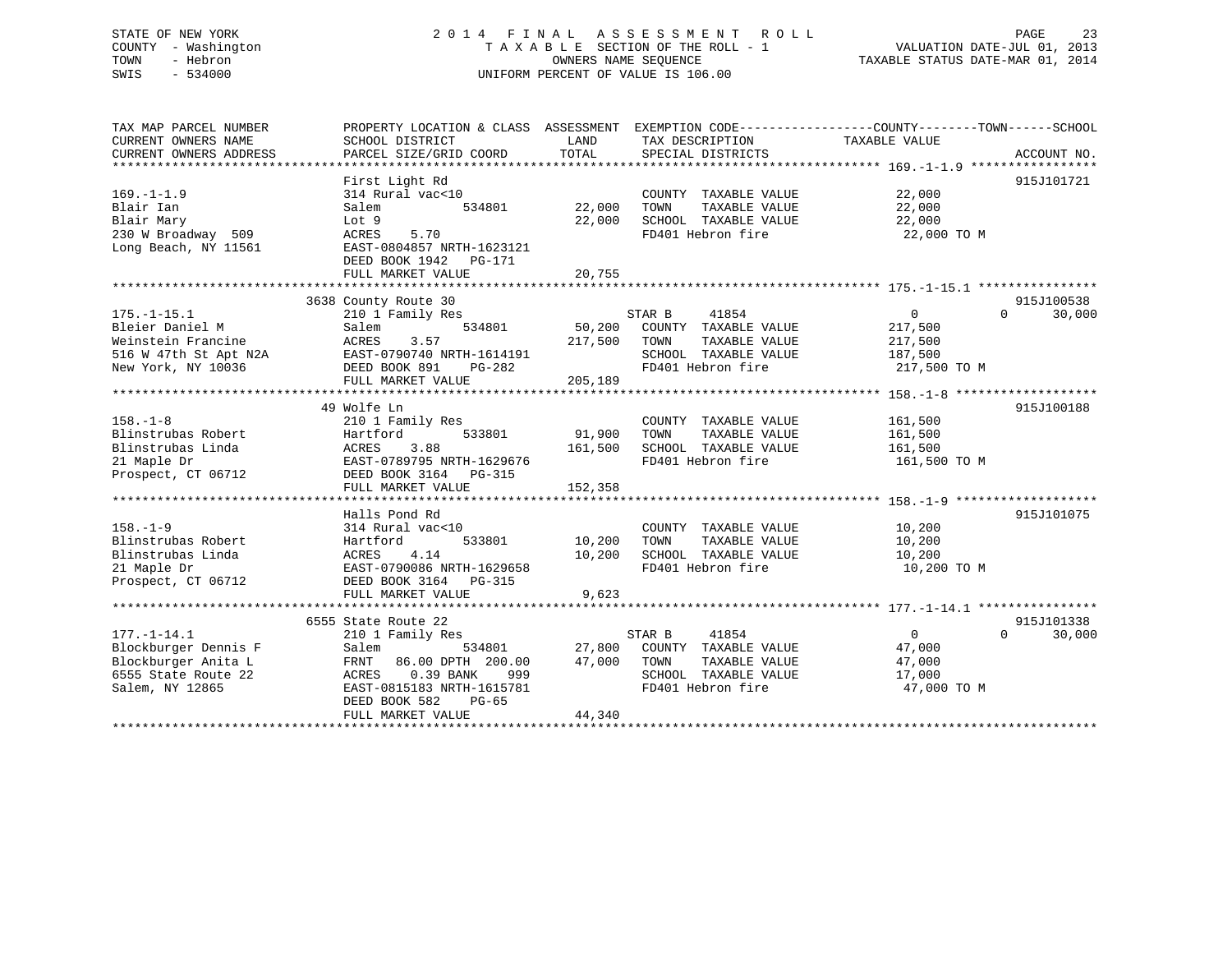# STATE OF NEW YORK 2 0 1 4 F I N A L A S S E S S M E N T R O L L PAGE 24 COUNTY - Washington T A X A B L E SECTION OF THE ROLL - 1 VALUATION DATE-JUL 01, 2013 TOWN - Hebron OWNERS NAME SEQUENCE TAXABLE STATUS DATE-MAR 01, 2014 SWIS - 534000 UNIFORM PERCENT OF VALUE IS 106.00

| TOTAL<br>CURRENT OWNERS ADDRESS<br>PARCEL SIZE/GRID COORD<br>SPECIAL DISTRICTS<br>52 Indian Head Way<br>$170. - 1 - 13.3$<br>COUNTY TAXABLE VALUE<br>87,000<br>210 1 Family Res<br>533201<br>37,300<br>Bloom Bridget A<br>Granville<br>TOWN<br>TAXABLE VALUE<br>87,000<br>34 Esopus Ave<br>3.12 BANK<br>87,000<br>SCHOOL TAXABLE VALUE<br>87,000<br>ACRES<br>999 | ACCOUNT NO.<br>915J101137 |
|------------------------------------------------------------------------------------------------------------------------------------------------------------------------------------------------------------------------------------------------------------------------------------------------------------------------------------------------------------------|---------------------------|
|                                                                                                                                                                                                                                                                                                                                                                  |                           |
|                                                                                                                                                                                                                                                                                                                                                                  |                           |
|                                                                                                                                                                                                                                                                                                                                                                  |                           |
| Ulster Park, NY 12487<br>EAST-0816461 NRTH-1619207<br>FD401 Hebron fire<br>87,000 TO M<br>DEED BOOK 850<br>PG-146                                                                                                                                                                                                                                                |                           |
| FULL MARKET VALUE<br>82,075                                                                                                                                                                                                                                                                                                                                      |                           |
| 3649 County Route 30                                                                                                                                                                                                                                                                                                                                             | 915J100516                |
| $175. - 1 - 16$<br>210 1 Family Res<br>COUNTY TAXABLE VALUE<br>121,500<br>Bloom Roger F<br>534801<br>69,600<br>TAXABLE VALUE<br>121,500<br>TOWN                                                                                                                                                                                                                  |                           |
| Salem<br>4.91<br>SCHOOL TAXABLE VALUE<br>Schiff Robert N<br>ACRES<br>121,500<br>121,500                                                                                                                                                                                                                                                                          |                           |
| 54 Riverside Dr<br>FD401 Hebron fire<br>EAST-0790180 NRTH-1614203<br>121,500 TO M                                                                                                                                                                                                                                                                                |                           |
| New York, NY 10024<br>DEED BOOK 626<br>PG-173                                                                                                                                                                                                                                                                                                                    |                           |
| FULL MARKET VALUE<br>114,623                                                                                                                                                                                                                                                                                                                                     |                           |
| 169 Thunder Way                                                                                                                                                                                                                                                                                                                                                  | 915J101479                |
| $175. - 1 - 12.5$<br>242 Rurl res&rec<br>89,700<br>COUNTY TAXABLE VALUE                                                                                                                                                                                                                                                                                          |                           |
| 35,600<br>TOWN<br>TAXABLE VALUE<br>Blust Linda<br>Salem<br>534801<br>89,700                                                                                                                                                                                                                                                                                      |                           |
| 26.00 BANK<br>1957 Route 17K<br>ACRES<br>89,700<br>SCHOOL TAXABLE VALUE<br>89,700<br>11A<br>89,700 TO M<br>Montgomery, NY 12549<br>EAST-0788936 NRTH-1611144<br>FD401 Hebron fire<br>DEED BOOK 1984 PG-124                                                                                                                                                       |                           |
| 84,623<br>FULL MARKET VALUE                                                                                                                                                                                                                                                                                                                                      |                           |
| 95 Higgins Rd                                                                                                                                                                                                                                                                                                                                                    | 915J101113                |
| $161. - 2 - 10.3$<br>46,500<br>270 Mfg housing<br>COUNTY TAXABLE VALUE                                                                                                                                                                                                                                                                                           |                           |
| Boques Paul E<br>Granville<br>533201<br>44,500<br>TOWN<br>TAXABLE VALUE<br>46,500                                                                                                                                                                                                                                                                                |                           |
| 7 Tudor Ln<br>46,500<br>SCHOOL TAXABLE VALUE<br>46,500<br>881/177                                                                                                                                                                                                                                                                                                |                           |
| Naugatuck, CT 06770<br>FD401 Hebron fire<br>Dr $29/Lot$ 3<br>46,500 TO M<br>ACRES 10.00<br>EAST-0819035 NRTH-1626333<br>DEED BOOK 2127<br>$PG-103$<br>FULL MARKET VALUE<br>43,868                                                                                                                                                                                |                           |
|                                                                                                                                                                                                                                                                                                                                                                  |                           |
| 258 Halls Pond Rd                                                                                                                                                                                                                                                                                                                                                |                           |
| $159. - 1 - 27.2$<br>41854<br>240 Rural res<br>STAR B<br>$\overline{0}$<br>$\Omega$                                                                                                                                                                                                                                                                              | 30,000                    |
| 77,400<br>Bolduc Norman D<br>533801<br>COUNTY TAXABLE VALUE<br>209,000<br>Hartford                                                                                                                                                                                                                                                                               |                           |
| Bolduc Mary<br>209,000<br>TOWN<br>TAXABLE VALUE<br>209,000<br>lot 2                                                                                                                                                                                                                                                                                              |                           |
| 258 Halls Pond Rd<br>770/303<br>SCHOOL TAXABLE VALUE<br>179,000                                                                                                                                                                                                                                                                                                  |                           |
| FD401 Hebron fire<br>Salem, NY 12865<br>ACRES<br>29.93 BANK<br>209,000 TO M<br>999<br>EAST-0793593 NRTH-1626650<br>DEED BOOK 770<br>$PG-303$                                                                                                                                                                                                                     |                           |
| FULL MARKET VALUE<br>197,170                                                                                                                                                                                                                                                                                                                                     |                           |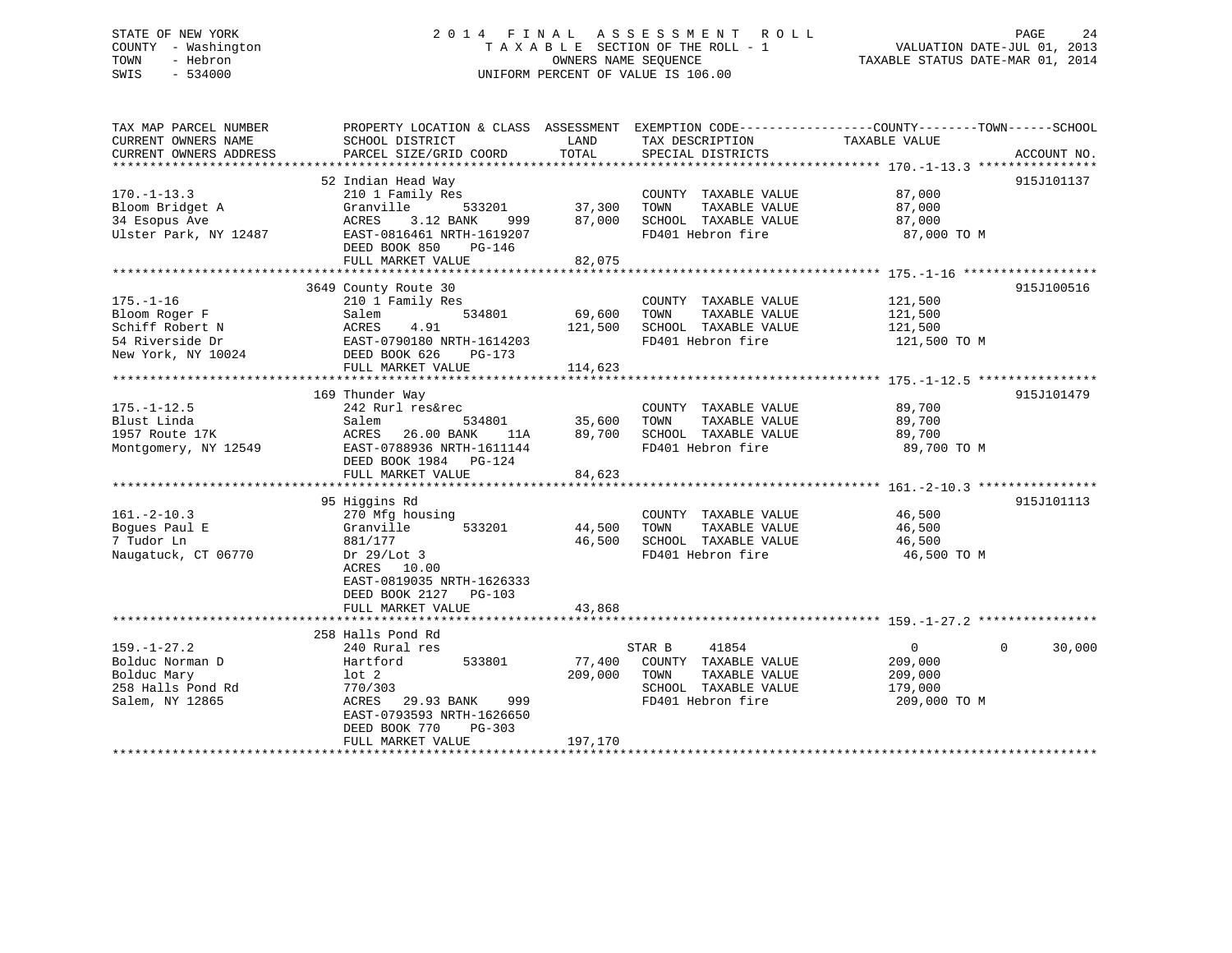# STATE OF NEW YORK 2 0 1 4 F I N A L A S S E S S M E N T R O L L PAGE 25 COUNTY - Washington T A X A B L E SECTION OF THE ROLL - 1 VALUATION DATE-JUL 01, 2013 TOWN - Hebron OWNERS NAME SEQUENCE TAXABLE STATUS DATE-MAR 01, 2014 SWIS - 534000 UNIFORM PERCENT OF VALUE IS 106.00

| TAX MAP PARCEL NUMBER<br>CURRENT OWNERS NAME                  | PROPERTY LOCATION & CLASS ASSESSMENT EXEMPTION CODE----------------COUNTY-------TOWN-----SCHOOL<br>SCHOOL DISTRICT<br>PARCEL SIZE/GRID COORD | LAND<br>TOTAL | TAX DESCRIPTION                               | TAXABLE VALUE |                    |
|---------------------------------------------------------------|----------------------------------------------------------------------------------------------------------------------------------------------|---------------|-----------------------------------------------|---------------|--------------------|
| CURRENT OWNERS ADDRESS                                        |                                                                                                                                              |               | SPECIAL DISTRICTS                             |               | ACCOUNT NO.        |
|                                                               | 1017 Callaway Rd                                                                                                                             |               |                                               |               | 915J100064         |
| $167. - 1 - 59$                                               | 210 1 Family Res                                                                                                                             |               | STAR B<br>41854                               | $\Omega$      | 30,000<br>$\Omega$ |
| Bolio Aaron                                                   | 532001<br>Arqyle                                                                                                                             | 45,000        | COUNTY TAXABLE VALUE                          | 84,500        |                    |
| 1017 Callaway Rd                                              | ACRES<br>3.00                                                                                                                                | 84,500        | TOWN<br>TAXABLE VALUE                         | 84,500        |                    |
| Arqyle, NY 12809                                              | EAST-0783271 NRTH-1624009                                                                                                                    |               | SCHOOL TAXABLE VALUE                          | 54,500        |                    |
|                                                               | DEED BOOK 2626 PG-152                                                                                                                        |               | FD401 Hebron fire                             | 84,500 TO M   |                    |
|                                                               | FULL MARKET VALUE                                                                                                                            | 79,717        |                                               |               |                    |
|                                                               |                                                                                                                                              |               |                                               |               | 915J101173         |
| $183.2 - 1 - 13$                                              | 2236 County Route 47<br>314 Rural vac<10 - WTRFNT                                                                                            |               |                                               | 45,000        |                    |
|                                                               | Salem<br>534801                                                                                                                              | 45,000        | COUNTY TAXABLE VALUE<br>TOWN<br>TAXABLE VALUE | 45,000        |                    |
|                                                               | Lot 24                                                                                                                                       | 45,000        | SCHOOL TAXABLE VALUE                          | 45,000        |                    |
| Boomhower Eugene T<br>Boomhower Catherine E<br>72 Phillips Rd | FRNT 129.00 DPTH 167.00                                                                                                                      |               | FD401 Hebron fire                             | 45,000 TO M   |                    |
| 72 Phillips Rd<br>Valley Falls, NY 12185                      | EAST-0787376 NRTH-1607939                                                                                                                    |               |                                               |               |                    |
|                                                               | DEED BOOK 3299 PG-94                                                                                                                         |               |                                               |               |                    |
|                                                               | FULL MARKET VALUE                                                                                                                            | 42,453        |                                               |               |                    |
|                                                               |                                                                                                                                              |               |                                               |               |                    |
|                                                               | 86 Darfler Ln                                                                                                                                |               |                                               |               | 915J101395         |
| $159. - 1 - 25.1$                                             | 280 Res Multiple                                                                                                                             |               | COUNTY TAXABLE VALUE                          | 225,000       |                    |
| Boreas Farm Associates                                        | Hartford<br>533801                                                                                                                           | 61,000        | TAXABLE VALUE<br>TOWN                         | 225,000       |                    |
| Attn: Burckhardt                                              | ACRES 17.70                                                                                                                                  | 225,000       | SCHOOL TAXABLE VALUE                          | 225,000       |                    |
| 201 E Fourth St                                               | EAST-0797464 NRTH-1627290                                                                                                                    |               | FD401 Hebron fire                             | 225,000 TO M  |                    |
| New York, NY 10009                                            | DEED BOOK 649<br>PG-148                                                                                                                      |               |                                               |               |                    |
|                                                               | FULL MARKET VALUE                                                                                                                            | 212,264       |                                               |               |                    |
|                                                               |                                                                                                                                              |               |                                               |               |                    |
|                                                               | Darfler Ln                                                                                                                                   |               |                                               |               | 915J101704         |
| $159. - 1 - 25.15$                                            | 314 Rural vac<10                                                                                                                             |               | COUNTY TAXABLE VALUE                          | 14,910        |                    |
| Boreas Farm Associates                                        | 533801<br>Hartford                                                                                                                           | 14,910        | TOWN<br>TAXABLE VALUE                         | 14,910        |                    |
| Attn: Burckhardt                                              | lot M                                                                                                                                        | 14,910        | SCHOOL TAXABLE VALUE                          | 14,910        |                    |
| 201 E Fourth St                                               | ACRES<br>5.63                                                                                                                                |               | FD401 Hebron fire                             | 14,910 TO M   |                    |
| New York, NY 10009                                            | EAST-0797619 NRTH-1627741                                                                                                                    |               |                                               |               |                    |
|                                                               | DEED BOOK 649<br>$PG-148$                                                                                                                    |               |                                               |               |                    |
|                                                               | FULL MARKET VALUE                                                                                                                            | 14,066        |                                               |               |                    |
|                                                               |                                                                                                                                              |               |                                               |               |                    |
|                                                               | 159 East Green Pond Way                                                                                                                      |               |                                               |               | 915J100306         |
| $143. - 1 - 9$                                                | 260 Seasonal res - WTRFNT                                                                                                                    |               | COUNTY TAXABLE VALUE                          | 124,500       |                    |
| Borlang Olai J Jr - LE                                        | Granville<br>533201                                                                                                                          | 109,100       | TAXABLE VALUE<br>TOWN                         | 124,500       |                    |
| Sherlock Jan                                                  | FRNT 100.00 DPTH 200.00                                                                                                                      | 124,500       | SCHOOL TAXABLE VALUE                          | 124,500       |                    |
| 3648 Burgoyne Ave                                             | EAST-0816312 NRTH-1644185                                                                                                                    |               | FD401 Hebron fire                             | 124,500 TO M  |                    |
| Hudson Falls, NY 12839                                        | DEED BOOK 1838 PG-119                                                                                                                        |               |                                               |               |                    |
|                                                               | FULL MARKET VALUE                                                                                                                            | 117,453       |                                               |               |                    |
|                                                               |                                                                                                                                              |               |                                               |               |                    |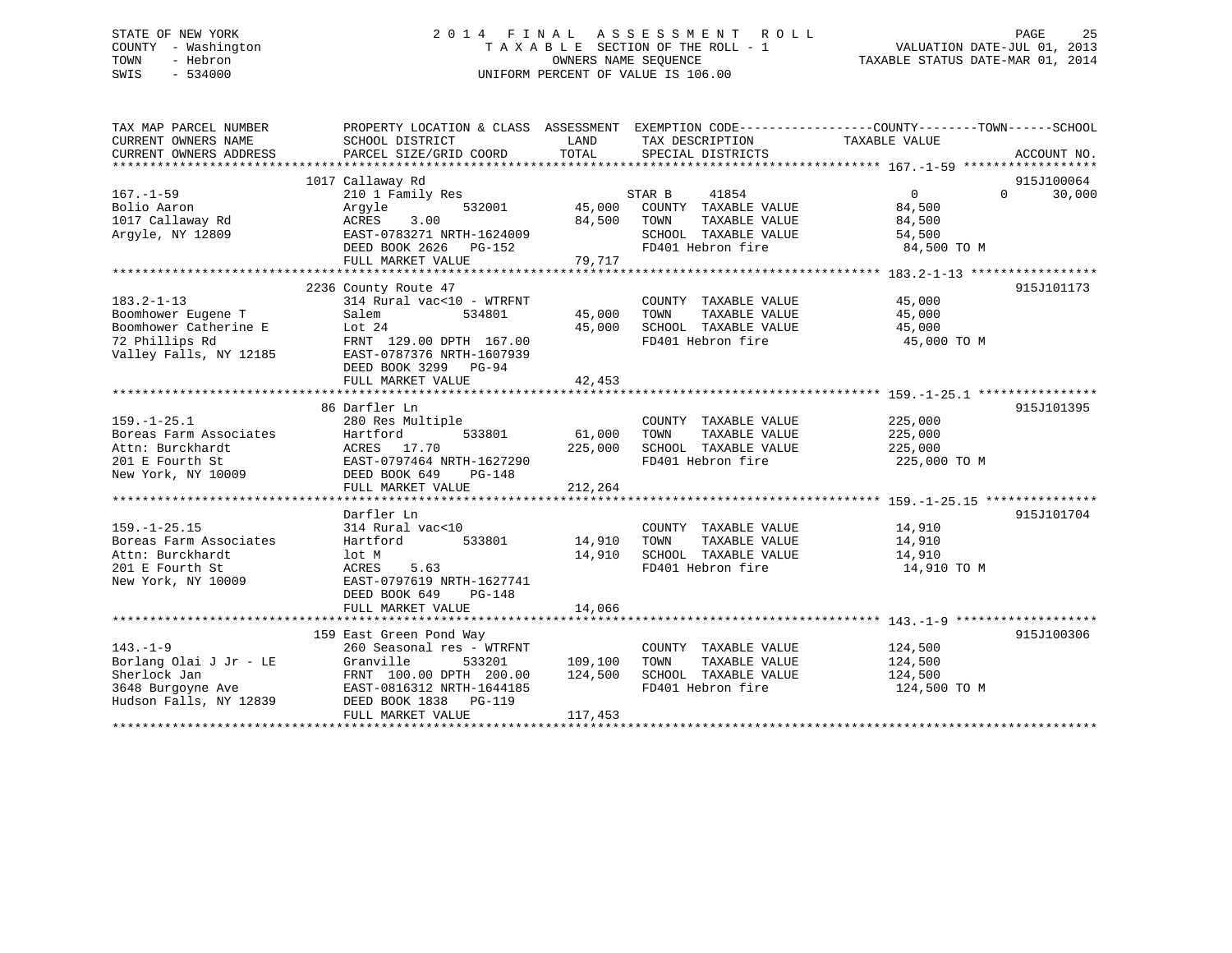| STATE OF NEW YORK<br>COUNTY - Washington<br>TOWN<br>- Hebron<br>SWIS<br>$-534000$                       | 2014 FINAL                                                                                                                                                                                    | OWNERS NAME SEOUENCE         | A S S E S S M E N T<br><b>ROLL</b><br>TAXABLE SECTION OF THE ROLL - 1<br>UNIFORM PERCENT OF VALUE IS 106.00   | PAGE<br>VALUATION DATE-JUL 01, 2013<br>TAXABLE STATUS DATE-MAR 01, 2014                                           | 26                   |
|---------------------------------------------------------------------------------------------------------|-----------------------------------------------------------------------------------------------------------------------------------------------------------------------------------------------|------------------------------|---------------------------------------------------------------------------------------------------------------|-------------------------------------------------------------------------------------------------------------------|----------------------|
| TAX MAP PARCEL NUMBER<br>CURRENT OWNERS NAME<br>CURRENT OWNERS ADDRESS<br>***************************** | SCHOOL DISTRICT<br>PARCEL SIZE/GRID COORD                                                                                                                                                     | LAND<br>TOTAL                | TAX DESCRIPTION<br>SPECIAL DISTRICTS                                                                          | PROPERTY LOCATION & CLASS ASSESSMENT EXEMPTION CODE----------------COUNTY-------TOWN------SCHOOL<br>TAXABLE VALUE | ACCOUNT NO.          |
| $144. - 1 - 27$<br>Bouret George H<br>7676 State Route 22<br>Granville, NY 12832                        | State Route 22<br>314 Rural vac<10<br>Granville<br>533201<br>FRNT 130.00 DPTH 208.00<br><b>ACRES</b><br>0.62<br>EAST-0820456 NRTH-1642851<br>DEED BOOK 908<br>$PG-323$<br>FULL MARKET VALUE   | 6,370<br>6,370<br>6,009      | COUNTY TAXABLE VALUE<br>TAXABLE VALUE<br>TOWN<br>SCHOOL TAXABLE VALUE<br>FD401 Hebron fire                    | 6,370<br>6,370<br>6,370<br>6,370 TO M                                                                             | 915J101026           |
|                                                                                                         |                                                                                                                                                                                               |                              |                                                                                                               |                                                                                                                   |                      |
| $144. - 1 - 28$<br>Bouret George H<br>7676 State Route 22<br>Granville, NY 12832                        | 7676 State Route 22<br>210 1 Family Res<br>Granville<br>533201<br>ACRES<br>1.80 BANK<br>11A<br>EAST-0820381 NRTH-1642621<br>DEED BOOK 879<br>PG-167<br>FULL MARKET VALUE                      | 34,000<br>98,500<br>92,925   | STAR B<br>41854<br>COUNTY TAXABLE VALUE<br>TAXABLE VALUE<br>TOWN<br>SCHOOL TAXABLE VALUE<br>FD401 Hebron fire | $\overline{0}$<br>$\Omega$<br>98,500<br>98,500<br>68,500<br>98,500 TO M                                           | 915J100612<br>30,000 |
|                                                                                                         | *************************                                                                                                                                                                     |                              |                                                                                                               |                                                                                                                   |                      |
| $144. - 1 - 37.3$<br>Bourn Calvin L<br>21 Raceville Rd<br>Hampton, NY 12837                             | East Green Pond Way<br>314 Rural vac<10<br>Granville<br>533201<br>Water Rights<br>ACRES<br>5.10<br>EAST-0817217 NRTH-1642849<br>DEED BOOK 763<br>PG-106                                       | 31,000<br>31,000             | COUNTY TAXABLE VALUE<br>TAXABLE VALUE<br>TOWN<br>SCHOOL TAXABLE VALUE<br>FD401 Hebron fire                    | 31,000<br>31,000<br>31,000<br>31,000 TO M                                                                         | 915J101447           |
|                                                                                                         | FULL MARKET VALUE                                                                                                                                                                             | 29,245                       |                                                                                                               |                                                                                                                   |                      |
| $177. - 1 - 39$<br>Boutsikaris Costa N<br>Boutsikaris Nina<br>3 LaVeta Pl<br>Nyack, NY 10960            | ********************<br>20 Middle Rd<br>210 1 Family Res<br>Salem<br>534801<br>584/223 748/254<br>7.20<br>ACRES<br>EAST-0804893 NRTH-1613141<br>DEED BOOK 3216<br>$PG-1$<br>FULL MARKET VALUE | 45,300<br>125,500<br>118,396 | COUNTY TAXABLE VALUE<br>TOWN<br>TAXABLE VALUE<br>SCHOOL TAXABLE VALUE<br>FD401 Hebron fire                    | 125,500<br>125,500<br>125,500<br>125,500 TO M                                                                     | 915J100255           |
|                                                                                                         |                                                                                                                                                                                               |                              |                                                                                                               |                                                                                                                   |                      |
| $151. - 1 - 16.5$<br>Bowcock John P Jr<br>Bowcock Loree<br>26 Halliday Rd<br>Coram, NY 11727            | 226 Little Burch Hill Rd<br>210 1 Family Res<br>Granville<br>533201<br>ACRES<br>5.06<br>EAST-0800470 NRTH-1634324<br>DEED BOOK 517<br>$PG-47$                                                 | 70,200<br>102,000            | COUNTY TAXABLE VALUE<br>TOWN<br>TAXABLE VALUE<br>SCHOOL TAXABLE VALUE<br>FD401 Hebron fire                    | 102,000<br>102,000<br>102,000<br>102,000 TO M                                                                     | 915J101284           |

\*\*\*\*\*\*\*\*\*\*\*\*\*\*\*\*\*\*\*\*\*\*\*\*\*\*\*\*\*\*\*\*\*\*\*\*\*\*\*\*\*\*\*\*\*\*\*\*\*\*\*\*\*\*\*\*\*\*\*\*\*\*\*\*\*\*\*\*\*\*\*\*\*\*\*\*\*\*\*\*\*\*\*\*\*\*\*\*\*\*\*\*\*\*\*\*\*\*\*\*\*\*\*\*\*\*\*\*\*\*\*\*\*\*\*\*\*\*\*\*\*\*\*\*\*\*\*\*\*\*\*\*

FULL MARKET VALUE 96,226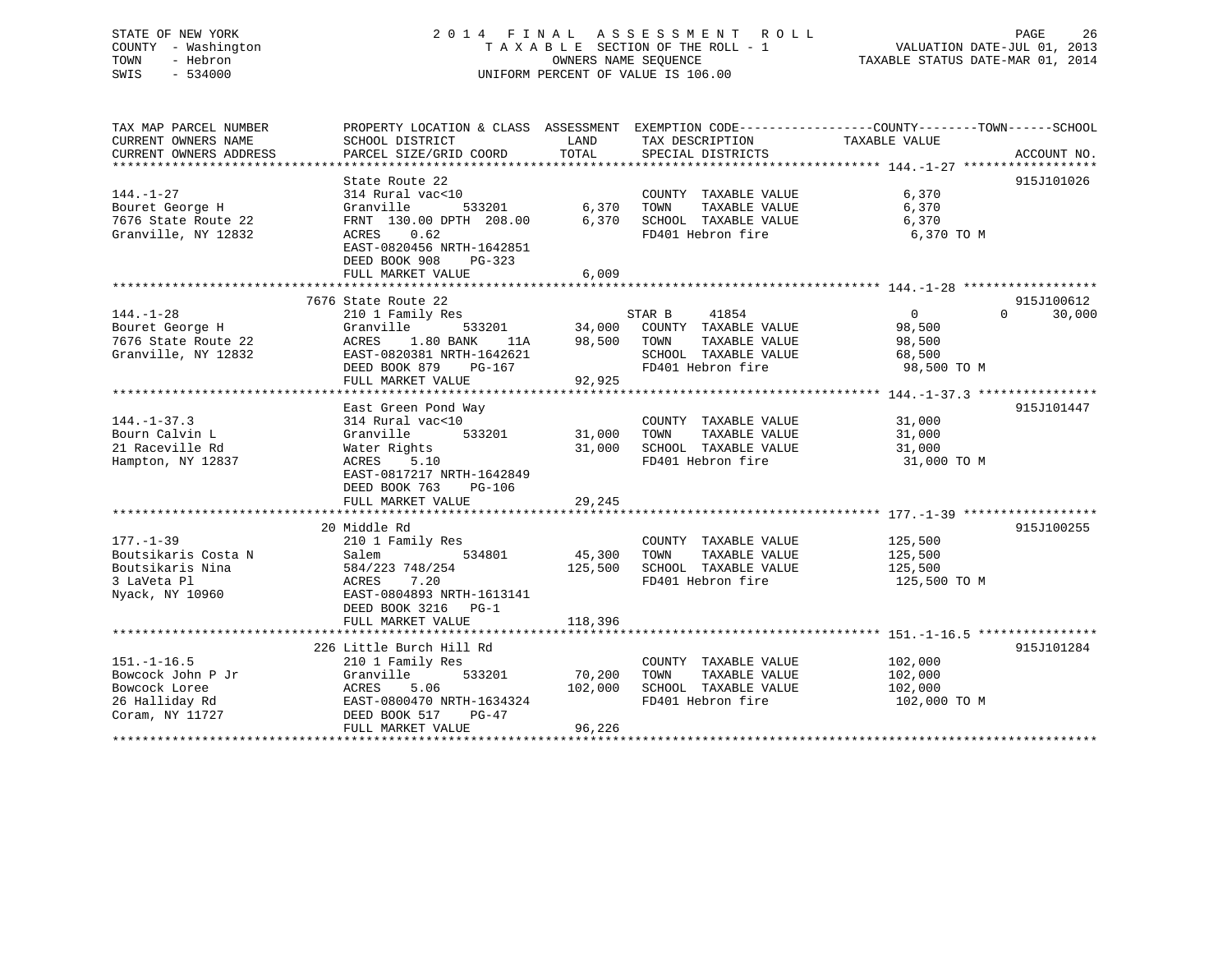# STATE OF NEW YORK 2 0 1 4 F I N A L A S S E S S M E N T R O L L PAGE 27 COUNTY - Washington T A X A B L E SECTION OF THE ROLL - 1 VALUATION DATE-JUL 01, 2013 TOWN - Hebron OWNERS NAME SEQUENCE TAXABLE STATUS DATE-MAR 01, 2014 SWIS - 534000 UNIFORM PERCENT OF VALUE IS 106.00

| TAX MAP PARCEL NUMBER<br>CURRENT OWNERS NAME<br>CURRENT OWNERS ADDRESS                                                                 | SCHOOL DISTRICT<br>PARCEL SIZE/GRID COORD                                                                                                    | LAND<br>TAX DESCRIPTION<br>TOTAL<br>SPECIAL DISTRICTS                                                                                                                 | PROPERTY LOCATION & CLASS ASSESSMENT EXEMPTION CODE---------------COUNTY-------TOWN-----SCHOOL<br>TAXABLE VALUE<br>ACCOUNT NO. |
|----------------------------------------------------------------------------------------------------------------------------------------|----------------------------------------------------------------------------------------------------------------------------------------------|-----------------------------------------------------------------------------------------------------------------------------------------------------------------------|--------------------------------------------------------------------------------------------------------------------------------|
| ***********************                                                                                                                |                                                                                                                                              |                                                                                                                                                                       |                                                                                                                                |
| $169. - 1 - 3.2$<br>Bower Randolph D<br>PO Box 3433<br>Glens Falls, NY 12801                                                           | 177 Benn Rd<br>270 Mfg housing<br>Salem<br>ACRES<br>1.63<br>EAST-0805706 NRTH-1625863<br>$PG-34$<br>DEED BOOK 911<br>FULL MARKET VALUE       | 41854<br>STAR B<br>534801 33,600 COUNTY TAXABLE VALUE<br>45,500<br>TAXABLE VALUE<br>TOWN<br>SCHOOL TAXABLE VALUE<br>CA008 Cons agri dst 8<br>42,925 FD401 Hebron fire | 915J101297<br>$\overline{0}$<br>$\Omega$<br>30,000<br>45,500<br>45,500<br>15,500<br>45,500 TO M<br>45,500 TO M                 |
|                                                                                                                                        |                                                                                                                                              |                                                                                                                                                                       |                                                                                                                                |
| $161. - 2 - 3.12$<br>Brace Aaron S<br>Brace Dorothy L<br>873 South Rd<br>873 South Rd<br>East Arlington, VT 05252 DEED BOOK 772 PG-225 | Rykowski Ln<br>314 Rural vac<10<br>533201<br>Granville<br>ACRES<br>6.70<br>EAST-0822441 NRTH-1627258<br>FULL MARKET VALUE                    | COUNTY TAXABLE VALUE<br>4,750<br>TAXABLE VALUE<br>TOWN<br>SCHOOL TAXABLE VALUE<br>4,750<br>FD401 Hebron fire<br>4,481                                                 | 915J101586<br>4,750<br>4,750<br>4,750<br>4,750 TO M                                                                            |
|                                                                                                                                        |                                                                                                                                              |                                                                                                                                                                       |                                                                                                                                |
| $170. - 1 - 12.4$<br>Brace Michelle Rae<br>459 Mountainside Meadows Way<br>Salem, NY 12865                                             | 459 Mountainside Meadows Way<br>210 1 Family Res<br>534801<br>Salem<br>Lot 1<br>3.46<br>ACRES                                                | STAR B 41854<br>38,200 COUNTY TAXABLE VALUE<br>99,000<br>TOWN<br>TAXABLE VALUE<br>SCHOOL TAXABLE VALUE                                                                | 915J101790<br>$\overline{0}$<br>$\Omega$<br>30,000<br>99,000<br>99,000<br>69,000                                               |
|                                                                                                                                        | EAST-0815617 NRTH-1617710<br>DEED BOOK 2104<br>DEED BOOK 2104 PG-244<br>FULL MARKET VALUE                                                    | CA008 Cons agri dst 8<br>FD401 Hebron fire<br>93,396                                                                                                                  | 99,000 TO M<br>99,000 TO M                                                                                                     |
|                                                                                                                                        | 1143 Bogtown Rd                                                                                                                              | 89 PCT OF VALUE USED FOR EXEMPTION PURPOSES                                                                                                                           | 915J100023                                                                                                                     |
| $184. - 1 - 11$<br>Brandt Joanne<br>PO Box 111<br>Salem, NY 12865                                                                      | 240 Rural res<br>534801<br>Salem<br>ACRES 12.00<br>EAST-0803357 NRTH-1607335<br>DEED BOOK 812 PG-32<br>FULL MARKET VALUE                     | VET WAR CT 41121<br>87,500 STAR EN<br>41834<br>158,000 COUNTY TAXABLE VALUE<br>TAXABLE VALUE<br>TOWN<br>SCHOOL TAXABLE VALUE<br>149,057 FD401 Hebron fire             | 21,093<br>18,000<br>$\overline{0}$<br>$\overline{0}$<br>$\Omega$<br>64,200<br>136,907<br>140,000<br>93,800<br>158,000 TO M     |
|                                                                                                                                        |                                                                                                                                              |                                                                                                                                                                       | 915J101547                                                                                                                     |
| $185. - 1 - 24$<br>Bratton Debra R<br>Bratton Lanny I<br>6293 State Route 22<br>Salem, NY 12865                                        | 6293 State Route 22<br>210 1 Family Res<br>Salem<br>4.47<br>ACRES<br>EAST-0815859 NRTH-1609603<br>DEED BOOK 3167 PG-284<br>FULL MARKET VALUE | VET WAR CT 41121<br>534801 40,700 STAR B<br>41854<br>171,000 COUNTY TAXABLE VALUE<br>TOWN<br>TAXABLE VALUE<br>SCHOOL TAXABLE VALUE<br>161,321 FD401 Hebron fire       | 25,650<br>18,000<br>0<br>$\overline{0}$<br>$\Omega$<br>30,000<br>145,350<br>153,000<br>133,000<br>141,000<br>171,000 TO M      |
|                                                                                                                                        |                                                                                                                                              |                                                                                                                                                                       |                                                                                                                                |
| $185. - 1 - 29$<br>Bratton Debra R<br>Bratton Lanny I<br>6293 State Route 22<br>Salem, NY 12865                                        | State Route 22<br>314 Rural vac<10<br>Salem<br>534801<br>lot 8<br>ACRES<br>3.49<br>EAST-0815752 NRTH-1609174<br>DEED BOOK 3167<br>PG-284     | COUNTY TAXABLE VALUE<br>17,300<br>TOWN<br>TAXABLE VALUE<br>SCHOOL TAXABLE VALUE<br>17,300<br>ACHOOD TAXABLE VALUE<br>FD401 Hebron fire                                | 915J101901<br>17,300<br>17,300<br>17,300<br>17,300 TO M                                                                        |
|                                                                                                                                        | FULL MARKET VALUE                                                                                                                            | 16,321                                                                                                                                                                |                                                                                                                                |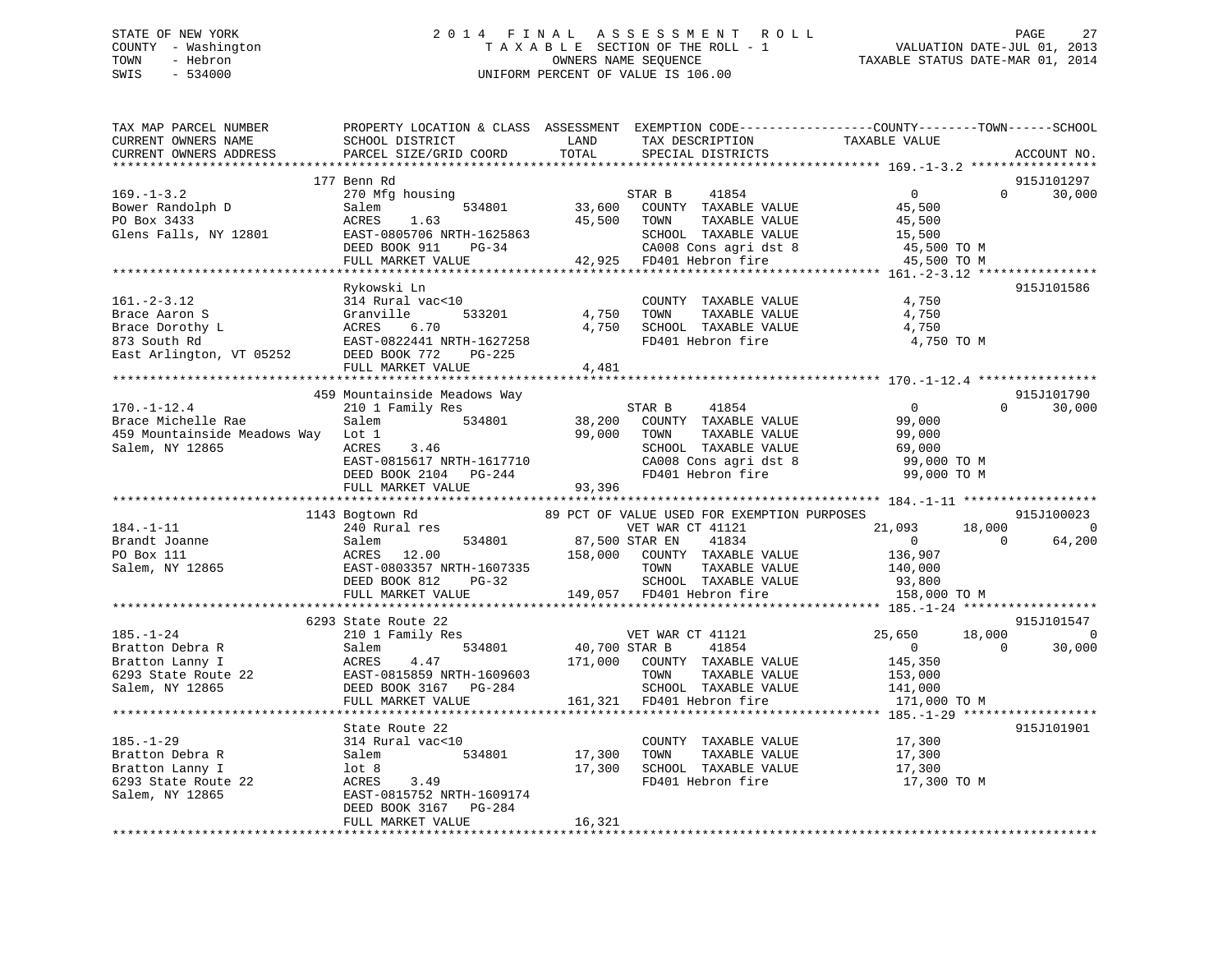| STATE OF NEW YORK      |                                                                                                |                                  | 2014 FINAL ASSESSMENT<br>ROLL |               | PAGE<br>28         |
|------------------------|------------------------------------------------------------------------------------------------|----------------------------------|-------------------------------|---------------|--------------------|
| COUNTY - Washington    | TAXABLE SECTION OF THE ROLL - 1                                                                |                                  | VALUATION DATE-JUL 01, 2013   |               |                    |
| TOWN<br>- Hebron       |                                                                                                | TAXABLE STATUS DATE-MAR 01, 2014 |                               |               |                    |
| SWIS<br>$-534000$      | OWNERS NAME SEQUENCE<br>UNIFORM PERCENT OF VALUE IS 106.00                                     |                                  |                               |               |                    |
|                        |                                                                                                |                                  |                               |               |                    |
|                        |                                                                                                |                                  |                               |               |                    |
|                        |                                                                                                |                                  |                               |               |                    |
| TAX MAP PARCEL NUMBER  | PROPERTY LOCATION & CLASS ASSESSMENT EXEMPTION CODE---------------COUNTY-------TOWN-----SCHOOL |                                  |                               |               |                    |
| CURRENT OWNERS NAME    | SCHOOL DISTRICT                                                                                | LAND                             | TAX DESCRIPTION               | TAXABLE VALUE |                    |
| CURRENT OWNERS ADDRESS | PARCEL SIZE/GRID COORD                                                                         | TOTAL                            | SPECIAL DISTRICTS             |               | ACCOUNT NO.        |
|                        |                                                                                                |                                  |                               |               |                    |
|                        | 14 Sheldon Rd                                                                                  |                                  |                               |               | 915J101357         |
| $177. - 1 - 23$        | 210 1 Family Res                                                                               |                                  | STAR B<br>41854               | $\Omega$      | $\Omega$<br>30,000 |
| Braymer Eric T         | Salem<br>534801                                                                                | 30,900                           | COUNTY TAXABLE VALUE          | 85,000        |                    |
| 14 Sheldon Rd          | 1668/101                                                                                       | 85,000                           | TOWN<br>TAXABLE VALUE         | 85,000        |                    |
| Granville, NY 12832    | FRNT 185.00 DPTH 173.00                                                                        |                                  | SCHOOL TAXABLE VALUE          | 55,000        |                    |
|                        | ACRES<br>0.73                                                                                  |                                  | FD401 Hebron fire             | 85,000 TO M   |                    |
|                        | EAST-0815681 NRTH-1615549                                                                      |                                  |                               |               |                    |
|                        | DEED BOOK 2230 PG-119                                                                          |                                  |                               |               |                    |
|                        |                                                                                                |                                  |                               |               |                    |
|                        | FULL MARKET VALUE                                                                              | 80,189                           |                               |               |                    |
|                        |                                                                                                |                                  |                               |               |                    |
|                        | 37 Hebron Hills Rd                                                                             |                                  |                               |               | 915J100138         |
| $183. - 1 - 41$        | 210 1 Family Res                                                                               |                                  | COUNTY TAXABLE VALUE          | 172,000       |                    |
| Braymer Zachary D      | Salem<br>534801                                                                                | 67,500                           | TOWN<br>TAXABLE VALUE         | 172,000       |                    |
| 37 Hebron Hills Rd     | ACRES<br>4.50                                                                                  | 172,000                          | SCHOOL TAXABLE VALUE          | 172,000       |                    |
| Salem, NY 12865        | EAST-0788056 NRTH-1602726                                                                      |                                  | FD401 Hebron fire             | 172,000 TO M  |                    |
|                        | DEED BOOK 2895 PG-170                                                                          |                                  |                               |               |                    |
|                        | FULL MARKET VALUE                                                                              | 162,264                          |                               |               |                    |
|                        |                                                                                                |                                  |                               |               |                    |
|                        | 9 Sawmill Rd                                                                                   |                                  |                               |               | 915J100102         |
| $153. - 1 - 9.1$       | 210 1 Family Res                                                                               |                                  | COUNTY TAXABLE VALUE          | 106,300       |                    |
| Brayton Thomas         | Granville<br>533201                                                                            | 70,300                           | TOWN<br>TAXABLE VALUE         | 106,300       |                    |
| 2349 Clark Rd          | Byrd Sub/ Dr29\#77                                                                             | 106,300                          | SCHOOL TAXABLE VALUE          | 106,300       |                    |
| Canastota, NY 13032    | 2839/331                                                                                       |                                  | FD401 Hebron fire             | 106,300 TO M  |                    |
|                        | ACRES<br>5.11                                                                                  |                                  |                               |               |                    |
|                        | EAST-0819699 NRTH-1637622                                                                      |                                  |                               |               |                    |
|                        | DEED BOOK 3239<br>PG-290                                                                       |                                  |                               |               |                    |
|                        | FULL MARKET VALUE                                                                              | 100,283                          |                               |               |                    |
|                        |                                                                                                |                                  |                               |               |                    |
|                        | 151 East Green Pond Way                                                                        |                                  |                               |               | 915J100073         |
| $143. - 1 - 11$        |                                                                                                |                                  |                               |               |                    |
|                        | 260 Seasonal res - WTRFNT                                                                      |                                  | COUNTY TAXABLE VALUE          | 126,000       |                    |
| Brennen Joseph         | Granville<br>533201                                                                            | 120,800                          | TOWN<br>TAXABLE VALUE         | 126,000       |                    |
| Brennen Margery LE     | 1.20<br>ACRES                                                                                  | 126,000                          | SCHOOL TAXABLE VALUE          | 126,000       |                    |
| 1 Brenda Dr            | EAST-0816394 NRTH-1643926                                                                      |                                  | FD401 Hebron fire             | 126,000 TO M  |                    |
| Hudson Falls, NY 12839 | DEED BOOK 591<br>$PG-273$                                                                      |                                  |                               |               |                    |
|                        | FULL MARKET VALUE                                                                              | 118,868                          |                               |               |                    |
|                        |                                                                                                |                                  |                               |               |                    |

State Route 22

Brenner Jon M Salem 534801 36,500 TOWN TAXABLE VALUE

FULL MARKET VALUE 36,321

DEED BOOK 1803 PG-331

177.-1-26.4 312 Vac w/imprv COUNTY TAXABLE VALUE 38,500

Brenner Annette M ACRES 13.65 38,500 SCHOOL TAXABLE VALUE 38,500 1600 Sherman Ave EAST-0815072 NRTH-1613479 FD401 Hebron fire 38,500 TO M

\*\*\*\*\*\*\*\*\*\*\*\*\*\*\*\*\*\*\*\*\*\*\*\*\*\*\*\*\*\*\*\*\*\*\*\*\*\*\*\*\*\*\*\*\*\*\*\*\*\*\*\*\*\*\*\*\*\*\*\*\*\*\*\*\*\*\*\*\*\*\*\*\*\*\*\*\*\*\*\*\*\*\*\*\*\*\*\*\*\*\*\*\*\*\*\*\*\*\*\*\*\*\*\*\*\*\*\*\*\*\*\*\*\*\*\*\*\*\*\*\*\*\*\*\*\*\*\*\*\*\*\*

915J101104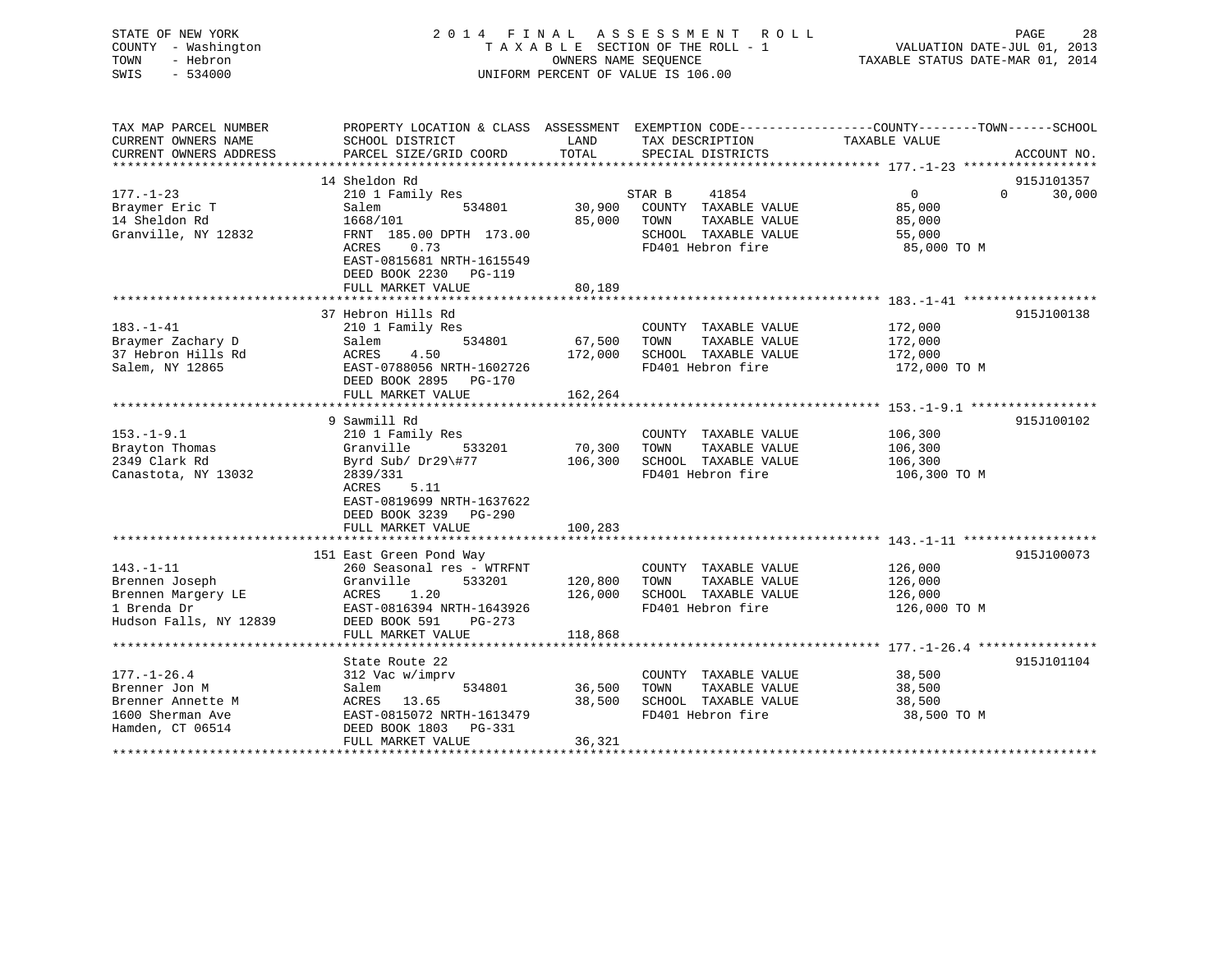# STATE OF NEW YORK 2 0 1 4 F I N A L A S S E S S M E N T R O L L PAGE 29 COUNTY - Washington T A X A B L E SECTION OF THE ROLL - 1 VALUATION DATE-JUL 01, 2013 TOWN - Hebron **CONNERS NAME SEQUENCE** TAXABLE STATUS DATE-MAR 01, 2014 SWIS - 534000 UNIFORM PERCENT OF VALUE IS 106.00

| TAX MAP PARCEL NUMBER      | PROPERTY LOCATION & CLASS ASSESSMENT EXEMPTION CODE----------------COUNTY-------TOWN------SCHOOL     |                |                                             |                  |                    |
|----------------------------|------------------------------------------------------------------------------------------------------|----------------|---------------------------------------------|------------------|--------------------|
| CURRENT OWNERS NAME        | SCHOOL DISTRICT                                                                                      | LAND           | TAX DESCRIPTION TAXABLE VALUE               |                  |                    |
| CURRENT OWNERS ADDRESS     | PARCEL SIZE/GRID COORD                                                                               | TOTAL          | SPECIAL DISTRICTS                           |                  | ACCOUNT NO.        |
|                            |                                                                                                      |                |                                             |                  |                    |
|                            | 1117 Chamberlin Mills Rd                                                                             |                |                                             |                  | 915J101829         |
| $177. - 1 - 28.1$          | 241 Rural res&ag                                                                                     |                | AG DIST<br>41720                            | 23,277<br>23,277 | 23,277             |
| Brillon Joseph E           | 534801<br>Salem                                                                                      | 118,300 STAR B | 41854                                       | $\mathbf{0}$     | 30,000<br>$\Omega$ |
| Brillon Sally              | 727/259 727/265                                                                                      | 263,500        | COUNTY TAXABLE VALUE                        | 240,223          |                    |
| 1117 Chamberlin Mills Rd   | ACRES 39.90                                                                                          |                | TOWN<br>TAXABLE VALUE                       | 240,223          |                    |
| Salem, NY 12865            | EAST-0812620 NRTH-1614583                                                                            |                | SCHOOL TAXABLE VALUE                        | 210,223          |                    |
|                            | DEED BOOK 621<br>PG-240                                                                              |                | CA008 Cons agri dst 8                       | 240,223 TO M     |                    |
| MAY BE SUBJECT TO PAYMENT  | FULL MARKET VALUE                                                                                    | 248,585        | 23,277 EX                                   |                  |                    |
| UNDER AGDIST LAW TIL 2018  |                                                                                                      |                | FD401 Hebron fire                           | 263,500 TO M     |                    |
|                            |                                                                                                      |                |                                             |                  |                    |
|                            | 132 Bromley Ln                                                                                       |                | 80 PCT OF VALUE USED FOR EXEMPTION PURPOSES |                  | 915J100054         |
| $178. - 1 - 5$             | $210$ 1 $Family$ Res                                                                                 |                | VET COM CT 41131                            | 22,900 22,900    | $\Omega$           |
| Bromley Casper C LE        | 534801<br>Salem                                                                                      | 46,200         | COUNTY TAXABLE VALUE                        | 91,600           |                    |
| Bromley Addie L LE         | ACRES<br>7.80                                                                                        | 114,500        | TOWN<br>TAXABLE VALUE                       | 91,600           |                    |
|                            |                                                                                                      |                | SCHOOL TAXABLE VALUE                        | 114,500          |                    |
|                            |                                                                                                      |                | FD401 Hebron fire                           | 114,500 TO M     |                    |
|                            | Example 1 22<br>Attn: Jameson Ronald S<br>132 Bromley Ln<br>Granville, NY 12832<br>FULL MARKET VALUE | 108,019        |                                             |                  |                    |
|                            |                                                                                                      |                |                                             |                  |                    |
|                            | 40 Barkley Ln                                                                                        |                |                                             |                  | 915J101169         |
| $183.2 - 1 - 33$           | 242 Rurl res&rec - WTRFNT                                                                            |                | COUNTY TAXABLE VALUE                        | 703,500          |                    |
| Brooks Randolph            | Salem<br>534801                                                                                      | 345,900        | TOWN<br>TAXABLE VALUE                       | 703,500          |                    |
| Brooks Bonnie N            | ACRES 13.35                                                                                          | 703,500        | SCHOOL TAXABLE VALUE                        | 703,500          |                    |
| 3 Schindler Dr             | EAST-0786028 NRTH-1606290                                                                            |                | FD401 Hebron fire                           | 703,500 TO M     |                    |
| Succasunna, NJ 07876       | DEED BOOK 1975 PG-319                                                                                |                |                                             |                  |                    |
|                            | FULL MARKET VALUE                                                                                    | 663,679        |                                             |                  |                    |
|                            |                                                                                                      |                |                                             |                  |                    |
|                            | 325 Darfler Rd                                                                                       |                |                                             |                  | 915J101209         |
| $159. - 1 - 4.2$           | 270 Mfg housing                                                                                      |                | 41854<br>STAR B                             | $\overline{0}$   | $\Omega$<br>30,000 |
| Brosseau George            | Hartford<br>533801                                                                                   | 32,000         | COUNTY TAXABLE VALUE                        | 55,500           |                    |
| Brosseau Muriel            | Easement 2688/227                                                                                    | 55,500         | TOWN<br>TAXABLE VALUE                       | 55,500           |                    |
| 325 Darfler Rd             | ACRES<br>1.00                                                                                        |                | SCHOOL TAXABLE VALUE                        | 25,500           |                    |
| Granville, NY 12832        | EAST-0797041 NRTH-1632481                                                                            |                | FD401 Hebron fire                           | 55,500 TO M      |                    |
|                            | DEED BOOK 840<br>PG-284                                                                              |                |                                             |                  |                    |
|                            | FULL MARKET VALUE                                                                                    | 52,358         |                                             |                  |                    |
|                            |                                                                                                      |                |                                             |                  |                    |
|                            | Dunnigan Rd                                                                                          |                |                                             |                  |                    |
| $184. - 1 - 19.9$          | 314 Rural vac<10                                                                                     |                | COUNTY TAXABLE VALUE                        | 33,000           |                    |
| Brown Bruce E              | Salem<br>534801                                                                                      | 33,000         | TAXABLE VALUE<br>TOWN                       | 33,000           |                    |
| 27 Excelsior Spring Ave    | $1$ ot 9                                                                                             | 33,000         | SCHOOL TAXABLE VALUE                        | 33,000           |                    |
| Saratoga Springs, NY 12866 | ACRES<br>5.82                                                                                        |                | CA008 Cons agri dst 8                       | 33,000 TO M      |                    |
|                            | EAST-0797319 NRTH-1603606                                                                            |                | FD401 Hebron fire                           | 33,000 TO M      |                    |
|                            | DEED BOOK 2731<br>PG-197                                                                             |                |                                             |                  |                    |
|                            | FULL MARKET VALUE                                                                                    | 31,132         |                                             |                  |                    |
|                            |                                                                                                      |                |                                             |                  |                    |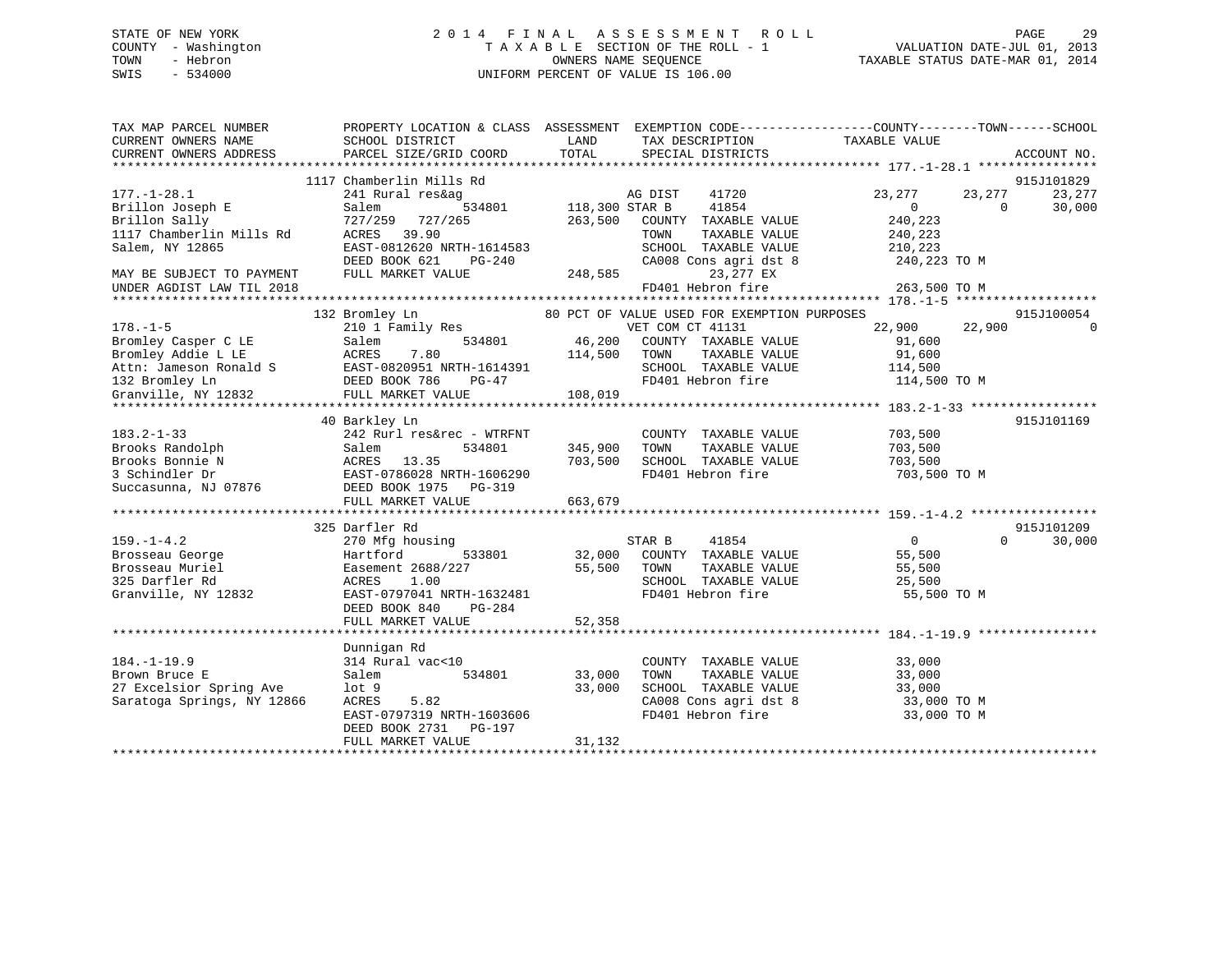# STATE OF NEW YORK 2 0 1 4 F I N A L A S S E S S M E N T R O L L PAGE 30 COUNTY - Washington T A X A B L E SECTION OF THE ROLL - 1 VALUATION DATE-JUL 01, 2013 TOWN - Hebron OWNERS NAME SEQUENCE TAXABLE STATUS DATE-MAR 01, 2014 SWIS - 534000 UNIFORM PERCENT OF VALUE IS 106.00

| TAX MAP PARCEL NUMBER<br>CURRENT OWNERS NAME<br>CURRENT OWNERS ADDRESS                | PROPERTY LOCATION & CLASS ASSESSMENT<br>SCHOOL DISTRICT<br>PARCEL SIZE/GRID COORD                                                                                        | LAND<br>TOTAL                | EXEMPTION CODE-----------------COUNTY--------TOWN------SCHOOL<br>TAX DESCRIPTION<br>SPECIAL DISTRICTS         | TAXABLE VALUE                                                       | ACCOUNT NO.                               |
|---------------------------------------------------------------------------------------|--------------------------------------------------------------------------------------------------------------------------------------------------------------------------|------------------------------|---------------------------------------------------------------------------------------------------------------|---------------------------------------------------------------------|-------------------------------------------|
| $175. - 1 - 12.1$<br>Brown Julius<br>Brown Rose<br>83 Thunder Way<br>Salem, NY 12865  | 83 Thunder Way<br>271 Mfg housings<br>534801<br>Salem<br>769/328<br>4.85<br>ACRES<br>EAST-0790205 NRTH-1610347<br>DEED BOOK 936<br>PG-194<br>FULL MARKET VALUE           | 33,500 TOWN<br>31,604        | STAR EN 41834<br>22,800 COUNTY TAXABLE VALUE<br>TAXABLE VALUE<br>SCHOOL TAXABLE VALUE<br>FD401 Hebron fire    | $\overline{0}$<br>33,500<br>33,500<br>$\overline{0}$<br>33,500 TO M | 915J100593<br>33,500<br>$\Omega$          |
| $183. - 1 - 32.3$<br>Brown Mary Beth<br>1705 Delane St Unit B<br>Leadville, CO 80461  | Patterson Hill Rd<br>314 Rural vac<10<br>534801<br>Salem<br>ACRES<br>2.96<br>EAST-0788400 NRTH-1601551<br>DEED BOOK 725<br>PG-150<br>FULL MARKET VALUE                   | 38,000<br>38,000<br>35,849   | COUNTY TAXABLE VALUE<br>TOWN<br>TAXABLE VALUE<br>SCHOOL TAXABLE VALUE<br>FD401 Hebron fire                    | 38,000<br>38,000<br>38,000<br>38,000 TO M                           | 915J101505                                |
| $183. - 1 - 32.6$<br>Brown Marybeth<br>1705 Delane St Unit B<br>Leadville, CO 80461   | 1140 Patterson Hill Rd<br>210 1 Family Res<br>534801<br>Salem<br>ACRES<br>2.88<br>EAST-0788376 NRTH-1601733<br>DEED BOOK 716<br>$PG-67$<br>FULL MARKET VALUE             | 86,900<br>124,000<br>116,981 | STAR B<br>41854<br>COUNTY TAXABLE VALUE<br>TAXABLE VALUE<br>TOWN<br>SCHOOL TAXABLE VALUE<br>FD401 Hebron fire | $\overline{0}$<br>124,000<br>124,000<br>94,000<br>124,000 TO M      | 915J101545<br>$0 \qquad \qquad$<br>30,000 |
| $167. - 1 - 33.7$<br>Brown Ton<br>Brown Miguel<br>6254 97th Pl<br>Rego Park, NY 11374 | 4011 County Route 30<br>210 1 Family Res<br>534801<br>Salem<br>Lot C<br>ACRES<br>2.07<br>EAST-0787971 NRTH-1622227<br>DEED BOOK 2844 PG-1<br>FULL MARKET VALUE           | 29,700<br>109,000<br>102,830 | COUNTY TAXABLE VALUE<br>TAXABLE VALUE<br>TOWN<br>SCHOOL TAXABLE VALUE<br>FD401 Hebron fire                    | 109,000<br>109,000<br>109,000<br>109,000 ТО М                       | 915J101593                                |
| $167. - 1 - 33.8$<br>Brown Ton<br>Brown Miquel<br>6254 97th Pl<br>Rego Park, NY 11374 | Warnick Rd<br>312 Vac w/imprv<br>534801<br>Salem<br>contract $611/29$<br>Lot D<br>2.54<br>ACRES<br>EAST-0787661 NRTH-1622070<br>DEED BOOK 2844 PG-1<br>FULL MARKET VALUE | 15,000<br>15,700<br>14,811   | COUNTY TAXABLE VALUE<br>TOWN<br>TAXABLE VALUE<br>SCHOOL TAXABLE VALUE<br>FD401 Hebron fire                    | 15,700<br>15,700<br>15,700<br>15,700 TO M                           | 915J101675                                |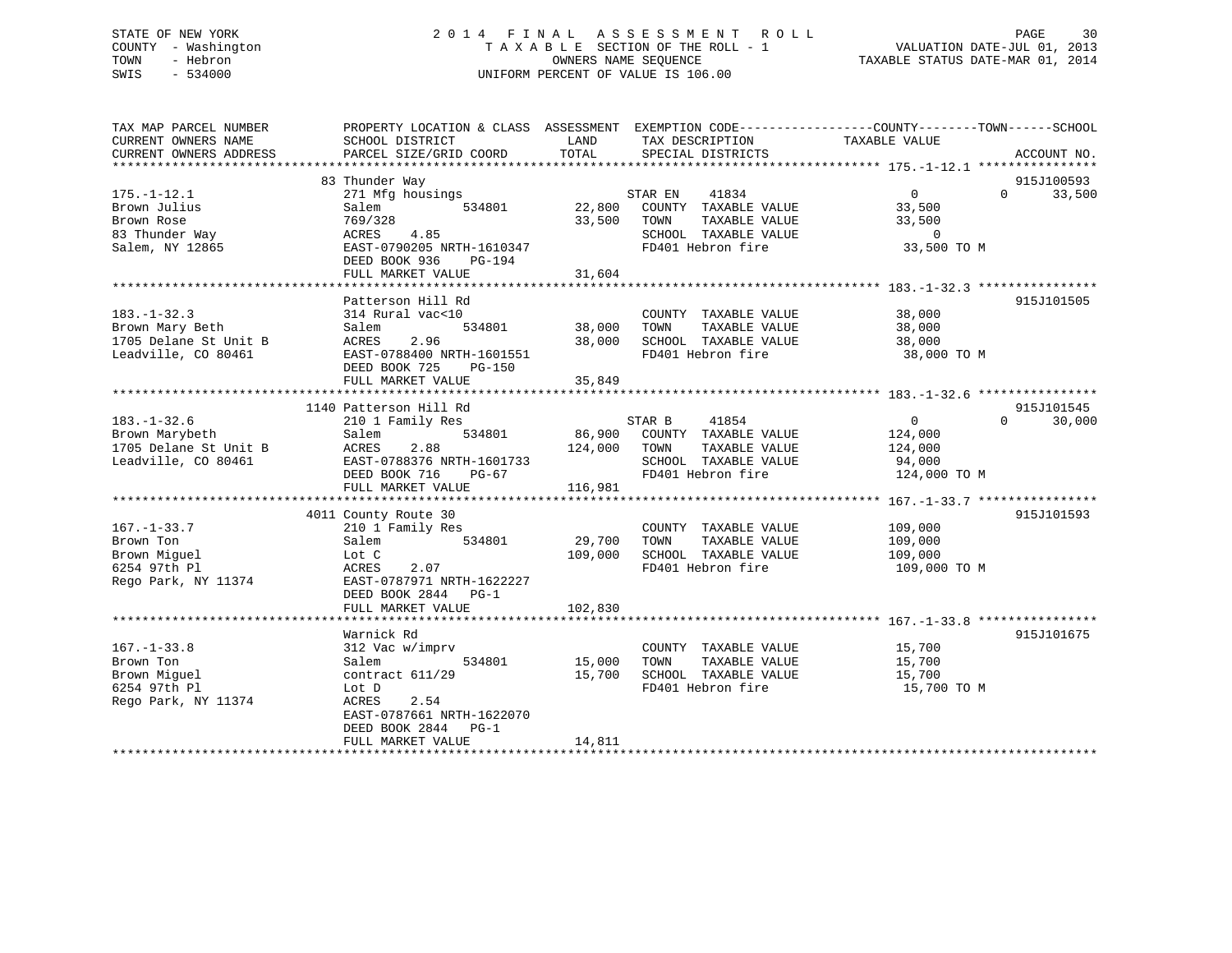# STATE OF NEW YORK 2 0 1 4 F I N A L A S S E S S M E N T R O L L PAGE 31 COUNTY - Washington T A X A B L E SECTION OF THE ROLL - 1 VALUATION DATE-JUL 01, 2013 TOWN - Hebron **CONNERS NAME SEQUENCE** TAXABLE STATUS DATE-MAR 01, 2014 SWIS - 534000 UNIFORM PERCENT OF VALUE IS 106.00

| TAX MAP PARCEL NUMBER                                                                                  |                                                                                                |         |                              | PROPERTY LOCATION & CLASS ASSESSMENT EXEMPTION CODE---------------COUNTY-------TOWN------SCHOOL |
|--------------------------------------------------------------------------------------------------------|------------------------------------------------------------------------------------------------|---------|------------------------------|-------------------------------------------------------------------------------------------------|
| CURRENT OWNERS NAME                                                                                    | SCHOOL DISTRICT                                                                                | LAND    | TAX DESCRIPTION              | TAXABLE VALUE                                                                                   |
| CURRENT OWNERS ADDRESS                                                                                 | PARCEL SIZE/GRID COORD                                                                         | TOTAL   | SPECIAL DISTRICTS            | ACCOUNT NO.                                                                                     |
|                                                                                                        |                                                                                                |         |                              |                                                                                                 |
|                                                                                                        | 1091 County Route 31                                                                           |         |                              | 915J100080                                                                                      |
| $159. - 1 - 16$                                                                                        | 240 Rural res                                                                                  |         | COUNTY TAXABLE VALUE         | 155,000                                                                                         |
| Brown Violette                                                                                         | 533201<br>Granville<br>Granville<br>ACRES    40.00                                             | 118,000 | TOWN<br>TAXABLE VALUE        | 155,000                                                                                         |
| 57 Heatherwood Dr                                                                                      |                                                                                                | 155,000 | SCHOOL TAXABLE VALUE         | 155,000                                                                                         |
|                                                                                                        | Marlboro, MA 01752<br>DEED BOOK 438 PG-713                                                     |         | CA008 Cons agri dst 8        | 155,000 TO M                                                                                    |
|                                                                                                        |                                                                                                |         | FD401 Hebron fire            | 155,000 TO M                                                                                    |
| PRIOR OWNER ON 3/01/2014 FULL MARKET VALUE<br>Brown Violette                                           |                                                                                                | 146,226 |                              |                                                                                                 |
| *******************                                                                                    |                                                                                                |         |                              |                                                                                                 |
|                                                                                                        | 210 Little Burch Hill Rd                                                                       |         |                              | 915J101004                                                                                      |
| $151.-1-18.1$                                                                                          | 210 1 Family Res                                                                               |         | STAR B<br>41854              | $\overline{0}$<br>$\Omega$<br>30,000                                                            |
| Bruce Richard Craig<br>Bruce Richard Craig<br>210 Little Burch Hill Rd<br>Granville, NY 12832<br>EAST- | 533201<br>Granville                                                                            |         | 39,500 COUNTY TAXABLE VALUE  | 45,000                                                                                          |
|                                                                                                        | 7.80                                                                                           | 45,000  | TOWN<br>TAXABLE VALUE        | 45,000                                                                                          |
|                                                                                                        | EAST-0799939 NRTH-1634159                                                                      |         | SCHOOL TAXABLE VALUE         | 15,000                                                                                          |
|                                                                                                        | DEED BOOK 2176 PG-202                                                                          |         | FD401 Hebron fire            | 45,000 TO M                                                                                     |
|                                                                                                        | FULL MARKET VALUE                                                                              | 42,453  |                              |                                                                                                 |
|                                                                                                        |                                                                                                |         |                              |                                                                                                 |
|                                                                                                        | 43 Clark Way                                                                                   |         |                              |                                                                                                 |
| $169. - 1 - 18.36$                                                                                     | 210 1 Family Res                                                                               |         | COUNTY TAXABLE VALUE         | 70,500                                                                                          |
| Brustkern James                                                                                        | 533201 23,900                                                                                  |         | TOWN<br>TAXABLE VALUE        | 70,500                                                                                          |
| Brustkern Annie                                                                                        |                                                                                                | 70,500  | SCHOOL TAXABLE VALUE         | 70,500                                                                                          |
| 43 Clark Way                                                                                           |                                                                                                |         | FD401 Hebron fire            | 70,500 TO M                                                                                     |
| Salem, NY 12865                                                                                        | Granville 533201<br>FRNT 156.00 DPTH 266.00<br>ACRES 0.95 BANK 26<br>EAST-0815565 NRTH-1623146 |         |                              |                                                                                                 |
|                                                                                                        | DEED BOOK 2448 PG-288                                                                          |         |                              |                                                                                                 |
|                                                                                                        | FULL MARKET VALUE                                                                              | 66,509  |                              |                                                                                                 |
|                                                                                                        |                                                                                                |         |                              |                                                                                                 |
|                                                                                                        | 115 Mountain Way                                                                               |         |                              | 915J101693                                                                                      |
| $159. - 1 - 25.4$                                                                                      | 260 Seasonal res                                                                               |         | COUNTY TAXABLE VALUE 126,900 |                                                                                                 |
| Brutka Kenneth                                                                                         | Hartford 533801                                                                                | 58,000  | TOWN<br>TAXABLE VALUE        | 126,900                                                                                         |
| Brutka Elizabeth                                                                                       | lot J                                                                                          | 126,900 | SCHOOL TAXABLE VALUE         | 126,900                                                                                         |
| 107 Hoover Dr                                                                                          | ACRES 5.95                                                                                     |         | FD401 Hebron fire            | 126,900 ТО М                                                                                    |
| Brick, NJ 08724                                                                                        | EAST-0795615 NRTH-1627000                                                                      |         |                              |                                                                                                 |
|                                                                                                        | DEED BOOK 614<br>$PG-319$                                                                      |         |                              |                                                                                                 |
|                                                                                                        | FULL MARKET VALUE                                                                              | 119,717 |                              |                                                                                                 |
|                                                                                                        |                                                                                                |         |                              |                                                                                                 |
|                                                                                                        | Everetts Heights Way                                                                           |         |                              | 915J101019                                                                                      |
| $152 - 2 - 8.2$                                                                                        | 314 Rural vac<10                                                                               |         | AGRI-D IND 41730             | 53,393 53,393<br>53,393                                                                         |
| Bucci Jerry                                                                                            | Granville<br>533201                                                                            | 55,000  | COUNTY TAXABLE VALUE         | 1,607                                                                                           |
| Bucci Kathleen                                                                                         | 3.06<br>ACRES                                                                                  | 55,000  | TOWN<br>TAXABLE VALUE        | 1,607                                                                                           |
| 41 Overlook Dr                                                                                         | EAST-0809005 NRTH-1641920                                                                      |         | SCHOOL TAXABLE VALUE         | 1,607                                                                                           |
| Valhalla, NY 10595                                                                                     | DEED BOOK 661<br>PG-333                                                                        |         | FD401 Hebron fire            | 55,000 TO M                                                                                     |
|                                                                                                        | FULL MARKET VALUE                                                                              | 51,887  |                              |                                                                                                 |
| MAY BE SUBJECT TO PAYMENT                                                                              |                                                                                                |         |                              |                                                                                                 |
| UNDER AGDIST LAW TIL 2021                                                                              |                                                                                                |         |                              |                                                                                                 |
|                                                                                                        |                                                                                                |         |                              |                                                                                                 |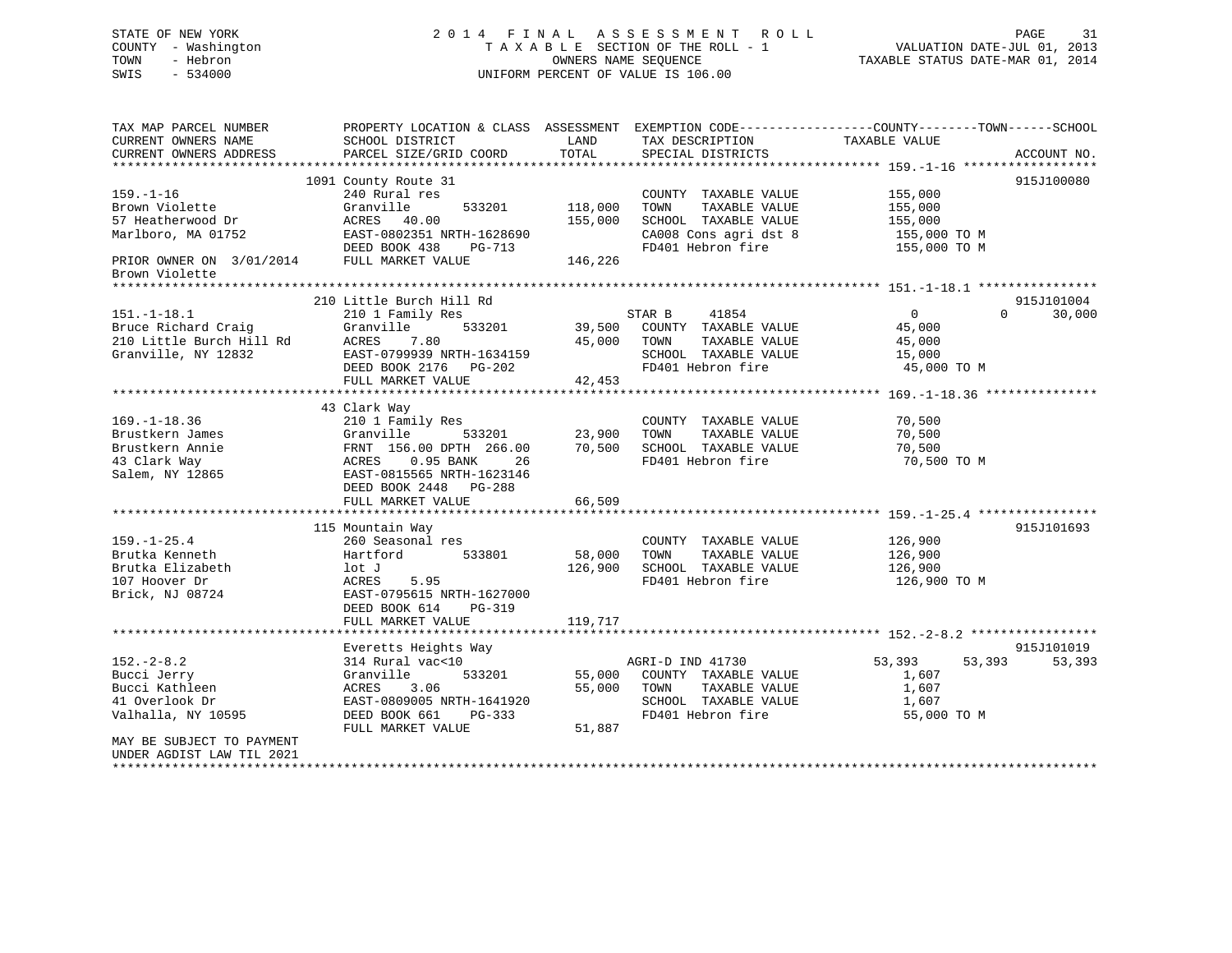# STATE OF NEW YORK 2 0 1 4 F I N A L A S S E S S M E N T R O L L PAGE 32 COUNTY - Washington T A X A B L E SECTION OF THE ROLL - 1 VALUATION DATE-JUL 01, 2013 TOWN - Hebron OWNERS NAME SEQUENCE TAXABLE STATUS DATE-MAR 01, 2014 SWIS - 534000 UNIFORM PERCENT OF VALUE IS 106.00

| TAX MAP PARCEL NUMBER     | PROPERTY LOCATION & CLASS ASSESSMENT |                | EXEMPTION CODE-----------------COUNTY-------TOWN------SCHOOL |                    |                    |
|---------------------------|--------------------------------------|----------------|--------------------------------------------------------------|--------------------|--------------------|
| CURRENT OWNERS NAME       | SCHOOL DISTRICT                      | LAND           | TAX DESCRIPTION                                              | TAXABLE VALUE      |                    |
| CURRENT OWNERS ADDRESS    | PARCEL SIZE/GRID COORD               | TOTAL          | SPECIAL DISTRICTS                                            |                    | ACCOUNT NO.        |
|                           |                                      |                |                                                              |                    |                    |
|                           | 145 Everetts Heights Way             |                |                                                              |                    | 915J101196         |
| $152. - 2 - 8.5$          | 241 Rural res&ag                     |                | AGRI-D IND 41730                                             | 33,807<br>33,807   | 33,807             |
| Bucci Jerry               | Granville<br>533201                  | 218,100        | COUNTY TAXABLE VALUE                                         | 253,693            |                    |
| Bucci Kathleen            | ACRES<br>20.24                       | 287,500        | TOWN<br>TAXABLE VALUE                                        | 253,693            |                    |
| 41 Overlook Dr            | EAST-0809141 NRTH-1641487            |                | SCHOOL TAXABLE VALUE                                         | 253,693            |                    |
| Valhalla, NY 10595        | DEED BOOK 539<br>$PG-29$             |                | FD401 Hebron fire                                            | 287,500 TO M       |                    |
|                           | FULL MARKET VALUE                    | 271,226        |                                                              |                    |                    |
| MAY BE SUBJECT TO PAYMENT |                                      |                |                                                              |                    |                    |
| UNDER AGDIST LAW TIL 2021 |                                      |                |                                                              |                    |                    |
|                           |                                      |                |                                                              |                    |                    |
|                           | 19 Waites Way                        |                |                                                              |                    | 915J100409         |
| $168. - 1 - 18.5$         | 210 1 Family Res                     |                | COUNTY TAXABLE VALUE                                         | 79,000             |                    |
| Buckley Greg T            | 533801<br>Hartford                   | 41,800         | TOWN<br>TAXABLE VALUE                                        | 79,000             |                    |
| Buckley Patricia A        | ACRES<br>1.45                        | 79,000         | SCHOOL TAXABLE VALUE                                         | 79,000             |                    |
| PO Box 1178               | EAST-0796961 NRTH-1620041            |                | CA008 Cons agri dst 8                                        | 79,000 TO M        |                    |
| West Brookfield, MA 01585 | DEED BOOK 3356<br>PG-163             |                | FD401 Hebron fire                                            | 79,000 TO M        |                    |
|                           | FULL MARKET VALUE                    | 74,528         |                                                              |                    |                    |
|                           |                                      |                |                                                              |                    |                    |
|                           | 151 Higgins Rd                       |                |                                                              |                    | 915J100592         |
| $170. - 2 - 5$            | 270 Mfg housing                      |                | COUNTY TAXABLE VALUE                                         | 53,000             |                    |
| Burch Andre               | Granville<br>533201                  | 32,000         | TOWN<br>TAXABLE VALUE                                        | 53,000             |                    |
| 151 Higgins Rd            | ACRES<br>1.00                        | 53,000         | SCHOOL TAXABLE VALUE                                         | 53,000             |                    |
| Granville, NY 12832       | EAST-0819717 NRTH-1624820            |                | FD401 Hebron fire                                            | 53,000 TO M        |                    |
|                           | DEED BOOK 3399<br>PG-159             |                |                                                              |                    |                    |
| PRIOR OWNER ON 3/01/2014  | FULL MARKET VALUE                    | 50,000         |                                                              |                    |                    |
| Burch Andre               |                                      |                |                                                              |                    |                    |
|                           |                                      |                |                                                              |                    |                    |
|                           | Big Burch Hill Rd                    |                |                                                              |                    | 915J100095         |
| $151. - 1 - 3$            | 312 Vac w/imprv                      |                | AG DIST<br>41720                                             | 128,658<br>128,658 | 128,658            |
| Burch Brian S             | Hartford<br>533801                   | 211,000        | COUNTY TAXABLE VALUE                                         | 100,842            |                    |
| Burch Linda               | ACRES<br>86.70                       | 229,500        | TAXABLE VALUE<br>TOWN                                        | 100,842            |                    |
| 183 Pope Hill Rd          | EAST-0799103 NRTH-1639348            |                | SCHOOL TAXABLE VALUE                                         | 100,842            |                    |
| Arygle, NY 12809          | DEED BOOK 2653<br>$PG-14$            |                | CA008 Cons agri dst 8                                        | 100,842 TO M       |                    |
|                           | FULL MARKET VALUE                    | 216,509        | 128,658 EX                                                   |                    |                    |
| MAY BE SUBJECT TO PAYMENT |                                      |                | FD401 Hebron fire                                            | 229,500 TO M       |                    |
| UNDER AGDIST LAW TIL 2018 |                                      |                |                                                              |                    |                    |
|                           |                                      |                |                                                              |                    |                    |
|                           | 1045 County Route 31                 |                |                                                              |                    | 915J100082         |
| $159. - 1 - 17$           | 270 Mfg housing                      |                | AGED-CO<br>41802                                             | 14,250             | $\Omega$<br>0      |
| Burch Chas                | Granville<br>533201                  | 34,800 STAR EN | 41834                                                        | $\mathbf{0}$       | 47,500<br>$\Omega$ |
| Burch Joan A              | ACRES<br>2.10                        | 47,500         | COUNTY TAXABLE VALUE                                         | 33,250             |                    |
| 1045 County Route 31      | EAST-0803003 NRTH-1628568            |                | TAXABLE VALUE<br>TOWN                                        | 47,500             |                    |
| Granville, NY 12832       | DEED BOOK 427<br><b>PG-506</b>       |                | SCHOOL TAXABLE VALUE                                         | $\Omega$           |                    |
|                           | FULL MARKET VALUE                    | 44,811         | CA008 Cons agri dst 8                                        | 47,500 TO M        |                    |
|                           |                                      |                | FD401 Hebron fire                                            | 47,500 TO M        |                    |
|                           |                                      |                |                                                              |                    |                    |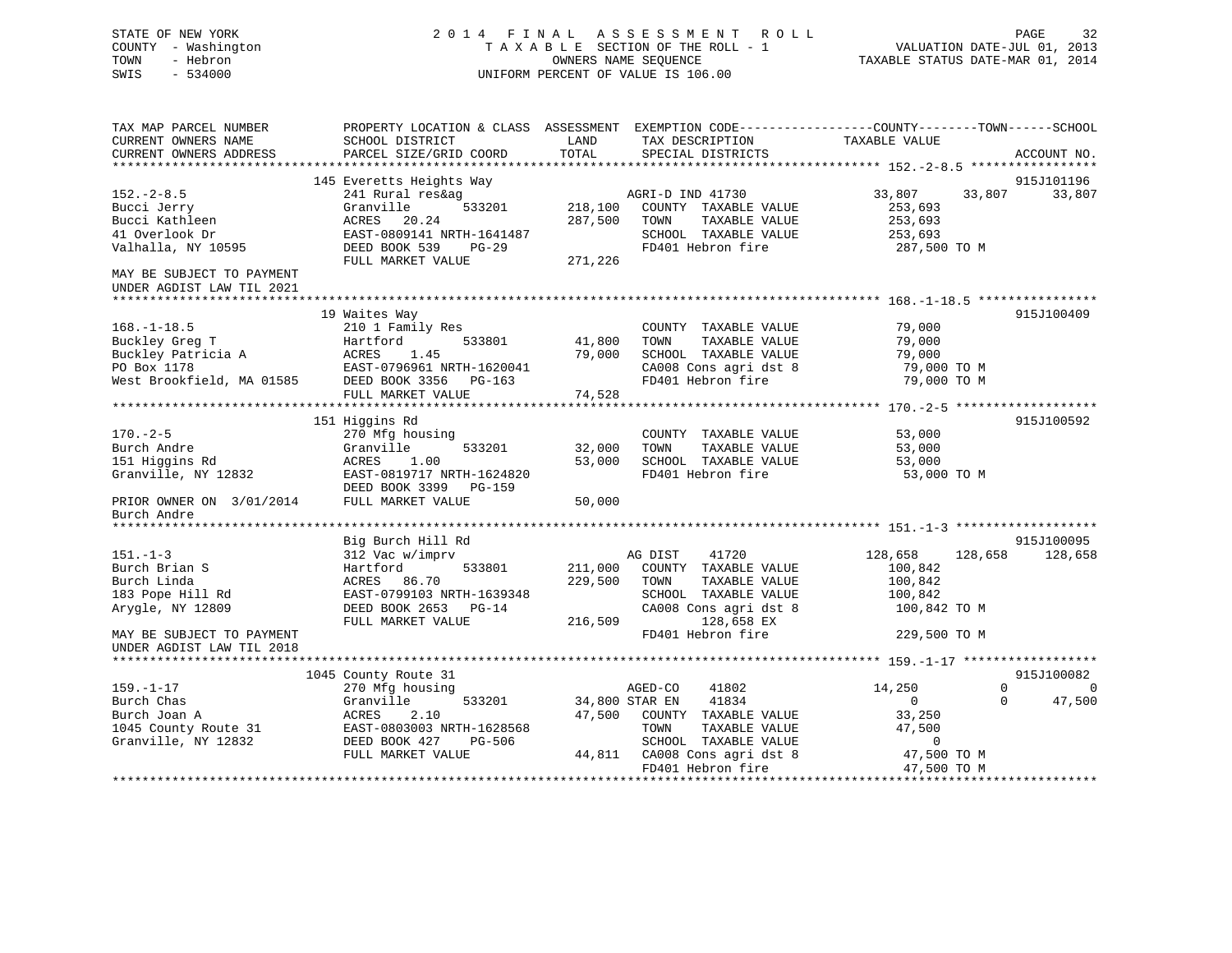# STATE OF NEW YORK 2 0 1 4 F I N A L A S S E S S M E N T R O L L PAGE 33 COUNTY - Washington T A X A B L E SECTION OF THE ROLL - 1 VALUATION DATE-JUL 01, 2013 TOWN - Hebron OWNERS NAME SEQUENCE TAXABLE STATUS DATE-MAR 01, 2014 SWIS - 534000 UNIFORM PERCENT OF VALUE IS 106.00

| TAX MAP PARCEL NUMBER<br>CURRENT OWNERS NAME<br>CURRENT OWNERS ADDRESS                                                                                                 | PROPERTY LOCATION & CLASS ASSESSMENT EXEMPTION CODE---------------COUNTY-------TOWN-----SCHOOL<br>SCHOOL DISTRICT<br>PARCEL SIZE/GRID COORD                                                              | LAND<br>TOTAL          | TAX DESCRIPTION<br>SPECIAL DISTRICTS                                                                                                                                        | TAXABLE VALUE                                                             | ACCOUNT NO.                 |
|------------------------------------------------------------------------------------------------------------------------------------------------------------------------|----------------------------------------------------------------------------------------------------------------------------------------------------------------------------------------------------------|------------------------|-----------------------------------------------------------------------------------------------------------------------------------------------------------------------------|---------------------------------------------------------------------------|-----------------------------|
| $159. - 1 - 30$<br>Burch Duane<br>1466 Burch Rd<br>Granville, NY 12832                                                                                                 | James Rd/e Off<br>105 Vac farmland<br>533801<br>Hartford<br>1.00<br>ACRES<br>EAST-0793810 NRTH-1630864<br>DEED BOOK 2350 PG-197<br>FULL MARKET VALUE                                                     | 760 TOWN<br>760<br>717 | COUNTY TAXABLE VALUE<br>TOWN      TAXABLE VALUE<br>SCHOOL TAXABLE VALUE<br>שטא <sub>י</sub> א TAXABLE VALUE<br>FD401 Hebron fire                                            | 760<br>760<br>760<br>760 TO M                                             | 915J101002                  |
| $151. - 1 - 20.2$<br>Burch Duane L<br>1466 Burch Rd<br>Granville, NY 12832<br>MAY BE SUBJECT TO PAYMENT<br>UNDER AGDIST LAW TIL 2018 DEED BOOK 2939 PG-27 85,849 FD401 | Little Burch Hill Rd<br>105 Vac farmland<br>533801<br>Hartford<br>2875/47<br>Lot 1<br>$ACRES$ 23.62                                                                                                      | 91,000                 | 41720<br>AG DIST<br>COUNTY TAXABLE VALUE<br>91,000 TOWN<br>TAXABLE VALUE<br>SCHOOL TAXABLE VALUE<br>CA008 Cons agri dst 8<br>82,991 EX<br>FD401 Hebron fire                 | 82,991<br>8,009<br>8,009<br>8,009<br>8,009 TO M<br>91,000 TO M            | 915J100089<br>82,991 82,991 |
| $151. - 1 - 21$<br>Burch Duane L<br>Burch Stephanie M<br>1466 Burch Hill Rd<br>Granville, NY 12832<br>MAY BE SUBJECT TO PAYMENT<br>UNDER AGDIST LAW TIL 2021           | Big Burch Hill Rd/s Off<br>322 Rural vac>10<br>533801<br>Hartford<br>USDA#2929<br>ACRES 51.00<br>EAST-0798020 NRTH-1636667<br>DEED BOOK 1747 PG-60<br>FULL MARKET VALUE                                  | 34,434                 | AGRI-D IND 41730<br>36,500 COUNTY TAXABLE VALUE<br>36,500 TOWN TAXABLE VALUE<br>SCHOOL TAXABLE VALUE<br>FD401 Hebron fire                                                   | 16,937<br>16,937<br>19,563<br>19,563<br>19,563<br>36,500 TO M             | 915J100094<br>16,937        |
| $142. - 3 - 12$<br>Burch Gary<br>Burch Donna<br>1678 Burch Rd<br>Granville, NY 12832<br>MAY BE SUBJECT TO PAYMENT<br>UNDER RPTL480A UNTIL 2023                         | Big Burch Hill Rd/n Off<br>322 Rural vac>10<br>533801<br>Hartford<br>142.-1-12<br>ACRES 21.50<br>EAST-0796976 NRTH-1641468<br>DEED BOOK 776 PG-65<br>FULL MARKET VALUE                                   | 14,434                 | FOR 480A 47460<br>15,300 COUNTY TAXABLE VALUE<br>15,300 TOWN<br>TAXABLE VALUE<br>SCHOOL TAXABLE VALUE<br>CA008 Cons agri dst 8<br>FD401 Hebron fire                         | 12,400<br>12,400<br>2,900<br>2,900<br>2,900<br>15,300 TO M<br>15,300 TO M | 915J100096<br>12,400        |
| $142. - 3 - 2.3$<br>Burch Gary Jr<br>1205 Burch Rd<br>Granville, NY 12832<br>MAY BE SUBJECT TO PAYMENT<br>UNDER RPTL480A UNTIL 2023                                    | Lily Pond Rd E/off<br>322 Rural vac>10<br>533801<br>Hartford<br>ROW 944/267<br>ROW 958/248<br>$142. - 1 - 2.3$<br>ACRES 30.05<br>EAST-0798604 NRTH-1642586<br>DEED BOOK 2918 PG-240<br>FULL MARKET VALUE | 20,189                 | FOR 480A 47460<br>21,400 COUNTY TAXABLE VALUE<br>21,400 TOWN<br>TAXABLE VALUE<br>SCHOOL TAXABLE VALUE<br>SCHOOL TAXABLE VALUE<br>CA008 Cons agri dst 8<br>FD401 Hebron fire | 16,617<br>16,617<br>4,783<br>4,783<br>4,783<br>21,400 TO M<br>21,400 TO M | 16,617                      |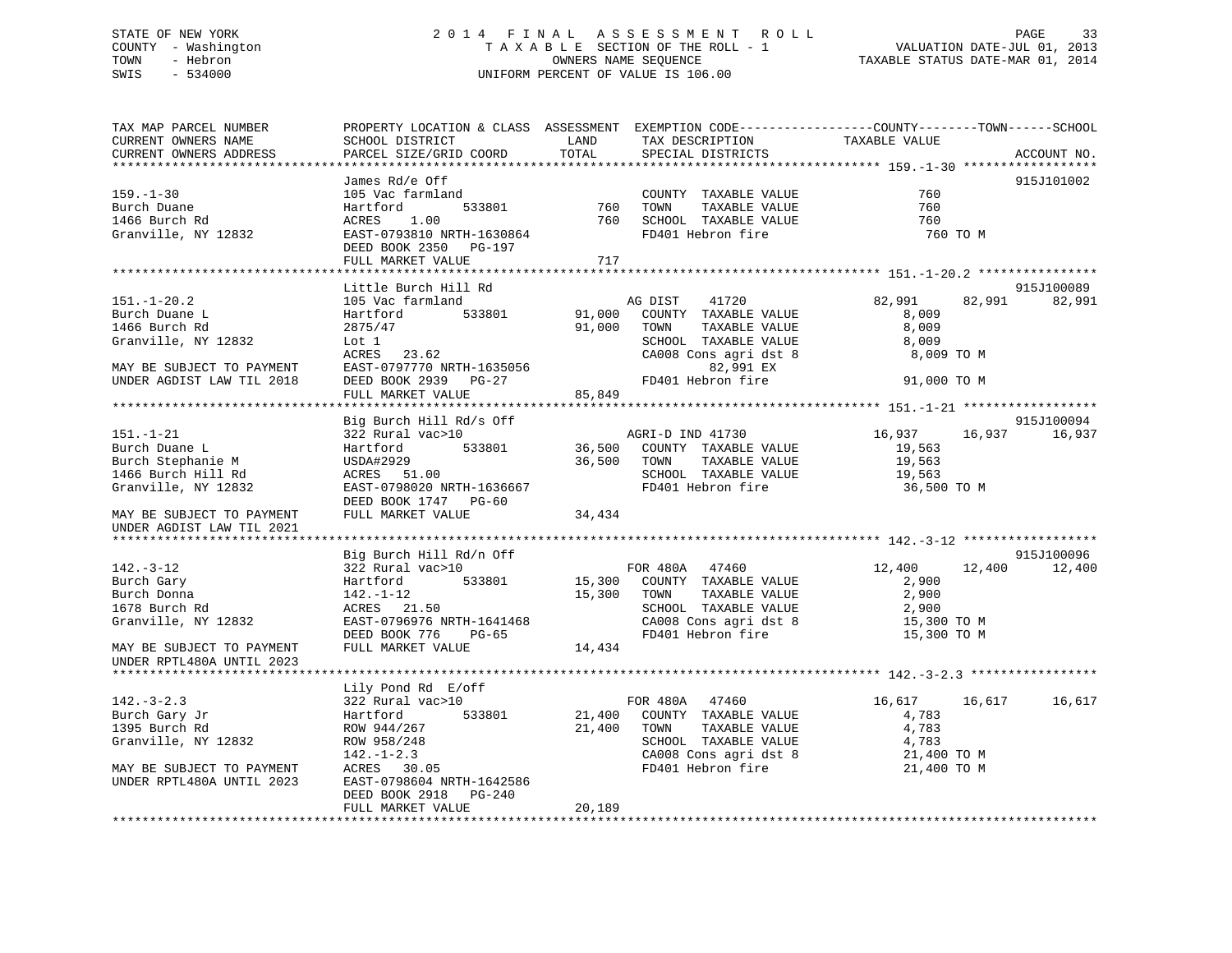# STATE OF NEW YORK 2 0 1 4 F I N A L A S S E S S M E N T R O L L PAGE 34 COUNTY - Washington T A X A B L E SECTION OF THE ROLL - 1 VALUATION DATE-JUL 01, 2013 TOWN - Hebron OWNERS NAME SEQUENCE TAXABLE STATUS DATE-MAR 01, 2014 SWIS - 534000 UNIFORM PERCENT OF VALUE IS 106.00

| TAX MAP PARCEL NUMBER     | PROPERTY LOCATION & CLASS ASSESSMENT EXEMPTION CODE----------------COUNTY-------TOWN------SCHOOL |         |                               |                |                    |
|---------------------------|--------------------------------------------------------------------------------------------------|---------|-------------------------------|----------------|--------------------|
| CURRENT OWNERS NAME       | SCHOOL DISTRICT                                                                                  | LAND    | TAX DESCRIPTION TAXABLE VALUE |                |                    |
| CURRENT OWNERS ADDRESS    | PARCEL SIZE/GRID COORD                                                                           | TOTAL   | SPECIAL DISTRICTS             |                | ACCOUNT NO.        |
|                           |                                                                                                  |         |                               |                |                    |
|                           | Big Burch Hill Rd n/off                                                                          |         |                               |                |                    |
| $142. - 3 - 12.1$         | 322 Rural vac>10                                                                                 |         | FOR 480A<br>47460             | 12,284         | 12,284<br>12,284   |
| Burch Gary Jr             | Hartford<br>533801                                                                               | 15,300  | COUNTY TAXABLE VALUE          | 3,016          |                    |
| 1395 Burch Rd             | ACRES<br>21.50                                                                                   | 15,300  | TOWN<br>TAXABLE VALUE         | 3,016          |                    |
| Granville, NY 12832       | EAST-0797579 NRTH-1642801                                                                        |         | SCHOOL TAXABLE VALUE          | 3,016          |                    |
|                           |                                                                                                  |         |                               |                |                    |
|                           | DEED BOOK 2918 PG-240                                                                            |         | CA008 Cons agri dst 8         | 15,300 TO M    |                    |
| MAY BE SUBJECT TO PAYMENT | FULL MARKET VALUE                                                                                |         | 14,434 FD401 Hebron fire      | 15,300 TO M    |                    |
| UNDER RPTL480A UNTIL 2023 |                                                                                                  |         |                               |                |                    |
|                           |                                                                                                  |         |                               |                |                    |
|                           | Darfler Rd                                                                                       |         |                               |                |                    |
| $159. - 1 - 24.1$         | 312 Vac w/imprv                                                                                  |         | COUNTY TAXABLE VALUE          | 127,500        |                    |
| Burch Gary Jr             | Hartford<br>533801                                                                               | 125,000 | TAXABLE VALUE<br>TOWN         | 127,500        |                    |
| Burch Keri                | ACRES 91.50                                                                                      | 127,500 | SCHOOL TAXABLE VALUE          | 127,500        |                    |
| 1395 Burch Rd             | EAST-0796038 NRTH-1629226                                                                        |         | CA008 Cons agri dst 8         | 127,500 TO M   |                    |
| Granville, NY 12832       | DEED BOOK 3211 PG-41                                                                             |         | FD401 Hebron fire             | 127,500 TO M   |                    |
|                           | FULL MARKET VALUE                                                                                | 120,283 |                               |                |                    |
|                           |                                                                                                  |         |                               |                |                    |
|                           | 32 Woodcutters Way                                                                               |         |                               |                | 915J100004         |
| $177. - 1 - 3.21$         | 270 Mfg housing                                                                                  |         | COUNTY TAXABLE VALUE          | 39,500         |                    |
|                           | 534801<br>Salem                                                                                  |         | TAXABLE VALUE<br>TOWN         |                |                    |
| Burch Gregory             |                                                                                                  | 33,500  |                               | 39,500         |                    |
| Burch Crystal A           | Lot 9 Lentine Sub/ 29#90                                                                         | 39,500  | SCHOOL TAXABLE VALUE          | 39,500         |                    |
| 56 Coon Ln                | ACRES<br>5.24                                                                                    |         | CA008 Cons agri dst 8         | 39,500 TO M    |                    |
| Salem, NY 12865           | EAST-0806216 NRTH-1616852                                                                        |         | FD401 Hebron fire             | 39,500 TO M    |                    |
|                           | DEED BOOK 2992 PG-318                                                                            |         |                               |                |                    |
|                           | FULL MARKET VALUE                                                                                | 37,264  |                               |                |                    |
|                           |                                                                                                  |         |                               |                |                    |
|                           | 14 Woodcutters Way                                                                               |         |                               |                | 915J100004         |
| $177. - 1 - 3.20$         | 271 Mfg housings                                                                                 |         | COUNTY TAXABLE VALUE          | 115,000        |                    |
| Burch Gregory A           | 534801<br>Salem                                                                                  | 42,100  | TAXABLE VALUE<br>TOWN         | 115,000        |                    |
| 56 Coon Lane              | Lot 8                                                                                            | 115,000 | SCHOOL TAXABLE VALUE          | 115,000        |                    |
| Salem, NY 12865           | ACRES<br>5.08                                                                                    |         | CA008 Cons agri dst 8         | 115,000 TO M   |                    |
|                           | EAST-0805917 NRTH-1616496                                                                        |         | FD401 Hebron fire             | 115,000 TO M   |                    |
|                           | DEED BOOK 2503 PG-234                                                                            |         |                               |                |                    |
|                           |                                                                                                  | 108,491 |                               |                |                    |
|                           | FULL MARKET VALUE                                                                                |         |                               |                |                    |
|                           |                                                                                                  |         |                               |                |                    |
|                           | 48 Woodcutters Way                                                                               |         |                               |                | 915J100004         |
| $177. - 1 - 3.22$         | 270 Mfg housing                                                                                  |         | STAR B<br>41854               | $\overline{0}$ | $\Omega$<br>30,000 |
| Burch Michael             | 534801<br>Salem                                                                                  | 42,200  | COUNTY TAXABLE VALUE          | 47,000         |                    |
| Donna Burch               | Lot 10 Lentine Sub/ 29#90                                                                        | 47,000  | TOWN<br>TAXABLE VALUE         | 47,000         |                    |
| PO Box 137                | 5.10<br>ACRES                                                                                    |         | SCHOOL TAXABLE VALUE          | 17,000         |                    |
| Salem, NY 12865           | EAST-0806368 NRTH-1617213                                                                        |         | CA008 Cons agri dst 8         | 47,000 TO M    |                    |
|                           | DEED BOOK 1789<br>PG-142                                                                         |         | FD401 Hebron fire             | 47,000 TO M    |                    |
|                           | FULL MARKET VALUE                                                                                | 44,340  |                               |                |                    |
|                           |                                                                                                  |         |                               |                |                    |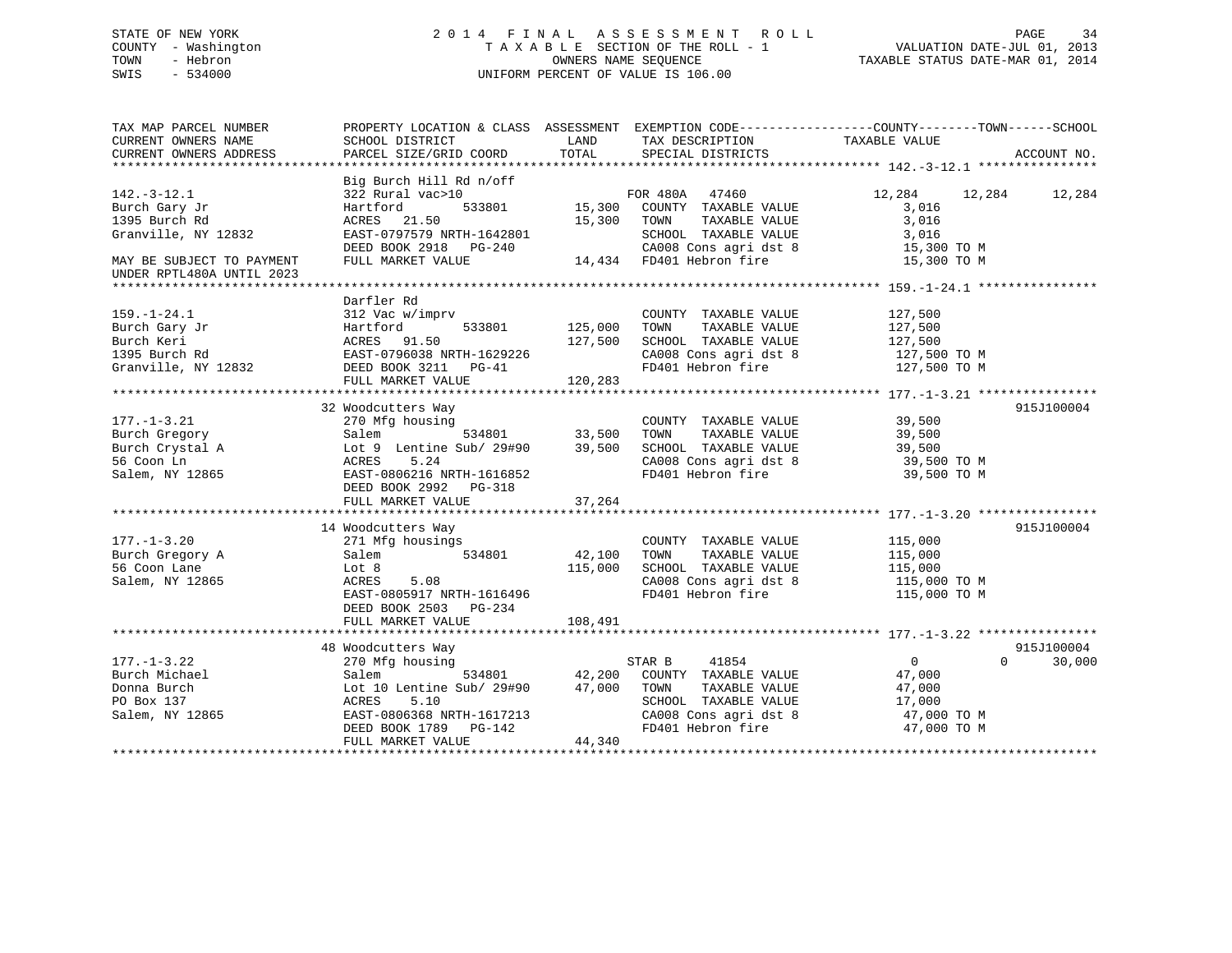| STATE OF NEW YORK<br>COUNTY - Washington<br>- Hebron<br>TOWN<br>SWIS<br>$-534000$                    |                                                                                                                                                                          |                              | 2014 FINAL ASSESSMENT ROLL<br>TAXABLE SECTION OF THE ROLL - 1<br>OWNERS NAME SEQUENCE<br>UNIFORM PERCENT OF VALUE IS 106.00              | VALUATION DATE-JUL 01, 2013<br>TAXABLE STATUS DATE-MAR 01, 2014            | PAGE<br>35            |
|------------------------------------------------------------------------------------------------------|--------------------------------------------------------------------------------------------------------------------------------------------------------------------------|------------------------------|------------------------------------------------------------------------------------------------------------------------------------------|----------------------------------------------------------------------------|-----------------------|
| TAX MAP PARCEL NUMBER<br>CURRENT OWNERS NAME<br>CURRENT OWNERS ADDRESS                               | SCHOOL DISTRICT<br>PARCEL SIZE/GRID COORD                                                                                                                                | LAND<br>TOTAL                | PROPERTY LOCATION & CLASS ASSESSMENT EXEMPTION CODE----------------COUNTY-------TOWN------SCHOOL<br>TAX DESCRIPTION<br>SPECIAL DISTRICTS | TAXABLE VALUE                                                              | ACCOUNT NO.           |
| $161. - 2 - 10.25$<br>Burdick Kenneth<br>Burdick Jennifer L<br>132 Higgins Rd<br>Granville, NY 12832 | 132 Higgins Rd<br>210 1 Family Res<br>Granville<br>533201<br>929/58<br>Lot F<br>ACRES<br>1.72<br>EAST-0819048 NRTH-1624915<br>DEED BOOK 3268 PG-116<br>FULL MARKET VALUE | 33,800<br>129,500<br>122,170 | COUNTY TAXABLE VALUE<br>TOWN<br>TAXABLE VALUE<br>SCHOOL TAXABLE VALUE<br>FD401 Hebron fire                                               | 129,500<br>129,500<br>129,500<br>129,500 TO M                              |                       |
| $184. - 1 - 13.2$<br>Burke Jeremiah P<br>509 State Route 67<br>Malta, NY 12020                       | Bogtown Rd<br>314 Rural vac<10<br>Salem<br>534801<br>ACRES<br>5.40<br>EAST-0804020 NRTH-1606195<br>DEED BOOK 482<br>PG-277                                               | 24,200<br>24,200             | COUNTY TAXABLE VALUE<br>TOWN<br>TAXABLE VALUE<br>SCHOOL TAXABLE VALUE<br>FD401 Hebron fire                                               | 24,200<br>24,200<br>24,200<br>24,200 TO M                                  | 915J101280            |
| $168. - 1 - 12.2$<br>Burke, Sr. William D<br>Burke John M                                            | FULL MARKET VALUE<br>400 Mcknight Hill Rd<br>270 Mfg housing<br>Salem<br>534801<br>ACRES 100.60                                                                          | 22,830<br>170,000<br>173,000 | FOR 480A 47460<br>COUNTY TAXABLE VALUE<br>TOWN<br>TAXABLE VALUE                                                                          | 133,986<br>133,986<br>39,014<br>39,014                                     | 915J101341<br>133,986 |
| Attn: David W. Burke<br>15 Orchard Ter<br>Essex Junction, VT 05452<br>MAY BE SUBJECT TO PAYMENT      | EAST-0799108 NRTH-1618790<br>DEED BOOK 2605 PG-215<br>FULL MARKET VALUE                                                                                                  | 163,208                      | SCHOOL TAXABLE VALUE<br>FD401 Hebron fire                                                                                                | 39,014<br>173,000 TO M                                                     |                       |
| UNDER RPTL480A UNTIL 2023                                                                            | Higgins Rd                                                                                                                                                               |                              |                                                                                                                                          |                                                                            |                       |
| $170. - 2 - 18.1$<br>Burns Sean<br>Pentcheva Maria<br>81 Collingswood Dr<br>Sag Harbor, NY 11963     | 314 Rural vac<10<br>534801<br>Salem<br>ACRES<br>5.01<br>EAST-0820740 NRTH-1620683<br>DEED BOOK 3242 PG-186<br>FULL MARKET VALUE                                          | 21,000<br>21,000<br>19,811   | COUNTY TAXABLE VALUE<br>TOWN<br>TAXABLE VALUE<br>SCHOOL TAXABLE VALUE<br>FD401 Hebron fire                                               | 21,000<br>21,000<br>21,000<br>21,000 TO M                                  |                       |
|                                                                                                      | ********************************                                                                                                                                         |                              |                                                                                                                                          |                                                                            |                       |
| $170. - 1 - 15.4$<br>Bush Tanner<br>Bush Sierra<br>208 Indian Head Way<br>Salem, NY 12865            | 208 Indian Head Way<br>210 1 Family Res<br>533201<br>Granville<br>ACRES<br>4.96<br>EAST-0816523 NRTH-1619511<br>DEED BOOK 3024 PG-322<br>FULL MARKET VALUE               | 41,900<br>116,300<br>109,717 | STAR B<br>41854<br>COUNTY TAXABLE VALUE<br>TOWN<br>TAXABLE VALUE<br>SCHOOL TAXABLE VALUE<br>FD401 Hebron fire                            | $\Omega$<br>$\overline{0}$<br>116,300<br>116,300<br>86,300<br>116,300 TO M | 915J101190<br>30,000  |
|                                                                                                      |                                                                                                                                                                          |                              |                                                                                                                                          |                                                                            |                       |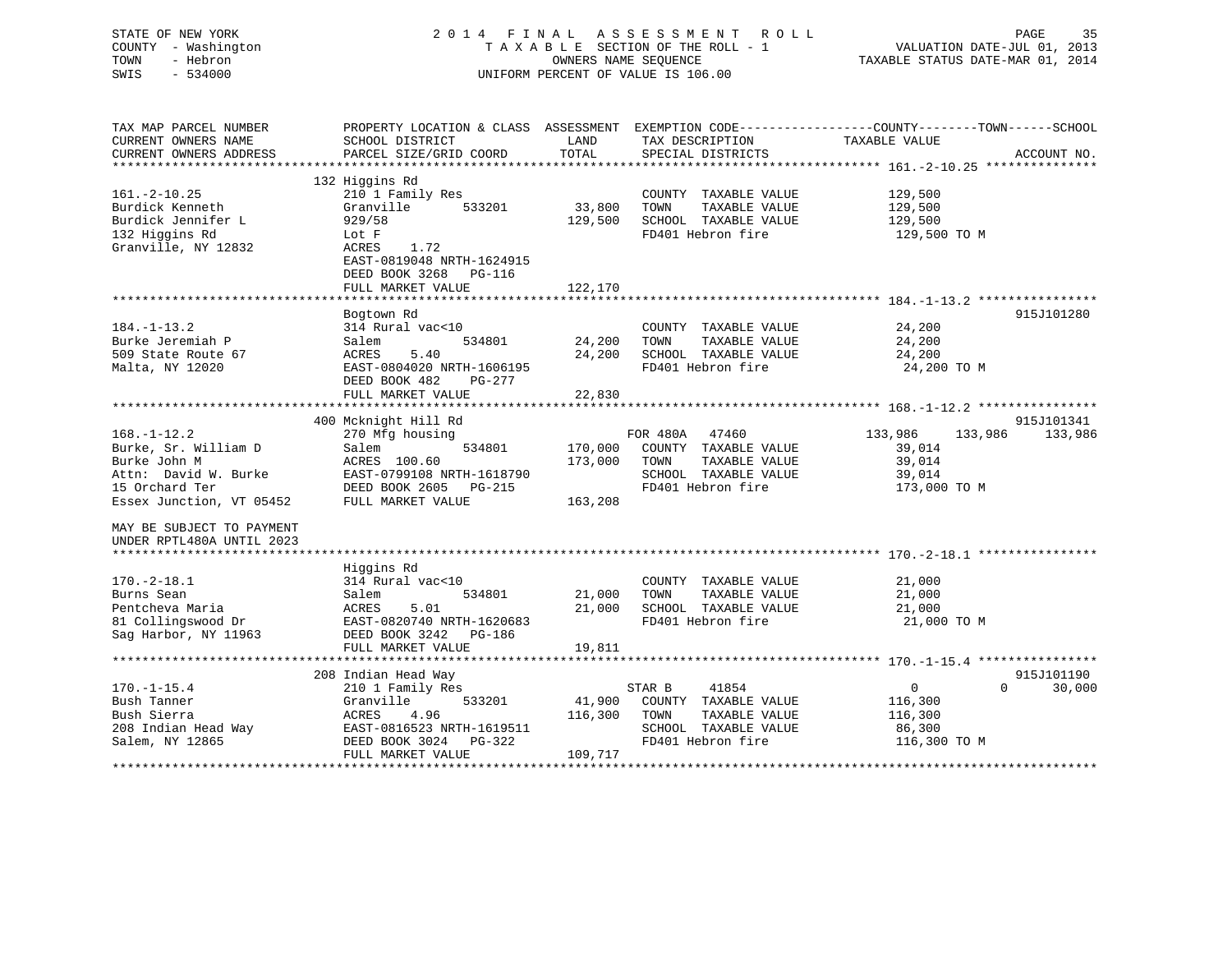# STATE OF NEW YORK 2 0 1 4 F I N A L A S S E S S M E N T R O L L PAGE 36 COUNTY - Washington T A X A B L E SECTION OF THE ROLL - 1 VALUATION DATE-JUL 01, 2013 TOWN - Hebron OWNERS NAME SEQUENCE TAXABLE STATUS DATE-MAR 01, 2014 SWIS - 534000 UNIFORM PERCENT OF VALUE IS 106.00

TAX MAP PARCEL NUMBER PROPERTY LOCATION & CLASS ASSESSMENT EXEMPTION CODE------------------COUNTY--------TOWN------SCHOOL

CURRENT OWNERS NAME SCHOOL DISTRICT LAND TAX DESCRIPTION TAXABLE VALUE CURRENT OWNERS ADDRESS PARCEL SIZE/GRID COORD TOTAL SPECIAL DISTRICTS ACCOUNT NO. \*\*\*\*\*\*\*\*\*\*\*\*\*\*\*\*\*\*\*\*\*\*\*\*\*\*\*\*\*\*\*\*\*\*\*\*\*\*\*\*\*\*\*\*\*\*\*\*\*\*\*\*\*\*\*\*\*\*\*\*\*\*\*\*\*\*\*\*\*\*\*\*\*\*\*\*\*\*\*\*\*\*\*\*\*\*\*\*\*\*\*\*\*\*\*\*\*\*\*\*\*\*\* 186.-1-25 \*\*\*\*\*\*\*\*\*\*\*\*\*\*\*\*\*\* State Route 22 915J101747 186.-1-25 314 Rural vac<10 COUNTY TAXABLE VALUE 21,000 Buthier Jean Paul Salem 534801 21,000 TOWN TAXABLE VALUE 21,000 170 Avenue B ACRES 5.03 21,000 SCHOOL TAXABLE VALUE 21,000 New York, NY 10009-4648 EAST-0816399 NRTH-1608974 FD401 Hebron fire 21,000 TO M DEED BOOK 1795 PG-177 FULL MARKET VALUE 19,811 \*\*\*\*\*\*\*\*\*\*\*\*\*\*\*\*\*\*\*\*\*\*\*\*\*\*\*\*\*\*\*\*\*\*\*\*\*\*\*\*\*\*\*\*\*\*\*\*\*\*\*\*\*\*\*\*\*\*\*\*\*\*\*\*\*\*\*\*\*\*\*\*\*\*\*\*\*\*\*\*\*\*\*\*\*\*\*\*\*\*\*\*\*\*\*\*\*\*\*\*\*\*\* 186.-1-23 \*\*\*\*\*\*\*\*\*\*\*\*\*\*\*\*\*\*Wood Way<br>314 Rural vac<10 186.-1-23 314 Rural vac<10 COUNTY TAXABLE VALUE 23,400 Buthier Jean-Paul Salem 534801 23,400 TOWN TAXABLE VALUE 23,400 170 Avenue B #Gf ACRES 6.70 23,400 SCHOOL TAXABLE VALUE 23,400 New York, NY 10009 **EAST-0816717 NRTH-1609581** FD401 Hebron fire 23,400 TO M DEED BOOK 836 PG-85 FULL MARKET VALUE 22,075 \*\*\*\*\*\*\*\*\*\*\*\*\*\*\*\*\*\*\*\*\*\*\*\*\*\*\*\*\*\*\*\*\*\*\*\*\*\*\*\*\*\*\*\*\*\*\*\*\*\*\*\*\*\*\*\*\*\*\*\*\*\*\*\*\*\*\*\*\*\*\*\*\*\*\*\*\*\*\*\*\*\*\*\*\*\*\*\*\*\*\*\*\*\*\*\*\*\*\*\*\*\*\* 186.-1-23.1 \*\*\*\*\*\*\*\*\*\*\*\*\*\*\*\* State Route 22314 Rural vac<10 186.-1-23.1 314 Rural vac<10 COUNTY TAXABLE VALUE 12,200 Buthier Jean-Paul Salem 534801 12,200 TOWN TAXABLE VALUE 12,200 170 Avenue B #Gf ACRES 1.30 12,200 SCHOOL TAXABLE VALUE 12,200 New York, NY 10009 EAST-0816226 NRTH-1609588 FD401 Hebron fire 12,200 TO M DEED BOOK 822 PG-259FULL MARKET VALUE 11,509 \*\*\*\*\*\*\*\*\*\*\*\*\*\*\*\*\*\*\*\*\*\*\*\*\*\*\*\*\*\*\*\*\*\*\*\*\*\*\*\*\*\*\*\*\*\*\*\*\*\*\*\*\*\*\*\*\*\*\*\*\*\*\*\*\*\*\*\*\*\*\*\*\*\*\*\*\*\*\*\*\*\*\*\*\*\*\*\*\*\*\*\*\*\*\*\*\*\*\*\*\*\*\* 186.-1-24 \*\*\*\*\*\*\*\*\*\*\*\*\*\*\*\*\*\* 6288 State Route 22210 1 Family Res<br>Salem E2400 186.-1-24 210 1 Family Res COUNTY TAXABLE VALUE 106,500 Buthier Jean-Paul Salem 534801 41,500 TOWN TAXABLE VALUE 106,500 170 Avenue B #Gf ACRES 4.80 106,500 SCHOOL TAXABLE VALUE 106,500 New York, NY 10009 **EAST-0816429 NRTH-1609253** FD401 Hebron fire 106,500 TO M DEED BOOK 747 PG-69FULL MARKET VALUE 100,472 \*\*\*\*\*\*\*\*\*\*\*\*\*\*\*\*\*\*\*\*\*\*\*\*\*\*\*\*\*\*\*\*\*\*\*\*\*\*\*\*\*\*\*\*\*\*\*\*\*\*\*\*\*\*\*\*\*\*\*\*\*\*\*\*\*\*\*\*\*\*\*\*\*\*\*\*\*\*\*\*\*\*\*\*\*\*\*\*\*\*\*\*\*\*\*\*\*\*\*\*\*\*\* 144.-1-33 \*\*\*\*\*\*\*\*\*\*\*\*\*\*\*\*\*\*915-T100062 69 Warner Rd 144.-1-33 283 Res w/Comuse STAR B 41854 0 0 30,000 Butler Richard W Granville 533201 82,000 COUNTY TAXABLE VALUE 229,500 Butler Pamela ACRES 9.80 229,500 TOWN TAXABLE VALUE 229,500 69 Warner Rd EAST-0819140 NRTH-1640879 SCHOOL TAXABLE VALUE 199,500 Granville, NY 12832 DEED BOOK 447 PG-564 CA001 Cons agri dst 1 229,500 TO FULL MARKET VALUE 216,509 FD401 Hebron fire 229,500 TO M \*\*\*\*\*\*\*\*\*\*\*\*\*\*\*\*\*\*\*\*\*\*\*\*\*\*\*\*\*\*\*\*\*\*\*\*\*\*\*\*\*\*\*\*\*\*\*\*\*\*\*\*\*\*\*\*\*\*\*\*\*\*\*\*\*\*\*\*\*\*\*\*\*\*\*\*\*\*\*\*\*\*\*\*\*\*\*\*\*\*\*\*\*\*\*\*\*\*\*\*\*\*\* 183.2-1-19 \*\*\*\*\*\*\*\*\*\*\*\*\*\*\*\*\* 171 Barkley Ln 915J101095 183.2-1-19 260 Seasonal res - WTRFNT COUNTY TAXABLE VALUE 148,000 Buttgereit Michael G Salem 534801 145,900 TOWN TAXABLE VALUE 148,000 Buttgereit Marjorie A FRNT 204.00 DPTH 213.00 148,000 SCHOOL TAXABLE VALUE 148,000 2 Lace Ln ACRES 0.84 FD401 Hebron fire 148,000 TO M Westbury, NY 11590 EAST-0788014 NRTH-1607222 DEED BOOK 835 PG-60FULL MARKET VALUE 139,623 \*\*\*\*\*\*\*\*\*\*\*\*\*\*\*\*\*\*\*\*\*\*\*\*\*\*\*\*\*\*\*\*\*\*\*\*\*\*\*\*\*\*\*\*\*\*\*\*\*\*\*\*\*\*\*\*\*\*\*\*\*\*\*\*\*\*\*\*\*\*\*\*\*\*\*\*\*\*\*\*\*\*\*\*\*\*\*\*\*\*\*\*\*\*\*\*\*\*\*\*\*\*\*\*\*\*\*\*\*\*\*\*\*\*\*\*\*\*\*\*\*\*\*\*\*\*\*\*\*\*\*\*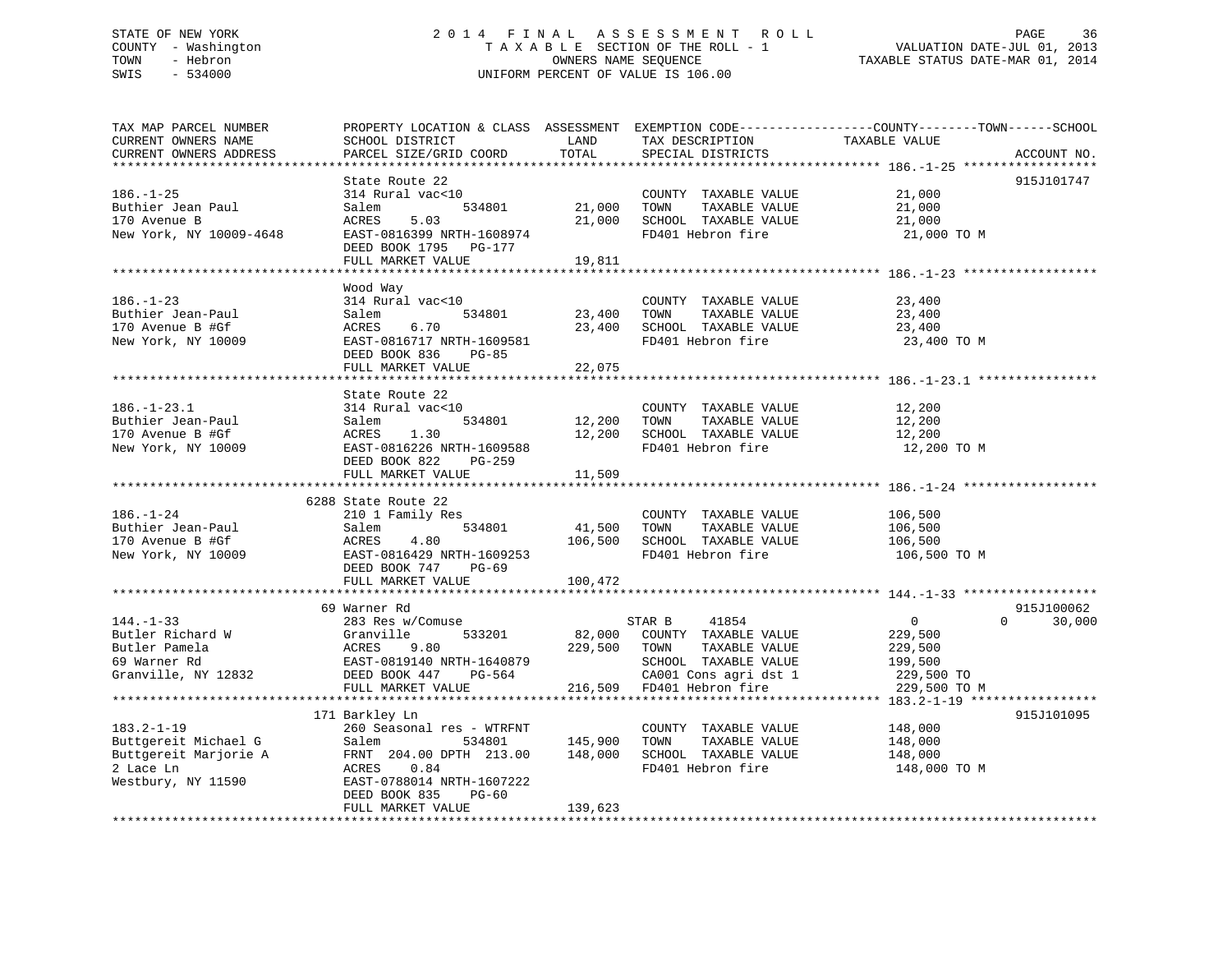## STATE OF NEW YORK 2 0 1 4 F I N A L A S S E S S M E N T R O L L PAGE 37 COUNTY - Washington T A X A B L E SECTION OF THE ROLL - 1 VALUATION DATE-JUL 01, 2013 TOWN - Hebron OWNERS NAME SEQUENCE TAXABLE STATUS DATE-MAR 01, 2014 SWIS - 534000 UNIFORM PERCENT OF VALUE IS 106.00

| TAX MAP PARCEL NUMBER<br>CURRENT OWNERS NAME<br>CURRENT OWNERS ADDRESS                                                                                                               | PROPERTY LOCATION & CLASS ASSESSMENT EXEMPTION CODE----------------COUNTY-------TOWN------SCHOOL<br>SCHOOL DISTRICT<br>PARCEL SIZE/GRID COORD     | LAND<br>TOTAL | TAX DESCRIPTION<br>SPECIAL DISTRICTS                     | TAXABLE VALUE                                                    | ACCOUNT NO.         |
|--------------------------------------------------------------------------------------------------------------------------------------------------------------------------------------|---------------------------------------------------------------------------------------------------------------------------------------------------|---------------|----------------------------------------------------------|------------------------------------------------------------------|---------------------|
|                                                                                                                                                                                      |                                                                                                                                                   |               |                                                          |                                                                  |                     |
|                                                                                                                                                                                      |                                                                                                                                                   |               |                                                          |                                                                  | 915J100101          |
| $152 - 2 - 21$                                                                                                                                                                       | $\begin{tabular}{llllll} \bf 210 & 1 & Family\;\; Res & \tt AGED-ALL \\ \bf Granville & \tt 533201 & \tt 44,600 \;\; STR\;\; EN \\ \end{tabular}$ |               |                                                          | 34,300                                                           | 34,300<br>34,300    |
| Button, L.E. Sallie                                                                                                                                                                  |                                                                                                                                                   |               | 41834                                                    | $\overline{0}$                                                   | $\bigcap$<br>35,700 |
|                                                                                                                                                                                      |                                                                                                                                                   |               | 70,000 COUNTY TAXABLE VALUE                              | 35,700                                                           |                     |
|                                                                                                                                                                                      |                                                                                                                                                   |               | TAXABLE VALUE<br>TOWN                                    | 35,700                                                           |                     |
|                                                                                                                                                                                      |                                                                                                                                                   |               | SCHOOL TAXABLE VALUE<br>FD401 Hebron fire                | 0<br>70,000 TO M                                                 |                     |
| Button Stephen R $w479/130$ 70,000<br>Sallie Button, L.E. FRNT 221.00 DPTH 144.00<br>1845 County Route 31 EAST-0814742 NRTH-1640977<br>Granville, NY 12832-4307 DEED BOOK 2306 PG-11 |                                                                                                                                                   |               | FD401 Hebron fire                                        |                                                                  |                     |
|                                                                                                                                                                                      | FULL MARKET VALUE                                                                                                                                 | 66,038        |                                                          |                                                                  |                     |
|                                                                                                                                                                                      |                                                                                                                                                   |               |                                                          |                                                                  |                     |
|                                                                                                                                                                                      | 88 Button Rd                                                                                                                                      |               |                                                          |                                                                  | 915J101578          |
| $143. - 1 - 29.4$                                                                                                                                                                    | 120 Field crops                                                                                                                                   |               | AG DIST<br>41720                                         | 211,429                                                          | 211,429<br>211,429  |
| Byrd Construction Corp                                                                                                                                                               | 533201<br>Granville                                                                                                                               | 283,300       | COUNTY TAXABLE VALUE                                     | 189,071                                                          |                     |
| 7381 State Route 22                                                                                                                                                                  | ACRES 126.60                                                                                                                                      | 400,500       | TOWN<br>TAXABLE VALUE                                    | 189,071                                                          |                     |
| Granville, NY 12832                                                                                                                                                                  | EAST-0813756 NRTH-1643664                                                                                                                         |               | SCHOOL TAXABLE VALUE                                     | 189,071                                                          |                     |
|                                                                                                                                                                                      | DEED BOOK 570<br>PG-294                                                                                                                           |               |                                                          | CA008 Cons agri dst 8 189,071 TO M                               |                     |
| MAY BE SUBJECT TO PAYMENT                                                                                                                                                            | FULL MARKET VALUE                                                                                                                                 | 377,830       | 211,429 EX                                               |                                                                  |                     |
| UNDER AGDIST LAW TIL 2018                                                                                                                                                            |                                                                                                                                                   |               | FD401 Hebron fire                                        | 400,500 TO M                                                     |                     |
|                                                                                                                                                                                      |                                                                                                                                                   |               |                                                          |                                                                  |                     |
|                                                                                                                                                                                      | Crystal View Way                                                                                                                                  |               |                                                          |                                                                  | 915J101646          |
| $143. - 1 - 42$                                                                                                                                                                      | )<br>533201<br>314 Rural vac<10                                                                                                                   | 50, 500       | COUNTY TAXABLE VALUE 50,500                              |                                                                  |                     |
| Byrd Construction Corp                                                                                                                                                               | Granville                                                                                                                                         |               | TOWN<br>TAXABLE VALUE                                    | 50,500                                                           |                     |
| 7344 State Route 22                                                                                                                                                                  | ag commit 705/59                                                                                                                                  | 50,500        |                                                          | SCHOOL TAXABLE VALUE 50,500<br>CA008 Cons agri dst 8 50,500 TO M |                     |
| Granville, NY 12832                                                                                                                                                                  | Lot 5-Phase 1                                                                                                                                     |               |                                                          |                                                                  |                     |
|                                                                                                                                                                                      | ACRES 6.37                                                                                                                                        |               | FD401 Hebron fire                                        | 50,500 TO M                                                      |                     |
|                                                                                                                                                                                      | EAST-0810059 NRTH-1644630                                                                                                                         |               |                                                          |                                                                  |                     |
|                                                                                                                                                                                      | DEED BOOK 570<br>PG-294                                                                                                                           |               |                                                          |                                                                  |                     |
|                                                                                                                                                                                      | FULL MARKET VALUE                                                                                                                                 | 47,642        |                                                          |                                                                  |                     |
|                                                                                                                                                                                      |                                                                                                                                                   |               |                                                          |                                                                  | 915J101647          |
| $143. - 1 - 43$                                                                                                                                                                      | Crystal View Way<br>314 Rural vac<10                                                                                                              |               | COUNTY TAXABLE VALUE 50,300                              |                                                                  |                     |
| Byrd Construction Corp                                                                                                                                                               | 533201<br>Granville                                                                                                                               | 50,300        | TOWN<br>TAXABLE VALUE                                    | 50,300                                                           |                     |
| 7344 State Route 22                                                                                                                                                                  | ag commit 705/59                                                                                                                                  | 50,300        | TOWN TAXABLE VALUE 50,300<br>SCHOOL TAXABLE VALUE 50,300 |                                                                  |                     |
| Granville, NY 12832                                                                                                                                                                  | Lot 6-Phase 1                                                                                                                                     |               |                                                          |                                                                  |                     |
|                                                                                                                                                                                      | 5.10<br>ACRES                                                                                                                                     |               | CA008 Cons agri dst 8<br>FD401 Hebron fire               | 50,300 TO M<br>50,300 TO M                                       |                     |
|                                                                                                                                                                                      | EAST-0810374 NRTH-1644561                                                                                                                         |               |                                                          |                                                                  |                     |
|                                                                                                                                                                                      | PG-294                                                                                                                                            |               |                                                          |                                                                  |                     |
|                                                                                                                                                                                      | DEED BOOK 570<br>FULL MARKET VALUE                                                                                                                | 47,453        |                                                          |                                                                  |                     |
|                                                                                                                                                                                      |                                                                                                                                                   |               |                                                          |                                                                  |                     |
|                                                                                                                                                                                      | Crystal View Way                                                                                                                                  |               |                                                          |                                                                  | 915J101650          |
| $143. - 1 - 46$                                                                                                                                                                      | 314 Rural vac<10                                                                                                                                  |               | COUNTY TAXABLE VALUE                                     | 14,300                                                           |                     |
| Byrd Construction Corp                                                                                                                                                               | Granville                                                                                                                                         | 533201 14,300 | TAXABLE VALUE<br>TOWN                                    | 14,300                                                           |                     |
| 7344 State Route 22                                                                                                                                                                  | ag commit 705/59                                                                                                                                  | 14,300        | SCHOOL TAXABLE VALUE                                     | 14,300                                                           |                     |
| Granville, NY 12832                                                                                                                                                                  | Lot 8 Phase 1                                                                                                                                     |               |                                                          | CA008 Cons agri dst 8 14,300 TO M                                |                     |
|                                                                                                                                                                                      | ACRES<br>5.10                                                                                                                                     |               | FD401 Hebron fire                                        | 14,300 TO M                                                      |                     |
|                                                                                                                                                                                      | EAST-0811123 NRTH-1644676                                                                                                                         |               |                                                          |                                                                  |                     |
|                                                                                                                                                                                      | DEED BOOK 570<br>PG-294                                                                                                                           |               |                                                          |                                                                  |                     |
|                                                                                                                                                                                      | FULL MARKET VALUE                                                                                                                                 | 13,491        |                                                          |                                                                  |                     |
|                                                                                                                                                                                      |                                                                                                                                                   |               |                                                          |                                                                  |                     |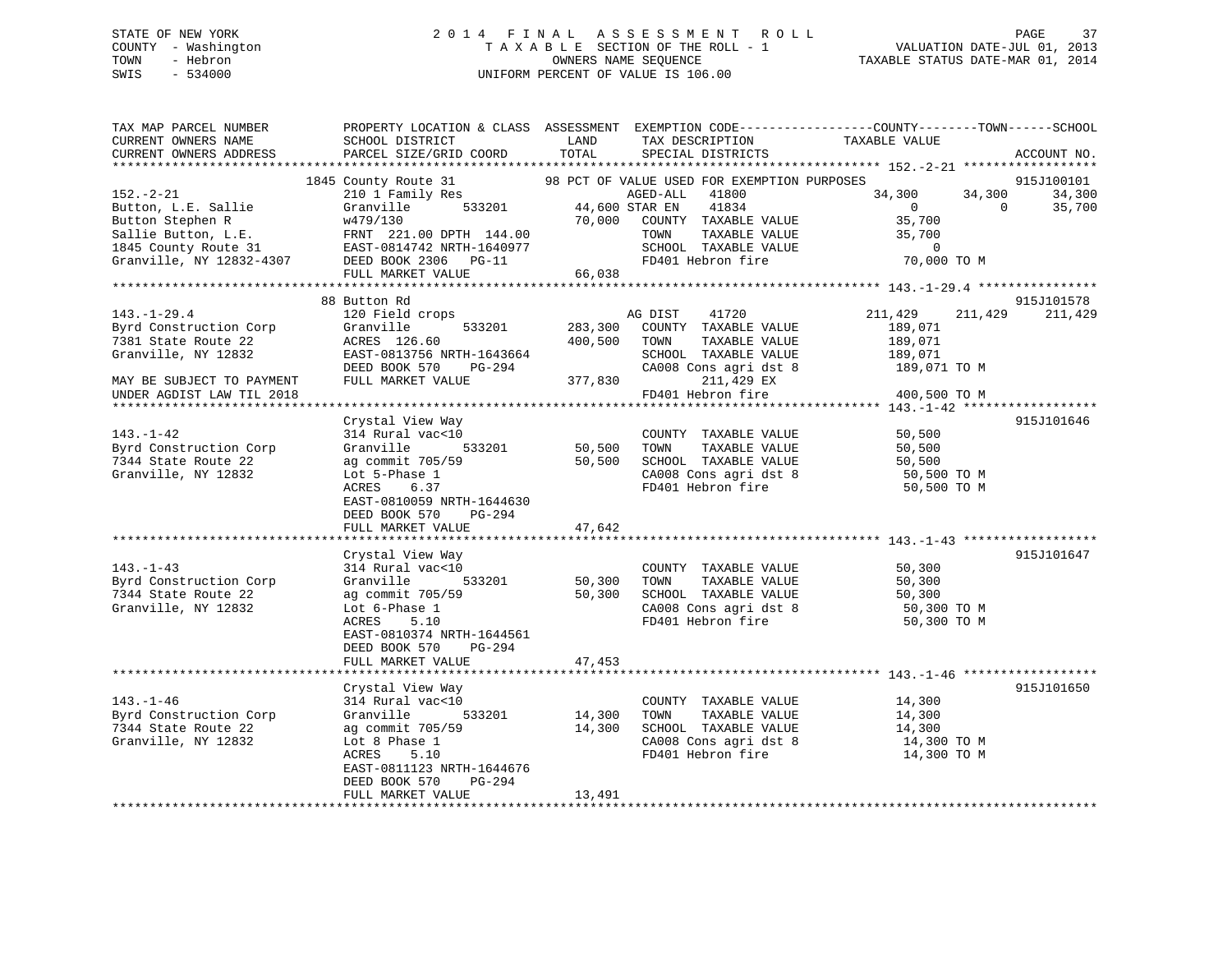## STATE OF NEW YORK 2 0 1 4 F I N A L A S S E S S M E N T R O L L PAGE 38 COUNTY - Washington T A X A B L E SECTION OF THE ROLL - 1 VALUATION DATE-JUL 01, 2013 TOWN - Hebron OWNERS NAME SEQUENCE TAXABLE STATUS DATE-MAR 01, 2014 SWIS - 534000 UNIFORM PERCENT OF VALUE IS 106.00

| TAX MAP PARCEL NUMBER                            |                                                                                                                             |                                                                                                                                                                                                                                                                          | PROPERTY LOCATION & CLASS ASSESSMENT EXEMPTION CODE---------------COUNTY-------TOWN-----SCHOOL        |            |
|--------------------------------------------------|-----------------------------------------------------------------------------------------------------------------------------|--------------------------------------------------------------------------------------------------------------------------------------------------------------------------------------------------------------------------------------------------------------------------|-------------------------------------------------------------------------------------------------------|------------|
| CURRENT OWNERS NAME                              | SCHOOL DISTRICT                                                                                                             | LAND TAX DESCRIPTION TAXABLE VALUE<br>COORD TOTAL SPECIAL DISTRICTS                                                                                                                                                                                                      |                                                                                                       |            |
|                                                  |                                                                                                                             |                                                                                                                                                                                                                                                                          |                                                                                                       |            |
|                                                  |                                                                                                                             |                                                                                                                                                                                                                                                                          |                                                                                                       |            |
|                                                  | County Route 28                                                                                                             |                                                                                                                                                                                                                                                                          |                                                                                                       | 915J101653 |
| $143. - 1 - 49$                                  | 314 Rural vac<10                                                                                                            |                                                                                                                                                                                                                                                                          | COUNTY TAXABLE VALUE 35,700                                                                           |            |
| Byrd Construction Corp                           | 533201 35,700<br>Granville                                                                                                  | TOWN                                                                                                                                                                                                                                                                     | TAXABLE VALUE 35,700                                                                                  |            |
| 7344 State Route 22                              | Lot 9-Phase 1<br>Ag Commit 705/61                                                                                           | 35,700                                                                                                                                                                                                                                                                   |                                                                                                       |            |
| Granville, NY 12832                              |                                                                                                                             |                                                                                                                                                                                                                                                                          | SCHOOL TAXABLE VALUE 35,700<br>CA008 Cons agri dst 8 35,700 TO M<br>FD401 Hebron fire 35,700 TO M     |            |
|                                                  | ACRES 2.52                                                                                                                  |                                                                                                                                                                                                                                                                          |                                                                                                       |            |
|                                                  | EAST-0811282 NRTH-1644487                                                                                                   |                                                                                                                                                                                                                                                                          |                                                                                                       |            |
|                                                  | DEED BOOK 570 PG-294                                                                                                        |                                                                                                                                                                                                                                                                          |                                                                                                       |            |
|                                                  | FULL MARKET VALUE                                                                                                           | 33,679                                                                                                                                                                                                                                                                   |                                                                                                       |            |
|                                                  |                                                                                                                             |                                                                                                                                                                                                                                                                          |                                                                                                       |            |
|                                                  | County Route 28                                                                                                             |                                                                                                                                                                                                                                                                          | 915,<br>314 Rural vac<10 715, 314 Rural vac<10<br>Granville 533201 50,500 COUNTY TAXABLE VALUE 31,441 | 915J101654 |
| $143. - 1 - 50$                                  |                                                                                                                             |                                                                                                                                                                                                                                                                          |                                                                                                       | 48,059     |
| Byrd Construction Corp                           |                                                                                                                             |                                                                                                                                                                                                                                                                          |                                                                                                       |            |
| 7381 State Route 22                              |                                                                                                                             |                                                                                                                                                                                                                                                                          |                                                                                                       |            |
| Granville, NY 12832                              | ag commit 705/61 50,500 TOWN<br>Lot 16-Phase 2 SCHOO:<br>ACRES 6.23 CA008                                                   |                                                                                                                                                                                                                                                                          | TOWN TAXABLE VALUE<br>SCHOOL TAXABLE VALUE 2,441<br>CA008 Cons agri dst 8 2,441 TO M                  |            |
|                                                  |                                                                                                                             |                                                                                                                                                                                                                                                                          |                                                                                                       |            |
| MAY BE SUBJECT TO PAYMENT                        |                                                                                                                             |                                                                                                                                                                                                                                                                          |                                                                                                       |            |
| UNDER AGDIST LAW TIL 2018                        |                                                                                                                             | EAST-0811670 NRTH-1644039<br>DEED BOOK 570 PG-294 FD401 Hebron fire 50,500 TO M<br>FULL MARKET VALUE 47,642                                                                                                                                                              |                                                                                                       |            |
|                                                  |                                                                                                                             |                                                                                                                                                                                                                                                                          |                                                                                                       |            |
|                                                  | Button Rd                                                                                                                   |                                                                                                                                                                                                                                                                          |                                                                                                       | 915J101655 |
| $143. - 1 - 51$                                  |                                                                                                                             |                                                                                                                                                                                                                                                                          | 47,075 47,075                                                                                         | 47,075     |
| 143.-1-51<br>Byrd Construction Corp<br>Granville |                                                                                                                             | $\begin{tabular}{lllllllllll} 314~Rural&\verb vac<10&\verb ACDIST&\verb 41720&\verb 47,075\\  \end{tabular} \begin{tabular}{lllllllllll} \bf 314~Rural&\verb vac<10 &\verb 47,075&\verb 33201&\verb 49,500&\verb COUNTY &\verb TAXABLE VALUE&\verb 2,425  \end{tabular}$ |                                                                                                       |            |
| The Company<br>7381 State Route 22               | ag commit 705/61 49,500 TOWN                                                                                                |                                                                                                                                                                                                                                                                          | TAXABLE VALUE 2,425                                                                                   |            |
| Granville, NY 12832                              |                                                                                                                             |                                                                                                                                                                                                                                                                          |                                                                                                       |            |
|                                                  |                                                                                                                             |                                                                                                                                                                                                                                                                          | SCHOOL TAXABLE VALUE 2,425<br>CA008 Cons agri dst 8 2,42!<br>2,425 TO M                               |            |
| MAY BE SUBJECT TO PAYMENT                        |                                                                                                                             | 47,075 EX                                                                                                                                                                                                                                                                |                                                                                                       |            |
| UNDER AGDIST LAW TIL 2018                        | Lot 15-Phase 2<br>ACRES 5.89 CA008 CONTENT<br>LOT EAST-0811926 NRTH-1643801<br>CA008 CONTENT EAST-0800K 570 PG-294 FD401 He |                                                                                                                                                                                                                                                                          | FD401 Hebron fire 500 49,500 TO M                                                                     |            |
|                                                  | FULL MARKET VALUE                                                                                                           | 46,698                                                                                                                                                                                                                                                                   |                                                                                                       |            |
|                                                  |                                                                                                                             |                                                                                                                                                                                                                                                                          |                                                                                                       |            |
|                                                  | Button Rd                                                                                                                   |                                                                                                                                                                                                                                                                          |                                                                                                       | 915J101656 |
| $143. - 1 - 52$                                  | Succon www.<br>314 Rural vac<10                                                                                             |                                                                                                                                                                                                                                                                          | 45,895 45,895                                                                                         | 45,895     |
|                                                  | Granville                                                                                                                   | 7ac<10                                  533201        48,000   COUNTY   TAXABLE VALUE                                                                                                                                                                                    | 2,105                                                                                                 |            |
| Byrd Construction Corp<br>7381 State Route 22    |                                                                                                                             |                                                                                                                                                                                                                                                                          | TAXABLE VALUE<br>2,105                                                                                |            |
| Granville, NY 12832                              |                                                                                                                             |                                                                                                                                                                                                                                                                          | SCHOOL TAXABLE VALUE 2,105                                                                            |            |
|                                                  |                                                                                                                             | $CA008$ Cons agri dst 8                                                                                                                                                                                                                                                  | 2,105 TO M                                                                                            |            |
| MAY BE SUBJECT TO PAYMENT                        |                                                                                                                             | 45,895 EX                                                                                                                                                                                                                                                                |                                                                                                       |            |
| UNDER AGDIST LAW TIL 2018                        | ag commit 705/61<br>Lot 14-Phase 2 8CHOOL<br>ACRES 5.10 CA008<br>EAST-0812194 NRTH-1643557<br>DEED BOOK 570 PG-294 FD401    |                                                                                                                                                                                                                                                                          | FD401 Hebron fire<br>48,000 TO M                                                                      |            |
|                                                  | FULL MARKET VALUE                                                                                                           | 45, 283                                                                                                                                                                                                                                                                  |                                                                                                       |            |
|                                                  |                                                                                                                             |                                                                                                                                                                                                                                                                          |                                                                                                       |            |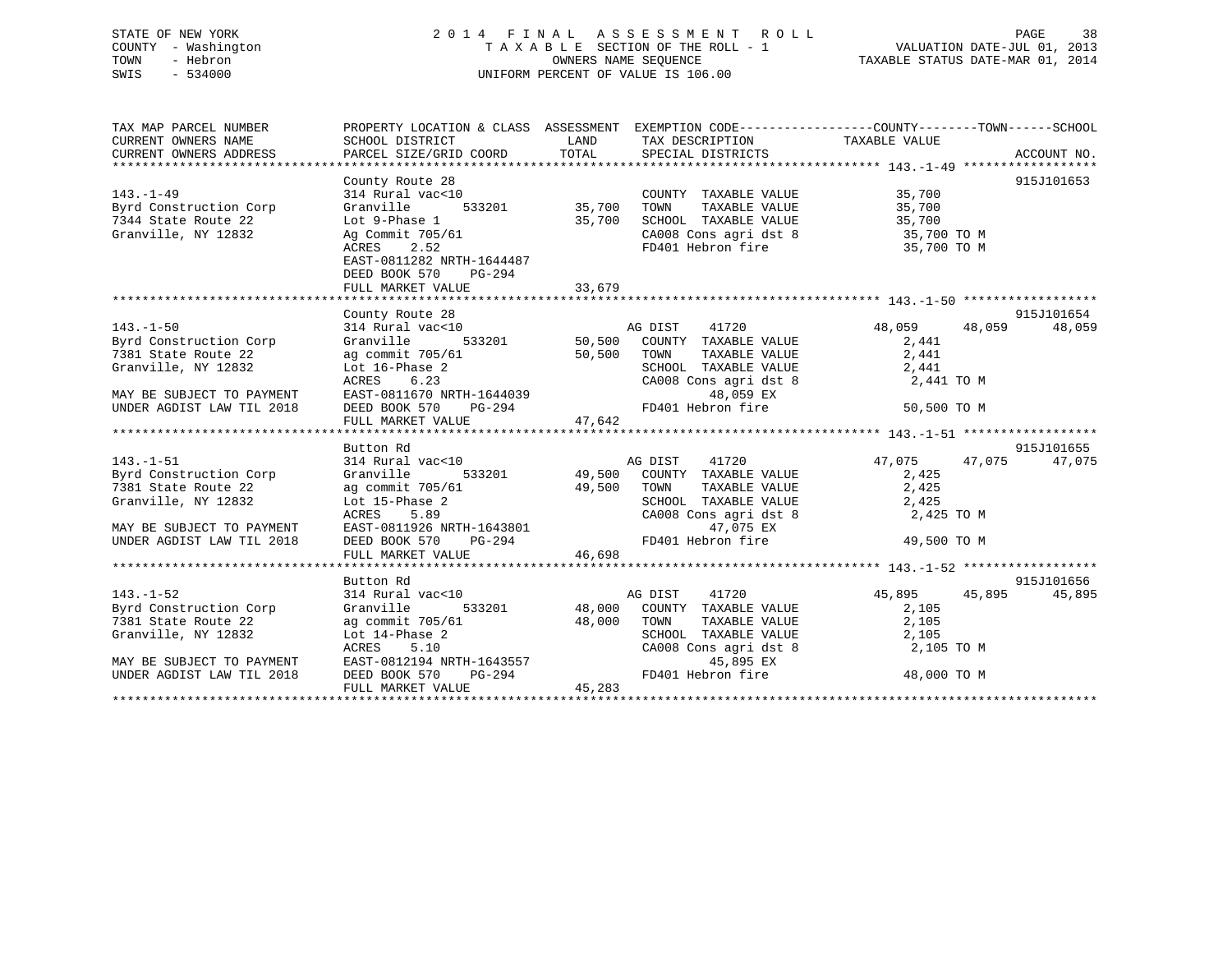## STATE OF NEW YORK 2 0 1 4 F I N A L A S S E S S M E N T R O L L PAGE 39 COUNTY - Washington T A X A B L E SECTION OF THE ROLL - 1 VALUATION DATE-JUL 01, 2013 TOWN - Hebron OWNERS NAME SEQUENCE TAXABLE STATUS DATE-MAR 01, 2014 SWIS - 534000 UNIFORM PERCENT OF VALUE IS 106.00

| TAX MAP PARCEL NUMBER<br>CURRENT OWNERS NAME           | PROPERTY LOCATION & CLASS ASSESSMENT EXEMPTION CODE---------------COUNTY-------TOWN-----SCHOOL<br>SCHOOL DISTRICT                         |        |               | LAND TAX DESCRIPTION                                                                       | TAXABLE VALUE                                                                                                                                                                                                     |        |                      |
|--------------------------------------------------------|-------------------------------------------------------------------------------------------------------------------------------------------|--------|---------------|--------------------------------------------------------------------------------------------|-------------------------------------------------------------------------------------------------------------------------------------------------------------------------------------------------------------------|--------|----------------------|
| CURRENT OWNERS ADDRESS                                 | PARCEL SIZE/GRID COORD TOTAL SPECIAL DISTRICTS                                                                                            |        |               |                                                                                            |                                                                                                                                                                                                                   |        | ACCOUNT NO.          |
|                                                        |                                                                                                                                           |        |               |                                                                                            |                                                                                                                                                                                                                   |        |                      |
| $143. - 1 - 53$                                        | Button Rd<br>314 Rural vac<10                                                                                                             |        |               | AG DIST 41720                                                                              | 45,812                                                                                                                                                                                                            | 45,812 | 915J101657<br>45,812 |
| Byrd Construction Corp                                 | 314 Rural vac<10<br>Granville 533201 48,000 COUNTY TAXABLE VALUE<br>$\alpha$ commit 705/61 48,000 TOWN TAXABLE VALUE                      |        |               |                                                                                            | 2,188                                                                                                                                                                                                             |        |                      |
| 7381 State Route 22                                    |                                                                                                                                           |        |               | TAXABLE VALUE                                                                              | 2,188                                                                                                                                                                                                             |        |                      |
| Granville, NY 12832                                    | Lot 13-Phase 2                                                                                                                            |        |               |                                                                                            | 2,188                                                                                                                                                                                                             |        |                      |
|                                                        |                                                                                                                                           |        |               | SCHOOL TAXABLE VALUE<br>CA008 Cons agri dst 8                                              |                                                                                                                                                                                                                   |        |                      |
| MAY BE SUBJECT TO PAYMENT                              |                                                                                                                                           |        |               |                                                                                            |                                                                                                                                                                                                                   |        |                      |
| UNDER AGDIST LAW TIL 2018                              | DEED BOOK 570 PG-294                                                                                                                      |        |               |                                                                                            |                                                                                                                                                                                                                   |        |                      |
|                                                        | Lot 13-Phase 2<br>ACRES 5.10 CA008 Cons agri dst 8<br>EAST-0812314 NRTH-1643256 FD401 Hebron fire 48,000 TO M<br>FULL MARKET VALUE 45,283 |        |               |                                                                                            |                                                                                                                                                                                                                   |        |                      |
|                                                        |                                                                                                                                           |        |               |                                                                                            |                                                                                                                                                                                                                   |        |                      |
|                                                        | Button Rd                                                                                                                                 |        |               |                                                                                            |                                                                                                                                                                                                                   |        | 915J101658           |
| $143. - 1 - 54$                                        | 314 Rural vac<10                                                                                                                          |        | AG DIST 41720 |                                                                                            | 45,965                                                                                                                                                                                                            |        | 45,965 45,965        |
| Byrd Construction Corp                                 |                                                                                                                                           |        |               |                                                                                            | 2,035                                                                                                                                                                                                             |        |                      |
| 7381 State Route 22                                    | Granville 533201 48,000 COUNTY TAXABLE VALUE<br>ag commit 705/61 48,000 TOWN TAXABLE VALUE                                                |        |               | TAXABLE VALUE                                                                              | 2,035                                                                                                                                                                                                             |        |                      |
| Granville, NY 12832                                    | Lot 12-Phase 2                                                                                                                            |        |               |                                                                                            | 2,035                                                                                                                                                                                                             |        |                      |
|                                                        |                                                                                                                                           |        |               | SCHOOL TAXABLE VALUE<br>CA008 Cons agri dst 8                                              | 2,035 TO M                                                                                                                                                                                                        |        |                      |
| MAY BE SUBJECT TO PAYMENT                              |                                                                                                                                           |        |               |                                                                                            |                                                                                                                                                                                                                   |        |                      |
| UNDER AGDIST LAW TIL 2018                              |                                                                                                                                           |        |               |                                                                                            | 48,000 TO M                                                                                                                                                                                                       |        |                      |
|                                                        | Lot 12-Phase 2<br>ACRES 5.10<br>EAST-0812575 NRTH-1643103<br>DEED BOOK 570 PG-294<br>FD401 Hebron fire<br>FULL MARKET VALUE 45,283        |        |               |                                                                                            |                                                                                                                                                                                                                   |        |                      |
|                                                        |                                                                                                                                           |        |               |                                                                                            |                                                                                                                                                                                                                   |        |                      |
|                                                        | Button Rd                                                                                                                                 |        |               |                                                                                            |                                                                                                                                                                                                                   |        | 915J101659           |
| $143. - 1 - 55$                                        | 314 Rural vac<10                                                                                                                          |        |               | AG DIST 41720                                                                              | 32,654                                                                                                                                                                                                            | 32,654 | 32,654               |
| Byrd Construction Corp                                 | Granville 533201 34,000 COUNTY TAXABLE VALUE<br>ag commit 705/61 34,000 TOWN TAXABLE VALUE                                                |        |               |                                                                                            | 1,346                                                                                                                                                                                                             |        |                      |
| 7381 State Route 22                                    |                                                                                                                                           |        |               |                                                                                            | 1,346                                                                                                                                                                                                             |        |                      |
| Granville, NY 12832                                    |                                                                                                                                           |        |               | -<br>SCHOOL TAXABLE VALUE<br>CA008 Cons agri dst 8                                         | 1,346                                                                                                                                                                                                             |        |                      |
|                                                        |                                                                                                                                           |        |               |                                                                                            | 1,346 TO M                                                                                                                                                                                                        |        |                      |
| MAY BE SUBJECT TO PAYMENT                              |                                                                                                                                           |        |               | 32,654 EX                                                                                  |                                                                                                                                                                                                                   |        |                      |
| UNDER AGDIST LAW TIL 2018                              |                                                                                                                                           |        |               | FD401 Hebron fire                                                                          | 34,000 TO M                                                                                                                                                                                                       |        |                      |
|                                                        |                                                                                                                                           |        |               |                                                                                            |                                                                                                                                                                                                                   |        |                      |
|                                                        |                                                                                                                                           |        |               |                                                                                            |                                                                                                                                                                                                                   |        |                      |
|                                                        | Button Rd                                                                                                                                 |        |               |                                                                                            |                                                                                                                                                                                                                   |        | 915J101660           |
| $143. - 1 - 56$                                        | 314 Rural vac<10                                                                                                                          |        | AG DIST       | 41720                                                                                      | 52,598                                                                                                                                                                                                            | 52,598 | 52,598               |
| Byrd Construction Corp                                 | Granville 533201                                                                                                                          |        |               |                                                                                            | 3,902                                                                                                                                                                                                             |        |                      |
| 7381 State Route 22                                    | ag commit 705/63                                                                                                                          |        |               | AG DIST 41720<br>56,500 COUNTY TAXABLE VALUE<br>56,500 TOWN TAXABLE VALUE<br>TAXABLE VALUE | 3,902                                                                                                                                                                                                             |        |                      |
| Granville, NY 12832                                    | Lot 10-Phase 2<br>ACRES 8.71<br>EAST-0813354 NRTH-1642372<br>DEED BOOK 570 PG-294<br>FD401 Heb                                            |        |               | SCHOOL TAXABLE VALUE                                                                       | 3,902                                                                                                                                                                                                             |        |                      |
|                                                        |                                                                                                                                           |        |               | CA008 Cons agri dst 8                                                                      | 3,902 TO M                                                                                                                                                                                                        |        |                      |
| MAY BE SUBJECT TO PAYMENT<br>UNDER AGDIST LAW TIL 2018 |                                                                                                                                           |        |               | 52,598 EX<br>FD401 Hebron fire                                                             | 56,500 TO M                                                                                                                                                                                                       |        |                      |
|                                                        |                                                                                                                                           | 53,302 |               |                                                                                            |                                                                                                                                                                                                                   |        |                      |
|                                                        | FULL MARKET VALUE                                                                                                                         |        |               |                                                                                            |                                                                                                                                                                                                                   |        |                      |
|                                                        | Button Rd/w Off                                                                                                                           |        |               |                                                                                            |                                                                                                                                                                                                                   |        | 915J101661           |
| $143. - 1 - 57$                                        | 314 Rural vac<10                                                                                                                          |        |               |                                                                                            |                                                                                                                                                                                                                   |        |                      |
| Byrd Construction Corp                                 | Granville 533201                                                                                                                          |        |               | 25,300 TOWN TAXABLE VALUE                                                                  | $\begin{tabular}{lllllllllll} \multicolumn{2}{c}{\textbf{COUNTY}} & \textbf{TXABLE VALUE} & & & \textbf{25,300} \\ \multicolumn{2}{c}{\textbf{TOWN}} & \textbf{TXABLE VALUE} & & & \textbf{25,300} \end{tabular}$ |        |                      |
| 7344 State Route 22                                    |                                                                                                                                           |        |               |                                                                                            |                                                                                                                                                                                                                   |        |                      |
| Granville, NY 12832                                    |                                                                                                                                           |        |               |                                                                                            | 25,300<br>25,300 TO M                                                                                                                                                                                             |        |                      |
|                                                        | ag commit 705/63 (25,300 SCHOOL TAXABLE VALUE<br>Lot 9-Phase 2 (2008 Cons agri dst 8<br>ACRES 7.64 (FD401 Hebron fire<br>ACRES 7.64       |        |               | FD401 Hebron fire                                                                          | 25,300 TO M                                                                                                                                                                                                       |        |                      |
|                                                        | EAST-0813068 NRTH-1641734                                                                                                                 |        |               |                                                                                            |                                                                                                                                                                                                                   |        |                      |
|                                                        | DEED BOOK 570<br>PG-294                                                                                                                   |        |               |                                                                                            |                                                                                                                                                                                                                   |        |                      |
|                                                        | FULL MARKET VALUE                                                                                                                         | 23,868 |               |                                                                                            |                                                                                                                                                                                                                   |        |                      |
|                                                        |                                                                                                                                           |        |               |                                                                                            |                                                                                                                                                                                                                   |        |                      |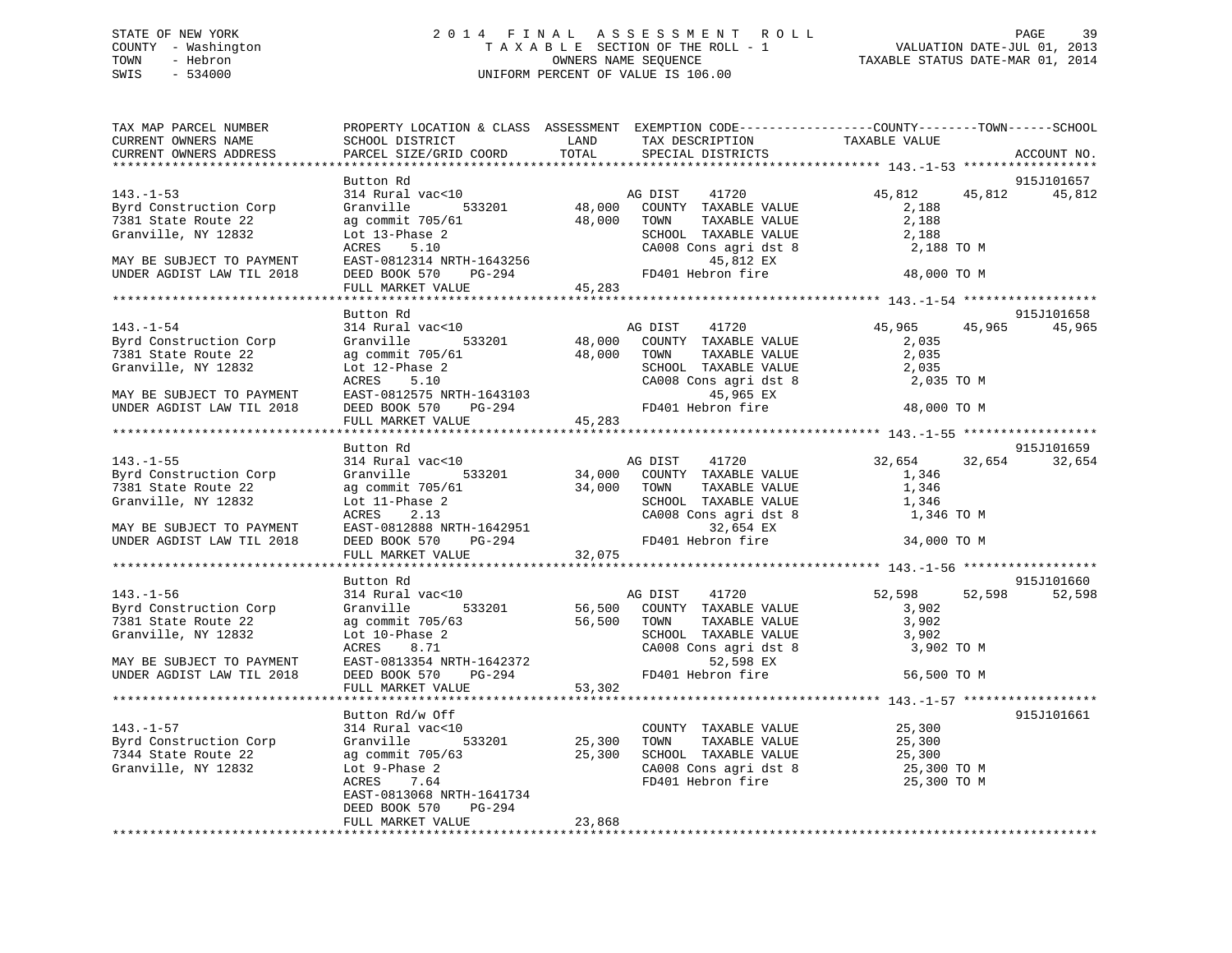## STATE OF NEW YORK 2 0 1 4 F I N A L A S S E S S M E N T R O L L PAGE 40 COUNTY - Washington T A X A B L E SECTION OF THE ROLL - 1 VALUATION DATE-JUL 01, 2013 TOWN - Hebron **CONNERS NAME SEQUENCE** TAXABLE STATUS DATE-MAR 01, 2014 SWIS - 534000 UNIFORM PERCENT OF VALUE IS 106.00

| TAX MAP PARCEL NUMBER     |                                                                                   |         |                                                       | PROPERTY LOCATION & CLASS ASSESSMENT EXEMPTION CODE---------------COUNTY-------TOWN------SCHOOL |             |
|---------------------------|-----------------------------------------------------------------------------------|---------|-------------------------------------------------------|-------------------------------------------------------------------------------------------------|-------------|
| CURRENT OWNERS NAME       | SCHOOL DISTRICT                                                                   | LAND    | TAX DESCRIPTION                                       | TAXABLE VALUE                                                                                   |             |
| CURRENT OWNERS ADDRESS    | PARCEL SIZE/GRID COORD                                                            | TOTAL   | SPECIAL DISTRICTS                                     |                                                                                                 | ACCOUNT NO. |
|                           |                                                                                   |         |                                                       |                                                                                                 |             |
|                           | 7442 State Route 22                                                               |         |                                                       |                                                                                                 | 915J100102  |
| $153. - 1 - 9$            | 120 Field crops                                                                   |         |                                                       | 303,888<br>303,888                                                                              | 303,888     |
| Byrd Construction Corp    | 533201<br>Granville                                                               |         | AG DIST TAXABLE VALUE<br>486,900 COUNTY TAXABLE VALUE | 195,612                                                                                         |             |
| 7381 State Route 22       | Ag Commit 705/59                                                                  | 499,500 | TAXABLE VALUE                                         | 195,612                                                                                         |             |
| Granville, NY 12832       | ACRES 347.80                                                                      |         | SCHOOL TAXABLE VALUE                                  | 195,612                                                                                         |             |
|                           | EAST-0821301 NRTH-1636556                                                         |         | CA008 Cons agri dst 8                                 | $195,612$ TO M                                                                                  |             |
| MAY BE SUBJECT TO PAYMENT | DEED BOOK 427<br>$PG-43$                                                          |         |                                                       |                                                                                                 |             |
| UNDER AGDIST LAW TIL 2018 | FULL MARKET VALUE                                                                 |         | $471,226$ FD401 Hebron fire                           | 499,500 TO M                                                                                    |             |
|                           |                                                                                   |         |                                                       |                                                                                                 |             |
|                           | Smith Rd/e Off                                                                    |         |                                                       |                                                                                                 | 915J101040  |
| $153. - 1 - 14$           | 323 Vacant rural                                                                  |         | COUNTY TAXABLE VALUE 2,850                            |                                                                                                 |             |
| Byrd Construction Corp    | Granville<br>533201                                                               |         | 2,850 TOWN TAXABLE VALUE                              | 2,850                                                                                           |             |
| 7344 State Route 22       | No Deeded R O W                                                                   | 2,850   | SCHOOL TAXABLE VALUE                                  | 2,850                                                                                           |             |
| Granville, NY 12832       | ACRES                                                                             |         | FD401 Hebron fire 2,850 TO M                          |                                                                                                 |             |
|                           | 4.00                                                                              |         |                                                       |                                                                                                 |             |
|                           | EAST-0817575 NRTH-1638681                                                         |         |                                                       |                                                                                                 |             |
|                           | DEED BOOK 427<br>$PG-43$                                                          |         |                                                       |                                                                                                 |             |
|                           | FULL MARKET VALUE                                                                 | 2,689   |                                                       |                                                                                                 |             |
|                           |                                                                                   |         |                                                       |                                                                                                 |             |
|                           | 458 Pine Hill Rd                                                                  |         |                                                       |                                                                                                 | 915J100465  |
| $169. - 1 - 32$           | 260 Seasonal res                                                                  |         | COUNTY TAXABLE VALUE 63,100                           |                                                                                                 |             |
| Cady Timothy              | Salem 534801<br>ACRES 16.00<br>EAST-0811450 NRTH-1620972<br>DEED BOOK 3067 PG-342 | 42,100  | TOWN TAXABLE VALUE                                    | $63,100$<br>$-3,100$                                                                            |             |
| Cady Lesa                 |                                                                                   | 63,100  | SCHOOL TAXABLE VALUE                                  |                                                                                                 |             |
| 2 South St                |                                                                                   |         | FD401 Hebron fire                                     | 63,100 TO M                                                                                     |             |
| Cromwell, CT 06416        |                                                                                   |         |                                                       |                                                                                                 |             |
|                           | FULL MARKET VALUE                                                                 | 59,528  |                                                       |                                                                                                 |             |
|                           |                                                                                   |         |                                                       |                                                                                                 |             |
|                           | 78 Warner Rd                                                                      |         |                                                       |                                                                                                 |             |
| $153. - 1 - 5.7$          | 210 1 Family Res                                                                  |         | STAR B<br>41854                                       | $\Omega$<br>$\Omega$                                                                            | 30,000      |
| Cahn Donald J             | $410 + 440$<br>Granville 533201                                                   |         | 58,600 COUNTY TAXABLE VALUE                           | 127,500                                                                                         |             |
| Cahn Candis S             | lot <sub>7</sub>                                                                  |         | 127,500 TOWN TAXABLE VALUE                            | 127,500                                                                                         |             |
| 78 Warner Rd              | ACRES<br>5.93                                                                     |         | SCHOOL TAXABLE VALUE                                  | 97,500                                                                                          |             |
| Granville, NY 12832       | EAST-0819456 NRTH-1640089                                                         |         | FD401 Hebron fire                                     | 127,500 TO M                                                                                    |             |
|                           | DEED BOOK 807<br>$PG-38$                                                          |         |                                                       |                                                                                                 |             |
|                           | FULL MARKET VALUE                                                                 | 120,283 |                                                       |                                                                                                 |             |
|                           |                                                                                   |         |                                                       |                                                                                                 |             |
|                           | 53 Pine Hill Rd                                                                   |         |                                                       |                                                                                                 | 915J101501  |
| $160. - 1 - 4.6$          | 322 Rural vac>10                                                                  |         | COUNTY TAXABLE VALUE                                  | 31,300                                                                                          |             |
| Calahan James             | Salem<br>534801                                                                   | 31,300  | TOWN<br>TAXABLE VALUE                                 | 31,300                                                                                          |             |
| Keers Pamela              | Lot 6                                                                             | 31,300  | SCHOOL TAXABLE VALUE 31,300                           |                                                                                                 |             |
| 80 Pine Hill Rd           | ACRES 12.27                                                                       |         | FD401 Hebron fire                                     | 31,300 TO M                                                                                     |             |
| Granville, NY 12832       | EAST-0807437 NRTH-1627529                                                         |         |                                                       |                                                                                                 |             |
|                           | DEED BOOK 781<br>$PG-265$                                                         |         |                                                       |                                                                                                 |             |
|                           | FULL MARKET VALUE                                                                 | 29,528  |                                                       |                                                                                                 |             |
|                           |                                                                                   |         |                                                       |                                                                                                 |             |
|                           |                                                                                   |         |                                                       |                                                                                                 |             |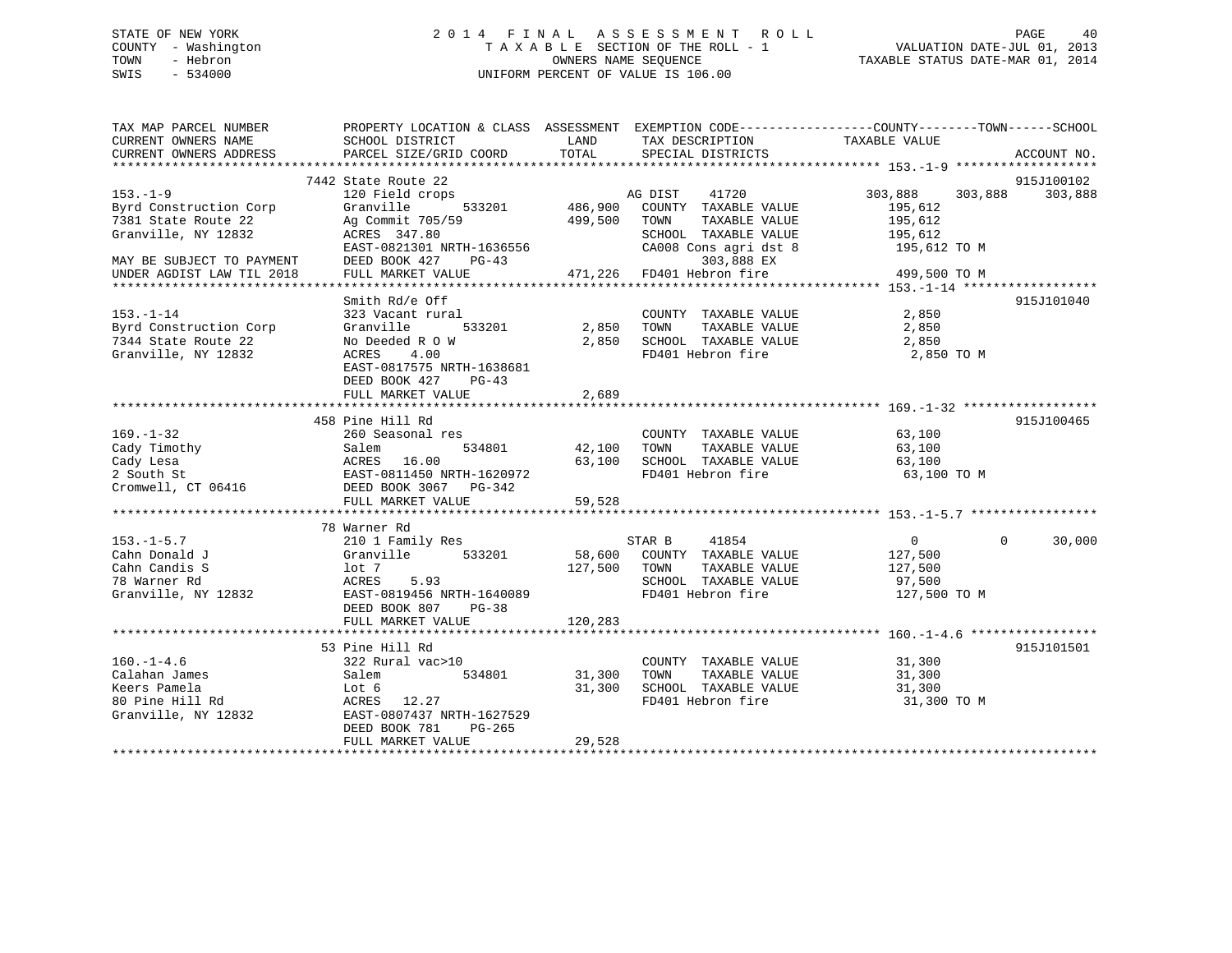## STATE OF NEW YORK 2 0 1 4 F I N A L A S S E S S M E N T R O L L PAGE 41 COUNTY - Washington T A X A B L E SECTION OF THE ROLL - 1 VALUATION DATE-JUL 01, 2013 TOWN - Hebron OWNERS NAME SEQUENCE TAXABLE STATUS DATE-MAR 01, 2014 SWIS - 534000 UNIFORM PERCENT OF VALUE IS 106.00

| TAX MAP PARCEL NUMBER<br>CURRENT OWNERS NAME | SCHOOL DISTRICT                                       | LAND<br>TAX DESCRIPTION          | PROPERTY LOCATION & CLASS ASSESSMENT EXEMPTION CODE----------------COUNTY-------TOWN------SCHOOL<br>TAXABLE VALUE |                    |
|----------------------------------------------|-------------------------------------------------------|----------------------------------|-------------------------------------------------------------------------------------------------------------------|--------------------|
| CURRENT OWNERS ADDRESS                       | PARCEL SIZE/GRID COORD                                | TOTAL<br>SPECIAL DISTRICTS       |                                                                                                                   | ACCOUNT NO.        |
|                                              |                                                       |                                  |                                                                                                                   |                    |
| $160. - 1 - 4.7$                             | Pine Hill Rd<br>314 Rural vac<10                      | COUNTY TAXABLE VALUE             | 20,500                                                                                                            | 915J101461         |
| Calahan James P                              | Salem<br>534801                                       | 20,500<br>TOWN                   | TAXABLE VALUE<br>20,500                                                                                           |                    |
| Keers Pamela                                 | Lot 7                                                 | 20,500<br>SCHOOL TAXABLE VALUE   | 20,500                                                                                                            |                    |
| 80 Pine Hill Rd                              | ACRES 11.92                                           | FD401 Hebron fire                | 20,500 TO M                                                                                                       |                    |
| Granville, NY 12832                          | EAST-0807773 NRTH-1627631<br>DEED BOOK 856<br>$PG-83$ |                                  |                                                                                                                   |                    |
|                                              | FULL MARKET VALUE                                     | 19,340                           |                                                                                                                   |                    |
|                                              |                                                       |                                  |                                                                                                                   |                    |
|                                              | 12 Shale Mtn Way                                      |                                  |                                                                                                                   | 915J100676         |
| $185. - 1 - 14.6$                            | 270 Mfg housing                                       | 41854<br>STAR B                  | $\Omega$                                                                                                          | $\Omega$<br>30,000 |
| Cameron David                                | 534801<br>Salem                                       | 41,600<br>COUNTY TAXABLE VALUE   | 81,500                                                                                                            |                    |
| 8 High St                                    | Thompson Sub/ 29#87 Lot 3                             | 81,500<br>TOWN                   | TAXABLE VALUE<br>81,500                                                                                           |                    |
| Hoosick Falls, NY 12090                      | 4.85 BANK<br>ACRES<br>6                               | SCHOOL TAXABLE VALUE             | 51,500                                                                                                            |                    |
|                                              | EAST-0815268 NRTH-1603877                             | CA008 Cons agri dst 8            | 81,500 TO M                                                                                                       |                    |
|                                              | DEED BOOK 1766 PG-227                                 | FD401 Hebron fire                | 81,500 TO M                                                                                                       |                    |
|                                              | FULL MARKET VALUE                                     | 76,887                           |                                                                                                                   |                    |
|                                              | 15 Shale Mtn Way                                      |                                  |                                                                                                                   | 915J100676         |
| $185. - 1 - 14.8$                            | 210 1 Family Res                                      | 41854<br>STAR B                  | $\overline{0}$                                                                                                    | $\Omega$<br>30,000 |
| Cameron Scott B                              | 534801<br>Salem                                       | 41,800<br>COUNTY TAXABLE VALUE   | 178,000                                                                                                           |                    |
| 15 Shale Mountain Rd                         | $1$ ot $2$                                            | 178,000<br>TOWN                  | TAXABLE VALUE<br>178,000                                                                                          |                    |
| Salem, NY 12865                              | 4.93<br>ACRES                                         | SCHOOL TAXABLE VALUE             | 148,000                                                                                                           |                    |
|                                              | EAST-0815282 NRTH-1604452                             | CA008 Cons agri dst 8            | 178,000 TO M                                                                                                      |                    |
|                                              | DEED BOOK 946<br>PG-289                               | FD401 Hebron fire                | 178,000 TO M                                                                                                      |                    |
|                                              | FULL MARKET VALUE                                     | 167,925                          |                                                                                                                   |                    |
|                                              | ****************************                          |                                  |                                                                                                                   |                    |
|                                              | 1546 Big Burch Hill Rd                                |                                  |                                                                                                                   |                    |
| $152 - 2 - 37.2$                             | 112 Dairy farm                                        | AG DIST<br>41720                 | 45,635                                                                                                            | 45,635<br>45,635   |
| Campbell Brian R                             | Granville<br>533201                                   | 137,500 STAR B<br>41854          | $\overline{0}$                                                                                                    | $\Omega$<br>30,000 |
| Campell Mary Kay                             | ACRES 21.00                                           | 351,000<br>COUNTY TAXABLE VALUE  | 305,365                                                                                                           |                    |
| 1546 Big Burch Hill Rd                       | EAST-0806549 NRTH-1639577                             | TOWN                             | TAXABLE VALUE<br>305,365                                                                                          |                    |
| Granville NY, NY 12832                       | DEED BOOK 881<br>PG-291                               | SCHOOL TAXABLE VALUE             | 275,365                                                                                                           |                    |
|                                              | FULL MARKET VALUE                                     | CA008 Cons agri dst 8<br>331,132 | 305,365 TO M                                                                                                      |                    |
| MAY BE SUBJECT TO PAYMENT                    |                                                       |                                  | 45,635 EX                                                                                                         |                    |
| UNDER AGDIST LAW TIL 2018                    |                                                       | FD401 Hebron fire                | 351,000 TO M                                                                                                      |                    |
|                                              |                                                       |                                  |                                                                                                                   |                    |
|                                              | Patterson Hill Rd                                     |                                  |                                                                                                                   | 915J100107         |
| $183. - 1 - 33$                              | 105 Vac farmland                                      | AG DIST<br>41720                 | 90,678                                                                                                            | 90,678<br>90,678   |
| Campbell David                               | Greenwich<br>533401                                   | 98,500<br>COUNTY TAXABLE VALUE   | 7,822                                                                                                             |                    |
| Campbell Terry L                             | ACRES<br>27.50                                        | 98,500<br>TOWN                   | 7,822<br>TAXABLE VALUE                                                                                            |                    |
| 647 Bunker Hill Rd                           | EAST-0787762 NRTH-1600033                             | SCHOOL TAXABLE VALUE             | 7,822                                                                                                             |                    |
| Salem, NY 12865                              | DEED BOOK 818<br>PG-157                               | CA004 Cons agri dst 4            | 7,822 TO M                                                                                                        |                    |
|                                              | FULL MARKET VALUE                                     | 92,925                           | 90,678 EX                                                                                                         |                    |
| MAY BE SUBJECT TO PAYMENT                    |                                                       | FD401 Hebron fire                | 98,500 TO M                                                                                                       |                    |
| UNDER AGDIST LAW TIL 2018                    |                                                       |                                  |                                                                                                                   |                    |
|                                              |                                                       |                                  |                                                                                                                   |                    |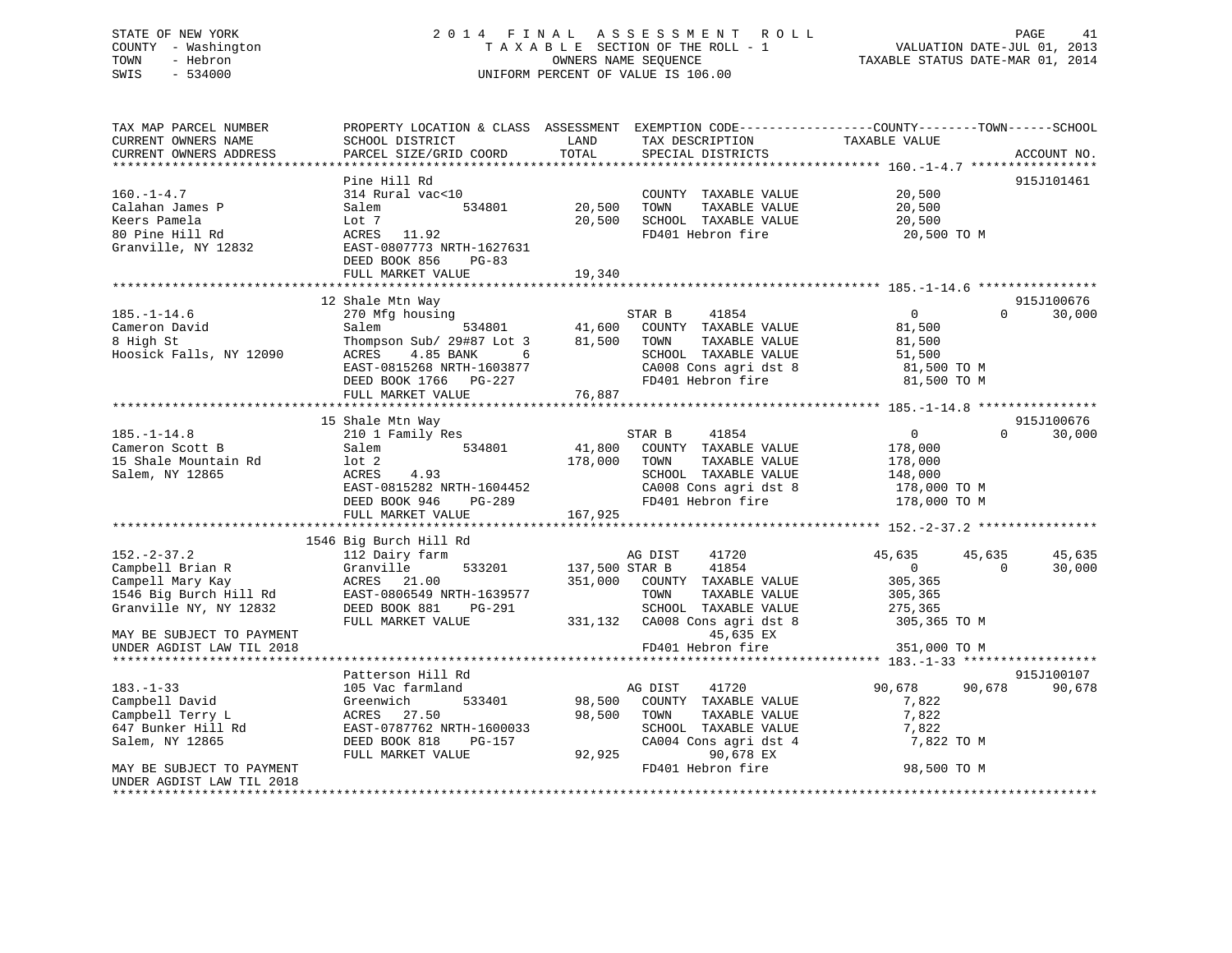## STATE OF NEW YORK 2 0 1 4 F I N A L A S S E S S M E N T R O L L PAGE 42 COUNTY - Washington T A X A B L E SECTION OF THE ROLL - 1 VALUATION DATE-JUL 01, 2013 TOWN - Hebron OWNERS NAME SEQUENCE TAXABLE STATUS DATE-MAR 01, 2014 SWIS - 534000 UNIFORM PERCENT OF VALUE IS 106.00

| TAX MAP PARCEL NUMBER<br>CURRENT OWNERS NAME<br>CURRENT OWNERS ADDRESS | SCHOOL DISTRICT<br>PARCEL SIZE/GRID COORD                                                                                                                                                                                                                                     | LAND<br>TAX DESCRIPTION<br>TOTAL<br>SPECIAL DISTRICTS | PROPERTY LOCATION & CLASS ASSESSMENT EXEMPTION CODE---------------COUNTY-------TOWN-----SCHOOL<br>TAXABLE VALUE<br>ACCOUNT NO. |
|------------------------------------------------------------------------|-------------------------------------------------------------------------------------------------------------------------------------------------------------------------------------------------------------------------------------------------------------------------------|-------------------------------------------------------|--------------------------------------------------------------------------------------------------------------------------------|
|                                                                        |                                                                                                                                                                                                                                                                               |                                                       |                                                                                                                                |
|                                                                        | 535 Chamberlin Mills Rd                                                                                                                                                                                                                                                       |                                                       | 915J100106                                                                                                                     |
| $176. - 1 - 24$                                                        | 241 Rural res&ag                                                                                                                                                                                                                                                              | AG DIST<br>534801 217,400 STAR B<br>AG DIST<br>41720  | 80,168<br>80,168<br>80,168                                                                                                     |
| Campbell Donald G                                                      | Salem                                                                                                                                                                                                                                                                         | 41854                                                 | 30,000<br>$\sim$ 0<br>$\overline{0}$                                                                                           |
| Campbell Betty Lou                                                     | Forest Tax 3378/128                                                                                                                                                                                                                                                           | 344,000 FOR 480A 47460                                | 55,000<br>55,000<br>55,000                                                                                                     |
| 535 Chamberlin Hill Rd                                                 | 764/153                                                                                                                                                                                                                                                                       | COUNTY TAXABLE VALUE                                  | 208,832                                                                                                                        |
| Salem, NY 12865                                                        | ACRES 108.40                                                                                                                                                                                                                                                                  | TOWN<br>TAXABLE VALUE                                 | 208,832                                                                                                                        |
|                                                                        | EAST-0800838 NRTH-1610078                                                                                                                                                                                                                                                     | SCHOOL TAXABLE VALUE                                  | 178,832                                                                                                                        |
| MAY BE SUBJECT TO PAYMENT                                              | DEED BOOK 3359 PG-53                                                                                                                                                                                                                                                          | CA008 Cons agri dst 8                                 | 263,832 TO M                                                                                                                   |
| UNDER RPTL480A UNTIL 2023                                              | FULL MARKET VALUE                                                                                                                                                                                                                                                             | 324,528<br>80,168 EX                                  |                                                                                                                                |
|                                                                        |                                                                                                                                                                                                                                                                               | FD401 Hebron fire                                     | 344,000 TO M                                                                                                                   |
|                                                                        |                                                                                                                                                                                                                                                                               |                                                       |                                                                                                                                |
|                                                                        | 218 Chamberlin Mills Rd                                                                                                                                                                                                                                                       |                                                       | 915J100076                                                                                                                     |
| $184. - 1 - 5$                                                         | 240 Rural res                                                                                                                                                                                                                                                                 | STAR B<br>41854                                       | $\overline{0}$<br>$\Omega$<br>30,000                                                                                           |
|                                                                        | Campbell Douglas C<br>Campbell Nicole M<br>218 Chamberlin Mills Rd<br>534801<br>218 Chamberlin Mills Rd<br>52.00<br>52.00<br>52.00<br>52.00<br>52.00<br>52.00<br>52.00<br>52.00<br>52.00<br>52.00<br>52.00<br>52.00<br>52.00<br>52.00<br>52.00<br>52.00<br>52.00<br>52.00<br> | 534801 307,500 COUNTY TAXABLE VALUE                   | 450,000                                                                                                                        |
|                                                                        |                                                                                                                                                                                                                                                                               | 450,000<br>TOWN<br>TAXABLE VALUE                      | 450,000                                                                                                                        |
|                                                                        |                                                                                                                                                                                                                                                                               | SCHOOL TAXABLE VALUE<br>$_{15} - 100 + 088$<br>PG-113 | 420,000                                                                                                                        |
|                                                                        |                                                                                                                                                                                                                                                                               | CA008 Cons agri dst 8                                 | 450,000 TO M                                                                                                                   |
|                                                                        | FULL MARKET VALUE                                                                                                                                                                                                                                                             | 424,528 FD401 Hebron fire                             | 450,000 TO M                                                                                                                   |
|                                                                        |                                                                                                                                                                                                                                                                               |                                                       |                                                                                                                                |
| $183.2 - 1 - 16$                                                       | 2290 County Route 47                                                                                                                                                                                                                                                          | 58 PCT OF VALUE USED FOR EXEMPTION PURPOSES<br>41802  | 915J100034<br>83,085<br>$\Omega$<br>0                                                                                          |
| Campbell Mary Emma LE                                                  |                                                                                                                                                                                                                                                                               | AGED-CO<br>202,800 AGED-SCH 41804                     | $\overline{0}$<br>$\mathbf 0$<br>33,234                                                                                        |
|                                                                        | Campbell Mary Emma LE Salem 534801<br>Edwards Laurie ACRES 18.10<br>2290 County Route 47 EAST-0788276 NRTH-1608615<br>Salem, NY 12865 DEED BOOK 1681 PG-58                                                                                                                    | 286,500 STAR EN<br>41834                              | $\overline{0}$<br>$\Omega$<br>64,200                                                                                           |
|                                                                        |                                                                                                                                                                                                                                                                               | COUNTY TAXABLE VALUE                                  | 203,415                                                                                                                        |
|                                                                        |                                                                                                                                                                                                                                                                               | TOWN<br>TAXABLE VALUE                                 |                                                                                                                                |
|                                                                        | FULL MARKET VALUE                                                                                                                                                                                                                                                             |                                                       | 286,500<br>189,066                                                                                                             |
|                                                                        |                                                                                                                                                                                                                                                                               | FD401 Hebron fire                                     | 286,500 TO M                                                                                                                   |
|                                                                        |                                                                                                                                                                                                                                                                               |                                                       |                                                                                                                                |
|                                                                        | 708 County Route 31                                                                                                                                                                                                                                                           |                                                       |                                                                                                                                |
| $168. - 1 - 2.3$                                                       | 241 Rural res&ag                                                                                                                                                                                                                                                              | AG DIST<br>41720                                      | 33,159<br>33,159<br>33,159                                                                                                     |
| Campbell Matthew                                                       | 533801<br>Hartford                                                                                                                                                                                                                                                            | 94,000 STAR B<br>41854                                | 30,000<br>$\overline{0}$<br>$\Omega$                                                                                           |
| 708 County Route 31                                                    | 14.60<br>ACRES                                                                                                                                                                                                                                                                | 202,000<br>COUNTY TAXABLE VALUE                       | 168,841                                                                                                                        |
| Salem, NY 12865                                                        | EAST-0798406 NRTH-1622598                                                                                                                                                                                                                                                     | TOWN<br>TAXABLE VALUE                                 | 168,841                                                                                                                        |
|                                                                        | DEED BOOK 2676 PG-201                                                                                                                                                                                                                                                         | SCHOOL TAXABLE VALUE                                  | 138,841                                                                                                                        |
| MAY BE SUBJECT TO PAYMENT                                              | FULL MARKET VALUE                                                                                                                                                                                                                                                             | 190,566 CA008 Cons agri dst 8                         | 168,841 TO M                                                                                                                   |
| UNDER AGDIST LAW TIL 2018                                              |                                                                                                                                                                                                                                                                               | 33,159 EX                                             |                                                                                                                                |
|                                                                        |                                                                                                                                                                                                                                                                               | FD401 Hebron fire                                     | 202,000 TO M                                                                                                                   |
|                                                                        |                                                                                                                                                                                                                                                                               |                                                       |                                                                                                                                |
|                                                                        | Patterson Hill Rd                                                                                                                                                                                                                                                             |                                                       | 915J100001                                                                                                                     |
| $183. - 1 - 35$                                                        | 105 Vac farmland                                                                                                                                                                                                                                                              | AGRI-D IND 41730                                      | 120,442<br>120,442<br>120,442                                                                                                  |
| Campbell Paul                                                          | 532001<br>Argyle                                                                                                                                                                                                                                                              | 132,500<br>COUNTY TAXABLE VALUE                       | 12,058                                                                                                                         |
| 1139 Patterson Hill Rd                                                 | Ag Commit 684/175                                                                                                                                                                                                                                                             | 132,500<br>TOWN<br>TAXABLE VALUE                      | 12,058                                                                                                                         |
| Salem, NY 12865                                                        | ACRES 45.50                                                                                                                                                                                                                                                                   | SCHOOL TAXABLE VALUE                                  | 12,058                                                                                                                         |
|                                                                        | EAST-0787257 NRTH-1601163                                                                                                                                                                                                                                                     | FD401 Hebron fire                                     | 132,500 TO M                                                                                                                   |
| MAY BE SUBJECT TO PAYMENT                                              | PG-284<br>DEED BOOK 846                                                                                                                                                                                                                                                       |                                                       |                                                                                                                                |
| UNDER AGDIST LAW TIL 2021                                              | FULL MARKET VALUE                                                                                                                                                                                                                                                             | 125,000                                               |                                                                                                                                |
|                                                                        |                                                                                                                                                                                                                                                                               |                                                       |                                                                                                                                |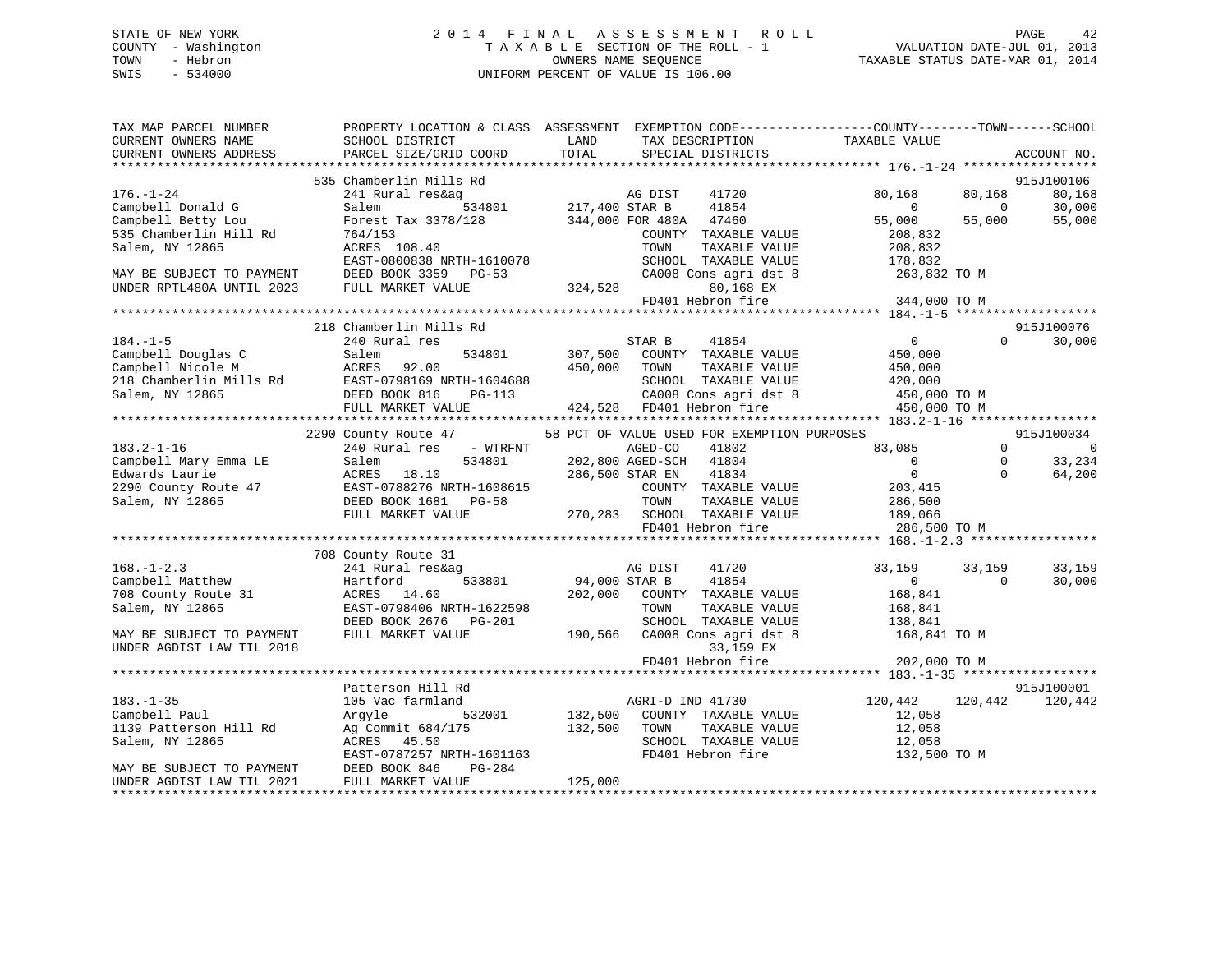# STATE OF NEW YORK 2 0 1 4 F I N A L A S S E S S M E N T R O L L PAGE 43COUNTY - Washington  $T A X A B L E$  SECTION OF THE ROLL - 1<br>TOWN - Hebron DATE-JUL 000NERS NAME SEQUENCE SWIS - 534000 UNIFORM PERCENT OF VALUE IS 106.00

TAXABLE STATUS DATE-MAR 01, 2014

| TAX MAP PARCEL NUMBER<br>CURRENT OWNERS NAME           | SCHOOL DISTRICT                     | LAND            | TAX DESCRIPTION          | PROPERTY LOCATION & CLASS ASSESSMENT EXEMPTION CODE----------------COUNTY-------TOWN------SCHOOL<br>TAXABLE VALUE |             |
|--------------------------------------------------------|-------------------------------------|-----------------|--------------------------|-------------------------------------------------------------------------------------------------------------------|-------------|
| CURRENT OWNERS ADDRESS                                 | PARCEL SIZE/GRID COORD              | TOTAL           | SPECIAL DISTRICTS        |                                                                                                                   | ACCOUNT NO. |
|                                                        |                                     |                 |                          |                                                                                                                   |             |
| $152. - 2 - 37.4$                                      | County Route 31<br>105 Vac farmland |                 | COUNTY TAXABLE VALUE     |                                                                                                                   |             |
| Campbell Rea                                           | Granville<br>533201                 | 8,550           | TAXABLE VALUE<br>TOWN    | 8,550<br>8,550                                                                                                    |             |
| Campbell Carol                                         | FRNT 415.00 DPTH 210.00             | 8,550           | SCHOOL TAXABLE VALUE     | 8,550                                                                                                             |             |
| 148 E Campbell Ln                                      | EAST-0808486 NRTH-1636280           |                 | CA008 Cons agri dst 8    | 8,550 TO M                                                                                                        |             |
| Salem, NY 12865                                        | DEED BOOK 429<br>PG-1062            |                 | FD401 Hebron fire        | 8,550 TO M                                                                                                        |             |
|                                                        | FULL MARKET VALUE                   | 8,066           |                          |                                                                                                                   |             |
|                                                        | ****************************        | *************   |                          |                                                                                                                   |             |
|                                                        | 1517 County Route 31                |                 |                          |                                                                                                                   | 915J100110  |
| $152 - 2 - 37$                                         | 210 1 Family Res                    |                 | COUNTY TAXABLE VALUE     | 93,500                                                                                                            |             |
| Campbell Rea D LE                                      | Granville<br>533201                 | 55,000          | TOWN<br>TAXABLE VALUE    | 93,500                                                                                                            |             |
| Campbell Brian R                                       | 2922/109                            | 93,500          | SCHOOL TAXABLE VALUE     | 93,500                                                                                                            |             |
| 148 E Campbell Ln                                      | 2.00<br>ACRES                       |                 | CA008 Cons agri dst 8    | 93,500 TO M                                                                                                       |             |
| Salem, NY 12865                                        | EAST-0807354 NRTH-1639580           |                 | FD401 Hebron fire        | 93,500 TO M                                                                                                       |             |
|                                                        | DEED BOOK 3010 PG-195               |                 |                          |                                                                                                                   |             |
| MAY BE SUBJECT TO PAYMENT<br>UNDER AGDIST LAW TIL 2014 | FULL MARKET VALUE                   | 88,208          |                          |                                                                                                                   |             |
|                                                        |                                     |                 |                          |                                                                                                                   |             |
|                                                        | 148 Campbell Ln                     |                 |                          |                                                                                                                   | 915J100108  |
| $168. - 1 - 2$                                         | 112 Dairy farm                      |                 | 41700<br>AG BUILD        | 12,700<br>12,700                                                                                                  | 12,700      |
| Campbell Rea D LE                                      | Hartford<br>533801                  | 479,300 AG DIST | 41720                    | 324,145<br>324,145                                                                                                | 324,145     |
| Campbell Brian R                                       | 2916/286                            |                 | 689,000 STAR EN<br>41834 | $\mathbf 0$<br>$\mathbf 0$                                                                                        | 64,200      |
| 148 Campbell Ln                                        | ACRES 311.10                        |                 | COUNTY TAXABLE VALUE     | 352,155                                                                                                           |             |
| Salem, NY 12865                                        | EAST-0796854 NRTH-1624559           |                 | TOWN<br>TAXABLE VALUE    | 352,155                                                                                                           |             |
|                                                        | DEED BOOK 3010 PG-202               |                 | SCHOOL TAXABLE VALUE     | 287,955                                                                                                           |             |
| MAY BE SUBJECT TO PAYMENT                              | FULL MARKET VALUE                   | 650,000         | CA008 Cons agri dst 8    | 364,855 TO M                                                                                                      |             |
| UNDER AGDIST LAW TIL 2018                              |                                     |                 | 324,145 EX               |                                                                                                                   |             |
|                                                        |                                     |                 | FD401 Hebron fire        | 689,000 TO M                                                                                                      |             |
|                                                        | County Route 47                     |                 |                          |                                                                                                                   | 915J101156  |
| $183.2 - 1 - 7$                                        | 314 Rural vac<10 - WTRFNT           |                 | COUNTY TAXABLE VALUE     | 98,500                                                                                                            |             |
| Campbell Richard B                                     | Salem<br>534801                     | 98,500          | TOWN<br>TAXABLE VALUE    | 98,500                                                                                                            |             |
| Campbell Mary Ann C                                    | FRNT 160.00 DPTH 251.00             | 98,500          | SCHOOL TAXABLE VALUE     | 98,500                                                                                                            |             |
| 7827 Lutz Ave                                          | EAST-0786873 NRTH-1607827           |                 | FD401 Hebron fire        | 98,500 TO M                                                                                                       |             |
| Massillon, OH 44646                                    | DEED BOOK 3407 PG-96                |                 |                          |                                                                                                                   |             |
|                                                        | FULL MARKET VALUE                   | 92,925          |                          |                                                                                                                   |             |
| PRIOR OWNER ON 3/01/2014<br>Campbell Richard           |                                     |                 |                          |                                                                                                                   |             |
|                                                        |                                     |                 |                          |                                                                                                                   |             |
|                                                        | County Route 47                     |                 |                          |                                                                                                                   | 915J101172  |
| $183.2 - 1 - 14$                                       | 314 Rural vac<10 - WTRFNT           |                 | COUNTY TAXABLE VALUE     | 100,200                                                                                                           |             |
| Campbell Richard T LE                                  | 534801<br>Salem                     | 100,200         | TOWN<br>TAXABLE VALUE    | 100,200                                                                                                           |             |
| Campbell Richard B                                     | ACRES<br>1.15                       | 100,200         | SCHOOL TAXABLE VALUE     | 100,200                                                                                                           |             |
| 2290 County Route 47                                   | EAST-0787568 NRTH-1607949           |                 | FD401 Hebron fire        | 100,200 TO M                                                                                                      |             |
| Salem, NY 12865                                        | DEED BOOK 1681 PG-58                |                 |                          |                                                                                                                   |             |
|                                                        | FULL MARKET VALUE                   | 94,528          |                          |                                                                                                                   |             |
|                                                        |                                     |                 |                          |                                                                                                                   |             |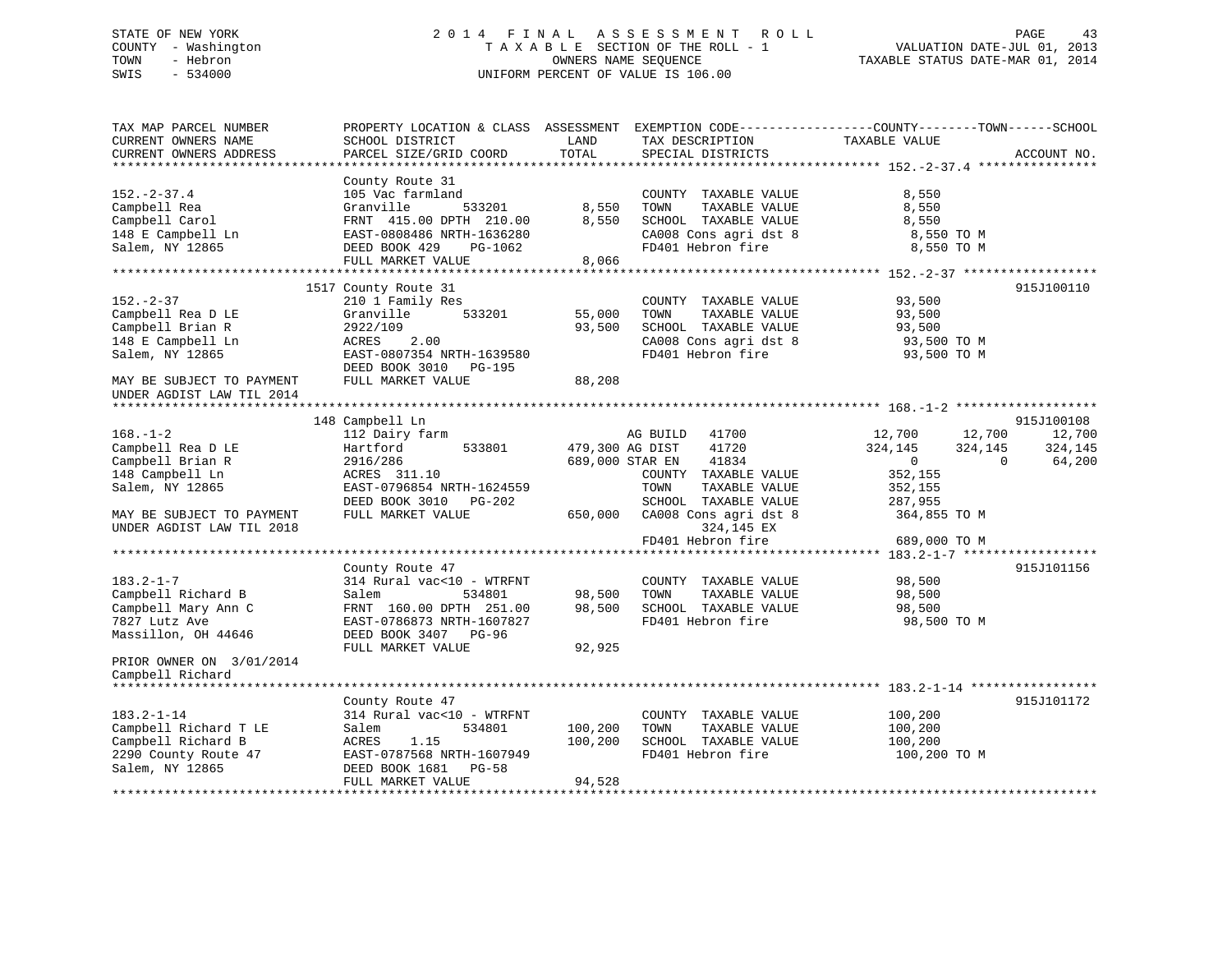# STATE OF NEW YORK 2 0 1 4 F I N A L A S S E S S M E N T R O L L PAGE 44COUNTY - Washington  $T A X A B L E$  SECTION OF THE ROLL - 1<br>TOWN - Hebron DATE-JUL 2001 OWNERS NAME SEQUENCE SWIS - 534000 UNIFORM PERCENT OF VALUE IS 106.00

TAXABLE STATUS DATE-MAR 01, 2014

| TAX MAP PARCEL NUMBER     | PROPERTY LOCATION & CLASS ASSESSMENT EXEMPTION CODE---------------COUNTY-------TOWN-----SCHOOL |             |                              |                  |             |
|---------------------------|------------------------------------------------------------------------------------------------|-------------|------------------------------|------------------|-------------|
| CURRENT OWNERS NAME       | SCHOOL DISTRICT                                                                                | LAND        | TAX DESCRIPTION              | TAXABLE VALUE    |             |
| CURRENT OWNERS ADDRESS    | PARCEL SIZE/GRID COORD                                                                         | TOTAL       | SPECIAL DISTRICTS            |                  | ACCOUNT NO. |
|                           |                                                                                                |             |                              |                  |             |
|                           | County Route 47                                                                                |             |                              |                  | 915J101003  |
| $183.2 - 1 - 17$          | 314 Rural vac<10                                                                               |             | COUNTY TAXABLE VALUE         | 29,500           |             |
| Campbell Richard T LE     | 534801<br>Salem                                                                                | 29,500      | TAXABLE VALUE<br>TOWN        | 29,500           |             |
| Campbell Mary Emma LE     | ACRES<br>1.20                                                                                  | 29,500      | SCHOOL TAXABLE VALUE         | 29,500           |             |
| 2290 County Route 47      | EAST-0788848 NRTH-1608220                                                                      |             | FD401 Hebron fire            | 29,500 TO M      |             |
| Salem, NY 12865           | DEED BOOK 1681 PG-58                                                                           |             |                              |                  |             |
|                           | FULL MARKET VALUE                                                                              | 27,830      |                              |                  |             |
|                           |                                                                                                |             |                              |                  |             |
|                           | Everetts Heights Way                                                                           |             |                              |                  | 915J100114  |
| $152 - 2 - 7$             | 314 Rural vac<10                                                                               |             | COUNTY TAXABLE VALUE         | 71,500           |             |
| Cappiello Michael Vito    | Granville<br>533201                                                                            | 71,500 TOWN | TAXABLE VALUE                | 71,500           |             |
| 16 Barnes Ln              | ACRES<br>3.01                                                                                  |             | 71,500 SCHOOL TAXABLE VALUE  | 71,500           |             |
| Garden City, NY 11530     | EAST-0809891 NRTH-1642306                                                                      |             | FD401 Hebron fire            | 71,500 TO M      |             |
|                           | DEED BOOK 430 PG-555                                                                           |             |                              |                  |             |
|                           | FULL MARKET VALUE                                                                              | 67,453      |                              |                  |             |
|                           |                                                                                                |             |                              |                  |             |
|                           |                                                                                                |             |                              |                  |             |
|                           | Everetts Heights Way                                                                           |             |                              |                  | 915J100113  |
| $152 - 2 - 6$             | 314 Rural vac<10                                                                               |             | COUNTY TAXABLE VALUE         | 71,500           |             |
| Cappiello Vito M          | Granville<br>533201                                                                            | 71,500      | TOWN<br>TAXABLE VALUE        | 71,500           |             |
| 15 Nicole Ct              | 3.03<br>ACRES                                                                                  | 71,500      | SCHOOL TAXABLE VALUE         | 71,500           |             |
| Copiaque, NY 11726        | EAST-0809782 NRTH-1641936                                                                      |             | FD401 Hebron fire            | 71,500 TO M      |             |
|                           | DEED BOOK 908<br>PG-47                                                                         |             |                              |                  |             |
|                           | FULL MARKET VALUE                                                                              | 67,453      |                              |                  |             |
|                           |                                                                                                |             |                              |                  |             |
|                           | 27 Getty Ln                                                                                    |             |                              |                  | 915J100115  |
| $159. - 1 - 19$           | 241 Rural res&ag                                                                               |             | 41720<br>AG DIST             | 52,730<br>52,730 | 52,730      |
| Cardwell Warren J         | 533201<br>Granville                                                                            |             | 298,800 COUNTY TAXABLE VALUE | 357,770          |             |
| Cardwell Helen            | ACRES 123.00                                                                                   | 410,500     | TOWN<br>TAXABLE VALUE        | 357,770          |             |
| 27 Getty Ln               | EAST-0800670 NRTH-1628499                                                                      |             | SCHOOL TAXABLE VALUE         | 357,770          |             |
| Granville, NY 12832       | DEED BOOK 402<br>PG-80                                                                         |             | CA008 Cons agri dst 8        | 357,770 TO M     |             |
|                           | FULL MARKET VALUE                                                                              | 387,264     | 52,730 EX                    |                  |             |
| MAY BE SUBJECT TO PAYMENT |                                                                                                |             | FD401 Hebron fire            | 410,500 TO M     |             |
| UNDER AGDIST LAW TIL 2018 |                                                                                                |             |                              |                  |             |
|                           |                                                                                                |             |                              |                  |             |
|                           | Darfler Rd                                                                                     |             |                              |                  | 915J100364  |
| $159. - 1 - 22$           | 322 Rural vac>10                                                                               |             | AG DIST<br>41720             | 13,814<br>13,814 | 13,814      |
| Cardwell Warren J         | Hartford<br>533801                                                                             |             | 26,000 COUNTY TAXABLE VALUE  | 12,186           |             |
| Cardwell Helen            | 8.50<br>ACRES                                                                                  | 26,000      | TAXABLE VALUE<br>TOWN        | 12,186           |             |
| 27 Getty Ln               | EAST-0799274 NRTH-1627384                                                                      |             | SCHOOL TAXABLE VALUE         | 12,186           |             |
| Granville, NY 12832       | DEED BOOK 471<br>PG-249                                                                        |             | CA008 Cons agri dst 8        | 12,186 TO M      |             |
|                           | FULL MARKET VALUE                                                                              | 24,528      | 13,814 EX                    |                  |             |
| MAY BE SUBJECT TO PAYMENT |                                                                                                |             | FD401 Hebron fire            | 26,000 TO M      |             |
| UNDER AGDIST LAW TIL 2018 |                                                                                                |             |                              |                  |             |
|                           |                                                                                                |             |                              |                  |             |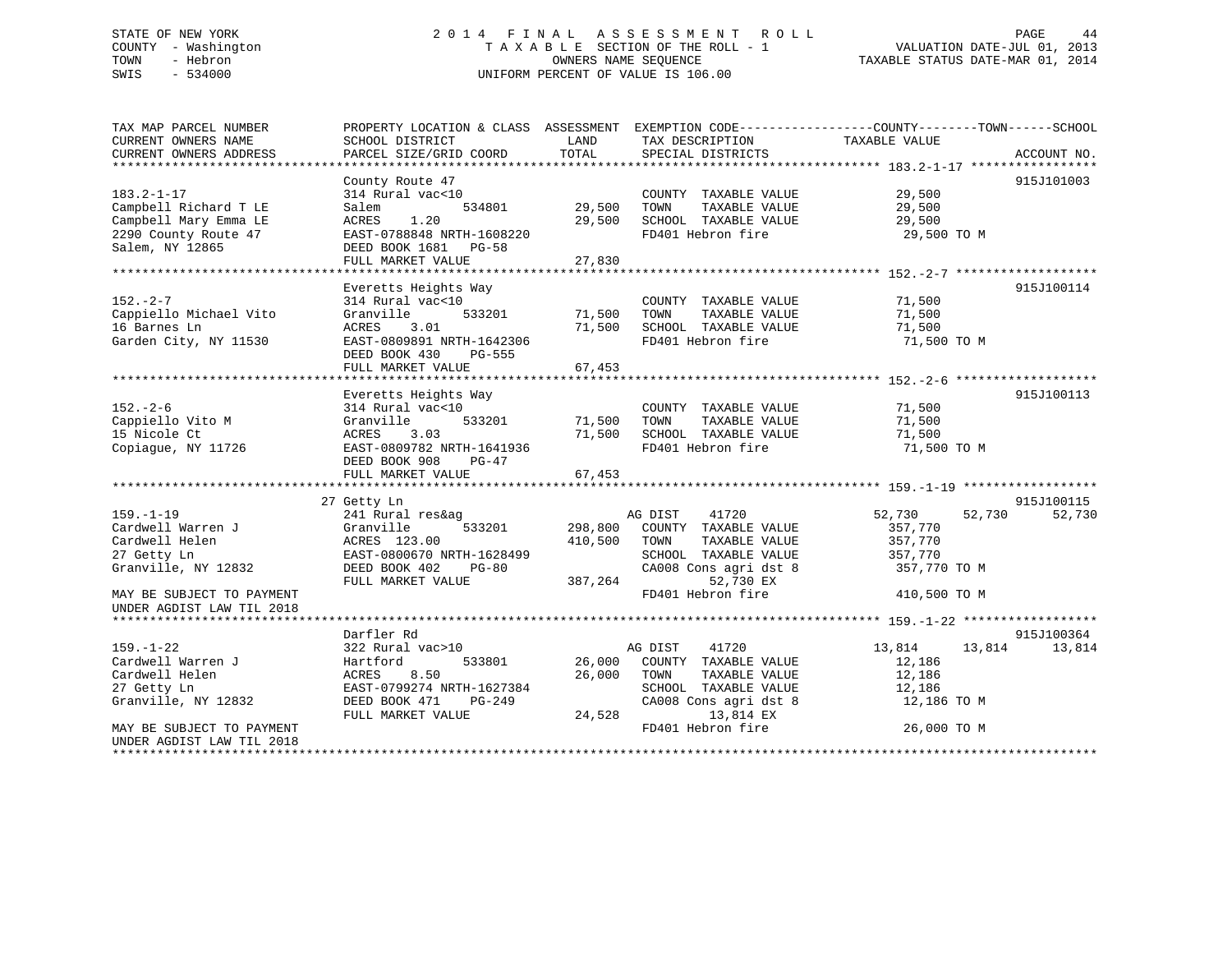## STATE OF NEW YORK 2 0 1 4 F I N A L A S S E S S M E N T R O L L PAGE 45 COUNTY - Washington T A X A B L E SECTION OF THE ROLL - 1 VALUATION DATE-JUL 01, 2013 TOWN - Hebron OWNERS NAME SEQUENCE TAXABLE STATUS DATE-MAR 01, 2014 SWIS - 534000 UNIFORM PERCENT OF VALUE IS 106.00

| TAX MAP PARCEL NUMBER     | PROPERTY LOCATION & CLASS ASSESSMENT EXEMPTION CODE----------------COUNTY-------TOWN------SCHOOL |                           |                                                                  |                |            |                |
|---------------------------|--------------------------------------------------------------------------------------------------|---------------------------|------------------------------------------------------------------|----------------|------------|----------------|
| CURRENT OWNERS NAME       | SCHOOL DISTRICT                                                                                  | LAND                      | TAX DESCRIPTION                                                  | TAXABLE VALUE  |            |                |
| CURRENT OWNERS ADDRESS    | PARCEL SIZE/GRID COORD TOTAL                                                                     |                           | SPECIAL DISTRICTS                                                |                |            | ACCOUNT NO.    |
|                           |                                                                                                  |                           |                                                                  |                |            |                |
|                           | 30 County Route 28                                                                               |                           | 71 PCT OF VALUE USED FOR EXEMPTION PURPOSES                      |                |            | 915J100117     |
| $152. - 2 - 35$           | 241 Rural res&ag                                                                                 |                           | AG DIST<br>41720                                                 | 78,187 78,187  |            | 78,187         |
| Carr Helen A              | Granville                                                                                        |                           | 41802                                                            | 89,638         | $\bigcirc$ | $\overline{0}$ |
|                           | 24.80                                                                                            | $145,600 \text{ AGED-CO}$ | 252,500 AGED-SCH 41804                                           | $\overline{0}$ | $\Omega$   | 44,819         |
| 30 County Route 28        | ACRES                                                                                            |                           |                                                                  |                |            |                |
| Granville, NY 12832       | EAST-0809448 NRTH-1639991<br>DEED BOOK 423 PG-536                                                |                           | STAR EN<br>41834                                                 | $\overline{0}$ | $\Omega$   | 64,200         |
|                           |                                                                                                  |                           | COUNTY TAXABLE VALUE                                             | 84,675         |            |                |
| MAY BE SUBJECT TO PAYMENT | FULL MARKET VALUE                                                                                | 238,208 TOWN              | TAXABLE VALUE                                                    | 174,313        |            |                |
| UNDER AGDIST LAW TIL 2018 |                                                                                                  |                           | SCHOOL TAXABLE VALUE                                             | 65,294         |            |                |
|                           |                                                                                                  |                           | CA008 Cons agri dst 8                                            | 174,313 TO M   |            |                |
|                           |                                                                                                  |                           | 78,187 EX                                                        |                |            |                |
|                           |                                                                                                  |                           | FD401 Hebron fire                                                | 252,500 TO M   |            |                |
|                           |                                                                                                  |                           |                                                                  |                |            |                |
|                           | Little Burch Hill Rd                                                                             |                           |                                                                  |                |            |                |
| $151. - 1 - 20.3$         | 322 Rural vac>10                                                                                 |                           | AG DIST<br>41720                                                 | 124,693        | 124,693    | 124,693        |
| Carreira Randall          | 533801<br>Hartford                                                                               |                           | 141,500 COUNTY TAXABLE VALUE                                     | 16,807         |            |                |
| Carreira Nancy            | Lot 2                                                                                            | 141,500                   | TOWN<br>TAXABLE VALUE                                            | 16,807         |            |                |
| 19 New Preston Hill Rd    | ACRES<br>50.37                                                                                   |                           |                                                                  |                |            |                |
| New Preston, CT 06777     | EAST-0798366 NRTH-1633425                                                                        |                           | SCHOOL TAXABLE VALUE 16,807<br>CA008 Cons agri dst 8 16,807 TO M |                |            |                |
|                           | DEED BOOK 2939 PG-38                                                                             |                           | 124,693 EX                                                       |                |            |                |
|                           | FULL MARKET VALUE                                                                                |                           | 133,491 FD401 Hebron fire                                        | 141,500 TO M   |            |                |
| MAY BE SUBJECT TO PAYMENT |                                                                                                  |                           |                                                                  |                |            |                |
| UNDER AGDIST LAW TIL 2018 |                                                                                                  |                           |                                                                  |                |            |                |
|                           |                                                                                                  |                           |                                                                  |                |            |                |
|                           | 3935 County Route 30                                                                             |                           |                                                                  |                |            | 915J101765     |
| $167. - 1 - 47.1$         | 314 Rural vac<10                                                                                 | 38,500                    | COUNTY TAXABLE VALUE                                             | 38,500         |            |                |
| Carson Martin             | Salem<br>534801                                                                                  |                           | TOWN<br>TAXABLE VALUE                                            | 38,500         |            |                |
| PO Box 63                 | Sub lot 2                                                                                        | 38,500                    | SCHOOL TAXABLE VALUE                                             | 38,500         |            |                |
| Middle Falls, NY 12848    | 7.48<br>ACRES                                                                                    |                           | FD401 Hebron fire                                                | 38,500 TO M    |            |                |
|                           | EAST-0788188 NRTH-1620292                                                                        |                           |                                                                  |                |            |                |
|                           | DEED BOOK 2594 PG-312                                                                            |                           |                                                                  |                |            |                |
|                           | FULL MARKET VALUE                                                                                | 36,321                    |                                                                  |                |            |                |
|                           |                                                                                                  |                           |                                                                  |                |            |                |
|                           | Chamberlin Mills Rd                                                                              |                           |                                                                  |                |            | 915J101363     |
| $177. - 1 - 36.1$         | 314 Rural vac<10                                                                                 |                           | COUNTY TAXABLE VALUE                                             | 5,035          |            |                |
| Carusone John S           |                                                                                                  | 5,035                     | TAXABLE VALUE<br>TOWN                                            | 5,035          |            |                |
| Muller Michael J          | Salem 534801<br>FRNT 132.00 DPTH 170.00                                                          |                           | 5,035 SCHOOL TAXABLE VALUE                                       | 5,035          |            |                |
| 12 E Washington St        | EAST-0805344 NRTH-1612762                                                                        |                           | FD401 Hebron fire                                                | 5,035 TO M     |            |                |
| PO Box 143                | DEED BOOK 599<br>PG-80                                                                           |                           |                                                                  |                |            |                |
| Glens Falls, NY 12801     | FULL MARKET VALUE                                                                                | 4,750                     |                                                                  |                |            |                |
|                           |                                                                                                  |                           |                                                                  |                |            |                |
|                           | Gilchrist Rd                                                                                     |                           |                                                                  |                |            |                |
| $175. - 1 - 25.3$         | 314 Rural vac<10                                                                                 |                           | COUNTY TAXABLE VALUE                                             | 18,000         |            |                |
| Cary Herbert              | 534801<br>Salem                                                                                  | 18,000                    | TOWN<br>TAXABLE VALUE                                            | 18,000         |            |                |
| Cary Rose                 | 5.60<br>ACRES                                                                                    | 18,000                    | SCHOOL TAXABLE VALUE                                             | 18,000         |            |                |
| PO Box 111                | EAST-0785516 NRTH-1612051                                                                        |                           | FD401 Hebron fire                                                | 18,000 TO M    |            |                |
| Granville, NY 12832       | DEED BOOK 3159 PG-21                                                                             |                           |                                                                  |                |            |                |
|                           | FULL MARKET VALUE                                                                                | 16,981                    |                                                                  |                |            |                |
|                           |                                                                                                  |                           |                                                                  |                |            |                |
|                           |                                                                                                  |                           |                                                                  |                |            |                |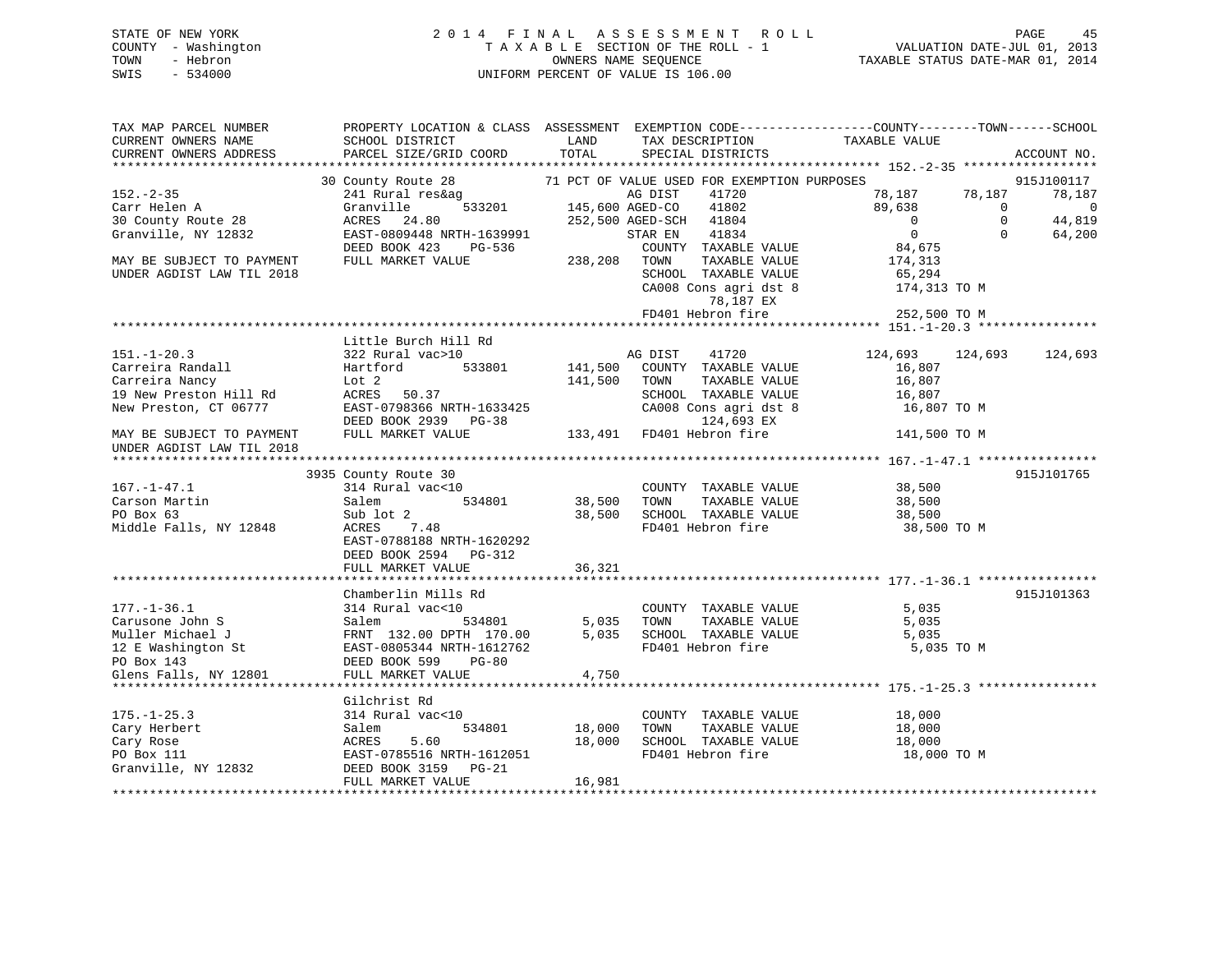## STATE OF NEW YORK 2 0 1 4 F I N A L A S S E S S M E N T R O L L PAGE 46 COUNTY - Washington T A X A B L E SECTION OF THE ROLL - 1 VALUATION DATE-JUL 01, 2013 TOWN - Hebron OWNERS NAME SEQUENCE TAXABLE STATUS DATE-MAR 01, 2014 SWIS - 534000 UNIFORM PERCENT OF VALUE IS 106.00

| TAX MAP PARCEL NUMBER<br>CURRENT OWNERS NAME                                                                                                                                                                                                                                               | SCHOOL DISTRICT                                                                                                                                                           | LAND                           | PROPERTY LOCATION & CLASS ASSESSMENT EXEMPTION CODE---------------COUNTY-------TOWN-----SCHOOL<br>TAX DESCRIPTION                                                             | TAXABLE VALUE                                                                                                      |                             |
|--------------------------------------------------------------------------------------------------------------------------------------------------------------------------------------------------------------------------------------------------------------------------------------------|---------------------------------------------------------------------------------------------------------------------------------------------------------------------------|--------------------------------|-------------------------------------------------------------------------------------------------------------------------------------------------------------------------------|--------------------------------------------------------------------------------------------------------------------|-----------------------------|
| CURRENT OWNERS ADDRESS                                                                                                                                                                                                                                                                     | PARCEL SIZE/GRID COORD                                                                                                                                                    | TOTAL                          | SPECIAL DISTRICTS                                                                                                                                                             |                                                                                                                    | ACCOUNT NO.                 |
| $183.20 - 1 - 9$<br>Cary Kathleen M<br>Cary Todd E<br>015 Chamberlin Mills Rd EAST-0792904 NRTH-1603113 CA008 Cons agri dst 8 109,500 TO M<br>Salem, NY 12865 DEED BOOK 3121 PG-318 FD401 Hebron fire 109,500 TO M<br>FULL MARKET VALUE 103,302 LD401 West hebron light 109,500 TO M<br>** | 15 Chamberlin Mills Rd<br>210 1 Family Res<br>534801<br>Salem<br>2.80<br>ACRES                                                                                            | 31,500<br>109,500              | COUNTY TAXABLE VALUE<br>TOWN<br>TAXABLE VALUE<br>SCHOOL TAXABLE VALUE<br>CA008 Cons agri dst 8 109,500 TO M                                                                   | 109,500<br>109,500<br>109,500                                                                                      | 915J100426                  |
|                                                                                                                                                                                                                                                                                            | 1245&1274 Dunnigan Rd                                                                                                                                                     |                                |                                                                                                                                                                               |                                                                                                                    | 915J100118                  |
| $184. - 1 - 17$<br>Cary Ruth A<br>1274 Dunnigan Rd<br>Salem, NY 12865<br>MAY BE SUBJECT TO PAYMENT<br>UNDER AGDIST LAW TIL 2018                                                                                                                                                            | 112 Dairy farm<br>Salem<br>534801<br>Irrevocable Trust<br>ACRES 377.70<br>EAST-0800946 NRTH-1602829<br>DEED BOOK 3258 PG-295<br>FULL MARKET VALUE                         | 529,300 AG DIST                | AG BUILD<br>41700<br>41720<br>670,000 STAR B<br>41854<br>COUNTY TAXABLE VALUE<br>TAXABLE VALUE<br>TOWN<br>SCHOOL TAXABLE VALUE<br>632,075 CA008 Cons agri dst 8<br>242,650 EX | 64,500 64,500<br>242,650<br>242,650<br>$\overline{0}$<br>$\Omega$<br>362,850<br>362,850<br>332,850<br>427,350 TO M | 64,500<br>242,650<br>30,000 |
|                                                                                                                                                                                                                                                                                            |                                                                                                                                                                           |                                | FD401 Hebron fire                                                                                                                                                             | 670,000 TO M                                                                                                       |                             |
| $184. - 2 - 1$<br>Casalino Ronald E<br>20 Manila St<br>Oakville, CT 06779                                                                                                                                                                                                                  | 498 Chamberlin Mills Rd<br>242 Rurl res&rec<br>534801<br>Salem<br>39.78<br>ACRES<br>EAST-0799988 NRTH-1609148<br>DEED BOOK 543<br>PG-337<br>FULL MARKET VALUE             | 62,100<br>93,000<br>87,736     | COUNTY TAXABLE VALUE<br>TOWN<br>TAXABLE VALUE<br>SCHOOL TAXABLE VALUE<br>CA008 Cons agri dst 8 93,000 TO M<br>FD401 Hebron fire                                               | 93,000<br>93,000<br>93,000<br>93,000 TO M                                                                          | 915J101506                  |
| $184. - 1 - 8.1$<br>Castle Green Hills<br>Attn: Klaas Koster<br>34 Briansky Ln<br>Salem, NY 12865                                                                                                                                                                                          | Bogtown Ln<br>314 Rural vac<10<br>534801<br>Salem<br>2.63<br>ACRES<br>EAST-0801833 NRTH-1605643<br>DEED BOOK 491<br>PG-867<br>FULL MARKET VALUE                           | 69,500<br>69,500<br>65,566     | COUNTY TAXABLE VALUE<br>TOWN<br>TAXABLE VALUE<br>SCHOOL TAXABLE VALUE<br>FD401 Hebron fire                                                                                    | 69,500<br>69,500<br>69,500<br>69,500 TO M                                                                          | 915J101329                  |
| $184. - 1 - 14.1$<br>Castle Green Hills<br>Attn: Klaas Koster<br>34 Briansky Ln<br>Salem, NY 12865                                                                                                                                                                                         | Bogtown Ln<br>314 Rural vac<10<br>534801<br>Salem<br>FRNT 198.00 DPTH 283.00<br>0.92<br>ACRES<br>EAST-0802358 NRTH-1605457<br>DEED BOOK 492<br>PG-97<br>FULL MARKET VALUE | $2,375$<br>00 $2,375$<br>2,241 | COUNTY TAXABLE VALUE<br>TOWN<br>TAXABLE VALUE<br>SCHOOL TAXABLE VALUE<br>FD401 Hebron fire                                                                                    | 2,375<br>2,375<br>2,375<br>2,375 TO M                                                                              | 915J101615                  |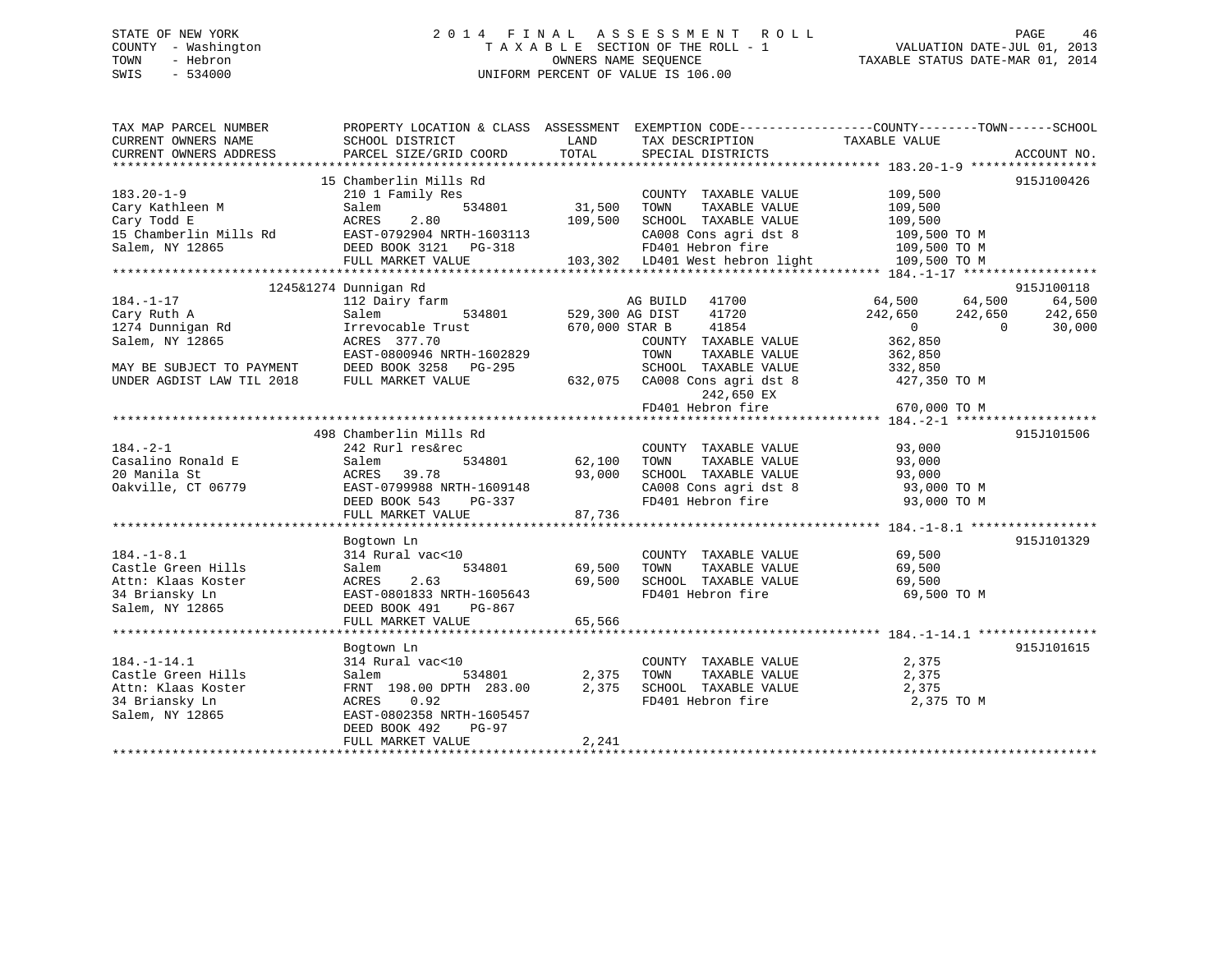## STATE OF NEW YORK 2 0 1 4 F I N A L A S S E S S M E N T R O L L PAGE 47 COUNTY - Washington T A X A B L E SECTION OF THE ROLL - 1 VALUATION DATE-JUL 01, 2013 TOWN - Hebron OWNERS NAME SEQUENCE TAXABLE STATUS DATE-MAR 01, 2014 SWIS - 534000 UNIFORM PERCENT OF VALUE IS 106.00

| TAX MAP PARCEL NUMBER<br>CURRENT OWNERS NAME<br>CURRENT OWNERS ADDRESS                                 | SCHOOL DISTRICT<br>PARCEL SIZE/GRID COORD                                                                                                               | LAND<br>TOTAL                | TAX DESCRIPTION<br>SPECIAL DISTRICTS                                                                                | PROPERTY LOCATION & CLASS ASSESSMENT EXEMPTION CODE----------------COUNTY-------TOWN-----SCHOOL<br>TAXABLE VALUE | ACCOUNT NO. |
|--------------------------------------------------------------------------------------------------------|---------------------------------------------------------------------------------------------------------------------------------------------------------|------------------------------|---------------------------------------------------------------------------------------------------------------------|------------------------------------------------------------------------------------------------------------------|-------------|
|                                                                                                        |                                                                                                                                                         |                              |                                                                                                                     |                                                                                                                  |             |
| $176. - 1 - 31$                                                                                        | 181 County Route 31<br>240 Rural res                                                                                                                    |                              | COUNTY TAXABLE VALUE                                                                                                | 238,000                                                                                                          | 915J100122  |
| Cavender James C<br>Cavender Ted M<br>167 Grosvenor St<br>Athens, OH 45701                             | 534801<br>Salem<br>454/52<br>ACRES<br>97.40<br>EAST-0794544 NRTH-1611153<br>DEED BOOK 855<br>$PG-33$                                                    | 180,000<br>238,000           | TAXABLE VALUE<br>TOWN<br>SCHOOL TAXABLE VALUE<br>CA008 Cons agri dst 8<br>FD401 Hebron fire                         | 238,000<br>238,000<br>238,000 TO M<br>238,000 TO M                                                               |             |
|                                                                                                        | FULL MARKET VALUE                                                                                                                                       | 224,528                      |                                                                                                                     |                                                                                                                  |             |
|                                                                                                        |                                                                                                                                                         |                              |                                                                                                                     |                                                                                                                  |             |
| $176. - 1 - 32$<br>Cavender Ted M<br>7684 Dalglen Dr<br>Reynoldsburg, OH 43068                         | 248 County Route 31<br>242 Rurl res&rec<br>Salem<br>534801<br>484/896<br>ACRES 130.00<br>EAST-0795137 NRTH-1611983<br>DEED BOOK 1930<br>PG-136          | 233,400<br>243,000           | COUNTY TAXABLE VALUE<br>TOWN<br>TAXABLE VALUE<br>SCHOOL TAXABLE VALUE<br>CA008 Cons agri dst 8<br>FD401 Hebron fire | 243,000<br>243,000<br>243,000<br>243,000 TO M<br>243,000 TO M                                                    | 915J100293  |
|                                                                                                        | FULL MARKET VALUE                                                                                                                                       | 229,245                      |                                                                                                                     |                                                                                                                  |             |
|                                                                                                        |                                                                                                                                                         |                              |                                                                                                                     |                                                                                                                  |             |
| $186. - 1 - 14$<br>Cerone Linda<br>PO Box 66<br>Salem, NY 12865                                        | 6318 State Route 22<br>240 Rural res<br>Salem<br>534801<br>ACRES<br>15.28<br>EAST-0816825 NRTH-1610030<br>DEED BOOK 2238<br>PG-160<br>FULL MARKET VALUE | 74,700<br>134,000<br>126,415 | COUNTY TAXABLE VALUE<br>TOWN<br>TAXABLE VALUE<br>SCHOOL TAXABLE VALUE<br>FD401 Hebron fire                          | 134,000<br>134,000<br>134,000<br>134,000 TO M                                                                    | 915J101494  |
|                                                                                                        |                                                                                                                                                         |                              |                                                                                                                     |                                                                                                                  |             |
| $175. - 1 - 19$<br>Chandler Kevin<br>Chandler Jacqulyn<br>49 Allen Rd<br>Porters Corners, NY 12859     | Gilchrist Rd/s Off<br>260 Seasonal res<br>534801<br>Salem<br>new ROW 3008/98<br>ACRES<br>95.00<br>EAST-0786941 NRTH-1612242<br>DEED BOOK 3008<br>PG-106 | 85,000<br>100,000            | COUNTY TAXABLE VALUE<br>TAXABLE VALUE<br>TOWN<br>SCHOOL TAXABLE VALUE<br>FD401 Hebron fire                          | 100,000<br>100,000<br>100,000<br>100,000 TO M                                                                    | 915J100254  |
|                                                                                                        | FULL MARKET VALUE                                                                                                                                       | 94,340                       |                                                                                                                     |                                                                                                                  |             |
|                                                                                                        | Emsig $Ln/n$ Off                                                                                                                                        |                              |                                                                                                                     |                                                                                                                  | 915J100212  |
| $142. - 3 - 3.3$<br>Chaplin Gordon<br>328 E 18th St<br>New York, NY 10003<br>MAY BE SUBJECT TO PAYMENT | 322 Rural vac>10<br>533201<br>Granville<br>$142. - 1 - 3.3$<br>ACRES 42.70<br>EAST-0801504 NRTH-1644626<br>DEED BOOK 835<br>$PG-239$                    | 49,000<br>49,000             | AGRI-D IND 41730<br>COUNTY TAXABLE VALUE<br>TOWN<br>TAXABLE VALUE<br>SCHOOL TAXABLE VALUE<br>FD401 Hebron fire      | 5,769<br>5,769<br>43,231<br>43,231<br>43,231<br>49,000 TO M                                                      | 5,769       |
| UNDER AGDIST LAW TIL 2021                                                                              | FULL MARKET VALUE                                                                                                                                       | 46,226                       |                                                                                                                     |                                                                                                                  |             |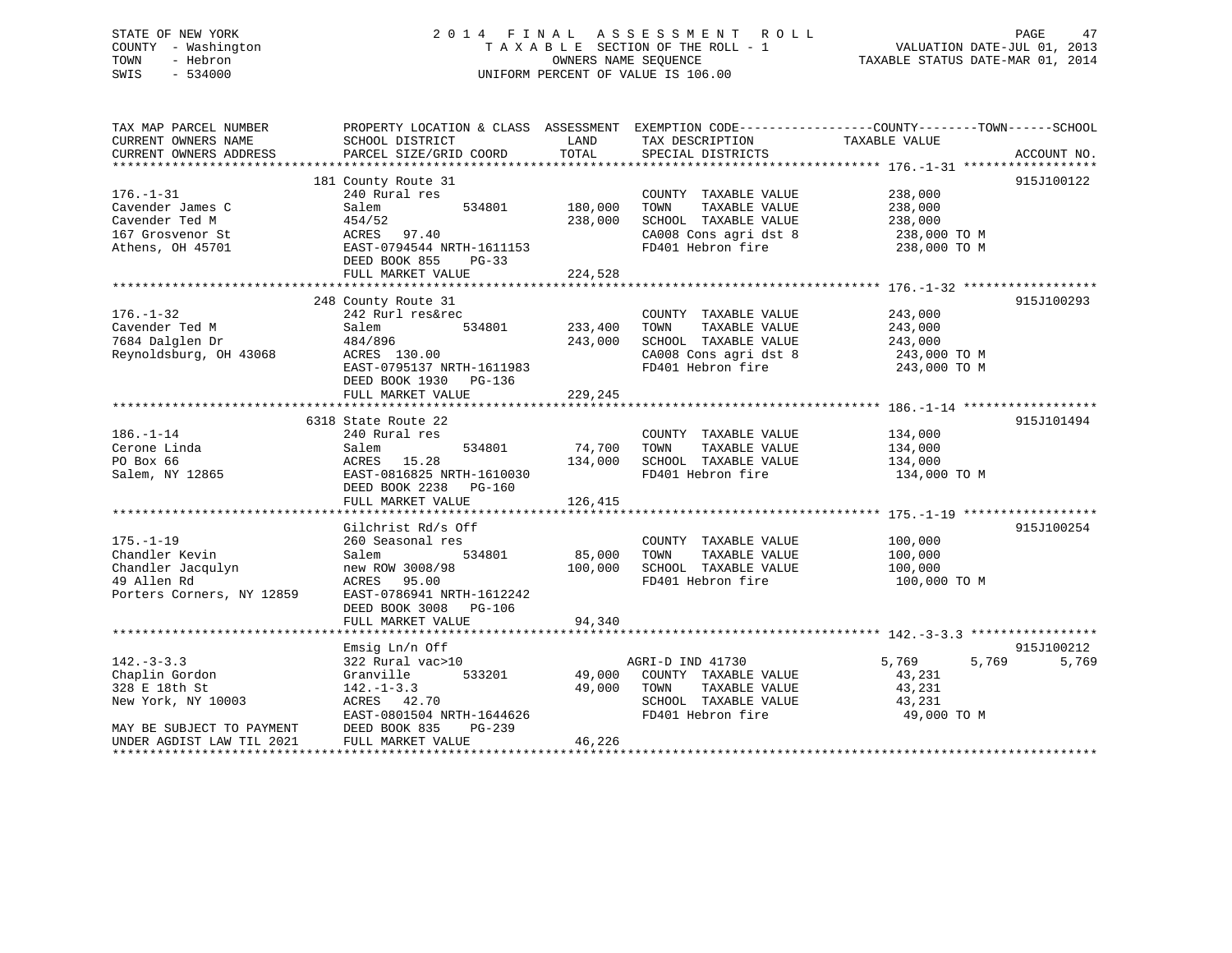## STATE OF NEW YORK 2 0 1 4 F I N A L A S S E S S M E N T R O L L PAGE 48 COUNTY - Washington T A X A B L E SECTION OF THE ROLL - 1 VALUATION DATE-JUL 01, 2013 TOWN - Hebron **CONNERS NAME SEQUENCE** TAXABLE STATUS DATE-MAR 01, 2014 SWIS - 534000 UNIFORM PERCENT OF VALUE IS 106.00

| TAX MAP PARCEL NUMBER                                                                                                  | PROPERTY LOCATION & CLASS ASSESSMENT EXEMPTION CODE----------------COUNTY-------TOWN------SCHOOL |                       |                                                                    |                       |                      |
|------------------------------------------------------------------------------------------------------------------------|--------------------------------------------------------------------------------------------------|-----------------------|--------------------------------------------------------------------|-----------------------|----------------------|
| CURRENT OWNERS NAME                                                                                                    | SCHOOL DISTRICT                                                                                  | LAND                  | TAX DESCRIPTION                                                    | TAXABLE VALUE         |                      |
| CURRENT OWNERS ADDRESS                                                                                                 | PARCEL SIZE/GRID COORD                                                                           | TOTAL                 | SPECIAL DISTRICTS                                                  |                       | ACCOUNT NO.          |
|                                                                                                                        |                                                                                                  |                       |                                                                    |                       |                      |
|                                                                                                                        | 102 Emsig Ln                                                                                     |                       |                                                                    |                       | 915J101495           |
| $142. - 3 - 3.4$                                                                                                       | 241 Rural res&ag                                                                                 |                       | AG DIST 41720                                                      | 63,076                | 63,076 63,076        |
| 142.-3-3<br>Chaplin Gordon                                                                                             | Hartford 533801<br>$Harttonu$<br>142.-1-3.4                                                      |                       | 525,000 COUNTY TAXABLE VALUE                                       | 598,924               |                      |
|                                                                                                                        |                                                                                                  | 662,000               | TOWN<br>TAXABLE VALUE                                              | 598,924               |                      |
| New York, NY 10003<br>New York, NY 10003<br>EAST-0800016 NRTH-1643642                                                  |                                                                                                  |                       |                                                                    |                       |                      |
|                                                                                                                        |                                                                                                  |                       | SCHOOL TAXABLE VALUE 598,924<br>CA008 Cons agri dst 8 598,924 TO M |                       |                      |
| MAY BE SUBJECT TO PAYMENT<br>UNDER AGDIST LAW TIL 2018                                                                 | DEED BOOK 539 PG-326 63,076 EX<br>FULL MARKET VALUE 624,528 FD401 Hebron fire                    |                       |                                                                    |                       |                      |
|                                                                                                                        |                                                                                                  |                       |                                                                    | 662,000 TO M          |                      |
|                                                                                                                        |                                                                                                  |                       |                                                                    |                       |                      |
|                                                                                                                        | Emsig Ln/off                                                                                     |                       |                                                                    |                       | 915J101496           |
| $142. - 3 - 3.5$                                                                                                       | 910 Priv forest                                                                                  |                       | COUNTY TAXABLE VALUE 5,500                                         |                       |                      |
| Chaplin Gordon                                                                                                         | Granville 533201                                                                                 |                       | 5,500 TOWN TAXABLE VALUE 5,500<br>5,500 SCHOOL TAXABLE VALUE 5,500 |                       |                      |
| 328 E 18th St                                                                                                          | ACRES 2.30 BANK 999                                                                              |                       |                                                                    |                       |                      |
| New York, NY 10003                                                                                                     |                                                                                                  |                       | CA008 Cons agri dst 8<br>FD401 Hebron fire                         | 5,500 TO M            |                      |
|                                                                                                                        | EAST-0801030 NRTH-1645192                                                                        |                       |                                                                    | 5,500 TO M            |                      |
|                                                                                                                        | DEED BOOK 539 PG-326                                                                             |                       |                                                                    |                       |                      |
|                                                                                                                        | FULL MARKET VALUE                                                                                | 5,189                 |                                                                    |                       |                      |
|                                                                                                                        |                                                                                                  |                       |                                                                    |                       |                      |
|                                                                                                                        | Big Burch Hill Rd                                                                                |                       |                                                                    |                       |                      |
| $142. - 3 - 3.6$                                                                                                       |                                                                                                  |                       | AGRI-D IND 41730                                                   |                       | 35,995 35,995 35,995 |
| Chaplin Gordon                                                                                                         |                                                                                                  |                       |                                                                    | 248,005               |                      |
| 328 E 18th St                                                                                                          | 142.-1-3.6<br>ACRES 77.40                                                                        | 284,000 TOWN<br>SCHOC | TAXABLE VALUE                                                      | 248,005<br>248,005    |                      |
| New York, NY 10003                                                                                                     |                                                                                                  |                       | SCHOOL TAXABLE VALUE                                               |                       |                      |
|                                                                                                                        | EAST-0801160 NRTH-1642732                                                                        |                       | FD401 Hebron fire 284,000 TO M                                     |                       |                      |
| MAY BE SUBJECT TO PAYMENT                                                                                              | DEED BOOK 835<br>$PG-239$                                                                        |                       |                                                                    |                       |                      |
| UNDER AGDIST LAW TIL 2021                                                                                              | FULL MARKET VALUE                                                                                | 267,925               |                                                                    |                       |                      |
|                                                                                                                        |                                                                                                  |                       |                                                                    |                       |                      |
|                                                                                                                        | Chamberlin Mills Rd                                                                              |                       |                                                                    |                       | 915J101510           |
| $184. - 2 - 10$                                                                                                        | 322 Rural vac>10                                                                                 |                       | COUNTY TAXABLE VALUE 29,300                                        |                       |                      |
| Chapman Gary                                                                                                           | Salem                                                                                            | 534801 29,300         | TOWN                                                               | TAXABLE VALUE 29,300  |                      |
| Chapman Teresa                                                                                                         | Lot 10                                                                                           | 29,300                | SCHOOL TAXABLE VALUE<br>CA008 Cons agri dst 8                      | 29,300<br>29,300 TO M |                      |
| PO Box 373                                                                                                             | ACRES 21.72                                                                                      |                       |                                                                    |                       |                      |
| Gansevoort, NY 12831                                                                                                   | EAST-0798307 NRTH-1605450                                                                        |                       | FD401 Hebron fire                                                  | 29,300 TO M           |                      |
|                                                                                                                        | DEED BOOK 1686 PG-1                                                                              |                       |                                                                    |                       |                      |
|                                                                                                                        | FULL MARKET VALUE                                                                                | 27,642                |                                                                    |                       |                      |
|                                                                                                                        |                                                                                                  |                       |                                                                    |                       |                      |
|                                                                                                                        | Little Burch Hill Rd                                                                             |                       |                                                                    |                       | 915J101684           |
| $151. - 1 - 22.25$                                                                                                     | 314 Rural vac<10                                                                                 |                       | COUNTY TAXABLE VALUE 15,600                                        |                       |                      |
| Chirasello Rosemary L<br>15,600<br>164 County Route 61<br>PO Box 171<br>Shushan, NY 12873<br>EAST-0801559 NRTH-1638216 |                                                                                                  |                       | TOWN                                                               | TAXABLE VALUE 15,600  |                      |
|                                                                                                                        |                                                                                                  |                       | SCHOOL TAXABLE VALUE                                               | 15,600                |                      |
|                                                                                                                        |                                                                                                  |                       | FD401 Hebron fire 15,600 TO M                                      |                       |                      |
|                                                                                                                        |                                                                                                  |                       |                                                                    |                       |                      |
|                                                                                                                        | DEED BOOK 3276 PG-232                                                                            |                       |                                                                    |                       |                      |
|                                                                                                                        | FULL MARKET VALUE                                                                                | 14,717                |                                                                    |                       |                      |
|                                                                                                                        |                                                                                                  |                       |                                                                    |                       |                      |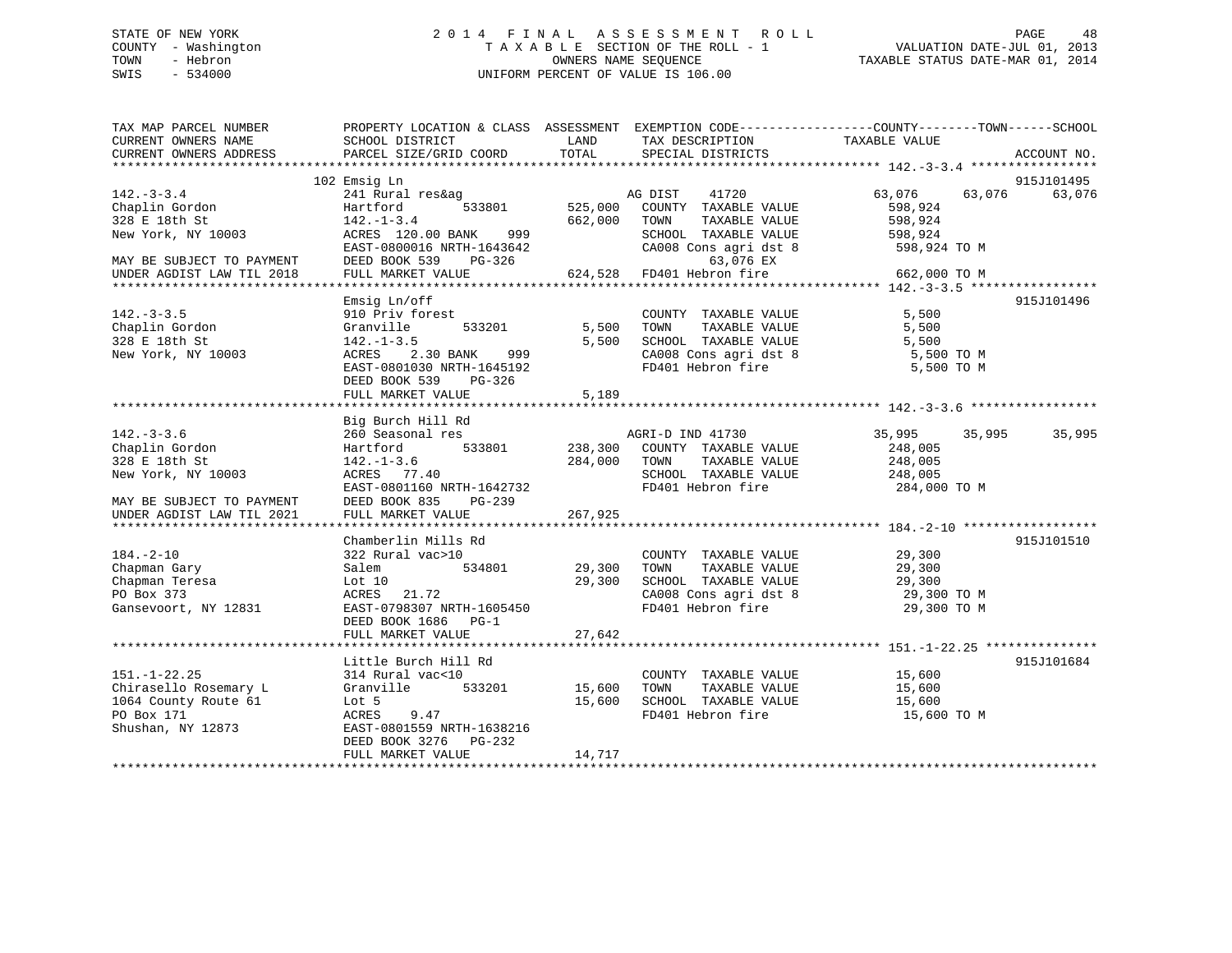## STATE OF NEW YORK 2 0 1 4 F I N A L A S S E S S M E N T R O L L PAGE 49 COUNTY - Washington T A X A B L E SECTION OF THE ROLL - 1 VALUATION DATE-JUL 01, 2013 TOWN - Hebron **CONNERS NAME SEQUENCE** TAXABLE STATUS DATE-MAR 01, 2014 SWIS - 534000 UNIFORM PERCENT OF VALUE IS 106.00

| TAX MAP PARCEL NUMBER                                                        | PROPERTY LOCATION & CLASS ASSESSMENT EXEMPTION CODE----------------COUNTY-------TOWN-----SCHOOL                                                        |                    |                                                                |                      |                    |
|------------------------------------------------------------------------------|--------------------------------------------------------------------------------------------------------------------------------------------------------|--------------------|----------------------------------------------------------------|----------------------|--------------------|
| CURRENT OWNERS NAME                                                          | SCHOOL DISTRICT                                                                                                                                        | LAND               | TAX DESCRIPTION                                                | TAXABLE VALUE        |                    |
| CURRENT OWNERS ADDRESS                                                       | PARCEL SIZE/GRID COORD                                                                                                                                 | TOTAL              | SPECIAL DISTRICTS                                              |                      | ACCOUNT NO.        |
|                                                                              |                                                                                                                                                        |                    |                                                                |                      |                    |
|                                                                              | Little Burch Hill Rd                                                                                                                                   |                    |                                                                |                      | 915J101685         |
| $151. - 1 - 22.26$                                                           | 314 Rural vac<10                                                                                                                                       |                    | COUNTY TAXABLE VALUE 15,600                                    |                      |                    |
| Chirasello Rosemary L                                                        | Granville                                                                                                                                              | 533201 15,600 TOWN |                                                                | TAXABLE VALUE 15,600 |                    |
| 1064 County Route 61                                                         | Lot 6                                                                                                                                                  |                    | 15,600 SCHOOL TAXABLE VALUE 15,600                             |                      |                    |
| PO Box 171                                                                   | ACRES<br>9.47                                                                                                                                          |                    | FD401 Hebron fire                                              | 15,600 TO M          |                    |
| Shushan, NY 12873                                                            | EAST-0801192 NRTH-1638146                                                                                                                              |                    |                                                                |                      |                    |
|                                                                              | DEED BOOK 3276 PG-232                                                                                                                                  |                    |                                                                |                      |                    |
|                                                                              |                                                                                                                                                        |                    |                                                                |                      |                    |
|                                                                              |                                                                                                                                                        |                    |                                                                |                      |                    |
|                                                                              | Button Rd                                                                                                                                              |                    |                                                                |                      | 915J100628         |
| $143. - 1 - 31$                                                              | 314 Rural vac<10                                                                                                                                       |                    | COUNTY TAXABLE VALUE                                           | 71,000               |                    |
| Cholewka Michael                                                             |                                                                                                                                                        |                    | TAXABLE VALUE                                                  | 71,000               |                    |
|                                                                              | 533201 71,000<br>Granville                                                                                                                             |                    | TOWN                                                           |                      |                    |
| Cholewka Patricia                                                            | ACRES 15.00<br>6801 Shore Rd Apt 6c EAST-0814584 NRTH-1642069                                                                                          |                    | 71,000 SCHOOL TAXABLE VALUE                                    | 71,000               |                    |
|                                                                              |                                                                                                                                                        |                    | FD401 Hebron fire                                              | 71,000 TO M          |                    |
| Brooklyn, NY 11220                                                           | DEED BOOK 446<br>PG-599                                                                                                                                |                    |                                                                |                      |                    |
|                                                                              | FULL MARKET VALUE                                                                                                                                      | 66,981             |                                                                |                      |                    |
|                                                                              |                                                                                                                                                        |                    |                                                                |                      |                    |
|                                                                              | 50 Wood Way                                                                                                                                            |                    |                                                                |                      |                    |
| $186. - 1 - 39$                                                              | 210 1 Family Res                                                                                                                                       |                    | STAR B 41854                                                   | $\overline{0}$       | $\Omega$<br>30,000 |
| Choudhuny Taimur                                                             |                                                                                                                                                        |                    | 534801 42,000 COUNTY TAXABLE VALUE 146,700                     |                      |                    |
| Choudhuny Tracy D<br>50 Wood Way                                             |                                                                                                                                                        |                    | TAXABLE VALUE                                                  | 146,700              |                    |
|                                                                              |                                                                                                                                                        |                    | SCHOOL TAXABLE VALUE 116,700                                   |                      |                    |
| Salem, NY 12865 DEED BOOK 3021 PG-1                                          |                                                                                                                                                        |                    | FD401 Hebron fire 146,700 TO M                                 |                      |                    |
|                                                                              | Salem 534801 42,000 COOLL<br>ACRES 5.01 146,700 TOWN<br>EAST-0817187 NRTH-1608575 SCHOOL<br>DEED BOOK 3021 PG-1 FD401 He<br>FIILL MARKET VALUE 138,396 |                    |                                                                |                      |                    |
|                                                                              |                                                                                                                                                        |                    |                                                                |                      |                    |
|                                                                              | 60 Clark Way                                                                                                                                           |                    |                                                                |                      |                    |
| $169. - 1 - 18.33$                                                           | 270 Mfg housing                                                                                                                                        |                    | COUNTY TAXABLE VALUE                                           | 58,500               |                    |
|                                                                              | $533201$ 47,100<br>Granville                                                                                                                           |                    | TOWN                                                           | TAXABLE VALUE 58,500 |                    |
|                                                                              | ACRES 14.12                                                                                                                                            | 58,500             | SCHOOL TAXABLE VALUE<br>FD401 Hebron fire                      | 58,500               |                    |
| ---- + +0.33<br>Church Patricia<br>268 Popular Ave<br>Valley Falls, NY 12185 | EAST-0815110 NRTH-1623421                                                                                                                              |                    |                                                                | 58,500 TO M          |                    |
|                                                                              | DEED BOOK 2393 PG-113                                                                                                                                  |                    |                                                                |                      |                    |
|                                                                              | FULL MARKET VALUE                                                                                                                                      | 55,189             |                                                                |                      |                    |
|                                                                              |                                                                                                                                                        |                    |                                                                |                      |                    |
|                                                                              | Webber Ln/s Off                                                                                                                                        |                    |                                                                |                      | 915J100554         |
| $168. - 1 - 5$                                                               | 314 Rural vac<10                                                                                                                                       |                    | COUNTY TAXABLE VALUE                                           | 6,200                |                    |
| Ciancetta Gary M                                                             | Hartford<br>533801                                                                                                                                     | 6,200              | TOWN<br>TAXABLE VALUE                                          | 6,200                |                    |
| 44 Webber Ln                                                                 | $2.0$ Ad                                                                                                                                               | 6,200              | SCHOOL TAXABLE VALUE                                           |                      |                    |
| Salem, NY 12865                                                              | ACRES 1.30                                                                                                                                             |                    | SCHOOL TAXABLE VALUE 6,200<br>CA008 Cons agri dst 8 6,200 TO M |                      |                    |
|                                                                              | EAST-0799527 NRTH-1622115                                                                                                                              |                    | FD401 Hebron fire                                              | 6,200 TO M           |                    |
|                                                                              | DEED BOOK 3283 PG-233                                                                                                                                  |                    |                                                                |                      |                    |
|                                                                              | FULL MARKET VALUE                                                                                                                                      | 5,849              |                                                                |                      |                    |
|                                                                              |                                                                                                                                                        |                    |                                                                |                      |                    |
|                                                                              |                                                                                                                                                        |                    |                                                                |                      |                    |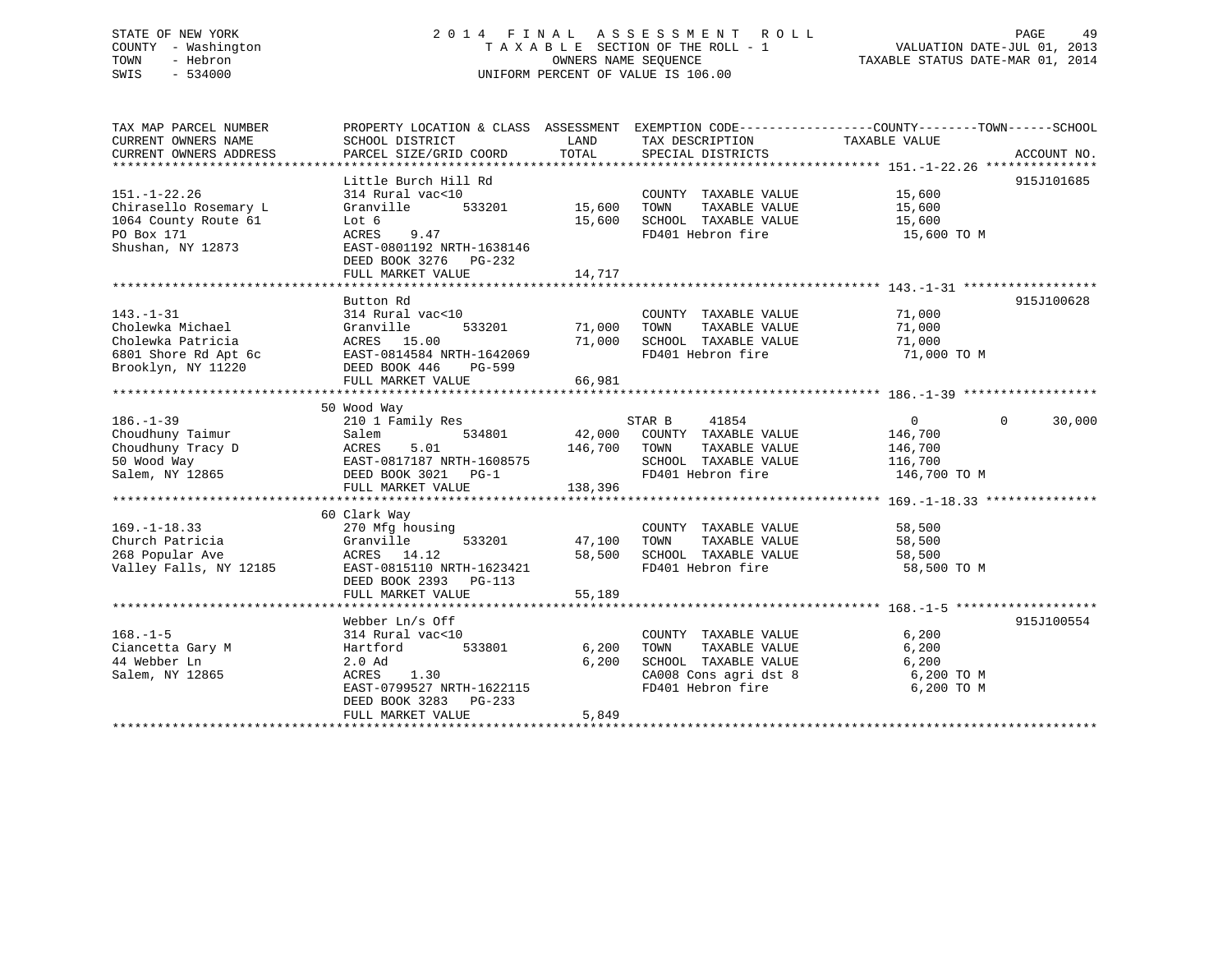## STATE OF NEW YORK 2 0 1 4 F I N A L A S S E S S M E N T R O L L PAGE 50 COUNTY - Washington T A X A B L E SECTION OF THE ROLL - 1 VALUATION DATE-JUL 01, 2013 TOWN - Hebron OWNERS NAME SEQUENCE TAXABLE STATUS DATE-MAR 01, 2014 SWIS - 534000 UNIFORM PERCENT OF VALUE IS 106.00

| TAX MAP PARCEL NUMBER<br>CURRENT OWNERS NAME<br>CURRENT OWNERS ADDRESS                   | SCHOOL DISTRICT<br>PARCEL SIZE/GRID COORD                                                                                                                                  | TAX DESCRIPTION TAXABLE VALUE<br>LAND<br>TOTAL<br>SPECIAL DISTRICTS                                                                                                              | PROPERTY LOCATION & CLASS ASSESSMENT EXEMPTION CODE---------------COUNTY-------TOWN------SCHOOL<br>ACCOUNT NO. |
|------------------------------------------------------------------------------------------|----------------------------------------------------------------------------------------------------------------------------------------------------------------------------|----------------------------------------------------------------------------------------------------------------------------------------------------------------------------------|----------------------------------------------------------------------------------------------------------------|
| $168. - 1 - 5.2$<br>Ciancetta Gary M<br>44 Webber Ln<br>Salem, NY 12865                  | 44 Webber Ln<br>242 Rurl res&rec<br>Hartford<br>533801<br>ACRES 15.00<br>EAST-0799234 NRTH-1622491<br>DEED BOOK 3283 PG-233<br>FULL MARKET VALUE                           | STAR B<br>41854<br>67,500 COUNTY TAXABLE VALUE<br>124,000<br>TOWN<br>TAXABLE VALUE<br>SCHOOL TAXABLE VALUE<br>$\mathbf{L}$<br>CA008 Cons agri dst 8<br>116,981 FD401 Hebron fire | $\Omega$<br>$\Omega$<br>30,000<br>124,000<br>124,000<br>94,000<br>124,000 TO M<br>124,000 TO M                 |
| $183. - 1 - 44$<br>Ciccone Dean A<br>PO Box 2645<br>Glens Falls, NY 12801                | 1227 Patterson Hill Rd<br>210 1 Family Res<br>Salem<br>ACRES<br>1.04<br>EAST-0789452 NRTH-1603249<br>DEED BOOK 952<br>$PG-20$<br>FULL MARKET VALUE                         | COUNTY TAXABLE VALUE<br>534801 40,200<br>TOWN<br>TAXABLE VALUE<br>SCHOOL TAXABLE VALUE<br>53,000<br>FD401 Hebron fire<br>50,000                                                  | 915J101023<br>53,000<br>53,000<br>53,000<br>53,000 TO M                                                        |
|                                                                                          | 20 Smith Ln                                                                                                                                                                |                                                                                                                                                                                  | 915J100135                                                                                                     |
| $159. - 1 - 32$<br>Cicotte Warren<br>Cicotte Gwendolyn<br>20 Smith Ln<br>Salem, NY 12865 | 240 Rural res<br>Hartford<br>533801<br>ACRES 10.80<br>EAST-0792084 NRTH-1627153<br>DEED BOOK 422 PG-521<br>FULL MARKET VALUE                                               | STAR B<br>41854<br>50,700 COUNTY TAXABLE VALUE<br>175,000<br>TOWN<br>TAXABLE VALUE<br>SCHOOL TAXABLE VALUE<br>FD401 Hebron fire<br>165,094                                       | 30,000<br>$\Omega$<br>$\sim$ 0<br>175,000<br>175,000<br>145,000<br>175,000 TO M                                |
|                                                                                          |                                                                                                                                                                            |                                                                                                                                                                                  |                                                                                                                |
| $159. - 1 - 32.1$<br>Cicotte Warren A<br>Cicotte Janet<br>38 Smith Ln<br>Salem, NY 12865 | 38 Smith Ln<br>210 1 Family Res<br>533801<br>Hartford<br>ACRES د.ov<br>EAST-0792517 NRTH-1627384<br>EAST-079 PG-141<br>DEED BOOK 628<br><b>PG-141</b><br>FULL MARKET VALUE | STAR B<br>41854<br>38,500 COUNTY TAXABLE VALUE<br>152,000<br>TOWN<br>TAXABLE VALUE<br>SCHOOL TAXABLE VALUE<br>FD401 Hebron fire<br>143,396                                       | 915J101785<br>30,000<br>$\overline{0}$<br>$\Omega$<br>152,000<br>152,000<br>122,000<br>152,000 TO M            |
|                                                                                          | 20 Clark Way                                                                                                                                                               |                                                                                                                                                                                  | 915J101528                                                                                                     |
| $169. - 1 - 18.14$<br>Ciemniewski Diane<br>PO Box 202<br>Prewitt, NM 87045               | 314 Rural vac<10<br>533201<br>Granville<br>ACRES<br>2.80<br>EAST-0815708 NRTH-1623749<br>DEED BOOK 3137 PG-152<br>FULL MARKET VALUE                                        | COUNTY TAXABLE VALUE<br>18,500<br>TAXABLE VALUE<br>TOWN<br>18,500<br>SCHOOL TAXABLE VALUE<br>FD401 Hebron fire<br>17,453                                                         | 18,500<br>18,500<br>18,500<br>18,500 TO M                                                                      |
|                                                                                          |                                                                                                                                                                            |                                                                                                                                                                                  |                                                                                                                |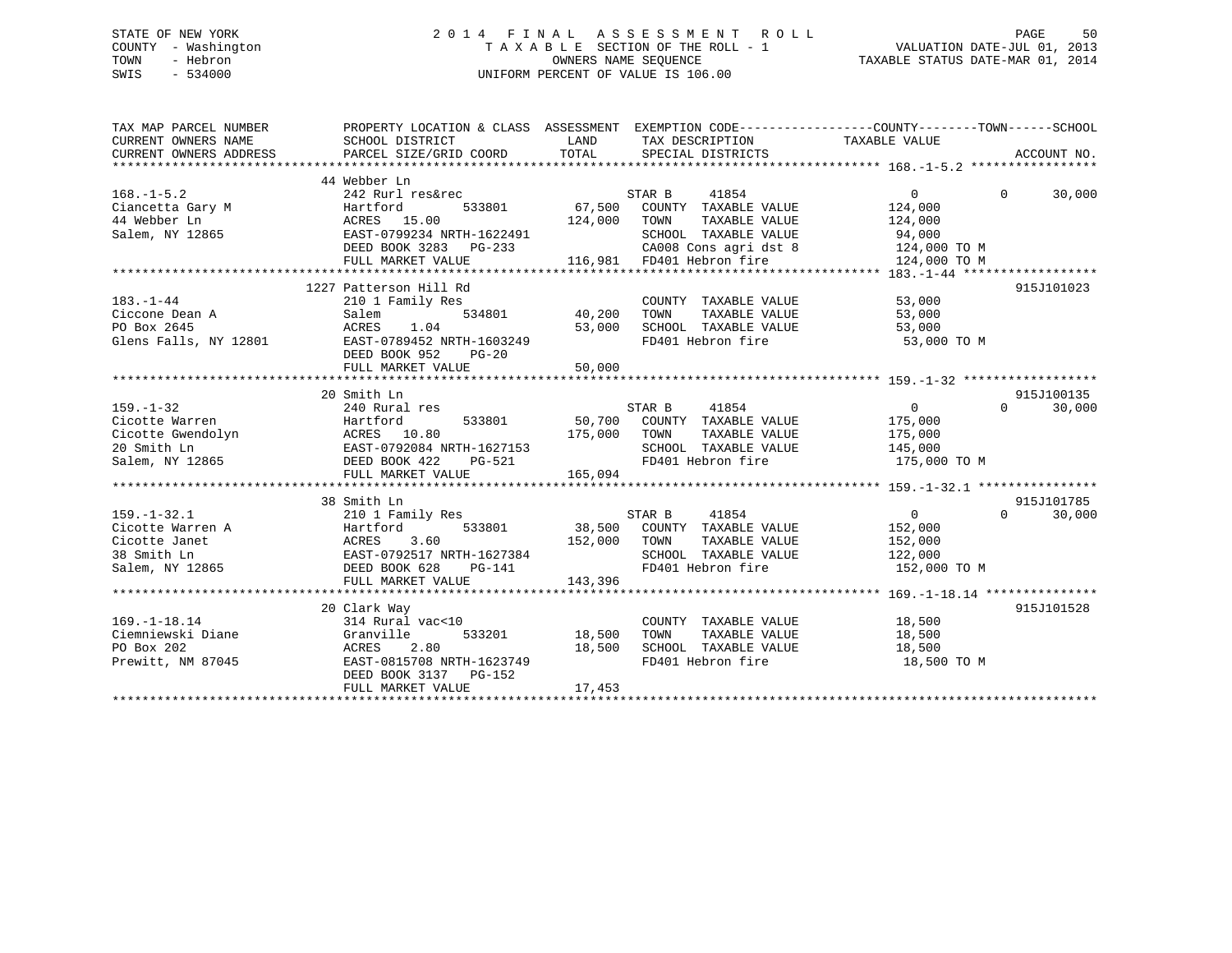## STATE OF NEW YORK 2 0 1 4 F I N A L A S S E S S M E N T R O L L PAGE 51 COUNTY - Washington T A X A B L E SECTION OF THE ROLL - 1 VALUATION DATE-JUL 01, 2013 TOWN - Hebron OWNERS NAME SEQUENCE TAXABLE STATUS DATE-MAR 01, 2014 SWIS - 534000 UNIFORM PERCENT OF VALUE IS 106.00

| TAX MAP PARCEL NUMBER<br>CURRENT OWNERS NAME                                                   | PROPERTY LOCATION & CLASS ASSESSMENT EXEMPTION CODE----------------COUNTY-------TOWN------SCHOOL<br>SCHOOL DISTRICT                                 | LAND             | TAX DESCRIPTION                                                                                                       | TAXABLE VALUE                                            |                    |                                |
|------------------------------------------------------------------------------------------------|-----------------------------------------------------------------------------------------------------------------------------------------------------|------------------|-----------------------------------------------------------------------------------------------------------------------|----------------------------------------------------------|--------------------|--------------------------------|
| CURRENT OWNERS ADDRESS                                                                         | PARCEL SIZE/GRID COORD                                                                                                                              | TOTAL            | SPECIAL DISTRICTS                                                                                                     |                                                          |                    | ACCOUNT NO.                    |
|                                                                                                | 4222 County Route 30                                                                                                                                |                  |                                                                                                                       |                                                          |                    | 915J100158                     |
| $158. - 1 - 19$<br>Clark A John Jr<br>Clark Ruth M<br>4222 County Route 30                     | 210 1 Family Res<br>533801<br>Hartford<br>1.10<br>ACRES<br>EAST-0785895 NRTH-1626729                                                                | 117,500          | STAR B<br>41854<br>50,500 COUNTY TAXABLE VALUE<br>TOWN<br>TAXABLE VALUE<br>SCHOOL TAXABLE VALUE                       | $\overline{0}$<br>117,500<br>117,500<br>87,500           | $\Omega$           | 30,000                         |
| Salem, NY 12865                                                                                | DEED BOOK 3141    PG-251                                                                                                                            |                  | CA008 Cons agri dst 8                                                                                                 | 117,500 TO M                                             |                    |                                |
|                                                                                                | FULL MARKET VALUE                                                                                                                                   |                  | 110,849 FD401 Hebron fire                                                                                             | 117,500 TO M                                             |                    |                                |
|                                                                                                |                                                                                                                                                     |                  |                                                                                                                       |                                                          |                    | 915J100646                     |
| $167. - 1 - 3$<br>Clark A. John Jr.<br>Clark Ruth M<br>4221 County Route 30<br>Salem, NY 12865 | County Route 30<br>314 Rural vac<10<br>533801<br>Hartford<br>ACRES 10.00<br>EAST-0785845 NRTH-1626278<br>DEED BOOK 2909 PG-236<br>FULL MARKET VALUE | 59,500<br>56,132 | AGRI-D IND 41730<br>59,500 COUNTY TAXABLE VALUE<br>TOWN<br>TAXABLE VALUE<br>SCHOOL TAXABLE VALUE<br>FD401 Hebron fire | 14,007<br>45,493<br>45,493<br>45,493<br>59,500 TO M      | 14,007             | 14,007                         |
| MAY BE SUBJECT TO PAYMENT<br>UNDER AGDIST LAW TIL 2021                                         |                                                                                                                                                     |                  |                                                                                                                       |                                                          |                    |                                |
|                                                                                                |                                                                                                                                                     |                  |                                                                                                                       |                                                          |                    |                                |
| $167. - 1 - 1$                                                                                 | County Route 45<br>314 Rural vac<10                                                                                                                 |                  | 41720<br>AG DIST                                                                                                      | 17,625                                                   | 17,625             | 915J100292<br>17,625           |
| Clark David P<br>Clark Christine R<br>1094 Ct Rt 45<br>Argyle, NY 12809                        | 532001<br>Argyle<br>ACRES 44.50<br>EAST-0784827 NRTH-1625625<br>DEED BOOK 709<br>PG-218                                                             | 89,500<br>89,500 | COUNTY TAXABLE VALUE<br>TOWN<br>TAXABLE VALUE<br>SCHOOL TAXABLE VALUE<br>CA008 Cons agri dst 8                        | 71,875<br>71,875<br>71,875<br>71,875 TO M                |                    |                                |
|                                                                                                | FULL MARKET VALUE                                                                                                                                   | 84,434           | 17,625 EX                                                                                                             |                                                          |                    |                                |
| MAY BE SUBJECT TO PAYMENT<br>UNDER AGDIST LAW TIL 2018                                         |                                                                                                                                                     |                  | FD401 Hebron fire                                                                                                     | 89,500 TO M                                              |                    |                                |
|                                                                                                |                                                                                                                                                     |                  |                                                                                                                       |                                                          |                    |                                |
|                                                                                                | 1094 County Route 45                                                                                                                                |                  |                                                                                                                       |                                                          |                    | 915J101054                     |
| $167. - 1 - 2$<br>Clark David P<br>Clark Christine<br>1094 County Route 45<br>Arqyle, NY 12809 | 210 1 Family Res<br>532001<br>Argyle<br>ACRES<br>7.70<br>EAST-0784592 NRTH-1626005<br>DEED BOOK 709<br>$PG-218$                                     | 76,800 STAR B    | 41720<br>AG DIST<br>41854<br>154,000 COUNTY TAXABLE VALUE<br>TAXABLE VALUE<br>TOWN<br>SCHOOL TAXABLE VALUE            | 9,307<br>$\overline{0}$<br>144,693<br>144,693<br>114,693 | 9,307<br>$\Omega$  | 9,307<br>30,000                |
| MAY BE SUBJECT TO PAYMENT                                                                      | FULL MARKET VALUE                                                                                                                                   |                  | 145,283 CA008 Cons agri dst 8<br>9,307 EX                                                                             | 144,693 TO M                                             |                    |                                |
| UNDER AGDIST LAW TIL 2018                                                                      |                                                                                                                                                     |                  | FD401 Hebron fire                                                                                                     | 154,000 TO M                                             |                    |                                |
|                                                                                                |                                                                                                                                                     |                  |                                                                                                                       |                                                          |                    |                                |
| $167. - 1 - 43$<br>Clark Delbert J<br>Clark Anne K<br>Sultain Anne --<br>3967 County Route 30  | 3967 County Route 30<br>210 1 Family Res<br>Salem<br>534801<br>FRNT 105.00 DPTH 130.00<br>EAST-0788722 NRTH-1621243                                 | 21,200 STAR EN   | AGED-ALL<br>41800<br>41834<br>80,500 COUNTY TAXABLE VALUE<br>TOWN<br>TAXABLE VALUE                                    | 40,250<br>$\Omega$<br>40,250<br>40,250                   | 40,250<br>$\Omega$ | 915J100137<br>40,250<br>40,250 |
| Salem, NY 12865                                                                                | DEED BOOK 788<br>PG-110<br>FULL MARKET VALUE                                                                                                        |                  | SCHOOL TAXABLE VALUE<br>75,943 FD401 Hebron fire                                                                      | $\mathbf 0$<br>80,500 TO M                               |                    |                                |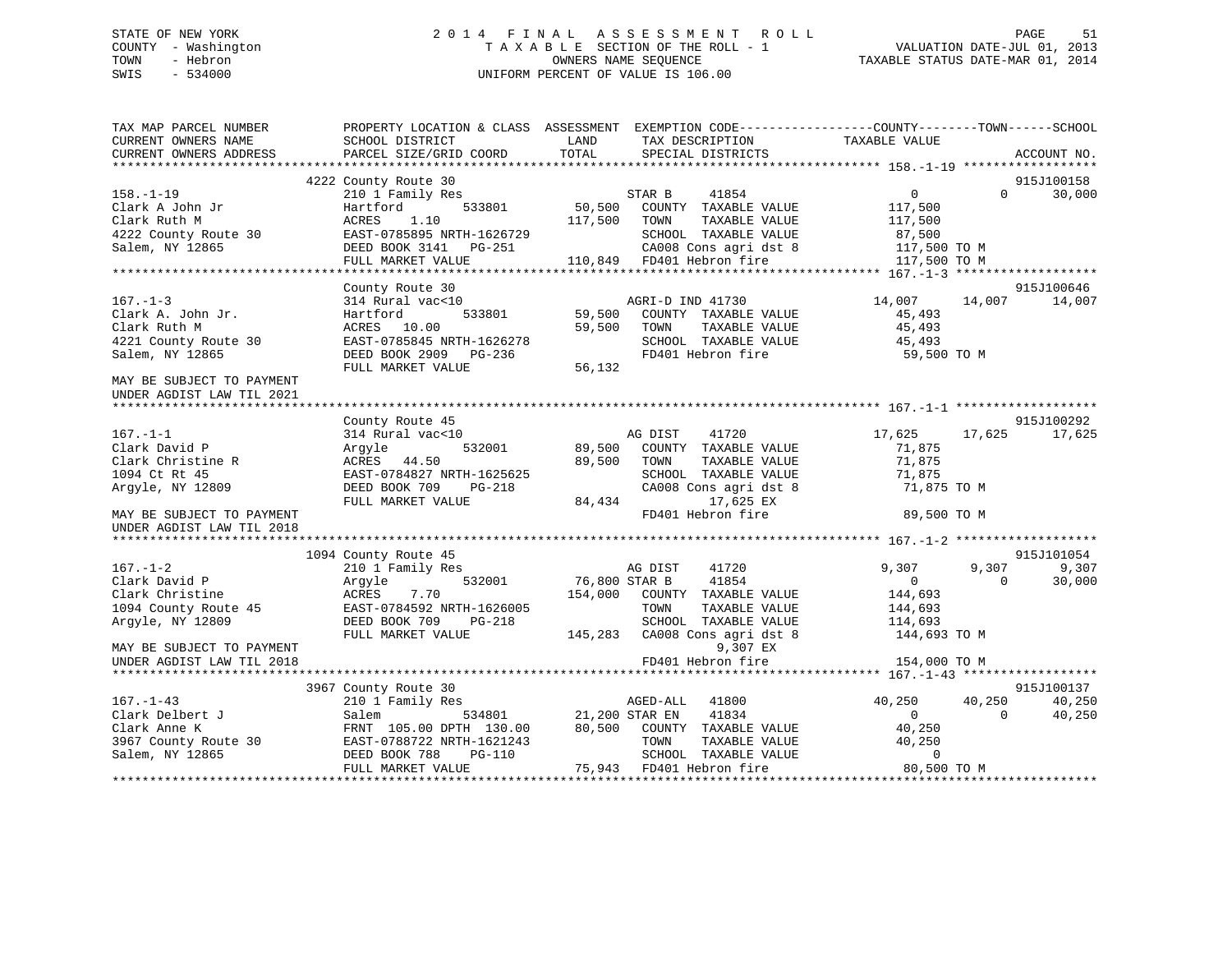## STATE OF NEW YORK 2 0 1 4 F I N A L A S S E S S M E N T R O L L PAGE 52 COUNTY - Washington T A X A B L E SECTION OF THE ROLL - 1 VALUATION DATE-JUL 01, 2013 TOWN - Hebron OWNERS NAME SEQUENCE TAXABLE STATUS DATE-MAR 01, 2014 SWIS - 534000 UNIFORM PERCENT OF VALUE IS 106.00

| TAX MAP PARCEL NUMBER<br>CURRENT OWNERS NAME<br>CURRENT OWNERS ADDRESS                                | PROPERTY LOCATION & CLASS ASSESSMENT EXEMPTION CODE----------------COUNTY-------TOWN-----SCHOOL<br>SCHOOL DISTRICT<br>PARCEL SIZE/GRID COORD                                        | LAND<br>TOTAL                 | TAX DESCRIPTION<br>SPECIAL DISTRICTS                                                                                                           | TAXABLE VALUE                                                                  | ACCOUNT NO.                              |
|-------------------------------------------------------------------------------------------------------|-------------------------------------------------------------------------------------------------------------------------------------------------------------------------------------|-------------------------------|------------------------------------------------------------------------------------------------------------------------------------------------|--------------------------------------------------------------------------------|------------------------------------------|
|                                                                                                       |                                                                                                                                                                                     |                               |                                                                                                                                                |                                                                                |                                          |
| $167. - 1 - 25.2$<br>Clark Jody J<br>Clark Heather M<br>3924 County Route 30<br>Salem, NY 12865       | 3924 County Route 30<br>270 Mfg housing<br>534801<br>Salem<br>ACRES<br>4.50 BANK<br>998<br>EAST-0789728 NRTH-1620564<br>DEED BOOK 931<br>PG-255                                     | 35,800<br>42,500              | 41854<br>STAR B<br>COUNTY TAXABLE VALUE<br>TAXABLE VALUE<br>TOWN<br>SCHOOL TAXABLE VALUE<br>FD401 Hebron fire                                  | $\overline{0}$<br>42,500<br>42,500<br>12,500<br>42,500 TO M                    | 915J101115<br>$\Omega$<br>30,000         |
|                                                                                                       | FULL MARKET VALUE                                                                                                                                                                   | 40,094                        |                                                                                                                                                |                                                                                |                                          |
|                                                                                                       |                                                                                                                                                                                     |                               |                                                                                                                                                |                                                                                |                                          |
| $167. - 1 - 53$<br>Clark Wesley A<br>Herrlin Phyllis A<br>PO Box 213<br>Argyle, NY 12809              | 893 Callaway Rd<br>210 1 Family Res<br>Argyle<br>532001<br>ACRES<br>4.00<br>EAST-0784664 NRTH-1621783<br>DEED BOOK 2955 PG-280<br>FULL MARKET VALUE                                 | 92,500<br>123,000             | STAR B<br>41854<br>COUNTY TAXABLE VALUE<br>TOWN<br>TAXABLE VALUE<br>SCHOOL TAXABLE VALUE<br>CA006 Cons agri dst 6<br>116,038 FD401 Hebron fire | $\overline{0}$<br>123,000<br>123,000<br>93,000<br>123,000 TO M<br>123,000 TO M | 915J100139<br>$\Omega$<br>30,000         |
|                                                                                                       |                                                                                                                                                                                     |                               |                                                                                                                                                |                                                                                |                                          |
| $177. - 1 - 14$                                                                                       | 6551 State Route 22<br>210 1 Family Res                                                                                                                                             |                               | AGED-TOWN 41803                                                                                                                                | 45,000<br>$\overline{0}$                                                       | 915J100562<br>$\overline{0}$             |
| Clayton Mary Anne<br>6551 State Route 22<br>Salem, NY 12865                                           | 534801<br>Salem<br>FRNT<br>87.00 DPTH 84.00 100,000 STAR EN<br>ACRES<br>0.17<br>EAST-0815250 NRTH-1615686<br>DEED BOOK 614<br>$PG-14$                                               |                               | 23,300 AGE-CO/SCH 41805<br>41834<br>COUNTY TAXABLE VALUE<br>TOWN<br>TAXABLE VALUE<br>SCHOOL TAXABLE VALUE                                      | 50,000<br>$\overline{0}$<br>50,000<br>55,000<br>$\Omega$                       | 50,000<br>$\Omega$<br>$\Omega$<br>50,000 |
|                                                                                                       | FULL MARKET VALUE                                                                                                                                                                   |                               | 94,340 FD401 Hebron fire                                                                                                                       | 100,000 TO M                                                                   |                                          |
|                                                                                                       |                                                                                                                                                                                     |                               |                                                                                                                                                |                                                                                |                                          |
| $143. - 1 - 15$<br>Cloutman Philip<br>Cloutman Janet<br>PO Box 103<br>West Pawlet, VT 05775           | 105 East Green Pond Way<br>260 Seasonal res - WTRFNT<br>Granville<br>533201<br>FRNT 240.00 DPTH 165.00<br>EAST-0816093 NRTH-1643188<br>DEED BOOK 500<br>PG-897<br>FULL MARKET VALUE | 118,200<br>133,500<br>125,943 | COUNTY TAXABLE VALUE<br>TOWN<br>TAXABLE VALUE<br>SCHOOL TAXABLE VALUE<br>FD401 Hebron fire                                                     | 133,500<br>133,500<br>133,500<br>133,500 TO M                                  | 915J100057                               |
|                                                                                                       |                                                                                                                                                                                     |                               |                                                                                                                                                |                                                                                |                                          |
| $170. - 1 - 15.18$<br>Coffey William J<br>Coffey Judith J<br>19 Dana Rd<br>Danbury, CT 06810          | 141 Indian Head Way<br>210 1 Family Res<br>533201<br>Granville<br>ACRES<br>5.00<br>EAST-0816274 NRTH-1621096<br>DEED BOOK 873<br>$PG-50$                                            | 42,000<br>189,000             | COUNTY TAXABLE VALUE<br>TAXABLE VALUE<br>TOWN<br>SCHOOL TAXABLE VALUE<br>FD401 Hebron fire                                                     | 189,000<br>189,000<br>189,000<br>189,000 TO M                                  | 915J101421                               |
|                                                                                                       | FULL MARKET VALUE                                                                                                                                                                   | 178,302                       |                                                                                                                                                |                                                                                |                                          |
|                                                                                                       | 2259 County Route 47                                                                                                                                                                |                               |                                                                                                                                                |                                                                                | 915J101171                               |
| $183.2 - 1 - 12$<br>Colatarci Michael J<br>Colatarci Sally L<br>221 Birch Tree Cir<br>Aiken, SC 29803 | 210 1 Family Res - WTRFNT<br>534801<br>Salem<br>ACRES<br>7.90<br>EAST-0787719 NRTH-1608700<br>DEED BOOK 493<br>PG-334<br>FULL MARKET VALUE                                          | 104,800<br>180,000<br>169,811 | COUNTY TAXABLE VALUE<br>TOWN<br>TAXABLE VALUE<br>SCHOOL TAXABLE VALUE<br>FD401 Hebron fire                                                     | 180,000<br>180,000<br>180,000<br>180,000 TO M                                  |                                          |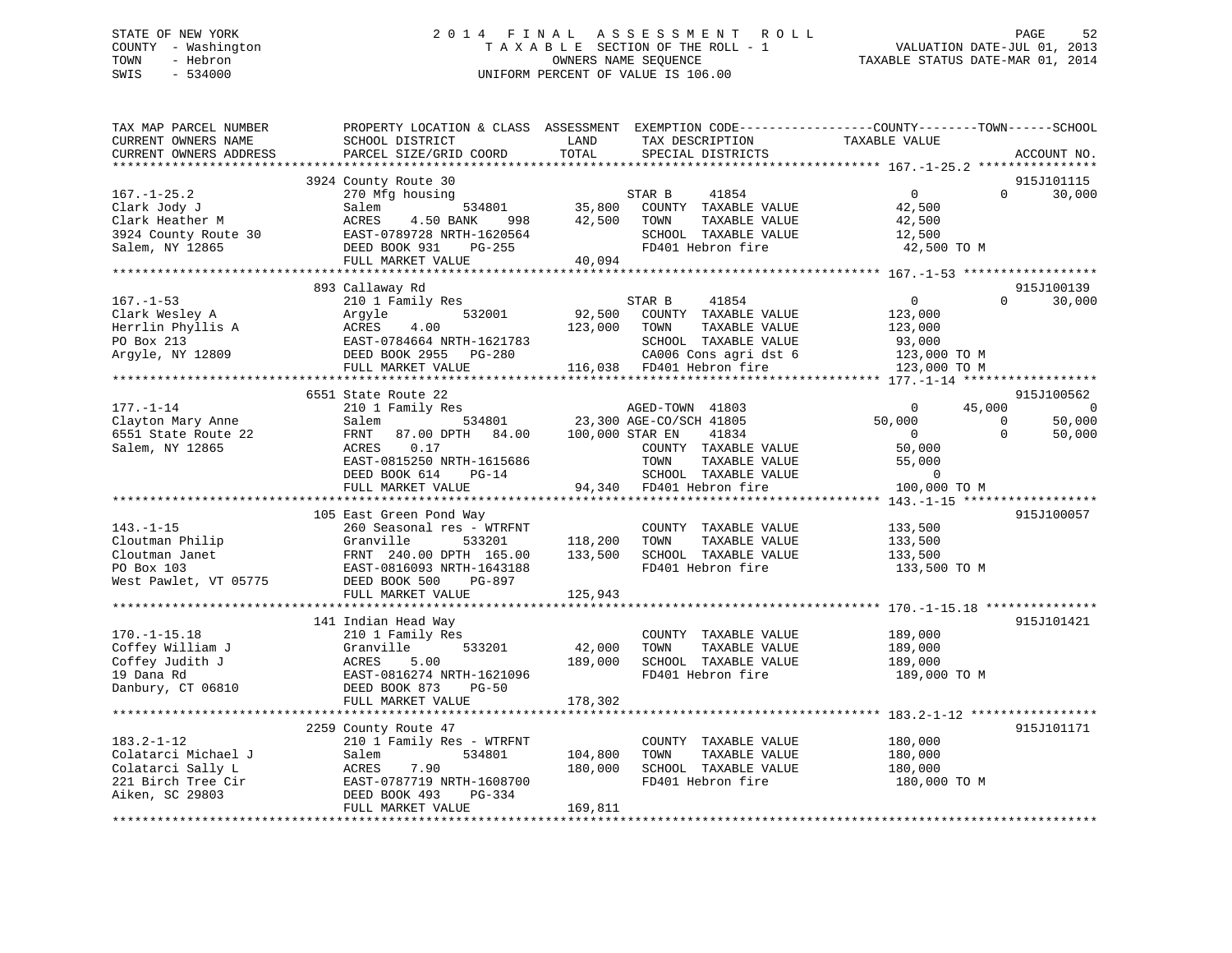## STATE OF NEW YORK 2 0 1 4 F I N A L A S S E S S M E N T R O L L PAGE 53 COUNTY - Washington T A X A B L E SECTION OF THE ROLL - 1 VALUATION DATE-JUL 01, 2013 TOWN - Hebron **CONNERS NAME SEQUENCE** TAXABLE STATUS DATE-MAR 01, 2014 SWIS - 534000 UNIFORM PERCENT OF VALUE IS 106.00

| TAX MAP PARCEL NUMBER    |                                                                                                                                                             |                       |                                             | PROPERTY LOCATION & CLASS ASSESSMENT EXEMPTION CODE----------------COUNTY-------TOWN------SCHOOL                         |                |
|--------------------------|-------------------------------------------------------------------------------------------------------------------------------------------------------------|-----------------------|---------------------------------------------|--------------------------------------------------------------------------------------------------------------------------|----------------|
| CURRENT OWNERS NAME      | SCHOOL DISTRICT                                                                                                                                             | LAND                  | TAX DESCRIPTION TAXABLE VALUE               |                                                                                                                          |                |
| CURRENT OWNERS ADDRESS   | PARCEL SIZE/GRID COORD                                                                                                                                      | TOTAL                 | SPECIAL DISTRICTS                           |                                                                                                                          | ACCOUNT NO.    |
|                          |                                                                                                                                                             |                       |                                             |                                                                                                                          |                |
|                          | 3150 County Route 30 $\,$ 89 PCT OF VALUE USED FOR EXEMPTION PURPOSES 210 1 Family Res $\,$ VET WAR CT 41121                                                |                       |                                             |                                                                                                                          | 915J100148     |
| $183.20 - 1 - 2$         |                                                                                                                                                             |                       |                                             | 18,290                                                                                                                   | 18,000 0       |
| Coldwell Donald R        | Salem                                                                                                                                                       | 534801 25,000 STAR EN | 41834                                       | $\overline{0}$<br>$\Omega$                                                                                               | 64,200         |
| Coldwell Alice M         | FRNT 140.00 DPTH 160.00 137,000 COUNTY TAXABLE VALUE                                                                                                        |                       |                                             | 118,710                                                                                                                  |                |
| 3150 County Route 30     | 0.51<br>ACRES                                                                                                                                               |                       | TAXABLE VALUE<br>TOWN                       | 119,000                                                                                                                  |                |
| Salem, NY 12865          | EAST-0792175 NRTH-1603178                                                                                                                                   |                       | SCHOOL TAXABLE VALUE                        | 72,800<br>137,000 TO M                                                                                                   |                |
|                          | DEED BOOK 2333 PG-49                                                                                                                                        |                       | CA008 Cons agri dst 8                       |                                                                                                                          |                |
|                          | FULL MARKET VALUE                                                                                                                                           |                       |                                             | 129,245 FD401 Hebron fire 137,000 TO M<br>LD401 West hebron light 137,000 TO M                                           |                |
|                          |                                                                                                                                                             |                       |                                             |                                                                                                                          |                |
|                          |                                                                                                                                                             |                       |                                             |                                                                                                                          |                |
|                          | Blossom Rd/w Off                                                                                                                                            |                       |                                             |                                                                                                                          | 915J101756     |
| $186. - 1 - 34$          | 314 Rural vac<10                                                                                                                                            |                       | COUNTY TAXABLE VALUE 21,000                 |                                                                                                                          |                |
| Collins Nora L           | 534801<br>Salem                                                                                                                                             | 21,000                | TOWN<br>TAXABLE VALUE                       | 21,000<br>21,000                                                                                                         |                |
| 126 W Mickey Mantle Path | deeded ROW                                                                                                                                                  | 21,000                | SCHOOL TAXABLE VALUE                        |                                                                                                                          |                |
| Hernando, FL 34442       | ACRES<br>5.01                                                                                                                                               |                       |                                             | FD401 Hebron fire 21,000 TO M                                                                                            |                |
|                          | EAST-0817799 NRTH-1607490                                                                                                                                   |                       |                                             |                                                                                                                          |                |
|                          | DEED BOOK 1997 PG-37                                                                                                                                        |                       |                                             |                                                                                                                          |                |
|                          | FULL MARKET VALUE                                                                                                                                           | 19,811                |                                             |                                                                                                                          |                |
|                          |                                                                                                                                                             |                       |                                             |                                                                                                                          |                |
|                          | 127 Scott Hill Rd                                                                                                                                           |                       | 87 PCT OF VALUE USED FOR EXEMPTION PURPOSES |                                                                                                                          | 915J101048     |
| $158. - 1 - 1$           | Scott Hill Rd<br>210 1 Family Res                                                                                                                           |                       | VET WAR CT 41121                            | 26,948<br>18,000                                                                                                         | $\overline{0}$ |
| Condell Rand             | 532001<br>Argyle                                                                                                                                            | 67,200 STAR B         | 41854                                       | $\overline{0}$<br>$\Omega$                                                                                               | 30,000         |
|                          | Condell Freya<br>127 Scott Hill Rd<br>127 Scott Hill Rd<br>127 Scott Hill Rd<br>12809<br>12809<br>122 Scott Press PG-571<br>12809<br>122 Scott Press PG-571 |                       | 206,500 COUNTY TAXABLE VALUE                | 179,552                                                                                                                  |                |
|                          |                                                                                                                                                             |                       | TAXABLE VALUE<br>TOWN                       | 188,500                                                                                                                  |                |
|                          |                                                                                                                                                             |                       |                                             |                                                                                                                          |                |
|                          | FULL MARKET VALUE                                                                                                                                           |                       |                                             |                                                                                                                          |                |
|                          |                                                                                                                                                             |                       |                                             | 3-571 SCHOOL TAXABLE VALUE 176,500<br>3-571 194,811 CA008 Cons agri dst 8 206,500 TO M<br>FD401 Hebron fire 206,500 TO M |                |
|                          |                                                                                                                                                             |                       |                                             |                                                                                                                          |                |
|                          | County Route 28                                                                                                                                             |                       |                                             |                                                                                                                          | 915J100552     |
| $152 - 2 - 16$           | 314 Rural vac<10                                                                                                                                            |                       | COUNTY TAXABLE VALUE 12,800                 |                                                                                                                          |                |
| Conese Connie            | Granville                                                                                                                                                   | 533201 12,800         | TOWN                                        | TAXABLE VALUE 12,800                                                                                                     |                |
| 2011 Hammond Ct          |                                                                                                                                                             |                       |                                             | 12,800                                                                                                                   |                |
| Hayes, VA 23072          | FRNT 200.00 DPTH 215.00 12,800<br>EAST-0810626 NRTH-1642374                                                                                                 |                       | TOWN LOADLE VALUE<br>SCHOOL TAXABLE VALUE   | 12,800 TO M                                                                                                              |                |
|                          | DEED BOOK W 598 PG-141                                                                                                                                      |                       |                                             |                                                                                                                          |                |
|                          | FULL MARKET VALUE                                                                                                                                           | 12,075                |                                             |                                                                                                                          |                |
|                          |                                                                                                                                                             |                       |                                             |                                                                                                                          |                |
|                          | 85 Rykowski Ln                                                                                                                                              |                       |                                             |                                                                                                                          | 915J101352     |
| $161. - 2 - 3.7$         | 260 Seasonal res                                                                                                                                            |                       | COUNTY TAXABLE VALUE                        | 29,500                                                                                                                   |                |
| Conklin David            | 533201 13,800<br>Granville                                                                                                                                  |                       | TAXABLE VALUE<br>TOWN                       | 29,500                                                                                                                   |                |
| Conklin Joanne           | ACRES<br>4.60                                                                                                                                               | 29,500                | SCHOOL TAXABLE VALUE 29,500                 |                                                                                                                          |                |
|                          |                                                                                                                                                             |                       | FD401 Hebron fire                           |                                                                                                                          |                |
| 225 Grove St             | EAST-0823107 NRTH-1626758<br>DEED BOOK 2875 PG-250                                                                                                          |                       |                                             | 29,500 TO M                                                                                                              |                |
| Bennington, VT 05201     |                                                                                                                                                             |                       |                                             |                                                                                                                          |                |
|                          | FULL MARKET VALUE                                                                                                                                           | 27,830                |                                             |                                                                                                                          |                |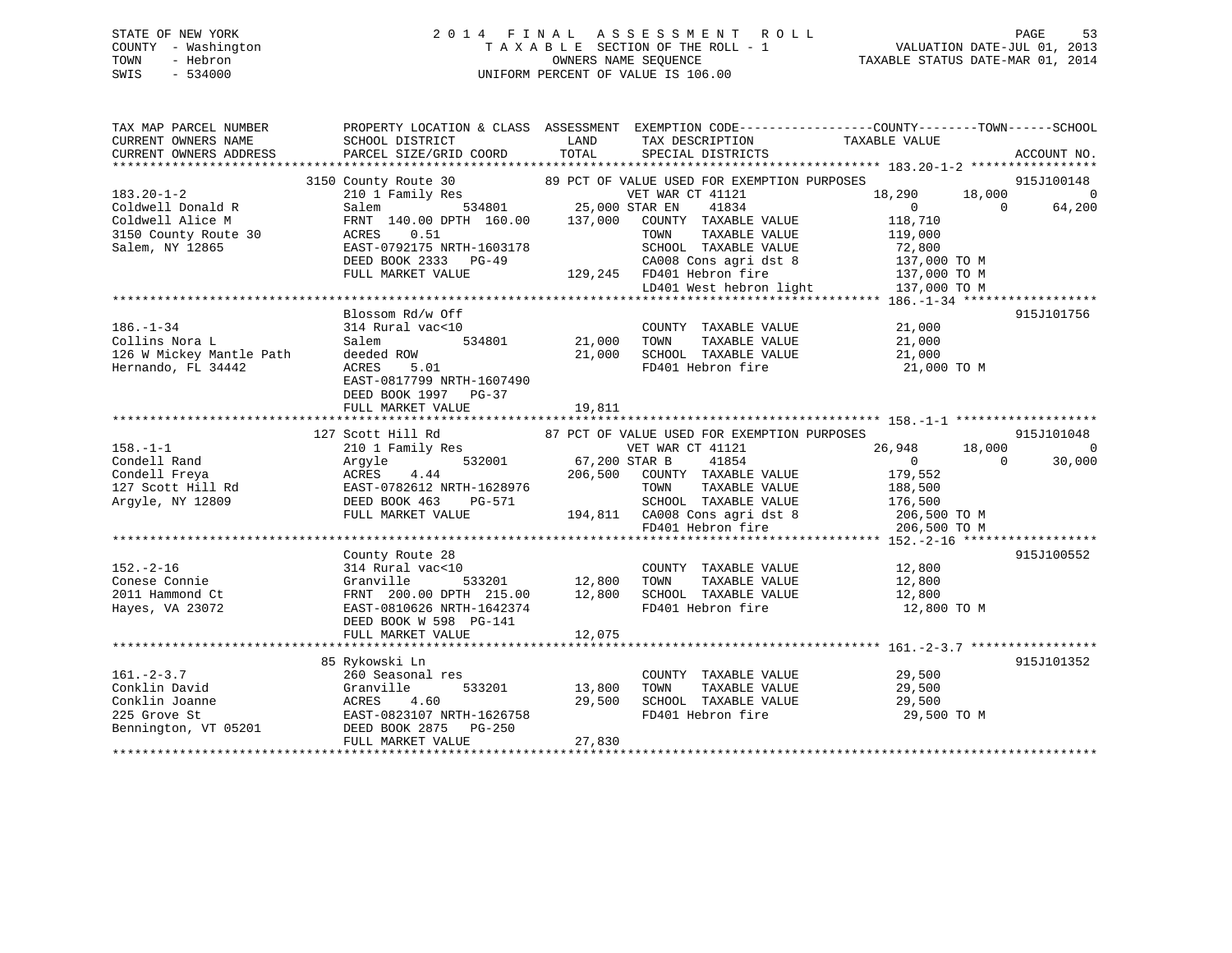## STATE OF NEW YORK 2 0 1 4 F I N A L A S S E S S M E N T R O L L PAGE 54 COUNTY - Washington T A X A B L E SECTION OF THE ROLL - 1 VALUATION DATE-JUL 01, 2013 TOWN - Hebron OWNERS NAME SEQUENCE TAXABLE STATUS DATE-MAR 01, 2014 SWIS - 534000 UNIFORM PERCENT OF VALUE IS 106.00

| TAX MAP PARCEL NUMBER<br>CURRENT OWNERS NAME<br>CURRENT OWNERS ADDRESS                          | PROPERTY LOCATION & CLASS ASSESSMENT EXEMPTION CODE---------------COUNTY-------TOWN-----SCHOOL<br>SCHOOL DISTRICT<br>PARCEL SIZE/GRID COORD                                | LAND<br>TOTAL                     | TAX DESCRIPTION<br>SPECIAL DISTRICTS                                                                                                                                                                                  | TAXABLE VALUE                                                                                                                          | ACCOUNT NO.                                                                          |
|-------------------------------------------------------------------------------------------------|----------------------------------------------------------------------------------------------------------------------------------------------------------------------------|-----------------------------------|-----------------------------------------------------------------------------------------------------------------------------------------------------------------------------------------------------------------------|----------------------------------------------------------------------------------------------------------------------------------------|--------------------------------------------------------------------------------------|
| $170. - 1 - 13.17$<br>Conley Eugene M<br>224 Three Rivers Rd<br>Wilbraham, MA 01095             | 376 Indian Head Way<br>210 1 Family Res<br>533201<br>Granville<br>ACRES<br>3.25 BANK<br>999<br>EAST-0816791 NRTH-1618098<br>DEED BOOK 2576 PG-274<br>FULL MARKET VALUE     | 109,500<br>103,302                | STAR EN 41834<br>37,600 COUNTY TAXABLE VALUE<br>TOWN<br>TAXABLE VALUE<br>SCHOOL TAXABLE VALUE<br>FD401 Hebron fire                                                                                                    | $0 \qquad \qquad$<br>109,500<br>109,500<br>45,300<br>109,500 TO M                                                                      | 915J101529<br>$\Omega$<br>64,200                                                     |
| $185. - 1 - 6.2$<br>Conover Kevin W<br>95 Sky manor Rd<br>Pittstown, NJ 08867                   | 311 Allen Rd<br>260 Seasonal res<br>Salem<br>ACRES<br>1.80<br>EAST-0809428 NRTH-1609415<br>DEED BOOK 2813 PG-191<br>FULL MARKET VALUE                                      | 534801 20,000<br>44,000<br>41,509 | COUNTY TAXABLE VALUE<br>TAXABLE VALUE<br>TOWN<br>SCHOOL TAXABLE VALUE<br>FD401 Hebron fire                                                                                                                            | 44,000<br>44,000<br>44,000<br>44,000 TO M                                                                                              | 915J101017                                                                           |
| $161.-2-10.18$<br>Cook Mark A<br>Jaworski Neva<br>6917 State Route 22<br>Granville, NY 12832    | 6917 State Route 22<br>210 1 Family Res<br>533201<br>Granville<br>3.12<br>ACRES<br>EAST-0816327 NRTH-1624532<br>DEED BOOK 776<br>PG-122<br>FULL MARKET VALUE               | 62,736                            | 41854<br>STAR B<br>37,300 COUNTY TAXABLE VALUE<br>66,500 TOWN<br>TAXABLE VALUE<br>SCHOOL TAXABLE VALUE<br>FD401 Hebron fire                                                                                           | $\overline{0}$<br>66,500<br>66,500<br>36,500<br>66,500 TO M                                                                            | 915J101242<br>$\Omega$<br>30,000                                                     |
| $183.20 - 1 - 25$<br>Coon Loretta LE<br>Coon James A<br>3141 County Route 30<br>Salem, NY 12865 | 3141 County Route 30<br>210 1 Family Res<br>Salem<br>FRNT<br>50.00 DPTH 100.00<br>ACRES<br>0.11<br>EAST-0792035 NRTH-1602971<br>DEED BOOK 3157 PG-117<br>FULL MARKET VALUE | 56,500 STAR EN                    | AGED-CO<br>41802<br>534801 17,000 AGED-SCH<br>41804<br>41834<br>COUNTY TAXABLE VALUE<br>TOWN<br>TAXABLE VALUE<br>SCHOOL TAXABLE VALUE<br>53,302 CA008 Cons agri dst 8<br>FD401 Hebron fire<br>LD401 West hebron light | 28,250<br>$\overline{0}$<br>$\Omega$<br>28,250<br>56,500<br>$\overline{0}$<br>56,500 TO M<br>56,500 TO M<br>56,500 TO M<br>56,500 TO M | 915J100157<br>$\Omega$<br>$\overline{0}$<br>11,300<br>$\Omega$<br>$\Omega$<br>45,200 |
| $186. - 1 - 10$<br>Coons Tho E<br>Coons Priscilla E<br>Box 283<br>Kent, CT 06757                | 211 Blossom Rd<br>314 Rural vac<10<br>534801<br>Salem<br>4.40<br>ACRES<br>EAST-0819264 NRTH-1606112<br>DEED BOOK 423<br>PG-1096<br>FULL MARKET VALUE                       | 19,500<br>19,500<br>18,396        | COUNTY TAXABLE VALUE<br>TOWN<br>TAXABLE VALUE<br>SCHOOL TAXABLE VALUE<br>FD401 Hebron fire                                                                                                                            | 19,500<br>19,500<br>19,500<br>19,500 TO M                                                                                              | 915J100159                                                                           |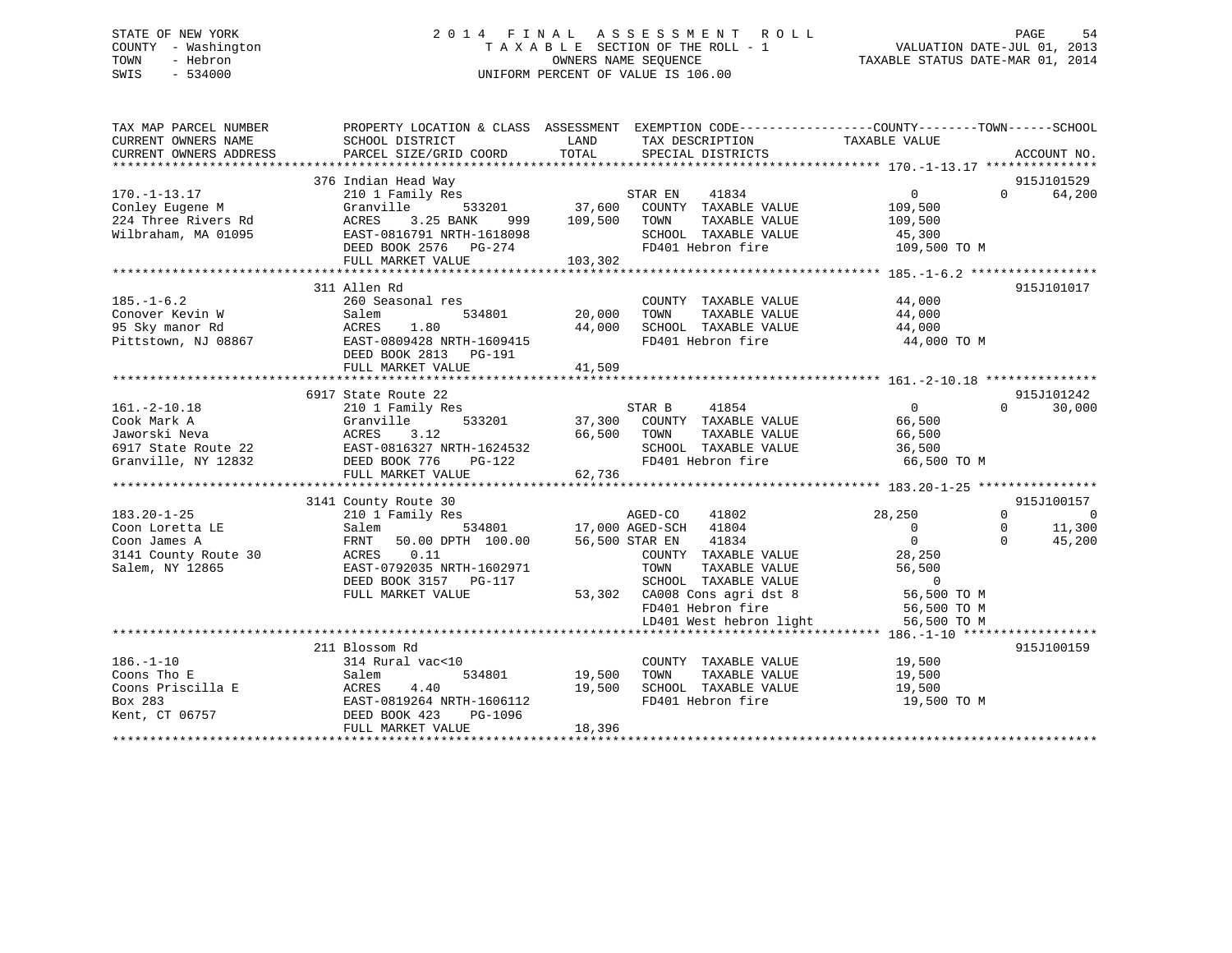## STATE OF NEW YORK 2 0 1 4 F I N A L A S S E S S M E N T R O L L PAGE 55 COUNTY - Washington T A X A B L E SECTION OF THE ROLL - 1 VALUATION DATE-JUL 01, 2013 TOWN - Hebron OWNERS NAME SEQUENCE TAXABLE STATUS DATE-MAR 01, 2014 SWIS - 534000 UNIFORM PERCENT OF VALUE IS 106.00

| TAX MAP PARCEL NUMBER<br>CURRENT OWNERS NAME<br>CURRENT OWNERS ADDRESS                      | SCHOOL DISTRICT<br>PARCEL SIZE/GRID COORD                                                                                                                            | PROPERTY LOCATION & CLASS ASSESSMENT EXEMPTION CODE----------------COUNTY-------TOWN------SCHOOL<br>LAND<br>TAX DESCRIPTION<br>TOTAL<br>SPECIAL DISTRICTS                                                            | TAXABLE VALUE<br>ACCOUNT NO.                                                                                                                                                 |
|---------------------------------------------------------------------------------------------|----------------------------------------------------------------------------------------------------------------------------------------------------------------------|----------------------------------------------------------------------------------------------------------------------------------------------------------------------------------------------------------------------|------------------------------------------------------------------------------------------------------------------------------------------------------------------------------|
| $186. - 1 - 9.2$<br>Coons Thomas E<br>Coons Priscilla<br>PO Box 283<br>Kent, CT 06757       | Blossom Rd<br>314 Rural vac<10<br>Salem<br>534801<br>FRNT 75.00 DPTH 165.00<br>EAST-0819354 NRTH-1605875<br>DEED BOOK 2729 PG-253<br>FULL MARKET VALUE               | COUNTY TAXABLE VALUE<br>2,660<br>TOWN<br>TAXABLE VALUE<br>2,660<br>SCHOOL TAXABLE VALUE<br>FD401 Hebron fire<br>2,509                                                                                                | 915J100370<br>2,660<br>2,660<br>2,660<br>2,660 TO M                                                                                                                          |
| $161. - 2 - 17$<br>Coppins Herschel<br>Coppins Joan T<br>PO Box 196<br>Granville, NY 12832  | 6921 State Route 22<br>270 Mfg housing<br>Granville<br>533201<br>Lot D<br>ACRES<br>1.56<br>EAST-0816394 NRTH-1624723<br>DEED BOOK 545<br>PG-326<br>FULL MARKET VALUE | AGED-TOWN 41803<br>33,400 AGE-CO/SCH 41805<br>43,500 STAR EN<br>41834<br>COUNTY TAXABLE VALUE<br>TOWN<br>TAXABLE VALUE<br>SCHOOL TAXABLE VA<br>41,038 FD401 Hebron fire<br>SCHOOL TAXABLE VALUE<br>FD401 Hebron fire | 915J101525<br>17,400<br>$\overline{0}$<br>$\circ$<br>21,750<br>21,750<br>$\mathbf{0}$<br>$\sim$ 0<br>$\Omega$<br>21,750<br>21,750<br>26,100<br>$\overline{0}$<br>43,500 TO M |
| $168. - 1 - 10.3$<br>Coppola Errico J<br>42 Dannell Dr<br>Stamford, CT 06905                | McKnight Hill Rd n/off<br>260 Seasonal res<br>534801<br>Salem<br>lot 2<br>ACRES 40.00<br>EAST-0801069 NRTH-1619015<br>DEED BOOK 3350 PG-213<br>FULL MARKET VALUE     | COUNTY TAXABLE VALUE<br>81,800<br>TOWN<br>TAXABLE VALUE<br>165,000<br>SCHOOL TAXABLE VALUE<br>FD401 Hebron fire<br>155,660                                                                                           | 165,000<br>165,000<br>165,000<br>165,000 TO M                                                                                                                                |
| $168. - 1 - 14.6$<br>Corey Jessica R<br>160 Crosier Rd<br>Salem, NY 12865                   | 160 Crosier Rd<br>240 Rural res<br>534801<br>Salem<br>947/73; 1768/312<br>ACRES 18.70<br>EAST-0792626 NRTH-1618843<br>DEED BOOK 2763 PG-163<br>FULL MARKET VALUE     | STAR EN<br>41834<br>107,100 COUNTY TAXABLE VALUE<br>183,000<br>TOWN<br>TAXABLE VALUE<br>SCHOOL TAXABLE VALUE<br>CA008 Cons agri dst 8 183,000 TO M<br>FD401 Hebron fire 183,000 TO M<br>172,642                      | $\overline{0}$<br>$\Omega$<br>64,200<br>183,000<br>183,000<br>118,800<br>183,000 TO M                                                                                        |
| $158. - 1 - 2.5$<br>Cormie Peter W Sr<br>Cormie Susan J<br>17 Kinney Rd<br>Argyle, NY 12809 | County Route 30<br>314 Rural vac<10<br>533801<br>Hartford<br>lot 2<br>ACRES<br>9.91<br>EAST-0784221 NRTH-1629211<br>DEED BOOK 1984 PG-187<br>FULL MARKET VALUE       | COUNTY TAXABLE VALUE<br>59,000<br>TOWN<br>TAXABLE VALUE<br>59,000<br>SCHOOL TAXABLE VALUE<br>CA008 Cons agri dst 8<br>FD401 Hebron fire<br>55,660                                                                    | 59,000<br>59,000<br>59,000<br>59,000 TO M<br>59,000 TO M                                                                                                                     |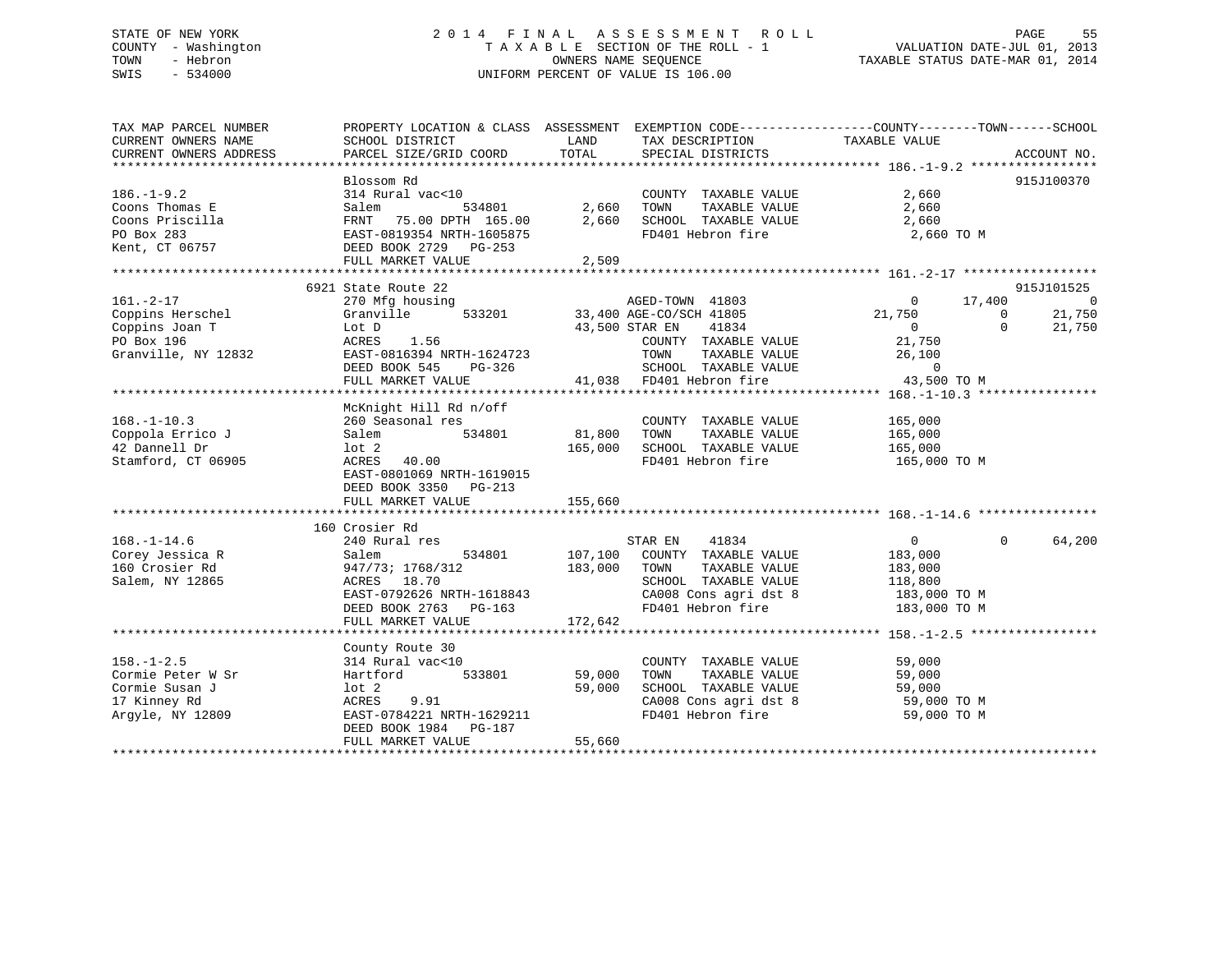## STATE OF NEW YORK 2 0 1 4 F I N A L A S S E S S M E N T R O L L PAGE 56 COUNTY - Washington T A X A B L E SECTION OF THE ROLL - 1 VALUATION DATE-JUL 01, 2013 TOWN - Hebron OWNERS NAME SEQUENCE TAXABLE STATUS DATE-MAR 01, 2014 SWIS - 534000 UNIFORM PERCENT OF VALUE IS 106.00

| TAX MAP PARCEL NUMBER<br>CURRENT OWNERS NAME<br>CURRENT OWNERS ADDRESS                                 | PROPERTY LOCATION & CLASS ASSESSMENT EXEMPTION CODE----------------COUNTY-------TOWN-----SCHOOL<br>SCHOOL DISTRICT<br>PARCEL SIZE/GRID COORD                    | LAND<br>TOTAL                  | TAX DESCRIPTION<br>SPECIAL DISTRICTS                                                                                                                                                                                       | TAXABLE VALUE                                                                                         | ACCOUNT NO.                                      |
|--------------------------------------------------------------------------------------------------------|-----------------------------------------------------------------------------------------------------------------------------------------------------------------|--------------------------------|----------------------------------------------------------------------------------------------------------------------------------------------------------------------------------------------------------------------------|-------------------------------------------------------------------------------------------------------|--------------------------------------------------|
| $177. - 1 - 52$<br>Cossolini Josephine<br>389 Tiplady Rd<br>Salem, NY 12865                            | 389 Tiplady Rd<br>210 1 Family Res<br>Salem<br>ACRES<br>5.98<br>EAST-0815356 NRTH-1611742<br>DEED BOOK 3006 PG-240<br>FULL MARKET VALUE                         | 103,000                        | 91 PCT OF VALUE USED FOR EXEMPTION PURPOSES<br>AGED-ALL 41800<br>534801 43,500 STAR EN 41834<br>COUNTY TAXABLE VALUE<br>TAXABLE VALUE<br>TOWN<br>SCHOOL TAXABLE VALUE<br>97,170 CA008 Cons agri dst 8<br>FD401 Hebron fire | 46,865 46,865<br>$\overline{0}$<br>56,135<br>56,135<br>$\overline{0}$<br>103,000 TO M<br>103,000 TO M | 915J100201<br>46,865<br>$\overline{0}$<br>56,135 |
| $160. - 1 - 19$<br>Costantino Adelbert B<br>1120 County Route 31<br>Granville, NY 12832                | 1120 County Route 31<br>210 1 Family Res<br>Granville<br>ACRES 7.69 BANK<br>EAST-0803949 NRTH-1630273                                                           |                                | 41834<br>STAR EN<br>533201 43,800 COUNTY TAXABLE VALUE<br>ANK 999 77,500 TOWN TAXABLE VALUE<br>SCHOOL TAXABLE VALUE                                                                                                        | $\overline{0}$<br>77,500<br>77,500<br>13,300                                                          | 915J101014<br>$\Omega$<br>64,200                 |
| $144. - 1 - 31.1$<br>Covino James T<br>7663 State Route 22<br>Granville, NY 12832                      | State Route 22<br>314 Rural vac<10<br>Granville<br>ACRES<br>1.00<br>EAST-0820057 NRTH-1642544<br>DEED BOOK 835<br>$PG-90$                                       | 533201 21,400<br>21,400        | COUNTY TAXABLE VALUE<br>TAXABLE VALUE<br>TOWN<br>SCHOOL TAXABLE VALUE<br>FD401 Hebron fire                                                                                                                                 | 21,400<br>21,400<br>21,400<br>21,400 TO M                                                             | 915J101552                                       |
| $160. - 1 - 20$<br>Craig Bruce<br>Craig Kelly<br>219 Deer Walk Dr<br>Winder, GA 30680                  | Middle Rd<br>314 Rural vac<10<br>533201<br>Granville<br>2.02<br>ACRES<br>EAST-0805582 NRTH-1630461<br>DEED BOOK 567 PG-237<br>FULL MARKET VALUE                 | 22,500<br>22,500<br>21,226     | COUNTY TAXABLE VALUE<br>TAXABLE VALUE<br>TOWN<br>SCHOOL TAXABLE VALUE 22,500                                                                                                                                               | $22,500$<br>$22.500$<br>22,500<br>FD401 Hebron fire 22,500 TO M                                       | 915J101566                                       |
| $177. - 1 - 31.1$<br>Craig Deborah A<br>Casey Dorothea A<br>834 Chamberlin Mills Rd<br>Salem, NY 12865 | Chamberlin Mills Rd<br>312 Vac w/imprv<br>Salem<br>534801<br>FRNT 153.00 DPTH 241.00<br>EAST-0807504 NRTH-1613026<br>DEED BOOK 2604 PG-216<br>FULL MARKET VALUE | $10,000$<br>$12,500$<br>11,792 | COUNTY TAXABLE VALUE 12,500                                                                                                                                                                                                | TOWN TAXABLE VALUE 12,500<br>SCHOOL TAXABLE VALUE 12,500<br>FD401 Hebron fire 12,500 TO M             | 915J100170                                       |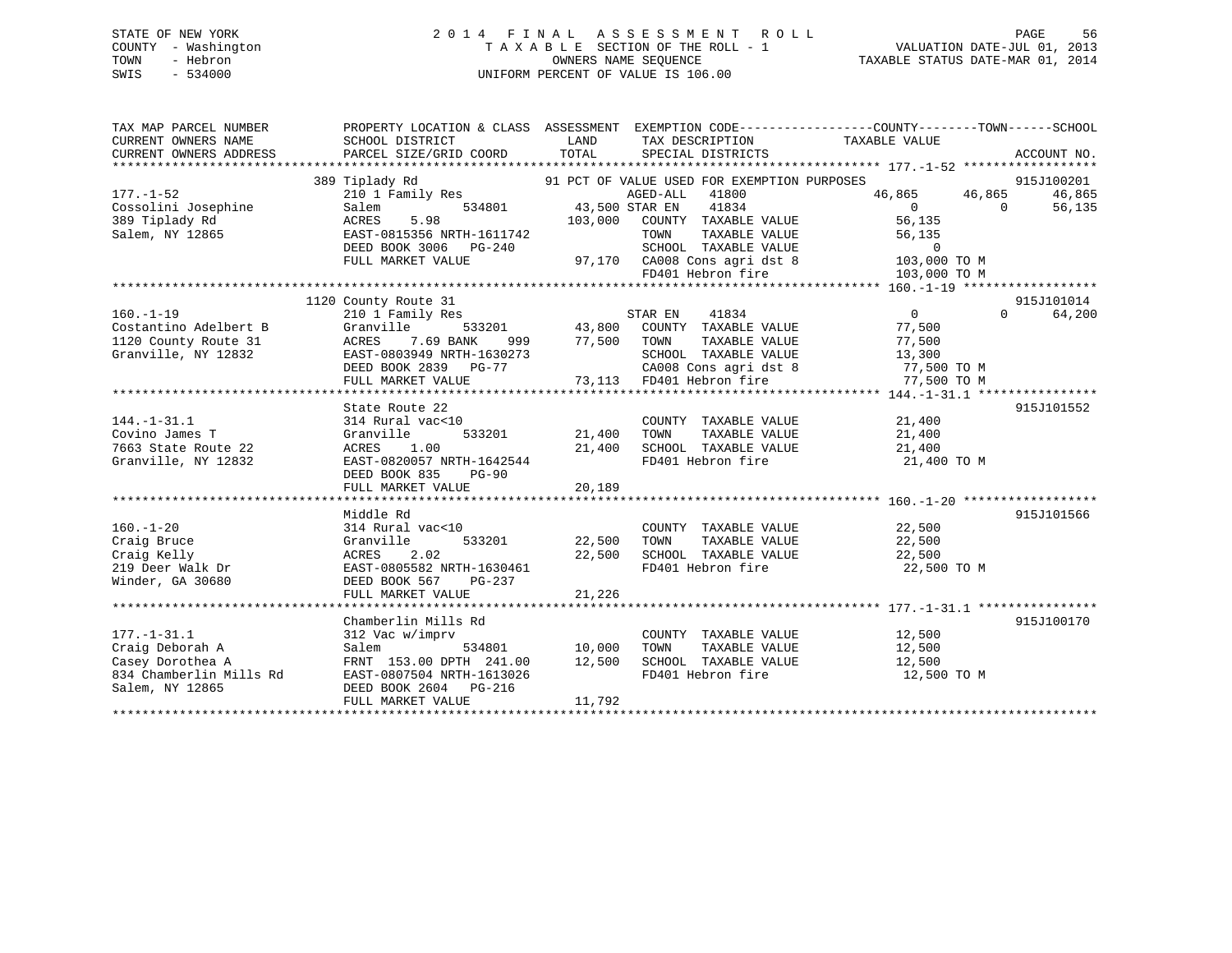## STATE OF NEW YORK 2 0 1 4 F I N A L A S S E S S M E N T R O L L PAGE 57 COUNTY - Washington T A X A B L E SECTION OF THE ROLL - 1 VALUATION DATE-JUL 01, 2013 TOWN - Hebron OWNERS NAME SEQUENCE TAXABLE STATUS DATE-MAR 01, 2014 SWIS - 534000 UNIFORM PERCENT OF VALUE IS 106.00

| TAX MAP PARCEL NUMBER<br>CURRENT OWNERS NAME<br>CURRENT OWNERS ADDRESS | SCHOOL DISTRICT<br>PARCEL SIZE/GRID COORD          | PROPERTY LOCATION & CLASS ASSESSMENT EXEMPTION CODE----------------COUNTY-------TOWN------SCHOOL<br>LAND<br>TAX DESCRIPTION<br>TOTAL<br>SPECIAL DISTRICTS | TAXABLE VALUE<br>ACCOUNT NO.                                 |
|------------------------------------------------------------------------|----------------------------------------------------|-----------------------------------------------------------------------------------------------------------------------------------------------------------|--------------------------------------------------------------|
|                                                                        |                                                    |                                                                                                                                                           |                                                              |
|                                                                        | 834 Chamberlin Mills Rd                            |                                                                                                                                                           | 915J100326                                                   |
| $177. - 1 - 45$<br>Craig Deborah A                                     | 240 Rural res<br>Salem<br>534801                   | AGRI-D IND 41730<br>199,300 STAR B<br>41854                                                                                                               | 43,650<br>43,650<br>43,650<br>30,000<br>$\Omega$<br>$\Omega$ |
| Casey Dorothea A                                                       | ACRES 133.80                                       | 319,500<br>COUNTY TAXABLE VALUE                                                                                                                           | 275,850                                                      |
| 834 Chamberlin Mills Rd                                                | EAST-0807856 NRTH-1611947                          | TOWN<br>TAXABLE VALUE                                                                                                                                     | 275,850                                                      |
| Salem, NY 12865                                                        | DEED BOOK 2604 PG-216<br>FULL MARKET VALUE         | SCHOOL TAXABLE VALUE<br>301,415 FD401 Hebron fire                                                                                                         | 245,850<br>319,500 TO M                                      |
| MAY BE SUBJECT TO PAYMENT<br>UNDER AGDIST LAW TIL 2021                 |                                                    |                                                                                                                                                           |                                                              |
|                                                                        |                                                    |                                                                                                                                                           |                                                              |
| $152. - 1 - 19$                                                        | County Route 31/E Off<br>322 Rural vac>10          | COUNTY TAXABLE VALUE                                                                                                                                      | 915J100405<br>3,040                                          |
| Craig Harold                                                           | 533201<br>Granville                                | 3,040<br>TOWN<br>TAXABLE VALUE                                                                                                                            | 3,040                                                        |
| 7 Liebig Rd                                                            | 4.30<br>ACRES                                      | 3,040<br>SCHOOL TAXABLE VALUE                                                                                                                             | 3,040                                                        |
| Granville, NY 12832                                                    | EAST-0806867 NRTH-1637008                          | CA008 Cons agri dst 8                                                                                                                                     | 3,040 TO M                                                   |
|                                                                        | DEED BOOK 196<br>PG-599                            | FD401 Hebron fire                                                                                                                                         | 3,040 TO M                                                   |
|                                                                        | FULL MARKET VALUE                                  | 2,868                                                                                                                                                     |                                                              |
|                                                                        |                                                    |                                                                                                                                                           |                                                              |
|                                                                        | 1385 County Route 31                               |                                                                                                                                                           |                                                              |
| $151. - 1 - 12.3$                                                      | 210 1 Family Res                                   | COUNTY TAXABLE VALUE                                                                                                                                      | 70,500                                                       |
| Craig Harold T                                                         | Granville<br>533201                                | 55,700<br>TAXABLE VALUE<br>TOWN                                                                                                                           | 70,500                                                       |
| 7 Liebig Rd                                                            | Lot 2                                              | 70,500<br>SCHOOL TAXABLE VALUE                                                                                                                            | 70,500                                                       |
| Granville, NY 12832                                                    | ACRES<br>2.13                                      | CA008 Cons agri dst 8<br>FD401 Hebron fire                                                                                                                | 70,500 TO M                                                  |
|                                                                        | EAST-0805590 NRTH-1636502                          |                                                                                                                                                           | 70,500 TO M                                                  |
|                                                                        | DEED BOOK 378<br><b>PG-80</b><br>FULL MARKET VALUE | 66,509                                                                                                                                                    |                                                              |
|                                                                        |                                                    |                                                                                                                                                           |                                                              |
|                                                                        | County Route 31                                    |                                                                                                                                                           |                                                              |
| $151. - 1 - 12.7$                                                      | 322 Rural vac>10                                   | COUNTY TAXABLE VALUE                                                                                                                                      | 168,000                                                      |
| Craig Harold T                                                         | 533201<br>Granville                                | 168,000<br>TAXABLE VALUE<br>TOWN                                                                                                                          | 168,000                                                      |
| Craig Peter H                                                          | sub lot 1                                          | 168,000<br>SCHOOL TAXABLE VALUE                                                                                                                           | 168,000                                                      |
| 7 Liebig Rd                                                            | ACRES 46.76                                        | CA008 Cons agri dst 8                                                                                                                                     | 168,000 TO M                                                 |
| Granville, NY 12832                                                    | EAST-0804168 NRTH-1636306                          | FD401 Hebron fire                                                                                                                                         | 168,000 TO M                                                 |
|                                                                        | DEED BOOK 936<br>PG-22                             |                                                                                                                                                           |                                                              |
|                                                                        | FULL MARKET VALUE                                  | 158,491                                                                                                                                                   |                                                              |
|                                                                        |                                                    |                                                                                                                                                           |                                                              |
|                                                                        | 7 Liebig Rd                                        |                                                                                                                                                           | 915L100093                                                   |
| $152. - 1 - 7.1$                                                       | 210 1 Family Res                                   | 41854<br>STAR B                                                                                                                                           | $\overline{0}$<br>$\Omega$<br>30,000                         |
| Craig Harold T                                                         | Granville<br>533201                                | 37,000<br>COUNTY TAXABLE VALUE                                                                                                                            | 162,000                                                      |
| Craig Drucille C                                                       | ACRES<br>5.00                                      | 162,000<br>TOWN<br>TAXABLE VALUE                                                                                                                          | 162,000                                                      |
| 7 Liebig Rd                                                            | EAST-0805713 NRTH-1637759                          | SCHOOL TAXABLE VALUE                                                                                                                                      | 132,000                                                      |
| Granville, NY 12832                                                    | DEED BOOK 714<br>PG-261<br>FULL MARKET VALUE       | FD401 Hebron fire<br>152,830                                                                                                                              | 162,000 TO M                                                 |
|                                                                        |                                                    |                                                                                                                                                           |                                                              |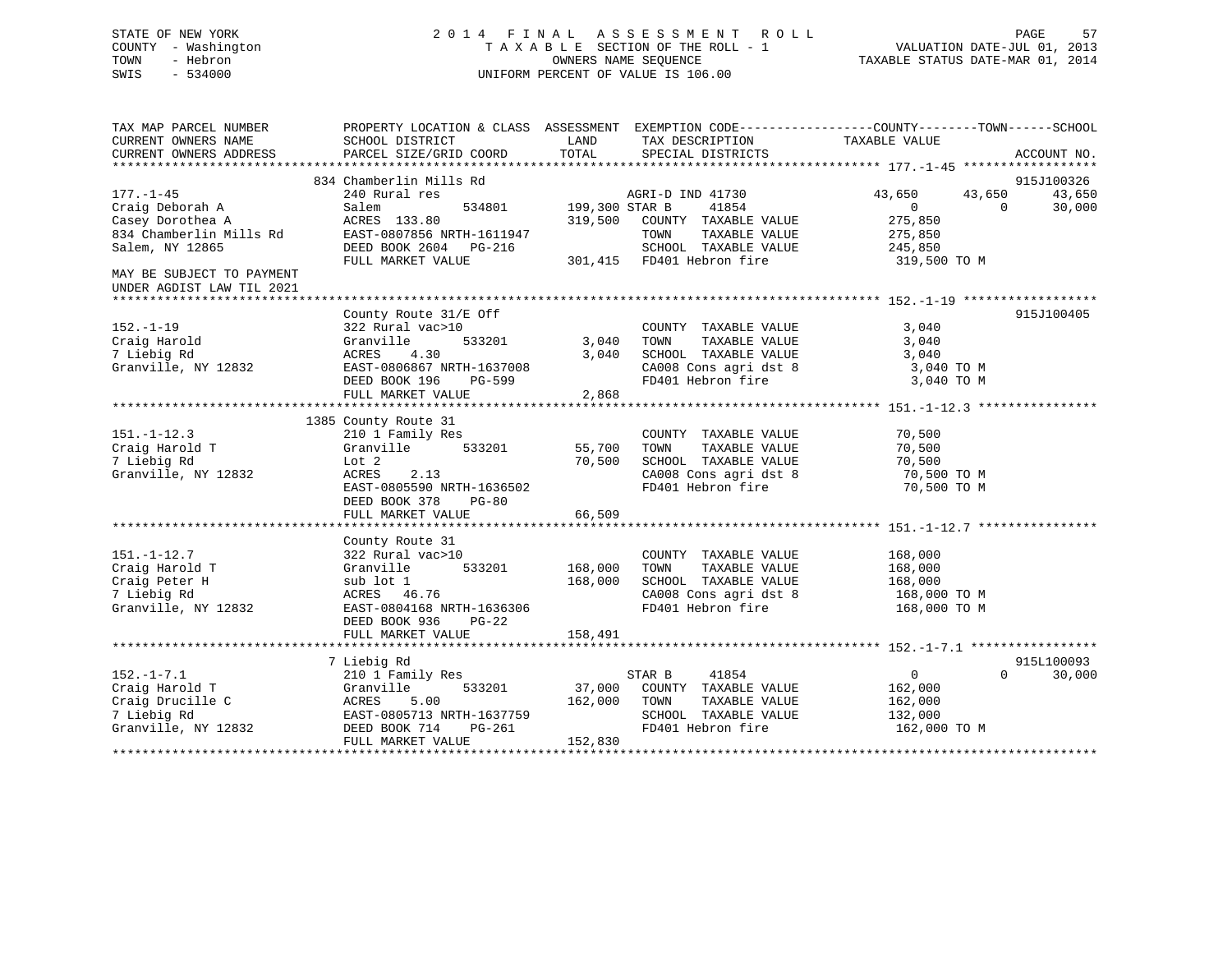## STATE OF NEW YORK 2 0 1 4 F I N A L A S S E S S M E N T R O L L PAGE 58 COUNTY - Washington T A X A B L E SECTION OF THE ROLL - 1 VALUATION DATE-JUL 01, 2013 TOWN - Hebron OWNERS NAME SEQUENCE TAXABLE STATUS DATE-MAR 01, 2014 SWIS - 534000 UNIFORM PERCENT OF VALUE IS 106.00

| TAX MAP PARCEL NUMBER<br>CURRENT OWNERS NAME<br>CURRENT OWNERS ADDRESS                              | SCHOOL DISTRICT<br>PARCEL SIZE/GRID COORD                                                                                                                                                | LAND<br>TOTAL                 | TAX DESCRIPTION<br>SPECIAL DISTRICTS                                                                                                   | PROPERTY LOCATION & CLASS ASSESSMENT EXEMPTION CODE----------------COUNTY-------TOWN------SCHOOL<br>TAXABLE VALUE<br>ACCOUNT NO. |
|-----------------------------------------------------------------------------------------------------|------------------------------------------------------------------------------------------------------------------------------------------------------------------------------------------|-------------------------------|----------------------------------------------------------------------------------------------------------------------------------------|----------------------------------------------------------------------------------------------------------------------------------|
| $152. - 1 - 15$<br>Craig Peter<br>Craig Tonya<br>1448 County Route 31<br>Granville, NY 12832        | 1452 County Route 31<br>210 1 Family Res<br>Granville<br>533201<br>58.00 DPTH 140.00<br>FRNT<br>0.19<br>ACRES<br>EAST-0806359 NRTH-1638136<br>DEED BOOK 2747 PG-245<br>FULL MARKET VALUE | 18,700<br>60,000<br>56,604    | COUNTY TAXABLE VALUE<br>TOWN<br>TAXABLE VALUE<br>SCHOOL TAXABLE VALUE<br>FD401 Hebron fire                                             | 915J100017<br>60,000<br>60,000<br>60,000<br>60,000 TO M                                                                          |
| $152. - 1 - 3$<br>Craig Peter H<br>1448 County Route 31<br>Granville, NY 12832                      | 1447 County Route 31<br>312 Vac w/imprv<br>Granville<br>533201<br>FRNT 94.00 DPTH 198.00<br>0.43<br>ACRES<br>EAST-0806163 NRTH-1638185<br>DEED BOOK 896<br>$PG-37$                       | 4,000<br>7,400                | COUNTY TAXABLE VALUE<br>TOWN<br>TAXABLE VALUE<br>SCHOOL TAXABLE VALUE<br>FD401 Hebron fire                                             | 915J100020<br>7,400<br>7,400<br>7,400<br>7,400 TO M                                                                              |
|                                                                                                     | FULL MARKET VALUE                                                                                                                                                                        | 6,981                         |                                                                                                                                        |                                                                                                                                  |
| $152. - 1 - 14$<br>Craig Peter H<br>1448 County Route 31<br>Granville, NY 12832                     | 1448 County Route 31<br>210 1 Family Res<br>Granville<br>533201<br>FRNT 100.00 DPTH 225.00<br>EAST-0806349 NRTH-1638050<br>DEED BOOK 707<br>$PG-313$<br>FULL MARKET VALUE                | 25,100<br>116,000<br>109,434  | STAR B<br>41854<br>COUNTY TAXABLE VALUE<br>TOWN<br>TAXABLE VALUE<br>SCHOOL TAXABLE VALUE<br>FD401 Hebron fire                          | 915J100167<br>$\mathbf{0}$<br>$\Omega$<br>30,000<br>116,000<br>116,000<br>86,000<br>116,000 TO M                                 |
| $151. - 1 - 12.1$<br>Craig Sanford T<br>Craig Lori A<br>1408 County Route 31<br>Granville, NY 12832 | 1408 County Route 31<br>240 Rural res<br>Granville<br>533201<br>Lot 1<br>ACRES<br>26.50<br>EAST-0806186 NRTH-1636606<br>DEED BOOK 2652<br>$PG-323$<br>FULL MARKET VALUE                  | 121,500<br>267,000<br>251,887 | 41854<br>STAR B<br>COUNTY TAXABLE VALUE<br>TAXABLE VALUE<br>TOWN<br>SCHOOL TAXABLE VALUE<br>CA008 Cons agri dst 8<br>FD401 Hebron fire | 915J100166<br>$\overline{0}$<br>$\Omega$<br>30,000<br>267,000<br>267,000<br>237,000<br>267,000 TO M<br>267,000 TO M              |
| $183. - 1 - 27.1$<br>Crawford David S<br>PO Box 189<br>Hughsonville, NY 12537                       | Patterson Hill Rd<br>314 Rural vac<10<br>534801<br>Salem<br>3.43<br>ACRES<br>EAST-0789203 NRTH-1603208<br>DEED BOOK 622<br>PG-135<br>FULL MARKET VALUE                                   | 40,000<br>40,000<br>37,736    | COUNTY TAXABLE VALUE<br>TOWN<br>TAXABLE VALUE<br>SCHOOL TAXABLE VALUE<br>FD401 Hebron fire                                             | 915J101613<br>40,000<br>40,000<br>40,000<br>40,000 TO M                                                                          |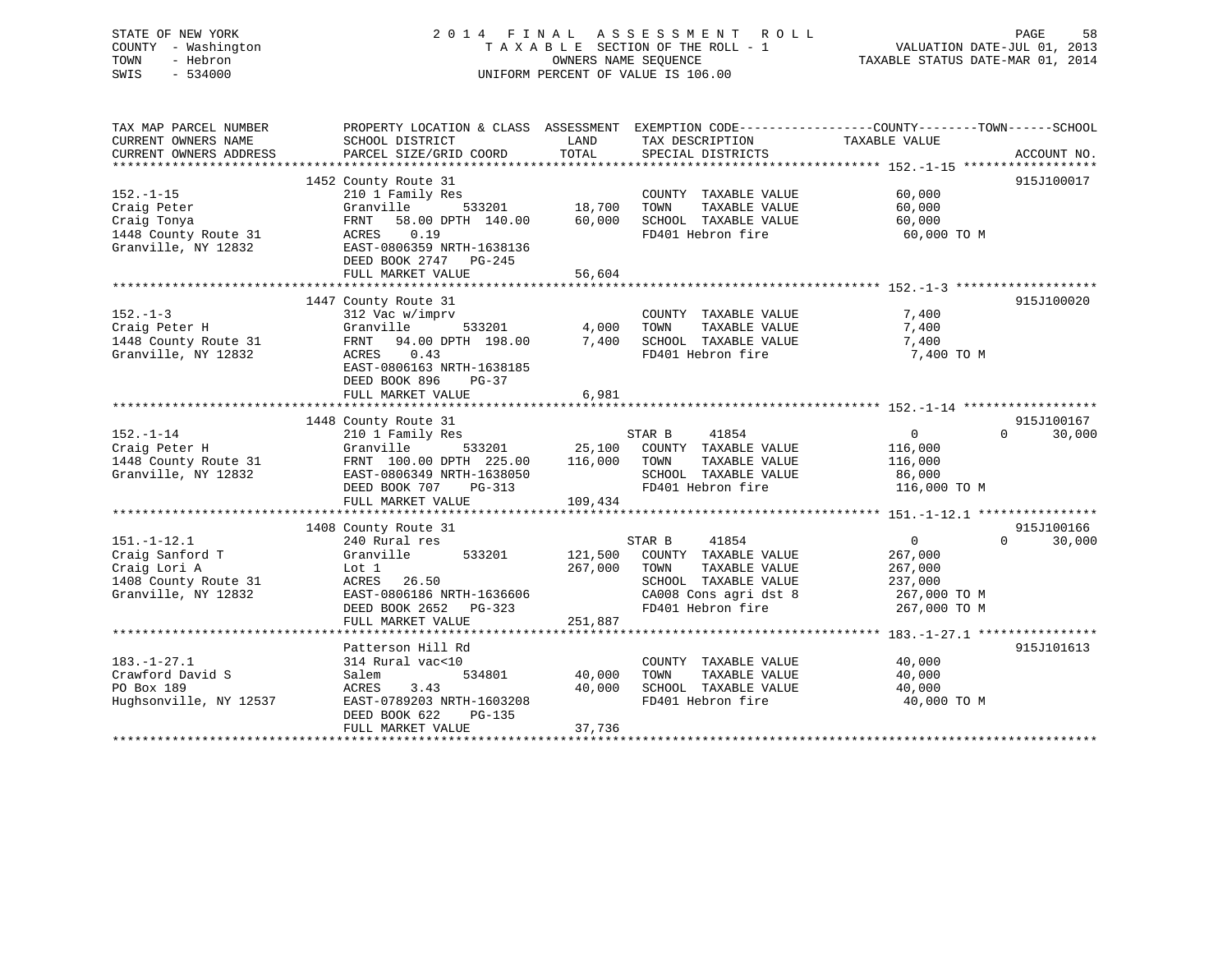# STATE OF NEW YORK GOOD CONTROLL ASSESSMENT ROLL FOR PAGE 59 COUNTY - Washington  $T A X A B L E$  SECTION OF THE ROLL - 1<br>TOWN - Hebron DATE-JUL 000NERS NAME SEQUENCE SWIS - 534000 UNIFORM PERCENT OF VALUE IS 106.00

TAXABLE STATUS DATE-MAR 01, 2014

| TAX MAP PARCEL NUMBER<br>CURRENT OWNERS NAME<br>CURRENT OWNERS ADDRESS                                      | PROPERTY LOCATION & CLASS ASSESSMENT<br>SCHOOL DISTRICT<br>PARCEL SIZE/GRID COORD                                                              | LAND<br>TOTAL            | EXEMPTION CODE-----------------COUNTY-------TOWN------SCHOOL<br>TAX DESCRIPTION<br>SPECIAL DISTRICTS          | TAXABLE VALUE                                                   |                   | ACCOUNT NO.               |
|-------------------------------------------------------------------------------------------------------------|------------------------------------------------------------------------------------------------------------------------------------------------|--------------------------|---------------------------------------------------------------------------------------------------------------|-----------------------------------------------------------------|-------------------|---------------------------|
|                                                                                                             | ************************                                                                                                                       |                          |                                                                                                               |                                                                 |                   |                           |
| $186. - 1 - 13$<br>Crawford Herman L<br>Crawford Nancy<br>204 Parsons Rd                                    | 263 Blossom Rd<br>242 Rurl res&rec<br>Salem<br>534801<br>10.59<br>ACRES<br>EAST-0818905 NRTH-1606903                                           | 84,000<br>105,500        | COUNTY TAXABLE VALUE<br>TAXABLE VALUE<br>TOWN<br>SCHOOL TAXABLE VALUE<br>FD401 Hebron fire                    | 105,500<br>105,500<br>105,500<br>105,500 TO M                   |                   | 915J101493                |
| Brattleboro, VT 05301                                                                                       | DEED BOOK 633<br>PG-137<br>FULL MARKET VALUE                                                                                                   | 99,528                   |                                                                                                               |                                                                 |                   |                           |
|                                                                                                             |                                                                                                                                                |                          |                                                                                                               |                                                                 |                   |                           |
| $170. - 1 - 15.19$<br>Criscio Pasquale<br>Cappola Christopher<br>124 Montowese Ave<br>North Haven, CT 06473 | 6694 State Route 22<br>314 Rural vac<10<br>Granville<br>533201<br>9.10<br>ACRES<br>EAST-0815702 NRTH-1619530<br>DEED BOOK 509<br><b>PG-147</b> | 26,800<br>26,800         | COUNTY TAXABLE VALUE<br>TAXABLE VALUE<br>TOWN<br>SCHOOL TAXABLE VALUE<br>FD401 Hebron fire                    | 26,800<br>26,800<br>26,800<br>26,800 TO M                       |                   | 915J101422                |
|                                                                                                             | FULL MARKET VALUE                                                                                                                              | 25,283                   |                                                                                                               |                                                                 |                   |                           |
|                                                                                                             | *****************************                                                                                                                  |                          |                                                                                                               |                                                                 |                   |                           |
| $175. - 1 - 35$                                                                                             | 80 Callaway Rd<br>210 1 Family Res                                                                                                             |                          | CW_10_VET/ 41151                                                                                              | 8,000                                                           | 8,000<br>$\Omega$ | 915J101570<br>$\mathbf 0$ |
| Crosier Bryan H<br>Crosier Melanie A<br>80 Callaway Rd<br>Argyle, NY 12809                                  | Salem<br>534801<br>ACRES<br>1.81<br>EAST-0787493 NRTH-1616017<br>DEED BOOK 758<br>PG-108<br>FULL MARKET VALUE                                  | 54,100 STAR B<br>146,500 | 41854<br>COUNTY TAXABLE VALUE<br>TAXABLE VALUE<br>TOWN<br>SCHOOL TAXABLE VALUE<br>138,208 FD401 Hebron fire   | $\overline{0}$<br>138,500<br>138,500<br>116,500<br>146,500 TO M |                   | 30,000                    |
|                                                                                                             |                                                                                                                                                |                          |                                                                                                               |                                                                 |                   |                           |
| $167. - 1 - 20.3$<br>Crosier Glenn<br>104 Crosier Rd<br>Salem, NY 12865                                     | 104 Crosier Rd<br>270 Mfg housing<br>Salem<br>534801<br>ACRES<br>1.00<br>EAST-0792532 NRTH-1617655<br>DEED BOOK 505<br>PG-886                  | 32,000<br>56,000         | STAR B<br>41854<br>COUNTY TAXABLE VALUE<br>TOWN<br>TAXABLE VALUE<br>SCHOOL TAXABLE VALUE<br>FD401 Hebron fire | $\overline{0}$<br>56,000<br>56,000<br>26,000<br>56,000 TO M     | $\Omega$          | 915J101265<br>30,000      |
|                                                                                                             | FULL MARKET VALUE                                                                                                                              | 52,830                   |                                                                                                               |                                                                 |                   |                           |
|                                                                                                             | ***********************                                                                                                                        |                          |                                                                                                               |                                                                 |                   |                           |
| $167. - 1 - 19.1$<br>Crosier Jeffrey<br>George Tanya<br>159 Crosier Rd<br>Salem, NY 12865                   | 159 Crosier Rd<br>210 1 Family Res<br>534801<br>Salem<br>$1$ ot $2$<br>ACRES<br>2.20<br>EAST-0791814 NRTH-1618873                              | 28,500<br>112,000        | 41854<br>STAR B<br>COUNTY TAXABLE VALUE<br>TAXABLE VALUE<br>TOWN<br>SCHOOL TAXABLE VALUE<br>FD401 Hebron fire | $\overline{0}$<br>112,000<br>112,000<br>82,000<br>112,000 TO M  | $\Omega$          | 30,000                    |
|                                                                                                             | DEED BOOK 931<br>$PG-293$<br>FULL MARKET VALUE                                                                                                 | 105,660                  |                                                                                                               |                                                                 |                   |                           |
|                                                                                                             |                                                                                                                                                |                          |                                                                                                               |                                                                 |                   |                           |
| $167. - 1 - 20.4$<br>Crosier Jeffrey<br>3132 County Route 30<br>Salem, NY 12865                             | Crosier Rd/w Off<br>322 Rural vac>10<br>534801<br>Salem<br>ACRES<br>13.90<br>EAST-0791193 NRTH-1618693<br>DEED BOOK 504<br>PG-671              | 16,800<br>16,800         | COUNTY TAXABLE VALUE<br>TAXABLE VALUE<br>TOWN<br>SCHOOL TAXABLE VALUE<br>FD401 Hebron fire                    | 16,800<br>16,800<br>16,800<br>16,800 TO M                       |                   | 915J101362                |
|                                                                                                             | FULL MARKET VALUE                                                                                                                              | 15,849                   |                                                                                                               |                                                                 |                   |                           |
|                                                                                                             |                                                                                                                                                |                          |                                                                                                               |                                                                 |                   |                           |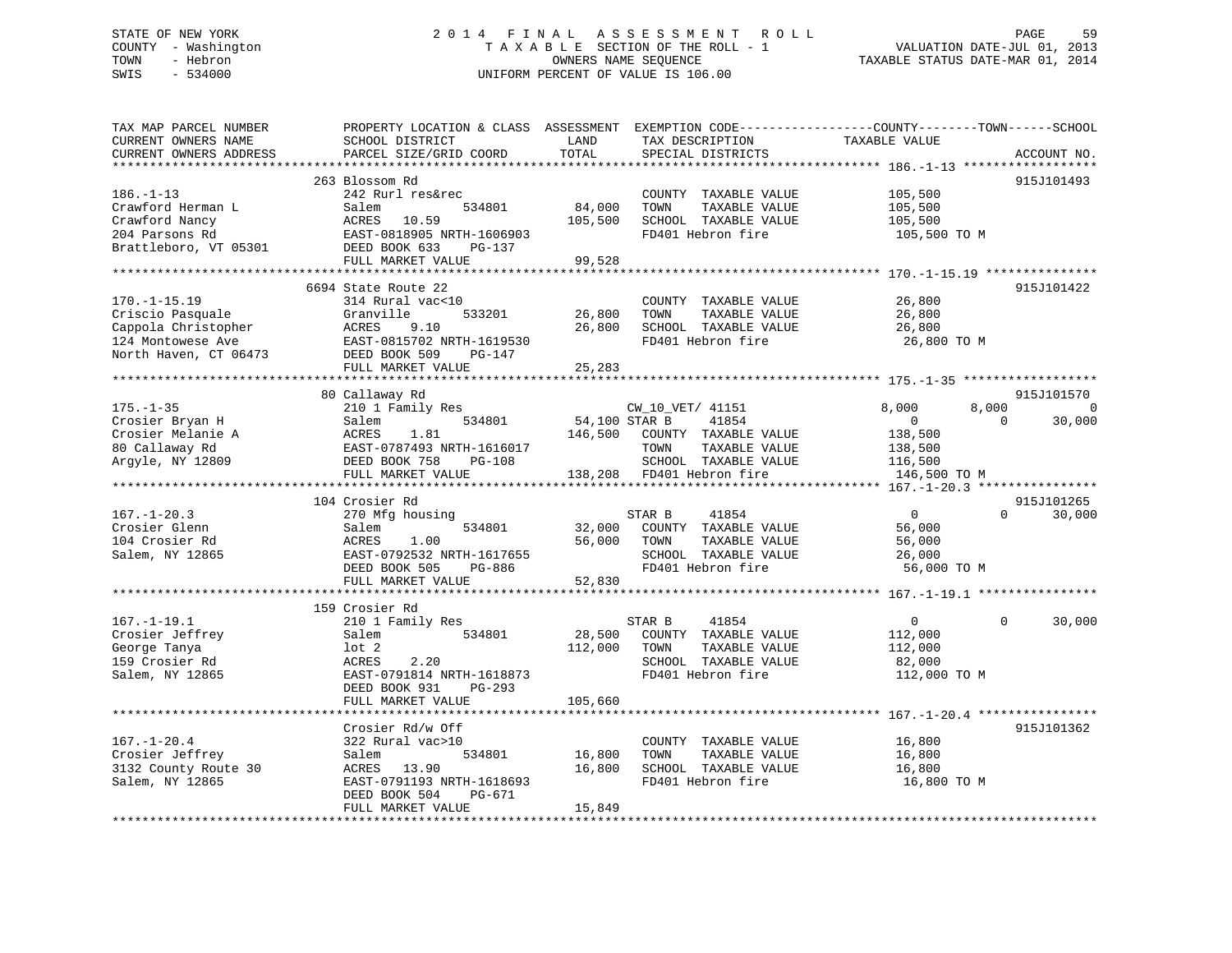## STATE OF NEW YORK 2 0 1 4 F I N A L A S S E S S M E N T R O L L PAGE 60 COUNTY - Washington T A X A B L E SECTION OF THE ROLL - 1 VALUATION DATE-JUL 01, 2013 TOWN - Hebron OWNERS NAME SEQUENCE TAXABLE STATUS DATE-MAR 01, 2014 SWIS - 534000 UNIFORM PERCENT OF VALUE IS 106.00

| TAX MAP PARCEL NUMBER<br>CURRENT OWNERS NAME | PROPERTY LOCATION & CLASS ASSESSMENT EXEMPTION CODE---------------COUNTY-------TOWN------SCHOOL<br>SCHOOL DISTRICT | LAND          | TAX DESCRIPTION                                   | TAXABLE VALUE           |                        |
|----------------------------------------------|--------------------------------------------------------------------------------------------------------------------|---------------|---------------------------------------------------|-------------------------|------------------------|
| CURRENT OWNERS ADDRESS                       | PARCEL SIZE/GRID COORD                                                                                             | TOTAL         | SPECIAL DISTRICTS                                 |                         | ACCOUNT NO.            |
|                                              |                                                                                                                    |               |                                                   |                         |                        |
|                                              | 3132 County Route 30                                                                                               |               |                                                   | $0 \qquad \qquad$       | 915J100172<br>$\Omega$ |
| $183.20 - 1 - 5$                             | 210 1 Family Res<br>534801<br>Salem                                                                                | 20,300        | 41854<br>STAR B                                   | 113,000                 | 30,000                 |
| Crosier Jeffrey S Sr<br>3132 County Route 30 | 499/485                                                                                                            | 113,000       | COUNTY TAXABLE VALUE<br>TOWN<br>TAXABLE VALUE     | 113,000                 |                        |
| Salem, NY 12865                              | FRNT 100.00 DPTH 118.00                                                                                            |               | SCHOOL TAXABLE VALUE                              | 83,000                  |                        |
|                                              | ACRES<br>0.27                                                                                                      |               | CA008 Cons agri dst 8                             | 113,000 TO M            |                        |
|                                              | EAST-0792288 NRTH-1602936                                                                                          |               | FD401 Hebron fire                                 | 113,000 TO M            |                        |
|                                              | DEED BOOK 665<br>PG-106                                                                                            |               | LD401 West hebron light                           | 113,000 TO M            |                        |
|                                              | FULL MARKET VALUE                                                                                                  | 106,604       |                                                   |                         |                        |
|                                              |                                                                                                                    |               |                                                   |                         |                        |
|                                              | 169 Crosier Rd                                                                                                     |               |                                                   |                         | 915J100173             |
| $167. - 1 - 19$                              | 210 1 Family Res                                                                                                   |               | 41834<br>STAR EN                                  | $\overline{0}$          | $\Omega$<br>64,200     |
| Crosier Lyle H                               | 534801<br>Salem                                                                                                    | 51,800        | COUNTY TAXABLE VALUE                              | 106,000                 |                        |
| Crosier Beverly                              | sub lot 1                                                                                                          | 106,000       | TOWN<br>TAXABLE VALUE                             | 106,000                 |                        |
| 169 Crosier Rd                               | ACRES<br>1.36                                                                                                      |               | SCHOOL TAXABLE VALUE                              | 41,800                  |                        |
| Salem, NY 12865                              | EAST-0791862 NRTH-1619033                                                                                          |               | FD401 Hebron fire                                 | 106,000 TO M            |                        |
|                                              | DEED BOOK 436<br>PG-1022                                                                                           |               |                                                   |                         |                        |
|                                              | FULL MARKET VALUE                                                                                                  | 100,000       |                                                   |                         |                        |
|                                              |                                                                                                                    |               |                                                   |                         |                        |
|                                              | 771 Chamberlin Mills Rd                                                                                            |               |                                                   |                         | 915L100174             |
| $177. - 1 - 35$                              | 280 Res Multiple                                                                                                   |               | COUNTY TAXABLE VALUE                              | 122,000                 |                        |
| Crosier Randy J                              | 534801<br>Salem                                                                                                    | 44,600        | TOWN<br>TAXABLE VALUE                             | 122,000                 |                        |
| Crosier Nancy A                              | ACRES<br>6.70                                                                                                      | 122,000       | SCHOOL TAXABLE VALUE                              | 122,000                 |                        |
| 771 Chamberlain Mills Rd                     | EAST-0805638 NRTH-1613201                                                                                          |               | FD401 Hebron fire                                 | 122,000 TO M            |                        |
| Salem, NY 12865                              | DEED BOOK 752<br>PG-136                                                                                            |               |                                                   |                         |                        |
|                                              | FULL MARKET VALUE                                                                                                  | 115,094       |                                                   |                         |                        |
|                                              |                                                                                                                    |               |                                                   |                         |                        |
|                                              | County Route 47                                                                                                    |               |                                                   |                         | 915J101155             |
| $183.2 - 1 - 10$                             | 314 Rural vac<10                                                                                                   |               | COUNTY TAXABLE VALUE                              | 50,500                  |                        |
| Crosier Richard                              | Salem<br>534801                                                                                                    | 50,500        | TOWN<br>TAXABLE VALUE                             | 50,500                  |                        |
| 2219 County Route 47                         | ACRES<br>2.10                                                                                                      | 50,500        | SCHOOL TAXABLE VALUE                              | 50,500                  |                        |
| Salem, NY 12865                              | EAST-0787149 NRTH-1608220                                                                                          |               | FD401 Hebron fire                                 | 50,500 TO M             |                        |
|                                              | DEED BOOK 3402 PG-69                                                                                               |               |                                                   |                         |                        |
| PRIOR OWNER ON 3/01/2014                     | FULL MARKET VALUE                                                                                                  | 47,642        |                                                   |                         |                        |
| Campbell Richard                             |                                                                                                                    |               |                                                   |                         |                        |
|                                              |                                                                                                                    |               |                                                   |                         |                        |
|                                              | 2219 County Route 47                                                                                               |               |                                                   |                         | 915J101154             |
| $183.2 - 1 - 9$                              | 210 1 Family Res                                                                                                   |               | VET WAR CT 41121                                  | 28,350<br>18,000        | $\Omega$               |
| Crosier Richard L                            | 534801<br>Salem                                                                                                    | 83,000 STAR B | 41854                                             | $\mathbf{0}$            | 30,000<br>$\Omega$     |
| 2219 County Route 47                         | 2.10<br>ACRES                                                                                                      | 189,000       | COUNTY TAXABLE VALUE                              | 160,650                 |                        |
| Salem, NY 12865                              |                                                                                                                    |               |                                                   |                         |                        |
|                                              | EAST-0786959 NRTH-1608192                                                                                          |               | TOWN<br>TAXABLE VALUE                             | 171,000                 |                        |
|                                              | DEED BOOK 3004<br>PG-164<br>FULL MARKET VALUE                                                                      |               | SCHOOL TAXABLE VALUE<br>178,302 FD401 Hebron fire | 159,000<br>189,000 TO M |                        |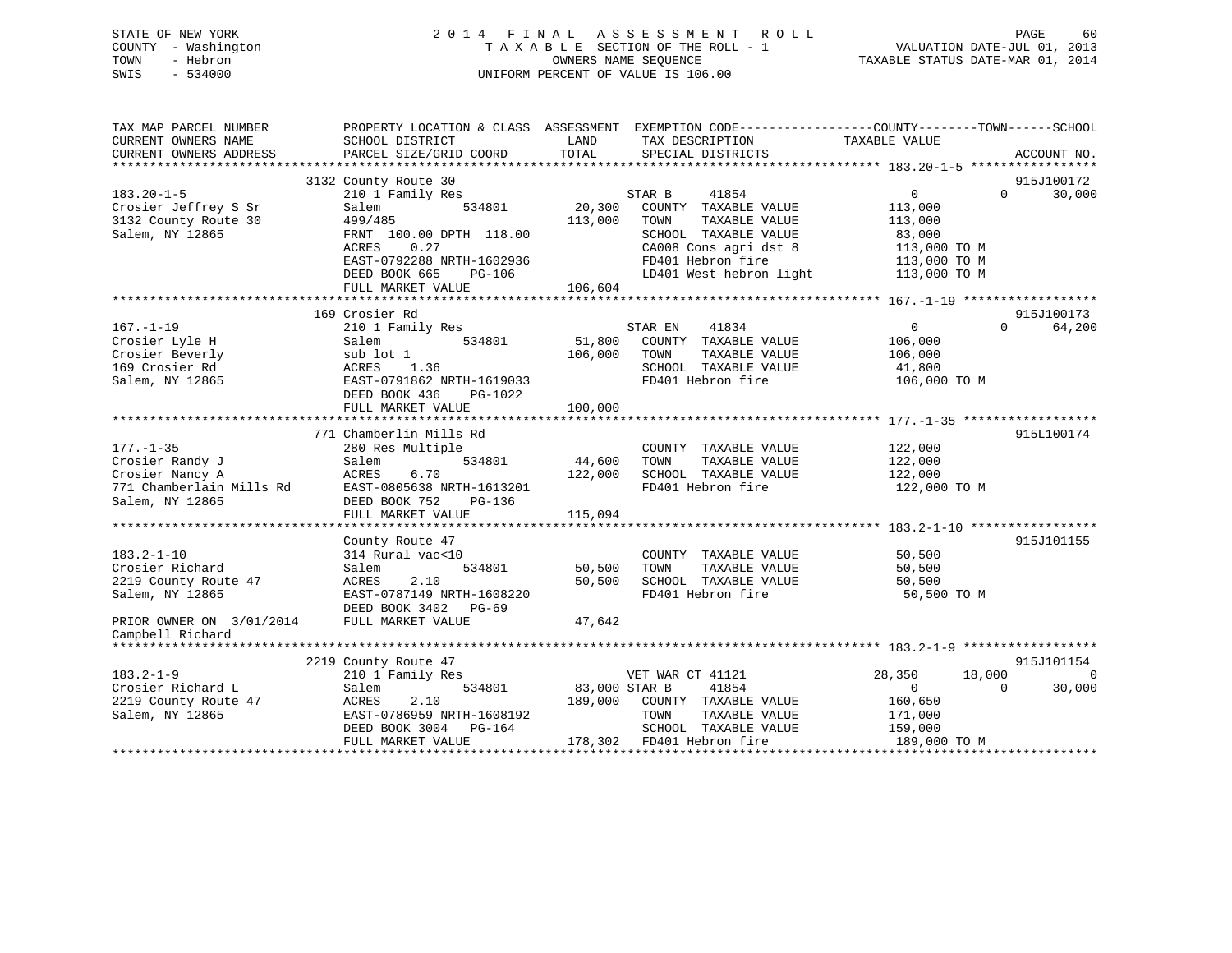## STATE OF NEW YORK 2 0 1 4 F I N A L A S S E S S M E N T R O L L PAGE 61 COUNTY - Washington T A X A B L E SECTION OF THE ROLL - 1 VALUATION DATE-JUL 01, 2013 TOWN - Hebron OWNERS NAME SEQUENCE TAXABLE STATUS DATE-MAR 01, 2014 SWIS - 534000 UNIFORM PERCENT OF VALUE IS 106.00

| TAX MAP PARCEL NUMBER<br>CURRENT OWNERS NAME | PROPERTY LOCATION & CLASS ASSESSMENT EXEMPTION CODE----------------COUNTY-------TOWN------SCHOOL<br>SCHOOL DISTRICT | LAND    | TAX DESCRIPTION         | TAXABLE VALUE  |                    |
|----------------------------------------------|---------------------------------------------------------------------------------------------------------------------|---------|-------------------------|----------------|--------------------|
| CURRENT OWNERS ADDRESS                       | PARCEL SIZE/GRID COORD                                                                                              | TOTAL   | SPECIAL DISTRICTS       |                | ACCOUNT NO.        |
|                                              |                                                                                                                     |         |                         |                |                    |
|                                              | 298 Crosier Rd                                                                                                      |         |                         |                | 915J100250         |
| $167. - 1 - 15$                              | 270 Mfg housing                                                                                                     |         | STAR B<br>41854         | $\overline{0}$ | 30,000<br>$\Omega$ |
| Crosier Todd L                               | 534801<br>Salem                                                                                                     | 29,500  | COUNTY TAXABLE VALUE    | 36,000         |                    |
| Crosier Tammy Sue                            | 2.00<br>ACRES                                                                                                       | 36,000  | TAXABLE VALUE<br>TOWN   | 36,000         |                    |
| 298 Crosier Rd                               | EAST-0789883 NRTH-1621247                                                                                           |         | SCHOOL TAXABLE VALUE    | 6,000          |                    |
| Salem, NY 12865                              | DEED BOOK 695<br>PG-286                                                                                             |         | FD401 Hebron fire       | 36,000 TO M    |                    |
|                                              | FULL MARKET VALUE                                                                                                   | 33,962  |                         |                |                    |
|                                              |                                                                                                                     |         |                         |                |                    |
|                                              | 168 Halls Pond Rd                                                                                                   |         |                         |                | 915J101224         |
| $167. - 1 - 10$                              | 240 Rural res                                                                                                       |         | 41834<br>STAR EN        | $\mathbf{0}$   | 64,200<br>$\Omega$ |
| Cruikshank Gordon G                          | Hartford<br>533801<br>Hartronu<br>ACRES 14.27 BANK                                                                  | 148,200 | COUNTY TAXABLE VALUE    | 217,000        |                    |
| 168 Halls Pond Rd                            | 999                                                                                                                 | 217,000 | TOWN<br>TAXABLE VALUE   | 217,000        |                    |
| Salem, NY 12865                              | EAST-0791954 NRTH-1624169                                                                                           |         | SCHOOL TAXABLE VALUE    | 152,800        |                    |
|                                              | DEED BOOK 629<br>PG-39                                                                                              |         | FD401 Hebron fire       | 217,000 TO M   |                    |
|                                              | FULL MARKET VALUE                                                                                                   | 204,717 |                         |                |                    |
|                                              |                                                                                                                     |         |                         |                |                    |
|                                              | 52 Oak Hill Rd                                                                                                      |         |                         |                | 915J101366         |
| $178. - 1 - 23$                              | 322 Rural vac>10                                                                                                    |         | COUNTY TAXABLE VALUE    | 29,000         |                    |
| Culligan Sean                                | 534801<br>Salem                                                                                                     | 29,000  | TAXABLE VALUE<br>TOWN   | 29,000         |                    |
| 41 Horicon Ave Apt A                         | Lot 8                                                                                                               | 29,000  | SCHOOL TAXABLE VALUE    | 29,000         |                    |
| Glens Falls, NY 12801                        | ACRES 17.91                                                                                                         |         | FD401 Hebron fire       | 29,000 TO M    |                    |
|                                              | EAST-0820603 NRTH-1615066                                                                                           |         |                         |                |                    |
|                                              | DEED BOOK 2179 PG-40                                                                                                |         |                         |                |                    |
|                                              | FULL MARKET VALUE                                                                                                   | 27,358  |                         |                |                    |
|                                              |                                                                                                                     |         |                         |                |                    |
|                                              | 119 Mountain Way                                                                                                    |         |                         |                | 915J101694         |
| $159. - 1 - 25.5$                            | 242 Rurl res&rec                                                                                                    |         | COUNTY TAXABLE VALUE    | 166,800        |                    |
| Culos Robert                                 | 533801<br>Hartford                                                                                                  | 87,100  | TAXABLE VALUE<br>TOWN   | 166,800        |                    |
| Longo Karen                                  | Lot I                                                                                                               | 166,800 | SCHOOL TAXABLE VALUE    | 166,800        |                    |
| 102 Florence St                              | Waterfront                                                                                                          |         | FD401 Hebron fire       | 166,800 ТО М   |                    |
| East Haven, CT 06513                         | ACRES<br>17.22                                                                                                      |         |                         |                |                    |
|                                              | EAST-0794758 NRTH-1627445                                                                                           |         |                         |                |                    |
|                                              | DEED BOOK 1830 PG-347                                                                                               |         |                         |                |                    |
|                                              | FULL MARKET VALUE                                                                                                   | 157,358 |                         |                |                    |
|                                              |                                                                                                                     |         |                         |                |                    |
|                                              |                                                                                                                     |         |                         |                |                    |
| $183.20 - 1 - 18$                            | County Route 30                                                                                                     |         |                         | 665            | 915J100278         |
|                                              | 314 Rural vac<10                                                                                                    |         | COUNTY TAXABLE VALUE    |                |                    |
| Curran James                                 | 534801<br>Salem                                                                                                     | 665     | TOWN<br>TAXABLE VALUE   | 665            |                    |
| Curran Virginia                              | FRNT 100.00 DPTH 116.00                                                                                             | 665     | SCHOOL TAXABLE VALUE    | 665            |                    |
| 270 Crosier Rd                               | 0.27<br>ACRES                                                                                                       |         | CA008 Cons agri dst 8   | 665 TO M       |                    |
| Salem, NY 12865                              | EAST-0792505 NRTH-1602677                                                                                           |         | FD401 Hebron fire       | 665 TO M       |                    |
|                                              | DEED BOOK 3149<br>PG-153                                                                                            |         | LD401 West hebron light | 665 TO M       |                    |
|                                              | FULL MARKET VALUE                                                                                                   | 627     |                         |                |                    |
|                                              |                                                                                                                     |         |                         |                |                    |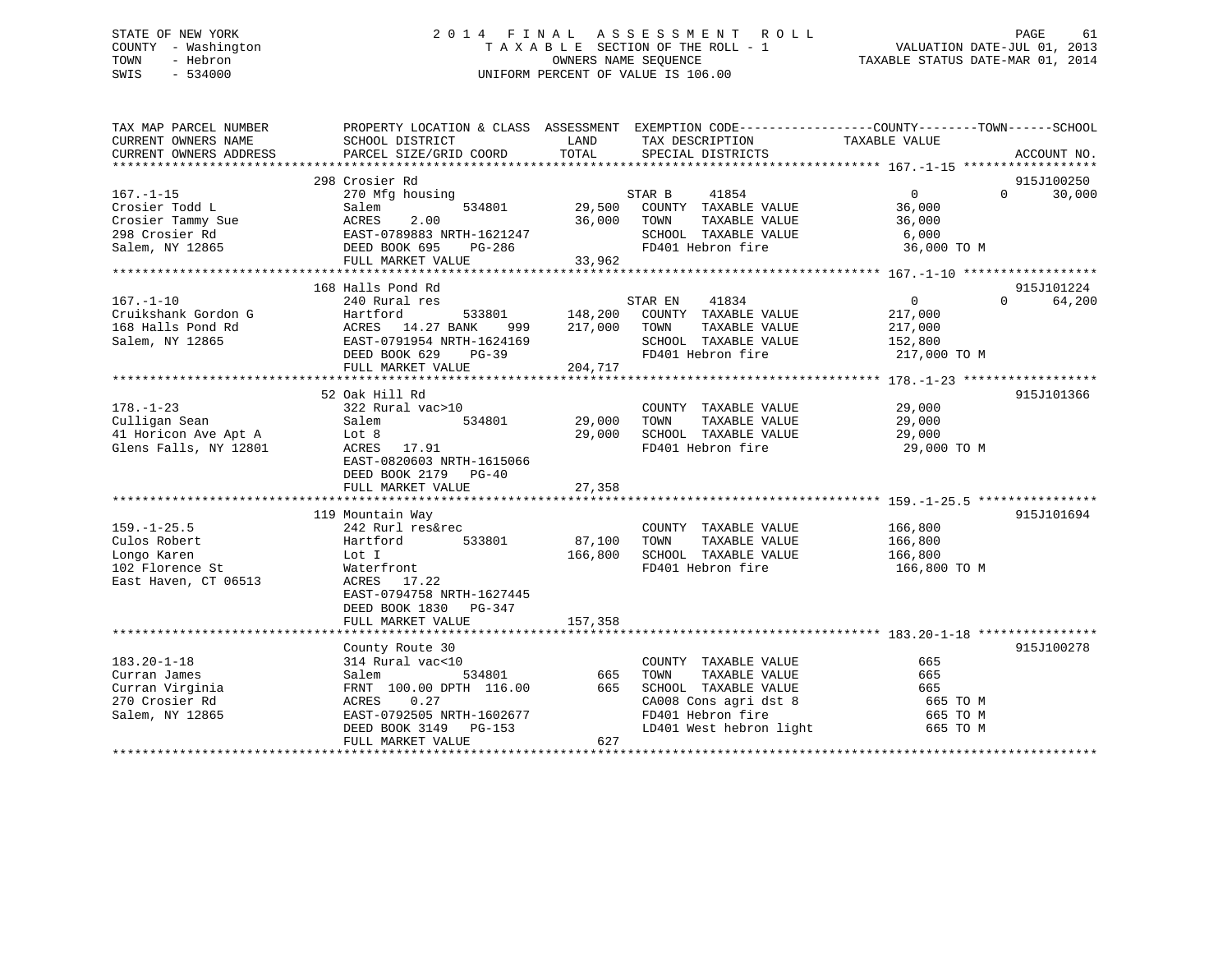## STATE OF NEW YORK 2 0 1 4 F I N A L A S S E S S M E N T R O L L PAGE 62 COUNTY - Washington T A X A B L E SECTION OF THE ROLL - 1 VALUATION DATE-JUL 01, 2013 TOWN - Hebron OWNERS NAME SEQUENCE TAXABLE STATUS DATE-MAR 01, 2014 SWIS - 534000 UNIFORM PERCENT OF VALUE IS 106.00

| TAX MAP PARCEL NUMBER<br>CURRENT OWNERS NAME<br>CURRENT OWNERS ADDRESS | PROPERTY LOCATION & CLASS ASSESSMENT EXEMPTION CODE---------------COUNTY-------TOWN-----SCHOOL<br>SCHOOL DISTRICT<br>PARCEL SIZE/GRID COORD | LAND<br>TOTAL  | TAX DESCRIPTION<br>SPECIAL DISTRICTS                                            | TAXABLE VALUE                    | ACCOUNT NO. |
|------------------------------------------------------------------------|---------------------------------------------------------------------------------------------------------------------------------------------|----------------|---------------------------------------------------------------------------------|----------------------------------|-------------|
|                                                                        |                                                                                                                                             |                |                                                                                 |                                  |             |
|                                                                        | 3121 County Route 30                                                                                                                        |                |                                                                                 |                                  | 915J100621  |
| 183.20-1-19                                                            | 457 Small Retail                                                                                                                            |                | COUNTY TAXABLE VALUE                                                            | 120,000                          |             |
| Curran James                                                           | Salem                                                                                                                                       | 534801 18,500  | TOWN<br>TAXABLE VALUE                                                           | 120,000                          |             |
| Curran Virginia                                                        | FRNT 130.00 DPTH 60.00                                                                                                                      | 120,000        | SCHOOL TAXABLE VALUE                                                            | 120,000                          |             |
| 270 Crosier Rd                                                         | EAST-0792497 NRTH-1602753                                                                                                                   |                | CA008 Cons agri dst 8                                                           | $120,000$ TO M<br>$120,000$ TO M |             |
| Salem, NY 12865                                                        | DEED BOOK 3149 PG-153                                                                                                                       |                |                                                                                 | 120,000 TO M                     |             |
|                                                                        | FULL MARKET VALUE                                                                                                                           |                | CAUU8 Cons agri dst 8<br>FD401 Hebron fire<br>113,208   LD401 West hebron light | $120,000$ TO M                   |             |
|                                                                        |                                                                                                                                             |                |                                                                                 |                                  |             |
|                                                                        | Campbell Ln                                                                                                                                 |                |                                                                                 |                                  | 915J101592  |
| $167. - 1 - 10.2$                                                      | 322 Rural vac>10                                                                                                                            |                | AG DIST<br>41720                                                                | 104,911<br>104,911               | 104,911     |
| Curran James P                                                         | Hartford<br>533801                                                                                                                          | 122,000        | COUNTY TAXABLE VALUE                                                            | 17,089                           |             |
| Curran Virginia A                                                      | ACRES 42.65                                                                                                                                 | 122,000        | TOWN<br>TAXABLE VALUE                                                           | 17,089                           |             |
| 270 Crosier Rd                                                         | EAST-0792045 NRTH-1623225                                                                                                                   |                | SCHOOL TAXABLE VALUE                                                            | 17,089                           |             |
| Salem, NY 12865                                                        | DEED BOOK 2956 PG-307                                                                                                                       |                | CA008 Cons agri dst 8                                                           | 17,089 TO M                      |             |
|                                                                        | FULL MARKET VALUE                                                                                                                           | 115,094        | 104,911 EX                                                                      |                                  |             |
| MAY BE SUBJECT TO PAYMENT                                              |                                                                                                                                             |                | FD401 Hebron fire                                                               | 122,000 TO M                     |             |
| UNDER AGDIST LAW TIL 2018                                              |                                                                                                                                             |                |                                                                                 |                                  |             |
|                                                                        |                                                                                                                                             |                |                                                                                 |                                  |             |
|                                                                        | 270 Crosier Rd                                                                                                                              |                |                                                                                 |                                  | 915J100690  |
| $167. - 1 - 16$                                                        | 117 Horse farm                                                                                                                              |                | 41720<br>AG DIST                                                                | 88,659<br>88,659                 | 88,659      |
| Curran James P                                                         | 534801<br>Salem                                                                                                                             | 135,200 STAR B | 41854                                                                           | $\overline{0}$<br>$\Omega$       | 30,000      |
| Curran Virginia A                                                      | ACRES<br>33.37                                                                                                                              |                | 299,900 COUNTY TAXABLE VALUE                                                    | 211,241                          |             |
| 270 Crosier Rd                                                         | EAST-0791013 NRTH-1621687                                                                                                                   |                | TOWN<br>TAXABLE VALUE                                                           | 211,241                          |             |
| Salem, NY 12865                                                        | DEED BOOK 2241 PG-217                                                                                                                       |                | SCHOOL TAXABLE VALUE                                                            | 181,241                          |             |
|                                                                        | FULL MARKET VALUE                                                                                                                           |                | 282,925 CA008 Cons agri dst 8                                                   | 211,241 TO M                     |             |
| MAY BE SUBJECT TO PAYMENT                                              |                                                                                                                                             |                | 88,659 EX                                                                       |                                  |             |
| UNDER AGDIST LAW TIL 2018                                              |                                                                                                                                             |                | FD401 Hebron fire                                                               | 299,900 TO M                     |             |
|                                                                        |                                                                                                                                             |                |                                                                                 |                                  |             |
|                                                                        | 16 Koster Way                                                                                                                               |                |                                                                                 |                                  | 915J101490  |
| $185. - 1 - 23$                                                        | 210 1 Family Res                                                                                                                            |                | COUNTY TAXABLE VALUE                                                            | 79,500                           |             |
| D'Allaird David J                                                      | Salem 534801<br>ACRES 7.00<br>EAST-0815930 NRTH-1610123                                                                                     | 45,000         | TOWN<br>TAXABLE VALUE                                                           | 79,500                           |             |
| D'Allaird Ann M                                                        |                                                                                                                                             | 79,500         | SCHOOL TAXABLE VALUE                                                            | 79,500                           |             |
| 16 Koster Way                                                          |                                                                                                                                             |                | FD401 Hebron fire                                                               | 79,500 TO M                      |             |
| Salem, NY 12865                                                        | DEED BOOK 3337 PG-322                                                                                                                       |                |                                                                                 |                                  |             |
|                                                                        | FULL MARKET VALUE                                                                                                                           | 75,000         |                                                                                 |                                  |             |
|                                                                        |                                                                                                                                             |                |                                                                                 |                                  |             |
|                                                                        | Pine Hill Rd                                                                                                                                |                |                                                                                 |                                  | 915J101420  |
| $169. - 1 - 26.7$                                                      | 322 Rural vac>10                                                                                                                            |                | COUNTY TAXABLE VALUE                                                            | 30,500                           |             |
| D'Onofrio Anthony P Etal                                               | Granville<br>533201                                                                                                                         | 30,500         | TOWN<br>TAXABLE VALUE                                                           | 30,500                           |             |
| D'Onofrio Karen Etal                                                   | ACRES 11.82                                                                                                                                 | 30,500         | SCHOOL TAXABLE VALUE                                                            | 30,500                           |             |
| 264 Arnold Ln                                                          | EAST-0813690 NRTH-1620316                                                                                                                   |                | FD401 Hebron fire                                                               | 30,500 TO M                      |             |
| Orange, CT 06477                                                       | DEED BOOK 787<br>PG-133                                                                                                                     |                |                                                                                 |                                  |             |
|                                                                        | FULL MARKET VALUE                                                                                                                           | 28,774         |                                                                                 |                                  |             |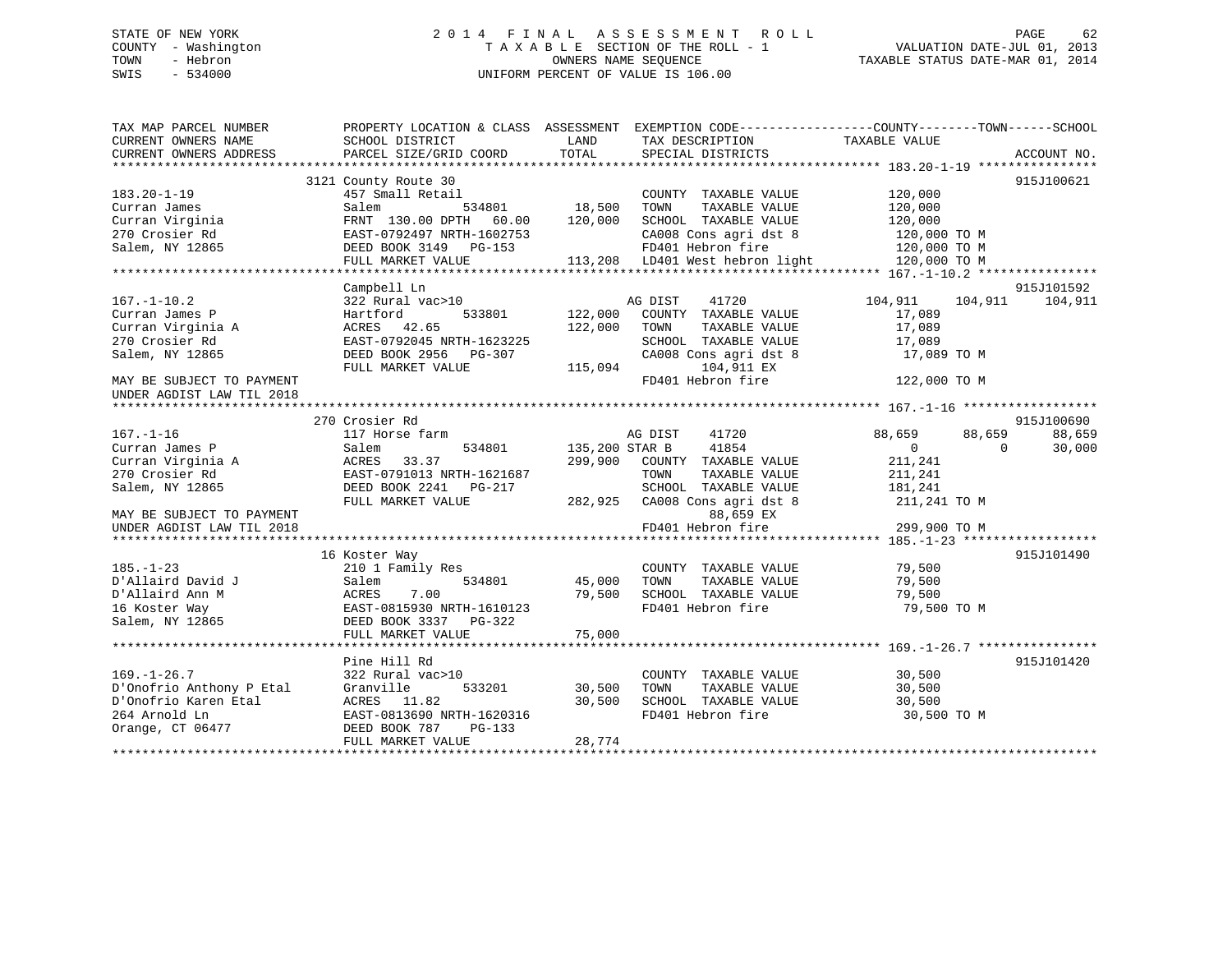## STATE OF NEW YORK 2 0 1 4 F I N A L A S S E S S M E N T R O L L PAGE 63 COUNTY - Washington T A X A B L E SECTION OF THE ROLL - 1 VALUATION DATE-JUL 01, 2013 TOWN - Hebron OWNERS NAME SEQUENCE TAXABLE STATUS DATE-MAR 01, 2014 SWIS - 534000 UNIFORM PERCENT OF VALUE IS 106.00

| TAX MAP PARCEL NUMBER<br>CURRENT OWNERS NAME<br>CURRENT OWNERS ADDRESS                                    | PROPERTY LOCATION & CLASS ASSESSMENT<br>SCHOOL DISTRICT<br>PARCEL SIZE/GRID COORD                                                                                                                             | LAND<br>TAX DESCRIPTION<br>TOTAL<br>SPECIAL DISTRICTS                                                                                                                  | EXEMPTION CODE-----------------COUNTY-------TOWN------SCHOOL<br>TAXABLE VALUE<br>ACCOUNT NO.          |
|-----------------------------------------------------------------------------------------------------------|---------------------------------------------------------------------------------------------------------------------------------------------------------------------------------------------------------------|------------------------------------------------------------------------------------------------------------------------------------------------------------------------|-------------------------------------------------------------------------------------------------------|
| $169. - 1 - 26.12$<br>D'onofrio Anthony P Jr<br>D'onofrio Karen A<br>156 Prospect St<br>Ansonia, CT 06401 | Pine Hill Rd<br>311 Res vac land<br>Granville<br>533201<br>Unrecorded quit claim dee<br>D'amico Sub/w Lot 29-81<br>3.46<br>ACRES<br>EAST-0813298 NRTH-1620546<br>DEED BOOK 759<br>$PG-5$<br>FULL MARKET VALUE | COUNTY TAXABLE VALUE<br>17,300<br>TAXABLE VALUE<br>TOWN<br>17,300<br>SCHOOL TAXABLE VALUE<br>FD401 Hebron fire<br>16,321                                               | 915J101419<br>17,300<br>17,300<br>17,300<br>17,300 TO M                                               |
|                                                                                                           |                                                                                                                                                                                                               |                                                                                                                                                                        |                                                                                                       |
| $144. - 1 - 21.1$<br>Dagle William<br>Dagle Linda<br>2320 County Route 31<br>Granville, NY 12832          | 2320 County Route 31<br>283 Res w/Comuse<br>533201<br>Granville<br>ACRES 32.65<br>EAST-0822949 NRTH-1646473<br>DEED BOOK 1874 PG-66                                                                           | STAR B<br>41854<br>188,800<br>COUNTY TAXABLE VALUE<br>395,300<br>TOWN<br>TAXABLE VALUE<br>SCHOOL TAXABLE VALUE<br>CA001 Cons agri dst 1                                | 915J100192<br>$\overline{0}$<br>30,000<br>$\Omega$<br>395,300<br>395,300<br>365,300<br>395,300 TO     |
|                                                                                                           | FULL MARKET VALUE                                                                                                                                                                                             | 372,925 FD401 Hebron fire                                                                                                                                              | 395,300 TO M                                                                                          |
|                                                                                                           |                                                                                                                                                                                                               |                                                                                                                                                                        |                                                                                                       |
|                                                                                                           | 91 East Green Pond Way                                                                                                                                                                                        |                                                                                                                                                                        | 915J101348<br>$\Omega$                                                                                |
| $143. - 1 - 16.1$<br>Daigle Kevin<br>Daigle Donna<br>PO Box 276<br>Granville, NY 12832                    | 210 1 Family Res - WTRFNT<br>Granville<br>533201<br>5.10<br>ACRES<br>EAST-0816091 NRTH-1642813<br>DEED BOOK 2613 PG-350                                                                                       | 41854<br>STAR B<br>147,000<br>COUNTY TAXABLE VALUE<br>280,100<br>TAXABLE VALUE<br>TOWN<br>SCHOOL TAXABLE VALUE<br>FD401 Hebron fire                                    | $\mathbf{0}$<br>30,000<br>280,100<br>280,100<br>250,100<br>280,100 TO M                               |
|                                                                                                           | FULL MARKET VALUE<br>**************************                                                                                                                                                               | 264,245<br>* * * * * * * * * * * *                                                                                                                                     | **************** 152.-2-39 ******************                                                         |
|                                                                                                           | 13 Cemetery Ln                                                                                                                                                                                                |                                                                                                                                                                        | 915J101248                                                                                            |
| $152 - 2 - 39$<br>Daley Fred<br>Daley Stern<br>13 Cemetery Ln<br>Granville, NY 12832                      | 210 1 Family Res<br>533201<br>Granville<br>ACRES<br>4.16<br>EAST-0813859 NRTH-1634776<br>DEED BOOK 793<br>$PG-133$<br>FULL MARKET VALUE                                                                       | STAR B<br>41854<br>65,800<br>COUNTY TAXABLE VALUE<br>164,000<br>TOWN<br>TAXABLE VALUE<br>SCHOOL TAXABLE VALUE<br>CA008 Cons agri dst 8<br>154,717<br>FD401 Hebron fire | $\overline{0}$<br>$\Omega$<br>30,000<br>164,000<br>164,000<br>134,000<br>164,000 TO M<br>164,000 TO M |
|                                                                                                           | ***************************                                                                                                                                                                                   |                                                                                                                                                                        |                                                                                                       |
| $178. - 1 - 18$<br>Daly Robert J<br>Daly Ann D<br>527 Tiplady Rd<br>Granville, NY 12832                   | 527 Tiplady Rd<br>240 Rural res<br>Salem<br>534801<br>lot 1<br>ACRES<br>27.40<br>EAST-0817994 NRTH-1612386<br>DEED BOOK 898<br>PG-207<br>FULL MARKET VALUE                                                    | STAR B<br>41854<br>178,300<br>COUNTY TAXABLE VALUE<br>324,000<br>TOWN<br>TAXABLE VALUE<br>SCHOOL TAXABLE VALUE<br>FD401 Hebron fire<br>305,660                         | 915J101378<br>$\overline{0}$<br>$\Omega$<br>30,000<br>324,000<br>324,000<br>294,000<br>324,000 TO M   |
|                                                                                                           |                                                                                                                                                                                                               |                                                                                                                                                                        |                                                                                                       |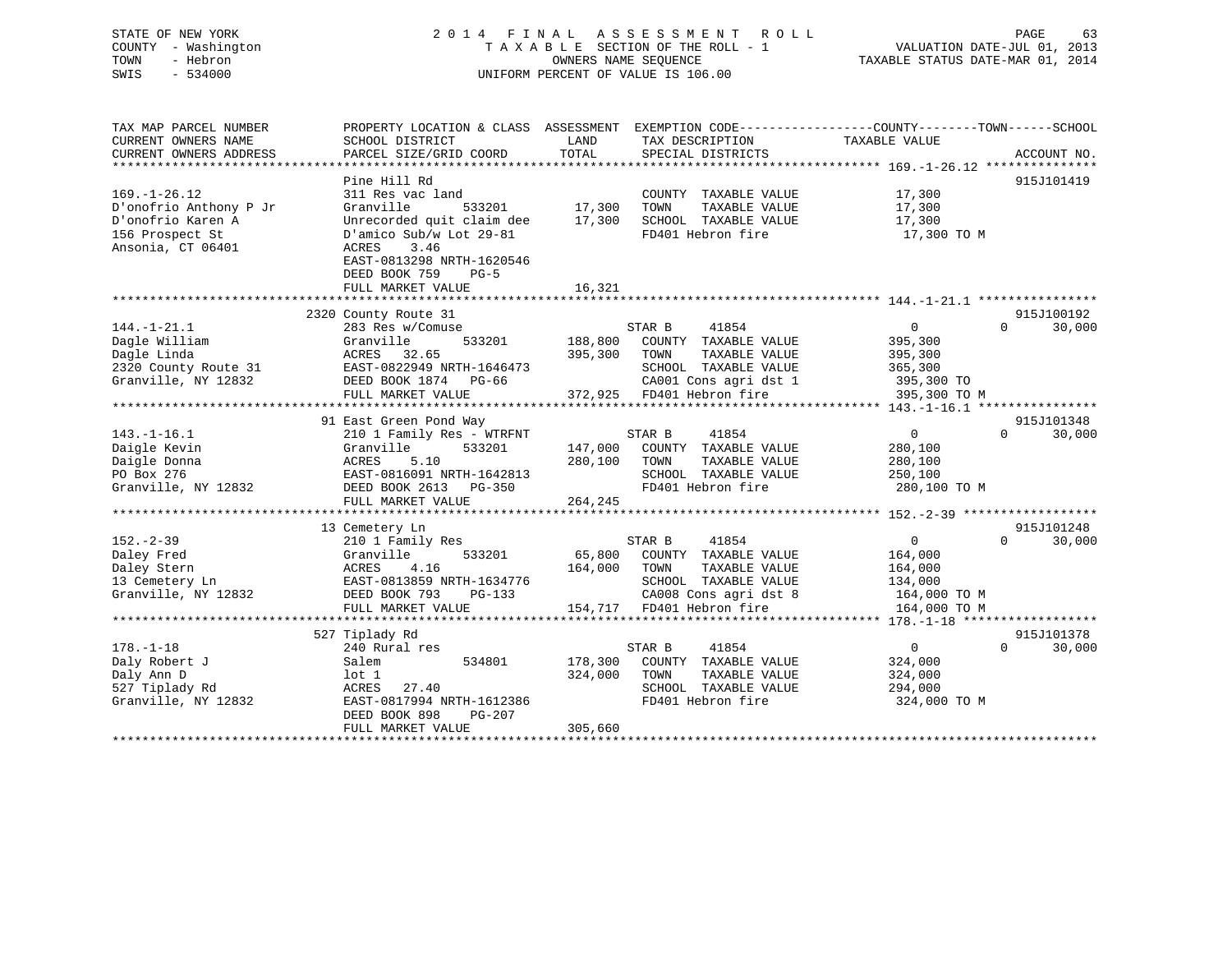## STATE OF NEW YORK 2 0 1 4 F I N A L A S S E S S M E N T R O L L PAGE 64 COUNTY - Washington T A X A B L E SECTION OF THE ROLL - 1 VALUATION DATE-JUL 01, 2013 TOWN - Hebron OWNERS NAME SEQUENCE TAXABLE STATUS DATE-MAR 01, 2014 SWIS - 534000 UNIFORM PERCENT OF VALUE IS 106.00

| TAX MAP PARCEL NUMBER                        | PROPERTY LOCATION & CLASS ASSESSMENT EXEMPTION CODE---------------COUNTY-------TOWN-----SCHOOL |         |                                           |                       |                    |
|----------------------------------------------|------------------------------------------------------------------------------------------------|---------|-------------------------------------------|-----------------------|--------------------|
| CURRENT OWNERS NAME                          | SCHOOL DISTRICT                                                                                | LAND    | TAX DESCRIPTION                           | TAXABLE VALUE         |                    |
| CURRENT OWNERS ADDRESS                       | PARCEL SIZE/GRID COORD                                                                         | TOTAL   | SPECIAL DISTRICTS                         |                       | ACCOUNT NO.        |
|                                              |                                                                                                |         |                                           |                       |                    |
|                                              | Mountain Way                                                                                   |         |                                           |                       | 915J101696         |
| $159. - 1 - 25.7$                            | 314 Rural vac<10                                                                               |         | COUNTY TAXABLE VALUE                      | 2,180                 |                    |
| Darfler Pond Association                     | Hartford<br>533801                                                                             | 2,180   | TOWN<br>TAXABLE VALUE                     | 2,180                 |                    |
| Tybor Joseph&Dunphy, Debor                   | 605/243;614/319;649/170                                                                        | 2,180   | SCHOOL TAXABLE VALUE                      | 2,180                 |                    |
| Dan Fowler                                   | 1830/347;2430/147;2815/30                                                                      |         | FD401 Hebron fire                         | 2,180 TO M            |                    |
| 28 Hill St                                   | ACRES<br>3.00                                                                                  |         |                                           |                       |                    |
| Greenwich, NY 12834                          | EAST-0795529 NRTH-1627513                                                                      |         |                                           |                       |                    |
|                                              | DEED BOOK 2162 PG-341                                                                          |         |                                           |                       |                    |
|                                              | FULL MARKET VALUE                                                                              | 2,057   |                                           |                       |                    |
|                                              |                                                                                                |         |                                           |                       |                    |
|                                              | Darfler Ln W/s                                                                                 |         |                                           |                       | 915J101705         |
| $159. - 1 - 25.16$                           | 692 Road/str/hwy                                                                               |         | COUNTY TAXABLE VALUE                      | 1,240                 |                    |
| Darfler Pond Association                     | Hartford<br>533801                                                                             | 1,240   | TAXABLE VALUE<br>TOWN                     | 1,240                 |                    |
| Greco Jeffrey R                              | 605/243;614/319;649/170                                                                        | 1,240   | SCHOOL TAXABLE VALUE                      | 1,240                 |                    |
| Dan Fowler                                   | 1830/347;2815/304;2430/14                                                                      |         | FD401 Hebron fire                         | 1,240 TO M            |                    |
| 28 Hill St                                   | 2.10<br>ACRES                                                                                  |         |                                           |                       |                    |
| Greenwich, NY 12834                          | EAST-0796197 NRTH-1627599                                                                      |         |                                           |                       |                    |
|                                              | DEED BOOK 2162 PG-341                                                                          |         |                                           |                       |                    |
|                                              | FULL MARKET VALUE                                                                              | 1,170   |                                           |                       |                    |
|                                              |                                                                                                |         |                                           |                       |                    |
|                                              | 6870 State Route 22                                                                            |         |                                           |                       | 915J100557         |
| $170. - 1 - 18$                              | 210 1 Family Res                                                                               |         | STAR B<br>41854                           | $\mathbf{0}$          | $\Omega$<br>30,000 |
| Darrah Raymond J                             | 533201<br>Granville                                                                            | 43,100  | COUNTY TAXABLE VALUE                      | 111,500               |                    |
| Darrah Lori A                                | ACRES<br>5.70 BANK<br>999                                                                      | 111,500 | TAXABLE VALUE<br>TOWN                     | 111,500               |                    |
| 6870 State Route 22                          | EAST-0816605 NRTH-1623402                                                                      |         | SCHOOL TAXABLE VALUE                      | 81,500                |                    |
| Salem, NY 12865                              | DEED BOOK 700<br>PG-242                                                                        |         | FD401 Hebron fire                         | 111,500 TO M          |                    |
|                                              | FULL MARKET VALUE                                                                              | 105,189 |                                           |                       |                    |
|                                              | Rykowski Ln                                                                                    |         |                                           |                       | 915J100440         |
| $161. - 2 - 4$                               | 322 Rural vac>10                                                                               |         | COUNTY TAXABLE VALUE                      |                       |                    |
| Das Pankaj                                   | Granville<br>533201                                                                            | 54,500  | TOWN<br>TAXABLE VALUE                     | 54,500<br>54,500      |                    |
|                                              | ACRES 29.90                                                                                    |         |                                           |                       |                    |
| 4028 Mahaila Ave Apt D<br>SanDiego, CA 92122 | EAST-0820769 NRTH-1626237                                                                      | 54,500  | SCHOOL TAXABLE VALUE<br>FD401 Hebron fire | 54,500<br>54,500 TO M |                    |
|                                              | $PG-11$                                                                                        |         |                                           |                       |                    |
|                                              | DEED BOOK 771<br>FULL MARKET VALUE                                                             | 51,415  |                                           |                       |                    |
|                                              |                                                                                                |         |                                           |                       |                    |
|                                              | 2001 County Route 31                                                                           |         |                                           |                       | 915J101453         |
| $144. - 1 - 37.9$                            | 314 Rural vac<10                                                                               |         | COUNTY TAXABLE VALUE                      | 20,000                |                    |
| Daurio Joseph P                              | 533201<br>Granville                                                                            | 20,000  | TOWN<br>TAXABLE VALUE                     | 20,000                |                    |
| 4 Dandelion Dr                               | 2.69<br>ACRES                                                                                  | 20,000  | SCHOOL TAXABLE VALUE                      | 20,000                |                    |
| Wilton, NY 12831                             | EAST-0818037 NRTH-1641734                                                                      |         | FD401 Hebron fire                         | 20,000 TO M           |                    |
|                                              | DEED BOOK 3179<br>$PG-243$                                                                     |         |                                           |                       |                    |
|                                              | FULL MARKET VALUE                                                                              | 18,868  |                                           |                       |                    |
|                                              |                                                                                                |         |                                           |                       |                    |
|                                              |                                                                                                |         |                                           |                       |                    |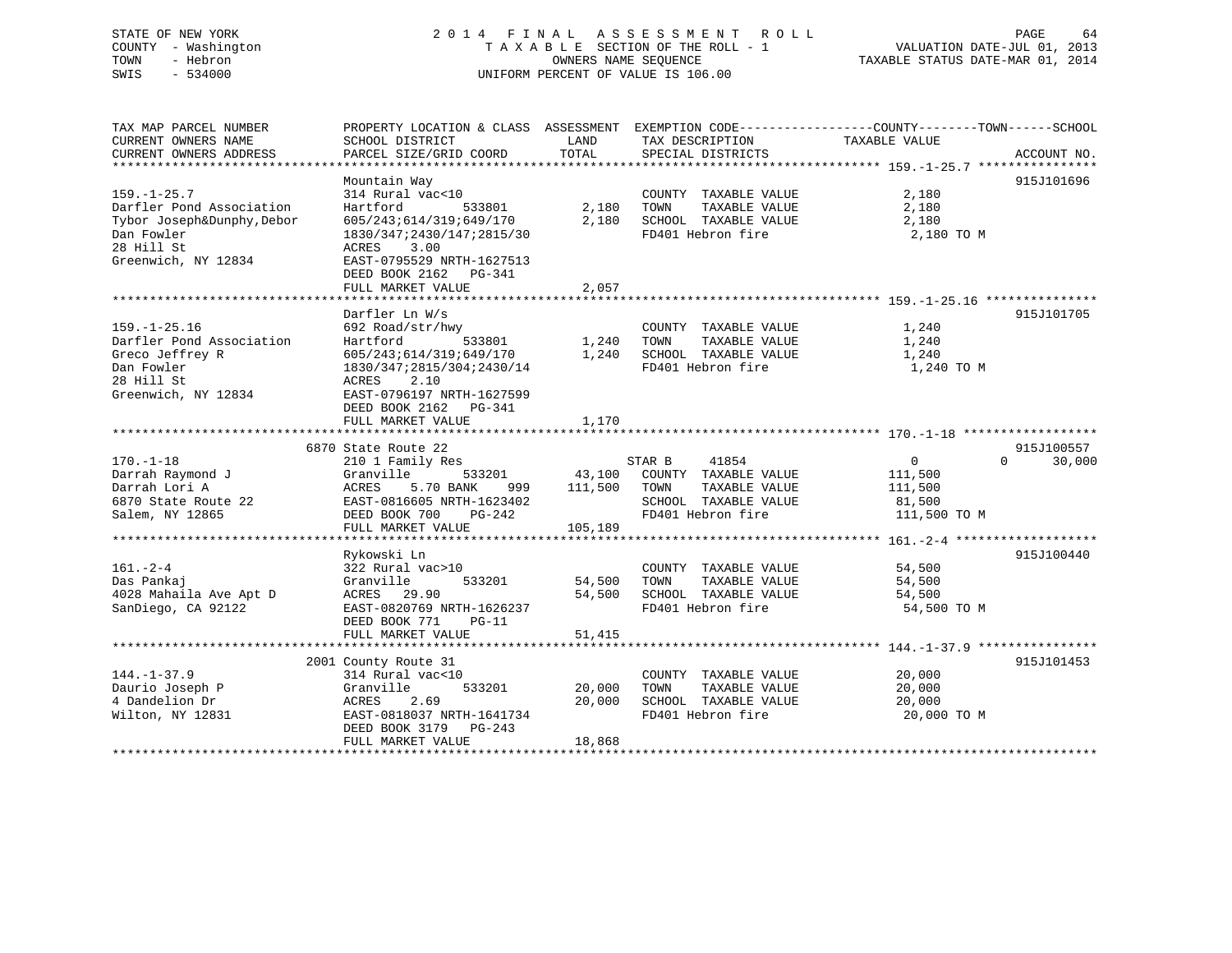| STATE OF NEW YORK<br>COUNTY - Washington<br>TOWN<br>- Hebron<br>SWIS<br>$-534000$ |                                                                       |                | 2014 FINAL ASSESSMENT ROLL<br>TAXABLE SECTION OF THE ROLL - 1<br>OWNERS NAME SEQUENCE<br>UNIFORM PERCENT OF VALUE IS 106.00 | PAGE<br>65<br>VALUATION DATE-JUL 01, 2013<br>TAXABLE STATUS DATE-MAR 01, 2014                                                  |
|-----------------------------------------------------------------------------------|-----------------------------------------------------------------------|----------------|-----------------------------------------------------------------------------------------------------------------------------|--------------------------------------------------------------------------------------------------------------------------------|
| TAX MAP PARCEL NUMBER<br>CURRENT OWNERS NAME<br>CURRENT OWNERS ADDRESS            | SCHOOL DISTRICT<br>PARCEL SIZE/GRID COORD                             | LAND<br>TOTAL  | TAX DESCRIPTION<br>SPECIAL DISTRICTS                                                                                        | PROPERTY LOCATION & CLASS ASSESSMENT EXEMPTION CODE---------------COUNTY-------TOWN-----SCHOOL<br>TAXABLE VALUE<br>ACCOUNT NO. |
|                                                                                   | 38 Higgins Rd                                                         |                |                                                                                                                             |                                                                                                                                |
| $161.-2-9.2$                                                                      | 210 1 Family Res                                                      |                | STAR B<br>41854                                                                                                             | 30,000<br>$\overline{0}$<br>$\overline{0}$                                                                                     |
| David Dennis                                                                      | Granville 533201                                                      |                | 41,600 COUNTY TAXABLE VALUE                                                                                                 | 97,000                                                                                                                         |
| 38 Higgins Rd                                                                     | $1$ ot 5                                                              | 97,000         | TOWN TAXABLE VALUE                                                                                                          | 97,000                                                                                                                         |
| Granville, NY 12832                                                               | 892/95                                                                |                | SCHOOL TAXABLE VALUE                                                                                                        | 67,000                                                                                                                         |
|                                                                                   | ACRES 6.32                                                            |                | FD401 Hebron fire                                                                                                           | 97,000 TO M                                                                                                                    |
|                                                                                   | EAST-0818155 NRTH-1625182                                             |                |                                                                                                                             |                                                                                                                                |
|                                                                                   | DEED BOOK 892<br>PG-95                                                |                |                                                                                                                             |                                                                                                                                |
|                                                                                   | FULL MARKET VALUE                                                     | 91,509         |                                                                                                                             |                                                                                                                                |
|                                                                                   |                                                                       |                |                                                                                                                             |                                                                                                                                |
| $177. - 1 - 6.1$                                                                  | Chamberlin Mills Rd<br>312 Vac w/imprv                                |                | COUNTY TAXABLE VALUE                                                                                                        | 915J100601<br>54,000                                                                                                           |
| Davis Donald                                                                      | Salem<br>534801                                                       | 38,000 TOWN    | TAXABLE VALUE                                                                                                               | 54,000                                                                                                                         |
| Davis Elaine                                                                      | Lot 4                                                                 |                | 54,000 SCHOOL TAXABLE VALUE                                                                                                 | 54,000                                                                                                                         |
| 908 Chamberlin Mills Rd                                                           | 783/177                                                               |                | FD401 Hebron fire                                                                                                           | 54,000 TO M                                                                                                                    |
| Salem, NY 12865                                                                   | ACRES 39.20                                                           |                |                                                                                                                             |                                                                                                                                |
|                                                                                   | EAST-0810186 NRTH-1613861                                             |                |                                                                                                                             |                                                                                                                                |
|                                                                                   | DEED BOOK 712 PG-223                                                  |                |                                                                                                                             |                                                                                                                                |
|                                                                                   | FULL MARKET VALUE                                                     | 50,943         |                                                                                                                             |                                                                                                                                |
|                                                                                   |                                                                       |                |                                                                                                                             |                                                                                                                                |
|                                                                                   | 49 Tiplady Rd                                                         |                |                                                                                                                             | 915J101827                                                                                                                     |
| $177. - 1 - 6.15$                                                                 | 240 Rural res                                                         |                | COUNTY TAXABLE VALUE                                                                                                        | 180,000                                                                                                                        |
| Davis Donald                                                                      | Salem                                                                 | 534801 125,400 | TOWN TAXABLE VALUE                                                                                                          | 180,000                                                                                                                        |
| Davis Elaine                                                                      | ACRES 40.70                                                           | 180,000        | SCHOOL TAXABLE VALUE                                                                                                        | 180,000                                                                                                                        |
| 908 Chamberlain Mills Rd                                                          | EAST-0810020 NRTH-1612434                                             |                | FD401 Hebron fire                                                                                                           | 180,000 TO M                                                                                                                   |
| Salem, NY 12865                                                                   | DEED BOOK 845<br>PG-95                                                |                |                                                                                                                             |                                                                                                                                |
|                                                                                   | FULL MARKET VALUE                                                     | 169,811        |                                                                                                                             |                                                                                                                                |
|                                                                                   |                                                                       |                |                                                                                                                             |                                                                                                                                |
|                                                                                   | 908 Chamberlin Mills Rd                                               |                |                                                                                                                             | 915J100601                                                                                                                     |
| $177. - 1 - 6.36$                                                                 | 210 1 Family Res                                                      |                | STAR B<br>41854                                                                                                             | $0 \qquad \qquad$<br>$\overline{0}$<br>30,000                                                                                  |
| Davis Donald                                                                      | Salem 534801                                                          |                | 31,100 COUNTY TAXABLE VALUE                                                                                                 | 118,500                                                                                                                        |
| Davis Elaine                                                                      | $1$ ot $1$                                                            |                | 118,500 TOWN TAXABLE VALUE                                                                                                  | 118,500                                                                                                                        |
| 908 Chamberlin Mills Rd                                                           | Hebron Valley Sub/ 29#82                                              |                | SCHOOL TAXABLE VALUE                                                                                                        | 88,500                                                                                                                         |
| Salem, NY 12865                                                                   | FRNT 216.00 DPTH 157.00<br>ACRES<br>0.78                              |                | FD401 Hebron fire                                                                                                           | 118,500 TO M                                                                                                                   |
|                                                                                   | EAST-0808665 NRTH-1613277                                             |                |                                                                                                                             |                                                                                                                                |
|                                                                                   | DEED BOOK 712 PG-221                                                  |                |                                                                                                                             |                                                                                                                                |
|                                                                                   | FULL MARKET VALUE                                                     | 111,792        |                                                                                                                             |                                                                                                                                |
|                                                                                   |                                                                       |                |                                                                                                                             |                                                                                                                                |
|                                                                                   | 916 Chamberlin Mills Rd                                               |                |                                                                                                                             | 915J100601                                                                                                                     |
| $177. - 1 - 6.37$                                                                 | 210 1 Family Res                                                      |                | COUNTY TAXABLE VALUE                                                                                                        | 98,500                                                                                                                         |
| Davis Donald                                                                      | Salem                                                                 |                | TAXABLE VALUE<br>TOWN                                                                                                       | 98,500                                                                                                                         |
| Davis Elaine                                                                      | 534801 29,600<br>Valley Sub/ 29#82 98,500<br>Hebron Valley Sub/ 29#82 |                | SCHOOL TAXABLE VALUE                                                                                                        | 98,500                                                                                                                         |
| 908 Chamberlin Mills Rd                                                           | Lot 2                                                                 |                | FD401 Hebron fire                                                                                                           | 98,500 TO M                                                                                                                    |
| Salem, NY 12865                                                                   | FRNT 180.00 DPTH 117.00                                               |                |                                                                                                                             |                                                                                                                                |
|                                                                                   | ACRES 0.48                                                            |                |                                                                                                                             |                                                                                                                                |

\*\*\*\*\*\*\*\*\*\*\*\*\*\*\*\*\*\*\*\*\*\*\*\*\*\*\*\*\*\*\*\*\*\*\*\*\*\*\*\*\*\*\*\*\*\*\*\*\*\*\*\*\*\*\*\*\*\*\*\*\*\*\*\*\*\*\*\*\*\*\*\*\*\*\*\*\*\*\*\*\*\*\*\*\*\*\*\*\*\*\*\*\*\*\*\*\*\*\*\*\*\*\*\*\*\*\*\*\*\*\*\*\*\*\*\*\*\*\*\*\*\*\*\*\*\*\*\*\*\*\*\*

 EAST-0808810 NRTH-1613200DEED BOOK 712 PG-223

FULL MARKET VALUE 92,925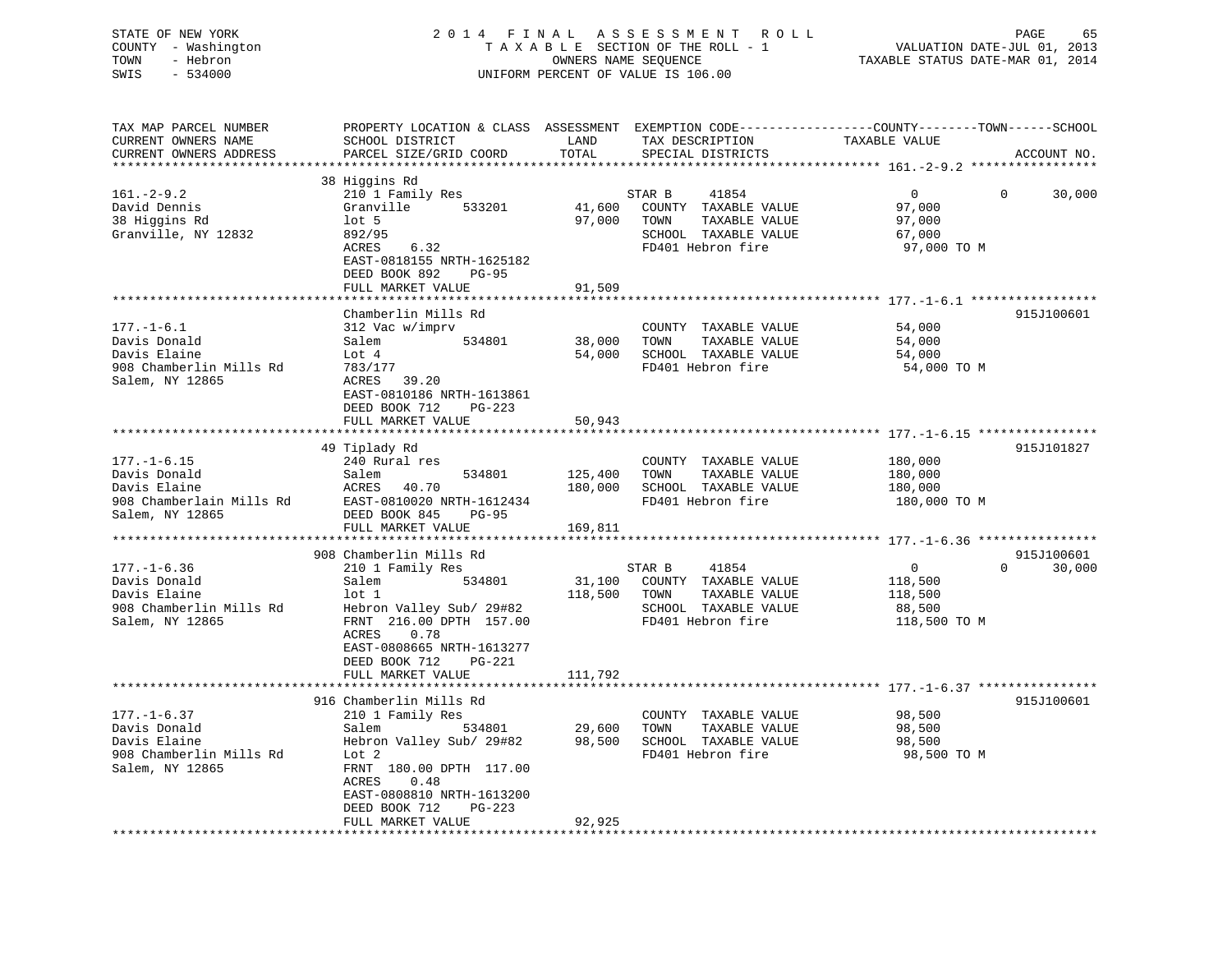## STATE OF NEW YORK 2 0 1 4 F I N A L A S S E S S M E N T R O L L PAGE 66 COUNTY - Washington T A X A B L E SECTION OF THE ROLL - 1 VALUATION DATE-JUL 01, 2013 TOWN - Hebron OWNERS NAME SEQUENCE TAXABLE STATUS DATE-MAR 01, 2014 SWIS - 534000 UNIFORM PERCENT OF VALUE IS 106.00

| TAX MAP PARCEL NUMBER    | PROPERTY LOCATION & CLASS ASSESSMENT EXEMPTION CODE----------------COUNTY-------TOWN------SCHOOL |         |                             |                |                    |
|--------------------------|--------------------------------------------------------------------------------------------------|---------|-----------------------------|----------------|--------------------|
| CURRENT OWNERS NAME      | SCHOOL DISTRICT                                                                                  | LAND    | TAX DESCRIPTION             | TAXABLE VALUE  |                    |
| CURRENT OWNERS ADDRESS   | PARCEL SIZE/GRID COORD                                                                           | TOTAL   | SPECIAL DISTRICTS           |                | ACCOUNT NO.        |
|                          |                                                                                                  |         |                             |                |                    |
| $177. - 1 - 6.8$         | Chamberlin Mills Rd/n Off                                                                        |         | COUNTY TAXABLE VALUE        | 36,200         | 915J101538         |
|                          | 314 Rural vac<10                                                                                 |         |                             |                |                    |
| Davis Donald L           | Salem<br>534801                                                                                  | 36,200  | TAXABLE VALUE<br>TOWN       | 36,200         |                    |
| Davis Elaine J           | Lot 1/Waterfront/row                                                                             | 36,200  | SCHOOL TAXABLE VALUE        | 36,200         |                    |
| 908 Chamberlain Mills Rd | ACRES<br>6.04                                                                                    |         | FD401 Hebron fire           | 36,200 TO M    |                    |
| Salem, NY 12865          | EAST-0810612 NRTH-1615854                                                                        |         |                             |                |                    |
|                          | DEED BOOK 805<br>PG-229                                                                          |         |                             |                |                    |
|                          | FULL MARKET VALUE                                                                                | 34,151  |                             |                |                    |
|                          |                                                                                                  |         |                             |                |                    |
|                          | East Green Pond Way                                                                              |         |                             |                |                    |
| $143. - 1 - 5.1$         | 311 Res vac land - WTRFNT                                                                        |         | COUNTY TAXABLE VALUE        | 85,000         |                    |
| Davis John G             | Granville<br>533201                                                                              | 85,000  | TAXABLE VALUE<br>TOWN       | 85,000         |                    |
| Davis Susan W            | FRNT 475.00 DPTH                                                                                 | 85,000  | SCHOOL TAXABLE VALUE        | 85,000         |                    |
| 311 Gurney Ln            | ACRES<br>0.98                                                                                    |         | FD401 Hebron fire           | 85,000 TO M    |                    |
| Oueensbury, NY 12804     | EAST-0815369 NRTH-1644615                                                                        |         |                             |                |                    |
|                          | DEED BOOK 739<br>PG-118                                                                          |         |                             |                |                    |
|                          | FULL MARKET VALUE                                                                                | 80,189  |                             |                |                    |
|                          |                                                                                                  |         |                             |                |                    |
|                          | 7 Higgins Rd                                                                                     |         |                             |                | 915J101710         |
| $161. - 2 - 7.1$         | 312 Vac w/imprv                                                                                  |         | COUNTY TAXABLE VALUE        | 42,000         |                    |
| Davis Mark               | Granville<br>533201                                                                              | 35,800  | TAXABLE VALUE<br>TOWN       | 42,000         |                    |
| 7 Higgins Rd             | <b>ACRES</b><br>2.50 BANK<br>998                                                                 | 42,000  | SCHOOL TAXABLE VALUE        | 42,000         |                    |
| Granville, NY 12832      | EAST-0817575 NRTH-1626333                                                                        |         | FD401 Hebron fire           | 42,000 TO M    |                    |
|                          | DEED BOOK 2327 PG-241                                                                            |         |                             |                |                    |
|                          | FULL MARKET VALUE                                                                                | 39,623  |                             |                |                    |
|                          |                                                                                                  |         |                             |                |                    |
|                          | 344 Liebig Rd                                                                                    |         |                             |                | 935J101624         |
| $143. - 1 - 39.2$        | 210 1 Family Res                                                                                 |         | STAR B<br>41854             | $\overline{0}$ | $\Omega$<br>30,000 |
| Davis Robert L Jr        | 533201<br>Granville<br>Granvi<br>ACRES                                                           |         | 70,300 COUNTY TAXABLE VALUE | 154,500        |                    |
| Kibling Trishia L        | 5.10                                                                                             | 154,500 | TOWN<br>TAXABLE VALUE       | 154,500        |                    |
| 344 Liebig Rd            | EAST-0806649 NRTH-1645122                                                                        |         | SCHOOL TAXABLE VALUE        | 124,500        |                    |
| Granville, NY 12832      | DEED BOOK 3203 PG-214                                                                            |         | FD401 Hebron fire           | 154,500 TO M   |                    |
|                          | FULL MARKET VALUE                                                                                | 145,755 |                             |                |                    |
|                          |                                                                                                  |         |                             |                |                    |
|                          | 147 James Rd                                                                                     |         |                             | $\overline{0}$ | $\Omega$           |
| $158. - 1 - 13.2$        | 242 Rurl res&rec                                                                                 |         | STAR B<br>41854             |                | 30,000             |
| Davis Thomas             | 533801<br>Hartford                                                                               |         | 60,200 COUNTY TAXABLE VALUE | 169,500        |                    |
| 147 James Rd             | ACRES 17.10                                                                                      | 169,500 | TOWN<br>TAXABLE VALUE       | 169,500        |                    |
| Salem, NY 12865          | EAST-0792092 NRTH-1631133                                                                        |         | SCHOOL TAXABLE VALUE        | 139,500        |                    |
|                          | DEED BOOK 934<br>$PG-19$                                                                         |         | FD401 Hebron fire           | 169,500 TO M   |                    |
|                          | FULL MARKET VALUE                                                                                | 159,906 |                             |                |                    |
|                          |                                                                                                  |         |                             |                |                    |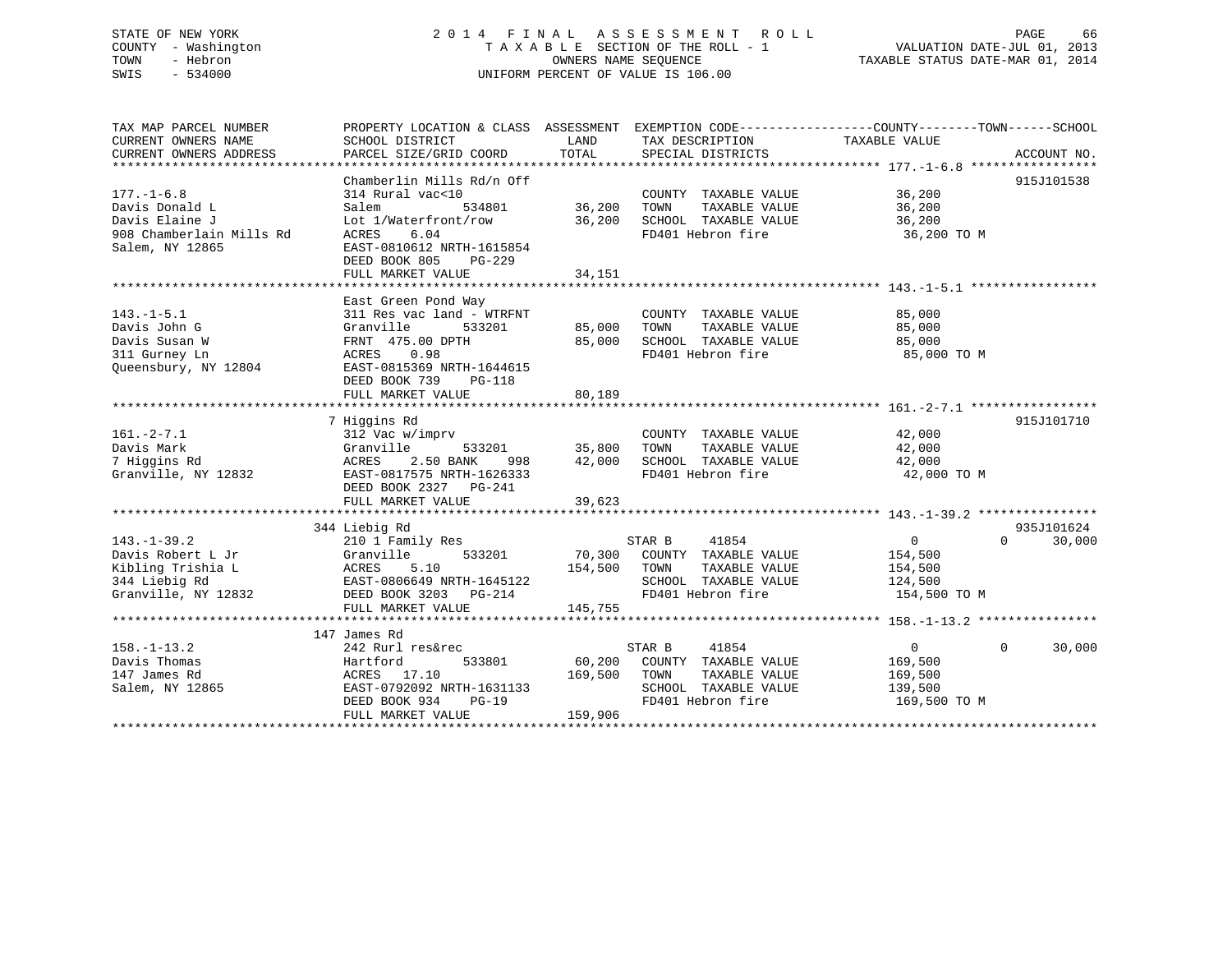## STATE OF NEW YORK 2 0 1 4 F I N A L A S S E S S M E N T R O L L PAGE 67 COUNTY - Washington T A X A B L E SECTION OF THE ROLL - 1 VALUATION DATE-JUL 01, 2013 TOWN - Hebron OWNERS NAME SEQUENCE TAXABLE STATUS DATE-MAR 01, 2014 SWIS - 534000 UNIFORM PERCENT OF VALUE IS 106.00

| TAX MAP PARCEL NUMBER<br>CURRENT OWNERS NAME<br>CURRENT OWNERS ADDRESS | PROPERTY LOCATION & CLASS ASSESSMENT<br>SCHOOL DISTRICT<br>PARCEL SIZE/GRID COORD | LAND<br>TOTAL | EXEMPTION CODE-----------------COUNTY-------TOWN------SCHOOL<br>TAX DESCRIPTION<br>SPECIAL DISTRICTS | TAXABLE VALUE              | ACCOUNT NO.        |
|------------------------------------------------------------------------|-----------------------------------------------------------------------------------|---------------|------------------------------------------------------------------------------------------------------|----------------------------|--------------------|
|                                                                        |                                                                                   |               |                                                                                                      |                            |                    |
|                                                                        | 120 James Rd                                                                      |               |                                                                                                      |                            | 915J101143         |
| $159. - 1 - 3.3$                                                       | 322 Rural vac>10                                                                  |               | COUNTY TAXABLE VALUE                                                                                 | 7,300                      |                    |
| Dawley Michael                                                         | Hartford<br>533801                                                                | 7,300         | TOWN<br>TAXABLE VALUE                                                                                | 7,300                      |                    |
| Dawley Ronald P                                                        | ACRES 10.20                                                                       | 7,300         | SCHOOL TAXABLE VALUE                                                                                 | 7,300                      |                    |
| c/o Ronald Dawley                                                      | EAST-0793517 NRTH-1631148                                                         |               | FD401 Hebron fire                                                                                    | 7,300 TO M                 |                    |
| 3175 State Route 22                                                    | DEED BOOK 2596<br>$PG-5$                                                          |               |                                                                                                      |                            |                    |
| Cambridge, NY 12816                                                    | FULL MARKET VALUE                                                                 | 6,887         |                                                                                                      |                            |                    |
|                                                                        |                                                                                   |               |                                                                                                      |                            |                    |
|                                                                        | 4022 County Route 30                                                              |               |                                                                                                      |                            | 915J100181         |
| $167. - 1 - 37$                                                        | 240 Rural res                                                                     |               | STAR B<br>41854                                                                                      | $\Omega$                   | $\Omega$<br>30,000 |
| Day W. Marvin                                                          | Hartford<br>533801                                                                | 130,000       | COUNTY TAXABLE VALUE                                                                                 | 227,500                    |                    |
| Day Albert                                                             | Lot 4                                                                             | 227,500       | TAXABLE VALUE<br>TOWN                                                                                | 227,500                    |                    |
| 4022 County Route 30                                                   | 30.74<br>ACRES                                                                    |               | SCHOOL TAXABLE VALUE                                                                                 | 197,500                    |                    |
| Salem, NY 12865                                                        | EAST-0788714 NRTH-1623425                                                         |               | FD401 Hebron fire                                                                                    | 227,500 TO M               |                    |
|                                                                        | DEED BOOK 2181<br>PG-51                                                           |               |                                                                                                      |                            |                    |
| MAY BE SUBJECT TO PAYMENT                                              | FULL MARKET VALUE                                                                 | 214,623       |                                                                                                      |                            |                    |
| UNDER AGDIST LAW TIL 2014                                              |                                                                                   |               |                                                                                                      |                            |                    |
|                                                                        |                                                                                   |               |                                                                                                      |                            |                    |
|                                                                        | County Route 31/W Off                                                             |               |                                                                                                      |                            | 915J100184         |
| $159. - 1 - 12$                                                        | 314 Rural vac<10                                                                  |               | COUNTY TAXABLE VALUE                                                                                 | 11,400                     |                    |
| Deane Michael                                                          | Granville<br>533201                                                               | 11,400        | TAXABLE VALUE<br>TOWN                                                                                | 11,400                     |                    |
| Goldblatt Marty                                                        | ACRES 16.00                                                                       | 11,400        | SCHOOL TAXABLE VALUE                                                                                 | 11,400                     |                    |
| 11500 Tennessee Ave 127                                                | EAST-0801404 NRTH-1630404                                                         |               | CA008 Cons agri dst 8                                                                                | 11,400 TO M                |                    |
| Los Angeles, CA 90064                                                  | DEED BOOK 614<br>PG-350                                                           |               | FD401 Hebron fire                                                                                    | 11,400 TO M                |                    |
|                                                                        | FULL MARKET VALUE                                                                 | 10,755        |                                                                                                      |                            |                    |
|                                                                        |                                                                                   |               |                                                                                                      |                            |                    |
| $185. - 1 - 14.5$                                                      | Shale Mtn Way                                                                     |               |                                                                                                      | 27,800                     | 915J100676         |
| Deberg Susan Marie                                                     | 314 Rural vac<10<br>534801<br>Salem                                               | 27,800        | COUNTY TAXABLE VALUE<br>TAXABLE VALUE<br>TOWN                                                        | 27,800                     |                    |
|                                                                        |                                                                                   |               |                                                                                                      |                            |                    |
| Dunham William E<br>PO Box 746                                         | Thompson Sub/ 29#87 Lot 5<br>9.85                                                 | 27,800        | SCHOOL TAXABLE VALUE<br>CA008 Cons agri dst 8                                                        | 27,800                     |                    |
| Salem, NY 12865                                                        | ACRES<br>EAST-0815598 NRTH-1603971                                                |               | FD401 Hebron fire                                                                                    | 27,800 TO M<br>27,800 TO M |                    |
|                                                                        | DEED BOOK 2222<br>$PG-289$                                                        |               |                                                                                                      |                            |                    |
|                                                                        | FULL MARKET VALUE                                                                 | 26,226        |                                                                                                      |                            |                    |
|                                                                        |                                                                                   |               |                                                                                                      |                            |                    |
|                                                                        | 2239 County Route 47                                                              |               |                                                                                                      |                            | 915J101170         |
| $183.2 - 1 - 11$                                                       | 314 Rural vac<10                                                                  |               | COUNTY TAXABLE VALUE                                                                                 | 72,500                     |                    |
| Debonis Louis                                                          | Salem<br>534801                                                                   | 72,500        | TOWN<br>TAXABLE VALUE                                                                                | 72,500                     |                    |
| Debonis Mary                                                           | 8.60<br>ACRES                                                                     | 72,500        | SCHOOL TAXABLE VALUE                                                                                 | 72,500                     |                    |
| 84 Lenox Ave                                                           | EAST-0787372 NRTH-1608573                                                         |               | FD401 Hebron fire                                                                                    | 72,500 TO M                |                    |
| Bronxville, NY 10708                                                   | DEED BOOK 929<br><b>PG-70</b>                                                     |               |                                                                                                      |                            |                    |
|                                                                        | FULL MARKET VALUE                                                                 | 68,396        |                                                                                                      |                            |                    |
|                                                                        |                                                                                   |               |                                                                                                      |                            |                    |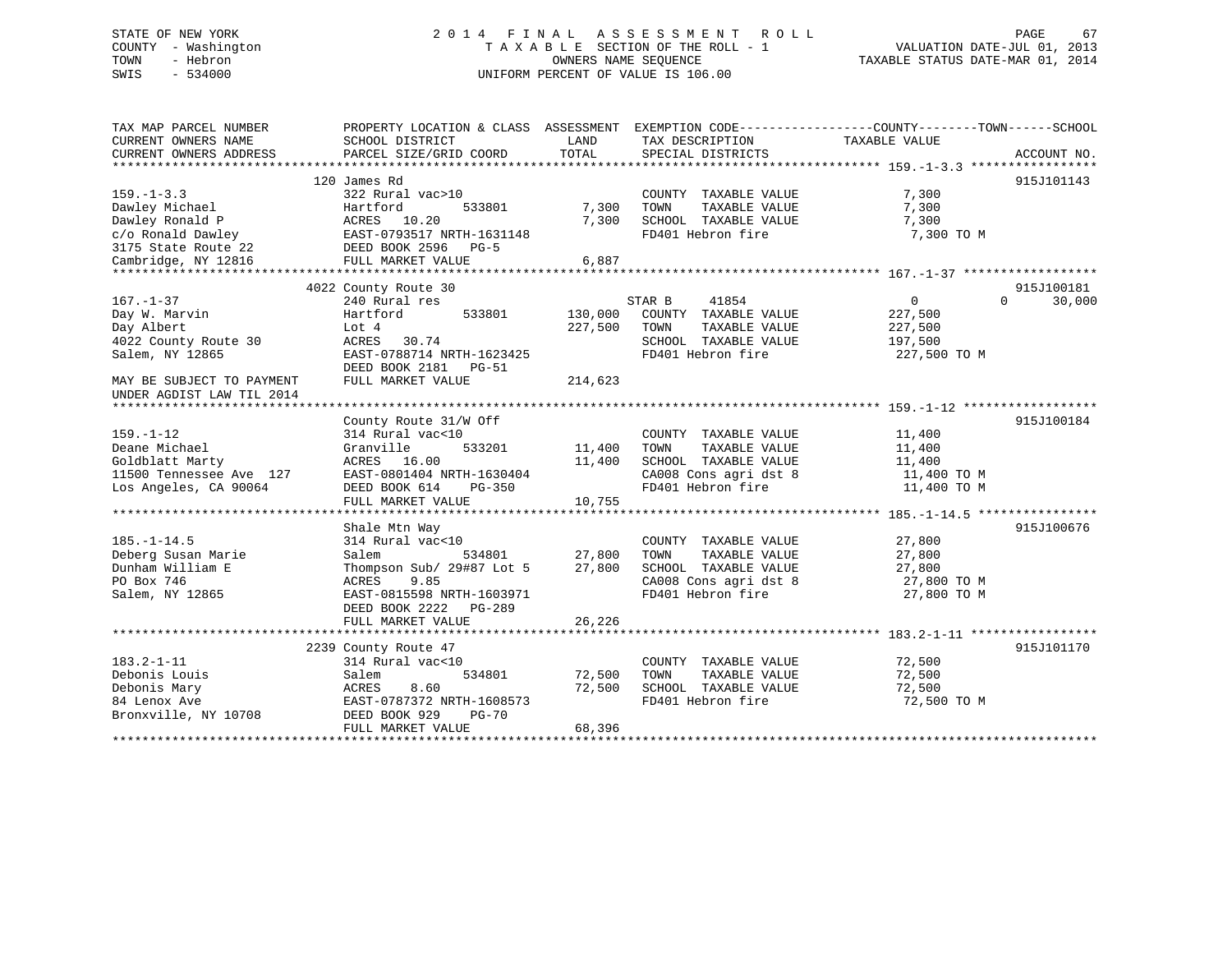## STATE OF NEW YORK 2 0 1 4 F I N A L A S S E S S M E N T R O L L PAGE 68 COUNTY - Washington T A X A B L E SECTION OF THE ROLL - 1 VALUATION DATE-JUL 01, 2013 TOWN - Hebron **CONNERS NAME SEQUENCE** TAXABLE STATUS DATE-MAR 01, 2014 SWIS - 534000 UNIFORM PERCENT OF VALUE IS 106.00

| TAX MAP PARCEL NUMBER<br>CURRENT OWNERS NAME<br>CURRENT OWNERS ADDRESS | PROPERTY LOCATION & CLASS ASSESSMENT EXEMPTION CODE----------------COUNTY-------TOWN-----SCHOOL<br>SCHOOL DISTRICT<br>PARCEL SIZE/GRID COORD | LAND<br>TOTAL                     | TAX DESCRIPTION<br>SPECIAL DISTRICTS                          | TAXABLE VALUE              | ACCOUNT NO.        |
|------------------------------------------------------------------------|----------------------------------------------------------------------------------------------------------------------------------------------|-----------------------------------|---------------------------------------------------------------|----------------------------|--------------------|
|                                                                        |                                                                                                                                              |                                   |                                                               |                            |                    |
|                                                                        | 7011 State Route 22                                                                                                                          |                                   |                                                               |                            | 915J100009         |
| $161. - 2 - 13$                                                        | 220 2 Family Res<br>Granville 533201 25,200 COUNTY TAXABLE VALUE<br>FRNT 85.00 DPTH 135.00 61,000 TOWN TAXABLE VALUE                         |                                   |                                                               | $\Omega$                   | 61,000<br>$\Omega$ |
| Decosimo Arnold                                                        |                                                                                                                                              |                                   |                                                               | 61,000                     |                    |
| PO Box 277                                                             |                                                                                                                                              |                                   |                                                               | 61,000                     |                    |
| Granville, NY 12832                                                    | EAST-0817338 NRTH-1626769                                                                                                                    |                                   | SCHOOL TAXABLE VALUE                                          | $\overline{0}$             |                    |
|                                                                        | DEED BOOK 820<br>PG-155                                                                                                                      |                                   | FD401 Hebron fire                                             | 61,000 TO M                |                    |
|                                                                        | FULL MARKET VALUE                                                                                                                            | 57,547                            |                                                               |                            |                    |
|                                                                        |                                                                                                                                              |                                   |                                                               |                            |                    |
|                                                                        | 715 Higgins Rd                                                                                                                               |                                   |                                                               |                            | 915J100185         |
| $170. - 2 - 7$                                                         | 242 Rurl res&rec                                                                                                                             |                                   | STAR B<br>41854                                               | 0<br>$\Omega$              | 30,000             |
| Delaney John W Jr<br>715 Higgins Rd                                    | 533201<br>Granville                                                                                                                          |                                   | $72,500$ DISAB-C/T $41931$                                    | 41,825 41,825              | $\overline{0}$     |
|                                                                        | ACRES 26.00                                                                                                                                  |                                   | 119,500 COUNTY TAXABLE VALUE                                  | 77,675                     |                    |
| Granville, NY 12832                                                    | EAST-0821427 NRTH-1624448                                                                                                                    |                                   | TOWN<br>TAXABLE VALUE                                         | 77,675                     |                    |
|                                                                        | DEED BOOK 738<br>$PG-278$                                                                                                                    |                                   | SCHOOL TAXABLE VALUE                                          | 89,500                     |                    |
|                                                                        | FULL MARKET VALUE                                                                                                                            |                                   | 112,736 FD401 Hebron fire                                     | 119,500 TO M               |                    |
|                                                                        |                                                                                                                                              |                                   |                                                               |                            |                    |
|                                                                        | 6695 State Route 22                                                                                                                          |                                   |                                                               |                            | 915J101353         |
| $169. - 1 - 25$                                                        | 270 Mfg housing                                                                                                                              |                                   | COUNTY TAXABLE VALUE 30,300                                   |                            |                    |
| Delaney Relia W                                                        | Granville                                                                                                                                    |                                   | TAXABLE VALUE<br>TOWN                                         | 30,300                     |                    |
| 6695 State Route 22                                                    | FRNT 180.00 DPTH 150.00                                                                                                                      | 533201 25,000<br>TH 150.00 30,300 | SCHOOL TAXABLE VALUE                                          | 30,300                     |                    |
| Salem, NY 12865                                                        | 0.62<br>ACRES                                                                                                                                |                                   | FD401 Hebron fire                                             | 30,300 TO M                |                    |
|                                                                        | EAST-0815223 NRTH-1619222                                                                                                                    |                                   |                                                               |                            |                    |
|                                                                        | DEED BOOK 883<br>PG-328                                                                                                                      |                                   |                                                               |                            |                    |
|                                                                        | FULL MARKET VALUE                                                                                                                            | 28,585                            |                                                               |                            |                    |
|                                                                        |                                                                                                                                              |                                   |                                                               |                            |                    |
|                                                                        | 13 Indian Head Way                                                                                                                           |                                   |                                                               |                            | 915J101328         |
| $170. - 1 - 13.12$                                                     | 210 1 Family Res                                                                                                                             |                                   |                                                               | $\overline{0}$<br>$\Omega$ | 64,200             |
| Delehanty James F                                                      | Granville 533201                                                                                                                             |                                   | STAR EN 41834<br>44,000 COUNTY TAXABLE VALUE                  | 100,000                    |                    |
| Delehanty Florence A 1963/34                                           |                                                                                                                                              | 100,000 TOWN                      | TAXABLE VALUE                                                 | 100,000                    |                    |
| 13 Indian Head Way                                                     |                                                                                                                                              |                                   | SCHOOL TAXABLE VALUE                                          | 35,800                     |                    |
| Salem, NY 12865                                                        |                                                                                                                                              |                                   | FD401 Hebron fire                                             | 100,000 TO M               |                    |
|                                                                        |                                                                                                                                              |                                   |                                                               |                            |                    |
|                                                                        | FULL MARKET VALUE                                                                                                                            | 94,340                            |                                                               |                            |                    |
|                                                                        |                                                                                                                                              |                                   |                                                               |                            |                    |
|                                                                        | 499 North Grimes Hill Rd                                                                                                                     |                                   |                                                               |                            |                    |
| $152. - 2 - 40$                                                        | 210 1 Family Res                                                                                                                             |                                   | COUNTY TAXABLE VALUE                                          | 154,000                    |                    |
| Delgiorno Albert P                                                     | Granville                                                                                                                                    | 533201 83,800                     | TAXABLE VALUE<br>TOWN                                         | 154,000                    |                    |
| Delgiorno Susan E                                                      | 154,000<br><b>ACRES</b><br>5.00                                                                                                              |                                   |                                                               |                            |                    |
| 109 Sweet St                                                           | EAST-0815428 NRTH-1634987                                                                                                                    |                                   | SCHOOL TAXABLE VALUE 154,000<br>CA008 Cons agri dst 8 154,000 | 154,000 TO M               |                    |
| Rockledge, FL 52955                                                    | $PG-202$<br>DEED BOOK 834                                                                                                                    |                                   | FD401 Hebron fire 154,000 TO M                                |                            |                    |
|                                                                        | FULL MARKET VALUE                                                                                                                            | 145,283                           |                                                               |                            |                    |
|                                                                        |                                                                                                                                              |                                   |                                                               |                            |                    |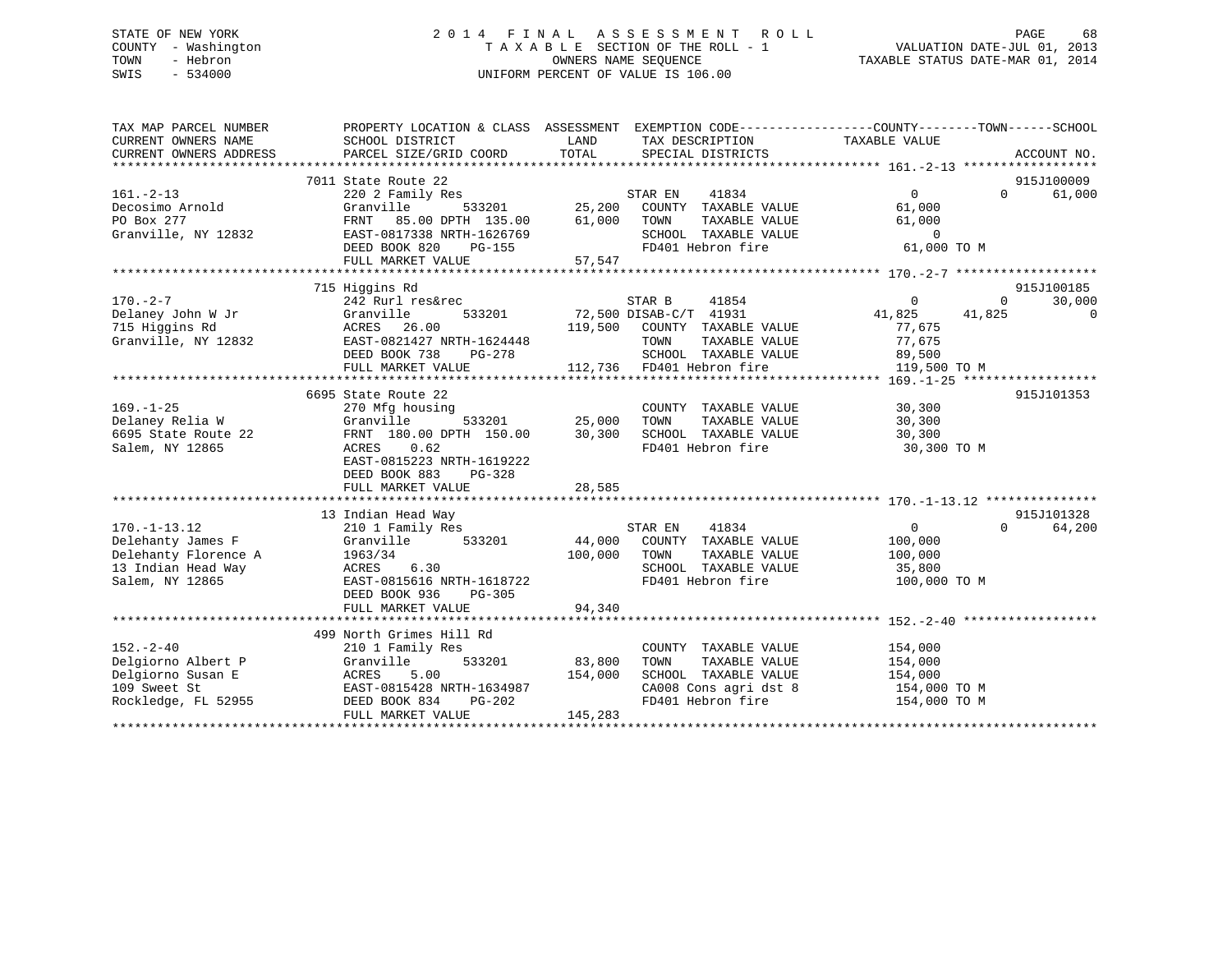## STATE OF NEW YORK 2 0 1 4 F I N A L A S S E S S M E N T R O L L PAGE 69 COUNTY - Washington T A X A B L E SECTION OF THE ROLL - 1 VALUATION DATE-JUL 01, 2013 TOWN - Hebron OWNERS NAME SEQUENCE TAXABLE STATUS DATE-MAR 01, 2014 SWIS - 534000 UNIFORM PERCENT OF VALUE IS 106.00

| TAX MAP PARCEL NUMBER<br>CURRENT OWNERS NAME<br>CURRENT OWNERS ADDRESS | PROPERTY LOCATION & CLASS ASSESSMENT EXEMPTION CODE----------------COUNTY-------TOWN------SCHOOL<br>SCHOOL DISTRICT<br>PARCEL SIZE/GRID COORD | LAND<br>TOTAL | TAX DESCRIPTION<br>SPECIAL DISTRICTS | TAXABLE VALUE  | ACCOUNT NO.              |
|------------------------------------------------------------------------|-----------------------------------------------------------------------------------------------------------------------------------------------|---------------|--------------------------------------|----------------|--------------------------|
|                                                                        |                                                                                                                                               |               |                                      |                |                          |
|                                                                        | 170 Benn Rd                                                                                                                                   |               |                                      |                | 915J100642               |
| $160. - 1 - 12$                                                        | 314 Rural vac<10                                                                                                                              |               | COUNTY TAXABLE VALUE                 | 28,800         |                          |
| Della Mattera Brian J                                                  | Salem<br>534801                                                                                                                               | 28,800        | TAXABLE VALUE<br>TOWN                | 28,800         |                          |
| Della Mattera Darcy L                                                  | FRNT 198.00 DPTH 231.00                                                                                                                       | 28,800        | SCHOOL TAXABLE VALUE                 | 28,800         |                          |
| 159 Benn Rd                                                            | EAST-0805512 NRTH-1625678                                                                                                                     |               | FD401 Hebron fire                    | 28,800 TO M    |                          |
| Granville, NY 12832                                                    | DEED BOOK 2187 PG-1                                                                                                                           |               |                                      |                |                          |
|                                                                        | FULL MARKET VALUE                                                                                                                             | 27,170        |                                      |                |                          |
|                                                                        |                                                                                                                                               |               |                                      |                |                          |
|                                                                        | 159 Benn Rd                                                                                                                                   |               |                                      |                | 915J100146               |
| $160. - 1 - 16.2$                                                      | 242 Rurl res&rec                                                                                                                              |               | STAR B<br>41854                      | $\overline{0}$ | $\Omega$<br>30,000       |
| Della Mattera Brian J                                                  | 534801<br>Salem                                                                                                                               |               | 155,500 COUNTY TAXABLE VALUE         | 210,000        |                          |
| Della Darcy L                                                          | ACRES<br>43.50                                                                                                                                | 210,000       | TOWN<br>TAXABLE VALUE                | 210,000        |                          |
| 159 Benn Rd                                                            | EAST-0804804 NRTH-1626811                                                                                                                     |               | SCHOOL TAXABLE VALUE                 | 180,000        |                          |
| Granville, NY 12832                                                    | DEED BOOK 845<br>PG-69                                                                                                                        |               | FD401 Hebron fire                    | 210,000 TO M   |                          |
|                                                                        | FULL MARKET VALUE                                                                                                                             | 198,113       |                                      |                |                          |
|                                                                        |                                                                                                                                               |               |                                      |                |                          |
|                                                                        | 172 Benn Rd                                                                                                                                   |               |                                      |                | 915J100318               |
| $160. -1 - 13$                                                         | 210 1 Family Res                                                                                                                              |               | STAR EN<br>41834                     | $\overline{0}$ | 64,200<br>$\overline{0}$ |
| Della Mattera Frank                                                    | Salem                                                                                                                                         |               | 534801 50,800 DISAB-C/T 41931        | 70,250         | 70,250<br>$\Omega$       |
| 172 Benn Rd                                                            | ACRES<br>1.15                                                                                                                                 |               | 140,500 COUNTY TAXABLE VALUE         | 70,250         |                          |
| Granville, NY 12832                                                    | EAST-0805563 NRTH-1625448                                                                                                                     |               | TOWN<br>TAXABLE VALUE                | 70,250         |                          |
|                                                                        | DEED BOOK 2386 PG-140                                                                                                                         |               | SCHOOL TAXABLE VALUE                 | 76,300         |                          |
|                                                                        | FULL MARKET VALUE                                                                                                                             |               | 132,547 FD401 Hebron fire            | 140,500 TO M   |                          |
|                                                                        |                                                                                                                                               |               |                                      |                |                          |
|                                                                        | Benn Rd                                                                                                                                       |               |                                      |                | 915J100018               |
| $160. - 1 - 14$                                                        | 322 Rural vac>10                                                                                                                              |               | COUNTY TAXABLE VALUE                 | 56,400         |                          |
| Della Mattera Frank P                                                  | Salem<br>534801                                                                                                                               | 56,400        | TOWN<br>TAXABLE VALUE                | 56,400         |                          |
| Della Mattera Beverly M                                                | 25.03<br>ACRES                                                                                                                                | 56,400        | SCHOOL TAXABLE VALUE                 | 56,400         |                          |
| 159 Benn Rd                                                            | EAST-0805030 NRTH-1625212                                                                                                                     |               | FD401 Hebron fire                    | 56,400 TO M    |                          |
| Granville, NY 01077                                                    | DEED BOOK 914<br>PG-234                                                                                                                       |               |                                      |                |                          |
|                                                                        |                                                                                                                                               |               |                                      |                |                          |
|                                                                        |                                                                                                                                               |               |                                      |                |                          |
|                                                                        | County Route 28                                                                                                                               |               |                                      |                |                          |
| $143. - 1 - 3.3$                                                       | 322 Rural vac>10                                                                                                                              |               | AGRI-D IND 41730                     | 30,210         | 30,210<br>30,210         |
| Delor Mark R                                                           | Granville<br>533201                                                                                                                           | 47,400        | COUNTY TAXABLE VALUE                 | 17,190         |                          |
| Delor Mary Ellen                                                       | ACRES 21.18                                                                                                                                   | 47,400        | TOWN<br>TAXABLE VALUE                | 17,190         |                          |
| 6 Wayne Ct                                                             | EAST-0813604 NRTH-1646264                                                                                                                     |               | SCHOOL TAXABLE VALUE                 | 17,190         |                          |
| Queensbury, NY 12804                                                   | DEED BOOK 3342 PG-159                                                                                                                         |               | FD401 Hebron fire                    | 47,400 TO M    |                          |
|                                                                        | FULL MARKET VALUE                                                                                                                             | 44,717        |                                      |                |                          |
| MAY BE SUBJECT TO PAYMENT                                              |                                                                                                                                               |               |                                      |                |                          |
| UNDER AGDIST LAW TIL 2021                                              |                                                                                                                                               |               |                                      |                |                          |
|                                                                        |                                                                                                                                               |               |                                      |                |                          |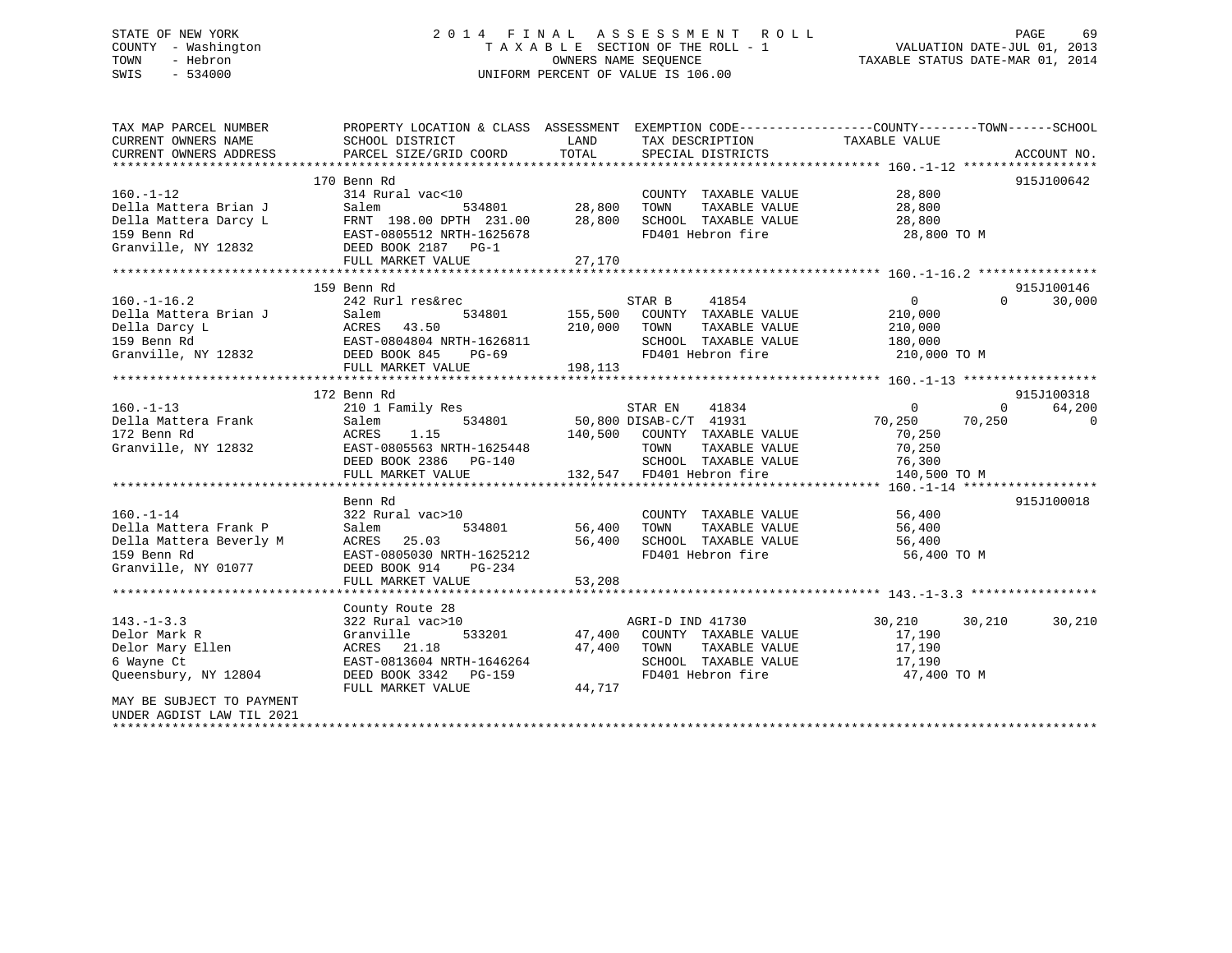#### STATE OF NEW YORK 2 0 1 4 F I N A L A S S E S S M E N T R O L L PAGE 70COUNTY - Washington  $\begin{array}{ccc} 1 & 0 & 0 \\ -1 & 0 & 0 \end{array}$  T A X A B L E SECTION OF THE ROLL - 1 VALUATION DATE-JUL 01, 2013 OWNERS NAME SEQUENCE TAXABLE STATUS DATE-MAR 01, 2014 SWIS - 534000 UNIFORM PERCENT OF VALUE IS 106.00

| TAX MAP PARCEL NUMBER                       | PROPERTY LOCATION & CLASS ASSESSMENT EXEMPTION CODE----------------COUNTY-------TOWN-----SCHOOL |                |                          |                       |             |
|---------------------------------------------|-------------------------------------------------------------------------------------------------|----------------|--------------------------|-----------------------|-------------|
| CURRENT OWNERS NAME                         | SCHOOL DISTRICT                                                                                 | LAND           | TAX DESCRIPTION          | TAXABLE VALUE         |             |
| CURRENT OWNERS ADDRESS<br>***************** | PARCEL SIZE/GRID COORD                                                                          | TOTAL          | SPECIAL DISTRICTS        |                       | ACCOUNT NO. |
|                                             |                                                                                                 |                |                          |                       |             |
|                                             | 308 Scott Hill Rd                                                                               |                |                          |                       |             |
| $158. - 1 - 2.12$                           | 314 Rural vac<10                                                                                |                | COUNTY TAXABLE VALUE     | 39,200                |             |
| DeMarsh James R Jr                          | Hartford<br>533801                                                                              | 39,200         | TAXABLE VALUE<br>TOWN    | 39,200                |             |
| DeMarsh Liana E                             | lot 8                                                                                           | 39,200         | SCHOOL TAXABLE VALUE     | 39,200                |             |
| 5244 State Route 40                         | ACRES<br>5.03                                                                                   |                | CA008 Cons agri dst 8    | 39,200 TO M           |             |
| Arqyle, NY 12809                            | EAST-0784221 NRTH-1629211                                                                       |                | FD401 Hebron fire        | 39,200 TO M           |             |
|                                             | DEED BOOK 3406 PG-182                                                                           |                |                          |                       |             |
| PRIOR OWNER ON 3/01/2014                    | FULL MARKET VALUE                                                                               | 36,981         |                          |                       |             |
| Rodriguez Ruth M                            |                                                                                                 |                |                          |                       |             |
|                                             |                                                                                                 |                |                          |                       |             |
|                                             | 204 Gilchrist Rd                                                                                |                |                          |                       | 915J100340  |
| $175. - 1 - 25.2$                           | 312 Vac w/imprv                                                                                 |                | COUNTY TAXABLE VALUE     | 61,000                |             |
| Demu Cara                                   | 534801<br>Salem                                                                                 | 51,500         | TOWN<br>TAXABLE VALUE    | 61,000                |             |
| Dearstyne Andrew                            | 2865/80                                                                                         | 61,000         | SCHOOL TAXABLE VALUE     | 61,000                |             |
| 2613 Overland Pass                          | ACRES<br>6.60                                                                                   |                | FD401 Hebron fire        | 61,000 TO M           |             |
| Chapel Hill, NC 27516                       | EAST-0784956 NRTH-1612795                                                                       |                |                          |                       |             |
|                                             | DEED BOOK 2865 PG-80                                                                            |                |                          |                       |             |
|                                             |                                                                                                 |                |                          |                       |             |
|                                             | FULL MARKET VALUE                                                                               | 57,547         |                          |                       |             |
|                                             |                                                                                                 |                |                          |                       |             |
|                                             | Barkley Ln                                                                                      |                |                          |                       | 915J101164  |
| $183.2 - 1 - 31$                            | 314 Rural vac<10 - WTRFNT                                                                       |                | COUNTY TAXABLE VALUE     | 53,500                |             |
| Demu Cara                                   | 534801<br>Salem                                                                                 | 53,500         | TOWN<br>TAXABLE VALUE    | 53,500                |             |
| Dearstyne Andrew                            | ACRES<br>2.75                                                                                   | 53,500         | SCHOOL TAXABLE VALUE     | 53,500                |             |
| 2613 Overland Passage                       | EAST-0786502 NRTH-1605662                                                                       |                | FD401 Hebron fire        | 53,500 TO M           |             |
| Chapel Hill, NC 27516                       | DEED BOOK 2916<br>PG-153                                                                        |                |                          |                       |             |
|                                             | FULL MARKET VALUE                                                                               | 50,472         |                          |                       |             |
|                                             |                                                                                                 |                |                          |                       |             |
|                                             | 16 Piccininni Ln                                                                                |                |                          |                       | 915J100382  |
| $152. - 2 - 33.4$                           | 312 Vac w/imprv                                                                                 |                | COUNTY TAXABLE VALUE     | 53,400                |             |
| Denis Wayne E                               | Granville<br>533201                                                                             | 41,500         | TAXABLE VALUE<br>TOWN    | 53,400                |             |
| 2898 Beverly Rd                             | ACRES 12.00                                                                                     | 53,400         | SCHOOL TAXABLE VALUE     | 53,400                |             |
| Oceanside, NY 11572                         | EAST-0812297 NRTH-1637063                                                                       |                | CA008 Cons agri dst 8    | 53,400 TO M           |             |
|                                             | DEED BOOK 2622<br>$PG-347$                                                                      |                | FD401 Hebron fire        | 53,400 TO M           |             |
|                                             | FULL MARKET VALUE                                                                               | 50,377         |                          |                       |             |
|                                             | ***************************                                                                     |                |                          |                       |             |
|                                             | 1996 County Route 31                                                                            |                |                          |                       | 915J101517  |
| $153. - 1 - 1.4$                            | 210 1 Family Res                                                                                |                | 41802<br>AGED-CO         | 44,500<br>$\mathbf 0$ | $\Omega$    |
| Dennison Myra                               | Granville<br>533201                                                                             |                | 41804<br>37,700 AGED-SCH | $\Omega$<br>$\Omega$  | 17,800      |
| 1996 County Route 31                        | 899/159                                                                                         | 89,000 STAR EN | 41834                    | $\Omega$<br>$\Omega$  | 64,200      |
| Granville, NY 12832                         | FRNT 265.00 DPTH 400.00                                                                         |                | COUNTY TAXABLE VALUE     | 44,500                |             |
|                                             | <b>ACRES</b><br>1.05                                                                            |                | TOWN<br>TAXABLE VALUE    | 89,000                |             |
|                                             | EAST-0818100 NRTH-1641156                                                                       |                | SCHOOL TAXABLE VALUE     | 7,000                 |             |
|                                             | DEED BOOK 552<br>$PG-153$                                                                       |                | FD401 Hebron fire        | 89,000 TO M           |             |
|                                             |                                                                                                 | 83,962         |                          |                       |             |
|                                             | FULL MARKET VALUE                                                                               |                |                          |                       |             |
|                                             |                                                                                                 |                |                          |                       |             |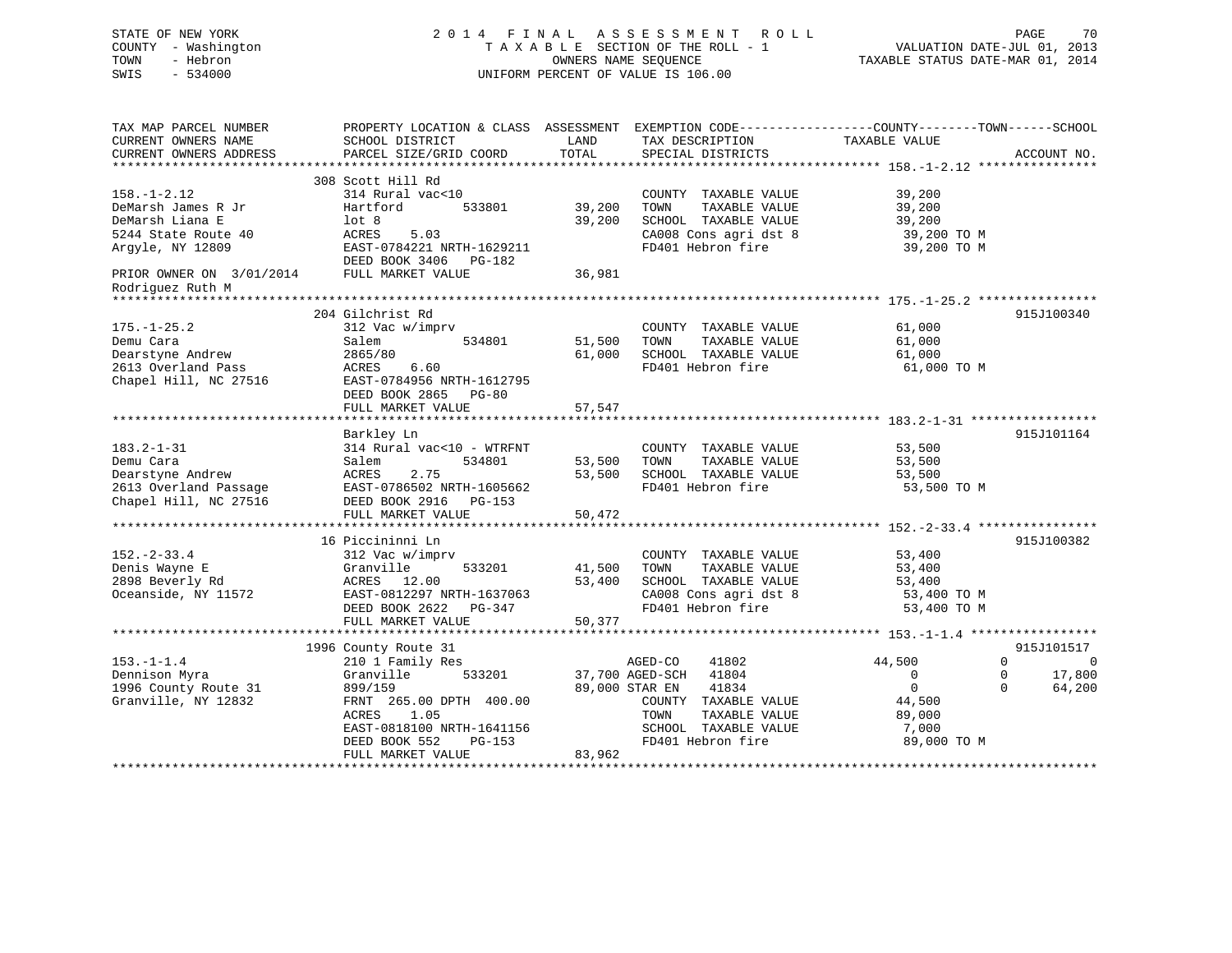## STATE OF NEW YORK 2 0 1 4 F I N A L A S S E S S M E N T R O L L PAGE 71 COUNTY - Washington T A X A B L E SECTION OF THE ROLL - 1 VALUATION DATE-JUL 01, 2013 TOWN - Hebron OWNERS NAME SEQUENCE TAXABLE STATUS DATE-MAR 01, 2014 SWIS - 534000 UNIFORM PERCENT OF VALUE IS 106.00UNIFORM PERCENT OF VALUE IS 106.00

| Warnick Rd<br>$167. - 1 - 50.3$<br>312 Vac w/imprv<br>AG DIST<br>41720<br>234,185<br>234,185<br>234,185<br>Depew David<br>Hartford<br>533801<br>317,000<br>COUNTY TAXABLE VALUE<br>101,815                                                                                                                                                                                              |
|-----------------------------------------------------------------------------------------------------------------------------------------------------------------------------------------------------------------------------------------------------------------------------------------------------------------------------------------------------------------------------------------|
| McKernon Clifford E<br>336,000<br>460/1099<br>TOWN<br>TAXABLE VALUE<br>101,815<br>10 Wicks Ln<br>SCHOOL TAXABLE VALUE<br>ACRES 137.94<br>101,815<br>Arygle, NY 12809<br>EAST-0785388 NRTH-1619460<br>CA006 Cons agri dst 6<br>101,815 TO M<br>234,185 EX<br>DEED BOOK 2363 PG-286                                                                                                       |
| FD401 Hebron fire<br>FULL MARKET VALUE<br>316,981<br>336,000 TO M<br>MAY BE SUBJECT TO PAYMENT<br>UNDER AGDIST LAW TIL 2018                                                                                                                                                                                                                                                             |
|                                                                                                                                                                                                                                                                                                                                                                                         |
| 915J100421<br>Callaway Rd<br>105 Vac farmland<br>110,054<br>$167. - 1 - 50.1$<br>AG DIST<br>41720<br>110,054<br>110,054<br>COUNTY TAXABLE VALUE<br>Depew David J<br>Hartford<br>533801<br>121,000<br>10,946<br>McKernon Clifford E<br>29.30<br>121,000<br>ACRES<br>TOWN<br>TAXABLE VALUE<br>10,946<br>c/o Chris McKernon<br>EAST-0787386 NRTH-1619444<br>SCHOOL TAXABLE VALUE<br>10,946 |
| 10 Wicks Ln<br>DEED BOOK 2961 PG-281<br>CA006 Cons agri dst 6<br>10,946 TO M<br>Argyle, NY 12809<br>110,054 EX<br>FULL MARKET VALUE<br>114,151<br>FD401 Hebron fire<br>121,000 TO M                                                                                                                                                                                                     |
| MAY BE SUBJECT TO PAYMENT                                                                                                                                                                                                                                                                                                                                                               |
| UNDER AGDIST LAW TIL 2018                                                                                                                                                                                                                                                                                                                                                               |
|                                                                                                                                                                                                                                                                                                                                                                                         |
| Callaway Rd/w Off<br>915J100422                                                                                                                                                                                                                                                                                                                                                         |
| $167. - 1 - 50.2$<br>105 Vac farmland<br>AG DIST<br>41720<br>145,367<br>145,367<br>145,367                                                                                                                                                                                                                                                                                              |
| Depew David J<br>534801<br>174,400<br>COUNTY TAXABLE VALUE<br>Salem<br>29,033                                                                                                                                                                                                                                                                                                           |
| McKernon Clifford E<br>174,400<br>ACRES<br>80.90<br>TOWN<br>TAXABLE VALUE<br>29,033                                                                                                                                                                                                                                                                                                     |
| c/o Chris McKernon<br>EAST-0785363 NRTH-1617799<br>SCHOOL TAXABLE VALUE<br>29,033<br>10 Wicks Ln<br>CA006 Cons agri dst 6<br>DEED BOOK 2961<br>PG-281                                                                                                                                                                                                                                   |
| 29,033 TO M<br>145,367 EX<br>Argyle, NY 12809<br>FULL MARKET VALUE<br>164,528                                                                                                                                                                                                                                                                                                           |
| FD401 Hebron fire<br>174,400 TO M                                                                                                                                                                                                                                                                                                                                                       |
| MAY BE SUBJECT TO PAYMENT                                                                                                                                                                                                                                                                                                                                                               |
| UNDER AGDIST LAW TIL 2018                                                                                                                                                                                                                                                                                                                                                               |
|                                                                                                                                                                                                                                                                                                                                                                                         |
| 2375 County Route 31<br>915J100485                                                                                                                                                                                                                                                                                                                                                      |
| $\overline{0}$<br>$144. - 1 - 16$<br>210 1 Family Res - WTRFNT<br>STAR B<br>41854<br>$\Omega$<br>30,000                                                                                                                                                                                                                                                                                 |
| Derusha Pamela<br>Granville<br>533201<br>29,400<br>COUNTY TAXABLE VALUE<br>71,000                                                                                                                                                                                                                                                                                                       |
| 2375 County Route 31<br>FRNT 116.00 DPTH<br>91.00<br>71,000<br>TOWN<br>TAXABLE VALUE<br>71,000                                                                                                                                                                                                                                                                                          |
| Granville, NY 12832<br>SCHOOL TAXABLE VALUE<br>EAST-0823349 NRTH-1648664<br>41,000                                                                                                                                                                                                                                                                                                      |
| FD401 Hebron fire<br>71,000 TO M<br>DEED BOOK 1996 PG-339                                                                                                                                                                                                                                                                                                                               |
| FULL MARKET VALUE<br>66,981                                                                                                                                                                                                                                                                                                                                                             |
| ********************** 153.-1-1.5 ******************                                                                                                                                                                                                                                                                                                                                    |
| 915J101582<br>1164 Smith Rd                                                                                                                                                                                                                                                                                                                                                             |
| $153. - 1 - 1.5$<br>240 Rural res<br>$\mathbf{0}$<br>30,000<br>STAR B<br>41854<br>$\Omega$                                                                                                                                                                                                                                                                                              |
| Derway Christopher M<br>Granville<br>533201<br>153,900<br>COUNTY TAXABLE VALUE<br>251,000                                                                                                                                                                                                                                                                                               |
| Almy-Derway Rebecca L<br>16.57 BANK<br>251,000<br>TAXABLE VALUE<br>ACRES<br>TOWN<br>251,000<br>999                                                                                                                                                                                                                                                                                      |
| 1164 Smith Rd<br>EAST-0816717 NRTH-1638833<br>SCHOOL TAXABLE VALUE<br>221,000                                                                                                                                                                                                                                                                                                           |
| FD401 Hebron fire<br>PO Box 277<br>251,000 TO M<br>DEED BOOK 915<br>$PG-15$                                                                                                                                                                                                                                                                                                             |
| Granville, NY 12832<br>FULL MARKET VALUE<br>236,792                                                                                                                                                                                                                                                                                                                                     |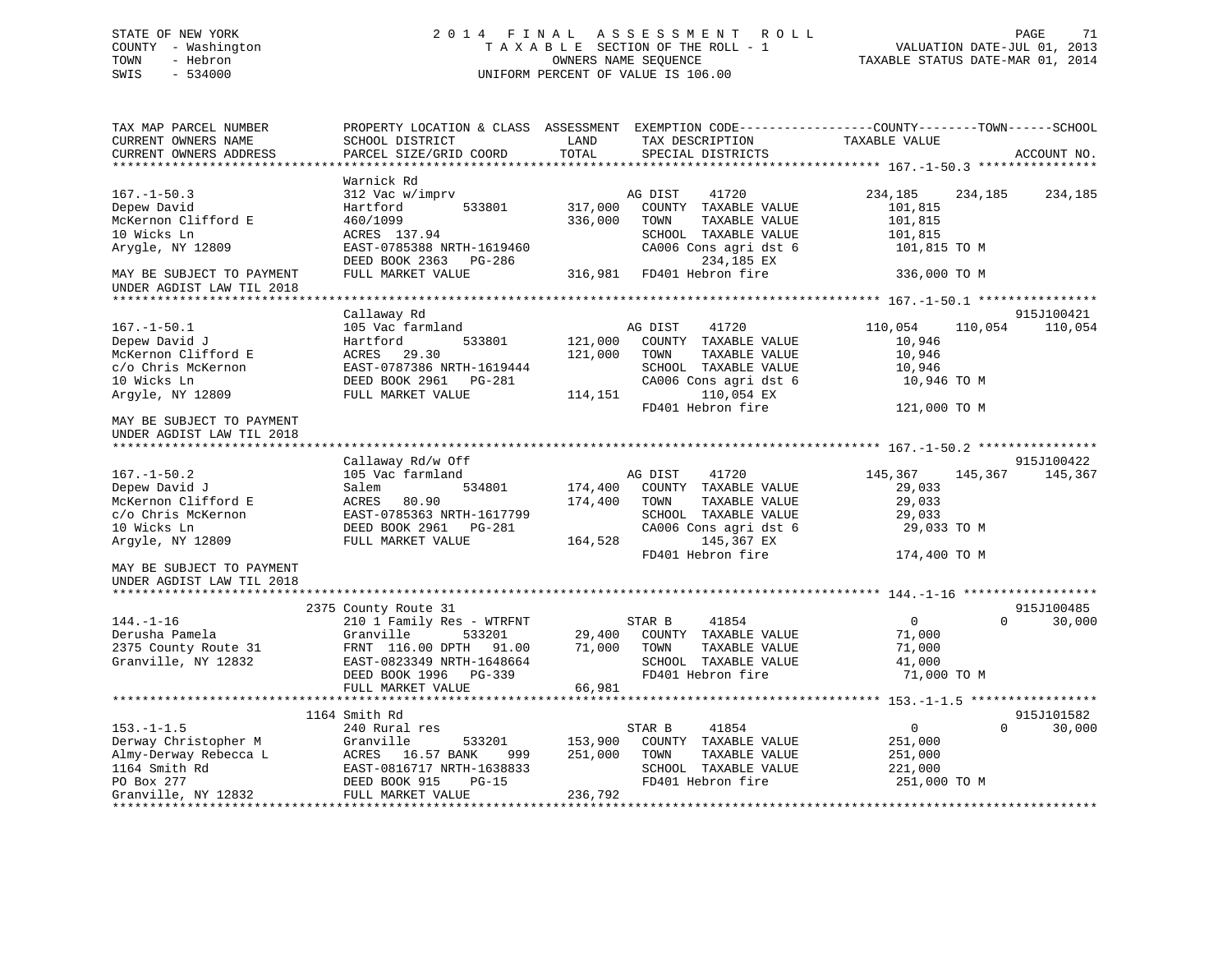## STATE OF NEW YORK 2 0 1 4 F I N A L A S S E S S M E N T R O L L PAGE 72 COUNTY - Washington T A X A B L E SECTION OF THE ROLL - 1 VALUATION DATE-JUL 01, 2013 TOWN - Hebron **CONNERS NAME SEQUENCE** TAXABLE STATUS DATE-MAR 01, 2014 SWIS - 534000 UNIFORM PERCENT OF VALUE IS 106.00

| TAX MAP PARCEL NUMBER         | PROPERTY LOCATION & CLASS ASSESSMENT EXEMPTION CODE---------------COUNTY-------TOWN-----SCHOOL                                                                                                                                       |               |                                                                                                       |                                            |                    |
|-------------------------------|--------------------------------------------------------------------------------------------------------------------------------------------------------------------------------------------------------------------------------------|---------------|-------------------------------------------------------------------------------------------------------|--------------------------------------------|--------------------|
| CURRENT OWNERS NAME           | SCHOOL DISTRICT                                                                                                                                                                                                                      | LAND          | TAX DESCRIPTION                                                                                       | TAXABLE VALUE                              |                    |
| CURRENT OWNERS ADDRESS        | PARCEL SIZE/GRID COORD                                                                                                                                                                                                               | TOTAL         | SPECIAL DISTRICTS                                                                                     |                                            | ACCOUNT NO.        |
|                               |                                                                                                                                                                                                                                      |               |                                                                                                       |                                            |                    |
|                               | 7344 State Route 22                                                                                                                                                                                                                  |               |                                                                                                       |                                            |                    |
| $153.-1-10.4$                 | 210 1 Family Res                                                                                                                                                                                                                     |               | COUNTY TAXABLE VALUE                                                                                  | 199,000                                    |                    |
| Descul John                   | Granville<br>533201                                                                                                                                                                                                                  | 52,300        | TAXABLE VALUE<br>TOWN                                                                                 | 199,000                                    |                    |
| 7344 State Route 22           | 4.00<br>ACRES                                                                                                                                                                                                                        | 199,000       | SCHOOL TAXABLE VALUE                                                                                  | 199,000                                    |                    |
| Granville, NY 12832           | EAST-0819650 NRTH-1634650                                                                                                                                                                                                            |               |                                                                                                       |                                            |                    |
|                               | DEED BOOK 3122 PG-139                                                                                                                                                                                                                |               | $\texttt{CA008}$ Cons agri dst 8 $\texttt{199,000}$ TO M<br>FD401 Hebron fire $\texttt{199,000}$ TO M |                                            |                    |
|                               | FULL MARKET VALUE                                                                                                                                                                                                                    | 187,736       |                                                                                                       |                                            |                    |
|                               |                                                                                                                                                                                                                                      |               |                                                                                                       |                                            |                    |
|                               | 75 Koster Way                                                                                                                                                                                                                        |               |                                                                                                       |                                            | 915J101491         |
| $185. - 1 - 32$               | 314 Rural vac<10                                                                                                                                                                                                                     |               | COUNTY TAXABLE VALUE                                                                                  | 20,900                                     |                    |
| Devaney, Trustee Kevin J      | Salem                                                                                                                                                                                                                                | 534801 20,900 | TAXABLE VALUE<br>TOWN                                                                                 | 20,900                                     |                    |
| Devaney, Trustee Susan M      | Lot 11 With R.o.w.                                                                                                                                                                                                                   | 20,900        | SCHOOL TAXABLE VALUE                                                                                  | 20,900                                     |                    |
| 7 Woodland Dr                 | 5.00<br>ACRES                                                                                                                                                                                                                        |               | FD401 Hebron fire                                                                                     | 20,900 TO M                                |                    |
| Wallingford, CT 06492         | EAST-0814766 NRTH-1608382                                                                                                                                                                                                            |               |                                                                                                       |                                            |                    |
|                               |                                                                                                                                                                                                                                      |               |                                                                                                       |                                            |                    |
|                               | DEED BOOK 2652 PG-318                                                                                                                                                                                                                |               |                                                                                                       |                                            |                    |
|                               | FULL MARKET VALUE                                                                                                                                                                                                                    | 19,717        |                                                                                                       |                                            |                    |
|                               |                                                                                                                                                                                                                                      |               |                                                                                                       |                                            |                    |
|                               | 234 Little Burch Hill Rd                                                                                                                                                                                                             |               |                                                                                                       |                                            | 915J101031         |
| $151. - 1 - 17$               | 210 1 Family Res<br>151.-1-17 210 1 Family Res<br>Devino Charles R Granville 533201<br>James Cathy J ACRES 1.80<br>PO Box 82 EAST-0800107 NRTH-1634650<br>Granville, NY 12832 DEED BOOK 2591 PG-298                                  |               |                                                                                                       | $0 \qquad \qquad$                          | 30,000<br>$\Omega$ |
|                               |                                                                                                                                                                                                                                      |               |                                                                                                       | 121,000                                    |                    |
|                               |                                                                                                                                                                                                                                      | 121,000 TOWN  | TAXABLE VALUE                                                                                         | 121,000                                    |                    |
|                               |                                                                                                                                                                                                                                      |               | SCHOOL TAXABLE VALUE                                                                                  | 91,000                                     |                    |
|                               |                                                                                                                                                                                                                                      |               | FD401 Hebron fire 121,000 TO M                                                                        |                                            |                    |
|                               | FULL MARKET VALUE                                                                                                                                                                                                                    | 114,151       |                                                                                                       |                                            |                    |
|                               |                                                                                                                                                                                                                                      |               |                                                                                                       |                                            |                    |
|                               | 87 Barkley Ln                                                                                                                                                                                                                        |               |                                                                                                       |                                            | 915J101175         |
| $183.2 - 1 - 32$              | 210 1 Family Res - WTRFNT                                                                                                                                                                                                            |               | VET WAR CT 41121                                                                                      | 18,000<br>30,000                           | $\overline{0}$     |
|                               |                                                                                                                                                                                                                                      |               |                                                                                                       | $\overline{0}$                             | $\Omega$<br>64,200 |
|                               |                                                                                                                                                                                                                                      |               |                                                                                                       | 272,000                                    |                    |
|                               |                                                                                                                                                                                                                                      |               |                                                                                                       | TAXABLE VALUE 284,000                      |                    |
|                               | DeWeese Clyde Salem 534801 152,200 STAR EN 41834<br>DeWeese Carolyn ACRES 1.43 302,000 COUNTY TAXABLE VALUE<br>87 Barkley Ln EAST-0786344 NRTH-1606136 TOWN TAXABLE VALUE<br>Salem, NY 12865 DEED BOOK 660 PG-195 SCHOOL TAXABLE VAL |               |                                                                                                       |                                            |                    |
|                               | FULL MARKET VALUE                                                                                                                                                                                                                    |               | 284,906 FD401 Hebron fire                                                                             | 237,800<br>200 201 201 201<br>302,000 TO M |                    |
|                               |                                                                                                                                                                                                                                      |               |                                                                                                       |                                            |                    |
|                               |                                                                                                                                                                                                                                      |               |                                                                                                       |                                            |                    |
|                               | Tiplady Rd                                                                                                                                                                                                                           |               |                                                                                                       |                                            |                    |
| $177. - 1 - 28.5$             | 322 Rural vac>10                                                                                                                                                                                                                     |               | COUNTY TAXABLE VALUE                                                                                  | 46,900                                     |                    |
| DeWitt Judith A Trustee       | Salem<br>534801                                                                                                                                                                                                                      | 46,900        | ------<br>TAXABLE VALUE<br>TAXABLE VALUE<br>TOWN                                                      | 46,900<br>46,900                           |                    |
| DeWitt Craig A Trustee        | ACRES 23.84                                                                                                                                                                                                                          | 46,900        | SCHOOL TAXABLE VALUE                                                                                  |                                            |                    |
| 333 Tiplady Rd                | EAST-0811432 NRTH-1611822                                                                                                                                                                                                            |               | CA008 Cons agri dst 8 46,900 TO M                                                                     |                                            |                    |
| Salem, NY 12865               | DEED BOOK 3395 PG-95                                                                                                                                                                                                                 |               | FD401 Hebron fire                                                                                     | 46,900 TO M                                |                    |
|                               | FULL MARKET VALUE                                                                                                                                                                                                                    | 44,245        |                                                                                                       |                                            |                    |
| PRIOR OWNER ON 3/01/2014      |                                                                                                                                                                                                                                      |               |                                                                                                       |                                            |                    |
| DeWitt Trust Ronald A Trustee |                                                                                                                                                                                                                                      |               |                                                                                                       |                                            |                    |
|                               |                                                                                                                                                                                                                                      |               |                                                                                                       |                                            |                    |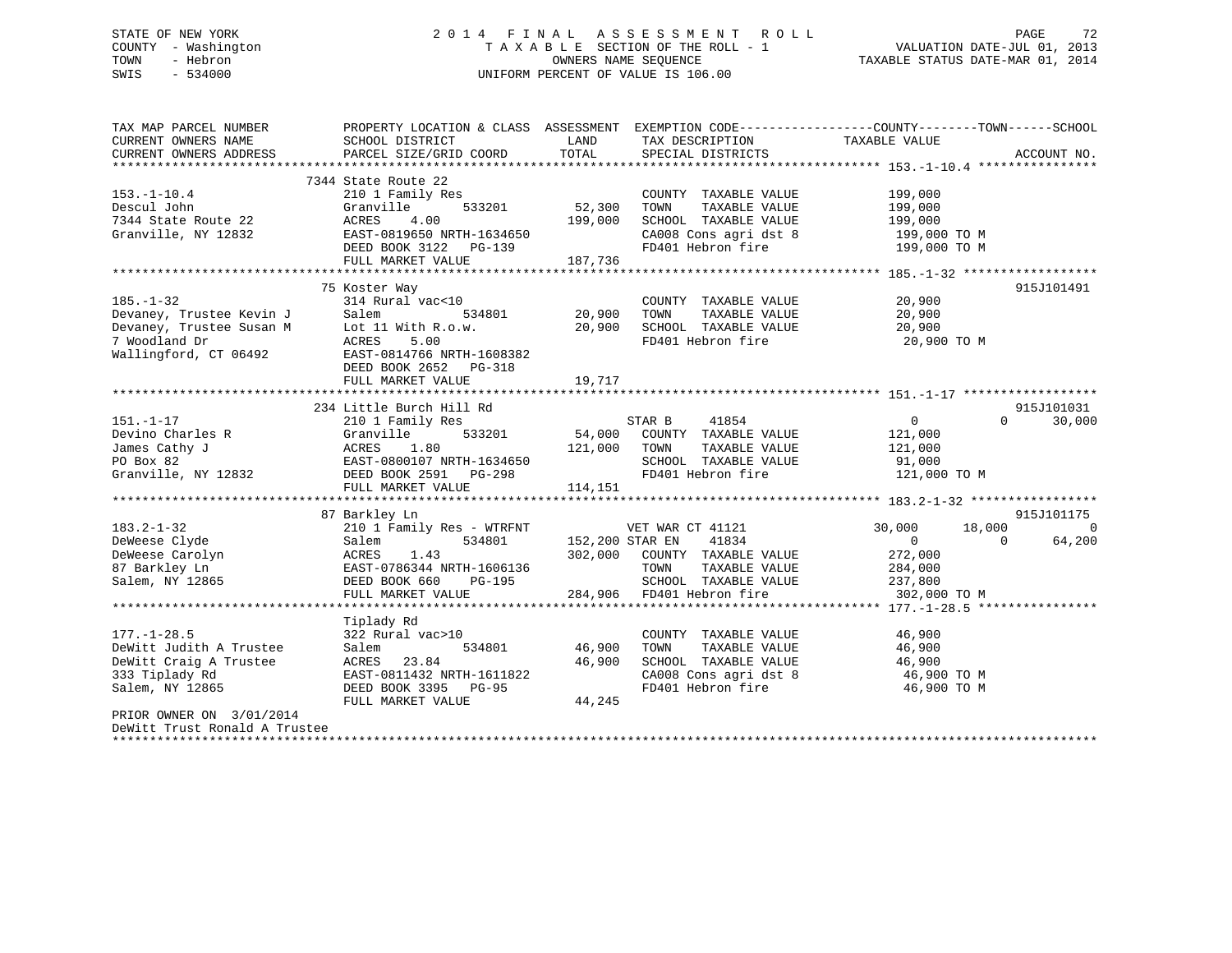# STATE OF NEW YORK 2 0 1 4 F I N A L A S S E S S M E N T R O L L PAGE 73 COUNTY - Washington T A X A B L E SECTION OF THE ROLL - 1 VALUATION DATE-JUL 01, 2013 TOWN - Hebron **CONNERS NAME SEQUENCE** TAXABLE STATUS DATE-MAR 01, 2014 SWIS - 534000 UNIFORM PERCENT OF VALUE IS 106.00

| TAX MAP PARCEL NUMBER<br>CURRENT OWNERS NAME<br>CURRENT OWNERS ADDRESS            | SCHOOL DISTRICT<br>PARCEL SIZE/GRID COORD                                                                                                                | LAND<br>TOTAL                 | TAX DESCRIPTION<br>SPECIAL DISTRICTS                                                       | PROPERTY LOCATION & CLASS ASSESSMENT EXEMPTION CODE---------------COUNTY-------TOWN------SCHOOL<br>TAXABLE VALUE | ACCOUNT NO.      |
|-----------------------------------------------------------------------------------|----------------------------------------------------------------------------------------------------------------------------------------------------------|-------------------------------|--------------------------------------------------------------------------------------------|------------------------------------------------------------------------------------------------------------------|------------------|
|                                                                                   |                                                                                                                                                          |                               |                                                                                            |                                                                                                                  |                  |
|                                                                                   | 333 Tiplady Rd                                                                                                                                           |                               |                                                                                            |                                                                                                                  | 915J101358       |
| $177. - 1 - 53$<br>DeWitt Judith A Trustee<br>DeWitt Craig A Trustee              | 241 Rural res&ag<br>Salem<br>534801<br>ACRES 151.20                                                                                                      | 334,000 STAR B<br>411,000     | AG DIST<br>41720<br>41854<br>COUNTY TAXABLE VALUE                                          | 92,771<br>92,771<br>$\mathbf{0}$<br>$\Omega$<br>318,229                                                          | 92,771<br>30,000 |
| 333 Tiplady Rd<br>Salem, NY 12865                                                 | EAST-0814555 NRTH-1611160<br>DEED BOOK 3395<br>$PG-90$<br>FULL MARKET VALUE                                                                              | 387,736                       | TOWN<br>TAXABLE VALUE<br>SCHOOL TAXABLE VALUE<br>CA008 Cons agri dst 8                     | 318,229<br>288,229<br>318,229 TO M                                                                               |                  |
| PRIOR OWNER ON 3/01/2014<br>DeWitt Trust Ronald A Trustee                         |                                                                                                                                                          |                               | 92,771 EX<br>FD401 Hebron fire                                                             | 411,000 TO M                                                                                                     |                  |
| MAY BE SUBJECT TO PAYMENT<br>UNDER AGDIST LAW TIL 2018                            |                                                                                                                                                          |                               |                                                                                            |                                                                                                                  |                  |
|                                                                                   |                                                                                                                                                          |                               |                                                                                            |                                                                                                                  |                  |
| $178. - 1 - 14$<br>DeWitt Judith A Trustee                                        | State Route 22<br>314 Rural vac<10<br>Salem<br>534801                                                                                                    | 6,750                         | COUNTY TAXABLE VALUE<br>TAXABLE VALUE<br>TOWN                                              | 6,750<br>6,750                                                                                                   | 915J100560       |
| DeWitt Craig A Trustee<br>333 Tiplady Rd                                          | 7.40<br>ACRES<br>EAST-0816289 NRTH-1611273                                                                                                               | 6,750                         | SCHOOL TAXABLE VALUE<br>FD401 Hebron fire                                                  | 6,750<br>6,750 TO M                                                                                              |                  |
| Salem, NY 12865                                                                   | DEED BOOK 3395 PG-104<br>FULL MARKET VALUE                                                                                                               | 6,368                         |                                                                                            |                                                                                                                  |                  |
| PRIOR OWNER ON 3/01/2014<br>DeWitt Trust Ronald A Trustee                         |                                                                                                                                                          |                               |                                                                                            |                                                                                                                  |                  |
|                                                                                   | 7126 State Route 22                                                                                                                                      |                               |                                                                                            |                                                                                                                  | 915J100189       |
| $161. - 1 - 8$                                                                    | 240 Rural res                                                                                                                                            |                               | COUNTY TAXABLE VALUE                                                                       | 135,500                                                                                                          |                  |
| Dieffenbach Jane                                                                  | Granville<br>533201                                                                                                                                      | 67,800                        | TAXABLE VALUE<br>TOWN                                                                      | 135,500                                                                                                          |                  |
| 34 Derby Ct                                                                       | Hl&b                                                                                                                                                     | 135,500                       | SCHOOL TAXABLE VALUE                                                                       | 135,500                                                                                                          |                  |
| Oyster Bay, NY 11771                                                              | ACRES<br>22.20<br>EAST-0818617 NRTH-1629229<br>DEED BOOK 435<br>$PG-74$                                                                                  |                               | FD401 Hebron fire                                                                          | 135,500 TO M                                                                                                     |                  |
|                                                                                   | FULL MARKET VALUE                                                                                                                                        | 127,830                       |                                                                                            |                                                                                                                  |                  |
|                                                                                   |                                                                                                                                                          |                               |                                                                                            |                                                                                                                  |                  |
| $161. - 1 - 3.3$<br>Dilworth John G<br>209 Barnomville Rd<br>Manchester, VT 05255 | State Route 22<br>322 Rural vac>10<br>Granville<br>533201<br>ACRES 78.43<br>EAST-0821102 NRTH-1631665<br>DEED BOOK 2140<br>$PG-299$<br>FULL MARKET VALUE | 126,000<br>126,000<br>118,868 | COUNTY TAXABLE VALUE<br>TOWN<br>TAXABLE VALUE<br>SCHOOL TAXABLE VALUE<br>FD401 Hebron fire | 126,000<br>126,000<br>126,000<br>126,000 TO M                                                                    | 915J101585       |
|                                                                                   |                                                                                                                                                          |                               |                                                                                            |                                                                                                                  |                  |
| $161. - 1 - 13$                                                                   | 7212 State Route 22<br>210 1 Family Res                                                                                                                  |                               | COUNTY TAXABLE VALUE                                                                       | 72,500                                                                                                           | 915J101203       |
| Dilworth John G                                                                   | Granville<br>533201                                                                                                                                      | 39,900                        | TAXABLE VALUE<br>TOWN                                                                      | 72,500                                                                                                           |                  |
| 209 Barnomville Rd                                                                | ACRES<br>4.14 BANK<br>11A                                                                                                                                | 72,500                        | SCHOOL TAXABLE VALUE                                                                       | 72,500                                                                                                           |                  |
| Manchester, VT 05255                                                              | EAST-0819511 NRTH-1631698<br>DEED BOOK 2205<br>PG-254<br>FULL MARKET VALUE                                                                               | 68,396                        | FD401 Hebron fire                                                                          | 72,500 TO M                                                                                                      |                  |
|                                                                                   |                                                                                                                                                          |                               |                                                                                            |                                                                                                                  |                  |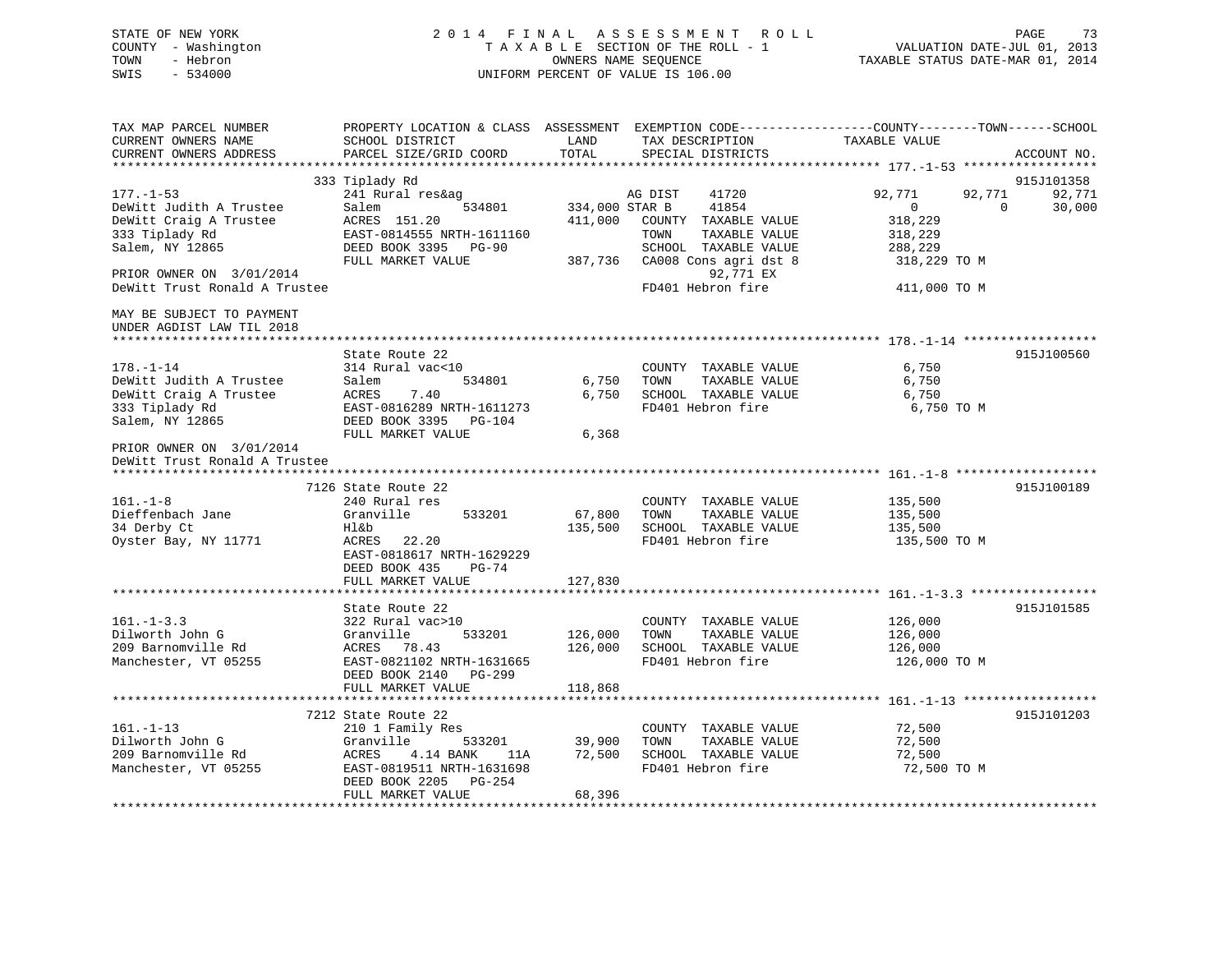# STATE OF NEW YORK 2 0 1 4 F I N A L A S S E S S M E N T R O L L PAGE 74 COUNTY - Washington T A X A B L E SECTION OF THE ROLL - 1 VALUATION DATE-JUL 01, 2013 TOWN - Hebron **CONNERS NAME SEQUENCE** TAXABLE STATUS DATE-MAR 01, 2014 SWIS - 534000 UNIFORM PERCENT OF VALUE IS 106.00

| TAX MAP PARCEL NUMBER            | PROPERTY LOCATION & CLASS ASSESSMENT EXEMPTION CODE---------------COUNTY-------TOWN-----SCHOOL                                                                                                                                        |               |                                            |                                              |                    |
|----------------------------------|---------------------------------------------------------------------------------------------------------------------------------------------------------------------------------------------------------------------------------------|---------------|--------------------------------------------|----------------------------------------------|--------------------|
| CURRENT OWNERS NAME              | SCHOOL DISTRICT                                                                                                                                                                                                                       | LAND          | TAX DESCRIPTION                            | TAXABLE VALUE                                |                    |
| CURRENT OWNERS ADDRESS           | PARCEL SIZE/GRID COORD                                                                                                                                                                                                                | TOTAL         | SPECIAL DISTRICTS                          |                                              | ACCOUNT NO.        |
|                                  |                                                                                                                                                                                                                                       |               |                                            |                                              |                    |
|                                  | 47 Indian Head Way                                                                                                                                                                                                                    |               |                                            |                                              | 915J101276         |
| $170. - 1 - 13.10$               | 210 1 Family Res                                                                                                                                                                                                                      |               |                                            | $\overline{0}$                               | $\Omega$<br>30,000 |
| Dittmeier David J                | Granville                                                                                                                                                                                                                             |               |                                            | 111,000                                      |                    |
|                                  |                                                                                                                                                                                                                                       |               |                                            |                                              |                    |
|                                  |                                                                                                                                                                                                                                       |               |                                            |                                              |                    |
|                                  |                                                                                                                                                                                                                                       |               |                                            |                                              |                    |
|                                  |                                                                                                                                                                                                                                       |               |                                            |                                              |                    |
|                                  | Dittmeier Linda B<br>2007 - ACRES 5.01 BANK 999 111,000 TOWN TAXABLE VALUE 111,000<br>21 Indian Head Way EAST-0815920 NRTH-1618861 SCHOOL TAXABLE VALUE 81,000<br>21 Salem, NY 12865 DEED BOOK 915 PG-291 FD401 Hebron fire 111,000   |               |                                            |                                              |                    |
|                                  | 12 Clark Way                                                                                                                                                                                                                          |               |                                            |                                              |                    |
| $169. - 1 - 18.26$               | 210 1 Family Res                                                                                                                                                                                                                      |               |                                            | 58,000                                       |                    |
| DML Corp                         |                                                                                                                                                                                                                                       |               | COUNTY TAXABLE VALUE<br>TOWN TAXABLE VALUE | 58,000                                       |                    |
| 951 Nichols Hill Rd              |                                                                                                                                                                                                                                       |               |                                            | 58,000                                       |                    |
| Dorset, VT 05251                 |                                                                                                                                                                                                                                       |               | FD401 Hebron fire                          | 58,000 TO M                                  |                    |
|                                  | EAST-0815971 NRTH-1623465                                                                                                                                                                                                             |               |                                            |                                              |                    |
|                                  | DEED BOOK 915<br>$PG-24$                                                                                                                                                                                                              |               |                                            |                                              |                    |
|                                  |                                                                                                                                                                                                                                       |               |                                            |                                              |                    |
|                                  | FULL MARKET VALUE                                                                                                                                                                                                                     | 54,717        |                                            |                                              |                    |
|                                  |                                                                                                                                                                                                                                       |               |                                            |                                              |                    |
|                                  | 55 Clark Way<br>210 1 Family Res                                                                                                                                                                                                      |               |                                            |                                              |                    |
| $169. - 1 - 18.32$               |                                                                                                                                                                                                                                       |               | COUNTY TAXABLE VALUE 67,000                |                                              |                    |
|                                  |                                                                                                                                                                                                                                       |               |                                            |                                              |                    |
|                                  | 169.-1-18.32<br>DML Corporation Granville 533201 22,700 TOWN TAXABLE VALUE<br>951 Nichols Hill Rd FRNT 163.00 DPTH 147.00 67,000 SCHOOL TAXABLE VALUE 67,000<br>Porset VT 05251 ACRES 0.55 FD401 Hebron fire 67,000<br>Porset VT 0525 |               |                                            |                                              |                    |
|                                  |                                                                                                                                                                                                                                       |               |                                            | 67,000 TO M                                  |                    |
|                                  |                                                                                                                                                                                                                                       |               |                                            |                                              |                    |
|                                  | DEED BOOK 904 PG-276                                                                                                                                                                                                                  |               |                                            |                                              |                    |
|                                  |                                                                                                                                                                                                                                       |               |                                            |                                              |                    |
|                                  |                                                                                                                                                                                                                                       |               |                                            |                                              |                    |
|                                  | 56 Koster Way                                                                                                                                                                                                                         |               |                                            |                                              | 915J101764         |
| $185. - 1 - 26$                  | 311 Res vac land                                                                                                                                                                                                                      |               | COUNTY TAXABLE VALUE 21,500                |                                              |                    |
| Dolloff Ronald<br>Salem<br>ACRES |                                                                                                                                                                                                                                       | 534801 21,500 | TOWN                                       | TAXABLE VALUE 21,500<br>TAXABLE VALUE 21,500 |                    |
| 506 Hazel St                     | 5.39                                                                                                                                                                                                                                  | 21,500        | SCHOOL TAXABLE VALUE<br>FD401 Hebron fire  |                                              |                    |
|                                  | Uxbridge, MA 01569 EAST-0814748 NRTH-1609522                                                                                                                                                                                          |               |                                            | 21,500 TO M                                  |                    |
|                                  | DEED BOOK 3069 PG-273                                                                                                                                                                                                                 |               |                                            |                                              |                    |
|                                  | FULL MARKET VALUE                                                                                                                                                                                                                     | 20,283        |                                            |                                              |                    |
|                                  |                                                                                                                                                                                                                                       |               |                                            |                                              |                    |
|                                  | 362 Indian Head Way                                                                                                                                                                                                                   |               |                                            |                                              | 915J101476         |
| $170. - 1 - 13.13$               | 210 1 Family Res                                                                                                                                                                                                                      |               | COUNTY TAXABLE VALUE 106,000               |                                              |                    |
| Donaldson LeRoy E                | Granville 533201 42,400                                                                                                                                                                                                               |               | TOWN                                       | TAXABLE VALUE 106,000                        |                    |
|                                  |                                                                                                                                                                                                                                       |               | SCHOOL TAXABLE VALUE                       | 106,000                                      |                    |
|                                  | ACRES 5.26 106,000<br>EAST-0816738 NRTH-1618435                                                                                                                                                                                       |               | FD401 Hebron fire                          | 106,000 TO M                                 |                    |
|                                  | DEED BOOK 2700 PG-48                                                                                                                                                                                                                  |               |                                            |                                              |                    |
|                                  | FULL MARKET VALUE                                                                                                                                                                                                                     | 100,000       |                                            |                                              |                    |
|                                  |                                                                                                                                                                                                                                       |               |                                            |                                              |                    |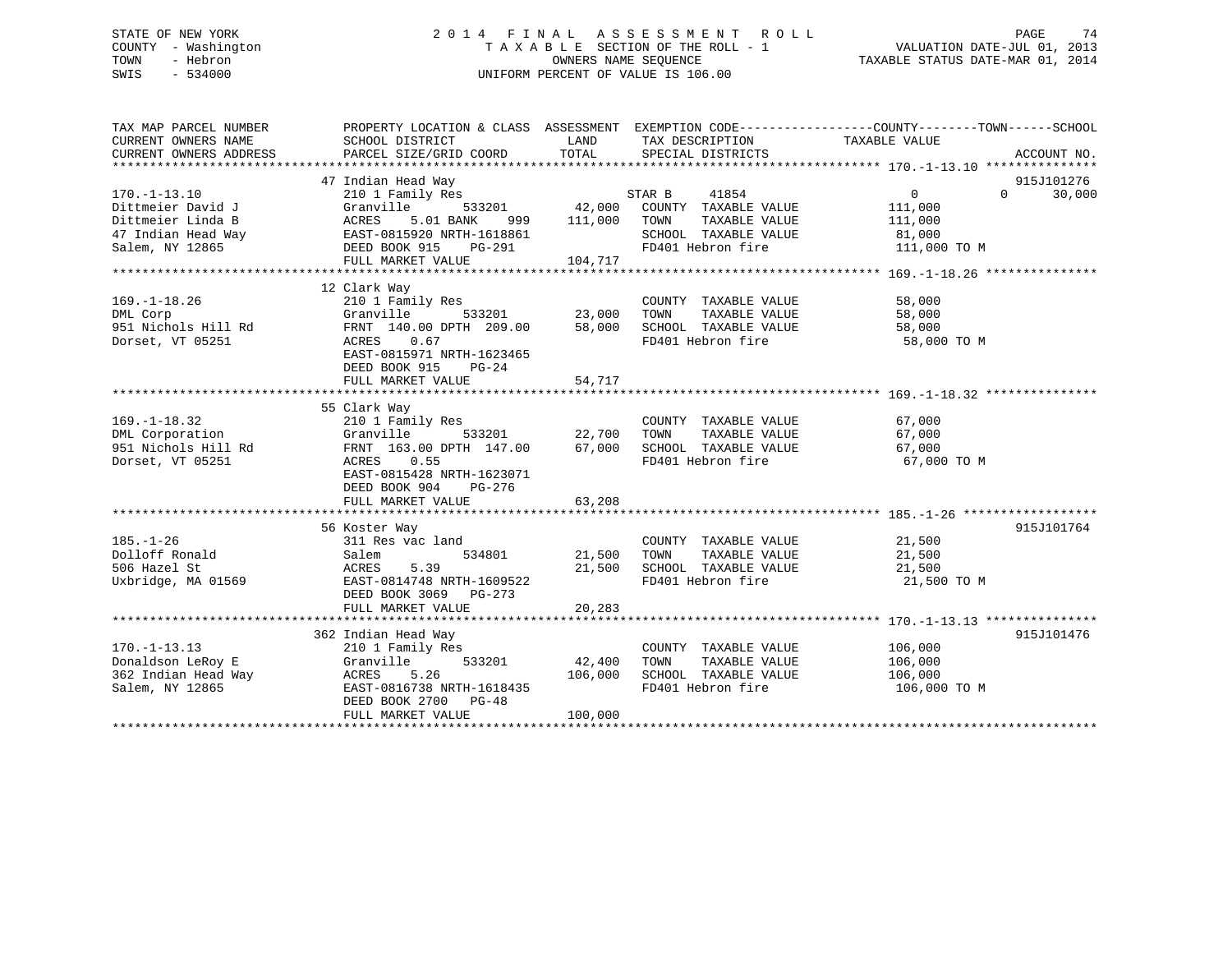# STATE OF NEW YORK 2 0 1 4 F I N A L A S S E S S M E N T R O L L PAGE 75 COUNTY - Washington T A X A B L E SECTION OF THE ROLL - 1 VALUATION DATE-JUL 01, 2013 TOWN - Hebron OWNERS NAME SEQUENCE TAXABLE STATUS DATE-MAR 01, 2014 SWIS - 534000 UNIFORM PERCENT OF VALUE IS 106.00

| TAX MAP PARCEL NUMBER<br>CURRENT OWNERS NAME<br>CURRENT OWNERS ADDRESS | PROPERTY LOCATION & CLASS ASSESSMENT EXEMPTION CODE----------------COUNTY-------TOWN-----SCHOOL<br>SCHOOL DISTRICT<br>PARCEL SIZE/GRID COORD | LAND<br>TOTAL | TAX DESCRIPTION<br>SPECIAL DISTRICTS          | TAXABLE VALUE  |          | ACCOUNT NO. |
|------------------------------------------------------------------------|----------------------------------------------------------------------------------------------------------------------------------------------|---------------|-----------------------------------------------|----------------|----------|-------------|
|                                                                        |                                                                                                                                              |               |                                               |                |          |             |
|                                                                        | 265 Mcknight Hill Rd                                                                                                                         |               |                                               |                |          | 915J101318  |
| $168. - 1 - 10.1$                                                      | 210 1 Family Res                                                                                                                             |               | STAR B<br>41854                               | $\overline{0}$ | $\Omega$ | 30,000      |
| Dooley David                                                           | Salem<br>534801                                                                                                                              | 156,500       | COUNTY TAXABLE VALUE                          | 210,500        |          |             |
| 265 Mcknight Hill Rd                                                   | ACRES<br>44.00                                                                                                                               | 210,500       | TAXABLE VALUE<br>TOWN                         | 210,500        |          |             |
| Salem, NY 12865                                                        | EAST-0801592 NRTH-1618112                                                                                                                    |               | SCHOOL TAXABLE VALUE                          | 180,500        |          |             |
|                                                                        | DEED BOOK 616<br>PG-110                                                                                                                      |               | FD401 Hebron fire                             | 210,500 TO M   |          |             |
|                                                                        | FULL MARKET VALUE                                                                                                                            | 198,585       |                                               |                |          |             |
|                                                                        |                                                                                                                                              |               |                                               |                |          |             |
|                                                                        | Mcknight Hill Rd N/off<br>314 Rural vac<10                                                                                                   |               |                                               | 8,455          |          |             |
| $168. - 1 - 10.4$<br>Dooley David                                      | Salem<br>534801                                                                                                                              | 8,455         | COUNTY TAXABLE VALUE<br>TAXABLE VALUE<br>TOWN | 8,455          |          |             |
| 2211 Mcknight Hill Rd                                                  | ACRES<br>4.10                                                                                                                                | 8,455         | SCHOOL TAXABLE VALUE                          | 8,455          |          |             |
| Salem, NY 12865                                                        | EAST-0802144 NRTH-1618474                                                                                                                    |               | FD401 Hebron fire                             | 8,455 TO M     |          |             |
|                                                                        | DEED BOOK 2522 PG-328                                                                                                                        |               |                                               |                |          |             |
|                                                                        | FULL MARKET VALUE                                                                                                                            | 7,976         |                                               |                |          |             |
|                                                                        |                                                                                                                                              |               |                                               |                |          |             |
|                                                                        | 3167 County Route 30                                                                                                                         |               |                                               |                |          | 915J100051  |
| $183.16 - 1 - 14$                                                      | 210 1 Family Res                                                                                                                             |               | VET WAR CT 41121                              | 12,150         | 12,150   | $\mathbf 0$ |
| Dooley Edwin J                                                         | 534801<br>Salem                                                                                                                              |               | 41802<br>8,800 AGED-CO                        | 17,213         | $\Omega$ | $\Omega$    |
| Dooley Evelyn A                                                        | 36.00 DPTH 169.00<br>FRNT                                                                                                                    |               | 81,000 STAR EN<br>41834                       | $\overline{0}$ | $\Omega$ | 64,200      |
| 3167 County Route 30                                                   | 0.14<br>ACRES                                                                                                                                |               | COUNTY TAXABLE VALUE                          | 51,637         |          |             |
| Salem, NY 12865                                                        | EAST-0791914 NRTH-1603588                                                                                                                    |               | TOWN<br>TAXABLE VALUE                         | 68,850         |          |             |
|                                                                        | DEED BOOK 451<br>PG-740                                                                                                                      |               | SCHOOL TAXABLE VALUE                          | 16,800         |          |             |
|                                                                        | FULL MARKET VALUE                                                                                                                            |               | 76,415 CA008 Cons agri dst 8                  | 81,000 TO M    |          |             |
|                                                                        |                                                                                                                                              |               | FD401 Hebron fire                             | 81,000 TO M    |          |             |
|                                                                        |                                                                                                                                              |               | LD401 West hebron light                       | 81,000 TO M    |          |             |
|                                                                        |                                                                                                                                              |               |                                               |                |          |             |
|                                                                        | 4097 County Route 30                                                                                                                         |               |                                               |                |          | 915J101596  |
| $167. - 1 - 37.2$                                                      | 240 Rural res                                                                                                                                |               | 41854<br>STAR B                               | $\overline{0}$ | $\Omega$ | 30,000      |
| Dorrer Daniel J                                                        | Hartford<br>533801                                                                                                                           | 95,600        | COUNTY TAXABLE VALUE                          | 262,000        |          |             |
| Dorrer Jane D                                                          | Lot 1                                                                                                                                        | 262,000       | TAXABLE VALUE<br>TOWN                         | 262,000        |          |             |
| 4097 County Route 30                                                   | ACRES 15.24                                                                                                                                  |               | SCHOOL TAXABLE VALUE                          | 232,000        |          |             |
| Salem, NY 12865                                                        | EAST-0786863 NRTH-1623537                                                                                                                    |               | FD401 Hebron fire                             | 262,000 TO M   |          |             |
|                                                                        | DEED BOOK 585<br>$PG-125$                                                                                                                    |               |                                               |                |          |             |
|                                                                        | FULL MARKET VALUE                                                                                                                            | 247,170       |                                               |                |          |             |
|                                                                        |                                                                                                                                              |               |                                               |                |          |             |
|                                                                        | Higgins Rd                                                                                                                                   |               |                                               |                |          |             |
| $161. - 2 - 9.3$                                                       | 314 Rural vac<10                                                                                                                             |               | COUNTY TAXABLE VALUE                          | 21,700         |          |             |
| Drago Philip                                                           | Granville<br>533201                                                                                                                          | 21,700        | TOWN<br>TAXABLE VALUE                         | 21,700         |          |             |
| 6971 State Route 22                                                    | $1$ ot 6                                                                                                                                     | 21,700        | SCHOOL TAXABLE VALUE                          | 21,700         |          |             |
| Granville, NY 12832                                                    | 5.52<br>ACRES                                                                                                                                |               | FD401 Hebron fire                             | 21,700 TO M    |          |             |
|                                                                        | EAST-0818528 NRTH-1625218                                                                                                                    |               |                                               |                |          |             |
|                                                                        | PG-254<br>DEED BOOK 684                                                                                                                      |               |                                               |                |          |             |
|                                                                        | FULL MARKET VALUE                                                                                                                            | 20,472        |                                               |                |          |             |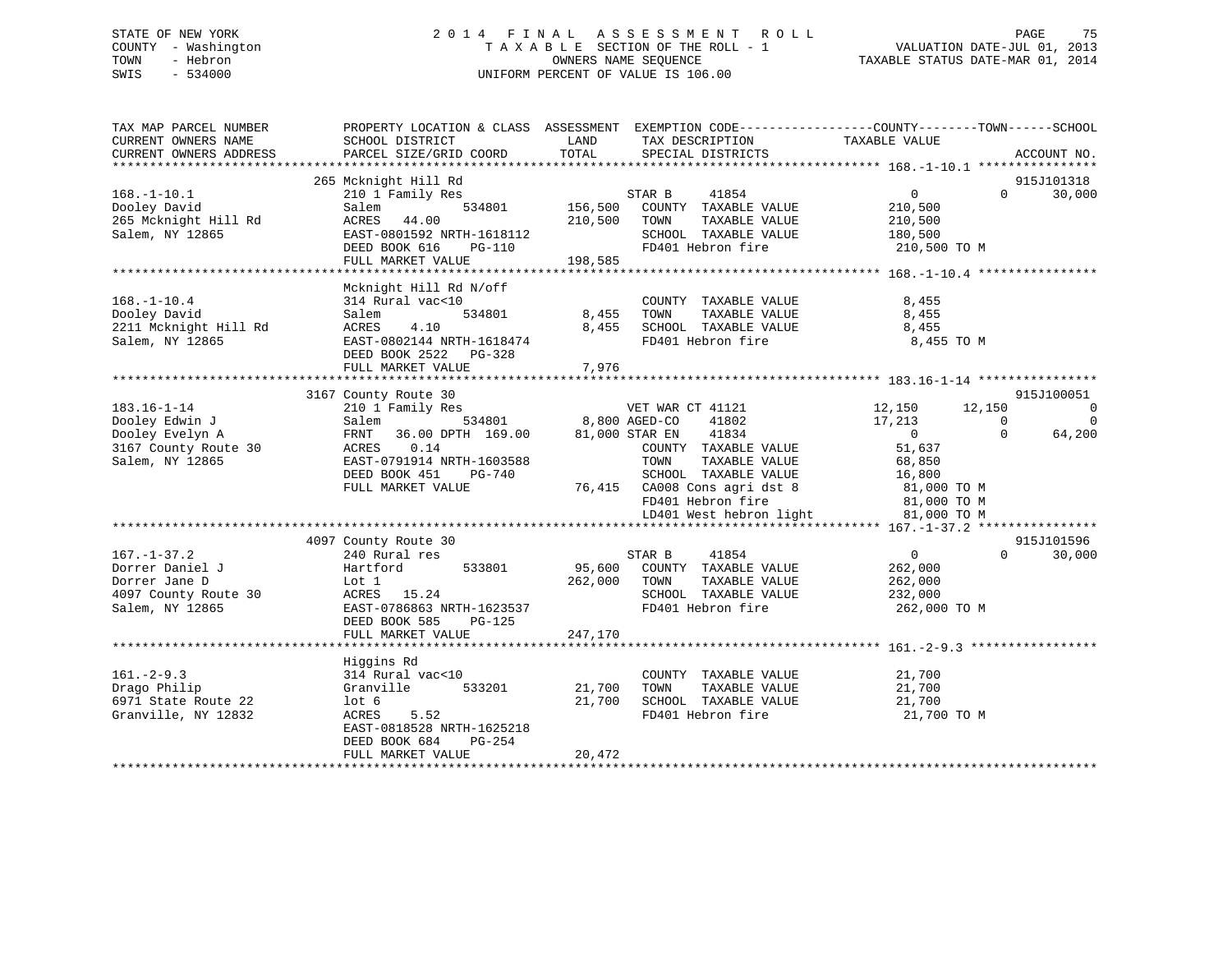# STATE OF NEW YORK 2 0 1 4 F I N A L A S S E S S M E N T R O L L PAGE 76 COUNTY - Washington T A X A B L E SECTION OF THE ROLL - 1 VALUATION DATE-JUL 01, 2013 TOWN - Hebron OWNERS NAME SEQUENCE TAXABLE STATUS DATE-MAR 01, 2014 SWIS - 534000 UNIFORM PERCENT OF VALUE IS 106.00

| TAX MAP PARCEL NUMBER<br>CURRENT OWNERS NAME<br>CURRENT OWNERS ADDRESS                                                                                              | PROPERTY LOCATION & CLASS ASSESSMENT EXEMPTION CODE----------------COUNTY-------TOWN------SCHOOL<br>SCHOOL DISTRICT<br>PARCEL SIZE/GRID COORD                                                    | LAND<br>TOTAL           | TAX DESCRIPTION TAXABLE VALUE<br>SPECIAL DISTRICTS                                                                                                                                                                                                                                    |                                                                                     | ACCOUNT NO.                                                        |
|---------------------------------------------------------------------------------------------------------------------------------------------------------------------|--------------------------------------------------------------------------------------------------------------------------------------------------------------------------------------------------|-------------------------|---------------------------------------------------------------------------------------------------------------------------------------------------------------------------------------------------------------------------------------------------------------------------------------|-------------------------------------------------------------------------------------|--------------------------------------------------------------------|
| $161. - 2 - 9$<br>Drago Philip J LE<br>Wheeler Jacqueline M<br>6971 State Route 22<br>Granville, NY 12832<br>MAY BE SUBJECT TO PAYMENT<br>UNDER AGDIST LAW TIL 2021 | 6971 State Route 22<br>241 Rural res&ag<br>Granville<br>ag commit 705/294<br>ACRES 68.78<br>EAST-0817197 NRTH-1625478<br>DEED BOOK 852<br>PG-131<br>FULL MARKET VALUE                            |                         | 74 PCT OF VALUE USED FOR EXEMPTION PURPOSES<br>VET WAR CT 41121<br>3<br>533201 126,000 AGRI-D IND 41730<br>94 208,000 STAR EN 41834<br>41834<br>COUNTY TAXABLE VALUE<br>TOWN<br>TAXABLE VALUE<br>SCHOOL TAXABLE VALUE 110,402<br>3-131 SCHOOL TAXABLE VA<br>196,226 FD401 Hebron fire | 23,088 18,000<br>33,398<br>33,398<br>$\sim$ 0<br>151,514<br>156,602<br>208,000 TO M | 915J100195<br>$\overline{0}$<br>33,398<br>$\overline{0}$<br>64,200 |
| $152. - 1 - 20$<br>Dube Patti A<br>1352 County Route 31<br>Granville, NY 12832                                                                                      | 1352 County Route 31<br>210 1 Family Res<br>Granville<br>11A<br>4.40 BANK<br>ACRES<br>EAST-0805833 NRTH-1635794<br>DEED BOOK 3279 PG-133<br>FULL MARKET VALUE                                    | 89,000 TOWN             | <sup>3</sup><br>533201 67,000 COUNTY TAXABLE VALUE<br>TAXABLE VALUE<br>635794 SCHOOL TAXABLE VALUE 59,000<br>-133 CA008 Cons agri dst 8 89,000 TO M<br>83,962 FD401 Hebron fire 89,000 TO M                                                                                           | $\overline{0}$<br>89,000<br>89,000                                                  | 915J100302<br>$\Omega$<br>30,000                                   |
| $152 - 2 - 19$<br>Dudla Susan E<br>1830 County Route 31<br>Granville, NY 12832                                                                                      | County Route 31<br>314 Rural vac<10<br>533201<br>Granville<br>FRNT 150.00 DPTH 250.00<br>ACRES 0.86 BANK<br>999<br>EAST-0814321 NRTH-1640873<br>DEED BOOK 655<br>PG-86<br>FULL MARKET VALUE      | 4,100<br>4,100<br>3,868 | COUNTY TAXABLE VALUE<br>TOWN      TAXABLE VALUE<br>SCHOOL TAXABLE VALUE<br>FD401 Hebron fire                                                                                                                                                                                          | 4,100<br>4,100<br>4,100<br>4,100 TO M                                               | 915J100336                                                         |
| $152 - 2 - 20$<br>Dudla Susan E<br>1830 County Route 31 ACRES<br>Granville, NY 12832                                                                                | 1830 County Route 31<br>210 1 Family Res<br>Granville<br>1.30 BANK<br>999<br>EAST-0814389 NRTH-1640702<br>DEED BOOK 655<br>PG-86<br>FULL MARKET VALUE                                            | 86,500 TOWN<br>81,604   | TAXABLE VALUE<br>SCHOOL TAXABLE VALUE<br>FD401 Hebron fire                                                                                                                                                                                                                            | $\overline{0}$<br>86,500<br>86,500<br>56,500<br>86,500 TO M                         | 915J100486<br>$\Omega$<br>30,000                                   |
| $158. - 1 - 2.2$<br>Dudley William<br>Granville, NY 12832                                                                                                           | 305 Scott Hill Rd<br>240 Rural res<br>533801<br>Hartford<br>Dudley Zenova<br>305 Scott Hill Rd<br>305 Scott Hill Rd<br>EAST-0782899 NRTH-1630237<br>DEED BOOK 809<br>PG-314<br>FULL MARKET VALUE | 173,500                 | STAR B<br>41854<br>95,000 COUNTY TAXABLE VALUE<br>TOWN<br>TAXABLE VALUE<br>SCHOOL TAXABLE VALUE<br>CA008 Cons agri dst 8<br>163,679 FD401 Hebron fire                                                                                                                                 | $\overline{0}$<br>173,500<br>173,500<br>143,500<br>173,500 TO M<br>173,500 TO M     | 915J101180<br>$\Omega$<br>30,000                                   |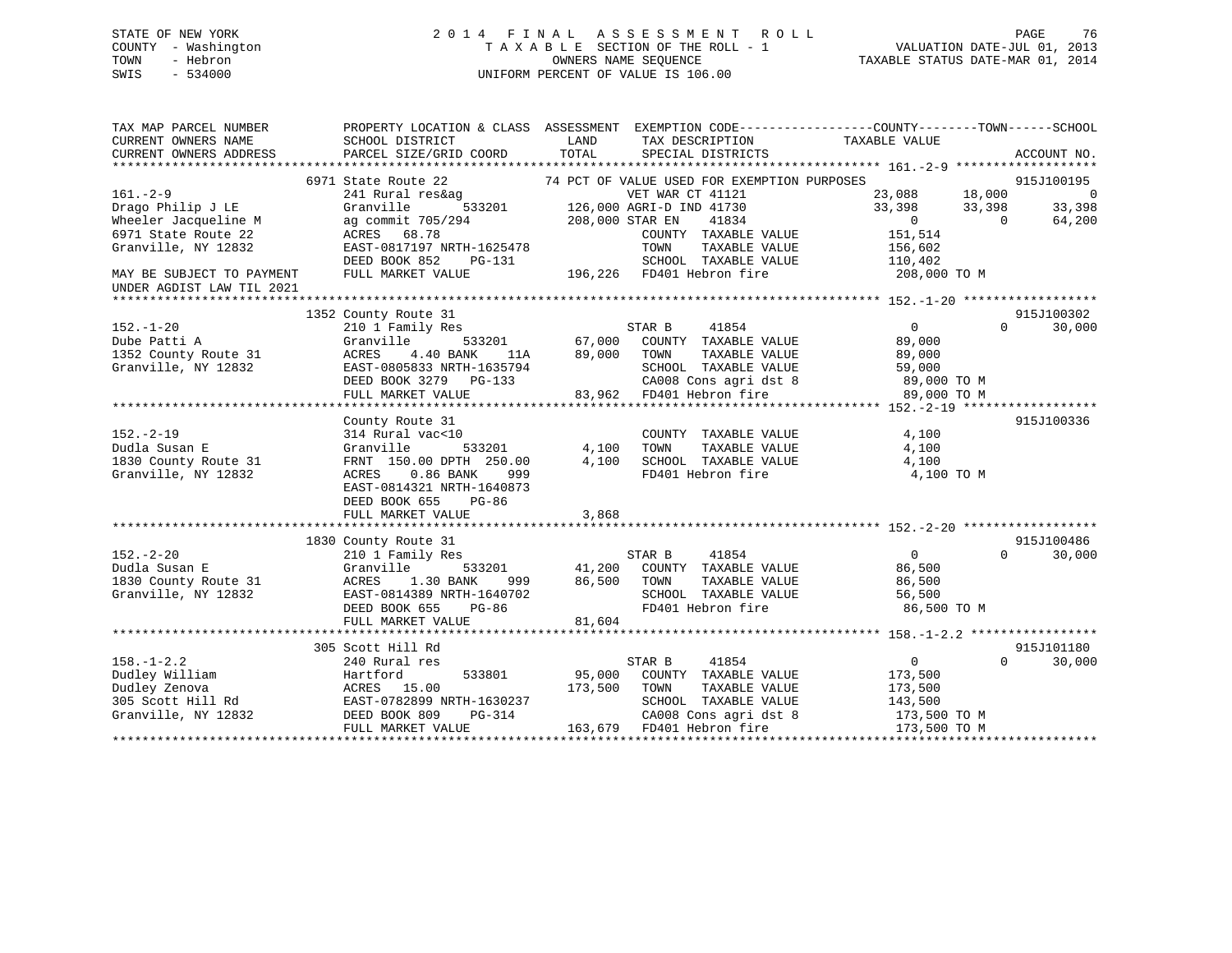# STATE OF NEW YORK 2 0 1 4 F I N A L A S S E S S M E N T R O L L PAGE 77 COUNTY - Washington T A X A B L E SECTION OF THE ROLL - 1 VALUATION DATE-JUL 01, 2013 TOWN - Hebron **CONNERS NAME SEQUENCE** TAXABLE STATUS DATE-MAR 01, 2014 SWIS - 534000 UNIFORM PERCENT OF VALUE IS 106.00

| TAX MAP PARCEL NUMBER<br>CURRENT OWNERS NAME<br>CURRENT OWNERS ADDRESS | SCHOOL DISTRICT<br>PARCEL SIZE/GRID COORD | LAND<br>TOTAL | TAX DESCRIPTION<br>SPECIAL DISTRICTS          | PROPERTY LOCATION & CLASS ASSESSMENT EXEMPTION CODE---------------COUNTY-------TOWN-----SCHOOL<br>TAXABLE VALUE<br>ACCOUNT NO. |  |
|------------------------------------------------------------------------|-------------------------------------------|---------------|-----------------------------------------------|--------------------------------------------------------------------------------------------------------------------------------|--|
|                                                                        |                                           |               |                                               |                                                                                                                                |  |
|                                                                        | 933 Chamberlin Mills Rd                   |               |                                               | 915J101537                                                                                                                     |  |
| $177. - 1 - 6.7$                                                       | 210 1 Family Res                          |               | COUNTY TAXABLE VALUE                          | 144,500                                                                                                                        |  |
| Duffy Helen                                                            | 534801<br>Salem                           | 24,600        | TAXABLE VALUE<br>TOWN                         | 144,500                                                                                                                        |  |
| 14 Valleywood Rd                                                       | ACRES<br>1.33                             | 144,500       | SCHOOL TAXABLE VALUE                          | 144,500                                                                                                                        |  |
| Commack, NY 12818                                                      | EAST-0809307 NRTH-1613127                 |               | FD401 Hebron fire                             | 144,500 TO M                                                                                                                   |  |
|                                                                        | DEED BOOK 2630<br>PG-104                  |               |                                               |                                                                                                                                |  |
|                                                                        | FULL MARKET VALUE                         | 136,321       |                                               |                                                                                                                                |  |
|                                                                        |                                           |               |                                               |                                                                                                                                |  |
|                                                                        | 409 Mcknight Hill Rd                      |               |                                               | 915J101340                                                                                                                     |  |
| $168. - 1 - 12.1$                                                      | 240 Rural res                             |               | COUNTY TAXABLE VALUE                          | 95,600                                                                                                                         |  |
| Dufur Robert A                                                         | Salem<br>534801                           | 69,400        | TOWN<br>TAXABLE VALUE                         | 95,600                                                                                                                         |  |
| Dufur Bonnie L                                                         | ACRES 15.77                               | 95,600        | SCHOOL TAXABLE VALUE                          | 95,600                                                                                                                         |  |
| 7 Diane Ct                                                             | EAST-0799903 NRTH-1618325                 |               | FD401 Hebron fire                             | 95,600 TO M                                                                                                                    |  |
| Lanesboro, MA 01237                                                    | DEED BOOK 866<br>$PG-283$                 |               |                                               |                                                                                                                                |  |
|                                                                        | FULL MARKET VALUE                         | 90,189        |                                               |                                                                                                                                |  |
|                                                                        |                                           |               |                                               |                                                                                                                                |  |
|                                                                        | 181 Little Burch Hill Rd                  |               |                                               | 915J100088                                                                                                                     |  |
| $151. - 1 - 20.1$                                                      | 322 Rural vac>10                          |               | 41720<br>AG DIST                              | 74,055<br>74,055<br>74,055                                                                                                     |  |
| Duncan Peter S                                                         | Hartford<br>533801                        | 117,500       | COUNTY TAXABLE VALUE                          | 43,445                                                                                                                         |  |
| 15 New Preston Hill Rd                                                 | ACRES 37.54                               | 117,500       | TOWN<br>TAXABLE VALUE                         | 43,445                                                                                                                         |  |
| New Preston, CT 06777                                                  | EAST-0798610 NRTH-1635009                 |               | SCHOOL TAXABLE VALUE                          | 43,445                                                                                                                         |  |
|                                                                        | DEED BOOK 2814 PG-191                     |               | FD401 Hebron fire                             | 117,500 TO M                                                                                                                   |  |
| MAY BE SUBJECT TO PAYMENT                                              | FULL MARKET VALUE                         | 110,849       |                                               |                                                                                                                                |  |
| UNDER AGDIST LAW TIL 2021                                              |                                           |               |                                               |                                                                                                                                |  |
|                                                                        |                                           |               |                                               |                                                                                                                                |  |
|                                                                        | 624 Middle Rd                             |               |                                               | 915J101458                                                                                                                     |  |
| $160.-1-4.1$                                                           | 210 1 Family Res                          |               | COUNTY TAXABLE VALUE                          | 124,500                                                                                                                        |  |
| Dunham Brandon J                                                       | 534801<br>Salem                           | 33,600        | TAXABLE VALUE<br>TOWN                         | 124,500                                                                                                                        |  |
| 624 Middle Rd                                                          | Lot 1                                     | 124,500       | SCHOOL TAXABLE VALUE                          | 124,500                                                                                                                        |  |
| Granville, NY 12832                                                    | 5.12<br>ACRES                             |               | FD401 Hebron fire                             | 124,500 TO M                                                                                                                   |  |
|                                                                        | EAST-0806475 NRTH-1627107                 |               |                                               |                                                                                                                                |  |
|                                                                        | DEED BOOK 3300<br>PG-91                   | 117,453       |                                               |                                                                                                                                |  |
|                                                                        | FULL MARKET VALUE                         |               |                                               |                                                                                                                                |  |
|                                                                        | 169 Blossom Rd                            |               |                                               | 915J100198                                                                                                                     |  |
| $186. - 1 - 7$                                                         |                                           |               |                                               |                                                                                                                                |  |
| Dunham Peter                                                           | 312 Vac w/imprv<br>534801<br>Salem        | 74,000        | COUNTY TAXABLE VALUE<br>TAXABLE VALUE<br>TOWN | 75,500<br>75,500                                                                                                               |  |
| Shaw Judith C                                                          | ACRES 46.40                               | 75,500        | SCHOOL TAXABLE VALUE                          | 75,500                                                                                                                         |  |
| 2017 County Route 153                                                  | EAST-0818409 NRTH-1605423                 |               | FD401 Hebron fire                             | 75,500 TO M                                                                                                                    |  |
| Salem, NY 12865                                                        | DEED BOOK 912<br>PG-337                   |               |                                               |                                                                                                                                |  |
|                                                                        | FULL MARKET VALUE                         | 71,226        |                                               |                                                                                                                                |  |
|                                                                        |                                           |               |                                               |                                                                                                                                |  |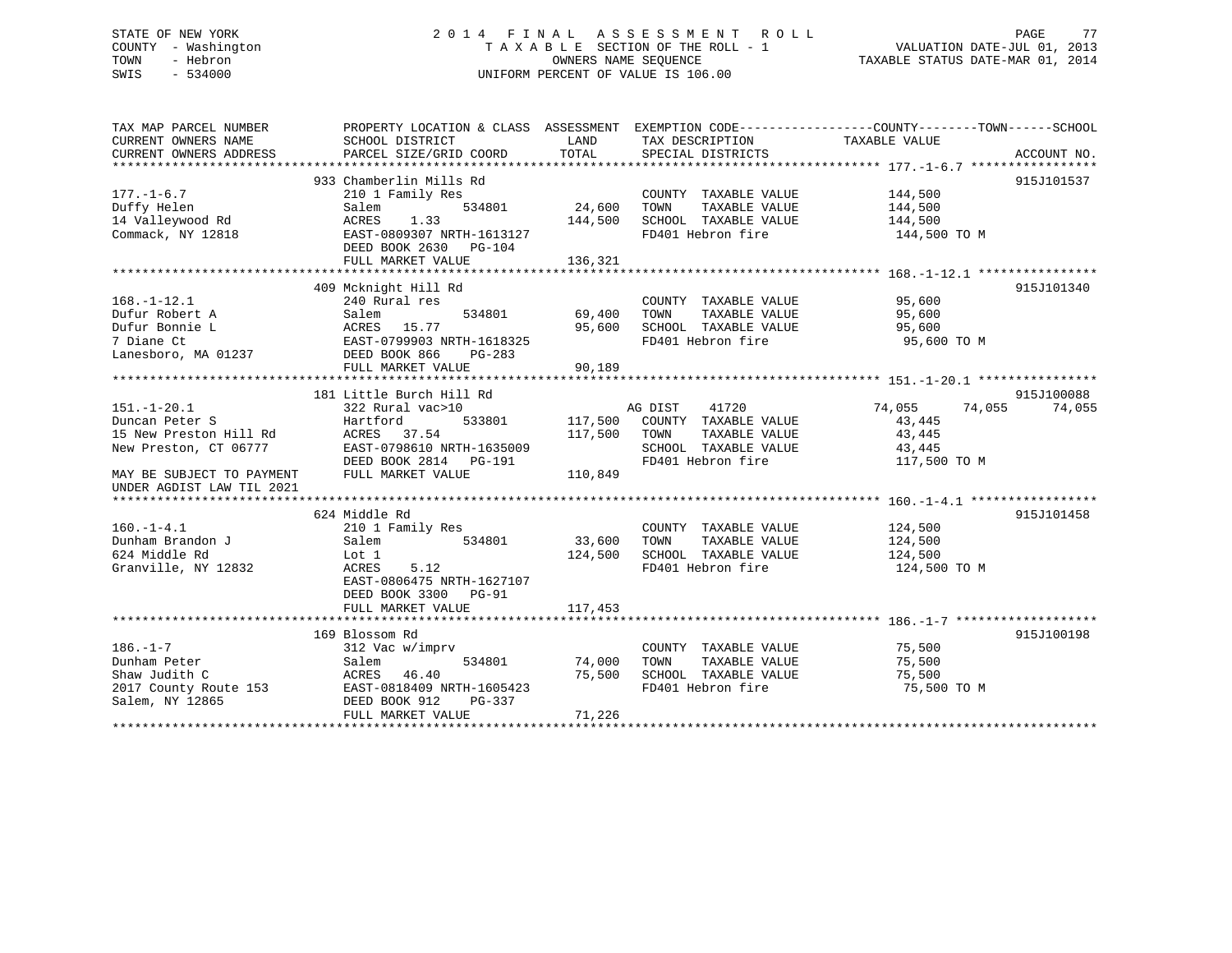## STATE OF NEW YORK 2 0 1 4 F I N A L A S S E S S M E N T R O L L PAGE 78 COUNTY - Washington T A X A B L E SECTION OF THE ROLL - 1 VALUATION DATE-JUL 01, 2013 TOWN - Hebron OWNERS NAME SEQUENCE TAXABLE STATUS DATE-MAR 01, 2014 SWIS - 534000 UNIFORM PERCENT OF VALUE IS 106.00

TAX MAP PARCEL NUMBER PROPERTY LOCATION & CLASS ASSESSMENT EXEMPTION CODE------------------COUNTY--------TOWN------SCHOOL

CURRENT OWNERS NAME SCHOOL DISTRICT THE LAND TAX DESCRIPTION TAXABLE VALUE

CURRENT OWNERS ADDRESS PARCEL SIZE/GRID COORD TOTAL SPECIAL DISTRICTS ACCOUNT NO. \*\*\*\*\*\*\*\*\*\*\*\*\*\*\*\*\*\*\*\*\*\*\*\*\*\*\*\*\*\*\*\*\*\*\*\*\*\*\*\*\*\*\*\*\*\*\*\*\*\*\*\*\*\*\*\*\*\*\*\*\*\*\*\*\*\*\*\*\*\*\*\*\*\*\*\*\*\*\*\*\*\*\*\*\*\*\*\*\*\*\*\*\*\*\*\*\*\*\*\*\*\*\* 170.-2-8.2 \*\*\*\*\*\*\*\*\*\*\*\*\*\*\*\*\*Higgins Rd/e Off 915J101287 170.-2-8.2 314 Rural vac<10 COUNTY TAXABLE VALUE 1,900 Dunster Nelson G Granville 533201 1,900 TOWN TAXABLE VALUE 1,900 PO Box 138 Quarry 1,900 SCHOOL TAXABLE VALUE 1,900 Middle Granville, NY 12849 No Deeded R O W FD401 Hebron fire 31,900 TO M ACRES 2.60 EAST-0822102 NRTH-1624864 DEED BOOK 833 PG-156FULL MARKET VALUE 1,792 \*\*\*\*\*\*\*\*\*\*\*\*\*\*\*\*\*\*\*\*\*\*\*\*\*\*\*\*\*\*\*\*\*\*\*\*\*\*\*\*\*\*\*\*\*\*\*\*\*\*\*\*\*\*\*\*\*\*\*\*\*\*\*\*\*\*\*\*\*\*\*\*\*\*\*\*\*\*\*\*\*\*\*\*\*\*\*\*\*\*\*\*\*\*\*\*\*\*\*\*\*\*\* 169.-1-18.11 \*\*\*\*\*\*\*\*\*\*\*\*\*\*\* 6861 State Route 22 915J101434 $0 \t30.000$ 169.-1-18.11 210 1 Family Res STAR B 41854 0 0 30,000 Dupaw Dody Granville 533201 16,100 COUNTY TAXABLE VALUE 37,000 Simpson Meagan 571/23 37,000 TOWN TAXABLE VALUE 37,000 6861 State Route 22 ACRES 1.10 SCHOOL TAXABLE VALUE 7,000 Salem, NY 12865 **EAST-0816003 NRTH-1623204** FD401 Hebron fire 37,000 TO M DEED BOOK 3107 PG-336 FULL MARKET VALUE 34,906 \*\*\*\*\*\*\*\*\*\*\*\*\*\*\*\*\*\*\*\*\*\*\*\*\*\*\*\*\*\*\*\*\*\*\*\*\*\*\*\*\*\*\*\*\*\*\*\*\*\*\*\*\*\*\*\*\*\*\*\*\*\*\*\*\*\*\*\*\*\*\*\*\*\*\*\*\*\*\*\*\*\*\*\*\*\*\*\*\*\*\*\*\*\*\*\*\*\*\*\*\*\*\* 169.-1-18.15 \*\*\*\*\*\*\*\*\*\*\*\*\*\*\*State Route 22 915J101599 169.-1-18.15 312 Vac w/imprv COUNTY TAXABLE VALUE 10,500 Dupaw Dody Granville 533201 2,500 TOWN TAXABLE VALUE 10,500 Simpson Meagan Land/barn/shed 10,500 SCHOOL TAXABLE VALUE 10,500 6861 State Route 22 FRNT 160.00 DPTH 130.00 FD401 Hebron fire 10,500 TO M Salem, NY 12865 (2008) ACRES (2008) 848 EAST-0816102 NRTH-1623304 DEED BOOK 3107 PG-336FULL MARKET VALUE 9,906 \*\*\*\*\*\*\*\*\*\*\*\*\*\*\*\*\*\*\*\*\*\*\*\*\*\*\*\*\*\*\*\*\*\*\*\*\*\*\*\*\*\*\*\*\*\*\*\*\*\*\*\*\*\*\*\*\*\*\*\*\*\*\*\*\*\*\*\*\*\*\*\*\*\*\*\*\*\*\*\*\*\*\*\*\*\*\*\*\*\*\*\*\*\*\*\*\*\*\*\*\*\*\* 169.-1-18.22 \*\*\*\*\*\*\*\*\*\*\*\*\*\*\*State Route 22 915J101787 169.-1-18.22 314 Rural vac<10 COUNTY TAXABLE VALUE 4,465 Dupaw Dody Granville 533201 4,465 TOWN TAXABLE VALUE 4,465 Simpson Meagan FRNT 228.00 DPTH 156.00 4,465 SCHOOL TAXABLE VALUE 4,465 6861 State Route 22 ACRES 0.82 FD401 Hebron fire 4,465 TO M Salem, NY 12865 EAST-0816050 NRTH-1623674 DEED BOOK 3107 PG-336FULL MARKET VALUE 4,212

\*\*\*\*\*\*\*\*\*\*\*\*\*\*\*\*\*\*\*\*\*\*\*\*\*\*\*\*\*\*\*\*\*\*\*\*\*\*\*\*\*\*\*\*\*\*\*\*\*\*\*\*\*\*\*\*\*\*\*\*\*\*\*\*\*\*\*\*\*\*\*\*\*\*\*\*\*\*\*\*\*\*\*\*\*\*\*\*\*\*\*\*\*\*\*\*\*\*\*\*\*\*\* 161.-1-4 \*\*\*\*\*\*\*\*\*\*\*\*\*\*\*\*\*\*\* 7210 State Route 22 915J101006161.-1-4 210 1 Family Res COUNTY TAXABLE VALUE 84,500 Dupaw Ricky Granville 533201 36,200 TOWN TAXABLE VALUE 84,500 7210 State Route 22 ACRES 2.68 BANK 999 84,500 SCHOOL TAXABLE VALUE 84,500 Granville, NY 12832 **EAST-0819375 NRTH-1631387** FD401 Hebron fire 84,500 TO M DEED BOOK 2108 PG-302FULL MARKET VALUE 79,717 \*\*\*\*\*\*\*\*\*\*\*\*\*\*\*\*\*\*\*\*\*\*\*\*\*\*\*\*\*\*\*\*\*\*\*\*\*\*\*\*\*\*\*\*\*\*\*\*\*\*\*\*\*\*\*\*\*\*\*\*\*\*\*\*\*\*\*\*\*\*\*\*\*\*\*\*\*\*\*\*\*\*\*\*\*\*\*\*\*\*\*\*\*\*\*\*\*\*\*\*\*\*\*\*\*\*\*\*\*\*\*\*\*\*\*\*\*\*\*\*\*\*\*\*\*\*\*\*\*\*\*\*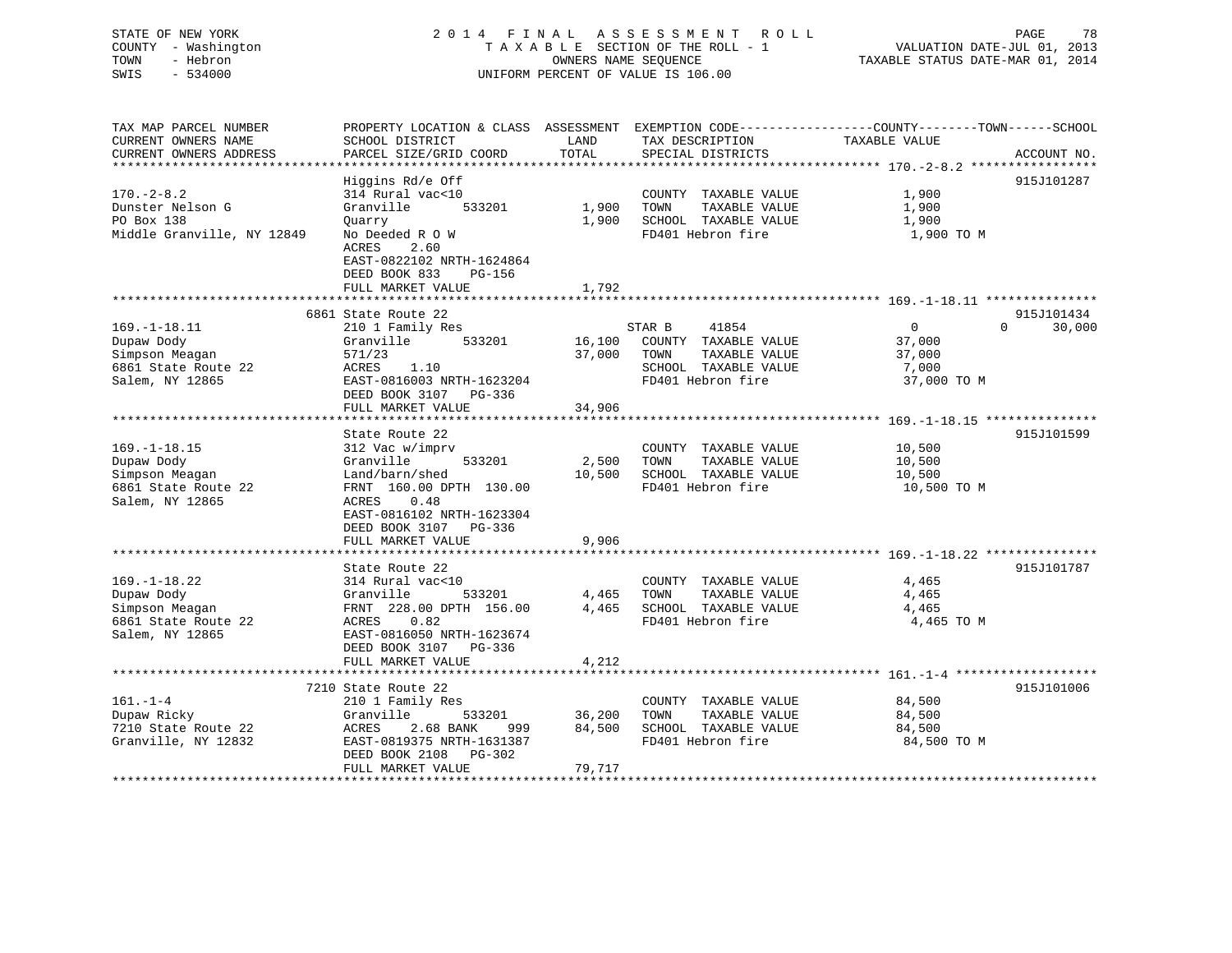# STATE OF NEW YORK 2 0 1 4 F I N A L A S S E S S M E N T R O L L PAGE 79 COUNTY - Washington T A X A B L E SECTION OF THE ROLL - 1 VALUATION DATE-JUL 01, 2013 TOWN - Hebron **CONNERS NAME SEQUENCE** TAXABLE STATUS DATE-MAR 01, 2014 SWIS - 534000 UNIFORM PERCENT OF VALUE IS 106.00

| TAX MAP PARCEL NUMBER<br>CURRENT OWNERS NAME<br>CURRENT OWNERS ADDRESS                                                                                                                                                                 | PROPERTY LOCATION & CLASS ASSESSMENT EXEMPTION CODE---------------COUNTY-------TOWN-----SCHOOL<br>SCHOOL DISTRICT<br>PARCEL SIZE/GRID COORD                                                                                          | LAND<br>TOTAL           | TAX DESCRIPTION TAXABLE VALUE<br>SPECIAL DISTRICTS                                                                                                                                                                     |                                                                         |                      | ACCOUNT NO.                         |
|----------------------------------------------------------------------------------------------------------------------------------------------------------------------------------------------------------------------------------------|--------------------------------------------------------------------------------------------------------------------------------------------------------------------------------------------------------------------------------------|-------------------------|------------------------------------------------------------------------------------------------------------------------------------------------------------------------------------------------------------------------|-------------------------------------------------------------------------|----------------------|-------------------------------------|
| $144. - 1 - 15$<br>Duquette Raymond R Jr<br>355 E Wells Rd<br>Wells, VT 05774                                                                                                                                                          | County Route 31<br>314 Rural vac<10<br>Granville<br>ACRES 17.00 BANK<br>EAST-0822996 NRTH-1648374<br>DEED BOOK 935 PG-292<br>FULL MARKET VALUE                                                                                       | 44,811                  | COUNTY TAXABLE VALUE<br>TAXABLE VALUE<br>999 47,500 SCHOOL TAXABLE VALUE 47,500<br>FD401 Hebron fire                                                                                                                   | 47,500<br>47,500<br>47,500 TO M                                         |                      | 915J100346                          |
|                                                                                                                                                                                                                                        |                                                                                                                                                                                                                                      |                         |                                                                                                                                                                                                                        |                                                                         |                      |                                     |
| $186. - 1 - 22$<br>186.-1-22 210 1 Family Res<br>Dutcher Charles Salem 534801 43,500<br>Dutcher Joanne A ACRES 6.01 211,500<br>45 Wood Way EAST-0817218 NRTH-1609430<br>Salem, NY 12865 DEED BOOK 2432 PG-341<br>HERE BOOK 2432 PG-341 | 45 Wood Way<br>$\begin{tabular}{llllll} \bf 210 & 1 & Family \bf \; Res & & \tt VET\; COM \\ \bf 534801 & & \tt 43,500 \; \; STR \; \; EN \\ \end{tabular}$<br>FULL MARKET VALUE                                                     |                         | 96 PCT OF VALUE USED FOR EXEMPTION PURPOSES<br>VET COM CT 41131<br>41834<br>COUNTY TAXABLE VALUE<br>TAXABLE VALUE<br>TOWN<br>SCHOOL TAXABLE VALUE 147,300<br>199,528 FD401 Hebron fire                                 | 50,000<br>$\overline{0}$<br>161,500<br>181,500<br>211,500 TO M          | 30,000<br>$\bigcap$  | 64,200                              |
|                                                                                                                                                                                                                                        |                                                                                                                                                                                                                                      |                         |                                                                                                                                                                                                                        |                                                                         |                      |                                     |
|                                                                                                                                                                                                                                        |                                                                                                                                                                                                                                      |                         | 75 PCT OF VALUE USED FOR EXEMPTION PURPOSES                                                                                                                                                                            |                                                                         |                      |                                     |
| $177. - 1 - 8.1$<br>Duveen Charles J<br>Duveen Agnes<br>6603 State Route 22<br>Salem, NY 12865<br>$177. - 1 - 6.3$                                                                                                                     | 6603 State Route 22<br>240 Rural res<br>534801 56,600 STAR B<br>Salem<br>ACRES 14.70 BANK<br>ACRES 14.70 BANK 999<br>EAST-0814910 NRTH-1617197<br>DEED BOOK 936<br>$PG-19$<br>FULL MARKET VALUE<br>23 Tiplady Rd<br>210 1 Family Res |                         | VET WAR CT 41121<br>41854<br>999 226,000 COUNTY TAXABLE VALUE<br>TAXABLE VALUE<br>TOWN<br>SCHOOL TAXABLE VALUE 196,000<br>213,208 CA008 Cons agri dst 8 226,000 TO M<br>FD401 Hebron fire 226,000 TO M<br>STAR B 41854 | 25,425 18,000<br>$\overline{0}$<br>200,575<br>208,000<br>$\overline{0}$ | $\Omega$<br>$\Omega$ | 0<br>30,000<br>915J100599<br>30,000 |
| Duveen Peter<br>23 Tiplady Rd<br>Salem, NY 12865                                                                                                                                                                                       | 534801<br>Salem<br>Sub Lot 5<br>FRNT 410.00 DPTH 154.00<br>ACRES<br>0.95<br>EAST-0808829 NRTH-1612905<br>DEED BOOK 2544 PG-328<br>FULL MARKET VALUE                                                                                  | 122,500 TOWN<br>115,566 | 31,800 COUNTY TAXABLE VALUE<br>TAXABLE VALUE<br>SCHOOL TAXABLE VALUE 92,500<br>FD401 Hebron fire 122,500 TO M                                                                                                          | 122,500<br>122,500                                                      |                      |                                     |
|                                                                                                                                                                                                                                        |                                                                                                                                                                                                                                      |                         |                                                                                                                                                                                                                        |                                                                         |                      |                                     |
| $177. - 1 - 31.2$<br>Eaton Alice<br>853 Chamberlin Mills Rd<br>Salem, NY 12865                                                                                                                                                         | 853 Chamberlin Mills Rd<br>210 1 Family Res<br>Salem<br>ACRES 1.00 87,000<br>EAST-0807464 NRTH-1613303<br>DEED BOOK 823 PG-286<br>FULL MARKET VALUE                                                                                  | 82,075                  | STAR B<br>41854<br>534801 32,000 COUNTY TAXABLE VALUE<br>87,000 TOWN<br>TOWN TAXABLE VALUE<br>SCHOOL TAXABLE VALUE<br>FD401 Hebron fire                                                                                | $\overline{0}$<br>87,000<br>87,000<br>57,000<br>87,000 TO M             |                      | 915J101304<br>$\Omega$<br>30,000    |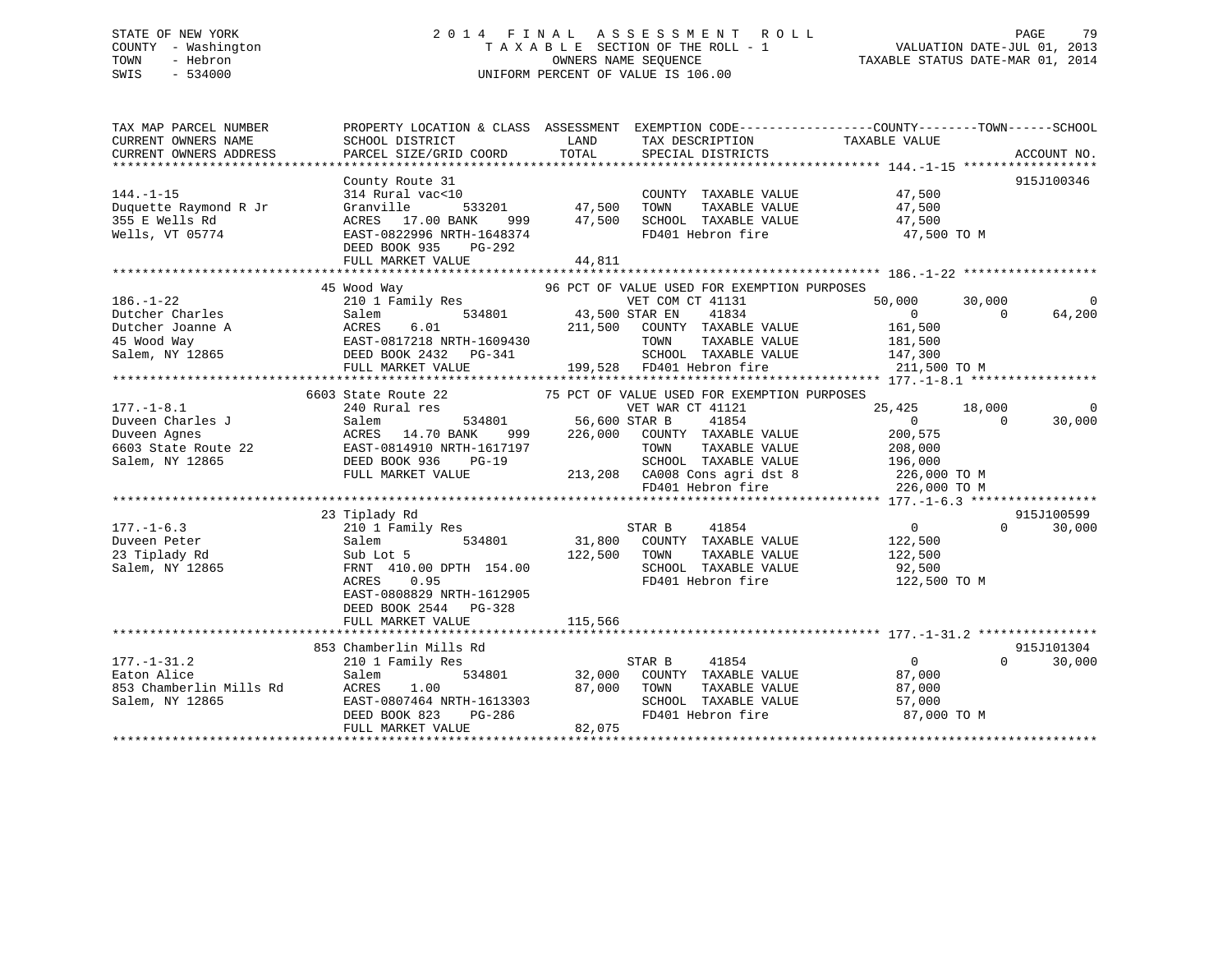# STATE OF NEW YORK 2 0 1 4 F I N A L A S S E S S M E N T R O L L PAGE 80 COUNTY - Washington T A X A B L E SECTION OF THE ROLL - 1 VALUATION DATE-JUL 01, 2013 TOWN - Hebron OWNERS NAME SEQUENCE TAXABLE STATUS DATE-MAR 01, 2014 SWIS - 534000 UNIFORM PERCENT OF VALUE IS 106.00

TAX MAP PARCEL NUMBER PROPERTY LOCATION & CLASS ASSESSMENT EXEMPTION CODE------------------COUNTY--------TOWN------SCHOOL CURRENT OWNERS NAME SCHOOL DISTRICT THE LAND TAX DESCRIPTION TAXABLE VALUE CURRENT OWNERS ADDRESS PARCEL SIZE/GRID COORD TOTAL SPECIAL DISTRICTS ACCOUNT NO. \*\*\*\*\*\*\*\*\*\*\*\*\*\*\*\*\*\*\*\*\*\*\*\*\*\*\*\*\*\*\*\*\*\*\*\*\*\*\*\*\*\*\*\*\*\*\*\*\*\*\*\*\*\*\*\*\*\*\*\*\*\*\*\*\*\*\*\*\*\*\*\*\*\*\*\*\*\*\*\*\*\*\*\*\*\*\*\*\*\*\*\*\*\*\*\*\*\*\*\*\*\*\* 177.-1-31.3 \*\*\*\*\*\*\*\*\*\*\*\*\*\*\*\* Chamberlin Mills Rd177.-1-31.3 314 Rural vac<10 COUNTY TAXABLE VALUE 14,000 Eaton Alice M Salem 534801 14,000 TOWN TAXABLE VALUE 14,000 853 Chamberlin Mills Rd ACRES 2.06 14,000 SCHOOL TAXABLE VALUE 14,000 Salem, NY 12865 EAST-0807671 NRTH-1613373 FD401 Hebron fire 14,000 TO M DEED BOOK 2785 PG-103 FULL MARKET VALUE 13,208 \*\*\*\*\*\*\*\*\*\*\*\*\*\*\*\*\*\*\*\*\*\*\*\*\*\*\*\*\*\*\*\*\*\*\*\*\*\*\*\*\*\*\*\*\*\*\*\*\*\*\*\*\*\*\*\*\*\*\*\*\*\*\*\*\*\*\*\*\*\*\*\*\*\*\*\*\*\*\*\*\*\*\*\*\*\*\*\*\*\*\*\*\*\*\*\*\*\*\*\*\*\*\* 185.-1-14.22 \*\*\*\*\*\*\*\*\*\*\*\*\*\*\* 6060 State Route 22185.-1-14.22 270 Mfg housing STAR B 41854 0 0 30,000 Eaton Lonny J Salem 534801 33,800 COUNTY TAXABLE VALUE 42,500 Bessette Paige lot B 42,500 TOWN TAXABLE VALUE 42,500 6060 State Route 22 ACRES 1.70 SCHOOL TAXABLE VALUE 12,500 Salem, NY 12865 EAST-0814409 NRTH-1604040 CA008 Cons agri dst 8 42,500 TO M DEED BOOK 2446 PG-14 FD401 Hebron fire 42,500 TO M FULL MARKET VALUE 40,094 \*\*\*\*\*\*\*\*\*\*\*\*\*\*\*\*\*\*\*\*\*\*\*\*\*\*\*\*\*\*\*\*\*\*\*\*\*\*\*\*\*\*\*\*\*\*\*\*\*\*\*\*\*\*\*\*\*\*\*\*\*\*\*\*\*\*\*\*\*\*\*\*\*\*\*\*\*\*\*\*\*\*\*\*\*\*\*\*\*\*\*\*\*\*\*\*\*\*\*\*\*\*\* 151.-1-15.1 \*\*\*\*\*\*\*\*\*\*\*\*\*\*\*\* 274 Little Burch Hill Rd 151.-1-15.1 312 Vac w/imprv COUNTY TAXABLE VALUE 34,800 Edwards Jean A Granville 533201 29,000 TOWN TAXABLE VALUE 34,800 Edwards Walter M ACRES 1.10 34,800 SCHOOL TAXABLE VALUE 34,800 59 Locust Ln EAST-0800992 NRTH-1635085 FD401 Hebron fire 34,800 TO M Levittown, PA 19054 **DEED BOOK 2903** PG-275 FULL MARKET VALUE 32,830 \*\*\*\*\*\*\*\*\*\*\*\*\*\*\*\*\*\*\*\*\*\*\*\*\*\*\*\*\*\*\*\*\*\*\*\*\*\*\*\*\*\*\*\*\*\*\*\*\*\*\*\*\*\*\*\*\*\*\*\*\*\*\*\*\*\*\*\*\*\*\*\*\*\*\*\*\*\*\*\*\*\*\*\*\*\*\*\*\*\*\*\*\*\*\*\*\*\*\*\*\*\*\* 160.-1-4.3 \*\*\*\*\*\*\*\*\*\*\*\*\*\*\*\*\* Middle Rd 915J101459160.-1-4.3 314 Rural vac<10 COUNTY TAXABLE VALUE 14,200 Ehni Mary Salem 534801 14,200 TOWN TAXABLE VALUE 14,200 Frailey Stephen 14,200 Lot 3 14,200 SCHOOL TAXABLE VALUE 14,200 11 Charlton St ACRES 5.09 FD401 Hebron fire 14,200 TO M New York, NY 10014 EAST-0806442 NRTH-1627893 DEED BOOK 871 PG-341FULL MARKET VALUE 13,396 \*\*\*\*\*\*\*\*\*\*\*\*\*\*\*\*\*\*\*\*\*\*\*\*\*\*\*\*\*\*\*\*\*\*\*\*\*\*\*\*\*\*\*\*\*\*\*\*\*\*\*\*\*\*\*\*\*\*\*\*\*\*\*\*\*\*\*\*\*\*\*\*\*\*\*\*\*\*\*\*\*\*\*\*\*\*\*\*\*\*\*\*\*\*\*\*\*\*\*\*\*\*\* 160.-1-16.4 \*\*\*\*\*\*\*\*\*\*\*\*\*\*\*\* 671 Middle Rd240 Rural res 160.-1-16.4 240 Rural res STAR B 41854 0 0 30,000 Ehni Mary Granville 533201 351,100 COUNTY TAXABLE VALUE 492,500 Frailey Stephen 859/197 conservation ease 492,500 TOWN TAXABLE VALUE 492,500 PO Box 456 ACRES 86.30 BANK 998 SCHOOL TAXABLE VALUE 462,500 Salem, NY 12865 EAST-0806146 NRTH-1628483 CA008 Cons agri dst 8 492,500 TO M DEED BOOK 859 PG-209 FD401 Hebron fire 492,500 TO M FULL MARKET VALUE 464,623 \*\*\*\*\*\*\*\*\*\*\*\*\*\*\*\*\*\*\*\*\*\*\*\*\*\*\*\*\*\*\*\*\*\*\*\*\*\*\*\*\*\*\*\*\*\*\*\*\*\*\*\*\*\*\*\*\*\*\*\*\*\*\*\*\*\*\*\*\*\*\*\*\*\*\*\*\*\*\*\*\*\*\*\*\*\*\*\*\*\*\*\*\*\*\*\*\*\*\*\*\*\*\*\*\*\*\*\*\*\*\*\*\*\*\*\*\*\*\*\*\*\*\*\*\*\*\*\*\*\*\*\*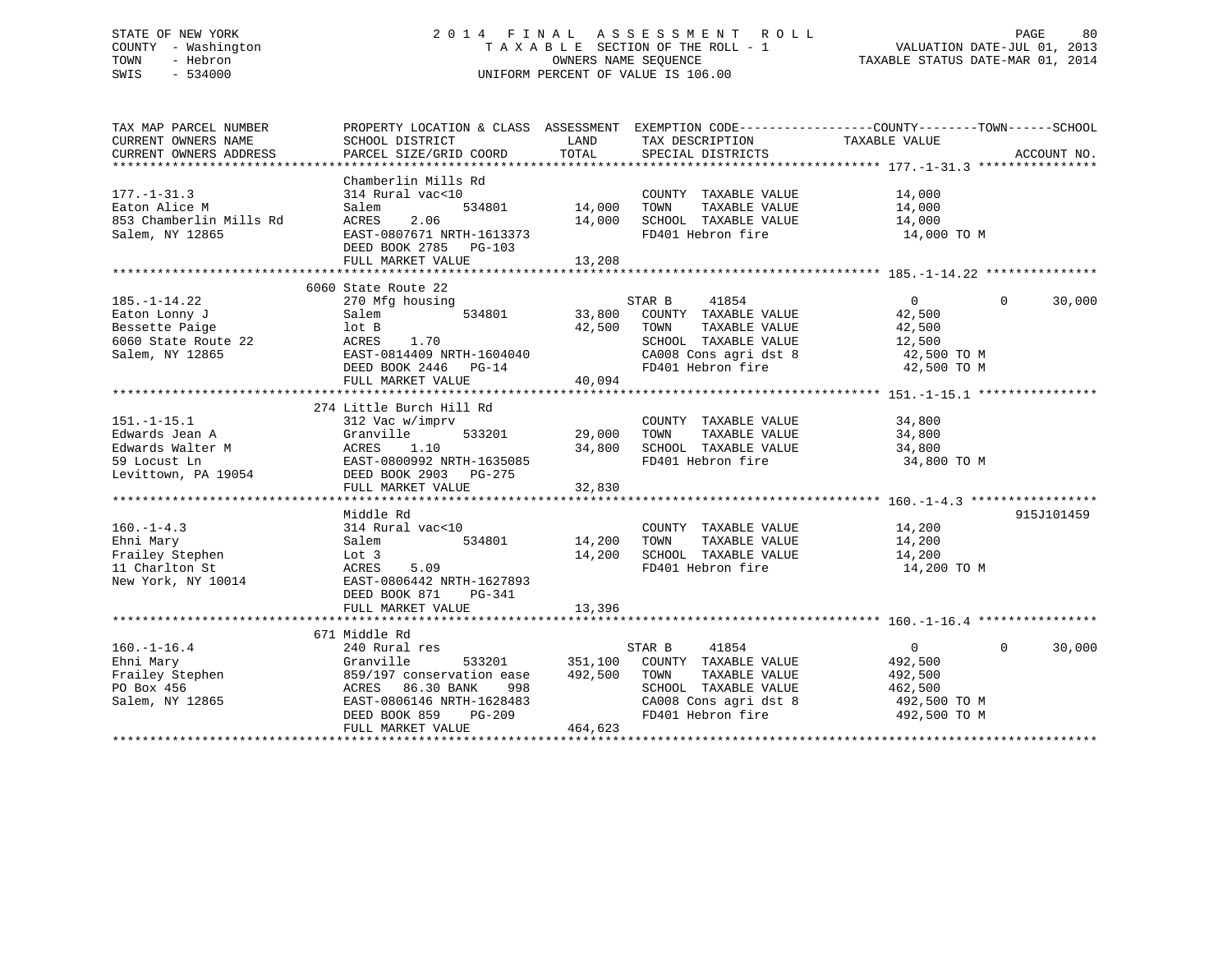# STATE OF NEW YORK 2 0 1 4 F I N A L A S S E S S M E N T R O L L PAGE 81 COUNTY - Washington T A X A B L E SECTION OF THE ROLL - 1 VALUATION DATE-JUL 01, 2013 TOWN - Hebron OWNERS NAME SEQUENCE TAXABLE STATUS DATE-MAR 01, 2014 SWIS - 534000 UNIFORM PERCENT OF VALUE IS 106.00

| TAX MAP PARCEL NUMBER<br>CURRENT OWNERS NAME           | PROPERTY LOCATION & CLASS ASSESSMENT<br>SCHOOL DISTRICT | LAND    | TAX DESCRIPTION                               | EXEMPTION CODE-----------------COUNTY-------TOWN------SCHOOL<br>TAXABLE VALUE |             |
|--------------------------------------------------------|---------------------------------------------------------|---------|-----------------------------------------------|-------------------------------------------------------------------------------|-------------|
| CURRENT OWNERS ADDRESS                                 | PARCEL SIZE/GRID COORD                                  | TOTAL   | SPECIAL DISTRICTS                             |                                                                               | ACCOUNT NO. |
|                                                        | 1046 County Route 45                                    |         |                                               |                                                                               | 915J100429  |
| $167. - 1 - 57$<br>Ehrlich James                       | 270 Mfg housing<br>Arqyle<br>532001                     | 60,000  | COUNTY TAXABLE VALUE<br>TAXABLE VALUE<br>TOWN | 66,500<br>66,500                                                              |             |
| Zdrojewski Julie                                       | ACRES<br>3.00                                           | 66,500  | SCHOOL TAXABLE VALUE                          | 66,500                                                                        |             |
| 1046 County Route 45<br>Argyle, NY 12809               | EAST-0783387 NRTH-1624947<br>DEED BOOK 589<br>PG-247    |         | FD401 Hebron fire                             | 66,500 TO M                                                                   |             |
|                                                        | FULL MARKET VALUE                                       | 62,736  |                                               |                                                                               |             |
|                                                        |                                                         |         |                                               |                                                                               |             |
|                                                        | 1043 County Route 45                                    |         |                                               |                                                                               | 915J101590  |
| $167. - 1 - 1.1$<br>Ehrlich James L                    | 241 Rural res&ag<br>532001<br>Arqyle                    | 158,300 | AG DIST<br>41720<br>COUNTY TAXABLE VALUE      | 63,952<br>63,952<br>213,548                                                   | 63,952      |
| Zdrojewski Juliane                                     | ACRES 44.90                                             | 277,500 | TOWN<br>TAXABLE VALUE                         | 213,548                                                                       |             |
| 832 Coot Hill Rd                                       | EAST-0783643 NRTH-1625962                               |         | SCHOOL TAXABLE VALUE                          | 213,548                                                                       |             |
| Argyle, NY 12809                                       | DEED BOOK 585<br>PG-196                                 |         | CA008 Cons agri dst 8                         | 213,548 TO M                                                                  |             |
|                                                        | FULL MARKET VALUE                                       | 261,792 | 63,952 EX                                     |                                                                               |             |
| MAY BE SUBJECT TO PAYMENT<br>UNDER AGDIST LAW TIL 2018 |                                                         |         | FD401 Hebron fire                             | 277,500 TO M                                                                  |             |
|                                                        |                                                         |         |                                               |                                                                               |             |
|                                                        | 298 Halls Pond Rd                                       |         |                                               |                                                                               | 915J101432  |
| $159. - 1 - 39$                                        | 260 Seasonal res                                        |         | COUNTY TAXABLE VALUE                          | 30,800                                                                        |             |
| Eldred Floyd J Jr                                      | Hartford<br>533801                                      | 24,500  | TOWN<br>TAXABLE VALUE                         | 30,800                                                                        |             |
| 6 Spruce St                                            | ACRES 13.38                                             | 30,800  | SCHOOL TAXABLE VALUE                          | 30,800                                                                        |             |
| Fort Edward, NY 12828                                  | EAST-0792156 NRTH-1627721<br>DEED BOOK 3323<br>PG-312   |         | FD401 Hebron fire                             | 30,800 TO M                                                                   |             |
|                                                        | FULL MARKET VALUE                                       | 29,057  |                                               |                                                                               |             |
|                                                        |                                                         |         |                                               |                                                                               |             |
|                                                        | 118 Indian Head Way                                     |         |                                               | 89,500                                                                        | 915J101227  |
| $170. - 1 - 15.7$<br>Ellenwood Warren C                | 210 1 Family Res<br>Granville<br>533201                 | 42,200  | COUNTY TAXABLE VALUE<br>TOWN<br>TAXABLE VALUE | 89,500                                                                        |             |
| Ellenwood Kathleen C                                   | ACRES<br>5.10 BANK<br>999                               | 89,500  | SCHOOL TAXABLE VALUE                          | 89,500                                                                        |             |
| 7 Rolling Rd                                           | EAST-0816714 NRTH-1620931                               |         | FD401 Hebron fire                             | 89,500 TO M                                                                   |             |
| Miller Place, NY 11764                                 | DEED BOOK 917<br>PG-346                                 |         |                                               |                                                                               |             |
|                                                        | FULL MARKET VALUE                                       | 84,434  |                                               |                                                                               |             |
|                                                        |                                                         |         |                                               |                                                                               |             |
|                                                        | 104 Mountain Way                                        |         |                                               |                                                                               | 915J101699  |
| $159. - 1 - 25.10$                                     | 210 1 Family Res                                        |         | 41854<br>STAR B                               | $\Omega$<br>$\Omega$                                                          | 30,000      |
| Elwell Melissa A                                       | 533801<br>Hartford                                      | 46,200  | COUNTY TAXABLE VALUE                          | 157,000                                                                       |             |
| 104 Mountain Way                                       | lot E                                                   | 157,000 | TOWN<br>TAXABLE VALUE                         | 157,000                                                                       |             |
| Granville, NY 12832                                    | ACRES<br>3.08                                           |         | SCHOOL TAXABLE VALUE                          | 127,000                                                                       |             |
|                                                        | EAST-0797018 NRTH-1628000<br>DEED BOOK 2815<br>PG-304   |         | FD401 Hebron fire                             | 157,000 TO M                                                                  |             |
|                                                        | FULL MARKET VALUE                                       | 148,113 |                                               |                                                                               |             |
|                                                        |                                                         |         |                                               |                                                                               |             |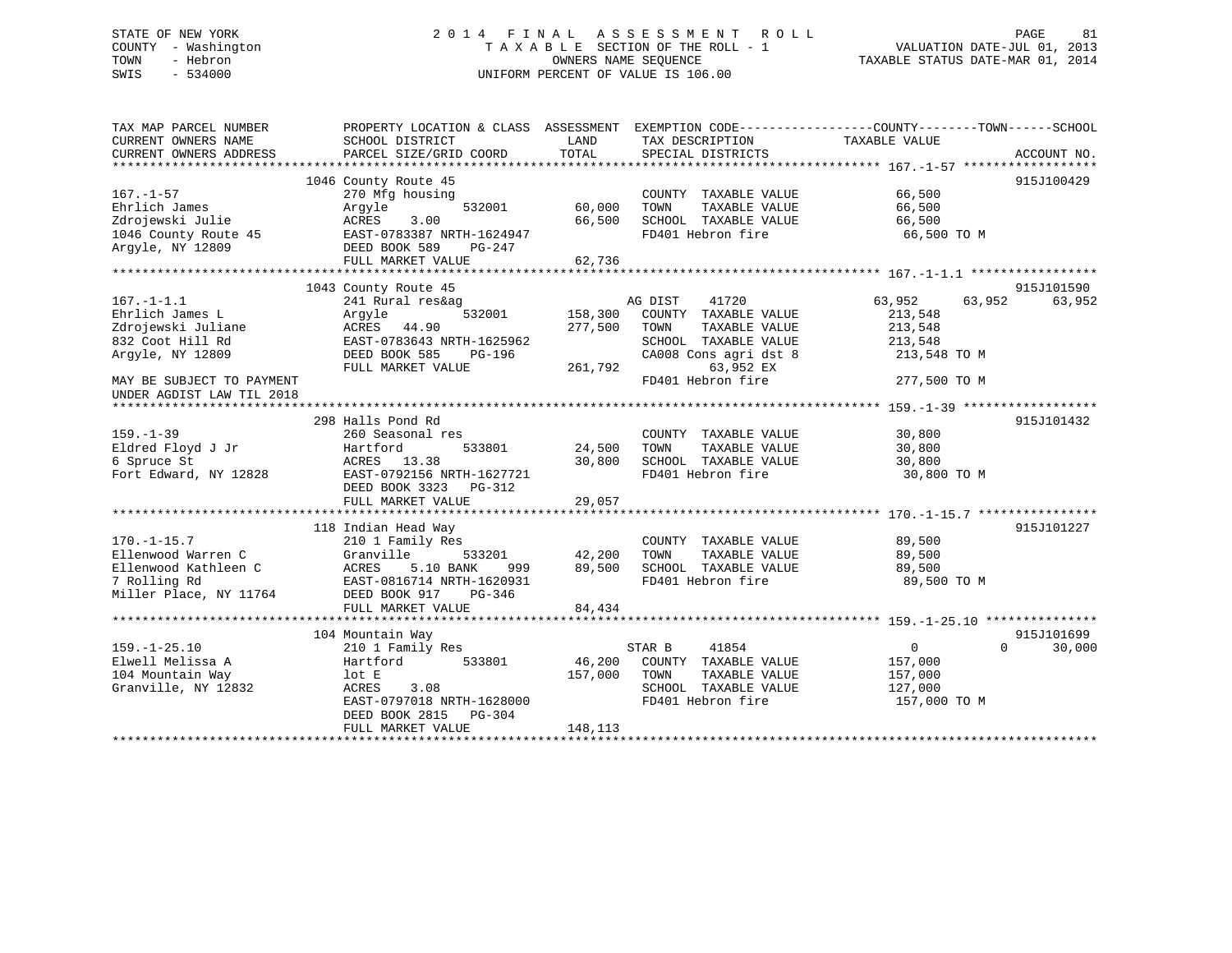# STATE OF NEW YORK 2 0 1 4 F I N A L A S S E S S M E N T R O L L PAGE 82 COUNTY - Washington T A X A B L E SECTION OF THE ROLL - 1 VALUATION DATE-JUL 01, 2013 TOWN - Hebron OWNERS NAME SEQUENCE TAXABLE STATUS DATE-MAR 01, 2014 SWIS - 534000 UNIFORM PERCENT OF VALUE IS 106.00

| TAX MAP PARCEL NUMBER<br>CURRENT OWNERS NAME | PROPERTY LOCATION & CLASS ASSESSMENT EXEMPTION CODE---------------COUNTY-------TOWN-----SCHOOL<br>SCHOOL DISTRICT | LAND            | TAX DESCRIPTION                                  | TAXABLE VALUE                      |                      |
|----------------------------------------------|-------------------------------------------------------------------------------------------------------------------|-----------------|--------------------------------------------------|------------------------------------|----------------------|
| CURRENT OWNERS ADDRESS                       | PARCEL SIZE/GRID COORD                                                                                            | TOTAL           | SPECIAL DISTRICTS                                |                                    | ACCOUNT NO.          |
|                                              | County Route 31/W Off                                                                                             |                 |                                                  |                                    | 915J100210           |
| $159. - 1 - 10$                              | 314 Rural vac<10                                                                                                  |                 | COUNTY TAXABLE VALUE                             | 5,500                              |                      |
| Ely Emma                                     | Granville<br>533201                                                                                               | 5,500           | TOWN<br>TAXABLE VALUE                            | 5,500                              |                      |
| 974 County Route 31                          | 7.70<br>ACRES                                                                                                     | 5,500           | SCHOOL TAXABLE VALUE                             | 5,500                              |                      |
| Granville, NY 12832                          | EAST-0801636 NRTH-1632375                                                                                         |                 | CA008 Cons agri dst 8                            | 5,500 TO M                         |                      |
|                                              | DEED BOOK 439<br>PG-310                                                                                           |                 | FD401 Hebron fire                                | 5,500 TO M                         |                      |
|                                              | FULL MARKET VALUE                                                                                                 | 5,189           |                                                  |                                    |                      |
|                                              |                                                                                                                   |                 |                                                  |                                    |                      |
|                                              | 974 County Route 31                                                                                               |                 |                                                  |                                    | 915J100209           |
| $159. - 1 - 18.1$                            | 241 Rural res&ag                                                                                                  |                 | AG DIST<br>41720                                 | 104,978<br>104,978<br>$\mathbf{0}$ | 104,978<br>$\Omega$  |
| Ely Emma S LE<br>Biondi Renee                | Granville<br>533201<br>446/741                                                                                    | 380,000         | 307,500 STAR EN<br>41834<br>COUNTY TAXABLE VALUE | 275,022                            | 64,200               |
| 974 County Route 31                          | ACRES 130.00                                                                                                      |                 | TOWN<br>TAXABLE VALUE                            | 275,022                            |                      |
| Granville, NY 12832                          | EAST-0803024 NRTH-1626651                                                                                         |                 | SCHOOL TAXABLE VALUE                             | 210,822                            |                      |
|                                              | DEED BOOK 917 PG-226                                                                                              |                 | CA008 Cons agri dst 8                            | 275,022 TO M                       |                      |
| MAY BE SUBJECT TO PAYMENT                    | FULL MARKET VALUE                                                                                                 | 358,491         | 104,978 EX                                       |                                    |                      |
| UNDER AGDIST LAW TIL 2018                    |                                                                                                                   |                 | FD401 Hebron fire                                | 380,000 TO M                       |                      |
|                                              |                                                                                                                   |                 |                                                  |                                    |                      |
|                                              | County Route 31                                                                                                   |                 |                                                  |                                    | 915J100251           |
| $159. - 1 - 18.2$                            | 322 Rural vac>10                                                                                                  |                 | AG DIST<br>41720                                 | 28,385<br>28,385                   | 28,385               |
| Ely Emma S LE                                | Granville<br>533201                                                                                               | 122,000         | COUNTY TAXABLE VALUE                             | 93,615                             |                      |
| Biondi Renee                                 | 446/741                                                                                                           | 122,000         | TAXABLE VALUE<br>TOWN                            | 93,615                             |                      |
| 974 County Route 31                          | ACRES 40.00                                                                                                       |                 | SCHOOL TAXABLE VALUE                             | 93,615                             |                      |
| Granville, NY 12832                          | EAST-0800841 NRTH-1626639                                                                                         |                 | CA008 Cons agri dst 8                            | 93,615 TO M                        |                      |
|                                              | DEED BOOK 917<br>PG-229                                                                                           |                 | 28,385 EX                                        |                                    |                      |
| MAY BE SUBJECT TO PAYMENT                    | FULL MARKET VALUE                                                                                                 |                 | 115,094 FD401 Hebron fire                        | 122,000 TO M                       |                      |
| UNDER AGDIST LAW TIL 2018                    |                                                                                                                   |                 |                                                  |                                    |                      |
|                                              |                                                                                                                   |                 |                                                  |                                    |                      |
|                                              | 4303 County Route 30                                                                                              |                 |                                                  |                                    | 915J100208           |
| $158. - 1 - 2.3$                             | 210 1 Family Res                                                                                                  |                 | AGED-CO<br>41802                                 | 58,625                             | $\Omega$<br>$\Omega$ |
| Ely Florence P LE                            | Hartford<br>533801                                                                                                | 115,000 STAR EN | 41834                                            | $\overline{0}$                     | 64,200<br>$\Omega$   |
| Ely Cynthia A                                | 3.00<br>ACRES                                                                                                     | 167,500         | COUNTY TAXABLE VALUE                             | 108,875                            |                      |
| 4303 County Route 30                         | EAST-0784820 NRTH-1628391                                                                                         |                 | TOWN<br>TAXABLE VALUE                            | 167,500                            |                      |
| Granville, NY 12832                          | DEED BOOK 3013 PG-179                                                                                             |                 | SCHOOL TAXABLE VALUE                             | 103,300                            |                      |
|                                              | FULL MARKET VALUE                                                                                                 |                 | 158,019 CA008 Cons agri dst 8                    | 167,500 TO M                       |                      |
|                                              |                                                                                                                   |                 | FD401 Hebron fire                                | 167,500 TO M                       |                      |
|                                              | 4304 County Route 30                                                                                              |                 |                                                  |                                    |                      |
| $158. - 1 - 2.4$                             | 241 Rural res&ag                                                                                                  |                 | 41720<br>AG DIST                                 | 29,477<br>29,477                   | 29,477               |
| Ely Joseph                                   | Hartford<br>533801                                                                                                | 88,500 STAR B   | 41854                                            | $\overline{0}$                     | $\Omega$<br>30,000   |
| 4304 County Route 30                         | 774/82                                                                                                            | 139,000         | COUNTY TAXABLE VALUE                             | 109,523                            |                      |
| Granville, NY 12832                          | 999<br>ACRES<br>12.40 BANK                                                                                        |                 | TAXABLE VALUE<br>TOWN                            | 109,523                            |                      |
|                                              | EAST-0785447 NRTH-1628647                                                                                         |                 | SCHOOL TAXABLE VALUE                             | 79,523                             |                      |
| MAY BE SUBJECT TO PAYMENT                    | DEED BOOK 827<br>PG-92                                                                                            |                 | CA008 Cons agri dst 8                            | 109,523 TO M                       |                      |
| UNDER AGDIST LAW TIL 2018                    | FULL MARKET VALUE                                                                                                 | 131,132         | 29,477 EX                                        |                                    |                      |
|                                              |                                                                                                                   |                 | FD401 Hebron fire                                | 139,000 TO M                       |                      |
|                                              |                                                                                                                   |                 |                                                  |                                    |                      |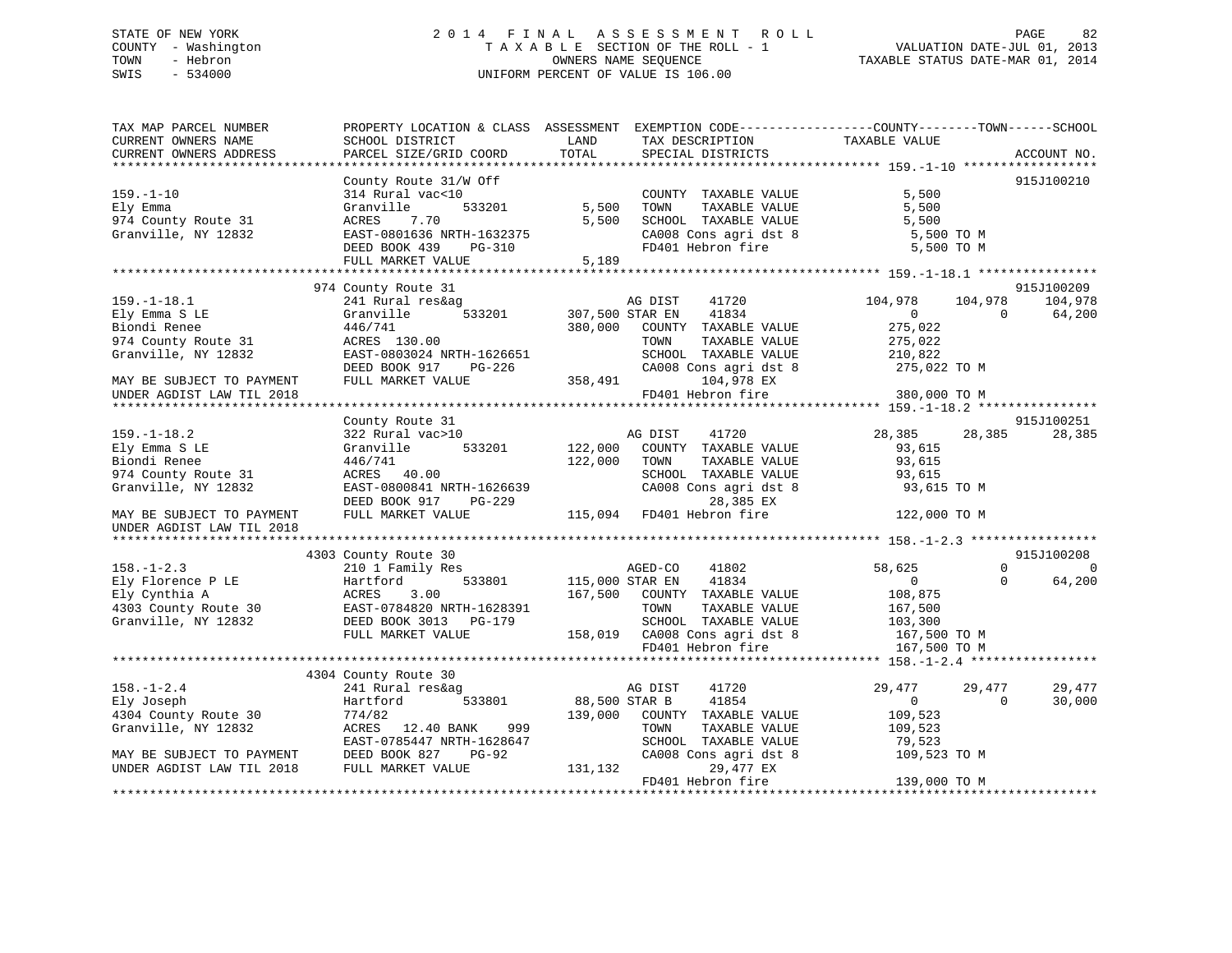# STATE OF NEW YORK 2 0 1 4 F I N A L A S S E S S M E N T R O L L PAGE 83 COUNTY - Washington T A X A B L E SECTION OF THE ROLL - 1 VALUATION DATE-JUL 01, 2013 TOWN - Hebron OWNERS NAME SEQUENCE TAXABLE STATUS DATE-MAR 01, 2014 SWIS - 534000 UNIFORM PERCENT OF VALUE IS 106.00

| TAX MAP PARCEL NUMBER<br>CURRENT OWNERS NAME<br>CURRENT OWNERS ADDRESS                                                                                                                                                                                                                                                                                                      | PROPERTY LOCATION & CLASS ASSESSMENT EXEMPTION CODE----------------COUNTY-------TOWN-----SCHOOL<br>SCHOOL DISTRICT<br>PARCEL SIZE/GRID COORD | LAND<br>TOTAL | TAX DESCRIPTION TAXABLE VALUE<br>SPECIAL DISTRICTS                                 |                                                                                                                            | ACCOUNT NO.                                                        |
|-----------------------------------------------------------------------------------------------------------------------------------------------------------------------------------------------------------------------------------------------------------------------------------------------------------------------------------------------------------------------------|----------------------------------------------------------------------------------------------------------------------------------------------|---------------|------------------------------------------------------------------------------------|----------------------------------------------------------------------------------------------------------------------------|--------------------------------------------------------------------|
| $152 - 2 - 18$<br>Emond Frances<br>Emond Frances<br>Emond Michael (13/2/1166-415/817)<br>9 Button Rd (13/2/1166-415/817)<br>Granville, NY 12832<br>EAST-0813859 NRTH-1641104<br>DEED BOOK 2906 PG-239<br>PG-239                                                                                                                                                             | 9 Button Rd<br>FULL MARKET VALUE                                                                                                             | 167,453       | TAXABLE VALUE<br>SCHOOL TAXABLE VALUE 113,300                                      | $\overline{0}$<br>177,500<br>177,500<br>FD401 Hebron fire 177,500 TO M                                                     | 915J100206<br>$\Omega$<br>64,200                                   |
| $152 - 2 - 17.2$<br>152.-2-17.2<br>Enos Steven Granville 533201 88,500<br>Enos Stephanie ACRES 12.50 BANK 999 343,500<br>PO Box 666 EAST-0811153 NRTH-1641718<br>South Yarmouth, MA 02664 DEED BOOK 3158 PG-198<br>FULL MARKET VALUE 324,057                                                                                                                                | 132 County Route 28<br>240 Rural res                                                                                                         | 533201 88,500 | COUNTY TAXABLE VALUE 343,500<br>TOWN TAXABLE VALUE<br>SCHOOL TAXABLE VALUE 343,500 | 343,500<br>CA008 Cons agri dst 8 343,500 TO M<br>FD401 Hebron fire 343,500 TO M                                            |                                                                    |
| $152. - 2 - 17.10$<br>Enos Steven<br>Enos Steven<br>Enos Stephanie<br>PO Box 696<br>Enos Stephanie<br>Enos Stephanie<br>PO Box 696<br>South Yarmouth, MA 02664<br>DEED BOOK 2572<br>MAY BE SUBJECT TO PAYMENT<br>FULL MARKET VALUE<br>PO Box 696<br>DEED BOOK 2572<br>PG-288<br>BOOK 2572<br>PG-288<br>50,252 EX<br>51,038<br>FD401 Hebron fir<br>UNDER AGDIST LAW TIL 2018 | County Route 28<br>314 Rural vac<10<br>Granville 533201 54,100 COUNTY TAXABLE VALUE                                                          |               | 41720                                                                              | 50,252 50,252<br>3,848<br>3,848<br>SCHOOL TAXABLE VALUE 3,848<br>CA008 Cons agri dst 8 3,848 TO M<br>54,100 TO M           | 50,252                                                             |
| 168.-1-8.2<br>Erickson Arthur Salem 534801<br>Erickson Marianne ACRES 160.61<br>17 First Light Rd EAST-0802998 NRTH-1622896<br>Salem, NY 12865<br>EED BOOK 484 PG-1001<br>FULL MARKET VALUE 316,038 TOWNY TAXABLE VALUE 246,727<br>298,000 A                                                                                                                                |                                                                                                                                              |               |                                                                                    | SCHOOL TAXABLE VALUE<br>CA008 Cons agri dst 8 335,000 TO M<br>FD401 Hebron fire 335,000 TO M                               | 915J100653<br>$\overline{0}$<br>$\overline{0}$<br>51,925<br>64,200 |
| 169.-1-40<br>Erickson Tenley<br>Erickson Marleigh Salem 534801 224,400<br>10017 Brookmoor Dr EAST-0805820 NRTH-1620384<br>Silver Spring, MO 20901 DEED BOOK 3008 PG-38<br>10017 Brookmoor Dr EAST-0805820 NRTH-1620384<br>Silver Spring, M                                                                                                                                  | 362 Middle Rd<br>FULL MARKET VALUE                                                                                                           | 213,585       | COUNTY TAXABLE VALUE 226,400<br>TAXABLE VALUE<br>TOWN                              | 226,400<br>226,400<br>SCHOOL TAXABLE VALUE 226,400<br>CA008 Cons agri dst 8 226,400 TO M<br>FD401 Hebron fire 226,400 TO M | 915J101223                                                         |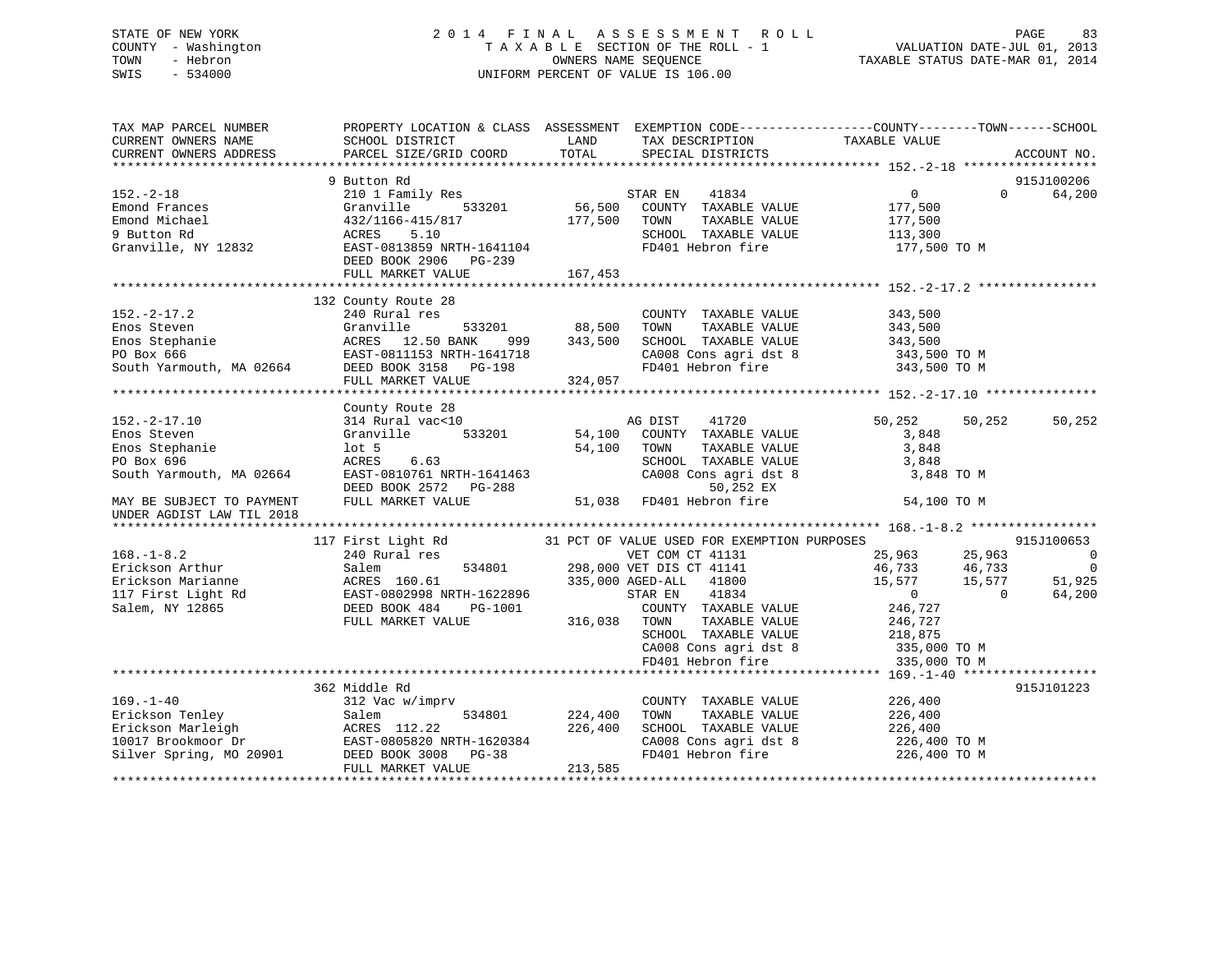# STATE OF NEW YORK 2 0 1 4 F I N A L A S S E S S M E N T R O L L PAGE 84 COUNTY - Washington T A X A B L E SECTION OF THE ROLL - 1 VALUATION DATE-JUL 01, 2013 TOWN - Hebron **CONNERS NAME SEQUENCE** TAXABLE STATUS DATE-MAR 01, 2014 SWIS - 534000 UNIFORM PERCENT OF VALUE IS 106.00

| TAX MAP PARCEL NUMBER<br>CURRENT OWNERS NAME<br>CURRENT OWNERS ADDRESS                                     | SCHOOL DISTRICT<br>PARCEL SIZE/GRID COORD                                                                                                                               | LAND<br>TOTAL              | TAX DESCRIPTION<br>SPECIAL DISTRICTS                                                                                | PROPERTY LOCATION & CLASS ASSESSMENT EXEMPTION CODE----------------COUNTY-------TOWN------SCHOOL<br>TAXABLE VALUE | ACCOUNT NO. |
|------------------------------------------------------------------------------------------------------------|-------------------------------------------------------------------------------------------------------------------------------------------------------------------------|----------------------------|---------------------------------------------------------------------------------------------------------------------|-------------------------------------------------------------------------------------------------------------------|-------------|
| $169. - 1 - 40.4$<br>Erickson Tenley<br>Erickson Marleigh<br>10017 Brookmoor Dr<br>Silver Spring, MO 20901 | Middle Rd<br>314 Rural vac<10<br>Salem<br>534801<br>filed subdivision #12218<br>ACRES<br>5.47<br>EAST-0805783 NRTH-1621292<br>DEED BOOK 3008 PG-38<br>FULL MARKET VALUE | 40,000<br>40,000<br>37,736 | COUNTY TAXABLE VALUE<br>TOWN<br>TAXABLE VALUE<br>SCHOOL TAXABLE VALUE<br>CA008 Cons agri dst 8<br>FD401 Hebron fire | 40,000<br>40,000<br>40,000<br>40,000 TO M<br>40,000 TO M                                                          |             |
| $177. - 1 - 3.6$<br>Erno Jeffrey M<br>Erno-Boel Janet<br>68 Fitch Rd<br>Mechanicville, NY 12118            | 25 Eden Way<br>270 Mfg housing<br>534801<br>Salem<br>Lot 3<br>ACRES<br>10.97<br>EAST-0805276 NRTH-1617788<br>DEED BOOK 806<br>$PG-65$<br>FULL MARKET VALUE              | 41,500<br>50,500<br>47,642 | COUNTY TAXABLE VALUE<br>TAXABLE VALUE<br>TOWN<br>SCHOOL TAXABLE VALUE<br>CA008 Cons agri dst 8<br>FD401 Hebron fire | 50,500<br>50,500<br>50,500<br>50,500 TO M<br>50,500 TO M                                                          |             |
| $170. - 2 - 11$<br>Eureka Realty LLC<br>9700 Main Rd<br>PO Box 735<br>East Marion, NY 11939                | Higgins Rd/e Off<br>322 Rural vac>10<br>533201<br>Granville<br>ACRES 19.44<br>EAST-0822626 NRTH-1622282<br>DEED BOOK 1934 PG-51<br>FULL MARKET VALUE                    | 13,900<br>13,900<br>13,113 | COUNTY TAXABLE VALUE<br>TAXABLE VALUE<br>TOWN<br>SCHOOL TAXABLE VALUE<br>FD401 Hebron fire                          | 13,900<br>13,900<br>13,900<br>13,900 TO M                                                                         | 915J101797  |
| $170. - 2 - 12$<br>Eureka Realty LLC<br>9700 Main Rd<br>PO Box 735<br>East Marion, NY 11939                | Higgins Rd/e Off<br>322 Rural vac>10<br>Granville<br>533201<br>$P/O$ Lot 10<br>3.00<br>ACRES<br>EAST-0822573 NRTH-1621968<br>DEED BOOK 1934 PG-43<br>FULL MARKET VALUE  | 2,185<br>2,185<br>2,061    | COUNTY TAXABLE VALUE<br>TAXABLE VALUE<br>TOWN<br>SCHOOL TAXABLE VALUE<br>FD401 Hebron fire                          | 2,185<br>2,185<br>2,185<br>2,185 TO M                                                                             | 915J101798  |
| $170. - 2 - 13$<br>Eureka Realty LLC<br>9700 Main Rd<br>PO Box 735<br>East Marion, NY 11939                | Higgins Rd/e Off<br>322 Rural vac>10<br>534801<br>Salem<br>$P/O$ Lot 10<br>ACRES 68.30<br>EAST-0822486 NRTH-1621116<br>DEED BOOK 1934<br>$PG-43$<br>FULL MARKET VALUE   | 48,500<br>48,500<br>45,755 | COUNTY TAXABLE VALUE<br>TOWN<br>TAXABLE VALUE<br>SCHOOL TAXABLE VALUE<br>FD401 Hebron fire                          | 48,500<br>48,500<br>48,500<br>48,500 TO M                                                                         | 915J101799  |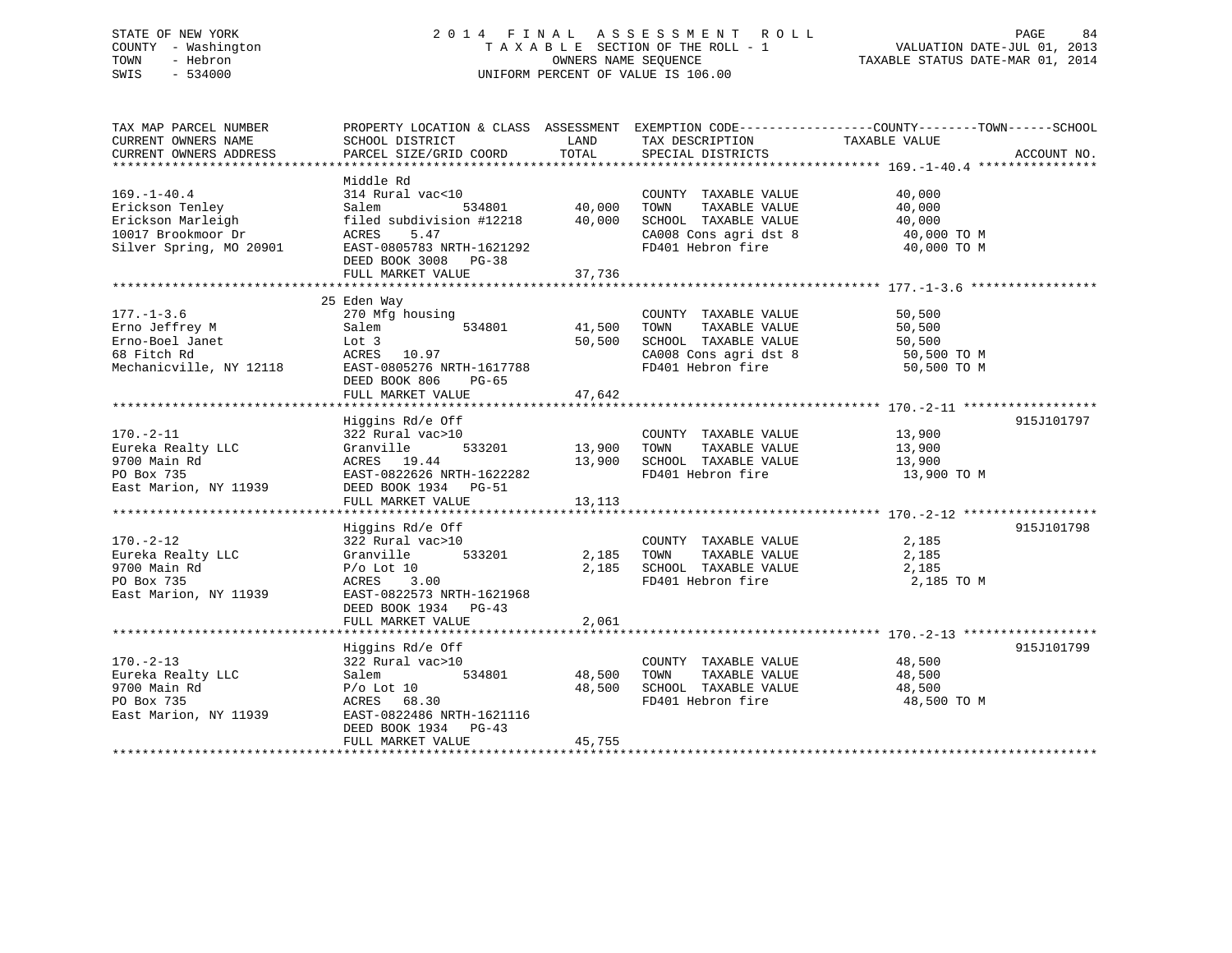# STATE OF NEW YORK 2 0 1 4 F I N A L A S S E S S M E N T R O L L PAGE 85 COUNTY - Washington T A X A B L E SECTION OF THE ROLL - 1 VALUATION DATE-JUL 01, 2013 TOWN - Hebron OWNERS NAME SEQUENCE TAXABLE STATUS DATE-MAR 01, 2014 SWIS - 534000 UNIFORM PERCENT OF VALUE IS 106.00

| TAX MAP PARCEL NUMBER<br>CURRENT OWNERS NAME<br>CURRENT OWNERS ADDRESS                      | SCHOOL DISTRICT<br>PARCEL SIZE/GRID COORD                                                                                                                      | LAND<br>TOTAL         | PROPERTY LOCATION & CLASS ASSESSMENT EXEMPTION CODE----------------COUNTY-------TOWN-----SCHOOL<br>TAX DESCRIPTION<br>SPECIAL DISTRICTS                                   | TAXABLE VALUE                                                                                | ACCOUNT NO.        |
|---------------------------------------------------------------------------------------------|----------------------------------------------------------------------------------------------------------------------------------------------------------------|-----------------------|---------------------------------------------------------------------------------------------------------------------------------------------------------------------------|----------------------------------------------------------------------------------------------|--------------------|
|                                                                                             |                                                                                                                                                                |                       |                                                                                                                                                                           |                                                                                              |                    |
| $170. - 2 - 14$<br>Eureka Realty LLC<br>9700 Main Rd<br>PO Box 735<br>East Marion, NY 11939 | Hiqqins Rd<br>314 Rural vac<10<br>534801<br>Salem<br>Lot 12<br>ACRES<br>7.38<br>EAST-0821058 NRTH-1620206                                                      | 24,300<br>24,300      | COUNTY TAXABLE VALUE<br>TOWN<br>TAXABLE VALUE<br>SCHOOL TAXABLE VALUE<br>FD401 Hebron fire                                                                                | 24,300<br>24,300<br>24,300<br>24,300 TO M                                                    | 915J101800         |
|                                                                                             | DEED BOOK 1934 PG-47<br>FULL MARKET VALUE<br>************************                                                                                          | 22,925<br>*********** |                                                                                                                                                                           |                                                                                              |                    |
|                                                                                             | Higgins Rd                                                                                                                                                     |                       |                                                                                                                                                                           |                                                                                              | 915J101806         |
| $170. - 2 - 20$<br>Eureka Realty LLC<br>PO Box 735<br>East Marion, NY 11939                 | 322 Rural vac>10<br>Granville<br>533201<br>$P/O$ Lot 10<br>ACRES<br>3.80<br>EAST-0821053 NRTH-1621969                                                          | 8,270<br>8,270        | COUNTY TAXABLE VALUE<br>TAXABLE VALUE<br>TOWN<br>SCHOOL TAXABLE VALUE<br>FD401 Hebron fire                                                                                | 8,270<br>8,270<br>8,270<br>8,270 TO M                                                        |                    |
|                                                                                             | DEED BOOK 1934 PG-43<br>FULL MARKET VALUE                                                                                                                      | 7,802                 |                                                                                                                                                                           |                                                                                              |                    |
|                                                                                             |                                                                                                                                                                |                       |                                                                                                                                                                           |                                                                                              |                    |
|                                                                                             | 3202 County Route 30                                                                                                                                           |                       |                                                                                                                                                                           |                                                                                              | 915J100044         |
| $183.16 - 1 - 27$<br>Falk Kelly<br>3202 County Route 30<br>Salem, NY 12865                  | 210 1 Family Res<br>Salem<br>534801<br>1.75<br>ACRES<br>EAST-0791912 NRTH-1604452<br>DEED BOOK 2570 PG-312<br>FULL MARKET VALUE                                | 28,900<br>108,500     | STAR B<br>41854<br>COUNTY TAXABLE VALUE<br>TAXABLE VALUE<br>TOWN<br>SCHOOL TAXABLE VALUE<br>CA008 Cons agri dst 8<br>102,358 FD401 Hebron fire<br>LD401 West hebron light | $\mathbf{0}$<br>108,500<br>108,500<br>78,500<br>108,500 TO M<br>108,500 TO M<br>108,500 TO M | $\Omega$<br>30,000 |
|                                                                                             |                                                                                                                                                                |                       |                                                                                                                                                                           |                                                                                              |                    |
| $184. - 1 - 21$<br>Ferguson George F<br>21 Ferquson Ln<br>Salem, NY 12865                   | 21 Ferguson Ln<br>240 Rural res<br>534801<br>Salem<br>Trans Exempt Repay 2014<br>55.00<br>ACRES<br>EAST-0794721 NRTH-1603864<br>DEED BOOK 312<br><b>PG-215</b> | 178,500<br>192,000    | COUNTY TAXABLE VALUE<br>TAXABLE VALUE<br>TOWN<br>SCHOOL TAXABLE VALUE<br>CA008 Cons agri dst 8<br>FD401 Hebron fire<br>LD401 West hebron light                            | 192,000<br>192,000<br>192,000<br>192,000 TO M<br>192,000 TO M<br>192,000 TO M                | 915J100221         |
|                                                                                             | FULL MARKET VALUE                                                                                                                                              | 181,132               | TE533 Trans exmt repay-flg                                                                                                                                                | $.00$ MT                                                                                     |                    |
| $185. - 1 - 33$<br>Ferris Alfred Jr.<br>356 Wellsville Ave<br>New Milford, CT 06776         | 95 Koster Way<br>314 Rural vac<10<br>Salem<br>534801<br>$1$ ot $12$<br>ACRES<br>5.64<br>EAST-0814740 NRTH-1608788<br>DEED BOOK 1977 PG-128                     | 21,900<br>21,900      | COUNTY TAXABLE VALUE<br>TOWN<br>TAXABLE VALUE<br>SCHOOL TAXABLE VALUE<br>FD401 Hebron fire                                                                                | 21,900<br>21,900<br>21,900<br>21,900 TO M                                                    | 915J101903         |
|                                                                                             | FULL MARKET VALUE                                                                                                                                              | 20,660                |                                                                                                                                                                           |                                                                                              |                    |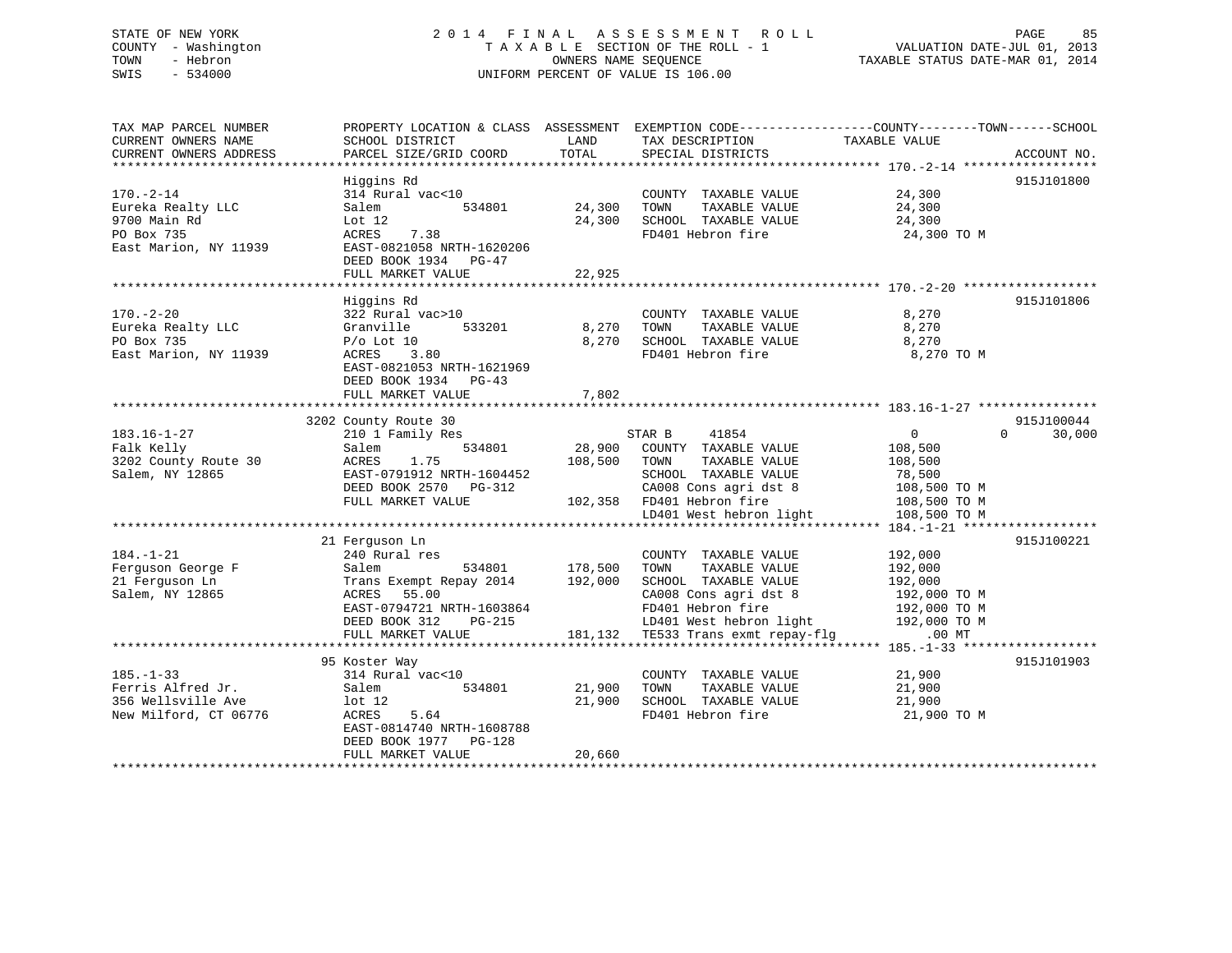# STATE OF NEW YORK 2 0 1 4 F I N A L A S S E S S M E N T R O L L PAGE 86 COUNTY - Washington T A X A B L E SECTION OF THE ROLL - 1 VALUATION DATE-JUL 01, 2013 TOWN - Hebron OWNERS NAME SEQUENCE TAXABLE STATUS DATE-MAR 01, 2014 SWIS - 534000 UNIFORM PERCENT OF VALUE IS 106.00

| TAX MAP PARCEL NUMBER<br>CURRENT OWNERS NAME<br>CURRENT OWNERS ADDRESS                                                                                                | PROPERTY LOCATION & CLASS ASSESSMENT EXEMPTION CODE---------------COUNTY-------TOWN-----SCHOOL<br>SCHOOL DISTRICT<br>PARCEL SIZE/GRID COORD                                                            | LAND<br>TOTAL                        | TAX DESCRIPTION<br>SPECIAL DISTRICTS                                                                                                                                   | TAXABLE VALUE                                                                                                                   | ACCOUNT NO.                      |
|-----------------------------------------------------------------------------------------------------------------------------------------------------------------------|--------------------------------------------------------------------------------------------------------------------------------------------------------------------------------------------------------|--------------------------------------|------------------------------------------------------------------------------------------------------------------------------------------------------------------------|---------------------------------------------------------------------------------------------------------------------------------|----------------------------------|
| $169. - 1 - 18.10$<br>Fifield Vernon L<br>Fifield Nancy A<br>40 North St<br>Granville, NY 12832                                                                       | 217 Clark Way<br>260 Seasonal res<br>Granville<br>533201<br>Cabin/lot<br>ACRES 17.89<br>EAST-0813045 NRTH-1626194<br>DEED BOOK 782<br>PG-349<br>FULL MARKET VALUE                                      | 34,100<br>44,500<br>41,981           | COUNTY TAXABLE VALUE<br>TAXABLE VALUE<br>TOWN<br>SCHOOL TAXABLE VALUE<br>FD401 Hebron fire                                                                             | 44,500<br>44,500<br>44,500<br>44,500 TO M                                                                                       | 915J101336                       |
|                                                                                                                                                                       |                                                                                                                                                                                                        |                                      |                                                                                                                                                                        |                                                                                                                                 |                                  |
| $143. - 1 - 41$<br>Fischer Warren<br>Fischer Sharon<br>64 Crystal View Way<br>PO Box 216<br>Granville, NY 12832                                                       | 64 Crystal View Way<br>210 1 Family Res<br>533201<br>Granville<br>ag commit705/59<br>Lot 4-Phase 1 2136/61<br>5.10<br>ACRES<br>EAST-0810292 NRTH-1645254<br>DEED BOOK 2912 PG-342<br>FULL MARKET VALUE | 97,800 STAR EN<br>243,000<br>229,245 | 98 PCT OF VALUE USED FOR EXEMPTION PURPOSES<br>VET WAR CT 41121<br>41834<br>COUNTY TAXABLE VALUE<br>TAXABLE VALUE<br>TOWN<br>SCHOOL TAXABLE VALUE<br>FD401 Hebron fire | 30,000<br>18,000<br>$\Omega$<br>$\Omega$<br>213,000<br>225,000<br>178,800<br>CA008 Cons agri dst 8 243,000 TO M<br>243,000 TO M | 915J101645<br>$\Omega$<br>64,200 |
|                                                                                                                                                                       | 69 James Rd                                                                                                                                                                                            |                                      |                                                                                                                                                                        |                                                                                                                                 | 915J101557                       |
| $159. - 1 - 2.3$<br>Fitzgerald Jesse<br>Hume Ivy<br>18 McIntyre St                 EAST-0792011 NRTH-1629943<br>Fort Edward, NY 12828         DEED BOOK 3143   PG-163 | 240 Rural res<br>533801<br>Hartford<br>ACRES 11.20<br>FULL MARKET VALUE                                                                                                                                | 51,300<br>71,000<br>66,981           | COUNTY TAXABLE VALUE<br>TAXABLE VALUE<br>TOWN<br>SCHOOL TAXABLE VALUE<br>FD401 Hebron fire                                                                             | 71,000<br>71,000<br>71,000<br>71,000 TO M                                                                                       |                                  |
|                                                                                                                                                                       |                                                                                                                                                                                                        |                                      |                                                                                                                                                                        |                                                                                                                                 |                                  |
| $183.16 - 1 - 19$<br>Flanagan Brian B<br>3218 County Route 30<br>Salem, NY 12865                                                                                      | 3218 County Route 30<br>240 Rural res<br>534801<br>Salem<br>ACRES<br>38.20<br>EAST-0792283 NRTH-1605035<br>DEED BOOK 476<br>PG-590<br>FULL MARKET VALUE                                                | 121,000                              | STAR EN<br>41834<br>97,500 COUNTY TAXABLE VALUE<br>TOWN<br>TAXABLE VALUE<br>SCHOOL TAXABLE VALUE<br>CA008 Cons agri dst 8<br>114,151 FD401 Hebron fire                 | $0 \qquad \qquad$<br>$\Omega$<br>121,000<br>121,000<br>56,800<br>121,000 TO M<br>121,000 TO M                                   | 915J100375<br>64,200             |
|                                                                                                                                                                       |                                                                                                                                                                                                        |                                      |                                                                                                                                                                        |                                                                                                                                 |                                  |
| $143. - 1 - 30$<br>Flanagan Kathleen C<br>132 Button Rd<br>Granville, NY 12832                                                                                        | 132 Button Rd<br>210 1 Family Res<br>533201<br>Granville<br>ACRES 1.00<br>EAST-0812873 NRTH-1643449<br>DEED BOOK 657<br>$PG-42$<br>FULL MARKET VALUE                                                   | 50,000<br>124,500<br>117,453         | 41834<br>STAR EN<br>COUNTY TAXABLE VALUE<br>TOWN<br>TAXABLE VALUE<br>SCHOOL TAXABLE VALUE<br>FD401 Hebron fire                                                         | $\overline{0}$<br>$\Omega$<br>124,500<br>124,500<br>60,300<br>124,500 TO M                                                      | 915J100252<br>64,200             |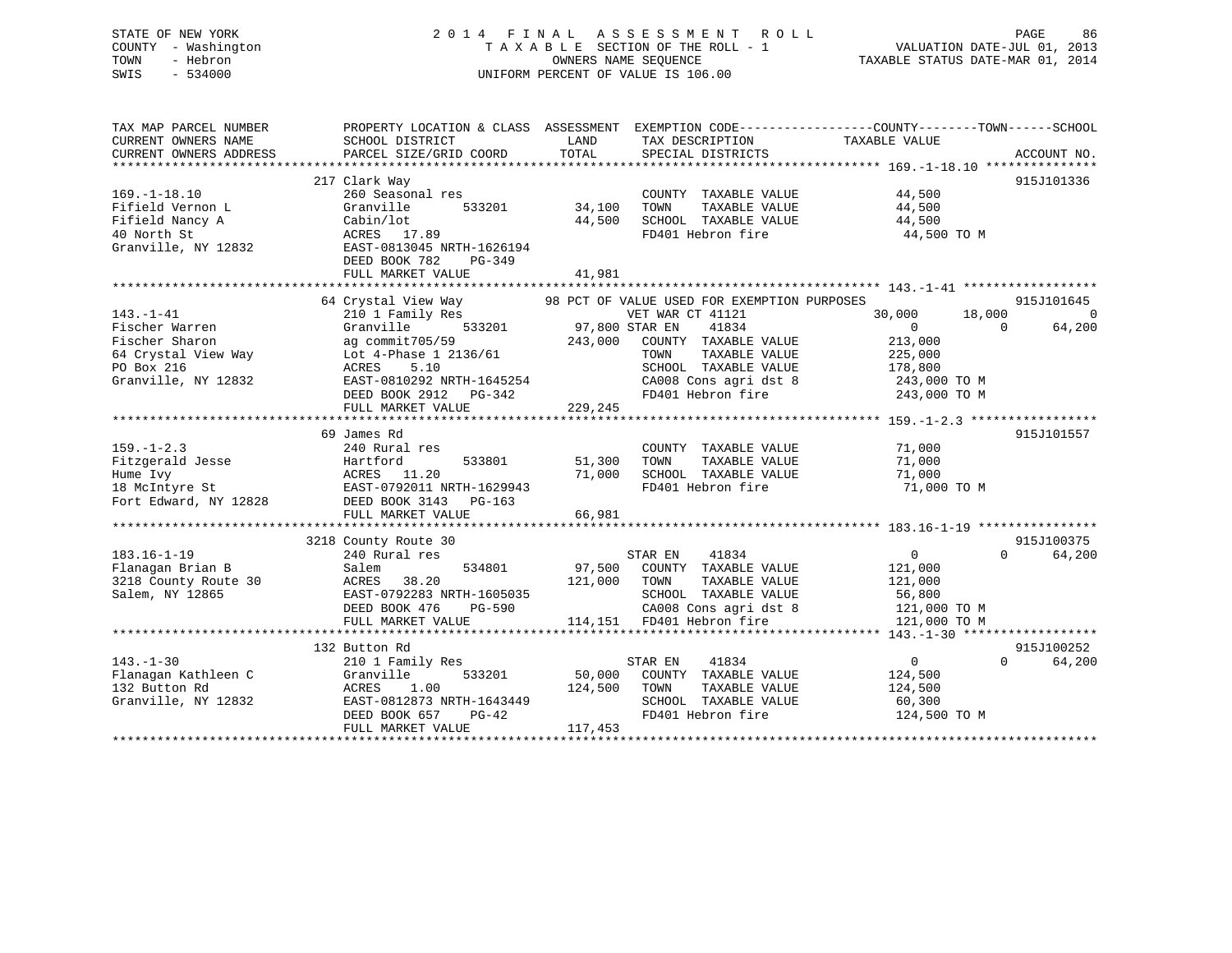# STATE OF NEW YORK 2 0 1 4 F I N A L A S S E S S M E N T R O L L PAGE 87 COUNTY - Washington T A X A B L E SECTION OF THE ROLL - 1 VALUATION DATE-JUL 01, 2013 TOWN - Hebron OWNERS NAME SEQUENCE TAXABLE STATUS DATE-MAR 01, 2014 SWIS - 534000 UNIFORM PERCENT OF VALUE IS 106.00

| TAX MAP PARCEL NUMBER<br>CURRENT OWNERS NAME<br>CURRENT OWNERS ADDRESS                                                                               | PROPERTY LOCATION & CLASS ASSESSMENT<br>SCHOOL DISTRICT<br>PARCEL SIZE/GRID COORD                                                                                    | LAND<br>TOTAL                        | TAX DESCRIPTION<br>SPECIAL DISTRICTS                                                                                                                          | EXEMPTION CODE-----------------COUNTY-------TOWN------SCHOOL<br>TAXABLE VALUE                                   | ACCOUNT NO.                      |
|------------------------------------------------------------------------------------------------------------------------------------------------------|----------------------------------------------------------------------------------------------------------------------------------------------------------------------|--------------------------------------|---------------------------------------------------------------------------------------------------------------------------------------------------------------|-----------------------------------------------------------------------------------------------------------------|----------------------------------|
| $178. - 1 - 42$<br>Fleming David<br>526 Tiplady Rd<br>Granville, NY 12832                                                                            | 526 Tiplady Rd<br>240 Rural res<br>Salem<br>534801<br>Lot 30<br>10.90<br>ACRES<br>EAST-0818410 NRTH-1611272<br>DEED BOOK 3164<br>$PG-210$<br>FULL MARKET VALUE       | 50,900<br>170,000<br>160,377         | STAR EN<br>41834<br>COUNTY TAXABLE VALUE<br>TAXABLE VALUE<br>TOWN<br>SCHOOL TAXABLE VALUE<br>FD401 Hebron fire                                                | $\Omega$<br>170,000<br>170,000<br>105,800<br>170,000 TO M                                                       | 915J101376<br>64,200<br>$\Omega$ |
| $160. -1 - 9.1$<br>Fletcher Jeffrey P<br>Fletcher Robert P<br>130 Midway St<br>Babylon, NY 11702                                                     | Middle Rd<br>314 Rural vac<10<br>534801<br>Salem<br>4.80<br>ACRES<br>EAST-0806327 NRTH-1626441<br>DEED BOOK 1750 PG-315<br>FULL MARKET VALUE                         | 46,500<br>46,500<br>43,868           | COUNTY TAXABLE VALUE<br>TOWN<br>TAXABLE VALUE<br>SCHOOL TAXABLE VALUE<br>FD401 Hebron fire                                                                    | 46,500<br>46,500<br>46,500<br>46,500 TO M                                                                       | 915J100501                       |
| $168. - 1 - 14.2$<br>Flint George<br>Flint Darlene M<br>86 Crosier Rd<br>Salem, NY 12865<br>MAY BE SUBJECT TO PAYMENT<br>UNDER AGDIST LAW TIL 2018   | 86 Crosier Rd<br>241 Rural res&ag<br>Salem<br>534801<br>637/188; 959/93<br>ACRES<br>50.62<br>EAST-0793819 NRTH-1617308<br>DEED BOOK 1667 PG-314<br>FULL MARKET VALUE | 169,700 STAR B<br>280,500<br>264,623 | AG DIST<br>41720<br>41854<br>COUNTY TAXABLE VALUE<br>TOWN<br>TAXABLE VALUE<br>SCHOOL TAXABLE VALUE<br>CA008 Cons agri dst 8<br>78,815 EX<br>FD401 Hebron fire | 78,815<br>78,815<br>$\overline{0}$<br>$\Omega$<br>201,685<br>201,685<br>171,685<br>201,685 TO M<br>280,500 TO M | 915J101123<br>78,815<br>30,000   |
| $168. - 1 - 14.1$<br>Flint George H<br>Flint Darlene M<br>86 Crosier Rd<br>Salem, NY 12832<br>MAY BE SUBJECT TO PAYMENT<br>UNDER AGDIST LAW TIL 2015 | Crosier Rd<br>322 Rural vac>10<br>Salem<br>534801<br><b>ACRES</b><br>30.50<br>EAST-0792028 NRTH-1619467<br>DEED BOOK 1823 PG-139<br>FULL MARKET VALUE                | 60,500<br>60,500<br>57,075           | COUNTY TAXABLE VALUE<br>TOWN<br>TAXABLE VALUE<br>SCHOOL TAXABLE VALUE<br>CA008 Cons agri dst 8<br>FD401 Hebron fire                                           | 60,500<br>60,500<br>60,500<br>60,500 TO M<br>60,500 TO M                                                        | 915J100228                       |
| $151. - 1 - 10.1$<br>Folger Karen Ann<br>52 Liebig Rd<br>Granville, NY 12832                                                                         | 52 Liebig Rd<br>210 1 Family Res<br>Granville<br>533201<br>1.00<br>ACRES<br>EAST-0804919 NRTH-1638419<br>DEED BOOK 764<br>$PG-13$<br>FULL MARKET VALUE               | 50,000<br>112,500<br>106,132         | COUNTY TAXABLE VALUE<br>TOWN<br>TAXABLE VALUE<br>SCHOOL TAXABLE VALUE<br>FD401 Hebron fire                                                                    | 112,500<br>112,500<br>112,500<br>112,500 TO M                                                                   | 915J101512                       |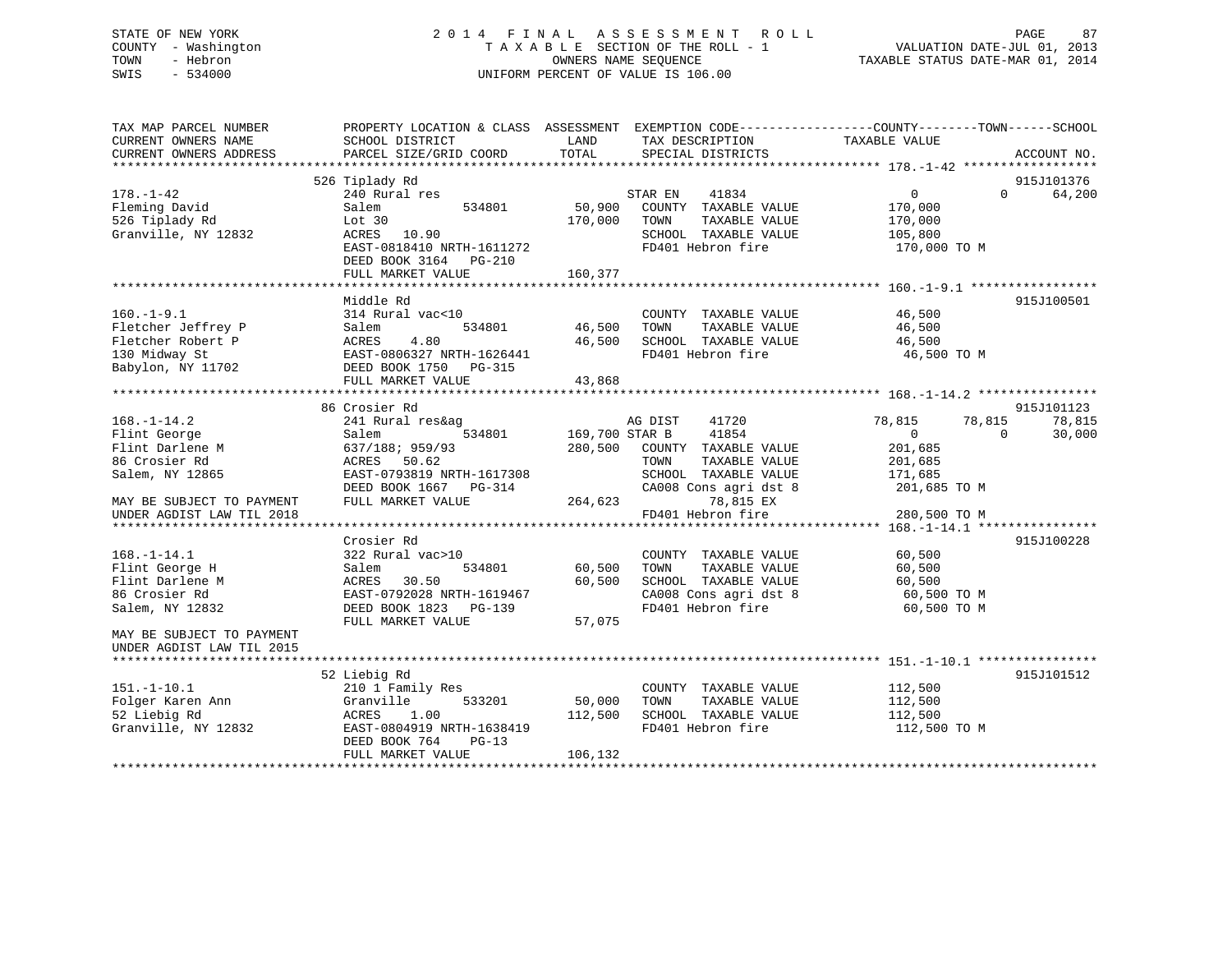# STATE OF NEW YORK 2 0 1 4 F I N A L A S S E S S M E N T R O L L PAGE 88 COUNTY - Washington T A X A B L E SECTION OF THE ROLL - 1 VALUATION DATE-JUL 01, 2013 TOWN - Hebron **CONNERS NAME SEQUENCE** TAXABLE STATUS DATE-MAR 01, 2014 SWIS - 534000 UNIFORM PERCENT OF VALUE IS 106.00

| TAX MAP PARCEL NUMBER<br>CURRENT OWNERS NAME<br>CURRENT OWNERS ADDRESS                                                            | SCHOOL DISTRICT<br>PARCEL SIZE/GRID COORD                                                                                                           | PROPERTY LOCATION & CLASS ASSESSMENT EXEMPTION CODE---------------COUNTY-------TOWN------SCHOOL<br>LAND<br>TAX DESCRIPTION<br>TOTAL<br>SPECIAL DISTRICTS | TAXABLE VALUE<br>ACCOUNT NO.                                             |
|-----------------------------------------------------------------------------------------------------------------------------------|-----------------------------------------------------------------------------------------------------------------------------------------------------|----------------------------------------------------------------------------------------------------------------------------------------------------------|--------------------------------------------------------------------------|
|                                                                                                                                   |                                                                                                                                                     |                                                                                                                                                          |                                                                          |
|                                                                                                                                   | 94 Old Castle Green Ln                                                                                                                              |                                                                                                                                                          | 915J100086                                                               |
| $159. - 1 - 3.1$<br>Foran Richard<br>33 Anne St<br>PO Box 456<br>Fort Ann, NY 12827                                               | 312 Vac w/imprv<br>533801<br>Hartford<br>Forest Tax 3219/157<br>ACRES 25.70<br>EAST-0794047 NRTH-1631712                                            | FOR 480A 47460<br>38,000 COUNTY TAXABLE VALUE<br>39,000 TOWN<br>TAXABLE VALUE<br>SCHOOL TAXABLE VALUE<br>FD401 Hebron fire                               | 31,200<br>31,200<br>31,200<br>7,800<br>7,800<br>7,800<br>39,000 TO M     |
| MAY BE SUBJECT TO PAYMENT                                                                                                         | DEED BOOK 675<br>PG-154<br>FULL MARKET VALUE                                                                                                        | 36,792                                                                                                                                                   |                                                                          |
| UNDER RPTL480A UNTIL 2023                                                                                                         |                                                                                                                                                     |                                                                                                                                                          |                                                                          |
|                                                                                                                                   |                                                                                                                                                     |                                                                                                                                                          |                                                                          |
| $159. - 1 - 3.2$<br>Foran Richard<br>PO Box 456                                                                                   | 78 Old Castle Green Ln<br>314 Rural vac<10<br>Hartford<br>533801<br>Forest tax 3219/157                                                             | FOR 480A 47460<br>19,000 COUNTY TAXABLE VALUE<br>TOWN<br>TAXABLE VALUE<br>19,000                                                                         | 915J101145<br>15,200<br>15,200<br>15,200<br>3,800<br>3,800               |
| Fort Ann, NY 12827                                                                                                                | ACRES<br>4.20<br>EAST-0795413 NRTH-1632079                                                                                                          | SCHOOL TAXABLE VALUE<br>FD401 Hebron fire                                                                                                                | 3,800<br>19,000 TO M                                                     |
| MAY BE SUBJECT TO PAYMENT<br>UNDER RPTL480A UNTIL 2023                                                                            | DEED BOOK 886<br>PG-126<br>FULL MARKET VALUE                                                                                                        | 17,925                                                                                                                                                   |                                                                          |
|                                                                                                                                   | 86 Old Castle Green Ln                                                                                                                              |                                                                                                                                                          | 915J101139                                                               |
| $159. - 1 - 3.5$<br>Foran Richard P<br>PO Box 456<br>Fort Ann, NY 12827<br>MAY BE SUBJECT TO PAYMENT<br>UNDER RPTL480A UNTIL 2023 | 314 Rural vac<10<br>Hartford<br>533801<br>Forest tax 3219/157<br>549/142<br>ACRES<br>5.30<br>EAST-0795012 NRTH-1632058<br>DEED BOOK 524<br>PG-86    | FOR 480A 47460<br>21,500 COUNTY TAXABLE VALUE<br>21,500 TOWN<br>TAXABLE VALUE<br>SCHOOL TAXABLE VALUE<br>FD401 Hebron fire                               | 17,200<br>17,200<br>17,200<br>4,300<br>4,300<br>4,300<br>21,500 TO M     |
|                                                                                                                                   | FULL MARKET VALUE                                                                                                                                   | 20,283                                                                                                                                                   |                                                                          |
|                                                                                                                                   |                                                                                                                                                     |                                                                                                                                                          |                                                                          |
| $178. - 1 - 9.2$<br>Forand Constance L<br>374 Blindbuck Rd<br>Salem, NY 12865                                                     | 704 Tiplady Rd<br>270 Mfg housing<br>534801<br>Salem<br>581/84 Well Rights<br>ACRES<br>1.15<br>EAST-0821797 NRTH-1612087<br>DEED BOOK 748<br>PG-151 | COUNTY TAXABLE VALUE<br>32,400<br>TOWN<br>TAXABLE VALUE<br>37,000<br>SCHOOL TAXABLE VALUE<br>FD401 Hebron fire                                           | 915J101612<br>37,000<br>37,000<br>37,000<br>37,000 TO M                  |
|                                                                                                                                   | FULL MARKET VALUE                                                                                                                                   | 34,906                                                                                                                                                   |                                                                          |
|                                                                                                                                   |                                                                                                                                                     |                                                                                                                                                          |                                                                          |
| $144. - 1 - 29$<br>Foster Walter D<br>Foster Kristina S                                                                           | 7664 State Route 22<br>210 1 Family Res<br>533201<br>Granville<br>ACRES<br>1.10 BANK<br>998                                                         | 41854<br>STAR B<br>32,300 COUNTY TAXABLE VALUE<br>TAXABLE VALUE<br>141,000<br>TOWN                                                                       | 915J101025<br>$\overline{0}$<br>$\Omega$<br>30,000<br>141,000<br>141,000 |
| 7664 State Route 22<br>Granville, NY 12832                                                                                        | EAST-0820292 NRTH-1642349<br>DEED BOOK 751<br>PG-69<br>FULL MARKET VALUE                                                                            | SCHOOL TAXABLE VALUE<br>FD401 Hebron fire<br>133,019                                                                                                     | 111,000<br>141,000 TO M                                                  |
|                                                                                                                                   |                                                                                                                                                     |                                                                                                                                                          |                                                                          |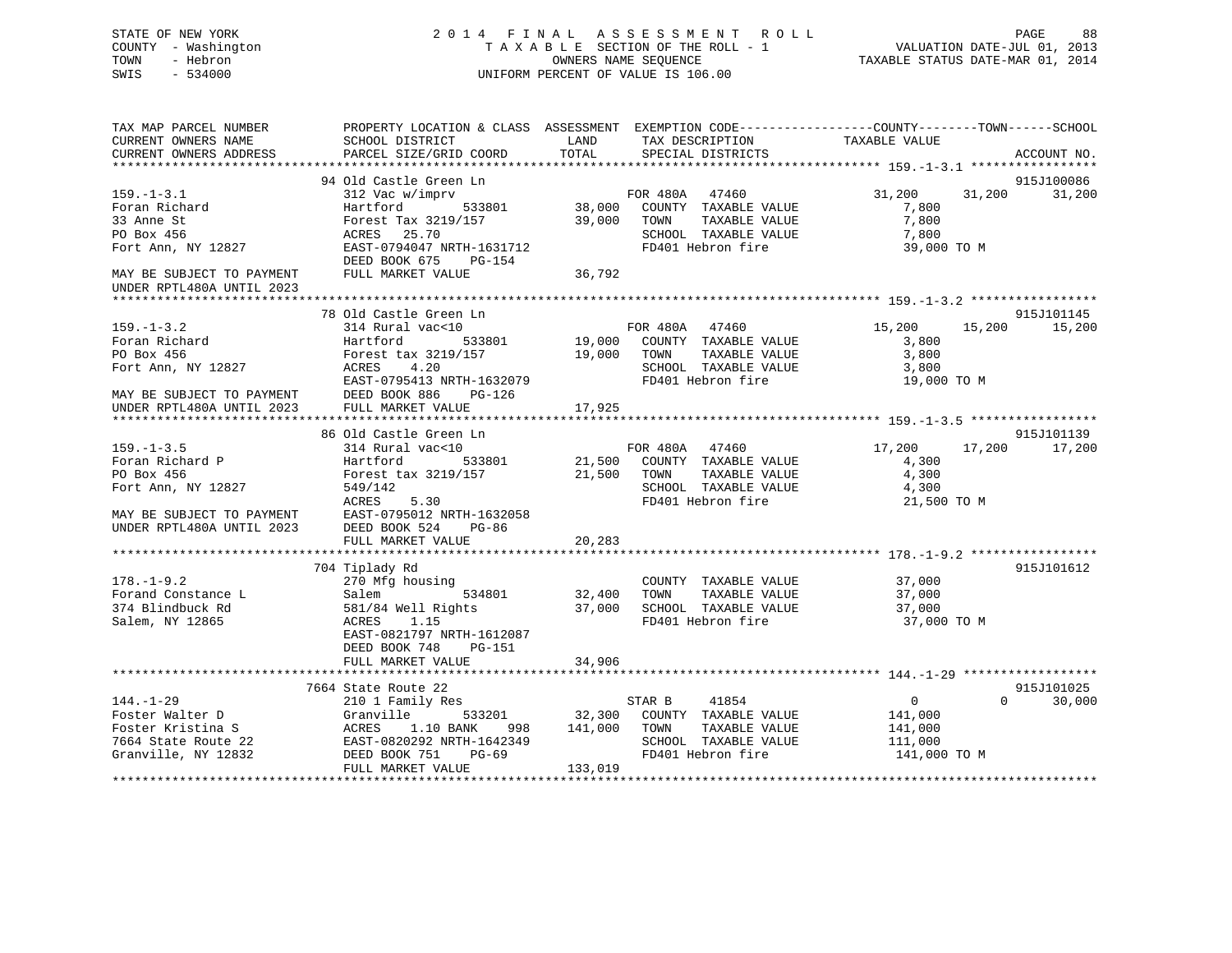# STATE OF NEW YORK 2 0 1 4 F I N A L A S S E S S M E N T R O L L PAGE 89 COUNTY - Washington T A X A B L E SECTION OF THE ROLL - 1 VALUATION DATE-JUL 01, 2013 TOWN - Hebron **CONNERS NAME SEQUENCE** TAXABLE STATUS DATE-MAR 01, 2014 SWIS - 534000 UNIFORM PERCENT OF VALUE IS 106.00

| TAX MAP PARCEL NUMBER<br>CURRENT OWNERS NAME<br>CURRENT OWNERS ADDRESS                       | SCHOOL DISTRICT<br>PARCEL SIZE/GRID COORD                                                                                                                                                           | LAND<br>TOTAL                              | TAX DESCRIPTION<br>SPECIAL DISTRICTS                                                                                | PROPERTY LOCATION & CLASS ASSESSMENT EXEMPTION CODE----------------COUNTY-------TOWN------SCHOOL<br>TAXABLE VALUE<br>ACCOUNT NO. |
|----------------------------------------------------------------------------------------------|-----------------------------------------------------------------------------------------------------------------------------------------------------------------------------------------------------|--------------------------------------------|---------------------------------------------------------------------------------------------------------------------|----------------------------------------------------------------------------------------------------------------------------------|
| $161. - 1 - 11.1$<br>Fotre Nancy L<br>7147 State Route 22<br>Granville, NY 12832             | 7147 State Route 22<br>240 Rural res<br>Granville<br>533201<br>$Lot$ #1<br>ACRES 11.81<br>EAST-0818279 NRTH-1629944<br>DEED BOOK 881<br>$PG-297$<br>FULL MARKET VALUE                               | 52,200<br>151,500<br>142,925               | COUNTY TAXABLE VALUE<br>TAXABLE VALUE<br>TOWN<br>SCHOOL TAXABLE VALUE<br>FD401 Hebron fire                          | 151,500<br>151,500<br>151,500<br>151,500 TO M                                                                                    |
| $159. - 1 - 25.6$<br>Fowler Daniel T<br>Fowler Mary Ann<br>28 hill St<br>Greenwich, NY 12834 | 114 Mountain Way<br>260 Seasonal res<br>533801<br>Hartford<br>lot H<br>ACRES<br>21.11<br>EAST-0794952 NRTH-1628110<br>DEED BOOK 2162<br>PG-341<br>FULL MARKET VALUE<br>**************************** | 83,400<br>88,600<br>83,585<br>************ | COUNTY TAXABLE VALUE<br>TOWN<br>TAXABLE VALUE<br>SCHOOL TAXABLE VALUE<br>FD401 Hebron fire                          | 915J101695<br>88,600<br>88,600<br>88,600<br>88,600 TO M                                                                          |
|                                                                                              |                                                                                                                                                                                                     |                                            |                                                                                                                     | 915J101330                                                                                                                       |
| $184. - 1 - 8.2$<br>Fraser Michael A<br>12 Briansky Ln<br>Salem, NY 12865                    | 12 Briansky Ln<br>210 1 Family Res<br>Salem<br>534801<br>3007/272<br>sub aband 3358/87<br>11.27 BANK<br>998<br>ACRES<br>EAST-0802661 NRTH-1605177<br>DEED BOOK 2138 PG-236                          | 69,500<br>262,600                          | STAR B<br>41854<br>COUNTY TAXABLE VALUE<br>TOWN<br>TAXABLE VALUE<br>SCHOOL TAXABLE VALUE<br>FD401 Hebron fire       | $\mathbf{0}$<br>$\Omega$<br>30,000<br>262,600<br>262,600<br>232,600<br>262,600 TO M                                              |
|                                                                                              | FULL MARKET VALUE                                                                                                                                                                                   | 247,736                                    |                                                                                                                     |                                                                                                                                  |
| $159. - 1 - 23$<br>Fraser Robert<br>Fraser Linda<br>PO Box 1088<br>Campton, NH 03223         | Darfler Rd<br>312 Vac w/imprv<br>Hartford<br>533801<br>69.00<br>ACRES<br>EAST-0799309 NRTH-1629005<br>DEED BOOK 903<br>$PG-335$                                                                     | 101,000<br>121,000                         | COUNTY TAXABLE VALUE<br>TAXABLE VALUE<br>TOWN<br>SCHOOL TAXABLE VALUE<br>CA008 Cons agri dst 8<br>FD401 Hebron fire | 915J100537<br>121,000<br>121,000<br>121,000<br>121,000 TO M<br>121,000 TO M                                                      |
|                                                                                              | FULL MARKET VALUE                                                                                                                                                                                   | 114,151                                    |                                                                                                                     |                                                                                                                                  |
| $151. - 1 - 11$<br>Frechette Michele<br>72 Matsunaye Dr<br>Medford, NY 11763                 | 359 Little Burch Hill Rd<br>210 1 Family Res<br>Granville<br>533201<br>956/257<br>ACRES<br>5.00<br>EAST-0801797 NRTH-1636809<br>DEED BOOK 1994<br>PG-285<br>FULL MARKET VALUE                       | 83,800<br>155,000<br>146,226               | COUNTY TAXABLE VALUE<br>TOWN<br>TAXABLE VALUE<br>SCHOOL TAXABLE VALUE<br>FD401 Hebron fire                          | 915J100234<br>155,000<br>155,000<br>155,000<br>155,000 TO M                                                                      |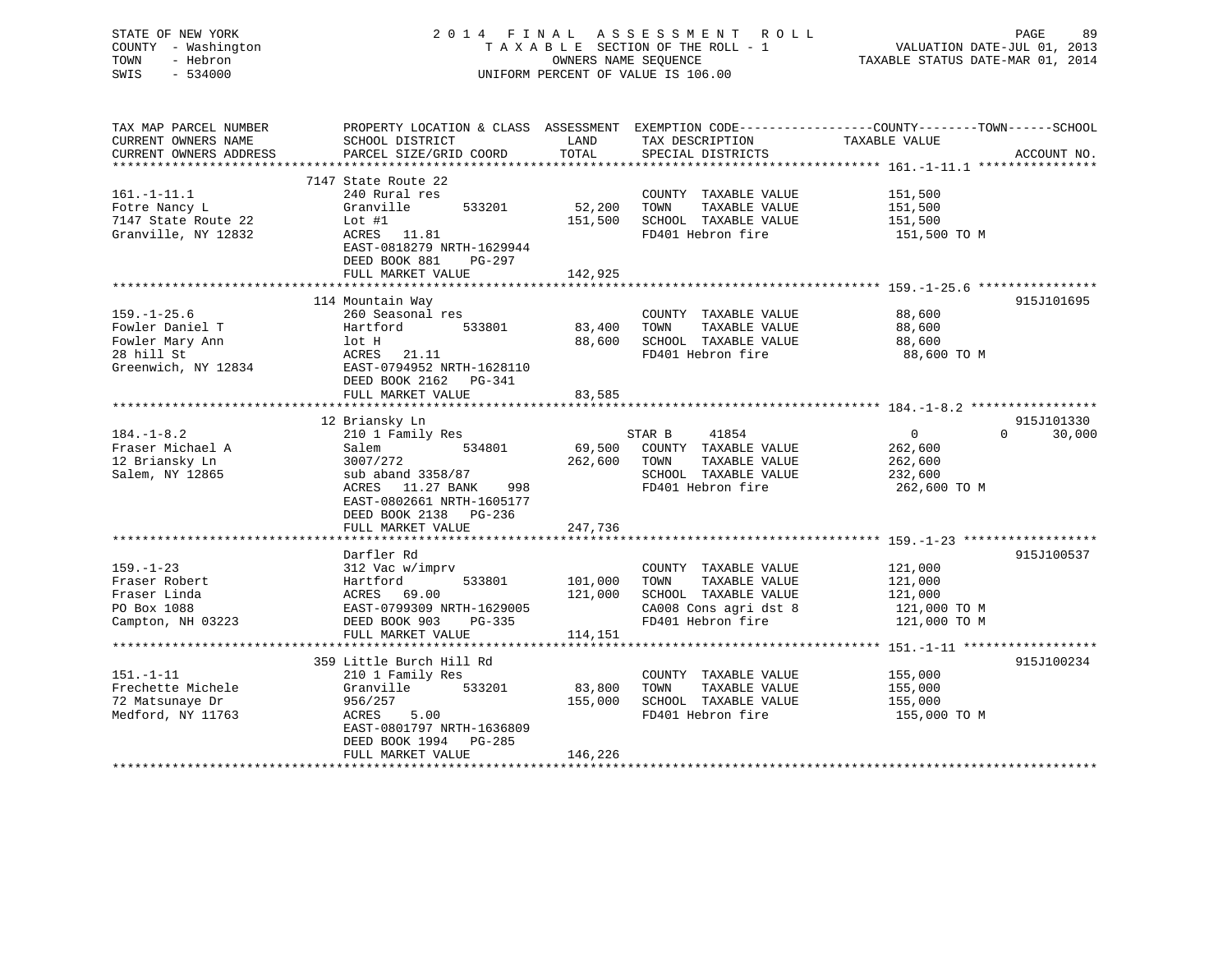# STATE OF NEW YORK 2 0 1 4 F I N A L A S S E S S M E N T R O L L PAGE 90 COUNTY - Washington T A X A B L E SECTION OF THE ROLL - 1 VALUATION DATE-JUL 01, 2013 TOWN - Hebron OWNERS NAME SEQUENCE TAXABLE STATUS DATE-MAR 01, 2014 SWIS - 534000 UNIFORM PERCENT OF VALUE IS 106.00

| TAX MAP PARCEL NUMBER    | PROPERTY LOCATION & CLASS ASSESSMENT |         |                          |                  |                    |
|--------------------------|--------------------------------------|---------|--------------------------|------------------|--------------------|
| CURRENT OWNERS NAME      | SCHOOL DISTRICT                      | LAND    | TAX DESCRIPTION          | TAXABLE VALUE    |                    |
| CURRENT OWNERS ADDRESS   | PARCEL SIZE/GRID COORD               | TOTAL   | SPECIAL DISTRICTS        |                  | ACCOUNT NO.        |
|                          |                                      |         |                          |                  |                    |
|                          | Little Burch Hill Rd                 |         |                          |                  | 915J101033         |
|                          |                                      |         |                          |                  |                    |
| $151. - 1 - 13$          | 314 Rural vac<10                     |         | COUNTY TAXABLE VALUE     | 45,500           |                    |
| Frechette Michele        | 533201<br>Granville                  | 45,500  | TAXABLE VALUE<br>TOWN    | 45,500           |                    |
| 72 Matsunaye Dr          | 956/257                              | 45,500  | SCHOOL TAXABLE VALUE     | 45,500           |                    |
| Medford, NY 11763        | 4.00 Ad                              |         | FD401 Hebron fire        | 45,500 TO M      |                    |
|                          | ACRES<br>4.60                        |         |                          |                  |                    |
|                          | EAST-0801715 NRTH-1636354            |         |                          |                  |                    |
|                          | DEED BOOK 1994<br>PG-285             |         |                          |                  |                    |
|                          | FULL MARKET VALUE                    | 42,925  |                          |                  |                    |
|                          |                                      |         |                          |                  |                    |
|                          |                                      |         |                          |                  |                    |
|                          | 135 Barkley Ln                       |         |                          |                  | 915J101157         |
| $183.2 - 1 - 25$         | 210 1 Family Res - WTRFNT            |         | STAR B<br>41854          | $\overline{0}$   | 30,000<br>$\Omega$ |
| Freitag Kristine         | Salem<br>534801                      | 150,500 | COUNTY TAXABLE VALUE     | 201,000          |                    |
| 135 Barkley Ln           | Lot 7<br>581/228                     | 201,000 | TAXABLE VALUE<br>TOWN    | 201,000          |                    |
| Salem, NY 12865          | 1.09<br>ACRES                        |         | SCHOOL TAXABLE VALUE     | 171,000          |                    |
|                          | EAST-0787273 NRTH-1606453            |         | FD401 Hebron fire        | 201,000 TO M     |                    |
|                          | DEED BOOK 717<br>PG-187              |         |                          |                  |                    |
|                          |                                      |         |                          |                  |                    |
|                          | FULL MARKET VALUE                    | 189,623 |                          |                  |                    |
|                          |                                      |         |                          |                  |                    |
|                          | 137 Barkley Ln                       |         |                          |                  | 915J101167         |
| $183.2 - 1 - 24$         | 260 Seasonal res - WTRFNT            |         | COUNTY TAXABLE VALUE     | 156,000          |                    |
| Freitag Mark             | Salem<br>534801                      | 147,600 | TAXABLE VALUE<br>TOWN    | 156,000          |                    |
| Freitag Kris             | FRNT 235.00 DPTH 168.00              | 156,000 | SCHOOL TAXABLE VALUE     | 156,000          |                    |
| 137 Barkley Lake Ln      | EAST-0787412 NRTH-1606650            |         | FD401 Hebron fire        | 156,000 TO M     |                    |
| Salem, NY 12865          | DEED BOOK 3408 PG-296                |         |                          |                  |                    |
|                          | FULL MARKET VALUE                    | 147,170 |                          |                  |                    |
|                          |                                      |         |                          |                  |                    |
| PRIOR OWNER ON 3/01/2014 |                                      |         |                          |                  |                    |
| Freitag Iris             |                                      |         |                          |                  |                    |
|                          |                                      |         |                          |                  |                    |
|                          | 68 Bogtown Ln                        |         |                          |                  | 915J101606         |
| $184. - 1 - 14.2$        | 240 Rural res                        |         | STAR B<br>41854          | $\overline{0}$   | $\Omega$<br>30,000 |
| Fremont Lucy             | Salem<br>534801                      | 108,500 | COUNTY TAXABLE VALUE     | 265,000          |                    |
| 68 Bogtown Ln            | Restrictions 586/18                  | 265,000 | TOWN<br>TAXABLE VALUE    | 265,000          |                    |
| Salem, NY 12865          | ACRES<br>20.40 BANK<br>999           |         | SCHOOL TAXABLE VALUE     | 235,000          |                    |
|                          | EAST-0802649 NRTH-1605967            |         | FD401 Hebron fire        | 265,000 TO M     |                    |
|                          |                                      |         |                          |                  |                    |
|                          | DEED BOOK 2798<br>PG-176             |         |                          |                  |                    |
|                          | FULL MARKET VALUE                    | 250,000 |                          |                  |                    |
|                          |                                      |         |                          |                  |                    |
|                          | 40 Crosier Rd                        |         |                          |                  | 915J101712         |
| $168. - 1 - 14.4$        | 210 1 Family Res                     |         | STAR B<br>41854          | $\Omega$         | 30,000<br>$\Omega$ |
| Fricke Russell A         | Salem<br>534801                      |         | 125,000 SOL-CO/TWN 49501 | 27,000<br>27,000 | $\mathbf 0$        |
| Louy Michelle A          | ACRES<br>5.00 BANK<br>999            | 304,900 | COUNTY TAXABLE VALUE     | 277,900          |                    |
| 40 Crosier Rd            | EAST-0793237 NRTH-1616686            |         | TAXABLE VALUE<br>TOWN    | 277,900          |                    |
|                          |                                      |         |                          |                  |                    |
| Salem, NY 12865          | DEED BOOK 2751 PG-336                |         | SCHOOL TAXABLE VALUE     | 274,900          |                    |
|                          | FULL MARKET VALUE                    | 287,642 | CA008 Cons agri dst 8    | 304,900 TO M     |                    |
|                          |                                      |         | FD401 Hebron fire        | 304,900 TO M     |                    |
|                          |                                      |         |                          |                  |                    |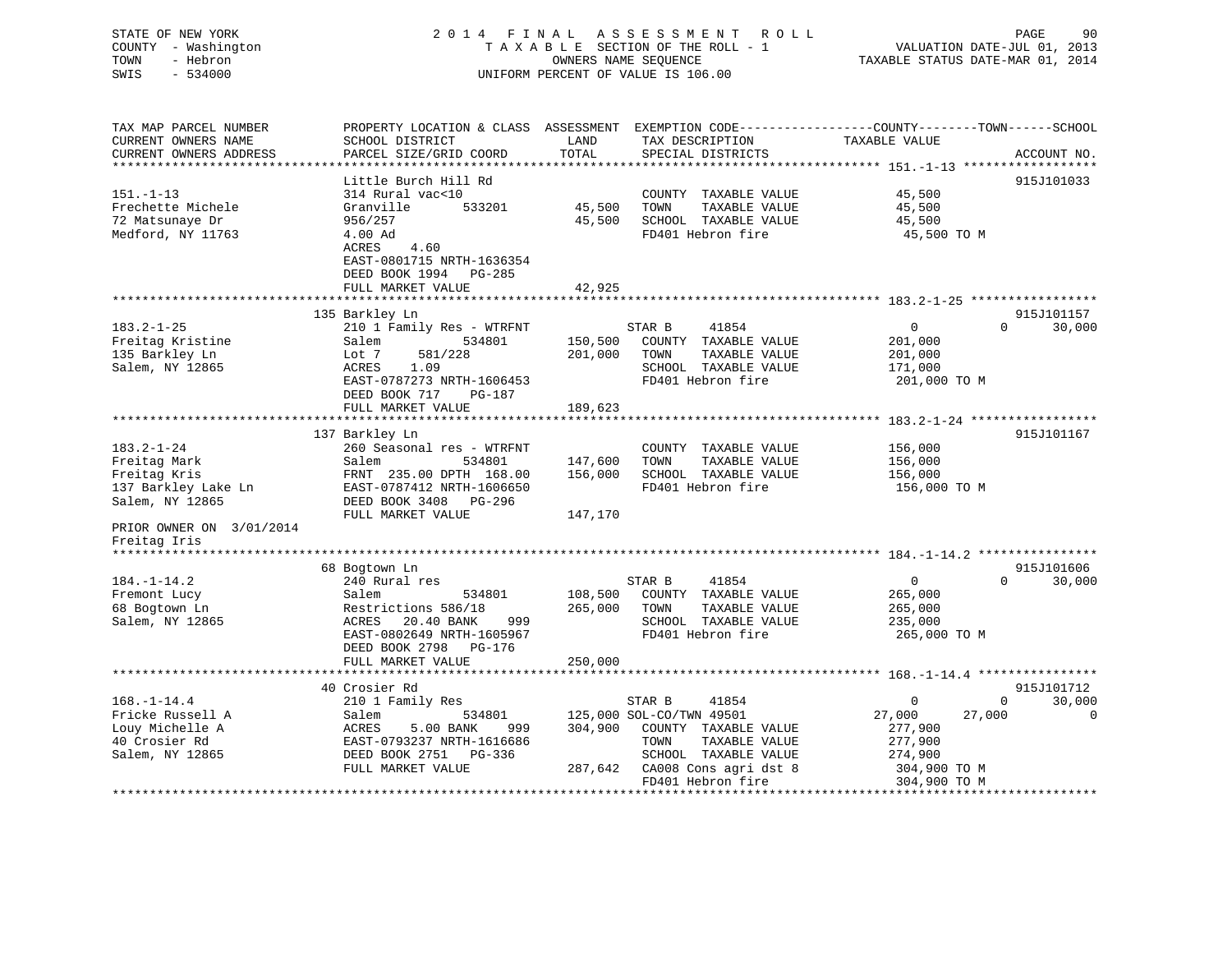# STATE OF NEW YORK 2 0 1 4 F I N A L A S S E S S M E N T R O L L PAGE 91 COUNTY - Washington T A X A B L E SECTION OF THE ROLL - 1 VALUATION DATE-JUL 01, 2013 TOWN - Hebron **CONNERS NAME SEQUENCE** TAXABLE STATUS DATE-MAR 01, 2014 SWIS - 534000 UNIFORM PERCENT OF VALUE IS 106.00

| TAX MAP PARCEL NUMBER<br>CURRENT OWNERS NAME<br>CURRENT OWNERS ADDRESS                                         | PROPERTY LOCATION & CLASS ASSESSMENT EXEMPTION CODE----------------COUNTY-------TOWN------SCHOOL<br>SCHOOL DISTRICT<br>PARCEL SIZE/GRID COORD                        | LAND<br>TOTAL                | TAX DESCRIPTION<br>SPECIAL DISTRICTS                                                                                  | TAXABLE VALUE                                                   | ACCOUNT NO.                      |
|----------------------------------------------------------------------------------------------------------------|----------------------------------------------------------------------------------------------------------------------------------------------------------------------|------------------------------|-----------------------------------------------------------------------------------------------------------------------|-----------------------------------------------------------------|----------------------------------|
| $177. - 1 - 21.2$<br>Friday J. Kristen<br>366 Lake Ave<br>Saratoga Springs, NY 12866 EAST-0816563 NRTH-1616411 | 105 Sheldon Rd<br>312 Vac w/imprv<br>Salem<br>534801<br>ACRES 19.00<br>DEED BOOK 880<br>PG-316<br>FULL MARKET VALUE                                                  | 41,000<br>49,000<br>46,226   | COUNTY TAXABLE VALUE<br>TOWN<br>TAXABLE VALUE<br>SCHOOL TAXABLE VALUE<br>FD401 Hebron fire                            | 49,000<br>49,000<br>49,000<br>49,000 TO M                       | 915J101114                       |
| $177. - 1 - 21.9$<br>Friday Jean Kristen<br>366 Lake Ave<br>Saratoga Springs, NY 12866                         | Sheldon Rd<br>312 Vac w/imprv<br>534801<br>Salem<br>7.59<br>ACRES<br>EAST-0818066 NRTH-1616140<br>DEED BOOK 614<br>PG-115<br>FULL MARKET VALUE                       | 24,300<br>34,300<br>32,358   | COUNTY TAXABLE VALUE<br>TOWN<br>TAXABLE VALUE<br>SCHOOL TAXABLE VALUE<br>FD401 Hebron fire                            | 34,300<br>34,300<br>34,300<br>34,300 TO M                       | 915J101762                       |
|                                                                                                                | 2250 County Route 47                                                                                                                                                 |                              |                                                                                                                       |                                                                 | 915J101051                       |
| $183.2 - 1 - 15$<br>Fronhofer Frank<br>Fronhofer Janet<br>2250 County Route 47<br>Salem, NY 12865              | 210 1 Family Res - WTRFNT<br>Salem<br>534801<br>2.92<br>ACRES<br>EAST-0787811 NRTH-1608081<br>DEED BOOK 450<br>PG-698<br>FULL MARKET VALUE                           | 254,000<br>239,623           | STAR B<br>41854<br>159,600 COUNTY TAXABLE VALUE<br>TAXABLE VALUE<br>TOWN<br>SCHOOL TAXABLE VALUE<br>FD401 Hebron fire | $\overline{0}$<br>254,000<br>254,000<br>224,000<br>254,000 TO M | $\Omega$<br>30,000               |
|                                                                                                                | Chamberlin Mills Rd                                                                                                                                                  |                              |                                                                                                                       |                                                                 |                                  |
| $177. - 1 - 32.2$<br>Fronhofer Socrates<br>Fronhofer Karen<br>14 South Main St<br>Salem, NY 12865              | 322 Rural vac>10<br>Salem<br>534801<br>50.00<br>ACRES<br>EAST-0806825 NRTH-1610774<br>DEED BOOK 741<br>PG-272<br>FULL MARKET VALUE                                   | 78,500<br>78,500<br>74,057   | COUNTY TAXABLE VALUE<br>TAXABLE VALUE<br>TOWN<br>SCHOOL TAXABLE VALUE<br>FD401 Hebron fire                            | 78,500<br>78,500<br>78,500<br>78,500 TO M                       |                                  |
|                                                                                                                |                                                                                                                                                                      |                              |                                                                                                                       |                                                                 |                                  |
| $167. - 1 - 55.3$<br>Fronhofer Van<br>Fronhofer Laural<br>953 Callaway Rd<br>Argyle, NY 12809                  | 953 Callaway Rd<br>210 1 Family Res<br>Argyle<br>532001<br>507/635 959/129<br>ACRES 10.66<br>EAST-0783961 NRTH-1624016<br>DEED BOOK 3130 PG-127<br>FULL MARKET VALUE | 84,200<br>206,500<br>194,811 | 41854<br>STAR B<br>COUNTY TAXABLE VALUE<br>TOWN<br>TAXABLE VALUE<br>SCHOOL TAXABLE VALUE<br>FD401 Hebron fire         | $\overline{0}$<br>206,500<br>206,500<br>176,500<br>206,500 TO M | 915J101110<br>$\Omega$<br>30,000 |
|                                                                                                                |                                                                                                                                                                      |                              |                                                                                                                       |                                                                 |                                  |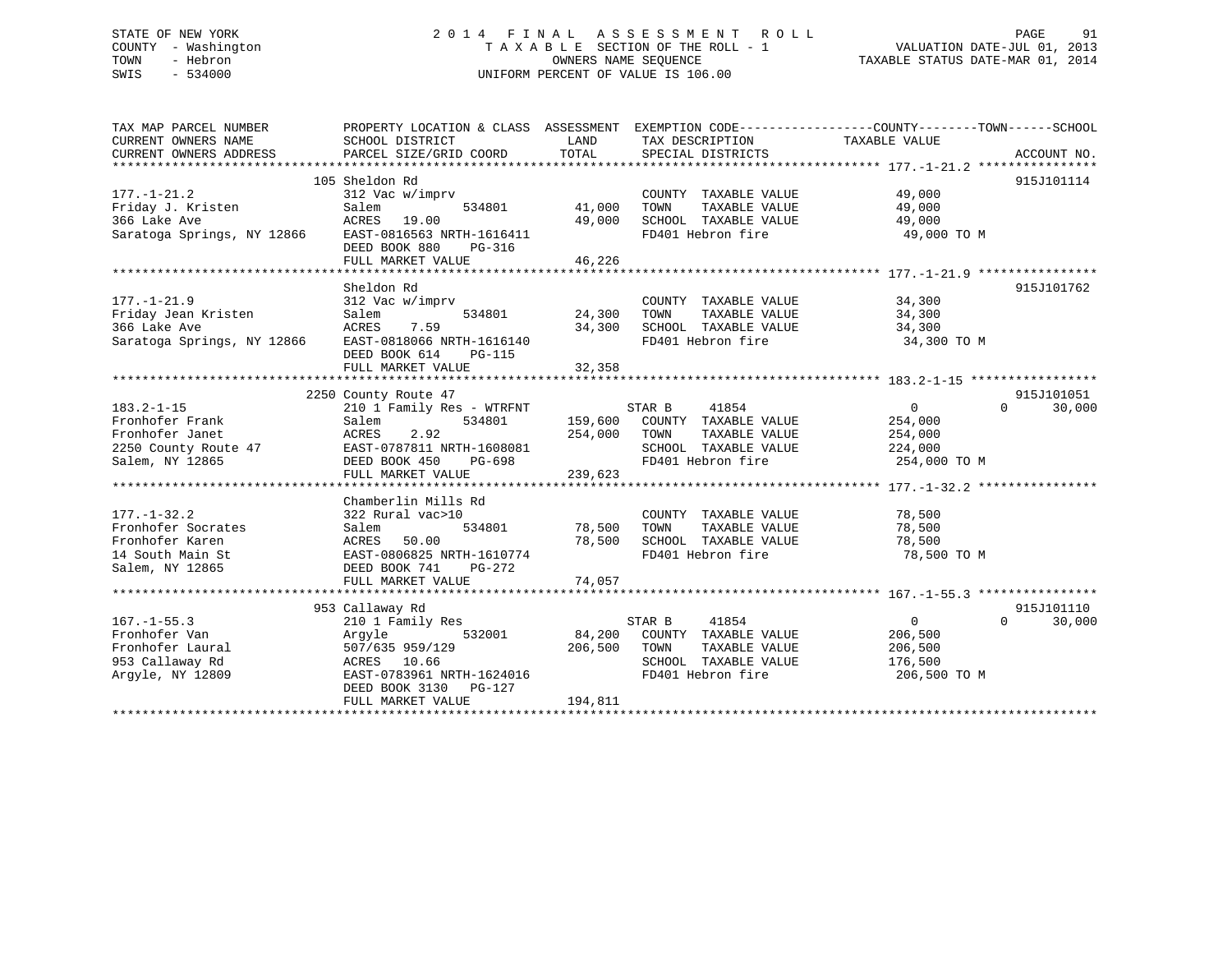# STATE OF NEW YORK 2 0 1 4 F I N A L A S S E S S M E N T R O L L PAGE 92 COUNTY - Washington T A X A B L E SECTION OF THE ROLL - 1 VALUATION DATE-JUL 01, 2013 TOWN - Hebron OWNERS NAME SEQUENCE TAXABLE STATUS DATE-MAR 01, 2014 SWIS - 534000 UNIFORM PERCENT OF VALUE IS 106.00

| TAX MAP PARCEL NUMBER | PROPERTY LOCATION & CLASS ASSESSMENT EXEMPTION CODE---------------COUNTY-------TOWN-----SCHOOL                                                                                                                                                       |                              |                                                                                                                                                                                             |                       |                    |
|-----------------------|------------------------------------------------------------------------------------------------------------------------------------------------------------------------------------------------------------------------------------------------------|------------------------------|---------------------------------------------------------------------------------------------------------------------------------------------------------------------------------------------|-----------------------|--------------------|
| CURRENT OWNERS NAME   | SCHOOL DISTRICT                                                                                                                                                                                                                                      | <b>EXAMPLE EXAMPLE STATE</b> | TAX DESCRIPTION TAXABLE VALUE                                                                                                                                                               |                       |                    |
|                       |                                                                                                                                                                                                                                                      |                              |                                                                                                                                                                                             |                       |                    |
|                       |                                                                                                                                                                                                                                                      |                              |                                                                                                                                                                                             |                       |                    |
|                       | 1101 Smith Rd<br>153.-1-12.3<br>Frost James Granville 533201 55,500<br>82 E Potter Ave ACRES 8.70 59,500<br>Granville, NY 12832 EAST-0816304 NRTH-1636811<br>DEED BOOK 516 PG-270<br>The Matthew VALUE 56,132                                        |                              |                                                                                                                                                                                             |                       | 915J101415         |
|                       |                                                                                                                                                                                                                                                      |                              | COUNTY TAXABLE VALUE 59,500<br>TOWN TAXABLE VALUE 59,500                                                                                                                                    |                       |                    |
|                       |                                                                                                                                                                                                                                                      |                              |                                                                                                                                                                                             |                       |                    |
|                       |                                                                                                                                                                                                                                                      |                              | 59,500 SCHOOL TAXABLE VALUE                                                                                                                                                                 | 59,500                |                    |
|                       |                                                                                                                                                                                                                                                      |                              | CA008 Cons agri dst 8<br>FD401 Hebron fire                                                                                                                                                  | 59,500 TO M           |                    |
|                       |                                                                                                                                                                                                                                                      |                              |                                                                                                                                                                                             | 59,500 TO M           |                    |
|                       |                                                                                                                                                                                                                                                      |                              |                                                                                                                                                                                             |                       |                    |
|                       |                                                                                                                                                                                                                                                      |                              |                                                                                                                                                                                             |                       |                    |
|                       | 545 North Grimes Hill Rd                                                                                                                                                                                                                             |                              |                                                                                                                                                                                             |                       |                    |
| $153.-1-12.8$         | 210 1 Family Res                                                                                                                                                                                                                                     |                              | COUNTY TAXABLE VALUE 185,000                                                                                                                                                                |                       |                    |
| Fuchs Isabel          | Granville                                                                                                                                                                                                                                            | 533201 122,600               |                                                                                                                                                                                             |                       |                    |
|                       | PO Box 954<br>Mestbrook, CT 06498<br>Mestbrook, CT 06498<br>Mestbrook, CT 06498<br>Mestbrook, CT 06498<br>Mestbrook, CT 06498<br>Mestbrook, CT 06498<br>Mestbrook, CT 06498<br>Mestbrook, CT 06498<br>Mestbrook, CT 06498<br>Mestbrook, CT 06498<br> |                              |                                                                                                                                                                                             |                       |                    |
|                       |                                                                                                                                                                                                                                                      |                              |                                                                                                                                                                                             |                       |                    |
|                       |                                                                                                                                                                                                                                                      |                              |                                                                                                                                                                                             |                       |                    |
|                       |                                                                                                                                                                                                                                                      |                              |                                                                                                                                                                                             |                       |                    |
|                       |                                                                                                                                                                                                                                                      |                              |                                                                                                                                                                                             |                       |                    |
| $159. - 1 - 28$       | Halls Pond Rd                                                                                                                                                                                                                                        |                              |                                                                                                                                                                                             |                       | 915J100605         |
| Gabianelli Frank      | 314 Rural vac<10                                                                                                                                                                                                                                     |                              | COUNTY TAXABLE VALUE<br>TAXABLE VALUE                                                                                                                                                       | 63,500<br>63,500      |                    |
|                       | Hartford                                                                                                                                                                                                                                             |                              |                                                                                                                                                                                             |                       |                    |
|                       |                                                                                                                                                                                                                                                      | 63,500                       | SCHOOL TAXABLE VALUE<br>FD401 Hebron fire                                                                                                                                                   | 63,500<br>63,500 TO M |                    |
| Arqyle, NY 12809      | EAST-0793074 NRTH-1627061                                                                                                                                                                                                                            |                              |                                                                                                                                                                                             |                       |                    |
|                       | DEED BOOK 2925 PG-97                                                                                                                                                                                                                                 |                              |                                                                                                                                                                                             |                       |                    |
|                       | FULL MARKET VALUE                                                                                                                                                                                                                                    | 59,906                       |                                                                                                                                                                                             |                       |                    |
|                       |                                                                                                                                                                                                                                                      |                              |                                                                                                                                                                                             |                       |                    |
|                       | Wood Way                                                                                                                                                                                                                                             |                              |                                                                                                                                                                                             |                       |                    |
| $186. - 1 - 19$       | 322 Rural vac>10                                                                                                                                                                                                                                     |                              | COUNTY TAXABLE VALUE 29,000                                                                                                                                                                 |                       |                    |
|                       |                                                                                                                                                                                                                                                      | 534801 29,000 TOWN           | TAXABLE VALUE 29,000                                                                                                                                                                        |                       |                    |
|                       |                                                                                                                                                                                                                                                      |                              | $29,000 \qquad \text{SCHOOL} \qquad \text{TAXABLE VALUE} \qquad \qquad 29,000$                                                                                                              |                       |                    |
|                       | Compared to the Salem Salem Salem 1999<br>Sable John M Salem Salem 534801<br>Lake George, NY 12845-7110 EAST-0818481 NRTH-1608860                                                                                                                    |                              | FD401 Hebron fire                                                                                                                                                                           | 29,000 TO M           |                    |
|                       | DEED BOOK 773 PG-258                                                                                                                                                                                                                                 |                              |                                                                                                                                                                                             |                       |                    |
|                       |                                                                                                                                                                                                                                                      |                              |                                                                                                                                                                                             |                       |                    |
|                       |                                                                                                                                                                                                                                                      |                              |                                                                                                                                                                                             |                       |                    |
|                       | 3473 County Route 30                                                                                                                                                                                                                                 |                              |                                                                                                                                                                                             |                       | 915J101766         |
| $175. - 1 - 7.3$      | 210 1 Family Res                                                                                                                                                                                                                                     |                              |                                                                                                                                                                                             | $\overline{0}$        | $\Omega$<br>30,000 |
|                       |                                                                                                                                                                                                                                                      |                              | $\begin{array}{ccccccccc} \texttt{534801} & & & & \texttt{STAR B} & & & \texttt{41854} \\ \texttt{534801} & & & \texttt{55,000} & & \texttt{COUNTY} & & \texttt{TAXABLE VALUE} \end{array}$ | 105,000               |                    |
|                       |                                                                                                                                                                                                                                                      | 999 105,000 TOWN             | TAXABLE VALUE 105,000                                                                                                                                                                       |                       |                    |
|                       |                                                                                                                                                                                                                                                      |                              | SCHOOL TAXABLE VALUE 75,000                                                                                                                                                                 |                       |                    |
|                       |                                                                                                                                                                                                                                                      |                              | FD401 Hebron fire                                                                                                                                                                           | 105,000 TO M          |                    |
|                       | 3473 County Route 30<br>Salem, NY 12865<br>Salem, NY 12865<br>FULL MARKET VALUE 99,057                                                                                                                                                               |                              |                                                                                                                                                                                             |                       |                    |
|                       |                                                                                                                                                                                                                                                      |                              |                                                                                                                                                                                             |                       |                    |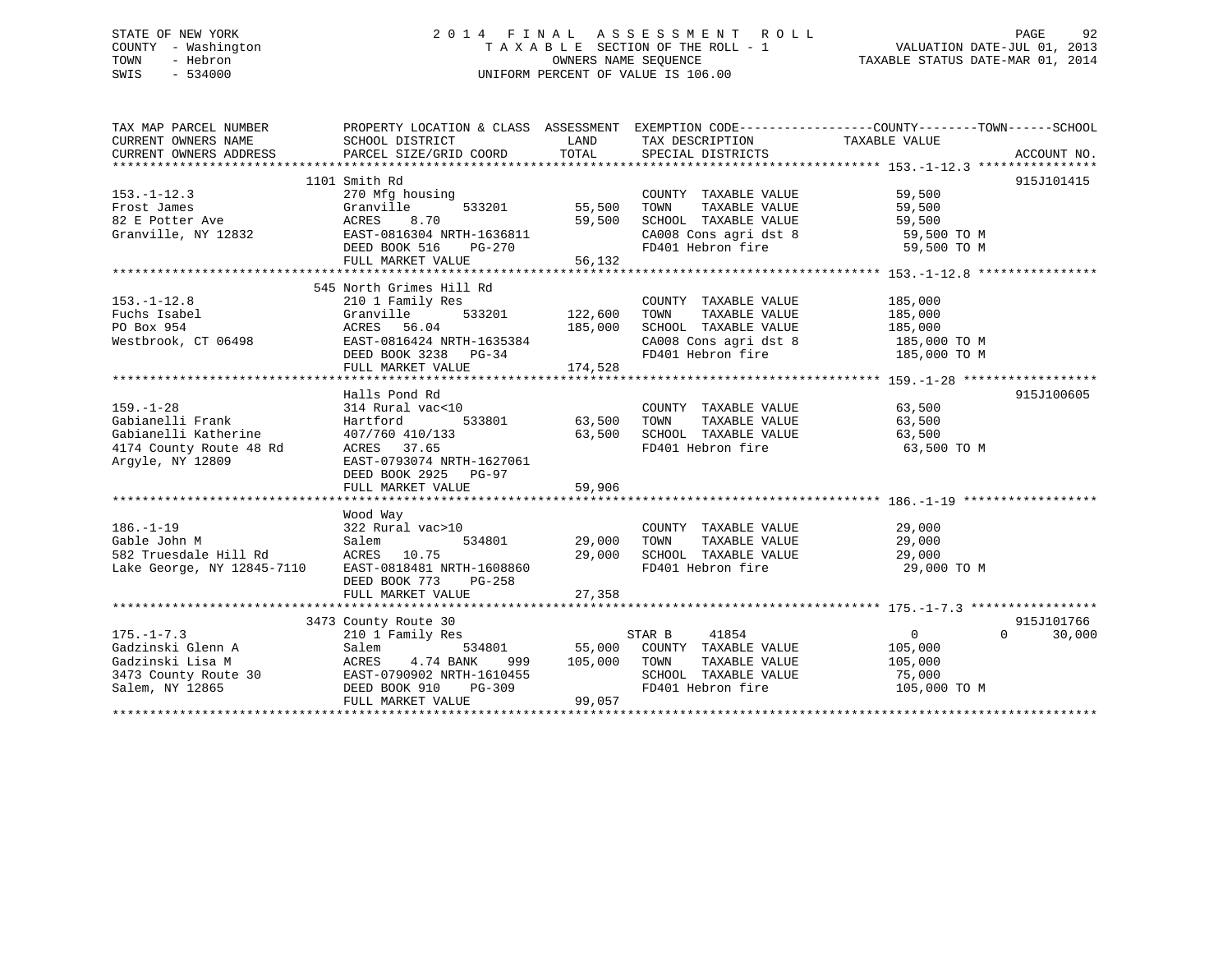# STATE OF NEW YORK 2 0 1 4 F I N A L A S S E S S M E N T R O L L PAGE 93 COUNTY - Washington T A X A B L E SECTION OF THE ROLL - 1 VALUATION DATE-JUL 01, 2013 TOWN - Hebron OWNERS NAME SEQUENCE TAXABLE STATUS DATE-MAR 01, 2014 SWIS - 534000 UNIFORM PERCENT OF VALUE IS 106.00

| TAX MAP PARCEL NUMBER<br>CURRENT OWNERS NAME<br>CURRENT OWNERS ADDRESS                                                                                                                                                                                                                                                     | PROPERTY LOCATION & CLASS ASSESSMENT<br>SCHOOL DISTRICT<br>PARCEL SIZE/GRID COORD            | LAND<br>TOTAL | TAX DESCRIPTION<br>SPECIAL DISTRICTS                                 | EXEMPTION CODE----------------COUNTY-------TOWN------SCHOOL<br>TAXABLE VALUE | ACCOUNT NO.        |
|----------------------------------------------------------------------------------------------------------------------------------------------------------------------------------------------------------------------------------------------------------------------------------------------------------------------------|----------------------------------------------------------------------------------------------|---------------|----------------------------------------------------------------------|------------------------------------------------------------------------------|--------------------|
|                                                                                                                                                                                                                                                                                                                            |                                                                                              |               |                                                                      |                                                                              |                    |
|                                                                                                                                                                                                                                                                                                                            | Mountainside Meadows Way                                                                     |               |                                                                      |                                                                              | 915J101795         |
| $170. - 1 - 12.9$                                                                                                                                                                                                                                                                                                          | 314 Rural vac<10                                                                             |               | COUNTY TAXABLE VALUE                                                 | 26,000                                                                       |                    |
| Gaetano Frank                                                                                                                                                                                                                                                                                                              | Salem<br>534801                                                                              | 26,000        | TOWN<br>TAXABLE VALUE                                                | 26,000                                                                       |                    |
| Gaetano Leona                                                                                                                                                                                                                                                                                                              | Lot 4                                                                                        | 26,000        | SCHOOL TAXABLE VALUE                                                 | 26,000                                                                       |                    |
| PO Box 1284                                                                                                                                                                                                                                                                                                                | 8.68<br>ACRES                                                                                |               | CA008 Cons agri dst 8                                                | 26,000 TO M                                                                  |                    |
| Middlebury, CT 06762                                                                                                                                                                                                                                                                                                       | EAST-0816113 NRTH-1617057<br>DEED BOOK 3278 PG-25                                            |               | FD401 Hebron fire                                                    | 26,000 TO M                                                                  |                    |
|                                                                                                                                                                                                                                                                                                                            | FULL MARKET VALUE                                                                            | 24,528        |                                                                      |                                                                              |                    |
|                                                                                                                                                                                                                                                                                                                            |                                                                                              |               |                                                                      |                                                                              |                    |
| $169. - 1 - 18.35$                                                                                                                                                                                                                                                                                                         | 102 Clark Way                                                                                |               | AGED-ALL 41800                                                       |                                                                              | 14,900             |
| Galabov Peter                                                                                                                                                                                                                                                                                                              | 270 Mfg housing<br>533201<br>Granville                                                       |               | 27,200 STAR EN 41834                                                 | 14,900<br>14,900<br>$\overline{0}$                                           | 14,900<br>$\Omega$ |
| PO Box 161                                                                                                                                                                                                                                                                                                                 | 2.50<br>ACRES                                                                                |               | 29,800 COUNTY TAXABLE VALUE                                          | 14,900                                                                       |                    |
| West Pawlet, VT 05775                                                                                                                                                                                                                                                                                                      | EAST-0814441 NRTH-1623230                                                                    |               | TOWN                                                                 | TAXABLE VALUE 14,900                                                         |                    |
|                                                                                                                                                                                                                                                                                                                            | DEED BOOK 761<br>PG-242                                                                      |               |                                                                      | $\Omega$                                                                     |                    |
|                                                                                                                                                                                                                                                                                                                            |                                                                                              |               | SCHOOL TAXABLE VALUE<br>FD401 Hebron fire                            |                                                                              |                    |
| $\begin{array}{@{}l@{}} \texttt{UDED} & \texttt{DUD} & \texttt{FU}^{-2+2} & \texttt{UUUU} & \texttt{IADUDU} & \texttt{VADU} & \texttt{VUU} \ \texttt{FULL} & \texttt{MARKET} & \texttt{VALUE} & 28,113 & \texttt{FD401} & \texttt{Hebron fire} & 29,800 & \texttt{T0 M} \ \texttt{m} & 29,800 & \texttt{T0 M} \end{array}$ |                                                                                              |               |                                                                      |                                                                              |                    |
|                                                                                                                                                                                                                                                                                                                            | 6180 State Route 22                                                                          |               |                                                                      |                                                                              | 915J100123         |
| $185. - 1 - 8$                                                                                                                                                                                                                                                                                                             | 210 1 Family Res                                                                             |               | 41854<br>STAR B                                                      | $\overline{0}$                                                               | $\Omega$<br>30,000 |
| Galipeau Kathryn A                                                                                                                                                                                                                                                                                                         | 534801<br>Salem                                                                              | 33,000        | COUNTY TAXABLE VALUE                                                 | 89,000                                                                       |                    |
| 6180 State Route 22                                                                                                                                                                                                                                                                                                        | 999<br>ACRES 1.30 2010.<br>EAST-0815640 NRTH-1606750                                         | 89,000        | TOWN<br>TAXABLE VALUE                                                | 89,000                                                                       |                    |
| Salem, NY 12865                                                                                                                                                                                                                                                                                                            |                                                                                              |               | SCHOOL TAXABLE VALUE                                                 | 59,000                                                                       |                    |
|                                                                                                                                                                                                                                                                                                                            | DEED BOOK 1905 PG-346                                                                        |               | FD401 Hebron fire                                                    | 89,000 TO M                                                                  |                    |
|                                                                                                                                                                                                                                                                                                                            | FULL MARKET VALUE                                                                            | 83,962        |                                                                      |                                                                              |                    |
|                                                                                                                                                                                                                                                                                                                            |                                                                                              |               |                                                                      |                                                                              |                    |
|                                                                                                                                                                                                                                                                                                                            | 3208 County Route 30                                                                         |               |                                                                      |                                                                              | 915J100274         |
| $183.16 - 1 - 28$                                                                                                                                                                                                                                                                                                          | 210 1 Family Res                                                                             |               | COUNTY TAXABLE VALUE                                                 | 84,000                                                                       |                    |
| Galipeau Shelly Ann                                                                                                                                                                                                                                                                                                        | 534801<br>Salem                                                                              | 28,000        | TAXABLE VALUE<br>TOWN                                                | 84,000                                                                       |                    |
| 3208 County Route 30                                                                                                                                                                                                                                                                                                       | ACRES<br>1.40                                                                                | 84,000        | SCHOOL TAXABLE VALUE<br>SCHOOL TAXABLE WILL<br>CA008 Cons agri dst 8 | 84,000                                                                       |                    |
| Salem, NY 12865                                                                                                                                                                                                                                                                                                            | EAST-0791823 NRTH-1604668                                                                    |               |                                                                      | 84,000 TO M                                                                  |                    |
|                                                                                                                                                                                                                                                                                                                            | DEED BOOK 2876 PG-124                                                                        |               |                                                                      | 84,000 TO M                                                                  |                    |
|                                                                                                                                                                                                                                                                                                                            | FULL MARKET VALUE                                                                            |               | 79,245 LD401 West hebron light                                       | 84,000 TO M                                                                  |                    |
|                                                                                                                                                                                                                                                                                                                            |                                                                                              |               |                                                                      |                                                                              |                    |
|                                                                                                                                                                                                                                                                                                                            | 6395 State Route 22                                                                          |               |                                                                      |                                                                              | 915J100235         |
| $178. - 1 - 13.1$                                                                                                                                                                                                                                                                                                          | 242 Rurl res&rec                                                                             |               | STAR B<br>41854                                                      | $\overline{0}$                                                               | $\Omega$<br>30,000 |
| Gallagher Michael J                                                                                                                                                                                                                                                                                                        | Salem<br>534801                                                                              | 49,800        | COUNTY TAXABLE VALUE                                                 | 176,000                                                                      |                    |
| Gallagher Karen M                                                                                                                                                                                                                                                                                                          | ACRES<br>10.20                                                                               | 176,000       | TAXABLE VALUE<br>TOWN                                                | 176,000                                                                      |                    |
| 6395 State Route 22                                                                                                                                                                                                                                                                                                        |                                                                                              |               | SCHOOL TAXABLE VALUE                                                 | 146,000                                                                      |                    |
| Salem, NY 12865                                                                                                                                                                                                                                                                                                            | EAST-0816549 NRTH-1611626<br>DEED BOOK 877 PG-276<br>ETILE MADEET VALUE<br>FULL MARKET VALUE |               | CA008 Cons agri dst 8<br>166,038 FD401 Hebron fire                   | 176,000 TO M<br>176,000 TO M                                                 |                    |
|                                                                                                                                                                                                                                                                                                                            |                                                                                              |               |                                                                      |                                                                              |                    |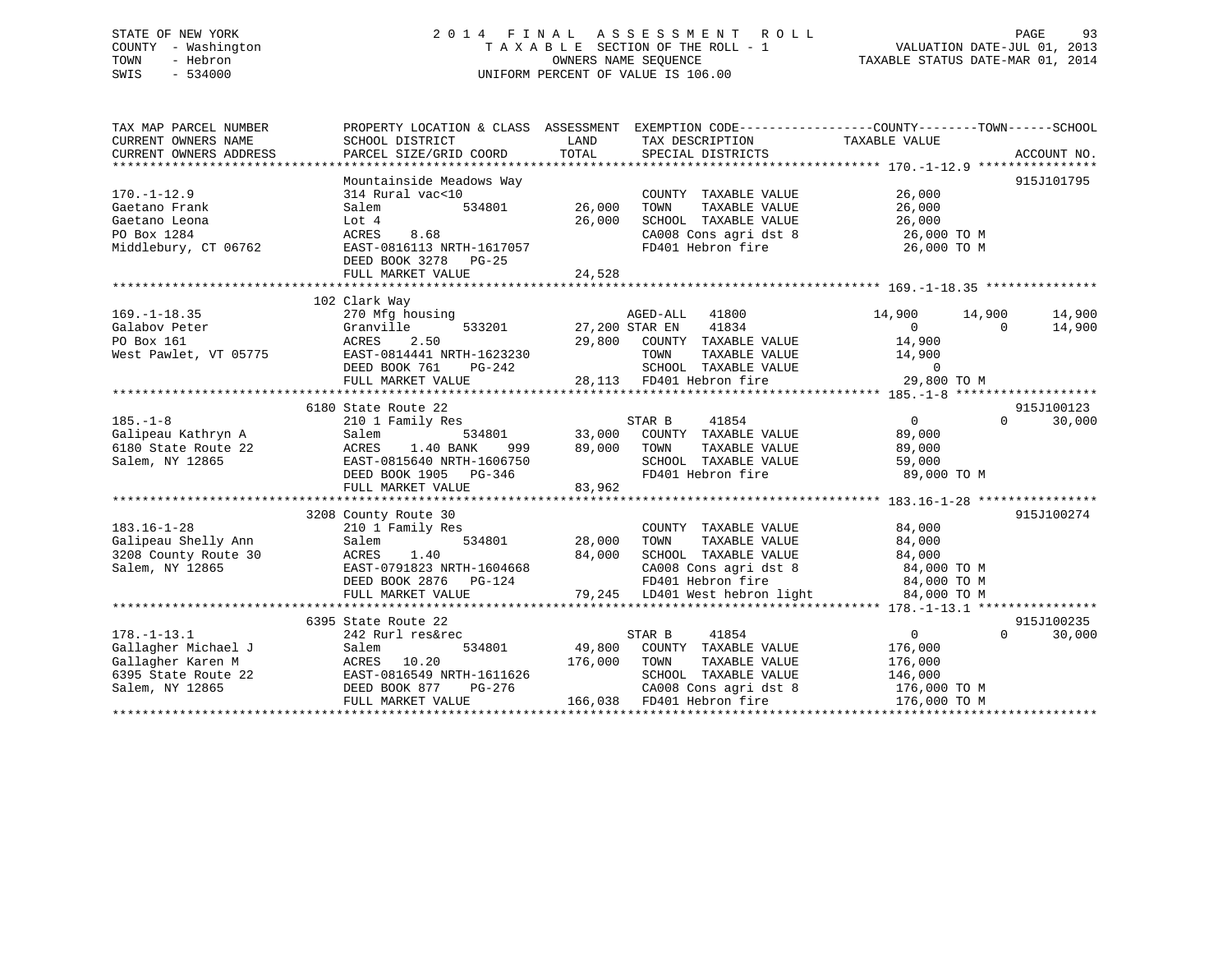# STATE OF NEW YORK 2 0 1 4 F I N A L A S S E S S M E N T R O L L PAGE 94 COUNTY - Washington T A X A B L E SECTION OF THE ROLL - 1 VALUATION DATE-JUL 01, 2013 TOWN - Hebron **CONNERS NAME SEQUENCE** TAXABLE STATUS DATE-MAR 01, 2014 SWIS - 534000 UNIFORM PERCENT OF VALUE IS 106.00

| TAX MAP PARCEL NUMBER<br>CURRENT OWNERS NAME<br>CURRENT OWNERS ADDRESS | SCHOOL DISTRICT<br>PARCEL SIZE/GRID COORD | LAND<br>TAX DESCRIPTION<br>TOTAL<br>SPECIAL DISTRICTS    | PROPERTY LOCATION & CLASS ASSESSMENT EXEMPTION CODE----------------COUNTY-------TOWN------SCHOOL<br>TAXABLE VALUE<br>ACCOUNT NO. |
|------------------------------------------------------------------------|-------------------------------------------|----------------------------------------------------------|----------------------------------------------------------------------------------------------------------------------------------|
|                                                                        |                                           |                                                          |                                                                                                                                  |
|                                                                        | 352 Higgins Rd                            | 94 PCT OF VALUE USED FOR EXEMPTION PURPOSES              | 915J101802                                                                                                                       |
| $170. - 2 - 16$                                                        | 210 1 Family Res                          | AGED-ALL 41800                                           | 61,335<br>61,335<br>61,335                                                                                                       |
| Garboski Lucille                                                       | 534801<br>Salem                           | 42,200 STAR EN<br>41834                                  | $\overline{0}$<br>$\Omega$<br>64,200                                                                                             |
| Garboski John                                                          | Lot $13$                                  | 130,500<br>COUNTY TAXABLE VALUE                          | 69,165                                                                                                                           |
| 352 Higgins                                                            | ACRES<br>5.12                             | TAXABLE VALUE<br>TOWN                                    | 69,165                                                                                                                           |
| Granville, NY 12832                                                    | EAST-0820365 NRTH-1620324                 | SCHOOL TAXABLE VALUE                                     | 4,965                                                                                                                            |
|                                                                        | DEED BOOK 827<br>PG-187                   | FD401 Hebron fire                                        | 130,500 TO M                                                                                                                     |
|                                                                        | FULL MARKET VALUE                         | 123,113                                                  |                                                                                                                                  |
|                                                                        | Big Burch Hill Rd                         |                                                          | 915J100214                                                                                                                       |
| $142. - 3 - 3.1$                                                       | 322 Rural vac>10                          | FOR 480A 47460                                           | 111,100<br>111,100 111,100                                                                                                       |
| Gardiner Eric S                                                        | 533801<br>Hartford                        | 224,500<br>COUNTY TAXABLE VALUE                          | 113,400                                                                                                                          |
| 1354 Big Burch Hill Rd                                                 | 492/946                                   | 224,500<br>TOWN<br>TAXABLE VALUE                         | 113,400                                                                                                                          |
| Granville, NY 12832                                                    | $142. - 1 - 3.1$                          | SCHOOL TAXABLE VALUE                                     | 113,400                                                                                                                          |
|                                                                        | ACRES 76.40                               | FD401 Hebron fire                                        | 224,500 TO M                                                                                                                     |
| MAY BE SUBJECT TO PAYMENT                                              | EAST-0800498 NRTH-1639827                 |                                                          |                                                                                                                                  |
| UNDER RPTL480A UNTIL 2023                                              | DEED BOOK 2863 PG-313                     |                                                          |                                                                                                                                  |
|                                                                        | FULL MARKET VALUE                         | 211,792                                                  |                                                                                                                                  |
|                                                                        |                                           |                                                          |                                                                                                                                  |
|                                                                        | Big Burch Hill Rd/w Off                   |                                                          | 915J101042                                                                                                                       |
| $151. - 1 - 4$                                                         | 323 Vacant rural                          | FOR 480A 47460                                           | 81,548<br>81,548<br>81,548                                                                                                       |
| Gardiner Eric S                                                        | 533201<br>Granville                       | 102,000 COUNTY TAXABLE VALUE                             | 20,452                                                                                                                           |
| 1354 Big Burch Hill Rd<br>Granville, NY 12832                          | Agmt 898/64<br>ACRES 20.90                | 102,000<br>TOWN<br>TAXABLE VALUE<br>SCHOOL TAXABLE VALUE | 20,452<br>20,452                                                                                                                 |
|                                                                        | EAST-0800927 NRTH-1639955                 | FD401 Hebron fire                                        | 102,000 TO M                                                                                                                     |
| MAY BE SUBJECT TO PAYMENT                                              | DEED BOOK 2876 PG-139                     |                                                          |                                                                                                                                  |
| UNDER RPTL480A UNTIL 2023                                              | FULL MARKET VALUE                         | 96,226                                                   |                                                                                                                                  |
|                                                                        |                                           |                                                          |                                                                                                                                  |
|                                                                        | 1354 Big Burch Hill Rd                    |                                                          | 915J100334                                                                                                                       |
| $151. - 1 - 5$                                                         | 240 Rural res                             | STAR B<br>41854                                          | $0 \qquad \qquad$<br>30,000<br>0                                                                                                 |
| Gardiner Eric S                                                        | Granville<br>533201                       | 137,300 FOR 480A 47460                                   | 41,933<br>41,933<br>41,933                                                                                                       |
| Gardiner Malynlee B                                                    | ACRES 27.50                               | 217,000<br>COUNTY TAXABLE VALUE                          | 175,067                                                                                                                          |
| 1354 Big Burch Hill Rd                                                 | EAST-0802271 NRTH-1640006                 | TOWN<br>TAXABLE VALUE                                    | 175,067                                                                                                                          |
| Granville, NY 12865                                                    | DEED BOOK 2184 PG-290                     | SCHOOL TAXABLE VALUE                                     | 145,067                                                                                                                          |
|                                                                        | FULL MARKET VALUE                         | 204,717 FD401 Hebron fire                                | 217,000 TO M                                                                                                                     |
| MAY BE SUBJECT TO PAYMENT                                              |                                           |                                                          |                                                                                                                                  |
| UNDER RPTL480A UNTIL 2023                                              |                                           |                                                          |                                                                                                                                  |
|                                                                        | Little Burch Hill Rd/n Of                 |                                                          | 915J100603                                                                                                                       |
| $151. - 1 - 23$                                                        | 322 Rural vac>10                          | FOR 480A 47460                                           | 35,200<br>35,200<br>35,200                                                                                                       |
| Gardiner Eric S                                                        | 533201<br>Granville                       | 42,000<br>COUNTY TAXABLE VALUE                           | 6,800                                                                                                                            |
| 1354 Big Burch Hill Rd                                                 | 15.0 Ad                                   | 42,000<br>TAXABLE VALUE<br>TOWN                          | 6,800                                                                                                                            |
| Granville, NY 12832                                                    | ACRES 13.10                               | SCHOOL TAXABLE VALUE                                     | 6,800                                                                                                                            |
|                                                                        | EAST-0800529 NRTH-1638478                 | FD401 Hebron fire                                        | 42,000 TO M                                                                                                                      |
| MAY BE SUBJECT TO PAYMENT                                              | DEED BOOK 2863 PG-313                     |                                                          |                                                                                                                                  |
| UNDER RPTL480A UNTIL 2023                                              | FULL MARKET VALUE                         | 39,623                                                   |                                                                                                                                  |
|                                                                        |                                           |                                                          |                                                                                                                                  |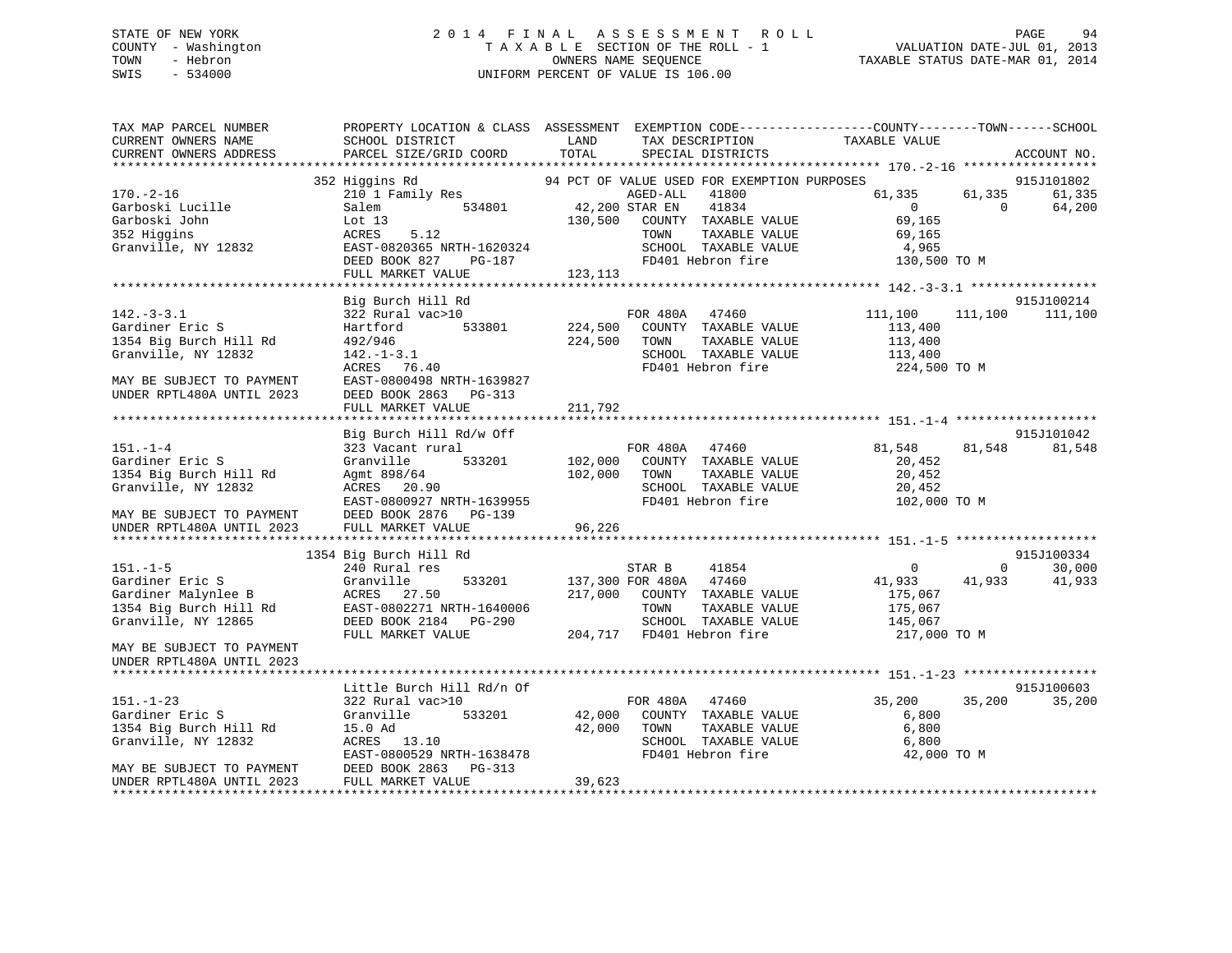# STATE OF NEW YORK 2 0 1 4 F I N A L A S S E S S M E N T R O L L PAGE 95 COUNTY - Washington T A X A B L E SECTION OF THE ROLL - 1 VALUATION DATE-JUL 01, 2013 TOWN - Hebron **CONNERS NAME SEQUENCE** TAXABLE STATUS DATE-MAR 01, 2014 SWIS - 534000 UNIFORM PERCENT OF VALUE IS 106.00

| TAX MAP PARCEL NUMBER                                       | PROPERTY LOCATION & CLASS ASSESSMENT EXEMPTION CODE----------------COUNTY-------TOWN------SCHOOL                                                                  |         |                                                                                                                        |                       |                   |
|-------------------------------------------------------------|-------------------------------------------------------------------------------------------------------------------------------------------------------------------|---------|------------------------------------------------------------------------------------------------------------------------|-----------------------|-------------------|
| CURRENT OWNERS NAME SCHOOL DISTRICT                         |                                                                                                                                                                   | LAND    | TAX DESCRIPTION TAXABLE VALUE                                                                                          |                       |                   |
| CURRENT OWNERS ADDRESS                                      | PARCEL SIZE/GRID COORD                                                                                                                                            | TOTAL   | SPECIAL DISTRICTS                                                                                                      |                       | ACCOUNT NO.       |
|                                                             |                                                                                                                                                                   |         |                                                                                                                        |                       |                   |
|                                                             | 1541 Big Burch Hill Rd                                                                                                                                            |         |                                                                                                                        |                       | 9179900717        |
| $152 - 2 - 1$                                               | 283 Res w/Comuse                                                                                                                                                  |         | COUNTY TAXABLE VALUE 67,500                                                                                            |                       |                   |
| Garner Albert                                               | Granville                                                                                                                                                         |         | TOWN                                                                                                                   | TAXABLE VALUE 67,500  |                   |
|                                                             |                                                                                                                                                                   |         |                                                                                                                        |                       |                   |
|                                                             |                                                                                                                                                                   |         |                                                                                                                        |                       |                   |
|                                                             |                                                                                                                                                                   |         |                                                                                                                        |                       |                   |
|                                                             |                                                                                                                                                                   |         |                                                                                                                        |                       |                   |
|                                                             |                                                                                                                                                                   |         |                                                                                                                        |                       |                   |
|                                                             | 137 Liebig Rd                                                                                                                                                     |         |                                                                                                                        |                       |                   |
| $151. - 1 - 7.8$                                            | 210 1 Family Res                                                                                                                                                  |         | COUNTY TAXABLE VALUE                                                                                                   | 169,500               |                   |
| Garner Albert H                                             | 533201 57,400                                                                                                                                                     |         | TOWN                                                                                                                   | TAXABLE VALUE 169,500 |                   |
| 1510 Albermarle Rd                                          |                                                                                                                                                                   | 169,500 | SCHOOL TAXABLE VALUE                                                                                                   | 169,500               |                   |
| Brooklyn, NY 11226                                          |                                                                                                                                                                   |         | FD401 Hebron fire                                                                                                      | 169,500 TO M          |                   |
|                                                             | STORES 2.48<br>Cranville 533201<br>Rd ACRES 2.48<br>PESST-0804639 NRTH-1640261<br>DEED BOOK 2842 PG-342<br>FIILL MARKET VALUE                                     |         |                                                                                                                        |                       |                   |
|                                                             | FULL MARKET VALUE                                                                                                                                                 | 159,906 |                                                                                                                        |                       |                   |
|                                                             |                                                                                                                                                                   |         |                                                                                                                        |                       |                   |
|                                                             | 103 Lang Hill Rd                                                                                                                                                  |         |                                                                                                                        |                       | 915J100269        |
| $152. - 1 - 22$                                             | 113 Cattle farm                                                                                                                                                   |         | AG DIST 41720 229,375                                                                                                  |                       | 229,375 229,375   |
| Garner Albert H (Granville 1510 Albemarle Rd (ACRES 264.76) |                                                                                                                                                                   |         | 533201 472,100 COUNTY TAXABLE VALUE                                                                                    |                       |                   |
|                                                             |                                                                                                                                                                   | 659,400 | TOWN<br>TAXABLE VALUE                                                                                                  | 430,025<br>430,025    |                   |
|                                                             |                                                                                                                                                                   |         | SCHOOL TAXABLE VALUE 430,025                                                                                           |                       |                   |
|                                                             | Brooklyn, NY 11226<br>Brooklyn, NY 11226<br>MRTH-1634584<br>DEED BOOK 2697 PG-94<br>MAY BE SUBJECT TO PAYMENT<br>FULL MARKET VALUE 622,075                        |         | CA008 Cons agri dst 8                                                                                                  | 430,025 TO M          |                   |
|                                                             |                                                                                                                                                                   |         | 229,375 EX                                                                                                             |                       |                   |
| UNDER AGDIST LAW TIL 2018                                   |                                                                                                                                                                   |         | FD401 Hebron fire                                                                                                      | 659,400 TO M          |                   |
|                                                             |                                                                                                                                                                   |         |                                                                                                                        |                       |                   |
|                                                             | County Route 31                                                                                                                                                   |         |                                                                                                                        |                       |                   |
| $152. - 2 - 37.5$                                           | 129 Land rights                                                                                                                                                   |         | AG DIST<br>41720                                                                                                       | 253,232               | 253, 232 253, 232 |
| Garner Albert H                                             | Granville 533201 327,900 COUNTY TAXABLE VALUE                                                                                                                     |         |                                                                                                                        | 201,368               |                   |
| 1510 Albemarle Rd                                           |                                                                                                                                                                   |         |                                                                                                                        |                       |                   |
| Brooklyn, NY 11226                                          | 2975/146<br>ACRES 149.75                                                                                                                                          |         | 454,600 TOWN TAXABLE VALUE 201,368<br>SCHOOL TAXABLE VALUE 201,368                                                     |                       |                   |
|                                                             |                                                                                                                                                                   |         |                                                                                                                        |                       |                   |
| MAY BE SUBJECT TO PAYMENT                                   |                                                                                                                                                                   |         |                                                                                                                        |                       |                   |
| UNDER AGDIST LAW TIL 2018                                   | EAST-0808326 NRTH-1637731 CA008 Cons agri dst 8 201,368 TO M<br>DEED BOOK 2697 PG-99 253,232 EX<br>FULL MARKET VALUE 428,868 FD401 Hebron fire 1988 1984,600 TO M |         |                                                                                                                        |                       |                   |
|                                                             |                                                                                                                                                                   |         |                                                                                                                        |                       |                   |
|                                                             | Davis Ln                                                                                                                                                          |         |                                                                                                                        |                       |                   |
|                                                             | 322 Rural vac>10                                                                                                                                                  |         | AG DIST<br>41720                                                                                                       | 49,007 49,007 49,007  |                   |
| 160.-1-1.2<br>Garner Albert H                               | Granville                                                                                                                                                         |         |                                                                                                                        |                       |                   |
| 1510 Albemarle Rd                                           | ACRES 64.80                                                                                                                                                       |         | 74,500 COUNTY TAXABLE VALUE 25,493<br>533201 74,500 COUNTY TAXABLE VALUE 25,493<br>80 74,500 TOWN TAXABLE VALUE 25,493 |                       |                   |
| Brooklyn, NY 11226                                          | EAST-0807867 NRTH-1632042                                                                                                                                         |         |                                                                                                                        |                       |                   |
|                                                             | DEED BOOK 3170 PG-75                                                                                                                                              |         | SCHOOL TAXABLE VALUE<br>CA008 Cons agri dst 8                                                                          | 25,4פל<br>25,493 TO M |                   |
| MAY BE SUBJECT TO PAYMENT                                   | FULL MARKET VALUE                                                                                                                                                 | 70,283  | 49,007 EX                                                                                                              |                       |                   |
| UNDER AGDIST LAW TIL 2018                                   |                                                                                                                                                                   |         | FD401 Hebron fire                                                                                                      | 74,500 TO M           |                   |
|                                                             |                                                                                                                                                                   |         |                                                                                                                        |                       |                   |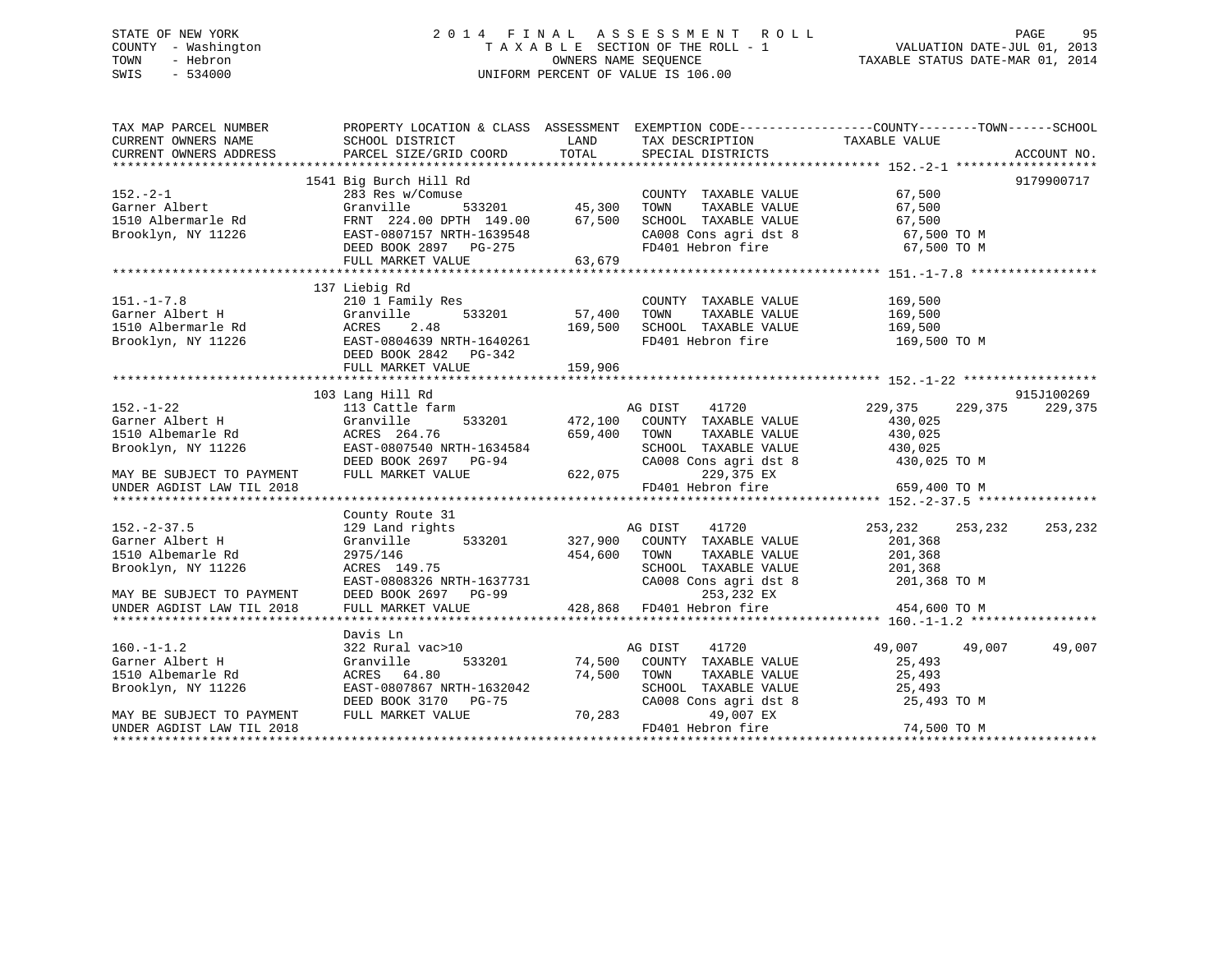# STATE OF NEW YORK 2 0 1 4 F I N A L A S S E S S M E N T R O L L PAGE 96 COUNTY - Washington T A X A B L E SECTION OF THE ROLL - 1 VALUATION DATE-JUL 01, 2013 TOWN - Hebron **CONNERS NAME SEQUENCE** TAXABLE STATUS DATE-MAR 01, 2014 SWIS - 534000 UNIFORM PERCENT OF VALUE IS 106.00

| TAX MAP PARCEL NUMBER<br>CURRENT OWNERS NAME<br>CURRENT OWNERS ADDRESS                                                           | SCHOOL DISTRICT<br>PARCEL SIZE/GRID COORD                                                                                                                                              | LAND<br>TOTAL                        | TAX DESCRIPTION<br>SPECIAL DISTRICTS                                                                                                             | PROPERTY LOCATION & CLASS ASSESSMENT EXEMPTION CODE----------------COUNTY-------TOWN-----SCHOOL<br>TAXABLE VALUE | ACCOUNT NO.      |
|----------------------------------------------------------------------------------------------------------------------------------|----------------------------------------------------------------------------------------------------------------------------------------------------------------------------------------|--------------------------------------|--------------------------------------------------------------------------------------------------------------------------------------------------|------------------------------------------------------------------------------------------------------------------|------------------|
| $175. - 1 - 23.1$<br>Gawronski John E<br>Gawronski Jacquelyn E<br>2079 County Route 47<br>Salem, NY 12865                        | County Route 47 n/off<br>314 Rural vac<10<br>Salem<br>534801<br>FRNT<br>40.00 DPTH 87.00<br>0.08<br>ACRES<br>EAST-0786065 NRTH-1608168<br>DEED BOOK 928<br>PG-167<br>FULL MARKET VALUE | 380<br>380<br>358                    | COUNTY TAXABLE VALUE<br>TOWN<br>TAXABLE VALUE<br>SCHOOL TAXABLE VALUE<br>CA008 Cons agri dst 8<br>FD401 Hebron fire                              | 380<br>380<br>380<br>380 TO M<br>380 TO M                                                                        |                  |
|                                                                                                                                  | 2079 County Route 47                                                                                                                                                                   |                                      |                                                                                                                                                  |                                                                                                                  | 915J101174       |
| $183.2 - 1 - 2$<br>Gawronski John E<br>Gawronski Jacquelyn<br>2079 County Route 47<br>Salem, NY 12865                            | 240 Rural res<br>534801<br>Salem<br>466/350-445/541 & 713<br>ACRES 11.59 BANK<br>999<br>EAST-0785793 NRTH-1608315<br>FULL MARKET VALUE                                                 | 114,000<br>280,500<br>264,623        | STAR B<br>41854<br>COUNTY TAXABLE VALUE<br>TOWN<br>TAXABLE VALUE<br>SCHOOL TAXABLE VALUE<br>FD401 Hebron fire                                    | $\overline{0}$<br>$\Omega$<br>280,500<br>280,500<br>250,500<br>280,500 TO M                                      | 30,000           |
|                                                                                                                                  | West Green Pond Way                                                                                                                                                                    |                                      |                                                                                                                                                  |                                                                                                                  | 915J100452       |
| $143. - 1 - 18$<br>Gebo Patricia G<br>Moore Barry P<br>26 Oak St<br>Corinth, NY 12822                                            | 311 Res vac land - WTRFNT<br>Granville<br>533201<br>FRNT 100.00 DPTH 142.00<br>EAST-0815791 NRTH-1643105<br>DEED BOOK 484<br>PG-296<br>FULL MARKET VALUE                               | 50,500<br>50,500<br>47,642           | COUNTY TAXABLE VALUE<br>TOWN<br>TAXABLE VALUE<br>SCHOOL TAXABLE VALUE<br>FD401 Hebron fire                                                       | 50,500<br>50,500<br>50,500<br>50,500 TO M                                                                        |                  |
|                                                                                                                                  | 1317 County Route 31                                                                                                                                                                   |                                      |                                                                                                                                                  |                                                                                                                  |                  |
| $151. - 1 - 12.4$<br>Gee Geoffrey<br>Lamothe Kimerer<br>1317 County Route 31<br>Granville, NY 12832<br>MAY BE SUBJECT TO PAYMENT | 241 Rural res&ag<br>533201<br>Granville<br>lot 3B<br>ACRES 22.58<br>EAST-0805262 NRTH-1634844<br>DEED BOOK 1959 PG-258<br>FULL MARKET VALUE                                            | 113,700 STAR B<br>286,100<br>269,906 | AGRI-D IND 41730<br>41854<br>COUNTY TAXABLE VALUE<br>TOWN<br>TAXABLE VALUE<br>SCHOOL TAXABLE VALUE<br>CA008 Cons agri dst 8<br>FD401 Hebron fire | 44,037<br>44,037<br>$\mathbf 0$<br>$\Omega$<br>242,063<br>242,063<br>212,063<br>286,100 TO M<br>286,100 TO M     | 44,037<br>30,000 |
| UNDER AGDIST LAW TIL 2021                                                                                                        |                                                                                                                                                                                        |                                      |                                                                                                                                                  |                                                                                                                  |                  |
| $151. - 1 - 12.6$<br>Gee Geoffrey K<br>LaMothe Kimerer L<br>1317 County Route 31<br>Granville, NY 12832                          | County Route 31<br>322 Rural vac>10<br>533201<br>Granville<br>sub lot 3A<br>ACRES 73.05<br>EAST-0803780 NRTH-1634907                                                                   | 218,000<br>218,000                   | 41720<br>AG DIST<br>COUNTY TAXABLE VALUE<br>TOWN<br>TAXABLE VALUE<br>SCHOOL TAXABLE VALUE<br>CA008 Cons agri dst 8                               | 137,539<br>137,539<br>80,461<br>80,461<br>80,461<br>80,461 TO M                                                  | 137,539          |
| MAY BE SUBJECT TO PAYMENT<br>UNDER AGDIST LAW TIL 2018                                                                           | DEED BOOK 1959<br>PG-253<br>FULL MARKET VALUE                                                                                                                                          | 205,660                              | 137,539 EX<br>FD401 Hebron fire                                                                                                                  | 218,000 TO M                                                                                                     |                  |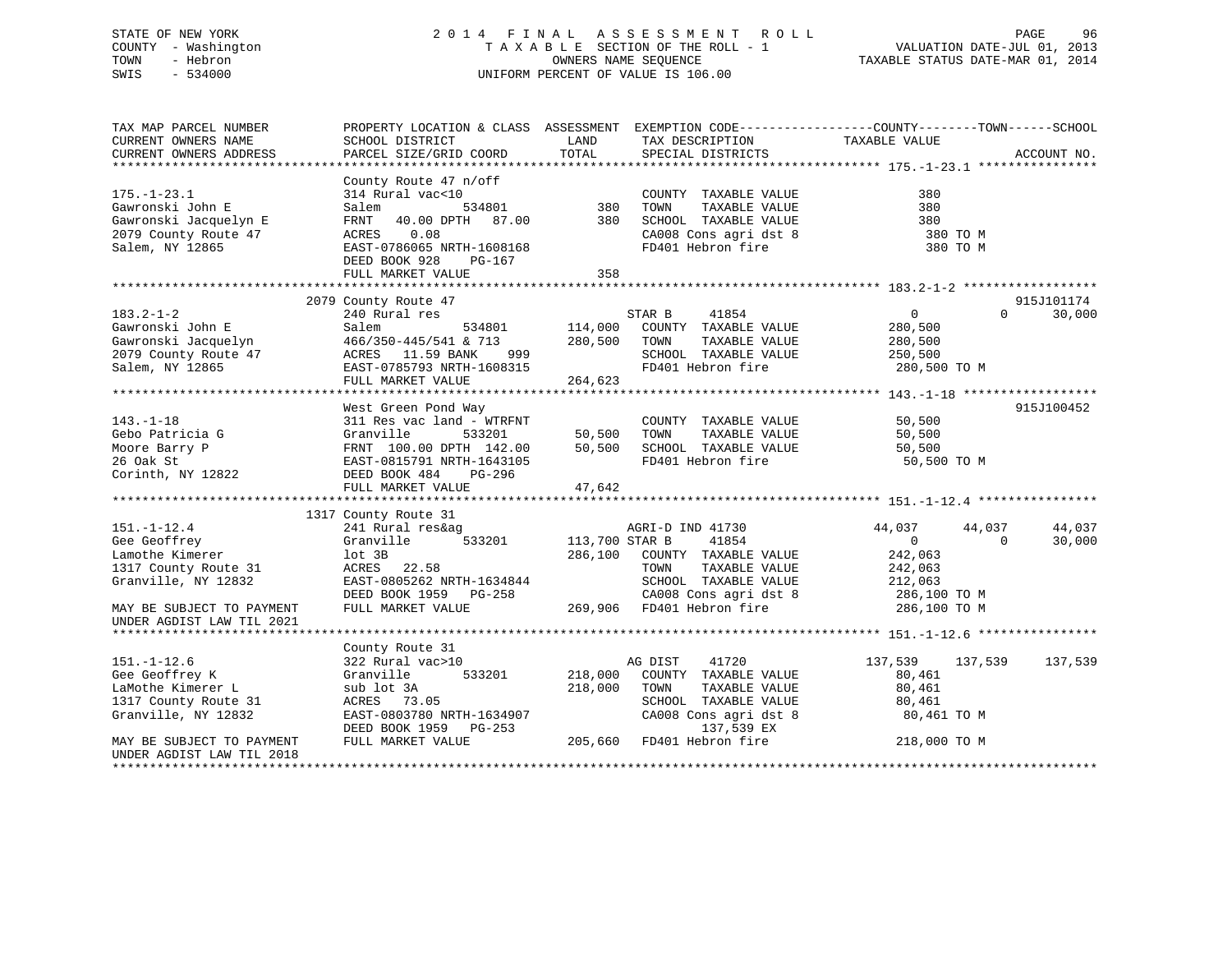# STATE OF NEW YORK 2 0 1 4 F I N A L A S S E S S M E N T R O L L PAGE 97 COUNTY - Washington T A X A B L E SECTION OF THE ROLL - 1 VALUATION DATE-JUL 01, 2013 TOWN - Hebron **CONNERS NAME SEQUENCE** TAXABLE STATUS DATE-MAR 01, 2014 SWIS - 534000 UNIFORM PERCENT OF VALUE IS 106.00

| TAX MAP PARCEL NUMBER<br>CURRENT OWNERS NAME<br>CURRENT OWNERS ADDRESS                                                                                    | PROPERTY LOCATION & CLASS ASSESSMENT EXEMPTION CODE-----------------COUNTY--------TOWN------SCHOOL<br>SCHOOL DISTRICT<br>PARCEL SIZE/GRID COORD                                  | LAND<br>TOTAL                        | TAX DESCRIPTION<br>SPECIAL DISTRICTS                                                                                                                                           | TAXABLE VALUE                                                                                       | ACCOUNT NO.                                  |
|-----------------------------------------------------------------------------------------------------------------------------------------------------------|----------------------------------------------------------------------------------------------------------------------------------------------------------------------------------|--------------------------------------|--------------------------------------------------------------------------------------------------------------------------------------------------------------------------------|-----------------------------------------------------------------------------------------------------|----------------------------------------------|
| $185. - 1 - 17$<br>George Mark<br>Roy Richard<br>14 Chausse Dr<br>Methuen, MA 01844                                                                       | 27 Center Way<br>260 Seasonal res<br>534801<br>Salem<br>ACRES<br>16.78<br>EAST-0815534 NRTH-1605565<br>DEED BOOK 3342 PG-216<br>FULL MARKET VALUE                                | 59,700<br>84,500<br>79,717           | COUNTY TAXABLE VALUE<br>TAXABLE VALUE<br>TOWN<br>SCHOOL TAXABLE VALUE<br>FD401 Hebron fire                                                                                     | 84,500<br>84,500<br>84,500<br>84,500 TO M                                                           | 915J101427                                   |
| $178. - 1 - 2.6$<br>Geraghty Thomas G<br>Geraghty Kathleen A<br>451 Tiplady Rd<br>Granville, NY 12832                                                     | 451 Tiplady Rd<br>210 1 Family Res<br>Salem<br>534801<br>$lot 2-1$<br>ACRES<br>5.25<br>EAST-0817242 NRTH-1612310<br>DEED BOOK 2358 PG-325                                        | 42,400<br>133,000                    | STAR B<br>41854<br>COUNTY TAXABLE VALUE<br>TAXABLE VALUE<br>TOWN<br>SCHOOL TAXABLE VALUE<br>FD401 Hebron fire                                                                  | $\overline{0}$<br>133,000<br>133,000<br>103,000<br>133,000 TO M                                     | $\Omega$<br>30,000                           |
| $178. - 1 - 2.7$<br>Geraghty Thomas G<br>Geraghty Kathleen A<br>451 Tiplady Rd<br>Granville, NY 12832                                                     | Tiplady Rd<br>322 Rural vac>10<br>534801<br>Salem<br>$2 - 2$<br>ACRES 18.23<br>EAST-0817242 NRTH-1612310<br>DEED BOOK 2358 PG-329                                                | 39,700<br>39,700                     | COUNTY TAXABLE VALUE<br>TAXABLE VALUE<br>TOWN<br>SCHOOL TAXABLE VALUE<br>FD401 Hebron fire                                                                                     | 39,700<br>39,700<br>39,700<br>39,700 TO M                                                           |                                              |
| $175. - 1 - 3$<br>Gerber Jeffrey R<br>Woods-Gerber Carisa<br>45 Callaway Rd<br>Arqyle, NY 12809<br>MAY BE SUBJECT TO PAYMENT<br>UNDER AGDIST LAW TIL 2018 | 45 Callaway Rd<br>241 Rural res&ag<br>534801<br>Salem<br>2169/134 2168/165<br>ACRES 46.00 BANK<br>999<br>EAST-0788316 NRTH-1616307<br>DEED BOOK 2169 PG-138<br>FULL MARKET VALUE | 160,500 STAR B<br>293,900<br>277,264 | 41720<br>AG DIST<br>41854<br>COUNTY TAXABLE VALUE<br>TOWN<br>TAXABLE VALUE<br>SCHOOL TAXABLE VALUE<br>CA008 Cons agri dst 8<br>71,739 EX<br>FD401 Hebron fire                  | 71,739<br>71,739<br>$\overline{0}$<br>222,161<br>222,161<br>192,161<br>222,161 TO M<br>293,900 TO M | 915J100104<br>71,739<br>30,000<br>$\Omega$   |
| $176. - 1 - 5$<br>Gerber Robert<br>Gerber Barbara<br>54 Sutliff Ln<br>Salem, NY 12865                                                                     | 54 Sutliff Ln<br>240 Rural res<br>534801<br>Salem<br>ACRES 168.50<br>EAST-0796156 NRTH-1614124<br>DEED BOOK 407<br>PG-942<br>FULL MARKET VALUE                                   | 357,000 STAR B<br>403,500            | 38 PCT OF VALUE USED FOR EXEMPTION PURPOSES<br>VET COM CT 41131<br>41854<br>COUNTY TAXABLE VALUE<br>TAXABLE VALUE<br>TOWN<br>SCHOOL TAXABLE VALUE<br>380,660 FD401 Hebron fire | 38,333<br>30,000<br>$\overline{0}$<br>365,167<br>373,500<br>373,500<br>403,500 TO M                 | 915J100240<br>$\Omega$<br>30,000<br>$\Omega$ |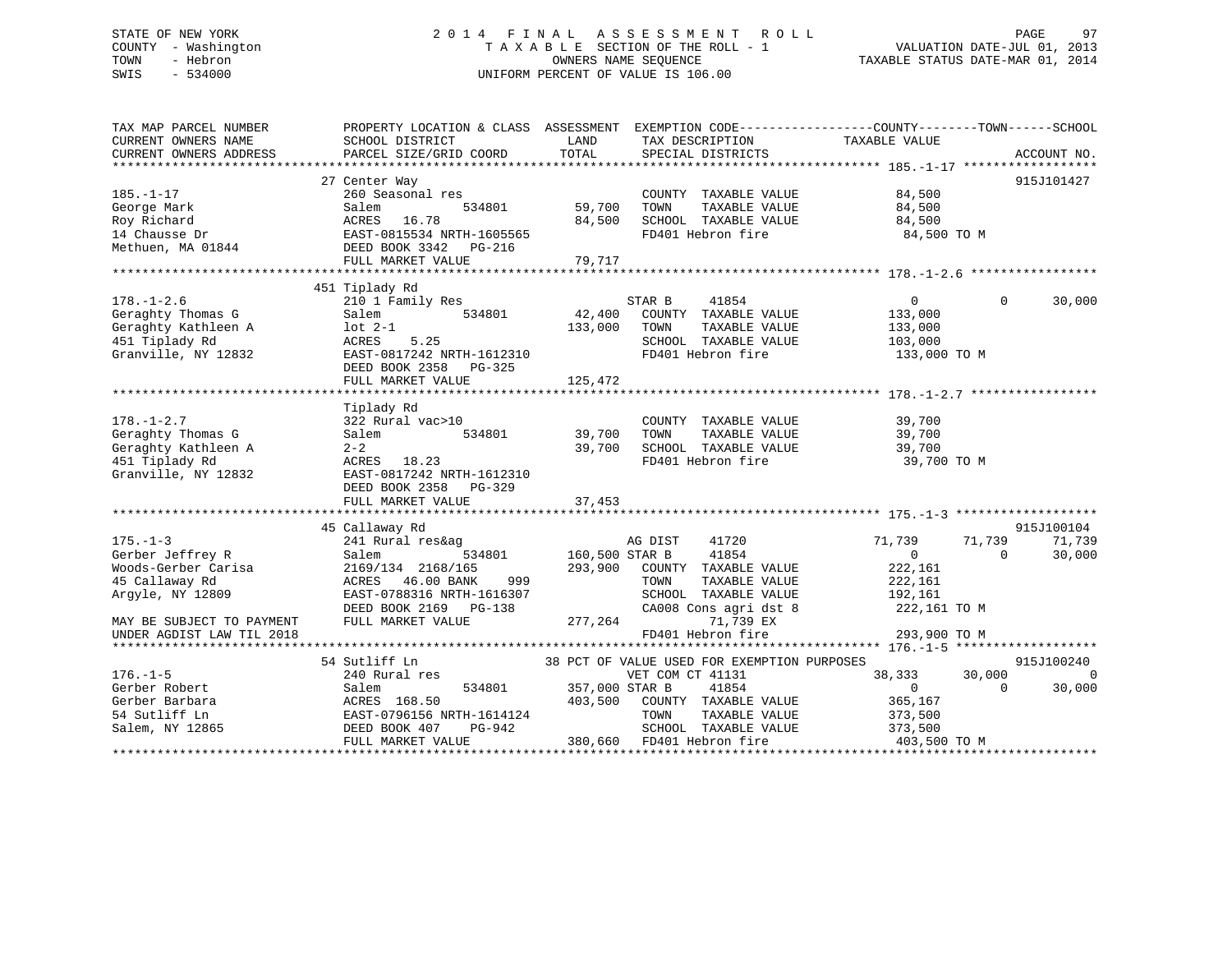# STATE OF NEW YORK 2 0 1 4 F I N A L A S S E S S M E N T R O L L PAGE 98 COUNTY - Washington T A X A B L E SECTION OF THE ROLL - 1 VALUATION DATE-JUL 01, 2013 TOWN - Hebron **CONNERS NAME SEQUENCE** TAXABLE STATUS DATE-MAR 01, 2014 SWIS - 534000 UNIFORM PERCENT OF VALUE IS 106.00

| TAX MAP PARCEL NUMBER<br>CURRENT OWNERS NAME<br>CURRENT OWNERS ADDRESS                                                  | PROPERTY LOCATION & CLASS ASSESSMENT EXEMPTION CODE----------------COUNTY-------TOWN------SCHOOL<br>SCHOOL DISTRICT<br>PARCEL SIZE/GRID COORD         | LAND<br>TOTAL                        | TAX DESCRIPTION<br>SPECIAL DISTRICTS                                                                                                           | TAXABLE VALUE                                                                                  | ACCOUNT NO.      |
|-------------------------------------------------------------------------------------------------------------------------|-------------------------------------------------------------------------------------------------------------------------------------------------------|--------------------------------------|------------------------------------------------------------------------------------------------------------------------------------------------|------------------------------------------------------------------------------------------------|------------------|
|                                                                                                                         | 38 Shepard Rd                                                                                                                                         |                                      |                                                                                                                                                |                                                                                                |                  |
| $152.-2-17.1$<br>Germond Daniel L<br>Germond Karen<br>38 Shepard Rd<br>Granville, NY 12832<br>MAY BE SUBJECT TO PAYMENT | 280 Res Multiple<br>Granville<br>533201<br>ACRES 15.00<br>EAST-0810312 NRTH-1640241<br>DEED BOOK 875<br>PG-190<br>FULL MARKET VALUE                   | 150,000<br>270,500                   | 41854<br>STAR B<br>COUNTY TAXABLE VALUE<br>TOWN<br>TAXABLE VALUE<br>SCHOOL TAXABLE VALUE<br>CA008 Cons agri dst 8<br>255,189 FD401 Hebron fire | $0 \qquad \qquad$<br>$\Omega$<br>270,500<br>270,500<br>240,500<br>270,500 TO M<br>270,500 TO M | 30,000           |
| UNDER AGDIST LAW TIL 2018                                                                                               |                                                                                                                                                       |                                      |                                                                                                                                                |                                                                                                |                  |
| $169. - 1 - 18.25$<br>Gero Richard Lee Jr<br>36 Clark Way<br>Salem, NY 12865                                            | 36 Clark Way<br>260 Seasonal res<br>Granville<br>533201<br>ACRES<br>1.07<br>EAST-0815631 NRTH-1623423<br>DEED BOOK 631<br>PG-334<br>FULL MARKET VALUE | 32,200 TOWN<br>65,000<br>61,321      | COUNTY TAXABLE VALUE 65,000<br>TAXABLE VALUE<br>SCHOOL TAXABLE VALUE<br>FD401 Hebron fire                                                      | 65,000<br>65,000<br>65,000 TO M                                                                | 915J101873       |
|                                                                                                                         | County Route 31                                                                                                                                       |                                      |                                                                                                                                                |                                                                                                |                  |
| $152. - 1 - 1.4$<br>Gervais Thomas<br>786 North Rd<br>Greenwich, NY 12834                                               | 322 Rural vac>10<br>533201<br>Granville<br>ACRES 12.05 67,500<br>EAST-0805990 NRTH-1638685 67,500<br>DEED BOOK 3375 PG-65                             | 67,500                               | COUNTY TAXABLE VALUE<br>TAXABLE VALUE<br>TOWN<br>SCHOOL TAXABLE VALUE<br>FD401 Hebron fire                                                     | 67,500<br>67,500<br>67,500<br>67,500 TO M                                                      |                  |
|                                                                                                                         | 508 Middle Rd                                                                                                                                         |                                      |                                                                                                                                                |                                                                                                | 915J100471       |
| $169. - 1 - 3.1$<br>Gette Robert Jr<br>Gette Theresa<br>508 Middle Rd<br>Salem, NY 12865                                | 241 Rural res&ag<br>534801<br>Salem<br>ACRES 109.00<br>EAST-0806653 NRTH-1624126<br>DEED BOOK 952<br>PG-117<br>FULL MARKET VALUE                      | 209,000 STAR B<br>303,000<br>285,849 | AG DIST<br>41720<br>41854<br>COUNTY TAXABLE VALUE<br>TOWN<br>TAXABLE VALUE<br>SCHOOL TAXABLE VALUE<br>CA008 Cons agri dst 8 231,087 TO M       | 71,913<br>71,913<br>$\overline{0}$<br>$\Omega$<br>231,087<br>231,087<br>201,087                | 71,913<br>30,000 |
| MAY BE SUBJECT TO PAYMENT<br>UNDER AGDIST LAW TIL 2018                                                                  |                                                                                                                                                       |                                      | 71,913 EX<br>FD401 Hebron fire                                                                                                                 | 303,000 TO M                                                                                   |                  |
|                                                                                                                         | Middle Rd/e Off                                                                                                                                       |                                      |                                                                                                                                                |                                                                                                | 915J100362       |
| $169. - 1 - 5$<br>Gette Robert Jr<br>Gette Theresa A<br>508 Middle Rd<br>Salem, NY 12865                                | 322 Rural vac>10<br>534801<br>Salem<br>39.60<br>ACRES<br>EAST-0808323 NRTH-1624193<br>DEED BOOK 2669<br><b>PG-159</b><br>FULL MARKET VALUE            | 34,500<br>34,500<br>32,547           | COUNTY TAXABLE VALUE<br>TOWN<br>TAXABLE VALUE<br>SCHOOL TAXABLE VALUE<br>FD401 Hebron fire                                                     | 34,500<br>34,500<br>34,500<br>34,500<br>34,500 TO M                                            |                  |
|                                                                                                                         |                                                                                                                                                       |                                      |                                                                                                                                                |                                                                                                |                  |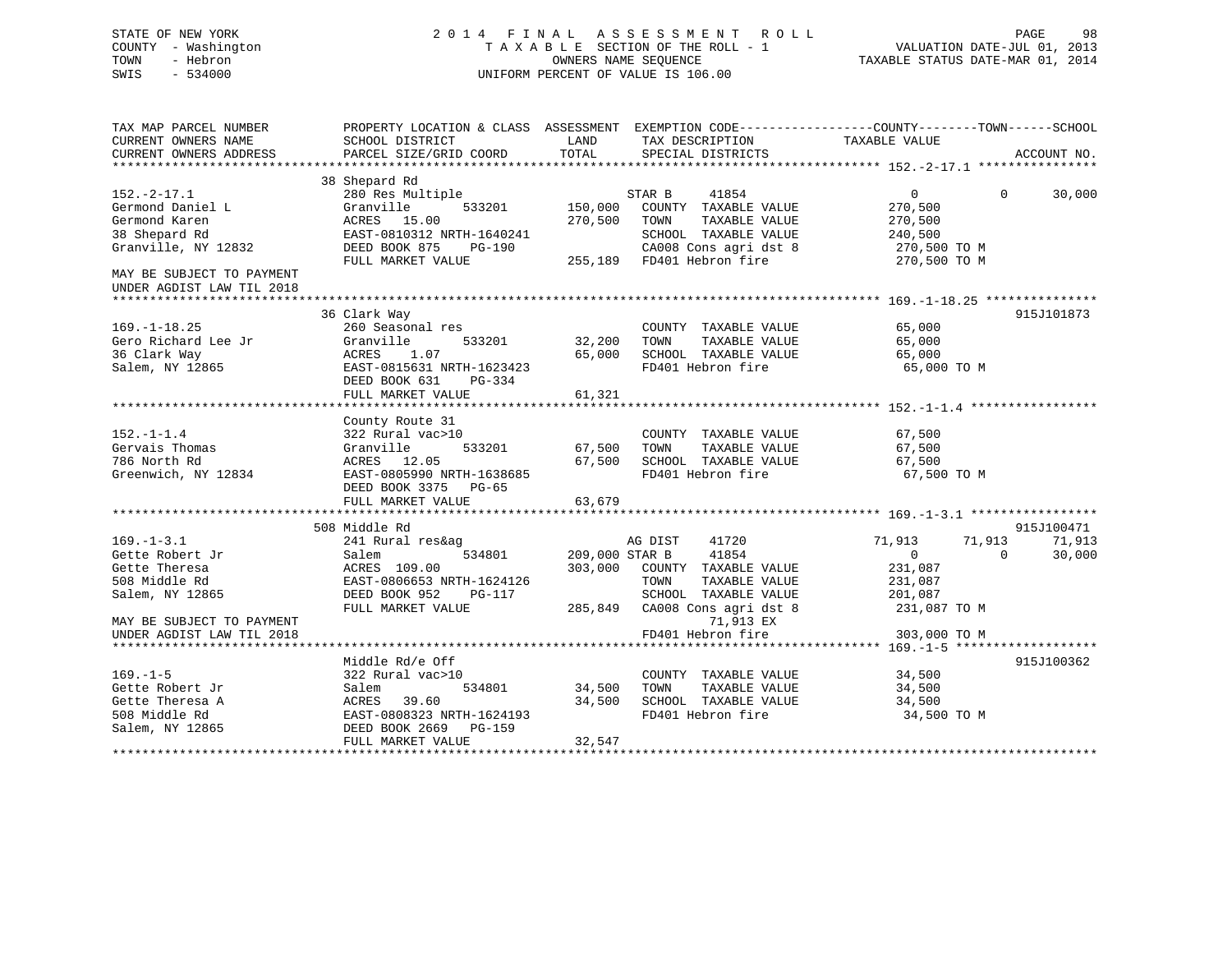# STATE OF NEW YORK 2 0 1 4 F I N A L A S S E S S M E N T R O L L PAGE 99 COUNTY - Washington T A X A B L E SECTION OF THE ROLL - 1 VALUATION DATE-JUL 01, 2013 TOWN - Hebron **CONNERS NAME SEQUENCE** TAXABLE STATUS DATE-MAR 01, 2014 SWIS - 534000 UNIFORM PERCENT OF VALUE IS 106.00

| TAX MAP PARCEL NUMBER                                                                                                                                                                                             | PROPERTY LOCATION & CLASS ASSESSMENT EXEMPTION CODE----------------COUNTY-------TOWN------SCHOOL |               |                                                                          |                                                              |            |
|-------------------------------------------------------------------------------------------------------------------------------------------------------------------------------------------------------------------|--------------------------------------------------------------------------------------------------|---------------|--------------------------------------------------------------------------|--------------------------------------------------------------|------------|
|                                                                                                                                                                                                                   |                                                                                                  |               |                                                                          |                                                              |            |
| $168. - 1 - 4.5$                                                                                                                                                                                                  | 870 County Route 31<br>210 1 Family Res                                                          |               | STAR B<br>41854                                                          | $0 \qquad \qquad$<br>$\Omega$                                | 30,000     |
|                                                                                                                                                                                                                   | Hartford                                                                                         |               | 533801 12,700 COUNTY TAXABLE VALUE                                       | 219,500                                                      |            |
| Jecty Brian<br>Getty Winifred M<br>970 G                                                                                                                                                                          | 1.17<br>ACRES                                                                                    | 219,500       | TOWN<br>TAXABLE VALUE                                                    | 219,500                                                      |            |
| 870 County Route 31<br>Granville, NY 12832<br>County Route 31<br>DEED BOOK 682<br>DEED ACT-080183<br>DEED ACT-082<br>DEED ACT-082<br>DEED ACT-082<br>DEED ACT-082<br>DEED ACT-082<br>DEED ACT-082<br>DEED ACT-082 |                                                                                                  |               | SCHOOL TAXABLE VALUE 189,500                                             |                                                              |            |
|                                                                                                                                                                                                                   |                                                                                                  |               | 325 CA008 Cons agri dst 8<br>207,075 FD401 Hebron fire                   | 219,500 TO M                                                 |            |
|                                                                                                                                                                                                                   | FULL MARKET VALUE                                                                                |               |                                                                          | 219,500 TO M                                                 |            |
|                                                                                                                                                                                                                   |                                                                                                  |               |                                                                          |                                                              |            |
|                                                                                                                                                                                                                   | 480 County Route 31                                                                              |               |                                                                          |                                                              | 915J100533 |
| $176. - 1 - 2$                                                                                                                                                                                                    | 210 1 Family Res                                                                                 |               | STAR B<br>41854                                                          | $\overline{0}$<br>$\Omega$                                   | 30,000     |
| Getty David                                                                                                                                                                                                       | Salem                                                                                            |               | 534801 65,000 COUNTY TAXABLE VALUE<br>ANK 999 150,000 TOWN TAXABLE VALUE | 150,000                                                      |            |
| Getty Susan<br>480 County Route 31 EAST-0795022 NRTH-1617845<br>Salem, NY 12865 DEED BOOK 863 PG-335<br>FIILL MARKET VALUE 141,509                                                                                |                                                                                                  |               |                                                                          | 150,000                                                      |            |
|                                                                                                                                                                                                                   |                                                                                                  |               | SCHOOL TAXABLE VALUE 120,000                                             |                                                              |            |
|                                                                                                                                                                                                                   |                                                                                                  |               |                                                                          | FD401 Hebron fire 150,000 TO M                               |            |
|                                                                                                                                                                                                                   |                                                                                                  |               |                                                                          |                                                              |            |
|                                                                                                                                                                                                                   |                                                                                                  |               |                                                                          |                                                              |            |
|                                                                                                                                                                                                                   | County Route 31                                                                                  |               |                                                                          |                                                              |            |
| $176. - 1 - 2.1$                                                                                                                                                                                                  | 314 Rural vac<10                                                                                 |               | COUNTY TAXABLE VALUE                                                     | 38,000                                                       |            |
| Getty David                                                                                                                                                                                                       | Salem                                                                                            | 534801 38,000 | TOWN                                                                     | TAXABLE VALUE 38,000                                         |            |
| Getty Susan                                                                                                                                                                                                       | 8.0 Ad                                                                                           | 38,000        |                                                                          | SCHOOL TAXABLE VALUE 38,000<br>FD401 Hebron fire 38,000 TO M |            |
| 480 County Route 31                                                                                                                                                                                               | ACRES 8.00                                                                                       |               |                                                                          |                                                              |            |
| Salem, NY 12865                                                                                                                                                                                                   | EAST-0795327 NRTH-1617799                                                                        |               |                                                                          |                                                              |            |
|                                                                                                                                                                                                                   | DEED BOOK 863 PG-338                                                                             |               |                                                                          |                                                              |            |
|                                                                                                                                                                                                                   | FULL MARKET VALUE                                                                                | 35,849        |                                                                          |                                                              |            |
|                                                                                                                                                                                                                   |                                                                                                  |               |                                                                          |                                                              |            |
|                                                                                                                                                                                                                   | 401 Tiplady Rd                                                                                   |               |                                                                          |                                                              |            |
| $177. - 1 - 52.2$                                                                                                                                                                                                 |                                                                                                  |               | COUNTY TAXABLE VALUE 39,000                                              |                                                              |            |
|                                                                                                                                                                                                                   | 210 1 Family Res COUNTY<br>Salem 534801 25,100 TOWN                                              |               |                                                                          |                                                              |            |
| Getty Jeffrey<br>407 N Virginia Ave                                                                                                                                                                               | FRNT 93.00 DPTH 124.00 39,000                                                                    |               |                                                                          |                                                              |            |
| Columbia, NC 27925                                                                                                                                                                                                | 0.26<br>ACRES                                                                                    |               |                                                                          | CA008 Cons agri dst 8 39,000 TO M                            |            |
|                                                                                                                                                                                                                   | EAST-0815685 NRTH-1611805                                                                        |               | FD401 Hebron fire                                                        | 39,000 TO M                                                  |            |
|                                                                                                                                                                                                                   | DEED BOOK 2470 PG-172                                                                            |               |                                                                          |                                                              |            |
|                                                                                                                                                                                                                   |                                                                                                  |               |                                                                          |                                                              |            |
|                                                                                                                                                                                                                   |                                                                                                  |               |                                                                          |                                                              |            |
|                                                                                                                                                                                                                   | Tiplady Rd                                                                                       |               |                                                                          |                                                              |            |
| $178. - 1 - 16.1$                                                                                                                                                                                                 | 314 Rural vac<10                                                                                 |               | COUNTY TAXABLE VALUE                                                     | 5,600                                                        |            |
| Getty Jeffrey                                                                                                                                                                                                     | 534801<br>Salem                                                                                  | 5,600         | TAXABLE VALUE<br>TOWN                                                    | 5,600                                                        |            |
|                                                                                                                                                                                                                   |                                                                                                  | 5,600         | SCHOOL TAXABLE VALUE                                                     | 5,600                                                        |            |
|                                                                                                                                                                                                                   |                                                                                                  |               | FD401 Hebron fire                                                        | 5,600 TO M                                                   |            |
|                                                                                                                                                                                                                   | DEED BOOK 2470 PG-176                                                                            |               |                                                                          |                                                              |            |
|                                                                                                                                                                                                                   | FULL MARKET VALUE                                                                                | 5,283         |                                                                          |                                                              |            |
|                                                                                                                                                                                                                   |                                                                                                  |               |                                                                          |                                                              |            |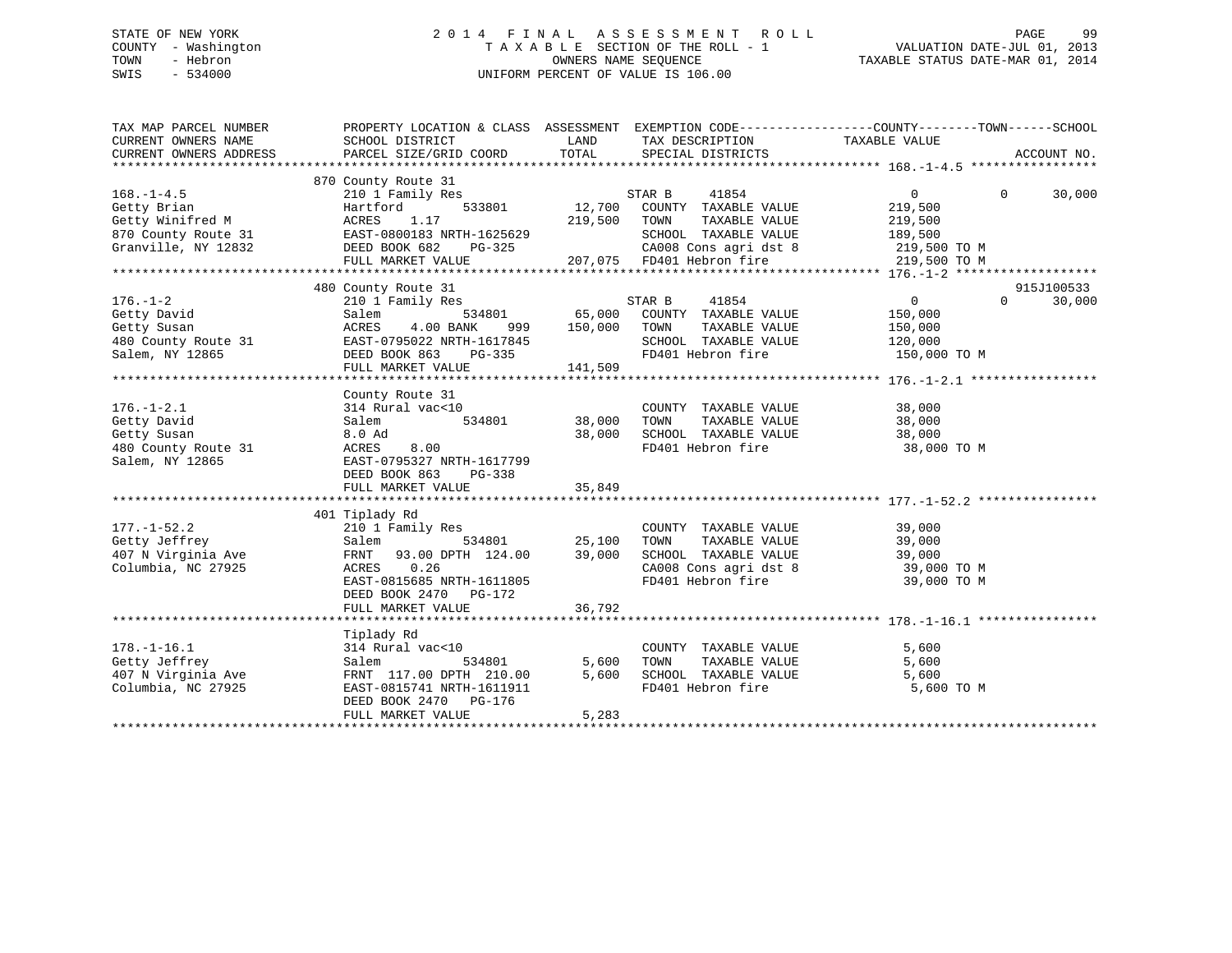# STATE OF NEW YORK 2 0 1 4 F I N A L A S S E S S M E N T R O L L PAGE 100 COUNTY - Washington T A X A B L E SECTION OF THE ROLL - 1 VALUATION DATE-JUL 01, 2013 TOWN - Hebron OWNERS NAME SEQUENCE TAXABLE STATUS DATE-MAR 01, 2014 SWIS - 534000 UNIFORM PERCENT OF VALUE IS 106.00

| TAX MAP PARCEL NUMBER<br>CURRENT OWNERS NAME<br>CURRENT OWNERS ADDRESS | PROPERTY LOCATION & CLASS ASSESSMENT<br>SCHOOL DISTRICT<br>PARCEL SIZE/GRID COORD | LAND<br>TOTAL    | EXEMPTION CODE-----------------COUNTY-------TOWN------SCHOOL<br>TAX DESCRIPTION TAXABLE VALUE<br>SPECIAL DISTRICTS |                                    |              | ACCOUNT NO. |
|------------------------------------------------------------------------|-----------------------------------------------------------------------------------|------------------|--------------------------------------------------------------------------------------------------------------------|------------------------------------|--------------|-------------|
|                                                                        |                                                                                   |                  |                                                                                                                    |                                    |              |             |
| $168. - 1 - 4.6$<br>Getty Kevin D                                      | 818 County Route 31<br>210 1 Family Res<br>533801<br>Hartford                     | 57,800           | STAR B<br>41854<br>COUNTY TAXABLE VALUE                                                                            | $\mathbf{0}$<br>189,500            | $\Omega$     | 30,000      |
| 818 County Route 31<br>Granville, NY 12832                             | 2.55<br>ACRES<br>EAST-0799274 NRTH-1624674                                        | 189,500          | TAXABLE VALUE<br>TOWN<br>SCHOOL TAXABLE VALUE                                                                      | 189,500<br>159,500                 |              |             |
|                                                                        | DEED BOOK 758<br>PG-134<br>FULL MARKET VALUE                                      |                  | CA008 Cons agri dst 8<br>178,774 FD401 Hebron fire                                                                 | 189,500 TO M<br>189,500 TO M       |              |             |
|                                                                        |                                                                                   |                  |                                                                                                                    |                                    |              |             |
|                                                                        | 609 County Route 31                                                               |                  |                                                                                                                    |                                    |              |             |
| $168. - 1 - 18.9$<br>Getty Kyle                                        | 210 1 Family Res<br>533801<br>Hartford                                            | 40,000           | STAR B<br>41854<br>COUNTY TAXABLE VALUE                                                                            | $\overline{0}$<br>79,000           | $\mathbf{0}$ | 30,000      |
| Getty Janis                                                            | 1.00<br>ACRES                                                                     | 79,000           | TOWN<br>TAXABLE VALUE                                                                                              | 79,000                             |              |             |
| 609 County Route 31<br>Salem, NY 12865                                 | EAST-0796630 NRTH-1620775<br>DEED BOOK 758<br>PG-249                              |                  | SCHOOL TAXABLE VALUE<br>CA008 Cons agri dst 8<br>CA008 Cons agri dst 8<br>74,528 FD401 Hebron fire                 | 49,000<br>79,000 TO M              |              |             |
|                                                                        | FULL MARKET VALUE                                                                 |                  |                                                                                                                    | 79,000 TO M                        |              |             |
|                                                                        |                                                                                   |                  |                                                                                                                    |                                    |              |             |
|                                                                        | 618 County Route 31                                                               |                  |                                                                                                                    |                                    |              | 915J101768  |
| $168. - 1 - 18.2$<br>Getty Kyle E<br>Getty Matthew K                   | 270 Mfg housing<br>533801<br>Hartford<br>9.33<br>ACRES                            | 58,000<br>78,500 | STAR B<br>41854<br>COUNTY TAXABLE VALUE<br>TOWN<br>TAXABLE VALUE                                                   | $\overline{0}$<br>78,500<br>78,500 | $\Omega$     | 30,000      |
| 618 County Route 31<br>Salem, NY 12865                                 | EAST-0797108 NRTH-1620704<br>DEED BOOK 2753 PG-23                                 |                  | SCHOOL TAXABLE VALUE<br>CA008 Cons agri dst 8                                                                      | 48,500<br>78,500 TO M              |              |             |
|                                                                        | FULL MARKET VALUE                                                                 |                  | 74,057 FD401 Hebron fire                                                                                           | 78,500 TO M                        |              |             |
|                                                                        |                                                                                   |                  |                                                                                                                    |                                    |              |             |
|                                                                        | 361 Indian Head Way                                                               |                  |                                                                                                                    |                                    |              | 915J101676  |
| $170. - 1 - 13.18$                                                     | 210 1 Family Res                                                                  |                  | 41854<br>STAR B                                                                                                    | $\overline{0}$                     | $\Omega$     | 30,000      |
| Getty Paul J                                                           | Granville<br>533201                                                               |                  | 39,500 COUNTY TAXABLE VALUE                                                                                        | 171,500                            |              |             |
| 361 Indian Head Way                                                    | 4.00 BANK<br>ACRES<br>26                                                          | 171,500          | TOWN<br>TAXABLE VALUE                                                                                              | 171,500                            |              |             |
| Salem, NY 12865                                                        | EAST-0817157 NRTH-1618881<br>DEED BOOK 821<br>PG-95                               |                  | SCHOOL TAXABLE VALUE<br>FD401 Hebron fire                                                                          | 141,500<br>171,500 TO M            |              |             |
|                                                                        | FULL MARKET VALUE                                                                 | 161,792          |                                                                                                                    |                                    |              |             |
|                                                                        |                                                                                   |                  |                                                                                                                    |                                    |              |             |
|                                                                        | 523 County Route 31                                                               |                  |                                                                                                                    |                                    |              |             |
| $168. - 1 - 15.1$                                                      | 210 1 Family Res                                                                  |                  | AG DIST<br>41720                                                                                                   | 169                                | 169          | 169         |
| Getty Ralph LE                                                         | 534801<br>Salem                                                                   | 56,300 STAR EN   | 41834                                                                                                              | $\overline{0}$                     | $\Omega$     | 64,200      |
| Getty Jean LE                                                          | 5.00<br>ACRES                                                                     | 108,000          | COUNTY TAXABLE VALUE                                                                                               | 107,831                            |              |             |
| 523 County Route 31                                                    | EAST-0795097 NRTH-1619027                                                         |                  | TOWN<br>TAXABLE VALUE                                                                                              | 107,831                            |              |             |
| Salem, NY 12865                                                        | DEED BOOK 2473 PG-274                                                             |                  | SCHOOL TAXABLE VALUE                                                                                               | 43,631                             |              |             |
|                                                                        | FULL MARKET VALUE                                                                 | 101,887          | CA008 Cons agri dst 8                                                                                              | 107,831 TO M                       |              |             |
| MAY BE SUBJECT TO PAYMENT                                              |                                                                                   |                  | 169 EX                                                                                                             |                                    |              |             |
| UNDER AGDIST LAW TIL 2018                                              |                                                                                   |                  | FD401 Hebron fire                                                                                                  | 108,000 TO M                       |              |             |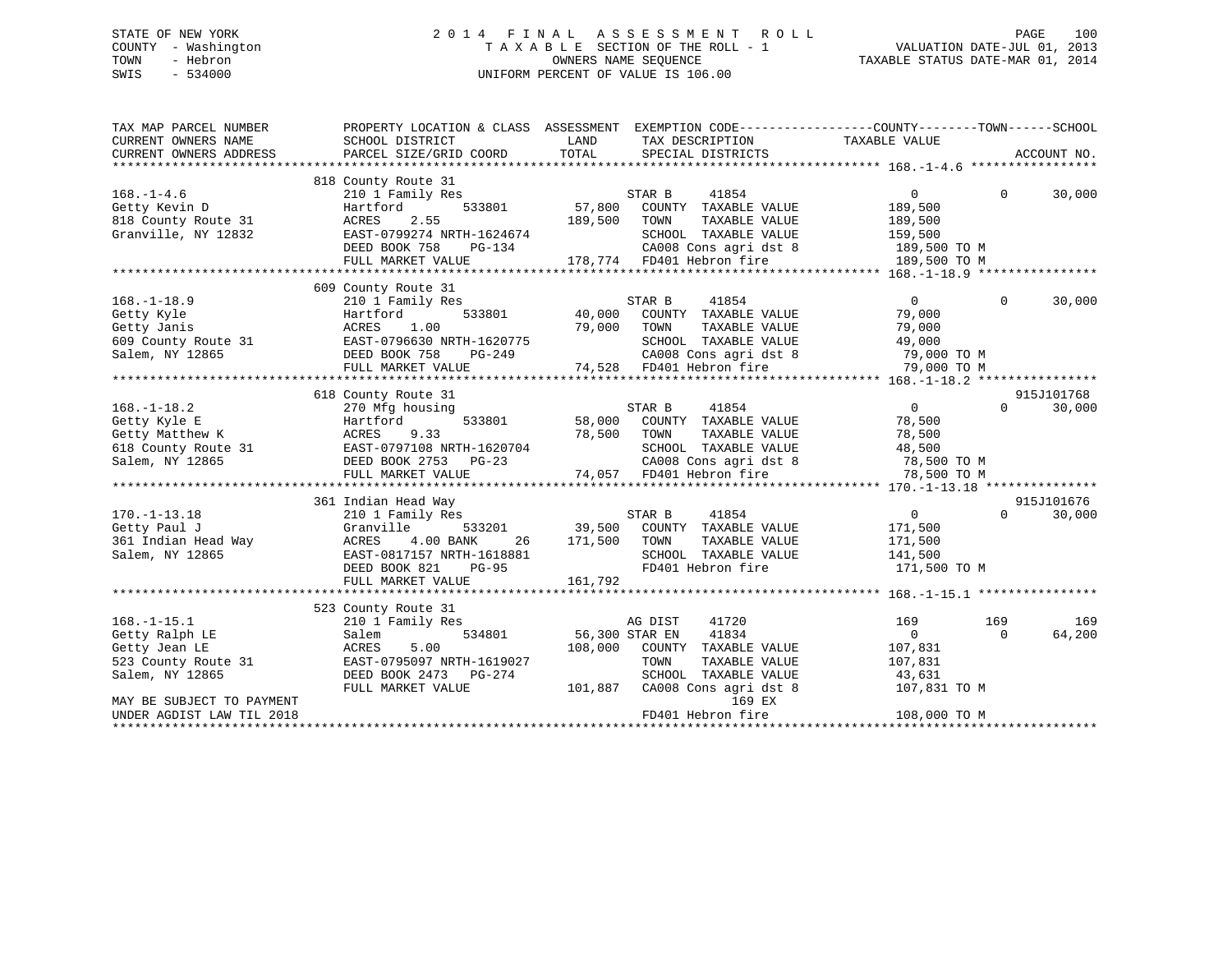| STATE OF NEW YORK   | 2014 FINAL ASSESSMENT ROLL         | 101<br>PAGE                      |
|---------------------|------------------------------------|----------------------------------|
| COUNTY - Washington | TAXABLE SECTION OF THE ROLL - 1    | VALUATION DATE-JUL 01, 2013      |
| TOWN<br>- Hebron    | OWNERS NAME SEOUENCE               | TAXABLE STATUS DATE-MAR 01, 2014 |
| $-534000$<br>SWIS   | UNIFORM PERCENT OF VALUE IS 106.00 |                                  |

| TAX MAP PARCEL NUMBER                                  |                                                                                                                                                                                                                                       |                                                                                                                                                                               | PROPERTY LOCATION & CLASS ASSESSMENT EXEMPTION CODE----------------COUNTY-------TOWN------SCHOOL |
|--------------------------------------------------------|---------------------------------------------------------------------------------------------------------------------------------------------------------------------------------------------------------------------------------------|-------------------------------------------------------------------------------------------------------------------------------------------------------------------------------|--------------------------------------------------------------------------------------------------|
| CURRENT OWNERS NAME                                    | SCHOOL DISTRICT                                                                                                                                                                                                                       | LAND<br>TAX DESCRIPTION<br>TOTAL                                                                                                                                              | TAXABLE VALUE<br>ACCOUNT NO.                                                                     |
| CURRENT OWNERS ADDRESS                                 | PARCEL SIZE/GRID COORD                                                                                                                                                                                                                | SPECIAL DISTRICTS                                                                                                                                                             |                                                                                                  |
|                                                        | 595 County Route 31                                                                                                                                                                                                                   |                                                                                                                                                                               | 915J100245                                                                                       |
| $168. - 1 - 15$                                        |                                                                                                                                                                                                                                       | 41700                                                                                                                                                                         | 61,600 61,600<br>61,600                                                                          |
| Getty Robert J                                         | Salem                                                                                                                                                                                                                                 | 534801 250,400 AG DIST<br>41720                                                                                                                                               | 159,953 159,953 159,953                                                                          |
| 595 County Route 31                                    |                                                                                                                                                                                                                                       | 430,000 STAR B<br>41854                                                                                                                                                       | $\overline{0}$<br>30,000<br>$\overline{0}$                                                       |
| Salem, NY 12865-9621                                   | 1992-6300<br>ACRES 97.80                                                                                                                                                                                                              | COUNTY TAXABLE VALUE                                                                                                                                                          | 208,447                                                                                          |
|                                                        | EAST-0794367 NRTH-1619141                                                                                                                                                                                                             | TOWN<br>TAXABLE VALUE                                                                                                                                                         | 208,447                                                                                          |
| MAY BE SUBJECT TO PAYMENT                              | DEED BOOK 2486 PG-46                                                                                                                                                                                                                  | SCHOOL TAXABLE VALUE                                                                                                                                                          | 178,447                                                                                          |
| UNDER AGDIST LAW TIL 2019                              | FULL MARKET VALUE                                                                                                                                                                                                                     | 405,660 CA008 Cons agri dst 8 270,047 TO M                                                                                                                                    |                                                                                                  |
|                                                        |                                                                                                                                                                                                                                       | 159,953 EX                                                                                                                                                                    |                                                                                                  |
|                                                        |                                                                                                                                                                                                                                       | FD401 Hebron fire                                                                                                                                                             | 430,000 TO M                                                                                     |
|                                                        |                                                                                                                                                                                                                                       |                                                                                                                                                                               |                                                                                                  |
|                                                        | 45 Webber Ln                                                                                                                                                                                                                          |                                                                                                                                                                               | 915J101086                                                                                       |
| $168. - 1 - 4.3$                                       | 210 1 Family Res                                                                                                                                                                                                                      | s<br>533801 533801 38,700 TOWN<br>COUNTY TAXABLE VALUE 65,000<br>TOWN TAXABLE VALUE 65,000                                                                                    |                                                                                                  |
|                                                        |                                                                                                                                                                                                                                       |                                                                                                                                                                               |                                                                                                  |
|                                                        |                                                                                                                                                                                                                                       | SCHOOL TAXABLE VALUE 65,000<br>CA008 Cons agri dst 8 65,000 TO M<br>FD401 Hebron fire 65,000 TO M                                                                             |                                                                                                  |
|                                                        |                                                                                                                                                                                                                                       |                                                                                                                                                                               |                                                                                                  |
|                                                        | 168.-1-4.3<br>Getty Terry Ferry Hartford 533801 38,700<br>Getty Gail FRNT 200.00 DPTH 200.00 65,000<br>908 County Route 31 EAST-0799393 NRTH-1623165<br>Granville, NY 12832 DEED BOOK 2436 PG-103<br>THE MONTH MONTH CALLER SONG 2436 |                                                                                                                                                                               |                                                                                                  |
|                                                        | FULL MARKET VALUE                                                                                                                                                                                                                     | 61,321                                                                                                                                                                        |                                                                                                  |
|                                                        |                                                                                                                                                                                                                                       |                                                                                                                                                                               |                                                                                                  |
|                                                        | 908 County Route 31                                                                                                                                                                                                                   |                                                                                                                                                                               |                                                                                                  |
| $168. - 1 - 4.4$                                       | 210 1 Family Res                                                                                                                                                                                                                      | STAR B<br>41854                                                                                                                                                               | $\overline{0}$<br>$\overline{0}$<br>30,000                                                       |
| $\frac{1}{2}$ and $\frac{1}{2}$<br>Getty Terry         |                                                                                                                                                                                                                                       | Granville 533201 12,600 COUNTY TAXABLE VALUE<br>FRNT 198.00 DPTH 239.00 153,500 TOWN TAXABLE VALUE                                                                            | 153,500                                                                                          |
| 908 County Route 31                                    |                                                                                                                                                                                                                                       |                                                                                                                                                                               | 153,500                                                                                          |
| Granville, NY 12832                                    |                                                                                                                                                                                                                                       |                                                                                                                                                                               |                                                                                                  |
|                                                        |                                                                                                                                                                                                                                       | EAST-0801281 NRTH-1626036 SCHOOL TAXABLE VALUE 123,500<br>DEED BOOK 671 PG-166 CA008 Cons agri dst 8 153,500 TO M<br>FULL MARKET VALUE 144,811 FD401 Hebron fire 153,500 TO M |                                                                                                  |
|                                                        |                                                                                                                                                                                                                                       |                                                                                                                                                                               |                                                                                                  |
|                                                        | Indian Head Way                                                                                                                                                                                                                       |                                                                                                                                                                               | 915J101567                                                                                       |
| $170. - 1 - 12.1$                                      | 210 1 Family Res                                                                                                                                                                                                                      | COUNTY TAXABLE VALUE                                                                                                                                                          |                                                                                                  |
| Getty Tonya M                                          | Salem                                                                                                                                                                                                                                 | $534801$ $47,500$ TOWN<br>TAXABLE VALUE                                                                                                                                       | 147,500<br>147,500                                                                               |
| 361 Indian Head Way                                    | ACRES 24.10                                                                                                                                                                                                                           | SCHOOL TAXABLE VALUE 147,500                                                                                                                                                  |                                                                                                  |
|                                                        | 147,500                                                                                                                                                                                                                               |                                                                                                                                                                               |                                                                                                  |
| Salem, NY 12865                                        | EAST-0817616 NRTH-1618700<br>DEED BOOK 3311 PG-172                                                                                                                                                                                    | CA008 Cons agri dst 8 147,500 TO M<br>FD401 Hebron fire 147,500 TO M                                                                                                          |                                                                                                  |
|                                                        |                                                                                                                                                                                                                                       |                                                                                                                                                                               |                                                                                                  |
|                                                        | FULL MARKET VALUE                                                                                                                                                                                                                     | 139,151                                                                                                                                                                       |                                                                                                  |
|                                                        |                                                                                                                                                                                                                                       |                                                                                                                                                                               |                                                                                                  |
|                                                        |                                                                                                                                                                                                                                       |                                                                                                                                                                               |                                                                                                  |
|                                                        | Darfler Rd                                                                                                                                                                                                                            |                                                                                                                                                                               | 915J100178                                                                                       |
| $159. - 1 - 24$                                        | 105 Vac farmland                                                                                                                                                                                                                      | AG DIST<br>41720                                                                                                                                                              | 82,137<br>82,137<br>82,137                                                                       |
| Gettyvue Farm LLC                                      | Hartford                                                                                                                                                                                                                              | 533801 100,500<br>COUNTY TAXABLE VALUE                                                                                                                                        | 18,363                                                                                           |
| 898 County Route 31                                    | ACRES 68.50                                                                                                                                                                                                                           | 100,500<br>TAXABLE VALUE<br>TOWN                                                                                                                                              | 18,363                                                                                           |
| Granville, NY 12832                                    | EAST-0798318 NRTH-1628828                                                                                                                                                                                                             | SCHOOL TAXABLE VALUE 18,363                                                                                                                                                   |                                                                                                  |
|                                                        | DEED BOOK 901<br>PG-139                                                                                                                                                                                                               |                                                                                                                                                                               | CA008 Cons agri dst 8 18,363 TO M                                                                |
| MAY BE SUBJECT TO PAYMENT<br>UNDER AGDIST LAW TIL 2018 | FULL MARKET VALUE                                                                                                                                                                                                                     | 82,137 EX<br>FD401 Hebron fire                                                                                                                                                | 100,500 TO M                                                                                     |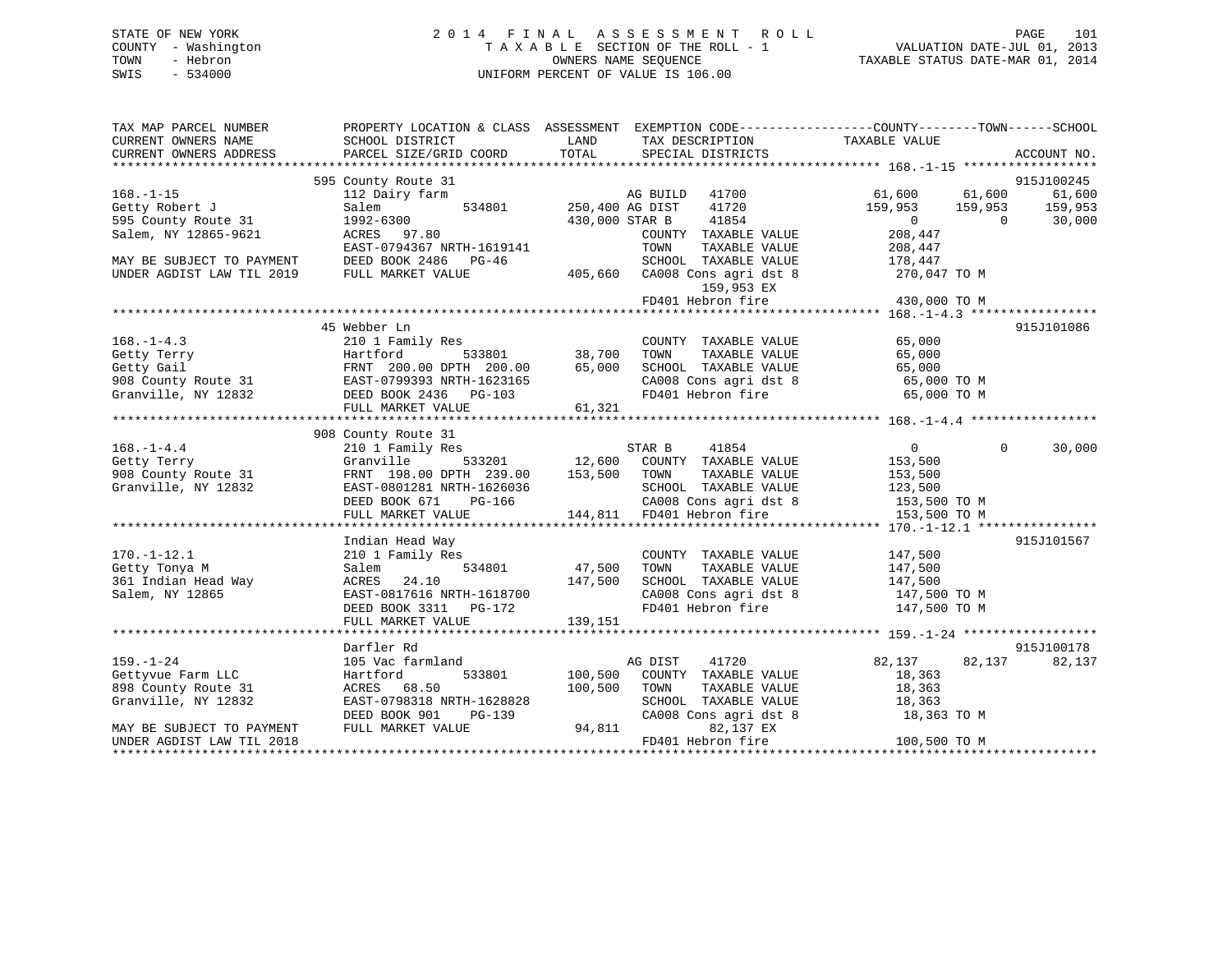# STATE OF NEW YORK 2 0 1 4 F I N A L A S S E S S M E N T R O L L PAGE 102 COUNTY - Washington T A X A B L E SECTION OF THE ROLL - 1 VALUATION DATE-JUL 01, 2013 TOWN - Hebron **CONNERS NAME SEQUENCE** TAXABLE STATUS DATE-MAR 01, 2014 SWIS - 534000 UNIFORM PERCENT OF VALUE IS 106.00

| TAX MAP PARCEL NUMBER<br>CURRENT OWNERS NAME<br>CURRENT OWNERS ADDRESS | PROPERTY LOCATION & CLASS ASSESSMENT EXEMPTION CODE---------------COUNTY-------TOWN------SCHOOL<br>SCHOOL DISTRICT               | LAND    |                                     | TAX DESCRIPTION TAXABLE VALUE                                                                                                                                                                                                                                                         |                          |
|------------------------------------------------------------------------|----------------------------------------------------------------------------------------------------------------------------------|---------|-------------------------------------|---------------------------------------------------------------------------------------------------------------------------------------------------------------------------------------------------------------------------------------------------------------------------------------|--------------------------|
|                                                                        |                                                                                                                                  |         |                                     |                                                                                                                                                                                                                                                                                       |                          |
|                                                                        | 880 County Route 31                                                                                                              |         |                                     |                                                                                                                                                                                                                                                                                       | 915J100247               |
| $168. - 1 - 4.1$                                                       | 112 Dairy farm                                                                                                                   |         | AG BUILD 41700                      | 52,350 52,350 52,350                                                                                                                                                                                                                                                                  |                          |
| Gettyvue Farm LLC                                                      | Hartford                                                                                                                         |         |                                     | 142,530 142,530 142,530                                                                                                                                                                                                                                                               |                          |
| 898 County Route 31                                                    | 1993-250600                                                                                                                      |         | 509,500 COUNTY TAXABLE VALUE        | 314,620                                                                                                                                                                                                                                                                               |                          |
| Granville, NY 12832                                                    | ACRES 62.10                                                                                                                      |         | TOWN<br>TAXABLE VALUE               | 314,620                                                                                                                                                                                                                                                                               |                          |
|                                                                        | EAST-0799556 NRTH-1624367                                                                                                        |         |                                     | SCHOOL TAXABLE VALUE 314,620                                                                                                                                                                                                                                                          |                          |
| MAY BE SUBJECT TO PAYMENT                                              | DEED BOOK 2029    PG-250                                                                                                         |         |                                     | CA008 Cons agri dst 8 366,970 TO M                                                                                                                                                                                                                                                    |                          |
| UNDER AGDIST LAW TIL 2018                                              | FULL MARKET VALUE                                                                                                                | 480,660 | 142,530 EX                          |                                                                                                                                                                                                                                                                                       |                          |
|                                                                        |                                                                                                                                  |         |                                     | FD401 Hebron fire 509,500 TO M                                                                                                                                                                                                                                                        |                          |
|                                                                        |                                                                                                                                  |         |                                     |                                                                                                                                                                                                                                                                                       |                          |
|                                                                        | 898 County Route 31 29 PCT OF VALUE USED FOR EXEMPTION PURPOSES                                                                  |         |                                     |                                                                                                                                                                                                                                                                                       | 915J100248               |
| $168. - 1 - 4.2$                                                       | 112 Dairy farm                                                                                                                   |         | AG BUILD 41700                      |                                                                                                                                                                                                                                                                                       | 53,580                   |
| Gettyvue Farm LLC                                                      | Granville                                                                                                                        |         |                                     | $\frac{1}{246,300}$ and $\frac{1}{246,300}$ and $\frac{1}{246}$ and $\frac{1}{246}$ and $\frac{1}{246}$ and $\frac{1}{246}$ and $\frac{1}{246}$ and $\frac{1}{246}$ and $\frac{1}{246}$ and $\frac{1}{246}$ and $\frac{1}{246}$ and $\frac{1}{246}$ and $\frac{1}{246}$ and $\frac{1$ |                          |
| Getty, L.E. Carolyn R                                                  | ACRES 88.90<br>EAST-0801390 N<br>DEED BOOK 2029<br>ACRES 88.90 657,000 AGED-ALL 41800<br>EAST-0801390 NRTH-1625071 STAR EN 41834 |         |                                     |                                                                                                                                                                                                                                                                                       | 95,265 95,265 95,265     |
| 898 County Route 31                                                    | DEED BOOK 2029 PG-250<br>FIILL MADVER WALLER                                                                                     |         |                                     | $\overline{0}$                                                                                                                                                                                                                                                                        | $\overline{0}$<br>64,200 |
| Granville, NY 12832                                                    |                                                                                                                                  |         |                                     |                                                                                                                                                                                                                                                                                       |                          |
|                                                                        | FULL MARKET VALUE                                                                                                                | 619,811 | TOWN                                | TAXABLE VALUE 345,596                                                                                                                                                                                                                                                                 |                          |
| MAY BE SUBJECT TO PAYMENT                                              |                                                                                                                                  |         | SCHOOL TAXABLE VALUE                | 281,396                                                                                                                                                                                                                                                                               |                          |
| UNDER AGDIST LAW TIL 2020                                              |                                                                                                                                  |         | CA008 Cons agri dst 8               | 494,441 TO M                                                                                                                                                                                                                                                                          |                          |
|                                                                        |                                                                                                                                  |         | 162,559 EX                          |                                                                                                                                                                                                                                                                                       |                          |
|                                                                        |                                                                                                                                  |         | FD401 Hebron fire                   | 657,000 TO M                                                                                                                                                                                                                                                                          |                          |
|                                                                        |                                                                                                                                  |         |                                     |                                                                                                                                                                                                                                                                                       |                          |
|                                                                        | County Route 31/W Off                                                                                                            |         |                                     |                                                                                                                                                                                                                                                                                       | 915J100249               |
| $168. - 1 - 16$                                                        | 105 Vac farmland                                                                                                                 |         | AG DIST<br>41720                    | 92,916 92,916                                                                                                                                                                                                                                                                         | 92,916                   |
| Gettyvue Farm LLC                                                      | Salem                                                                                                                            |         | 534801 138,400 COUNTY TAXABLE VALUE | 45,484<br>45,484                                                                                                                                                                                                                                                                      |                          |
| 898 County Route 31                                                    | ACRES 121.50                                                                                                                     | 138,400 | TOWN                                | TOWN TAXABLE VALUE 45,484<br>SCHOOL TAXABLE VALUE 45,484                                                                                                                                                                                                                              |                          |
| Granville, NY 12832                                                    | EAST-0794281 NRTH-1620985<br>DEED BOOK 2029 PG-250 CA008 Cor<br>FULL MARKET VALUE 130,566                                        |         |                                     |                                                                                                                                                                                                                                                                                       |                          |
| MAY BE SUBJECT TO PAYMENT                                              |                                                                                                                                  |         | CA008 Cons agri dst 8<br>92,916 EX  | 45,484 TO M                                                                                                                                                                                                                                                                           |                          |
| UNDER AGDIST LAW TIL 2018                                              |                                                                                                                                  |         |                                     |                                                                                                                                                                                                                                                                                       |                          |
|                                                                        |                                                                                                                                  |         |                                     |                                                                                                                                                                                                                                                                                       |                          |
|                                                                        | County Route 31                                                                                                                  |         |                                     |                                                                                                                                                                                                                                                                                       | 915J101327               |
| $168. - 1 - 16.1$                                                      | 314 Rural vac<10                                                                                                                 | AG DIST | 41720                               | 19,122                                                                                                                                                                                                                                                                                | 19,122<br>19,122         |
| Gettyvue Farm LLC                                                      | Salem                                                                                                                            |         | 534801 21,200 COUNTY TAXABLE VALUE  | 2,078                                                                                                                                                                                                                                                                                 |                          |
| 898 County Route 31                                                    | 4.70<br>ACRES                                                                                                                    | 21,200  | TOWN                                |                                                                                                                                                                                                                                                                                       |                          |
| Granville, NY 12832                                                    | EAST-0796461 NRTH-1620013                                                                                                        |         |                                     |                                                                                                                                                                                                                                                                                       |                          |
|                                                                        | DEED BOOK 2029 PG-250                                                                                                            |         |                                     | TOWN TAXABLE VALUE 2,078<br>SCHOOL TAXABLE VALUE 2,078<br>CA008 Cons agri dst 8 2,078 TO M                                                                                                                                                                                            |                          |
| MAY BE SUBJECT TO PAYMENT                                              | FULL MARKET VALUE                                                                                                                | 20,000  | 19,122 EX                           |                                                                                                                                                                                                                                                                                       |                          |
| UNDER AGDIST LAW TIL 2018                                              |                                                                                                                                  |         | FD401 Hebron fire                   | 21,200 TO M                                                                                                                                                                                                                                                                           |                          |
|                                                                        |                                                                                                                                  |         |                                     |                                                                                                                                                                                                                                                                                       |                          |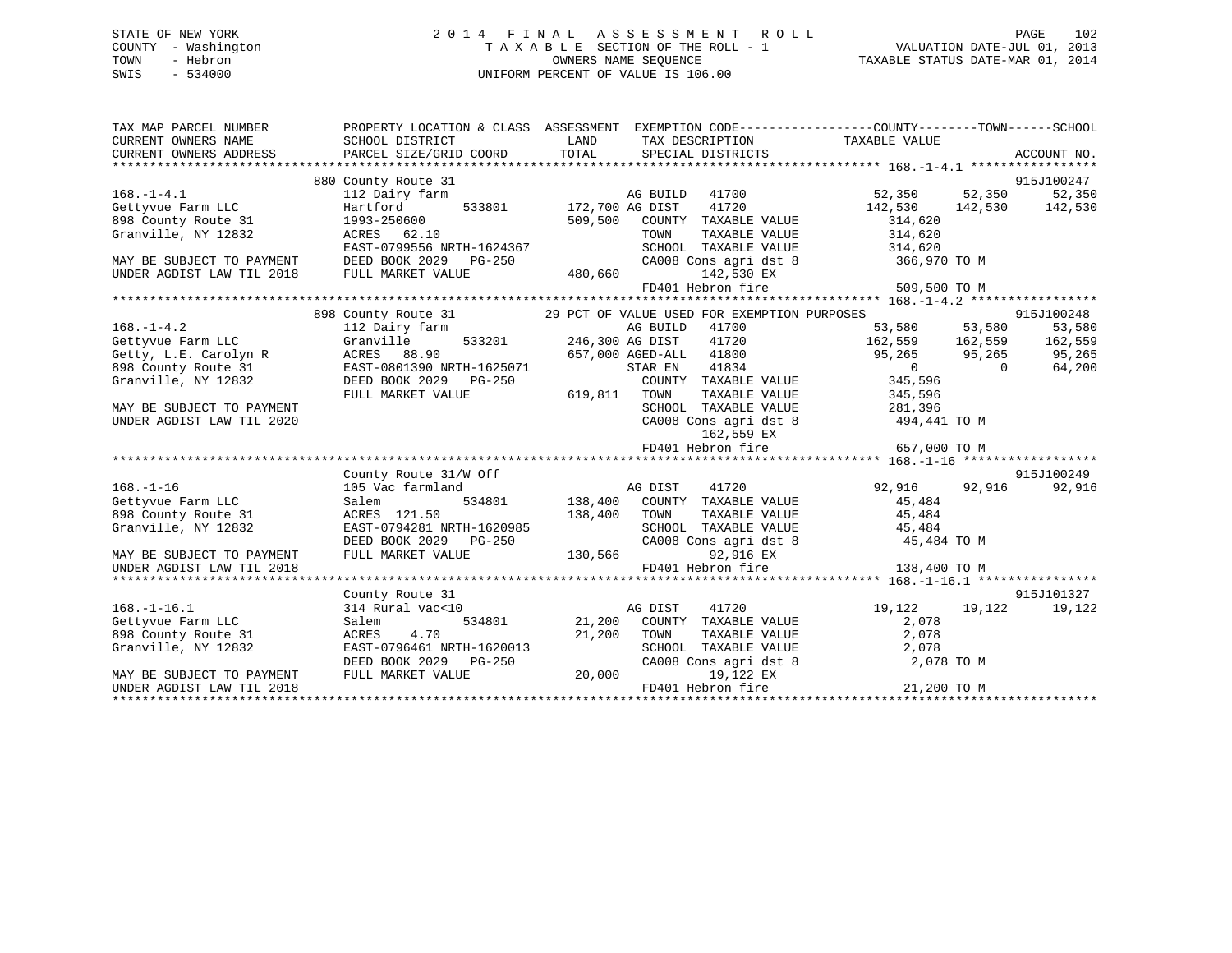# STATE OF NEW YORK 2 0 1 4 F I N A L A S S E S S M E N T R O L L PAGE 103 COUNTY - Washington T A X A B L E SECTION OF THE ROLL - 1 VALUATION DATE-JUL 01, 2013 TOWN - Hebron OWNERS NAME SEQUENCE TAXABLE STATUS DATE-MAR 01, 2014 SWIS - 534000 UNIFORM PERCENT OF VALUE IS 106.00

| TAX MAP PARCEL NUMBER<br>CURRENT OWNERS NAME<br>CURRENT OWNERS ADDRESS                                                                           | PROPERTY LOCATION & CLASS ASSESSMENT<br>SCHOOL DISTRICT<br>PARCEL SIZE/GRID COORD                                                                                           | LAND<br>TAX DESCRIPTION<br>TOTAL<br>SPECIAL DISTRICTS                                                                                                                                  | EXEMPTION CODE-----------------COUNTY-------TOWN------SCHOOL<br>TAXABLE VALUE<br>ACCOUNT NO.        |
|--------------------------------------------------------------------------------------------------------------------------------------------------|-----------------------------------------------------------------------------------------------------------------------------------------------------------------------------|----------------------------------------------------------------------------------------------------------------------------------------------------------------------------------------|-----------------------------------------------------------------------------------------------------|
| $168. - 1 - 18.13$<br>Gettyvue Farm LLC<br>898 County Route 31<br>Granville, NY 12832<br>MAY BE SUBJECT TO PAYMENT<br>UNDER AGDIST LAW TIL 2018  | County Route 31<br>105 Vac farmland<br>533801<br>Hartford<br>ACRES 10.09<br>EAST-0797976 NRTH-1621841<br>DEED BOOK 3122 PG-286<br>FULL MARKET VALUE                         | AG DIST<br>41720<br>32,700<br>COUNTY TAXABLE VALUE<br>32,700<br>TOWN<br>TAXABLE VALUE<br>SCHOOL TAXABLE VALUE<br>CA008 Cons agri dst 8<br>30,849<br>27,264 EX<br>FD401 Hebron fire     | 27,264<br>27,264<br>27,264<br>5,436<br>5,436<br>5,436<br>5,436 TO M<br>32,700 TO M                  |
|                                                                                                                                                  |                                                                                                                                                                             |                                                                                                                                                                                        |                                                                                                     |
| $168. - 1 - 18.10$<br>Gettyvue Farm, LLC<br>898 County Route 31<br>Granville, NY 12832<br>MAY BE SUBJECT TO PAYMENT<br>UNDER AGDIST LAW TIL 2018 | County Route 31<br>105 Vac farmland<br>533801<br>Hartford<br>ACRES 146.60<br>EAST-0759260 NRTH-1196540<br>DEED BOOK 2532    PG-224<br>FULL MARKET VALUE                     | AG DIST<br>41720<br>293,000<br>COUNTY TAXABLE VALUE<br>293,000<br>TOWN<br>TAXABLE VALUE<br>SCHOOL TAXABLE VALUE<br>CA008 Cons agri dst 8<br>276,415<br>180,224 EX<br>FD401 Hebron fire | 180,224<br>180,224<br>180,224<br>112,776<br>112,776<br>112,776<br>112,776 TO M<br>293,000 TO M      |
|                                                                                                                                                  |                                                                                                                                                                             |                                                                                                                                                                                        |                                                                                                     |
| $152. - 1 - 7.4$<br>Giambatista Paul<br>Giambatista Sharon<br>31 Liebig Rd<br>Granville, NY 12832                                                | 31 Liebig Rd<br>210 1 Family Res<br>Granville<br>533201<br>697/87<br>ACRES<br>3.80 BANK<br>26<br>EAST-0805260 NRTH-1637774<br>DEED BOOK 2835 PG-287<br>FULL MARKET VALUE    | STAR B<br>41854<br>34,000<br>COUNTY TAXABLE VALUE<br>145,000<br>TAXABLE VALUE<br>TOWN<br>SCHOOL TAXABLE VALUE<br>FD401 Hebron fire<br>136,792                                          | 915J101247<br>$\Omega$<br>30,000<br>$\overline{0}$<br>145,000<br>145,000<br>115,000<br>145,000 TO M |
|                                                                                                                                                  |                                                                                                                                                                             |                                                                                                                                                                                        |                                                                                                     |
| $177. - 1 - 2$<br>Gilbert Sylvia D<br>1449 E 4Th St<br>Brooklyn, NY 11230                                                                        | 156 Middle Rd<br>210 1 Family Res<br>534801<br>Salem<br>ACRES<br>5.13<br>EAST-0804531 NRTH-1616394<br>DEED BOOK 433<br>PG-699                                               | COUNTY TAXABLE VALUE<br>42,200<br>TAXABLE VALUE<br>TOWN<br>140,000<br>SCHOOL TAXABLE VALUE<br>FD401 Hebron fire                                                                        | 915J100253<br>140,000<br>140,000<br>140,000<br>140,000 TO M                                         |
|                                                                                                                                                  | FULL MARKET VALUE                                                                                                                                                           | 132,075                                                                                                                                                                                |                                                                                                     |
| $161.-2-10.26$<br>Gilbo Gerald<br>Gilbo Catherine<br>140 Higgins Rd<br>Granville, NY 12832                                                       | 140 Higgins Rd<br>270 Mfg housing<br>Granville<br>533201<br>Lot E + B 897/204<br>ACRES 11.41<br>EAST-0818931 NRTH-1624486<br>DEED BOOK 2446<br>$PG-32$<br>FULL MARKET VALUE | STAR B<br>41854<br>86,100<br>COUNTY TAXABLE VALUE<br>116,700<br>TAXABLE VALUE<br>TOWN<br>SCHOOL TAXABLE VALUE<br>FD401 Hebron fire<br>110,094                                          | $\overline{0}$<br>$\Omega$<br>30,000<br>116,700<br>116,700<br>86,700<br>116,700 TO M                |
|                                                                                                                                                  |                                                                                                                                                                             |                                                                                                                                                                                        |                                                                                                     |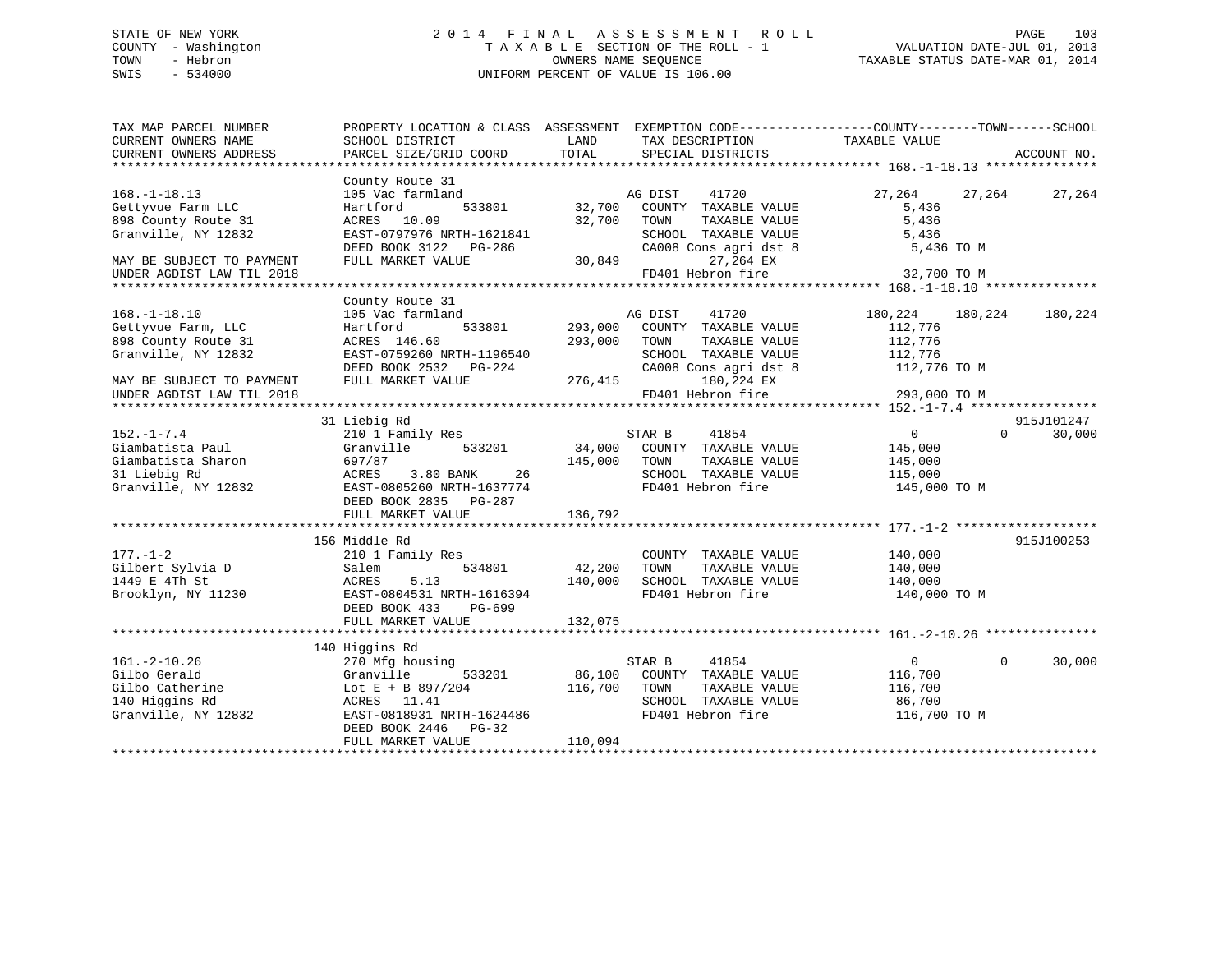# STATE OF NEW YORK 2 0 1 4 F I N A L A S S E S S M E N T R O L L PAGE 104 COUNTY - Washington T A X A B L E SECTION OF THE ROLL - 1 VALUATION DATE-JUL 01, 2013 TOWN - Hebron OWNERS NAME SEQUENCE TAXABLE STATUS DATE-MAR 01, 2014 SWIS - 534000 UNIFORM PERCENT OF VALUE IS 106.00

| TAX MAP PARCEL NUMBER<br>CURRENT OWNERS NAME<br>CURRENT OWNERS ADDRESS                             | PROPERTY LOCATION & CLASS ASSESSMENT EXEMPTION CODE----------------COUNTY-------TOWN------SCHOOL<br>SCHOOL DISTRICT<br>PARCEL SIZE/GRID COORD                                 | LAND<br>TOTAL                | TAX DESCRIPTION TAXABLE VALUE<br>SPECIAL DISTRICTS                                                                                                                                                                                 |                                                                                                     | ACCOUNT NO.                      |
|----------------------------------------------------------------------------------------------------|-------------------------------------------------------------------------------------------------------------------------------------------------------------------------------|------------------------------|------------------------------------------------------------------------------------------------------------------------------------------------------------------------------------------------------------------------------------|-----------------------------------------------------------------------------------------------------|----------------------------------|
| $175. - 1 - 38$<br>Gilchrest Edith<br>89 Callaway Rd<br>Argyle, NY 12809                           | 89 Callaway Rd<br>210 1 Family Res<br>534801<br>Salem<br>1.75<br>ACRES<br>EAST-0787299 NRTH-1615652<br>EASI-078729 NRTH-1615652<br>DEED BOOK 3235 PG-107<br>FULL MARKET VALUE | 53,800<br>118,000<br>111,321 | STAR B<br>41854<br>COUNTY TAXABLE VALUE<br>TAXABLE VALUE<br>TOWN<br>SCHOOL TAXABLE VALUE<br>FD401 Hebron fire                                                                                                                      | $0 \qquad \qquad$<br>118,000<br>118,000<br>88,000<br>118,000 TO M                                   | 915J101573<br>$\Omega$<br>30,000 |
|                                                                                                    |                                                                                                                                                                               |                              |                                                                                                                                                                                                                                    |                                                                                                     |                                  |
| $175. - 1 - 11$<br>Gille Donna Jean<br>3485 County Route 30<br>Salem, NY 12865                     | 3485 County Route 30<br>270 Mfg housing<br>Salem<br>FRNT 100.00 DPTH 75.00 31,000<br>ACRES 0.17<br>EAST-0791142 NRTH-1610742<br>DEED BOOK 2989 PG-336<br>FULL MARKET VALUE    | 29,245                       | $\begin{array}{cccc}\texttt{STAR} & \texttt{B} & \texttt{41854} \\ \texttt{534801} & \texttt{19,900} & \texttt{COUNTY} & \texttt{TAXABLE VALUE} \end{array}$<br>TOWN<br>TAXABLE VALUE<br>SCHOOL TAXABLE VALUE<br>FD401 Hebron fire | $0 \qquad \qquad$<br>31,000<br>31,000<br>$\frac{1}{1}$ , 000<br>31,000 TO M                         | 915L100320<br>$\Omega$<br>30,000 |
|                                                                                                    |                                                                                                                                                                               |                              |                                                                                                                                                                                                                                    |                                                                                                     |                                  |
| $167. - 1 - 33.5$<br>Gillis Nathaniel<br>464 Goose Island Rd<br>Argyle, NY 12809                   | 266 Warnick Rd<br>312 Vac w/imprv<br>Salem<br>534801<br>Lot H<br>FRNT 146.00 DPTH 137.00<br>EAST-0788167 NRTH-1622033<br>DEED BOOK 3257 PG-219<br>FULL MARKET VALUE           | 4,500 TOWN<br>18,396         | COUNTY TAXABLE VALUE 19,500<br>TAXABLE VALUE<br>19,500 SCHOOL TAXABLE VALUE 19,500<br>FD401 Hebron fire                                                                                                                            | 19,500<br>19,500 TO M                                                                               | 915J101673                       |
|                                                                                                    | County Route 30                                                                                                                                                               |                              |                                                                                                                                                                                                                                    |                                                                                                     |                                  |
| $158. - 1 - 2.7$<br>Girard Frank B Jr<br>Girard Patricia A<br>208 Pope Hill Rd<br>Arqyle, NY 12809 | 322 Rural vac>10<br>Hartford 533801<br>lot 3<br>ACRES<br>7.15<br>EAST-0784221 NRTH-1629211<br>DEED BOOK 3079 PG-202                                                           | 45,200<br>45,200             | COUNTY TAXABLE VALUE<br>TAXABLE VALUE<br>TOWN<br>FD401 Hebron fire                                                                                                                                                                 | 45,200<br>45,200<br>SCHOOL TAXABLE VALUE 45,200<br>CA008 Cons agri dst 8 45,200 TO M<br>45,200 TO M |                                  |
|                                                                                                    | FULL MARKET VALUE                                                                                                                                                             | 42,642                       |                                                                                                                                                                                                                                    |                                                                                                     |                                  |
| $186. - 1 - 16$<br>Girard Glen<br>25 Allentown Rd<br>Terryville, CT 06786                          | Blossom Rd/w Off<br>322 Rural vac>10<br>534801 35,000<br>Salem<br>ACRES 14.95<br>EAST-0818332 NRTH-1606670<br>DEED BOOK 2742 PG-313<br>FULL MARKET VALUE                      | 35,000<br>33,019             | COUNTY TAXABLE VALUE<br>TAXABLE VALUE<br>TOWN<br>SCHOOL TAXABLE VALUE 35,000<br>FD401 Hebron fire                                                                                                                                  | 35,000<br>35,000<br>35,000 TO M                                                                     | 915J101551                       |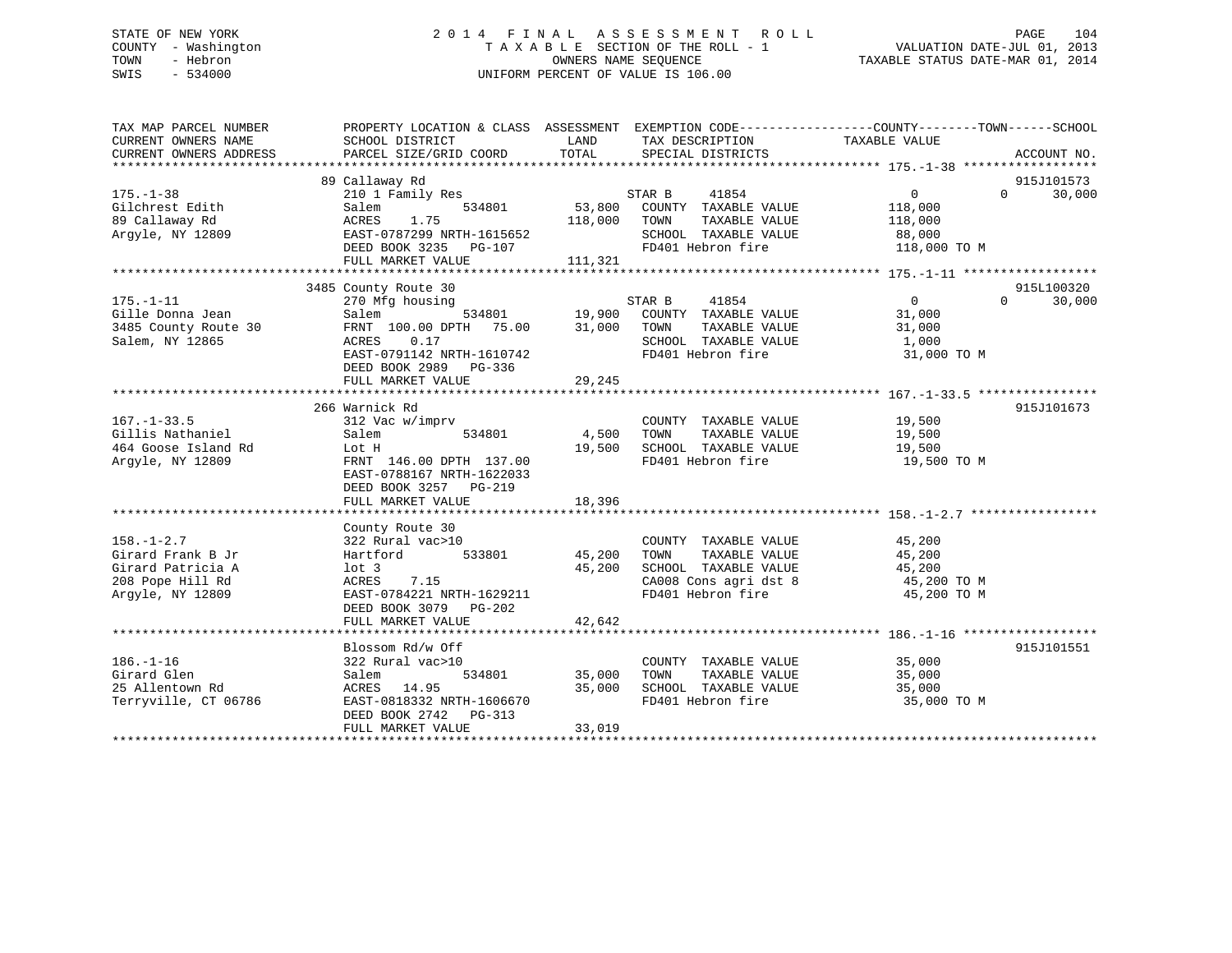# STATE OF NEW YORK 2 0 1 4 F I N A L A S S E S S M E N T R O L L PAGE 105 COUNTY - Washington T A X A B L E SECTION OF THE ROLL - 1 VALUATION DATE-JUL 01, 2013 TOWN - Hebron **CONNERS NAME SEQUENCE** TAXABLE STATUS DATE-MAR 01, 2014 SWIS - 534000 UNIFORM PERCENT OF VALUE IS 106.00

| TAX MAP PARCEL NUMBER                                                                                                                                                                                                                                                                                                                                                                                                        | PROPERTY LOCATION & CLASS ASSESSMENT EXEMPTION CODE----------------COUNTY-------TOWN------SCHOOL                            |             |                                                                                                                          |             |                    |
|------------------------------------------------------------------------------------------------------------------------------------------------------------------------------------------------------------------------------------------------------------------------------------------------------------------------------------------------------------------------------------------------------------------------------|-----------------------------------------------------------------------------------------------------------------------------|-------------|--------------------------------------------------------------------------------------------------------------------------|-------------|--------------------|
|                                                                                                                                                                                                                                                                                                                                                                                                                              |                                                                                                                             | <b>LAND</b> | TAX DESCRIPTION TAXABLE VALUE                                                                                            |             |                    |
| CURRENT OWNERS NAME<br>CURRENT OWNERS NAME<br>CURRENT OWNERS ADDRESS<br>PARCEL SIZE/GRIL                                                                                                                                                                                                                                                                                                                                     |                                                                                                                             |             |                                                                                                                          |             |                    |
|                                                                                                                                                                                                                                                                                                                                                                                                                              |                                                                                                                             |             |                                                                                                                          |             |                    |
|                                                                                                                                                                                                                                                                                                                                                                                                                              |                                                                                                                             |             |                                                                                                                          |             |                    |
|                                                                                                                                                                                                                                                                                                                                                                                                                              |                                                                                                                             |             |                                                                                                                          |             |                    |
|                                                                                                                                                                                                                                                                                                                                                                                                                              |                                                                                                                             |             |                                                                                                                          |             |                    |
|                                                                                                                                                                                                                                                                                                                                                                                                                              |                                                                                                                             |             |                                                                                                                          |             |                    |
|                                                                                                                                                                                                                                                                                                                                                                                                                              |                                                                                                                             |             |                                                                                                                          |             |                    |
|                                                                                                                                                                                                                                                                                                                                                                                                                              |                                                                                                                             |             |                                                                                                                          |             |                    |
|                                                                                                                                                                                                                                                                                                                                                                                                                              |                                                                                                                             |             |                                                                                                                          |             |                    |
|                                                                                                                                                                                                                                                                                                                                                                                                                              |                                                                                                                             |             |                                                                                                                          |             |                    |
|                                                                                                                                                                                                                                                                                                                                                                                                                              | 3689 County Route 30                                                                                                        |             |                                                                                                                          |             | 915J100074         |
| $175. - 1 - 17$                                                                                                                                                                                                                                                                                                                                                                                                              | 210 1 Family Res                                                                                                            |             | COUNTY TAXABLE VALUE 263,500                                                                                             |             |                    |
|                                                                                                                                                                                                                                                                                                                                                                                                                              |                                                                                                                             |             | TOWN TAXABLE VALUE 263,500<br>SCHOOL TAXABLE VALUE 263,500                                                               |             |                    |
|                                                                                                                                                                                                                                                                                                                                                                                                                              |                                                                                                                             |             |                                                                                                                          |             |                    |
|                                                                                                                                                                                                                                                                                                                                                                                                                              |                                                                                                                             |             | FD401 Hebron fire 263,500 TO M                                                                                           |             |                    |
| 175.-1-17 210 1 Family Res<br>Giugliano Carl Salem 534801 133,400<br>Giugliano Nancy ACRES 8.35 263,500<br>185 Dayton St EAST-0789418 NRTH-1614685<br>Sea Cliff, NY 11579-1619 DEED BOOK 807 PG-133<br>FIILL MARKET VALUE 248.585                                                                                                                                                                                            |                                                                                                                             |             |                                                                                                                          |             |                    |
|                                                                                                                                                                                                                                                                                                                                                                                                                              | FULL MARKET VALUE                                                                                                           | 248,585     |                                                                                                                          |             |                    |
|                                                                                                                                                                                                                                                                                                                                                                                                                              |                                                                                                                             |             |                                                                                                                          |             |                    |
|                                                                                                                                                                                                                                                                                                                                                                                                                              | Dunnigan Rd                                                                                                                 |             |                                                                                                                          |             |                    |
| $184. - 1 - 19.8$                                                                                                                                                                                                                                                                                                                                                                                                            |                                                                                                                             |             | COUNTY TAXABLE VALUE 35,500                                                                                              |             |                    |
| Giumarra James A                                                                                                                                                                                                                                                                                                                                                                                                             |                                                                                                                             |             | TOWN TAXABLE VALUE 35,500<br>SCHOOL TAXABLE VALUE 35,500<br>CA008 Cons agri dst 8 35,500 TO M<br>35,500 TO M             |             |                    |
| Giumarra Linda A                                                                                                                                                                                                                                                                                                                                                                                                             |                                                                                                                             |             |                                                                                                                          |             |                    |
| 504 Scott Lake Rd                                                                                                                                                                                                                                                                                                                                                                                                            |                                                                                                                             |             |                                                                                                                          |             |                    |
| Salem, NY 12865                                                                                                                                                                                                                                                                                                                                                                                                              |                                                                                                                             |             | FD401 Hebron fire                                                                                                        | 35,500 TO M |                    |
|                                                                                                                                                                                                                                                                                                                                                                                                                              | 314 Rural vac<10<br>Salem 534801 35,500<br>lot 8 35,500<br>ACRES 7.80<br>EAST-0797579 NRTH-1602101<br>DEED BOOK 2639 PG-277 |             |                                                                                                                          |             |                    |
|                                                                                                                                                                                                                                                                                                                                                                                                                              |                                                                                                                             |             |                                                                                                                          |             |                    |
|                                                                                                                                                                                                                                                                                                                                                                                                                              |                                                                                                                             |             |                                                                                                                          |             |                    |
|                                                                                                                                                                                                                                                                                                                                                                                                                              | 7873 State Route 22                                                                                                         |             |                                                                                                                          |             | 915J100259         |
| $144. -1 -1$                                                                                                                                                                                                                                                                                                                                                                                                                 |                                                                                                                             |             | 9<br>533201 117,897 117,897 117,897<br>533201 351,000 COUNTY TAXABLE VALUE 357,103<br>475,000 TOWN TAXABLE VALUE 357,103 |             |                    |
|                                                                                                                                                                                                                                                                                                                                                                                                                              |                                                                                                                             |             |                                                                                                                          |             |                    |
|                                                                                                                                                                                                                                                                                                                                                                                                                              |                                                                                                                             |             |                                                                                                                          |             |                    |
|                                                                                                                                                                                                                                                                                                                                                                                                                              |                                                                                                                             |             |                                                                                                                          |             |                    |
|                                                                                                                                                                                                                                                                                                                                                                                                                              |                                                                                                                             |             | SCHOOL TAXABLE VALUE 357,103<br>CA001 Cons agri dst 1 357,103 TO                                                         |             |                    |
| $\begin{tabular}{lllllllllllllllllllll} \hline 144.-1-1 & 241~\mathrm{Rural}~\mathrm{res\&ag} & \mathrm{AG~DIST} & 41720 \\ \mathrm{Glasticr~ Terry~Trustee} & \mathrm{Granville} & 533201 & 351,000 & \mathrm{COUNTY~ TAXABLE~VALU} \\ \hline 7811~\mathrm{State~Route~22} & \mathrm{ACRES~164.80} & 475,000 & \mathrm{TOWN} & \mathrm{TAXABLE~VALU} \\ \mathrm{Granville,~NY~12832} & \mathrm{EAST-0819202~\mathrm{NRTH-1$ |                                                                                                                             |             |                                                                                                                          |             |                    |
| UNDER AGDIST LAW TIL 2018                                                                                                                                                                                                                                                                                                                                                                                                    |                                                                                                                             |             | FD401 Hebron fire 475,000 TO M                                                                                           |             |                    |
|                                                                                                                                                                                                                                                                                                                                                                                                                              |                                                                                                                             |             |                                                                                                                          |             |                    |
|                                                                                                                                                                                                                                                                                                                                                                                                                              | 7811 State Route 22                                                                                                         |             |                                                                                                                          |             |                    |
| $144. -1 - 1.1$                                                                                                                                                                                                                                                                                                                                                                                                              | 210 1 Family Res                                                                                                            |             | 41854<br>STAR B                                                                                                          |             | $0 \t 0 \t 30,000$ |
| Glasier Terry W                                                                                                                                                                                                                                                                                                                                                                                                              | Granville                                                                                                                   |             | 533201 83,400 COUNTY TAXABLE VALUE 172,000                                                                               |             |                    |
|                                                                                                                                                                                                                                                                                                                                                                                                                              |                                                                                                                             |             |                                                                                                                          |             |                    |
|                                                                                                                                                                                                                                                                                                                                                                                                                              |                                                                                                                             |             |                                                                                                                          |             |                    |
| 7811 State Route 22 (18 BANK 999 172,000 TOWN TAXABLE VALUE 172,000 (2000)<br>Granville, NY 12832 (EAST-0820313 NRTH-1646016 (SCHOOL TAXABLE VALUE 142,000                                                                                                                                                                                                                                                                   | DEED BOOK 672                                                                                                               |             |                                                                                                                          |             |                    |
|                                                                                                                                                                                                                                                                                                                                                                                                                              | FULL MARKET VALUE                                                                                                           |             | PG-335 CA001 Cons agri dst 1 172,000 TO<br>LUE 162,264 FD401 Hebron fire 172,000 TO M                                    |             |                    |
|                                                                                                                                                                                                                                                                                                                                                                                                                              |                                                                                                                             |             |                                                                                                                          |             |                    |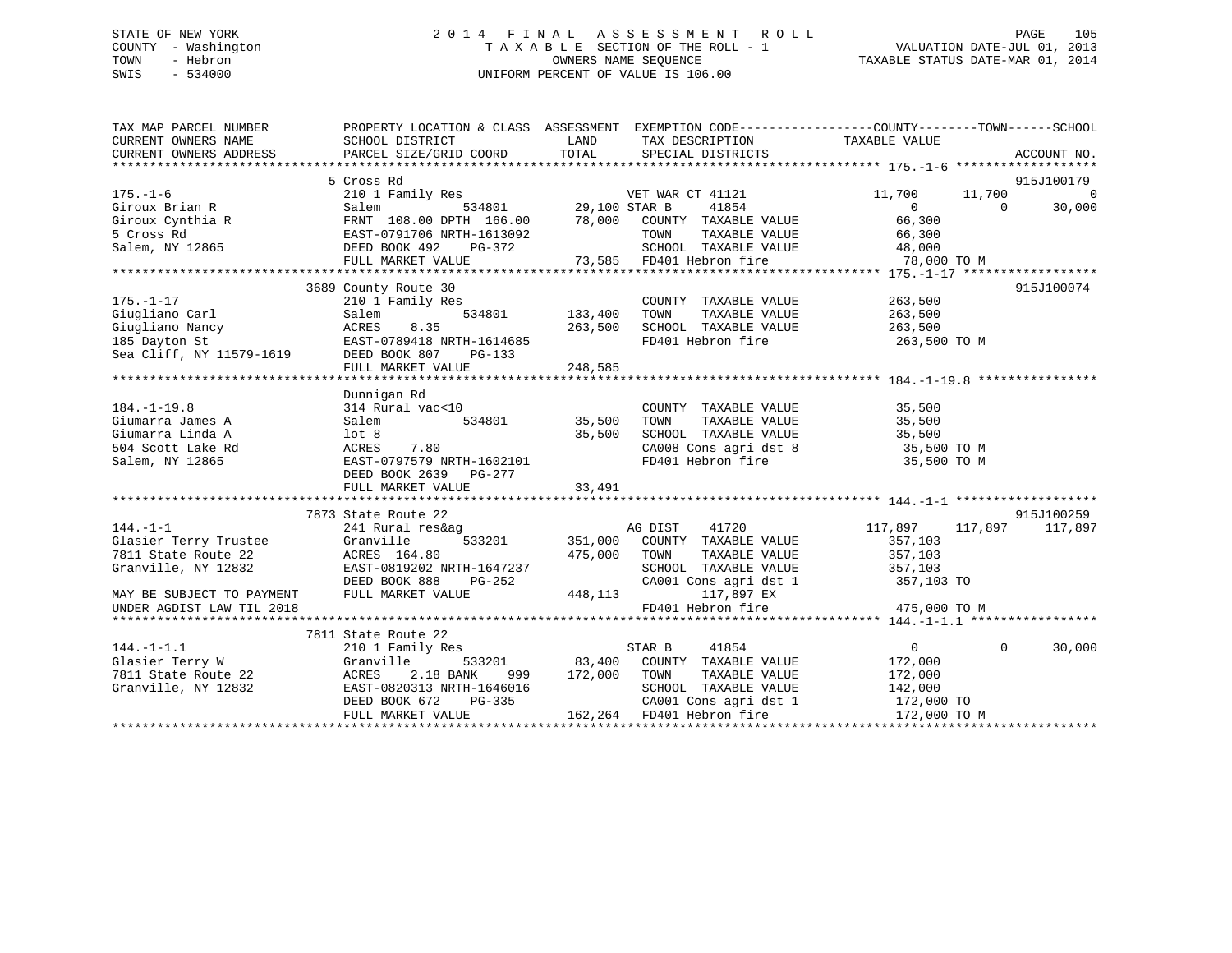# STATE OF NEW YORK 2 0 1 4 F I N A L A S S E S S M E N T R O L L PAGE 106 COUNTY - Washington T A X A B L E SECTION OF THE ROLL - 1 VALUATION DATE-JUL 01, 2013 TOWN - Hebron OWNERS NAME SEQUENCE TAXABLE STATUS DATE-MAR 01, 2014 SWIS - 534000 UNIFORM PERCENT OF VALUE IS 106.00

| TAX MAP PARCEL NUMBER<br>CURRENT OWNERS NAME<br>CURRENT OWNERS ADDRESS                                | PROPERTY LOCATION & CLASS ASSESSMENT EXEMPTION CODE---------------COUNTY-------TOWN------SCHOOL<br>SCHOOL DISTRICT<br>PARCEL SIZE/GRID COORD                             | LAND<br>TOTAL                     | TAX DESCRIPTION<br>SPECIAL DISTRICTS                                                                                                                                      | TAXABLE VALUE                                                                                   | ACCOUNT NO.                      |
|-------------------------------------------------------------------------------------------------------|--------------------------------------------------------------------------------------------------------------------------------------------------------------------------|-----------------------------------|---------------------------------------------------------------------------------------------------------------------------------------------------------------------------|-------------------------------------------------------------------------------------------------|----------------------------------|
| $144. - 1 - 24$<br>Glover K. Russell<br>Miller Angela<br>1333 Route 153<br>West Pawlet, VT 05775      | State Route 22/E Off<br>322 Rural vac>10<br>Granville<br>533201<br>ACRES 128.50<br>EAST-0822858 NRTH-1641629<br>DEED BOOK 874<br>PG-229<br>FULL MARKET VALUE             | 91,500 TOWN<br>91,500<br>86,321   | COUNTY TAXABLE VALUE<br>TAXABLE VALUE<br>SCHOOL TAXABLE VALUE<br>FD401 Hebron fire                                                                                        | 91,500<br>91,500<br>91,500<br>91,500 TO M                                                       | 915J100470                       |
| $151. - 1 - 22.6$<br>Godfrey Ronald P<br>PO Box 294<br>Argyle, NY 12809                               | 265 Little Burch Hill Rd<br>242 Rurl res&rec<br>533801<br>Hartford<br>ACRES 10.20<br>EAST-0800250 NRTH-1635827<br>DEED BOOK 826<br>$PG-102$<br>FULL MARKET VALUE         | 83,000 TOWN<br>97,500<br>91,981   | COUNTY TAXABLE VALUE<br>TAXABLE VALUE<br>SCHOOL TAXABLE VALUE<br>FD401 Hebron fire                                                                                        | 97,500<br>97,500<br>97,500<br>97,500 TO M                                                       | 915J101251                       |
| $142. - 3 - 2.2$<br>Goering Robert<br>Goering Camilla<br>681 County Route 46<br>Fort Edward, NY 12828 | Lily Pond Rd<br>314 Rural vac<10<br>533801<br>Hartford<br>$142. - 1 - 2.2$<br>ACRES<br>2.10<br>EAST-0796217 NRTH-1644496<br>DEED BOOK 604<br>PG-279<br>FULL MARKET VALUE | 33,700<br>33,700<br>31,792        | COUNTY TAXABLE VALUE<br>TOWN<br>TAXABLE VALUE<br>SCHOOL TAXABLE VALUE<br>FD401 Hebron fire                                                                                | 33,700<br>33,700<br>33,700<br>33,700 TO M                                                       | 915J101071                       |
| $178. - 1 - 36$<br>Golden Robert<br>Golden Linda P<br>642 Tiplady Rd<br>Granville, NY 12832           | 642 Tiplady Rd<br>240 Rural res<br>534801<br>Salem<br>Lot 19<br>ACRES 27.11<br>EAST-0821305 NRTH-1609660<br>DEED BOOK 907<br>PG-89<br>FULL MARKET VALUE                  | 73,900<br>273,000 TOWN<br>257,547 | 41854<br>STAR B<br>COUNTY TAXABLE VALUE<br>TAXABLE VALUE<br>SCHOOL TAXABLE VALUE<br>FD401 Hebron fire                                                                     | $\overline{0}$<br>273,000<br>273,000<br>243,000<br>273,000 TO M                                 | 915J101372<br>$\Omega$<br>30,000 |
| $183. - 1 - 9$<br>Goldman Jude I<br>Goldman Kelly I<br>3322 County Route 30<br>Salem, NY 12865        | 3322 County Route 30<br>210 1 Family Res<br>534801<br>Salem<br>ACRES<br>5.21<br>EAST-0790868 NRTH-1607414<br>DEED BOOK 1716 PG-254<br>FULL MARKET VALUE                  | 70,500<br>163,500                 | STAR B<br>41854<br>COUNTY TAXABLE VALUE<br>TOWN<br>TAXABLE VALUE<br>SCHOOL TAXABLE VALUE<br>CA008 Cons agri dst 8<br>154,245 FD401 Hebron fire<br>LD401 West hebron light | $\overline{0}$<br>163,500<br>163,500<br>133,500<br>163,500 TO M<br>163,500 TO M<br>163,500 TO M | 915J100403<br>$\Omega$<br>30,000 |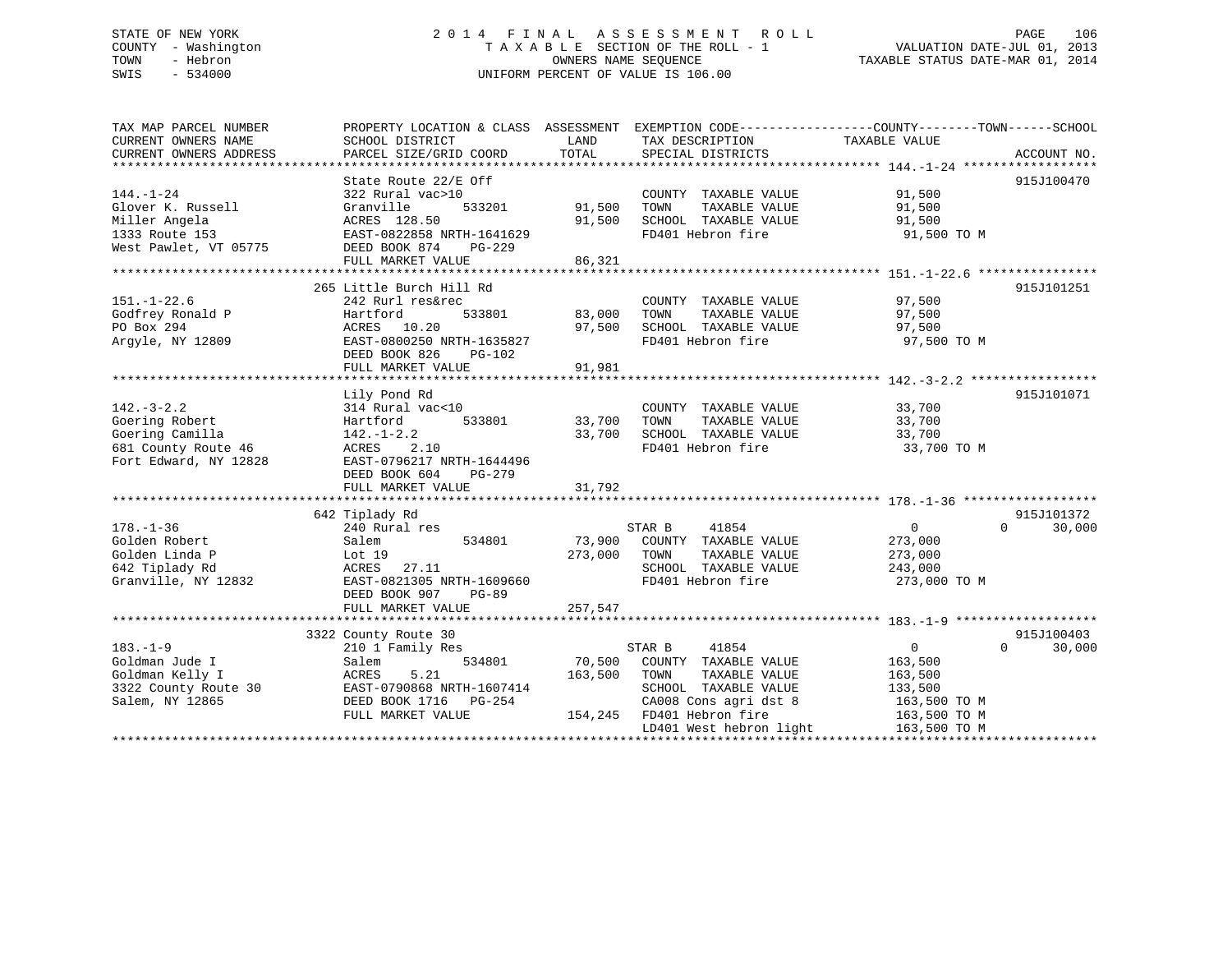# STATE OF NEW YORK 2 0 1 4 F I N A L A S S E S S M E N T R O L L PAGE 107 COUNTY - Washington T A X A B L E SECTION OF THE ROLL - 1 VALUATION DATE-JUL 01, 2013 TOWN - Hebron OWNERS NAME SEQUENCE TAXABLE STATUS DATE-MAR 01, 2014 SWIS - 534000 UNIFORM PERCENT OF VALUE IS 106.00

| TAX MAP PARCEL NUMBER<br>CURRENT OWNERS NAME                                                                                                                            | PROPERTY LOCATION & CLASS ASSESSMENT EXEMPTION CODE----------------COUNTY-------TOWN------SCHOOL<br>SCHOOL DISTRICT                                                                                                                                                                                       | LAND                       | TAX DESCRIPTION TAXABLE VALUE                                                                                                         |                                                                                                    |                          |
|-------------------------------------------------------------------------------------------------------------------------------------------------------------------------|-----------------------------------------------------------------------------------------------------------------------------------------------------------------------------------------------------------------------------------------------------------------------------------------------------------|----------------------------|---------------------------------------------------------------------------------------------------------------------------------------|----------------------------------------------------------------------------------------------------|--------------------------|
| CURRENT OWNERS ADDRESS                                                                                                                                                  | PARCEL SIZE/GRID COORD                                                                                                                                                                                                                                                                                    | TOTAL                      | SPECIAL DISTRICTS                                                                                                                     |                                                                                                    | ACCOUNT NO.              |
|                                                                                                                                                                         |                                                                                                                                                                                                                                                                                                           |                            |                                                                                                                                       |                                                                                                    |                          |
| $183.16 - 1 - 12$<br>Goldstein Michael<br>Goldstein Tanya<br>Gordbooter<br>3171 County Route 30 ACRES<br>3171 County Route 30 ACRES<br>Salem, NY 12865 EAST-0<br>DEED F | 3173 County Route 30<br>210 1 Family Res<br>Salem 534801 19,900 TOWN TAXABLE VALUE<br>FRNT 66.00 DPTH 167.00 66,500 SCHOOL TAXABLE VALUE<br>ACRES 0.25<br>0.25<br>EAST-0791857 NRTH-1603711<br>DEED BOOK 2630 PG-184 LD401 West hebron light 66,500 TO M<br>FULL MARKET VALUE                             | 62,736                     | COUNTY TAXABLE VALUE 66,500<br>TAXABLE VALUE 66,500<br>TAXABLE VALUE 66,500<br>CA008 Cons agri dst 8 66,500 TO M<br>FD401 Hebron fire | 66,500 TO M                                                                                        | 915J100014               |
|                                                                                                                                                                         | 3171 County Route 30                                                                                                                                                                                                                                                                                      |                            |                                                                                                                                       |                                                                                                    | 915J100191               |
| $183.16 - 1 - 13$                                                                                                                                                       | 210 1 Family Res<br>Coldstein Michael Salem 534801 20,900 STAR B 41854<br>Goldstein Tanya FRNT 78.00 DPTH 168.00 114,500 COUNTY TAXABLE VALUE<br>3171 County Route 30 ACRES 0.30 TOWN TAXABLE VALUE<br>Salem, NY 12865 EAST-0791889 NRTH-1603641 SCHOOL<br>$PG-120$<br>DEED BOOK 670<br>FULL MARKET VALUE | 534801 20,900 STAR B       | VET WAR CT 41121<br>41854<br>TAXABLE VALUE<br>SCHOOL TAXABLE VALUE<br>CA008 Cons agri dst 8                                           | 17,175<br>17,175<br>$\overline{0}$<br>$\overline{0}$<br>97,325<br>97,325<br>84,500<br>114,500 TO M | $\overline{0}$<br>30,000 |
|                                                                                                                                                                         |                                                                                                                                                                                                                                                                                                           |                            | 108,019 FD401 Hebron fire 114,500 TO M<br>LD401 West hebron light 114,500 TO M                                                        |                                                                                                    |                          |
| $167. - 1 - 47.5$<br>Goman Roy<br>Goman Thelma                                                                                                                          | 3933 County Route 30<br>210 1 Family Res<br>Salem 534801<br>lot 1<br>4.50<br>2831 W Country Club Rd<br>Connersville, IN 47331 EAST-0788927 NRTH-1620649<br>DEED BOOK 874<br>PG-166<br>FULL MARKET VALUE                                                                                                   | 35,800 TOWN<br>96,698      | COUNTY TAXABLE VALUE<br>TAXABLE VALUE<br>102,500 SCHOOL TAXABLE VALUE<br>FD401 Hebron fire 102,500 TO M                               | 102,500<br>102,500<br>102,500                                                                      |                          |
|                                                                                                                                                                         | 269 Pine Hill Rd                                                                                                                                                                                                                                                                                          |                            |                                                                                                                                       |                                                                                                    | 915J100330               |
|                                                                                                                                                                         | 314 Rural vac<10<br>169.-1-16<br>Goodspeed Stacey<br>Baker Eric J<br>PO Box 292<br>Middle Granville, NY 12849<br>PO Box 292<br>Middle Granville, NY 12849<br>PO BOX 292<br>PO BOX 292<br>PO BOX 292<br>PO BOX 292<br>PO BOX 292<br>PO BOX 292<br>PO BOX 294<br>PC-129<br>PO BOX<br>FULL MARKET VALUE      | 3,000 TOWN<br>2,830        | COUNTY TAXABLE VALUE 3,000<br>TAXABLE VALUE<br>3,000 TOWN TAXABLE VALUE<br>3,000 SCHOOL TAXABLE VALUE<br>FD401 Hebron fire 3,000 TO M | 3,000<br>3,000                                                                                     |                          |
|                                                                                                                                                                         |                                                                                                                                                                                                                                                                                                           |                            |                                                                                                                                       |                                                                                                    |                          |
| $169. - 1 - 27.1$<br>Middle Granville, NY 12849 DEED BOOK 2602 PG-250                                                                                                   | 537 Pine Hill Rd<br>270 Mfg housing<br>199.-1-27.1<br>Goodspeed Stacey<br>Goodspeed Kelly<br>PO Box 292<br>PO Box 292<br>PO Box 292<br>PO Box 292<br>PO Box 292<br>PO Box 292<br>PO Box 292<br>533201<br>FULL MARKET VALUE                                                                                | 38,300<br>50,500<br>47,642 | COUNTY TAXABLE VALUE 50,500<br>TOWN TAXABLE VALUE 50,500<br>TOWN<br>SCHOOL TAXABLE VALUE<br>FD401 Hebron fire                         | 50,500<br>50,500 TO M                                                                              | 915J100008               |
|                                                                                                                                                                         |                                                                                                                                                                                                                                                                                                           |                            |                                                                                                                                       |                                                                                                    |                          |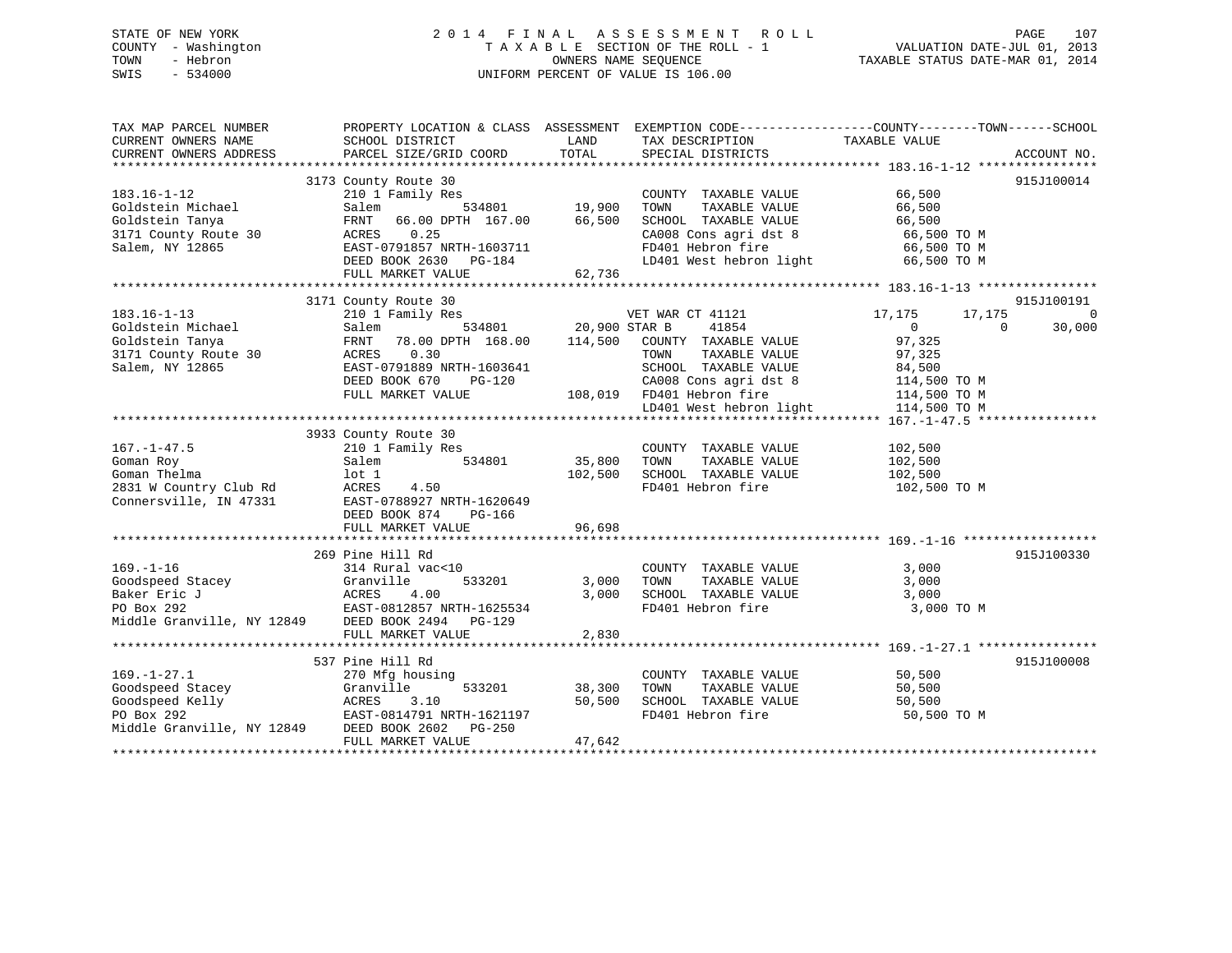# STATE OF NEW YORK 2 0 1 4 F I N A L A S S E S S M E N T R O L L PAGE 108 COUNTY - Washington T A X A B L E SECTION OF THE ROLL - 1 VALUATION DATE-JUL 01, 2013 TOWN - Hebron **CONNERS NAME SEQUENCE** TAXABLE STATUS DATE-MAR 01, 2014 SWIS - 534000 UNIFORM PERCENT OF VALUE IS 106.00

| TAX MAP PARCEL NUMBER<br>CURRENT OWNERS NAME<br>CURRENT OWNERS ADDRESS                                 | PROPERTY LOCATION & CLASS ASSESSMENT<br>SCHOOL DISTRICT<br>PARCEL SIZE/GRID COORD                                                                                                             | LAND<br>TOTAL                | TAX DESCRIPTION<br>SPECIAL DISTRICTS                                                                                | EXEMPTION CODE-----------------COUNTY-------TOWN------SCHOOL<br>TAXABLE VALUE<br>ACCOUNT NO.     |
|--------------------------------------------------------------------------------------------------------|-----------------------------------------------------------------------------------------------------------------------------------------------------------------------------------------------|------------------------------|---------------------------------------------------------------------------------------------------------------------|--------------------------------------------------------------------------------------------------|
| $143. - 1 - 39.11$<br>Goss James M<br>7 Liberty St<br>Westport, NY 12993                               | Liebig Rd/e Off<br>314 Rural vac<10<br>533201<br>Granville<br>Lot $11$<br>5.27<br>ACRES<br>EAST-0807607 NRTH-1642215<br>DEED BOOK 3314 PG-76<br>FULL MARKET VALUE                             | 31,500<br>31,500<br>29,717   | COUNTY TAXABLE VALUE<br>TOWN<br>TAXABLE VALUE<br>SCHOOL TAXABLE VALUE<br>FD401 Hebron fire                          | 915J101633<br>31,500<br>31,500<br>31,500<br>31,500 TO M                                          |
|                                                                                                        | 739 Middle Rd                                                                                                                                                                                 |                              |                                                                                                                     | 915J100264                                                                                       |
| $160. - 1 - 17$<br>Goss Stella LE<br>Goss Robert O<br>739 Middle Rd<br>Granville, NY 12832             | 210 1 Family Res<br>533201<br>Granville<br>8.10<br>ACRES<br>EAST-0805650 NRTH-1629674<br>DEED BOOK 3002 PG-315<br>FULL MARKET VALUE                                                           | 77,800<br>180,500<br>170,283 | 41834<br>STAR EN<br>COUNTY TAXABLE VALUE<br>TOWN<br>TAXABLE VALUE<br>SCHOOL TAXABLE VALUE<br>FD401 Hebron fire      | $\overline{0}$<br>$\Omega$<br>64,200<br>180,500<br>180,500<br>116,300<br>180,500 TO M            |
|                                                                                                        | Halls Pond Rd/w Off                                                                                                                                                                           |                              |                                                                                                                     | 915J101556                                                                                       |
| $158. - 1 - 24$<br>Gould Philip L<br>Gould Brian H<br>98 Rexleigh Rd<br>Cambridge, NY 12816            | 322 Rural vac>10<br>533801<br>Hartford<br>ACRES 54.80<br>EAST-0789365 NRTH-1628110<br>DEED BOOK 1932 PG-254                                                                                   | 39,000<br>39,000             | COUNTY TAXABLE VALUE<br>TOWN<br>TAXABLE VALUE<br>SCHOOL TAXABLE VALUE<br>CA008 Cons agri dst 8<br>FD401 Hebron fire | 39,000<br>39,000<br>39,000<br>39,000 TO M<br>39,000 TO M                                         |
|                                                                                                        | FULL MARKET VALUE                                                                                                                                                                             | 36,792                       |                                                                                                                     |                                                                                                  |
|                                                                                                        |                                                                                                                                                                                               |                              |                                                                                                                     | 915J100265                                                                                       |
| $160. - 2 - 2$<br>Gould Roger<br>377 N Grimes Hill Rd<br>Granville, NY 12832                           | 50 Potter Ln<br>120 Field crops<br>Granville<br>533201<br>ACRES 664.90<br>EAST-0811531 NRTH-1631900<br>DEED BOOK 881<br>PG-195                                                                | 956,200 STAR B<br>1209,500   | 41720<br>AG DIST<br>41854<br>COUNTY TAXABLE VALUE<br>TOWN<br>TAXABLE VALUE<br>SCHOOL TAXABLE VALUE                  | 599,612<br>599,612<br>599,612<br>$\Omega$<br>30,000<br>$\Omega$<br>609,888<br>609,888<br>579,888 |
| MAY BE SUBJECT TO PAYMENT<br>UNDER AGDIST LAW TIL 2018                                                 | FULL MARKET VALUE                                                                                                                                                                             | 1141,038                     | CA008 Cons agri dst 8<br>599,612 EX<br>FD401 Hebron fire                                                            | 609,888 TO M<br>1209,500 TO M                                                                    |
|                                                                                                        |                                                                                                                                                                                               |                              |                                                                                                                     |                                                                                                  |
| $170. - 2 - 9$<br>Graham Ronald L Etal<br>Chase Leon P Jr-Etal<br>21 Frank St<br>Fort Edward, NY 12828 | 251 Higgins Rd<br>312 Vac w/imprv<br>Granville<br>533201<br>Bdy Agmt 627/308<br>595/18 595/20<br>ACRES<br>1.20<br>EAST-0823182 NRTH-1623821<br>$PG-204$<br>DEED BOOK 417<br>FULL MARKET VALUE | 1,000<br>20,500<br>19,340    | COUNTY TAXABLE VALUE<br>TOWN<br>TAXABLE VALUE<br>SCHOOL TAXABLE VALUE<br>FD401 Hebron fire                          | 915J100480<br>20,500<br>20,500<br>20,500<br>20,500 TO M                                          |
|                                                                                                        |                                                                                                                                                                                               |                              |                                                                                                                     |                                                                                                  |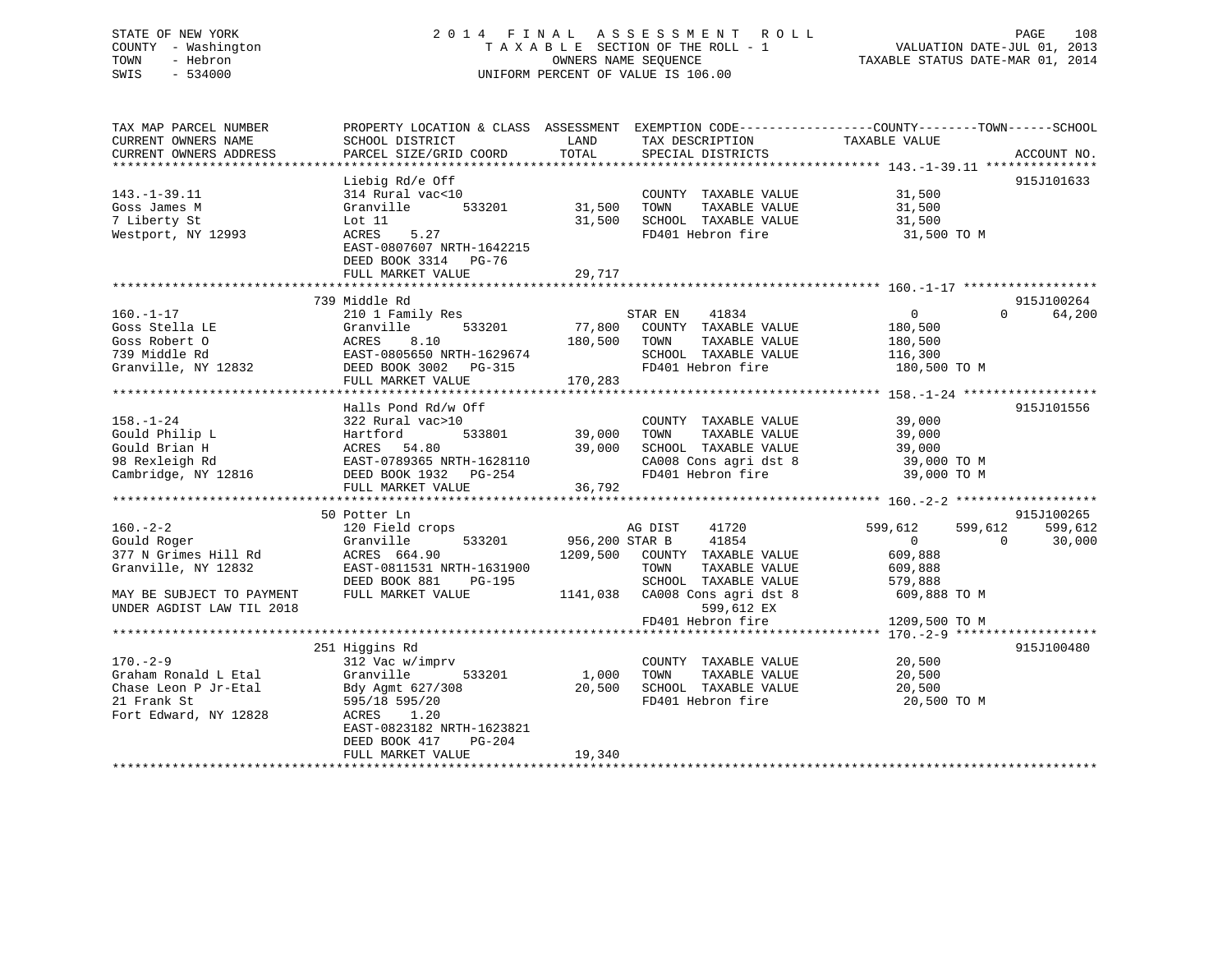# STATE OF NEW YORK 2 0 1 4 F I N A L A S S E S S M E N T R O L L PAGE 109 COUNTY - Washington T A X A B L E SECTION OF THE ROLL - 1 VALUATION DATE-JUL 01, 2013 TOWN - Hebron OWNERS NAME SEQUENCE TAXABLE STATUS DATE-MAR 01, 2014 SWIS - 534000 UNIFORM PERCENT OF VALUE IS 106.00

| TAX MAP PARCEL NUMBER                                                | PROPERTY LOCATION & CLASS ASSESSMENT EXEMPTION CODE----------------COUNTY-------TOWN-----SCHOOL                                                                                                                      |                    |                                                                                                                                                                                                                                                          |                  |                    |
|----------------------------------------------------------------------|----------------------------------------------------------------------------------------------------------------------------------------------------------------------------------------------------------------------|--------------------|----------------------------------------------------------------------------------------------------------------------------------------------------------------------------------------------------------------------------------------------------------|------------------|--------------------|
| CURRENT OWNERS NAME                                                  | SCHOOL DISTRICT                                                                                                                                                                                                      | LAND               | TAX DESCRIPTION TAXABLE VALUE                                                                                                                                                                                                                            |                  |                    |
|                                                                      |                                                                                                                                                                                                                      |                    |                                                                                                                                                                                                                                                          |                  |                    |
|                                                                      |                                                                                                                                                                                                                      |                    |                                                                                                                                                                                                                                                          |                  |                    |
|                                                                      | County Route 30                                                                                                                                                                                                      |                    |                                                                                                                                                                                                                                                          |                  |                    |
| $175. - 1 - 13.3$                                                    | County Route 30<br>311 Res vac land<br>534801 665 TOWN TAXABLE VALUE<br>FRNT 60.00 DPTH 100.00 665 SCHOOL TAXABLE VALUE<br>EAST-0791735 NRTH-1612948 FD401 Hebron fire                                               |                    |                                                                                                                                                                                                                                                          | 665              |                    |
| Graves John                                                          |                                                                                                                                                                                                                      |                    | TAXABLE VALUE                                                                                                                                                                                                                                            | 665              |                    |
| 31 Cardinal Way                                                      |                                                                                                                                                                                                                      |                    |                                                                                                                                                                                                                                                          | 665              |                    |
| Fort Ann, NY 12827                                                   |                                                                                                                                                                                                                      |                    |                                                                                                                                                                                                                                                          | 665 TO M         |                    |
|                                                                      | DEED BOOK 2868 PG-187                                                                                                                                                                                                |                    |                                                                                                                                                                                                                                                          |                  |                    |
|                                                                      | FULL MARKET VALUE                                                                                                                                                                                                    | 627                |                                                                                                                                                                                                                                                          |                  |                    |
|                                                                      |                                                                                                                                                                                                                      |                    |                                                                                                                                                                                                                                                          |                  |                    |
|                                                                      | 6947 State Route 22                                                                                                                                                                                                  |                    |                                                                                                                                                                                                                                                          |                  | 915J101467         |
|                                                                      | 270 Mfg housing                                                                                                                                                                                                      |                    | STAR B<br>41854                                                                                                                                                                                                                                          | $\overline{0}$   | $\Omega$<br>30,000 |
| $161. - 2 - 10.20$                                                   |                                                                                                                                                                                                                      |                    |                                                                                                                                                                                                                                                          |                  |                    |
|                                                                      |                                                                                                                                                                                                                      |                    | $\frac{34}{100}$ , 533201 34,800 COUNTY TAXABLE VALUE                                                                                                                                                                                                    | 46,500<br>46.500 |                    |
|                                                                      |                                                                                                                                                                                                                      | 46,500 TOWN        | TAXABLE VALUE                                                                                                                                                                                                                                            | 46,500           |                    |
|                                                                      |                                                                                                                                                                                                                      |                    | SCHOOL TAXABLE VALUE 16,500                                                                                                                                                                                                                              |                  |                    |
|                                                                      | Gravlin LE Mary L<br>Gravlin LE Mary L<br>McMurray Holly N<br>6947 State Route 22<br>Granville, NY 12832<br>Cranville, NY 12832<br>EED BOOK 1683 PG-79<br>FIILL MARKET VALUE AND 12982<br>FIILL MARKET VALUE AS 2060 |                    | FD401 Hebron fire                                                                                                                                                                                                                                        | 46,500 TO M      |                    |
|                                                                      | FULL MARKET VALUE                                                                                                                                                                                                    | 43,868             |                                                                                                                                                                                                                                                          |                  |                    |
|                                                                      |                                                                                                                                                                                                                      |                    |                                                                                                                                                                                                                                                          |                  |                    |
|                                                                      | 336 Chamberlin Mills Rd                                                                                                                                                                                              |                    |                                                                                                                                                                                                                                                          |                  | 915J101508         |
| $184. - 2 - 6$                                                       | 242 Rurl res&rec                                                                                                                                                                                                     |                    | COUNTY TAXABLE VALUE 143,000                                                                                                                                                                                                                             |                  |                    |
|                                                                      | 534801 58,800 TOWN                                                                                                                                                                                                   |                    |                                                                                                                                                                                                                                                          |                  |                    |
|                                                                      | Lot 6<br>ACRES 16.19                                                                                                                                                                                                 | 143,000            |                                                                                                                                                                                                                                                          |                  |                    |
|                                                                      |                                                                                                                                                                                                                      |                    |                                                                                                                                                                                                                                                          |                  |                    |
| Salem<br>336 Chamberlain Mills Rd<br>5 Salem, NY 12865<br>2008 ACRES | EAST-0798102 NRTH-1606878                                                                                                                                                                                            |                    | $\begin{array}{lll} \texttt{CA008} \texttt{ Cons} & \texttt{aspti} & \texttt{dst} & \texttt{8} & \texttt{143,000} \texttt{ TO M} \\ \texttt{FD401} & \texttt{Hebron} & \texttt{fire} & \texttt{143,000} \texttt{ TO M} \end{array}$<br>FD401 Hebron fire |                  |                    |
|                                                                      | DEED BOOK 3284 PG-114                                                                                                                                                                                                |                    |                                                                                                                                                                                                                                                          |                  |                    |
|                                                                      | FULL MARKET VALUE                                                                                                                                                                                                    | 134,906            |                                                                                                                                                                                                                                                          |                  |                    |
|                                                                      |                                                                                                                                                                                                                      |                    |                                                                                                                                                                                                                                                          |                  |                    |
|                                                                      | Chamberlin Mills Rd                                                                                                                                                                                                  |                    |                                                                                                                                                                                                                                                          |                  | 915J101509         |
| $184. - 2 - 7$                                                       | 322 Rural vac>10                                                                                                                                                                                                     |                    | COUNTY TAXABLE VALUE 46,500                                                                                                                                                                                                                              |                  |                    |
|                                                                      |                                                                                                                                                                                                                      | 534801 46,500 TOWN | TAXABLE VALUE 46,500                                                                                                                                                                                                                                     |                  |                    |
|                                                                      |                                                                                                                                                                                                                      | 46,500             |                                                                                                                                                                                                                                                          |                  |                    |
|                                                                      |                                                                                                                                                                                                                      |                    | SCHOOL TAXABLE VALUE 46,500<br>CA008 Cons agri dst 8 46,500 TO M                                                                                                                                                                                         |                  |                    |
| Salem, NY 12865                                                      | EAST-0798673 NRTH-1606528                                                                                                                                                                                            |                    | FD401 Hebron fire 46,500 TO M                                                                                                                                                                                                                            |                  |                    |
|                                                                      | DEED BOOK 3283 PG-117                                                                                                                                                                                                |                    |                                                                                                                                                                                                                                                          |                  |                    |
|                                                                      | FULL MARKET VALUE                                                                                                                                                                                                    | 43,868             |                                                                                                                                                                                                                                                          |                  |                    |
|                                                                      |                                                                                                                                                                                                                      |                    |                                                                                                                                                                                                                                                          |                  |                    |
|                                                                      |                                                                                                                                                                                                                      |                    |                                                                                                                                                                                                                                                          |                  |                    |
|                                                                      | County Route 30                                                                                                                                                                                                      |                    |                                                                                                                                                                                                                                                          |                  |                    |
| $183. - 1 - 2$                                                       | 314 Rural vac<10                                                                                                                                                                                                     | 380                | COUNTY TAXABLE VALUE                                                                                                                                                                                                                                     | 380              |                    |
| Green Peter                                                          | 534801<br>Salem                                                                                                                                                                                                      |                    | TAXABLE VALUE<br>TOWN                                                                                                                                                                                                                                    | 380              |                    |
| Pilch Cara                                                           | 865/180                                                                                                                                                                                                              | 380                | SCHOOL TAXABLE VALUE 380                                                                                                                                                                                                                                 |                  |                    |
| 3289 County Route 30                                                 | FRNT 20.00 DPTH 140.00<br>EAST-0791064 NRTH-1605750                                                                                                                                                                  |                    | CA008 Cons agri dst 8<br>FD401 Hebron fire<br>LD401 West hebron light                                                                                                                                                                                    | 380 TO M         |                    |
| Salem, NY 12865                                                      |                                                                                                                                                                                                                      |                    |                                                                                                                                                                                                                                                          | 380 TO M         |                    |
|                                                                      | DEED BOOK 865<br>PG-180                                                                                                                                                                                              |                    |                                                                                                                                                                                                                                                          | 380 TO M         |                    |
|                                                                      | FULL MARKET VALUE                                                                                                                                                                                                    | 358                |                                                                                                                                                                                                                                                          |                  |                    |
|                                                                      |                                                                                                                                                                                                                      |                    |                                                                                                                                                                                                                                                          |                  |                    |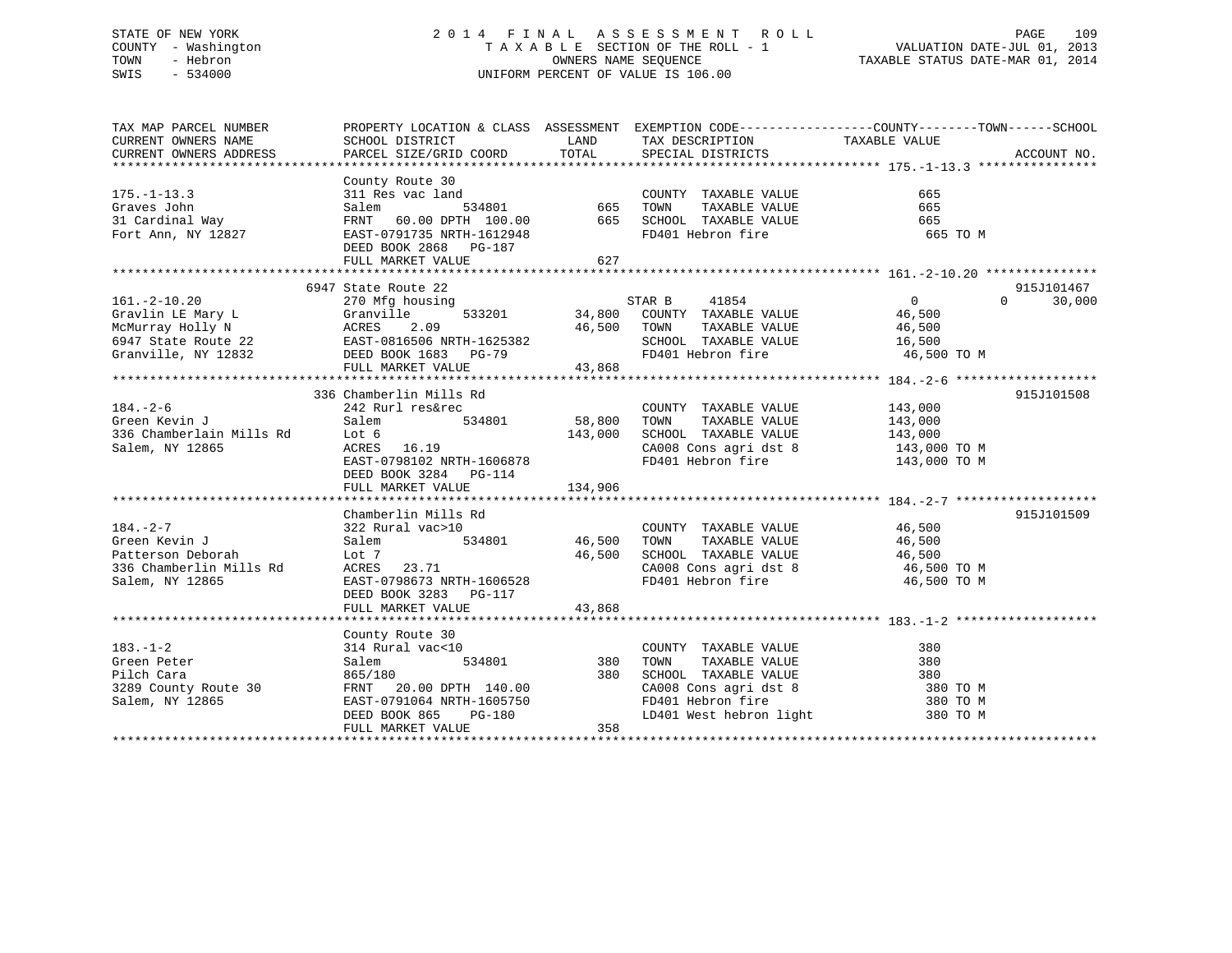# STATE OF NEW YORK 2 0 1 4 F I N A L A S S E S S M E N T R O L L PAGE 110 COUNTY - Washington T A X A B L E SECTION OF THE ROLL - 1 VALUATION DATE-JUL 01, 2013 TOWN - Hebron **CONNERS NAME SEQUENCE** TAXABLE STATUS DATE-MAR 01, 2014 SWIS - 534000 UNIFORM PERCENT OF VALUE IS 106.00

| SCHOOL DISTRICT                                                                                                                                          | LAND                                                                         | TAX DESCRIPTION                                                                                         | TAXABLE VALUE                                                                                      |                                                                                                                             |
|----------------------------------------------------------------------------------------------------------------------------------------------------------|------------------------------------------------------------------------------|---------------------------------------------------------------------------------------------------------|----------------------------------------------------------------------------------------------------|-----------------------------------------------------------------------------------------------------------------------------|
| PARCEL SIZE/GRID COORD                                                                                                                                   | TOTAL                                                                        | SPECIAL DISTRICTS                                                                                       |                                                                                                    | ACCOUNT NO.                                                                                                                 |
|                                                                                                                                                          |                                                                              |                                                                                                         |                                                                                                    | 915J100424                                                                                                                  |
| 240 Rural res<br>534801<br>Salem<br>ACRES<br>57.10<br>EAST-0792020 NRTH-1606589<br>DEED BOOK 865<br>PG-180<br>FULL MARKET VALUE                          | 182,700<br>243,600                                                           | 41854<br>COUNTY TAXABLE VALUE<br>TOWN<br>TAXABLE VALUE<br>SCHOOL TAXABLE VALUE<br>CA008 Cons agri dst 8 | $0 \qquad \qquad$<br>243,600<br>243,600<br>213,600<br>243,600 TO M<br>243,600 TO M<br>243,600 TO M | $\Omega$<br>30,000                                                                                                          |
| 6430 State Route 22                                                                                                                                      |                                                                              |                                                                                                         |                                                                                                    | 915J101182                                                                                                                  |
| 311 Res vac land<br>Salem<br>534801<br>3.00<br>ACRES<br>EAST-0816191 NRTH-1612876<br>DEED BOOK 3370 PG-182<br>FULL MARKET VALUE                          | 16,200<br>16,200<br>15,283                                                   | COUNTY TAXABLE VALUE<br>TOWN<br>TAXABLE VALUE<br>SCHOOL TAXABLE VALUE<br>FD401 Hebron fire              | 16,200<br>16,200<br>16,200<br>16,200 TO M                                                          |                                                                                                                             |
|                                                                                                                                                          |                                                                              |                                                                                                         |                                                                                                    | 915J100003                                                                                                                  |
| 240 Rural res<br>Salem<br>534801<br>850/116,872/290,874/111<br>ACRES 117.52<br>EAST-0822274 NRTH-1613374<br>DEED BOOK 814<br>PG-221<br>FULL MARKET VALUE | 291,900<br>394,500<br>372,170                                                | COUNTY TAXABLE VALUE<br>TAXABLE VALUE<br>TOWN<br>SCHOOL TAXABLE VALUE<br>FD401 Hebron fire              | 394,500<br>394,500<br>394,500<br>394,500 TO M                                                      |                                                                                                                             |
|                                                                                                                                                          |                                                                              |                                                                                                         |                                                                                                    | 915J101809                                                                                                                  |
| 314 Rural vac<10<br>533201<br>Granville<br>Lot 7<br>5.38<br>ACRES<br>EAST-0821214 NRTH-1622403<br>DEED BOOK 645<br>PG-266<br>FULL MARKET VALUE           | 21,500<br>20,283                                                             | COUNTY TAXABLE VALUE<br>TOWN<br>TAXABLE VALUE<br>SCHOOL TAXABLE VALUE<br>FD401 Hebron fire              | 21,500<br>21,500<br>21,500<br>21,500 TO M                                                          |                                                                                                                             |
|                                                                                                                                                          |                                                                              |                                                                                                         |                                                                                                    |                                                                                                                             |
| 314 Rural vac<10<br>Granville<br>533201<br>Lot 8<br>ACRES<br>5.33<br>EAST-0821529 NRTH-1622378<br>DEED BOOK 645<br>PG-266<br>FULL MARKET VALUE           | 21,400<br>21,400<br>20,189                                                   | COUNTY TAXABLE VALUE<br>TOWN<br>TAXABLE VALUE<br>SCHOOL TAXABLE VALUE<br>FD401 Hebron fire              | 21,400<br>21,400<br>21,400<br>21,400 TO M                                                          | 915J101810                                                                                                                  |
|                                                                                                                                                          | 3289 County Route 30<br>748 Tiplady Rd<br>Higgins Rd/e Off<br>Higgins Rd/off |                                                                                                         | STAR B<br>229,811 FD401 Hebron fire<br>21,500                                                      | PROPERTY LOCATION & CLASS ASSESSMENT EXEMPTION CODE----------------COUNTY-------TOWN------SCHOOL<br>LD401 West hebron light |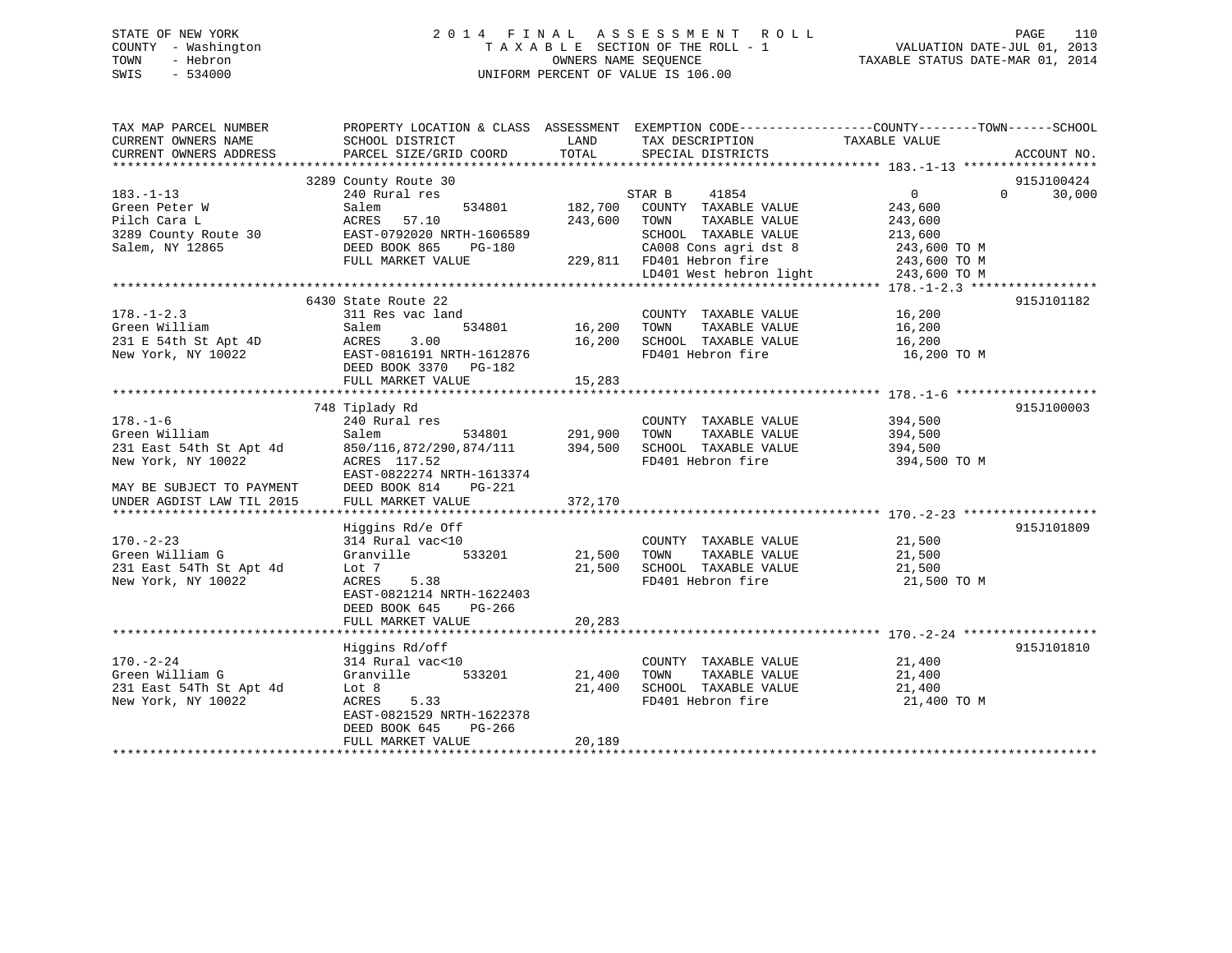# STATE OF NEW YORK 2 0 1 4 F I N A L A S S E S S M E N T R O L L PAGE 111 COUNTY - Washington T A X A B L E SECTION OF THE ROLL - 1 VALUATION DATE-JUL 01, 2013 TOWN - Hebron OWNERS NAME SEQUENCE TAXABLE STATUS DATE-MAR 01, 2014 SWIS - 534000 UNIFORM PERCENT OF VALUE IS 106.00

| TAX MAP PARCEL NUMBER<br>CURRENT OWNERS NAME<br>CURRENT OWNERS ADDRESS        | PROPERTY LOCATION & CLASS ASSESSMENT EXEMPTION CODE----------------COUNTY-------TOWN-----SCHOOL<br>SCHOOL DISTRICT<br>PARCEL SIZE/GRID COORD | LAND<br>TOTAL            | TAX DESCRIPTION<br>SPECIAL DISTRICTS                                                                           | TAXABLE VALUE                                                  |                               | ACCOUNT NO.                    |
|-------------------------------------------------------------------------------|----------------------------------------------------------------------------------------------------------------------------------------------|--------------------------|----------------------------------------------------------------------------------------------------------------|----------------------------------------------------------------|-------------------------------|--------------------------------|
| *********************                                                         |                                                                                                                                              |                          |                                                                                                                |                                                                |                               |                                |
|                                                                               | 96 Higgins Rd                                                                                                                                |                          |                                                                                                                |                                                                |                               | 915J101465                     |
| $161. - 2 - 10.7$<br>Greene Jeffrey<br>96 Higgins Rd<br>Granville, NY 12832   | 270 Mfg housing<br>Granville<br>533201<br>Lot 7<br>1.22<br>ACRES                                                                             | 65,100<br>67,000         | STAR B<br>41854<br>COUNTY TAXABLE VALUE<br>TOWN<br>TAXABLE VALUE<br>SCHOOL TAXABLE VALUE<br>FD401 Hebron fire  | $\mathbf{0}$<br>67,000<br>67,000<br>37,000                     | $\Omega$                      | 30,000                         |
|                                                                               | EAST-0819137 NRTH-1625686<br>DEED BOOK 901<br>PG-326<br>FULL MARKET VALUE                                                                    | 63,208                   |                                                                                                                | 67,000 TO M                                                    |                               |                                |
|                                                                               |                                                                                                                                              |                          |                                                                                                                |                                                                |                               |                                |
|                                                                               | 311+443 Higgins Rd                                                                                                                           |                          | 40 PCT OF VALUE USED FOR EXEMPTION PURPOSES                                                                    |                                                                |                               | 915J100275                     |
| $170. - 1 - 11$<br>Greene Nelson<br>311 Sheldon Rd                            | 120 Field crops<br>534801<br>Salem<br>390/1178                                                                                               |                          | AG DIST<br>41720<br>41802<br>244,600 AGED-CO<br>519,000 AGED-TOWN 41803                                        | 141,037<br>103,800<br>$\Omega$                                 | 141,037<br>$\Omega$<br>51,900 | 141,037<br>0<br>$\overline{0}$ |
| Granville, NY 12832<br>MAY BE SUBJECT TO PAYMENT<br>UNDER AGDIST LAW TIL 2018 | ACRES 179.10<br>EAST-0822123 NRTH-1618447<br>DEED BOOK 131<br>PG-166<br>FULL MARKET VALUE                                                    | 489,623                  | 41804<br>AGED-SCH<br>41834<br>STAR EN<br>COUNTY TAXABLE VALUE<br>TAXABLE VALUE<br>TOWN<br>SCHOOL TAXABLE VALUE | $\mathbf 0$<br>$\overline{0}$<br>274,163<br>326,063<br>241,103 | $\mathbf 0$<br>$\Omega$       | 72,660<br>64,200               |
|                                                                               |                                                                                                                                              |                          | CA008 Cons agri dst 8<br>141,037 EX<br>FD401 Hebron fire                                                       | 377,963 TO M<br>519,000 TO M                                   |                               |                                |
|                                                                               |                                                                                                                                              |                          |                                                                                                                | *************** 170.-1-13.75 ***************                   |                               |                                |
|                                                                               | Sheldon Rd                                                                                                                                   |                          |                                                                                                                |                                                                |                               |                                |
| $170. - 1 - 13.75$                                                            | 322 Rural vac>10                                                                                                                             |                          | COUNTY TAXABLE VALUE                                                                                           | 73,200                                                         |                               |                                |
| Greene Nelson                                                                 | 534801<br>Salem                                                                                                                              | 73,200                   | TAXABLE VALUE<br>TOWN                                                                                          | 73,200                                                         |                               |                                |
| 311 Sheldon Rd                                                                | Lot 5F                                                                                                                                       | 73,200                   | SCHOOL TAXABLE VALUE                                                                                           | 73,200                                                         |                               |                                |
| Granville, NY 12832                                                           | 32.56<br>ACRES                                                                                                                               |                          | CA008 Cons agri dst 8                                                                                          | 73,200 TO M                                                    |                               |                                |
|                                                                               | EAST-0821385 NRTH-1617782                                                                                                                    |                          | FD401 Hebron fire                                                                                              | 73,200 TO M                                                    |                               |                                |
| PRIOR OWNER ON 3/01/2014                                                      | DEED BOOK 3397<br>PG-229                                                                                                                     |                          |                                                                                                                |                                                                |                               |                                |
| Sheldon Paulette                                                              | FULL MARKET VALUE                                                                                                                            | 69,057<br>************** |                                                                                                                | ********************** 170.-2-15 ******************            |                               |                                |
|                                                                               | 353 Higgins Rd                                                                                                                               |                          |                                                                                                                |                                                                |                               | 915J101801                     |
| $170. - 2 - 15$                                                               | 270 Mfg housing                                                                                                                              |                          | COUNTY TAXABLE VALUE                                                                                           | 48,000                                                         |                               |                                |
| Greene Nelson I                                                               | 534801<br>Salem                                                                                                                              | 32,100                   | TOWN<br>TAXABLE VALUE                                                                                          | 48,000                                                         |                               |                                |
| 311 Sheldon Rd                                                                | ACRES<br>1.03                                                                                                                                | 48,000                   | SCHOOL TAXABLE VALUE                                                                                           | 48,000                                                         |                               |                                |
| Granville, NY 12832                                                           | EAST-0820656 NRTH-1620452<br>DEED BOOK 617<br>PG-102                                                                                         |                          | FD401 Hebron fire                                                                                              | 48,000 TO M                                                    |                               |                                |
|                                                                               | FULL MARKET VALUE                                                                                                                            | 45,283                   |                                                                                                                |                                                                |                               |                                |
|                                                                               | Sheldon Rd                                                                                                                                   |                          |                                                                                                                |                                                                |                               | 915J100460                     |
| $177. - 1 - 21.1$                                                             | 105 Vac farmland                                                                                                                             |                          | AGRI-D IND 41730                                                                                               | 30,194                                                         | 30,194                        | 30,194                         |
| Greene Nelson J                                                               | Salem<br>534801                                                                                                                              | 36,300                   | COUNTY TAXABLE VALUE                                                                                           | 6,106                                                          |                               |                                |
| 311 Sheldon Rd                                                                | 18Ad                                                                                                                                         | 36,300                   | TOWN<br>TAXABLE VALUE                                                                                          | 6,106                                                          |                               |                                |
| Granville, NY 12832                                                           | Ag Commit 705/348                                                                                                                            |                          | SCHOOL TAXABLE VALUE                                                                                           | 6,106                                                          |                               |                                |
|                                                                               | ACRES<br>15.20                                                                                                                               |                          | FD401 Hebron fire                                                                                              | 36,300 TO M                                                    |                               |                                |
| MAY BE SUBJECT TO PAYMENT<br>UNDER AGDIST LAW TIL 2021                        | EAST-0816100 NRTH-1615466<br>DEED BOOK 484<br>PG-1036<br>FULL MARKET VALUE                                                                   | 34,245                   |                                                                                                                |                                                                |                               |                                |
|                                                                               |                                                                                                                                              |                          |                                                                                                                |                                                                |                               |                                |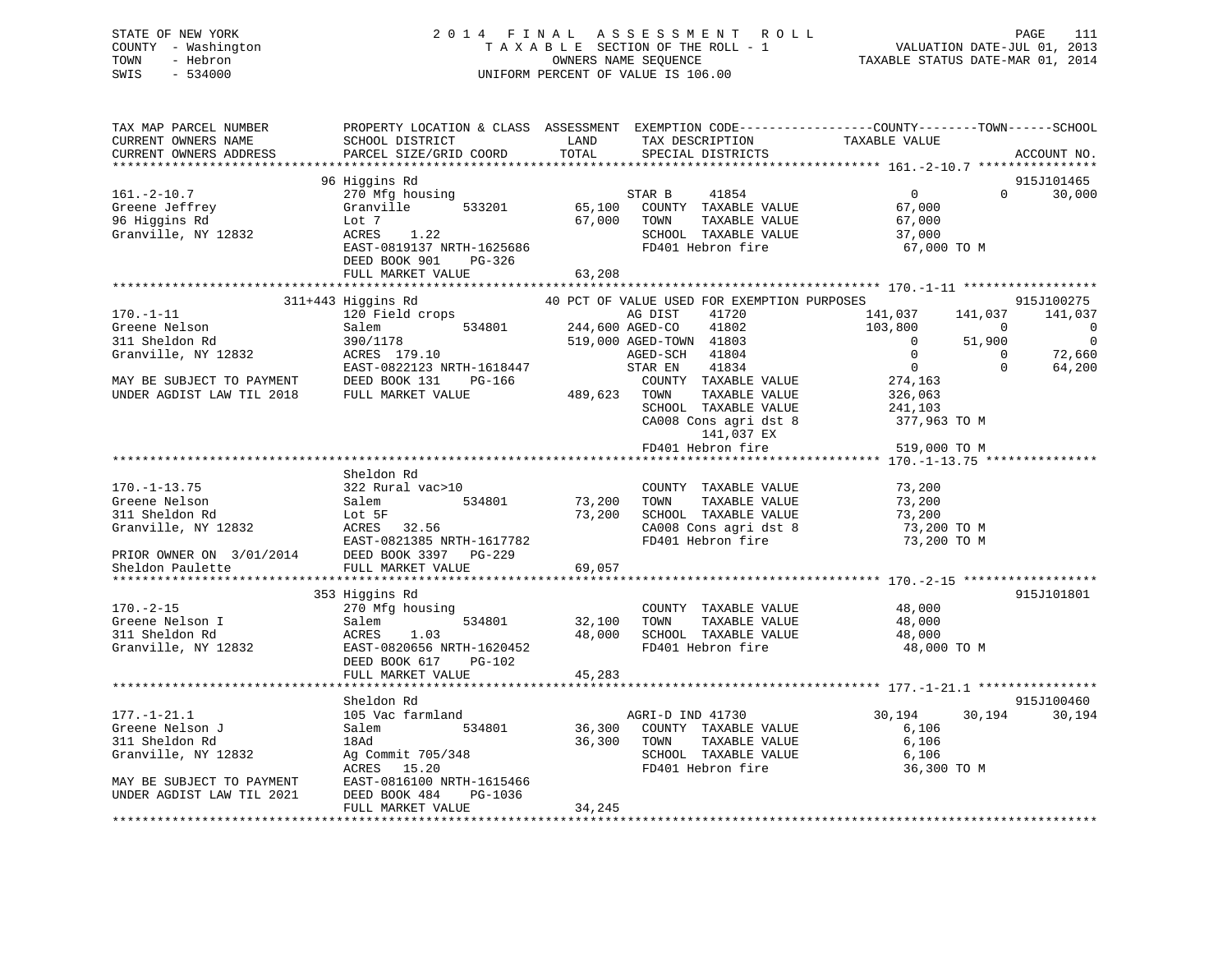# STATE OF NEW YORK 2 0 1 4 F I N A L A S S E S S M E N T R O L L PAGE 112 COUNTY - Washington T A X A B L E SECTION OF THE ROLL - 1 VALUATION DATE-JUL 01, 2013 TOWN - Hebron OWNERS NAME SEQUENCE TAXABLE STATUS DATE-MAR 01, 2014 SWIS - 534000 UNIFORM PERCENT OF VALUE IS 106.00

| TAX MAP PARCEL NUMBER  | PROPERTY LOCATION & CLASS ASSESSMENT |        | EXEMPTION CODE-----------------COUNTY-------TOWN------SCHOOL |               |                    |
|------------------------|--------------------------------------|--------|--------------------------------------------------------------|---------------|--------------------|
| CURRENT OWNERS NAME    | SCHOOL DISTRICT                      | LAND   | TAX DESCRIPTION                                              | TAXABLE VALUE |                    |
| CURRENT OWNERS ADDRESS | PARCEL SIZE/GRID COORD               | TOTAL  | SPECIAL DISTRICTS                                            |               | ACCOUNT NO.        |
|                        |                                      |        |                                                              |               |                    |
|                        | 696 Chamberlin Mills Rd              |        |                                                              |               | 915J100374         |
| $176. - 1 - 16$        | 210 1 Family Res                     |        | COUNTY TAXABLE VALUE                                         | 24,600        |                    |
| Greene Vernon E        | Salem<br>534801                      | 24,000 | TOWN<br>TAXABLE VALUE                                        | 24,600        |                    |
| 153A Broad St          | 80.00 DPTH 70.00<br>FRNT             | 24,600 | SCHOOL TAXABLE VALUE                                         | 24,600        |                    |
| Hudson Falls, NY 12839 | EAST-0803738 NRTH-1612238            |        | FD401 Hebron fire                                            | 24,600 TO M   |                    |
|                        | DEED BOOK 3050 PG-335                |        |                                                              |               |                    |
|                        | FULL MARKET VALUE                    | 23,208 |                                                              |               |                    |
|                        |                                      |        |                                                              |               |                    |
|                        | Higgins Rd                           |        |                                                              |               | 915J101824         |
| $170. - 2 - 38$        | 323 Vacant rural                     |        | COUNTY TAXABLE VALUE                                         | 1,140         |                    |
| Greene Vincent         | Granville<br>533201                  | 1,140  | TOWN<br>TAXABLE VALUE                                        | 1,140         |                    |
| Greene Nancy           | FRNT 90.00 DPTH 234.00               | 1,140  | SCHOOL TAXABLE VALUE                                         | 1,140         |                    |
| 149 Higgins Rd         | 0.48<br>ACRES                        |        | FD401 Hebron fire                                            | 1,140 TO M    |                    |
| Granville, NY 12832    | EAST-0819629 NRTH-1624617            |        |                                                              |               |                    |
|                        | DEED BOOK 648<br>PG-171              |        |                                                              |               |                    |
|                        | FULL MARKET VALUE                    | 1,075  |                                                              |               |                    |
|                        |                                      |        |                                                              |               |                    |
|                        | 93 Rykowski Ln                       |        |                                                              |               | 915J101587         |
| $161. - 2 - 3.13$      | 312 Vac w/imprv                      |        | COUNTY TAXABLE VALUE                                         | 10,500        |                    |
| Greene Vincent N       | Granville<br>533201                  | 7,500  | TOWN<br>TAXABLE VALUE                                        | 10,500        |                    |
|                        | 3.80                                 |        | SCHOOL TAXABLE VALUE                                         |               |                    |
| 149 Higgins Rd         | ACRES                                | 10,500 |                                                              | 10,500        |                    |
| Granville, NY 12832    | EAST-0823062 NRTH-1627364            |        | FD401 Hebron fire                                            | 10,500 TO M   |                    |
|                        | DEED BOOK 1867<br>PG-32              |        |                                                              |               |                    |
|                        | FULL MARKET VALUE                    | 9,906  |                                                              |               |                    |
|                        |                                      |        |                                                              |               |                    |
|                        | 129 Higgins Rd                       |        |                                                              |               | 915J100050         |
| $170. - 2 - 3$         | 312 Vac w/imprv                      |        | COUNTY TAXABLE VALUE                                         | 38,000        |                    |
| Greene Vincent N       | 533201<br>Granville                  | 35,500 | TOWN<br>TAXABLE VALUE                                        | 38,000        |                    |
| Greene Nancy           | 3.20<br>ACRES                        | 38,000 | SCHOOL TAXABLE VALUE                                         | 38,000        |                    |
| 149 Higgins Rd         | EAST-0819644 NRTH-1624954            |        | FD401 Hebron fire                                            | 38,000 TO M   |                    |
| Granville, NY 12832    | DEED BOOK 849<br>PG-127              |        |                                                              |               |                    |
|                        | FULL MARKET VALUE                    | 35,849 |                                                              |               |                    |
|                        |                                      |        |                                                              |               |                    |
|                        | 149 Higgins Rd                       |        |                                                              |               | 915J100335         |
| $170. - 2 - 4$         | 210 1 Family Res                     |        | 41854<br>STAR B                                              | $\mathbf{0}$  | $\Omega$<br>30,000 |
| Greene Vincent N       | 533201<br>Granville                  | 28,200 | COUNTY TAXABLE VALUE                                         | 85,500        |                    |
| Greene Nancy J         | House/lot                            | 85,500 | TOWN<br>TAXABLE VALUE                                        | 85,500        |                    |
| 149 Higgins Rd         | FRNT 100.00 DPTH 180.00              |        | SCHOOL TAXABLE VALUE                                         | 55,500        |                    |
| Granville, NY 12832    | ACRES<br>0.41                        |        | FD401 Hebron fire                                            | 85,500 TO M   |                    |
|                        | EAST-0819550 NRTH-1624703            |        |                                                              |               |                    |
|                        | DEED BOOK 589<br><b>PG-115</b>       |        |                                                              |               |                    |
|                        | FULL MARKET VALUE                    | 80,660 |                                                              |               |                    |
|                        |                                      |        |                                                              |               |                    |
|                        |                                      |        |                                                              |               |                    |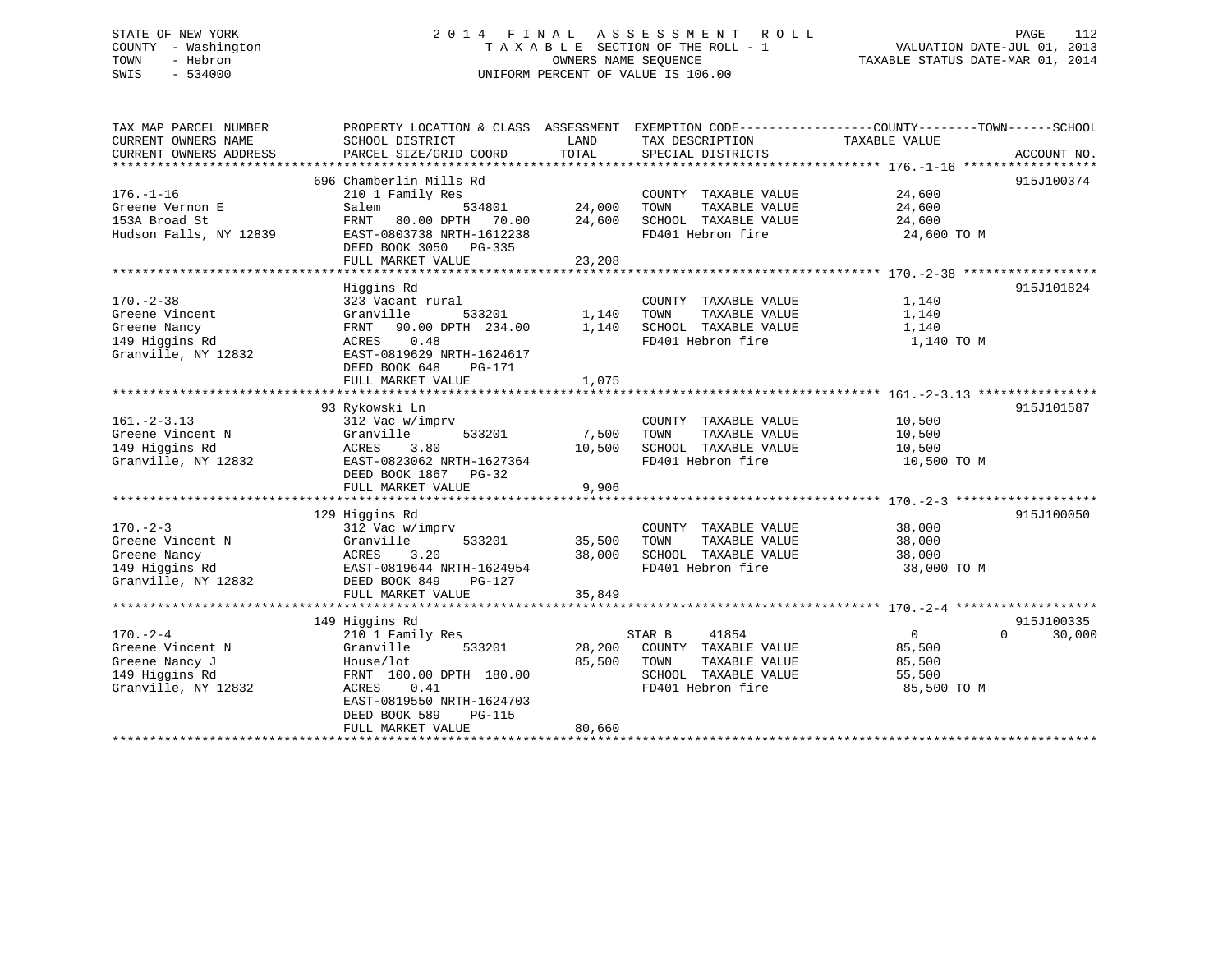# STATE OF NEW YORK 2 0 1 4 F I N A L A S S E S S M E N T R O L L PAGE 113 COUNTY - Washington T A X A B L E SECTION OF THE ROLL - 1 VALUATION DATE-JUL 01, 2013 TOWN - Hebron OWNERS NAME SEQUENCE TAXABLE STATUS DATE-MAR 01, 2014 SWIS - 534000 UNIFORM PERCENT OF VALUE IS 106.00

| TAX MAP PARCEL NUMBER<br>CURRENT OWNERS NAME<br>CURRENT OWNERS ADDRESS                         | PROPERTY LOCATION & CLASS ASSESSMENT EXEMPTION CODE----------------COUNTY-------TOWN-----SCHOOL<br>SCHOOL DISTRICT<br>PARCEL SIZE/GRID COORD                                         | LAND<br>TOTAL              | TAX DESCRIPTION<br>SPECIAL DISTRICTS                                                                                                                   | TAXABLE VALUE                                                                 | ACCOUNT NO. |
|------------------------------------------------------------------------------------------------|--------------------------------------------------------------------------------------------------------------------------------------------------------------------------------------|----------------------------|--------------------------------------------------------------------------------------------------------------------------------------------------------|-------------------------------------------------------------------------------|-------------|
| $170. - 2 - 38.1$<br>Greene Vincent N<br>149 Higgins Rd<br>Granville, NY 12832                 | Higgins Rd<br>314 Rural vac<10<br>Granville<br>533201<br>90.00 DPTH 45.00<br>FRNT<br>0.09<br>ACRES<br>EAST-0819526 NRTH-1624619<br>DEED BOOK 782<br>PG-166<br>FULL MARKET VALUE      | 285<br>285<br>269          | COUNTY TAXABLE VALUE<br>TOWN<br>TAXABLE VALUE<br>SCHOOL TAXABLE VALUE<br>FD401 Hebron fire                                                             | 285<br>285<br>285<br>285 TO M                                                 |             |
| $178. - 1 - 15$<br>Greene Vincent N<br>Greene Nancy J<br>149 Higgins Rd<br>Granville, NY 12832 | 6403 State Route 22<br>210 1 Family Res<br>534801<br>Salem<br>FRNT 125.00 DPTH 127.00<br>ACRES<br>0.43<br>EAST-0816114 NRTH-1612197<br>DEED BOOK 3325<br>PG-191<br>FULL MARKET VALUE | 14,100<br>35,000<br>33,019 | COUNTY TAXABLE VALUE<br>TAXABLE VALUE<br>TOWN<br>SCHOOL TAXABLE VALUE<br>FD401 Hebron fire                                                             | 35,000<br>35,000<br>35,000<br>35,000 TO M                                     | 915J100257  |
| $183.16 - 1 - 4$<br>Greenholtz Millicent<br>104 Brown Rd<br>Huntington, NY 11743               | 3197 County Route 30<br>210 1 Family Res<br>534801<br>Salem<br>1.70<br>ACRES<br>EAST-0791605 NRTH-1604273<br>DEED BOOK 3381 PG-307<br>FULL MARKET VALUE                              | 28,800<br>144,000          | COUNTY TAXABLE VALUE<br>TOWN<br>TAXABLE VALUE<br>SCHOOL TAXABLE VALUE<br>CA008 Cons agri dst 8<br>FD401 Hebron fire<br>135,849 LD401 West hebron light | 144,000<br>144,000<br>144,000<br>144,000 TO M<br>144,000 TO M<br>144,000 TO M | 915J100231  |
| $186. - 1 - 3.6$<br>Gregg Peter<br>1 Washington Sq<br>Greenwich, NY 12843                      | Blossom Rd Lot 6 Hartz<br>314 Rural vac<10<br>534801<br>Salem<br>7.69<br>ACRES<br>EAST-0820138 NRTH-1606933<br>DEED BOOK 2849<br>PG-102<br>FULL MARKET VALUE                         | 24,700<br>24,700<br>23,302 | COUNTY TAXABLE VALUE<br>TOWN<br>TAXABLE VALUE<br>SCHOOL TAXABLE VALUE<br>FD401 Hebron fire                                                             | 24,700<br>24,700<br>24,700<br>24,700 TO M                                     | 915J101622  |
| $183. - 1 - 49$<br>Grishkot Joan B<br>202 Ridge St<br>Glens Falls, NY 12801                    | Hebron Hills Rd<br>314 Rural vac<10<br>534801<br>Salem<br>3.99<br>ACRES<br>EAST-0788443 NRTH-1603334<br>DEED BOOK 455<br>PG-898<br>FULL MARKET VALUE                                 | 76,000<br>76,000<br>71,698 | COUNTY TAXABLE VALUE<br>TOWN<br>TAXABLE VALUE<br>SCHOOL TAXABLE VALUE<br>FD401 Hebron fire                                                             | 76,000<br>76,000<br>76,000<br>76,000 TO M                                     | 915J101101  |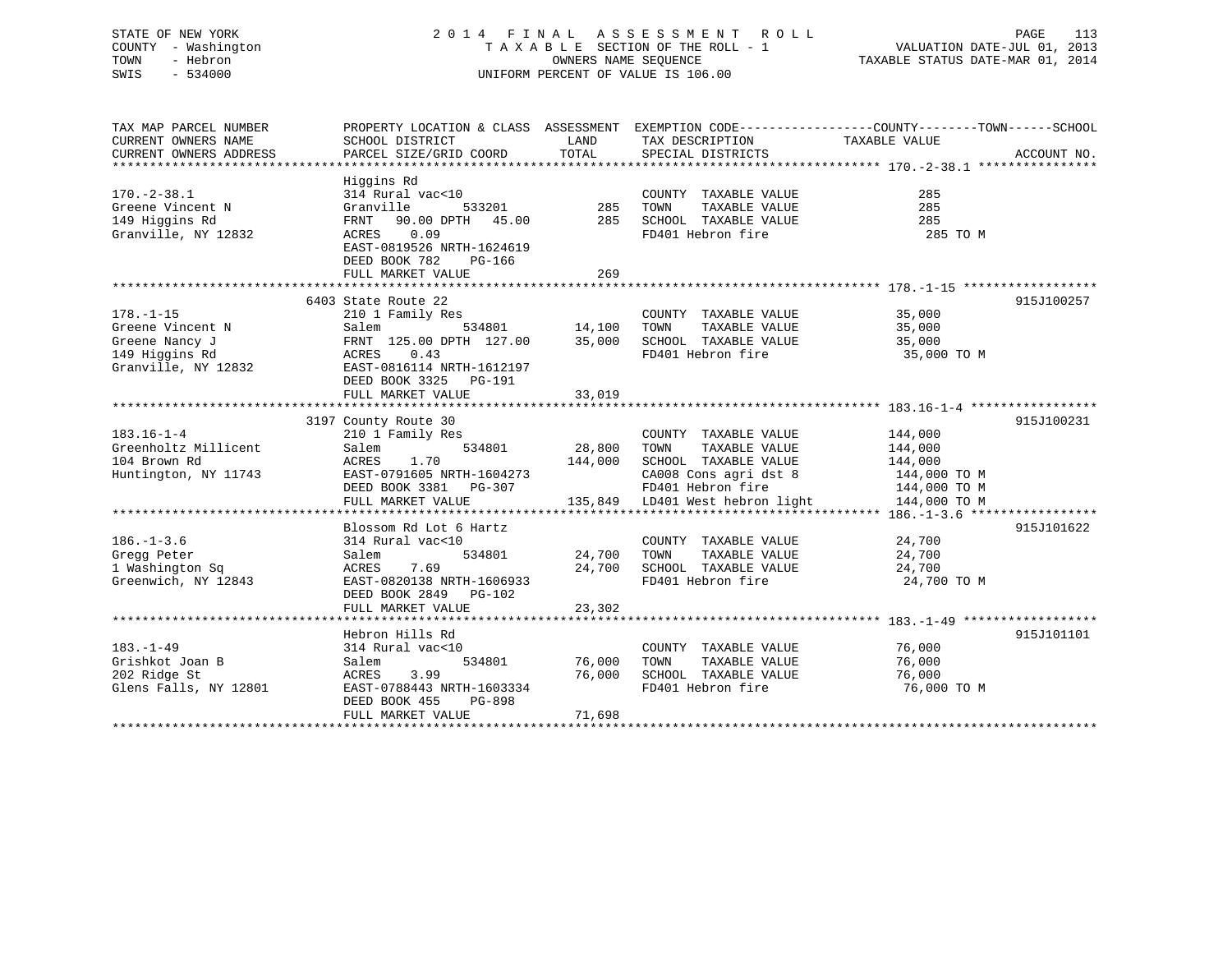# STATE OF NEW YORK 2 0 1 4 F I N A L A S S E S S M E N T R O L L PAGE 114 COUNTY - Washington T A X A B L E SECTION OF THE ROLL - 1 VALUATION DATE-JUL 01, 2013 TOWN - Hebron OWNERS NAME SEQUENCE TAXABLE STATUS DATE-MAR 01, 2014 SWIS - 534000 UNIFORM PERCENT OF VALUE IS 106.00

| TAX MAP PARCEL NUMBER  | PROPERTY LOCATION & CLASS ASSESSMENT EXEMPTION CODE--------------COUNTY-------TOWN-----SCHOOL |         |                       |                |                    |
|------------------------|-----------------------------------------------------------------------------------------------|---------|-----------------------|----------------|--------------------|
| CURRENT OWNERS NAME    | SCHOOL DISTRICT                                                                               | LAND    | TAX DESCRIPTION       | TAXABLE VALUE  |                    |
| CURRENT OWNERS ADDRESS | PARCEL SIZE/GRID COORD                                                                        | TOTAL   | SPECIAL DISTRICTS     |                | ACCOUNT NO.        |
|                        |                                                                                               |         |                       |                |                    |
|                        | 1270 County Route 31                                                                          |         |                       |                |                    |
| $151. - 1 - 26.1$      | 210 1 Family Res                                                                              |         | STAR B<br>41854       | $\overline{0}$ | 30,000<br>$\Omega$ |
| Groesbeck William W    | 533201<br>Granville                                                                           | 60,500  | COUNTY TAXABLE VALUE  | 123,500        |                    |
| Groesbeck Judy A       | 3.10<br>ACRES                                                                                 | 123,500 | TOWN<br>TAXABLE VALUE | 123,500        |                    |
| 1270 County Route 31   | EAST-0804933 NRTH-1633954                                                                     |         | SCHOOL TAXABLE VALUE  | 93,500         |                    |
| Granville, NY 12832    | DEED BOOK 743<br><b>PG-116</b>                                                                |         | FD401 Hebron fire     | 123,500 TO M   |                    |
|                        | FULL MARKET VALUE                                                                             | 116,509 |                       |                |                    |
|                        |                                                                                               |         |                       |                |                    |
|                        | County Route 31                                                                               |         |                       |                | 915J101057         |
| $151. - 1 - 28$        | 312 Vac w/imprv                                                                               |         | COUNTY TAXABLE VALUE  | 34,500         |                    |
| Groesbeck William W    | Granville<br>533201                                                                           | 30,500  | TAXABLE VALUE<br>TOWN | 34,500         |                    |
| Groesbeck Judy A       | ACRES<br>1.10                                                                                 | 34,500  | SCHOOL TAXABLE VALUE  | 34,500         |                    |
| 1270 County Route 31   | EAST-0804884 NRTH-1634124                                                                     |         | FD401 Hebron fire     | 34,500 TO M    |                    |
| Granville, NY 12832    | DEED BOOK 743<br><b>PG-114</b>                                                                |         |                       |                |                    |
|                        | FULL MARKET VALUE                                                                             | 32,547  |                       |                |                    |
|                        |                                                                                               |         |                       |                |                    |
|                        | 1252 Big Burch Hill Rd                                                                        |         |                       |                | 915J100701         |
| $142 - 3 - 9$          | 210 1 Family Res                                                                              |         | 41834<br>STAR EN      | $\overline{0}$ | $\Omega$<br>64,200 |
| Grunert Frank F        | Granville<br>533201                                                                           | 51,000  | COUNTY TAXABLE VALUE  | 185,000        |                    |
|                        |                                                                                               |         |                       |                |                    |
| 1252 Big Burch Hill Rd | 665/303                                                                                       | 185,000 | TOWN<br>TAXABLE VALUE | 185,000        |                    |
| Granville, NY 12832    | $142. - 1 - 9$                                                                                |         | SCHOOL TAXABLE VALUE  | 120,800        |                    |
|                        | 7.00<br>ACRES                                                                                 |         | FD401 Hebron fire     | 185,000 TO M   |                    |
|                        | EAST-0801322 NRTH-1641016                                                                     |         |                       |                |                    |
|                        | DEED BOOK 752<br>$PG-65$                                                                      |         |                       |                |                    |
|                        | FULL MARKET VALUE                                                                             | 174,528 |                       |                |                    |
|                        |                                                                                               |         |                       |                |                    |
|                        | Center Way                                                                                    |         |                       |                | 915J101830         |
| $185. - 1 - 14.4$      | 312 Vac w/imprv                                                                               |         | COUNTY TAXABLE VALUE  | 21,800         |                    |
| Guilherme Frias        | 534801<br>Salem                                                                               | 21,000  | TOWN<br>TAXABLE VALUE | 21,800         |                    |
| Picaro Mario           | 5.01<br>ACRES                                                                                 | 21,800  | SCHOOL TAXABLE VALUE  | 21,800         |                    |
| 1076 Chaffer St        | EAST-0815885 NRTH-1604271                                                                     |         | CA008 Cons agri dst 8 | 21,800 TO M    |                    |
| New Bedford, MA 02745  | DEED BOOK 721<br>$PG-61$                                                                      |         | FD401 Hebron fire     | 21,800 TO M    |                    |
|                        | FULL MARKET VALUE                                                                             | 20,566  |                       |                |                    |
|                        |                                                                                               |         |                       |                |                    |
|                        | Blossom Rd                                                                                    |         |                       |                | 915J101306         |
| $186. - 1 - 11$        | 314 Rural vac<10                                                                              |         | COUNTY TAXABLE VALUE  | 31,300         |                    |
| Gunnnefelt Carl        | 534801<br>Salem                                                                               | 31,300  | TOWN<br>TAXABLE VALUE | 31,300         |                    |
| Gunnnefelt Luningning  | ACRES 12.24                                                                                   | 31,300  | SCHOOL TAXABLE VALUE  | 31,300         |                    |
| 99 Gail Ct             | EAST-0819183 NRTH-1607866                                                                     |         | FD401 Hebron fire     | 31,300 TO M    |                    |
| Northford, CT 06472    | DEED BOOK 646<br><b>PG-78</b>                                                                 |         |                       |                |                    |
|                        | FULL MARKET VALUE                                                                             | 29,528  |                       |                |                    |
|                        |                                                                                               |         |                       |                |                    |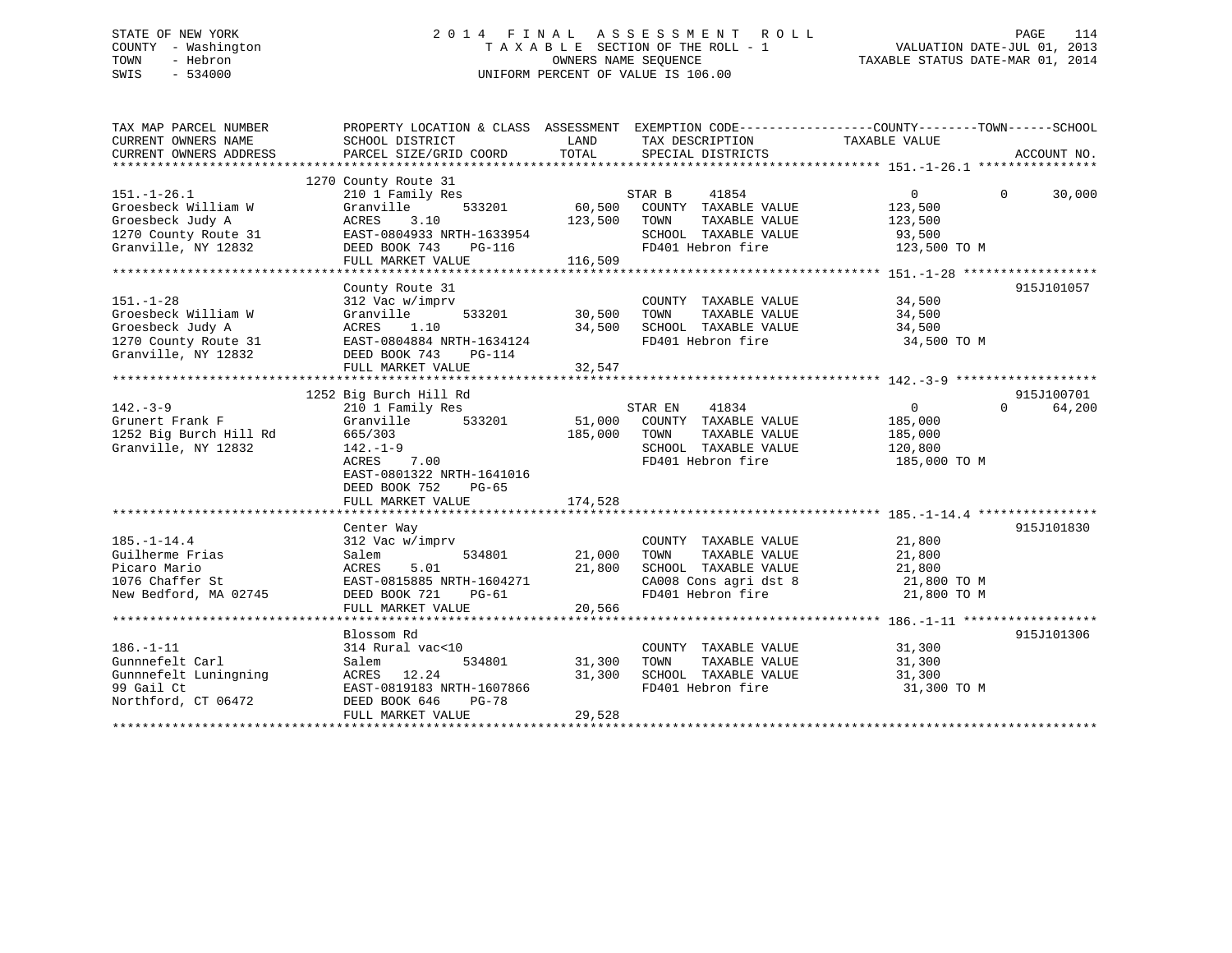# STATE OF NEW YORK 2 0 1 4 F I N A L A S S E S S M E N T R O L L PAGE 115 COUNTY - Washington T A X A B L E SECTION OF THE ROLL - 1 VALUATION DATE-JUL 01, 2013 TOWN - Hebron OWNERS NAME SEQUENCE TAXABLE STATUS DATE-MAR 01, 2014 SWIS - 534000 UNIFORM PERCENT OF VALUE IS 106.00

| TAX MAP PARCEL NUMBER<br>CURRENT OWNERS NAME<br>CURRENT OWNERS ADDRESS                                                                                                                                                               | PROPERTY LOCATION & CLASS ASSESSMENT EXEMPTION CODE---------------COUNTY-------TOWN-----SCHOOL<br>SCHOOL DISTRICT<br>PARCEL SIZE/GRID COORD TOTAL SPECIAL DISTRICTS          |              | LAND TAX DESCRIPTION                                                                                | TAXABLE VALUE                           | ACCOUNT NO.                 |
|--------------------------------------------------------------------------------------------------------------------------------------------------------------------------------------------------------------------------------------|------------------------------------------------------------------------------------------------------------------------------------------------------------------------------|--------------|-----------------------------------------------------------------------------------------------------|-----------------------------------------|-----------------------------|
|                                                                                                                                                                                                                                      |                                                                                                                                                                              |              |                                                                                                     |                                         |                             |
|                                                                                                                                                                                                                                      |                                                                                                                                                                              |              |                                                                                                     | $\begin{array}{c} 0 \\ 176 \end{array}$ | 915J100066                  |
|                                                                                                                                                                                                                                      |                                                                                                                                                                              |              |                                                                                                     |                                         | $0 \qquad \qquad$<br>30,000 |
|                                                                                                                                                                                                                                      |                                                                                                                                                                              |              |                                                                                                     |                                         |                             |
|                                                                                                                                                                                                                                      |                                                                                                                                                                              |              |                                                                                                     | TAXABLE VALUE 176,000                   |                             |
|                                                                                                                                                                                                                                      | EAST-0806869 NRTH-1637573 SCHOOL TAXABLE VALUE 146,000<br>DEED BOOK 817 PG-88 CA008 Cons agri dst 8 176,000 TO M<br>FULL MARKET VALUE 166,038 FD401 Hebron fire 176,000 TO M |              |                                                                                                     |                                         |                             |
|                                                                                                                                                                                                                                      |                                                                                                                                                                              |              |                                                                                                     |                                         |                             |
|                                                                                                                                                                                                                                      |                                                                                                                                                                              |              |                                                                                                     |                                         |                             |
|                                                                                                                                                                                                                                      |                                                                                                                                                                              |              |                                                                                                     |                                         |                             |
|                                                                                                                                                                                                                                      | Little Burch Hill Rd                                                                                                                                                         |              |                                                                                                     |                                         | 915J101682                  |
| $151. - 1 - 22.22$                                                                                                                                                                                                                   | 314 Rural vac<10 000NTY<br>Granville 533201 30,000 TOWN                                                                                                                      |              | COUNTY TAXABLE VALUE 30,000                                                                         |                                         |                             |
| Haines Jared D<br>Po Por 2621                                                                                                                                                                                                        |                                                                                                                                                                              |              | TAXABLE VALUE                                                                                       | 30,000                                  |                             |
|                                                                                                                                                                                                                                      | $\overline{3}$                                                                                                                                                               |              | 30,000 SCHOOL TAXABLE VALUE 50,000<br>FD401 Hebron fire 30,000 30,000                               |                                         |                             |
| Malta, NY 12020                                                                                                                                                                                                                      | $ACRES$ 5.18                                                                                                                                                                 |              | FD401 Hebron fire 30,000 TO M                                                                       |                                         |                             |
|                                                                                                                                                                                                                                      | EAST-0801334 NRTH-1637017                                                                                                                                                    |              |                                                                                                     |                                         |                             |
|                                                                                                                                                                                                                                      | DEED BOOK 3258 PG-231                                                                                                                                                        |              |                                                                                                     |                                         |                             |
|                                                                                                                                                                                                                                      | FULL MARKET VALUE                                                                                                                                                            | 28,302       |                                                                                                     |                                         |                             |
|                                                                                                                                                                                                                                      |                                                                                                                                                                              |              |                                                                                                     |                                         |                             |
|                                                                                                                                                                                                                                      | 644 County Route 31<br>County Route 31<br>210 1 Family Res                                                                                                                   |              |                                                                                                     |                                         |                             |
| $168. - 1 - 18.7$                                                                                                                                                                                                                    |                                                                                                                                                                              |              | STAR EN 41834                                                                                       | $\overline{0}$                          | $\Omega$<br>64,200          |
| 168.-1-18.7 2.10 168.-1-18.7 2.25,000<br>Hall Gail Martford 533801 59,300 COUNTY TAXABLE VALUE<br>Hall Regner 2.86 BANK 999 225,000 TOWN TAXABLE VALUE 225,000<br>644 Country Route 31 EAST-0797329 NRTH-1621174 5CHOOL TAXABLE VALU |                                                                                                                                                                              |              |                                                                                                     |                                         |                             |
|                                                                                                                                                                                                                                      |                                                                                                                                                                              |              |                                                                                                     |                                         |                             |
|                                                                                                                                                                                                                                      |                                                                                                                                                                              |              |                                                                                                     |                                         |                             |
|                                                                                                                                                                                                                                      |                                                                                                                                                                              |              | CA008 Cons agri dst 8<br>FD401 Hebron fire 1997 1998 225,000 TO M<br>FD401 Hebron fire 225,000 TO M |                                         |                             |
|                                                                                                                                                                                                                                      |                                                                                                                                                                              |              |                                                                                                     |                                         |                             |
|                                                                                                                                                                                                                                      |                                                                                                                                                                              |              |                                                                                                     |                                         |                             |
|                                                                                                                                                                                                                                      | 646 County Route 31                                                                                                                                                          |              |                                                                                                     |                                         |                             |
| $168. - 1 - 18.8$                                                                                                                                                                                                                    | using<br>533801 56,000<br>270 Mfg housing                                                                                                                                    |              | COUNTY TAXABLE VALUE                                                                                | 62,500                                  |                             |
|                                                                                                                                                                                                                                      |                                                                                                                                                                              |              | TOWN                                                                                                | TAXABLE VALUE 62,500                    |                             |
|                                                                                                                                                                                                                                      |                                                                                                                                                                              | 62,500       |                                                                                                     |                                         |                             |
|                                                                                                                                                                                                                                      |                                                                                                                                                                              |              | SCHOOL TAXABLE VALUE 62,500<br>CA008 Cons agri dst 8 62,500 TO M<br>FD401 Hebron fire 62,500 TO M   |                                         |                             |
|                                                                                                                                                                                                                                      | DEED BOOK 749                                                                                                                                                                | $PG-210$     |                                                                                                     |                                         |                             |
|                                                                                                                                                                                                                                      | FULL MARKET VALUE                                                                                                                                                            | 58,962       |                                                                                                     |                                         |                             |
|                                                                                                                                                                                                                                      |                                                                                                                                                                              |              |                                                                                                     |                                         |                             |
|                                                                                                                                                                                                                                      | Halls Pond Rd/w Off                                                                                                                                                          |              |                                                                                                     |                                         | 915J101560                  |
| $158. - 1 - 26$                                                                                                                                                                                                                      | 314 Rural vac<10                                                                                                                                                             |              | COUNTY TAXABLE VALUE 6,550                                                                          |                                         |                             |
| Hall Louis J Sr                                                                                                                                                                                                                      | Hartford                                                                                                                                                                     | 533801 6,550 | TAXABLE VALUE 6,550<br>TOWN                                                                         |                                         |                             |
| 4156 County Route 30                                                                                                                                                                                                                 | 167.-1-7.4<br>ACRES 2.75                                                                                                                                                     | 6,550        |                                                                                                     |                                         |                             |
| Salem, NY 12865                                                                                                                                                                                                                      |                                                                                                                                                                              |              |                                                                                                     | 6,550 TO M                              |                             |
|                                                                                                                                                                                                                                      | EAST-0788844 NRTH-1626334                                                                                                                                                    |              |                                                                                                     |                                         |                             |
|                                                                                                                                                                                                                                      | DEED BOOK 831 PG-155                                                                                                                                                         |              |                                                                                                     |                                         |                             |
|                                                                                                                                                                                                                                      | FULL MARKET VALUE                                                                                                                                                            | 6,179        |                                                                                                     |                                         |                             |
|                                                                                                                                                                                                                                      |                                                                                                                                                                              |              |                                                                                                     |                                         |                             |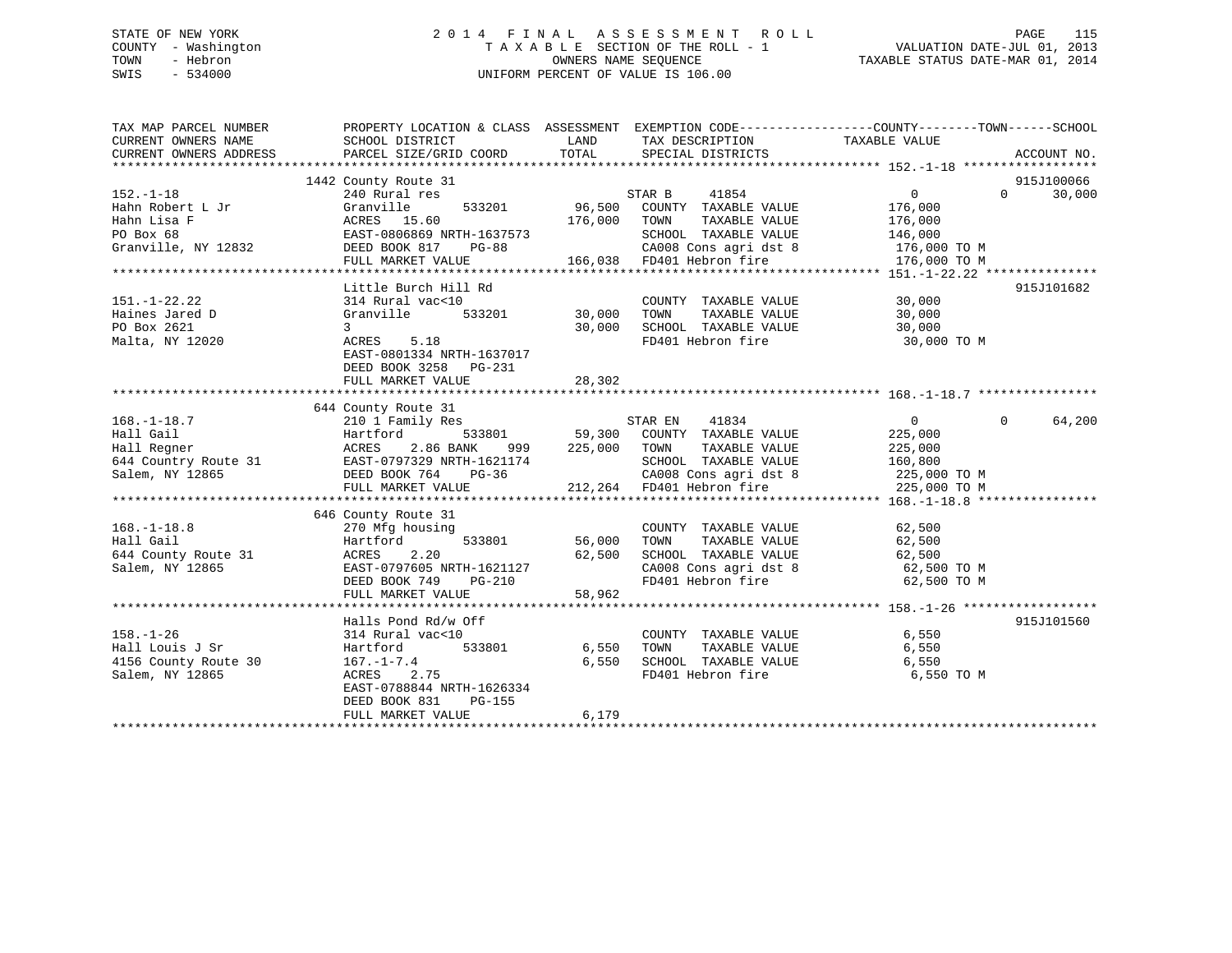# STATE OF NEW YORK 2 0 1 4 F I N A L A S S E S S M E N T R O L L PAGE 116 COUNTY - Washington T A X A B L E SECTION OF THE ROLL - 1 VALUATION DATE-JUL 01, 2013 TOWN - Hebron **CONNERS NAME SEQUENCE** TAXABLE STATUS DATE-MAR 01, 2014 SWIS - 534000 UNIFORM PERCENT OF VALUE IS 106.00

| TAX MAP PARCEL NUMBER<br>CURRENT OWNERS NAME<br>CURRENT OWNERS ADDRESS                                                                                                            | PROPERTY LOCATION & CLASS ASSESSMENT EXEMPTION CODE----------------COUNTY-------TOWN------SCHOOL<br>SCHOOL DISTRICT<br>PARCEL SIZE/GRID COORD TOTAL                                    | <b>LAND</b>             | TAX DESCRIPTION TAXABLE VALUE<br>SPECIAL DISTRICTS                                                                                                                                                         |                                                            | ACCOUNT NO.          |
|-----------------------------------------------------------------------------------------------------------------------------------------------------------------------------------|----------------------------------------------------------------------------------------------------------------------------------------------------------------------------------------|-------------------------|------------------------------------------------------------------------------------------------------------------------------------------------------------------------------------------------------------|------------------------------------------------------------|----------------------|
|                                                                                                                                                                                   |                                                                                                                                                                                        |                         |                                                                                                                                                                                                            |                                                            |                      |
|                                                                                                                                                                                   | 4156 County Route 30                                                                                                                                                                   |                         |                                                                                                                                                                                                            |                                                            | 915J100691           |
| $158. - 1 - 27$                                                                                                                                                                   | County Route 30<br>210 1 Family Res<br>Hartford 533801 90,800 COUNTY TAXABLE VALUE 104,500<br>ACRES 7.33<br>EAST-0788891 NRTH-1625942<br>DEED BOOK 831<br>PG-155                       | 104,500                 | STAR B 41854<br>TOWN TAXABLE VALUE<br>SCHOOL TAXABLE VALUE<br>FD401 Hebron fire                                                                                                                            | $\overline{0}$<br>104,500<br>74,500<br>104,500 TO M        | $0 \t 30,000$        |
|                                                                                                                                                                                   | FULL MARKET VALUE                                                                                                                                                                      | 98,585                  |                                                                                                                                                                                                            |                                                            |                      |
|                                                                                                                                                                                   |                                                                                                                                                                                        |                         |                                                                                                                                                                                                            |                                                            |                      |
| $144. - 1 - 37$<br>Hall Roland E                                                                                                                                                  | 108 East Green Pond Way<br>314 Rural vac<10<br>Granville 533201 65,000 TOWN TAXABLE VALUE<br>Granvill<br>816/155                                                                       | $\mathcal{Y}$<br>65,000 | COUNTY TAXABLE VALUE 65,000<br>SCHOOL TAXABLE VALUE<br>FD401 Hebron fire 65,000 TO M                                                                                                                       | 65,000<br>65,000                                           | 915J101443           |
| 1204 County Route 61<br>204 County Route 61<br>204 County Route 61<br>204 CAST-0816746 NRTH-1643787<br>205D BOOK 2082<br>205-192                                                  | FULL MARKET VALUE                                                                                                                                                                      | 61,321                  |                                                                                                                                                                                                            |                                                            |                      |
|                                                                                                                                                                                   |                                                                                                                                                                                        |                         |                                                                                                                                                                                                            |                                                            |                      |
| $175. - 1 - 12.12$<br>175.-1-12.12<br>Hall Terry L<br>326 Reynolds Rd<br>Fort Edward, NY 12828<br>Fort Edward, NY 12828<br>EAST-0789749 NRTH-1610197<br>EAST-0789749 NRTH-1610197 | 85 Thunder Way<br>DEED BOOK 3317 PG-37<br>FULL MARKET VALUE                                                                                                                            | 30,849                  | COUNTY TAXABLE VALUE 32,700<br>32,700 SCHOOL TAXABLE VALUE 32,700<br>FD401 Hebron fire                                                                                                                     | 32,700<br>32,700 TO M                                      |                      |
|                                                                                                                                                                                   |                                                                                                                                                                                        |                         |                                                                                                                                                                                                            |                                                            |                      |
| $183.20 - 1 - 22$<br>Hall Victor S<br>Hall Sabrina S<br>3135 County Route 30<br>Salem, NY 12865<br>EAST-0792140 NRTH-1602735                                                      | 3135 County Route 30<br>210 1 Family Res<br>Salem 534801 17,400 TOWN TAXABLE VALUE<br>FRNT 70.00 DPTH 80.00 117,000 SCHOOL TAXABLE VALUE<br>DEED BOOK 2146 PG-101<br>FULL MARKET VALUE | 110,377                 | COUNTY TAXABLE VALUE 117,000<br>TOWN TAXABLE VALUE 117,000<br>SCHOOL TAXABLE VALUE 117,000<br>CA008 Cons agri dst 8 117,000 TO M<br>FD401 Hebron fire 117,000 TO M<br>LD401 West hebron light 117,000 TO M |                                                            | 915J100502           |
|                                                                                                                                                                                   |                                                                                                                                                                                        |                         |                                                                                                                                                                                                            |                                                            |                      |
| $142. - 3 - 5$<br>Haltermann Daniel<br>178 Townsend Rd<br>Hartford, NY 12838                                                                                                      | Halterman Rd/s Off<br>322 Rural vac>10<br>Granville 533201<br>626/330                                                                                                                  | 155,000                 | AG DIST<br>41720<br>155,000 COUNTY TAXABLE VALUE<br>TOWN<br>TAXABLE VALUE<br>SCHOOL TAXABLE VALUE<br>CA008 Cons agri dst 8                                                                                 | 70,508 70,508<br>84,492<br>84,492<br>84,492<br>84,492 TO M | 915J100283<br>70,508 |
| MAY BE SUBJECT TO PAYMENT<br>UNDER AGDIST LAW TIL 2018                                                                                                                            | 142.-1-5<br>ACRES 96.30<br>EAST-0803575 NRTH-1645017<br>DEED BOOK 299 PG-535<br>FULL MARKET VALUE                                                                                      | 146,226                 | 70,508 EX<br>$FD401$ Hebron fire 155,000 TO M                                                                                                                                                              |                                                            |                      |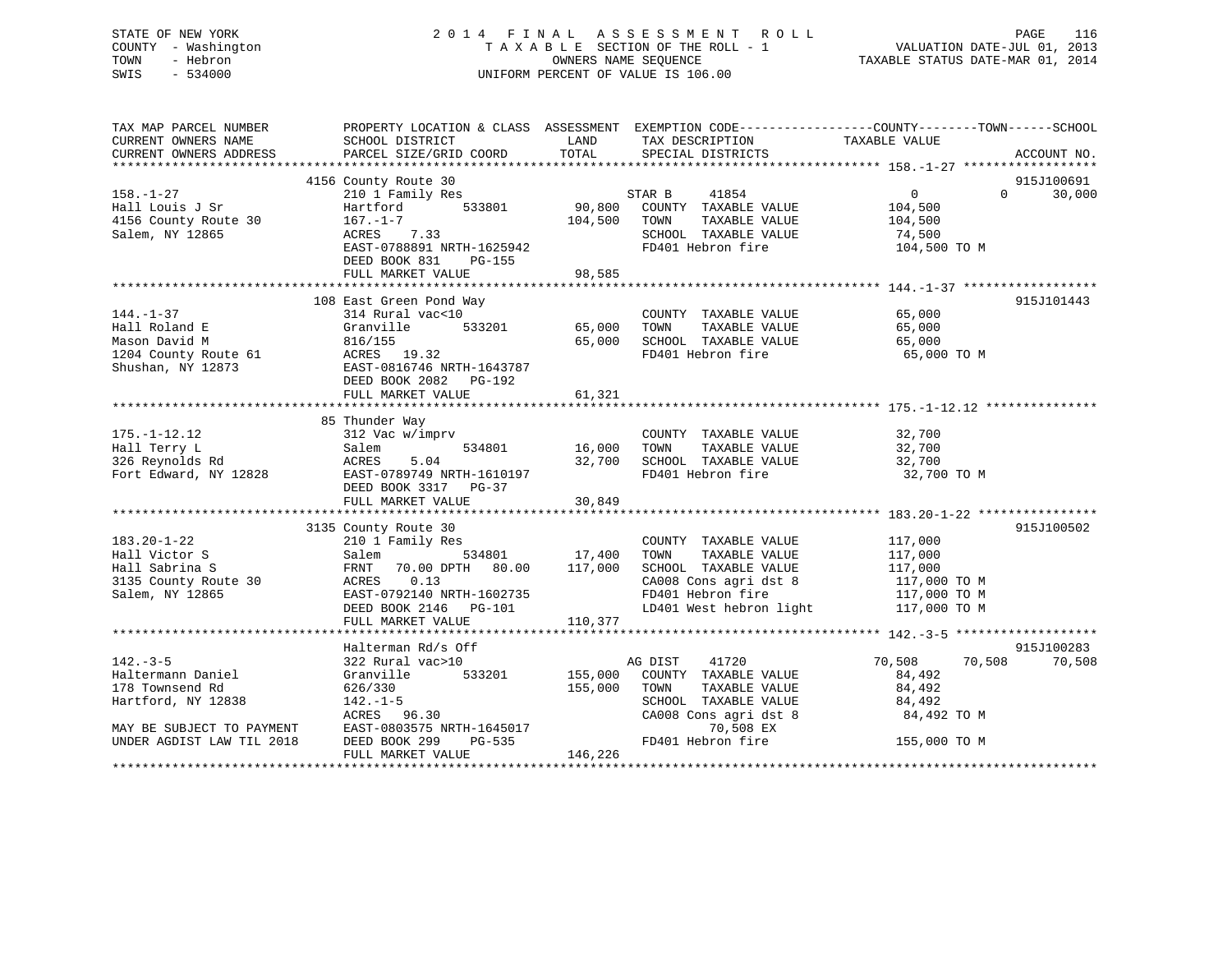# STATE OF NEW YORK 2 0 1 4 F I N A L A S S E S S M E N T R O L L PAGE 117 COUNTY - Washington T A X A B L E SECTION OF THE ROLL - 1 VALUATION DATE-JUL 01, 2013 TOWN - Hebron OWNERS NAME SEQUENCE TAXABLE STATUS DATE-MAR 01, 2014 SWIS - 534000 UNIFORM PERCENT OF VALUE IS 106.00

| 915J101373<br>Blossom Rd<br>322 Rural vac>10<br>30,000<br>COUNTY TAXABLE VALUE<br>Hamdi Mark<br>534801<br>30,000<br>TAXABLE VALUE<br>30,000<br>Salem<br>TOWN<br>Hamdi Judith<br>30,000<br>Lot 23<br>SCHOOL TAXABLE VALUE<br>30,000<br>2769 County Route 12<br>ACRES<br>11.39<br>FD401 Hebron fire<br>30,000 TO M<br>EAST-0819780 NRTH-1610244<br>DEED BOOK 2006<br>PG-242<br>28,302<br>FULL MARKET VALUE<br>30 Everetts Heights Way<br>915J101073<br>$152. - 2 - 12$<br>STAR B<br>41854<br>30,000<br>210 1 Family Res<br>$\mathbf{0}$<br>$\Omega$<br>Hammond Albert<br>Granville<br>533201<br>127,500<br>COUNTY TAXABLE VALUE<br>274,000<br>Hammond Rebecca<br>274,000<br>TAXABLE VALUE<br>ACRES<br>5.99<br>TOWN<br>274,000<br>EAST-0809982 NRTH-1642721<br>SCHOOL TAXABLE VALUE<br>30 Everetts Heights Way<br>244,000<br>FD401 Hebron fire<br>DEED BOOK 523<br>274,000 TO M<br>PG-246<br>258,491<br>FULL MARKET VALUE<br>3960 County Route 30<br>915J100285<br>270 Mfg housing<br>24,800<br>COUNTY TAXABLE VALUE<br>19,900<br>TAXABLE VALUE<br>24,800<br>Salem<br>534801<br>TOWN<br>sub lot 1<br>24,800<br>SCHOOL TAXABLE VALUE<br>24,800<br>95.00 DPTH 115.00<br>FD401 Hebron fire<br>24,800 TO M<br>FRNT<br>EAST-0788997 NRTH-1621292<br>DEED BOOK 722<br>$PG-313$<br>FULL MARKET VALUE<br>23,396<br>915J100300<br>Liebig Rd<br>$151. - 1 - 7.2$<br>322 Rural vac>10<br>AGRI-D IND 41730<br>61,046<br>61,046<br>61,046<br>Handy Joan<br>Granville<br>533201<br>67,500<br>COUNTY TAXABLE VALUE<br>6,454<br>6,454<br>Carson Hamilton<br>ACRES 13.30<br>67,500<br>TAXABLE VALUE<br>TOWN<br>160 Liebig Rd<br>EAST-0805206 NRTH-1640530<br>SCHOOL TAXABLE VALUE<br>6,454<br>Granville, NY 12832<br>DEED BOOK W706<br>FD401 Hebron fire<br>PG-62<br>67,500 TO M<br>63,679<br>FULL MARKET VALUE<br>MAY BE SUBJECT TO PAYMENT<br>UNDER AGDIST LAW TIL 2021<br>160 Liebig Rd<br>64,200<br>$151. - 1 - 7.9$<br>41834<br>$\Omega$<br>210 1 Family Res<br>STAR EN<br>$\mathbf{0}$<br>Handy Joan<br>56,800<br>Granville<br>533201<br>COUNTY TAXABLE VALUE<br>203,000<br>160 Liebig Rd<br>203,000<br>ACRES<br>2.35<br>TOWN<br>TAXABLE VALUE<br>203,000<br>Granville, NY 12832<br>EAST-0804844 NRTH-1640887<br>SCHOOL TAXABLE VALUE<br>138,800<br>FD401 Hebron fire<br>203,000 TO M<br>DEED BOOK 827<br>$PG-68$<br>FULL MARKET VALUE<br>191,509 | TAX MAP PARCEL NUMBER<br>CURRENT OWNERS NAME | PROPERTY LOCATION & CLASS ASSESSMENT<br>SCHOOL DISTRICT | LAND  | EXEMPTION CODE-----------------COUNTY-------TOWN------SCHOOL<br>TAX DESCRIPTION | TAXABLE VALUE |             |
|-------------------------------------------------------------------------------------------------------------------------------------------------------------------------------------------------------------------------------------------------------------------------------------------------------------------------------------------------------------------------------------------------------------------------------------------------------------------------------------------------------------------------------------------------------------------------------------------------------------------------------------------------------------------------------------------------------------------------------------------------------------------------------------------------------------------------------------------------------------------------------------------------------------------------------------------------------------------------------------------------------------------------------------------------------------------------------------------------------------------------------------------------------------------------------------------------------------------------------------------------------------------------------------------------------------------------------------------------------------------------------------------------------------------------------------------------------------------------------------------------------------------------------------------------------------------------------------------------------------------------------------------------------------------------------------------------------------------------------------------------------------------------------------------------------------------------------------------------------------------------------------------------------------------------------------------------------------------------------------------------------------------------------------------------------------------------------------------------------------------------------------------------------------------------------------------------------------------------------------------------------------------------------------------------------------------------------------|----------------------------------------------|---------------------------------------------------------|-------|---------------------------------------------------------------------------------|---------------|-------------|
|                                                                                                                                                                                                                                                                                                                                                                                                                                                                                                                                                                                                                                                                                                                                                                                                                                                                                                                                                                                                                                                                                                                                                                                                                                                                                                                                                                                                                                                                                                                                                                                                                                                                                                                                                                                                                                                                                                                                                                                                                                                                                                                                                                                                                                                                                                                                     | CURRENT OWNERS ADDRESS                       | PARCEL SIZE/GRID COORD                                  | TOTAL | SPECIAL DISTRICTS                                                               |               | ACCOUNT NO. |
|                                                                                                                                                                                                                                                                                                                                                                                                                                                                                                                                                                                                                                                                                                                                                                                                                                                                                                                                                                                                                                                                                                                                                                                                                                                                                                                                                                                                                                                                                                                                                                                                                                                                                                                                                                                                                                                                                                                                                                                                                                                                                                                                                                                                                                                                                                                                     |                                              |                                                         |       |                                                                                 |               |             |
|                                                                                                                                                                                                                                                                                                                                                                                                                                                                                                                                                                                                                                                                                                                                                                                                                                                                                                                                                                                                                                                                                                                                                                                                                                                                                                                                                                                                                                                                                                                                                                                                                                                                                                                                                                                                                                                                                                                                                                                                                                                                                                                                                                                                                                                                                                                                     | $178. - 1 - 37$                              |                                                         |       |                                                                                 |               |             |
|                                                                                                                                                                                                                                                                                                                                                                                                                                                                                                                                                                                                                                                                                                                                                                                                                                                                                                                                                                                                                                                                                                                                                                                                                                                                                                                                                                                                                                                                                                                                                                                                                                                                                                                                                                                                                                                                                                                                                                                                                                                                                                                                                                                                                                                                                                                                     |                                              |                                                         |       |                                                                                 |               |             |
|                                                                                                                                                                                                                                                                                                                                                                                                                                                                                                                                                                                                                                                                                                                                                                                                                                                                                                                                                                                                                                                                                                                                                                                                                                                                                                                                                                                                                                                                                                                                                                                                                                                                                                                                                                                                                                                                                                                                                                                                                                                                                                                                                                                                                                                                                                                                     |                                              |                                                         |       |                                                                                 |               |             |
|                                                                                                                                                                                                                                                                                                                                                                                                                                                                                                                                                                                                                                                                                                                                                                                                                                                                                                                                                                                                                                                                                                                                                                                                                                                                                                                                                                                                                                                                                                                                                                                                                                                                                                                                                                                                                                                                                                                                                                                                                                                                                                                                                                                                                                                                                                                                     | Whitehall, NY 12887                          |                                                         |       |                                                                                 |               |             |
|                                                                                                                                                                                                                                                                                                                                                                                                                                                                                                                                                                                                                                                                                                                                                                                                                                                                                                                                                                                                                                                                                                                                                                                                                                                                                                                                                                                                                                                                                                                                                                                                                                                                                                                                                                                                                                                                                                                                                                                                                                                                                                                                                                                                                                                                                                                                     |                                              |                                                         |       |                                                                                 |               |             |
|                                                                                                                                                                                                                                                                                                                                                                                                                                                                                                                                                                                                                                                                                                                                                                                                                                                                                                                                                                                                                                                                                                                                                                                                                                                                                                                                                                                                                                                                                                                                                                                                                                                                                                                                                                                                                                                                                                                                                                                                                                                                                                                                                                                                                                                                                                                                     |                                              |                                                         |       |                                                                                 |               |             |
|                                                                                                                                                                                                                                                                                                                                                                                                                                                                                                                                                                                                                                                                                                                                                                                                                                                                                                                                                                                                                                                                                                                                                                                                                                                                                                                                                                                                                                                                                                                                                                                                                                                                                                                                                                                                                                                                                                                                                                                                                                                                                                                                                                                                                                                                                                                                     |                                              |                                                         |       |                                                                                 |               |             |
|                                                                                                                                                                                                                                                                                                                                                                                                                                                                                                                                                                                                                                                                                                                                                                                                                                                                                                                                                                                                                                                                                                                                                                                                                                                                                                                                                                                                                                                                                                                                                                                                                                                                                                                                                                                                                                                                                                                                                                                                                                                                                                                                                                                                                                                                                                                                     |                                              |                                                         |       |                                                                                 |               |             |
|                                                                                                                                                                                                                                                                                                                                                                                                                                                                                                                                                                                                                                                                                                                                                                                                                                                                                                                                                                                                                                                                                                                                                                                                                                                                                                                                                                                                                                                                                                                                                                                                                                                                                                                                                                                                                                                                                                                                                                                                                                                                                                                                                                                                                                                                                                                                     |                                              |                                                         |       |                                                                                 |               |             |
|                                                                                                                                                                                                                                                                                                                                                                                                                                                                                                                                                                                                                                                                                                                                                                                                                                                                                                                                                                                                                                                                                                                                                                                                                                                                                                                                                                                                                                                                                                                                                                                                                                                                                                                                                                                                                                                                                                                                                                                                                                                                                                                                                                                                                                                                                                                                     |                                              |                                                         |       |                                                                                 |               |             |
|                                                                                                                                                                                                                                                                                                                                                                                                                                                                                                                                                                                                                                                                                                                                                                                                                                                                                                                                                                                                                                                                                                                                                                                                                                                                                                                                                                                                                                                                                                                                                                                                                                                                                                                                                                                                                                                                                                                                                                                                                                                                                                                                                                                                                                                                                                                                     |                                              |                                                         |       |                                                                                 |               |             |
|                                                                                                                                                                                                                                                                                                                                                                                                                                                                                                                                                                                                                                                                                                                                                                                                                                                                                                                                                                                                                                                                                                                                                                                                                                                                                                                                                                                                                                                                                                                                                                                                                                                                                                                                                                                                                                                                                                                                                                                                                                                                                                                                                                                                                                                                                                                                     | Granville, NY 12832                          |                                                         |       |                                                                                 |               |             |
|                                                                                                                                                                                                                                                                                                                                                                                                                                                                                                                                                                                                                                                                                                                                                                                                                                                                                                                                                                                                                                                                                                                                                                                                                                                                                                                                                                                                                                                                                                                                                                                                                                                                                                                                                                                                                                                                                                                                                                                                                                                                                                                                                                                                                                                                                                                                     |                                              |                                                         |       |                                                                                 |               |             |
|                                                                                                                                                                                                                                                                                                                                                                                                                                                                                                                                                                                                                                                                                                                                                                                                                                                                                                                                                                                                                                                                                                                                                                                                                                                                                                                                                                                                                                                                                                                                                                                                                                                                                                                                                                                                                                                                                                                                                                                                                                                                                                                                                                                                                                                                                                                                     |                                              |                                                         |       |                                                                                 |               |             |
|                                                                                                                                                                                                                                                                                                                                                                                                                                                                                                                                                                                                                                                                                                                                                                                                                                                                                                                                                                                                                                                                                                                                                                                                                                                                                                                                                                                                                                                                                                                                                                                                                                                                                                                                                                                                                                                                                                                                                                                                                                                                                                                                                                                                                                                                                                                                     |                                              |                                                         |       |                                                                                 |               |             |
|                                                                                                                                                                                                                                                                                                                                                                                                                                                                                                                                                                                                                                                                                                                                                                                                                                                                                                                                                                                                                                                                                                                                                                                                                                                                                                                                                                                                                                                                                                                                                                                                                                                                                                                                                                                                                                                                                                                                                                                                                                                                                                                                                                                                                                                                                                                                     | $167. - 1 - 28$                              |                                                         |       |                                                                                 |               |             |
|                                                                                                                                                                                                                                                                                                                                                                                                                                                                                                                                                                                                                                                                                                                                                                                                                                                                                                                                                                                                                                                                                                                                                                                                                                                                                                                                                                                                                                                                                                                                                                                                                                                                                                                                                                                                                                                                                                                                                                                                                                                                                                                                                                                                                                                                                                                                     | Hammond Gary                                 |                                                         |       |                                                                                 |               |             |
|                                                                                                                                                                                                                                                                                                                                                                                                                                                                                                                                                                                                                                                                                                                                                                                                                                                                                                                                                                                                                                                                                                                                                                                                                                                                                                                                                                                                                                                                                                                                                                                                                                                                                                                                                                                                                                                                                                                                                                                                                                                                                                                                                                                                                                                                                                                                     | 3960 County Route 30                         |                                                         |       |                                                                                 |               |             |
|                                                                                                                                                                                                                                                                                                                                                                                                                                                                                                                                                                                                                                                                                                                                                                                                                                                                                                                                                                                                                                                                                                                                                                                                                                                                                                                                                                                                                                                                                                                                                                                                                                                                                                                                                                                                                                                                                                                                                                                                                                                                                                                                                                                                                                                                                                                                     | Salem, NY 12865                              |                                                         |       |                                                                                 |               |             |
|                                                                                                                                                                                                                                                                                                                                                                                                                                                                                                                                                                                                                                                                                                                                                                                                                                                                                                                                                                                                                                                                                                                                                                                                                                                                                                                                                                                                                                                                                                                                                                                                                                                                                                                                                                                                                                                                                                                                                                                                                                                                                                                                                                                                                                                                                                                                     |                                              |                                                         |       |                                                                                 |               |             |
|                                                                                                                                                                                                                                                                                                                                                                                                                                                                                                                                                                                                                                                                                                                                                                                                                                                                                                                                                                                                                                                                                                                                                                                                                                                                                                                                                                                                                                                                                                                                                                                                                                                                                                                                                                                                                                                                                                                                                                                                                                                                                                                                                                                                                                                                                                                                     |                                              |                                                         |       |                                                                                 |               |             |
|                                                                                                                                                                                                                                                                                                                                                                                                                                                                                                                                                                                                                                                                                                                                                                                                                                                                                                                                                                                                                                                                                                                                                                                                                                                                                                                                                                                                                                                                                                                                                                                                                                                                                                                                                                                                                                                                                                                                                                                                                                                                                                                                                                                                                                                                                                                                     |                                              |                                                         |       |                                                                                 |               |             |
|                                                                                                                                                                                                                                                                                                                                                                                                                                                                                                                                                                                                                                                                                                                                                                                                                                                                                                                                                                                                                                                                                                                                                                                                                                                                                                                                                                                                                                                                                                                                                                                                                                                                                                                                                                                                                                                                                                                                                                                                                                                                                                                                                                                                                                                                                                                                     |                                              |                                                         |       |                                                                                 |               |             |
|                                                                                                                                                                                                                                                                                                                                                                                                                                                                                                                                                                                                                                                                                                                                                                                                                                                                                                                                                                                                                                                                                                                                                                                                                                                                                                                                                                                                                                                                                                                                                                                                                                                                                                                                                                                                                                                                                                                                                                                                                                                                                                                                                                                                                                                                                                                                     |                                              |                                                         |       |                                                                                 |               |             |
|                                                                                                                                                                                                                                                                                                                                                                                                                                                                                                                                                                                                                                                                                                                                                                                                                                                                                                                                                                                                                                                                                                                                                                                                                                                                                                                                                                                                                                                                                                                                                                                                                                                                                                                                                                                                                                                                                                                                                                                                                                                                                                                                                                                                                                                                                                                                     |                                              |                                                         |       |                                                                                 |               |             |
|                                                                                                                                                                                                                                                                                                                                                                                                                                                                                                                                                                                                                                                                                                                                                                                                                                                                                                                                                                                                                                                                                                                                                                                                                                                                                                                                                                                                                                                                                                                                                                                                                                                                                                                                                                                                                                                                                                                                                                                                                                                                                                                                                                                                                                                                                                                                     |                                              |                                                         |       |                                                                                 |               |             |
|                                                                                                                                                                                                                                                                                                                                                                                                                                                                                                                                                                                                                                                                                                                                                                                                                                                                                                                                                                                                                                                                                                                                                                                                                                                                                                                                                                                                                                                                                                                                                                                                                                                                                                                                                                                                                                                                                                                                                                                                                                                                                                                                                                                                                                                                                                                                     |                                              |                                                         |       |                                                                                 |               |             |
|                                                                                                                                                                                                                                                                                                                                                                                                                                                                                                                                                                                                                                                                                                                                                                                                                                                                                                                                                                                                                                                                                                                                                                                                                                                                                                                                                                                                                                                                                                                                                                                                                                                                                                                                                                                                                                                                                                                                                                                                                                                                                                                                                                                                                                                                                                                                     |                                              |                                                         |       |                                                                                 |               |             |
|                                                                                                                                                                                                                                                                                                                                                                                                                                                                                                                                                                                                                                                                                                                                                                                                                                                                                                                                                                                                                                                                                                                                                                                                                                                                                                                                                                                                                                                                                                                                                                                                                                                                                                                                                                                                                                                                                                                                                                                                                                                                                                                                                                                                                                                                                                                                     |                                              |                                                         |       |                                                                                 |               |             |
|                                                                                                                                                                                                                                                                                                                                                                                                                                                                                                                                                                                                                                                                                                                                                                                                                                                                                                                                                                                                                                                                                                                                                                                                                                                                                                                                                                                                                                                                                                                                                                                                                                                                                                                                                                                                                                                                                                                                                                                                                                                                                                                                                                                                                                                                                                                                     |                                              |                                                         |       |                                                                                 |               |             |
|                                                                                                                                                                                                                                                                                                                                                                                                                                                                                                                                                                                                                                                                                                                                                                                                                                                                                                                                                                                                                                                                                                                                                                                                                                                                                                                                                                                                                                                                                                                                                                                                                                                                                                                                                                                                                                                                                                                                                                                                                                                                                                                                                                                                                                                                                                                                     |                                              |                                                         |       |                                                                                 |               |             |
|                                                                                                                                                                                                                                                                                                                                                                                                                                                                                                                                                                                                                                                                                                                                                                                                                                                                                                                                                                                                                                                                                                                                                                                                                                                                                                                                                                                                                                                                                                                                                                                                                                                                                                                                                                                                                                                                                                                                                                                                                                                                                                                                                                                                                                                                                                                                     |                                              |                                                         |       |                                                                                 |               |             |
|                                                                                                                                                                                                                                                                                                                                                                                                                                                                                                                                                                                                                                                                                                                                                                                                                                                                                                                                                                                                                                                                                                                                                                                                                                                                                                                                                                                                                                                                                                                                                                                                                                                                                                                                                                                                                                                                                                                                                                                                                                                                                                                                                                                                                                                                                                                                     |                                              |                                                         |       |                                                                                 |               |             |
|                                                                                                                                                                                                                                                                                                                                                                                                                                                                                                                                                                                                                                                                                                                                                                                                                                                                                                                                                                                                                                                                                                                                                                                                                                                                                                                                                                                                                                                                                                                                                                                                                                                                                                                                                                                                                                                                                                                                                                                                                                                                                                                                                                                                                                                                                                                                     |                                              |                                                         |       |                                                                                 |               |             |
|                                                                                                                                                                                                                                                                                                                                                                                                                                                                                                                                                                                                                                                                                                                                                                                                                                                                                                                                                                                                                                                                                                                                                                                                                                                                                                                                                                                                                                                                                                                                                                                                                                                                                                                                                                                                                                                                                                                                                                                                                                                                                                                                                                                                                                                                                                                                     |                                              |                                                         |       |                                                                                 |               |             |
|                                                                                                                                                                                                                                                                                                                                                                                                                                                                                                                                                                                                                                                                                                                                                                                                                                                                                                                                                                                                                                                                                                                                                                                                                                                                                                                                                                                                                                                                                                                                                                                                                                                                                                                                                                                                                                                                                                                                                                                                                                                                                                                                                                                                                                                                                                                                     |                                              |                                                         |       |                                                                                 |               |             |
|                                                                                                                                                                                                                                                                                                                                                                                                                                                                                                                                                                                                                                                                                                                                                                                                                                                                                                                                                                                                                                                                                                                                                                                                                                                                                                                                                                                                                                                                                                                                                                                                                                                                                                                                                                                                                                                                                                                                                                                                                                                                                                                                                                                                                                                                                                                                     |                                              |                                                         |       |                                                                                 |               |             |
|                                                                                                                                                                                                                                                                                                                                                                                                                                                                                                                                                                                                                                                                                                                                                                                                                                                                                                                                                                                                                                                                                                                                                                                                                                                                                                                                                                                                                                                                                                                                                                                                                                                                                                                                                                                                                                                                                                                                                                                                                                                                                                                                                                                                                                                                                                                                     |                                              |                                                         |       |                                                                                 |               |             |
|                                                                                                                                                                                                                                                                                                                                                                                                                                                                                                                                                                                                                                                                                                                                                                                                                                                                                                                                                                                                                                                                                                                                                                                                                                                                                                                                                                                                                                                                                                                                                                                                                                                                                                                                                                                                                                                                                                                                                                                                                                                                                                                                                                                                                                                                                                                                     |                                              |                                                         |       |                                                                                 |               |             |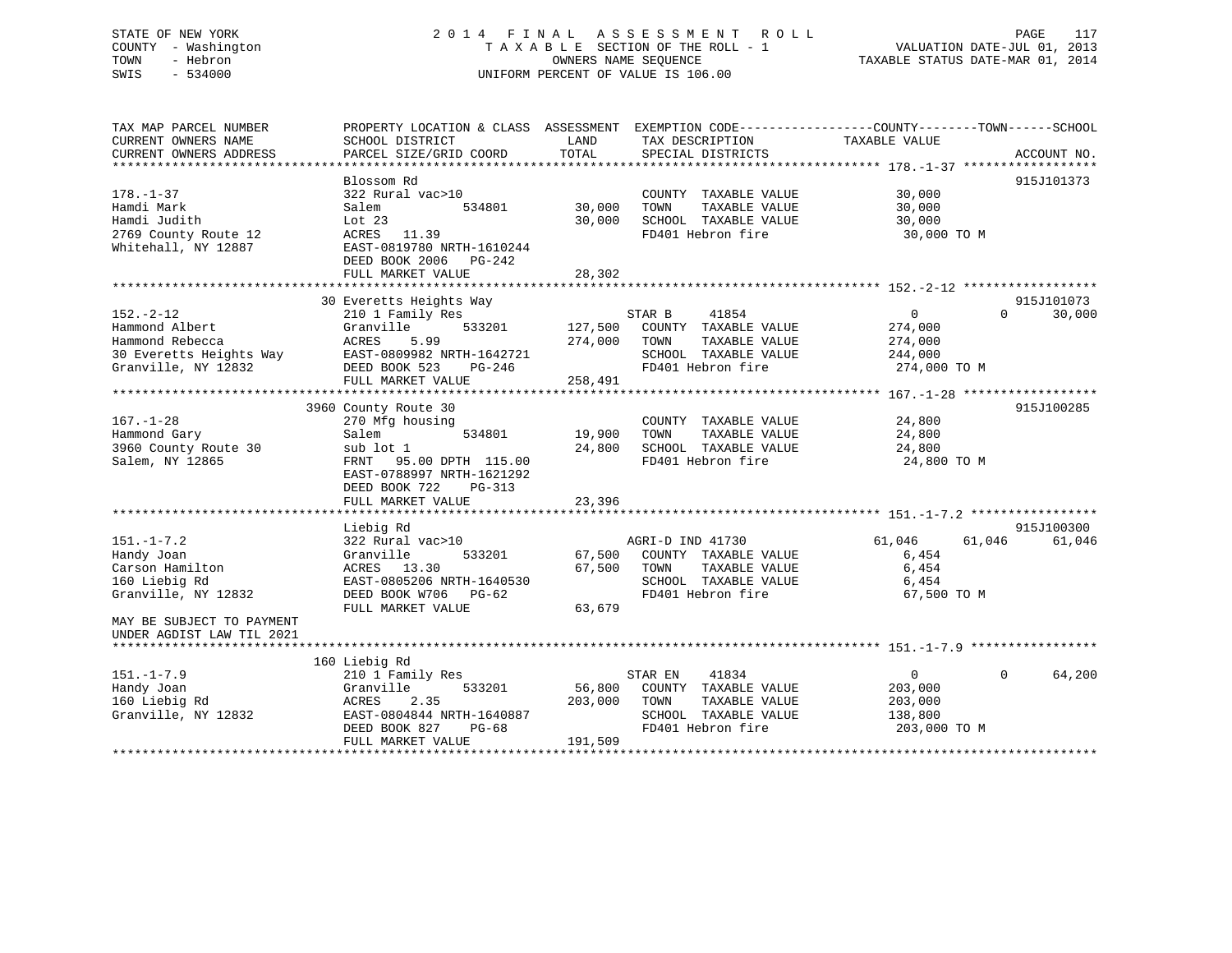# STATE OF NEW YORK 2 0 1 4 F I N A L A S S E S S M E N T R O L L PAGE 118 COUNTY - Washington T A X A B L E SECTION OF THE ROLL - 1 VALUATION DATE-JUL 01, 2013 TOWN - Hebron OWNERS NAME SEQUENCE TAXABLE STATUS DATE-MAR 01, 2014 SWIS - 534000 UNIFORM PERCENT OF VALUE IS 106.00

| TAX MAP PARCEL NUMBER<br>CURRENT OWNERS NAME<br>CURRENT OWNERS ADDRESS                       | PROPERTY LOCATION & CLASS ASSESSMENT<br>SCHOOL DISTRICT<br>PARCEL SIZE/GRID COORD                                                                                                                     | LAND<br>TOTAL              | TAX DESCRIPTION<br>SPECIAL DISTRICTS                                                                                                 | EXEMPTION CODE-----------------COUNTY-------TOWN------SCHOOL<br>TAXABLE VALUE | ACCOUNT NO.          |
|----------------------------------------------------------------------------------------------|-------------------------------------------------------------------------------------------------------------------------------------------------------------------------------------------------------|----------------------------|--------------------------------------------------------------------------------------------------------------------------------------|-------------------------------------------------------------------------------|----------------------|
| $151. - 1 - 7.10$<br>Handy Joan<br>Carson Hamilton H<br>160 Liebig Rd<br>Granville, NY 12832 | Liebig Rd<br>322 Rural vac>10<br>533201<br>Granville<br>ACRES 12.20<br>EAST-0804994 NRTH-1641592<br>DEED BOOK W706 PG-162<br>FULL MARKET VALUE                                                        | 64,500<br>64,500<br>60,849 | COUNTY TAXABLE VALUE<br>TAXABLE VALUE<br>TOWN<br>SCHOOL TAXABLE VALUE<br>FD401 Hebron fire                                           | 64,500<br>64,500<br>64,500<br>64,500 TO M                                     |                      |
|                                                                                              | 25 Button Rd                                                                                                                                                                                          |                            |                                                                                                                                      |                                                                               | 915J101668           |
| $143. - 1 - 64$<br>Hannon Daniel<br>Hannon Karita<br>283 Lee Ave<br>Yonkers, NY 10705        | 210 1 Family Res<br>533201<br>Granville<br>subdivision abandon 2759/93,000<br>$3074/245$ , Lots $1-3,5-8$ &<br>ACRES 34.50<br>EAST-0813348 NRTH-1641262<br>DEED BOOK 3070 PG-234<br>FULL MARKET VALUE | 93,000<br>87,736           | COUNTY TAXABLE VALUE<br>TAXABLE VALUE<br>TOWN<br>SCHOOL TAXABLE VALUE<br>CA008 Cons agri dst 8<br>FD401 Hebron fire                  | 93,000<br>93,000<br>93,000<br>93,000 TO M<br>93,000 TO M                      |                      |
|                                                                                              |                                                                                                                                                                                                       |                            |                                                                                                                                      |                                                                               |                      |
| $161. - 2 - 7.3$<br>Hansen Lillian<br>7014 State Route 22                                    | 7014 State Route 22<br>270 Mfg housing<br>533201<br>Granville<br>sub lot B                                                                                                                            | 38,000                     | STAR B<br>41854<br>33,500 COUNTY TAXABLE VALUE<br>TAXABLE VALUE<br>TOWN                                                              | $\overline{0}$<br>$\Omega$<br>38,000<br>38,000                                | 30,000               |
| Granville, NY 12832                                                                          | ACRES 1.61<br>EAST-0817657 NRTH-1626712<br>DEED BOOK 916<br>PG-198                                                                                                                                    |                            | SCHOOL TAXABLE VALUE<br>FD401 Hebron fire                                                                                            | 8,000<br>38,000 TO M                                                          |                      |
|                                                                                              | FULL MARKET VALUE                                                                                                                                                                                     | 35,849                     |                                                                                                                                      |                                                                               |                      |
| $160. - 1 - 4.4$<br>Harrington Charles<br>19 Pine Hill Rd<br>Granville, NY 12832             | 19 Pine Hill Rd<br>242 Rurl res&rec<br>534801<br>Salem<br>Lot 4<br>ACRES 11.85<br>EAST-0806891 NRTH-1627202                                                                                           | 52,300<br>114,000          | COUNTY TAXABLE VALUE<br>TOWN<br>TAXABLE VALUE<br>SCHOOL TAXABLE VALUE<br>FD401 Hebron fire                                           | 114,000<br>114,000<br>114,000<br>114,000 TO M                                 | 915J101500           |
|                                                                                              | DEED BOOK 2504 PG-145<br>FULL MARKET VALUE                                                                                                                                                            | 107,547                    |                                                                                                                                      |                                                                               |                      |
|                                                                                              |                                                                                                                                                                                                       |                            |                                                                                                                                      |                                                                               |                      |
| $185. - 1 - 14$<br>Harrington Christine<br>6092 State Route 22<br>Salem, NY 12865            | 6092 State Route 22<br>210 1 Family Res<br>Salem<br>534801<br>Thompson Sub/ 29#87<br>2.43 BANK<br>999<br>ACRES<br>EAST-0814791 NRTH-1604741<br>DEED BOOK 1856 PG-153<br>FULL MARKET VALUE             | 35,600<br>99,000<br>93,396 | STAR EN 41834<br>COUNTY TAXABLE VALUE<br>TAXABLE VALUE<br>TOWN<br>SCHOOL TAXABLE VALUE<br>CA008 Cons agri dst 8<br>FD401 Hebron fire | 0<br>$\Omega$<br>99,000<br>99,000<br>34,800<br>99,000 TO M<br>99,000 TO M     | 915J100676<br>64,200 |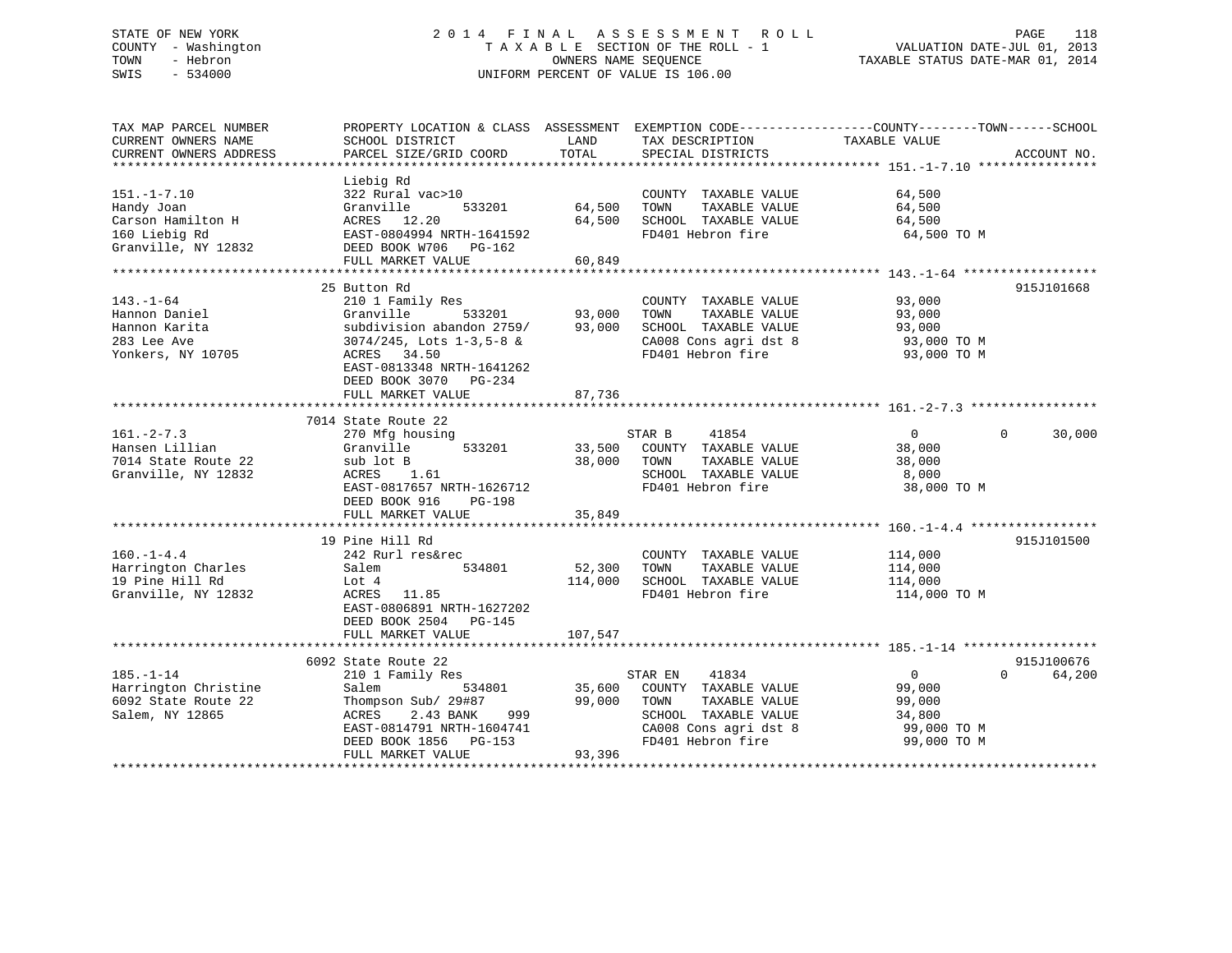STATE OF NEW YORK 2 0 1 4 F I N A L A S S E S S M E N T R O L L PAGE 119 COUNTY - Washington T A X A B L E SECTION OF THE ROLL - 1 VALUATION DATE-JUL 01, 2013 TOWN - Hebron OWNERS NAME SEQUENCE TAXABLE STATUS DATE-MAR 01, 2014 SWIS - 534000 UNIFORM PERCENT OF VALUE IS 106.00

| TAX MAP PARCEL NUMBER<br>CURRENT OWNERS NAME<br>CURRENT OWNERS ADDRESS                                       | PROPERTY LOCATION & CLASS ASSESSMENT<br>SCHOOL DISTRICT<br>PARCEL SIZE/GRID COORD                                                                           | LAND<br>TOTAL                | TAX DESCRIPTION<br>SPECIAL DISTRICTS                                                                                                      | EXEMPTION CODE-----------------COUNTY-------TOWN------SCHOOL<br>TAXABLE VALUE   | ACCOUNT NO.        |
|--------------------------------------------------------------------------------------------------------------|-------------------------------------------------------------------------------------------------------------------------------------------------------------|------------------------------|-------------------------------------------------------------------------------------------------------------------------------------------|---------------------------------------------------------------------------------|--------------------|
|                                                                                                              | 225 Bromley Ln                                                                                                                                              |                              |                                                                                                                                           |                                                                                 | 915J101407         |
| $178. - 1 - 27$<br>Harrington Donna M<br>Harrington Rickey L                                                 | 260 Seasonal res<br>534801<br>Salem<br>$p/\text{o}$ lot 12                                                                                                  | 43,600<br>80,000             | COUNTY TAXABLE VALUE<br>TAXABLE VALUE<br>TOWN<br>SCHOOL TAXABLE VALUE                                                                     | 80,000<br>80,000<br>80,000                                                      |                    |
| 1185 Glastenbury Rd<br>Shaftsbury, VT 05262                                                                  | 6.07<br>ACRES<br>EAST-0822897 NRTH-1615507<br>DEED BOOK 620<br>$PG-251$<br>FULL MARKET VALUE                                                                | 75,472                       | FD401 Hebron fire                                                                                                                         | 80,000 TO M                                                                     |                    |
|                                                                                                              |                                                                                                                                                             |                              |                                                                                                                                           |                                                                                 |                    |
|                                                                                                              | 3273 County Route 30                                                                                                                                        |                              |                                                                                                                                           |                                                                                 | 915J100509         |
| $183. - 1 - 4$<br>Harrington Edward<br>Harrington Roseann<br>3273 County Route 30<br>Salem, NY 12865         | 210 1 Family Res<br>Salem<br>534801<br>ACRES<br>1.50<br>EAST-0791060 NRTH-1605993<br>DEED BOOK 460<br>PG-184<br>FULL MARKET VALUE                           | 39,400<br>151,000<br>142,453 | STAR B<br>41854<br>COUNTY TAXABLE VALUE<br>TOWN<br>TAXABLE VALUE<br>SCHOOL TAXABLE VALUE<br>CA008 Cons agri dst 8<br>FD401 Hebron fire    | $\overline{0}$<br>151,000<br>151,000<br>121,000<br>151,000 TO M<br>151,000 TO M | $\Omega$<br>30,000 |
|                                                                                                              |                                                                                                                                                             |                              |                                                                                                                                           |                                                                                 |                    |
| $184. - 1 - 19.7$<br>Harrington Edward Lynn<br>Harrington Roseann<br>3273 County Route 30<br>Salem, NY 12865 | Dunnigan Rd<br>314 Rural vac<10<br>Salem<br>534801<br>lot 7<br>ACRES<br>6.95<br>EAST-0797579 NRTH-1602101<br>DEED BOOK 2430 PG-8                            | 34,500<br>34,500             | COUNTY TAXABLE VALUE<br>TOWN<br>TAXABLE VALUE<br>SCHOOL TAXABLE VALUE<br>CA008 Cons agri dst 8<br>FD401 Hebron fire                       | 34,500<br>34,500<br>34,500<br>34,500 TO M<br>34,500 TO M                        |                    |
|                                                                                                              | FULL MARKET VALUE                                                                                                                                           | 32,547                       |                                                                                                                                           |                                                                                 |                    |
|                                                                                                              | 1302 Patterson Hill Rd                                                                                                                                      |                              |                                                                                                                                           |                                                                                 | 915J100349         |
| $183. - 1 - 21$<br>Harrington Jeremy E<br>Lemery Andrea<br>1302 Patterson Hill Rd<br>Salem, NY 12865         | 210 1 Family Res<br>Salem<br>534801<br>ACRES<br>4.10 BANK<br>999<br>EAST-0791212 NRTH-1603585<br>DEED BOOK 830<br>$PG-91$<br>FULL MARKET VALUE              | 65,500<br>155,500<br>146,698 | 41854<br>STAR B<br>COUNTY<br>TAXABLE VALUE<br>TOWN<br>TAXABLE VALUE<br>SCHOOL TAXABLE VALUE<br>CA008 Cons agri dst 8<br>FD401 Hebron fire | $\mathbf{0}$<br>155,500<br>155,500<br>125,500<br>155,500 TO M<br>155,500 TO M   | $\Omega$<br>30,000 |
|                                                                                                              |                                                                                                                                                             |                              |                                                                                                                                           |                                                                                 |                    |
| $169. - 1 - 8$<br>Harris Bruce C<br>Harris Lisa N<br>58 Highview Ave<br>Selden, NY 11784                     | Pine Hill Rd/w Off<br>322 Rural vac>10<br>Granville<br>533201<br>ACRES<br>54.63<br>EAST-0811486 NRTH-1623265<br>DEED BOOK 2554<br>PG-1<br>FULL MARKET VALUE | 84,000<br>84,000<br>79,245   | COUNTY TAXABLE VALUE<br>TOWN<br>TAXABLE VALUE<br>SCHOOL TAXABLE VALUE<br>FD401 Hebron fire                                                | 84,000<br>84,000<br>84,000<br>84,000 TO M                                       | 915J100161         |
|                                                                                                              |                                                                                                                                                             |                              |                                                                                                                                           |                                                                                 |                    |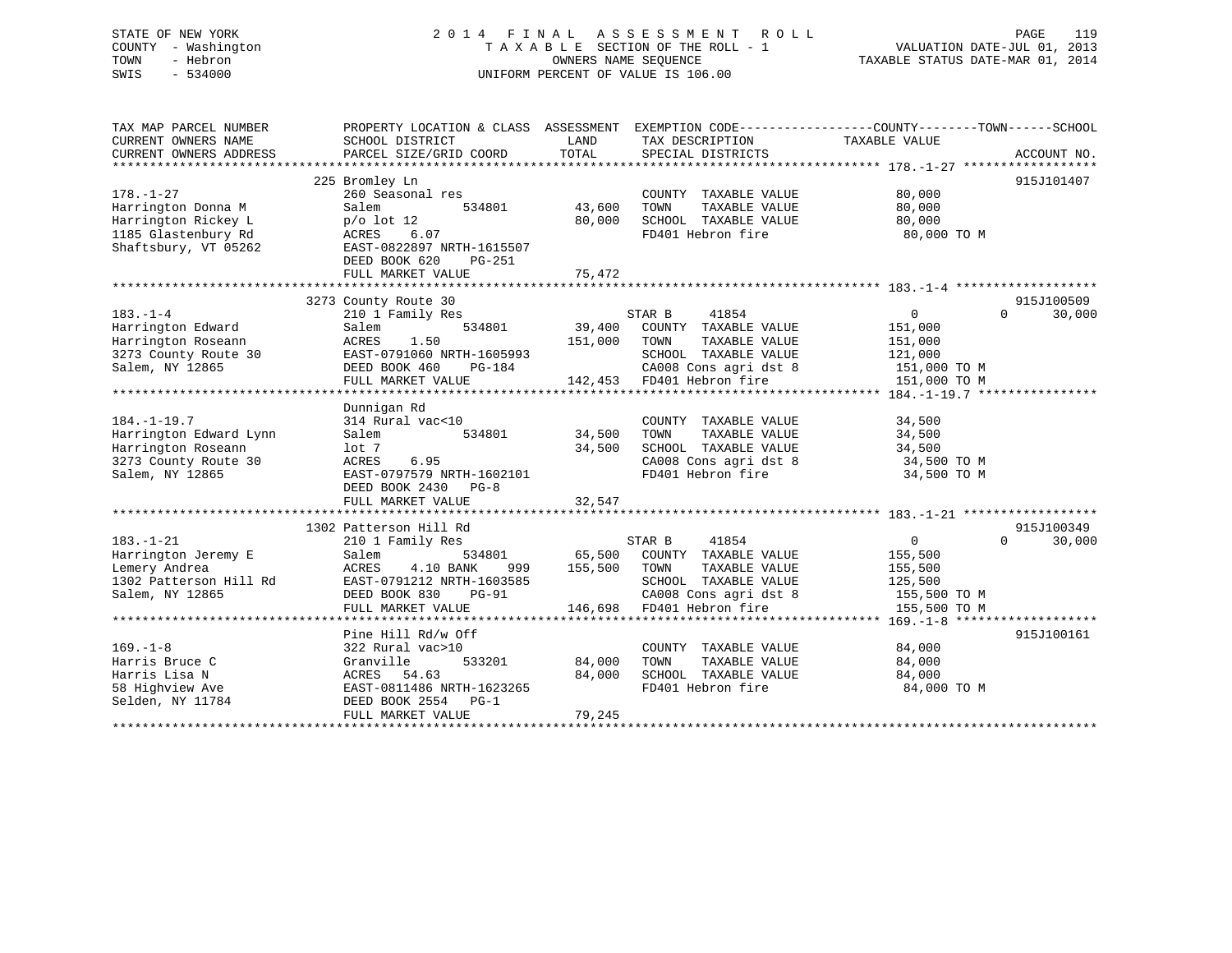#### STATE OF NEW YORK 2 0 1 4 F I N A L A S S E S S M E N T R O L L PAGE 120COUNTY - Washington  $\begin{array}{ccc} 1 & 0 & 0 \\ 0 & 0 & 0 \end{array}$  T A X A B L E SECTION OF THE ROLL - 1 TOWN - Hebron OWNERS NAME SEQUENCE TAXABLE STATUS DATE-MAR 01, 2014 SWIS - 534000 UNIFORM PERCENT OF VALUE IS 106.00

| TAX MAP PARCEL NUMBER  |                           |         |                              | PROPERTY LOCATION & CLASS ASSESSMENT EXEMPTION CODE----------------COUNTY-------TOWN------SCHOOL |
|------------------------|---------------------------|---------|------------------------------|--------------------------------------------------------------------------------------------------|
| CURRENT OWNERS NAME    | SCHOOL DISTRICT           | LAND    | TAX DESCRIPTION              | TAXABLE VALUE                                                                                    |
| CURRENT OWNERS ADDRESS | PARCEL SIZE/GRID COORD    | TOTAL   | SPECIAL DISTRICTS            | ACCOUNT NO.                                                                                      |
|                        |                           |         |                              |                                                                                                  |
|                        | Pine Hill Rd              |         |                              | 915J100012                                                                                       |
| $169. - 1 - 28$        | 312 Vac w/imprv           |         | COUNTY TAXABLE VALUE         | 28,800                                                                                           |
| Harris Bruce C         | Granville<br>533201       | 19,500  | TOWN<br>TAXABLE VALUE        | 28,800                                                                                           |
| Harris Lisa N          | 4.36<br>ACRES             | 28,800  | SCHOOL TAXABLE VALUE         | 28,800                                                                                           |
| 58 Highview Ave        | EAST-0812110 NRTH-1622184 |         | FD401 Hebron fire            | 28,800 TO M                                                                                      |
| Selden, NY 11784       | DEED BOOK 1712    PG-309  |         |                              |                                                                                                  |
|                        | FULL MARKET VALUE         | 27,170  |                              |                                                                                                  |
|                        |                           |         |                              |                                                                                                  |
|                        | 380 Pine Hill Rd          |         |                              | 915J101562                                                                                       |
| $169. - 1 - 28.1$      | 210 1 Family Res          |         | COUNTY TAXABLE VALUE         | 66,500                                                                                           |
| Harris Bruce C         | 533201<br>Granville       | 40,400  | TOWN<br>TAXABLE VALUE        | 66,500                                                                                           |
| Harris Lisa N          | 4.36<br>ACRES             | 66,500  | SCHOOL TAXABLE VALUE         | 66,500                                                                                           |
| 58 Highview Ave        | EAST-0812082 NRTH-1622448 |         | FD401 Hebron fire            | 66,500 TO M                                                                                      |
| Selden, NY 11784       | DEED BOOK 1712 PG-309     |         |                              |                                                                                                  |
|                        | FULL MARKET VALUE         | 62,736  |                              |                                                                                                  |
|                        |                           |         |                              |                                                                                                  |
|                        | Pine Hill Rd              |         |                              | 915J101563                                                                                       |
| $169. - 1 - 28.2$      | 314 Rural vac<10          |         | COUNTY TAXABLE VALUE         | 2,850                                                                                            |
| Harris Bruce C         | Granville<br>533201       | 2,850   | TAXABLE VALUE<br>TOWN        | 2,850                                                                                            |
| Harris Lisa N          | 1.21<br>ACRES             | 2,850   | SCHOOL TAXABLE VALUE         | 2,850                                                                                            |
| 58 Highview Ave        | EAST-0812385 NRTH-1622952 |         | FD401 Hebron fire            | 2,850 TO M                                                                                       |
| Selden, NY 11784       | DEED BOOK 2554 PG-1       |         |                              |                                                                                                  |
|                        | FULL MARKET VALUE         | 2,689   |                              |                                                                                                  |
|                        |                           |         |                              |                                                                                                  |
|                        | 47 County Route 28        |         |                              | 915J101010                                                                                       |
| $152. - 2 - 2.1$       | 210 1 Family Res          |         | STAR B<br>41854              | $\Omega$<br>30,000<br>0                                                                          |
| Hartmann Lothar        | Granville 533201          |         | 100,000 COUNTY TAXABLE VALUE | 418,000                                                                                          |
| Hartmann Helga         | 704/290                   | 418,000 | TOWN<br>TAXABLE VALUE        | 418,000                                                                                          |
| 47 County Route 28     | 1.00<br>ACRES             |         | SCHOOL TAXABLE VALUE         | 388,000                                                                                          |
| Granville, NY 12832    | EAST-0809014 NRTH-1640495 |         | FD401 Hebron fire            | 418,000 TO M                                                                                     |
|                        | DEED BOOK 2550 PG-170     |         |                              |                                                                                                  |
|                        | FULL MARKET VALUE         | 394,340 |                              |                                                                                                  |
|                        |                           |         |                              |                                                                                                  |
|                        | County Route 28           |         |                              | 915J101268                                                                                       |
| $152 - 2 - 2.2$        | 314 Rural vac<10          |         | COUNTY TAXABLE VALUE         | 33,300                                                                                           |
| Hartmann Lothar        | 533201<br>Granville       | 33,300  | TAXABLE VALUE<br>TOWN        | 33,300                                                                                           |
| Hartmann Helga E       | ACRES<br>4.07             | 33,300  | SCHOOL TAXABLE VALUE 33,300  |                                                                                                  |
| 47 County Route 28     | EAST-0808942 NRTH-1640688 |         | FD401 Hebron fire            | 33,300 TO M                                                                                      |
| Granville, NY 12832    | DEED BOOK 2550 PG-174     |         |                              |                                                                                                  |
|                        | FULL MARKET VALUE         | 31,415  |                              |                                                                                                  |
|                        |                           |         |                              |                                                                                                  |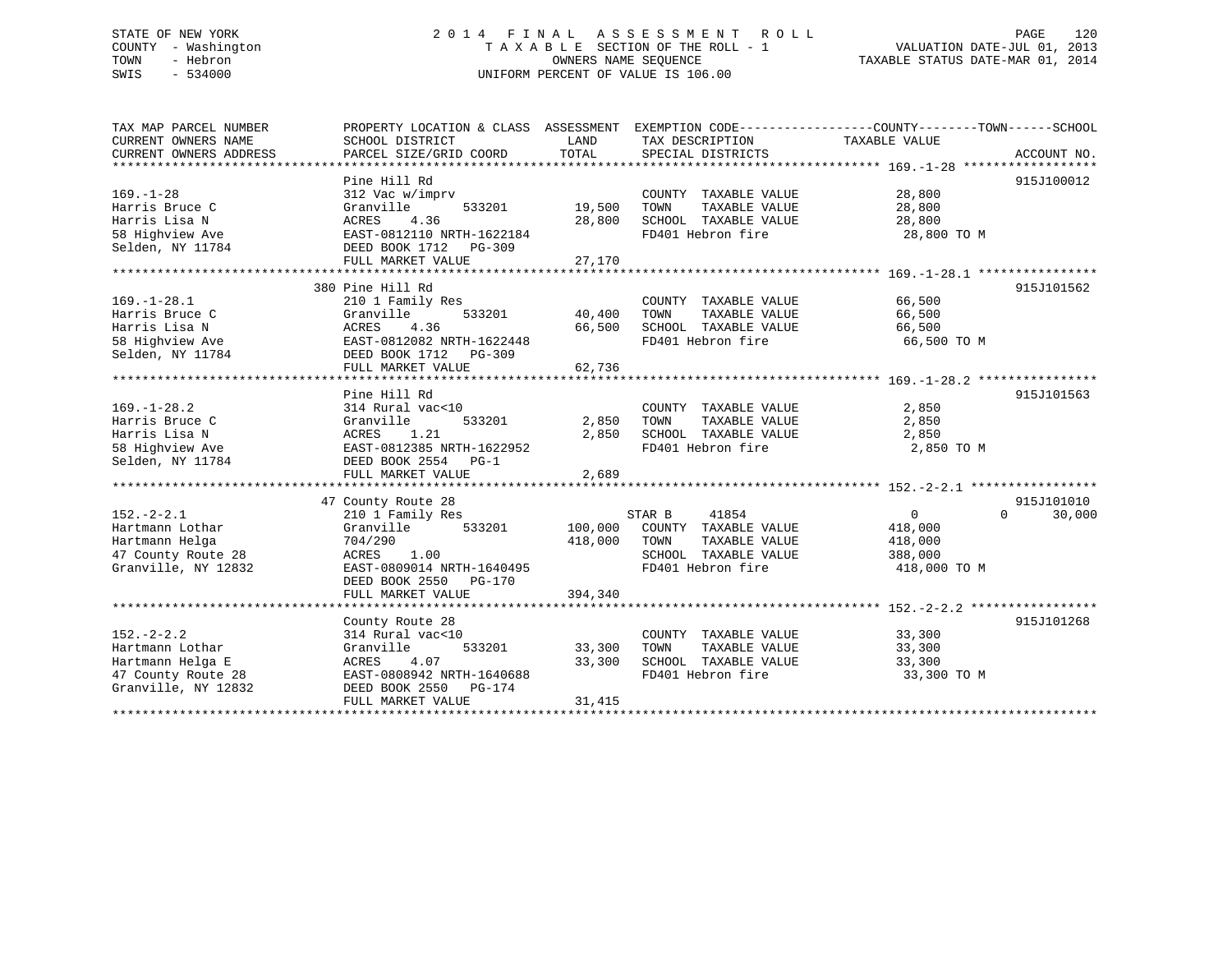# STATE OF NEW YORK 2 0 1 4 F I N A L A S S E S S M E N T R O L L PAGE 121 COUNTY - Washington T A X A B L E SECTION OF THE ROLL - 1 VALUATION DATE-JUL 01, 2013 TOWN - Hebron OWNERS NAME SEQUENCE TAXABLE STATUS DATE-MAR 01, 2014 SWIS - 534000 UNIFORM PERCENT OF VALUE IS 106.00

| TAX MAP PARCEL NUMBER            | PROPERTY LOCATION & CLASS ASSESSMENT EXEMPTION CODE----------------COUNTY-------TOWN------SCHOOL |         |                                           |                |                   |             |
|----------------------------------|--------------------------------------------------------------------------------------------------|---------|-------------------------------------------|----------------|-------------------|-------------|
| CURRENT OWNERS NAME              | SCHOOL DISTRICT                                                                                  | LAND    | TAX DESCRIPTION                           | TAXABLE VALUE  |                   |             |
| CURRENT OWNERS ADDRESS           | PARCEL SIZE/GRID COORD                                                                           | TOTAL   | SPECIAL DISTRICTS                         |                |                   | ACCOUNT NO. |
|                                  | 26 Thunder Way                                                                                   |         |                                           |                |                   | 915J101605  |
|                                  | 270 Mfg housing                                                                                  |         | 41854                                     | $\overline{0}$ | $0 \qquad \qquad$ |             |
| $175. - 1 - 12.9$                | 534801                                                                                           | 23,400  | STAR B<br>COUNTY TAXABLE VALUE            | 27,500         |                   | 27,500      |
| Harwood Darryl<br>26 Thunder Way | Salem<br>5.68<br>ACRES                                                                           | 27,500  | TOWN<br>TAXABLE VALUE                     | 27,500         |                   |             |
|                                  |                                                                                                  |         |                                           | $\overline{0}$ |                   |             |
| Salem, NY 12865                  | EAST-0790777 NRTH-1611711<br>DEED BOOK 1960 PG-152                                               |         | SCHOOL TAXABLE VALUE<br>FD401 Hebron fire | 27,500 TO M    |                   |             |
|                                  | FULL MARKET VALUE                                                                                | 25,943  |                                           |                |                   |             |
|                                  |                                                                                                  |         |                                           |                |                   |             |
|                                  |                                                                                                  |         |                                           |                |                   |             |
|                                  | 1401 Dunnigan Rd                                                                                 |         |                                           |                | $\Omega$          |             |
| $184. - 1 - 19.6$                | 270 Mfg housing                                                                                  |         | STAR B<br>41854                           | $\overline{0}$ |                   | 30,000      |
| Harwood Lucinda A                | 534801<br>Salem                                                                                  | 31,600  | COUNTY TAXABLE VALUE                      | 40,000         |                   |             |
| 1401 Dunnigan Rd                 | lot 6                                                                                            | 40,000  | TAXABLE VALUE<br>TOWN                     | 40,000         |                   |             |
| Salem, NY 12865                  | 4.14<br>ACRES                                                                                    |         | SCHOOL TAXABLE VALUE                      | 10,000         |                   |             |
|                                  | EAST-0797579 NRTH-1602101                                                                        |         | CA008 Cons agri dst 8                     | 40,000 TO M    |                   |             |
|                                  | DEED BOOK 2692<br>$PG-23$                                                                        |         | FD401 Hebron fire                         | 40,000 TO M    |                   |             |
|                                  | FULL MARKET VALUE                                                                                | 37,736  |                                           |                |                   |             |
|                                  |                                                                                                  |         |                                           |                |                   |             |
|                                  | 1284 Big Burch Hill Rd                                                                           |         |                                           |                |                   |             |
| $142. - 3 - 8.5$                 | 210 1 Family Res                                                                                 |         | 41854<br>STAR B                           | $\overline{0}$ | $\Omega$          | 30,000      |
| Hastings Patrick T               | 533201<br>Granville                                                                              |         | 64,000 COUNTY TAXABLE VALUE               | 128,500        |                   |             |
| Hastings Ellen J                 | R.o.w. To And Thru                                                                               | 128,500 | TOWN<br>TAXABLE VALUE                     | 128,500        |                   |             |
| 1284 Big Burch Hill Rd           | $142. - 1 - 8.5$                                                                                 |         | SCHOOL TAXABLE VALUE                      | 98,500         |                   |             |
| Granville, NY 12832              | ACRES 3.80                                                                                       |         | FD401 Hebron fire                         | 128,500 TO M   |                   |             |
|                                  | EAST-0801820 NRTH-1640900                                                                        |         |                                           |                |                   |             |
|                                  | DEED BOOK 730<br>$PG-6$                                                                          |         |                                           |                |                   |             |
|                                  | FULL MARKET VALUE                                                                                | 121,226 |                                           |                |                   |             |
|                                  |                                                                                                  |         |                                           |                |                   |             |
|                                  | 209 Higgins Rd                                                                                   |         |                                           |                |                   | 915J101819  |
| $170. - 2 - 33$                  | 242 Rurl res&rec                                                                                 |         | 41854<br>STAR B                           | $\overline{0}$ | $\Omega$          | 30,000      |
| Hatch Kenneth                    | 533201<br>Granville                                                                              | 49,800  | COUNTY TAXABLE VALUE                      | 193,000        |                   |             |
| Hatch Patricia                   | Lot $23$                                                                                         | 193,000 | TOWN<br>TAXABLE VALUE                     | 193,000        |                   |             |
| 209 Higgins Rd                   | ACRES 10.17                                                                                      |         | SCHOOL TAXABLE VALUE                      | 163,000        |                   |             |
| Granville, NY 12832              | EAST-0820614 NRTH-1624398                                                                        |         | FD401 Hebron fire                         | 193,000 TO M   |                   |             |
|                                  | DEED BOOK 2227 PG-271                                                                            |         |                                           |                |                   |             |
|                                  | FULL MARKET VALUE                                                                                | 182,075 |                                           |                |                   |             |
|                                  |                                                                                                  |         |                                           |                |                   |             |
|                                  | Scott Lake Rd                                                                                    |         |                                           |                |                   |             |
| $184. - 1 - 19.5$                | 314 Rural vac<10                                                                                 |         | COUNTY TAXABLE VALUE                      | 34,000         |                   |             |
| Hatlee Tinamarie                 | 534801<br>Salem                                                                                  | 34,000  | TOWN<br>TAXABLE VALUE                     | 34,000         |                   |             |
| Hatlee Thomas R                  | lot 5                                                                                            | 34,000  | SCHOOL TAXABLE VALUE                      | 34,000         |                   |             |
| 31 Magnolia Cir                  | 6.54<br>ACRES                                                                                    |         | CA008 Cons agri dst 8                     | 34,000 TO M    |                   |             |
| Ravena, NY 12143                 | EAST-0797579 NRTH-1602101                                                                        |         | FD401 Hebron fire                         | 34,000 TO M    |                   |             |
|                                  | DEED BOOK 2706<br>PG-280                                                                         |         |                                           |                |                   |             |
|                                  | FULL MARKET VALUE                                                                                | 32,075  |                                           |                |                   |             |
|                                  |                                                                                                  |         |                                           |                |                   |             |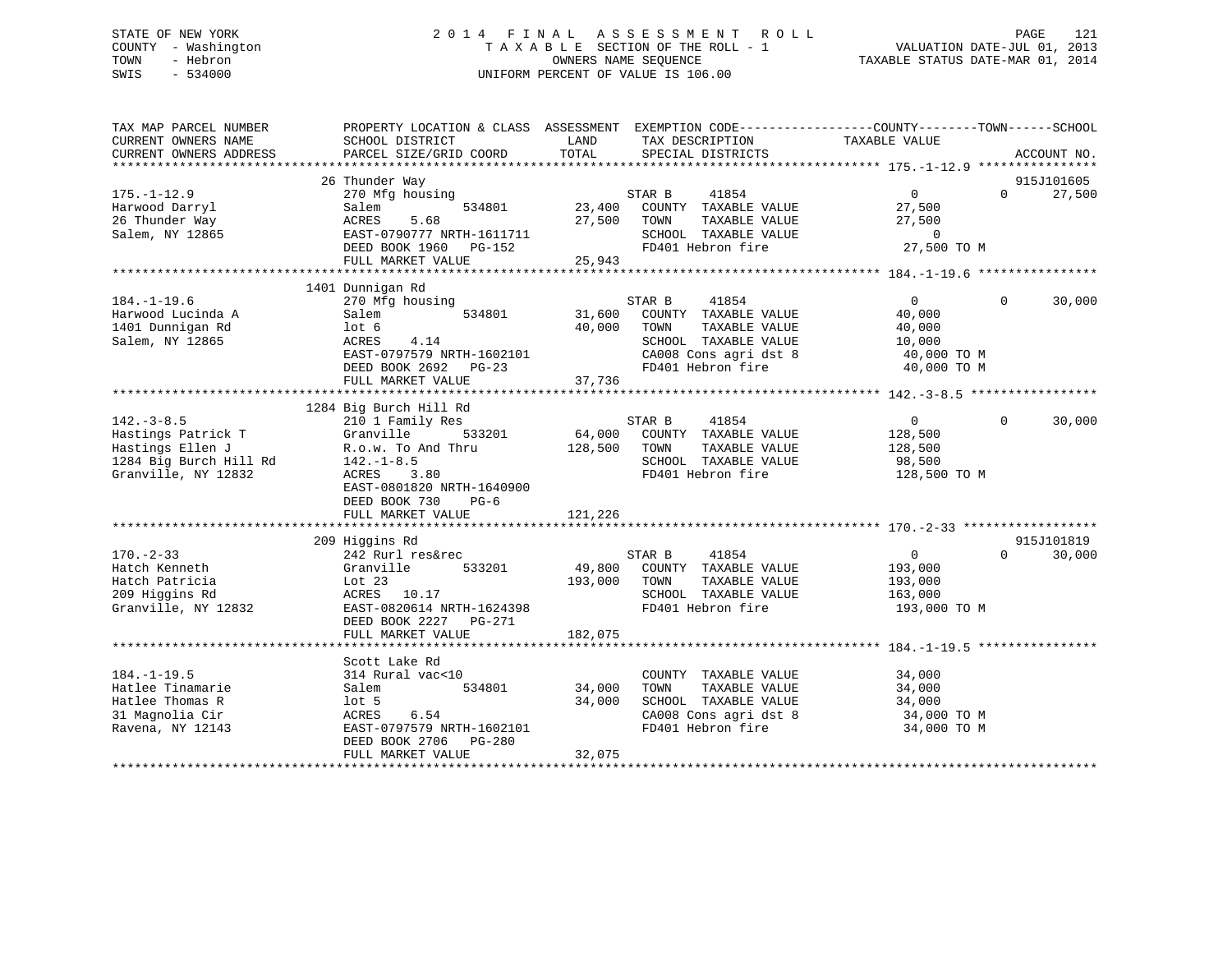# STATE OF NEW YORK 2 0 1 4 F I N A L A S S E S S M E N T R O L L PAGE 122 COUNTY - Washington T A X A B L E SECTION OF THE ROLL - 1 VALUATION DATE-JUL 01, 2013 TOWN - Hebron OWNERS NAME SEQUENCE TAXABLE STATUS DATE-MAR 01, 2014 SWIS - 534000 UNIFORM PERCENT OF VALUE IS 106.00

| TAX MAP PARCEL NUMBER<br>CURRENT OWNERS NAME<br>CURRENT OWNERS ADDRESS | PROPERTY LOCATION & CLASS ASSESSMENT EXEMPTION CODE---------------COUNTY-------TOWN-----SCHOOL<br>SCHOOL DISTRICT<br>PARCEL SIZE/GRID COORD | LAND TAX DESCRIPTION<br>TOTAL SPECIAL DISTRICTS |                                        | TAXABLE VALUE                                                                       |          | ACCOUNT NO.    |
|------------------------------------------------------------------------|---------------------------------------------------------------------------------------------------------------------------------------------|-------------------------------------------------|----------------------------------------|-------------------------------------------------------------------------------------|----------|----------------|
|                                                                        |                                                                                                                                             |                                                 |                                        |                                                                                     |          |                |
|                                                                        | 3957 County Route 30                                                                                                                        |                                                 |                                        |                                                                                     |          | 915J100151     |
| $167. - 1 - 45$                                                        | 210 1 Family Res<br>Salem 534801 25,300 COUNTY TAXABLE VALUE<br>FRNT 140.00 DPTH 175.00 48,700 TOWN TAXABLE VALUE                           |                                                 |                                        | $\overline{0}$                                                                      | $\Omega$ | 30,000         |
| Havener Shane                                                          |                                                                                                                                             |                                                 |                                        | 48,700                                                                              |          |                |
| 3957 County Route 30                                                   |                                                                                                                                             |                                                 |                                        |                                                                                     |          |                |
| Salem, NY 12865                                                        |                                                                                                                                             |                                                 |                                        |                                                                                     |          |                |
|                                                                        | FRNI 170.00 211-<br>EAST-0788941 NRTH-1621116<br>DEED ROOK 2992 PG-82                                                                       |                                                 |                                        |                                                                                     |          |                |
|                                                                        | FULL MARKET VALUE 45,943                                                                                                                    |                                                 |                                        |                                                                                     |          |                |
|                                                                        |                                                                                                                                             |                                                 |                                        |                                                                                     |          |                |
|                                                                        | Chamberlin Mills Rd                                                                                                                         |                                                 |                                        |                                                                                     |          | 915J100578     |
| $176. - 1 - 17$                                                        | 312 Vac w/imprv                                                                                                                             |                                                 | COUNTY TAXABLE VALUE                   | 69,800                                                                              |          |                |
| Havens Jason A                                                         | Salem                                                                                                                                       | COUNT<br>534801 69,300 TOWN                     | TAXABLE VALUE 69,800                   |                                                                                     |          |                |
| 343 Dike Rd                                                            | ACRES 27.50                                                                                                                                 | 69,800                                          | SCHOOL TAXABLE VALUE                   | 69,800                                                                              |          |                |
| Fort Edward, NY 12828                                                  | EAST-0804395 NRTH-1612028                                                                                                                   |                                                 | FD401 Hebron fire<br>FD401 Hebron fire | 69,800 TO M                                                                         |          |                |
|                                                                        | DEED BOOK 3206 PG-1                                                                                                                         |                                                 |                                        |                                                                                     |          |                |
|                                                                        | FULL MARKET VALUE                                                                                                                           | 65,849                                          |                                        |                                                                                     |          |                |
|                                                                        |                                                                                                                                             |                                                 |                                        |                                                                                     |          |                |
|                                                                        | 1280 Big Burch Hill Rd                                                                                                                      |                                                 |                                        |                                                                                     |          | 915J101092     |
| $142. - 3 - 8.4$                                                       | piy surch Hill Rd<br>210 1 Family Res                                                                                                       | STAR B                                          | 41854                                  | $\overline{0}$                                                                      | $\Omega$ | 30,000         |
| Havens Mark                                                            | Granville 533201 61,000 COUNTY TAXABLE VALUE 85,500                                                                                         |                                                 |                                        |                                                                                     |          |                |
| 1280 Big Burch Hill Rd                                                 | $142. - 1 - 8.4$                                                                                                                            | 85,500 TOWN                                     | TAXABLE VALUE                          | 85,500                                                                              |          |                |
| Granville, NY 12832                                                    | ACRES 3.20                                                                                                                                  |                                                 | SCHOOL TAXABLE VALUE 55,500            |                                                                                     |          |                |
|                                                                        | EAST-0801674 NRTH-1641272                                                                                                                   |                                                 |                                        | FD401 Hebron fire 35,500 TO M                                                       |          |                |
|                                                                        | DEED BOOK 3062 PG-61                                                                                                                        |                                                 |                                        |                                                                                     |          |                |
|                                                                        | FULL MARKET VALUE                                                                                                                           | 80,660                                          |                                        |                                                                                     |          |                |
|                                                                        |                                                                                                                                             |                                                 |                                        |                                                                                     |          |                |
|                                                                        | 7209 State Route 22 94 PCT OF VALUE USED FOR EXEMPTION PURPOSES                                                                             |                                                 |                                        |                                                                                     |          | 915J100496     |
| $161. - 1 - 12$                                                        | 210 1 Family Res                                                                                                                            | VET COM CT 41131                                |                                        | 25,615                                                                              | 25,615   | $\overline{0}$ |
| Havens Michael Joseph Sr                                               | Granville 533201 42,900 STAR EN                                                                                                             |                                                 | 41834                                  | $\overline{0}$                                                                      | $\Omega$ | 64,200         |
| 7209 State Route 22                                                    |                                                                                                                                             | 109,000 COUNTY TAXABLE VALUE                    |                                        | 83,385                                                                              |          |                |
| Granville, NY 12832                                                    |                                                                                                                                             | TOWN                                            | TAXABLE VALUE                          | 83,385                                                                              |          |                |
|                                                                        | EAST-0818830 NRTH-1631471                                                                                                                   |                                                 |                                        |                                                                                     |          |                |
|                                                                        | DEED BOOK 649 PG-268                                                                                                                        |                                                 | FD401 Hebron fire                      | 10WN IAAADDE VIEUL<br>SCHOOL TAXABLE VALUE 44,800<br>EDA01 Hebron fire 109,000 TO M |          |                |
|                                                                        | FULL MARKET VALUE                                                                                                                           | 102,830                                         |                                        |                                                                                     |          |                |
|                                                                        |                                                                                                                                             |                                                 |                                        |                                                                                     |          |                |
|                                                                        | 1168 Patterson Hill Rd                                                                                                                      |                                                 |                                        |                                                                                     |          | 915J101483     |
| $183. - 1 - 32.5$                                                      | 210 1 Family Res                                                                                                                            | STAR B                                          | 41854                                  | $\overline{0}$                                                                      | $\Omega$ | 30,000         |
| Haycock Dean A                                                         | 534801<br>Salem                                                                                                                             | 58,200 COUNTY TAXABLE VALUE                     |                                        | 135,000                                                                             |          |                |
| Culver Marie                                                           | Lot F                                                                                                                                       | 135,000 TOWN                                    | TAXABLE VALUE                          | 135,000                                                                             |          |                |
| PO Box 388                                                             |                                                                                                                                             |                                                 | SCHOOL TAXABLE VALUE                   | 105,000                                                                             |          |                |
| Salem, NY 12865                                                        | ACRES 2.64<br>EAST-0788509 NRTH-1602333                                                                                                     |                                                 | FD401 Hebron fire                      | 135,000 TO M                                                                        |          |                |
|                                                                        | $PG-31$<br>DEED BOOK 588                                                                                                                    |                                                 |                                        |                                                                                     |          |                |
|                                                                        | FULL MARKET VALUE                                                                                                                           | 127,358                                         |                                        |                                                                                     |          |                |
|                                                                        |                                                                                                                                             |                                                 |                                        |                                                                                     |          |                |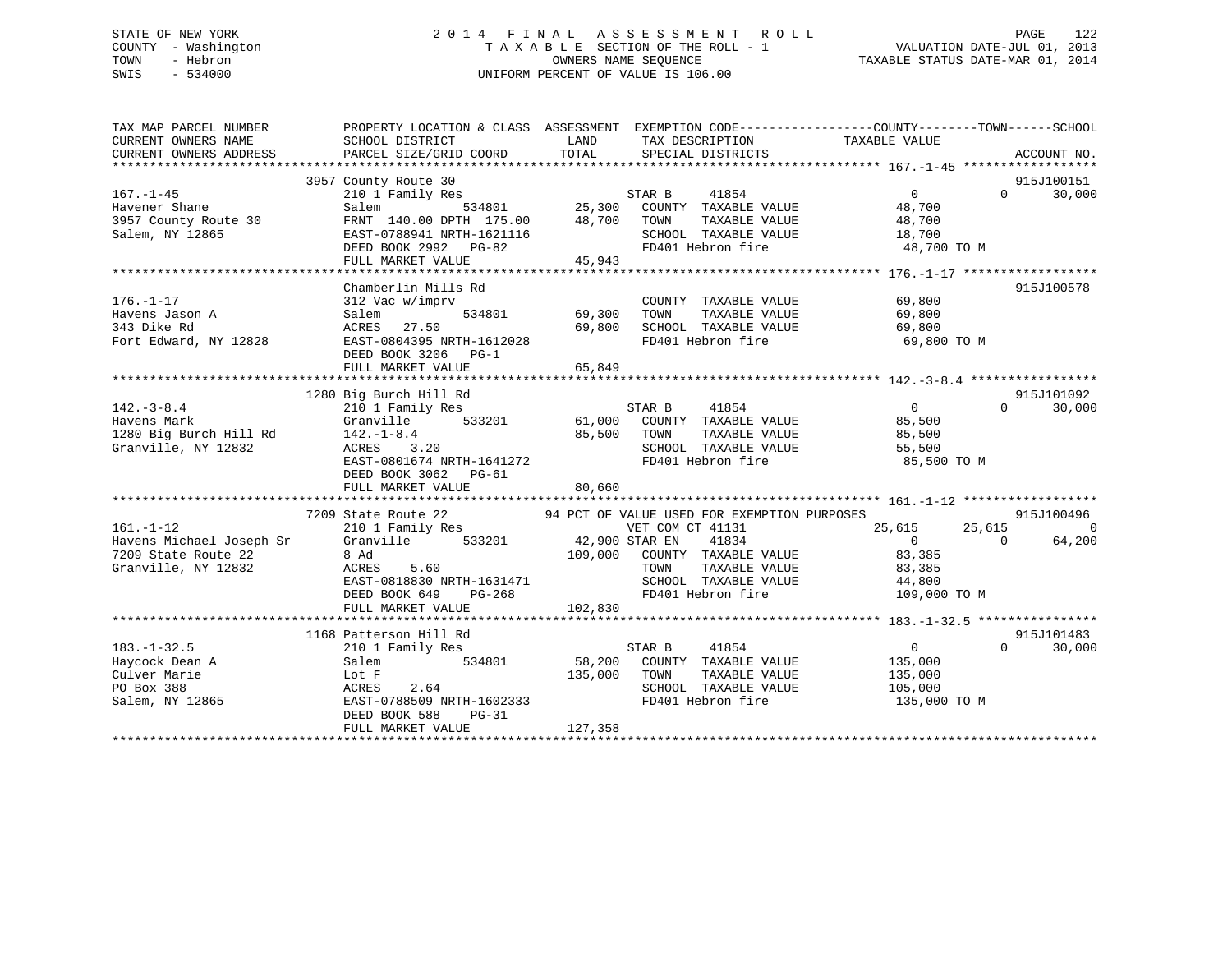# STATE OF NEW YORK 2 0 1 4 F I N A L A S S E S S M E N T R O L L PAGE 123 COUNTY - Washington T A X A B L E SECTION OF THE ROLL - 1 VALUATION DATE-JUL 01, 2013 TOWN - Hebron OWNERS NAME SEQUENCE TAXABLE STATUS DATE-MAR 01, 2014 SWIS - 534000 UNIFORM PERCENT OF VALUE IS 106.00

| TAX MAP PARCEL NUMBER<br>CURRENT OWNERS NAME<br>CURRENT OWNERS ADDRESS                                 | SCHOOL DISTRICT<br>PARCEL SIZE/GRID COORD                                                                                                                                             | PROPERTY LOCATION & CLASS ASSESSMENT EXEMPTION CODE----------------COUNTY-------TOWN------SCHOOL<br>LAND<br>TAX DESCRIPTION<br>TOTAL<br>SPECIAL DISTRICTS                                             | TAXABLE VALUE<br>ACCOUNT NO.                                                                                          |
|--------------------------------------------------------------------------------------------------------|---------------------------------------------------------------------------------------------------------------------------------------------------------------------------------------|-------------------------------------------------------------------------------------------------------------------------------------------------------------------------------------------------------|-----------------------------------------------------------------------------------------------------------------------|
| $183.16 - 1 - 22$<br>Hayes Anthony M<br>Hayes Tracy L<br>3172 County Route 30<br>Salem, NY 12865       | 3172 County Route 30<br>210 1 Family Res<br>Salem<br>71.00 DPTH 183.00<br>FRNT<br>ACRES<br>0.30<br>EAST-0792084 NRTH-1603745<br>DEED BOOK 646<br>$PG-30$<br>FULL MARKET VALUE         | STAR B<br>41854<br>534801 20,900<br>COUNTY TAXABLE VALUE<br>111,500<br>TOWN<br>TAXABLE VALUE<br>SCHOOL TAXABLE VALUE<br>CA008 Cons agri dst 8<br>FD401 Hebron fire<br>105,189 LD401 West hebron light | 915J100604<br>0<br>$\Omega$<br>30,000<br>111,500<br>111,500<br>81,500<br>111,500 TO M<br>111,500 TO M<br>111,500 TO M |
| $160. - 1 - 4.5$<br>Hayes Asa Ira<br>Hayes Laurie<br>29 Pine Hill Rd<br>Granville, NY 12832            | 29 Pine Hill Rd<br>242 Rurl res&rec<br>Salem<br>534801<br>$1$ ot 5<br>ACRES 10.47<br>EAST-0807157 NRTH-1627358<br>DEED BOOK 666<br>PG-340<br>FULL MARKET VALUE                        | STAR B<br>41854<br>50,200<br>COUNTY TAXABLE VALUE<br>147,000<br>TOWN<br>TAXABLE VALUE<br>SCHOOL TAXABLE VALUE<br>FD401 Hebron fire<br>138,679                                                         | 915J101460<br>30,000<br>$\overline{0}$<br>$\Omega$<br>147,000<br>147,000<br>117,000<br>147,000 TO M                   |
| $144. - 1 - 2$<br>Hayes Charles S L.E.<br>Hayes Joan Ann<br>7907 State Route 22<br>Granville, NY 12832 | 7907 State Route 22<br>210 1 Family Res<br>Granville<br>FRNT 285.00 DPTH 100.00 102,000 TOWN<br>ACRES 0.65<br>EAST-0820339 NRTH-1648427<br>DEED BOOK 1810 PG-295<br>FULL MARKET VALUE | STAR EN<br>41834<br>533201 21,500 COUNTY TAXABLE VALUE<br>TAXABLE VALUE<br>SCHOOL TAXABLE VALUE<br>FD401 Hebron fire<br>96,226                                                                        | 915J100295<br>$\overline{0}$<br>64,200<br>$\Omega$<br>102,000<br>102,000<br>37,800<br>102,000 TO M                    |
| $144. - 1 - 9$<br>Hayes Joshua T<br>7910 State Route 22<br>Granville, NY 12832                         | 7910 State Route 22<br>270 Mfg housing<br>Granville<br>FRNT 165.00 DPTH 180.00<br>ACRES<br>0.68<br>EAST-0820560 NRTH-1648515<br>DEED BOOK 902<br>PG-269<br>FULL MARKET VALUE          | STAR B<br>41854<br>533201 30,500 COUNTY TAXABLE VALUE<br>40,000<br>TOWN<br>TAXABLE VALUE<br>SCHOOL TAXABLE VALUE<br>FD401 Hebron fire<br>37,736                                                       | 915J100294<br>$\overline{0}$<br>30,000<br>$\Omega$<br>40,000<br>40,000<br>10,000<br>40,000 TO M                       |
| $175. - 1 - 29$<br>Haynes Wesley H Jr.<br>Vaningen Anne H<br>PO Box 60<br>Argyle, NY 12809             | 349 Gilchrist Rd<br>240 Rural res<br>Salem<br>534801<br>ACRES 18.17 BANK<br>999<br>EAST-0786142 NRTH-1616116<br>DEED BOOK 1869 PG-128<br>FULL MARKET VALUE                            | COUNTY TAXABLE VALUE<br>102,900<br>TOWN<br>TAXABLE VALUE<br>206,500<br>SCHOOL TAXABLE VALUE<br>FD401 Hebron fire<br>194,811                                                                           | 915J101531<br>206,500<br>206,500<br>206,500<br>206,500 TO M                                                           |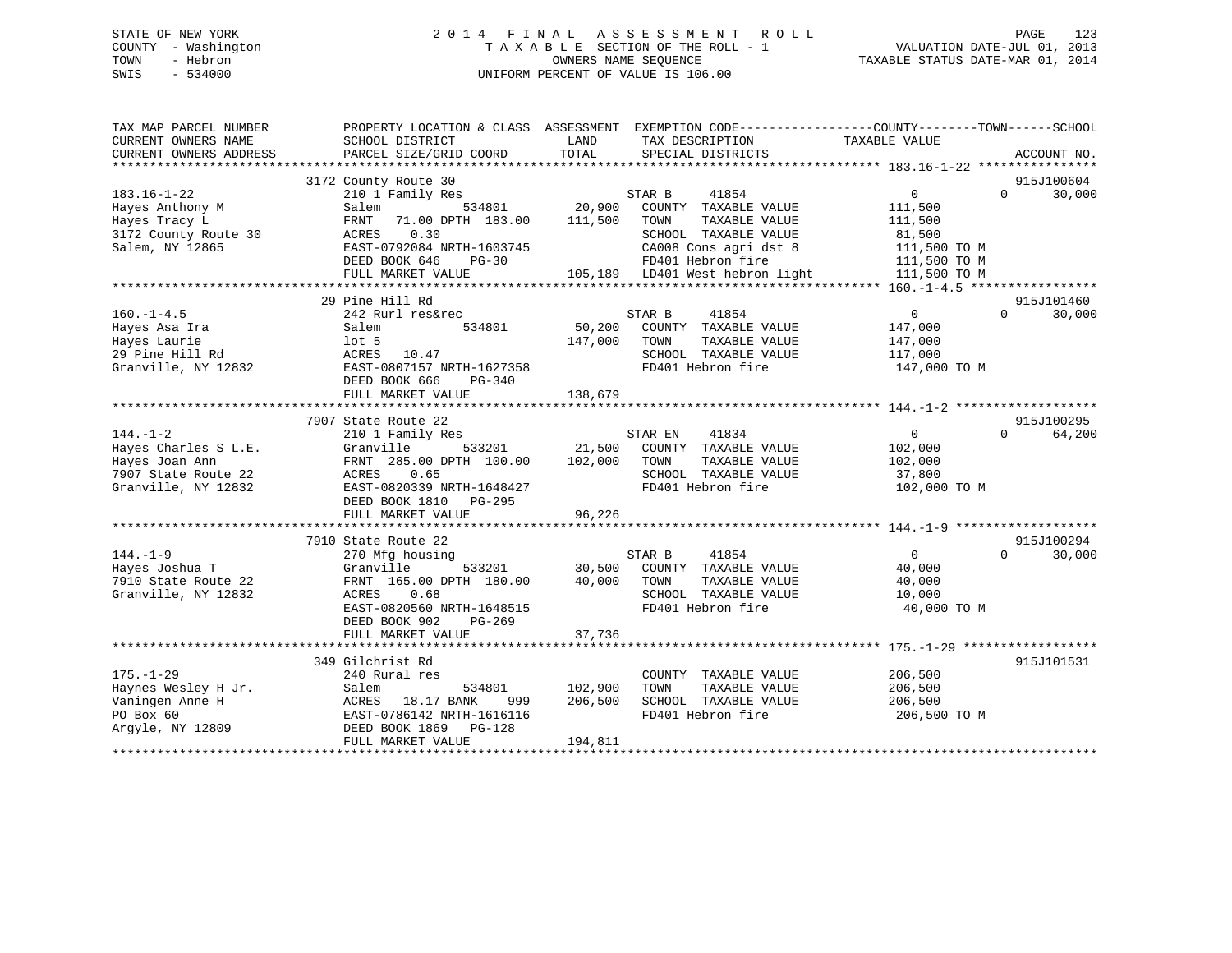# STATE OF NEW YORK 2 0 1 4 F I N A L A S S E S S M E N T R O L L PAGE 124 COUNTY - Washington T A X A B L E SECTION OF THE ROLL - 1 VALUATION DATE-JUL 01, 2013 TOWN - Hebron **CONNERS NAME SEQUENCE** TAXABLE STATUS DATE-MAR 01, 2014 SWIS - 534000 UNIFORM PERCENT OF VALUE IS 106.00

| TAX MAP PARCEL NUMBER              |                                        |         |                                               | PROPERTY LOCATION & CLASS ASSESSMENT EXEMPTION CODE----------------COUNTY-------TOWN------SCHOOL |             |
|------------------------------------|----------------------------------------|---------|-----------------------------------------------|--------------------------------------------------------------------------------------------------|-------------|
| CURRENT OWNERS NAME                | SCHOOL DISTRICT                        | LAND    | TAX DESCRIPTION                               | TAXABLE VALUE                                                                                    |             |
| CURRENT OWNERS ADDRESS             | PARCEL SIZE/GRID COORD                 | TOTAL   | SPECIAL DISTRICTS                             |                                                                                                  | ACCOUNT NO. |
|                                    |                                        |         |                                               |                                                                                                  |             |
|                                    | East Green Pond Way                    |         |                                               |                                                                                                  | 915J101454  |
| $144. - 1 - 37.10$                 | $312$ Vac w/imprv - WTRFNT             |         | COUNTY TAXABLE VALUE                          | 70,500                                                                                           |             |
| Hayward Cynthia Etal               | Granville<br>533201                    | 69,000  | TOWN<br>TAXABLE VALUE                         | 70,500                                                                                           |             |
| 134 Aldous Rd                      | 525/178+181+241 763/106 8              | 70,500  | SCHOOL TAXABLE VALUE                          | 70,500                                                                                           |             |
| Granville, NY 12832                | 155 524/150 957/316 750/3              |         | FD401 Hebron fire                             | 70,500 TO M                                                                                      |             |
|                                    | FRNT 100.00 DPTH 350.00                |         |                                               |                                                                                                  |             |
|                                    | EAST-0816205 NRTH-1643446              |         |                                               |                                                                                                  |             |
|                                    | DEED BOOK 2552 PG-311                  |         |                                               |                                                                                                  |             |
|                                    | FULL MARKET VALUE                      | 66,509  |                                               |                                                                                                  |             |
|                                    |                                        |         |                                               |                                                                                                  |             |
|                                    | 106 East Green Pond Way                |         |                                               |                                                                                                  | 915J101446  |
| $144. - 1 - 37.1$                  | 210 1 Family Res                       |         | COUNTY TAXABLE VALUE                          | 155,800                                                                                          |             |
| Hayward Cynthia L                  | 533201<br>Granville                    | 43,300  | TOWN<br>TAXABLE VALUE                         | 155,800                                                                                          |             |
| 134 Aldous Rd                      | 5.30<br>ACRES                          | 155,800 | SCHOOL TAXABLE VALUE                          | 155,800                                                                                          |             |
| Granville, NY 12832                | EAST-0816616 NRTH-1643036              |         | FD401 Hebron fire                             | 155,800 TO M                                                                                     |             |
|                                    | DEED BOOK 1925 PG-76                   |         |                                               |                                                                                                  |             |
|                                    | FULL MARKET VALUE                      | 146,981 |                                               |                                                                                                  |             |
|                                    |                                        |         |                                               |                                                                                                  |             |
|                                    | 234 South Grimes Hill Rd               |         |                                               |                                                                                                  | 915J100196  |
| $160. -2 - 5$                      | 280 Res Multiple                       |         | AG DIST<br>41720                              | 118,337<br>118,337                                                                               | 118,337     |
| Healey William V                   | 533201<br>Granville                    | 631,100 | COUNTY TAXABLE VALUE                          | 656,663                                                                                          |             |
| Healey Cynthia L                   | ACRES 506.77                           | 775,000 | TOWN<br>TAXABLE VALUE                         | 656,663                                                                                          |             |
| 53 Clinton Ave                     | EAST-0814453 NRTH-1631952              |         | SCHOOL TAXABLE VALUE                          | 656,663                                                                                          |             |
| Ossining, NY 10562                 | DEED BOOK 1725 PG-274                  |         | CA008 Cons agri dst 8                         | 656,663 TO M                                                                                     |             |
|                                    | FULL MARKET VALUE                      | 731,132 | 118,337 EX                                    |                                                                                                  |             |
| MAY BE SUBJECT TO PAYMENT          |                                        |         | FD401 Hebron fire                             | 775,000 TO M                                                                                     |             |
| UNDER AGDIST LAW TIL 2018          |                                        |         |                                               |                                                                                                  |             |
|                                    |                                        |         |                                               |                                                                                                  | 915J100225  |
| $184. - 1 - 26.1$                  | 64 Chamberlin Mills Rd                 |         |                                               | $\Omega$                                                                                         | 64,200      |
|                                    | 240 Rural res                          |         | STAR EN<br>41834<br>110,800 FOR 480A 47460    | 0<br>57,700                                                                                      | 57,700      |
| Healy, LE James<br>Shapiro, LE Ann | Salem<br>534801                        | 142,500 |                                               | 57,700                                                                                           |             |
| 64 Chamberlin Mills Rd             | 463/304 476/171 721/156<br>ACRES 56.60 |         | COUNTY TAXABLE VALUE<br>TOWN<br>TAXABLE VALUE | 84,800                                                                                           |             |
| Salem, NY 12865                    | EAST-0794689 NRTH-1602092              |         | SCHOOL TAXABLE VALUE                          | 84,800                                                                                           |             |
|                                    | DEED BOOK 2867 PG-9                    |         | CA008 Cons agri dst 8                         | 20,600<br>142,500 TO M                                                                           |             |
| MAY BE SUBJECT TO PAYMENT          | FULL MARKET VALUE                      |         | 134,434 FD401 Hebron fire                     | 142,500 TO M                                                                                     |             |
| UNDER RPTL480A UNTIL 2023          |                                        |         |                                               |                                                                                                  |             |
|                                    |                                        |         |                                               |                                                                                                  |             |
|                                    | 76 Heaphy Ln                           |         |                                               |                                                                                                  | 915J100296  |
| $176. - 1 - 29$                    | 280 Res Multiple                       |         | COUNTY TAXABLE VALUE                          | 410,000                                                                                          |             |
| Heaphy John P                      | Salem<br>534801                        | 298,800 | TOWN<br>TAXABLE VALUE                         | 410,000                                                                                          |             |
| Attn: Ann Conway                   | 385/702 Will 471/203                   | 410,000 | SCHOOL TAXABLE VALUE                          | 410,000                                                                                          |             |
| 76 Heaphy Ln                       | ACRES 123.00                           |         | CA008 Cons agri dst 8                         | 410,000 TO M                                                                                     |             |
| Salem, NY 12865                    | EAST-0796159 NRTH-1609358              |         | FD401 Hebron fire                             | 410,000 TO M                                                                                     |             |
|                                    | FULL MARKET VALUE                      | 386,792 |                                               |                                                                                                  |             |
|                                    |                                        |         |                                               |                                                                                                  |             |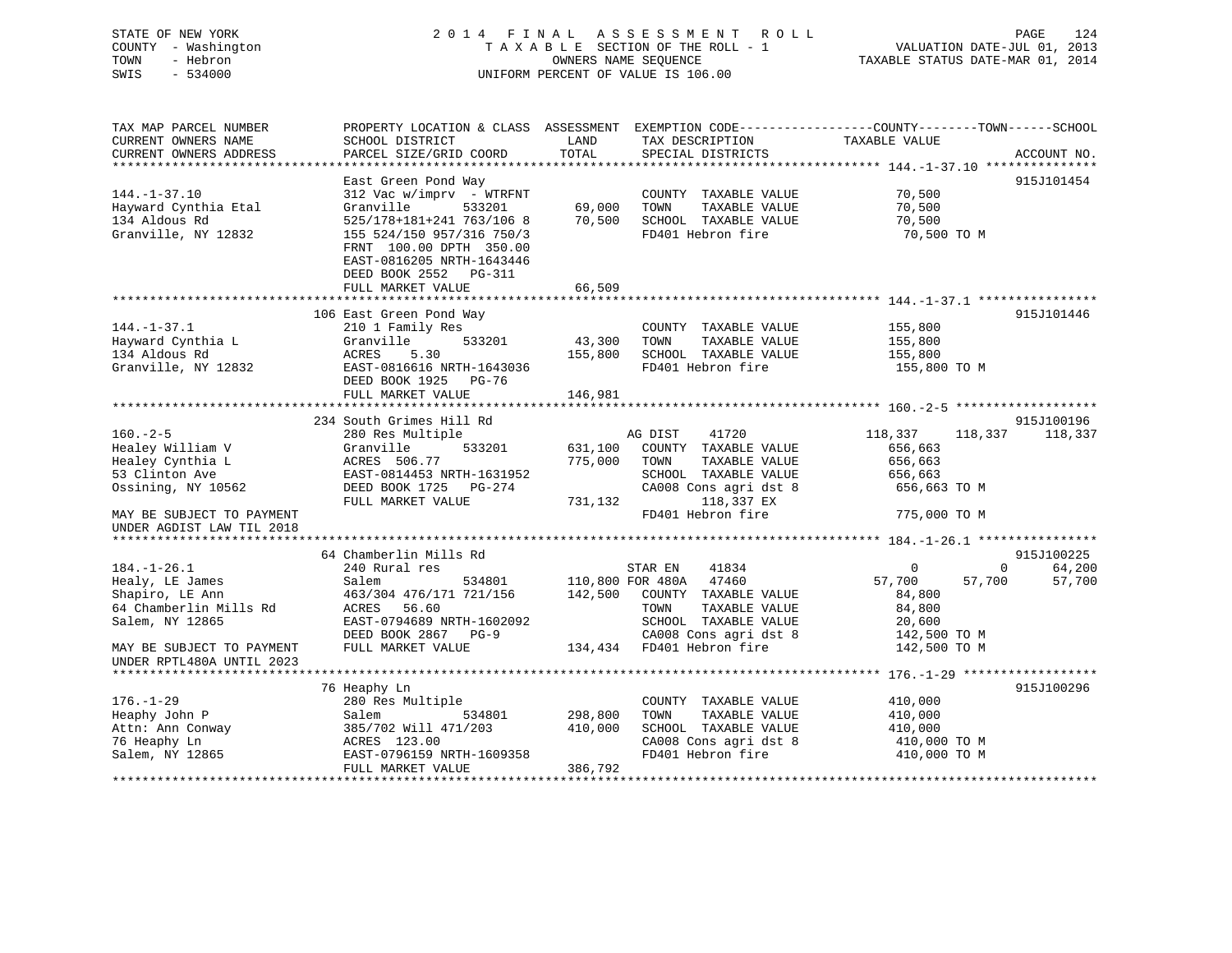# STATE OF NEW YORK 2 0 1 4 F I N A L A S S E S S M E N T R O L L PAGE 125 COUNTY - Washington T A X A B L E SECTION OF THE ROLL - 1 VALUATION DATE-JUL 01, 2013 TOWN - Hebron OWNERS NAME SEQUENCE TAXABLE STATUS DATE-MAR 01, 2014 SWIS - 534000 UNIFORM PERCENT OF VALUE IS 106.00

| TAX MAP PARCEL NUMBER<br>CURRENT OWNERS NAME           | SCHOOL DISTRICT                                         | <b>LAND</b><br>TAX DESCRIPTION                                                                                                                                                      | PROPERTY LOCATION & CLASS ASSESSMENT EXEMPTION CODE----------------COUNTY-------TOWN------SCHOOL                                                                                                                                   |
|--------------------------------------------------------|---------------------------------------------------------|-------------------------------------------------------------------------------------------------------------------------------------------------------------------------------------|------------------------------------------------------------------------------------------------------------------------------------------------------------------------------------------------------------------------------------|
| CURRENT OWNERS ADDRESS                                 | PARCEL SIZE/GRID COORD                                  | TOTAL<br>SPECIAL DISTRICTS                                                                                                                                                          | TAXABLE VALUE<br>ACCOUNT NO.                                                                                                                                                                                                       |
|                                                        |                                                         |                                                                                                                                                                                     |                                                                                                                                                                                                                                    |
|                                                        | 198 Allen Rd                                            |                                                                                                                                                                                     |                                                                                                                                                                                                                                    |
| $185. - 1 - 5.1$                                       | 240 Rural res                                           | AG DIST<br>41720                                                                                                                                                                    | 44,056 44,056<br>44,056                                                                                                                                                                                                            |
| Hebron Partners LLC                                    | 534801<br>Salem                                         | 166,500<br>COUNTY TAXABLE VALUE                                                                                                                                                     | 290,944                                                                                                                                                                                                                            |
| PO Box 183                                             | $1$ ot $2$                                              | 335,000<br>TOWN<br>TAXABLE VALUE                                                                                                                                                    | 290,944                                                                                                                                                                                                                            |
| Salem, NY 12865                                        | ACRES 72.50                                             | SCHOOL TAXABLE VALUE                                                                                                                                                                | 290,944                                                                                                                                                                                                                            |
|                                                        |                                                         |                                                                                                                                                                                     | CA008 Cons agri dst 8 290,944 TO M                                                                                                                                                                                                 |
|                                                        | EAST-0810292 NRTH-1606781 CA008 (DEED BOOK 3094 PG-270  | 44,056 EX                                                                                                                                                                           |                                                                                                                                                                                                                                    |
| MAY BE SUBJECT TO PAYMENT<br>UNDER AGDIST LAW TIL 2018 | FULL MARKET VALUE                                       | 316,038 FD401 Hebron fire                                                                                                                                                           | 335,000 TO M                                                                                                                                                                                                                       |
|                                                        |                                                         |                                                                                                                                                                                     |                                                                                                                                                                                                                                    |
|                                                        | State Route 22                                          |                                                                                                                                                                                     | 915J100469                                                                                                                                                                                                                         |
| $185. - 1 - 7$                                         | 322 Rural vac>10                                        | AG DIST<br>41720                                                                                                                                                                    | 42,656 42,656 42,656                                                                                                                                                                                                               |
| Hebron Partners LLC                                    | 534801<br>Salem                                         | 268,900<br>COUNTY TAXABLE VALUE                                                                                                                                                     | 226,244                                                                                                                                                                                                                            |
| PO Box 183                                             | ACRES 230.50                                            | 268,900<br>TOWN<br>TAXABLE VALUE                                                                                                                                                    | 226,244                                                                                                                                                                                                                            |
| Salem, NY 12865                                        | EAST-0813547 NRTH-1607138                               |                                                                                                                                                                                     |                                                                                                                                                                                                                                    |
|                                                        | DEED BOOK 3069 PG-85                                    |                                                                                                                                                                                     | $\begin{tabular}{lllllllll} \texttt{SCHOOL} & \texttt{TAXABLE} & \texttt{VALUE} & & \texttt{226,244} \\ \texttt{CA008} & \texttt{Cons}\xspace & \texttt{dst}\xspace & & \texttt{226,244} & \texttt{TO} $\texttt{M}$ \end{tabular}$ |
|                                                        | FULL MARKET VALUE                                       |                                                                                                                                                                                     |                                                                                                                                                                                                                                    |
| MAY BE SUBJECT TO PAYMENT                              |                                                         | 253,679<br>42,656 EX<br>FD401 Hebron fire                                                                                                                                           |                                                                                                                                                                                                                                    |
| UNDER AGDIST LAW TIL 2018                              |                                                         |                                                                                                                                                                                     | 268,900 TO M                                                                                                                                                                                                                       |
|                                                        |                                                         |                                                                                                                                                                                     |                                                                                                                                                                                                                                    |
|                                                        | 6173 State Route 22                                     |                                                                                                                                                                                     | 915J101489                                                                                                                                                                                                                         |
| $185. - 1 - 7.1$                                       | 210 1 Family Res                                        | COUNTY TAXABLE VALUE                                                                                                                                                                | 133,700                                                                                                                                                                                                                            |
| Hebron Partners LLC                                    | 534801<br>Salem                                         | 43,500 TOWN<br>TAXABLE VALUE                                                                                                                                                        | 133,700                                                                                                                                                                                                                            |
| PO Box 183                                             |                                                         | SCHOOL TAXABLE VALUE 133,700                                                                                                                                                        |                                                                                                                                                                                                                                    |
| Salem, NY 12865                                        | ACRES 6.00 133,700<br>EAST-0815182 NRTH-1606638 133,700 | FD401 Hebron fire                                                                                                                                                                   | 133,700 TO M                                                                                                                                                                                                                       |
|                                                        | DEED BOOK 3069 PG-85                                    |                                                                                                                                                                                     |                                                                                                                                                                                                                                    |
|                                                        |                                                         |                                                                                                                                                                                     |                                                                                                                                                                                                                                    |
|                                                        |                                                         |                                                                                                                                                                                     |                                                                                                                                                                                                                                    |
|                                                        | State Route 22/W Off                                    |                                                                                                                                                                                     |                                                                                                                                                                                                                                    |
| $185. - 1 - 60$                                        | 322 Rural vac>10                                        | AG DIST 41720                                                                                                                                                                       | 18,634<br>18,634<br>18,634                                                                                                                                                                                                         |
| Hebron Partners LLC                                    | Salem                                                   | 534801 111,500 COUNTY TAXABLE VALUE                                                                                                                                                 | 92,866                                                                                                                                                                                                                             |
| PO Box 183                                             | ACRES 73.20                                             | 111,500 TOWN<br>TAXABLE VALUE                                                                                                                                                       | 92,866                                                                                                                                                                                                                             |
| Salem, NY 12865                                        | EAST-0812382 NRTH-1605830                               |                                                                                                                                                                                     | SCHOOL TAXABLE VALUE 92,866                                                                                                                                                                                                        |
|                                                        | DEED BOOK 3069 PG-85                                    |                                                                                                                                                                                     | CA008 Cons agri dst 8 92,866 TO M                                                                                                                                                                                                  |
| MAY BE SUBJECT TO PAYMENT                              | FULL MARKET VALUE                                       | 105, 189<br>18,634 EX                                                                                                                                                               |                                                                                                                                                                                                                                    |
| UNDER AGDIST LAW TIL 2018                              |                                                         | FD401 Hebron fire                                                                                                                                                                   | 111,500 TO M                                                                                                                                                                                                                       |
|                                                        |                                                         |                                                                                                                                                                                     |                                                                                                                                                                                                                                    |
|                                                        | 1986 County Route 31                                    |                                                                                                                                                                                     |                                                                                                                                                                                                                                    |
| $153. - 1 - 1.7$                                       | 210 1 Family Res                                        |                                                                                                                                                                                     | $\Omega$<br>30,000                                                                                                                                                                                                                 |
| Heidorf Philip                                         | Granville                                               | $\begin{array}{ccccccccc}\n\text{ly Res} & & & \text{STAR B} & & \text{41854} & & & 0 \\  & & & 533201 & & 37,100 & \text{COUNTY} & \text{TAXABLE VALUE} & & & 84,000\n\end{array}$ |                                                                                                                                                                                                                                    |
| May Sylvia                                             | FRNT 369.00 DPTH 228.00                                 | 84,000 TOWN<br>TAXABLE VALUE                                                                                                                                                        | 84,000                                                                                                                                                                                                                             |
| 1986 County Route 31                                   | 0.97 BANK<br>ACRES<br>11A                               | SCHOOL TAXABLE VALUE                                                                                                                                                                | 54,000                                                                                                                                                                                                                             |
| Granville, NY 12832                                    | EAST-0817921 NRTH-1641072                               | FD401 Hebron fire                                                                                                                                                                   | 84,000 TO M                                                                                                                                                                                                                        |
|                                                        | DEED BOOK 1977 PG-113                                   |                                                                                                                                                                                     |                                                                                                                                                                                                                                    |
|                                                        | FULL MARKET VALUE                                       | 79,245                                                                                                                                                                              |                                                                                                                                                                                                                                    |
|                                                        |                                                         |                                                                                                                                                                                     |                                                                                                                                                                                                                                    |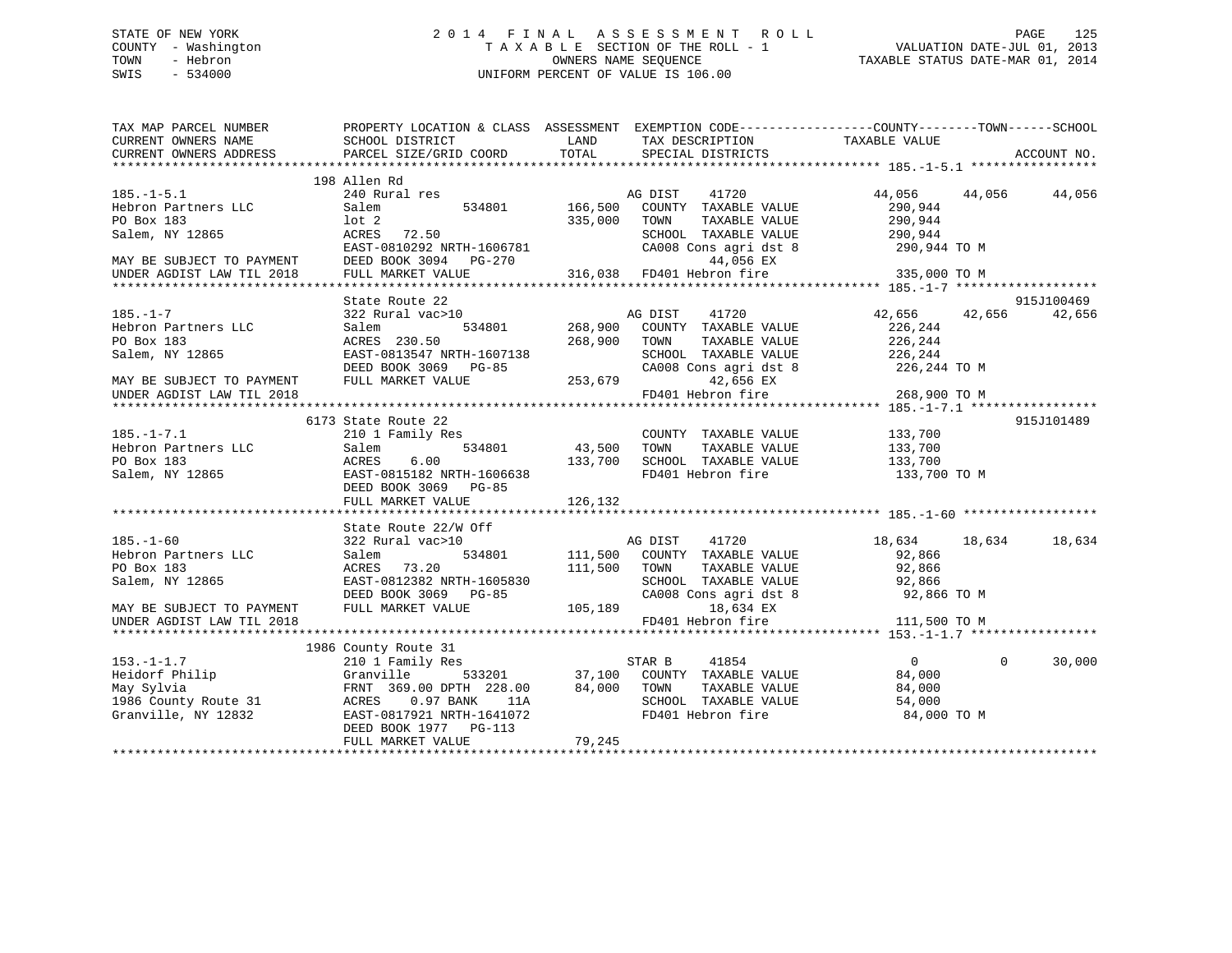# STATE OF NEW YORK 2 0 1 4 F I N A L A S S E S S M E N T R O L L PAGE 126 COUNTY - Washington T A X A B L E SECTION OF THE ROLL - 1 VALUATION DATE-JUL 01, 2013 TOWN - Hebron OWNERS NAME SEQUENCE TAXABLE STATUS DATE-MAR 01, 2014 SWIS - 534000 UNIFORM PERCENT OF VALUE IS 106.00

| TAX MAP PARCEL NUMBER<br>CURRENT OWNERS NAME<br>CURRENT OWNERS NAME<br>CURRENT OWNERS ADDRESS                                                                               | PROPERTY LOCATION & CLASS ASSESSMENT EXEMPTION CODE---------------COUNTY-------TOWN------SCHOOL<br>SCHOOL DISTRICT                                                                                              | LAND                    | TAX DESCRIPTION TAXABLE VALUE                                                                                                                                                                                                                                                                                      |                                                                       |                                  |
|-----------------------------------------------------------------------------------------------------------------------------------------------------------------------------|-----------------------------------------------------------------------------------------------------------------------------------------------------------------------------------------------------------------|-------------------------|--------------------------------------------------------------------------------------------------------------------------------------------------------------------------------------------------------------------------------------------------------------------------------------------------------------------|-----------------------------------------------------------------------|----------------------------------|
| $177. - 1 - 13$<br>Heinrich William<br>1233 Chamberlin Mills Rd 937/152<br>Salem, NY 12865                                                                                  | 1233 Chamberlin Mills Rd<br>210 1 Family Res<br>5.97<br>ACRES<br>EAST-0814640 NRTH-1615469<br>DEED BOOK 2743 PG-278                                                                                             | 190,400 TOWN            | SCHOOL TAXABLE VALUE 160,400<br>FD401 Hebron fire                                                                                                                                                                                                                                                                  | $0 \qquad \qquad$<br>190,400<br>TAXABLE VALUE 190,400<br>190,400 TO M | 915J100134<br>30,000<br>$\Omega$ |
| $183.16 - 1 - 8$<br>Heinrich William<br>1233 Chamberlin Mills Rd<br>Salem, NY 12865                                                                                         | 3185 County Route 30<br>$w/imprv$<br>534801 19,500<br>312 Vac w/imprv<br>Salem<br>2174/191<br>FRNT 92.00 DPTH 138.00<br>ACRES<br>0.29<br>EAST-0791752 NRTH-1604007<br>DEED BOOK 2951 PG-45<br>FULL MARKET VALUE | 38,500<br>36,321        | COUNTY TAXABLE VALUE<br>TAXABLE VALUE<br>TOWN<br>SCHOOL TAXABLE VALUE 38,500<br>$\begin{array}{llllll} \texttt{CA008} & \texttt{Cons}\ \texttt{agri}\ \texttt{dst}\ 8 & & & 38,500\ \texttt{TO401} & \texttt{Hebron}\ \texttt{fire} & & & 38,500\ \texttt{TO} & \texttt{M} \end{array}$<br>LD401 West hebron light | 38,500<br>38,500<br>38,500 TO M                                       | 9179900270                       |
| $177. - 1 - 41$<br>Hennessey Denise<br>776 Chamberlain Mills Rd 735/214<br>Salem, NY 12865                                                                                  | 776 Chamberlin Mills Rd<br>116 Other stock<br>Salem<br>C.0.215/209<br>ACRES 37.40<br>MAY BE SUBJECT TO PAYMENT<br>UNDER AGDIST LAW TIL 2021 DEED BOOK 2946 PG-299<br>FULL MARKET VALUE                          | 162,700 TOWN<br>153,491 | er stock<br>534801 66,800 COUNTY TAXABLE VALUE<br>TAXABLE VALUE<br>SCHOOL TAXABLE VALUE 132,700<br>FD401 Hebron fire                                                                                                                                                                                               | $\overline{0}$<br>162,700<br>162,700<br>162,700 TO M                  | 915J100572<br>30,000<br>$\Omega$ |
| $158. - 1 - 23$<br>Henry Vernon Trustee Argyle<br>Henry Reba May Trustee<br>24 Second St<br>Glens Falls, NY 12801<br>MAY BE SUBJECT TO PAYMENT<br>UNDER AGDIST LAW TIL 2018 | Scott Hill Rd<br>322 Rural vac>10<br>ACRES 40.50<br>EAST-0782889 NRTH-1629033<br>DEED BOOK 653 PG-294<br>FULL MARKET VALUE                                                                                      | 123,000 TOWN<br>116,038 | 41720<br>AG DIST<br>532001 123,000 COUNTY TAXABLE VALUE 90,751<br>TOWN TAXABLE VALUE 90,751<br>SCHOOL TAXABLE VALUE 90,751<br>CA008 Cons agri dst 8 90,751 TO M<br>32,249 EX<br>FD401 Hebron fire                                                                                                                  | 32, 249 32, 249<br>123,000 TO M                                       | 915J100299<br>32,249             |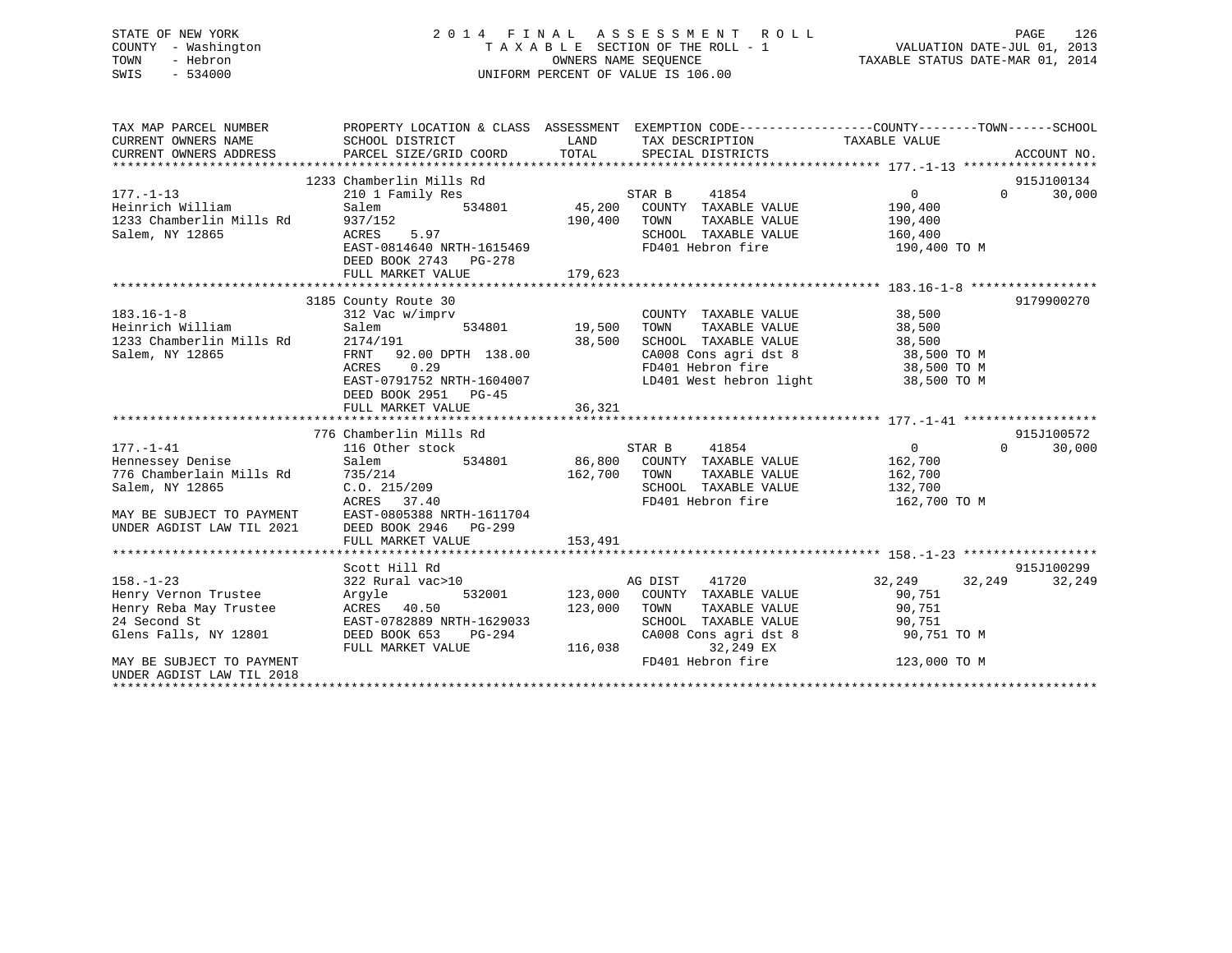# STATE OF NEW YORK 2 0 1 4 F I N A L A S S E S S M E N T R O L L PAGE 127 COUNTY - Washington T A X A B L E SECTION OF THE ROLL - 1 VALUATION DATE-JUL 01, 2013 TOWN - Hebron OWNERS NAME SEQUENCE TAXABLE STATUS DATE-MAR 01, 2014 SWIS - 534000 UNIFORM PERCENT OF VALUE IS 106.00

| TAX MAP PARCEL NUMBER<br>CURRENT OWNERS NAME<br>CURRENT OWNERS ADDRESS | SCHOOL DISTRICT<br>PARCEL SIZE/GRID COORD | LAND<br>TOTAL   | TAX DESCRIPTION<br>SPECIAL DISTRICTS        | PROPERTY LOCATION & CLASS ASSESSMENT EXEMPTION CODE----------------COUNTY-------TOWN-----SCHOOL<br>TAXABLE VALUE | ACCOUNT NO. |
|------------------------------------------------------------------------|-------------------------------------------|-----------------|---------------------------------------------|------------------------------------------------------------------------------------------------------------------|-------------|
|                                                                        |                                           |                 |                                             |                                                                                                                  |             |
|                                                                        | 1069 Big Burch Hill Rd                    |                 | 45 PCT OF VALUE USED FOR EXEMPTION PURPOSES |                                                                                                                  | 915J100030  |
| 151.-1-24                                                              | 241 Rural res&ag                          |                 | AG DIST<br>41720                            | 85,310<br>85,310                                                                                                 | 85,310      |
| Hensel Jeffrey J                                                       | 1g<br>533801 - 354<br>Hartford            | 354,500 AGED-CO | 41802                                       | 38,610<br>$\Omega$                                                                                               | $\Omega$    |
| 1069 Big Burch Hill Rd                                                 | ACRES 170.00                              | 429,000 STAR EN | 41834                                       | $\Omega$<br>$\overline{0}$                                                                                       | 64,200      |
| Granville, NY 12832                                                    | EAST-0797953 NRTH-1639068                 |                 | COUNTY TAXABLE VALUE                        | 305,080                                                                                                          |             |
|                                                                        | DEED BOOK 3400 PG-114                     |                 | TOWN<br>TAXABLE VALUE                       | 343,690                                                                                                          |             |
| PRIOR OWNER ON 3/01/2014                                               | FULL MARKET VALUE                         | 404,717         | SCHOOL TAXABLE VALUE                        | 279,490                                                                                                          |             |
| Bardwell Ralph Jr                                                      |                                           |                 | CA008 Cons agri dst 8<br>85,310 EX          | 343,690 TO M                                                                                                     |             |
| MAY BE SUBJECT TO PAYMENT                                              |                                           |                 | FD401 Hebron fire                           | 429,000 TO M                                                                                                     |             |
| UNDER AGDIST LAW TIL 2018                                              |                                           |                 |                                             |                                                                                                                  |             |
|                                                                        |                                           |                 |                                             | ************** 177.-1-3.10 ****                                                                                  |             |
|                                                                        | Lentine Way                               |                 |                                             |                                                                                                                  |             |
| $177. - 1 - 3.10$                                                      | 314 Rural vac<10                          |                 | COUNTY TAXABLE VALUE                        | 16,200                                                                                                           |             |
| Hernandez Silvia                                                       | 534801<br>Salem                           | 16,200          | TAXABLE VALUE<br>TOWN                       | 16,200                                                                                                           |             |
| 79 Lentine Way                                                         | Lot 6                                     | 16,200          | SCHOOL TAXABLE VALUE                        | 16,200                                                                                                           |             |
| Salem, NY 12865                                                        | ACRES<br>3.04                             |                 | CA008 Cons agri dst 8                       | 16,200 TO M                                                                                                      |             |
|                                                                        | EAST-0805726 NRTH-1617271                 |                 | FD401 Hebron fire                           | 16,200 TO M                                                                                                      |             |
|                                                                        | DEED BOOK 3146 PG-103                     |                 |                                             |                                                                                                                  |             |
|                                                                        | FULL MARKET VALUE                         | 15,283          |                                             |                                                                                                                  |             |
|                                                                        |                                           |                 |                                             |                                                                                                                  |             |
|                                                                        | 79 Lentine Way                            |                 |                                             |                                                                                                                  |             |
| $177. - 1 - 3.11$                                                      | 270 Mfg housing                           |                 | STAR B MH 41864                             | $\overline{0}$<br>$\Omega$                                                                                       | 22,250      |
| Hernandez Silvia                                                       | 534801<br>Salem                           | 42,500          | COUNTY TAXABLE VALUE                        | 51,500                                                                                                           |             |
| 79 Lentine Way                                                         | Lot 5                                     | 51,500          | TAXABLE VALUE<br>TOWN                       | 51,500                                                                                                           |             |
| Salem, NY 12865                                                        | ACRES<br>5.30                             |                 | SCHOOL TAXABLE VALUE                        | 29,250                                                                                                           |             |
|                                                                        | ACRES 5.30<br>EAST-0805623 NRTH-1616963   |                 | CA008 Cons agri dst 8                       | 51,500 TO M                                                                                                      |             |
|                                                                        | DEED BOOK 3146 PG-103                     |                 | FD401 Hebron fire                           | 51,500 TO M                                                                                                      |             |
|                                                                        | FULL MARKET VALUE                         | 48,585          |                                             |                                                                                                                  |             |
|                                                                        |                                           |                 |                                             |                                                                                                                  |             |
|                                                                        | 6110 State Route 22                       |                 |                                             |                                                                                                                  | 915L100276  |
| $185. - 1 - 10$                                                        | 210 1 Family Res                          |                 | COUNTY TAXABLE VALUE                        | 79,000                                                                                                           |             |
| Hickland Richard                                                       | 534801<br>Salem                           | 33,000          | TAXABLE VALUE<br>TOWN                       | 79,000                                                                                                           |             |
| 6110 State Route 22                                                    | ACRES<br>1.40                             | 79,000          | SCHOOL TAXABLE VALUE                        | 79,000                                                                                                           |             |
| Salem, NY 12865                                                        | EAST-0815022 NRTH-1605047                 |                 | CA008 Cons agri dst 8                       | 79,000 TO M                                                                                                      |             |
|                                                                        | DEED BOOK 700<br>PG-173                   |                 | FD401 Hebron fire                           | 79,000 TO M                                                                                                      |             |
|                                                                        | FULL MARKET VALUE                         | 74,528          |                                             |                                                                                                                  |             |
|                                                                        |                                           |                 |                                             |                                                                                                                  |             |
|                                                                        | 3991 County Route 30                      |                 |                                             |                                                                                                                  | 915J100614  |
| $167. - 1 - 42$                                                        | 241 Rural res&ag                          |                 | AGRI-D IND 41730                            | 44,903<br>44,903                                                                                                 | 44,903      |
| Higgs Kevin                                                            | Salem<br>534801                           | 136,900 STAR B  | 41854                                       | $\Omega$<br>$\overline{0}$                                                                                       | 30,000      |
| Massey Jeanne P                                                        | ACRES 34.20 BANK<br>999                   |                 | 189,500 COUNTY TAXABLE VALUE                | 144,597                                                                                                          |             |
| 3991 County Route 30                                                   | EAST-0788150 NRTH-1621133                 |                 | TAXABLE VALUE<br>TOWN                       | 144,597                                                                                                          |             |
| Salem, NY 12865                                                        | DEED BOOK 891<br>$PG-1$                   |                 | SCHOOL TAXABLE VALUE                        | 114,597                                                                                                          |             |
|                                                                        | FULL MARKET VALUE                         |                 | 178,774 FD401 Hebron fire                   | 189,500 TO M                                                                                                     |             |
| MAY BE SUBJECT TO PAYMENT                                              |                                           |                 |                                             |                                                                                                                  |             |
| UNDER AGDIST LAW TIL 2021<br>*********************                     |                                           |                 |                                             |                                                                                                                  |             |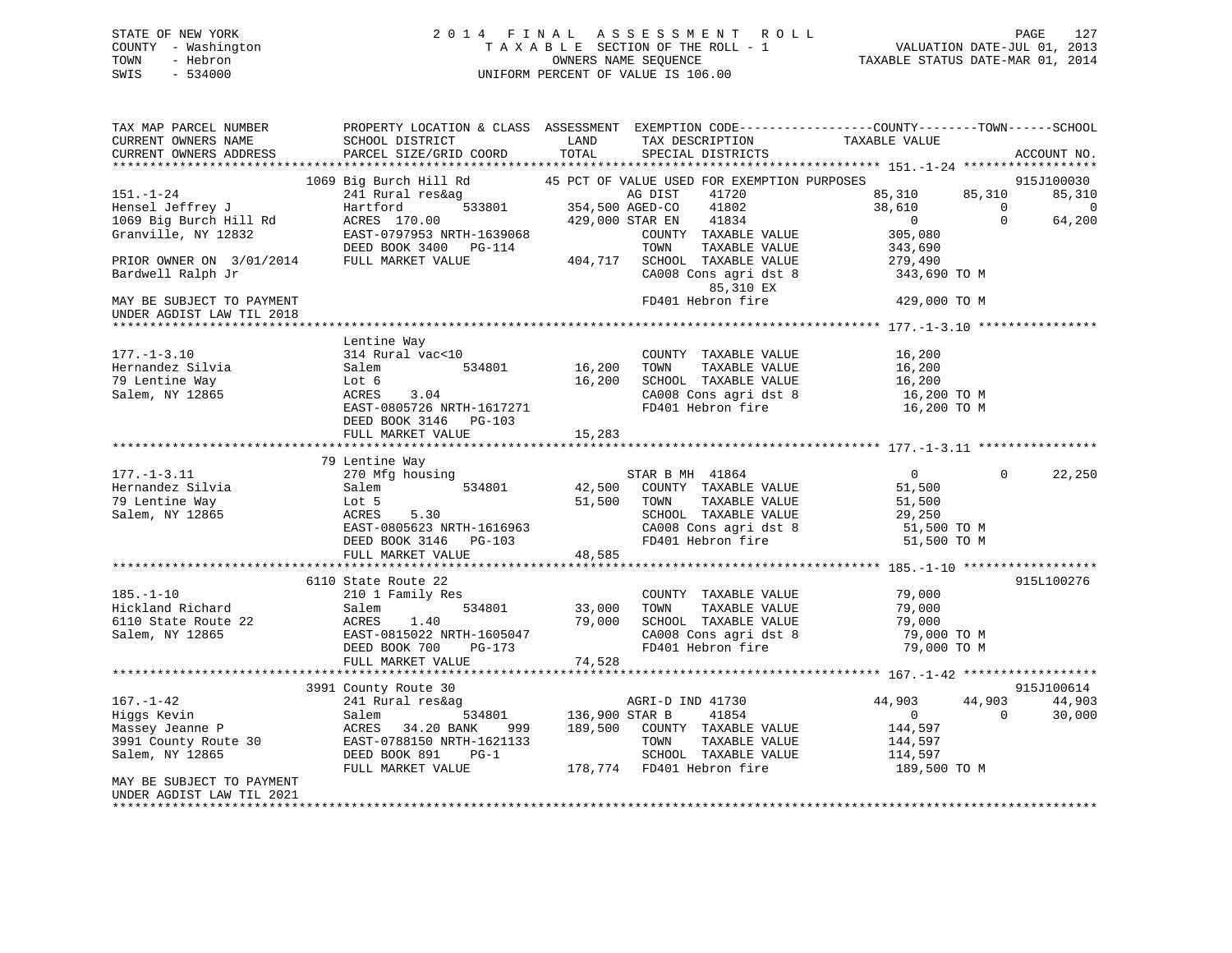# STATE OF NEW YORK 2 0 1 4 F I N A L A S S E S S M E N T R O L L PAGE 128 COUNTY - Washington T A X A B L E SECTION OF THE ROLL - 1 VALUATION DATE-JUL 01, 2013 TOWN - Hebron OWNERS NAME SEQUENCE TAXABLE STATUS DATE-MAR 01, 2014 SWIS - 534000 UNIFORM PERCENT OF VALUE IS 106.00

| 915J100307<br>Rykowski Ln/e Off<br>COUNTY TAXABLE VALUE 15,300<br>TOWN TAXABLE VALUE 15,300<br>$161. - 2 - 3.1$<br>322 Rural vac>10<br>Hill James<br>Granville<br>15,300 SCHOOL TAXABLE VALUE 15,300<br>Hill Teddy M<br>ACRES 21.50<br>993 Murphy Rd<br>North Bennington, VT 05257 DEED BOOK 2491 PG-339<br>FD401 Hebron fire 15,300 TO M<br>FULL MARKET VALUE<br>14,434<br>915J101286<br>Rykowski Ln/e Off<br>COUNTY TAXABLE VALUE<br>3,230<br>$161. - 2 - 3.4$<br>314 Rural vac<10<br>533201<br>3,230 TOWN<br>TAXABLE VALUE<br>3,230<br>Hill James<br>Granville<br>ACRES 4.50<br>EAST-0821082 NRTH-1627539<br>3,230 SCHOOL TAXABLE VALUE 3,230<br>Hill Teddy M<br>993 Murphy Rd<br>N. Bennington, VT 05257<br>DEED BOOK 2910 PG-341<br>FD401 Hebron fire<br>3,230 TO M<br>3,047<br>FULL MARKET VALUE<br>915J101521<br>Rykowski Ln/e Off<br>COUNTY TAXABLE VALUE<br>3,600<br>$161 - 2 - 3.10$<br>314 Rural vac<10<br>533201 3,600 TOWN<br>Hill James<br>TAXABLE VALUE<br>3,600<br>Granville 533201<br>ACRES 5.10<br>EAST-0821360 NRTH-1627542<br>3,600 SCHOOL TAXABLE VALUE 3,600<br>FD401 Hebron fire 3,600<br>Hill Teddy M<br>3,600 TO M<br>993 Murphy Rd<br>North Bennington, VT 05257 DEED BOOK 2491 PG-339<br>FULL MARKET VALUE<br>3,396<br>915J101522<br>77 Rykowski Ln<br>COUNTY TAXABLE VALUE 42,500<br>161.-2-3.11<br>161.-2-3.11<br>111 James 312 Vac w/imprv<br>111 Teddy M<br>12 Vac w/imprv<br>1533201<br>12 Vac w/imprv<br>533201<br>163250<br>163201<br>1627585<br>1627585<br>1627585<br>262D<br>262D<br>262D<br>2738 NRTH-1627585<br>2739<br>2739<br>2739<br>2739<br>273<br>533201 25,000 TOWN<br>$25,000$ TOWN TAXABLE VALUE $42,500$ SCHOOL TAXABLE VALUE $42,500$ FD401 Hebron fire $42,500$ TO M<br>40,094<br>FULL MARKET VALUE<br>Rykowski Ln/e Off<br>$161. - 2 - 3.14$<br>314 Rural vac<10<br>4,660<br>COUNTY TAXABLE VALUE<br>TOWN TAXABLE VALUE<br>533201<br>4,660<br>Hill James<br>Granville<br>TOWN<br>4,660<br>Hill Teddy M<br>Hill Teddy M<br>93 Murphy Rd<br>North Bennington, VT 05257<br>DEED BOOK 2491 PG-339<br>SCHOOL TAXABLE VALUE 4,660<br>4,660<br>FD401 Hebron fire<br>4,660 TO M<br>FULL MARKET VALUE<br>4,396 | TAX MAP PARCEL NUMBER | PROPERTY LOCATION & CLASS ASSESSMENT EXEMPTION CODE----------------COUNTY-------TOWN------SCHOOL |      |                 |               |  |
|---------------------------------------------------------------------------------------------------------------------------------------------------------------------------------------------------------------------------------------------------------------------------------------------------------------------------------------------------------------------------------------------------------------------------------------------------------------------------------------------------------------------------------------------------------------------------------------------------------------------------------------------------------------------------------------------------------------------------------------------------------------------------------------------------------------------------------------------------------------------------------------------------------------------------------------------------------------------------------------------------------------------------------------------------------------------------------------------------------------------------------------------------------------------------------------------------------------------------------------------------------------------------------------------------------------------------------------------------------------------------------------------------------------------------------------------------------------------------------------------------------------------------------------------------------------------------------------------------------------------------------------------------------------------------------------------------------------------------------------------------------------------------------------------------------------------------------------------------------------------------------------------------------------------------------------------------------------------------------------------------------------------------------------------------------------------------------------------------------------------------------------------------------|-----------------------|--------------------------------------------------------------------------------------------------|------|-----------------|---------------|--|
|                                                                                                                                                                                                                                                                                                                                                                                                                                                                                                                                                                                                                                                                                                                                                                                                                                                                                                                                                                                                                                                                                                                                                                                                                                                                                                                                                                                                                                                                                                                                                                                                                                                                                                                                                                                                                                                                                                                                                                                                                                                                                                                                                         | CURRENT OWNERS NAME   | SCHOOL DISTRICT                                                                                  | LAND | TAX DESCRIPTION | TAXABLE VALUE |  |
|                                                                                                                                                                                                                                                                                                                                                                                                                                                                                                                                                                                                                                                                                                                                                                                                                                                                                                                                                                                                                                                                                                                                                                                                                                                                                                                                                                                                                                                                                                                                                                                                                                                                                                                                                                                                                                                                                                                                                                                                                                                                                                                                                         |                       |                                                                                                  |      |                 |               |  |
|                                                                                                                                                                                                                                                                                                                                                                                                                                                                                                                                                                                                                                                                                                                                                                                                                                                                                                                                                                                                                                                                                                                                                                                                                                                                                                                                                                                                                                                                                                                                                                                                                                                                                                                                                                                                                                                                                                                                                                                                                                                                                                                                                         |                       |                                                                                                  |      |                 |               |  |
|                                                                                                                                                                                                                                                                                                                                                                                                                                                                                                                                                                                                                                                                                                                                                                                                                                                                                                                                                                                                                                                                                                                                                                                                                                                                                                                                                                                                                                                                                                                                                                                                                                                                                                                                                                                                                                                                                                                                                                                                                                                                                                                                                         |                       |                                                                                                  |      |                 |               |  |
|                                                                                                                                                                                                                                                                                                                                                                                                                                                                                                                                                                                                                                                                                                                                                                                                                                                                                                                                                                                                                                                                                                                                                                                                                                                                                                                                                                                                                                                                                                                                                                                                                                                                                                                                                                                                                                                                                                                                                                                                                                                                                                                                                         |                       |                                                                                                  |      |                 |               |  |
|                                                                                                                                                                                                                                                                                                                                                                                                                                                                                                                                                                                                                                                                                                                                                                                                                                                                                                                                                                                                                                                                                                                                                                                                                                                                                                                                                                                                                                                                                                                                                                                                                                                                                                                                                                                                                                                                                                                                                                                                                                                                                                                                                         |                       |                                                                                                  |      |                 |               |  |
|                                                                                                                                                                                                                                                                                                                                                                                                                                                                                                                                                                                                                                                                                                                                                                                                                                                                                                                                                                                                                                                                                                                                                                                                                                                                                                                                                                                                                                                                                                                                                                                                                                                                                                                                                                                                                                                                                                                                                                                                                                                                                                                                                         |                       |                                                                                                  |      |                 |               |  |
|                                                                                                                                                                                                                                                                                                                                                                                                                                                                                                                                                                                                                                                                                                                                                                                                                                                                                                                                                                                                                                                                                                                                                                                                                                                                                                                                                                                                                                                                                                                                                                                                                                                                                                                                                                                                                                                                                                                                                                                                                                                                                                                                                         |                       |                                                                                                  |      |                 |               |  |
|                                                                                                                                                                                                                                                                                                                                                                                                                                                                                                                                                                                                                                                                                                                                                                                                                                                                                                                                                                                                                                                                                                                                                                                                                                                                                                                                                                                                                                                                                                                                                                                                                                                                                                                                                                                                                                                                                                                                                                                                                                                                                                                                                         |                       |                                                                                                  |      |                 |               |  |
|                                                                                                                                                                                                                                                                                                                                                                                                                                                                                                                                                                                                                                                                                                                                                                                                                                                                                                                                                                                                                                                                                                                                                                                                                                                                                                                                                                                                                                                                                                                                                                                                                                                                                                                                                                                                                                                                                                                                                                                                                                                                                                                                                         |                       |                                                                                                  |      |                 |               |  |
|                                                                                                                                                                                                                                                                                                                                                                                                                                                                                                                                                                                                                                                                                                                                                                                                                                                                                                                                                                                                                                                                                                                                                                                                                                                                                                                                                                                                                                                                                                                                                                                                                                                                                                                                                                                                                                                                                                                                                                                                                                                                                                                                                         |                       |                                                                                                  |      |                 |               |  |
|                                                                                                                                                                                                                                                                                                                                                                                                                                                                                                                                                                                                                                                                                                                                                                                                                                                                                                                                                                                                                                                                                                                                                                                                                                                                                                                                                                                                                                                                                                                                                                                                                                                                                                                                                                                                                                                                                                                                                                                                                                                                                                                                                         |                       |                                                                                                  |      |                 |               |  |
|                                                                                                                                                                                                                                                                                                                                                                                                                                                                                                                                                                                                                                                                                                                                                                                                                                                                                                                                                                                                                                                                                                                                                                                                                                                                                                                                                                                                                                                                                                                                                                                                                                                                                                                                                                                                                                                                                                                                                                                                                                                                                                                                                         |                       |                                                                                                  |      |                 |               |  |
|                                                                                                                                                                                                                                                                                                                                                                                                                                                                                                                                                                                                                                                                                                                                                                                                                                                                                                                                                                                                                                                                                                                                                                                                                                                                                                                                                                                                                                                                                                                                                                                                                                                                                                                                                                                                                                                                                                                                                                                                                                                                                                                                                         |                       |                                                                                                  |      |                 |               |  |
|                                                                                                                                                                                                                                                                                                                                                                                                                                                                                                                                                                                                                                                                                                                                                                                                                                                                                                                                                                                                                                                                                                                                                                                                                                                                                                                                                                                                                                                                                                                                                                                                                                                                                                                                                                                                                                                                                                                                                                                                                                                                                                                                                         |                       |                                                                                                  |      |                 |               |  |
|                                                                                                                                                                                                                                                                                                                                                                                                                                                                                                                                                                                                                                                                                                                                                                                                                                                                                                                                                                                                                                                                                                                                                                                                                                                                                                                                                                                                                                                                                                                                                                                                                                                                                                                                                                                                                                                                                                                                                                                                                                                                                                                                                         |                       |                                                                                                  |      |                 |               |  |
|                                                                                                                                                                                                                                                                                                                                                                                                                                                                                                                                                                                                                                                                                                                                                                                                                                                                                                                                                                                                                                                                                                                                                                                                                                                                                                                                                                                                                                                                                                                                                                                                                                                                                                                                                                                                                                                                                                                                                                                                                                                                                                                                                         |                       |                                                                                                  |      |                 |               |  |
|                                                                                                                                                                                                                                                                                                                                                                                                                                                                                                                                                                                                                                                                                                                                                                                                                                                                                                                                                                                                                                                                                                                                                                                                                                                                                                                                                                                                                                                                                                                                                                                                                                                                                                                                                                                                                                                                                                                                                                                                                                                                                                                                                         |                       |                                                                                                  |      |                 |               |  |
|                                                                                                                                                                                                                                                                                                                                                                                                                                                                                                                                                                                                                                                                                                                                                                                                                                                                                                                                                                                                                                                                                                                                                                                                                                                                                                                                                                                                                                                                                                                                                                                                                                                                                                                                                                                                                                                                                                                                                                                                                                                                                                                                                         |                       |                                                                                                  |      |                 |               |  |
|                                                                                                                                                                                                                                                                                                                                                                                                                                                                                                                                                                                                                                                                                                                                                                                                                                                                                                                                                                                                                                                                                                                                                                                                                                                                                                                                                                                                                                                                                                                                                                                                                                                                                                                                                                                                                                                                                                                                                                                                                                                                                                                                                         |                       |                                                                                                  |      |                 |               |  |
|                                                                                                                                                                                                                                                                                                                                                                                                                                                                                                                                                                                                                                                                                                                                                                                                                                                                                                                                                                                                                                                                                                                                                                                                                                                                                                                                                                                                                                                                                                                                                                                                                                                                                                                                                                                                                                                                                                                                                                                                                                                                                                                                                         |                       |                                                                                                  |      |                 |               |  |
|                                                                                                                                                                                                                                                                                                                                                                                                                                                                                                                                                                                                                                                                                                                                                                                                                                                                                                                                                                                                                                                                                                                                                                                                                                                                                                                                                                                                                                                                                                                                                                                                                                                                                                                                                                                                                                                                                                                                                                                                                                                                                                                                                         |                       |                                                                                                  |      |                 |               |  |
|                                                                                                                                                                                                                                                                                                                                                                                                                                                                                                                                                                                                                                                                                                                                                                                                                                                                                                                                                                                                                                                                                                                                                                                                                                                                                                                                                                                                                                                                                                                                                                                                                                                                                                                                                                                                                                                                                                                                                                                                                                                                                                                                                         |                       |                                                                                                  |      |                 |               |  |
|                                                                                                                                                                                                                                                                                                                                                                                                                                                                                                                                                                                                                                                                                                                                                                                                                                                                                                                                                                                                                                                                                                                                                                                                                                                                                                                                                                                                                                                                                                                                                                                                                                                                                                                                                                                                                                                                                                                                                                                                                                                                                                                                                         |                       |                                                                                                  |      |                 |               |  |
|                                                                                                                                                                                                                                                                                                                                                                                                                                                                                                                                                                                                                                                                                                                                                                                                                                                                                                                                                                                                                                                                                                                                                                                                                                                                                                                                                                                                                                                                                                                                                                                                                                                                                                                                                                                                                                                                                                                                                                                                                                                                                                                                                         |                       |                                                                                                  |      |                 |               |  |
|                                                                                                                                                                                                                                                                                                                                                                                                                                                                                                                                                                                                                                                                                                                                                                                                                                                                                                                                                                                                                                                                                                                                                                                                                                                                                                                                                                                                                                                                                                                                                                                                                                                                                                                                                                                                                                                                                                                                                                                                                                                                                                                                                         |                       |                                                                                                  |      |                 |               |  |
|                                                                                                                                                                                                                                                                                                                                                                                                                                                                                                                                                                                                                                                                                                                                                                                                                                                                                                                                                                                                                                                                                                                                                                                                                                                                                                                                                                                                                                                                                                                                                                                                                                                                                                                                                                                                                                                                                                                                                                                                                                                                                                                                                         |                       |                                                                                                  |      |                 |               |  |
|                                                                                                                                                                                                                                                                                                                                                                                                                                                                                                                                                                                                                                                                                                                                                                                                                                                                                                                                                                                                                                                                                                                                                                                                                                                                                                                                                                                                                                                                                                                                                                                                                                                                                                                                                                                                                                                                                                                                                                                                                                                                                                                                                         |                       |                                                                                                  |      |                 |               |  |
|                                                                                                                                                                                                                                                                                                                                                                                                                                                                                                                                                                                                                                                                                                                                                                                                                                                                                                                                                                                                                                                                                                                                                                                                                                                                                                                                                                                                                                                                                                                                                                                                                                                                                                                                                                                                                                                                                                                                                                                                                                                                                                                                                         |                       |                                                                                                  |      |                 |               |  |
|                                                                                                                                                                                                                                                                                                                                                                                                                                                                                                                                                                                                                                                                                                                                                                                                                                                                                                                                                                                                                                                                                                                                                                                                                                                                                                                                                                                                                                                                                                                                                                                                                                                                                                                                                                                                                                                                                                                                                                                                                                                                                                                                                         |                       |                                                                                                  |      |                 |               |  |
|                                                                                                                                                                                                                                                                                                                                                                                                                                                                                                                                                                                                                                                                                                                                                                                                                                                                                                                                                                                                                                                                                                                                                                                                                                                                                                                                                                                                                                                                                                                                                                                                                                                                                                                                                                                                                                                                                                                                                                                                                                                                                                                                                         |                       |                                                                                                  |      |                 |               |  |
|                                                                                                                                                                                                                                                                                                                                                                                                                                                                                                                                                                                                                                                                                                                                                                                                                                                                                                                                                                                                                                                                                                                                                                                                                                                                                                                                                                                                                                                                                                                                                                                                                                                                                                                                                                                                                                                                                                                                                                                                                                                                                                                                                         |                       |                                                                                                  |      |                 |               |  |
|                                                                                                                                                                                                                                                                                                                                                                                                                                                                                                                                                                                                                                                                                                                                                                                                                                                                                                                                                                                                                                                                                                                                                                                                                                                                                                                                                                                                                                                                                                                                                                                                                                                                                                                                                                                                                                                                                                                                                                                                                                                                                                                                                         |                       |                                                                                                  |      |                 |               |  |
|                                                                                                                                                                                                                                                                                                                                                                                                                                                                                                                                                                                                                                                                                                                                                                                                                                                                                                                                                                                                                                                                                                                                                                                                                                                                                                                                                                                                                                                                                                                                                                                                                                                                                                                                                                                                                                                                                                                                                                                                                                                                                                                                                         |                       |                                                                                                  |      |                 |               |  |
|                                                                                                                                                                                                                                                                                                                                                                                                                                                                                                                                                                                                                                                                                                                                                                                                                                                                                                                                                                                                                                                                                                                                                                                                                                                                                                                                                                                                                                                                                                                                                                                                                                                                                                                                                                                                                                                                                                                                                                                                                                                                                                                                                         |                       |                                                                                                  |      |                 |               |  |
|                                                                                                                                                                                                                                                                                                                                                                                                                                                                                                                                                                                                                                                                                                                                                                                                                                                                                                                                                                                                                                                                                                                                                                                                                                                                                                                                                                                                                                                                                                                                                                                                                                                                                                                                                                                                                                                                                                                                                                                                                                                                                                                                                         |                       |                                                                                                  |      |                 |               |  |
|                                                                                                                                                                                                                                                                                                                                                                                                                                                                                                                                                                                                                                                                                                                                                                                                                                                                                                                                                                                                                                                                                                                                                                                                                                                                                                                                                                                                                                                                                                                                                                                                                                                                                                                                                                                                                                                                                                                                                                                                                                                                                                                                                         |                       |                                                                                                  |      |                 |               |  |
|                                                                                                                                                                                                                                                                                                                                                                                                                                                                                                                                                                                                                                                                                                                                                                                                                                                                                                                                                                                                                                                                                                                                                                                                                                                                                                                                                                                                                                                                                                                                                                                                                                                                                                                                                                                                                                                                                                                                                                                                                                                                                                                                                         |                       |                                                                                                  |      |                 |               |  |
|                                                                                                                                                                                                                                                                                                                                                                                                                                                                                                                                                                                                                                                                                                                                                                                                                                                                                                                                                                                                                                                                                                                                                                                                                                                                                                                                                                                                                                                                                                                                                                                                                                                                                                                                                                                                                                                                                                                                                                                                                                                                                                                                                         |                       |                                                                                                  |      |                 |               |  |
|                                                                                                                                                                                                                                                                                                                                                                                                                                                                                                                                                                                                                                                                                                                                                                                                                                                                                                                                                                                                                                                                                                                                                                                                                                                                                                                                                                                                                                                                                                                                                                                                                                                                                                                                                                                                                                                                                                                                                                                                                                                                                                                                                         |                       |                                                                                                  |      |                 |               |  |
|                                                                                                                                                                                                                                                                                                                                                                                                                                                                                                                                                                                                                                                                                                                                                                                                                                                                                                                                                                                                                                                                                                                                                                                                                                                                                                                                                                                                                                                                                                                                                                                                                                                                                                                                                                                                                                                                                                                                                                                                                                                                                                                                                         |                       |                                                                                                  |      |                 |               |  |
|                                                                                                                                                                                                                                                                                                                                                                                                                                                                                                                                                                                                                                                                                                                                                                                                                                                                                                                                                                                                                                                                                                                                                                                                                                                                                                                                                                                                                                                                                                                                                                                                                                                                                                                                                                                                                                                                                                                                                                                                                                                                                                                                                         |                       |                                                                                                  |      |                 |               |  |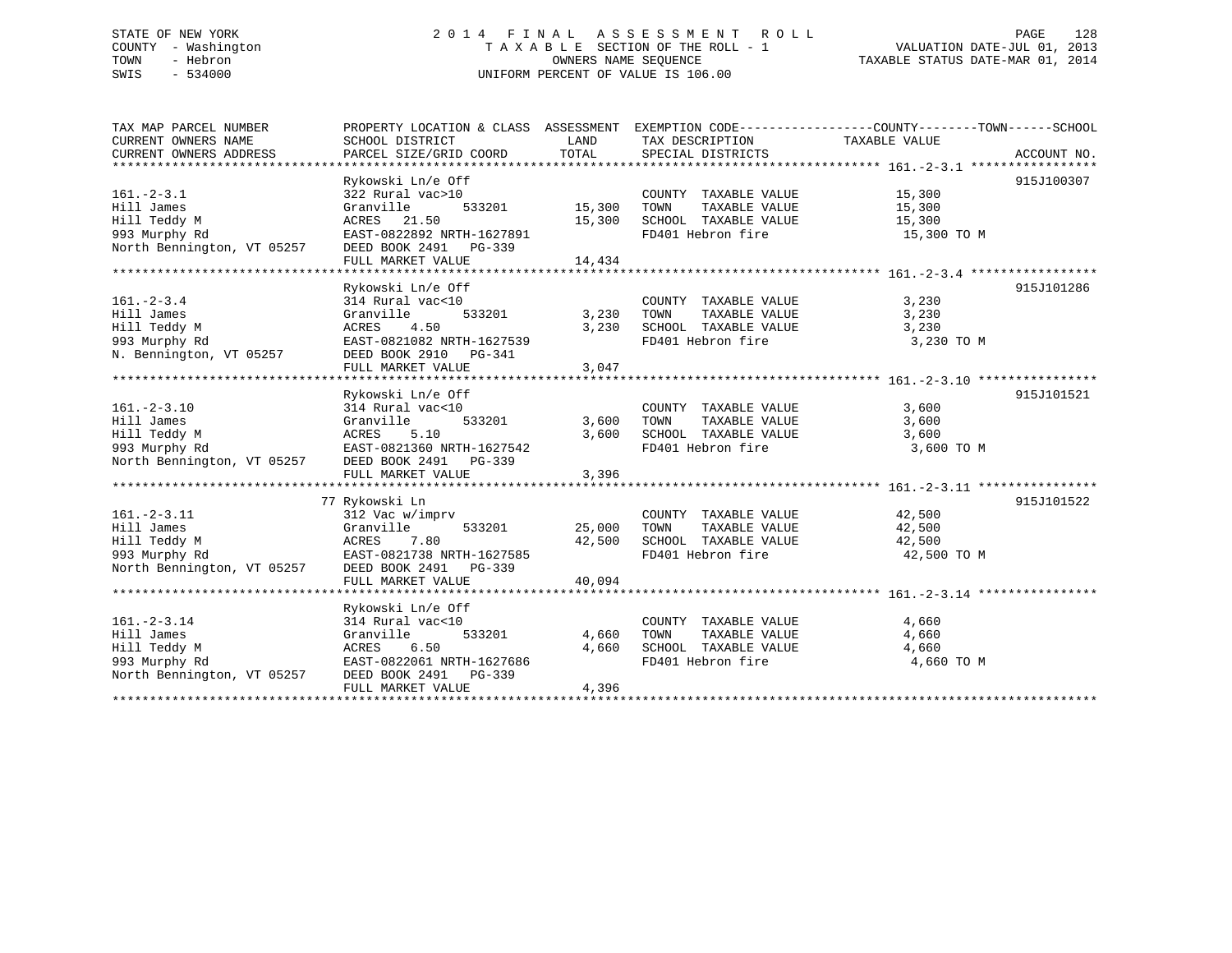# STATE OF NEW YORK 2 0 1 4 F I N A L A S S E S S M E N T R O L L PAGE 129 COUNTY - Washington T A X A B L E SECTION OF THE ROLL - 1 VALUATION DATE-JUL 01, 2013 TOWN - Hebron OWNERS NAME SEQUENCE TAXABLE STATUS DATE-MAR 01, 2014 SWIS - 534000 UNIFORM PERCENT OF VALUE IS 106.00

| TAX MAP PARCEL NUMBER<br>CURRENT OWNERS NAME<br>CURRENT OWNERS ADDRESS | PROPERTY LOCATION & CLASS ASSESSMENT EXEMPTION CODE----------------COUNTY-------TOWN------SCHOOL<br>SCHOOL DISTRICT<br>PARCEL SIZE/GRID COORD | LAND<br>TOTAL | TAX DESCRIPTION<br>SPECIAL DISTRICTS | TAXABLE VALUE              | ACCOUNT NO. |
|------------------------------------------------------------------------|-----------------------------------------------------------------------------------------------------------------------------------------------|---------------|--------------------------------------|----------------------------|-------------|
|                                                                        | ***********************                                                                                                                       |               |                                      |                            |             |
|                                                                        | 277 Higgins Rd                                                                                                                                |               |                                      |                            | 915J101811  |
| $170. - 2 - 25$                                                        | 241 Rural res&ag                                                                                                                              |               | AGRI-D IND 41730                     | 36,504<br>36,504           | 36,504      |
| Hill-Pierce Mary Ellen                                                 | Granville<br>533201                                                                                                                           | 49,800 STAR B | 41854                                | $\overline{0}$<br>$\Omega$ | 30,000      |
| 277 Higgins Rd                                                         | sub lots 5&6                                                                                                                                  | 211,500       | COUNTY TAXABLE VALUE                 | 174,996                    |             |
| Granville, NY 12832                                                    | ACRES 10.17 BANK<br>40                                                                                                                        |               | TAXABLE VALUE<br>TOWN                | 174,996                    |             |
|                                                                        | EAST-0820764 NRTH-1622373                                                                                                                     |               | SCHOOL TAXABLE VALUE                 | 144,996                    |             |
| MAY BE SUBJECT TO PAYMENT                                              | DEED BOOK 1922 PG-155                                                                                                                         |               | FD401 Hebron fire                    | 211,500 TO M               |             |
| UNDER AGDIST LAW TIL 2021                                              | FULL MARKET VALUE                                                                                                                             | 199,528       |                                      |                            |             |
|                                                                        |                                                                                                                                               |               |                                      |                            |             |
|                                                                        | 3537 County Route 30                                                                                                                          |               |                                      |                            | 915J101299  |
| $175. - 1 - 12.3$                                                      | 210 1 Family Res                                                                                                                              |               | STAR B<br>41854                      | $\overline{0}$<br>$\Omega$ | 30,000      |
| Hitchcock Randy                                                        | 534801<br>Salem                                                                                                                               | 56,400        | COUNTY TAXABLE VALUE                 | 188,500                    |             |
| Hitchcock Charlotte L                                                  | ACRES<br>5.06                                                                                                                                 | 188,500       | TOWN<br>TAXABLE VALUE                | 188,500                    |             |
| 3537 County Route 30                                                   | EAST-0791190 NRTH-1611912                                                                                                                     |               | SCHOOL TAXABLE VALUE                 | 158,500                    |             |
| Salem, NY 12865                                                        | DEED BOOK 812<br>PG-137                                                                                                                       |               | FD401 Hebron fire                    | 188,500 TO M               |             |
|                                                                        | FULL MARKET VALUE                                                                                                                             | 177,830       |                                      |                            |             |
|                                                                        |                                                                                                                                               |               |                                      |                            |             |
|                                                                        | 1325 Big Burch Hill Rd                                                                                                                        |               |                                      |                            | 915J100625  |
| $151. - 1 - 6$                                                         | 210 1 Family Res                                                                                                                              |               | STAR B<br>41854                      | $\overline{0}$<br>$\Omega$ | 30,000      |
| Hlubina Frank                                                          | Granville<br>533201                                                                                                                           | 77,000        | COUNTY TAXABLE VALUE                 | 156,000                    |             |
| Hlubina Ellen                                                          | ACRES<br>7.80                                                                                                                                 | 156,000       | TOWN<br>TAXABLE VALUE                | 156,000                    |             |
| PO Box 341                                                             | EAST-0802867 NRTH-1640946                                                                                                                     |               | SCHOOL TAXABLE VALUE                 | 126,000                    |             |
| Granville, NY 12832                                                    | DEED BOOK 610<br>PG-142                                                                                                                       |               | FD401 Hebron fire                    | 156,000 TO M               |             |
|                                                                        | FULL MARKET VALUE                                                                                                                             | 147,170       |                                      |                            |             |
|                                                                        |                                                                                                                                               |               |                                      |                            |             |
|                                                                        | State Route 22                                                                                                                                |               |                                      |                            | 915J100238  |
| $161. - 1 - 3$                                                         | 323 Vacant rural                                                                                                                              |               | COUNTY TAXABLE VALUE                 | 23,500                     |             |
| Hoard Robert H                                                         | 533201<br>Granville                                                                                                                           | 23,500        | TAXABLE VALUE<br>TOWN                | 23,500                     |             |
| 55 Main St                                                             | ACRES 20.00 BANK<br>999                                                                                                                       | 23,500        | SCHOOL TAXABLE VALUE                 | 23,500                     |             |
| Granville, NY 12832                                                    | EAST-0818979 NRTH-1632233                                                                                                                     |               | FD401 Hebron fire                    | 23,500 TO M                |             |
|                                                                        | DEED BOOK 2722 PG-311                                                                                                                         |               |                                      |                            |             |
|                                                                        | FULL MARKET VALUE                                                                                                                             | 22,170        |                                      |                            |             |
|                                                                        | *************************                                                                                                                     |               |                                      |                            |             |
|                                                                        | 7157 State Route 22                                                                                                                           |               |                                      |                            | 915J100363  |
| $161. - 1 - 11$                                                        | 240 Rural res                                                                                                                                 |               | STAR B<br>41854                      | $\overline{0}$<br>$\Omega$ | 30,000      |
| Hoard Robert H                                                         | Granville<br>533201                                                                                                                           | 146,300       | COUNTY TAXABLE VALUE                 | 378,500                    |             |
| 55 Main St                                                             | ACRES 85.00                                                                                                                                   | 378,500       | TOWN<br>TAXABLE VALUE                | 378,500                    |             |
| Granville, NY 12832                                                    | EAST-0817591 NRTH-1631249                                                                                                                     |               | SCHOOL TAXABLE VALUE                 | 348,500                    |             |
|                                                                        | DEED BOOK 881<br>PG-299                                                                                                                       |               | FD401 Hebron fire                    | 378,500 TO M               |             |
|                                                                        | FULL MARKET VALUE                                                                                                                             | 357,075       |                                      |                            |             |
|                                                                        |                                                                                                                                               |               |                                      |                            |             |
|                                                                        | 1301 Big Burch Hill Rd                                                                                                                        |               |                                      |                            |             |
| $142.-3-8.8$                                                           | 312 Vac w/imprv                                                                                                                               |               | COUNTY TAXABLE VALUE                 | 43,500                     |             |
| Holcomb Peter G                                                        | Granville<br>533201                                                                                                                           | 40,500        | TOWN<br>TAXABLE VALUE                | 43,500                     |             |
| Holcomb Heather                                                        | Garage                                                                                                                                        | 43,500        | SCHOOL TAXABLE VALUE                 | 43,500                     |             |
| 1303 Big Burch Hill Rd                                                 | $142. - 1 - 8.8$                                                                                                                              |               | FD401 Hebron fire                    | 43,500 TO M                |             |
| Granville, NY 12832                                                    | ACRES<br>1.70                                                                                                                                 |               |                                      |                            |             |
|                                                                        | EAST-0802327 NRTH-1641491                                                                                                                     |               |                                      |                            |             |
|                                                                        | DEED BOOK 2865<br><b>PG-70</b>                                                                                                                |               |                                      |                            |             |
|                                                                        | FULL MARKET VALUE                                                                                                                             | 41,038        |                                      |                            |             |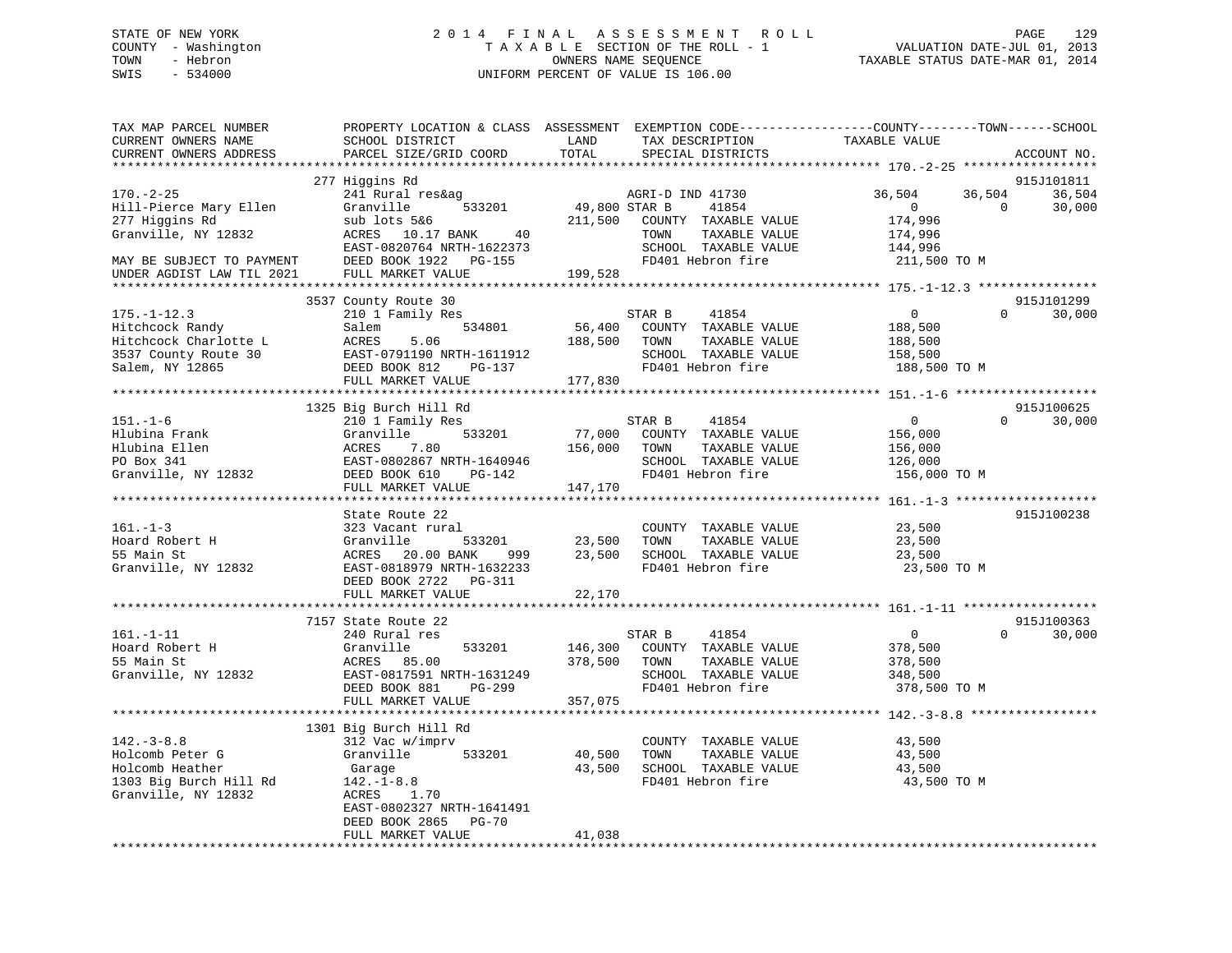# STATE OF NEW YORK 2 0 1 4 F I N A L A S S E S S M E N T R O L L PAGE 130 COUNTY - Washington T A X A B L E SECTION OF THE ROLL - 1 VALUATION DATE-JUL 01, 2013 TOWN - Hebron OWNERS NAME SEQUENCE TAXABLE STATUS DATE-MAR 01, 2014 SWIS - 534000 UNIFORM PERCENT OF VALUE IS 106.00

| TAX MAP PARCEL NUMBER<br>CURRENT OWNERS NAME<br>CURRENT OWNERS ADDRESS                                                                                                                                                                                                | SCHOOL DISTRICT<br>PARCEL SIZE/GRID COORD                                                                                                                                               | LAND<br>TOTAL              | TAX DESCRIPTION TAXABLE VALUE SPECIAL DISTRICTS                                                                                                           | PROPERTY LOCATION & CLASS ASSESSMENT EXEMPTION CODE----------------COUNTY-------TOWN------SCHOOL   | ACCOUNT NO.                                      |
|-----------------------------------------------------------------------------------------------------------------------------------------------------------------------------------------------------------------------------------------------------------------------|-----------------------------------------------------------------------------------------------------------------------------------------------------------------------------------------|----------------------------|-----------------------------------------------------------------------------------------------------------------------------------------------------------|----------------------------------------------------------------------------------------------------|--------------------------------------------------|
| $175. - 1 - 12.14$<br>Holcomb Steven<br>68 Thunderway<br>Salem, NY 12865                                                                                                                                                                                              | 68 Thunder Way<br>260 Seasonal res<br>Salem<br>534801<br>5.00<br>ACRES<br>EAST-0790426 NRTH-1611044<br>DEED BOOK 3004 PG-34<br>FULL MARKET VALUE                                        | 23,000<br>37,200<br>35,094 | COUNTY TAXABLE VALUE<br>FD401 Hebron fire 37,200 TO M                                                                                                     | 37,200                                                                                             |                                                  |
| $144. - 1 - 13$<br>Hollander Anthony C<br>163 Sterling Pl<br>Amityville, NY 11701                                                                                                                                                                                     | County Route 31/N Off<br>322 ALL<br>Granville 533202<br>ACRES 28.47 LUU,000<br>EAST-0822229 NRTH-1648288<br>DEED BOOK 1804 PG-137<br>THE MARKET VALUE 94,340<br>THE MARKET VALUE 94,340 |                            | COUNTY TAXABLE VALUE<br>TAXABLE VALUE<br>TOWN<br>SCHOOL TAXABLE VALUE $100,000$<br>CA001 Cons agri dst 1 $100,000$ TO<br>FD401 Hebron fire $100,000$ TO M | 100,000<br>100,000                                                                                 | 915J100220                                       |
| $153. - 1 - 12.6$<br>153.-1-12.0<br>Holman Robert C (116,000 STATE: 16,000 STATE: 16,000 STATE: 16,000 STATE: 1633966<br>30 Bowery Apt 3-A (10818083 NRTH-1633966 New York, NY 10012 DEED BOOK 577 PG-136<br>TIILL MARKET VALUE 365,094                               | 594 North Grimes Hill Rd<br>242 Rurl res&rec                                                                                                                                            |                            | COUNTY TAXABLE VALUE 387,000<br>TOWN<br>SCHOOL TAXABLE VALUE 387,000<br>CA008 Cons agri dst 8 387,000 TO M<br>FD401 Hebron fire 387,000 TO M              | TAXABLE VALUE 387,000                                                                              | 915J101583                                       |
| $153. - 1 - 12.7$<br>153.-1-12.7<br>Holman Robert C<br>Murray Elizabeth<br>310 Bowery Apt 3-A<br>310 Bowery Apt 3-A<br>322 Rural vac>10<br>33201 93,000<br>310 Bowery Apt 3-A<br>32 Rural vac>10<br>33201 93,000<br>310 Bowery Apt 3-A<br>32 Rural 38.35<br>38.35<br> | North Grimes Hill Rd<br>322 Rural vac>10<br>FULL MARKET VALUE                                                                                                                           | 87,736                     | COUNTY TAXABLE VALUE<br>TOWN TAXABLE VALUE 93,000<br>SCHOOL TAXABLE VALUE 93,000<br>CA008 Cons agri dst 8 93,000 TO M<br>FD401 Hebron fire 93,000 TO M    | 93,000                                                                                             |                                                  |
| $183.20 - 1 - 4$<br>Holmes Flora E LE<br>Holmes Eugene R<br>1288 County Route 24<br>Granville, NY 12832                                                                                                                                                               | FRNT 120.00 DPTH 180.00 70,000 STAR EN<br>0.50<br>ACRES<br>EAST-0792207 NRTH-1603012<br>DEED BOOK 2964 PG-325<br>FULL MARKET VALUE                                                      |                            | 41834<br>COUNTY TAXABLE VALUE<br>TAXABLE VALUE<br>TOWN<br>FD401 Hebron fire                                                                               | $16,975$ $16,975$ $25,463$ $25,463$ $33$ $0$ $36$<br>$\frac{1}{\sqrt{3}}$<br>27,562<br>70,000 TO M | 915J100056<br>$\overline{0}$<br>33,950<br>36,050 |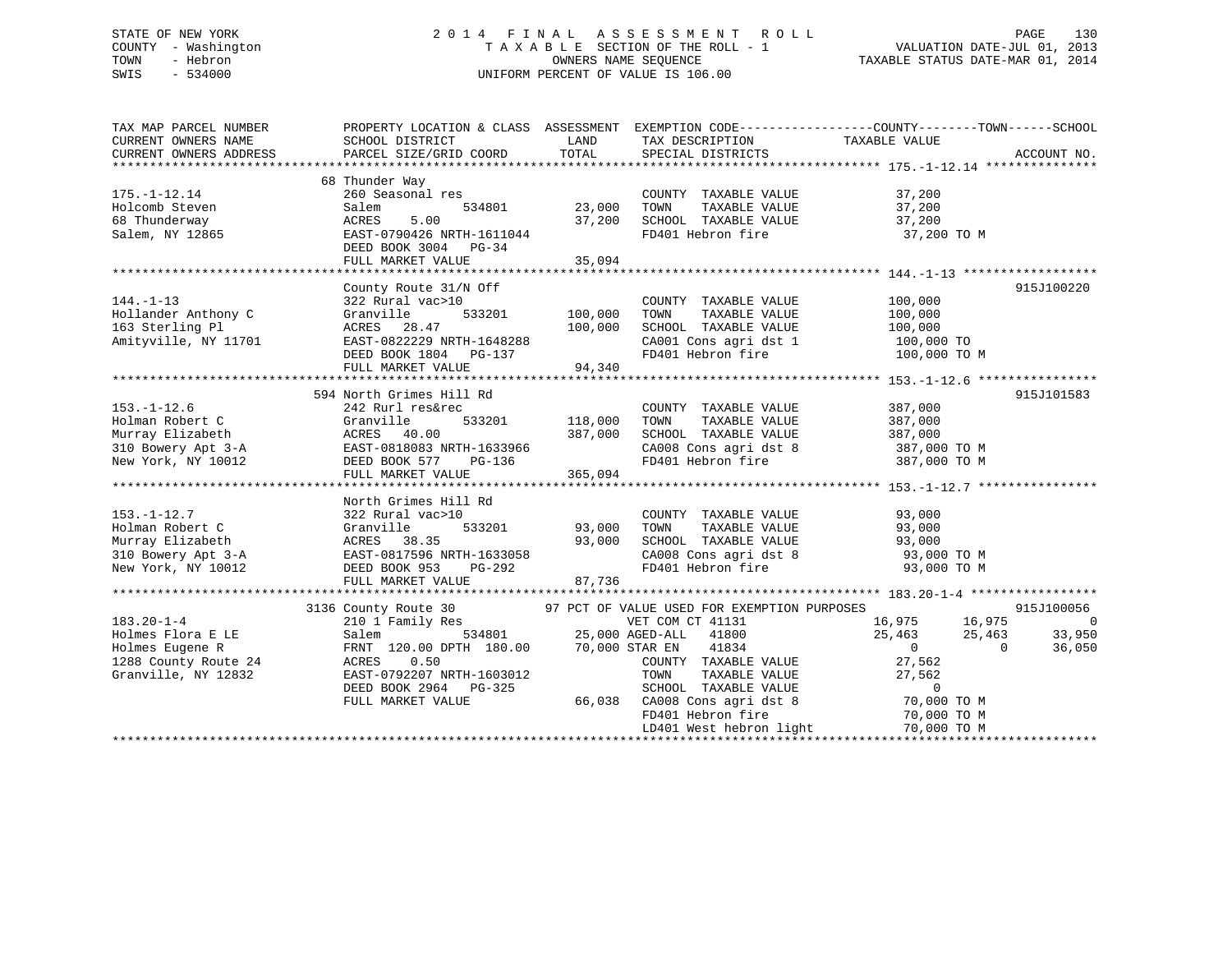# STATE OF NEW YORK 2 0 1 4 F I N A L A S S E S S M E N T R O L L PAGE 131 COUNTY - Washington T A X A B L E SECTION OF THE ROLL - 1 VALUATION DATE-JUL 01, 2013 TOWN - Hebron OWNERS NAME SEQUENCE TAXABLE STATUS DATE-MAR 01, 2014 SWIS - 534000 UNIFORM PERCENT OF VALUE IS 106.00

| TAX MAP PARCEL NUMBER<br>CURRENT OWNERS NAME | PROPERTY LOCATION & CLASS ASSESSMENT<br>SCHOOL DISTRICT | LAND       | EXEMPTION CODE----------------COUNTY-------TOWN------SCHOOL<br>TAX DESCRIPTION | TAXABLE VALUE    |             |
|----------------------------------------------|---------------------------------------------------------|------------|--------------------------------------------------------------------------------|------------------|-------------|
| CURRENT OWNERS ADDRESS                       | PARCEL SIZE/GRID COORD                                  | TOTAL      | SPECIAL DISTRICTS                                                              |                  | ACCOUNT NO. |
|                                              |                                                         |            |                                                                                |                  |             |
| $186. - 1 - 30$                              | 48 Wood Way                                             |            |                                                                                |                  | 915J101752  |
|                                              | 322 Rural vac>10<br>Salem<br>534801                     | 38,500     | COUNTY TAXABLE VALUE<br>TAXABLE VALUE<br>TOWN                                  | 38,500<br>38,500 |             |
| Holt John A<br>45 Boice Rd                   | ACRES 17.35                                             | 38,500     | SCHOOL TAXABLE VALUE                                                           | 38,500           |             |
|                                              |                                                         |            | FD401 Hebron fire                                                              |                  |             |
| Rhinebeck, NY 12572                          | EAST-0817018 NRTH-1608074<br>DEED BOOK 3222 PG-16       |            |                                                                                | 38,500 TO M      |             |
|                                              | FULL MARKET VALUE                                       | 36,321     |                                                                                |                  |             |
|                                              |                                                         |            |                                                                                |                  |             |
| $152 - 2 - 17.3$                             | County Route 28<br>322 Rural vac>10                     |            | COUNTY TAXABLE VALUE                                                           | 61,500           |             |
| Hontz Mark                                   | Granville<br>533201                                     | 61,500     | TAXABLE VALUE<br>TOWN                                                          | 61,500           |             |
| Hontz Stephanie                              | lot 3                                                   | 61,500     | SCHOOL TAXABLE VALUE                                                           | 61,500           |             |
|                                              |                                                         |            |                                                                                | $61,500$ TO M    |             |
| 8 Betony Ct                                  | ACRES 10.94<br>EAST-0811343 NRTH-1642119                |            | CA008 Cons agri dst 8<br>FD401 Hebron fire                                     |                  |             |
| Newton, NJ 07860                             | DEED BOOK 948<br>PG-221                                 |            |                                                                                | 61,500 TO M      |             |
| MAY BE SUBJECT TO PAYMENT                    | FULL MARKET VALUE                                       | 58,019     |                                                                                |                  |             |
| UNDER AGDIST LAW TIL 2014                    |                                                         |            |                                                                                |                  |             |
|                                              |                                                         |            |                                                                                |                  |             |
|                                              | 2392 County Route 31                                    |            |                                                                                |                  | 915J100700  |
| $144. - 1 - 18.1$                            | 311 Res vac land                                        |            | COUNTY TAXABLE VALUE                                                           | 190              |             |
| Horne Leroy                                  | Granville                                               | 533201 190 | TAXABLE VALUE<br>TOWN                                                          | 190              |             |
| West Pawlet, VT 05775                        | 60.00 DPTH 150.00<br>FRNT                               | 190        | SCHOOL TAXABLE VALUE                                                           | 190              |             |
|                                              | 0.21<br>ACRES                                           |            | FD401 Hebron fire                                                              | 190 TO M         |             |
|                                              | EAST-0823636 NRTH-1649038                               |            |                                                                                |                  |             |
|                                              | DEED BOOK 556<br>PG-279                                 |            |                                                                                |                  |             |
|                                              | FULL MARKET VALUE                                       | 179        |                                                                                |                  |             |
|                                              |                                                         |            |                                                                                |                  |             |
|                                              | 254 Pine Hill Rd                                        |            |                                                                                |                  | 915J101725  |
| $169. - 1 - 7.6$                             | 210 1 Family Res                                        |            | COUNTY TAXABLE VALUE                                                           | 227,500          |             |
| Horner John E                                | Salem<br>534801                                         | 43,100     | TAXABLE VALUE<br>TOWN                                                          | 227,500          |             |
| Horner Noreen M                              | ACRES<br>5.72                                           | 227,500    | SCHOOL TAXABLE VALUE                                                           | 227,500          |             |
| 3 Emerson Ct                                 | EAST-0811682 NRTH-1625322                               |            | FD401 Hebron fire                                                              | 227,500 TO M     |             |
| Hampton Bays, NY 11946                       | DEED BOOK 605<br>$PG-74$                                |            |                                                                                |                  |             |
|                                              | FULL MARKET VALUE                                       | 214,623    |                                                                                |                  |             |
|                                              |                                                         |            |                                                                                |                  |             |
|                                              | Pine Hill Rd                                            |            |                                                                                |                  | 915J100565  |
| $169. - 1 - 12$                              | 314 Rural vac<10                                        |            | COUNTY TAXABLE VALUE                                                           | 14,700           |             |
| Horner John E                                | Granville<br>533201                                     | 14,700     | TOWN<br>TAXABLE VALUE                                                          | 14,700           |             |
| Horner Noreen Malone                         | ACRES<br>2.40                                           | 14,700     | SCHOOL TAXABLE VALUE                                                           | 14,700           |             |
| 3 Emerson Ct                                 | EAST-0812521 NRTH-1624770                               |            | FD401 Hebron fire                                                              | 14,700 TO M      |             |
| Hampton Bays, NY 11946                       | DEED BOOK 914<br><b>PG-139</b>                          |            |                                                                                |                  |             |
|                                              | FULL MARKET VALUE                                       | 13,868     |                                                                                |                  |             |
|                                              |                                                         |            |                                                                                |                  |             |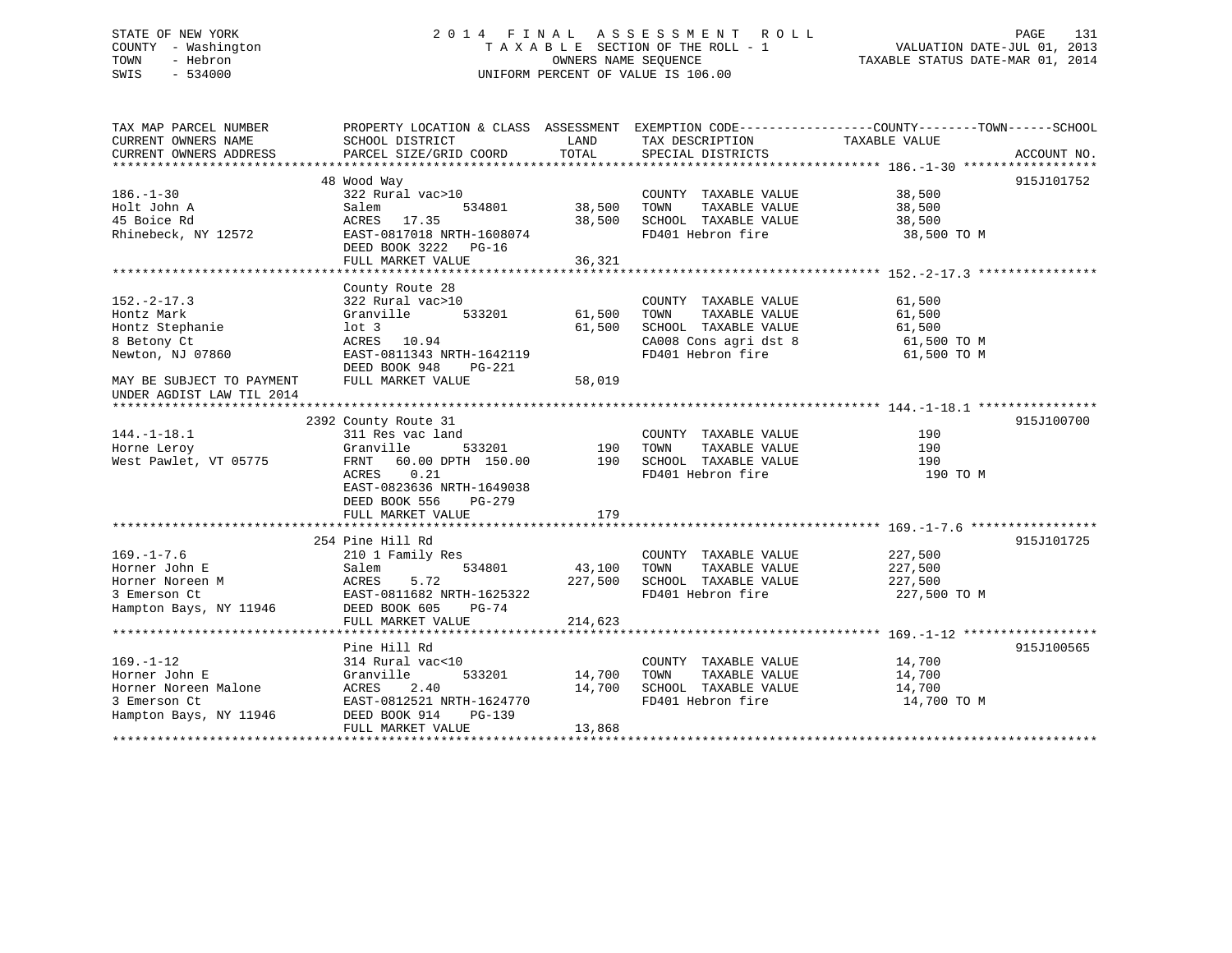# STATE OF NEW YORK 2 0 1 4 F I N A L A S S E S S M E N T R O L L PAGE 132 COUNTY - Washington T A X A B L E SECTION OF THE ROLL - 1 VALUATION DATE-JUL 01, 2013 TOWN - Hebron OWNERS NAME SEQUENCE TAXABLE STATUS DATE-MAR 01, 2014 SWIS - 534000 UNIFORM PERCENT OF VALUE IS 106.00

| TAX MAP PARCEL NUMBER<br>CURRENT OWNERS NAME<br>CURRENT OWNERS ADDRESS                        | SCHOOL DISTRICT<br>PARCEL SIZE/GRID COORD                                                                                                                                   | LAND<br>TOTAL              | TAX DESCRIPTION<br>SPECIAL DISTRICTS                                                                                                                                                                                                           | PROPERTY LOCATION & CLASS ASSESSMENT EXEMPTION CODE----------------COUNTY-------TOWN------SCHOOL<br>TAXABLE VALUE<br>ACCOUNT NO.                                                                                         |
|-----------------------------------------------------------------------------------------------|-----------------------------------------------------------------------------------------------------------------------------------------------------------------------------|----------------------------|------------------------------------------------------------------------------------------------------------------------------------------------------------------------------------------------------------------------------------------------|--------------------------------------------------------------------------------------------------------------------------------------------------------------------------------------------------------------------------|
| $169. - 1 - 13$<br>Horner John E<br>Horner Noreen<br>3 Emerson Ct<br>Hampton Bays, NY 11946   | 265 Pine Hill Rd<br>322 Rural vac>10<br>533201<br>Granville<br>ACRES 13.70<br>EAST-0812342 NRTH-1625291<br>DEED BOOK 797 PG-336<br>FULL MARKET VALUE                        | 33,500<br>33,500<br>31,604 | COUNTY TAXABLE VALUE<br>TOWN<br>TAXABLE VALUE<br>SCHOOL TAXABLE VALUE<br>FD401 Hebron fire                                                                                                                                                     | 915J100100<br>33,500<br>33,500<br>33,500<br>33,500 TO M                                                                                                                                                                  |
| $159. - 1 - 25.2$<br>Hougee Aart<br>Attn: Burckhardt<br>201 E Fourth St<br>New York, NY 10009 | Darfler Ln<br>322 Rural vac>10<br>Hartford<br>533801<br>Lot L<br>ACRES 10.01<br>EAST-0796661 NRTH-1627264<br>DEED BOOK 649<br>PG-170<br>FULL MARKET VALUE                   | 16,900<br>15,943           | COUNTY TAXABLE VALUE<br>TAXABLE VALUE<br>TOWN<br>16,900 SCHOOL TAXABLE VALUE<br>FD401 Hebron fire                                                                                                                                              | 915J101691<br>16,900<br>16,900<br>16,900<br>16,900 TO M                                                                                                                                                                  |
| $159. - 1 - 25.14$<br>House David<br>House Lislie<br>101 Shadduck Rd<br>Middlebury, CT 06762  | 45 Darfler Ln<br>210 1 Family Res<br>Hartford<br>533801<br>lot B<br>ACRES<br>3.30<br>EAST-0797545 NRTH-1628019<br>DEED BOOK 2125 PG-307<br>FULL MARKET VALUE                | 37,800<br>65,566           | COUNTY TAXABLE VALUE<br>TOWN<br>TAXABLE VALUE<br>69,500 SCHOOL TAXABLE VALUE<br>FD401 Hebron fire                                                                                                                                              | 915J101703<br>69,500<br>69,500<br>69,500<br>69,500 TO M                                                                                                                                                                  |
| $167. - 1 - 24$<br>Houstoun Juliana<br>25 Featherbed Ln<br>Ballston Spa, NY 12020             | 3904 County Route 30<br>260 Seasonal res<br>534801<br>Salem<br>bndy agmt 925/79<br>ACRES 12.00<br>EAST-0789719 NRTH-1620116<br>DEED BOOK 896<br>PG-113<br>FULL MARKET VALUE | 143,396                    | COUNTY TAXABLE VALUE<br>87,500 TOWN<br>TAXABLE VALUE<br>152,000 SCHOOL TAXABLE VALUE<br>FD401 Hebron fire                                                                                                                                      | 915J101013<br>152,000<br>152,000<br>152,000<br>152,000 TO M                                                                                                                                                              |
| $170. - 1 - 13.9$<br>Howser Susan S<br>28 Indian Head Way<br>Salem, NY 12865                  | 28 Indian Head Way<br>210 1 Family Res<br>533201<br>Granville<br>ACRES<br>4.96<br>EAST-0816263 NRTH-1618068<br>DEED BOOK 922<br>PG-271<br>FULL MARKET VALUE                 |                            | 96 PCT OF VALUE USED FOR EXEMPTION PURPOSES<br>AGED-CO<br>41802<br>41,900 AGED-TOWN 41803<br>92,500 AGED-SCH<br>41804<br>STAR EN<br>41834<br>COUNTY TAXABLE VALUE<br>87,264 TOWN<br>TAXABLE VALUE<br>SCHOOL TAXABLE VALUE<br>FD401 Hebron fire | 915J101275<br>44,400<br>0<br>$\Omega$<br>$\overline{0}$<br>$\overline{0}$<br>31,080<br>$\overline{0}$<br>39,960<br>$\Omega$<br>$\overline{0}$<br>$\Omega$<br>52,540<br>48,100<br>61,420<br>$\overline{0}$<br>92,500 TO M |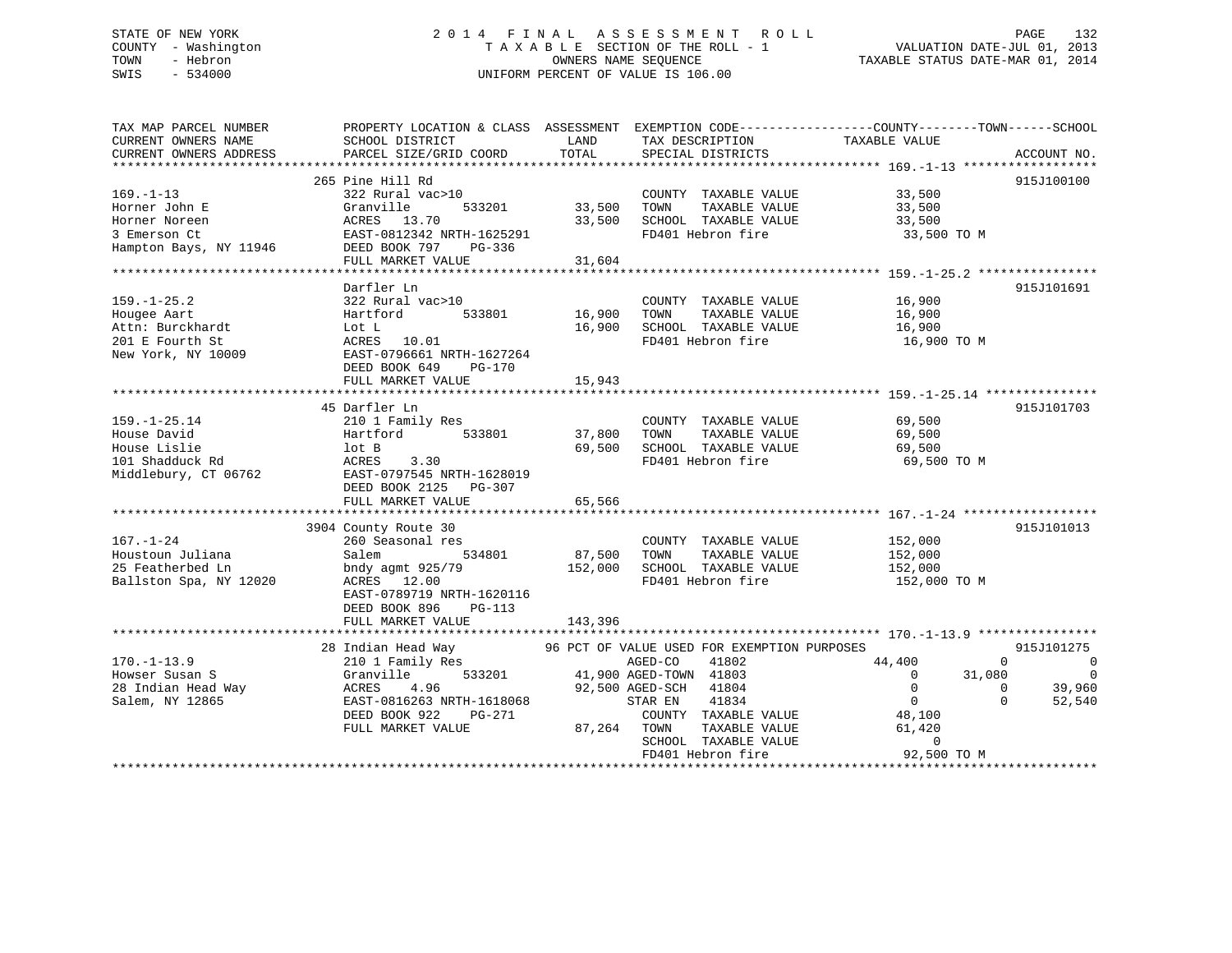# STATE OF NEW YORK 2 0 1 4 F I N A L A S S E S S M E N T R O L L PAGE 133 COUNTY - Washington T A X A B L E SECTION OF THE ROLL - 1 VALUATION DATE-JUL 01, 2013 TOWN - Hebron OWNERS NAME SEQUENCE TAXABLE STATUS DATE-MAR 01, 2014 SWIS - 534000 UNIFORM PERCENT OF VALUE IS 106.00

| TAX MAP PARCEL NUMBER<br>CURRENT OWNERS NAME<br>CURRENT OWNERS ADDRESS                                                         | PROPERTY LOCATION & CLASS ASSESSMENT<br>SCHOOL DISTRICT<br>PARCEL SIZE/GRID COORD                                                                                                  | LAND<br>TOTAL                | TAX DESCRIPTION<br>SPECIAL DISTRICTS                                                                          | EXEMPTION CODE-----------------COUNTY-------TOWN------SCHOOL<br>TAXABLE VALUE | ACCOUNT NO.          |
|--------------------------------------------------------------------------------------------------------------------------------|------------------------------------------------------------------------------------------------------------------------------------------------------------------------------------|------------------------------|---------------------------------------------------------------------------------------------------------------|-------------------------------------------------------------------------------|----------------------|
| *************************                                                                                                      |                                                                                                                                                                                    |                              |                                                                                                               |                                                                               |                      |
| $144. - 1 - 21.2$<br>Hudy Bruce J<br>2323 County Route 31<br>Granville, NY 12832                                               | 2323 County Route 31<br>210 1 Family Res<br>533201<br>Granville<br>3.08<br>ACRES<br>EAST-0823073 NRTH-1647287<br>DEED BOOK 461<br>PG-651<br>FULL MARKET VALUE                      | 60,400<br>116,000<br>109,434 | STAR B<br>41854<br>COUNTY TAXABLE VALUE<br>TAXABLE VALUE<br>TOWN<br>SCHOOL TAXABLE VALUE<br>FD401 Hebron fire | $\mathbf 0$<br>$\Omega$<br>116,000<br>116,000<br>86,000<br>116,000 TO M       | 915J101149<br>30,000 |
|                                                                                                                                |                                                                                                                                                                                    |                              |                                                                                                               |                                                                               | 915J100311           |
| $143. - 1 - 20$<br>Hughes, Trustee Ronald Marc<br>Hart Carol<br>t saror<br>46 Jean Ridge Rd<br>Middler<br>Middletown, NY 10940 | 554 West Green Pond Way<br>260 Seasonal res - WTRFNT<br>Granville<br>533201<br>1858/222<br>FRNT 110.00 DPTH 242.00<br>EAST-0815605 NRTH-1643331<br>DEED BOOK 2911<br><b>PG-106</b> | 112,100<br>203,600           | COUNTY TAXABLE VALUE<br>TAXABLE VALUE<br>TOWN<br>SCHOOL TAXABLE VALUE<br>FD401 Hebron fire                    | 203,600<br>203,600<br>203,600<br>203,600 TO M                                 |                      |
|                                                                                                                                | FULL MARKET VALUE                                                                                                                                                                  | 192,075                      |                                                                                                               |                                                                               |                      |
|                                                                                                                                | ******************************<br>144 Pine Hill Rd                                                                                                                                 | ************                 |                                                                                                               |                                                                               | 915J101504           |
| $169. - 1 - 6.1$<br>Hunt John A<br>Hunt John A Jr<br>109 Coveville Rd<br>Schuylerville, NY 12871                               | 314 Rural vac<10<br>534801<br>Salem<br>7.62<br>ACRES<br>EAST-0809860 NRTH-1626209<br>DEED BOOK 3356 PG-254                                                                         | 14,000<br>14,000             | COUNTY TAXABLE VALUE<br>TOWN<br>TAXABLE VALUE<br>SCHOOL TAXABLE VALUE<br>FD401 Hebron fire                    | 14,000<br>14,000<br>14,000<br>14,000 TO M                                     |                      |
|                                                                                                                                | FULL MARKET VALUE                                                                                                                                                                  | 13,208                       |                                                                                                               |                                                                               |                      |
|                                                                                                                                |                                                                                                                                                                                    |                              |                                                                                                               |                                                                               |                      |
| $169. - 1 - 6.2$<br>Hunt John A<br>Hunt John A Jr<br>109 Coveville Rd<br>Schuylerville, NY 12871                               | Pine Hill Rd<br>314 Rural vac<10<br>534801<br>Salem<br>ACRES<br>8.34<br>EAST-0809590 NRTH-1626259<br>DEED BOOK 3356<br>PG-254<br>FULL MARKET VALUE                                 | 20,000<br>20,000<br>18,868   | COUNTY TAXABLE VALUE<br>TAXABLE VALUE<br>TOWN<br>SCHOOL TAXABLE VALUE<br>FD401 Hebron fire                    | 20,000<br>20,000<br>20,000<br>20,000 TO M                                     | 915J101470           |
|                                                                                                                                |                                                                                                                                                                                    |                              |                                                                                                               |                                                                               |                      |
| $169. - 1 - 26.6$<br>Huntley Lerone C<br>496 Pine Hill Rd<br>Salem, NY 12865                                                   | 496 Pine Hill Rd<br>210 1 Family Res<br>Granville<br>533201<br>ACRES<br>1.22 BANK<br>11A<br>EAST-0813684 NRTH-1620626<br>DEED BOOK 2417 PG-231                                     | 32,600<br>121,500            | STAR B<br>41854<br>COUNTY TAXABLE VALUE<br>TOWN<br>TAXABLE VALUE<br>SCHOOL TAXABLE VALUE<br>FD401 Hebron fire | $\overline{0}$<br>$\Omega$<br>121,500<br>121,500<br>91,500<br>121,500 TO M    | 915J101419<br>30,000 |
|                                                                                                                                | FULL MARKET VALUE                                                                                                                                                                  | 114,623                      |                                                                                                               |                                                                               |                      |
| $158. - 1 - 21.2$<br>Hurd Elaine<br>40 Oatfield Ct<br>Shepherdstown, WV 25443                                                  | County Route 30/W Off<br>314 Rural vac<10<br>Hartford<br>533801<br>ACRES<br>4.03<br>EAST-0783826 NRTH-1626802<br>DEED BOOK W 481 PG-231                                            | 18,000<br>18,000             | COUNTY TAXABLE VALUE<br>TOWN<br>TAXABLE VALUE<br>SCHOOL TAXABLE VALUE<br>FD401 Hebron fire                    | 18,000<br>18,000<br>18,000<br>18,000 TO M                                     | 915J101290           |
|                                                                                                                                | FULL MARKET VALUE                                                                                                                                                                  | 16,981                       |                                                                                                               |                                                                               |                      |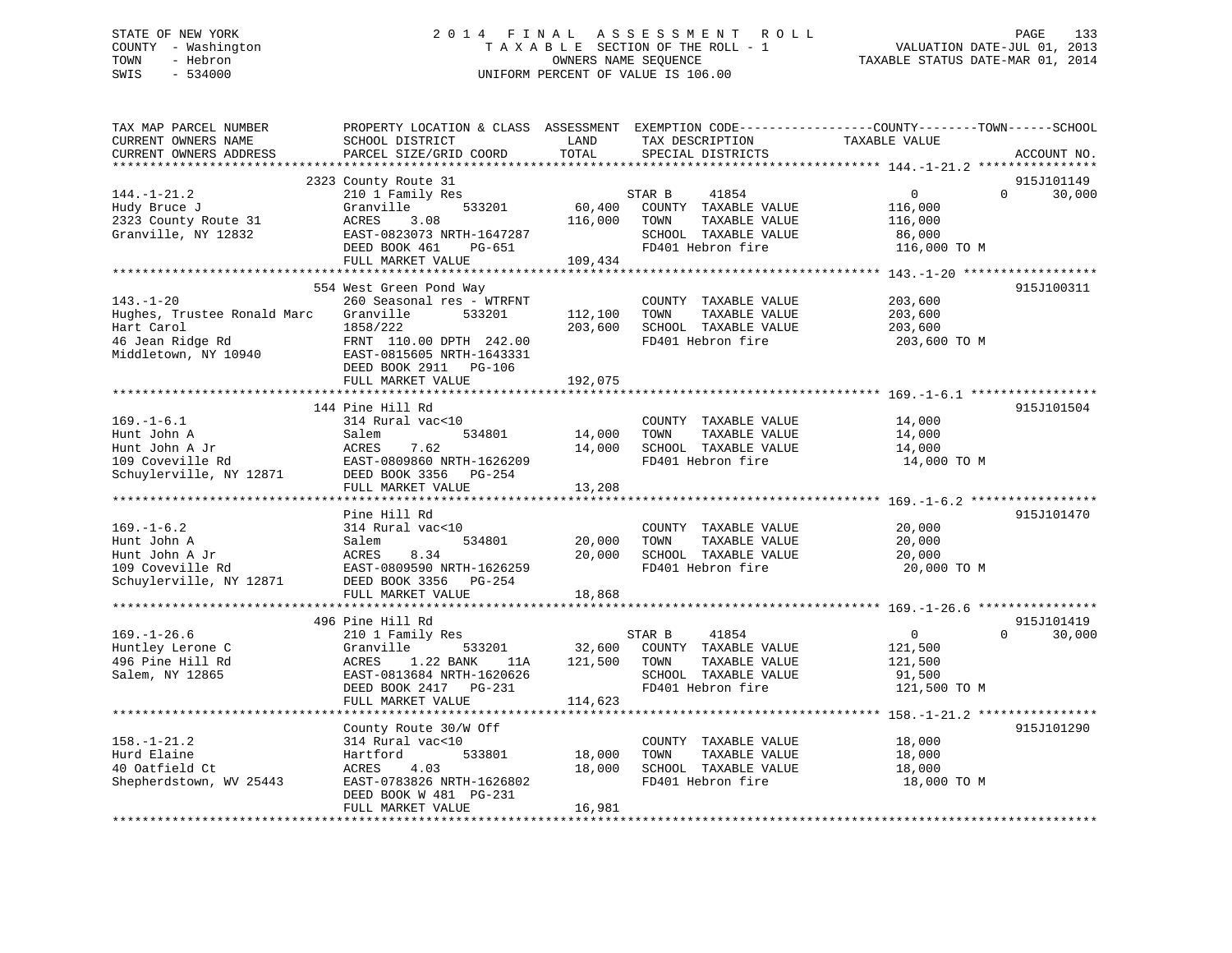SWIS - 534000 UNIFORM PERCENT OF VALUE IS 106.00

# STATE OF NEW YORK 2 0 1 4 F I N A L A S S E S S M E N T R O L L PAGE 134 COUNTY - Washington T A X A B L E SECTION OF THE ROLL - 1 VALUATION DATE-JUL 01, 2013 TOWN - Hebron OWNERS NAME SEQUENCE TAXABLE STATUS DATE-MAR 01, 2014

| TAX MAP PARCEL NUMBER<br>CURRENT OWNERS NAME<br>CURRENT OWNERS ADDRESS                                  | PROPERTY LOCATION & CLASS ASSESSMENT<br>SCHOOL DISTRICT<br>PARCEL SIZE/GRID COORD                                                                                                      | LAND<br>TOTAL                 | EXEMPTION CODE-----------------COUNTY--------TOWN------SCHOOL<br>TAX DESCRIPTION<br>SPECIAL DISTRICTS                                                              | TAXABLE VALUE                                                                                  | ACCOUNT NO.                      |
|---------------------------------------------------------------------------------------------------------|----------------------------------------------------------------------------------------------------------------------------------------------------------------------------------------|-------------------------------|--------------------------------------------------------------------------------------------------------------------------------------------------------------------|------------------------------------------------------------------------------------------------|----------------------------------|
| $177. - 1 - 29$<br>Hurlburt Norma<br>Thomas Baylis<br>239 Piermont Ave<br>Piermont, NY 10968            | 30 Tiplady Rd<br>242 Rurl res&rec<br>534801<br>Salem<br>Converted Barn Residence<br>63.00<br>ACRES<br>EAST-0810210 NRTH-1611218<br>DEED BOOK 2741<br>$PG-265$<br>FULL MARKET VALUE     | 194,500<br>248,000<br>233,962 | COUNTY TAXABLE VALUE<br>TOWN<br>TAXABLE VALUE<br>SCHOOL TAXABLE VALUE<br>FD401 Hebron fire                                                                         | 248,000<br>248,000<br>248,000<br>248,000 TO M                                                  | 915J100609                       |
| $183.16 - 1 - 25$<br>Hussong Christopher G<br>Hussong Mary V<br>3188 County Route 30<br>Salem, NY 12865 | 3188 County Route 30<br>210 1 Family Res<br>534801<br>Salem<br>87.00 DPTH 190.00<br>FRNT<br>0.38<br>ACRES<br>EAST-0791929 NRTH-1604105<br>DEED BOOK 2810<br>PG-56<br>FULL MARKET VALUE | 22,600<br>113,000<br>106,604  | STAR EN<br>41834<br>COUNTY TAXABLE VALUE<br>TOWN<br>TAXABLE VALUE<br>SCHOOL TAXABLE VALUE<br>CA008 Cons agri dst 8<br>FD401 Hebron fire<br>LD401 West hebron light | $\overline{0}$<br>113,000<br>113,000<br>48,800<br>113,000 TO M<br>113,000 TO M<br>113,000 TO M | 915J100121<br>$\Omega$<br>64,200 |
| $167. - 1 - 55.21$<br>Hutchinson James D<br>952 Callaway Rd<br>Arqyle, NY 12809                         | Callaway Rd / E off<br>314 Rural vac<10<br>532001<br>Argyle<br>4.80<br>ACRES<br>EAST-0784998 NRTH-1624721<br>DEED BOOK 2278 PG-13<br>FULL MARKET VALUE                                 | 18,500<br>18,500<br>17,453    | COUNTY TAXABLE VALUE<br>TOWN<br>TAXABLE VALUE<br>SCHOOL TAXABLE VALUE<br>FD401 Hebron fire                                                                         | 18,500<br>18,500<br>18,500<br>18,500 TO M                                                      |                                  |
| $167. - 1 - 55.6$<br>Hutchison James D<br>Hutchison Cheryl A<br>952 Callaway Rd<br>Argyle, NY 12809     | 952 Callaway Rd<br>210 1 Family Res<br>532001<br>Argyle<br>$6.0$ Ad<br>7.10<br>ACRES<br>EAST-0785424 NRTH-1624255<br>DEED BOOK 489<br>PG-584<br>FULL MARKET VALUE                      | 75,300<br>277,700<br>261,981  | STAR B<br>41854<br>COUNTY TAXABLE VALUE<br>TOWN<br>TAXABLE VALUE<br>SCHOOL TAXABLE VALUE<br>FD401 Hebron fire                                                      | $\overline{0}$<br>277,700<br>277,700<br>247,700<br>277,700 TO M                                | 915J101317<br>$\Omega$<br>30,000 |
| $170. - 1 - 12.6$<br>Ibbotson Jeffrey<br>Leighton-Ibbotson Felicia<br>20 Main St<br>Exeter, NY 03833    | 410 Mountainside Meadows Way<br>210 1 Family Res<br>Salem<br>534801<br>Lot 6<br>ACRES<br>5.10<br>EAST-0816650 NRTH-1617726<br>DEED BOOK 2672<br>PG-126<br>FULL MARKET VALUE            | 42,200<br>131,000<br>123,585  | COUNTY TAXABLE VALUE<br>TOWN<br>TAXABLE VALUE<br>SCHOOL TAXABLE VALUE<br>CA008 Cons agri dst 8<br>FD401 Hebron fire                                                | 131,000<br>131,000<br>131,000<br>131,000 TO M<br>131,000 TO M                                  | 915J101792                       |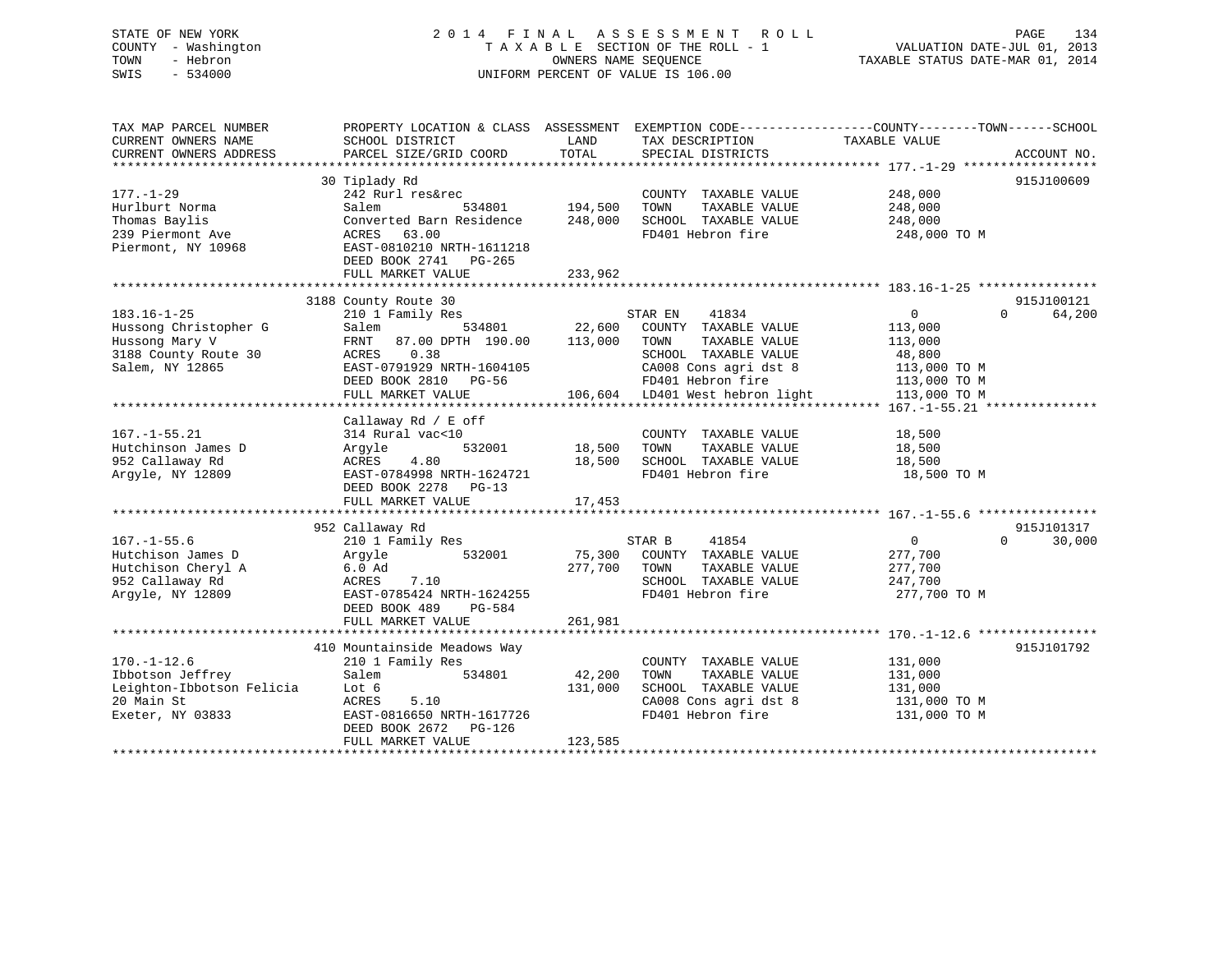# STATE OF NEW YORK 2 0 1 4 F I N A L A S S E S S M E N T R O L L PAGE 135 COUNTY - Washington T A X A B L E SECTION OF THE ROLL - 1 VALUATION DATE-JUL 01, 2013 TOWN - Hebron OWNERS NAME SEQUENCE TAXABLE STATUS DATE-MAR 01, 2014 SWIS - 534000 UNIFORM PERCENT OF VALUE IS 106.00

| TAX MAP PARCEL NUMBER<br>CURRENT OWNERS NAME<br>CURRENT OWNERS ADDRESS                                                   | PROPERTY LOCATION & CLASS ASSESSMENT EXEMPTION CODE-----------------COUNTY-------TOWN------SCHOOL<br>SCHOOL DISTRICT<br>PARCEL SIZE/GRID COORD                               | LAND<br>TOTAL                     | TAX DESCRIPTION<br>SPECIAL DISTRICTS                                                       | TAXABLE VALUE                                                      | ACCOUNT NO. |
|--------------------------------------------------------------------------------------------------------------------------|------------------------------------------------------------------------------------------------------------------------------------------------------------------------------|-----------------------------------|--------------------------------------------------------------------------------------------|--------------------------------------------------------------------|-------------|
| $170. - 1 - 13.15$<br>Indian Head Village Assn<br>c/o Kimberly Taylor<br>42 Indian Head Way<br>Salem, NY 12865           | Indian Head Way<br>311 Res vac land<br>Granville<br>FRNT 164.00 DPTH 274.00<br>EAST-0816011 NRTH-1619191<br>DEED BOOK 539<br>PG-62<br>FULL MARKET VALUE                      | 533201 11,500<br>11,500<br>10,849 | COUNTY TAXABLE VALUE<br>TOWN<br>TAXABLE VALUE<br>SCHOOL TAXABLE VALUE<br>FD401 Hebron fire | 11,500<br>11,500<br>11,500<br>11,500 TO M                          | 915J101908  |
| $170. - 1 - 15.20$<br>Indian Head Village Assn Inc Granville<br>Kimberly Taylor<br>42 Indian Head Way<br>Salem, NY 12865 | 61 Indian Head Way<br>$331$ Com vac w/im<br>533201<br>897/236 ease<br>7.90<br>ACRES<br>EAST-0816509 NRTH-1619835<br>DEED BOOK 622<br>PG-107<br>FULL MARKET VALUE             | 44,000<br>58,000<br>54,717        | COUNTY TAXABLE VALUE<br>TAXABLE VALUE<br>TOWN<br>SCHOOL TAXABLE VALUE<br>FD401 Hebron fire | 58,000<br>58,000<br>58,000<br>58,000 TO M                          | 915J101423  |
| $169. - 1 - 26$<br>Iron Castle Group LLC The<br>13 Glenola Ave<br>Sea Cliff, NY 11579                                    | Pine Hill Rd<br>314 Rural vac<10<br>Granville<br>533201<br>Lot 5<br>506/1045<br>5.37<br>ACRES<br>EAST-0814232 NRTH-1620495<br>DEED BOOK 931<br>$PG-269$<br>FULL MARKET VALUE | 21,500<br>21,500<br>20,283        | COUNTY TAXABLE VALUE<br>TAXABLE VALUE<br>TOWN<br>SCHOOL TAXABLE VALUE<br>FD401 Hebron fire | 21,500<br>21,500<br>21,500<br>21,500 TO M                          | 915J100075  |
| $169. - 1 - 26.1$<br>Iron Castle Group LLC The<br>13 Glenola Ave<br>Sea Cliff, NY 11579                                  | State Route 22/W Off<br>314 Rural vac<10<br>533201<br>Granville<br>Lot 4<br>ACRES<br>9.87<br>EAST-0814201 NRTH-1619842<br>DEED BOOK 931<br>PG-269<br>FULL MARKET VALUE       | 21,000<br>21,000<br>19,811        | COUNTY TAXABLE VALUE<br>TAXABLE VALUE<br>TOWN<br>SCHOOL TAXABLE VALUE<br>FD401 Hebron fire | 21,000<br>21,000<br>21,000<br>21,000 TO M                          | 915J101435  |
| $169. - 1 - 26.3$<br>Iron Castle Group LLC The<br>13 Glenola Ave<br>Sea Cliff, NY 11579                                  | State Route 22/W Off<br>322 Rural vac>10<br>Granville<br>533201<br>ACRES 10.95<br>EAST-0814035 NRTH-1619236<br>DEED BOOK 931<br>PG-269<br>FULL MARKET VALUE                  | 22,500<br>22,500<br>21,226        | COUNTY TAXABLE VALUE<br>TAXABLE VALUE<br>TOWN<br>SCHOOL TAXABLE VALUE<br>FD401 Hebron fire | $\frac{22}{22}$ , 500<br>22.500<br>22,500<br>22,500<br>22,500 TO M | 915J101436  |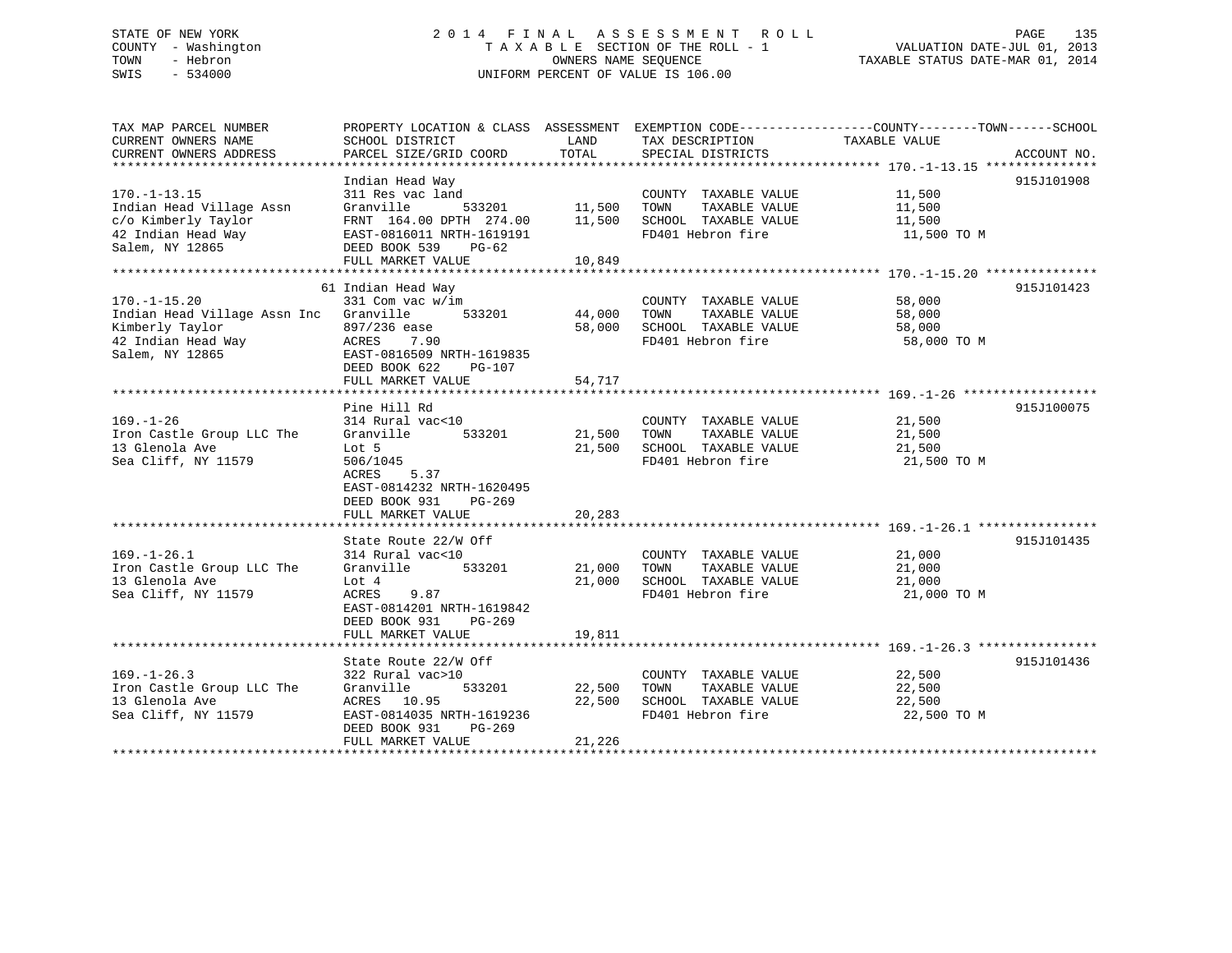# STATE OF NEW YORK 2 0 1 4 F I N A L A S S E S S M E N T R O L L PAGE 136 COUNTY - Washington T A X A B L E SECTION OF THE ROLL - 1 VALUATION DATE-JUL 01, 2013 TOWN - Hebron OWNERS NAME SEQUENCE TAXABLE STATUS DATE-MAR 01, 2014 SWIS - 534000 UNIFORM PERCENT OF VALUE IS 106.00

TAX MAP PARCEL NUMBER PROPERTY LOCATION & CLASS ASSESSMENT EXEMPTION CODE------------------COUNTY--------TOWN------SCHOOL

CURRENT OWNERS NAME SCHOOL DISTRICT THE LAND TAX DESCRIPTION TAXABLE VALUE CURRENT OWNERS ADDRESS PARCEL SIZE/GRID COORD TOTAL SPECIAL DISTRICTS ACCOUNT NO. \*\*\*\*\*\*\*\*\*\*\*\*\*\*\*\*\*\*\*\*\*\*\*\*\*\*\*\*\*\*\*\*\*\*\*\*\*\*\*\*\*\*\*\*\*\*\*\*\*\*\*\*\*\*\*\*\*\*\*\*\*\*\*\*\*\*\*\*\*\*\*\*\*\*\*\*\*\*\*\*\*\*\*\*\*\*\*\*\*\*\*\*\*\*\*\*\*\*\*\*\*\*\* 169.-1-26.8 \*\*\*\*\*\*\*\*\*\*\*\*\*\*\*\* Pine Hill Rd 915J101472 169.-1-26.8 314 Rural vac<10 COUNTY TAXABLE VALUE 15,800 Iron Castle Group LLC The Granville 533201 15,800 TOWN TAXABLE VALUE 15,800 13 Glenola Ave Lot 9 15,800 SCHOOL TAXABLE VALUE 15,800 Sea Cliff, NY 11579 ACRES 2.82 FD401 Hebron fire 15,800 TO M EAST-0814647 NRTH-1620862 DEED BOOK 931 PG-269 FULL MARKET VALUE 14,906 \*\*\*\*\*\*\*\*\*\*\*\*\*\*\*\*\*\*\*\*\*\*\*\*\*\*\*\*\*\*\*\*\*\*\*\*\*\*\*\*\*\*\*\*\*\*\*\*\*\*\*\*\*\*\*\*\*\*\*\*\*\*\*\*\*\*\*\*\*\*\*\*\*\*\*\*\*\*\*\*\*\*\*\*\*\*\*\*\*\*\*\*\*\*\*\*\*\*\*\*\*\*\* 169.-1-26.9 \*\*\*\*\*\*\*\*\*\*\*\*\*\*\*\*Pine Hill Rd 915J101473 169.-1-26.9 314 Rural vac<10 COUNTY TAXABLE VALUE 15,500 Iron Castle Group LLC The Granville 533201 15,500 TOWN TAXABLE VALUE 15,500 13 Glenola Ave Lot 10 15,500 SCHOOL TAXABLE VALUE 15,500 Sea Cliff, NY 11579 ACRES 2.76 FD401 Hebron fire 15,500 TO M EAST-0814662 NRTH-1620652 DEED BOOK 931 PG-269 FULL MARKET VALUE 14,623 \*\*\*\*\*\*\*\*\*\*\*\*\*\*\*\*\*\*\*\*\*\*\*\*\*\*\*\*\*\*\*\*\*\*\*\*\*\*\*\*\*\*\*\*\*\*\*\*\*\*\*\*\*\*\*\*\*\*\*\*\*\*\*\*\*\*\*\*\*\*\*\*\*\*\*\*\*\*\*\*\*\*\*\*\*\*\*\*\*\*\*\*\*\*\*\*\*\*\*\*\*\*\* 169.-1-26.10 \*\*\*\*\*\*\*\*\*\*\*\*\*\*\*Pine Hill Rd 915J101474 169.-1-26.10 314 Rural vac<10 COUNTY TAXABLE VALUE 17,700 Iron Castle Group LLC The Granville 533201 17,700 TOWN TAXABLE VALUE 17,700 13 Glenola Ave Lot 11 17,700 SCHOOL TAXABLE VALUE 17,700 Sea Cliff, NY 11579 ACRES 3.64 FD401 Hebron fire 17,700 TO M EAST-0814694 NRTH-1620381 DEED BOOK 931 PG-269FULL MARKET VALUE 16,698 \*\*\*\*\*\*\*\*\*\*\*\*\*\*\*\*\*\*\*\*\*\*\*\*\*\*\*\*\*\*\*\*\*\*\*\*\*\*\*\*\*\*\*\*\*\*\*\*\*\*\*\*\*\*\*\*\*\*\*\*\*\*\*\*\*\*\*\*\*\*\*\*\*\*\*\*\*\*\*\*\*\*\*\*\*\*\*\*\*\*\*\*\*\*\*\*\*\*\*\*\*\*\* 158.-1-21.1 \*\*\*\*\*\*\*\*\*\*\*\*\*\*\*\* 4280 County Route 30 915J101308 158.-1-21.1 210 1 Family Res STAR B 41854 0 0 30,000 Jackimo Vincent M Hartford 533801 57,600 COUNTY TAXABLE VALUE 136,500 Bayard Patricia A ACRES 2.51 136,500 TOWN TAXABLE VALUE 136,500 4280 County Route 30 EAST-0785382 NRTH-1627972 SCHOOL TAXABLE VALUE 106,500 Salem, NY 12865 DEED BOOK 3230 PG-1 FD401 Hebron fire 136,500 TO M FULL MARKET VALUE 128,774 \*\*\*\*\*\*\*\*\*\*\*\*\*\*\*\*\*\*\*\*\*\*\*\*\*\*\*\*\*\*\*\*\*\*\*\*\*\*\*\*\*\*\*\*\*\*\*\*\*\*\*\*\*\*\*\*\*\*\*\*\*\*\*\*\*\*\*\*\*\*\*\*\*\*\*\*\*\*\*\*\*\*\*\*\*\*\*\*\*\*\*\*\*\*\*\*\*\*\*\*\*\*\* 175.-1-1 \*\*\*\*\*\*\*\*\*\*\*\*\*\*\*\*\*\*\* 331 Gilchrist Rd 915J100071 $0 \t30,000$ 175.-1-1 240 Rural res STAR B 41854 0 0 30,000 Jackson Benjamin I Salem 534801 86,900 COUNTY TAXABLE VALUE 195,000 331 Gilchrist Rd ACRES 11.77 BANK 11A 195,000 TOWN TAXABLE VALUE 195,000 Argyle, NY 12809 EAST-0786046 NRTH-1615556 SCHOOL TAXABLE VALUE 165,000 DEED BOOK 907 PG-225 FD401 Hebron fire 195,000 TO M FULL MARKET VALUE 183,962 \*\*\*\*\*\*\*\*\*\*\*\*\*\*\*\*\*\*\*\*\*\*\*\*\*\*\*\*\*\*\*\*\*\*\*\*\*\*\*\*\*\*\*\*\*\*\*\*\*\*\*\*\*\*\*\*\*\*\*\*\*\*\*\*\*\*\*\*\*\*\*\*\*\*\*\*\*\*\*\*\*\*\*\*\*\*\*\*\*\*\*\*\*\*\*\*\*\*\*\*\*\*\*\*\*\*\*\*\*\*\*\*\*\*\*\*\*\*\*\*\*\*\*\*\*\*\*\*\*\*\*\*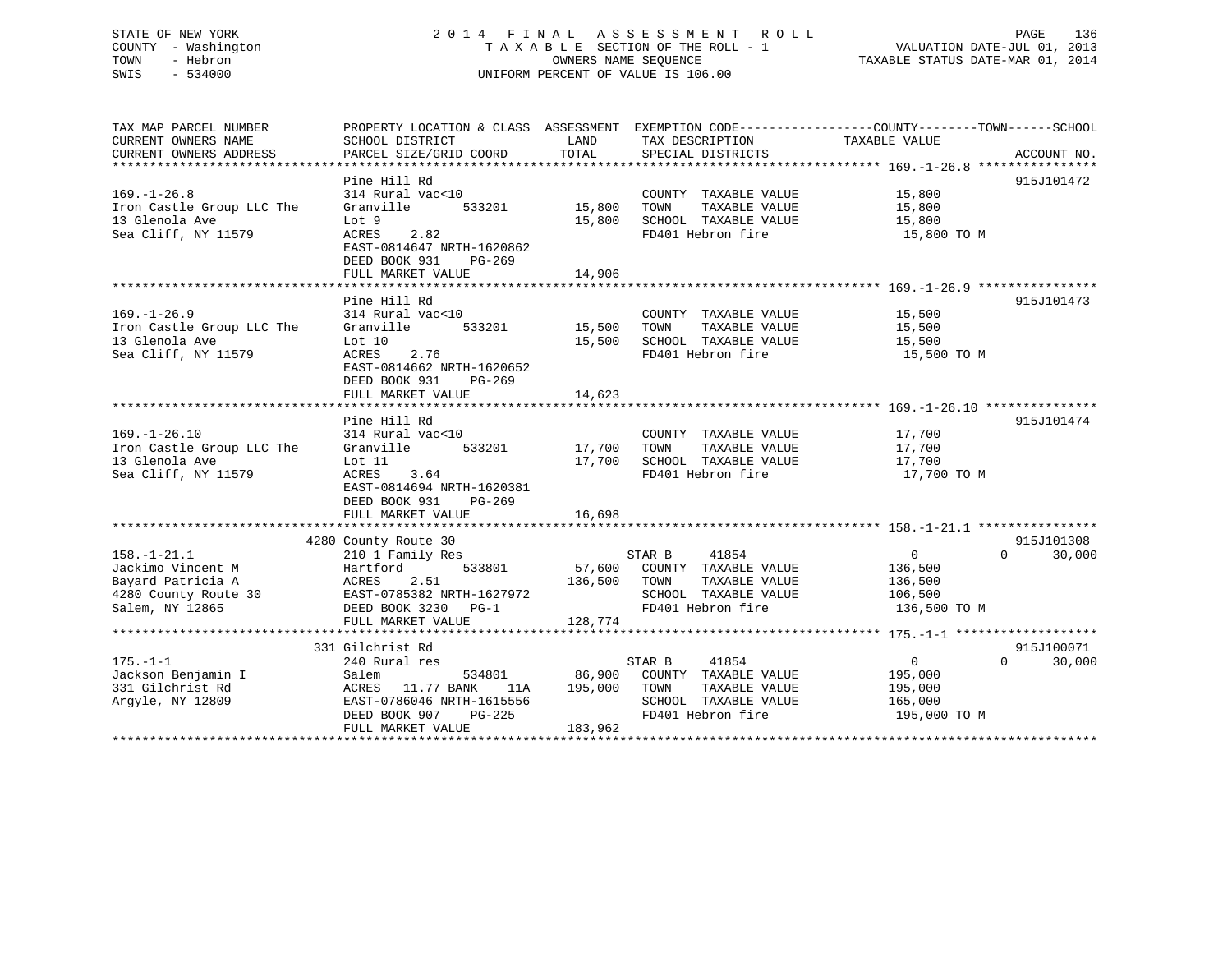# STATE OF NEW YORK 2 0 1 4 F I N A L A S S E S S M E N T R O L L PAGE 137 COUNTY - Washington T A X A B L E SECTION OF THE ROLL - 1 VALUATION DATE-JUL 01, 2013 TOWN - Hebron OWNERS NAME SEQUENCE TAXABLE STATUS DATE-MAR 01, 2014 SWIS - 534000 UNIFORM PERCENT OF VALUE IS 106.00

| TAX MAP PARCEL NUMBER   | PROPERTY LOCATION & CLASS ASSESSMENT |         | EXEMPTION CODE-----------------COUNTY--------TOWN------SCHOOL |                |                    |
|-------------------------|--------------------------------------|---------|---------------------------------------------------------------|----------------|--------------------|
| CURRENT OWNERS NAME     | SCHOOL DISTRICT                      | LAND    | TAX DESCRIPTION                                               | TAXABLE VALUE  |                    |
| CURRENT OWNERS ADDRESS  | PARCEL SIZE/GRID COORD               | TOTAL   | SPECIAL DISTRICTS                                             |                | ACCOUNT NO.        |
|                         |                                      |         |                                                               |                |                    |
|                         | Darfler Ln/end                       |         |                                                               |                | 915J101692         |
| $159. - 1 - 25.3$       | 260 Seasonal res                     |         | COUNTY TAXABLE VALUE                                          | 66,100         |                    |
| Jacobsen William        | Hartford<br>533801                   | 46,700  | TOWN<br>TAXABLE VALUE                                         | 66,100         |                    |
| 21943 New York Route 22 | lot k                                | 66,100  | SCHOOL TAXABLE VALUE                                          | 66,100         |                    |
| Hoosick Falls, NY 12090 | ACRES<br>11.65                       |         | FD401 Hebron fire                                             | 66,100 TO M    |                    |
|                         | EAST-0796114 NRTH-1627157            |         |                                                               |                |                    |
|                         | DEED BOOK 677<br>$PG-92$             |         |                                                               |                |                    |
|                         | FULL MARKET VALUE                    | 62,358  |                                                               |                |                    |
|                         |                                      |         |                                                               |                |                    |
|                         | 120 Bromley Ln                       |         |                                                               |                | 915J101369         |
| $178. - 1 - 30$         | 240 Rural res                        |         | STAR B<br>41854                                               | $\overline{0}$ | $\Omega$<br>30,000 |
| Jameson Ronald S        | 534801<br>Salem                      | 62,900  | COUNTY TAXABLE VALUE                                          | 253,000        |                    |
| Jameson Ruth E          | Lot $15/$                            | 253,000 | TOWN<br>TAXABLE VALUE                                         | 253,000        |                    |
| 120 Bromley Ln          | ACRES 18.90                          |         | SCHOOL TAXABLE VALUE                                          | 223,000        |                    |
| Granville, NY 12832     | EAST-0820477 NRTH-1613747            |         | FD401 Hebron fire                                             | 253,000 TO M   |                    |
|                         | DEED BOOK 745<br>$PG-261$            |         |                                                               |                |                    |
|                         | FULL MARKET VALUE                    | 238,679 |                                                               |                |                    |
|                         |                                      |         |                                                               |                |                    |
|                         | Oak Hill Rd                          |         |                                                               |                |                    |
| $178. - 1 - 11.21$      | 314 Rural vac<10                     |         | COUNTY TAXABLE VALUE                                          | 16,340         |                    |
| Jameson Wm              | 534801<br>Salem                      | 16,340  | TOWN<br>TAXABLE VALUE                                         | 16,340         |                    |
| Jameson Barbara         | 6.60<br>ACRES                        | 16,340  | SCHOOL TAXABLE VALUE                                          | 16,340         |                    |
| 339 Chamberlin Mills Rd | EAST-0819096 NRTH-1614172            |         | FD401 Hebron fire                                             | 16,340 TO M    |                    |
|                         |                                      |         |                                                               |                |                    |
| Salem, NY 12865         | DEED BOOK 661<br>$PG-330$            |         |                                                               |                |                    |
|                         | FULL MARKET VALUE                    | 15,415  |                                                               |                |                    |
|                         | 339 Chamberlin Mills Rd              |         |                                                               |                | 915J100316         |
|                         |                                      |         |                                                               |                |                    |
| $184. - 1 - 6$          | 240 Rural res                        |         | 41854<br>STAR B                                               | $\overline{0}$ | 30,000<br>$\Omega$ |
| Jameson Wm A            | Salem<br>534801                      | 161,800 | COUNTY TAXABLE VALUE                                          | 270,000        |                    |
| Jameson Barbara C       | 46.63<br>ACRES                       | 270,000 | TOWN<br>TAXABLE VALUE                                         | 270,000        |                    |
| 339 Chamberlin Mills Rd | EAST-0796846 NRTH-1607540            |         | SCHOOL TAXABLE VALUE                                          | 240,000        |                    |
| Salem, NY 12865         | DEED BOOK 432<br>PG-826              |         | CA008 Cons agri dst 8                                         | 270,000 TO M   |                    |
|                         | FULL MARKET VALUE                    | 254,717 | FD401 Hebron fire                                             | 270,000 TO M   |                    |
|                         |                                      |         |                                                               |                |                    |
|                         | First Light Rd                       |         |                                                               |                | 915J101213         |
| $169. - 1 - 41$         | 322 Rural vac>10                     |         | COUNTY TAXABLE VALUE                                          | 7,900          |                    |
| Jamieson John           | 534801<br>Salem                      | 7,900   | TOWN<br>TAXABLE VALUE                                         | 7,900          |                    |
| Jamieson Mary Lou       | ACRES 11.00                          | 7,900   | SCHOOL TAXABLE VALUE                                          | 7,900          |                    |
| PO Box 465              | EAST-0805868 NRTH-1620126            |         | FD401 Hebron fire                                             | 7,900 TO M     |                    |
| Arlington, VT 05250     | DEED BOOK 681<br>PG-348              |         |                                                               |                |                    |
|                         | FULL MARKET VALUE                    | 7,453   |                                                               |                |                    |
|                         |                                      |         |                                                               |                |                    |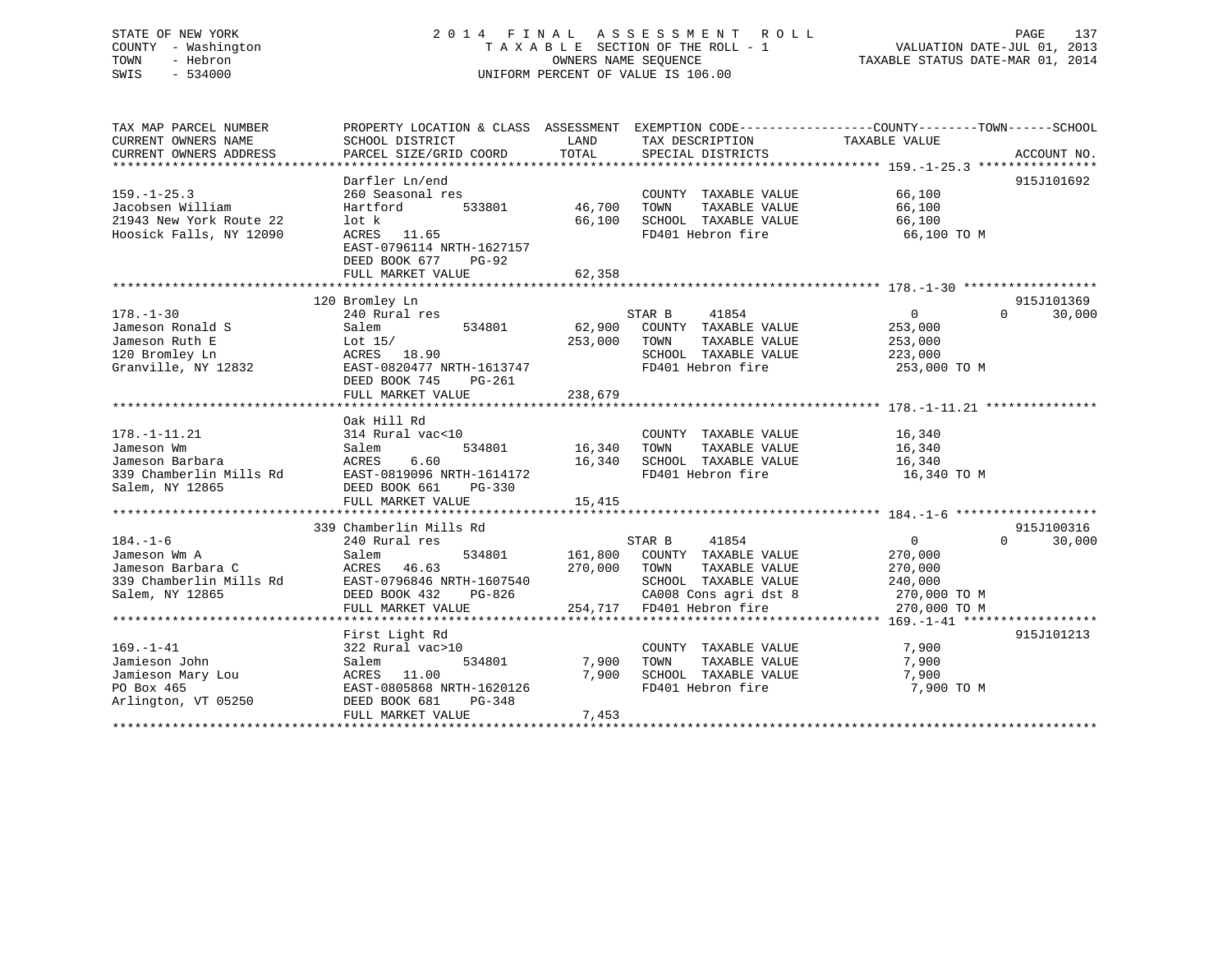# STATE OF NEW YORK 2 0 1 4 F I N A L A S S E S S M E N T R O L L PAGE 138 COUNTY - Washington T A X A B L E SECTION OF THE ROLL - 1 VALUATION DATE-JUL 01, 2013 TOWN - Hebron OWNERS NAME SEQUENCE TAXABLE STATUS DATE-MAR 01, 2014 SWIS - 534000 UNIFORM PERCENT OF VALUE IS 106.00

| TAX MAP PARCEL NUMBER<br>CURRENT OWNERS NAME<br>CURRENT OWNERS ADDRESS    | SCHOOL DISTRICT<br>PARCEL SIZE/GRID COORD                                                                                                                                                                                                                                | PROPERTY LOCATION & CLASS ASSESSMENT EXEMPTION CODE---------------COUNTY-------TOWN------SCHOOL<br>LAND<br>TAX DESCRIPTION<br>TOTAL<br>SPECIAL DISTRICTS                                                     | TAXABLE VALUE<br>ACCOUNT NO.                                                                                                                             |
|---------------------------------------------------------------------------|--------------------------------------------------------------------------------------------------------------------------------------------------------------------------------------------------------------------------------------------------------------------------|--------------------------------------------------------------------------------------------------------------------------------------------------------------------------------------------------------------|----------------------------------------------------------------------------------------------------------------------------------------------------------|
| $178. - 1 - 1$<br>Jamieson John<br>PO Box 465<br>Arlington, VT 05250      | 6420 State Route 22<br>DEED BOOK 2867 PG-326                                                                                                                                                                                                                             | State Route 22<br>210 1 Family Res<br>Salem 534801 30,600 TOWN TAXABLE VALUE 86,000<br>FRNT 180.00 DPTH 160.00 86,000 SCHOOL TAXABLE VALUE 86,000<br>EAST-0816167 NRTH-1612611 FD401 Hebron fire 86,000 TO M | 915J100069                                                                                                                                               |
|                                                                           | FULL MARKET VALUE                                                                                                                                                                                                                                                        | 81,132                                                                                                                                                                                                       |                                                                                                                                                          |
| $169. - 1 - 18.5$                                                         | 185 Clark Way<br>210 1 Family Res<br>31 January 1991<br>Tanuary 1992<br>Riddell Ashley (Granulle 1992)<br>Riddell Ashley ACRES 16.56 81,000 TOWN<br>PO Box 12 EAST-0813203 NRTH-1624864 8CHOO<br>Salem, NY 12865 DEED BOOK 3302 PG-263 FD401<br>FULL MARKET VALUE 76,415 | STAR B 41854<br>42,100 COUNTY TAXABLE VALUE<br>TAXABLE VALUE<br>SCHOOL TAXABLE VALUE 51,000<br>FD401 Hebron fire 81,000 TO M<br>FD401 Hebron fire                                                            | 915J101125<br>$\Omega$<br>30,000<br>$\overline{0}$<br>81,000<br>81,000                                                                                   |
|                                                                           | 276 Liebig Rd                                                                                                                                                                                                                                                            | 68 PCT OF VALUE USED FOR EXEMPTION PURPOSES                                                                                                                                                                  | 915J100379                                                                                                                                               |
|                                                                           |                                                                                                                                                                                                                                                                          | AG BUILD<br>41700<br>533201 82,500 AGED-TOWN 41803                                                                                                                                                           | 41,500 41,500<br>41,500<br>$\overline{0}$<br>82,926<br>$\overline{0}$                                                                                    |
|                                                                           |                                                                                                                                                                                                                                                                          | 271,000 AGE-CO/SCH 41805<br>41834<br>COUNTY TAXABLE VALUE<br>SCHOOL TAXABLE VALUE<br>SCHOOL TAXABLE VALUE<br>CA008 Cons agri dst 8<br>FD401 Hebron fire                                                      | 92,140<br>92,140<br>$\overline{0}$<br>$\overline{0}$<br>$\Omega$<br>64,200<br>137,360<br>TAXABLE VALUE 146,574<br>73,160<br>271,000 TO M<br>271,000 TO M |
|                                                                           |                                                                                                                                                                                                                                                                          |                                                                                                                                                                                                              |                                                                                                                                                          |
| $161. - 2 - 5$<br>Jenkins John H<br>581 Pine Hill Rd<br>Salem, NY 12865   | 7022 State Route 22<br>312 Vac w/imprv<br>DEED BOOK W 492 PG-902<br>FULL MARKET VALUE                                                                                                                                                                                    | COUNTY TAXABLE VALUE 16,700<br>Granville 533201 12,500 TOWN TAXABLE VALUE<br>ACRES 1.50 16,700 SCHOOL TAXABLE VALUE<br>EAST-0817714 NRTH-1626895 FD401 Hebron fire<br>15,755                                 | 915J100328<br>16,700<br>16,700<br>16,700 TO M                                                                                                            |
|                                                                           | 6584 State Route 22                                                                                                                                                                                                                                                      |                                                                                                                                                                                                              | 915J100322                                                                                                                                               |
| $177. - 1 - 19$<br>Jenkins John Jr<br>581 Pine Hill Rd<br>Salem, NY 12865 | 210 1 Family Res<br>534801<br>Salem<br>FRNT 100.00 DPTH 155.00 68,000<br>ACRES 0.36<br>EAST-0815349 NRTH-1616425<br>DEED BOOK 410<br>PG-245<br>FULL MARKET VALUE                                                                                                         | COUNTY TAXABLE VALUE<br>TAXABLE VALUE<br>27,100<br>TOWN<br>SCHOOL TAXABLE VALUE<br>FD401 Hebron fire<br>64,151                                                                                               | 68,000<br>68,000<br>68,000<br>68,000 TO M                                                                                                                |
|                                                                           |                                                                                                                                                                                                                                                                          |                                                                                                                                                                                                              |                                                                                                                                                          |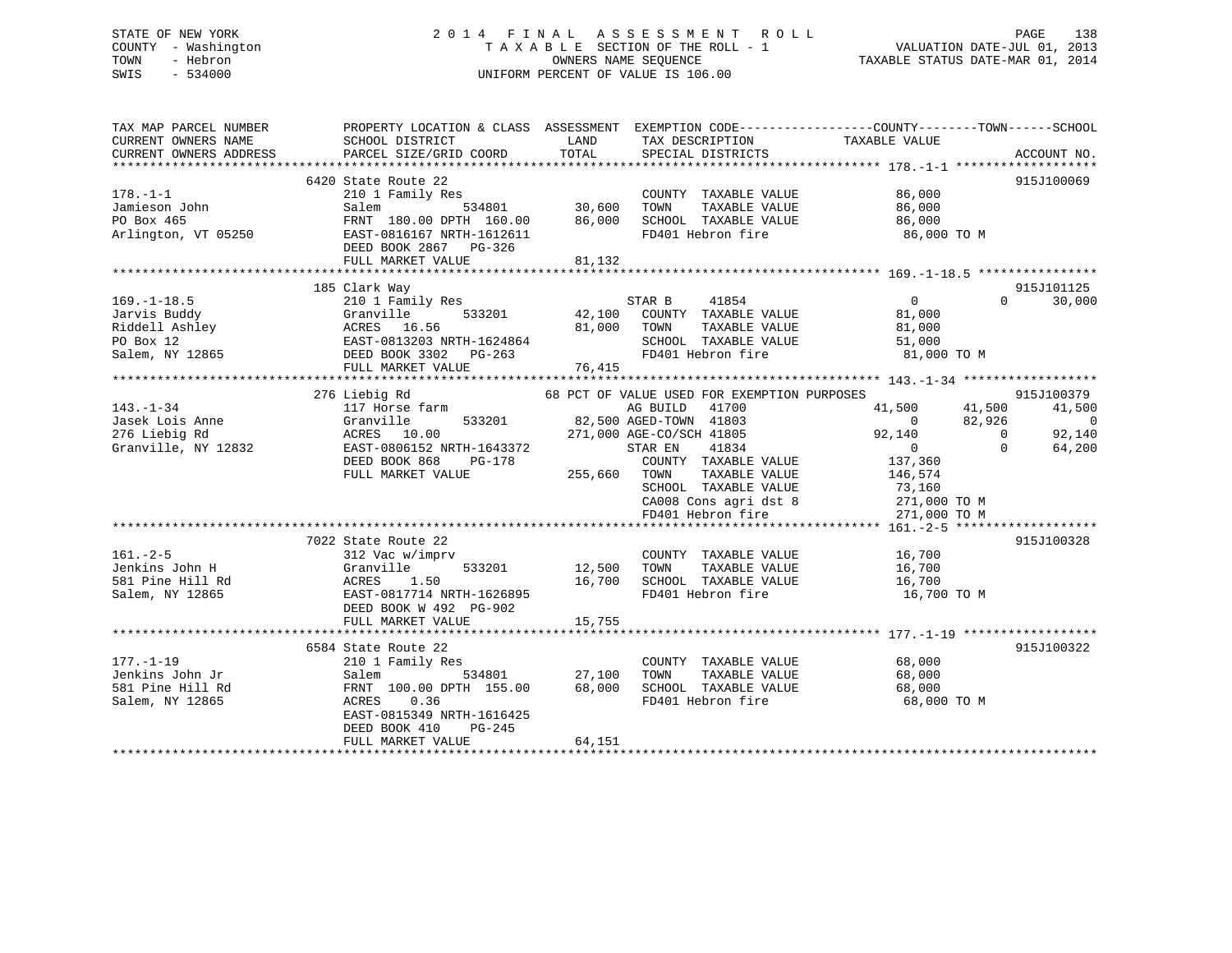# STATE OF NEW YORK 2 0 1 4 F I N A L A S S E S S M E N T R O L L PAGE 139 COUNTY - Washington T A X A B L E SECTION OF THE ROLL - 1 VALUATION DATE-JUL 01, 2013 TOWN - Hebron OWNERS NAME SEQUENCE TAXABLE STATUS DATE-MAR 01, 2014 SWIS - 534000 UNIFORM PERCENT OF VALUE IS 106.00

| TAX MAP PARCEL NUMBER<br>CURRENT OWNERS NAME<br>CURRENT OWNERS ADDRESS                                                                                         | SCHOOL DISTRICT<br>PARCEL SIZE/GRID COORD                                                                                                                                                             | LAND<br>TAX DESCRIPTION TAXABLE VALUE<br>TOTAL<br>SPECIAL DISTRICTS                                                                                                                                                            | PROPERTY LOCATION & CLASS ASSESSMENT EXEMPTION CODE----------------COUNTY-------TOWN------SCHOOL<br>ACCOUNT NO.                                                        |
|----------------------------------------------------------------------------------------------------------------------------------------------------------------|-------------------------------------------------------------------------------------------------------------------------------------------------------------------------------------------------------|--------------------------------------------------------------------------------------------------------------------------------------------------------------------------------------------------------------------------------|------------------------------------------------------------------------------------------------------------------------------------------------------------------------|
| $177. - 1 - 1$<br>Jenkins Leonard Erwin<br>Jenkins Sharron LaPan<br>198 Middle Rd<br>Salem, NY 12865<br>MAY BE SUBJECT TO PAYMENT<br>UNDER AGDIST LAW TIL 2021 | 198 Middle Rd<br>241 Rural res&ag<br>534801<br>Salem<br>3086/186<br>ag commit 704/216<br>ACRES 27.20<br>EAST-0804748 NRTH-1617875<br>DEED BOOK 3086 PG-182<br>FULL MARKET VALUE                       | 81 PCT OF VALUE USED FOR EXEMPTION PURPOSES<br>VET WAR CT 41121<br>74,000 AGRI-D IND 41730<br>159,000 STAR B<br>41854<br>COUNTY TAXABLE VALUE<br>TAXABLE VALUE<br>TOWN<br>SCHOOL TAXABLE VALUE<br>FD401 Hebron fire<br>150,000 | 915J100325<br>18,000<br>19,319<br>$\overline{0}$<br>31,058<br>31,058<br>31,058<br>$\overline{0}$<br>$\Omega$<br>30,000<br>108,623<br>109,942<br>97,942<br>159,000 TO M |
| $161.-2-14.1$<br>Jenkins Pamela Rose<br>15 South Grimes Hill Rd<br>Granville, NY 12832                                                                         | 15 South Grimes Hill Rd<br>210 1 Family Res<br>Granville<br>Jenkins Sub/ Dr29 #78<br>FRNT 235.00 DPTH 198.00<br>ACRES 0.62<br>EAST-0817241 NRTH-1627266<br>DEED BOOK 2126 PG-107<br>FULL MARKET VALUE | 41854<br>STAR B<br>533201 32,200 COUNTY TAXABLE VALUE<br>150,500<br>TOWN<br>TAXABLE VALUE<br>SCHOOL TAXABLE VALUE<br>FD401 Hebron fire<br>141,981                                                                              | 915J100329<br>$\overline{0}$<br>$\Omega$<br>30,000<br>150,500<br>150,500<br>120,500<br>150,500 TO M                                                                    |
| $161. - 2 - 2.2$<br>Jenkins Vernon A<br>Jenkins Terry<br>7021 State Route 22<br>Granville, NY 12832                                                            | State Route 22/W Off<br>312 Vac w/imprv<br>Granville<br>533201<br>1.80<br>ACRES<br>EAST-0817126 NRTH-1626947<br>DEED BOOK 803<br>PG-277<br>FULL MARKET VALUE                                          | COUNTY TAXABLE VALUE<br>TAXABLE VALUE<br>13,500<br>TOWN<br>18,200<br>SCHOOL TAXABLE VALUE<br>FD401 Hebron fire<br>17,170                                                                                                       | 18,200<br>18,200<br>18,200<br>18,200 TO M                                                                                                                              |
| $161. - 2 - 2$<br>Jenkins Vernon E<br>Jenkins Joann<br>7027 State Route 22<br>Granville, NY 12832                                                              | 7027 State Route 22<br>312 Vac w/imprv<br>Granville<br>533201<br>ACRES 27.80<br>EAST-0818361 NRTH-1627266<br>DEED BOOK W492 PG-902<br>FULL MARKET VALUE                                               | COUNTY TAXABLE VALUE<br>71,000<br>TOWN<br>TAXABLE VALUE<br>SCHOOL TAXABLE VALUE<br>77,000<br>FD401 Hebron fire<br>72,642                                                                                                       | 915J100321<br>77,000<br>77,000<br>77,000<br>77,000 TO M                                                                                                                |
| $161. - 2 - 2.1$<br>Jenkins Vernon etal<br>7027 State Route 22<br>Granville, NY 12832                                                                          | State Route 22<br>210 1 Family Res<br>Granville<br>533201<br>ACRES<br>1.00<br>EAST-0817301 NRTH-1627129<br>DEED BOOK W 492 PG-902<br>FULL MARKET VALUE                                                | COUNTY TAXABLE VALUE<br>32,000<br>TOWN<br>TAXABLE VALUE<br>78,000<br>SCHOOL TAXABLE VALUE<br>FD401 Hebron fire<br>73,585                                                                                                       | 915J101325<br>78,000<br>78,000<br>78,000<br>78,000 TO M                                                                                                                |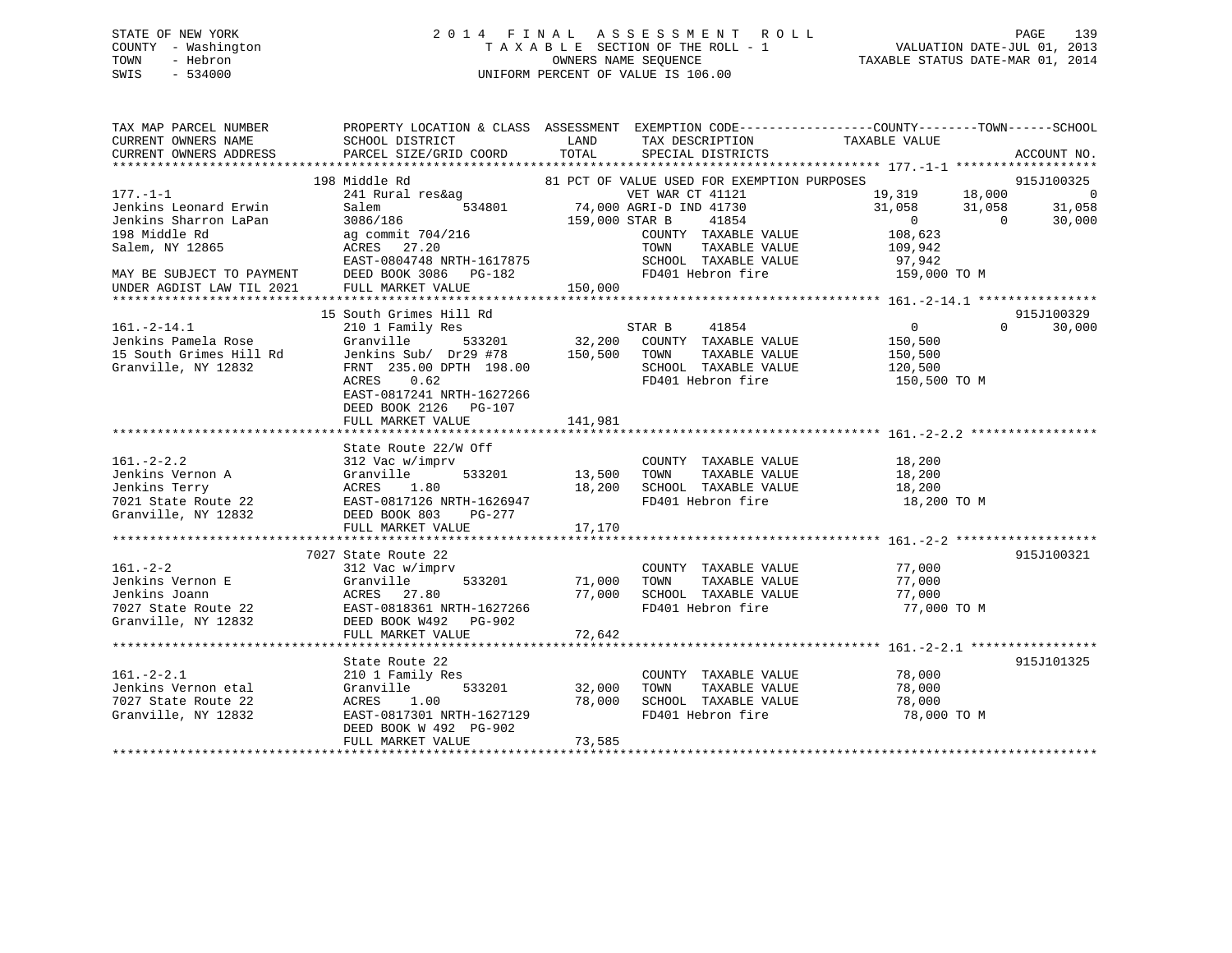# STATE OF NEW YORK 2 0 1 4 F I N A L A S S E S S M E N T R O L L PAGE 140 COUNTY - Washington T A X A B L E SECTION OF THE ROLL - 1 VALUATION DATE-JUL 01, 2013 TOWN - Hebron OWNERS NAME SEQUENCE TAXABLE STATUS DATE-MAR 01, 2014 SWIS - 534000 UNIFORM PERCENT OF VALUE IS 106.00

| TAX MAP PARCEL NUMBER<br>CURRENT OWNERS NAME<br>CURRENT OWNERS ADDRESS | SCHOOL DISTRICT<br>PARCEL SIZE/GRID COORD      | LAND<br>TAX DESCRIPTION<br>TOTAL<br>SPECIAL DISTRICTS | PROPERTY LOCATION & CLASS ASSESSMENT EXEMPTION CODE----------------COUNTY-------TOWN-----SCHOOL<br>TAXABLE VALUE<br>ACCOUNT NO. |
|------------------------------------------------------------------------|------------------------------------------------|-------------------------------------------------------|---------------------------------------------------------------------------------------------------------------------------------|
|                                                                        |                                                |                                                       |                                                                                                                                 |
|                                                                        | 97 Ferquson Ln                                 |                                                       | 915J101312                                                                                                                      |
| $184. - 1 - 3$                                                         | 241 Rural res&ag                               | AG DIST<br>41720                                      | 35,399<br>35,399<br>35,399                                                                                                      |
| Jensen Marie                                                           | 534801<br>Salem                                | 258,500 STAR B<br>41854                               | 30,000<br>$\Omega$<br>$\mathbf{0}$                                                                                              |
| Altobelle Robert                                                       | 097/606 699/159 161                            | 336,000 FOR 480A<br>47460                             | 114,400<br>114,400<br>114,400                                                                                                   |
| 97 Ferguson Ln                                                         | Forest tax 3227/131                            | COUNTY TAXABLE VALUE                                  | 186,201                                                                                                                         |
| Salem, NY 12865                                                        | 95.00<br>ACRES                                 | TOWN<br>TAXABLE VALUE                                 | 186,201                                                                                                                         |
|                                                                        | EAST-0793760 NRTH-1605286                      | SCHOOL TAXABLE VALUE                                  | 156,201                                                                                                                         |
| MAY BE SUBJECT TO PAYMENT                                              | DEED BOOK 487<br>PG-1061                       | CA008 Cons agri dst 8                                 | 300,601 TO M                                                                                                                    |
| UNDER RPTL480A UNTIL 2023                                              | FULL MARKET VALUE                              | 316,981<br>35,399 EX                                  |                                                                                                                                 |
|                                                                        |                                                | FD401 Hebron fire                                     | 336,000 TO M                                                                                                                    |
|                                                                        | 140 Callaway Rd                                |                                                       | 915J101534                                                                                                                      |
| $175. - 1 - 32$                                                        | 210 1 Family Res                               | COUNTY TAXABLE VALUE                                  | 142,000                                                                                                                         |
| Joaquin Joseph J                                                       | 534801<br>Salem                                | 94,800<br>TOWN<br>TAXABLE VALUE                       | 142,000                                                                                                                         |
| Joaquin Joanne V                                                       | Lot E                                          | SCHOOL TAXABLE VALUE<br>142,000                       | 142,000                                                                                                                         |
| 223 Mcdonald Rd                                                        | ACRES<br>9.43                                  | FD401 Hebron fire                                     | 142,000 TO M                                                                                                                    |
| Colchester, CT 06415                                                   | EAST-0787150 NRTH-1616971                      |                                                       |                                                                                                                                 |
|                                                                        | DEED BOOK 612<br>PG-119                        |                                                       |                                                                                                                                 |
|                                                                        | FULL MARKET VALUE                              | 133,962                                               |                                                                                                                                 |
|                                                                        |                                                |                                                       |                                                                                                                                 |
|                                                                        | Oak Hill Rd                                    |                                                       |                                                                                                                                 |
| $178. - 1 - 46$                                                        | 314 Rural vac<10                               | COUNTY TAXABLE VALUE                                  | 6,000                                                                                                                           |
| Johanson Wayne                                                         | 534801<br>Salem                                | TAXABLE VALUE<br>6,000<br>TOWN                        | 6,000                                                                                                                           |
| Johanson Jane                                                          | Subdivision Lot C                              | 6,000<br>SCHOOL TAXABLE VALUE                         | 6,000                                                                                                                           |
| 13 Oak Hill Rd                                                         | ACRES<br>1.13                                  | FD401 Hebron fire                                     | 6,000 TO M                                                                                                                      |
| Granville, NY 12832                                                    | EAST-0819571 NRTH-1613702                      |                                                       |                                                                                                                                 |
|                                                                        | DEED BOOK 711<br>PG-263                        |                                                       |                                                                                                                                 |
|                                                                        | FULL MARKET VALUE                              | 5,660                                                 |                                                                                                                                 |
|                                                                        |                                                |                                                       |                                                                                                                                 |
|                                                                        | 13 Oak Hill Rd                                 |                                                       |                                                                                                                                 |
| $178. - 1 - 47$                                                        | 210 1 Family Res                               | 41854<br>STAR B                                       | 30,000<br>$\overline{0}$<br>$\Omega$                                                                                            |
| Johanson Wayne                                                         | 534801<br>Salem                                | 35,900<br>COUNTY TAXABLE VALUE                        | 120,500                                                                                                                         |
| Johanson Jane                                                          | Subdivision Lot D                              | TAXABLE VALUE<br>120,500<br>TOWN                      | 120,500                                                                                                                         |
| 13 Oak Hill Rd                                                         | 2.56<br>ACRES                                  | SCHOOL TAXABLE VALUE<br>FD401 Hebron fire             | 90,500                                                                                                                          |
| Granville, NY 12832                                                    | EAST-0819566 NRTH-1613924                      |                                                       | 120,500 TO M                                                                                                                    |
|                                                                        | DEED BOOK 711<br>$PG-263$<br>FULL MARKET VALUE | 113,679                                               |                                                                                                                                 |
|                                                                        | *************************                      |                                                       |                                                                                                                                 |
|                                                                        | 36 Center Way                                  |                                                       | 915J100676                                                                                                                      |
| $185. - 1 - 14.10$                                                     | 210 1 Family Res                               | VET WAR CT 41121                                      | 15,900<br>15,900                                                                                                                |
| Johnson Andrew                                                         | 534801<br>Salem                                | 33,000<br>COUNTY TAXABLE VALUE                        | 90,100                                                                                                                          |
| Colehamer Jennnifer                                                    | ThompsonSub/29#87ROW895/1                      | 106,000<br>TAXABLE VALUE<br>TOWN                      | 90,100                                                                                                                          |
| 36 Center Way                                                          | ACRES<br>1.41                                  | SCHOOL TAXABLE VALUE                                  | 106,000                                                                                                                         |
| Salem, NY 12865                                                        | EAST-0815669 NRTH-1604729                      | CA008 Cons agri dst 8                                 | 106,000 то м                                                                                                                    |
|                                                                        | PG-242<br>DEED BOOK 3119                       | FD401 Hebron fire                                     | 106,000 TO M                                                                                                                    |
|                                                                        | FULL MARKET VALUE                              | 100,000                                               |                                                                                                                                 |
|                                                                        |                                                |                                                       |                                                                                                                                 |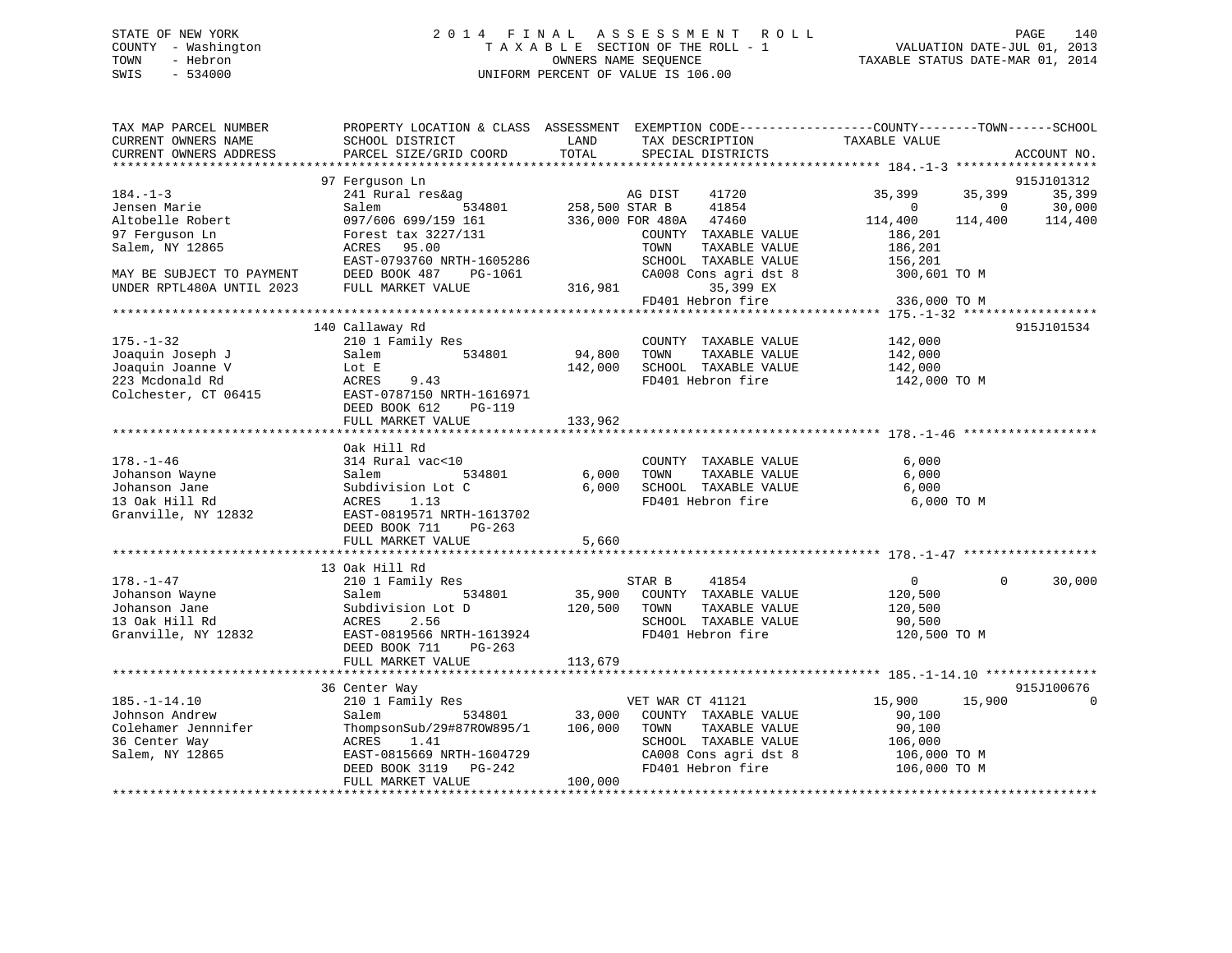# STATE OF NEW YORK 2 0 1 4 F I N A L A S S E S S M E N T R O L L PAGE 141 COUNTY - Washington T A X A B L E SECTION OF THE ROLL - 1 VALUATION DATE-JUL 01, 2013 TOWN - Hebron OWNERS NAME SEQUENCE TAXABLE STATUS DATE-MAR 01, 2014 SWIS - 534000 UNIFORM PERCENT OF VALUE IS 106.00

| TAX MAP PARCEL NUMBER<br>CURRENT OWNERS NAME<br>CURRENT OWNERS ADDRESS                             | PROPERTY LOCATION & CLASS ASSESSMENT<br>SCHOOL DISTRICT<br>PARCEL SIZE/GRID COORD                                                                                                                                              | LAND<br>TOTAL              | EXEMPTION CODE-----------------COUNTY-------TOWN------SCHOOL<br>TAX DESCRIPTION<br>SPECIAL DISTRICTS          | TAXABLE VALUE                                               | ACCOUNT NO.                      |
|----------------------------------------------------------------------------------------------------|--------------------------------------------------------------------------------------------------------------------------------------------------------------------------------------------------------------------------------|----------------------------|---------------------------------------------------------------------------------------------------------------|-------------------------------------------------------------|----------------------------------|
| $178. - 1 - 38$<br>Johnson Gloria J<br>1785A State Rt 313<br>Shushan, NY 12873                     | Blossom Rd<br>322 Rural vac>10<br>534801<br>Salem<br>Bromley Sub/ Lot 24 29#30<br>ACRES 10.66<br>EAST-0819702 NRTH-1609760<br>DEED BOOK 700<br>$PG-74$<br>FULL MARKET VALUE                                                    | 29,000<br>29,000<br>27,358 | COUNTY TAXABLE VALUE<br>TOWN<br>TAXABLE VALUE<br>SCHOOL TAXABLE VALUE<br>FD401 Hebron fire                    | 29,000<br>29,000<br>29,000<br>29,000 TO M                   | 915J101386                       |
| $177. - 1 - 6.4$<br>Johnson Leif<br>Fitzgerald Eva M<br>920 Chamberlin Mills Rd<br>Salem, NY 12865 | 915 Chamberlin Mills Rd<br>210 1 Family Res<br>534801<br>Salem<br>1.29<br>ACRES<br>EAST-0808925 NRTH-1613385<br>DEED BOOK 3300 PG-3<br>FULL MARKET VALUE                                                                       | 32,700<br>98,500<br>92,925 | STAR B<br>41854<br>COUNTY TAXABLE VALUE<br>TOWN<br>TAXABLE VALUE<br>SCHOOL TAXABLE VALUE<br>FD401 Hebron fire | $\overline{0}$<br>98,500<br>98,500<br>68,500<br>98,500 TO M | 915J101219<br>$\Omega$<br>30,000 |
| $177. - 1 - 6.5$<br>Johnson Leif<br>920 Chamberlin Mills Rd<br>Salem, NY 12865                     | Chamberlin Mills Rd/off<br>314 Rural vac<10<br>Salem<br>534801<br>ACRES<br>5.80<br>EAST-0809084 NRTH-1614057<br>DEED BOOK 908<br>$PG-220$<br>FULL MARKET VALUE                                                                 | 15,200<br>15,200<br>14,340 | COUNTY TAXABLE VALUE<br>TOWN<br>TAXABLE VALUE<br>SCHOOL TAXABLE VALUE<br>FD401 Hebron fire                    | 15,200<br>15,200<br>15,200<br>15,200 TO M                   | 915J101425                       |
| $177. - 1 - 6.29$<br>Johnson Leif<br>920 Chamberlin Mills Rd<br>Salem, NY 12865                    | Chamberlin Mills Rd/n Off<br>314 Rural vac<10<br>Salem<br>534801<br>lot <sub>27</sub><br>4.37<br>ACRES<br>EAST-0808914 NRTH-1614120<br>DEED BOOK 908<br><b>PG-220</b><br>FULL MARKET VALUE                                     | 12,500<br>12,500<br>11,792 | COUNTY TAXABLE VALUE<br>TOWN<br>TAXABLE VALUE<br>SCHOOL TAXABLE VALUE<br>FD401 Hebron fire                    | 12,500<br>12,500<br>12,500<br>12,500 TO M                   | 915J101892                       |
| $177. - 1 - 6.38$<br>Johnson Leif<br>920 Chamberlin Mills Rd<br>Salem, NY 12865                    | 920 Chamberlin Mills Rd<br>312 Vac w/imprv<br>Salem<br>534801<br>Hebron Valley Sub/ 29#82<br>lot3<br>FRNT 238.00 DPTH<br>49.00<br>0.27<br>ACRES<br>EAST-0808983 NRTH-1613116<br>DEED BOOK 944<br>$PG-217$<br>FULL MARKET VALUE | 2,500<br>25,200<br>23,774  | COUNTY TAXABLE VALUE<br>TOWN<br>TAXABLE VALUE<br>SCHOOL TAXABLE VALUE<br>FD401 Hebron fire                    | 25,200<br>25,200<br>25,200<br>25,200 TO M                   | 915J100601                       |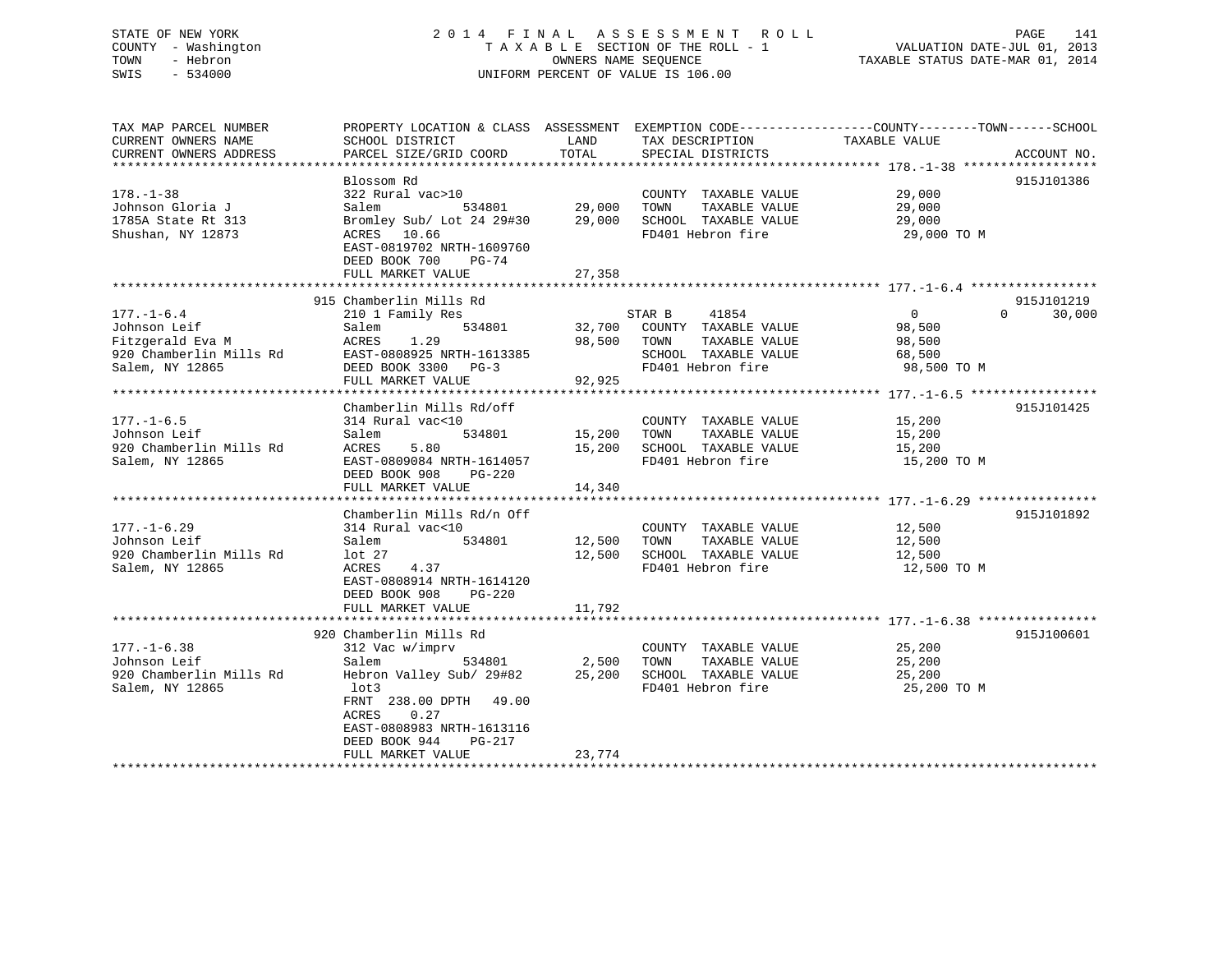# STATE OF NEW YORK 2 0 1 4 F I N A L A S S E S S M E N T R O L L PAGE 142 COUNTY - Washington T A X A B L E SECTION OF THE ROLL - 1 VALUATION DATE-JUL 01, 2013 TOWN - Hebron **CONNERS NAME SEQUENCE** TAXABLE STATUS DATE-MAR 01, 2014 SWIS - 534000 UNIFORM PERCENT OF VALUE IS 106.00

| TAX MAP PARCEL NUMBER<br>CURRENT OWNERS NAME<br>CURRENT OWNERS ADDRESS | PROPERTY LOCATION & CLASS ASSESSMENT<br>SCHOOL DISTRICT<br>PARCEL SIZE/GRID COORD | LAND<br>TOTAL | TAX DESCRIPTION<br>SPECIAL DISTRICTS | EXEMPTION CODE-----------------COUNTY-------TOWN------SCHOOL<br>TAXABLE VALUE<br>ACCOUNT NO. |
|------------------------------------------------------------------------|-----------------------------------------------------------------------------------|---------------|--------------------------------------|----------------------------------------------------------------------------------------------|
|                                                                        |                                                                                   |               |                                      |                                                                                              |
|                                                                        | 344 Chamberlin Mills Rd                                                           |               |                                      | 915J101486                                                                                   |
| $184. - 2 - 5$                                                         | 240 Rural res                                                                     |               | COUNTY TAXABLE VALUE                 | 117,500                                                                                      |
| Johnson Marshall                                                       | 534801<br>Salem                                                                   | 62,900        | TAXABLE VALUE<br>TOWN                | 117,500                                                                                      |
| 120 Clark St                                                           | Lot 5                                                                             | 117,500       | SCHOOL TAXABLE VALUE                 | 117,500                                                                                      |
| Merrick, NY 11566                                                      | ACRES<br>18.90                                                                    |               | CA008 Cons agri dst 8                | 117,500 TO M                                                                                 |
|                                                                        | EAST-0798571 NRTH-1607156                                                         |               | FD401 Hebron fire                    | 117,500 TO M                                                                                 |
|                                                                        | DEED BOOK 1835<br>PG-174                                                          |               |                                      |                                                                                              |
|                                                                        | FULL MARKET VALUE                                                                 | 110,849       |                                      |                                                                                              |
|                                                                        |                                                                                   |               |                                      |                                                                                              |
|                                                                        | 3164 County Route 30                                                              |               |                                      | 915J100616                                                                                   |
| $183.20 - 1 - 1.2$                                                     | 210 1 Family Res                                                                  |               | 41834<br>STAR EN                     | $\overline{0}$<br>$\Omega$<br>64,200                                                         |
| Johnson Patricia M                                                     | 534801<br>Salem                                                                   | 23,400        | COUNTY TAXABLE VALUE                 | 122,000                                                                                      |
| 3164 County Route 30                                                   | FRNT 116.00 DPTH 157.00                                                           | 122,000       | TAXABLE VALUE<br>TOWN                | 122,000                                                                                      |
| Salem, NY 12865                                                        | 0.42<br>ACRES                                                                     |               | SCHOOL TAXABLE VALUE                 | 57,800                                                                                       |
|                                                                        | EAST-0792169 NRTH-1603528                                                         |               | CA008 Cons agri dst 8                | 122,000 TO M                                                                                 |
|                                                                        | DEED BOOK 3104 PG-152                                                             |               | FD401 Hebron fire                    | 122,000 TO M                                                                                 |
|                                                                        | FULL MARKET VALUE                                                                 |               | 115,094 LD401 West hebron light      | 122,000 TO M                                                                                 |
|                                                                        |                                                                                   |               |                                      |                                                                                              |
|                                                                        | 6565 State Route 22                                                               |               |                                      | 915J100077                                                                                   |
| $177. - 1 - 11$                                                        | 210 1 Family Res                                                                  |               | COUNTY TAXABLE VALUE                 | 55,000                                                                                       |
| Johnson Wallace H                                                      | 534801<br>Salem                                                                   | 31,000        | TOWN<br>TAXABLE VALUE                | 55,000                                                                                       |
| Johnson Catherine                                                      | FRNT 250.00 DPTH 132.00                                                           | 55,000        | SCHOOL TAXABLE VALUE                 | 55,000                                                                                       |
| 10 Union St                                                            | 0.76<br>ACRES                                                                     |               | FD401 Hebron fire                    | 55,000 TO M                                                                                  |
| Westminster, MD 21157                                                  | EAST-0815169 NRTH-1616092                                                         |               |                                      |                                                                                              |
|                                                                        | DEED BOOK 3327 PG-250                                                             |               |                                      |                                                                                              |
|                                                                        | FULL MARKET VALUE                                                                 | 51,887        |                                      |                                                                                              |
|                                                                        |                                                                                   |               |                                      |                                                                                              |
|                                                                        | 133 Crosier Rd                                                                    |               |                                      |                                                                                              |
| $167. - 1 - 20.5$                                                      | 210 1 Family Res                                                                  |               | COUNTY TAXABLE VALUE                 | 76,000                                                                                       |
| Jones Douglas H                                                        | Salem<br>534801                                                                   | 40,700        | TOWN<br>TAXABLE VALUE                | 76,000                                                                                       |
| 133 Crosier Rd                                                         | ACRES<br>1.18 BANK<br>11A                                                         | 76,000        | SCHOOL TAXABLE VALUE                 | 76,000                                                                                       |
| Salem, NY 12865                                                        | EAST-0792143 NRTH-1618124<br>DEED BOOK 3385 PG-38                                 |               | FD401 Hebron fire                    | 76,000 TO M                                                                                  |
| PRIOR OWNER ON 3/01/2014                                               | FULL MARKET VALUE                                                                 | 71,698        |                                      |                                                                                              |
| Jones Douglas                                                          |                                                                                   |               |                                      |                                                                                              |
|                                                                        |                                                                                   |               |                                      |                                                                                              |
|                                                                        | 1089 Bogtown Rd                                                                   |               |                                      | 915J100685                                                                                   |
| $184. - 1 - 15.1$                                                      | 314 Rural vac<10                                                                  |               | COUNTY TAXABLE VALUE                 | 20,000                                                                                       |
| Jordon Byron                                                           | Salem<br>534801                                                                   | 20,000        | TOWN<br>TAXABLE VALUE                | 20,000                                                                                       |
| Murrelle Lisa                                                          | 2.0 Ad                                                                            | 20,000        | SCHOOL TAXABLE VALUE                 | 20,000                                                                                       |
| 72 Todd Rd                                                             | 2.00<br>ACRES                                                                     |               | FD401 Hebron fire                    | 20,000 TO M                                                                                  |
| Argyle, NY 12809                                                       | EAST-0804264 NRTH-1605710                                                         |               |                                      |                                                                                              |
|                                                                        | DEED BOOK 3050<br><b>PG-50</b>                                                    |               |                                      |                                                                                              |
|                                                                        | FULL MARKET VALUE                                                                 | 18,868        |                                      |                                                                                              |
|                                                                        |                                                                                   |               |                                      |                                                                                              |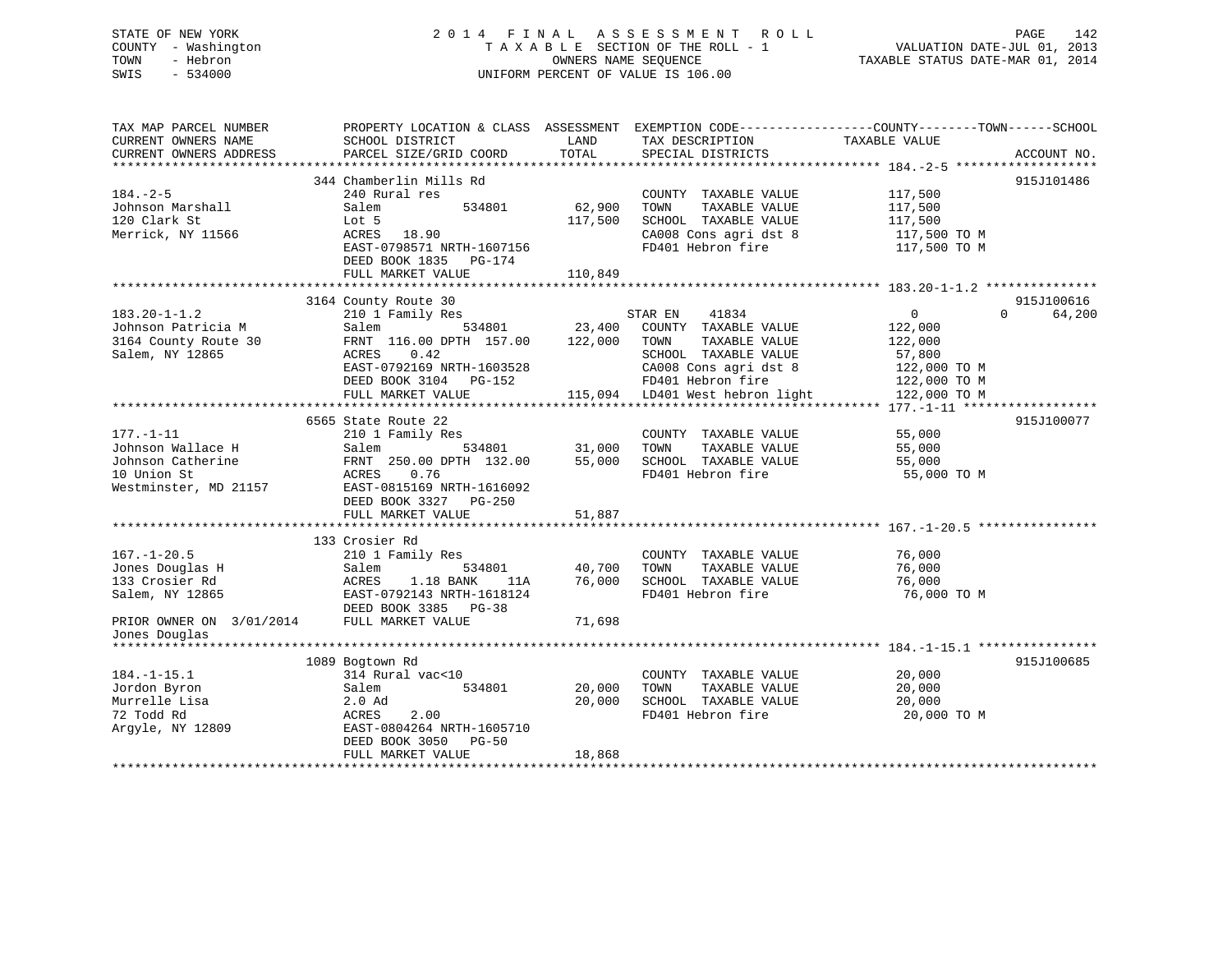# STATE OF NEW YORK 2 0 1 4 F I N A L A S S E S S M E N T R O L L PAGE 143 COUNTY - Washington T A X A B L E SECTION OF THE ROLL - 1 VALUATION DATE-JUL 01, 2013 TOWN - Hebron OWNERS NAME SEQUENCE TAXABLE STATUS DATE-MAR 01, 2014 SWIS - 534000 UNIFORM PERCENT OF VALUE IS 106.00

| TAX MAP PARCEL NUMBER<br>CURRENT OWNERS NAME<br>CURRENT OWNERS ADDRESS                               | PROPERTY LOCATION & CLASS ASSESSMENT EXEMPTION CODE----------------COUNTY-------TOWN------SCHOOL<br>SCHOOL DISTRICT<br>PARCEL SIZE/GRID COORD | LAND<br>TOTAL        | TAX DESCRIPTION TAXABLE VALUE SPECIAL DISTRICTS<br>SPECIAL DISTRICTS |                            | ACCOUNT NO.    |
|------------------------------------------------------------------------------------------------------|-----------------------------------------------------------------------------------------------------------------------------------------------|----------------------|----------------------------------------------------------------------|----------------------------|----------------|
|                                                                                                      |                                                                                                                                               |                      |                                                                      |                            |                |
|                                                                                                      | 317 Allen Rd                                                                                                                                  |                      |                                                                      |                            | 915J101133     |
| $185. - 1 - 6.3$                                                                                     | 210 1 Family Res                                                                                                                              |                      | COUNTY TAXABLE VALUE                                                 | 78,000                     |                |
| Joy Arthur A Jr                                                                                      | 534801<br>Salem                                                                                                                               | 32,500               | TOWN<br>TAXABLE VALUE                                                | 78,000                     |                |
| RD 1 Box 18                                                                                          | ACRES<br>1.20                                                                                                                                 | 78,000               | SCHOOL TAXABLE VALUE                                                 | 78,000                     |                |
| Woodsville, NH 03785                                                                                 | EAST-0809977 NRTH-1609350                                                                                                                     |                      | FD401 Hebron fire                                                    | 78,000 TO M                |                |
|                                                                                                      | DEED BOOK 553<br>PG-151                                                                                                                       |                      |                                                                      |                            |                |
|                                                                                                      | FULL MARKET VALUE                                                                                                                             | 73,585               |                                                                      |                            |                |
|                                                                                                      |                                                                                                                                               |                      |                                                                      |                            |                |
|                                                                                                      | 76 Higgins Rd                                                                                                                                 |                      |                                                                      |                            | 915J101468     |
| $161. - 2 - 10.21$                                                                                   | 210 1 Family Res                                                                                                                              |                      | COUNTY TAXABLE VALUE                                                 | 51,000                     |                |
| Jurnack David F                                                                                      | 533201<br>Granville                                                                                                                           | 32,600               | TAXABLE VALUE<br>TOWN                                                | 51,000                     |                |
|                                                                                                      |                                                                                                                                               | 51,000               | SCHOOL TAXABLE VALUE                                                 | 51,000                     |                |
|                                                                                                      |                                                                                                                                               |                      |                                                                      |                            |                |
|                                                                                                      |                                                                                                                                               |                      | FD401 Hebron fire                                                    | 51,000 TO M                |                |
| Rupert, VT 05768                                                                                     | DEED BOOK 1819 PG-68                                                                                                                          |                      |                                                                      |                            |                |
|                                                                                                      | FULL MARKET VALUE                                                                                                                             | 48,113               |                                                                      |                            |                |
|                                                                                                      |                                                                                                                                               |                      |                                                                      |                            |                |
|                                                                                                      | 3183 County Route 30                                                                                                                          |                      |                                                                      |                            | 915J100244     |
| $183.16 - 1 - 9$                                                                                     | 210 1 Family Res                                                                                                                              |                      | VET WAR CT 41121                                                     | 20,175<br>18,000           | $\overline{0}$ |
| Kamburelis Kristopher                                                                                | Salem                                                                                                                                         | 534801 21,900 STAR B | 41854                                                                | $\overline{0}$<br>$\Omega$ | 30,000         |
| Kamburelis KaSandra                                                                                  | FRNT<br>65.00 DPTH 234.00                                                                                                                     |                      | 134,500 COUNTY TAXABLE VALUE                                         | 114,325                    |                |
| 3183 County Route 30                                                                                 | 0.35 BANK<br>ACRES<br>11A                                                                                                                     |                      | TOWN<br>TAXABLE VALUE                                                | 116,500                    |                |
| Salem, NY 12865                                                                                      | EAST-0791728 NRTH-1603918                                                                                                                     |                      | SCHOOL TAXABLE VALUE                                                 | 104,500                    |                |
|                                                                                                      | DEED BOOK 2201 PG-24                                                                                                                          |                      | CA008 Cons agri dst 8                                                | 134,500 TO M               |                |
|                                                                                                      | FULL MARKET VALUE                                                                                                                             |                      | 126,887 FD401 Hebron fire                                            | 134,500 TO M               |                |
|                                                                                                      |                                                                                                                                               |                      | LD401 West hebron light                                              | 134,500 TO M               |                |
|                                                                                                      |                                                                                                                                               |                      |                                                                      |                            |                |
|                                                                                                      |                                                                                                                                               |                      |                                                                      |                            |                |
|                                                                                                      | State Route 22/E Off                                                                                                                          |                      |                                                                      |                            | 915J101194     |
| $161. - 2 - 3.3$                                                                                     | 322 Rural vac>10                                                                                                                              |                      | COUNTY TAXABLE VALUE                                                 | 21,900                     |                |
| Kane Cheryl A                                                                                        | 533201<br>Granville                                                                                                                           | 21,900               | TAXABLE VALUE<br>TOWN                                                | 21,900                     |                |
| 34 Hospital Rd                                                                                       | Row 673/75                                                                                                                                    | 21,900               | SCHOOL TAXABLE VALUE                                                 | 21,900                     |                |
| Monson, MA 01057                                                                                     | ACRES 15.07                                                                                                                                   |                      | FD401 Hebron fire                                                    | 21,900 TO M                |                |
|                                                                                                      | EAST-0819710 NRTH-1627482                                                                                                                     |                      |                                                                      |                            |                |
|                                                                                                      | DEED BOOK 2102 PG-85                                                                                                                          |                      |                                                                      |                            |                |
|                                                                                                      | FULL MARKET VALUE                                                                                                                             | 20,660               |                                                                      |                            |                |
|                                                                                                      |                                                                                                                                               |                      |                                                                      |                            |                |
|                                                                                                      | 122 Little Burch Hill Rd                                                                                                                      |                      |                                                                      |                            | 915J100032     |
|                                                                                                      | 242 Rurl res&rec                                                                                                                              |                      | COUNTY TAXABLE VALUE                                                 | 110,200                    |                |
| 151.-1-19<br>Kann Edwin L<br>Kann Kathleen M<br>122 Little Burch Hill Rd<br>112 Little Burch Hill Rd | Hartford<br>533801                                                                                                                            | 72,700               | TAXABLE VALUE<br>TOWN                                                | 110,200                    |                |
|                                                                                                      | ACRES 11.56 BANK<br>999                                                                                                                       | 110,200              | SCHOOL TAXABLE VALUE                                                 | 110,200                    |                |
|                                                                                                      | EAST-0799432 NRTH-1632791                                                                                                                     |                      | FD401 Hebron fire                                                    | 110,200 TO M               |                |
| Granville, NY 12832                                                                                  | DEED BOOK 846<br>$PG-11$                                                                                                                      |                      |                                                                      |                            |                |
|                                                                                                      |                                                                                                                                               | 103,962              |                                                                      |                            |                |
|                                                                                                      | FULL MARKET VALUE                                                                                                                             |                      |                                                                      |                            |                |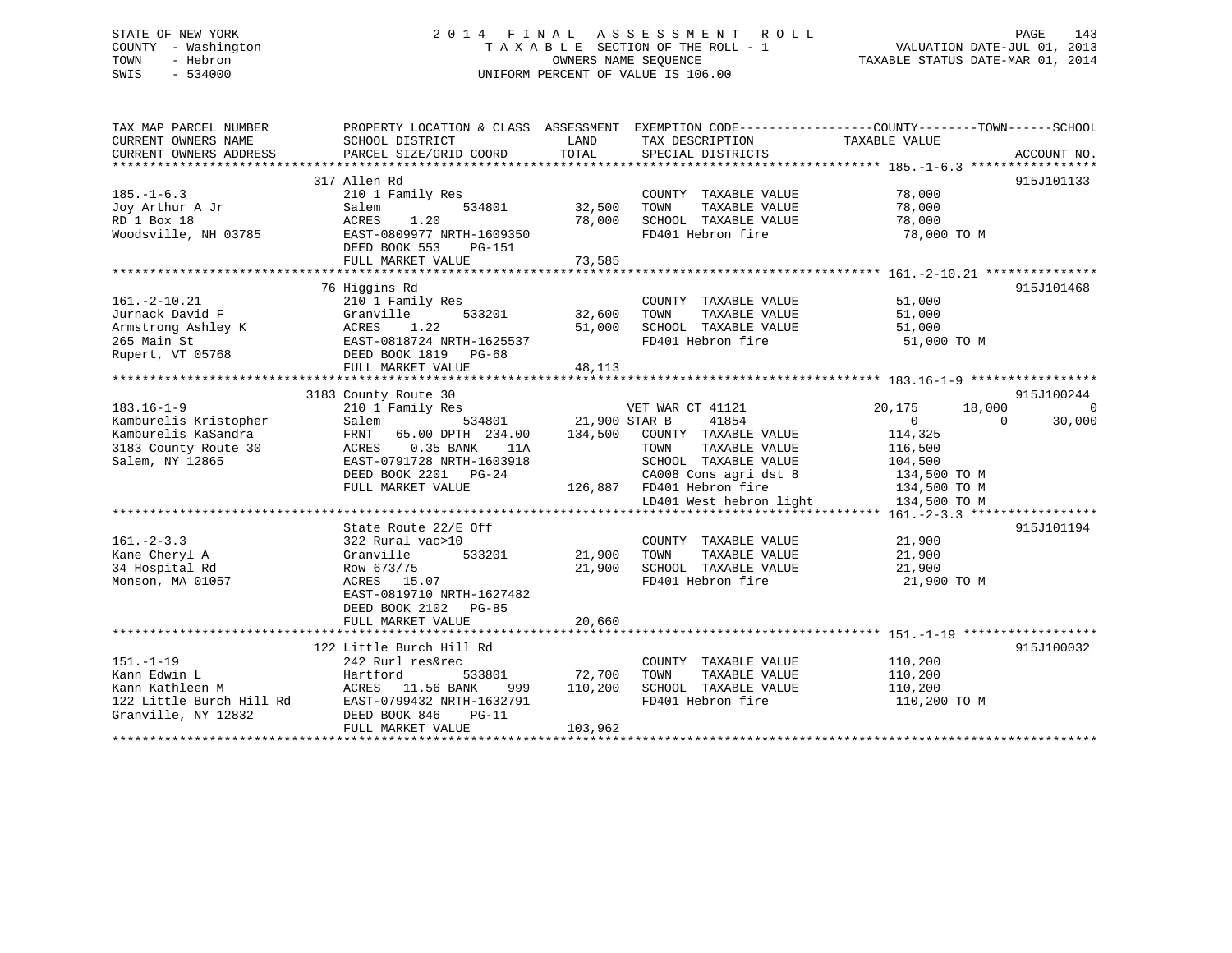# STATE OF NEW YORK 2 0 1 4 F I N A L A S S E S S M E N T R O L L PAGE 144 COUNTY - Washington T A X A B L E SECTION OF THE ROLL - 1 VALUATION DATE-JUL 01, 2013 TOWN - Hebron **CONNERS NAME SEQUENCE** TAXABLE STATUS DATE-MAR 01, 2014 SWIS - 534000 UNIFORM PERCENT OF VALUE IS 106.00

| TAX MAP PARCEL NUMBER<br>CURRENT OWNERS NAME | PROPERTY LOCATION & CLASS ASSESSMENT EXEMPTION CODE----------------COUNTY-------TOWN------SCHOOL<br>SCHOOL DISTRICT | LAND        | TAX DESCRIPTION                               | TAXABLE VALUE      |                        |
|----------------------------------------------|---------------------------------------------------------------------------------------------------------------------|-------------|-----------------------------------------------|--------------------|------------------------|
| CURRENT OWNERS ADDRESS                       | PARCEL SIZE/GRID COORD                                                                                              | TOTAL       | SPECIAL DISTRICTS                             |                    | ACCOUNT NO.            |
|                                              |                                                                                                                     |             |                                               |                    |                        |
|                                              | 7047 State Route 22                                                                                                 |             |                                               |                    | 915J100588             |
| $161. - 1 - 9$                               | 240 Rural res                                                                                                       |             | STAR B<br>41854                               | $0 \qquad \qquad$  | $\Omega$<br>30,000     |
| Kaprelian Nadine                             | 533201<br>Granville                                                                                                 | 134,900     | COUNTY TAXABLE VALUE                          | 231,000            |                        |
| 7047 State Route 22                          | 954/61                                                                                                              | 231,000     | TAXABLE VALUE<br>TOWN                         | 231,000            |                        |
| Granville, NY 12832                          | ACRES 75.90 BANK<br>998                                                                                             |             | SCHOOL TAXABLE VALUE                          | 201,000            |                        |
|                                              | EAST-0817406 NRTH-1628853                                                                                           |             | FD401 Hebron fire                             | 231,000 TO M       |                        |
|                                              | DEED BOOK 3130 PG-150                                                                                               |             |                                               |                    |                        |
|                                              | FULL MARKET VALUE                                                                                                   | 217,925     |                                               |                    |                        |
|                                              |                                                                                                                     |             |                                               |                    |                        |
|                                              | Pine Hill Rd/e Off                                                                                                  |             |                                               |                    | 915J101068             |
| $169. - 1 - 14$                              | 314 Rural vac<10                                                                                                    |             | COUNTY TAXABLE VALUE                          | 20,200             |                        |
| Kaprelian Nadine                             | Granville<br>533201                                                                                                 | 20,200      | TAXABLE VALUE<br>TOWN                         | 20,200             |                        |
| 7047 State Route 22                          | No Row                                                                                                              | 20,200      | SCHOOL TAXABLE VALUE                          | 20,200             |                        |
| Granville, NY 12832                          | ACRES<br>9.38                                                                                                       |             | FD401 Hebron fire                             | 20,200 TO M        |                        |
|                                              | EAST-0812355 NRTH-1625868                                                                                           |             |                                               |                    |                        |
|                                              | DEED BOOK 3130 PG-150                                                                                               |             |                                               |                    |                        |
|                                              | FULL MARKET VALUE                                                                                                   | 19,057      |                                               |                    |                        |
|                                              |                                                                                                                     |             |                                               |                    |                        |
|                                              | State Route 22                                                                                                      |             |                                               |                    | 915J100152             |
| $185. - 1 - 9$                               | 322 Rural vac>10                                                                                                    |             | FOR 480A 47460                                | 29,600<br>29,600   | 29,600                 |
| Karabela Stravos                             | 534801<br>Salem                                                                                                     |             | 36,800 COUNTY TAXABLE VALUE                   | 7,200              |                        |
| Karabela Helen                               | Lot C                                                                                                               | 36,800 TOWN | TAXABLE VALUE                                 | 7,200              |                        |
| 6188 State Route 22                          | Forest tax 3226/15                                                                                                  |             | SCHOOL TAXABLE VALUE                          | 7,200              |                        |
| Salem, NY 12865                              | 31.49<br>ACRES                                                                                                      |             | FD401 Hebron fire                             | 36,800 TO M        |                        |
|                                              | EAST-0816390 NRTH-1606033                                                                                           |             |                                               |                    |                        |
| MAY BE SUBJECT TO PAYMENT                    | DEED BOOK 900<br>PG-325                                                                                             |             |                                               |                    |                        |
| UNDER RPTL480A UNTIL 2023                    | FULL MARKET VALUE                                                                                                   | 34,717      |                                               |                    |                        |
|                                              |                                                                                                                     |             |                                               |                    |                        |
|                                              | Center Way                                                                                                          |             |                                               |                    | 915J101437             |
| $185. - 1 - 15$                              | 322 Rural vac>10                                                                                                    |             | FOR 480A 47460                                | 34,400 34,400      | 34,400                 |
| Karabelas Stavros                            | Salem 534801                                                                                                        |             | 43,000 COUNTY TAXABLE VALUE                   | 8,600              |                        |
| Karabelas Helen                              | Lot A                                                                                                               | 43,000 TOWN | TAXABLE VALUE                                 | 8,600              |                        |
| 6188 State Route 22                          | ACRES 25.60                                                                                                         |             | SCHOOL TAXABLE VALUE                          | 8,600              |                        |
| Salem, NY 12865                              | EAST-0816781 NRTH-1604039                                                                                           |             | FD401 Hebron fire                             | 43,000 TO M        |                        |
|                                              | DEED BOOK 2655 PG-136                                                                                               |             |                                               |                    |                        |
| MAY BE SUBJECT TO PAYMENT                    | FULL MARKET VALUE                                                                                                   | 40,566      |                                               |                    |                        |
| UNDER RPTL480A UNTIL 2023                    |                                                                                                                     |             |                                               |                    |                        |
|                                              |                                                                                                                     |             |                                               |                    |                        |
|                                              | 6188 State Route 22                                                                                                 |             |                                               |                    | 915J101438<br>$\Omega$ |
| $185. - 1 - 16$                              | 270 Mfg housing                                                                                                     |             | 41854<br>STAR B                               | $\overline{0}$     | 30,000<br>102,867      |
| Karabelas Stravos                            | Salem<br>534801                                                                                                     |             | 253,400 FOR 480A 47460                        | 102,867            | 102,867                |
| Karabelas Helen                              | Forest Tax 3226/15                                                                                                  |             | 269,000 COUNTY TAXABLE VALUE                  | 166,133            |                        |
| 6188 State Route 22                          | 731/19<br>ACRES 98.52                                                                                               |             | TAXABLE VALUE<br>TOWN<br>SCHOOL TAXABLE VALUE | 166,133<br>136,133 |                        |
| Salem, NY 12865                              | EAST-0816949 NRTH-1606081                                                                                           |             | FD401 Hebron fire                             | 269,000 ТО М       |                        |
| MAY BE SUBJECT TO PAYMENT DEED BOOK 667      | $PG-9$                                                                                                              |             |                                               |                    |                        |
| UNDER RPTL480A UNTIL 2023                    | FULL MARKET VALUE                                                                                                   | 253,774     |                                               |                    |                        |
|                                              |                                                                                                                     |             |                                               |                    |                        |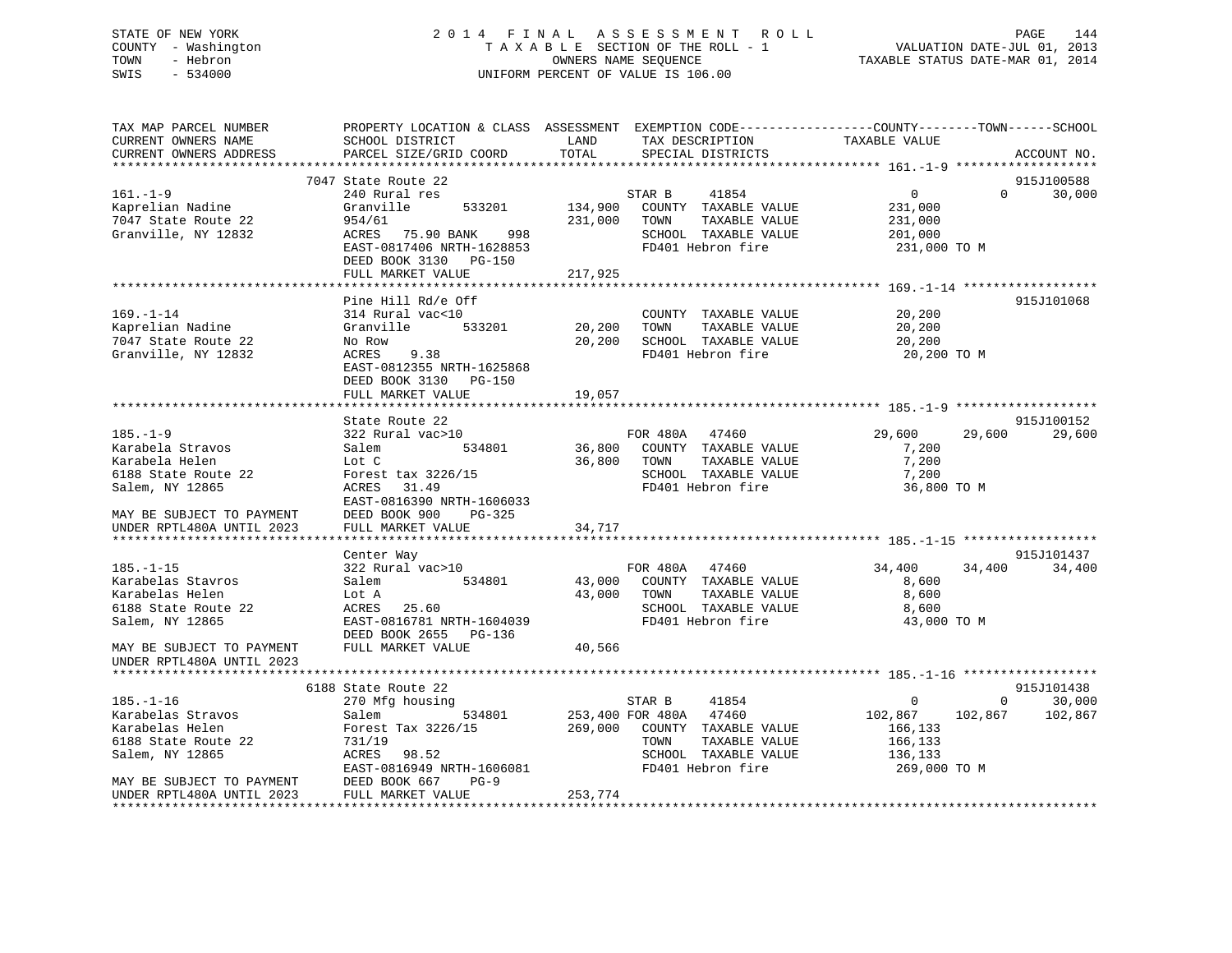#### STATE OF NEW YORK 2 0 1 4 F I N A L A S S E S S M E N T R O L L PAGE 145COUNTY - Washington  $\begin{array}{ccc} 1 & 0 & 0 \\ 0 & 0 & 0 \end{array}$  T A X A B L E SECTION OF THE ROLL - 1 OWNERS NAME SEQUENCE OWNERS NAME SEQUENCE TAXABLE STATUS DATE-MAR 01, 2014 SWIS - 534000 UNIFORM PERCENT OF VALUE IS 106.00

VALUATION DATE-JUL 01, 2013

| TAX MAP PARCEL NUMBER<br>CURRENT OWNERS NAME<br>CURRENT OWNERS ADDRESS | PROPERTY LOCATION & CLASS ASSESSMENT EXEMPTION CODE----------------COUNTY-------TOWN------SCHOOL<br>SCHOOL DISTRICT<br>PARCEL SIZE/GRID COORD | LAND<br>TOTAL      | TAX DESCRIPTION<br>SPECIAL DISTRICTS                                                       | TAXABLE VALUE                                 | ACCOUNT NO. |
|------------------------------------------------------------------------|-----------------------------------------------------------------------------------------------------------------------------------------------|--------------------|--------------------------------------------------------------------------------------------|-----------------------------------------------|-------------|
|                                                                        |                                                                                                                                               |                    |                                                                                            |                                               |             |
|                                                                        | 253 Middle Rd                                                                                                                                 |                    |                                                                                            |                                               | 915J100472  |
| $168. - 1 - 9$<br>Katahdin LLC<br>18 Bentgrass Rd<br>Newton, CT 06470  | 312 Vac w/imprv<br>534801<br>Salem<br>$1$ ot $2$<br>ACRES 195.36<br>EAST-0802889 NRTH-1619832                                                 | 209,400<br>226,000 | COUNTY TAXABLE VALUE<br>TAXABLE VALUE<br>TOWN<br>SCHOOL TAXABLE VALUE<br>FD401 Hebron fire | 226,000<br>226,000<br>226,000<br>226,000 TO M |             |
|                                                                        | DEED BOOK 2964 PG-179<br>FULL MARKET VALUE                                                                                                    | 213,208            |                                                                                            |                                               |             |
|                                                                        |                                                                                                                                               |                    |                                                                                            |                                               |             |
|                                                                        | Mcknight Hill Rd/n Off                                                                                                                        |                    |                                                                                            |                                               | 915J100280  |
| $168. - 1 - 10$                                                        | 322 Rural vac>10                                                                                                                              |                    | COUNTY TAXABLE VALUE                                                                       | 39,400                                        |             |
| Katahdin LLC                                                           | 534801<br>Salem                                                                                                                               | 39,400             | TOWN<br>TAXABLE VALUE                                                                      | 39,400                                        |             |
| 18 Bentgrass Ln                                                        | sub lot 3                                                                                                                                     | 39,400             | SCHOOL TAXABLE VALUE                                                                       | 39,400                                        |             |
| Newtown, CT 06470                                                      | ACRES 35.00<br>EAST-0802581 NRTH-1619097<br>DEED BOOK 3298 PG-121                                                                             |                    | FD401 Hebron fire                                                                          | 39,400 TO M                                   |             |
|                                                                        | FULL MARKET VALUE                                                                                                                             | 37,170             |                                                                                            |                                               |             |
|                                                                        |                                                                                                                                               |                    |                                                                                            |                                               |             |
|                                                                        | Patterson Hill Rd                                                                                                                             |                    |                                                                                            |                                               | 915J100368  |
| $183. - 1 - 26$<br>Katz Jon D                                          | 322 Rural vac>10<br>534801<br>Salem                                                                                                           |                    | COUNTY TAXABLE VALUE<br>98,700 TOWN<br>TAXABLE VALUE                                       | 98,700<br>98,700                              |             |
| 2502 State Route 22                                                    | 57.03<br>ACRES                                                                                                                                | 98,700             | SCHOOL TAXABLE VALUE                                                                       | 98,700                                        |             |
| Cambridge, NY 12816                                                    | EAST-0789365 NRTH-1601766                                                                                                                     |                    | CA008 Cons agri dst 8                                                                      | 98,700 TO M                                   |             |
|                                                                        | DEED BOOK 2651 PG-117                                                                                                                         |                    | FD401 Hebron fire                                                                          | 98,700 TO M                                   |             |
|                                                                        | FULL MARKET VALUE                                                                                                                             | 93,113             |                                                                                            |                                               |             |
|                                                                        |                                                                                                                                               |                    |                                                                                            |                                               |             |
|                                                                        | 1279 Patterson Hill Rd                                                                                                                        |                    |                                                                                            |                                               | 915J100046  |
| 183.-1-47<br>Katz Jon D<br>2502 State Route 22                         | 210 1 Family Res<br>Salem<br>ACRES 35.60 BANK<br>11A                                                                                          | 299,500 TOWN       | AG BUILD 41700<br>534801 159,000 COUNTY TAXABLE VALUE<br>TAXABLE VALUE                     | 12,540<br>12,540<br>286,960<br>286,960        | 12,540      |
| Cambridge, NY 12816                                                    | EAST-0790917 NRTH-1603889                                                                                                                     |                    | SCHOOL TAXABLE VALUE                                                                       | 286,960                                       |             |
| MAY BE SUBJECT TO PAYMENT                                              | DEED BOOK 2651 PG-108<br>FULL MARKET VALUE                                                                                                    |                    | CA008 Cons agri dst 8<br>282,547 FD401 Hebron fire                                         | 299,500 TO M<br>299,500 TO M                  |             |
| UNDER RPTL483 UNTIL 2016                                               |                                                                                                                                               |                    |                                                                                            |                                               |             |
|                                                                        |                                                                                                                                               |                    |                                                                                            |                                               |             |
| $152. - 2 - 33.7$                                                      | Lang Hill Rd<br>105 Vac farmland                                                                                                              |                    | AG DIST<br>41720                                                                           | 78,528<br>78,528                              | 78,528      |
| Katz Michael                                                           | Granville<br>533201                                                                                                                           | 89,000             | COUNTY TAXABLE VALUE                                                                       | 10,472                                        |             |
| Katz Philippa                                                          | ACRES 22.60                                                                                                                                   | 89,000             | TOWN<br>TAXABLE VALUE                                                                      | 10,472                                        |             |
| 236 Lang Hill Rd                                                       | EAST-0810211 NRTH-1637108                                                                                                                     |                    | SCHOOL TAXABLE VALUE                                                                       | 10,472                                        |             |
| Granville, NY 12832                                                    | DEED BOOK 930<br>PG-111                                                                                                                       |                    | CA008 Cons agri dst 8                                                                      | 10,472 TO M                                   |             |
| MAY BE SUBJECT TO PAYMENT<br>UNDER AGDIST LAW TIL 2018                 | FULL MARKET VALUE                                                                                                                             | 83,962             | 78,528 EX<br>FD401 Hebron fire                                                             | 89,000 TO M                                   |             |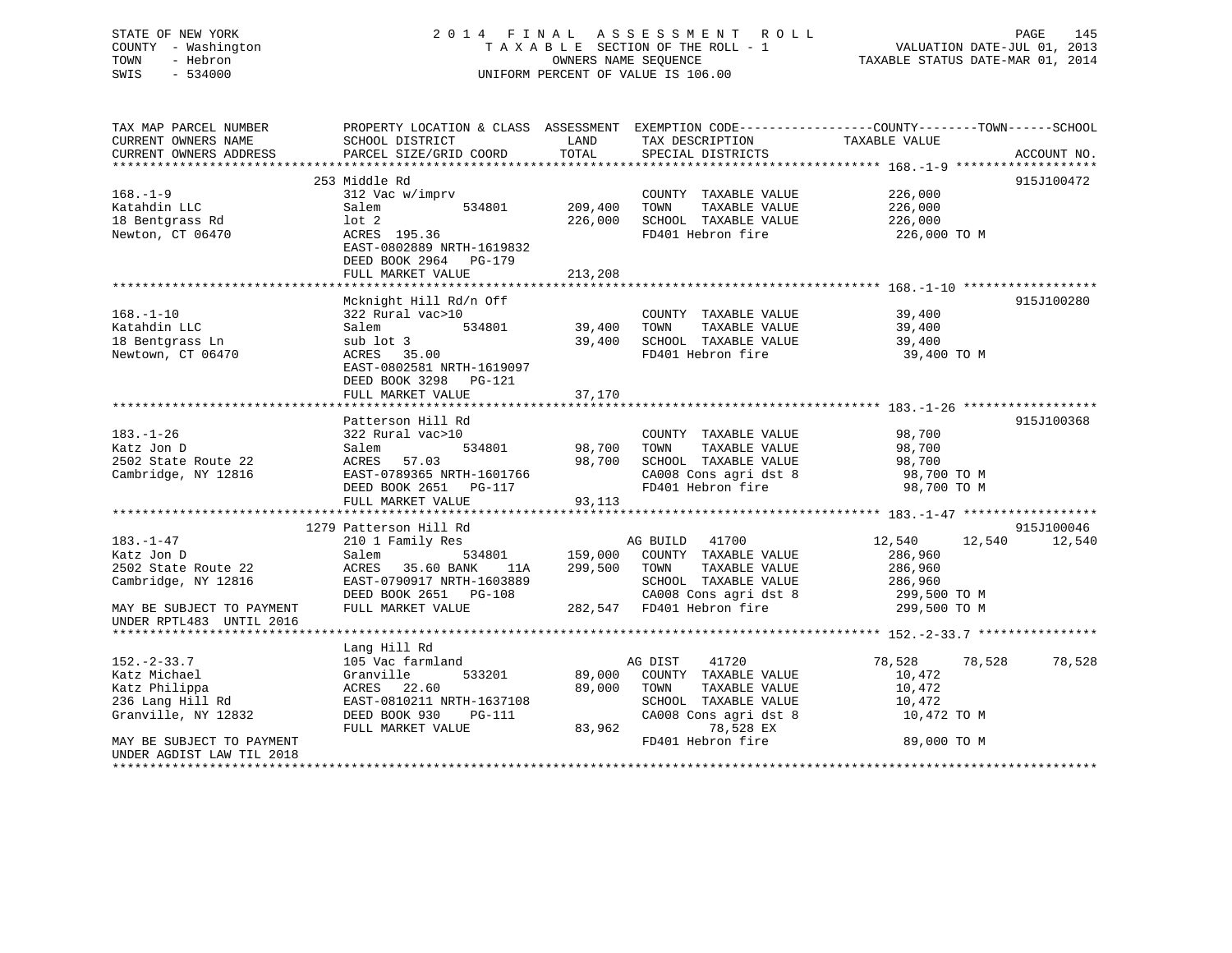| STATE OF NEW YORK   | 2014 FINAL ASSESSMENT ROLL         | 146<br>PAGE                      |
|---------------------|------------------------------------|----------------------------------|
| COUNTY - Washington | TAXABLE SECTION OF THE ROLL - 1    | VALUATION DATE-JUL 01, 2013      |
| TOWN<br>- Hebron    | OWNERS NAME SEOUENCE               | TAXABLE STATUS DATE-MAR 01, 2014 |
| SWIS<br>- 534000    | UNIFORM PERCENT OF VALUE IS 106.00 |                                  |
|                     |                                    |                                  |

| TAX MAP PARCEL NUMBER                                                                                                                                                                                                             | PROPERTY LOCATION & CLASS ASSESSMENT EXEMPTION CODE---------------COUNTY-------TOWN-----SCHOOL                                                                |          |                                                                                               |                                                              |                    |
|-----------------------------------------------------------------------------------------------------------------------------------------------------------------------------------------------------------------------------------|---------------------------------------------------------------------------------------------------------------------------------------------------------------|----------|-----------------------------------------------------------------------------------------------|--------------------------------------------------------------|--------------------|
| CURRENT OWNERS NAME                                                                                                                                                                                                               |                                                                                                                                                               |          |                                                                                               |                                                              |                    |
|                                                                                                                                                                                                                                   |                                                                                                                                                               |          |                                                                                               |                                                              |                    |
|                                                                                                                                                                                                                                   |                                                                                                                                                               |          |                                                                                               |                                                              |                    |
|                                                                                                                                                                                                                                   | 236 Lang Hill Rd                                                                                                                                              |          |                                                                                               |                                                              | 915J101690         |
| $152 - 2 - 33.3$                                                                                                                                                                                                                  | 241 Rural res&ag                                                                                                                                              |          | سة 17,500 AG BUILD 41700<br>17,500 17,500 17,500 17,500 17,500<br>12,500 42,500 42,500 42,500 |                                                              |                    |
| Katz Michael J                                                                                                                                                                                                                    | Granville                                                                                                                                                     |          |                                                                                               |                                                              |                    |
|                                                                                                                                                                                                                                   |                                                                                                                                                               |          |                                                                                               | $63,882$ $63,882$ $63,882$ $63,882$<br>0 0 30,000<br>488,918 |                    |
|                                                                                                                                                                                                                                   | ACRES 121.20<br>EAST-0810085 NRTH-1635186                                                                                                                     |          |                                                                                               |                                                              |                    |
|                                                                                                                                                                                                                                   |                                                                                                                                                               |          |                                                                                               |                                                              |                    |
|                                                                                                                                                                                                                                   | $PG-194$<br>DEED BOOK 855                                                                                                                                     |          | TOWN                                                                                          | TAXABLE VALUE 488,918                                        |                    |
| MAY BE SUBJECT TO PAYMENT                                                                                                                                                                                                         | FULL MARKET VALUE                                                                                                                                             |          | 578,113 SCHOOL TAXABLE VALUE 458,918                                                          |                                                              |                    |
| UNDER AGDIST LAW TIL 2018                                                                                                                                                                                                         |                                                                                                                                                               |          | CA008 Cons agri dst 8 548,918 TO M                                                            |                                                              |                    |
|                                                                                                                                                                                                                                   |                                                                                                                                                               |          | 63,882 EX                                                                                     |                                                              |                    |
|                                                                                                                                                                                                                                   |                                                                                                                                                               |          | FD401 Hebron fire 612,800 TO M                                                                |                                                              |                    |
|                                                                                                                                                                                                                                   |                                                                                                                                                               |          |                                                                                               |                                                              |                    |
|                                                                                                                                                                                                                                   | 256 Halls Pond Rd                                                                                                                                             |          |                                                                                               |                                                              | 915J100149         |
| $159. - 1 - 27$                                                                                                                                                                                                                   |                                                                                                                                                               |          |                                                                                               |                                                              | 8,000<br>$\sim$ 0  |
| Hartford<br>Kearns James P                                                                                                                                                                                                        | 533801 76,900 STAR B                                                                                                                                          |          | 41854                                                                                         | $\overline{0}$                                               | $\Omega$<br>30,000 |
|                                                                                                                                                                                                                                   |                                                                                                                                                               |          |                                                                                               |                                                              |                    |
| Exearns Mindy Land Motel (192,000 Note 198,000 Note 192,000 Note 192,000 Note 256 Halls Pond Rd (192,000 ACRES<br>29.55 BANK 1988 198 TOWN TAXABLE VALUE 192,000 Salem, NY 12865 29.55 BANK 10887-0793021 NRTH-1626090 25CHOOL TA |                                                                                                                                                               |          |                                                                                               |                                                              |                    |
|                                                                                                                                                                                                                                   |                                                                                                                                                               |          |                                                                                               |                                                              |                    |
|                                                                                                                                                                                                                                   | DEED BOOK 772 PG-16                                                                                                                                           |          | FD401 Hebron fire 200,000 TO M                                                                |                                                              |                    |
|                                                                                                                                                                                                                                   |                                                                                                                                                               |          |                                                                                               |                                                              |                    |
|                                                                                                                                                                                                                                   |                                                                                                                                                               |          |                                                                                               |                                                              |                    |
|                                                                                                                                                                                                                                   | 78 Pine Hill Rd                                                                                                                                               |          |                                                                                               |                                                              | 915J100661         |
| $160. - 1 - 6$                                                                                                                                                                                                                    | 280 Res Multiple                                                                                                                                              |          | COUNTY TAXABLE VALUE 375,500                                                                  |                                                              |                    |
|                                                                                                                                                                                                                                   | 534801 192,100 TOWN                                                                                                                                           |          |                                                                                               | TAXABLE VALUE 375,500                                        |                    |
|                                                                                                                                                                                                                                   |                                                                                                                                                               |          |                                                                                               | 375,500                                                      |                    |
|                                                                                                                                                                                                                                   |                                                                                                                                                               |          | 375,500 SCHOOL TAXABLE VALUE<br>FD401 Hebron fire                                             | 375,500 TO M                                                 |                    |
| Veers Pamula D<br>Extern Pamula D<br>Salem 188/342 552/271<br>78 Pine Hill Rd ACRES 121.60<br>Granville, NY 12832<br>EAST-0808272 NRTH-1626080                                                                                    |                                                                                                                                                               |          |                                                                                               |                                                              |                    |
|                                                                                                                                                                                                                                   | DEED BOOK 481<br>PG-684                                                                                                                                       |          |                                                                                               |                                                              |                    |
|                                                                                                                                                                                                                                   | FULL MARKET VALUE                                                                                                                                             | 354, 245 |                                                                                               |                                                              |                    |
|                                                                                                                                                                                                                                   |                                                                                                                                                               |          |                                                                                               |                                                              |                    |
|                                                                                                                                                                                                                                   | 1156 Patterson Hill Rd                                                                                                                                        |          |                                                                                               |                                                              | 915J101482         |
|                                                                                                                                                                                                                                   |                                                                                                                                                               |          |                                                                                               |                                                              |                    |
|                                                                                                                                                                                                                                   | $\begin{tabular}{llllll} 210&1 & Family & Res & \multicolumn{2}{l}{{\small \texttt{COUNTY}}} \\ \texttt{Salem} & & 534801 & & 64,600 & TOWN \\ \end{tabular}$ |          | COUNTY TAXABLE VALUE 122,500<br>TOWN TAXABLE VALUE 122,500<br>SCHOOL TAXABLE VALUE 122,500    |                                                              |                    |
|                                                                                                                                                                                                                                   |                                                                                                                                                               | 122,500  |                                                                                               |                                                              |                    |
|                                                                                                                                                                                                                                   |                                                                                                                                                               |          | FD401 Hebron fire 122,500 TO M                                                                |                                                              |                    |
|                                                                                                                                                                                                                                   |                                                                                                                                                               |          |                                                                                               |                                                              |                    |
|                                                                                                                                                                                                                                   | DEED BOOK 2352 PG-160                                                                                                                                         |          |                                                                                               |                                                              |                    |
|                                                                                                                                                                                                                                   |                                                                                                                                                               |          |                                                                                               |                                                              |                    |
|                                                                                                                                                                                                                                   |                                                                                                                                                               |          |                                                                                               |                                                              |                    |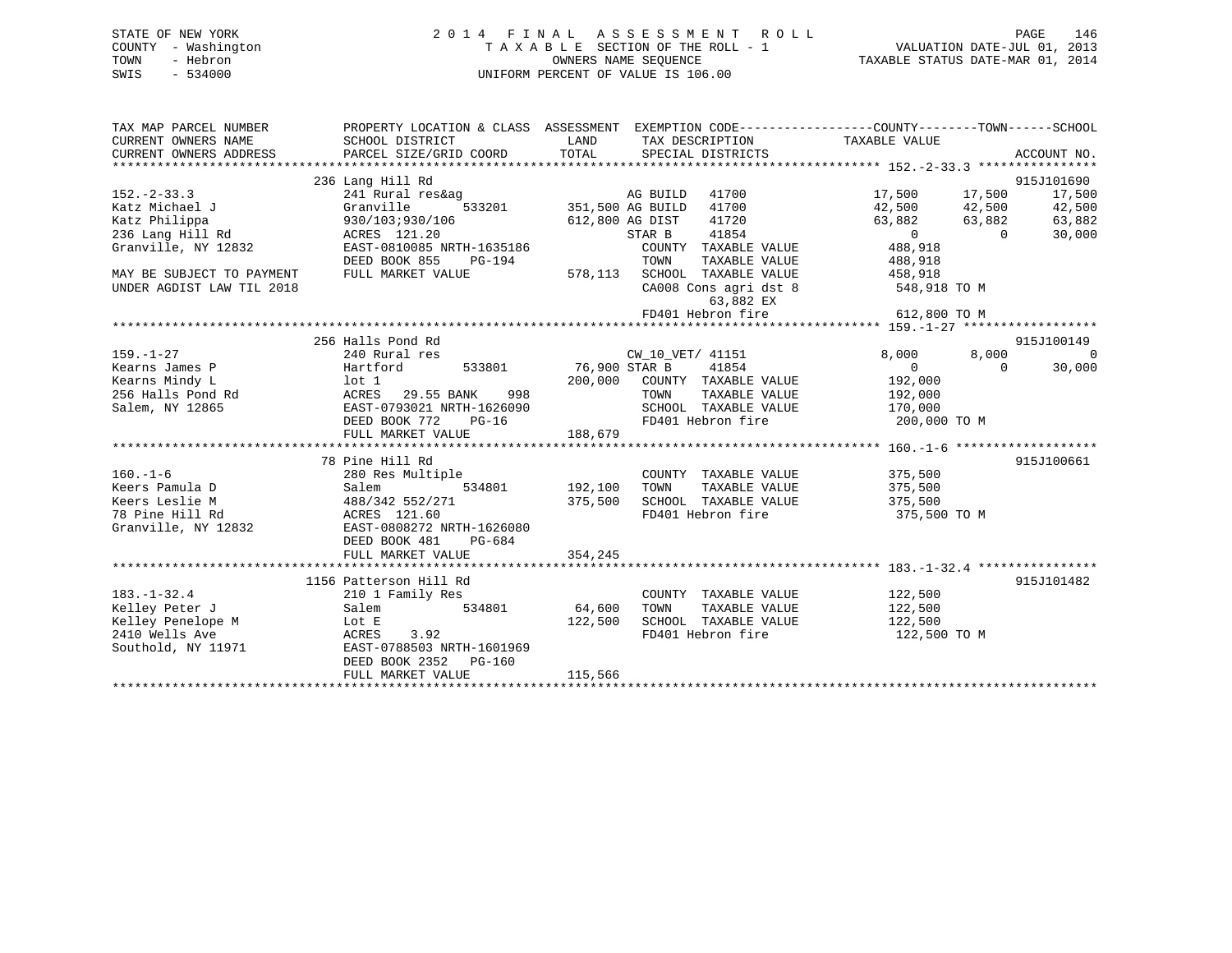## STATE OF NEW YORK 2 0 1 4 F I N A L A S S E S S M E N T R O L L PAGE 147 COUNTY - Washington T A X A B L E SECTION OF THE ROLL - 1 VALUATION DATE-JUL 01, 2013 TOWN - Hebron OWNERS NAME SEQUENCE TAXABLE STATUS DATE-MAR 01, 2014 SWIS - 534000 UNIFORM PERCENT OF VALUE IS 106.00

| 177 South Grimes Hill Rd<br>74 PCT OF VALUE USED FOR EXEMPTION PURPOSES<br>915J100455<br>$160. - 2 - 9$<br>240 Rural res<br>VET COM CT 41131<br>$\Omega$<br>29,415<br>29,415<br>533201<br>108,200 AGED-CO<br>44,123<br>$\mathbf 0$<br>Granville<br>41802<br>$\Omega$<br>$\overline{0}$<br>ACRES 28.70<br>159,000 AGED-TOWN 41803<br>$\mathbf 0$<br>30,886<br>EAST-0814622 NRTH-1628110<br>$\Omega$<br>41804<br>52,947<br>AGED-SCH<br>$\Omega$<br>$\overline{0}$<br>DEED BOOK 876<br>STAR EN<br>41834<br>$\Omega$<br>64,200<br>PG-111<br>FULL MARKET VALUE<br>150,000<br>COUNTY TAXABLE VALUE<br>85,462<br>TOWN<br>TAXABLE VALUE<br>98,699<br>SCHOOL TAXABLE VALUE<br>41,853<br>FD401 Hebron fire<br>159,000 TO M<br>21 Old Castle Green Ln<br>915J100553<br>$159. - 1 - 4.1$<br>283 Res w/Comuse<br>COUNTY TAXABLE VALUE<br>299,800<br>533801<br>139,700<br>TAXABLE VALUE<br>Hartford<br>TOWN<br>299,800<br>309 Darfler Rd<br>ACRES 100.78<br>299,800<br>SCHOOL TAXABLE VALUE<br>299,800<br>FD401 Hebron fire<br>Granville, NY 12832<br>EAST-0795386 NRTH-1631029<br>299,800 TO M<br>DEED BOOK 921<br>PG-56<br>FULL MARKET VALUE<br>282,830<br>24 Old Castle Green Ln<br>$159. - 1 - 4.3$<br>240 Rural res<br>COUNTY TAXABLE VALUE<br>293,500<br>Kelly Roy<br>49,800<br>TOWN<br>TAXABLE VALUE<br>293,500<br>Hartford<br>533801<br>ACRES 10.22<br>SCHOOL TAXABLE VALUE<br>Kelly Roxanne<br>293,500<br>293,500<br>309 Darfler Rd<br>EAST-0795386 NRTH-1631029<br>FD401 Hebron fire<br>293,500 TO M<br>Granville, NY 12832<br>DEED BOOK 2244<br>PG-276<br>FULL MARKET VALUE<br>276,887<br>Darfler Ln<br>915J101701<br>$159. - 1 - 25.12$<br>312 Vac w/imprv<br>COUNTY TAXABLE VALUE<br>17,500<br>533801<br>6,500<br>TAXABLE VALUE<br>Kelly Roy<br>Hartford<br>TOWN<br>17,500<br>24 Old Castle Green Rd<br>SCHOOL TAXABLE VALUE<br>lot C<br>17,500<br>17,500<br>FD401 Hebron fire<br>Granville, NY 12832<br>ACRES<br>1.64<br>17,500 TO M<br>EAST-0797315 NRTH-1628642<br>DEED BOOK 2503 PG-179<br>16,509<br>FULL MARKET VALUE<br>915J101899<br>State Route 22<br>$185. - 1 - 22$<br>311 Res vac land<br>COUNTY TAXABLE VALUE<br>25,800<br>Kennedy Natalie<br>534801<br>25,800<br>TOWN<br>TAXABLE VALUE<br>Salem<br>25,800<br>PO Box 138<br>25,800<br>SCHOOL TAXABLE VALUE<br>25,800<br>lot 1<br>Salem, NY 12865<br>FD401 Hebron fire<br>ACRES<br>8.47<br>25,800 TO M<br>EAST-0816047 NRTH-1610602<br>DEED BOOK 3291 PG-58<br>24,340<br>FULL MARKET VALUE | TAX MAP PARCEL NUMBER<br>CURRENT OWNERS NAME<br>CURRENT OWNERS ADDRESS | SCHOOL DISTRICT<br>PARCEL SIZE/GRID COORD | LAND<br>TOTAL | TAX DESCRIPTION<br>SPECIAL DISTRICTS | PROPERTY LOCATION & CLASS ASSESSMENT EXEMPTION CODE----------------COUNTY-------TOWN-----SCHOOL<br>TAXABLE VALUE | ACCOUNT NO. |
|------------------------------------------------------------------------------------------------------------------------------------------------------------------------------------------------------------------------------------------------------------------------------------------------------------------------------------------------------------------------------------------------------------------------------------------------------------------------------------------------------------------------------------------------------------------------------------------------------------------------------------------------------------------------------------------------------------------------------------------------------------------------------------------------------------------------------------------------------------------------------------------------------------------------------------------------------------------------------------------------------------------------------------------------------------------------------------------------------------------------------------------------------------------------------------------------------------------------------------------------------------------------------------------------------------------------------------------------------------------------------------------------------------------------------------------------------------------------------------------------------------------------------------------------------------------------------------------------------------------------------------------------------------------------------------------------------------------------------------------------------------------------------------------------------------------------------------------------------------------------------------------------------------------------------------------------------------------------------------------------------------------------------------------------------------------------------------------------------------------------------------------------------------------------------------------------------------------------------------------------------------------------------------------------------------------------------------------------------------------------------------------------------------------------------------------------------|------------------------------------------------------------------------|-------------------------------------------|---------------|--------------------------------------|------------------------------------------------------------------------------------------------------------------|-------------|
|                                                                                                                                                                                                                                                                                                                                                                                                                                                                                                                                                                                                                                                                                                                                                                                                                                                                                                                                                                                                                                                                                                                                                                                                                                                                                                                                                                                                                                                                                                                                                                                                                                                                                                                                                                                                                                                                                                                                                                                                                                                                                                                                                                                                                                                                                                                                                                                                                                                      |                                                                        |                                           |               |                                      |                                                                                                                  |             |
|                                                                                                                                                                                                                                                                                                                                                                                                                                                                                                                                                                                                                                                                                                                                                                                                                                                                                                                                                                                                                                                                                                                                                                                                                                                                                                                                                                                                                                                                                                                                                                                                                                                                                                                                                                                                                                                                                                                                                                                                                                                                                                                                                                                                                                                                                                                                                                                                                                                      |                                                                        |                                           |               |                                      |                                                                                                                  |             |
|                                                                                                                                                                                                                                                                                                                                                                                                                                                                                                                                                                                                                                                                                                                                                                                                                                                                                                                                                                                                                                                                                                                                                                                                                                                                                                                                                                                                                                                                                                                                                                                                                                                                                                                                                                                                                                                                                                                                                                                                                                                                                                                                                                                                                                                                                                                                                                                                                                                      |                                                                        |                                           |               |                                      |                                                                                                                  |             |
|                                                                                                                                                                                                                                                                                                                                                                                                                                                                                                                                                                                                                                                                                                                                                                                                                                                                                                                                                                                                                                                                                                                                                                                                                                                                                                                                                                                                                                                                                                                                                                                                                                                                                                                                                                                                                                                                                                                                                                                                                                                                                                                                                                                                                                                                                                                                                                                                                                                      | Kellogg Mary J LE                                                      |                                           |               |                                      |                                                                                                                  |             |
|                                                                                                                                                                                                                                                                                                                                                                                                                                                                                                                                                                                                                                                                                                                                                                                                                                                                                                                                                                                                                                                                                                                                                                                                                                                                                                                                                                                                                                                                                                                                                                                                                                                                                                                                                                                                                                                                                                                                                                                                                                                                                                                                                                                                                                                                                                                                                                                                                                                      | Wiltse Nancy K                                                         |                                           |               |                                      |                                                                                                                  |             |
|                                                                                                                                                                                                                                                                                                                                                                                                                                                                                                                                                                                                                                                                                                                                                                                                                                                                                                                                                                                                                                                                                                                                                                                                                                                                                                                                                                                                                                                                                                                                                                                                                                                                                                                                                                                                                                                                                                                                                                                                                                                                                                                                                                                                                                                                                                                                                                                                                                                      | 177 S Grimes Hill Rd                                                   |                                           |               |                                      |                                                                                                                  |             |
|                                                                                                                                                                                                                                                                                                                                                                                                                                                                                                                                                                                                                                                                                                                                                                                                                                                                                                                                                                                                                                                                                                                                                                                                                                                                                                                                                                                                                                                                                                                                                                                                                                                                                                                                                                                                                                                                                                                                                                                                                                                                                                                                                                                                                                                                                                                                                                                                                                                      | Granville, NY 12832                                                    |                                           |               |                                      |                                                                                                                  |             |
|                                                                                                                                                                                                                                                                                                                                                                                                                                                                                                                                                                                                                                                                                                                                                                                                                                                                                                                                                                                                                                                                                                                                                                                                                                                                                                                                                                                                                                                                                                                                                                                                                                                                                                                                                                                                                                                                                                                                                                                                                                                                                                                                                                                                                                                                                                                                                                                                                                                      |                                                                        |                                           |               |                                      |                                                                                                                  |             |
|                                                                                                                                                                                                                                                                                                                                                                                                                                                                                                                                                                                                                                                                                                                                                                                                                                                                                                                                                                                                                                                                                                                                                                                                                                                                                                                                                                                                                                                                                                                                                                                                                                                                                                                                                                                                                                                                                                                                                                                                                                                                                                                                                                                                                                                                                                                                                                                                                                                      |                                                                        |                                           |               |                                      |                                                                                                                  |             |
|                                                                                                                                                                                                                                                                                                                                                                                                                                                                                                                                                                                                                                                                                                                                                                                                                                                                                                                                                                                                                                                                                                                                                                                                                                                                                                                                                                                                                                                                                                                                                                                                                                                                                                                                                                                                                                                                                                                                                                                                                                                                                                                                                                                                                                                                                                                                                                                                                                                      |                                                                        |                                           |               |                                      |                                                                                                                  |             |
|                                                                                                                                                                                                                                                                                                                                                                                                                                                                                                                                                                                                                                                                                                                                                                                                                                                                                                                                                                                                                                                                                                                                                                                                                                                                                                                                                                                                                                                                                                                                                                                                                                                                                                                                                                                                                                                                                                                                                                                                                                                                                                                                                                                                                                                                                                                                                                                                                                                      |                                                                        |                                           |               |                                      |                                                                                                                  |             |
|                                                                                                                                                                                                                                                                                                                                                                                                                                                                                                                                                                                                                                                                                                                                                                                                                                                                                                                                                                                                                                                                                                                                                                                                                                                                                                                                                                                                                                                                                                                                                                                                                                                                                                                                                                                                                                                                                                                                                                                                                                                                                                                                                                                                                                                                                                                                                                                                                                                      |                                                                        |                                           |               |                                      |                                                                                                                  |             |
|                                                                                                                                                                                                                                                                                                                                                                                                                                                                                                                                                                                                                                                                                                                                                                                                                                                                                                                                                                                                                                                                                                                                                                                                                                                                                                                                                                                                                                                                                                                                                                                                                                                                                                                                                                                                                                                                                                                                                                                                                                                                                                                                                                                                                                                                                                                                                                                                                                                      |                                                                        |                                           |               |                                      |                                                                                                                  |             |
|                                                                                                                                                                                                                                                                                                                                                                                                                                                                                                                                                                                                                                                                                                                                                                                                                                                                                                                                                                                                                                                                                                                                                                                                                                                                                                                                                                                                                                                                                                                                                                                                                                                                                                                                                                                                                                                                                                                                                                                                                                                                                                                                                                                                                                                                                                                                                                                                                                                      |                                                                        |                                           |               |                                      |                                                                                                                  |             |
|                                                                                                                                                                                                                                                                                                                                                                                                                                                                                                                                                                                                                                                                                                                                                                                                                                                                                                                                                                                                                                                                                                                                                                                                                                                                                                                                                                                                                                                                                                                                                                                                                                                                                                                                                                                                                                                                                                                                                                                                                                                                                                                                                                                                                                                                                                                                                                                                                                                      | Kelly Roy                                                              |                                           |               |                                      |                                                                                                                  |             |
|                                                                                                                                                                                                                                                                                                                                                                                                                                                                                                                                                                                                                                                                                                                                                                                                                                                                                                                                                                                                                                                                                                                                                                                                                                                                                                                                                                                                                                                                                                                                                                                                                                                                                                                                                                                                                                                                                                                                                                                                                                                                                                                                                                                                                                                                                                                                                                                                                                                      |                                                                        |                                           |               |                                      |                                                                                                                  |             |
|                                                                                                                                                                                                                                                                                                                                                                                                                                                                                                                                                                                                                                                                                                                                                                                                                                                                                                                                                                                                                                                                                                                                                                                                                                                                                                                                                                                                                                                                                                                                                                                                                                                                                                                                                                                                                                                                                                                                                                                                                                                                                                                                                                                                                                                                                                                                                                                                                                                      |                                                                        |                                           |               |                                      |                                                                                                                  |             |
|                                                                                                                                                                                                                                                                                                                                                                                                                                                                                                                                                                                                                                                                                                                                                                                                                                                                                                                                                                                                                                                                                                                                                                                                                                                                                                                                                                                                                                                                                                                                                                                                                                                                                                                                                                                                                                                                                                                                                                                                                                                                                                                                                                                                                                                                                                                                                                                                                                                      |                                                                        |                                           |               |                                      |                                                                                                                  |             |
|                                                                                                                                                                                                                                                                                                                                                                                                                                                                                                                                                                                                                                                                                                                                                                                                                                                                                                                                                                                                                                                                                                                                                                                                                                                                                                                                                                                                                                                                                                                                                                                                                                                                                                                                                                                                                                                                                                                                                                                                                                                                                                                                                                                                                                                                                                                                                                                                                                                      |                                                                        |                                           |               |                                      |                                                                                                                  |             |
|                                                                                                                                                                                                                                                                                                                                                                                                                                                                                                                                                                                                                                                                                                                                                                                                                                                                                                                                                                                                                                                                                                                                                                                                                                                                                                                                                                                                                                                                                                                                                                                                                                                                                                                                                                                                                                                                                                                                                                                                                                                                                                                                                                                                                                                                                                                                                                                                                                                      |                                                                        |                                           |               |                                      |                                                                                                                  |             |
|                                                                                                                                                                                                                                                                                                                                                                                                                                                                                                                                                                                                                                                                                                                                                                                                                                                                                                                                                                                                                                                                                                                                                                                                                                                                                                                                                                                                                                                                                                                                                                                                                                                                                                                                                                                                                                                                                                                                                                                                                                                                                                                                                                                                                                                                                                                                                                                                                                                      |                                                                        |                                           |               |                                      |                                                                                                                  |             |
|                                                                                                                                                                                                                                                                                                                                                                                                                                                                                                                                                                                                                                                                                                                                                                                                                                                                                                                                                                                                                                                                                                                                                                                                                                                                                                                                                                                                                                                                                                                                                                                                                                                                                                                                                                                                                                                                                                                                                                                                                                                                                                                                                                                                                                                                                                                                                                                                                                                      |                                                                        |                                           |               |                                      |                                                                                                                  |             |
|                                                                                                                                                                                                                                                                                                                                                                                                                                                                                                                                                                                                                                                                                                                                                                                                                                                                                                                                                                                                                                                                                                                                                                                                                                                                                                                                                                                                                                                                                                                                                                                                                                                                                                                                                                                                                                                                                                                                                                                                                                                                                                                                                                                                                                                                                                                                                                                                                                                      |                                                                        |                                           |               |                                      |                                                                                                                  |             |
|                                                                                                                                                                                                                                                                                                                                                                                                                                                                                                                                                                                                                                                                                                                                                                                                                                                                                                                                                                                                                                                                                                                                                                                                                                                                                                                                                                                                                                                                                                                                                                                                                                                                                                                                                                                                                                                                                                                                                                                                                                                                                                                                                                                                                                                                                                                                                                                                                                                      |                                                                        |                                           |               |                                      |                                                                                                                  |             |
|                                                                                                                                                                                                                                                                                                                                                                                                                                                                                                                                                                                                                                                                                                                                                                                                                                                                                                                                                                                                                                                                                                                                                                                                                                                                                                                                                                                                                                                                                                                                                                                                                                                                                                                                                                                                                                                                                                                                                                                                                                                                                                                                                                                                                                                                                                                                                                                                                                                      |                                                                        |                                           |               |                                      |                                                                                                                  |             |
|                                                                                                                                                                                                                                                                                                                                                                                                                                                                                                                                                                                                                                                                                                                                                                                                                                                                                                                                                                                                                                                                                                                                                                                                                                                                                                                                                                                                                                                                                                                                                                                                                                                                                                                                                                                                                                                                                                                                                                                                                                                                                                                                                                                                                                                                                                                                                                                                                                                      |                                                                        |                                           |               |                                      |                                                                                                                  |             |
|                                                                                                                                                                                                                                                                                                                                                                                                                                                                                                                                                                                                                                                                                                                                                                                                                                                                                                                                                                                                                                                                                                                                                                                                                                                                                                                                                                                                                                                                                                                                                                                                                                                                                                                                                                                                                                                                                                                                                                                                                                                                                                                                                                                                                                                                                                                                                                                                                                                      |                                                                        |                                           |               |                                      |                                                                                                                  |             |
|                                                                                                                                                                                                                                                                                                                                                                                                                                                                                                                                                                                                                                                                                                                                                                                                                                                                                                                                                                                                                                                                                                                                                                                                                                                                                                                                                                                                                                                                                                                                                                                                                                                                                                                                                                                                                                                                                                                                                                                                                                                                                                                                                                                                                                                                                                                                                                                                                                                      |                                                                        |                                           |               |                                      |                                                                                                                  |             |
|                                                                                                                                                                                                                                                                                                                                                                                                                                                                                                                                                                                                                                                                                                                                                                                                                                                                                                                                                                                                                                                                                                                                                                                                                                                                                                                                                                                                                                                                                                                                                                                                                                                                                                                                                                                                                                                                                                                                                                                                                                                                                                                                                                                                                                                                                                                                                                                                                                                      |                                                                        |                                           |               |                                      |                                                                                                                  |             |
|                                                                                                                                                                                                                                                                                                                                                                                                                                                                                                                                                                                                                                                                                                                                                                                                                                                                                                                                                                                                                                                                                                                                                                                                                                                                                                                                                                                                                                                                                                                                                                                                                                                                                                                                                                                                                                                                                                                                                                                                                                                                                                                                                                                                                                                                                                                                                                                                                                                      |                                                                        |                                           |               |                                      |                                                                                                                  |             |
|                                                                                                                                                                                                                                                                                                                                                                                                                                                                                                                                                                                                                                                                                                                                                                                                                                                                                                                                                                                                                                                                                                                                                                                                                                                                                                                                                                                                                                                                                                                                                                                                                                                                                                                                                                                                                                                                                                                                                                                                                                                                                                                                                                                                                                                                                                                                                                                                                                                      |                                                                        |                                           |               |                                      |                                                                                                                  |             |
|                                                                                                                                                                                                                                                                                                                                                                                                                                                                                                                                                                                                                                                                                                                                                                                                                                                                                                                                                                                                                                                                                                                                                                                                                                                                                                                                                                                                                                                                                                                                                                                                                                                                                                                                                                                                                                                                                                                                                                                                                                                                                                                                                                                                                                                                                                                                                                                                                                                      |                                                                        |                                           |               |                                      |                                                                                                                  |             |
|                                                                                                                                                                                                                                                                                                                                                                                                                                                                                                                                                                                                                                                                                                                                                                                                                                                                                                                                                                                                                                                                                                                                                                                                                                                                                                                                                                                                                                                                                                                                                                                                                                                                                                                                                                                                                                                                                                                                                                                                                                                                                                                                                                                                                                                                                                                                                                                                                                                      |                                                                        |                                           |               |                                      |                                                                                                                  |             |
|                                                                                                                                                                                                                                                                                                                                                                                                                                                                                                                                                                                                                                                                                                                                                                                                                                                                                                                                                                                                                                                                                                                                                                                                                                                                                                                                                                                                                                                                                                                                                                                                                                                                                                                                                                                                                                                                                                                                                                                                                                                                                                                                                                                                                                                                                                                                                                                                                                                      |                                                                        |                                           |               |                                      |                                                                                                                  |             |
|                                                                                                                                                                                                                                                                                                                                                                                                                                                                                                                                                                                                                                                                                                                                                                                                                                                                                                                                                                                                                                                                                                                                                                                                                                                                                                                                                                                                                                                                                                                                                                                                                                                                                                                                                                                                                                                                                                                                                                                                                                                                                                                                                                                                                                                                                                                                                                                                                                                      |                                                                        |                                           |               |                                      |                                                                                                                  |             |
|                                                                                                                                                                                                                                                                                                                                                                                                                                                                                                                                                                                                                                                                                                                                                                                                                                                                                                                                                                                                                                                                                                                                                                                                                                                                                                                                                                                                                                                                                                                                                                                                                                                                                                                                                                                                                                                                                                                                                                                                                                                                                                                                                                                                                                                                                                                                                                                                                                                      |                                                                        |                                           |               |                                      |                                                                                                                  |             |
|                                                                                                                                                                                                                                                                                                                                                                                                                                                                                                                                                                                                                                                                                                                                                                                                                                                                                                                                                                                                                                                                                                                                                                                                                                                                                                                                                                                                                                                                                                                                                                                                                                                                                                                                                                                                                                                                                                                                                                                                                                                                                                                                                                                                                                                                                                                                                                                                                                                      |                                                                        |                                           |               |                                      |                                                                                                                  |             |
|                                                                                                                                                                                                                                                                                                                                                                                                                                                                                                                                                                                                                                                                                                                                                                                                                                                                                                                                                                                                                                                                                                                                                                                                                                                                                                                                                                                                                                                                                                                                                                                                                                                                                                                                                                                                                                                                                                                                                                                                                                                                                                                                                                                                                                                                                                                                                                                                                                                      |                                                                        |                                           |               |                                      |                                                                                                                  |             |
|                                                                                                                                                                                                                                                                                                                                                                                                                                                                                                                                                                                                                                                                                                                                                                                                                                                                                                                                                                                                                                                                                                                                                                                                                                                                                                                                                                                                                                                                                                                                                                                                                                                                                                                                                                                                                                                                                                                                                                                                                                                                                                                                                                                                                                                                                                                                                                                                                                                      |                                                                        |                                           |               |                                      |                                                                                                                  |             |
|                                                                                                                                                                                                                                                                                                                                                                                                                                                                                                                                                                                                                                                                                                                                                                                                                                                                                                                                                                                                                                                                                                                                                                                                                                                                                                                                                                                                                                                                                                                                                                                                                                                                                                                                                                                                                                                                                                                                                                                                                                                                                                                                                                                                                                                                                                                                                                                                                                                      |                                                                        |                                           |               |                                      |                                                                                                                  |             |
|                                                                                                                                                                                                                                                                                                                                                                                                                                                                                                                                                                                                                                                                                                                                                                                                                                                                                                                                                                                                                                                                                                                                                                                                                                                                                                                                                                                                                                                                                                                                                                                                                                                                                                                                                                                                                                                                                                                                                                                                                                                                                                                                                                                                                                                                                                                                                                                                                                                      |                                                                        |                                           |               |                                      |                                                                                                                  |             |
|                                                                                                                                                                                                                                                                                                                                                                                                                                                                                                                                                                                                                                                                                                                                                                                                                                                                                                                                                                                                                                                                                                                                                                                                                                                                                                                                                                                                                                                                                                                                                                                                                                                                                                                                                                                                                                                                                                                                                                                                                                                                                                                                                                                                                                                                                                                                                                                                                                                      |                                                                        |                                           |               |                                      |                                                                                                                  |             |
|                                                                                                                                                                                                                                                                                                                                                                                                                                                                                                                                                                                                                                                                                                                                                                                                                                                                                                                                                                                                                                                                                                                                                                                                                                                                                                                                                                                                                                                                                                                                                                                                                                                                                                                                                                                                                                                                                                                                                                                                                                                                                                                                                                                                                                                                                                                                                                                                                                                      |                                                                        |                                           |               |                                      |                                                                                                                  |             |
|                                                                                                                                                                                                                                                                                                                                                                                                                                                                                                                                                                                                                                                                                                                                                                                                                                                                                                                                                                                                                                                                                                                                                                                                                                                                                                                                                                                                                                                                                                                                                                                                                                                                                                                                                                                                                                                                                                                                                                                                                                                                                                                                                                                                                                                                                                                                                                                                                                                      |                                                                        |                                           |               |                                      |                                                                                                                  |             |
|                                                                                                                                                                                                                                                                                                                                                                                                                                                                                                                                                                                                                                                                                                                                                                                                                                                                                                                                                                                                                                                                                                                                                                                                                                                                                                                                                                                                                                                                                                                                                                                                                                                                                                                                                                                                                                                                                                                                                                                                                                                                                                                                                                                                                                                                                                                                                                                                                                                      |                                                                        |                                           |               |                                      |                                                                                                                  |             |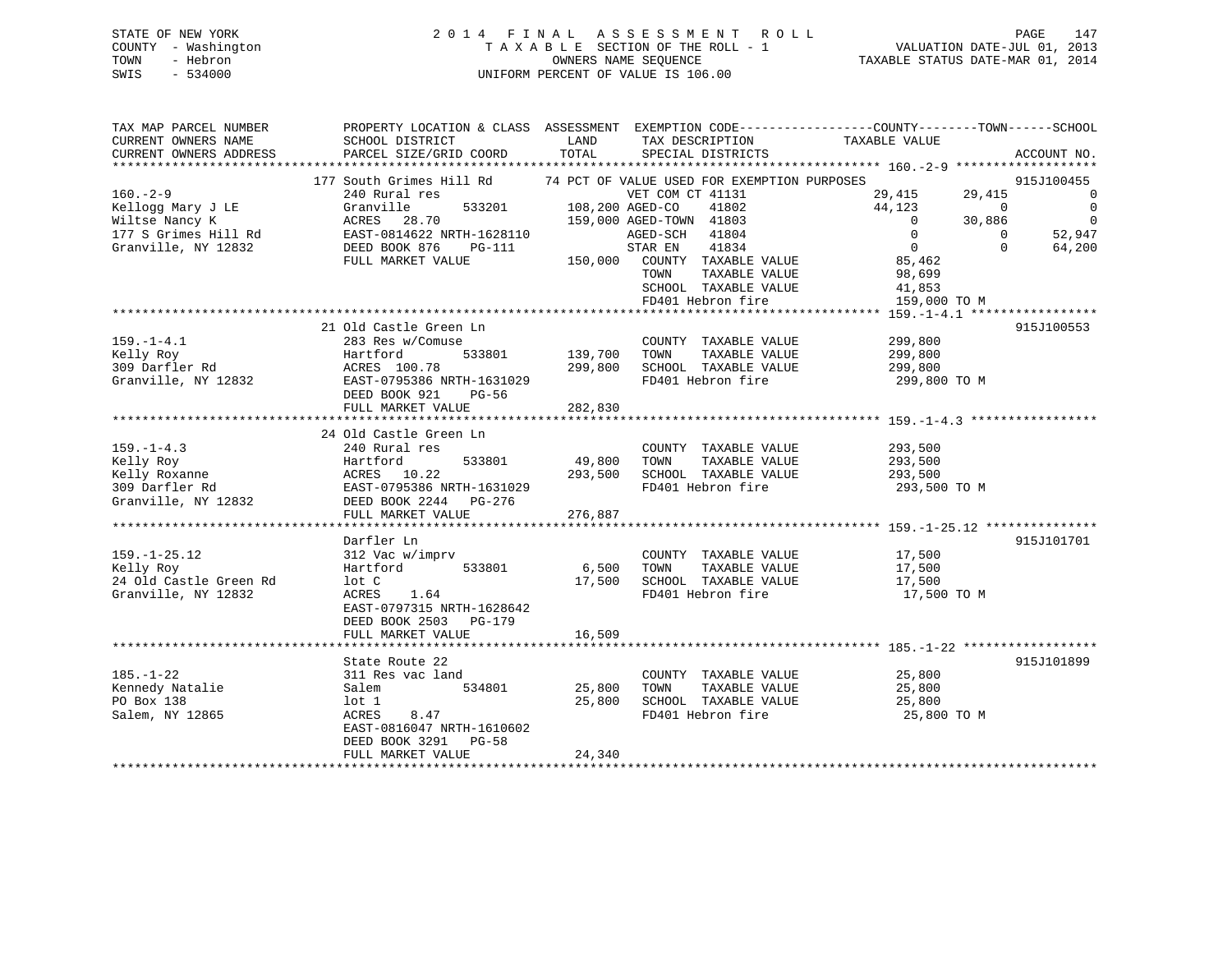## STATE OF NEW YORK 2 0 1 4 F I N A L A S S E S S M E N T R O L L PAGE 148 COUNTY - Washington T A X A B L E SECTION OF THE ROLL - 1 VALUATION DATE-JUL 01, 2013 TOWN - Hebron OWNERS NAME SEQUENCE TAXABLE STATUS DATE-MAR 01, 2014 SWIS - 534000 UNIFORM PERCENT OF VALUE IS 106.00

| TAX MAP PARCEL NUMBER<br>CURRENT OWNERS NAME<br>CURRENT OWNERS ADDRESS | PROPERTY LOCATION & CLASS ASSESSMENT<br>SCHOOL DISTRICT<br>PARCEL SIZE/GRID COORD | LAND<br>TOTAL  | TAX DESCRIPTION<br>SPECIAL DISTRICTS        | EXEMPTION CODE-----------------COUNTY-------TOWN------SCHOOL<br>TAXABLE VALUE | ACCOUNT NO.        |
|------------------------------------------------------------------------|-----------------------------------------------------------------------------------|----------------|---------------------------------------------|-------------------------------------------------------------------------------|--------------------|
|                                                                        |                                                                                   |                |                                             |                                                                               |                    |
|                                                                        | 254 Darfler Rd                                                                    |                |                                             |                                                                               | 915J100271         |
| $159. - 1 - 6$                                                         | 260 Seasonal res                                                                  |                | COUNTY TAXABLE VALUE                        | 114,500                                                                       |                    |
| Kennedy Raymond L Jr                                                   | Hartford<br>533801                                                                | 43,800         | TOWN<br>TAXABLE VALUE                       | 114,500                                                                       |                    |
| Kennedy Joni R                                                         | ACRES<br>6.20                                                                     | 114,500        | SCHOOL TAXABLE VALUE                        | 114,500                                                                       |                    |
| 115 Upper Extension Rd                                                 | EAST-0797165 NRTH-1631125                                                         |                | CA008 Cons agri dst 8                       | 114,500 TO M                                                                  |                    |
| Bridgwater Corners, VT 05035 DEED BOOK 3078 PG-21                      |                                                                                   |                | FD401 Hebron fire                           | 114,500 TO M                                                                  |                    |
|                                                                        | FULL MARKET VALUE                                                                 | 108,019        |                                             |                                                                               |                    |
|                                                                        |                                                                                   |                |                                             |                                                                               |                    |
|                                                                        | 779 County Route 31                                                               |                |                                             |                                                                               | 915J100367         |
| $168. - 1 - 3.1$                                                       | 210 1 Family Res                                                                  |                | VET COM CT 41131                            | 50,000<br>30,000                                                              | $\Omega$           |
| Kerr Jay                                                               | 533801<br>Hartford                                                                | 75,300 STAR EN | 41834                                       | $\Omega$                                                                      | $\Omega$<br>64,200 |
| Kerr Lynne                                                             | ACRES<br>7.13                                                                     | 258,000        | COUNTY TAXABLE VALUE                        | 208,000                                                                       |                    |
| 779 County Route 31                                                    | EAST-0798692 NRTH-1624368                                                         |                | TOWN<br>TAXABLE VALUE                       | 228,000                                                                       |                    |
| Granville, NY 12832                                                    | DEED BOOK 892<br>PG-168                                                           |                | SCHOOL TAXABLE VALUE                        | 193,800                                                                       |                    |
|                                                                        | FULL MARKET VALUE                                                                 |                | 243,396 CA008 Cons agri dst 8               | 258,000 TO M                                                                  |                    |
|                                                                        |                                                                                   |                | FD401 Hebron fire                           | 258,000 TO M                                                                  |                    |
|                                                                        |                                                                                   |                |                                             |                                                                               |                    |
|                                                                        | 4077 County Route 30                                                              |                |                                             |                                                                               | 915J101711         |
| $167. - 1 - 37.4$                                                      | 240 Rural res                                                                     |                | 41834<br>STAR EN                            | $\overline{0}$                                                                | $\Omega$<br>64,200 |
| Keyes Gail L                                                           | Hartford<br>533801                                                                | 120,900        | COUNTY TAXABLE VALUE                        | 261,500                                                                       |                    |
| 4077 County Route 30                                                   | $1$ ot $2$                                                                        | 261,500        | TAXABLE VALUE<br>TOWN                       | 261,500                                                                       |                    |
| Salem, NY 12865                                                        | ACRES<br>26.21 BANK<br>999                                                        |                | SCHOOL TAXABLE VALUE                        | 197,300                                                                       |                    |
|                                                                        | EAST-0787327 NRTH-1623157                                                         |                | FD401 Hebron fire                           | 261,500 TO M                                                                  |                    |
|                                                                        | DEED BOOK 928<br>PG-348                                                           |                |                                             |                                                                               |                    |
|                                                                        | FULL MARKET VALUE                                                                 | 246,698        |                                             |                                                                               |                    |
|                                                                        |                                                                                   |                |                                             |                                                                               |                    |
|                                                                        | 105 James Rd                                                                      |                |                                             |                                                                               |                    |
| $159. - 1 - 2.6$                                                       | 210 1 Family Res                                                                  |                | 41834<br>STAR EN                            | $\overline{0}$                                                                | 64,200<br>$\Omega$ |
| Kilburn Winston S                                                      | 533801<br>Hartford                                                                | 32,000         | COUNTY TAXABLE VALUE                        | 96,000                                                                        |                    |
| Kilburn Marie                                                          | ACRES<br>1.00                                                                     | 96,000         | TAXABLE VALUE<br>TOWN                       | 96,000                                                                        |                    |
| 105 James Rd                                                           | EAST-0792337 NRTH-1630161                                                         |                | SCHOOL TAXABLE VALUE                        | 31,800                                                                        |                    |
| Salem, NY 12865                                                        | DEED BOOK 855<br>PG-226                                                           |                | FD401 Hebron fire                           | 96,000 TO M                                                                   |                    |
|                                                                        | FULL MARKET VALUE                                                                 | 90,566         |                                             |                                                                               |                    |
|                                                                        |                                                                                   |                |                                             |                                                                               |                    |
|                                                                        | 472 Little Burch Hill Rd                                                          |                | 44 PCT OF VALUE USED FOR EXEMPTION PURPOSES |                                                                               | 915J100703         |
| $151. - 1 - 10$                                                        | 240 Rural res                                                                     |                | VET COM CT 41131                            | 31,185<br>30,000                                                              | $\Omega$           |
| Kilmartin Karen A                                                      | Granville<br>533201                                                               | 174,300 STAR B | 41854                                       | $\overline{0}$                                                                | $\Omega$<br>30,000 |
| Kilmartin David J                                                      | ACRES 52.90                                                                       | 283,500        | COUNTY TAXABLE VALUE                        | 252,315                                                                       |                    |
| 472 Little Burch Hill Rd                                               | EAST-0804179 NRTH-1637476                                                         |                | TAXABLE VALUE<br>TOWN                       | 253,500                                                                       |                    |
| Granville, NY 12832                                                    | DEED BOOK 2602<br>$PG-18$                                                         |                | SCHOOL TAXABLE VALUE                        | 253,500                                                                       |                    |
|                                                                        | FULL MARKET VALUE                                                                 |                | 267,453 CA008 Cons agri dst 8               | 283,500 TO M                                                                  |                    |
|                                                                        |                                                                                   |                | FD401 Hebron fire                           | 283,500 TO M                                                                  |                    |
|                                                                        |                                                                                   |                |                                             |                                                                               |                    |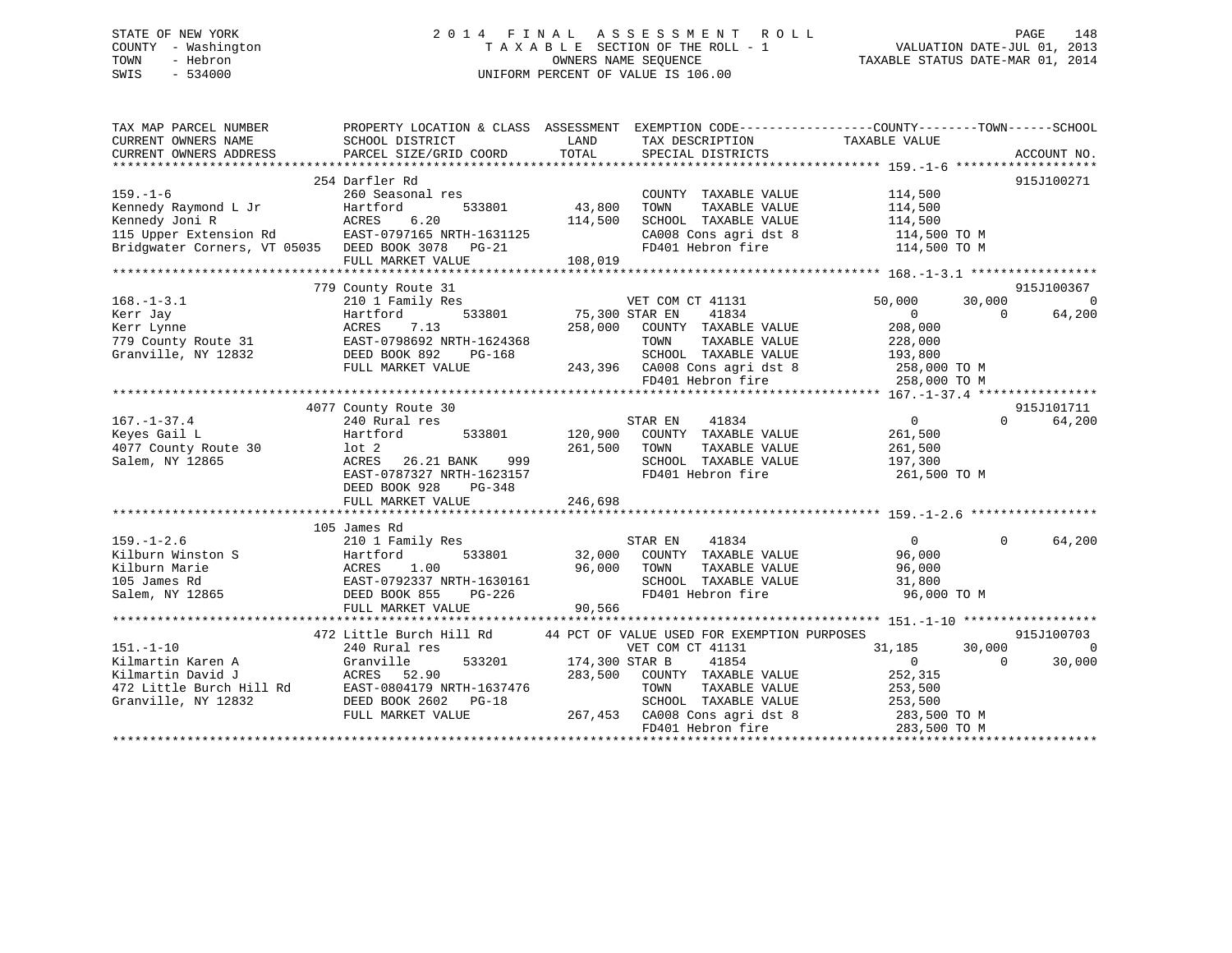## STATE OF NEW YORK 2 0 1 4 F I N A L A S S E S S M E N T R O L L PAGE 149 COUNTY - Washington T A X A B L E SECTION OF THE ROLL - 1 VALUATION DATE-JUL 01, 2013 TOWN - Hebron OWNERS NAME SEQUENCE TAXABLE STATUS DATE-MAR 01, 2014 SWIS - 534000 UNIFORM PERCENT OF VALUE IS 106.00

| TAX MAP PARCEL NUMBER                                         | PROPERTY LOCATION & CLASS ASSESSMENT EXEMPTION CODE---------------COUNTY-------TOWN-----SCHOOL            |                              |                                                                                                   |                      |             |
|---------------------------------------------------------------|-----------------------------------------------------------------------------------------------------------|------------------------------|---------------------------------------------------------------------------------------------------|----------------------|-------------|
| CURRENT OWNERS NAME                                           | SCHOOL DISTRICT                                                                                           | LAND                         | TAX DESCRIPTION                                                                                   | TAXABLE VALUE        |             |
| CURRENT OWNERS ADDRESS                                        | PARCEL SIZE/GRID COORD                                                                                    | TOTAL                        | SPECIAL DISTRICTS                                                                                 |                      | ACCOUNT NO. |
|                                                               |                                                                                                           |                              |                                                                                                   |                      |             |
|                                                               | Liebig Rd                                                                                                 |                              |                                                                                                   |                      |             |
| $151. - 1 - 10.8$                                             | 312 Vac w/imprv                                                                                           |                              | COUNTY TAXABLE VALUE                                                                              | 72,500               |             |
| Kilmartin Karen A                                             | Granville                                                                                                 | 533201 55,000                | TOWN<br>TAXABLE VALUE                                                                             | 72,500               |             |
| 472 Little Burch Hill Rd                                      | 8.25<br>ACRES                                                                                             | 72,500                       |                                                                                                   |                      |             |
| Granville, NY 12832                                           |                                                                                                           |                              |                                                                                                   |                      |             |
|                                                               |                                                                                                           |                              | SCHOOL TAXABLE VALUE 72,500<br>CA008 Cons agri dst 8 72,500 TO M<br>FD401 Hebron fire 72,500 TO M |                      |             |
|                                                               | ACRES 8.25 72,500<br>EAST-0804853 NRTH-1637973<br>DEED BOOK 816 PG-273 68,396<br>FULL MARKET VALUE 68,396 |                              |                                                                                                   |                      |             |
|                                                               |                                                                                                           |                              |                                                                                                   |                      |             |
|                                                               | Koster Way                                                                                                |                              |                                                                                                   |                      | 915J101904  |
| $185. - 1 - 34$                                               | 314 Rural vac<10                                                                                          |                              | COUNTY TAXABLE VALUE                                                                              | 21,000               |             |
| Kilmartin Paul D                                              | 534801 21,000<br>Salem                                                                                    |                              | TOWN                                                                                              | 21,000               |             |
| Devine Tara                                                   | lot 13                                                                                                    | 21,000                       | TAXABLE VALUE<br>TAXABLE VALUE<br>SCHOOL TAXABLE VALUE                                            | 21,000               |             |
| 247 Queensbury Ave                                            | ACRES 5.00                                                                                                |                              | FD401 Hebron fire 21,000 TO M                                                                     |                      |             |
| Queensbury, NY 12804                                          | EAST-0814285 NRTH-1608436                                                                                 |                              |                                                                                                   |                      |             |
|                                                               | DEED BOOK 2456 PG-342                                                                                     |                              |                                                                                                   |                      |             |
|                                                               |                                                                                                           |                              |                                                                                                   |                      |             |
|                                                               |                                                                                                           |                              |                                                                                                   |                      |             |
|                                                               |                                                                                                           |                              |                                                                                                   |                      |             |
|                                                               | State Route 22/E Off                                                                                      |                              |                                                                                                   |                      |             |
| $170. - 1 - 17.4$                                             | 270 Mfg housing                                                                                           | COUNTY<br>533201 13,500 TOWN | COUNTY TAXABLE VALUE<br>TOWN TAXABLE VALUE                                                        | 17,500               |             |
| Kimpel-Phibbs James                                           | 270 Mfg ho<br>Granville<br>ACRES 24<br>EAST-08192                                                         |                              |                                                                                                   | 17,500               |             |
| 9 Pacific St                                                  | ACRES 24.35                                                                                               |                              | 17,500 SCHOOL TAXABLE VALUE                                                                       | 17,500               |             |
| Pittsfield, MA 01201                                          | EAST-0819250 NRTH-1622860                                                                                 |                              | FD401 Hebron fire                                                                                 | 17,500 TO M          |             |
|                                                               | DEED BOOK 931<br>PG-234                                                                                   |                              |                                                                                                   |                      |             |
|                                                               | FULL MARKET VALUE                                                                                         | 16,509                       |                                                                                                   |                      |             |
|                                                               |                                                                                                           |                              |                                                                                                   |                      |             |
|                                                               | Pine Hill Rd /s off                                                                                       |                              |                                                                                                   |                      | 915J100217  |
| $169. - 1 - 6$                                                | 322 Rural vac>10                                                                                          |                              | COUNTY TAXABLE VALUE 34,500                                                                       |                      |             |
| King Charles J                                                | 534801 34,500 TOWN<br>Salem                                                                               |                              |                                                                                                   | TAXABLE VALUE 34,500 |             |
| PO Box 161                                                    |                                                                                                           |                              |                                                                                                   | $34,500$<br>$34.500$ |             |
| Granville, NY 12832                                           | LOT 4<br>ACRES 48.41                                                                                      |                              | 34,500 SCHOOL TAXABLE VALUE<br>FD401 Hebron fire                                                  | 34,500 TO M          |             |
|                                                               | EAST-0809514 NRTH-1623513                                                                                 |                              |                                                                                                   |                      |             |
|                                                               | DEED BOOK 2842 PG-200                                                                                     |                              |                                                                                                   |                      |             |
|                                                               | FULL MARKET VALUE                                                                                         | 32,547                       |                                                                                                   |                      |             |
|                                                               |                                                                                                           |                              |                                                                                                   |                      |             |
|                                                               | 1132 Big Burch Hill Rd                                                                                    |                              |                                                                                                   |                      | 915J100087  |
| $151. - 1 - 2$                                                | 322 Rural vac>10                                                                                          |                              | AG DIST 41720                                                                                     | 46,090 46,090        | 46,090      |
| ده است این استفاده به استفادهاست.<br>Hartford<br>King David J |                                                                                                           |                              | 533801 138,000 COUNTY TAXABLE VALUE                                                               | 91,910               |             |
|                                                               | ACRES 48.40                                                                                               |                              | 138,000 TOWN                                                                                      | TAXABLE VALUE 91,910 |             |
| Granville, NY 12832                                           | EAST-0798779 NRTH-1641391                                                                                 |                              |                                                                                                   |                      |             |
|                                                               | DEED BOOK 2402    PG-170                                                                                  |                              | SCHOOL TAXABLE VALUE 91,910<br>CA008 Cons agri dst 8 91,910 TO M                                  |                      |             |
| MAY BE SUBJECT TO PAYMENT                                     | FULL MARKET VALUE                                                                                         | 130,189                      | 46,090 EX                                                                                         |                      |             |
| UNDER AGDIST LAW TIL 2018                                     |                                                                                                           |                              | FD401 Hebron fire                                                                                 | 138,000 TO M         |             |
|                                                               |                                                                                                           |                              |                                                                                                   |                      |             |
|                                                               |                                                                                                           |                              |                                                                                                   |                      |             |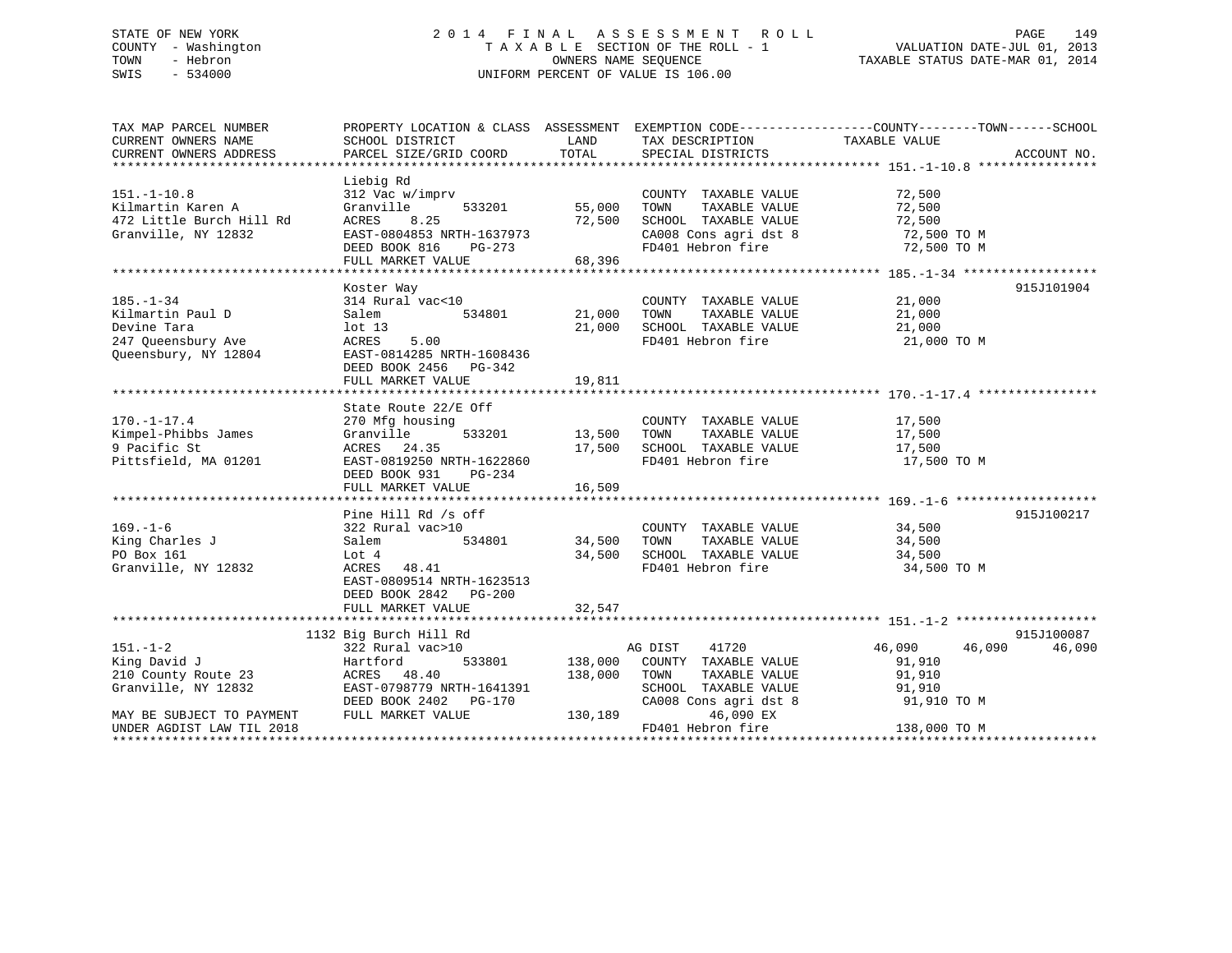## STATE OF NEW YORK 2 0 1 4 F I N A L A S S E S S M E N T R O L L PAGE 150 COUNTY - Washington T A X A B L E SECTION OF THE ROLL - 1 VALUATION DATE-JUL 01, 2013 TOWN - Hebron OWNERS NAME SEQUENCE TAXABLE STATUS DATE-MAR 01, 2014 SWIS - 534000 UNIFORM PERCENT OF VALUE IS 106.00

| TAX MAP PARCEL NUMBER<br>CURRENT OWNERS NAME          | PROPERTY LOCATION & CLASS ASSESSMENT<br>SCHOOL DISTRICT | LAND       | EXEMPTION CODE-----------------COUNTY-------TOWN------SCHOOL<br>TAX DESCRIPTION | TAXABLE VALUE  |              |                |
|-------------------------------------------------------|---------------------------------------------------------|------------|---------------------------------------------------------------------------------|----------------|--------------|----------------|
| CURRENT OWNERS ADDRESS                                | PARCEL SIZE/GRID COORD                                  | TOTAL      | SPECIAL DISTRICTS                                                               |                |              | ACCOUNT NO.    |
|                                                       |                                                         |            |                                                                                 |                |              |                |
|                                                       | 694 Tiplady Rd                                          |            |                                                                                 |                |              | 915J100442     |
| $178. - 1 - 9$                                        | 270 Mfg housing                                         |            |                                                                                 | 25,500         | $\Omega$     | $\overline{0}$ |
| King Gilbert H                                        | Salem                                                   |            | AGED-CO 41802<br>534801 42,100 AGED-TOWN 41803                                  | $\overline{0}$ | 10,200       | $\overline{0}$ |
| King Bernice                                          | Ease 771/183 ROW768/89                                  |            | 51,000 AGED-SCH 41804                                                           | $\Omega$       | $\mathbf{0}$ | 15,300         |
| 694 Tiplady Rd                                        | 5.05<br>ACRES                                           |            | 41834<br>STAR EN                                                                | $\overline{0}$ | $\Omega$     | 35,700         |
| Granville, NY 12832                                   | EAST-0821771 NRTH-1611838                               |            | COUNTY TAXABLE VALUE                                                            | 25,500         |              |                |
|                                                       | DEED BOOK 491<br>PG-1008                                |            | TOWN<br>TAXABLE VALUE                                                           | 40,800         |              |                |
|                                                       | FULL MARKET VALUE                                       |            | 48,113 SCHOOL TAXABLE VALUE                                                     | $\overline{0}$ |              |                |
|                                                       |                                                         |            | FD401 Hebron fire                                                               | 51,000 TO M    |              |                |
|                                                       |                                                         |            |                                                                                 |                |              |                |
|                                                       | Bromley Ln                                              |            |                                                                                 |                |              | 915J101382     |
|                                                       |                                                         |            |                                                                                 |                |              |                |
| $178. - 1 - 26$                                       | 322 Rural vac>10                                        |            | COUNTY TAXABLE VALUE                                                            | 30,000         |              |                |
| King John                                             | 534801<br>Salem                                         | 30,000     | TAXABLE VALUE<br>TOWN                                                           | 30,000         |              |                |
| King Betty                                            | Lot $11$                                                | 30,000     | SCHOOL TAXABLE VALUE                                                            | 30,000         |              |                |
| 26 Hemlock Dr                                         | ACRES 11.45                                             |            | FD401 Hebron fire                                                               | 30,000 TO M    |              |                |
| Greenfield Center, NY 12833 EAST-0822505 NRTH-1615407 |                                                         |            |                                                                                 |                |              |                |
|                                                       | DEED BOOK 3388<br>PG-48                                 |            |                                                                                 |                |              |                |
| PRIOR OWNER ON 3/01/2014                              | FULL MARKET VALUE                                       | 28,302     |                                                                                 |                |              |                |
| Conant Claire                                         |                                                         |            |                                                                                 |                |              |                |
|                                                       |                                                         |            |                                                                                 |                |              |                |
|                                                       | 32 Indian Head Way                                      |            |                                                                                 |                |              | 915J101177     |
| $170. - 1 - 13.5$                                     | 210 1 Family Res                                        |            | COUNTY TAXABLE VALUE                                                            | 88,000         |              |                |
| Kinser Kevin P                                        | Granville<br>533201                                     | 37,100     | TAXABLE VALUE<br>TOWN                                                           | 88,000         |              |                |
| 1084 Wendell Ave Apt 3                                | 3.02 BANK<br>ACRES<br>999                               | 88,000     | SCHOOL TAXABLE VALUE                                                            | 88,000         |              |                |
| Schenectady, NY 12308                                 | EAST-0816170 NRTH-1618355                               |            | FD401 Hebron fire                                                               | 88,000 TO M    |              |                |
|                                                       | DEED BOOK 911<br>$PG-47$                                |            |                                                                                 |                |              |                |
|                                                       | FULL MARKET VALUE                                       | 83,019     |                                                                                 |                |              |                |
|                                                       |                                                         |            |                                                                                 |                |              |                |
|                                                       | Indian Head Way                                         |            |                                                                                 |                |              | 915J101477     |
| $170. - 1 - 13.14$                                    | 314 Rural vac<10                                        |            | COUNTY TAXABLE VALUE                                                            | 14,200         |              |                |
| Kinser Kevin P                                        | Granville<br>533201                                     | 14,200     | TOWN<br>TAXABLE VALUE                                                           | 14,200         |              |                |
| 1084 Wendell Ave Apt 3                                |                                                         |            | SCHOOL TAXABLE VALUE                                                            | 14,200         |              |                |
|                                                       | ACRES<br>2.15 BANK                                      | 999 14,200 |                                                                                 |                |              |                |
| Schenectady, NY 12308                                 | EAST-0816273 NRTH-1618612                               |            | FD401 Hebron fire                                                               | 14,200 TO M    |              |                |
|                                                       | DEED BOOK 911<br>$PG-47$                                |            |                                                                                 |                |              |                |
|                                                       | FULL MARKET VALUE                                       | 13,396     |                                                                                 |                |              |                |
|                                                       |                                                         |            |                                                                                 |                |              |                |
|                                                       | 1328 Patterson Hill Rd                                  |            |                                                                                 |                |              | 915J100354     |
| $183.16 - 1 - 7$                                      | 210 1 Family Res                                        |            | COUNTY TAXABLE VALUE                                                            | 140,000        |              |                |
| Kintzing F. Reese                                     | 534801<br>Salem                                         | 29,300     | TAXABLE VALUE<br>TOWN                                                           | 140,000        |              |                |
| Kintzing Linda                                        | ACRES<br>1.90                                           | 140,000    | SCHOOL TAXABLE VALUE                                                            | 140,000        |              |                |
| 1328 Patterson Hill Rd                                | EAST-0791528 NRTH-1603880                               |            | CA008 Cons agri dst 8                                                           | 140,000 TO M   |              |                |
| Salem, NY 12865                                       | DEED BOOK 816<br>PG-312                                 |            | FD401 Hebron fire                                                               | 140,000 TO M   |              |                |
|                                                       | FULL MARKET VALUE                                       |            | 132,075 LD401 West hebron light                                                 | 140,000 TO M   |              |                |
|                                                       |                                                         |            |                                                                                 |                |              |                |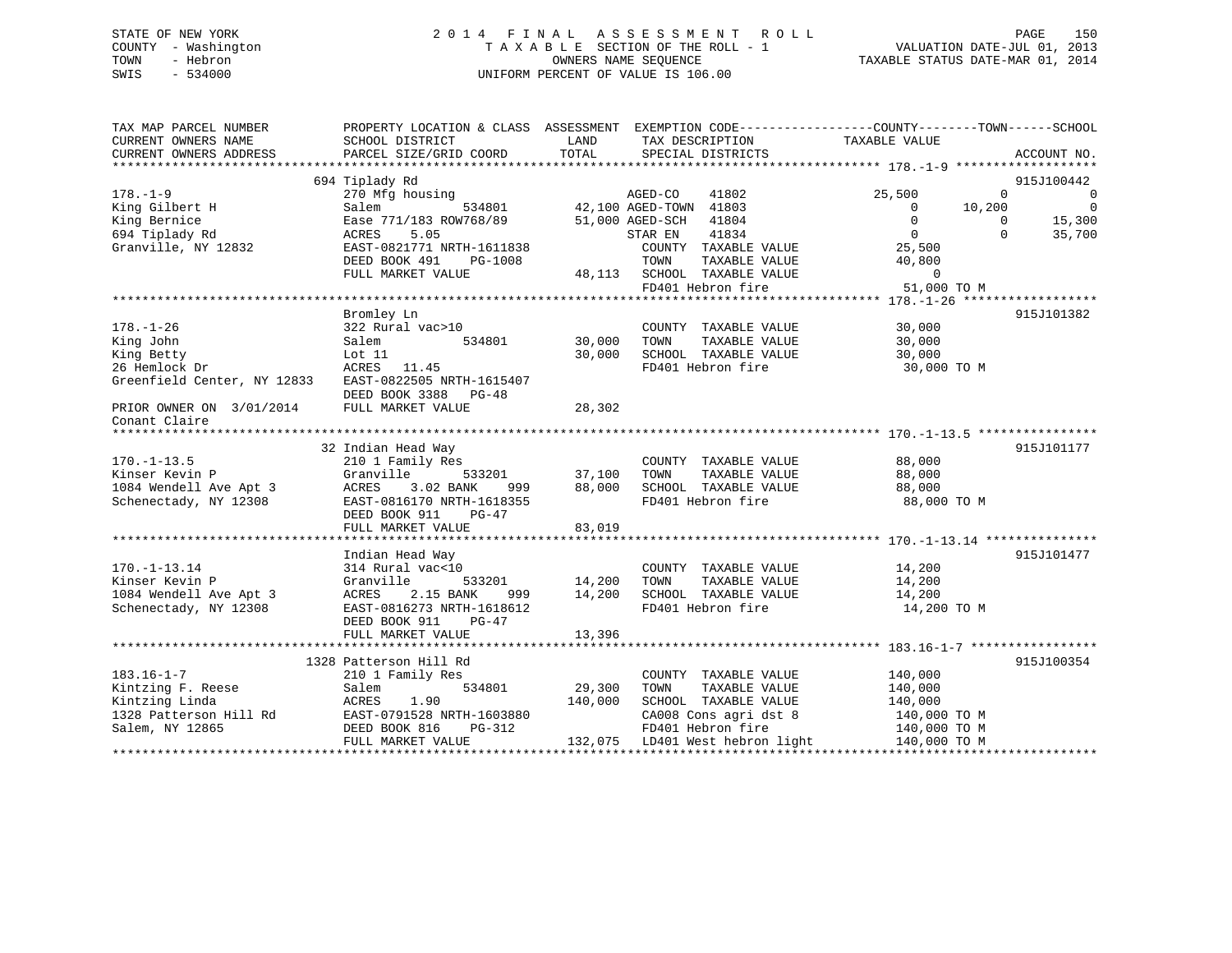## STATE OF NEW YORK 2 0 1 4 F I N A L A S S E S S M E N T R O L L PAGE 151 COUNTY - Washington T A X A B L E SECTION OF THE ROLL - 1 VALUATION DATE-JUL 01, 2013 TOWN - Hebron OWNERS NAME SEQUENCE TAXABLE STATUS DATE-MAR 01, 2014 SWIS - 534000 UNIFORM PERCENT OF VALUE IS 106.00

| TAX MAP PARCEL NUMBER               | PROPERTY LOCATION & CLASS ASSESSMENT |         |                                       | EXEMPTION CODE-----------------COUNTY-------TOWN------SCHOOL |                    |
|-------------------------------------|--------------------------------------|---------|---------------------------------------|--------------------------------------------------------------|--------------------|
| CURRENT OWNERS NAME                 | SCHOOL DISTRICT                      | LAND    | TAX DESCRIPTION                       | TAXABLE VALUE                                                |                    |
| CURRENT OWNERS ADDRESS              | PARCEL SIZE/GRID COORD               | TOTAL   | SPECIAL DISTRICTS                     |                                                              | ACCOUNT NO.        |
|                                     | West Green Pond Way                  |         |                                       |                                                              | 915J100608         |
| $143. - 1 - 21$                     | 311 Res vac land - WTRFNT            |         | COUNTY TAXABLE VALUE                  | 88,000                                                       |                    |
|                                     | Granville<br>533201                  | 88,000  | TOWN                                  | 88,000                                                       |                    |
| Kinville Ralph<br>Kinville Caroline | 1.49                                 | 88,000  | TAXABLE VALUE<br>SCHOOL TAXABLE VALUE | 88,000                                                       |                    |
|                                     | ACRES                                |         |                                       |                                                              |                    |
| 2660 Lovell Lake Rd                 | EAST-0815465 NRTH-1643425            |         | FD401 Hebron fire                     | 88,000 TO M                                                  |                    |
| Sanbornville, NH 03872              | DEED BOOK 3010 PG-135                |         |                                       |                                                              |                    |
|                                     | FULL MARKET VALUE                    | 83,019  |                                       |                                                              |                    |
|                                     | 792 Chamberlin Mills Rd              |         |                                       |                                                              |                    |
| $177. - 1 - 43.1$                   | 210 1 Family Res                     |         | STAR B<br>41854                       | $\Omega$                                                     | 30,000<br>$\Omega$ |
| Kirk Crystal                        | Salem<br>534801                      | 36,100  | COUNTY TAXABLE VALUE                  | 134,000                                                      |                    |
|                                     | C.0.215/209                          |         |                                       |                                                              |                    |
| Kirk Joshua                         |                                      | 134,000 | TOWN<br>TAXABLE VALUE                 | 134,000                                                      |                    |
| 792 Chamberlin Mills Rd             | ACRES<br>2.63                        |         | SCHOOL TAXABLE VALUE                  | 104,000                                                      |                    |
| Salem, NY 12865                     | EAST-0805875 NRTH-1612263            |         | FD401 Hebron fire                     | 134,000 TO M                                                 |                    |
|                                     | DEED BOOK 2927 PG-265                |         |                                       |                                                              |                    |
|                                     | FULL MARKET VALUE                    | 126,415 |                                       |                                                              |                    |
|                                     |                                      |         |                                       |                                                              |                    |
|                                     | 1169 Patterson Hill Rd               |         |                                       |                                                              | 915J101087         |
| $183. - 1 - 29$                     | 210 1 Family Res                     |         | STAR B<br>41854                       | $\overline{0}$                                               | 30,000<br>$\Omega$ |
| Kitz William R                      | Salem<br>534801                      | 71,900  | COUNTY TAXABLE VALUE                  | 164,000                                                      |                    |
| Kitz Patricia M                     | ACRES<br>5.75                        | 164,000 | TOWN<br>TAXABLE VALUE                 | 164,000                                                      |                    |
| 1169 Patterson Hill Rd              | EAST-0787998 NRTH-1602282            |         | SCHOOL TAXABLE VALUE                  | 134,000                                                      |                    |
| Salem, NY 12865                     | DEED BOOK 527<br><b>PG-150</b>       |         | FD401 Hebron fire                     | 164,000 TO M                                                 |                    |
|                                     | FULL MARKET VALUE                    | 154,717 |                                       |                                                              |                    |
|                                     |                                      |         |                                       |                                                              |                    |
|                                     | 76 Rykowski Ln                       |         |                                       |                                                              | 915J101345         |
| $161. - 2 - 4.1$                    | 260 Seasonal res                     |         | COUNTY TAXABLE VALUE                  | 45,500                                                       |                    |
| Klag Lawrence                       | 533201<br>Granville                  | 19,600  | TAXABLE VALUE<br>TOWN                 | 45,500                                                       |                    |
| 200 Beacon Hill Rd Apt 15B          | $10.2$ ad                            | 45,500  | SCHOOL TAXABLE VALUE                  | 45,500                                                       |                    |
| Dobbs Ferry, NY 10522               | ACRES<br>8.20                        |         | FD401 Hebron fire                     | 45,500 TO M                                                  |                    |
|                                     | EAST-0821814 NRTH-1626412            |         |                                       |                                                              |                    |
|                                     | DEED BOOK 494<br>PG-1068             |         |                                       |                                                              |                    |
|                                     | FULL MARKET VALUE                    | 42,925  |                                       |                                                              |                    |
|                                     |                                      |         |                                       |                                                              |                    |
|                                     | 95 Higgins Rd                        |         |                                       |                                                              | 915J101589         |
| $161. - 2 - 10.23$                  | 270 Mfg housing                      |         | 41854<br>STAR B                       | $\Omega$                                                     | 30,000<br>$\Omega$ |
| Knapp Andrew D                      | 533201<br>Granville                  | 34,500  | COUNTY TAXABLE VALUE                  | 35,500                                                       |                    |
| 95 Higgins Rd                       | 787/346                              | 35,500  | TAXABLE VALUE<br>TOWN                 | 35,500                                                       |                    |
| Granville, NY 12832                 | <b>ACRES</b><br>2.00                 |         | SCHOOL TAXABLE VALUE                  | 5,500                                                        |                    |
|                                     | EAST-0818917 NRTH-1625635            |         | FD401 Hebron fire                     | 35,500 TO M                                                  |                    |
|                                     | DEED BOOK 3348<br>PG-248             |         |                                       |                                                              |                    |
|                                     | FULL MARKET VALUE                    | 33,491  |                                       |                                                              |                    |
|                                     |                                      |         |                                       |                                                              |                    |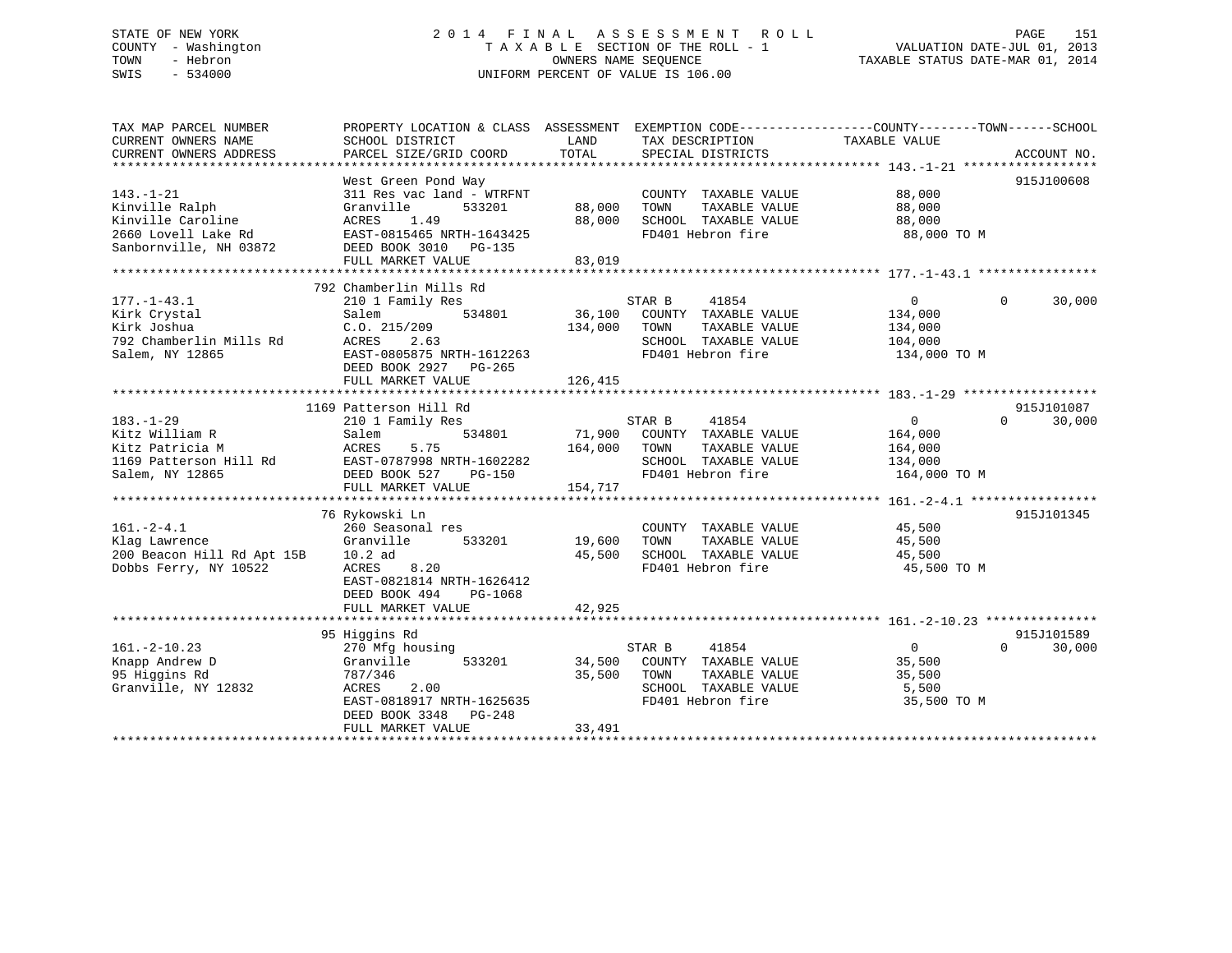## STATE OF NEW YORK 2 0 1 4 F I N A L A S S E S S M E N T R O L L PAGE 152 COUNTY - Washington T A X A B L E SECTION OF THE ROLL - 1 VALUATION DATE-JUL 01, 2013 TOWN - Hebron OWNERS NAME SEQUENCE TAXABLE STATUS DATE-MAR 01, 2014 SWIS - 534000 UNIFORM PERCENT OF VALUE IS 106.00

| TAX MAP PARCEL NUMBER<br>CURRENT OWNERS NAME<br>CURRENT OWNERS ADDRESS                                                                       | PROPERTY LOCATION & CLASS ASSESSMENT EXEMPTION CODE---------------COUNTY-------TOWN-----SCHOOL<br>SCHOOL DISTRICT<br>PARCEL SIZE/GRID COORD                               | LAND<br>TOTAL                       | TAX DESCRIPTION TAXABLE VALUE<br>SPECIAL DISTRICTS                                                                                             |                                                                                    | ACCOUNT NO.                      |
|----------------------------------------------------------------------------------------------------------------------------------------------|---------------------------------------------------------------------------------------------------------------------------------------------------------------------------|-------------------------------------|------------------------------------------------------------------------------------------------------------------------------------------------|------------------------------------------------------------------------------------|----------------------------------|
| $160. - 2 - 3$<br>Knapp Jody<br>Knapp Pamela<br>303 South Grimes Hill Rd<br>Granville, NY 12832                                              | 303 South Grimes Hill Rd<br>210 1 Family Res<br>Granville<br>533201<br>Cot & L<br>7.30<br>ACRES<br>EAST-0813704 NRTH-1631508<br>DEED BOOK 2764 PG-76<br>FULL MARKET VALUE | 130,800<br>183,500<br>173, 113      | STAR B<br>41854<br>COUNTY TAXABLE VALUE<br>TOWN<br>TAXABLE VALUE<br>SCHOOL TAXABLE VALUE<br>CA008 Cons agri dst 8<br>FD401 Hebron fire         | $0 \qquad \qquad$<br>183,500<br>183,500<br>153,500<br>183,500 TO M<br>183,500 TO M | 915J100531<br>30,000<br>$\Omega$ |
| $183.20 - 1 - 1.4$<br>Knettel Edward J Estate<br>Knettel Billie<br>Attn: Anthony J Knettel<br>1762 Corcoran St Nw #4<br>Washington, DC 20009 | 3158 County Route 30<br>210 1 Family Res<br>Salem<br>FRNT 75.00 DPTH 150.00<br>ACRES 0.26<br>EAST-0792201 NRTH-1603355<br>DEED BOOK 494<br>PG-35<br>FULL MARKET VALUE     | 534801 20,100<br>122,000<br>115,094 | COUNTY TAXABLE VALUE<br>TAXABLE VALUE<br>TOWN<br>SCHOOL TAXABLE VALUE<br>CA008 Cons agri dst 8<br>FD401 Hebron fire<br>LD401 West hebron light | 122,000<br>122,000<br>122,000<br>122,000 TO M<br>122,000 TO M<br>122,000 TO M      | 915J100487                       |
| $175. - 1 - 13$<br>Knipe Robert H<br>3559 Co Rt 30<br>Salem, NY 12865                                                                        | 3559 County Route 30<br>270 Mfg housing<br>534801<br>Salem<br>lot 1<br>ACRES 61.26<br>EAST-0790390 NRTH-1612346<br>DEED BOOK 2012 PG-8<br>FULL MARKET VALUE               | 92,800<br>103,800<br>97,925         | COUNTY TAXABLE VALUE<br>TAXABLE VALUE<br>TOWN<br>SCHOOL TAXABLE VALUE<br>FD401 Hebron fire                                                     | 103,800<br>103,800<br>103,800<br>103,800 TO M                                      | 915J100657                       |
| $176. - 1 - 12$<br>Koberger Douglas<br>1394 Peekshollow Rd<br>Carmel, NY 10512                                                               | 115 Middle Rd<br>322 Rural vac>10<br>Salem<br>534801<br>ACRES<br>50.00<br>EAST-0804021 NRTH-1614270<br>DEED BOOK 940<br>$PG-85$<br>FULL MARKET VALUE                      | 133,000<br>133,000<br>125,472       | COUNTY TAXABLE VALUE<br>TAXABLE VALUE<br>TOWN<br>SCHOOL TAXABLE VALUE 133,000<br>FD401 Hebron fire                                             | 133,000<br>133,000<br>133,000 TO M                                                 | 915J100357                       |
| $153. - 1 - 12.1$<br>Koberger Douglas R<br>1394 Peekskill Hollow Rd<br>Carmel, NY 10512-6903                                                 | 629 North Grimes Hill Rd<br>322 Rural vac>10<br>533201<br>Granville<br>ACRES 87.20<br>EAST-0817591 NRTH-1635875<br>DEED BOOK 883<br>PG-296<br>FULL MARKET VALUE           | 116,900<br>116,900<br>110,283       | COUNTY TAXABLE VALUE<br>TOWN<br>TAXABLE VALUE<br>SCHOOL TAXABLE VALUE<br>CA008 Cons agri dst 8<br>FD401 Hebron fire                            | 116,900<br>116,900<br>116,900<br>116,900 TO M<br>116,900 TO M                      | 915J100581                       |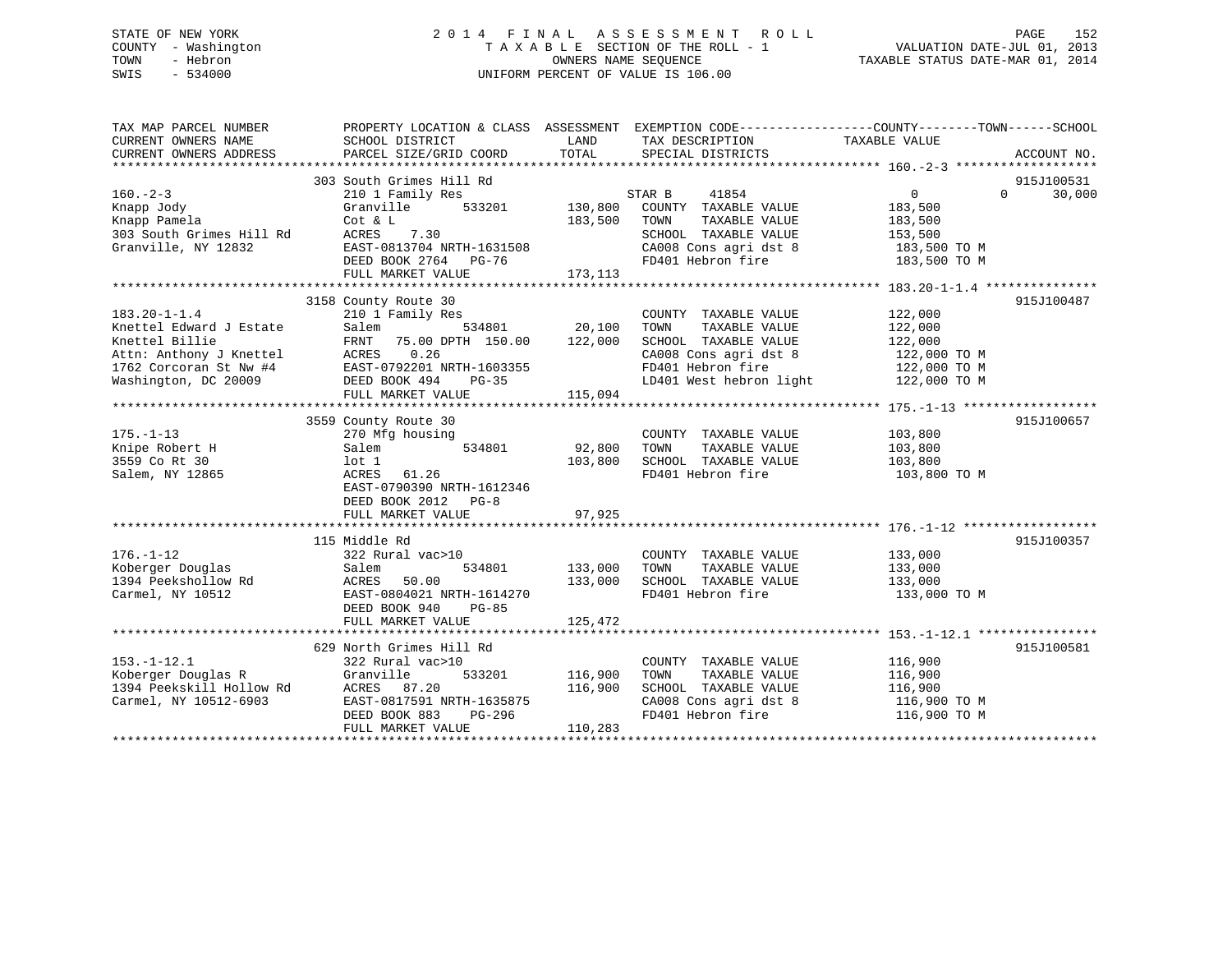## STATE OF NEW YORK 2 0 1 4 F I N A L A S S E S S M E N T R O L L PAGE 153 COUNTY - Washington T A X A B L E SECTION OF THE ROLL - 1 VALUATION DATE-JUL 01, 2013 TOWN - Hebron OWNERS NAME SEQUENCE TAXABLE STATUS DATE-MAR 01, 2014 SWIS - 534000 UNIFORM PERCENT OF VALUE IS 106.00

| TAX MAP PARCEL NUMBER<br>CURRENT OWNERS NAME<br>CURRENT OWNERS ADDRESS                                         | PROPERTY LOCATION & CLASS ASSESSMENT EXEMPTION CODE----------------COUNTY-------TOWN------SCHOOL<br>SCHOOL DISTRICT<br>PARCEL SIZE/GRID COORD   | LAND<br>TOTAL                 | TAX DESCRIPTION<br>SPECIAL DISTRICTS                                                                          | TAXABLE VALUE                                                  |          |                       |
|----------------------------------------------------------------------------------------------------------------|-------------------------------------------------------------------------------------------------------------------------------------------------|-------------------------------|---------------------------------------------------------------------------------------------------------------|----------------------------------------------------------------|----------|-----------------------|
|                                                                                                                |                                                                                                                                                 |                               |                                                                                                               |                                                                |          | ACCOUNT NO.           |
|                                                                                                                | 29 Halls Pond Rd                                                                                                                                |                               |                                                                                                               |                                                                |          | 915J100141            |
| $167. - 1 - 14$<br>Koch Todd C<br>Meyer Elisa J<br>29 Halls Pond Rd<br>Salem, NY 12865                         | 283 Res w/Comuse<br>534801<br>Salem<br>ACRES<br>3.00<br>EAST-0789603 NRTH-1621457<br>DEED BOOK 1823 PG-96<br>FULL MARKET VALUE                  | 32,000<br>102,500<br>96,698   | 41854<br>STAR B<br>COUNTY TAXABLE VALUE<br>TAXABLE VALUE<br>TOWN<br>SCHOOL TAXABLE VALUE<br>FD401 Hebron fire | $\overline{0}$<br>102,500<br>102,500<br>72,500<br>102,500 TO M | $\Omega$ | 30,000                |
|                                                                                                                |                                                                                                                                                 |                               |                                                                                                               |                                                                |          |                       |
| $178. - 1 - 8.3$<br>Koritz Sara H<br>Koritz Amy E<br>133 St. James Pl<br>Buffalo, NY 14222                     | 758 Tiplady Rd<br>240 Rural res<br>534801<br>Salem<br>50.30<br>ACRES<br>EAST-0822555 NRTH-1611106<br>DEED BOOK 2658 PG-232<br>FULL MARKET VALUE | 279,100<br>344,000<br>324,528 | FOR 480A 47460<br>COUNTY TAXABLE VALUE<br>TOWN<br>TAXABLE VALUE<br>SCHOOL TAXABLE VALUE<br>FD401 Hebron fire  | 108,463<br>235,537<br>235,537<br>235,537<br>344,000 TO M       | 108,463  | 915J101253<br>108,463 |
| MAY BE SUBJECT TO PAYMENT<br>UNDER RPTL480A UNTIL 2023                                                         |                                                                                                                                                 |                               |                                                                                                               |                                                                |          |                       |
|                                                                                                                |                                                                                                                                                 |                               |                                                                                                               |                                                                |          |                       |
|                                                                                                                | Tiplady Rd/s Off                                                                                                                                |                               |                                                                                                               |                                                                |          | 915J101254            |
| $178. - 1 - 8.4$<br>Koritz Sara H<br>Koritz Amy E<br>133 St. James Pl<br>Buffalo, NY 14222                     | 314 Rural vac<10<br>534801<br>Salem<br>ACRES<br>8.90<br>EAST-0822794 NRTH-1610262<br>DEED BOOK 2658 PG-232                                      | 26,500<br>26,500              | FOR 480A 47460<br>COUNTY TAXABLE VALUE<br>TOWN<br>TAXABLE VALUE<br>SCHOOL TAXABLE VALUE<br>FD401 Hebron fire  | 21,200<br>5,300<br>5,300<br>5,300<br>26,500 TO M               | 21,200   | 21,200                |
| MAY BE SUBJECT TO PAYMENT<br>UNDER RPTL480A UNTIL 2023                                                         | FULL MARKET VALUE                                                                                                                               | 25,000                        |                                                                                                               |                                                                |          |                       |
|                                                                                                                |                                                                                                                                                 |                               |                                                                                                               |                                                                |          |                       |
| $185. - 1 - 35$<br>Koster Klaas<br>Attn: Robison, Jesse & Karen lot 14<br>17 Bleeker St<br>Greenwich, NY 12834 | 129 Koster Way<br>311 Res vac land<br>Salem<br>534801<br>444/836<br>ACRES<br>5.00<br>EAST-0813929 NRTH-1608381<br>DEED BOOK C 198 PG-23         | 21,000<br>21,000              | COUNTY TAXABLE VALUE<br>TOWN<br>TAXABLE VALUE<br>SCHOOL TAXABLE VALUE<br>FD401 Hebron fire                    | 21,000<br>21,000<br>21,000<br>21,000 TO M                      |          | 915J101905            |
|                                                                                                                | FULL MARKET VALUE                                                                                                                               | 19,811                        |                                                                                                               |                                                                |          |                       |
|                                                                                                                |                                                                                                                                                 |                               |                                                                                                               |                                                                |          |                       |
| $186. - 1 - 1$<br>Koster Klaas<br>34 Briansky Ln<br>Salem, NY 12865                                            | Wood Way<br>692 Road/str/hwy<br>Salem<br>534801<br>ACRES<br>6.40<br>EAST-0817989 NRTH-1608731                                                   | 3,200<br>3,200                | RPTL1138<br>41500<br>COUNTY TAXABLE VALUE<br>TAXABLE VALUE<br>TOWN<br>SCHOOL TAXABLE VALUE                    | 3,200<br>$\mathbf 0$<br>$\Omega$<br>$\Omega$                   | 3,200    | 3,200                 |
|                                                                                                                | DEED BOOK 444<br>PG-836<br>FULL MARKET VALUE                                                                                                    | 3,019                         | FD401 Hebron fire<br>3,200 EX                                                                                 |                                                                | 0 TO M   |                       |
|                                                                                                                |                                                                                                                                                 |                               |                                                                                                               |                                                                |          |                       |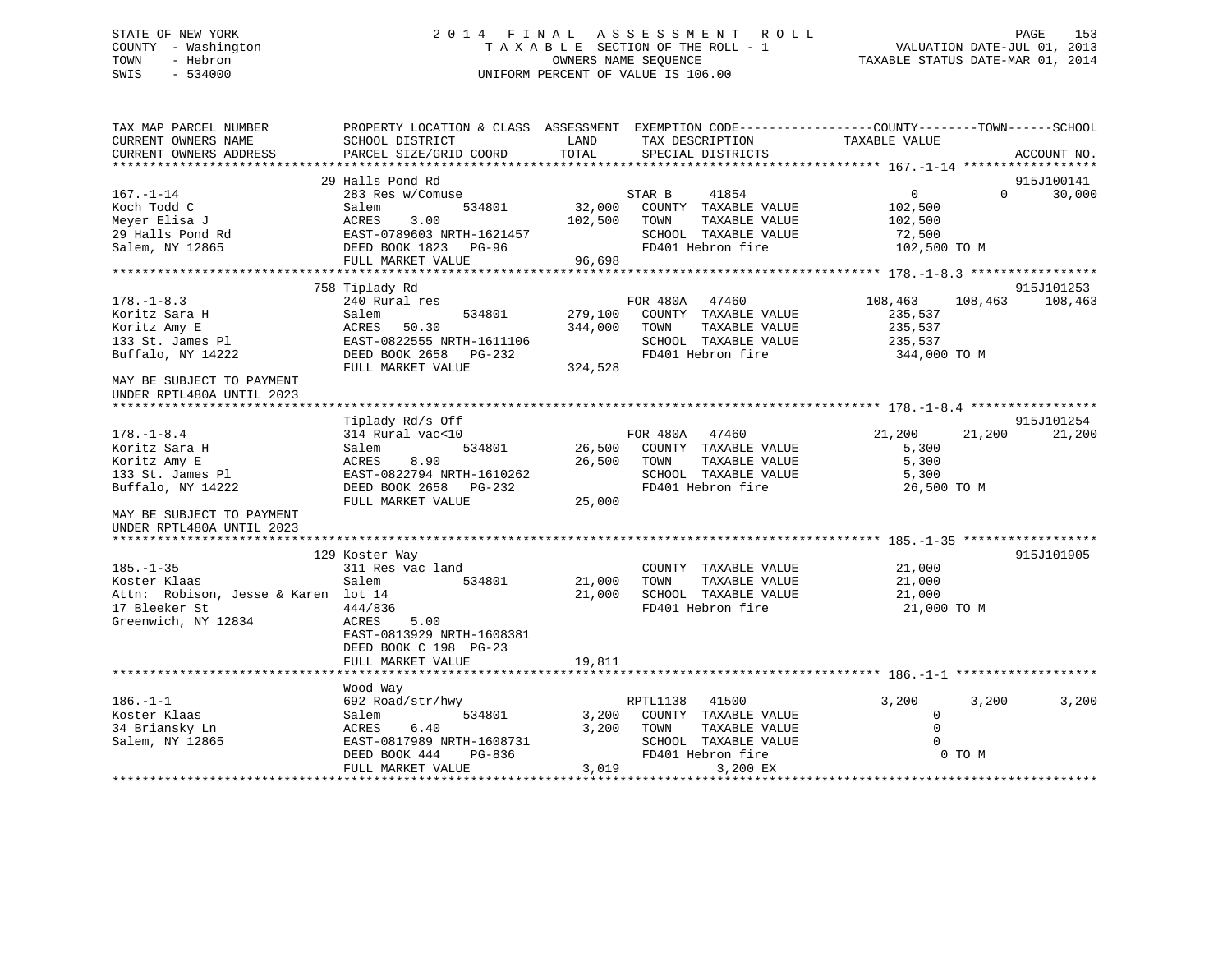## STATE OF NEW YORK 2 0 1 4 F I N A L A S S E S S M E N T R O L L PAGE 154 COUNTY - Washington T A X A B L E SECTION OF THE ROLL - 1 VALUATION DATE-JUL 01, 2013 TOWN - Hebron OWNERS NAME SEQUENCE TAXABLE STATUS DATE-MAR 01, 2014 SWIS - 534000 UNIFORM PERCENT OF VALUE IS 106.00

| TAX MAP PARCEL NUMBER<br>CURRENT OWNERS NAME<br>CURRENT OWNERS ADDRESS<br>**********************           | PROPERTY LOCATION & CLASS ASSESSMENT<br>SCHOOL DISTRICT<br>PARCEL SIZE/GRID COORD                                                                                                        | LAND<br>TOTAL                                            | TAX DESCRIPTION<br>SPECIAL DISTRICTS                                                                                                                                         | EXEMPTION CODE-----------------COUNTY-------TOWN------SCHOOL<br>TAXABLE VALUE             | ACCOUNT NO.                                              |
|------------------------------------------------------------------------------------------------------------|------------------------------------------------------------------------------------------------------------------------------------------------------------------------------------------|----------------------------------------------------------|------------------------------------------------------------------------------------------------------------------------------------------------------------------------------|-------------------------------------------------------------------------------------------|----------------------------------------------------------|
|                                                                                                            | 34 Briansky Ln                                                                                                                                                                           |                                                          |                                                                                                                                                                              |                                                                                           | 915J101331                                               |
| $184. - 1 - 8.3$<br>Koster Klass<br>34 Briansky Ln<br>Salem, NY 12865                                      | 210 1 Family Res<br>Salem<br>534801<br>849/239 will 1838/19<br>ACRES<br>5.42<br>EAST-0802288 NRTH-1604981<br>DEED BOOK W1838 PG-19<br>FULL MARKET VALUE                                  | AGED-CO<br>126,100 STAR EN<br>364,600<br>TOWN<br>343,962 | 41802<br>41834<br>COUNTY TAXABLE VALUE<br>TAXABLE VALUE<br>SCHOOL TAXABLE VALUE<br>FD401 Hebron fire                                                                         | 18,230<br>$\overline{0}$<br>346,370<br>364,600<br>300,400<br>364,600 TO M                 | $\Omega$<br>$\Omega$<br>64,200<br>$\Omega$               |
|                                                                                                            |                                                                                                                                                                                          | * * * * * * * * * * * * *                                |                                                                                                                                                                              | ***************** 185.-1-36.1 *****************                                           |                                                          |
| $185. - 1 - 36.1$<br>Koster Klass<br>James Martin<br>125 Bacon St<br>Roxbury, CT 06783                     | 142 Koster Way<br>311 Res vac land<br>Salem<br>534801<br>$1$ ot $15$<br>contract $2341/41$<br>ACRES<br>5.00<br>EAST-0814060 NRTH-1608837<br>DEED BOOK 444<br>PG-836<br>FULL MARKET VALUE | 21,000<br>TOWN<br>21,000<br>19,811                       | COUNTY TAXABLE VALUE<br>TAXABLE VALUE<br>SCHOOL TAXABLE VALUE<br>FD401 Hebron fire                                                                                           | 21,000<br>21,000<br>21,000<br>21,000 TO M                                                 | 915J101906                                               |
|                                                                                                            |                                                                                                                                                                                          |                                                          |                                                                                                                                                                              |                                                                                           |                                                          |
| $185. - 1 - 14.2$<br>Koutrakos Charles<br>Koutrakos Marilyn<br>6067 State Route 22<br>Salem, NY 12865-9804 | 6067 State Route 22<br>240 Rural res<br>534801<br>Salem<br>ACRES<br>20.46<br>EAST-0813604 NRTH-1604653<br>DEED BOOK 635<br>PG-166<br>FULL MARKET VALUE                                   | AGED-CO<br>65,200 STAR EN<br>264,000<br>TOWN<br>249,057  | 71 PCT OF VALUE USED FOR EXEMPTION PURPOSES<br>41802<br>41834<br>COUNTY TAXABLE VALUE<br>TAXABLE VALUE<br>SCHOOL TAXABLE VALUE<br>CA008 Cons agri dst 8<br>FD401 Hebron fire | 65,604<br>$\overline{0}$<br>198,396<br>264,000<br>199,800<br>264,000 TO M<br>264,000 TO M | 915J101617<br>$\Omega$<br>$\Omega$<br>$\Omega$<br>64,200 |
|                                                                                                            |                                                                                                                                                                                          |                                                          |                                                                                                                                                                              |                                                                                           |                                                          |
| $161. - 1 - 1.4$<br>Koutrakos Charles P<br>6067 State Route 22<br>Salem, NY 12865-9804                     | 7312 State Route 22<br>270 Mfg housing<br>Granville<br>533201<br>ACRES<br>35.02<br>EAST-0820931 NRTH-1633654<br>DEED BOOK 486<br>PG-1104                                                 | 83,800<br>TOWN<br>113,000                                | COUNTY TAXABLE VALUE<br>TAXABLE VALUE<br>SCHOOL TAXABLE VALUE<br>FD401 Hebron fire                                                                                           | 113,000<br>113,000<br>113,000<br>113,000 TO M                                             | 915J101292                                               |
|                                                                                                            | FULL MARKET VALUE                                                                                                                                                                        | 106,604                                                  |                                                                                                                                                                              |                                                                                           |                                                          |
|                                                                                                            |                                                                                                                                                                                          |                                                          |                                                                                                                                                                              |                                                                                           |                                                          |
| $161. - 1 - 1.7$<br>Koutrakos Charles P<br>Koutrakos Marilyn N<br>6067 State Route 22<br>Salem, NY 12865   | State Route 22<br>322 Rural vac>10<br>Granville<br>533201<br>Koutrakos Sub/ 29-86<br>Lot 2B<br>17.32<br>ACRES<br>EAST-0820876 NRTH-1633283<br>DEED BOOK 699<br><b>PG-101</b>             | TOWN<br>38,500<br>38,500                                 | COUNTY TAXABLE VALUE<br>TAXABLE VALUE<br>SCHOOL TAXABLE VALUE<br>FD401 Hebron fire                                                                                           | 38,500<br>38,500<br>38,500<br>38,500 TO M                                                 | 915J101293                                               |
|                                                                                                            | FULL MARKET VALUE                                                                                                                                                                        | 36,321                                                   |                                                                                                                                                                              |                                                                                           |                                                          |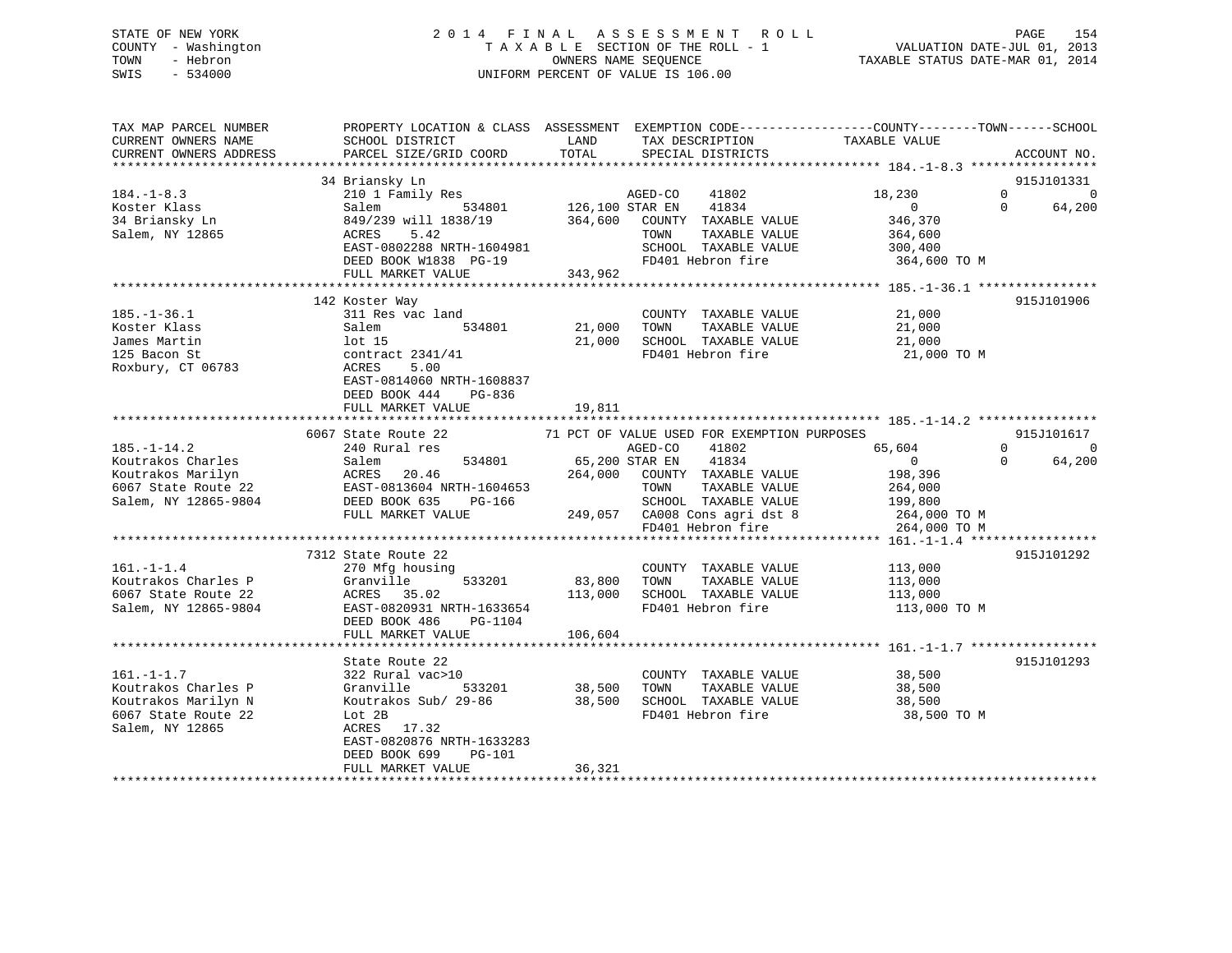## STATE OF NEW YORK 2 0 1 4 F I N A L A S S E S S M E N T R O L L PAGE 155 COUNTY - Washington T A X A B L E SECTION OF THE ROLL - 1 VALUATION DATE-JUL 01, 2013 TOWN - Hebron **CONNERS NAME SEQUENCE** TAXABLE STATUS DATE-MAR 01, 2014 SWIS - 534000 UNIFORM PERCENT OF VALUE IS 106.00

| TAX MAP PARCEL NUMBER<br>CURRENT OWNERS NAME                                             | PROPERTY LOCATION & CLASS ASSESSMENT EXEMPTION CODE---------------COUNTY-------TOWN------SCHOOL<br>SCHOOL DISTRICT                                                                       | LAND                          | TAX DESCRIPTION                                                                                                       | TAXABLE VALUE                                              |                                  |
|------------------------------------------------------------------------------------------|------------------------------------------------------------------------------------------------------------------------------------------------------------------------------------------|-------------------------------|-----------------------------------------------------------------------------------------------------------------------|------------------------------------------------------------|----------------------------------|
| CURRENT OWNERS ADDRESS                                                                   | PARCEL SIZE/GRID COORD                                                                                                                                                                   | TOTAL                         | SPECIAL DISTRICTS                                                                                                     |                                                            | ACCOUNT NO.                      |
|                                                                                          | 7314 State Route 22                                                                                                                                                                      |                               |                                                                                                                       |                                                            | 915J101291                       |
| $153. - 1 - 15$<br>Koutrakos Nicholas C<br>581 Highland Ave Apt 1<br>Waterbuty, CT 06708 | 270 Mfg housing<br>533201<br>Granville<br>$161. - 1 - 1.3$<br>ACRES 35.18<br>EAST-0820888 NRTH-1634187<br>DEED BOOK 486<br>PG-1106<br>FULL MARKET VALUE                                  | 130,500<br>137,500<br>129,717 | COUNTY TAXABLE VALUE<br>TAXABLE VALUE<br>TOWN<br>SCHOOL TAXABLE VALUE<br>FD401 Hebron fire                            | 137,500<br>137,500<br>137,500<br>137,500 TO M              |                                  |
|                                                                                          |                                                                                                                                                                                          |                               |                                                                                                                       |                                                            |                                  |
| $161. - 1 - 1.5$<br>Koutrakos Steven<br>6859 State Route 22<br>Salem, NY 12865           | State Route 22<br>322 Rural vac>10<br>Granville<br>533201<br>Koutrakos Sub/ 29-86<br>Lot 2A<br>ACRES 17.65<br>EAST-0820891 NRTH-1633041<br>DEED BOOK 574<br>$PG-49$<br>FULL MARKET VALUE | 39,000<br>39,000<br>36,792    | COUNTY TAXABLE VALUE<br>TAXABLE VALUE<br>TOWN<br>SCHOOL TAXABLE VALUE<br>FD401 Hebron fire                            | 39,000<br>39,000<br>39,000<br>39,000<br>39,000 TO M        | 915J101293                       |
|                                                                                          |                                                                                                                                                                                          |                               |                                                                                                                       |                                                            |                                  |
| $169. - 1 - 19$<br>Koutrakos Steven<br>6859 State Route 22<br>Salem, NY 12865            | 6859 State Route 22<br>210 1 Family Res<br>533201<br>Granville<br>ACRES<br>6.70<br>EAST-0815628 NRTH-1622844<br>DEED BOOK 500<br>PG-588<br>FULL MARKET VALUE                             | 73,500<br>69,340              | 41834<br>STAR EN<br>44,600 COUNTY TAXABLE VALUE<br>TOWN<br>TAXABLE VALUE<br>SCHOOL TAXABLE VALUE<br>FD401 Hebron fire | $\overline{0}$<br>73,500<br>73,500<br>9,300<br>73,500 TO M | 915J100372<br>$\Omega$<br>64,200 |
|                                                                                          |                                                                                                                                                                                          |                               |                                                                                                                       |                                                            |                                  |
| $169. - 1 - 20$<br>Koutrakos Steven<br>6859 State Route 22<br>Salem, NY 12865            | State Route 22<br>314 Rural vac<10<br>Granville<br>533201<br>FRNT 116.00 DPTH 240.00<br>ACRES 0.64<br>EAST-0815865 NRTH-1622724<br>DEED BOOK 507<br>PG-383<br>FULL MARKET VALUE          | 6,650<br>6,650<br>6,274       | COUNTY TAXABLE VALUE<br>TAXABLE VALUE<br>TOWN<br>SCHOOL TAXABLE VALUE<br>FD401 Hebron fire                            | 6,650<br>6,650<br>6,650<br>6,650 TO M                      | 915J100528                       |
|                                                                                          |                                                                                                                                                                                          |                               |                                                                                                                       |                                                            |                                  |
| $161. - 1 - 1.2$<br>Koutrakos Steven C<br>6859 State Route 22<br>Salem, NY 12865         | State Route 22<br>314 Rural vac<10<br>Granville<br>533201<br>ACRES<br>7.00<br>EAST-0822165 NRTH-1632561<br>DEED BOOK 507<br>PG-378<br>FULL MARKET VALUE                                  | 5,030<br>5,030<br>4,745       | COUNTY TAXABLE VALUE<br>TOWN<br>TAXABLE VALUE<br>SCHOOL TAXABLE VALUE<br>FD401 Hebron fire                            | 5,030<br>5,030<br>5,030<br>5,030 TO M                      | 915J101132                       |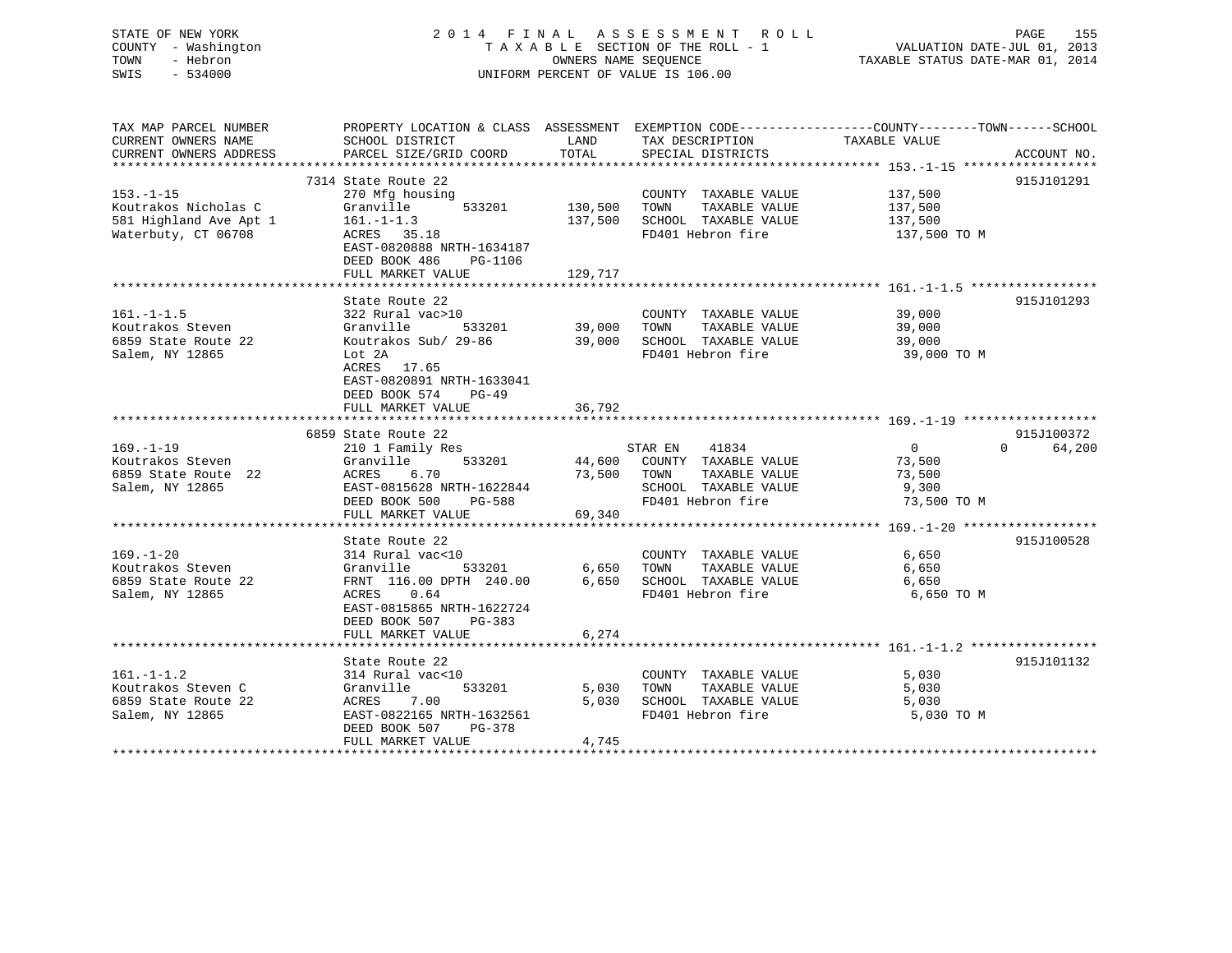## STATE OF NEW YORK 2 0 1 4 F I N A L A S S E S S M E N T R O L L PAGE 156 COUNTY - Washington T A X A B L E SECTION OF THE ROLL - 1 VALUATION DATE-JUL 01, 2013 TOWN - Hebron OWNERS NAME SEQUENCE TAXABLE STATUS DATE-MAR 01, 2014 SWIS - 534000 UNIFORM PERCENT OF VALUE IS 106.00

| TAX MAP PARCEL NUMBER<br>CURRENT OWNERS NAME<br>CURRENT OWNERS ADDRESS                                                                  | PROPERTY LOCATION & CLASS ASSESSMENT<br>SCHOOL DISTRICT<br>PARCEL SIZE/GRID COORD                                                                                | LAND<br>TOTAL                     | TAX DESCRIPTION TAXABLE VALUE<br>SPECIAL DISTRICTS                                                           | EXEMPTION CODE-----------------COUNTY-------TOWN------SCHOOL<br>ACCOUNT NO.            |
|-----------------------------------------------------------------------------------------------------------------------------------------|------------------------------------------------------------------------------------------------------------------------------------------------------------------|-----------------------------------|--------------------------------------------------------------------------------------------------------------|----------------------------------------------------------------------------------------|
| $161. - 1 - 1.6$<br>Koutrakos Steven C<br>6859 State Route 22<br>Salem, NY 12865                                                        | State Route 22<br>322 Rural vac>10<br>Granville<br>533201<br>ACRES 34.65<br>EAST-0820693 NRTH-1632633<br>DEED BOOK 486<br>PG-1100<br>FULL MARKET VALUE           | 60,000<br>60,000<br>56,604        | COUNTY TAXABLE VALUE<br>TOWN<br>TAXABLE VALUE<br>SCHOOL TAXABLE VALUE<br>FD401 Hebron fire                   | 915J101294<br>60,000<br>60,000<br>60,000<br>60,000 TO M                                |
|                                                                                                                                         |                                                                                                                                                                  |                                   |                                                                                                              |                                                                                        |
| $169. - 1 - 7.1$<br>Kovalsky Ram<br>2830 Ocean Pkwy 21B<br>Brooklyn, NY 11235<br>MAY BE SUBJECT TO PAYMENT<br>UNDER RPTL480A UNTIL 2023 | 10 Pine Hill Rd<br>260 Seasonal res<br>534801<br>Salem<br>ACRES 100.76<br>EAST-0810664 NRTH-1624273<br>DEED BOOK 627<br>PG-117<br>FULL MARKET VALUE              | 140,000<br>156,000<br>147,170     | FOR 480A 47460<br>COUNTY TAXABLE VALUE<br>TAXABLE VALUE<br>TOWN<br>SCHOOL TAXABLE VALUE<br>FD401 Hebron fire | 915J100493<br>77,750<br>77,750<br>77,750<br>78,250<br>78,250<br>78,250<br>156,000 TO M |
|                                                                                                                                         |                                                                                                                                                                  |                                   |                                                                                                              |                                                                                        |
| $169. - 1 - 7.5$<br>Kovalsky Ram<br>2830 Ocean Pkwy 21B<br>Brooklyn, NY 11235                                                           | Pine Hill Rd/w Off<br>314 Rural vac<10<br>534801<br>Salem<br>Lot 4<br>ACRES<br>1.01<br>EAST-0812023 NRTH-1624836<br>DEED BOOK 788<br>PG-183<br>FULL MARKET VALUE | 11,400<br>11,400<br>10,755        | COUNTY TAXABLE VALUE<br>TAXABLE VALUE<br>TOWN<br>SCHOOL TAXABLE VALUE<br>FD401 Hebron fire                   | 915J101724<br>11,400<br>11,400<br>11,400<br>11,400 TO M                                |
|                                                                                                                                         |                                                                                                                                                                  |                                   |                                                                                                              |                                                                                        |
| $169. - 1 - 13.1$<br>Kovalsky Ram<br>2830 Ocean Pkwy 21B<br>Brooklyn, NY 11235                                                          | Pine Hill Rd<br>314 Rural vac<10<br>Granville<br>ACRES<br>1.82<br>EAST-0812168 NRTH-1624640<br>DEED BOOK 788<br>PG-183<br>FULL MARKET VALUE                      | 533201 13,400<br>13,400<br>12,642 | COUNTY TAXABLE VALUE<br>TAXABLE VALUE<br>TOWN<br>SCHOOL TAXABLE VALUE<br>FD401 Hebron fire                   | 13,400<br>13,400<br>13,400<br>13,400 TO M                                              |
|                                                                                                                                         |                                                                                                                                                                  |                                   |                                                                                                              |                                                                                        |
| $169. - 1 - 1.10$<br>Krach Kathleen<br>9 Academy St<br>Salem, NY 12865                                                                  | First Light Rd<br>314 Rural vac<10<br>Salem<br>534801<br>FRNT 264.00 DPTH 40.00<br>EAST-0804473 NRTH-1622218<br>DEED BOOK 2424 PG-200<br>FULL MARKET VALUE       | 665<br>665<br>627                 | COUNTY TAXABLE VALUE<br>TOWN<br>TAXABLE VALUE<br>TOWN<br>SCHOOL TAXABLE VALUE<br>FD401 Hebron fire           | 915J101879<br>665<br>665<br>665<br>665 TO M                                            |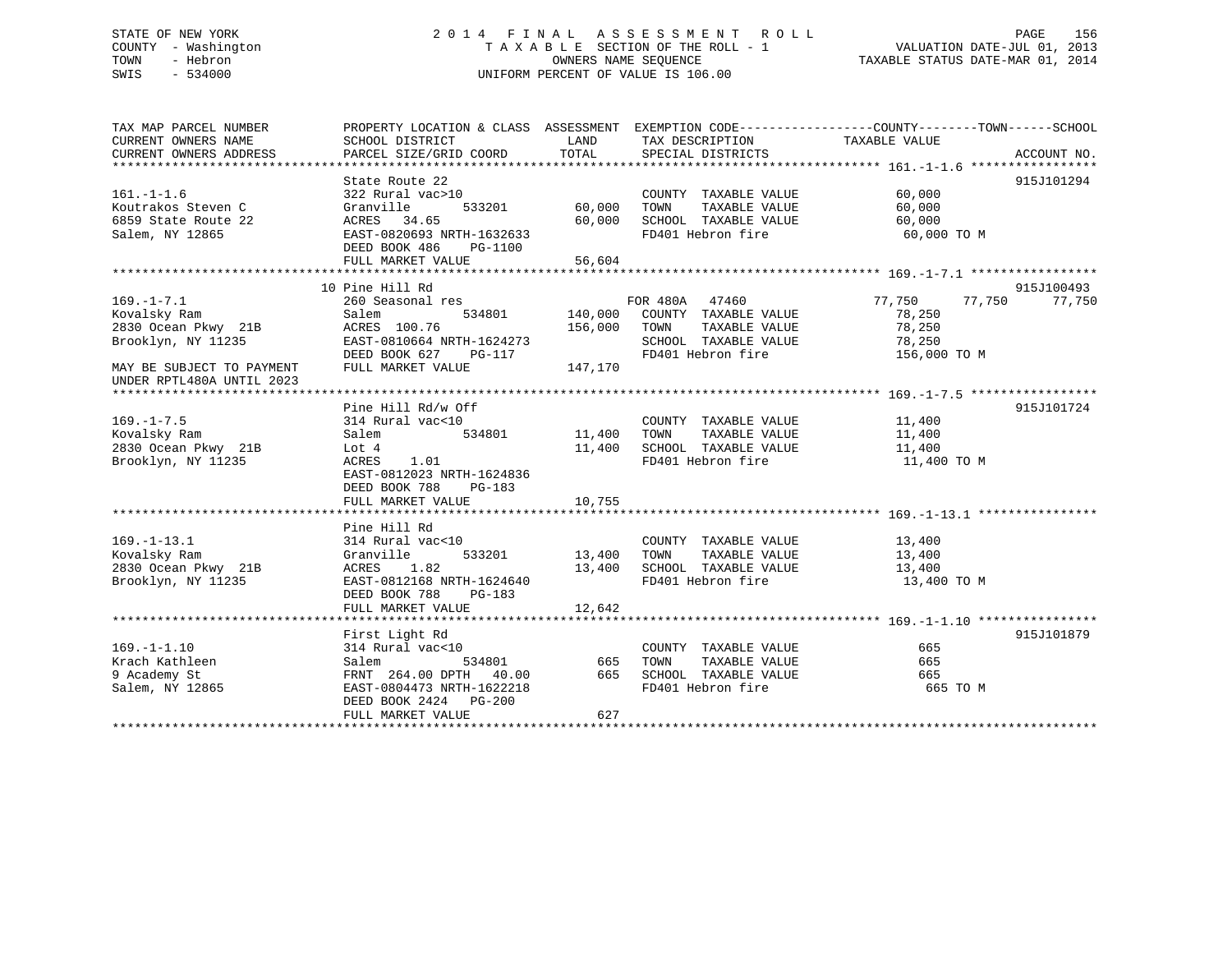## STATE OF NEW YORK 2 0 1 4 F I N A L A S S E S S M E N T R O L L PAGE 157 COUNTY - Washington T A X A B L E SECTION OF THE ROLL - 1 VALUATION DATE-JUL 01, 2013 TOWN - Hebron OWNERS NAME SEQUENCE TAXABLE STATUS DATE-MAR 01, 2014 SWIS - 534000 UNIFORM PERCENT OF VALUE IS 106.00

| TAX MAP PARCEL NUMBER<br>CURRENT OWNERS NAME<br>CURRENT OWNERS ADDRESS | SCHOOL DISTRICT<br>PARCEL SIZE/GRID COORD                                          | LAND<br>TAX DESCRIPTION<br>TOTAL<br>SPECIAL DISTRICTS                | PROPERTY LOCATION & CLASS ASSESSMENT EXEMPTION CODE---------------COUNTY-------TOWN------SCHOOL<br>TAXABLE VALUE<br>ACCOUNT NO. |
|------------------------------------------------------------------------|------------------------------------------------------------------------------------|----------------------------------------------------------------------|---------------------------------------------------------------------------------------------------------------------------------|
|                                                                        |                                                                                    |                                                                      |                                                                                                                                 |
|                                                                        | 6087 State Route 22                                                                |                                                                      | 915J101736                                                                                                                      |
| $185. - 1 - 7.2$                                                       | 240 Rural res                                                                      | STAR B<br>41854                                                      | $\overline{0}$<br>30,000<br>$\Omega$                                                                                            |
| Krieg William                                                          | Salem<br>534801                                                                    | 49,500 COUNTY TAXABLE VALUE                                          | 123,500                                                                                                                         |
| Krieg Paula                                                            |                                                                                    | 123,500 TOWN<br>TAXABLE VALUE                                        | 123,500<br>93,500                                                                                                               |
| 6087 State Route 22                                                    |                                                                                    | SCHOOL TAXABLE VALUE                                                 |                                                                                                                                 |
| Salem, NY 12865                                                        |                                                                                    | FD401 Hebron fire                                                    | 123,500 TO M                                                                                                                    |
|                                                                        | ACRES 10.00<br>EAST-0814050 NRTH-1604982<br>DEED BOOK 1876 PG-253<br>------- MALIE |                                                                      |                                                                                                                                 |
|                                                                        |                                                                                    |                                                                      |                                                                                                                                 |
|                                                                        | 7586 State Route 22                                                                |                                                                      | 915J100226                                                                                                                      |
| $153. - 1 - 5$                                                         | 242 Rurl res&rec                                                                   | COUNTY TAXABLE VALUE                                                 | 197,000                                                                                                                         |
| Kristensen Claire                                                      | Granville<br>533201                                                                | TAXABLE VALUE<br>185,300<br>TOWN                                     | 197,000                                                                                                                         |
| PO Box 119                                                             | ag commit 705/350                                                                  | 197,000<br>SCHOOL TAXABLE VALUE                                      | 197,000                                                                                                                         |
| Lanesboro, MA 01237                                                    | ACRES 58.40                                                                        | FD401 Hebron fire                                                    | 197,000 TO M                                                                                                                    |
|                                                                        | EAST-0820192 NRTH-1639521                                                          |                                                                      |                                                                                                                                 |
|                                                                        | DEED BOOK 2806 PG-82                                                               |                                                                      |                                                                                                                                 |
|                                                                        | FULL MARKET VALUE                                                                  | 185,849                                                              |                                                                                                                                 |
|                                                                        |                                                                                    |                                                                      |                                                                                                                                 |
|                                                                        |                                                                                    | 558 North Grimes Hill Rd 70 PCT OF VALUE USED FOR EXEMPTION PURPOSES | 915J101455                                                                                                                      |
| $153. - 1 - 12.5$                                                      | 210 1 Family Res                                                                   | VET COM CT 41131                                                     | 47,250<br>30,000<br>$\Omega$                                                                                                    |
| Krueger Daniel C<br>Krueger Leanne                                     | Granville                                                                          | 533201 113,100 STAR EN<br>41834                                      | $\Omega$<br>64,200<br>$\overline{0}$                                                                                            |
| Krueger Leanne                                                         | 953/287                                                                            | 270,000<br>COUNTY TAXABLE VALUE                                      | 222,750                                                                                                                         |
|                                                                        |                                                                                    | TAXABLE VALUE<br>TOWN                                                | 240,000                                                                                                                         |
| 558 North Grimes Hill Rd<br>Granville, NY 12832 EAST-0816673 N         | EAST-0816673 NRTH-1633176                                                          | SCHOOL TAXABLE VALUE                                                 | 205,800                                                                                                                         |
|                                                                        | DEED BOOK 3405 PG-39                                                               | CA008 Cons agri dst 8 270,000 TO M                                   |                                                                                                                                 |
| PRIOR OWNER ON 3/01/2014 FULL MARKET VALUE                             |                                                                                    | G-39 CA008 Cons agri dst 8<br>254,717 FD401 Hebron fire              | 270,000 TO M                                                                                                                    |
| Frost Floyd E                                                          |                                                                                    |                                                                      |                                                                                                                                 |
|                                                                        |                                                                                    |                                                                      |                                                                                                                                 |
|                                                                        | 672 North Grimes Hill Rd                                                           |                                                                      | 915J101334                                                                                                                      |
| $153.-1-10.1$                                                          | 312 Vac w/imprv                                                                    | STAR B<br>41854                                                      | $\overline{0}$<br>$\Omega$<br>30,000                                                                                            |
| Krueger Ralph                                                          | 533201<br>Granville                                                                | $56,500$ COUNTY TAXABLE VALUE                                        | 74,700                                                                                                                          |
| 672 North Grimes Hill Rd                                               | Ag Commit 705/57                                                                   | 74,700 TOWN<br>TAXABLE VALUE                                         | 74,700                                                                                                                          |
| Granville, NY 12832                                                    | ACRES 7.60                                                                         | SCHOOL TAXABLE VALUE                                                 | 44,700                                                                                                                          |
|                                                                        | EAST-0819084 NRTH-1634445                                                          | CA008 Cons agri dst 8 $74,700$ TO M                                  |                                                                                                                                 |
| MAY BE SUBJECT TO PAYMENT                                              | DEED BOOK 3028 PG-47                                                               | FD401 Hebron fire                                                    | 74,700 TO M                                                                                                                     |
| THAI BE SUBJECT TO PAYMENT<br>UNDER AGDIST LAW TIL 2016                | FULL MARKET VALUE                                                                  | 70,472                                                               |                                                                                                                                 |
|                                                                        |                                                                                    |                                                                      |                                                                                                                                 |
|                                                                        | 6268 State Route 22                                                                |                                                                      | 915J101748                                                                                                                      |
| $186. - 1 - 26$                                                        | 260 Seasonal res                                                                   | COUNTY TAXABLE VALUE                                                 | 65,000                                                                                                                          |
| Kucharik James                                                         | 534801<br>Salem                                                                    | 42,000<br>TAXABLE VALUE<br>TOWN                                      |                                                                                                                                 |
| Kucharik Diana                                                         | ACRES<br>5.03                                                                      | 65,000<br>SCHOOL TAXABLE VALUE                                       | 65,000                                                                                                                          |
| 557 Sica Ln                                                            | EAST-0816375 NRTH-1608709                                                          | FD401 Hebron fire                                                    | 65,000 TO M                                                                                                                     |
|                                                                        | Toms River, NJ 08753 DEED BOOK 2439 PG-232                                         |                                                                      |                                                                                                                                 |
|                                                                        | FULL MARKET VALUE                                                                  | 61,321                                                               |                                                                                                                                 |
|                                                                        |                                                                                    |                                                                      |                                                                                                                                 |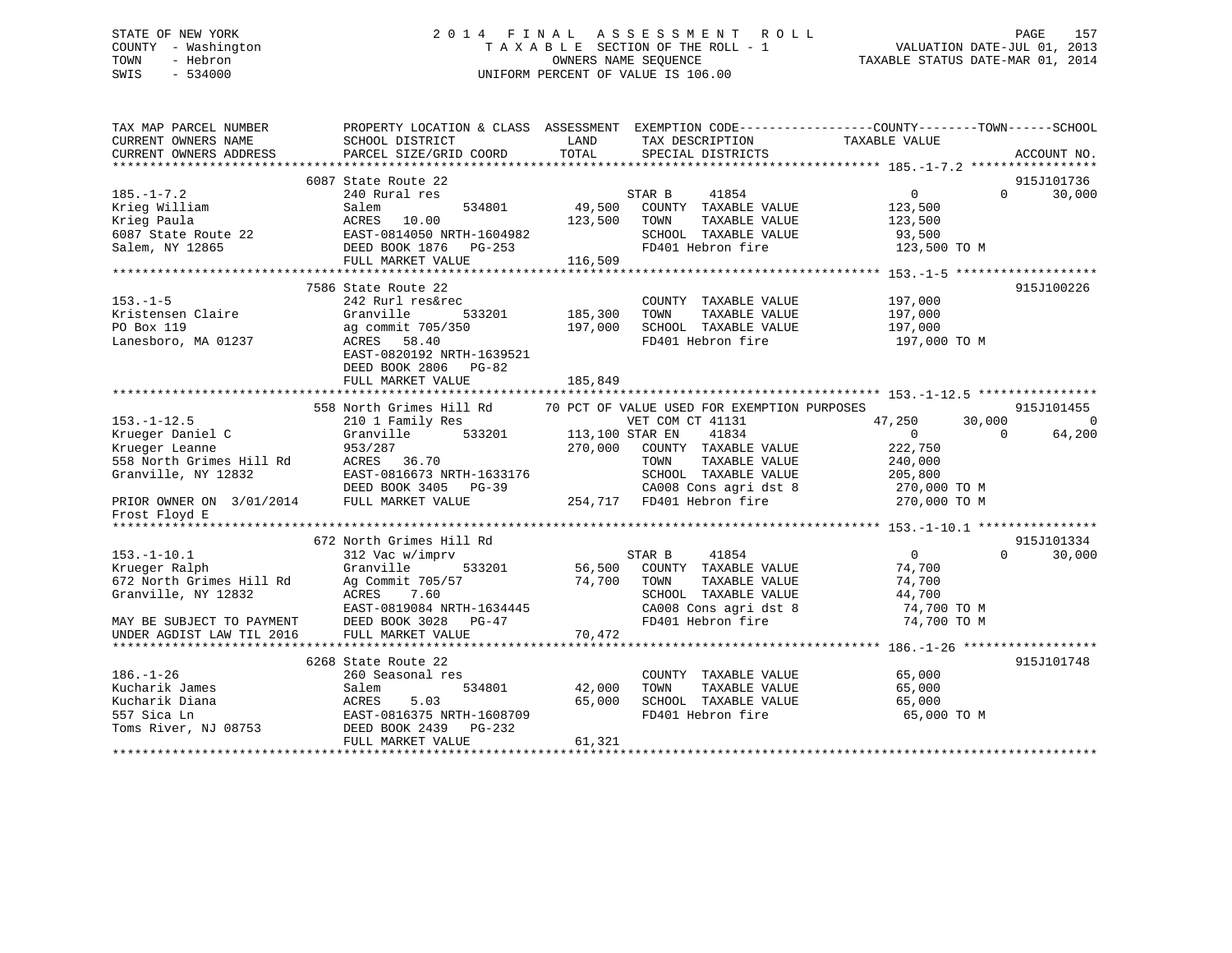## STATE OF NEW YORK 2 0 1 4 F I N A L A S S E S S M E N T R O L L PAGE 158 COUNTY - Washington T A X A B L E SECTION OF THE ROLL - 1 VALUATION DATE-JUL 01, 2013 TOWN - Hebron **CONNERS NAME SEQUENCE** TAXABLE STATUS DATE-MAR 01, 2014 SWIS - 534000 UNIFORM PERCENT OF VALUE IS 106.00

| TAX MAP PARCEL NUMBER  |                           |         |                           | PROPERTY LOCATION & CLASS ASSESSMENT EXEMPTION CODE----------------COUNTY-------TOWN------SCHOOL |             |
|------------------------|---------------------------|---------|---------------------------|--------------------------------------------------------------------------------------------------|-------------|
| CURRENT OWNERS NAME    | SCHOOL DISTRICT           | LAND    | TAX DESCRIPTION           | TAXABLE VALUE                                                                                    |             |
| CURRENT OWNERS ADDRESS | PARCEL SIZE/GRID COORD    | TOTAL   | SPECIAL DISTRICTS         |                                                                                                  | ACCOUNT NO. |
|                        |                           |         |                           |                                                                                                  |             |
|                        | 192 Tiplady Rd            |         |                           |                                                                                                  | 915J100366  |
| $177. - 1 - 48$        | 242 Rurl res&rec          |         | COUNTY TAXABLE VALUE      | 246,000                                                                                          |             |
| Kurz Paul F            | Salem<br>534801           | 172,500 | TOWN<br>TAXABLE VALUE     | 246,000                                                                                          |             |
| Kurz Eileen            | ACRES<br>52.00            | 246,000 | SCHOOL TAXABLE VALUE      | 246,000                                                                                          |             |
| 1339 Lakeside Dr       | EAST-0811152 NRTH-1609791 |         | FD401 Hebron fire         | 246,000 TO M                                                                                     |             |
| Wantagh, NY 11793      | DEED BOOK 442<br>PG-785   |         |                           |                                                                                                  |             |
|                        | FULL MARKET VALUE         | 232,075 |                           |                                                                                                  |             |
|                        |                           |         |                           |                                                                                                  |             |
|                        | Bromley Ln                |         |                           |                                                                                                  | 915J101367  |
| $178. - 1 - 24$        | 322 Rural vac>10          |         | COUNTY TAXABLE VALUE      | 30,000                                                                                           |             |
| Kurzynowski Michael    | 534801<br>Salem           | 30,000  | TOWN<br>TAXABLE VALUE     | 30,000                                                                                           |             |
| Kurzynowski Marueen    | Lot 9                     | 30,000  | SCHOOL TAXABLE VALUE      | 30,000                                                                                           |             |
| PO Box 1085            | ACRES 11.31               |         | FD401 Hebron fire         | 30,000 TO M                                                                                      |             |
| Ocean Gate, NJ 08740   | EAST-0821402 NRTH-1615092 |         |                           |                                                                                                  |             |
|                        | DEED BOOK 503<br>$PG-973$ |         |                           |                                                                                                  |             |
|                        | FULL MARKET VALUE         | 28,302  |                           |                                                                                                  |             |
|                        |                           |         |                           |                                                                                                  |             |
|                        | State Route 22            |         |                           |                                                                                                  | 915J100676  |
| $185. - 1 - 14.9$      | 314 Rural vac<10          |         | COUNTY TAXABLE VALUE      | 22,500                                                                                           |             |
| Kvinlaug Michelle L    | Salem<br>534801           | 22,500  | TAXABLE VALUE<br>TOWN     | 22,500                                                                                           |             |
| 156 Riley Hill Rd      | Thompson Sub/ 29#87 Lot 1 | 22,500  | SCHOOL TAXABLE VALUE      | 22,500                                                                                           |             |
| Salem, NY 12865        | 6.14<br>ACRES             |         | CA008 Cons agri dst 8     | 22,500 TO M                                                                                      |             |
|                        | EAST-0814767 NRTH-1604440 |         | FD401 Hebron fire         | 22,500 TO M                                                                                      |             |
|                        | DEED BOOK 2302 PG-34      |         |                           |                                                                                                  |             |
|                        | FULL MARKET VALUE         | 21,226  |                           |                                                                                                  |             |
|                        |                           |         |                           |                                                                                                  |             |
|                        | 268 Blossom Rd            |         |                           |                                                                                                  | 915J101680  |
| $186. - 1 - 3.4$       | 210 1 Family Res          |         | COUNTY TAXABLE VALUE      | 85,500                                                                                           |             |
| Lacasse Richard W Sr   | 534801<br>Salem           | 45,800  | TOWN<br>TAXABLE VALUE     | 85,500                                                                                           |             |
| Lacasse Betty Jane     | 7.52<br>ACRES             | 85,500  | SCHOOL TAXABLE VALUE      | 85,500                                                                                           |             |
| 20 Valley View Rd      | EAST-0820269 NRTH-1607450 |         | FD401 Hebron fire         | 85,500 TO M                                                                                      |             |
| Norfolk, CT 06058      | DEED BOOK 658<br>$PG-3$   |         |                           |                                                                                                  |             |
|                        | FULL MARKET VALUE         | 80,660  |                           |                                                                                                  |             |
|                        |                           |         |                           |                                                                                                  |             |
|                        | 232 Crosier Rd            |         |                           |                                                                                                  | A15J100445  |
| $167. - 1 - 17.1$      | 240 Rural res             |         | 41854<br>STAR B           | $\overline{0}$<br>$\Omega$                                                                       | 30,000      |
| Lack Stephen           | 534801<br>Salem           | 131,500 | COUNTY TAXABLE VALUE      | 210,500                                                                                          |             |
| Lack Lilly             | ACRES<br>13.10            | 210,500 | TOWN<br>TAXABLE VALUE     | 210,500                                                                                          |             |
| 232 Crosier Rd         | EAST-0791299 NRTH-1620624 |         | SCHOOL TAXABLE VALUE      | 180,500                                                                                          |             |
| Salem, NY 12865        | DEED BOOK 945<br>$PG-61$  |         | CA008 Cons agri dst 8     | 210,500 TO M                                                                                     |             |
|                        | FULL MARKET VALUE         |         | 198,585 FD401 Hebron fire | 210,500 TO M                                                                                     |             |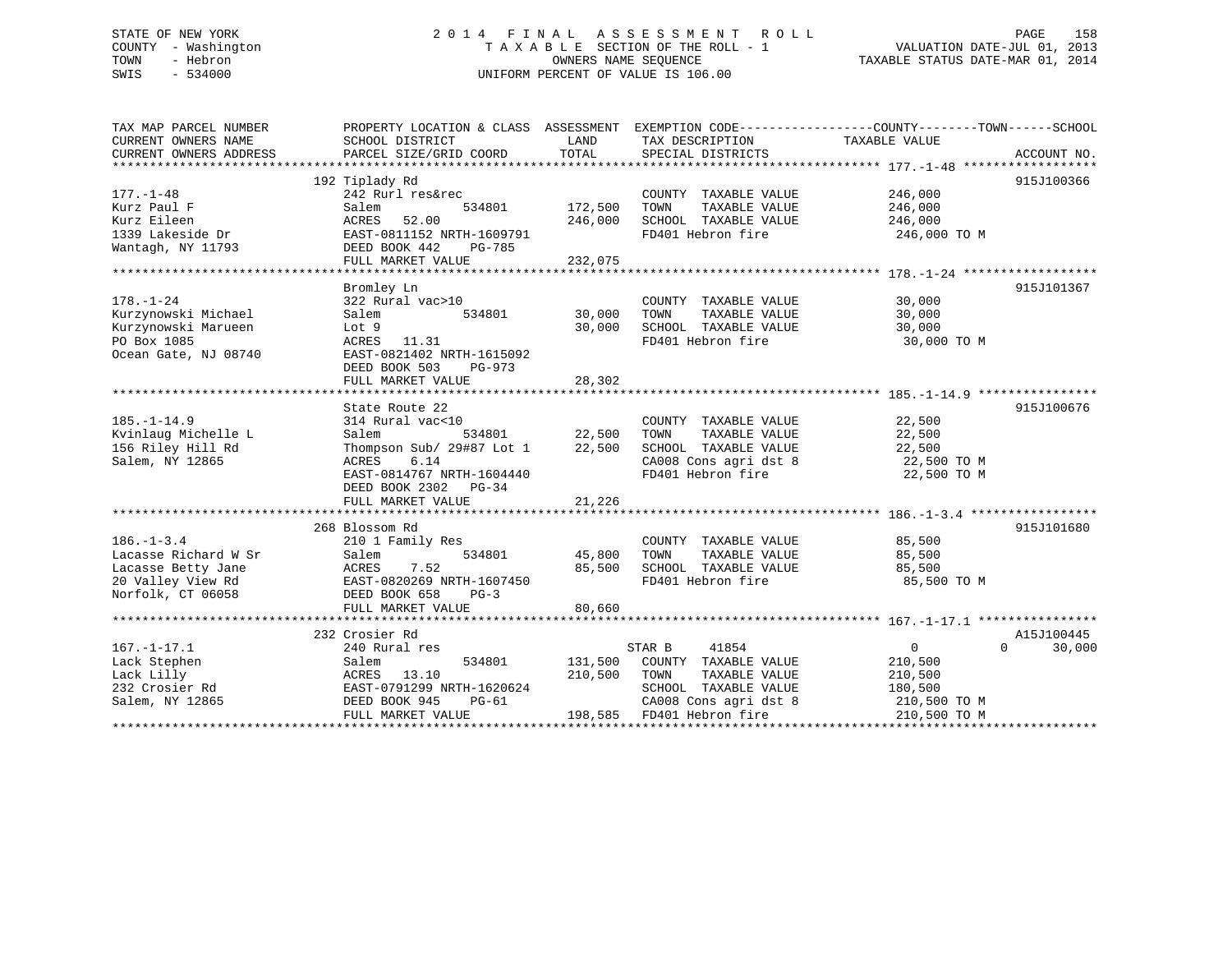## STATE OF NEW YORK 2 0 1 4 F I N A L A S S E S S M E N T R O L L PAGE 159 COUNTY - Washington T A X A B L E SECTION OF THE ROLL - 1 VALUATION DATE-JUL 01, 2013 TOWN - Hebron **CONNERS NAME SEQUENCE** TAXABLE STATUS DATE-MAR 01, 2014 SWIS - 534000 UNIFORM PERCENT OF VALUE IS 106.00

| TAX MAP PARCEL NUMBER<br>CURRENT OWNERS NAME<br>CURRENT OWNERS ADDRESS                                                           | SCHOOL DISTRICT<br>PARCEL SIZE/GRID COORD                                                                                                                                 | LAND<br>TOTAL                     | TAX DESCRIPTION TAXABLE VALUE<br>SPECIAL DISTRICTS                                                                                                              | PROPERTY LOCATION & CLASS ASSESSMENT EXEMPTION CODE---------------COUNTY-------TOWN------SCHOOL<br>ACCOUNT NO.             |
|----------------------------------------------------------------------------------------------------------------------------------|---------------------------------------------------------------------------------------------------------------------------------------------------------------------------|-----------------------------------|-----------------------------------------------------------------------------------------------------------------------------------------------------------------|----------------------------------------------------------------------------------------------------------------------------|
| $169. - 1 - 37.2$<br>Lacoste Ronald W<br>Lacoste Roberta M<br>66 Railroad Ave<br>West Pawlet, VT 05775 EAST-0810915 NRTH-1621824 | Pine Hill Rd/w Off<br>322 Rural vac>10<br>Granville<br>533201<br>Easement 614/38<br>ACRES 18.70<br>DEED BOOK 1758 PG-114                                                  | 13,300<br>13,300                  | COUNTY TAXABLE VALUE<br>TOWN<br>TAXABLE VALUE<br>SCHOOL TAXABLE VALUE 13,300<br>FD401 Hebron fire                                                               | 915J101045<br>13,300<br>13,300<br>13,300 TO M                                                                              |
|                                                                                                                                  |                                                                                                                                                                           |                                   |                                                                                                                                                                 |                                                                                                                            |
| $153. - 1 - 8$<br>Laflamme Virginia<br>90 Sawmill Rd<br>Granville, NY 12832                                                      | 90 Sawmill Rd<br>210 1 Family Res<br>533201 29,000 STAR EN<br>Granville<br>FRNT 225.00 DPTH 165.00 32,200 COUNTY TAXABLE VALUE<br>ACRES 0.85<br>EAST-0821103 NRTH-1637779 |                                   | AGED-CO/TN 41801<br>41834<br>TOWN<br>RTH-1637779 SCHOOL TAXABLE VALUE 0<br>PG-747 CA008 Cons agri dst 8 32,200 TO M<br>LUE 30,377 FD401 Hebron fire 32,200 TO M | 915J100186<br>16,100<br>16,100<br>$\overline{0}$<br>32,200<br>$\sim$ 0<br>$\overline{0}$<br>16,100<br>TAXABLE VALUE 16,100 |
|                                                                                                                                  | DEED BOOK 460                                                                                                                                                             |                                   |                                                                                                                                                                 |                                                                                                                            |
|                                                                                                                                  | FULL MARKET VALUE                                                                                                                                                         |                                   |                                                                                                                                                                 |                                                                                                                            |
| $168. - 1 - 1$                                                                                                                   | 257 Campbell Ln<br>312 Vac w/imprv                                                                                                                                        |                                   | COUNTY TAXABLE VALUE                                                                                                                                            | 915J100395<br>108,000                                                                                                      |
| Lahnston Jr Frank C Trustee Hartford 533801 99,000<br>16 Winter St<br>North Reading, MA 01864 ACRES 67.40                        | 75 Ad<br>EAST-0793646 NRTH-1624328<br>DEED BOOK 3352 PG-40<br>FULL MARKET VALUE                                                                                           | 108,000<br>101,887                | TAXABLE VALUE<br>TOWN<br>SCHOOL TAXABLE VALUE 108,000<br>CA008 Cons agri dst 8 108,000 TO M<br>FD401 Hebron fire 108,000 TO M                                   | 108,000                                                                                                                    |
|                                                                                                                                  |                                                                                                                                                                           |                                   |                                                                                                                                                                 |                                                                                                                            |
| $168. - 1 - 2.1$<br>Lahnston Jr Frank C Trustee Hartford<br>16 Winter St<br>16 Winter St<br>North Reading, MA 01864              | 257 Campbell Ln<br>314 Rural vac<10<br>533801<br>ACRES 6.00<br>EAST-0793542 NRTH-1623217<br>DEED BOOK 3352 PG-40<br>FULL MARKET VALUE                                     | 21,400<br>21,400<br>20,189        | COUNTY TAXABLE VALUE 21,400<br>TOWN<br>TAXABLE VALUE<br>SCHOOL TAXABLE VALUE 21,400<br>CA008 Cons agri dst 8<br>FD401 Hebron fire                               | 915J101346<br>21,400<br>21,400 TO M<br>21,400 TO M                                                                         |
|                                                                                                                                  |                                                                                                                                                                           |                                   |                                                                                                                                                                 |                                                                                                                            |
| $168. - 1 - 2.2$<br>Lahnston Jr Frank C Trustee<br>16 Winter St<br>North Reading, MA 01864                                       | Campbell Ln/n Off<br>322 Rural vac>10<br>Hartford<br>ACRES 61.49<br>EAST-0795159 NRTH-1625959<br>DEED BOOK 3352 PG-40<br>FULL MARKET VALUE                                | 533801 44,000<br>44,000<br>41,509 | COUNTY TAXABLE VALUE<br>TAXABLE VALUE<br>TOWN<br>SCHOOL TAXABLE VALUE 44,000<br>CA008 Cons agri dst 8<br>FD401 Hebron fire                                      | 44,000<br>44,000<br>44,000 TO M<br>44,000 TO M                                                                             |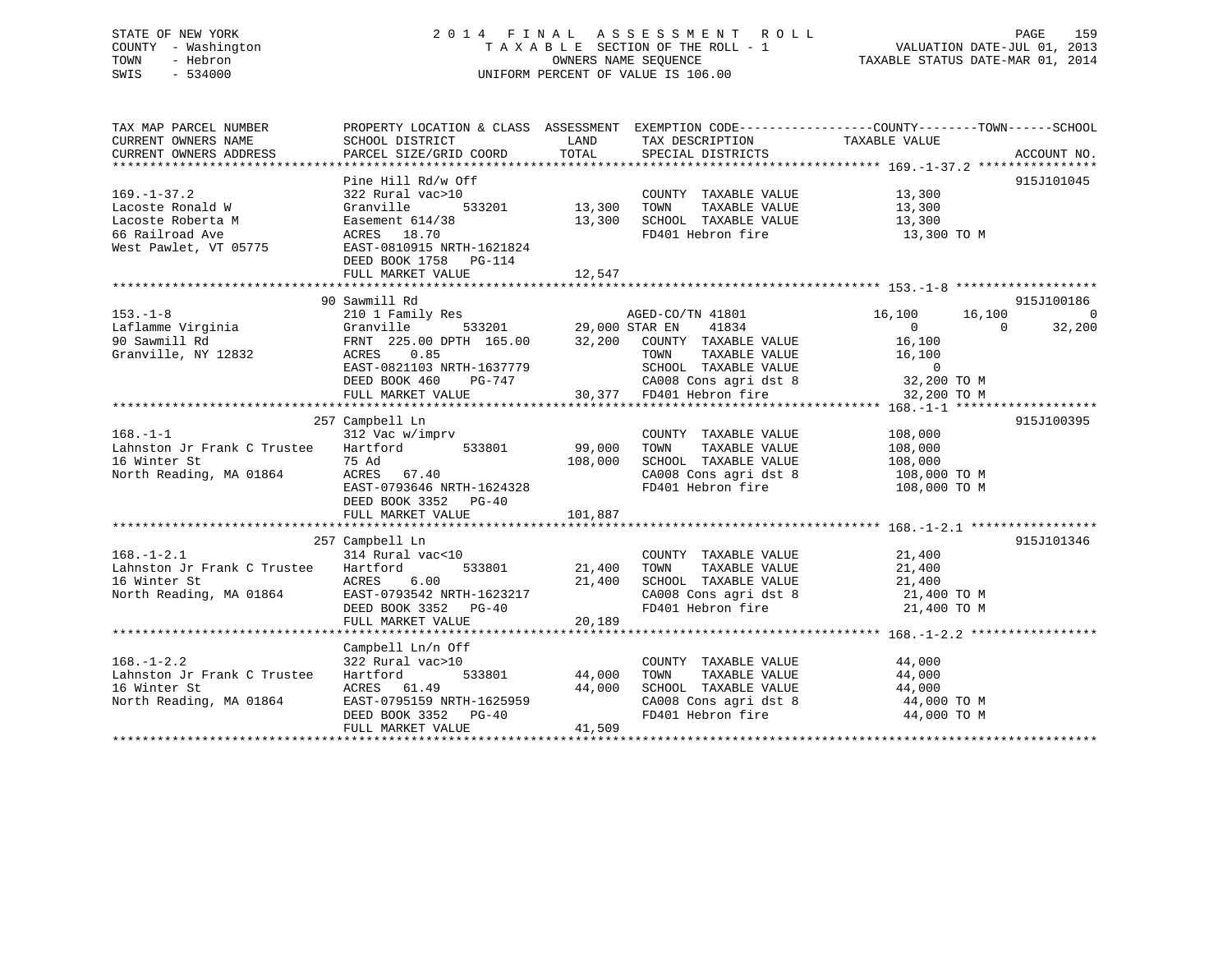## STATE OF NEW YORK 2 0 1 4 F I N A L A S S E S S M E N T R O L L PAGE 160 COUNTY - Washington T A X A B L E SECTION OF THE ROLL - 1 VALUATION DATE-JUL 01, 2013 TOWN - Hebron OWNERS NAME SEQUENCE TAXABLE STATUS DATE-MAR 01, 2014 SWIS - 534000 UNIFORM PERCENT OF VALUE IS 106.00

| TAX MAP PARCEL NUMBER<br>CURRENT OWNERS NAME | PROPERTY LOCATION & CLASS ASSESSMENT<br>SCHOOL DISTRICT | LAND    | TAX DESCRIPTION                             | EXEMPTION CODE-----------------COUNTY-------TOWN------SCHOOL<br>TAXABLE VALUE |                |
|----------------------------------------------|---------------------------------------------------------|---------|---------------------------------------------|-------------------------------------------------------------------------------|----------------|
| CURRENT OWNERS ADDRESS                       | PARCEL SIZE/GRID COORD                                  | TOTAL   | SPECIAL DISTRICTS                           |                                                                               | ACCOUNT NO.    |
|                                              |                                                         |         |                                             |                                                                               |                |
|                                              | 2304 County Route 31                                    |         |                                             |                                                                               |                |
| $144. - 1 - 21.5$                            | 210 1 Family Res                                        |         | 41854<br>STAR B                             | $\Omega$<br>$\Omega$                                                          | 30,000         |
| Laidlaw Jeffrey P                            | Granville<br>533201                                     | 50,900  | COUNTY TAXABLE VALUE                        | 133,000                                                                       |                |
| Laidlaw Elizabeth M                          | ACRES<br>1.18                                           | 133,000 | TAXABLE VALUE<br>TOWN                       | 133,000                                                                       |                |
| 2304 County Route 31                         | EAST-0822378 NRTH-1647215                               |         | SCHOOL TAXABLE VALUE                        | 103,000                                                                       |                |
| Granville, NY 12832                          | DEED BOOK 919<br>PG-184                                 |         | FD401 Hebron fire                           | 133,000 TO M                                                                  |                |
|                                              | FULL MARKET VALUE                                       | 125,472 |                                             |                                                                               |                |
|                                              |                                                         |         |                                             |                                                                               |                |
|                                              | 306 Little Burch Hill Rd                                |         |                                             |                                                                               | 915J100706     |
| $151. - 1 - 14$                              | 270 Mfg housing                                         |         | STAR B<br>41854                             | $\Omega$<br>$\Omega$                                                          | 30,000         |
| Langley Richard T                            | 533201<br>Granville                                     | 255,400 | COUNTY TAXABLE VALUE                        | 262,000                                                                       |                |
| Langley Tammy C                              | ACRES 104.30                                            | 262,000 | TOWN<br>TAXABLE VALUE                       | 262,000                                                                       |                |
|                                              | 306 Little Burch Hill Rd EAST-0801519 NRTH-1634365      |         | SCHOOL TAXABLE VALUE                        | 232,000                                                                       |                |
| Granville, NY 12832                          | DEED BOOK 866<br>$PG-23$                                |         | FD401 Hebron fire                           | 262,000 TO M                                                                  |                |
|                                              | FULL MARKET VALUE                                       | 247,170 |                                             |                                                                               |                |
|                                              |                                                         |         |                                             |                                                                               |                |
|                                              | 4018 County Route 30                                    |         |                                             |                                                                               | 915J101671     |
| $167. - 1 - 33.3$                            | 240 Rural res                                           |         | STAR B<br>41854                             | $\overline{0}$<br>$\Omega$                                                    | 30,000         |
| Langworthy Scott                             | 534801<br>Salem                                         | 51,800  | COUNTY TAXABLE VALUE                        | 128,000                                                                       |                |
| Langworthy Amy                               | Lot F                                                   | 128,000 | TAXABLE VALUE<br>TOWN                       | 128,000                                                                       |                |
| 4018 County Route 30                         | ACRES<br>14.84 BANK<br>999                              |         | SCHOOL TAXABLE VALUE                        | 98,000                                                                        |                |
| Salem, NY 12865                              | EAST-0788757 NRTH-1622721                               |         | FD401 Hebron fire                           | 128,000 TO M                                                                  |                |
|                                              | DEED BOOK 840<br>$PG-305$                               |         |                                             |                                                                               |                |
|                                              | FULL MARKET VALUE                                       | 120,755 |                                             |                                                                               |                |
|                                              |                                                         |         |                                             |                                                                               |                |
|                                              | 6604 State Route 22                                     |         | 95 PCT OF VALUE USED FOR EXEMPTION PURPOSES |                                                                               | 915J100497     |
| $170. - 1 - 12$                              | 242 Rurl res&rec                                        |         | VET WAR CT 41121                            | 17,285<br>17,285                                                              | $\overline{0}$ |
| Lapham Stephen G                             | Salem<br>534801                                         |         | 41834<br>52,500 STAR EN                     | $\Omega$<br>$\Omega$                                                          | 64,200         |
| Lapham Bonnie                                | ACRES 12.00                                             |         | 121,300 COUNTY TAXABLE VALUE                | 104,015                                                                       |                |
| 6604 State Route 22                          | EAST-0815585 NRTH-1616870                               |         | TAXABLE VALUE<br>TOWN                       | 104,015                                                                       |                |
| Salem, NY 12865                              | DEED BOOK 1684 PG-226                                   |         | SCHOOL TAXABLE VALUE                        | 57,100                                                                        |                |
|                                              | FULL MARKET VALUE                                       |         | 114,434 CA008 Cons agri dst 8               | 121,300 TO M                                                                  |                |
|                                              |                                                         |         | FD401 Hebron fire                           | 121,300 TO M                                                                  |                |
|                                              |                                                         |         |                                             |                                                                               |                |
|                                              | 2381 County Route 31                                    |         |                                             |                                                                               | 915J100613     |
| $144. - 1 - 17$                              | 312 Vac w/imprv                                         |         | COUNTY TAXABLE VALUE                        | 11,000                                                                        |                |
| LaPlante Edward Jr                           | Granville<br>533201                                     | 10,000  | TAXABLE VALUE<br>TOWN                       | 11,000                                                                        |                |
| LaPlante James                               | FRNT 175.00 DPTH 153.00                                 | 11,000  | SCHOOL TAXABLE VALUE                        | 11,000                                                                        |                |
| 2002 River View Rd                           | ACRES<br>0.61                                           |         | FD401 Hebron fire                           | 11,000 TO M                                                                   |                |
| Green Island, NY 12183                       | EAST-0823580 NRTH-1648951                               |         |                                             |                                                                               |                |
|                                              | DEED BOOK 3360<br>$PG-37$                               |         |                                             |                                                                               |                |
|                                              | FULL MARKET VALUE                                       | 10,377  |                                             |                                                                               |                |
|                                              |                                                         |         |                                             |                                                                               |                |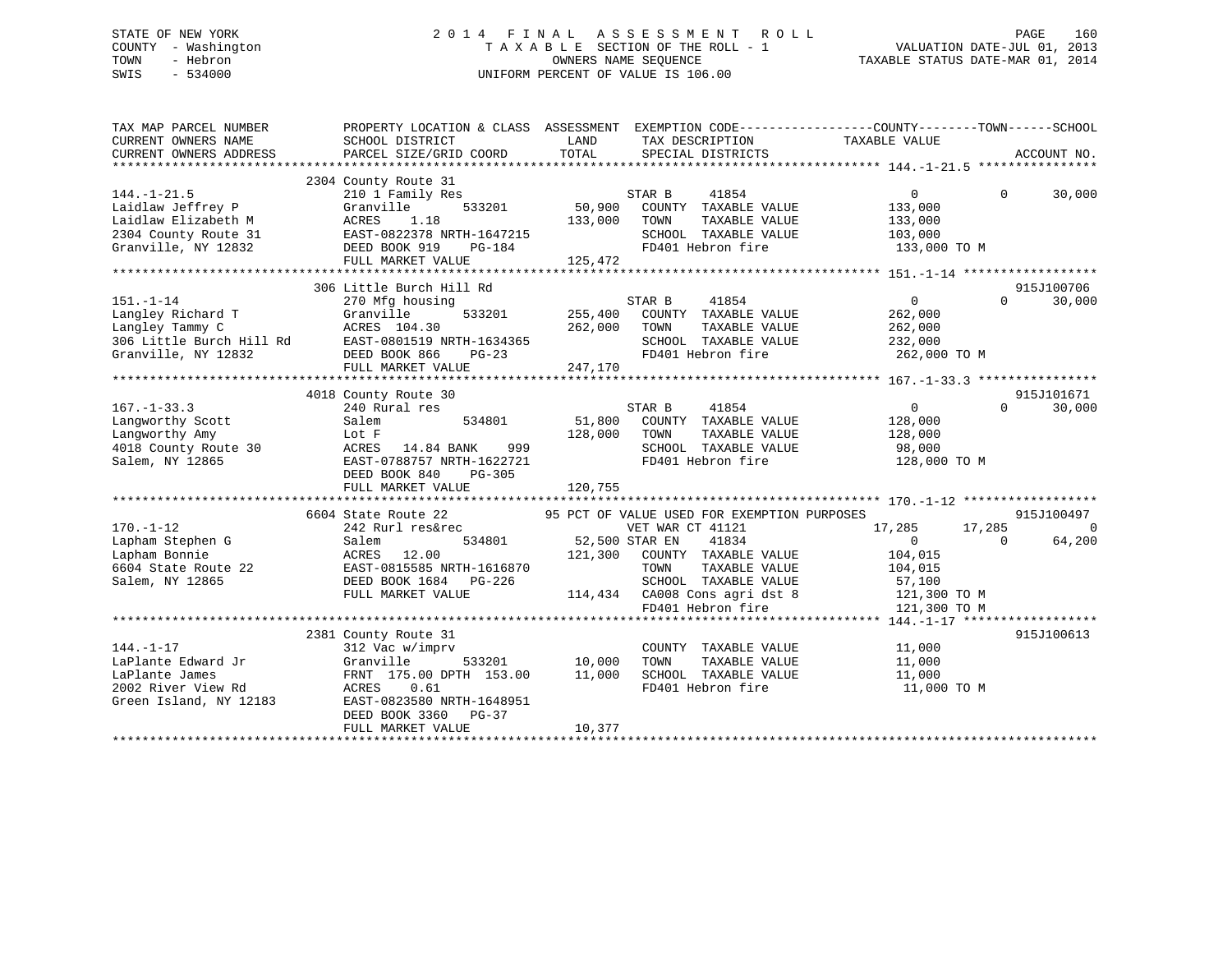## STATE OF NEW YORK 2 0 1 4 F I N A L A S S E S S M E N T R O L L PAGE 161 COUNTY - Washington T A X A B L E SECTION OF THE ROLL - 1 VALUATION DATE-JUL 01, 2013 TOWN - Hebron OWNERS NAME SEQUENCE TAXABLE STATUS DATE-MAR 01, 2014 SWIS - 534000 UNIFORM PERCENT OF VALUE IS 106.00

| TAX MAP PARCEL NUMBER   |                                                                                                  |         |                                                                 | PROPERTY LOCATION & CLASS ASSESSMENT EXEMPTION CODE---------------COUNTY-------TOWN-----SCHOOL |                |
|-------------------------|--------------------------------------------------------------------------------------------------|---------|-----------------------------------------------------------------|------------------------------------------------------------------------------------------------|----------------|
| CURRENT OWNERS NAME     | SCHOOL DISTRICT                                                                                  | LAND    | TAX DESCRIPTION                                                 | TAXABLE VALUE                                                                                  |                |
| CURRENT OWNERS ADDRESS  | PARCEL SIZE/GRID COORD                                                                           | TOTAL   | SPECIAL DISTRICTS                                               |                                                                                                | ACCOUNT NO.    |
|                         |                                                                                                  |         |                                                                 |                                                                                                |                |
|                         | County Route 31                                                                                  |         |                                                                 |                                                                                                |                |
| $144. - 1 - 19.1$       | 314 Rural vac<10                                                                                 |         | COUNTY TAXABLE VALUE                                            | 570                                                                                            |                |
| LaPlante Edward Jr      | 533201<br>Granville                                                                              | 570     | TAXABLE VALUE<br>TOWN                                           | 570                                                                                            |                |
| LaPlante James          | FRNT 88.00 DPTH 60.00                                                                            | 570     | SCHOOL TAXABLE VALUE                                            | 570                                                                                            |                |
| 2002 River View Rd      | EAST-0823677 NRTH-1648871                                                                        |         | FD401 Hebron fire                                               | 570 TO M                                                                                       |                |
| Green Island, NY 12183  | DEED BOOK 3360 PG-37                                                                             |         |                                                                 |                                                                                                |                |
|                         | FULL MARKET VALUE                                                                                | 538     |                                                                 |                                                                                                |                |
|                         |                                                                                                  |         |                                                                 |                                                                                                |                |
|                         | 14 Liebig Rd                                                                                     |         | 89 PCT OF VALUE USED FOR EXEMPTION PURPOSES                     |                                                                                                | 915J100360     |
| $152. - 1 - 5$          |                                                                                                  |         | VET COM CT 41131                                                | 50,000<br>30,000                                                                               | $\overline{0}$ |
| Laplante Glenn R        |                                                                                                  |         | 533201 79,400 VET DIS CT 41141                                  | 52,532<br>52,532                                                                               | $\overline{0}$ |
| Laplante Andrea J       | --- 1 ramlly Res<br>Granville 533201<br>ACRES 8.76<br>EAST-0805503 NRTH-1638274<br>DEED BOOK 474 |         | $CT$ 41141<br>41834<br>236,100 STAR EN                          | $\overline{0}$<br>$\overline{0}$                                                               | 64,200         |
| 14 Liebig Rd            |                                                                                                  |         | COUNTY TAXABLE VALUE                                            | 133,568                                                                                        |                |
|                         |                                                                                                  |         |                                                                 |                                                                                                |                |
| Granville, NY 12832     |                                                                                                  |         | TAXABLE VALUE<br>TOWN<br>$222,736$ SCHOOL TAXABLE VALUE 171,900 | 153,568                                                                                        |                |
|                         | FULL MARKET VALUE                                                                                |         |                                                                 |                                                                                                |                |
|                         |                                                                                                  |         | FD401 Hebron fire                                               | 236,100 TO M                                                                                   |                |
|                         |                                                                                                  |         |                                                                 |                                                                                                |                |
|                         | 188 Halls Pond Rd                                                                                |         |                                                                 |                                                                                                | 915J101377     |
| $167. - 1 - 8$          | 240 Rural res                                                                                    |         | COUNTY TAXABLE VALUE                                            | 278,000                                                                                        |                |
| LaPoint Luke            | Hartford<br>533801                                                                               | 140,700 | TOWN<br>TAXABLE VALUE                                           | 278,000                                                                                        |                |
| 188 Halls Pond Rd       | ACRES 44.20                                                                                      | 278,000 | SCHOOL TAXABLE VALUE                                            | 278,000                                                                                        |                |
| Salem, NY 12865         | EAST-0792660 NRTH-1625040                                                                        |         | FD401 Hebron fire                                               | 278,000 TO M                                                                                   |                |
|                         | DEED BOOK 3308<br>$PG-233$                                                                       |         |                                                                 |                                                                                                |                |
|                         | FULL MARKET VALUE                                                                                | 262,264 |                                                                 |                                                                                                |                |
|                         |                                                                                                  |         |                                                                 |                                                                                                |                |
|                         | 4341 County Route 30                                                                             |         |                                                                 |                                                                                                |                |
| $158. - 1 - 2.6$        | 240 Rural res                                                                                    |         | COUNTY TAXABLE VALUE                                            | 234,000                                                                                        |                |
| LaPolla Douglas         | 533801<br>Hartford                                                                               | 118,500 | TOWN<br>TAXABLE VALUE                                           | 234,000                                                                                        |                |
|                         |                                                                                                  |         |                                                                 |                                                                                                |                |
| Surre Denise            | lot 1                                                                                            | 234,000 | SCHOOL TAXABLE VALUE<br>CA008 Cons agri dst 8 234,000 TO M      | 234,000                                                                                        |                |
| 148 Sunset Hill Rd      | ACRES<br>25.00                                                                                   |         |                                                                 |                                                                                                |                |
| Putnam Valley, NY 10579 | EAST-0784221 NRTH-1629211                                                                        |         | FD401 Hebron fire                                               | 234,000 TO M                                                                                   |                |
|                         | DEED BOOK 2213<br>PG-135                                                                         |         |                                                                 |                                                                                                |                |
|                         | FULL MARKET VALUE                                                                                | 220,755 |                                                                 |                                                                                                |                |
|                         |                                                                                                  |         |                                                                 |                                                                                                |                |
|                         | 32 Rykowski Ln                                                                                   |         |                                                                 |                                                                                                | 915J101103     |
| $161 - 2 - 3.2$         | 242 Rurl res&rec                                                                                 |         | COUNTY TAXABLE VALUE                                            | 254,500                                                                                        |                |
| Larico Benje            | Granville<br>533201                                                                              | 104,500 | TOWN<br>TAXABLE VALUE                                           | 254,500                                                                                        |                |
| 358 Broadway            | 455/594                                                                                          | 254,500 | SCHOOL TAXABLE VALUE                                            | 254,500                                                                                        |                |
| New York, NY 10013      | ACRES 47.60                                                                                      |         | FD401 Hebron fire                                               | 254,500 TO M                                                                                   |                |
|                         | EAST-0820355 NRTH-1626727                                                                        |         |                                                                 |                                                                                                |                |
|                         | DEED BOOK 497<br>PG-397                                                                          |         |                                                                 |                                                                                                |                |
|                         | FULL MARKET VALUE                                                                                | 240,094 |                                                                 |                                                                                                |                |
|                         |                                                                                                  |         |                                                                 |                                                                                                |                |
|                         |                                                                                                  |         |                                                                 |                                                                                                |                |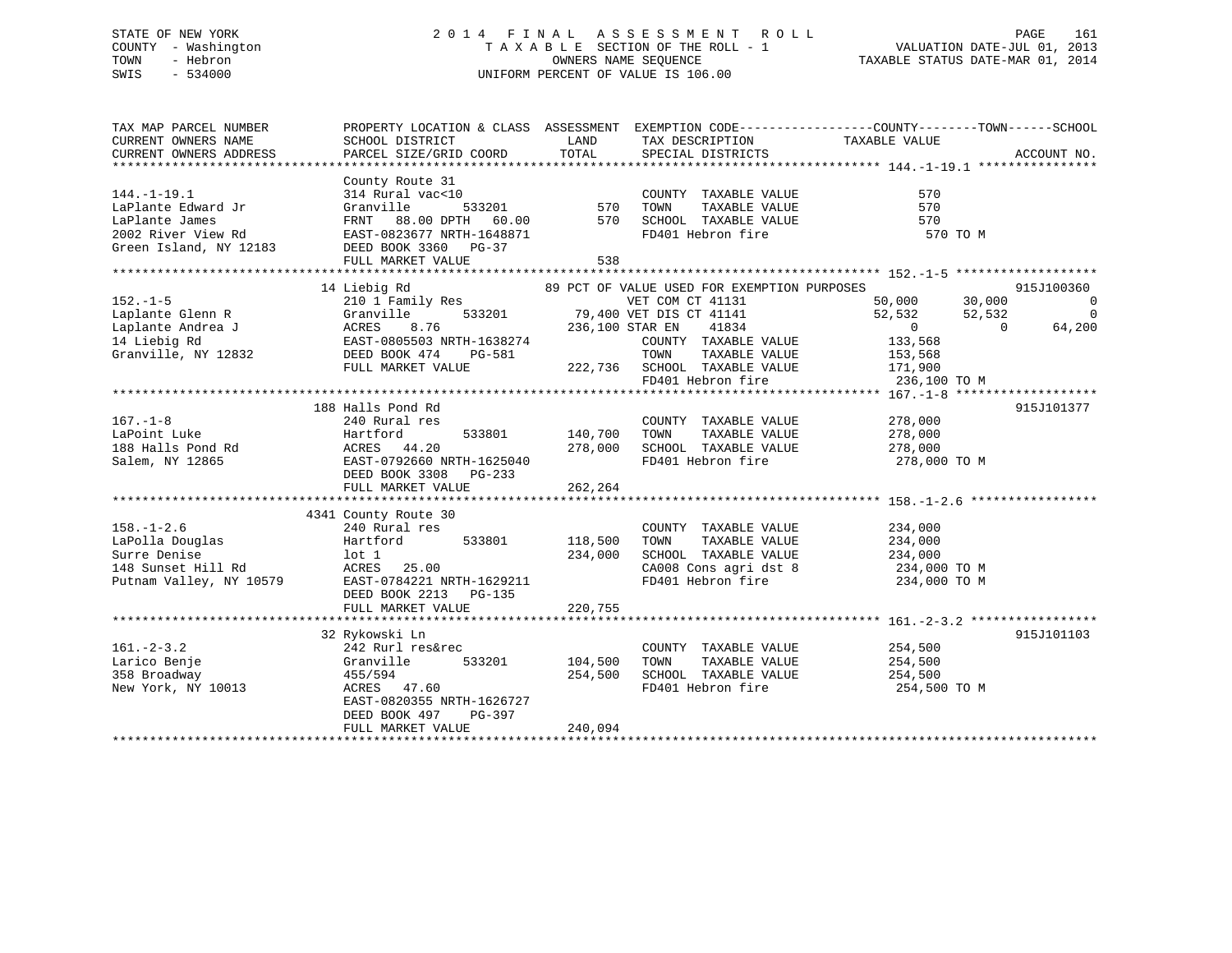## STATE OF NEW YORK 2 0 1 4 F I N A L A S S E S S M E N T R O L L PAGE 162 COUNTY - Washington T A X A B L E SECTION OF THE ROLL - 1 VALUATION DATE-JUL 01, 2013 TOWN - Hebron **CONNERS NAME SEQUENCE** TAXABLE STATUS DATE-MAR 01, 2014 SWIS - 534000 UNIFORM PERCENT OF VALUE IS 106.00

| TAX MAP PARCEL NUMBER<br>CURRENT OWNERS NAME<br>CURRENT OWNERS ADDRESS<br>********************* | SCHOOL DISTRICT<br>PARCEL SIZE/GRID COORD                                                                                                                                                | LAND<br>TOTAL                 | TAX DESCRIPTION<br>SPECIAL DISTRICTS                                                                          | PROPERTY LOCATION & CLASS ASSESSMENT EXEMPTION CODE----------------COUNTY-------TOWN-----SCHOOL<br>TAXABLE VALUE<br>ACCOUNT NO. |
|-------------------------------------------------------------------------------------------------|------------------------------------------------------------------------------------------------------------------------------------------------------------------------------------------|-------------------------------|---------------------------------------------------------------------------------------------------------------|---------------------------------------------------------------------------------------------------------------------------------|
| $176. - 1 - 11$<br>Larregui William LE<br>Harvin Vanessa<br>5 Dunbar St<br>Amityville, NY 11701 | 185 Middle Rd<br>242 Rurl res&rec<br>Salem<br>534801<br>23.30<br>ACRES<br>EAST-0804014 NRTH-1615741<br>DEED BOOK 857<br>$PG-61$<br>FULL MARKET VALUE                                     | 115,100<br>189,500<br>178,774 | COUNTY TAXABLE VALUE<br>TOWN<br>TAXABLE VALUE<br>SCHOOL TAXABLE VALUE<br>FD401 Hebron fire                    | 915J100371<br>189,500<br>189,500<br>189,500<br>189,500 TO M                                                                     |
| $144. - 1 - 37.5$<br>Larson Frederick A<br>Larson Loretta M<br>Box 32<br>Wells, VT 05774        | East Green Pond Way<br>314 Rural vac<10<br>533201<br>Granville<br>5.07<br>ACRES<br>EAST-0817563 NRTH-1642534<br>DEED BOOK 524<br><b>PG-150</b><br>FULL MARKET VALUE                      | 31,000<br>31,000<br>29,245    | COUNTY TAXABLE VALUE<br>TOWN<br>TAXABLE VALUE<br>SCHOOL TAXABLE VALUE<br>FD401 Hebron fire                    | 915J101449<br>31,000<br>31,000<br>31,000<br>31,000 TO M                                                                         |
| $151. - 1 - 22.8$<br>Lathrop Polly A<br>78 Farm Way<br>Fort Edward, NY 12828                    | Little Burch Hill Rd<br>314 Rural vac<10<br>Hartford<br>533801<br>8.80<br>ACRES<br>EAST-0799949 NRTH-1635221<br>DEED BOOK 3200 PG-26<br>FULL MARKET VALUE                                | 56,500<br>56,500<br>53,302    | COUNTY TAXABLE VALUE<br>TOWN<br>TAXABLE VALUE<br>SCHOOL TAXABLE VALUE<br>FD401 Hebron fire                    | 56,500<br>56,500<br>56,500<br>56,500 TO M                                                                                       |
| $177. - 1 - 3.3$<br>Lathrop Raymond Jr<br>106 Middle Rd<br>Salem, NY 12865                      | **************************<br>106 Middle Rd<br>210 1 Family Res<br>534801<br>Salem<br>ACRES<br>1.40<br>EAST-0804941 NRTH-1615210<br>DEED BOOK 655<br>PG-186<br>FULL MARKET VALUE         | 33,000<br>149,000<br>140,566  | 41854<br>STAR B<br>COUNTY TAXABLE VALUE<br>TOWN<br>TAXABLE VALUE<br>SCHOOL TAXABLE VALUE<br>FD401 Hebron fire | 915J101607<br>$\overline{\mathbf{0}}$<br>$\Omega$<br>30,000<br>149,000<br>149,000<br>119,000<br>149,000 TO M                    |
| $177. - 1 - 33.1$<br>Leaman Steven E<br>795 Chamberlin Mills Rd<br>Salem, NY 12865-9618         | ***********************<br>795 Chamberlin Mills Rd<br>210 1 Family Res<br>534801<br>Salem<br>3.00<br>ACRES<br>EAST-0806013 NRTH-1613297<br>DEED BOOK 811<br>$PG-90$<br>FULL MARKET VALUE | 37,000<br>167,000<br>157,547  | 41854<br>STAR B<br>COUNTY TAXABLE VALUE<br>TOWN<br>TAXABLE VALUE<br>SCHOOL TAXABLE VALUE<br>FD401 Hebron fire | 915J101542<br>$\overline{0}$<br>$\Omega$<br>30,000<br>167,000<br>167,000<br>137,000<br>167,000 TO M                             |
| $177. - 1 - 42.2$<br>Leaman Steven E<br>795 Chamberlin Mills Rd<br>Salem, NY 12865              | Chamberlin Mills Rd<br>314 Rural vac<10<br>Salem<br>534801<br>FRNT 230.00 DPTH 120.00<br>0.63<br>ACRES<br>EAST-0806160 NRTH-1612772<br>DEED BOOK 811<br>$PG-90$<br>FULL MARKET VALUE     | 6,460<br>6,460<br>6,094       | COUNTY TAXABLE VALUE<br>TOWN<br>TAXABLE VALUE<br>SCHOOL TAXABLE VALUE<br>FD401 Hebron fire                    | 915J101611<br>6,460<br>6,460<br>6,460<br>6,460 ТО М                                                                             |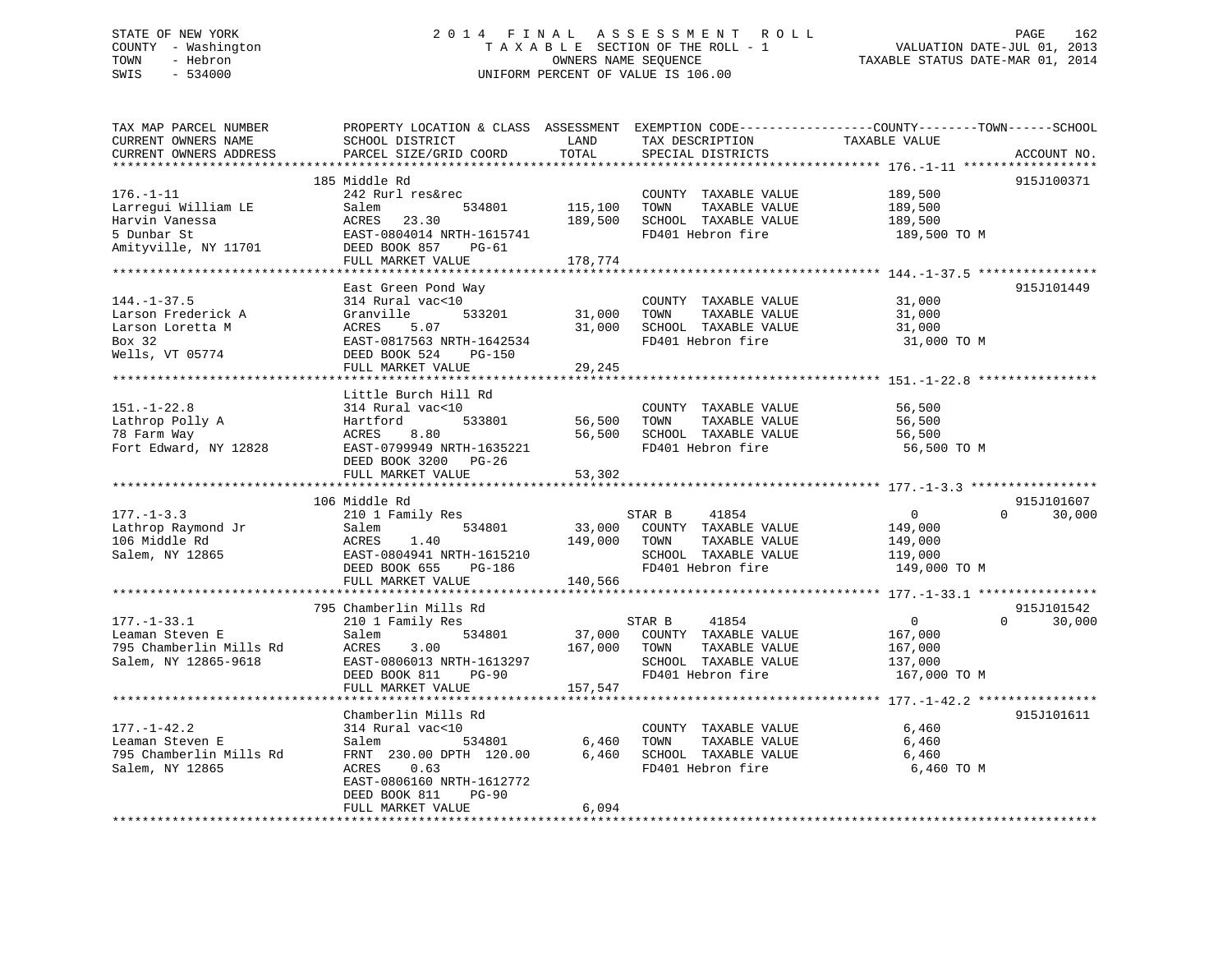## STATE OF NEW YORK 2 0 1 4 F I N A L A S S E S S M E N T R O L L PAGE 163 COUNTY - Washington T A X A B L E SECTION OF THE ROLL - 1 VALUATION DATE-JUL 01, 2013 TOWN - Hebron **CONNERS NAME SEQUENCE** TAXABLE STATUS DATE-MAR 01, 2014 SWIS - 534000 UNIFORM PERCENT OF VALUE IS 106.00

| TAX MAP PARCEL NUMBER<br>CURRENT OWNERS NAME | PROPERTY LOCATION & CLASS ASSESSMENT EXEMPTION CODE---------------COUNTY-------TOWN------SCHOOL<br>SCHOOL DISTRICT | LAND               | TAX DESCRIPTION                               | TAXABLE VALUE         |                    |
|----------------------------------------------|--------------------------------------------------------------------------------------------------------------------|--------------------|-----------------------------------------------|-----------------------|--------------------|
| CURRENT OWNERS ADDRESS                       | PARCEL SIZE/GRID COORD                                                                                             | TOTAL              | SPECIAL DISTRICTS                             |                       | ACCOUNT NO.        |
|                                              | Halls Pond Rd                                                                                                      |                    |                                               |                       | 915J101559         |
| $158. - 1 - 25$                              | 322 Rural vac>10                                                                                                   |                    | FOR 480A 47460                                | 184,000<br>184,000    | 184,000            |
| Leather Geoffrey T<br>7 Avenue D             | 533801<br>Hartford<br>Forest Tax 3272/41                                                                           | 230,000<br>230,000 | COUNTY TAXABLE VALUE<br>TOWN<br>TAXABLE VALUE | 46,000<br>46,000      |                    |
| Saratoga Springs, NY                         | $167. - 1 - 7.3$                                                                                                   |                    | SCHOOL TAXABLE VALUE                          | 46,000                |                    |
|                                              | 12866-8548 ACRES 119.50                                                                                            |                    | FD401 Hebron fire                             | 230,000 TO M          |                    |
| MAY BE SUBJECT TO PAYMENT                    | EAST-0789867 NRTH-1625776<br>DEED BOOK 821<br>$PG-325$                                                             |                    |                                               |                       |                    |
| UNDER RPTL480A UNTIL 2023                    | FULL MARKET VALUE                                                                                                  | 216,981            |                                               |                       |                    |
|                                              |                                                                                                                    |                    |                                               |                       |                    |
|                                              | 379 Little Burch Hill Rd                                                                                           |                    |                                               |                       | 915J100446         |
| $151. - 1 - 9$                               | 240 Rural res                                                                                                      |                    | 41854<br>STAR B                               | $\overline{0}$        | $\Omega$<br>30,000 |
| Leavey Brendan K                             | Granville<br>533201                                                                                                | 158,500            | COUNTY TAXABLE VALUE                          | 313,500               |                    |
| Leavey Maria A                               | ACRES 43.60                                                                                                        | 313,500            | TOWN<br>TAXABLE VALUE                         | 313,500               |                    |
| 379 Little Burch Hill Rd                     | EAST-0802180 NRTH-1638743                                                                                          |                    | SCHOOL TAXABLE VALUE                          | 283,500               |                    |
| Granville, NY 12832                          | DEED BOOK 725<br>PG-136                                                                                            |                    | FD401 Hebron fire                             | 313,500 TO M          |                    |
|                                              | FULL MARKET VALUE                                                                                                  | 295,755            |                                               |                       |                    |
|                                              |                                                                                                                    |                    |                                               |                       |                    |
|                                              | Patterson Hill Rd                                                                                                  |                    |                                               |                       |                    |
| $183. - 1 - 52.1$                            | 314 Rural vac<10                                                                                                   |                    | COUNTY TAXABLE VALUE                          | 2,800                 |                    |
| LeBlanc Roland J                             | 534801<br>Salem                                                                                                    | 2,800              | TOWN<br>TAXABLE VALUE                         | 2,800                 |                    |
| LeBlanc Wendy B                              | 2960/190                                                                                                           | 2,800              | SCHOOL TAXABLE VALUE                          | 2,800                 |                    |
| 1193 Patterson Hill Rd<br>Salem, NY 12865    | FRNT 132.00 DPTH 91.00<br>EAST-0788466 NRTH-1602626                                                                |                    | FD401 Hebron fire                             | 2,800 TO M            |                    |
|                                              | DEED BOOK 2960 PG-190                                                                                              |                    |                                               |                       |                    |
|                                              | FULL MARKET VALUE                                                                                                  | 2,642              |                                               |                       |                    |
|                                              |                                                                                                                    |                    |                                               |                       |                    |
|                                              | 1193 Patterson Hill Rd                                                                                             |                    |                                               |                       | 915J100606         |
| $183. - 1 - 42.1$                            | 210 1 Family Res                                                                                                   |                    | STAR B<br>41854                               | $\overline{0}$        | $\Omega$<br>30,000 |
| LeBlanc Rolland J                            | 534801<br>Salem                                                                                                    | 62,000             | COUNTY TAXABLE VALUE                          | 161,500               |                    |
| LeBlanc Wendy L                              | ACRES<br>3.40 BANK<br>999                                                                                          | 161,500            | TAXABLE VALUE<br>TOWN                         | 161,500               |                    |
| 1193 Patterson Hill Rd                       | EAST-0788621 NRTH-1602939                                                                                          |                    | SCHOOL TAXABLE VALUE                          | 131,500               |                    |
| Salem, NY 12865                              | DEED BOOK 2960 PG-190                                                                                              |                    | FD401 Hebron fire                             | 161,500 TO M          |                    |
|                                              | FULL MARKET VALUE                                                                                                  | 152,358            |                                               |                       |                    |
|                                              |                                                                                                                    |                    |                                               |                       |                    |
|                                              | 91 Rykowski Ln                                                                                                     |                    |                                               |                       | 915J101503         |
| $161. - 2 - 3.9$                             | 260 Seasonal res                                                                                                   |                    | COUNTY TAXABLE VALUE                          | 32,000                |                    |
| Leclair Gregg F                              | 533201<br>Granville                                                                                                | 5,300              | TOWN<br>TAXABLE VALUE                         | 32,000                |                    |
| 15 Briarhurst Dr<br>Gansevoort, NY 12831     | ACRES 7.10<br>EAST-0823038 NRTH-1627068                                                                            | 32,000             | SCHOOL TAXABLE VALUE<br>FD401 Hebron fire     | 32,000<br>32,000 TO M |                    |
|                                              | DEED BOOK 3293 PG-158                                                                                              |                    |                                               |                       |                    |
|                                              | FULL MARKET VALUE                                                                                                  | 30,189             |                                               |                       |                    |
|                                              |                                                                                                                    |                    |                                               |                       |                    |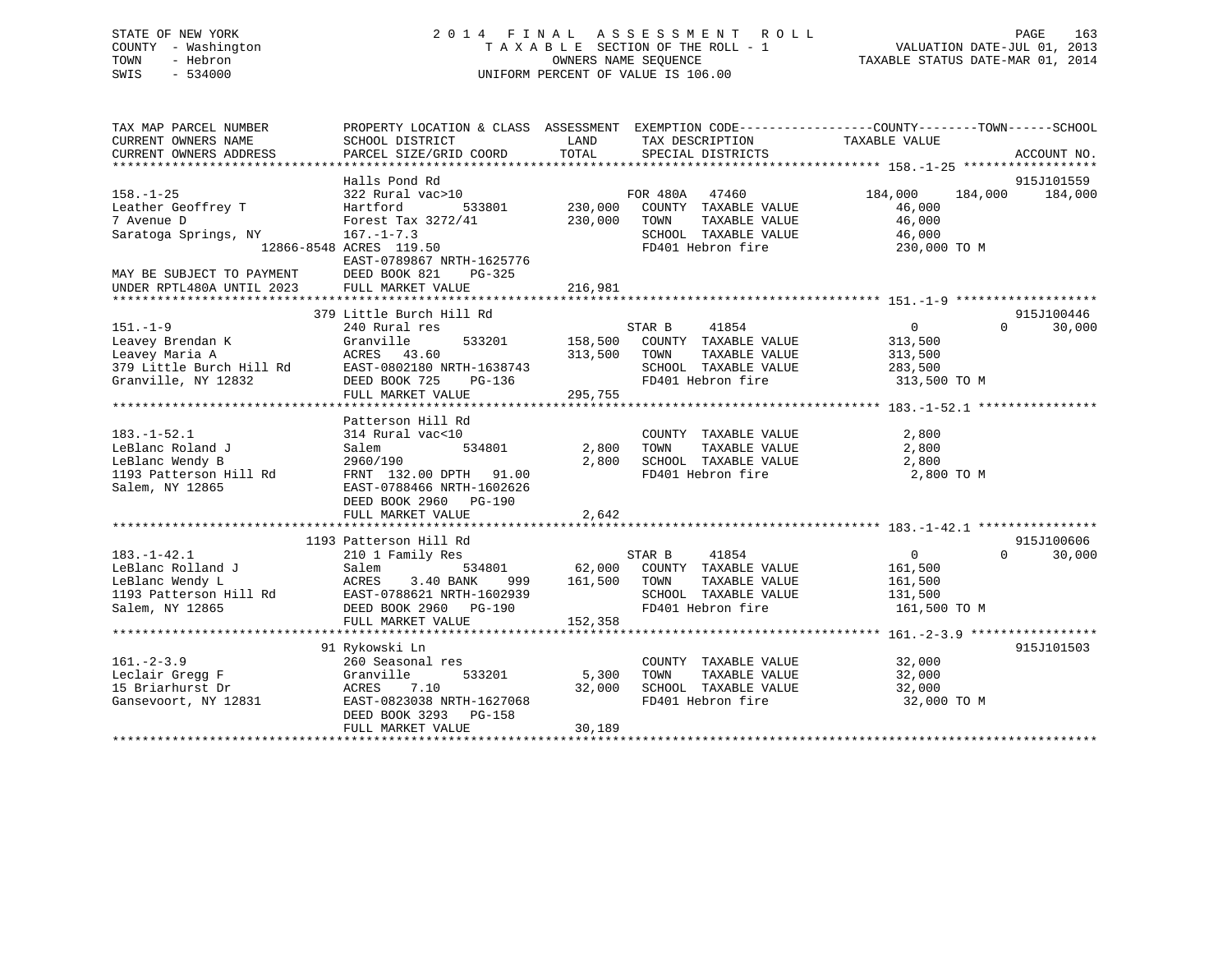## STATE OF NEW YORK 2 0 1 4 F I N A L A S S E S S M E N T R O L L PAGE 164 COUNTY - Washington T A X A B L E SECTION OF THE ROLL - 1 VALUATION DATE-JUL 01, 2013 TOWN - Hebron **CONNERS NAME SEQUENCE** TAXABLE STATUS DATE-MAR 01, 2014 SWIS - 534000 UNIFORM PERCENT OF VALUE IS 106.00

| TAX MAP PARCEL NUMBER<br>CURRENT OWNERS NAME<br>CURRENT OWNERS ADDRESS                                                                                                   | SCHOOL DISTRICT<br>PARCEL SIZE/GRID COORD                                                                                                                                           | LAND<br>TOTAL                | TAX DESCRIPTION<br>SPECIAL DISTRICTS                                                                                                                                | PROPERTY LOCATION & CLASS ASSESSMENT EXEMPTION CODE---------------COUNTY-------TOWN------SCHOOL<br>TAXABLE VALUE<br>ACCOUNT NO. |
|--------------------------------------------------------------------------------------------------------------------------------------------------------------------------|-------------------------------------------------------------------------------------------------------------------------------------------------------------------------------------|------------------------------|---------------------------------------------------------------------------------------------------------------------------------------------------------------------|---------------------------------------------------------------------------------------------------------------------------------|
| $184. - 1 - 18$<br>Lee Ralph<br>463 West St Apt D405<br>New York, NY 10014-2033                                                                                          | 1231 Dunnigan Rd<br>312 Vac w/imprv<br>Salem<br>534801<br>ACRES<br>3.60<br>EAST-0800635 NRTH-1601281<br>DEED BOOK 476<br>PG-677<br>FULL MARKET VALUE                                | 15,500<br>27,500<br>25,943   | COUNTY TAXABLE VALUE<br>TOWN<br>TAXABLE VALUE<br>SCHOOL TAXABLE VALUE<br>$CAO08$ Cons agri dst 8<br>$FD401$ $U_{\text{other}}$ of $U$                               | 915J100495<br>27,500<br>27,500<br>27,500<br>$27,500$ TO M<br>FD401 Hebron fire 27,500 TO M                                      |
| $158. - 1 - 29$<br>Lehman Norma<br>Hartford<br>167.-1-5.2<br>Lehman Lawrence<br>2218 Spring Garden St<br>Williamsport, PA 17701-1231 EAST-0786772 NRTH-1626160           | 4176 County Route 30<br>230 3 Family Res<br>533801<br>DEED BOOK 715<br>PG-304                                                                                                       | 68,800<br>145,500            | COUNTY TAXABLE VALUE 145,500<br>TOWN<br>TAXABLE VALUE<br>SCHOOL TAXABLE VALUE<br>FD401 Hebron fire                                                                  | 915J101090<br>145,500<br>145,500<br>145,500 TO M                                                                                |
| $158. - 1 - 28$<br>Lehman Norma R<br>Lehman Lawrence L<br>2218 Spring Garden St<br>Williamsport, PA 17701-1231<br>MAY BE SUBJECT TO PAYMENT<br>UNDER AGDIST LAW TIL 2018 | 4168 County Route 30<br>241 Rural res&ag<br>Hartford<br>$167. - 1 - 5.1$<br>ACRES 85.70<br>ACKES 85.70<br>EAST-0787306 NRTH-1626123<br>DEED BOOK 568<br>PG-343<br>FULL MARKET VALUE | 533801 294,900<br>381,500    | AG DIST<br>41720<br>COUNTY TAXABLE VALUE<br>TOWN<br>TAXABLE VALUE<br>SCHOOL TAXABLE VALUE<br>CA008 Cons agri dst 8<br>3-343 130,945 EX<br>359,906 FD401 Hebron fire | 915J100518<br>130,945<br>130,945<br>130,945<br>250,555<br>250,555<br>250,555<br>250,555 TO M<br>381,500 TO M                    |
| $160. - 1 - 11$<br>Leight Ronald W<br>169 Benn Rd<br>Granville, NY 12832                                                                                                 | 169 Benn Rd<br>210 1 Family Res<br>534801<br>Salem<br>3.35<br>ACRES<br>EAST-0805464 NRTH-1626198<br>DEED BOOK 1923 PG-344<br>FULL MARKET VALUE                                      | 61,800<br>163,000<br>153,774 | 41854<br>STAR B<br>COUNTY TAXABLE VALUE<br>TOWN<br>TAXABLE VALUE<br>SCHOOL TAXABLE VALUE<br>FD401 Hebron fire                                                       | 915J100481<br>$0 \qquad \qquad$<br>$\Omega$<br>30,000<br>163,000<br>163,000<br>133,000<br>163,000 TO M                          |
| $177. - 1 - 3.28$<br>Lentine Frank<br>Boone Pollyann<br>8 Pine Circle Dr<br>Ocala, FL 34772                                                                              | Lee Brook Ln<br>312 Vac w/imprv<br>534801<br>Salem<br>sub lot 2C<br>ACRES<br>1.41<br>EAST-0805237 NRTH-1616117<br>PG-191<br>DEED BOOK 929<br>FULL MARKET VALUE                      | 12,500<br>14,300<br>13,491   | COUNTY TAXABLE VALUE<br>TOWN<br>TAXABLE VALUE<br>SCHOOL TAXABLE VALUE<br>CA008 Cons agri dst 8<br>FD401 Hebron fire                                                 | 14,300<br>14,300<br>14,300<br>14,300 TO M<br>14,300 TO M                                                                        |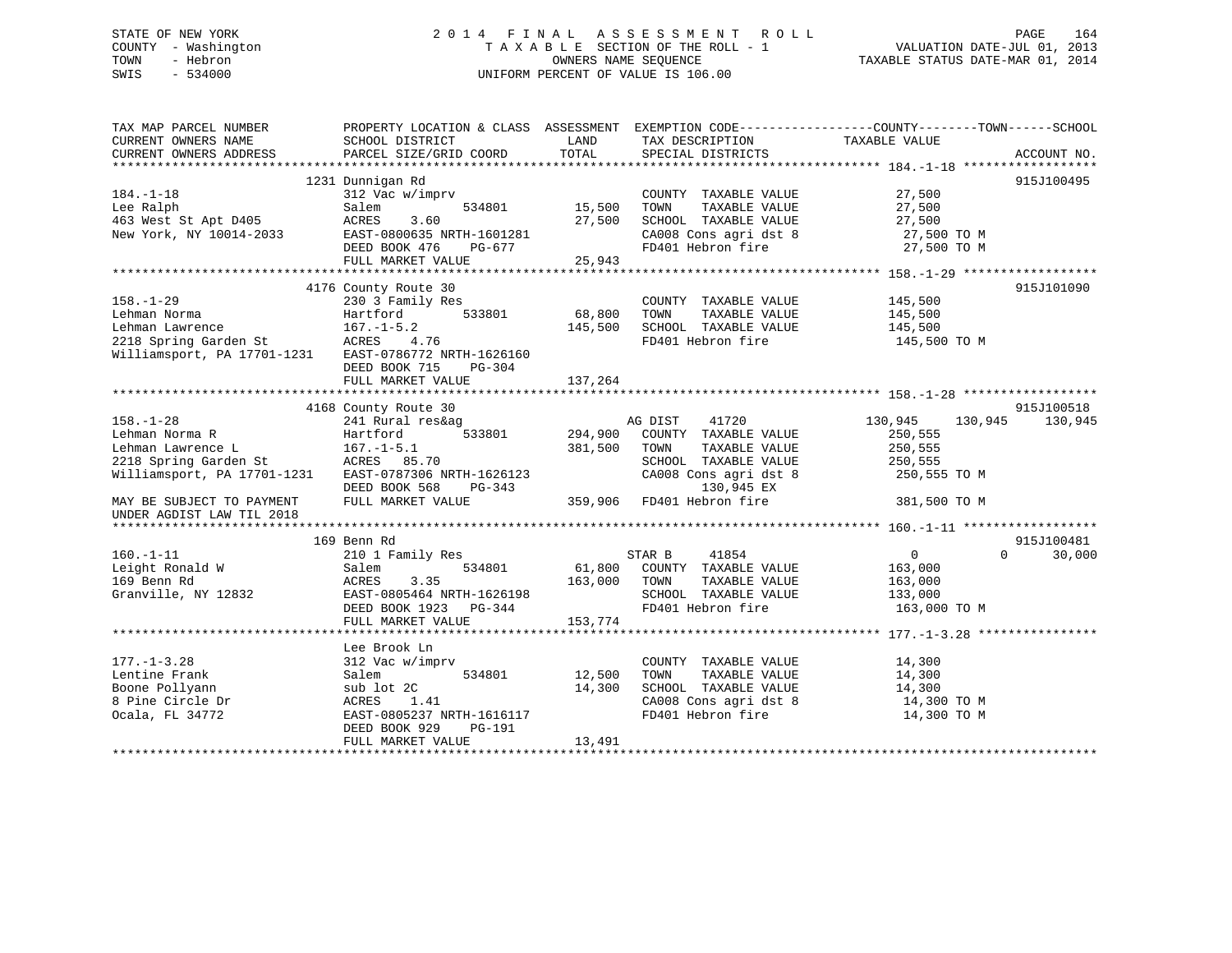## STATE OF NEW YORK 2 0 1 4 F I N A L A S S E S S M E N T R O L L PAGE 165 COUNTY - Washington T A X A B L E SECTION OF THE ROLL - 1 VALUATION DATE-JUL 01, 2013 TOWN - Hebron OWNERS NAME SEQUENCE TAXABLE STATUS DATE-MAR 01, 2014 SWIS - 534000 UNIFORM PERCENT OF VALUE IS 106.00

| TAX MAP PARCEL NUMBER                                                                                                                                  | PROPERTY LOCATION & CLASS ASSESSMENT EXEMPTION CODE----------------COUNTY-------TOWN------SCHOOL |               |                                                                                                                                            |                                              |             |
|--------------------------------------------------------------------------------------------------------------------------------------------------------|--------------------------------------------------------------------------------------------------|---------------|--------------------------------------------------------------------------------------------------------------------------------------------|----------------------------------------------|-------------|
| CURRENT OWNERS NAME                                                                                                                                    | SCHOOL DISTRICT                                                                                  | LAND          | TAX DESCRIPTION                                                                                                                            | TAXABLE VALUE                                |             |
| CURRENT OWNERS ADDRESS                                                                                                                                 | PARCEL SIZE/GRID COORD                                                                           | TOTAL         | SPECIAL DISTRICTS                                                                                                                          |                                              | ACCOUNT NO. |
|                                                                                                                                                        |                                                                                                  |               |                                                                                                                                            |                                              |             |
|                                                                                                                                                        | 33 Lee Brook Ln                                                                                  |               |                                                                                                                                            |                                              |             |
| $177. - 1 - 3.27$                                                                                                                                      | 210 1 Family Res                                                                                 |               | COUNTY TAXABLE VALUE 96,500                                                                                                                |                                              |             |
| Lentine Frank H Sr.                                                                                                                                    | 534801 16,600 TOWN                                                                               |               |                                                                                                                                            |                                              |             |
| Boone Pollyann                                                                                                                                         |                                                                                                  | 96,500        |                                                                                                                                            |                                              |             |
| 33 Lee Brook Ln                                                                                                                                        |                                                                                                  |               | CA008 Cons agri dst 8 96,500 TO M                                                                                                          |                                              |             |
| Salem, NY 12865                                                                                                                                        | Sr. Salem 534801<br>sub lot 2B<br>ACRES 1.47<br>EAST-0805413 NRTH-1616317                        |               | FD401 Hebron fire                                                                                                                          | 96,500 TO M                                  |             |
|                                                                                                                                                        | DEED BOOK 913<br>PG-285                                                                          |               |                                                                                                                                            |                                              |             |
|                                                                                                                                                        | FULL MARKET VALUE                                                                                | 91,038        |                                                                                                                                            |                                              |             |
|                                                                                                                                                        |                                                                                                  |               |                                                                                                                                            |                                              |             |
|                                                                                                                                                        | Lee Brook Ln                                                                                     |               |                                                                                                                                            |                                              | 915J100004  |
| $177. - 1 - 3.1$                                                                                                                                       | 314 Rural vac<10<br>314 Rural vac<10<br>534801 16,000 TOWN TAXABLE VALUE                         |               | COUNTY TAXABLE VALUE 16,000<br>TOWN TAXABLE VALUE 16,000                                                                                   |                                              |             |
| Lentine John H                                                                                                                                         |                                                                                                  |               |                                                                                                                                            |                                              |             |
| Emmons Ruth M                                                                                                                                          |                                                                                                  |               |                                                                                                                                            |                                              |             |
| 20 Forest Rd                                                                                                                                           | 314 Rural vac<10<br>Salem 534801<br>sub lot 2A<br>ACRES 2.95                                     |               |                                                                                                                                            |                                              |             |
| Burnt Hills, NY 12027-9748 EAST-0805049 NRTH-1616483                                                                                                   |                                                                                                  |               | 16,000 SCHOOL TAXABLE VALUE 16,000 CA008 Cons agri dst 8 16,000 TO M<br>CA008 Cons agri dst 8 16,000 TO M<br>FD401 Hebron fire 16,000 TO M |                                              |             |
|                                                                                                                                                        | DEED BOOK 493 PG-353                                                                             |               |                                                                                                                                            |                                              |             |
|                                                                                                                                                        | FULL MARKET VALUE                                                                                | 15,094        |                                                                                                                                            |                                              |             |
|                                                                                                                                                        |                                                                                                  |               |                                                                                                                                            |                                              |             |
|                                                                                                                                                        |                                                                                                  |               |                                                                                                                                            |                                              |             |
|                                                                                                                                                        |                                                                                                  |               |                                                                                                                                            |                                              |             |
|                                                                                                                                                        |                                                                                                  |               |                                                                                                                                            |                                              |             |
|                                                                                                                                                        |                                                                                                  |               | 21,700 SCHOOL TAXABLE VALUE 21,700<br>21,700 SCHOOL TAXABLE VALUE 21,700 TO M                                                              |                                              |             |
|                                                                                                                                                        |                                                                                                  |               | CA008 Cons agri dst 8 $21,700$ TO M<br>FD401 Hebron fire $21,700$ TO M                                                                     |                                              |             |
|                                                                                                                                                        |                                                                                                  |               |                                                                                                                                            |                                              |             |
|                                                                                                                                                        |                                                                                                  |               |                                                                                                                                            |                                              |             |
|                                                                                                                                                        |                                                                                                  |               |                                                                                                                                            |                                              |             |
|                                                                                                                                                        |                                                                                                  |               |                                                                                                                                            |                                              |             |
|                                                                                                                                                        | Lee Brook Ln                                                                                     |               |                                                                                                                                            |                                              |             |
|                                                                                                                                                        |                                                                                                  |               |                                                                                                                                            |                                              |             |
|                                                                                                                                                        |                                                                                                  |               |                                                                                                                                            |                                              |             |
|                                                                                                                                                        |                                                                                                  |               |                                                                                                                                            |                                              |             |
|                                                                                                                                                        |                                                                                                  |               |                                                                                                                                            |                                              |             |
|                                                                                                                                                        |                                                                                                  |               |                                                                                                                                            |                                              |             |
|                                                                                                                                                        |                                                                                                  |               |                                                                                                                                            |                                              |             |
|                                                                                                                                                        | FULL MARKET VALUE                                                                                | 20,472        |                                                                                                                                            |                                              |             |
|                                                                                                                                                        |                                                                                                  |               |                                                                                                                                            |                                              |             |
|                                                                                                                                                        | 8 Lee Brook Ln                                                                                   |               |                                                                                                                                            |                                              | 915J100004  |
| $177. - 1 - 3.15$                                                                                                                                      | 270 Mfg housing                                                                                  |               | COUNTY TAXABLE VALUE 40,000                                                                                                                |                                              |             |
|                                                                                                                                                        |                                                                                                  | 534801 33,000 | TOWN                                                                                                                                       | TAXABLE VALUE 40,000<br>TAXABLE VALUE 40,000 |             |
| Eentine John H Salem 534801 33,000<br>Emmons Ruth M Lot 4 40,000<br>20 Forest Rd ACRES 5.09 400,000<br>Burnt Hills, NY 12027 EAST-0805231 NRTH-1615737 |                                                                                                  | 40,000        | SCHOOL TAXABLE VALUE                                                                                                                       |                                              |             |
|                                                                                                                                                        |                                                                                                  |               | CA008 Cons agri dst 8 40,000 TO M                                                                                                          |                                              |             |
|                                                                                                                                                        |                                                                                                  |               | FD401 Hebron fire                                                                                                                          | 40,000 TO M                                  |             |
|                                                                                                                                                        | DEED BOOK 493<br>PG-353                                                                          |               |                                                                                                                                            |                                              |             |
|                                                                                                                                                        | FULL MARKET VALUE                                                                                | 37,736        |                                                                                                                                            |                                              |             |
|                                                                                                                                                        |                                                                                                  |               |                                                                                                                                            |                                              |             |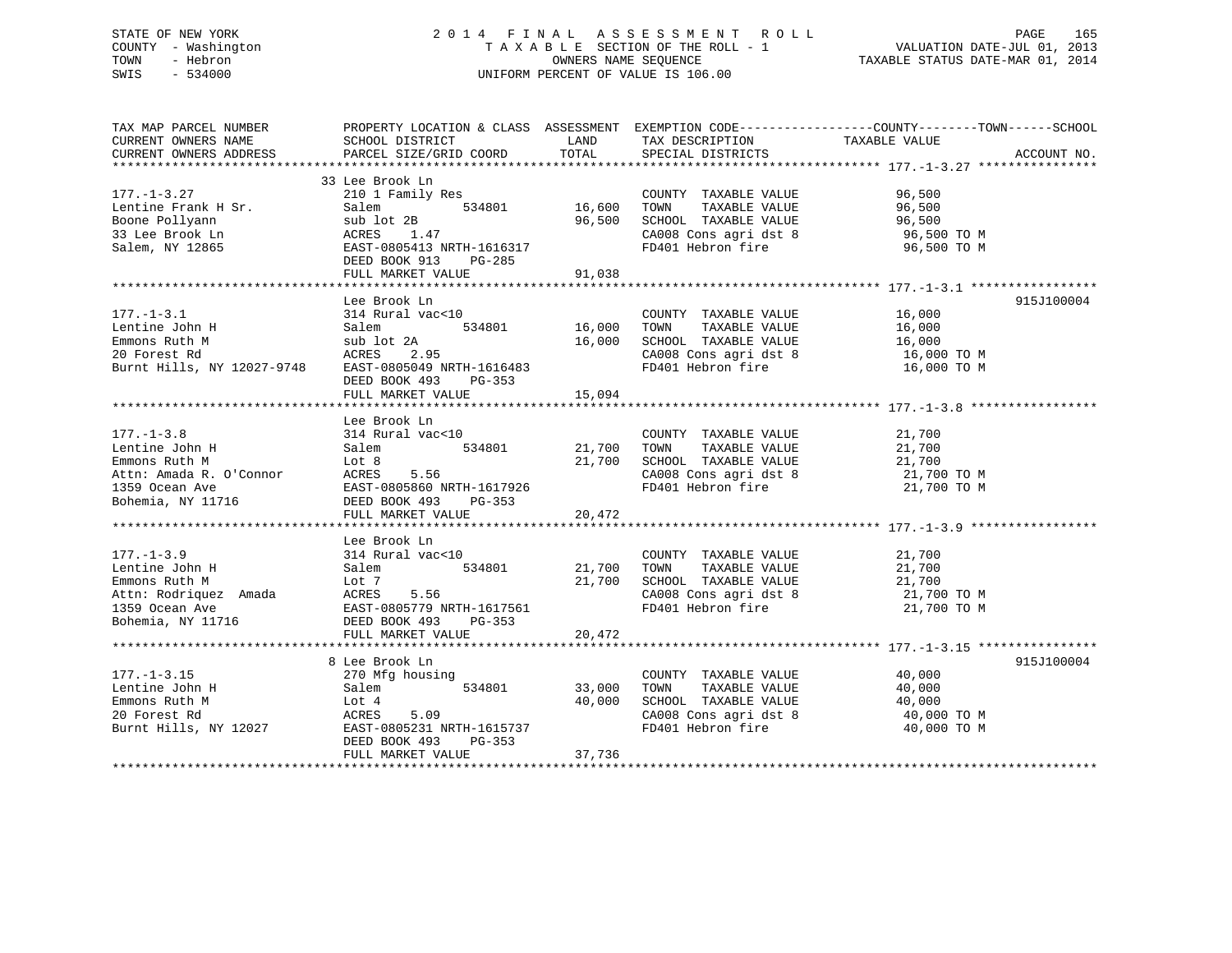## STATE OF NEW YORK 2 0 1 4 F I N A L A S S E S S M E N T R O L L PAGE 166 COUNTY - Washington T A X A B L E SECTION OF THE ROLL - 1 VALUATION DATE-JUL 01, 2013 TOWN - Hebron OWNERS NAME SEQUENCE TAXABLE STATUS DATE-MAR 01, 2014 SWIS - 534000 UNIFORM PERCENT OF VALUE IS 106.00

| TAX MAP PARCEL NUMBER<br>CURRENT OWNERS NAME<br>CURRENT OWNERS ADDRESS                                                                     | SCHOOL DISTRICT<br>PARCEL SIZE/GRID COORD                                                                                                                                             | LAND<br>TOTAL              | TAX DESCRIPTION<br>SPECIAL DISTRICTS                                                                                | PROPERTY LOCATION & CLASS ASSESSMENT EXEMPTION CODE---------------COUNTY-------TOWN------SCHOOL<br>TAXABLE VALUE<br>ACCOUNT NO. |
|--------------------------------------------------------------------------------------------------------------------------------------------|---------------------------------------------------------------------------------------------------------------------------------------------------------------------------------------|----------------------------|---------------------------------------------------------------------------------------------------------------------|---------------------------------------------------------------------------------------------------------------------------------|
| $177. - 1 - 3.16$<br>Lentine John H<br>Emmons Ruth M<br>20 Forest Rd<br>Burnt Hills, NY 12027                                              | 46 Lee Brook Ln<br>314 Rural vac<10<br>534801<br>Salem<br>Lot 5<br>5.08<br>ACRES<br>EAST-0805521 NRTH-1615754<br>DEED BOOK 493<br>PG-353<br>FULL MARKET VALUE                         | 21,000<br>21,000<br>19,811 | COUNTY TAXABLE VALUE<br>TOWN<br>TAXABLE VALUE<br>SCHOOL TAXABLE VALUE<br>CA008 Cons agri dst 8<br>FD401 Hebron fire | 915J100004<br>21,000<br>21,000<br>21,000<br>21,000 TO M<br>21,000 TO M                                                          |
| $177. - 1 - 3.19$<br>Lentine John H<br>Emmons Ruth M<br>Attn: Delvicchio Kevin<br>RR 2 Box 2200J<br>Salem, NY 12865                        | Lee Brook Ln/off<br>322 Rural vac>10<br>534801<br>Salem<br>Lot 11 Lentine Sub/ 29#90<br>ACRES<br>23.75<br>EAST-0806498 NRTH-1616188<br>DEED BOOK 493<br>$PG-353$<br>FULL MARKET VALUE | 47,000<br>47,000<br>44,340 | COUNTY TAXABLE VALUE<br>TOWN<br>TAXABLE VALUE<br>SCHOOL TAXABLE VALUE<br>CA008 Cons agri dst 8<br>FD401 Hebron fire | 915J100004<br>47,000<br>47,000<br>47,000<br>47,000 TO M<br>47,000 TO M                                                          |
| $169. - 1 - 18.1$<br>Leonard Michael<br>161 Crystal Brook Hollow Rd<br>Mount Sinai, NY 11766                                               | Clark Way<br>322 Rural vac>10<br>Granville<br>533201<br>ACRES 21.00<br>EAST-0814056 NRTH-1624612<br>DEED BOOK 2444 PG-59<br>FULL MARKET VALUE                                         | 37,000<br>37,000<br>34,906 | COUNTY TAXABLE VALUE<br>TOWN<br>TAXABLE VALUE<br>SCHOOL TAXABLE VALUE<br>FD401 Hebron fire                          | 915J100464<br>37,000<br>37,000<br>37,000<br>37,000 TO M                                                                         |
| $169. - 1 - 18.16$<br>Leonard Michael S<br>Leonard Staci A<br>161 Crystal Brook Hollow Rd EAST-0813770 NRTH-1623421<br>Mt. Sinai, NY 11766 | 131 Clark Way<br>260 Seasonal res<br>Granville<br>533201<br>ACRES<br>3.07<br>DEED BOOK 2166<br><b>PG-70</b><br>FULL MARKET VALUE                                                      | 19,900<br>36,500<br>34,434 | COUNTY TAXABLE VALUE<br>TOWN<br>TAXABLE VALUE<br>SCHOOL TAXABLE VALUE<br>FD401 Hebron fire                          | 915J101600<br>36,500<br>36,500<br>36,500<br>36,500 TO M                                                                         |
| $159. - 1 - 13$<br>Leveling Carl<br>Leveling Mary Beth<br>1093 County Route 31<br>Granville, NY 12832                                      | County Route 31<br>312 Vac w/imprv<br>533201<br>Granville<br>ACRES 39.60<br>EAST-0802830 NRTH-1630394<br>DEED BOOK 3155<br>PG-128<br>FULL MARKET VALUE                                | 88,500<br>89,000<br>83,962 | COUNTY TAXABLE VALUE<br>TOWN<br>TAXABLE VALUE<br>SCHOOL TAXABLE VALUE<br>CA008 Cons agri dst 8<br>FD401 Hebron fire | 915J101012<br>89,000<br>89,000<br>89,000<br>89,000 TO M<br>89,000 TO M                                                          |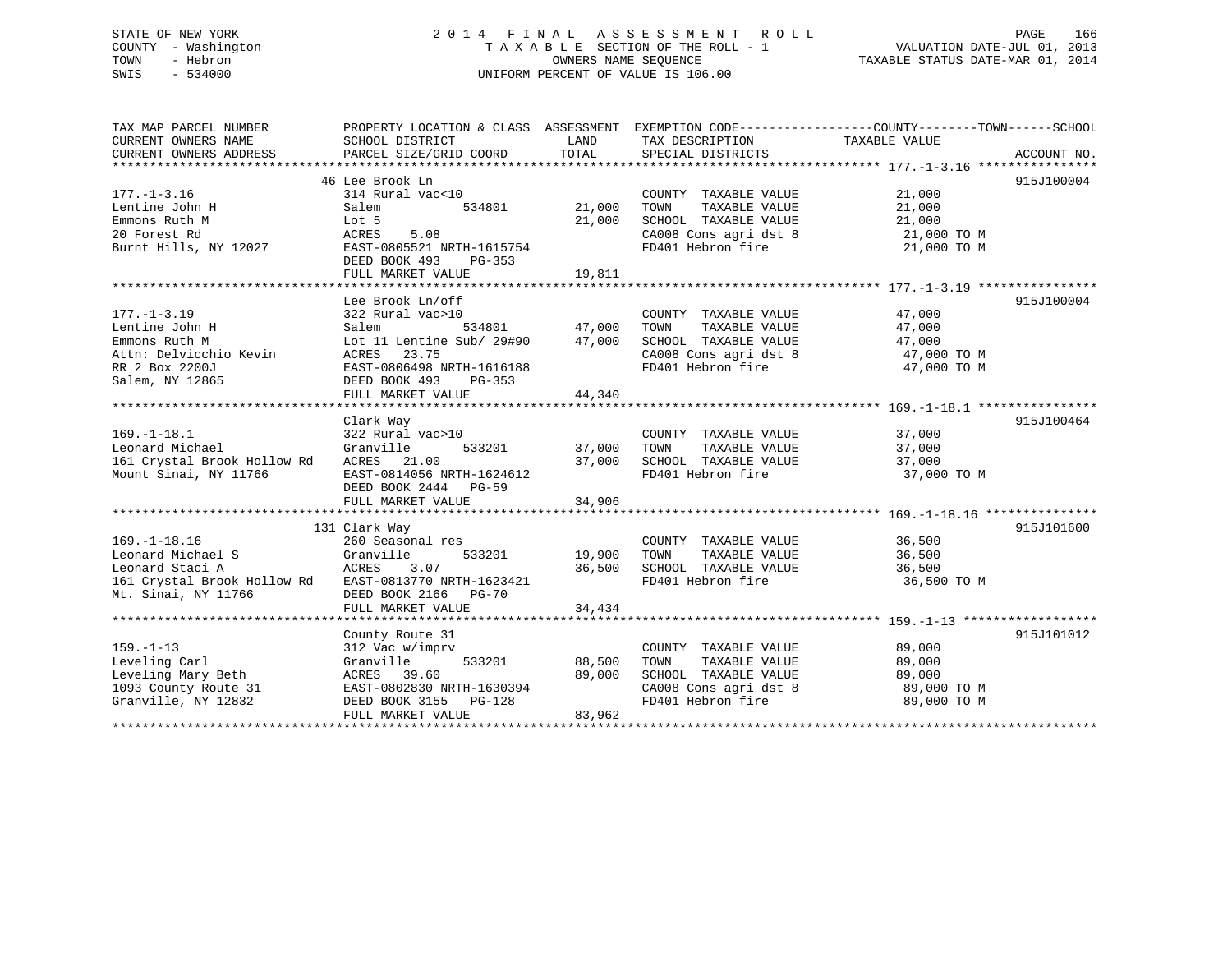## STATE OF NEW YORK 2 0 1 4 F I N A L A S S E S S M E N T R O L L PAGE 167 COUNTY - Washington T A X A B L E SECTION OF THE ROLL - 1 VALUATION DATE-JUL 01, 2013 TOWN - Hebron OWNERS NAME SEQUENCE TAXABLE STATUS DATE-MAR 01, 2014 SWIS - 534000 UNIFORM PERCENT OF VALUE IS 106.00

| TAX MAP PARCEL NUMBER<br>CURRENT OWNERS NAME<br>CURRENT OWNERS ADDRESS                                                      | PROPERTY LOCATION & CLASS ASSESSMENT<br>SCHOOL DISTRICT<br>PARCEL SIZE/GRID COORD                                                                                      | LAND<br>TOTAL              | TAX DESCRIPTION TAXABLE VALUE<br>SPECIAL DISTRICTS                                                                                                                                                      | EXEMPTION CODE-----------------COUNTY-------TOWN------SCHOOL                                                    | ACCOUNT NO.                      |
|-----------------------------------------------------------------------------------------------------------------------------|------------------------------------------------------------------------------------------------------------------------------------------------------------------------|----------------------------|---------------------------------------------------------------------------------------------------------------------------------------------------------------------------------------------------------|-----------------------------------------------------------------------------------------------------------------|----------------------------------|
| $159. - 1 - 15$<br>Leveling Carl<br>Leveling Mary Beth<br>1093 County Route 31<br>Granville, NY 12832                       | 1093 County Route 31<br>242 Rurl res&rec<br>533201<br>Granville<br>ACRES 40.00<br>EAST-0802103 NRTH-1629550<br>DEED BOOK 564<br>PG-92<br>FULL MARKET VALUE             | 148,500 STAR EN<br>336,500 | 85 PCT OF VALUE USED FOR EXEMPTION PURPOSES<br>VET WAR CT 41121<br>41834<br>COUNTY TAXABLE VALUE<br>TAXABLE VALUE<br>TOWN<br>SCHOOL TAXABLE VALUE<br>317,453 CA008 Cons agri dst 8<br>FD401 Hebron fire | 30,000<br>18,000<br>$\overline{0}$<br>$\Omega$<br>306,500<br>318,500<br>272,300<br>336,500 TO M<br>336,500 TO M | 915J100369<br>$\Omega$<br>64,200 |
| $175. - 1 - 15.2$<br>Levulis Michael J<br>3619 County Route 30<br>Salem, NY 12865                                           | 3619 County Route 30<br>210 1 Family Res<br>534801<br>Salem<br>3.00<br>ACRES<br>EAST-0790996 NRTH-1614078<br>DEED BOOK 922<br>PG-180                                   | 87,500<br>143,500          | COUNTY TAXABLE VALUE<br>TAXABLE VALUE<br>TOWN<br>SCHOOL TAXABLE VALUE<br>FD401 Hebron fire                                                                                                              | 143,500<br>143,500<br>143,500<br>143,500 TO M                                                                   | 915J101146                       |
| $183. - 1 - 34$<br>Levy Joshua R<br>PO Box 216<br>Salem, NY 12865<br>MAY BE SUBJECT TO PAYMENT<br>UNDER AGDIST LAW TIL 2018 | Patterson Hill Rd<br>322 Rural vac>10<br>Greenwich<br>533401<br>ACRES<br>21.40<br>EAST-0787820 NRTH-1599459<br>DEED BOOK 492<br>PG-203<br>FULL MARKET VALUE            | 86,500<br>86,500<br>81,604 | AG DIST<br>41720<br>COUNTY TAXABLE VALUE<br>TAXABLE VALUE<br>TOWN<br>SCHOOL TAXABLE VALUE<br>SCHOOL TAXABLE VALUE<br>CA004 Cons agri dst 4<br>35,270 EX<br>FD401 Hebron fire                            | 35,270<br>35,270<br>51,230<br>51,230<br>51,230<br>51,230 TO M<br>86,500 TO M                                    | 915J100618<br>35,270             |
| $169. - 1 - 10$<br>Lewin Robert M<br>Bodle Ronald<br>102 Lanes Pond Rd<br>Northford, CT 06472                               | Pine Hill Rd/e Off<br>314 Rural vac<10<br>Granville<br>533201<br>506/187<br>7.90<br>ACRES<br>EAST-0813193 NRTH-1623307<br>DEED BOOK 526<br>PG-272<br>FULL MARKET VALUE | 25,000<br>25,000<br>23,585 | COUNTY TAXABLE VALUE<br>TAXABLE VALUE<br>TOWN<br>SCHOOL TAXABLE VALUE<br>FD401 Hebron fire                                                                                                              | 25,000<br>25,000<br>25,000<br>25,000 TO M                                                                       | 915J101007                       |
| $169. - 1 - 18.2$<br>Lewin William J Jr<br>Lewin Robert M<br>Bodle Ronald P<br>102 Lanes Pond Rd<br>Northford, CT 06472     | Clark Way<br>322 Rural vac>10<br>Granville<br>533201<br>591/176<br>ACRES 10.40<br>EAST-0813309 NRTH-1623963<br>DEED BOOK 591<br>PG-173<br>FULL MARKET VALUE            | 21,800<br>21,800<br>20,566 | COUNTY TAXABLE VALUE<br>TAXABLE VALUE<br>TOWN<br>SCHOOL TAXABLE VALUE<br>FD401 Hebron fire                                                                                                              | 21,800<br>21,800<br>21,800<br>21,800 TO M                                                                       | 915J101083                       |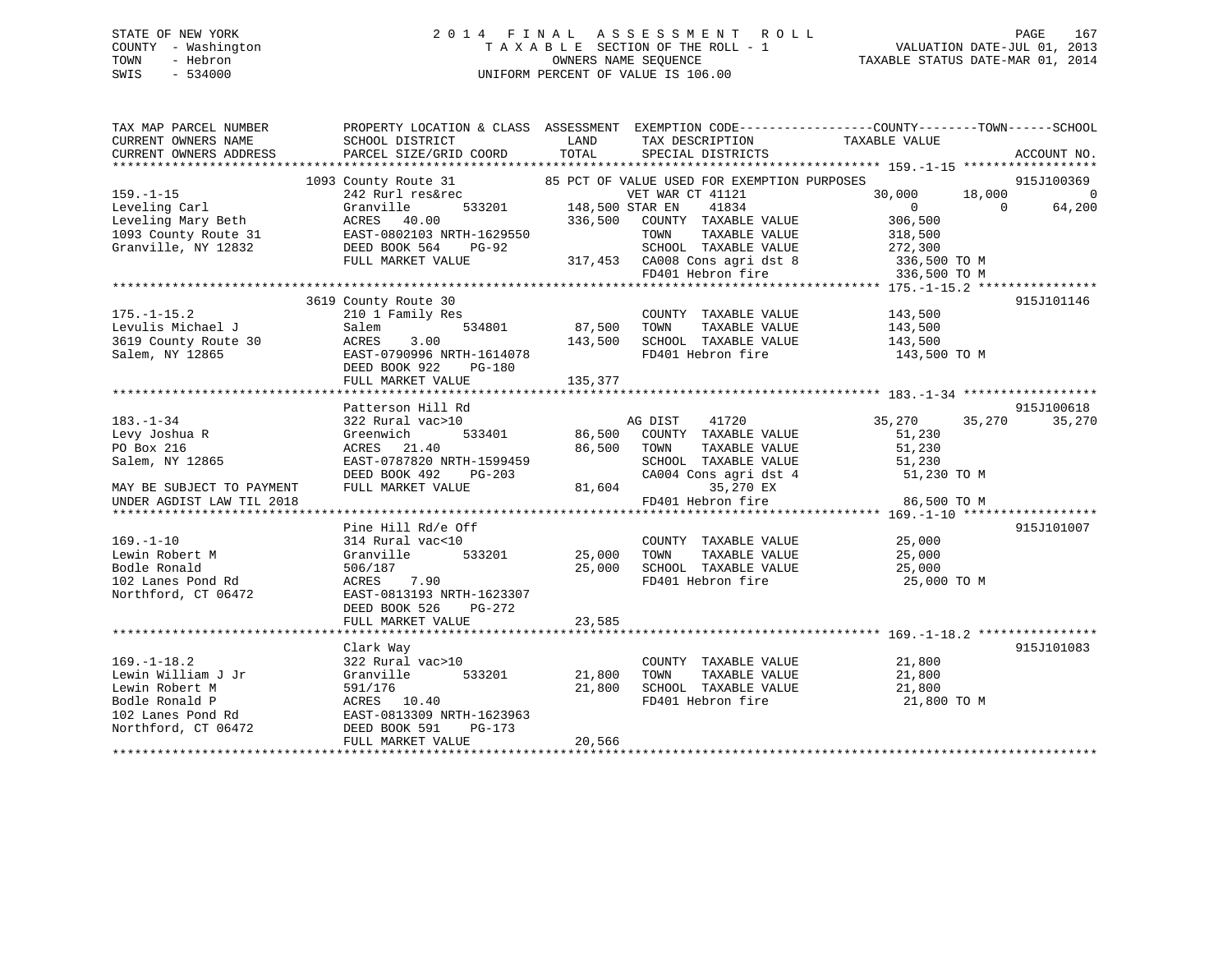# STATE OF NEW YORK 2014 FINAL ASSESSMENT ROLL PAGE 168 COUNTY - Washington  $T A X A B L E$  SECTION OF THE ROLL - 1<br>TOWN - Hebron DATE-JUL 000NERS NAME SEQUENCE SWIS - 534000 UNIFORM PERCENT OF VALUE IS 106.00

VALUATION DATE-JUL 01, 2013

TAXABLE STATUS DATE-MAR 01, 2014

| SCHOOL DISTRICT<br>LAND<br>TAX DESCRIPTION<br>TAXABLE VALUE<br>TOTAL<br>PARCEL SIZE/GRID COORD<br>SPECIAL DISTRICTS<br>7033 State Route 22<br>$161. - 2 - 14$<br>81,000<br>210 1 Family Res<br>COUNTY TAXABLE VALUE<br>31,600<br>533201<br>TOWN<br>TAXABLE VALUE<br>81,000<br>Lewis Frank E<br>Granville<br>Lewis Sherry Lynn<br>Lewis Sub/ 29/79<br>81,000<br>SCHOOL TAXABLE VALUE<br>81,000<br>FD401 Hebron fire<br>1003 Danby Pawlet Rd<br>FRNT 155.00 DPTH 254.00<br>81,000 TO M<br>Danby, VT 05739<br>EAST-0817459 NRTH-1627221<br>DEED BOOK 706<br>PG-146<br>76,415<br>FULL MARKET VALUE<br>915J100324<br>State Route 22<br>$161. - 2 - 15$<br>11,400<br>314 Rural vac<10<br>COUNTY TAXABLE VALUE<br>11,400<br>Lewis Frank E<br>Granville<br>533201<br>TOWN<br>TAXABLE VALUE<br>11,400<br>SCHOOL TAXABLE VALUE<br>Lewis Sherry Lynn<br>ACRES<br>1.00<br>11,400<br>11,400<br>1003 Danby Pawlet Rd<br>EAST-0817511 NRTH-1627342<br>FD401 Hebron fire<br>11,400 TO M<br>Danby, VT 05739<br>DEED BOOK 2436 PG-91<br>10,755<br>FULL MARKET VALUE<br>County Route 29 S/off<br>$144. - 1 - 38$<br>314 Rural vac<10<br>COUNTY TAXABLE VALUE<br>190<br>190<br>Lewis Marilyn A<br>Granville<br>533201<br>TAXABLE VALUE<br>190<br>TOWN<br>Lewis Donald J<br>FRNT 180.00 DPTH<br>55.00<br>190<br>SCHOOL TAXABLE VALUE<br>190<br>FD401 Hebron fire<br>90 County Route 29 EAST-0822783 NRTH-1648910<br>190 TO M<br>Granville, NY 12832<br>DEED BOOK 463<br>PG-876<br>179<br>FULL MARKET VALUE<br>915J100130<br>66 First Light Rd<br>$169. - 1 - 1$<br>41854<br>210 1 Family Res<br>STAR B<br>$\overline{0}$<br>$\Omega$<br>30,000<br>43,500 COUNTY TAXABLE VALUE<br>Leyden Barbara<br>Salem<br>534801<br>137,000<br>5.98<br>137,000<br>66 First Light Rd<br>ACRES<br>TOWN<br>TAXABLE VALUE<br>137,000<br>SCHOOL TAXABLE VALUE<br>107,000<br>Salem, NY 12865<br>EAST-0804678 NRTH-1622469<br>FD401 Hebron fire<br>PG-327<br>137,000 TO M<br>DEED BOOK 750<br>FULL MARKET VALUE<br>129,245<br>460 Little Burch Hill Rd<br>$151. - 1 - 10.2$<br>0<br>$\Omega$<br>210 1 Family Res<br>STAR B<br>41854<br>533201<br>46,300<br>116,500<br>Liebig Derek R<br>Granville<br>COUNTY TAXABLE VALUE<br>116,500<br>Call-Liebig Claudia D<br>ACRES<br>3.00<br>TOWN<br>TAXABLE VALUE<br>116,500<br>EAST-0803421 NRTH-1638007<br>SCHOOL TAXABLE VALUE<br>86,500<br>DEED BOOK 3349 PG-152<br>FD401 Hebron fire<br>116,500 TO M<br>FULL MARKET VALUE<br>109,906 | TAX MAP PARCEL NUMBER  | PROPERTY LOCATION & CLASS ASSESSMENT EXEMPTION CODE----------------COUNTY-------TOWN------SCHOOL |  |             |
|---------------------------------------------------------------------------------------------------------------------------------------------------------------------------------------------------------------------------------------------------------------------------------------------------------------------------------------------------------------------------------------------------------------------------------------------------------------------------------------------------------------------------------------------------------------------------------------------------------------------------------------------------------------------------------------------------------------------------------------------------------------------------------------------------------------------------------------------------------------------------------------------------------------------------------------------------------------------------------------------------------------------------------------------------------------------------------------------------------------------------------------------------------------------------------------------------------------------------------------------------------------------------------------------------------------------------------------------------------------------------------------------------------------------------------------------------------------------------------------------------------------------------------------------------------------------------------------------------------------------------------------------------------------------------------------------------------------------------------------------------------------------------------------------------------------------------------------------------------------------------------------------------------------------------------------------------------------------------------------------------------------------------------------------------------------------------------------------------------------------------------------------------------------------------------------------------------------------------------------------------------------------------------------------------------------------------------------------------------------------------------------------------------------------------------------|------------------------|--------------------------------------------------------------------------------------------------|--|-------------|
|                                                                                                                                                                                                                                                                                                                                                                                                                                                                                                                                                                                                                                                                                                                                                                                                                                                                                                                                                                                                                                                                                                                                                                                                                                                                                                                                                                                                                                                                                                                                                                                                                                                                                                                                                                                                                                                                                                                                                                                                                                                                                                                                                                                                                                                                                                                                                                                                                                       | CURRENT OWNERS NAME    |                                                                                                  |  |             |
|                                                                                                                                                                                                                                                                                                                                                                                                                                                                                                                                                                                                                                                                                                                                                                                                                                                                                                                                                                                                                                                                                                                                                                                                                                                                                                                                                                                                                                                                                                                                                                                                                                                                                                                                                                                                                                                                                                                                                                                                                                                                                                                                                                                                                                                                                                                                                                                                                                       | CURRENT OWNERS ADDRESS |                                                                                                  |  | ACCOUNT NO. |
|                                                                                                                                                                                                                                                                                                                                                                                                                                                                                                                                                                                                                                                                                                                                                                                                                                                                                                                                                                                                                                                                                                                                                                                                                                                                                                                                                                                                                                                                                                                                                                                                                                                                                                                                                                                                                                                                                                                                                                                                                                                                                                                                                                                                                                                                                                                                                                                                                                       |                        |                                                                                                  |  |             |
|                                                                                                                                                                                                                                                                                                                                                                                                                                                                                                                                                                                                                                                                                                                                                                                                                                                                                                                                                                                                                                                                                                                                                                                                                                                                                                                                                                                                                                                                                                                                                                                                                                                                                                                                                                                                                                                                                                                                                                                                                                                                                                                                                                                                                                                                                                                                                                                                                                       |                        |                                                                                                  |  | 915J100329  |
|                                                                                                                                                                                                                                                                                                                                                                                                                                                                                                                                                                                                                                                                                                                                                                                                                                                                                                                                                                                                                                                                                                                                                                                                                                                                                                                                                                                                                                                                                                                                                                                                                                                                                                                                                                                                                                                                                                                                                                                                                                                                                                                                                                                                                                                                                                                                                                                                                                       |                        |                                                                                                  |  |             |
|                                                                                                                                                                                                                                                                                                                                                                                                                                                                                                                                                                                                                                                                                                                                                                                                                                                                                                                                                                                                                                                                                                                                                                                                                                                                                                                                                                                                                                                                                                                                                                                                                                                                                                                                                                                                                                                                                                                                                                                                                                                                                                                                                                                                                                                                                                                                                                                                                                       |                        |                                                                                                  |  |             |
|                                                                                                                                                                                                                                                                                                                                                                                                                                                                                                                                                                                                                                                                                                                                                                                                                                                                                                                                                                                                                                                                                                                                                                                                                                                                                                                                                                                                                                                                                                                                                                                                                                                                                                                                                                                                                                                                                                                                                                                                                                                                                                                                                                                                                                                                                                                                                                                                                                       |                        |                                                                                                  |  |             |
|                                                                                                                                                                                                                                                                                                                                                                                                                                                                                                                                                                                                                                                                                                                                                                                                                                                                                                                                                                                                                                                                                                                                                                                                                                                                                                                                                                                                                                                                                                                                                                                                                                                                                                                                                                                                                                                                                                                                                                                                                                                                                                                                                                                                                                                                                                                                                                                                                                       |                        |                                                                                                  |  |             |
|                                                                                                                                                                                                                                                                                                                                                                                                                                                                                                                                                                                                                                                                                                                                                                                                                                                                                                                                                                                                                                                                                                                                                                                                                                                                                                                                                                                                                                                                                                                                                                                                                                                                                                                                                                                                                                                                                                                                                                                                                                                                                                                                                                                                                                                                                                                                                                                                                                       |                        |                                                                                                  |  |             |
|                                                                                                                                                                                                                                                                                                                                                                                                                                                                                                                                                                                                                                                                                                                                                                                                                                                                                                                                                                                                                                                                                                                                                                                                                                                                                                                                                                                                                                                                                                                                                                                                                                                                                                                                                                                                                                                                                                                                                                                                                                                                                                                                                                                                                                                                                                                                                                                                                                       |                        |                                                                                                  |  |             |
|                                                                                                                                                                                                                                                                                                                                                                                                                                                                                                                                                                                                                                                                                                                                                                                                                                                                                                                                                                                                                                                                                                                                                                                                                                                                                                                                                                                                                                                                                                                                                                                                                                                                                                                                                                                                                                                                                                                                                                                                                                                                                                                                                                                                                                                                                                                                                                                                                                       |                        |                                                                                                  |  |             |
|                                                                                                                                                                                                                                                                                                                                                                                                                                                                                                                                                                                                                                                                                                                                                                                                                                                                                                                                                                                                                                                                                                                                                                                                                                                                                                                                                                                                                                                                                                                                                                                                                                                                                                                                                                                                                                                                                                                                                                                                                                                                                                                                                                                                                                                                                                                                                                                                                                       |                        |                                                                                                  |  |             |
|                                                                                                                                                                                                                                                                                                                                                                                                                                                                                                                                                                                                                                                                                                                                                                                                                                                                                                                                                                                                                                                                                                                                                                                                                                                                                                                                                                                                                                                                                                                                                                                                                                                                                                                                                                                                                                                                                                                                                                                                                                                                                                                                                                                                                                                                                                                                                                                                                                       |                        |                                                                                                  |  |             |
|                                                                                                                                                                                                                                                                                                                                                                                                                                                                                                                                                                                                                                                                                                                                                                                                                                                                                                                                                                                                                                                                                                                                                                                                                                                                                                                                                                                                                                                                                                                                                                                                                                                                                                                                                                                                                                                                                                                                                                                                                                                                                                                                                                                                                                                                                                                                                                                                                                       |                        |                                                                                                  |  |             |
|                                                                                                                                                                                                                                                                                                                                                                                                                                                                                                                                                                                                                                                                                                                                                                                                                                                                                                                                                                                                                                                                                                                                                                                                                                                                                                                                                                                                                                                                                                                                                                                                                                                                                                                                                                                                                                                                                                                                                                                                                                                                                                                                                                                                                                                                                                                                                                                                                                       |                        |                                                                                                  |  |             |
|                                                                                                                                                                                                                                                                                                                                                                                                                                                                                                                                                                                                                                                                                                                                                                                                                                                                                                                                                                                                                                                                                                                                                                                                                                                                                                                                                                                                                                                                                                                                                                                                                                                                                                                                                                                                                                                                                                                                                                                                                                                                                                                                                                                                                                                                                                                                                                                                                                       |                        |                                                                                                  |  |             |
|                                                                                                                                                                                                                                                                                                                                                                                                                                                                                                                                                                                                                                                                                                                                                                                                                                                                                                                                                                                                                                                                                                                                                                                                                                                                                                                                                                                                                                                                                                                                                                                                                                                                                                                                                                                                                                                                                                                                                                                                                                                                                                                                                                                                                                                                                                                                                                                                                                       |                        |                                                                                                  |  |             |
|                                                                                                                                                                                                                                                                                                                                                                                                                                                                                                                                                                                                                                                                                                                                                                                                                                                                                                                                                                                                                                                                                                                                                                                                                                                                                                                                                                                                                                                                                                                                                                                                                                                                                                                                                                                                                                                                                                                                                                                                                                                                                                                                                                                                                                                                                                                                                                                                                                       |                        |                                                                                                  |  |             |
|                                                                                                                                                                                                                                                                                                                                                                                                                                                                                                                                                                                                                                                                                                                                                                                                                                                                                                                                                                                                                                                                                                                                                                                                                                                                                                                                                                                                                                                                                                                                                                                                                                                                                                                                                                                                                                                                                                                                                                                                                                                                                                                                                                                                                                                                                                                                                                                                                                       |                        |                                                                                                  |  |             |
|                                                                                                                                                                                                                                                                                                                                                                                                                                                                                                                                                                                                                                                                                                                                                                                                                                                                                                                                                                                                                                                                                                                                                                                                                                                                                                                                                                                                                                                                                                                                                                                                                                                                                                                                                                                                                                                                                                                                                                                                                                                                                                                                                                                                                                                                                                                                                                                                                                       |                        |                                                                                                  |  |             |
|                                                                                                                                                                                                                                                                                                                                                                                                                                                                                                                                                                                                                                                                                                                                                                                                                                                                                                                                                                                                                                                                                                                                                                                                                                                                                                                                                                                                                                                                                                                                                                                                                                                                                                                                                                                                                                                                                                                                                                                                                                                                                                                                                                                                                                                                                                                                                                                                                                       |                        |                                                                                                  |  |             |
|                                                                                                                                                                                                                                                                                                                                                                                                                                                                                                                                                                                                                                                                                                                                                                                                                                                                                                                                                                                                                                                                                                                                                                                                                                                                                                                                                                                                                                                                                                                                                                                                                                                                                                                                                                                                                                                                                                                                                                                                                                                                                                                                                                                                                                                                                                                                                                                                                                       |                        |                                                                                                  |  |             |
|                                                                                                                                                                                                                                                                                                                                                                                                                                                                                                                                                                                                                                                                                                                                                                                                                                                                                                                                                                                                                                                                                                                                                                                                                                                                                                                                                                                                                                                                                                                                                                                                                                                                                                                                                                                                                                                                                                                                                                                                                                                                                                                                                                                                                                                                                                                                                                                                                                       |                        |                                                                                                  |  |             |
|                                                                                                                                                                                                                                                                                                                                                                                                                                                                                                                                                                                                                                                                                                                                                                                                                                                                                                                                                                                                                                                                                                                                                                                                                                                                                                                                                                                                                                                                                                                                                                                                                                                                                                                                                                                                                                                                                                                                                                                                                                                                                                                                                                                                                                                                                                                                                                                                                                       |                        |                                                                                                  |  |             |
|                                                                                                                                                                                                                                                                                                                                                                                                                                                                                                                                                                                                                                                                                                                                                                                                                                                                                                                                                                                                                                                                                                                                                                                                                                                                                                                                                                                                                                                                                                                                                                                                                                                                                                                                                                                                                                                                                                                                                                                                                                                                                                                                                                                                                                                                                                                                                                                                                                       |                        |                                                                                                  |  |             |
|                                                                                                                                                                                                                                                                                                                                                                                                                                                                                                                                                                                                                                                                                                                                                                                                                                                                                                                                                                                                                                                                                                                                                                                                                                                                                                                                                                                                                                                                                                                                                                                                                                                                                                                                                                                                                                                                                                                                                                                                                                                                                                                                                                                                                                                                                                                                                                                                                                       |                        |                                                                                                  |  |             |
|                                                                                                                                                                                                                                                                                                                                                                                                                                                                                                                                                                                                                                                                                                                                                                                                                                                                                                                                                                                                                                                                                                                                                                                                                                                                                                                                                                                                                                                                                                                                                                                                                                                                                                                                                                                                                                                                                                                                                                                                                                                                                                                                                                                                                                                                                                                                                                                                                                       |                        |                                                                                                  |  |             |
|                                                                                                                                                                                                                                                                                                                                                                                                                                                                                                                                                                                                                                                                                                                                                                                                                                                                                                                                                                                                                                                                                                                                                                                                                                                                                                                                                                                                                                                                                                                                                                                                                                                                                                                                                                                                                                                                                                                                                                                                                                                                                                                                                                                                                                                                                                                                                                                                                                       |                        |                                                                                                  |  |             |
|                                                                                                                                                                                                                                                                                                                                                                                                                                                                                                                                                                                                                                                                                                                                                                                                                                                                                                                                                                                                                                                                                                                                                                                                                                                                                                                                                                                                                                                                                                                                                                                                                                                                                                                                                                                                                                                                                                                                                                                                                                                                                                                                                                                                                                                                                                                                                                                                                                       |                        |                                                                                                  |  |             |
|                                                                                                                                                                                                                                                                                                                                                                                                                                                                                                                                                                                                                                                                                                                                                                                                                                                                                                                                                                                                                                                                                                                                                                                                                                                                                                                                                                                                                                                                                                                                                                                                                                                                                                                                                                                                                                                                                                                                                                                                                                                                                                                                                                                                                                                                                                                                                                                                                                       |                        |                                                                                                  |  |             |
|                                                                                                                                                                                                                                                                                                                                                                                                                                                                                                                                                                                                                                                                                                                                                                                                                                                                                                                                                                                                                                                                                                                                                                                                                                                                                                                                                                                                                                                                                                                                                                                                                                                                                                                                                                                                                                                                                                                                                                                                                                                                                                                                                                                                                                                                                                                                                                                                                                       |                        |                                                                                                  |  |             |
|                                                                                                                                                                                                                                                                                                                                                                                                                                                                                                                                                                                                                                                                                                                                                                                                                                                                                                                                                                                                                                                                                                                                                                                                                                                                                                                                                                                                                                                                                                                                                                                                                                                                                                                                                                                                                                                                                                                                                                                                                                                                                                                                                                                                                                                                                                                                                                                                                                       |                        |                                                                                                  |  |             |
|                                                                                                                                                                                                                                                                                                                                                                                                                                                                                                                                                                                                                                                                                                                                                                                                                                                                                                                                                                                                                                                                                                                                                                                                                                                                                                                                                                                                                                                                                                                                                                                                                                                                                                                                                                                                                                                                                                                                                                                                                                                                                                                                                                                                                                                                                                                                                                                                                                       |                        |                                                                                                  |  |             |
|                                                                                                                                                                                                                                                                                                                                                                                                                                                                                                                                                                                                                                                                                                                                                                                                                                                                                                                                                                                                                                                                                                                                                                                                                                                                                                                                                                                                                                                                                                                                                                                                                                                                                                                                                                                                                                                                                                                                                                                                                                                                                                                                                                                                                                                                                                                                                                                                                                       |                        |                                                                                                  |  |             |
|                                                                                                                                                                                                                                                                                                                                                                                                                                                                                                                                                                                                                                                                                                                                                                                                                                                                                                                                                                                                                                                                                                                                                                                                                                                                                                                                                                                                                                                                                                                                                                                                                                                                                                                                                                                                                                                                                                                                                                                                                                                                                                                                                                                                                                                                                                                                                                                                                                       |                        |                                                                                                  |  |             |
|                                                                                                                                                                                                                                                                                                                                                                                                                                                                                                                                                                                                                                                                                                                                                                                                                                                                                                                                                                                                                                                                                                                                                                                                                                                                                                                                                                                                                                                                                                                                                                                                                                                                                                                                                                                                                                                                                                                                                                                                                                                                                                                                                                                                                                                                                                                                                                                                                                       |                        |                                                                                                  |  |             |
|                                                                                                                                                                                                                                                                                                                                                                                                                                                                                                                                                                                                                                                                                                                                                                                                                                                                                                                                                                                                                                                                                                                                                                                                                                                                                                                                                                                                                                                                                                                                                                                                                                                                                                                                                                                                                                                                                                                                                                                                                                                                                                                                                                                                                                                                                                                                                                                                                                       |                        |                                                                                                  |  |             |
|                                                                                                                                                                                                                                                                                                                                                                                                                                                                                                                                                                                                                                                                                                                                                                                                                                                                                                                                                                                                                                                                                                                                                                                                                                                                                                                                                                                                                                                                                                                                                                                                                                                                                                                                                                                                                                                                                                                                                                                                                                                                                                                                                                                                                                                                                                                                                                                                                                       |                        |                                                                                                  |  |             |
|                                                                                                                                                                                                                                                                                                                                                                                                                                                                                                                                                                                                                                                                                                                                                                                                                                                                                                                                                                                                                                                                                                                                                                                                                                                                                                                                                                                                                                                                                                                                                                                                                                                                                                                                                                                                                                                                                                                                                                                                                                                                                                                                                                                                                                                                                                                                                                                                                                       |                        |                                                                                                  |  | 30,000      |
|                                                                                                                                                                                                                                                                                                                                                                                                                                                                                                                                                                                                                                                                                                                                                                                                                                                                                                                                                                                                                                                                                                                                                                                                                                                                                                                                                                                                                                                                                                                                                                                                                                                                                                                                                                                                                                                                                                                                                                                                                                                                                                                                                                                                                                                                                                                                                                                                                                       |                        |                                                                                                  |  |             |
|                                                                                                                                                                                                                                                                                                                                                                                                                                                                                                                                                                                                                                                                                                                                                                                                                                                                                                                                                                                                                                                                                                                                                                                                                                                                                                                                                                                                                                                                                                                                                                                                                                                                                                                                                                                                                                                                                                                                                                                                                                                                                                                                                                                                                                                                                                                                                                                                                                       |                        |                                                                                                  |  |             |
|                                                                                                                                                                                                                                                                                                                                                                                                                                                                                                                                                                                                                                                                                                                                                                                                                                                                                                                                                                                                                                                                                                                                                                                                                                                                                                                                                                                                                                                                                                                                                                                                                                                                                                                                                                                                                                                                                                                                                                                                                                                                                                                                                                                                                                                                                                                                                                                                                                       | 460 Little Burch Rd    |                                                                                                  |  |             |
|                                                                                                                                                                                                                                                                                                                                                                                                                                                                                                                                                                                                                                                                                                                                                                                                                                                                                                                                                                                                                                                                                                                                                                                                                                                                                                                                                                                                                                                                                                                                                                                                                                                                                                                                                                                                                                                                                                                                                                                                                                                                                                                                                                                                                                                                                                                                                                                                                                       | Granville, NY 12832    |                                                                                                  |  |             |
|                                                                                                                                                                                                                                                                                                                                                                                                                                                                                                                                                                                                                                                                                                                                                                                                                                                                                                                                                                                                                                                                                                                                                                                                                                                                                                                                                                                                                                                                                                                                                                                                                                                                                                                                                                                                                                                                                                                                                                                                                                                                                                                                                                                                                                                                                                                                                                                                                                       |                        |                                                                                                  |  |             |
|                                                                                                                                                                                                                                                                                                                                                                                                                                                                                                                                                                                                                                                                                                                                                                                                                                                                                                                                                                                                                                                                                                                                                                                                                                                                                                                                                                                                                                                                                                                                                                                                                                                                                                                                                                                                                                                                                                                                                                                                                                                                                                                                                                                                                                                                                                                                                                                                                                       |                        |                                                                                                  |  |             |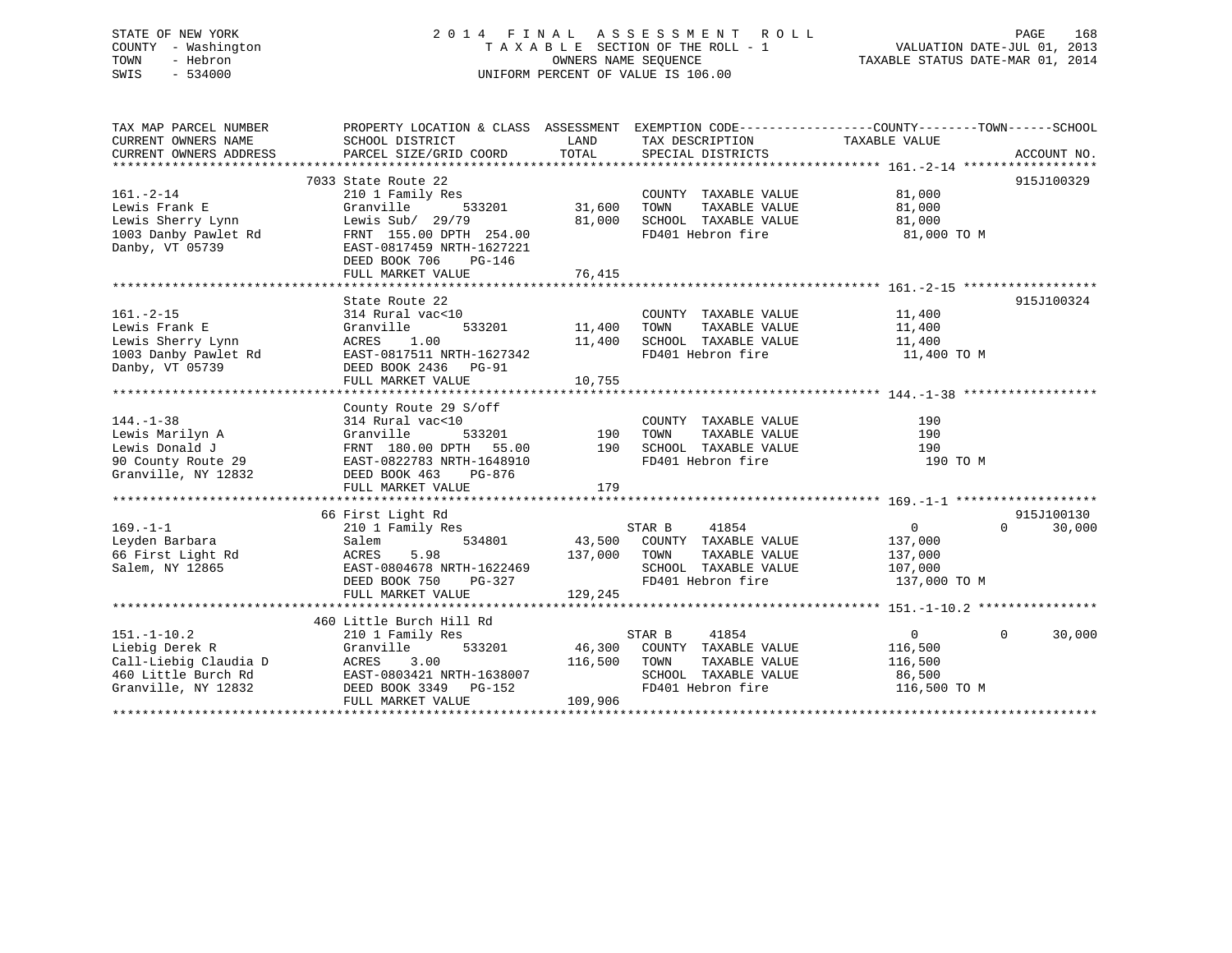## STATE OF NEW YORK 2 0 1 4 F I N A L A S S E S S M E N T R O L L PAGE 169 COUNTY - Washington T A X A B L E SECTION OF THE ROLL - 1 VALUATION DATE-JUL 01, 2013 TOWN - Hebron OWNERS NAME SEQUENCE TAXABLE STATUS DATE-MAR 01, 2014 SWIS - 534000 UNIFORM PERCENT OF VALUE IS 106.00

| Little Burch Hill Rd<br>$151. - 1 - 10.7$<br>314 Rural vac<10<br>1,800<br>COUNTY TAXABLE VALUE<br>1,800<br>Liebig Derek R<br>Granville<br>533201<br>TAXABLE VALUE<br>1,800<br>TOWN<br>Call-Liebig Claudia D<br>1,800<br>FRNT 100.00 DPTH 163.00<br>SCHOOL TAXABLE VALUE<br>1,800<br>460 Little Burch Hill Rd<br>CA008 Cons agri dst 8<br>1,800 TO M<br>EAST-0803686 NRTH-1638201<br>FD401 Hebron fire<br>Granville, NY 12832<br>DEED BOOK 3349 PG-152<br>1,800 TO M<br>FULL MARKET VALUE<br>1,698<br>1731 County Route 31<br>915J100381<br>$152 - 2 - 33.1$<br>112 Dairy farm<br>41720<br>214,143<br>214,143<br>AG DIST<br>214,143<br>Liebig Kenneth L<br>Granville<br>533201 323,800<br>COUNTY TAXABLE VALUE<br>202,357<br>Liebig Renee G<br>416,500<br>ACRES 143.00<br>TOWN<br>TAXABLE VALUE<br>202,357<br>370 Lang Hill Rd<br>EAST-0812656 NRTH-1639017<br>SCHOOL TAXABLE VALUE<br>202,357<br>Granville, NY 12832<br>CA008 Cons agri dst 8<br>DEED BOOK 1874 PG-1<br>202,357 TO M<br>214,143 EX<br>FULL MARKET VALUE<br>392,925<br>FD401 Hebron fire<br>416,500 TO M<br>MAY BE SUBJECT TO PAYMENT<br>UNDER AGDIST LAW TIL 2018<br>370 Lang Hill Rd<br>$152. - 2 - 33.6$<br>210 1 Family Res<br>$\Omega$<br>30,000<br>STAR B<br>41854<br>$\Omega$<br>533201<br>Liebig Kenneth L<br>Granville<br>5,000 COUNTY TAXABLE VALUE<br>148,100<br>Liebig Renec G<br>370 Lang Hill Rd<br>370 Lang Hill Rd<br>370 Lang Hill Rd<br>370 Lang Hill Rd<br>370 Lang Hill Rd<br>370 Lang Hill Rd<br>38804<br>38804<br>288T-0812378 NRTH-1638804<br>295244<br>148,100<br>TOWN<br>TAXABLE VALUE<br>148,100<br>SCHOOL TAXABLE VALUE<br>118,100<br>SCHOOL TAXABLE VALUE 118,100<br>CA008 Cons agri dst 8 148,100 TO M<br>139,717 FD401 Hebron fire<br>FULL MARKET VALUE<br>148,100 TO M<br>1426 County Route 31<br>915J100380<br>$152. - 1 - 10$<br>$\Omega$<br>210 1 Family Res<br>VET WAR CT 41121<br>30,000<br>18,000<br>533201 28,400 STAR B<br>41854<br>Liebig Truman T Jr<br>Granville<br>$\overline{0}$<br>$\Omega$<br>30,000<br>Liebig Diane J<br>FRNT 268.00 DPTH 254.00<br>207,000 COUNTY TAXABLE VALUE<br>177,000<br>1439 County Route 31<br>189,000<br>EAST-0806049 NRTH-1637603<br>TOWN<br>TAXABLE VALUE<br>Granville, NY 12832<br>DEED BOOK 475<br>PG-812<br>SCHOOL TAXABLE VALUE 177,000<br>195,283 FD401 Hebron fire<br>FULL MARKET VALUE<br>207,000 TO M<br>915J101281<br>Big Burch Hill Rd<br>$151. - 1 - 7.3$<br>41720<br>112 Dairy farm<br>AG DIST<br>140,384<br>140,384<br>140,384<br>Lindgren Ronald C<br>Granville 533201<br>228,700<br>COUNTY TAXABLE VALUE<br>92,116<br>98.06 Ad<br>232,500<br>92,116<br>Lindgren Virginia M<br>TOWN<br>TAXABLE VALUE<br>1420 Big Burch Hill Rd<br>SCHOOL TAXABLE VALUE<br>ACRES 90.10<br>92,116<br>Granville, NY 12832<br>EAST-0803898 NRTH-1641580<br>CA008 Cons agri dst 8<br>92,116 TO M<br>DEED BOOK 483<br>PG-127<br>140,384 EX<br>219,340<br>FD401 Hebron fire<br>232,500 TO M<br>FULL MARKET VALUE<br>MAY BE SUBJECT TO PAYMENT<br>UNDER AGDIST LAW TIL 2018 | TAX MAP PARCEL NUMBER<br>CURRENT OWNERS NAME<br>CURRENT OWNERS ADDRESS | SCHOOL DISTRICT<br>PARCEL SIZE/GRID COORD | LAND<br>TAX DESCRIPTION TAXABLE VALUE SPECIAL DISTRICTS<br>TOTAL | PROPERTY LOCATION & CLASS ASSESSMENT EXEMPTION CODE----------------COUNTY-------TOWN------SCHOOL<br>ACCOUNT NO. |
|------------------------------------------------------------------------------------------------------------------------------------------------------------------------------------------------------------------------------------------------------------------------------------------------------------------------------------------------------------------------------------------------------------------------------------------------------------------------------------------------------------------------------------------------------------------------------------------------------------------------------------------------------------------------------------------------------------------------------------------------------------------------------------------------------------------------------------------------------------------------------------------------------------------------------------------------------------------------------------------------------------------------------------------------------------------------------------------------------------------------------------------------------------------------------------------------------------------------------------------------------------------------------------------------------------------------------------------------------------------------------------------------------------------------------------------------------------------------------------------------------------------------------------------------------------------------------------------------------------------------------------------------------------------------------------------------------------------------------------------------------------------------------------------------------------------------------------------------------------------------------------------------------------------------------------------------------------------------------------------------------------------------------------------------------------------------------------------------------------------------------------------------------------------------------------------------------------------------------------------------------------------------------------------------------------------------------------------------------------------------------------------------------------------------------------------------------------------------------------------------------------------------------------------------------------------------------------------------------------------------------------------------------------------------------------------------------------------------------------------------------------------------------------------------------------------------------------------------------------------------------------------------------------------------------------------------------------------------------------------------------------|------------------------------------------------------------------------|-------------------------------------------|------------------------------------------------------------------|-----------------------------------------------------------------------------------------------------------------|
|                                                                                                                                                                                                                                                                                                                                                                                                                                                                                                                                                                                                                                                                                                                                                                                                                                                                                                                                                                                                                                                                                                                                                                                                                                                                                                                                                                                                                                                                                                                                                                                                                                                                                                                                                                                                                                                                                                                                                                                                                                                                                                                                                                                                                                                                                                                                                                                                                                                                                                                                                                                                                                                                                                                                                                                                                                                                                                                                                                                                            |                                                                        |                                           |                                                                  |                                                                                                                 |
|                                                                                                                                                                                                                                                                                                                                                                                                                                                                                                                                                                                                                                                                                                                                                                                                                                                                                                                                                                                                                                                                                                                                                                                                                                                                                                                                                                                                                                                                                                                                                                                                                                                                                                                                                                                                                                                                                                                                                                                                                                                                                                                                                                                                                                                                                                                                                                                                                                                                                                                                                                                                                                                                                                                                                                                                                                                                                                                                                                                                            |                                                                        |                                           |                                                                  |                                                                                                                 |
|                                                                                                                                                                                                                                                                                                                                                                                                                                                                                                                                                                                                                                                                                                                                                                                                                                                                                                                                                                                                                                                                                                                                                                                                                                                                                                                                                                                                                                                                                                                                                                                                                                                                                                                                                                                                                                                                                                                                                                                                                                                                                                                                                                                                                                                                                                                                                                                                                                                                                                                                                                                                                                                                                                                                                                                                                                                                                                                                                                                                            |                                                                        |                                           |                                                                  |                                                                                                                 |
|                                                                                                                                                                                                                                                                                                                                                                                                                                                                                                                                                                                                                                                                                                                                                                                                                                                                                                                                                                                                                                                                                                                                                                                                                                                                                                                                                                                                                                                                                                                                                                                                                                                                                                                                                                                                                                                                                                                                                                                                                                                                                                                                                                                                                                                                                                                                                                                                                                                                                                                                                                                                                                                                                                                                                                                                                                                                                                                                                                                                            |                                                                        |                                           |                                                                  |                                                                                                                 |
|                                                                                                                                                                                                                                                                                                                                                                                                                                                                                                                                                                                                                                                                                                                                                                                                                                                                                                                                                                                                                                                                                                                                                                                                                                                                                                                                                                                                                                                                                                                                                                                                                                                                                                                                                                                                                                                                                                                                                                                                                                                                                                                                                                                                                                                                                                                                                                                                                                                                                                                                                                                                                                                                                                                                                                                                                                                                                                                                                                                                            |                                                                        |                                           |                                                                  |                                                                                                                 |
|                                                                                                                                                                                                                                                                                                                                                                                                                                                                                                                                                                                                                                                                                                                                                                                                                                                                                                                                                                                                                                                                                                                                                                                                                                                                                                                                                                                                                                                                                                                                                                                                                                                                                                                                                                                                                                                                                                                                                                                                                                                                                                                                                                                                                                                                                                                                                                                                                                                                                                                                                                                                                                                                                                                                                                                                                                                                                                                                                                                                            |                                                                        |                                           |                                                                  |                                                                                                                 |
|                                                                                                                                                                                                                                                                                                                                                                                                                                                                                                                                                                                                                                                                                                                                                                                                                                                                                                                                                                                                                                                                                                                                                                                                                                                                                                                                                                                                                                                                                                                                                                                                                                                                                                                                                                                                                                                                                                                                                                                                                                                                                                                                                                                                                                                                                                                                                                                                                                                                                                                                                                                                                                                                                                                                                                                                                                                                                                                                                                                                            |                                                                        |                                           |                                                                  |                                                                                                                 |
|                                                                                                                                                                                                                                                                                                                                                                                                                                                                                                                                                                                                                                                                                                                                                                                                                                                                                                                                                                                                                                                                                                                                                                                                                                                                                                                                                                                                                                                                                                                                                                                                                                                                                                                                                                                                                                                                                                                                                                                                                                                                                                                                                                                                                                                                                                                                                                                                                                                                                                                                                                                                                                                                                                                                                                                                                                                                                                                                                                                                            |                                                                        |                                           |                                                                  |                                                                                                                 |
|                                                                                                                                                                                                                                                                                                                                                                                                                                                                                                                                                                                                                                                                                                                                                                                                                                                                                                                                                                                                                                                                                                                                                                                                                                                                                                                                                                                                                                                                                                                                                                                                                                                                                                                                                                                                                                                                                                                                                                                                                                                                                                                                                                                                                                                                                                                                                                                                                                                                                                                                                                                                                                                                                                                                                                                                                                                                                                                                                                                                            |                                                                        |                                           |                                                                  |                                                                                                                 |
|                                                                                                                                                                                                                                                                                                                                                                                                                                                                                                                                                                                                                                                                                                                                                                                                                                                                                                                                                                                                                                                                                                                                                                                                                                                                                                                                                                                                                                                                                                                                                                                                                                                                                                                                                                                                                                                                                                                                                                                                                                                                                                                                                                                                                                                                                                                                                                                                                                                                                                                                                                                                                                                                                                                                                                                                                                                                                                                                                                                                            |                                                                        |                                           |                                                                  |                                                                                                                 |
|                                                                                                                                                                                                                                                                                                                                                                                                                                                                                                                                                                                                                                                                                                                                                                                                                                                                                                                                                                                                                                                                                                                                                                                                                                                                                                                                                                                                                                                                                                                                                                                                                                                                                                                                                                                                                                                                                                                                                                                                                                                                                                                                                                                                                                                                                                                                                                                                                                                                                                                                                                                                                                                                                                                                                                                                                                                                                                                                                                                                            |                                                                        |                                           |                                                                  |                                                                                                                 |
|                                                                                                                                                                                                                                                                                                                                                                                                                                                                                                                                                                                                                                                                                                                                                                                                                                                                                                                                                                                                                                                                                                                                                                                                                                                                                                                                                                                                                                                                                                                                                                                                                                                                                                                                                                                                                                                                                                                                                                                                                                                                                                                                                                                                                                                                                                                                                                                                                                                                                                                                                                                                                                                                                                                                                                                                                                                                                                                                                                                                            |                                                                        |                                           |                                                                  |                                                                                                                 |
|                                                                                                                                                                                                                                                                                                                                                                                                                                                                                                                                                                                                                                                                                                                                                                                                                                                                                                                                                                                                                                                                                                                                                                                                                                                                                                                                                                                                                                                                                                                                                                                                                                                                                                                                                                                                                                                                                                                                                                                                                                                                                                                                                                                                                                                                                                                                                                                                                                                                                                                                                                                                                                                                                                                                                                                                                                                                                                                                                                                                            |                                                                        |                                           |                                                                  |                                                                                                                 |
|                                                                                                                                                                                                                                                                                                                                                                                                                                                                                                                                                                                                                                                                                                                                                                                                                                                                                                                                                                                                                                                                                                                                                                                                                                                                                                                                                                                                                                                                                                                                                                                                                                                                                                                                                                                                                                                                                                                                                                                                                                                                                                                                                                                                                                                                                                                                                                                                                                                                                                                                                                                                                                                                                                                                                                                                                                                                                                                                                                                                            |                                                                        |                                           |                                                                  |                                                                                                                 |
|                                                                                                                                                                                                                                                                                                                                                                                                                                                                                                                                                                                                                                                                                                                                                                                                                                                                                                                                                                                                                                                                                                                                                                                                                                                                                                                                                                                                                                                                                                                                                                                                                                                                                                                                                                                                                                                                                                                                                                                                                                                                                                                                                                                                                                                                                                                                                                                                                                                                                                                                                                                                                                                                                                                                                                                                                                                                                                                                                                                                            |                                                                        |                                           |                                                                  |                                                                                                                 |
|                                                                                                                                                                                                                                                                                                                                                                                                                                                                                                                                                                                                                                                                                                                                                                                                                                                                                                                                                                                                                                                                                                                                                                                                                                                                                                                                                                                                                                                                                                                                                                                                                                                                                                                                                                                                                                                                                                                                                                                                                                                                                                                                                                                                                                                                                                                                                                                                                                                                                                                                                                                                                                                                                                                                                                                                                                                                                                                                                                                                            |                                                                        |                                           |                                                                  |                                                                                                                 |
|                                                                                                                                                                                                                                                                                                                                                                                                                                                                                                                                                                                                                                                                                                                                                                                                                                                                                                                                                                                                                                                                                                                                                                                                                                                                                                                                                                                                                                                                                                                                                                                                                                                                                                                                                                                                                                                                                                                                                                                                                                                                                                                                                                                                                                                                                                                                                                                                                                                                                                                                                                                                                                                                                                                                                                                                                                                                                                                                                                                                            |                                                                        |                                           |                                                                  |                                                                                                                 |
|                                                                                                                                                                                                                                                                                                                                                                                                                                                                                                                                                                                                                                                                                                                                                                                                                                                                                                                                                                                                                                                                                                                                                                                                                                                                                                                                                                                                                                                                                                                                                                                                                                                                                                                                                                                                                                                                                                                                                                                                                                                                                                                                                                                                                                                                                                                                                                                                                                                                                                                                                                                                                                                                                                                                                                                                                                                                                                                                                                                                            |                                                                        |                                           |                                                                  |                                                                                                                 |
|                                                                                                                                                                                                                                                                                                                                                                                                                                                                                                                                                                                                                                                                                                                                                                                                                                                                                                                                                                                                                                                                                                                                                                                                                                                                                                                                                                                                                                                                                                                                                                                                                                                                                                                                                                                                                                                                                                                                                                                                                                                                                                                                                                                                                                                                                                                                                                                                                                                                                                                                                                                                                                                                                                                                                                                                                                                                                                                                                                                                            |                                                                        |                                           |                                                                  |                                                                                                                 |
|                                                                                                                                                                                                                                                                                                                                                                                                                                                                                                                                                                                                                                                                                                                                                                                                                                                                                                                                                                                                                                                                                                                                                                                                                                                                                                                                                                                                                                                                                                                                                                                                                                                                                                                                                                                                                                                                                                                                                                                                                                                                                                                                                                                                                                                                                                                                                                                                                                                                                                                                                                                                                                                                                                                                                                                                                                                                                                                                                                                                            |                                                                        |                                           |                                                                  |                                                                                                                 |
|                                                                                                                                                                                                                                                                                                                                                                                                                                                                                                                                                                                                                                                                                                                                                                                                                                                                                                                                                                                                                                                                                                                                                                                                                                                                                                                                                                                                                                                                                                                                                                                                                                                                                                                                                                                                                                                                                                                                                                                                                                                                                                                                                                                                                                                                                                                                                                                                                                                                                                                                                                                                                                                                                                                                                                                                                                                                                                                                                                                                            |                                                                        |                                           |                                                                  |                                                                                                                 |
|                                                                                                                                                                                                                                                                                                                                                                                                                                                                                                                                                                                                                                                                                                                                                                                                                                                                                                                                                                                                                                                                                                                                                                                                                                                                                                                                                                                                                                                                                                                                                                                                                                                                                                                                                                                                                                                                                                                                                                                                                                                                                                                                                                                                                                                                                                                                                                                                                                                                                                                                                                                                                                                                                                                                                                                                                                                                                                                                                                                                            |                                                                        |                                           |                                                                  |                                                                                                                 |
|                                                                                                                                                                                                                                                                                                                                                                                                                                                                                                                                                                                                                                                                                                                                                                                                                                                                                                                                                                                                                                                                                                                                                                                                                                                                                                                                                                                                                                                                                                                                                                                                                                                                                                                                                                                                                                                                                                                                                                                                                                                                                                                                                                                                                                                                                                                                                                                                                                                                                                                                                                                                                                                                                                                                                                                                                                                                                                                                                                                                            |                                                                        |                                           |                                                                  |                                                                                                                 |
|                                                                                                                                                                                                                                                                                                                                                                                                                                                                                                                                                                                                                                                                                                                                                                                                                                                                                                                                                                                                                                                                                                                                                                                                                                                                                                                                                                                                                                                                                                                                                                                                                                                                                                                                                                                                                                                                                                                                                                                                                                                                                                                                                                                                                                                                                                                                                                                                                                                                                                                                                                                                                                                                                                                                                                                                                                                                                                                                                                                                            |                                                                        |                                           |                                                                  |                                                                                                                 |
|                                                                                                                                                                                                                                                                                                                                                                                                                                                                                                                                                                                                                                                                                                                                                                                                                                                                                                                                                                                                                                                                                                                                                                                                                                                                                                                                                                                                                                                                                                                                                                                                                                                                                                                                                                                                                                                                                                                                                                                                                                                                                                                                                                                                                                                                                                                                                                                                                                                                                                                                                                                                                                                                                                                                                                                                                                                                                                                                                                                                            |                                                                        |                                           |                                                                  |                                                                                                                 |
|                                                                                                                                                                                                                                                                                                                                                                                                                                                                                                                                                                                                                                                                                                                                                                                                                                                                                                                                                                                                                                                                                                                                                                                                                                                                                                                                                                                                                                                                                                                                                                                                                                                                                                                                                                                                                                                                                                                                                                                                                                                                                                                                                                                                                                                                                                                                                                                                                                                                                                                                                                                                                                                                                                                                                                                                                                                                                                                                                                                                            |                                                                        |                                           |                                                                  |                                                                                                                 |
|                                                                                                                                                                                                                                                                                                                                                                                                                                                                                                                                                                                                                                                                                                                                                                                                                                                                                                                                                                                                                                                                                                                                                                                                                                                                                                                                                                                                                                                                                                                                                                                                                                                                                                                                                                                                                                                                                                                                                                                                                                                                                                                                                                                                                                                                                                                                                                                                                                                                                                                                                                                                                                                                                                                                                                                                                                                                                                                                                                                                            |                                                                        |                                           |                                                                  |                                                                                                                 |
|                                                                                                                                                                                                                                                                                                                                                                                                                                                                                                                                                                                                                                                                                                                                                                                                                                                                                                                                                                                                                                                                                                                                                                                                                                                                                                                                                                                                                                                                                                                                                                                                                                                                                                                                                                                                                                                                                                                                                                                                                                                                                                                                                                                                                                                                                                                                                                                                                                                                                                                                                                                                                                                                                                                                                                                                                                                                                                                                                                                                            |                                                                        |                                           |                                                                  |                                                                                                                 |
|                                                                                                                                                                                                                                                                                                                                                                                                                                                                                                                                                                                                                                                                                                                                                                                                                                                                                                                                                                                                                                                                                                                                                                                                                                                                                                                                                                                                                                                                                                                                                                                                                                                                                                                                                                                                                                                                                                                                                                                                                                                                                                                                                                                                                                                                                                                                                                                                                                                                                                                                                                                                                                                                                                                                                                                                                                                                                                                                                                                                            |                                                                        |                                           |                                                                  |                                                                                                                 |
|                                                                                                                                                                                                                                                                                                                                                                                                                                                                                                                                                                                                                                                                                                                                                                                                                                                                                                                                                                                                                                                                                                                                                                                                                                                                                                                                                                                                                                                                                                                                                                                                                                                                                                                                                                                                                                                                                                                                                                                                                                                                                                                                                                                                                                                                                                                                                                                                                                                                                                                                                                                                                                                                                                                                                                                                                                                                                                                                                                                                            |                                                                        |                                           |                                                                  |                                                                                                                 |
|                                                                                                                                                                                                                                                                                                                                                                                                                                                                                                                                                                                                                                                                                                                                                                                                                                                                                                                                                                                                                                                                                                                                                                                                                                                                                                                                                                                                                                                                                                                                                                                                                                                                                                                                                                                                                                                                                                                                                                                                                                                                                                                                                                                                                                                                                                                                                                                                                                                                                                                                                                                                                                                                                                                                                                                                                                                                                                                                                                                                            |                                                                        |                                           |                                                                  |                                                                                                                 |
|                                                                                                                                                                                                                                                                                                                                                                                                                                                                                                                                                                                                                                                                                                                                                                                                                                                                                                                                                                                                                                                                                                                                                                                                                                                                                                                                                                                                                                                                                                                                                                                                                                                                                                                                                                                                                                                                                                                                                                                                                                                                                                                                                                                                                                                                                                                                                                                                                                                                                                                                                                                                                                                                                                                                                                                                                                                                                                                                                                                                            |                                                                        |                                           |                                                                  |                                                                                                                 |
|                                                                                                                                                                                                                                                                                                                                                                                                                                                                                                                                                                                                                                                                                                                                                                                                                                                                                                                                                                                                                                                                                                                                                                                                                                                                                                                                                                                                                                                                                                                                                                                                                                                                                                                                                                                                                                                                                                                                                                                                                                                                                                                                                                                                                                                                                                                                                                                                                                                                                                                                                                                                                                                                                                                                                                                                                                                                                                                                                                                                            |                                                                        |                                           |                                                                  |                                                                                                                 |
|                                                                                                                                                                                                                                                                                                                                                                                                                                                                                                                                                                                                                                                                                                                                                                                                                                                                                                                                                                                                                                                                                                                                                                                                                                                                                                                                                                                                                                                                                                                                                                                                                                                                                                                                                                                                                                                                                                                                                                                                                                                                                                                                                                                                                                                                                                                                                                                                                                                                                                                                                                                                                                                                                                                                                                                                                                                                                                                                                                                                            |                                                                        |                                           |                                                                  |                                                                                                                 |
|                                                                                                                                                                                                                                                                                                                                                                                                                                                                                                                                                                                                                                                                                                                                                                                                                                                                                                                                                                                                                                                                                                                                                                                                                                                                                                                                                                                                                                                                                                                                                                                                                                                                                                                                                                                                                                                                                                                                                                                                                                                                                                                                                                                                                                                                                                                                                                                                                                                                                                                                                                                                                                                                                                                                                                                                                                                                                                                                                                                                            |                                                                        |                                           |                                                                  |                                                                                                                 |
|                                                                                                                                                                                                                                                                                                                                                                                                                                                                                                                                                                                                                                                                                                                                                                                                                                                                                                                                                                                                                                                                                                                                                                                                                                                                                                                                                                                                                                                                                                                                                                                                                                                                                                                                                                                                                                                                                                                                                                                                                                                                                                                                                                                                                                                                                                                                                                                                                                                                                                                                                                                                                                                                                                                                                                                                                                                                                                                                                                                                            |                                                                        |                                           |                                                                  |                                                                                                                 |
|                                                                                                                                                                                                                                                                                                                                                                                                                                                                                                                                                                                                                                                                                                                                                                                                                                                                                                                                                                                                                                                                                                                                                                                                                                                                                                                                                                                                                                                                                                                                                                                                                                                                                                                                                                                                                                                                                                                                                                                                                                                                                                                                                                                                                                                                                                                                                                                                                                                                                                                                                                                                                                                                                                                                                                                                                                                                                                                                                                                                            |                                                                        |                                           |                                                                  |                                                                                                                 |
|                                                                                                                                                                                                                                                                                                                                                                                                                                                                                                                                                                                                                                                                                                                                                                                                                                                                                                                                                                                                                                                                                                                                                                                                                                                                                                                                                                                                                                                                                                                                                                                                                                                                                                                                                                                                                                                                                                                                                                                                                                                                                                                                                                                                                                                                                                                                                                                                                                                                                                                                                                                                                                                                                                                                                                                                                                                                                                                                                                                                            |                                                                        |                                           |                                                                  |                                                                                                                 |
|                                                                                                                                                                                                                                                                                                                                                                                                                                                                                                                                                                                                                                                                                                                                                                                                                                                                                                                                                                                                                                                                                                                                                                                                                                                                                                                                                                                                                                                                                                                                                                                                                                                                                                                                                                                                                                                                                                                                                                                                                                                                                                                                                                                                                                                                                                                                                                                                                                                                                                                                                                                                                                                                                                                                                                                                                                                                                                                                                                                                            |                                                                        |                                           |                                                                  |                                                                                                                 |
|                                                                                                                                                                                                                                                                                                                                                                                                                                                                                                                                                                                                                                                                                                                                                                                                                                                                                                                                                                                                                                                                                                                                                                                                                                                                                                                                                                                                                                                                                                                                                                                                                                                                                                                                                                                                                                                                                                                                                                                                                                                                                                                                                                                                                                                                                                                                                                                                                                                                                                                                                                                                                                                                                                                                                                                                                                                                                                                                                                                                            |                                                                        |                                           |                                                                  |                                                                                                                 |
|                                                                                                                                                                                                                                                                                                                                                                                                                                                                                                                                                                                                                                                                                                                                                                                                                                                                                                                                                                                                                                                                                                                                                                                                                                                                                                                                                                                                                                                                                                                                                                                                                                                                                                                                                                                                                                                                                                                                                                                                                                                                                                                                                                                                                                                                                                                                                                                                                                                                                                                                                                                                                                                                                                                                                                                                                                                                                                                                                                                                            |                                                                        |                                           |                                                                  |                                                                                                                 |
|                                                                                                                                                                                                                                                                                                                                                                                                                                                                                                                                                                                                                                                                                                                                                                                                                                                                                                                                                                                                                                                                                                                                                                                                                                                                                                                                                                                                                                                                                                                                                                                                                                                                                                                                                                                                                                                                                                                                                                                                                                                                                                                                                                                                                                                                                                                                                                                                                                                                                                                                                                                                                                                                                                                                                                                                                                                                                                                                                                                                            |                                                                        |                                           |                                                                  |                                                                                                                 |
|                                                                                                                                                                                                                                                                                                                                                                                                                                                                                                                                                                                                                                                                                                                                                                                                                                                                                                                                                                                                                                                                                                                                                                                                                                                                                                                                                                                                                                                                                                                                                                                                                                                                                                                                                                                                                                                                                                                                                                                                                                                                                                                                                                                                                                                                                                                                                                                                                                                                                                                                                                                                                                                                                                                                                                                                                                                                                                                                                                                                            |                                                                        |                                           |                                                                  |                                                                                                                 |
|                                                                                                                                                                                                                                                                                                                                                                                                                                                                                                                                                                                                                                                                                                                                                                                                                                                                                                                                                                                                                                                                                                                                                                                                                                                                                                                                                                                                                                                                                                                                                                                                                                                                                                                                                                                                                                                                                                                                                                                                                                                                                                                                                                                                                                                                                                                                                                                                                                                                                                                                                                                                                                                                                                                                                                                                                                                                                                                                                                                                            |                                                                        |                                           |                                                                  |                                                                                                                 |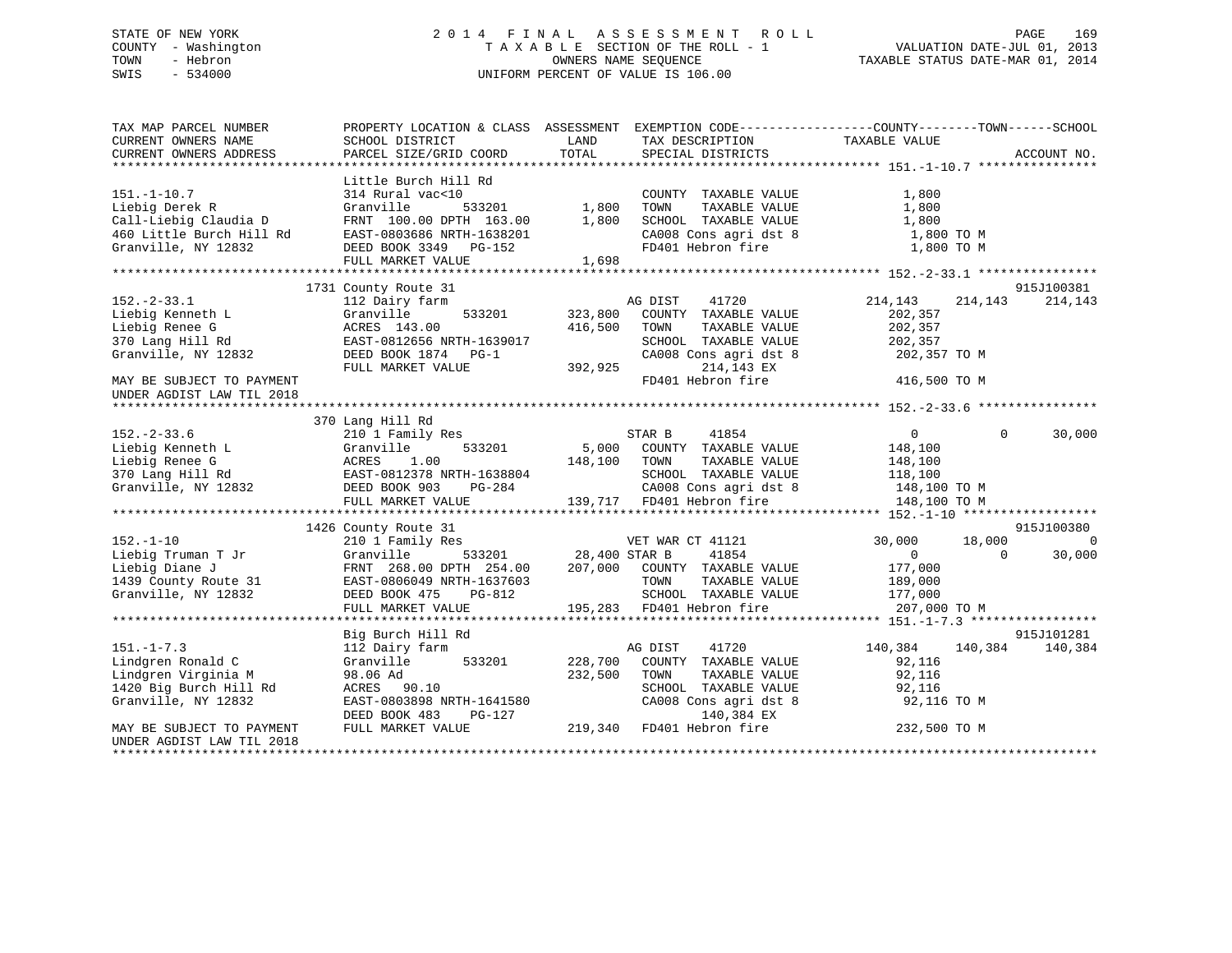## STATE OF NEW YORK 2 0 1 4 F I N A L A S S E S S M E N T R O L L PAGE 170 COUNTY - Washington T A X A B L E SECTION OF THE ROLL - 1 VALUATION DATE-JUL 01, 2013 TOWN - Hebron **CONNERS NAME SEQUENCE** TAXABLE STATUS DATE-MAR 01, 2014 SWIS - 534000 UNIFORM PERCENT OF VALUE IS 106.00

| TAX MAP PARCEL NUMBER     | PROPERTY LOCATION & CLASS ASSESSMENT EXEMPTION CODE----------------COUNTY-------TOWN------SCHOOL |                |                       |                |                    |
|---------------------------|--------------------------------------------------------------------------------------------------|----------------|-----------------------|----------------|--------------------|
| CURRENT OWNERS NAME       | SCHOOL DISTRICT                                                                                  | LAND           | TAX DESCRIPTION       | TAXABLE VALUE  |                    |
| CURRENT OWNERS ADDRESS    | PARCEL SIZE/GRID COORD                                                                           | TOTAL          | SPECIAL DISTRICTS     |                | ACCOUNT NO.        |
|                           |                                                                                                  |                |                       |                |                    |
|                           | Liebig Rd                                                                                        |                |                       |                | 915J101282         |
| $151. - 1 - 7.4$          | 105 Vac farmland                                                                                 |                | AG DIST<br>41720      | 95,850         | 95,850<br>95,850   |
| Lindgren Ronald C         | Granville<br>533201                                                                              | 109,500        | COUNTY TAXABLE VALUE  | 13,650         |                    |
| Lindgren Virginia M       | ACRES<br>33.50                                                                                   | 109,500        | TOWN<br>TAXABLE VALUE | 13,650         |                    |
| 1420 Big Burch Hill Rd    | EAST-0804979 NRTH-1642652                                                                        |                | SCHOOL TAXABLE VALUE  | 13,650         |                    |
| Granville, NY 12832       | DEED BOOK 483<br>PG-127                                                                          |                | CA008 Cons agri dst 8 | 13,650 TO M    |                    |
|                           | FULL MARKET VALUE                                                                                | 103,302        | 95,850 EX             |                |                    |
| MAY BE SUBJECT TO PAYMENT |                                                                                                  |                | FD401 Hebron fire     | 109,500 TO M   |                    |
| UNDER AGDIST LAW TIL 2018 |                                                                                                  |                |                       |                |                    |
|                           |                                                                                                  |                |                       |                |                    |
|                           | 1420 Big Burch Hill Rd                                                                           |                |                       |                | 915J100099         |
| $152. - 1 - 1$            | 112 Dairy farm                                                                                   |                | 41720<br>AG DIST      | 85,021         | 85,021<br>85,021   |
| Lindgren Ronald C         | Granville<br>533201                                                                              | 160,700 STAR B | 41854                 | $\overline{0}$ | $\Omega$<br>30,000 |
| Lindgren Virginia M       | 46.10<br>ACRES                                                                                   | 275,500        | COUNTY TAXABLE VALUE  | 190,479        |                    |
| 1420 Big Burch Hill Rd    | EAST-0805048 NRTH-1639542                                                                        |                | TOWN<br>TAXABLE VALUE | 190,479        |                    |
| Granville, NY 12832       | DEED BOOK 483<br>PG-124                                                                          |                | SCHOOL TAXABLE VALUE  | 160,479        |                    |
|                           | FULL MARKET VALUE                                                                                | 259,906        | CA008 Cons agri dst 8 | 190,479 TO M   |                    |
| MAY BE SUBJECT TO PAYMENT |                                                                                                  |                | 85,021 EX             |                |                    |
| UNDER AGDIST LAW TIL 2018 |                                                                                                  |                | FD401 Hebron fire     | 275,500 TO M   |                    |
|                           |                                                                                                  |                |                       |                |                    |
|                           | State Route 22                                                                                   |                |                       |                | 915J101728         |
| $169. - 1 - 18.20$        | 314 Rural vac<10                                                                                 |                | COUNTY TAXABLE VALUE  | 6,100          |                    |
| Lindsay John M            | Granville<br>533201                                                                              | 6,100          | TOWN<br>TAXABLE VALUE | 6,100          |                    |
| 15 Jones Ave              | FRNT 150.00 DPTH 174.00                                                                          | 6,100          | SCHOOL TAXABLE VALUE  | 6,100          |                    |
| Hudson Falls, NY 12839    | ACRES<br>0.60                                                                                    |                | FD401 Hebron fire     | 6,100 TO M     |                    |
|                           | EAST-0816232 NRTH-1623783                                                                        |                |                       |                |                    |
|                           | DEED BOOK 2297<br>PG-326                                                                         |                |                       |                |                    |
|                           | FULL MARKET VALUE                                                                                | 5,755          |                       |                |                    |
|                           |                                                                                                  |                |                       |                |                    |
|                           | 6879 State Route 22                                                                              |                |                       |                | 915J101788         |
| $169. - 1 - 18.23$        | 314 Rural vac<10                                                                                 |                | COUNTY TAXABLE VALUE  | 4,200          |                    |
| Lindsay John M            | Granville<br>533201                                                                              | 4,200          | TOWN<br>TAXABLE VALUE | 4,200          |                    |
| 15 Jones Ave              | FRNT 156.00 DPTH 156.00                                                                          | 4,200          | SCHOOL TAXABLE VALUE  | 4,200          |                    |
| Hudson Falls, NY 12839    | 0.56<br>ACRES                                                                                    |                | FD401 Hebron fire     | 4,200 TO M     |                    |
|                           | EAST-0816185 NRTH-1623630                                                                        |                |                       |                |                    |
|                           | DEED BOOK 2297<br>PG-330                                                                         |                |                       |                |                    |
|                           | FULL MARKET VALUE                                                                                | 3,962          |                       |                |                    |
|                           |                                                                                                  |                |                       |                |                    |
|                           | 1468 County Route 31                                                                             |                |                       |                | 915J100337         |
| $152. - 1 - 16$           | 242 Rurl res&rec                                                                                 |                | COUNTY TAXABLE VALUE  | 191,500        |                    |
| Liner Mitchell            | Granville<br>533201                                                                              | 83,000         | TOWN<br>TAXABLE VALUE | 191,500        |                    |
| Liner Laurie              | 10.20<br>ACRES                                                                                   | 191,500        | SCHOOL TAXABLE VALUE  | 191,500        |                    |
| 215 Washington St Apt 16  | EAST-0806988 NRTH-1638803                                                                        |                | CA008 Cons agri dst 8 | 191,500 TO M   |                    |
| Tappan, NY 10983          | DEED BOOK 1946<br><b>PG-109</b>                                                                  |                | FD401 Hebron fire     | 191,500 TO M   |                    |
|                           | FULL MARKET VALUE                                                                                | 180,660        |                       |                |                    |
|                           |                                                                                                  |                |                       |                |                    |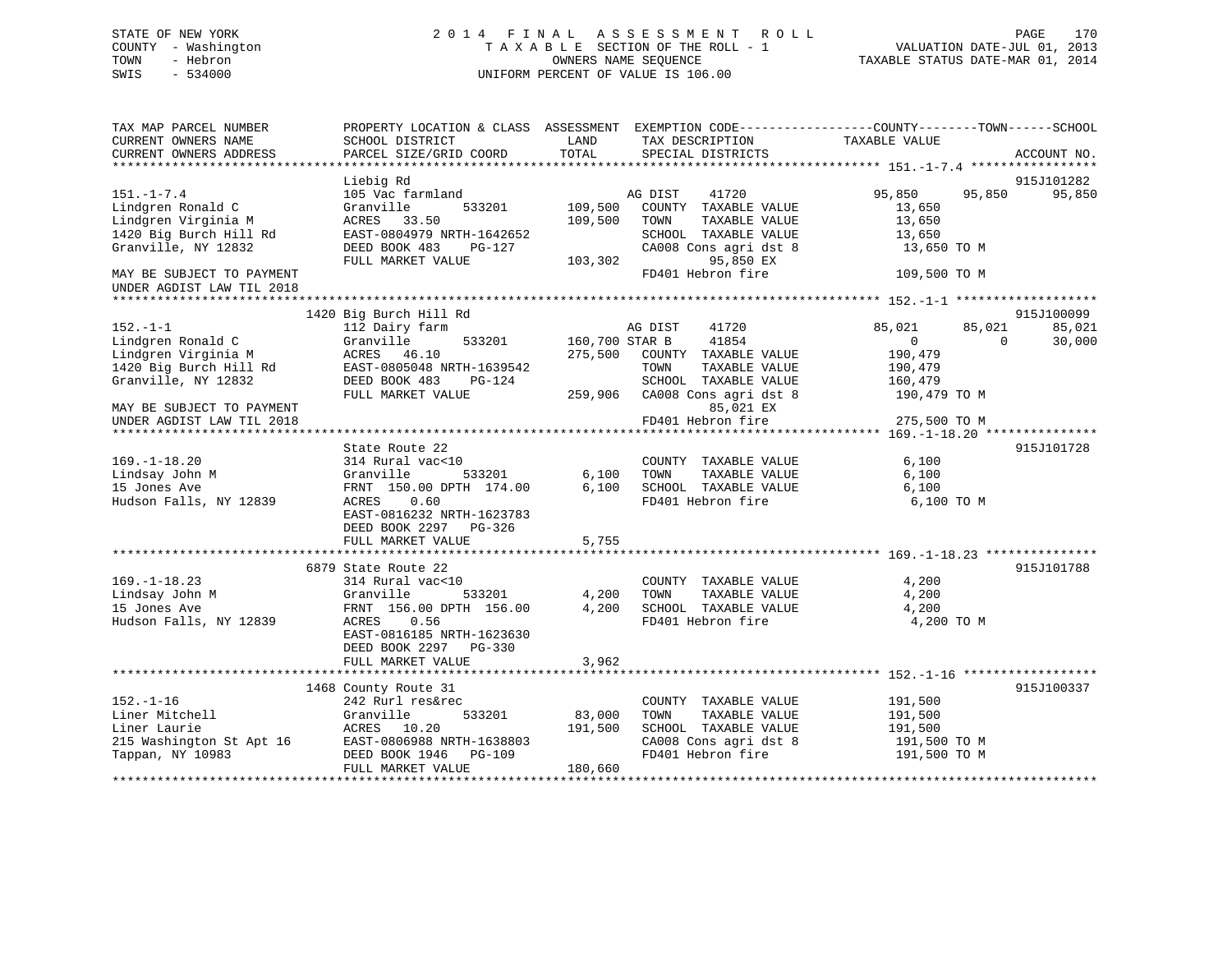## STATE OF NEW YORK 2 0 1 4 F I N A L A S S E S S M E N T R O L L PAGE 171 COUNTY - Washington T A X A B L E SECTION OF THE ROLL - 1 VALUATION DATE-JUL 01, 2013 TOWN - Hebron OWNERS NAME SEQUENCE TAXABLE STATUS DATE-MAR 01, 2014 SWIS - 534000 UNIFORM PERCENT OF VALUE IS 106.00

| CURRENT OWNERS NAME<br>SCHOOL DISTRICT<br>LAND<br>TAX DESCRIPTION<br>TAXABLE VALUE<br>TOTAL<br>CURRENT OWNERS ADDRESS<br>PARCEL SIZE/GRID COORD<br>SPECIAL DISTRICTS<br>ACCOUNT NO.<br>315 Allen Rd<br>915J100384<br>COUNTY TAXABLE VALUE 29,500<br>$185. - 1 - 6.1$<br>$312$ Vac w/imprv - WTRFNT<br>29,000<br>29,500<br>Little Robert K<br>Salem<br>534801<br>TOWN<br>TAXABLE VALUE<br>PO Box 316<br>2.60<br>29,500<br>SCHOOL TAXABLE VALUE<br>29,500<br>ACRES<br>FD401 Hebron fire<br>Argyle, NY 12809<br>EAST-0809741 NRTH-1609337<br>29,500 TO M<br>DEED BOOK 492<br>PG-694<br>FULL MARKET VALUE<br>27,830<br>78 South Grimes Hill Rd<br>915J100361<br>$160. -2 - 7$<br>FOR 480A 47460<br>108,250<br>242 Rurl res&rec<br>108,250<br>108,250<br>533201 362,700<br>COUNTY TAXABLE VALUE<br>LLMS Manage.Comp.Inc.<br>Granville<br>472,250<br>205 W 89th St Apt 11S<br>580,500<br>TOWN<br>TAXABLE VALUE<br>472,250<br>ACRES 174.17<br>472,250<br>New York, NY 10024<br>EAST-0815977 NRTH-1629074<br>SCHOOL TAXABLE VALUE<br>DEED BOOK 2632 PG-108<br>CA008 Cons agri dst 8<br>580,500 TO M<br>547,642 FD401 Hebron fire<br>FULL MARKET VALUE<br>580,500 TO M<br>MAY BE SUBJECT TO PAYMENT<br>UNDER RPTL480A UNTIL 2023<br>915J100386<br>Little Burch Hill Rd<br>$159. - 1 - 7$<br>AG DIST<br>41720<br>92,593<br>92,593<br>92,593<br>105 Vac farmland<br>Lloyd Alan<br>Hartford<br>533801<br>121,500<br>COUNTY TAXABLE VALUE<br>28,907<br>121,500<br>LLoyd Timothy<br>ACRES 86.40<br>TOWN<br>TAXABLE VALUE<br>28,907<br>80 Little Burch Hill Rd<br>EAST-0797386 NRTH-1630834<br>SCHOOL TAXABLE VALUE<br>28,907<br>Granville, NY 12832<br>DEED BOOK 2078 PG-49<br>CA008 Cons agri dst 8<br>28,907 TO M<br>92,593 EX<br>FULL MARKET VALUE<br>114,623<br>FD401 Hebron fire<br>121,500 TO M<br>MAY BE SUBJECT TO PAYMENT<br>UNDER AGDIST LAW TIL 2018<br>915J100385<br>80 Little Burch Hill Rd<br>$\overline{0}$<br>$\Omega$<br>30,000<br>$159. - 1 - 8$<br>210 1 Family Res<br>STAR B<br>41854<br>32,300<br>Lloyd Eric<br>COUNTY TAXABLE VALUE<br>75,500<br>Hartford<br>533801<br>75,500<br>TAXABLE VALUE<br>Lloyd Jean<br>ACRES<br>1.10<br>TOWN<br>75,500<br>EAST-0798939 NRTH-1631443<br>80 Little Burch Hill Rd<br>SCHOOL TAXABLE VALUE<br>45,500<br>Granville, NY 12832<br>DEED BOOK 2069 PG-296<br>CA008 Cons agri dst 8<br>75,500 TO M<br>71,226 FD401 Hebron fire<br>FULL MARKET VALUE<br>75,500 TO M<br>915J100387<br>67 Little Burch Hill Rd<br>$159. - 1 - 9$<br>AG DIST<br>41720<br>93,018<br>93,018<br>93,018<br>120 Field crops<br>Lloyd Timothy<br>160,000 STAR B<br>41854<br>$0 \qquad \qquad$<br>$\Omega$<br>30,000<br>Hartford<br>533801<br>289,000<br>LLoyd Alan<br>ACRES 96.00<br>COUNTY TAXABLE VALUE<br>195,982<br>80 Little Burch Hill Rd<br>EAST-0799181 NRTH-1631572<br>TOWN<br>TAXABLE VALUE<br>195,982<br>Granville, NY 12832<br>DEED BOOK 2069 PG-291<br>SCHOOL TAXABLE VALUE<br>165,982<br>FULL MARKET VALUE<br>272,642<br>CA008 Cons agri dst 8<br>195,982 TO M<br>93,018 EX<br>MAY BE SUBJECT TO PAYMENT<br>FD401 Hebron fire<br>289,000 TO M<br>UNDER AGDIST LAW TIL 2018 | TAX MAP PARCEL NUMBER | PROPERTY LOCATION & CLASS ASSESSMENT EXEMPTION CODE----------------COUNTY-------TOWN------SCHOOL |  |  |  |
|-------------------------------------------------------------------------------------------------------------------------------------------------------------------------------------------------------------------------------------------------------------------------------------------------------------------------------------------------------------------------------------------------------------------------------------------------------------------------------------------------------------------------------------------------------------------------------------------------------------------------------------------------------------------------------------------------------------------------------------------------------------------------------------------------------------------------------------------------------------------------------------------------------------------------------------------------------------------------------------------------------------------------------------------------------------------------------------------------------------------------------------------------------------------------------------------------------------------------------------------------------------------------------------------------------------------------------------------------------------------------------------------------------------------------------------------------------------------------------------------------------------------------------------------------------------------------------------------------------------------------------------------------------------------------------------------------------------------------------------------------------------------------------------------------------------------------------------------------------------------------------------------------------------------------------------------------------------------------------------------------------------------------------------------------------------------------------------------------------------------------------------------------------------------------------------------------------------------------------------------------------------------------------------------------------------------------------------------------------------------------------------------------------------------------------------------------------------------------------------------------------------------------------------------------------------------------------------------------------------------------------------------------------------------------------------------------------------------------------------------------------------------------------------------------------------------------------------------------------------------------------------------------------------------------------------------------------------------------------------------------------------------------------------------------------------------------------------------------------|-----------------------|--------------------------------------------------------------------------------------------------|--|--|--|
|                                                                                                                                                                                                                                                                                                                                                                                                                                                                                                                                                                                                                                                                                                                                                                                                                                                                                                                                                                                                                                                                                                                                                                                                                                                                                                                                                                                                                                                                                                                                                                                                                                                                                                                                                                                                                                                                                                                                                                                                                                                                                                                                                                                                                                                                                                                                                                                                                                                                                                                                                                                                                                                                                                                                                                                                                                                                                                                                                                                                                                                                                                       |                       |                                                                                                  |  |  |  |
|                                                                                                                                                                                                                                                                                                                                                                                                                                                                                                                                                                                                                                                                                                                                                                                                                                                                                                                                                                                                                                                                                                                                                                                                                                                                                                                                                                                                                                                                                                                                                                                                                                                                                                                                                                                                                                                                                                                                                                                                                                                                                                                                                                                                                                                                                                                                                                                                                                                                                                                                                                                                                                                                                                                                                                                                                                                                                                                                                                                                                                                                                                       |                       |                                                                                                  |  |  |  |
|                                                                                                                                                                                                                                                                                                                                                                                                                                                                                                                                                                                                                                                                                                                                                                                                                                                                                                                                                                                                                                                                                                                                                                                                                                                                                                                                                                                                                                                                                                                                                                                                                                                                                                                                                                                                                                                                                                                                                                                                                                                                                                                                                                                                                                                                                                                                                                                                                                                                                                                                                                                                                                                                                                                                                                                                                                                                                                                                                                                                                                                                                                       |                       |                                                                                                  |  |  |  |
|                                                                                                                                                                                                                                                                                                                                                                                                                                                                                                                                                                                                                                                                                                                                                                                                                                                                                                                                                                                                                                                                                                                                                                                                                                                                                                                                                                                                                                                                                                                                                                                                                                                                                                                                                                                                                                                                                                                                                                                                                                                                                                                                                                                                                                                                                                                                                                                                                                                                                                                                                                                                                                                                                                                                                                                                                                                                                                                                                                                                                                                                                                       |                       |                                                                                                  |  |  |  |
|                                                                                                                                                                                                                                                                                                                                                                                                                                                                                                                                                                                                                                                                                                                                                                                                                                                                                                                                                                                                                                                                                                                                                                                                                                                                                                                                                                                                                                                                                                                                                                                                                                                                                                                                                                                                                                                                                                                                                                                                                                                                                                                                                                                                                                                                                                                                                                                                                                                                                                                                                                                                                                                                                                                                                                                                                                                                                                                                                                                                                                                                                                       |                       |                                                                                                  |  |  |  |
|                                                                                                                                                                                                                                                                                                                                                                                                                                                                                                                                                                                                                                                                                                                                                                                                                                                                                                                                                                                                                                                                                                                                                                                                                                                                                                                                                                                                                                                                                                                                                                                                                                                                                                                                                                                                                                                                                                                                                                                                                                                                                                                                                                                                                                                                                                                                                                                                                                                                                                                                                                                                                                                                                                                                                                                                                                                                                                                                                                                                                                                                                                       |                       |                                                                                                  |  |  |  |
|                                                                                                                                                                                                                                                                                                                                                                                                                                                                                                                                                                                                                                                                                                                                                                                                                                                                                                                                                                                                                                                                                                                                                                                                                                                                                                                                                                                                                                                                                                                                                                                                                                                                                                                                                                                                                                                                                                                                                                                                                                                                                                                                                                                                                                                                                                                                                                                                                                                                                                                                                                                                                                                                                                                                                                                                                                                                                                                                                                                                                                                                                                       |                       |                                                                                                  |  |  |  |
|                                                                                                                                                                                                                                                                                                                                                                                                                                                                                                                                                                                                                                                                                                                                                                                                                                                                                                                                                                                                                                                                                                                                                                                                                                                                                                                                                                                                                                                                                                                                                                                                                                                                                                                                                                                                                                                                                                                                                                                                                                                                                                                                                                                                                                                                                                                                                                                                                                                                                                                                                                                                                                                                                                                                                                                                                                                                                                                                                                                                                                                                                                       |                       |                                                                                                  |  |  |  |
|                                                                                                                                                                                                                                                                                                                                                                                                                                                                                                                                                                                                                                                                                                                                                                                                                                                                                                                                                                                                                                                                                                                                                                                                                                                                                                                                                                                                                                                                                                                                                                                                                                                                                                                                                                                                                                                                                                                                                                                                                                                                                                                                                                                                                                                                                                                                                                                                                                                                                                                                                                                                                                                                                                                                                                                                                                                                                                                                                                                                                                                                                                       |                       |                                                                                                  |  |  |  |
|                                                                                                                                                                                                                                                                                                                                                                                                                                                                                                                                                                                                                                                                                                                                                                                                                                                                                                                                                                                                                                                                                                                                                                                                                                                                                                                                                                                                                                                                                                                                                                                                                                                                                                                                                                                                                                                                                                                                                                                                                                                                                                                                                                                                                                                                                                                                                                                                                                                                                                                                                                                                                                                                                                                                                                                                                                                                                                                                                                                                                                                                                                       |                       |                                                                                                  |  |  |  |
|                                                                                                                                                                                                                                                                                                                                                                                                                                                                                                                                                                                                                                                                                                                                                                                                                                                                                                                                                                                                                                                                                                                                                                                                                                                                                                                                                                                                                                                                                                                                                                                                                                                                                                                                                                                                                                                                                                                                                                                                                                                                                                                                                                                                                                                                                                                                                                                                                                                                                                                                                                                                                                                                                                                                                                                                                                                                                                                                                                                                                                                                                                       |                       |                                                                                                  |  |  |  |
|                                                                                                                                                                                                                                                                                                                                                                                                                                                                                                                                                                                                                                                                                                                                                                                                                                                                                                                                                                                                                                                                                                                                                                                                                                                                                                                                                                                                                                                                                                                                                                                                                                                                                                                                                                                                                                                                                                                                                                                                                                                                                                                                                                                                                                                                                                                                                                                                                                                                                                                                                                                                                                                                                                                                                                                                                                                                                                                                                                                                                                                                                                       |                       |                                                                                                  |  |  |  |
|                                                                                                                                                                                                                                                                                                                                                                                                                                                                                                                                                                                                                                                                                                                                                                                                                                                                                                                                                                                                                                                                                                                                                                                                                                                                                                                                                                                                                                                                                                                                                                                                                                                                                                                                                                                                                                                                                                                                                                                                                                                                                                                                                                                                                                                                                                                                                                                                                                                                                                                                                                                                                                                                                                                                                                                                                                                                                                                                                                                                                                                                                                       |                       |                                                                                                  |  |  |  |
|                                                                                                                                                                                                                                                                                                                                                                                                                                                                                                                                                                                                                                                                                                                                                                                                                                                                                                                                                                                                                                                                                                                                                                                                                                                                                                                                                                                                                                                                                                                                                                                                                                                                                                                                                                                                                                                                                                                                                                                                                                                                                                                                                                                                                                                                                                                                                                                                                                                                                                                                                                                                                                                                                                                                                                                                                                                                                                                                                                                                                                                                                                       |                       |                                                                                                  |  |  |  |
|                                                                                                                                                                                                                                                                                                                                                                                                                                                                                                                                                                                                                                                                                                                                                                                                                                                                                                                                                                                                                                                                                                                                                                                                                                                                                                                                                                                                                                                                                                                                                                                                                                                                                                                                                                                                                                                                                                                                                                                                                                                                                                                                                                                                                                                                                                                                                                                                                                                                                                                                                                                                                                                                                                                                                                                                                                                                                                                                                                                                                                                                                                       |                       |                                                                                                  |  |  |  |
|                                                                                                                                                                                                                                                                                                                                                                                                                                                                                                                                                                                                                                                                                                                                                                                                                                                                                                                                                                                                                                                                                                                                                                                                                                                                                                                                                                                                                                                                                                                                                                                                                                                                                                                                                                                                                                                                                                                                                                                                                                                                                                                                                                                                                                                                                                                                                                                                                                                                                                                                                                                                                                                                                                                                                                                                                                                                                                                                                                                                                                                                                                       |                       |                                                                                                  |  |  |  |
|                                                                                                                                                                                                                                                                                                                                                                                                                                                                                                                                                                                                                                                                                                                                                                                                                                                                                                                                                                                                                                                                                                                                                                                                                                                                                                                                                                                                                                                                                                                                                                                                                                                                                                                                                                                                                                                                                                                                                                                                                                                                                                                                                                                                                                                                                                                                                                                                                                                                                                                                                                                                                                                                                                                                                                                                                                                                                                                                                                                                                                                                                                       |                       |                                                                                                  |  |  |  |
|                                                                                                                                                                                                                                                                                                                                                                                                                                                                                                                                                                                                                                                                                                                                                                                                                                                                                                                                                                                                                                                                                                                                                                                                                                                                                                                                                                                                                                                                                                                                                                                                                                                                                                                                                                                                                                                                                                                                                                                                                                                                                                                                                                                                                                                                                                                                                                                                                                                                                                                                                                                                                                                                                                                                                                                                                                                                                                                                                                                                                                                                                                       |                       |                                                                                                  |  |  |  |
|                                                                                                                                                                                                                                                                                                                                                                                                                                                                                                                                                                                                                                                                                                                                                                                                                                                                                                                                                                                                                                                                                                                                                                                                                                                                                                                                                                                                                                                                                                                                                                                                                                                                                                                                                                                                                                                                                                                                                                                                                                                                                                                                                                                                                                                                                                                                                                                                                                                                                                                                                                                                                                                                                                                                                                                                                                                                                                                                                                                                                                                                                                       |                       |                                                                                                  |  |  |  |
|                                                                                                                                                                                                                                                                                                                                                                                                                                                                                                                                                                                                                                                                                                                                                                                                                                                                                                                                                                                                                                                                                                                                                                                                                                                                                                                                                                                                                                                                                                                                                                                                                                                                                                                                                                                                                                                                                                                                                                                                                                                                                                                                                                                                                                                                                                                                                                                                                                                                                                                                                                                                                                                                                                                                                                                                                                                                                                                                                                                                                                                                                                       |                       |                                                                                                  |  |  |  |
|                                                                                                                                                                                                                                                                                                                                                                                                                                                                                                                                                                                                                                                                                                                                                                                                                                                                                                                                                                                                                                                                                                                                                                                                                                                                                                                                                                                                                                                                                                                                                                                                                                                                                                                                                                                                                                                                                                                                                                                                                                                                                                                                                                                                                                                                                                                                                                                                                                                                                                                                                                                                                                                                                                                                                                                                                                                                                                                                                                                                                                                                                                       |                       |                                                                                                  |  |  |  |
|                                                                                                                                                                                                                                                                                                                                                                                                                                                                                                                                                                                                                                                                                                                                                                                                                                                                                                                                                                                                                                                                                                                                                                                                                                                                                                                                                                                                                                                                                                                                                                                                                                                                                                                                                                                                                                                                                                                                                                                                                                                                                                                                                                                                                                                                                                                                                                                                                                                                                                                                                                                                                                                                                                                                                                                                                                                                                                                                                                                                                                                                                                       |                       |                                                                                                  |  |  |  |
|                                                                                                                                                                                                                                                                                                                                                                                                                                                                                                                                                                                                                                                                                                                                                                                                                                                                                                                                                                                                                                                                                                                                                                                                                                                                                                                                                                                                                                                                                                                                                                                                                                                                                                                                                                                                                                                                                                                                                                                                                                                                                                                                                                                                                                                                                                                                                                                                                                                                                                                                                                                                                                                                                                                                                                                                                                                                                                                                                                                                                                                                                                       |                       |                                                                                                  |  |  |  |
|                                                                                                                                                                                                                                                                                                                                                                                                                                                                                                                                                                                                                                                                                                                                                                                                                                                                                                                                                                                                                                                                                                                                                                                                                                                                                                                                                                                                                                                                                                                                                                                                                                                                                                                                                                                                                                                                                                                                                                                                                                                                                                                                                                                                                                                                                                                                                                                                                                                                                                                                                                                                                                                                                                                                                                                                                                                                                                                                                                                                                                                                                                       |                       |                                                                                                  |  |  |  |
|                                                                                                                                                                                                                                                                                                                                                                                                                                                                                                                                                                                                                                                                                                                                                                                                                                                                                                                                                                                                                                                                                                                                                                                                                                                                                                                                                                                                                                                                                                                                                                                                                                                                                                                                                                                                                                                                                                                                                                                                                                                                                                                                                                                                                                                                                                                                                                                                                                                                                                                                                                                                                                                                                                                                                                                                                                                                                                                                                                                                                                                                                                       |                       |                                                                                                  |  |  |  |
|                                                                                                                                                                                                                                                                                                                                                                                                                                                                                                                                                                                                                                                                                                                                                                                                                                                                                                                                                                                                                                                                                                                                                                                                                                                                                                                                                                                                                                                                                                                                                                                                                                                                                                                                                                                                                                                                                                                                                                                                                                                                                                                                                                                                                                                                                                                                                                                                                                                                                                                                                                                                                                                                                                                                                                                                                                                                                                                                                                                                                                                                                                       |                       |                                                                                                  |  |  |  |
|                                                                                                                                                                                                                                                                                                                                                                                                                                                                                                                                                                                                                                                                                                                                                                                                                                                                                                                                                                                                                                                                                                                                                                                                                                                                                                                                                                                                                                                                                                                                                                                                                                                                                                                                                                                                                                                                                                                                                                                                                                                                                                                                                                                                                                                                                                                                                                                                                                                                                                                                                                                                                                                                                                                                                                                                                                                                                                                                                                                                                                                                                                       |                       |                                                                                                  |  |  |  |
|                                                                                                                                                                                                                                                                                                                                                                                                                                                                                                                                                                                                                                                                                                                                                                                                                                                                                                                                                                                                                                                                                                                                                                                                                                                                                                                                                                                                                                                                                                                                                                                                                                                                                                                                                                                                                                                                                                                                                                                                                                                                                                                                                                                                                                                                                                                                                                                                                                                                                                                                                                                                                                                                                                                                                                                                                                                                                                                                                                                                                                                                                                       |                       |                                                                                                  |  |  |  |
|                                                                                                                                                                                                                                                                                                                                                                                                                                                                                                                                                                                                                                                                                                                                                                                                                                                                                                                                                                                                                                                                                                                                                                                                                                                                                                                                                                                                                                                                                                                                                                                                                                                                                                                                                                                                                                                                                                                                                                                                                                                                                                                                                                                                                                                                                                                                                                                                                                                                                                                                                                                                                                                                                                                                                                                                                                                                                                                                                                                                                                                                                                       |                       |                                                                                                  |  |  |  |
|                                                                                                                                                                                                                                                                                                                                                                                                                                                                                                                                                                                                                                                                                                                                                                                                                                                                                                                                                                                                                                                                                                                                                                                                                                                                                                                                                                                                                                                                                                                                                                                                                                                                                                                                                                                                                                                                                                                                                                                                                                                                                                                                                                                                                                                                                                                                                                                                                                                                                                                                                                                                                                                                                                                                                                                                                                                                                                                                                                                                                                                                                                       |                       |                                                                                                  |  |  |  |
|                                                                                                                                                                                                                                                                                                                                                                                                                                                                                                                                                                                                                                                                                                                                                                                                                                                                                                                                                                                                                                                                                                                                                                                                                                                                                                                                                                                                                                                                                                                                                                                                                                                                                                                                                                                                                                                                                                                                                                                                                                                                                                                                                                                                                                                                                                                                                                                                                                                                                                                                                                                                                                                                                                                                                                                                                                                                                                                                                                                                                                                                                                       |                       |                                                                                                  |  |  |  |
|                                                                                                                                                                                                                                                                                                                                                                                                                                                                                                                                                                                                                                                                                                                                                                                                                                                                                                                                                                                                                                                                                                                                                                                                                                                                                                                                                                                                                                                                                                                                                                                                                                                                                                                                                                                                                                                                                                                                                                                                                                                                                                                                                                                                                                                                                                                                                                                                                                                                                                                                                                                                                                                                                                                                                                                                                                                                                                                                                                                                                                                                                                       |                       |                                                                                                  |  |  |  |
|                                                                                                                                                                                                                                                                                                                                                                                                                                                                                                                                                                                                                                                                                                                                                                                                                                                                                                                                                                                                                                                                                                                                                                                                                                                                                                                                                                                                                                                                                                                                                                                                                                                                                                                                                                                                                                                                                                                                                                                                                                                                                                                                                                                                                                                                                                                                                                                                                                                                                                                                                                                                                                                                                                                                                                                                                                                                                                                                                                                                                                                                                                       |                       |                                                                                                  |  |  |  |
|                                                                                                                                                                                                                                                                                                                                                                                                                                                                                                                                                                                                                                                                                                                                                                                                                                                                                                                                                                                                                                                                                                                                                                                                                                                                                                                                                                                                                                                                                                                                                                                                                                                                                                                                                                                                                                                                                                                                                                                                                                                                                                                                                                                                                                                                                                                                                                                                                                                                                                                                                                                                                                                                                                                                                                                                                                                                                                                                                                                                                                                                                                       |                       |                                                                                                  |  |  |  |
|                                                                                                                                                                                                                                                                                                                                                                                                                                                                                                                                                                                                                                                                                                                                                                                                                                                                                                                                                                                                                                                                                                                                                                                                                                                                                                                                                                                                                                                                                                                                                                                                                                                                                                                                                                                                                                                                                                                                                                                                                                                                                                                                                                                                                                                                                                                                                                                                                                                                                                                                                                                                                                                                                                                                                                                                                                                                                                                                                                                                                                                                                                       |                       |                                                                                                  |  |  |  |
|                                                                                                                                                                                                                                                                                                                                                                                                                                                                                                                                                                                                                                                                                                                                                                                                                                                                                                                                                                                                                                                                                                                                                                                                                                                                                                                                                                                                                                                                                                                                                                                                                                                                                                                                                                                                                                                                                                                                                                                                                                                                                                                                                                                                                                                                                                                                                                                                                                                                                                                                                                                                                                                                                                                                                                                                                                                                                                                                                                                                                                                                                                       |                       |                                                                                                  |  |  |  |
|                                                                                                                                                                                                                                                                                                                                                                                                                                                                                                                                                                                                                                                                                                                                                                                                                                                                                                                                                                                                                                                                                                                                                                                                                                                                                                                                                                                                                                                                                                                                                                                                                                                                                                                                                                                                                                                                                                                                                                                                                                                                                                                                                                                                                                                                                                                                                                                                                                                                                                                                                                                                                                                                                                                                                                                                                                                                                                                                                                                                                                                                                                       |                       |                                                                                                  |  |  |  |
|                                                                                                                                                                                                                                                                                                                                                                                                                                                                                                                                                                                                                                                                                                                                                                                                                                                                                                                                                                                                                                                                                                                                                                                                                                                                                                                                                                                                                                                                                                                                                                                                                                                                                                                                                                                                                                                                                                                                                                                                                                                                                                                                                                                                                                                                                                                                                                                                                                                                                                                                                                                                                                                                                                                                                                                                                                                                                                                                                                                                                                                                                                       |                       |                                                                                                  |  |  |  |
|                                                                                                                                                                                                                                                                                                                                                                                                                                                                                                                                                                                                                                                                                                                                                                                                                                                                                                                                                                                                                                                                                                                                                                                                                                                                                                                                                                                                                                                                                                                                                                                                                                                                                                                                                                                                                                                                                                                                                                                                                                                                                                                                                                                                                                                                                                                                                                                                                                                                                                                                                                                                                                                                                                                                                                                                                                                                                                                                                                                                                                                                                                       |                       |                                                                                                  |  |  |  |
|                                                                                                                                                                                                                                                                                                                                                                                                                                                                                                                                                                                                                                                                                                                                                                                                                                                                                                                                                                                                                                                                                                                                                                                                                                                                                                                                                                                                                                                                                                                                                                                                                                                                                                                                                                                                                                                                                                                                                                                                                                                                                                                                                                                                                                                                                                                                                                                                                                                                                                                                                                                                                                                                                                                                                                                                                                                                                                                                                                                                                                                                                                       |                       |                                                                                                  |  |  |  |
|                                                                                                                                                                                                                                                                                                                                                                                                                                                                                                                                                                                                                                                                                                                                                                                                                                                                                                                                                                                                                                                                                                                                                                                                                                                                                                                                                                                                                                                                                                                                                                                                                                                                                                                                                                                                                                                                                                                                                                                                                                                                                                                                                                                                                                                                                                                                                                                                                                                                                                                                                                                                                                                                                                                                                                                                                                                                                                                                                                                                                                                                                                       |                       |                                                                                                  |  |  |  |
|                                                                                                                                                                                                                                                                                                                                                                                                                                                                                                                                                                                                                                                                                                                                                                                                                                                                                                                                                                                                                                                                                                                                                                                                                                                                                                                                                                                                                                                                                                                                                                                                                                                                                                                                                                                                                                                                                                                                                                                                                                                                                                                                                                                                                                                                                                                                                                                                                                                                                                                                                                                                                                                                                                                                                                                                                                                                                                                                                                                                                                                                                                       |                       |                                                                                                  |  |  |  |
|                                                                                                                                                                                                                                                                                                                                                                                                                                                                                                                                                                                                                                                                                                                                                                                                                                                                                                                                                                                                                                                                                                                                                                                                                                                                                                                                                                                                                                                                                                                                                                                                                                                                                                                                                                                                                                                                                                                                                                                                                                                                                                                                                                                                                                                                                                                                                                                                                                                                                                                                                                                                                                                                                                                                                                                                                                                                                                                                                                                                                                                                                                       |                       |                                                                                                  |  |  |  |
|                                                                                                                                                                                                                                                                                                                                                                                                                                                                                                                                                                                                                                                                                                                                                                                                                                                                                                                                                                                                                                                                                                                                                                                                                                                                                                                                                                                                                                                                                                                                                                                                                                                                                                                                                                                                                                                                                                                                                                                                                                                                                                                                                                                                                                                                                                                                                                                                                                                                                                                                                                                                                                                                                                                                                                                                                                                                                                                                                                                                                                                                                                       |                       |                                                                                                  |  |  |  |
|                                                                                                                                                                                                                                                                                                                                                                                                                                                                                                                                                                                                                                                                                                                                                                                                                                                                                                                                                                                                                                                                                                                                                                                                                                                                                                                                                                                                                                                                                                                                                                                                                                                                                                                                                                                                                                                                                                                                                                                                                                                                                                                                                                                                                                                                                                                                                                                                                                                                                                                                                                                                                                                                                                                                                                                                                                                                                                                                                                                                                                                                                                       |                       |                                                                                                  |  |  |  |
|                                                                                                                                                                                                                                                                                                                                                                                                                                                                                                                                                                                                                                                                                                                                                                                                                                                                                                                                                                                                                                                                                                                                                                                                                                                                                                                                                                                                                                                                                                                                                                                                                                                                                                                                                                                                                                                                                                                                                                                                                                                                                                                                                                                                                                                                                                                                                                                                                                                                                                                                                                                                                                                                                                                                                                                                                                                                                                                                                                                                                                                                                                       |                       |                                                                                                  |  |  |  |
|                                                                                                                                                                                                                                                                                                                                                                                                                                                                                                                                                                                                                                                                                                                                                                                                                                                                                                                                                                                                                                                                                                                                                                                                                                                                                                                                                                                                                                                                                                                                                                                                                                                                                                                                                                                                                                                                                                                                                                                                                                                                                                                                                                                                                                                                                                                                                                                                                                                                                                                                                                                                                                                                                                                                                                                                                                                                                                                                                                                                                                                                                                       |                       |                                                                                                  |  |  |  |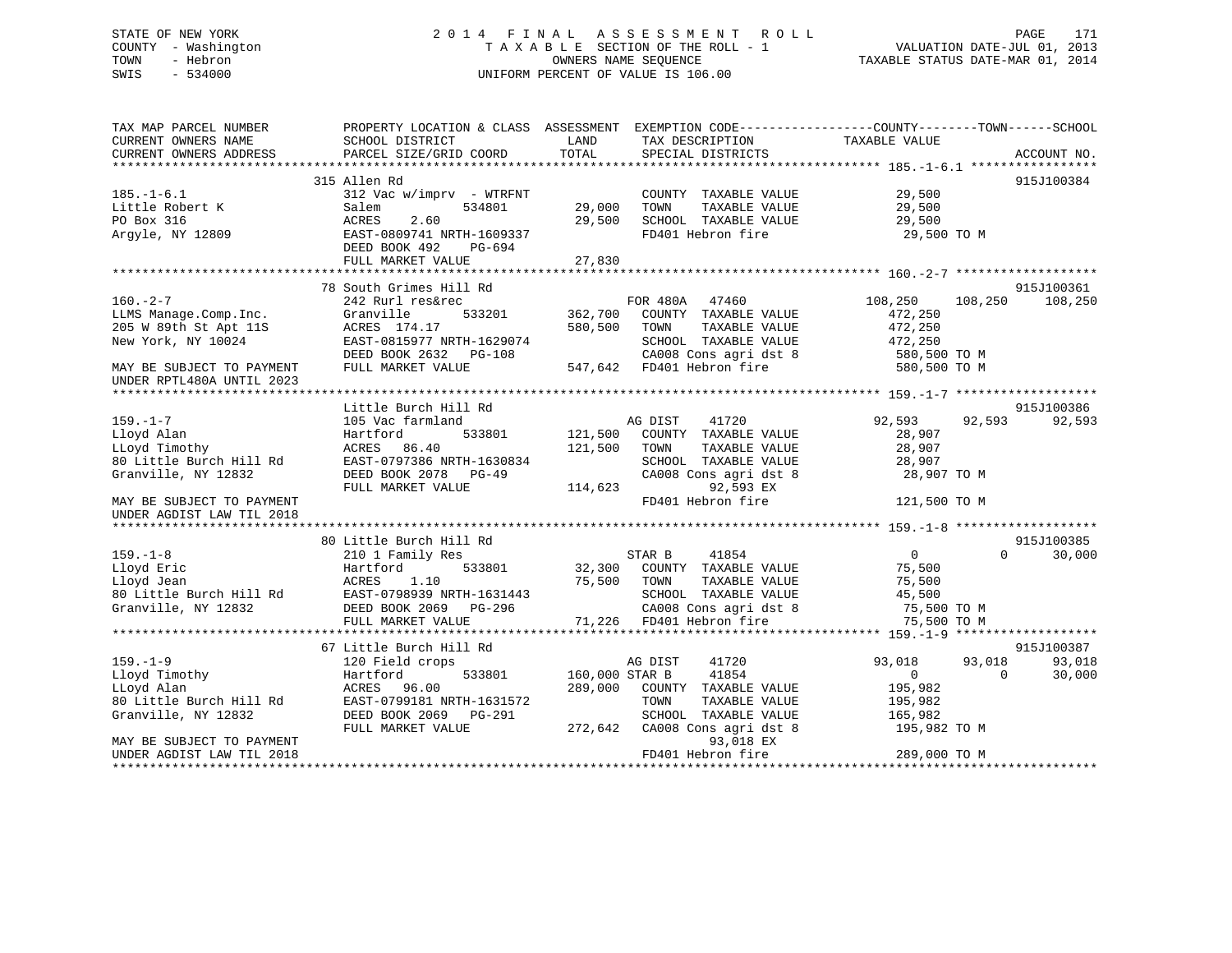## STATE OF NEW YORK 2 0 1 4 F I N A L A S S E S S M E N T R O L L PAGE 172 COUNTY - Washington T A X A B L E SECTION OF THE ROLL - 1 VALUATION DATE-JUL 01, 2013 TOWN - Hebron **CONNERS NAME SEQUENCE** TAXABLE STATUS DATE-MAR 01, 2014 SWIS - 534000 UNIFORM PERCENT OF VALUE IS 106.00

| TAX MAP PARCEL NUMBER<br>CURRENT OWNERS NAME                                                  | PROPERTY LOCATION & CLASS ASSESSMENT<br>SCHOOL DISTRICT                                                                                     | LAND<br>TAX DESCRIPTION                                                                                                   | EXEMPTION CODE-----------------COUNTY-------TOWN------SCHOOL<br>TAXABLE VALUE                                                                 |
|-----------------------------------------------------------------------------------------------|---------------------------------------------------------------------------------------------------------------------------------------------|---------------------------------------------------------------------------------------------------------------------------|-----------------------------------------------------------------------------------------------------------------------------------------------|
| CURRENT OWNERS ADDRESS                                                                        | PARCEL SIZE/GRID COORD                                                                                                                      | TOTAL<br>SPECIAL DISTRICTS                                                                                                | ACCOUNT NO.                                                                                                                                   |
|                                                                                               |                                                                                                                                             |                                                                                                                           | 915J101208                                                                                                                                    |
| $176. - 1 - 1.3$<br>Lloyd Timothy                                                             | County Route 31<br>105 Vac farmland<br>534801<br>Salem                                                                                      | 41720<br>AG DIST<br>85,000<br>COUNTY TAXABLE VALUE                                                                        | 78,282<br>78,282<br>78,282<br>6,718                                                                                                           |
| Lloyd Jean<br>80 Little Burch Hill Rd                                                         | ACRES<br>20.70<br>EAST-0793879 NRTH-1613761                                                                                                 | 85,000<br>TOWN<br>TAXABLE VALUE<br>SCHOOL TAXABLE VALUE                                                                   | 6,718<br>6,718                                                                                                                                |
| Granville, NY 12832                                                                           | DEED BOOK 2069<br>PG-291<br>FULL MARKET VALUE                                                                                               | CA008 Cons agri dst 8<br>80,189<br>78,282 EX                                                                              | 6,718 TO M                                                                                                                                    |
| MAY BE SUBJECT TO PAYMENT<br>UNDER AGDIST LAW TIL 2018                                        |                                                                                                                                             | FD401 Hebron fire                                                                                                         | 85,000 TO M                                                                                                                                   |
|                                                                                               |                                                                                                                                             |                                                                                                                           |                                                                                                                                               |
| $169. - 1 - 18.13$                                                                            | 135 Clark Way<br>312 Vac w/imprv                                                                                                            | COUNTY TAXABLE VALUE                                                                                                      | 915J101527<br>11,000                                                                                                                          |
| Lobner Shane<br>18 Van Buren St                                                               | Granville<br>533201<br>Mobile Home                                                                                                          | 7,500<br>TOWN<br>TAXABLE VALUE<br>SCHOOL TAXABLE VALUE<br>11,000                                                          | 11,000<br>11,000                                                                                                                              |
| South Glens Falls, NY 12803                                                                   | <b>ACRES</b><br>2.30<br>EAST-0813440 NRTH-1623012<br>DEED BOOK 3373<br>PG-296                                                               | FD401 Hebron fire                                                                                                         | 11,000 TO M                                                                                                                                   |
|                                                                                               | FULL MARKET VALUE                                                                                                                           | 10,377                                                                                                                    |                                                                                                                                               |
|                                                                                               |                                                                                                                                             |                                                                                                                           |                                                                                                                                               |
| $169. - 1 - 18.19$<br>Lobner Shane<br>18 Van Buren St<br>S. Glens Falls, NY 12803             | 83&85 Clark Way<br>270 Mfg housing<br>533201<br>Granville<br>2.11<br>ACRES<br>EAST-0813655 NRTH-1622943<br>DEED BOOK 2555 PG-3              | COUNTY TAXABLE VALUE<br>17,400<br>TOWN<br>TAXABLE VALUE<br>75,200<br>SCHOOL TAXABLE VALUE<br>FD401 Hebron fire            | 915J101727<br>75,200<br>75,200<br>75,200<br>75,200 TO M                                                                                       |
|                                                                                               | FULL MARKET VALUE                                                                                                                           | 70,943                                                                                                                    |                                                                                                                                               |
|                                                                                               |                                                                                                                                             |                                                                                                                           |                                                                                                                                               |
| $183.2 - 1 - 8$<br>Lombard Daniel<br>Lombard Renee<br>7 Stone Pine Ln<br>Queensbury, NY 12804 | County Route 47<br>210 1 Family Res - WTRFNT<br>534801<br>Salem<br>ACRES<br>1.32<br>EAST-0787066 NRTH-1607847<br>DEED BOOK 1855<br>$PG-213$ | COUNTY TAXABLE VALUE<br>151,600<br>TOWN<br>TAXABLE VALUE<br>233,800<br>SCHOOL TAXABLE VALUE<br>FD401 Hebron fire          | 915J101165<br>233,800<br>233,800<br>233,800<br>233,800 TO M                                                                                   |
|                                                                                               | FULL MARKET VALUE                                                                                                                           | 220,566                                                                                                                   |                                                                                                                                               |
|                                                                                               |                                                                                                                                             |                                                                                                                           |                                                                                                                                               |
| $167. - 1 - 33.4$<br>Long Glenn A<br>4004 County Route 30<br>Salem, NY 12865                  | 4004 County Route 30<br>210 1 Family Res<br>534801<br>Salem<br>Lot G<br>ACRES<br>5.50<br>EAST-0788781 NRTH-1622377                          | AGED-CO<br>41802<br>37,800 AGED-SCH<br>41804<br>41834<br>217,000 STAR EN<br>COUNTY TAXABLE VALUE<br>TOWN<br>TAXABLE VALUE | 915J101672<br>108,500<br>$\Omega$<br>$\overline{0}$<br>32,550<br>$\mathbf{0}$<br>0<br>$\mathbf 0$<br>$\Omega$<br>64,200<br>108,500<br>217,000 |
|                                                                                               | DEED BOOK 2689<br>PG-321<br>FULL MARKET VALUE                                                                                               | SCHOOL TAXABLE VALUE<br>204,717 FD401 Hebron fire                                                                         | 120,250<br>217,000 TO M                                                                                                                       |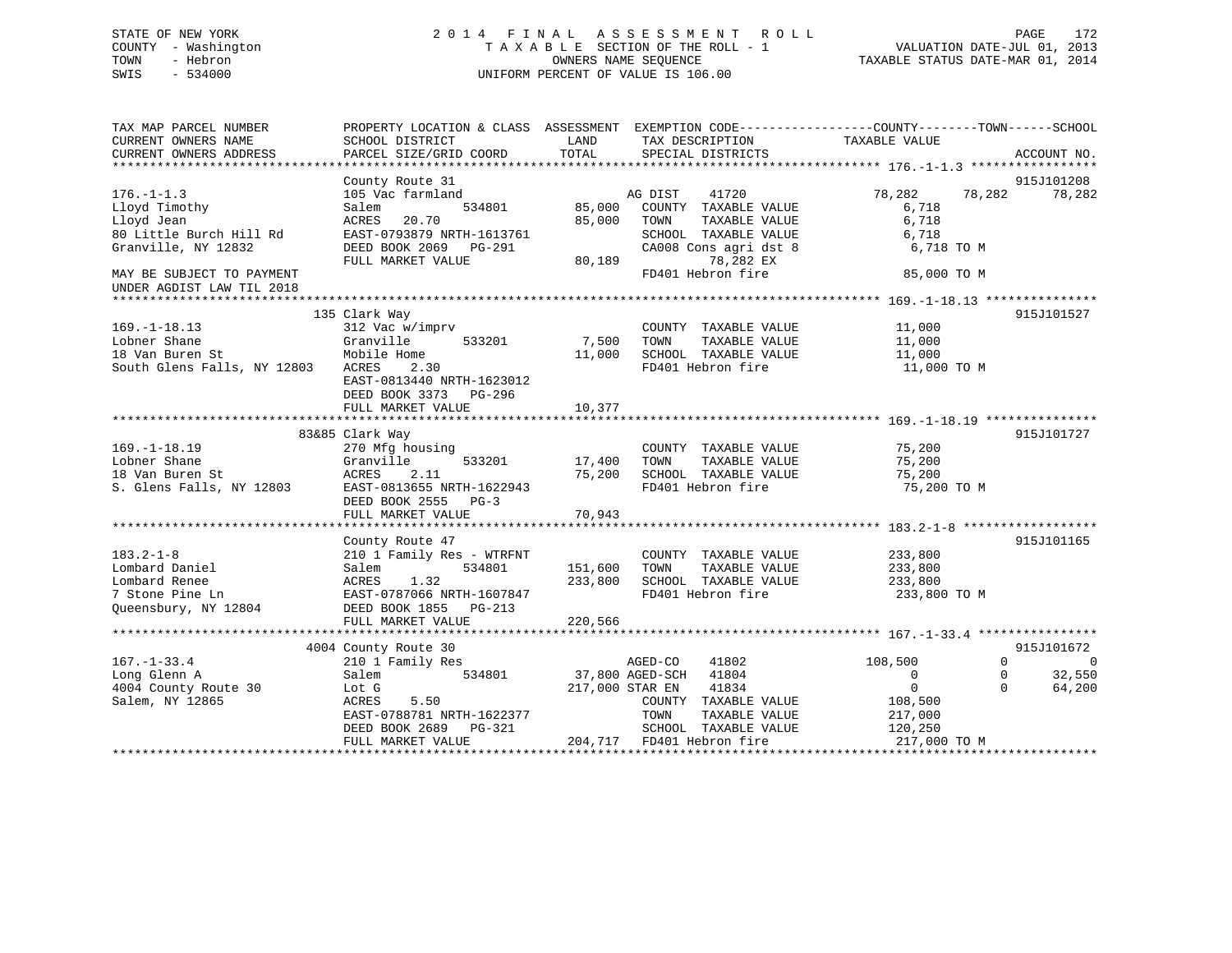## STATE OF NEW YORK 2 0 1 4 F I N A L A S S E S S M E N T R O L L PAGE 173 COUNTY - Washington T A X A B L E SECTION OF THE ROLL - 1 VALUATION DATE-JUL 01, 2013 TOWN - Hebron OWNERS NAME SEQUENCE TAXABLE STATUS DATE-MAR 01, 2014 SWIS - 534000 UNIFORM PERCENT OF VALUE IS 106.00

| TAX MAP PARCEL NUMBER<br>CURRENT OWNERS NAME<br>CURRENT OWNERS ADDRESS | PROPERTY LOCATION & CLASS ASSESSMENT<br>SCHOOL DISTRICT<br>PARCEL SIZE/GRID COORD | LAND<br>TOTAL             | EXEMPTION CODE----------------COUNTY-------TOWN------SCHOOL<br>TAX DESCRIPTION<br>SPECIAL DISTRICTS | TAXABLE VALUE           |          | ACCOUNT NO. |
|------------------------------------------------------------------------|-----------------------------------------------------------------------------------|---------------------------|-----------------------------------------------------------------------------------------------------|-------------------------|----------|-------------|
|                                                                        | 339 County Route 31                                                               |                           |                                                                                                     |                         |          | 915J101301  |
| $176. - 1 - 1.4$                                                       | 241 Rural res&ag                                                                  |                           | AGRI-D IND 41730                                                                                    | 103,051                 | 103,051  | 103,051     |
| Longo John                                                             | 534801<br>Salem                                                                   | 398,500 STAR B            | 41854                                                                                               | $\overline{0}$          | $\Omega$ | 30,000      |
| Longo Carol                                                            | ACRES 114.80 BANK<br>999                                                          | 493,500                   | COUNTY TAXABLE VALUE                                                                                | 390,449                 |          |             |
| 339 County Route 31                                                    | EAST-0792632 NRTH-1615257                                                         | TOWN                      | TAXABLE VALUE                                                                                       | 390,449                 |          |             |
| Salem, NY 12865                                                        | DEED BOOK 958<br>$PG-309$<br>FULL MARKET VALUE                                    | 465,566 FD401 Hebron fire | SCHOOL TAXABLE VALUE                                                                                | 360,449<br>493,500 TO M |          |             |
| MAY BE SUBJECT TO PAYMENT                                              |                                                                                   |                           |                                                                                                     |                         |          |             |
| UNDER AGDIST LAW TIL 2021                                              |                                                                                   |                           |                                                                                                     |                         |          |             |
|                                                                        |                                                                                   |                           |                                                                                                     |                         |          |             |
|                                                                        | 111 Everetts Heights Way                                                          |                           |                                                                                                     |                         |          | 915J101269  |
| $152 - 2 - 8.7$                                                        | 210 1 Family Res                                                                  | STAR B                    | 41854                                                                                               | $\overline{0}$          | $\Omega$ | 30,000      |
| Loomis Raymond                                                         | Granville<br>533201                                                               | 148,000                   | COUNTY TAXABLE VALUE                                                                                | 346,700                 |          |             |
| PO Box 201                                                             | ACRES<br>4.10                                                                     | 346,700<br>TOWN           | TAXABLE VALUE                                                                                       | 346,700                 |          |             |
| Granville, NY 12832                                                    | EAST-0809894 NRTH-1641701                                                         |                           | SCHOOL TAXABLE VALUE                                                                                | 316,700                 |          |             |
|                                                                        | DEED BOOK 582<br>PG-199                                                           |                           | FD401 Hebron fire                                                                                   | 346,700 TO M            |          |             |
|                                                                        | FULL MARKET VALUE                                                                 | 327,075                   |                                                                                                     |                         |          |             |
|                                                                        |                                                                                   |                           |                                                                                                     |                         |          |             |
|                                                                        | 118 Clark Way                                                                     |                           |                                                                                                     |                         |          | 915J100464  |
| $169. - 1 - 18.31$                                                     | 314 Rural vac<10                                                                  |                           | COUNTY TAXABLE VALUE                                                                                | 11,800                  |          |             |
| Loren W Bartholomew Family<br>Attn: Marla Willette                     | Granville<br>533201                                                               | 11,800<br>TOWN            | TAXABLE VALUE                                                                                       | 11,800                  |          |             |
| 22 Tanglewood Dr                                                       | Ag Commit 663/183<br>2.58                                                         | 11,800                    | SCHOOL TAXABLE VALUE<br>FD401 Hebron fire                                                           | 11,800                  |          |             |
| So Glens Falls, NY 12803                                               | ACRES<br>EAST-0814671 NRTH-1623664                                                |                           |                                                                                                     | 11,800 TO M             |          |             |
|                                                                        | DEED BOOK 866<br>$PG-204$                                                         |                           |                                                                                                     |                         |          |             |
|                                                                        | FULL MARKET VALUE                                                                 | 11,132                    |                                                                                                     |                         |          |             |
|                                                                        |                                                                                   |                           |                                                                                                     |                         |          |             |
|                                                                        | 7260 State Route 22                                                               |                           |                                                                                                     |                         |          |             |
| $161. - 1 - 3.4$                                                       | 210 1 Family Res                                                                  | STAR B                    | 41854                                                                                               | $\overline{0}$          | $\Omega$ | 30,000      |
| Losee Jeanette                                                         | Granville<br>533201                                                               | 41,500                    | COUNTY TAXABLE VALUE                                                                                | 131,500                 |          |             |
| 7260 State Route 22                                                    | ACRES<br>4.80                                                                     | 131,500<br>TOWN           | TAXABLE VALUE                                                                                       | 131,500                 |          |             |
| Granville, NY 12832                                                    | EAST-0818979 NRTH-1632233                                                         |                           | SCHOOL TAXABLE VALUE                                                                                | 101,500                 |          |             |
|                                                                        | DEED BOOK 2113<br>PG-174                                                          |                           | FD401 Hebron fire                                                                                   | 131,500 TO M            |          |             |
|                                                                        | FULL MARKET VALUE                                                                 | 124,057                   |                                                                                                     |                         |          |             |
|                                                                        |                                                                                   |                           |                                                                                                     |                         |          |             |
|                                                                        | Liebig Rd/e Off                                                                   |                           |                                                                                                     |                         |          | 915J101623  |
| $143. - 1 - 39.1$                                                      | 314 Rural vac<10                                                                  | AG DIST                   | 41720                                                                                               | 46,977                  | 46,977   | 46,977      |
| Love William F                                                         | 533201<br>Granville                                                               | 48,400                    | COUNTY TAXABLE VALUE                                                                                | 1,423                   |          |             |
| Love Marcia A                                                          | Lot 1                                                                             | 48,400<br>TOWN            | TAXABLE VALUE                                                                                       | 1,423                   |          |             |
| 8 Barberry Mews                                                        | ACRES<br>5.37                                                                     |                           | SCHOOL TAXABLE VALUE                                                                                | 1,423                   |          |             |
| Medford, NJ 08055                                                      | EAST-0807487 NRTH-1645477                                                         |                           | FD401 Hebron fire                                                                                   | 48,400 TO M             |          |             |
| MAY BE SUBJECT TO PAYMENT                                              | DEED BOOK 1743 PG-348<br>FULL MARKET VALUE                                        | 45,660                    |                                                                                                     |                         |          |             |
| UNDER AGDIST LAW TIL 2018                                              |                                                                                   |                           |                                                                                                     |                         |          |             |
|                                                                        |                                                                                   |                           |                                                                                                     |                         |          |             |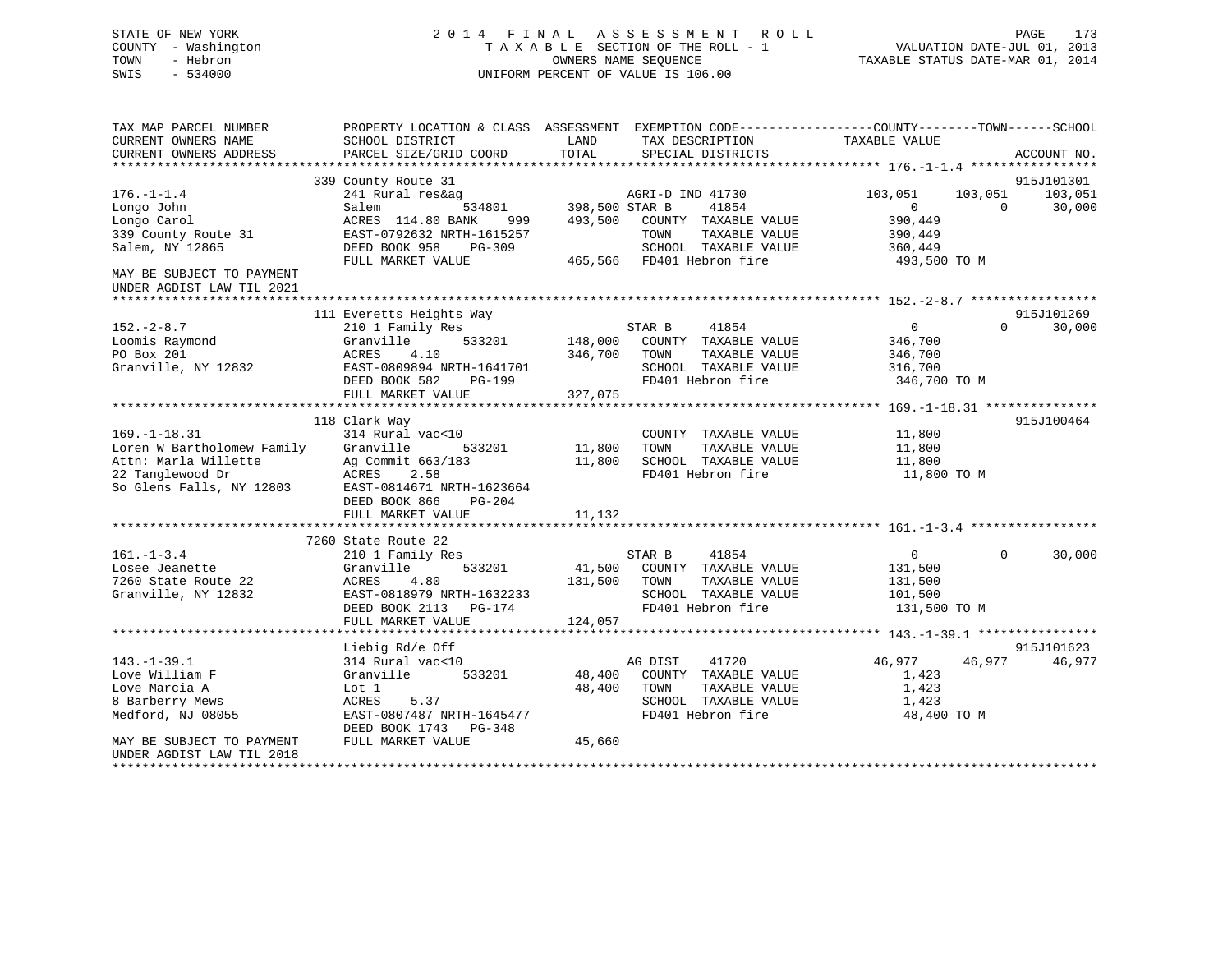## STATE OF NEW YORK 2 0 1 4 F I N A L A S S E S S M E N T R O L L PAGE 174 COUNTY - Washington T A X A B L E SECTION OF THE ROLL - 1 VALUATION DATE-JUL 01, 2013 TOWN - Hebron OWNERS NAME SEQUENCE TAXABLE STATUS DATE-MAR 01, 2014 SWIS - 534000 UNIFORM PERCENT OF VALUE IS 106.00

| TAX DESCRIPTION TAXABLE VALUE<br>TOTAL<br>PARCEL SIZE/GRID COORD<br>SPECIAL DISTRICTS<br>ACCOUNT NO.<br>CURRENT OWNERS ADDRESS<br>75 Hebron Moors Way<br>915J101635<br>$143. - 1 - 39.13$<br>210 1 Family Res<br>COUNTY TAXABLE VALUE<br>165,000<br>Love William F<br>Granville<br>533201<br>134,000<br>TAXABLE VALUE<br>TOWN<br>165,000<br>165,000<br>165,000<br>SCHOOL TAXABLE VALUE<br>Subdiv Lot No 13<br>8.59<br>FD401 Hebron fire<br>ACRES<br>165,000 TO M<br>EAST-0807275 NRTH-1644937<br>DEED BOOK 2208 PG-117<br>155,660<br>FULL MARKET VALUE<br>Hebron Moors Way<br>7,958<br>$143. - 1 - 39.16$<br>322 Rural vac>10<br>AGRI-D IND 41730<br>7,958<br>7,958<br>Love William F<br>533201<br>61,800<br>COUNTY TAXABLE VALUE<br>53,842<br>Granville<br>Love Marcia<br>61,800 TOWN<br>TAXABLE VALUE<br>53,842<br>lots 14-17<br>8 Barberry Mews<br>SCHOOL TAXABLE VALUE<br>ED401 Hebron fire<br>ACRES 37.57<br>53,842<br>EAST-0807954 NRTH-1644429<br>FD401 Hebron fire<br>61,800 TO M<br>DEED BOOK 2208 PG-117<br>FULL MARKET VALUE<br>58,302<br>MAY BE SUBJECT TO PAYMENT<br>UNDER AGDIST LAW TIL 2021<br>915J101456<br>8 James Rd<br>$159. - 1 - 39.1$<br>41854<br>$\overline{0}$<br>$\Omega$<br>210 1 Family Res<br>STAR B<br>30,000<br>Loveland Melissa<br>533801<br>43,900 COUNTY TAXABLE VALUE<br>66,000<br>Hartford<br>8 James Rd<br>66,000 TOWN<br>ACRES<br>6.25<br>TAXABLE VALUE<br>66,000<br>SCHOOL TAXABLE VALUE<br>Salem, NY 12865<br>EAST-0792131 NRTH-1628010<br>36,000<br>FD401 Hebron fire<br>DEED BOOK 1815 PG-303<br>66,000 TO M<br>62,264<br>FULL MARKET VALUE<br>Sheldon Rd<br>$170. - 1 - 13.74$<br>322 Rural vac>10<br>COUNTY TAXABLE VALUE<br>97,000<br>Lovering III Joseph S<br>534801<br>97,000<br>TAXABLE VALUE<br>97,000<br>Salem<br>TOWN<br>Lovering Elizabeth W<br>97,000<br>SCHOOL TAXABLE VALUE<br>97,000<br>Lot 4<br>17 Upland Rd S<br>CA008 Cons agri dst 8<br>ACRES 67.82<br>97,000 TO M<br>Bedford, NY 10506<br>EAST-0821456 NRTH-1616305<br>FD401 Hebron fire<br>97,000 TO M<br>DEED BOOK 2924 PG-50<br>91,509<br>FULL MARKET VALUE<br>Pine Hill Rd/e Off<br>915J100630<br>314 Rural vac<10<br>3,600<br>COUNTY TAXABLE VALUE<br>Lundkvist Resa L<br>Granville<br>533201<br>TAXABLE VALUE<br>3,600<br>3,600<br>TOWN<br>581 Pine Hill Rd<br>5.00<br>3,600<br>SCHOOL TAXABLE VALUE<br>3,600<br>ACRES<br>FD401 Hebron fire<br>Salem, NY 12865<br>EAST-0812033 NRTH-1626233<br>3,600 TO M<br>DEED BOOK 851<br>PG-194<br>3,396<br>FULL MARKET VALUE | TAX MAP PARCEL NUMBER<br>CURRENT OWNERS NAME | PROPERTY LOCATION & CLASS ASSESSMENT EXEMPTION CODE----------------COUNTY-------TOWN------SCHOOL<br>SCHOOL DISTRICT | LAND |  |  |
|---------------------------------------------------------------------------------------------------------------------------------------------------------------------------------------------------------------------------------------------------------------------------------------------------------------------------------------------------------------------------------------------------------------------------------------------------------------------------------------------------------------------------------------------------------------------------------------------------------------------------------------------------------------------------------------------------------------------------------------------------------------------------------------------------------------------------------------------------------------------------------------------------------------------------------------------------------------------------------------------------------------------------------------------------------------------------------------------------------------------------------------------------------------------------------------------------------------------------------------------------------------------------------------------------------------------------------------------------------------------------------------------------------------------------------------------------------------------------------------------------------------------------------------------------------------------------------------------------------------------------------------------------------------------------------------------------------------------------------------------------------------------------------------------------------------------------------------------------------------------------------------------------------------------------------------------------------------------------------------------------------------------------------------------------------------------------------------------------------------------------------------------------------------------------------------------------------------------------------------------------------------------------------------------------------------------------------------------------------------------------------------------------------------------------------------------------------------------------------------|----------------------------------------------|---------------------------------------------------------------------------------------------------------------------|------|--|--|
|                                                                                                                                                                                                                                                                                                                                                                                                                                                                                                                                                                                                                                                                                                                                                                                                                                                                                                                                                                                                                                                                                                                                                                                                                                                                                                                                                                                                                                                                                                                                                                                                                                                                                                                                                                                                                                                                                                                                                                                                                                                                                                                                                                                                                                                                                                                                                                                                                                                                                       |                                              |                                                                                                                     |      |  |  |
|                                                                                                                                                                                                                                                                                                                                                                                                                                                                                                                                                                                                                                                                                                                                                                                                                                                                                                                                                                                                                                                                                                                                                                                                                                                                                                                                                                                                                                                                                                                                                                                                                                                                                                                                                                                                                                                                                                                                                                                                                                                                                                                                                                                                                                                                                                                                                                                                                                                                                       |                                              |                                                                                                                     |      |  |  |
|                                                                                                                                                                                                                                                                                                                                                                                                                                                                                                                                                                                                                                                                                                                                                                                                                                                                                                                                                                                                                                                                                                                                                                                                                                                                                                                                                                                                                                                                                                                                                                                                                                                                                                                                                                                                                                                                                                                                                                                                                                                                                                                                                                                                                                                                                                                                                                                                                                                                                       |                                              |                                                                                                                     |      |  |  |
|                                                                                                                                                                                                                                                                                                                                                                                                                                                                                                                                                                                                                                                                                                                                                                                                                                                                                                                                                                                                                                                                                                                                                                                                                                                                                                                                                                                                                                                                                                                                                                                                                                                                                                                                                                                                                                                                                                                                                                                                                                                                                                                                                                                                                                                                                                                                                                                                                                                                                       |                                              |                                                                                                                     |      |  |  |
|                                                                                                                                                                                                                                                                                                                                                                                                                                                                                                                                                                                                                                                                                                                                                                                                                                                                                                                                                                                                                                                                                                                                                                                                                                                                                                                                                                                                                                                                                                                                                                                                                                                                                                                                                                                                                                                                                                                                                                                                                                                                                                                                                                                                                                                                                                                                                                                                                                                                                       |                                              |                                                                                                                     |      |  |  |
|                                                                                                                                                                                                                                                                                                                                                                                                                                                                                                                                                                                                                                                                                                                                                                                                                                                                                                                                                                                                                                                                                                                                                                                                                                                                                                                                                                                                                                                                                                                                                                                                                                                                                                                                                                                                                                                                                                                                                                                                                                                                                                                                                                                                                                                                                                                                                                                                                                                                                       |                                              |                                                                                                                     |      |  |  |
|                                                                                                                                                                                                                                                                                                                                                                                                                                                                                                                                                                                                                                                                                                                                                                                                                                                                                                                                                                                                                                                                                                                                                                                                                                                                                                                                                                                                                                                                                                                                                                                                                                                                                                                                                                                                                                                                                                                                                                                                                                                                                                                                                                                                                                                                                                                                                                                                                                                                                       | Love Marcia                                  |                                                                                                                     |      |  |  |
|                                                                                                                                                                                                                                                                                                                                                                                                                                                                                                                                                                                                                                                                                                                                                                                                                                                                                                                                                                                                                                                                                                                                                                                                                                                                                                                                                                                                                                                                                                                                                                                                                                                                                                                                                                                                                                                                                                                                                                                                                                                                                                                                                                                                                                                                                                                                                                                                                                                                                       | 8 Barberry Mews                              |                                                                                                                     |      |  |  |
|                                                                                                                                                                                                                                                                                                                                                                                                                                                                                                                                                                                                                                                                                                                                                                                                                                                                                                                                                                                                                                                                                                                                                                                                                                                                                                                                                                                                                                                                                                                                                                                                                                                                                                                                                                                                                                                                                                                                                                                                                                                                                                                                                                                                                                                                                                                                                                                                                                                                                       | Medford, NJ 08055                            |                                                                                                                     |      |  |  |
|                                                                                                                                                                                                                                                                                                                                                                                                                                                                                                                                                                                                                                                                                                                                                                                                                                                                                                                                                                                                                                                                                                                                                                                                                                                                                                                                                                                                                                                                                                                                                                                                                                                                                                                                                                                                                                                                                                                                                                                                                                                                                                                                                                                                                                                                                                                                                                                                                                                                                       |                                              |                                                                                                                     |      |  |  |
|                                                                                                                                                                                                                                                                                                                                                                                                                                                                                                                                                                                                                                                                                                                                                                                                                                                                                                                                                                                                                                                                                                                                                                                                                                                                                                                                                                                                                                                                                                                                                                                                                                                                                                                                                                                                                                                                                                                                                                                                                                                                                                                                                                                                                                                                                                                                                                                                                                                                                       |                                              |                                                                                                                     |      |  |  |
|                                                                                                                                                                                                                                                                                                                                                                                                                                                                                                                                                                                                                                                                                                                                                                                                                                                                                                                                                                                                                                                                                                                                                                                                                                                                                                                                                                                                                                                                                                                                                                                                                                                                                                                                                                                                                                                                                                                                                                                                                                                                                                                                                                                                                                                                                                                                                                                                                                                                                       |                                              |                                                                                                                     |      |  |  |
|                                                                                                                                                                                                                                                                                                                                                                                                                                                                                                                                                                                                                                                                                                                                                                                                                                                                                                                                                                                                                                                                                                                                                                                                                                                                                                                                                                                                                                                                                                                                                                                                                                                                                                                                                                                                                                                                                                                                                                                                                                                                                                                                                                                                                                                                                                                                                                                                                                                                                       |                                              |                                                                                                                     |      |  |  |
|                                                                                                                                                                                                                                                                                                                                                                                                                                                                                                                                                                                                                                                                                                                                                                                                                                                                                                                                                                                                                                                                                                                                                                                                                                                                                                                                                                                                                                                                                                                                                                                                                                                                                                                                                                                                                                                                                                                                                                                                                                                                                                                                                                                                                                                                                                                                                                                                                                                                                       |                                              |                                                                                                                     |      |  |  |
|                                                                                                                                                                                                                                                                                                                                                                                                                                                                                                                                                                                                                                                                                                                                                                                                                                                                                                                                                                                                                                                                                                                                                                                                                                                                                                                                                                                                                                                                                                                                                                                                                                                                                                                                                                                                                                                                                                                                                                                                                                                                                                                                                                                                                                                                                                                                                                                                                                                                                       |                                              |                                                                                                                     |      |  |  |
|                                                                                                                                                                                                                                                                                                                                                                                                                                                                                                                                                                                                                                                                                                                                                                                                                                                                                                                                                                                                                                                                                                                                                                                                                                                                                                                                                                                                                                                                                                                                                                                                                                                                                                                                                                                                                                                                                                                                                                                                                                                                                                                                                                                                                                                                                                                                                                                                                                                                                       |                                              |                                                                                                                     |      |  |  |
|                                                                                                                                                                                                                                                                                                                                                                                                                                                                                                                                                                                                                                                                                                                                                                                                                                                                                                                                                                                                                                                                                                                                                                                                                                                                                                                                                                                                                                                                                                                                                                                                                                                                                                                                                                                                                                                                                                                                                                                                                                                                                                                                                                                                                                                                                                                                                                                                                                                                                       |                                              |                                                                                                                     |      |  |  |
|                                                                                                                                                                                                                                                                                                                                                                                                                                                                                                                                                                                                                                                                                                                                                                                                                                                                                                                                                                                                                                                                                                                                                                                                                                                                                                                                                                                                                                                                                                                                                                                                                                                                                                                                                                                                                                                                                                                                                                                                                                                                                                                                                                                                                                                                                                                                                                                                                                                                                       |                                              |                                                                                                                     |      |  |  |
|                                                                                                                                                                                                                                                                                                                                                                                                                                                                                                                                                                                                                                                                                                                                                                                                                                                                                                                                                                                                                                                                                                                                                                                                                                                                                                                                                                                                                                                                                                                                                                                                                                                                                                                                                                                                                                                                                                                                                                                                                                                                                                                                                                                                                                                                                                                                                                                                                                                                                       | Medford, NJ 08055                            |                                                                                                                     |      |  |  |
|                                                                                                                                                                                                                                                                                                                                                                                                                                                                                                                                                                                                                                                                                                                                                                                                                                                                                                                                                                                                                                                                                                                                                                                                                                                                                                                                                                                                                                                                                                                                                                                                                                                                                                                                                                                                                                                                                                                                                                                                                                                                                                                                                                                                                                                                                                                                                                                                                                                                                       |                                              |                                                                                                                     |      |  |  |
|                                                                                                                                                                                                                                                                                                                                                                                                                                                                                                                                                                                                                                                                                                                                                                                                                                                                                                                                                                                                                                                                                                                                                                                                                                                                                                                                                                                                                                                                                                                                                                                                                                                                                                                                                                                                                                                                                                                                                                                                                                                                                                                                                                                                                                                                                                                                                                                                                                                                                       |                                              |                                                                                                                     |      |  |  |
|                                                                                                                                                                                                                                                                                                                                                                                                                                                                                                                                                                                                                                                                                                                                                                                                                                                                                                                                                                                                                                                                                                                                                                                                                                                                                                                                                                                                                                                                                                                                                                                                                                                                                                                                                                                                                                                                                                                                                                                                                                                                                                                                                                                                                                                                                                                                                                                                                                                                                       |                                              |                                                                                                                     |      |  |  |
|                                                                                                                                                                                                                                                                                                                                                                                                                                                                                                                                                                                                                                                                                                                                                                                                                                                                                                                                                                                                                                                                                                                                                                                                                                                                                                                                                                                                                                                                                                                                                                                                                                                                                                                                                                                                                                                                                                                                                                                                                                                                                                                                                                                                                                                                                                                                                                                                                                                                                       |                                              |                                                                                                                     |      |  |  |
|                                                                                                                                                                                                                                                                                                                                                                                                                                                                                                                                                                                                                                                                                                                                                                                                                                                                                                                                                                                                                                                                                                                                                                                                                                                                                                                                                                                                                                                                                                                                                                                                                                                                                                                                                                                                                                                                                                                                                                                                                                                                                                                                                                                                                                                                                                                                                                                                                                                                                       |                                              |                                                                                                                     |      |  |  |
|                                                                                                                                                                                                                                                                                                                                                                                                                                                                                                                                                                                                                                                                                                                                                                                                                                                                                                                                                                                                                                                                                                                                                                                                                                                                                                                                                                                                                                                                                                                                                                                                                                                                                                                                                                                                                                                                                                                                                                                                                                                                                                                                                                                                                                                                                                                                                                                                                                                                                       |                                              |                                                                                                                     |      |  |  |
|                                                                                                                                                                                                                                                                                                                                                                                                                                                                                                                                                                                                                                                                                                                                                                                                                                                                                                                                                                                                                                                                                                                                                                                                                                                                                                                                                                                                                                                                                                                                                                                                                                                                                                                                                                                                                                                                                                                                                                                                                                                                                                                                                                                                                                                                                                                                                                                                                                                                                       |                                              |                                                                                                                     |      |  |  |
|                                                                                                                                                                                                                                                                                                                                                                                                                                                                                                                                                                                                                                                                                                                                                                                                                                                                                                                                                                                                                                                                                                                                                                                                                                                                                                                                                                                                                                                                                                                                                                                                                                                                                                                                                                                                                                                                                                                                                                                                                                                                                                                                                                                                                                                                                                                                                                                                                                                                                       |                                              |                                                                                                                     |      |  |  |
|                                                                                                                                                                                                                                                                                                                                                                                                                                                                                                                                                                                                                                                                                                                                                                                                                                                                                                                                                                                                                                                                                                                                                                                                                                                                                                                                                                                                                                                                                                                                                                                                                                                                                                                                                                                                                                                                                                                                                                                                                                                                                                                                                                                                                                                                                                                                                                                                                                                                                       |                                              |                                                                                                                     |      |  |  |
|                                                                                                                                                                                                                                                                                                                                                                                                                                                                                                                                                                                                                                                                                                                                                                                                                                                                                                                                                                                                                                                                                                                                                                                                                                                                                                                                                                                                                                                                                                                                                                                                                                                                                                                                                                                                                                                                                                                                                                                                                                                                                                                                                                                                                                                                                                                                                                                                                                                                                       |                                              |                                                                                                                     |      |  |  |
|                                                                                                                                                                                                                                                                                                                                                                                                                                                                                                                                                                                                                                                                                                                                                                                                                                                                                                                                                                                                                                                                                                                                                                                                                                                                                                                                                                                                                                                                                                                                                                                                                                                                                                                                                                                                                                                                                                                                                                                                                                                                                                                                                                                                                                                                                                                                                                                                                                                                                       |                                              |                                                                                                                     |      |  |  |
|                                                                                                                                                                                                                                                                                                                                                                                                                                                                                                                                                                                                                                                                                                                                                                                                                                                                                                                                                                                                                                                                                                                                                                                                                                                                                                                                                                                                                                                                                                                                                                                                                                                                                                                                                                                                                                                                                                                                                                                                                                                                                                                                                                                                                                                                                                                                                                                                                                                                                       |                                              |                                                                                                                     |      |  |  |
|                                                                                                                                                                                                                                                                                                                                                                                                                                                                                                                                                                                                                                                                                                                                                                                                                                                                                                                                                                                                                                                                                                                                                                                                                                                                                                                                                                                                                                                                                                                                                                                                                                                                                                                                                                                                                                                                                                                                                                                                                                                                                                                                                                                                                                                                                                                                                                                                                                                                                       |                                              |                                                                                                                     |      |  |  |
|                                                                                                                                                                                                                                                                                                                                                                                                                                                                                                                                                                                                                                                                                                                                                                                                                                                                                                                                                                                                                                                                                                                                                                                                                                                                                                                                                                                                                                                                                                                                                                                                                                                                                                                                                                                                                                                                                                                                                                                                                                                                                                                                                                                                                                                                                                                                                                                                                                                                                       |                                              |                                                                                                                     |      |  |  |
|                                                                                                                                                                                                                                                                                                                                                                                                                                                                                                                                                                                                                                                                                                                                                                                                                                                                                                                                                                                                                                                                                                                                                                                                                                                                                                                                                                                                                                                                                                                                                                                                                                                                                                                                                                                                                                                                                                                                                                                                                                                                                                                                                                                                                                                                                                                                                                                                                                                                                       |                                              |                                                                                                                     |      |  |  |
|                                                                                                                                                                                                                                                                                                                                                                                                                                                                                                                                                                                                                                                                                                                                                                                                                                                                                                                                                                                                                                                                                                                                                                                                                                                                                                                                                                                                                                                                                                                                                                                                                                                                                                                                                                                                                                                                                                                                                                                                                                                                                                                                                                                                                                                                                                                                                                                                                                                                                       |                                              |                                                                                                                     |      |  |  |
|                                                                                                                                                                                                                                                                                                                                                                                                                                                                                                                                                                                                                                                                                                                                                                                                                                                                                                                                                                                                                                                                                                                                                                                                                                                                                                                                                                                                                                                                                                                                                                                                                                                                                                                                                                                                                                                                                                                                                                                                                                                                                                                                                                                                                                                                                                                                                                                                                                                                                       |                                              |                                                                                                                     |      |  |  |
|                                                                                                                                                                                                                                                                                                                                                                                                                                                                                                                                                                                                                                                                                                                                                                                                                                                                                                                                                                                                                                                                                                                                                                                                                                                                                                                                                                                                                                                                                                                                                                                                                                                                                                                                                                                                                                                                                                                                                                                                                                                                                                                                                                                                                                                                                                                                                                                                                                                                                       |                                              |                                                                                                                     |      |  |  |
|                                                                                                                                                                                                                                                                                                                                                                                                                                                                                                                                                                                                                                                                                                                                                                                                                                                                                                                                                                                                                                                                                                                                                                                                                                                                                                                                                                                                                                                                                                                                                                                                                                                                                                                                                                                                                                                                                                                                                                                                                                                                                                                                                                                                                                                                                                                                                                                                                                                                                       |                                              |                                                                                                                     |      |  |  |
|                                                                                                                                                                                                                                                                                                                                                                                                                                                                                                                                                                                                                                                                                                                                                                                                                                                                                                                                                                                                                                                                                                                                                                                                                                                                                                                                                                                                                                                                                                                                                                                                                                                                                                                                                                                                                                                                                                                                                                                                                                                                                                                                                                                                                                                                                                                                                                                                                                                                                       |                                              |                                                                                                                     |      |  |  |
|                                                                                                                                                                                                                                                                                                                                                                                                                                                                                                                                                                                                                                                                                                                                                                                                                                                                                                                                                                                                                                                                                                                                                                                                                                                                                                                                                                                                                                                                                                                                                                                                                                                                                                                                                                                                                                                                                                                                                                                                                                                                                                                                                                                                                                                                                                                                                                                                                                                                                       |                                              |                                                                                                                     |      |  |  |
|                                                                                                                                                                                                                                                                                                                                                                                                                                                                                                                                                                                                                                                                                                                                                                                                                                                                                                                                                                                                                                                                                                                                                                                                                                                                                                                                                                                                                                                                                                                                                                                                                                                                                                                                                                                                                                                                                                                                                                                                                                                                                                                                                                                                                                                                                                                                                                                                                                                                                       |                                              |                                                                                                                     |      |  |  |
|                                                                                                                                                                                                                                                                                                                                                                                                                                                                                                                                                                                                                                                                                                                                                                                                                                                                                                                                                                                                                                                                                                                                                                                                                                                                                                                                                                                                                                                                                                                                                                                                                                                                                                                                                                                                                                                                                                                                                                                                                                                                                                                                                                                                                                                                                                                                                                                                                                                                                       |                                              |                                                                                                                     |      |  |  |
|                                                                                                                                                                                                                                                                                                                                                                                                                                                                                                                                                                                                                                                                                                                                                                                                                                                                                                                                                                                                                                                                                                                                                                                                                                                                                                                                                                                                                                                                                                                                                                                                                                                                                                                                                                                                                                                                                                                                                                                                                                                                                                                                                                                                                                                                                                                                                                                                                                                                                       |                                              |                                                                                                                     |      |  |  |
|                                                                                                                                                                                                                                                                                                                                                                                                                                                                                                                                                                                                                                                                                                                                                                                                                                                                                                                                                                                                                                                                                                                                                                                                                                                                                                                                                                                                                                                                                                                                                                                                                                                                                                                                                                                                                                                                                                                                                                                                                                                                                                                                                                                                                                                                                                                                                                                                                                                                                       | $169. - 1 - 15$                              |                                                                                                                     |      |  |  |
|                                                                                                                                                                                                                                                                                                                                                                                                                                                                                                                                                                                                                                                                                                                                                                                                                                                                                                                                                                                                                                                                                                                                                                                                                                                                                                                                                                                                                                                                                                                                                                                                                                                                                                                                                                                                                                                                                                                                                                                                                                                                                                                                                                                                                                                                                                                                                                                                                                                                                       |                                              |                                                                                                                     |      |  |  |
|                                                                                                                                                                                                                                                                                                                                                                                                                                                                                                                                                                                                                                                                                                                                                                                                                                                                                                                                                                                                                                                                                                                                                                                                                                                                                                                                                                                                                                                                                                                                                                                                                                                                                                                                                                                                                                                                                                                                                                                                                                                                                                                                                                                                                                                                                                                                                                                                                                                                                       |                                              |                                                                                                                     |      |  |  |
|                                                                                                                                                                                                                                                                                                                                                                                                                                                                                                                                                                                                                                                                                                                                                                                                                                                                                                                                                                                                                                                                                                                                                                                                                                                                                                                                                                                                                                                                                                                                                                                                                                                                                                                                                                                                                                                                                                                                                                                                                                                                                                                                                                                                                                                                                                                                                                                                                                                                                       |                                              |                                                                                                                     |      |  |  |
|                                                                                                                                                                                                                                                                                                                                                                                                                                                                                                                                                                                                                                                                                                                                                                                                                                                                                                                                                                                                                                                                                                                                                                                                                                                                                                                                                                                                                                                                                                                                                                                                                                                                                                                                                                                                                                                                                                                                                                                                                                                                                                                                                                                                                                                                                                                                                                                                                                                                                       |                                              |                                                                                                                     |      |  |  |
|                                                                                                                                                                                                                                                                                                                                                                                                                                                                                                                                                                                                                                                                                                                                                                                                                                                                                                                                                                                                                                                                                                                                                                                                                                                                                                                                                                                                                                                                                                                                                                                                                                                                                                                                                                                                                                                                                                                                                                                                                                                                                                                                                                                                                                                                                                                                                                                                                                                                                       |                                              |                                                                                                                     |      |  |  |
|                                                                                                                                                                                                                                                                                                                                                                                                                                                                                                                                                                                                                                                                                                                                                                                                                                                                                                                                                                                                                                                                                                                                                                                                                                                                                                                                                                                                                                                                                                                                                                                                                                                                                                                                                                                                                                                                                                                                                                                                                                                                                                                                                                                                                                                                                                                                                                                                                                                                                       |                                              |                                                                                                                     |      |  |  |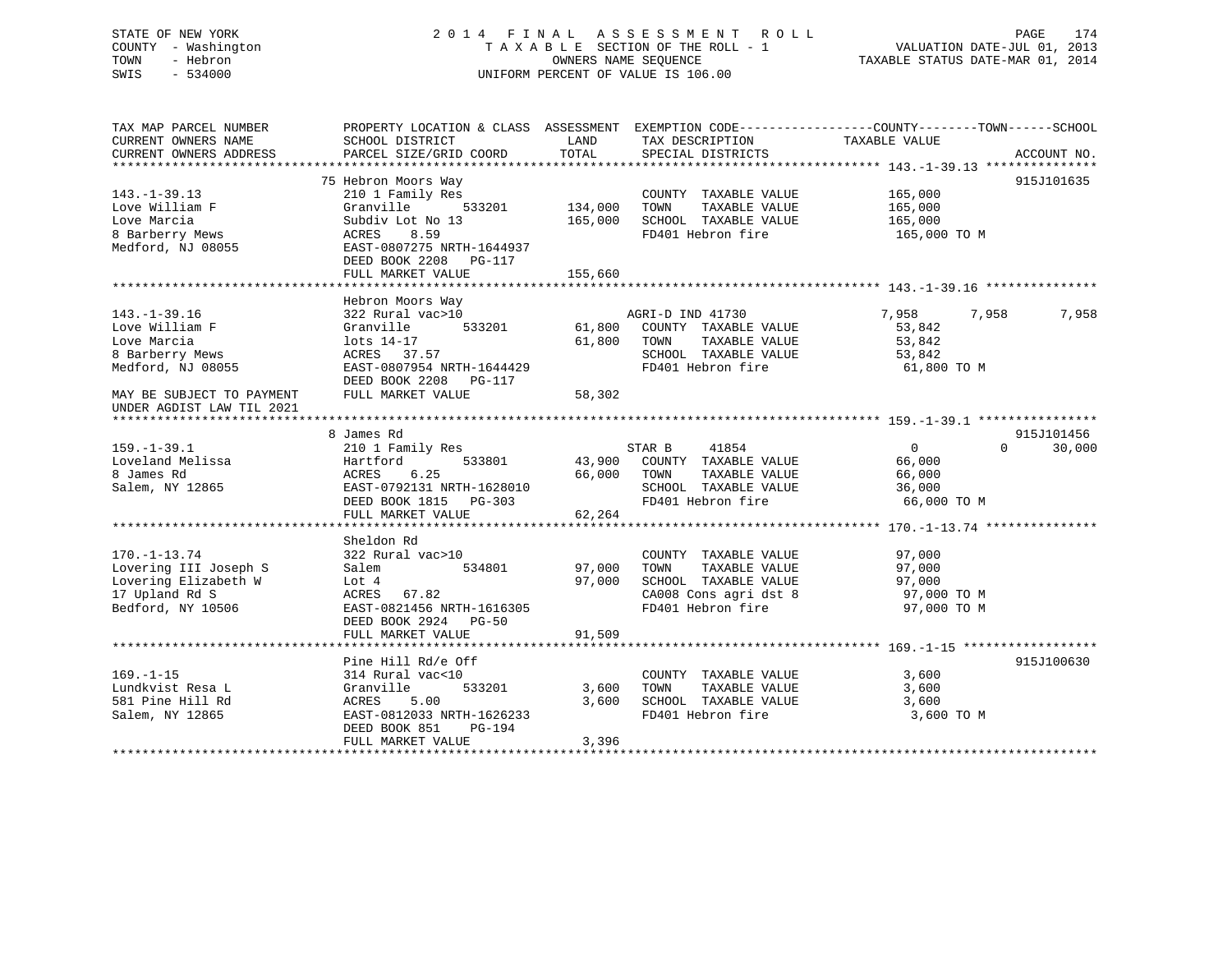## STATE OF NEW YORK 2 0 1 4 F I N A L A S S E S S M E N T R O L L PAGE 175 COUNTY - Washington T A X A B L E SECTION OF THE ROLL - 1 VALUATION DATE-JUL 01, 2013 TOWN - Hebron OWNERS NAME SEQUENCE TAXABLE STATUS DATE-MAR 01, 2014 SWIS - 534000 UNIFORM PERCENT OF VALUE IS 106.00

| TAX MAP PARCEL NUMBER<br>CURRENT OWNERS NAME | PROPERTY LOCATION & CLASS ASSESSMENT<br>SCHOOL DISTRICT | LAND           | EXEMPTION CODE----------------COUNTY-------TOWN------SCHOOL<br>TAX DESCRIPTION | TAXABLE VALUE  |          |             |
|----------------------------------------------|---------------------------------------------------------|----------------|--------------------------------------------------------------------------------|----------------|----------|-------------|
| CURRENT OWNERS ADDRESS                       | PARCEL SIZE/GRID COORD                                  | TOTAL          | SPECIAL DISTRICTS                                                              |                |          | ACCOUNT NO. |
|                                              | 581 Pine Hill Rd                                        |                |                                                                                |                |          | 915J100629  |
| $169. - 1 - 21$                              | 240 Rural res                                           |                | COUNTY TAXABLE VALUE                                                           | 207,500        |          |             |
| Lundkvist Resa L                             | Granville<br>533201                                     | 78,900         | TOWN<br>TAXABLE VALUE                                                          | 207,500        |          |             |
| 581 Pine Hill Rd                             | ACRES<br>31.10                                          | 207,500        | SCHOOL TAXABLE VALUE                                                           | 207,500        |          |             |
| Salem, NY 12865                              | EAST-0815496 NRTH-1621873                               |                | FD401 Hebron fire                                                              | 207,500 TO M   |          |             |
|                                              | DEED BOOK 851<br>PG-194                                 |                |                                                                                |                |          |             |
|                                              | FULL MARKET VALUE                                       | 195,755        |                                                                                |                |          |             |
|                                              |                                                         |                |                                                                                |                |          |             |
|                                              | 4372 County Route 30                                    |                |                                                                                |                |          | 915J101518  |
| $158. - 1 - 5.1$                             | 210 1 Family Res                                        |                | AGED-CO<br>41802                                                               | 42,150         | $\Omega$ | $\Omega$    |
| Lundy Marion LE                              | Hartford<br>533801                                      | 51,700 STAR EN | 41834                                                                          | $\overline{0}$ | $\Omega$ | 64,200      |
| Lundy William R                              | 719/21                                                  | 140,500        | COUNTY TAXABLE VALUE                                                           | 98,350         |          |             |
| 4372 County Route 30                         | FRNT 165.00 DPTH 150.00                                 |                | TOWN<br>TAXABLE VALUE                                                          | 140,500        |          |             |
| Granville, NY 12832                          | EAST-0784924 NRTH-1630169                               |                | SCHOOL TAXABLE VALUE                                                           | 76,300         |          |             |
|                                              | DEED BOOK 549 PG-45                                     |                | CA008 Cons agri dst 8                                                          | 140,500 TO M   |          |             |
|                                              | FULL MARKET VALUE                                       |                | 132,547 FD401 Hebron fire                                                      | 140,500 TO M   |          |             |
|                                              |                                                         |                |                                                                                |                |          |             |
|                                              | Reid Rd                                                 |                |                                                                                |                |          | 915J100519  |
| $167. - 1 - 36$                              | 105 Vac farmland                                        |                | AG DIST<br>41720                                                               | 97,744         | 97,744   | 97,744      |
| Lundy William                                | 533801<br>Hartford                                      | 114,500        | COUNTY TAXABLE VALUE                                                           | 16,756         |          |             |
| Lundy Regina                                 | W583/174                                                | 114,500        | TOWN<br>TAXABLE VALUE                                                          | 16,756         |          |             |
| 1040 Lundy Rd                                | ACRES 35.90                                             |                | SCHOOL TAXABLE VALUE                                                           | 16,756         |          |             |
| Granville, NY 12832                          | EAST-0786257 NRTH-1624629                               |                | CA008 Cons agri dst 8                                                          | 16,756 TO M    |          |             |
|                                              | DEED BOOK 3004 PG-277                                   |                | 97,744 EX                                                                      |                |          |             |
| MAY BE SUBJECT TO PAYMENT                    | FULL MARKET VALUE                                       | 108,019        | FD401 Hebron fire                                                              | 114,500 TO M   |          |             |
| UNDER AGDIST LAW TIL 2018                    |                                                         |                |                                                                                |                |          |             |
|                                              | 23 Reid Rd                                              |                |                                                                                |                |          | 915J100143  |
| $167. - 1 - 54$                              | 241 Rural res&ag                                        |                | AG DIST<br>41720                                                               | 182,738        | 182,738  | 182,738     |
| Lundy William                                | 532001<br>Argyle                                        | 330,000        | COUNTY TAXABLE VALUE                                                           | 264,762        |          |             |
| Lundy Reginia                                | ACRES 148.00                                            | 447,500        | TAXABLE VALUE<br>TOWN                                                          | 264,762        |          |             |
| 1040 Lundy Rd                                | EAST-0784796 NRTH-1622773                               |                | SCHOOL TAXABLE VALUE                                                           | 264,762        |          |             |
| Granville, NY 12832                          | DEED BOOK 3089 PG-144                                   |                | CA006 Cons agri dst 6                                                          | 264,762 TO M   |          |             |
|                                              | FULL MARKET VALUE                                       | 422,170        | 182,738 EX                                                                     |                |          |             |
| MAY BE SUBJECT TO PAYMENT                    |                                                         |                | FD401 Hebron fire                                                              | 447,500 TO M   |          |             |
| UNDER AGDIST LAW TIL 2018                    |                                                         |                |                                                                                |                |          |             |
|                                              |                                                         |                |                                                                                |                |          |             |
|                                              | 1131 Big Burch Hill Rd                                  |                |                                                                                |                |          | 915J100659  |
| $151. - 1 - 1$                               | 210 1 Family Res                                        |                | STAR B<br>41854                                                                | $\overline{0}$ | $\Omega$ | 30,000      |
| Lundy William J                              | 533801<br>Hartford                                      | 53,500         | COUNTY TAXABLE VALUE                                                           | 66,000         |          |             |
| Lundy Heather J                              | 1.70 BANK<br>ACRES<br>999                               | 66,000         | TOWN<br>TAXABLE VALUE                                                          | 66,000         |          |             |
| 1131 Big Burch Hill Rd                       | EAST-0798439 NRTH-1640307                               |                | SCHOOL TAXABLE VALUE                                                           | 36,000         |          |             |
| Granville, NY 12832                          | DEED BOOK 2102 PG-316                                   |                | CA008 Cons agri dst 8                                                          | 66,000 TO M    |          |             |
|                                              | FULL MARKET VALUE                                       |                | 62,264 FD401 Hebron fire                                                       | 66,000 TO M    |          |             |
|                                              |                                                         |                |                                                                                |                |          |             |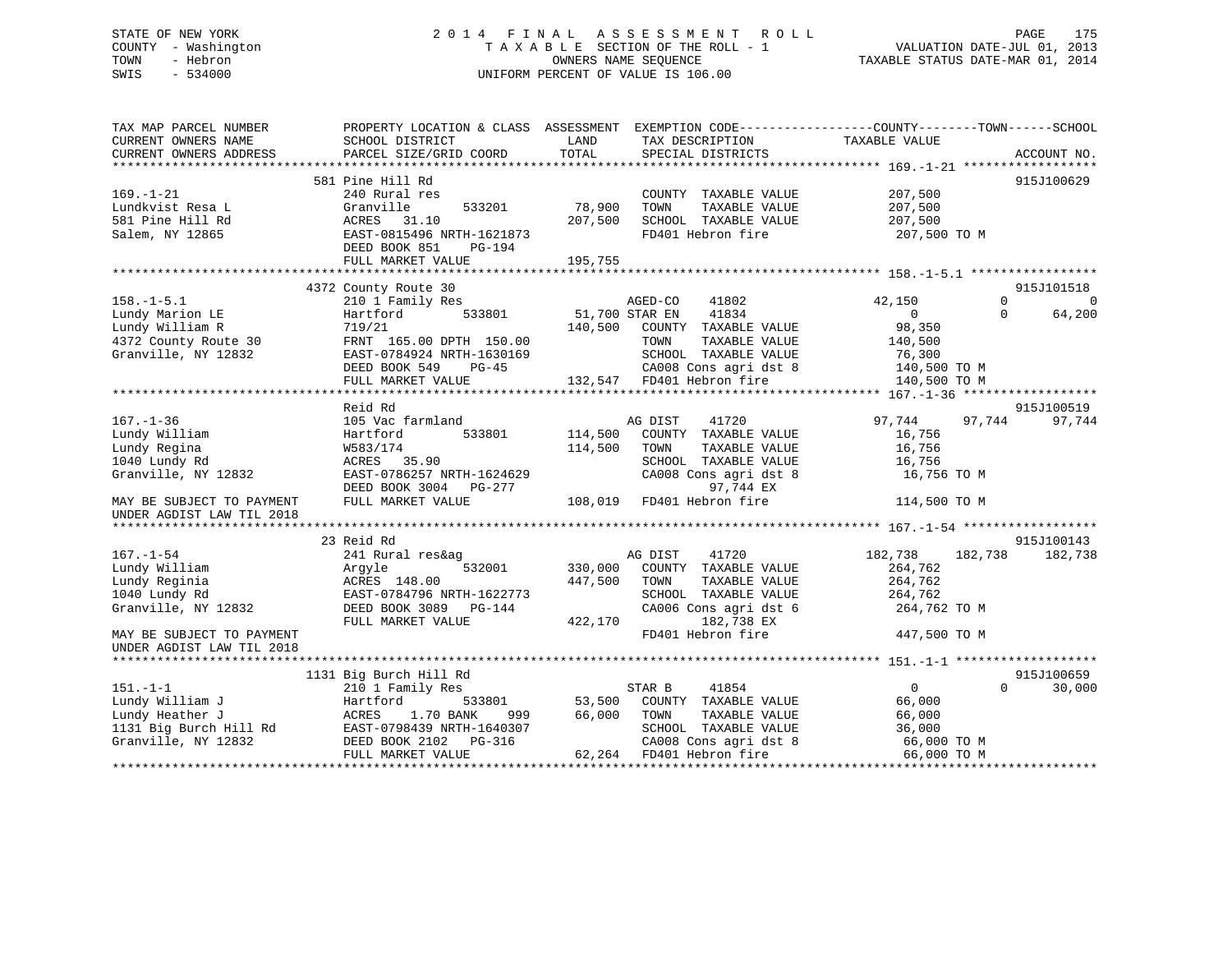## STATE OF NEW YORK 2 0 1 4 F I N A L A S S E S S M E N T R O L L PAGE 176 COUNTY - Washington T A X A B L E SECTION OF THE ROLL - 1 VALUATION DATE-JUL 01, 2013 TOWN - Hebron OWNERS NAME SEQUENCE TAXABLE STATUS DATE-MAR 01, 2014 SWIS - 534000 UNIFORM PERCENT OF VALUE IS 106.00

| TAX MAP PARCEL NUMBER<br>CURRENT OWNERS NAME<br>CURRENT OWNERS ADDRESS                                                      | PROPERTY LOCATION & CLASS ASSESSMENT<br>SCHOOL DISTRICT<br>PARCEL SIZE/GRID COORD                                                             | LAND<br>TOTAL                 | TAX DESCRIPTION<br>SPECIAL DISTRICTS                                                                                                                  | EXEMPTION CODE-----------------COUNTY-------TOWN------SCHOOL<br>TAXABLE VALUE   | ACCOUNT NO.           |
|-----------------------------------------------------------------------------------------------------------------------------|-----------------------------------------------------------------------------------------------------------------------------------------------|-------------------------------|-------------------------------------------------------------------------------------------------------------------------------------------------------|---------------------------------------------------------------------------------|-----------------------|
|                                                                                                                             |                                                                                                                                               |                               |                                                                                                                                                       |                                                                                 |                       |
| $158. - 1 - 2.8$<br>Lundy William R<br>Lundy Regina C                                                                       | County Route 30<br>105 Vac farmland<br>533801<br>Hartford<br>$1$ ot $4$                                                                       | 88,000<br>88,000              | AG DIST<br>41720<br>COUNTY TAXABLE VALUE<br>TOWN<br>TAXABLE VALUE                                                                                     | 81,335<br>81,335<br>6,665<br>6,665                                              | 81,335                |
| 1040 Lundy Rd<br>Granville, NY 12832                                                                                        | ACRES 15.00<br>EAST-0784100 NRTH-1628506<br>DEED BOOK 2206 PG-158                                                                             |                               | SCHOOL TAXABLE VALUE<br>CA008 Cons agri dst 8<br>81,335 EX                                                                                            | 6,665<br>6,665 TO M                                                             |                       |
| MAY BE SUBJECT TO PAYMENT<br>UNDER AGDIST LAW TIL 2018                                                                      | FULL MARKET VALUE                                                                                                                             | 83,019                        | FD401 Hebron fire                                                                                                                                     | 88,000 TO M                                                                     |                       |
|                                                                                                                             |                                                                                                                                               |                               |                                                                                                                                                       |                                                                                 |                       |
| $158. - 1 - 21.3$<br>Lundy William R<br>Lundy Regina<br>1040 Lundy Rd<br>Granville, NY 12832                                | County Route 30<br>105 Vac farmland<br>Hartford<br>533801<br>ACRES 67.90<br>EAST-0784282 NRTH-1627385<br>DEED BOOK 529<br>PG-71               | 208,500<br>208,500            | AG DIST<br>41720<br>COUNTY TAXABLE VALUE<br>TOWN<br>TAXABLE VALUE<br>SCHOOL TAXABLE VALUE<br>CA008 Cons agri dst 8                                    | 182,838<br>182,838<br>25,662<br>25,662<br>25,662<br>25,662 TO M                 | 915J101309<br>182,838 |
| MAY BE SUBJECT TO PAYMENT                                                                                                   | FULL MARKET VALUE                                                                                                                             | 196,698                       | 182,838 EX<br>FD401 Hebron fire                                                                                                                       | 208,500 TO M                                                                    |                       |
| UNDER AGDIST LAW TIL 2018                                                                                                   |                                                                                                                                               |                               |                                                                                                                                                       |                                                                                 |                       |
|                                                                                                                             | County Route 30                                                                                                                               |                               |                                                                                                                                                       |                                                                                 | 915J100391            |
| $158. - 1 - 5$<br>Lundy William Reid<br>Lundy Regina C<br>1040 Lundy Rd<br>Granville, NY 12832<br>MAY BE SUBJECT TO PAYMENT | 105 Vac farmland<br>Hartford<br>533801<br>ACRES 166.70<br>EAST-0786817 NRTH-1630032<br>DEED BOOK 719<br>$PG-23$<br>FULL MARKET VALUE          | 316,500<br>316,500<br>298,585 | 41720<br>AG DIST<br>COUNTY TAXABLE VALUE<br>TOWN<br>TAXABLE VALUE<br>SCHOOL TAXABLE VALUE<br>CA008 Cons agri dst 8<br>253,879 EX<br>FD401 Hebron fire | 253,879<br>253,879<br>62,621<br>62,621<br>62,621<br>62,621 TO M<br>316,500 TO M | 253,879               |
| UNDER AGDIST LAW TIL 2018                                                                                                   |                                                                                                                                               |                               |                                                                                                                                                       |                                                                                 |                       |
|                                                                                                                             | Barkley Ln                                                                                                                                    |                               |                                                                                                                                                       |                                                                                 | 915J101162            |
| $183.2 - 1 - 26$<br>Lusk Louise<br>Lusk Mark<br>6 Perry St<br>Holley, NY 14470-1039                                         | 314 Rural vac<10<br>Salem<br>534801<br>lake access<br>ACRES<br>5.14<br>EAST-0787334 NRTH-1605821<br>DEED BOOK 2303 PG-92<br>FULL MARKET VALUE | 64,500<br>64,500<br>60,849    | COUNTY TAXABLE VALUE<br>TAXABLE VALUE<br>TOWN<br>SCHOOL TAXABLE VALUE<br>FD401 Hebron fire                                                            | 64,500<br>64,500<br>64,500<br>64,500 TO M                                       |                       |
|                                                                                                                             |                                                                                                                                               |                               |                                                                                                                                                       |                                                                                 |                       |
| $175. - 1 - 13.2$<br>Lynch Kim D<br>Lynch Kevin C<br>244 Segar Mountain Rd<br>Kent, CT 06757                                | County Route 30<br>323 Vacant rural<br>534801<br>Salem<br>$1$ ot 3<br>ACRES 10.00<br>EAST-0790390 NRTH-1612346                                | 43,000<br>43,000              | COUNTY TAXABLE VALUE<br>TAXABLE VALUE<br>TOWN<br>SCHOOL TAXABLE VALUE<br>FD401 Hebron fire                                                            | 43,000<br>43,000<br>43,000<br>43,000 TO M                                       |                       |
|                                                                                                                             | DEED BOOK 2390<br>PG-141<br>FULL MARKET VALUE                                                                                                 | 40,566                        |                                                                                                                                                       |                                                                                 |                       |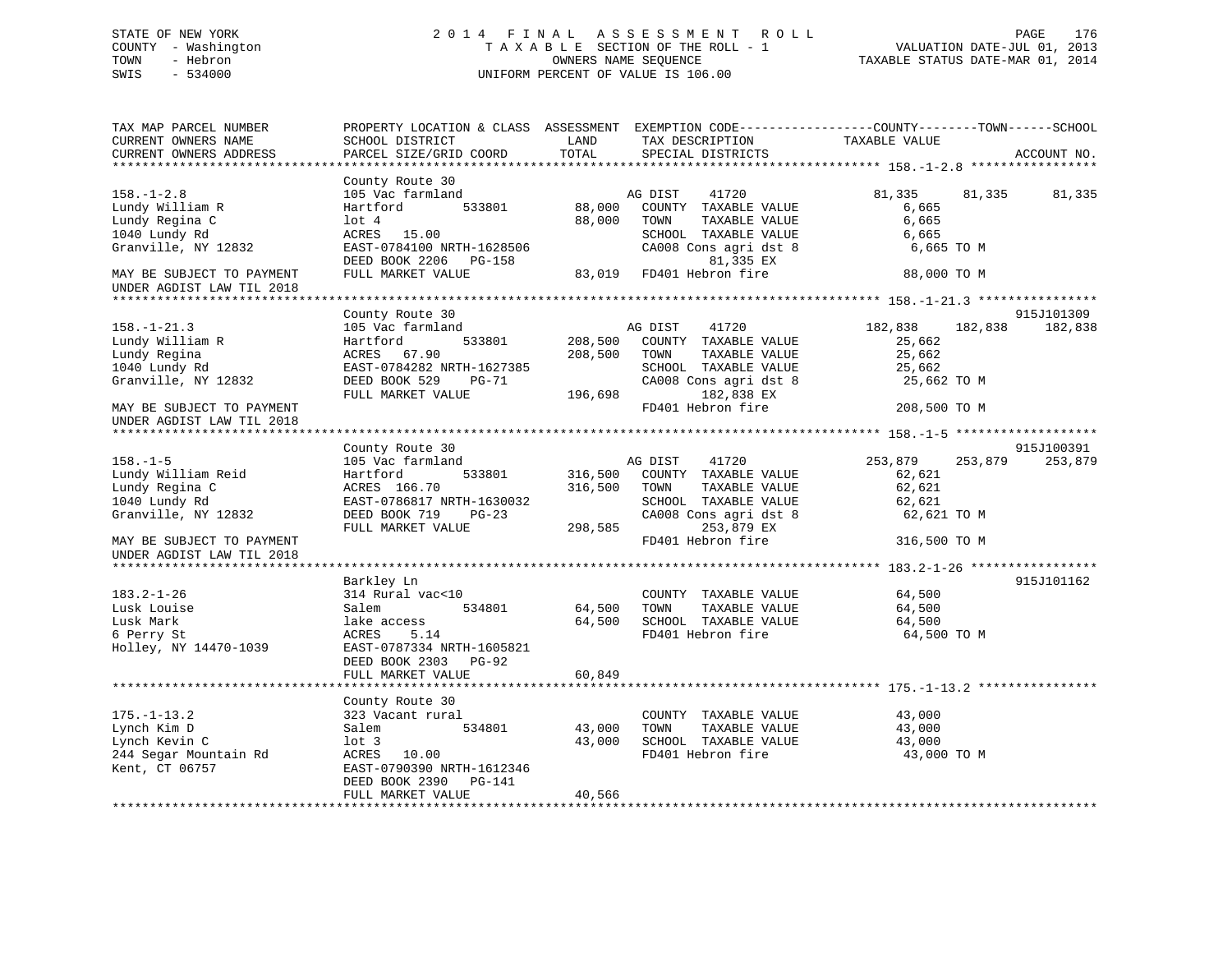## STATE OF NEW YORK 2 0 1 4 F I N A L A S S E S S M E N T R O L L PAGE 177 COUNTY - Washington T A X A B L E SECTION OF THE ROLL - 1 VALUATION DATE-JUL 01, 2013 TOWN - Hebron OWNERS NAME SEQUENCE TAXABLE STATUS DATE-MAR 01, 2014 SWIS - 534000 UNIFORM PERCENT OF VALUE IS 106.00

| TAX MAP PARCEL NUMBER<br>CURRENT OWNERS NAME | PROPERTY LOCATION & CLASS ASSESSMENT EXEMPTION CODE---------------COUNTY-------TOWN-----SCHOOL<br>SCHOOL DISTRICT | LAND           | TAX DESCRIPTION                             | TAXABLE VALUE              |                    |
|----------------------------------------------|-------------------------------------------------------------------------------------------------------------------|----------------|---------------------------------------------|----------------------------|--------------------|
| CURRENT OWNERS ADDRESS                       | PARCEL SIZE/GRID COORD                                                                                            | TOTAL          | SPECIAL DISTRICTS                           |                            | ACCOUNT NO.        |
|                                              | Lily Pond Rd                                                                                                      |                |                                             |                            | 915J100339         |
| $142. - 3 - 1$                               | 322 Rural vac>10                                                                                                  |                | COUNTY TAXABLE VALUE                        | 32,300                     |                    |
| Lynch Mark                                   | 533801<br>Hartford                                                                                                | 32,300         | TAXABLE VALUE<br>TOWN                       | 32,300                     |                    |
| Lynch Peggy                                  | 10.0 Ad                                                                                                           | 32,300         | SCHOOL TAXABLE VALUE                        | 32,300                     |                    |
| 24092 Avenida Corona                         | $142. - 1 - 1$                                                                                                    |                | CA008 Cons agri dst 8                       | 32,300 TO M                |                    |
| Dana Point, CA 92629                         | ACRES 10.80                                                                                                       |                | FD401 Hebron fire                           | 32,300 TO M                |                    |
|                                              | EAST-0796658 NRTH-1643624<br>DEED BOOK 3377 PG-202                                                                |                |                                             |                            |                    |
|                                              | FULL MARKET VALUE                                                                                                 | 30,472         |                                             |                            |                    |
|                                              |                                                                                                                   |                |                                             |                            |                    |
|                                              | 246 Lily Pond Rd                                                                                                  |                |                                             |                            | 915J100587         |
| $142.-3-2.1$                                 | 312 Vac w/imprv                                                                                                   |                | COUNTY TAXABLE VALUE                        | 257,500                    |                    |
| Lynch Mark                                   | 533801<br>Hartford                                                                                                | 244,000        | TAXABLE VALUE<br>TOWN                       | 257,500                    |                    |
| Lynch Peggy                                  | $142. - 1 - 2.1$                                                                                                  | 257,500        | SCHOOL TAXABLE VALUE                        | 257,500                    |                    |
| 24092 Avenida Corona                         | ACRES 105.40                                                                                                      |                | CA008 Cons agri dst 8                       | 257,500 TO M               |                    |
| Dana Point, CA 92629                         | EAST-0798013 NRTH-1644043                                                                                         |                | FD401 Hebron fire                           | 257,500 TO M               |                    |
|                                              | DEED BOOK 2311 PG-45                                                                                              |                |                                             |                            |                    |
|                                              | FULL MARKET VALUE                                                                                                 | 242,925        |                                             |                            |                    |
|                                              |                                                                                                                   |                |                                             |                            |                    |
|                                              | Halls Pond Rd                                                                                                     |                |                                             |                            | 915J101457         |
| $159. - 1 - 40$                              | 314 Rural vac<10                                                                                                  |                | COUNTY TAXABLE VALUE                        | 14,900                     |                    |
| Lyon Deborah F                               | 533801<br>Hartford                                                                                                | 14,900         | TOWN<br>TAXABLE VALUE                       | 14,900                     |                    |
| Kramer Jeanie Lou C                          | ACRES<br>5.60                                                                                                     | 14,900         | SCHOOL TAXABLE VALUE                        | 14,900                     |                    |
| 269 Halls Pond Rd                            | EAST-0791247 NRTH-1626215                                                                                         |                | FD401 Hebron fire                           | 14,900 TO M                |                    |
| Salem, NY 12865                              | DEED BOOK 2242 PG-243                                                                                             |                |                                             |                            |                    |
|                                              | FULL MARKET VALUE                                                                                                 | 14,057         |                                             |                            |                    |
|                                              |                                                                                                                   |                |                                             |                            |                    |
|                                              | 269 Halls Pond Rd                                                                                                 |                | 83 PCT OF VALUE USED FOR EXEMPTION PURPOSES |                            | 915L100397         |
| $158. - 1 - 15$                              | 210 1 Family Res                                                                                                  |                | VET COM CT 41131                            | 36,209<br>30,000           | $\Omega$           |
| Lyon, Sr. Ed T LE                            | 533801<br>Hartford                                                                                                | 73,800 STAR EN | 41834                                       | $\overline{0}$<br>$\Omega$ | 64,200             |
| 269 Halls Pond Rd                            | 6.53<br>ACRES                                                                                                     | 174,500        | COUNTY TAXABLE VALUE                        | 138,291                    |                    |
| Salem, NY 12865                              | EAST-0791219 NRTH-1626521                                                                                         |                | TOWN<br>TAXABLE VALUE                       | 144,500                    |                    |
|                                              | DEED BOOK 2242 PG-247                                                                                             |                | SCHOOL TAXABLE VALUE                        | 110,300                    |                    |
|                                              | FULL MARKET VALUE                                                                                                 |                | 164,623 FD401 Hebron fire                   | 174,500 TO M               |                    |
|                                              |                                                                                                                   |                |                                             |                            |                    |
|                                              | 446 Pine Hill Rd                                                                                                  |                |                                             |                            | 915J100315         |
| $169. - 1 - 30$                              | 240 Rural res                                                                                                     |                | 41834<br>STAR EN                            | $\overline{0}$             | 64,200<br>$\Omega$ |
| Macmillan William                            | 533201<br>Granville                                                                                               | 211,000        | COUNTY TAXABLE VALUE                        | 272,500                    |                    |
| Macmillan F. Joan                            | 860/198 518/306                                                                                                   | 272,500        | TOWN<br>TAXABLE VALUE                       | 272,500                    |                    |
| 446 Pine Hill Rd                             | ACRES 145.50                                                                                                      |                | SCHOOL TAXABLE VALUE                        | 208,300                    |                    |
| Salem, NY 12865                              | EAST-0811883 NRTH-1619676                                                                                         |                | FD401 Hebron fire                           | 272,500 TO M               |                    |
|                                              | DEED BOOK 500<br>PG-70                                                                                            |                |                                             |                            |                    |
|                                              | FULL MARKET VALUE                                                                                                 | 257,075        |                                             |                            |                    |
|                                              |                                                                                                                   |                |                                             |                            |                    |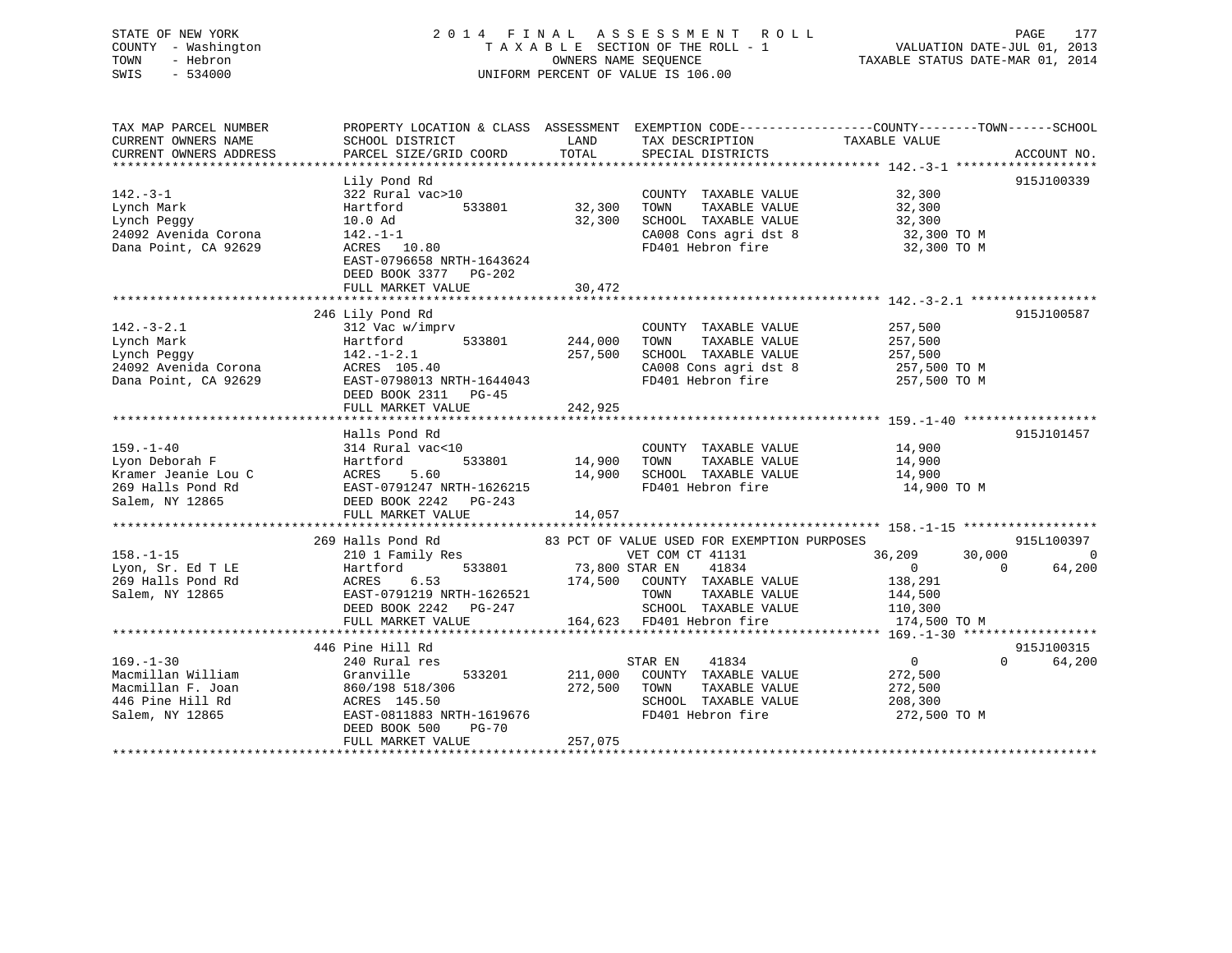## STATE OF NEW YORK 2 0 1 4 F I N A L A S S E S S M E N T R O L L PAGE 178 COUNTY - Washington T A X A B L E SECTION OF THE ROLL - 1 VALUATION DATE-JUL 01, 2013 TOWN - Hebron OWNERS NAME SEQUENCE TAXABLE STATUS DATE-MAR 01, 2014 SWIS - 534000 UNIFORM PERCENT OF VALUE IS 106.00

| TAX MAP PARCEL NUMBER         | PROPERTY LOCATION & CLASS ASSESSMENT EXEMPTION CODE---------------COUNTY-------TOWN-----SCHOOL |                   |                                               |                    |                    |
|-------------------------------|------------------------------------------------------------------------------------------------|-------------------|-----------------------------------------------|--------------------|--------------------|
| CURRENT OWNERS NAME           | SCHOOL DISTRICT                                                                                | LAND              | TAX DESCRIPTION                               | TAXABLE VALUE      |                    |
| CURRENT OWNERS ADDRESS        | PARCEL SIZE/GRID COORD                                                                         | TOTAL             | SPECIAL DISTRICTS                             |                    | ACCOUNT NO.        |
|                               | Pine Hill Rd/w Off                                                                             |                   |                                               |                    | 915J100638         |
| $169. - 1 - 35$               | 322 Rural vac>10                                                                               |                   | COUNTY TAXABLE VALUE                          | 22,500             |                    |
| Macmillan William J           | 534801<br>Salem                                                                                | 22,500            | TOWN<br>TAXABLE VALUE                         | 22,500             |                    |
| Macmillan Joan                | ACRES 11.00                                                                                    | 22,500            | SCHOOL TAXABLE VALUE                          | 22,500             |                    |
| 446 Pine Hill Rd              | EAST-0810562 NRTH-1619527                                                                      |                   | FD401 Hebron fire                             | 22,500 TO M        |                    |
| Salem, NY 12865               | DEED BOOK 585<br>PG-68                                                                         |                   |                                               |                    |                    |
|                               | FULL MARKET VALUE                                                                              | 21,226            |                                               |                    |                    |
|                               |                                                                                                |                   |                                               |                    |                    |
|                               | East Green Pond Way                                                                            |                   |                                               |                    | 915J101067         |
| $143. - 1 - 7.1$              | 311 Res vac land - WTRFNT                                                                      |                   | COUNTY TAXABLE VALUE                          | 60,000             |                    |
| MacNeil Dale                  | Granville<br>533201                                                                            | 60,000            | TOWN<br>TAXABLE VALUE                         | 60,000             |                    |
| MacNeil Donna                 | 2785/167                                                                                       | 60,000            | SCHOOL TAXABLE VALUE                          | 60,000             |                    |
| 244 Rexleigh Rd               | FRNT 102.00 DPTH 123.00                                                                        |                   | FD401 Hebron fire                             | 60,000 TO M        |                    |
| Salem, NY 12865               | EAST-0816019 NRTH-1644411                                                                      |                   |                                               |                    |                    |
|                               | DEED BOOK 3043 PG-232                                                                          |                   |                                               |                    |                    |
|                               | FULL MARKET VALUE                                                                              | 56,604            |                                               |                    |                    |
|                               | 161 East Green Pond Way                                                                        |                   |                                               |                    | 915J100437         |
| $143. - 1 - 8$                | 260 Seasonal res - WTRFNT                                                                      |                   | COUNTY TAXABLE VALUE                          | 137,000            |                    |
| MacNeil Green Pond Trust      | Granville<br>533201                                                                            | 109,100           | TAXABLE VALUE<br>TOWN                         | 137,000            |                    |
| 2596 State Route 40           | FRNT 100.00 DPTH 200.00                                                                        | 137,000           | SCHOOL TAXABLE VALUE                          | 137,000            |                    |
| Greenwich, NY 12834           | EAST-0816235 NRTH-1644246                                                                      |                   | FD401 Hebron fire                             | 137,000 TO M       |                    |
|                               | DEED BOOK 2966 PG-230                                                                          |                   |                                               |                    |                    |
|                               | FULL MARKET VALUE                                                                              | 129,245           |                                               |                    |                    |
|                               |                                                                                                |                   |                                               |                    |                    |
|                               | 169 East Green Pond Way                                                                        |                   |                                               |                    | 915J101782         |
| $143. - 1 - 8.1$              | 312 Vac w/imprv - WTRFNT                                                                       |                   | COUNTY TAXABLE VALUE                          | 80,000             |                    |
| MacNeil Green Pond Trust      | Granville<br>533201                                                                            | 79,500            | TAXABLE VALUE<br>TOWN                         | 80,000             |                    |
| 2596 State Route 40           | FRNT 125.00 DPTH 200.00                                                                        | 80,000            | SCHOOL TAXABLE VALUE                          | 80,000             |                    |
| Greenwich, NY 12834           | EAST-0816150 NRTH-1644299                                                                      |                   | FD401 Hebron fire                             | 80,000 TO M        |                    |
|                               | DEED BOOK 2966 PG-225                                                                          |                   |                                               |                    |                    |
|                               | FULL MARKET VALUE                                                                              | 75,472            |                                               |                    |                    |
|                               |                                                                                                |                   |                                               |                    |                    |
|                               | 247 Higgins Rd                                                                                 |                   |                                               |                    | 915J101815         |
| $170. - 2 - 29$               | 240 Rural res                                                                                  |                   | 41834<br>STAR EN                              | $\overline{0}$     | $\Omega$<br>64,200 |
| Macura Mary<br>247 Higgins Rd | Granville<br>533201<br>lots 3 & 4                                                              | 59,700<br>211,500 | COUNTY TAXABLE VALUE<br>TOWN<br>TAXABLE VALUE | 211,500<br>211,500 |                    |
| Granville, NY 12832           | 644/130                                                                                        |                   | SCHOOL TAXABLE VALUE                          | 147,300            |                    |
|                               | ACRES 16.79                                                                                    |                   | FD401 Hebron fire                             | 211,500 TO M       |                    |
|                               | EAST-0821154 NRTH-1623135                                                                      |                   |                                               |                    |                    |
|                               | DEED BOOK 923<br>$PG-123$                                                                      |                   |                                               |                    |                    |
|                               | FULL MARKET VALUE                                                                              | 199,528           |                                               |                    |                    |
|                               |                                                                                                |                   |                                               |                    |                    |
|                               |                                                                                                |                   |                                               |                    |                    |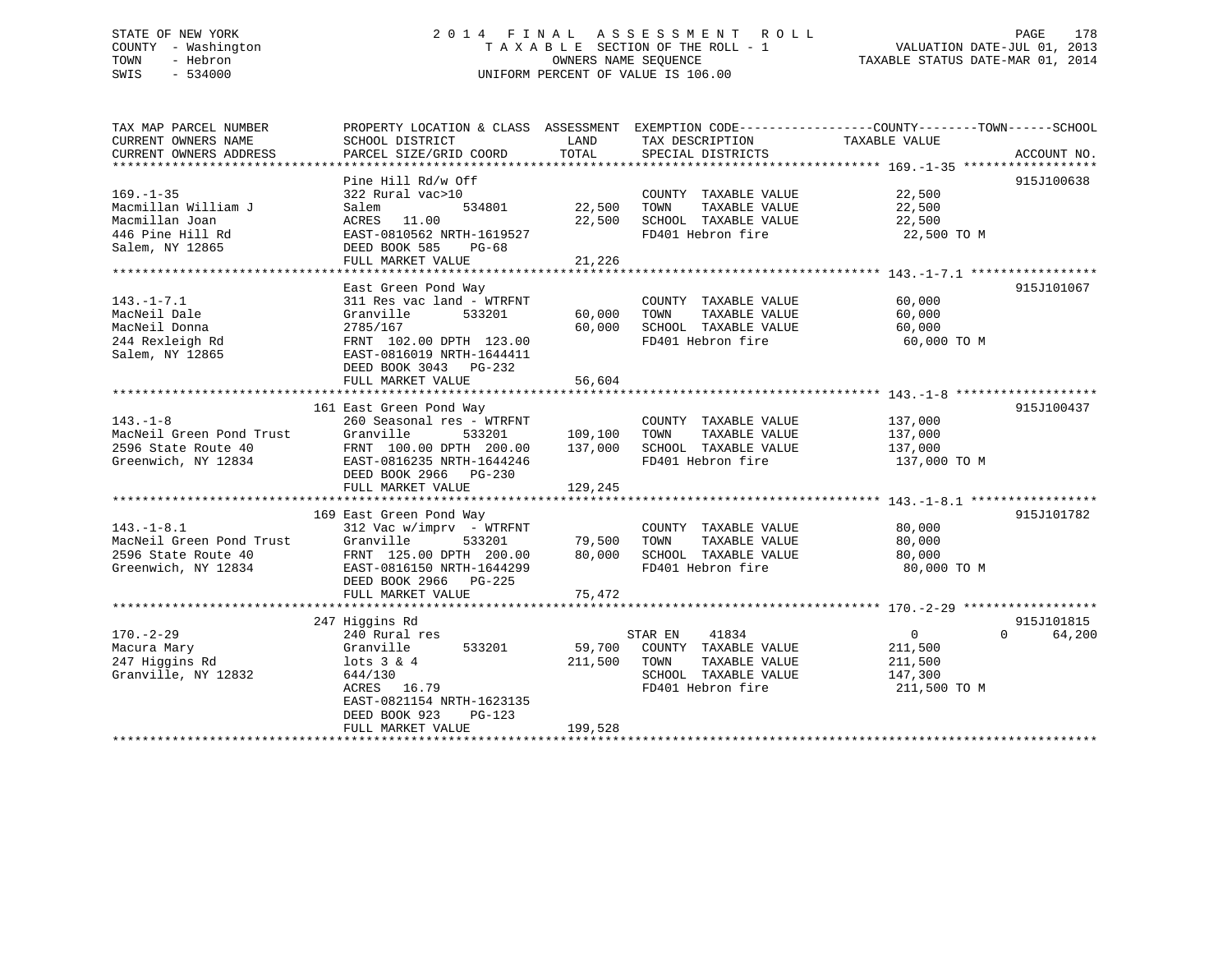## STATE OF NEW YORK 2 0 1 4 F I N A L A S S E S S M E N T R O L L PAGE 179 COUNTY - Washington T A X A B L E SECTION OF THE ROLL - 1 VALUATION DATE-JUL 01, 2013 TOWN - Hebron OWNERS NAME SEQUENCE TAXABLE STATUS DATE-MAR 01, 2014 SWIS - 534000 UNIFORM PERCENT OF VALUE IS 106.00

| TAX MAP PARCEL NUMBER<br>CURRENT OWNERS NAME | SCHOOL DISTRICT                                                           | LAND    | PROPERTY LOCATION & CLASS ASSESSMENT EXEMPTION CODE----------------COUNTY-------TOWN-----SCHOOL<br>TAX DESCRIPTION | TAXABLE VALUE  |                    |
|----------------------------------------------|---------------------------------------------------------------------------|---------|--------------------------------------------------------------------------------------------------------------------|----------------|--------------------|
| CURRENT OWNERS ADDRESS                       | PARCEL SIZE/GRID COORD                                                    | TOTAL   | SPECIAL DISTRICTS                                                                                                  |                | ACCOUNT NO.        |
|                                              |                                                                           |         |                                                                                                                    |                |                    |
|                                              | County Route 30                                                           |         |                                                                                                                    |                | 915J101597         |
| $167. - 1 - 37.3$                            | 322 Rural vac>10                                                          |         | COUNTY TAXABLE VALUE                                                                                               | 67,000         |                    |
| Magee Kristine D                             | 533801<br>Hartford                                                        | 67,000  | TAXABLE VALUE<br>TOWN                                                                                              | 67,000         |                    |
| PO Box 2313                                  | Lot 3                                                                     | 67,000  | SCHOOL TAXABLE VALUE                                                                                               | 67,000         |                    |
| Glens Falls, NY 12803                        | 13.26<br>ACRES                                                            |         | FD401 Hebron fire                                                                                                  | 67,000 TO M    |                    |
|                                              | EAST-0788092 NRTH-1624092<br>DEED BOOK 585<br>PG-122<br>FULL MARKET VALUE | 63,208  |                                                                                                                    |                |                    |
|                                              |                                                                           |         |                                                                                                                    |                |                    |
|                                              | 304 Scott Hill Rd                                                         |         |                                                                                                                    |                |                    |
| $158. - 1 - 2.11$                            | 210 1 Family Res                                                          |         | 41854<br>STAR B                                                                                                    | $\overline{0}$ | 30,000<br>$\Omega$ |
| Maher Thomas J Sr                            | 533801<br>Hartford                                                        | 70,400  | COUNTY TAXABLE VALUE                                                                                               | 230,000        |                    |
| Maher Donna M                                | lot 7                                                                     | 230,000 | TOWN<br>TAXABLE VALUE                                                                                              | 230,000        |                    |
| 304 Scott Hill Rd                            | ACRES<br>5.14                                                             |         | SCHOOL TAXABLE VALUE                                                                                               | 200,000        |                    |
| Granville, NY 12832                          | EAST-0784221 NRTH-1629211                                                 |         | CA008 Cons agri dst 8                                                                                              | 230,000 TO M   |                    |
|                                              | DEED BOOK 2268 PG-205                                                     |         | FD401 Hebron fire                                                                                                  | 230,000 TO M   |                    |
|                                              | FULL MARKET VALUE                                                         | 216,981 |                                                                                                                    |                |                    |
|                                              |                                                                           |         |                                                                                                                    |                |                    |
|                                              | Scott Hill Rd                                                             |         |                                                                                                                    |                |                    |
| $158. - 1 - 2.10$                            | 314 Rural vac<10                                                          |         | COUNTY TAXABLE VALUE                                                                                               | 32,000         |                    |
| Maher Thomas J Sr.                           | 533801<br>Hartford                                                        | 32,000  | TOWN<br>TAXABLE VALUE                                                                                              | 32,000         |                    |
| Maher Donna M                                | lot 6                                                                     | 32,000  | SCHOOL TAXABLE VALUE                                                                                               | 32,000         |                    |
| 304 Scott Hill Rd                            | 5.53<br>ACRES                                                             |         | CA008 Cons agri dst 8                                                                                              | 32,000 TO M    |                    |
| Granville, NY 12832                          | EAST-0784221 NRTH-1629211                                                 |         | FD401 Hebron fire                                                                                                  | 32,000 TO M    |                    |
|                                              | DEED BOOK 2506 PG-269                                                     |         |                                                                                                                    |                |                    |
|                                              | FULL MARKET VALUE                                                         | 30,189  |                                                                                                                    |                |                    |
|                                              |                                                                           |         |                                                                                                                    |                |                    |
|                                              | 675 Chamberlin Mills Rd                                                   |         |                                                                                                                    |                | 915J101263         |
| $176. - 1 - 15.2$                            | 210 1 Family Res                                                          |         | COUNTY TAXABLE VALUE                                                                                               | 109,500        |                    |
| Mahoney Gayle                                | 534801<br>Salem                                                           | 72,600  | TOWN<br>TAXABLE VALUE                                                                                              | 109,500        |                    |
| PO Box 1025                                  | 6.05<br>ACRES                                                             | 109,500 | SCHOOL TAXABLE VALUE                                                                                               | 109,500        |                    |
| Oakland, FL 34760                            | EAST-0803367 NRTH-1612435                                                 |         | FD401 Hebron fire                                                                                                  | 109,500 TO M   |                    |
|                                              | DEED BOOK 2812 PG-1                                                       |         |                                                                                                                    |                |                    |
|                                              | FULL MARKET VALUE                                                         | 103,302 |                                                                                                                    |                |                    |
|                                              |                                                                           |         |                                                                                                                    |                |                    |
|                                              | Darfler Ln/w Off                                                          |         |                                                                                                                    |                | 915J100400         |
| $159. - 1 - 26$                              | 314 Rural vac<10                                                          |         | COUNTY TAXABLE VALUE                                                                                               | 12,500         |                    |
| Malatino Gerald                              | Hartford<br>533801                                                        | 12,500  | TAXABLE VALUE<br>TOWN                                                                                              | 12,500         |                    |
| 292 Lewis St                                 | 4.0 Ad                                                                    | 12,500  | SCHOOL TAXABLE VALUE                                                                                               | 12,500         |                    |
| Hackensack, NJ 07601                         | ACRES<br>5.70                                                             |         | FD401 Hebron fire                                                                                                  | 12,500 TO M    |                    |
|                                              | EAST-0795154 NRTH-1626846                                                 |         |                                                                                                                    |                |                    |
|                                              | DEED BOOK 437<br>PG-552                                                   |         |                                                                                                                    |                |                    |
|                                              | FULL MARKET VALUE                                                         | 11,792  |                                                                                                                    |                |                    |
|                                              |                                                                           |         |                                                                                                                    |                |                    |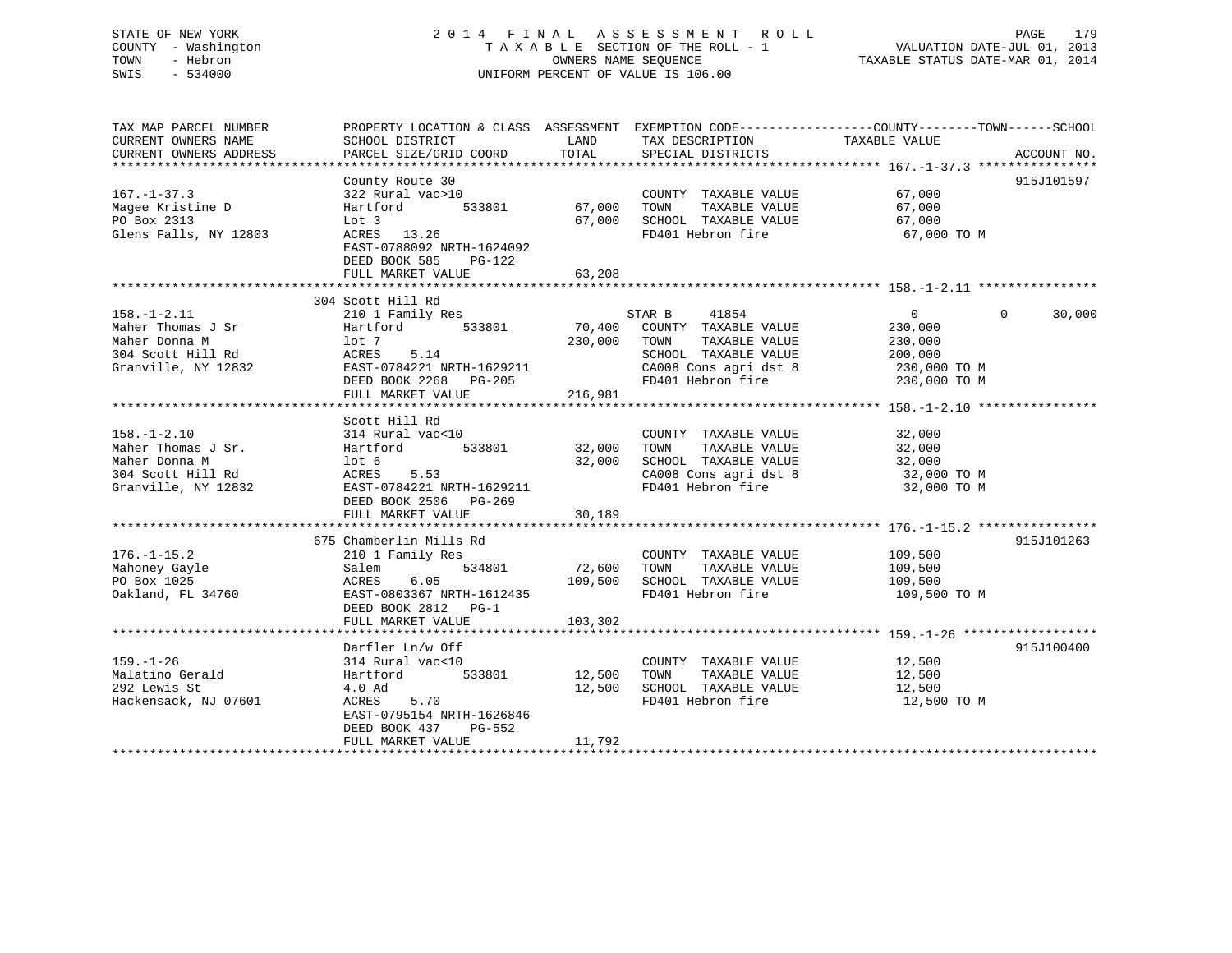## STATE OF NEW YORK 2 0 1 4 F I N A L A S S E S S M E N T R O L L PAGE 180 COUNTY - Washington T A X A B L E SECTION OF THE ROLL - 1 VALUATION DATE-JUL 01, 2013 TOWN - Hebron OWNERS NAME SEQUENCE TAXABLE STATUS DATE-MAR 01, 2014 SWIS - 534000 UNIFORM PERCENT OF VALUE IS 106.00

| TAX MAP PARCEL NUMBER<br>CURRENT OWNERS NAME<br>CURRENT OWNERS ADDRESS | PROPERTY LOCATION & CLASS ASSESSMENT EXEMPTION CODE----------------COUNTY-------TOWN------SCHOOL<br>SCHOOL DISTRICT<br>PARCEL SIZE/GRID COORD | LAND<br>TOTAL  | TAX DESCRIPTION<br>SPECIAL DISTRICTS                                        | TAXABLE VALUE          | ACCOUNT NO.            |
|------------------------------------------------------------------------|-----------------------------------------------------------------------------------------------------------------------------------------------|----------------|-----------------------------------------------------------------------------|------------------------|------------------------|
|                                                                        |                                                                                                                                               |                |                                                                             |                        |                        |
|                                                                        | 37 Clark Way                                                                                                                                  |                |                                                                             |                        | 915J101726             |
| $169. - 1 - 18.18$                                                     | 210 1 Family Res                                                                                                                              |                | STAR B<br>41854                                                             | $\Omega$               | $\Omega$<br>30,000     |
| Mallory Theodore                                                       | Granville<br>533201                                                                                                                           | 16,000         | COUNTY TAXABLE VALUE                                                        | 51,500                 |                        |
| Mallory Doreen                                                         | ACRES<br>1.01                                                                                                                                 | 51,500         | TOWN<br>TAXABLE VALUE                                                       | 51,500                 |                        |
| 37 Clark Way                                                           | EAST-0815702 NRTH-1623204                                                                                                                     |                | SCHOOL TAXABLE VALUE                                                        | 21,500                 |                        |
| Salem, NY 12865                                                        | DEED BOOK 631<br>PG-213                                                                                                                       |                | FD401 Hebron fire                                                           | 51,500 TO M            |                        |
|                                                                        | FULL MARKET VALUE                                                                                                                             | 48,585         |                                                                             |                        |                        |
|                                                                        |                                                                                                                                               |                |                                                                             |                        |                        |
|                                                                        | 106 Sheldon Rd                                                                                                                                |                | 55 PCT OF VALUE USED FOR EXEMPTION PURPOSES                                 |                        | 915J101187             |
| $177. - 1 - 21.3$                                                      | 240 Rural res                                                                                                                                 |                | VET WAR CT 41121                                                            | 11,921<br>11,921       | $\Omega$               |
| Maloy Timothy I                                                        | Salem<br>534801                                                                                                                               | 71,800 STAR EN | 41834                                                                       | $\Omega$               | $\Omega$<br>64,200     |
| Maloy Carol A                                                          | ACRES<br>25.40                                                                                                                                |                | 144,500 COUNTY TAXABLE VALUE                                                | 132,579                |                        |
| 106 Sheldon Rd                                                         | EAST-0817629 NRTH-1615590                                                                                                                     |                | TOWN<br>TAXABLE VALUE                                                       | 132,579                |                        |
| Granville, NY 12832                                                    | DEED BOOK 1836 PG-103                                                                                                                         |                | SCHOOL TAXABLE VALUE                                                        | 80,300                 |                        |
|                                                                        | FULL MARKET VALUE                                                                                                                             |                | 136,321 FD401 Hebron fire                                                   | 144,500 TO M           |                        |
|                                                                        |                                                                                                                                               |                |                                                                             |                        |                        |
|                                                                        | 3801 County Route 30                                                                                                                          |                |                                                                             |                        | 915J100388<br>$\Omega$ |
| $175. - 1 - 2$<br>Mancini Nicholas M LE                                | 240 Rural res<br>534801                                                                                                                       | 92,900         | STAR B<br>41854<br>COUNTY TAXABLE VALUE                                     | $\overline{0}$         | 30,000                 |
| Mancini Michael A                                                      | Salem<br>37.68<br>ACRES                                                                                                                       |                | TAXABLE VALUE                                                               | 127,500                |                        |
| 3801 County Route 30                                                   | EAST-0788065 NRTH-1617523                                                                                                                     | 127,500        | TOWN<br>SCHOOL TAXABLE VALUE                                                | 127,500                |                        |
| Salem, NY 12865                                                        | DEED BOOK 2777 PG-123                                                                                                                         |                |                                                                             | 97,500<br>127,500 TO M |                        |
|                                                                        | FULL MARKET VALUE                                                                                                                             |                | CA008 Cons agri dst 8<br>CA008 Cons agri dst 8<br>120,283 FD401 Hebron fire | 127,500 TO M           |                        |
|                                                                        |                                                                                                                                               |                |                                                                             |                        |                        |
|                                                                        | Higgins Rd                                                                                                                                    |                |                                                                             |                        | 915J101820             |
| $170. - 2 - 34$                                                        | 312 Vac w/imprv                                                                                                                               |                | COUNTY TAXABLE VALUE                                                        | 20,300                 |                        |
| Mannatta Maria                                                         | Granville<br>533201                                                                                                                           | 18,500         | TOWN<br>TAXABLE VALUE                                                       | 20,300                 |                        |
| Seubert Linda                                                          | Lot 20                                                                                                                                        | 20,300         | SCHOOL TAXABLE VALUE                                                        | 20,300                 |                        |
| 765 Cedar Dr                                                           | ACRES<br>3.94                                                                                                                                 |                | FD401 Hebron fire                                                           | 20,300 TO M            |                        |
| Mattituck, NY 11952                                                    | EAST-0820605 NRTH-1623700                                                                                                                     |                |                                                                             |                        |                        |
|                                                                        | DEED BOOK 656<br>$PG-180$                                                                                                                     |                |                                                                             |                        |                        |
|                                                                        | FULL MARKET VALUE                                                                                                                             | 19,151         |                                                                             |                        |                        |
|                                                                        |                                                                                                                                               |                |                                                                             |                        |                        |
|                                                                        | Higgins Rd                                                                                                                                    |                |                                                                             |                        | 915J101825             |
| $170. - 2 - 39$                                                        | 314 Rural vac<10                                                                                                                              |                | COUNTY TAXABLE VALUE                                                        | 3,140                  |                        |
| Mannetta Maria                                                         | Granville<br>533201                                                                                                                           | 3,140          | TAXABLE VALUE<br>TOWN                                                       | 3,140                  |                        |
| Seubert Linda                                                          | lot 20A                                                                                                                                       | 3,140          | SCHOOL TAXABLE VALUE                                                        | 3,140                  |                        |
| 765 Cedar Dr                                                           | ACRES<br>1.31                                                                                                                                 |                | FD401 Hebron fire                                                           | 3,140 TO M             |                        |
| Mattituck, NY 11952                                                    | EAST-0820480 NRTH-1623891                                                                                                                     |                |                                                                             |                        |                        |
|                                                                        | DEED BOOK 656<br>PG-175                                                                                                                       |                |                                                                             |                        |                        |
|                                                                        | FULL MARKET VALUE                                                                                                                             | 2,962          |                                                                             |                        |                        |
|                                                                        |                                                                                                                                               |                |                                                                             |                        |                        |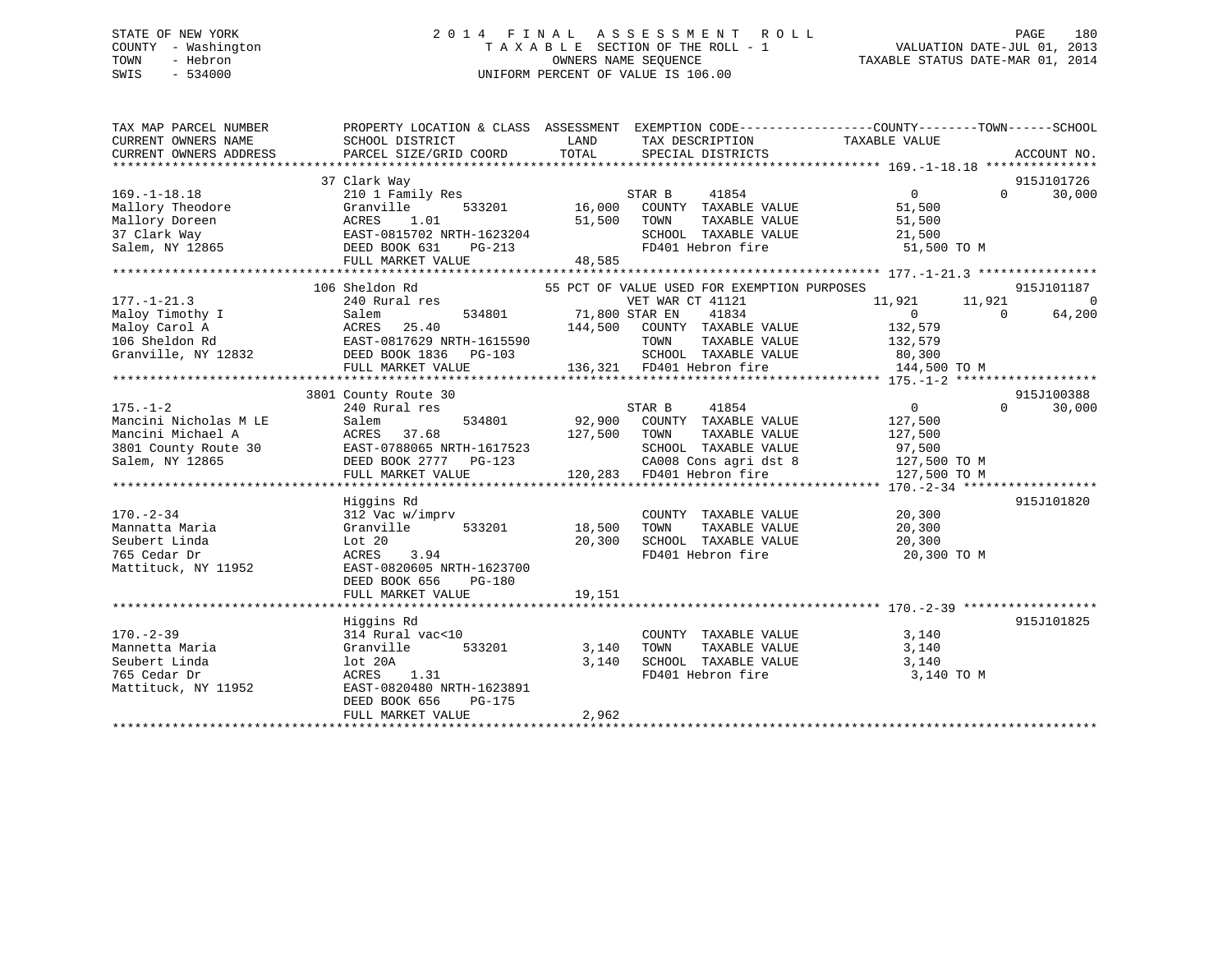# STATE OF NEW YORK 2 0 1 4 F I N A L A S S E S S M E N T R O L L PAGE 181 COUNTY - Washington T A X A B L E SECTION OF THE ROLL - 1 VALUATION DATE-JUL 01, 2013 TOWN - Hebron **CONNERS NAME SEQUENCE** TAXABLE STATUS DATE-MAR 01, 2014 SWIS - 534000 UNIFORM PERCENT OF VALUE IS 106.00

| TAX MAP PARCEL NUMBER       |                                 |                |                             | PROPERTY LOCATION & CLASS ASSESSMENT EXEMPTION CODE---------------COUNTY-------TOWN-----SCHOOL |                    |
|-----------------------------|---------------------------------|----------------|-----------------------------|------------------------------------------------------------------------------------------------|--------------------|
| CURRENT OWNERS NAME         | SCHOOL DISTRICT                 | LAND           | TAX DESCRIPTION             | TAXABLE VALUE                                                                                  |                    |
| CURRENT OWNERS ADDRESS      | PARCEL SIZE/GRID COORD          | TOTAL          | SPECIAL DISTRICTS           |                                                                                                | ACCOUNT NO.        |
|                             |                                 |                |                             |                                                                                                |                    |
|                             | County Route 31                 |                |                             |                                                                                                | 915J101554         |
| $144. - 1 - 36$             | 323 Vacant rural                |                | COUNTY TAXABLE VALUE        | 3,900                                                                                          |                    |
| Manson David                | Granville<br>533201             | 3,900          | TOWN<br>TAXABLE VALUE       | 3,900                                                                                          |                    |
| 426 Pembrook Ln             | 4.25<br>ACRES                   | 3,900          | SCHOOL TAXABLE VALUE        | 3,900                                                                                          |                    |
| Windsor, CT 06095           | EAST-0816706 NRTH-1644597       |                | FD401 Hebron fire           | 3,900 TO M                                                                                     |                    |
|                             | DEED BOOK 3293 PG-154           |                |                             |                                                                                                |                    |
|                             | FULL MARKET VALUE               | 3,679          |                             |                                                                                                |                    |
|                             |                                 |                |                             |                                                                                                |                    |
|                             | 588 Chamberlin Mills Rd         |                |                             |                                                                                                | 915J101356         |
| $176. - 1 - 6.2$            | 210 1 Family Res                |                | STAR B<br>41854             | 0                                                                                              | $\Omega$<br>30,000 |
| Mansson Nancy               | 534801<br>Salem                 |                | 76,000 COUNTY TAXABLE VALUE | 130,000                                                                                        |                    |
| Blais Sheila                | ACRES<br>7.60                   | 130,000        | TOWN<br>TAXABLE VALUE       | 130,000                                                                                        |                    |
| 588 Chamberlin Mills Rd     | EAST-0801470 NRTH-1610746       |                | SCHOOL TAXABLE VALUE        | 100,000                                                                                        |                    |
| Salem, NY 12865             | DEED BOOK 1862 PG-44            |                | FD401 Hebron fire           | 130,000 TO M                                                                                   |                    |
|                             | FULL MARKET VALUE               | 122,642        |                             |                                                                                                |                    |
|                             |                                 |                |                             |                                                                                                |                    |
|                             | 6888 State Route 22             |                |                             |                                                                                                |                    |
| $161. - 2 - 10.30$          | 210 1 Family Res                |                | 41854<br>STAR B             | $\overline{0}$                                                                                 | $\Omega$<br>30,000 |
| ManWarren Devan P           | Granville                       | 533201 31,700  | COUNTY TAXABLE VALUE        | 150,000                                                                                        |                    |
| ManWarren Rebecca Starr     | FRNT 210.00 DPTH 410.00 150,000 |                | TOWN<br>TAXABLE VALUE       | 150,000                                                                                        |                    |
| 6888 State Route 22         | ACRES 0.98                      |                | SCHOOL TAXABLE VALUE        | 120,000                                                                                        |                    |
| Granville, NY 12832         | EAST-0816519 NRTH-1623658       |                | FD401 Hebron fire           | 150,000 TO M                                                                                   |                    |
|                             | DEED BOOK 2380 PG-275           |                |                             |                                                                                                |                    |
|                             | FULL MARKET VALUE               | 141,509        |                             |                                                                                                |                    |
|                             |                                 |                |                             |                                                                                                |                    |
|                             | 129 East Green Pond Way         |                |                             |                                                                                                | 915J100402         |
| $143. - 1 - 13$             | 260 Seasonal res - WTRFNT       |                | COUNTY TAXABLE VALUE        | 146,000                                                                                        |                    |
| Marchaland Louis            | Granville                       | 533201 118,900 | TOWN<br>TAXABLE VALUE       | 146,000                                                                                        |                    |
| c/o Daniel Marchaland       | 671/112 671/124 673/254         | 146,000        | SCHOOL TAXABLE VALUE        | 146,000                                                                                        |                    |
| 211 Burton Rd               | FRNT 150.00 DPTH 275.00         |                | FD401 Hebron fire           | 146,000 TO M                                                                                   |                    |
| Greenwich, NY 12834         | EAST-0816228 NRTH-1643562       |                |                             |                                                                                                |                    |
|                             |                                 |                |                             |                                                                                                |                    |
|                             | DEED BOOK W569 PG-69            |                |                             |                                                                                                |                    |
|                             | FULL MARKET VALUE               | 137,736        |                             |                                                                                                |                    |
|                             |                                 |                |                             |                                                                                                |                    |
|                             | 6686 State Route 22             |                |                             |                                                                                                | 915J101151         |
| $170. - 1 - 13.4$           | 314 Rural vac<10                |                | COUNTY TAXABLE VALUE        | 11,700                                                                                         |                    |
| Marchegiani Bruce           | 533201<br>Granville             | 11,700         | TOWN<br>TAXABLE VALUE       | 11,700                                                                                         |                    |
| Marchegiani Judith          | ACRES 1.10                      | 11,700         | SCHOOL TAXABLE VALUE        | 11,700                                                                                         |                    |
| 416 Beech St                | EAST-0815444 NRTH-1619023       |                | FD401 Hebron fire           | 11,700 TO M                                                                                    |                    |
| Manchester Center, VT 05255 | DEED BOOK 1900 PG-228           |                |                             |                                                                                                |                    |
|                             | FULL MARKET VALUE               | 11,038         |                             |                                                                                                |                    |
|                             |                                 |                |                             |                                                                                                |                    |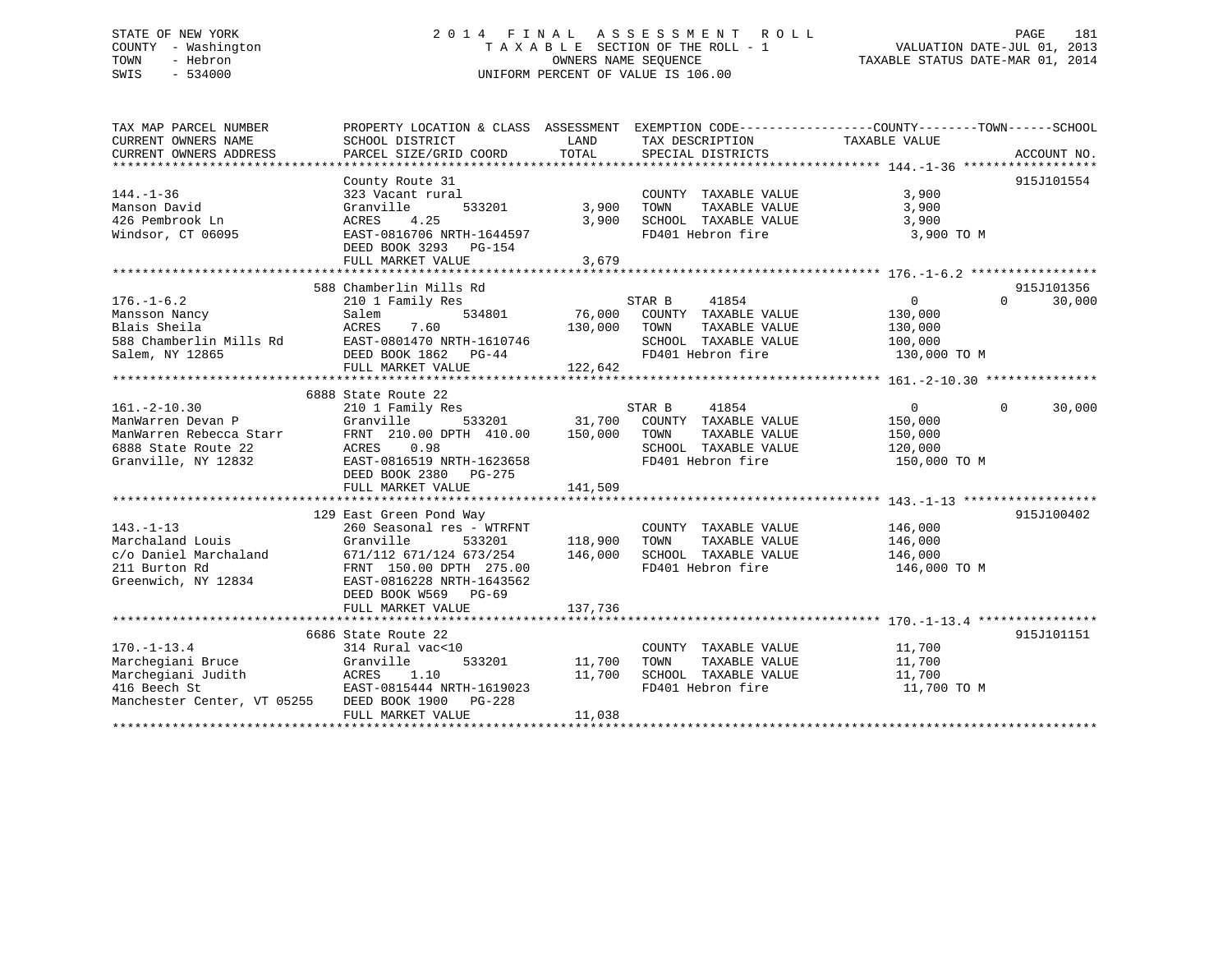# STATE OF NEW YORK 2 0 1 4 F I N A L A S S E S S M E N T R O L L PAGE 182 COUNTY - Washington T A X A B L E SECTION OF THE ROLL - 1 VALUATION DATE-JUL 01, 2013 TOWN - Hebron OWNERS NAME SEQUENCE TAXABLE STATUS DATE-MAR 01, 2014 SWIS - 534000 UNIFORM PERCENT OF VALUE IS 106.00

| TAX MAP PARCEL NUMBER              | PROPERTY LOCATION & CLASS ASSESSMENT EXEMPTION CODE---------------COUNTY-------TOWN-----SCHOOL                                                         |              |                                                                                                                  |                                   |          |             |
|------------------------------------|--------------------------------------------------------------------------------------------------------------------------------------------------------|--------------|------------------------------------------------------------------------------------------------------------------|-----------------------------------|----------|-------------|
| CURRENT OWNERS NAME                | SCHOOL DISTRICT                                                                                                                                        | LAND         | TAX DESCRIPTION                                                                                                  | TAXABLE VALUE                     |          |             |
| CURRENT OWNERS ADDRESS             | PARCEL SIZE/GRID COORD                                                                                                                                 | TOTAL        | SPECIAL DISTRICTS                                                                                                |                                   |          | ACCOUNT NO. |
|                                    |                                                                                                                                                        |              |                                                                                                                  |                                   |          |             |
|                                    | 95 County Route 28 90 PCT OF VALUE USED FOR EXEMPTION PURPOSES                                                                                         |              |                                                                                                                  |                                   |          | 915J100404  |
| $152 - 2 - 4$                      | $\begin{tabular}{lllllllll} \bf 210 & I\ \tt Family\ Res & & \tt VET\ COM \\ \bf Granville & \tt 533201 & & \tt 94,000\ STR\ EN \\ \end{tabular}$      |              | VET COM CT 41131                                                                                                 | $47,475$ $30,000$ 0<br>0 0 64,200 |          |             |
| Marold Alice Trustee               |                                                                                                                                                        |              | 41834                                                                                                            | $\sim$ 0                          |          | 64,200      |
| 95 County Route 28                 | ACRES 9.08 211,000 COUNTY TAXABLE VALUE<br>EAST-0809674 NRTH-1641125 70WN TAXABLE VALUE<br>DEED BOOK 2209 PG-109 SCHOOL TAXABLE VALUE                  |              |                                                                                                                  | 163,525                           |          |             |
| Granville, NY 12832                |                                                                                                                                                        |              |                                                                                                                  | 181,000                           |          |             |
|                                    |                                                                                                                                                        |              | SCHOOL TAXABLE VALUE 146,800                                                                                     |                                   |          |             |
|                                    |                                                                                                                                                        |              |                                                                                                                  |                                   |          |             |
|                                    |                                                                                                                                                        |              |                                                                                                                  |                                   |          |             |
|                                    | 36 Piccininni Ln                                                                                                                                       |              |                                                                                                                  |                                   |          | 915J100396  |
|                                    | 1992–1993<br>Marschhauser MaryAnn 210 1 Family Res<br>36 Piccininni Ln ACRES 2.20<br>Granville, NY 12832<br>DEED BOOK 865<br>PAST-0812582 NRTH-1637687 |              |                                                                                                                  | $\overline{0}$                    | $\Omega$ | 30,000      |
|                                    |                                                                                                                                                        |              |                                                                                                                  | 121,000                           |          |             |
|                                    |                                                                                                                                                        | 121,000 TOWN |                                                                                                                  | TAXABLE VALUE 121,000             |          |             |
|                                    |                                                                                                                                                        |              |                                                                                                                  |                                   |          |             |
|                                    |                                                                                                                                                        |              |                                                                                                                  |                                   |          |             |
|                                    | FULL MARKET VALUE                                                                                                                                      | 114,151      |                                                                                                                  |                                   |          |             |
|                                    |                                                                                                                                                        |              |                                                                                                                  |                                   |          |             |
|                                    | 121 Middle Rd                                                                                                                                          |              |                                                                                                                  |                                   |          |             |
| $177. - 1 - 3.26$                  | 210 1 Family Res                                                                                                                                       |              | COUNTY TAXABLE VALUE                                                                                             | 69,500<br>69,500                  |          |             |
|                                    |                                                                                                                                                        | 32,300 TOWN  | TAXABLE VALUE                                                                                                    |                                   |          |             |
|                                    |                                                                                                                                                        |              | 69,500 SCHOOL TAXABLE VALUE 69,500                                                                               |                                   |          |             |
|                                    |                                                                                                                                                        |              | FD401 Hebron fire                                                                                                | 69,500 TO M                       |          |             |
|                                    | DEED BOOK 1922 PG-223                                                                                                                                  |              |                                                                                                                  |                                   |          |             |
|                                    | FULL MARKET VALUE                                                                                                                                      | 65,566       |                                                                                                                  |                                   |          |             |
|                                    |                                                                                                                                                        |              |                                                                                                                  |                                   |          |             |
|                                    | Higgins Rd                                                                                                                                             |              |                                                                                                                  |                                   |          |             |
| $161.-2-10.24$                     |                                                                                                                                                        |              | COUNTY TAXABLE VALUE $30,000$<br>TOWN TAXABLE VALUE $30,000$                                                     |                                   |          |             |
| Martelle Philip                    | 533201                                                                                                                                                 |              | TAXABLE VALUE                                                                                                    | 30,000                            |          |             |
| PO Box 87                          | 314 Rural vac<10<br>Granville 5<br>ACRES 3.00<br>EAST-0819025 NRTH                                                                                     |              | 30,000 SCHOOL TAXABLE VALUE                                                                                      | 30,000                            |          |             |
| Salem, NY 12865                    | EAST-0819025 NRTH-1625078                                                                                                                              |              | FD401 Hebron fire                                                                                                | 30,000 TO M                       |          |             |
|                                    | DEED BOOK 664 PG-290                                                                                                                                   |              |                                                                                                                  |                                   |          |             |
|                                    | FULL MARKET VALUE                                                                                                                                      | 28,302       |                                                                                                                  |                                   |          |             |
|                                    |                                                                                                                                                        |              |                                                                                                                  |                                   |          |             |
|                                    | 114 Higgins Rd                                                                                                                                         |              |                                                                                                                  |                                   |          | 915J101466  |
| $161. - 2 - 10.8$                  | 270 Mfg housing                                                                                                                                        |              | $\begin{array}{cccc}\n\text{COUNTY} & \text{TAXABLE VALUE} & & 104,500 \\ & & \text{SVD} & 104,500\n\end{array}$ |                                   |          |             |
| Martelle Phillip<br>114 Wiesing Rd | 533201<br>Granville                                                                                                                                    | 71,500 TOWN  | TAXABLE VALUE                                                                                                    | 104,500                           |          |             |
| 114 Higgins Rd                     | lot 8                                                                                                                                                  | 104,500      | SCHOOL TAXABLE VALUE 104,500                                                                                     |                                   |          |             |
| Salem, NY 12865                    | 764/187                                                                                                                                                |              | FD401 Hebron fire                                                                                                | 104,500 TO M                      |          |             |
|                                    | 3.00<br>ACRES                                                                                                                                          |              |                                                                                                                  |                                   |          |             |
|                                    | EAST-0819000 NRTH-1625288                                                                                                                              |              |                                                                                                                  |                                   |          |             |
|                                    | DEED BOOK 1893 PG-199                                                                                                                                  |              |                                                                                                                  |                                   |          |             |
|                                    | FULL MARKET VALUE                                                                                                                                      | 98,585       |                                                                                                                  |                                   |          |             |
|                                    |                                                                                                                                                        |              |                                                                                                                  |                                   |          |             |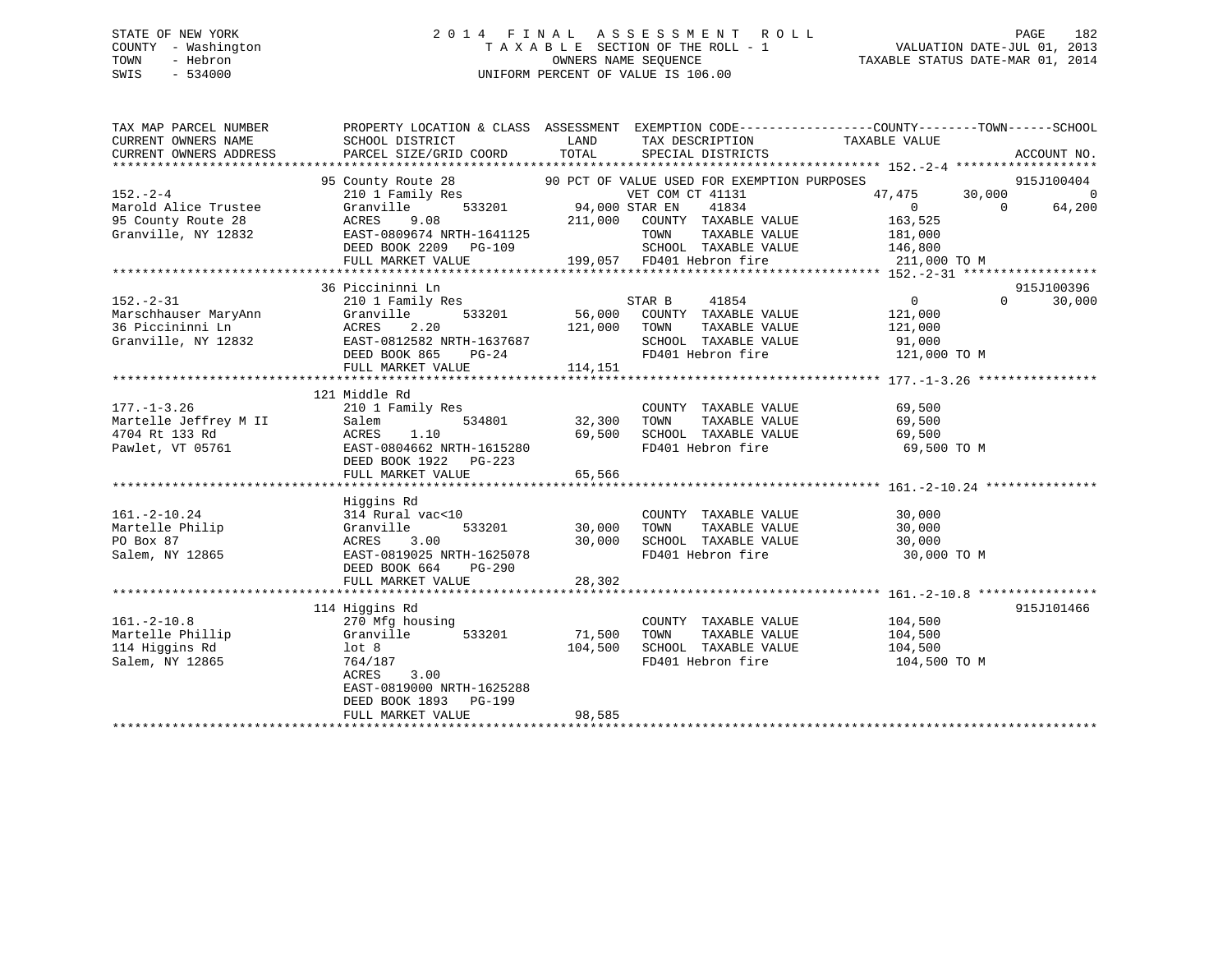# STATE OF NEW YORK 2 0 1 4 F I N A L A S S E S S M E N T R O L L PAGE 183 COUNTY - Washington T A X A B L E SECTION OF THE ROLL - 1 VALUATION DATE-JUL 01, 2013 TOWN - Hebron OWNERS NAME SEQUENCE TAXABLE STATUS DATE-MAR 01, 2014 SWIS - 534000 UNIFORM PERCENT OF VALUE IS 106.00UNIFORM PERCENT OF VALUE IS 106.00

| TAX MAP PARCEL NUMBER<br>CURRENT OWNERS NAME | SCHOOL DISTRICT           | LAND<br>TAX DESCRIPTION          | PROPERTY LOCATION & CLASS ASSESSMENT EXEMPTION CODE----------------COUNTY-------TOWN------SCHOOL<br>TAXABLE VALUE |
|----------------------------------------------|---------------------------|----------------------------------|-------------------------------------------------------------------------------------------------------------------|
| CURRENT OWNERS ADDRESS                       | PARCEL SIZE/GRID COORD    | TOTAL<br>SPECIAL DISTRICTS       | ACCOUNT NO.                                                                                                       |
|                                              |                           |                                  |                                                                                                                   |
|                                              | 108 Higgins Rd            |                                  | 915J101523                                                                                                        |
| $161.-2-10.22$                               | 270 Mfg housing           | STAR B<br>41854                  | $\overline{0}$<br>30,000<br>$\Omega$                                                                              |
| Martelle Phillip                             | Granville<br>533201       | 54,000<br>COUNTY TAXABLE VALUE   | 59,000                                                                                                            |
| Martelle Melinda                             | 1.22<br>ACRES             | 59,000<br>TOWN<br>TAXABLE VALUE  | 59,000                                                                                                            |
| 108 Higgins Rd                               | EAST-0819032 NRTH-1625459 | SCHOOL TAXABLE VALUE             | 29,000                                                                                                            |
| Granville, NY 12832                          | DEED BOOK 2649 PG-133     | FD401 Hebron fire                | 59,000 TO M                                                                                                       |
|                                              | FULL MARKET VALUE         | 55,660                           |                                                                                                                   |
|                                              |                           |                                  |                                                                                                                   |
|                                              | Higgins Rd                |                                  | 915J101813                                                                                                        |
| $170. - 2 - 27$                              | 314 Rural vac<10          | COUNTY TAXABLE VALUE             | 22,000                                                                                                            |
| Martin Francisco                             | Granville<br>533201       | 22,000<br>TAXABLE VALUE<br>TOWN  | 22,000                                                                                                            |
| Martin Pamela                                | Jennings Subd. Lot 17     | 22,000<br>SCHOOL TAXABLE VALUE   | 22,000                                                                                                            |
| 635 Palisade Ave                             | 5.81<br>ACRES             | FD401 Hebron fire                | 22,000 TO M                                                                                                       |
| Yonkers, NY 10703                            | EAST-0820168 NRTH-1622484 |                                  |                                                                                                                   |
|                                              | DEED BOOK 717<br>PG-244   |                                  |                                                                                                                   |
|                                              | FULL MARKET VALUE         | 20,755                           |                                                                                                                   |
|                                              |                           |                                  |                                                                                                                   |
|                                              | Higgins Rd                |                                  | 915J101814                                                                                                        |
| $170. - 2 - 28$                              | 322 Rural vac>10          | COUNTY TAXABLE VALUE             | 32,300                                                                                                            |
| Martin Francisco                             | 533201<br>Granville       | 32,300<br>TAXABLE VALUE<br>TOWN  | 32,300                                                                                                            |
| Martin Pamela                                | Lot 18                    | 32,300<br>SCHOOL TAXABLE VALUE   | 32,300                                                                                                            |
|                                              |                           |                                  |                                                                                                                   |
| 635 Palisade Ave                             | ACRES 13.01               | FD401 Hebron fire                | 32,300 TO M                                                                                                       |
| Yonkers, NY 10703                            | EAST-0820169 NRTH-1623037 |                                  |                                                                                                                   |
|                                              | DEED BOOK 652<br>PG-115   |                                  |                                                                                                                   |
|                                              | FULL MARKET VALUE         | 30,472                           |                                                                                                                   |
|                                              |                           |                                  |                                                                                                                   |
|                                              | County Route 30           |                                  | 915J100393                                                                                                        |
| $167. - 1 - 34$                              | 322 Rural vac>10          | AG DIST<br>41720                 | 59,170<br>59,170<br>59,170                                                                                        |
| Martin Robert B                              | 533801<br>Hartford        | 168,000<br>COUNTY TAXABLE VALUE  | 108,830                                                                                                           |
| Martin Anita W                               | ACRES 46.66               | 168,000<br>TOWN<br>TAXABLE VALUE | 108,830                                                                                                           |
| 4154 County Route 30                         | EAST-0788147 NRTH-1624816 | SCHOOL TAXABLE VALUE             | 108,830                                                                                                           |
| Salem, NY 12865                              | DEED BOOK 2327 PG-96      | CA008 Cons agri dst 8            | 108,830 TO M                                                                                                      |
|                                              | FULL MARKET VALUE         | 59,170 EX<br>158,491             |                                                                                                                   |
| MAY BE SUBJECT TO PAYMENT                    |                           | FD401 Hebron fire                | 168,000 TO M                                                                                                      |
| UNDER AGDIST LAW TIL 2018                    |                           |                                  |                                                                                                                   |
|                                              |                           |                                  |                                                                                                                   |
|                                              | 4154 County Route 30      |                                  | 915J100042                                                                                                        |
| $167. - 1 - 35$                              | 210 1 Family Res          | STAR EN<br>41834                 | $\mathbf{0}$<br>64,200<br>$\Omega$                                                                                |
| Martin Robert B                              | 533801<br>Hartford        | 125,700<br>COUNTY TAXABLE VALUE  | 174,500                                                                                                           |
| Martin Anita W                               | 5.27<br>ACRES             | 174,500<br>TOWN<br>TAXABLE VALUE | 174,500                                                                                                           |
|                                              | EAST-0787217 NRTH-1625144 | SCHOOL TAXABLE VALUE             |                                                                                                                   |
| 4154 County Route 30                         |                           |                                  | 110,300                                                                                                           |
| Salem, NY 12865                              | DEED BOOK 2327 PG-96      | FD401 Hebron fire                | 174,500 TO M                                                                                                      |
|                                              | FULL MARKET VALUE         | 164,623                          |                                                                                                                   |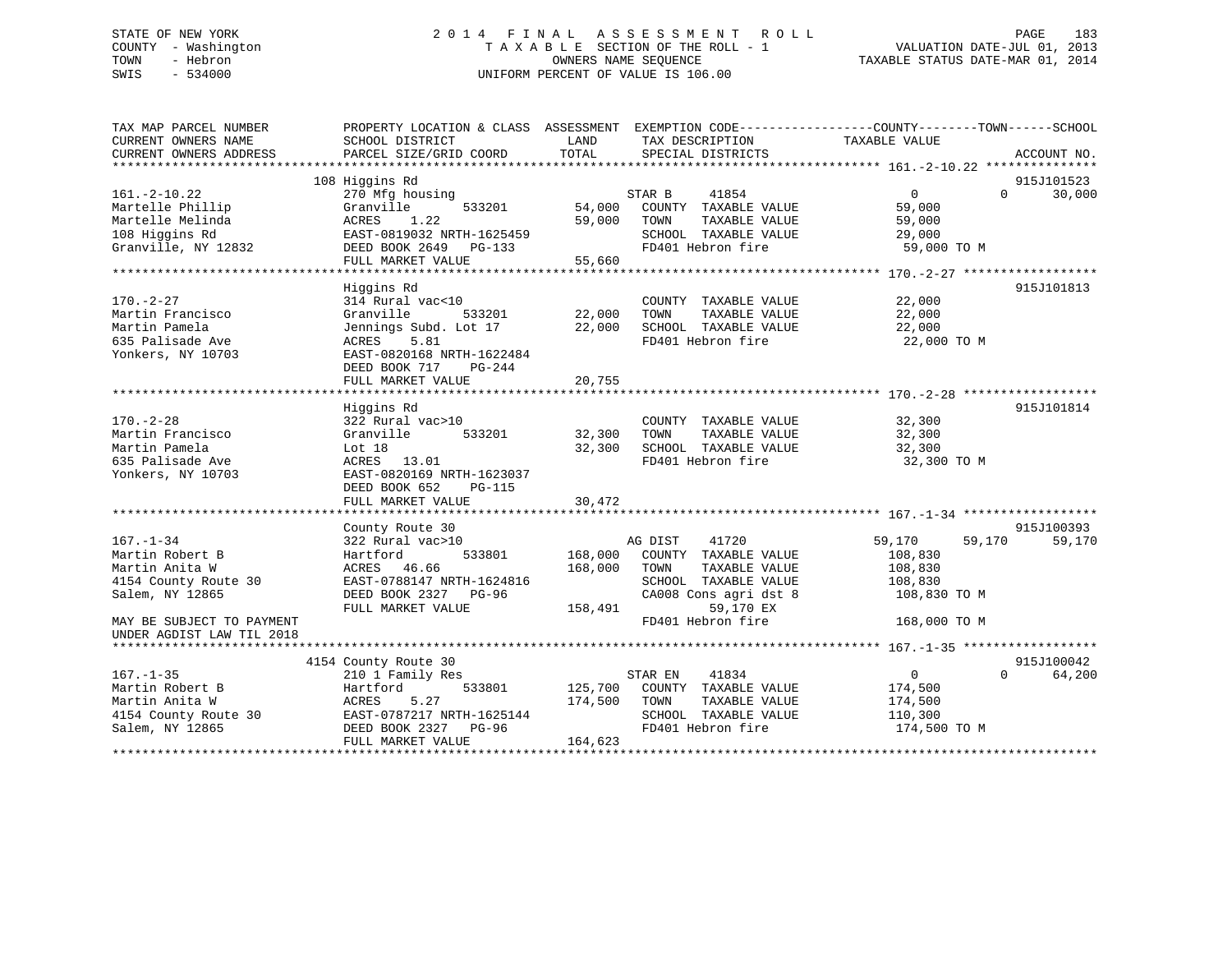# STATE OF NEW YORK 2 0 1 4 F I N A L A S S E S S M E N T R O L L PAGE 184 COUNTY - Washington T A X A B L E SECTION OF THE ROLL - 1 VALUATION DATE-JUL 01, 2013 TOWN - Hebron OWNERS NAME SEQUENCE TAXABLE STATUS DATE-MAR 01, 2014 SWIS - 534000 UNIFORM PERCENT OF VALUE IS 106.00

| TAX MAP PARCEL NUMBER<br>CURRENT OWNERS NAME<br>CURRENT OWNERS ADDRESS                                                                                                                                                                                                               | SCHOOL DISTRICT<br>PARCEL SIZE/GRID COORD                                                                                                                                                                      | LAND<br>TOTAL                     | TAX DESCRIPTION<br>SPECIAL DISTRICTS                                                                                                                                                  | PROPERTY LOCATION & CLASS ASSESSMENT EXEMPTION CODE---------------COUNTY-------TOWN-----SCHOOL<br>TAXABLE VALUE               | ACCOUNT NO.                    |
|--------------------------------------------------------------------------------------------------------------------------------------------------------------------------------------------------------------------------------------------------------------------------------------|----------------------------------------------------------------------------------------------------------------------------------------------------------------------------------------------------------------|-----------------------------------|---------------------------------------------------------------------------------------------------------------------------------------------------------------------------------------|-------------------------------------------------------------------------------------------------------------------------------|--------------------------------|
| $144. - 1 - 26.2$<br>Martindale Gerald D<br>7626 State Route 22<br>Granville, NY 12832                                                                                                                                                                                               | 7626 State Route 22<br>312 Vac w/imprv<br>Granville<br>2.90<br>ACRES<br>EAST-0820157 NRTH-1641635<br>DEED BOOK 570<br>PG-322<br>FULL MARKET VALUE                                                              | 533201 18,500<br>34,200<br>32,264 | COUNTY TAXABLE VALUE 34,200<br>TOWN<br>SCHOOL TAXABLE VALUE<br>FD401 Hebron fire                                                                                                      | TAXABLE VALUE 34,200<br>34,200<br>$34,200$ TO M                                                                               | 915J101135                     |
| $144. - 1 - 26.3$<br>Martindale Gerald D Sr<br>7628 State Route 22<br>Granville, NY 12832                                                                                                                                                                                            | 7628 State Route 22<br>270 Mfg housing<br>Granville<br>785/342<br>ACRES<br>2.60<br>ACRES<br>EAST-0820408 NRTH-1641525<br>DEED BOOK 2146 PG-71<br>FULL MARKET VALUE                                             | 42,000 TOWN<br>39,623             | STAR B 41854<br>$533201$ 30,500 COUNTY TAXABLE VALUE 42,000                                                                                                                           | $\overline{0}$<br>$\Omega$<br>TOWN TAXABLE VALUE $42,000$<br>SCHOOL TAXABLE VALUE $12,000$<br>FD401 Hebron fire $42,000$ TO M | 915J101201<br>30,000           |
| $144. - 1 - 30$<br>Martindale Harold W<br>Martindale Ruth I<br>7646 State Route 22<br>Granville, NY 12832                                                                                                                                                                            | 7646 State Route 22 79 PCT OF VALUE USED FOR EXEMPTION PURPOSES<br>283 Res w/Comuse<br>Granville<br>ACRES 2.40<br>EAST-0820217 NRTH-1642039<br>DEED BOOK 626 PG-59<br>DEED BOOK 626 PG-59<br>FULL MARKET VALUE | $PG-59$                           | AGED-ALL 41800<br>2 AGED-ALL 41800<br>1834 533201 35,500 STAR EN<br>128,000 COUNTY TAXABLE VALUE<br>TOWN<br>TAXABLE VALUE<br>SCHOOL TAXABLE VALUE 13,240<br>120,755 FD401 Hebron fire | 50,560<br>50,560<br>$\overline{0}$<br>$\Omega$<br>77,440<br>77,440<br>128,000 TO M                                            | 915J100406<br>50,560<br>64,200 |
| $161. - 2 - 20.1$<br>Martindale James<br>Martindale Deborah (1994)<br>Martindale Deborah (1994)<br>1992 - Martindale Route 22 (1994)<br>1993 - Martin (1994)<br>1994 - Martin Marker VALUE (1994)<br>1994 - Marker VALUE (1994)<br>1995 - Marker VALUE (1994)<br>1995 - Marker VALUE | 6901 State Route 22<br>270 Mfg housing<br>533201<br>Granville                                                                                                                                                  | 28,000 TOWN<br>31,100<br>29,340   | COUNTY TAXABLE VALUE<br>TAXABLE VALUE<br>SCHOOL TAXABLE VALUE<br>FD401 Hebron fire                                                                                                    | $31,100$<br>$31,100$<br>31,100<br>31,100 TO M                                                                                 |                                |
| $177. - 1 - 3.29$<br>Salem, NY 12865                                                                                                                                                                                                                                                 | Martindale Way N/off<br>314 Rural vac<10<br>534801<br>Salem<br>4.61<br>EAST-0806501 NRTH-1617496<br>DEED BOOK 3050 PG-152<br>FULL MARKET VALUE                                                                 | 20,000<br>20,000<br>18,868        | COUNTY TAXABLE VALUE<br>TOWN TAXABLE VALUE $20,000$<br>SCHOOL TAXABLE VALUE $20,000$                                                                                                  | 20,000<br>CA008 Cons agri dst 8 20,000 TO M<br>FD401 Hebron fire 20,000 TO M                                                  |                                |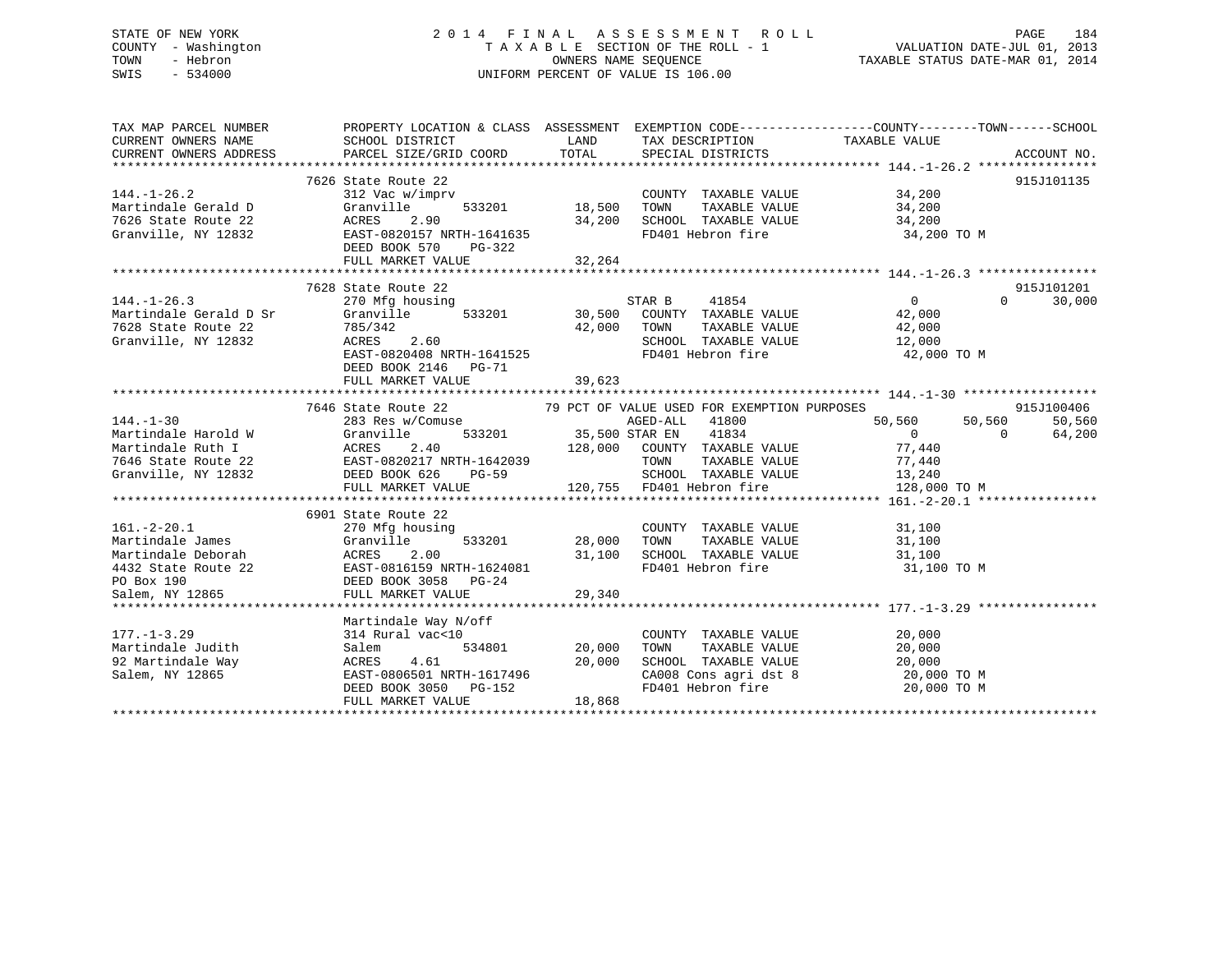# STATE OF NEW YORK 2 0 1 4 F I N A L A S S E S S M E N T R O L L PAGE 185 COUNTY - Washington T A X A B L E SECTION OF THE ROLL - 1 VALUATION DATE-JUL 01, 2013 TOWN - Hebron OWNERS NAME SEQUENCE TAXABLE STATUS DATE-MAR 01, 2014 SWIS - 534000 UNIFORM PERCENT OF VALUE IS 106.00

| TAX MAP PARCEL NUMBER<br>CURRENT OWNERS NAME | PROPERTY LOCATION & CLASS ASSESSMENT<br>SCHOOL DISTRICT | LAND    | EXEMPTION CODE-----------------COUNTY-------TOWN------SCHOOL<br>TAX DESCRIPTION | TAXABLE VALUE    |                    |
|----------------------------------------------|---------------------------------------------------------|---------|---------------------------------------------------------------------------------|------------------|--------------------|
| CURRENT OWNERS ADDRESS                       | PARCEL SIZE/GRID COORD                                  | TOTAL   | SPECIAL DISTRICTS                                                               |                  | ACCOUNT NO.        |
|                                              |                                                         |         |                                                                                 |                  |                    |
|                                              | 92 Martindale Way                                       |         |                                                                                 |                  | 915J100004         |
| $177. - 1 - 3.23$                            | 240 Rural res                                           |         | COUNTY TAXABLE VALUE                                                            | 197,500          |                    |
| Martindale Judith L                          | 534801<br>Salem                                         | 83,600  | TAXABLE VALUE<br>TOWN                                                           | 197,500          |                    |
| 92 Martindale Way                            | Lot 13 Lentine Sub/ 29#90                               | 197,500 | SCHOOL TAXABLE VALUE                                                            | 197,500          |                    |
| Salem, NY 12865                              | 37.65<br>ACRES                                          |         | CA008 Cons agri dst 8                                                           | 197,500 TO M     |                    |
|                                              | EAST-0806929 NRTH-1617954                               |         | FD401 Hebron fire                                                               | 197,500 TO M     |                    |
|                                              | DEED BOOK 2738<br>PG-156                                |         |                                                                                 |                  |                    |
|                                              | FULL MARKET VALUE                                       | 186,321 |                                                                                 |                  |                    |
|                                              |                                                         |         |                                                                                 |                  |                    |
|                                              | Woodcutters Way                                         |         |                                                                                 |                  | 915J100004         |
| $169. - 1 - 42$                              | 322 Rural vac>10                                        |         | COUNTY TAXABLE VALUE                                                            | 53,000           |                    |
| Martindale Raymond L                         | 534801<br>Salem                                         | 53,000  | TAXABLE VALUE<br>TOWN                                                           | 53,000           |                    |
| Martindale Judith L                          | Lot 14 Lentine Sub/ 29#90                               | 53,000  | SCHOOL TAXABLE VALUE                                                            | 53,000           |                    |
| 92 Martindale Way                            | ACRES<br>28.45                                          |         | CA008 Cons agri dst 8                                                           | 53,000 TO M      |                    |
| Salem, NY 12865                              | EAST-0808212 NRTH-1620682                               |         | FD401 Hebron fire                                                               | 53,000 TO M      |                    |
|                                              | DEED BOOK 2002 PG-280                                   |         |                                                                                 |                  |                    |
|                                              | FULL MARKET VALUE                                       | 50,000  |                                                                                 |                  |                    |
|                                              |                                                         |         |                                                                                 |                  |                    |
|                                              | Lee Brook Ln/off                                        |         |                                                                                 |                  | 915J100004         |
| $177. - 1 - 3.24$                            | 322 Rural vac>10                                        |         | COUNTY TAXABLE VALUE                                                            | 78,500           |                    |
| Martindale Raymond L                         | 534801<br>Salem                                         | 78,500  | TAXABLE VALUE<br>TOWN                                                           | 78,500           |                    |
| Martindale Judith                            | Lot 12 Lentine Sub/ 29#90                               | 78,500  | SCHOOL TAXABLE VALUE                                                            | 78,500           |                    |
| 92 Martindale Way                            | ACRES<br>50.00                                          |         | CA008 Cons agri dst 8                                                           | 78,500 TO M      |                    |
| Salem, NY 12865                              | EAST-0808209 NRTH-1617772                               |         | FD401 Hebron fire                                                               | 78,500 TO M      |                    |
|                                              | DEED BOOK 703<br>PG-280                                 |         |                                                                                 |                  |                    |
|                                              | FULL MARKET VALUE                                       | 74,057  |                                                                                 |                  |                    |
|                                              |                                                         |         |                                                                                 |                  |                    |
|                                              | 1027 County Route 31                                    |         |                                                                                 |                  | 915J101784         |
| $159. - 1 - 17.1$                            | 210 1 Family Res                                        |         | 41854<br>STAR B                                                                 | $\mathbf 0$      | 30,000<br>$\Omega$ |
| Martindale Thomas R                          | Granville<br>533201                                     |         | 23,700 DISAB-C/T 41931                                                          | 41,750<br>41,750 | 0                  |
| Martindale Susanne                           | FRNT 210.00 DPTH 190.00                                 | 83,500  | COUNTY TAXABLE VALUE                                                            | 41,750           |                    |
| 1027 County Route 31                         | EAST-0802848 NRTH-1628250                               |         | TOWN<br>TAXABLE VALUE                                                           | 41,750           |                    |
| Granville, NY 12832                          | DEED BOOK 918<br>PG-251                                 |         | SCHOOL TAXABLE VALUE                                                            | 53,500           |                    |
|                                              | FULL MARKET VALUE                                       |         | 78,774 CA008 Cons agri dst 8                                                    | 83,500 TO M      |                    |
|                                              |                                                         |         | FD401 Hebron fire                                                               | 83,500 TO M      |                    |
|                                              |                                                         |         |                                                                                 |                  |                    |
|                                              | 174 Bromley Ln                                          |         |                                                                                 |                  | 915J101383         |
| $178. - 1 - 29$                              | 312 Vac w/imprv                                         |         | COUNTY TAXABLE VALUE                                                            | 51,500           |                    |
| Maskley Donald                               | Salem<br>534801                                         | 45,000  | TOWN<br>TAXABLE VALUE                                                           | 51,500           |                    |
| Maskley Lois                                 | ACRES<br>22.05                                          | 51,500  | SCHOOL TAXABLE VALUE                                                            | 51,500           |                    |
| 192 Conklintown Rd                           | EAST-0821729 NRTH-1614287                               |         | FD401 Hebron fire                                                               | 51,500 TO M      |                    |
| Wanaque, NJ 07465                            | DEED BOOK 505<br>PG-317                                 |         |                                                                                 |                  |                    |
|                                              | FULL MARKET VALUE                                       | 48,585  |                                                                                 |                  |                    |
|                                              |                                                         |         |                                                                                 |                  |                    |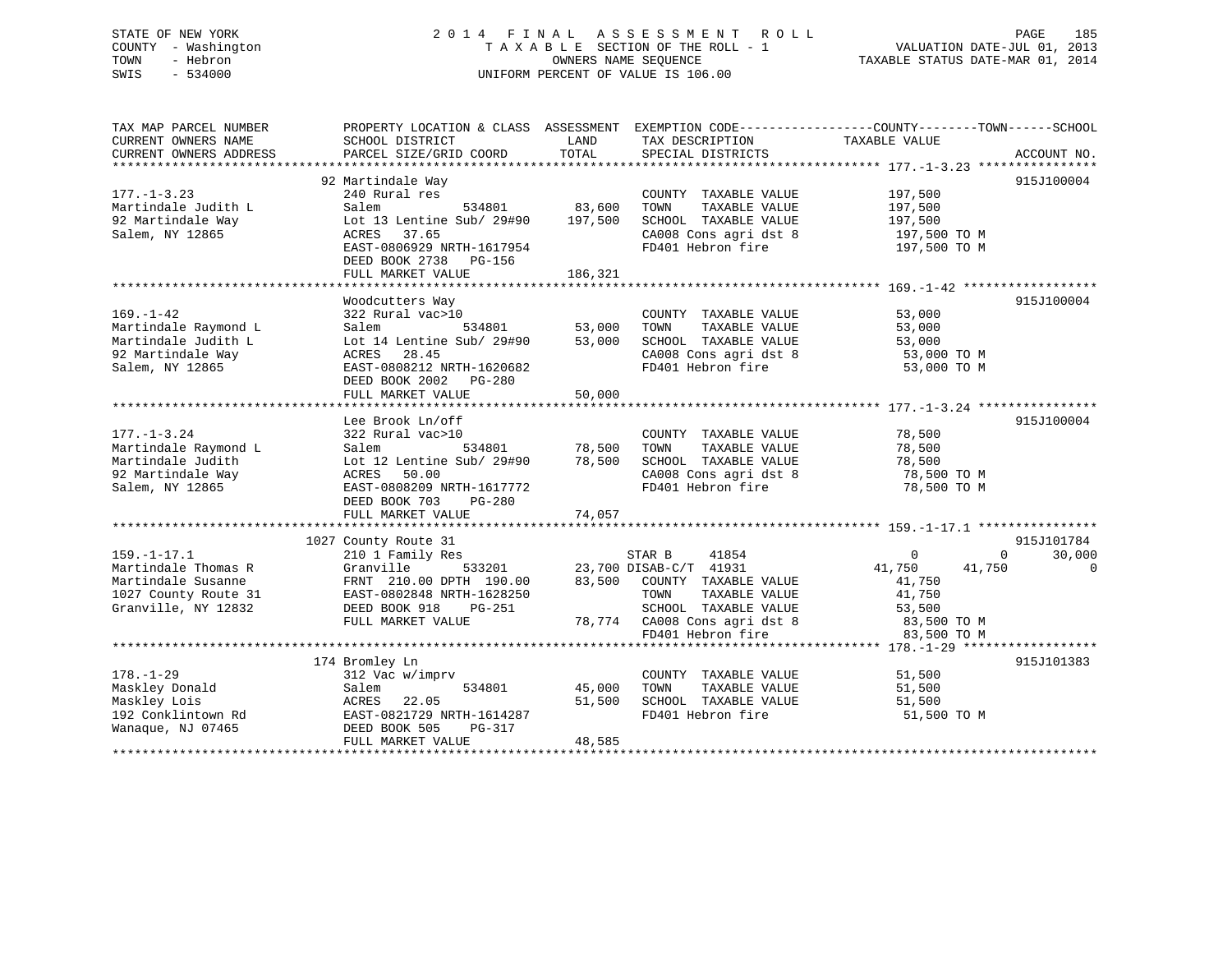# STATE OF NEW YORK 2 0 1 4 F I N A L A S S E S S M E N T R O L L PAGE 186 COUNTY - Washington T A X A B L E SECTION OF THE ROLL - 1 VALUATION DATE-JUL 01, 2013 TOWN - Hebron OWNERS NAME SEQUENCE TAXABLE STATUS DATE-MAR 01, 2014 SWIS - 534000 UNIFORM PERCENT OF VALUE IS 106.00

| TAX MAP PARCEL NUMBER<br>CURRENT OWNERS NAME<br>CURRENT OWNERS ADDRESS | SCHOOL DISTRICT<br>PARCEL SIZE/GRID COORD                                                         | LAND<br>TOTAL            | TAX DESCRIPTION<br>SPECIAL DISTRICTS        | PROPERTY LOCATION & CLASS ASSESSMENT EXEMPTION CODE----------------COUNTY-------TOWN-----SCHOOL<br>TAXABLE VALUE | ACCOUNT NO.                            |
|------------------------------------------------------------------------|---------------------------------------------------------------------------------------------------|--------------------------|---------------------------------------------|------------------------------------------------------------------------------------------------------------------|----------------------------------------|
|                                                                        |                                                                                                   |                          |                                             |                                                                                                                  |                                        |
| $183.20 - 1 - 12$                                                      | 18 Chamberlin Mills Rd 94 PCT OF VALUE USED FOR EXEMPTION PURPOSES                                |                          | VET COM CT 41131                            | 34,663                                                                                                           | 915L100407<br>30,000<br>$\overline{0}$ |
| Mason Harrison E                                                       | 210 1 Family Res<br>Salem                                                                         | 534801 25,400 STAR EN    | 41834                                       | $\overline{0}$<br>$\Omega$                                                                                       | 64,200                                 |
| Mason Betty J                                                          | FRNT 160.00 DPTH 166.00 147,500 COUNTY TAXABLE VALUE                                              |                          |                                             | 112,837                                                                                                          |                                        |
| 18 Chamberlin Mills Rd                                                 | 0.61<br>ACRES                                                                                     |                          | TAXABLE VALUE<br>TOWN                       | 117,500                                                                                                          |                                        |
| Salem, NY 12865                                                        | EAST-0793076 NRTH-1602898                                                                         |                          | SCHOOL TAXABLE VALUE                        | 83,300                                                                                                           |                                        |
|                                                                        | DEED BOOK 577<br>PG-152                                                                           |                          |                                             |                                                                                                                  |                                        |
|                                                                        | FULL MARKET VALUE                                                                                 |                          | 139,151 FD401 Hebron fire                   | 147,500 TO M                                                                                                     |                                        |
|                                                                        |                                                                                                   |                          |                                             | LD401 West hebron light 147,500 TO M                                                                             |                                        |
|                                                                        |                                                                                                   |                          |                                             |                                                                                                                  |                                        |
|                                                                        | 1119 Bogtown Rd                                                                                   |                          |                                             |                                                                                                                  | 915J100520                             |
| $184. - 1 - 12$                                                        | 240 Rural res                                                                                     |                          | STAR B<br>41854                             | $\overline{0}$<br>$\Omega$                                                                                       | 30,000                                 |
| Matos Charles A                                                        | Salem<br>534801                                                                                   | 95,800                   | COUNTY TAXABLE VALUE                        | 192,000                                                                                                          |                                        |
| 1119 Bogtown Rd                                                        | ACRES 15.32                                                                                       | 192,000                  | TOWN<br>TAXABLE VALUE                       | 192,000                                                                                                          |                                        |
| Salem, NY 12865                                                        | EAST-0803530 NRTH-1606784                                                                         |                          | SCHOOL TAXABLE VALUE                        | 162,000                                                                                                          |                                        |
|                                                                        | DEED BOOK 3120 PG-41                                                                              |                          | FD401 Hebron fire                           | 192,000 TO M                                                                                                     |                                        |
|                                                                        | FULL MARKET VALUE                                                                                 | 181,132                  |                                             |                                                                                                                  |                                        |
|                                                                        |                                                                                                   |                          |                                             |                                                                                                                  |                                        |
|                                                                        | Matteson Way                                                                                      |                          |                                             |                                                                                                                  | 915J100004                             |
| $177. - 1 - 3.17$                                                      | 314 Rural vac<10                                                                                  |                          | COUNTY TAXABLE VALUE                        | 21,400                                                                                                           |                                        |
| Matteson Ray                                                           |                                                                                                   | )<br>534801     21,400   | TOWN<br>TAXABLE VALUE                       | 21,400                                                                                                           |                                        |
| Emmons Ruth M                                                          | Salem 534801 21,400<br>Lot 6 Lentine Sub/ 29#90 21,400<br>ACRES 5.30<br>EAST-0805824 NRTH-1615511 |                          |                                             | TOWN TAXABLE VALUE<br>SCHOOL TAXABLE VALUE 21,400<br>21,400 Consider 1 at 8 21,400 TO M                          |                                        |
| 12 Matteson Way                                                        |                                                                                                   |                          |                                             |                                                                                                                  |                                        |
| Salem, NY 12865                                                        |                                                                                                   |                          | CA008 Cons agri dst 8<br>FD401 Hebron fire  | 21,400 TO M                                                                                                      |                                        |
|                                                                        | DEED BOOK 493<br>PG-353                                                                           |                          |                                             |                                                                                                                  |                                        |
|                                                                        | FULL MARKET VALUE                                                                                 | 20,189                   |                                             |                                                                                                                  |                                        |
|                                                                        |                                                                                                   |                          |                                             |                                                                                                                  |                                        |
|                                                                        | 12 Matteson Way                                                                                   |                          | 50 PCT OF VALUE USED FOR EXEMPTION PURPOSES |                                                                                                                  | 915J100004                             |
| $177. - 1 - 3.18$                                                      | 271 Mfg housings                                                                                  |                          | VET COM CT 41131                            | 10,563<br>10,563                                                                                                 | $\overline{0}$                         |
| Matteson Raymond                                                       | 534801<br>Salem                                                                                   | VET COM<br>42,700 STAR B | 41854                                       | $\overline{0}$<br>$\overline{0}$                                                                                 | 30,000                                 |
|                                                                        |                                                                                                   |                          | 84,500 COUNTY TAXABLE VALUE                 | 73,937                                                                                                           |                                        |
| Samuelson Andrew R 10t 7<br>12 Matteson Way 12 ACRES                   | 5.44                                                                                              |                          | TAXABLE VALUE<br>TOWN                       | 73,937                                                                                                           |                                        |
| Salem, NY 12865                                                        |                                                                                                   |                          | SCHOOL TAXABLE VALUE                        |                                                                                                                  |                                        |
|                                                                        | EAST-0805909 NRTH-1616029<br>DEED BOOK 2595 PG-284                                                |                          | CA008 Cons agri dst 8                       |                                                                                                                  |                                        |
|                                                                        | FULL MARKET VALUE                                                                                 |                          | 79,717 FD401 Hebron fire                    | 54,500 TO M<br>84,500 TO M<br>84,500 TO M                                                                        |                                        |
|                                                                        |                                                                                                   |                          |                                             |                                                                                                                  |                                        |
|                                                                        | 1267 Patterson Hill Rd                                                                            |                          |                                             |                                                                                                                  |                                        |
| $183. - 1 - 47.1$                                                      | 242 Rurl res&rec                                                                                  |                          | COUNTY TAXABLE VALUE                        | 237,600                                                                                                          |                                        |
| Matthews Adam                                                          | 534801<br>Salem                                                                                   | 125,400                  | TOWN<br>TAXABLE VALUE                       | 237,600                                                                                                          |                                        |
| Route 153                                                              | 2840/115                                                                                          | 237,600                  | SCHOOL TAXABLE VALUE                        | 237,600                                                                                                          |                                        |
| PO Box 120                                                             |                                                                                                   |                          |                                             | CA008 Cons agri dst 8 237,600 TO M                                                                               |                                        |
| West Rupert, VT 05776                                                  | ACRES 29.04<br>EAST-0790745 N<br>EAST-0790745 NRTH-1604691                                        |                          | FD401 Hebron fire                           | 237,600 TO M                                                                                                     |                                        |
|                                                                        | DEED BOOK 866<br>$PG-9$                                                                           |                          |                                             |                                                                                                                  |                                        |
|                                                                        | FULL MARKET VALUE                                                                                 | 224,151                  |                                             |                                                                                                                  |                                        |
|                                                                        |                                                                                                   |                          |                                             |                                                                                                                  |                                        |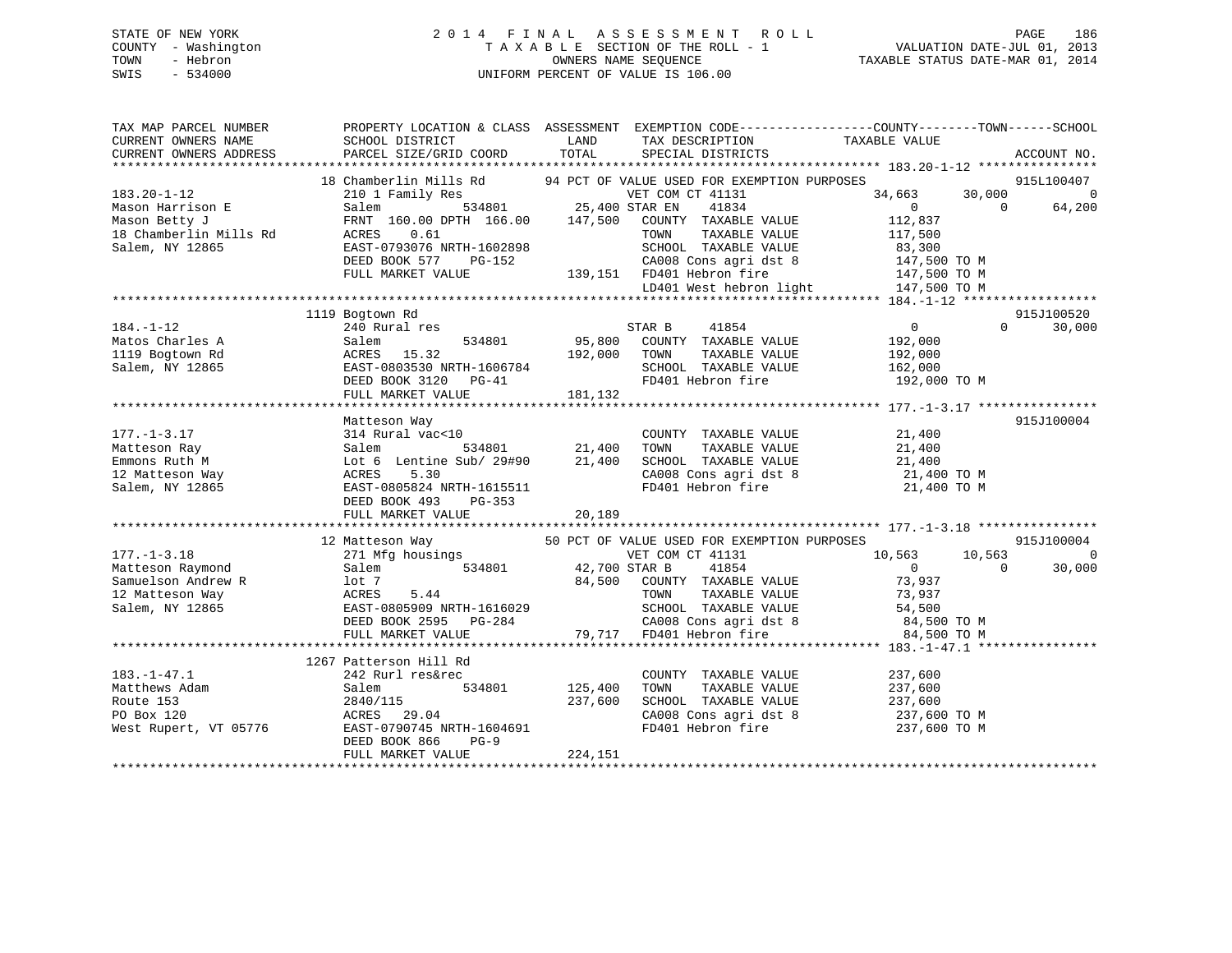# STATE OF NEW YORK 2 0 1 4 F I N A L A S S E S S M E N T R O L L PAGE 187 COUNTY - Washington T A X A B L E SECTION OF THE ROLL - 1 VALUATION DATE-JUL 01, 2013 TOWN - Hebron OWNERS NAME SEQUENCE TAXABLE STATUS DATE-MAR 01, 2014 SWIS - 534000 UNIFORM PERCENT OF VALUE IS 106.00UNIFORM PERCENT OF VALUE IS 106.00

TAX MAP PARCEL NUMBER PROPERTY LOCATION & CLASS ASSESSMENT EXEMPTION CODE------------------COUNTY--------TOWN------SCHOOL

| CURRENT OWNERS NAME    | SCHOOL DISTRICT                                                                                                       | LAND            | TAX DESCRIPTION                             | TAXABLE VALUE                          |                          |
|------------------------|-----------------------------------------------------------------------------------------------------------------------|-----------------|---------------------------------------------|----------------------------------------|--------------------------|
| CURRENT OWNERS ADDRESS | PARCEL SIZE/GRID COORD                                                                                                | TOTAL           | SPECIAL DISTRICTS                           |                                        | ACCOUNT NO.              |
|                        |                                                                                                                       |                 | *********************************           | ***************** 183.-1-32 ********** |                          |
|                        | Patterson Hill Rd                                                                                                     |                 |                                             |                                        | 915J101001               |
| $183. - 1 - 32$        | 314 Rural vac<10                                                                                                      |                 | COUNTY TAXABLE VALUE                        | 80,700                                 |                          |
| Matthews Adam D        | 534801<br>Salem                                                                                                       | 80,700          | TAXABLE VALUE<br>TOWN                       | 80,700                                 |                          |
| 150 S Main St          | Lot A                                                                                                                 | 80,700          | SCHOOL TAXABLE VALUE                        | 80,700                                 |                          |
| Salem, NY 12865        | sub abandonment 3038/1<br>18.95<br>ACRES<br>EAST-0788477 NRTH-1600936<br>DEED BOOK 2840<br>PG-42<br>FULL MARKET VALUE | 76,132          | FD401 Hebron fire                           | 80,700 TO M                            |                          |
|                        |                                                                                                                       |                 |                                             |                                        |                          |
|                        | 71 Halls Pond Rd                                                                                                      |                 |                                             |                                        | 915J100449               |
| $167. - 1 - 11$        | 210 1 Family Res                                                                                                      |                 | COUNTY TAXABLE VALUE                        | 129,000                                |                          |
| Mattison Annette       | Hartford<br>533801                                                                                                    | 75,800          | TOWN<br>TAXABLE VALUE                       | 129,000                                |                          |
| 71 Halls Pond Rd       | Will 694/334                                                                                                          | 129,000         | SCHOOL TAXABLE VALUE                        | 129,000                                |                          |
| Salem, NY 12865        | ACRES<br>7.30<br>EAST-0789640 NRTH-1622626<br>DEED BOOK 2491<br>PG-323                                                |                 | FD401 Hebron fire                           | 129,000 TO M                           |                          |
|                        | FULL MARKET VALUE                                                                                                     | 121,698         |                                             |                                        |                          |
|                        |                                                                                                                       |                 |                                             |                                        |                          |
|                        | Halls Pond Rd                                                                                                         |                 |                                             |                                        | 915J100451               |
| $167. - 1 - 12$        | 314 Rural vac<10                                                                                                      |                 | COUNTY TAXABLE VALUE                        | 33,500                                 |                          |
| Mattison Annette       | Hartford<br>533801                                                                                                    | 33,500          | TAXABLE VALUE<br>TOWN                       | 33,500                                 |                          |
| 71 Halls Pond Rd       | ACRES<br>3.80                                                                                                         | 33,500          | SCHOOL TAXABLE VALUE                        | 33,500                                 |                          |
| Salem, NY 12865        | EAST-0790213 NRTH-1622639                                                                                             |                 | FD401 Hebron fire                           | 33,500 TO M                            |                          |
|                        | DEED BOOK 2491 PG-323                                                                                                 |                 |                                             |                                        |                          |
|                        | FULL MARKET VALUE                                                                                                     | 31,604          |                                             |                                        |                          |
|                        |                                                                                                                       |                 |                                             |                                        |                          |
|                        | 3472 County Route 30                                                                                                  |                 |                                             |                                        | 915J100401               |
| $175. - 1 - 7.1$       | 270 Mfg housing                                                                                                       |                 | STAR B<br>41854                             | $\mathbf 0$                            | $\Omega$<br>30,000       |
| Mattison Bennett L     | Salem<br>534801                                                                                                       | 57,000          | COUNTY TAXABLE VALUE                        | 66,000                                 |                          |
| Mattison Laurie J      | Mallory Sub/ 29#85 Lot 3                                                                                              | 66,000          | TOWN<br>TAXABLE VALUE                       | 66,000                                 |                          |
| 3472 County Route 30   | ACRES<br>9.47                                                                                                         |                 | SCHOOL TAXABLE VALUE                        | 36,000                                 |                          |
| Salem, NY 12865        | EAST-0791752 NRTH-1610523                                                                                             |                 | FD401 Hebron fire                           | 66,000 TO M                            |                          |
|                        | DEED BOOK 783<br><b>PG-115</b>                                                                                        |                 |                                             |                                        |                          |
|                        | FULL MARKET VALUE                                                                                                     | 62,264          |                                             |                                        |                          |
|                        | 6358 State Route 22                                                                                                   |                 | 97 PCT OF VALUE USED FOR EXEMPTION PURPOSES |                                        | 915J101018               |
| $178. - 1 - 12$        |                                                                                                                       |                 | AGED-CO<br>41802                            | 58,928                                 | $\Omega$<br>$\mathsf{C}$ |
| Mattison Bruce A       | 210 1 Family Res<br>534801<br>Salem                                                                                   |                 | 39,500 AGED-SCH<br>41804                    | 0                                      | 35,357<br>$\Omega$       |
| 6358 State Route 22    | 4.00<br>ACRES                                                                                                         | 121,500 STAR EN | 41834                                       | $\mathbf 0$                            | $\Omega$<br>64,200       |
| Salem, NY 12865        | EAST-0816815 NRTH-1610963                                                                                             |                 | COUNTY TAXABLE VALUE                        | 62,572                                 |                          |
|                        | DEED BOOK 444<br>PG-322                                                                                               |                 | TOWN<br>TAXABLE VALUE                       | 121,500                                |                          |
|                        | FULL MARKET VALUE                                                                                                     | 114,623         | SCHOOL TAXABLE VALUE                        | 21,943                                 |                          |
|                        |                                                                                                                       |                 | FD401 Hebron fire                           | 121,500 TO M                           |                          |
|                        |                                                                                                                       |                 |                                             |                                        |                          |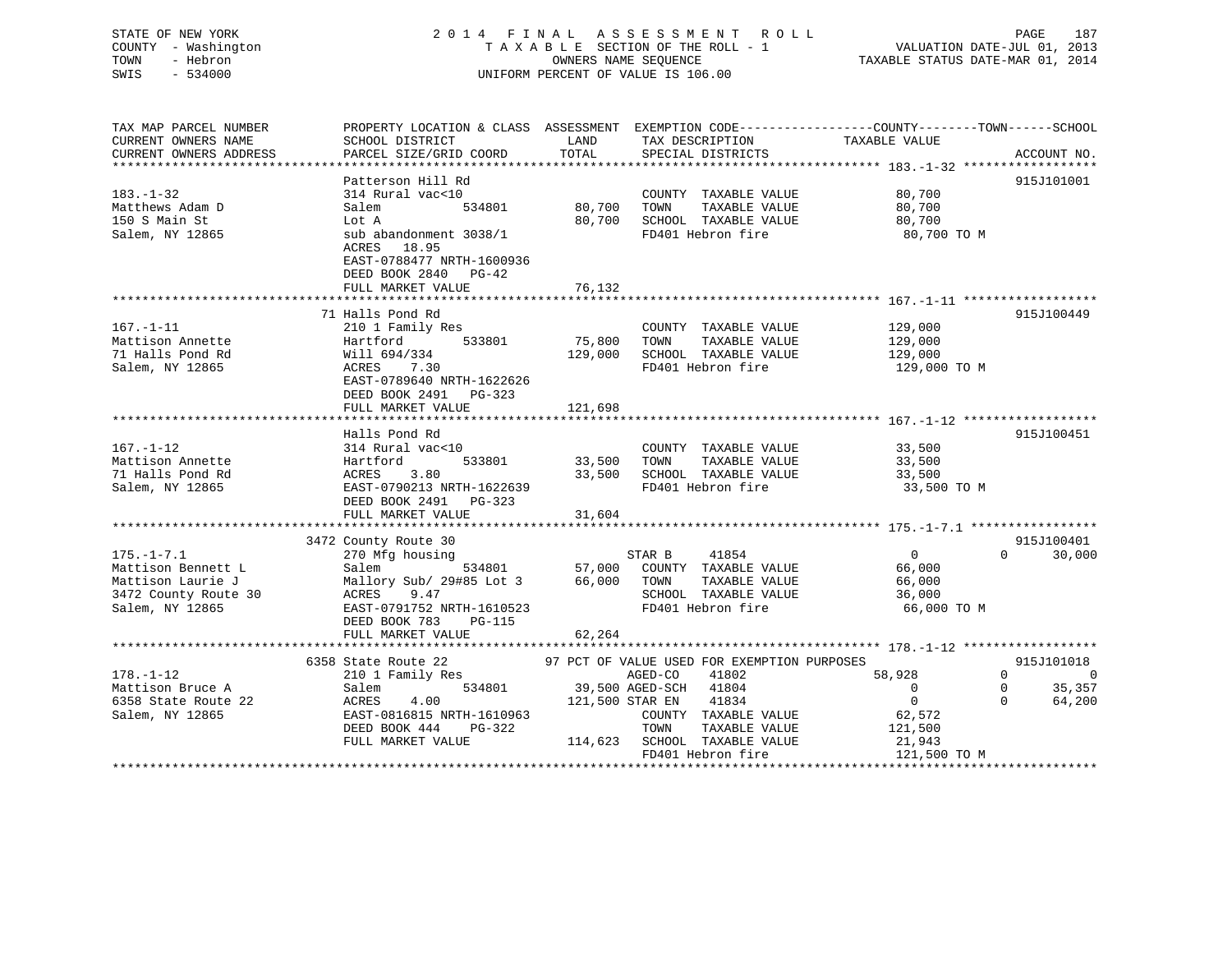# STATE OF NEW YORK 2 0 1 4 F I N A L A S S E S S M E N T R O L L PAGE 188 COUNTY - Washington T A X A B L E SECTION OF THE ROLL - 1 VALUATION DATE-JUL 01, 2013 TOWN - Hebron **CONNERS NAME SEQUENCE** TAXABLE STATUS DATE-MAR 01, 2014 SWIS - 534000 UNIFORM PERCENT OF VALUE IS 106.00

| TAX MAP PARCEL NUMBER                                       | PROPERTY LOCATION & CLASS ASSESSMENT EXEMPTION CODE---------------COUNTY-------TOWN------SCHOOL                                                                                                                                        |               |                                                                                                                                           |                                  |                    |
|-------------------------------------------------------------|----------------------------------------------------------------------------------------------------------------------------------------------------------------------------------------------------------------------------------------|---------------|-------------------------------------------------------------------------------------------------------------------------------------------|----------------------------------|--------------------|
| CURRENT OWNERS NAME                                         | SCHOOL DISTRICT                                                                                                                                                                                                                        | LAND          | TAX DESCRIPTION                                                                                                                           | TAXABLE VALUE                    |                    |
| CURRENT OWNERS ADDRESS                                      | PARCEL SIZE/GRID COORD                                                                                                                                                                                                                 | TOTAL         | SPECIAL DISTRICTS                                                                                                                         |                                  | ACCOUNT NO.        |
|                                                             |                                                                                                                                                                                                                                        |               |                                                                                                                                           |                                  |                    |
|                                                             | 89 Valley View Way                                                                                                                                                                                                                     |               |                                                                                                                                           |                                  | 915J101770         |
|                                                             |                                                                                                                                                                                                                                        |               | 3<br>533801 78,800 COUNTY TAXABLE VALUE                                                                                                   |                                  | $\Omega$<br>30,000 |
|                                                             |                                                                                                                                                                                                                                        |               |                                                                                                                                           |                                  |                    |
|                                                             |                                                                                                                                                                                                                                        |               |                                                                                                                                           |                                  |                    |
|                                                             |                                                                                                                                                                                                                                        |               |                                                                                                                                           |                                  |                    |
|                                                             |                                                                                                                                                                                                                                        |               |                                                                                                                                           |                                  |                    |
|                                                             |                                                                                                                                                                                                                                        |               |                                                                                                                                           |                                  |                    |
|                                                             | 168.-1-18.4<br>Mattison David A Hartford 533801<br>Mattison Edith ACRES 8.51 BANK 999 133,000 TOWN TAXABLE VALUE<br>89 Valley View Way EAST-0799010 NRTH-1621781<br>Salem, NY 12865 DEED BOOK 617 PG-347 CA008 Cons agri dst 8 133,000 |               |                                                                                                                                           |                                  |                    |
|                                                             |                                                                                                                                                                                                                                        |               |                                                                                                                                           |                                  | 915J100544         |
|                                                             |                                                                                                                                                                                                                                        |               |                                                                                                                                           |                                  |                    |
|                                                             | Salem                                                                                                                                                                                                                                  | 534801 82,500 | TAXABLE VALUE 96,000<br>TOWN                                                                                                              |                                  |                    |
|                                                             |                                                                                                                                                                                                                                        |               |                                                                                                                                           |                                  |                    |
|                                                             |                                                                                                                                                                                                                                        |               |                                                                                                                                           |                                  |                    |
| רוסט שוט Uerry<br>14 Chamberlin Mills Rd<br>Salem, NY 12865 |                                                                                                                                                                                                                                        |               | SCHOOL TAXABLE VALUE 96,000<br>CA008 Cons agri dst 8 96,000 TO M<br>FD401 Hebron fire 96,000 TO M                                         |                                  |                    |
|                                                             | ACRES 10.00 96,000<br>EAST-0791180 NRTH-1608009<br>DEED BOOK 894 PG-294<br>FULL MARKET VALUE 90,566                                                                                                                                    |               |                                                                                                                                           |                                  |                    |
|                                                             |                                                                                                                                                                                                                                        |               |                                                                                                                                           |                                  |                    |
|                                                             | 16 Chamberlin Mills Rd                                                                                                                                                                                                                 |               |                                                                                                                                           |                                  | 915L100584         |
| $183.20 - 1 - 13$                                           | 433 Auto body                                                                                                                                                                                                                          |               | COUNTY TAXABLE VALUE 119,500                                                                                                              |                                  |                    |
| lls Rd<br>Mattison Jerry                                    | 534801<br>Salem                                                                                                                                                                                                                        | 32,300        | TOWN<br>TAXABLE VALUE                                                                                                                     | 119,500<br>119,500               |                    |
| 14 Chamberlin Mills Rd                                      | 500/445                                                                                                                                                                                                                                | 119,500       | SCHOOL TAXABLE VALUE                                                                                                                      |                                  |                    |
| Salem, NY 12865                                             | 3.10<br>ACRES                                                                                                                                                                                                                          |               | $\frac{119}{500}$ TOM CA008 Cons agri dst 8 119,500 TOM                                                                                   |                                  |                    |
|                                                             | EAST-0793036 NRTH-1602658                                                                                                                                                                                                              |               |                                                                                                                                           |                                  |                    |
|                                                             | DEED BOOK 501                                                                                                                                                                                                                          | $PG-1075$     | FD401 Hebron fire 119,500 TO M<br>LD401 West hebron light 119,500 TO M                                                                    |                                  |                    |
|                                                             | FULL MARKET VALUE                                                                                                                                                                                                                      | 112,736       |                                                                                                                                           |                                  |                    |
|                                                             |                                                                                                                                                                                                                                        |               |                                                                                                                                           |                                  |                    |
|                                                             | 14 Chamberlin Mills Rd                                                                                                                                                                                                                 |               |                                                                                                                                           |                                  | 915J101361         |
| $183.20 - 1 - 14.1$                                         | 210 1 Family Res                                                                                                                                                                                                                       |               | COUNTY TAXABLE VALUE                                                                                                                      | 109,500                          |                    |
| Mattison Jerry                                              | Salem                                                                                                                                                                                                                                  | 534801 26,000 | TOWN<br>TAXABLE VALUE                                                                                                                     | 109,500                          |                    |
| 14 Chamberlin Mills Rd                                      | FRNT 114.00 DPTH 281.00 109,500                                                                                                                                                                                                        |               | SCHOOL TAXABLE VALUE                                                                                                                      |                                  |                    |
| Salem, NY 12865                                             | ACRES 0.74                                                                                                                                                                                                                             |               |                                                                                                                                           | $109,500$ TO M<br>$109,500$ TO M |                    |
|                                                             | EAST-0792838 NRTH-1602700                                                                                                                                                                                                              |               | CA008 Cons agri dst 8<br>FD401 Hebron fire                                                                                                | 109,500 TO M                     |                    |
|                                                             | DEED BOOK 548<br>$PG-5$                                                                                                                                                                                                                |               | LD401 West hebron light 109,500 TO M                                                                                                      |                                  |                    |
|                                                             | FULL MARKET VALUE                                                                                                                                                                                                                      | 103,302       |                                                                                                                                           |                                  |                    |
|                                                             |                                                                                                                                                                                                                                        |               |                                                                                                                                           |                                  |                    |
|                                                             | Chamberlin Mills Rd                                                                                                                                                                                                                    |               |                                                                                                                                           |                                  | 915J100036         |
| $183.20 - 1 - 17$                                           | 311 Res vac land                                                                                                                                                                                                                       |               | COUNTY TAXABLE VALUE                                                                                                                      | 7,000                            |                    |
| Mattison Jerry                                              | 534801<br>Salem                                                                                                                                                                                                                        | 7,000         | TOWN<br>TAXABLE VALUE                                                                                                                     | 7,000                            |                    |
| 14 Chamberlin Mills Rd                                      | FRNT 149.00 DPTH 195.00                                                                                                                                                                                                                | 7,000         | SCHOOL TAXABLE VALUE                                                                                                                      | 7,000                            |                    |
| Salem, NY 12865                                             | ACRES 0.67                                                                                                                                                                                                                             |               | $\begin{array}{llll}\n\text{CA008} & \text{Cons}\n\text{ a grid dist 8} & \text{7,000 TO M} \\ \text{FD401} & \text{Hebron}\n\end{array}$ |                                  |                    |
|                                                             | EAST-0792707 NRTH-1602725                                                                                                                                                                                                              |               |                                                                                                                                           |                                  |                    |
|                                                             | DEED BOOK 698<br>PG-196                                                                                                                                                                                                                |               | LD401 West hebron light 7,000 TO M                                                                                                        |                                  |                    |
|                                                             | FULL MARKET VALUE                                                                                                                                                                                                                      | 6,604         |                                                                                                                                           |                                  |                    |
|                                                             |                                                                                                                                                                                                                                        |               |                                                                                                                                           |                                  |                    |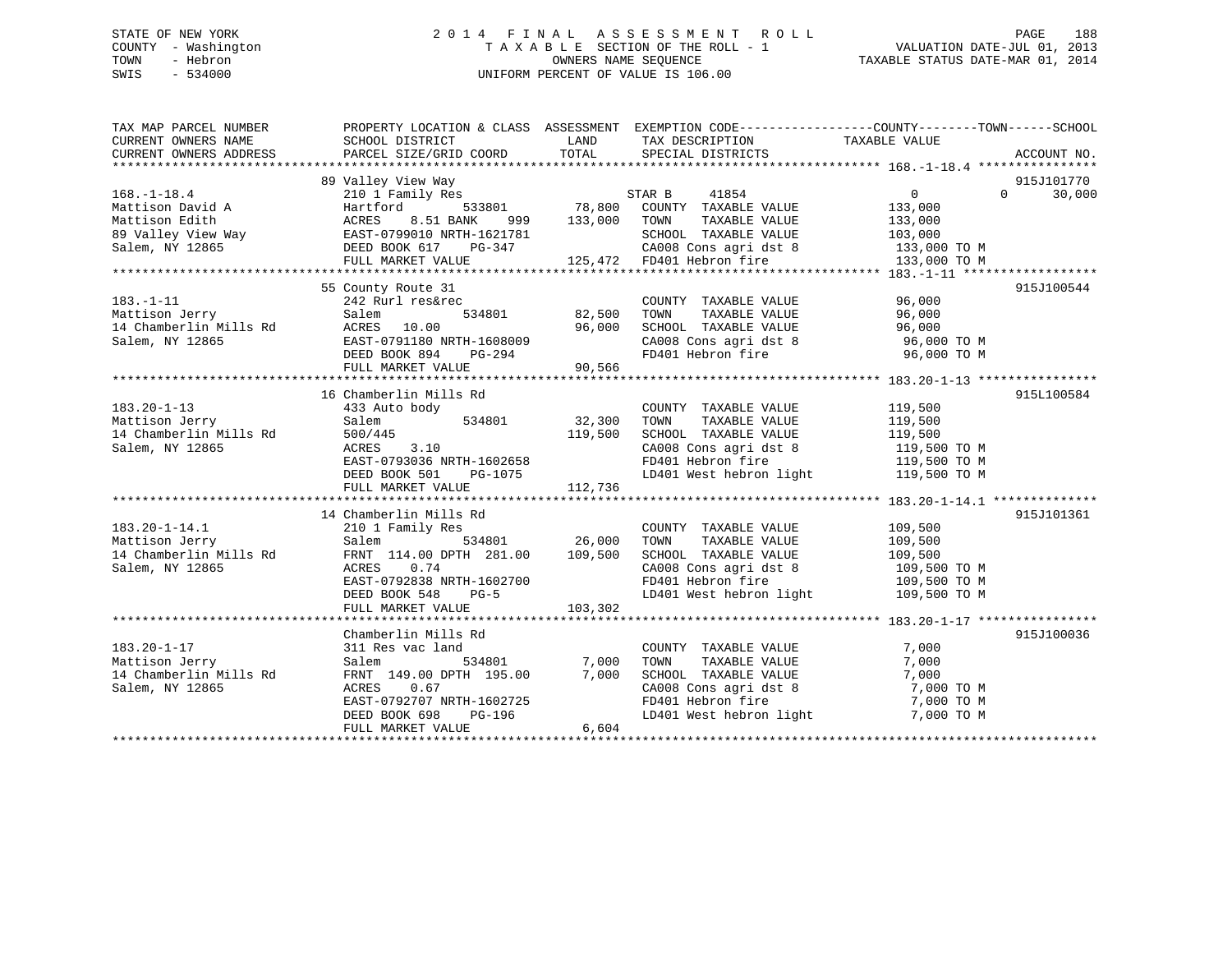# STATE OF NEW YORK 2 0 1 4 F I N A L A S S E S S M E N T R O L L PAGE 189 COUNTY - Washington T A X A B L E SECTION OF THE ROLL - 1 VALUATION DATE-JUL 01, 2013 TOWN - Hebron OWNERS NAME SEQUENCE TAXABLE STATUS DATE-MAR 01, 2014 SWIS - 534000 UNIFORM PERCENT OF VALUE IS 106.00

| TAX MAP PARCEL NUMBER<br>CURRENT OWNERS NAME<br>CURRENT OWNERS ADDRESS | SCHOOL DISTRICT<br>PARCEL SIZE/GRID COORD                                            | LAND<br>TAX DESCRIPTION<br>TOTAL<br>SPECIAL DISTRICTS                      | PROPERTY LOCATION & CLASS ASSESSMENT EXEMPTION CODE---------------COUNTY-------TOWN-----SCHOOL<br>TAXABLE VALUE<br>ACCOUNT NO. |
|------------------------------------------------------------------------|--------------------------------------------------------------------------------------|----------------------------------------------------------------------------|--------------------------------------------------------------------------------------------------------------------------------|
|                                                                        |                                                                                      |                                                                            |                                                                                                                                |
| $142.-3-8.1$<br>Mattison Jessica Alisha<br>1305 Big Burch Hill Rd      | 1305 Big Burch Hill Rd<br>270 Mfg housing<br>533201<br>Granville<br>$142. - 1 - 8.1$ | 41854<br>STAR B<br>68,500<br>COUNTY TAXABLE VALUE<br>TOWN<br>TAXABLE VALUE | 915J100085<br>$\overline{0}$<br>30,000<br>$\Omega$<br>72,000                                                                   |
| Granville, NY 12832                                                    | ACRES 4.70<br>EAST-0802743 NRTH-1641330<br>DEED BOOK 3062 PG-152                     | 72,000<br>SCHOOL TAXABLE VALUE<br>FD401 Hebron fire                        | 72,000<br>42,000<br>72,000 TO M                                                                                                |
|                                                                        | FULL MARKET VALUE                                                                    | 67,925                                                                     |                                                                                                                                |
|                                                                        |                                                                                      |                                                                            |                                                                                                                                |
| $142. - 3 - 8.7$                                                       | 1285 Big Burch Hill Rd                                                               | STAR B<br>41854                                                            | 915J101411<br>$\mathbf 0$<br>$\Omega$                                                                                          |
| Mattison Randy                                                         | 210 1 Family Res<br>533201<br>Granville                                              | 43,600 DISAB-CO<br>41932                                                   | 30,000<br>$\Omega$<br>$\Omega$<br>22,842                                                                                       |
| 1285 Big Burch Hill Rd                                                 | 879/68                                                                               | 81,000<br>COUNTY TAXABLE VALUE                                             | 58,158                                                                                                                         |
| Granville, NY 12832                                                    | $142.-1-8.7$                                                                         | TOWN<br>TAXABLE VALUE                                                      | 81,000                                                                                                                         |
|                                                                        | 1.90 BANK<br>ACRES<br>999                                                            | SCHOOL TAXABLE VALUE                                                       | 51,000                                                                                                                         |
|                                                                        | EAST-0802091 NRTH-1641593<br>DEED BOOK 509<br>PG-187                                 | FD401 Hebron fire                                                          | 81,000 TO M                                                                                                                    |
|                                                                        | FULL MARKET VALUE                                                                    | 76,415                                                                     |                                                                                                                                |
|                                                                        |                                                                                      |                                                                            |                                                                                                                                |
|                                                                        | 653 County Route 31                                                                  |                                                                            | 915J100409                                                                                                                     |
| $168. - 1 - 18$                                                        | 240 Rural res                                                                        | AG DIST<br>41720                                                           | 156,517<br>156,517<br>156,517                                                                                                  |
| Mattison Richard                                                       | 533801<br>Hartford                                                                   | 282,800 STAR EN<br>41834                                                   | $\overline{0}$<br>64,200<br>$\Omega$                                                                                           |
| Mattison Dorothy                                                       | 387/180                                                                              | 402,500<br>COUNTY TAXABLE VALUE                                            | 245,983                                                                                                                        |
| 653 County Route 31                                                    | ACRES 110.20                                                                         | TOWN<br>TAXABLE VALUE                                                      | 245,983                                                                                                                        |
| Salem, NY 12865                                                        | EAST-0798370 NRTH-1620540                                                            | SCHOOL TAXABLE VALUE                                                       | 181,783                                                                                                                        |
| MAY BE SUBJECT TO PAYMENT                                              | DEED BOOK 2691 PG-1<br>FULL MARKET VALUE                                             | CA008 Cons agri dst 8<br>379,717<br>156,517 EX                             | 245,983 TO M                                                                                                                   |
| UNDER AGDIST LAW TIL 2018                                              |                                                                                      | FD401 Hebron fire                                                          | 402,500 TO M                                                                                                                   |
|                                                                        |                                                                                      |                                                                            |                                                                                                                                |
|                                                                        | 29 Valley View Way                                                                   |                                                                            |                                                                                                                                |
| $168. - 1 - 18.11$                                                     | 271 Mfg housings                                                                     | COUNTY TAXABLE VALUE                                                       | 49,000                                                                                                                         |
| Mattison Richard H                                                     | Hartford<br>533801                                                                   | 35,000<br>TOWN<br>TAXABLE VALUE                                            | 49,000                                                                                                                         |
| Mattison Dorothy M                                                     | 387/176, 387/180                                                                     | 49,000<br>SCHOOL TAXABLE VALUE                                             | 49,000                                                                                                                         |
| 653 County Route 31                                                    | 1.07<br>ACRES                                                                        | CA008 Cons agri dst 8                                                      | 49,000 TO M                                                                                                                    |
| Salem, NY 12865                                                        | EAST-0798380 NRTH-1621650                                                            | FD401 Hebron fire                                                          | 49,000 TO M                                                                                                                    |
|                                                                        | DEED BOOK 2603 PG-50                                                                 |                                                                            |                                                                                                                                |
|                                                                        | FULL MARKET VALUE                                                                    | 46,226                                                                     |                                                                                                                                |
|                                                                        |                                                                                      |                                                                            |                                                                                                                                |
|                                                                        | 3923 County Route 30                                                                 |                                                                            |                                                                                                                                |
| $167. - 1 - 47.2$                                                      | 270 Mfg housing                                                                      | 41854<br>STAR B                                                            | $\overline{0}$<br>$\Omega$<br>30,000                                                                                           |
| Mattison Timmy<br>3983 County Route 30                                 | 534801<br>Salem                                                                      | 45,000<br>COUNTY TAXABLE VALUE<br>TAXABLE VALUE<br>TOWN                    | 58,000                                                                                                                         |
| Salem, NY 12865                                                        | ACRES<br>10.30<br>EAST-0788502 NRTH-1620116                                          | 58,000<br>SCHOOL TAXABLE VALUE                                             | 58,000<br>28,000                                                                                                               |
|                                                                        | DEED BOOK 742<br><b>PG-71</b>                                                        | FD401 Hebron fire                                                          | 58,000 TO M                                                                                                                    |
|                                                                        | FULL MARKET VALUE                                                                    | 54,717                                                                     |                                                                                                                                |
|                                                                        |                                                                                      |                                                                            |                                                                                                                                |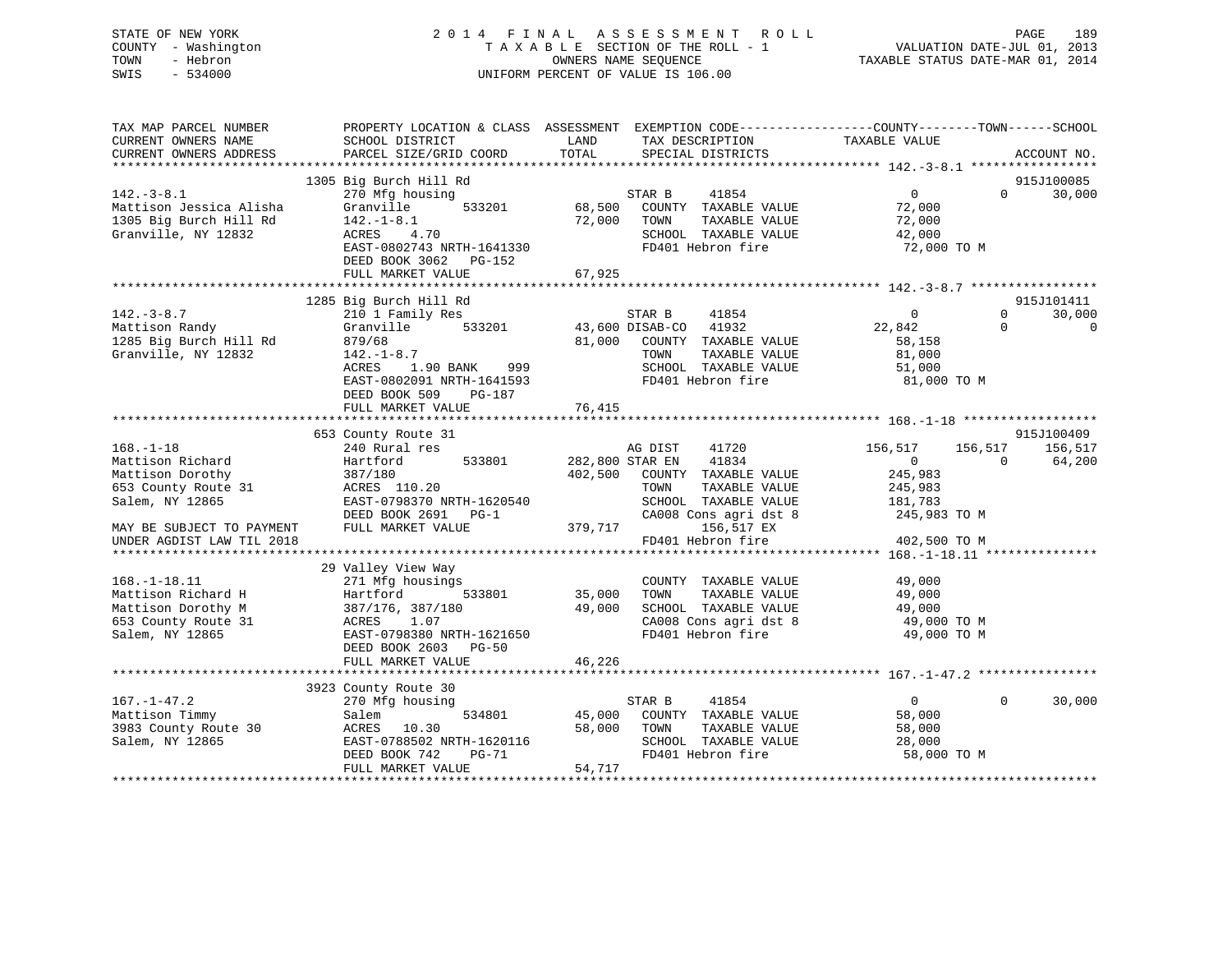# STATE OF NEW YORK 2 0 1 4 F I N A L A S S E S S M E N T R O L L PAGE 190 COUNTY - Washington T A X A B L E SECTION OF THE ROLL - 1 VALUATION DATE-JUL 01, 2013 TOWN - Hebron OWNERS NAME SEQUENCE TAXABLE STATUS DATE-MAR 01, 2014 SWIS - 534000 UNIFORM PERCENT OF VALUE IS 106.00

TAX MAP PARCEL NUMBER PROPERTY LOCATION & CLASS ASSESSMENT EXEMPTION CODE------------------COUNTY--------TOWN------SCHOOL CURRENT OWNERS NAME SCHOOL DISTRICT LAND TAX DESCRIPTION TAXABLE VALUE CURRENT OWNERS ADDRESS PARCEL SIZE/GRID COORD TOTAL SPECIAL DISTRICTS ACCOUNT NO. \*\*\*\*\*\*\*\*\*\*\*\*\*\*\*\*\*\*\*\*\*\*\*\*\*\*\*\*\*\*\*\*\*\*\*\*\*\*\*\*\*\*\*\*\*\*\*\*\*\*\*\*\*\*\*\*\*\*\*\*\*\*\*\*\*\*\*\*\*\*\*\*\*\*\*\*\*\*\*\*\*\*\*\*\*\*\*\*\*\*\*\*\*\*\*\*\*\*\*\*\*\*\* 183.-1-12 \*\*\*\*\*\*\*\*\*\*\*\*\*\*\*\*\*\* 38 County Route 31 915J101065 183.-1-12 270 Mfg housing COUNTY TAXABLE VALUE 38,000 Mattison Timmy A Jr Salem 534801 35,000 TOWN TAXABLE VALUE 38,000 38 County Route 31 ACRES 1.40 38,000 SCHOOL TAXABLE VALUE 38,000 Salem, NY 12865 EAST-0791701 NRTH-1607473 CA008 Cons agri dst 8 38,000 TO M DEED BOOK 3397 PG-203 FD401 Hebron fire 38,000 TO M PRIOR OWNER ON 3/01/2014 DEED BOOK 3397 PG-203 35,849 Mattison Timmy A Sr \*\*\*\*\*\*\*\*\*\*\*\*\*\*\*\*\*\*\*\*\*\*\*\*\*\*\*\*\*\*\*\*\*\*\*\*\*\*\*\*\*\*\*\*\*\*\*\*\*\*\*\*\*\*\*\*\*\*\*\*\*\*\*\*\*\*\*\*\*\*\*\*\*\*\*\*\*\*\*\*\*\*\*\*\*\*\*\*\*\*\*\*\*\*\*\*\*\*\*\*\*\*\* 167.-1-25.3 \*\*\*\*\*\*\*\*\*\*\*\*\*\*\*\* 3938 County Route 30 915J100434 167.-1-25.3 210 1 Family Res COUNTY TAXABLE VALUE 80,000 Mattison Timothy A Sr. Salem 534801 26,300 TOWN TAXABLE VALUE 80,000 3823 County Route 30 FRNT 240.00 DPTH 150.00 80,000 SCHOOL TAXABLE VALUE 80,000 Salem, NY 12865 EAST-0789360 NRTH-1620758 FD401 Hebron fire 80,000 TO M DEED BOOK 2815 PG-213 FULL MARKET VALUE 75,472 \*\*\*\*\*\*\*\*\*\*\*\*\*\*\*\*\*\*\*\*\*\*\*\*\*\*\*\*\*\*\*\*\*\*\*\*\*\*\*\*\*\*\*\*\*\*\*\*\*\*\*\*\*\*\*\*\*\*\*\*\*\*\*\*\*\*\*\*\*\*\*\*\*\*\*\*\*\*\*\*\*\*\*\*\*\*\*\*\*\*\*\*\*\*\*\*\*\*\*\*\*\*\* 186.-1-17 \*\*\*\*\*\*\*\*\*\*\*\*\*\*\*\*\*\*State Route 22 915J101739 186.-1-17 322 Rural vac>10 COUNTY TAXABLE VALUE 36,200 Mattison William J Salem 534801 36,200 TOWN TAXABLE VALUE 36,200 6358 State Route 22 2996/271 36,200 SCHOOL TAXABLE VALUE 36,200 Access 6358 State Route 22 2996/271 36,200 SCHOOL TAXABLE VALUE 36,200 36,200 36,200 FORM 36,200 TO M EAST-0817137 NRTH-1610624 DEED BOOK 2993 PG-233FULL MARKET VALUE 34,151 \*\*\*\*\*\*\*\*\*\*\*\*\*\*\*\*\*\*\*\*\*\*\*\*\*\*\*\*\*\*\*\*\*\*\*\*\*\*\*\*\*\*\*\*\*\*\*\*\*\*\*\*\*\*\*\*\*\*\*\*\*\*\*\*\*\*\*\*\*\*\*\*\*\*\*\*\*\*\*\*\*\*\*\*\*\*\*\*\*\*\*\*\*\*\*\*\*\*\*\*\*\*\* 169.-1-18.17 \*\*\*\*\*\*\*\*\*\*\*\*\*\*\* 170 Clark Way 915J101601 169.-1-18.17 312 Vac w/imprv COUNTY TAXABLE VALUE 22,000 Maynard Thomas Granville 533201 21,500 TOWN TAXABLE VALUE 22,000 396 Essex Rd ACRES 10.10 22,000 SCHOOL TAXABLE VALUE 22,000 Westbrook, CT 06498 **EAST-0813977 NRTH-1626085** FD401 Hebron fire 22,000 TO M DEED BOOK 1868 PG-213 FULL MARKET VALUE 20,755 \*\*\*\*\*\*\*\*\*\*\*\*\*\*\*\*\*\*\*\*\*\*\*\*\*\*\*\*\*\*\*\*\*\*\*\*\*\*\*\*\*\*\*\*\*\*\*\*\*\*\*\*\*\*\*\*\*\*\*\*\*\*\*\*\*\*\*\*\*\*\*\*\*\*\*\*\*\*\*\*\*\*\*\*\*\*\*\*\*\*\*\*\*\*\*\*\*\*\*\*\*\*\* 177.-1-10 \*\*\*\*\*\*\*\*\*\*\*\*\*\*\*\*\*\* 6577 State Route 22 915J100570 $0 \t 30,000$ 177.-1-10 210 1 Family Res STAR B 41854 0 0 30,000 Maynard Wayne Salem 534801 25,100 COUNTY TAXABLE VALUE 138,700 Maynard Terri Lea FRNT 90.00 DPTH 124.00 138,700 TOWN TAXABLE VALUE 138,700 6577 State Route 22 ACRES 0.26 BANK 26 SCHOOL TAXABLE VALUE 108,700 Salem, NY 12865 EAST-0815152 NRTH-1616316 FD401 Hebron fire 138,700 TO M DEED BOOK 734 PG-149FULL MARKET VALUE 130,849 \*\*\*\*\*\*\*\*\*\*\*\*\*\*\*\*\*\*\*\*\*\*\*\*\*\*\*\*\*\*\*\*\*\*\*\*\*\*\*\*\*\*\*\*\*\*\*\*\*\*\*\*\*\*\*\*\*\*\*\*\*\*\*\*\*\*\*\*\*\*\*\*\*\*\*\*\*\*\*\*\*\*\*\*\*\*\*\*\*\*\*\*\*\*\*\*\*\*\*\*\*\*\*\*\*\*\*\*\*\*\*\*\*\*\*\*\*\*\*\*\*\*\*\*\*\*\*\*\*\*\*\*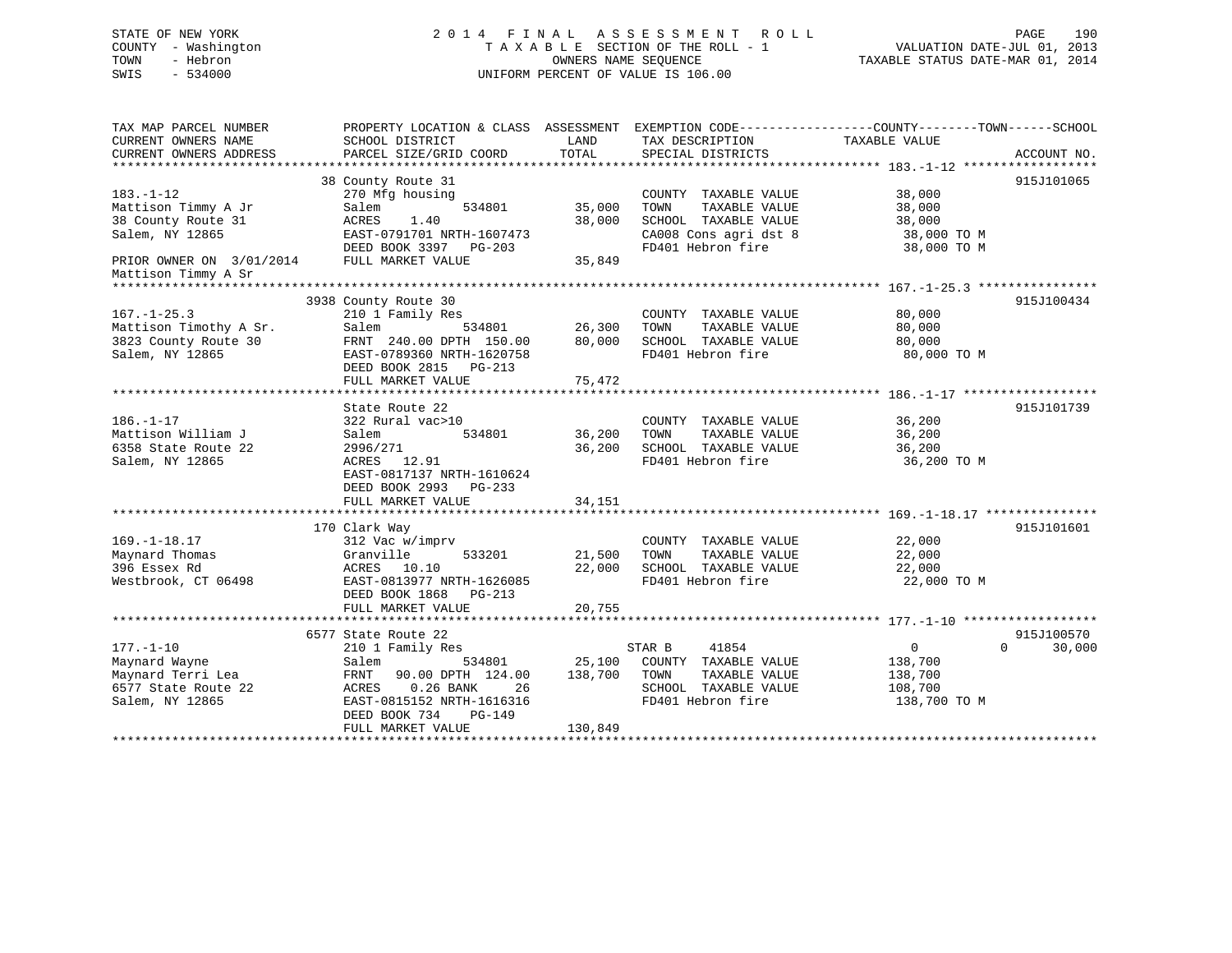# STATE OF NEW YORK 2 0 1 4 F I N A L A S S E S S M E N T R O L L PAGE 191 COUNTY - Washington T A X A B L E SECTION OF THE ROLL - 1 VALUATION DATE-JUL 01, 2013 TOWN - Hebron OWNERS NAME SEQUENCE TAXABLE STATUS DATE-MAR 01, 2014 SWIS - 534000 UNIFORM PERCENT OF VALUE IS 106.00

| TAX MAP PARCEL NUMBER<br>CURRENT OWNERS NAME<br>CURRENT OWNERS ADDRESS | SCHOOL DISTRICT<br>PARCEL SIZE/GRID COORD | LAND<br>TOTAL | TAX DESCRIPTION<br>SPECIAL DISTRICTS | PROPERTY LOCATION & CLASS ASSESSMENT EXEMPTION CODE----------------COUNTY-------TOWN-----SCHOOL<br>TAXABLE VALUE | ACCOUNT NO. |
|------------------------------------------------------------------------|-------------------------------------------|---------------|--------------------------------------|------------------------------------------------------------------------------------------------------------------|-------------|
|                                                                        |                                           |               |                                      |                                                                                                                  |             |
| $170. - 1 - 13.8$                                                      | 334 Indian Head Way<br>210 1 Family Res   |               | COUNTY TAXABLE VALUE                 | 107,000<br>107 nnn                                                                                               | 915J101274  |
| Mazzone Gary L                                                         | 533201<br>Granville                       | 42,000        | TOWN<br>TAXABLE VALUE                | 107,000                                                                                                          |             |
| Mazzone Joan D                                                         | ACRES<br>5.03                             | 107,000       | SCHOOL TAXABLE VALUE                 | 107,000                                                                                                          |             |
| 5 Petticoat Ln                                                         | EAST-0816817 NRTH-1618799                 |               | FD401 Hebron fire                    | 107,000 TO M                                                                                                     |             |
| Broad Brook, CT 06016                                                  | DEED BOOK 828<br>PG-32                    |               |                                      |                                                                                                                  |             |
|                                                                        | FULL MARKET VALUE                         | 100,943       |                                      |                                                                                                                  |             |
|                                                                        |                                           |               |                                      |                                                                                                                  |             |
|                                                                        | 269 Little Burch Hill Rd                  |               |                                      |                                                                                                                  | 915J101255  |
| $151. - 1 - 16.3$                                                      | 210 1 Family Res                          |               | 41854<br>STAR B                      | $\overline{0}$<br>$\Omega$                                                                                       | 30,000      |
|                                                                        |                                           |               | 533201 67,000 COUNTY TAXABLE VALUE   | 140,000                                                                                                          |             |
|                                                                        |                                           | 140,000       | TOWN<br>TAXABLE VALUE                | 140,000                                                                                                          |             |
|                                                                        |                                           |               | SCHOOL TAXABLE VALUE                 | 110,000                                                                                                          |             |
| Granville, NY 12832                                                    | DEED BOOK 476<br>PG-99                    |               | FD401 Hebron fire 140,000 TO M       |                                                                                                                  |             |
|                                                                        | FULL MARKET VALUE                         | 132,075       |                                      |                                                                                                                  |             |
|                                                                        |                                           |               |                                      |                                                                                                                  |             |
|                                                                        | Little Burch Hill Rd                      |               |                                      |                                                                                                                  | 915J101197  |
| $151. - 1 - 22.5$                                                      | 314 Rural vac<10                          |               | COUNTY TAXABLE VALUE 74,500          |                                                                                                                  |             |
| Mccasland Donald F                                                     | 533201<br>Granville                       | 74,500        | TOWN<br>TAXABLE VALUE                |                                                                                                                  |             |
| Mccasland Mavis K                                                      | 7.00 Ad                                   |               | 74,500 SCHOOL TAXABLE VALUE          | 74,500<br>74,500                                                                                                 |             |
| 269 Little Burch Hill Rd                                               | ACRES<br>9.30                             |               | FD401 Hebron fire                    | 74,500 TO M                                                                                                      |             |
| Granville, NY 12832                                                    | EAST-0800802 NRTH-1635861                 |               |                                      |                                                                                                                  |             |
|                                                                        | DEED BOOK 487<br>PG-148                   |               |                                      |                                                                                                                  |             |
|                                                                        | FULL MARKET VALUE                         | 70,283        |                                      |                                                                                                                  |             |
|                                                                        |                                           |               |                                      |                                                                                                                  |             |
|                                                                        | 292 Little Burch Hill Rd                  |               |                                      |                                                                                                                  | 915J100098  |
| $151. - 1 - 15$                                                        | 314 Rural vac<10                          |               | COUNTY TAXABLE VALUE                 | 50,500                                                                                                           |             |
| Granville<br>McCasland Jesse                                           | 533201                                    | 50,500 TOWN   | TAXABLE VALUE                        | 50,500                                                                                                           |             |
| 269 Little Burch Hill Rd                                               | 6.9 Ac                                    |               | 50,500 SCHOOL TAXABLE VALUE          | 50,500                                                                                                           |             |
| Granville, NY 12832                                                    | 8.60<br>ACRES                             |               | FD401 Hebron fire                    | 50,500 TO M                                                                                                      |             |
|                                                                        | EAST-0800992 NRTH-1635085                 |               |                                      |                                                                                                                  |             |
|                                                                        | DEED BOOK 2308 PG-87                      |               |                                      |                                                                                                                  |             |
|                                                                        | FULL MARKET VALUE                         | 47,642        |                                      |                                                                                                                  |             |
|                                                                        |                                           |               |                                      |                                                                                                                  |             |
|                                                                        | Scott Lake Rd                             |               |                                      |                                                                                                                  |             |
| $184. - 1 - 19.1$                                                      | 314 Rural vac<10                          |               | COUNTY TAXABLE VALUE                 |                                                                                                                  |             |
| McCauliffe James                                                       | 534801<br>Salem                           | 16,600        | TAXABLE VALUE<br>TOWN                | 16,600<br>16,600                                                                                                 |             |
| McCauliffe Janice                                                      | $p/o$ lot 1                               | 16,600        | SCHOOL TAXABLE VALUE                 | 16,600                                                                                                           |             |
| 1665 Scott Lake Rd                                                     | ACRES 4.01                                |               | CA008 Cons agri dst 8                | 16,600 TO M                                                                                                      |             |
| Salem, NY 12832                                                        | EAST-0795520 NRTH-1601953                 |               | FD401 Hebron fire                    | 16,600 TO M                                                                                                      |             |
|                                                                        | DEED BOOK 2229 PG-131                     |               |                                      |                                                                                                                  |             |
|                                                                        | FULL MARKET VALUE                         | 15,660        |                                      |                                                                                                                  |             |
|                                                                        |                                           |               |                                      |                                                                                                                  |             |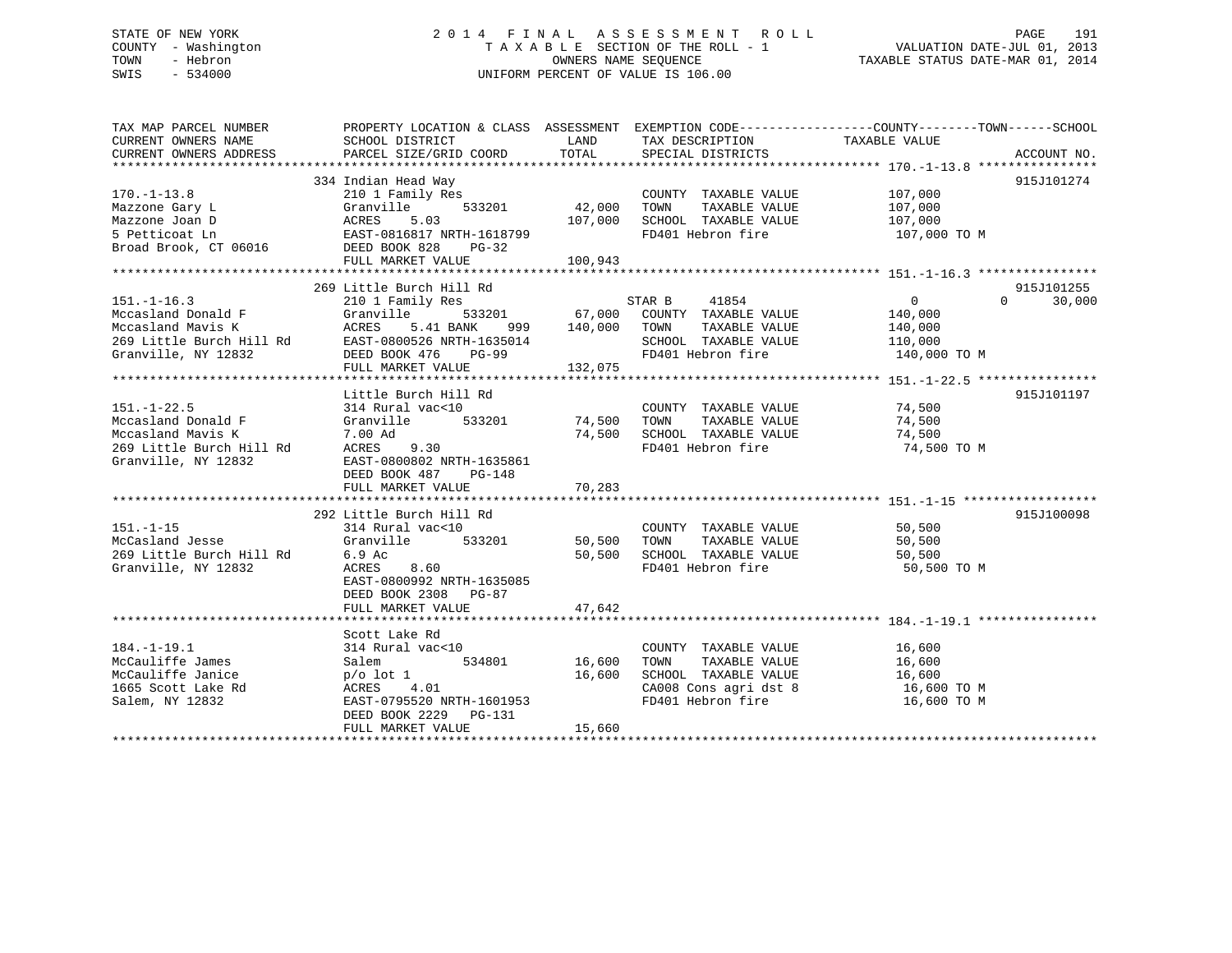# STATE OF NEW YORK 2 0 1 4 F I N A L A S S E S S M E N T R O L L PAGE 192 COUNTY - Washington T A X A B L E SECTION OF THE ROLL - 1 VALUATION DATE-JUL 01, 2013 TOWN - Hebron OWNERS NAME SEQUENCE TAXABLE STATUS DATE-MAR 01, 2014 SWIS - 534000 UNIFORM PERCENT OF VALUE IS 106.00

| CURRENT OWNERS NAME<br>SCHOOL DISTRICT LAND LAND PARCEL SIZE/GRID COORD TOTAL<br>TAX DESCRIPTION TAXABLE VALUE<br>CURRENT OWNERS ADDRESS<br>SPECIAL DISTRICTS<br>Scott Lake Rd 30<br>2013 PCT OF VALUE USED FOR EXEMPTION PURPOSES<br>240 Rural res 534801 204,200 STAR B 41854 50,000 30,<br>1665 Scott Lake Rd<br>$184. - 1 - 29$<br>184.-1-23<br>Mccauliffe James<br>Mccauliffe Jamice McCRES 54.10<br>1665 Scott Lake Rd EAST-0795520 NRTH-1601953<br>Salem, NY 12865<br>204,200 STAR B 330,000 COUNTY TAXABLE VALUE<br>204,200 STAR B 310,000 COUNTY TAXABLE VALUE<br>2000 SCH |                      | ACCOUNT NO. |
|-------------------------------------------------------------------------------------------------------------------------------------------------------------------------------------------------------------------------------------------------------------------------------------------------------------------------------------------------------------------------------------------------------------------------------------------------------------------------------------------------------------------------------------------------------------------------------------|----------------------|-------------|
|                                                                                                                                                                                                                                                                                                                                                                                                                                                                                                                                                                                     |                      |             |
|                                                                                                                                                                                                                                                                                                                                                                                                                                                                                                                                                                                     |                      |             |
|                                                                                                                                                                                                                                                                                                                                                                                                                                                                                                                                                                                     |                      |             |
|                                                                                                                                                                                                                                                                                                                                                                                                                                                                                                                                                                                     |                      | 915J100224  |
|                                                                                                                                                                                                                                                                                                                                                                                                                                                                                                                                                                                     | 50,000 30,000 0      |             |
|                                                                                                                                                                                                                                                                                                                                                                                                                                                                                                                                                                                     | $\overline{0}$       | 30,000      |
|                                                                                                                                                                                                                                                                                                                                                                                                                                                                                                                                                                                     | 280,000              |             |
|                                                                                                                                                                                                                                                                                                                                                                                                                                                                                                                                                                                     |                      |             |
|                                                                                                                                                                                                                                                                                                                                                                                                                                                                                                                                                                                     |                      |             |
| RTH-1601953 TOWN TAXABLE VALUE<br>PG-716 SCHOOL TAXABLE VALUE 300,000<br>LUE 311,321 CA008 Cons agri dst 8 330,000 TO M<br>FD401 Hebron fire 330,000 TO M<br>CA01 Hebron fire 330,000 TO M                                                                                                                                                                                                                                                                                                                                                                                          |                      |             |
|                                                                                                                                                                                                                                                                                                                                                                                                                                                                                                                                                                                     |                      |             |
|                                                                                                                                                                                                                                                                                                                                                                                                                                                                                                                                                                                     |                      |             |
|                                                                                                                                                                                                                                                                                                                                                                                                                                                                                                                                                                                     |                      |             |
| 378 County Route 28                                                                                                                                                                                                                                                                                                                                                                                                                                                                                                                                                                 |                      |             |
| $143. - 1 - 3.5$<br>242 Rurl res&rec<br>COUNTY TAXABLE VALUE                                                                                                                                                                                                                                                                                                                                                                                                                                                                                                                        | 106,000              |             |
| 533201 82,500<br>00 106,000<br>TOWN TAXABLE VALUE 106,000<br>SCHOOL TAXABLE VALUE 106,000<br>TOWN                                                                                                                                                                                                                                                                                                                                                                                                                                                                                   |                      |             |
|                                                                                                                                                                                                                                                                                                                                                                                                                                                                                                                                                                                     |                      |             |
| McCauliffe James H Granville 533201<br>McCauliffe Janice H ACRES 10.00<br>1665 Scott's Lake Rd EAST-0813766 NRTH-1646918<br>Salem, NY 12865 DEED BOOK 813<br>FUILL MAPKET VALUE<br>FD401 Hebron fire 106,000 TO M                                                                                                                                                                                                                                                                                                                                                                   |                      |             |
|                                                                                                                                                                                                                                                                                                                                                                                                                                                                                                                                                                                     |                      |             |
| FULL MARKET VALUE<br>100,000                                                                                                                                                                                                                                                                                                                                                                                                                                                                                                                                                        |                      |             |
|                                                                                                                                                                                                                                                                                                                                                                                                                                                                                                                                                                                     |                      |             |
|                                                                                                                                                                                                                                                                                                                                                                                                                                                                                                                                                                                     |                      |             |
|                                                                                                                                                                                                                                                                                                                                                                                                                                                                                                                                                                                     |                      |             |
|                                                                                                                                                                                                                                                                                                                                                                                                                                                                                                                                                                                     |                      |             |
|                                                                                                                                                                                                                                                                                                                                                                                                                                                                                                                                                                                     |                      |             |
|                                                                                                                                                                                                                                                                                                                                                                                                                                                                                                                                                                                     |                      |             |
|                                                                                                                                                                                                                                                                                                                                                                                                                                                                                                                                                                                     |                      |             |
|                                                                                                                                                                                                                                                                                                                                                                                                                                                                                                                                                                                     |                      |             |
|                                                                                                                                                                                                                                                                                                                                                                                                                                                                                                                                                                                     |                      |             |
| McCauliffe Jason Salem 1 vac<10<br>McCauliffe Jason Salem 534801 855 TOWN TAXABLE VALUE 855<br>McCauliffe Heidi FRNT 336.00 DPTH 150.00 855 SCHOOL TAXABLE VALUE 855<br>15 Williams St EAST-0795520 NRTH-1601953 CA008 Cons agri dst<br>1723 Scott Lake Rd                                                                                                                                                                                                                                                                                                                          |                      |             |
| $184. - 1 - 29.1$<br>COUNTY TAXABLE VALUE<br>314 Rural vac<10                                                                                                                                                                                                                                                                                                                                                                                                                                                                                                                       | 46,500               |             |
| TOWN                                                                                                                                                                                                                                                                                                                                                                                                                                                                                                                                                                                | TAXABLE VALUE 46,500 |             |
|                                                                                                                                                                                                                                                                                                                                                                                                                                                                                                                                                                                     |                      |             |
|                                                                                                                                                                                                                                                                                                                                                                                                                                                                                                                                                                                     |                      |             |
| Neclausiffe Jason<br>McCauliffe Jason<br>McCauliffe Heidi<br>20 McCauliffe Heidi<br>20 McCauliffe Heidi<br>20 McCauliffe Heidi<br>20 McCauliffe Heidi<br>20 McCauliffe Heidi<br>20 McCauliffe Heidi<br>20 McCauliffe Heidi<br>20 McCauliffe Heidi<br><br>SCHOOL TAXABLE VALUE $46,500$<br>CA008 Cons agri dst 8 $46,500$ TO M<br>FD401 Hebron fire $46,500$ TO M                                                                                                                                                                                                                    |                      |             |
|                                                                                                                                                                                                                                                                                                                                                                                                                                                                                                                                                                                     |                      |             |
| Salem, NY 12865<br>FULL MARKET VALUE<br>43,868                                                                                                                                                                                                                                                                                                                                                                                                                                                                                                                                      |                      |             |
|                                                                                                                                                                                                                                                                                                                                                                                                                                                                                                                                                                                     |                      |             |
| County Route 28                                                                                                                                                                                                                                                                                                                                                                                                                                                                                                                                                                     |                      |             |
| COUNTY TAXABLE VALUE 4,000<br>$143. - 1 - 3.2$<br>314 Rural vac<10                                                                                                                                                                                                                                                                                                                                                                                                                                                                                                                  |                      |             |
| Granville<br>Mccauliffe William<br>533201 4,000<br>TOWN                                                                                                                                                                                                                                                                                                                                                                                                                                                                                                                             | TAXABLE VALUE 4,000  |             |
| SCHOOL TAXABLE VALUE 4,000<br>FD401 Hebron fire 4,000<br>Mccauliffe MaryJane<br>1001 County Route 28<br>FRNT 150.00 DPTH 240.00 4,000                                                                                                                                                                                                                                                                                                                                                                                                                                               |                      |             |
| 1001 County Route 28<br>ACRES 0.83                                                                                                                                                                                                                                                                                                                                                                                                                                                                                                                                                  | 4,000 TO M           |             |
| Granville, NY 12832<br>EAST-0813209 NRTH-1647257                                                                                                                                                                                                                                                                                                                                                                                                                                                                                                                                    |                      |             |
|                                                                                                                                                                                                                                                                                                                                                                                                                                                                                                                                                                                     |                      |             |
| DEED BOOK 772<br>PG-168                                                                                                                                                                                                                                                                                                                                                                                                                                                                                                                                                             |                      |             |
| 3,774<br>FULL MARKET VALUE                                                                                                                                                                                                                                                                                                                                                                                                                                                                                                                                                          |                      |             |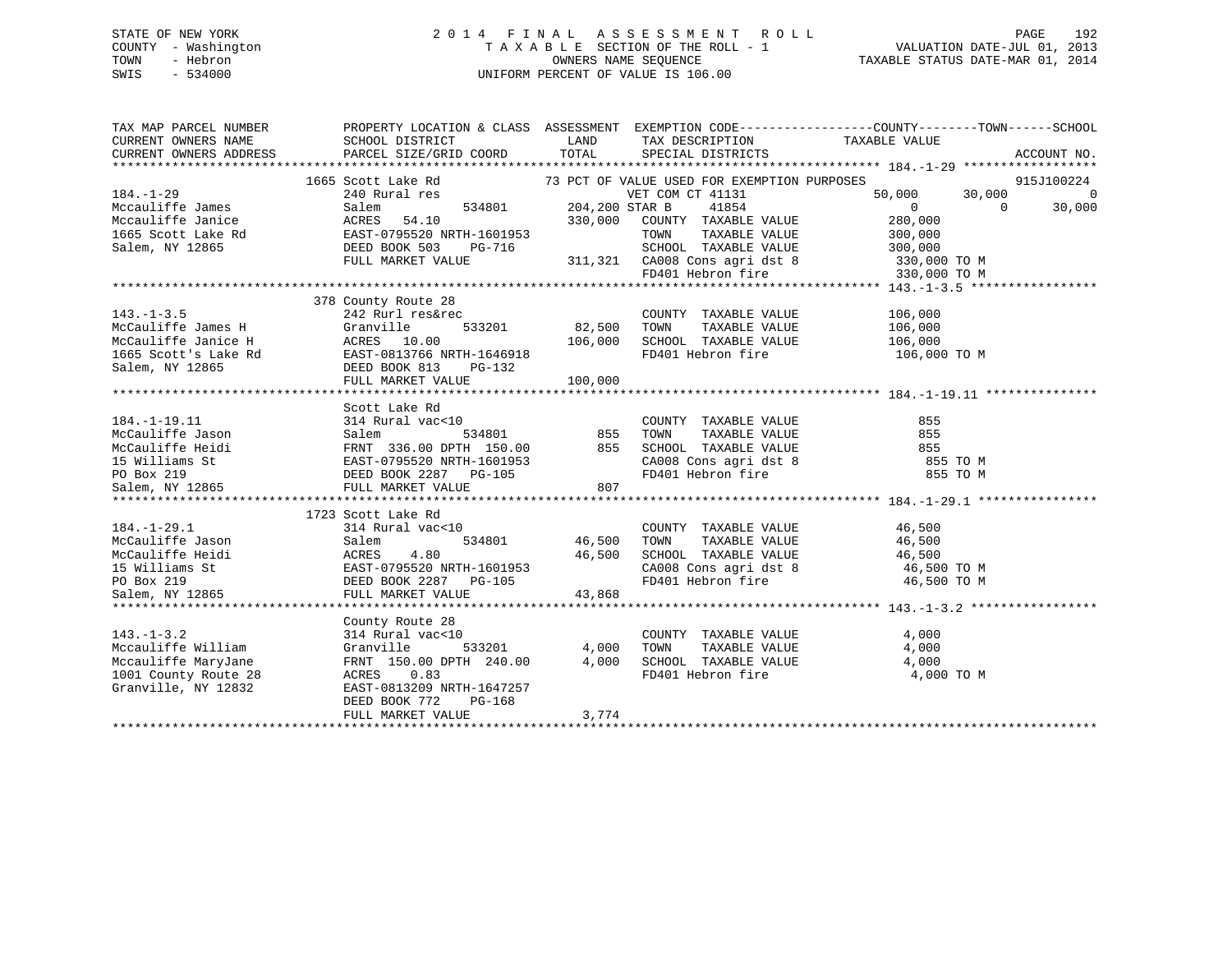# STATE OF NEW YORK 2 0 1 4 F I N A L A S S E S S M E N T R O L L PAGE 193 COUNTY - Washington T A X A B L E SECTION OF THE ROLL - 1 VALUATION DATE-JUL 01, 2013 TOWN - Hebron OWNERS NAME SEQUENCE TAXABLE STATUS DATE-MAR 01, 2014 SWIS - 534000 UNIFORM PERCENT OF VALUE IS 106.00

| 580 West Green Pond Way<br>915J101412<br>$143. - 1 - 24.1$<br>260 Seasonal res - WTRFNT<br>137,500<br>COUNTY TAXABLE VALUE<br>120,000<br>TAXABLE VALUE<br>McChesney Mark P<br>Granville<br>533201<br>TOWN<br>137,500<br>137,500<br>McChesney Margaret M<br>1.00<br>137,500<br>SCHOOL TAXABLE VALUE<br>ACRES<br>1363 Danby Rd<br>EAST-0815332 NRTH-1644180<br>FD401 Hebron fire<br>137,500 TO M<br>Pawlet, VT 05761<br>DEED BOOK 2324 PG-326<br>FULL MARKET VALUE<br>129,717<br>127 East Green Pond Way<br>915J100597<br>$143. - 1 - 14$<br>260 Seasonal res - WTRFNT<br>COUNTY TAXABLE VALUE<br>145,500<br>533201<br>120,800<br>McChesney Scott L<br>Granville<br>TOWN<br>TAXABLE VALUE<br>145,500<br>McChesney Phoebe Pierson<br>145,500<br>ACRES<br>1.20<br>145,500<br>SCHOOL TAXABLE VALUE<br>FD401 Hebron fire<br>1119 Kelley Hill Rd<br>EAST-0816189 NRTH-1643312<br>145,500 TO M<br>Pawlet, VT 05761<br>DEED BOOK 1676 PG-288<br>137,264<br>FULL MARKET VALUE<br>915J100416<br>211 East Green Pond Way<br>$143. - 1 - 6$<br>260 Seasonal res - WTRFNT<br>COUNTY TAXABLE VALUE<br>250,000<br>McClellan Jon S<br>93,600<br>TAXABLE VALUE<br>Granville<br>533201<br>TOWN<br>250,000<br>McClellen Sandra G<br>737/95<br>250,000<br>SCHOOL TAXABLE VALUE<br>250,000<br>PO Box 603<br>ACRES 25.50<br>FD401 Hebron fire<br>250,000 TO M<br>Salem, NY 12865<br>EAST-0815965 NRTH-1645383<br>DEED BOOK 2959 PG-238<br>235,849<br>FULL MARKET VALUE<br>59 Clark Way<br>$\Omega$<br>$169. - 1 - 18.41$<br>$\overline{0}$<br>30,000<br>270 Mfg housing<br>STAR B<br>41854<br>Granville<br>McCloud Douglas W Jr.<br>533201<br>29,600 COUNTY TAXABLE VALUE<br>56,100<br>56,100<br>59 Clark Way<br>ACRES<br>3.50<br>TOWN<br>TAXABLE VALUE<br>56,100<br>Salem, NY 12865<br>EAST-0815127 NRTH-1622784<br>SCHOOL TAXABLE VALUE<br>26,100<br>FD401 Hebron fire<br>56,100 TO M<br>DEED BOOK 2852<br>$PG-330$<br>FULL MARKET VALUE<br>52,925<br>6719 State Route 22<br>915J101416<br>29,500<br>$169. - 1 - 26.2$<br>312 Vac w/imprv<br>COUNTY TAXABLE VALUE<br>McClure Dora<br>TAXABLE VALUE<br>29,500<br>Granville<br>533201<br>27,500<br>TOWN<br>6719 State Route 22<br>29,500<br>SCHOOL TAXABLE VALUE<br>29,500<br>Lot $6/V1$<br>Salem, NY 12865<br>ACRES 9.62<br>FD401 Hebron fire<br>29,500 TO M<br>EAST-0814838 NRTH-1619362<br>DEED BOOK 2735 PG-48 | TAX MAP PARCEL NUMBER<br>CURRENT OWNERS NAME<br>CURRENT OWNERS ADDRESS | PROPERTY LOCATION & CLASS ASSESSMENT EXEMPTION CODE---------------COUNTY-------TOWN-----SCHOOL<br>SCHOOL DISTRICT<br>PARCEL SIZE/GRID COORD | LAND<br>TOTAL | TAX DESCRIPTION<br>SPECIAL DISTRICTS | TAXABLE VALUE | ACCOUNT NO. |
|---------------------------------------------------------------------------------------------------------------------------------------------------------------------------------------------------------------------------------------------------------------------------------------------------------------------------------------------------------------------------------------------------------------------------------------------------------------------------------------------------------------------------------------------------------------------------------------------------------------------------------------------------------------------------------------------------------------------------------------------------------------------------------------------------------------------------------------------------------------------------------------------------------------------------------------------------------------------------------------------------------------------------------------------------------------------------------------------------------------------------------------------------------------------------------------------------------------------------------------------------------------------------------------------------------------------------------------------------------------------------------------------------------------------------------------------------------------------------------------------------------------------------------------------------------------------------------------------------------------------------------------------------------------------------------------------------------------------------------------------------------------------------------------------------------------------------------------------------------------------------------------------------------------------------------------------------------------------------------------------------------------------------------------------------------------------------------------------------------------------------------------------------------------------------------------------------------------------------------------------------------------------------------------------------------------------------------------------|------------------------------------------------------------------------|---------------------------------------------------------------------------------------------------------------------------------------------|---------------|--------------------------------------|---------------|-------------|
|                                                                                                                                                                                                                                                                                                                                                                                                                                                                                                                                                                                                                                                                                                                                                                                                                                                                                                                                                                                                                                                                                                                                                                                                                                                                                                                                                                                                                                                                                                                                                                                                                                                                                                                                                                                                                                                                                                                                                                                                                                                                                                                                                                                                                                                                                                                                             |                                                                        |                                                                                                                                             |               |                                      |               |             |
|                                                                                                                                                                                                                                                                                                                                                                                                                                                                                                                                                                                                                                                                                                                                                                                                                                                                                                                                                                                                                                                                                                                                                                                                                                                                                                                                                                                                                                                                                                                                                                                                                                                                                                                                                                                                                                                                                                                                                                                                                                                                                                                                                                                                                                                                                                                                             |                                                                        |                                                                                                                                             |               |                                      |               |             |
|                                                                                                                                                                                                                                                                                                                                                                                                                                                                                                                                                                                                                                                                                                                                                                                                                                                                                                                                                                                                                                                                                                                                                                                                                                                                                                                                                                                                                                                                                                                                                                                                                                                                                                                                                                                                                                                                                                                                                                                                                                                                                                                                                                                                                                                                                                                                             |                                                                        |                                                                                                                                             |               |                                      |               |             |
|                                                                                                                                                                                                                                                                                                                                                                                                                                                                                                                                                                                                                                                                                                                                                                                                                                                                                                                                                                                                                                                                                                                                                                                                                                                                                                                                                                                                                                                                                                                                                                                                                                                                                                                                                                                                                                                                                                                                                                                                                                                                                                                                                                                                                                                                                                                                             |                                                                        |                                                                                                                                             |               |                                      |               |             |
|                                                                                                                                                                                                                                                                                                                                                                                                                                                                                                                                                                                                                                                                                                                                                                                                                                                                                                                                                                                                                                                                                                                                                                                                                                                                                                                                                                                                                                                                                                                                                                                                                                                                                                                                                                                                                                                                                                                                                                                                                                                                                                                                                                                                                                                                                                                                             |                                                                        |                                                                                                                                             |               |                                      |               |             |
|                                                                                                                                                                                                                                                                                                                                                                                                                                                                                                                                                                                                                                                                                                                                                                                                                                                                                                                                                                                                                                                                                                                                                                                                                                                                                                                                                                                                                                                                                                                                                                                                                                                                                                                                                                                                                                                                                                                                                                                                                                                                                                                                                                                                                                                                                                                                             |                                                                        |                                                                                                                                             |               |                                      |               |             |
|                                                                                                                                                                                                                                                                                                                                                                                                                                                                                                                                                                                                                                                                                                                                                                                                                                                                                                                                                                                                                                                                                                                                                                                                                                                                                                                                                                                                                                                                                                                                                                                                                                                                                                                                                                                                                                                                                                                                                                                                                                                                                                                                                                                                                                                                                                                                             |                                                                        |                                                                                                                                             |               |                                      |               |             |
|                                                                                                                                                                                                                                                                                                                                                                                                                                                                                                                                                                                                                                                                                                                                                                                                                                                                                                                                                                                                                                                                                                                                                                                                                                                                                                                                                                                                                                                                                                                                                                                                                                                                                                                                                                                                                                                                                                                                                                                                                                                                                                                                                                                                                                                                                                                                             |                                                                        |                                                                                                                                             |               |                                      |               |             |
|                                                                                                                                                                                                                                                                                                                                                                                                                                                                                                                                                                                                                                                                                                                                                                                                                                                                                                                                                                                                                                                                                                                                                                                                                                                                                                                                                                                                                                                                                                                                                                                                                                                                                                                                                                                                                                                                                                                                                                                                                                                                                                                                                                                                                                                                                                                                             |                                                                        |                                                                                                                                             |               |                                      |               |             |
|                                                                                                                                                                                                                                                                                                                                                                                                                                                                                                                                                                                                                                                                                                                                                                                                                                                                                                                                                                                                                                                                                                                                                                                                                                                                                                                                                                                                                                                                                                                                                                                                                                                                                                                                                                                                                                                                                                                                                                                                                                                                                                                                                                                                                                                                                                                                             |                                                                        |                                                                                                                                             |               |                                      |               |             |
|                                                                                                                                                                                                                                                                                                                                                                                                                                                                                                                                                                                                                                                                                                                                                                                                                                                                                                                                                                                                                                                                                                                                                                                                                                                                                                                                                                                                                                                                                                                                                                                                                                                                                                                                                                                                                                                                                                                                                                                                                                                                                                                                                                                                                                                                                                                                             |                                                                        |                                                                                                                                             |               |                                      |               |             |
|                                                                                                                                                                                                                                                                                                                                                                                                                                                                                                                                                                                                                                                                                                                                                                                                                                                                                                                                                                                                                                                                                                                                                                                                                                                                                                                                                                                                                                                                                                                                                                                                                                                                                                                                                                                                                                                                                                                                                                                                                                                                                                                                                                                                                                                                                                                                             |                                                                        |                                                                                                                                             |               |                                      |               |             |
|                                                                                                                                                                                                                                                                                                                                                                                                                                                                                                                                                                                                                                                                                                                                                                                                                                                                                                                                                                                                                                                                                                                                                                                                                                                                                                                                                                                                                                                                                                                                                                                                                                                                                                                                                                                                                                                                                                                                                                                                                                                                                                                                                                                                                                                                                                                                             |                                                                        |                                                                                                                                             |               |                                      |               |             |
|                                                                                                                                                                                                                                                                                                                                                                                                                                                                                                                                                                                                                                                                                                                                                                                                                                                                                                                                                                                                                                                                                                                                                                                                                                                                                                                                                                                                                                                                                                                                                                                                                                                                                                                                                                                                                                                                                                                                                                                                                                                                                                                                                                                                                                                                                                                                             |                                                                        |                                                                                                                                             |               |                                      |               |             |
|                                                                                                                                                                                                                                                                                                                                                                                                                                                                                                                                                                                                                                                                                                                                                                                                                                                                                                                                                                                                                                                                                                                                                                                                                                                                                                                                                                                                                                                                                                                                                                                                                                                                                                                                                                                                                                                                                                                                                                                                                                                                                                                                                                                                                                                                                                                                             |                                                                        |                                                                                                                                             |               |                                      |               |             |
|                                                                                                                                                                                                                                                                                                                                                                                                                                                                                                                                                                                                                                                                                                                                                                                                                                                                                                                                                                                                                                                                                                                                                                                                                                                                                                                                                                                                                                                                                                                                                                                                                                                                                                                                                                                                                                                                                                                                                                                                                                                                                                                                                                                                                                                                                                                                             |                                                                        |                                                                                                                                             |               |                                      |               |             |
|                                                                                                                                                                                                                                                                                                                                                                                                                                                                                                                                                                                                                                                                                                                                                                                                                                                                                                                                                                                                                                                                                                                                                                                                                                                                                                                                                                                                                                                                                                                                                                                                                                                                                                                                                                                                                                                                                                                                                                                                                                                                                                                                                                                                                                                                                                                                             |                                                                        |                                                                                                                                             |               |                                      |               |             |
|                                                                                                                                                                                                                                                                                                                                                                                                                                                                                                                                                                                                                                                                                                                                                                                                                                                                                                                                                                                                                                                                                                                                                                                                                                                                                                                                                                                                                                                                                                                                                                                                                                                                                                                                                                                                                                                                                                                                                                                                                                                                                                                                                                                                                                                                                                                                             |                                                                        |                                                                                                                                             |               |                                      |               |             |
|                                                                                                                                                                                                                                                                                                                                                                                                                                                                                                                                                                                                                                                                                                                                                                                                                                                                                                                                                                                                                                                                                                                                                                                                                                                                                                                                                                                                                                                                                                                                                                                                                                                                                                                                                                                                                                                                                                                                                                                                                                                                                                                                                                                                                                                                                                                                             |                                                                        |                                                                                                                                             |               |                                      |               |             |
|                                                                                                                                                                                                                                                                                                                                                                                                                                                                                                                                                                                                                                                                                                                                                                                                                                                                                                                                                                                                                                                                                                                                                                                                                                                                                                                                                                                                                                                                                                                                                                                                                                                                                                                                                                                                                                                                                                                                                                                                                                                                                                                                                                                                                                                                                                                                             |                                                                        |                                                                                                                                             |               |                                      |               |             |
|                                                                                                                                                                                                                                                                                                                                                                                                                                                                                                                                                                                                                                                                                                                                                                                                                                                                                                                                                                                                                                                                                                                                                                                                                                                                                                                                                                                                                                                                                                                                                                                                                                                                                                                                                                                                                                                                                                                                                                                                                                                                                                                                                                                                                                                                                                                                             |                                                                        |                                                                                                                                             |               |                                      |               |             |
|                                                                                                                                                                                                                                                                                                                                                                                                                                                                                                                                                                                                                                                                                                                                                                                                                                                                                                                                                                                                                                                                                                                                                                                                                                                                                                                                                                                                                                                                                                                                                                                                                                                                                                                                                                                                                                                                                                                                                                                                                                                                                                                                                                                                                                                                                                                                             |                                                                        |                                                                                                                                             |               |                                      |               |             |
|                                                                                                                                                                                                                                                                                                                                                                                                                                                                                                                                                                                                                                                                                                                                                                                                                                                                                                                                                                                                                                                                                                                                                                                                                                                                                                                                                                                                                                                                                                                                                                                                                                                                                                                                                                                                                                                                                                                                                                                                                                                                                                                                                                                                                                                                                                                                             |                                                                        |                                                                                                                                             |               |                                      |               |             |
|                                                                                                                                                                                                                                                                                                                                                                                                                                                                                                                                                                                                                                                                                                                                                                                                                                                                                                                                                                                                                                                                                                                                                                                                                                                                                                                                                                                                                                                                                                                                                                                                                                                                                                                                                                                                                                                                                                                                                                                                                                                                                                                                                                                                                                                                                                                                             |                                                                        |                                                                                                                                             |               |                                      |               |             |
|                                                                                                                                                                                                                                                                                                                                                                                                                                                                                                                                                                                                                                                                                                                                                                                                                                                                                                                                                                                                                                                                                                                                                                                                                                                                                                                                                                                                                                                                                                                                                                                                                                                                                                                                                                                                                                                                                                                                                                                                                                                                                                                                                                                                                                                                                                                                             |                                                                        |                                                                                                                                             |               |                                      |               |             |
|                                                                                                                                                                                                                                                                                                                                                                                                                                                                                                                                                                                                                                                                                                                                                                                                                                                                                                                                                                                                                                                                                                                                                                                                                                                                                                                                                                                                                                                                                                                                                                                                                                                                                                                                                                                                                                                                                                                                                                                                                                                                                                                                                                                                                                                                                                                                             |                                                                        |                                                                                                                                             |               |                                      |               |             |
|                                                                                                                                                                                                                                                                                                                                                                                                                                                                                                                                                                                                                                                                                                                                                                                                                                                                                                                                                                                                                                                                                                                                                                                                                                                                                                                                                                                                                                                                                                                                                                                                                                                                                                                                                                                                                                                                                                                                                                                                                                                                                                                                                                                                                                                                                                                                             |                                                                        |                                                                                                                                             |               |                                      |               |             |
|                                                                                                                                                                                                                                                                                                                                                                                                                                                                                                                                                                                                                                                                                                                                                                                                                                                                                                                                                                                                                                                                                                                                                                                                                                                                                                                                                                                                                                                                                                                                                                                                                                                                                                                                                                                                                                                                                                                                                                                                                                                                                                                                                                                                                                                                                                                                             |                                                                        |                                                                                                                                             |               |                                      |               |             |
|                                                                                                                                                                                                                                                                                                                                                                                                                                                                                                                                                                                                                                                                                                                                                                                                                                                                                                                                                                                                                                                                                                                                                                                                                                                                                                                                                                                                                                                                                                                                                                                                                                                                                                                                                                                                                                                                                                                                                                                                                                                                                                                                                                                                                                                                                                                                             |                                                                        |                                                                                                                                             |               |                                      |               |             |
|                                                                                                                                                                                                                                                                                                                                                                                                                                                                                                                                                                                                                                                                                                                                                                                                                                                                                                                                                                                                                                                                                                                                                                                                                                                                                                                                                                                                                                                                                                                                                                                                                                                                                                                                                                                                                                                                                                                                                                                                                                                                                                                                                                                                                                                                                                                                             |                                                                        |                                                                                                                                             |               |                                      |               |             |
|                                                                                                                                                                                                                                                                                                                                                                                                                                                                                                                                                                                                                                                                                                                                                                                                                                                                                                                                                                                                                                                                                                                                                                                                                                                                                                                                                                                                                                                                                                                                                                                                                                                                                                                                                                                                                                                                                                                                                                                                                                                                                                                                                                                                                                                                                                                                             |                                                                        |                                                                                                                                             |               |                                      |               |             |
|                                                                                                                                                                                                                                                                                                                                                                                                                                                                                                                                                                                                                                                                                                                                                                                                                                                                                                                                                                                                                                                                                                                                                                                                                                                                                                                                                                                                                                                                                                                                                                                                                                                                                                                                                                                                                                                                                                                                                                                                                                                                                                                                                                                                                                                                                                                                             |                                                                        |                                                                                                                                             |               |                                      |               |             |
|                                                                                                                                                                                                                                                                                                                                                                                                                                                                                                                                                                                                                                                                                                                                                                                                                                                                                                                                                                                                                                                                                                                                                                                                                                                                                                                                                                                                                                                                                                                                                                                                                                                                                                                                                                                                                                                                                                                                                                                                                                                                                                                                                                                                                                                                                                                                             |                                                                        |                                                                                                                                             |               |                                      |               |             |
|                                                                                                                                                                                                                                                                                                                                                                                                                                                                                                                                                                                                                                                                                                                                                                                                                                                                                                                                                                                                                                                                                                                                                                                                                                                                                                                                                                                                                                                                                                                                                                                                                                                                                                                                                                                                                                                                                                                                                                                                                                                                                                                                                                                                                                                                                                                                             |                                                                        |                                                                                                                                             |               |                                      |               |             |
|                                                                                                                                                                                                                                                                                                                                                                                                                                                                                                                                                                                                                                                                                                                                                                                                                                                                                                                                                                                                                                                                                                                                                                                                                                                                                                                                                                                                                                                                                                                                                                                                                                                                                                                                                                                                                                                                                                                                                                                                                                                                                                                                                                                                                                                                                                                                             |                                                                        |                                                                                                                                             |               |                                      |               |             |
|                                                                                                                                                                                                                                                                                                                                                                                                                                                                                                                                                                                                                                                                                                                                                                                                                                                                                                                                                                                                                                                                                                                                                                                                                                                                                                                                                                                                                                                                                                                                                                                                                                                                                                                                                                                                                                                                                                                                                                                                                                                                                                                                                                                                                                                                                                                                             |                                                                        |                                                                                                                                             |               |                                      |               |             |
|                                                                                                                                                                                                                                                                                                                                                                                                                                                                                                                                                                                                                                                                                                                                                                                                                                                                                                                                                                                                                                                                                                                                                                                                                                                                                                                                                                                                                                                                                                                                                                                                                                                                                                                                                                                                                                                                                                                                                                                                                                                                                                                                                                                                                                                                                                                                             |                                                                        |                                                                                                                                             |               |                                      |               |             |
|                                                                                                                                                                                                                                                                                                                                                                                                                                                                                                                                                                                                                                                                                                                                                                                                                                                                                                                                                                                                                                                                                                                                                                                                                                                                                                                                                                                                                                                                                                                                                                                                                                                                                                                                                                                                                                                                                                                                                                                                                                                                                                                                                                                                                                                                                                                                             |                                                                        |                                                                                                                                             |               |                                      |               |             |
|                                                                                                                                                                                                                                                                                                                                                                                                                                                                                                                                                                                                                                                                                                                                                                                                                                                                                                                                                                                                                                                                                                                                                                                                                                                                                                                                                                                                                                                                                                                                                                                                                                                                                                                                                                                                                                                                                                                                                                                                                                                                                                                                                                                                                                                                                                                                             |                                                                        |                                                                                                                                             |               |                                      |               |             |
|                                                                                                                                                                                                                                                                                                                                                                                                                                                                                                                                                                                                                                                                                                                                                                                                                                                                                                                                                                                                                                                                                                                                                                                                                                                                                                                                                                                                                                                                                                                                                                                                                                                                                                                                                                                                                                                                                                                                                                                                                                                                                                                                                                                                                                                                                                                                             |                                                                        |                                                                                                                                             |               |                                      |               |             |
| 27,830<br>FULL MARKET VALUE                                                                                                                                                                                                                                                                                                                                                                                                                                                                                                                                                                                                                                                                                                                                                                                                                                                                                                                                                                                                                                                                                                                                                                                                                                                                                                                                                                                                                                                                                                                                                                                                                                                                                                                                                                                                                                                                                                                                                                                                                                                                                                                                                                                                                                                                                                                 |                                                                        |                                                                                                                                             |               |                                      |               |             |
|                                                                                                                                                                                                                                                                                                                                                                                                                                                                                                                                                                                                                                                                                                                                                                                                                                                                                                                                                                                                                                                                                                                                                                                                                                                                                                                                                                                                                                                                                                                                                                                                                                                                                                                                                                                                                                                                                                                                                                                                                                                                                                                                                                                                                                                                                                                                             |                                                                        |                                                                                                                                             |               |                                      |               |             |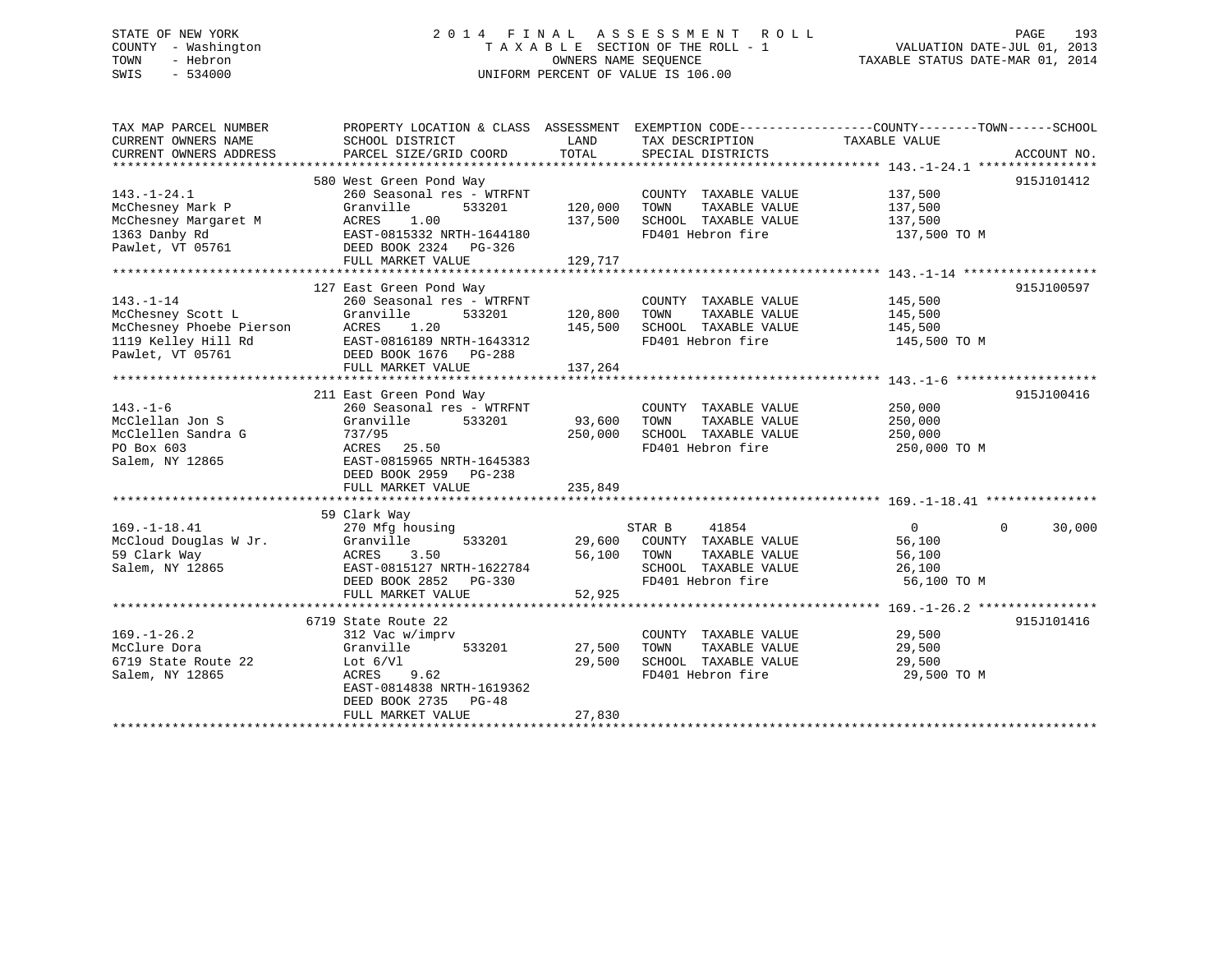# STATE OF NEW YORK 2 0 1 4 F I N A L A S S E S S M E N T R O L L PAGE 194 COUNTY - Washington T A X A B L E SECTION OF THE ROLL - 1 VALUATION DATE-JUL 01, 2013 TOWN - Hebron OWNERS NAME SEQUENCE TAXABLE STATUS DATE-MAR 01, 2014 SWIS - 534000 UNIFORM PERCENT OF VALUE IS 106.00

| TAX MAP PARCEL NUMBER<br>CURRENT OWNERS NAME<br>CURRENT OWNERS ADDRESS                                                                                      | PROPERTY LOCATION & CLASS ASSESSMENT<br>SCHOOL DISTRICT<br>PARCEL SIZE/GRID COORD                                                                                              | LAND<br>TAX DESCRIPTION<br>TOTAL<br>SPECIAL DISTRICTS                                                                                                                                                                                  | EXEMPTION CODE----------------COUNTY-------TOWN------SCHOOL<br>TAXABLE VALUE<br>ACCOUNT NO.                                                       |
|-------------------------------------------------------------------------------------------------------------------------------------------------------------|--------------------------------------------------------------------------------------------------------------------------------------------------------------------------------|----------------------------------------------------------------------------------------------------------------------------------------------------------------------------------------------------------------------------------------|---------------------------------------------------------------------------------------------------------------------------------------------------|
| $144. - 1 - 26.1$<br>Mccoy Laura<br>7708 State Route 22<br>Granville, NY 12832                                                                              | 7708 State Route 22<br>240 Rural res<br>Granville<br>533201<br>ACRES 92.90<br>EAST-0821309 NRTH-1642274<br>DEED BOOK 230<br>PG-149<br>FULL MARKET VALUE                        | 42 PCT OF VALUE USED FOR EXEMPTION PURPOSES<br>AGED-ALL<br>41800<br>41834<br>190,600 STAR EN<br>203,500<br>COUNTY TAXABLE VALUE<br>TAXABLE VALUE<br>TOWN<br>SCHOOL TAXABLE VALUE<br>191,981 CA001 Cons agri dst 1<br>FD401 Hebron fire | 915J100417<br>42,735<br>42,735<br>42,735<br>$\overline{0}$<br>$\Omega$<br>64,200<br>160,765<br>160,765<br>96,565<br>203,500 TO<br>203,500 TO M    |
| $142.-3-8.2$<br>Mccrary-Blay Diane<br>1318 Big Burch Hill Rd<br>Granville, NY 12832                                                                         | 1318 Big Burch Hill Rd<br>240 Rural res<br>533201<br>Granville<br>$142. - 1 - 8.2$<br>ACRES 13.10<br>EAST-0802176 NRTH-1640801<br>DEED BOOK 554<br>PG-297<br>FULL MARKET VALUE | STAR B<br>41854<br>70,000<br>COUNTY TAXABLE VALUE<br>399,500<br>TOWN<br>TAXABLE VALUE<br>SCHOOL TAXABLE VALUE<br>FD401 Hebron fire<br>376,887                                                                                          | 915J101082<br>$\overline{0}$<br>$\Omega$<br>30,000<br>399,500<br>399,500<br>369,500<br>399,500 TO M                                               |
| $170. - 1 - 12.3$<br>Mccray Shenette L<br>PO Box 194<br>Salem, NY 12865                                                                                     | 6614 State Route 22<br>210 1 Family Res<br>Salem<br>534801<br>ACRES<br>2.93 BANK<br>999<br>EAST-0815555 NRTH-1617382<br>DEED BOOK 825<br>$PG-30$<br>FULL MARKET VALUE          | STAR B<br>41854<br>36,800<br>COUNTY TAXABLE VALUE<br>128,500<br>TOWN<br>TAXABLE VALUE<br>SCHOOL TAXABLE VALUE<br>CA008 Cons agri dst 8<br>121,226<br>FD401 Hebron fire                                                                 | 915J101729<br>$\overline{0}$<br>$\Omega$<br>30,000<br>128,500<br>128,500<br>98,500<br>128,500 TO M<br>128,500 TO M                                |
| $153. - 1 - 10$<br>McCullough Patrick<br>13 Triphammer Rd<br>Queensbury, NY 12804<br>MAY BE SUBJECT TO PAYMENT<br>UNDER AGDIST LAW TIL 2014                 | State Route 22<br>322 Rural vac>10<br>Granville<br>533201<br>ACRES 48.80<br>EAST-0820617 NRTH-1634972<br>DEED BOOK 1846 PG-59<br>FULL MARKET VALUE                             | COUNTY TAXABLE VALUE<br>139,000<br>TAXABLE VALUE<br>TOWN<br>139,000<br>SCHOOL TAXABLE VALUE<br>CA008 Cons agri dst 8<br>FD401 Hebron fire<br>131,132                                                                                   | 915J100127<br>139,000<br>139,000<br>139,000<br>139,000 TO M<br>139,000 TO M                                                                       |
| $152. - 2 - 33.5$<br>McDermott John<br>McDermott Laura<br>281 Lang Hill Rd<br>Granville, NY 12832<br>MAY BE SUBJECT TO PAYMENT<br>UNDER AGDIST LAW TIL 2018 | 281 Lang Hill Rd<br>117 Horse farm<br>533201<br>Granville<br>ACRES<br>42.70<br>EAST-0811400 NRTH-1637050<br>DEED BOOK 690<br>PG-155<br>FULL MARKET VALUE                       | 41720<br>AG DIST<br>208,900 STAR B<br>41854<br>447,000<br>COUNTY TAXABLE VALUE<br>TOWN<br>TAXABLE VALUE<br>SCHOOL TAXABLE VALUE<br>CA008 Cons agri dst 8<br>421,698<br>82,026 EX<br>FD401 Hebron fire                                  | 915J100382<br>82,026<br>82,026<br>82,026<br>$\overline{0}$<br>$\Omega$<br>30,000<br>364,974<br>364,974<br>334,974<br>364,974 TO M<br>447,000 TO M |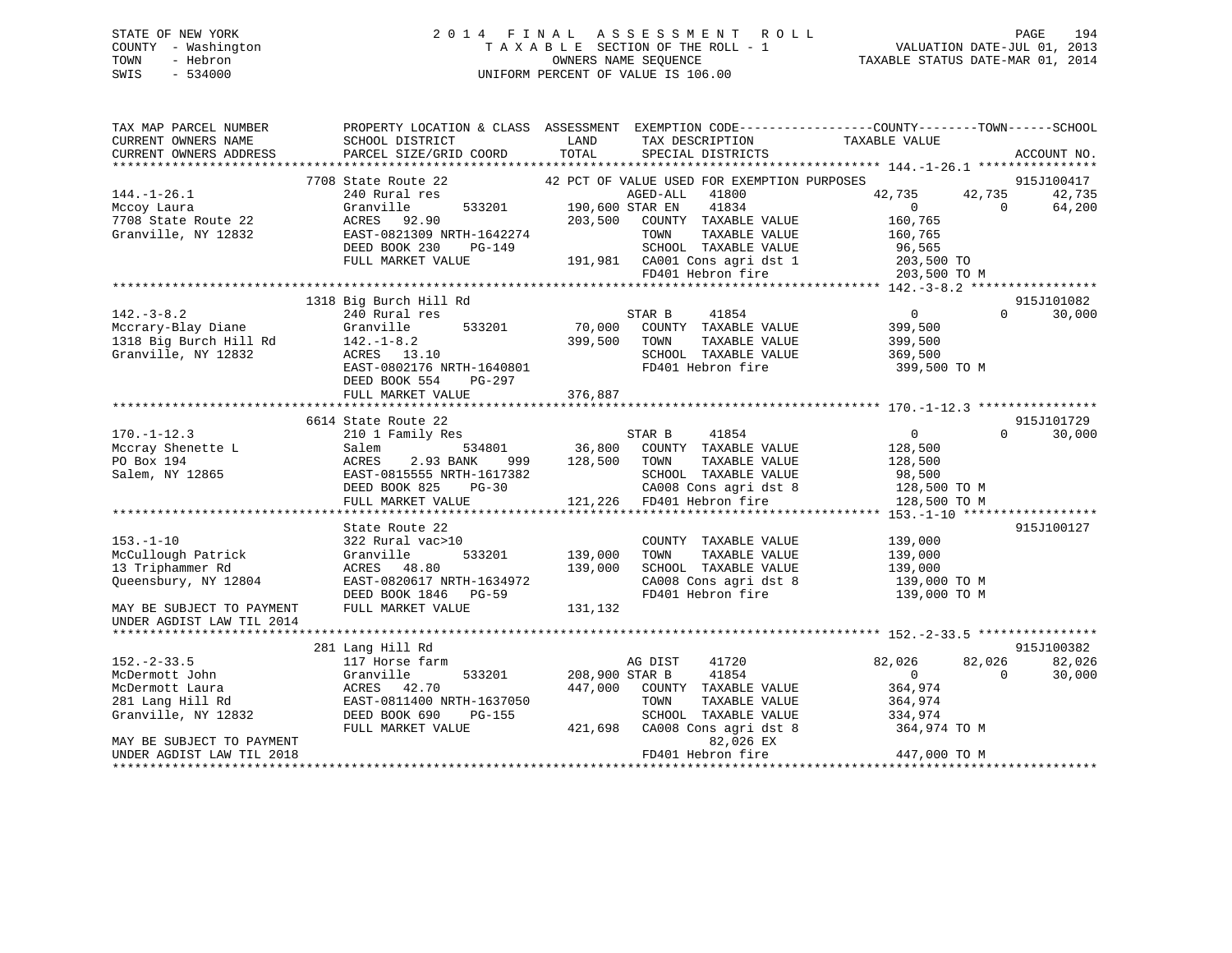# STATE OF NEW YORK 2 0 1 4 F I N A L A S S E S S M E N T R O L L PAGE 195 COUNTY - Washington T A X A B L E SECTION OF THE ROLL - 1 VALUATION DATE-JUL 01, 2013 TOWN - Hebron OWNERS NAME SEQUENCE TAXABLE STATUS DATE-MAR 01, 2014 SWIS - 534000 UNIFORM PERCENT OF VALUE IS 106.00

| TAX MAP PARCEL NUMBER   |                                              |                           |                                    | PROPERTY LOCATION & CLASS ASSESSMENT EXEMPTION CODE-----------------COUNTY-------TOWN------SCHOOL                                                                      |
|-------------------------|----------------------------------------------|---------------------------|------------------------------------|------------------------------------------------------------------------------------------------------------------------------------------------------------------------|
| CURRENT OWNERS NAME     | SCHOOL DISTRICT                              | LAND                      | TAX DESCRIPTION                    | TAXABLE VALUE                                                                                                                                                          |
|                         |                                              |                           |                                    | COKRENT OWNERS NATION SERVER DESCRIPTION AND THE CONFERENT OWNERS ARE ACCOUNT NO.<br>CURRENT OWNERS ADDRESS PARCEL SIZE/GRID COORD TOTAL SPECIAL DISTRICTS ACCOUNT NO. |
|                         |                                              |                           |                                    |                                                                                                                                                                        |
|                         | County Route 30                              |                           |                                    | 915J100204                                                                                                                                                             |
| $167. - 1 - 31$         | 314 Rural vac<10                             |                           | COUNTY TAXABLE VALUE 25,700        |                                                                                                                                                                        |
|                         |                                              |                           |                                    |                                                                                                                                                                        |
| Mcdowall Judith         | 534801 25,700 TOWN<br>Salem                  |                           | TAXABLE VALUE 25,700               |                                                                                                                                                                        |
| 4501 Austin Dr          | 466/43<br>ACRES 8.40                         |                           | 25,700 SCHOOL TAXABLE VALUE        | 25,700                                                                                                                                                                 |
| N Little Rock, AR 72116 |                                              |                           | FD401 Hebron fire 25,700 TO M      |                                                                                                                                                                        |
|                         | EAST-0788739 NRTH-1621961                    |                           |                                    |                                                                                                                                                                        |
|                         | DEED BOOK 466<br>$PG-41$                     |                           |                                    |                                                                                                                                                                        |
|                         | FULL MARKET VALUE                            | 24,245                    |                                    |                                                                                                                                                                        |
|                         |                                              |                           |                                    |                                                                                                                                                                        |
|                         | County Route 47                              |                           |                                    | 915J101107                                                                                                                                                             |
| $183.2 - 1 - 6$         | 314 Rural vac<10 - WTRFNT                    |                           | COUNTY TAXABLE VALUE 100,000       |                                                                                                                                                                        |
| Mceachron Family Trust  | Salem                                        |                           | TOWN<br>TAXABLE VALUE              | 100,000                                                                                                                                                                |
| 3355 Landing Ct         | ACRES<br>1.03                                | 534801 100,000<br>100,000 | SCHOOL TAXABLE VALUE               | 100,000                                                                                                                                                                |
| Palm Harbor, FL 33563   | EAST-0786711 NRTH-1607803                    |                           | FD401 Hebron fire                  | 100,000 TO M                                                                                                                                                           |
|                         |                                              |                           |                                    |                                                                                                                                                                        |
|                         | DEED BOOK 803 PG-181                         |                           |                                    |                                                                                                                                                                        |
|                         | FULL MARKET VALUE                            | 94,340                    |                                    |                                                                                                                                                                        |
|                         |                                              |                           |                                    |                                                                                                                                                                        |
|                         | 21 Clark Way                                 |                           |                                    | 915J101789                                                                                                                                                             |
| $169. - 1 - 18.24$      | 210 1 Family Res                             |                           | 41854<br>STAR B                    | $\overline{0}$<br>$\Omega$<br>30,000                                                                                                                                   |
| McFarren Ashley         | Granville 533201 32,200 COUNTY TAXABLE VALUE |                           |                                    | 70,000                                                                                                                                                                 |
| 21 Clark Way            | Lot                                          | 70,000 TOWN               | TAXABLE VALUE                      | 70,000                                                                                                                                                                 |
| Salem, NY 12865         | ACRES 1.08                                   |                           | SCHOOL TAXABLE VALUE 40,000        |                                                                                                                                                                        |
|                         | EAST-0815852 NRTH-1623230                    |                           | FD401 Hebron fire                  | 70,000 TO M                                                                                                                                                            |
|                         | DEED BOOK 2813 PG-290                        |                           |                                    |                                                                                                                                                                        |
|                         | FULL MARKET VALUE                            | 66,038                    |                                    |                                                                                                                                                                        |
|                         |                                              |                           |                                    |                                                                                                                                                                        |
|                         | 460 Pine Hill Rd                             |                           |                                    | 915J101418                                                                                                                                                             |
|                         |                                              |                           |                                    |                                                                                                                                                                        |
| $169. - 1 - 26.5$       | 242 Rurl res&rec                             |                           | STAR EN<br>41834                   | $\overline{0}$<br>0 64,200                                                                                                                                             |
| Mcgivern Kenneth        | Granville                                    |                           | 533201 56,200 COUNTY TAXABLE VALUE | 110,500                                                                                                                                                                |
| Mcgivern Carol          | ACRES 14.47                                  | 110,500                   | TOWN<br>TAXABLE VALUE              | 110,500                                                                                                                                                                |
| 460 Pine Hill Rd        | EAST-0813063 NRTH-1619769                    |                           | SCHOOL TAXABLE VALUE 46,300        |                                                                                                                                                                        |
| Salem, NY 12865         | DEED BOOK 512 PG-274                         |                           | FD401 Hebron fire                  | 110,500 TO M                                                                                                                                                           |
|                         | FULL MARKET VALUE                            | 104,245                   |                                    |                                                                                                                                                                        |
|                         |                                              |                           |                                    |                                                                                                                                                                        |
|                         | Pine Hill Rd/s Off                           |                           |                                    | 915J101417                                                                                                                                                             |
| $169. - 1 - 26.4$       | 322 Rural vac>10                             |                           | COUNTY TAXABLE VALUE 22,500        |                                                                                                                                                                        |
| McGivern Kennneth J     | 533201<br>Granville                          | 22,500                    | TOWN TAXABLE VALUE                 | 22,500                                                                                                                                                                 |
| 460 Pine Hill Rd        | ACRES 10.99                                  | 22,500                    | SCHOOL TAXABLE VALUE               | 22,500                                                                                                                                                                 |
| Salem, NY 12865         | EAST-0813512 NRTH-1619504                    |                           | FD401 Hebron fire                  | 22,500 TO M                                                                                                                                                            |
|                         | DEED BOOK 925<br>$PG-12$                     |                           |                                    |                                                                                                                                                                        |
|                         |                                              |                           |                                    |                                                                                                                                                                        |
|                         | FULL MARKET VALUE                            | 21,226                    |                                    |                                                                                                                                                                        |
|                         |                                              |                           |                                    |                                                                                                                                                                        |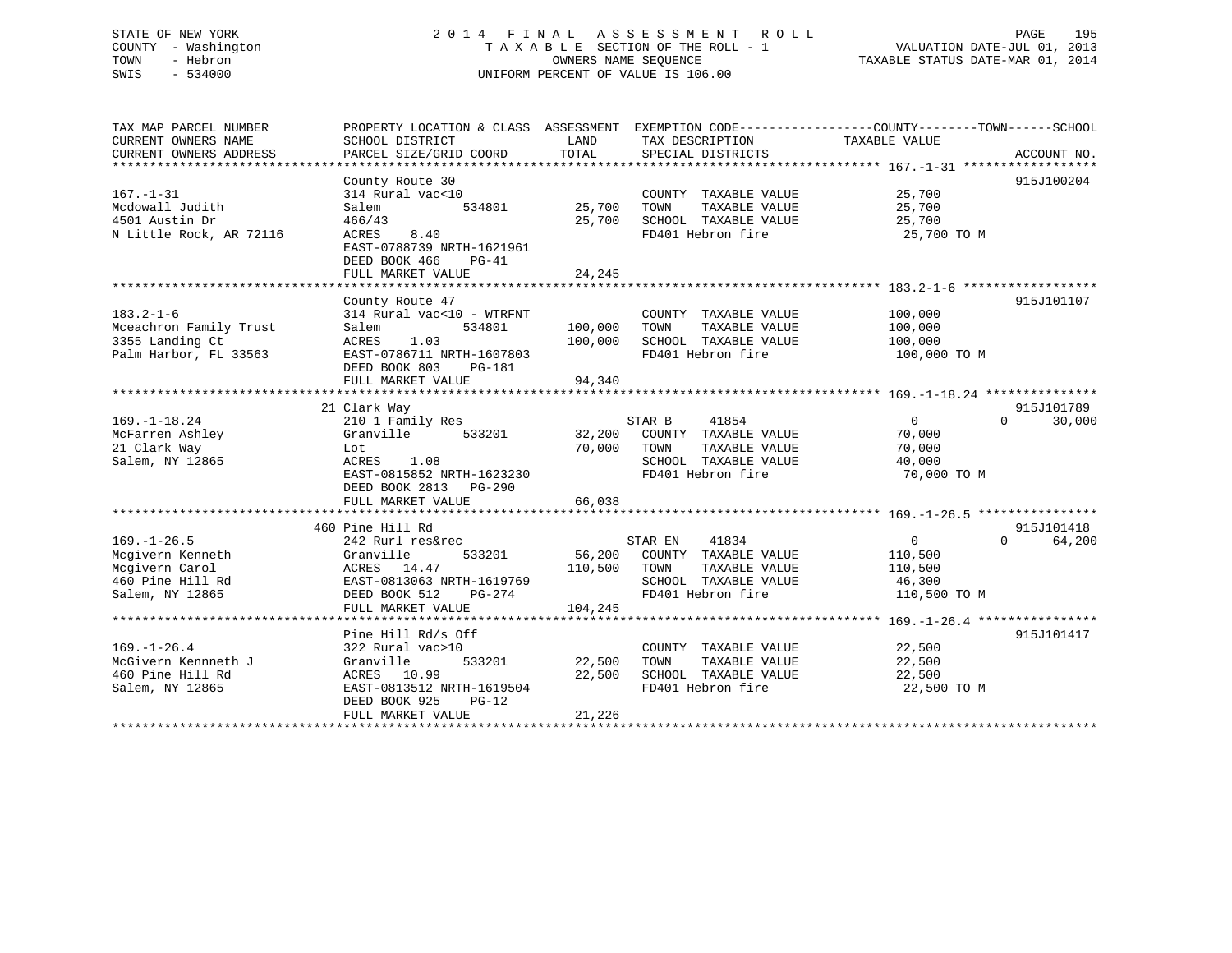# STATE OF NEW YORK 2 0 1 4 F I N A L A S S E S S M E N T R O L L PAGE 196 COUNTY - Washington T A X A B L E SECTION OF THE ROLL - 1 VALUATION DATE-JUL 01, 2013 TOWN - Hebron OWNERS NAME SEQUENCE TAXABLE STATUS DATE-MAR 01, 2014 SWIS - 534000 UNIFORM PERCENT OF VALUE IS 106.00

| TAX MAP PARCEL NUMBER     | PROPERTY LOCATION & CLASS ASSESSMENT EXEMPTION CODE----------------COUNTY-------TOWN------SCHOOL                                                                                                                                       |                                  |                                                                                                                                      |                                                                           |            |
|---------------------------|----------------------------------------------------------------------------------------------------------------------------------------------------------------------------------------------------------------------------------------|----------------------------------|--------------------------------------------------------------------------------------------------------------------------------------|---------------------------------------------------------------------------|------------|
|                           | 100 Barkley Ln                                                                                                                                                                                                                         |                                  |                                                                                                                                      |                                                                           | 915J101148 |
| $183.2 - 1 - 27$          | 210 1 Family Res                                                                                                                                                                                                                       |                                  | STAR B<br>41854                                                                                                                      | $\overline{0}$<br>$\Omega$                                                | 30,000     |
| McGowan David S           | Salem                                                                                                                                                                                                                                  |                                  | 534801 71,900 COUNTY TAXABLE VALUE 169,500                                                                                           |                                                                           |            |
|                           |                                                                                                                                                                                                                                        | 169,500 TOWN                     | TAXABLE VALUE                                                                                                                        | 169,500                                                                   |            |
|                           |                                                                                                                                                                                                                                        |                                  | SCHOOL TAXABLE VALUE 139,500                                                                                                         |                                                                           |            |
|                           |                                                                                                                                                                                                                                        |                                  | FD401 Hebron fire 169,500 TO M                                                                                                       |                                                                           |            |
|                           | McGowan Jessica A 1ake access 169,500<br>McGowan Jessica A 1ake access 2.62<br>Cambridge, NY 12816 EAST-0787000 NRTH-1605779<br>DEED BOOK 2160 PG-231                                                                                  |                                  |                                                                                                                                      |                                                                           |            |
|                           | FULL MARKET VALUE                                                                                                                                                                                                                      | 159,906                          |                                                                                                                                      |                                                                           |            |
|                           |                                                                                                                                                                                                                                        |                                  |                                                                                                                                      |                                                                           |            |
|                           | 18 Center Way                                                                                                                                                                                                                          |                                  |                                                                                                                                      |                                                                           | 915J101546 |
| $185. - 1 - 14.1$         | 260 Seasonal res                                                                                                                                                                                                                       |                                  | COUNTY TAXABLE VALUE 50,000                                                                                                          |                                                                           |            |
|                           |                                                                                                                                                                                                                                        | s<br>534801     37,600<br>50,000 | TOWN       TAXABLE  VALUE<br>SCHOOL    TAXABLE  VALUE                                                                                | 50,000                                                                    |            |
|                           |                                                                                                                                                                                                                                        |                                  |                                                                                                                                      | 50,000                                                                    |            |
|                           | RTH-1604870<br>PG-148                                                                                                                                                                                                                  |                                  |                                                                                                                                      |                                                                           |            |
|                           | Moguiggan Dennis R<br>Moguiggan Aaren L<br>Moguiggan Karen L<br>177 New Rd<br>Nassau, NY 12123<br>PEED BOOK 626 PG-148<br>FULL MARKET VALUE                                                                                            |                                  | CA008 Cons agri dst 8 50,000 TO M<br>FD401 Hebron fire 50,000 TO M                                                                   |                                                                           |            |
|                           | FULL MARKET VALUE                                                                                                                                                                                                                      | 47,170                           |                                                                                                                                      |                                                                           |            |
|                           |                                                                                                                                                                                                                                        |                                  |                                                                                                                                      |                                                                           |            |
|                           | 165 Halls Pond Rd                                                                                                                                                                                                                      |                                  |                                                                                                                                      |                                                                           | 915J101591 |
| $167. - 1 - 7.5$          | 240 Rural res                                                                                                                                                                                                                          |                                  |                                                                                                                                      |                                                                           |            |
|                           |                                                                                                                                                                                                                                        |                                  |                                                                                                                                      |                                                                           |            |
|                           | Notative Margaret M and Hartford 533801 99,100<br>165 Halls Pond Rd ACRES 16.64 BANK 11A 145,500<br>Salem, NY 12865 EAST-0791064 NRTH-1624383                                                                                          |                                  |                                                                                                                                      |                                                                           |            |
|                           |                                                                                                                                                                                                                                        |                                  |                                                                                                                                      |                                                                           |            |
|                           | DEED BOOK 2710 PG-103                                                                                                                                                                                                                  |                                  | res<br>533801 99,100 TOWN TAXABLE VALUE<br>5.64 BANK 11A 145,500 SCHOOL TAXABLE VALUE 145,500 TO M<br>FD401 Hebron fire 145,500 TO M |                                                                           |            |
|                           |                                                                                                                                                                                                                                        |                                  |                                                                                                                                      |                                                                           |            |
|                           | 3049 County Route 30                                                                                                                                                                                                                   |                                  |                                                                                                                                      |                                                                           | 915J100663 |
| $183. - 1 - 23.1$         | 280 Res Multiple                                                                                                                                                                                                                       |                                  | 41720                                                                                                                                | 111,672                                                                   | 111,672    |
| McKeighan Kelly           | Salem                                                                                                                                                                                                                                  |                                  | 41854                                                                                                                                | $\begin{array}{c} 111 \text{ , } 672 \\ \text{0} \end{array}$<br>$\sim$ 0 | 30,000     |
|                           | 2757/307                                                                                                                                                                                                                               |                                  |                                                                                                                                      | 395,328                                                                   |            |
| Salem, NY 12865           | ACRES 106.30                                                                                                                                                                                                                           |                                  | 507,000 COUNTY TAXABLE VALUE<br>TOWN TAXABLE VALUE                                                                                   | 395, 328                                                                  |            |
|                           |                                                                                                                                                                                                                                        |                                  |                                                                                                                                      |                                                                           |            |
|                           |                                                                                                                                                                                                                                        |                                  |                                                                                                                                      | 395,328 TO M                                                              |            |
|                           |                                                                                                                                                                                                                                        |                                  |                                                                                                                                      |                                                                           |            |
|                           | EAST-0791643 NRTH-1601613<br>MAY BE SUBJECT TO PAYMENT DEED BOOK 2757 PG-307 CA008 Cons agri dst 8 395,328<br>UNDER AGDIST LAW TIL 2018 FULL MARKET VALUE 478,302 111,672 EX<br>FULL MARKET VALUE 478,302 111,672 EX<br>FD401 Hebron f |                                  |                                                                                                                                      | 507,000 TO M                                                              |            |
|                           |                                                                                                                                                                                                                                        |                                  |                                                                                                                                      |                                                                           |            |
|                           | County Route 30                                                                                                                                                                                                                        |                                  |                                                                                                                                      |                                                                           | 915J100664 |
| $183. - 1 - 23.2$         | 322 Rural vac>10                                                                                                                                                                                                                       |                                  | )<br>534801 129,000 COUNTY TAXABLE VALUE                                                                                             | 40,655 40,655                                                             | 40,655     |
| McKeighan Kim A           | Salem                                                                                                                                                                                                                                  |                                  |                                                                                                                                      | 88,345                                                                    |            |
| 141 County Route 49       | ACRES 43.60                                                                                                                                                                                                                            | 129,000                          | TOWN<br>TAXABLE VALUE                                                                                                                | 88,345                                                                    |            |
| East Greenwich, NY 12865  | EAST-0790969 NRTH-1602531                                                                                                                                                                                                              |                                  |                                                                                                                                      |                                                                           |            |
|                           | DEED BOOK 2695 PG-277                                                                                                                                                                                                                  |                                  | SCHOOL TAXABLE VALUE 88,345<br>CA008 Cons agri dst 8 88,345 TO M                                                                     |                                                                           |            |
| MAY BE SUBJECT TO PAYMENT | FULL MARKET VALUE                                                                                                                                                                                                                      | 121,698                          | 40,655 EX                                                                                                                            |                                                                           |            |
| UNDER AGDIST LAW TIL 2018 |                                                                                                                                                                                                                                        |                                  | FD401 Hebron fire                                                                                                                    | 129,000 TO M                                                              |            |
|                           |                                                                                                                                                                                                                                        |                                  | LD401 West hebron light 129,000 TO M                                                                                                 |                                                                           |            |
|                           |                                                                                                                                                                                                                                        |                                  |                                                                                                                                      |                                                                           |            |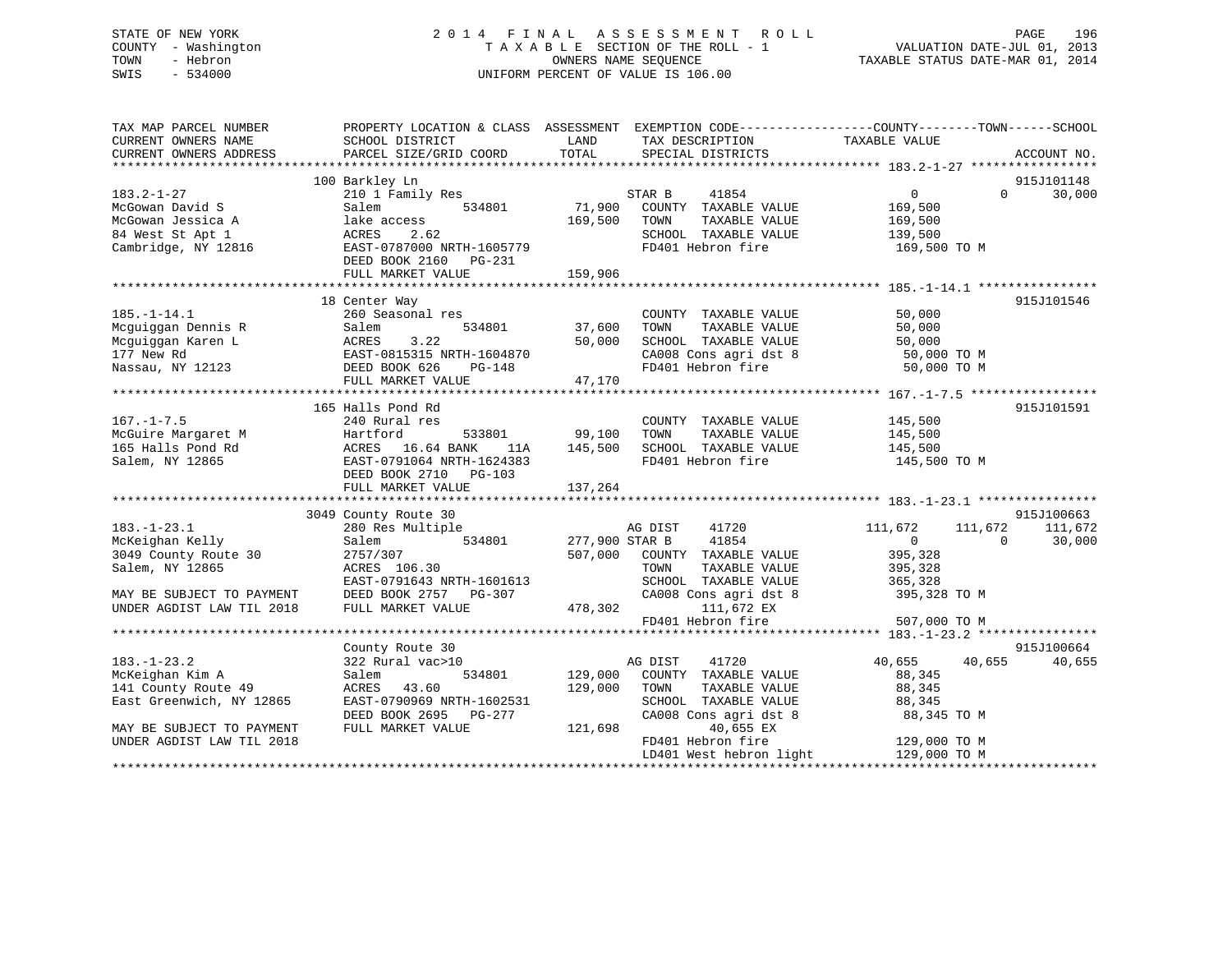# STATE OF NEW YORK 2 0 1 4 F I N A L A S S E S S M E N T R O L L PAGE 197 COUNTY - Washington T A X A B L E SECTION OF THE ROLL - 1 VALUATION DATE-JUL 01, 2013 TOWN - Hebron OWNERS NAME SEQUENCE TAXABLE STATUS DATE-MAR 01, 2014 SWIS - 534000 UNIFORM PERCENT OF VALUE IS 106.00

| TAX MAP PARCEL NUMBER<br>CURRENT OWNERS NAME<br>CURRENT OWNERS ADDRESS                                                                    | PROPERTY LOCATION & CLASS ASSESSMENT EXEMPTION CODE---------------COUNTY-------TOWN-----SCHOOL<br>SCHOOL DISTRICT<br>PARCEL SIZE/GRID COORD                                | LAND<br>TOTAL                        | TAX DESCRIPTION TAXABLE VALUE<br>SPECIAL DISTRICTS                                                                                                                                                                                                                                    |                                                                                                     | ACCOUNT NO.                                                            |
|-------------------------------------------------------------------------------------------------------------------------------------------|----------------------------------------------------------------------------------------------------------------------------------------------------------------------------|--------------------------------------|---------------------------------------------------------------------------------------------------------------------------------------------------------------------------------------------------------------------------------------------------------------------------------------|-----------------------------------------------------------------------------------------------------|------------------------------------------------------------------------|
| $185. - 1 - 11$<br>McKenna William<br>6042 State Route 22<br>Salem, NY 12865                                                              | 6042 State Route 22<br>270 Mfg housing                                                                                                                                     |                                      | 77 PCT OF VALUE USED FOR EXEMPTION PURPOSES<br>VET COM CT 41131<br>534801 53,900 VET DIS CT 41141<br>63.000 STAR EN 41834<br>COUNTY TAXABLE VALUE<br>TOWN TAXABLE VALUE 43,595<br>59,434 SCHOOL TAXABLE VALUE 0<br>CA008 Cons agri dst 8 63,000 TO M<br>FD401 Hebron fire 63,000 TO M | 12, 128 12, 128<br>$7,277$ $7,277$<br>$\overline{0}$<br>43,595                                      | 915J100078<br>$\overline{0}$<br>$\overline{0}$<br>$\bigcirc$<br>63,000 |
|                                                                                                                                           |                                                                                                                                                                            |                                      |                                                                                                                                                                                                                                                                                       |                                                                                                     |                                                                        |
| $185. - 1 - 12.1$<br>Movema William<br>Mokenna William<br>6042 State Route 22 (ACRES 2.50<br>Salem, NY 12865 (EAST-0813738 NRTH-1603445   | State Route 22<br>312 Vac w/imprv<br>DEED BOOK 874<br>PG-58<br>FULL MARKET VALUE                                                                                           | 534801 15,000<br>28,000<br>26,415    | COUNTY TAXABLE VALUE<br>TOWN<br>TAXABLE VALUE<br>FD401 Hebron fire                                                                                                                                                                                                                    | 28,000<br>28,000<br>SCHOOL TAXABLE VALUE 28,000<br>CA008 Cons agri dst 8 28,000 TO M<br>28,000 TO M |                                                                        |
|                                                                                                                                           | 7068 State Route 22                                                                                                                                                        |                                      |                                                                                                                                                                                                                                                                                       |                                                                                                     | 915J100005                                                             |
| $161. - 1 - 7$<br>McKenzie Caroline Granville 533201<br>214 Murphy Rd ACRES 97.11<br>North Bennington, VT 05257 EAST-0820209 NRTH-1628415 | 240 Rural res<br>DEED BOOK 2637 PG-211<br>FULL MARKET VALUE                                                                                                                | 533201 204,500<br>225,000<br>212,264 | COUNTY TAXABLE VALUE 225,000<br>TOWN<br>TAXABLE VALUE<br>SCHOOL TAXABLE VALUE<br>FD401 Hebron fire                                                                                                                                                                                    | 225,000<br>225,000<br>225,000 TO M                                                                  |                                                                        |
|                                                                                                                                           |                                                                                                                                                                            |                                      |                                                                                                                                                                                                                                                                                       |                                                                                                     |                                                                        |
| North Bennington, VT 05257 EAST-0820664 NRTH-1627636                                                                                      | Rykowski Ln/n Off<br>314 Rural vac<10<br>533201 6,840<br>9.60<br>DEED BOOK 2637 PG-217<br>FULL MARKET VALUE                                                                | 6.840<br>6,453                       | COUNTY TAXABLE VALUE<br>TAXABLE VALUE<br>TOWN<br>SCHOOL TAXABLE VALUE<br>FD401 Hebron fire                                                                                                                                                                                            | 6,840<br>6,840<br>6,840<br>6,840 TO M                                                               | 915J101335                                                             |
|                                                                                                                                           |                                                                                                                                                                            |                                      |                                                                                                                                                                                                                                                                                       |                                                                                                     |                                                                        |
| $170. - 1 - 14$<br>McKenzie Holly M<br>6736 State Route 22<br>Salem, NY 12865                                                             | 6736 State Route 22<br>210 1 Family Res<br>Granville<br>ACRES 3.20 122,500 TOWN<br>EAST-0815496 NRTH-1620184 SCHOOL<br>DEED BOOK 2805 PG-118 FD401 He<br>FULL MARKET VALUE | 115,566                              | STAR B<br>41854<br>533201 37,500 COUNTY TAXABLE VALUE 122,500<br>TOWN      TAXABLE  VALUE<br>SCHOOL   TAXABLE  VALUE                                                                                                                                                                  | $\overline{0}$<br>122,500<br>92,500<br>FD401 Hebron fire 122,500 TO M                               | 915J100577<br>$\Omega$<br>30,000                                       |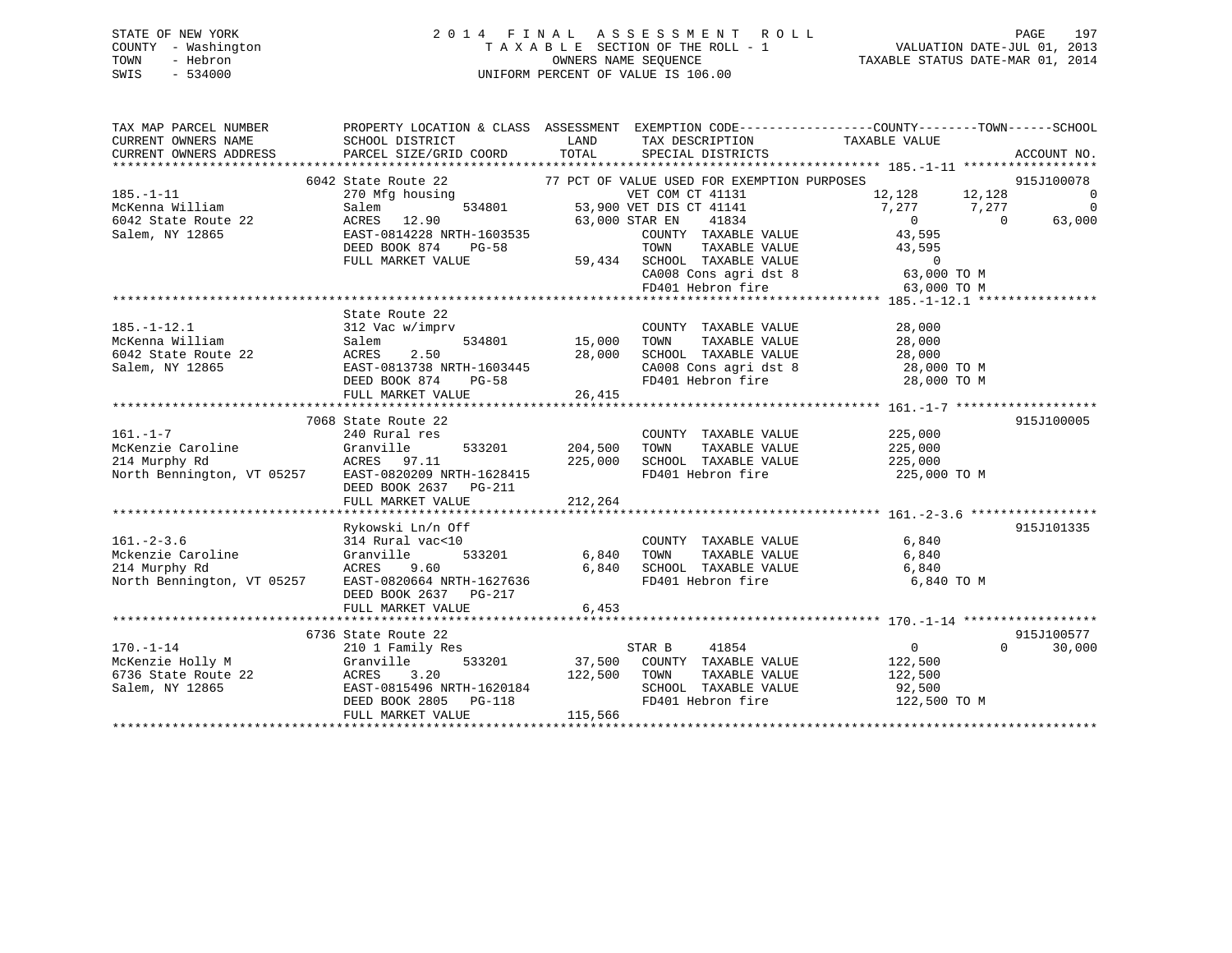# STATE OF NEW YORK 2 0 1 4 F I N A L A S S E S S M E N T R O L L PAGE 198 COUNTY - Washington T A X A B L E SECTION OF THE ROLL - 1 VALUATION DATE-JUL 01, 2013 TOWN - Hebron OWNERS NAME SEQUENCE TAXABLE STATUS DATE-MAR 01, 2014 SWIS - 534000 UNIFORM PERCENT OF VALUE IS 106.00

| TAX MAP PARCEL NUMBER<br>CURRENT OWNERS ADDRESS                                                                                                                                                                                                    | PROPERTY LOCATION & CLASS ASSESSMENT EXEMPTION CODE---------------COUNTY-------TOWN-----SCHOOL                                                                                                              |        |                                                                  |                |                             |
|----------------------------------------------------------------------------------------------------------------------------------------------------------------------------------------------------------------------------------------------------|-------------------------------------------------------------------------------------------------------------------------------------------------------------------------------------------------------------|--------|------------------------------------------------------------------|----------------|-----------------------------|
|                                                                                                                                                                                                                                                    |                                                                                                                                                                                                             |        |                                                                  |                |                             |
| $167. - 1 - 50.4$                                                                                                                                                                                                                                  | 61 Warnick Rd                                                                                                                                                                                               |        |                                                                  |                | $\Omega$<br>30,000          |
|                                                                                                                                                                                                                                                    |                                                                                                                                                                                                             |        |                                                                  |                |                             |
|                                                                                                                                                                                                                                                    |                                                                                                                                                                                                             |        |                                                                  |                |                             |
|                                                                                                                                                                                                                                                    |                                                                                                                                                                                                             |        |                                                                  |                |                             |
|                                                                                                                                                                                                                                                    |                                                                                                                                                                                                             |        |                                                                  |                |                             |
| 167.-1-50.4<br>McKernon Matthew R<br>McKernon Kristen (145,000 EOUNTY TAXABLE VALUE)<br>McKernon Kristen (145,000 ENGLES 2.35<br>145,000 ENGLES 145,000 ENGLES 145,000 ENGLES 145,000 ENGLES 145,000 ENGLES 145,000 ENGLES 145,000 ENG             |                                                                                                                                                                                                             |        |                                                                  |                |                             |
|                                                                                                                                                                                                                                                    |                                                                                                                                                                                                             |        |                                                                  |                |                             |
|                                                                                                                                                                                                                                                    |                                                                                                                                                                                                             |        |                                                                  |                |                             |
| 31 68.-1-19.2<br>McKernon Ryan J<br>McKernon Lori L<br>McKernon Lori L<br>McKernon Lori L<br>McKernon Lori L<br>McKernon Lori L<br>McKernon Lori L<br>ACRES 1.73 BANK 998 142,000 SCHOOL TAXABLE VALUE<br>MCKernon Lori L<br>ACRES 1.73 BANK 998 1 | 696 County Route 31                                                                                                                                                                                         |        |                                                                  |                | 915J101120                  |
|                                                                                                                                                                                                                                                    |                                                                                                                                                                                                             |        |                                                                  |                |                             |
|                                                                                                                                                                                                                                                    |                                                                                                                                                                                                             |        |                                                                  |                |                             |
|                                                                                                                                                                                                                                                    |                                                                                                                                                                                                             |        |                                                                  |                |                             |
|                                                                                                                                                                                                                                                    |                                                                                                                                                                                                             |        |                                                                  |                |                             |
|                                                                                                                                                                                                                                                    |                                                                                                                                                                                                             |        |                                                                  |                |                             |
|                                                                                                                                                                                                                                                    |                                                                                                                                                                                                             |        |                                                                  |                |                             |
|                                                                                                                                                                                                                                                    |                                                                                                                                                                                                             |        |                                                                  |                |                             |
|                                                                                                                                                                                                                                                    | Scott Lake Rd                                                                                                                                                                                               |        |                                                                  |                |                             |
| $184. - 1 - 19.2$                                                                                                                                                                                                                                  | 322 Rural vac>10                                                                                                                                                                                            |        | COUNTY TAXABLE VALUE                                             | 55,500         |                             |
|                                                                                                                                                                                                                                                    | al vac>10<br>534801 55,500                                                                                                                                                                                  |        | TAXABLE VALUE 55,500<br>TOWN                                     |                |                             |
|                                                                                                                                                                                                                                                    |                                                                                                                                                                                                             |        | SCHOOL TAXABLE VALUE 55,500<br>CA008 Cons agri dst 8 55,500 TO M |                |                             |
|                                                                                                                                                                                                                                                    |                                                                                                                                                                                                             |        |                                                                  |                |                             |
| McKinney Pamela<br>Brown Mario 10t 2<br>55,500<br>604 Michigan Ave 25.62<br>Schenectady, NY 12303<br>FAST-07975790 RTH-1602101                                                                                                                     |                                                                                                                                                                                                             |        | FD401 Hebron fire                                                | 55,500 TO M    |                             |
|                                                                                                                                                                                                                                                    | DEED BOOK 2720 PG-95                                                                                                                                                                                        |        |                                                                  |                |                             |
|                                                                                                                                                                                                                                                    | FULL MARKET VALUE                                                                                                                                                                                           | 52,358 |                                                                  |                |                             |
|                                                                                                                                                                                                                                                    |                                                                                                                                                                                                             |        |                                                                  |                |                             |
|                                                                                                                                                                                                                                                    | Scott Lake Rd                                                                                                                                                                                               |        |                                                                  |                |                             |
|                                                                                                                                                                                                                                                    |                                                                                                                                                                                                             |        |                                                                  |                |                             |
|                                                                                                                                                                                                                                                    |                                                                                                                                                                                                             |        |                                                                  |                |                             |
|                                                                                                                                                                                                                                                    |                                                                                                                                                                                                             |        |                                                                  |                |                             |
|                                                                                                                                                                                                                                                    | 314 Rural vac<10<br>S34801 534801 37,000 TOWN TAXABLE VALUE 37,000<br>100 321 534801 37,000 TOWN TAXABLE VALUE 37,000<br>100 327,000 SCHOOL TAXABLE VALUE 37,000<br>ACRES 9.03 CA008 Cons agri dst 8 37,000 |        | CA008 Cons agri dst 8 37,000 TO M                                |                |                             |
| 184.-1-19.3<br>McKinney Pamela<br>Brown Mario<br>604 Michigan Ave and Salem<br>Schenectady, NY 12303<br>DEED BOOK 27:                                                                                                                              | EAST-0797579 NRTH-1602101                                                                                                                                                                                   |        | FD401 Hebron fire                                                | 37,000 TO M    |                             |
|                                                                                                                                                                                                                                                    | DEED BOOK 2720 PG-95                                                                                                                                                                                        |        |                                                                  |                |                             |
|                                                                                                                                                                                                                                                    |                                                                                                                                                                                                             |        |                                                                  |                |                             |
|                                                                                                                                                                                                                                                    |                                                                                                                                                                                                             |        |                                                                  |                |                             |
|                                                                                                                                                                                                                                                    | 6 Darfler Rd                                                                                                                                                                                                |        |                                                                  |                | 915J100131                  |
| $159. - 1 - 20$                                                                                                                                                                                                                                    | 270 Mfg housing                                                                                                                                                                                             |        |                                                                  | $\overline{0}$ | 30,000<br>$0 \qquad \qquad$ |
| 159.-1-20 270 Mfg housing 533801 57AR B<br>McKittrick Brian S Hartford 533801 31,500 COUNT<br>McKittrick Lisa FRNT 225.00 DPTH 170.00 53,500 TOWN<br>6 Darfler Rd EAST-0799425 NRTH-1625422 SCHOO<br>Granville, NY 12832 DEED BOOK 946             |                                                                                                                                                                                                             |        | using<br>533801 531,500 COUNTY TAXABLE VALUE                     | 53,500         |                             |
|                                                                                                                                                                                                                                                    |                                                                                                                                                                                                             |        | TAXABLE VALUE 53,500                                             |                |                             |
|                                                                                                                                                                                                                                                    |                                                                                                                                                                                                             |        |                                                                  |                |                             |
|                                                                                                                                                                                                                                                    |                                                                                                                                                                                                             |        | SCHOOL TAXABLE VALUE 23,500<br>CA008 Cons agri dst 8 53,500 TO M |                |                             |
|                                                                                                                                                                                                                                                    | FULL MARKET VALUE                                                                                                                                                                                           |        | 50,472 $FD401$ Hebron fire 53,500 TO M                           |                |                             |
|                                                                                                                                                                                                                                                    |                                                                                                                                                                                                             |        |                                                                  |                |                             |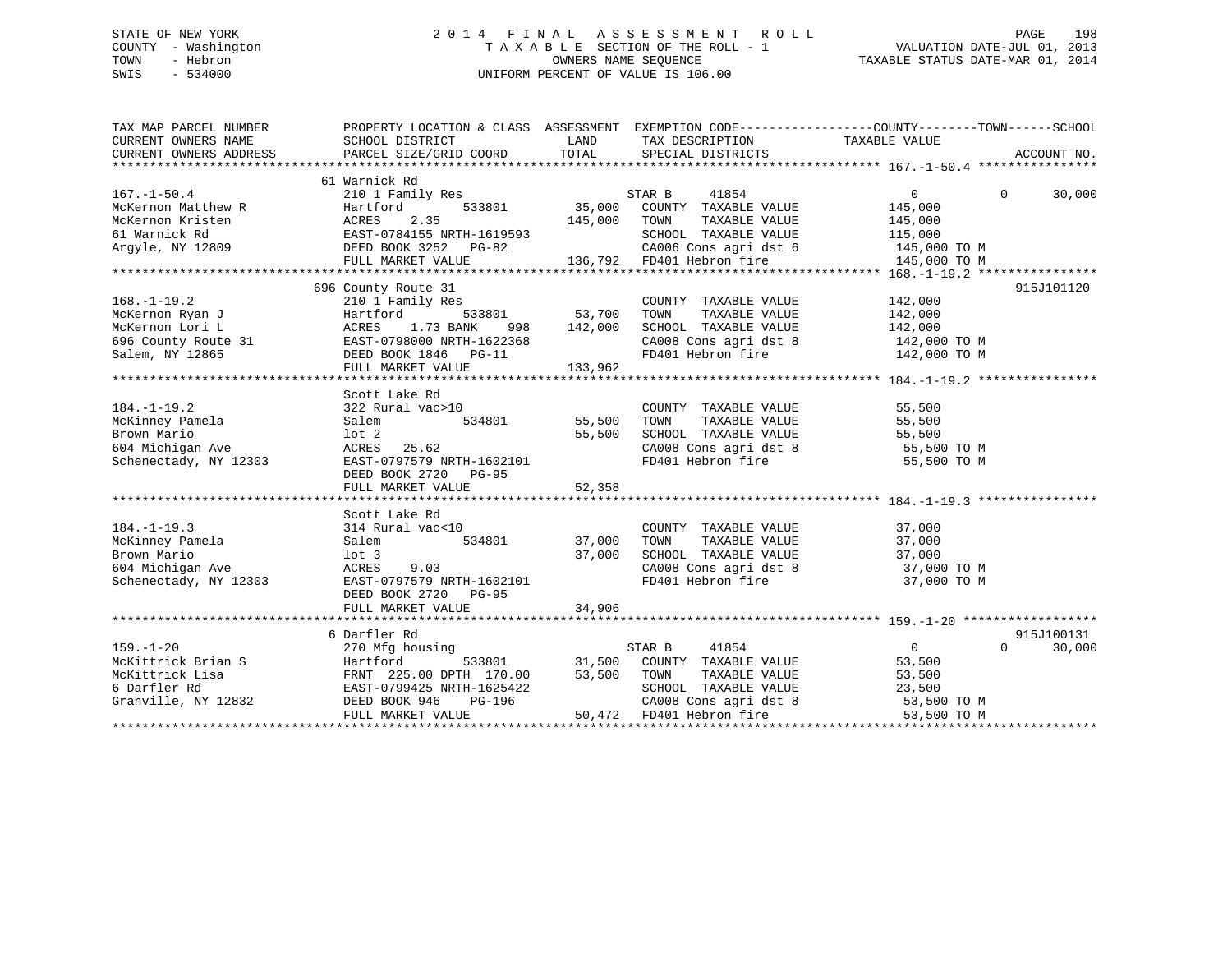# STATE OF NEW YORK 2 0 1 4 F I N A L A S S E S S M E N T R O L L PAGE 199 COUNTY - Washington T A X A B L E SECTION OF THE ROLL - 1 VALUATION DATE-JUL 01, 2013 TOWN - Hebron OWNERS NAME SEQUENCE TAXABLE STATUS DATE-MAR 01, 2014 SWIS - 534000 UNIFORM PERCENT OF VALUE IS 106.00

| TAX MAP PARCEL NUMBER<br>CURRENT OWNERS NAME<br>CURRENT OWNERS ADDRESS             | PROPERTY LOCATION & CLASS ASSESSMENT EXEMPTION CODE----------------COUNTY-------TOWN------SCHOOL<br>SCHOOL DISTRICT<br>PARCEL SIZE/GRID COORD                           | LAND<br>TOTAL                                   | TAX DESCRIPTION<br>SPECIAL DISTRICTS                                                                                                                                                                                                           | TAXABLE VALUE                                                                                | ACCOUNT NO.                                                                   |
|------------------------------------------------------------------------------------|-------------------------------------------------------------------------------------------------------------------------------------------------------------------------|-------------------------------------------------|------------------------------------------------------------------------------------------------------------------------------------------------------------------------------------------------------------------------------------------------|----------------------------------------------------------------------------------------------|-------------------------------------------------------------------------------|
| $183. - 1 - 1$<br>McKittrick Harold III<br>3255 County Route 30<br>Salem, NY 12865 | 3255 County Route 30<br>270 Mfg housing<br>Salem<br>FRNT 292.00 DPTH 140.00<br>0.78<br>ACRES<br>EAST-0791132 NRTH-1605614<br>DEED BOOK 3116 PG-332<br>FULL MARKET VALUE | $534801$ 27,000<br>STAR B<br>40,000             | 41854<br>COUNTY TAXABLE VALUE<br>TAXABLE VALUE<br>TOWN<br>SCHOOL TAXABLE VALUE<br>CA008 Cons agri dst 8<br>FD401 Hebron fire<br>37,736 LD401 West hebron light                                                                                 | 0<br>40,000<br>40,000<br>10,000<br>40,000 TO M<br>40,000 TO M<br>40,000 TO M                 | 915J100681<br>30,000<br>$\Omega$                                              |
| $160. - 1 - 4$<br>McKittrick Harold Sr.<br>59 Pine Hill Rd<br>Granville, NY 12832  | 59 Pine Hill Rd<br>270 Mfg housing<br>534801<br>Salem<br>ACRES<br>1.14<br>EAST-0807823 NRTH-1626841<br>DEED BOOK 2390 PG-138<br>FULL MARKET VALUE                       | 20,500<br>21,500<br>20,283                      | COUNTY TAXABLE VALUE<br>TAXABLE VALUE<br>TOWN<br>SCHOOL TAXABLE VALUE<br>FD401 Hebron fire                                                                                                                                                     | 21,500<br>21,500<br>21,500<br>21,500 TO M                                                    | 915J100129                                                                    |
| $183.16 - 1 - 3$<br>McKittrick Helen<br>3223 County Route 30<br>Salem, NY 12865    | 3223 County Route 30<br>271 Mfg housings<br>534801<br>Salem<br>ACRES<br>4.10<br>EAST-0791410 NRTH-1604995<br>DEED BOOK 2490 PG-115<br>FULL MARKET VALUE                 | 44,000 STAR EN<br>45,500                        | 50 PCT OF VALUE USED FOR EXEMPTION PURPOSES<br>AGED-ALL<br>41800<br>41834<br>COUNTY TAXABLE VALUE<br>TOWN<br>TAXABLE VALUE<br>SCHOOL TAXABLE VALUE<br>42,925 CA008 Cons agri dst 8 45,500 TO M<br>FD401 Hebron fire<br>LD401 West hebron light | 11,375<br>$\overline{0}$<br>34,125<br>34,125<br>$\overline{0}$<br>45,500 TO M<br>45,500 TO M | 915J100279<br>11,375<br>11,375<br>$\Omega$<br>34,125                          |
| $169. - 1 - 6.3$<br>McKittrick Marjorie<br>126 Pine Hill Rd<br>Granville, NY 12832 | 126 Pine Hill Rd<br>270 Mfg housing<br>Salem<br>Lot 3<br>8.06<br>ACRES<br>EAST-0809309 NRTH-1626270<br>DEED BOOK 2857 PG-141<br>FULL MARKET VALUE                       | 534801 46,600 AGED-TOWN 41803<br>89,500 STAR EN | 92 PCT OF VALUE USED FOR EXEMPTION PURPOSES<br>AGED-CO<br>41802<br>41834<br>COUNTY TAXABLE VALUE<br>TOWN<br>TAXABLE VALUE<br>SCHOOL TAXABLE VALUE<br>84,434 FD401 Hebron fire                                                                  | 41,170<br>$\overline{0}$<br>$\overline{0}$<br>48,330<br>52,447<br>25,300<br>89,500 TO M      | 915J101505<br>$\Omega$<br>$\overline{0}$<br>37,053<br>0<br>$\Omega$<br>64,200 |
| $167. - 1 - 55.1$<br>Mcneil Donna<br>992 Callaway Rd<br>Arqyle, NY 12809           | 992 Callaway Rd<br>210 1 Family Res<br>Argyle<br>6.91 BANK<br>ACRES<br>EAST-0784134 NRTH-1624666<br>DEED BOOK 593<br>PG-257<br>FULL MARKET VALUE                        | 532001 88,500<br>999 182,200<br>171,887         | STAR EN<br>41834<br>COUNTY TAXABLE VALUE<br>TOWN<br>TAXABLE VALUE<br>SCHOOL TAXABLE VALUE<br>FD401 Hebron fire                                                                                                                                 | $\overline{0}$<br>182,200<br>182,200<br>118,000<br>182,200 TO M                              | 915J100428<br>$\Omega$<br>64,200                                              |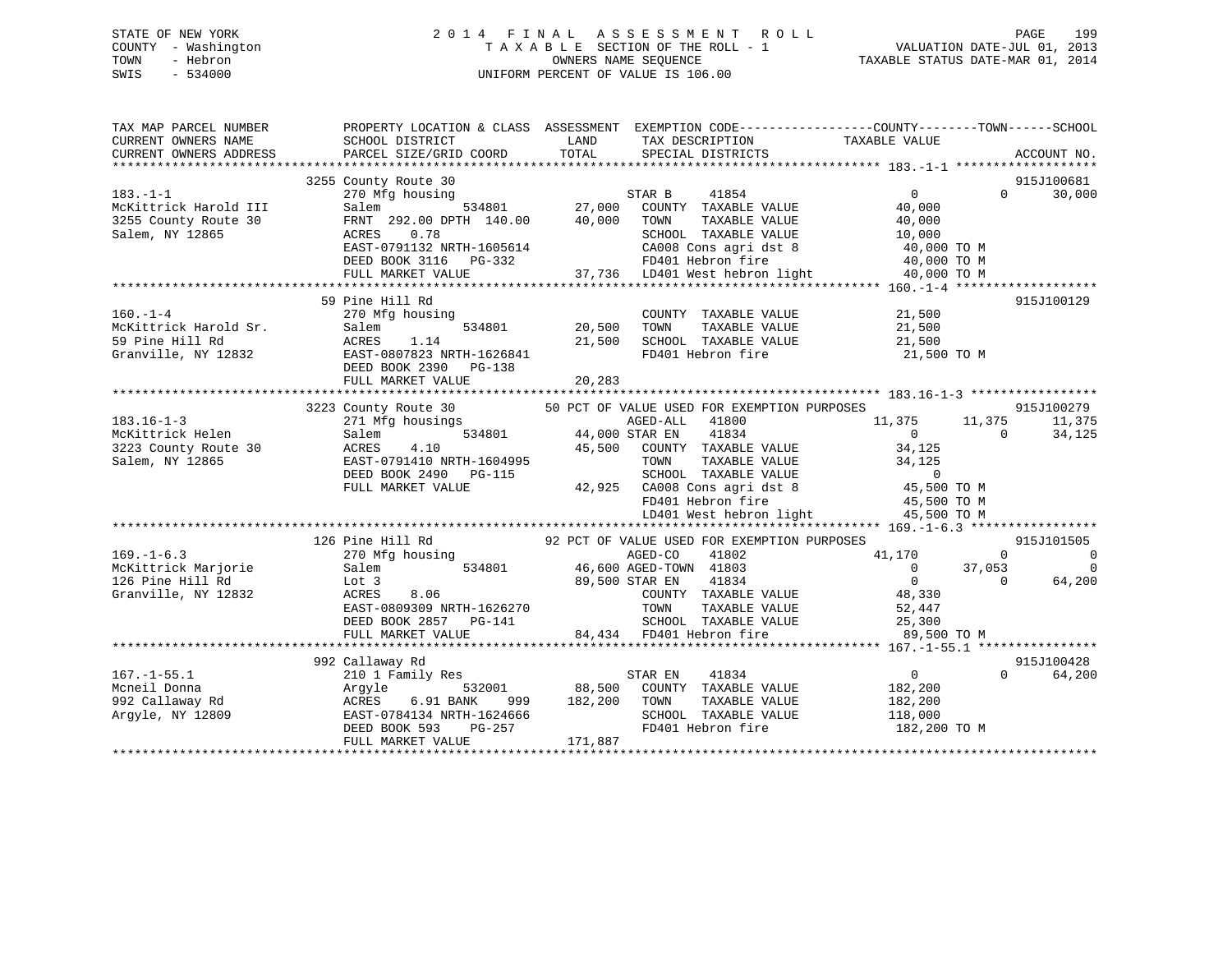# STATE OF NEW YORK 2 0 1 4 F I N A L A S S E S S M E N T R O L L PAGE 200 COUNTY - Washington T A X A B L E SECTION OF THE ROLL - 1 VALUATION DATE-JUL 01, 2013 TOWN - Hebron **CONNERS NAME SEQUENCE** TAXABLE STATUS DATE-MAR 01, 2014 SWIS - 534000 UNIFORM PERCENT OF VALUE IS 106.00

| SCHOOL DISTRICT<br><b>ELAND</b><br>TAX DESCRIPTION TAXABLE VALUE<br>TOTAL<br>PARCEL SIZE/GRID COORD<br>SPECIAL DISTRICTS<br>ACCOUNT NO.<br>3285 County Route 30 99 PCT OF VALUE USED FOR EXEMPTION PURPOSES<br>915J100427<br>$183. - 1 - 5$<br>210 1 Family Res<br>AGED-CO<br>41802<br>$\Omega$<br>$\overline{0}$<br>34,403<br>534801 42,000 AGED-TOWN 41803<br>Mcneil Douglas<br>3285 County Route 30<br>Salem, NY 12865<br>$\overline{0}$<br>$0 \t 13,761$<br>Salem<br>AGED-CONT 41803<br>42,000 AGED-TOWN 41803<br>69,500 AGED-SCH 41804<br>CTAR EN 41834<br>761<br>0<br>1.50<br>$\overline{0}$<br>20,642<br>ACRES<br>$\overline{0}$<br>EAST-0791045 NRTH-1606307<br>$\Omega$<br>48,858<br>COUNTY TAXABLE VALUE 35,097<br>DEED BOOK 350<br>PG-128<br>FULL MARKET VALUE<br>TOWN TAXABLE VALUE 55,739<br>SCHOOL TAXABLE VALUE 0<br>CA008 Cons agri dst 8 69,500 TO M<br>FD401 Hebron fire 69,500 TO M<br>LD401 West hebron light 69,500 TO M<br>915J100432<br>3702 County Route 30<br>188,126 188,126 188,126<br>$175. - 1 - 18$<br>AG DIST 41720<br>112 Dairy farm<br>534801 357,500 COUNTY TAXABLE VALUE<br>190,874<br>Mcneil Douglas C<br>Salem<br>3285 County Route 30 ACRES 158.00<br>379,000 TOWN<br>TAXABLE VALUE 190,874<br>Salem, NY 12865<br>EAST-0788233 NRTH-1614652<br>DEED BOOK 646 PG-90<br>SCHOOL TAXABLE VALUE 190,874<br>CA008 Cons agri dst 8 190,874 TO M<br>357,547<br>MAY BE SUBJECT TO PAYMENT FULL MARKET VALUE<br>188,126 EX<br>UNDER AGDIST LAW TIL 2018<br>915J101117<br>LOT 20 Deforest Pat<br>55,023 55,023<br>$175. - 1 - 20$<br>55,023<br>105 Vac farmland<br>AGRI-D IND 41730<br>Mcneil Douglas C<br>3285 County Route 30<br>534801 64,000 COUNTY TAXABLE VALUE<br>Salem<br>8,977<br>8,977<br>64,000 TOWN<br>SCHOOL<br>ROW 3008/102<br>TAXABLE VALUE<br>SCHOOL TAXABLE VALUE 8,977<br>ACRES 25.00<br>Salem, NY 12865<br>EAST-0787889 NRTH-1611646<br>FD401 Hebron fire<br>64,000 TO M<br>EAST-0787889 N<br>MAY BE SUBJECT TO PAYMENT DEED BOOK 646<br>UNDER AGDIST LAW TIL 2021 FULL MARKET VA<br>PG-90<br>60,377<br>FULL MARKET VALUE<br>915J101594<br>Warnick Rd/n Off<br>AGRI-D IND 41730 27,908 27,908<br>$167. - 1 - 33.9$<br>27,908<br>322 Rural vac>10<br>534801 79,000 COUNTY TAXABLE VALUE<br>Mcneil Loren J Jr<br>Salem<br>51,092<br>79,000 TOWN TAXABLE VALUE 51,092<br>SCHOOL TAXABLE VALUE 51,092<br>Mcneil Roberta J<br>2508/235 ROW<br>4 Halls Pond Rd<br>SCHOOL TAXABLE VALUE<br>FD401 Hebron fire<br>Lot E<br>51,092<br>79,000 TO M<br>ACRES 18.30<br>Salem, NY 12865<br>EAST-0787010 NRTH-1622348 | TAX MAP PARCEL NUMBER                                  | PROPERTY LOCATION & CLASS ASSESSMENT EXEMPTION CODE----------------COUNTY-------TOWN------SCHOOL |  |  |  |
|------------------------------------------------------------------------------------------------------------------------------------------------------------------------------------------------------------------------------------------------------------------------------------------------------------------------------------------------------------------------------------------------------------------------------------------------------------------------------------------------------------------------------------------------------------------------------------------------------------------------------------------------------------------------------------------------------------------------------------------------------------------------------------------------------------------------------------------------------------------------------------------------------------------------------------------------------------------------------------------------------------------------------------------------------------------------------------------------------------------------------------------------------------------------------------------------------------------------------------------------------------------------------------------------------------------------------------------------------------------------------------------------------------------------------------------------------------------------------------------------------------------------------------------------------------------------------------------------------------------------------------------------------------------------------------------------------------------------------------------------------------------------------------------------------------------------------------------------------------------------------------------------------------------------------------------------------------------------------------------------------------------------------------------------------------------------------------------------------------------------------------------------------------------------------------------------------------------------------------------------------------------------------------------------------------------------------------------------------------------------------------------------------------------------------------------------------------------------------------------------------------------------------------------------------|--------------------------------------------------------|--------------------------------------------------------------------------------------------------|--|--|--|
|                                                                                                                                                                                                                                                                                                                                                                                                                                                                                                                                                                                                                                                                                                                                                                                                                                                                                                                                                                                                                                                                                                                                                                                                                                                                                                                                                                                                                                                                                                                                                                                                                                                                                                                                                                                                                                                                                                                                                                                                                                                                                                                                                                                                                                                                                                                                                                                                                                                                                                                                                      | CURRENT OWNERS NAME                                    |                                                                                                  |  |  |  |
|                                                                                                                                                                                                                                                                                                                                                                                                                                                                                                                                                                                                                                                                                                                                                                                                                                                                                                                                                                                                                                                                                                                                                                                                                                                                                                                                                                                                                                                                                                                                                                                                                                                                                                                                                                                                                                                                                                                                                                                                                                                                                                                                                                                                                                                                                                                                                                                                                                                                                                                                                      | CURRENT OWNERS ADDRESS                                 |                                                                                                  |  |  |  |
|                                                                                                                                                                                                                                                                                                                                                                                                                                                                                                                                                                                                                                                                                                                                                                                                                                                                                                                                                                                                                                                                                                                                                                                                                                                                                                                                                                                                                                                                                                                                                                                                                                                                                                                                                                                                                                                                                                                                                                                                                                                                                                                                                                                                                                                                                                                                                                                                                                                                                                                                                      |                                                        |                                                                                                  |  |  |  |
|                                                                                                                                                                                                                                                                                                                                                                                                                                                                                                                                                                                                                                                                                                                                                                                                                                                                                                                                                                                                                                                                                                                                                                                                                                                                                                                                                                                                                                                                                                                                                                                                                                                                                                                                                                                                                                                                                                                                                                                                                                                                                                                                                                                                                                                                                                                                                                                                                                                                                                                                                      |                                                        |                                                                                                  |  |  |  |
|                                                                                                                                                                                                                                                                                                                                                                                                                                                                                                                                                                                                                                                                                                                                                                                                                                                                                                                                                                                                                                                                                                                                                                                                                                                                                                                                                                                                                                                                                                                                                                                                                                                                                                                                                                                                                                                                                                                                                                                                                                                                                                                                                                                                                                                                                                                                                                                                                                                                                                                                                      |                                                        |                                                                                                  |  |  |  |
|                                                                                                                                                                                                                                                                                                                                                                                                                                                                                                                                                                                                                                                                                                                                                                                                                                                                                                                                                                                                                                                                                                                                                                                                                                                                                                                                                                                                                                                                                                                                                                                                                                                                                                                                                                                                                                                                                                                                                                                                                                                                                                                                                                                                                                                                                                                                                                                                                                                                                                                                                      |                                                        |                                                                                                  |  |  |  |
|                                                                                                                                                                                                                                                                                                                                                                                                                                                                                                                                                                                                                                                                                                                                                                                                                                                                                                                                                                                                                                                                                                                                                                                                                                                                                                                                                                                                                                                                                                                                                                                                                                                                                                                                                                                                                                                                                                                                                                                                                                                                                                                                                                                                                                                                                                                                                                                                                                                                                                                                                      |                                                        |                                                                                                  |  |  |  |
|                                                                                                                                                                                                                                                                                                                                                                                                                                                                                                                                                                                                                                                                                                                                                                                                                                                                                                                                                                                                                                                                                                                                                                                                                                                                                                                                                                                                                                                                                                                                                                                                                                                                                                                                                                                                                                                                                                                                                                                                                                                                                                                                                                                                                                                                                                                                                                                                                                                                                                                                                      |                                                        |                                                                                                  |  |  |  |
|                                                                                                                                                                                                                                                                                                                                                                                                                                                                                                                                                                                                                                                                                                                                                                                                                                                                                                                                                                                                                                                                                                                                                                                                                                                                                                                                                                                                                                                                                                                                                                                                                                                                                                                                                                                                                                                                                                                                                                                                                                                                                                                                                                                                                                                                                                                                                                                                                                                                                                                                                      |                                                        |                                                                                                  |  |  |  |
|                                                                                                                                                                                                                                                                                                                                                                                                                                                                                                                                                                                                                                                                                                                                                                                                                                                                                                                                                                                                                                                                                                                                                                                                                                                                                                                                                                                                                                                                                                                                                                                                                                                                                                                                                                                                                                                                                                                                                                                                                                                                                                                                                                                                                                                                                                                                                                                                                                                                                                                                                      |                                                        |                                                                                                  |  |  |  |
|                                                                                                                                                                                                                                                                                                                                                                                                                                                                                                                                                                                                                                                                                                                                                                                                                                                                                                                                                                                                                                                                                                                                                                                                                                                                                                                                                                                                                                                                                                                                                                                                                                                                                                                                                                                                                                                                                                                                                                                                                                                                                                                                                                                                                                                                                                                                                                                                                                                                                                                                                      |                                                        |                                                                                                  |  |  |  |
|                                                                                                                                                                                                                                                                                                                                                                                                                                                                                                                                                                                                                                                                                                                                                                                                                                                                                                                                                                                                                                                                                                                                                                                                                                                                                                                                                                                                                                                                                                                                                                                                                                                                                                                                                                                                                                                                                                                                                                                                                                                                                                                                                                                                                                                                                                                                                                                                                                                                                                                                                      |                                                        |                                                                                                  |  |  |  |
|                                                                                                                                                                                                                                                                                                                                                                                                                                                                                                                                                                                                                                                                                                                                                                                                                                                                                                                                                                                                                                                                                                                                                                                                                                                                                                                                                                                                                                                                                                                                                                                                                                                                                                                                                                                                                                                                                                                                                                                                                                                                                                                                                                                                                                                                                                                                                                                                                                                                                                                                                      |                                                        |                                                                                                  |  |  |  |
|                                                                                                                                                                                                                                                                                                                                                                                                                                                                                                                                                                                                                                                                                                                                                                                                                                                                                                                                                                                                                                                                                                                                                                                                                                                                                                                                                                                                                                                                                                                                                                                                                                                                                                                                                                                                                                                                                                                                                                                                                                                                                                                                                                                                                                                                                                                                                                                                                                                                                                                                                      |                                                        |                                                                                                  |  |  |  |
|                                                                                                                                                                                                                                                                                                                                                                                                                                                                                                                                                                                                                                                                                                                                                                                                                                                                                                                                                                                                                                                                                                                                                                                                                                                                                                                                                                                                                                                                                                                                                                                                                                                                                                                                                                                                                                                                                                                                                                                                                                                                                                                                                                                                                                                                                                                                                                                                                                                                                                                                                      |                                                        |                                                                                                  |  |  |  |
|                                                                                                                                                                                                                                                                                                                                                                                                                                                                                                                                                                                                                                                                                                                                                                                                                                                                                                                                                                                                                                                                                                                                                                                                                                                                                                                                                                                                                                                                                                                                                                                                                                                                                                                                                                                                                                                                                                                                                                                                                                                                                                                                                                                                                                                                                                                                                                                                                                                                                                                                                      |                                                        |                                                                                                  |  |  |  |
|                                                                                                                                                                                                                                                                                                                                                                                                                                                                                                                                                                                                                                                                                                                                                                                                                                                                                                                                                                                                                                                                                                                                                                                                                                                                                                                                                                                                                                                                                                                                                                                                                                                                                                                                                                                                                                                                                                                                                                                                                                                                                                                                                                                                                                                                                                                                                                                                                                                                                                                                                      |                                                        |                                                                                                  |  |  |  |
|                                                                                                                                                                                                                                                                                                                                                                                                                                                                                                                                                                                                                                                                                                                                                                                                                                                                                                                                                                                                                                                                                                                                                                                                                                                                                                                                                                                                                                                                                                                                                                                                                                                                                                                                                                                                                                                                                                                                                                                                                                                                                                                                                                                                                                                                                                                                                                                                                                                                                                                                                      |                                                        |                                                                                                  |  |  |  |
|                                                                                                                                                                                                                                                                                                                                                                                                                                                                                                                                                                                                                                                                                                                                                                                                                                                                                                                                                                                                                                                                                                                                                                                                                                                                                                                                                                                                                                                                                                                                                                                                                                                                                                                                                                                                                                                                                                                                                                                                                                                                                                                                                                                                                                                                                                                                                                                                                                                                                                                                                      |                                                        |                                                                                                  |  |  |  |
|                                                                                                                                                                                                                                                                                                                                                                                                                                                                                                                                                                                                                                                                                                                                                                                                                                                                                                                                                                                                                                                                                                                                                                                                                                                                                                                                                                                                                                                                                                                                                                                                                                                                                                                                                                                                                                                                                                                                                                                                                                                                                                                                                                                                                                                                                                                                                                                                                                                                                                                                                      |                                                        |                                                                                                  |  |  |  |
|                                                                                                                                                                                                                                                                                                                                                                                                                                                                                                                                                                                                                                                                                                                                                                                                                                                                                                                                                                                                                                                                                                                                                                                                                                                                                                                                                                                                                                                                                                                                                                                                                                                                                                                                                                                                                                                                                                                                                                                                                                                                                                                                                                                                                                                                                                                                                                                                                                                                                                                                                      |                                                        |                                                                                                  |  |  |  |
|                                                                                                                                                                                                                                                                                                                                                                                                                                                                                                                                                                                                                                                                                                                                                                                                                                                                                                                                                                                                                                                                                                                                                                                                                                                                                                                                                                                                                                                                                                                                                                                                                                                                                                                                                                                                                                                                                                                                                                                                                                                                                                                                                                                                                                                                                                                                                                                                                                                                                                                                                      |                                                        |                                                                                                  |  |  |  |
|                                                                                                                                                                                                                                                                                                                                                                                                                                                                                                                                                                                                                                                                                                                                                                                                                                                                                                                                                                                                                                                                                                                                                                                                                                                                                                                                                                                                                                                                                                                                                                                                                                                                                                                                                                                                                                                                                                                                                                                                                                                                                                                                                                                                                                                                                                                                                                                                                                                                                                                                                      |                                                        |                                                                                                  |  |  |  |
|                                                                                                                                                                                                                                                                                                                                                                                                                                                                                                                                                                                                                                                                                                                                                                                                                                                                                                                                                                                                                                                                                                                                                                                                                                                                                                                                                                                                                                                                                                                                                                                                                                                                                                                                                                                                                                                                                                                                                                                                                                                                                                                                                                                                                                                                                                                                                                                                                                                                                                                                                      |                                                        |                                                                                                  |  |  |  |
|                                                                                                                                                                                                                                                                                                                                                                                                                                                                                                                                                                                                                                                                                                                                                                                                                                                                                                                                                                                                                                                                                                                                                                                                                                                                                                                                                                                                                                                                                                                                                                                                                                                                                                                                                                                                                                                                                                                                                                                                                                                                                                                                                                                                                                                                                                                                                                                                                                                                                                                                                      |                                                        |                                                                                                  |  |  |  |
|                                                                                                                                                                                                                                                                                                                                                                                                                                                                                                                                                                                                                                                                                                                                                                                                                                                                                                                                                                                                                                                                                                                                                                                                                                                                                                                                                                                                                                                                                                                                                                                                                                                                                                                                                                                                                                                                                                                                                                                                                                                                                                                                                                                                                                                                                                                                                                                                                                                                                                                                                      |                                                        |                                                                                                  |  |  |  |
|                                                                                                                                                                                                                                                                                                                                                                                                                                                                                                                                                                                                                                                                                                                                                                                                                                                                                                                                                                                                                                                                                                                                                                                                                                                                                                                                                                                                                                                                                                                                                                                                                                                                                                                                                                                                                                                                                                                                                                                                                                                                                                                                                                                                                                                                                                                                                                                                                                                                                                                                                      |                                                        |                                                                                                  |  |  |  |
|                                                                                                                                                                                                                                                                                                                                                                                                                                                                                                                                                                                                                                                                                                                                                                                                                                                                                                                                                                                                                                                                                                                                                                                                                                                                                                                                                                                                                                                                                                                                                                                                                                                                                                                                                                                                                                                                                                                                                                                                                                                                                                                                                                                                                                                                                                                                                                                                                                                                                                                                                      |                                                        |                                                                                                  |  |  |  |
|                                                                                                                                                                                                                                                                                                                                                                                                                                                                                                                                                                                                                                                                                                                                                                                                                                                                                                                                                                                                                                                                                                                                                                                                                                                                                                                                                                                                                                                                                                                                                                                                                                                                                                                                                                                                                                                                                                                                                                                                                                                                                                                                                                                                                                                                                                                                                                                                                                                                                                                                                      |                                                        |                                                                                                  |  |  |  |
|                                                                                                                                                                                                                                                                                                                                                                                                                                                                                                                                                                                                                                                                                                                                                                                                                                                                                                                                                                                                                                                                                                                                                                                                                                                                                                                                                                                                                                                                                                                                                                                                                                                                                                                                                                                                                                                                                                                                                                                                                                                                                                                                                                                                                                                                                                                                                                                                                                                                                                                                                      |                                                        |                                                                                                  |  |  |  |
|                                                                                                                                                                                                                                                                                                                                                                                                                                                                                                                                                                                                                                                                                                                                                                                                                                                                                                                                                                                                                                                                                                                                                                                                                                                                                                                                                                                                                                                                                                                                                                                                                                                                                                                                                                                                                                                                                                                                                                                                                                                                                                                                                                                                                                                                                                                                                                                                                                                                                                                                                      |                                                        |                                                                                                  |  |  |  |
|                                                                                                                                                                                                                                                                                                                                                                                                                                                                                                                                                                                                                                                                                                                                                                                                                                                                                                                                                                                                                                                                                                                                                                                                                                                                                                                                                                                                                                                                                                                                                                                                                                                                                                                                                                                                                                                                                                                                                                                                                                                                                                                                                                                                                                                                                                                                                                                                                                                                                                                                                      |                                                        |                                                                                                  |  |  |  |
|                                                                                                                                                                                                                                                                                                                                                                                                                                                                                                                                                                                                                                                                                                                                                                                                                                                                                                                                                                                                                                                                                                                                                                                                                                                                                                                                                                                                                                                                                                                                                                                                                                                                                                                                                                                                                                                                                                                                                                                                                                                                                                                                                                                                                                                                                                                                                                                                                                                                                                                                                      |                                                        |                                                                                                  |  |  |  |
|                                                                                                                                                                                                                                                                                                                                                                                                                                                                                                                                                                                                                                                                                                                                                                                                                                                                                                                                                                                                                                                                                                                                                                                                                                                                                                                                                                                                                                                                                                                                                                                                                                                                                                                                                                                                                                                                                                                                                                                                                                                                                                                                                                                                                                                                                                                                                                                                                                                                                                                                                      |                                                        |                                                                                                  |  |  |  |
|                                                                                                                                                                                                                                                                                                                                                                                                                                                                                                                                                                                                                                                                                                                                                                                                                                                                                                                                                                                                                                                                                                                                                                                                                                                                                                                                                                                                                                                                                                                                                                                                                                                                                                                                                                                                                                                                                                                                                                                                                                                                                                                                                                                                                                                                                                                                                                                                                                                                                                                                                      |                                                        |                                                                                                  |  |  |  |
|                                                                                                                                                                                                                                                                                                                                                                                                                                                                                                                                                                                                                                                                                                                                                                                                                                                                                                                                                                                                                                                                                                                                                                                                                                                                                                                                                                                                                                                                                                                                                                                                                                                                                                                                                                                                                                                                                                                                                                                                                                                                                                                                                                                                                                                                                                                                                                                                                                                                                                                                                      |                                                        |                                                                                                  |  |  |  |
|                                                                                                                                                                                                                                                                                                                                                                                                                                                                                                                                                                                                                                                                                                                                                                                                                                                                                                                                                                                                                                                                                                                                                                                                                                                                                                                                                                                                                                                                                                                                                                                                                                                                                                                                                                                                                                                                                                                                                                                                                                                                                                                                                                                                                                                                                                                                                                                                                                                                                                                                                      |                                                        |                                                                                                  |  |  |  |
|                                                                                                                                                                                                                                                                                                                                                                                                                                                                                                                                                                                                                                                                                                                                                                                                                                                                                                                                                                                                                                                                                                                                                                                                                                                                                                                                                                                                                                                                                                                                                                                                                                                                                                                                                                                                                                                                                                                                                                                                                                                                                                                                                                                                                                                                                                                                                                                                                                                                                                                                                      |                                                        |                                                                                                  |  |  |  |
|                                                                                                                                                                                                                                                                                                                                                                                                                                                                                                                                                                                                                                                                                                                                                                                                                                                                                                                                                                                                                                                                                                                                                                                                                                                                                                                                                                                                                                                                                                                                                                                                                                                                                                                                                                                                                                                                                                                                                                                                                                                                                                                                                                                                                                                                                                                                                                                                                                                                                                                                                      |                                                        |                                                                                                  |  |  |  |
|                                                                                                                                                                                                                                                                                                                                                                                                                                                                                                                                                                                                                                                                                                                                                                                                                                                                                                                                                                                                                                                                                                                                                                                                                                                                                                                                                                                                                                                                                                                                                                                                                                                                                                                                                                                                                                                                                                                                                                                                                                                                                                                                                                                                                                                                                                                                                                                                                                                                                                                                                      |                                                        | DEED BOOK 577<br>$PG-9$                                                                          |  |  |  |
| 74,528<br>FULL MARKET VALUE                                                                                                                                                                                                                                                                                                                                                                                                                                                                                                                                                                                                                                                                                                                                                                                                                                                                                                                                                                                                                                                                                                                                                                                                                                                                                                                                                                                                                                                                                                                                                                                                                                                                                                                                                                                                                                                                                                                                                                                                                                                                                                                                                                                                                                                                                                                                                                                                                                                                                                                          | MAY BE SUBJECT TO PAYMENT<br>UNDER AGDIST LAW TIL 2021 |                                                                                                  |  |  |  |
|                                                                                                                                                                                                                                                                                                                                                                                                                                                                                                                                                                                                                                                                                                                                                                                                                                                                                                                                                                                                                                                                                                                                                                                                                                                                                                                                                                                                                                                                                                                                                                                                                                                                                                                                                                                                                                                                                                                                                                                                                                                                                                                                                                                                                                                                                                                                                                                                                                                                                                                                                      |                                                        |                                                                                                  |  |  |  |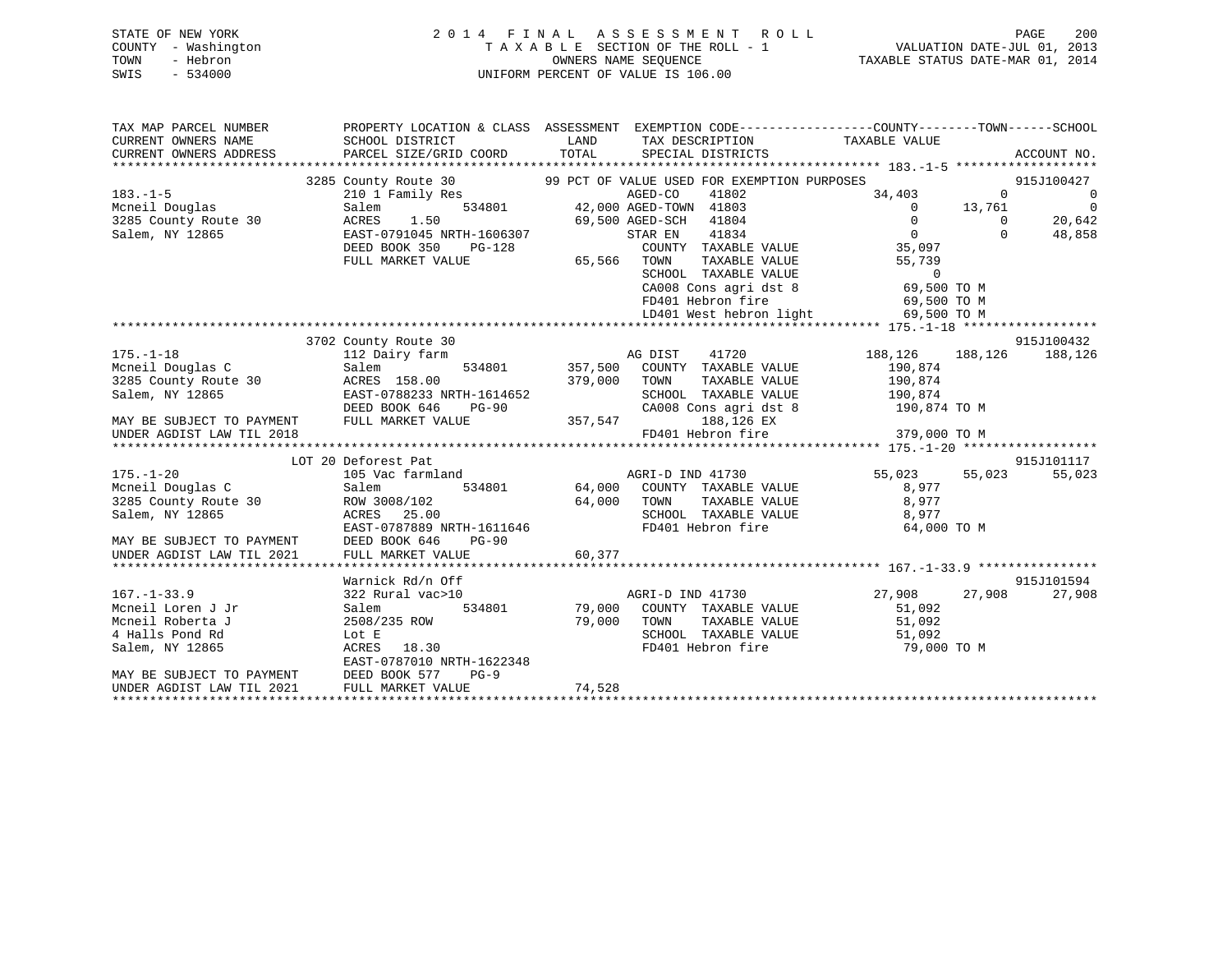# STATE OF NEW YORK 2 0 1 4 F I N A L A S S E S S M E N T R O L L PAGE 201 COUNTY - Washington T A X A B L E SECTION OF THE ROLL - 1 VALUATION DATE-JUL 01, 2013 TOWN - Hebron OWNERS NAME SEQUENCE TAXABLE STATUS DATE-MAR 01, 2014 SWIS - 534000 UNIFORM PERCENT OF VALUE IS 106.00

| TAX MAP PARCEL NUMBER<br>CURRENT OWNERS NAME                                                                                                                                                                                               | PROPERTY LOCATION & CLASS ASSESSMENT EXEMPTION CODE---------------COUNTY-------TOWN-----SCHOOL<br>SCHOOL DISTRICT | <b>LAND</b>    | TAX DESCRIPTION TAXABLE VALUE SPECIAL DISTRICTS                                                  |                                                                                                      |                          |
|--------------------------------------------------------------------------------------------------------------------------------------------------------------------------------------------------------------------------------------------|-------------------------------------------------------------------------------------------------------------------|----------------|--------------------------------------------------------------------------------------------------|------------------------------------------------------------------------------------------------------|--------------------------|
| CURRENT OWNERS ADDRESS                                                                                                                                                                                                                     | PARCEL SIZE/GRID COORD                                                                                            | TOTAL          |                                                                                                  |                                                                                                      | ACCOUNT NO.              |
|                                                                                                                                                                                                                                            | 4 Halls Pond Rd                                                                                                   |                |                                                                                                  |                                                                                                      | 915J100436               |
| 167.-1-26<br>Mcneil Loren Jr (2010 Family Res CW_10_VET/ 41151 7,078 7,078 7,078 0<br>Mcneil Roberta FRNT 268.00 DPTH 126.00 74,500 COUNTY TAXABLE VALUE 67,422<br>Mcneil Roberta FRNT 268.00 DPTH 126.00 74,500 COUNTY TAXABLE VAL        | Halis Pond Rd<br>210 1 Family Res<br>Salem 534801 26,100 STAR EN                                                  |                |                                                                                                  |                                                                                                      |                          |
|                                                                                                                                                                                                                                            |                                                                                                                   |                |                                                                                                  |                                                                                                      |                          |
|                                                                                                                                                                                                                                            |                                                                                                                   |                |                                                                                                  |                                                                                                      |                          |
|                                                                                                                                                                                                                                            |                                                                                                                   |                |                                                                                                  |                                                                                                      |                          |
|                                                                                                                                                                                                                                            |                                                                                                                   |                |                                                                                                  |                                                                                                      |                          |
|                                                                                                                                                                                                                                            |                                                                                                                   |                |                                                                                                  |                                                                                                      |                          |
|                                                                                                                                                                                                                                            |                                                                                                                   |                |                                                                                                  |                                                                                                      |                          |
|                                                                                                                                                                                                                                            | 163 Warnick Rd                                                                                                    |                |                                                                                                  |                                                                                                      | 915J100433               |
| $167. - 1 - 51$                                                                                                                                                                                                                            | 112 Dairy farm                                                                                                    |                | AG DIST<br>41720                                                                                 | 197,492                                                                                              | 197,492<br>197,492       |
| McNeil Richard D<br>McNeil Julie I                                                                                                                                                                                                         | 533801 342,500 STAR B<br>Hartford                                                                                 |                | 41854                                                                                            | $\overline{0}$                                                                                       | $\bigcirc$<br>30,000     |
|                                                                                                                                                                                                                                            | ACRES 114.00                                                                                                      | 423,500        | COUNTY TAXABLE VALUE                                                                             | 226,008                                                                                              |                          |
| 163 Warnick Rd                                                                                                                                                                                                                             |                                                                                                                   |                | TOWN                                                                                             | TAXABLE VALUE 226,008<br>TAXABLE VALUE 196,008                                                       |                          |
| Argyle, NY 12809                                                                                                                                                                                                                           | DEED BOOK 943 PG-311                                                                                              |                | SCHOOL TAXABLE VALUE                                                                             |                                                                                                      |                          |
|                                                                                                                                                                                                                                            | FULL MARKET VALUE                                                                                                 |                |                                                                                                  | 399,528 CA006 Cons agri dst 6 226,008 TO M                                                           |                          |
| MAY BE SUBJECT TO PAYMENT                                                                                                                                                                                                                  |                                                                                                                   |                | 197,492 EX                                                                                       |                                                                                                      |                          |
| UNDER AGDIST LAW TIL 2018                                                                                                                                                                                                                  |                                                                                                                   |                |                                                                                                  | FD401 Hebron fire 423,500 TO M                                                                       |                          |
|                                                                                                                                                                                                                                            |                                                                                                                   |                |                                                                                                  |                                                                                                      |                          |
|                                                                                                                                                                                                                                            | Gilchrist Rd                                                                                                      |                |                                                                                                  |                                                                                                      | 915J100431               |
| $175. - 1 - 28$<br>McNeil Richard D                                                                                                                                                                                                        | 322 Rural vac>10<br>Salem                                                                                         | 534801 217,000 | COUNTY TAXABLE VALUE<br>TAXABLE VALUE<br>TOWN                                                    | 217,000<br>217,000                                                                                   |                          |
|                                                                                                                                                                                                                                            |                                                                                                                   |                |                                                                                                  |                                                                                                      |                          |
|                                                                                                                                                                                                                                            |                                                                                                                   |                |                                                                                                  | SCHOOL TAXABLE VALUE 217,000<br>CA008 Cons agri dst 8 217,000 TO M<br>FD401 Hebron fire 217,000 TO M |                          |
|                                                                                                                                                                                                                                            |                                                                                                                   |                |                                                                                                  |                                                                                                      |                          |
| McNeil Douglas<br>McNeil Douglas<br>163 Warnick Rd<br>217,000<br>163 Warnick Rd<br>204,717<br>DEED BOOK 2475 PG-67<br>FULL MARKET VALUE<br>204,717                                                                                         |                                                                                                                   |                |                                                                                                  |                                                                                                      |                          |
|                                                                                                                                                                                                                                            |                                                                                                                   |                |                                                                                                  |                                                                                                      |                          |
|                                                                                                                                                                                                                                            |                                                                                                                   |                |                                                                                                  |                                                                                                      | 915J100667               |
| 167.–1–47                                                                                                                                                                                                                                  | 3891 County Route 30 $\frac{74}{74}$ PCT OF VALUE USED FOR EXEMPTION PURPOSES 240 Rural res                       |                |                                                                                                  | 14,375 14,375                                                                                        | $\overline{0}$           |
| Mcnitt Harry E                                                                                                                                                                                                                             | Salem                                                                                                             |                | VET WAR CT 41121 14,375<br>534801 89,500 STAR EN 41834 0<br>129,500 COUNTY TAXABLE VALUE 115,125 |                                                                                                      | 64,200<br>$\overline{0}$ |
|                                                                                                                                                                                                                                            |                                                                                                                   |                |                                                                                                  |                                                                                                      |                          |
| Salem, NY 12865                                                                                                                                                                                                                            |                                                                                                                   |                |                                                                                                  |                                                                                                      |                          |
|                                                                                                                                                                                                                                            |                                                                                                                   |                |                                                                                                  |                                                                                                      |                          |
|                                                                                                                                                                                                                                            |                                                                                                                   |                |                                                                                                  |                                                                                                      |                          |
|                                                                                                                                                                                                                                            |                                                                                                                   |                |                                                                                                  |                                                                                                      |                          |
| 129,500 COUNTY TAXABLE VALUE 115,125<br>3891 County Route 30 10t 3<br>Salem, NY 12865 22.81<br>EAST-0788498 NRTH-1619220 SCHOOL TAXABLE VALUE 115,125<br>EED BOOK 770 PG-277 122,170<br>FULL MARKET VALUE 122,170<br>FULL MARKET VALUE 122 |                                                                                                                   |                |                                                                                                  |                                                                                                      |                          |
|                                                                                                                                                                                                                                            | County Route 30                                                                                                   |                |                                                                                                  |                                                                                                      |                          |
| $167. - 1 - 47.4$                                                                                                                                                                                                                          | 322 Rural vac>10                                                                                                  |                | COUNTY TAXABLE VALUE                                                                             | 69,000                                                                                               |                          |
| Mcnitt Harry E                                                                                                                                                                                                                             | Salem                                                                                                             | 534801 69,000  | TOWN       TAXABLE  VALUE<br>SCHOOL    TAXABLE  VALUE                                            | 69,000                                                                                               |                          |
| 3891 County Route 30                                                                                                                                                                                                                       | Lot 2                                                                                                             | 69,000         |                                                                                                  | 69,000                                                                                               |                          |
| Salem, NY 12865                                                                                                                                                                                                                            | ACRES 14.07                                                                                                       |                |                                                                                                  | FD401 Hebron fire 69,000 TO M                                                                        |                          |
|                                                                                                                                                                                                                                            | EAST-0788581 NRTH-1619659                                                                                         |                |                                                                                                  |                                                                                                      |                          |
|                                                                                                                                                                                                                                            | PG-277<br>DEED BOOK 770                                                                                           |                |                                                                                                  |                                                                                                      |                          |
|                                                                                                                                                                                                                                            | FULL MARKET VALUE                                                                                                 | 65,094         |                                                                                                  |                                                                                                      |                          |
|                                                                                                                                                                                                                                            |                                                                                                                   |                |                                                                                                  |                                                                                                      |                          |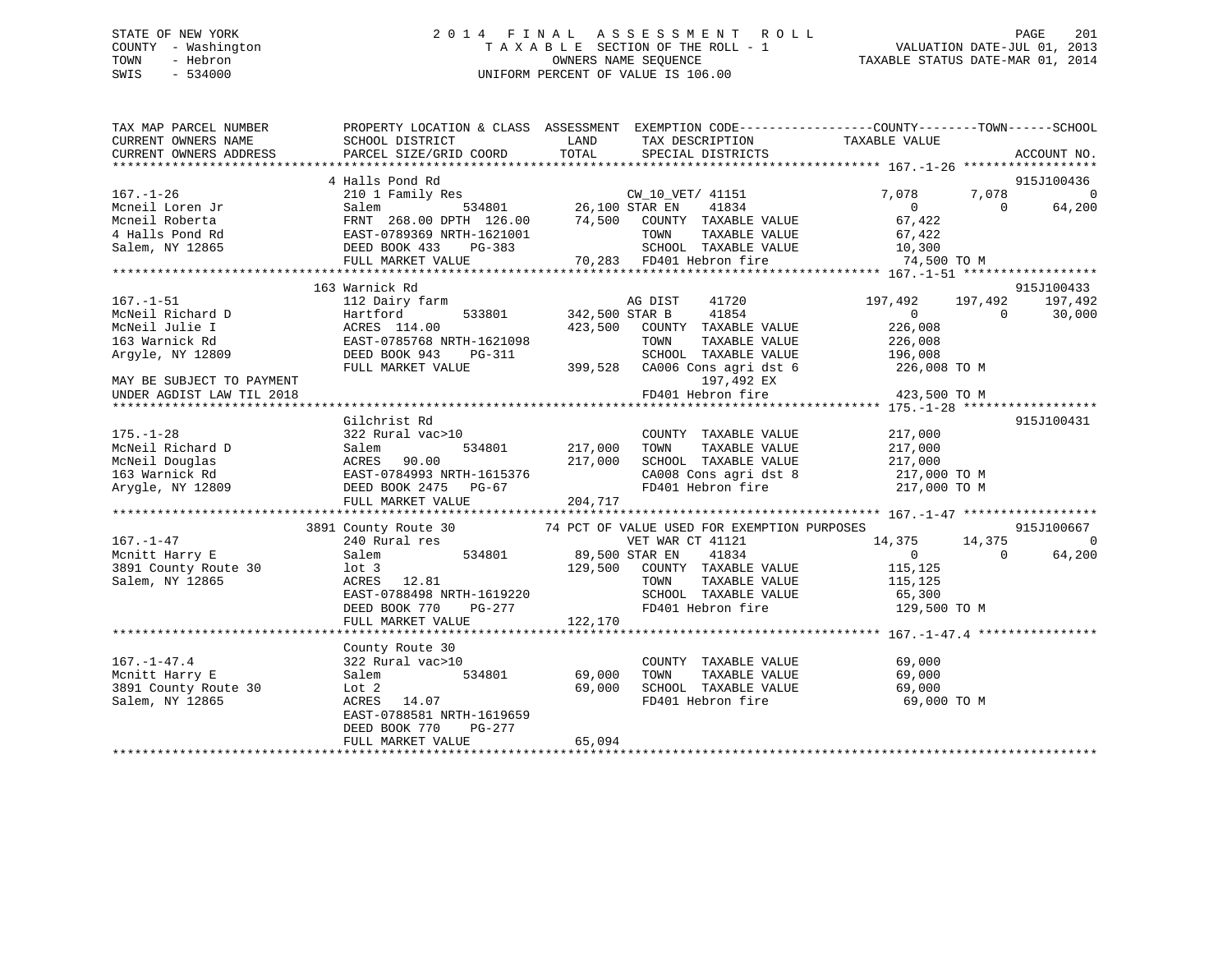# STATE OF NEW YORK 2 0 1 4 F I N A L A S S E S S M E N T R O L L PAGE 202 COUNTY - Washington T A X A B L E SECTION OF THE ROLL - 1 VALUATION DATE-JUL 01, 2013 TOWN - Hebron OWNERS NAME SEQUENCE TAXABLE STATUS DATE-MAR 01, 2014 SWIS - 534000 UNIFORM PERCENT OF VALUE IS 106.00

| TAX MAP PARCEL NUMBER<br>CURRENT OWNERS NAME<br>CURRENT OWNERS ADDRESS                                                                                                                                                                                                                                                                                       | PROPERTY LOCATION & CLASS ASSESSMENT EXEMPTION CODE---------------COUNTY-------TOWN-----SCHOOL<br>SCHOOL DISTRICT<br>PARCEL SIZE/GRID COORD                                                                   | LAND<br>TOTAL                                     | TAX DESCRIPTION<br>SPECIAL DISTRICTS                                                                                                                                                                                                                                               | TAXABLE VALUE                                                                                                                       | ACCOUNT NO. |
|--------------------------------------------------------------------------------------------------------------------------------------------------------------------------------------------------------------------------------------------------------------------------------------------------------------------------------------------------------------|---------------------------------------------------------------------------------------------------------------------------------------------------------------------------------------------------------------|---------------------------------------------------|------------------------------------------------------------------------------------------------------------------------------------------------------------------------------------------------------------------------------------------------------------------------------------|-------------------------------------------------------------------------------------------------------------------------------------|-------------|
|                                                                                                                                                                                                                                                                                                                                                              |                                                                                                                                                                                                               |                                                   |                                                                                                                                                                                                                                                                                    |                                                                                                                                     |             |
| $143. - 1 - 7.2$<br>McPhee Donald P<br>McPhee Carol A<br>PO Box 577<br>Salem, NY 12865                                                                                                                                                                                                                                                                       | 179 East Green Pond Way<br>210 1 Family Res - WTRFNT<br>Granville<br>533201<br>2727/132 2737/314<br>FRNT 113.00 DPTH 136.00<br>EAST-0815901 NRTH-1644474                                                      | 66,800<br>155,500                                 | COUNTY TAXABLE VALUE 155,500<br>TOWN<br>TAXABLE VALUE<br>SCHOOL TAXABLE VALUE<br>FD401 Hebron fire                                                                                                                                                                                 | 155,500<br>155,500<br>155,500 TO M                                                                                                  | 915J101199  |
|                                                                                                                                                                                                                                                                                                                                                              | DEED BOOK 2727 PG-132<br>FULL MARKET VALUE                                                                                                                                                                    | 146,698                                           |                                                                                                                                                                                                                                                                                    |                                                                                                                                     |             |
|                                                                                                                                                                                                                                                                                                                                                              |                                                                                                                                                                                                               |                                                   |                                                                                                                                                                                                                                                                                    |                                                                                                                                     |             |
|                                                                                                                                                                                                                                                                                                                                                              | 1004 Callaway Rd                                                                                                                                                                                              |                                                   |                                                                                                                                                                                                                                                                                    |                                                                                                                                     | 915J100430  |
| $167. - 1 - 58.1$<br>Mead Linda L<br>1004 Callaway Rd<br>Arqyle, NY 12809                                                                                                                                                                                                                                                                                    | 210 1 Family Res<br>532001<br>Argyle<br>ACRES<br>4.40<br>EAST-0783687 NRTH-1624518<br>DEED BOOK 2291 PG-291                                                                                                   | 67,000<br>97,000                                  | 41854<br>STAR B<br>COUNTY TAXABLE VALUE<br>TAXABLE VALUE<br>TOWN<br>SCHOOL TAXABLE VALUE<br>FD401 Hebron fire                                                                                                                                                                      | $\overline{0}$<br>$\Omega$<br>97,000<br>97,000<br>67,000<br>97,000 TO M                                                             | 30,000      |
|                                                                                                                                                                                                                                                                                                                                                              | FULL MARKET VALUE                                                                                                                                                                                             | 91,509                                            |                                                                                                                                                                                                                                                                                    |                                                                                                                                     |             |
|                                                                                                                                                                                                                                                                                                                                                              |                                                                                                                                                                                                               |                                                   |                                                                                                                                                                                                                                                                                    |                                                                                                                                     |             |
|                                                                                                                                                                                                                                                                                                                                                              | 269 Tiplady Rd                                                                                                                                                                                                |                                                   |                                                                                                                                                                                                                                                                                    |                                                                                                                                     | 915J100439  |
| $177. - 1 - 50$<br>Meagher John F<br>Meagher Sandra K<br>Attn: New England Forestry Con EAST-0812545 NRTH-1610450<br>PO Box 1192<br>DEED BOOK 411<br>Middletown Springs, VT 05757 FULL MARKET VALUE<br>MAY BE SUBJECT TO PAYMENT<br>UNDER AGDIST LAW TIL 2018<br>$184. - 1 - 19.4$<br>Meier Michael<br>Meier Donna<br>242 Prince Rd<br>Rocky Point, NY 11778 | 241 Rural res&ag<br>Salem<br>534801<br>ACRES 144.00<br>PG-401<br>1702 Scott Lake Rd<br>314 Rural vac<10<br>Salem<br>534801<br>lot 4<br>ACRES<br>6.28<br>EAST-0797579 NRTH-1602101<br>DEED BOOK 2741<br>PG-253 | 352,500<br>565,000<br>533,019<br>33,500<br>33,500 | AG DIST<br>41720<br>COUNTY TAXABLE VALUE<br>TAXABLE VALUE<br>TOWN<br>SCHOOL TAXABLE VALUE<br>CA008 Cons agri dst 8<br>47,337 EX<br>FD401 Hebron fire<br>COUNTY TAXABLE VALUE 33,500<br>TAXABLE VALUE<br>TOWN<br>SCHOOL TAXABLE VALUE<br>CA008 Cons agri dst 8<br>FD401 Hebron fire | 47,337<br>47,337<br>517,663<br>517,663<br>517,663<br>517,663 TO M<br>565,000 TO M<br>33,500<br>33,500<br>33,500 TO M<br>33,500 TO M | 47,337      |
|                                                                                                                                                                                                                                                                                                                                                              | FULL MARKET VALUE                                                                                                                                                                                             | 31,604                                            |                                                                                                                                                                                                                                                                                    |                                                                                                                                     |             |
| $160. - 1 - 7.2$<br>Meihoefer William O<br>Meihoefer Marie M<br>25 Overlook Dr<br>Mastic, NY 11950                                                                                                                                                                                                                                                           | Middle Rd<br>314 Rural vac<10<br>534801<br>Salem<br>Lot 2<br>2.53<br>ACRES<br>EAST-0806891 NRTH-1625538<br>DEED BOOK 782<br>PG-322<br>FULL MARKET VALUE                                                       | 24,500<br>24,500<br>23,113                        | COUNTY TAXABLE VALUE<br>TOWN<br>TAXABLE VALUE<br>SCHOOL TAXABLE VALUE<br>FD401 Hebron fire                                                                                                                                                                                         | 24,500<br>24,500<br>24,500<br>24,500 TO M                                                                                           | 915J101707  |
|                                                                                                                                                                                                                                                                                                                                                              |                                                                                                                                                                                                               |                                                   |                                                                                                                                                                                                                                                                                    |                                                                                                                                     |             |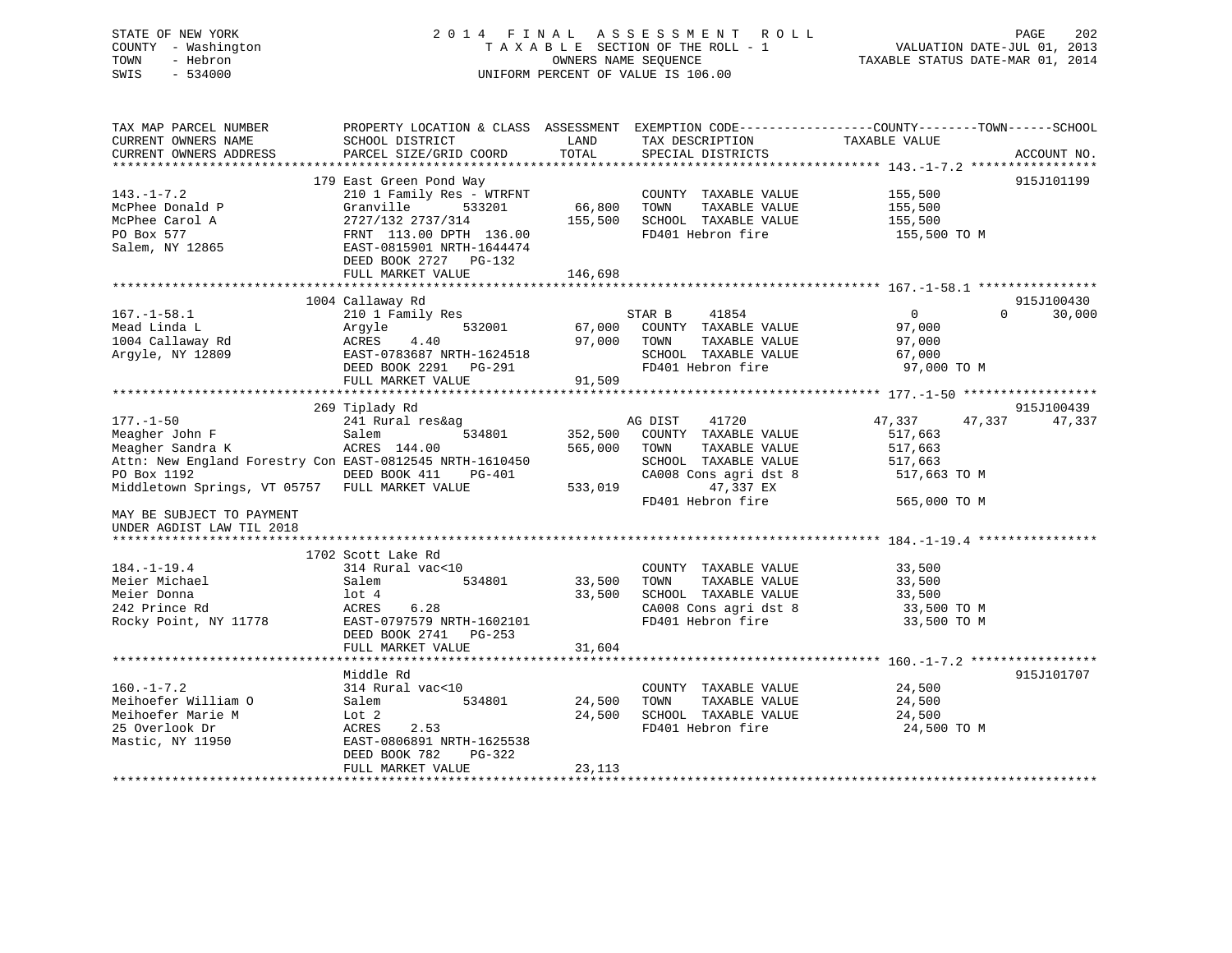# STATE OF NEW YORK 2 0 1 4 F I N A L A S S E S S M E N T R O L L PAGE 203 COUNTY - Washington T A X A B L E SECTION OF THE ROLL - 1 VALUATION DATE-JUL 01, 2013 TOWN - Hebron OWNERS NAME SEQUENCE TAXABLE STATUS DATE-MAR 01, 2014 SWIS - 534000 UNIFORM PERCENT OF VALUE IS 106.00

| TAX MAP PARCEL NUMBER<br>CURRENT OWNERS NAME<br>CURRENT OWNERS ADDRESS  | PROPERTY LOCATION & CLASS ASSESSMENT EXEMPTION CODE---------------COUNTY-------TOWN------SCHOOL<br>SCHOOL DISTRICT<br>PARCEL SIZE/GRID COORD | LAND<br>TOTAL                                | TAX DESCRIPTION TAXABLE VALUE<br>SPECIAL DISTRICTS                 |                      | ACCOUNT NO.        |
|-------------------------------------------------------------------------|----------------------------------------------------------------------------------------------------------------------------------------------|----------------------------------------------|--------------------------------------------------------------------|----------------------|--------------------|
|                                                                         |                                                                                                                                              |                                              |                                                                    |                      |                    |
|                                                                         | Clark Way                                                                                                                                    |                                              |                                                                    |                      | 915J101786         |
| $169. - 1 - 18.21$                                                      | 314 Rural vac<10                                                                                                                             |                                              | COUNTY TAXABLE VALUE                                               | 1,600                |                    |
| Melendy William                                                         | Granville                                                                                                                                    |                                              | TOWN<br>TAXABLE VALUE                                              | 1,600                |                    |
| 442 Sawmill Hill Rd                                                     | FRNT 600.00 DPTH 50.00                                                                                                                       | 。<br>「533201     1,600<br>TH  50.00    1,600 | SCHOOL TAXABLE VALUE                                               | 1,600                |                    |
| Wells, VT 05774                                                         | ACRES<br>0.69                                                                                                                                |                                              | FD401 Hebron fire                                                  | 1,600 TO M           |                    |
|                                                                         | EAST-0815861 NRTH-1623646<br>DEED BOOK 3194 PG-270<br>FULL MARKET VALUE                                                                      | 1,509                                        |                                                                    |                      |                    |
|                                                                         |                                                                                                                                              |                                              |                                                                    |                      |                    |
|                                                                         | Scott Hill Rd/s Off                                                                                                                          |                                              |                                                                    |                      | 915J100450         |
| $158. - 1 - 22$                                                         | 105 Vac farmland                                                                                                                             |                                              |                                                                    | 17,646 17,646        | 17,646             |
| Mercure Ronald A                                                        | 532001<br>Argyle                                                                                                                             |                                              | AG DIST 41720<br>27,500 COUNTY TAXABLE VALUE                       | 9,854                |                    |
| 5319 Co Rt 30                                                           | ACRES<br>20.00                                                                                                                               | 27,500 TOWN                                  | TAXABLE VALUE                                                      | 9,854                |                    |
| Granville, NY 12832                                                     | EAST-0782949 NRTH-1627168                                                                                                                    |                                              | SCHOOL TAXABLE VALUE                                               | 9,854                |                    |
|                                                                         | DEED BOOK 604<br>$PG-16$                                                                                                                     |                                              | SCHOOL TAXABLE VALUE<br>CA008 Cons agri dst 8                      | 9,854 TO M           |                    |
| MAY BE SUBJECT TO PAYMENT                                               | FULL MARKET VALUE                                                                                                                            |                                              | $25,943$ 17,646 EX                                                 |                      |                    |
| UNDER AGDIST LAW TIL 2018                                               |                                                                                                                                              |                                              | FD401 Hebron fire                                                  | 27,500 TO M          |                    |
|                                                                         |                                                                                                                                              |                                              |                                                                    |                      |                    |
|                                                                         | 74 East Green Pond Way                                                                                                                       |                                              |                                                                    |                      | 915J101498         |
| $144. - 1 - 37.2$                                                       | 312 Vac w/imprv                                                                                                                              |                                              | COUNTY TAXABLE VALUE 59,500                                        |                      |                    |
| Messenger Evelyn                                                        | Granville                                                                                                                                    | 533201 31,500 TOWN                           |                                                                    | TAXABLE VALUE 59,500 |                    |
| PO Box 101                                                              | ACRES<br>5.30                                                                                                                                | 59,500                                       | SCHOOL TAXABLE VALUE                                               | 59,500               |                    |
| Galway, NY 12074                                                        | EAST-0816785 NRTH-1642775                                                                                                                    |                                              | FD401 Hebron fire                                                  | 59,500 TO M          |                    |
|                                                                         | DEED BOOK 909<br>PG-190                                                                                                                      |                                              |                                                                    |                      |                    |
|                                                                         |                                                                                                                                              |                                              |                                                                    |                      |                    |
|                                                                         |                                                                                                                                              |                                              |                                                                    |                      |                    |
|                                                                         | 3442 County Route 30                                                                                                                         |                                              |                                                                    |                      | 915J100517         |
| $175. - 1 - 8$                                                          | 210 1 Family Res                                                                                                                             |                                              | STAR B<br>41854                                                    | $\overline{0}$       | $\Omega$<br>30,000 |
| 175.-1-8<br>Michel Christine F                                          | Salem                                                                                                                                        |                                              | 534801 60,500 COUNTY TAXABLE VALUE 175,000                         |                      |                    |
|                                                                         | 3.10                                                                                                                                         | 175,000 TOWN                                 | TAXABLE VALUE                                                      | 175,000              |                    |
| 3442 County Route 30 ACRES<br>Salem, NY 12865 BAST-0<br>Salem, NY 12865 | EAST-0790972 NRTH-1609370                                                                                                                    |                                              | SCHOOL TAXABLE VALUE                                               | 145,000              |                    |
|                                                                         | DEED BOOK 3164 PG-217                                                                                                                        |                                              | CA008 Cons agri dst 8 175,000 TO M                                 |                      |                    |
|                                                                         |                                                                                                                                              |                                              | 165,094 FD401 Hebron fire                                          | 175,000 TO M         |                    |
|                                                                         | FULL MARKET VALUE                                                                                                                            |                                              |                                                                    |                      |                    |
|                                                                         |                                                                                                                                              |                                              |                                                                    |                      |                    |
|                                                                         | 160 Allen Rd                                                                                                                                 |                                              |                                                                    |                      | 915J100277         |
| $185. - 1 - 4$                                                          | 210 1 Family Res                                                                                                                             |                                              | COUNTY TAXABLE VALUE                                               | 64,500               |                    |
| Mickiewicz Natina                                                       | Salem                                                                                                                                        | 534801 33,800                                | TOWN<br>TAXABLE VALUE                                              | 64,500               |                    |
| PO Box 305                                                              | 1.70<br>ACRES                                                                                                                                | 64,500                                       |                                                                    | 64,500               |                    |
| Salem, NY 12865                                                         | EAST-0808825 NRTH-1605760                                                                                                                    |                                              |                                                                    | 64,500 TO M          |                    |
|                                                                         | DEED BOOK 872<br>PG-293                                                                                                                      |                                              | SCHUOL TAXABLE VALUE<br>CA008 Cons agri dst 8<br>FD401 Hebron fire | 64,500 TO M          |                    |
|                                                                         | FULL MARKET VALUE                                                                                                                            | 60,849                                       |                                                                    |                      |                    |
|                                                                         |                                                                                                                                              |                                              |                                                                    |                      |                    |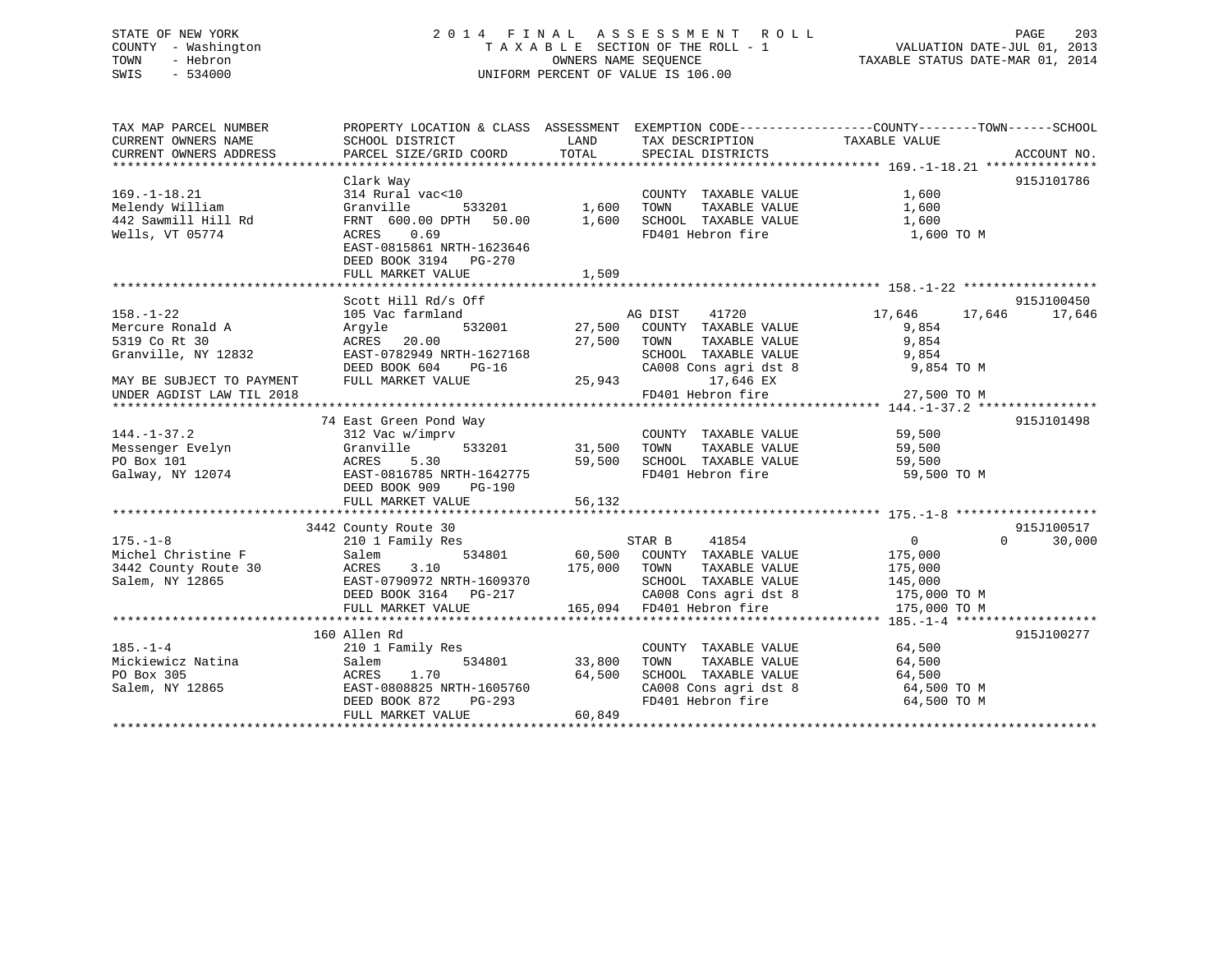# STATE OF NEW YORK 2 0 1 4 F I N A L A S S E S S M E N T R O L L PAGE 204 COUNTY - Washington T A X A B L E SECTION OF THE ROLL - 1 VALUATION DATE-JUL 01, 2013 TOWN - Hebron OWNERS NAME SEQUENCE TAXABLE STATUS DATE-MAR 01, 2014 SWIS - 534000 UNIFORM PERCENT OF VALUE IS 106.00

| TAX MAP PARCEL NUMBER<br>CURRENT OWNERS NAME<br>CURRENT OWNERS ADDRESS | PROPERTY LOCATION & CLASS ASSESSMENT<br>SCHOOL DISTRICT<br>PARCEL SIZE/GRID COORD | LAND<br>TOTAL | TAX DESCRIPTION<br>SPECIAL DISTRICTS          | EXEMPTION CODE-----------------COUNTY-------TOWN------SCHOOL<br>TAXABLE VALUE | ACCOUNT NO. |
|------------------------------------------------------------------------|-----------------------------------------------------------------------------------|---------------|-----------------------------------------------|-------------------------------------------------------------------------------|-------------|
|                                                                        |                                                                                   |               |                                               |                                                                               | 915J100444  |
| $184. - 1 - 9$                                                         | 1225 Bogtown Rd<br>240 Rural res                                                  |               | 41834<br>STAR EN                              | $\Omega$<br>$\Omega$                                                          | 64,200      |
|                                                                        | 534801                                                                            | 181,300       |                                               |                                                                               |             |
| Migliore Inez N<br>1225 Bogtown Rd                                     | Salem<br>3214/184                                                                 | 248,300       | COUNTY TAXABLE VALUE<br>TOWN<br>TAXABLE VALUE | 248,300                                                                       |             |
|                                                                        |                                                                                   |               |                                               | 248,300                                                                       |             |
| Salem, NY 12865                                                        | ACRES 112.70<br>EAST-0803852 NRTH-1609120                                         |               | SCHOOL TAXABLE VALUE<br>CA008 Cons agri dst 8 | 184,100                                                                       |             |
|                                                                        | DEED BOOK 581                                                                     |               | FD401 Hebron fire                             | 248,300 TO M                                                                  |             |
|                                                                        | PG-181<br>FULL MARKET VALUE                                                       | 234,245       |                                               | 248,300 TO M                                                                  |             |
|                                                                        |                                                                                   |               |                                               |                                                                               |             |
|                                                                        | 39 Sutliff Ln                                                                     |               |                                               |                                                                               |             |
| $176. - 1 - 5.1$                                                       | 210 1 Family Res                                                                  |               | STAR B<br>41854                               | $\overline{0}$<br>$\mathbf{0}$                                                | 30,000      |
| Miles David J                                                          | 534801<br>Salem                                                                   | 50,000        | COUNTY TAXABLE VALUE                          | 100,000                                                                       |             |
| 39 Sutliff Ln                                                          | sub lot 1                                                                         | 100,000       | TOWN<br>TAXABLE VALUE                         | 100,000                                                                       |             |
| Salem, NY 12865                                                        | 1.00 BANK<br>999<br>ACRES                                                         |               | SCHOOL TAXABLE VALUE                          | 70,000                                                                        |             |
|                                                                        | EAST-0794591 NRTH-1614784                                                         |               | FD401 Hebron fire                             | 100,000 TO M                                                                  |             |
|                                                                        | DEED BOOK 2204 PG-4                                                               |               |                                               |                                                                               |             |
|                                                                        | FULL MARKET VALUE                                                                 | 94,340        |                                               |                                                                               |             |
|                                                                        | ******************************                                                    | ************* |                                               |                                                                               |             |
|                                                                        | 209 Indian Head Way                                                               |               |                                               |                                                                               | 915J101220  |
| $170. - 1 - 15.6$                                                      | 210 1 Family Res                                                                  |               | COUNTY TAXABLE VALUE                          | 96,000                                                                        |             |
| Millard David H                                                        | Granville<br>533201                                                               | 42,100        | TOWN<br>TAXABLE VALUE                         | 96,000                                                                        |             |
| Schmitt Lorraine                                                       | ACRES<br>5.04                                                                     | 96,000        | SCHOOL TAXABLE VALUE                          | 96,000                                                                        |             |
| 270 Bronxville Rd B25                                                  | EAST-0816147 NRTH-1619906                                                         |               | FD401 Hebron fire                             | 96,000 TO M                                                                   |             |
| Bronxville, NY 10708                                                   | DEED BOOK 3295 PG-51                                                              |               |                                               |                                                                               |             |
|                                                                        | FULL MARKET VALUE                                                                 | 90,566        |                                               |                                                                               |             |
|                                                                        |                                                                                   |               |                                               |                                                                               |             |
|                                                                        | 111 County Route 31                                                               |               |                                               |                                                                               | 915J100344  |
| $176. - 1 - 30$                                                        | 113 Cattle farm                                                                   |               | 41720<br>AG DIST                              | 241,701<br>241,701                                                            | 241,701     |
| Miller Barry G                                                         | 534801<br>Salem                                                                   | 440,500       | COUNTY TAXABLE VALUE                          | 802,799                                                                       |             |
| Miller Nancy J                                                         | ACRES 193.80                                                                      | 1044,500      | TOWN<br>TAXABLE VALUE                         | 802,799                                                                       |             |
| 111 County Route 31                                                    | EAST-0793052 NRTH-1609283                                                         |               | SCHOOL TAXABLE VALUE                          | 802,799                                                                       |             |
| Salem, NY 12865                                                        | DEED BOOK 2141 PG-233                                                             |               | CA008 Cons agri dst 8                         | 802,799 TO M                                                                  |             |
|                                                                        | FULL MARKET VALUE                                                                 | 985,377       | 241,701 EX                                    |                                                                               |             |
| MAY BE SUBJECT TO PAYMENT                                              |                                                                                   |               | FD401 Hebron fire                             | 1044,500 TO M                                                                 |             |
| UNDER AGDIST LAW TIL 2018                                              |                                                                                   |               |                                               |                                                                               |             |
|                                                                        | 6718 State Route 22                                                               |               |                                               |                                                                               |             |
| $170. - 1 - 14.1$                                                      | 210 1 Family Res                                                                  |               | COUNTY TAXABLE VALUE                          | 81,500                                                                        |             |
| Mistretta John F                                                       | Granville<br>533201                                                               | 31,800        | TOWN<br>TAXABLE VALUE                         | 81,500                                                                        |             |
| 82 Coon Ln                                                             |                                                                                   | 81,500        | SCHOOL TAXABLE VALUE                          |                                                                               |             |
| Salem, NY 12865                                                        | FRNT 250.00 DPTH 164.00<br>ACRES<br>0.94                                          |               | FD401 Hebron fire                             | 81,500<br>81,500 TO M                                                         |             |
|                                                                        |                                                                                   |               |                                               |                                                                               |             |
|                                                                        | EAST-0815463 NRTH-1619722                                                         |               |                                               |                                                                               |             |
|                                                                        | DEED BOOK 2850<br>PG-265                                                          | 76,887        |                                               |                                                                               |             |
|                                                                        | FULL MARKET VALUE                                                                 |               |                                               |                                                                               |             |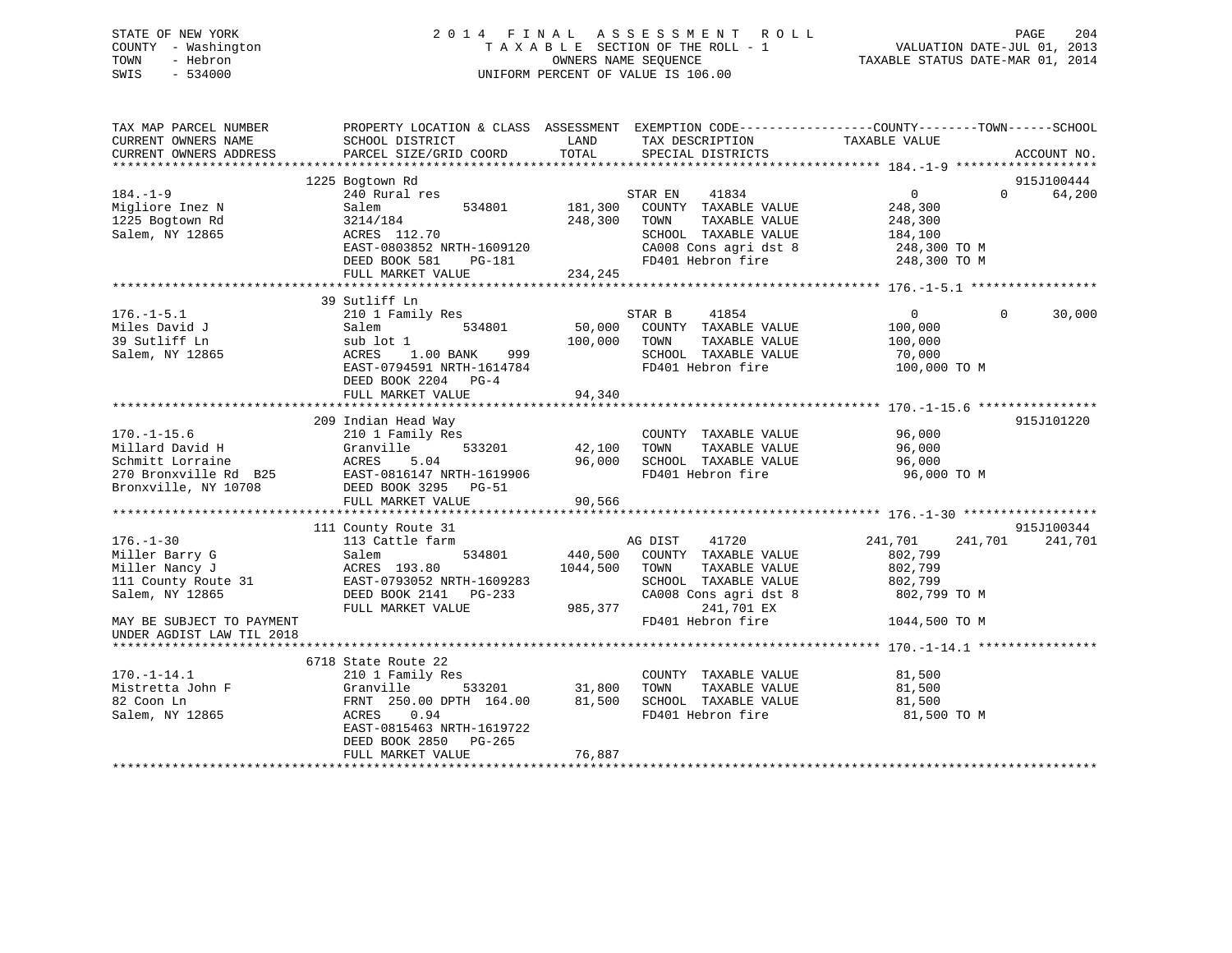# STATE OF NEW YORK 2 0 1 4 F I N A L A S S E S S M E N T R O L L PAGE 205 COUNTY - Washington T A X A B L E SECTION OF THE ROLL - 1 VALUATION DATE-JUL 01, 2013 TOWN - Hebron OWNERS NAME SEQUENCE TAXABLE STATUS DATE-MAR 01, 2014 SWIS - 534000 UNIFORM PERCENT OF VALUE IS 106.00

| TAX MAP PARCEL NUMBER<br>CURRENT OWNERS NAME<br>CURRENT OWNERS ADDRESS | PROPERTY LOCATION & CLASS ASSESSMENT<br>SCHOOL DISTRICT<br>PARCEL SIZE/GRID COORD | LAND<br>TOTAL      | TAX DESCRIPTION<br>SPECIAL DISTRICTS          | EXEMPTION CODE-----------------COUNTY-------TOWN------SCHOOL<br>TAXABLE VALUE | ACCOUNT NO.              |
|------------------------------------------------------------------------|-----------------------------------------------------------------------------------|--------------------|-----------------------------------------------|-------------------------------------------------------------------------------|--------------------------|
|                                                                        |                                                                                   |                    |                                               |                                                                               |                          |
|                                                                        | 25 Bogtown Ln                                                                     |                    |                                               |                                                                               | 915J101084               |
| $184. - 1 - 15.3$                                                      | 210 1 Family Res                                                                  |                    | COUNTY TAXABLE VALUE                          | 196,000                                                                       |                          |
| Mollica Russell C<br>Mollica Paula M                                   | 534801<br>Salem<br>sub lot 3                                                      | 73,800<br>196,000  | TOWN<br>TAXABLE VALUE<br>SCHOOL TAXABLE VALUE | 196,000<br>196,000                                                            |                          |
| 300 Schoolmaster Rd                                                    | ACRES<br>6.50                                                                     |                    | FD401 Hebron fire                             | 196,000 TO M                                                                  |                          |
| Windsor, CT 06095                                                      | EAST-0803881 NRTH-1605298<br>DEED BOOK 1869 PG-247                                |                    |                                               |                                                                               |                          |
|                                                                        | FULL MARKET VALUE                                                                 | 184,906            |                                               |                                                                               |                          |
|                                                                        | 20 James Rd                                                                       |                    | 94 PCT OF VALUE USED FOR EXEMPTION PURPOSES   |                                                                               | 915J101344               |
| $159. - 1 - 37$                                                        | 210 1 Family Res                                                                  |                    | CW_10_VET/ 41151                              | 8,000<br>8,000                                                                | $\overline{\phantom{0}}$ |
| Moltrup Renee                                                          | 533801<br>Hartford                                                                | 42,600 AGED-CO     | 41802                                         | 40,650<br>$\Omega$                                                            | $\overline{0}$           |
| Moltrup Ronald                                                         | 5.39<br>ACRES                                                                     |                    | 95,000 AGE-TN/SCH 41806                       | $\Omega$<br>32,520                                                            | 35,720                   |
| 20 James Rd                                                            | EAST-0792320 NRTH-1628387                                                         |                    | 41834<br>STAR EN                              | $\overline{0}$<br>$\Omega$                                                    | 59,280                   |
| Salem, NY 12865                                                        | DEED BOOK 2658 PG-327                                                             |                    | COUNTY TAXABLE VALUE                          | 46,350                                                                        |                          |
|                                                                        | FULL MARKET VALUE                                                                 |                    | 89,623 TOWN<br>TAXABLE VALUE                  | 54,480                                                                        |                          |
|                                                                        |                                                                                   |                    | SCHOOL TAXABLE VALUE                          | $\Omega$                                                                      |                          |
|                                                                        |                                                                                   |                    | FD401 Hebron fire                             | 95,000 TO M                                                                   |                          |
|                                                                        |                                                                                   |                    |                                               |                                                                               |                          |
|                                                                        | 1263 Patterson Hill Rd                                                            |                    |                                               |                                                                               | 915J100350               |
| $183. - 1 - 46$                                                        | 240 Rural res                                                                     |                    | STAR B<br>41854                               | $\overline{0}$<br>$\cap$                                                      | 30,000                   |
| Monahan Kevin D                                                        | 534801<br>Salem                                                                   |                    | 176,000 COUNTY TAXABLE VALUE                  | 253,500                                                                       |                          |
| Monahan P Jinx                                                         | ACRES<br>40.00                                                                    | 253,500 TOWN       | TAXABLE VALUE                                 | 253,500                                                                       |                          |
| 1263 Patterson Hill Rd                                                 | EAST-0789883 NRTH-1604270                                                         |                    | SCHOOL TAXABLE VALUE                          | 223,500                                                                       |                          |
| Salem, NY 12865                                                        | DEED BOOK 556<br>$PG-11$                                                          |                    | CA008 Cons agri dst 8                         | 253,500 TO M                                                                  |                          |
|                                                                        | FULL MARKET VALUE                                                                 |                    | 239,151 FD401 Hebron fire                     | 253,500 TO M                                                                  |                          |
|                                                                        |                                                                                   |                    |                                               |                                                                               |                          |
|                                                                        | 231 Mcknight Hill Rd                                                              |                    |                                               |                                                                               | 915J100352               |
| $176. - 1 - 9$                                                         | 240 Rural res                                                                     |                    | 41854<br>STAR B                               | $\overline{0}$                                                                | 30,000<br>$\Omega$       |
| Monder Alan<br>Monder Shelley                                          | Salem<br>534801<br>ACRES 45.50 BANK                                               | 159,500<br>210,500 | COUNTY TAXABLE VALUE<br>TOWN<br>TAXABLE VALUE | 210,500                                                                       |                          |
| 231 Mcknight Hill Rd                                                   | 11A<br>EAST-0802370 NRTH-1617206                                                  |                    | SCHOOL TAXABLE VALUE                          | 210,500<br>180,500                                                            |                          |
| Salem, NY 12832                                                        | DEED BOOK 920<br>PG-329                                                           |                    | FD401 Hebron fire                             | 210,500 TO M                                                                  |                          |
|                                                                        | FULL MARKET VALUE                                                                 | 198,585            |                                               |                                                                               |                          |
|                                                                        |                                                                                   |                    |                                               |                                                                               |                          |
|                                                                        | Liebig Rd                                                                         |                    |                                               |                                                                               | 935J101626               |
| $143. - 1 - 39.4$                                                      | 314 Rural vac<10                                                                  |                    | COUNTY TAXABLE VALUE                          | 40,000                                                                        |                          |
| Montenegro Thomas                                                      | Granville<br>533201                                                               | 40,000             | TAXABLE VALUE<br>TOWN                         | 40,000                                                                        |                          |
| Montenegro Maria                                                       | Lot 4                                                                             | 40,000             | SCHOOL TAXABLE VALUE                          | 40,000                                                                        |                          |
| 4947 Ridgemoor Cir                                                     | ACRES<br>5.41                                                                     |                    | FD401 Hebron fire                             | 40,000 TO M                                                                   |                          |
| Palm Harbor, FL 34685                                                  | EAST-0806612 NRTH-1644074                                                         |                    |                                               |                                                                               |                          |
|                                                                        | DEED BOOK 2046 PG-37                                                              |                    |                                               |                                                                               |                          |
|                                                                        | FULL MARKET VALUE                                                                 | 37,736             |                                               |                                                                               |                          |
|                                                                        |                                                                                   |                    |                                               |                                                                               |                          |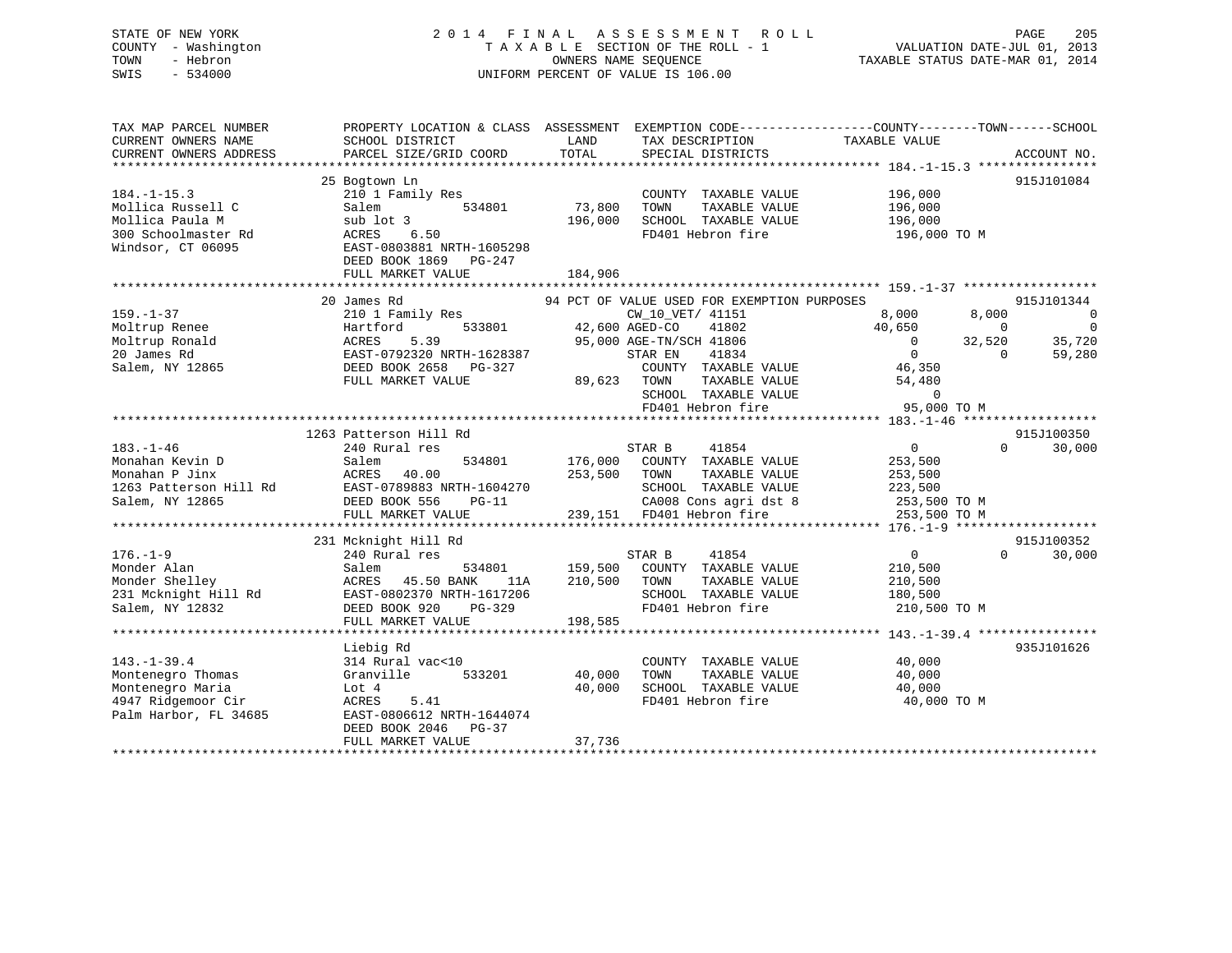# STATE OF NEW YORK 2 0 1 4 F I N A L A S S E S S M E N T R O L L PAGE 206 COUNTY - Washington T A X A B L E SECTION OF THE ROLL - 1 VALUATION DATE-JUL 01, 2013 TOWN - Hebron OWNERS NAME SEQUENCE TAXABLE STATUS DATE-MAR 01, 2014 SWIS - 534000 UNIFORM PERCENT OF VALUE IS 106.00

| TAX MAP PARCEL NUMBER                                             |                               |             |                                                            | PROPERTY LOCATION & CLASS ASSESSMENT EXEMPTION CODE----------------COUNTY-------TOWN------SCHOOL |
|-------------------------------------------------------------------|-------------------------------|-------------|------------------------------------------------------------|--------------------------------------------------------------------------------------------------|
| CURRENT OWNERS NAME                                               | SCHOOL DISTRICT               | LAND        | TAX DESCRIPTION                                            | TAXABLE VALUE                                                                                    |
| CURRENT OWNERS ADDRESS                                            | PARCEL SIZE/GRID COORD        | TOTAL       | SPECIAL DISTRICTS                                          | ACCOUNT NO.                                                                                      |
|                                                                   |                               |             |                                                            |                                                                                                  |
|                                                                   | 965 Chamberlin Mills Rd       |             |                                                            | 915J101896                                                                                       |
| $177. - 1 - 6.33$                                                 | 210 1 Family Res              |             | COUNTY TAXABLE VALUE                                       | 157,500                                                                                          |
| Moran Shaun M                                                     | 534801<br>Salem               | 48,800 TOWN | TAXABLE VALUE                                              | 157,500                                                                                          |
| Moran Susan E                                                     | Lot 23                        |             | 157,500 SCHOOL TAXABLE VALUE                               | 157,500                                                                                          |
| 14 Toomin Dr                                                      | ACRES 9.55 BANK 998           |             | FD401 Hebron fire                                          | 157,500 TO M                                                                                     |
| Neptune, NJ 07753                                                 | EAST-0809583 NRTH-1613546     |             |                                                            |                                                                                                  |
|                                                                   | DEED BOOK 3022 PG-219         |             |                                                            |                                                                                                  |
|                                                                   | FULL MARKET VALUE             | 148,585     |                                                            |                                                                                                  |
|                                                                   |                               |             |                                                            |                                                                                                  |
|                                                                   | Pine Hill Rd                  |             |                                                            | 915J101706                                                                                       |
| $160. - 1 - 7.1$                                                  | 314 Rural vac<10              |             | COUNTY TAXABLE VALUE                                       | 24,500                                                                                           |
| Morelli Jeannie                                                   | Salem                         |             | TAXABLE VALUE                                              | 24,500                                                                                           |
| PO Box 82                                                         | Lot 1                         |             | 24,500 SCHOOL TAXABLE VALUE                                | 24,500                                                                                           |
| Middle Granville, NY 12849                                        | ACRES 2.56                    |             | FD401 Hebron fire                                          | 24,500 TO M                                                                                      |
|                                                                   | EAST-0806970 NRTH-1625829     |             |                                                            |                                                                                                  |
|                                                                   | DEED BOOK 1845 PG-267         |             |                                                            |                                                                                                  |
|                                                                   | FULL MARKET VALUE             | 23,113      |                                                            |                                                                                                  |
|                                                                   |                               |             |                                                            |                                                                                                  |
|                                                                   | 793 Chamberlin Mills Rd       |             |                                                            | 915J100163                                                                                       |
| $177. - 1 - 33$                                                   | 270 Mfg housing               |             | COUNTY TAXABLE VALUE                                       | 51,500                                                                                           |
| Morelli Jeannine                                                  | 534801<br>Salem               | 39,000 TOWN | TAXABLE VALUE                                              | 51,500                                                                                           |
|                                                                   |                               |             | 51,500 SCHOOL TAXABLE VALUE                                | 51,500                                                                                           |
| PO Box 82<br>Middle Granville, NY 12849 EAST-0805960 NRTH-1612901 |                               |             | FD401 Hebron fire                                          | 51,500 TO M                                                                                      |
|                                                                   | DEED BOOK 2294 PG-332         |             |                                                            |                                                                                                  |
|                                                                   | FULL MARKET VALUE             | 48,585      |                                                            |                                                                                                  |
|                                                                   |                               |             |                                                            |                                                                                                  |
|                                                                   | 549 Middle Rd                 |             |                                                            | 915J101241                                                                                       |
| $160. - 1 - 9.2$                                                  | 210 1 Family Res              |             | STAR B 41854                                               | $\Omega$<br>30,000<br>$\overline{0}$                                                             |
|                                                                   | 534801<br>Salem               |             |                                                            |                                                                                                  |
| Norelli Patricia<br>549 Middle Rd                                 | 680/297 680/299               |             | 100,000 COUNTY TAXABLE VALUE<br>183,000 TOWN TAXABLE VALUE | 183,000<br>183,000                                                                               |
| Granville, NY 12832                                               | 6.00<br>ACRES                 |             |                                                            |                                                                                                  |
|                                                                   | EAST-0806531 NRTH-1625839     |             | SCHOOL TAXABLE VALUE 153,000<br>FD401 Hebron fire          | 183,000 TO M                                                                                     |
|                                                                   | PG-237                        |             |                                                            |                                                                                                  |
|                                                                   | DEED BOOK 633                 |             |                                                            |                                                                                                  |
|                                                                   | FULL MARKET VALUE             | 172,642     |                                                            |                                                                                                  |
|                                                                   |                               |             |                                                            |                                                                                                  |
|                                                                   | Middle Rd<br>314 Rural vac<10 |             | COUNTY TAXABLE VALUE 24,500                                | 915J101708                                                                                       |
| $160. - 1 - 7.3$                                                  |                               |             |                                                            |                                                                                                  |
| Morelli Patricia K                                                | 534801<br>Salem               |             | 24,500 TOWN<br>TAXABLE VALUE                               | 24,500                                                                                           |
| 549 Middle Rd                                                     | Lot 3                         |             | 24,500 SCHOOL TAXABLE VALUE                                | 24,500                                                                                           |
| Granville, NY 12832                                               | ACRES<br>2.54                 |             | FD401 Hebron fire                                          | 24,500 TO M                                                                                      |
|                                                                   | EAST-0806904 NRTH-1625295     |             |                                                            |                                                                                                  |
|                                                                   | DEED BOOK 610<br>PG-180       |             |                                                            |                                                                                                  |
|                                                                   | FULL MARKET VALUE             | 23,113      |                                                            |                                                                                                  |
|                                                                   |                               |             |                                                            |                                                                                                  |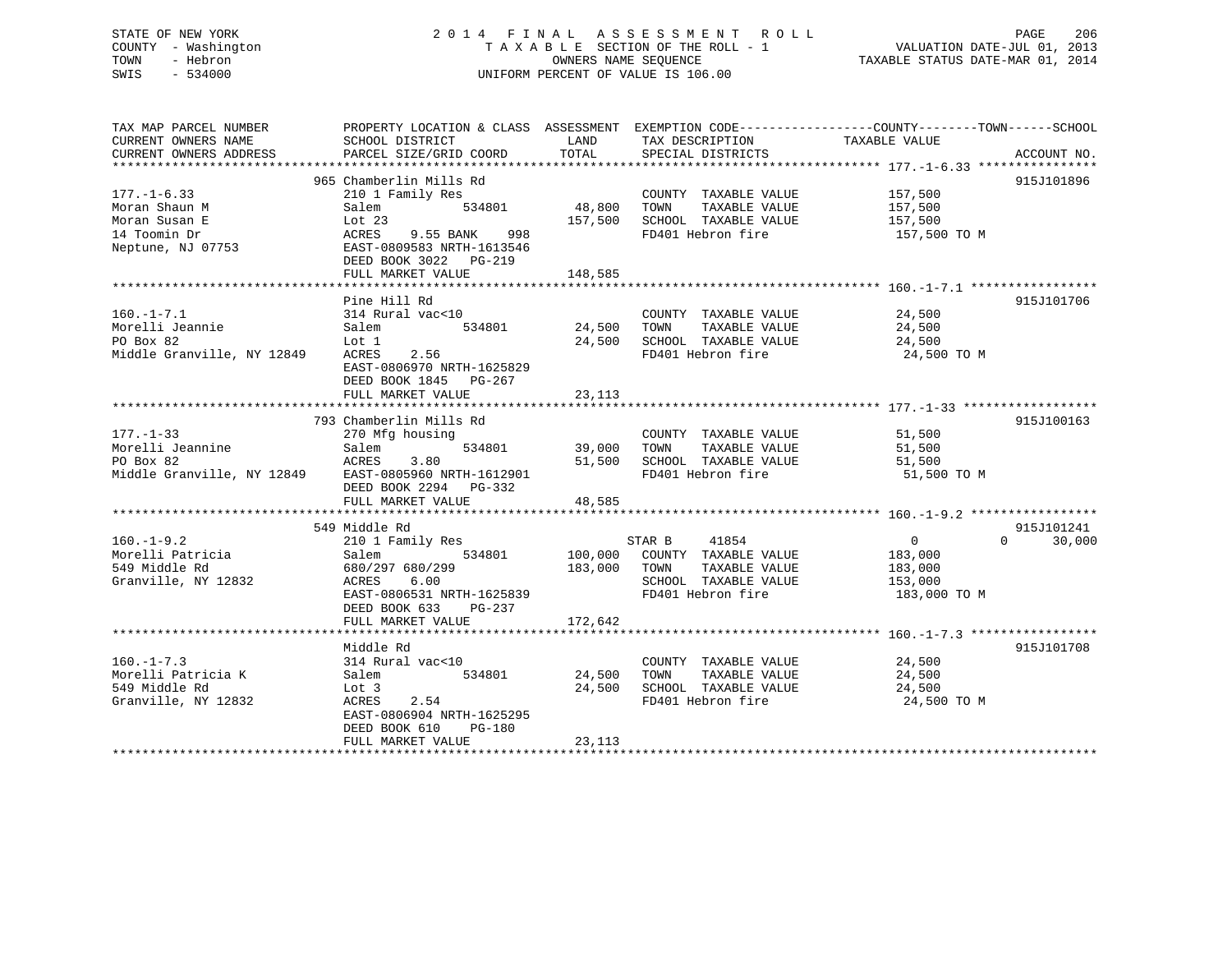# STATE OF NEW YORK 2 0 1 4 F I N A L A S S E S S M E N T R O L L PAGE 207 COUNTY - Washington T A X A B L E SECTION OF THE ROLL - 1 VALUATION DATE-JUL 01, 2013 TOWN - Hebron **CONNERS NAME SEQUENCE** TAXABLE STATUS DATE-MAR 01, 2014 SWIS - 534000 UNIFORM PERCENT OF VALUE IS 106.00

| TAX MAP PARCEL NUMBER<br>CURRENT OWNERS NAME<br>CURRENT OWNERS ADDRESS                                      | SCHOOL DISTRICT<br>PARCEL SIZE/GRID COORD                                                                                                                                                     | LAND<br>TOTAL                | TAX DESCRIPTION<br>SPECIAL DISTRICTS                                                              | PROPERTY LOCATION & CLASS ASSESSMENT EXEMPTION CODE----------------COUNTY-------TOWN-----SCHOOL<br>TAXABLE VALUE | ACCOUNT NO. |
|-------------------------------------------------------------------------------------------------------------|-----------------------------------------------------------------------------------------------------------------------------------------------------------------------------------------------|------------------------------|---------------------------------------------------------------------------------------------------|------------------------------------------------------------------------------------------------------------------|-------------|
| $186. - 1 - 9.1$<br>Morey Shelia<br>PO Box 74<br>W Rupert, VT 05776                                         | 193 Blossom Rd<br>260 Seasonal res<br>534801<br>Salem<br>ACRES<br>1.42<br>EAST-0819333 NRTH-1605650<br>DEED BOOK 800<br>PG-319<br>FULL MARKET VALUE                                           | 9,800<br>36,000<br>33,962    | COUNTY TAXABLE VALUE 36,000<br>TOWN<br>TAXABLE VALUE<br>SCHOOL TAXABLE VALUE<br>FD401 Hebron fire | 36,000<br>36,000<br>36,000 TO M                                                                                  | 915J101089  |
| $143. - 1 - 16$<br>Morgan William J<br>Jackson Melissa C<br>425 Riverside Dr Apt 2G<br>New York, NY 10025   | 524 West Green Pond Way<br>260 Seasonal res - WTRFNT<br>Granville<br>533201<br>800/62<br>ACRES 31.30<br>EAST-0815597 NRTH-1641847<br>DEED BOOK 3235 PG-101<br>FULL MARKET VALUE               | 89,600<br>107,500<br>101,415 | COUNTY TAXABLE VALUE<br>TOWN<br>TAXABLE VALUE<br>SCHOOL TAXABLE VALUE<br>FD401 Hebron fire        | 107,500<br>107,500<br>107,500<br>107,500 TO M                                                                    | 915J100052  |
| $143. - 1 - 17$<br>Morgan William J<br>Jackson Melissa C<br>425 Riverside Dr Apt 2G<br>New York, NY 10025   | West Green Pond Way<br>314 Rural vac<10<br>533201<br>Granville<br>Vacant<10 Ac<br>800/62<br>5.30<br>ACRES<br>EAST-0815441 NRTH-1642706<br>DEED BOOK 3235 PG-101<br>FULL MARKET VALUE          | 22,795<br>22,795<br>21,505   | COUNTY TAXABLE VALUE<br>TOWN<br>TAXABLE VALUE<br>SCHOOL TAXABLE VALUE<br>FD401 Hebron fire        | 22,795<br>22,795<br>22,795<br>22,795 TO M                                                                        | 915J101039  |
| $143. - 1 - 19$<br>Morgan William J<br>425 Riverside Dr 2G<br>New York, NY 10025-7725                       | 528 West Green Pond Way<br>260 Seasonal res - WTRFNT<br>Granville<br>533201<br>FRNT 100.00 DPTH 142.00 145,000<br>EAST-0815786 NRTH-1643203<br>DEED BOOK 930<br>$PG-203$<br>FULL MARKET VALUE | 45,000<br>136,792            | COUNTY TAXABLE VALUE<br>TOWN<br>TAXABLE VALUE<br>SCHOOL TAXABLE VALUE<br>FD401 Hebron fire        | 145,000<br>145,000<br>145,000<br>145,000 TO M                                                                    | 915J100011  |
| $143. - 1 - 29.2$<br>Morgan William J<br>Jackson Melissa C<br>425 Riverside Dr Apt 2G<br>New York, NY 10025 | West Green Pond Way<br>311 Res vac land - WTRFNT<br>Granville<br>533201<br>800/62<br>ACRES<br>1.13<br>EAST-0815050 NRTH-1644492<br>DEED BOOK 3235 PG-101<br>FULL MARKET VALUE                 | 33,600<br>33,600<br>31,698   | COUNTY TAXABLE VALUE<br>TAXABLE VALUE<br>TOWN<br>SCHOOL TAXABLE VALUE<br>FD401 Hebron fire        | 33,600<br>33,600<br>33,600<br>33,600 TO M                                                                        | 915J101313  |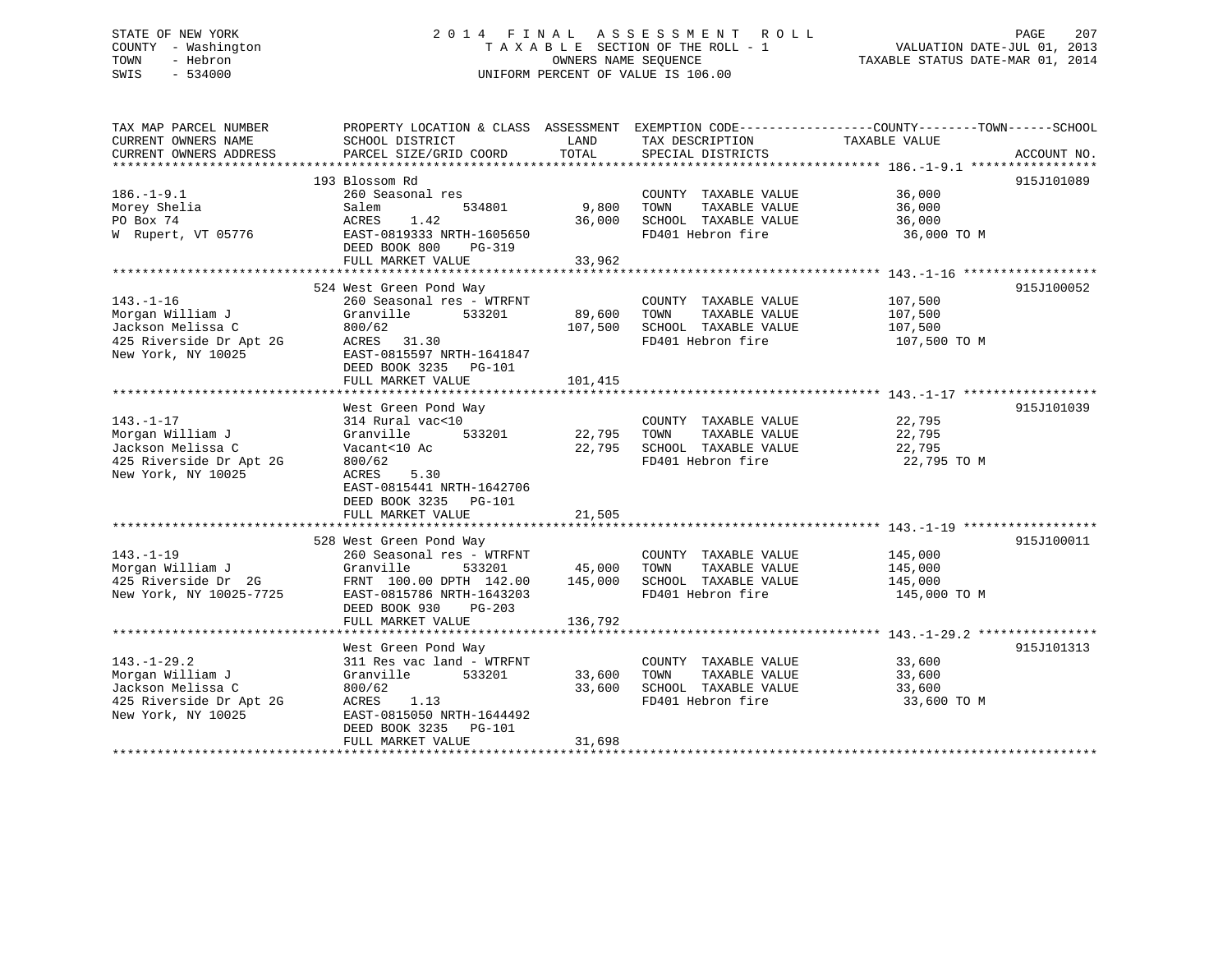# STATE OF NEW YORK 2 0 1 4 F I N A L A S S E S S M E N T R O L L PAGE 208 COUNTY - Washington T A X A B L E SECTION OF THE ROLL - 1 VALUATION DATE-JUL 01, 2013 TOWN - Hebron OWNERS NAME SEQUENCE TAXABLE STATUS DATE-MAR 01, 2014 SWIS - 534000 UNIFORM PERCENT OF VALUE IS 106.00

| TAX MAP PARCEL NUMBER     | PROPERTY LOCATION & CLASS ASSESSMENT EXEMPTION CODE----------------COUNTY-------TOWN------SCHOOL                                                                                                              |             |                                    |                  |                  |
|---------------------------|---------------------------------------------------------------------------------------------------------------------------------------------------------------------------------------------------------------|-------------|------------------------------------|------------------|------------------|
| CURRENT OWNERS NAME       | SCHOOL DISTRICT                                                                                                                                                                                               | LAND        | TAX DESCRIPTION                    | TAXABLE VALUE    |                  |
| CURRENT OWNERS ADDRESS    | PARCEL SIZE/GRID COORD                                                                                                                                                                                        | TOTAL       | SPECIAL DISTRICTS                  |                  | ACCOUNT NO.      |
|                           |                                                                                                                                                                                                               |             |                                    |                  |                  |
|                           | 544 West Green Pond Way                                                                                                                                                                                       |             |                                    |                  | 915J101314       |
| $143. - 1 - 29.3$         | 323 Vacant rural                                                                                                                                                                                              |             | COUNTY TAXABLE VALUE               | 5,358            |                  |
| Morgan William J          | 533201<br>Granville                                                                                                                                                                                           |             | 5,358 TOWN<br>TAXABLE VALUE        | 5,358            |                  |
| Jackson Melissa C         | FRNT 58.00 DPTH 483.00                                                                                                                                                                                        |             | 5,358 SCHOOL TAXABLE VALUE         | 5,358            |                  |
| 425 Riverside Dr Apt 2G   | ACRES 0.64                                                                                                                                                                                                    |             | FD401 Hebron fire                  | 5,358 TO M       |                  |
| New York, NY 10025        | EAST-0815366 NRTH-1643351                                                                                                                                                                                     |             |                                    |                  |                  |
|                           | DEED BOOK 3235 PG-101                                                                                                                                                                                         |             |                                    |                  |                  |
|                           | FULL MARKET VALUE                                                                                                                                                                                             | 5,055       |                                    |                  |                  |
|                           |                                                                                                                                                                                                               |             |                                    |                  |                  |
|                           | State Route 22                                                                                                                                                                                                |             |                                    |                  | 915J100376       |
| $169. - 1 - 22.1$         | 314 Rural vac<10                                                                                                                                                                                              |             | COUNTY TAXABLE VALUE               | 29,000           |                  |
| Morin Roosevelt Estate    | 533201<br>Granville                                                                                                                                                                                           | 29,000      | TOWN<br>TAXABLE VALUE              | 29,000           |                  |
| c/o Liliana Morin         | ACRES 10.60                                                                                                                                                                                                   | 29,000      | SCHOOL TAXABLE VALUE               | 29,000           |                  |
| 467 Castille Dr           | EAST-0814891 NRTH-1619970<br>DEED BOOK 2175 - 221                                                                                                                                                             |             | FD401 Hebron fire                  | 29,000 TO M      |                  |
| Spring Hill, FL 34608     | DEED BOOK 2176 PG-228                                                                                                                                                                                         |             |                                    |                  |                  |
|                           | FULL MARKET VALUE                                                                                                                                                                                             | 27,358      |                                    |                  |                  |
|                           |                                                                                                                                                                                                               |             |                                    |                  |                  |
|                           | State Route 22                                                                                                                                                                                                |             |                                    |                  | 915J101097       |
| $161.-2-10.12$            | 322 Rural vac>10                                                                                                                                                                                              |             | COUNTY TAXABLE VALUE 29,000        |                  |                  |
| Morris David J            | Granville<br>533201                                                                                                                                                                                           |             | 29,000 TOWN<br>TAXABLE VALUE       | 29,000           |                  |
| Morris Dawn A             | ACRES 10.57                                                                                                                                                                                                   |             | 29,000 SCHOOL TAXABLE VALUE 29,000 |                  |                  |
| 1 Rawson Ave              | EAST-0817365 NRTH-1624198                                                                                                                                                                                     |             | FD401 Hebron fire                  | 29,000 TO M      |                  |
| Granville, NY 12865       | DEED BOOK 1946 PG-173                                                                                                                                                                                         |             |                                    |                  |                  |
|                           | FULL MARKET VALUE                                                                                                                                                                                             | 27,358      |                                    |                  |                  |
|                           |                                                                                                                                                                                                               |             |                                    |                  |                  |
|                           | State Route 22                                                                                                                                                                                                |             |                                    |                  | 915J101193       |
| $161. - 2 - 10.13$        | 322 Rural vac>10                                                                                                                                                                                              |             | COUNTY TAXABLE VALUE               | 30,500<br>30,500 |                  |
|                           |                                                                                                                                                                                                               | 30,500 TOWN | TAXABLE VALUE                      | 30,500           |                  |
|                           |                                                                                                                                                                                                               |             | 30,500 SCHOOL TAXABLE VALUE        | 30,500           |                  |
|                           |                                                                                                                                                                                                               |             | FD401 Hebron fire                  | 30,500 TO M      |                  |
|                           | 161.-2-10.13<br>Morris David J<br>Morris Dawn A<br>1 Granville 533201<br>1 Granville 533201<br>1 ACRES<br>1 ACRES<br>1 1.68<br>1 East-0817345 NRTH-1623895<br>Granville, NY 12832<br>DEED BOOK 1946<br>PG-170 |             |                                    |                  |                  |
|                           | FULL MARKET VALUE                                                                                                                                                                                             | 28,774      |                                    |                  |                  |
|                           |                                                                                                                                                                                                               |             |                                    |                  |                  |
|                           | 39 & 41 Benn Rd                                                                                                                                                                                               |             |                                    |                  | 915J100453       |
| $160. -1 - 15$            | 280 Res Multiple                                                                                                                                                                                              |             | 41720<br>AG DIST                   | 36,554           | 36,554<br>36,554 |
| Moskowitz Martin          | Granville<br>533201                                                                                                                                                                                           |             | 228,900 COUNTY TAXABLE VALUE       | 467,446          |                  |
| Moskowitz Anita           | ACRES 77.70                                                                                                                                                                                                   | 504,000     | TOWN<br>TAXABLE VALUE              | 467,446          |                  |
| 420 Riverside Dr Apt 8g   | EAST-0803875 NRTH-1626061                                                                                                                                                                                     |             | SCHOOL TAXABLE VALUE               | 467,446          |                  |
| New York, NY 10025        | DEED BOOK 913<br>PG-136                                                                                                                                                                                       |             | CA008 Cons agri dst 8 467,446 TO M |                  |                  |
|                           | FULL MARKET VALUE                                                                                                                                                                                             | 475,472     | 36,554 EX                          |                  |                  |
| MAY BE SUBJECT TO PAYMENT |                                                                                                                                                                                                               |             | FD401 Hebron fire                  | 504,000 TO M     |                  |
| UNDER AGDIST LAW TIL 2018 |                                                                                                                                                                                                               |             |                                    |                  |                  |
|                           |                                                                                                                                                                                                               |             |                                    |                  |                  |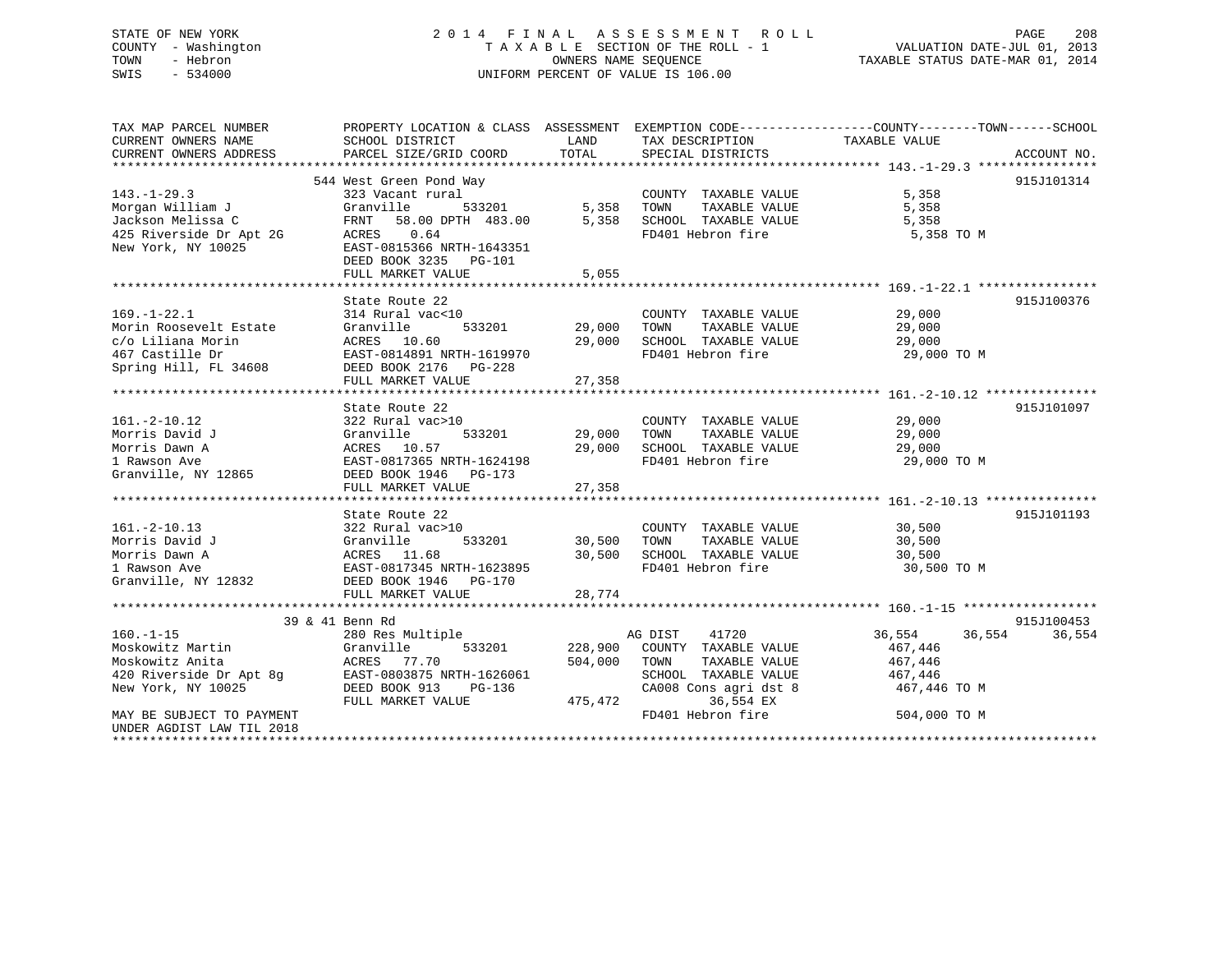# STATE OF NEW YORK 2 0 1 4 F I N A L A S S E S S M E N T R O L L PAGE 209 COUNTY - Washington T A X A B L E SECTION OF THE ROLL - 1 VALUATION DATE-JUL 01, 2013 TOWN - Hebron OWNERS NAME SEQUENCE TAXABLE STATUS DATE-MAR 01, 2014 SWIS - 534000 UNIFORM PERCENT OF VALUE IS 106.00

| TAX MAP PARCEL NUMBER<br>CURRENT OWNERS NAME<br>CURRENT OWNERS ADDRESS | PROPERTY LOCATION & CLASS ASSESSMENT<br>SCHOOL DISTRICT<br>PARCEL SIZE/GRID COORD | LAND<br>TOTAL | EXEMPTION CODE-----------------COUNTY-------TOWN------SCHOOL<br>TAX DESCRIPTION<br>SPECIAL DISTRICTS | TAXABLE VALUE  | ACCOUNT NO.                      |
|------------------------------------------------------------------------|-----------------------------------------------------------------------------------|---------------|------------------------------------------------------------------------------------------------------|----------------|----------------------------------|
| *************************                                              |                                                                                   |               |                                                                                                      |                |                                  |
| $183.16 - 1 - 2$                                                       | 3233 County Route 30<br>210 1 Family Res                                          |               | STAR B<br>41854                                                                                      | $\overline{0}$ | 915J100457<br>$\Omega$<br>30,000 |
| Mulhall Walter G                                                       | 534801<br>Salem                                                                   | 21,200        | COUNTY TAXABLE VALUE                                                                                 | 69,000         |                                  |
| PO Box 171                                                             | ACRES<br>1.50                                                                     | 69,000        | TOWN<br>TAXABLE VALUE                                                                                | 69,000         |                                  |
| Salem, NY 12865                                                        | EAST-0791335 NRTH-1605225                                                         |               | SCHOOL TAXABLE VALUE                                                                                 | 39,000         |                                  |
|                                                                        | DEED BOOK 880<br>PG-206                                                           |               | CA008 Cons agri dst 8                                                                                | 69,000 TO M    |                                  |
|                                                                        | FULL MARKET VALUE                                                                 |               | 65,094 FD401 Hebron fire                                                                             | 69,000 TO M    |                                  |
|                                                                        |                                                                                   |               | LD401 West hebron light                                                                              | 69,000 TO M    |                                  |
|                                                                        |                                                                                   |               |                                                                                                      |                |                                  |
|                                                                        | 148 Chamberlin Mills Rd                                                           |               |                                                                                                      |                | 915J100647                       |
| $184. - 1 - 27$                                                        | 210 1 Family Res                                                                  |               | COUNTY TAXABLE VALUE                                                                                 | 211,500        |                                  |
| Mullany Peter                                                          | 534801<br>Salem                                                                   | 83,500        | TOWN<br>TAXABLE VALUE                                                                                | 211,500        |                                  |
| Mullany Lana                                                           | ACRES<br>2.20                                                                     | 211,500       | SCHOOL TAXABLE VALUE                                                                                 | 211,500        |                                  |
| 8 Vandenburg Rd                                                        | EAST-0796112 NRTH-1602562                                                         |               | CA008 Cons agri dst 8                                                                                | 211,500 TO M   |                                  |
| Lathem, NY 12832                                                       | DEED BOOK 2098 PG-242                                                             |               | FD401 Hebron fire                                                                                    | 211,500 TO M   |                                  |
|                                                                        | FULL MARKET VALUE                                                                 | 199,528       |                                                                                                      |                |                                  |
|                                                                        |                                                                                   |               |                                                                                                      |                |                                  |
|                                                                        | 6489 State Route 22                                                               |               |                                                                                                      |                | 915J101091                       |
| $177. - 1 - 26.3$                                                      | 210 1 Family Res                                                                  |               | STAR B<br>41854                                                                                      | $\overline{0}$ | $\Omega$<br>30,000               |
|                                                                        | 534801                                                                            |               |                                                                                                      |                |                                  |
| Murauskos Victor                                                       | Salem                                                                             | 43,100        | COUNTY TAXABLE VALUE                                                                                 | 119,500        |                                  |
| Murauskos Aileen                                                       | ACRES<br>5.70                                                                     | 119,500       | TOWN<br>TAXABLE VALUE                                                                                | 119,500        |                                  |
| 6489 State Route 22                                                    | EAST-0815213 NRTH-1614249                                                         |               | SCHOOL TAXABLE VALUE                                                                                 | 89,500         |                                  |
| Salem, NY 12865                                                        | DEED BOOK 889<br>PG-246                                                           |               | FD401 Hebron fire                                                                                    | 119,500 TO M   |                                  |
|                                                                        | FULL MARKET VALUE                                                                 | 112,736       |                                                                                                      |                |                                  |
|                                                                        |                                                                                   |               |                                                                                                      |                |                                  |
|                                                                        | 635 Pine Hill Rd                                                                  |               |                                                                                                      |                | 915J101099                       |
| $169. - 1 - 22.2$                                                      | 210 1 Family Res                                                                  |               | STAR B<br>41854                                                                                      | $\overline{0}$ | $\Omega$<br>30,000               |
| Murchison John                                                         | Granville<br>533201                                                               | 35,700        | COUNTY TAXABLE VALUE                                                                                 | 146,000        |                                  |
| Murchison Lori                                                         | ACRES<br>6.55 BANK<br>999                                                         | 146,000       | TOWN<br>TAXABLE VALUE                                                                                | 146,000        |                                  |
| 635 Pine Hill Rd                                                       | EAST-0815196 NRTH-1620761                                                         |               | SCHOOL TAXABLE VALUE                                                                                 | 116,000        |                                  |
| Salem, NY 12865                                                        | DEED BOOK 500<br>PG-654                                                           |               | FD401 Hebron fire                                                                                    | 146,000 TO M   |                                  |
|                                                                        | FULL MARKET VALUE                                                                 | 137,736       |                                                                                                      |                |                                  |
|                                                                        |                                                                                   |               |                                                                                                      |                |                                  |
|                                                                        | Callaway Rd/w Off                                                                 |               |                                                                                                      |                | 915J100256                       |
| $167. - 1 - 52$                                                        | 314 Rural vac<10                                                                  |               | COUNTY TAXABLE VALUE                                                                                 | 19,000         |                                  |
| Murphy Darlene                                                         | 532001<br>Argyle                                                                  | 19,000        | TAXABLE VALUE<br>TOWN                                                                                | 19,000         |                                  |
| 428 Goose Island Rd                                                    | 5.00<br>ACRES                                                                     | 19,000        | SCHOOL TAXABLE VALUE                                                                                 | 19,000         |                                  |
| Argyle, NY 12809                                                       | EAST-0783723 NRTH-1620801                                                         |               | CA006 Cons agri dst 6                                                                                | 19,000 TO M    |                                  |
|                                                                        | DEED BOOK 2572 PG-30                                                              |               | FD401 Hebron fire                                                                                    | 19,000 TO M    |                                  |
|                                                                        | FULL MARKET VALUE                                                                 | 17,925        |                                                                                                      |                |                                  |
|                                                                        |                                                                                   |               |                                                                                                      |                |                                  |
|                                                                        | 24 Sheldon Rd                                                                     |               |                                                                                                      |                | 915J100689                       |
| $177. - 1 - 22$                                                        | 210 1 Family Res                                                                  |               | COUNTY TAXABLE VALUE                                                                                 | 118,000        |                                  |
| Murphy Michael J                                                       | Salem<br>534801                                                                   | 32,200        | TOWN<br>TAXABLE VALUE                                                                                | 118,000        |                                  |
| 228 Edgecomb Ave                                                       | FRNT 225.00 DPTH 211.00                                                           | 118,000       | SCHOOL TAXABLE VALUE                                                                                 | 118,000        |                                  |
| Harlem, NY 10030                                                       | ACRES<br>0.57                                                                     |               | FD401 Hebron fire                                                                                    | 118,000 TO M   |                                  |
|                                                                        | EAST-0815883 NRTH-1615558                                                         |               |                                                                                                      |                |                                  |
|                                                                        | DEED BOOK 930<br>PG-311                                                           |               |                                                                                                      |                |                                  |
|                                                                        | FULL MARKET VALUE                                                                 | 111,321       |                                                                                                      |                |                                  |
|                                                                        |                                                                                   |               |                                                                                                      |                |                                  |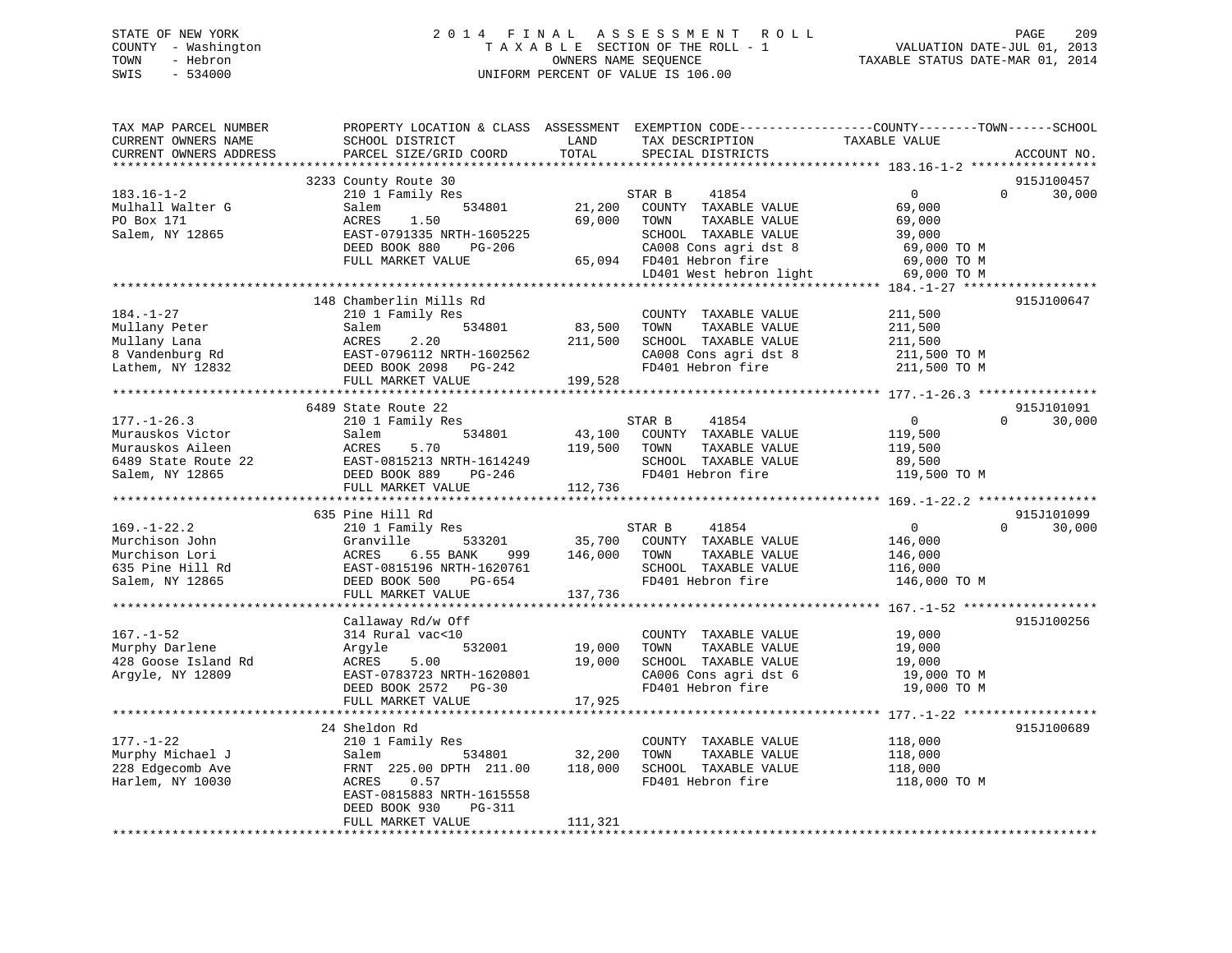# STATE OF NEW YORK 2 0 1 4 F I N A L A S S E S S M E N T R O L L PAGE 210 COUNTY - Washington T A X A B L E SECTION OF THE ROLL - 1 VALUATION DATE-JUL 01, 2013 TOWN - Hebron OWNERS NAME SEQUENCE TAXABLE STATUS DATE-MAR 01, 2014 SWIS - 534000 UNIFORM PERCENT OF VALUE IS 106.00

| TAX MAP PARCEL NUMBER<br>CURRENT OWNERS NAME           | PROPERTY LOCATION & CLASS ASSESSMENT<br>SCHOOL DISTRICT | LAND<br>TAX DESCRIPTION                     | EXEMPTION CODE-----------------COUNTY-------TOWN------SCHOOL<br>TAXABLE VALUE |
|--------------------------------------------------------|---------------------------------------------------------|---------------------------------------------|-------------------------------------------------------------------------------|
| CURRENT OWNERS ADDRESS                                 | PARCEL SIZE/GRID COORD                                  | TOTAL<br>SPECIAL DISTRICTS                  | ACCOUNT NO.                                                                   |
|                                                        |                                                         |                                             |                                                                               |
|                                                        | 690 Chamberlin Mills Rd                                 |                                             | 915J101279                                                                    |
| $176. - 1 - 15.3$                                      | 210 1 Family Res                                        | COUNTY TAXABLE VALUE                        | 72,900                                                                        |
| Nacua Cynthia                                          | 534801<br>Salem                                         | 58,000<br>TOWN<br>TAXABLE VALUE             | 72,900                                                                        |
| 690 Chamberlin Mills Rd                                | 3.20<br>ACRES                                           | 72,900<br>SCHOOL TAXABLE VALUE              | 72,900                                                                        |
| Salem, NY 12865                                        | EAST-0803627 NRTH-1612022<br>DEED BOOK 2675<br>PG-279   | FD401 Hebron fire                           | 72,900 TO M                                                                   |
|                                                        | FULL MARKET VALUE                                       | 68,774                                      |                                                                               |
|                                                        |                                                         |                                             |                                                                               |
|                                                        | 3175 County Route 30                                    | 99 PCT OF VALUE USED FOR EXEMPTION PURPOSES | 915J100383                                                                    |
| $183.16 - 1 - 11$                                      | 210 1 Family Res                                        | VET COM CT 41131                            | 34,526<br>30,000<br>$\Omega$                                                  |
| Nailor Robert A                                        | 534801<br>Salem                                         | 23,400 STAR EN<br>41834                     | 64,200<br>$\Omega$<br>$\Omega$                                                |
| Nailor Jacqueline                                      | 91.00 DPTH 203.00<br>FRNT                               | 139,500<br>COUNTY TAXABLE VALUE             | 104,974                                                                       |
| 3175 County Route 30                                   | ACRES<br>0.42                                           | TOWN<br>TAXABLE VALUE                       | 109,500                                                                       |
| Salem, NY 12865                                        | EAST-0791822 NRTH-1603780                               | SCHOOL TAXABLE VALUE                        | 75,300                                                                        |
|                                                        | DEED BOOK 721<br>PG-248                                 | CA008 Cons agri dst 8                       | 139,500 TO M                                                                  |
|                                                        | FULL MARKET VALUE                                       | 131,604 FD401 Hebron fire                   | 139,500 TO M                                                                  |
|                                                        |                                                         | LD401 West hebron light                     | 139,500 TO M                                                                  |
|                                                        |                                                         |                                             |                                                                               |
|                                                        | Koster Way                                              |                                             | 915J101511                                                                    |
| $185. - 1 - 36$                                        | 314 Rural vac<10                                        | COUNTY TAXABLE VALUE                        | 21,000                                                                        |
| Nall Nicole M                                          | 534801<br>Salem                                         | 21,000<br>TAXABLE VALUE<br>TOWN             | 21,000                                                                        |
| 1639 Third St                                          | 5.00<br>ACRES                                           | 21,000<br>SCHOOL TAXABLE VALUE              | 21,000                                                                        |
| Rensselaer, NY 12144                                   | EAST-0814048 NRTH-1609133                               | FD401 Hebron fire                           | 21,000 TO M                                                                   |
|                                                        | DEED BOOK 3277 PG-57                                    |                                             |                                                                               |
|                                                        | FULL MARKET VALUE                                       | 19,811                                      |                                                                               |
|                                                        |                                                         |                                             |                                                                               |
|                                                        | 154 Koster Way                                          |                                             | 915J101907                                                                    |
| $185. - 1 - 36.2$                                      | 311 Res vac land                                        | COUNTY TAXABLE VALUE                        | 21,000                                                                        |
| Nall Nicole M                                          | 534801<br>Salem                                         | 21,000<br>TOWN<br>TAXABLE VALUE             | 21,000                                                                        |
| 1639 Third St                                          | lot <sub>17</sub>                                       | 21,000<br>SCHOOL TAXABLE VALUE              | 21,000                                                                        |
| Rensselaer, NY 12144                                   | ACRES<br>5.00                                           | FD401 Hebron fire                           | 21,000 TO M                                                                   |
|                                                        | EAST-0813968 NRTH-1609419                               |                                             |                                                                               |
|                                                        | DEED BOOK 3277 PG-57                                    |                                             |                                                                               |
|                                                        | FULL MARKET VALUE                                       | 19,811                                      |                                                                               |
|                                                        |                                                         |                                             |                                                                               |
|                                                        | 329 Higgins Rd                                          |                                             | 915J101804                                                                    |
| $170. - 2 - 18$                                        |                                                         |                                             | $\overline{0}$<br>$\Omega$                                                    |
|                                                        | 241 Rural res&ag                                        | STAR B<br>41854                             | 30,000                                                                        |
| Nappi Christopher                                      | 534801<br>Salem                                         | 82,100<br>COUNTY TAXABLE VALUE              | 261,500                                                                       |
| 329 Higgins Rd                                         | 33.66<br>ACRES                                          | 261,500<br>TAXABLE VALUE<br>TOWN            | 261,500                                                                       |
| Granville, NY 12832                                    | EAST-0821152 NRTH-1621230                               | SCHOOL TAXABLE VALUE                        | 231,500                                                                       |
|                                                        | DEED BOOK 630<br>PG-339                                 | FD401 Hebron fire                           | 261,500 TO M                                                                  |
| MAY BE SUBJECT TO PAYMENT<br>UNDER AGDIST LAW TIL 2021 | FULL MARKET VALUE                                       | 246,698                                     |                                                                               |
|                                                        |                                                         |                                             |                                                                               |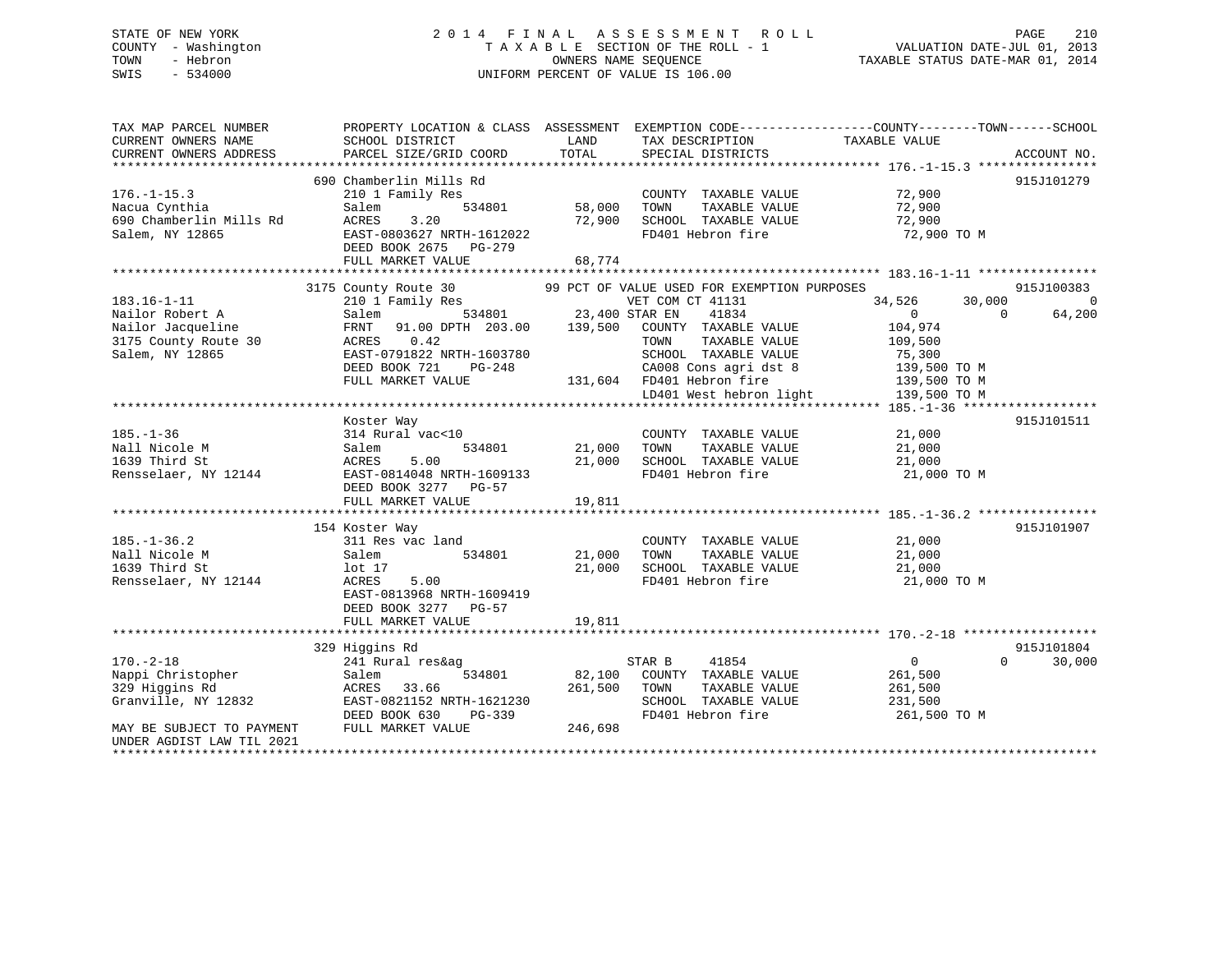# STATE OF NEW YORK 2 0 1 4 F I N A L A S S E S S M E N T R O L L PAGE 211 COUNTY - Washington T A X A B L E SECTION OF THE ROLL - 1 VALUATION DATE-JUL 01, 2013 TOWN - Hebron OWNERS NAME SEQUENCE TAXABLE STATUS DATE-MAR 01, 2014 SWIS - 534000 UNIFORM PERCENT OF VALUE IS 106.00

| TAX MAP PARCEL NUMBER<br>CURRENT OWNERS NAME                                                      | PROPERTY LOCATION & CLASS ASSESSMENT EXEMPTION CODE---------------COUNTY-------TOWN-----SCHOOL<br>SCHOOL DISTRICT                         | LAND                         | TAX DESCRIPTION                                                                                                       | TAXABLE VALUE                                        |                                          |
|---------------------------------------------------------------------------------------------------|-------------------------------------------------------------------------------------------------------------------------------------------|------------------------------|-----------------------------------------------------------------------------------------------------------------------|------------------------------------------------------|------------------------------------------|
| CURRENT OWNERS ADDRESS                                                                            | PARCEL SIZE/GRID COORD                                                                                                                    | TOTAL                        | SPECIAL DISTRICTS                                                                                                     |                                                      | ACCOUNT NO.                              |
|                                                                                                   | 649 Tiplady Rd                                                                                                                            |                              |                                                                                                                       |                                                      | 915J101370                               |
| $178. - 1 - 32$<br>Nardiello Philip<br>Nardiello Babette<br>649 Tiplady Rd<br>Granville, NY 12832 | 242 Rurl res&rec<br>534801<br>Salem<br>Lot 18<br>ACRES 11.63<br>EAST-0820557 NRTH-1611487<br>DEED BOOK 589<br>PG-158<br>FULL MARKET VALUE | 86,400<br>215,900<br>203,679 | 41854<br>STAR B<br>COUNTY TAXABLE VALUE<br>TOWN<br>TAXABLE VALUE<br>SCHOOL TAXABLE VALUE 185,900<br>FD401 Hebron fire | $\overline{0}$<br>215,900<br>215,900<br>215,900 TO M | $\Omega$<br>30,000                       |
| $170. - 2 - 21$                                                                                   | 292 Higgins Rd<br>210 1 Family Res                                                                                                        |                              | 90 PCT OF VALUE USED FOR EXEMPTION PURPOSES<br>AGED-CO<br>41802                                                       | 93,375                                               | 915J101807<br>$\Omega$<br>$\overline{0}$ |
| Nason James L                                                                                     | Granville                                                                                                                                 |                              | 533201 42,900 AGED-TOWN 41803                                                                                         | 37,350<br>$\Omega$                                   | $\overline{0}$                           |
| Nason Dorothy R                                                                                   | Lot 16 $29#70$                                                                                                                            |                              | 207,500 AGED-SCH 41804                                                                                                | $\overline{0}$                                       | 65,363<br>$\overline{0}$                 |
| 292 Higgins Rd                                                                                    | ACRES<br>5.61                                                                                                                             |                              | 41834<br>STAR EN                                                                                                      | $\overline{0}$                                       | 64,200<br>$\Omega$                       |
| Granville, NY 12832                                                                               | EAST-0820166 NRTH-1622025<br>DEED BOOK 1907 PG-70                                                                                         |                              | COUNTY TAXABLE VALUE<br>TOWN<br>TAXABLE VALUE                                                                         | 114,125<br>170,150                                   |                                          |
|                                                                                                   | FULL MARKET VALUE                                                                                                                         |                              | 195,755 SCHOOL TAXABLE VALUE                                                                                          | 77,937                                               |                                          |
|                                                                                                   |                                                                                                                                           |                              | FD401 Hebron fire                                                                                                     | 207,500 TO M                                         |                                          |
|                                                                                                   |                                                                                                                                           |                              |                                                                                                                       |                                                      |                                          |
| $143. - 1 - 2$                                                                                    | 341 County Route 28<br>210 1 Family Res                                                                                                   |                              | 41854<br>STAR B                                                                                                       | $\sim$ 0                                             | 915J101200<br>$\Omega$<br>30,000         |
| Natale Frederick G                                                                                | Granville                                                                                                                                 |                              | 533201 66,000 COUNTY TAXABLE VALUE                                                                                    | 206,000                                              |                                          |
| Natale Dorothy A                                                                                  | FRNT 189.00 DPTH 161.00 206,000                                                                                                           |                              | TOWN<br>TAXABLE VALUE                                                                                                 | 206,000                                              |                                          |
| 341 County Route 28<br>Granville, NY 12832                                                        | 0.70<br>ACRES<br>EAST-0812080 NRTH-1646299                                                                                                |                              | SCHOOL TAXABLE VALUE<br>FD401 Hebron fire                                                                             | 176,000<br>206,000 TO M                              |                                          |
|                                                                                                   | DEED BOOK 944<br>$PG-303$                                                                                                                 |                              |                                                                                                                       |                                                      |                                          |
|                                                                                                   | FULL MARKET VALUE                                                                                                                         | 194,340                      |                                                                                                                       |                                                      |                                          |
|                                                                                                   |                                                                                                                                           |                              |                                                                                                                       |                                                      |                                          |
| $143. - 1 - 3.4$                                                                                  | County Route 28<br>322 Rural vac>10                                                                                                       |                              | COUNTY TAXABLE VALUE                                                                                                  | 128,000                                              |                                          |
| Natale Frederick G                                                                                | 533201<br>Granville                                                                                                                       | 128,000                      | TOWN<br>TAXABLE VALUE                                                                                                 | 128,000                                              |                                          |
| Natale Dorothy A                                                                                  | ACRES 34.31                                                                                                                               | 128,000                      | SCHOOL TAXABLE VALUE                                                                                                  | 128,000                                              |                                          |
| 341 County Route 28                                                                               | EAST-0812386 NRTH-1646665                                                                                                                 |                              | FD401 Hebron fire                                                                                                     | 128,000 TO M                                         |                                          |
| Granville, NY 12832                                                                               | DEED BOOK 944<br>PG-303<br>FULL MARKET VALUE                                                                                              | 120,755                      |                                                                                                                       |                                                      |                                          |
|                                                                                                   |                                                                                                                                           |                              |                                                                                                                       |                                                      |                                          |
|                                                                                                   | Indian Head Way                                                                                                                           |                              |                                                                                                                       |                                                      | 915J101475                               |
| $170. - 1 - 13$<br>Neaton Joseph                                                                  | 314 Rural vac<10<br>Granville<br>533201                                                                                                   | 6,650                        | COUNTY TAXABLE VALUE<br>TAXABLE VALUE<br>TOWN                                                                         | 6,650<br>6,650                                       |                                          |
| 85 County Route 46                                                                                | ACRES<br>2.80                                                                                                                             | 6,650                        | SCHOOL TAXABLE VALUE                                                                                                  | 6,650                                                |                                          |
| Fort Edward, NY 12828                                                                             | EAST-0816935 NRTH-1619185                                                                                                                 |                              | FD401 Hebron fire                                                                                                     | 6,650 TO M                                           |                                          |
|                                                                                                   | DEED BOOK 3297 PG-4                                                                                                                       |                              |                                                                                                                       |                                                      |                                          |
|                                                                                                   | FULL MARKET VALUE                                                                                                                         | 6,274                        |                                                                                                                       |                                                      |                                          |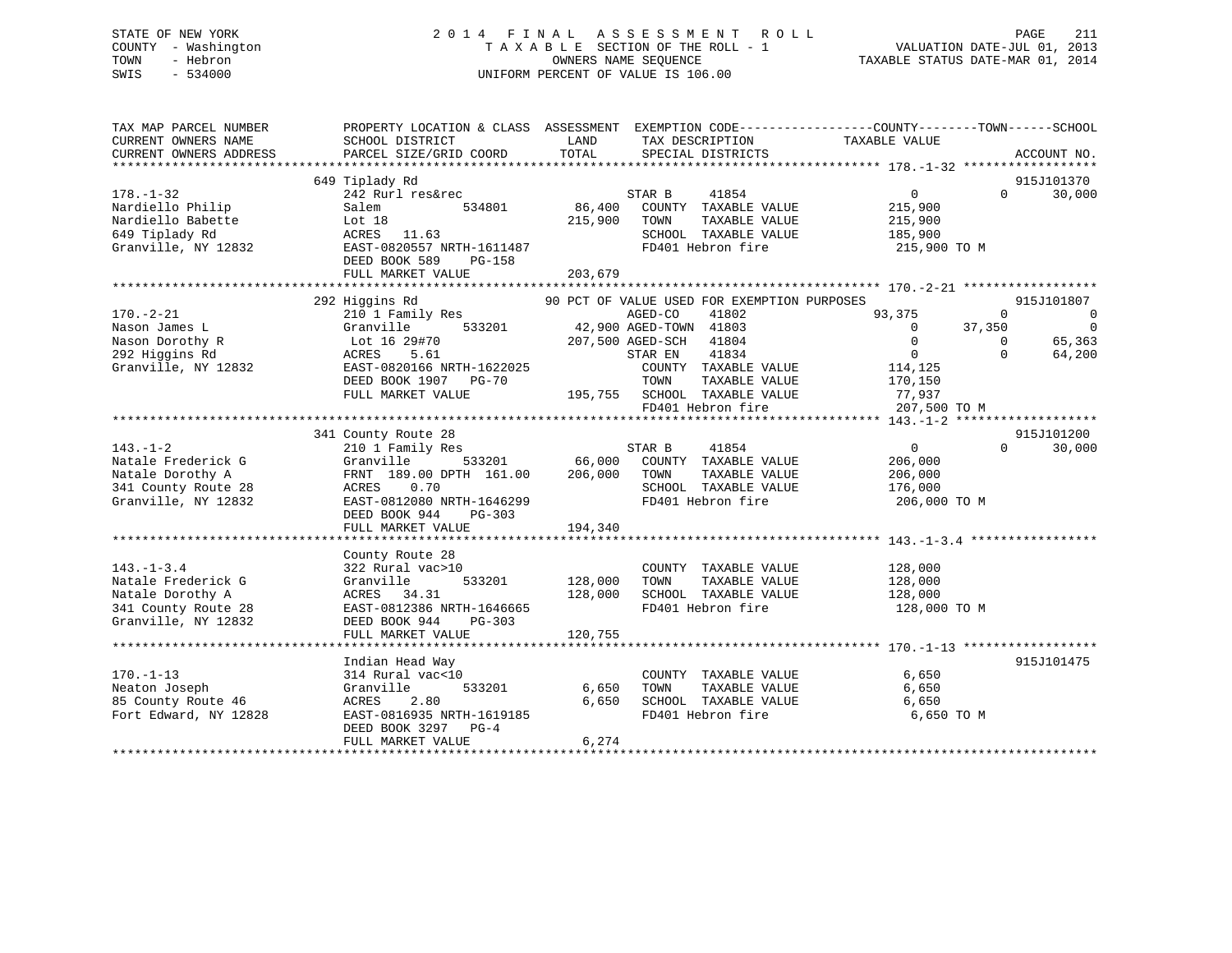# STATE OF NEW YORK 2 0 1 4 F I N A L A S S E S S M E N T R O L L PAGE 212 COUNTY - Washington T A X A B L E SECTION OF THE ROLL - 1 VALUATION DATE-JUL 01, 2013 TOWN - Hebron OWNERS NAME SEQUENCE TAXABLE STATUS DATE-MAR 01, 2014 SWIS - 534000 UNIFORM PERCENT OF VALUE IS 106.00

| TAX MAP PARCEL NUMBER                                                                               | PROPERTY LOCATION & CLASS ASSESSMENT EXEMPTION CODE---------------COUNTY-------TOWN-----SCHOOL                                                            |                                           |                                                                                                                                                                               |                                                                           |                                  |
|-----------------------------------------------------------------------------------------------------|-----------------------------------------------------------------------------------------------------------------------------------------------------------|-------------------------------------------|-------------------------------------------------------------------------------------------------------------------------------------------------------------------------------|---------------------------------------------------------------------------|----------------------------------|
| $177. - 1 - 3.4$<br>Neeson June M<br>PO Box 254<br>Granville, NY 12832                              | 17 Eden Way<br>210 1 Family Res<br>Salem<br>534801<br>Lot 1<br>ACRES 3.05<br>EAST-0804890 NRTH-1616789<br>DEED BOOK 3184 PG-100<br>FULL MARKET VALUE      | 54,400<br>164,500<br>155,189              | COUNTY TAXABLE VALUE<br>TAXABLE VALUE<br>TOWN<br>SCHOOL TAXABLE VALUE<br>CA008 Cons agri dst 8<br>FD401 Hebron fire                                                           | 164,500<br>164,500<br>164,500<br>164,500 TO M<br>164,500 TO M             |                                  |
| $177. - 1 - 3.5$<br>Neeson June M<br>DO Box 254<br>Granville, NY 12832                              | 21 Eden Way<br>210 1 Family Res<br>534801<br>Salem<br>Lot 2<br>ACRES<br>2.28<br>EAST-0805024 NRTH-1617054<br>DEED BOOK 3184 PG-96<br>FULL MARKET VALUE    | VET COM<br>52,500 STAR B                  | VET COM CT 41131<br>41854<br>181,000 COUNTY TAXABLE VALUE<br>TAXABLE VALUE<br>TOWN<br>SCHOOL TAXABLE VALUE<br>CA008 Cons agri dst 8 181,000 TO M<br>170,755 FD401 Hebron fire | 45,250<br>$\overline{0}$<br>135,750<br>151,000<br>151,000<br>181,000 TO M | 30,000<br>$\Omega$<br>30,000     |
| $177. - 1 - 3.25$<br>Neeson June M<br>PO Box 254<br>Granville, NY 12832                             | Lee Brook Ln/n Off<br>314 Rural vac<10<br>Salem<br>2.03<br>ACRES<br>ACRES 2.03<br>EAST-0805129 NRTH-1617215<br>DEED BOOK 3184 PG-104<br>FULL MARKET VALUE | 534801 13,900<br>13,900<br>13, 113        | COUNTY TAXABLE VALUE<br>TOWN<br>TAXABLE VALUE<br>SCHOOL TAXABLE VALUE $13,900$<br>CA008 Cons agri dst 8 $13,900$ TO M<br>FD401 Hebron fire $13,900$ TO M                      | 13,900<br>13,900                                                          |                                  |
| $153. - 1 - 4$<br>Neeson Thomas<br>Salem, NY 12865                                                  | 7583 State Route 22<br>431 Auto dealer<br>Granville<br>EAST-0819665 NRTH-1640430<br>DEED BOOK 803<br>PG-268<br>FULL MARKET VALUE                          | 533201 32,800<br>76,200<br>71,887         | COUNTY TAXABLE VALUE<br>TAXABLE VALUE<br>TOWN<br>SCHOOL TAXABLE VALUE<br>FD401 Hebron fire                                                                                    | 76,200<br>76,200<br>76,200<br>76,200 ТО М                                 | 915J100190                       |
| $152 - 2 - 3$<br>Nelson Daniel G<br>53 County Route 28<br>Cranville NY 12832<br>Granville, NY 12832 | 53 County Route 28<br>210 1 Family Res<br>Granville<br>ACRES<br>3.12<br>EAST-0809340 NRTH-1640620<br>DEED BOOK 662<br>FULL MARKET VALUE                   | 192,500<br>H-1640620<br>PG-278<br>181,604 | STAR B 41854<br>533201 115,600 COUNTY TAXABLE VALUE<br>TAXABLE VALUE<br>TOWN<br>SCHOOL TAXABLE VALUE<br>FD401 Hebron fire                                                     | $\overline{0}$<br>192,500<br>192,500<br>162,500<br>192,500 TO M           | 915J101016<br>$\Omega$<br>30,000 |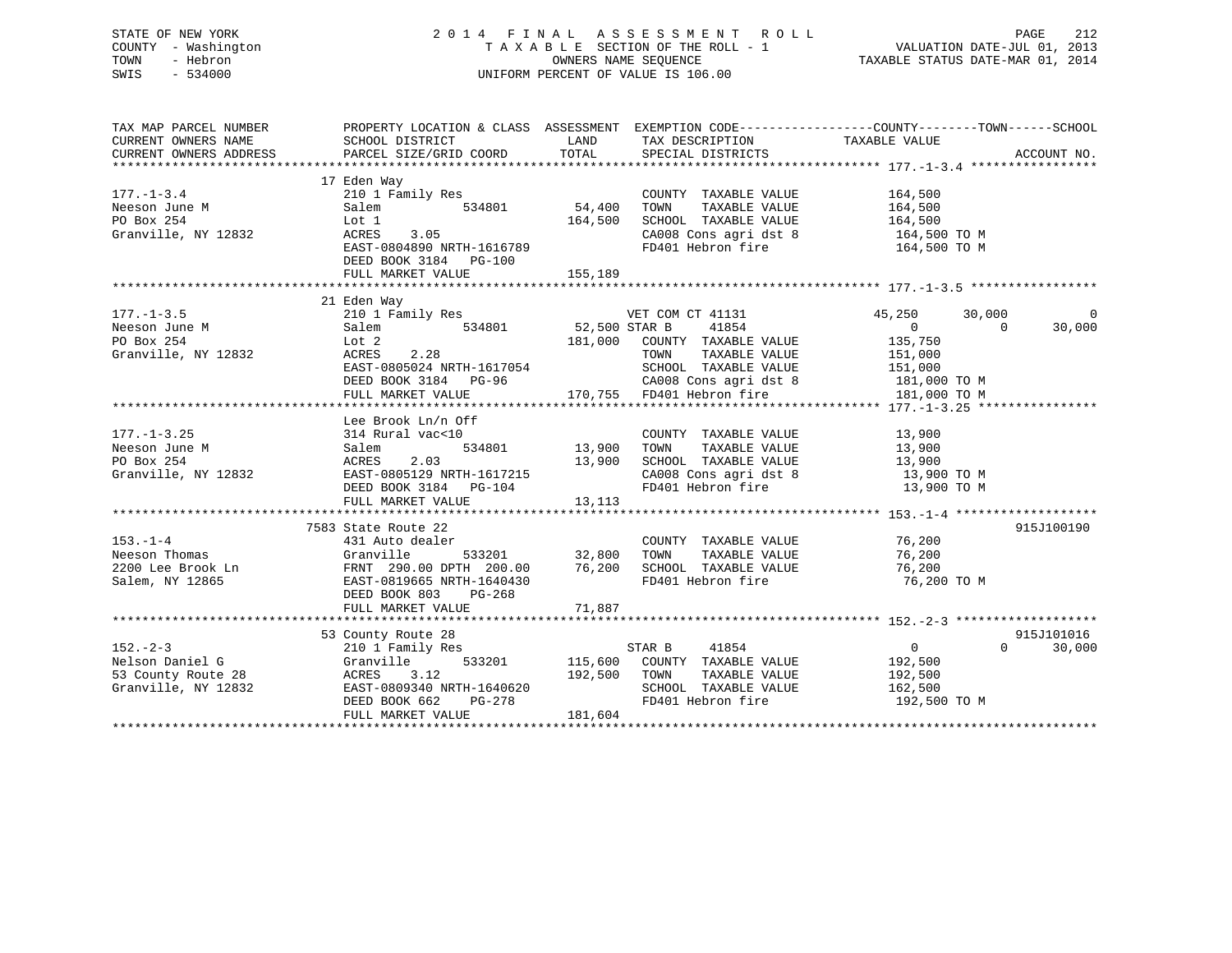# STATE OF NEW YORK 2 0 1 4 F I N A L A S S E S S M E N T R O L L PAGE 213 COUNTY - Washington T A X A B L E SECTION OF THE ROLL - 1 VALUATION DATE-JUL 01, 2013 TOWN - Hebron **CONNERS NAME SEQUENCE** TAXABLE STATUS DATE-MAR 01, 2014 SWIS - 534000 UNIFORM PERCENT OF VALUE IS 106.00

| TAX MAP PARCEL NUMBER<br>CURRENT OWNERS NAME<br>CURRENT OWNERS ADDRESS                                                                                             | SCHOOL DISTRICT<br>PARCEL SIZE/GRID COORD                                                                                                                          | LAND<br>TOTAL                        | TAX DESCRIPTION TAXABLE VALUE<br>SPECIAL DISTRICTS                                                                                                                                                                                                                                    | PROPERTY LOCATION & CLASS ASSESSMENT EXEMPTION CODE---------------COUNTY-------TOWN-----SCHOOL                                                                                                      | ACCOUNT NO.                                                                  |
|--------------------------------------------------------------------------------------------------------------------------------------------------------------------|--------------------------------------------------------------------------------------------------------------------------------------------------------------------|--------------------------------------|---------------------------------------------------------------------------------------------------------------------------------------------------------------------------------------------------------------------------------------------------------------------------------------|-----------------------------------------------------------------------------------------------------------------------------------------------------------------------------------------------------|------------------------------------------------------------------------------|
| $144. - 1 - 25$<br>Nelson James<br>Nelson Kathleen<br>2171 State Route 22<br>Granville, NY 12832<br>MAY BE SUBJECT TO PAYMENT<br>UNDER AGDIST LAW TIL 2018         | State Route 22<br>105 Vac farmland<br>Granville<br>644/51<br>ACRES 61.40<br>EAST-0822036 NRTH-1643829<br>DEED BOOK 492<br>FULL MARKET VALUE                        | 533201 127,600<br>127,600            | AG DIST<br>41720<br>COUNTY TAXABLE VALUE<br>TAXABLE VALUE<br>TOWN<br>SCHOOL TAXABLE VALUE<br>CA001 Cons agri dst 1<br>97,908 EX<br>97, 908 MHz<br>E 120, 377 PD401 Hebron fire                                                                                                        | 97,908<br>97,908<br>29,692<br>29,692<br>29,692<br>29,692 TO<br>127,600 TO M                                                                                                                         | 915J100468<br>97,908                                                         |
| $144. - 1 - 35$<br>Nelson James                                                                                                                                    | 2171 County Route 31<br>112 Dairy farm<br>533201 337,400 AG DIST<br>Granville                                                                                      |                                      | AG BUILD 41700<br>41720                                                                                                                                                                                                                                                               | 239,000<br>239,000<br>181,231<br>181,231                                                                                                                                                            | 915J101326<br>239,000<br>181,231                                             |
| Nelson Kathleen<br>2171 County Route 31<br>Granville, NY 12832<br>MAY BE SUBJECT TO PAYMENT<br>UNDER AGDIST LAW TIL 2023                                           | 646/160<br>ACRES 237.20<br>EAST-0818483 NRTH-1644615<br>DEED BOOK 492<br>PG-779<br>FULL MARKET VALUE                                                               |                                      | 41834<br>945,000 STAR EN<br>COUNTY TAXABLE VALUE<br>TOWN<br>TAXABLE VALUE<br>SCHOOL TAXABLE VALUE<br>891,509 CA001 Cons agri dst 1 763,769 TO<br>181,231 EX                                                                                                                           | $\overline{0}$<br>$\overline{0}$<br>524,769<br>524,769<br>460,569                                                                                                                                   | 64,200                                                                       |
|                                                                                                                                                                    |                                                                                                                                                                    |                                      |                                                                                                                                                                                                                                                                                       |                                                                                                                                                                                                     |                                                                              |
| $144. - 1 - 31$<br>Nelson Lois E LE<br>Nelson James L etal<br>7651 State Route 22<br>Granville, NY 12832<br>MAY BE SUBJECT TO PAYMENT<br>UNDER AGDIST LAW TIL 2018 | 2006 County Route 31<br>241 Rural res&ag<br>Granville<br>ACRES 112.90<br>ACRES 112.90<br>EAST-0820107 NRTH-1641410<br>DEED BOOK 746<br>PG-188<br>FULL MARKET VALUE | 533201 212,900 AGED-CO               | 53 PCT OF VALUE USED FOR EXEMPTION PURPOSES<br>AG DIST<br>41720<br>41802<br>304,500 AGED-TOWN 41803<br>AGED-SCH<br>41804<br>STAR EN 41834<br>287,264 COUNTY TAXABLE VALUE<br>TOWN<br>TAXABLE VALUE<br>SCHOOL TAXABLE VALUE<br>CA001 Cons agri dst 1<br>21,122 EX<br>FD401 Hebron fire | 21,122<br>21,122<br>80,693<br>$\overline{0}$<br>$\overline{0}$<br>48,416<br>$\overline{0}$<br>$\Omega$<br>$\overline{0}$<br>$\Omega$<br>202,685<br>234,962<br>154,624<br>283,378 TO<br>304,500 TO M | 915J100463<br>21,122<br>$\overline{0}$<br>$\overline{0}$<br>64,554<br>64,200 |
|                                                                                                                                                                    | 2065 County Route 31                                                                                                                                               |                                      |                                                                                                                                                                                                                                                                                       |                                                                                                                                                                                                     | 915J100474                                                                   |
| $144. - 1 - 32$<br>Nelson Mark<br>2065 County Route 31<br>Granville, NY 12832                                                                                      | 240 Rural res<br>Granville<br>ACRES 27.60 209<br>EAST-0818545 NRTH-1642534<br>DEED BOOK 2747 PG-23<br>FULL MARKET VALUE                                            | 533201 123,700<br>209,500<br>197,642 | STAR B<br>41854<br>COUNTY TAXABLE VALUE<br>TOWN<br>TAXABLE VALUE<br>SCHOOL TAXABLE VALUE<br>FD401 Hebron fire                                                                                                                                                                         | $\overline{0}$<br>$\Omega$<br>209,500<br>209,500<br>179,500<br>209,500 TO M                                                                                                                         | 30,000                                                                       |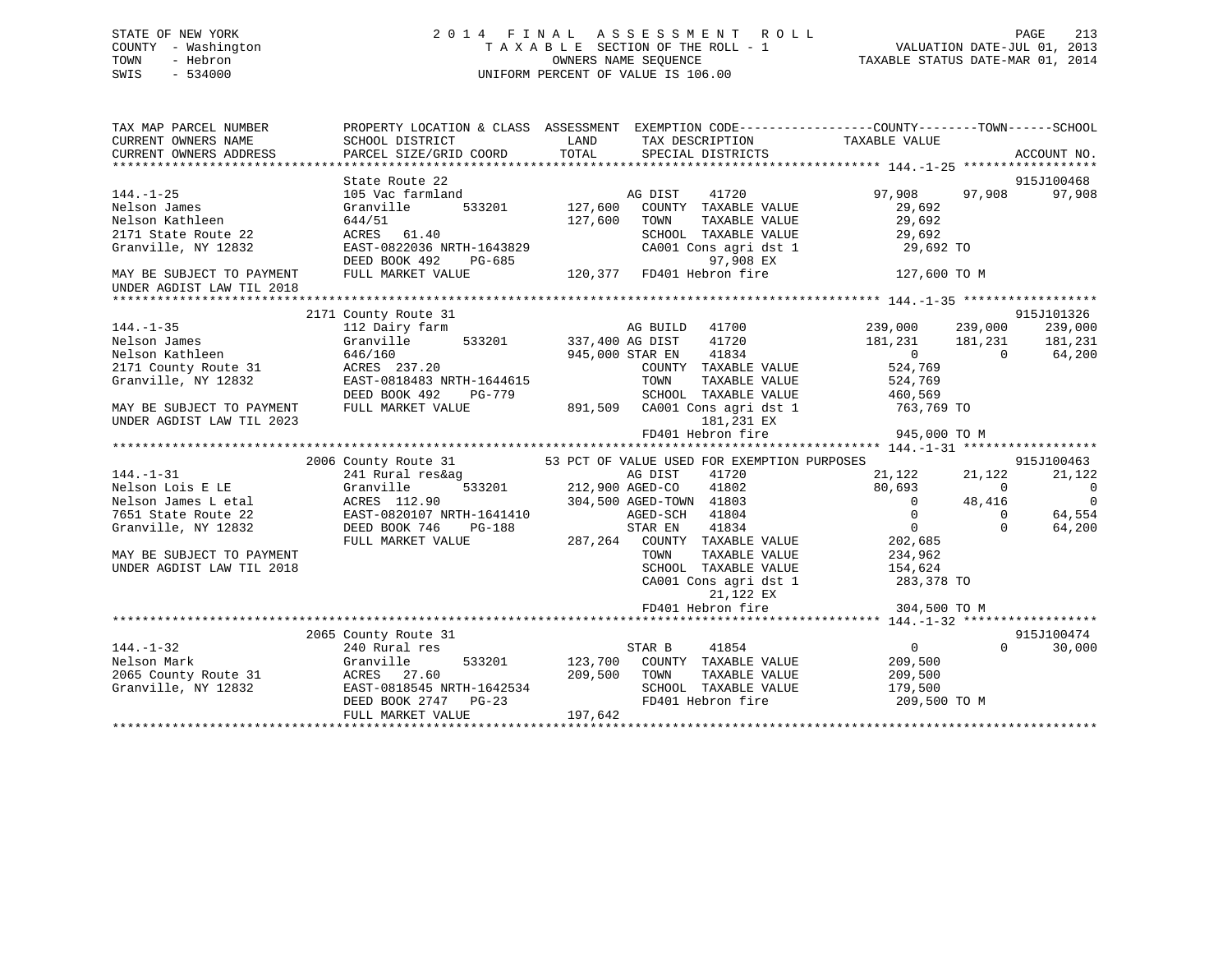# STATE OF NEW YORK 2 0 1 4 F I N A L A S S E S S M E N T R O L L PAGE 214 COUNTY - Washington T A X A B L E SECTION OF THE ROLL - 1 VALUATION DATE-JUL 01, 2013 TOWN - Hebron OWNERS NAME SEQUENCE TAXABLE STATUS DATE-MAR 01, 2014 SWIS - 534000 UNIFORM PERCENT OF VALUE IS 106.00

| TAX MAP PARCEL NUMBER<br>CURRENT OWNERS NAME<br>CURRENT OWNERS ADDRESS                | SCHOOL DISTRICT<br>PARCEL SIZE/GRID COORD                                                                                                                                                                                                                                                                                                                                         |         | LAND TAX DESCRIPTION<br>TOTAL SPECIAL DISTRICTS                                                                                                                                                                                                                                                                                                                                                                                                                                                                                                                                                                                                                                                                                    | PROPERTY LOCATION & CLASS ASSESSMENT EXEMPTION CODE-----------------COUNTY-------TOWN------SCHOOL<br>TAXABLE VALUE | ACCOUNT NO.                    |
|---------------------------------------------------------------------------------------|-----------------------------------------------------------------------------------------------------------------------------------------------------------------------------------------------------------------------------------------------------------------------------------------------------------------------------------------------------------------------------------|---------|------------------------------------------------------------------------------------------------------------------------------------------------------------------------------------------------------------------------------------------------------------------------------------------------------------------------------------------------------------------------------------------------------------------------------------------------------------------------------------------------------------------------------------------------------------------------------------------------------------------------------------------------------------------------------------------------------------------------------------|--------------------------------------------------------------------------------------------------------------------|--------------------------------|
|                                                                                       | 3006 County Route 31<br>144.-1-31.2 2006 County Route 31<br>Nelson Rebecca (Scanville 533201 66,000 COUNTY TAXABLE VALUE 182,000<br>Nelson Rebecca (ACRES 4.20 182,000 TOWN TAXABLE VALUE 182,000<br>2006 County Route 31 EAST-0818334                                                                                                                                            |         |                                                                                                                                                                                                                                                                                                                                                                                                                                                                                                                                                                                                                                                                                                                                    |                                                                                                                    |                                |
| $170. - 1 - 17.6$<br>Nelson Sherri Ann<br>2776 Desert Rose Ln<br>Santa Rosa, CA 95407 | State Route 22/Off<br>311 Res vac land<br>Granville<br>Nelson Sub/ 29#88<br>Easement 727/1<br>4.80<br>ACRES<br>EAST-0819215 NRTH-1623457<br>DEED BOOK 793 PG-297<br>FULL MARKET VALUE                                                                                                                                                                                             | 3,226   | $\begin{tabular}{lllllll} \multicolumn{2}{l}{{\small \texttt{COUNTY}}} & \multicolumn{2}{l}{\small \texttt{TAXABLE} } \texttt{VALUE} & \multicolumn{2}{l}{\small \texttt{3,420}}\\ \multicolumn{2}{l}{\small \texttt{COUNTY}} & \multicolumn{2}{l}{\small \texttt{TAXABLE} } \texttt{VALUE} & \multicolumn{2}{l}{\small \texttt{3,420}}\\ \multicolumn{2}{l}{\small \texttt{1}} & \multicolumn{2}{l}{\small \texttt{5}} & \multicolumn{2}{l}{\small \texttt{5}} & \multicolumn{2}{l}{\small \texttt{6}}$<br>$\begin{array}{ccccccccc} & 533201 & & 3,420 & & 70\text{WN} & & \text{TAXABLE VALUE} & & & 3,420 \\ \text{\textit{7 29#88}} & & & 3,420 & & \text{SCHOOL TAXABLE VALUE} & & & 3,420 \end{array}$<br>FD401 Hebron fire | 3,420 TO M                                                                                                         | 915J100466                     |
|                                                                                       | 170.-1-19<br>170.-1-19<br>210 1 Family Res<br>29,200 TOWN TAXABLE VALUE<br>2776 Desert Rose Ln<br>2776 Desert Rose Ln<br>2776 Desert Rose Ln<br>2776 Desert Rose Ln<br>2776 Desert Rose Ln<br>2776 Desert Rose Ln<br>2776 Desert Rose Ln<br>2776 Des<br>EAST-0816277 NRTH-1623176<br>DEED BOOK 956 PG-231<br>FULL MARKET VALUE 79,717                                             |         |                                                                                                                                                                                                                                                                                                                                                                                                                                                                                                                                                                                                                                                                                                                                    | 84,500 TO M                                                                                                        | 915J100462                     |
| $170. - 1 - 17.1$<br>Nelson-LE Helma                                                  | 6856 State Route 22 54 PCT OF VALUE USED FOR EXEMPTION PURPOSES<br>240 Rural res<br>Granville 533201 109,800 STAR EN<br>Nelson Sherri A and Mag Commit 663/183 210,000 COUNTY TAXABLE VALUE 153,300<br>North Point Village ACRES 55.80 210,000 COUNTY TAXABLE VALUE 153,300<br>North Point Village BACRES 55.80 TOWN TAXABLE VALUE 153,300<br>SANTA ROSA, CA<br>FULL MARKET VALUE | 198,113 | AGED-ALL 41800<br>41834                                                                                                                                                                                                                                                                                                                                                                                                                                                                                                                                                                                                                                                                                                            | 56,700   56,700<br>0    0                                                                                          | 915J100466<br>56,700<br>64,200 |
|                                                                                       | 99 Indian Head Way<br>210 1 Family Res<br>FULL MARKET VALUE                                                                                                                                                                                                                                                                                                                       | 118,396 | COUNTY TAXABLE VALUE 125,500<br>TOWN TAXABLE VALUE 125,500                                                                                                                                                                                                                                                                                                                                                                                                                                                                                                                                                                                                                                                                         | 125,500 TO M                                                                                                       | 915J101234                     |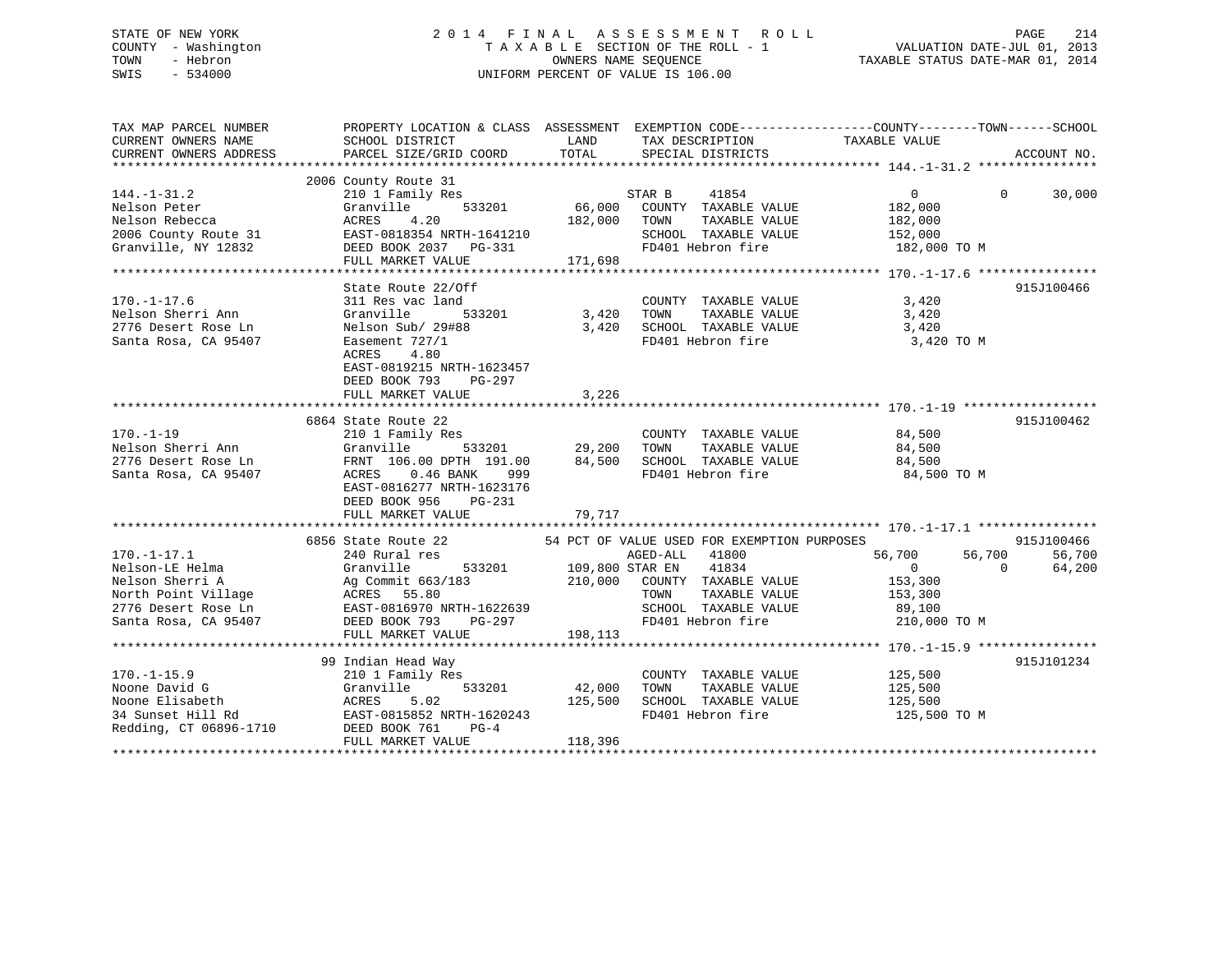# STATE OF NEW YORK 2 0 1 4 F I N A L A S S E S S M E N T R O L L PAGE 215 COUNTY - Washington T A X A B L E SECTION OF THE ROLL - 1 VALUATION DATE-JUL 01, 2013 TOWN - Hebron OWNERS NAME SEQUENCE TAXABLE STATUS DATE-MAR 01, 2014 SWIS - 534000 UNIFORM PERCENT OF VALUE IS 106.00

| TAX MAP PARCEL NUMBER                                                                         | PROPERTY LOCATION & CLASS ASSESSMENT EXEMPTION CODE---------------COUNTY-------TOWN-----SCHOOL                                                                                                                                       |          |                                                                                     |                                              |                          |
|-----------------------------------------------------------------------------------------------|--------------------------------------------------------------------------------------------------------------------------------------------------------------------------------------------------------------------------------------|----------|-------------------------------------------------------------------------------------|----------------------------------------------|--------------------------|
| CURRENT OWNERS NAME                                                                           | SCHOOL DISTRICT                                                                                                                                                                                                                      | LAND     | TAX DESCRIPTION                                                                     | TAXABLE VALUE                                |                          |
|                                                                                               |                                                                                                                                                                                                                                      |          |                                                                                     |                                              |                          |
|                                                                                               |                                                                                                                                                                                                                                      |          |                                                                                     |                                              | 915J100676               |
| $185. - 1 - 14.7$                                                                             | 10 Shale Mtn Way 93 PCT OF VALUE USED FOR EXEMPTION PURPOSES<br>210 1 Family Res VET WAR CT 41121<br>534801 48,300 STAR B 41854                                                                                                      |          |                                                                                     | 25,738 18,000                                | $\overline{\phantom{0}}$ |
| Nopper Robert J                                                                               |                                                                                                                                                                                                                                      |          |                                                                                     | $\overline{0}$                               | 30,000<br>$\overline{0}$ |
|                                                                                               |                                                                                                                                                                                                                                      |          |                                                                                     | 158,762                                      |                          |
|                                                                                               |                                                                                                                                                                                                                                      |          |                                                                                     |                                              |                          |
|                                                                                               |                                                                                                                                                                                                                                      |          |                                                                                     |                                              |                          |
|                                                                                               | Nopper Robert of the Thompson Sub/29#87 Lot 4 184,500 COUNTY TAXABLE VALUE<br>PO Box 637 ACRES 9.20 TOWN TAXABLE VALUE 166,500<br>Salem, NY 12865 EAST-0814923 NRTH-1603808 SCHOOL TAXABLE VALUE 154,500<br>DEED ROOK 942 PG-250 CA0 |          |                                                                                     |                                              |                          |
|                                                                                               | FULL MARKET VALUE                                                                                                                                                                                                                    |          | PG-250 CA008 Cons agri dst 8 184,500 TO M<br>174,057 FD401 Hebron fire 184,500 TO M |                                              |                          |
|                                                                                               |                                                                                                                                                                                                                                      |          |                                                                                     |                                              |                          |
|                                                                                               | 72 Clark Way                                                                                                                                                                                                                         |          |                                                                                     |                                              | 915J100464               |
| $169. - 1 - 18.28$                                                                            | 210 1 Family Res                                                                                                                                                                                                                     |          | 1y Res 533201 24,900 COUNTY TAXABLE VALUE                                           | $\begin{array}{c} 0 \\ 71.000 \end{array}$   | $\Omega$<br>30,000       |
|                                                                                               | 169.-1-18.28<br>Nordquist Susan<br>Nordquist Susan Granville 533201 24,900 COUNTY<br>Taylor Michael ACRES 1.46 71,000 TOWN<br>72 Clark Way EAST-0814577 NRTH-1623033<br>Salem, NY 12865<br>DEED BOOK 2311 PG-222<br>PG-222 FD401 He  |          |                                                                                     | 71,000                                       |                          |
|                                                                                               |                                                                                                                                                                                                                                      |          |                                                                                     | TAXABLE VALUE 71,000                         |                          |
|                                                                                               |                                                                                                                                                                                                                                      |          | SCHOOL TAXABLE VALUE 41,000<br>FD401 Hebron fire 71,000                             |                                              |                          |
|                                                                                               |                                                                                                                                                                                                                                      |          |                                                                                     | 71,000 TO M                                  |                          |
|                                                                                               | FULL MARKET VALUE                                                                                                                                                                                                                    | 66,981   |                                                                                     |                                              |                          |
|                                                                                               |                                                                                                                                                                                                                                      |          |                                                                                     |                                              |                          |
|                                                                                               | 4002 County Route 30                                                                                                                                                                                                                 |          |                                                                                     |                                              | 915J100140               |
| $167. - 1 - 32$                                                                               | 210 1 Family Res COUNTY<br>Salem 534801 23,200 TOWN                                                                                                                                                                                  |          | COUNTY TAXABLE VALUE 44,000<br>TOWN TAXABLE VALUE 44,000                            |                                              |                          |
|                                                                                               |                                                                                                                                                                                                                                      |          |                                                                                     |                                              |                          |
| 167.-1-32 210 1 Fam<br>Norman Philip 25 Grant Ave 1E 942/307<br>White Plains, NY 10603 FRNT 9 |                                                                                                                                                                                                                                      | 44,000   | SCHOOL TAXABLE VALUE 44,000                                                         |                                              |                          |
|                                                                                               | FRNT 90.00 DPTH 200.00                                                                                                                                                                                                               |          | FD401 Hebron fire                                                                   | 44,000 TO M                                  |                          |
|                                                                                               | EAST-0788422 NRTH-1622063                                                                                                                                                                                                            |          |                                                                                     |                                              |                          |
|                                                                                               | DEED BOOK 2368 PG-183                                                                                                                                                                                                                |          |                                                                                     |                                              |                          |
|                                                                                               | FULL MARKET VALUE                                                                                                                                                                                                                    | 41,509   |                                                                                     |                                              |                          |
|                                                                                               |                                                                                                                                                                                                                                      |          |                                                                                     |                                              |                          |
|                                                                                               | 382 County Route 28                                                                                                                                                                                                                  |          |                                                                                     |                                              | 915J100160               |
| $143. - 1 - 4$                                                                                | 210 1 Family Res                                                                                                                                                                                                                     |          | COUNTY TAXABLE VALUE 272,500                                                        |                                              |                          |
| Norton Jason<br>382 County Route 28 6 ACRES                                                   | 533201<br>Granville                                                                                                                                                                                                                  |          | 52,500 TOWN TAXABLE VALUE 272,500<br>272,500 SCHOOL TAXABLE VALUE 272,500           |                                              |                          |
|                                                                                               | 1.50                                                                                                                                                                                                                                 |          |                                                                                     |                                              |                          |
| Granville, NY 12832                                                                           | EAST-0813498 NRTH-1647249                                                                                                                                                                                                            | 272, 300 | FD401 Hebron fire 272,500 TO M                                                      |                                              |                          |
|                                                                                               | DEED BOOK 3323 PG-288                                                                                                                                                                                                                |          |                                                                                     |                                              |                          |
|                                                                                               | FULL MARKET VALUE                                                                                                                                                                                                                    | 257,075  |                                                                                     |                                              |                          |
|                                                                                               | 6409 State Route 22                                                                                                                                                                                                                  |          |                                                                                     |                                              |                          |
| $178. - 1 - 16.2$                                                                             | 400 Commercial                                                                                                                                                                                                                       |          | COUNTY TAXABLE VALUE                                                                |                                              |                          |
| Norton Jeff                                                                                   | 534801 33,900 TOWN<br>Salem                                                                                                                                                                                                          |          |                                                                                     | TAXABLE VALUE 47,000<br>TAXABLE VALUE 47,000 |                          |
| 6409 State Route 22                                                                           | $1$ ot $2$                                                                                                                                                                                                                           | 47,000   | SCHOOL TAXABLE VALUE 47,000                                                         |                                              |                          |
| Salem, NY 12865                                                                               | ACRES 1.76                                                                                                                                                                                                                           |          | FD401 Hebron fire                                                                   | 47,000 TO M                                  |                          |
|                                                                                               | EAST-0815948 NRTH-1612154                                                                                                                                                                                                            |          |                                                                                     |                                              |                          |
|                                                                                               | DEED BOOK 2727 PG-306                                                                                                                                                                                                                |          |                                                                                     |                                              |                          |
|                                                                                               | FULL MARKET VALUE                                                                                                                                                                                                                    | 44,340   |                                                                                     |                                              |                          |
|                                                                                               |                                                                                                                                                                                                                                      |          |                                                                                     |                                              |                          |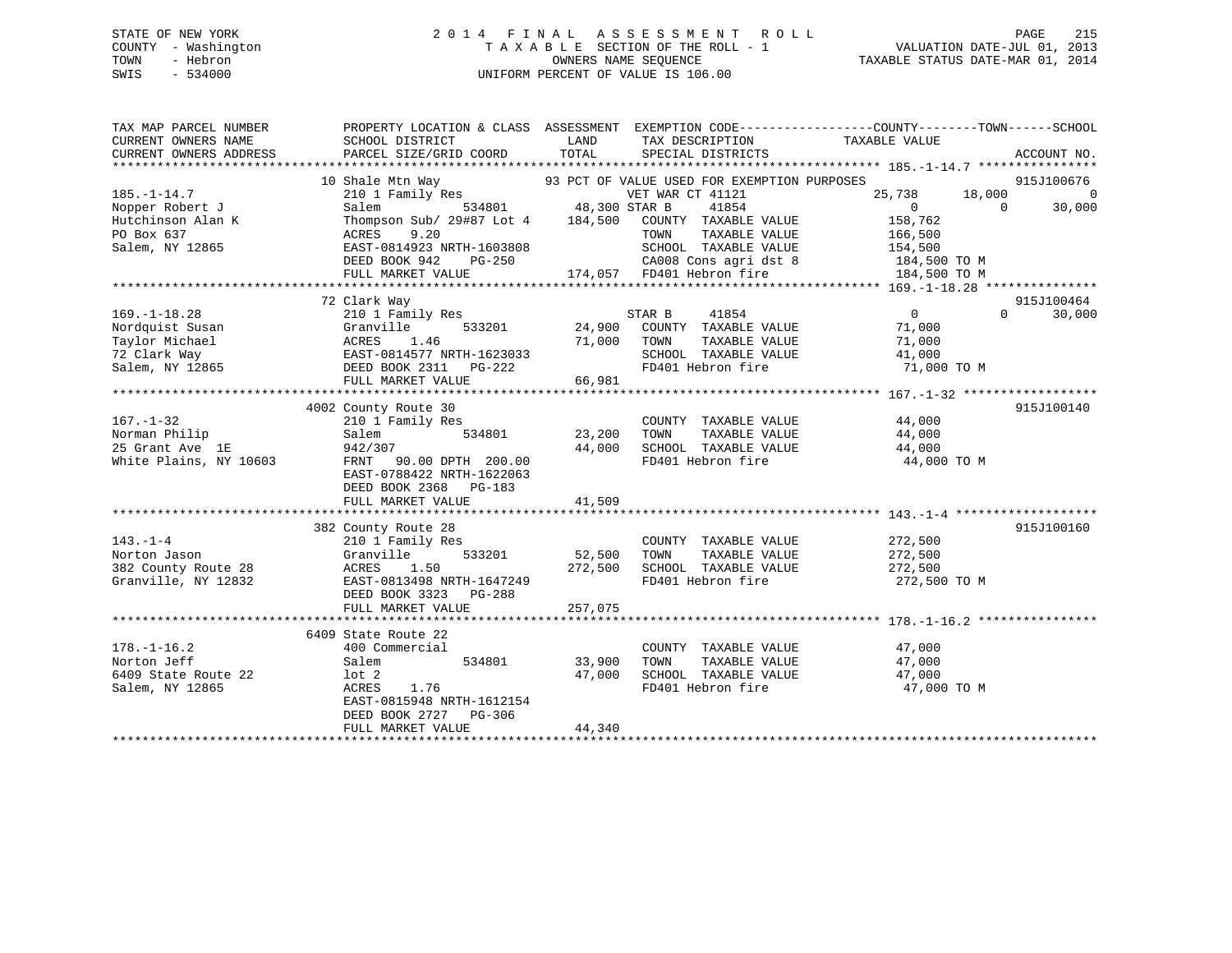# STATE OF NEW YORK 2 0 1 4 F I N A L A S S E S S M E N T R O L L PAGE 216 COUNTY - Washington T A X A B L E SECTION OF THE ROLL - 1 VALUATION DATE-JUL 01, 2013 TOWN - Hebron OWNERS NAME SEQUENCE TAXABLE STATUS DATE-MAR 01, 2014 SWIS - 534000 UNIFORM PERCENT OF VALUE IS 106.00

| TAX MAP PARCEL NUMBER<br>CURRENT OWNERS NAME<br>CURRENT OWNERS ADDRESS | PROPERTY LOCATION & CLASS ASSESSMENT<br>SCHOOL DISTRICT<br>PARCEL SIZE/GRID COORD | LAND<br>TOTAL  | TAX DESCRIPTION<br>SPECIAL DISTRICTS        | EXEMPTION CODE-----------------COUNTY-------TOWN------SCHOOL<br>TAXABLE VALUE | ACCOUNT NO.          |
|------------------------------------------------------------------------|-----------------------------------------------------------------------------------|----------------|---------------------------------------------|-------------------------------------------------------------------------------|----------------------|
| $178. - 1 - 16$                                                        | 6411 State Route 22<br>240 Rural res                                              |                | AGRI-D IND 41730                            | 10,295<br>10,295                                                              | 915J100241<br>10,295 |
| Norton Jeffrey L                                                       | 534801<br>Salem                                                                   | 51,100 STAR B  | 41854                                       | $\overline{0}$<br>$\Omega$                                                    | 30,000               |
| 6411 State Route 22                                                    | 11.08<br>ACRES                                                                    | 170,000        | COUNTY TAXABLE VALUE                        | 159,705                                                                       |                      |
| Salem, NY 12865                                                        | EAST-0815730 NRTH-1612566                                                         |                | TOWN<br>TAXABLE VALUE                       | 159,705                                                                       |                      |
|                                                                        | DEED BOOK 2773 PG-53                                                              |                | SCHOOL TAXABLE VALUE                        | 129,705                                                                       |                      |
| MAY BE SUBJECT TO PAYMENT<br>UNDER AGDIST LAW TIL 2021                 | FULL MARKET VALUE                                                                 |                | 160,377 FD401 Hebron fire                   | 170,000 TO M                                                                  |                      |
|                                                                        |                                                                                   |                |                                             |                                                                               |                      |
|                                                                        | 100 Indian Head Way                                                               |                |                                             |                                                                               | 915J101210           |
| $170. - 1 - 15.2$                                                      | 210 1 Family Res                                                                  |                | COUNTY TAXABLE VALUE                        | 107,000                                                                       |                      |
| Novella John M                                                         | 533201<br>Granville                                                               | 42,000         | TOWN<br>TAXABLE VALUE                       | 107,000                                                                       |                      |
| Novella Carol F                                                        | ACRES<br>5.02                                                                     | 107,000        | SCHOOL TAXABLE VALUE                        | 107,000                                                                       |                      |
| 4 Waterbury Ln                                                         | EAST-0816711 NRTH-1620351                                                         |                | FD401 Hebron fire                           | 107,000 TO M                                                                  |                      |
| Danbury, CT 06811                                                      | DEED BOOK 489<br><b>PG-149</b>                                                    |                |                                             |                                                                               |                      |
|                                                                        | FULL MARKET VALUE                                                                 | 100,943        |                                             |                                                                               |                      |
|                                                                        |                                                                                   |                |                                             |                                                                               |                      |
|                                                                        | 21 Everetts Heights Way                                                           |                | 94 PCT OF VALUE USED FOR EXEMPTION PURPOSES |                                                                               | 915J101321           |
| $152 - 2 - 5.1$                                                        | 210 1 Family Res                                                                  |                | VET WAR CT 41121                            | 30,000<br>18,000                                                              | $\Omega$             |
| O'Brien John                                                           | Granville<br>533201                                                               | 118,600 STAR B | 41854                                       | $\overline{0}$<br>$\Omega$                                                    | 30,000               |
| O'Brien Margaret J                                                     | 591/325                                                                           | 246,500        | COUNTY TAXABLE VALUE                        | 216,500                                                                       |                      |
| 21 Everetts Heights Way                                                | 3.71<br>ACRES                                                                     |                | TOWN<br>TAXABLE VALUE                       | 228,500                                                                       |                      |
| Granville, NY 12832                                                    | EAST-0810333 NRTH-1642236                                                         |                | SCHOOL TAXABLE VALUE                        | 216,500                                                                       |                      |
|                                                                        | DEED BOOK 758<br>$PG-215$                                                         |                | FD401 Hebron fire                           | 246,500 TO M                                                                  |                      |
|                                                                        | FULL MARKET VALUE                                                                 | 232,547        |                                             |                                                                               |                      |
|                                                                        |                                                                                   |                |                                             |                                                                               |                      |
|                                                                        | County Route 28                                                                   |                |                                             |                                                                               | 915J100343           |
| $152. - 2 - 5$                                                         | 314 Rural vac<10                                                                  |                | COUNTY TAXABLE VALUE                        | 72,000                                                                        |                      |
| O'Brien Margaret J                                                     | Granville<br>533201                                                               | 72,000         | TOWN<br>TAXABLE VALUE                       | 72,000                                                                        |                      |
| Young Josephine L                                                      | 3.19<br>ACRES                                                                     | 72,000         | SCHOOL TAXABLE VALUE                        | 72,000                                                                        |                      |
| 21 Everetts Hts                                                        | EAST-0810226 NRTH-1641984                                                         |                | FD401 Hebron fire                           | 72,000 TO M                                                                   |                      |
| Granville, NY 12832                                                    | DEED BOOK 898<br>$PG-252$                                                         |                |                                             |                                                                               |                      |
|                                                                        | FULL MARKET VALUE                                                                 | 67,925         |                                             |                                                                               |                      |
|                                                                        |                                                                                   |                |                                             |                                                                               |                      |
|                                                                        | 35 Hebron Hills Rd                                                                |                |                                             |                                                                               | 915J100347           |
| $183. - 1 - 40$                                                        | 210 1 Family Res                                                                  |                | COUNTY TAXABLE VALUE                        | 57,500                                                                        |                      |
| O'Leary Norma                                                          | 534801<br>Salem                                                                   | 42,200         | TOWN<br>TAXABLE VALUE                       | 57,500                                                                        |                      |
| 118 Circle Dr                                                          | 1.55<br>ACRES                                                                     | 57,500         | SCHOOL TAXABLE VALUE                        | 57,500                                                                        |                      |
| Patchoque, NY 11772                                                    | EAST-0788247 NRTH-1603009<br>DEED BOOK 2842<br>PG-177                             |                | FD401 Hebron fire                           | 57,500 TO M                                                                   |                      |
|                                                                        | FULL MARKET VALUE                                                                 | 54,245         |                                             |                                                                               |                      |
|                                                                        |                                                                                   |                |                                             |                                                                               |                      |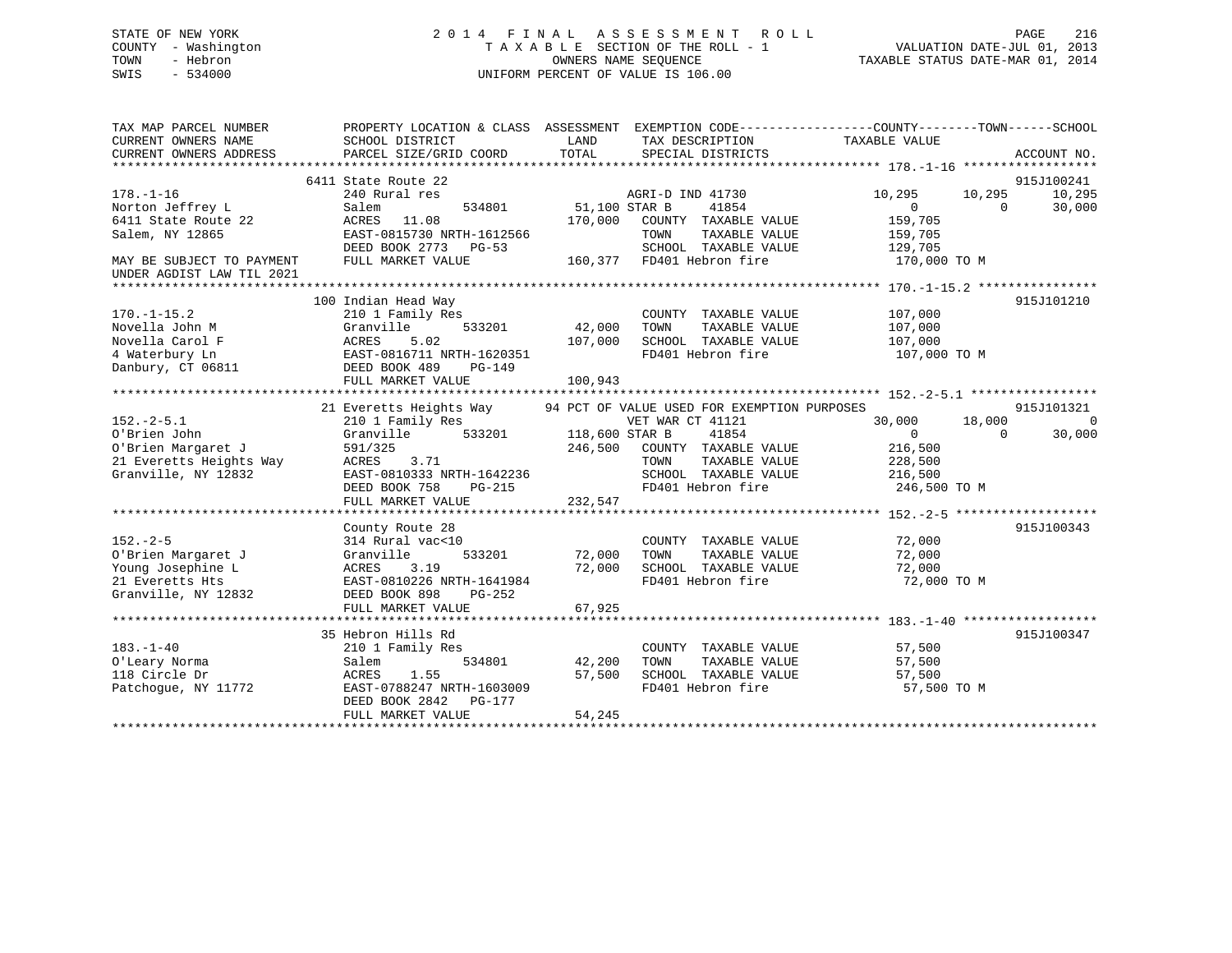## STATE OF NEW YORK 2 0 1 4 F I N A L A S S E S S M E N T R O L L PAGE 217 COUNTY - Washington T A X A B L E SECTION OF THE ROLL - 1 VALUATION DATE-JUL 01, 2013 TOWN - Hebron **CONNERS NAME SEQUENCE** TAXABLE STATUS DATE-MAR 01, 2014 SWIS - 534000 UNIFORM PERCENT OF VALUE IS 106.00

| TAX MAP PARCEL NUMBER<br>CURRENT OWNERS NAME<br>CURRENT OWNERS ADDRESS             | PROPERTY LOCATION & CLASS ASSESSMENT<br>SCHOOL DISTRICT<br>PARCEL SIZE/GRID COORD                                                                                             | LAND<br>TOTAL                 | TAX DESCRIPTION<br>SPECIAL DISTRICTS                                                                                | EXEMPTION CODE-----------------COUNTY-------TOWN------SCHOOL<br>TAXABLE VALUE | ACCOUNT NO.          |
|------------------------------------------------------------------------------------|-------------------------------------------------------------------------------------------------------------------------------------------------------------------------------|-------------------------------|---------------------------------------------------------------------------------------------------------------------|-------------------------------------------------------------------------------|----------------------|
| $161. - 1 - 5$<br>Obering Mary<br>7148 State Route 22<br>Granville, NY 12832       | 7148 State Route 22<br>240 Rural res<br>Granville<br>533201<br>ag commit 706/98<br>ACRES 160.00<br>EAST-0820327 NRTH-1630083<br>DEED BOOK 504<br>PG-838<br>FULL MARKET VALUE  | 225,500<br>350,000<br>330,189 | COUNTY TAXABLE VALUE<br>TOWN<br>TAXABLE VALUE<br>SCHOOL TAXABLE VALUE<br>CA008 Cons agri dst 8<br>FD401 Hebron fire | 350,000<br>350,000<br>350,000<br>350,000 TO M<br>350,000 TO M                 | 915J100351           |
| $151. - 1 - 16.6$<br>Ogden Melvin<br>64 Feeder Dam Rd<br>So. Glens Falls, NY 12803 | 240 Little Burch Hill Rd<br>210 1 Family Res<br>Granville<br>533201<br>ACRES<br>1.24 BANK<br>40<br>EAST-0800257 NRTH-1634945<br>DEED BOOK 780<br>$PG-19$<br>FULL MARKET VALUE | 41,000<br>116,500<br>109,906  | COUNTY TAXABLE VALUE<br>TOWN<br>TAXABLE VALUE<br>SCHOOL TAXABLE VALUE<br>FD401 Hebron fire                          | 116,500<br>116,500<br>116,500<br>116,500 TO M                                 | 915J101266           |
| $167. - 1 - 29$<br>Okeefe Lauryn<br>3970 County Route 30<br>Salem, NY 12865        | 3970 County Route 30<br>210 1 Family Res<br>534801<br>Salem<br>1.60<br>ACRES<br>EAST-0789052 NRTH-1621458<br>DEED BOOK 808<br>PG-166<br>FULL MARKET VALUE                     | 28,500<br>68,500<br>64,623    | STAR B<br>41854<br>COUNTY TAXABLE VALUE<br>TAXABLE VALUE<br>TOWN<br>SCHOOL TAXABLE VALUE<br>FD401 Hebron fire       | $\overline{0}$<br>$\Omega$<br>68,500<br>68,500<br>38,500<br>68,500 TO M       | 915J100456<br>30,000 |
| $167. - 1 - 30$<br>Okeefe Lauryn<br>3970 County Route 30<br>Salem, NY 12865        | County Route 30<br>314 Rural vac<10<br>534801<br>Salem<br>2.60<br>ACRES<br>EAST-0788883 NRTH-1621565<br>DEED BOOK 808<br>PG-166<br>FULL MARKET VALUE                          | 15,200<br>15,200<br>14,340    | COUNTY TAXABLE VALUE<br>TOWN<br>TAXABLE VALUE<br>SCHOOL TAXABLE VALUE<br>FD401 Hebron fire                          | 15,200<br>15,200<br>15,200<br>15,200 TO M                                     | 915J100567           |
| $186. - 1 - 37$<br>Oldham Gary<br>620 Silk Rd<br>Bennington, VT 05201              | Wood Way<br>314 Rural vac<10<br>Salem<br>534801<br>5.59<br>ACRES<br>EAST-0818609 NRTH-1608022<br>DEED BOOK 3124 PG-178<br>FULL MARKET VALUE                                   | 21,800<br>21,800<br>20,566    | COUNTY TAXABLE VALUE<br>TOWN<br>TAXABLE VALUE<br>SCHOOL TAXABLE VALUE<br>FD401 Hebron fire                          | 21,800<br>21,800<br>21,800<br>21,800 TO M                                     |                      |
| $186. - 1 - 38$<br>Oldham Gary<br>PO Box 648<br>Shaftsbury, VT 05262               | 126+128 Wood Way<br>312 Vac w/imprv<br>534801<br>Salem<br>5.01<br>ACRES<br>EAST-0818842 NRTH-1608051<br>DEED BOOK 2010 PG-186<br>FULL MARKET VALUE                            | 21,000<br>38,500<br>36,321    | COUNTY TAXABLE VALUE<br>TOWN<br>TAXABLE VALUE<br>SCHOOL TAXABLE VALUE<br>FD401 Hebron fire                          | 38,500<br>38,500<br>38,500<br>38,500 TO M                                     | 915J101760           |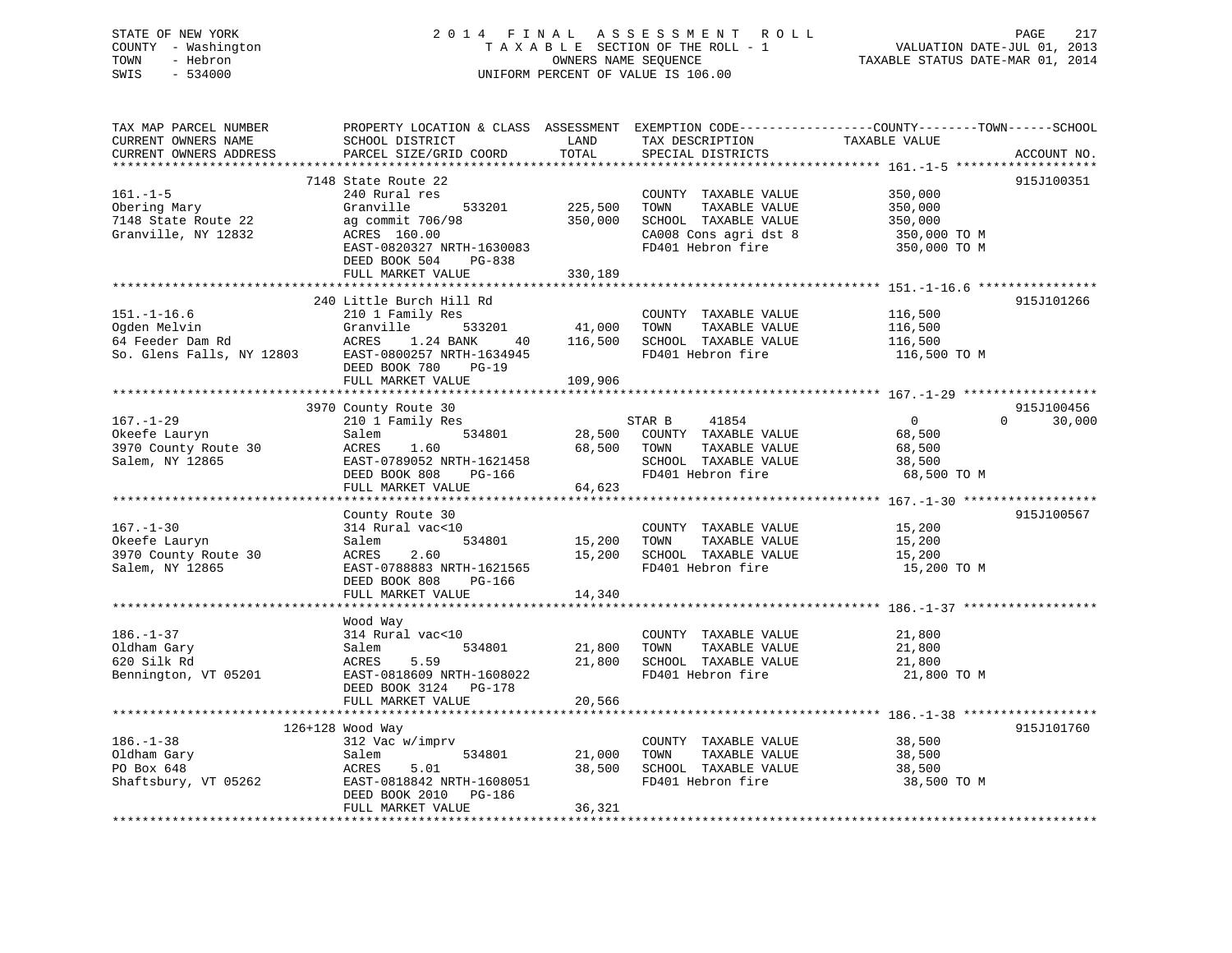## STATE OF NEW YORK 2 0 1 4 F I N A L A S S E S S M E N T R O L L PAGE 218 COUNTY - Washington T A X A B L E SECTION OF THE ROLL - 1 VALUATION DATE-JUL 01, 2013 TOWN - Hebron OWNERS NAME SEQUENCE TAXABLE STATUS DATE-MAR 01, 2014 SWIS - 534000 UNIFORM PERCENT OF VALUE IS 106.00

| TAX MAP PARCEL NUMBER<br>CURRENT OWNERS NAME SCHOOL DISTRICT LAND TAX DESCRIPTION TAXABLE VALUE<br>CURRENT OWNERS ADDRESS PARCEL SIZE/GRID COORD TOTAL SPECIAL DISTRICTS ACCOUNT NO.                                                             | PROPERTY LOCATION & CLASS ASSESSMENT EXEMPTION CODE----------------COUNTY-------TOWN------SCHOOL                                                                         |                                 |                                                                                                                                                                         |                                         |                                        |
|--------------------------------------------------------------------------------------------------------------------------------------------------------------------------------------------------------------------------------------------------|--------------------------------------------------------------------------------------------------------------------------------------------------------------------------|---------------------------------|-------------------------------------------------------------------------------------------------------------------------------------------------------------------------|-----------------------------------------|----------------------------------------|
| $152. -2 - 37.1$                                                                                                                                                                                                                                 | 1513 Big Burch Hill Rd                                                                                                                                                   |                                 |                                                                                                                                                                         |                                         | 915J101327<br>$\overline{0}$<br>30,000 |
|                                                                                                                                                                                                                                                  | 112 Mountain Way<br>DEED BOOK 2430 PG-147<br>FULL MARKET VALUE                                                                                                           | COUNTY<br>41,900 TOWN<br>39,528 |                                                                                                                                                                         |                                         | 915J101697                             |
|                                                                                                                                                                                                                                                  | 58 Mcknight Hill Rd 63 PCT OF VALUE USED FOR EXEMPTION PURPOSES<br>240 Rural res 63 PCT OF VET COM CT 41131                                                              |                                 |                                                                                                                                                                         | CT 41131 $38,115$ 30,000<br>41834 0 0 6 | 915J100602<br>$\bigcap$<br>64,200      |
| 167.-1-17.2<br>221 COUNTY TAXABLE VALUE<br>29,500<br>27,000 TOWN TAXABLE VALUE<br>29,500<br>400 E 58th St Apt 2D<br>ACRES 9.10 BANK 77 29,500 SCHOOL TAXABLE VALUE<br>New York, NY 10022<br>EAST-0790791 NRTH-1619772<br>EAST-0790791 NRTH-16197 | 221 Crosier Rd                                                                                                                                                           |                                 |                                                                                                                                                                         |                                         | 915J101206                             |
| $167. - 1 - 17.6$<br>Opperman Paul<br>400 E 58th St Apt 2D<br>New york, NY 10022                                                                                                                                                                 | Crosier Rd<br>314 Rural vac<10<br>534801 24,000<br>Salem<br>1ot 2 24,000<br>ACRES 7.23 24,000<br>EAST-0790658 NRTH-1620097<br>DEED BOOK 2791 PG-343<br>FULL MARKET VALUE | 22,642                          | COUNTY TAXABLE VALUE $24,000$<br>TOWN TAXABLE VALUE $24,000$<br>SCHOOL TAXABLE VALUE $24,000$<br>CA008 Cons agri dst 8 $24,000$ TO M<br>FD401 Hebron fire $24,000$ TO M |                                         |                                        |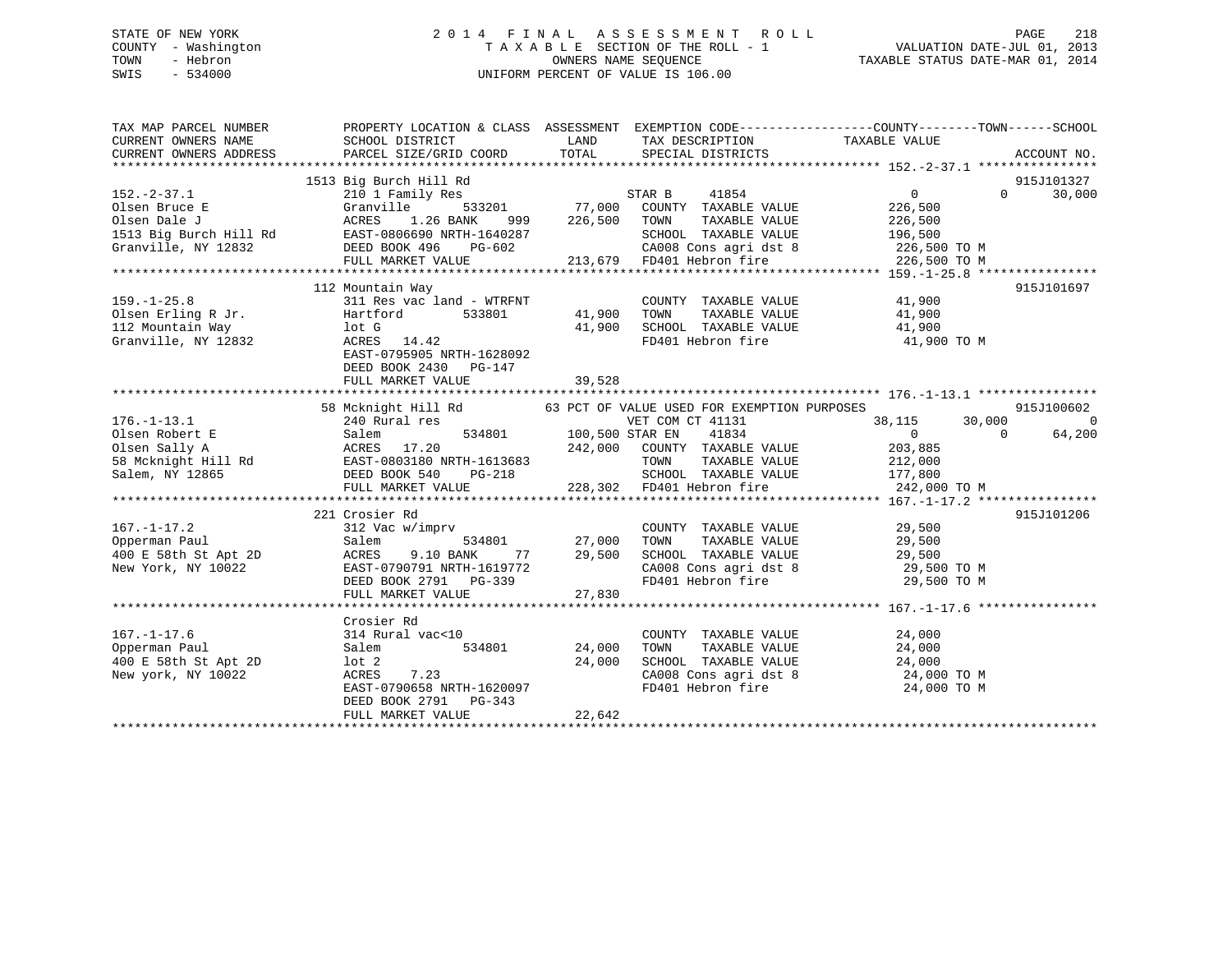## STATE OF NEW YORK 2 0 1 4 F I N A L A S S E S S M E N T R O L L PAGE 219 COUNTY - Washington T A X A B L E SECTION OF THE ROLL - 1 VALUATION DATE-JUL 01, 2013 TOWN - Hebron OWNERS NAME SEQUENCE TAXABLE STATUS DATE-MAR 01, 2014 SWIS - 534000 UNIFORM PERCENT OF VALUE IS 106.00

| TAX MAP PARCEL NUMBER<br>CURRENT OWNERS NAME<br>CURRENT OWNERS ADDRESS                                     | SCHOOL DISTRICT<br>PARCEL SIZE/GRID COORD                                                                                                                                           | LAND<br>TOTAL                        | TAX DESCRIPTION<br>SPECIAL DISTRICTS                                                                                                                                                            | PROPERTY LOCATION & CLASS ASSESSMENT EXEMPTION CODE----------------COUNTY-------TOWN------SCHOOL<br>TAXABLE VALUE | ACCOUNT NO.                      |
|------------------------------------------------------------------------------------------------------------|-------------------------------------------------------------------------------------------------------------------------------------------------------------------------------------|--------------------------------------|-------------------------------------------------------------------------------------------------------------------------------------------------------------------------------------------------|-------------------------------------------------------------------------------------------------------------------|----------------------------------|
| $167. - 1 - 17.7$<br>Opperman Paul<br>400 E 58th St<br>New York, NY 10022                                  | Crosier Rd<br>314 Rural vac<10<br>Salem<br>534801<br>$1$ ot $4$<br>ACRES<br>8.31<br>EAST-0791161 NRTH-1619585<br>DEED BOOK 2868 PG-323<br>FULL MARKET VALUE                         | 25,700<br>25,700<br>24,245           | COUNTY TAXABLE VALUE<br>TAXABLE VALUE<br>TOWN<br>SCHOOL TAXABLE VALUE<br>CA008 Cons agri dst 8<br>FD401 Hebron fire                                                                             | 25,700<br>25,700<br>25,700<br>25,700 TO M<br>25,700 TO M                                                          |                                  |
|                                                                                                            | 3880 County Route 30                                                                                                                                                                |                                      |                                                                                                                                                                                                 |                                                                                                                   | 915J100356                       |
| $167. - 1 - 23$<br>Opperman Paul<br>400 E 58th St Apt 2D<br>New York, NY 10022                             | 240 Rural res<br>Salem<br>534801<br>bndy agmt 925/79<br>ACRES<br>14.98<br>EAST-0789771 NRTH-1619502<br>DEED BOOK 1988<br>PG-203<br>FULL MARKET VALUE                                | 95,000<br>321,500<br>303,302         | COUNTY TAXABLE VALUE<br>TOWN<br>TAXABLE VALUE<br>SCHOOL TAXABLE VALUE<br>FD401 Hebron fire                                                                                                      | 321,500<br>321,500<br>321,500<br>321,500 TO M                                                                     |                                  |
|                                                                                                            |                                                                                                                                                                                     |                                      |                                                                                                                                                                                                 |                                                                                                                   |                                  |
| $185. - 1 - 13$<br>Opulski Richard V<br>Opulski Carole M<br>PO Box 542<br>Salem, NY 12865                  | 6025&6027 State Route 22<br>280 Res Multiple<br>534801<br>Salem<br>ACRES 234.60<br>EAST-0811233 NRTH-1603990<br>DEED BOOK 473<br>PG-789<br>FULL MARKET VALUE                        | 325,000 STAR B<br>531,500<br>501,415 | 34 PCT OF VALUE USED FOR EXEMPTION PURPOSES<br>VET COM CT 41131<br>41854<br>COUNTY TAXABLE VALUE<br>TOWN<br>TAXABLE VALUE<br>SCHOOL TAXABLE VALUE<br>CA008 Cons agri dst 8<br>FD401 Hebron fire | 45,178<br>30,000<br>$\Omega$<br>$\Omega$<br>486,322<br>501,500<br>501,500<br>531,500 TO M<br>531,500 TO M         | 915J100488<br>$\Omega$<br>30,000 |
|                                                                                                            |                                                                                                                                                                                     |                                      |                                                                                                                                                                                                 |                                                                                                                   |                                  |
| $186. - 1 - 20$<br>Orlando Peter<br>PO Box 22<br>Hawley, PA 18428                                          | Wood Way<br>322 Rural vac>10<br>534801<br>Salem<br>ACRES<br>15.76<br>EAST-0817676 NRTH-1609771<br>DEED BOOK 3249 PG-238<br>FULL MARKET VALUE                                        | 36,200<br>36,200<br>34,151           | COUNTY TAXABLE VALUE<br>TOWN<br>TAXABLE VALUE<br>SCHOOL TAXABLE VALUE<br>FD401 Hebron fire                                                                                                      | 36,200<br>36,200<br>36,200<br>36,200 TO M                                                                         |                                  |
|                                                                                                            |                                                                                                                                                                                     |                                      |                                                                                                                                                                                                 |                                                                                                                   |                                  |
| $152 - 2 - 38$<br>Osakowicz John J<br>Osakowicz Martha<br>14 Pine Valley Dr<br>South Glens Falls, NY 12803 | 36 Cemetery Ln<br>314 Rural vac<10<br>Granville<br>533201<br>FRNT 400.00 DPTH 125.00<br>ACRES<br>0.98<br>EAST-0813944 NRTH-1635431<br>DEED BOOK 779<br>$PG-34$<br>FULL MARKET VALUE | 14,500<br>14,500<br>13,679           | COUNTY TAXABLE VALUE<br>TAXABLE VALUE<br>TOWN<br>SCHOOL TAXABLE VALUE<br>CA008 Cons agri dst 8<br>FD401 Hebron fire                                                                             | 14,500<br>14,500<br>14,500<br>14,500 TO M<br>14,500 TO M                                                          | 915J100227                       |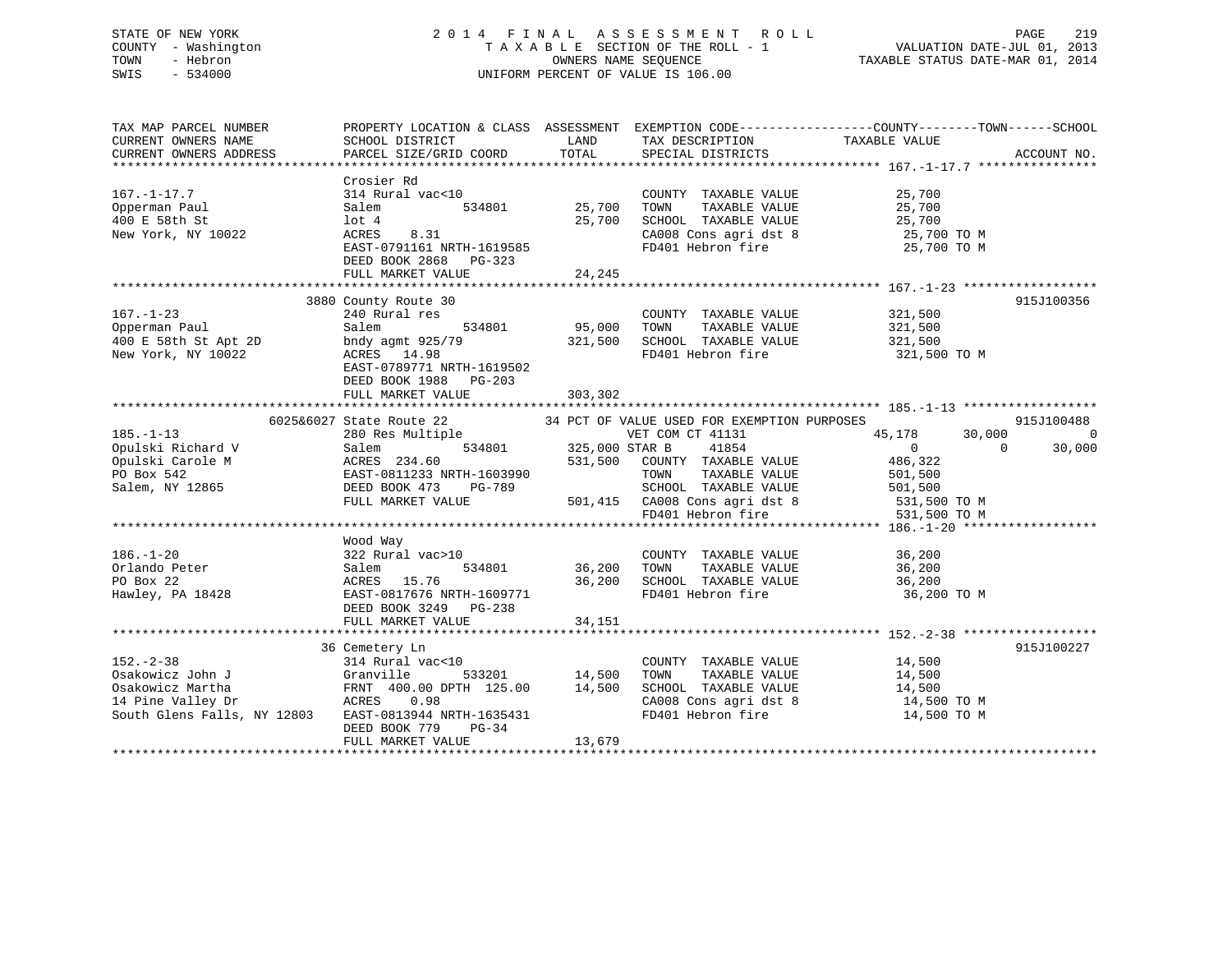## STATE OF NEW YORK 2 0 1 4 F I N A L A S S E S S M E N T R O L L PAGE 220 COUNTY - Washington T A X A B L E SECTION OF THE ROLL - 1 VALUATION DATE-JUL 01, 2013 TOWN - Hebron OWNERS NAME SEQUENCE TAXABLE STATUS DATE-MAR 01, 2014 SWIS - 534000 UNIFORM PERCENT OF VALUE IS 106.00

| TAX MAP PARCEL NUMBER<br>CURRENT OWNERS NAME<br>CURRENT OWNERS ADDRESS                                                                                                                                 | SCHOOL DISTRICT<br>PARCEL SIZE/GRID COORD                                                                                                                                       | PROPERTY LOCATION & CLASS ASSESSMENT EXEMPTION CODE----------------COUNTY-------TOWN------SCHOOL<br>LAND<br>TAX DESCRIPTION TAXABLE VALUE<br>TOTAL<br>SPECIAL DISTRICTS                                                            | ACCOUNT NO.                                                                                                                                              |
|--------------------------------------------------------------------------------------------------------------------------------------------------------------------------------------------------------|---------------------------------------------------------------------------------------------------------------------------------------------------------------------------------|------------------------------------------------------------------------------------------------------------------------------------------------------------------------------------------------------------------------------------|----------------------------------------------------------------------------------------------------------------------------------------------------------|
|                                                                                                                                                                                                        | 381 Halls Pond Rd                                                                                                                                                               |                                                                                                                                                                                                                                    | 915J100237                                                                                                                                               |
| $158. - 1 - 13$<br>Osborne Elizabeth G<br>Osborne E. Scott<br>403 Halls Pond Rd<br>Salem, NY 12865                                                                                                     | 280 Res Multiple<br>533801<br>Hartford<br>ACRES 87.50<br>EAST-0790897 NRTH-1629652<br>DEED BOOK 2606 PG-328                                                                     | STAR B<br>41854<br>248,500<br>COUNTY TAXABLE VALUE<br>448,500<br>TAXABLE VALUE<br>TOWN<br>SCHOOL TAXABLE VALUE<br>FD401 Hebron fire                                                                                                | 0<br>30,000<br>$\Omega$<br>448,500<br>448,500<br>418,500<br>448,500 TO M                                                                                 |
|                                                                                                                                                                                                        | FULL MARKET VALUE                                                                                                                                                               | 423,113                                                                                                                                                                                                                            |                                                                                                                                                          |
| MAY BE SUBJECT TO PAYMENT<br>UNDER AGDIST LAW TIL 2015                                                                                                                                                 |                                                                                                                                                                                 |                                                                                                                                                                                                                                    |                                                                                                                                                          |
|                                                                                                                                                                                                        | 1106 Chamberlin Mills Rd                                                                                                                                                        |                                                                                                                                                                                                                                    | 915J100680                                                                                                                                               |
| $177. - 1 - 7.1$<br>Padgett Anthony D<br>Padgett Lisa W<br>Padgect Lisa w<br>1106 Chamberlin Mills Rd<br>Salem, NY 12865<br>MAY BE SUBJECT TO PAYMENT<br>UNDER AGDIST LAW TIL 2018<br>$177. - 1 - 7.2$ | 113 Cattle farm<br>Salem<br>ACRES 265.60<br>EAST-0811534 NRTH-1615902<br>DEED BOOK 917<br>PG-115<br>FULL MARKET VALUE<br>Chamberlin Mills Rd/n Off<br>314 Rural vac<10 - WTRFNT | AG DIST<br>41720<br>41854<br>534801 358,700 STAR B<br>720,000<br>COUNTY TAXABLE VALUE<br>TAXABLE VALUE<br>TOWN<br>SCHOOL TAXABLE VALUE<br>679,245 CA008 Cons agri dst 8<br>173,166 EX<br>FD401 Hebron fire<br>COUNTY TAXABLE VALUE | 173,166<br>173,166<br>173,166<br>30,000<br>$\Omega$<br>$\Omega$<br>546,834<br>546,834<br>516,834<br>546,834 TO M<br>720,000 TO M<br>915J101118<br>14,300 |
| Padgett Anthony D<br>Padgett Lisa W<br>1106 Chamberlin Mills Rd<br>Salem, NY 12865                                                                                                                     | Salem<br>534801<br>747/249 Deeded Row<br>ACRES<br>8.08<br>EAST-0810670 NRTH-1616228<br>DEED BOOK 917<br>PG-115<br>FULL MARKET VALUE                                             | 14,300<br>TAXABLE VALUE<br>TOWN<br>14,300<br>SCHOOL TAXABLE VALUE<br>CA008 Cons agri dst 8<br>FD401 Hebron fire<br>13,491                                                                                                          | 14,300<br>14,300<br>14,300 TO M<br>14,300 TO M                                                                                                           |
| $177. - 1 - 8$<br>Padgett Anthony D<br>Padgett Lisa W<br>1106 Chamberlain Mills Rd<br>Salem, NY 12865                                                                                                  | State Route 22<br>105 Vac farmland<br>534801<br>Salem<br>ease 800/312<br>ACRES 121.50<br>EAST-0814252 NRTH-1617565<br>DEED BOOK 938<br>PG-309                                   | AG DIST<br>41720<br>263,000<br>COUNTY TAXABLE VALUE<br>263,000<br>TOWN<br>TAXABLE VALUE<br>SCHOOL TAXABLE VALUE<br>CA008 Cons agri dst 8<br>229,026 EX                                                                             | 915J100216<br>229,026<br>229,026<br>229,026<br>33,974<br>33,974<br>33,974<br>33,974 TO M                                                                 |
| MAY BE SUBJECT TO PAYMENT<br>UNDER AGDIST LAW TIL 2018                                                                                                                                                 | FULL MARKET VALUE                                                                                                                                                               | 248,113 FD401 Hebron fire                                                                                                                                                                                                          | 263,000 TO M                                                                                                                                             |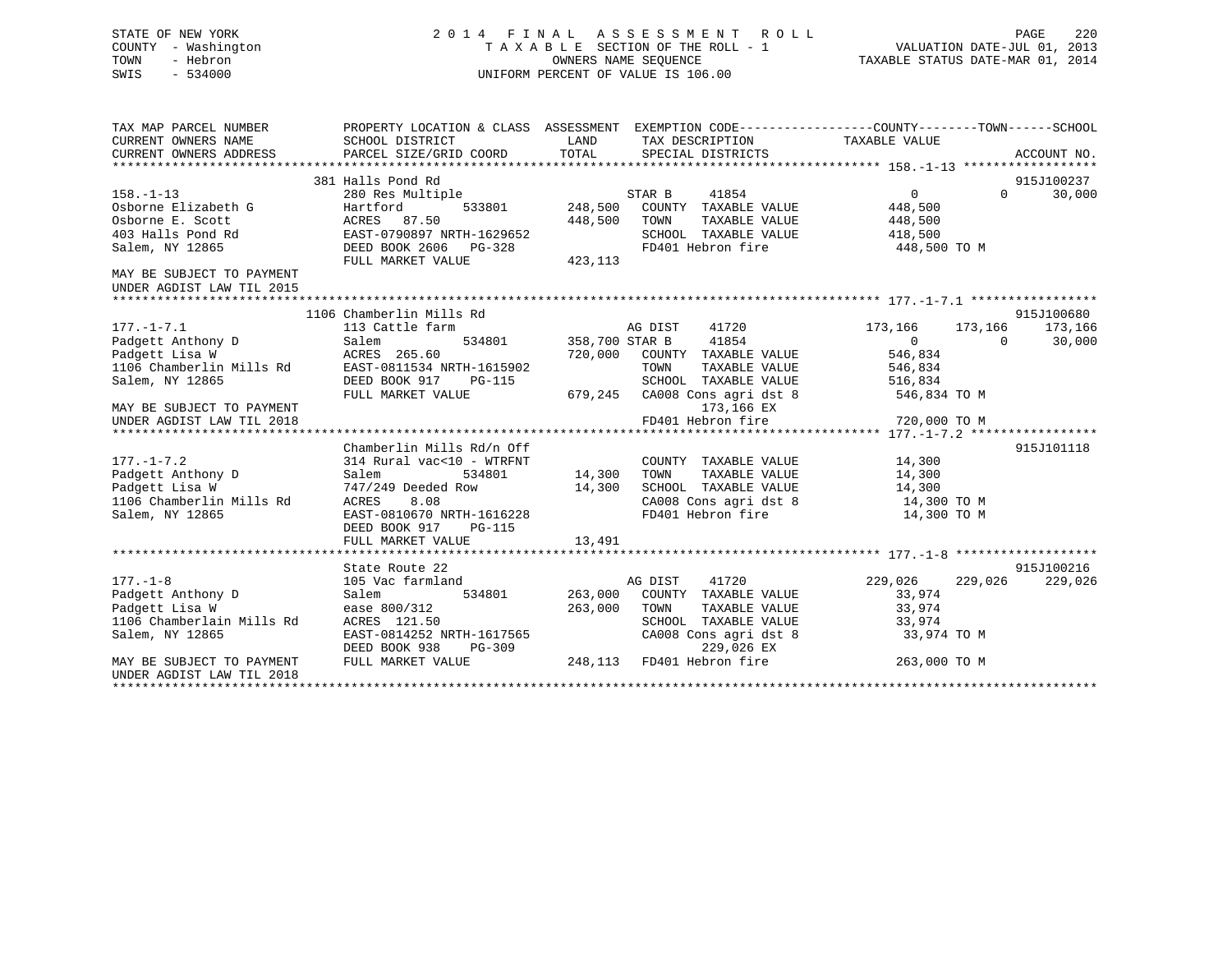## STATE OF NEW YORK 2 0 1 4 F I N A L A S S E S S M E N T R O L L PAGE 221 COUNTY - Washington T A X A B L E SECTION OF THE ROLL - 1 VALUATION DATE-JUL 01, 2013 TOWN - Hebron OWNERS NAME SEQUENCE TAXABLE STATUS DATE-MAR 01, 2014 SWIS - 534000 UNIFORM PERCENT OF VALUE IS 106.00

| TAX MAP PARCEL NUMBER<br>CURRENT OWNERS NAME<br>CURRENT OWNERS ADDRESS                                                             | SCHOOL DISTRICT<br>PARCEL SIZE/GRID COORD                                                                                                                     | LAND<br>TAX DESCRIPTION<br>TOTAL<br>SPECIAL DISTRICTS                                                                                                                           | PROPERTY LOCATION & CLASS ASSESSMENT EXEMPTION CODE---------------COUNTY-------TOWN-----SCHOOL<br>TAXABLE VALUE<br>ACCOUNT NO. |
|------------------------------------------------------------------------------------------------------------------------------------|---------------------------------------------------------------------------------------------------------------------------------------------------------------|---------------------------------------------------------------------------------------------------------------------------------------------------------------------------------|--------------------------------------------------------------------------------------------------------------------------------|
| $177. - 1 - 24$<br>Padgett Anthony D<br>Padgett Lisa W<br>1106 Chamberlin Mills Rd<br>Salem, NY 12865<br>MAY BE SUBJECT TO PAYMENT | State Route 22<br>113 Cattle farm<br>534801<br>Salem<br>ACRES 10.90<br>EAST-0815177 NRTH-1614927<br>DEED BOOK 932<br>PG-209<br>FULL MARKET VALUE              | AG BUILD<br>41700<br>41720<br>30,900 AG DIST<br>49,500<br>COUNTY TAXABLE VALUE<br>TOWN<br>TAXABLE VALUE<br>SCHOOL TAXABLE VALUE<br>46,698<br>CA008 Cons agri dst 8<br>27,391 EX | 915J101015<br>19,100<br>19,100<br>19,100<br>27,391<br>27,391<br>27,391<br>3,009<br>3,009<br>3,009<br>22,109 TO M               |
| UNDER AGDIST LAW TIL 2019                                                                                                          |                                                                                                                                                               | FD401 Hebron fire                                                                                                                                                               | 49,500 TO M                                                                                                                    |
| $183. - 1 - 25$<br>Padgett, IRA Anthony D<br>1106 Chamberlin Mills Rd<br>Salem, NY 12865<br>MAY BE SUBJECT TO PAYMENT              | 3041 County Route 30<br>105 Vac farmland<br>Salem<br>534801<br>ACRES 89.51<br>EAST-0790456 NRTH-1600231<br>DEED BOOK 2683 PG-154<br>FULL MARKET VALUE         | AG DIST<br>41720<br>167,000<br>COUNTY TAXABLE VALUE<br>167,000<br>TOWN<br>TAXABLE VALUE<br>SCHOOL TAXABLE VALUE<br>CA008 Cons agri dst 8<br>157,547<br>91,774 EX                | 915J100556<br>91,774<br>91,774<br>91,774<br>75,226<br>75,226<br>75,226<br>75,226 TO M                                          |
| UNDER AGDIST LAW TIL 2018                                                                                                          |                                                                                                                                                               | FD401 Hebron fire                                                                                                                                                               | 167,000 TO M                                                                                                                   |
| $170. - 1 - 13.16$<br>Page Justin P<br>Page Christi L<br>PO Box 374<br>Manchester, VT 05255                                        | 375 Indian Head Way<br>210 1 Family Res<br>533201<br>Granville<br>ACRES<br>3.90<br>EAST-0817201 NRTH-1618125<br>DEED BOOK 3113 PG-238<br>FULL MARKET VALUE    | COUNTY TAXABLE VALUE<br>39,300<br>TOWN<br>TAXABLE VALUE<br>95,500<br>SCHOOL TAXABLE VALUE<br>FD401 Hebron fire<br>90,094                                                        | 915J101504<br>95,500<br>95,500<br>95,500<br>95,500 TO M                                                                        |
| $159. - 1 - 14$<br>Pakes Dennis<br>Pakes Virginia<br>1105 County Route 31<br>Granville, NY 12832                                   | 1105 County Route 31<br>210 1 Family Res<br>533201<br>Granville<br>ACRES<br>5.90<br>EAST-0803285 NRTH-1630003<br>DEED BOOK 496<br>PG-563<br>FULL MARKET VALUE | COUNTY TAXABLE VALUE<br>57,900<br>TOWN<br>TAXABLE VALUE<br>153,500<br>SCHOOL TAXABLE VALUE<br>CA008 Cons agri dst 8<br>FD401 Hebron fire<br>144,811                             | 915J100494<br>153,500<br>153,500<br>153,500<br>153,500 TO M<br>153,500 TO M                                                    |
| $185. - 1 - 5$<br>Palma Terrace<br>PO Box 157<br>Dorset, VT 05251                                                                  | Allen Rd<br>322 Rural vac>10<br>Salem<br>534801<br>ACRES 292.00<br>EAST-0809197 NRTH-1606794<br>DEED BOOK 3088 PG-204<br>FULL MARKET VALUE                    | COUNTY TAXABLE VALUE<br>299,000<br>TAXABLE VALUE<br>TOWN<br>299,000<br>SCHOOL TAXABLE VALUE<br>CA008 Cons agri dst 8<br>FD401 Hebron fire<br>282,075                            | 915J100482<br>299,000<br>299,000<br>299,000<br>299,000 TO M<br>299,000 TO M                                                    |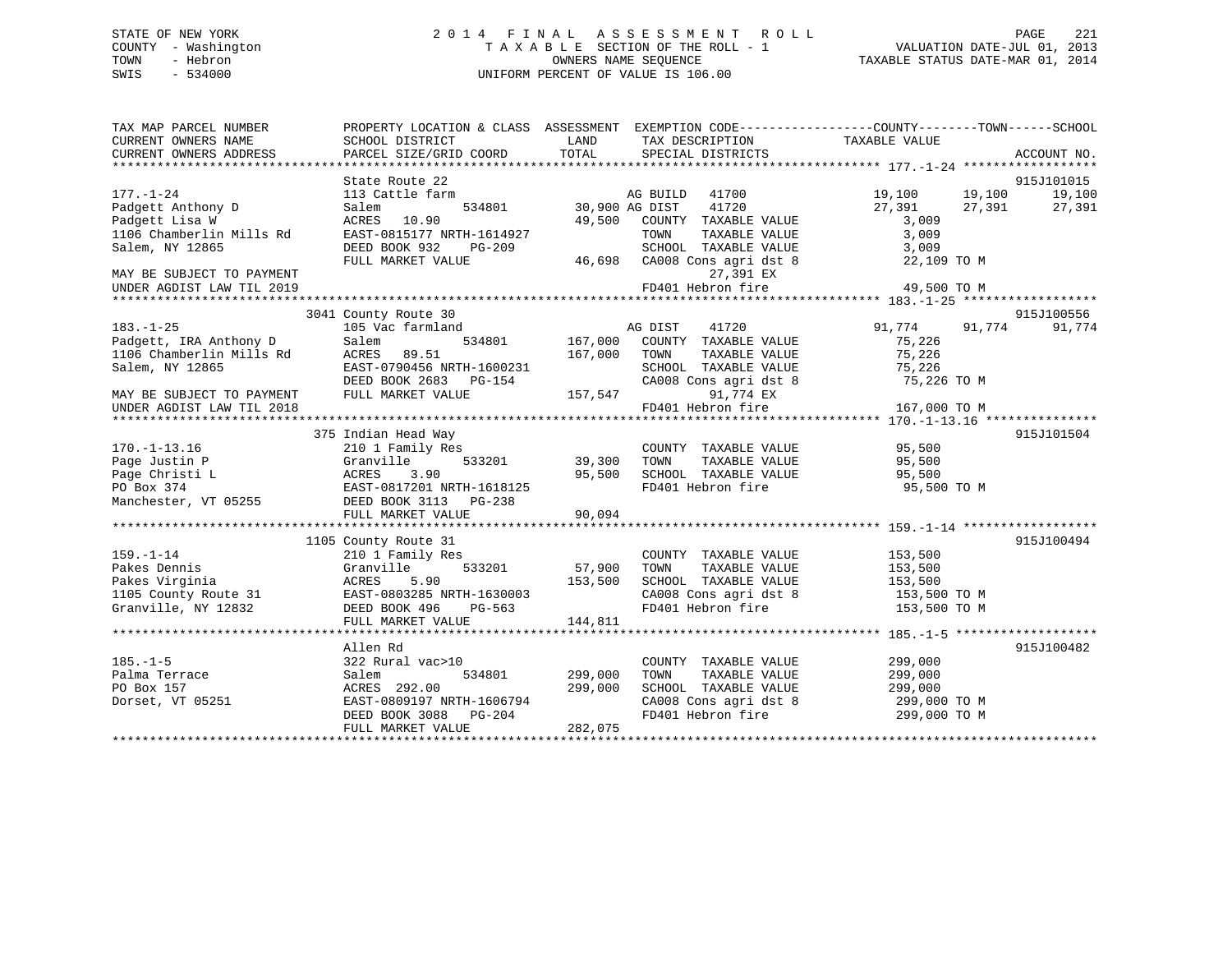## STATE OF NEW YORK 2 0 1 4 F I N A L A S S E S S M E N T R O L L PAGE 222 COUNTY - Washington T A X A B L E SECTION OF THE ROLL - 1 VALUATION DATE-JUL 01, 2013 TOWN - Hebron **CONNERS NAME SEQUENCE** TAXABLE STATUS DATE-MAR 01, 2014 SWIS - 534000 UNIFORM PERCENT OF VALUE IS 106.00

| TAX MAP PARCEL NUMBER<br>CURRENT OWNERS NAME<br>CURRENT OWNERS ADDRESS                                                                                      | SCHOOL DISTRICT<br>PARCEL SIZE/GRID COORD                                                                                                                       | LAND<br>TAX DESCRIPTION<br>TOTAL<br>SPECIAL DISTRICTS                                                                                                                                  | PROPERTY LOCATION & CLASS ASSESSMENT EXEMPTION CODE---------------COUNTY-------TOWN-----SCHOOL<br>TAXABLE VALUE<br>ACCOUNT NO. |
|-------------------------------------------------------------------------------------------------------------------------------------------------------------|-----------------------------------------------------------------------------------------------------------------------------------------------------------------|----------------------------------------------------------------------------------------------------------------------------------------------------------------------------------------|--------------------------------------------------------------------------------------------------------------------------------|
| $160. -1 - 5$<br>Palma Terrace LLC<br>PO Box 157<br>Dorset, VT 05251                                                                                        | Pine Hill Rd<br>322 Rural vac>10<br>534801<br>Salem<br>ACRES 165.06<br>EAST-0810658 NRTH-1627305<br>DEED BOOK 2849 PG-43<br>FULL MARKET VALUE                   | COUNTY TAXABLE VALUE<br>295,600<br>TOWN<br>TAXABLE VALUE<br>295,600<br>SCHOOL TAXABLE VALUE<br>FD401 Hebron fire<br>278,868                                                            | 915J100176<br>295,600<br>295,600<br>295,600<br>295,600 TO M                                                                    |
| $160. - 1 - 5.1$<br>Palma Terrace LLC<br>PO Box 157<br>Dorset, VT 05251                                                                                     | 179 Pine Hill Rd<br>242 Rurl res&rec<br>Salem<br>534801<br>34.94<br>ACRES<br>EAST-0810370 NRTH-1626533<br>DEED BOOK 2849 PG-43<br>FULL MARKET VALUE             | COUNTY TAXABLE VALUE<br>138,400<br>TAXABLE VALUE<br>TOWN<br>255,700<br>SCHOOL TAXABLE VALUE<br>FD401 Hebron fire<br>241,226                                                            | 915J101519<br>255,700<br>255,700<br>255,700<br>255,700 TO M                                                                    |
| $185. - 1 - 20$<br>Palma Terrace, LLC<br>c/o Gary Marmer<br>PO Box 157<br>Dorset, VT 05251                                                                  | 6166 State Route 22<br>210 1 Family Res<br>Salem<br>534801<br>509/1<br>ACRES<br>2.49<br>EAST-0815574 NRTH-1606407<br>DEED BOOK 3023 PG-147<br>FULL MARKET VALUE | COUNTY TAXABLE VALUE<br>35,300<br>TAXABLE VALUE<br>TOWN<br>SCHOOL TAXABLE VALUE<br>151,000<br>FD401 Hebron fire<br>142,453                                                             | 915J101428<br>151,000<br>151,000<br>151,000<br>151,000 TO M                                                                    |
| $167. - 1 - 20.2$<br>Palmieri Lino<br>Palmieri Genoveffa<br>24 Candlewood Dr<br>Yonkers, NY 10710<br>MAY BE SUBJECT TO PAYMENT<br>UNDER AGDIST LAW TIL 2018 | Crosier Rd/w Off<br>314 Rural vac<10<br>Salem<br>534801<br>ACRES<br>8.00<br>EAST-0790746 NRTH-1617910<br>DEED BOOK 1985 PG-253<br>FULL MARKET VALUE             | AG DIST<br>41720<br>5,700<br>COUNTY TAXABLE VALUE<br>5,700<br>TOWN<br>TAXABLE VALUE<br>SCHOOL TAXABLE VALUE<br>CA008 Cons agri dst 8<br>5,377<br>3,020 EX<br>FD401 Hebron fire         | 915J101142<br>3,020<br>3,020<br>3,020<br>2,680<br>2,680<br>2,680<br>2,680 TO M<br>5,700 TO M                                   |
| $167. - 1 - 22$<br>Palmieri Lino<br>Palmieri Genoveffa<br>24 Candlewood Dr<br>Yonkers, NY 10710<br>MAY BE SUBJECT TO PAYMENT<br>UNDER AGDIST LAW TIL 2018   | 3810 County Route 30<br>241 Rural res&ag<br>534801<br>Salem<br>ACRES 70.16<br>EAST-0789762 NRTH-1618162<br>DEED BOOK 1985 PG-253<br>FULL MARKET VALUE           | AG DIST<br>41720<br>208,800<br>COUNTY TAXABLE VALUE<br>396,000<br>TAXABLE VALUE<br>TOWN<br>SCHOOL TAXABLE VALUE<br>CA008 Cons agri dst 8<br>110,428 EX<br>373,585<br>FD401 Hebron fire | 915J100024<br>110,428<br>110,428<br>110,428<br>285,572<br>285,572<br>285,572<br>285,572 TO M<br>396,000 TO M                   |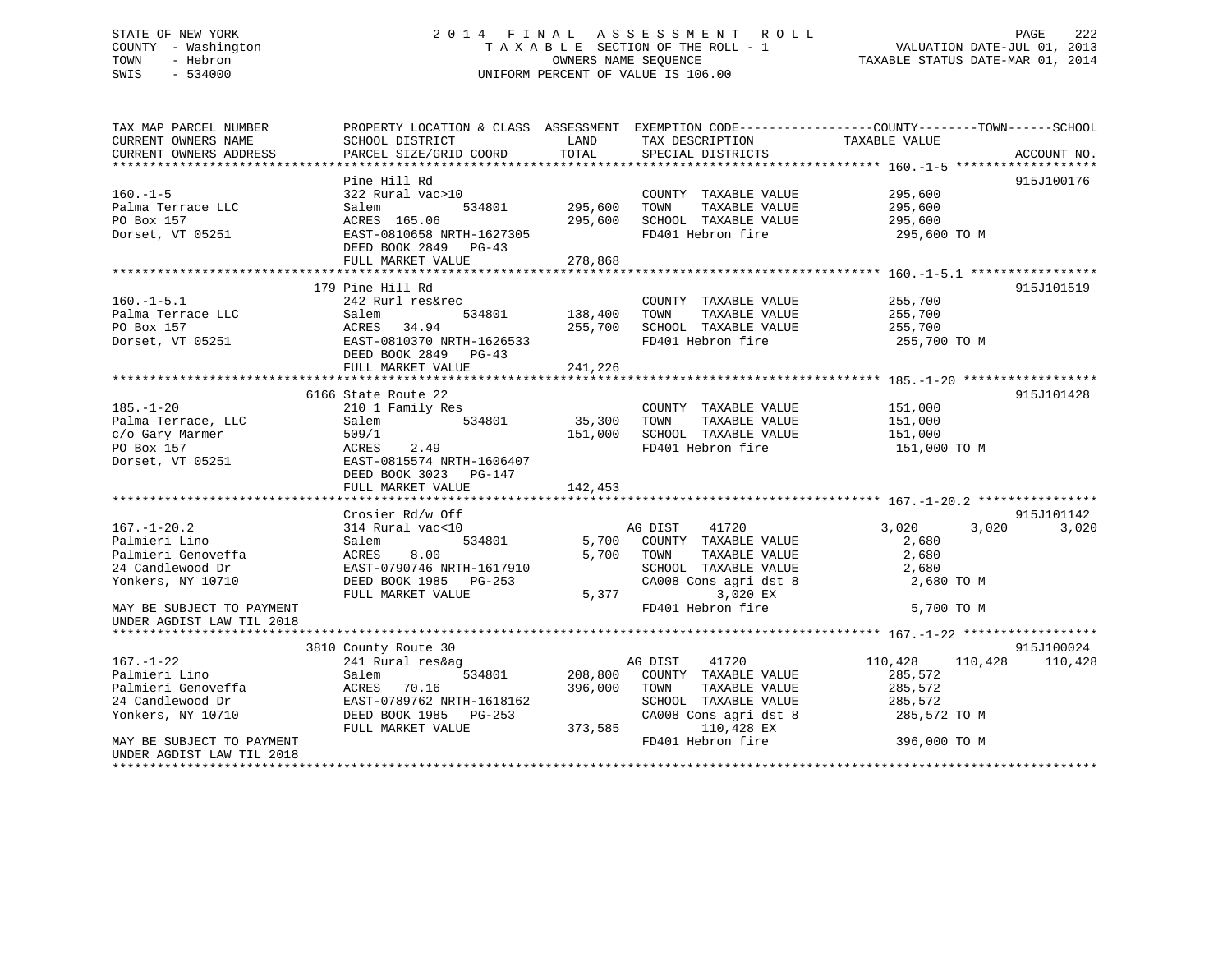## STATE OF NEW YORK 2 0 1 4 F I N A L A S S E S S M E N T R O L L PAGE 223 COUNTY - Washington T A X A B L E SECTION OF THE ROLL - 1 VALUATION DATE-JUL 01, 2013 TOWN - Hebron OWNERS NAME SEQUENCE TAXABLE STATUS DATE-MAR 01, 2014 SWIS - 534000 UNIFORM PERCENT OF VALUE IS 106.00

| TAX MAP PARCEL NUMBER  | PROPERTY LOCATION & CLASS ASSESSMENT EXEMPTION CODE---------------COUNTY-------TOWN-----SCHOOL |                   |                                                  |                  |             |
|------------------------|------------------------------------------------------------------------------------------------|-------------------|--------------------------------------------------|------------------|-------------|
| CURRENT OWNERS NAME    | SCHOOL DISTRICT                                                                                | LAND              | TAX DESCRIPTION                                  | TAXABLE VALUE    |             |
| CURRENT OWNERS ADDRESS | PARCEL SIZE/GRID COORD                                                                         | TOTAL             | SPECIAL DISTRICTS                                |                  | ACCOUNT NO. |
|                        |                                                                                                |                   |                                                  |                  |             |
|                        | Hebron Hills Rd                                                                                |                   |                                                  |                  | 915J101129  |
| $183. - 1 - 50$        | 314 Rural vac<10                                                                               |                   | COUNTY TAXABLE VALUE                             | 46,000<br>46,000 |             |
| Palyo Denise           | Salem                                                                                          | 534801 46,000     | TAXABLE VALUE<br>TOWN                            | 46,000           |             |
| 3579 County Route 30   | 4.64<br>ACRES                                                                                  | 46,000            | SCHOOL TAXABLE VALUE 46,000                      |                  |             |
| Salem, NY 12865        | EAST-0787974 NRTH-1603549                                                                      |                   | FD401 Hebron fire                                | 46,000 TO M      |             |
|                        | DEED BOOK 780 PG-33                                                                            |                   |                                                  |                  |             |
|                        | FULL MARKET VALUE                                                                              | 43,396            |                                                  |                  |             |
|                        |                                                                                                |                   |                                                  |                  |             |
|                        | Hebron Hills Rd/w Off                                                                          |                   |                                                  |                  | 915J100313  |
| $183. - 1 - 39$        | 314 Rural vac<10                                                                               |                   | COUNTY TAXABLE VALUE                             | 1,500            |             |
| Palyo Denise S         | 534801<br>Salem                                                                                | $1,500$ TOWN      | TAXABLE VALUE                                    | 1,500            |             |
| 3579 County Route 30   | ACRES<br>2.01                                                                                  |                   | 1,500 SCHOOL TAXABLE VALUE                       | 1,500            |             |
| Salem, NY 12865        | EAST-0787965 NRTH-1603112                                                                      |                   | FD401 Hebron fire                                | 1,500 TO M       |             |
|                        | DEED BOOK 3371 PG-13                                                                           |                   |                                                  |                  |             |
|                        | FULL MARKET VALUE                                                                              | 1,415             |                                                  |                  |             |
|                        |                                                                                                |                   |                                                  |                  |             |
|                        | Barkley Ln                                                                                     |                   |                                                  |                  | 915J101176  |
| $183.2 - 1 - 22$       | 322 Rural vac>10                                                                               |                   | COUNTY TAXABLE VALUE                             | 125,000          |             |
| Palyo Robert           | Salem<br>534801 125,000 TOWN                                                                   |                   | TAXABLE VALUE                                    | 125,000          |             |
| 3579 County Route 30   | Lake Rights                                                                                    |                   | 125,000 SCHOOL TAXABLE VALUE                     | 125,000          |             |
| Salem, NY 12865        | ACRES 41.65                                                                                    |                   | FD401 Hebron fire                                | 125,000 TO M     |             |
|                        | EAST-0788248 NRTH-1606284                                                                      |                   |                                                  |                  |             |
|                        | DEED BOOK 896<br>PG-312                                                                        |                   |                                                  |                  |             |
|                        |                                                                                                |                   |                                                  |                  |             |
|                        |                                                                                                |                   |                                                  |                  | 915J100219  |
| $183. - 1 - 36$        | Patterson Hill Rd W/off<br>322 Rural vac>10                                                    |                   | COUNTY TAXABLE VALUE                             | 10,000           |             |
| Palyo Robert A Jr      | 534801<br>Salem                                                                                | 10,000 TOWN       | TAXABLE VALUE                                    | 10,000           |             |
| Palyo Denise           | ACRES 14.00                                                                                    | 10,000            |                                                  |                  |             |
| 3579 County Route 30   | EAST-0786864 NRTH-1601896                                                                      |                   | SCHOOL TAXABLE VALUE 10,000<br>FD401 Hebron fire | 10,000 TO M      |             |
| Salem, NY 12865        | DEED BOOK 551<br>PG-203                                                                        |                   |                                                  |                  |             |
|                        | FULL MARKET VALUE                                                                              | 9,434             |                                                  |                  |             |
|                        |                                                                                                |                   |                                                  |                  |             |
|                        | Hebron Hills Rd/w Off                                                                          |                   |                                                  |                  | 915J100634  |
| $183. - 1 - 38$        | 322 Rural vac>10                                                                               |                   | COUNTY TAXABLE VALUE                             | 7,890            |             |
| Palyo Robert J Jr      | Salem                                                                                          | 534801 7,890 TOWN | TAXABLE VALUE                                    | 7,890            |             |
| Palyo Denise           | No Deeded R O W                                                                                |                   | 7,890 SCHOOL TAXABLE VALUE                       | 7,890            |             |
| 3579 County Route 30   | ACRES 11.00                                                                                    |                   | FD401 Hebron fire                                | 7,890 TO M       |             |
| Salem, NY 12865        | EAST-0787614 NRTH-1603002                                                                      |                   |                                                  |                  |             |
|                        | DEED BOOK 875<br>$PG-218$                                                                      |                   |                                                  |                  |             |
|                        | FULL MARKET VALUE                                                                              | 7,443             |                                                  |                  |             |
|                        |                                                                                                |                   |                                                  |                  |             |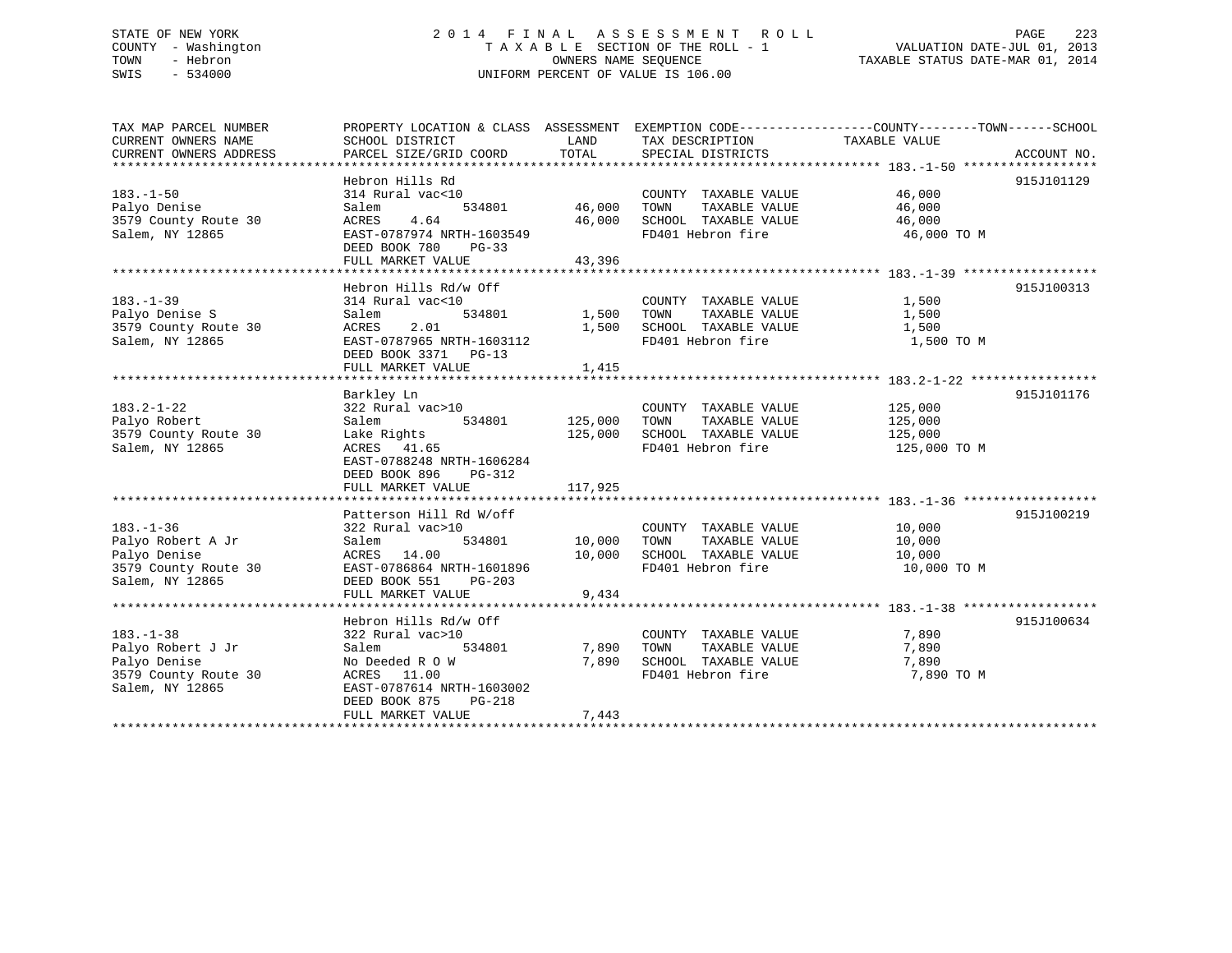## STATE OF NEW YORK 2 0 1 4 F I N A L A S S E S S M E N T R O L L PAGE 224 COUNTY - Washington T A X A B L E SECTION OF THE ROLL - 1 VALUATION DATE-JUL 01, 2013 TOWN - Hebron OWNERS NAME SEQUENCE TAXABLE STATUS DATE-MAR 01, 2014 SWIS - 534000 UNIFORM PERCENT OF VALUE IS 106.00

| TAX MAP PARCEL NUMBER<br>CURRENT OWNERS NAME<br>CURRENT OWNERS ADDRESS                                 | PROPERTY LOCATION & CLASS ASSESSMENT EXEMPTION CODE---------------COUNTY-------TOWN-----SCHOOL<br>SCHOOL DISTRICT<br>PARCEL SIZE/GRID COORD                                                        | LAND<br>TOTAL                 | TAX DESCRIPTION<br>SPECIAL DISTRICTS                                                                          | TAXABLE VALUE                                                   | ACCOUNT NO.                      |
|--------------------------------------------------------------------------------------------------------|----------------------------------------------------------------------------------------------------------------------------------------------------------------------------------------------------|-------------------------------|---------------------------------------------------------------------------------------------------------------|-----------------------------------------------------------------|----------------------------------|
| $175. - 1 - 5.2$<br>Palyo Robert Jr<br>Palyo Denise<br>3579 County Route 30<br>Salem, NY 12865         | 3579 County Route 30<br>210 1 Family Res<br>534801<br>Salem<br>ACRES<br>9.48<br>EAST-0791596 NRTH-1613323<br>DEED BOOK 894<br>PG-232<br>FULL MARKET VALUE                                          | 68,100<br>164,000<br>154,717  | STAR B<br>41854<br>COUNTY TAXABLE VALUE<br>TOWN<br>TAXABLE VALUE<br>SCHOOL TAXABLE VALUE<br>FD401 Hebron fire | $\overline{0}$<br>164,000<br>164,000<br>134,000<br>164,000 TO M | 915J101060<br>$\Omega$<br>30,000 |
| $183. - 1 - 37.1$<br>Palyo Robert Jr<br>3579 County Route 30<br>Salem, NY 12865                        | 46 Hebron Hills Rd<br>322 Rural vac>10<br>Salem<br>534801<br>ACRES 144.40<br>EAST-0787176 NRTH-1604111<br>DEED BOOK 534<br>PG-339<br>FULL MARKET VALUE                                             | 201,000<br>201,000<br>189,623 | COUNTY TAXABLE VALUE<br>TAXABLE VALUE<br>TOWN<br>SCHOOL TAXABLE VALUE<br>FD401 Hebron fire                    | 201,000<br>201,000<br>201,000<br>201,000 TO M                   | 9179900028                       |
| $183. - 1 - 37.3$<br>Palyo Robert Jr.<br>3579 County Route 30<br>Salem, NY 12865                       | Hebron Hills Rd<br>314 Rural vac<10<br>534801<br>Salem<br>FRNT 69.00 DPTH 549.00<br>0.34<br>ACRES<br>EAST-0788431 NRTH-1603602<br>DEED BOOK 898<br>$PG-129$<br>FULL MARKET VALUE                   | 1,615<br>1,615<br>1,524       | COUNTY TAXABLE VALUE<br>TOWN<br>TAXABLE VALUE<br>SCHOOL TAXABLE VALUE<br>FD401 Hebron fire                    | 1,615<br>1,615<br>1,615<br>1,615 TO M                           |                                  |
| $170. - 1 - 12.2$<br>Papa Nicholas Estate<br>Attn: Dennis Papa<br>PO Box 753<br>North Haven, CT 06473  | Higgins Rd/off<br>322 Rural vac>10<br>534801<br>Salem<br>60' Wide ROW<br>ACRES<br>54.50<br>EAST-0818965 NRTH-1620206<br>DEED BOOK 718<br>PG-237<br>FULL MARKET VALUE                               | 83,500<br>83,500<br>78,774    | COUNTY TAXABLE VALUE<br>TOWN<br>TAXABLE VALUE<br>SCHOOL TAXABLE VALUE<br>FD401 Hebron fire                    | 83,500<br>83,500<br>83,500<br>83,500 TO M                       | 915J101568                       |
| $170. - 1 - 15.1$<br>Papa Nicholas Estate<br>Attn: Dennis Pappa<br>PO Box 753<br>North Haven, CT 06473 | 294 Indian Head Way<br>242 Rurl res&rec<br>Granville<br>533201<br>472/1060<br>472/1062 486/425 472/674<br>ACRES 96.20<br>EAST-0818783 NRTH-1621609<br>DEED BOOK 509<br>PG-144<br>FULL MARKET VALUE | 191,700<br>253,000<br>238,679 | COUNTY TAXABLE VALUE<br>TOWN<br>TAXABLE VALUE<br>SCHOOL TAXABLE VALUE<br>FD401 Hebron fire                    | 253,000<br>253,000<br>253,000<br>253,000 TO M                   | 915J100116                       |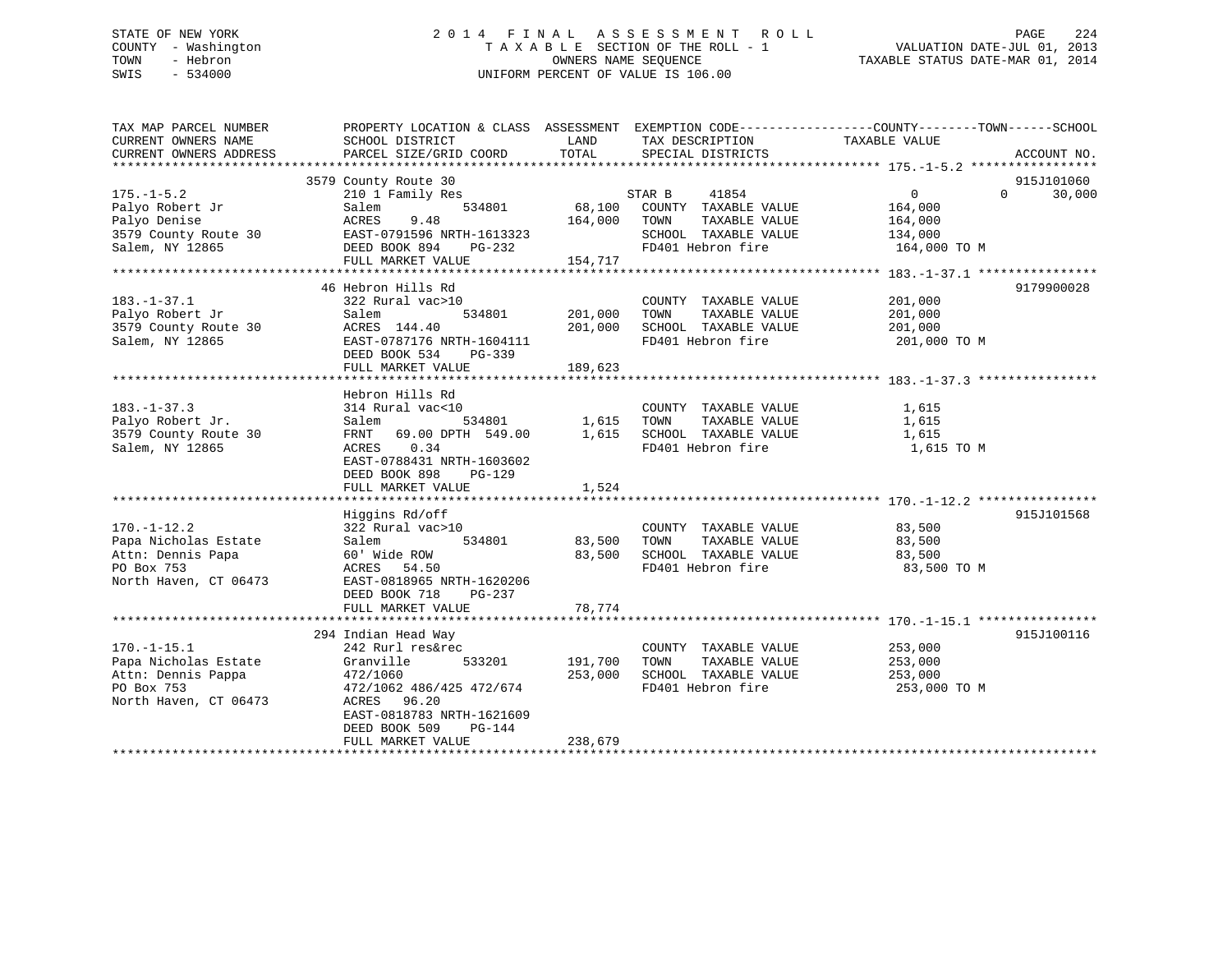## STATE OF NEW YORK 2 0 1 4 F I N A L A S S E S S M E N T R O L L PAGE 225 COUNTY - Washington T A X A B L E SECTION OF THE ROLL - 1 VALUATION DATE-JUL 01, 2013 TOWN - Hebron **CONNERS NAME SEQUENCE** TAXABLE STATUS DATE-MAR 01, 2014 SWIS - 534000 UNIFORM PERCENT OF VALUE IS 106.00

| TAX MAP PARCEL NUMBER     |                                  |               |                       | PROPERTY LOCATION & CLASS ASSESSMENT EXEMPTION CODE----------------COUNTY-------TOWN------SCHOOL |
|---------------------------|----------------------------------|---------------|-----------------------|--------------------------------------------------------------------------------------------------|
| CURRENT OWNERS NAME       | SCHOOL DISTRICT                  | LAND          | TAX DESCRIPTION       | TAXABLE VALUE                                                                                    |
| CURRENT OWNERS ADDRESS    | PARCEL SIZE/GRID COORD           | TOTAL         | SPECIAL DISTRICTS     | ACCOUNT NO.                                                                                      |
| ************************* |                                  |               |                       |                                                                                                  |
|                           | Higgins Rd                       |               |                       | 915J101805                                                                                       |
| $170. - 2 - 19$           | 314 Rural vac<10                 |               | COUNTY TAXABLE VALUE  | 21,000                                                                                           |
| Papa Nicholas Estate      | 534801<br>Salem                  | 21,000        | TOWN<br>TAXABLE VALUE | 21,000                                                                                           |
| Attn: Dennis Papa         | Lot 15                           | 21,000        | SCHOOL TAXABLE VALUE  | 21,000                                                                                           |
| PO Box 753                | ACRES<br>5.13                    |               | FD401 Hebron fire     | 21,000 TO M                                                                                      |
| North Haven, CT 06473     | EAST-0820251 NRTH-1621550        |               |                       |                                                                                                  |
|                           | DEED BOOK 663<br>PG-132          |               |                       |                                                                                                  |
|                           | FULL MARKET VALUE                | 19,811        |                       |                                                                                                  |
|                           |                                  |               |                       |                                                                                                  |
|                           | 95 Chester Dawn Way              |               |                       | 915J100466                                                                                       |
| $170. - 1 - 17.7$         | 210 1 Family Res                 |               | COUNTY TAXABLE VALUE  | 146,500                                                                                          |
| Park Donna A              | 533201<br>Granville              | 42,200        | TOWN<br>TAXABLE VALUE | 146,500                                                                                          |
| Park Kirk E               | 5.16 BANK<br>ACRES<br>26         | 146,500       | SCHOOL TAXABLE VALUE  | 146,500                                                                                          |
| 103 Richard Run           | EAST-0818014 NRTH-1622940        |               | FD401 Hebron fire     | 146,500 TO M                                                                                     |
| Yorktown, NY 23693        | DEED BOOK 3037 PG-340            |               |                       |                                                                                                  |
|                           | FULL MARKET VALUE                | 138,208       |                       |                                                                                                  |
|                           |                                  |               |                       |                                                                                                  |
|                           |                                  |               |                       |                                                                                                  |
|                           | 11 Lee Brook Ln                  |               |                       | 915J100004<br>$\Omega$                                                                           |
| $177. - 1 - 3.13$         | 210 1 Family Res                 |               | 41834<br>STAR EN      | $\overline{0}$<br>64,200                                                                         |
| Parker Linda L            | Salem                            | 534801 39,000 | COUNTY TAXABLE VALUE  | 131,000                                                                                          |
| 11 Lee Brook Ln           | Lot 1 Lentine Sub/ 29#90 131,000 |               | TOWN<br>TAXABLE VALUE | 131,000                                                                                          |
| Salem, NY 12865           | ACRES<br>3.78                    |               | SCHOOL TAXABLE VALUE  | 66,800                                                                                           |
|                           | EAST-0804782 NRTH-1616231        |               | CA008 Cons agri dst 8 | 131,000 TO M                                                                                     |
|                           | DEED BOOK 888<br>PG-45           |               | FD401 Hebron fire     | 131,000 TO M                                                                                     |
|                           | FULL MARKET VALUE                | 123,585       |                       |                                                                                                  |
|                           |                                  |               |                       |                                                                                                  |
|                           | 103 First Light Rd               |               |                       | 915J100390                                                                                       |
| $168. - 1 - 8.1$          | 240 Rural res                    |               | COUNTY TAXABLE VALUE  | 345,000                                                                                          |
| Parker Paul               | 534801<br>Salem                  | 227,800       | TOWN<br>TAXABLE VALUE | 345,000                                                                                          |
| Read Sandra               | 2292/99                          | 345,000       | SCHOOL TAXABLE VALUE  | 345,000                                                                                          |
| PO Box 306                | 2292/92, 2292/89; 2292/96        |               | FD401 Hebron fire     | 345,000 TO M                                                                                     |
| Dorset, VT 05251          | ACRES 22.69                      |               |                       |                                                                                                  |
|                           | EAST-0804126 NRTH-1621831        |               |                       |                                                                                                  |
|                           | DEED BOOK 2292 PG-99             |               |                       |                                                                                                  |
|                           | FULL MARKET VALUE                | 325,472       |                       |                                                                                                  |
|                           |                                  |               |                       |                                                                                                  |
|                           | 982 Callaway Rd                  |               |                       | 915J100345                                                                                       |
| $167. - 1 - 56$           | 314 Rural vac<10                 |               | COUNTY TAXABLE VALUE  | 26,500                                                                                           |
| Parry Zane C              | 532001<br>Argyle                 | 26,500        | TOWN<br>TAXABLE VALUE | 26,500                                                                                           |
| Parry Cora H              | 2.30<br>ACRES                    | 26,500        | SCHOOL TAXABLE VALUE  | 26,500                                                                                           |
| 964 Callaway Rd           | EAST-0784317 NRTH-1624504        |               | FD401 Hebron fire     | 26,500 TO M                                                                                      |
| Argyle, NY 12809          | DEED BOOK 919<br>PG-199          |               |                       |                                                                                                  |
|                           | FULL MARKET VALUE                | 25,000        |                       |                                                                                                  |
|                           |                                  |               |                       |                                                                                                  |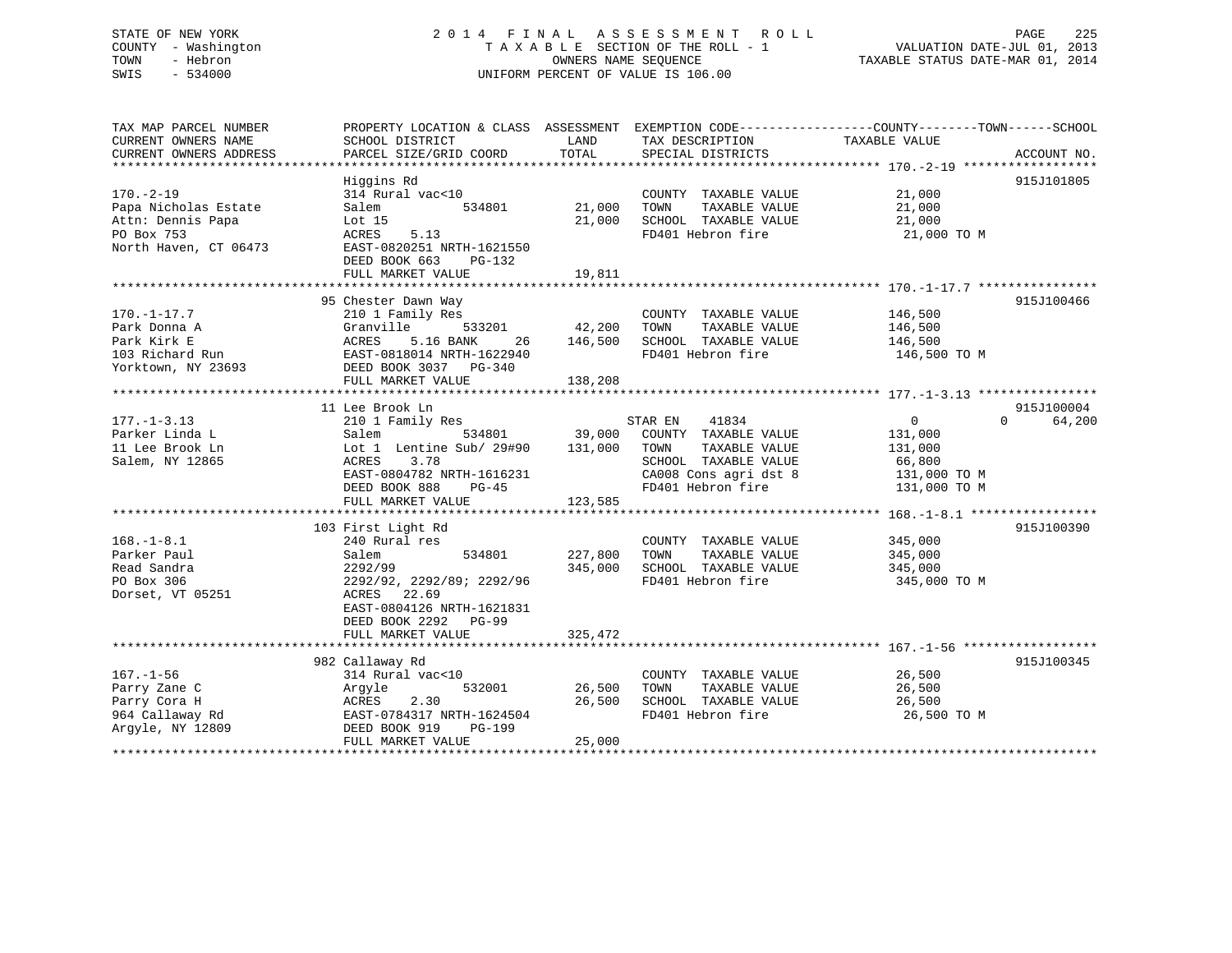## STATE OF NEW YORK 2 0 1 4 F I N A L A S S E S S M E N T R O L L PAGE 226 COUNTY - Washington T A X A B L E SECTION OF THE ROLL - 1 VALUATION DATE-JUL 01, 2013 TOWN - Hebron OWNERS NAME SEQUENCE TAXABLE STATUS DATE-MAR 01, 2014 SWIS - 534000 UNIFORM PERCENT OF VALUE IS 106.00

| TAX MAP PARCEL NUMBER<br>CURRENT OWNERS NAME<br>CURRENT OWNERS ADDRESS                                                               | PROPERTY LOCATION & CLASS ASSESSMENT<br>SCHOOL DISTRICT<br>PARCEL SIZE/GRID COORD                                                                                                               | LAND<br>TOTAL                 | TAX DESCRIPTION<br>SPECIAL DISTRICTS                                                                           | EXEMPTION CODE-----------------COUNTY-------TOWN------SCHOOL<br>TAXABLE VALUE | ACCOUNT NO.          |
|--------------------------------------------------------------------------------------------------------------------------------------|-------------------------------------------------------------------------------------------------------------------------------------------------------------------------------------------------|-------------------------------|----------------------------------------------------------------------------------------------------------------|-------------------------------------------------------------------------------|----------------------|
| $167. - 1 - 55.5$<br>Parry Zane C LE<br>Parry Brett C etal<br>964 Callaway Rd<br>Argyle, NY 12809                                    | 964 Callaway Rd<br>242 Rurl res&rec<br>532001<br>Arqyle<br>2278/7<br>ACRES 13.90<br>EAST-0784893 NRTH-1624272<br>DEED BOOK 813<br>$PG-268$<br>FULL MARKET VALUE                                 | 82,900<br>158,000<br>149,057  | STAR EN<br>41834<br>COUNTY TAXABLE VALUE<br>TOWN<br>TAXABLE VALUE<br>SCHOOL TAXABLE VALUE<br>FD401 Hebron fire | 0<br>$\Omega$<br>158,000<br>158,000<br>93,800<br>158,000 TO M                 | 915J101141<br>64,200 |
| $169. - 1 - 27$<br>Parzych Sandra R<br>PO Box 196<br>West Rupert, VT 05776<br>MAY BE SUBJECT TO PAYMENT<br>UNDER AGDIST LAW TIL 2021 | Pine Hill Rd<br>720 Mine/quarry<br>Granville<br>533201<br>AgComm 705/346<br>ACRES 99.90<br>EAST-0813743 NRTH-1621863<br>DEED BOOK 688<br>$PG-138$<br>FULL MARKET VALUE                          | 161,100<br>161,100<br>151,981 | AGRI-D IND 41730<br>COUNTY TAXABLE VALUE<br>TOWN<br>TAXABLE VALUE<br>SCHOOL TAXABLE VALUE<br>FD401 Hebron fire | 33,419<br>33,419<br>127,681<br>127,681<br>127,681<br>161,100 TO M             | 915J100008<br>33,419 |
| $186. - 1 - 31$<br>Paterno Maira Custodio<br>1421 Jefferson Ave<br>Ft Meyers, FL 33901                                               | Wood Way<br>314 Rural vac<10<br>534801<br>Salem<br>5.25<br>ACRES<br>EAST-0817432 NRTH-1608715<br>DEED BOOK 669<br>PG-88<br>FULL MARKET VALUE                                                    | 21,300<br>21,300<br>20,094    | COUNTY TAXABLE VALUE<br>TAXABLE VALUE<br>TOWN<br>SCHOOL TAXABLE VALUE<br>FD401 Hebron fire                     | 21,300<br>21,300<br>21,300<br>21,300 TO M                                     | 915J101753           |
| $178. - 1 - 9.1$<br>Patrick Gerald<br>Patrick Katherine M<br>196 Shadyside Ln<br>Milford, CT 06460                                   | 696 Tiplady Rd<br>210 1 Family Res<br>Salem<br>534801<br>Ease 771/183 ROW768/89<br>7.40 BANK<br>ACRES<br>999<br>EAST-0821723 NRTH-1611131<br>DEED BOOK 590<br><b>PG-28</b><br>FULL MARKET VALUE | 131,000<br>192,500<br>181,604 | COUNTY TAXABLE VALUE<br>TAXABLE VALUE<br>TOWN<br>SCHOOL TAXABLE VALUE<br>FD401 Hebron fire                     | 192,500<br>192,500<br>192,500<br>192,500 TO M                                 | 915J101544           |
| $167. - 1 - 33.6$<br>Pauquette Michael T<br>PO Box 116<br>North Granville, NY 12854                                                  | 254 Warnick Rd<br>314 Rural vac<10<br>534801<br>Salem<br>Lot I<br>FRNT 536.00 DPTH 137.00<br>EAST-0787934 NRTH-1621952<br>DEED BOOK 2480<br>PG-270<br>FULL MARKET VALUE                         | 18,000<br>18,000<br>16,981    | COUNTY TAXABLE VALUE<br>TOWN<br>TAXABLE VALUE<br>SCHOOL TAXABLE VALUE<br>FD401 Hebron fire                     | 18,000<br>18,000<br>18,000<br>18,000 TO M                                     | 915J101674           |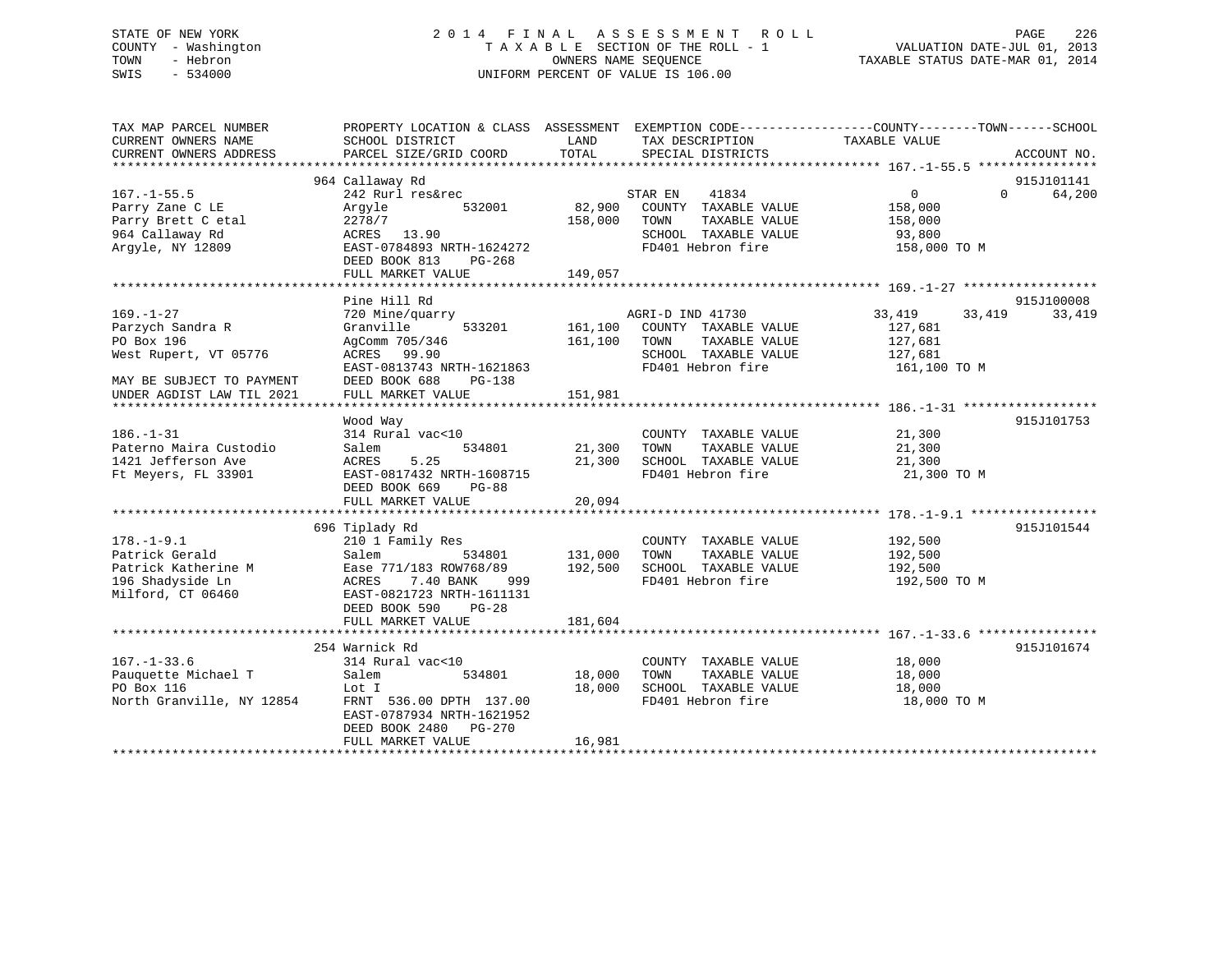## STATE OF NEW YORK 2 0 1 4 F I N A L A S S E S S M E N T R O L L PAGE 227 COUNTY - Washington T A X A B L E SECTION OF THE ROLL - 1 VALUATION DATE-JUL 01, 2013 TOWN - Hebron OWNERS NAME SEQUENCE TAXABLE STATUS DATE-MAR 01, 2014 SWIS - 534000 UNIFORM PERCENT OF VALUE IS 106.00

| TAX MAP PARCEL NUMBER    | PROPERTY LOCATION & CLASS ASSESSMENT EXEMPTION CODE----------------COUNTY-------TOWN-----SCHOOL |               |                       |                |                    |
|--------------------------|-------------------------------------------------------------------------------------------------|---------------|-----------------------|----------------|--------------------|
| CURRENT OWNERS NAME      | SCHOOL DISTRICT                                                                                 | LAND          | TAX DESCRIPTION       | TAXABLE VALUE  |                    |
| CURRENT OWNERS ADDRESS   | PARCEL SIZE/GRID COORD                                                                          | TOTAL         | SPECIAL DISTRICTS     |                | ACCOUNT NO.        |
|                          |                                                                                                 |               |                       |                |                    |
|                          | County Route 31                                                                                 |               |                       |                | 915J101307         |
| $144. - 1 - 18.2$        | 314 Rural vac<10                                                                                |               | COUNTY TAXABLE VALUE  | 190            |                    |
| Pawlet Town Of           | 533201<br>Granville                                                                             | 190           | TOWN<br>TAXABLE VALUE | 190            |                    |
| Pawlet, VT 05761         | FRNT 20.00 DPTH 47.00 190 SCHOOL TAXABLE VALUE                                                  |               |                       | 190            |                    |
|                          | ACRES 0.02                                                                                      |               | FD401 Hebron fire     | 190 TO M       |                    |
|                          | EAST-0823677 NRTH-1649015                                                                       |               |                       |                |                    |
|                          | DEED BOOK 488<br>PG-93                                                                          |               |                       |                |                    |
|                          | FULL MARKET VALUE                                                                               | 179           |                       |                |                    |
|                          |                                                                                                 |               |                       |                |                    |
|                          | 1439 Big Burch Hill Rd                                                                          |               |                       |                | 915J101579         |
| $151. - 1 - 7.7$         | 210 1 Family Res                                                                                |               | STAR B<br>41854       | 0              | $\Omega$<br>30,000 |
| Peck Hollis D            | Granville                                                                                       | 533201 77,000 | COUNTY TAXABLE VALUE  | 161,000        |                    |
| Peck Roxanne             | ACRES<br>7.78                                                                                   | 161,000       | TAXABLE VALUE<br>TOWN | 161,000        |                    |
| 1439 Big Burch Hill Rd   | EAST-0805787 NRTH-1640593                                                                       |               | SCHOOL TAXABLE VALUE  | 131,000        |                    |
| Granville, NY 12832      | DEED BOOK 893<br>PG-307                                                                         |               | FD401 Hebron fire     | 161,000 TO M   |                    |
|                          | FULL MARKET VALUE                                                                               | 151,887       |                       |                |                    |
|                          |                                                                                                 |               |                       |                |                    |
|                          | Rykowski Ln/n Off                                                                               |               |                       |                | 915J101462         |
| $161. - 2 - 3.8$         | 314 Rural vac<10                                                                                |               | COUNTY TAXABLE VALUE  | 2,850          |                    |
| Pecor Randy              | Granville<br>533201                                                                             | 2,850         | TAXABLE VALUE<br>TOWN | 2,850          |                    |
| 33 Coleman Ave           | deeded ROW                                                                                      | 2,850         | SCHOOL TAXABLE VALUE  | 2,850          |                    |
| Hudson Falls, NY 12839   | ACRES 4.00                                                                                      |               | FD401 Hebron fire     | 2,850 TO M     |                    |
|                          | EAST-0820527 NRTH-1627267                                                                       |               |                       |                |                    |
|                          | DEED BOOK 2468 PG-100                                                                           |               |                       |                |                    |
|                          | FULL MARKET VALUE                                                                               | 2,689         |                       |                |                    |
|                          |                                                                                                 |               |                       |                |                    |
|                          | 270 Little Burch Hill Rd                                                                        |               |                       |                | 915J100097         |
| $151. - 1 - 16.1$        | 210 1 Family Res                                                                                |               | COUNTY TAXABLE VALUE  | 154,500        |                    |
| Pender Harry R Jr        | 533201<br>Granville                                                                             | 71,000        | TOWN<br>TAXABLE VALUE | 154,500        |                    |
| 270 Little Burch Hill Rd | ACRES<br>5.40                                                                                   | 154,500       | SCHOOL TAXABLE VALUE  | 154,500        |                    |
| Granville, NY 12832      | EAST-0800482 NRTH-1633972                                                                       |               | FD401 Hebron fire     | 154,500 TO M   |                    |
|                          | DEED BOOK 842<br>PG-139                                                                         |               |                       |                |                    |
|                          | FULL MARKET VALUE                                                                               | 145,755       |                       |                |                    |
|                          |                                                                                                 |               |                       |                |                    |
|                          | 66 Reid Rd                                                                                      |               |                       |                |                    |
| $167. - 1 - 36.2$        | 210 1 Family Res                                                                                |               | 41854<br>STAR B       | $\overline{0}$ | $\Omega$<br>30,000 |
| Pendergrass Thomas M     | 533801<br>Hartford                                                                              | 76,600        | COUNTY TAXABLE VALUE  | 241,800        |                    |
| Pendergrass Anne L       | ACRES 7.63                                                                                      | 241,800       | TOWN<br>TAXABLE VALUE | 241,800        |                    |
| 66 Reid Rd               | EAST-0749880 NRTH-1198180                                                                       |               | SCHOOL TAXABLE VALUE  | 211,800        |                    |
| Argyle, NY 12809         | DEED BOOK 875<br><b>PG-208</b>                                                                  |               | FD401 Hebron fire     | 241,800 TO M   |                    |
|                          | FULL MARKET VALUE                                                                               | 228,113       |                       |                |                    |
|                          |                                                                                                 |               |                       |                |                    |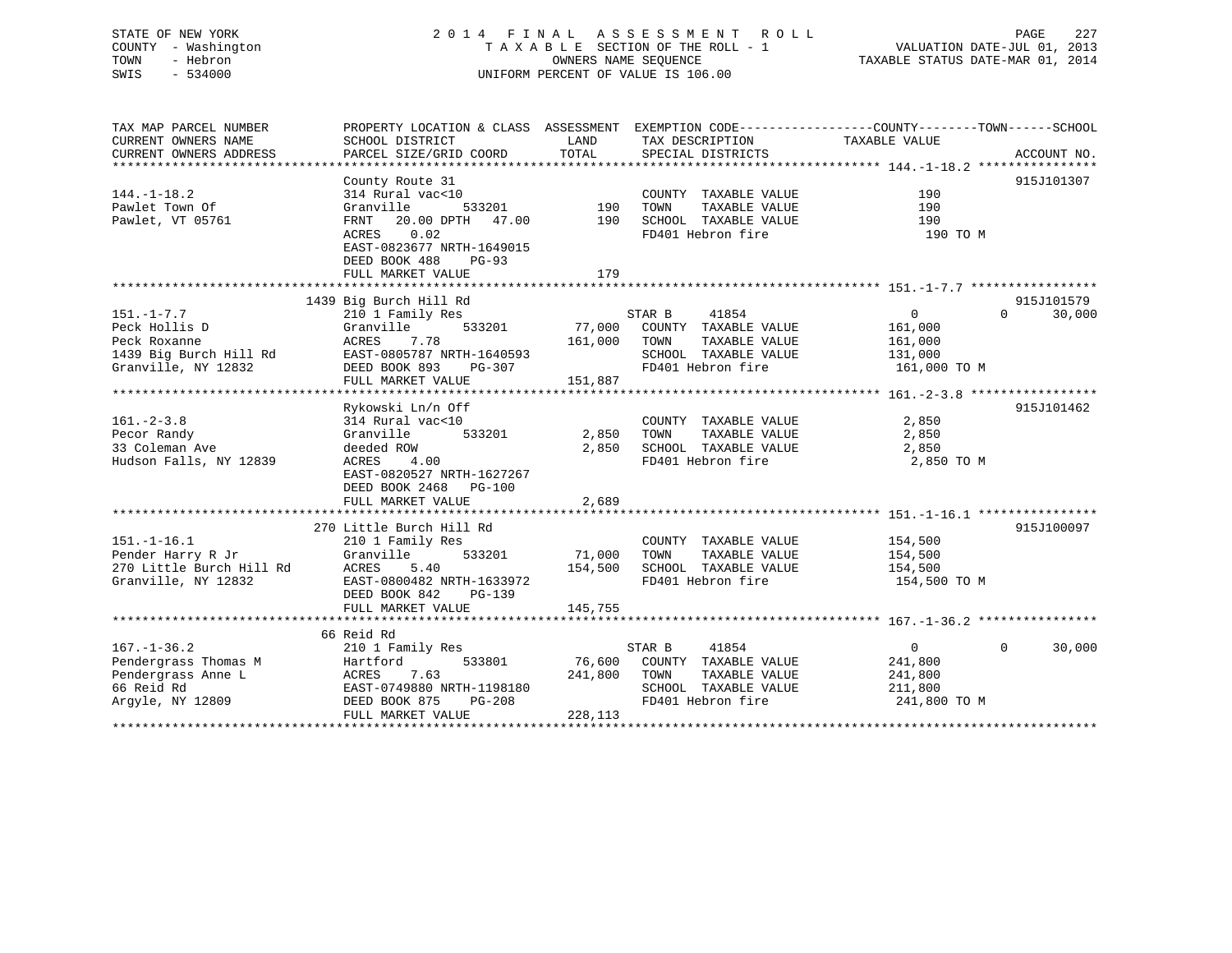## STATE OF NEW YORK 2 0 1 4 F I N A L A S S E S S M E N T R O L L PAGE 228 COUNTY - Washington T A X A B L E SECTION OF THE ROLL - 1 VALUATION DATE-JUL 01, 2013 TOWN - Hebron OWNERS NAME SEQUENCE TAXABLE STATUS DATE-MAR 01, 2014 SWIS - 534000 UNIFORM PERCENT OF VALUE IS 106.00

TAX MAP PARCEL NUMBER PROPERTY LOCATION & CLASS ASSESSMENT EXEMPTION CODE------------------COUNTY--------TOWN------SCHOOL

CURRENT OWNERS NAME SCHOOL DISTRICT THE LAND TAX DESCRIPTION TAXABLE VALUE CURRENT OWNERS ADDRESS PARCEL SIZE/GRID COORD TOTAL SPECIAL DISTRICTS ACCOUNT NO. \*\*\*\*\*\*\*\*\*\*\*\*\*\*\*\*\*\*\*\*\*\*\*\*\*\*\*\*\*\*\*\*\*\*\*\*\*\*\*\*\*\*\*\*\*\*\*\*\*\*\*\*\*\*\*\*\*\*\*\*\*\*\*\*\*\*\*\*\*\*\*\*\*\*\*\*\*\*\*\*\*\*\*\*\*\*\*\*\*\*\*\*\*\*\*\*\*\*\*\*\*\*\* 178.-1-25 \*\*\*\*\*\*\*\*\*\*\*\*\*\*\*\*\*\* Bromley Ln 915J101381 178.-1-25 314 Rural vac<10 COUNTY TAXABLE VALUE 27,500 Perez Isabelita Salem 534801 27,500 TOWN TAXABLE VALUE 27,500 94 I Winthrop Rd Lot 10 27,500 SCHOOL TAXABLE VALUE 27,500 Monroe Township, NJ 08831 ACRES 9.67 FD401 Hebron fire 27,500 TO M EAST-0821955 NRTH-1615240 DEED BOOK 680 PG-206FULL MARKET VALUE 25,943 \*\*\*\*\*\*\*\*\*\*\*\*\*\*\*\*\*\*\*\*\*\*\*\*\*\*\*\*\*\*\*\*\*\*\*\*\*\*\*\*\*\*\*\*\*\*\*\*\*\*\*\*\*\*\*\*\*\*\*\*\*\*\*\*\*\*\*\*\*\*\*\*\*\*\*\*\*\*\*\*\*\*\*\*\*\*\*\*\*\*\*\*\*\*\*\*\*\*\*\*\*\*\* 152.-2-28 \*\*\*\*\*\*\*\*\*\*\*\*\*\*\*\*\*\* Smith Rd 915J100297152.-2-28 322 Rural vac>10 COUNTY TAXABLE VALUE 224,500 Perkins David Granville 533201 224,500 TOWN TAXABLE VALUE 224,500 487 River Rd 806/41;3043/337;3043/341 224,500 SCHOOL TAXABLE VALUE 224,500 Manchester, VT 05255 ACRES 103.00 CHO FD401 Hebron fire 224,500 TO M EAST-0815248 NRTH-1638064 DEED BOOK 3043 PG-341FULL MARKET VALUE 211,792 \*\*\*\*\*\*\*\*\*\*\*\*\*\*\*\*\*\*\*\*\*\*\*\*\*\*\*\*\*\*\*\*\*\*\*\*\*\*\*\*\*\*\*\*\*\*\*\*\*\*\*\*\*\*\*\*\*\*\*\*\*\*\*\*\*\*\*\*\*\*\*\*\*\*\*\*\*\*\*\*\*\*\*\*\*\*\*\*\*\*\*\*\*\*\*\*\*\*\*\*\*\*\* 153.-1-13 \*\*\*\*\*\*\*\*\*\*\*\*\*\*\*\*\*\* Smith Rd 915J100534153.-1-13 322 Rural vac>10 COUNTY TAXABLE VALUE 64,500 Perkins David Granville 533201 64,500 TOWN TAXABLE VALUE 64,500 487 River Rd Ad 46.75 64,500 SCHOOL TAXABLE VALUE 64,500 Manchester Center, VT 05255 ACRES 46.75 FD401 Hebron fire 64,500 TO M EAST-0817561 NRTH-1637347 DEED BOOK 879 PG-70FULL MARKET VALUE 60.849 \*\*\*\*\*\*\*\*\*\*\*\*\*\*\*\*\*\*\*\*\*\*\*\*\*\*\*\*\*\*\*\*\*\*\*\*\*\*\*\*\*\*\*\*\*\*\*\*\*\*\*\*\*\*\*\*\*\*\*\*\*\*\*\*\*\*\*\*\*\*\*\*\*\*\*\*\*\*\*\*\*\*\*\*\*\*\*\*\*\*\*\*\*\*\*\*\*\*\*\*\*\*\* 169.-1-38 \*\*\*\*\*\*\*\*\*\*\*\*\*\*\*\*\*\* Middle Rd/e Off 915J100545 169.-1-38 322 Rural vac>10 FOR 480A 47460 47,728 47,728 47,728 Perkins Edward M Salem 534801 59,700 COUNTY TAXABLE VALUE 11,972 Perkins Melissa G ACRES 83.70 BANK 999 59,700 TOWN TAXABLE VALUE 11,972 4741 Vermont Rt 7A EAST-0809867 NRTH-1619875 SCHOOL TAXABLE VALUE 11,972 Shaftsbury, VT 05262 DEED BOOK 906 PG-238 FD401 Hebron fire 59,700 TO M<br>FULL MARKET VALUE 56.321 FULL MARKET VALUE MAY BE SUBJECT TO PAYMENTUNDER RPTL480A UNTIL 2023 \*\*\*\*\*\*\*\*\*\*\*\*\*\*\*\*\*\*\*\*\*\*\*\*\*\*\*\*\*\*\*\*\*\*\*\*\*\*\*\*\*\*\*\*\*\*\*\*\*\*\*\*\*\*\*\*\*\*\*\*\*\*\*\*\*\*\*\*\*\*\*\*\*\*\*\*\*\*\*\*\*\*\*\*\*\*\*\*\*\*\*\*\*\*\*\*\*\*\*\*\*\*\* 169.-1-39 \*\*\*\*\*\*\*\*\*\*\*\*\*\*\*\*\*\*Middle Rd/e Off 915J100524 169.-1-39 240 Rural res FOR 480A 47460 139,600 139,600 139,600 Perkins Edward M Salem 534801 209,000 COUNTY TAXABLE VALUE 182,400 Perkins Melissa G  $ACRES$  143.60 BANK 999 322,000 TOWN TAXABLE VALUE 182,400 4741 Vermont Rt 7A EAST-0808212 NRTH-1620682 SCHOOL TAXABLE VALUE 182,400 Shaftsbury, VT 05262 DEED BOOK 906 PG-238 FD401 Hebron fire 322,000 TO M DEED BOOK 906 PG-238<br>FULL MARKET VALUE 303,774 MAY BE SUBJECT TO PAYMENTUNDER RPTL480A UNTIL 2023\*\*\*\*\*\*\*\*\*\*\*\*\*\*\*\*\*\*\*\*\*\*\*\*\*\*\*\*\*\*\*\*\*\*\*\*\*\*\*\*\*\*\*\*\*\*\*\*\*\*\*\*\*\*\*\*\*\*\*\*\*\*\*\*\*\*\*\*\*\*\*\*\*\*\*\*\*\*\*\*\*\*\*\*\*\*\*\*\*\*\*\*\*\*\*\*\*\*\*\*\*\*\*\*\*\*\*\*\*\*\*\*\*\*\*\*\*\*\*\*\*\*\*\*\*\*\*\*\*\*\*\*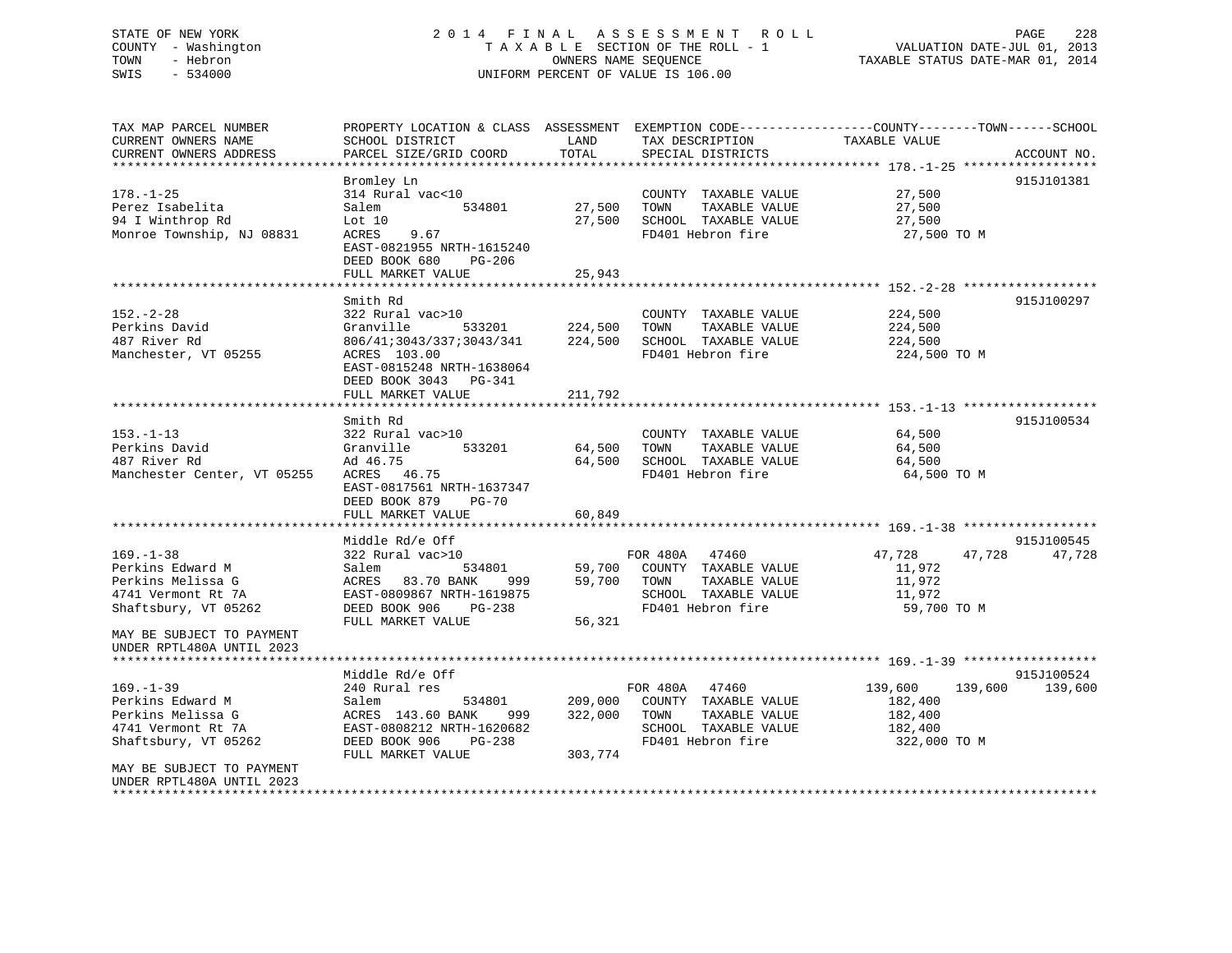## STATE OF NEW YORK 2 0 1 4 F I N A L A S S E S S M E N T R O L L PAGE 229 COUNTY - Washington T A X A B L E SECTION OF THE ROLL - 1 VALUATION DATE-JUL 01, 2013 TOWN - Hebron OWNERS NAME SEQUENCE TAXABLE STATUS DATE-MAR 01, 2014 SWIS - 534000 UNIFORM PERCENT OF VALUE IS 106.00

| TAX MAP PARCEL NUMBER<br>CURRENT OWNERS NAME<br>CURRENT OWNERS ADDRESS | PROPERTY LOCATION & CLASS ASSESSMENT EXEMPTION CODE----------------COUNTY-------TOWN-----SCHOOL<br>SCHOOL DISTRICT<br>PARCEL SIZE/GRID COORD | LAND<br>TOTAL  | TAX DESCRIPTION<br>SPECIAL DISTRICTS          | TAXABLE VALUE    | ACCOUNT NO.        |          |
|------------------------------------------------------------------------|----------------------------------------------------------------------------------------------------------------------------------------------|----------------|-----------------------------------------------|------------------|--------------------|----------|
|                                                                        |                                                                                                                                              |                |                                               |                  |                    |          |
| $169. - 1 - 40.1$                                                      | Middle Rd<br>314 Rural vac<10                                                                                                                |                | FOR 480A 47460                                | 304              | 304<br>304         |          |
| Perkins Edward M<br>Perkins Melissa G                                  | 534801<br>Salem<br>FRNT<br>50.00 DPTH 130.00                                                                                                 | 380<br>380     | COUNTY TAXABLE VALUE<br>TOWN<br>TAXABLE VALUE | 76<br>76         |                    |          |
| 4741 Vermont Rt 7A                                                     | <b>BANK</b><br>999                                                                                                                           |                | SCHOOL TAXABLE VALUE                          | 76               |                    |          |
| Shaftsbury, VT 05262                                                   | EAST-0806113 NRTH-1621621                                                                                                                    |                | CA008 Cons agri dst 8                         | 380 TO M         |                    |          |
|                                                                        | DEED BOOK 906 PG-238                                                                                                                         |                | FD401 Hebron fire                             | 380 TO M         |                    |          |
| MAY BE SUBJECT TO PAYMENT<br>UNDER RPTL480A UNTIL 2023                 | FULL MARKET VALUE                                                                                                                            | 358            |                                               |                  |                    |          |
|                                                                        |                                                                                                                                              |                |                                               |                  |                    |          |
|                                                                        | 494 Tiplady Rd                                                                                                                               |                |                                               |                  | 915J101185         |          |
| $178. - 1 - 2.2$                                                       | 210 1 Family Res                                                                                                                             |                | STAR B<br>41854                               | $\overline{0}$   | 30,000<br>$\Omega$ |          |
| Perkins Gregory T                                                      | Salem<br>534801                                                                                                                              |                | 46,700 COUNTY TAXABLE VALUE                   | 219,500          |                    |          |
| Perkins Jo Ann                                                         | ACRES<br>8.11 BANK<br>999                                                                                                                    | 219,500        | TAXABLE VALUE<br>TOWN                         | 219,500          |                    |          |
| PO Box 632                                                             | EAST-0817727 NRTH-1611260                                                                                                                    |                | SCHOOL TAXABLE VALUE                          | 189,500          |                    |          |
| Salem, NY 12865                                                        | DEED BOOK 491<br>PG-1010                                                                                                                     |                | FD401 Hebron fire                             | 219,500 TO M     |                    |          |
|                                                                        | FULL MARKET VALUE                                                                                                                            | 207,075        |                                               |                  |                    |          |
|                                                                        |                                                                                                                                              |                |                                               |                  |                    |          |
|                                                                        | Tiplady Rd                                                                                                                                   |                |                                               |                  |                    |          |
| $178. - 1 - 2.4$<br>Perkins Gregory T                                  | 314 Rural vac<10<br>534801                                                                                                                   | 26,000         | COUNTY TAXABLE VALUE<br>TAXABLE VALUE<br>TOWN | 26,000<br>26,000 |                    |          |
| Perkins JoAnn                                                          | Salem<br>ACRES<br>8.60                                                                                                                       |                | SCHOOL TAXABLE VALUE                          | 26,000           |                    |          |
| PO Box 632                                                             | EAST-0817203 NRTH-1611265                                                                                                                    | 26,000         | FD401 Hebron fire                             | 26,000 TO M      |                    |          |
| Salem, NY 12865                                                        | DEED BOOK 899<br>PG-46                                                                                                                       |                |                                               |                  |                    |          |
|                                                                        | FULL MARKET VALUE                                                                                                                            | 24,528         |                                               |                  |                    |          |
|                                                                        |                                                                                                                                              |                |                                               |                  |                    |          |
|                                                                        | Pine Hill Rd/w Off                                                                                                                           |                |                                               |                  | 915J100443         |          |
| $169. - 1 - 36$                                                        | 912 Forest s480a                                                                                                                             |                | FOR 480A 47460                                | 19,380           | 19,380<br>19,380   |          |
| Perkins Melissa                                                        | 534801<br>Salem                                                                                                                              |                | 24,200 COUNTY TAXABLE VALUE                   | 4,820            |                    |          |
| Perkins Edward                                                         | forest 2109/35                                                                                                                               | 24,200         | TOWN<br>TAXABLE VALUE                         | 4,820            |                    |          |
| 4741 Vermont Route 7A                                                  | 34.00<br>ACRES                                                                                                                               |                | SCHOOL TAXABLE VALUE                          | 4,820            |                    |          |
| Shaftsbury, VT 05262                                                   | EAST-0809970 NRTH-1621665                                                                                                                    |                | FD401 Hebron fire                             | 24,200 TO M      |                    |          |
|                                                                        | DEED BOOK 955<br>$PG-8$                                                                                                                      |                |                                               |                  |                    |          |
| MAY BE SUBJECT TO PAYMENT                                              | FULL MARKET VALUE                                                                                                                            | 22,830         |                                               |                  |                    |          |
| UNDER RPTL480A UNTIL 2023                                              |                                                                                                                                              |                |                                               |                  |                    |          |
|                                                                        |                                                                                                                                              |                |                                               |                  |                    |          |
|                                                                        | 508 Tiplady Rd                                                                                                                               |                |                                               |                  |                    |          |
| $178. - 1 - 42.1$                                                      | 210 1 Family Res                                                                                                                             |                | 41802<br>AGED-CO                              | 17,400           | $\mathbf 0$        | $\Omega$ |
| Perkins-LE Richard G                                                   | 534801<br>Salem                                                                                                                              | 34,500 STAR EN | 41834                                         | $\Omega$         | 64,200<br>$\Omega$ |          |
| Perkins-LE Patricia A                                                  | 881/218                                                                                                                                      | 174,000        | COUNTY TAXABLE VALUE                          | 156,600          |                    |          |
| 508 Tiplady Rd                                                         | 2.00<br>ACRES                                                                                                                                |                | TOWN<br>TAXABLE VALUE                         | 174,000          |                    |          |
| Granville, NY 12832                                                    | EAST-0818101 NRTH-1611483                                                                                                                    |                | SCHOOL TAXABLE VALUE                          | 109,800          |                    |          |
|                                                                        | DEED BOOK 881<br>$PG-218$                                                                                                                    |                | FD401 Hebron fire                             | 174,000 TO M     |                    |          |
|                                                                        | FULL MARKET VALUE                                                                                                                            | 164,151        |                                               |                  |                    |          |
|                                                                        |                                                                                                                                              |                |                                               |                  |                    |          |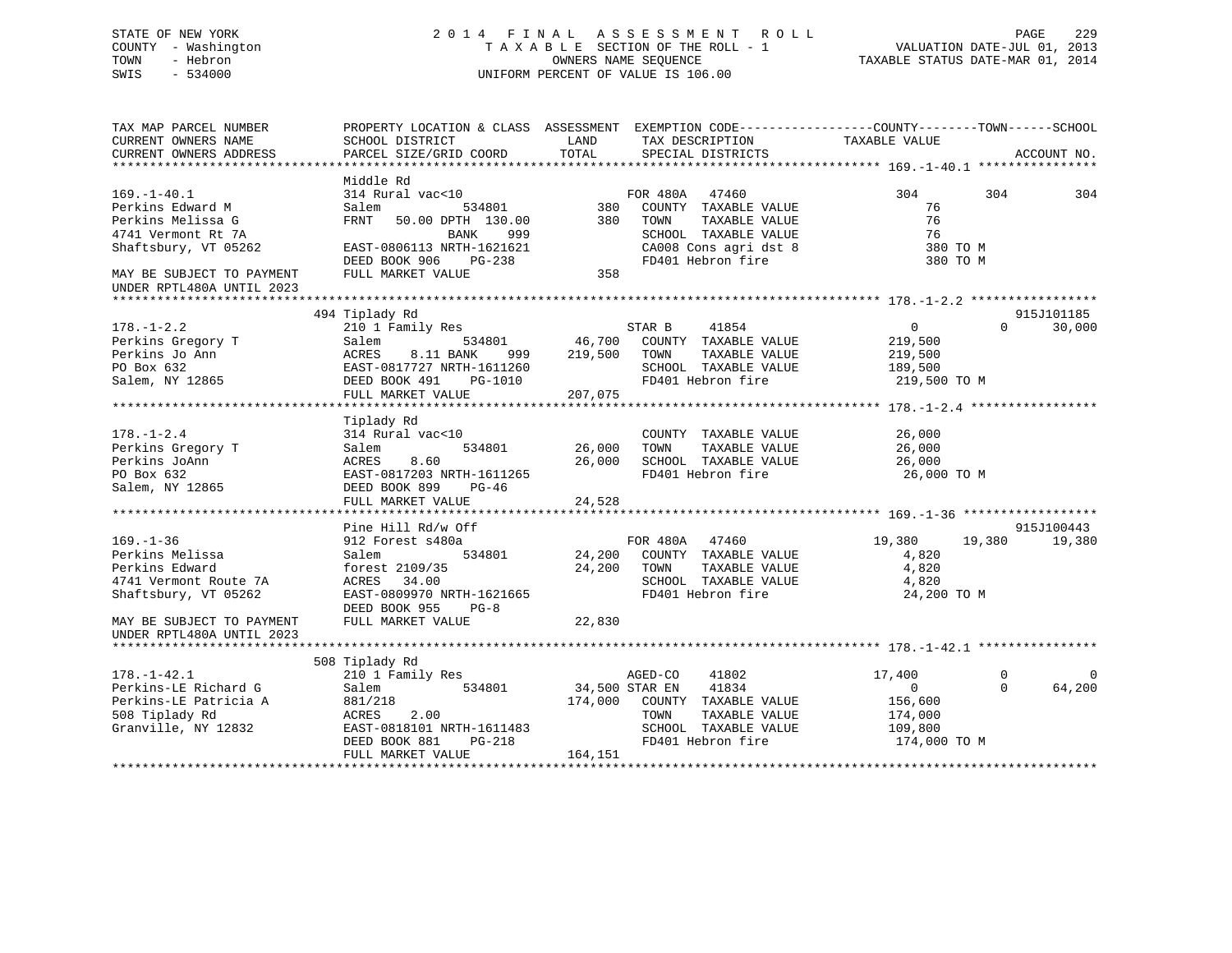## STATE OF NEW YORK 2 0 1 4 F I N A L A S S E S S M E N T R O L L PAGE 230 COUNTY - Washington T A X A B L E SECTION OF THE ROLL - 1 VALUATION DATE-JUL 01, 2013 TOWN - Hebron OWNERS NAME SEQUENCE TAXABLE STATUS DATE-MAR 01, 2014 SWIS - 534000 UNIFORM PERCENT OF VALUE IS 106.00

| TAX MAP PARCEL NUMBER<br>CURRENT OWNERS NAME<br>CURRENT OWNERS ADDRESS                                                      | PROPERTY LOCATION & CLASS ASSESSMENT EXEMPTION CODE----------------COUNTY-------TOWN------SCHOOL<br>SCHOOL DISTRICT<br>PARCEL SIZE/GRID COORD                                     | LAND<br>TOTAL                | TAX DESCRIPTION<br>SPECIAL DISTRICTS                                                                                                                                                | TAXABLE VALUE                                                           | ACCOUNT NO.                      |
|-----------------------------------------------------------------------------------------------------------------------------|-----------------------------------------------------------------------------------------------------------------------------------------------------------------------------------|------------------------------|-------------------------------------------------------------------------------------------------------------------------------------------------------------------------------------|-------------------------------------------------------------------------|----------------------------------|
| $169. - 1 - 40.2$<br>Persbacker Gregory H<br>Persbacker Susan<br>334 Middle Rd<br>Salem, NY 12865                           | 334 Middle Rd<br>210 1 Family Res<br>534801<br>Salem<br>7.57<br>ACRES<br>EAST-0808212 NRTH-1620682<br>DEED BOOK 3107 PG-332<br>FULL MARKET VALUE                                  | 76,400<br>192,500            | 41834<br>STAR EN<br>COUNTY TAXABLE VALUE<br>TAXABLE VALUE<br>TOWN<br>SCHOOL TAXABLE VALUE<br>CA008 Cons agri dst 8 192,500 TO M<br>181,604 FD401 Hebron fire                        | $\overline{0}$<br>192,500<br>192,500<br>128,300<br>192,500 TO M         | $\Omega$<br>64,200               |
| $159. - 1 - 36$<br>Pesha Noah T<br>461 Blood St<br>Granville, NY 12832                                                      | James Rd<br>312 Vac w/imprv<br>533801<br>Hartford<br>lot 1<br>2.52<br>ACRES<br>EAST-0791671 NRTH-1629205<br>DEED BOOK 3156 PG-208                                                 | 15,000<br>24,100             | COUNTY TAXABLE VALUE 24,100<br>TAXABLE VALUE<br>TOWN<br>SCHOOL TAXABLE VALUE<br>FD401 Hebron fire                                                                                   | 24,100<br>24,100<br>24,100 TO M                                         | 915J101315                       |
| $143. - 1 - 45$<br>Petrillo Edward A<br>Petrillo Marion C<br>41 Crystal View Way<br>Granville, NY 12832                     | 41 Crystal View Way<br>210 1 Family Res<br>533201<br>Granville<br>Lot 7-Phase 1<br>998<br>ACRES 5.10 BANA<br>DEED BOOK 3106 PG-204<br>FULL MARKET VALUE                           | 97,800<br>194,500<br>183,491 | STAR B<br>41854<br>COUNTY TAXABLE VALUE<br>TOWN<br>TAXABLE VALUE<br>SCHOOL TAXABLE VALUE<br>SCHOOL TAXABLE VALUE 164,500<br>CA008 Cons agri dst 8 194,500 TO M<br>FD401 Hebron fire | $\overline{0}$<br>194,500<br>194,500<br>164,500<br>194,500 TO M         | 915J101649<br>$\Omega$<br>30,000 |
| $183.20 - 1 - 15$<br>Phelan Kathleen<br>250 Sherman Ave<br>Hawthorne, NY 10532                                              | 3104 County Route 30<br>210 1 Family Res<br>534801<br>Salem<br>FRNT 170.00 DPTH 130.00<br>ACRES 0.69<br>EAST-0792707 NRTH-1602363<br>DEED BOOK 560<br>PG-309<br>FULL MARKET VALUE | 27,300<br>80,500<br>75,943   | COUNTY TAXABLE VALUE<br>TAXABLE VALUE<br>TOWN<br>SCHOOL TAXABLE VALUE<br>SCHOOL IAANDEL<br>CA008 Cons agri dst 8<br>LD401 West hebron light                                         | 80,500<br>80,500<br>80,500<br>80,500 TO M<br>80,500 TO M<br>80,500 TO M | 915J100348                       |
| $177. - 1 - 6.11$<br>Phillips Kirk<br>Sinclair Desmond<br>Attn: Sinclair Coral<br>200 Riverside Dr<br>Springfield, NJ 07081 | Chamberlin Mills Rd/n Off<br>314 Rural vac<10 - WTRFNT<br>Salem<br>534801<br>lot 2<br>ACRES<br>5.83<br>EAST-0810493 NRTH-1615499<br>DEED BOOK 563<br>$PG-50$<br>FULL MARKET VALUE | 22,000<br>22,000<br>20,755   | COUNTY TAXABLE VALUE<br>TAXABLE VALUE<br>TOWN<br>SCHOOL TAXABLE VALUE<br>FD401 Hebron fire                                                                                          | 22,000<br>22,000<br>22,000<br>22,000 TO M                               | 915J101541                       |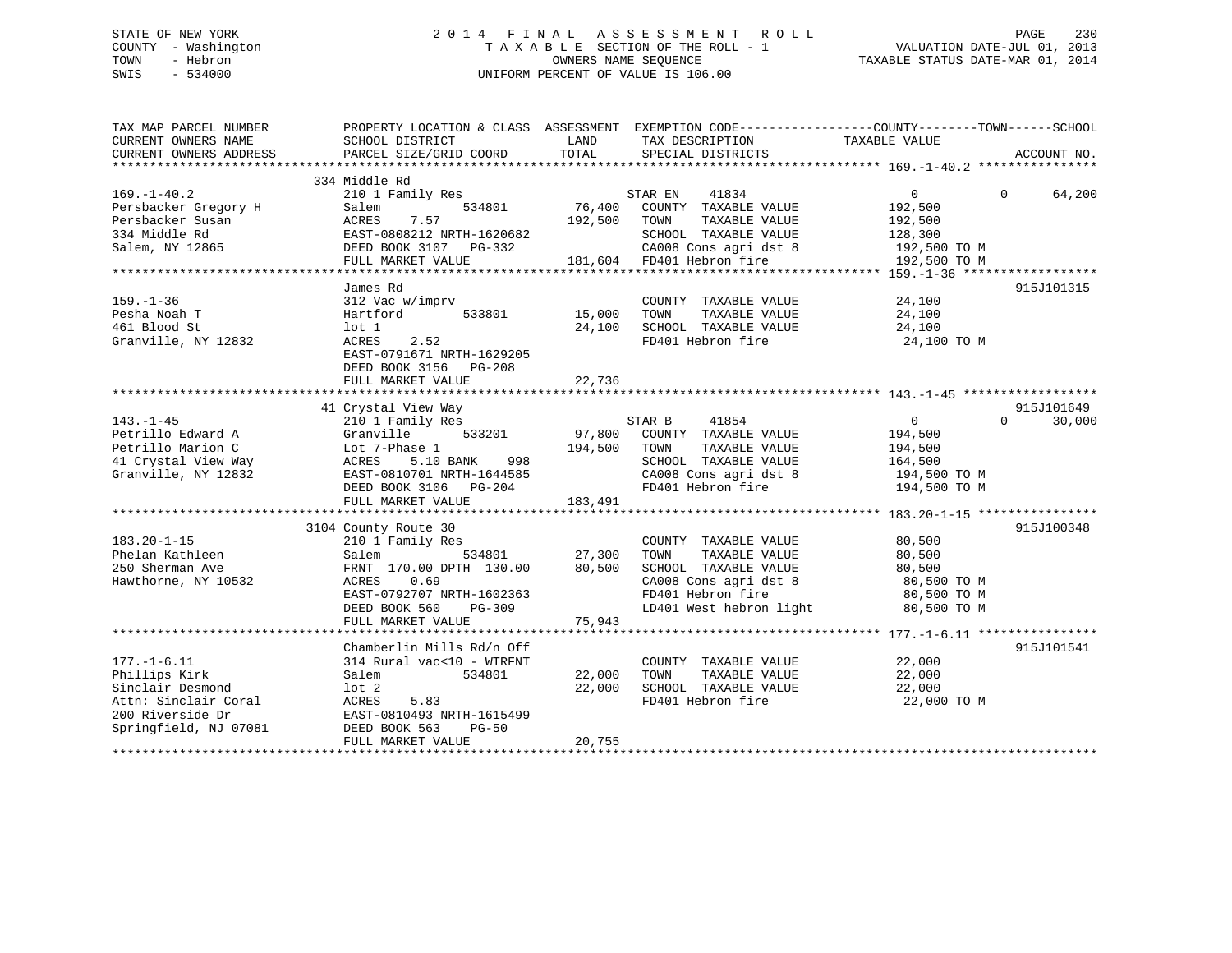## STATE OF NEW YORK 2 0 1 4 F I N A L A S S E S S M E N T R O L L PAGE 231 COUNTY - Washington T A X A B L E SECTION OF THE ROLL - 1 VALUATION DATE-JUL 01, 2013 TOWN - Hebron OWNERS NAME SEQUENCE TAXABLE STATUS DATE-MAR 01, 2014 SWIS - 534000 UNIFORM PERCENT OF VALUE IS 106.00

| TAX MAP PARCEL NUMBER   | PROPERTY LOCATION & CLASS ASSESSMENT EXEMPTION CODE----------------COUNTY-------TOWN-----SCHOOL |               |                             |                |                    |
|-------------------------|-------------------------------------------------------------------------------------------------|---------------|-----------------------------|----------------|--------------------|
| CURRENT OWNERS NAME     | SCHOOL DISTRICT                                                                                 | LAND<br>TOTAL | TAX DESCRIPTION             | TAXABLE VALUE  |                    |
| CURRENT OWNERS ADDRESS  | PARCEL SIZE/GRID COORD                                                                          |               | SPECIAL DISTRICTS           |                | ACCOUNT NO.        |
|                         | State Route 22                                                                                  |               |                             |                | 915J101550         |
| $186. - 1 - 15$         | 312 Vac w/imprv - WTRFNT                                                                        |               | COUNTY TAXABLE VALUE 25,700 |                |                    |
| Phillips Robert J       | 534801<br>Salem                                                                                 | 25,000        | TOWN<br>TAXABLE VALUE       | 25,700         |                    |
| 32 Woodcutters Way      | 5.14<br>ACRES                                                                                   | 25,700        | SCHOOL TAXABLE VALUE        | 25,700         |                    |
| Salem, NY 12865         | EAST-0816257 NRTH-1607856                                                                       |               | FD401 Hebron fire           | 25,700 TO M    |                    |
|                         | DEED BOOK 2383 PG-128                                                                           |               |                             |                |                    |
|                         | FULL MARKET VALUE                                                                               | 24,245        |                             |                |                    |
|                         |                                                                                                 |               |                             |                |                    |
|                         | 111 Chester Dawn Way                                                                            |               |                             |                |                    |
| $170. - 1 - 17.3$       | 210 1 Family Res                                                                                |               | 41834<br>STAR EN            | $\overline{0}$ | 64,200<br>$\Omega$ |
| Phillips Rutheda E      | 533201<br>Granville                                                                             | 47,300        | COUNTY TAXABLE VALUE        | 183,000        |                    |
| 111 Chester Dawn Way    | 897/166                                                                                         | 183,000 TOWN  | TAXABLE VALUE               | 183,000        |                    |
| Salem, NY 12865         | 999<br>ACRES<br>8.52 BANK                                                                       |               | SCHOOL TAXABLE VALUE        | 118,800        |                    |
|                         | EAST-0818391 NRTH-1623094                                                                       |               | FD401 Hebron fire           | 183,000 TO M   |                    |
|                         | DEED BOOK 899<br>PG-146                                                                         |               |                             |                |                    |
|                         | FULL MARKET VALUE                                                                               | 172,642       |                             |                |                    |
|                         |                                                                                                 |               |                             |                |                    |
|                         | 269 County Route 28                                                                             |               |                             |                |                    |
| $143. - 1 - 48.1$       | 210 1 Family Res                                                                                |               | 41854<br>STAR B             | 0              | $\Omega$<br>30,000 |
| Ploof Richard           | 533201<br>Granville                                                                             |               | 57,000 COUNTY TAXABLE VALUE | 127,000        |                    |
| Ploof Sheila            | Lot 1B                                                                                          | 127,000 TOWN  | TAXABLE VALUE               | 127,000        |                    |
| 269 County Route 28     | ACRES<br>2.40 BANK<br>999                                                                       |               | SCHOOL TAXABLE VALUE        | 97,000         |                    |
| Granville, NY 12832     | EAST-0811648 NRTH-1644958                                                                       |               | FD401 Hebron fire           | 127,000 TO M   |                    |
|                         | DEED BOOK 797<br>PG-50                                                                          |               |                             |                |                    |
|                         | FULL MARKET VALUE                                                                               | 119,811       |                             |                |                    |
|                         |                                                                                                 |               |                             |                |                    |
| $159. - 1 - 36.1$       | 53 James Rd<br>314 Rural vac<10                                                                 |               | COUNTY TAXABLE VALUE        | 16,500         |                    |
| Plunkett Patrick        | 533801<br>Hartford                                                                              | 16,500        | TAXABLE VALUE<br>TOWN       | 16,500         |                    |
| 295 Bergen St Apt 2B    | lot 3                                                                                           | 16,500        | SCHOOL TAXABLE VALUE        | 16,500         |                    |
| Brooklyn, NY 11217      | ACRES<br>3.16                                                                                   |               | FD401 Hebron fire           | 16,500 TO M    |                    |
|                         | EAST-0791529 NRTH-1628690                                                                       |               |                             |                |                    |
|                         | DEED BOOK 2401 PG-257                                                                           |               |                             |                |                    |
|                         | FULL MARKET VALUE                                                                               | 15,566        |                             |                |                    |
|                         |                                                                                                 |               |                             |                |                    |
|                         | 60 East Green Pond Way                                                                          |               |                             |                | 915J101448         |
| $144. - 1 - 37.4$       | 312 Vac w/imprv                                                                                 |               | COUNTY TAXABLE VALUE        | 103,500        |                    |
| Plyotes John J          | Granville<br>533201                                                                             | 43,500        | TOWN<br>TAXABLE VALUE       | 103,500        |                    |
| Douglass Mark           | Rights Lot E                                                                                    | 103,500       | SCHOOL TAXABLE VALUE        | 103,500        |                    |
| 29 Hoosick St           | ACRES 10.31                                                                                     |               | FD401 Hebron fire           | 103,500 TO M   |                    |
| Hoosick Falls, NY 12090 | EAST-0817813 NRTH-1643108                                                                       |               |                             |                |                    |
|                         | DEED BOOK 957<br>$PG-316$                                                                       |               |                             |                |                    |
|                         | FULL MARKET VALUE                                                                               | 97,642        |                             |                |                    |
|                         |                                                                                                 |               |                             |                |                    |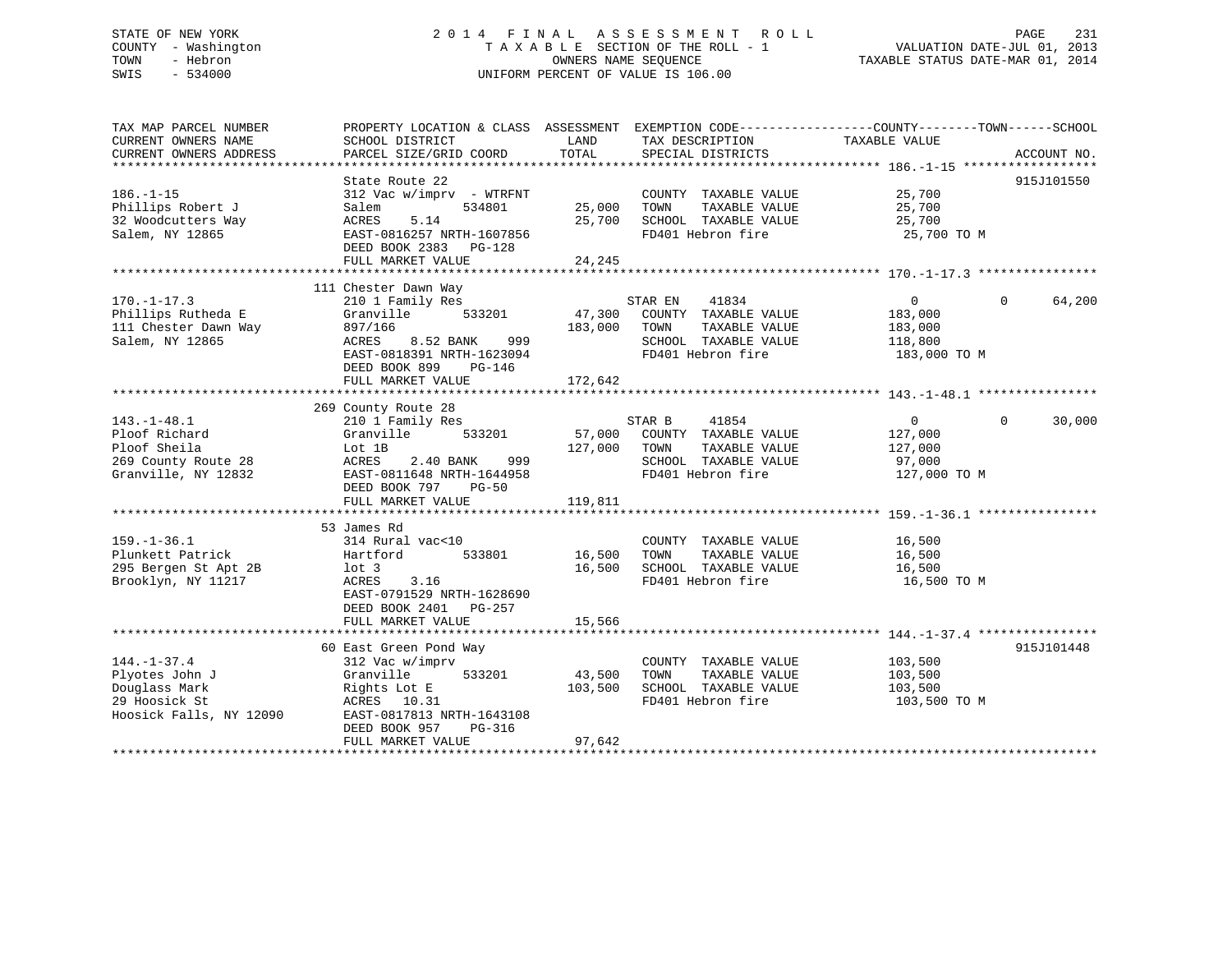## STATE OF NEW YORK 2 0 1 4 F I N A L A S S E S S M E N T R O L L PAGE 232 COUNTY - Washington T A X A B L E SECTION OF THE ROLL - 1 VALUATION DATE-JUL 01, 2013 TOWN - Hebron OWNERS NAME SEQUENCE TAXABLE STATUS DATE-MAR 01, 2014 SWIS - 534000 UNIFORM PERCENT OF VALUE IS 106.00

| TAX MAP PARCEL NUMBER     | PROPERTY LOCATION & CLASS ASSESSMENT EXEMPTION CODE---------------COUNTY-------TOWN-----SCHOOL |         |                             |                    |                    |
|---------------------------|------------------------------------------------------------------------------------------------|---------|-----------------------------|--------------------|--------------------|
| CURRENT OWNERS NAME       | SCHOOL DISTRICT                                                                                | LAND    | TAX DESCRIPTION             | TAXABLE VALUE      |                    |
| CURRENT OWNERS ADDRESS    | PARCEL SIZE/GRID COORD                                                                         | TOTAL   | SPECIAL DISTRICTS           |                    | ACCOUNT NO.        |
|                           |                                                                                                |         |                             |                    |                    |
|                           | Gilchrist RD S/off                                                                             |         |                             |                    |                    |
| $175. - 1 - 25.4$         | 312 Vac w/imprv                                                                                |         | COUNTY TAXABLE VALUE        | 31,300             |                    |
| Pollock Jerome            | 534801<br>Salem                                                                                | 7,300   | TOWN<br>TAXABLE VALUE       | 31,300             |                    |
| Pollock Velma             | 2.00<br>ACRES                                                                                  | 31,300  | SCHOOL TAXABLE VALUE        | 31,300             |                    |
| 204 Gilchrist Rd          | EAST-0785108 NRTH-1613033                                                                      |         | FD401 Hebron fire           | 31,300 TO M        |                    |
| Arqyle, NY 12809          | DEED BOOK 850<br>PG-311                                                                        |         |                             |                    |                    |
|                           | FULL MARKET VALUE                                                                              | 29,528  |                             |                    |                    |
|                           |                                                                                                |         |                             |                    |                    |
|                           | 220 Gilchrist Rd                                                                               |         |                             |                    | 915J101731         |
| $175. - 1 - 25.1$         | 210 1 Family Res                                                                               |         | STAR B<br>41854             | $\overline{0}$     | 30,000<br>$\Omega$ |
| Pollock Jerome G          | 534801                                                                                         | 42,800  | COUNTY TAXABLE VALUE        | 225,900            |                    |
|                           | Salem<br>1.27                                                                                  |         | TAXABLE VALUE               |                    |                    |
| Pollock Velma             | ACRES                                                                                          | 225,900 | TOWN                        | 225,900            |                    |
| 218 Gilchrist Rd          | EAST-0785060 NRTH-1613327                                                                      |         | SCHOOL TAXABLE VALUE        | 195,900            |                    |
| Argyle, NY 12809          | DEED BOOK 605<br>PG-62                                                                         |         | FD401 Hebron fire           | 225,900 TO M       |                    |
|                           | FULL MARKET VALUE                                                                              | 213,113 |                             |                    |                    |
|                           |                                                                                                |         |                             |                    |                    |
|                           | 244 Gilchrist Rd                                                                               |         |                             |                    |                    |
| $175. - 1 - 25.6$         | 322 Rural vac>10                                                                               |         | COUNTY TAXABLE VALUE        | 86,300             |                    |
| Pollock Jerome G          | 534801<br>Salem                                                                                | 86,300  | TOWN<br>TAXABLE VALUE       | 86,300             |                    |
| Pollock Velma             | ACRES<br>48.00                                                                                 | 86,300  | SCHOOL TAXABLE VALUE        | 86,300             |                    |
| 218 Gilchrist Rd          | EAST-0785516 NRTH-1612051                                                                      |         | FD401 Hebron fire           | 86,300 TO M        |                    |
| Arqyle, NY 12809          | DEED BOOK 2155 PG-293                                                                          |         |                             |                    |                    |
|                           | FULL MARKET VALUE                                                                              | 81,415  |                             |                    |                    |
|                           |                                                                                                |         |                             |                    |                    |
|                           | 25 Higgins Rd                                                                                  |         |                             |                    | 915J100211         |
| $161. - 2 - 8$            | 270 Mfg housing                                                                                |         | STAR EN<br>41834            | $\overline{0}$     | $\Omega$<br>54,500 |
| Pollock Robert G          | Granville<br>533201                                                                            |         | 30,400 COUNTY TAXABLE VALUE | 54,500             |                    |
| Pollock Rosalie K         | FRNT 250.00 DPTH 103.00                                                                        | 54,500  | TAXABLE VALUE<br>TOWN       | 54,500             |                    |
| 25 Higgins Rd             | ACRES 0.59                                                                                     |         | SCHOOL TAXABLE VALUE        | $\overline{0}$     |                    |
| Granville, NY 12832       | EAST-0817995 NRTH-1626130                                                                      |         | FD401 Hebron fire           | 54,500 TO M        |                    |
|                           | DEED BOOK 1815 PG-198                                                                          |         |                             |                    |                    |
|                           | FULL MARKET VALUE                                                                              | 51,415  |                             |                    |                    |
|                           |                                                                                                |         |                             |                    |                    |
|                           | County Route 31                                                                                |         |                             |                    | 915J100164         |
| $160. -1 - 18$            | 105 Vac farmland                                                                               |         | AG DIST<br>41720            | 130,018<br>130,018 | 130,018            |
| Porrier Charles W Jr      | Granville<br>533201                                                                            | 243,500 | COUNTY TAXABLE VALUE        | 113,482            |                    |
| Porrier Geraldine A       | ACRES 105.20                                                                                   | 243,500 | TOWN<br>TAXABLE VALUE       | 113,482            |                    |
| 842 Middle Rd             |                                                                                                |         |                             |                    |                    |
|                           | EAST-0804553 NRTH-1629691                                                                      |         | SCHOOL TAXABLE VALUE        | 113,482            |                    |
| Granville, NY 12832       | DEED BOOK 731<br>PG-346                                                                        |         | CA008 Cons agri dst 8       | 113,482 TO M       |                    |
|                           | FULL MARKET VALUE                                                                              | 229,717 | 130,018 EX                  |                    |                    |
| MAY BE SUBJECT TO PAYMENT |                                                                                                |         | FD401 Hebron fire           | 243,500 TO M       |                    |
| UNDER AGDIST LAW TIL 2018 |                                                                                                |         |                             |                    |                    |
| *********************     |                                                                                                |         |                             |                    |                    |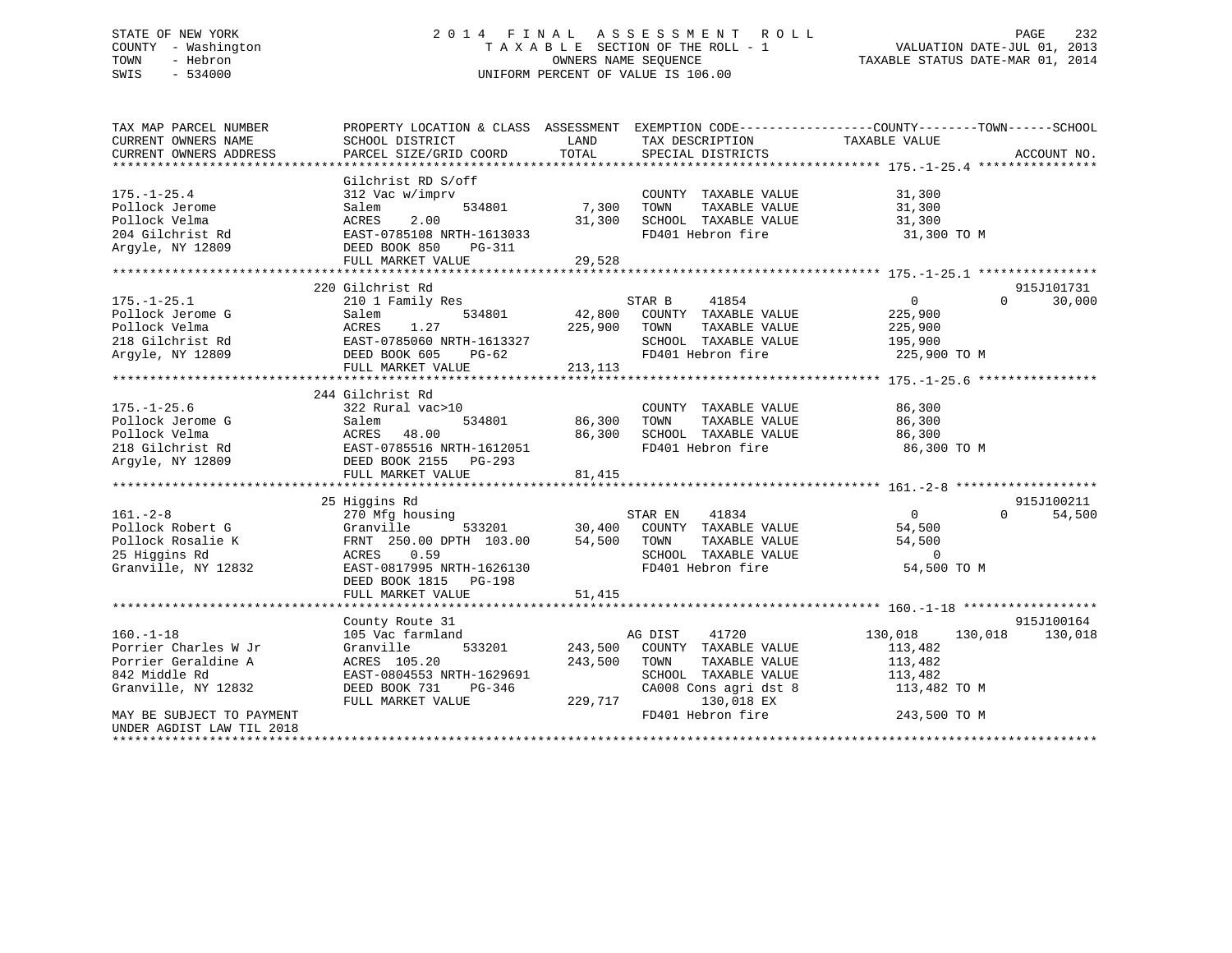## STATE OF NEW YORK 2 0 1 4 F I N A L A S S E S S M E N T R O L L PAGE 233 COUNTY - Washington T A X A B L E SECTION OF THE ROLL - 1 VALUATION DATE-JUL 01, 2013 TOWN - Hebron **CONNERS NAME SEQUENCE** TAXABLE STATUS DATE-MAR 01, 2014 SWIS - 534000 UNIFORM PERCENT OF VALUE IS 106.00

| TAX MAP PARCEL NUMBER                                             |                                                                                                                                                                                                                                                                                                                                   |         |                                                                                               | PROPERTY LOCATION & CLASS ASSESSMENT EXEMPTION CODE----------------COUNTY-------TOWN------SCHOOL |                                           |
|-------------------------------------------------------------------|-----------------------------------------------------------------------------------------------------------------------------------------------------------------------------------------------------------------------------------------------------------------------------------------------------------------------------------|---------|-----------------------------------------------------------------------------------------------|--------------------------------------------------------------------------------------------------|-------------------------------------------|
| CURRENT OWNERS NAME<br>CURRENT OWNERS ADDRESS<br>PARCEL SIZE/GRID |                                                                                                                                                                                                                                                                                                                                   | LAND    | TAX DESCRIPTION                                                                               | TAXABLE VALUE                                                                                    |                                           |
|                                                                   |                                                                                                                                                                                                                                                                                                                                   |         |                                                                                               |                                                                                                  |                                           |
|                                                                   | 842 Middle Rd                                                                                                                                                                                                                                                                                                                     |         |                                                                                               |                                                                                                  |                                           |
| $160. -1 - 1.1$                                                   | 113 Cattle farm<br>Portier Charles W Jr.<br>Portier Charles W Jr. (Granville 1933201 90,000 COUNTY T<br>842 Middle Rd (ACRES 38.72 261,800 TOWN T<br>Granville, NY 12832 EAST-0806388 NRTH-1633068 SCHOOL T<br>DEED BOOK 2878 PG-82 CA008 CON<br>MAY BE SUB                                                                       |         | AG DIST<br>COUNTY TAXABLE VALUE<br>TAXABLE VALUE<br>SCHOOL TAXABLE VALUE 235,649<br>26,151 EX | 41720 26,151 26,151 26,151<br>235,649<br>235,649<br>CA008 Cons agri dst 8 235,649 TO M           |                                           |
|                                                                   |                                                                                                                                                                                                                                                                                                                                   |         |                                                                                               |                                                                                                  |                                           |
| $160. - 1 - 1$                                                    | 818 Middle Rd<br>240 Rural res<br>160.-1-1<br>Porrier Geraldine A (Granville 533201 296,400 COUNTY TAXABLE VALUE<br>818 Middle Rd 489/875 507/1103 438,500 TOWN TAXABLE VALUE 286,919<br>Granville, NY 12832 ACRES 100.30 SCHOOL TAXABLE VALUE 286,919<br>MAY BE SUBJECT                                                          |         | AG DIST<br>41720                                                                              | 151,581 151,581 151,581                                                                          | 915J100505                                |
|                                                                   |                                                                                                                                                                                                                                                                                                                                   |         |                                                                                               |                                                                                                  |                                           |
| $177. - 1 - 30$                                                   | 909 Chamberlin Mills Rd<br>210 1 Family Res<br>177.-1-30 210 1 Family Res COUNTY TAXABLE VALUE 85,700<br>Porter Charles E Salem 534801 44,100 TOWN TAXABLE VALUE 85,700<br>Porter Mary D ACRES 6.39 85,700 SCHOOL TAXABLE VALUE 85,700<br>63 Sammis St EAST-0808743 NRTH-1613987 F                                                |         | COUNTY TAXABLE VALUE 85,700<br>TOWN TAXABLE VALUE 85,700                                      |                                                                                                  | 915J100125                                |
|                                                                   |                                                                                                                                                                                                                                                                                                                                   |         |                                                                                               |                                                                                                  |                                           |
|                                                                   | 322 County Route 28<br>143.-1-3.1<br>Porter Joseph H (210 1 Family Res STAR EN 41834<br>Porter Dianne Easement 708/286<br>322 County Route 28<br>Granville, NY 12832<br>Cunty 12832<br>County Route 28<br>Cranville, NY 12832<br>Cunty 12832<br>Cunty Route 28<br>Cranvil<br>EAST-0813020 NRTH-1646001<br>DEED BOOK 552<br>PG-214 |         | SCHOOL TAXABLE VALUE $123,300$                                                                | $\begin{array}{c} 0 \\ 187,500 \\ 187,500 \end{array}$<br>187,500 TO M                           | 915J101513<br>$0 \qquad \qquad$<br>64,200 |
|                                                                   | FULL MARKET VALUE                                                                                                                                                                                                                                                                                                                 | 176,887 |                                                                                               |                                                                                                  |                                           |
|                                                                   | 257 Indian Head Way 92 PCT OF VALUE USED FOR EXEMPTION PURPOSES<br>170.-1-15.13<br>Potter Vincent (1101 Family Res (1121 ASSEMBLE VALUE 15,180 15,180 15,180 0<br>Potter Wincent (1121 ACRES 7.19 BANK 999 110,000 COUNTY TAXABLE VALUE 94,820 0 64,200<br>257 Indian Head Way EAST-0817139 NRTH-16207                            |         |                                                                                               |                                                                                                  | 915J101259<br>$\overline{0}$<br>64,200    |
|                                                                   |                                                                                                                                                                                                                                                                                                                                   |         |                                                                                               |                                                                                                  |                                           |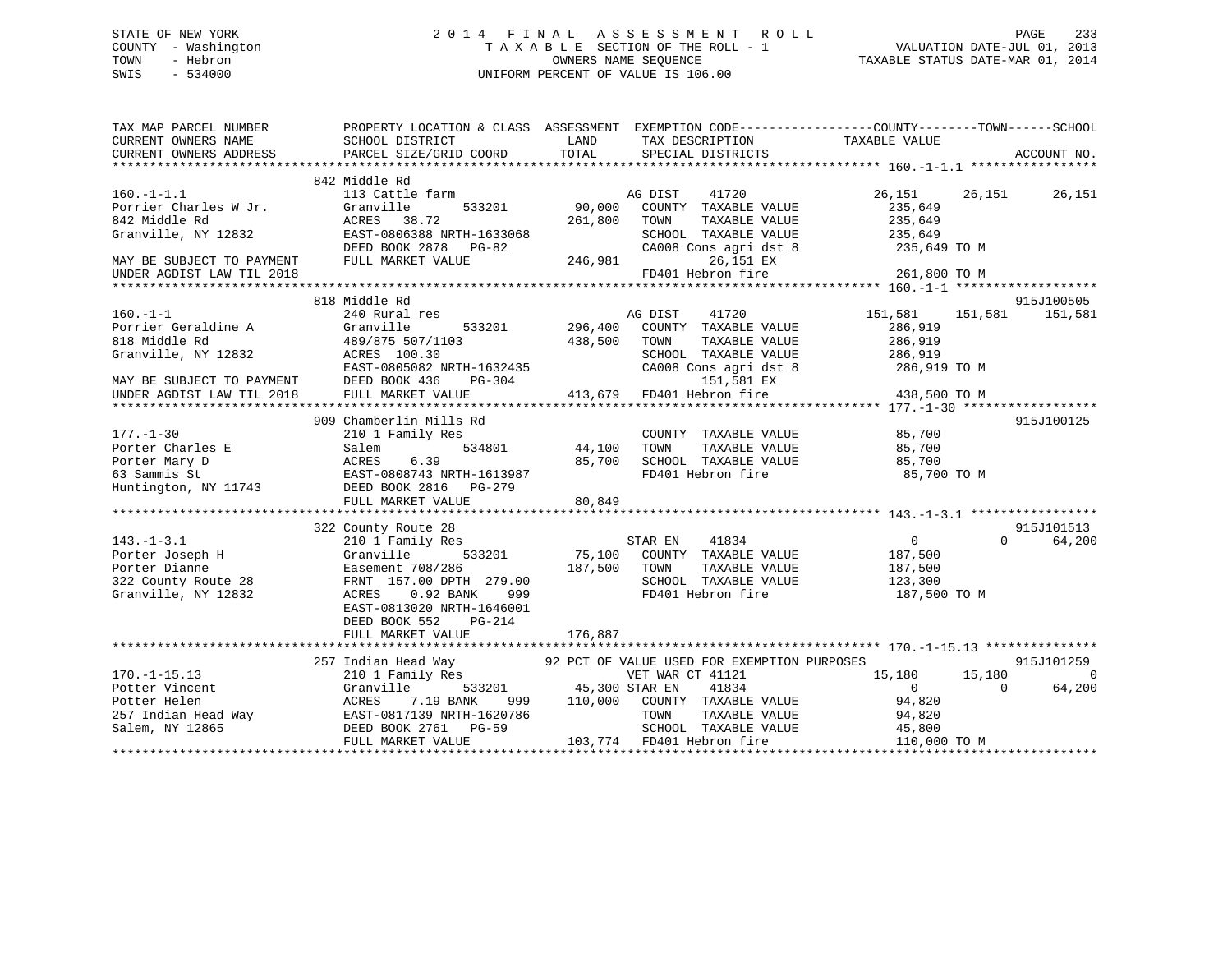## STATE OF NEW YORK 2 0 1 4 F I N A L A S S E S S M E N T R O L L PAGE 234 COUNTY - Washington T A X A B L E SECTION OF THE ROLL - 1 VALUATION DATE-JUL 01, 2013 TOWN - Hebron OWNERS NAME SEQUENCE TAXABLE STATUS DATE-MAR 01, 2014 SWIS - 534000 UNIFORM PERCENT OF VALUE IS 106.00

| TAX MAP PARCEL NUMBER<br>CURRENT OWNERS NAME<br>CURRENT OWNERS ADDRESS | PROPERTY LOCATION & CLASS ASSESSMENT EXEMPTION CODE----------------COUNTY-------TOWN------SCHOOL<br>SCHOOL DISTRICT<br>PARCEL SIZE/GRID COORD | LAND<br><b>TOTAL</b> | TAX DESCRIPTION TAXABLE VALUE<br>SPECIAL DISTRICTS |                  | ACCOUNT NO.        |
|------------------------------------------------------------------------|-----------------------------------------------------------------------------------------------------------------------------------------------|----------------------|----------------------------------------------------|------------------|--------------------|
|                                                                        |                                                                                                                                               |                      |                                                    |                  |                    |
|                                                                        | 140 James Rd                                                                                                                                  |                      |                                                    |                  | 915J101285         |
| $159. - 1 - 2.2$                                                       | 242 Rurl res&rec                                                                                                                              |                      | CW 10 VET/ 41151                                   | 8,000<br>8,000   | $\Omega$           |
| Potts Aaron J                                                          | Hartford<br>533801                                                                                                                            | 64,400 STAR B        | 41854                                              | $\overline{0}$   | $\Omega$<br>30,000 |
| 140 James Rd                                                           | 926/166                                                                                                                                       | 137,000              | COUNTY TAXABLE VALUE                               | 129,000          |                    |
| Salem, NY 12865                                                        | ACRES 19.90                                                                                                                                   |                      | TOWN<br>TAXABLE VALUE                              | 129,000          |                    |
|                                                                        | EAST-0792811 NRTH-1631383                                                                                                                     |                      | SCHOOL TAXABLE VALUE                               | 107,000          |                    |
|                                                                        | DEED BOOK 926<br>PG-164                                                                                                                       |                      | FD401 Hebron fire                                  | 137,000 TO M     |                    |
|                                                                        | FULL MARKET VALUE                                                                                                                             | 129,245              |                                                    |                  |                    |
|                                                                        |                                                                                                                                               |                      |                                                    |                  |                    |
|                                                                        | 249 Higgins Rd                                                                                                                                |                      |                                                    |                  | 915J101796         |
| $170. - 2 - 10$                                                        | 242 Rurl res&rec                                                                                                                              |                      | STAR B<br>41854                                    | $\mathbf{0}$     | 30,000<br>$\Omega$ |
| Powell Gilbert P J                                                     | Granville<br>533201                                                                                                                           | 103,400              | COUNTY TAXABLE VALUE                               | 251,500          |                    |
| Charlton Jacqueline S                                                  | Lot 2                                                                                                                                         | 251,500              | TOWN<br>TAXABLE VALUE                              | 251,500          |                    |
| 249 Higgins Rd                                                         | ACRES<br>50.68                                                                                                                                |                      | SCHOOL TAXABLE VALUE                               | 221,500          |                    |
| Granville, NY 12832                                                    | EAST-0822541 NRTH-1623150                                                                                                                     |                      | FD401 Hebron fire                                  | 251,500 TO M     |                    |
|                                                                        | DEED BOOK 2048 PG-58                                                                                                                          |                      |                                                    |                  |                    |
|                                                                        | FULL MARKET VALUE                                                                                                                             | 237,264              |                                                    |                  |                    |
|                                                                        |                                                                                                                                               |                      |                                                    |                  |                    |
|                                                                        | 1870 County Route 31                                                                                                                          |                      |                                                    |                  | 915J100521         |
| $152. - 2 - 24$                                                        | 240 Rural res                                                                                                                                 |                      | STAR B<br>41854                                    | $\mathbf{0}$     | $\Omega$<br>30,000 |
| Powley Melisa                                                          | Granville<br>533201                                                                                                                           | 103,800              | COUNTY TAXABLE VALUE                               | 204,000          |                    |
| Powley Tim                                                             | ACRES 18.50                                                                                                                                   | 204,000              | TAXABLE VALUE<br>TOWN                              | 204,000          |                    |
| 11 Homer Ave                                                           | EAST-0814630 NRTH-1640449                                                                                                                     |                      | SCHOOL TAXABLE VALUE                               | 174,000          |                    |
| Queensbury, NY 12804                                                   | DEED BOOK 3358<br>PG-295                                                                                                                      |                      | FD401 Hebron fire                                  | 204,000 TO M     |                    |
|                                                                        | FULL MARKET VALUE                                                                                                                             | 192,453              |                                                    |                  |                    |
|                                                                        |                                                                                                                                               |                      |                                                    |                  |                    |
|                                                                        | 170 & 184 Button Rd                                                                                                                           |                      |                                                    |                  | 915J100549         |
| $143. - 1 - 28$                                                        | 210 1 Family Res                                                                                                                              |                      | VET COM CT 41131                                   | 37,475<br>30,000 | $\Omega$           |
| Pratt Floyd                                                            | Granville<br>533201                                                                                                                           | 56,200 STAR EN       | 41834                                              | $\overline{0}$   | 64,200<br>$\Omega$ |
| Pratt Patricia                                                         | 488/573, 577/109                                                                                                                              | 149,900              | COUNTY TAXABLE VALUE                               | 112,425          |                    |
| 170 Button Rd                                                          | 5.10<br>ACRES                                                                                                                                 |                      | TAXABLE VALUE<br>TOWN                              | 119,900          |                    |
| Granville, NY 12832                                                    | EAST-0812047 NRTH-1644524                                                                                                                     |                      | SCHOOL TAXABLE VALUE                               | 85,700           |                    |
|                                                                        | DEED BOOK 457<br>PG-400                                                                                                                       |                      | FD401 Hebron fire                                  | 149,900 TO M     |                    |
|                                                                        | FULL MARKET VALUE                                                                                                                             | 141,415              |                                                    |                  |                    |
|                                                                        |                                                                                                                                               |                      |                                                    |                  |                    |
|                                                                        | East Green Pond Way                                                                                                                           |                      |                                                    |                  | 915J101450         |
| $144. - 1 - 37.6$                                                      | 314 Rural vac<10                                                                                                                              |                      | COUNTY TAXABLE VALUE                               | 27,500           |                    |
| Preble Christine P                                                     | Granville<br>533201                                                                                                                           | 27,500               | TAXABLE VALUE<br>TOWN                              | 27,500           |                    |
| Preble Robert J                                                        | <b>ACRES</b><br>4.32                                                                                                                          | 27,500               | SCHOOL TAXABLE VALUE                               | 27,500           |                    |
| 163 Perry Hill Rd                                                      | EAST-0817049 NRTH-1642403                                                                                                                     |                      | FD401 Hebron fire                                  | 27,500 TO M      |                    |
| Shushan, NY 12873                                                      | DEED BOOK 2552<br>PG-311                                                                                                                      |                      |                                                    |                  |                    |
|                                                                        | FULL MARKET VALUE                                                                                                                             | 25,943               |                                                    |                  |                    |
|                                                                        |                                                                                                                                               |                      |                                                    |                  |                    |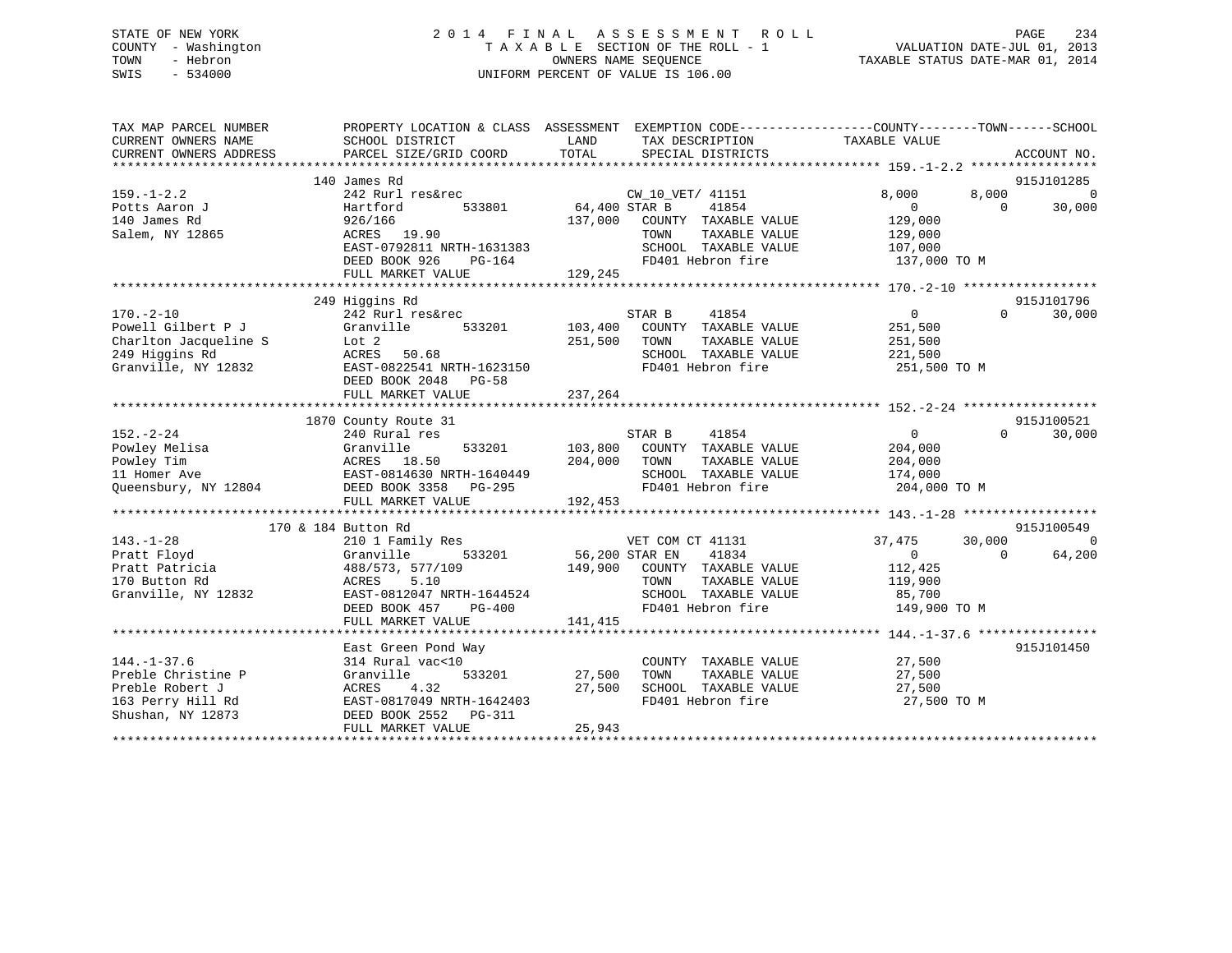## STATE OF NEW YORK 2 0 1 4 F I N A L A S S E S S M E N T R O L L PAGE 235 COUNTY - Washington T A X A B L E SECTION OF THE ROLL - 1 VALUATION DATE-JUL 01, 2013 TOWN - Hebron OWNERS NAME SEQUENCE TAXABLE STATUS DATE-MAR 01, 2014 SWIS - 534000 UNIFORM PERCENT OF VALUE IS 106.00

| TAX MAP PARCEL NUMBER<br>CURRENT OWNERS NAME<br>CURRENT OWNERS ADDRESS                            | SCHOOL DISTRICT<br>PARCEL SIZE/GRID COORD                                                                                                                                                      | LAND<br>TOTAL                 | TAX DESCRIPTION<br>SPECIAL DISTRICTS                                                                                           | PROPERTY LOCATION & CLASS ASSESSMENT EXEMPTION CODE----------------COUNTY-------TOWN------SCHOOL<br>TAXABLE VALUE | ACCOUNT NO.          |
|---------------------------------------------------------------------------------------------------|------------------------------------------------------------------------------------------------------------------------------------------------------------------------------------------------|-------------------------------|--------------------------------------------------------------------------------------------------------------------------------|-------------------------------------------------------------------------------------------------------------------|----------------------|
| $167. - 1 - 17.5$<br>Preble Robert<br>Preble Christine<br>163 Perry Hill Rd<br>Shushan, NY 12873  | Crosier Rd<br>322 Rural vac>10<br>534801<br>Salem<br>$1$ ot $1$<br>11.26<br>ACRES<br>EAST-0790424 NRTH-1620571<br>DEED BOOK 3373 PG-293<br>FULL MARKET VALUE                                   | 30,000<br>30,000<br>28,302    | COUNTY TAXABLE VALUE<br>TAXABLE VALUE<br>TOWN<br>SCHOOL TAXABLE VALUE<br>CA008 Cons agri dst 8<br>FD401 Hebron fire            | 30,000<br>30,000<br>30,000<br>30,000 TO M<br>30,000 TO M                                                          |                      |
|                                                                                                   | 12 Warner Rd                                                                                                                                                                                   |                               |                                                                                                                                |                                                                                                                   | 915J101134           |
| $153. - 1 - 1.2$<br>Priest Charles<br>12 Warner Rd<br>Granville, NY 12832                         | 270 Mfg housing<br>533201<br>Granville<br>1.00ad<br>ACRES<br>1.30<br>EAST-0818032 NRTH-1640828<br>DEED BOOK 727<br>PG-145<br>FULL MARKET VALUE                                                 | 36,100 STAR B<br>43,868       | VET COM CT 41131<br>41854<br>46,500 COUNTY TAXABLE VALUE<br>TAXABLE VALUE<br>TOWN<br>SCHOOL TAXABLE VALUE<br>FD401 Hebron fire | 11,625<br>11,625<br>$\overline{0}$<br>$\Omega$<br>34,875<br>34,875<br>16,500<br>46,500 TO M                       | $\Omega$<br>30,000   |
|                                                                                                   |                                                                                                                                                                                                |                               |                                                                                                                                |                                                                                                                   |                      |
| $143. - 1 - 47$<br>Prieur J Edward<br>Prieur Barbra<br>20 Crystal View Way<br>Granville, NY 12832 | 20 Crystal View Way<br>210 1 Family Res<br>533201<br>Granville<br>AgComm 705/59<br>Lot 2-Phase 1<br>3.55<br>ACRES<br>EAST-0811341 NRTH-1645080<br>DEED BOOK 888<br>PG-234<br>FULL MARKET VALUE | 117,800<br>157,500<br>148,585 | STAR EN<br>41834<br>COUNTY TAXABLE VALUE<br>TOWN<br>TAXABLE VALUE<br>SCHOOL TAXABLE VALUE<br>FD401 Hebron fire                 | $\overline{0}$<br>$\Omega$<br>157,500<br>157,500<br>93,300<br>157,500 TO M                                        | 915J101651<br>64,200 |
|                                                                                                   |                                                                                                                                                                                                |                               |                                                                                                                                |                                                                                                                   |                      |
| $161. - 1 - 3.2$<br>Prime Jeffrey<br>140 Vaughn Rd<br>Kingsbury, NY 12839                         | State Route 22<br>314 Rural vac<10<br>533201<br>Granville<br>ACRES<br>6.40<br>EAST-0818703 NRTH-1632838<br>DEED BOOK 2076 PG-52<br>FULL MARKET VALUE                                           | 23,000<br>23,000<br>21,698    | COUNTY TAXABLE VALUE<br>TOWN<br>TAXABLE VALUE<br>SCHOOL TAXABLE VALUE<br>FD401 Hebron fire                                     | 23,000<br>23,000<br>23,000<br>23,000 TO M                                                                         | 915J101444           |
|                                                                                                   |                                                                                                                                                                                                |                               |                                                                                                                                |                                                                                                                   |                      |
| $152. - 2 - 8.1$<br>Proctor Trust Co<br>48 Main St<br>Proctor, VT 05765                           | Everetts Heights Way<br>692 Road/str/hwy<br>533201<br>Granville<br>4.60<br>ACRES<br>EAST-0809523 NRTH-1641937<br>DEED BOOK 487<br>PG-761<br>FULL MARKET VALUE                                  | 4,800<br>4,528                | RPTL1138 41500<br>4,800 COUNTY TAXABLE VALUE<br>TOWN<br>TAXABLE VALUE<br>SCHOOL TAXABLE VALUE<br>FD401 Hebron fire<br>4,800 EX | 4,800<br>4,800<br>$\mathbf{0}$<br>$\mathbf 0$<br>$\Omega$<br>0 TO M                                               | 915J100627<br>4,800  |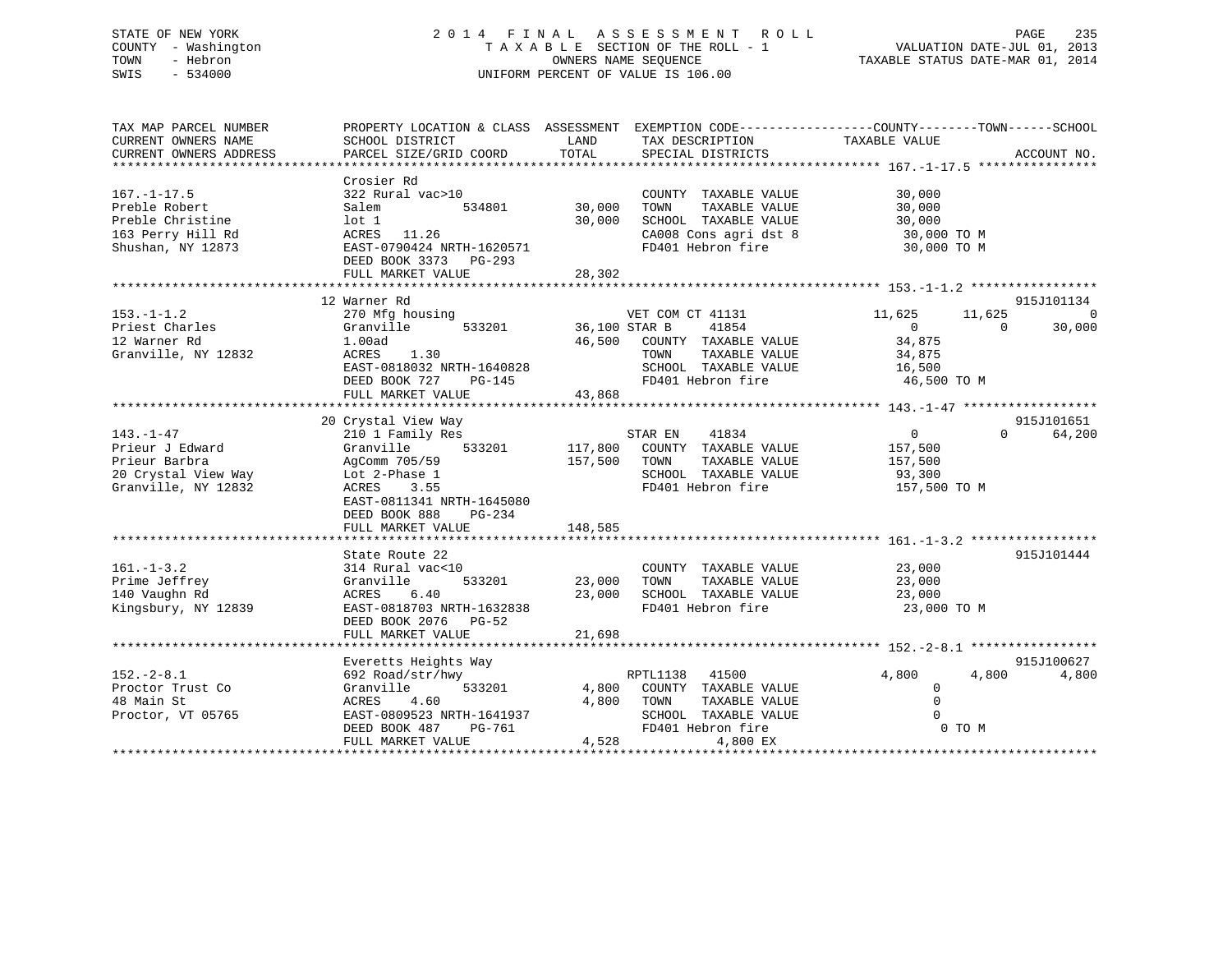## STATE OF NEW YORK 2 0 1 4 F I N A L A S S E S S M E N T R O L L PAGE 236 COUNTY - Washington T A X A B L E SECTION OF THE ROLL - 1 VALUATION DATE-JUL 01, 2013 TOWN - Hebron OWNERS NAME SEQUENCE TAXABLE STATUS DATE-MAR 01, 2014 SWIS - 534000 UNIFORM PERCENT OF VALUE IS 106.00

| TAX MAP PARCEL NUMBER<br>CURRENT OWNERS NAME                                                                                                                                                                                               | <b>Example 12</b> LAND<br>SCHOOL DISTRICT                                                         |                 | TAX DESCRIPTION                                             | PROPERTY LOCATION & CLASS ASSESSMENT EXEMPTION CODE---------------COUNTY-------TOWN------SCHOOL<br>TAXABLE VALUE |                                    |
|--------------------------------------------------------------------------------------------------------------------------------------------------------------------------------------------------------------------------------------------|---------------------------------------------------------------------------------------------------|-----------------|-------------------------------------------------------------|------------------------------------------------------------------------------------------------------------------|------------------------------------|
| CURRENT OWNERS ADDRESS                                                                                                                                                                                                                     | PARCEL SIZE/GRID COORD                                                                            | TOTAL           | SPECIAL DISTRICTS                                           |                                                                                                                  | ACCOUNT NO.                        |
|                                                                                                                                                                                                                                            | 2215 County Route 47                                                                              |                 | 69 PCT OF VALUE USED FOR EXEMPTION PURPOSES                 |                                                                                                                  | 915J100033                         |
| $175. - 1 - 23$                                                                                                                                                                                                                            | 116 Other stock                                                                                   |                 |                                                             | 30,000                                                                                                           |                                    |
| Proulx Lisa M                                                                                                                                                                                                                              | Salem                                                                                             |                 | VET WAR CT 41121<br>534801 306,900 AG BUILD 41700           | 18,000<br>40,660<br>40,660                                                                                       | $0$<br>40,660                      |
| Proulx David A                                                                                                                                                                                                                             | ACRES 91.69                                                                                       |                 | 629,500 AG BUILD 41700                                      |                                                                                                                  |                                    |
| 2215 County Route 47                                                                                                                                                                                                                       | EAST-0786683 NRTH-1609505                                                                         |                 | 41720<br>AG DIST                                            | 16,041 16,041<br>141,784 141,784                                                                                 | $16,041$<br>$141,784$              |
| Salem, NY 12865                                                                                                                                                                                                                            | DEED BOOK 935                                                                                     |                 |                                                             | $\overline{0}$<br>$\overline{0}$                                                                                 | 30,000                             |
|                                                                                                                                                                                                                                            |                                                                                                   |                 | PG-32<br>LUE 593,868 COUNTY TAXABLE VALUE                   | 401,015                                                                                                          |                                    |
|                                                                                                                                                                                                                                            | FULL MARKET VALUE                                                                                 |                 |                                                             |                                                                                                                  |                                    |
| MAY BE SUBJECT TO PAYMENT                                                                                                                                                                                                                  |                                                                                                   |                 | TOWN<br>TAXABLE VALUE                                       | 413,015<br>401,015                                                                                               |                                    |
| UNDER AGDIST LAW TIL 2019                                                                                                                                                                                                                  |                                                                                                   |                 | SCHOOL TAXABLE VALUE                                        |                                                                                                                  |                                    |
|                                                                                                                                                                                                                                            |                                                                                                   |                 | CA008 Cons agri dst 8                                       | 487,716 TO M                                                                                                     |                                    |
|                                                                                                                                                                                                                                            |                                                                                                   |                 | 141,784 EX                                                  |                                                                                                                  |                                    |
|                                                                                                                                                                                                                                            |                                                                                                   |                 |                                                             |                                                                                                                  |                                    |
|                                                                                                                                                                                                                                            |                                                                                                   |                 |                                                             |                                                                                                                  |                                    |
|                                                                                                                                                                                                                                            | 465 Middle Rd                                                                                     |                 |                                                             |                                                                                                                  | 915J100233                         |
| $169. - 1 - 2$                                                                                                                                                                                                                             | 270 Mfg housing                                                                                   |                 | STAR B<br>41854                                             | $\overline{0}$                                                                                                   | 30,000<br>$\Omega$                 |
|                                                                                                                                                                                                                                            | 534801                                                                                            |                 | 32,500 COUNTY TAXABLE VALUE                                 | 48,000                                                                                                           |                                    |
|                                                                                                                                                                                                                                            | 1.20                                                                                              |                 | 48,000 TOWN                                                 | TOWN TAXABLE VALUE<br>SCHOOL TAXABLE VALUE 18,000<br>48,000 TO M 48,000 TO M                                     |                                    |
| South Glens Falls, NY 12803<br>South Glens Falls, NY 12803<br>DEED BOOK 3191 PG-108<br>FULL MARKET VALUE 45,283                                                                                                                            |                                                                                                   |                 |                                                             |                                                                                                                  |                                    |
|                                                                                                                                                                                                                                            |                                                                                                   |                 | CA008 Cons agri dst 8<br>45,283 FD401 Hebron fire           |                                                                                                                  |                                    |
|                                                                                                                                                                                                                                            |                                                                                                   |                 |                                                             | 48,000 TO M                                                                                                      |                                    |
|                                                                                                                                                                                                                                            |                                                                                                   |                 |                                                             |                                                                                                                  |                                    |
|                                                                                                                                                                                                                                            | 7381 State Route 22<br>State Route 22<br>210 1 Family Res                                         |                 | 67 PCT OF VALUE USED FOR EXEMPTION PURPOSES                 |                                                                                                                  | 915J100512                         |
| $153. - 1 - 11$                                                                                                                                                                                                                            | 210 1 Family Res<br>Granville 533201 56,900 STAR EN 41834<br>5.25 Ad 168,500 COUNTY TAXABLE VALUE |                 |                                                             | 28,224                                                                                                           | 28,224<br>$\overline{\phantom{0}}$ |
| Ptacek John                                                                                                                                                                                                                                |                                                                                                   |                 |                                                             | $\overline{0}$<br>$\Omega$                                                                                       | 64,200                             |
| 7381 State Route 22                                                                                                                                                                                                                        |                                                                                                   |                 |                                                             | 140,276                                                                                                          |                                    |
| Granville, NY 12832                                                                                                                                                                                                                        | $ACRES$ 5.25<br>$RCRES$ 5.25                                                                      |                 | TAXABLE VALUE<br>TOWN                                       | 140,276                                                                                                          |                                    |
|                                                                                                                                                                                                                                            |                                                                                                   |                 | SCHOOL TAXABLE VALUE                                        | 104,300                                                                                                          |                                    |
|                                                                                                                                                                                                                                            |                                                                                                   |                 | FD401 Hebron fire                                           | 168,500 TO M                                                                                                     |                                    |
|                                                                                                                                                                                                                                            | ACRES 5.25<br>EAST-0819116 NRTH-1635701<br>DEED BOOK 440 PG-100<br>FULL MARKET VALUE 158,962      |                 |                                                             |                                                                                                                  |                                    |
|                                                                                                                                                                                                                                            |                                                                                                   |                 |                                                             |                                                                                                                  |                                    |
|                                                                                                                                                                                                                                            | 76 Crystal View Way                                                                               |                 |                                                             |                                                                                                                  | 915J101644                         |
|                                                                                                                                                                                                                                            |                                                                                                   |                 | AG DIST 41720                                               | 42,853<br>42,853                                                                                                 | 42,853                             |
|                                                                                                                                                                                                                                            |                                                                                                   |                 | 533201 130,900 STAR B 41854<br>276,000 COUNTY TAXABLE VALUE | $\Omega$<br>$\overline{0}$                                                                                       | 30,000                             |
|                                                                                                                                                                                                                                            |                                                                                                   |                 |                                                             | 233,147                                                                                                          |                                    |
| 143.-1-40<br>Ptacek John C III (120 Field crops<br>76 Crystal View Way (120 Field crops<br>76 Crystal View Way (1010-Phase 1<br>Granville, NY 12832 (2015)<br>2021 MAY BE SUBJECT TO PAYMENT (2019)<br>2021 MAY BE SUBJECT TO PAYMENT (201 |                                                                                                   |                 | TOWN<br>TAXABLE VALUE                                       | 233,147                                                                                                          |                                    |
|                                                                                                                                                                                                                                            | RTH-1645137<br>PG-115<br>EAST-0809491 NRTH-1645137                                                |                 | SCHOOL TAXABLE VALUE 203,147                                |                                                                                                                  |                                    |
|                                                                                                                                                                                                                                            |                                                                                                   |                 | CA008 Cons agri dst 8                                       | 233,147 TO M                                                                                                     |                                    |
| UNDER AGDIST LAW TIL 2018                                                                                                                                                                                                                  | FULL MARKET VALUE                                                                                 |                 | 260,377<br>42,853 EX                                        |                                                                                                                  |                                    |
|                                                                                                                                                                                                                                            |                                                                                                   |                 | FD401 Hebron fire                                           | 276,000 TO M                                                                                                     |                                    |
|                                                                                                                                                                                                                                            |                                                                                                   |                 |                                                             |                                                                                                                  |                                    |
|                                                                                                                                                                                                                                            | Grimes Hill Rd                                                                                    |                 |                                                             |                                                                                                                  |                                    |
| $153.-1-10.3$                                                                                                                                                                                                                              | 720 Mine/quarry                                                                                   |                 | COUNTY TAXABLE VALUE                                        | 59,000                                                                                                           |                                    |
| Ptacek John C Jr                                                                                                                                                                                                                           | Granville                                                                                         | $533201$ 59,000 | TAXABLE VALUE<br>TOWN                                       | 59,000                                                                                                           |                                    |
| 7344 State Route 22                                                                                                                                                                                                                        | ACRES<br>8.60                                                                                     |                 | SCHOOL TAXABLE VALUE                                        | 59,000                                                                                                           |                                    |
| Granville, NY 12832                                                                                                                                                                                                                        | EAST-0818915 NRTH-1635117                                                                         | 59,000          | FD401 Hebron fire                                           | 59,000 TO M                                                                                                      |                                    |
|                                                                                                                                                                                                                                            | DEED BOOK 522<br>PG-197                                                                           |                 |                                                             |                                                                                                                  |                                    |
|                                                                                                                                                                                                                                            | FULL MARKET VALUE                                                                                 | 55,660          |                                                             |                                                                                                                  |                                    |
|                                                                                                                                                                                                                                            |                                                                                                   |                 |                                                             |                                                                                                                  |                                    |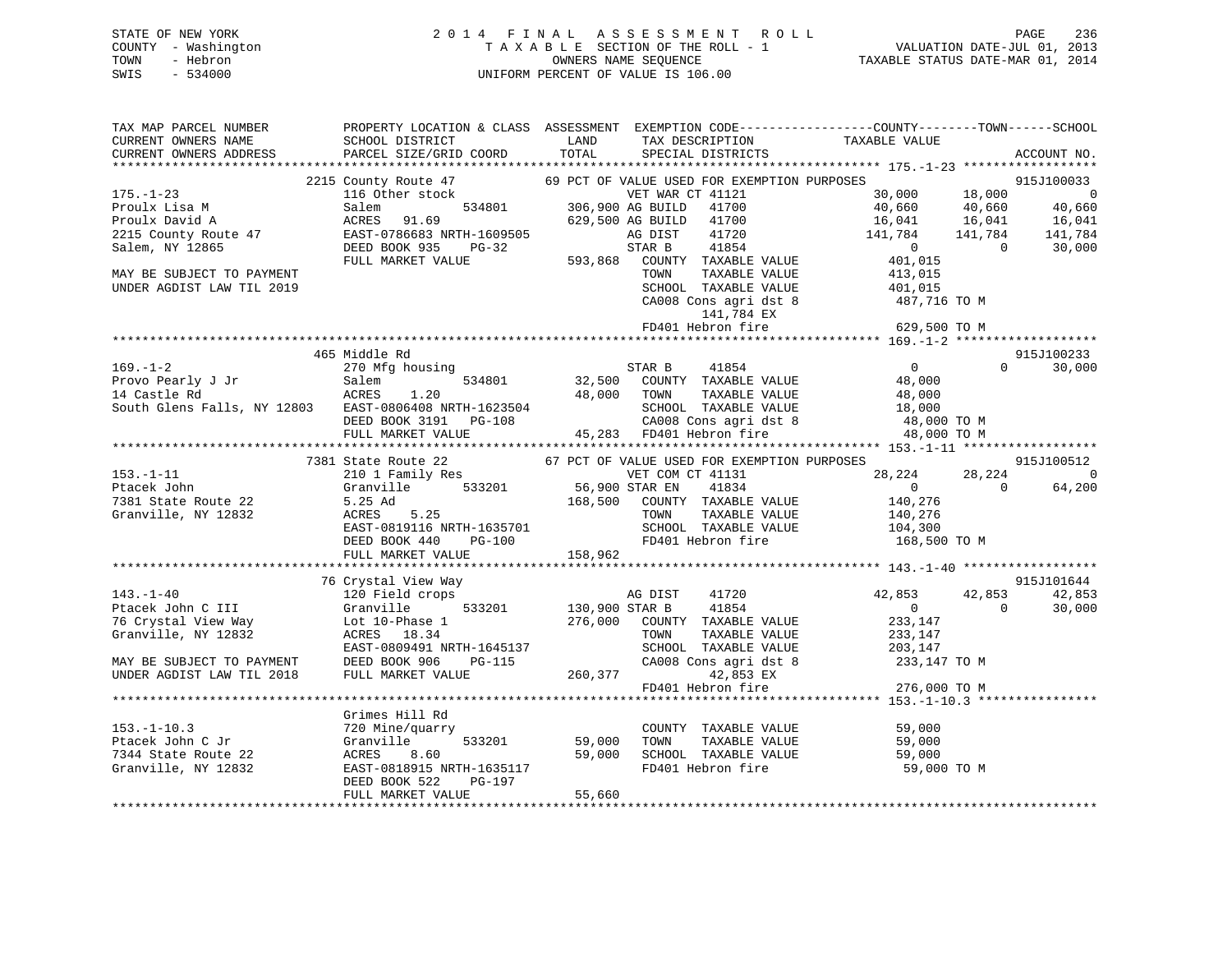## STATE OF NEW YORK 2 0 1 4 F I N A L A S S E S S M E N T R O L L PAGE 237 COUNTY - Washington T A X A B L E SECTION OF THE ROLL - 1 VALUATION DATE-JUL 01, 2013 TOWN - Hebron OWNERS NAME SEQUENCE TAXABLE STATUS DATE-MAR 01, 2014 SWIS - 534000 UNIFORM PERCENT OF VALUE IS 106.00

| TAX MAP PARCEL NUMBER<br>CURRENT OWNERS NAME<br>CURRENT OWNERS ADDRESS                                     | PROPERTY LOCATION & CLASS ASSESSMENT<br>SCHOOL DISTRICT<br>PARCEL SIZE/GRID COORD                                                                           | LAND<br>TOTAL              | TAX DESCRIPTION<br>SPECIAL DISTRICTS                                                                                                                                                                      | EXEMPTION CODE-----------------COUNTY-------TOWN------SCHOOL<br>TAXABLE VALUE                           | ACCOUNT NO.                                                          |
|------------------------------------------------------------------------------------------------------------|-------------------------------------------------------------------------------------------------------------------------------------------------------------|----------------------------|-----------------------------------------------------------------------------------------------------------------------------------------------------------------------------------------------------------|---------------------------------------------------------------------------------------------------------|----------------------------------------------------------------------|
| **********************<br>$161. - 1 - 2$<br>Ptacek John C Jr<br>7344 State Route 22<br>Granville, NY 12832 | State Route 22/E Off<br>322 Rural vac>10<br>Granville<br>533201<br>ACRES 83.90<br>EAST-0823006 NRTH-1632457<br>DEED BOOK 522<br>PG-197<br>FULL MARKET VALUE | 60,000<br>60,000<br>56,604 | COUNTY TAXABLE VALUE<br>TOWN<br>TAXABLE VALUE<br>SCHOOL TAXABLE VALUE<br>FD401 Hebron fire                                                                                                                | 60,000<br>60,000<br>60,000<br>60,000 TO M                                                               | 915J101043                                                           |
|                                                                                                            | 4262 County Route 30                                                                                                                                        |                            |                                                                                                                                                                                                           |                                                                                                         | 915J101029                                                           |
| $158. - 1 - 20.1$<br>Putman Charles E<br>4262 County Route 30<br>Salem, NY 12865                           | 210 1 Family Res<br>533801<br>Hartford<br>2.70<br>ACRES<br>EAST-0785536 NRTH-1627444<br>DEED BOOK 3280 PG-296                                               | 86,000<br>153,500          | 41854<br>STAR B<br>COUNTY TAXABLE VALUE<br>TOWN<br>TAXABLE VALUE<br>SCHOOL TAXABLE VALUE<br>FD401 Hebron fire                                                                                             | $\overline{0}$<br>153,500<br>153,500<br>123,500<br>153,500 TO M                                         | $\Omega$<br>30,000                                                   |
|                                                                                                            | FULL MARKET VALUE                                                                                                                                           | 144,811                    |                                                                                                                                                                                                           |                                                                                                         |                                                                      |
| $158. - 1 - 20.2$<br>Putman Charles E<br>4262 County Route 30<br>Salem, NY 12865                           | County Route 30<br>314 Rural vac<10<br>Hartford<br>533801<br>ACRES<br>2.90<br>EAST-0785549 NRTH-1627844<br>DEED BOOK 3280 PG-296<br>FULL MARKET VALUE       | 13,800<br>13,800<br>13,019 | COUNTY TAXABLE VALUE<br>TOWN<br>TAXABLE VALUE<br>SCHOOL TAXABLE VALUE<br>FD401 Hebron fire                                                                                                                | 13,800<br>13,800<br>13,800<br>13,800 TO M                                                               | 915J101102                                                           |
|                                                                                                            |                                                                                                                                                             |                            |                                                                                                                                                                                                           |                                                                                                         |                                                                      |
| $177. - 1 - 15$<br>Putnam David L<br>1 Sheldon Rd<br>Salem, NY 12865                                       | 1 Sheldon Rd<br>210 1 Family Res<br>Salem<br>534801<br>ACRES<br>1.02 BANK<br>40<br>EAST-0815413 NRTH-1615787<br>DEED BOOK 935<br>PG-300                     | 67,500                     | STAR B<br>41854<br>32,100 COUNTY TAXABLE VALUE<br>TOWN<br>TAXABLE VALUE<br>SCHOOL TAXABLE VALUE<br>FD401 Hebron fire                                                                                      | $\overline{0}$<br>67,500<br>67,500<br>37,500<br>67,500 TO M                                             | 915J100683<br>30,000<br>$\Omega$                                     |
|                                                                                                            | FULL MARKET VALUE                                                                                                                                           | 63,679                     |                                                                                                                                                                                                           |                                                                                                         |                                                                      |
|                                                                                                            |                                                                                                                                                             |                            |                                                                                                                                                                                                           |                                                                                                         |                                                                      |
| $167. - 1 - 36.1$<br>Quinlan Richard<br>Ouinlan Constance<br>4115 County Route 30<br>Salem, NY 12865       | 4115 County Route 30<br>210 1 Family Res<br>533801<br>Hartford<br>5.70<br>ACRES<br>EAST-0786685 NRTH-1623919<br>DEED BOOK 2231 PG-13<br>FULL MARKET VALUE   | 231,500 STAR B             | 90 PCT OF VALUE USED FOR EXEMPTION PURPOSES<br>VET COM CT 41131<br>71,800 VET DIS CT 41141<br>41854<br>COUNTY TAXABLE VALUE<br>TOWN<br>TAXABLE VALUE<br>218,396 SCHOOL TAXABLE VALUE<br>FD401 Hebron fire | 50,000<br>30,000<br>52,088<br>52,088<br>$\overline{0}$<br>129,412<br>149,412<br>201,500<br>231,500 TO M | 915J101595<br>$\overline{0}$<br>$\overline{0}$<br>30,000<br>$\Omega$ |
|                                                                                                            |                                                                                                                                                             |                            |                                                                                                                                                                                                           |                                                                                                         |                                                                      |
| $170. - 2 - 37$<br>Ralph Denise Lynn<br>PO Box 14<br>Salisbury, CT 06068                                   | Higgins Rd<br>322 Rural vac>10<br>Granville<br>533201<br>Lot 1<br>ACRES<br>24.11<br>EAST-0822003 NRTH-1623944<br>DEED BOOK 2029 PG-93                       | 47,500<br>47,500           | COUNTY TAXABLE VALUE<br>TOWN<br>TAXABLE VALUE<br>SCHOOL TAXABLE VALUE<br>FD401 Hebron fire                                                                                                                | 47,500<br>47,500<br>47,500<br>47,500 TO M                                                               | 915J101823                                                           |
|                                                                                                            | FULL MARKET VALUE                                                                                                                                           | 44,811                     |                                                                                                                                                                                                           |                                                                                                         |                                                                      |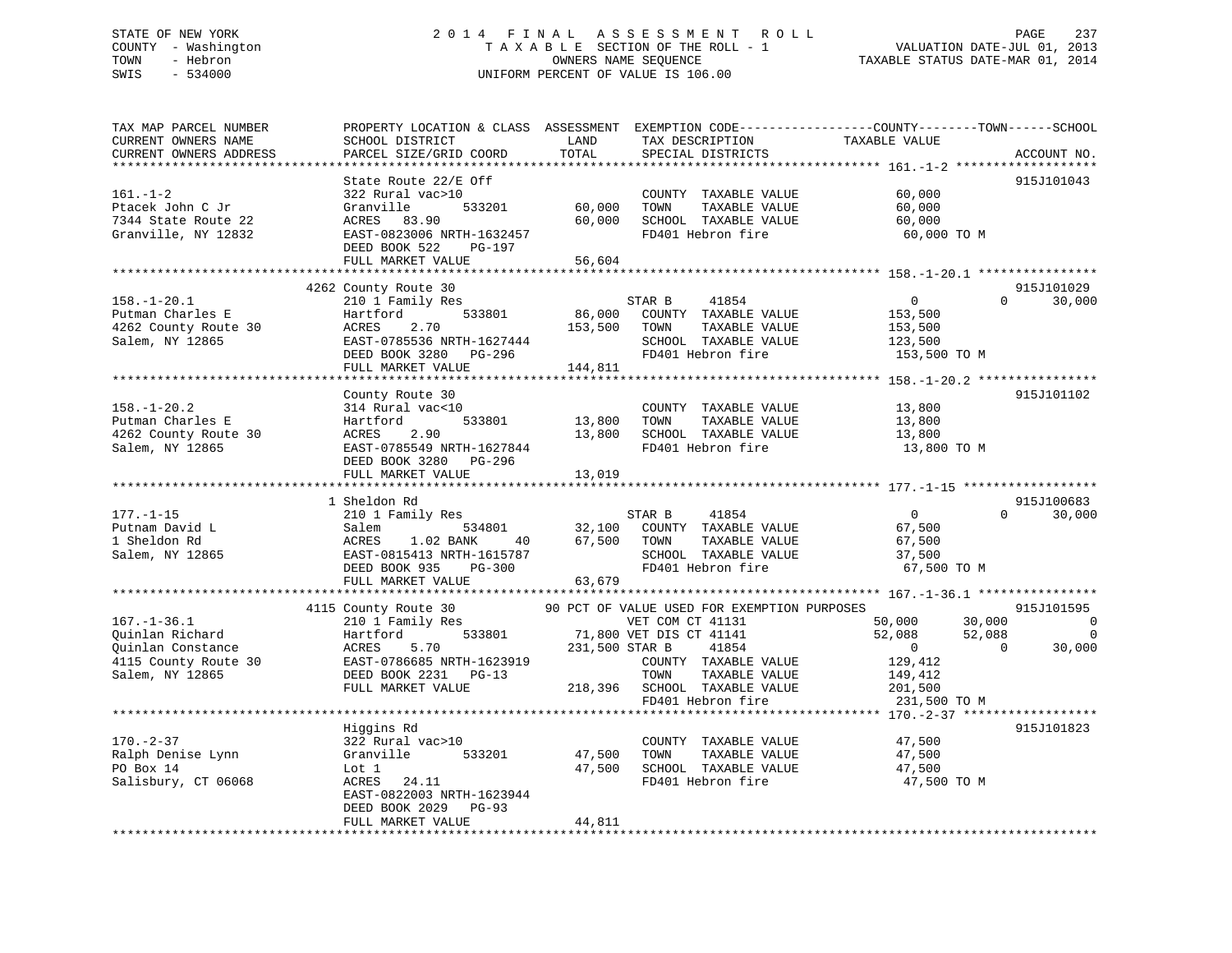## STATE OF NEW YORK 2 0 1 4 F I N A L A S S E S S M E N T R O L L PAGE 238 COUNTY - Washington T A X A B L E SECTION OF THE ROLL - 1 VALUATION DATE-JUL 01, 2013 TOWN - Hebron OWNERS NAME SEQUENCE TAXABLE STATUS DATE-MAR 01, 2014 SWIS - 534000 UNIFORM PERCENT OF VALUE IS 106.00

| TAX MAP PARCEL NUMBER<br>CURRENT OWNERS NAME | PROPERTY LOCATION & CLASS ASSESSMENT EXEMPTION CODE---------------COUNTY-------TOWN-----SCHOOL<br>SCHOOL DISTRICT | LAND    | TAX DESCRIPTION                               | TAXABLE VALUE    |             |
|----------------------------------------------|-------------------------------------------------------------------------------------------------------------------|---------|-----------------------------------------------|------------------|-------------|
| CURRENT OWNERS ADDRESS                       | PARCEL SIZE/GRID COORD                                                                                            | TOTAL   | SPECIAL DISTRICTS                             |                  | ACCOUNT NO. |
|                                              |                                                                                                                   |         |                                               |                  | 915J101750  |
| $186. - 1 - 28$<br>Ramirez Jose A            | State Route 22<br>314 Rural vac<10 - WTRFNT<br>Salem<br>534801                                                    | 25,200  | COUNTY TAXABLE VALUE<br>TAXABLE VALUE<br>TOWN | 25,200<br>25,200 |             |
| Sierra-Ramirez Christine N                   | 5.18<br>ACRES                                                                                                     | 25,200  | SCHOOL TAXABLE VALUE                          | 25,200           |             |
| 305 lake Shore Dr                            | EAST-0816241 NRTH-1607634                                                                                         |         | FD401 Hebron fire                             | 25,200 TO M      |             |
| Monroe, NY 10950                             | DEED BOOK 916<br>PG-143<br>FULL MARKET VALUE                                                                      | 23,774  |                                               |                  |             |
|                                              |                                                                                                                   |         |                                               |                  |             |
|                                              | State Route 22                                                                                                    |         |                                               |                  | 915J101749  |
| $186. - 1 - 27$                              | 312 Vac w/imprv - WTRFNT                                                                                          |         | COUNTY TAXABLE VALUE                          | 38,000           |             |
| $Rando Cheryl A$                             | Salem<br>534801                                                                                                   | 36,000  | TOWN<br>TAXABLE VALUE                         | 38,000           |             |
|                                              | ACRES 12.84                                                                                                       |         | 38,000 SCHOOL TAXABLE VALUE                   | 38,000           |             |
| Schuylerville, NY 12871                      | EAST-0816298 NRTH-1608273<br>DEED BOOK 3369 PG-31                                                                 |         | FD401 Hebron fire                             | 38,000 TO M      |             |
|                                              | FULL MARKET VALUE                                                                                                 | 35,849  |                                               |                  |             |
|                                              |                                                                                                                   |         |                                               |                  |             |
|                                              | 205 Little Burch Hill Rd                                                                                          |         |                                               |                  | 915J100083  |
| $151. - 1 - 22.1$                            | 240 Rural res                                                                                                     |         | COUNTY TAXABLE VALUE                          | 268,000          |             |
| Raoufi Elizabeth                             | Hartford<br>533801                                                                                                | 204,700 | TOWN<br>TAXABLE VALUE                         | 268,000          |             |
| 71 Oneida Ave                                | ACRES 68.10 BANK<br>11A                                                                                           | 268,000 | SCHOOL TAXABLE VALUE                          | 268,000          |             |
| North Plainfield, NJ 07060                   | EAST-0799494 NRTH-1635907                                                                                         |         | FD401 Hebron fire                             | 268,000 TO M     |             |
|                                              | DEED BOOK 797 PG-15                                                                                               |         |                                               |                  |             |
|                                              | FULL MARKET VALUE                                                                                                 | 252,830 |                                               |                  |             |
|                                              | Warner Rd                                                                                                         |         |                                               |                  |             |
| $153. - 1 - 5.2$                             | 322 Rural vac>10                                                                                                  |         | COUNTY TAXABLE VALUE                          | 113,000          |             |
| Rapp George                                  | Granville<br>533201                                                                                               | 113,000 | TOWN<br>TAXABLE VALUE                         | 113,000          |             |
| Rapp Katherine                               | $1$ ot $2$                                                                                                        | 113,000 | SCHOOL TAXABLE VALUE                          | 113,000          |             |
| 15 Church St                                 | ACRES 35.33                                                                                                       |         | FD401 Hebron fire                             | 113,000 TO M     |             |
| Greenwich, NY 12834                          | EAST-0818075 NRTH-1639866                                                                                         |         |                                               |                  |             |
|                                              | DEED BOOK 1976 PG-75                                                                                              |         |                                               |                  |             |
|                                              | FULL MARKET VALUE                                                                                                 | 106,604 |                                               |                  |             |
|                                              |                                                                                                                   |         |                                               |                  |             |
|                                              | 320 Blossom Rd                                                                                                    |         |                                               |                  | 915J100561  |
| $186. - 1 - 2$                               | 240 Rural res                                                                                                     |         | COUNTY TAXABLE VALUE                          | 438,000          |             |
| Ratigan Charles                              | 534801<br>Salem                                                                                                   | 125,000 | TAXABLE VALUE<br>TOWN                         | 438,000          |             |
| Ratigan Donna M                              | ACRES 40.40                                                                                                       | 438,000 | SCHOOL TAXABLE VALUE                          | 438,000          |             |
| 612 Vasey Oak Dr                             | EAST-0820012 NRTH-1608816                                                                                         |         | FD401 Hebron fire                             | 438,000 TO M     |             |
| Keller, TX 76248                             | DEED BOOK 1813 PG-102                                                                                             |         |                                               |                  |             |
|                                              | FULL MARKET VALUE                                                                                                 | 413,208 |                                               |                  |             |
|                                              |                                                                                                                   |         |                                               |                  |             |
|                                              | 302 Blossom Rd                                                                                                    |         |                                               |                  | 915J100459  |
| $186. - 1 - 3$                               | 322 Rural vac>10                                                                                                  |         | COUNTY TAXABLE VALUE                          | 32,300           |             |
| Ratigan Charles A<br>Ditional Donna M        | 534801<br>Salem                                                                                                   | 32,300  | TOWN<br>TAXABLE VALUE                         | 32,300           |             |
|                                              | lot 8 Hartz                                                                                                       | 32,300  | SCHOOL TAXABLE VALUE                          | 32,300           |             |
| 612 Vasey Oak Dr                             | ACRES 12.98                                                                                                       |         | FD401 Hebron fire                             | 32,300 TO M      |             |
| Keller, TX 76248                             | EAST-0820645 NRTH-1608108                                                                                         |         |                                               |                  |             |
|                                              | DEED BOOK 2009 PG-168                                                                                             |         |                                               |                  |             |
|                                              | FULL MARKET VALUE                                                                                                 | 30,472  |                                               |                  |             |
|                                              |                                                                                                                   |         |                                               |                  |             |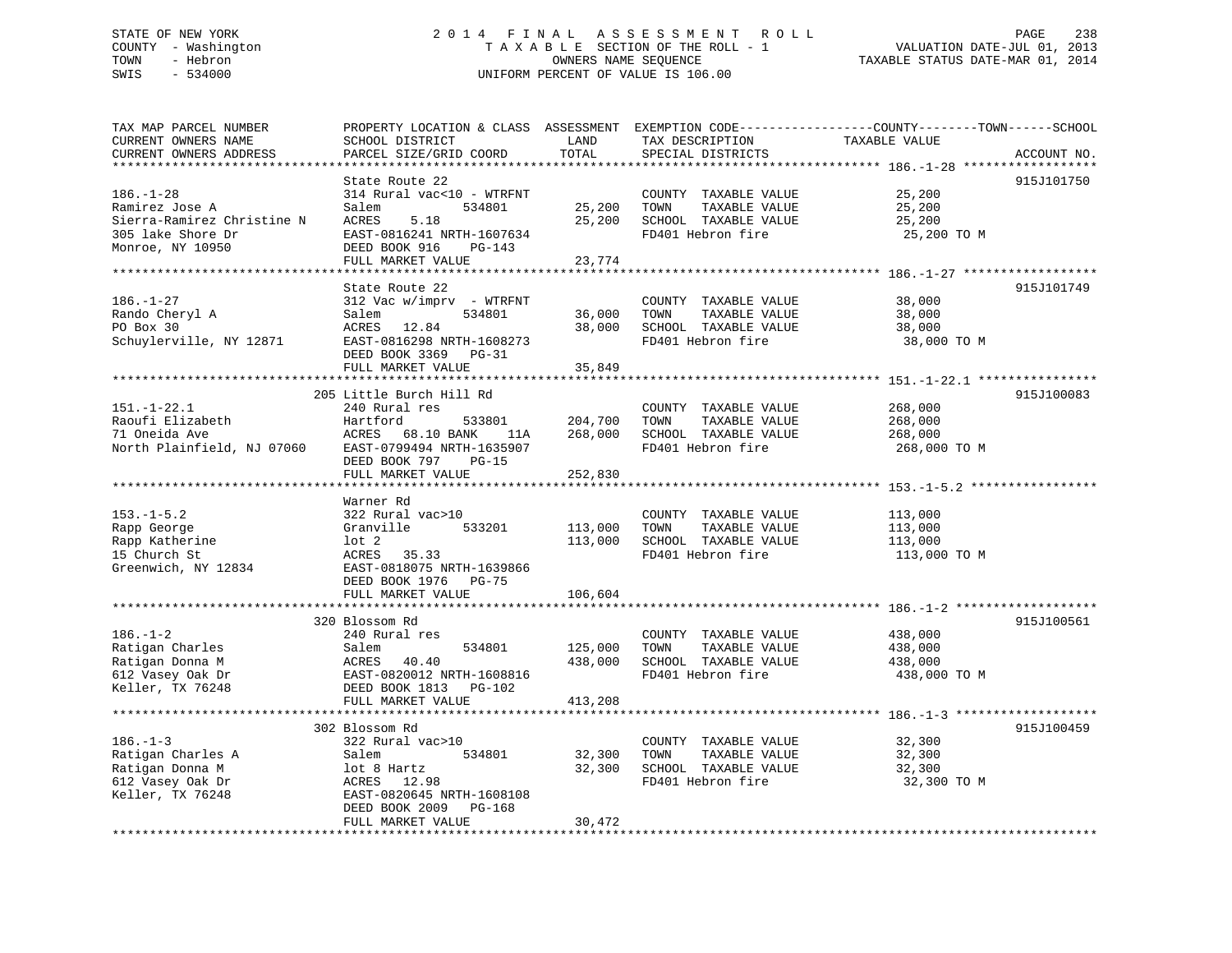## STATE OF NEW YORK 2 0 1 4 F I N A L A S S E S S M E N T R O L L PAGE 239 COUNTY - Washington T A X A B L E SECTION OF THE ROLL - 1 VALUATION DATE-JUL 01, 2013 TOWN - Hebron OWNERS NAME SEQUENCE TAXABLE STATUS DATE-MAR 01, 2014 SWIS - 534000 UNIFORM PERCENT OF VALUE IS 106.00

| TAX MAP PARCEL NUMBER<br>CURRENT OWNERS NAME<br>CURRENT OWNERS ADDRESS                                                                   | PROPERTY LOCATION & CLASS ASSESSMENT<br>SCHOOL DISTRICT<br>PARCEL SIZE/GRID COORD                                                                                         | LAND<br>TOTAL              | EXEMPTION CODE-----------------COUNTY-------TOWN------SCHOOL<br>TAX DESCRIPTION<br>SPECIAL DISTRICTS                                                       | TAXABLE VALUE                                                                                        | ACCOUNT NO.                                                             |
|------------------------------------------------------------------------------------------------------------------------------------------|---------------------------------------------------------------------------------------------------------------------------------------------------------------------------|----------------------------|------------------------------------------------------------------------------------------------------------------------------------------------------------|------------------------------------------------------------------------------------------------------|-------------------------------------------------------------------------|
|                                                                                                                                          |                                                                                                                                                                           |                            |                                                                                                                                                            |                                                                                                      |                                                                         |
| $185. - 1 - 14.3$<br>Rawling Peter<br>Rawling Christine<br>758 County Route 64<br>Shushan, NY 12873                                      | 45 Center Way<br>312 Vac w/imprv<br>534801<br>Salem<br>ROW<br>6.17<br>ACRES<br>EAST-0816058 NRTH-1604001<br>DEED BOOK 2541 PG-81<br>FULL MARKET VALUE                     | 15,500<br>17,500<br>16,509 | COUNTY TAXABLE VALUE<br>TAXABLE VALUE<br>TOWN<br>SCHOOL TAXABLE VALUE<br>CA008 Cons agri dst 8<br>FD401 Hebron fire                                        | 17,500<br>17,500<br>17,500<br>17,500 TO M<br>17,500 TO M                                             | 915J101737                                                              |
|                                                                                                                                          |                                                                                                                                                                           |                            |                                                                                                                                                            |                                                                                                      |                                                                         |
| $144. - 1 - 21.3$<br>Redding Carol S Lipman<br>JAR & CSLR Living Trust<br>2329 County Route 31<br>Granville, NY 12832                    | County Route 31/E Off<br>322 Rural vac>10<br>Granville<br>533201<br>ACRES 10.10<br>ACRES 10.10<br>EAST-0823373 NRTH-1647076<br>DEED BOOK 3037 PG-101<br>FULL MARKET VALUE | 7,600<br>7,600<br>7,170    | COUNTY TAXABLE VALUE<br>TAXABLE VALUE<br>TOWN<br>SCHOOL TAXABLE VALUE<br>SCHOOL TAXABLE VALUE<br>CA001 Cons agri dst 1<br>FD401 Hebron fire                | 7,600<br>7,600<br>7,600<br>7,600 TO<br>7,600 TO M                                                    | 915J101239                                                              |
|                                                                                                                                          |                                                                                                                                                                           |                            |                                                                                                                                                            |                                                                                                      |                                                                         |
| $144. - 1 - 20$<br>Redding, Trustee Carol Lipman Granville<br>The JAR & CSLR Living Trust<br>2329 County Route 31<br>Granville, NY 12832 | 2329 County Route 31<br>210 1 Family Res<br>533201<br>2939/259<br>ACRES<br>2.60<br>EAST-0823184 NRTH-1647567<br>DEED BOOK 3037 PG-97<br>FULL MARKET VALUE                 | 113,500 STAR B             | VET WAR CT 41121<br>55,300 VET DIS CT 41141<br>41854<br>COUNTY TAXABLE VALUE<br>TOWN<br>TAXABLE VALUE<br>SCHOOL TAXABLE VALUE<br>107,075 FD401 Hebron fire | 17,025<br>17,025<br>28,375<br>28,375<br>$\overline{0}$<br>68,100<br>68,100<br>83,500<br>113,500 TO M | 915J100236<br>$\overline{0}$<br>$\mathbf 0$<br>30,000<br>$\overline{0}$ |
|                                                                                                                                          | 21 Higgins Rd                                                                                                                                                             |                            |                                                                                                                                                            |                                                                                                      | 915J100511                                                              |
| $161. - 2 - 7$<br>Regner Linda L<br>21 Higgins Rd<br>Granville, NY 12834                                                                 | 270 Mfg housing<br>Granville<br>533201<br>sub lot C<br>649/43<br>ACRES<br>3.31<br>EAST-0817925 NRTH-1626606<br>DEED BOOK 2446<br>$PG-1$                                   | 33,500<br>34,500           | COUNTY TAXABLE VALUE<br>TAXABLE VALUE<br>TOWN<br>SCHOOL TAXABLE VALUE<br>FD401 Hebron fire                                                                 | 34,500<br>34,500<br>34,500<br>34,500 TO M                                                            |                                                                         |
|                                                                                                                                          | FULL MARKET VALUE                                                                                                                                                         | 32,547                     |                                                                                                                                                            |                                                                                                      |                                                                         |
| $183.20 - 1 - 23$<br>Reich Joyce Marie<br>3137 County Route 30<br>Salem, NY 12865                                                        | 3137 County Route 30<br>210 1 Family Res<br>Salem<br>534801<br>Trans Exempt Repay 2014<br>48.00 DPTH 162.00<br>FRNT<br>ACRES<br>0.18                                      | 18,500<br>85,000           | COUNTY TAXABLE VALUE<br>TAXABLE VALUE<br>TOWN<br>SCHOOL TAXABLE VALUE<br>CA008 Cons agri dst 8<br>FD401 Hebron fire                                        | 85,000<br>85,000<br>85,000<br>85,000 TO M<br>85,000 TO M                                             | 915J100595                                                              |
|                                                                                                                                          | EAST-0792137 NRTH-1602801<br>DEED BOOK 455<br>$PG-83$<br>FULL MARKET VALUE                                                                                                | 80,189                     | LD401 West hebron light<br>TE533 Trans exmt repay-flg                                                                                                      | 85,000 TO M<br>$.00$ MT                                                                              |                                                                         |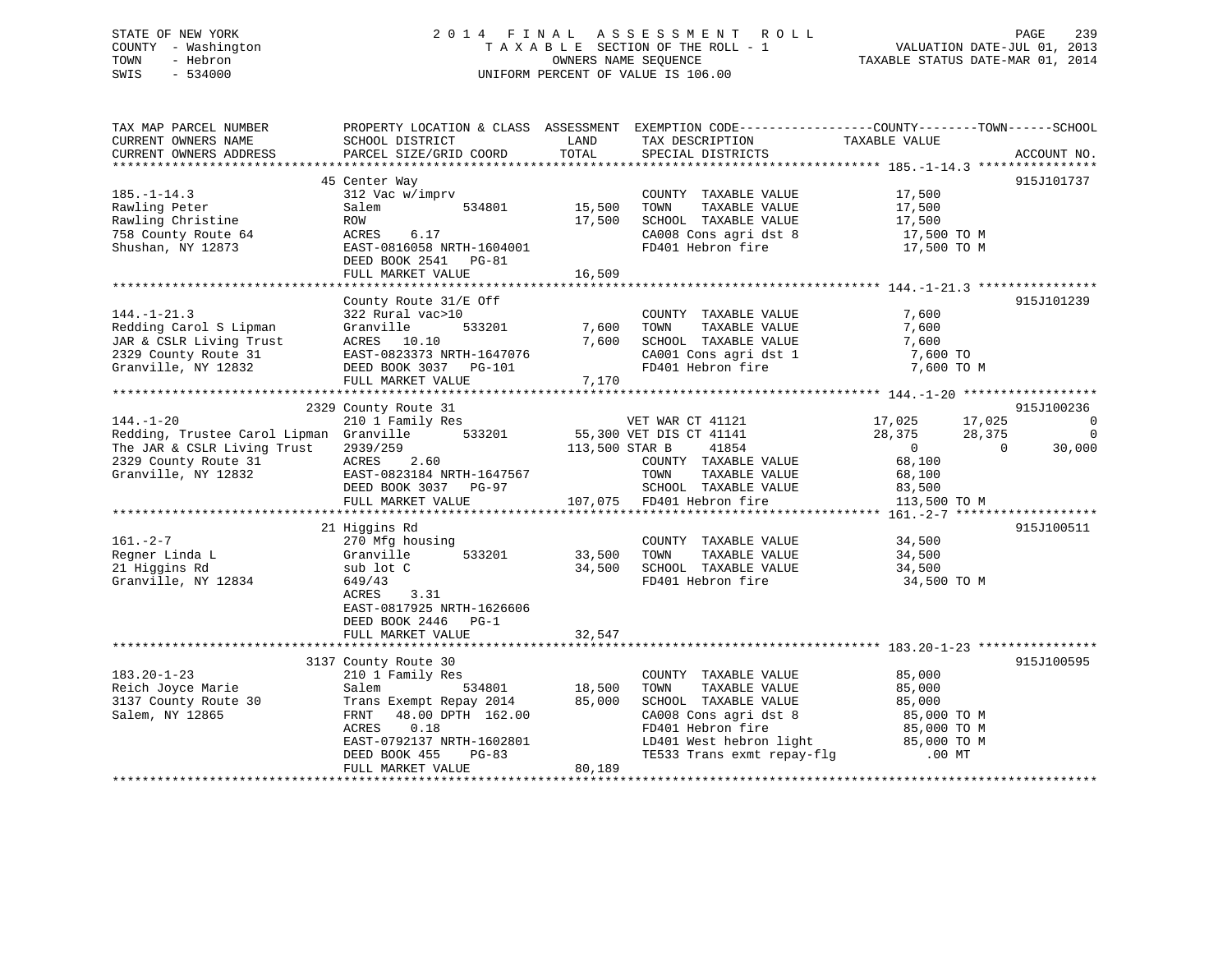## STATE OF NEW YORK 2 0 1 4 F I N A L A S S E S S M E N T R O L L PAGE 240 COUNTY - Washington T A X A B L E SECTION OF THE ROLL - 1 VALUATION DATE-JUL 01, 2013 TOWN - Hebron OWNERS NAME SEQUENCE TAXABLE STATUS DATE-MAR 01, 2014 SWIS - 534000 UNIFORM PERCENT OF VALUE IS 106.00

| TAX MAP PARCEL NUMBER<br>CURRENT OWNERS NAME                                                                                                                                                                                                              | PROPERTY LOCATION & CLASS ASSESSMENT EXEMPTION CODE---------------COUNTY-------TOWN------SCHOOL<br>SCHOOL DISTRICT                       | LAND                                 | TAX DESCRIPTION TAXABLE VALUE                                                                                                                                                                                                                                                                                                  |                                                                                                                                                                                                                                                                    |                             |
|-----------------------------------------------------------------------------------------------------------------------------------------------------------------------------------------------------------------------------------------------------------|------------------------------------------------------------------------------------------------------------------------------------------|--------------------------------------|--------------------------------------------------------------------------------------------------------------------------------------------------------------------------------------------------------------------------------------------------------------------------------------------------------------------------------|--------------------------------------------------------------------------------------------------------------------------------------------------------------------------------------------------------------------------------------------------------------------|-----------------------------|
|                                                                                                                                                                                                                                                           |                                                                                                                                          |                                      |                                                                                                                                                                                                                                                                                                                                |                                                                                                                                                                                                                                                                    |                             |
|                                                                                                                                                                                                                                                           | 124 Sheldon Rd                                                                                                                           |                                      |                                                                                                                                                                                                                                                                                                                                |                                                                                                                                                                                                                                                                    | 915J101186                  |
| $177. - 1 - 21.4$<br>Reichert Edward<br>Reference Manual Acres 11.16<br>1 Meredith Ln EAST-0818263 NRTH-1615346<br>0akdale, NY 11769 DEED BOOK 885 PG-134<br>FULL MARKET VALUE 175                                                                        | 242 Rurl res&rec<br>Salem                                                                                                                | 534801 51,200<br>186,000<br>175,472  | COUNTY TAXABLE VALUE 186,000<br>TOWN<br>SCHOOL TAXABLE VALUE                                                                                                                                                                                                                                                                   | TAXABLE VALUE 186,000<br>TAXABLE VALUE 186,000<br>FD401 Hebron fire 186,000 TO M                                                                                                                                                                                   |                             |
|                                                                                                                                                                                                                                                           |                                                                                                                                          |                                      |                                                                                                                                                                                                                                                                                                                                |                                                                                                                                                                                                                                                                    |                             |
| $161. - 1 - 6$<br>161.-1-6<br>Reid Luther Granville 533201<br>Reid Dorothy Ref 420/991<br>457 Lily Pond Rd ACRES 89.20<br>Granville, NY 12832<br>EAST-0822700 NRTH-1629434 FD401 Hebron fire 63,500<br>Granville, NY 12832 EAST-0822700 NRTH-1629434<br>E | State Route 22/E Off<br>322 Rural vac>10<br>DEED BOOK 461 PG-136                                                                         |                                      | $\begin{tabular}{lllllll} \multicolumn{2}{c}{\text{COUNTY}} & \text{TAXABLE} & \text{VALUE} & & & & 63,500 \\ \multicolumn{2}{c}{\text{TANARLE}} & \text{VALUE} & & & & 63,500 \\ \multicolumn{2}{c}{\text{TANARLE}} & \text{VALUE} & & & & 63,500 \\ \multicolumn{2}{c}{\text{TANARLE}} & \text{VALUE} & & & & \end{tabular}$ | 63,500 TO M                                                                                                                                                                                                                                                        | 915J100365                  |
|                                                                                                                                                                                                                                                           | 73 Higgins Rd                                                                                                                            |                                      |                                                                                                                                                                                                                                                                                                                                |                                                                                                                                                                                                                                                                    | 915J101464                  |
| $161. - 2 - 10.4$<br>Reid Michael E<br>73 Higgins Rd<br>Granville, NY 12832                                                                                                                                                                               | 210 1 Family Res<br>Granville 533201<br>Lot 4<br>ACRES<br>8.02<br>ACRES 8.02<br>EAST-0818525 NRTH-1625962<br>DEED BOOK 2603 PG-102       | 108,500 TOWN                         | STAR B<br>41854<br>46,500 COUNTY TAXABLE VALUE<br>TAXABLE VALUE<br>SCHOOL TAXABLE VALUE<br>FD401 Hebron fire                                                                                                                                                                                                                   | $\begin{matrix}0\\0\end{matrix}$<br>108,500<br>78,500<br>108,500 TO M                                                                                                                                                                                              | $0 \qquad \qquad$<br>30,000 |
| $183. - 1 - 25.1$<br>Reid Michele<br>2469 State Route 29<br>Greenwich, NY 12834                                                                                                                                                                           | County Route 30<br>ACRES 0.19<br>EAST-0792494 NRTH-1600903<br>DEED BOOK 913<br>PG-279<br>FULL MARKET VALUE                               | 896                                  | COUNTY TAXABLE VALUE<br>TAXABLE VALUE<br>TOWN<br>SCHOOL TAXABLE VALUE<br>CA008 Cons agri dst 8<br>FD401 Hebron fire                                                                                                                                                                                                            | 950<br>950<br>950<br>950 TO M<br>950 TO M                                                                                                                                                                                                                          |                             |
|                                                                                                                                                                                                                                                           |                                                                                                                                          |                                      |                                                                                                                                                                                                                                                                                                                                |                                                                                                                                                                                                                                                                    | 915J100145                  |
| $184. - 1 - 25$<br>Reid Michele<br>2469 State Route 29<br>Greenwich, NY 12834<br>MAY BE SUBJECT TO PAYMENT                                                                                                                                                | County Route 30<br>105 Vac farmland<br>Salem<br>ACRES 71.20<br>EAST-0793555 NRTH-1600759<br>DEED BOOK 913<br>PG-279<br>FULL MARKET VALUE | 534801 181,500<br>181,500<br>171,226 | 41720<br>AG DIST<br>COUNTY TAXABLE VALUE<br>TOWN<br>TAXABLE VALUE<br>CA008 Cons agri dst 8<br>160,320 EX                                                                                                                                                                                                                       | 160,320<br>21,180<br>21,180<br>$\begin{tabular}{lllllllllll} \texttt{SCHOOL} & \texttt{TXABLE} & \texttt{VALUE} & & \texttt{21,180} \\ \texttt{CA008} & \texttt{Cons}\ \texttt{agri}\ \texttt{dst}\ 8 & & \texttt{21,180} \ \texttt{TO}\ \texttt{M} \end{tabular}$ | 160,320 160,320             |
| UNDER AGDIST LAW TIL 2018<br>*********************                                                                                                                                                                                                        |                                                                                                                                          |                                      | FD401 Hebron fire                                                                                                                                                                                                                                                                                                              | 181,500 TO M                                                                                                                                                                                                                                                       |                             |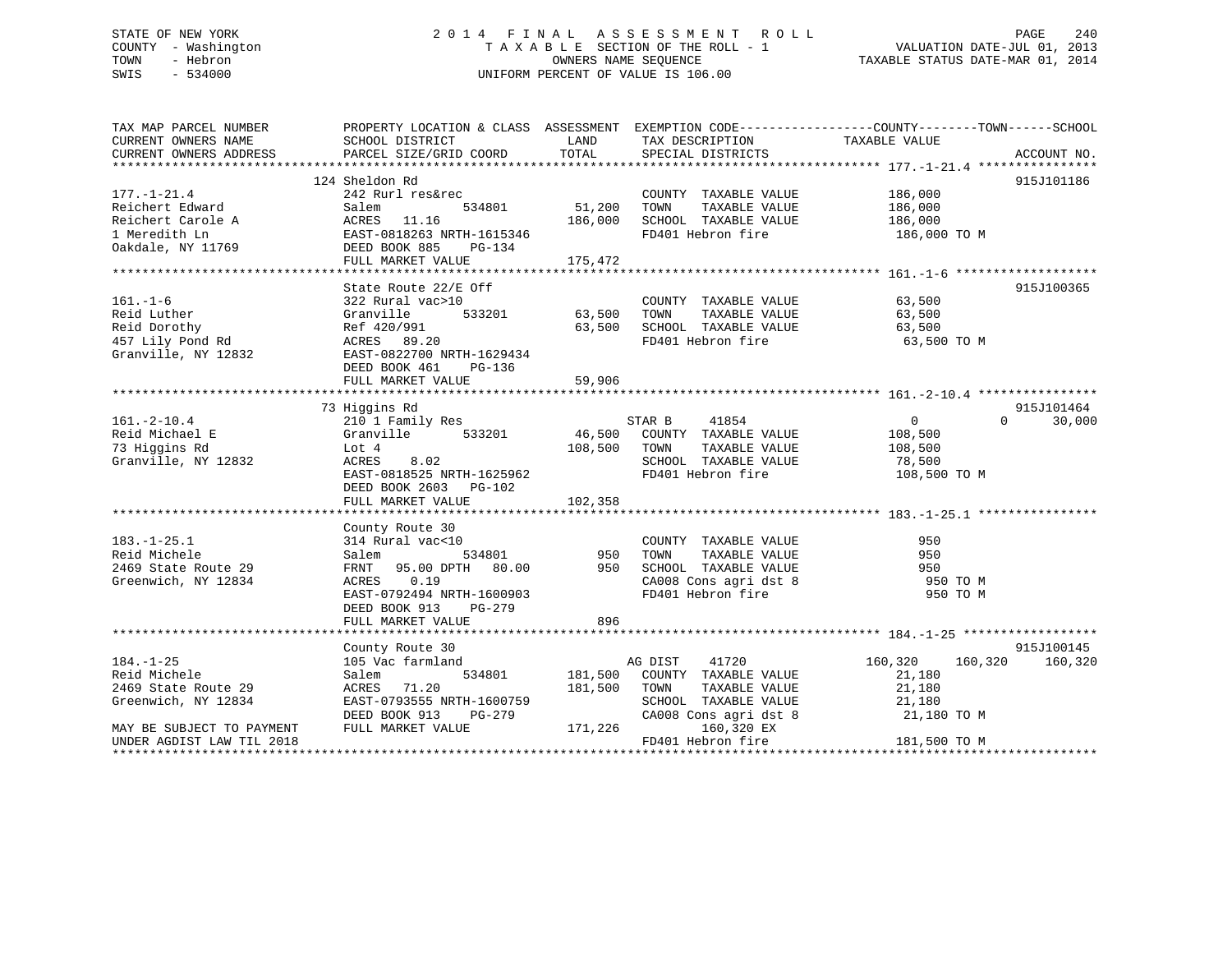## STATE OF NEW YORK 2 0 1 4 F I N A L A S S E S S M E N T R O L L PAGE 241 COUNTY - Washington T A X A B L E SECTION OF THE ROLL - 1 VALUATION DATE-JUL 01, 2013 TOWN - Hebron OWNERS NAME SEQUENCE TAXABLE STATUS DATE-MAR 01, 2014 SWIS - 534000 UNIFORM PERCENT OF VALUE IS 106.00

| TAX MAP PARCEL NUMBER  |                                          |         |                             | PROPERTY LOCATION & CLASS ASSESSMENT EXEMPTION CODE----------------COUNTY-------TOWN-----SCHOOL |
|------------------------|------------------------------------------|---------|-----------------------------|-------------------------------------------------------------------------------------------------|
| CURRENT OWNERS NAME    | SCHOOL DISTRICT                          | LAND    | TAX DESCRIPTION             | TAXABLE VALUE                                                                                   |
| CURRENT OWNERS ADDRESS | PARCEL SIZE/GRID COORD                   | TOTAL   | SPECIAL DISTRICTS           | ACCOUNT NO.                                                                                     |
|                        |                                          |         |                             |                                                                                                 |
|                        | Liebig Rd/e Off                          |         |                             | 915J101627                                                                                      |
| $143. - 1 - 39.5$      | 314 Rural vac<10                         |         | COUNTY TAXABLE VALUE        | $34,200$<br>$34,200$                                                                            |
| Reiman Uwe             | 533201<br>Granville                      | 34,200  | TOWN<br>TAXABLE VALUE       | 34,200                                                                                          |
| PO Box 1148            | Lot 5                                    | 34,200  | SCHOOL TAXABLE VALUE        | 34,200                                                                                          |
| Baytown, TX 77522      | 6.39<br>ACRES                            |         | FD401 Hebron fire           | 34,200 TO M                                                                                     |
|                        | EAST-0807273 NRTH-1643900                |         |                             |                                                                                                 |
|                        | DEED BOOK 1813 PG-326                    |         |                             |                                                                                                 |
|                        | FULL MARKET VALUE                        | 32,264  |                             |                                                                                                 |
|                        |                                          |         |                             |                                                                                                 |
|                        | Liebig Rd/e Off                          |         |                             | 915J101628                                                                                      |
| $143. - 1 - 39.6$      | 314 Rural vac<10                         |         | COUNTY TAXABLE VALUE        | 36,000                                                                                          |
| Reiman Uwe             | 533201<br>Granville                      | 36,000  | TAXABLE VALUE<br>TOWN       | 36,000                                                                                          |
| PO Box 1148            | Lot 6                                    | 36,000  | SCHOOL TAXABLE VALUE        | 36,000                                                                                          |
| Baytown, TX 77522      | 7.07<br>ACRES                            |         | FD401 Hebron fire           | 36,000 TO M                                                                                     |
|                        | EAST-0807568 NRTH-1643713                |         |                             |                                                                                                 |
|                        | DEED BOOK 1813 PG-326                    |         |                             |                                                                                                 |
|                        |                                          | 33,962  |                             |                                                                                                 |
|                        | FULL MARKET VALUE                        |         |                             |                                                                                                 |
|                        | 291 Crosier Rd                           |         |                             | 915J100331                                                                                      |
| $167. - 1 - 25.1$      | 314 Rural vac<10                         |         | COUNTY TAXABLE VALUE 19,000 |                                                                                                 |
| Renaud Michael L       | 534801<br>Salem                          | 19,000  | TOWN<br>TAXABLE VALUE       | 19,000                                                                                          |
| 10 Irving Ave          | 6.00<br>ACRES                            | 19,000  | SCHOOL TAXABLE VALUE        | 19,000                                                                                          |
| Granville, NY 12832    | EAST-0789737 NRTH-1620877                |         | FD401 Hebron fire           | 19,000 TO M                                                                                     |
|                        |                                          |         |                             |                                                                                                 |
|                        | DEED BOOK 3143 PG-1<br>FULL MARKET VALUE |         |                             |                                                                                                 |
|                        |                                          | 17,925  |                             |                                                                                                 |
|                        | 1586 County Route 31                     |         |                             | 915J100693                                                                                      |
| $152 - 2 - 36$         | 210 1 Family Res                         |         | COUNTY TAXABLE VALUE        | 220,000                                                                                         |
| Reniche Kent A         | Granville<br>533201                      | 99,500  | TOWN<br>TAXABLE VALUE       | 220,000                                                                                         |
| Reniche Cynthia A      | ACRES 33.00                              | 220,000 | SCHOOL TAXABLE VALUE        | 220,000                                                                                         |
| 26940 El Camino Dr     | EAST-0809114 NRTH-1638633                |         | CA008 Cons agri dst 8       | 220,000 TO M                                                                                    |
| Tehachapi, CA 93561    | DEED BOOK 3145 PG-127                    |         | FD401 Hebron fire           | 220,000 TO M                                                                                    |
|                        | FULL MARKET VALUE                        | 207,547 |                             |                                                                                                 |
|                        |                                          |         |                             |                                                                                                 |
|                        |                                          |         |                             | 915J101548                                                                                      |
| $185. - 1 - 28$        | Koster Way<br>314 Rural vac<10           |         | COUNTY TAXABLE VALUE        | 21,000                                                                                          |
| Rescigno Kristine      | Salem<br>534801                          | 21,000  | TOWN<br>TAXABLE VALUE       | 21,000                                                                                          |
| Rescigno Michael       | 5.07<br>ACRES                            | 21,000  | SCHOOL TAXABLE VALUE        | 21,000                                                                                          |
| 8018 Crestview Ln      | EAST-0815283 NRTH-1609136                |         | FD401 Hebron fire           | 21,000 TO M                                                                                     |
| Rome, NY 13440         | DEED BOOK 901<br>PG-318                  |         |                             |                                                                                                 |
|                        | FULL MARKET VALUE                        | 19,811  |                             |                                                                                                 |
|                        |                                          |         |                             |                                                                                                 |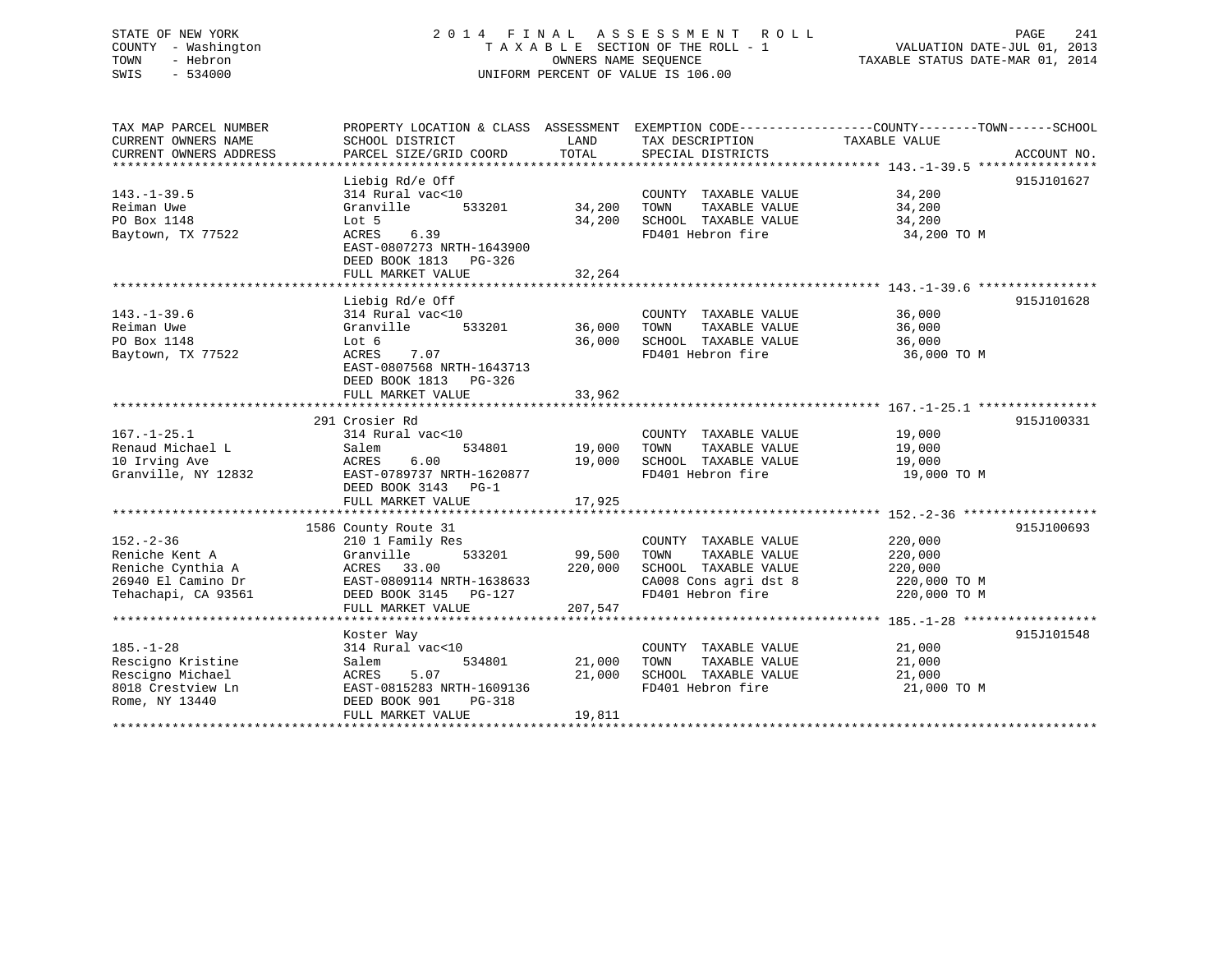## STATE OF NEW YORK 2 0 1 4 F I N A L A S S E S S M E N T R O L L PAGE 242 COUNTY - Washington T A X A B L E SECTION OF THE ROLL - 1 VALUATION DATE-JUL 01, 2013 TOWN - Hebron OWNERS NAME SEQUENCE TAXABLE STATUS DATE-MAR 01, 2014 SWIS - 534000 UNIFORM PERCENT OF VALUE IS 106.00

| TAX MAP PARCEL NUMBER<br>CURRENT OWNERS NAME<br>CURRENT OWNERS ADDRESS                               | PROPERTY LOCATION & CLASS ASSESSMENT EXEMPTION CODE----------------COUNTY-------TOWN------SCHOOL<br>SCHOOL DISTRICT<br>PARCEL SIZE/GRID COORD                                | LAND<br>TOTAL                 | TAX DESCRIPTION<br>SPECIAL DISTRICTS                                                                                              | TAXABLE VALUE                                                  | ACCOUNT NO.         |
|------------------------------------------------------------------------------------------------------|------------------------------------------------------------------------------------------------------------------------------------------------------------------------------|-------------------------------|-----------------------------------------------------------------------------------------------------------------------------------|----------------------------------------------------------------|---------------------|
| $170. - 1 - 13.11$<br>Reynolds Kenneth<br>PO Box 1111<br>South Fallsburg, NY 12779                   | Indian Head Way<br>692 Road/str/hwy<br>Granville<br>533201<br>Road<br>FRNT<br>50.00 DPTH 800.00<br>EAST-0817033 NRTH-1618288<br>DEED BOOK 521<br>PG-155<br>FULL MARKET VALUE | 2,300<br>2,170                | RPTL1138<br>41500<br>2,300 COUNTY TAXABLE VALUE<br>TAXABLE VALUE<br>TOWN<br>SCHOOL TAXABLE VALUE<br>FD401 Hebron fire<br>2,300 EX | 2,300<br>2,300<br>$\Omega$<br>$\Omega$<br>$\Omega$<br>0 TO M   | 915J101277<br>2,300 |
|                                                                                                      |                                                                                                                                                                              |                               |                                                                                                                                   |                                                                |                     |
| $152. - 2 - 30.1$<br>Richard Mary<br>2129 Pitkin Ave<br>Brooklyn, NY 11207                           | 53 Piccininni Ln<br>242 Rurl res&rec<br>Granville<br>533201<br>53.20<br>ACRES<br>EAST-0813363 NRTH-1637206<br>DEED BOOK 3124 PG-136<br>FULL MARKET VALUE                     | 229,900<br>267,500<br>252,358 | COUNTY TAXABLE VALUE<br>TAXABLE VALUE<br>TOWN<br>SCHOOL TAXABLE VALUE<br>FD401 Hebron fire                                        | 267,500<br>267,500<br>267,500<br>267,500 TO M                  | 915J100500          |
|                                                                                                      |                                                                                                                                                                              |                               |                                                                                                                                   |                                                                |                     |
|                                                                                                      | 212 Indian Head Way                                                                                                                                                          |                               |                                                                                                                                   |                                                                | 915J101260          |
| $170. - 1 - 15.14$<br>Richmond Scott E<br>Richmond Carol E<br>212 Indian Head Way<br>Salem, NY 12865 | 210 1 Family Res<br>Granville<br>533201<br>ACRES<br>4.96<br>EAST-0816721 NRTH-1619938<br>DEED BOOK 2040 PG-340<br>FULL MARKET VALUE                                          | 41,900<br>118,000<br>111,321  | STAR B<br>41854<br>COUNTY TAXABLE VALUE<br>TOWN<br>TAXABLE VALUE<br>SCHOOL TAXABLE VALUE<br>FD401 Hebron fire                     | $\overline{0}$<br>118,000<br>118,000<br>88,000<br>118,000 TO M | $\Omega$<br>30,000  |
|                                                                                                      | Indian Head Way                                                                                                                                                              |                               |                                                                                                                                   |                                                                | 915J101424          |
| $170. - 1 - 15.21$<br>Richmond Scott E<br>Richmond Carol E<br>212 Indian Head Way<br>Salem, NY 12865 | 314 Rural vac<10<br>Granville<br>533201<br>R.o.w. 710/349<br>ACRES 15.21<br>EAST-0817346 NRTH-1619854<br>DEED BOOK 2040 PG-340                                               | 35,500<br>35,500              | COUNTY TAXABLE VALUE<br>TAXABLE VALUE<br>TOWN<br>SCHOOL TAXABLE VALUE<br>FD401 Hebron fire                                        | 35,500<br>35,500<br>35,500<br>35,500 TO M                      |                     |
|                                                                                                      | FULL MARKET VALUE                                                                                                                                                            | 33,491                        |                                                                                                                                   |                                                                |                     |
|                                                                                                      | 381 Blossom Rd                                                                                                                                                               |                               |                                                                                                                                   |                                                                | 915J101374          |
| $178. - 1 - 39$<br>Ricketts Edmund<br>Ricketts Margaret<br>8 Rubson Dr<br>Danbury, CT 06811          | 322 Rural vac>10<br>534801<br>Salem<br>Lots 25 & 26<br>ACRES 28.75<br>EAST-0818564 NRTH-1609631<br>DEED BOOK 504<br><b>PG-102</b><br>FULL MARKET VALUE                       | 53,000<br>53,000<br>50,000    | COUNTY TAXABLE VALUE<br>TOWN<br>TAXABLE VALUE<br>SCHOOL TAXABLE VALUE<br>FD401 Hebron fire                                        | 53,000<br>53,000<br>53,000<br>53,000 TO M                      |                     |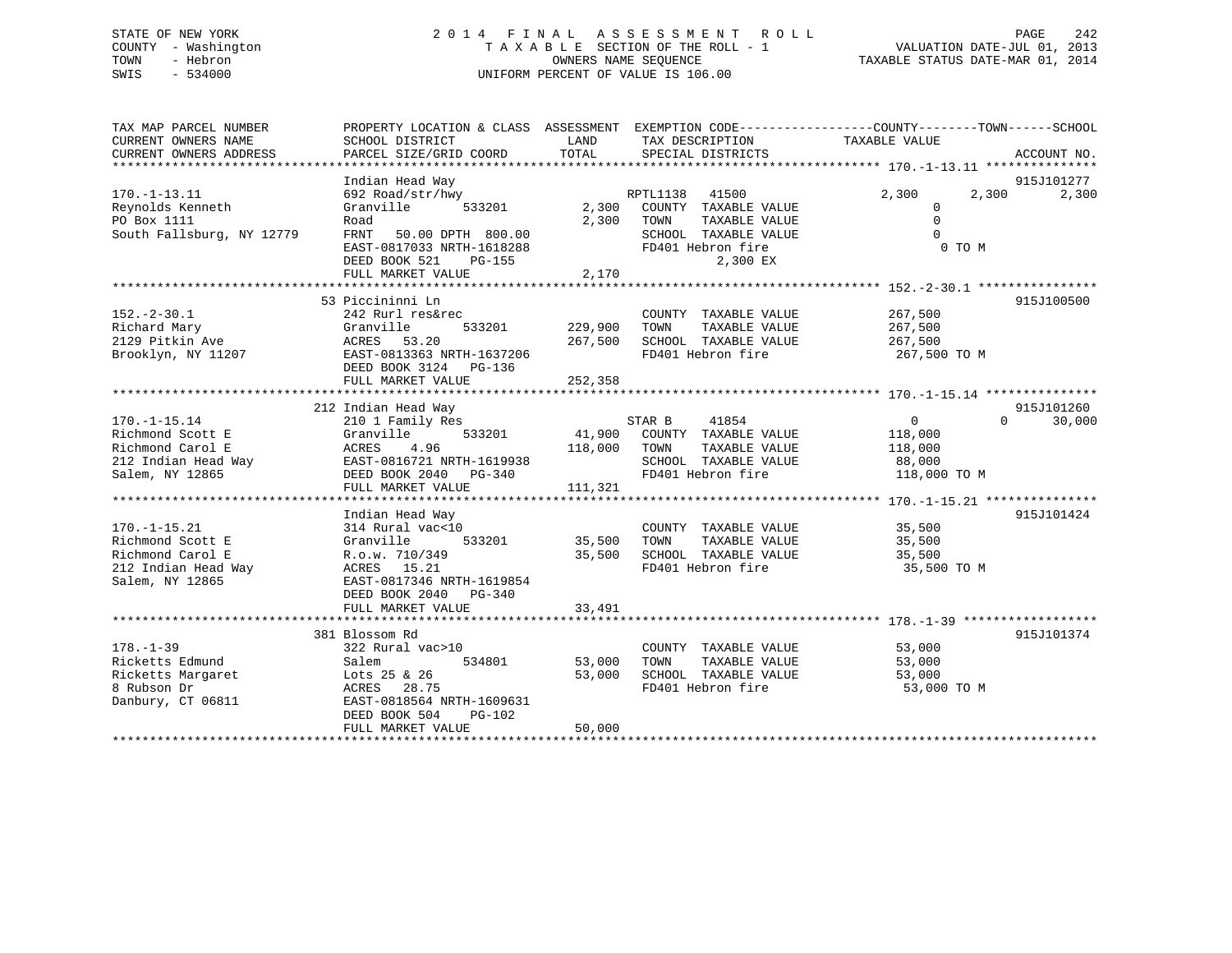## STATE OF NEW YORK 2 0 1 4 F I N A L A S S E S S M E N T R O L L PAGE 243 COUNTY - Washington T A X A B L E SECTION OF THE ROLL - 1 VALUATION DATE-JUL 01, 2013 TOWN - Hebron OWNERS NAME SEQUENCE TAXABLE STATUS DATE-MAR 01, 2014 SWIS - 534000 UNIFORM PERCENT OF VALUE IS 106.00

| TAX MAP PARCEL NUMBER<br>CURRENT OWNERS NAME<br>CURRENT OWNERS ADDRESS                                                                 | SCHOOL DISTRICT<br>PARCEL SIZE/GRID COORD                                                                                                                                                                                                                                                                                                  | TAX DESCRIPTION TAXABLE VALUE SPECIAL DISTRICTS<br>LAND<br>TOTAL                                                                                                                                                                                                                                                        | PROPERTY LOCATION & CLASS ASSESSMENT EXEMPTION CODE---------------COUNTY-------TOWN------SCHOOL<br>ACCOUNT NO.                                                                                                                |
|----------------------------------------------------------------------------------------------------------------------------------------|--------------------------------------------------------------------------------------------------------------------------------------------------------------------------------------------------------------------------------------------------------------------------------------------------------------------------------------------|-------------------------------------------------------------------------------------------------------------------------------------------------------------------------------------------------------------------------------------------------------------------------------------------------------------------------|-------------------------------------------------------------------------------------------------------------------------------------------------------------------------------------------------------------------------------|
| $152. - 1 - 2.1$<br>Ricketts Harrison<br>1461 County Route 31<br>Granville, NY 12834                                                   | 0.57<br>ACRES<br>EAST-0806238 NRTH-1638417<br>DEED BOOK 1671 PG-159                                                                                                                                                                                                                                                                        | 1461 County Route 31 99 PCT OF VALUE USED FOR EXEMPTION PURPOSES 270 Mfg housing a per of value and the set of the set of the set of the set of the set of the set of the set of the set of the set of the set of the set of<br>TAXABLE VALUE<br>TOWN<br>SCHOOL TAXABLE VALUE<br>FD401 Hebron fire<br>FD401 Hebron fire | 915J101324<br>15,593<br>15,593<br>15,593<br>$\overline{0}$<br>$\sim$ 0<br>15,907<br>15,907<br>15,907<br>$\sim$ 0<br>31,500 TO M                                                                                               |
|                                                                                                                                        | FULL MARKET VALUE                                                                                                                                                                                                                                                                                                                          | 29,717                                                                                                                                                                                                                                                                                                                  |                                                                                                                                                                                                                               |
| $176. - 1 - 7$<br>Rieckel Howard<br>Rieckel Elsie                                                                                      | 113 Mcknight Hill Rd<br>240 Rural res<br>Salem<br>ACRES 37.40<br>FULL MARKET VALUE                                                                                                                                                                                                                                                         | 72 PCT OF VALUE USED FOR EXEMPTION PURPOSES<br>VET COM CT 41131<br>534801 143,300 AGED-TOWN 41803<br>190,500 AGE-CO/SCH 41805<br>STAR EN<br>41834<br>COUNTY TAXABLE VALUE<br>179,717 TOWN                                                                                                                               | 915J100566<br>30,000<br>34,290<br>$\sim$ 0<br>$\sim$ 0<br>42,864<br>$\overline{0}$<br>$\overline{0}$<br>68,580<br>51,435<br>$\Omega$<br>$\begin{smallmatrix}&&0\104\end{smallmatrix}$ ,775<br>64,200<br>TAXABLE VALUE 117,636 |
|                                                                                                                                        |                                                                                                                                                                                                                                                                                                                                            |                                                                                                                                                                                                                                                                                                                         | SCHOOL TAXABLE VALUE 57,720<br>FD401 Hebron fire 190,500 TO M                                                                                                                                                                 |
|                                                                                                                                        |                                                                                                                                                                                                                                                                                                                                            |                                                                                                                                                                                                                                                                                                                         |                                                                                                                                                                                                                               |
| $167. - 1 - 48$                                                                                                                        | 3833 County Route 30<br>240 Rural res<br>Rieckel Randy H<br>Rieckel Randy H<br>25.1em 534801<br>25.00<br>3833 County Route 30<br>3835 COUNTER 25.00<br>25.00<br>25.00<br>25.00<br>25.00<br>25.00<br>25.00<br>25.00<br>25.00<br>25.00<br>25.00<br>25.00<br>25.00<br>25.00<br>25.00<br>25.00<br>25.00<br>25.00<br>25.00<br>FULL MARKET VALUE | STAR B<br>41854<br>534801 118,500 COUNTY TAXABLE VALUE 164,000<br>164,000<br>TAXABLE VALUE<br>TOWN<br>SCHOOL TAXABLE VALUE<br>FD401 Hebron fire<br>154,717                                                                                                                                                              | 915J100479<br>$\overline{0}$<br>$\Omega$<br>30,000<br>164,000<br>134,000<br>164,000 TO M                                                                                                                                      |
|                                                                                                                                        |                                                                                                                                                                                                                                                                                                                                            |                                                                                                                                                                                                                                                                                                                         |                                                                                                                                                                                                                               |
| $176. - 1 - 3$<br>Risse Charlotte Martha<br>Risse Thomas Arthur<br>414 County Route 31<br>Salem, NY 12865<br>MAY BE SUBJECT TO PAYMENT | 414 County Route 31<br>ACRES 246.00<br>EAST-0796367 NRTH-1616974<br>CAAR PG-181<br>DEED BOOK 2243 PG-181<br>FULL MARKET VALUE                                                                                                                                                                                                              | 34 PCT OF VALUE USED FOR EXEMPTION PURPOSES<br>241 Rural res&ag<br>241 Rural res&ag<br>224,800 AGRI-D IND 41730<br>VET COM CT 41131<br>335,000 STAR EN<br>41834<br>COUNTY TAXABLE VALUE<br>TOWN                                                                                                                         | 915J100063<br>$28,475$ $28,475$ 0<br>16,090 16,090 16,090<br>0 0 64,200<br>290,435<br>TAXABLE VALUE 290,435<br>254,710<br>FD401 Hebron fire 335,000 TO M                                                                      |
| UNDER AGDIST LAW TIL 2021                                                                                                              |                                                                                                                                                                                                                                                                                                                                            |                                                                                                                                                                                                                                                                                                                         |                                                                                                                                                                                                                               |
| $143. - 1 - 27$<br>Ritchie Edward C<br>251 County Route 28<br>Granville, NY 12832                                                      | 251 County Route 28<br>210 1 Family Res<br>Granville<br>1.20<br>ACRES<br>EAST-0811550 NRTH-1644497<br>$PG-1089$<br>DEED BOOK 477<br>FULL MARKET VALUE                                                                                                                                                                                      | AGED-ALL<br>41800<br>533201 51,000 STAR EN 41834<br>0 179,500 COUNTY TAXABLE VALUE<br>TOWN<br>TAXABLE VALUE<br>SCHOOL TAXABLE VALUE<br>169,340 FD401 Hebron fire                                                                                                                                                        | 915J100156<br>89,750<br>89,750<br>89,750<br>64,200<br>$\overline{0}$<br>$\Omega$<br>89,750<br>89,750<br>25,550<br>179,500 TO M                                                                                                |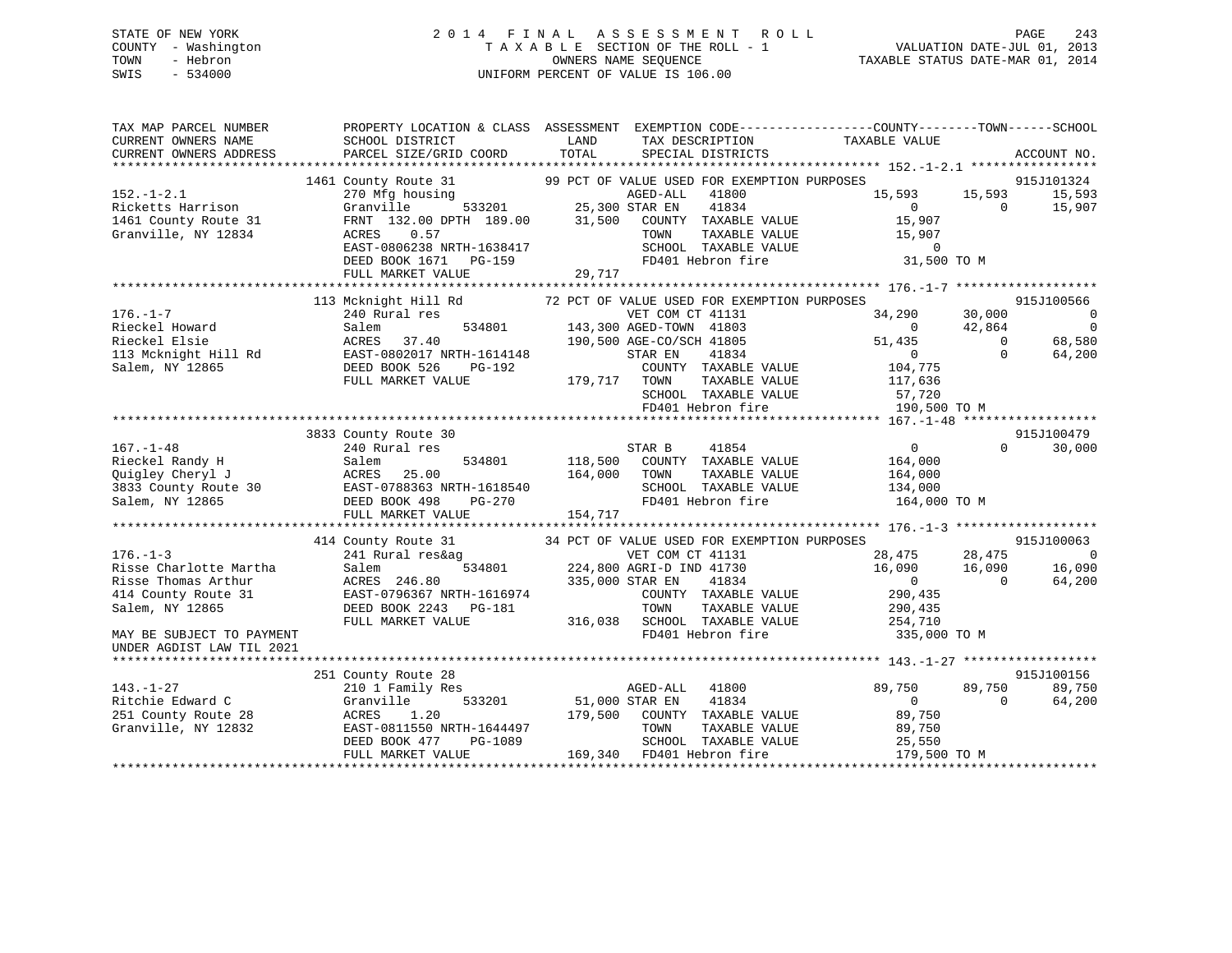## STATE OF NEW YORK 2 0 1 4 F I N A L A S S E S S M E N T R O L L PAGE 244 COUNTY - Washington T A X A B L E SECTION OF THE ROLL - 1 VALUATION DATE-JUL 01, 2013 TOWN - Hebron OWNERS NAME SEQUENCE TAXABLE STATUS DATE-MAR 01, 2014 SWIS - 534000 UNIFORM PERCENT OF VALUE IS 106.00

| TAX MAP PARCEL NUMBER<br>CURRENT OWNERS NAME<br>CURRENT OWNERS ADDRESS<br>**********************       | PROPERTY LOCATION & CLASS ASSESSMENT<br>SCHOOL DISTRICT<br>PARCEL SIZE/GRID COORD                                                                                                 | LAND<br>TAX DESCRIPTION<br>TOTAL<br>SPECIAL DISTRICTS                                                                                       | EXEMPTION CODE-----------------COUNTY-------TOWN------SCHOOL<br>TAXABLE VALUE<br>ACCOUNT NO. |
|--------------------------------------------------------------------------------------------------------|-----------------------------------------------------------------------------------------------------------------------------------------------------------------------------------|---------------------------------------------------------------------------------------------------------------------------------------------|----------------------------------------------------------------------------------------------|
| $175. - 1 - 12.8$<br>Rivers Arthur J LE<br>Dearborn Priscilla K<br>53 Wolf St<br>Fort Edward, NY 12828 | Thunder Way<br>314 Rural vac<10<br>534801<br>Salem<br>ACRES<br>6.08<br>EAST-0790422 NRTH-1611554<br>DEED BOOK 3061<br>PG-220<br>FULL MARKET VALUE                                 | COUNTY TAXABLE VALUE<br>12,540<br>TOWN<br>TAXABLE VALUE<br>12,540<br>SCHOOL TAXABLE VALUE<br>FD401 Hebron fire<br>11,830                    | 915J101604<br>12,540<br>12,540<br>12,540<br>12,540 TO M                                      |
| $175. - 1 - 12.13$<br>Rivers David<br>Rivers Debra<br>61 Thunder Way<br>Salem, NY 12865                | 61 Thunder Way<br>270 Mfg housing<br>Salem<br>534801<br>ACRES<br>3.85<br>EAST-0790567 NRTH-1610461<br>DEED BOOK 774<br>$PG-133$<br>FULL MARKET VALUE                              | STAR B<br>41854<br>21,600<br>COUNTY TAXABLE VALUE<br>50,300<br>TOWN<br>TAXABLE VALUE<br>SCHOOL TAXABLE VALUE<br>FD401 Hebron fire<br>47,453 | 30,000<br>$\overline{0}$<br>$\Omega$<br>50,300<br>50,300<br>20,300<br>50,300 TO M            |
|                                                                                                        |                                                                                                                                                                                   |                                                                                                                                             |                                                                                              |
| $159. - 1 - 5$<br>Rivers Gary<br>Williams Billie Jo<br>328 Darfler Rd<br>Granville, NY 12832-3740      | 328 Darfler Rd<br>271 Mfg housings<br>Hartford<br>533801<br>10.0 Ad<br>ACRES<br>8.30 BANK<br>999<br>EAST-0797474 NRTH-1632365                                                     | STAR B<br>41854<br>47,000<br>COUNTY TAXABLE VALUE<br>50,500<br>TOWN<br>TAXABLE VALUE<br>SCHOOL TAXABLE VALUE<br>CA008 Cons agri dst 8       | 915J100513<br>0<br>$\Omega$<br>30,000<br>50,500<br>50,500<br>20,500<br>50,500 TO M           |
|                                                                                                        | DEED BOOK 2364 PG-196<br>FULL MARKET VALUE                                                                                                                                        | FD401 Hebron fire<br>47,642                                                                                                                 | 50,500 TO M                                                                                  |
| $175. - 1 - 12.15$<br>Rivers-Rozell Amy<br>Rozell Bruce<br>59 Thunder Way<br>Salem, NY 12865           | 59 Thunder Way<br>210 1 Family Res<br>534801<br>Salem<br>ACRES<br>1.00<br>EAST-0790646 NRTH-1610788<br>DEED BOOK 2973 PG-59<br>FULL MARKET VALUE<br>***************************** | 41854<br>STAR B<br>12,500<br>COUNTY TAXABLE VALUE<br>57,900<br>TOWN<br>TAXABLE VALUE<br>SCHOOL TAXABLE VALUE<br>FD401 Hebron fire<br>54,623 | $\mathbf 0$<br>$\Omega$<br>30,000<br>57,900<br>57,900<br>27,900<br>57,900 TO M               |
|                                                                                                        |                                                                                                                                                                                   |                                                                                                                                             |                                                                                              |
| $159. - 1 - 27.1$<br>Rizzo Wayne R<br>Rizzo Leslie A<br>232 Halls Pond Rd<br>Salem, NY 12865           | 232 Halls Pond Rd<br>210 1 Family Res<br>533801<br>Hartford<br>ACRES<br>5.13<br>EAST-0791930 NRTH-1625356<br>DEED BOOK 661<br>PG-181                                              | 41854<br>STAR B<br>42,200<br>COUNTY TAXABLE VALUE<br>87,500<br>TOWN<br>TAXABLE VALUE<br>SCHOOL TAXABLE VALUE<br>FD401 Hebron fire           | 30,000<br>$\overline{0}$<br>$\Omega$<br>87,500<br>87,500<br>57,500<br>87,500 TO M            |
|                                                                                                        |                                                                                                                                                                                   |                                                                                                                                             |                                                                                              |
|                                                                                                        | FULL MARKET VALUE<br>24 Oak Hill Rd                                                                                                                                               | 82,547                                                                                                                                      | 915J101359                                                                                   |
| $178. - 1 - 11.2$<br>Robbins Harry<br>Robbins Esther<br>260 Hillside Rd<br>Wallingford, VT 05773       | 280 Res Multiple<br>Salem<br>534801<br>ACRES<br>1.50<br>EAST-0819664 NRTH-1614186<br>DEED BOOK 3123<br>PG-221<br>FULL MARKET VALUE                                                | COUNTY TAXABLE VALUE<br>33,300<br>TOWN<br>TAXABLE VALUE<br>102,000<br>SCHOOL TAXABLE VALUE<br>FD401 Hebron fire<br>96,226                   | 102,000<br>102,000<br>102,000<br>102,000 TO M                                                |
|                                                                                                        |                                                                                                                                                                                   |                                                                                                                                             |                                                                                              |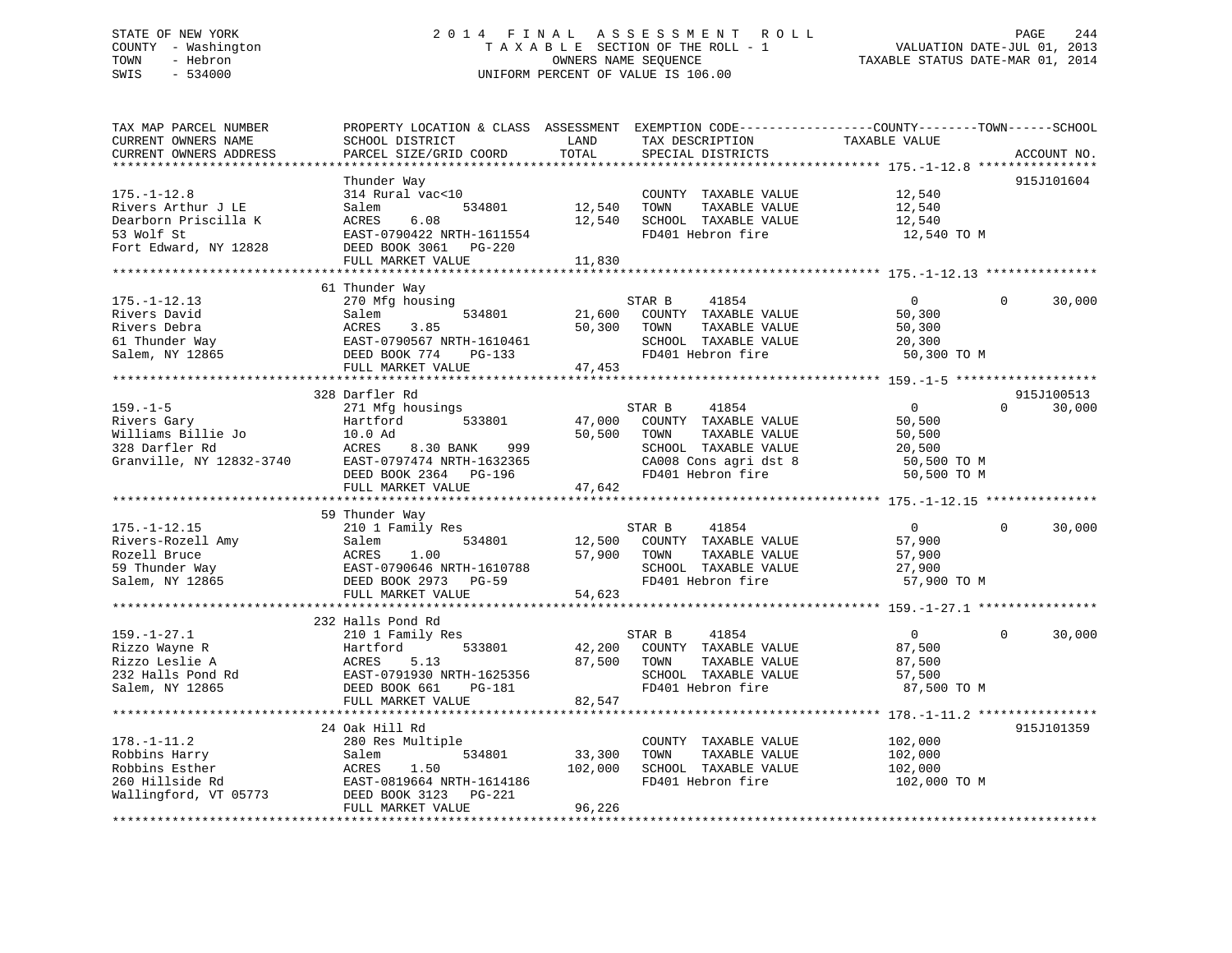## STATE OF NEW YORK 2 0 1 4 F I N A L A S S E S S M E N T R O L L PAGE 245 COUNTY - Washington T A X A B L E SECTION OF THE ROLL - 1 VALUATION DATE-JUL 01, 2013 TOWN - Hebron OWNERS NAME SEQUENCE TAXABLE STATUS DATE-MAR 01, 2014 SWIS - 534000 UNIFORM PERCENT OF VALUE IS 106.00

| TAX MAP PARCEL NUMBER<br>CURRENT OWNERS NAME<br>CURRENT OWNERS ADDRESS                  | PROPERTY LOCATION & CLASS ASSESSMENT EXEMPTION CODE---------------COUNTY-------TOWN-----SCHOOL<br>SCHOOL DISTRICT<br>PARCEL SIZE/GRID COORD                     | LAND<br>TOTAL                | TAX DESCRIPTION<br>SPECIAL DISTRICTS                                                                                        | TAXABLE VALUE                                                | ACCOUNT NO.                      |
|-----------------------------------------------------------------------------------------|-----------------------------------------------------------------------------------------------------------------------------------------------------------------|------------------------------|-----------------------------------------------------------------------------------------------------------------------------|--------------------------------------------------------------|----------------------------------|
|                                                                                         |                                                                                                                                                                 |                              |                                                                                                                             |                                                              |                                  |
| $183. - 1 - 7$                                                                          | 3321 County Route 30<br>210 1 Family Res                                                                                                                        |                              | 41854<br>STAR B                                                                                                             | $0 \qquad \qquad$                                            | 915J100508<br>$\Omega$<br>30,000 |
| Roberts Doreen<br>3321 County Route 30<br>Salem, NY 12865                               | 534801<br>Salem<br>1.34<br>ACRES<br>EAST-0790779 NRTH-1606950<br>DEED BOOK 1973 PG-30<br>FULL MARKET VALUE                                                      | 51,700<br>126,500            | COUNTY TAXABLE VALUE<br>TAXABLE VALUE<br>TOWN<br>SCHOOL TAXABLE VALUE<br>CA008 Cons agri dst 8<br>119,340 FD401 Hebron fire | 126,500<br>126,500<br>96,500<br>126,500 TO M<br>126,500 TO M |                                  |
|                                                                                         |                                                                                                                                                                 |                              | LD401 West hebron light                                                                                                     | 126,500 TO M                                                 |                                  |
|                                                                                         |                                                                                                                                                                 |                              |                                                                                                                             |                                                              |                                  |
| $175. - 1 - 39$<br>Roberts William P<br>354 County Route 45<br>Arqyle, NY 12809         | 79 Callaway Rd<br>314 Rural vac<10<br>Salem<br>534801<br>Lot L<br>1.39<br>ACRES<br>EAST-0787531 NRTH-1615638<br>DEED BOOK 2942<br>$PG-140$<br>FULL MARKET VALUE | 15,200<br>15,200<br>14,340   | COUNTY TAXABLE VALUE<br>TAXABLE VALUE<br>TOWN<br>SCHOOL TAXABLE VALUE<br>FD401 Hebron fire                                  | 15,200<br>15,200<br>15,200<br>15,200 TO M                    | 915J101536                       |
|                                                                                         |                                                                                                                                                                 |                              |                                                                                                                             |                                                              |                                  |
| $160. - 1 - 7.4$<br>Robertson Dorothy<br>714 Sprout Brook Rd<br>Putnam Valley, NY 10579 | Middle Rd<br>314 Rural vac<10<br>534801<br>Salem<br>Lot 4<br>2.53<br>ACRES<br>EAST-0806918 NRTH-1625094<br>DEED BOOK 610<br><b>PG-178</b><br>FULL MARKET VALUE  | 24,500<br>24,500<br>23,113   | COUNTY TAXABLE VALUE<br>TAXABLE VALUE<br>TOWN<br>SCHOOL TAXABLE VALUE<br>FD401 Hebron fire                                  | 24,500<br>24,500<br>24,500<br>24,500 TO M                    | 915J101709                       |
|                                                                                         |                                                                                                                                                                 |                              |                                                                                                                             |                                                              |                                  |
| $178. - 1 - 7.1$<br>Roesel Barbara<br>728 Tiplady Rd<br>Granville, NY 12832             | Tiplady Rd<br>314 Rural vac<10<br>Salem<br>534801<br>lot A<br>ACRES<br>1.00 BANK<br>26<br>EAST-0822351 NRTH-1612096<br>DEED BOOK 874<br><b>PG-107</b>           | 11,400<br>11,400<br>10,755   | COUNTY TAXABLE VALUE<br>TOWN<br>TAXABLE VALUE<br>SCHOOL TAXABLE VALUE<br>FD401 Hebron fire                                  | 11,400<br>11,400<br>11,400<br>11,400 TO M                    |                                  |
|                                                                                         | FULL MARKET VALUE                                                                                                                                               |                              |                                                                                                                             |                                                              |                                  |
|                                                                                         | 728 Tiplady Rd                                                                                                                                                  |                              |                                                                                                                             |                                                              | 915J100441                       |
| $178. - 1 - 8.1$<br>Roesel Barbara<br>728 Tiplady Rd<br>Granville, NY 12832             | 210 1 Family Res<br>534801<br>Salem<br>ACRES<br>5.24 BANK<br>26<br>EAST-0822141 NRTH-1611915<br>DEED BOOK 789<br>$PG-62$<br>FULL MARKET VALUE                   | 42,400<br>126,500<br>119,340 | STAR B<br>41854<br>COUNTY TAXABLE VALUE<br>TOWN<br>TAXABLE VALUE<br>SCHOOL TAXABLE VALUE<br>FD401 Hebron fire               | $\mathbf{0}$<br>126,500<br>126,500<br>96,500<br>126,500 TO M | $\Omega$<br>30,000               |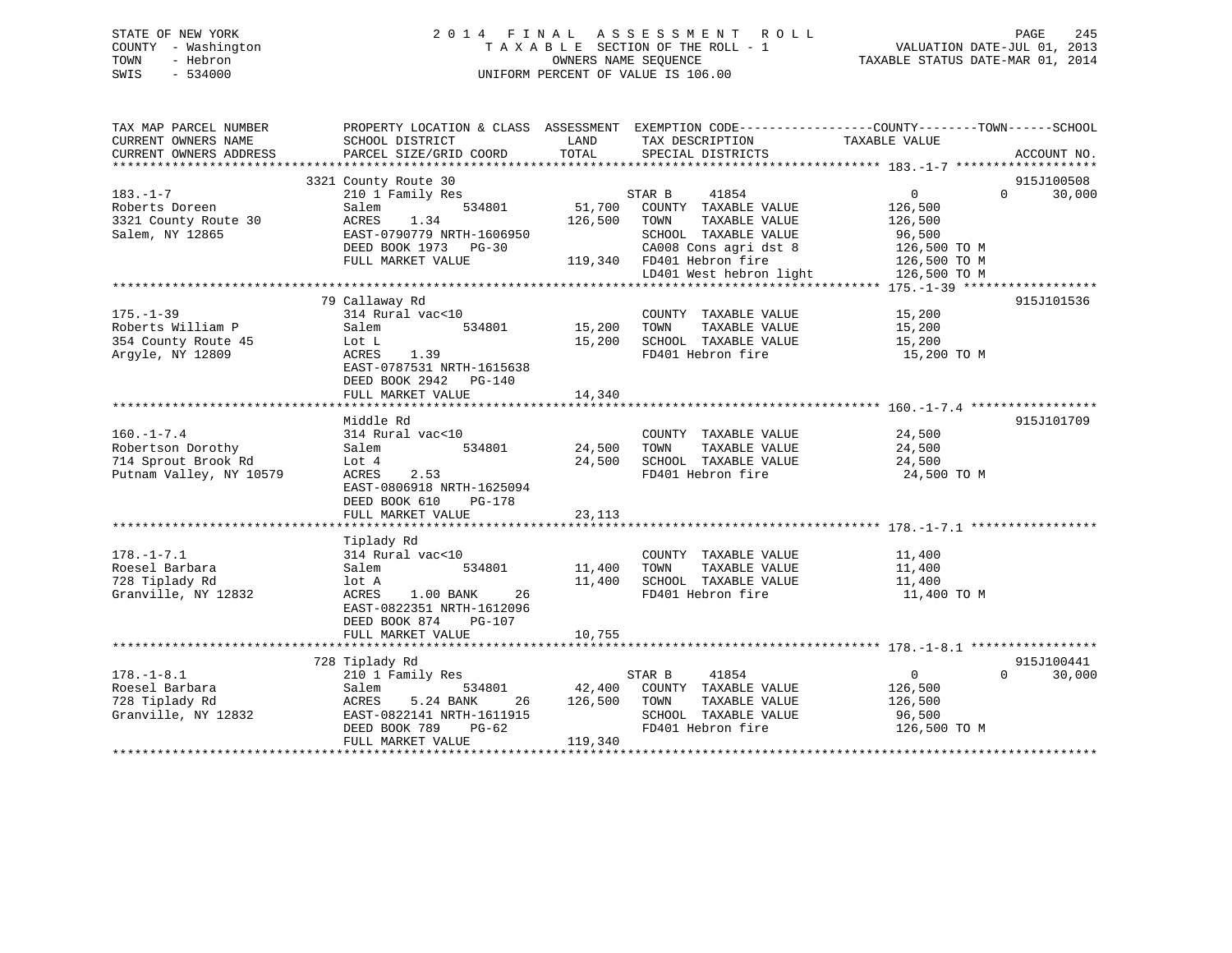## STATE OF NEW YORK 2 0 1 4 F I N A L A S S E S S M E N T R O L L PAGE 246 COUNTY - Washington T A X A B L E SECTION OF THE ROLL - 1 VALUATION DATE-JUL 01, 2013 TOWN - Hebron OWNERS NAME SEQUENCE TAXABLE STATUS DATE-MAR 01, 2014 SWIS - 534000 UNIFORM PERCENT OF VALUE IS 106.00

| TAX MAP PARCEL NUMBER                | PROPERTY LOCATION & CLASS ASSESSMENT EXEMPTION CODE----------------COUNTY-------TOWN-----SCHOOL |        |                                            |                                |             |
|--------------------------------------|-------------------------------------------------------------------------------------------------|--------|--------------------------------------------|--------------------------------|-------------|
| CURRENT OWNERS NAME                  | SCHOOL DISTRICT                                                                                 | LAND   | TAX DESCRIPTION                            | TAXABLE VALUE                  |             |
| CURRENT OWNERS ADDRESS               | PARCEL SIZE/GRID COORD                                                                          | TOTAL  | SPECIAL DISTRICTS                          |                                | ACCOUNT NO. |
|                                      |                                                                                                 |        |                                            |                                |             |
|                                      | Chamberlin Mills Rd/off                                                                         |        |                                            |                                |             |
| $177. - 1 - 32.1$                    | 322 Rural vac>10                                                                                |        | COUNTY TAXABLE VALUE                       | 27,500                         |             |
| Rogers Bruce                         | 534801<br>Salem                                                                                 | 27,500 | TOWN<br>TAXABLE VALUE                      | 27,500                         |             |
| Rogers Gloria Brewer                 | ACRES 14.50                                                                                     | 27,500 | SCHOOL TAXABLE VALUE                       | 27,500                         |             |
| 41 Seamans Rd                        | EAST-0806174 NRTH-1614598                                                                       |        |                                            | 27,500 TO M                    |             |
| Castleton, NY 12033                  | DEED BOOK 1761 PG-101                                                                           |        | CA008 Cons agri dst 8<br>FD401 Hebron fire | 27,500 TO M                    |             |
|                                      | FULL MARKET VALUE                                                                               | 25,943 |                                            |                                |             |
|                                      |                                                                                                 |        |                                            |                                |             |
|                                      | 797 Chamberlin Mills Rd                                                                         |        |                                            |                                | 915J100532  |
| $177. - 1 - 34$                      | 260 Seasonal res                                                                                |        | COUNTY TAXABLE VALUE                       | 65,000                         |             |
|                                      | Salem                                                                                           | 40,600 | TAXABLE VALUE<br>TOWN                      | 65,000                         |             |
| Rogers Bruce<br>Rogers Gloria Brewer | 534801                                                                                          |        | SCHOOL TAXABLE VALUE                       |                                |             |
|                                      | ACRES 17.40                                                                                     | 65,000 |                                            | $65,000$ TO M<br>$65,000$ TO M |             |
| 41 Seamans Ave                       | EAST-0805787 NRTH-1614212                                                                       |        | CA008 Cons agri dst 8                      |                                |             |
| Castleton, NY 12033                  | DEED BOOK 1761 PG-97                                                                            |        | FD401 Hebron fire                          | 65,000 TO M                    |             |
|                                      | FULL MARKET VALUE                                                                               | 61,321 |                                            |                                |             |
|                                      |                                                                                                 |        |                                            |                                |             |
|                                      | Middle Rd                                                                                       |        |                                            |                                | 915J100530  |
| $177. - 1 - 37$                      | 312 Vac w/imprv                                                                                 |        | COUNTY TAXABLE VALUE                       | 64,500                         |             |
| Rogers Bruce                         | 534801<br>Salem                                                                                 | 55,000 | TAXABLE VALUE<br>TOWN                      | 64,500                         |             |
| Rogers Gloria Brewer                 | 30.50<br>ACRES                                                                                  | 64,500 | SCHOOL TAXABLE VALUE                       | 64,500                         |             |
| 41 Seaman Ave                        | EAST-0805177 NRTH-1614329                                                                       |        | CA008 Cons agri dst 8                      | 64,500 TO M                    |             |
| Castleton, NY 12033                  | DEED BOOK 1761    PG-104                                                                        |        | FD401 Hebron fire                          | 64,500 TO M                    |             |
|                                      | FULL MARKET VALUE                                                                               | 60,849 |                                            |                                |             |
|                                      |                                                                                                 |        |                                            |                                |             |
|                                      | Higgins Rd                                                                                      |        |                                            |                                | 915J100258  |
| $161.-2-10.1$                        | 322 Rural vac>10                                                                                |        | COUNTY TAXABLE VALUE                       | 29,200                         |             |
| Rogers Francis M                     | Granville<br>533201                                                                             | 29,200 | TOWN<br>TAXABLE VALUE                      | 29,200                         |             |
| 35 River St                          | Lot A                                                                                           | 29,200 | SCHOOL TAXABLE VALUE                       | 29,200                         |             |
| Hoosick Falls, NY 12090              | ACRES 18.05                                                                                     |        | FD401 Hebron fire                          | 29,200 TO M                    |             |
|                                      | EAST-0818365 NRTH-1624236                                                                       |        |                                            |                                |             |
|                                      | DEED BOOK 2488 PG-282                                                                           |        |                                            |                                |             |
|                                      | FULL MARKET VALUE                                                                               | 27,547 |                                            |                                |             |
|                                      |                                                                                                 |        |                                            |                                |             |
|                                      | 237 Bromley Ln                                                                                  |        |                                            |                                | 915J101767  |
| $178. - 1 - 27.1$                    | 260 Seasonal res                                                                                |        | COUNTY TAXABLE VALUE                       | 39,500                         |             |
| Rogers John R                        | Salem<br>534801                                                                                 | 15,100 | TOWN<br>TAXABLE VALUE                      | 39,500                         |             |
| Rogers Pamela R                      | $p/o$ lot 12                                                                                    | 39,500 | SCHOOL TAXABLE VALUE                       | 39,500                         |             |
| 129 Beech St                         | ACRES<br>5.22                                                                                   |        | FD401 Hebron fire                          | 39,500 TO M                    |             |
| Bennington, VT 05201                 | EAST-0823173 NRTH-1615634                                                                       |        |                                            |                                |             |
|                                      |                                                                                                 |        |                                            |                                |             |
|                                      | DEED BOOK 616<br>PG-132                                                                         |        |                                            |                                |             |
|                                      | FULL MARKET VALUE                                                                               | 37,264 |                                            |                                |             |
|                                      |                                                                                                 |        |                                            |                                |             |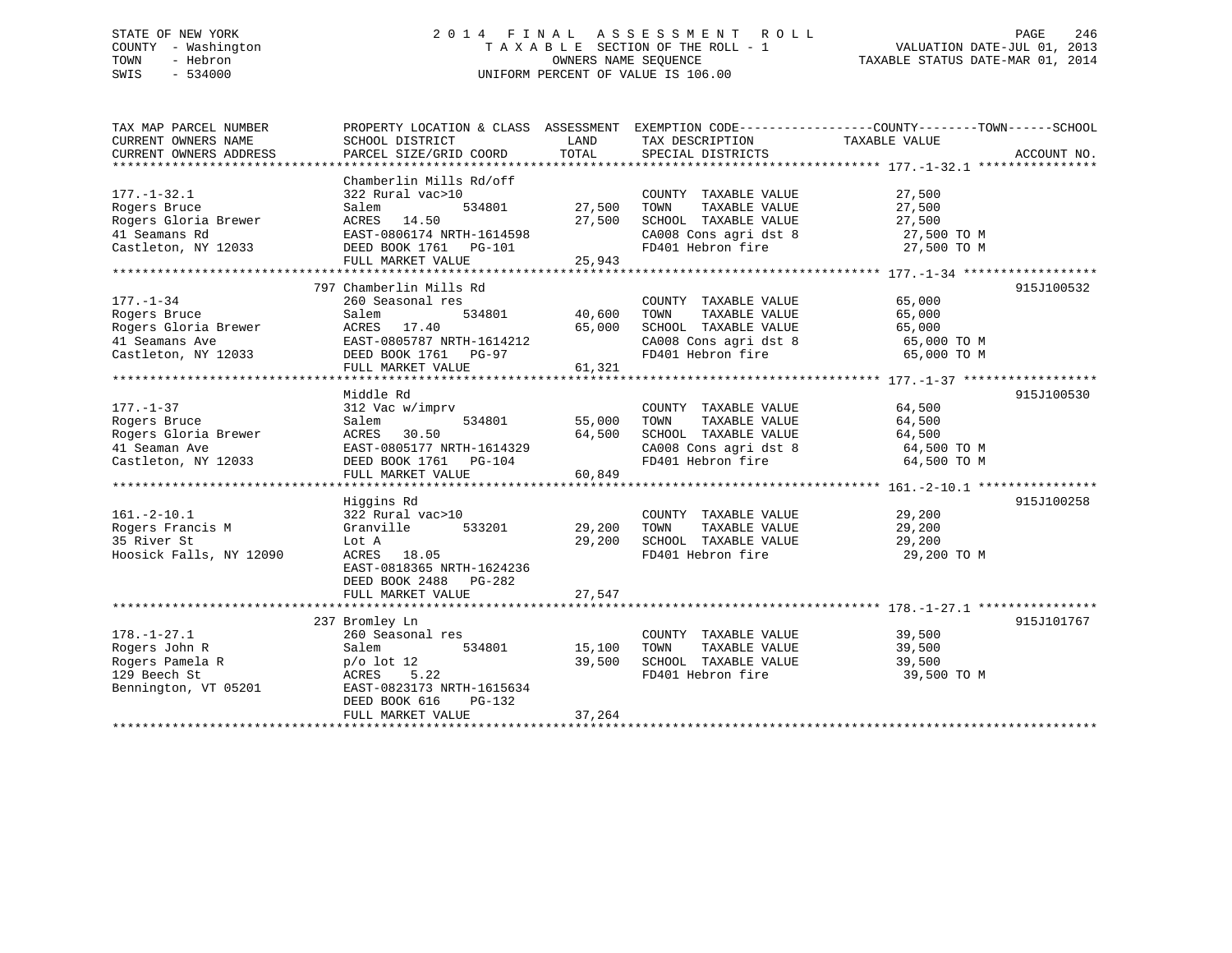## STATE OF NEW YORK 2 0 1 4 F I N A L A S S E S S M E N T R O L L PAGE 247 COUNTY - Washington T A X A B L E SECTION OF THE ROLL - 1 VALUATION DATE-JUL 01, 2013 TOWN - Hebron OWNERS NAME SEQUENCE TAXABLE STATUS DATE-MAR 01, 2014 SWIS - 534000 UNIFORM PERCENT OF VALUE IS 106.00

| TAX MAP PARCEL NUMBER                             | PROPERTY LOCATION & CLASS ASSESSMENT EXEMPTION CODE---------------COUNTY-------TOWN-----SCHOOL |                       |                           |               |          |             |
|---------------------------------------------------|------------------------------------------------------------------------------------------------|-----------------------|---------------------------|---------------|----------|-------------|
| CURRENT OWNERS NAME                               | SCHOOL DISTRICT                                                                                | LAND                  | TAX DESCRIPTION           | TAXABLE VALUE |          |             |
| CURRENT OWNERS ADDRESS                            | PARCEL SIZE/GRID COORD                                                                         | TOTAL                 | SPECIAL DISTRICTS         |               |          | ACCOUNT NO. |
|                                                   |                                                                                                |                       |                           |               |          |             |
|                                                   | 821 Chamberlin Mills Rd                                                                        |                       |                           |               |          | 915J100529  |
| $177. - 1 - 32$                                   | 241 Rural res&ag                                                                               |                       | AGRI-D IND 41730          | 73,822        | 73,822   | 73,822      |
| Rogers Thomas C                                   | Salem                                                                                          | 534801 226,800 STAR B | 41854                     | $\Omega$      | $\Omega$ | 30,000      |
| 821 Chamberlin Mills Rd                           | ACRES 81.90 BANK<br>999                                                                        | 314,000               | COUNTY TAXABLE VALUE      | 240,178       |          |             |
| Salem, NY 12865                                   | EAST-0807281 NRTH-1614470                                                                      |                       | TAXABLE VALUE<br>TOWN     | 240,178       |          |             |
|                                                   | DEED BOOK 947 PG-197                                                                           |                       | SCHOOL TAXABLE VALUE      | 210,178       |          |             |
| MAY BE SUBJECT TO PAYMENT                         | FULL MARKET VALUE                                                                              |                       | 296,226 FD401 Hebron fire | 314,000 TO M  |          |             |
| UNDER AGDIST LAW TIL 2021                         |                                                                                                |                       |                           |               |          |             |
|                                                   |                                                                                                |                       |                           |               |          |             |
|                                                   | Chamberlin Mills Rd                                                                            |                       |                           |               |          |             |
| $177. - 1 - 32.3$                                 | 322 Rural vac>10                                                                               |                       | COUNTY TAXABLE VALUE      | 29,000        |          |             |
| Rogers Thomas C                                   | Salem<br>534801                                                                                | 29,000                | TOWN<br>TAXABLE VALUE     | 29,000        |          |             |
| 821 Chamberlin Mills Rd                           | $1$ ot $1$                                                                                     | 29,000                | SCHOOL TAXABLE VALUE      | 29,000        |          |             |
| Salem, NY 12865                                   | ACRES 10.62                                                                                    |                       | FD401 Hebron fire         | 29,000 TO M   |          |             |
|                                                   | EAST-0806378 NRTH-1613385                                                                      |                       |                           |               |          |             |
|                                                   | DEED BOOK 2273 PG-67                                                                           |                       |                           |               |          |             |
|                                                   | FULL MARKET VALUE                                                                              | 27,358                |                           |               |          |             |
|                                                   |                                                                                                |                       |                           |               |          |             |
|                                                   | 70 Warner Rd                                                                                   |                       |                           |               |          |             |
| $153. - 1 - 5.6$                                  | 210 1 Family Res                                                                               |                       | COUNTY TAXABLE VALUE      | 196,000       |          |             |
| Rooper William                                    | Granville<br>533201                                                                            | 65,400                | TOWN<br>TAXABLE VALUE     | 196,000       |          |             |
| 378 Colebrook Rd                                  | lot <sub>6</sub>                                                                               | 196,000               | SCHOOL TAXABLE VALUE      | 196,000       |          |             |
| Gansevoort, NY 12831                              | ACRES<br>4.08                                                                                  |                       | FD401 Hebron fire         | 196,000 TO M  |          |             |
|                                                   | EAST-0819131 NRTH-1640158                                                                      |                       |                           |               |          |             |
|                                                   | DEED BOOK 3345 PG-330                                                                          |                       |                           |               |          |             |
|                                                   | FULL MARKET VALUE                                                                              | 184,906               |                           |               |          |             |
|                                                   |                                                                                                |                       |                           |               |          |             |
|                                                   | 2086 County Route 47                                                                           |                       |                           |               |          | 915J101161  |
| $183.2 - 1 - 3$                                   | 260 Seasonal res - WTRFNT                                                                      |                       | COUNTY TAXABLE VALUE      | 125,000       |          |             |
| Roosevelt Peter T                                 | 534801<br>Salem                                                                                | 104,700               | TOWN<br>TAXABLE VALUE     | 125,000       |          |             |
| Roosevelt Jessica J                               | 2.74<br>ACRES                                                                                  | 125,000               | SCHOOL TAXABLE VALUE      | 125,000       |          |             |
| 19 Center White Creek Ln<br>Facle Bridge NY 12057 | EAST-0786208 NRTH-1607833                                                                      |                       | FD401 Hebron fire         | 125,000 TO M  |          |             |
| Eagle Bridge, NY 12057                            | DEED BOOK 3008 PG-176                                                                          |                       |                           |               |          |             |
|                                                   | FULL MARKET VALUE                                                                              | 117,925               |                           |               |          |             |
|                                                   |                                                                                                |                       |                           |               |          |             |
|                                                   | Barkley Ln                                                                                     |                       |                           |               |          | 915J101163  |
| $183.2 - 1 - 29$                                  | 314 Rural vac<10 - WTRFNT                                                                      |                       | COUNTY TAXABLE VALUE      | 52,000        |          |             |
| Roosevelt Peter T                                 | 534801<br>Salem                                                                                | 52,000                | TAXABLE VALUE<br>TOWN     | 52,000        |          |             |
| Roosevelt Jessica J                               | ACRES<br>2.40                                                                                  | 52,000                | SCHOOL TAXABLE VALUE      | 52,000        |          |             |
| 19 Center White Creek Ln                          | EAST-0786765 NRTH-1605709                                                                      |                       | FD401 Hebron fire         | 52,000 TO M   |          |             |
| Eagle Bridge, NY 12057                            | DEED BOOK 2872 PG-136                                                                          |                       |                           |               |          |             |
|                                                   | FULL MARKET VALUE                                                                              | 49,057                |                           |               |          |             |
|                                                   |                                                                                                |                       |                           |               |          |             |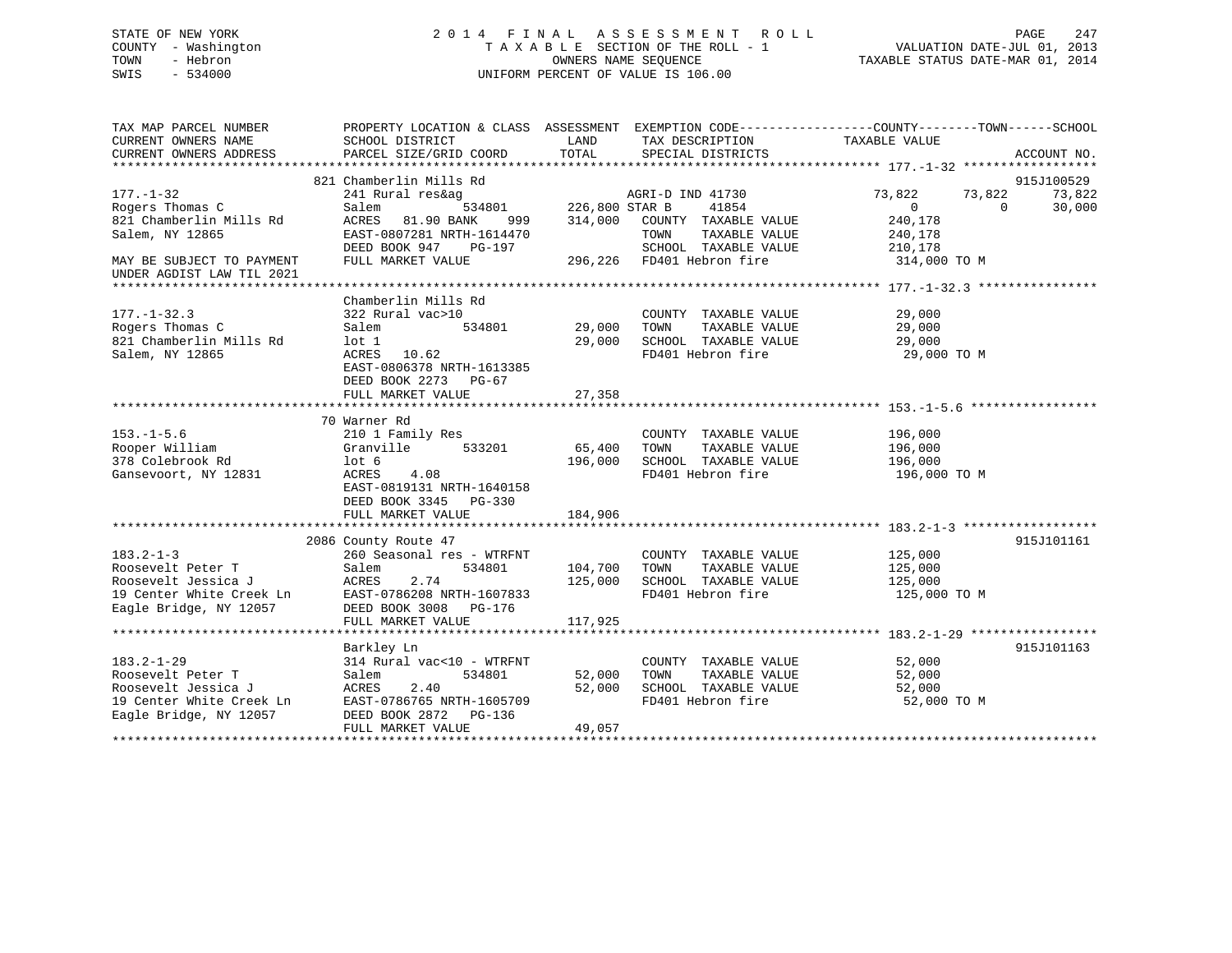## STATE OF NEW YORK 2 0 1 4 F I N A L A S S E S S M E N T R O L L PAGE 248 COUNTY - Washington T A X A B L E SECTION OF THE ROLL - 1 VALUATION DATE-JUL 01, 2013 TOWN - Hebron OWNERS NAME SEQUENCE TAXABLE STATUS DATE-MAR 01, 2014 SWIS - 534000 UNIFORM PERCENT OF VALUE IS 106.00

| TAX MAP PARCEL NUMBER                                         |                                | PROPERTY LOCATION & CLASS ASSESSMENT EXEMPTION CODE-----------------COUNTY-------TOWN------SCHOOL                                                                                                                                                     |                                          |
|---------------------------------------------------------------|--------------------------------|-------------------------------------------------------------------------------------------------------------------------------------------------------------------------------------------------------------------------------------------------------|------------------------------------------|
| CURRENT OWNERS NAME SCHOOL DISTRICT<br>CURRENT OWNERS ADDRESS | PARCEL SIZE/GRID COORD         | <b>EXAMPLE STATE STATE</b><br>TAX DESCRIPTION<br>TOTAL<br>SPECIAL DISTRICTS                                                                                                                                                                           | TAXABLE VALUE<br>ACCOUNT NO.             |
|                                                               |                                |                                                                                                                                                                                                                                                       |                                          |
|                                                               | 144 Chamberlin Mills Rd        |                                                                                                                                                                                                                                                       | 915J100222                               |
| $184. - 1 - 28$                                               |                                | 242 Rurl res&rec<br>242 Rurl res&rec<br>34801 534801 88,500 COUNTY TAXABLE VALUE 162,600<br>ACRES 38.80 BANK 999 162,600 TOWN TAXABLE VALUE 162.600<br>FAST-0795520 NETH 163.505                                                                      | $\Omega$<br>30,000                       |
|                                                               |                                |                                                                                                                                                                                                                                                       |                                          |
|                                                               |                                |                                                                                                                                                                                                                                                       |                                          |
|                                                               |                                |                                                                                                                                                                                                                                                       |                                          |
|                                                               |                                |                                                                                                                                                                                                                                                       |                                          |
|                                                               |                                | 164.-1-20<br>Rose Craig B<br>Rose Craig B<br>Salem Mills Rd<br>EAST-0795520 NRTH-1601953<br>Salem, NY 12865<br>FULL MARKET VALUE<br>FULL MARKET VALUE<br>THE MORE SALEM CAOR COUNTY TAXABLE VALUE<br>SCHOOL TAXABLE VALUE<br>SCHOOL TAXABLE VALUE<br> |                                          |
|                                                               |                                |                                                                                                                                                                                                                                                       |                                          |
| $152. - 2 - 17$                                               | Shepard Rd<br>322 Rural vac>10 | AG DIST<br>41720                                                                                                                                                                                                                                      | 915J100679<br>65,689<br>65,689<br>65,689 |
| Rothstein Edward G                                            | Granville                      | COUNTY TAXABLE VALUE                                                                                                                                                                                                                                  | 31,011                                   |
|                                                               | 533201 96,700<br>96,700        | TAXABLE VALUE                                                                                                                                                                                                                                         |                                          |
|                                                               |                                |                                                                                                                                                                                                                                                       |                                          |
|                                                               |                                |                                                                                                                                                                                                                                                       |                                          |
|                                                               |                                |                                                                                                                                                                                                                                                       |                                          |
|                                                               |                                |                                                                                                                                                                                                                                                       |                                          |
|                                                               |                                | 155 W 78th St $X = 155$ W 78th St $X = 155$ W 78th St $X = 155$ W 78th St $X = 155$ W 78th St $X = 155$ W 78th St $X = 155$ W 78th St $X = 155$ W 78th St $X = 155$ W 78th St $X = 155$ W 78th St $X = 155$ W 78th St $X = 155$ W 78th St             |                                          |
|                                                               | Shepard Rd                     |                                                                                                                                                                                                                                                       |                                          |
| $152. - 2 - 17.5$                                             | 322 Rural vac>10               | AG DIST<br>41720                                                                                                                                                                                                                                      | 29,362<br>29,362<br>29,362               |
| Rothstein Edward G                                            | Granville                      | 533201 38,300                                                                                                                                                                                                                                         |                                          |
| 155 W 78th St                                                 | $1$ ot $11$                    | COUNTY TAXABLE VALUE<br>TOWN     TAXABLE VALUE<br>38,300<br>TOWN                                                                                                                                                                                      | 8,938<br>8,938                           |
|                                                               |                                |                                                                                                                                                                                                                                                       |                                          |
|                                                               |                                |                                                                                                                                                                                                                                                       |                                          |
|                                                               |                                | SCHOOL TAXABLE VALUE<br>CA008 Cons agri dst 8 8,938<br>29,362 EX 8,938                                                                                                                                                                                |                                          |
|                                                               |                                | New York, NY 10024<br>MAY BE SUBJECT TO PAYMENT DEED BOOK 738 PG-178 (20008 Cons agri dst 8 8,938 TO M<br>MAY BE SUBJECT TO PAYMENT DEED BOOK 738 PG-178 29,362 EX<br>UNDER AGDIST LAW TIL 2018 FULL MARKET VALUE 36,132 FD401 Hebro                  |                                          |
|                                                               |                                |                                                                                                                                                                                                                                                       |                                          |
|                                                               | Shepard Rd                     |                                                                                                                                                                                                                                                       |                                          |
| $152. - 2 - 17.6$                                             | 314 Rural vac<10               | $\begin{array}{ccc} 0 & \text{AG DIST} & 41720 \\ 533201 & 28,100 & \text{COUNTY} & \text{TAXABLE VALUE} \end{array}$                                                                                                                                 | 20,763<br>20,763<br>20,763               |
| Rothstein Edward G                                            | Granville                      |                                                                                                                                                                                                                                                       | 7,337                                    |
| 155 W 78th St                                                 |                                | $\begin{tabular}{lllllllll} \textsc{TONN} & \textsc{TAXABLE} & \textsc{VALUE} & \textsc{7,337} \\ \textsc{SCHOOL} & \textsc{TAXABLE} & \textsc{VALUE} & \textsc{7,337} \end{tabular}$                                                                 |                                          |
| New York, NY 12024                                            |                                |                                                                                                                                                                                                                                                       |                                          |
|                                                               |                                | CA008 Cons agri dst 8                                                                                                                                                                                                                                 | 7,337 TO M                               |
| MAY BE SUBJECT TO PAYMENT<br>UNDER AGDIST LAW TIL 2018        |                                | 01.10 28,100 TOWN TAXABLE VAL 28,100 TOWN TAXABLE VAL 28,100 TOWN TAXABLE VAL 28,100 TOWN CACHOL TAXABLE VAL 28,100 TOWN CA008 Cons agri dst<br>DEED BOOK 738 PG-178 26,509 FD401 Hebron fire<br>FULL MARKET VALUE 26,509 FD401 He<br>20,763 EX       | 28,100 TO M                              |
|                                                               |                                |                                                                                                                                                                                                                                                       |                                          |
|                                                               | County Route 28                |                                                                                                                                                                                                                                                       |                                          |
| $152 - 2 - 17.7$                                              | 322 Rural vac>10               | AG DIST<br>41720                                                                                                                                                                                                                                      | 27,827<br>27,827<br>27,827               |
| Rothstein Edward G                                            | Granville                      | COUNTY TAXABLE VALUE                                                                                                                                                                                                                                  | 9,073                                    |
| 155 W 78th St                                                 | lot 9                          | 36,900                                                                                                                                                                                                                                                |                                          |
| New York, NY 10024                                            | ACRES 11.74                    | TOWN TAXABLE VALUE 9,073<br>SCHOOL TAXABLE VALUE 9,073<br>CA008 Cons agri dst 8 9,073 TO M                                                                                                                                                            |                                          |
|                                                               |                                |                                                                                                                                                                                                                                                       |                                          |
| MAY BE SUBJECT TO PAYMENT                                     | DEED BOOK 738                  | ACRES 11.74<br>EAST-0811174 NRTH-1640670 CA008 Cons agri dst<br>DEED BOOK 738 PG-178 27,827 EX<br>FULL MARKET VALUE 34,811 FD401 Hebron fire                                                                                                          |                                          |
| UNDER AGDIST LAW TIL 2018                                     |                                |                                                                                                                                                                                                                                                       | 36,900 TO M                              |
|                                                               |                                |                                                                                                                                                                                                                                                       |                                          |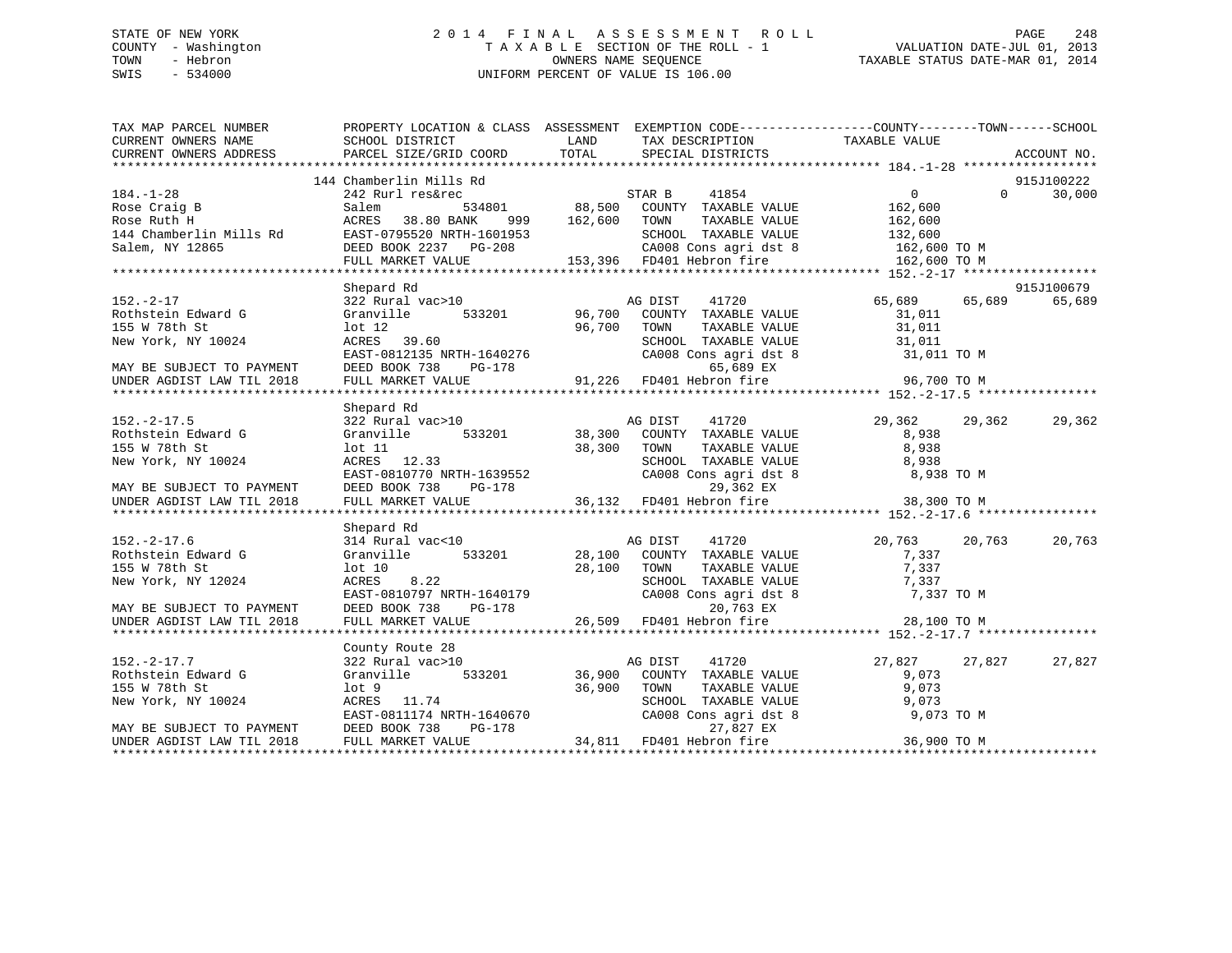## STATE OF NEW YORK 2 0 1 4 F I N A L A S S E S S M E N T R O L L PAGE 249 COUNTY - Washington T A X A B L E SECTION OF THE ROLL - 1 VALUATION DATE-JUL 01, 2013 TOWN - Hebron OWNERS NAME SEQUENCE TAXABLE STATUS DATE-MAR 01, 2014 SWIS - 534000 UNIFORM PERCENT OF VALUE IS 106.00

TAX MAP PARCEL NUMBER PROPERTY LOCATION & CLASS ASSESSMENT EXEMPTION CODE------------------COUNTY--------TOWN------SCHOOL

CURRENT OWNERS NAME SCHOOL DISTRICT LAND TAX DESCRIPTION TAXABLE VALUE

| CURRENT OWNERS ADDRESS<br>***************************** | PARCEL SIZE/GRID COORD           | TOTAL              | SPECIAL DISTRICTS                             |                        |          | ACCOUNT NO. |
|---------------------------------------------------------|----------------------------------|--------------------|-----------------------------------------------|------------------------|----------|-------------|
|                                                         | County Route 28                  |                    |                                               |                        |          |             |
| $152. - 2 - 17.8$                                       | 314 Rural vac<10                 |                    | COUNTY TAXABLE VALUE                          | 82,500                 |          |             |
| Rothstein Edward G                                      | 533201<br>Granville              | 82,500             | TAXABLE VALUE<br>TOWN                         | 82,500                 |          |             |
| 155 W 78 St                                             | lot 7                            | 82,500             | SCHOOL TAXABLE VALUE                          | 82,500                 |          |             |
| New York, NY 10024                                      | <b>ACRES</b><br>5.78             |                    | CA008 Cons agri dst 8                         | 82,500 TO M            |          |             |
|                                                         | EAST-0810194 NRTH-1640891        |                    | FD401 Hebron fire                             | 82,500 TO M            |          |             |
| PRIOR OWNER ON 3/01/2014                                | DEED BOOK 3395<br>PG-252         |                    |                                               |                        |          |             |
| Inqwersen William M                                     | FULL MARKET VALUE                | 77,830             |                                               |                        |          |             |
| MAY BE SUBJECT TO PAYMENT<br>UNDER AGDIST LAW TIL 2015  |                                  |                    |                                               |                        |          |             |
|                                                         | County Route 28                  |                    |                                               |                        |          |             |
| $152.-2-17.11$                                          | 322 Rural vac>10                 |                    | 41720<br>AG DIST                              | 44,304                 | 44,304   | 44,304      |
| Rothstein Edward G                                      | Granville<br>533201              | 102,700            | COUNTY TAXABLE VALUE                          | 58,396                 |          |             |
| 155 W 78th St                                           | $1$ ot 8                         | 102,700            | TAXABLE VALUE<br>TOWN                         | 58,396                 |          |             |
| New York, NY 10024                                      | ACRES<br>42.61                   |                    | SCHOOL TAXABLE VALUE                          | 58,396                 |          |             |
|                                                         | EAST-0812109 NRTH-1641345        |                    | CA008 Cons agri dst 8                         | 58,396 TO M            |          |             |
| MAY BE SUBJECT TO PAYMENT                               | DEED BOOK 738<br>$PG-178$        |                    | 44,304 EX                                     |                        |          |             |
| UNDER AGDIST LAW TIL 2018                               | FULL MARKET VALUE                | 96,887             | FD401 Hebron fire                             | 102,700 TO M           |          |             |
|                                                         |                                  |                    | **********************                        | $185. - 1 - 25$ ****** |          |             |
|                                                         | 44 Koster Way                    |                    |                                               |                        |          | 915J101900  |
| $185. - 1 - 25$                                         | 314 Rural vac<10                 |                    | TAXABLE VALUE<br>COUNTY                       | 21,000                 |          |             |
| Roy Robin D                                             | Salem<br>534801                  | 21,000             | TAXABLE VALUE<br>TOWN                         | 21,000                 |          |             |
| Roy Christine                                           | $1$ ot $4$                       | 21,000             | SCHOOL TAXABLE VALUE                          | 21,000                 |          |             |
| 41 White Birch Trl                                      | 5.08<br>ACRES                    |                    | FD401 Hebron fire                             | 21,000 TO M            |          |             |
| Higganum, CT 06441                                      | EAST-0815384 NRTH-1609593        |                    |                                               |                        |          |             |
|                                                         | DEED BOOK 2002 PG-287            |                    |                                               |                        |          |             |
|                                                         | FULL MARKET VALUE                | 19,811             |                                               |                        |          |             |
| *******************************                         |                                  |                    |                                               |                        |          |             |
|                                                         | Blossom Rd/e Off                 |                    |                                               |                        |          | 915J100013  |
| $186. - 1 - 4$                                          | 105 Vac farmland<br>534801       |                    | AG DIST<br>41720                              | 187,510                | 187,510  | 187,510     |
| Royce M Atwater Living Trust<br>Atwater Royce M         | Salem<br>378/1060                | 284,500<br>284,500 | COUNTY TAXABLE VALUE<br>TAXABLE VALUE<br>TOWN | 96,990<br>96,990       |          |             |
| 2129 County Route 153                                   | ACRES 271.60                     |                    | SCHOOL TAXABLE VALUE                          | 96,990                 |          |             |
| Salem, NY 12865                                         | EAST-0821944 NRTH-1606952        |                    | CA008 Cons agri dst 8                         | 96,990 TO M            |          |             |
|                                                         | DEED BOOK 2913 PG-54             |                    | 187,510 EX                                    |                        |          |             |
| MAY BE SUBJECT TO PAYMENT                               | FULL MARKET VALUE                | 268,396            | FD401 Hebron fire                             | 284,500 TO M           |          |             |
| UNDER AGDIST LAW TIL 2018                               |                                  |                    |                                               |                        |          |             |
|                                                         |                                  |                    |                                               |                        |          |             |
|                                                         | 31 County Route 28               |                    |                                               |                        |          | 915J101085  |
| $152 - 2 - 8.3$                                         | 210 1 Family Res                 |                    | 41854<br>STAR B                               | 0                      | $\Omega$ | 30,000      |
| Rozell Andrew D                                         | Granville<br>533201              | 134,100            | COUNTY TAXABLE VALUE                          | 247,000                |          |             |
| 31 County Route 28                                      | <b>ACRES</b><br>8.64 BANK<br>11A | 247,000            | TAXABLE VALUE<br>TOWN                         | 247,000                |          |             |
| Granville, NY 12832                                     | EAST-0808642 NRTH-1640726        |                    | SCHOOL TAXABLE VALUE                          | 217,000                |          |             |
|                                                         | DEED BOOK 1802 PG-57             |                    | FD401 Hebron fire                             | 247,000 TO M           |          |             |
|                                                         | FULL MARKET VALUE                | 233,019            |                                               |                        |          |             |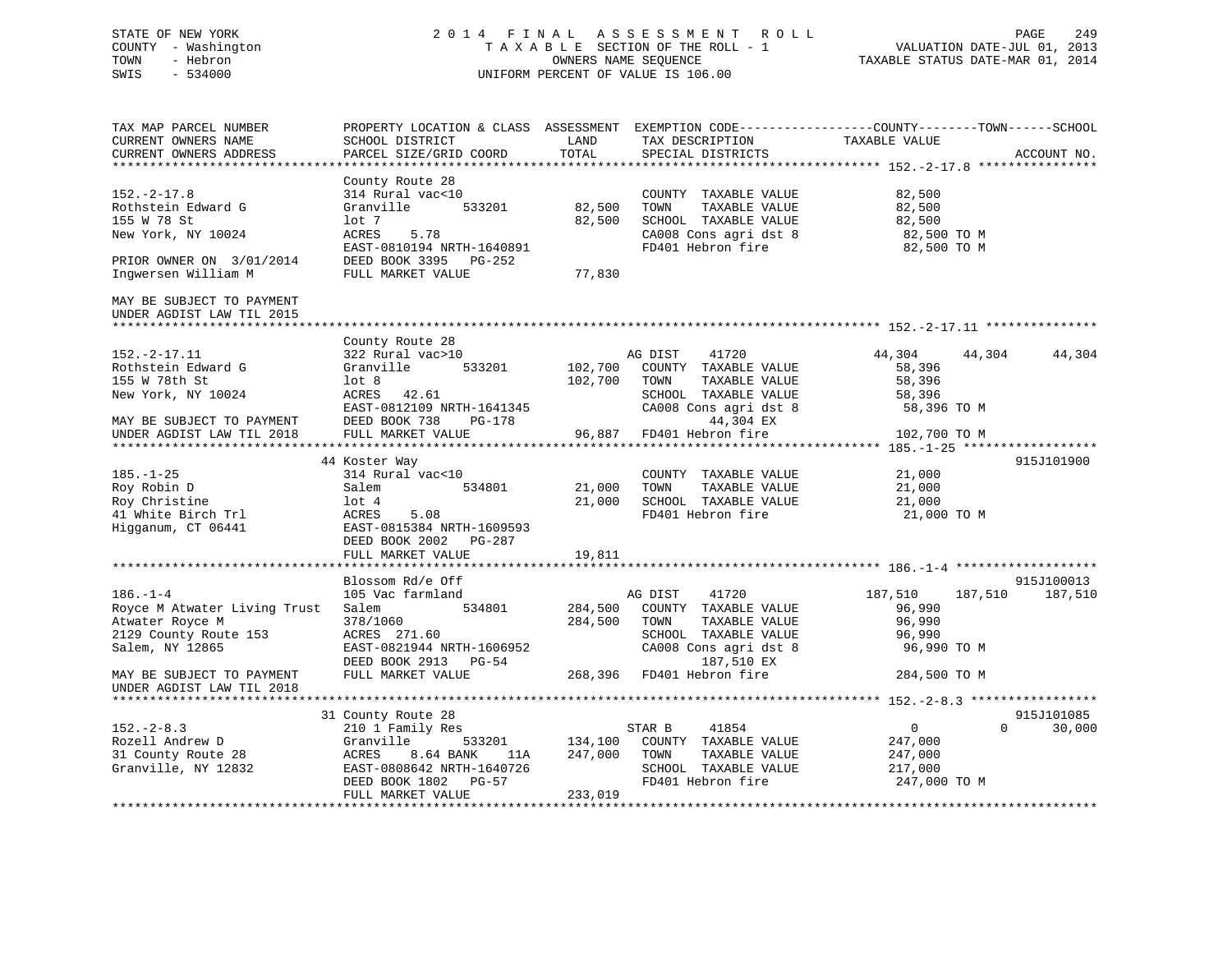## STATE OF NEW YORK 2 0 1 4 F I N A L A S S E S S M E N T R O L L PAGE 250 COUNTY - Washington T A X A B L E SECTION OF THE ROLL - 1 VALUATION DATE-JUL 01, 2013 TOWN - Hebron OWNERS NAME SEQUENCE TAXABLE STATUS DATE-MAR 01, 2014 SWIS - 534000 UNIFORM PERCENT OF VALUE IS 106.00

| TAX MAP PARCEL NUMBER<br>CURRENT OWNERS NAME | PROPERTY LOCATION & CLASS ASSESSMENT<br>SCHOOL DISTRICT | LAND                    | EXEMPTION CODE----------------COUNTY-------TOWN------SCHOOL<br>TAX DESCRIPTION | TAXABLE VALUE  |          |             |
|----------------------------------------------|---------------------------------------------------------|-------------------------|--------------------------------------------------------------------------------|----------------|----------|-------------|
| CURRENT OWNERS ADDRESS                       | PARCEL SIZE/GRID COORD                                  | TOTAL                   | SPECIAL DISTRICTS                                                              |                |          | ACCOUNT NO. |
|                                              |                                                         |                         |                                                                                |                |          |             |
|                                              | 305 Chamberlin Mills Rd                                 |                         |                                                                                |                |          | 915J101614  |
| $184. - 1 - 4.1$                             | 210 1 Family Res                                        | STAR B                  | 41854                                                                          | $\overline{0}$ | $\Omega$ | 30,000      |
| Rudman Tracy L                               | Salem<br>534801                                         | 57,500                  | COUNTY TAXABLE VALUE                                                           | 97,000         |          |             |
| 305 Chamberlin Mills Rd                      | 2.50<br>ACRES                                           | 97,000<br>TOWN          | TAXABLE VALUE                                                                  | 97,000         |          |             |
| Salem, NY 12865                              | EAST-0797134 NRTH-1606538                               |                         | SCHOOL TAXABLE VALUE                                                           | 67,000         |          |             |
|                                              | DEED BOOK 901<br>PG-256                                 |                         | CA008 Cons agri dst 8                                                          | 97,000 TO M    |          |             |
|                                              | FULL MARKET VALUE                                       | 91,509                  | FD401 Hebron fire                                                              | 97,000 TO M    |          |             |
|                                              |                                                         |                         |                                                                                |                |          |             |
|                                              | State Route 22/E Off                                    |                         |                                                                                |                |          | 915J100169  |
| $144. - 1 - 23$                              | 314 Rural vac<10                                        |                         | COUNTY TAXABLE VALUE                                                           | 5,900          |          |             |
| Rue Eric W                                   | 533201<br>Granville                                     | 5,900<br>TOWN           | TAXABLE VALUE                                                                  | 5,900          |          |             |
| 32 Rykowski Ln                               | 5.70<br>ACRES                                           | 5,900                   | SCHOOL TAXABLE VALUE                                                           | 5,900          |          |             |
| Granville, NY 12832                          | EAST-0823510 NRTH-1644114                               |                         | FD401 Hebron fire                                                              | 5,900 TO M     |          |             |
|                                              | DEED BOOK 3311 PG-127                                   |                         |                                                                                |                |          |             |
|                                              | FULL MARKET VALUE                                       | 5,566                   |                                                                                |                |          |             |
|                                              |                                                         |                         |                                                                                |                |          |             |
|                                              | 6646 State Route 22                                     |                         |                                                                                |                |          | 915J100353  |
| $170. - 1 - 13.1$                            | 314 Rural vac<10                                        |                         | COUNTY TAXABLE VALUE                                                           | 14,000         |          |             |
| Ruger Karl Eric                              | Granville<br>533201                                     | 14,000<br>TOWN          | TAXABLE VALUE                                                                  | 14,000         |          |             |
| Ruger Joan M                                 | 5.00<br>ACRES                                           | 14,000                  | SCHOOL TAXABLE VALUE                                                           | 14,000         |          |             |
| 50 Atkins Rd                                 | EAST-0815656 NRTH-1618117                               |                         | FD401 Hebron fire                                                              | 14,000 TO M    |          |             |
| Malta, NY 12020-3812                         | DEED BOOK 2055 PG-277                                   |                         |                                                                                |                |          |             |
|                                              | FULL MARKET VALUE                                       | 13,208                  |                                                                                |                |          |             |
|                                              |                                                         |                         |                                                                                |                |          |             |
|                                              | 6961 State Route 22                                     |                         |                                                                                |                |          | 915J100541  |
| $161. - 2 - 11$                              | 270 Mfg housing                                         |                         | AGED-TOWN 41803                                                                | $\overline{0}$ | 14,400   | 0           |
| Ruggles Samuel                               | Granville<br>533201                                     | 33,200 AGE-CO/SCH 41805 |                                                                                | 18,000         | $\Omega$ | 18,000      |
| Ruggles Joyce                                | 1.49<br>ACRES                                           | 36,000 STAR EN          | 41834                                                                          | $\Omega$       | $\Omega$ | 18,000      |
| 6961 State Route 22                          | EAST-0816813 NRTH-1625466                               |                         | COUNTY TAXABLE VALUE                                                           | 18,000         |          |             |
| Granville, NY 12832                          | DEED BOOK 441<br>PG-287                                 | TOWN                    | TAXABLE VALUE                                                                  | 21,600         |          |             |
|                                              | FULL MARKET VALUE                                       |                         | 33,962 SCHOOL TAXABLE VALUE                                                    | $\overline{0}$ |          |             |
|                                              |                                                         |                         | FD401 Hebron fire                                                              | 36,000 TO M    |          |             |
|                                              |                                                         |                         |                                                                                |                |          |             |
|                                              | 490 Pine Hill Rd                                        |                         |                                                                                |                |          | 915J101419  |
| $169. - 1 - 26.11$                           | 270 Mfg housing                                         | STAR B                  | 41854                                                                          | $\overline{0}$ | $\Omega$ | 30,000      |
| Russell Jeremy                               | 533201<br>Granville                                     | 32,700                  | COUNTY TAXABLE VALUE                                                           | 39,000         |          |             |
| Barber Danielle                              | $P/O$ Lot $2$                                           | 39,000<br>TOWN          | TAXABLE VALUE                                                                  | 39,000         |          |             |
| PO Box 38                                    | ACRES<br>1.27                                           |                         | SCHOOL TAXABLE VALUE                                                           | 9,000          |          |             |
| Salem, NY 12865                              | EAST-0813537 NRTH-1620597                               |                         | FD401 Hebron fire                                                              | 39,000 TO M    |          |             |
|                                              | DEED BOOK 2062<br>$PG-213$                              |                         |                                                                                |                |          |             |
|                                              | FULL MARKET VALUE                                       | 36,792                  |                                                                                |                |          |             |
|                                              |                                                         |                         |                                                                                |                |          |             |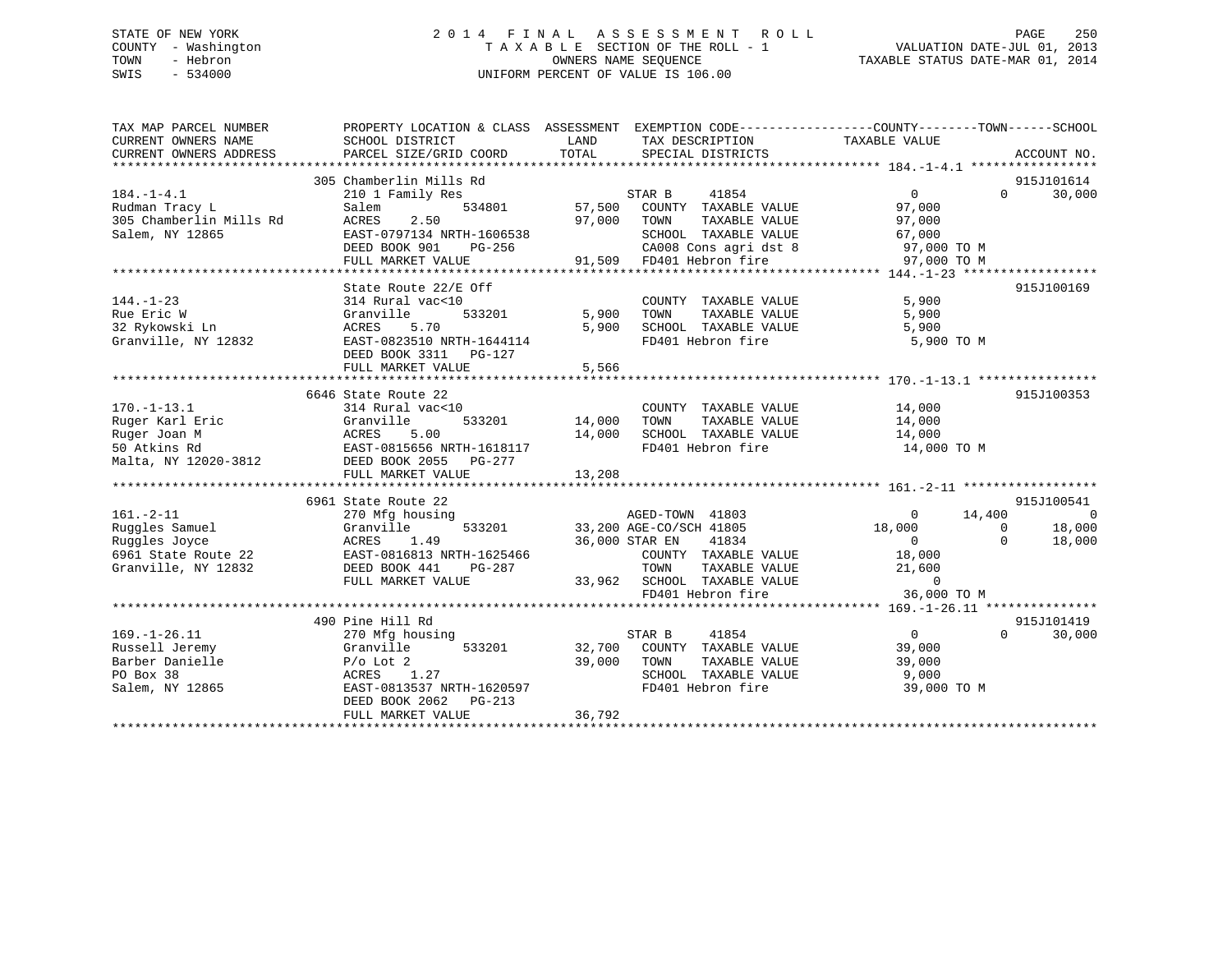## STATE OF NEW YORK 2 0 1 4 F I N A L A S S E S S M E N T R O L L PAGE 251 COUNTY - Washington T A X A B L E SECTION OF THE ROLL - 1 VALUATION DATE-JUL 01, 2013 TOWN - Hebron OWNERS NAME SEQUENCE TAXABLE STATUS DATE-MAR 01, 2014 SWIS - 534000 UNIFORM PERCENT OF VALUE IS 106.00

| TAX MAP PARCEL NUMBER<br>CURRENT OWNERS NAME<br>CURRENT OWNERS ADDRESS                                                 | PROPERTY LOCATION & CLASS ASSESSMENT EXEMPTION CODE----------------COUNTY-------TOWN------SCHOOL<br>SCHOOL DISTRICT<br>PARCEL SIZE/GRID COORD                          | LAND<br>TOTAL                 | TAX DESCRIPTION<br>SPECIAL DISTRICTS                                                                                                    | TAXABLE VALUE                                                                   | ACCOUNT NO.        |
|------------------------------------------------------------------------------------------------------------------------|------------------------------------------------------------------------------------------------------------------------------------------------------------------------|-------------------------------|-----------------------------------------------------------------------------------------------------------------------------------------|---------------------------------------------------------------------------------|--------------------|
| $152. - 2 - 17.4$<br>Russell M. Patricia<br>1668 County Route 31<br>Granville, NY 12832                                | 1668 County Route 31<br>240 Rural res<br>533201<br>Granville<br>sub lot 4<br>ACRES 25.48<br>EAST-0810599 NRTH-1638466<br>DEED BOOK 924<br>$PG-25$<br>FULL MARKET VALUE | 174,500<br>348,000<br>328,302 | STAR EN<br>41834<br>COUNTY TAXABLE VALUE<br>TAXABLE VALUE<br>TOWN<br>SCHOOL TAXABLE VALUE<br>CA008 Cons agri dst 8<br>FD401 Hebron fire | $\Omega$<br>348,000<br>348,000<br>283,800<br>348,000 TO M<br>348,000 TO M       | $\Omega$<br>64,200 |
|                                                                                                                        | 278 Chamberlin Mills Rd                                                                                                                                                |                               |                                                                                                                                         |                                                                                 | 915J101488         |
| $184. - 2 - 9$<br>Russell Robert B Trustee<br>Russell Kay B Trustee<br>5200 South Nova Rd 218<br>Port Orange, FL 32127 | 240 Rural res<br>534801<br>Salem<br>2835/45<br>ACRES 21.04<br>EAST-0798416 NRTH-1605811<br>DEED BOOK 3407 PG-182                                                       | 67,500<br>177,500             | STAR EN<br>41834<br>COUNTY TAXABLE VALUE<br>TAXABLE VALUE<br>TOWN<br>SCHOOL TAXABLE VALUE<br>CA008 Cons agri dst 8<br>FD401 Hebron fire | $\overline{0}$<br>177,500<br>177,500<br>113,300<br>177,500 TO M<br>177,500 TO M | $\Omega$<br>64,200 |
| PRIOR OWNER ON 3/01/2014 FULL MARKET VALUE<br>Russell Robert B                                                         |                                                                                                                                                                        | 167,453                       |                                                                                                                                         |                                                                                 |                    |
|                                                                                                                        |                                                                                                                                                                        |                               |                                                                                                                                         |                                                                                 |                    |
| $183.2 - 1 - 30$<br>Russo Elizabeth<br>1715 Pottter Rd<br>Amsterdam, NY 12010                                          | 89 Barkley Ln<br>260 Seasonal res - WTRFNT<br>534801<br>Salem<br>ACRES<br>1.33<br>EAST-0786583 NRTH-1606042<br>DEED BOOK 1940 PG-161<br>FULL MARKET VALUE              | 151,700<br>176,000<br>166,038 | COUNTY TAXABLE VALUE<br>TOWN<br>TAXABLE VALUE<br>SCHOOL TAXABLE VALUE<br>FD401 Hebron fire                                              | 176,000<br>176,000<br>176,000<br>176,000 TO M                                   | 915J101158         |
|                                                                                                                        |                                                                                                                                                                        |                               |                                                                                                                                         |                                                                                 |                    |
| $168. - 1 - 14.3$<br>Ruth F Frew Rev Living Trust<br>PO Box 5634<br>Jacksonville, FL 32247                             | 96 Crosier Rd<br>240 Rural res<br>Salem<br>534801<br>814/257 1667/323 2943/7<br>2955/255<br>ACRES 20.80<br>EAST-0792891 NRTH-1617908<br>DEED BOOK 2955 PG-255          | 88,600<br>239,000             | COUNTY TAXABLE VALUE<br>TAXABLE VALUE<br>TOWN<br>SCHOOL TAXABLE VALUE<br>CA008 Cons agri dst 8<br>FD401 Hebron fire                     | 239,000<br>239,000<br>239,000<br>239,000 TO M<br>239,000 TO M                   | 915J101598         |
|                                                                                                                        | FULL MARKET VALUE                                                                                                                                                      | 225,472                       |                                                                                                                                         |                                                                                 |                    |
|                                                                                                                        |                                                                                                                                                                        |                               |                                                                                                                                         |                                                                                 |                    |
| $143. - 1 - 22$<br>Ryan Robin R<br>2088 Vermont Route 30<br>Pawlet, VT 05761                                           | 568 West Green Pond Way<br>260 Seasonal res - WTRFNT<br>Granville<br>533201<br>3.16<br>ACRES<br>EAST-0815397 NRTH-1643800<br>DEED BOOK 810<br>$PG-94$                  | 129,800<br>234,500            | COUNTY TAXABLE VALUE<br>TOWN<br>TAXABLE VALUE<br>SCHOOL TAXABLE VALUE<br>FD401 Hebron fire                                              | 234,500<br>234,500<br>234,500<br>234,500 TO M                                   | 915J100419         |
|                                                                                                                        | FULL MARKET VALUE                                                                                                                                                      | 221,226                       |                                                                                                                                         |                                                                                 |                    |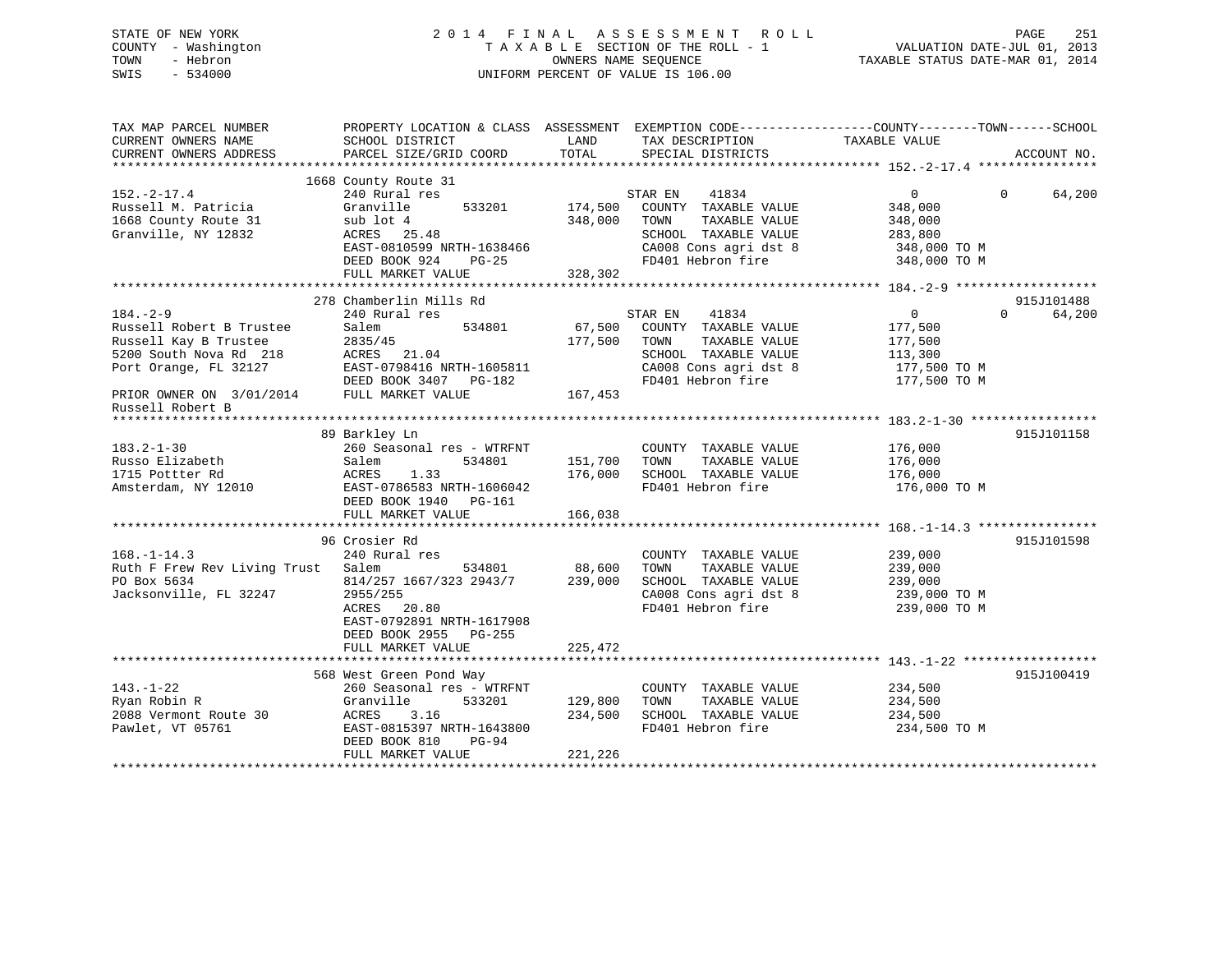# STATE OF NEW YORK 252 2014 FINAL ASSESSMENT ROLL 2014 PAGE 252 COUNTY - Washington  $T A X A B L E$  SECTION OF THE ROLL - 1<br>TOWN - Hebron DATE-JUL 2001 OWNERS NAME SEQUENCE SWIS - 534000 UNIFORM PERCENT OF VALUE IS 106.00

252 PAGE<br>VALUATION DATE-JUL 01, 2013

TAXABLE STATUS DATE-MAR 01, 2014

| TAX MAP PARCEL NUMBER<br>CURRENT OWNERS NAME<br>CURRENT OWNERS ADDRESS                               | SCHOOL DISTRICT<br>PARCEL SIZE/GRID COORD                                                                                                                                               | LAND<br>TOTAL                 | TAX DESCRIPTION<br>SPECIAL DISTRICTS                                                                                                           | PROPERTY LOCATION & CLASS ASSESSMENT EXEMPTION CODE---------------COUNTY-------TOWN-----SCHOOL<br>TAXABLE VALUE<br>ACCOUNT NO. |
|------------------------------------------------------------------------------------------------------|-----------------------------------------------------------------------------------------------------------------------------------------------------------------------------------------|-------------------------------|------------------------------------------------------------------------------------------------------------------------------------------------|--------------------------------------------------------------------------------------------------------------------------------|
| $169. - 1 - 24$<br>Sabo Jacob J<br>Sabo Merrill<br>92 So Williams St<br>Whitehall, NY 12887          | 6701 State Route 22<br>314 Rural vac<10<br>Granville<br>533201<br>FRNT 210.00 DPTH 150.00<br>0.72<br>ACRES<br>EAST-0815226 NRTH-1619416<br>DEED BOOK 789<br>PG-146<br>FULL MARKET VALUE | 8,100<br>8,100<br>7,642       | COUNTY TAXABLE VALUE<br>TOWN<br>TAXABLE VALUE<br>SCHOOL TAXABLE VALUE<br>FD401 Hebron fire                                                     | 915J100539<br>8,100<br>8,100<br>8,100<br>8,100 TO M                                                                            |
| $178. - 1 - 10$<br>Sacrider Gary<br>Sacrider Jeanne<br>76 Ball Pond Rd<br>New Fairfield, CT 06812    | Tiplady Rd<br>314 Rural vac<10<br>Salem<br>534801<br>ACRES<br>9.80<br>EAST-0821344 NRTH-1611470<br>DEED BOOK 454<br>PG-579<br>FULL MARKET VALUE                                         | 27,800<br>27,800<br>26,226    | COUNTY TAXABLE VALUE<br>TOWN<br>TAXABLE VALUE<br>SCHOOL TAXABLE VALUE<br>FD401 Hebron fire                                                     | 915J100333<br>27,800<br>27,800<br>27,800<br>27,800 TO M                                                                        |
| $178. - 1 - 34$<br>Sadler Eunice<br>Sadler Roger<br>1223 Route 115<br>Saylorsburg, PA 18353          | 618 Tiplady Rd<br>242 Rurl res&rec<br>Salem<br>534801<br>Lot 21<br>ACRES 11.82<br>EAST-0820190 NRTH-1610832<br>DEED BOOK 506<br>PG-169<br>FULL MARKET VALUE                             | 69,500<br>168,000<br>158,491  | COUNTY TAXABLE VALUE<br>TOWN<br>TAXABLE VALUE<br>SCHOOL TAXABLE VALUE<br>FD401 Hebron fire                                                     | 915J101408<br>168,000<br>168,000<br>168,000<br>168,000 TO M                                                                    |
| $183.2 - 1 - 34$<br>Salisbury John<br>Salisbury Barbara<br>15 Chippewa Trl<br>Browns Mills, NJ 08015 | 29 Barkley Ln<br>260 Seasonal res - WTRFNT<br>Salem<br>534801<br>1.64 BANK<br>ACRES<br>999<br>EAST-0786014 NRTH-1607188<br>DEED BOOK 2065<br>PG-96<br>FULL MARKET VALUE                 | 153,200<br>193,000<br>182,075 | COUNTY TAXABLE VALUE<br>TAXABLE VALUE<br>TOWN<br>SCHOOL TAXABLE VALUE<br>FD401 Hebron fire                                                     | 915J101166<br>193,000<br>193,000<br>193,000<br>193,000 TO M                                                                    |
| $158. - 1 - 2.1$<br>Sanford Susan A<br>Knight Terri L<br>254 Scott Hill Rd<br>Argyle, NY 12809       | 254 Scott Hill Rd<br>210 1 Family Res<br>Hartford<br>533801<br>2.88 BANK<br>ACRES<br>26<br>EAST-0783419 NRTH-1629423<br>DEED BOOK 2682<br>PG-318<br>FULL MARKET VALUE                   | 59,400<br>136,500             | 41854<br>STAR B<br>COUNTY TAXABLE VALUE<br>TOWN<br>TAXABLE VALUE<br>SCHOOL TAXABLE VALUE<br>CA008 Cons agri dst 8<br>128,774 FD401 Hebron fire | 915J101150<br>$\mathbf{0}$<br>$\Omega$<br>30,000<br>136,500<br>136,500<br>106,500<br>136,500 TO M<br>136,500 TO M              |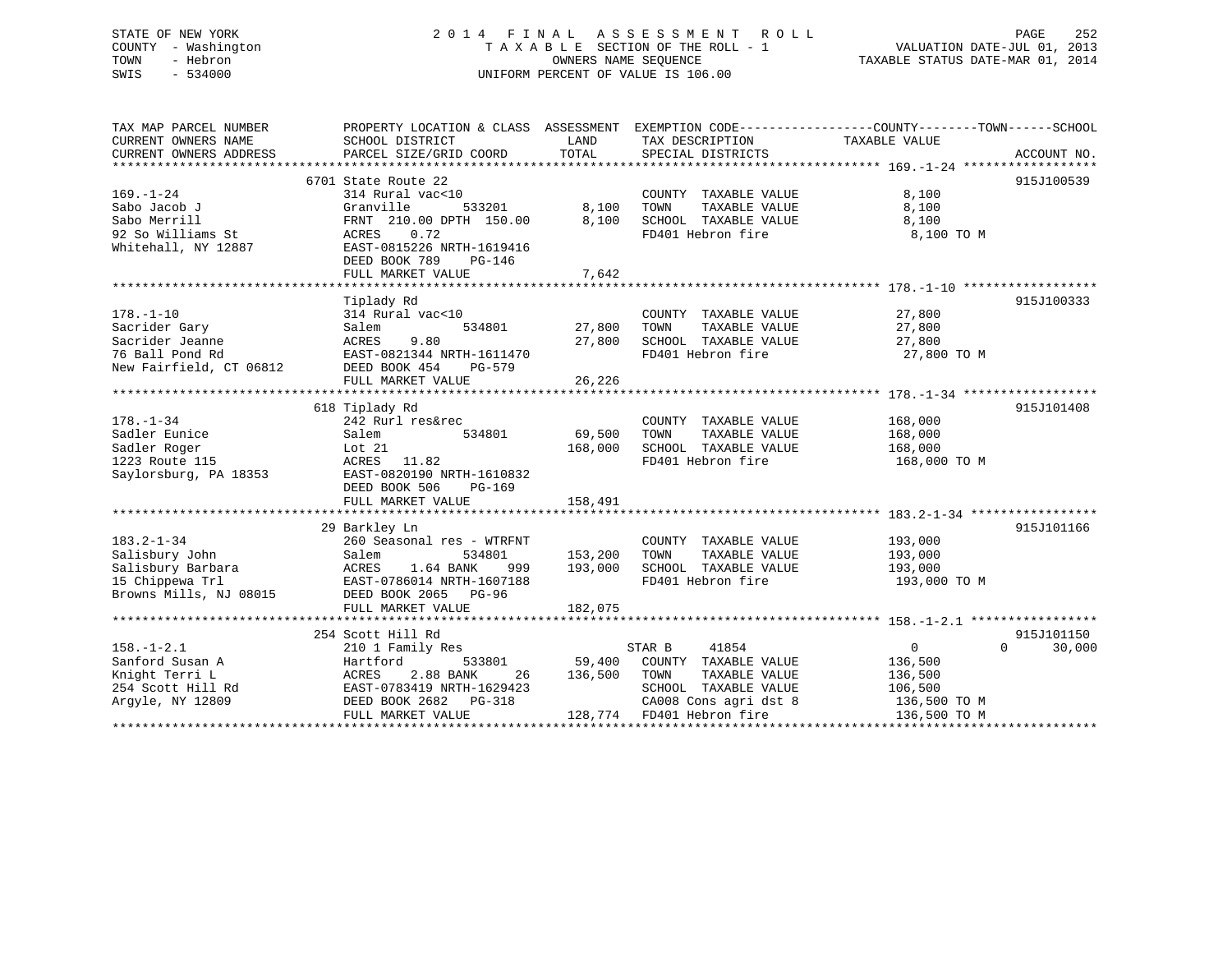# STATE OF NEW YORK 2 0 1 4 F I N A L A S S E S S M E N T R O L L PAGE 253 COUNTY - Washington T A X A B L E SECTION OF THE ROLL - 1 VALUATION DATE-JUL 01, 2013 TOWN - Hebron OWNERS NAME SEQUENCE TAXABLE STATUS DATE-MAR 01, 2014 SWIS - 534000 UNIFORM PERCENT OF VALUE IS 106.00

| TAX MAP PARCEL NUMBER<br>CURRENT OWNERS NAME<br>CURRENT OWNERS ADDRESS                                 | PROPERTY LOCATION & CLASS ASSESSMENT<br>SCHOOL DISTRICT<br>PARCEL SIZE/GRID COORD                                                                                            | LAND<br>TOTAL              | EXEMPTION CODE-----------------COUNTY-------TOWN------SCHOOL<br>TAX DESCRIPTION<br>SPECIAL DISTRICTS                                                                                                          | TAXABLE VALUE                                                                                                                     | ACCOUNT NO.                                   |
|--------------------------------------------------------------------------------------------------------|------------------------------------------------------------------------------------------------------------------------------------------------------------------------------|----------------------------|---------------------------------------------------------------------------------------------------------------------------------------------------------------------------------------------------------------|-----------------------------------------------------------------------------------------------------------------------------------|-----------------------------------------------|
| $183.2 - 1 - 5$<br>Sansone Michael J<br>Sansone Frances M<br>PO Box 471<br>Clifton Park, NY 12065-0471 | County Route 47<br>314 Rural vac<10 - WTRFNT<br>534801<br>Salem<br>Lot 20<br>FRNT 155.00 DPTH 232.00<br>ACRES<br>0.80<br>EAST-0786548 NRTH-1607802                           | 96,500<br>96,500           | COUNTY TAXABLE VALUE<br>TOWN<br>TAXABLE VALUE<br>SCHOOL TAXABLE VALUE<br>FD401 Hebron fire                                                                                                                    | 96,500<br>96,500<br>96,500<br>96,500 TO M                                                                                         | 915J101121                                    |
|                                                                                                        | DEED BOOK 872<br>$PG-299$<br>FULL MARKET VALUE                                                                                                                               | 91,038                     |                                                                                                                                                                                                               |                                                                                                                                   |                                               |
|                                                                                                        | 1189 Chamberlin Mills Rd                                                                                                                                                     |                            |                                                                                                                                                                                                               |                                                                                                                                   |                                               |
| $177. - 1 - 28.3$<br>Saran Seema<br>1189 Chamberlin Mills Rd<br>Salem, NY 12865                        | 241 Rural res&ag<br>Salem<br>534801<br>ACRES<br>64.20<br>EAST-0813318 NRTH-1615743<br>DEED BOOK 2248<br>PG-280                                                               | 238,200 AG DIST            | AG BUILD 41700<br>41720<br>462,500 Hist Barns 42111<br>COUNTY TAXABLE VALUE<br>TOWN<br>TAXABLE VALUE                                                                                                          | 4,635<br>40,768<br>40,768<br>16,789<br>16,789<br>400,308<br>400,308                                                               | 4,635<br>4,635<br>40,768<br>$\mathbf 0$       |
| MAY BE SUBJECT TO PAYMENT<br>UNDER RPTL483 UNTIL 2018                                                  | FULL MARKET VALUE                                                                                                                                                            | 436,321                    | SCHOOL TAXABLE VALUE<br>CA008 Cons agri dst 8<br>40,768 EX<br>FD401 Hebron fire                                                                                                                               | 417,097<br>421,732 TO M<br>462,500 TO M                                                                                           |                                               |
|                                                                                                        |                                                                                                                                                                              |                            |                                                                                                                                                                                                               |                                                                                                                                   |                                               |
| $177. - 1 - 25$                                                                                        | 6517 State Route 22                                                                                                                                                          |                            | STAR B<br>41854                                                                                                                                                                                               | $\overline{0}$                                                                                                                    | 915J100684<br>$\Omega$<br>30,000              |
| Saunders Brad N<br>6517 State Route 22<br>Salem, NY 12865                                              | 210 1 Family Res<br>534801<br>Salem<br>ACRES<br>1.10 BANK<br>999<br>EAST-0815411 NRTH-1614767<br>DEED BOOK 1747 PG-224<br>FULL MARKET VALUE<br>**********************        | 32,300<br>86,000<br>81,132 | COUNTY TAXABLE VALUE<br>TOWN<br>TAXABLE VALUE<br>SCHOOL TAXABLE VALUE<br>FD401 Hebron fire                                                                                                                    | 86,000<br>86,000<br>56,000<br>86,000 TO M                                                                                         |                                               |
|                                                                                                        | 925 Chamberlin Mills Rd                                                                                                                                                      |                            |                                                                                                                                                                                                               |                                                                                                                                   | 915J101897                                    |
| $177. - 1 - 6.34$<br>Saunders Carol Jean<br>925 Chamberlin Mills Rd<br>Salem, NY 12865                 | 210 1 Family Res<br>Salem<br>534801<br>ACRES<br>1.12<br>EAST-0809109 NRTH-1613238<br>DEED BOOK 674<br>PG-90<br>FULL MARKET VALUE                                             | 32,300<br>96,500<br>91,038 | STAR B<br>41854<br>COUNTY TAXABLE VALUE<br>TAXABLE VALUE<br>TOWN<br>SCHOOL TAXABLE VALUE<br>FD401 Hebron fire                                                                                                 | $\overline{0}$<br>96,500<br>96,500<br>66,500<br>96,500 TO M                                                                       | $\Omega$<br>30,000                            |
|                                                                                                        |                                                                                                                                                                              |                            |                                                                                                                                                                                                               |                                                                                                                                   |                                               |
|                                                                                                        | 3125 County Route 30                                                                                                                                                         |                            |                                                                                                                                                                                                               |                                                                                                                                   | 915J100105                                    |
| $183.20 - 1 - 20$<br>Saunders Michael<br>Saunders Barbara<br>3125 County Route 30<br>Salem, NY 12865   | 210 1 Family Res<br>Salem<br>534801<br>FRNT<br>78.00 DPTH 160.00<br>ACRES<br>0.29 BANK<br>26<br>EAST-0792411 NRTH-1602720<br>DEED BOOK 1954<br>$PG-133$<br>FULL MARKET VALUE | 82,500 STAR B              | VET WAR CT 41121<br>20,700 VET DIS CT 41141<br>41854<br>COUNTY TAXABLE VALUE<br>TOWN<br>TAXABLE VALUE<br>SCHOOL TAXABLE VALUE<br>77,830 CA008 Cons agri dst 8<br>FD401 Hebron fire<br>LD401 West hebron light | 12,375<br>12,375<br>12,375<br>12,375<br>$\overline{0}$<br>57,750<br>57,750<br>52,500<br>82,500 TO M<br>82,500 TO M<br>82,500 TO M | $\mathbf 0$<br>$\Omega$<br>$\Omega$<br>30,000 |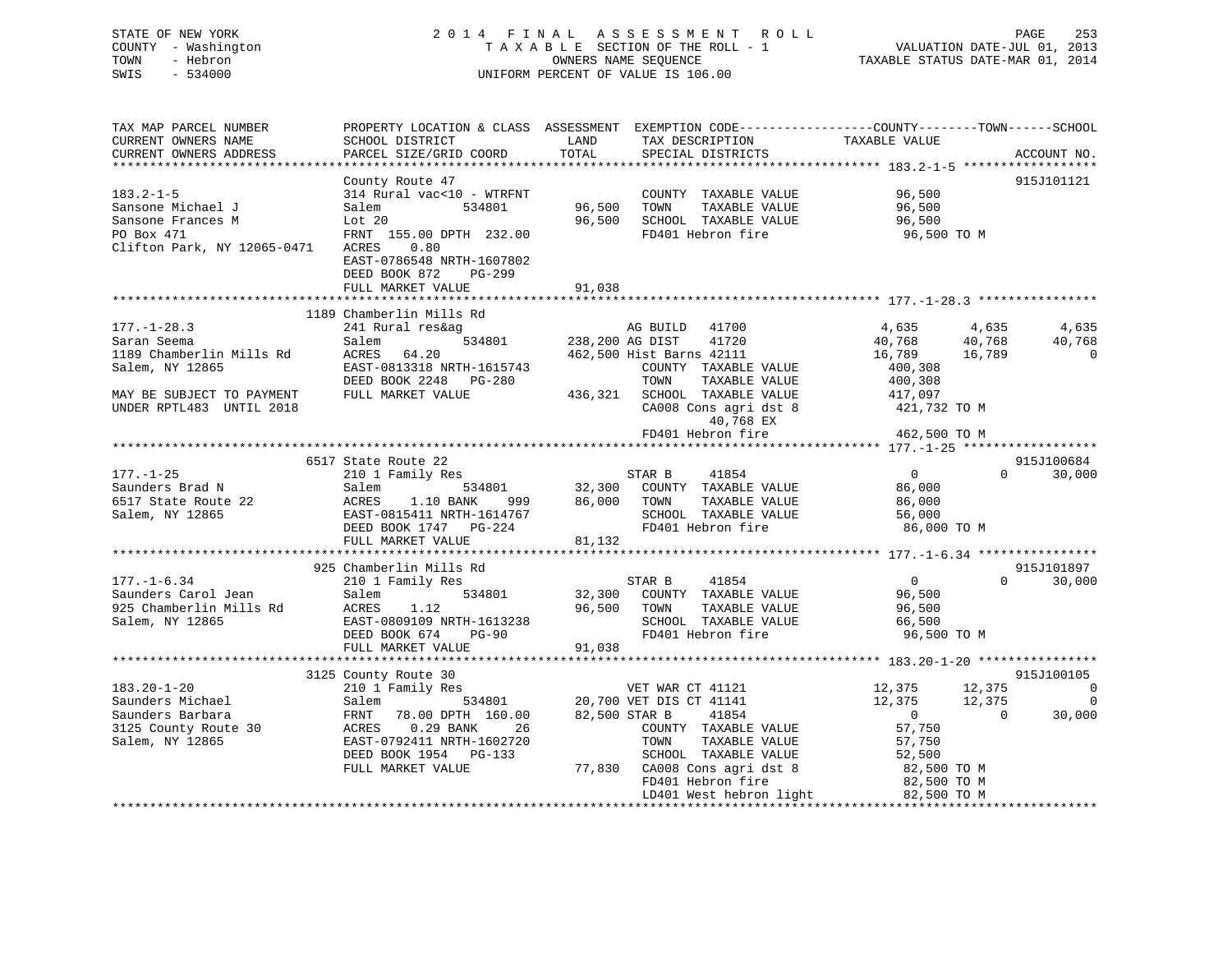# STATE OF NEW YORK 2 0 1 4 F I N A L A S S E S S M E N T R O L L PAGE 254 COUNTY - Washington T A X A B L E SECTION OF THE ROLL - 1 VALUATION DATE-JUL 01, 2013 TOWN - Hebron OWNERS NAME SEQUENCE TAXABLE STATUS DATE-MAR 01, 2014 SWIS - 534000 UNIFORM PERCENT OF VALUE IS 106.00

| 915J101629<br>Liebig Rd/e Off<br>28,567<br>$143. - 1 - 39.7$<br>314 Rural vac<10<br>AGRI-D IND 41730<br>28,567<br>28,567                         | ACCOUNT NO. |
|--------------------------------------------------------------------------------------------------------------------------------------------------|-------------|
|                                                                                                                                                  |             |
|                                                                                                                                                  |             |
|                                                                                                                                                  |             |
| 533201<br>Savett Noah<br>Granville<br>31,000<br>COUNTY TAXABLE VALUE<br>2,433<br>31,000<br>PO Box 310<br>Lot 7<br>TOWN<br>TAXABLE VALUE<br>2,433 |             |
| 5.08<br>SCHOOL TAXABLE VALUE<br>2,433<br>ACRES                                                                                                   |             |
| Gansevoort, NY 12831<br>EAST-0807358 NRTH-1643352<br>FD401 Hebron fire<br>31,000 TO M                                                            |             |
| DEED BOOK 784<br>PG-31<br>MAY BE SUBJECT TO PAYMENT                                                                                              |             |
| FULL MARKET VALUE<br>29,245<br>UNDER AGDIST LAW TIL 2021                                                                                         |             |
|                                                                                                                                                  |             |
| Liebig Rd/e Off<br>915J101630                                                                                                                    |             |
| $143. - 1 - 39.8$<br>314 Rural vac<10<br>AGRI-D IND 41730<br>29,817<br>29,817                                                                    | 29,817      |
| 533201 32,300<br>Granville<br>Savett Noah<br>COUNTY TAXABLE VALUE<br>2,483                                                                       |             |
| PO Box 310<br>32,300<br>TAXABLE VALUE<br>2,483<br>Lot 8<br>TOWN                                                                                  |             |
| SCHOOL TAXABLE VALUE<br>Gansvoort, NY 12831<br>ACRES<br>5.61<br>2,483                                                                            |             |
| EAST-0807488 NRTH-1643038<br>FD401 Hebron fire<br>32,300 TO M                                                                                    |             |
| DEED BOOK 843<br>PG-241<br>MAY BE SUBJECT TO PAYMENT                                                                                             |             |
| FULL MARKET VALUE<br>30,472<br>UNDER AGDIST LAW TIL 2021                                                                                         |             |
|                                                                                                                                                  |             |
| 915J101631<br>Liebig Rd/e Off                                                                                                                    |             |
| 29,720<br>$143. - 1 - 39.9$<br>314 Rural vac<10<br>AGRI-D IND 41730<br>29,720                                                                    | 29,720      |
| 533201 32,300<br>Granville<br>COUNTY TAXABLE VALUE<br>Savett Noah<br>2,580                                                                       |             |
| 2,580<br>PO Box 310<br>32,300<br>TAXABLE VALUE<br>Lot 9<br>TOWN                                                                                  |             |
| 5.60<br>Gansevoort, NY 12831<br>ACRES<br>SCHOOL TAXABLE VALUE<br>2,580                                                                           |             |
| FD401 Hebron fire<br>EAST-0807533 NRTH-1642755<br>32,300 TO M                                                                                    |             |
| DEED BOOK 864<br>MAY BE SUBJECT TO PAYMENT<br>PG-89                                                                                              |             |
| 30,472<br>UNDER AGDIST LAW TIL 2021<br>FULL MARKET VALUE                                                                                         |             |
|                                                                                                                                                  |             |
| 915J101634<br>Liebig Rd/e Off                                                                                                                    |             |
| 30,636<br>30,636<br>$143. - 1 - 39.12$<br>314 Rural vac<10<br>AGRI-D IND 41730                                                                   | 30,636      |
| Savett Noah<br>Granville<br>533201<br>37,000 COUNTY TAXABLE VALUE<br>6,364                                                                       |             |
| 37,000<br>TAXABLE VALUE<br>6,364<br>PO Box 310<br>Lot $12$<br>TOWN                                                                               |             |
| 7.57<br>SCHOOL TAXABLE VALUE<br>Gansevoort, NY 12831<br>ACRES<br>6,364                                                                           |             |
| EAST-0808224 NRTH-1643269<br>FD401 Hebron fire<br>37,000 TO M                                                                                    |             |
| MAY BE SUBJECT TO PAYMENT<br>DEED BOOK 784<br>PG-31                                                                                              |             |
| FULL MARKET VALUE<br>34,906<br>UNDER AGDIST LAW TIL 2021                                                                                         |             |
|                                                                                                                                                  |             |
| 433 McKnight Hill Rd                                                                                                                             |             |
| $168. -1 - 11. -8801$<br>837 Cell Tower<br>COUNTY TAXABLE VALUE<br>330,000                                                                       |             |
| SBA Towers LLC<br>Salem<br>534801<br>$\mathbf 0$<br>TOWN<br>330,000<br>TAXABLE VALUE                                                             |             |
| ATTN: Alyssa Houlihan 190' high<br>330,000<br>SCHOOL TAXABLE VALUE<br>330,000                                                                    |             |
| 5900 Broken Sound Pkwy NW Fl 2 agmnt 2933/56                                                                                                     |             |
| Boca Raton, FL 33487-2797<br>FULL MARKET VALUE<br>311,321                                                                                        |             |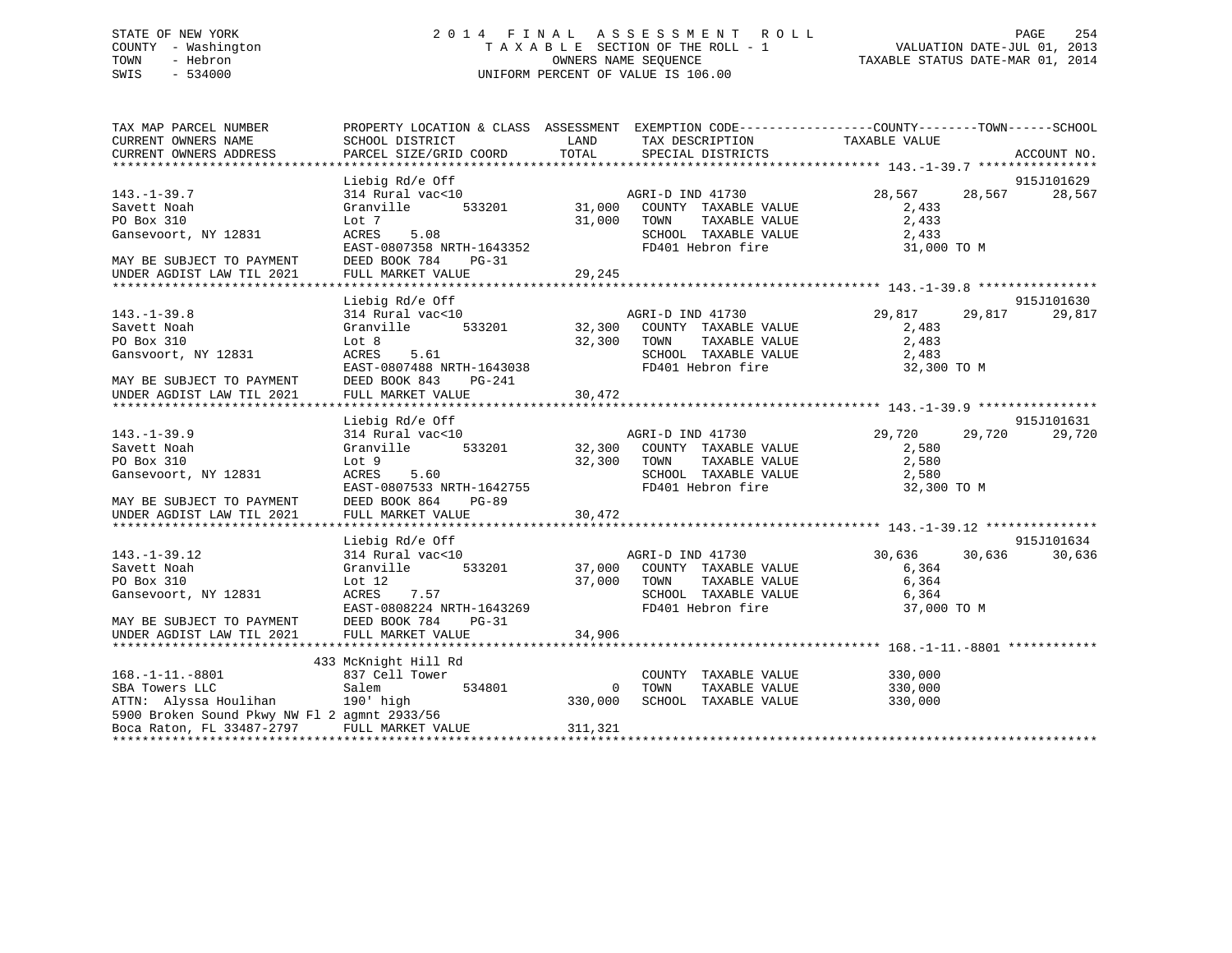# STATE OF NEW YORK 2 0 1 4 F I N A L A S S E S S M E N T R O L L PAGE 255 COUNTY - Washington T A X A B L E SECTION OF THE ROLL - 1 VALUATION DATE-JUL 01, 2013 TOWN - Hebron OWNERS NAME SEQUENCE TAXABLE STATUS DATE-MAR 01, 2014 SWIS - 534000 UNIFORM PERCENT OF VALUE IS 106.00

| 915J101215<br>1270 Bogtown Rd<br>64,200<br>$176. - 1 - 18.2$<br>242 Rurl res&rec<br>STAR EN<br>41834<br>$\overline{0}$<br>$\Omega$<br>100,800<br>Scacchetti Ralph M<br>534801<br>COUNTY TAXABLE VALUE<br>192,000<br>Salem<br>Scacchetti Connie<br>ACRES<br>17.30 BANK<br>192,000<br>TOWN<br>TAXABLE VALUE<br>999<br>192,000<br>1270 Bogtown Rd<br>EAST-0804781 NRTH-1610117<br>SCHOOL TAXABLE VALUE<br>127,800<br>Salem, NY 12865<br>DEED BOOK 468<br>FD401 Hebron fire<br>192,000 TO M<br>PG-977<br>FULL MARKET VALUE<br>181,132<br>915J100550<br>140 Tiplady Rd<br>$177. - 1 - 47$<br>240 Rural res<br>$\overline{0}$<br>30,000<br>STAR B<br>41854<br>$\Omega$<br>Schaffernoth Irrevocable Trust Salem<br>534801<br>105,100<br>COUNTY TAXABLE VALUE<br>184,500<br>LaFountain Jessica L Trustee<br>184,500<br>TOWN<br>184,500<br>617/121<br>TAXABLE VALUE<br>c/o Wanda Schaffernoth<br>ACRES 52.10<br>SCHOOL TAXABLE VALUE<br>154,500<br>140 Tiplady Rd<br>EAST-0809279 NRTH-1610129<br>FD401 Hebron fire<br>184,500 TO M<br>Salem, NY 12865<br>DEED BOOK 2958 PG-193<br>174,057<br>FULL MARKET VALUE<br>230 Blossom Rd<br>915J101679<br>$186. - 1 - 3.7$<br>260 Seasonal res<br>COUNTY TAXABLE VALUE<br>51,500<br>Schnaderbeck Michael<br>Salem<br>534801<br>20,600<br>TOWN<br>TAXABLE VALUE<br>51,500<br>2140 County Route 153<br>ACRES<br>6.48<br>51,500<br>SCHOOL TAXABLE VALUE<br>51,500<br>FD401 Hebron fire<br>Salem, NY 12865<br>EAST-0820032 NRTH-1606617<br>51,500 TO M<br>DEED BOOK 3305 PG-196<br>FULL MARKET VALUE<br>48,585<br>915J101640<br>Liebig Rd/e Off<br>39,047<br>$143. - 1 - 39.18$<br>314 Rural vac<10<br>AGRI-D IND 41730<br>39,047<br>39,047<br>Schroeder Family Living Trust Granville<br>533201<br>51,500<br>COUNTY TAXABLE VALUE<br>12,453<br>46 Hickory Rd<br>Sub Div Lots # 18-21<br>51,500<br>TOWN<br>TAXABLE VALUE<br>12,453<br>Torrington, CT 06790<br>SCHOOL TAXABLE VALUE<br>ACRES 13.66<br>12,453<br>FD401 Hebron fire<br>EAST-0808328 NRTH-1642603<br>51,500 TO M<br>DEED BOOK 2012    PG-286<br>MAY BE SUBJECT TO PAYMENT<br>48,585<br>UNDER AGDIST LAW TIL 2021<br>FULL MARKET VALUE<br>915J100640<br>58 Everetts Heights Way<br>$152. - 2 - 11$<br>240 Rural res<br>AGRI-D IND 41730<br>17,709<br>17,709<br>17,709<br>Schroeder Family Living Trust Granville<br>533201<br>165,300<br>COUNTY TAXABLE VALUE<br>215,791<br>46 Hickory Rd<br>233,500<br>215,791<br>ACRES<br>10.10<br>TOWN<br>TAXABLE VALUE<br>SCHOOL TAXABLE VALUE<br>Torrington, CT 06790<br>EAST-0809161 NRTH-1642806<br>215,791<br>FD401 Hebron fire<br>DEED BOOK 2012 PG-286<br>233,500 TO M<br>FULL MARKET VALUE<br>220,283<br>MAY BE SUBJECT TO PAYMENT<br>UNDER AGDIST LAW TIL 2021 | TAX MAP PARCEL NUMBER<br>CURRENT OWNERS NAME<br>CURRENT OWNERS ADDRESS | PROPERTY LOCATION & CLASS ASSESSMENT EXEMPTION CODE----------------COUNTY-------TOWN-----SCHOOL<br>SCHOOL DISTRICT<br>PARCEL SIZE/GRID COORD | LAND<br>TOTAL | TAX DESCRIPTION<br>SPECIAL DISTRICTS | TAXABLE VALUE | ACCOUNT NO. |
|---------------------------------------------------------------------------------------------------------------------------------------------------------------------------------------------------------------------------------------------------------------------------------------------------------------------------------------------------------------------------------------------------------------------------------------------------------------------------------------------------------------------------------------------------------------------------------------------------------------------------------------------------------------------------------------------------------------------------------------------------------------------------------------------------------------------------------------------------------------------------------------------------------------------------------------------------------------------------------------------------------------------------------------------------------------------------------------------------------------------------------------------------------------------------------------------------------------------------------------------------------------------------------------------------------------------------------------------------------------------------------------------------------------------------------------------------------------------------------------------------------------------------------------------------------------------------------------------------------------------------------------------------------------------------------------------------------------------------------------------------------------------------------------------------------------------------------------------------------------------------------------------------------------------------------------------------------------------------------------------------------------------------------------------------------------------------------------------------------------------------------------------------------------------------------------------------------------------------------------------------------------------------------------------------------------------------------------------------------------------------------------------------------------------------------------------------------------------------------------------------------------------------------------------------------------------------------------------------------------------------------------------------------------------------------------------------|------------------------------------------------------------------------|----------------------------------------------------------------------------------------------------------------------------------------------|---------------|--------------------------------------|---------------|-------------|
|                                                                                                                                                                                                                                                                                                                                                                                                                                                                                                                                                                                                                                                                                                                                                                                                                                                                                                                                                                                                                                                                                                                                                                                                                                                                                                                                                                                                                                                                                                                                                                                                                                                                                                                                                                                                                                                                                                                                                                                                                                                                                                                                                                                                                                                                                                                                                                                                                                                                                                                                                                                                                                                                                                   |                                                                        |                                                                                                                                              |               |                                      |               |             |
|                                                                                                                                                                                                                                                                                                                                                                                                                                                                                                                                                                                                                                                                                                                                                                                                                                                                                                                                                                                                                                                                                                                                                                                                                                                                                                                                                                                                                                                                                                                                                                                                                                                                                                                                                                                                                                                                                                                                                                                                                                                                                                                                                                                                                                                                                                                                                                                                                                                                                                                                                                                                                                                                                                   |                                                                        |                                                                                                                                              |               |                                      |               |             |
|                                                                                                                                                                                                                                                                                                                                                                                                                                                                                                                                                                                                                                                                                                                                                                                                                                                                                                                                                                                                                                                                                                                                                                                                                                                                                                                                                                                                                                                                                                                                                                                                                                                                                                                                                                                                                                                                                                                                                                                                                                                                                                                                                                                                                                                                                                                                                                                                                                                                                                                                                                                                                                                                                                   |                                                                        |                                                                                                                                              |               |                                      |               |             |
|                                                                                                                                                                                                                                                                                                                                                                                                                                                                                                                                                                                                                                                                                                                                                                                                                                                                                                                                                                                                                                                                                                                                                                                                                                                                                                                                                                                                                                                                                                                                                                                                                                                                                                                                                                                                                                                                                                                                                                                                                                                                                                                                                                                                                                                                                                                                                                                                                                                                                                                                                                                                                                                                                                   |                                                                        |                                                                                                                                              |               |                                      |               |             |
|                                                                                                                                                                                                                                                                                                                                                                                                                                                                                                                                                                                                                                                                                                                                                                                                                                                                                                                                                                                                                                                                                                                                                                                                                                                                                                                                                                                                                                                                                                                                                                                                                                                                                                                                                                                                                                                                                                                                                                                                                                                                                                                                                                                                                                                                                                                                                                                                                                                                                                                                                                                                                                                                                                   |                                                                        |                                                                                                                                              |               |                                      |               |             |
|                                                                                                                                                                                                                                                                                                                                                                                                                                                                                                                                                                                                                                                                                                                                                                                                                                                                                                                                                                                                                                                                                                                                                                                                                                                                                                                                                                                                                                                                                                                                                                                                                                                                                                                                                                                                                                                                                                                                                                                                                                                                                                                                                                                                                                                                                                                                                                                                                                                                                                                                                                                                                                                                                                   |                                                                        |                                                                                                                                              |               |                                      |               |             |
|                                                                                                                                                                                                                                                                                                                                                                                                                                                                                                                                                                                                                                                                                                                                                                                                                                                                                                                                                                                                                                                                                                                                                                                                                                                                                                                                                                                                                                                                                                                                                                                                                                                                                                                                                                                                                                                                                                                                                                                                                                                                                                                                                                                                                                                                                                                                                                                                                                                                                                                                                                                                                                                                                                   |                                                                        |                                                                                                                                              |               |                                      |               |             |
|                                                                                                                                                                                                                                                                                                                                                                                                                                                                                                                                                                                                                                                                                                                                                                                                                                                                                                                                                                                                                                                                                                                                                                                                                                                                                                                                                                                                                                                                                                                                                                                                                                                                                                                                                                                                                                                                                                                                                                                                                                                                                                                                                                                                                                                                                                                                                                                                                                                                                                                                                                                                                                                                                                   |                                                                        |                                                                                                                                              |               |                                      |               |             |
|                                                                                                                                                                                                                                                                                                                                                                                                                                                                                                                                                                                                                                                                                                                                                                                                                                                                                                                                                                                                                                                                                                                                                                                                                                                                                                                                                                                                                                                                                                                                                                                                                                                                                                                                                                                                                                                                                                                                                                                                                                                                                                                                                                                                                                                                                                                                                                                                                                                                                                                                                                                                                                                                                                   |                                                                        |                                                                                                                                              |               |                                      |               |             |
|                                                                                                                                                                                                                                                                                                                                                                                                                                                                                                                                                                                                                                                                                                                                                                                                                                                                                                                                                                                                                                                                                                                                                                                                                                                                                                                                                                                                                                                                                                                                                                                                                                                                                                                                                                                                                                                                                                                                                                                                                                                                                                                                                                                                                                                                                                                                                                                                                                                                                                                                                                                                                                                                                                   |                                                                        |                                                                                                                                              |               |                                      |               |             |
|                                                                                                                                                                                                                                                                                                                                                                                                                                                                                                                                                                                                                                                                                                                                                                                                                                                                                                                                                                                                                                                                                                                                                                                                                                                                                                                                                                                                                                                                                                                                                                                                                                                                                                                                                                                                                                                                                                                                                                                                                                                                                                                                                                                                                                                                                                                                                                                                                                                                                                                                                                                                                                                                                                   |                                                                        |                                                                                                                                              |               |                                      |               |             |
|                                                                                                                                                                                                                                                                                                                                                                                                                                                                                                                                                                                                                                                                                                                                                                                                                                                                                                                                                                                                                                                                                                                                                                                                                                                                                                                                                                                                                                                                                                                                                                                                                                                                                                                                                                                                                                                                                                                                                                                                                                                                                                                                                                                                                                                                                                                                                                                                                                                                                                                                                                                                                                                                                                   |                                                                        |                                                                                                                                              |               |                                      |               |             |
|                                                                                                                                                                                                                                                                                                                                                                                                                                                                                                                                                                                                                                                                                                                                                                                                                                                                                                                                                                                                                                                                                                                                                                                                                                                                                                                                                                                                                                                                                                                                                                                                                                                                                                                                                                                                                                                                                                                                                                                                                                                                                                                                                                                                                                                                                                                                                                                                                                                                                                                                                                                                                                                                                                   |                                                                        |                                                                                                                                              |               |                                      |               |             |
|                                                                                                                                                                                                                                                                                                                                                                                                                                                                                                                                                                                                                                                                                                                                                                                                                                                                                                                                                                                                                                                                                                                                                                                                                                                                                                                                                                                                                                                                                                                                                                                                                                                                                                                                                                                                                                                                                                                                                                                                                                                                                                                                                                                                                                                                                                                                                                                                                                                                                                                                                                                                                                                                                                   |                                                                        |                                                                                                                                              |               |                                      |               |             |
|                                                                                                                                                                                                                                                                                                                                                                                                                                                                                                                                                                                                                                                                                                                                                                                                                                                                                                                                                                                                                                                                                                                                                                                                                                                                                                                                                                                                                                                                                                                                                                                                                                                                                                                                                                                                                                                                                                                                                                                                                                                                                                                                                                                                                                                                                                                                                                                                                                                                                                                                                                                                                                                                                                   |                                                                        |                                                                                                                                              |               |                                      |               |             |
|                                                                                                                                                                                                                                                                                                                                                                                                                                                                                                                                                                                                                                                                                                                                                                                                                                                                                                                                                                                                                                                                                                                                                                                                                                                                                                                                                                                                                                                                                                                                                                                                                                                                                                                                                                                                                                                                                                                                                                                                                                                                                                                                                                                                                                                                                                                                                                                                                                                                                                                                                                                                                                                                                                   |                                                                        |                                                                                                                                              |               |                                      |               |             |
|                                                                                                                                                                                                                                                                                                                                                                                                                                                                                                                                                                                                                                                                                                                                                                                                                                                                                                                                                                                                                                                                                                                                                                                                                                                                                                                                                                                                                                                                                                                                                                                                                                                                                                                                                                                                                                                                                                                                                                                                                                                                                                                                                                                                                                                                                                                                                                                                                                                                                                                                                                                                                                                                                                   |                                                                        |                                                                                                                                              |               |                                      |               |             |
|                                                                                                                                                                                                                                                                                                                                                                                                                                                                                                                                                                                                                                                                                                                                                                                                                                                                                                                                                                                                                                                                                                                                                                                                                                                                                                                                                                                                                                                                                                                                                                                                                                                                                                                                                                                                                                                                                                                                                                                                                                                                                                                                                                                                                                                                                                                                                                                                                                                                                                                                                                                                                                                                                                   |                                                                        |                                                                                                                                              |               |                                      |               |             |
|                                                                                                                                                                                                                                                                                                                                                                                                                                                                                                                                                                                                                                                                                                                                                                                                                                                                                                                                                                                                                                                                                                                                                                                                                                                                                                                                                                                                                                                                                                                                                                                                                                                                                                                                                                                                                                                                                                                                                                                                                                                                                                                                                                                                                                                                                                                                                                                                                                                                                                                                                                                                                                                                                                   |                                                                        |                                                                                                                                              |               |                                      |               |             |
|                                                                                                                                                                                                                                                                                                                                                                                                                                                                                                                                                                                                                                                                                                                                                                                                                                                                                                                                                                                                                                                                                                                                                                                                                                                                                                                                                                                                                                                                                                                                                                                                                                                                                                                                                                                                                                                                                                                                                                                                                                                                                                                                                                                                                                                                                                                                                                                                                                                                                                                                                                                                                                                                                                   |                                                                        |                                                                                                                                              |               |                                      |               |             |
|                                                                                                                                                                                                                                                                                                                                                                                                                                                                                                                                                                                                                                                                                                                                                                                                                                                                                                                                                                                                                                                                                                                                                                                                                                                                                                                                                                                                                                                                                                                                                                                                                                                                                                                                                                                                                                                                                                                                                                                                                                                                                                                                                                                                                                                                                                                                                                                                                                                                                                                                                                                                                                                                                                   |                                                                        |                                                                                                                                              |               |                                      |               |             |
|                                                                                                                                                                                                                                                                                                                                                                                                                                                                                                                                                                                                                                                                                                                                                                                                                                                                                                                                                                                                                                                                                                                                                                                                                                                                                                                                                                                                                                                                                                                                                                                                                                                                                                                                                                                                                                                                                                                                                                                                                                                                                                                                                                                                                                                                                                                                                                                                                                                                                                                                                                                                                                                                                                   |                                                                        |                                                                                                                                              |               |                                      |               |             |
|                                                                                                                                                                                                                                                                                                                                                                                                                                                                                                                                                                                                                                                                                                                                                                                                                                                                                                                                                                                                                                                                                                                                                                                                                                                                                                                                                                                                                                                                                                                                                                                                                                                                                                                                                                                                                                                                                                                                                                                                                                                                                                                                                                                                                                                                                                                                                                                                                                                                                                                                                                                                                                                                                                   |                                                                        |                                                                                                                                              |               |                                      |               |             |
|                                                                                                                                                                                                                                                                                                                                                                                                                                                                                                                                                                                                                                                                                                                                                                                                                                                                                                                                                                                                                                                                                                                                                                                                                                                                                                                                                                                                                                                                                                                                                                                                                                                                                                                                                                                                                                                                                                                                                                                                                                                                                                                                                                                                                                                                                                                                                                                                                                                                                                                                                                                                                                                                                                   |                                                                        |                                                                                                                                              |               |                                      |               |             |
|                                                                                                                                                                                                                                                                                                                                                                                                                                                                                                                                                                                                                                                                                                                                                                                                                                                                                                                                                                                                                                                                                                                                                                                                                                                                                                                                                                                                                                                                                                                                                                                                                                                                                                                                                                                                                                                                                                                                                                                                                                                                                                                                                                                                                                                                                                                                                                                                                                                                                                                                                                                                                                                                                                   |                                                                        |                                                                                                                                              |               |                                      |               |             |
|                                                                                                                                                                                                                                                                                                                                                                                                                                                                                                                                                                                                                                                                                                                                                                                                                                                                                                                                                                                                                                                                                                                                                                                                                                                                                                                                                                                                                                                                                                                                                                                                                                                                                                                                                                                                                                                                                                                                                                                                                                                                                                                                                                                                                                                                                                                                                                                                                                                                                                                                                                                                                                                                                                   |                                                                        |                                                                                                                                              |               |                                      |               |             |
|                                                                                                                                                                                                                                                                                                                                                                                                                                                                                                                                                                                                                                                                                                                                                                                                                                                                                                                                                                                                                                                                                                                                                                                                                                                                                                                                                                                                                                                                                                                                                                                                                                                                                                                                                                                                                                                                                                                                                                                                                                                                                                                                                                                                                                                                                                                                                                                                                                                                                                                                                                                                                                                                                                   |                                                                        |                                                                                                                                              |               |                                      |               |             |
|                                                                                                                                                                                                                                                                                                                                                                                                                                                                                                                                                                                                                                                                                                                                                                                                                                                                                                                                                                                                                                                                                                                                                                                                                                                                                                                                                                                                                                                                                                                                                                                                                                                                                                                                                                                                                                                                                                                                                                                                                                                                                                                                                                                                                                                                                                                                                                                                                                                                                                                                                                                                                                                                                                   |                                                                        |                                                                                                                                              |               |                                      |               |             |
|                                                                                                                                                                                                                                                                                                                                                                                                                                                                                                                                                                                                                                                                                                                                                                                                                                                                                                                                                                                                                                                                                                                                                                                                                                                                                                                                                                                                                                                                                                                                                                                                                                                                                                                                                                                                                                                                                                                                                                                                                                                                                                                                                                                                                                                                                                                                                                                                                                                                                                                                                                                                                                                                                                   |                                                                        |                                                                                                                                              |               |                                      |               |             |
|                                                                                                                                                                                                                                                                                                                                                                                                                                                                                                                                                                                                                                                                                                                                                                                                                                                                                                                                                                                                                                                                                                                                                                                                                                                                                                                                                                                                                                                                                                                                                                                                                                                                                                                                                                                                                                                                                                                                                                                                                                                                                                                                                                                                                                                                                                                                                                                                                                                                                                                                                                                                                                                                                                   |                                                                        |                                                                                                                                              |               |                                      |               |             |
|                                                                                                                                                                                                                                                                                                                                                                                                                                                                                                                                                                                                                                                                                                                                                                                                                                                                                                                                                                                                                                                                                                                                                                                                                                                                                                                                                                                                                                                                                                                                                                                                                                                                                                                                                                                                                                                                                                                                                                                                                                                                                                                                                                                                                                                                                                                                                                                                                                                                                                                                                                                                                                                                                                   |                                                                        |                                                                                                                                              |               |                                      |               |             |
|                                                                                                                                                                                                                                                                                                                                                                                                                                                                                                                                                                                                                                                                                                                                                                                                                                                                                                                                                                                                                                                                                                                                                                                                                                                                                                                                                                                                                                                                                                                                                                                                                                                                                                                                                                                                                                                                                                                                                                                                                                                                                                                                                                                                                                                                                                                                                                                                                                                                                                                                                                                                                                                                                                   |                                                                        |                                                                                                                                              |               |                                      |               |             |
|                                                                                                                                                                                                                                                                                                                                                                                                                                                                                                                                                                                                                                                                                                                                                                                                                                                                                                                                                                                                                                                                                                                                                                                                                                                                                                                                                                                                                                                                                                                                                                                                                                                                                                                                                                                                                                                                                                                                                                                                                                                                                                                                                                                                                                                                                                                                                                                                                                                                                                                                                                                                                                                                                                   |                                                                        |                                                                                                                                              |               |                                      |               |             |
|                                                                                                                                                                                                                                                                                                                                                                                                                                                                                                                                                                                                                                                                                                                                                                                                                                                                                                                                                                                                                                                                                                                                                                                                                                                                                                                                                                                                                                                                                                                                                                                                                                                                                                                                                                                                                                                                                                                                                                                                                                                                                                                                                                                                                                                                                                                                                                                                                                                                                                                                                                                                                                                                                                   |                                                                        |                                                                                                                                              |               |                                      |               |             |
|                                                                                                                                                                                                                                                                                                                                                                                                                                                                                                                                                                                                                                                                                                                                                                                                                                                                                                                                                                                                                                                                                                                                                                                                                                                                                                                                                                                                                                                                                                                                                                                                                                                                                                                                                                                                                                                                                                                                                                                                                                                                                                                                                                                                                                                                                                                                                                                                                                                                                                                                                                                                                                                                                                   |                                                                        |                                                                                                                                              |               |                                      |               |             |
|                                                                                                                                                                                                                                                                                                                                                                                                                                                                                                                                                                                                                                                                                                                                                                                                                                                                                                                                                                                                                                                                                                                                                                                                                                                                                                                                                                                                                                                                                                                                                                                                                                                                                                                                                                                                                                                                                                                                                                                                                                                                                                                                                                                                                                                                                                                                                                                                                                                                                                                                                                                                                                                                                                   |                                                                        |                                                                                                                                              |               |                                      |               |             |
|                                                                                                                                                                                                                                                                                                                                                                                                                                                                                                                                                                                                                                                                                                                                                                                                                                                                                                                                                                                                                                                                                                                                                                                                                                                                                                                                                                                                                                                                                                                                                                                                                                                                                                                                                                                                                                                                                                                                                                                                                                                                                                                                                                                                                                                                                                                                                                                                                                                                                                                                                                                                                                                                                                   |                                                                        |                                                                                                                                              |               |                                      |               |             |
|                                                                                                                                                                                                                                                                                                                                                                                                                                                                                                                                                                                                                                                                                                                                                                                                                                                                                                                                                                                                                                                                                                                                                                                                                                                                                                                                                                                                                                                                                                                                                                                                                                                                                                                                                                                                                                                                                                                                                                                                                                                                                                                                                                                                                                                                                                                                                                                                                                                                                                                                                                                                                                                                                                   |                                                                        |                                                                                                                                              |               |                                      |               |             |
|                                                                                                                                                                                                                                                                                                                                                                                                                                                                                                                                                                                                                                                                                                                                                                                                                                                                                                                                                                                                                                                                                                                                                                                                                                                                                                                                                                                                                                                                                                                                                                                                                                                                                                                                                                                                                                                                                                                                                                                                                                                                                                                                                                                                                                                                                                                                                                                                                                                                                                                                                                                                                                                                                                   |                                                                        |                                                                                                                                              |               |                                      |               |             |
|                                                                                                                                                                                                                                                                                                                                                                                                                                                                                                                                                                                                                                                                                                                                                                                                                                                                                                                                                                                                                                                                                                                                                                                                                                                                                                                                                                                                                                                                                                                                                                                                                                                                                                                                                                                                                                                                                                                                                                                                                                                                                                                                                                                                                                                                                                                                                                                                                                                                                                                                                                                                                                                                                                   |                                                                        |                                                                                                                                              |               |                                      |               |             |
|                                                                                                                                                                                                                                                                                                                                                                                                                                                                                                                                                                                                                                                                                                                                                                                                                                                                                                                                                                                                                                                                                                                                                                                                                                                                                                                                                                                                                                                                                                                                                                                                                                                                                                                                                                                                                                                                                                                                                                                                                                                                                                                                                                                                                                                                                                                                                                                                                                                                                                                                                                                                                                                                                                   |                                                                        |                                                                                                                                              |               |                                      |               |             |
|                                                                                                                                                                                                                                                                                                                                                                                                                                                                                                                                                                                                                                                                                                                                                                                                                                                                                                                                                                                                                                                                                                                                                                                                                                                                                                                                                                                                                                                                                                                                                                                                                                                                                                                                                                                                                                                                                                                                                                                                                                                                                                                                                                                                                                                                                                                                                                                                                                                                                                                                                                                                                                                                                                   |                                                                        |                                                                                                                                              |               |                                      |               |             |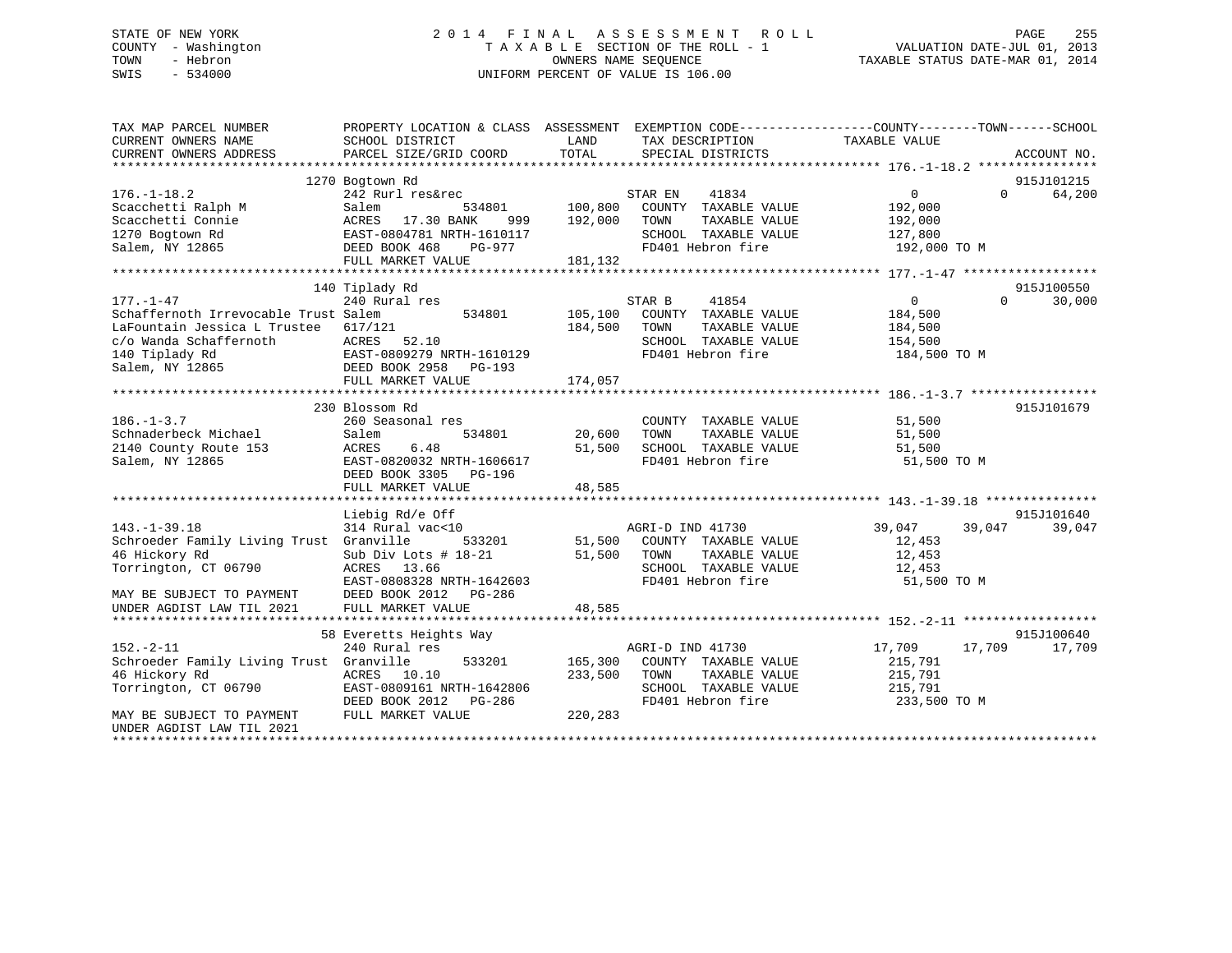# STATE OF NEW YORK 2 0 1 4 F I N A L A S S E S S M E N T R O L L PAGE 256 COUNTY - Washington T A X A B L E SECTION OF THE ROLL - 1 VALUATION DATE-JUL 01, 2013 TOWN - Hebron OWNERS NAME SEQUENCE TAXABLE STATUS DATE-MAR 01, 2014 SWIS - 534000 UNIFORM PERCENT OF VALUE IS 106.00

| TAX MAP PARCEL NUMBER<br>CURRENT OWNERS NAME<br>CURRENT OWNERS ADDRESS                                                                                         | PROPERTY LOCATION & CLASS ASSESSMENT<br>SCHOOL DISTRICT<br>PARCEL SIZE/GRID COORD                                                                                                | LAND<br>TOTAL                    | TAX DESCRIPTION<br>SPECIAL DISTRICTS                                                                                                              | EXEMPTION CODE-----------------COUNTY--------TOWN------SCHOOL<br>TAXABLE VALUE                                              | ACCOUNT NO.                               |
|----------------------------------------------------------------------------------------------------------------------------------------------------------------|----------------------------------------------------------------------------------------------------------------------------------------------------------------------------------|----------------------------------|---------------------------------------------------------------------------------------------------------------------------------------------------|-----------------------------------------------------------------------------------------------------------------------------|-------------------------------------------|
| $185. - 1 - 3$<br>Schroeder William J<br>329 Joe Bean Rd<br>Salem, NY 12865                                                                                    | Bogtown Rd/e Off<br>323 Vacant rural<br>534801<br>Salem<br>No Deeded R O W<br>ACRES<br>47.62<br>EAST-0808080 NRTH-1602891<br>DEED BOOK 894<br>PG-290<br>FULL MARKET VALUE        | 34,000<br>34,000<br>32,075       | COUNTY TAXABLE VALUE<br>TOWN<br>TAXABLE VALUE<br>SCHOOL TAXABLE VALUE<br>FD401 Hebron fire                                                        | 34,000<br>34,000<br>34,000<br>34,000 TO M                                                                                   | 915J100636                                |
| $142. - 3 - 6$<br>Schult Arthur W<br>Schult Susan E<br>1277 Big Burch Hill Rd<br>Granville, NY 12832<br>MAY BE SUBJECT TO PAYMENT<br>UNDER RPTL480A UNTIL 2023 | 1277 Big Burch Hill Rd<br>241 Rural res&ag<br>Granville<br>439/896 446/180<br>142.-1-6<br>ACRES 97.76<br>EAST-0802553 NRTH-1642797<br>DEED BOOK 3219 PG-227<br>FULL MARKET VALUE | 533201 332,800 STAR B<br>542,453 | AGRI-D IND 41730<br>41854<br>575,000 FOR 480A 47460<br>COUNTY TAXABLE VALUE<br>TAXABLE VALUE<br>TOWN<br>SCHOOL TAXABLE VALUE<br>FD401 Hebron fire | 10,830<br>10,830<br>$\overline{0}$<br>$\overline{0}$<br>166,150<br>166,150<br>398,020<br>398,020<br>368,020<br>575,000 TO M | 915J100272<br>10,830<br>30,000<br>166,150 |
| $167. - 1 - 17.4$<br>Schupp Robert C<br>Schupp Helen G<br>52 Jacobi Pt Rd<br>Bolton Landing, NY 12814                                                          | 200 Crosier Rd<br>312 Vac w/imprv<br>Salem<br>534801<br>ACRES 114.80<br>EAST-0792420 NRTH-1621105<br>DEED BOOK 3291 PG-153<br>FULL MARKET VALUE                                  | 152,500<br>183,000<br>172,642    | COUNTY TAXABLE VALUE<br>TAXABLE VALUE<br>TOWN<br>SCHOOL TAXABLE VALUE<br>CA008 Cons agri dst 8<br>FD401 Hebron fire                               | 183,000<br>183,000<br>183,000<br>183,000 TO M<br>183,000 TO M                                                               |                                           |
| $176. - 1 - 23.2$<br>Schwab Werner J<br>Salem, NY 12865                                                                                                        | 39 Mcknight Hill Rd<br>210 1 Family Res<br>Salem<br>DEED BOOK 573<br>PG-83<br>FULL MARKET VALUE                                                                                  | 117,453                          | STAR B<br>41854<br>534801 51,000 COUNTY TAXABLE VALUE<br>TOWN<br>TAXABLE VALUE<br>SCHOOL TAXABLE VALUE<br>FD401 Hebron fire                       | $\overline{0}$<br>$\Omega$<br>124,500<br>124,500<br>94,500<br>124,500 TO M                                                  | 915J101111<br>30,000                      |
| $158. - 1 - 7$<br>Scott Daniel<br>Scott Clarence W<br>49 Wolfe Ln<br>Salem, NY 12865                                                                           | 49 Wolfe Ln/s Off<br>240 Rural res<br>Hartford<br>533801<br>Bdy Agmt 636/250<br>ACRES 20.54<br>EAST-0789536 NRTH-1629448<br>DEED BOOK 864<br>PG-39<br>FULL MARKET VALUE          | 61,600<br>165,000<br>155,660     | STAR B<br>41854<br>COUNTY TAXABLE VALUE<br>TOWN<br>TAXABLE VALUE<br>SCHOOL TAXABLE VALUE<br>FD401 Hebron fire                                     | $\overline{0}$<br>$\Omega$<br>165,000<br>165,000<br>135,000<br>165,000 TO M                                                 | 915J101021<br>30,000                      |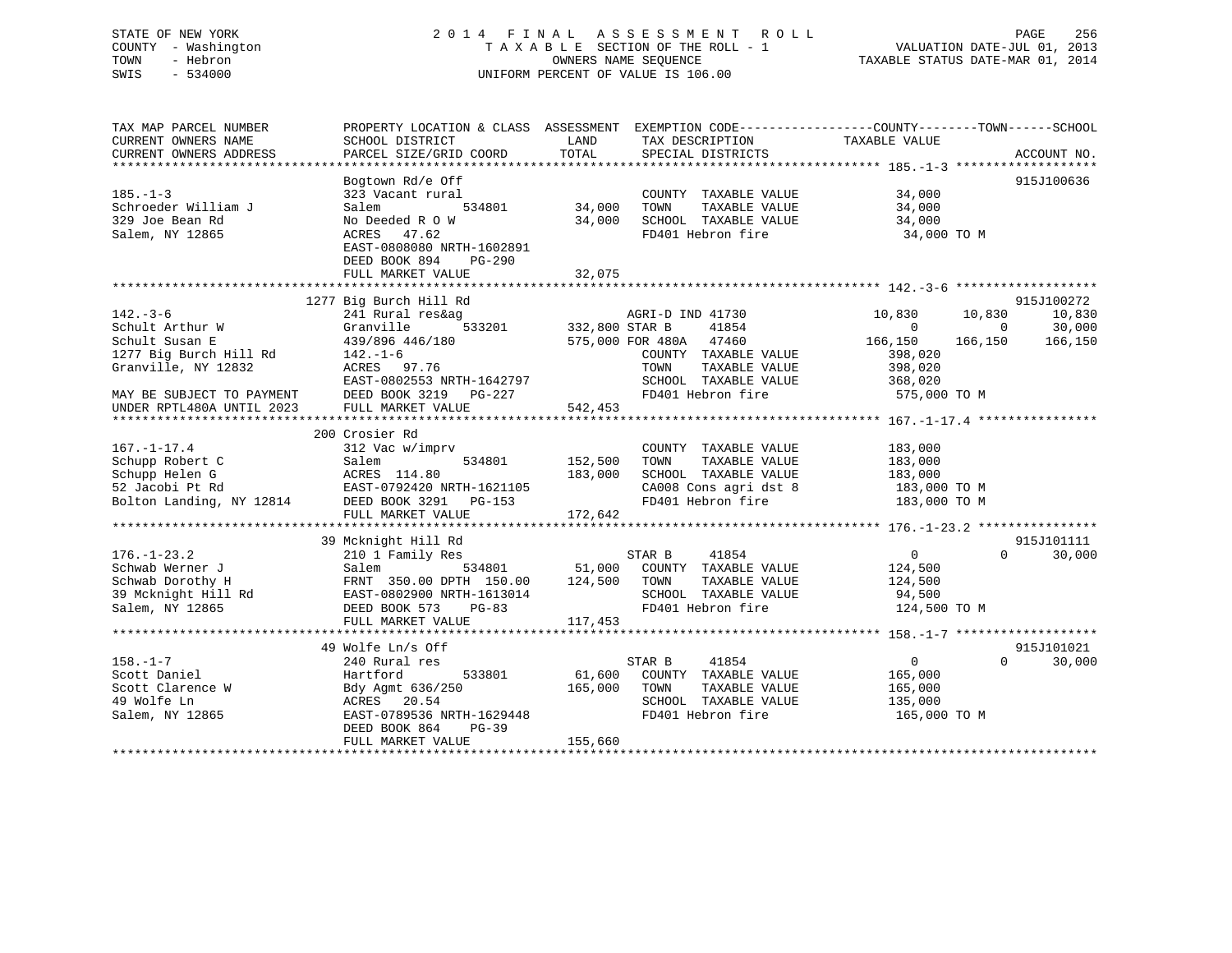# STATE OF NEW YORK 2 0 1 4 F I N A L A S S E S S M E N T R O L L PAGE 257 COUNTY - Washington T A X A B L E SECTION OF THE ROLL - 1 VALUATION DATE-JUL 01, 2013 TOWN - Hebron **CONNERS NAME SEQUENCE** TAXABLE STATUS DATE-MAR 01, 2014 SWIS - 534000 UNIFORM PERCENT OF VALUE IS 106.00

| TAX MAP PARCEL NUMBER                  |                                                                                                                                                                                                                                      |                   |                                                 | PROPERTY LOCATION & CLASS ASSESSMENT EXEMPTION CODE----------------COUNTY-------TOWN------SCHOOL |               |
|----------------------------------------|--------------------------------------------------------------------------------------------------------------------------------------------------------------------------------------------------------------------------------------|-------------------|-------------------------------------------------|--------------------------------------------------------------------------------------------------|---------------|
| CURRENT OWNERS NAME                    | SCHOOL DISTRICT                                                                                                                                                                                                                      | LAND              | TAX DESCRIPTION                                 | TAXABLE VALUE                                                                                    |               |
| CURRENT OWNERS ADDRESS                 | PARCEL SIZE/GRID COORD                                                                                                                                                                                                               | TOTAL             | SPECIAL DISTRICTS                               |                                                                                                  | ACCOUNT NO.   |
|                                        |                                                                                                                                                                                                                                      |                   |                                                 |                                                                                                  |               |
|                                        | 42 Bromley Ln<br>Bromley Ln<br>241 Rural res&ag 634801<br>534801 98,700 AGRI-D IND 41730<br>314.000 STAR B 41854                                                                                                                     |                   | 92 PCT OF VALUE USED FOR EXEMPTION PURPOSES     |                                                                                                  | 915J101384    |
| $178. - 1 - 31$                        |                                                                                                                                                                                                                                      |                   | VET COM CT 41131                                | $\begin{array}{cccc} 50,000 & 30,000 & 0 \\ 9,879 & 9,879 & 9,879 \\ 0 & 0 & 30,000 \end{array}$ |               |
| Scott Robert W Jr                      |                                                                                                                                                                                                                                      |                   |                                                 |                                                                                                  |               |
|                                        |                                                                                                                                                                                                                                      |                   |                                                 |                                                                                                  |               |
|                                        | EAST-0820083 NRTH-1612679<br>DEED BOOK 910                                                                                                                                                                                           |                   | COUNTY TAXABLE VALUE                            | 254,121                                                                                          |               |
| Granville, NY 12832                    |                                                                                                                                                                                                                                      |                   | TOWN<br>TAXABLE VALUE                           | 274,121                                                                                          |               |
|                                        | DEED BOOK 910 PG-323 SCHOOL TAXABLE VALUE 274,121<br>FULL MARKET VALUE 296,226 FD401 Hebron fire 314,000 TO M                                                                                                                        |                   |                                                 |                                                                                                  |               |
| MAY BE SUBJECT TO PAYMENT              |                                                                                                                                                                                                                                      |                   |                                                 |                                                                                                  |               |
| UNDER AGDIST LAW TIL 2021              |                                                                                                                                                                                                                                      |                   |                                                 |                                                                                                  |               |
|                                        | Oak Hill Rd                                                                                                                                                                                                                          |                   |                                                 |                                                                                                  | 915J101365    |
| $178. - 1 - 20$                        | 312 Vac w/imprv                                                                                                                                                                                                                      |                   | COUNTY TAXABLE VALUE                            | 30,000                                                                                           |               |
| Scott Robert W JR.                     | Salem                                                                                                                                                                                                                                | 534801 13,500     | TAXABLE VALUE<br>TOWN                           | 30,000                                                                                           |               |
|                                        | lot 4                                                                                                                                                                                                                                | 30,000            |                                                 |                                                                                                  |               |
| Pilato-Scott Renata M<br>42 Bromley Rd | 1.85<br>ACRES                                                                                                                                                                                                                        |                   |                                                 | SCHOOL TAXABLE VALUE 30,000<br>FD401 Hebron fire 30,000 TO M                                     |               |
| Granville, NY 12832                    | EAST-0819269 NRTH-1612879                                                                                                                                                                                                            |                   |                                                 |                                                                                                  |               |
|                                        | DEED BOOK 910<br>PG-326                                                                                                                                                                                                              |                   |                                                 |                                                                                                  |               |
|                                        | FULL MARKET VALUE                                                                                                                                                                                                                    | 28,302            |                                                 |                                                                                                  |               |
|                                        |                                                                                                                                                                                                                                      |                   |                                                 |                                                                                                  |               |
|                                        | Tiplady Rd                                                                                                                                                                                                                           |                   |                                                 |                                                                                                  | 915J101388    |
| $178. - 1 - 43$                        | 322 Rural vac>10                                                                                                                                                                                                                     |                   |                                                 | 11,803<br>11,803                                                                                 | 11,803        |
| Scott Robert W JR.                     | 534801<br>Salem                                                                                                                                                                                                                      |                   | AGRI-D IND 41730<br>46,000 COUNTY TAXABLE VALUE | 34,197                                                                                           |               |
| Pilato-Scott Renata M                  | Lot 29                                                                                                                                                                                                                               | 46,000            | TOWN                                            | 34,197                                                                                           |               |
| 42 Bromley Rd                          | ACRES 22.57                                                                                                                                                                                                                          |                   |                                                 | 34,197                                                                                           |               |
| Granville, NY 12832                    | EAST-0819182 NRTH-1611499                                                                                                                                                                                                            |                   | FD401 Hebron fire                               | 46,000 TO M                                                                                      |               |
|                                        | DEED BOOK 910<br>PG-326                                                                                                                                                                                                              |                   |                                                 |                                                                                                  |               |
| MAY BE SUBJECT TO PAYMENT              | FULL MARKET VALUE                                                                                                                                                                                                                    | 43,396            |                                                 |                                                                                                  |               |
| UNDER AGDIST LAW TIL 2021              |                                                                                                                                                                                                                                      |                   |                                                 |                                                                                                  |               |
|                                        |                                                                                                                                                                                                                                      |                   |                                                 |                                                                                                  |               |
|                                        | 291 Indian Head Way                                                                                                                                                                                                                  |                   |                                                 |                                                                                                  | 915J101233    |
| $170. - 1 - 15.8$                      | 210 1 Family Res                                                                                                                                                                                                                     |                   | STAR B 41854                                    | $\overline{0}$                                                                                   | $0 \t 30,000$ |
|                                        |                                                                                                                                                                                                                                      |                   |                                                 | 126,500                                                                                          |               |
|                                        | Seaman-Otero Stacy<br>Chero William (Chero William ACRES 5.03 BANK 11A 126,500 COUNTY TAXABLE VALUE<br>291 Indian Head Way EAST-0817163 NRTH-1621273 SCHOOL TAXABLE VALUE<br>291 Indian Head Way EAST-0817163 NRTH-1621273 SCHOOL TA |                   |                                                 | 126,500<br>96,500                                                                                |               |
|                                        |                                                                                                                                                                                                                                      |                   |                                                 | 126,500 TO M                                                                                     |               |
|                                        | FULL MARKET VALUE                                                                                                                                                                                                                    | 119,340           |                                                 |                                                                                                  |               |
|                                        |                                                                                                                                                                                                                                      |                   |                                                 |                                                                                                  |               |
|                                        | 40 Crystal View Way                                                                                                                                                                                                                  |                   |                                                 |                                                                                                  | 915J101648    |
| $143. - 1 - 44$                        | 210 1 Family Res                                                                                                                                                                                                                     |                   | COUNTY TAXABLE VALUE 166,000                    |                                                                                                  |               |
| Sedar Robert                           | Granville 533201                                                                                                                                                                                                                     |                   | TOWN<br>TAXABLE VALUE                           |                                                                                                  |               |
| Sedar Carole                           | Granville 53320<br>ag commit 705/59                                                                                                                                                                                                  | 97,800<br>166,000 | SCHOOL TAXABLE VALUE                            | 166,000<br>166,000                                                                               |               |
| 53 Marilyn Rd                          | Lot 3-Phase 1                                                                                                                                                                                                                        |                   |                                                 |                                                                                                  |               |
| So. Windsor, CT 06074                  | <b>ACRES</b><br>5.10                                                                                                                                                                                                                 |                   |                                                 | CA008 Cons agri dst 8 166,000 TO M<br>FD401 Hebron fire 166,000 TO M                             |               |
|                                        | EAST-0810827 NRTH-1645177                                                                                                                                                                                                            |                   |                                                 |                                                                                                  |               |
|                                        | DEED BOOK 2815<br>$PG-170$                                                                                                                                                                                                           |                   |                                                 |                                                                                                  |               |
|                                        | FULL MARKET VALUE                                                                                                                                                                                                                    | 156,604           |                                                 |                                                                                                  |               |
|                                        |                                                                                                                                                                                                                                      |                   |                                                 |                                                                                                  |               |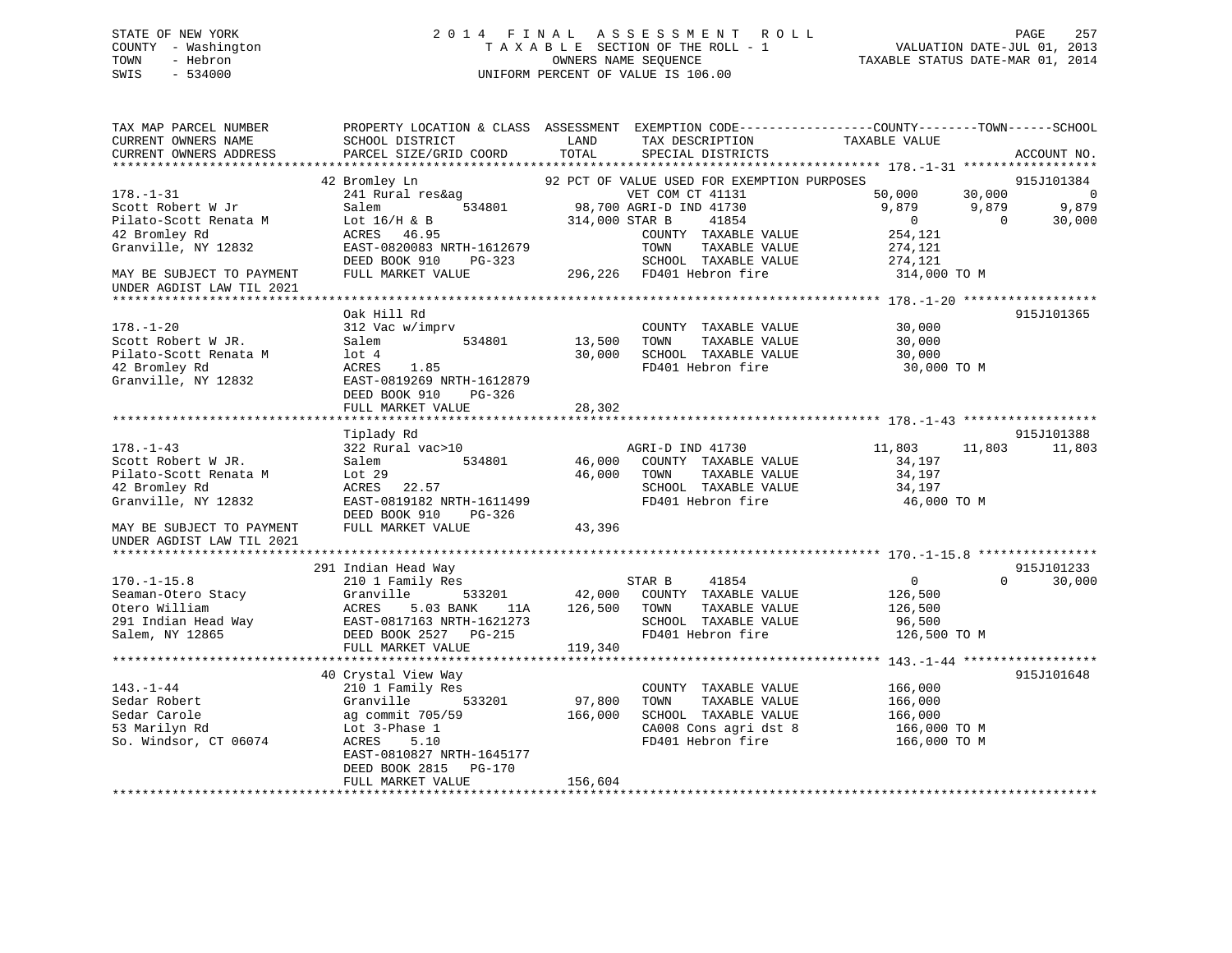# STATE OF NEW YORK 2 0 1 4 F I N A L A S S E S S M E N T R O L L PAGE 258 COUNTY - Washington T A X A B L E SECTION OF THE ROLL - 1 VALUATION DATE-JUL 01, 2013 TOWN - Hebron OWNERS NAME SEQUENCE TAXABLE STATUS DATE-MAR 01, 2014 SWIS - 534000 UNIFORM PERCENT OF VALUE IS 106.00

| TAX MAP PARCEL NUMBER<br>CURRENT OWNERS NAME<br>CURRENT OWNERS ADDRESS                                     | SCHOOL DISTRICT<br>PARCEL SIZE/GRID COORD                                                                                                              | LAND<br>TOTAL<br>SPECIAL DISTRICTS                                                                                                                                   | PROPERTY LOCATION & CLASS ASSESSMENT EXEMPTION CODE---------------COUNTY-------TOWN-----SCHOOL<br>TAX DESCRIPTION TAXABLE VALUE<br>ACCOUNT NO. |
|------------------------------------------------------------------------------------------------------------|--------------------------------------------------------------------------------------------------------------------------------------------------------|----------------------------------------------------------------------------------------------------------------------------------------------------------------------|------------------------------------------------------------------------------------------------------------------------------------------------|
| $178. - 1 - 2.1$<br>Sedqwick Joanne<br>6452 State Route 22<br>Salem, NY 12865<br>MAY BE SUBJECT TO PAYMENT | 6452 State Route 22<br>241 Rural res&ag<br>Salem<br>534801<br>Ag Com 704/288<br>ACRES 84.30<br>EAST-0816573 NRTH-1614133<br>DEED BOOK 901<br>PG-134    | AGRI-D IND 41730<br>179,900 STAR B<br>41854<br>306,500<br>COUNTY TAXABLE VALUE<br>TAXABLE VALUE<br>TOWN<br>SCHOOL TAXABLE VALUE<br>FD401 Hebron fire                 | 915J100558<br>53,431<br>53,431<br>53,431<br>$\Omega$<br>$\Omega$<br>30,000<br>253,069<br>253,069<br>223,069<br>306,500 TO M                    |
| UNDER AGDIST LAW TIL 2021                                                                                  | FULL MARKET VALUE                                                                                                                                      | 289,151                                                                                                                                                              |                                                                                                                                                |
| $178. - 1 - 2.5$<br>Sedqwick Joanne<br>6452 State Route 22<br>Salem, NY 12865                              | State Route 22<br>314 Rural vac<10<br>534801<br>Salem<br>sub lot 1<br>ACRES 13.74<br>EAST-0816581 NRTH-1612536<br>DEED BOOK 901<br>PG-134              | COUNTY TAXABLE VALUE<br>33,500<br>TAXABLE VALUE<br>TOWN<br>33,500<br>SCHOOL TAXABLE VALUE<br>FD401 Hebron fire                                                       | 33,500<br>33,500<br>33,500<br>33,500 TO M                                                                                                      |
|                                                                                                            | FULL MARKET VALUE                                                                                                                                      | 31,604                                                                                                                                                               |                                                                                                                                                |
| $167. - 1 - 13$<br>Segarra Amalia<br>2310 Palmer Ave<br>Bronx, NY 10475                                    | 278 Crosier Rd<br>260 Seasonal res<br>534801<br>Salem<br>31.00<br>ACRES<br>EAST-0789967 NRTH-1621944<br>DEED BOOK 450<br>$PG-246$<br>FULL MARKET VALUE | COUNTY TAXABLE VALUE<br>110,500<br>TOWN<br>TAXABLE VALUE<br>SCHOOL TAXABLE VALUE<br>124,500<br>FD401 Hebron fire<br>117,453                                          | 915J100202<br>124,500<br>124,500<br>124,500<br>124,500 TO M                                                                                    |
|                                                                                                            | 202 Chamberlin Mills Rd                                                                                                                                |                                                                                                                                                                      | 915J100230                                                                                                                                     |
| $184. - 1 - 20$<br>Selinger Robin D<br>202 Chamberlin Mills Rd<br>Salem, NY 12865                          | 240 Rural res<br>534801<br>Salem<br>ACRES 35.00<br>EAST-0797319 NRTH-1603606<br>DEED BOOK 2281<br>$PG-300$<br>FULL MARKET VALUE                        | STAR B<br>41854<br>138,500<br>COUNTY TAXABLE VALUE<br>257,500<br>TOWN<br>TAXABLE VALUE<br>SCHOOL TAXABLE VALUE<br>CA008 Cons agri dst 8<br>242,925 FD401 Hebron fire | $\overline{0}$<br>$\Omega$<br>30,000<br>257,500<br>257,500<br>227,500<br>257,500 TO M<br>257,500 TO M                                          |
|                                                                                                            |                                                                                                                                                        |                                                                                                                                                                      |                                                                                                                                                |
| $169. - 1 - 11$<br>Sells Denice<br>347 Pine Hill Rd<br>Salem, NY 12865                                     | 347 Pine Hill Rd<br>240 Rural res<br>Granville<br>533201<br>ACRES 20.00<br>EAST-0812568 NRTH-1623852<br>DEED BOOK 2435 PG-341<br>FULL MARKET VALUE     | 41854<br>STAR B<br>COUNTY TAXABLE VALUE<br>64,500<br>145,500<br>TOWN<br>TAXABLE VALUE<br>SCHOOL TAXABLE VALUE<br>FD401 Hebron fire<br>137,264                        | 915J100491<br>$\overline{0}$<br>$\Omega$<br>30,000<br>145,500<br>145,500<br>115,500<br>145,500 TO M                                            |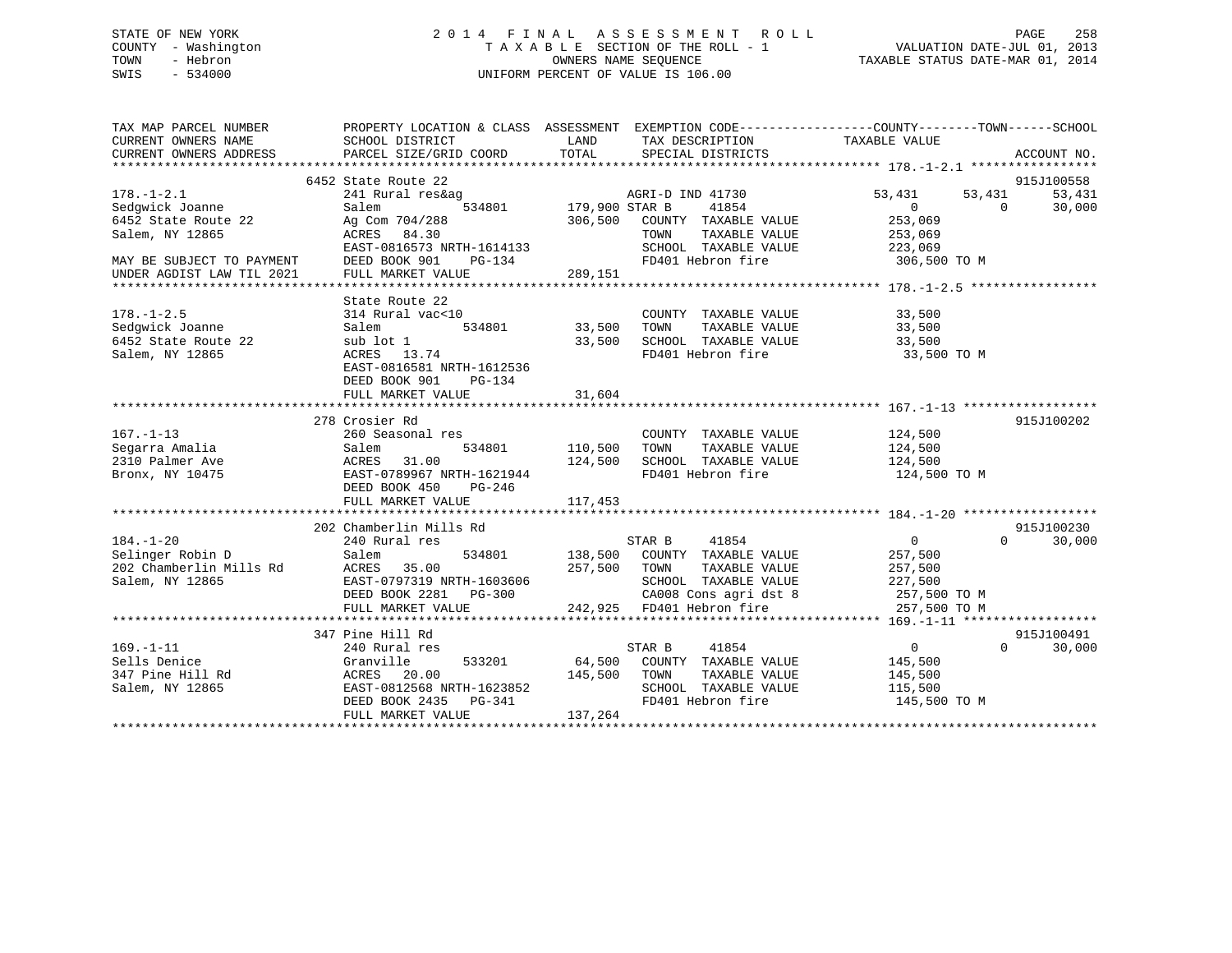# STATE OF NEW YORK 2 0 1 4 F I N A L A S S E S S M E N T R O L L PAGE 259 COUNTY - Washington T A X A B L E SECTION OF THE ROLL - 1 VALUATION DATE-JUL 01, 2013 TOWN - Hebron OWNERS NAME SEQUENCE TAXABLE STATUS DATE-MAR 01, 2014 SWIS - 534000 UNIFORM PERCENT OF VALUE IS 106.00

| TAX MAP PARCEL NUMBER<br>CURRENT OWNERS NAME<br>CURRENT OWNERS ADDRESS | SCHOOL DISTRICT<br>PARCEL SIZE/GRID COORD             | LAND<br>TOTAL  | TAX DESCRIPTION<br>SPECIAL DISTRICTS        | PROPERTY LOCATION & CLASS ASSESSMENT EXEMPTION CODE----------------COUNTY-------TOWN-----SCHOOL<br>TAXABLE VALUE | ACCOUNT NO.    |
|------------------------------------------------------------------------|-------------------------------------------------------|----------------|---------------------------------------------|------------------------------------------------------------------------------------------------------------------|----------------|
|                                                                        | 35 Darfler Ln                                         |                |                                             |                                                                                                                  | 915J101702     |
| $159. - 1 - 25.13$                                                     |                                                       |                | 41854<br>STAR B                             | $\overline{0}$<br>$\Omega$                                                                                       |                |
|                                                                        | 210 1 Family Res<br>Hartford<br>533801                | 42,300         | COUNTY TAXABLE VALUE                        | 206,000                                                                                                          | 30,000         |
| Serridimigni Charles M<br>35 Darfler Ln                                |                                                       | 206,000        | TOWN<br>TAXABLE VALUE                       | 206,000                                                                                                          |                |
| Granville, NY 12832                                                    | Lot A<br>ACRES<br>5.19                                |                | SCHOOL TAXABLE VALUE                        |                                                                                                                  |                |
|                                                                        |                                                       |                | FD401 Hebron fire                           | 176,000                                                                                                          |                |
|                                                                        | EAST-0797674 NRTH-1628385<br>DEED BOOK 796<br>$PG-64$ |                |                                             | 206,000 ТО М                                                                                                     |                |
|                                                                        | FULL MARKET VALUE                                     | 194,340        |                                             |                                                                                                                  |                |
|                                                                        |                                                       |                |                                             |                                                                                                                  |                |
|                                                                        | 263 Chamberlin Mills Rd                               |                |                                             |                                                                                                                  | 915J100540     |
| $184. - 1 - 4$                                                         | 240 Rural res                                         |                | COUNTY TAXABLE VALUE                        | 207,000                                                                                                          |                |
| Shaner Peter                                                           | Salem<br>534801                                       | 134,100        | TOWN<br>TAXABLE VALUE                       | 207,000                                                                                                          |                |
| Shaner Christine                                                       | 891/307                                               | 207,000        | SCHOOL TAXABLE VALUE                        | 207,000                                                                                                          |                |
| 11 Briggs Ct                                                           | 32.80<br>ACRES                                        |                | CA008 Cons agri dst 8                       | 207,000 TO M                                                                                                     |                |
| Queensbury, NY 12804                                                   | EAST-0796690 NRTH-1605923                             |                | FD401 Hebron fire                           | 207,000 TO M                                                                                                     |                |
|                                                                        | DEED BOOK 3158 PG-9                                   |                |                                             |                                                                                                                  |                |
|                                                                        | FULL MARKET VALUE                                     | 195,283        |                                             |                                                                                                                  |                |
|                                                                        |                                                       |                |                                             |                                                                                                                  |                |
|                                                                        | 3143 County Route 30                                  |                | 98 PCT OF VALUE USED FOR EXEMPTION PURPOSES |                                                                                                                  | 915J100090     |
| $183.20 - 1 - 26$                                                      | 210 1 Family Res                                      |                | AGED-TOWN 41803                             | $\Omega$<br>18,743                                                                                               | $\overline{0}$ |
| Shaw Egbert LE                                                         | 534801<br>Salem                                       |                | 18,300 AGE-CO/SCH 41805                     | 20,825<br>$\mathbf 0$                                                                                            | 20,825         |
| Balogh Luella A                                                        | 70.00 DPTH 108.00<br>FRNT                             | 42,500 STAR EN | 41834                                       | $\Omega$<br>$\Omega$                                                                                             | 21,675         |
| 3143 County Route 30                                                   | 0.17<br>ACRES                                         |                | COUNTY TAXABLE VALUE                        | 21,675                                                                                                           |                |
| Salem, NY 12865                                                        | EAST-0791994 NRTH-1603034                             |                | TOWN<br>TAXABLE VALUE                       | 23,757                                                                                                           |                |
|                                                                        | DEED BOOK 2201 PG-5                                   |                | SCHOOL TAXABLE VALUE                        | $\overline{0}$                                                                                                   |                |
|                                                                        | FULL MARKET VALUE                                     |                | 40,094 CA008 Cons agri dst 8                | 42,500 TO M                                                                                                      |                |
|                                                                        |                                                       |                | FD401 Hebron fire                           | 42,500 TO M                                                                                                      |                |
|                                                                        |                                                       |                | LD401 West hebron light                     | 42,500 TO M                                                                                                      |                |
|                                                                        |                                                       |                |                                             |                                                                                                                  |                |
|                                                                        | 1746 Scott Lake Rd                                    |                |                                             |                                                                                                                  | 915J100666     |
| $184. - 1 - 19$                                                        | 210 1 Family Res                                      |                | 41854<br>STAR B                             | $\Omega$<br>$\Omega$                                                                                             | 30,000         |
| Shaw Franklin J Jr                                                     | 534801<br>Salem                                       | 76,400         | COUNTY TAXABLE VALUE                        | 185,000                                                                                                          |                |
| Shaw Patricia                                                          | sub lot 11                                            | 185,000        | TAXABLE VALUE<br>TOWN                       | 185,000                                                                                                          |                |
| 1746 Scott Lake Rd                                                     | 7.55 BANK<br>999<br>ACRES                             |                | SCHOOL TAXABLE VALUE                        | 155,000                                                                                                          |                |
| Salem, NY 12865                                                        | EAST-0797579 NRTH-1602101                             |                | CA008 Cons agri dst 8                       | 185,000 TO M                                                                                                     |                |
|                                                                        | DEED BOOK 2321 PG-136                                 |                | FD401 Hebron fire                           | 185,000 TO M                                                                                                     |                |
|                                                                        | FULL MARKET VALUE                                     | 174,528        |                                             |                                                                                                                  |                |
|                                                                        |                                                       |                |                                             |                                                                                                                  |                |
|                                                                        | 4 Lee Brook Ln                                        |                |                                             |                                                                                                                  | 915J100004     |
| $177. - 1 - 3.14$                                                      | 271 Mfg housings                                      |                | STAR B<br>41854                             | $\overline{0}$<br>$\Omega$                                                                                       | 30,000         |
| Shaw Robert L                                                          | 534801<br>Salem                                       | 42,200         | COUNTY TAXABLE VALUE                        | 80,500                                                                                                           |                |
| Shaw Willodene C.R.                                                    | Lot 3 Lentine Sub/ 29#90                              | 80,500         | TAXABLE VALUE<br>TOWN                       | 80,500                                                                                                           |                |
| 4 Lee Brook Ln                                                         | ACRES<br>5.13                                         |                | SCHOOL TAXABLE VALUE                        | 50,500                                                                                                           |                |
| Salem, NY 12865                                                        | EAST-0805067 NRTH-1615578                             |                | CA008 Cons agri dst 8                       | 80,500 TO M                                                                                                      |                |
|                                                                        | DEED BOOK 1800<br>PG-239                              |                | FD401 Hebron fire                           | 80,500 TO M                                                                                                      |                |
|                                                                        | FULL MARKET VALUE                                     | 75,943         |                                             |                                                                                                                  |                |
|                                                                        |                                                       |                |                                             |                                                                                                                  |                |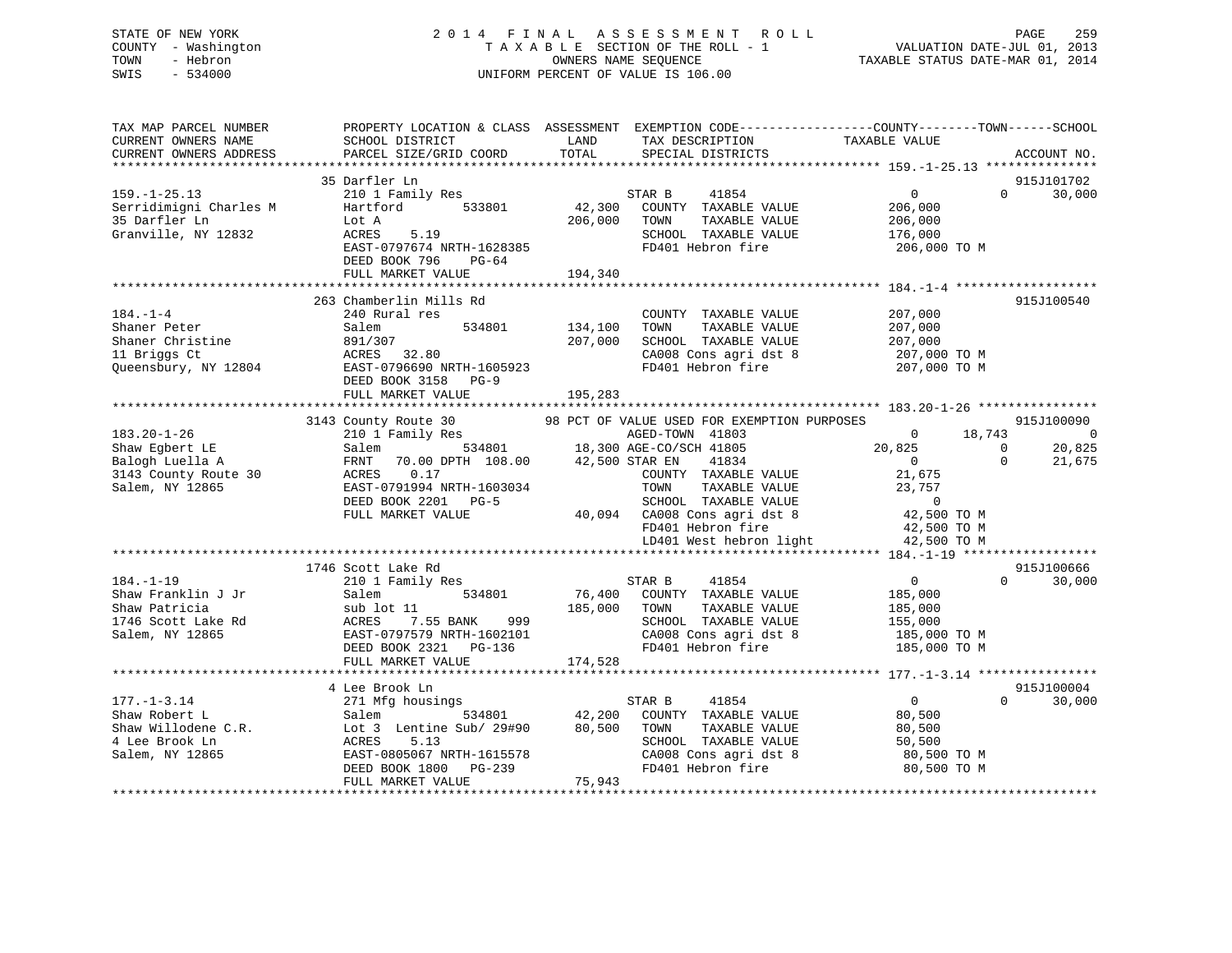# STATE OF NEW YORK 2 0 1 4 F I N A L A S S E S S M E N T R O L L PAGE 260 COUNTY - Washington T A X A B L E SECTION OF THE ROLL - 1 VALUATION DATE-JUL 01, 2013 TOWN - Hebron **CONNERS NAME SEQUENCE** TAXABLE STATUS DATE-MAR 01, 2014 SWIS - 534000 UNIFORM PERCENT OF VALUE IS 106.00

| TAX MAP PARCEL NUMBER<br>CURRENT OWNERS NAME<br>CURRENT OWNERS ADDRESS                                                                | SCHOOL DISTRICT<br>PARCEL SIZE/GRID COORD                                                                                                                                                                                                                                                       | LAND<br>TOTAL                     | TAX DESCRIPTION TAXABLE VALUE SPECIAL DISTRICTS                                                                                                                              | PROPERTY LOCATION & CLASS ASSESSMENT EXEMPTION CODE----------------COUNTY-------TOWN-----SCHOOL                                                                      | ACCOUNT NO.                     |
|---------------------------------------------------------------------------------------------------------------------------------------|-------------------------------------------------------------------------------------------------------------------------------------------------------------------------------------------------------------------------------------------------------------------------------------------------|-----------------------------------|------------------------------------------------------------------------------------------------------------------------------------------------------------------------------|----------------------------------------------------------------------------------------------------------------------------------------------------------------------|---------------------------------|
| $177. - 1 - 3.7$<br>Shay Kathryn<br>PO Box 17<br>West Pawlet, VT 05775                                                                | Lee Brook Ln/off<br>312 Vac w/imprv<br>Salem<br>Lot 9<br>ACRES<br>5.30<br>EAST-0805925 NRTH-1618287<br>DEED BOOK 2047 PG-272<br>FULL MARKET VALUE                                                                                                                                               | 534801 40,500<br>63,500<br>59,906 | COUNTY TAXABLE VALUE<br>TOWN<br>SCHOOL TAXABLE VALUE 63,500<br>CA008 Cons agri dst 8 63,500 TO M<br>FD401 Hebron fire                                                        | 63,500<br>TAXABLE VALUE 63,500<br>63,500 TO M                                                                                                                        |                                 |
|                                                                                                                                       |                                                                                                                                                                                                                                                                                                 |                                   |                                                                                                                                                                              |                                                                                                                                                                      |                                 |
| $158. - 1 - 18$<br>MAY BE SUBJECT TO PAYMENT                                                                                          | 4232 County Route 30<br>e de la construcción de la construcción de la construcción de la construcción de la construcción de la construcción<br>En la construcción de la construcción de la construcción de la construcción de la construcción de la const<br>240 Rural res<br>FULL MARKET VALUE |                                   | AG DIST 41720<br>533801 274,700 STAR B 41854<br>432,000 COUNTY TAXABLE VALUE<br>TOWN<br>TAXABLE VALUE<br>SCHOOL TAXABLE VALUE<br>407,547 CA008 Cons agri dst 8<br>134,472 EX | 134,472<br>134,472<br>$\overline{0}$<br>$\Omega$<br>297,528<br>297,528<br>267,528<br>297,528 TO M                                                                    | 915J100568<br>134,472<br>30,000 |
|                                                                                                                                       |                                                                                                                                                                                                                                                                                                 |                                   |                                                                                                                                                                              |                                                                                                                                                                      |                                 |
|                                                                                                                                       |                                                                                                                                                                                                                                                                                                 |                                   |                                                                                                                                                                              |                                                                                                                                                                      |                                 |
| $170. - 1 - 13.7$<br>Sheldon Paulette<br>223 Sheldon Rd<br>Granville, NY 12832                                                        | 223 Sheldon Rd 68 PCT OF VALUE USED FOR EXEMPTION PURPOSES<br>240 Rural res<br>Salem<br>ACRES 49.78<br>EAST-0820182 NRTH-1617451<br>DEED BOOK 3151 PG-228                                                                                                                                       |                                   | AGED-ALL 41800<br>al res<br>$534801$ $102,200$ STAR EN $41834$<br>$49.78$ $430,000$ COUNTY TAXABLE VALUE<br>TOWN<br>TAXABLE VALUE                                            | 146,200<br>146,200<br>$\overline{0}$<br>$\Omega$<br>283,800<br>283,800<br>SCHOOL TAXABLE VALUE<br>SCHOOL TAXABLE VALUE 219,600<br>21008 Cons agri dst 8 430,000 TO M | 915J100569<br>146,200<br>64,200 |
| MAY BE SUBJECT TO PAYMENT                                                                                                             | FULL MARKET VALUE                                                                                                                                                                                                                                                                               |                                   | 405,660 CA008 Cons agri dst 8<br>FD401 Hebron fire                                                                                                                           |                                                                                                                                                                      |                                 |
| UNDER RPTL483 UNTIL 2021                                                                                                              |                                                                                                                                                                                                                                                                                                 |                                   |                                                                                                                                                                              | 430,000 TO M                                                                                                                                                         |                                 |
|                                                                                                                                       |                                                                                                                                                                                                                                                                                                 |                                   |                                                                                                                                                                              |                                                                                                                                                                      |                                 |
| $170. - 1 - 13.77$<br>Sheldon Paulette<br>c/o Kenneth Drinkwine<br>362 Higgins Rd<br>Granville, NY 12832<br>EAST-0819796 DRTH-1619440 | 362 Higgins Rd<br>270 Mfg housing<br>DEED BOOK 2653 PG-49<br>FULL MARKET VALUE                                                                                                                                                                                                                  | 534801 64,200<br>95,500<br>90,094 | COUNTY TAXABLE VALUE<br>TOWN<br>FD401 Hebron fire                                                                                                                            | 95,500<br>TAXABLE VALUE 95,500<br>TAXABLE VALUE 95,500<br>SCHOOL TAXABLE VALUE 95,500<br>CA008 Cons agri dst 8 95,500 TO M<br>95,500 TO M                            |                                 |
|                                                                                                                                       |                                                                                                                                                                                                                                                                                                 |                                   |                                                                                                                                                                              |                                                                                                                                                                      |                                 |
| $184. - 2 - 8$<br>Sheldon Susan M<br>86 Middleton Ave<br>Newport, RI 07840                                                            | Chamberlin Mills Rd<br>322 Rural vac>10<br>Salem<br>534801<br>Lot 8<br>ACRES 22.54<br>EAST-0798682 NRTH-1606194<br>DEED BOOK 2323 PG-8                                                                                                                                                          | रेव<br>२४८०1 29,700<br>29,700     | COUNTY TAXABLE VALUE<br>TOWN TAXABLE VALUE 29,700<br>SCHOOL TAXABLE VALUE<br>CA008 Cons agri dst 8<br>FD401 Hebron fire                                                      | 29,700<br>29,700 то м<br>29,700 TO M                                                                                                                                 | 915J101487                      |
|                                                                                                                                       | FULL MARKET VALUE                                                                                                                                                                                                                                                                               | 28,019                            |                                                                                                                                                                              |                                                                                                                                                                      |                                 |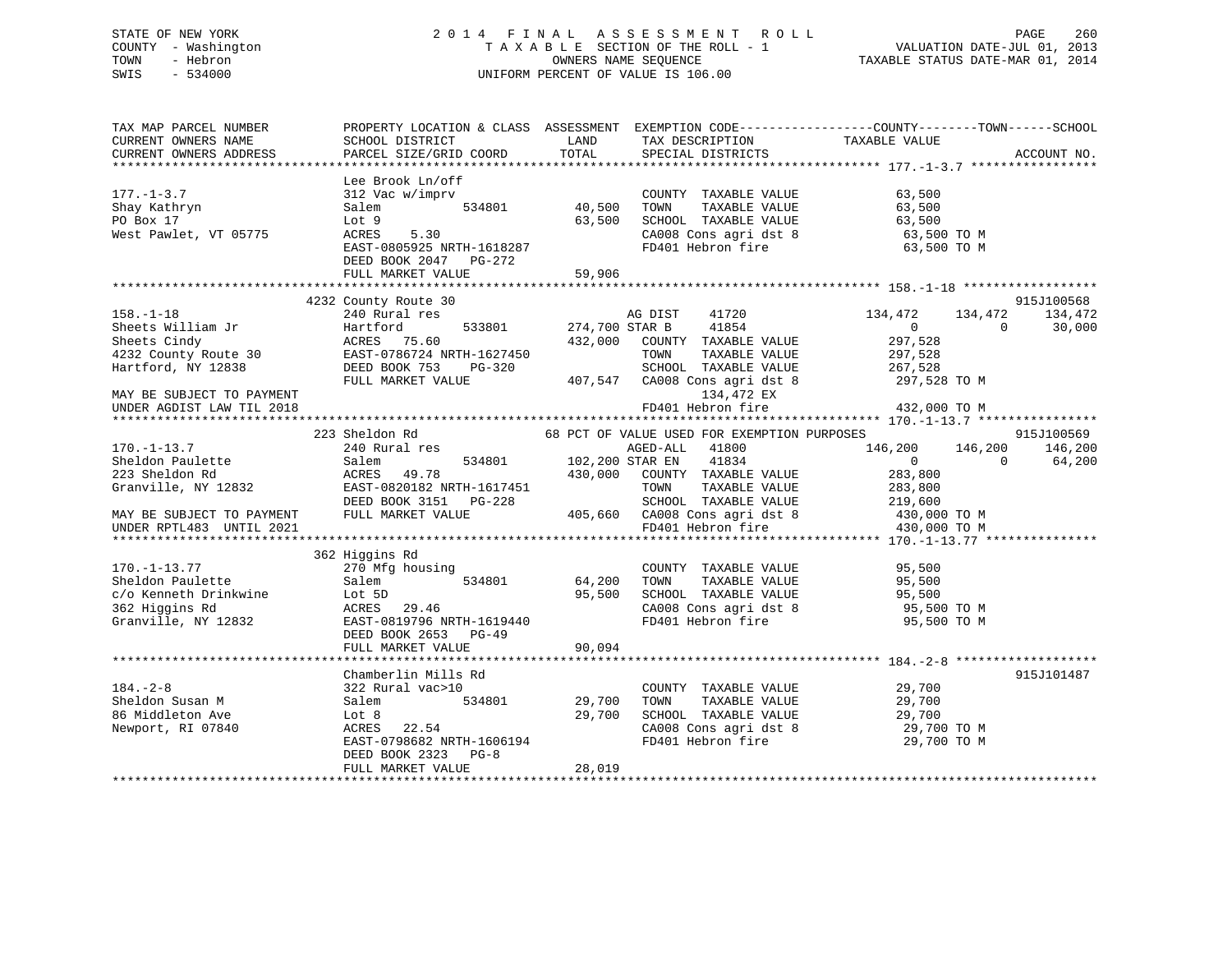# STATE OF NEW YORK 2 0 1 4 F I N A L A S S E S S M E N T R O L L PAGE 261 COUNTY - Washington T A X A B L E SECTION OF THE ROLL - 1 VALUATION DATE-JUL 01, 2013 TOWN - Hebron **CONNERS NAME SEQUENCE** TAXABLE STATUS DATE-MAR 01, 2014 SWIS - 534000 UNIFORM PERCENT OF VALUE IS 106.00

| TAX MAP PARCEL NUMBER                          |                                           |                |                                      | PROPERTY LOCATION & CLASS ASSESSMENT EXEMPTION CODE---------------COUNTY-------TOWN------SCHOOL |             |
|------------------------------------------------|-------------------------------------------|----------------|--------------------------------------|-------------------------------------------------------------------------------------------------|-------------|
| CURRENT OWNERS NAME<br>CURRENT OWNERS ADDRESS  | SCHOOL DISTRICT<br>PARCEL SIZE/GRID COORD | LAND<br>TOTAL  | TAX DESCRIPTION<br>SPECIAL DISTRICTS | TAXABLE VALUE                                                                                   | ACCOUNT NO. |
|                                                |                                           |                |                                      |                                                                                                 |             |
|                                                | Middle Rd/e Off                           |                |                                      |                                                                                                 | 915J100571  |
| $177. - 1 - 4$                                 | 322 Rural vac>10                          |                | COUNTY TAXABLE VALUE                 | 90,000                                                                                          |             |
| Sherman Eugene                                 | 534801<br>Salem                           | 90,000         | TOWN<br>TAXABLE VALUE                | 90,000                                                                                          |             |
| South Main St                                  | ACRES<br>60.00                            | 90,000         | SCHOOL TAXABLE VALUE                 | 90,000                                                                                          |             |
| PO Box 282                                     | EAST-0807572 NRTH-1616224                 |                | FD401 Hebron fire                    | 90,000 TO M                                                                                     |             |
| Salem, NY 12865                                | DEED BOOK 368<br>PG-117                   |                |                                      |                                                                                                 |             |
|                                                | FULL MARKET VALUE                         | 84,906         |                                      |                                                                                                 |             |
|                                                | 1274 Bogtown Rd                           |                |                                      |                                                                                                 | 915J101322  |
| $176. - 1 - 17.1$                              | 322 Rural vac>10                          |                | COUNTY TAXABLE VALUE                 | 89,000                                                                                          |             |
| Sherman Susan S                                | Salem<br>534801                           | 89,000         | TAXABLE VALUE<br>TOWN                | 89,000                                                                                          |             |
| 14 Fleetwood Ave                               | ACRES 35.90                               | 89,000         | SCHOOL TAXABLE VALUE                 | 89,000                                                                                          |             |
| Bethel, CT 06801                               | EAST-0804340 NRTH-1611057                 |                | FD401 Hebron fire                    | 89,000 TO M                                                                                     |             |
|                                                | DEED BOOK 492<br>PG-349                   |                |                                      |                                                                                                 |             |
|                                                | FULL MARKET VALUE                         | 83,962         |                                      |                                                                                                 |             |
|                                                |                                           |                |                                      |                                                                                                 |             |
|                                                | 318 County Route 31                       |                |                                      |                                                                                                 | 915J101337  |
| $176. - 1 - 1.5$                               | 241 Rural res&ag                          |                | AG DIST<br>41720                     | 62,863<br>62,863                                                                                | 62,863      |
| Shevy Scott M                                  | 534801<br>Salem                           | 142,500 STAR B | 41854                                | $\overline{0}$<br>$\Omega$                                                                      | 30,000      |
| Shevy Sheri B                                  | 26 Ad                                     | 283,000        | COUNTY TAXABLE VALUE                 | 220,137                                                                                         |             |
| 318 County Route 31                            | ACRES<br>30.20 BANK<br>999                |                | TOWN<br>TAXABLE VALUE                | 220,137                                                                                         |             |
| Salem, NY 12865                                | EAST-0793525 NRTH-1614260                 |                | SCHOOL TAXABLE VALUE                 | 190,137                                                                                         |             |
|                                                | DEED BOOK 858<br>PG-142                   |                | CA008 Cons agri dst 8                | 220,137 TO M                                                                                    |             |
| MAY BE SUBJECT TO PAYMENT                      | FULL MARKET VALUE                         | 266,981        | 62,863 EX                            |                                                                                                 |             |
| UNDER AGDIST LAW TIL 2018                      |                                           |                | FD401 Hebron fire                    | 283,000 TO M                                                                                    |             |
|                                                | 3287 County Route 30                      |                |                                      |                                                                                                 | 915J100144  |
| $183. - 1 - 6$                                 | 312 Vac w/imprv                           |                | COUNTY TAXABLE VALUE                 | 12,200                                                                                          |             |
| Shostak Adam                                   | 534801<br>Salem                           | 4,000          | TAXABLE VALUE<br>TOWN                | 12,200                                                                                          |             |
| Kuba Edward J                                  | FRNT 100.00 DPTH 175.00                   | 12,200         | SCHOOL TAXABLE VALUE                 | 12,200                                                                                          |             |
| 7 County Route 31                              | 0.40<br>ACRES                             |                | CA008 Cons agri dst 8                | 12,200 TO M                                                                                     |             |
| Salem, NY 12865                                | EAST-0791164 NRTH-1606440                 |                | FD401 Hebron fire                    | 12,200 TO M                                                                                     |             |
|                                                | PG-236<br>DEED BOOK 607                   |                | LD401 West hebron light              | 12,200 TO M                                                                                     |             |
|                                                | FULL MARKET VALUE                         | 11,509         |                                      |                                                                                                 |             |
|                                                |                                           |                |                                      |                                                                                                 |             |
|                                                | 7 County Route 31                         |                |                                      |                                                                                                 | 915J100514  |
| $183. - 1 - 10$                                | 210 1 Family Res                          |                | 41854<br>STAR B                      | $\overline{0}$<br>$\Omega$                                                                      | 30,000      |
| Shostak, Trustee Adam                          | 534801<br>Salem                           | 78,500         | COUNTY TAXABLE VALUE                 | 204,000                                                                                         |             |
| Shostak, Trustee Margaret<br>7 County Route 31 | ACRES<br>8.40                             | 204,000        | TOWN<br>TAXABLE VALUE                | 204,000                                                                                         |             |
| 7 County Route 31                              | EAST-0791231 NRTH-1607349                 |                | SCHOOL TAXABLE VALUE                 | 174,000                                                                                         |             |
| Salem, NY 12865                                | DEED BOOK 2253 PG-225                     |                | CA008 Cons agri dst 8                | 204,000 TO M                                                                                    |             |
|                                                | FULL MARKET VALUE                         | 192,453        | FD401 Hebron fire                    | 204,000 TO M                                                                                    |             |
|                                                |                                           |                | LD401 West hebron light              | 204,000 TO M                                                                                    |             |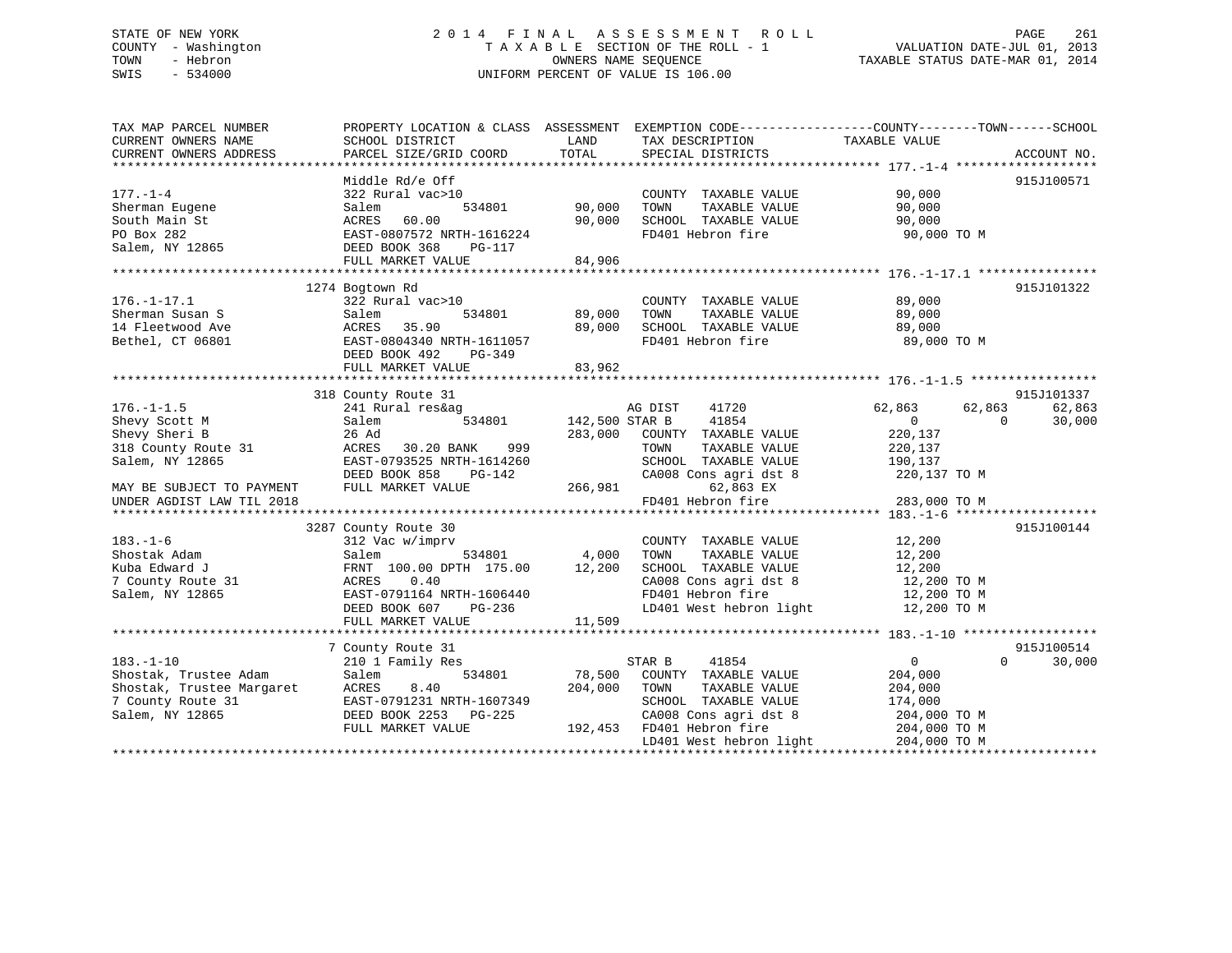# STATE OF NEW YORK 2 0 1 4 F I N A L A S S E S S M E N T R O L L PAGE 262 COUNTY - Washington T A X A B L E SECTION OF THE ROLL - 1 VALUATION DATE-JUL 01, 2013 TOWN - Hebron OWNERS NAME SEQUENCE TAXABLE STATUS DATE-MAR 01, 2014 SWIS - 534000 UNIFORM PERCENT OF VALUE IS 106.00

| TAX MAP PARCEL NUMBER<br>CURRENT OWNERS NAME<br>CURRENT OWNERS ADDRESS                                                                            | PROPERTY LOCATION & CLASS ASSESSMENT EXEMPTION CODE---------------COUNTY-------TOWN-----SCHOOL<br>SCHOOL DISTRICT<br>PARCEL SIZE/GRID COORD                                                     | LAND<br>TOTAL              | TAX DESCRIPTION<br>SPECIAL DISTRICTS                                                                                                               | TAXABLE VALUE                                                                      | ACCOUNT NO.                      |
|---------------------------------------------------------------------------------------------------------------------------------------------------|-------------------------------------------------------------------------------------------------------------------------------------------------------------------------------------------------|----------------------------|----------------------------------------------------------------------------------------------------------------------------------------------------|------------------------------------------------------------------------------------|----------------------------------|
| $152 - 2 - 29$<br>Sidusky James A<br>138 Hartman Loop<br>Queensbury, NY 12804                                                                     | Lang Hill Rd/s Off<br>323 Vacant rural<br>533201<br>Granville<br>No Deeded R O W<br>ACRES 10.00<br>EAST-0809809 NRTH-1633193<br>DEED BOOK 799<br>$PG-72$<br>FULL MARKET VALUE                   | 7,100<br>7,100<br>6,698    | COUNTY TAXABLE VALUE<br>TOWN<br>TAXABLE VALUE<br>SCHOOL TAXABLE VALUE<br>CA008 Cons agri dst 8<br>FD401 Hebron fire                                | 7,100<br>7,100<br>7,100<br>7,100 TO M<br>7,100 TO M                                | 915J100573                       |
| $158. - 1 - 17$<br>Siegel Pendleton L<br>2230 W Riverside Blvd Apt 101 ACRES 69.90<br>Spokane, WA 99201                                           | Wolfe Ln/w Off<br>314 Rural vac<10<br>533801<br>Hartford<br>EAST-0788495 NRTH-1628743<br>DEED BOOK 435<br>$PG-91$<br>FULL MARKET VALUE                                                          | 50,000<br>50,000<br>47,170 | COUNTY TAXABLE VALUE<br>TOWN<br>TAXABLE VALUE<br>SCHOOL TAXABLE VALUE<br>CA008 Cons agri dst 8 50,000 TO M<br>FD401 Hebron fire 50,000 TO M        | 50,000<br>50,000                                                                   | 915J100575                       |
| $176. - 1 - 5.2$<br>Silverberg Howard M<br>Silverberg Paula E<br>31 Sutliff Ln<br>Salem, NY 12865                                                 | 31 Sutliff Ln<br>210 1 Family Res<br>534801 65,000 STAR B<br>Salem<br>sub lot 2<br>2874/49<br>9.00 BANK 11A<br>ACRES<br>EAST-0794133 NRTH-1615245<br>DEED BOOK 2638 PG-115<br>FULL MARKET VALUE | 212,264                    | CW_10_VET/ 41151<br>41854<br>225,000 COUNTY TAXABLE VALUE<br>TOWN<br>TAXABLE VALUE<br>SCHOOL TAXABLE VALUE 195,000<br>FD401 Hebron fire            | 8,000<br>8,000<br>$\overline{0}$<br>$\Omega$<br>217,000<br>217,000<br>225,000 TO M | $\Omega$<br>30,000               |
| $153. - 1 - 12.4$<br>Simmons Donald Sr<br>Simmons Beatrice<br>Simmons Beatrice<br>11 Sharon Valley Rd<br>Sharon, CT 06069<br>DEED BOOK 544 PG-172 | 1097 Smith Rd<br>270 Mfg housing<br>533201<br>Granville<br>ACRES 1.90<br>FULL MARKET VALUE                                                                                                      | 38,200<br>38,500<br>36,321 | COUNTY TAXABLE VALUE<br>TAXABLE VALUE<br>TOWN<br>SCHOOL TAXABLE VALUE 38,500<br>CA008 Cons agri dst 8 38,500 TO M<br>FD401 Hebron fire 38,500 TO M | 38,500<br>38,500                                                                   | 915J101430                       |
| $151. - 1 - 22.4$<br>Simmons Susan B<br>Wright Apple J<br>196 Little Burch Hill Rd<br>Granville, NY 12832                                         | 196 Little Burch Hill Rd<br>242 Rurl res&rec<br>533801<br>Hartford<br>501/514<br>ACRES 17.16<br>EAST-0799645 NRTH-1633472<br>DEED BOOK 1870 PG-149<br>FULL MARKET VALUE                         | 99,500<br>93,868           | STAR B<br>41854<br>89,500 COUNTY TAXABLE VALUE<br>TOWN<br>TAXABLE VALUE<br>SCHOOL TAXABLE VALUE<br>FD401 Hebron fire                               | $\overline{0}$<br>99,500<br>99,500<br>69,500<br>99,500 TO M                        | 915J101179<br>$\Omega$<br>30,000 |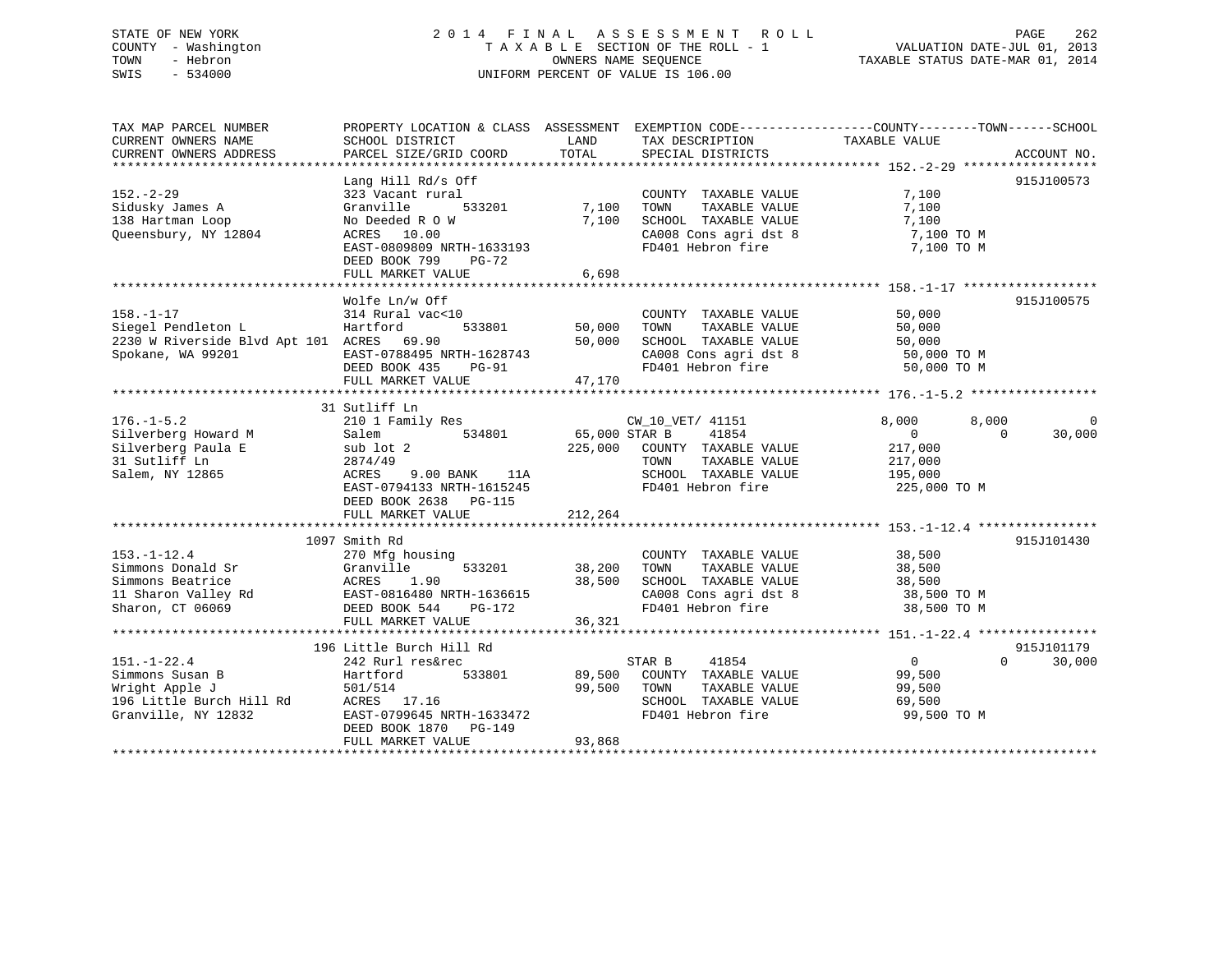# STATE OF NEW YORK 2 0 1 4 F I N A L A S S E S S M E N T R O L L PAGE 263 COUNTY - Washington T A X A B L E SECTION OF THE ROLL - 1 VALUATION DATE-JUL 01, 2013 TOWN - Hebron OWNERS NAME SEQUENCE TAXABLE STATUS DATE-MAR 01, 2014 SWIS - 534000 UNIFORM PERCENT OF VALUE IS 106.00

| TAX MAP PARCEL NUMBER<br>CURRENT OWNERS NAME<br>CURRENT OWNERS ADDRESS                                    | PROPERTY LOCATION & CLASS ASSESSMENT EXEMPTION CODE---------------COUNTY-------TOWN-----SCHOOL<br>SCHOOL DISTRICT<br>PARCEL SIZE/GRID COORD | LAND<br>TOTAL      | TAX DESCRIPTION<br>SPECIAL DISTRICTS                                                                                | TAXABLE VALUE                                                 |          | ACCOUNT NO.          |
|-----------------------------------------------------------------------------------------------------------|---------------------------------------------------------------------------------------------------------------------------------------------|--------------------|---------------------------------------------------------------------------------------------------------------------|---------------------------------------------------------------|----------|----------------------|
|                                                                                                           |                                                                                                                                             |                    |                                                                                                                     |                                                               |          |                      |
| $183.16 - 1 - 23$<br>Simpson Howard                                                                       | 3176 County Route 30<br>210 1 Family Res<br>534801<br>Salem                                                                                 | 25,000             | 41834<br>STAR EN<br>COUNTY TAXABLE VALUE                                                                            | $\overline{0}$<br>145,500                                     | $\Omega$ | 915J100576<br>64,200 |
| Simpson Kathleen<br>3176 County Route 30<br>Salem, NY 12865                                               | 630/22<br>95.00 DPTH 228.00<br>FRNT<br>ACRES<br>0.50                                                                                        | 145,500            | TOWN<br>TAXABLE VALUE<br>SCHOOL TAXABLE VALUE<br>CA008 Cons agri dst 8                                              | 145,500<br>81,300<br>145,500 TO M                             |          |                      |
|                                                                                                           | EAST-0792085 NRTH-1603826<br>DEED BOOK 438<br>PG-1048<br>FULL MARKET VALUE                                                                  | 137,264            | FD401 Hebron fire<br>LD401 West hebron light                                                                        | 145,500 TO M<br>145,500 TO M                                  |          |                      |
|                                                                                                           |                                                                                                                                             |                    |                                                                                                                     |                                                               |          |                      |
|                                                                                                           | 635 Chamberlin Mills Rd                                                                                                                     |                    |                                                                                                                     |                                                               |          | 915J101225           |
| $176. - 1 - 23.1$<br>Simring James Jordan<br>Friedman-Simring Ruth<br>200 E 24th St<br>New York, NY 10010 | 242 Rurl res&rec<br>Salem<br>534801<br>ag commit 705/332<br>ACRES 114.70<br>EAST-0802218 NRTH-1611788<br>DEED BOOK 2690 PG-174              | 243,800<br>321,000 | COUNTY TAXABLE VALUE<br>TOWN<br>TAXABLE VALUE<br>SCHOOL TAXABLE VALUE<br>CA008 Cons agri dst 8<br>FD401 Hebron fire | 321,000<br>321,000<br>321,000<br>321,000 TO M<br>321,000 TO M |          |                      |
| MAY BE SUBJECT TO PAYMENT<br>UNDER AGDIST LAW TIL 2017                                                    | FULL MARKET VALUE                                                                                                                           | 302,830            |                                                                                                                     |                                                               |          |                      |
|                                                                                                           |                                                                                                                                             |                    |                                                                                                                     |                                                               |          |                      |
| $183. - 1 - 3.4$                                                                                          | 2338 County Route 47<br>314 Rural vac<10                                                                                                    |                    | COUNTY TAXABLE VALUE                                                                                                | 46,500                                                        |          | 915J101323           |
| Skelly Lucinda                                                                                            | 534801<br>Salem                                                                                                                             | 46,500             | TOWN<br>TAXABLE VALUE                                                                                               | 46,500                                                        |          |                      |
| 315 Halls Pond Rd                                                                                         | 4.75<br>ACRES                                                                                                                               | 46,500             | SCHOOL TAXABLE VALUE                                                                                                | 46,500                                                        |          |                      |
| Salem, NY 12832                                                                                           | EAST-0789407 NRTH-1608336<br>DEED BOOK 926<br>$PG-60$                                                                                       |                    | CA008 Cons agri dst 8<br>FD401 Hebron fire                                                                          | 46,500 TO M<br>46,500 TO M                                    |          |                      |
|                                                                                                           | FULL MARKET VALUE                                                                                                                           | 43,868             |                                                                                                                     |                                                               |          |                      |
|                                                                                                           | 337 Halls Pond Rd                                                                                                                           |                    |                                                                                                                     |                                                               |          |                      |
| $158. - 1 - 16.1$                                                                                         | 210 1 Family Res                                                                                                                            |                    | STAR B<br>41854                                                                                                     | $\overline{0}$                                                | $\Omega$ | 30,000               |
| Skelly Michael                                                                                            | 533801<br>Hartford                                                                                                                          | 84,400             | COUNTY TAXABLE VALUE                                                                                                | 177,200                                                       |          |                      |
| Skelly Mary                                                                                               | 797/183                                                                                                                                     | 177,200            | TOWN<br>TAXABLE VALUE                                                                                               | 177,200                                                       |          |                      |
| 337 Halls Pond Rd                                                                                         | ACRES 11.95                                                                                                                                 |                    | SCHOOL TAXABLE VALUE                                                                                                | 147,200                                                       |          |                      |
| Salem, NY 12865                                                                                           | EAST-0791058 NRTH-1628130<br>DEED BOOK 726<br>PG-295                                                                                        |                    | FD401 Hebron fire                                                                                                   | 177,200 TO M                                                  |          |                      |
|                                                                                                           | FULL MARKET VALUE                                                                                                                           | 167,170            |                                                                                                                     |                                                               |          |                      |
|                                                                                                           | 315 Halls Pond Rd                                                                                                                           |                    | 60 PCT OF VALUE USED FOR EXEMPTION PURPOSES                                                                         |                                                               |          | 915J100155           |
| $158. - 1 - 16$                                                                                           | 240 Rural res                                                                                                                               |                    | AGED-CO<br>41802                                                                                                    | 48,000                                                        | $\Omega$ | $\Omega$             |
| Skelly Ray R                                                                                              | 533801<br>Hartford                                                                                                                          |                    | 125,000 AGE-TN/SCH 41806                                                                                            | $\overline{0}$                                                | 43,200   | 43,200               |
| Skelly Lucinda E<br>315 Halls Pond Rd                                                                     | 466/140 730/246<br>ACRES<br>57.20                                                                                                           | 160,000 STAR EN    | 41834                                                                                                               | $\overline{0}$                                                | $\Omega$ | 64,200               |
| Salem, NY 12865                                                                                           | EAST-0790681 NRTH-1627075                                                                                                                   |                    | COUNTY TAXABLE VALUE<br>TOWN<br>TAXABLE VALUE                                                                       | 112,000<br>116,800                                            |          |                      |
|                                                                                                           | PG-877<br>DEED BOOK 473                                                                                                                     |                    | SCHOOL TAXABLE VALUE                                                                                                | 52,600                                                        |          |                      |
|                                                                                                           | FULL MARKET VALUE                                                                                                                           |                    | 150,943 FD401 Hebron fire                                                                                           | 160,000 TO M                                                  |          |                      |
|                                                                                                           |                                                                                                                                             |                    |                                                                                                                     |                                                               |          | *******************  |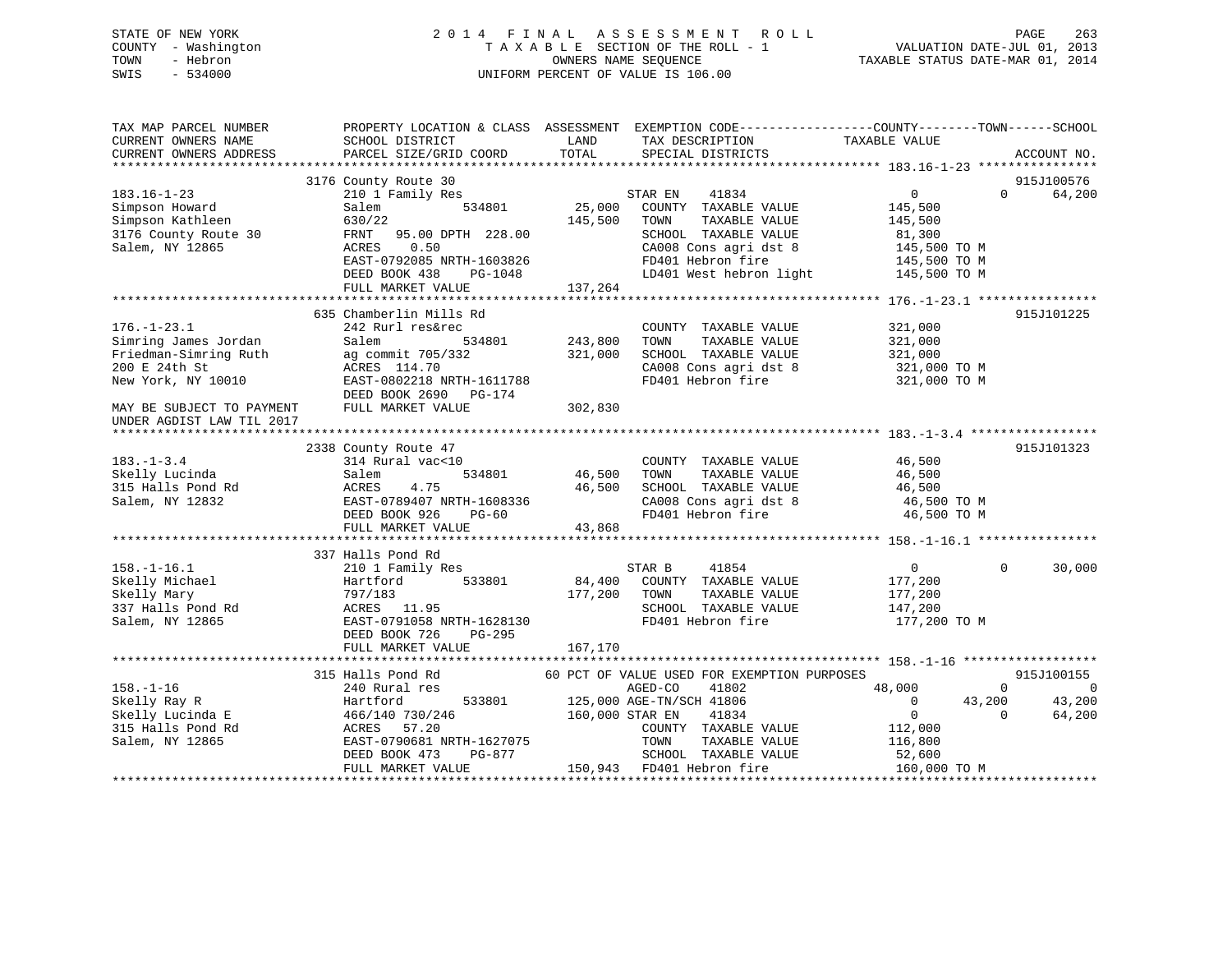# STATE OF NEW YORK 2 0 1 4 F I N A L A S S E S S M E N T R O L L PAGE 264 COUNTY - Washington T A X A B L E SECTION OF THE ROLL - 1 VALUATION DATE-JUL 01, 2013 TOWN - Hebron OWNERS NAME SEQUENCE TAXABLE STATUS DATE-MAR 01, 2014 SWIS - 534000 UNIFORM PERCENT OF VALUE IS 106.00

| TAX MAP PARCEL NUMBER<br>CURRENT OWNERS NAME<br>CURRENT OWNERS ADDRESS                              | PROPERTY LOCATION & CLASS ASSESSMENT EXEMPTION CODE---------------COUNTY-------TOWN-----SCHOOL<br>SCHOOL DISTRICT<br>PARCEL SIZE/GRID COORD                   | LAND<br>TOTAL                | TAX DESCRIPTION<br>SPECIAL DISTRICTS                                                                                                                                                                     | TAXABLE VALUE                                                  | ACCOUNT NO.        |
|-----------------------------------------------------------------------------------------------------|---------------------------------------------------------------------------------------------------------------------------------------------------------------|------------------------------|----------------------------------------------------------------------------------------------------------------------------------------------------------------------------------------------------------|----------------------------------------------------------------|--------------------|
|                                                                                                     |                                                                                                                                                               |                              |                                                                                                                                                                                                          |                                                                |                    |
| $183. - 1 - 3.6$<br>Skelly Raymond E<br>Skelly Janice M<br>3375 County Route 30<br>Salem, NY 12865  | 3375 County Route 30<br>242 Rurl res&rec<br>Salem<br>534801<br>ACRES<br>23.76<br>EAST-0789801 NRTH-1607905<br>DEED BOOK 877<br>PG-115<br>FULL MARKET VALUE    | 116,000<br>237,000           | STAR B<br>41854<br>COUNTY TAXABLE VALUE<br>TOWN<br>TAXABLE VALUE<br>SCHOOL TAXABLE VALUE<br>SCHOOL TAXABLE VALUE 207,000<br>CA008 Cons agri dst 8 237,000 TO M<br>223,585 FD401 Hebron fire 237,000 TO M | $0 \qquad \qquad$<br>237,000<br>237,000<br>207,000             | $\Omega$<br>30,000 |
|                                                                                                     |                                                                                                                                                               |                              |                                                                                                                                                                                                          |                                                                |                    |
| $161. - 2 - 10.28$<br>Skidmore Harry A III<br>144 Higgins Rd<br>Granville, NY 12832                 | Higgins Rd<br>314 Rural vac<10<br>Granville<br>533201<br>Lot C<br>9.38<br>ACRES<br>EAST-0818972 NRTH-1623890<br>DEED BOOK 838<br>PG-313                       | 16,800<br>16,800             | COUNTY TAXABLE VALUE<br>TOWN<br>TAXABLE VALUE<br>SCHOOL TAXABLE VALUE<br>FD401 Hebron fire                                                                                                               | 16,800<br>16,800<br>16,800<br>16,800 TO M                      |                    |
|                                                                                                     |                                                                                                                                                               |                              |                                                                                                                                                                                                          |                                                                |                    |
|                                                                                                     |                                                                                                                                                               |                              |                                                                                                                                                                                                          |                                                                |                    |
| $161. - 2 - 10.29$<br>Skidmore Harry A III<br>144 Higgins Rd<br>Granville, NY 12832                 | 144 Higgins Rd<br>210 1 Family Res<br>Granville<br>533201<br>Lot D<br>ACRES<br>7.58<br>EAST-0819441 NRTH-1624064<br>DEED BOOK 835<br>PG-220                   | 80,400<br>112,500            | 41854<br>STAR B<br>COUNTY TAXABLE VALUE<br>TOWN<br>TAXABLE VALUE<br>SCHOOL TAXABLE VALUE<br>FD401 Hebron fire                                                                                            | $\overline{0}$<br>112,500<br>112,500<br>82,500<br>112,500 TO M | $\Omega$<br>30,000 |
|                                                                                                     |                                                                                                                                                               |                              |                                                                                                                                                                                                          |                                                                |                    |
| $183.16 - 1 - 17$<br>Skinner Robert<br>Skinner Elizabeth D<br>PO Box 1660<br>Southhampton, NY 11969 | County Route 30/E Off<br>311 Res vac land<br>534801<br>Salem<br>Ease 835/255 464/889<br>ACRES<br>3.00<br>EAST-0792728 NRTH-1603932<br>DEED BOOK 2323 PG-339   | 7,130<br>7,130               | COUNTY TAXABLE VALUE<br>TOWN<br>TAXABLE VALUE<br>SCHOOL TAXABLE VALUE<br>CA008 Cons agri dst 8<br>FD401 Hebron fire                                                                                      | 7,130<br>7,130<br>7,130<br>7,130 TO M<br>7,130 TO M            | 915J100289         |
|                                                                                                     | FULL MARKET VALUE                                                                                                                                             | 6,726                        |                                                                                                                                                                                                          |                                                                |                    |
|                                                                                                     |                                                                                                                                                               |                              |                                                                                                                                                                                                          |                                                                |                    |
| $183.20 - 1 - 1.5$<br>Skinner Robert<br>Skinner Elizabeth<br>PO Box 1660<br>Southampton, NY 11969   | 3154 County Route 30<br>240 Rural res<br>534801<br>Salem<br>464/889<br>ACRES 10.00<br>EAST-0792692 NRTH-1603498<br>DEED BOOK 2323 PG-339<br>FULL MARKET VALUE | 44,500<br>192,100<br>181,226 | COUNTY TAXABLE VALUE<br>TOWN<br>TAXABLE VALUE<br>SCHOOL TAXABLE VALUE<br>CA008 Cons agri dst 8<br>FD401 Hebron fire<br>LD401 West hebron light 192,100 TO M                                              | 192,100<br>192,100<br>192,100<br>192,100 TO M<br>192,100 TO M  | 915J100291         |
|                                                                                                     |                                                                                                                                                               |                              |                                                                                                                                                                                                          |                                                                |                    |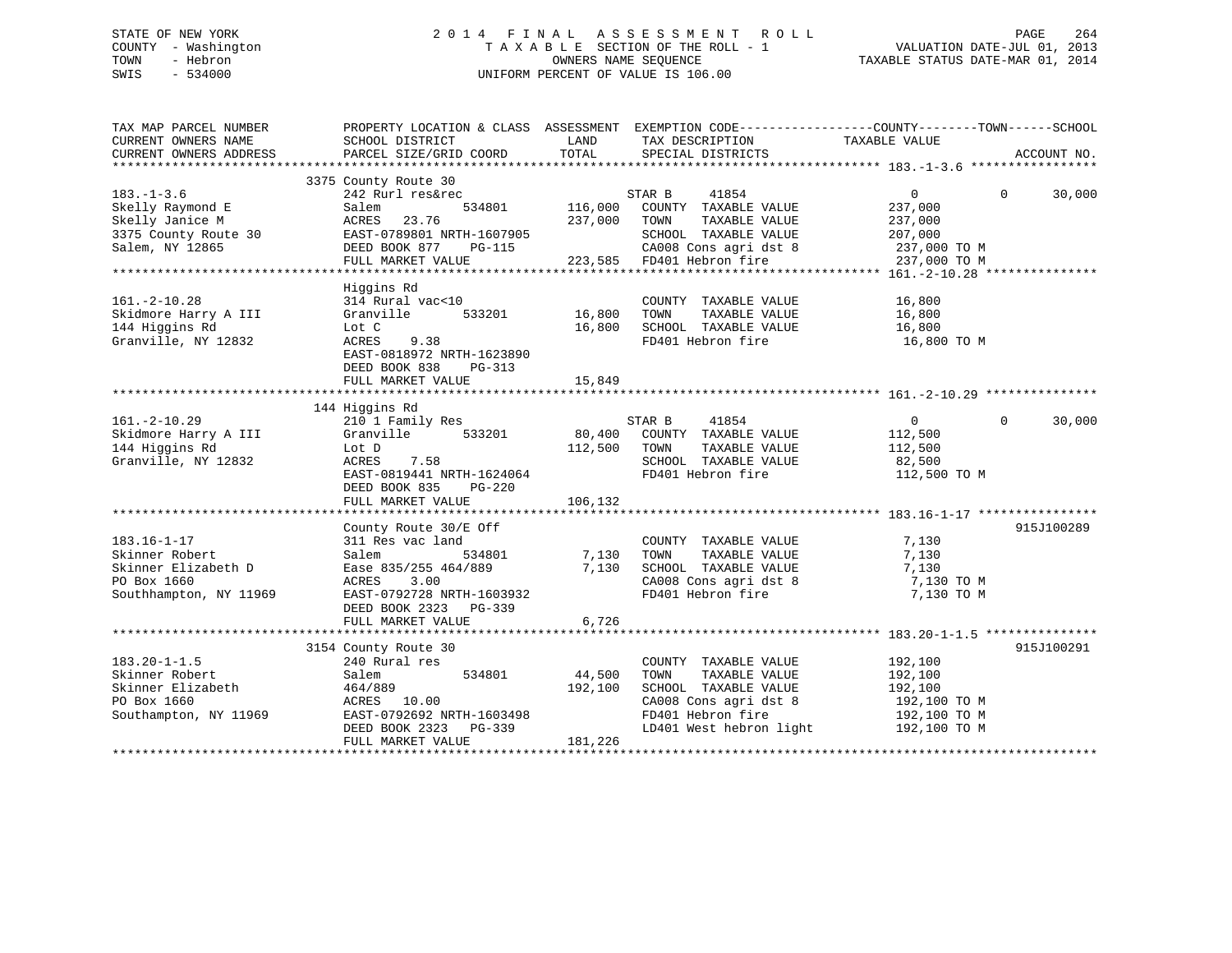# STATE OF NEW YORK 2 0 1 4 F I N A L A S S E S S M E N T R O L L PAGE 265 COUNTY - Washington T A X A B L E SECTION OF THE ROLL - 1 VALUATION DATE-JUL 01, 2013 TOWN - Hebron OWNERS NAME SEQUENCE TAXABLE STATUS DATE-MAR 01, 2014 SWIS - 534000 UNIFORM PERCENT OF VALUE IS 106.00

| TAX MAP PARCEL NUMBER  |                                                   | PROPERTY LOCATION & CLASS ASSESSMENT EXEMPTION CODE-----------------COUNTY--------TOWN------SCHOOL |                                           |
|------------------------|---------------------------------------------------|----------------------------------------------------------------------------------------------------|-------------------------------------------|
| CURRENT OWNERS NAME    | SCHOOL DISTRICT                                   | LAND<br>TAX DESCRIPTION                                                                            | TAXABLE VALUE                             |
| CURRENT OWNERS ADDRESS | PARCEL SIZE/GRID COORD                            | TOTAL<br>SPECIAL DISTRICTS                                                                         | ACCOUNT NO.                               |
|                        |                                                   |                                                                                                    |                                           |
|                        | 30 Chamberlin Mills Rd                            |                                                                                                    | 915J100579                                |
| $183.20 - 1 - 10$      | 210 1 Family Res                                  | STAR B 41854<br>534801 23,200 COUNTY TAXABLE VALUE                                                 | $\overline{0}$<br>$\Omega$<br>30,000      |
| Sloan Jeanne E         | Salem                                             |                                                                                                    | 92,000                                    |
| Sloan Lettie F         | FRNT 90.00 DPTH 200.00 92,000 TOWN                | TOWN TAXABLE VALUE 92,000<br>SCHOOL TAXABLE VALUE 62,000                                           |                                           |
| 30 Chamberlin Mills Rd | ACRES 0.41                                        |                                                                                                    |                                           |
| Salem, NY 12865        | EAST-0793244 NRTH-1602983<br>DEED BOOK 743 PG-177 | CA008 Cons agri dst 8 92,000 TO M                                                                  |                                           |
|                        | FULL MARKET VALUE                                 |                                                                                                    |                                           |
|                        |                                                   |                                                                                                    |                                           |
|                        | 284 Blossom Rd                                    |                                                                                                    | 915J101619                                |
| $186. - 1 - 3.2$       | 210 1 Family Res                                  | AN A COM CT 41131<br>amily Res 534801 39,200 VET DIS CT 41141<br>534801 62,200 STAR B 41854        | 15,550 15,550<br>$\overline{\phantom{0}}$ |
| Small Edwin B          | Salem                                             |                                                                                                    | $\overline{0}$<br>10,885 10,885           |
| PO Box 273             | Lot 2 Hartz                                       |                                                                                                    | $\overline{0}$<br>$\sim$ 0<br>30,000      |
| Salem, NY 12865        | ACRES<br>3.88                                     |                                                                                                    | 35,765                                    |
|                        | EAST-0819826 NRTH-1607831                         | COUNTY TAXABLE VALUE<br>TOWN     TAXABLE VALUE                                                     | 35,765                                    |
|                        |                                                   |                                                                                                    |                                           |
|                        |                                                   |                                                                                                    |                                           |
|                        |                                                   |                                                                                                    |                                           |
|                        | 331 Blossom Rd                                    |                                                                                                    | 815J101740                                |
| $186. - 1 - 18$        | 210 1 Family Res                                  | STAR B<br>41854                                                                                    | $\overline{0}$<br>$\Omega$<br>30,000      |
| Small Janine F         | Salem                                             | 534801 42,800 COUNTY TAXABLE VALUE 140,000                                                         |                                           |
| PO Box 836             | 5.50<br>ACRES                                     | TAXABLE VALUE<br>140,000<br>TOWN                                                                   | 140,000                                   |
| Salem, NY 12865        | EAST-0819107 NRTH-1608972                         | SCHOOL TAXABLE VALUE 110,000                                                                       |                                           |
|                        | DEED BOOK 3347 PG-239                             | FD401 Hebron fire                                                                                  | 140,000 TO M                              |
|                        | FULL MARKET VALUE                                 | 132,075                                                                                            |                                           |
|                        |                                                   |                                                                                                    |                                           |
|                        | Blossom Rd                                        |                                                                                                    | 915J101371                                |
| $178. - 1 - 33$        | 322 Rural vac>10                                  | COUNTY TAXABLE VALUE 32,500                                                                        |                                           |
| Smarook Stephen        | 534801<br>Salem                                   | 32,500<br>TOWN      TAXABLE  VALUE<br>SCHOOL   TAXABLE  VALUE                                      | 32,500<br>32,500                          |
| 43-10 48TH Ave 6U      | ACRES 13.20                                       | 32,500                                                                                             |                                           |
| Woodside, NY 11377     | EAST-0819767 NRTH-1611076                         | FD401 Hebron fire 32,500 TO M                                                                      |                                           |
|                        | DEED BOOK 503<br>PG-975                           |                                                                                                    |                                           |
|                        | FULL MARKET VALUE                                 | 30,660                                                                                             |                                           |
|                        |                                                   |                                                                                                    |                                           |
|                        | 423 Blossom Rd                                    |                                                                                                    | 915J101375                                |
| $178. - 1 - 41$        | 240 Rural res                                     | COUNTY TAXABLE VALUE                                                                               | 140,300                                   |
| Smarook Stephen R      | 534801<br>Salem                                   | 56,800<br>TAXABLE VALUE<br>TOWN                                                                    | 140,300                                   |
| 43-10 48th Ave Apt 6U  | Lot 28                                            | SCHOOL TAXABLE VALUE 140,300<br>140,300                                                            |                                           |
| Woodside, NY 11377     | ACRES 14.88                                       | FD401 Hebron fire                                                                                  | 140,300 TO M                              |
|                        | EAST-0818579 NRTH-1610764                         |                                                                                                    |                                           |
|                        | DEED BOOK 3315 PG-16                              |                                                                                                    |                                           |
|                        | FULL MARKET VALUE                                 | 132,358                                                                                            |                                           |
|                        |                                                   |                                                                                                    |                                           |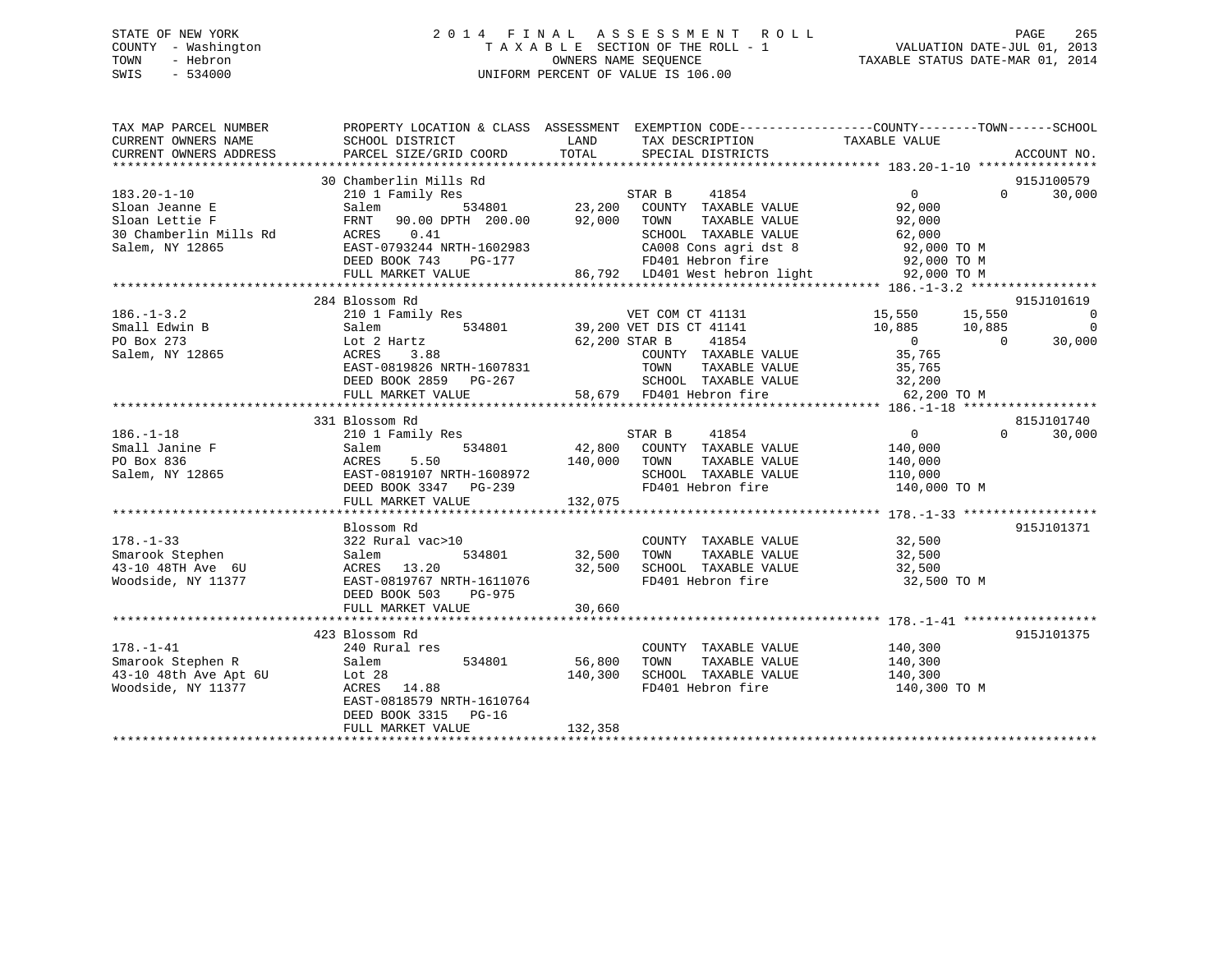# STATE OF NEW YORK 2 0 1 4 F I N A L A S S E S S M E N T R O L L PAGE 266 COUNTY - Washington T A X A B L E SECTION OF THE ROLL - 1 VALUATION DATE-JUL 01, 2013 TOWN - Hebron OWNERS NAME SEQUENCE TAXABLE STATUS DATE-MAR 01, 2014 SWIS - 534000 UNIFORM PERCENT OF VALUE IS 106.00

TAX MAP PARCEL NUMBER PROPERTY LOCATION & CLASS ASSESSMENT EXEMPTION CODE------------------COUNTY--------TOWN------SCHOOL

| CURRENT OWNERS NAME                                                                                                                                                                                                                                      | SCHOOL DISTRICT                                                                                               | LAND                  | TAX DESCRIPTION                             | TAXABLE VALUE                                                                                           |                          |
|----------------------------------------------------------------------------------------------------------------------------------------------------------------------------------------------------------------------------------------------------------|---------------------------------------------------------------------------------------------------------------|-----------------------|---------------------------------------------|---------------------------------------------------------------------------------------------------------|--------------------------|
| CURRENT OWNERS ADDRESS                                                                                                                                                                                                                                   | PARCEL SIZE/GRID COORD TOTAL SPECIAL DISTRICTS                                                                |                       |                                             |                                                                                                         | ACCOUNT NO.              |
|                                                                                                                                                                                                                                                          |                                                                                                               |                       |                                             |                                                                                                         |                          |
|                                                                                                                                                                                                                                                          | 7034 State Route 22 99 PCT OF VALUE USED FOR EXEMPTION PURPOSES                                               |                       |                                             |                                                                                                         | 915J100583               |
|                                                                                                                                                                                                                                                          |                                                                                                               |                       |                                             |                                                                                                         | 14,850 14,850<br>14,850  |
|                                                                                                                                                                                                                                                          |                                                                                                               |                       |                                             |                                                                                                         | $\overline{0}$<br>15,150 |
|                                                                                                                                                                                                                                                          |                                                                                                               |                       |                                             |                                                                                                         |                          |
|                                                                                                                                                                                                                                                          |                                                                                                               |                       |                                             |                                                                                                         |                          |
|                                                                                                                                                                                                                                                          |                                                                                                               |                       |                                             |                                                                                                         |                          |
|                                                                                                                                                                                                                                                          |                                                                                                               |                       |                                             |                                                                                                         |                          |
|                                                                                                                                                                                                                                                          |                                                                                                               |                       |                                             |                                                                                                         |                          |
|                                                                                                                                                                                                                                                          | Higgins Rd                                                                                                    |                       |                                             |                                                                                                         | 915J101817               |
| $170. - 2 - 31$                                                                                                                                                                                                                                          | 314 Rural vac<10                                                                                              |                       |                                             | COUNTY TAXABLE VALUE 23,500                                                                             |                          |
|                                                                                                                                                                                                                                                          | Granville 533201                                                                                              | 23,500 TOWN           |                                             |                                                                                                         |                          |
|                                                                                                                                                                                                                                                          | Lot 21                                                                                                        |                       |                                             |                                                                                                         |                          |
| Smith Bradley H<br>Smith Deena C<br>567 Harney Heights Rd                                                                                                                                                                                                | 6.77                                                                                                          |                       |                                             | 23,500 TOWN TAXABLE VALUE 23,500<br>23,500 SCHOOL TAXABLE VALUE 23,500<br>FD401 Hebron fire 23,500 TO M |                          |
|                                                                                                                                                                                                                                                          | ACRES                                                                                                         |                       |                                             |                                                                                                         |                          |
| Geneva, FL 32732                                                                                                                                                                                                                                         | EAST-0819869 NRTH-1624002                                                                                     |                       |                                             |                                                                                                         |                          |
|                                                                                                                                                                                                                                                          | DEED BOOK 3114 PG-212                                                                                         |                       |                                             |                                                                                                         |                          |
|                                                                                                                                                                                                                                                          | FULL MARKET VALUE                                                                                             | 22,170                |                                             |                                                                                                         |                          |
|                                                                                                                                                                                                                                                          |                                                                                                               |                       |                                             |                                                                                                         |                          |
|                                                                                                                                                                                                                                                          | 236 Tiplady Rd                                                                                                |                       | 89 PCT OF VALUE USED FOR EXEMPTION PURPOSES |                                                                                                         | 915J100582               |
| $177. - 1 - 49$                                                                                                                                                                                                                                          | 210 1 Family Res<br>Salem 534801 79,100 STAR B                                                                |                       | VET WAR CT 41121                            | $20,426$ $18,000$ 0                                                                                     | $\mathcal{C}$            |
| Smith Charles                                                                                                                                                                                                                                            |                                                                                                               |                       | 41854                                       |                                                                                                         | 30,000                   |
| 236 Tiplady Rd<br>236 Tiplady Rd<br>236 Tiplady Rd<br>236 Tiplady Rd<br>236 Tiplady Rd<br>236 Tiplady Rd<br>236 Tiplady Rd<br>236 Tiplady Rd<br>236 Tiplady Rd<br>236 Tiplady Rd<br>236 Tiplady Rd<br>236 Tiplady Rd<br>236 Tiplady Rd<br>236 Tiplady Rd | ACRES 8.62 153,000 COUNTY TAXABLE VALUE<br>EAST-0811675 NRTH-1610692 TOWN TAXABLE VALUE                       |                       |                                             | 132,574                                                                                                 |                          |
|                                                                                                                                                                                                                                                          |                                                                                                               |                       | TAXABLE VALUE                               | 135,000                                                                                                 |                          |
|                                                                                                                                                                                                                                                          |                                                                                                               |                       |                                             | SCHOOL TAXABLE VALUE 123,000                                                                            |                          |
|                                                                                                                                                                                                                                                          |                                                                                                               |                       |                                             |                                                                                                         |                          |
|                                                                                                                                                                                                                                                          | FULL MARKET VALUE 144,340 CA008 Cons agri dst 8 153,000 TO M<br>FD401 Hebron fire 153,000 TO M                |                       |                                             |                                                                                                         |                          |
|                                                                                                                                                                                                                                                          |                                                                                                               |                       |                                             |                                                                                                         |                          |
|                                                                                                                                                                                                                                                          | County Route 31                                                                                               |                       |                                             |                                                                                                         |                          |
| $183. - 1 - 11.1$                                                                                                                                                                                                                                        | 314 Rural vac<10                                                                                              |                       | COUNTY TAXABLE VALUE                        | 14,500                                                                                                  |                          |
| Smith Dorothy A                                                                                                                                                                                                                                          | al vac<10 COUNT<br>Salem                                                                                      |                       | TAXABLE VALUE                               | 14,500                                                                                                  |                          |
| 237 Butler Rd                                                                                                                                                                                                                                            |                                                                                                               |                       |                                             |                                                                                                         |                          |
| Hampton, NY 12837                                                                                                                                                                                                                                        | FRNT 161.00 DPTH 256.00 14,500 SCHOOL TAXABLE VALUE 14,500 14,500 NORES 0.95 CA008 CONS agridst 8 14,500 TO M |                       |                                             |                                                                                                         |                          |
|                                                                                                                                                                                                                                                          | EAST-0791524 NRTH-1607819                                                                                     |                       | FD401 Hebron fire                           | 14,500 TO M                                                                                             |                          |
|                                                                                                                                                                                                                                                          | DEED BOOK 894 PG-297                                                                                          |                       |                                             |                                                                                                         |                          |
|                                                                                                                                                                                                                                                          | FULL MARKET VALUE                                                                                             | 13,679                |                                             |                                                                                                         |                          |
|                                                                                                                                                                                                                                                          |                                                                                                               |                       |                                             |                                                                                                         |                          |
|                                                                                                                                                                                                                                                          | Blossom Rd Lot 1 Hartz                                                                                        |                       |                                             |                                                                                                         | 915J101618               |
| $186. - 1 - 3.1$                                                                                                                                                                                                                                         | 314 Rural vac<10                                                                                              |                       | COUNTY TAXABLE VALUE                        | 17,900                                                                                                  |                          |
| Smith James                                                                                                                                                                                                                                              | 534801<br>Salem                                                                                               | COUNTY<br>17,900 TOWN | TAXABLE VALUE                               | 17,900                                                                                                  |                          |
|                                                                                                                                                                                                                                                          |                                                                                                               |                       | 17,900 SCHOOL TAXABLE VALUE                 | 17,900                                                                                                  |                          |
|                                                                                                                                                                                                                                                          | EAST-0819820 NRTH-1608047                                                                                     |                       | FD401 Hebron fire                           | 17,900 TO M                                                                                             |                          |
| Smith Marie<br>Smith Marie<br>130 Dixson Hill Rd<br>26. BAST-0819820 NRTH-160804<br>Diamond Point, NY 12824<br>DEED BOOK 2780 PG-113                                                                                                                     |                                                                                                               |                       |                                             |                                                                                                         |                          |
|                                                                                                                                                                                                                                                          |                                                                                                               |                       |                                             |                                                                                                         |                          |
|                                                                                                                                                                                                                                                          | FULL MARKET VALUE                                                                                             | 16,887                |                                             |                                                                                                         |                          |
|                                                                                                                                                                                                                                                          |                                                                                                               |                       |                                             |                                                                                                         |                          |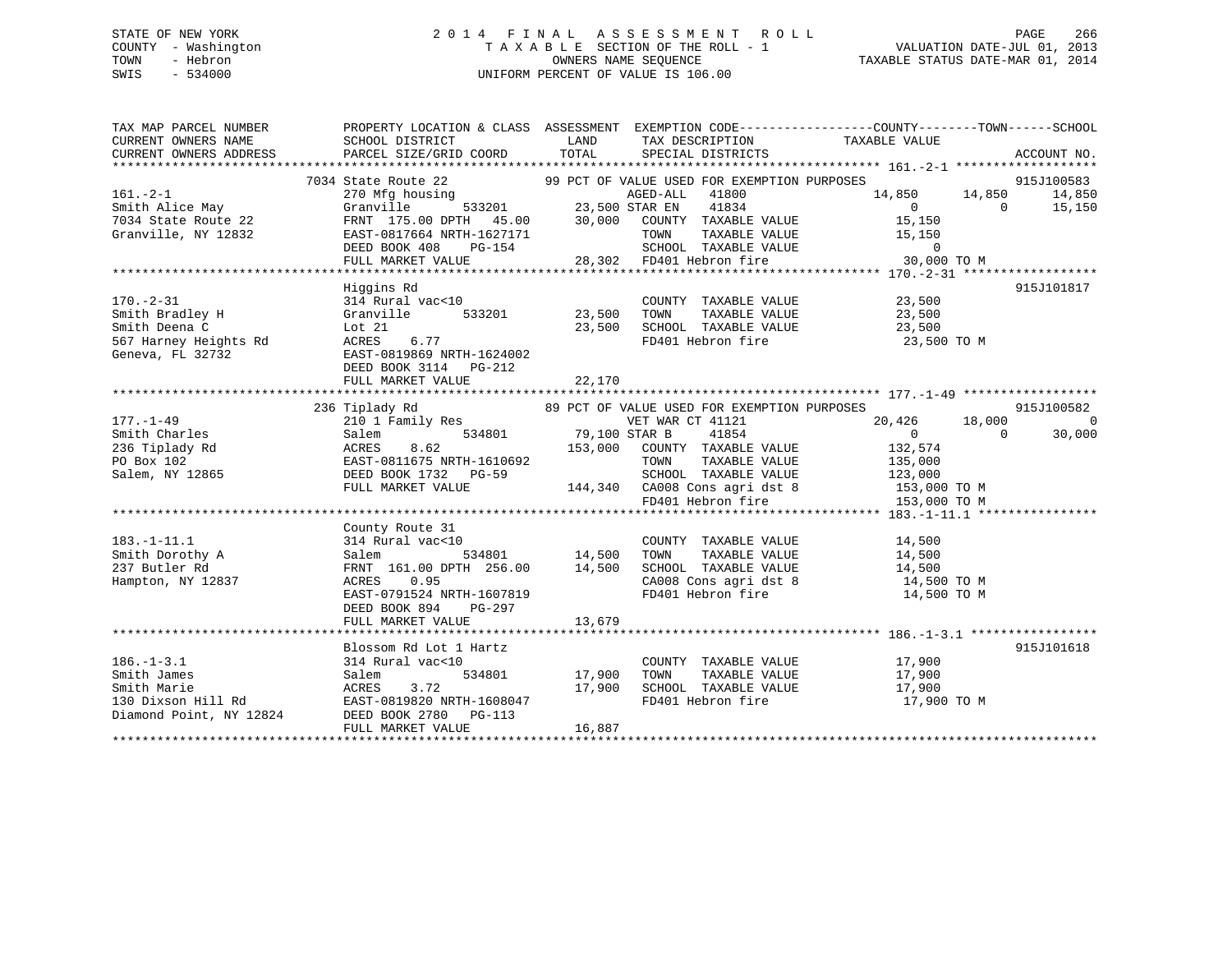# STATE OF NEW YORK 2 0 1 4 F I N A L A S S E S S M E N T R O L L PAGE 267 COUNTY - Washington T A X A B L E SECTION OF THE ROLL - 1 VALUATION DATE-JUL 01, 2013 TOWN - Hebron OWNERS NAME SEQUENCE TAXABLE STATUS DATE-MAR 01, 2014 SWIS - 534000 UNIFORM PERCENT OF VALUE IS 106.00

| TAX MAP PARCEL NUMBER<br>CURRENT OWNERS NAME<br>CURRENT OWNERS ADDRESS                            | PROPERTY LOCATION & CLASS ASSESSMENT<br>SCHOOL DISTRICT<br>PARCEL SIZE/GRID COORD                                                                                                                     | LAND<br>TOTAL                     | EXEMPTION CODE-----------------COUNTY-------TOWN------SCHOOL<br>TAX DESCRIPTION<br>SPECIAL DISTRICTS                 | TAXABLE VALUE                                                   | ACCOUNT NO.                      |
|---------------------------------------------------------------------------------------------------|-------------------------------------------------------------------------------------------------------------------------------------------------------------------------------------------------------|-----------------------------------|----------------------------------------------------------------------------------------------------------------------|-----------------------------------------------------------------|----------------------------------|
| $160. - 1 - 16.3$<br>Smith James C<br>623 Middle Rd<br>Granville, NY 12832                        | 623 Middle Rd<br>210 1 Family Res<br>Granville<br>533201<br>8.00<br>ACRES<br>EAST-0805725 NRTH-1626958<br>DEED BOOK 461<br>$PG-20$<br>FULL MARKET VALUE                                               | 99,500<br>164,000<br>154,717      | STAR B<br>41854<br>COUNTY TAXABLE VALUE<br>TAXABLE VALUE<br>TOWN<br>SCHOOL TAXABLE VALUE<br>FD401 Hebron fire        | $\Omega$<br>164,000<br>164,000<br>134,000<br>164,000 TO M       | 915J101147<br>$\Omega$<br>30,000 |
| $143. - 1 - 10$<br>Smith Natale L<br>Smith Sandra<br>2812 Vermont Route 30<br>Pawlet, VT 05761    | 155 East Green Pond Way<br>260 Seasonal res - WTRFNT<br>Granville<br>533201<br>643/307, 1926/37<br>FRNT 100.00 DPTH 200.00<br>EAST-0816364 NRTH-1644100<br>DEED BOOK 3313 PG-156<br>FULL MARKET VALUE | 109,100<br>129,000<br>121,698     | COUNTY TAXABLE VALUE<br>TAXABLE VALUE<br>TOWN<br>SCHOOL TAXABLE VALUE<br>FD401 Hebron fire                           | 129,000<br>129,000<br>129,000<br>129,000 TO M                   | 915J100598                       |
| $169. - 1 - 18.42$<br>Smith Oliver W<br>Smith Christine L<br>PO Box 163<br>Salem, NY 12865        | 104 Clark Way<br>210 1 Family Res<br>Granville<br>DEED BOOK 883<br>$PG-81$<br>FULL MARKET VALUE                                                                                                       | 533201 36,600<br>70,500<br>66,509 | 41854<br>STAR B<br>COUNTY TAXABLE VALUE<br>TOWN<br>TAXABLE VALUE<br>SCHOOL TAXABLE VALUE<br>FD401 Hebron fire        | $\overline{0}$<br>70,500<br>70,500<br>40,500<br>70,500 TO M     | $\Omega$<br>30,000               |
| $184. - 1 - 16$<br>Smith Tarl<br>1007 Bogtown Rd<br>Salem, NY 12865                               | 1007 Bogtown Rd<br>241 Rural res&ag<br>534801<br>Salem<br>ACRES<br>98.00 BANK<br>999<br>EAST-0804555 NRTH-1603025<br>DEED BOOK 1830 PG-267<br>FULL MARKET VALUE                                       | 179,800<br>240,000<br>226,415     | COUNTY TAXABLE VALUE<br>TAXABLE VALUE<br>TOWN<br>SCHOOL TAXABLE VALUE<br>FD401 Hebron fire                           | 240,000<br>240,000<br>240,000<br>240,000 TO M                   | 915J100043                       |
| $175. - 1 - 37$<br>Snowball Daniel B<br>Snowball Helene P<br>324 Gilchrist Rd<br>Arqyle, NY 12809 | 324 Gilchrist Rd<br>210 1 Family Res<br>Salem<br>534801<br>2.77 BANK<br>ACRES<br>998<br>EAST-0786886 NRTH-1615532<br>DEED BOOK 570<br>PG-325<br>FULL MARKET VALUE                                     | 227,000<br>214,151                | STAR B<br>41854<br>86,400 COUNTY TAXABLE VALUE<br>TOWN<br>TAXABLE VALUE<br>SCHOOL TAXABLE VALUE<br>FD401 Hebron fire | $\overline{0}$<br>227,000<br>227,000<br>197,000<br>227,000 TO M | 915J101572<br>$\Omega$<br>30,000 |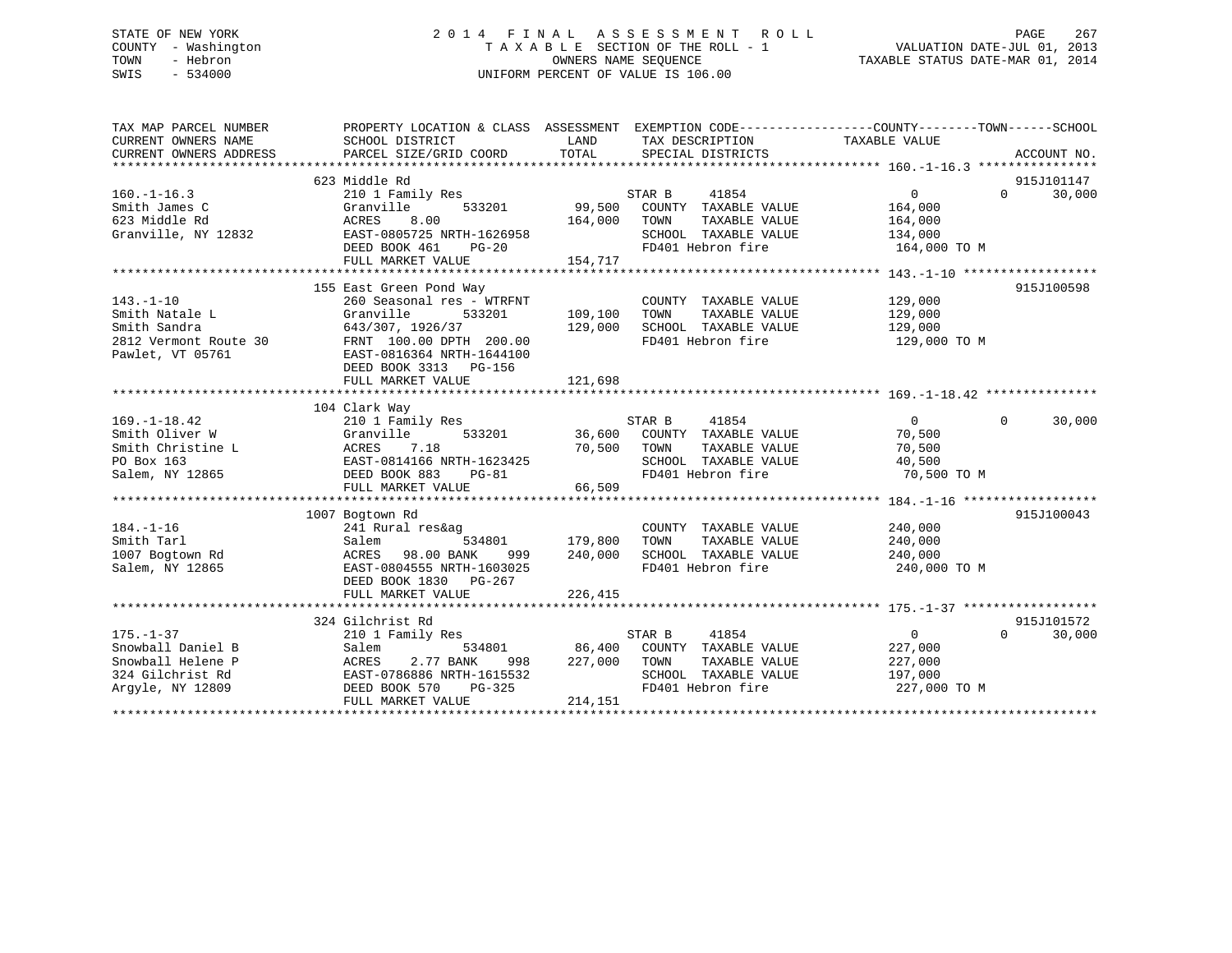# STATE OF NEW YORK 2 0 1 4 F I N A L A S S E S S M E N T R O L L PAGE 268 COUNTY - Washington T A X A B L E SECTION OF THE ROLL - 1 VALUATION DATE-JUL 01, 2013 TOWN - Hebron **CONNERS NAME SEQUENCE** TAXABLE STATUS DATE-MAR 01, 2014 SWIS - 534000 UNIFORM PERCENT OF VALUE IS 106.00

| TAX MAP PARCEL NUMBER<br>CURRENT OWNERS NAME | SCHOOL DISTRICT                                      | LAND           | TAX DESCRIPTION                    | PROPERTY LOCATION & CLASS ASSESSMENT EXEMPTION CODE---------------COUNTY-------TOWN-----SCHOOL<br>TAXABLE VALUE |                      |
|----------------------------------------------|------------------------------------------------------|----------------|------------------------------------|-----------------------------------------------------------------------------------------------------------------|----------------------|
| CURRENT OWNERS ADDRESS                       | PARCEL SIZE/GRID COORD                               | TOTAL          | SPECIAL DISTRICTS                  |                                                                                                                 | ACCOUNT NO.          |
|                                              |                                                      |                |                                    |                                                                                                                 |                      |
| $168. - 1 - 6$                               | 80 Webber Ln<br>241 Rural res&ag                     |                | 41720<br>AG DIST                   | 74,407<br>74,407                                                                                                | 915J100658<br>74,407 |
| Sokol Paul                                   | Hartford<br>533801                                   | 381,900 STAR B | 41854                              | $\Omega$<br>$\Omega$                                                                                            | 30,000               |
| Sokol Debbie                                 | ACRES 178.50                                         | 446,000        | COUNTY TAXABLE VALUE               | 371,593                                                                                                         |                      |
| 80 Webber Ln                                 | EAST-0800788 NRTH-1622401                            |                | TOWN<br>TAXABLE VALUE              | 371,593                                                                                                         |                      |
| Salem, NY 12865                              | DEED BOOK 2768 PG-241                                |                | SCHOOL TAXABLE VALUE               | 341,593                                                                                                         |                      |
| MAY BE SUBJECT TO PAYMENT                    | FULL MARKET VALUE                                    | 420,755        | CA008 Cons agri dst 8<br>74,407 EX | 371,593 TO M                                                                                                    |                      |
| UNDER AGDIST LAW TIL 2018                    |                                                      |                | FD401 Hebron fire                  | 446,000 TO M                                                                                                    |                      |
|                                              |                                                      |                |                                    |                                                                                                                 |                      |
|                                              | 367 Chamberlin Mills Rd                              |                |                                    |                                                                                                                 | 915J101564           |
| $184. - 1 - 6.1$                             | 210 1 Family Res                                     |                | STAR B<br>41854                    | $\Omega$<br>$\overline{0}$                                                                                      | 30,000               |
| Sollenberger Paula                           | 534801<br>Salem                                      | 50,500         | COUNTY TAXABLE VALUE               | 170,800                                                                                                         |                      |
| 367 Chamberlain Mills Rd                     | Single Family Log Home 170,800                       |                | TOWN<br>TAXABLE VALUE              | 170,800                                                                                                         |                      |
| Salem, NY 12865                              | ACRES<br>1.10                                        |                | SCHOOL TAXABLE VALUE               | 140,800                                                                                                         |                      |
|                                              | EAST-0797597 NRTH-1607867                            |                | CA008 Cons agri dst 8              | 170,800 TO M                                                                                                    |                      |
|                                              | DEED BOOK 3193 PG-273                                |                | FD401 Hebron fire                  | 170,800 TO M                                                                                                    |                      |
|                                              | FULL MARKET VALUE                                    | 161,132        |                                    |                                                                                                                 |                      |
|                                              |                                                      |                |                                    |                                                                                                                 |                      |
|                                              | 1128 Bogtown Rd                                      |                |                                    |                                                                                                                 | 915J100586           |
| $185. - 1 - 1$                               | 242 Rurl res&rec                                     |                | COUNTY TAXABLE VALUE               | 218,500                                                                                                         |                      |
| Sommerschield Rose                           | 534801<br>Salem                                      | 147,100        | TOWN<br>TAXABLE VALUE              | 218,500                                                                                                         |                      |
| 333 East 30Th St                             | ACRES 85.66                                          | 218,500        | SCHOOL TAXABLE VALUE               | 218,500                                                                                                         |                      |
| New York, NY 10016                           | EAST-0805003 NRTH-1607409<br>DEED BOOK 717<br>PG-130 |                | FD401 Hebron fire                  | 218,500 TO M                                                                                                    |                      |
|                                              | FULL MARKET VALUE                                    | 206,132        |                                    |                                                                                                                 |                      |
|                                              |                                                      |                |                                    |                                                                                                                 |                      |
|                                              | Blossom Rd/n Off                                     |                |                                    |                                                                                                                 | 915J101757           |
| $186. - 1 - 35$                              | 314 Rural vac<10                                     |                | COUNTY TAXABLE VALUE               | 25,700                                                                                                          |                      |
| Soranno Melanie                              | 534801<br>Salem                                      | 25,700         | TOWN<br>TAXABLE VALUE              | 25,700                                                                                                          |                      |
| 84 Woods Way                                 | 8.38<br>ACRES                                        | 25,700         | SCHOOL TAXABLE VALUE               | 25,700                                                                                                          |                      |
| Salem, NY 12865                              | EAST-0818421 NRTH-1607398                            |                | FD401 Hebron fire                  | 25,700 TO M                                                                                                     |                      |
|                                              | DEED BOOK 2112    PG-221                             |                |                                    |                                                                                                                 |                      |
|                                              | FULL MARKET VALUE                                    | 24,245         |                                    |                                                                                                                 |                      |
|                                              | Wood Way                                             |                |                                    |                                                                                                                 | 915J101758           |
| $186. - 1 - 36$                              | 314 Rural vac<10                                     |                | COUNTY TAXABLE VALUE               | 24,500                                                                                                          |                      |
| Soranno Melanie                              | 534801<br>Salem                                      | 24,500         | TOWN<br>TAXABLE VALUE              | 24,500                                                                                                          |                      |
| 84 Woods Way                                 | 7.54<br>ACRES                                        | 24,500         | SCHOOL TAXABLE VALUE               | 24,500                                                                                                          |                      |
| Salem, NY 12865                              | EAST-0818262 NRTH-1608151                            |                | FD401 Hebron fire                  | 24,500 TO M                                                                                                     |                      |
|                                              | DEED BOOK 2112<br>PG-221                             |                |                                    |                                                                                                                 |                      |
|                                              | FULL MARKET VALUE                                    | 23,113         |                                    |                                                                                                                 |                      |
|                                              |                                                      |                |                                    |                                                                                                                 |                      |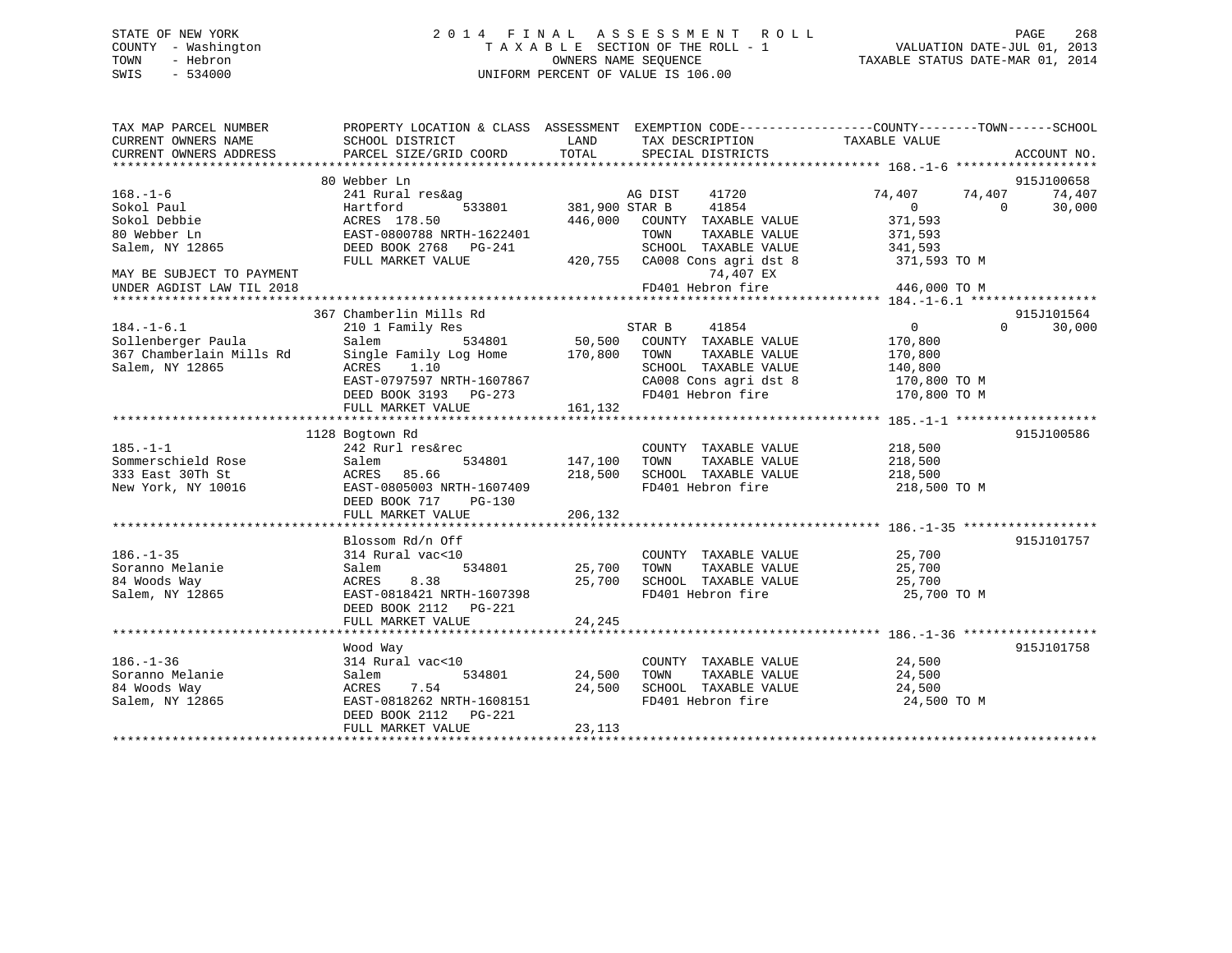# STATE OF NEW YORK 2 0 1 4 F I N A L A S S E S S M E N T R O L L PAGE 269 COUNTY - Washington T A X A B L E SECTION OF THE ROLL - 1 VALUATION DATE-JUL 01, 2013 TOWN - Hebron OWNERS NAME SEQUENCE TAXABLE STATUS DATE-MAR 01, 2014 SWIS - 534000 UNIFORM PERCENT OF VALUE IS 106.00

| TAX MAP PARCEL NUMBER                             | PROPERTY LOCATION & CLASS ASSESSMENT                  |                   |                                       | EXEMPTION CODE-----------------COUNTY-------TOWN------SCHOOL     |             |
|---------------------------------------------------|-------------------------------------------------------|-------------------|---------------------------------------|------------------------------------------------------------------|-------------|
| CURRENT OWNERS NAME                               | SCHOOL DISTRICT                                       | LAND              | TAX DESCRIPTION                       | TAXABLE VALUE                                                    |             |
| CURRENT OWNERS ADDRESS                            | PARCEL SIZE/GRID COORD                                | TOTAL             | SPECIAL DISTRICTS                     |                                                                  | ACCOUNT NO. |
|                                                   |                                                       |                   |                                       |                                                                  |             |
| $186. - 1 - 32$                                   | 84 Wood Way<br>210 1 Family Res                       |                   | COUNTY TAXABLE VALUE                  | 260,500                                                          |             |
| Soranno Melanie A                                 | Salem<br>534801                                       | 42,100            | TOWN<br>TAXABLE VALUE                 | 260,500                                                          |             |
|                                                   |                                                       |                   | SCHOOL TAXABLE VALUE                  |                                                                  |             |
| 84 Wood Way                                       | 5.05 BANK<br>ACRES<br>59<br>EAST-0817743 NRTH-1608676 | 260,500           | FD401 Hebron fire                     | 260,500                                                          |             |
| Salem, NY 12832                                   |                                                       |                   |                                       | 260,500 TO M                                                     |             |
|                                                   | DEED BOOK 2059 PG-320<br>FULL MARKET VALUE            |                   |                                       |                                                                  |             |
|                                                   |                                                       | 245,755           |                                       |                                                                  |             |
|                                                   | Wood Way                                              |                   |                                       |                                                                  |             |
| $186. - 1 - 33$                                   | 322 Rural vac>10                                      |                   | COUNTY TAXABLE VALUE                  | 28,300                                                           |             |
| Soranno Melanie A                                 | Salem<br>534801                                       | 28,300            | TOWN<br>TAXABLE VALUE                 | 28,300                                                           |             |
| 84 Wood Way                                       | 10.23<br>ACRES                                        | 28,300            | SCHOOL TAXABLE VALUE                  | 28,300                                                           |             |
| Salem, NY 12865                                   | EAST-0817710 NRTH-1608024                             |                   | FD401 Hebron fire                     | 28,300 TO M                                                      |             |
|                                                   | DEED BOOK 2059 PG-315                                 |                   |                                       |                                                                  |             |
|                                                   | FULL MARKET VALUE                                     | 26,698            |                                       |                                                                  |             |
|                                                   |                                                       |                   |                                       |                                                                  |             |
|                                                   | 198 Crosier Rd                                        |                   |                                       |                                                                  | 915J100199  |
| $167. - 1 - 18$                                   |                                                       |                   | 41854<br>STAR B                       | $0 \qquad \qquad$<br>$\Omega$                                    | 30,000      |
|                                                   | 210 1 Family Res                                      |                   |                                       |                                                                  |             |
| Spiezio Dominick A                                | 534801<br>Salem                                       | 30,700            | COUNTY TAXABLE VALUE                  | 95,500                                                           |             |
| 178 Crosier Rd                                    | 2.47 BANK<br>ACRES                                    | 95,500<br>77 — 17 | TOWN<br>TAXABLE VALUE                 | 95,500                                                           |             |
| Salem, NY 12865                                   | EAST-0792005 NRTH-1619632                             |                   | SCHOOL TAXABLE VALUE                  | 65,500                                                           |             |
|                                                   | DEED BOOK 2691 PG-1                                   |                   | CA008 Cons agri dst 8                 | 95,500 TO M                                                      |             |
|                                                   | FULL MARKET VALUE<br>************************         |                   | 90,094 FD401 Hebron fire              | 95,500 TO M<br>********************************* 169.-1-18.37 ** |             |
|                                                   |                                                       |                   |                                       |                                                                  |             |
|                                                   | Clark Way                                             |                   |                                       |                                                                  |             |
| $169. - 1 - 18.37$<br>Spina Michael J             | 312 Vac w/imprv<br>Granville                          |                   | COUNTY TAXABLE VALUE<br>TAXABLE VALUE | 9,900<br>9,900                                                   |             |
|                                                   | 533201                                                | 6,000             | TOWN                                  |                                                                  |             |
| 1840 Glens Falls Mountain Rd ACRES                | 1.10                                                  | 9,900             | SCHOOL TAXABLE VALUE                  | 9,900                                                            |             |
| Lake Luzerne, NY 12846                            | EAST-0813982 NRTH-1622984                             |                   | FD401 Hebron fire                     | 9,900 TO M                                                       |             |
|                                                   | DEED BOOK 786<br>PG-251                               |                   |                                       |                                                                  |             |
|                                                   | FULL MARKET VALUE                                     | 9,340             |                                       |                                                                  |             |
|                                                   | 87 Halls Pond Rd                                      |                   |                                       |                                                                  | 915J101433  |
| $167. - 1 - 7.1$                                  |                                                       |                   |                                       | $\Omega$                                                         | 30,000      |
|                                                   | 117 Horse farm                                        |                   | STAR B<br>41854                       | $\overline{0}$                                                   |             |
| Spivak Noah J                                     | 533801<br>Hartford                                    | 212,100           | COUNTY TAXABLE VALUE                  | 433,000                                                          |             |
| Richardson Linda L                                | 44.28<br>ACRES                                        | 433,000           | TOWN<br>TAXABLE VALUE                 | 433,000                                                          |             |
| 87 Halls Pond Rd                                  | EAST-0789996 NRTH-1623776                             |                   | SCHOOL TAXABLE VALUE                  | 403,000                                                          |             |
| Salem, NY 12865                                   | DEED BOOK 3400 PG-293                                 |                   | FD401 Hebron fire                     | 433,000 TO M                                                     |             |
|                                                   | FULL MARKET VALUE                                     | 408,491           |                                       |                                                                  |             |
| PRIOR OWNER ON 3/01/2014                          |                                                       |                   |                                       |                                                                  |             |
| Clapp Timothy J                                   |                                                       |                   |                                       |                                                                  |             |
|                                                   |                                                       |                   |                                       |                                                                  |             |
| MAY BE SUBJECT TO PAYMENT                         |                                                       |                   |                                       |                                                                  |             |
| UNDER AGDIST LAW TIL 2019<br>******************** |                                                       |                   |                                       |                                                                  |             |
|                                                   |                                                       |                   |                                       |                                                                  |             |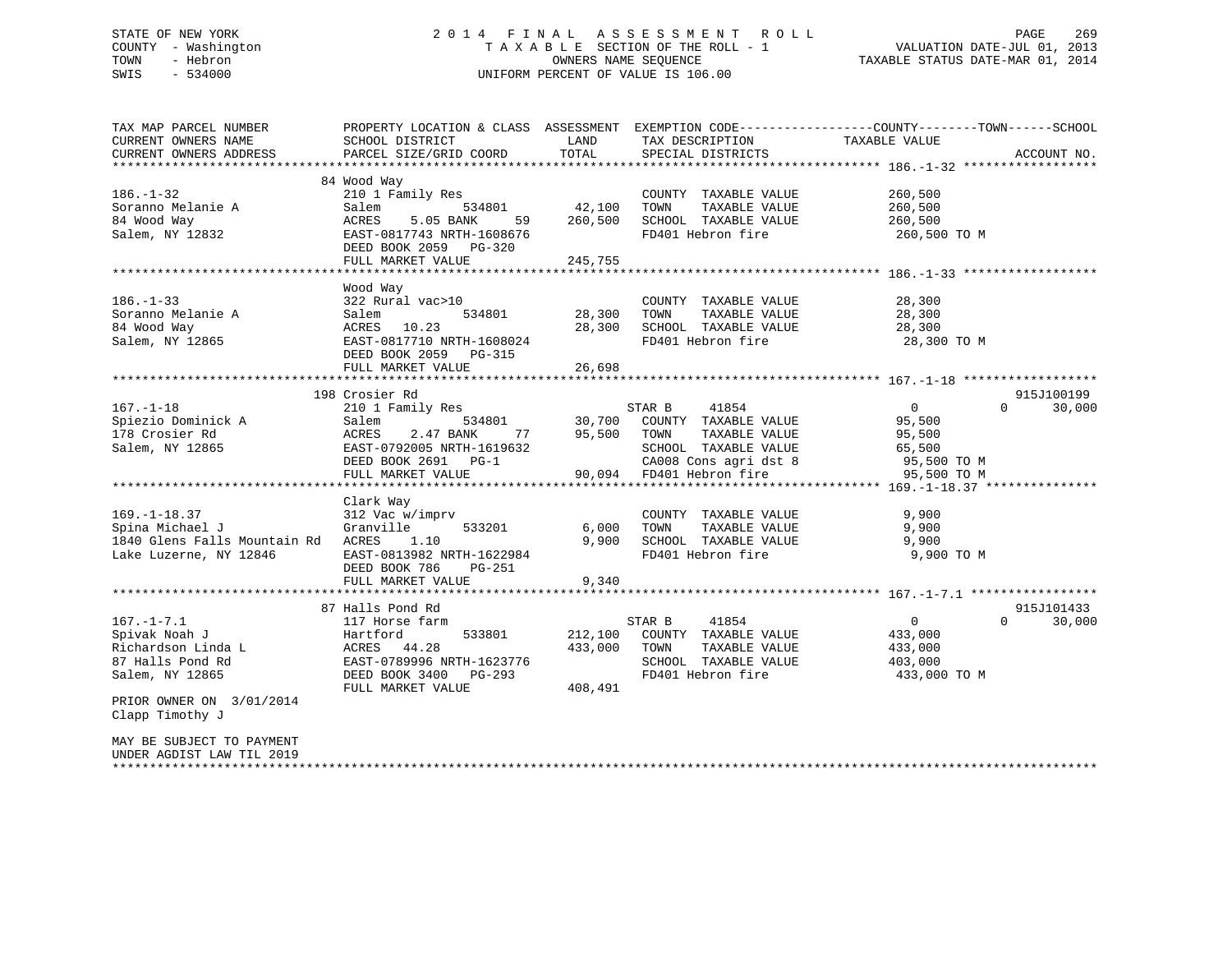# STATE OF NEW YORK 2 0 1 4 F I N A L A S S E S S M E N T R O L L PAGE 270 COUNTY - Washington T A X A B L E SECTION OF THE ROLL - 1 VALUATION DATE-JUL 01, 2013 TOWN - Hebron OWNERS NAME SEQUENCE TAXABLE STATUS DATE-MAR 01, 2014 SWIS - 534000 UNIFORM PERCENT OF VALUE IS 106.00

| TAX MAP PARCEL NUMBER<br>CURRENT OWNERS NAME<br>CURRENT OWNERS ADDRESS                            | PROPERTY LOCATION & CLASS ASSESSMENT EXEMPTION CODE---------------COUNTY-------TOWN-----SCHOOL<br>SCHOOL DISTRICT<br>PARCEL SIZE/GRID COORD                                                           | LAND<br>TOTAL               | TAX DESCRIPTION<br>SPECIAL DISTRICTS                                                                                                           | TAXABLE VALUE                                                                 | ACCOUNT NO.                      |
|---------------------------------------------------------------------------------------------------|-------------------------------------------------------------------------------------------------------------------------------------------------------------------------------------------------------|-----------------------------|------------------------------------------------------------------------------------------------------------------------------------------------|-------------------------------------------------------------------------------|----------------------------------|
| $167. - 1 - 27$<br>Squires Randall C<br>Urbaetis Mark<br>3 Halls Pond Rd<br>Salem, NY 12865       | 3 Halls Pond Rd<br>312 Vac w/imprv<br>534801<br>Salem<br>3.30<br>ACRES<br>EAST-0789273 NRTH-1621308<br>DEED BOOK 653<br>PG-107<br>FULL MARKET VALUE                                                   | 31,000<br>38,300<br>36,132  | COUNTY TAXABLE VALUE<br>TAXABLE VALUE<br>TOWN<br>SCHOOL TAXABLE VALUE<br>FD401 Hebron fire                                                     | 38,300<br>38,300<br>38,300<br>38,300 TO M                                     | 915J100136                       |
| $167. - 1 - 46$<br>Squires Randy<br>Urbaetis Mark<br>137 Halls Pond Rd<br>Salem, NY 12865         | 3943 County Route 30<br>210 1 Family Res<br>534801<br>Salem<br>FRNT 135.00 DPTH 50.00<br>EAST-0789163 NRTH-1620909<br>DEED BOOK 3006 PG-230<br>FULL MARKET VALUE                                      | 18,000<br>45,000<br>42,453  | COUNTY TAXABLE VALUE<br>TOWN<br>TAXABLE VALUE<br>SCHOOL TAXABLE VALUE<br>FD401 Hebron fire                                                     | 45,000<br>45,000<br>45,000<br>45,000 TO M                                     | 915J100041                       |
| $175. - 1 - 10$<br>Stamm Jared B<br>Nave William R Jr<br>PO Box 47<br>Salem, NY 12865             | 3449 County Route 30<br>210 1 Family Res<br>534801<br>Salem<br>6.50<br>ACRES<br>EAST-0790772 NRTH-1609853<br>DEED BOOK 1738 PG-1<br>FULL MARKET VALUE                                                 | 73,800<br>186,500           | STAR B<br>41854<br>COUNTY TAXABLE VALUE<br>TOWN<br>TAXABLE VALUE<br>SCHOOL TAXABLE VALUE<br>CA008 Cons agri dst 8<br>175,943 FD401 Hebron fire | $\mathbf{0}$<br>186,500<br>186,500<br>156,500<br>186,500 TO M<br>186,500 TO M | 915J100319<br>$\Omega$<br>30,000 |
| $170. - 1 - 12.5$<br>Stanhope Guy C<br>Stanhope Karen Brandon<br>4 Kearns Cir<br>Granby, CT 06035 | Mountainside Meadows Way<br>314 Rural vac<10<br>Salem<br>534801<br>Lot 3<br>5.10<br>ACRES<br>EAST-0816073 NRTH-1617678<br>DEED BOOK 902<br><b>PG-98</b><br>FULL MARKET VALUE                          | 21,000<br>21,000<br>19,811  | COUNTY TAXABLE VALUE<br>TOWN<br>TAXABLE VALUE<br>SCHOOL TAXABLE VALUE<br>CA008 Cons agri dst 8<br>FD401 Hebron fire                            | 21,000<br>21,000<br>21,000<br>21,000 TO M<br>21,000 TO M                      | 915J101791                       |
| $169. - 1 - 18.12$<br>Stannard William<br>6889 State Route 22<br>Granville, NY 12832              | 6889 State Route 22<br>210 1 Family Res<br>Granville<br>533201<br>FRNT 200.00 DPTH 205.00<br>ACRES<br>$0.94$ BANK<br>999<br>EAST-0816296 NRTH-1623946<br>DEED BOOK 602<br>PG-137<br>FULL MARKET VALUE | 15,900<br>100,000<br>94,340 | STAR B<br>41854<br>COUNTY TAXABLE VALUE<br>TAXABLE VALUE<br>TOWN<br>SCHOOL TAXABLE VALUE<br>FD401 Hebron fire                                  | $\overline{0}$<br>100,000<br>100,000<br>70,000<br>100,000 TO M                | 915J101471<br>30,000<br>$\Omega$ |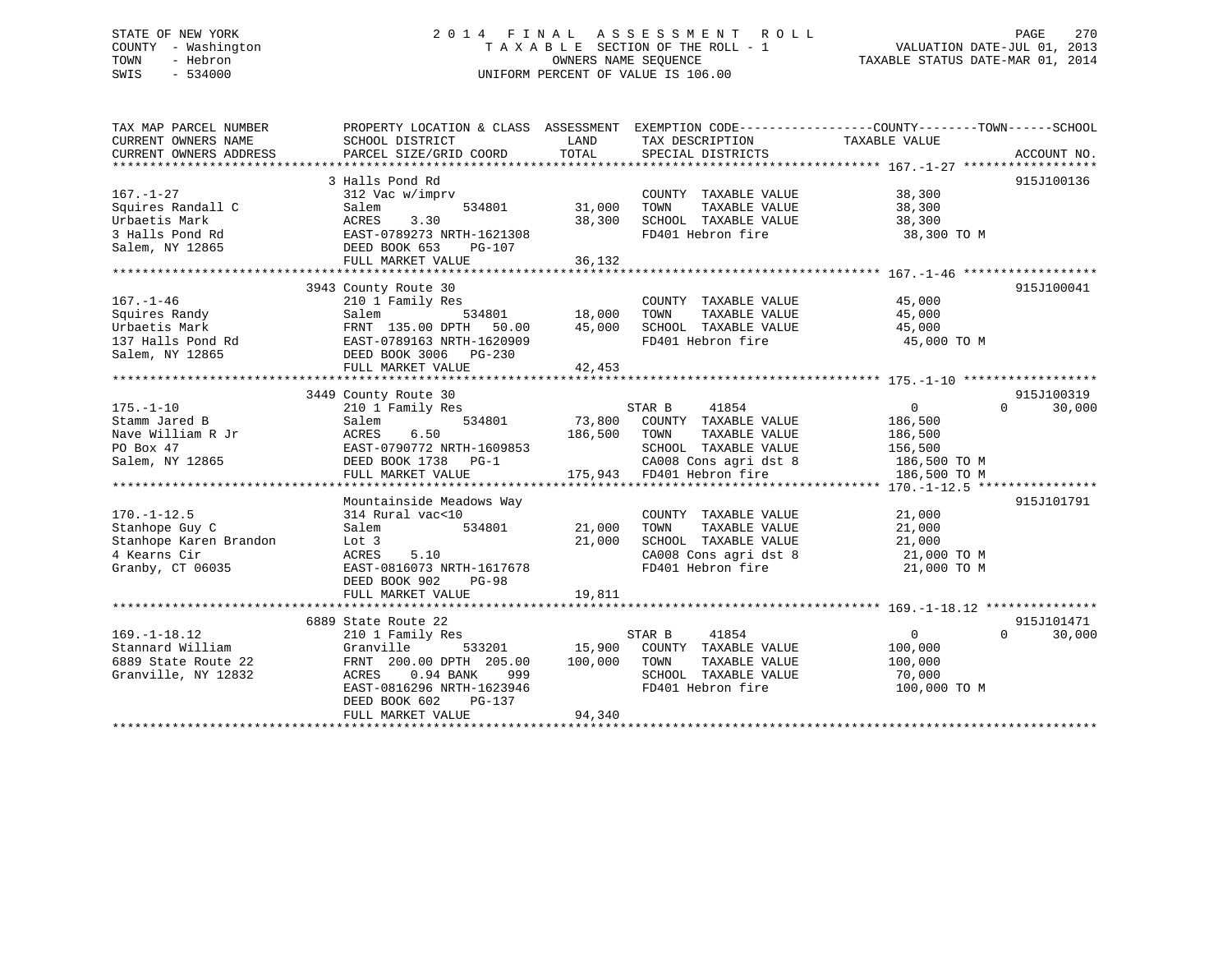# STATE OF NEW YORK 2 0 1 4 F I N A L A S S E S S M E N T R O L L PAGE 271 COUNTY - Washington T A X A B L E SECTION OF THE ROLL - 1 VALUATION DATE-JUL 01, 2013 TOWN - Hebron OWNERS NAME SEQUENCE TAXABLE STATUS DATE-MAR 01, 2014 SWIS - 534000 UNIFORM PERCENT OF VALUE IS 106.00

| TAX MAP PARCEL NUMBER       | PROPERTY LOCATION & CLASS ASSESSMENT EXEMPTION CODE---------------COUNTY-------TOWN-----SCHOOL                                                                                                                                       |              |                                             |                |                |             |
|-----------------------------|--------------------------------------------------------------------------------------------------------------------------------------------------------------------------------------------------------------------------------------|--------------|---------------------------------------------|----------------|----------------|-------------|
| CURRENT OWNERS NAME         | SCHOOL DISTRICT                                                                                                                                                                                                                      | LAND         | TAX DESCRIPTION                             | TAXABLE VALUE  |                |             |
| CURRENT OWNERS ADDRESS      | PARCEL SIZE/GRID COORD                                                                                                                                                                                                               | TOTAL        | SPECIAL DISTRICTS                           |                |                | ACCOUNT NO. |
|                             |                                                                                                                                                                                                                                      |              |                                             |                |                |             |
|                             | 6890 State Route 22                                                                                                                                                                                                                  |              | 88 PCT OF VALUE USED FOR EXEMPTION PURPOSES |                |                | 915J101144  |
| $161.-2-10.14$              | 240 Rural res                                                                                                                                                                                                                        |              | VET WAR CT 41121                            | 19,800         | 18,000         | $\sim$ 0    |
| Starr Stephen J             | Granville 533201 52,700 STAR EN                                                                                                                                                                                                      |              | 41834                                       | $\overline{0}$ | $\overline{0}$ | 64,200      |
| Starr Elaine                | 884/272                                                                                                                                                                                                                              |              | 150,000 COUNTY TAXABLE VALUE                | 130,200        |                |             |
| 6889 State Route 22         | ACRES 12.10                                                                                                                                                                                                                          |              | TOWN<br>TAXABLE VALUE                       | 132,000        |                |             |
| Granville, NY 12832         | EAST-0817122 NRTH-1623618                                                                                                                                                                                                            |              | SCHOOL TAXABLE VALUE 85,800                 |                |                |             |
|                             | DEED BOOK 465<br>PG-685                                                                                                                                                                                                              |              | FD401 Hebron fire 150,000 TO M              |                |                |             |
|                             |                                                                                                                                                                                                                                      |              |                                             |                |                |             |
|                             |                                                                                                                                                                                                                                      |              |                                             |                |                |             |
|                             | 211 Halls Pond Rd                                                                                                                                                                                                                    |              |                                             |                |                | 915J101469  |
| $167. - 1 - 7.2$            | 240 Rural res                                                                                                                                                                                                                        |              | 41854<br>STAR B                             | $\overline{0}$ | $\Omega$       | 30,000      |
| Steele John E               | Hartford                                                                                                                                                                                                                             |              | 533801 91,300 COUNTY TAXABLE VALUE 118,000  |                |                |             |
|                             | 211 Halls Pond Rd<br>211 Halls Pond Rd<br>214 MY 12865<br>2002 - 2003 Polar Polar Polar Press Press Press Press Press Press Press Press Press Press Press Press Press Press Press Press Press Press Press Press Press Press Press Pr | 118,000 TOWN | TAXABLE VALUE                               | 118,000        |                |             |
|                             |                                                                                                                                                                                                                                      |              | SCHOOL TAXABLE VALUE 88,000                 |                |                |             |
|                             | DEED BOOK 2202 PG-207                                                                                                                                                                                                                |              | FD401 Hebron fire 118,000 TO M              |                |                |             |
|                             | FULL MARKET VALUE                                                                                                                                                                                                                    | 111,321      |                                             |                |                |             |
|                             |                                                                                                                                                                                                                                      |              |                                             |                |                |             |
|                             | 3478 County Route 30                                                                                                                                                                                                                 |              |                                             |                |                | 915J100401  |
| $175. - 1 - 7.4$            | 270 Mfg housing                                                                                                                                                                                                                      |              | STAR B 41854                                | $\overline{0}$ | $\cap$         | 30,000      |
| Steigerwald Virginia        | Salem                                                                                                                                                                                                                                |              | 534801 53,400 COUNTY TAXABLE VALUE          | 75,000         |                |             |
| sock 356<br>Salem, NY 12865 | Mallory Sub/29#85 Lot 2 75,000 TOWN                                                                                                                                                                                                  |              | TAXABLE VALUE                               | 75,000         |                |             |
|                             | 1.68<br>ACRES                                                                                                                                                                                                                        |              |                                             |                |                |             |
|                             | EAST-0791457 NRTH-1610638                                                                                                                                                                                                            |              | FD401 Hebron fire                           | 75,000 TO M    |                |             |
|                             | DEED BOOK 2264 PG-184                                                                                                                                                                                                                |              |                                             |                |                |             |
|                             | FULL MARKET VALUE                                                                                                                                                                                                                    | 70,755       |                                             |                |                |             |
|                             |                                                                                                                                                                                                                                      |              |                                             |                |                |             |
|                             | 1145 Patterson Hill Rd                                                                                                                                                                                                               |              |                                             |                |                | 915J101053  |
| $183. - 1 - 30$             | 210 1 Family Res                                                                                                                                                                                                                     |              | STAR B<br>41854                             | $\overline{0}$ | $\Omega$       | 30,000      |
| Steller John                | Salem                                                                                                                                                                                                                                |              | 534801 60,000 COUNTY TAXABLE VALUE          | 88,000         |                |             |
| 1145 Patterson Hill Rd      | 2.99<br>ACRES                                                                                                                                                                                                                        | 88,000 TOWN  | TAXABLE VALUE                               | 88,000         |                |             |
| Salem, NY 12865             | EAST-0787952 NRTH-1601936                                                                                                                                                                                                            |              | SCHOOL TAXABLE VALUE                        | 58,000         |                |             |
|                             | DEED BOOK 653 PG-58                                                                                                                                                                                                                  |              | FD401 Hebron fire                           | 88,000 TO M    |                |             |
|                             | FULL MARKET VALUE                                                                                                                                                                                                                    | 83,019       |                                             |                |                |             |
|                             |                                                                                                                                                                                                                                      |              |                                             |                |                |             |
|                             | 164 Clark Way                                                                                                                                                                                                                        |              |                                             |                |                | 915J101088  |
| $169. - 1 - 18.4$           | 260 Seasonal res                                                                                                                                                                                                                     |              | COUNTY TAXABLE VALUE 41,000                 |                |                |             |
|                             |                                                                                                                                                                                                                                      | 17,300       | TAXABLE VALUE<br>TAXARLE VALIE<br>TOWN      | 41,000         |                |             |
|                             |                                                                                                                                                                                                                                      | 41,000       | SCHOOL TAXABLE VALUE                        | 41,000         |                |             |
|                             |                                                                                                                                                                                                                                      |              | FD401 Hebron fire                           | 41,000 TO M    |                |             |
|                             | ${\tt Holbrook, NY~11741} {\tt DEED\ B00K\ 2606\  \  \, PG-202}$                                                                                                                                                                     |              |                                             |                |                |             |
|                             | FULL MARKET VALUE                                                                                                                                                                                                                    | 38,679       |                                             |                |                |             |
|                             |                                                                                                                                                                                                                                      |              |                                             |                |                |             |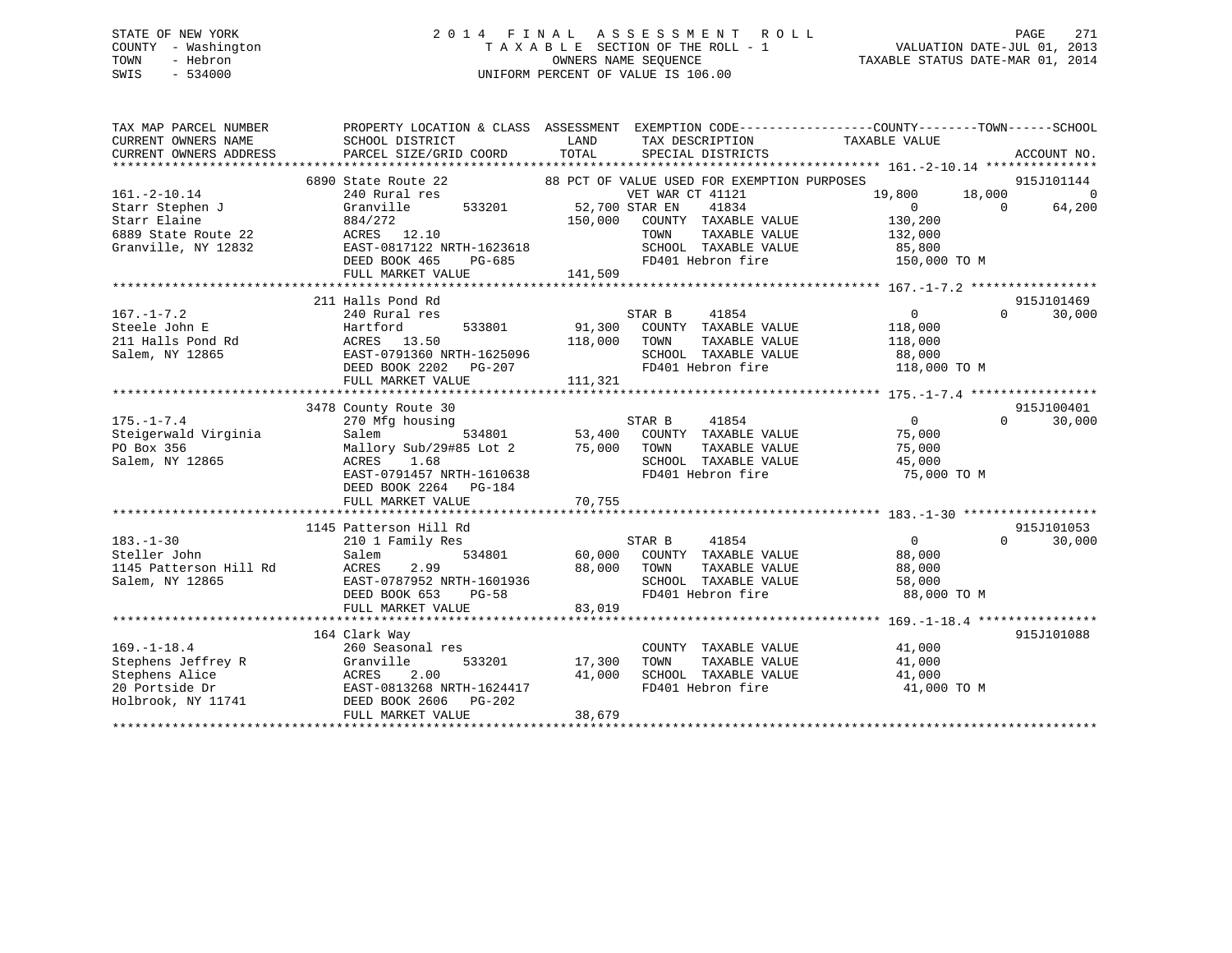# STATE OF NEW YORK 2 0 1 4 F I N A L A S S E S S M E N T R O L L PAGE 272 COUNTY - Washington T A X A B L E SECTION OF THE ROLL - 1 VALUATION DATE-JUL 01, 2013 TOWN - Hebron OWNERS NAME SEQUENCE TAXABLE STATUS DATE-MAR 01, 2014 SWIS - 534000 UNIFORM PERCENT OF VALUE IS 106.00

| TAX MAP PARCEL NUMBER<br>CURRENT OWNERS NAME<br>CURRENT OWNERS ADDRESS                              | PROPERTY LOCATION & CLASS ASSESSMENT<br>SCHOOL DISTRICT<br>PARCEL SIZE/GRID COORD                                                                     | LAND<br>TOTAL              | TAX DESCRIPTION<br>SPECIAL DISTRICTS                                                                                                                                           | EXEMPTION CODE----------------COUNTY-------TOWN------SCHOOL<br>TAXABLE VALUE                    | ACCOUNT NO.                      |
|-----------------------------------------------------------------------------------------------------|-------------------------------------------------------------------------------------------------------------------------------------------------------|----------------------------|--------------------------------------------------------------------------------------------------------------------------------------------------------------------------------|-------------------------------------------------------------------------------------------------|----------------------------------|
| $169. - 1 - 18.6$<br>Stephens Jeffrey R<br>Stephens Alice C<br>20 Portside Dr<br>Holbrook, NY 11741 | 163 Clark Way<br>270 Mfg housing<br>Granville<br>533201<br>Camp<br>2.88<br>ACRES<br>EAST-0813282 NRTH-1624290<br>DEED BOOK 2606<br>PG-188             | 19,500<br>22,500           | COUNTY TAXABLE VALUE<br>TAXABLE VALUE<br>TOWN<br>SCHOOL TAXABLE VALUE<br>FD401 Hebron fire                                                                                     | 22,500<br>22,500<br>22,500<br>22,500 TO M                                                       | 915J101152                       |
|                                                                                                     | FULL MARKET VALUE                                                                                                                                     | 21,226                     |                                                                                                                                                                                |                                                                                                 |                                  |
|                                                                                                     | 22 Webber Ln                                                                                                                                          |                            |                                                                                                                                                                                |                                                                                                 | 915J101333                       |
| $168. - 1 - 5.1$<br>Stevens Clifford N<br>Stevens Nancy<br>22 Webber Ln<br>Salem, NY 12865          | 210 1 Family Res<br>533801<br>Hartford<br>3.80<br>ACRES<br>EAST-0798843 NRTH-1622756<br>DEED BOOK 495<br>PG-852<br>FULL MARKET VALUE                  | 64,000<br>119,900          | STAR B<br>41854<br>COUNTY TAXABLE VALUE<br>TOWN<br>TAXABLE VALUE<br>SCHOOL TAXABLE VALUE<br>CA008 Cons agri dst 8<br>113,113 FD401 Hebron fire                                 | $0 \qquad \qquad$<br>$\Omega$<br>119,900<br>119,900<br>89,900<br>119,900 TO M<br>119,900 TO M   | 30,000                           |
|                                                                                                     |                                                                                                                                                       |                            |                                                                                                                                                                                |                                                                                                 |                                  |
| $183. - 1 - 42.2$<br>Stevens Sherry<br>1194 Patterson Hill Rd<br>Salem, NY 12865                    | 1194 Patterson Hill Rd<br>210 1 Family Res<br>Salem<br>534801<br>686/109<br>ACRES<br>2.78<br>EAST-0788826 NRTH-1602680<br>DEED BOOK 831<br>PG-300     | 58,900<br>119,000          | STAR B<br>41854<br>COUNTY TAXABLE VALUE<br>TOWN<br>TAXABLE VALUE<br>SCHOOL TAXABLE VALUE<br>CA008 Cons agri dst 8<br>FD401 Hebron fire                                         | $\Omega$<br>$\overline{0}$<br>119,000<br>119,000<br>89,000<br>119,000 TO M<br>119,000 TO M      | 915J100607<br>30,000             |
|                                                                                                     | FULL MARKET VALUE                                                                                                                                     | 112,264                    |                                                                                                                                                                                |                                                                                                 |                                  |
| $151. - 1 - 27$<br>Steves Henry J<br>Steves Patricia A<br>56 Warren Ln<br>Oueensbury, NY 12804      | County Route 31<br>312 Vac w/imprv<br>533201<br>Granville<br>ACRES 11.42<br>EAST-0804029 NRTH-1633454<br>DEED BOOK 948<br>PG-254<br>FULL MARKET VALUE | 63,000<br>64,000<br>60,377 | COUNTY TAXABLE VALUE<br>TOWN<br>TAXABLE VALUE<br>SCHOOL TAXABLE VALUE<br>CA008 Cons agri dst 8<br>FD401 Hebron fire                                                            | 64,000<br>64,000<br>64,000<br>64,000 TO M<br>64,000 TO M                                        | 915J101202                       |
|                                                                                                     | *********************************                                                                                                                     |                            |                                                                                                                                                                                |                                                                                                 |                                  |
| $178. - 1 - 11.3$<br>Stewart Bruce<br>Stewart Barbara<br>653 Tiplady Rd<br>Granville, NY 12832      | 653 Tiplady Rd<br>242 Rurl res&rec<br>534801<br>Salem<br>ACRES<br>13.51<br>EAST-0820829 NRTH-1612180<br>DEED BOOK 630<br>$PG-1$<br>FULL MARKET VALUE  | 89,300 STAR EN<br>161,792  | 89 PCT OF VALUE USED FOR EXEMPTION PURPOSES<br>VET COM CT 41131<br>41834<br>171,500 COUNTY TAXABLE VALUE<br>TOWN<br>TAXABLE VALUE<br>SCHOOL TAXABLE VALUE<br>FD401 Hebron fire | 30,000<br>38,159<br>$\Omega$<br>$\overline{0}$<br>133,341<br>141,500<br>107,300<br>171,500 TO M | 915J101360<br>$\Omega$<br>64,200 |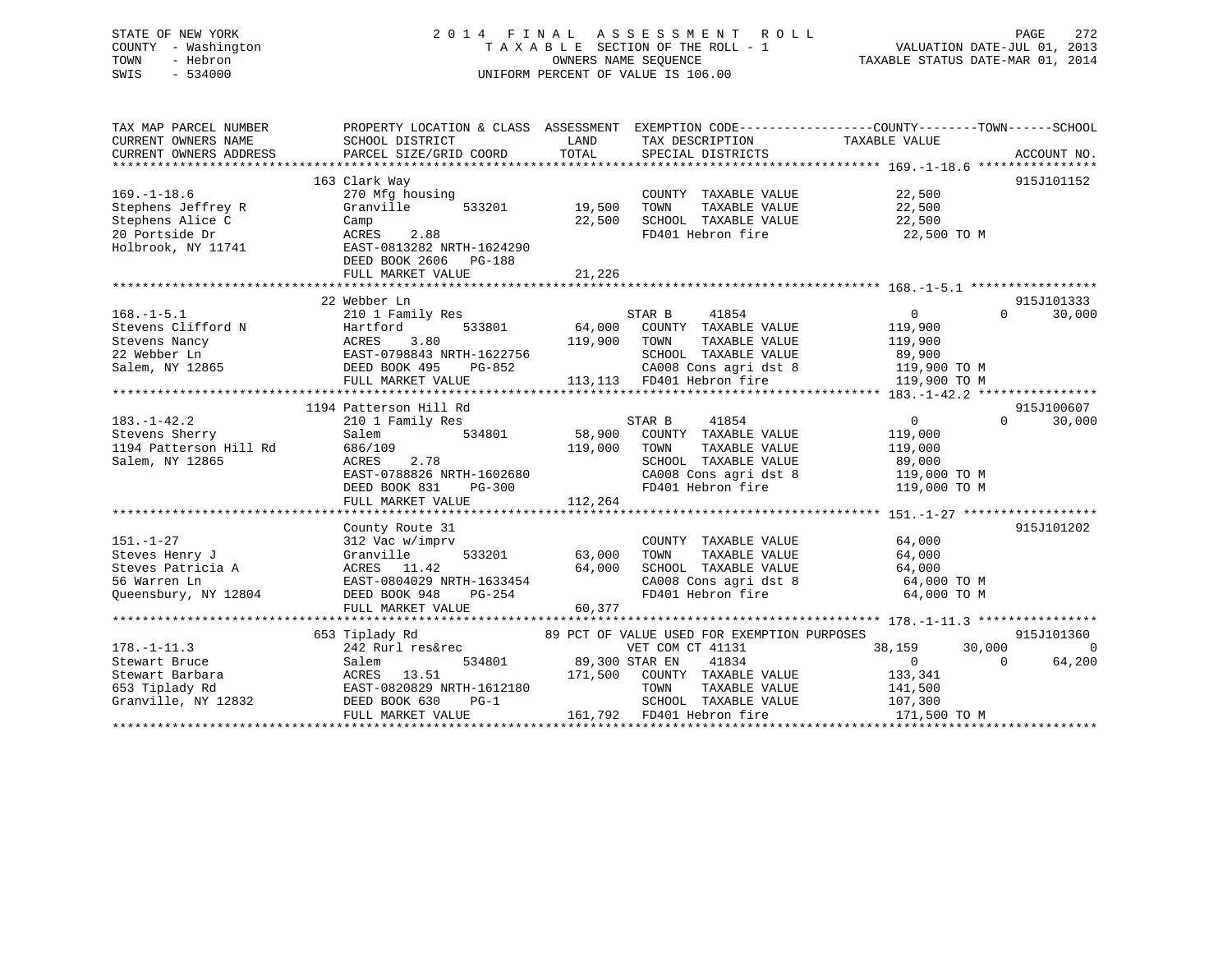# STATE OF NEW YORK 2 0 1 4 F I N A L A S S E S S M E N T R O L L PAGE 273 COUNTY - Washington T A X A B L E SECTION OF THE ROLL - 1 VALUATION DATE-JUL 01, 2013 TOWN - Hebron OWNERS NAME SEQUENCE TAXABLE STATUS DATE-MAR 01, 2014 SWIS - 534000 UNIFORM PERCENT OF VALUE IS 106.00

| TAX MAP PARCEL NUMBER                                                                                  | PROPERTY LOCATION & CLASS ASSESSMENT EXEMPTION CODE---------------COUNTY-------TOWN-----SCHOOL |         |                                                                       |                  |                        |
|--------------------------------------------------------------------------------------------------------|------------------------------------------------------------------------------------------------|---------|-----------------------------------------------------------------------|------------------|------------------------|
| CURRENT OWNERS NAME                                                                                    | SCHOOL DISTRICT                                                                                | LAND    | TAX DESCRIPTION                                                       | TAXABLE VALUE    |                        |
| CURRENT OWNERS ADDRESS                                                                                 | PARCEL SIZE/GRID COORD                                                                         | TOTAL   | SPECIAL DISTRICTS                                                     |                  | ACCOUNT NO.            |
|                                                                                                        |                                                                                                |         |                                                                       |                  |                        |
|                                                                                                        | 632 Tiplady Rd                                                                                 |         |                                                                       |                  | 915J101385             |
| $178. - 1 - 35$                                                                                        | 260 Seasonal res                                                                               |         | COUNTY TAXABLE VALUE 122,000                                          |                  |                        |
| Stewart Bruce E                                                                                        | 534801<br>Salem                                                                                | 86,600  | TOWN<br>TAXABLE VALUE                                                 | 122,000          |                        |
|                                                                                                        |                                                                                                | 122,000 | SCHOOL TAXABLE VALUE                                                  | 122,000          |                        |
| Stewart Bruce $\overline{J}$ ACRES $37.24$<br>Stewart Barbara $\overline{J}$ BAST-0820747 NRTH-1610140 |                                                                                                |         | FD401 Hebron fire                                                     | 122,000 TO M     |                        |
| Granville, NY 12832 DEED BOOK 2811 PG-243                                                              |                                                                                                |         |                                                                       |                  |                        |
|                                                                                                        | FULL MARKET VALUE                                                                              | 115,094 |                                                                       |                  |                        |
|                                                                                                        |                                                                                                |         |                                                                       |                  |                        |
|                                                                                                        | 1092 Big Burch Hill Rd                                                                         |         |                                                                       |                  | 915J100031             |
| $151. - 1 - 25$                                                                                        | 210 1 Family Res                                                                               |         | STAR B<br>41854                                                       | $\overline{0}$   | 30,000<br>$\mathbf{0}$ |
| Stotler Joelle Alayne                                                                                  | Hartford                                                                                       |         | 533801 17,900 DISAB-C/T 41931                                         | 41,000<br>41,000 | 0                      |
| 1092 Big Burch Hill Rd                                                                                 | 468/729<br>432/631                                                                             |         | 82,000 COUNTY TAXABLE VALUE                                           | 41,000           |                        |
| Granville, NY 12832                                                                                    | ACRES 1.20                                                                                     |         | TOWN<br>TAXABLE VALUE                                                 | 41,000           |                        |
|                                                                                                        | EAST-0797776 NRTH-1639529                                                                      |         |                                                                       |                  |                        |
|                                                                                                        | DEED BOOK 2611 PG-212                                                                          |         | SCHOOL TAXABLE VALUE 52,000<br>CA008 Cons agri dst 8 62,000 TO M      |                  |                        |
|                                                                                                        | FULL MARKET VALUE                                                                              |         | 77,358 FD401 Hebron fire                                              | 82,000 TO M      |                        |
|                                                                                                        |                                                                                                |         |                                                                       |                  |                        |
|                                                                                                        | 96 Koster Way                                                                                  |         |                                                                       |                  | 915J101678             |
| $185. - 1 - 27$                                                                                        | 314 Rural vac<10                                                                               |         | COUNTY TAXABLE VALUE                                                  | 21,500           |                        |
| Strid Bonnie                                                                                           | Salem<br>534801                                                                                | 21,500  | TAXABLE VALUE<br>TOWN                                                 | 21,500           |                        |
| Smyth Stuart                                                                                           | 5.39                                                                                           | 21,500  | SCHOOL TAXABLE VALUE                                                  | 21,500           |                        |
| 71 Gaylord Rd                                                                                          | ACRES<br>EAST-(<br>EAST-0814679 NRTH-1609167                                                   |         | FD401 Hebron fire                                                     | 21,500 TO M      |                        |
| Gaylordsville, CT 06755 DEED BOOK 1744 PG-41                                                           |                                                                                                |         |                                                                       |                  |                        |
|                                                                                                        | FULL MARKET VALUE                                                                              | 20,283  |                                                                       |                  |                        |
|                                                                                                        |                                                                                                |         |                                                                       |                  |                        |
|                                                                                                        | State Route 22                                                                                 |         |                                                                       |                  | 915J100631             |
| $177. - 1 - 9$                                                                                         | 312 Vac w/imprv                                                                                |         | COUNTY TAXABLE VALUE                                                  | 20,000           |                        |
| Stunger Walter                                                                                         | Salem                                                                                          | 1,000   | TAXABLE VALUE<br>TOWN                                                 | 20,000           |                        |
| MacDonald-Stunger Laurie G                                                                             | 534801                                                                                         |         | SCHOOL TAXABLE VALUE                                                  | 20,000           |                        |
| 90 Kinney Rd                                                                                           | FRNT 92.00 DPTH 60.00 20,000<br>ACRES<br>0.13                                                  |         | FD401 Hebron fire                                                     | 20,000 TO M      |                        |
|                                                                                                        |                                                                                                |         |                                                                       |                  |                        |
| Argyle, NY 12809                                                                                       | EAST-0815167 NRTH-1616418                                                                      |         |                                                                       |                  |                        |
|                                                                                                        | DEED BOOK 2038 PG-346                                                                          |         |                                                                       |                  |                        |
|                                                                                                        | FULL MARKET VALUE                                                                              | 18,868  |                                                                       |                  |                        |
|                                                                                                        |                                                                                                |         |                                                                       |                  |                        |
|                                                                                                        | 6054 State Route 22                                                                            |         |                                                                       |                  | 915J101738             |
| $185. - 1 - 14.21$                                                                                     | 270 Mfg housing                                                                                |         | 41854<br>STAR B                                                       | $\overline{0}$   | 30,000<br>$\Omega$     |
| Sullivan Deanna L                                                                                      | 534801<br>Salem                                                                                |         | 33,800 COUNTY TAXABLE VALUE                                           | 45,500           |                        |
| c/o John Sullivan                                                                                      | Lot A                                                                                          | 45,500  | TOWN<br>TAXABLE VALUE                                                 | 45,500           |                        |
| 6054 State Route 22                                                                                    | ACRES<br>1.70                                                                                  |         | SCHOOL TAXABLE VALUE<br>SCHOOL TAXABLE VALUE<br>CA008 Cons agri dst 8 | 15,500           |                        |
| Salem, NY 12865                                                                                        | EAST-0814315 NRTH-1603934                                                                      |         |                                                                       | 45,500 TO M      |                        |
|                                                                                                        | DEED BOOK 823<br>PG-133                                                                        |         | FD401 Hebron fire                                                     | 45,500 TO M      |                        |
|                                                                                                        | FULL MARKET VALUE                                                                              | 42,925  |                                                                       |                  |                        |
|                                                                                                        |                                                                                                |         |                                                                       |                  |                        |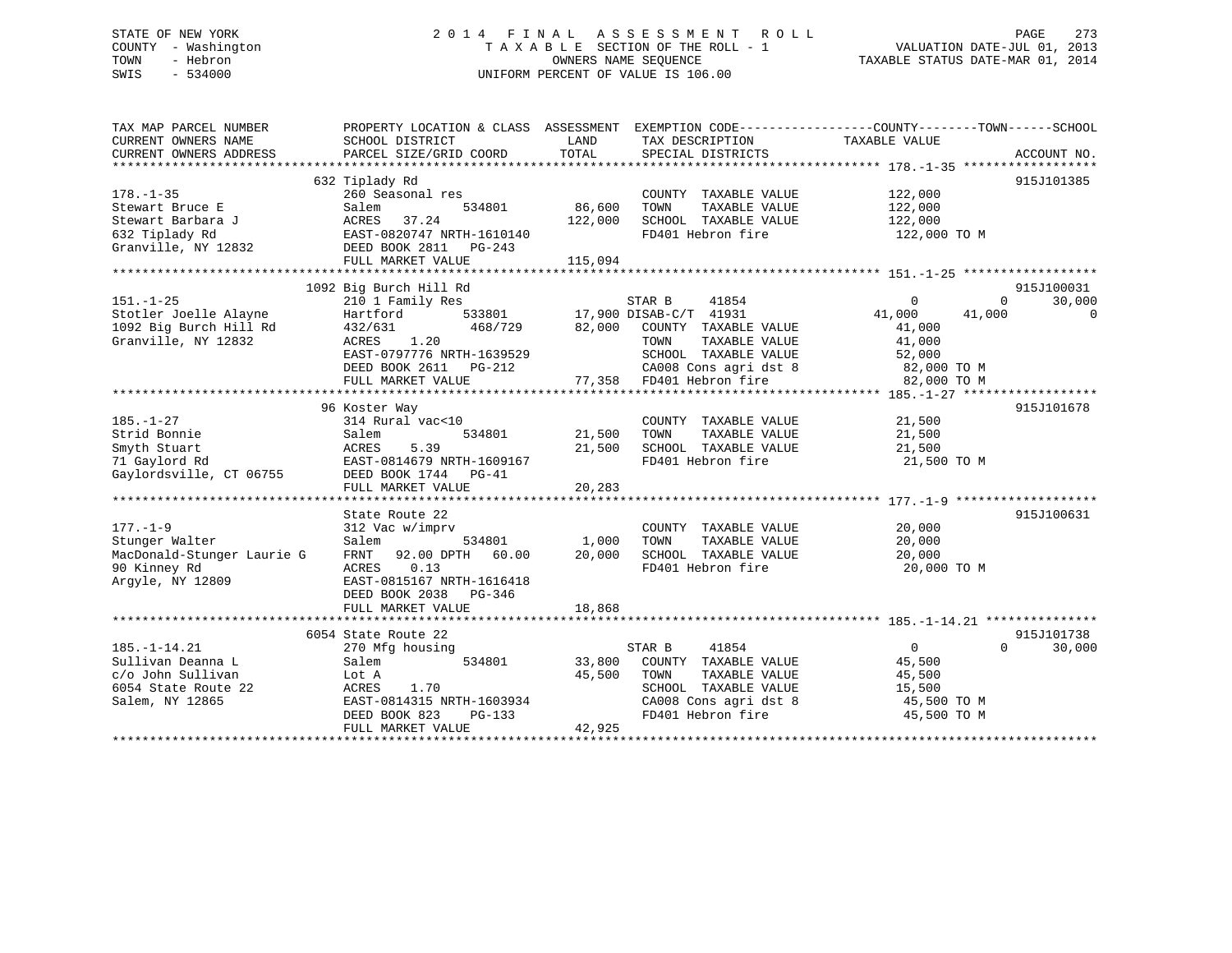# STATE OF NEW YORK 2 0 1 4 F I N A L A S S E S S M E N T R O L L PAGE 274 COUNTY - Washington T A X A B L E SECTION OF THE ROLL - 1 VALUATION DATE-JUL 01, 2013 TOWN - Hebron OWNERS NAME SEQUENCE TAXABLE STATUS DATE-MAR 01, 2014 SWIS - 534000 UNIFORM PERCENT OF VALUE IS 106.00

| TAX MAP PARCEL NUMBER                                            | PROPERTY LOCATION & CLASS ASSESSMENT EXEMPTION CODE----------------COUNTY-------TOWN------SCHOOL |               |                                                                  |                                |             |
|------------------------------------------------------------------|--------------------------------------------------------------------------------------------------|---------------|------------------------------------------------------------------|--------------------------------|-------------|
| CURRENT OWNERS NAME                                              | SCHOOL DISTRICT                                                                                  | LAND          | TAX DESCRIPTION                                                  | TAXABLE VALUE                  |             |
| CURRENT OWNERS ADDRESS                                           | PARCEL SIZE/GRID COORD                                                                           | TOTAL         | SPECIAL DISTRICTS                                                |                                | ACCOUNT NO. |
|                                                                  |                                                                                                  |               |                                                                  |                                |             |
|                                                                  | 1441 County Route 31                                                                             |               |                                                                  |                                | 915J100708  |
| $152. - 1 - 4$                                                   | 210 1 Family Res                                                                                 |               | COUNTY TAXABLE VALUE 92,000                                      |                                |             |
| Sullivan Donna                                                   | 533201<br>Granville                                                                              | 27,000        | TOWN      TAXABLE VALUE<br>SCHOOL   TAXABLE VALUE                | 92,000<br>92.000               |             |
| 245 Bayberry Dr                                                  | 1.00<br>ACRES                                                                                    | 92,000        |                                                                  | 92,000                         |             |
| Thomaston, CT 06787                                              | EAST-0806077 NRTH-1638049                                                                        |               | FD401 Hebron fire 92,000 TO M                                    |                                |             |
|                                                                  | DEED BOOK 3302 PG-278                                                                            |               |                                                                  |                                |             |
|                                                                  | FULL MARKET VALUE                                                                                | 86,792        |                                                                  |                                |             |
|                                                                  | James Rd                                                                                         |               |                                                                  |                                | 915J101272  |
| $159. - 1 - 34$                                                  | 314 Rural vac<10                                                                                 |               | COUNTY TAXABLE VALUE 23,800                                      |                                |             |
|                                                                  |                                                                                                  | 533801 23,800 | TOWN                                                             |                                |             |
|                                                                  |                                                                                                  |               |                                                                  | TAXABLE VALUE 23,800<br>23,800 |             |
|                                                                  |                                                                                                  |               | 23,800 SCHOOL TAXABLE VALUE<br>FD401 Hebron fire                 | 23,800 TO M                    |             |
|                                                                  |                                                                                                  |               |                                                                  |                                |             |
|                                                                  | FULL MARKET VALUE 22,453                                                                         |               |                                                                  |                                |             |
|                                                                  |                                                                                                  |               |                                                                  |                                |             |
|                                                                  | James Rd                                                                                         |               |                                                                  |                                | 915J101431  |
| $159. - 1 - 38$                                                  | 322 Rural vac>10                                                                                 |               | COUNTY TAXABLE VALUE                                             | 73,500                         |             |
| Sullivan Joseph H                                                | Hartford                                                                                         |               | TAXABLE VALUE                                                    | 73,500                         |             |
|                                                                  | ACRES 46.01                                                                                      |               | 73,500 SCHOOL TAXABLE VALUE                                      | 73,500                         |             |
|                                                                  | EAST-0793440 NRTH-1628314                                                                        |               | FD401 Hebron fire                                                | 73,500 TO M                    |             |
| LaBruzzo Patrick<br>3906 State Route 4<br>Hudson Falls, NY 12839 | DEED BOOK 1706 PG-3                                                                              |               |                                                                  |                                |             |
|                                                                  | FULL MARKET VALUE                                                                                | 69,340        |                                                                  |                                |             |
|                                                                  |                                                                                                  |               |                                                                  |                                |             |
|                                                                  | James Rd/e Off                                                                                   |               |                                                                  |                                | 915J101205  |
| $159. - 1 - 31$                                                  | 314 Rural vac<10                                                                                 |               | COUNTY TAXABLE VALUE 4,275                                       |                                |             |
| Sullivan Joseph M                                                | 533801<br>Hartford                                                                               | 4,275         | TAXABLE VALUE<br>TOWN                                            | 4,275                          |             |
| LaBruzzo Patrick                                                 | ACRES 6.00                                                                                       | 4,275         | SCHOOL TAXABLE VALUE                                             | 4,275                          |             |
| 3906 State Route 4                                               | EAST-0794067 NRTH-1628863                                                                        |               | FD401 Hebron fire                                                | 4,275 TO M                     |             |
| Hudson Falls, NY 12936                                           | DEED BOOK 2449 PG-1<br>FULL MARKET VALUE                                                         | 4,033         |                                                                  |                                |             |
|                                                                  |                                                                                                  |               |                                                                  |                                |             |
|                                                                  | Oak Hill Rd                                                                                      |               |                                                                  |                                |             |
| $170. - 1 - 13.73$                                               | 314 Rural vac<10                                                                                 |               | COUNTY TAXABLE VALUE 26,200                                      |                                |             |
| Sultaire Michael                                                 | Salem<br>534801                                                                                  | 26,200        | TOWN<br>TAXABLE VALUE                                            | 26,200                         |             |
| Sultaire Wendy                                                   | Lot 3                                                                                            | 26,200        |                                                                  |                                |             |
| 24 Hicks St                                                      | 8.75<br>ACRES                                                                                    |               | SCHOOL TAXABLE VALUE 26,200<br>CA008 Cons agri dst 8 26,200 TO M |                                |             |
| Winstead, CT 06098                                               | EAST-0819840 NRTH-1615510                                                                        |               | FD401 Hebron fire                                                | 26,200 TO M                    |             |
|                                                                  | DEED BOOK 3151 PG-233                                                                            |               |                                                                  |                                |             |
|                                                                  | FULL MARKET VALUE                                                                                | 24,717        |                                                                  |                                |             |
|                                                                  |                                                                                                  |               |                                                                  |                                |             |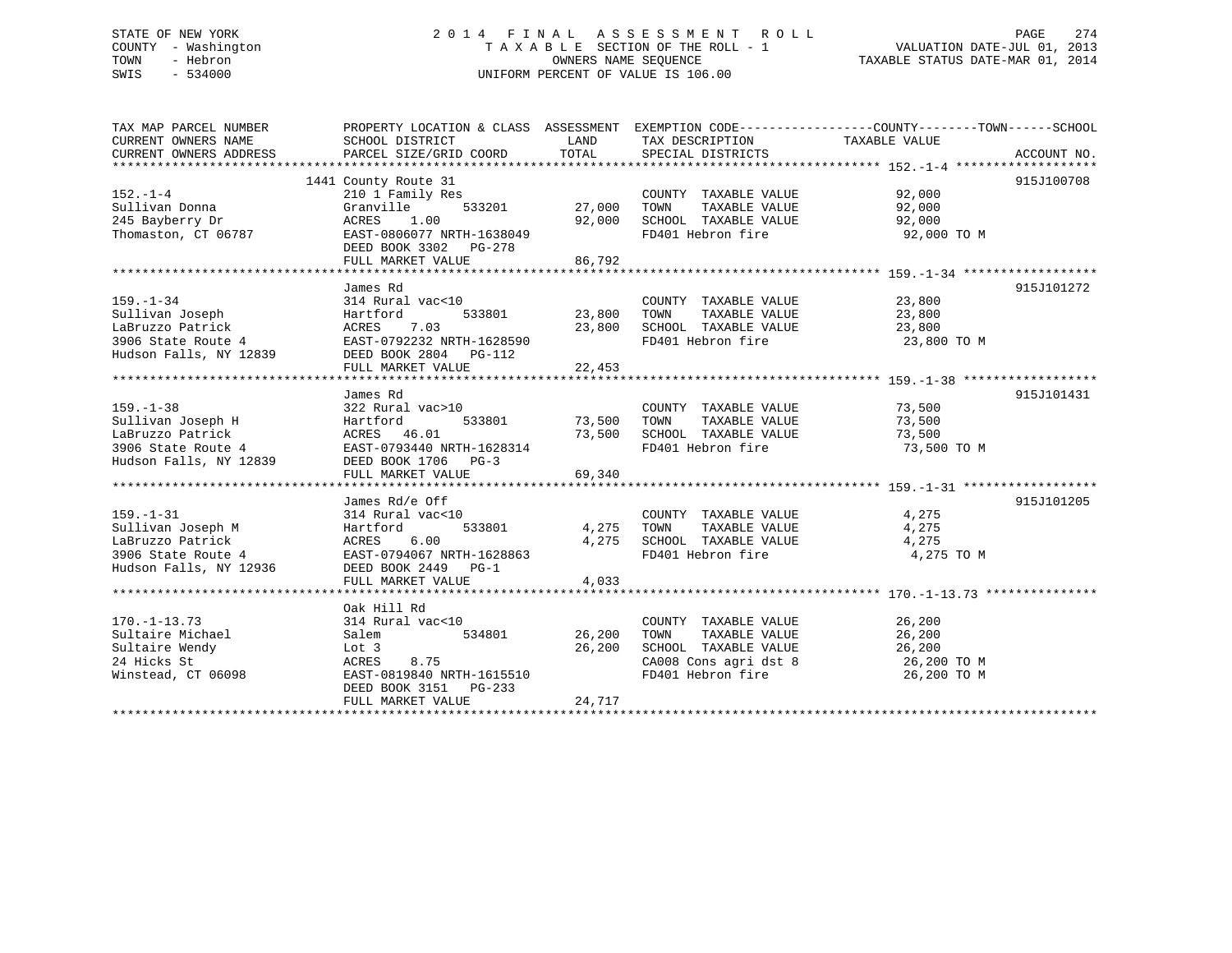# STATE OF NEW YORK 2 0 1 4 F I N A L A S S E S S M E N T R O L L PAGE 275 COUNTY - Washington T A X A B L E SECTION OF THE ROLL - 1 VALUATION DATE-JUL 01, 2013 TOWN - Hebron OWNERS NAME SEQUENCE TAXABLE STATUS DATE-MAR 01, 2014 SWIS - 534000 UNIFORM PERCENT OF VALUE IS 106.00

| TAX MAP PARCEL NUMBER<br>CURRENT OWNERS NAME<br>CURRENT OWNERS ADDRESS                                                     | PROPERTY LOCATION & CLASS ASSESSMENT<br>SCHOOL DISTRICT<br>PARCEL SIZE/GRID COORD                                                                     | LAND<br>TOTAL                 | EXEMPTION CODE-----------------COUNTY--------TOWN------SCHOOL<br>TAX DESCRIPTION<br>SPECIAL DISTRICTS                                                       | TAXABLE VALUE                                                      |        | ACCOUNT NO. |
|----------------------------------------------------------------------------------------------------------------------------|-------------------------------------------------------------------------------------------------------------------------------------------------------|-------------------------------|-------------------------------------------------------------------------------------------------------------------------------------------------------------|--------------------------------------------------------------------|--------|-------------|
| **************************                                                                                                 |                                                                                                                                                       |                               |                                                                                                                                                             |                                                                    |        |             |
| $170. - 1 - 13.79$<br>Sultaire Michael<br>Sultaire Wendy<br>24 Hicks St<br>Winstead, CT 06098<br>MAY BE SUBJECT TO PAYMENT | Sheldon Rd<br>322 Rural vac>10<br>534801<br>Salem<br>Lot 5B<br>ACRES 30.93<br>EAST-0819477 NRTH-1615867<br>DEED BOOK 3151 PG-228<br>FULL MARKET VALUE | 65,000<br>65,000              | AG DIST<br>41720<br>COUNTY TAXABLE VALUE<br>TOWN<br>TAXABLE VALUE<br>SCHOOL TAXABLE VALUE<br>CA008 Cons agri dst 8<br>51,277 EX<br>61,321 FD401 Hebron fire | 51,277<br>13,723<br>13,723<br>13,723<br>13,723 TO M<br>65,000 TO M | 51,277 | 51,277      |
| UNDER AGDIST LAW TIL 2018                                                                                                  |                                                                                                                                                       |                               |                                                                                                                                                             |                                                                    |        |             |
| $178. - 1 - 2.8$<br>Sultaire Michael<br>Sultaire Wendy<br>24 Hicks St<br>Winstead, CT 06098                                | Bromley w/off Ln<br>322 Rural vac>10<br>534801<br>Salem<br>ACRES<br>22.95<br>EAST-0818374 NRTH-1614032<br>DEED BOOK 2644 PG-301<br>FULL MARKET VALUE  | 60,000<br>60,000<br>56,604    | AGRI-D IND 41730<br>COUNTY TAXABLE VALUE<br>TAXABLE VALUE<br>TOWN<br>SCHOOL TAXABLE VALUE<br>FD401 Hebron fire                                              | 26,137<br>33,863<br>33,863<br>33,863<br>60,000 TO M                | 26,137 | 26,137      |
| MAY BE SUBJECT TO PAYMENT<br>UNDER AGDIST LAW TIL 2021                                                                     |                                                                                                                                                       |                               |                                                                                                                                                             |                                                                    |        |             |
|                                                                                                                            | Bromley Ln W/off                                                                                                                                      |                               |                                                                                                                                                             |                                                                    |        |             |
| $178. - 1 - 2.9$<br>Sultaire Michael<br>Sultaire Wendy<br>24 Hicks St<br>Winsted, CT 06098                                 | 322 Rural vac>10<br>534801<br>Salem<br>ACRES<br>21.75<br>EAST-0817715 NRTH-1613996<br>DEED BOOK 2695 PG-317<br>FULL MARKET VALUE                      | 19,400<br>19,400<br>18,302    | AGRI-D IND 41730<br>COUNTY TAXABLE VALUE<br>TOWN<br>TAXABLE VALUE<br>SCHOOL TAXABLE VALUE<br>FD401 Hebron fire                                              | 1,849<br>17,551<br>17,551<br>17,551<br>19,400 TO M                 | 1,849  | 1,849       |
| MAY BE SUBJECT TO PAYMENT<br>UNDER AGDIST LAW TIL 2021                                                                     |                                                                                                                                                       |                               |                                                                                                                                                             |                                                                    |        |             |
|                                                                                                                            | 47 Bromley Ln                                                                                                                                         |                               |                                                                                                                                                             |                                                                    |        | 915J101379  |
| $178. - 1 - 19$<br>Sultaire Michael<br>Sultaire Wendy<br>24 Hicks St<br>Winsted, CT 06098                                  | 240 Rural res<br>534801<br>Salem<br>ACRES<br>23.99<br>EAST-0818649 NRTH-1613120<br>DEED BOOK 2208 PG-322<br>FULL MARKET VALUE                         | 121,700<br>241,000<br>227,358 | AGRI-D IND 41730<br>COUNTY TAXABLE VALUE<br>TOWN<br>TAXABLE VALUE<br>SCHOOL TAXABLE VALUE<br>FD401 Hebron fire                                              | 68,619<br>172,381<br>172,381<br>172,381<br>241,000 TO M            | 68,619 | 68,619      |
| MAY BE SUBJECT TO PAYMENT<br>UNDER AGDIST LAW TIL 2021                                                                     |                                                                                                                                                       |                               |                                                                                                                                                             |                                                                    |        |             |
|                                                                                                                            | Oak Hill Rd                                                                                                                                           |                               |                                                                                                                                                             |                                                                    |        | 915J101380  |
| $178. - 1 - 22$<br>Sultaire Michael<br>Sultaire Wendy<br>24 Hicks Rd<br>Winsted, CT 06098                                  | 322 Rural vac>10<br>534801<br>Salem<br>Lot 7<br>ACRES<br>28.84<br>EAST-0819321 NRTH-1614786<br>DEED BOOK 2985 PG-227                                  | 43,000<br>43,000              | COUNTY TAXABLE VALUE<br>TAXABLE VALUE<br>TOWN<br>SCHOOL TAXABLE VALUE<br>FD401 Hebron fire                                                                  | 43,000<br>43,000<br>43,000<br>43,000 TO M                          |        |             |
|                                                                                                                            | FULL MARKET VALUE                                                                                                                                     | 40,566                        |                                                                                                                                                             |                                                                    |        |             |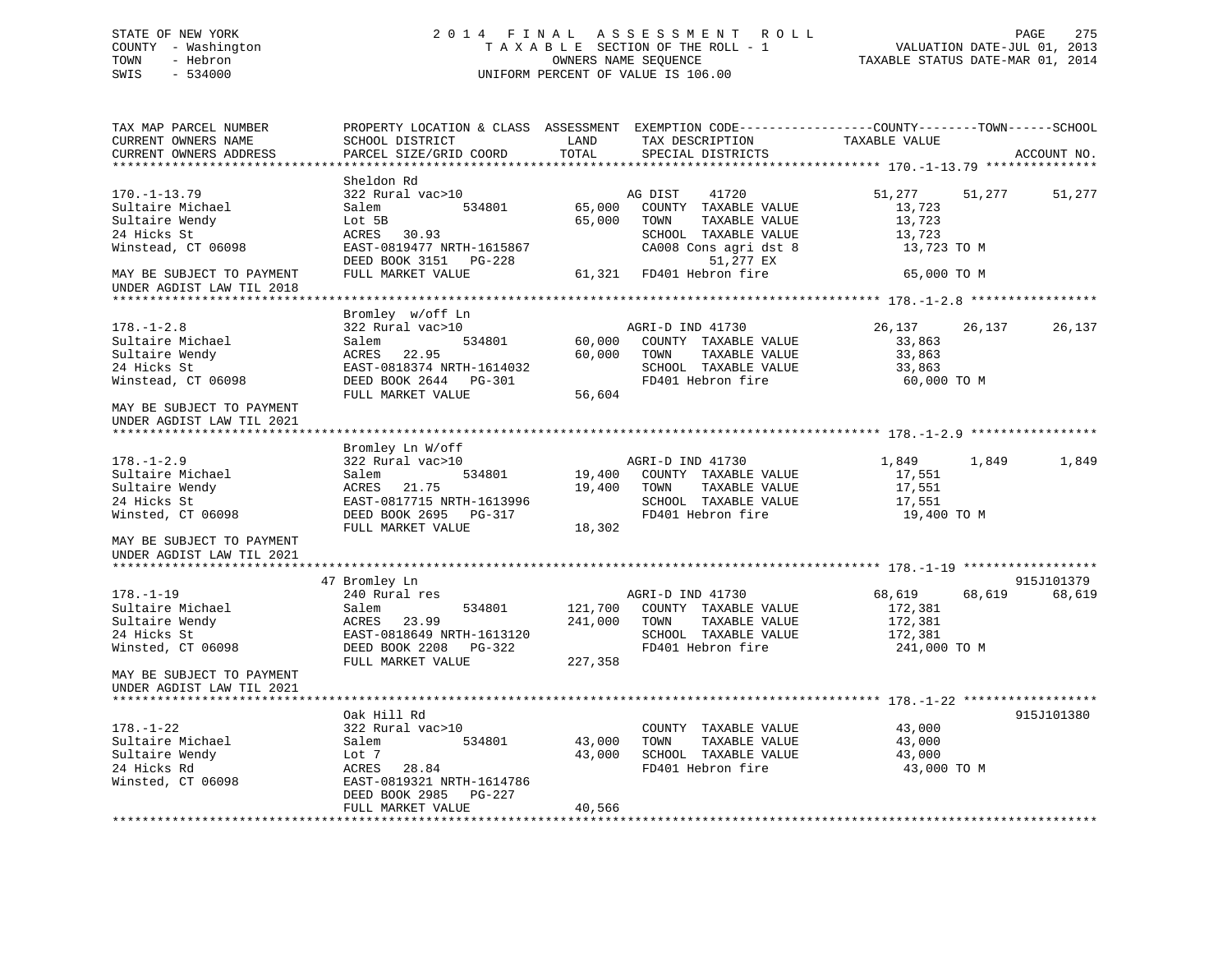# STATE OF NEW YORK 2 0 1 4 F I N A L A S S E S S M E N T R O L L PAGE 276 COUNTY - Washington T A X A B L E SECTION OF THE ROLL - 1 VALUATION DATE-JUL 01, 2013 TOWN - Hebron OWNERS NAME SEQUENCE TAXABLE STATUS DATE-MAR 01, 2014 SWIS - 534000 UNIFORM PERCENT OF VALUE IS 106.00

| TAX MAP PARCEL NUMBER<br>CURRENT OWNERS NAME<br>CURRENT OWNERS ADDRESS                                                                                                                              | PROPERTY LOCATION & CLASS ASSESSMENT<br>SCHOOL DISTRICT<br>PARCEL SIZE/GRID COORD                                                                                          | LAND<br>TAX DESCRIPTION<br>TOTAL<br>SPECIAL DISTRICTS                                                                                                                               | EXEMPTION CODE-----------------COUNTY-------TOWN------SCHOOL<br>TAXABLE VALUE<br>ACCOUNT NO.                                                                                   |
|-----------------------------------------------------------------------------------------------------------------------------------------------------------------------------------------------------|----------------------------------------------------------------------------------------------------------------------------------------------------------------------------|-------------------------------------------------------------------------------------------------------------------------------------------------------------------------------------|--------------------------------------------------------------------------------------------------------------------------------------------------------------------------------|
| $178. - 1 - 45$<br>Sultaire Michael J<br>Sultaire Wendy A<br>24 Hick St<br>Winsted, CT 06098                                                                                                        | Oak Hill Rd<br>314 Rural vac<10<br>Salem<br>534801<br>Subdivision Lot B<br>5.00<br>ACRES<br>EAST-0819063 NRTH-1613811<br>DEED BOOK 3124 PG-186<br>FULL MARKET VALUE        | COUNTY TAXABLE VALUE<br>14,000<br>TOWN<br>TAXABLE VALUE<br>14,000<br>SCHOOL TAXABLE VALUE<br>FD401 Hebron fire<br>13,208                                                            | 14,000<br>14,000<br>14,000<br>14,000 TO M                                                                                                                                      |
|                                                                                                                                                                                                     |                                                                                                                                                                            |                                                                                                                                                                                     |                                                                                                                                                                                |
| $143. - 1 - 25$<br>Sumner John W<br>Young Tonya E<br>336 County Route 28<br>Granville, NY 12832                                                                                                     | 336 County Route 28<br>210 1 Family Res<br>533201<br>Granville<br>ACRES<br>2.25 BANK<br>999<br>EAST-0812888 NRTH-1646181<br>DEED BOOK 694<br>$PG-332$<br>FULL MARKET VALUE | STAR B<br>41854<br>56,300 COUNTY TAXABLE VALUE<br>183,500<br>TOWN<br>TAXABLE VALUE<br>SCHOOL TAXABLE VALUE<br>FD401 Hebron fire<br>173,113                                          | 915J100506<br>30,000<br>$\overline{0}$<br>$\Omega$<br>183,500<br>183,500<br>153,500<br>183,500 TO M                                                                            |
|                                                                                                                                                                                                     |                                                                                                                                                                            |                                                                                                                                                                                     |                                                                                                                                                                                |
| $152 - 2 - 9$<br>Surdukowski Catherine LE<br>Surdukowski Stephen<br>Attn: Surdukowski Stephen<br>Attn: Surdukowski Stephen<br>65 Everetts Heights Way<br>Granville. NY 12832<br>Granville, NY 12832 | 65 Everetts Heights Way<br>210 1 Family Res<br>Granville<br>5.14<br>ACRES<br>EAST-0809335 NRTH-1642254<br>DEED BOOK 825<br>PG-87<br>FULL MARKET VALUE                      | AGED-CO<br>41802<br>533201 152,900 AGED-SCH 41804<br>41834<br>192,000 STAR EN<br>COUNTY TAXABLE VALUE<br>TOWN<br>TAXABLE VALUE<br>181,132 SCHOOL TAXABLE VALUE<br>FD401 Hebron fire | 915J100284<br>96,000<br>$\Omega$<br>$\Omega$<br>28,800<br>$\overline{0}$<br>$\mathbf 0$<br>$\overline{0}$<br>$\Omega$<br>64,200<br>96,000<br>192,000<br>99,000<br>192,000 TO M |
|                                                                                                                                                                                                     |                                                                                                                                                                            |                                                                                                                                                                                     |                                                                                                                                                                                |
| $152. - 2 - 10$<br>Surdukowski Stephen F<br>80 Everetts Heights Way<br>Granville, NY 12832                                                                                                          | 80 Everetts Heights Way<br>312 Vac w/imprv<br>Granville<br>533201<br>ACRES<br>5.00<br>EAST-0808937 NRTH-1642463<br>DEED BOOK 668<br>$PG-43$<br>FULL MARKET VALUE           | COUNTY TAXABLE VALUE<br>71,000<br>TOWN<br>TAXABLE VALUE<br>81,000<br>SCHOOL TAXABLE VALUE<br>FD401 Hebron fire<br>76,415                                                            | 915J100286<br>81,000<br>81,000<br>81,000<br>81,000 TO M                                                                                                                        |
|                                                                                                                                                                                                     |                                                                                                                                                                            |                                                                                                                                                                                     |                                                                                                                                                                                |
| $176. - 1 - 1.1$<br>Sutliff Terry C<br>11 Crosier Rd<br>Salem, NY 12865                                                                                                                             | 11 Crosier Rd<br>210 1 Family Res<br>534801<br>Salem<br>ACRES<br>1.20<br>EAST-0794015 NRTH-1616379<br>$PG-227$<br>DEED BOOK 884<br>FULL MARKET VALUE                       | STAR B<br>41854<br>40,800<br>COUNTY TAXABLE VALUE<br>78,500<br>TOWN<br>TAXABLE VALUE<br>SCHOOL TAXABLE VALUE<br>FD401 Hebron fire<br>74,057                                         | 915J100596<br>$\overline{0}$<br>30,000<br>$\Omega$<br>78,500<br>78,500<br>48,500<br>78,500 TO M                                                                                |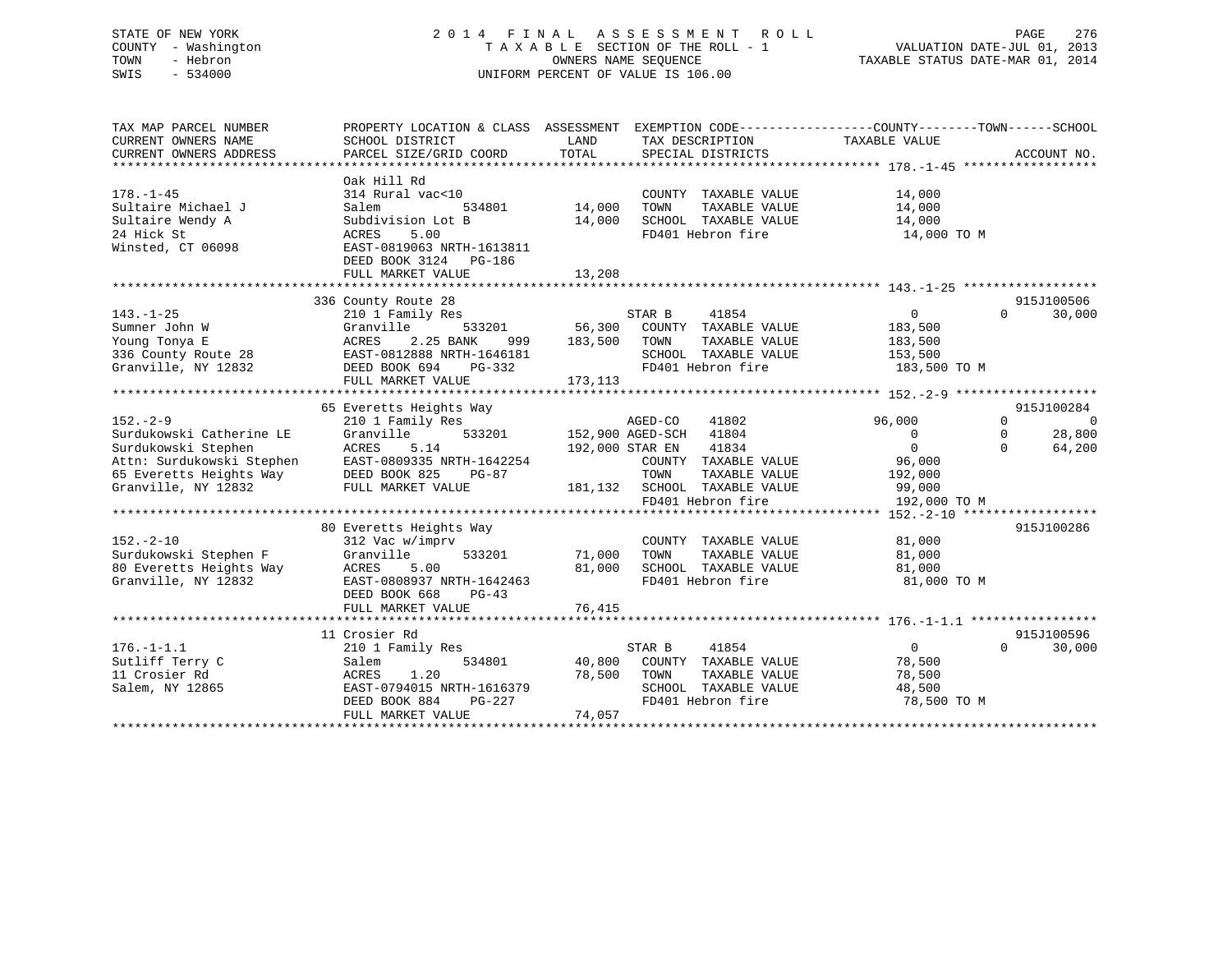# STATE OF NEW YORK 2 0 1 4 F I N A L A S S E S S M E N T R O L L PAGE 277 COUNTY - Washington T A X A B L E SECTION OF THE ROLL - 1 VALUATION DATE-JUL 01, 2013 TOWN - Hebron OWNERS NAME SEQUENCE TAXABLE STATUS DATE-MAR 01, 2014 SWIS - 534000 UNIFORM PERCENT OF VALUE IS 106.00

| TAX MAP PARCEL NUMBER<br>CURRENT OWNERS NAME<br>CURRENT OWNERS ADDRESS | PROPERTY LOCATION & CLASS ASSESSMENT EXEMPTION CODE----------------COUNTY-------TOWN-----SCHOOL<br>SCHOOL DISTRICT<br>PARCEL SIZE/GRID COORD | LAND<br>TOTAL   | TAX DESCRIPTION<br>SPECIAL DISTRICTS              | TAXABLE VALUE  | ACCOUNT NO. |         |
|------------------------------------------------------------------------|----------------------------------------------------------------------------------------------------------------------------------------------|-----------------|---------------------------------------------------|----------------|-------------|---------|
|                                                                        |                                                                                                                                              |                 |                                                   |                |             |         |
|                                                                        | 3637 County Route 30                                                                                                                         |                 |                                                   |                | 915J101300  |         |
| $175. - 1 - 15.3$                                                      | 240 Rural res                                                                                                                                |                 | AG DIST<br>41720                                  | 41,612         | 41,612      | 41,612  |
| Swano Peter L                                                          | Salem<br>534801                                                                                                                              | 274,500 STAR EN | 41834                                             | $\Omega$       | $\Omega$    | 64,200  |
| Swano Frances M                                                        | ACRES 103.60                                                                                                                                 | 374,000         | COUNTY TAXABLE VALUE                              | 332,388        |             |         |
| 3637 County Route 30                                                   | EAST-0789443 NRTH-1613355                                                                                                                    |                 | TAXABLE VALUE<br>TOWN                             | 332,388        |             |         |
| Salem, NY 12865                                                        | DEED BOOK 485<br>PG-1037                                                                                                                     |                 | SCHOOL TAXABLE VALUE<br>352,830 FD401 Hebron fire | 268,188        |             |         |
|                                                                        | FULL MARKET VALUE                                                                                                                            |                 |                                                   | 374,000 TO M   |             |         |
| MAY BE SUBJECT TO PAYMENT<br>UNDER AGDIST LAW TIL 2018                 |                                                                                                                                              |                 |                                                   |                |             |         |
|                                                                        |                                                                                                                                              |                 |                                                   |                |             |         |
|                                                                        | 114 Indian Head Way                                                                                                                          |                 |                                                   |                | 915J101191  |         |
| $170. - 1 - 15.3$                                                      | 210 1 Family Res                                                                                                                             |                 | STAR B<br>41854                                   | $\overline{0}$ | $\cap$      | 30,000  |
| Swanson Eric G                                                         | Granville<br>533201                                                                                                                          | 42,000          | COUNTY TAXABLE VALUE                              | 81,500         |             |         |
| Kuban William                                                          | ACRES<br>5.00 BANK<br>999                                                                                                                    | 81,500          | TAXABLE VALUE<br>TOWN                             | 81,500         |             |         |
| 114 Indian Head Way                                                    | EAST-0816381 NRTH-1620573                                                                                                                    |                 | SCHOOL TAXABLE VALUE                              | 51,500         |             |         |
| Salem, NY 12865                                                        | DEED BOOK 2412 PG-138                                                                                                                        |                 | FD401 Hebron fire                                 | 81,500 TO M    |             |         |
|                                                                        | FULL MARKET VALUE                                                                                                                            | 76,887          |                                                   |                |             |         |
|                                                                        |                                                                                                                                              |                 |                                                   |                |             |         |
|                                                                        | 304 County Route 28                                                                                                                          |                 |                                                   |                | 915J100461  |         |
| $143. - 1 - 26$                                                        | 241 Rural res&ag                                                                                                                             |                 | AG DIST<br>41720                                  | 184,694        | 184,694     | 184,694 |
| Swanson Paul M II                                                      | Granville<br>533201                                                                                                                          | 387,100         | COUNTY TAXABLE VALUE                              | 292,806        |             |         |
| 39 Davenport Rd                                                        | 929/244                                                                                                                                      | 477,500         | TOWN<br>TAXABLE VALUE                             | 292,806        |             |         |
| Roxbury, CT 06783                                                      | ACRES 149.66                                                                                                                                 |                 | SCHOOL TAXABLE VALUE                              | 292,806        |             |         |
|                                                                        | EAST-0812202 NRTH-1645629                                                                                                                    |                 | CA008 Cons agri dst 8                             | 292,806 TO M   |             |         |
| MAY BE SUBJECT TO PAYMENT                                              | DEED BOOK 1914    PG-125                                                                                                                     |                 | 184,694 EX                                        |                |             |         |
| UNDER AGDIST LAW TIL 2018                                              | FULL MARKET VALUE                                                                                                                            | 450,472         | FD401 Hebron fire                                 | 477,500 TO M   |             |         |
|                                                                        |                                                                                                                                              |                 |                                                   |                |             |         |
|                                                                        | 53 Bogtown Ln                                                                                                                                |                 |                                                   |                | 915J101084  |         |
| $184. - 1 - 15.5$                                                      | 210 1 Family Res                                                                                                                             |                 | COUNTY TAXABLE VALUE                              | 79,500         |             |         |
| Sweeney Richard M Jr                                                   | Salem<br>534801                                                                                                                              | 77,700          | TAXABLE VALUE<br>TOWN                             | 79,500         |             |         |
| Sweeney Paula M                                                        | lot 1                                                                                                                                        | 79,500          | SCHOOL TAXABLE VALUE                              | 79,500         |             |         |
| 53 Bogtown Ln                                                          | 8.06 BANK<br>999<br>ACRES                                                                                                                    |                 | FD401 Hebron fire                                 | 79,500 TO M    |             |         |
| Salem, NY 12865                                                        | EAST-0803401 NRTH-1605221                                                                                                                    |                 |                                                   |                |             |         |
|                                                                        | DEED BOOK 886<br>PG-67                                                                                                                       |                 |                                                   |                |             |         |
|                                                                        | FULL MARKET VALUE                                                                                                                            | 75,000          |                                                   |                |             |         |
|                                                                        |                                                                                                                                              |                 |                                                   |                |             |         |
|                                                                        | Chamberlin Mills Rd                                                                                                                          |                 |                                                   |                |             |         |
| $184. - 1 - 19.10$                                                     | 312 Vac w/imprv                                                                                                                              |                 | COUNTY TAXABLE VALUE                              | 34,600         |             |         |
| Sweenor Jonathan L                                                     | Salem<br>534801                                                                                                                              | 33,500          | TAXABLE VALUE<br>TOWN                             | 34,600         |             |         |
| Sweenor Jennifer A                                                     | lot 10                                                                                                                                       | 34,600          | SCHOOL TAXABLE VALUE                              | 34,600         |             |         |
| 939 Chamberlin Mills Rd                                                | ACRES<br>7.09                                                                                                                                |                 | CA008 Cons agri dst 8                             | 34,600 TO M    |             |         |
| Salem, NY 12865                                                        | EAST-0796734 NRTH-1603095                                                                                                                    |                 | FD401 Hebron fire                                 | 34,600 TO M    |             |         |
|                                                                        | DEED BOOK 2743<br>PG-88                                                                                                                      |                 |                                                   |                |             |         |
|                                                                        | FULL MARKET VALUE                                                                                                                            | 32,642          |                                                   |                |             |         |
|                                                                        |                                                                                                                                              |                 |                                                   |                |             |         |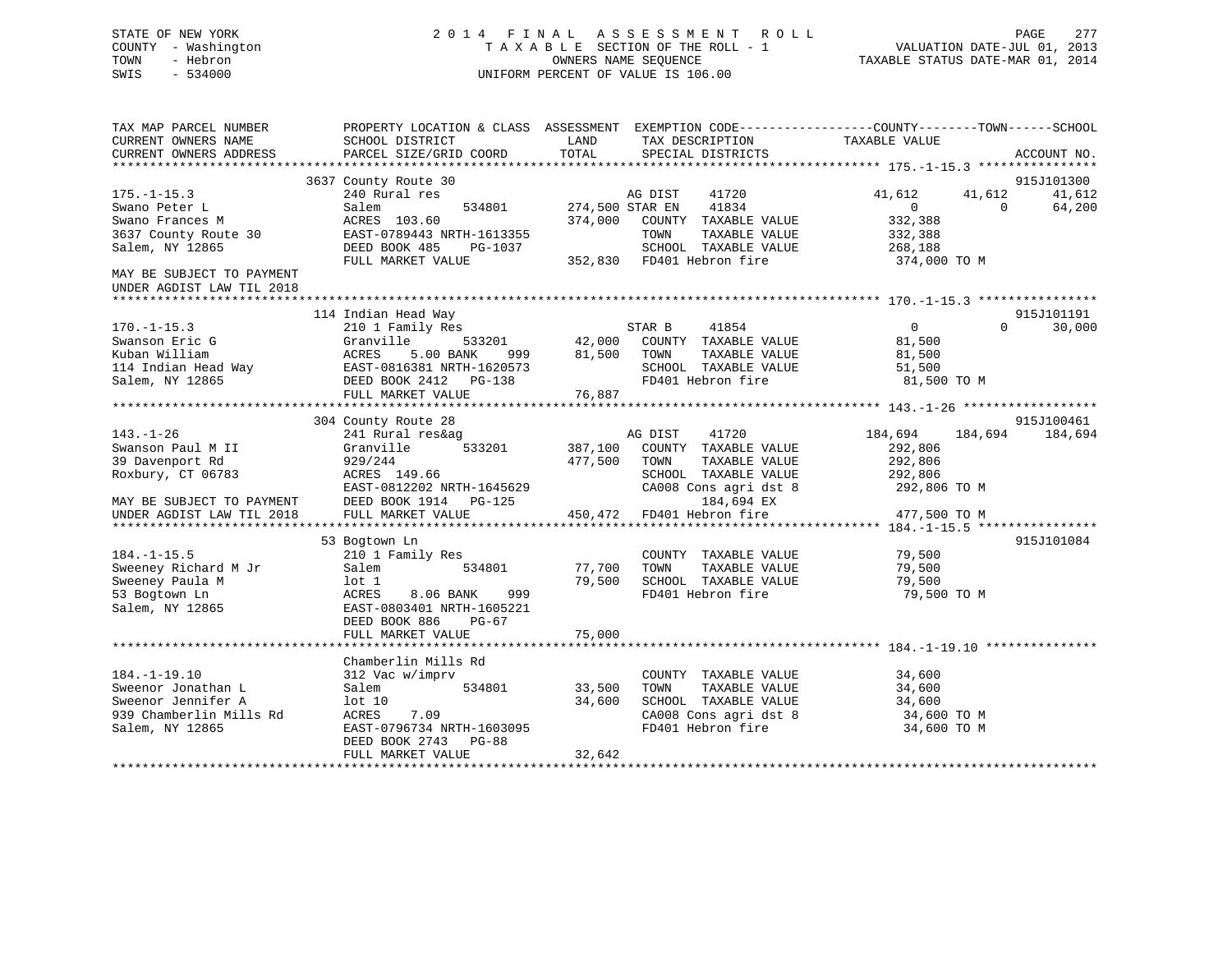# STATE OF NEW YORK 2 0 1 4 F I N A L A S S E S S M E N T R O L L PAGE 278 COUNTY - Washington T A X A B L E SECTION OF THE ROLL - 1 VALUATION DATE-JUL 01, 2013 TOWN - Hebron OWNERS NAME SEQUENCE TAXABLE STATUS DATE-MAR 01, 2014 SWIS - 534000 UNIFORM PERCENT OF VALUE IS 106.00

| TAX MAP PARCEL NUMBER<br>CURRENT OWNERS NAME<br>CURRENT OWNERS ADDRESS                                    | SCHOOL DISTRICT<br>PARCEL SIZE/GRID COORD                                                                                                                                                | PROPERTY LOCATION & CLASS ASSESSMENT EXEMPTION CODE---------------COUNTY-------TOWN-----SCHOOL<br>LAND<br>TAX DESCRIPTION<br>TOTAL<br>SPECIAL DISTRICTS       | TAXABLE VALUE<br>ACCOUNT NO.                                                                          |
|-----------------------------------------------------------------------------------------------------------|------------------------------------------------------------------------------------------------------------------------------------------------------------------------------------------|---------------------------------------------------------------------------------------------------------------------------------------------------------------|-------------------------------------------------------------------------------------------------------|
| $177. - 1 - 6.6$<br>Sweenor Jonathon L<br>Watkins Jennifer<br>939 Chamberlain Mills Rd<br>Salem, NY 12865 | 939 Chamberlin Mills Rd<br>210 1 Family Res<br>534801<br>Salem<br>ACRES<br>1.69<br>EAST-0809536 NRTH-1613084<br>DEED BOOK 818<br>PG-238                                                  | STAR B 41854<br>33,700 COUNTY TAXABLE VALUE<br>183,500<br>TOWN<br>TAXABLE VALUE<br>SCHOOL TAXABLE VALUE<br>FD401 Hebron fire                                  | 915J101497<br>30,000<br>$\overline{0}$<br>$\Omega$<br>183,500<br>183,500<br>153,500<br>183,500 TO M   |
|                                                                                                           | FULL MARKET VALUE                                                                                                                                                                        | 173, 113                                                                                                                                                      |                                                                                                       |
| $183.2 - 1 - 21$<br>Sweet Donald R<br>Sweet Ollie M<br>PO Box 250<br>Argyle, NY 12809                     | 163 Barkley Ln<br>210 1 Family Res - WTRFNT<br>534801<br>Salem<br>FRNT 200.00 DPTH 167.00<br>ACRES<br>0.63<br>EAST-0787693 NRTH-1607015<br>DEED BOOK 816<br>$PG-14$<br>FULL MARKET VALUE | STAR B<br>41854<br>140,600 COUNTY TAXABLE VALUE<br>256,000<br>TOWN<br>TAXABLE VALUE<br>SCHOOL TAXABLE VALUE<br>FD401 Hebron fire<br>241,509                   | 915J101096<br>0<br>30,000<br>$\Omega$<br>256,000<br>256,000<br>226,000<br>256,000 ТО М                |
|                                                                                                           | 330 Lang Hill Rd                                                                                                                                                                         |                                                                                                                                                               | 915J100132                                                                                            |
| $152 - 2 - 32$<br>Sword Koren L<br>330 Lang Hill Rd<br>Granville, NY 12832                                | 210 1 Family Res<br>Granville<br>533201<br>ACRES 1.89 BANK<br>11A<br>EAST-0812175 NRTH-1637827<br>DEED BOOK 2050 PG-14<br>FULL MARKET VALUE                                              | 41854<br>STAR B<br>54,500 COUNTY TAXABLE VALUE<br>159,000 TOWN<br>TAXABLE VALUE<br>SCHOOL TAXABLE VALUE<br>CA008 Cons agri dst 8<br>150,000 FD401 Hebron fire | $\overline{0}$<br>$\Omega$<br>30,000<br>159,000<br>159,000<br>129,000<br>159,000 TO M<br>159,000 TO M |
|                                                                                                           | 538 County Route 31                                                                                                                                                                      |                                                                                                                                                               | 915J100067                                                                                            |
| $168. - 1 - 13$<br>Sword Virginia<br>538 County Route 31<br>Salem, NY 12865                               | 241 Rural res&ag<br>534801 196,000 STAR B<br>Salem<br>ACRES 50.00<br>EAST-0796050 NRTH-1618870<br>DEED BOOK 3244 PG-54                                                                   | 41720<br>AG DIST<br>41854<br>272,500<br>COUNTY TAXABLE VALUE<br>TOWN<br>TAXABLE VALUE<br>SCHOOL TAXABLE VALUE                                                 | 61,238<br>61,238<br>61,238<br>$\Omega$<br>$\Omega$<br>30,000<br>211,262<br>211,262<br>181,262         |
| MAY BE SUBJECT TO PAYMENT<br>UNDER AGDIST LAW TIL 2018                                                    | FULL MARKET VALUE                                                                                                                                                                        | 257,075<br>CA008 Cons agri dst 8<br>61,238 EX<br>FD401 Hebron fire                                                                                            | 211,262 TO M<br>272,500 TO M                                                                          |
|                                                                                                           |                                                                                                                                                                                          |                                                                                                                                                               |                                                                                                       |
| $167. - 1 - 44$<br>Szabatura Yolanda<br>3961 County Route 30<br>Salem, NY 12865                           | 3961 County Route 30<br>210 1 Family Res<br>534801<br>Salem<br>FRNT 140.00 DPTH 130.00<br>EAST-0788828 NRTH-1621178<br>DEED BOOK 2982 PG-159<br>FULL MARKET VALUE                        | 41854<br>STAR B<br>23,300 COUNTY TAXABLE VALUE<br>104,500<br>TOWN<br>TAXABLE VALUE<br>SCHOOL TAXABLE VALUE<br>FD401 Hebron fire<br>98,585                     | 915L100655<br>$\overline{0}$<br>$\Omega$<br>30,000<br>104,500<br>104,500<br>74,500<br>104,500 TO M    |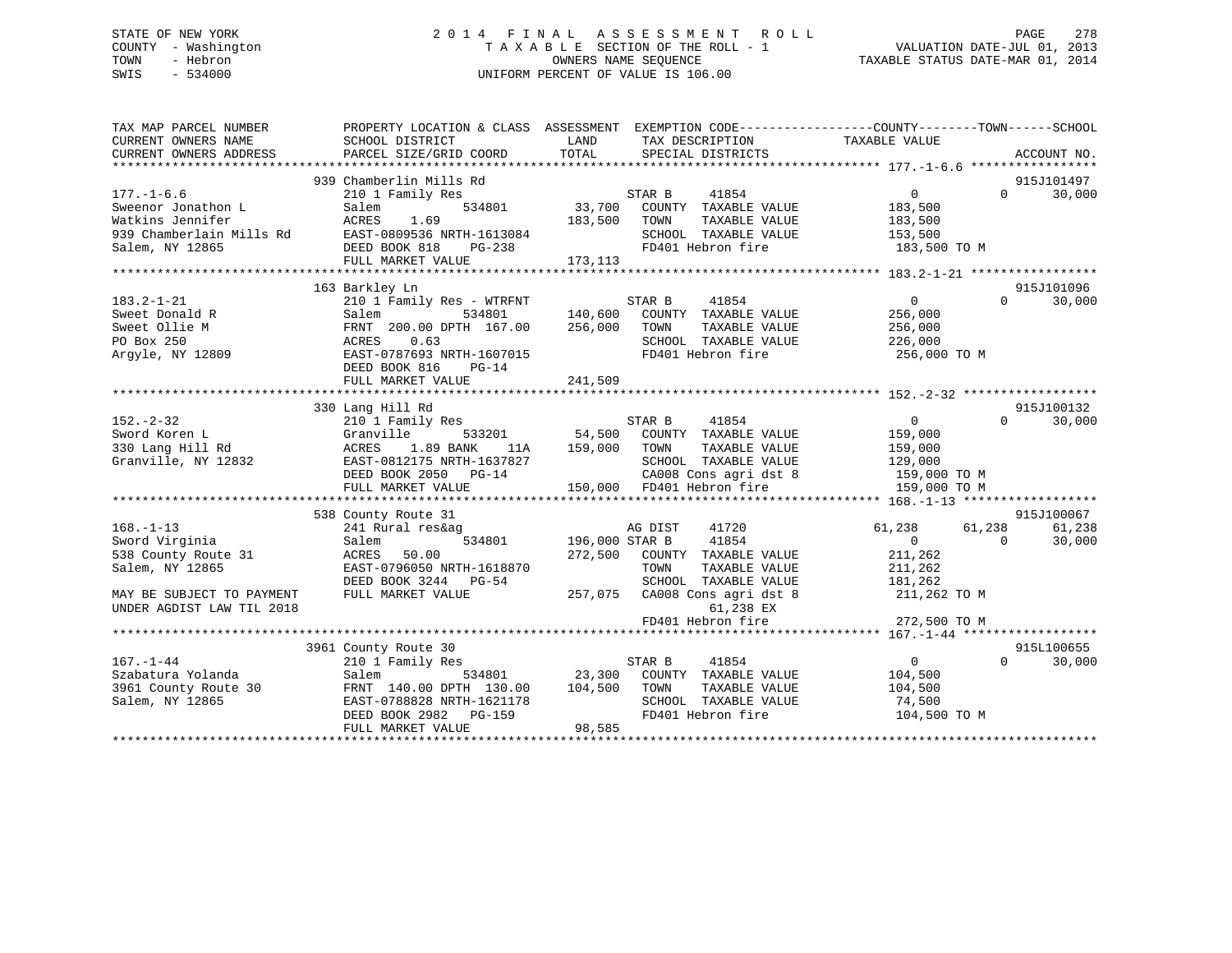# STATE OF NEW YORK 2 0 1 4 F I N A L A S S E S S M E N T R O L L PAGE 279 COUNTY - Washington T A X A B L E SECTION OF THE ROLL - 1 VALUATION DATE-JUL 01, 2013 TOWN - Hebron OWNERS NAME SEQUENCE TAXABLE STATUS DATE-MAR 01, 2014 SWIS - 534000 UNIFORM PERCENT OF VALUE IS 106.00

TAX MAP PARCEL NUMBER PROPERTY LOCATION & CLASS ASSESSMENT EXEMPTION CODE------------------COUNTY--------TOWN------SCHOOL CURRENT OWNERS NAME SCHOOL DISTRICT LAND TAX DESCRIPTION TAXABLE VALUECURRENT OWNERS ADDRESS PARCEL SIZE/GRID COORD TOTAL SPECIAL DISTRICTS ACCOUNT NO. \*\*\*\*\*\*\*\*\*\*\*\*\*\*\*\*\*\*\*\*\*\*\*\*\*\*\*\*\*\*\*\*\*\*\*\*\*\*\*\*\*\*\*\*\*\*\*\*\*\*\*\*\*\*\*\*\*\*\*\*\*\*\*\*\*\*\*\*\*\*\*\*\*\*\*\*\*\*\*\*\*\*\*\*\*\*\*\*\*\*\*\*\*\*\*\*\*\*\*\*\*\*\* 184.-1-15.4 \*\*\*\*\*\*\*\*\*\*\*\*\*\*\*\* Bogtown Rd 915J101565 184.-1-15.4 322 Rural vac>10 COUNTY TAXABLE VALUE 100,000 Sztorc Family LLC Salem 534801 100,000 TOWN TAXABLE VALUE 100,000 PO Box 157 ACRES 28.30 100,000 SCHOOL TAXABLE VALUE 100,000 Dorset, VT 05251 EAST-0804516 NRTH-1604788 FD401 Hebron fire 100,000 TO M DEED BOOK 3100 PG-87 FULL MARKET VALUE 94,340 \*\*\*\*\*\*\*\*\*\*\*\*\*\*\*\*\*\*\*\*\*\*\*\*\*\*\*\*\*\*\*\*\*\*\*\*\*\*\*\*\*\*\*\*\*\*\*\*\*\*\*\*\*\*\*\*\*\*\*\*\*\*\*\*\*\*\*\*\*\*\*\*\*\*\*\*\*\*\*\*\*\*\*\*\*\*\*\*\*\*\*\*\*\*\*\*\*\*\*\*\*\*\* 185.-1-2 \*\*\*\*\*\*\*\*\*\*\*\*\*\*\*\*\*\*\* 1032 Bogtown Rd 915J100686 185.-1-2 911 Forest s480 COUNTY TAXABLE VALUE 238,400 Sztorc Family LLC Salem 534801 115,800 TOWN TAXABLE VALUE 238,400 PO Box 157 Fisher-356.9 A 238,400 SCHOOL TAXABLE VALUE 238,400 Dorset, VT 05251 376/1196 411/719 FD401 Hebron fire 238,400 TO M ACRES 356.90 EAST-0806580 NRTH-1605350 DEED BOOK 3100 PG-73FULL MARKET VALUE 224,906 \*\*\*\*\*\*\*\*\*\*\*\*\*\*\*\*\*\*\*\*\*\*\*\*\*\*\*\*\*\*\*\*\*\*\*\*\*\*\*\*\*\*\*\*\*\*\*\*\*\*\*\*\*\*\*\*\*\*\*\*\*\*\*\*\*\*\*\*\*\*\*\*\*\*\*\*\*\*\*\*\*\*\*\*\*\*\*\*\*\*\*\*\*\*\*\*\*\*\*\*\*\*\* 177.-1-43 \*\*\*\*\*\*\*\*\*\*\*\*\*\*\*\*\*\*915J100200 Chamberlin Mills Rd 177.-1-43 322 Rural vac>10 COUNTY TAXABLE VALUE 105,000 Sztorc Family, LLC Salem 534801 105,000 TOWN TAXABLE VALUE 105,000 30 Buxton Farm Rd ACRES 82.10 105,000 SCHOOL TAXABLE VALUE 105,000 Stamford, CT 06905 EAST-0805971 NRTH-1610013 FD401 Hebron fire 105,000 TO M DEED BOOK 3312 PG-119PEED BOOK SULL THE STREET RESERVED BY 199,057 \*\*\*\*\*\*\*\*\*\*\*\*\*\*\*\*\*\*\*\*\*\*\*\*\*\*\*\*\*\*\*\*\*\*\*\*\*\*\*\*\*\*\*\*\*\*\*\*\*\*\*\*\*\*\*\*\*\*\*\*\*\*\*\*\*\*\*\*\*\*\*\*\*\*\*\*\*\*\*\*\*\*\*\*\*\*\*\*\*\*\*\*\*\*\*\*\*\*\*\*\*\*\* 186.-1-3.3 \*\*\*\*\*\*\*\*\*\*\*\*\*\*\*\*\*Blossom Rd Lot 3 Hartz 915J101620 186.-1-3.3 314 Rural vac<10 COUNTY TAXABLE VALUE 25,900 Szuba Marion Salem 534801 25,900 TOWN TAXABLE VALUE 25,900 Szuba Barbara ACRES 8.45 25,900 SCHOOL TAXABLE VALUE 25,900 195 Linwood St EAST-0820320 NRTH-1607682 FD401 Hebron fire 25,900 TO M New Briton, CT 06052 DEED BOOK 575 PG-205 FULL MARKET VALUE 24,434 \*\*\*\*\*\*\*\*\*\*\*\*\*\*\*\*\*\*\*\*\*\*\*\*\*\*\*\*\*\*\*\*\*\*\*\*\*\*\*\*\*\*\*\*\*\*\*\*\*\*\*\*\*\*\*\*\*\*\*\*\*\*\*\*\*\*\*\*\*\*\*\*\*\*\*\*\*\*\*\*\*\*\*\*\*\*\*\*\*\*\*\*\*\*\*\*\*\*\*\*\*\*\* 167.-1-28.1 \*\*\*\*\*\*\*\*\*\*\*\*\*\*\*\* 3954 County Route 30 167.-1-28.1 210 1 Family Res COUNTY TAXABLE VALUE 143,500 Talkington Kenneth R Salem 534801 19,700 TOWN TAXABLE VALUE 143,500 201 Wood Ave sub lot 2 143,500 SCHOOL TAXABLE VALUE 143,500 Winchester, VA 22601 FRNT 114.00 DPTH 92.00 FD401 Hebron fire 143,500 TO M BANK 160 EAST-0789078 NRTH-1621226 DEED BOOK 2623 PG-312FULL MARKET VALUE 135,377 \*\*\*\*\*\*\*\*\*\*\*\*\*\*\*\*\*\*\*\*\*\*\*\*\*\*\*\*\*\*\*\*\*\*\*\*\*\*\*\*\*\*\*\*\*\*\*\*\*\*\*\*\*\*\*\*\*\*\*\*\*\*\*\*\*\*\*\*\*\*\*\*\*\*\*\*\*\*\*\*\*\*\*\*\*\*\*\*\*\*\*\*\*\*\*\*\*\*\*\*\*\*\*\*\*\*\*\*\*\*\*\*\*\*\*\*\*\*\*\*\*\*\*\*\*\*\*\*\*\*\*\*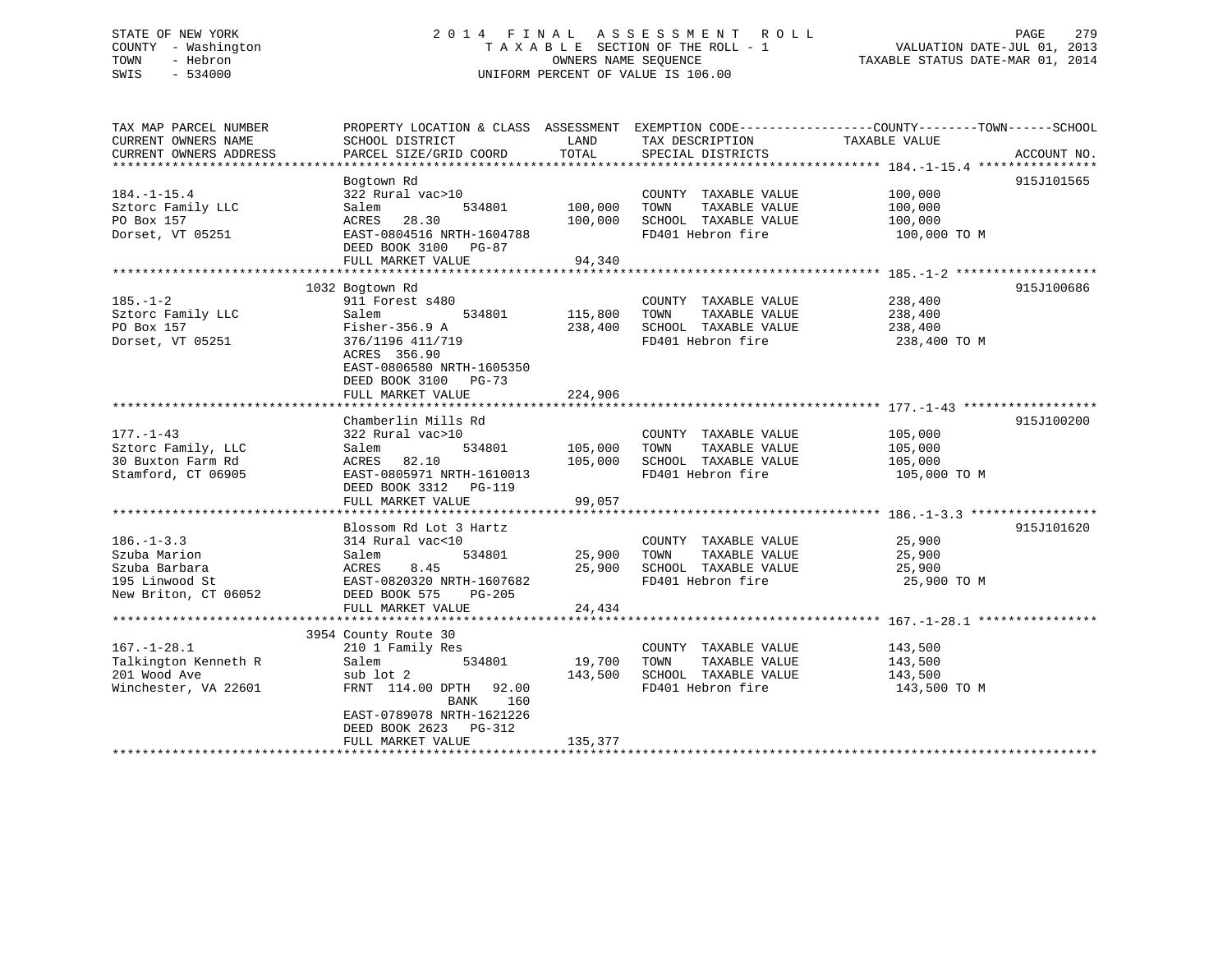# STATE OF NEW YORK 2 0 1 4 F I N A L A S S E S S M E N T R O L L PAGE 280 COUNTY - Washington T A X A B L E SECTION OF THE ROLL - 1 VALUATION DATE-JUL 01, 2013 TOWN - Hebron **CONNERS NAME SEQUENCE** TAXABLE STATUS DATE-MAR 01, 2014 SWIS - 534000 UNIFORM PERCENT OF VALUE IS 106.00

| TAX MAP PARCEL NUMBER                    | PROPERTY LOCATION & CLASS ASSESSMENT |         | EXEMPTION CODE-----------------COUNTY--------TOWN------SCHOOL |                |                    |
|------------------------------------------|--------------------------------------|---------|---------------------------------------------------------------|----------------|--------------------|
| CURRENT OWNERS NAME                      | SCHOOL DISTRICT                      | LAND    | TAX DESCRIPTION                                               | TAXABLE VALUE  |                    |
| CURRENT OWNERS ADDRESS                   | PARCEL SIZE/GRID COORD               | TOTAL   | SPECIAL DISTRICTS                                             |                | ACCOUNT NO.        |
|                                          |                                      |         |                                                               |                |                    |
|                                          | 307 Little Burch Hill Rd             |         |                                                               |                | 915J101681         |
| $151. - 1 - 22.21$                       | 210 1 Family Res                     |         | COUNTY TAXABLE VALUE                                          | 154,800        |                    |
| Tannen Family Irrev Trust Mart Granville | 533201                               | 71,800  | TOWN<br>TAXABLE VALUE                                         | 154,800        |                    |
| 59 Upper Sheep Pasture Rd                | Lot 1 Birch Highlands                | 154,800 | SCHOOL TAXABLE VALUE                                          | 154,800        |                    |
| East Setauket, NY 11733                  | ACRES<br>5.70                        |         | FD401 Hebron fire                                             | 154,800 TO M   |                    |
|                                          | EAST-0801154 NRTH-1636035            |         |                                                               |                |                    |
|                                          | DEED BOOK 3181 PG-299                |         |                                                               |                |                    |
|                                          | FULL MARKET VALUE                    | 146,038 |                                                               |                |                    |
|                                          |                                      |         |                                                               |                |                    |
|                                          | 121 Indian Head Way                  |         |                                                               |                | 915J101216         |
| $170. - 1 - 15.5$                        | 210 1 Family Res                     |         | COUNTY TAXABLE VALUE                                          | 103,500        |                    |
| Taylor Brian                             | Granville<br>533201                  | 50,700  | TAXABLE VALUE<br>TOWN                                         | 103,500        |                    |
| Taylor Diane                             | ROW 2656/203                         | 103,500 | SCHOOL TAXABLE VALUE                                          | 103,500        |                    |
| 58 Squash Hollow Rd                      | ACRES<br>5.08                        |         | FD401 Hebron fire                                             | 103,500 TO M   |                    |
| New Milford, CT 06776                    | EAST-0815969 NRTH-1620681            |         |                                                               |                |                    |
|                                          | DEED BOOK 2979<br>$PG-28$            |         |                                                               |                |                    |
|                                          | FULL MARKET VALUE                    | 97,642  |                                                               |                |                    |
|                                          |                                      |         |                                                               |                |                    |
|                                          | State Route 22                       |         |                                                               |                | 915J101278         |
| $170. - 1 - 15.17$                       | 312 Vac w/imprv                      |         | COUNTY TAXABLE VALUE                                          | 34,200         |                    |
| Taylor Brian                             | 533201<br>Granville                  | 22,000  | TAXABLE VALUE<br>TOWN                                         | 34,200         |                    |
| Taylor Diane                             | ACRES<br>5.87                        | 34,200  | SCHOOL TAXABLE VALUE                                          | 34,200         |                    |
| 58 Squash Hollow Rd                      | EAST-0815660 NRTH-1620883            |         | FD401 Hebron fire                                             | 34,200 TO M    |                    |
| New Milford, CT 06776                    | DEED BOOK 2979 PG-28                 |         |                                                               |                |                    |
|                                          | FULL MARKET VALUE                    | 32,264  |                                                               |                |                    |
|                                          |                                      |         |                                                               |                |                    |
|                                          | 165 Barkley Ln                       |         |                                                               |                | 915J101094         |
| $183.2 - 1 - 20$                         | 210 1 Family Res - WTRFNT            |         | COUNTY TAXABLE VALUE                                          | 132,000        |                    |
| Taylor Curtis                            | 534801<br>Salem                      | 107,000 | TOWN<br>TAXABLE VALUE                                         | 132,000        |                    |
| Taylor Margot                            | FRNT 180.00 DPTH 213.00              | 132,000 | SCHOOL TAXABLE VALUE                                          | 132,000        |                    |
| 920 Beadle Hill Rd                       | ACRES<br>0.69                        |         | FD401 Hebron fire                                             | 132,000 TO M   |                    |
| Valley Falls, NY 12185                   | EAST-0787849 NRTH-1607137            |         |                                                               |                |                    |
|                                          | DEED BOOK 936<br>$PG-227$            |         |                                                               |                |                    |
|                                          | FULL MARKET VALUE                    | 124,528 |                                                               |                |                    |
|                                          |                                      |         |                                                               |                |                    |
|                                          | 1020 Callaway Rd                     |         |                                                               |                | 915J100128         |
| $167. - 1 - 58.2$                        | 270 Mfg housing                      |         | 41854<br>STAR B                                               | $\overline{0}$ | $\Omega$<br>30,000 |
| Taylor Cynthia R                         | 532001<br>Argyle                     | 50,300  | COUNTY TAXABLE VALUE                                          | 59,000         |                    |
| 1020 Callaway Rd                         | 4.40<br>ACRES                        | 59,000  | TOWN<br>TAXABLE VALUE                                         | 59,000         |                    |
| Arqyle, NY 12809                         | EAST-0783299 NRTH-1624574            |         | SCHOOL TAXABLE VALUE                                          | 29,000         |                    |
|                                          | DEED BOOK 1732<br>PG-64              |         | FD401 Hebron fire                                             | 59,000 TO M    |                    |
|                                          | FULL MARKET VALUE                    | 55,660  |                                                               |                |                    |
|                                          |                                      |         |                                                               |                |                    |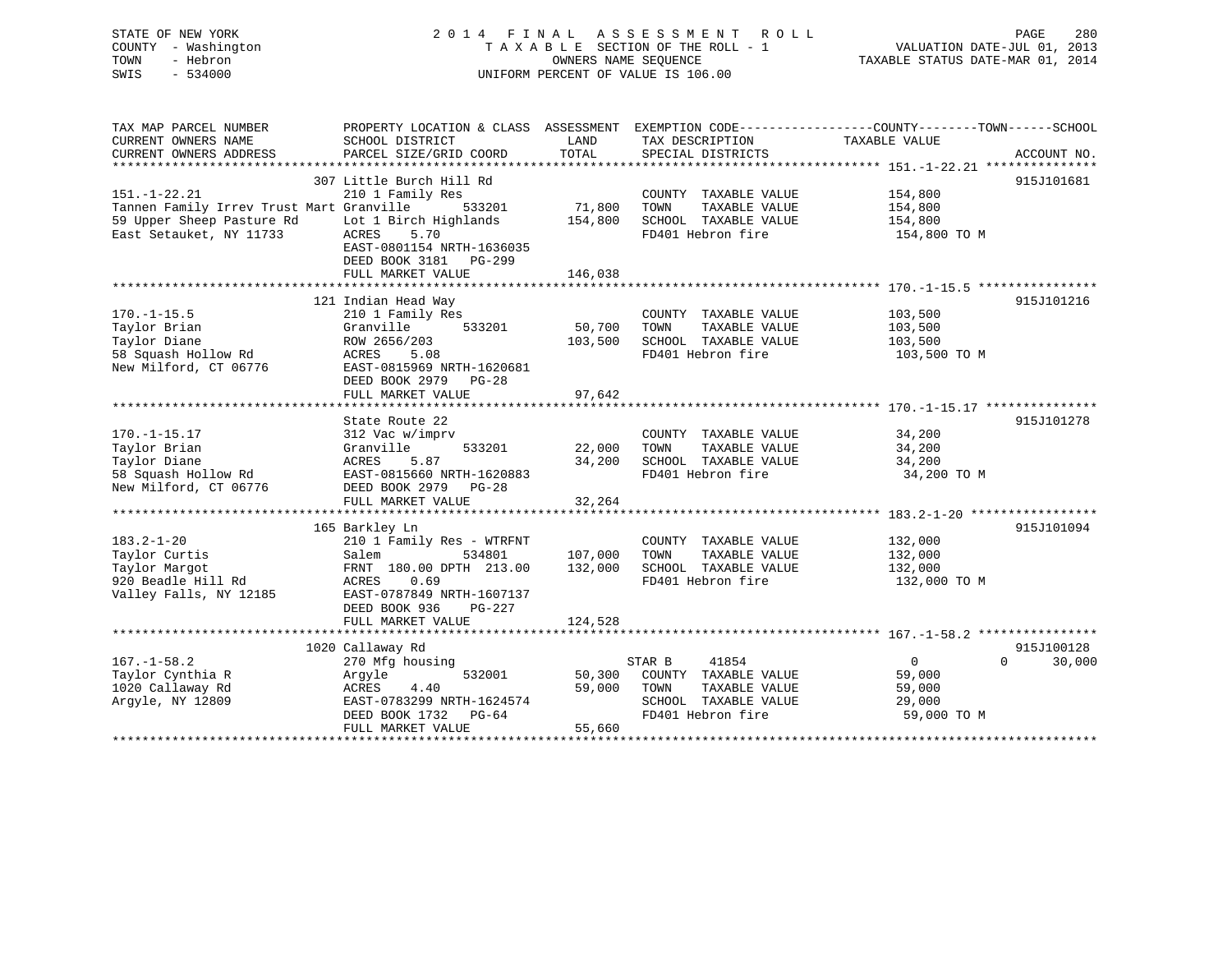# STATE OF NEW YORK 2 0 1 4 F I N A L A S S E S S M E N T R O L L PAGE 281 COUNTY - Washington T A X A B L E SECTION OF THE ROLL - 1 VALUATION DATE-JUL 01, 2013 TOWN - Hebron OWNERS NAME SEQUENCE TAXABLE STATUS DATE-MAR 01, 2014 SWIS - 534000 UNIFORM PERCENT OF VALUE IS 106.00

| TAX MAP PARCEL NUMBER                                    | PROPERTY LOCATION & CLASS ASSESSMENT EXEMPTION CODE---------------COUNTY-------TOWN-----SCHOOL |                |                             |                         |                |                |
|----------------------------------------------------------|------------------------------------------------------------------------------------------------|----------------|-----------------------------|-------------------------|----------------|----------------|
| CURRENT OWNERS NAME                                      | SCHOOL DISTRICT                                                                                | LAND           | TAX DESCRIPTION             | TAXABLE VALUE           |                |                |
| CURRENT OWNERS ADDRESS                                   | PARCEL SIZE/GRID COORD                                                                         | TOTAL          | SPECIAL DISTRICTS           |                         |                | ACCOUNT NO.    |
|                                                          |                                                                                                |                |                             |                         |                |                |
|                                                          | 42 Indian Head Way                                                                             |                |                             |                         |                | 915J101184     |
| $170. - 1 - 13.6$                                        | 210 1 Family Res                                                                               |                | STAR B<br>41854             | $0 \qquad \qquad$       | $\Omega$       | 30,000         |
| Taylor Derek                                             | 533201<br>Granville                                                                            |                | 42,100 COUNTY TAXABLE VALUE | 104,000                 |                |                |
| Taylor Kimberly                                          | 5.06 BANK<br>ACRES<br>999                                                                      | 104,000        | TOWN<br>TAXABLE VALUE       | 104,000                 |                |                |
|                                                          | EAST-0816410 NRTH-1618909                                                                      |                | SCHOOL TAXABLE VALUE        | 74,000                  |                |                |
| 42 Indian Head Way<br>Salem, NY 12865<br>Salem, NY 12865 | DEED BOOK 925<br><b>PG-151</b>                                                                 |                | FD401 Hebron fire           | 104,000 TO M            |                |                |
|                                                          | FULL MARKET VALUE                                                                              | 98,113         |                             |                         |                |                |
|                                                          |                                                                                                |                |                             |                         |                |                |
|                                                          | Wolfe Ln/n Off                                                                                 |                |                             |                         |                | 915J100682     |
| $158. - 1 - 6.1$                                         | 320 Rural vacant                                                                               |                | COUNTY TAXABLE VALUE        | 45,500                  |                |                |
| Taylor John                                              | Hartford                                                                                       | 533801 45,500  | TAXABLE VALUE<br>TOWN       | 45,500                  |                |                |
| Taylor Margerie                                          | ACRES<br>4.60                                                                                  | 45,500         | SCHOOL TAXABLE VALUE        | 45,500                  |                |                |
| 301 Shine Hill Rd                                        | ACRES 1.00<br>EAST-0789704 NRTH-1631321                                                        |                | FD401 Hebron fire           | 45,500 TO M             |                |                |
| Fort Ann, NY 12827                                       | DEED BOOK 2331<br>PG-284                                                                       |                |                             |                         |                |                |
|                                                          | FULL MARKET VALUE                                                                              | 42,925         |                             |                         |                |                |
|                                                          |                                                                                                |                |                             |                         |                |                |
|                                                          | 3602 County Route 30                                                                           |                |                             |                         |                | 915J100068     |
| $175. - 1 - 5.1$                                         | 322 Rural vac>10                                                                               |                | COUNTY TAXABLE VALUE        | 110,000                 |                |                |
| Taylor Richard S                                         | 534801<br>Salem                                                                                | 110,000        | TOWN<br>TAXABLE VALUE       | 110,000                 |                |                |
| Taylor Kelley A                                          | 48.30                                                                                          | 110,000        | SCHOOL TAXABLE VALUE        |                         |                |                |
| 79 McKown Rd                                             | ACRES<br>EAST-0791547 NRTH-1614498                                                             |                | FD401 Hebron fire           | 110,000<br>110,000 TO M |                |                |
|                                                          |                                                                                                |                |                             |                         |                |                |
| Albany, NY 12203                                         | DEED BOOK 3030 PG-307                                                                          |                |                             |                         |                |                |
|                                                          |                                                                                                |                |                             |                         |                |                |
|                                                          |                                                                                                |                |                             |                         |                |                |
|                                                          | 330 Higgins Rd                                                                                 |                |                             |                         |                | 915J101803     |
| $170. - 2 - 17$                                          | 210 1 Family Res                                                                               |                | VET WAR CT 41121            | 29,925                  | 18,000         | $\overline{0}$ |
| Terenzi Joseph                                           | 534801<br>Salem                                                                                | 23,300 AGED-CO | 41802                       | 84,788                  | $\overline{0}$ | $\overline{0}$ |
| PO Box 661                                               | Lot $14$                                                                                       |                | 199,500 AGED-TOWN 41803     | $\overline{0}$          | 54,450         | $\overline{0}$ |
| Salem, NY 12865                                          | ACRES<br>6.69                                                                                  |                | AGED-SCH<br>41804           | $\Omega$                | $\Omega$       | 79,800         |
|                                                          | EAST-0820302 NRTH-1621003                                                                      |                | 41834<br>STAR EN            | $\overline{0}$          | $\Omega$       | 64,200         |
|                                                          | DEED BOOK 3153 PG-77                                                                           |                | COUNTY TAXABLE VALUE        | 84,787                  |                |                |
|                                                          | FULL MARKET VALUE                                                                              | 188,208 TOWN   | TAXABLE VALUE               | 127,050                 |                |                |
|                                                          |                                                                                                |                | SCHOOL TAXABLE VALUE        | 55,500                  |                |                |
|                                                          |                                                                                                |                | FD401 Hebron fire           | 199,500 TO M            |                |                |
|                                                          |                                                                                                |                |                             |                         |                |                |
|                                                          | 361 Pine Hill Rd                                                                               |                |                             |                         |                | 915J101131     |
| $169. - 1 - 9$                                           | 210 1 Family Res                                                                               |                | STAR B<br>41854             | $\overline{0}$          | $\Omega$       | 30,000         |
| Thomson Jefferson W                                      | Granville<br>533201                                                                            |                | 46,800 COUNTY TAXABLE VALUE | 103,000                 |                |                |
| 361 Pine Hill Rd                                         | ACRES<br>8.20                                                                                  | 103,000        | TOWN<br>TAXABLE VALUE       | 103,000                 |                |                |
| Salem, NY 12865                                          | EAST-0812769 NRTH-1622969                                                                      |                | SCHOOL TAXABLE VALUE        | 73,000                  |                |                |
|                                                          | DEED BOOK 2571 PG-344                                                                          |                | FD401 Hebron fire           | 103,000 TO M            |                |                |
|                                                          | FULL MARKET VALUE                                                                              | 97,170         |                             |                         |                |                |
|                                                          |                                                                                                |                |                             |                         |                |                |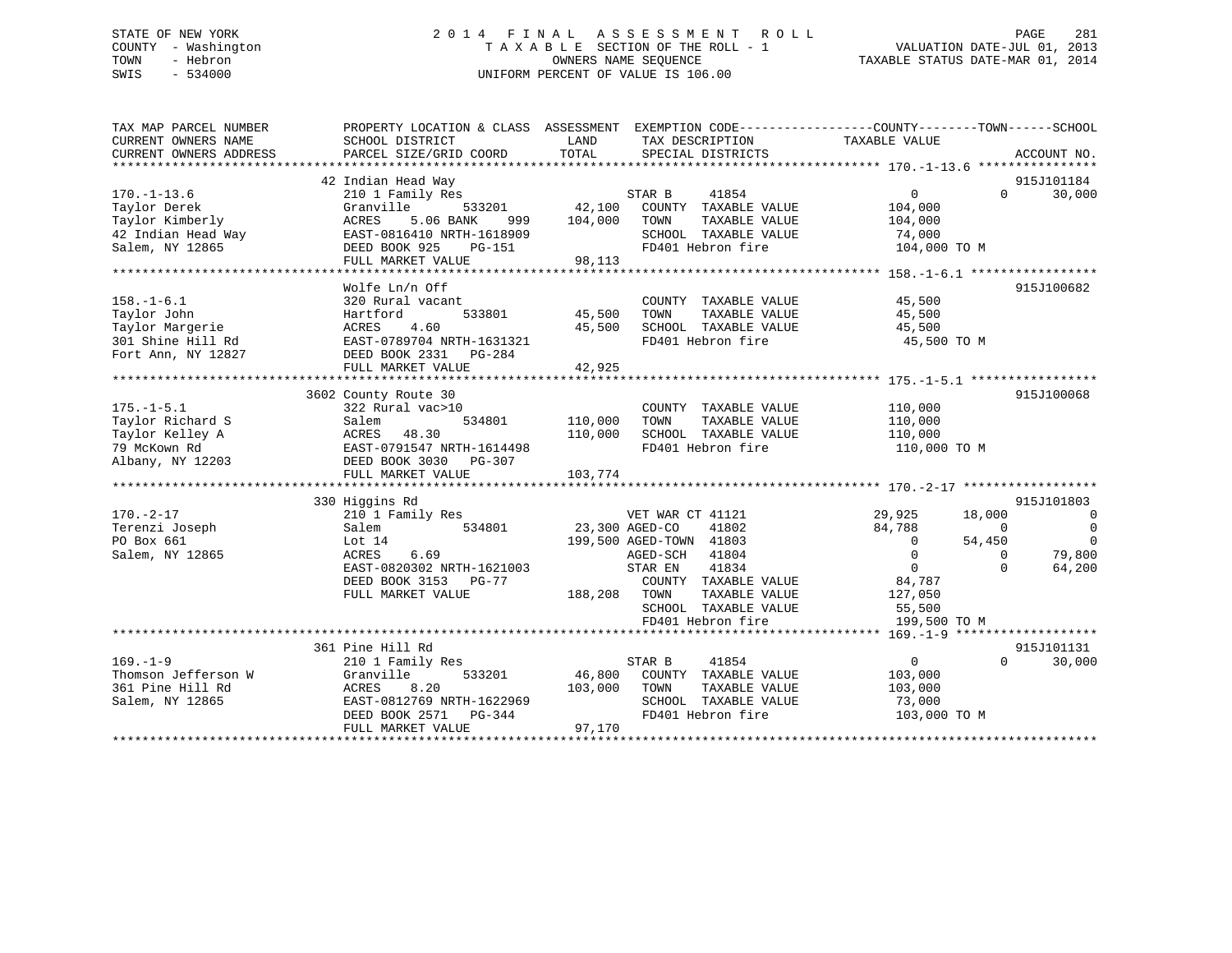# STATE OF NEW YORK 2 0 1 4 F I N A L A S S E S S M E N T R O L L PAGE 282 COUNTY - Washington T A X A B L E SECTION OF THE ROLL - 1 VALUATION DATE-JUL 01, 2013 TOWN - Hebron OWNERS NAME SEQUENCE TAXABLE STATUS DATE-MAR 01, 2014 SWIS - 534000 UNIFORM PERCENT OF VALUE IS 106.00

| TAX MAP PARCEL NUMBER<br>CURRENT OWNERS NAME<br>CURRENT OWNERS ADDRESS                                     | PROPERTY LOCATION & CLASS ASSESSMENT EXEMPTION CODE----------------COUNTY-------TOWN------SCHOOL<br>SCHOOL DISTRICT<br>PARCEL SIZE/GRID COORD | LAND<br>TOTAL      | TAX DESCRIPTION<br>SPECIAL DISTRICTS                                  | TAXABLE VALUE                          | ACCOUNT NO. |
|------------------------------------------------------------------------------------------------------------|-----------------------------------------------------------------------------------------------------------------------------------------------|--------------------|-----------------------------------------------------------------------|----------------------------------------|-------------|
|                                                                                                            |                                                                                                                                               |                    |                                                                       |                                        |             |
| $169. - 1 - 18.40$                                                                                         | 63 Clark Way<br>270 Mfg housing                                                                                                               |                    | STAR B<br>41854                                                       | $\Omega$<br>$\Omega$                   | 30,000      |
| Thorne David G<br>Thorne Ruth E<br>PO Box 93                                                               | Granville<br>533201<br>2.10<br>ACRES<br>EAST-0814889 NRTH-1622732                                                                             | 26,200<br>43,500   | COUNTY TAXABLE VALUE<br>TOWN<br>TAXABLE VALUE<br>SCHOOL TAXABLE VALUE | 43,500<br>43,500<br>13,500             |             |
| Rupert, VT 05768                                                                                           | DEED BOOK 868<br>PG-202<br>FULL MARKET VALUE                                                                                                  | 41,038             | FD401 Hebron fire                                                     | 43,500 TO M                            |             |
|                                                                                                            |                                                                                                                                               |                    |                                                                       |                                        |             |
|                                                                                                            | 54 Davis Ln                                                                                                                                   |                    |                                                                       |                                        | 915J100610  |
| $160. -1 - 3$<br>Throop 2007 Trust Ann M<br>744 Middle Rd                                                  | 241 Rural res&ag<br>533201<br>Granville<br>3141/237                                                                                           | 389,800<br>495,500 | AG DIST<br>41720<br>COUNTY TAXABLE VALUE<br>TOWN<br>TAXABLE VALUE     | 78,683<br>78,683<br>416,817<br>416,817 | 78,683      |
| Granville, NY 12832<br>MAY BE SUBJECT TO PAYMENT<br>MAY BE SUBJECT TO PAYMENT<br>UNDER AGDIST LAW TIL 2018 | ACRES 173.80<br>EAST-0807619 NRTH-1630359<br>DEED BOOK 2502 PG-136                                                                            |                    | SCHOOL TAXABLE VALUE<br>CA008 Cons agri dst 8<br>78,683 EX            | 416,817<br>416,817 TO M                |             |
|                                                                                                            | FULL MARKET VALUE                                                                                                                             |                    | 467,453 FD401 Hebron fire                                             | 495,500 TO M                           |             |
|                                                                                                            |                                                                                                                                               |                    |                                                                       |                                        |             |
|                                                                                                            | 744 Middle Rd                                                                                                                                 |                    |                                                                       |                                        |             |
| $160. -1 - 3.1$                                                                                            | 210 1 Family Res                                                                                                                              |                    | COUNTY TAXABLE VALUE                                                  | 128,500                                |             |
| Throop William M III                                                                                       | Granville<br>533201                                                                                                                           | 76,300             | TOWN<br>TAXABLE VALUE                                                 | 128,500                                |             |
| 744 Middle Rd                                                                                              | ACRES<br>7.50                                                                                                                                 | 128,500            | SCHOOL TAXABLE VALUE                                                  | 128,500                                |             |
| Granville, NY 12832                                                                                        | EAST-0806054 NRTH-1629789                                                                                                                     |                    | CA008 Cons agri dst 8                                                 | 128,500 TO M                           |             |
|                                                                                                            | DEED BOOK 1877 PG-110<br>FULL MARKET VALUE                                                                                                    | 121,226            | FD401 Hebron fire                                                     | 128,500 TO M                           |             |
|                                                                                                            |                                                                                                                                               |                    |                                                                       |                                        |             |
|                                                                                                            | 52 Davis Ln                                                                                                                                   |                    |                                                                       |                                        | 915J100133  |
| $160. - 1 - 2$                                                                                             | 210 1 Family Res                                                                                                                              |                    | COUNTY TAXABLE VALUE                                                  | 129,900                                |             |
| Throop William M Jr eta                                                                                    | Granville<br>533201                                                                                                                           | 107,000            | TAXABLE VALUE<br>TOWN                                                 | 129,900                                |             |
| Attn: Peter T Throop                                                                                       | ACRES<br>2.40                                                                                                                                 | 129,900            | SCHOOL TAXABLE VALUE<br>FD401 Hebron fire                             | 129,900                                |             |
| 744 Middle Rd<br>Granville, NY 12832                                                                       | EAST-0807090 NRTH-1631214<br>DEED BOOK 488<br>PG-968<br>FULL MARKET VALUE                                                                     | 122,547            |                                                                       | 129,900 TO M                           |             |
|                                                                                                            |                                                                                                                                               |                    |                                                                       |                                        |             |
|                                                                                                            | 236 Little Burch Hill Rd                                                                                                                      |                    |                                                                       |                                        | 915J101267  |
| $151. - 1 - 16.4$                                                                                          | 260 Seasonal res                                                                                                                              |                    | COUNTY TAXABLE VALUE                                                  | 70,000                                 |             |
| Thum Kurt                                                                                                  | Granville<br>533201                                                                                                                           | 55,400             | TOWN<br>TAXABLE VALUE                                                 | 70,000                                 |             |
| Thum Donna                                                                                                 | ACRES<br>2.07                                                                                                                                 | 70,000             | SCHOOL TAXABLE VALUE                                                  | 70,000                                 |             |
| 23 Thomas Ave                                                                                              | EAST-0800462 NRTH-1634590                                                                                                                     |                    | FD401 Hebron fire                                                     | 70,000 TO M                            |             |
| Shrewsbury, NJ 07702                                                                                       | DEED BOOK 2285<br>PG-248                                                                                                                      |                    |                                                                       |                                        |             |
|                                                                                                            | FULL MARKET VALUE                                                                                                                             | 66,038             |                                                                       |                                        |             |
|                                                                                                            |                                                                                                                                               |                    |                                                                       |                                        |             |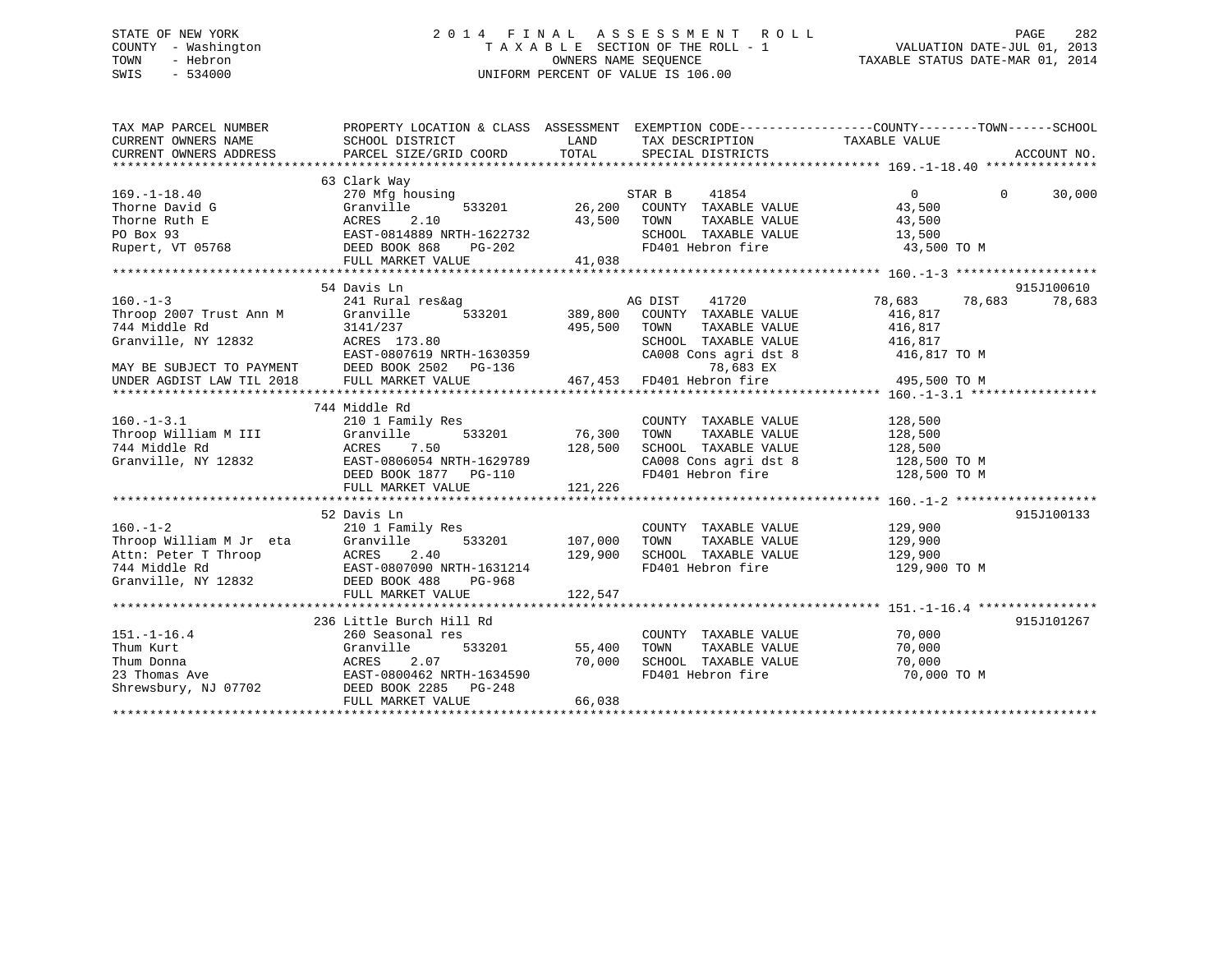# STATE OF NEW YORK 2 0 1 4 F I N A L A S S E S S M E N T R O L L PAGE 283 COUNTY - Washington T A X A B L E SECTION OF THE ROLL - 1 VALUATION DATE-JUL 01, 2013 TOWN - Hebron OWNERS NAME SEQUENCE TAXABLE STATUS DATE-MAR 01, 2014 SWIS - 534000 UNIFORM PERCENT OF VALUE IS 106.00

| TOTAL<br>CURRENT OWNERS ADDRESS<br>PARCEL SIZE/GRID COORD<br>SPECIAL DISTRICTS<br>ACCOUNT NO.<br>1229 Patterson Hill Rd<br>915J100503<br>$\begin{array}{cccc}\n 3 & 534801 & 38,300 & 00 \end{array}$ $\begin{array}{cccc}\n 38,300 & 00 \end{array}$<br>30,000<br>$183. - 1 - 45$<br>210 1 Family Res<br>$\overline{0}$<br>$\Omega$<br>Tingley Fred L<br>78,500<br>Salem<br>1.20 BANK<br>999 78,500<br>1229 Patterson Hill Rd<br>ACRES<br>TOWN<br>TAXABLE VALUE<br>78,500<br>Salem, NY 12865<br>EAST-0789566 NRTH-1603271<br>SCHOOL TAXABLE VALUE<br>48,500<br>FD401 Hebron fire<br>DEED BOOK 729<br>PG-144<br>78,500 TO M<br>FULL MARKET VALUE<br>74,057<br>82 Tiplady Rd<br>915J100591<br>$177. - 1 - 46$<br>280 Res Multiple<br>COUNTY TAXABLE VALUE<br>315,500<br>71,300<br>Tipladies LLC<br>534801<br>TOWN<br>TAXABLE VALUE<br>Salem<br>315,500<br>SCHOOL TAXABLE VALUE<br>17 Cottage Ln<br>ACRES<br>25.00<br>315,500<br>315,500<br>Springfield, NJ 07081<br>FD401 Hebron fire<br>EAST-0808408 NRTH-1610927<br>315,500 TO M<br>DEED BOOK 2106 PG-202<br>297,642<br>FULL MARKET VALUE<br>County Route 28<br>$152. - 2 - 17.9$<br>312 Vac w/imprv<br>COUNTY TAXABLE VALUE<br>59,500<br>533201<br>Titus David M<br>Granville<br>57,500<br>TOWN<br>TAXABLE VALUE<br>59,500<br>Titus Linda P<br>$1$ ot 6<br>59,500<br>SCHOOL TAXABLE VALUE<br>59,500<br>CA008 Cons agri dst 8 59,500 TO M<br>11 Cross Ridge Rd<br>5.78<br>ACRES<br>EAST-0810487 NRTH-1641149<br>FD401 Hebron fire<br>Tuxedo, NY 10987<br>59,500 TO M<br>DEED BOOK 1997 PG-263<br>56,132<br>FULL MARKET VALUE<br>Chamberlin Mills Rd<br>915J101540<br>AG BUILD 41700<br>$177. - 1 - 6.10$<br>312 Vac w/imprv - WTRFNT<br>11,700<br>11,700<br>11,700<br>Todd Sarah<br>534801<br>34,500 COUNTY TAXABLE VALUE<br>32,800<br>Salem<br>PO Box 692<br>ACRES 13.12<br>44,500 TOWN<br>TOWN      TAXABLE  VALUE<br>SCHOOL   TAXABLE  VALUE<br>32,800<br>EAST-0810351 NRTH-1614989<br>Salem, NY 12865<br>32,800<br>CA008 Cons agri dst 8<br>DEED BOOK 2150 PG-257<br>44,500 TO M<br>41,981 FD401 Hebron fire<br>FULL MARKET VALUE<br>44,500 TO M<br>MAY BE SUBJECT TO PAYMENT<br>UNDER RPTL483 UNTIL 2017<br>915J101609<br>993 Chamberlin Mills Rd<br>$177. - 1 - 6.13$<br>STAR B<br>41854<br>0<br>$\Omega$<br>30,000<br>242 Rurl res&rec<br>49,500 COUNTY TAXABLE VALUE<br>Todd Sarah D<br>Salem<br>534801<br>119,000<br>PO Box 692<br>119,000<br>TOWN<br>TAXABLE VALUE<br>Lot $22$<br>119,000<br>Salem, NY 12865<br>ACRES 10.01<br>SCHOOL TAXABLE VALUE<br>89,000<br>119,000 TO M<br>EAST-0809795 NRTH-1614185<br>CA008 Cons agri dst 8<br>FD401 Hebron fire<br>DEED BOOK 773<br>PG-203<br>119,000 TO M<br>112,264<br>FULL MARKET VALUE | TAX MAP PARCEL NUMBER<br>CURRENT OWNERS NAME | PROPERTY LOCATION & CLASS ASSESSMENT EXEMPTION CODE----------------COUNTY-------TOWN------SCHOOL<br>SCHOOL DISTRICT | LAND | TAX DESCRIPTION | TAXABLE VALUE |  |
|------------------------------------------------------------------------------------------------------------------------------------------------------------------------------------------------------------------------------------------------------------------------------------------------------------------------------------------------------------------------------------------------------------------------------------------------------------------------------------------------------------------------------------------------------------------------------------------------------------------------------------------------------------------------------------------------------------------------------------------------------------------------------------------------------------------------------------------------------------------------------------------------------------------------------------------------------------------------------------------------------------------------------------------------------------------------------------------------------------------------------------------------------------------------------------------------------------------------------------------------------------------------------------------------------------------------------------------------------------------------------------------------------------------------------------------------------------------------------------------------------------------------------------------------------------------------------------------------------------------------------------------------------------------------------------------------------------------------------------------------------------------------------------------------------------------------------------------------------------------------------------------------------------------------------------------------------------------------------------------------------------------------------------------------------------------------------------------------------------------------------------------------------------------------------------------------------------------------------------------------------------------------------------------------------------------------------------------------------------------------------------------------------------------------------------------------------------------------------------------------------------------------------------------------------------------------------------------------------------------------------------------------------------------------------------------------|----------------------------------------------|---------------------------------------------------------------------------------------------------------------------|------|-----------------|---------------|--|
|                                                                                                                                                                                                                                                                                                                                                                                                                                                                                                                                                                                                                                                                                                                                                                                                                                                                                                                                                                                                                                                                                                                                                                                                                                                                                                                                                                                                                                                                                                                                                                                                                                                                                                                                                                                                                                                                                                                                                                                                                                                                                                                                                                                                                                                                                                                                                                                                                                                                                                                                                                                                                                                                                                |                                              |                                                                                                                     |      |                 |               |  |
|                                                                                                                                                                                                                                                                                                                                                                                                                                                                                                                                                                                                                                                                                                                                                                                                                                                                                                                                                                                                                                                                                                                                                                                                                                                                                                                                                                                                                                                                                                                                                                                                                                                                                                                                                                                                                                                                                                                                                                                                                                                                                                                                                                                                                                                                                                                                                                                                                                                                                                                                                                                                                                                                                                |                                              |                                                                                                                     |      |                 |               |  |
|                                                                                                                                                                                                                                                                                                                                                                                                                                                                                                                                                                                                                                                                                                                                                                                                                                                                                                                                                                                                                                                                                                                                                                                                                                                                                                                                                                                                                                                                                                                                                                                                                                                                                                                                                                                                                                                                                                                                                                                                                                                                                                                                                                                                                                                                                                                                                                                                                                                                                                                                                                                                                                                                                                |                                              |                                                                                                                     |      |                 |               |  |
|                                                                                                                                                                                                                                                                                                                                                                                                                                                                                                                                                                                                                                                                                                                                                                                                                                                                                                                                                                                                                                                                                                                                                                                                                                                                                                                                                                                                                                                                                                                                                                                                                                                                                                                                                                                                                                                                                                                                                                                                                                                                                                                                                                                                                                                                                                                                                                                                                                                                                                                                                                                                                                                                                                |                                              |                                                                                                                     |      |                 |               |  |
|                                                                                                                                                                                                                                                                                                                                                                                                                                                                                                                                                                                                                                                                                                                                                                                                                                                                                                                                                                                                                                                                                                                                                                                                                                                                                                                                                                                                                                                                                                                                                                                                                                                                                                                                                                                                                                                                                                                                                                                                                                                                                                                                                                                                                                                                                                                                                                                                                                                                                                                                                                                                                                                                                                |                                              |                                                                                                                     |      |                 |               |  |
|                                                                                                                                                                                                                                                                                                                                                                                                                                                                                                                                                                                                                                                                                                                                                                                                                                                                                                                                                                                                                                                                                                                                                                                                                                                                                                                                                                                                                                                                                                                                                                                                                                                                                                                                                                                                                                                                                                                                                                                                                                                                                                                                                                                                                                                                                                                                                                                                                                                                                                                                                                                                                                                                                                |                                              |                                                                                                                     |      |                 |               |  |
|                                                                                                                                                                                                                                                                                                                                                                                                                                                                                                                                                                                                                                                                                                                                                                                                                                                                                                                                                                                                                                                                                                                                                                                                                                                                                                                                                                                                                                                                                                                                                                                                                                                                                                                                                                                                                                                                                                                                                                                                                                                                                                                                                                                                                                                                                                                                                                                                                                                                                                                                                                                                                                                                                                |                                              |                                                                                                                     |      |                 |               |  |
|                                                                                                                                                                                                                                                                                                                                                                                                                                                                                                                                                                                                                                                                                                                                                                                                                                                                                                                                                                                                                                                                                                                                                                                                                                                                                                                                                                                                                                                                                                                                                                                                                                                                                                                                                                                                                                                                                                                                                                                                                                                                                                                                                                                                                                                                                                                                                                                                                                                                                                                                                                                                                                                                                                |                                              |                                                                                                                     |      |                 |               |  |
|                                                                                                                                                                                                                                                                                                                                                                                                                                                                                                                                                                                                                                                                                                                                                                                                                                                                                                                                                                                                                                                                                                                                                                                                                                                                                                                                                                                                                                                                                                                                                                                                                                                                                                                                                                                                                                                                                                                                                                                                                                                                                                                                                                                                                                                                                                                                                                                                                                                                                                                                                                                                                                                                                                |                                              |                                                                                                                     |      |                 |               |  |
|                                                                                                                                                                                                                                                                                                                                                                                                                                                                                                                                                                                                                                                                                                                                                                                                                                                                                                                                                                                                                                                                                                                                                                                                                                                                                                                                                                                                                                                                                                                                                                                                                                                                                                                                                                                                                                                                                                                                                                                                                                                                                                                                                                                                                                                                                                                                                                                                                                                                                                                                                                                                                                                                                                |                                              |                                                                                                                     |      |                 |               |  |
|                                                                                                                                                                                                                                                                                                                                                                                                                                                                                                                                                                                                                                                                                                                                                                                                                                                                                                                                                                                                                                                                                                                                                                                                                                                                                                                                                                                                                                                                                                                                                                                                                                                                                                                                                                                                                                                                                                                                                                                                                                                                                                                                                                                                                                                                                                                                                                                                                                                                                                                                                                                                                                                                                                |                                              |                                                                                                                     |      |                 |               |  |
|                                                                                                                                                                                                                                                                                                                                                                                                                                                                                                                                                                                                                                                                                                                                                                                                                                                                                                                                                                                                                                                                                                                                                                                                                                                                                                                                                                                                                                                                                                                                                                                                                                                                                                                                                                                                                                                                                                                                                                                                                                                                                                                                                                                                                                                                                                                                                                                                                                                                                                                                                                                                                                                                                                |                                              |                                                                                                                     |      |                 |               |  |
|                                                                                                                                                                                                                                                                                                                                                                                                                                                                                                                                                                                                                                                                                                                                                                                                                                                                                                                                                                                                                                                                                                                                                                                                                                                                                                                                                                                                                                                                                                                                                                                                                                                                                                                                                                                                                                                                                                                                                                                                                                                                                                                                                                                                                                                                                                                                                                                                                                                                                                                                                                                                                                                                                                |                                              |                                                                                                                     |      |                 |               |  |
|                                                                                                                                                                                                                                                                                                                                                                                                                                                                                                                                                                                                                                                                                                                                                                                                                                                                                                                                                                                                                                                                                                                                                                                                                                                                                                                                                                                                                                                                                                                                                                                                                                                                                                                                                                                                                                                                                                                                                                                                                                                                                                                                                                                                                                                                                                                                                                                                                                                                                                                                                                                                                                                                                                |                                              |                                                                                                                     |      |                 |               |  |
|                                                                                                                                                                                                                                                                                                                                                                                                                                                                                                                                                                                                                                                                                                                                                                                                                                                                                                                                                                                                                                                                                                                                                                                                                                                                                                                                                                                                                                                                                                                                                                                                                                                                                                                                                                                                                                                                                                                                                                                                                                                                                                                                                                                                                                                                                                                                                                                                                                                                                                                                                                                                                                                                                                |                                              |                                                                                                                     |      |                 |               |  |
|                                                                                                                                                                                                                                                                                                                                                                                                                                                                                                                                                                                                                                                                                                                                                                                                                                                                                                                                                                                                                                                                                                                                                                                                                                                                                                                                                                                                                                                                                                                                                                                                                                                                                                                                                                                                                                                                                                                                                                                                                                                                                                                                                                                                                                                                                                                                                                                                                                                                                                                                                                                                                                                                                                |                                              |                                                                                                                     |      |                 |               |  |
|                                                                                                                                                                                                                                                                                                                                                                                                                                                                                                                                                                                                                                                                                                                                                                                                                                                                                                                                                                                                                                                                                                                                                                                                                                                                                                                                                                                                                                                                                                                                                                                                                                                                                                                                                                                                                                                                                                                                                                                                                                                                                                                                                                                                                                                                                                                                                                                                                                                                                                                                                                                                                                                                                                |                                              |                                                                                                                     |      |                 |               |  |
|                                                                                                                                                                                                                                                                                                                                                                                                                                                                                                                                                                                                                                                                                                                                                                                                                                                                                                                                                                                                                                                                                                                                                                                                                                                                                                                                                                                                                                                                                                                                                                                                                                                                                                                                                                                                                                                                                                                                                                                                                                                                                                                                                                                                                                                                                                                                                                                                                                                                                                                                                                                                                                                                                                |                                              |                                                                                                                     |      |                 |               |  |
|                                                                                                                                                                                                                                                                                                                                                                                                                                                                                                                                                                                                                                                                                                                                                                                                                                                                                                                                                                                                                                                                                                                                                                                                                                                                                                                                                                                                                                                                                                                                                                                                                                                                                                                                                                                                                                                                                                                                                                                                                                                                                                                                                                                                                                                                                                                                                                                                                                                                                                                                                                                                                                                                                                |                                              |                                                                                                                     |      |                 |               |  |
|                                                                                                                                                                                                                                                                                                                                                                                                                                                                                                                                                                                                                                                                                                                                                                                                                                                                                                                                                                                                                                                                                                                                                                                                                                                                                                                                                                                                                                                                                                                                                                                                                                                                                                                                                                                                                                                                                                                                                                                                                                                                                                                                                                                                                                                                                                                                                                                                                                                                                                                                                                                                                                                                                                |                                              |                                                                                                                     |      |                 |               |  |
|                                                                                                                                                                                                                                                                                                                                                                                                                                                                                                                                                                                                                                                                                                                                                                                                                                                                                                                                                                                                                                                                                                                                                                                                                                                                                                                                                                                                                                                                                                                                                                                                                                                                                                                                                                                                                                                                                                                                                                                                                                                                                                                                                                                                                                                                                                                                                                                                                                                                                                                                                                                                                                                                                                |                                              |                                                                                                                     |      |                 |               |  |
|                                                                                                                                                                                                                                                                                                                                                                                                                                                                                                                                                                                                                                                                                                                                                                                                                                                                                                                                                                                                                                                                                                                                                                                                                                                                                                                                                                                                                                                                                                                                                                                                                                                                                                                                                                                                                                                                                                                                                                                                                                                                                                                                                                                                                                                                                                                                                                                                                                                                                                                                                                                                                                                                                                |                                              |                                                                                                                     |      |                 |               |  |
|                                                                                                                                                                                                                                                                                                                                                                                                                                                                                                                                                                                                                                                                                                                                                                                                                                                                                                                                                                                                                                                                                                                                                                                                                                                                                                                                                                                                                                                                                                                                                                                                                                                                                                                                                                                                                                                                                                                                                                                                                                                                                                                                                                                                                                                                                                                                                                                                                                                                                                                                                                                                                                                                                                |                                              |                                                                                                                     |      |                 |               |  |
|                                                                                                                                                                                                                                                                                                                                                                                                                                                                                                                                                                                                                                                                                                                                                                                                                                                                                                                                                                                                                                                                                                                                                                                                                                                                                                                                                                                                                                                                                                                                                                                                                                                                                                                                                                                                                                                                                                                                                                                                                                                                                                                                                                                                                                                                                                                                                                                                                                                                                                                                                                                                                                                                                                |                                              |                                                                                                                     |      |                 |               |  |
|                                                                                                                                                                                                                                                                                                                                                                                                                                                                                                                                                                                                                                                                                                                                                                                                                                                                                                                                                                                                                                                                                                                                                                                                                                                                                                                                                                                                                                                                                                                                                                                                                                                                                                                                                                                                                                                                                                                                                                                                                                                                                                                                                                                                                                                                                                                                                                                                                                                                                                                                                                                                                                                                                                |                                              |                                                                                                                     |      |                 |               |  |
|                                                                                                                                                                                                                                                                                                                                                                                                                                                                                                                                                                                                                                                                                                                                                                                                                                                                                                                                                                                                                                                                                                                                                                                                                                                                                                                                                                                                                                                                                                                                                                                                                                                                                                                                                                                                                                                                                                                                                                                                                                                                                                                                                                                                                                                                                                                                                                                                                                                                                                                                                                                                                                                                                                |                                              |                                                                                                                     |      |                 |               |  |
|                                                                                                                                                                                                                                                                                                                                                                                                                                                                                                                                                                                                                                                                                                                                                                                                                                                                                                                                                                                                                                                                                                                                                                                                                                                                                                                                                                                                                                                                                                                                                                                                                                                                                                                                                                                                                                                                                                                                                                                                                                                                                                                                                                                                                                                                                                                                                                                                                                                                                                                                                                                                                                                                                                |                                              |                                                                                                                     |      |                 |               |  |
|                                                                                                                                                                                                                                                                                                                                                                                                                                                                                                                                                                                                                                                                                                                                                                                                                                                                                                                                                                                                                                                                                                                                                                                                                                                                                                                                                                                                                                                                                                                                                                                                                                                                                                                                                                                                                                                                                                                                                                                                                                                                                                                                                                                                                                                                                                                                                                                                                                                                                                                                                                                                                                                                                                |                                              |                                                                                                                     |      |                 |               |  |
|                                                                                                                                                                                                                                                                                                                                                                                                                                                                                                                                                                                                                                                                                                                                                                                                                                                                                                                                                                                                                                                                                                                                                                                                                                                                                                                                                                                                                                                                                                                                                                                                                                                                                                                                                                                                                                                                                                                                                                                                                                                                                                                                                                                                                                                                                                                                                                                                                                                                                                                                                                                                                                                                                                |                                              |                                                                                                                     |      |                 |               |  |
|                                                                                                                                                                                                                                                                                                                                                                                                                                                                                                                                                                                                                                                                                                                                                                                                                                                                                                                                                                                                                                                                                                                                                                                                                                                                                                                                                                                                                                                                                                                                                                                                                                                                                                                                                                                                                                                                                                                                                                                                                                                                                                                                                                                                                                                                                                                                                                                                                                                                                                                                                                                                                                                                                                |                                              |                                                                                                                     |      |                 |               |  |
|                                                                                                                                                                                                                                                                                                                                                                                                                                                                                                                                                                                                                                                                                                                                                                                                                                                                                                                                                                                                                                                                                                                                                                                                                                                                                                                                                                                                                                                                                                                                                                                                                                                                                                                                                                                                                                                                                                                                                                                                                                                                                                                                                                                                                                                                                                                                                                                                                                                                                                                                                                                                                                                                                                |                                              |                                                                                                                     |      |                 |               |  |
|                                                                                                                                                                                                                                                                                                                                                                                                                                                                                                                                                                                                                                                                                                                                                                                                                                                                                                                                                                                                                                                                                                                                                                                                                                                                                                                                                                                                                                                                                                                                                                                                                                                                                                                                                                                                                                                                                                                                                                                                                                                                                                                                                                                                                                                                                                                                                                                                                                                                                                                                                                                                                                                                                                |                                              |                                                                                                                     |      |                 |               |  |
|                                                                                                                                                                                                                                                                                                                                                                                                                                                                                                                                                                                                                                                                                                                                                                                                                                                                                                                                                                                                                                                                                                                                                                                                                                                                                                                                                                                                                                                                                                                                                                                                                                                                                                                                                                                                                                                                                                                                                                                                                                                                                                                                                                                                                                                                                                                                                                                                                                                                                                                                                                                                                                                                                                |                                              |                                                                                                                     |      |                 |               |  |
|                                                                                                                                                                                                                                                                                                                                                                                                                                                                                                                                                                                                                                                                                                                                                                                                                                                                                                                                                                                                                                                                                                                                                                                                                                                                                                                                                                                                                                                                                                                                                                                                                                                                                                                                                                                                                                                                                                                                                                                                                                                                                                                                                                                                                                                                                                                                                                                                                                                                                                                                                                                                                                                                                                |                                              |                                                                                                                     |      |                 |               |  |
|                                                                                                                                                                                                                                                                                                                                                                                                                                                                                                                                                                                                                                                                                                                                                                                                                                                                                                                                                                                                                                                                                                                                                                                                                                                                                                                                                                                                                                                                                                                                                                                                                                                                                                                                                                                                                                                                                                                                                                                                                                                                                                                                                                                                                                                                                                                                                                                                                                                                                                                                                                                                                                                                                                |                                              |                                                                                                                     |      |                 |               |  |
|                                                                                                                                                                                                                                                                                                                                                                                                                                                                                                                                                                                                                                                                                                                                                                                                                                                                                                                                                                                                                                                                                                                                                                                                                                                                                                                                                                                                                                                                                                                                                                                                                                                                                                                                                                                                                                                                                                                                                                                                                                                                                                                                                                                                                                                                                                                                                                                                                                                                                                                                                                                                                                                                                                |                                              |                                                                                                                     |      |                 |               |  |
|                                                                                                                                                                                                                                                                                                                                                                                                                                                                                                                                                                                                                                                                                                                                                                                                                                                                                                                                                                                                                                                                                                                                                                                                                                                                                                                                                                                                                                                                                                                                                                                                                                                                                                                                                                                                                                                                                                                                                                                                                                                                                                                                                                                                                                                                                                                                                                                                                                                                                                                                                                                                                                                                                                |                                              |                                                                                                                     |      |                 |               |  |
|                                                                                                                                                                                                                                                                                                                                                                                                                                                                                                                                                                                                                                                                                                                                                                                                                                                                                                                                                                                                                                                                                                                                                                                                                                                                                                                                                                                                                                                                                                                                                                                                                                                                                                                                                                                                                                                                                                                                                                                                                                                                                                                                                                                                                                                                                                                                                                                                                                                                                                                                                                                                                                                                                                |                                              |                                                                                                                     |      |                 |               |  |
|                                                                                                                                                                                                                                                                                                                                                                                                                                                                                                                                                                                                                                                                                                                                                                                                                                                                                                                                                                                                                                                                                                                                                                                                                                                                                                                                                                                                                                                                                                                                                                                                                                                                                                                                                                                                                                                                                                                                                                                                                                                                                                                                                                                                                                                                                                                                                                                                                                                                                                                                                                                                                                                                                                |                                              |                                                                                                                     |      |                 |               |  |
|                                                                                                                                                                                                                                                                                                                                                                                                                                                                                                                                                                                                                                                                                                                                                                                                                                                                                                                                                                                                                                                                                                                                                                                                                                                                                                                                                                                                                                                                                                                                                                                                                                                                                                                                                                                                                                                                                                                                                                                                                                                                                                                                                                                                                                                                                                                                                                                                                                                                                                                                                                                                                                                                                                |                                              |                                                                                                                     |      |                 |               |  |
|                                                                                                                                                                                                                                                                                                                                                                                                                                                                                                                                                                                                                                                                                                                                                                                                                                                                                                                                                                                                                                                                                                                                                                                                                                                                                                                                                                                                                                                                                                                                                                                                                                                                                                                                                                                                                                                                                                                                                                                                                                                                                                                                                                                                                                                                                                                                                                                                                                                                                                                                                                                                                                                                                                |                                              |                                                                                                                     |      |                 |               |  |
|                                                                                                                                                                                                                                                                                                                                                                                                                                                                                                                                                                                                                                                                                                                                                                                                                                                                                                                                                                                                                                                                                                                                                                                                                                                                                                                                                                                                                                                                                                                                                                                                                                                                                                                                                                                                                                                                                                                                                                                                                                                                                                                                                                                                                                                                                                                                                                                                                                                                                                                                                                                                                                                                                                |                                              |                                                                                                                     |      |                 |               |  |
|                                                                                                                                                                                                                                                                                                                                                                                                                                                                                                                                                                                                                                                                                                                                                                                                                                                                                                                                                                                                                                                                                                                                                                                                                                                                                                                                                                                                                                                                                                                                                                                                                                                                                                                                                                                                                                                                                                                                                                                                                                                                                                                                                                                                                                                                                                                                                                                                                                                                                                                                                                                                                                                                                                |                                              |                                                                                                                     |      |                 |               |  |
|                                                                                                                                                                                                                                                                                                                                                                                                                                                                                                                                                                                                                                                                                                                                                                                                                                                                                                                                                                                                                                                                                                                                                                                                                                                                                                                                                                                                                                                                                                                                                                                                                                                                                                                                                                                                                                                                                                                                                                                                                                                                                                                                                                                                                                                                                                                                                                                                                                                                                                                                                                                                                                                                                                |                                              |                                                                                                                     |      |                 |               |  |
|                                                                                                                                                                                                                                                                                                                                                                                                                                                                                                                                                                                                                                                                                                                                                                                                                                                                                                                                                                                                                                                                                                                                                                                                                                                                                                                                                                                                                                                                                                                                                                                                                                                                                                                                                                                                                                                                                                                                                                                                                                                                                                                                                                                                                                                                                                                                                                                                                                                                                                                                                                                                                                                                                                |                                              |                                                                                                                     |      |                 |               |  |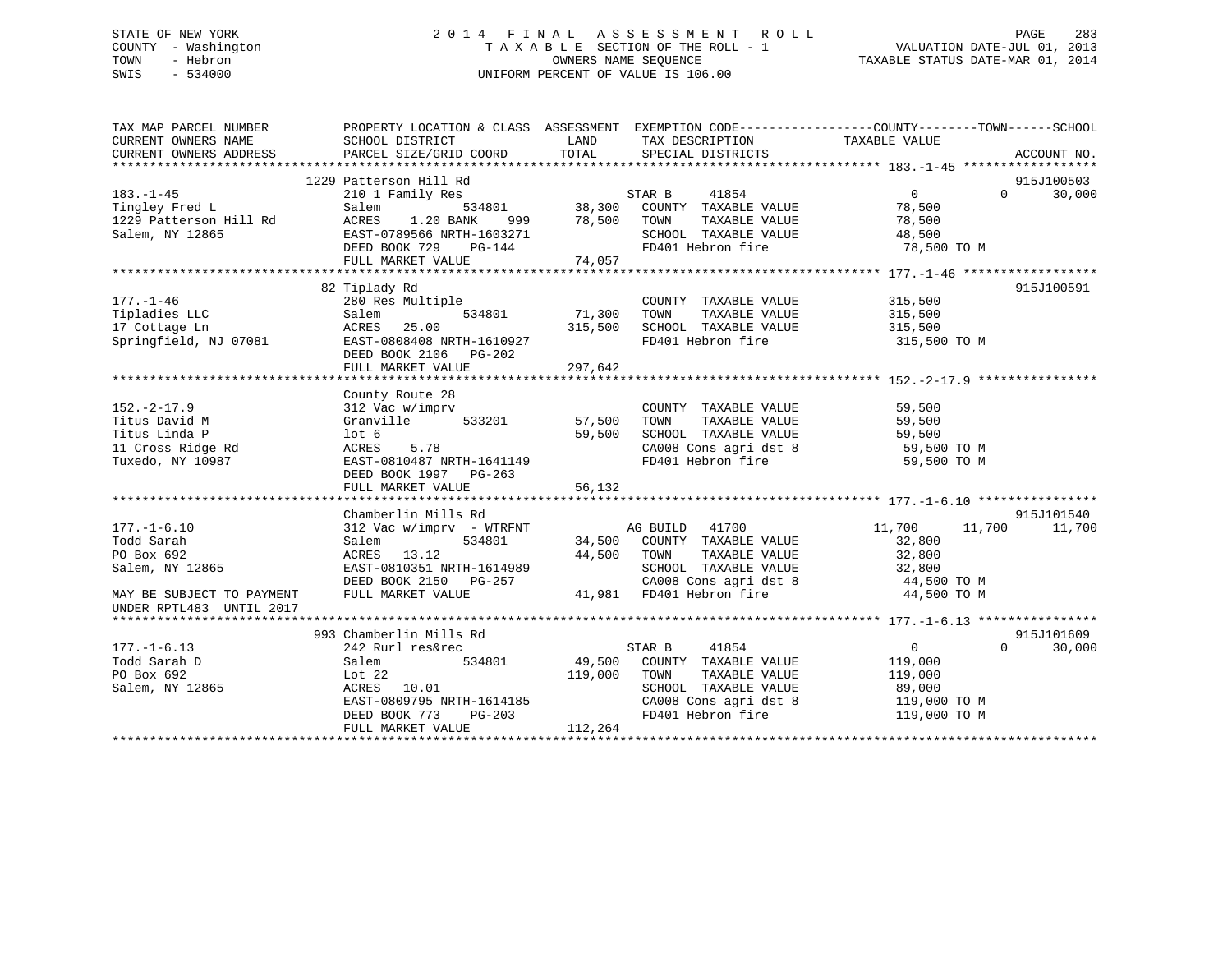# STATE OF NEW YORK 2 0 1 4 F I N A L A S S E S S M E N T R O L L PAGE 284 COUNTY - Washington T A X A B L E SECTION OF THE ROLL - 1 VALUATION DATE-JUL 01, 2013 TOWN - Hebron OWNERS NAME SEQUENCE TAXABLE STATUS DATE-MAR 01, 2014 SWIS - 534000 UNIFORM PERCENT OF VALUE IS 106.00

TAX MAP PARCEL NUMBER PROPERTY LOCATION & CLASS ASSESSMENT EXEMPTION CODE------------------COUNTY--------TOWN------SCHOOL

CURRENT OWNERS NAME SCHOOL DISTRICT LAND TAX DESCRIPTION TAXABLE VALUE CURRENT OWNERS ADDRESS PARCEL SIZE/GRID COORD TOTAL SPECIAL DISTRICTS ACCOUNT NO. \*\*\*\*\*\*\*\*\*\*\*\*\*\*\*\*\*\*\*\*\*\*\*\*\*\*\*\*\*\*\*\*\*\*\*\*\*\*\*\*\*\*\*\*\*\*\*\*\*\*\*\*\*\*\*\*\*\*\*\*\*\*\*\*\*\*\*\*\*\*\*\*\*\*\*\*\*\*\*\*\*\*\*\*\*\*\*\*\*\*\*\*\*\*\*\*\*\*\*\*\*\*\* 177.-1-6.24 \*\*\*\*\*\*\*\*\*\*\*\*\*\*\*\* Chamberlin Mills Rd/off 915J101887 177.-1-6.24 322 Rural vac>10 COUNTY TAXABLE VALUE 66,700 Todd Sarah D Salem 534801 66,700 TOWN TAXABLE VALUE 66,700 PO Box 692 ACRES 100.37 66,700 SCHOOL TAXABLE VALUE 66,700 Salem, NY 12865 EAST-0809306 NRTH-1616110 CA008 Cons agri dst 8 66,700 TO M DEED BOOK 1664 PG-310 FD401 Hebron fire 66,700 TO M FULL MARKET VALUE 62,925 \*\*\*\*\*\*\*\*\*\*\*\*\*\*\*\*\*\*\*\*\*\*\*\*\*\*\*\*\*\*\*\*\*\*\*\*\*\*\*\*\*\*\*\*\*\*\*\*\*\*\*\*\*\*\*\*\*\*\*\*\*\*\*\*\*\*\*\*\*\*\*\*\*\*\*\*\*\*\*\*\*\*\*\*\*\*\*\*\*\*\*\*\*\*\*\*\*\*\*\*\*\*\* 177.-1-6.31 \*\*\*\*\*\*\*\*\*\*\*\*\*\*\*\*Chamberlin Mills Rd/n Off 915J101894 177.-1-6.31 314 Rural vac<10 COUNTY TAXABLE VALUE 15,500 Todd Sarah D Salem 534801 15,500 TOWN TAXABLE VALUE 15,500 PO Box 692 lot 20 15,500 SCHOOL TAXABLE VALUE 15,500 Salem, NY 12865 ACRES 8.91 CA008 Cons agri dst 8 15,500 TO M EAST-0809466 NRTH-1614347 FD401 Hebron fire 15,500 TO M DEED BOOK 1664 PG-306 FULL MARKET VALUE 14,623 \*\*\*\*\*\*\*\*\*\*\*\*\*\*\*\*\*\*\*\*\*\*\*\*\*\*\*\*\*\*\*\*\*\*\*\*\*\*\*\*\*\*\*\*\*\*\*\*\*\*\*\*\*\*\*\*\*\*\*\*\*\*\*\*\*\*\*\*\*\*\*\*\*\*\*\*\*\*\*\*\*\*\*\*\*\*\*\*\*\*\*\*\*\*\*\*\*\*\*\*\*\*\* 183.2-1-23 \*\*\*\*\*\*\*\*\*\*\*\*\*\*\*\*\* 151 Barkley Ln 915J101168 183.2-1-23 260 Seasonal res - WTRFNT COUNTY TAXABLE VALUE 216,000 Tomkins Frederick Salem 534801 143,200 TOWN TAXABLE VALUE 216,000 675 Raritan Rd Unit 11 FRNT 200.00 DPTH 159.00 216,000 SCHOOL TAXABLE VALUE 216,000 Clark, NJ 07066 EAST-0787535 NRTH-1606857 FD401 Hebron fire 216,000 TO M DEED BOOK 2223 PG-1FULL MARKET VALUE 203,774 \*\*\*\*\*\*\*\*\*\*\*\*\*\*\*\*\*\*\*\*\*\*\*\*\*\*\*\*\*\*\*\*\*\*\*\*\*\*\*\*\*\*\*\*\*\*\*\*\*\*\*\*\*\*\*\*\*\*\*\*\*\*\*\*\*\*\*\*\*\*\*\*\*\*\*\*\*\*\*\*\*\*\*\*\*\*\*\*\*\*\*\*\*\*\*\*\*\*\*\*\*\*\* 152.-1-17 \*\*\*\*\*\*\*\*\*\*\*\*\*\*\*\*\*\*915J100262 1456 County Route 31 915J100262 152.-1-17 242 Rurl res&rec STAR EN 41834 0 0 64,200 Tompkins Arthur R Granville 533201 76,000 COUNTY TAXABLE VALUE 78,000 Tompkins Kathalene lot 12 78,000 TOWN TAXABLE VALUE 78,000 1456 County Route 31 ACRES 11.40 SCHOOL TAXABLE VALUE 13,800 Granville, NY 12832 EAST-0806813 NRTH-1638227 CA008 Cons agri dst 8 78,000 TO M DEED BOOK 466 PG-11 FD401 Hebron fire 78,000 TO M FULL MARKET VALUE 73,585 \*\*\*\*\*\*\*\*\*\*\*\*\*\*\*\*\*\*\*\*\*\*\*\*\*\*\*\*\*\*\*\*\*\*\*\*\*\*\*\*\*\*\*\*\*\*\*\*\*\*\*\*\*\*\*\*\*\*\*\*\*\*\*\*\*\*\*\*\*\*\*\*\*\*\*\*\*\*\*\*\*\*\*\*\*\*\*\*\*\*\*\*\*\*\*\*\*\*\*\*\*\*\* 152.-1-2 \*\*\*\*\*\*\*\*\*\*\*\*\*\*\*\*\*\*\* 1453 County Route 31 915J100040 152.-1-2 270 Mfg housing AGED-CO 41802 15,350 0 0 Tompkins David Granville 533201 25,700 AGED-TOWN 41803 0 7,675 0 1453 County Route 31 FRNT 150.00 DPTH 196.00 30,700 AGED-SCH 41804 0 0 10,745 Granville, NY 12832 EAST-0806202 NRTH-1638290 STAR EN 41834 0 0 19,955 DEED BOOK 493 PG-253 COUNTY TAXABLE VALUE 15,350 FULL MARKET VALUE 28,962 TOWN TAXABLE VALUE 23,025 SCHOOL TAXABLE VALUE 0FD401 Hebron fire 30,700 TO M

\*\*\*\*\*\*\*\*\*\*\*\*\*\*\*\*\*\*\*\*\*\*\*\*\*\*\*\*\*\*\*\*\*\*\*\*\*\*\*\*\*\*\*\*\*\*\*\*\*\*\*\*\*\*\*\*\*\*\*\*\*\*\*\*\*\*\*\*\*\*\*\*\*\*\*\*\*\*\*\*\*\*\*\*\*\*\*\*\*\*\*\*\*\*\*\*\*\*\*\*\*\*\*\*\*\*\*\*\*\*\*\*\*\*\*\*\*\*\*\*\*\*\*\*\*\*\*\*\*\*\*\*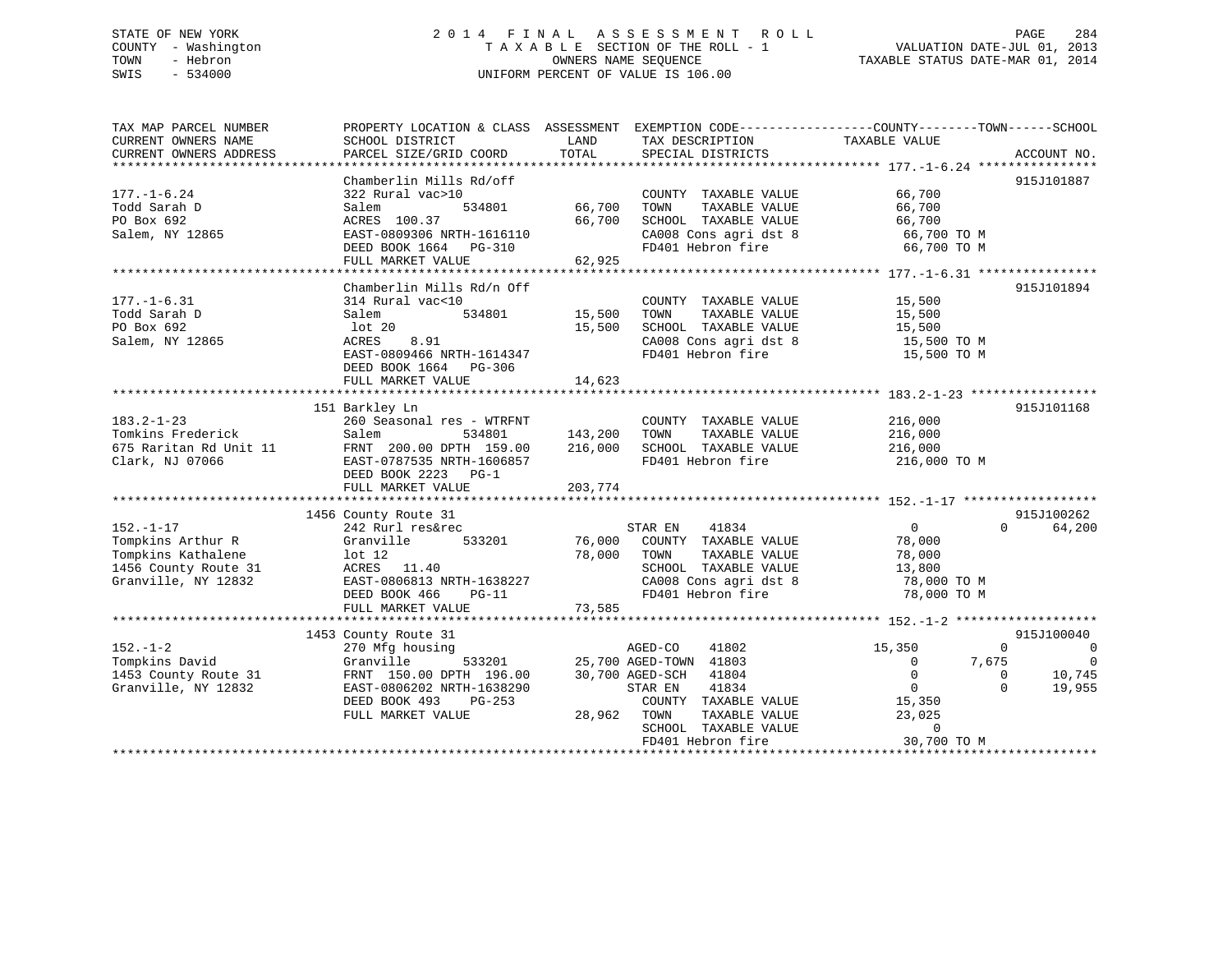TAX MAP PARCEL NUMBER PROPERTY LOCATION & CLASS ASSESSMENT EXEMPTION CODE------------------COUNTY--------TOWN------SCHOOL CURRENT OWNERS NAME SCHOOL DISTRICT LAND TAX DESCRIPTION TAXABLE VALUE CURRENT OWNERS ADDRESS PARCEL SIZE/GRID COORD TOTAL SPECIAL DISTRICTS ACCOUNT NO. \*\*\*\*\*\*\*\*\*\*\*\*\*\*\*\*\*\*\*\*\*\*\*\*\*\*\*\*\*\*\*\*\*\*\*\*\*\*\*\*\*\*\*\*\*\*\*\*\*\*\*\*\*\*\*\*\*\*\*\*\*\*\*\*\*\*\*\*\*\*\*\*\*\*\*\*\*\*\*\*\*\*\*\*\*\*\*\*\*\*\*\*\*\*\*\*\*\*\*\*\*\*\* 185.-1-31 \*\*\*\*\*\*\*\*\*\*\*\*\*\*\*\*\*\*State Route 22 915J101549 185.-1-31 314 Rural vac<10 COUNTY TAXABLE VALUE 22,500 Tompkins George Salem 534801 22,500 TOWN TAXABLE VALUE 22,500 Tompkins Rosemary ACRES 6.04 22,500 SCHOOL TAXABLE VALUE 22,500 820 White Eagle Cir EAST-0815460 NRTH-1608452 FD401 Hebron fire 22,500 TO M Saint Augustine, FL 32086-5041 DEED BOOK 549 PG-242 FULL MARKET VALUE 21,226 \*\*\*\*\*\*\*\*\*\*\*\*\*\*\*\*\*\*\*\*\*\*\*\*\*\*\*\*\*\*\*\*\*\*\*\*\*\*\*\*\*\*\*\*\*\*\*\*\*\*\*\*\*\*\*\*\*\*\*\*\*\*\*\*\*\*\*\*\*\*\*\*\*\*\*\*\*\*\*\*\*\*\*\*\*\*\*\*\*\*\*\*\*\*\*\*\*\*\*\*\*\*\* 178.-1-44 \*\*\*\*\*\*\*\*\*\*\*\*\*\*\*\*\*\* Tiplady Rd 915J101389 178.-1-44 322 Rural vac>10 COUNTY TAXABLE VALUE 32,000 Toussaint Jay F Salem 534801 32,000 TOWN TAXABLE VALUE 32,000 Hassinger Mimi Lot 2 32,000 SCHOOL TAXABLE VALUE 32,000 51 Franklin St ACRES 12.74 FD401 Hebron fire 32,000 TO M East Orange, NJ 07017 EAST-0818873 NRTH-1612348 DEED BOOK 505 PG-323 FULL MARKET VALUE 30,189 \*\*\*\*\*\*\*\*\*\*\*\*\*\*\*\*\*\*\*\*\*\*\*\*\*\*\*\*\*\*\*\*\*\*\*\*\*\*\*\*\*\*\*\*\*\*\*\*\*\*\*\*\*\*\*\*\*\*\*\*\*\*\*\*\*\*\*\*\*\*\*\*\*\*\*\*\*\*\*\*\*\*\*\*\*\*\*\*\*\*\*\*\*\*\*\*\*\*\*\*\*\*\* 152.-2-13 \*\*\*\*\*\*\*\*\*\*\*\*\*\*\*\*\*\*915J100287 18 Everetts Heights Way 915J100287 152.-2-13 210 1 Family Res STAR EN 41834 0 0 64,200 Traver Marcia Granville 533201 169,800 COUNTY TAXABLE VALUE 239,500 18 Everett Hts 496/834 239,500 TOWN TAXABLE VALUE 239,500 Granville, NY 12832 ACRES 2.96 SCHOOL TAXABLE VALUE 175,300 EAST-0810474 NRTH-1642665 FD401 Hebron fire 239,500 TO M DEED BOOK 440 PG-88 FULL MARKET VALUE 225,943 \*\*\*\*\*\*\*\*\*\*\*\*\*\*\*\*\*\*\*\*\*\*\*\*\*\*\*\*\*\*\*\*\*\*\*\*\*\*\*\*\*\*\*\*\*\*\*\*\*\*\*\*\*\*\*\*\*\*\*\*\*\*\*\*\*\*\*\*\*\*\*\*\*\*\*\*\*\*\*\*\*\*\*\*\*\*\*\*\*\*\*\*\*\*\*\*\*\*\*\*\*\*\* 177.-1-26.1 \*\*\*\*\*\*\*\*\*\*\*\*\*\*\*\*1218 Chamberlin Mills Rd<br>
242 Rurl res&rec 314801 915J100124 915J100124<br>
Trefethern Carol Salem 534801 109.400 COUNTY TAYARE 1218 Chamborlin Mills Rd<br>
218 Chamborlin Mills Rd<br>
30,000 177.-1-26.1 242 Rurl res&rec STAR B 41854 0 0 30,000 Trefethern Carol Salem 534801 109,400 COUNTY TAXABLE VALUE 220,000 1218 Chamberlin Mills Rd ACRES 20.75 BANK 11A 220,000 TOWN TAXABLE VALUE 220,000 PO Box 457 EAST-0814620 NRTH-1614583 SCHOOL TAXABLE VALUE 190,000 Salem, NY 12865 DEED BOOK 1760 PG-130 FD401 Hebron fire 220,000 TO M FULL MARKET VALUE 207,547 \*\*\*\*\*\*\*\*\*\*\*\*\*\*\*\*\*\*\*\*\*\*\*\*\*\*\*\*\*\*\*\*\*\*\*\*\*\*\*\*\*\*\*\*\*\*\*\*\*\*\*\*\*\*\*\*\*\*\*\*\*\*\*\*\*\*\*\*\*\*\*\*\*\*\*\*\*\*\*\*\*\*\*\*\*\*\*\*\*\*\*\*\*\*\*\*\*\*\*\*\*\*\* 143.-1-32 \*\*\*\*\*\*\*\*\*\*\*\*\*\*\*\*\*\* 221 County Route 28 915J100527 143.-1-32 241 Rural res&ag AG DIST 41720 209,793 209,793 209,793 Tressler Robert C Granville 533201 476,900 STAR B 41854 0 0 30,000 Tresssler Mary Lou ACRES 153.03 565,000 COUNTY TAXABLE VALUE 355,207 PO Box 92 EAST-0810379 NRTH-1643536 TOWN TAXABLE VALUE 355,207 Granville, NY 12832 DEED BOOK 1727 PG-185 SCHOOL TAXABLE VALUE 325,207 FULL MARKET VALUE 533,019 CA008 Cons agri dst 8 355,207 TO M MAY BE SUBJECT TO PAYMENT 209,793 EX UNDER AGDIST LAW TIL 2018 FD401 Hebron fire 565,000 TO M \*\*\*\*\*\*\*\*\*\*\*\*\*\*\*\*\*\*\*\*\*\*\*\*\*\*\*\*\*\*\*\*\*\*\*\*\*\*\*\*\*\*\*\*\*\*\*\*\*\*\*\*\*\*\*\*\*\*\*\*\*\*\*\*\*\*\*\*\*\*\*\*\*\*\*\*\*\*\*\*\*\*\*\*\*\*\*\*\*\*\*\*\*\*\*\*\*\*\*\*\*\*\*\*\*\*\*\*\*\*\*\*\*\*\*\*\*\*\*\*\*\*\*\*\*\*\*\*\*\*\*\*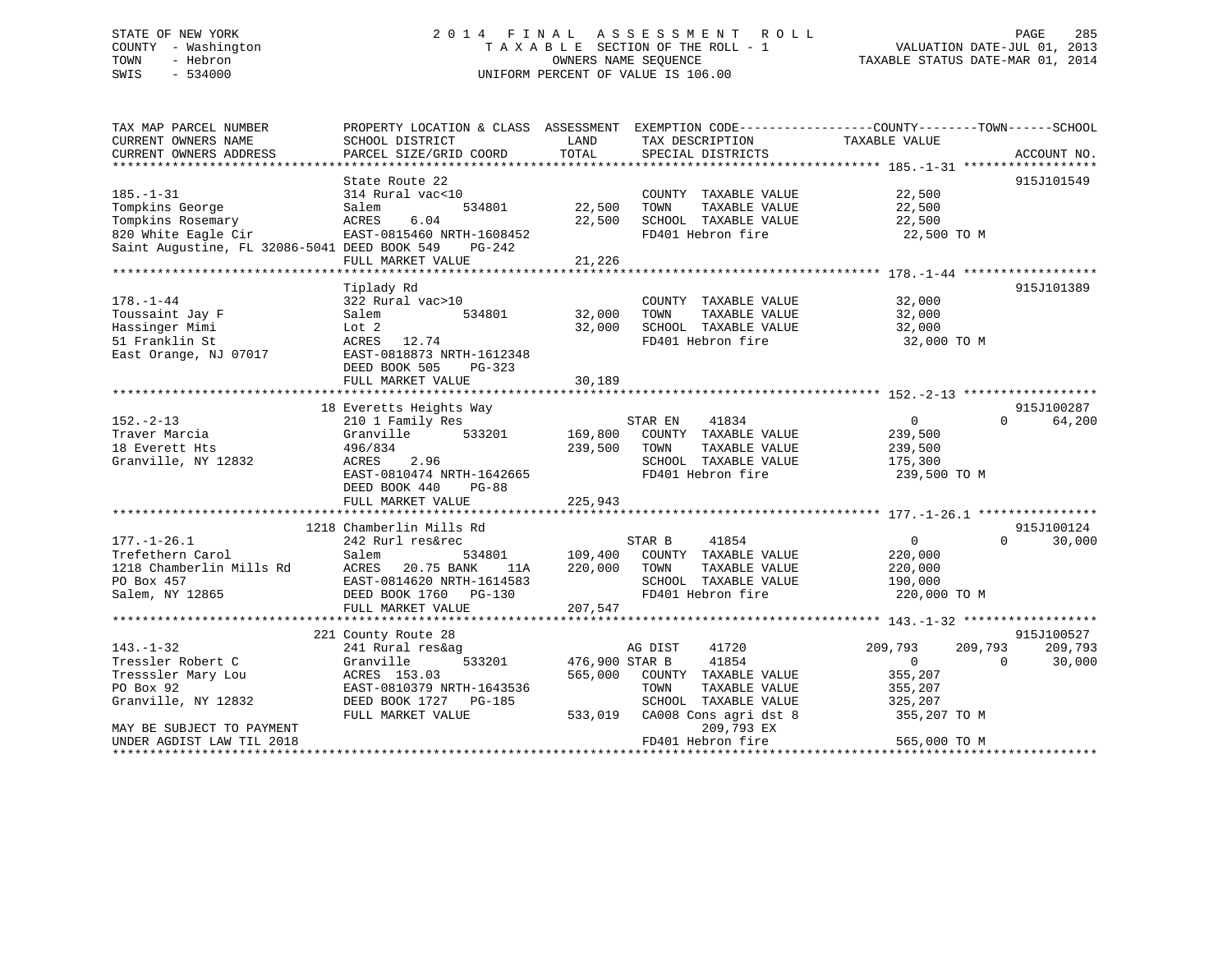# STATE OF NEW YORK 2 0 1 4 F I N A L A S S E S S M E N T R O L L PAGE 286 COUNTY - Washington T A X A B L E SECTION OF THE ROLL - 1 VALUATION DATE-JUL 01, 2013 TOWN - Hebron OWNERS NAME SEQUENCE TAXABLE STATUS DATE-MAR 01, 2014 SWIS - 534000 UNIFORM PERCENT OF VALUE IS 106.00

| TAX MAP PARCEL NUMBER     | PROPERTY LOCATION & CLASS ASSESSMENT EXEMPTION CODE----------------COUNTY-------TOWN-----SCHOOL |                    |                                               |                 |          |               |
|---------------------------|-------------------------------------------------------------------------------------------------|--------------------|-----------------------------------------------|-----------------|----------|---------------|
| CURRENT OWNERS NAME       | SCHOOL DISTRICT                                                                                 | LAND               | TAX DESCRIPTION                               | TAXABLE VALUE   |          |               |
| CURRENT OWNERS ADDRESS    | PARCEL SIZE/GRID COORD                                                                          | TOTAL              | SPECIAL DISTRICTS                             |                 |          | ACCOUNT NO.   |
|                           |                                                                                                 |                    |                                               |                 |          |               |
|                           | 55 Sheldon Rd                                                                                   |                    |                                               |                 |          | 915J101541    |
| $177. - 1 - 21.6$         | 242 Rurl res&rec                                                                                |                    | STAR B<br>41854                               | $\overline{0}$  | $\Omega$ | 30,000        |
| Tripp Jeffrey D           | 534801<br>Salem                                                                                 |                    | 90,200 COUNTY TAXABLE VALUE                   | 167,500         |          |               |
| 55 Sheldon Rd             | ACRES 14.10                                                                                     | 167,500            | TOWN<br>TAXABLE VALUE                         | 167,500         |          |               |
| Granville, NY 12832       | EAST-0817606 NRTH-1616748                                                                       |                    | SCHOOL TAXABLE VALUE 137,500                  |                 |          |               |
|                           | DEED BOOK 3174 PG-51                                                                            |                    | FD401 Hebron fire                             | 167,500 TO M    |          |               |
|                           | FULL MARKET VALUE                                                                               | 158,019            |                                               |                 |          |               |
|                           |                                                                                                 |                    |                                               |                 |          |               |
|                           | County Route 30                                                                                 |                    |                                               |                 |          | 915J100398    |
| $175. - 1 - 9$            | 322 Rural vac>10                                                                                |                    | AG DIST<br>41720                              | 105,892 105,892 |          | 105,892       |
| Tripp Marion Elizabeth    |                                                                                                 |                    |                                               | 84,374          |          | 84,374 84,374 |
| 333 Kingsbury Rd          | Salem 534801 279,000 FOR 480A 47460<br>forest commit 796/261 279,000 COUNTY TAXABLE VALUE       |                    |                                               | 88,734          |          |               |
| Hudson Falls, NY 12839    | ACRES 134.90                                                                                    |                    | TAXABLE VALUE<br>TOWN                         | 88,734          |          |               |
|                           | EAST-0789790 NRTH-1608680                                                                       |                    |                                               | 88,734          |          |               |
| MAY BE SUBJECT TO PAYMENT | DEED BOOK 767                                                                                   | $PG-334$           | SCHOOL TAXABLE VALUE<br>CA008 Cons agri dst 8 | 173,108 TO M    |          |               |
| UNDER RPTL480A UNTIL 2023 | FULL MARKET VALUE                                                                               | 263, 208           | 105,892 EX                                    |                 |          |               |
|                           |                                                                                                 |                    | FD401 Hebron fire                             | 279,000 TO M    |          |               |
|                           |                                                                                                 |                    |                                               |                 |          |               |
|                           | 185 Blossom Rd                                                                                  |                    |                                               |                 |          | 915J100660    |
| $186. - 1 - 8$            | 260 Seasonal res                                                                                |                    | COUNTY TAXABLE VALUE 25,400                   |                 |          |               |
| Truehart Eli F III        | Salem                                                                                           | 534801 13,000 TOWN | TAXABLE VALUE                                 | 25,400          |          |               |
|                           |                                                                                                 |                    | SCHOOL TAXABLE VALUE 25,400                   |                 |          |               |
|                           |                                                                                                 |                    | FD401 Hebron fire                             | 25,400 TO M     |          |               |
|                           |                                                                                                 |                    |                                               |                 |          |               |
|                           | FULL MARKET VALUE                                                                               | 23,962             |                                               |                 |          |               |
|                           |                                                                                                 |                    |                                               |                 |          |               |
|                           | 115 James Rd                                                                                    |                    |                                               |                 |          | 915J101558    |
| $159. - 1 - 2.4$          | 270 Mfg housing                                                                                 |                    | STAR B<br>41854                               | $\overline{0}$  | $\Omega$ | 30,000        |
| Truehart Juanita          | Hartford                                                                                        |                    | 533801 32,000 COUNTY TAXABLE VALUE            | 39,000          |          |               |
| 115 James Rd              | 1.00<br>ACRES                                                                                   | 39,000             | TOWN<br>TAXABLE VALUE                         | 39,000          |          |               |
| Salem, NY 12865           | EAST-0792438 NRTH-1630465                                                                       |                    | SCHOOL TAXABLE VALUE                          | 9,000           |          |               |
|                           | DEED BOOK 565<br>PG-231                                                                         |                    | FD401 Hebron fire                             | 39,000 TO M     |          |               |
|                           | FULL MARKET VALUE                                                                               | 36,792             |                                               |                 |          |               |
|                           |                                                                                                 |                    |                                               |                 |          |               |
|                           | 6929 State Route 22                                                                             |                    |                                               |                 |          | 915J101524    |
| $161. - 2 - 16$           | 270 Mfg housing                                                                                 |                    | 41854<br>STAR B                               | $\overline{0}$  | $\Omega$ | 30,000        |
| Truehart Timothy J        | Granville                                                                                       |                    | 533201 33,400 COUNTY TAXABLE VALUE            | 38,500          |          |               |
| Coppins Joan C            | ACRES<br>1.56                                                                                   | 38,500 TOWN        | TAXABLE VALUE                                 | 38,500          |          |               |
| 6929 State Route 22       | EAST-0816439 NRTH-1624851                                                                       |                    | SCHOOL TAXABLE VALUE                          | 8,500           |          |               |
| Granville, NY 12832       | DEED BOOK 2457 PG-96                                                                            |                    | FD401 Hebron fire                             | 38,500 TO M     |          |               |
|                           | FULL MARKET VALUE                                                                               | 36,321             |                                               |                 |          |               |
|                           |                                                                                                 |                    |                                               |                 |          |               |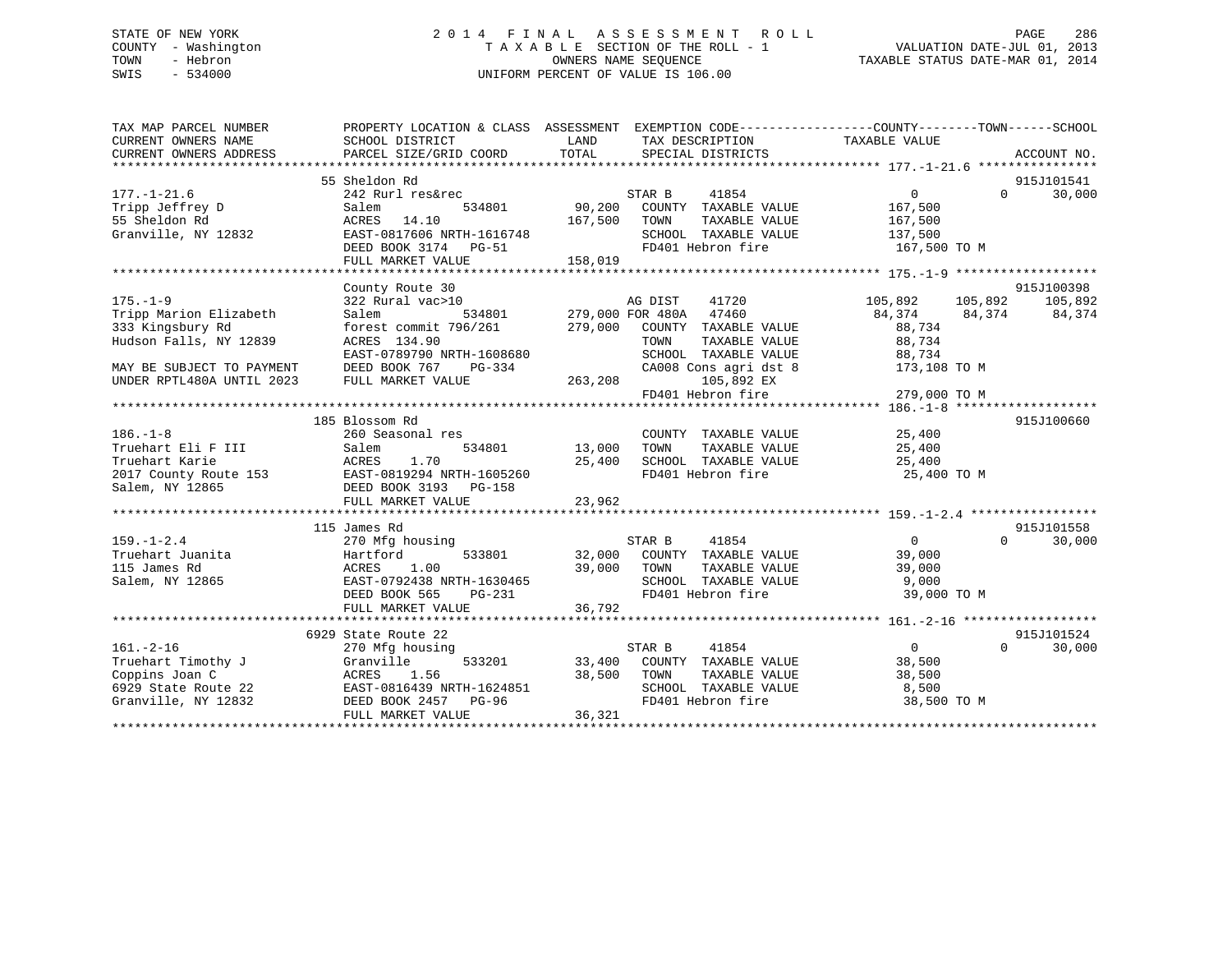# STATE OF NEW YORK 2 0 1 4 F I N A L A S S E S S M E N T R O L L PAGE 287 COUNTY - Washington T A X A B L E SECTION OF THE ROLL - 1 VALUATION DATE-JUL 01, 2013 TOWN - Hebron OWNERS NAME SEQUENCE TAXABLE STATUS DATE-MAR 01, 2014 SWIS - 534000 UNIFORM PERCENT OF VALUE IS 106.00

| 166 Little Burch Hill Rd<br>915J101349<br>$151. - 1 - 22.7$<br>37,500<br>312 Vac w/imprv<br>COUNTY TAXABLE VALUE<br>Truelove Jamie A<br>Hartford<br>36,000<br>TAXABLE VALUE<br>37,500<br>533801<br>TOWN<br>1857 Boulderview Dr SE<br>SCHOOL TAXABLE VALUE<br>ACRES<br>4.30<br>37,500<br>37,500<br>Atlanta, GA 30316<br>EAST-0799185 NRTH-1633296<br>FD401 Hebron fire<br>37,500 TO M<br>DEED BOOK 3023 PG-48<br>35,377<br>FULL MARKET VALUE<br>79 Chamberlin Mills Rd<br>915J100477<br>$\overline{0}$<br>$\Omega$<br>$184. - 1 - 22$<br>210 1 Family Res<br>STAR B<br>41854<br>Trybendis Aaron C<br>534801<br>70,500<br>COUNTY TAXABLE VALUE<br>Salem<br>213,000<br>Trybendis Vanessa L<br><b>ACRES</b><br>5.20<br>213,000<br>TOWN<br>TAXABLE VALUE<br>213,000<br>79 Chamberlin Mills Rd<br>EAST-0794410 NRTH-1603302<br>SCHOOL TAXABLE VALUE<br>183,000 | EXEMPTION CODE-----------------COUNTY-------TOWN------SCHOOL<br>ACCOUNT NO. |
|----------------------------------------------------------------------------------------------------------------------------------------------------------------------------------------------------------------------------------------------------------------------------------------------------------------------------------------------------------------------------------------------------------------------------------------------------------------------------------------------------------------------------------------------------------------------------------------------------------------------------------------------------------------------------------------------------------------------------------------------------------------------------------------------------------------------------------------------------------|-----------------------------------------------------------------------------|
|                                                                                                                                                                                                                                                                                                                                                                                                                                                                                                                                                                                                                                                                                                                                                                                                                                                          |                                                                             |
|                                                                                                                                                                                                                                                                                                                                                                                                                                                                                                                                                                                                                                                                                                                                                                                                                                                          |                                                                             |
|                                                                                                                                                                                                                                                                                                                                                                                                                                                                                                                                                                                                                                                                                                                                                                                                                                                          |                                                                             |
|                                                                                                                                                                                                                                                                                                                                                                                                                                                                                                                                                                                                                                                                                                                                                                                                                                                          |                                                                             |
|                                                                                                                                                                                                                                                                                                                                                                                                                                                                                                                                                                                                                                                                                                                                                                                                                                                          |                                                                             |
|                                                                                                                                                                                                                                                                                                                                                                                                                                                                                                                                                                                                                                                                                                                                                                                                                                                          |                                                                             |
|                                                                                                                                                                                                                                                                                                                                                                                                                                                                                                                                                                                                                                                                                                                                                                                                                                                          |                                                                             |
|                                                                                                                                                                                                                                                                                                                                                                                                                                                                                                                                                                                                                                                                                                                                                                                                                                                          |                                                                             |
|                                                                                                                                                                                                                                                                                                                                                                                                                                                                                                                                                                                                                                                                                                                                                                                                                                                          |                                                                             |
|                                                                                                                                                                                                                                                                                                                                                                                                                                                                                                                                                                                                                                                                                                                                                                                                                                                          |                                                                             |
|                                                                                                                                                                                                                                                                                                                                                                                                                                                                                                                                                                                                                                                                                                                                                                                                                                                          | 30,000                                                                      |
|                                                                                                                                                                                                                                                                                                                                                                                                                                                                                                                                                                                                                                                                                                                                                                                                                                                          |                                                                             |
|                                                                                                                                                                                                                                                                                                                                                                                                                                                                                                                                                                                                                                                                                                                                                                                                                                                          |                                                                             |
|                                                                                                                                                                                                                                                                                                                                                                                                                                                                                                                                                                                                                                                                                                                                                                                                                                                          |                                                                             |
| CA008 Cons agri dst 8<br>Salem, NY 12865<br>DEED BOOK 3124 PG-345<br>213,000 TO M                                                                                                                                                                                                                                                                                                                                                                                                                                                                                                                                                                                                                                                                                                                                                                        |                                                                             |
| 200,943 FD401 Hebron fire<br>FULL MARKET VALUE<br>213,000 TO M                                                                                                                                                                                                                                                                                                                                                                                                                                                                                                                                                                                                                                                                                                                                                                                           |                                                                             |
|                                                                                                                                                                                                                                                                                                                                                                                                                                                                                                                                                                                                                                                                                                                                                                                                                                                          |                                                                             |
| Blossom Rd<br>915J101429                                                                                                                                                                                                                                                                                                                                                                                                                                                                                                                                                                                                                                                                                                                                                                                                                                 |                                                                             |
| $186. - 1 - 6.1$<br>322 Rural vac>10<br>COUNTY TAXABLE VALUE<br>47,600                                                                                                                                                                                                                                                                                                                                                                                                                                                                                                                                                                                                                                                                                                                                                                                   |                                                                             |
| 47,600<br>Tully John<br>534801<br>TOWN<br>TAXABLE VALUE<br>47,600<br>Salem                                                                                                                                                                                                                                                                                                                                                                                                                                                                                                                                                                                                                                                                                                                                                                               |                                                                             |
| Tully Diana<br>ACRES 44.34<br>47,600<br>SCHOOL TAXABLE VALUE<br>47,600                                                                                                                                                                                                                                                                                                                                                                                                                                                                                                                                                                                                                                                                                                                                                                                   |                                                                             |
| EAST-0818262 NRTH-1604359<br>4811 Lamancha Way<br>CA008 Cons agri dst 8<br>47,600 TO M                                                                                                                                                                                                                                                                                                                                                                                                                                                                                                                                                                                                                                                                                                                                                                   |                                                                             |
| FD401 Hebron fire<br>Cambridge, NY 12816<br>DEED BOOK 509<br>PG-1095<br>47,600 TO M                                                                                                                                                                                                                                                                                                                                                                                                                                                                                                                                                                                                                                                                                                                                                                      |                                                                             |
| FULL MARKET VALUE<br>44,906                                                                                                                                                                                                                                                                                                                                                                                                                                                                                                                                                                                                                                                                                                                                                                                                                              |                                                                             |
|                                                                                                                                                                                                                                                                                                                                                                                                                                                                                                                                                                                                                                                                                                                                                                                                                                                          |                                                                             |
| 109 Barkley Ln<br>915J101105                                                                                                                                                                                                                                                                                                                                                                                                                                                                                                                                                                                                                                                                                                                                                                                                                             |                                                                             |
| $183.2 - 1 - 28$<br>210 1 Family Res - WTRFNT<br>STAR EN<br>41834<br>0<br>$\Omega$                                                                                                                                                                                                                                                                                                                                                                                                                                                                                                                                                                                                                                                                                                                                                                       | 64,200                                                                      |
| Twaddell Revocable Trust<br>Salem<br>534801<br>153,200<br>COUNTY TAXABLE VALUE<br>341,700                                                                                                                                                                                                                                                                                                                                                                                                                                                                                                                                                                                                                                                                                                                                                                |                                                                             |
| 109 Barkley Ln<br>341,700<br>ACRES<br>1.63<br>TOWN<br>TAXABLE VALUE<br>341,700                                                                                                                                                                                                                                                                                                                                                                                                                                                                                                                                                                                                                                                                                                                                                                           |                                                                             |
| Salem, NY 12865<br>EAST-0786819 NRTH-1606128<br>SCHOOL TAXABLE VALUE<br>277,500                                                                                                                                                                                                                                                                                                                                                                                                                                                                                                                                                                                                                                                                                                                                                                          |                                                                             |
| PG-238<br>FD401 Hebron fire<br>DEED BOOK 932<br>341,700 TO M                                                                                                                                                                                                                                                                                                                                                                                                                                                                                                                                                                                                                                                                                                                                                                                             |                                                                             |
| FULL MARKET VALUE<br>322,358                                                                                                                                                                                                                                                                                                                                                                                                                                                                                                                                                                                                                                                                                                                                                                                                                             |                                                                             |
|                                                                                                                                                                                                                                                                                                                                                                                                                                                                                                                                                                                                                                                                                                                                                                                                                                                          |                                                                             |
| 915J100414<br>380 County Route 28                                                                                                                                                                                                                                                                                                                                                                                                                                                                                                                                                                                                                                                                                                                                                                                                                        |                                                                             |
| $143. - 1 - 3$<br>210 1 Family Res<br>AGRI-D IND 41730<br>23,172<br>23,172                                                                                                                                                                                                                                                                                                                                                                                                                                                                                                                                                                                                                                                                                                                                                                               | 23,172                                                                      |
| Twardy John<br>Granville<br>533201<br>59,100 STAR B<br>41854<br>$\overline{0}$<br>$\Omega$                                                                                                                                                                                                                                                                                                                                                                                                                                                                                                                                                                                                                                                                                                                                                               | 30,000                                                                      |
| Twardy Sarah<br>252,328<br>ACRES<br>5.50<br>275,500<br>COUNTY TAXABLE VALUE                                                                                                                                                                                                                                                                                                                                                                                                                                                                                                                                                                                                                                                                                                                                                                              |                                                                             |
| EAST-0814179 NRTH-1647318<br>TAXABLE VALUE<br>380 County Route 28<br>TOWN<br>252,328                                                                                                                                                                                                                                                                                                                                                                                                                                                                                                                                                                                                                                                                                                                                                                     |                                                                             |
| SCHOOL TAXABLE VALUE<br>Granville, NY 12832<br>DEED BOOK 2570<br>PG-316<br>222,328                                                                                                                                                                                                                                                                                                                                                                                                                                                                                                                                                                                                                                                                                                                                                                       |                                                                             |
| FD401 Hebron fire<br>FULL MARKET VALUE<br>259,906<br>275,500 TO M                                                                                                                                                                                                                                                                                                                                                                                                                                                                                                                                                                                                                                                                                                                                                                                        |                                                                             |
| MAY BE SUBJECT TO PAYMENT<br>UNDER AGDIST LAW TIL 2021                                                                                                                                                                                                                                                                                                                                                                                                                                                                                                                                                                                                                                                                                                                                                                                                   |                                                                             |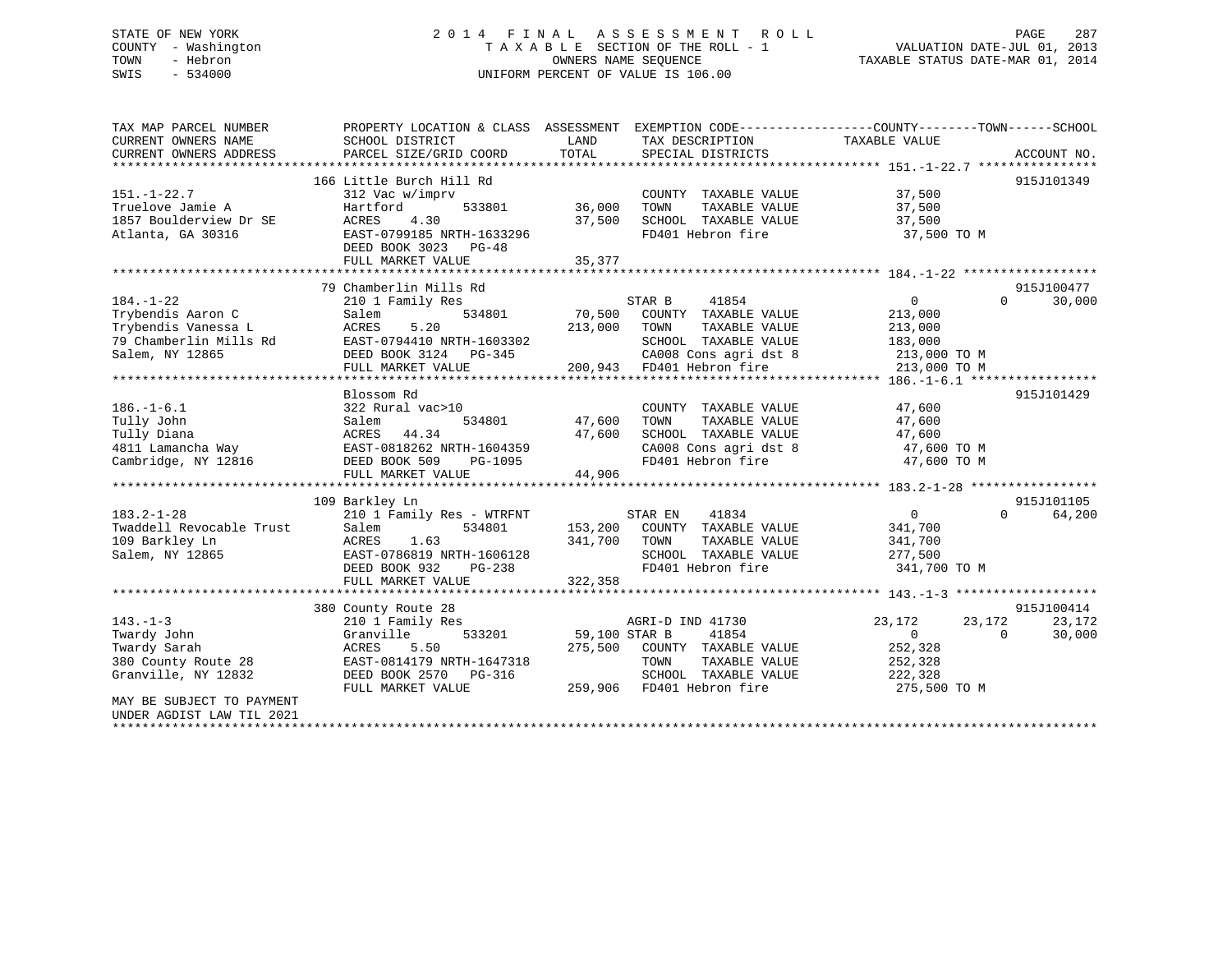# STATE OF NEW YORK 2 0 1 4 F I N A L A S S E S S M E N T R O L L PAGE 288 COUNTY - Washington T A X A B L E SECTION OF THE ROLL - 1 VALUATION DATE-JUL 01, 2013 TOWN - Hebron **CONNERS NAME SEQUENCE** TAXABLE STATUS DATE-MAR 01, 2014 SWIS - 534000 UNIFORM PERCENT OF VALUE IS 106.00

| TAX MAP PARCEL NUMBER<br>CURRENT OWNERS NAME                                                                 | PROPERTY LOCATION & CLASS ASSESSMENT EXEMPTION CODE---------------COUNTY-------TOWN------SCHOOL<br>SCHOOL DISTRICT                                               | LAND               | TAX DESCRIPTION                                                                                               | TAXABLE VALUE                                                   |                    |
|--------------------------------------------------------------------------------------------------------------|------------------------------------------------------------------------------------------------------------------------------------------------------------------|--------------------|---------------------------------------------------------------------------------------------------------------|-----------------------------------------------------------------|--------------------|
| CURRENT OWNERS ADDRESS<br>*********************                                                              | PARCEL SIZE/GRID COORD                                                                                                                                           | TOTAL              | SPECIAL DISTRICTS                                                                                             |                                                                 | ACCOUNT NO.        |
|                                                                                                              | 106 Mountain Way                                                                                                                                                 |                    |                                                                                                               |                                                                 | 915J101698         |
| $159. - 1 - 25.9$<br>Tybor Joseph<br>Tybor Deborah B                                                         | 240 Rural res<br>533801<br>Hartford<br>lot F                                                                                                                     | 58,600<br>213,800  | STAR B<br>41854<br>COUNTY TAXABLE VALUE<br>TAXABLE VALUE<br>TOWN                                              | $\mathbf 0$<br>213,800<br>213,800                               | $\Omega$<br>30,000 |
| PO Box 185<br>Hudson Falls, NY 12839                                                                         | ACRES 14.77<br>EAST-0796585 NRTH-1628216<br>DEED BOOK 605<br>PG-234<br>FULL MARKET VALUE                                                                         | 201,698            | SCHOOL TAXABLE VALUE<br>FD401 Hebron fire                                                                     | 183,800<br>213,800 TO M                                         |                    |
|                                                                                                              |                                                                                                                                                                  |                    |                                                                                                               |                                                                 |                    |
|                                                                                                              | Little Burch Hill Rd                                                                                                                                             |                    |                                                                                                               |                                                                 | 915J101686         |
| $151. - 1 - 22.27$<br>Underwood Brian<br>PO Box 251<br>Salem, NY 12865                                       | 322 Rural vac>10<br>533201<br>Granville<br>Lot 7<br>ACRES 16.75<br>EAST-0800555 NRTH-1637474<br>DEED BOOK 3262 PG-144                                            | 24,700<br>24,700   | COUNTY TAXABLE VALUE<br>TOWN<br>TAXABLE VALUE<br>SCHOOL TAXABLE VALUE<br>FD401 Hebron fire                    | 24,700<br>24,700<br>24,700<br>24,700 TO M                       |                    |
|                                                                                                              | FULL MARKET VALUE                                                                                                                                                | 23,302             |                                                                                                               |                                                                 |                    |
|                                                                                                              |                                                                                                                                                                  |                    |                                                                                                               |                                                                 |                    |
|                                                                                                              | Little Burch Hill Rd w/of                                                                                                                                        |                    |                                                                                                               |                                                                 |                    |
| $151. - 1 - 22.30$<br>Underwood Brian<br>PO Box 251                                                          | 312 Vac w/imprv<br>533201<br>Granville<br>lots 7, 8 & 9                                                                                                          | 48,600<br>64,400   | COUNTY TAXABLE VALUE<br>TOWN<br>TAXABLE VALUE<br>SCHOOL TAXABLE VALUE                                         | 64,400<br>64,400<br>64,400                                      |                    |
| Salem, NY 12865                                                                                              | 768/158, sub aband 3230/1<br>ACRES 24.30<br>EAST-0800687 NRTH-1636944<br>DEED BOOK 2364 PG-172<br>FULL MARKET VALUE                                              | 60,755             | FD401 Hebron fire                                                                                             | 64,400 TO M                                                     |                    |
|                                                                                                              |                                                                                                                                                                  |                    |                                                                                                               |                                                                 |                    |
|                                                                                                              | 193 Middle Rd                                                                                                                                                    |                    |                                                                                                               |                                                                 | 915J100548         |
| $176. - 1 - 10.1$<br>Underwood John H<br>Underwood Margaret L<br>193 Middle Rd<br>Salem, NY 12865            | 240 Rural res<br>Salem<br>534801<br>492/671 477/169<br>ACRES<br>35.70<br>EAST-0803910 NRTH-1617305<br>DEED BOOK 718<br>PG-315                                    | 53,500<br>218,150  | 41854<br>STAR B<br>COUNTY TAXABLE VALUE<br>TOWN<br>TAXABLE VALUE<br>SCHOOL TAXABLE VALUE<br>FD401 Hebron fire | $\overline{0}$<br>218,150<br>218,150<br>188,150<br>218,150 TO M | $\Omega$<br>30,000 |
| MAY BE SUBJECT TO PAYMENT<br>UNDER AGDIST LAW TIL 2021                                                       | FULL MARKET VALUE                                                                                                                                                | 205,802            |                                                                                                               |                                                                 |                    |
|                                                                                                              |                                                                                                                                                                  |                    |                                                                                                               |                                                                 |                    |
| $143. - 1 - 5$<br>Upstate Slate LLC<br>ATTN Lawrence Shurupoff<br>16651 Topanga Ln<br>Delray Beach, FL 33484 | East Green Pond Way<br>322 Rural vac>10<br>Granville<br>533201<br>No Timber/pasture Rights<br>ACRES 169.42<br>EAST-0815916 NRTH-1646567<br>DEED BOOK 2237 PG-103 | 200,000<br>200,000 | COUNTY TAXABLE VALUE<br>TOWN<br>TAXABLE VALUE<br>SCHOOL TAXABLE VALUE<br>FD401 Hebron fire                    | 200,000<br>200,000<br>200,000<br>200,000 TO M                   | 915J100585         |
|                                                                                                              | FULL MARKET VALUE                                                                                                                                                | 188,679            |                                                                                                               |                                                                 |                    |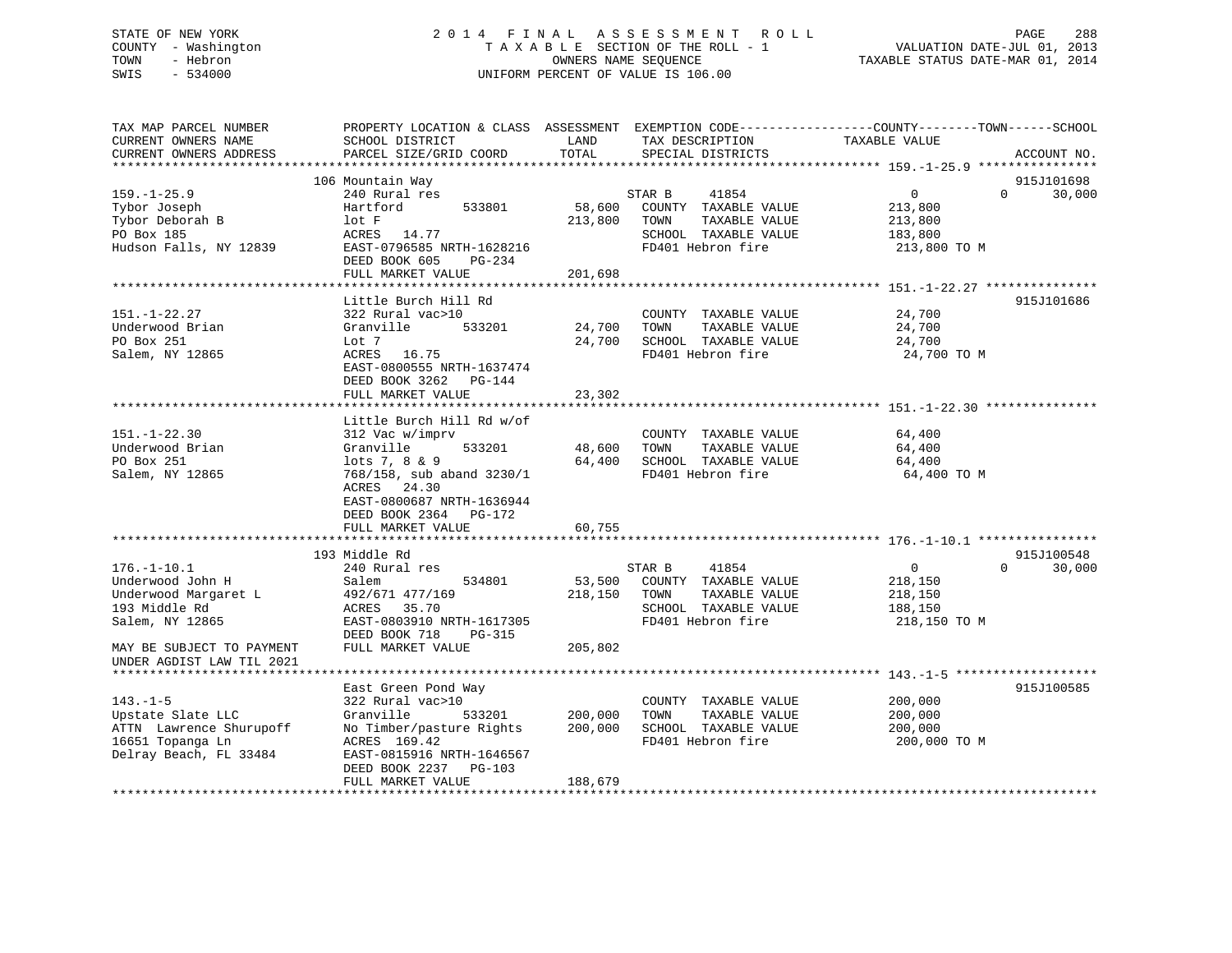# STATE OF NEW YORK 2 0 1 4 F I N A L A S S E S S M E N T R O L L PAGE 289 COUNTY - Washington T A X A B L E SECTION OF THE ROLL - 1 VALUATION DATE-JUL 01, 2013 TOWN - Hebron OWNERS NAME SEQUENCE TAXABLE STATUS DATE-MAR 01, 2014 SWIS - 534000 UNIFORM PERCENT OF VALUE IS 106.00

| TAX MAP PARCEL NUMBER<br>CURRENT OWNERS NAME<br>CURRENT OWNERS ADDRESS                                                                         | PROPERTY LOCATION & CLASS ASSESSMENT EXEMPTION CODE---------------COUNTY-------TOWN-----SCHOOL<br>SCHOOL DISTRICT<br>PARCEL SIZE/GRID COORD                        | LAND<br>TOTAL                 | TAX DESCRIPTION<br>SPECIAL DISTRICTS                                                                                                                                    | TAXABLE VALUE                                                                          | ACCOUNT NO.          |
|------------------------------------------------------------------------------------------------------------------------------------------------|--------------------------------------------------------------------------------------------------------------------------------------------------------------------|-------------------------------|-------------------------------------------------------------------------------------------------------------------------------------------------------------------------|----------------------------------------------------------------------------------------|----------------------|
| $167. - 1 - 7.7$<br>Urbaetis Mark M<br>Squires Randall C<br>3 Halls Pond Rd<br>Salem, NY 12865                                                 | 137 Halls Pond Rd<br>242 Rurl res&rec<br>533801<br>Hartford<br>793/232<br>ACRES 18.40<br>EAST-0790847 NRTH-1623207<br>DEED BOOK 636<br>PG-167<br>FULL MARKET VALUE | 103,500<br>239,500<br>225,943 | STAR B<br>41854<br>COUNTY TAXABLE VALUE<br>TOWN<br>TAXABLE VALUE<br>SCHOOL TAXABLE VALUE<br>FD401 Hebron fire                                                           | $0 \qquad \qquad$<br>$\Omega$<br>239,500<br>239,500<br>209,500<br>239,500 TO M         | 915J101874<br>30,000 |
| $175. - 1 - 31$<br>Urbahn John<br>Urbahn Deyanne<br>7 Timberlane<br>Saratoga Springs, NY 12866                                                 | Callaway Rd<br>322 Rural vac>10<br>534801<br>Salem<br>Lots C & D<br>ACRES 23.11<br>EAST-0786197 NRTH-1616841<br>DEED BOOK 958<br>PG-160<br>FULL MARKET VALUE       | 90,000<br>90,000<br>84,906    | COUNTY TAXABLE VALUE<br>TAXABLE VALUE<br>TOWN<br>SCHOOL TAXABLE VALUE<br>FD401 Hebron fire                                                                              | 90,000<br>90,000<br>90,000<br>90,000 TO M                                              | 915J101533           |
| $175. - 1 - 24$<br>Valastro Randy<br>Valastro Sheila<br>1303 County Route 47<br>Argyle, NY 12809                                               | County Route 47/N Off<br>322 Rural vac>10<br>532001<br>Argyle<br>ACRES 32.00<br>EAST-0785680 NRTH-1610079<br>DEED BOOK 2572 PG-1<br>FULL MARKET VALUE              | 30,000<br>30,000<br>28,302    | COUNTY TAXABLE VALUE<br>TAXABLE VALUE<br>TOWN<br>SCHOOL TAXABLE VALUE<br>FD401 Hebron fire                                                                              | 30,000<br>30,000<br>30,000<br>30,000 TO M                                              | 915J100187           |
| $184. - 2 - 3$<br>Van Alstyne Kathleen<br>383 Chamberlain Mills Rd<br>Salem, NY 12865<br>MAY BE SUBJECT TO PAYMENT<br>UNDER RPTL483 UNTIL 2018 | Chamberlin Mills Rd<br>312 Vac w/imprv<br>534801<br>Salem<br>$1$ ot 3<br>ACRES 15.04<br>EAST-0798699 NRTH-1607935<br>DEED BOOK 2033 PG-272<br>FULL MARKET VALUE    | 49,200<br>46,415              | 41700<br>AG BUILD<br>25,800 COUNTY TAXABLE VALUE<br>TOWN<br>TAXABLE VALUE<br>SCHOOL TAXABLE VALUE<br>SCHOOL TAXABLE VALUE<br>CA008 Cons agri dst 8<br>FD401 Hebron fire | 23,000<br>23,000<br>26,200<br>26,200<br>26,200<br>26,2∪∪<br>49,200 TO M<br>49,200 TO M | 915J101485<br>23,000 |
| *************************<br>$184. - 2 - 4$<br>Van Alstyne Michael J<br>383 Chamberlain Mills Rd<br>Salem, NY 12865                            | Chamberlin Mills Rd<br>322 Rural vac>10<br>534801<br>Salem<br>Lot 4<br>ACRES 16.93<br>EAST-0798586 NRTH-1607539<br>DEED BOOK 2461<br>PG-227<br>FULL MARKET VALUE   | 27,200<br>27,200<br>25,660    | COUNTY TAXABLE VALUE<br>TAXABLE VALUE<br>TOWN<br>SCHOOL TAXABLE VALUE<br>CA008 Cons agri dst 8<br>FD401 Hebron fire                                                     | 27,200<br>27,200<br>27,200<br>27,200 TO M<br>27,200 TO M                               | 915J101507           |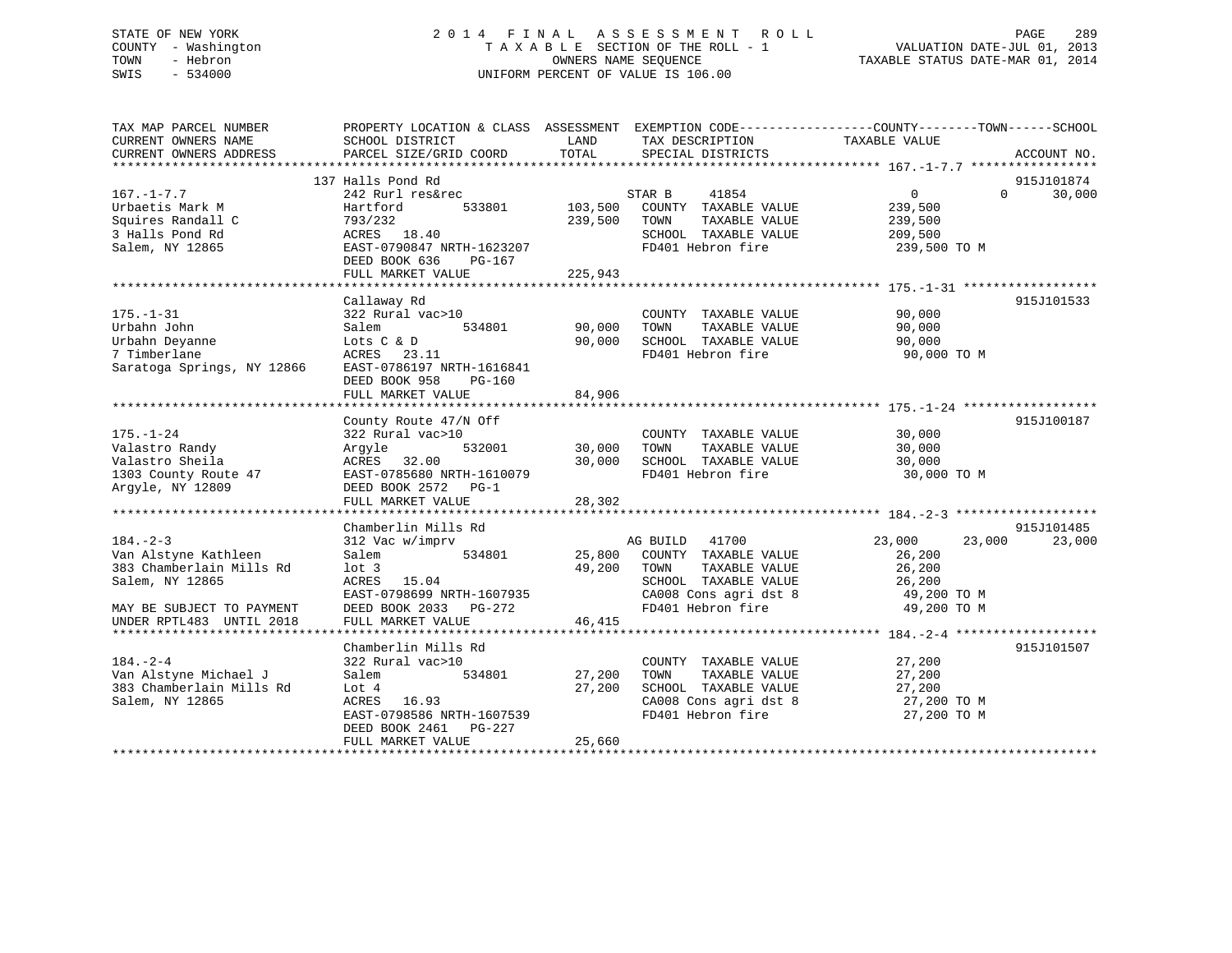# STATE OF NEW YORK 290 2014 FINAL ASSESSMENT ROLL 2011 PAGE 290 COUNTY - Washington  $T A X A B L E$  SECTION OF THE ROLL - 1<br>TOWN - Hebron DATE-JUL 000NERS NAME SEQUENCE SWIS - 534000 UNIFORM PERCENT OF VALUE IS 106.00

TAXABLE STATUS DATE-MAR 01, 2014

| TAX MAP PARCEL NUMBER               |                           |         |                                           | PROPERTY LOCATION & CLASS ASSESSMENT EXEMPTION CODE----------------COUNTY-------TOWN------SCHOOL |
|-------------------------------------|---------------------------|---------|-------------------------------------------|--------------------------------------------------------------------------------------------------|
| CURRENT OWNERS NAME                 | SCHOOL DISTRICT           | LAND    | TAX DESCRIPTION                           | TAXABLE VALUE                                                                                    |
| CURRENT OWNERS ADDRESS              | PARCEL SIZE/GRID COORD    | TOTAL   | SPECIAL DISTRICTS                         | ACCOUNT NO.                                                                                      |
|                                     |                           |         |                                           |                                                                                                  |
|                                     | 101 Callaway Rd           |         |                                           | 915J101571                                                                                       |
| $175. - 1 - 36$                     | 314 Rural vac<10          |         | COUNTY TAXABLE VALUE                      | 38,300                                                                                           |
| Van Ingen Anne                      | Salem<br>534801           | 38,300  | TOWN<br>TAXABLE VALUE                     | 38,300                                                                                           |
| 22 Brightside Dr                    | ACRES<br>3.05             | 38,300  | SCHOOL TAXABLE VALUE                      | 38,300                                                                                           |
| Stamford, CT 06902                  | EAST-0787009 NRTH-1615807 |         | FD401 Hebron fire                         | 38,300 TO M                                                                                      |
|                                     | DEED BOOK 2635 PG-311     |         |                                           |                                                                                                  |
|                                     | FULL MARKET VALUE         | 36,132  |                                           |                                                                                                  |
|                                     |                           |         |                                           |                                                                                                  |
|                                     | Callaway Rd               |         |                                           | 915J101535                                                                                       |
| $175. - 1 - 33$                     | 314 Rural vac<10          |         | COUNTY TAXABLE VALUE                      | 52,500                                                                                           |
| Van Ingen Anne H                    | Salem<br>534801           | 52,500  | TAXABLE VALUE<br>TOWN                     | 52,500                                                                                           |
| 22 Brightside Dr                    | ACRES<br>7.08             | 52,500  | SCHOOL TAXABLE VALUE                      | 52,500                                                                                           |
| Stamford, CT 06902                  | EAST-0787010 NRTH-1616398 |         | FD401 Hebron fire                         | 52,500 TO M                                                                                      |
|                                     | DEED BOOK 586<br>$PG-201$ |         |                                           |                                                                                                  |
|                                     | FULL MARKET VALUE         | 49,528  |                                           |                                                                                                  |
|                                     |                           |         |                                           |                                                                                                  |
|                                     |                           |         |                                           |                                                                                                  |
|                                     | Callaway Rd               |         |                                           | 915J101569                                                                                       |
| $175. - 1 - 34$                     | 314 Rural vac<10          |         | COUNTY TAXABLE VALUE                      | 20,000                                                                                           |
| Van Ingen Anne H                    | Salem<br>534801           | 20,000  | TOWN<br>TAXABLE VALUE                     | 20,000                                                                                           |
| 22 Brightside Dr                    | ACRES<br>3.43             | 20,000  | SCHOOL TAXABLE VALUE                      | 20,000                                                                                           |
| Stamford, CT 06902                  | EAST-0787348 NRTH-1616225 |         | FD401 Hebron fire                         | 20,000 TO M                                                                                      |
|                                     | DEED BOOK 2886 PG-189     |         |                                           |                                                                                                  |
|                                     |                           |         |                                           |                                                                                                  |
|                                     | FULL MARKET VALUE         | 18,868  |                                           |                                                                                                  |
|                                     |                           |         |                                           |                                                                                                  |
|                                     | 383 Chamberlin Mills Rd   |         |                                           | 915L100223                                                                                       |
| $176. - 1 - 28$                     | 210 1 Family Res          |         | 41854<br>STAR B                           | $\overline{0}$<br>30,000<br>$\Omega$                                                             |
| VanAlstyne Kathleen                 | 534801<br>Salem           | 53,500  | COUNTY TAXABLE VALUE                      | 113,500                                                                                          |
| VanAlstyne Michael                  | ACRES<br>1.70             | 113,500 | TAXABLE VALUE<br>TOWN                     | 113,500                                                                                          |
| 383 Chamberlin Mills Rd             | EAST-0797710 NRTH-1608150 |         | SCHOOL TAXABLE VALUE                      | 83,500                                                                                           |
| Salem, NY 12865                     | DEED BOOK 2961 PG-90      |         | CA008 Cons agri dst 8                     | 113,500 TO M                                                                                     |
|                                     | FULL MARKET VALUE         |         | 107,075 FD401 Hebron fire                 | 113,500 TO M                                                                                     |
|                                     |                           |         |                                           |                                                                                                  |
|                                     | 109 Crosier Rd            |         |                                           | 915J100171                                                                                       |
| $167. - 1 - 20.1$                   | 240 Rural res             |         | COUNTY TAXABLE VALUE                      | 207,000                                                                                          |
| Vanderminden Trustee Robert D Salem | 534801                    | 147,800 | TOWN<br>TAXABLE VALUE                     | 207,000                                                                                          |
| 5 Court St                          | ACRES<br>86.20            |         |                                           |                                                                                                  |
|                                     | EAST-0791696 NRTH-1617247 | 207,000 | SCHOOL TAXABLE VALUE<br>FD401 Hebron fire | 207,000                                                                                          |
| Granville, NY 12832                 | $PG-88$                   |         |                                           | 207,000 TO M                                                                                     |
|                                     | DEED BOOK 715             |         |                                           |                                                                                                  |
|                                     | FULL MARKET VALUE         | 195,283 |                                           |                                                                                                  |
|                                     |                           |         |                                           |                                                                                                  |
|                                     | 179 Higgins Rd            |         |                                           | 915J101818                                                                                       |
| $170. - 2 - 32$                     | 312 Vac w/imprv           |         | COUNTY TAXABLE VALUE                      | 29,000                                                                                           |
| Vanderzyden Kevin J                 | Granville<br>533201       | 28,000  | TOWN<br>TAXABLE VALUE                     | 29,000                                                                                           |
| Vanderzyden Karen M                 | Lot 22                    | 29,000  | SCHOOL TAXABLE VALUE                      | 29,000                                                                                           |
| PO Box 514                          | ACRES<br>9.89             |         | FD401 Hebron fire                         | 29,000 TO M                                                                                      |
| Hudson Falls, NY 12839              | EAST-0820068 NRTH-1624440 |         |                                           |                                                                                                  |
|                                     | DEED BOOK 2696 PG-235     |         |                                           |                                                                                                  |
|                                     | FULL MARKET VALUE         | 27,358  |                                           |                                                                                                  |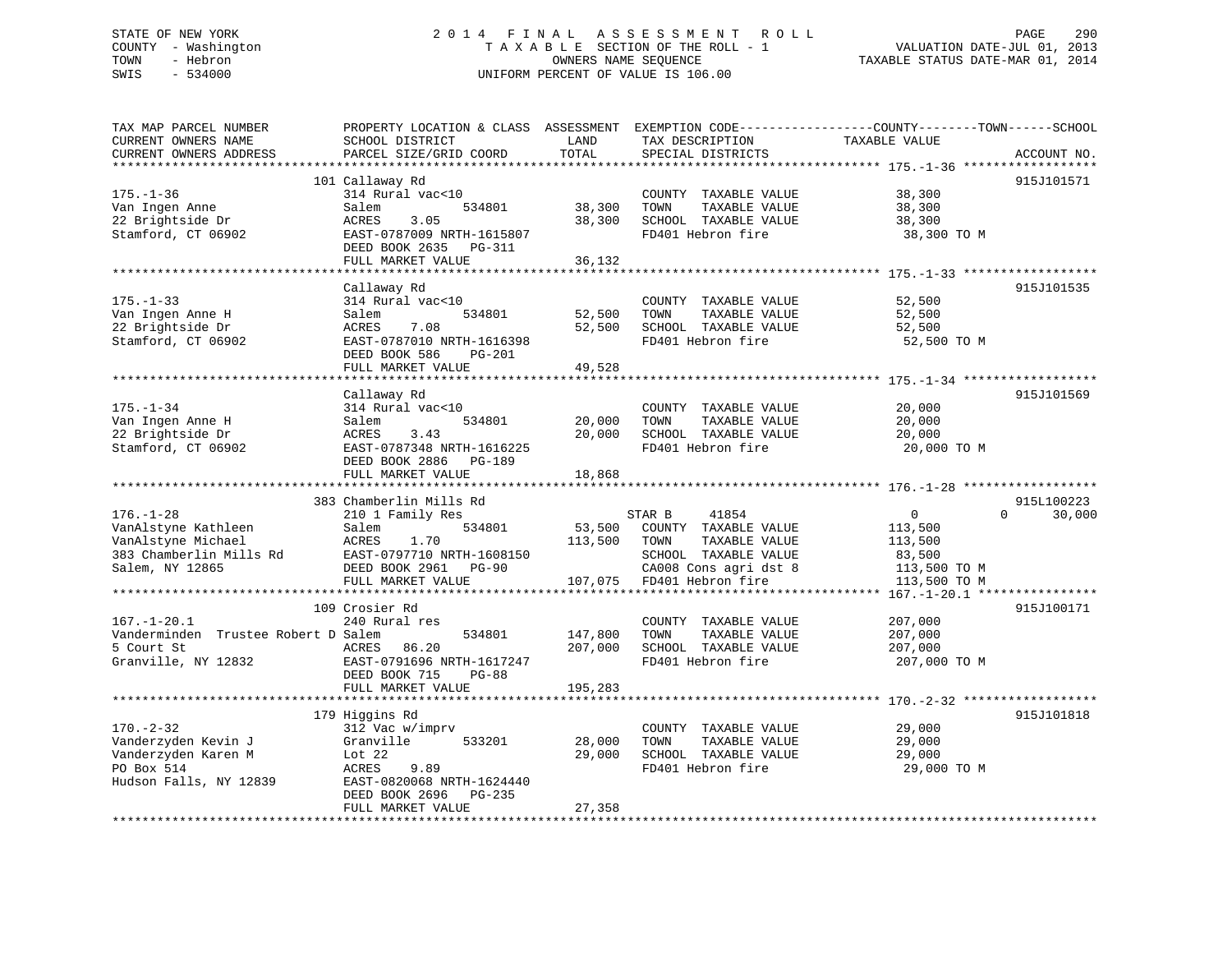# STATE OF NEW YORK 2 0 1 4 F I N A L A S S E S S M E N T R O L L PAGE 291 COUNTY - Washington T A X A B L E SECTION OF THE ROLL - 1 VALUATION DATE-JUL 01, 2013 TOWN - Hebron OWNERS NAME SEQUENCE TAXABLE STATUS DATE-MAR 01, 2014 SWIS - 534000 UNIFORM PERCENT OF VALUE IS 106.00

| TAX MAP PARCEL NUMBER<br>CURRENT OWNERS NAME           | PROPERTY LOCATION & CLASS ASSESSMENT EXEMPTION CODE----------------COUNTY-------TOWN------SCHOOL<br>SCHOOL DISTRICT | LAND    | TAX DESCRIPTION                                                            | TAXABLE VALUE              |             |
|--------------------------------------------------------|---------------------------------------------------------------------------------------------------------------------|---------|----------------------------------------------------------------------------|----------------------------|-------------|
| CURRENT OWNERS ADDRESS                                 | PARCEL SIZE/GRID COORD                                                                                              | TOTAL   | SPECIAL DISTRICTS                                                          |                            | ACCOUNT NO. |
|                                                        |                                                                                                                     |         |                                                                            |                            |             |
|                                                        | 447 Chamberlin Mills Rd                                                                                             |         |                                                                            |                            | 915J100623  |
| $176. - 1 - 27.1$                                      | 240 Rural res                                                                                                       |         | STAR B<br>41854                                                            | $\overline{0}$<br>$\Omega$ | 30,000      |
| VanDyk, Trustee, L.E. William Salem                    | 534801                                                                                                              | 202,300 | COUNTY TAXABLE VALUE                                                       | 416,200                    |             |
| 53 Heaphy Ln                                           | ACRES<br>96.20                                                                                                      | 416,200 | TAXABLE VALUE<br>TOWN                                                      | 416,200                    |             |
| Salem, NY 12865                                        | EAST-0798241 NRTH-1609432                                                                                           |         | SCHOOL TAXABLE VALUE                                                       | 386,200                    |             |
|                                                        | DEED BOOK 2617 PG-325                                                                                               |         | CA008 Cons agri dst 8                                                      | 416,200 TO M               |             |
| MAY BE SUBJECT TO PAYMENT<br>UNDER AGDIST LAW TIL 2018 | FULL MARKET VALUE                                                                                                   |         | 392,642 FD401 Hebron fire                                                  | 416,200 TO M               |             |
|                                                        |                                                                                                                     |         |                                                                            |                            |             |
|                                                        | 43 Henderson Ln                                                                                                     |         |                                                                            |                            | 915J101188  |
| $176. - 1 - 27.2$                                      | 241 Rural res&ag                                                                                                    |         | COUNTY TAXABLE VALUE                                                       | 362,000                    |             |
| VanDyk, Trustee, L.E. William Salem                    | 534801                                                                                                              | 212,900 | TAXABLE VALUE<br>TOWN                                                      | 362,000                    |             |
| 53 Heaphy Ln                                           | 412/116                                                                                                             | 362,000 | SCHOOL TAXABLE VALUE                                                       | 362,000                    |             |
| Salem, NY 12865                                        | ACRES 103.92                                                                                                        |         | CA008 Cons agri dst 8                                                      | 362,000 TO M               |             |
|                                                        | EAST-0797934 NRTH-1612148                                                                                           |         | FD401 Hebron fire                                                          | 362,000 TO M               |             |
| MAY BE SUBJECT TO PAYMENT                              | DEED BOOK 2617 PG-322                                                                                               |         |                                                                            |                            |             |
| UNDER AGDIST LAW TIL 2015                              | FULL MARKET VALUE                                                                                                   | 341,509 |                                                                            |                            |             |
|                                                        |                                                                                                                     |         |                                                                            |                            |             |
|                                                        | Chamberlin Mills Rd/e Off                                                                                           |         |                                                                            |                            | 915J100624  |
| $184. - 1 - 7$                                         | 323 Vacant rural                                                                                                    |         | COUNTY TAXABLE VALUE                                                       | 16,600                     |             |
| VanDyk, Trustee, L.E. William Salem                    | 534801                                                                                                              | 16,600  | TAXABLE VALUE<br>TOWN                                                      | 16,600                     |             |
| 53 Heaphy Ln                                           | ACRES<br>23.35                                                                                                      | 16,600  | SCHOOL TAXABLE VALUE                                                       | 16,600                     |             |
| Salem, NY 12832                                        | EAST-0800050 NRTH-1607231                                                                                           |         | FD401 Hebron fire                                                          | 16,600 TO M                |             |
|                                                        | DEED BOOK 2617 PG-333                                                                                               |         |                                                                            |                            |             |
|                                                        | FULL MARKET VALUE                                                                                                   | 15,660  |                                                                            |                            |             |
|                                                        |                                                                                                                     |         |                                                                            |                            |             |
|                                                        | Chamberlin Mills Rd                                                                                                 |         |                                                                            |                            | 915J101484  |
| $184. - 2 - 2$                                         | 322 Rural vac>10                                                                                                    |         | COUNTY TAXABLE VALUE                                                       | 37,000                     |             |
| VanDyk, Trustee, L.E. William Salem                    | 534801                                                                                                              | 37,000  | TOWN<br>TAXABLE VALUE<br>TOWN      TAXABLE VALUE<br>SCHOOL   TAXABLE VALUE | 37,000                     |             |
| 53 Heaphy Ln                                           | Lot 2                                                                                                               | 37,000  |                                                                            | 37,000                     |             |
| Salem, NY 12865                                        | ACRES<br>34.70                                                                                                      |         | CA008 Cons agri dst 8                                                      | 37,000 TO M                |             |
|                                                        | EAST-0799475 NRTH-1608895                                                                                           |         | FD401 Hebron fire                                                          | 37,000 TO M                |             |
|                                                        | DEED BOOK 2617<br>$PG-329$                                                                                          |         |                                                                            |                            |             |
|                                                        | FULL MARKET VALUE                                                                                                   | 34,906  |                                                                            |                            |             |
|                                                        | 3544 County Route 30                                                                                                |         |                                                                            |                            | 915J101354  |
| $175. - 1 - 12.4$                                      | 271 Mfg housings                                                                                                    |         | COUNTY TAXABLE VALUE                                                       | 80,000                     |             |
| Vanquilder Evelyn                                      | Salem<br>534801                                                                                                     | 77,500  | TAXABLE VALUE<br>TOWN                                                      | 80,000                     |             |
| 3544 County Route 30                                   | ACRES 13.50                                                                                                         | 80,000  | SCHOOL TAXABLE VALUE                                                       | 80,000                     |             |
| Salem, NY 12865                                        | EAST-0791780 NRTH-1611629                                                                                           |         | FD401 Hebron fire                                                          | 80,000 TO M                |             |
|                                                        | DEED BOOK 799<br>PG-126                                                                                             |         |                                                                            |                            |             |
|                                                        | FULL MARKET VALUE                                                                                                   | 75,472  |                                                                            |                            |             |
|                                                        |                                                                                                                     |         |                                                                            |                            |             |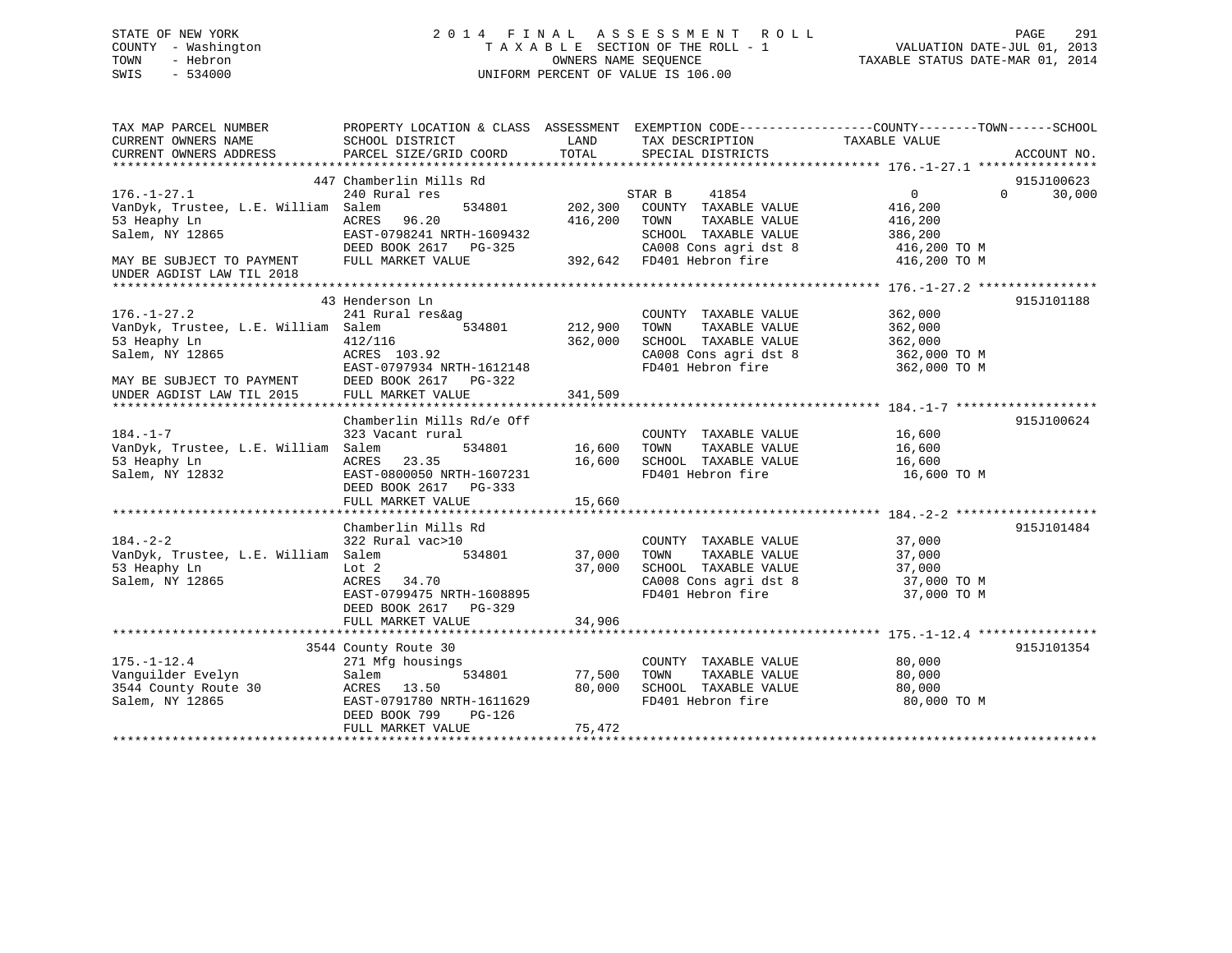# STATE OF NEW YORK 2 0 1 4 F I N A L A S S E S S M E N T R O L L PAGE 292 COUNTY - Washington T A X A B L E SECTION OF THE ROLL - 1 VALUATION DATE-JUL 01, 2013 TOWN - Hebron OWNERS NAME SEQUENCE TAXABLE STATUS DATE-MAR 01, 2014 SWIS - 534000 UNIFORM PERCENT OF VALUE IS 106.00

| TAX MAP PARCEL NUMBER<br>CURRENT OWNERS NAME | SCHOOL DISTRICT                          | LAND    | PROPERTY LOCATION & CLASS ASSESSMENT EXEMPTION CODE---------------COUNTY-------TOWN-----SCHOOL<br>TAX DESCRIPTION | TAXABLE VALUE     |                    |
|----------------------------------------------|------------------------------------------|---------|-------------------------------------------------------------------------------------------------------------------|-------------------|--------------------|
| CURRENT OWNERS ADDRESS                       | PARCEL SIZE/GRID COORD                   | TOTAL   | SPECIAL DISTRICTS                                                                                                 |                   | ACCOUNT NO.        |
|                                              |                                          |         |                                                                                                                   |                   | 915J100668         |
| $183.20 - 1 - 16$                            | 3116 County Route 30<br>210 1 Family Res |         | STAR B<br>41854                                                                                                   | $0 \qquad \qquad$ | 30,000<br>$\Omega$ |
| Vanwijngaarden Roland H                      | 534801<br>Salem                          | 24,200  | COUNTY TAXABLE VALUE                                                                                              | 154,000           |                    |
| 3116 County Route 30                         | FRNT 177.00 DPTH 114.00                  | 154,000 | TAXABLE VALUE<br>TOWN                                                                                             | 154,000           |                    |
| PO Box 548                                   | ACRES<br>0.46                            |         | SCHOOL TAXABLE VALUE                                                                                              | 124,000           |                    |
| Salem, NY 12865                              | EAST-0792686 NRTH-1602584                |         | CA008 Cons agri dst 8                                                                                             | 154,000 TO M      |                    |
|                                              | DEED BOOK 720<br>PG-234                  |         | FD401 Hebron fire                                                                                                 | 154,000 TO M      |                    |
|                                              | FULL MARKET VALUE                        |         | 145,283 LD401 West hebron light                                                                                   | 154,000 TO M      |                    |
|                                              |                                          |         |                                                                                                                   |                   |                    |
|                                              | 20 Valley View Way                       |         |                                                                                                                   |                   | 915J101769         |
| $168. - 1 - 18.3$                            | 210 1 Family Res                         |         | STAR B<br>41854                                                                                                   | $\overline{0}$    | $\Omega$<br>30,000 |
| Varney Brenda                                | 533801<br>Hartford                       | 76,100  | COUNTY TAXABLE VALUE                                                                                              | 139,500           |                    |
| 20 Valley View Way                           | 7.43<br>ACRES                            | 139,500 | TOWN<br>TAXABLE VALUE                                                                                             | 139,500           |                    |
| Salem, NY 12865                              | EAST-0797912 NRTH-1621207                |         | SCHOOL TAXABLE VALUE                                                                                              | 109,500           |                    |
|                                              | DEED BOOK 617<br>PG-349                  |         | CA008 Cons agri dst 8                                                                                             | 139,500 TO M      |                    |
|                                              | FULL MARKET VALUE                        |         | 131,604 FD401 Hebron fire                                                                                         | 139,500 TO M      |                    |
|                                              |                                          |         |                                                                                                                   |                   |                    |
|                                              | 369 Higgins Rd                           |         |                                                                                                                   |                   |                    |
| $170. - 1 - 13.76$                           | 322 Rural vac>10                         |         | COUNTY TAXABLE VALUE                                                                                              | 59,500            |                    |
| Vaughan David                                | Salem<br>534801                          | 59,500  | TOWN<br>TAXABLE VALUE                                                                                             | 59,500            |                    |
| Zinsmeister Mary S                           | Lot 5E                                   | 59,500  | SCHOOL TAXABLE VALUE                                                                                              | 59,500            |                    |
| 3692621 Sailboat Ct                          | ACRES<br>26.47                           |         | CA008 Cons agri dst 8                                                                                             | 59,500 TO M       |                    |
| Midlothian, VA 23112                         | EAST-0821180 NRTH-1619630                |         | FD401 Hebron fire                                                                                                 | 59,500 TO M       |                    |
|                                              | DEED BOOK 3388<br>$PG-338$               |         |                                                                                                                   |                   |                    |
| PRIOR OWNER ON 3/01/2014                     | FULL MARKET VALUE                        | 56,132  |                                                                                                                   |                   |                    |
| Bratianu David Jr                            |                                          |         |                                                                                                                   |                   |                    |
|                                              |                                          |         |                                                                                                                   |                   |                    |
|                                              | 73 Koster Way                            |         |                                                                                                                   |                   | 915J101902         |
| $185. - 1 - 30$                              | 311 Res vac land                         |         | COUNTY TAXABLE VALUE                                                                                              | 22,800            |                    |
| Velez Jaime                                  | Salem<br>534801                          | 22,800  | TOWN<br>TAXABLE VALUE                                                                                             | 22,800            |                    |
| Porto-Velez Deborah                          | lot <sub>9</sub>                         | 22,800  | SCHOOL TAXABLE VALUE                                                                                              | 22,800            |                    |
| 123 Midwood Ave                              | 6.35<br>ACRES                            |         | FD401 Hebron fire                                                                                                 | 22,800 TO M       |                    |
| Waterbury, CT 06708                          | EAST-0815468 NRTH-1608784                |         |                                                                                                                   |                   |                    |
|                                              | DEED BOOK 2398<br>PG-100                 |         |                                                                                                                   |                   |                    |
|                                              | FULL MARKET VALUE                        | 21,509  |                                                                                                                   |                   |                    |
|                                              |                                          |         |                                                                                                                   |                   |                    |
|                                              | Thunder Way                              |         |                                                                                                                   |                   | 915J101530         |
| $175. - 1 - 12.6$                            | 322 Rural vac>10                         |         | COUNTY TAXABLE VALUE                                                                                              | 15,300            |                    |
| Veltri Daniel J                              | Salem<br>534801                          | 15,300  | TAXABLE VALUE<br>TOWN                                                                                             | 15,300            |                    |
| Veltri Margaret Futia                        | ACRES 10.76                              | 15,300  | SCHOOL TAXABLE VALUE                                                                                              | 15,300            |                    |
| 127 Garth Rd Apt 6C                          | EAST-0789847 NRTH-1611458                |         | FD401 Hebron fire                                                                                                 | 15,300 TO M       |                    |
| Scarsdale, NY 10583                          | DEED BOOK 1862<br>PG-117                 |         |                                                                                                                   |                   |                    |
|                                              | FULL MARKET VALUE                        | 14,434  |                                                                                                                   |                   |                    |
|                                              |                                          |         |                                                                                                                   |                   |                    |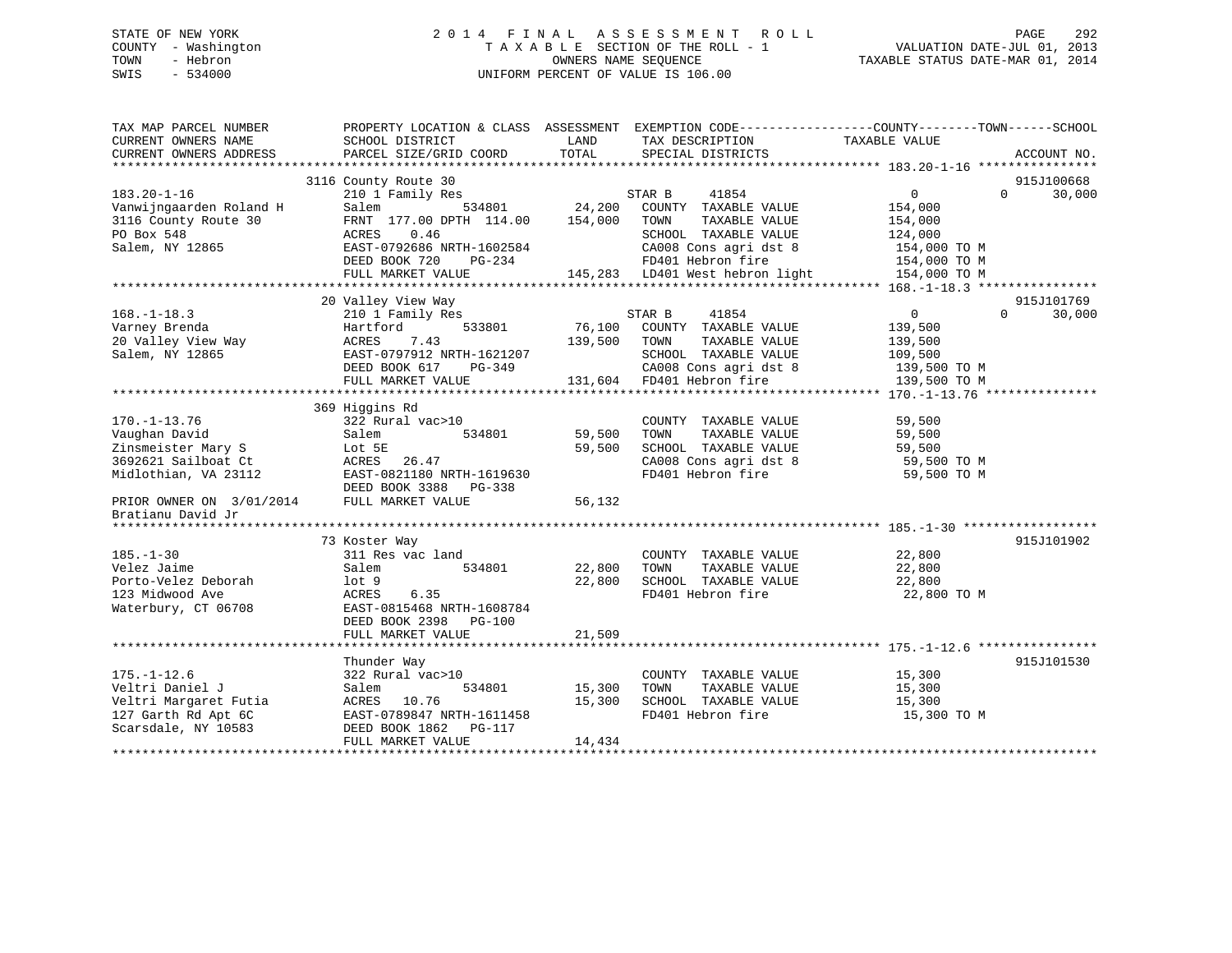# STATE OF NEW YORK 2 0 1 4 F I N A L A S S E S S M E N T R O L L PAGE 293 COUNTY - Washington T A X A B L E SECTION OF THE ROLL - 1 VALUATION DATE-JUL 01, 2013 TOWN - Hebron OWNERS NAME SEQUENCE TAXABLE STATUS DATE-MAR 01, 2014 SWIS - 534000 UNIFORM PERCENT OF VALUE IS 106.00

| TAX MAP PARCEL NUMBER<br>CURRENT OWNERS NAME<br>CURRENT OWNERS ADDRESS | PROPERTY LOCATION & CLASS ASSESSMENT EXEMPTION CODE----------------COUNTY-------TOWN------SCHOOL<br>SCHOOL DISTRICT<br>PARCEL SIZE/GRID COORD | LAND<br>TOTAL | TAX DESCRIPTION<br>SPECIAL DISTRICTS | TAXABLE VALUE                | ACCOUNT NO. |
|------------------------------------------------------------------------|-----------------------------------------------------------------------------------------------------------------------------------------------|---------------|--------------------------------------|------------------------------|-------------|
|                                                                        |                                                                                                                                               |               |                                      |                              |             |
|                                                                        | 148 Thunder Way                                                                                                                               |               |                                      |                              | 915J101730  |
| $175. - 1 - 12.10$                                                     | 210 1 Family Res                                                                                                                              |               | COUNTY TAXABLE VALUE                 | 76,700                       |             |
| Veltri Daniel J                                                        | Salem<br>534801                                                                                                                               | 23,000        | TOWN<br>TAXABLE VALUE                | 76,700                       |             |
| Veltri Margaret Futia                                                  | 5.05<br>ACRES                                                                                                                                 | 76,700        | SCHOOL TAXABLE VALUE                 | 76,700                       |             |
| 127 Garth Rd Apt 66                                                    | EAST-0789597 NRTH-1610889                                                                                                                     |               | FD401 Hebron fire                    | 76,700 TO M                  |             |
| Scarsdale, NY 10583                                                    | DEED BOOK 1813 PG-42                                                                                                                          | 72,358        |                                      |                              |             |
|                                                                        | FULL MARKET VALUE                                                                                                                             |               |                                      |                              |             |
|                                                                        | 3196 County Route 30                                                                                                                          |               |                                      |                              | 915J100389  |
| $183.16 - 1 - 26$                                                      | 210 1 Family Res                                                                                                                              |               | VET WAR CT 41121                     | 24,825<br>18,000             | $\Omega$    |
| Veysey Barry C                                                         | 534801<br>Salem                                                                                                                               | 27,300 STAR B | 41854                                | $\overline{0}$<br>$\Omega$   | 30,000      |
| Veysey Ann A                                                           | 1.10<br>ACRES                                                                                                                                 |               | 165,500 COUNTY TAXABLE VALUE         | 140,675                      |             |
| 3196 County Route 30                                                   | EAST-0791921 NRTH-1604244                                                                                                                     |               | TOWN<br>TAXABLE VALUE                | 147,500                      |             |
| Salem, NY 12865                                                        | DEED BOOK 2677 PG-328                                                                                                                         |               | SCHOOL TAXABLE VALUE                 | 135,500                      |             |
|                                                                        | FULL MARKET VALUE                                                                                                                             |               | 156,132 CA008 Cons agri dst 8        | 165,500 TO M                 |             |
|                                                                        |                                                                                                                                               |               | FD401 Hebron fire                    |                              |             |
|                                                                        |                                                                                                                                               |               | LD401 West hebron light              | 165,500 TO M<br>165,500 TO M |             |
|                                                                        |                                                                                                                                               |               |                                      |                              |             |
|                                                                        | Middle Rd                                                                                                                                     |               |                                      |                              | 915J101499  |
| $160. - 1 - 4.2$                                                       | 314 Rural vac<10                                                                                                                              |               | COUNTY TAXABLE VALUE                 | 10,500                       |             |
| Vichioli Robert                                                        | 534801<br>Salem                                                                                                                               | 10,500        | TAXABLE VALUE<br>TOWN                | 10,500                       |             |
| Knipe Robert                                                           | Lot 2                                                                                                                                         | 10,500        | SCHOOL TAXABLE VALUE                 | 10,500                       |             |
| 44 Stanley Ave                                                         | ACRES<br>5.01                                                                                                                                 |               | FD401 Hebron fire                    | 10,500 TO M                  |             |
| Oakville, CT 06779                                                     | EAST-0806440 NRTH-1627505                                                                                                                     |               |                                      |                              |             |
|                                                                        | DEED BOOK 2746 PG-20                                                                                                                          |               |                                      |                              |             |
|                                                                        | FULL MARKET VALUE                                                                                                                             | 9,906         |                                      |                              |             |
|                                                                        |                                                                                                                                               |               |                                      |                              |             |
|                                                                        | 3547 County Route 30                                                                                                                          |               |                                      |                              |             |
| $175. - 1 - 13.1$                                                      | 270 Mfg housing                                                                                                                               |               | COUNTY TAXABLE VALUE                 | 50,500                       |             |
| Vichioli Robert M                                                      | 534801<br>Salem                                                                                                                               | 45,000        | TAXABLE VALUE<br>TOWN                | 50,500                       |             |
| Vichioli Jeanne M                                                      | lot <sub>2</sub>                                                                                                                              | 50,500        | SCHOOL TAXABLE VALUE                 | 50,500                       |             |
| 44 Stanley Ave                                                         | ACRES 10.00                                                                                                                                   |               | FD401 Hebron fire                    | 50,500 TO M                  |             |
| Oakville, CT 06779                                                     | EAST-0790390 NRTH-1612346                                                                                                                     |               |                                      |                              |             |
|                                                                        | DEED BOOK 2390 PG-145                                                                                                                         |               |                                      |                              |             |
|                                                                        | FULL MARKET VALUE                                                                                                                             | 47,642        |                                      |                              |             |
|                                                                        |                                                                                                                                               |               |                                      |                              |             |
|                                                                        | 9 Sutliff Ln                                                                                                                                  |               |                                      |                              | 915J100058  |
| $176. - 1 - 4$                                                         | 210 1 Family Res                                                                                                                              |               | COUNTY TAXABLE VALUE                 | 74,000                       |             |
| Villamil Albert                                                        | Salem<br>534801                                                                                                                               | 50,400        | TOWN<br>TAXABLE VALUE                | 74,000                       |             |
| 9 Sutliff Ln                                                           | 580/116                                                                                                                                       | 74,000        | SCHOOL TAXABLE VALUE                 | 74,000                       |             |
| Salem, NY 12865                                                        | FRNT 350.00 DPTH 135.00                                                                                                                       |               | FD401 Hebron fire                    | 74,000 TO M                  |             |
|                                                                        | EAST-0793855 NRTH-1615120                                                                                                                     |               |                                      |                              |             |
|                                                                        | DEED BOOK 2761 PG-184                                                                                                                         |               |                                      |                              |             |
|                                                                        | FULL MARKET VALUE                                                                                                                             | 69,811        |                                      |                              |             |
|                                                                        |                                                                                                                                               |               |                                      |                              |             |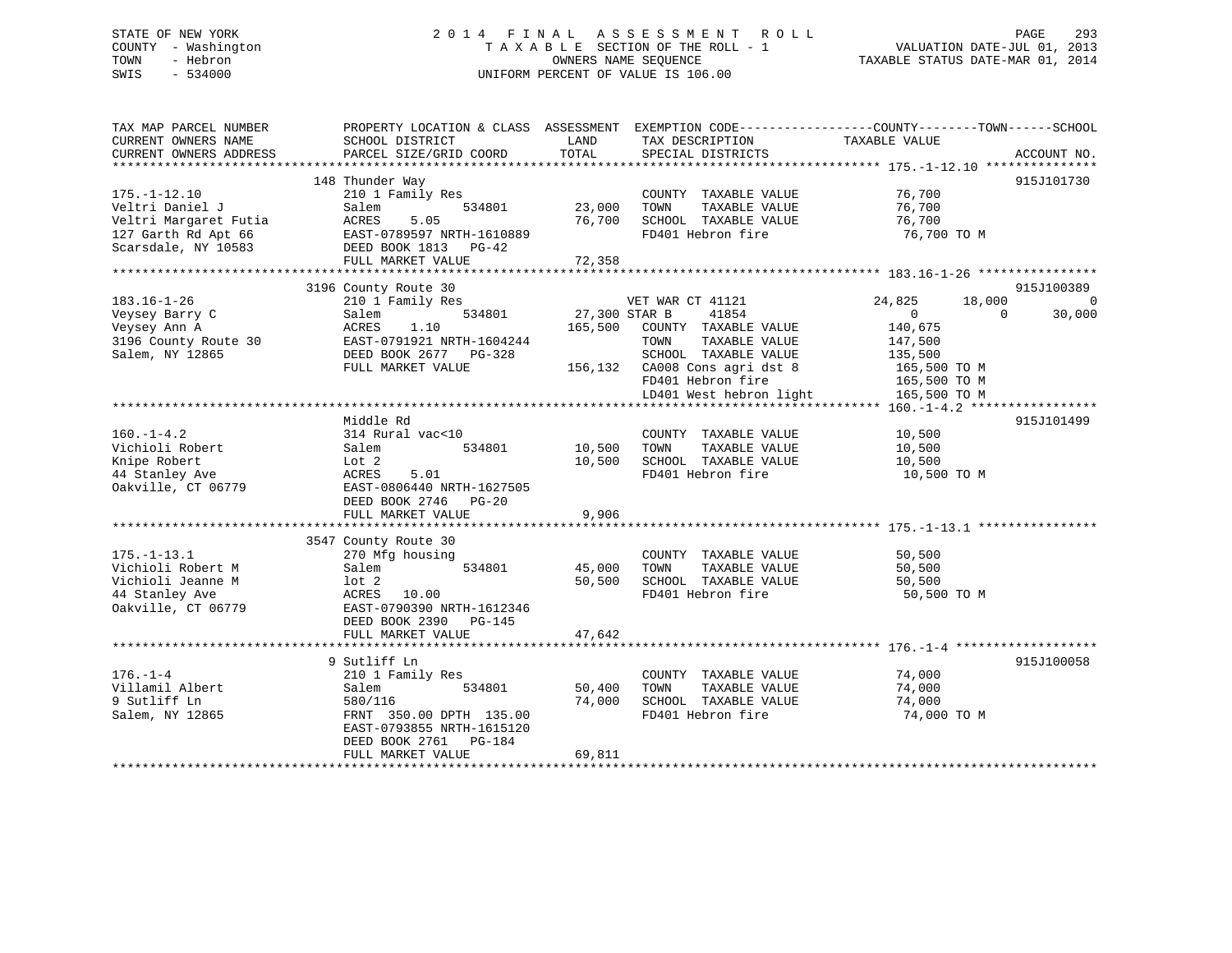# STATE OF NEW YORK 2 0 1 4 F I N A L A S S E S S M E N T R O L L PAGE 294 COUNTY - Washington T A X A B L E SECTION OF THE ROLL - 1 VALUATION DATE-JUL 01, 2013 TOWN - Hebron OWNERS NAME SEQUENCE TAXABLE STATUS DATE-MAR 01, 2014 SWIS - 534000 UNIFORM PERCENT OF VALUE IS 106.00

| TAX MAP PARCEL NUMBER<br>CURRENT OWNERS NAME<br>CURRENT OWNERS ADDRESS | SCHOOL DISTRICT<br>PARCEL SIZE/GRID COORD | PROPERTY LOCATION & CLASS ASSESSMENT EXEMPTION CODE---------------COUNTY-------TOWN-----SCHOOL<br>LAND<br>TAX DESCRIPTION<br>TOTAL<br>SPECIAL DISTRICTS | TAXABLE VALUE<br>ACCOUNT NO.  |
|------------------------------------------------------------------------|-------------------------------------------|---------------------------------------------------------------------------------------------------------------------------------------------------------|-------------------------------|
|                                                                        |                                           |                                                                                                                                                         |                               |
|                                                                        | Darfler Ln                                |                                                                                                                                                         | 915J101700                    |
| $159. - 1 - 25.11$                                                     | 260 Seasonal res                          | COUNTY TAXABLE VALUE                                                                                                                                    | 48,500                        |
| Vodola Michael<br>3 Garden St                                          | 533801<br>Hartford<br>lot D               | 29,200<br>TAXABLE VALUE<br>TOWN                                                                                                                         | 48,500                        |
| Branford, CT 06405                                                     | ACRES<br>3.33                             | 48,500<br>SCHOOL TAXABLE VALUE<br>FD401 Hebron fire                                                                                                     | 48,500<br>48,500 TO M         |
|                                                                        | EAST-0797199 NRTH-1628383                 |                                                                                                                                                         |                               |
|                                                                        | DEED BOOK 1899 PG-299                     |                                                                                                                                                         |                               |
|                                                                        | FULL MARKET VALUE                         | 45,755                                                                                                                                                  |                               |
|                                                                        |                                           |                                                                                                                                                         |                               |
|                                                                        | 7849 State Route 22                       |                                                                                                                                                         | 915J100484                    |
| $144. - 1 - 22$                                                        | 241 Rural res&ag                          | 41720<br>AG DIST                                                                                                                                        | 191,617<br>191,617<br>191,617 |
| Vona Maria                                                             | Granville<br>533201                       | 364,500<br>COUNTY TAXABLE VALUE                                                                                                                         | 291,383                       |
| 2959 Congress St                                                       | 861/146                                   | 483,000<br>TAXABLE VALUE<br>TOWN                                                                                                                        | 291,383                       |
| Fairfield, CT 06824-2048                                               | ACRES 175.61                              | SCHOOL TAXABLE VALUE                                                                                                                                    | 291,383                       |
|                                                                        | EAST-0821795 NRTH-1645782                 | CA001 Cons agri dst 1                                                                                                                                   | 291,383 TO                    |
| MAY BE SUBJECT TO PAYMENT                                              | DEED BOOK 2015 PG-75                      | 191,617 EX                                                                                                                                              |                               |
| UNDER AGDIST LAW TIL 2018                                              | FULL MARKET VALUE                         | 455,660 FD401 Hebron fire                                                                                                                               | 483,000 TO M                  |
|                                                                        |                                           |                                                                                                                                                         |                               |
|                                                                        | 279 & 350 Liebig Rd                       |                                                                                                                                                         | 915J100377                    |
| $143. - 1 - 1$                                                         | 241 Rural res&ag                          | 41720<br>AG DIST                                                                                                                                        | 262,329<br>262,329<br>262,329 |
| Vona Nicola                                                            | 533201<br>Granville                       | 499,000<br>COUNTY TAXABLE VALUE                                                                                                                         | 725,171                       |
| Vona Antonietta                                                        | 1690/350 1691/1 1863/273                  | 987,500<br>TOWN<br>TAXABLE VALUE                                                                                                                        | 725,171                       |
| 232 Dudley Rd                                                          | ACRES 225.30                              | SCHOOL TAXABLE VALUE                                                                                                                                    | 725,171                       |
| Wilton, CT 06897                                                       | EAST-0805950 NRTH-1644321                 | CA008 Cons agri dst 8                                                                                                                                   | 725,171 TO M                  |
|                                                                        | DEED BOOK 1690 PG-350                     | 262,329 EX                                                                                                                                              |                               |
| MAY BE SUBJECT TO PAYMENT                                              | FULL MARKET VALUE                         | 931,604 FD401 Hebron fire                                                                                                                               | 987,500 TO M                  |
| UNDER AGDIST LAW TIL 2018                                              |                                           |                                                                                                                                                         |                               |
|                                                                        | Liebig Rd                                 |                                                                                                                                                         |                               |
| $143. - 1 - 33.1$                                                      | 314 Rural vac<10                          | 41720<br>AG DIST                                                                                                                                        | 20,815<br>20,815<br>20,815    |
| Vona Sofia                                                             | 533201<br>Granville                       | 41,600<br>COUNTY TAXABLE VALUE                                                                                                                          | 20,785                        |
| Vona Sandra                                                            | 8.55<br>ACRES                             | 41,600<br>TAXABLE VALUE<br>TOWN                                                                                                                         | 20,785                        |
| 232 Dudley Rd                                                          | EAST-0806724 NRTH-1644464                 | SCHOOL TAXABLE VALUE                                                                                                                                    | 20,785                        |
| Wilton, CT 06897                                                       | DEED BOOK 2539 PG-162                     | CA008 Cons agri dst 8                                                                                                                                   | 20,785 TO M                   |
|                                                                        | FULL MARKET VALUE                         | 39,245<br>20,815 EX                                                                                                                                     |                               |
| MAY BE SUBJECT TO PAYMENT                                              |                                           | FD401 Hebron fire                                                                                                                                       | 41,600 TO M                   |
| UNDER AGDIST LAW TIL 2018                                              |                                           |                                                                                                                                                         |                               |
|                                                                        |                                           |                                                                                                                                                         |                               |
|                                                                        | Liebig Rd                                 |                                                                                                                                                         | 915J101625                    |
| $143. - 1 - 39.3$                                                      | 314 Rural vac<10                          | AGRI-D IND 41730                                                                                                                                        | 27,020<br>27,020<br>27,020    |
| Vona Sofia                                                             | Granville<br>533201                       | 29,100<br>COUNTY TAXABLE VALUE                                                                                                                          | 2,080                         |
| Savo Sonia                                                             | Lot 3                                     | 29,100<br>TOWN<br>TAXABLE VALUE                                                                                                                         | 2,080                         |
| 232 Dudley Rd                                                          | ACRES<br>5.10                             | SCHOOL TAXABLE VALUE                                                                                                                                    | 2,080                         |
| Wilton, CT 06897                                                       | EAST-0806647 NRTH-1644820                 | FD401 Hebron fire                                                                                                                                       | 29,100 TO M                   |
|                                                                        | DEED BOOK 2548 PG-21                      |                                                                                                                                                         |                               |
| MAY BE SUBJECT TO PAYMENT                                              | FULL MARKET VALUE                         | 27,453                                                                                                                                                  |                               |
| UNDER AGDIST LAW TIL 2021                                              |                                           |                                                                                                                                                         |                               |
|                                                                        |                                           |                                                                                                                                                         |                               |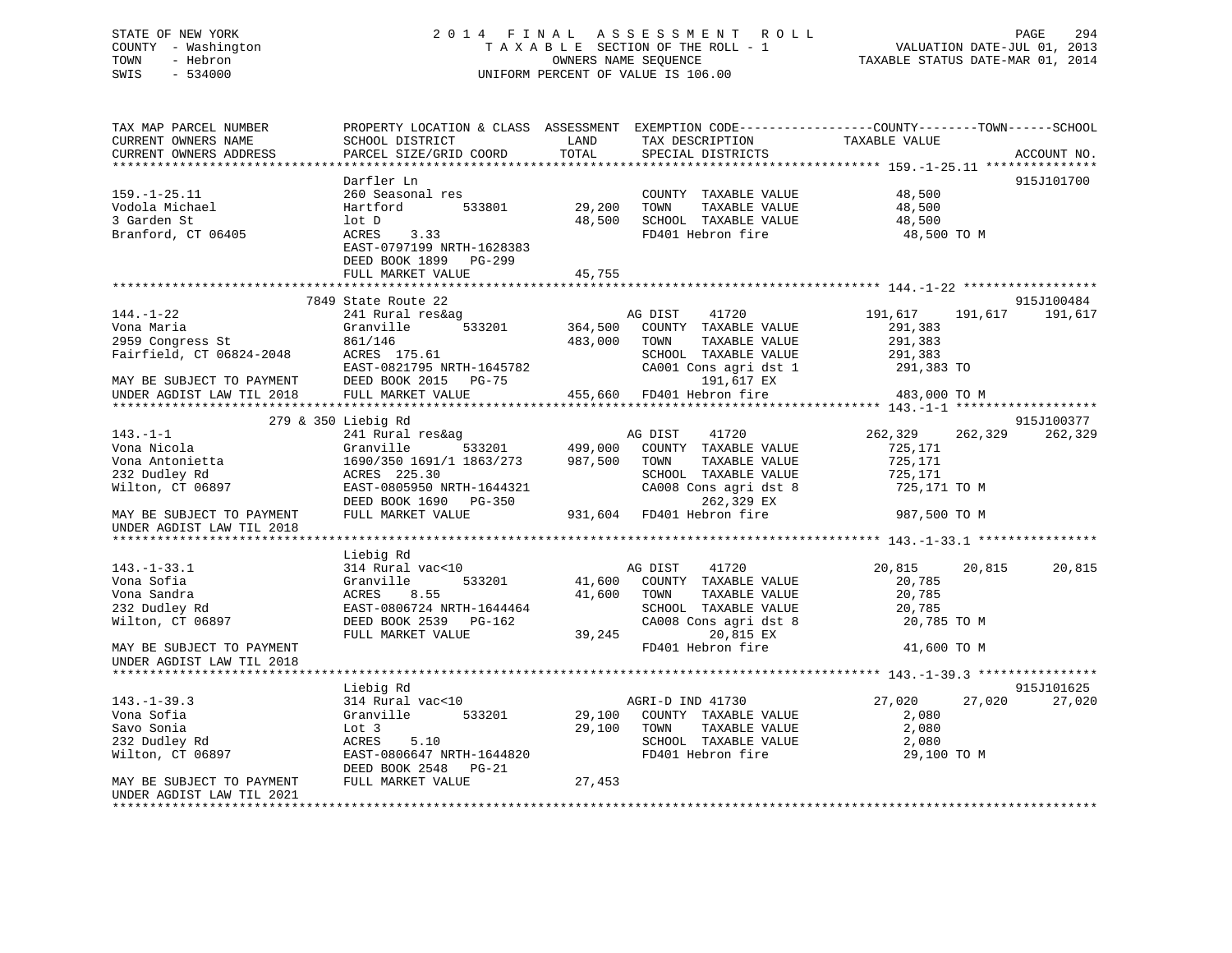# STATE OF NEW YORK 2 0 1 4 F I N A L A S S E S S M E N T R O L L PAGE 295 COUNTY - Washington T A X A B L E SECTION OF THE ROLL - 1 VALUATION DATE-JUL 01, 2013 TOWN - Hebron OWNERS NAME SEQUENCE TAXABLE STATUS DATE-MAR 01, 2014 SWIS - 534000 UNIFORM PERCENT OF VALUE IS 106.00

| TAX MAP PARCEL NUMBER<br>CURRENT OWNERS NAME<br>CURRENT OWNERS ADDRESS                                          | PROPERTY LOCATION & CLASS ASSESSMENT EXEMPTION CODE----------------COUNTY-------TOWN------SCHOOL<br>SCHOOL DISTRICT<br>PARCEL SIZE/GRID COORD                  | LAND<br>TOTAL                 | TAX DESCRIPTION<br>SPECIAL DISTRICTS                                                                                                                 | TAXABLE VALUE                                                                  | ACCOUNT NO.        |
|-----------------------------------------------------------------------------------------------------------------|----------------------------------------------------------------------------------------------------------------------------------------------------------------|-------------------------------|------------------------------------------------------------------------------------------------------------------------------------------------------|--------------------------------------------------------------------------------|--------------------|
|                                                                                                                 |                                                                                                                                                                |                               |                                                                                                                                                      |                                                                                |                    |
| $152. - 2 - 37.3$<br>Vona Sofia<br>Savo Sonia<br>232 Dudley Rd<br>Wilton, CT 06897<br>MAY BE SUBJECT TO PAYMENT | County Route 31<br>322 Rural vac>10<br>Granville<br>533201<br>1951/118; 2757/210<br>ACRES 137.40<br>NRTH-1641044<br>DEED BOOK 1951 PG-118<br>FULL MARKET VALUE | 223,900<br>223,900<br>211,226 | AG DIST<br>41720<br>COUNTY TAXABLE VALUE<br>TOWN<br>TAXABLE VALUE<br>SCHOOL TAXABLE VALUE<br>CA008 Cons agri dst 8<br>43,827 EX<br>FD401 Hebron fire | 43,827 43,827<br>180,073<br>180,073<br>180,073<br>180,073 TO M<br>223,900 TO M | 43,827             |
| UNDER AGDIST LAW TIL 2018                                                                                       |                                                                                                                                                                |                               |                                                                                                                                                      |                                                                                |                    |
| $152. - 2 - 30.2$<br>Vorsanger Debra S<br>Vorsanger Gary J<br>1076 South Kimbles Rd<br>Yardley, PA 19067        | Piccininni Ln<br>314 Rural vac<10<br>Granville<br>533201<br>ACRES 10.01<br>EAST-0812941 NRTH-1637517<br>DEED BOOK 944<br>PG-195<br>FULL MARKET VALUE           | 59,500<br>59,500<br>56,132    | COUNTY TAXABLE VALUE<br>TAXABLE VALUE<br>TOWN<br>SCHOOL TAXABLE VALUE<br>FD401 Hebron fire                                                           | 59,500<br>59,500<br>59,500<br>59,500 TO M                                      | 915J101270         |
|                                                                                                                 | 406 County Route 31                                                                                                                                            |                               |                                                                                                                                                      |                                                                                | 915J101677         |
| $176. - 1 - 1.6$<br>Wade Brian K<br>Wade Wendy J<br>3016 Aarons Way<br>Argyle, NY 12809                         | 314 Rural vac<10<br>534801<br>Salem<br>FRNT 376.00 DPTH 231.00<br>EAST-0794110 NRTH-1615903<br>DEED BOOK 589<br>PG-199<br>FULL MARKET VALUE                    | 16,600<br>16,600<br>15,660    | COUNTY TAXABLE VALUE<br>TOWN<br>TAXABLE VALUE<br>SCHOOL TAXABLE VALUE<br>FD401 Hebron fire                                                           | 16,600<br>16,600<br>16,600<br>16,600 TO M                                      |                    |
|                                                                                                                 | 4182 County Route 30                                                                                                                                           |                               |                                                                                                                                                      |                                                                                | 915J100673         |
| $158. - 1 - 30$<br>Wade Rocky<br>Wade Mary<br>4182 County Route 30<br>Salem, NY 12865                           | 210 1 Family Res<br>533801<br>Hartford<br>714/171<br>$167. - 1 - 4$<br>FRNT 228.00 DPTH 89.00<br>EAST-0786539 NRTH-1626059<br>DEED BOOK 498<br><b>PG-1111</b>  | 75,000                        | STAR B<br>41854<br>38,600 COUNTY TAXABLE VALUE<br>TAXABLE VALUE<br>TOWN<br>SCHOOL TAXABLE VALUE<br>FD401 Hebron fire                                 | $\overline{0}$<br>75,000<br>75,000<br>45,000<br>75,000 TO M                    | $\Omega$<br>30,000 |
|                                                                                                                 | FULL MARKET VALUE                                                                                                                                              | 70,755                        |                                                                                                                                                      |                                                                                |                    |
|                                                                                                                 | 104 James Rd                                                                                                                                                   |                               |                                                                                                                                                      |                                                                                |                    |
| $159. - 1 - 2.7$<br>Wade Steven<br>104 James Rd<br>Salem, NY 12865                                              | 270 Mfg housing<br>533801<br>Hartford<br>$1$ ot $1$<br>ACRES<br>3.25<br>EAST-0792727 NRTH-1630175<br>DEED BOOK 2447<br>PG-114                                  | 37,600<br>54,500              | 41854<br>STAR B<br>COUNTY TAXABLE VALUE<br>TAXABLE VALUE<br>TOWN<br>SCHOOL TAXABLE VALUE<br>FD401 Hebron fire                                        | $\overline{0}$<br>54,500<br>54,500<br>24,500<br>54,500 TO M                    | $\Omega$<br>30,000 |
|                                                                                                                 | FULL MARKET VALUE                                                                                                                                              | 51,415                        |                                                                                                                                                      |                                                                                |                    |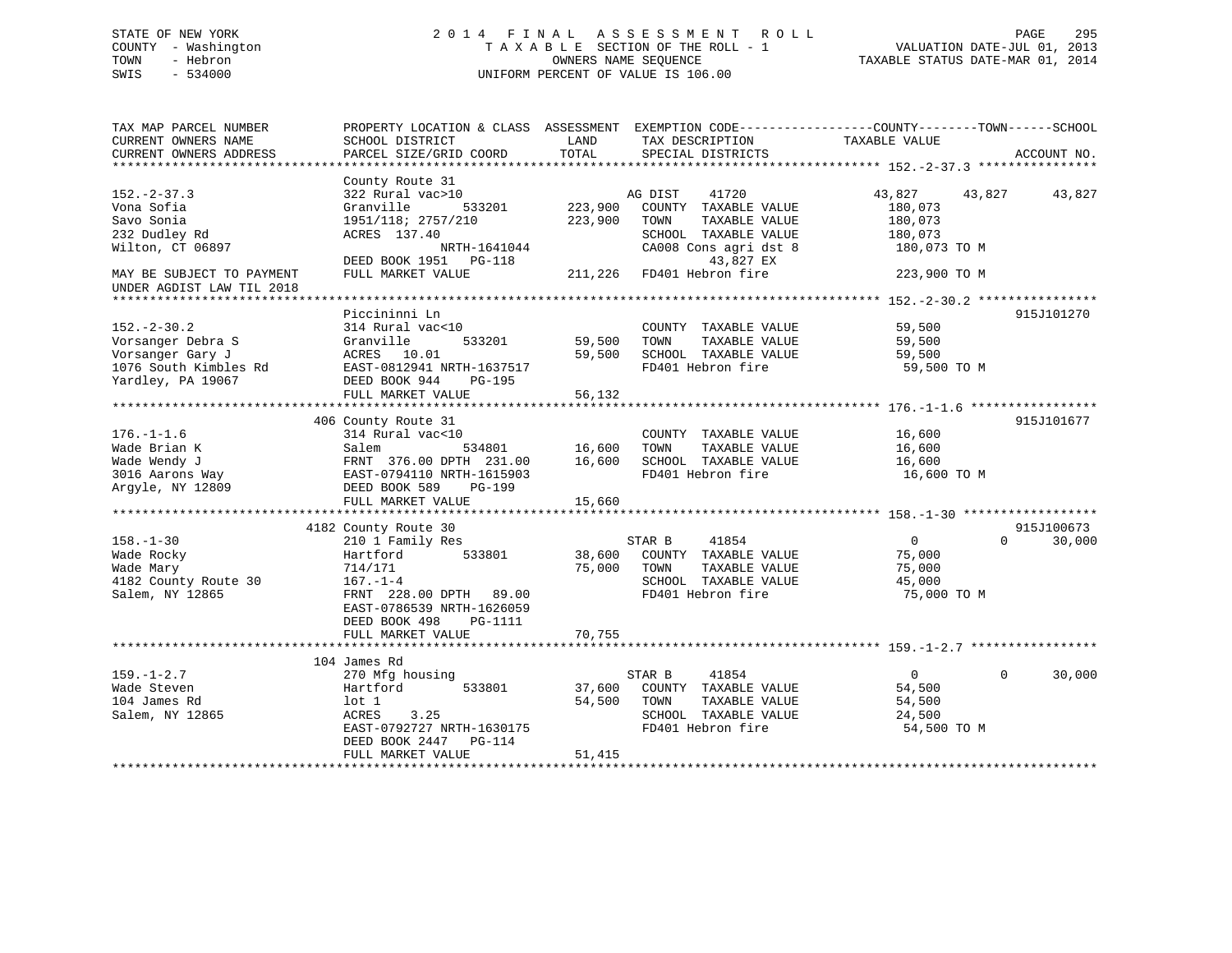# STATE OF NEW YORK 2 0 1 4 F I N A L A S S E S S M E N T R O L L PAGE 296 COUNTY - Washington T A X A B L E SECTION OF THE ROLL - 1 VALUATION DATE-JUL 01, 2013 TOWN - Hebron OWNERS NAME SEQUENCE TAXABLE STATUS DATE-MAR 01, 2014 SWIS - 534000 UNIFORM PERCENT OF VALUE IS 106.00

| TAX MAP PARCEL NUMBER<br>CURRENT OWNERS NAME<br>CURRENT OWNERS ADDRESS | PROPERTY LOCATION & CLASS ASSESSMENT EXEMPTION CODE---------------COUNTY-------TOWN-----SCHOOL<br>SCHOOL DISTRICT<br>PARCEL SIZE/GRID COORD | LAND<br>TOTAL  | TAX DESCRIPTION<br>SPECIAL DISTRICTS | TAXABLE VALUE  | ACCOUNT NO.        |
|------------------------------------------------------------------------|---------------------------------------------------------------------------------------------------------------------------------------------|----------------|--------------------------------------|----------------|--------------------|
|                                                                        |                                                                                                                                             |                |                                      |                |                    |
|                                                                        | 6066 State Route 22                                                                                                                         |                |                                      |                |                    |
| $185. - 1 - 14.23$                                                     | 270 Mfg housing                                                                                                                             |                | STAR B<br>41854                      | $\overline{0}$ | 30,000<br>$\Omega$ |
| Wadsworth Cathy                                                        | 534801<br>Salem                                                                                                                             | 33,700         | COUNTY TAXABLE VALUE                 | 41,500         |                    |
| PO Box 764                                                             | lot C                                                                                                                                       | 41,500         | TOWN<br>TAXABLE VALUE                | 41,500         |                    |
| Salem, NY 12865                                                        | ACRES<br>1.69                                                                                                                               |                | SCHOOL TAXABLE VALUE                 | 11,500         |                    |
|                                                                        | EAST-0814505 NRTH-1604142                                                                                                                   |                |                                      |                |                    |
|                                                                        | DEED BOOK 3226 PG-338                                                                                                                       | 39,151         | FD401 Hebron fire                    | 41,500 TO M    |                    |
|                                                                        | FULL MARKET VALUE                                                                                                                           |                |                                      |                |                    |
|                                                                        |                                                                                                                                             |                |                                      |                |                    |
|                                                                        | 407 Middle Rd                                                                                                                               |                |                                      |                | 915J100547         |
| $169. - 1 - 4$                                                         | 242 Rurl res&rec                                                                                                                            |                | COUNTY TAXABLE VALUE                 | 324,500        |                    |
| Wagoner David A                                                        | Salem                                                                                                                                       | 534801 212,500 | TAXABLE VALUE<br>TOWN                | 324,500        |                    |
| Wagoner Sarah F                                                        | ACRES 147.00 BANK<br>999                                                                                                                    | 324,500        | SCHOOL TAXABLE VALUE                 | 324,500        |                    |
| 30 Latham Ridge Rd EAST-0806869 NRTH-1622536                           |                                                                                                                                             |                | CA008 Cons agri dst 8                | 324,500 TO M   |                    |
| Latham, NY 12110                                                       | DEED BOOK 829<br>PG-193                                                                                                                     |                | FD401 Hebron fire                    | 324,500 TO M   |                    |
|                                                                        | FULL MARKET VALUE                                                                                                                           | 306,132        |                                      |                |                    |
|                                                                        |                                                                                                                                             |                |                                      |                |                    |
|                                                                        | 3160 County Route 30                                                                                                                        |                |                                      |                | 915J100644         |
| $183.20 - 1 - 1.3$                                                     | 210 1 Family Res                                                                                                                            |                | 41834<br>STAR EN                     | $\overline{0}$ | $\Omega$<br>64,200 |
| Waite Margaret LE                                                      | 534801<br>Salem                                                                                                                             | 20,100         | COUNTY TAXABLE VALUE                 |                |                    |
| Waite Stephen R                                                        | 65.00 DPTH 175.00<br>FRNT                                                                                                                   | 118,400        | TOWN<br>TAXABLE VALUE                | 118,400        |                    |
|                                                                        | 0.26                                                                                                                                        |                |                                      | 118,400        |                    |
| 3160 County Route 30                                                   | ACRES                                                                                                                                       |                | SCHOOL TAXABLE VALUE                 | 54,200         |                    |
| Salem, NY 12865                                                        | EAST-0792208 NRTH-1603442                                                                                                                   |                | CA008 Cons agri dst 8                | 118,400 TO M   |                    |
|                                                                        | DEED BOOK 3158 PG-91                                                                                                                        |                | FD401 Hebron fire                    | 118,400 TO M   |                    |
|                                                                        | FULL MARKET VALUE                                                                                                                           |                | 111,698 LD401 West hebron light      | 118,400 TO M   |                    |
|                                                                        |                                                                                                                                             |                |                                      |                |                    |
|                                                                        | 448 Tiplady Rd                                                                                                                              |                |                                      |                | 915J101238         |
| $178. - 1 - 13.2$                                                      | 210 1 Family Res                                                                                                                            |                | COUNTY TAXABLE VALUE                 | 123,000        |                    |
| Waite Michael J                                                        | 534801<br>Salem                                                                                                                             | 30,900         | TOWN<br>TAXABLE VALUE                | 123,000        |                    |
| Waite Sharon A                                                         | FRNT 160.00 DPTH 200.00                                                                                                                     | 123,000        | SCHOOL TAXABLE VALUE                 | 123,000        |                    |
| 448 Tiplady Rd                                                         | 0.73<br>ACRES                                                                                                                               |                | FD401 Hebron fire                    | 123,000 TO M   |                    |
| Salem, NY 12865                                                        | EAST-0816641 NRTH-1611828                                                                                                                   |                |                                      |                |                    |
|                                                                        | DEED BOOK 471<br>PG-667                                                                                                                     |                |                                      |                |                    |
|                                                                        | FULL MARKET VALUE                                                                                                                           | 116,038        |                                      |                |                    |
|                                                                        |                                                                                                                                             |                |                                      |                |                    |
|                                                                        | County Route 31 w/off                                                                                                                       |                |                                      |                |                    |
| $152. - 1 - 8.2$                                                       | 314 Rural vac<10                                                                                                                            |                | COUNTY TAXABLE VALUE                 | 11,700         |                    |
| Waldron Clark                                                          | 533201<br>Granville                                                                                                                         | 11,700         | TAXABLE VALUE<br>TOWN                | 11,700         |                    |
| Waldron Chantelle                                                      | ACRES<br>1.10                                                                                                                               | 11,700         | SCHOOL TAXABLE VALUE                 | 11,700         |                    |
| 1409 County Route 31                                                   | EAST-0805305 NRTH-1637329                                                                                                                   |                | FD401 Hebron fire                    | 11,700 TO M    |                    |
| Granville, NY 12832                                                    | $PG-232$<br>DEED BOOK 876                                                                                                                   |                |                                      |                |                    |
|                                                                        | FULL MARKET VALUE                                                                                                                           | 11,038         |                                      |                |                    |
|                                                                        |                                                                                                                                             |                |                                      |                |                    |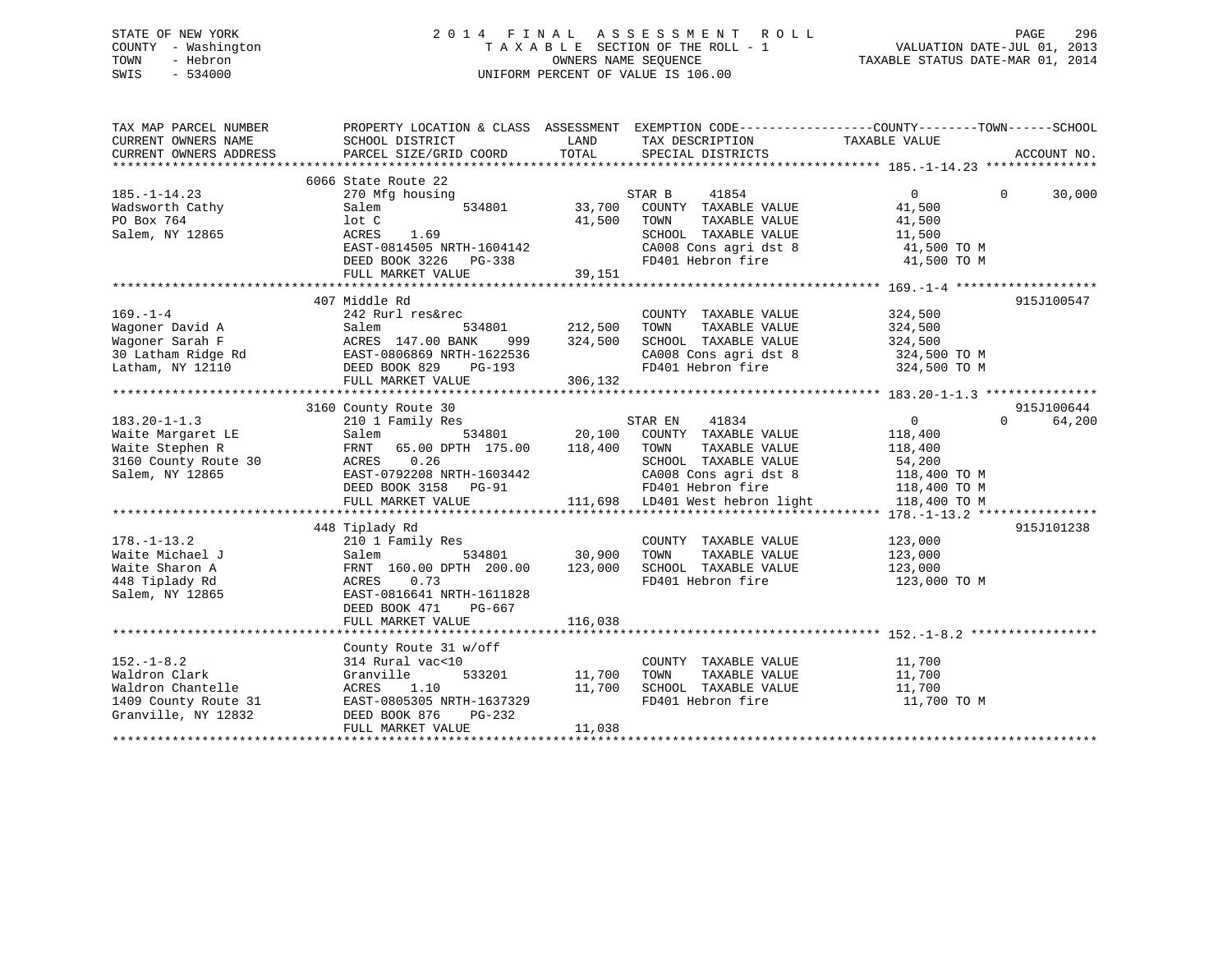# STATE OF NEW YORK 2 0 1 4 F I N A L A S S E S S M E N T R O L L PAGE 297 COUNTY - Washington T A X A B L E SECTION OF THE ROLL - 1 VALUATION DATE-JUL 01, 2013 TOWN - Hebron OWNERS NAME SEQUENCE TAXABLE STATUS DATE-MAR 01, 2014 SWIS - 534000 UNIFORM PERCENT OF VALUE IS 106.00

| TAX MAP PARCEL NUMBER<br>CURRENT OWNERS NAME<br>CURRENT OWNERS ADDRESS | SCHOOL DISTRICT<br>PARCEL SIZE/GRID COORD                                                         | PROPERTY LOCATION & CLASS ASSESSMENT EXEMPTION CODE----------------COUNTY-------TOWN------SCHOOL<br>LAND TAX DESCRIPTION<br>TOTAL SPECIAL DISTRICTS                                                                                    | TAXABLE VALUE<br>ACCOUNT NO.         |
|------------------------------------------------------------------------|---------------------------------------------------------------------------------------------------|----------------------------------------------------------------------------------------------------------------------------------------------------------------------------------------------------------------------------------------|--------------------------------------|
|                                                                        |                                                                                                   |                                                                                                                                                                                                                                        |                                      |
|                                                                        | 1409 County Route 31                                                                              | County Route 31<br>210 1 Family Res<br>Granville 533201 27,000 COUNTY TAXABLE VALUE<br>27,000 COUNTY TAXABLE VALUE                                                                                                                     | 915J100373                           |
| $152. - 1 - 8$                                                         |                                                                                                   |                                                                                                                                                                                                                                        | $\overline{0}$<br>30,000<br>$\Omega$ |
|                                                                        |                                                                                                   |                                                                                                                                                                                                                                        |                                      |
|                                                                        |                                                                                                   |                                                                                                                                                                                                                                        |                                      |
|                                                                        |                                                                                                   |                                                                                                                                                                                                                                        |                                      |
|                                                                        |                                                                                                   |                                                                                                                                                                                                                                        |                                      |
|                                                                        |                                                                                                   | VALUE WALD CLAIR SERVICE SALUS (1999)<br>Waldron Clark A Granville A GCRES 1.00 63,500 TOWN TAXABLE VALUE 63,500<br>Maldron Chantelle A ACRES 1.00 63,500 TOWN TAXABLE VALUE 63,500<br>TAXABLE VALUE 63,500 SCHOOL TAXABLE VALUE 33,   |                                      |
|                                                                        |                                                                                                   | 192.-1-8.1<br>Valdron Clark A Granville (22,500 SCHOOL TAXABLE VALUE 22,500 Valdron Chantelle A Granville (22,500<br>Valdron Chantelle A ACRES 2.30 22,500 SCHOOL TAXABLE VALUE 22,500<br>1409 County Route 31 EAST-0805632 NRTH-163   |                                      |
|                                                                        |                                                                                                   |                                                                                                                                                                                                                                        | 915J101783                           |
|                                                                        |                                                                                                   |                                                                                                                                                                                                                                        |                                      |
|                                                                        |                                                                                                   |                                                                                                                                                                                                                                        |                                      |
|                                                                        |                                                                                                   |                                                                                                                                                                                                                                        |                                      |
|                                                                        |                                                                                                   | FD401 Hebron fire 22,500 TO M                                                                                                                                                                                                          |                                      |
|                                                                        |                                                                                                   |                                                                                                                                                                                                                                        |                                      |
|                                                                        |                                                                                                   |                                                                                                                                                                                                                                        |                                      |
|                                                                        |                                                                                                   |                                                                                                                                                                                                                                        |                                      |
|                                                                        |                                                                                                   | 1606 County Route 31 75 PCT OF VALUE USED FOR EXEMPTION PURPOSES 915J10<br>242 Rurl res&rec VET COM CT 41131 50,000 30,000<br>Granville 533201 125,700 VET DIS CT 41141 11,250 11,250<br>ACRES 32.50 300,000 STAR B 41854 0 0 3<br>EAS | 915J100355                           |
|                                                                        |                                                                                                   |                                                                                                                                                                                                                                        | $\overline{0}$                       |
|                                                                        |                                                                                                   |                                                                                                                                                                                                                                        | $\overline{0}$                       |
|                                                                        |                                                                                                   |                                                                                                                                                                                                                                        | 30,000                               |
|                                                                        |                                                                                                   |                                                                                                                                                                                                                                        |                                      |
|                                                                        |                                                                                                   |                                                                                                                                                                                                                                        |                                      |
|                                                                        |                                                                                                   |                                                                                                                                                                                                                                        |                                      |
|                                                                        |                                                                                                   |                                                                                                                                                                                                                                        |                                      |
|                                                                        |                                                                                                   |                                                                                                                                                                                                                                        |                                      |
|                                                                        |                                                                                                   |                                                                                                                                                                                                                                        |                                      |
|                                                                        | Wolfe Ln                                                                                          |                                                                                                                                                                                                                                        | 915J100498                           |
|                                                                        |                                                                                                   | COUNTY TAXABLE VALUE 49,500<br>0<br>533801 49,500 TOWN                                                                                                                                                                                 |                                      |
|                                                                        |                                                                                                   |                                                                                                                                                                                                                                        |                                      |
|                                                                        |                                                                                                   |                                                                                                                                                                                                                                        |                                      |
|                                                                        |                                                                                                   |                                                                                                                                                                                                                                        |                                      |
|                                                                        | DEED BOOK 912<br>PG-283                                                                           |                                                                                                                                                                                                                                        |                                      |
|                                                                        |                                                                                                   | 46,698                                                                                                                                                                                                                                 |                                      |
|                                                                        |                                                                                                   |                                                                                                                                                                                                                                        |                                      |
|                                                                        | 1230 Smith Rd                                                                                     |                                                                                                                                                                                                                                        | 915J100645                           |
| 152.-2-27<br>Wallman Bernice R<br>1230 Smith Rd<br>Granville, NY 12832 |                                                                                                   |                                                                                                                                                                                                                                        | $\overline{0}$                       |
|                                                                        |                                                                                                   |                                                                                                                                                                                                                                        | 36,163                               |
|                                                                        |                                                                                                   |                                                                                                                                                                                                                                        | $\Omega$                             |
|                                                                        |                                                                                                   |                                                                                                                                                                                                                                        | 64,200                               |
|                                                                        | ACRES 60.75 254,000 AGED-CO<br>EAST-0815676 NRTH-1639766 STAR EN<br>DEED BOOK 752 PG-339 COUNTY T | COUNTY TAXABLE VALUE 161,608                                                                                                                                                                                                           |                                      |
| MAY BE SUBJECT TO PAYMENT                                              | FULL MARKET VALUE                                                                                 | 239,623 TOWN                                                                                                                                                                                                                           |                                      |
| UNDER AGDIST LAW TIL 2021                                              |                                                                                                   | TAXABLE VALUE 187,837<br>TAXABLE VALUE 153,637<br>SCHOOL TAXABLE VALUE                                                                                                                                                                 |                                      |
|                                                                        |                                                                                                   | FD401 Hebron fire                                                                                                                                                                                                                      | 254,000 TO M                         |
|                                                                        |                                                                                                   |                                                                                                                                                                                                                                        |                                      |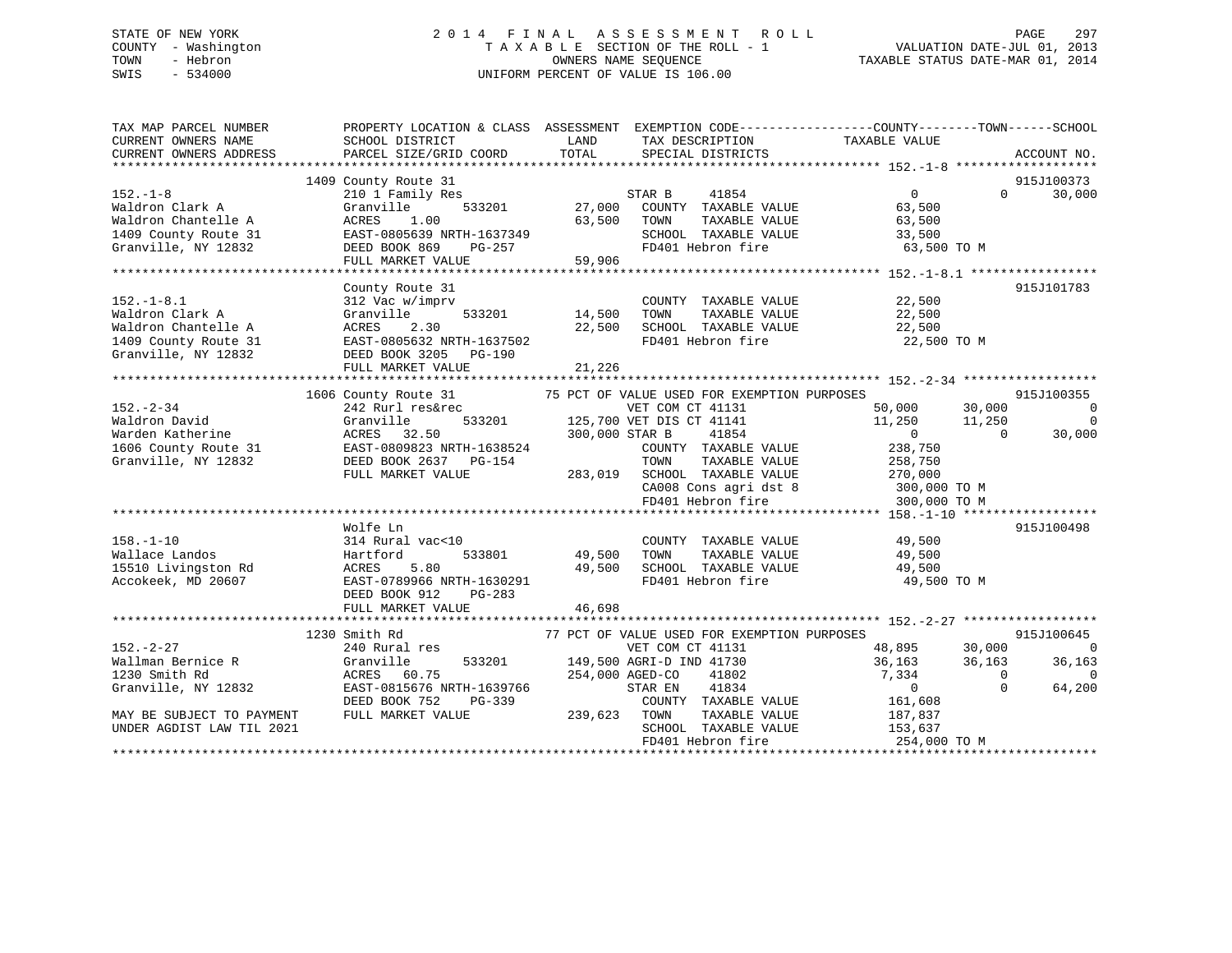# STATE OF NEW YORK 2 0 1 4 F I N A L A S S E S S M E N T R O L L PAGE 298 COUNTY - Washington T A X A B L E SECTION OF THE ROLL - 1 VALUATION DATE-JUL 01, 2013 TOWN - Hebron OWNERS NAME SEQUENCE TAXABLE STATUS DATE-MAR 01, 2014 SWIS - 534000 UNIFORM PERCENT OF VALUE IS 106.00

| TAX MAP PARCEL NUMBER<br>CURRENT OWNERS NAME                                                                                                                                                                                             | SCHOOL DISTRICT                                                                                                                          | LAND                | TAX DESCRIPTION                                                                                                                                                                                      | PROPERTY LOCATION & CLASS ASSESSMENT EXEMPTION CODE---------------COUNTY-------TOWN------SCHOOL<br>TAXABLE VALUE |             |
|------------------------------------------------------------------------------------------------------------------------------------------------------------------------------------------------------------------------------------------|------------------------------------------------------------------------------------------------------------------------------------------|---------------------|------------------------------------------------------------------------------------------------------------------------------------------------------------------------------------------------------|------------------------------------------------------------------------------------------------------------------|-------------|
| CURRENT OWNERS ADDRESS                                                                                                                                                                                                                   | PARCEL SIZE/GRID COORD                                                                                                                   | TOTAL               | SPECIAL DISTRICTS                                                                                                                                                                                    |                                                                                                                  | ACCOUNT NO. |
|                                                                                                                                                                                                                                          |                                                                                                                                          |                     |                                                                                                                                                                                                      |                                                                                                                  |             |
| $151. - 1 - 22.23$<br>Walts Andrew P<br>Walts Rachel M<br>21 Carpenter Pl<br>Stillwater, NY 12170 EAST-0801246 NRTH-1636549                                                                                                              | Little Burch Hill Rd<br>314 Rural vac<10<br>Granville 533201 30,000<br>lot 2<br>ACRES 5.10<br>DEED BOOK 3225 PG-285<br>FULL MARKET VALUE | 30,000<br>28,302    | COUNTY TAXABLE VALUE<br>TOWN<br>TAXABLE VALUE<br>SCHOOL TAXABLE VALUE 30,000<br>FD401 Hebron fire 30,000 TO M                                                                                        | 30,000<br>30,000                                                                                                 |             |
|                                                                                                                                                                                                                                          |                                                                                                                                          |                     |                                                                                                                                                                                                      |                                                                                                                  |             |
| 152.-2-1.1 210 1 Family Res<br>Wappett Geoffrey Granville 533201 35,900 TOWN TAXABLE VALUE 79,800<br>1527 Big Burch Hill Rd FRNT 281.00 DPTH 142.00 79,800 SCHOOL TAXABLE VALUE 79,800<br>Granville, NY 12832                            | 1527 Big Burch Hill Rd<br>EAST-0807114 NRTH-1639791<br>DEED BOOK 2826 PG-115<br>FULL MARKET VALUE                                        | 75,283              | CA008 Cons agri dst 8<br>FD401 Hebron fire                                                                                                                                                           | 79,800 TO M<br>79,800 TO M                                                                                       |             |
|                                                                                                                                                                                                                                          | East Green Pond Way                                                                                                                      |                     |                                                                                                                                                                                                      |                                                                                                                  | 915J101442  |
| East Green Pond Way<br>East Green Pond Way<br>311 Res vac land - WTRFNT<br>Warner Dorothy P (Granville 533201 25,000 TOWN TAXABLE VALUE<br>1961 Co Rt 31 FRNT 60.00 DPTH 275.00 25,000 SCHOOL TAXABLE VALUE<br>Granville, NY 12832 EAST- | DEED BOOK W 636 PG-215                                                                                                                   |                     | $\begin{tabular}{lllllllll} \multicolumn{2}{c}{\textbf{COUNTY}} & \textbf{TAXABLE VALUE} & & & & 25,000 \\ \multicolumn{2}{c}{\textbf{TOWN}} & \textbf{TAXABLE VALUE} & & & 25,000 \\ \end{tabular}$ | 25,000<br>25,000 TO M                                                                                            |             |
|                                                                                                                                                                                                                                          |                                                                                                                                          |                     |                                                                                                                                                                                                      |                                                                                                                  |             |
|                                                                                                                                                                                                                                          | 1961 County Route 31                                                                                                                     |                     |                                                                                                                                                                                                      |                                                                                                                  | 915J100648  |
| $153. - 1 - 1.1$<br>Warner Dorothy P<br>Attn: B.Martin Warner, Executo ACRES 85.20<br>1883 County Route 31 EAST-0817003 NRTH-1640948<br>Granville, NY 12832 DEED BOOK 636 PG-215                                                         | 241 Rural res&ag<br>Granville<br>533201 200,000<br>FULL MARKET VALUE                                                                     | 240,000<br>226, 415 | AG DIST<br>41720<br>COUNTY TAXABLE VALUE<br>TOWN<br>TAXABLE VALUE<br>SCHOOL TAXABLE VALUE 155,060<br>CA008 Cons agri dst 8<br>84,940 EX                                                              | 84,940<br>84,940<br>155,060<br>155,060<br>155,060 TO M                                                           | 84,940      |
| MAY BE SUBJECT TO PAYMENT<br>UNDER AGDIST LAW TIL 2018                                                                                                                                                                                   |                                                                                                                                          |                     | FD401 Hebron fire                                                                                                                                                                                    | 240,000 TO M                                                                                                     |             |
|                                                                                                                                                                                                                                          | Sheldon Rd                                                                                                                               |                     |                                                                                                                                                                                                      |                                                                                                                  |             |
| 170.-1-13.71<br>Warner Jeffrey<br>Warner Judy<br>8500 State Route 22<br>Granville, NY 12832                                                                                                                                              | 322 Rural vac>10<br>534801<br>Salem<br>Lot 1<br>ACRES 60.14<br>EAST-0818496 NRTH-1618157<br>DEED BOOK 3068 PG-10                         | 90,400<br>90,400    | COUNTY TAXABLE VALUE<br>TAXABLE VALUE<br>TOWN<br>SCHOOL TAXABLE VALUE<br>CA008 Cons agri dst 8<br>FD401 Hebron fire                                                                                  | 90,400<br>90,400<br>90,400<br>90,400 TO M<br>90,400 TO M                                                         |             |
|                                                                                                                                                                                                                                          | FULL MARKET VALUE                                                                                                                        | 85,283              |                                                                                                                                                                                                      |                                                                                                                  |             |
|                                                                                                                                                                                                                                          |                                                                                                                                          |                     |                                                                                                                                                                                                      |                                                                                                                  |             |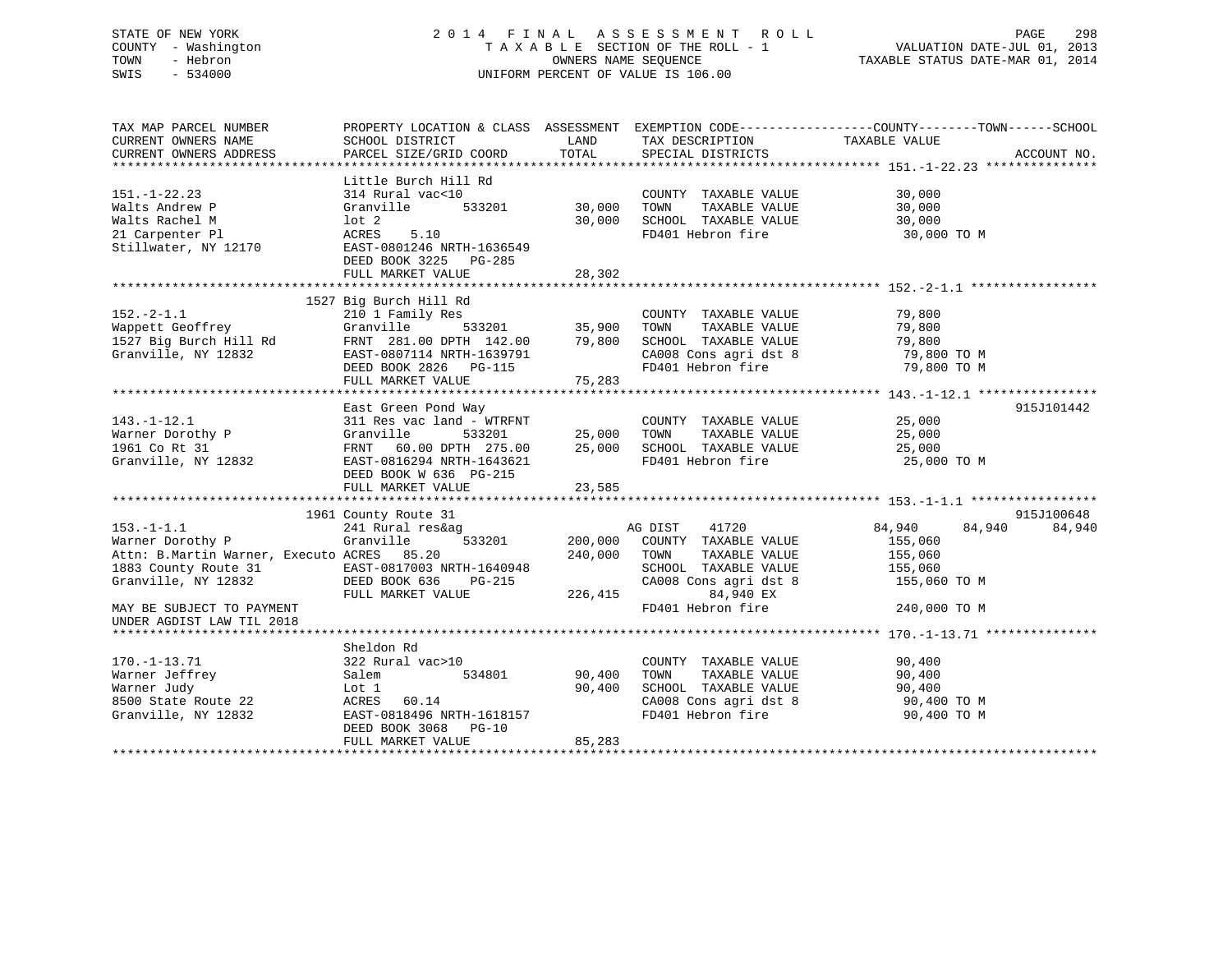# STATE OF NEW YORK 2 0 1 4 F I N A L A S S E S S M E N T R O L L PAGE 299 COUNTY - Washington T A X A B L E SECTION OF THE ROLL - 1 VALUATION DATE-JUL 01, 2013 TOWN - Hebron OWNERS NAME SEQUENCE TAXABLE STATUS DATE-MAR 01, 2014 SWIS - 534000 UNIFORM PERCENT OF VALUE IS 106.00

| TAX MAP PARCEL NUMBER                                           | PROPERTY LOCATION & CLASS ASSESSMENT EXEMPTION CODE----------------COUNTY-------TOWN-----SCHOOL     |               |                                                                                                                                                            |                            |             |
|-----------------------------------------------------------------|-----------------------------------------------------------------------------------------------------|---------------|------------------------------------------------------------------------------------------------------------------------------------------------------------|----------------------------|-------------|
| CURRENT OWNERS NAME                                             | SCHOOL DISTRICT                                                                                     | LAND          | TAX DESCRIPTION                                                                                                                                            | TAXABLE VALUE              |             |
| CURRENT OWNERS ADDRESS                                          | PARCEL SIZE/GRID COORD                                                                              | TOTAL         | SPECIAL DISTRICTS                                                                                                                                          |                            | ACCOUNT NO. |
|                                                                 |                                                                                                     |               |                                                                                                                                                            |                            |             |
|                                                                 | Sheldon Rd                                                                                          |               |                                                                                                                                                            |                            |             |
| $170. - 1 - 13.72$                                              | 322 Rural vac>10                                                                                    |               | COUNTY TAXABLE VALUE 46,500                                                                                                                                |                            |             |
| Warner Jeffrey                                                  | Salem                                                                                               | 534801 46,500 | TAXABLE VALUE<br>TOWN                                                                                                                                      | 46,500                     |             |
| Warner Judy                                                     | lot <sub>2</sub>                                                                                    | 46,500        |                                                                                                                                                            |                            |             |
| 8500 State Route 22                                             | ACRES 23.26                                                                                         |               | SCHOOL TAXABLE VALUE 46,500<br>CA008 Cons agri dst 8 46,500 TO M                                                                                           |                            |             |
| Granville, NY 12832                                             | EAST-0818902 NRTH-1616343                                                                           |               | FD401 Hebron fire 46,500 TO M                                                                                                                              |                            |             |
|                                                                 | DEED BOOK 3068 PG-10                                                                                |               |                                                                                                                                                            |                            |             |
|                                                                 | FULL MARKET VALUE                                                                                   | 43,868        |                                                                                                                                                            |                            |             |
|                                                                 |                                                                                                     |               |                                                                                                                                                            |                            |             |
|                                                                 | Sheldon Rd                                                                                          |               |                                                                                                                                                            |                            |             |
| $170. - 1 - 13.78$                                              | 322 Rural vac>10                                                                                    |               | COUNTY TAXABLE VALUE                                                                                                                                       | 42,000                     |             |
| Warner Jeffrey                                                  | Salem<br>534801                                                                                     | 42,000        | TAXABLE VALUE<br>TOWN                                                                                                                                      | 42,000                     |             |
| Warner Judy                                                     | Lot 5C                                                                                              | 42,000        | SCHOOL TAXABLE VALUE                                                                                                                                       | 42,000                     |             |
| 8500 State Route 22                                             | ACRES 25.31                                                                                         |               |                                                                                                                                                            |                            |             |
| Granville, NY 12832                                             | EAST-0819170 NRTH-1617934                                                                           |               | $\begin{array}{ll}\n\text{CA008 Cons agri dist 8} & 42,000\text{ TO M} \\ \text{F0401 Hahron fire} & 42,000\text{ TO M}\n\end{array}$<br>FD401 Hebron fire | 42,000 TO M                |             |
|                                                                 | DEED BOOK 3151 PG-211                                                                               |               |                                                                                                                                                            |                            |             |
|                                                                 | FULL MARKET VALUE                                                                                   | 39,623        |                                                                                                                                                            |                            |             |
|                                                                 |                                                                                                     |               |                                                                                                                                                            |                            |             |
|                                                                 | 1873 County Route 31                                                                                |               |                                                                                                                                                            |                            | 915J100476  |
| $152. - 2 - 23$                                                 | 270 Mfg housing                                                                                     |               | COUNTY TAXABLE VALUE                                                                                                                                       | 26,500                     |             |
| Warner Martin B                                                 | Granville                                                                                           | 533201 26,300 | TOWN<br>TAXABLE VALUE                                                                                                                                      | 26,500                     |             |
| Warner Joan C                                                   | ACRES<br>2.00                                                                                       | 26,500        |                                                                                                                                                            | 26,500                     |             |
| 1883 County Route 31                                            | EAST-0815332 NRTH-1640735                                                                           |               | SCHOOL TAXABLE VALUE<br>FD401 Hebron fire                                                                                                                  | 26,500 TO M                |             |
| Granville, NY 12832                                             | DEED BOOK 736<br><b>PG-55</b>                                                                       |               |                                                                                                                                                            |                            |             |
|                                                                 | FULL MARKET VALUE                                                                                   | 25,000        |                                                                                                                                                            |                            |             |
|                                                                 |                                                                                                     |               |                                                                                                                                                            |                            |             |
|                                                                 | County Route 31                                                                                     |               |                                                                                                                                                            |                            | 915J100448  |
| $152. - 2 - 25$                                                 | 312 Vac w/imprv                                                                                     |               | COUNTY TAXABLE VALUE                                                                                                                                       | 4,350                      |             |
| Warner Martin B                                                 |                                                                                                     |               |                                                                                                                                                            | 4,350                      |             |
| Warner Joan C                                                   | Granville 533201 $4,000$ TOWN TAXABLE VALUE<br>FRNT 185.00 DPTH 185.00 $4,350$ SCHOOL TAXABLE VALUE |               |                                                                                                                                                            | 4,350                      |             |
| 1883 County Route 31                                            | 0.79<br>ACRES                                                                                       |               | FD401 Hebron fire                                                                                                                                          | 4,350 TO M                 |             |
| Granville, NY 12832                                             | EAST-0815604 NRTH-1640355                                                                           |               |                                                                                                                                                            |                            |             |
|                                                                 | DEED BOOK 497<br>PG-377                                                                             |               |                                                                                                                                                            |                            |             |
|                                                                 | FULL MARKET VALUE                                                                                   | 4,104         |                                                                                                                                                            |                            |             |
|                                                                 |                                                                                                     |               |                                                                                                                                                            |                            |             |
|                                                                 |                                                                                                     |               |                                                                                                                                                            |                            | 915J100649  |
| $152. - 2 - 26$                                                 | 1883 County Route 31<br>210 1 Family Res<br>210 1 Family Res                                        |               | STAR EN 41834                                                                                                                                              | $\overline{0}$<br>$\Omega$ | 64,200      |
| Warner Martin B                                                 | Granville                                                                                           |               | 533201 62,500 COUNTY TAXABLE VALUE                                                                                                                         | 104,000                    |             |
| Warner Joan Call                                                | ACRES<br>3.50                                                                                       | 104,000       | TAXABLE VALUE<br>TOWN                                                                                                                                      | 104,000                    |             |
|                                                                 | EAST-0815704 NRTH-1640582                                                                           |               | SCHOOL TAXABLE VALUE                                                                                                                                       | 39,800                     |             |
| Warner Joan Call<br>1883 County Route 31<br>Granville, NY 12832 | DEED BOOK 375<br>PG-732                                                                             |               | FD401 Hebron fire                                                                                                                                          | 104,000 TO M               |             |
|                                                                 | FULL MARKET VALUE                                                                                   | 98,113        |                                                                                                                                                            |                            |             |
|                                                                 |                                                                                                     |               |                                                                                                                                                            |                            |             |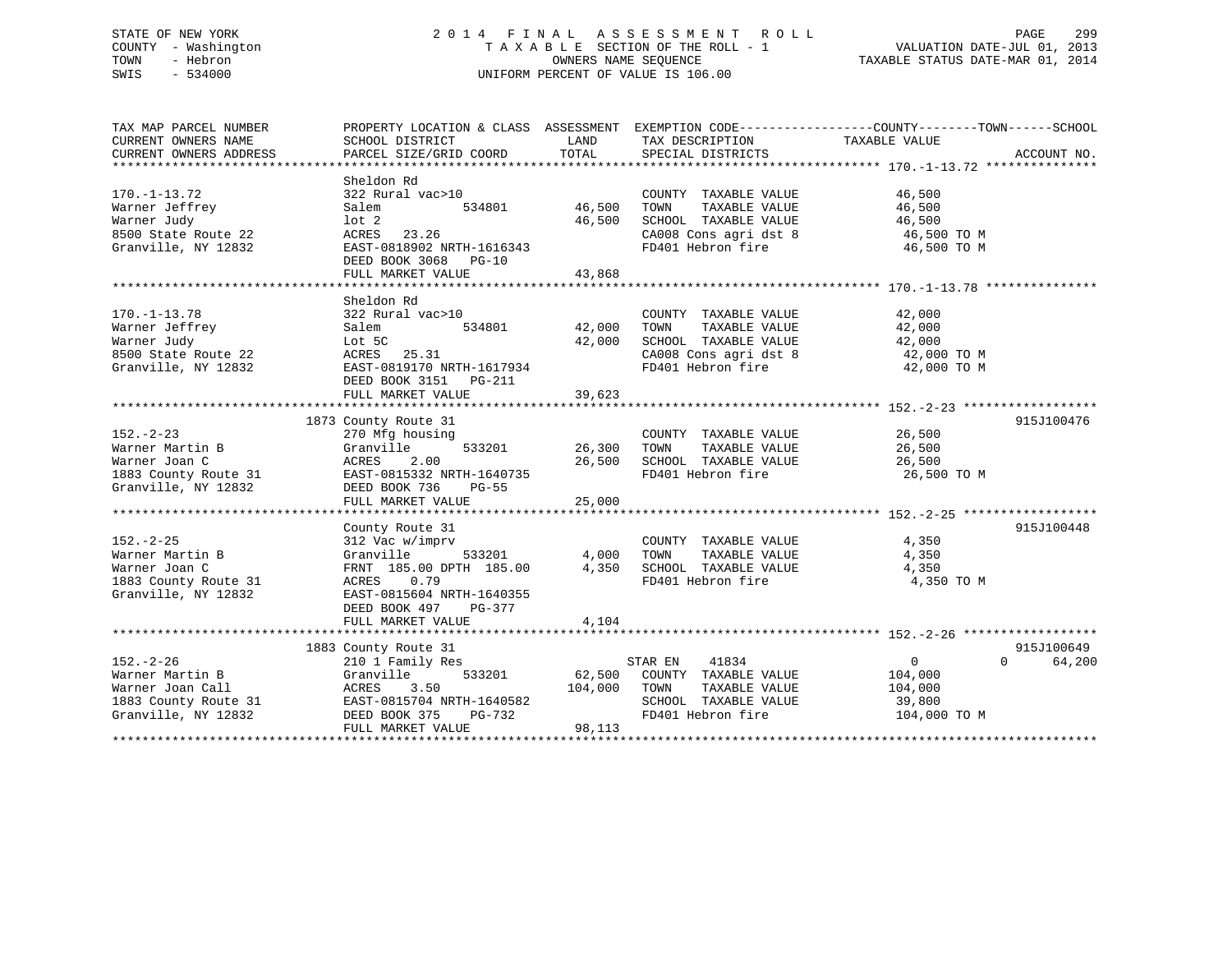# STATE OF NEW YORK 2 0 1 4 F I N A L A S S E S S M E N T R O L L PAGE 300 COUNTY - Washington T A X A B L E SECTION OF THE ROLL - 1 VALUATION DATE-JUL 01, 2013 TOWN - Hebron OWNERS NAME SEQUENCE TAXABLE STATUS DATE-MAR 01, 2014 SWIS - 534000 UNIFORM PERCENT OF VALUE IS 106.00

| TAX MAP PARCEL NUMBER  | PROPERTY LOCATION & CLASS ASSESSMENT EXEMPTION CODE---------------COUNTY-------TOWN-----SCHOOL |         |                                   |                |                    |
|------------------------|------------------------------------------------------------------------------------------------|---------|-----------------------------------|----------------|--------------------|
| CURRENT OWNERS NAME    | SCHOOL DISTRICT                                                                                | LAND    | TAX DESCRIPTION                   | TAXABLE VALUE  |                    |
| CURRENT OWNERS ADDRESS | PARCEL SIZE/GRID COORD                                                                         | TOTAL   | SPECIAL DISTRICTS                 |                | ACCOUNT NO.        |
|                        |                                                                                                |         |                                   |                |                    |
|                        | County Route 31                                                                                |         |                                   |                |                    |
| $153. - 1 - 1.6$       | 322 Rural vac>10                                                                               |         | COUNTY TAXABLE VALUE              | 56,500         |                    |
| Warner Martin B        | Granville<br>533201                                                                            | 56,500  | TAXABLE VALUE<br>TOWN             | 56,500         |                    |
| Warner Joan C          | ACRES 12.30                                                                                    | 56,500  | SCHOOL TAXABLE VALUE              | 56,500         |                    |
| 1883 County Route 31   | EAST-0816237 NRTH-1640839                                                                      |         | FD401 Hebron fire                 | 56,500 TO M    |                    |
| Granville, NY 12832    | DEED BOOK 643<br>PG-340                                                                        |         |                                   |                |                    |
|                        | FULL MARKET VALUE                                                                              | 53,302  |                                   |                |                    |
|                        |                                                                                                |         |                                   |                |                    |
|                        | 1945 County Route 31                                                                           |         |                                   |                | 915J101516         |
| $153. - 1 - 1.3$       | 283 Res w/Comuse                                                                               |         | STAR B<br>41854                   | $\overline{0}$ | 30,000<br>$\Omega$ |
| Warner Timothy L       | Granville<br>533201                                                                            | 65,500  | COUNTY TAXABLE VALUE              | 124,000        |                    |
| Warner Joanne M        |                                                                                                | 124,000 | TAXABLE VALUE                     |                |                    |
|                        | House/garage/lot                                                                               |         | TOWN                              | 124,000        |                    |
| 1945 County Route 31   | 844/66                                                                                         |         | SCHOOL TAXABLE VALUE              | 94,000         |                    |
| Granville, NY 12832    | 4.10<br>ACRES                                                                                  |         | FD401 Hebron fire                 | 124,000 TO M   |                    |
|                        | EAST-0817018 NRTH-1640997                                                                      |         |                                   |                |                    |
|                        | DEED BOOK 550<br>PG-127                                                                        |         |                                   |                |                    |
|                        | FULL MARKET VALUE                                                                              | 116,981 |                                   |                |                    |
|                        |                                                                                                |         |                                   |                |                    |
|                        | 3915 County Route 30                                                                           |         |                                   |                |                    |
| $167. - 1 - 47.3$      | 270 Mfg housing                                                                                |         | STAR B<br>41854                   | 0              | $\Omega$<br>30,000 |
| Washburn Danny         | 534801<br>Salem                                                                                | 30,000  | COUNTY TAXABLE VALUE              | 35,000         |                    |
| Washburn Denise        | lot 1                                                                                          | 35,000  | TOWN<br>TAXABLE VALUE             | 35,000         |                    |
| 3915 County Route 30   | contract $956/143$                                                                             |         | SCHOOL TAXABLE VALUE              | 5,000          |                    |
| Salem, NY 12865        | ACRES<br>4.51                                                                                  |         | FD401 Hebron fire                 | 35,000 TO M    |                    |
|                        | EAST-0788927 NRTH-1620070                                                                      |         |                                   |                |                    |
|                        | DEED BOOK 2706 PG-80                                                                           |         |                                   |                |                    |
|                        | FULL MARKET VALUE                                                                              | 33,019  |                                   |                |                    |
|                        |                                                                                                |         |                                   |                |                    |
|                        | 22 Waites Way                                                                                  |         |                                   |                | 915J100409         |
| $168. - 1 - 18.6$      | 270 Mfg housing                                                                                |         | STAR B<br>41854                   | $\overline{0}$ | 30,000<br>$\Omega$ |
| Watkins Donald L Jr    | Hartford<br>533801                                                                             | 67,000  | COUNTY TAXABLE VALUE              | 81,500         |                    |
| Watkins Karen S        | Trans Exempt Repay 2014                                                                        | 81,500  | TOWN<br>TAXABLE VALUE             | 81,500         |                    |
| 1049 County Route 30   | ACRES<br>4.40                                                                                  |         | SCHOOL TAXABLE VALUE              | 51,500         |                    |
| Salem, NY 12865        | EAST-0796801 NRTH-1619677                                                                      |         | CA008 Cons agri dst 8             | 81,500 TO M    |                    |
|                        |                                                                                                |         |                                   |                |                    |
|                        | DEED BOOK 3296 PG-15                                                                           |         | FD401 Hebron fire                 | 81,500 TO M    |                    |
|                        | FULL MARKET VALUE                                                                              |         | 76,887 TE533 Trans exmt repay-flg | $.00$ MT       |                    |
|                        |                                                                                                |         |                                   |                |                    |
|                        | 12 Dorrance Rd                                                                                 |         |                                   |                | 915J100574         |
| $144. - 1 - 11$        | 210 1 Family Res                                                                               |         | COUNTY TAXABLE VALUE              | 85,000         |                    |
| Watrous Ivan R         | Granville<br>533201                                                                            | 41,300  | TAXABLE VALUE<br>TOWN             | 85,000         |                    |
| Watrous Jane C         | ACRES<br>2.00                                                                                  | 85,000  | SCHOOL TAXABLE VALUE              | 85,000         |                    |
| 5 Dorance Ln           | EAST-0821734 NRTH-1647808                                                                      |         | FD401 Hebron fire                 | 85,000 TO M    |                    |
| Granville, NY 12832    | DEED BOOK 484<br>PG-844                                                                        |         |                                   |                |                    |
|                        | FULL MARKET VALUE                                                                              | 80,189  |                                   |                |                    |
|                        |                                                                                                |         |                                   |                |                    |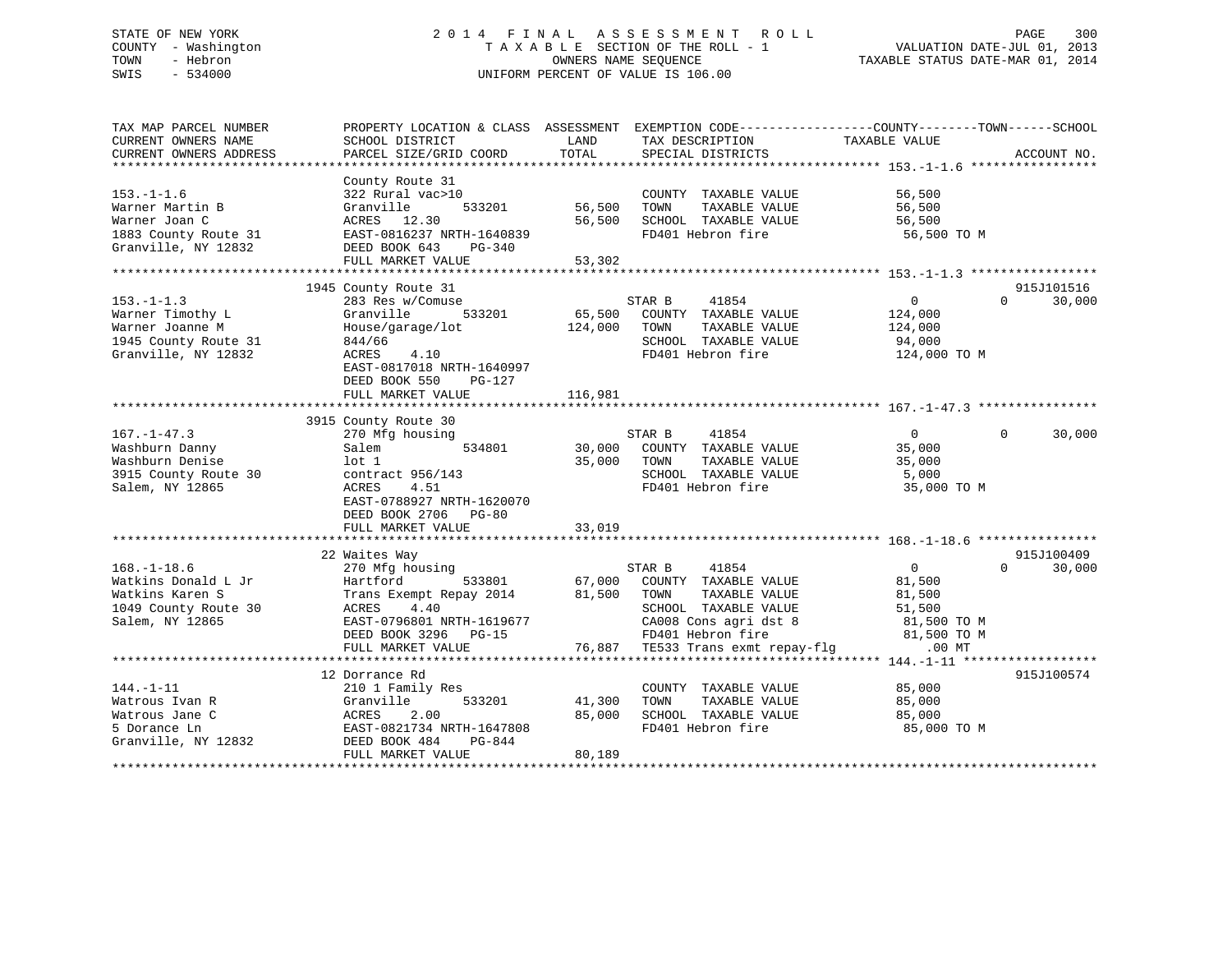# STATE OF NEW YORK 2 0 1 4 F I N A L A S S E S S M E N T R O L L PAGE 301 COUNTY - Washington T A X A B L E SECTION OF THE ROLL - 1 VALUATION DATE-JUL 01, 2013 TOWN - Hebron OWNERS NAME SEQUENCE TAXABLE STATUS DATE-MAR 01, 2014 SWIS - 534000 UNIFORM PERCENT OF VALUE IS 106.00

| TAX MAP PARCEL NUMBER<br>CURRENT OWNERS NAME | PROPERTY LOCATION & CLASS ASSESSMENT<br>SCHOOL DISTRICT | LAND    | TAX DESCRIPTION       | EXEMPTION CODE-----------------COUNTY-------TOWN------SCHOOL<br>TAXABLE VALUE |             |
|----------------------------------------------|---------------------------------------------------------|---------|-----------------------|-------------------------------------------------------------------------------|-------------|
| CURRENT OWNERS ADDRESS                       | PARCEL SIZE/GRID COORD                                  | TOTAL   | SPECIAL DISTRICTS     |                                                                               | ACCOUNT NO. |
| *******************                          |                                                         |         |                       |                                                                               |             |
|                                              | 5 Dorrance Rd                                           |         |                       |                                                                               | 915J100656  |
| $144. - 1 - 12$                              | 210 1 Family Res                                        |         | 41834<br>STAR EN      | $\mathbf{0}$<br>$\Omega$                                                      | 64,200      |
| Watrous Ivan R                               | Granville<br>533201                                     | 51,500  | COUNTY TAXABLE VALUE  | 159,000                                                                       |             |
| Watrous Jane C                               | ACRES<br>1.30                                           | 159,000 | TAXABLE VALUE<br>TOWN | 159,000                                                                       |             |
| 5 Dorance Rd                                 | EAST-0822171 NRTH-1647632                               |         | SCHOOL TAXABLE VALUE  | 94,800                                                                        |             |
| Granville, NY 12832                          | DEED BOOK 384<br>PG-703                                 |         | FD401 Hebron fire     | 159,000 TO M                                                                  |             |
|                                              | FULL MARKET VALUE                                       | 150,000 |                       |                                                                               |             |
|                                              |                                                         |         |                       |                                                                               |             |
|                                              | Dorrance Rd                                             |         |                       |                                                                               | 915J100065  |
| $144. - 1 - 10$                              | 314 Rural vac<10                                        |         | COUNTY TAXABLE VALUE  | 55,000                                                                        |             |
| Watrous Kevin                                | 533201<br>Granville                                     | 55,000  | TAXABLE VALUE<br>TOWN | 55,000                                                                        |             |
| 23 Thomas Rd                                 | 8.20<br>ACRES                                           | 55,000  | SCHOOL TAXABLE VALUE  | 55,000                                                                        |             |
| Whitehall, NY 12887                          | EAST-0821424 NRTH-1648207                               |         | FD401 Hebron fire     | 55,000 TO M                                                                   |             |
|                                              | DEED BOOK 3040 PG-35                                    |         |                       |                                                                               |             |
|                                              | FULL MARKET VALUE                                       | 51,887  |                       |                                                                               |             |
|                                              | ******************                                      |         |                       | ***************** 184.-1-8                                                    |             |
|                                              | Bogtown Ln                                              |         |                       |                                                                               | 915J100626  |
| $184. - 1 - 8$                               | 322 Rural vac>10                                        |         | COUNTY TAXABLE VALUE  | 432,500                                                                       |             |
| Weinberger Siegbert J                        | 534801<br>Salem                                         | 432,500 | TAXABLE VALUE<br>TOWN | 432,500                                                                       |             |
| Koster Klass                                 | ACRES 212.40                                            | 432,500 | SCHOOL TAXABLE VALUE  | 432,500                                                                       |             |
| Attn: Klass Koster                           | EAST-0801425 NRTH-1606665                               |         | FD401 Hebron fire     | 432,500 TO M                                                                  |             |
| 34 Briansky Ln                               | DEED BOOK 487<br><b>PG-770</b>                          |         |                       |                                                                               |             |
| Salem, NY 12865                              | FULL MARKET VALUE                                       | 408,019 |                       |                                                                               |             |
|                                              |                                                         |         |                       |                                                                               |             |
|                                              | 66 Liebig Rd                                            |         |                       |                                                                               | 915J101689  |
| $152. - 1 - 1.3$                             | 242 Rurl res&rec                                        |         | SOL-CO/TWN 49501      | 27,000<br>27,000                                                              |             |
| Weinstein Jason A                            | Granville<br>533201                                     | 80,500  | COUNTY TAXABLE VALUE  | 198,000                                                                       |             |
| Kissack Beth A                               | 16.73<br>ACRES                                          | 225,000 | TAXABLE VALUE<br>TOWN | 198,000                                                                       |             |
| 66 Liebig Rd                                 | EAST-0805257 NRTH-1638942                               |         | SCHOOL TAXABLE VALUE  | 225,000                                                                       |             |
| Granville, NY 12832                          | DEED BOOK 3367<br>$PG-96$                               |         | FD401 Hebron fire     | 225,000 TO M                                                                  |             |
|                                              | FULL MARKET VALUE                                       | 212,264 |                       |                                                                               |             |
|                                              | 24 Mcknight Hill Rd                                     |         |                       |                                                                               | 915J101250  |
| $176. - 1 - 13.2$                            | 210 1 Family Res                                        |         | STAR B<br>41854       | $\mathbf{0}$<br>$\Omega$                                                      | 30,000      |
| Wesley David C                               | Salem<br>534801                                         | 63,800  | COUNTY TAXABLE VALUE  | 161,500                                                                       |             |
| Wesley Tracey L                              | ACRES<br>3.76 BANK<br>11A                               | 161,500 | TOWN<br>TAXABLE VALUE | 161,500                                                                       |             |
| 24 Mcknight Hill Rd                          | EAST-0803422 NRTH-1613146                               |         | SCHOOL TAXABLE VALUE  | 131,500                                                                       |             |
| Salem, NY 12865                              | DEED BOOK 785<br>PG-203                                 |         | FD401 Hebron fire     | 161,500 TO M                                                                  |             |
|                                              | FULL MARKET VALUE                                       | 152,358 |                       |                                                                               |             |
|                                              | *******************************                         |         |                       |                                                                               |             |
|                                              | Mcknight Hill Rd                                        |         |                       |                                                                               | 915J100175  |
| $176. - 1 - 15.1$                            | 311 Res vac land                                        |         | COUNTY TAXABLE VALUE  | 40,500                                                                        |             |
| Wesley David C                               | 534801<br>Salem                                         | 40,500  | TAXABLE VALUE<br>TOWN | 40,500                                                                        |             |
| Mckeighan Tracey                             | ACRES<br>3.52                                           | 40,500  | SCHOOL TAXABLE VALUE  | 40,500                                                                        |             |
| 24 Mcknight Hill Rd                          | EAST-0803590 NRTH-1612856                               |         | FD401 Hebron fire     | 40,500 TO M                                                                   |             |
| Salem, NY 12832                              | DEED BOOK 785<br>$PG-203$                               |         |                       |                                                                               |             |
|                                              | FULL MARKET VALUE                                       | 38,208  |                       |                                                                               |             |
|                                              |                                                         |         |                       |                                                                               |             |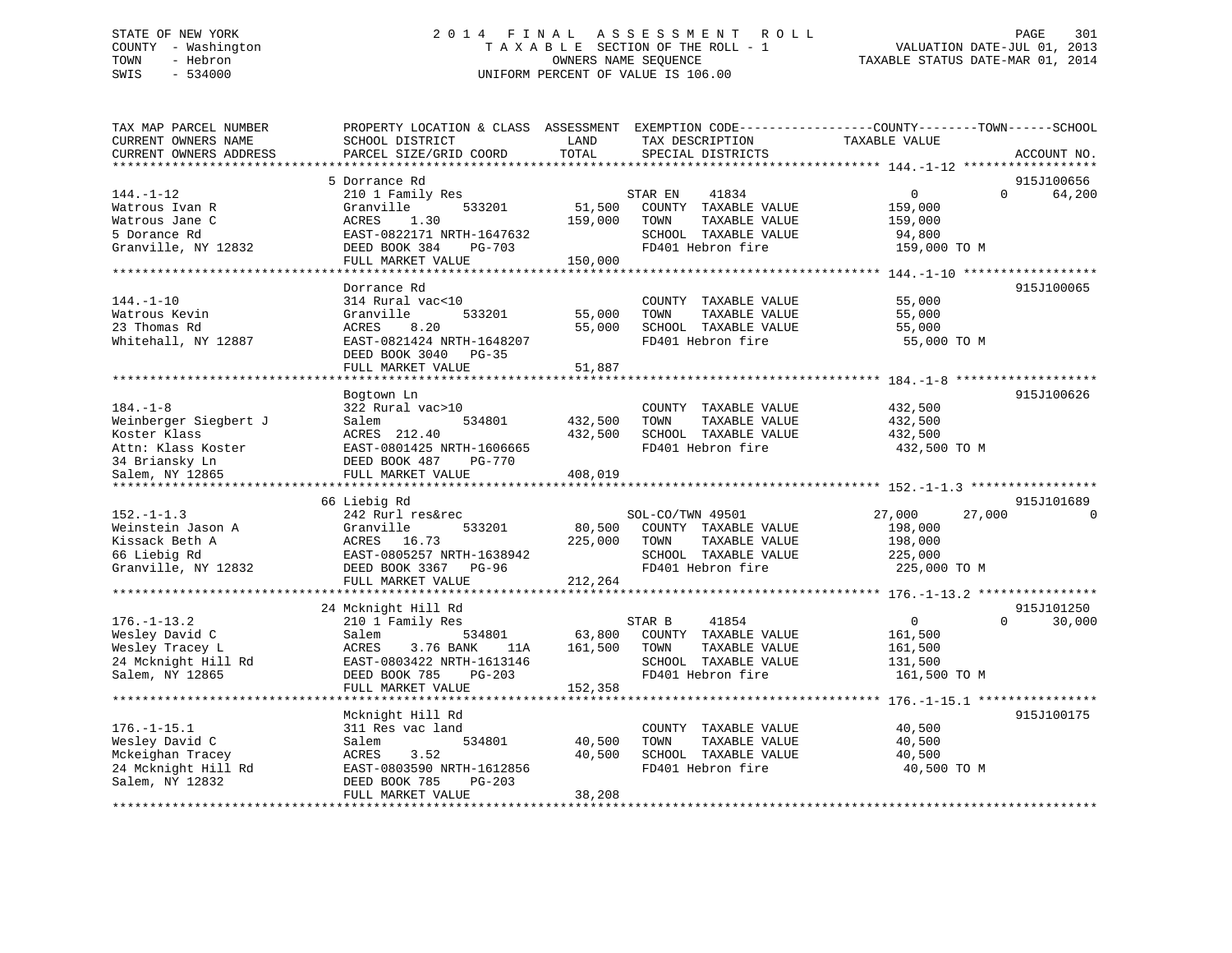# STATE OF NEW YORK 2 0 1 4 F I N A L A S S E S S M E N T R O L L PAGE 302 COUNTY - Washington T A X A B L E SECTION OF THE ROLL - 1 VALUATION DATE-JUL 01, 2013 TOWN - Hebron OWNERS NAME SEQUENCE TAXABLE STATUS DATE-MAR 01, 2014 SWIS - 534000 UNIFORM PERCENT OF VALUE IS 106.00

| TAX MAP PARCEL NUMBER<br>CURRENT OWNERS NAME<br>CURRENT OWNERS ADDRESS | SCHOOL DISTRICT<br>PARCEL SIZE/GRID COORD | LAND<br>TOTAL | PROPERTY LOCATION & CLASS ASSESSMENT EXEMPTION CODE---------------COUNTY-------TOWN------SCHOOL<br>TAX DESCRIPTION<br>SPECIAL DISTRICTS | TAXABLE VALUE     | ACCOUNT NO.        |
|------------------------------------------------------------------------|-------------------------------------------|---------------|-----------------------------------------------------------------------------------------------------------------------------------------|-------------------|--------------------|
|                                                                        |                                           |               |                                                                                                                                         |                   |                    |
|                                                                        | 3482 County Route 30                      |               |                                                                                                                                         |                   | 915J101183         |
| $175. - 1 - 7.2$                                                       | 210 1 Family Res                          |               | STAR B<br>41854                                                                                                                         | $\overline{0}$    | 30,000<br>$\Omega$ |
| West Nancy                                                             | 534801<br>Salem                           | 25,100        | COUNTY TAXABLE VALUE                                                                                                                    | 74,000            |                    |
| 3482 County Route 30                                                   | FRNT 104.00 DPTH 144.00                   | 74,000        | TOWN<br>TAXABLE VALUE                                                                                                                   | 74,000            |                    |
| Salem, NY 12865                                                        | 0.34<br>ACRES                             |               | SCHOOL TAXABLE VALUE                                                                                                                    | 44,000            |                    |
|                                                                        | EAST-0791316 NRTH-1610760                 |               | FD401 Hebron fire                                                                                                                       | 74,000 TO M       |                    |
|                                                                        | DEED BOOK 705<br>$PG-1$                   |               |                                                                                                                                         |                   |                    |
|                                                                        | FULL MARKET VALUE                         | 69,811        |                                                                                                                                         |                   |                    |
|                                                                        |                                           |               |                                                                                                                                         |                   |                    |
|                                                                        | County Route 30/E Off                     |               |                                                                                                                                         |                   | 915J100401         |
| $175. - 1 - 7.5$                                                       | 311 Res vac land                          |               | COUNTY TAXABLE VALUE                                                                                                                    | 15,000            |                    |
| West Nancy                                                             | Salem                                     | 534801 15,000 | TAXABLE VALUE<br>TOWN                                                                                                                   | 15,000            |                    |
| West Christopher                                                       | Mallory Sub/ 29#85 Lot 1 15,000           |               | SCHOOL TAXABLE VALUE                                                                                                                    | 15,000            |                    |
| 3482 County Route 30                                                   | FRNT 141.00 DPTH 333.00                   |               | FD401 Hebron fire                                                                                                                       | 15,000 TO M       |                    |
| Salem, NY 12865                                                        | ACRES<br>0.82                             |               |                                                                                                                                         |                   |                    |
|                                                                        | EAST-0791515 NRTH-1610778                 |               |                                                                                                                                         |                   |                    |
|                                                                        | DEED BOOK 3016<br>PG-135                  |               |                                                                                                                                         |                   |                    |
|                                                                        | FULL MARKET VALUE                         | 14,151        |                                                                                                                                         |                   |                    |
|                                                                        |                                           |               |                                                                                                                                         |                   |                    |
|                                                                        | 32 Chamberlin Mills Rd                    |               |                                                                                                                                         |                   | 915J100662         |
| $184. - 1 - 24$                                                        | 240 Rural res                             |               | 41834<br>STAR EN                                                                                                                        | $\overline{0}$    | $\Omega$<br>64,200 |
| Wever James D                                                          | 534801<br>Salem                           | 110,000       | COUNTY TAXABLE VALUE                                                                                                                    | 244,500           |                    |
| Wever Lori                                                             | 21.00<br>ACRES                            | 244,500       | TAXABLE VALUE<br>TOWN                                                                                                                   | 244,500           |                    |
| 32 Chamberlin Mills Rd                                                 | EAST-0793672 NRTH-1602557                 |               | SCHOOL TAXABLE VALUE                                                                                                                    | 180,300           |                    |
| Salem, NY 12865                                                        | DEED BOOK 420<br>PG-903                   |               | CA008 Cons agri dst 8                                                                                                                   | 244,500 TO M      |                    |
|                                                                        | FULL MARKET VALUE                         |               | 230,660 FD401 Hebron fire                                                                                                               | 244,500 TO M      |                    |
|                                                                        |                                           |               | LD401 West hebron light                                                                                                                 | 244,500 TO M      |                    |
|                                                                        |                                           |               |                                                                                                                                         |                   |                    |
|                                                                        | 61 Briansky Ln                            |               |                                                                                                                                         |                   | 915J101062         |
| $184. - 1 - 15.2$                                                      | 242 Rurl res&rec                          |               | COUNTY TAXABLE VALUE                                                                                                                    | 212,500           |                    |
| Whalen Gary R                                                          | Salem<br>534801                           | 126,900       | TOWN<br>TAXABLE VALUE                                                                                                                   | 212,500           |                    |
|                                                                        | ACRES<br>29.20 BANK<br>999                | 212,500       | SCHOOL TAXABLE VALUE                                                                                                                    | 212,500           |                    |
| Barringer Laurie L<br>61 Briansky Ln                                   | EAST-0803251 NRTH-1604416                 |               | FD401 Hebron fire                                                                                                                       | 212,500 TO M      |                    |
| Salem, NY 12865                                                        | DEED BOOK 872<br>PG-226                   |               |                                                                                                                                         |                   |                    |
|                                                                        | FULL MARKET VALUE                         | 200,472       |                                                                                                                                         |                   |                    |
|                                                                        |                                           |               |                                                                                                                                         |                   |                    |
|                                                                        | 1 Pine Hill Rd                            |               |                                                                                                                                         |                   | 915J100359         |
| $160. - 1 - 8$                                                         | 210 1 Family Res                          |               | STAR B<br>41854                                                                                                                         | $0 \qquad \qquad$ | $\Omega$<br>30,000 |
| Wheeler Fred J                                                         | Salem<br>534801                           | 40,800        | COUNTY TAXABLE VALUE                                                                                                                    | 152,500           |                    |
| Wheeler Bonnie                                                         | ACRES<br>4.50                             | 152,500       | TOWN<br>TAXABLE VALUE                                                                                                                   | 152,500           |                    |
| 1 Pine Hill Rd                                                         | EAST-0806684 NRTH-1626542                 |               | SCHOOL TAXABLE VALUE                                                                                                                    | 122,500           |                    |
| Granville, NY 12832                                                    | DEED BOOK 1992    PG-344                  |               | FD401 Hebron fire                                                                                                                       | 152,500 TO M      |                    |
|                                                                        | FULL MARKET VALUE                         | 143,868       |                                                                                                                                         |                   |                    |
|                                                                        |                                           |               |                                                                                                                                         |                   |                    |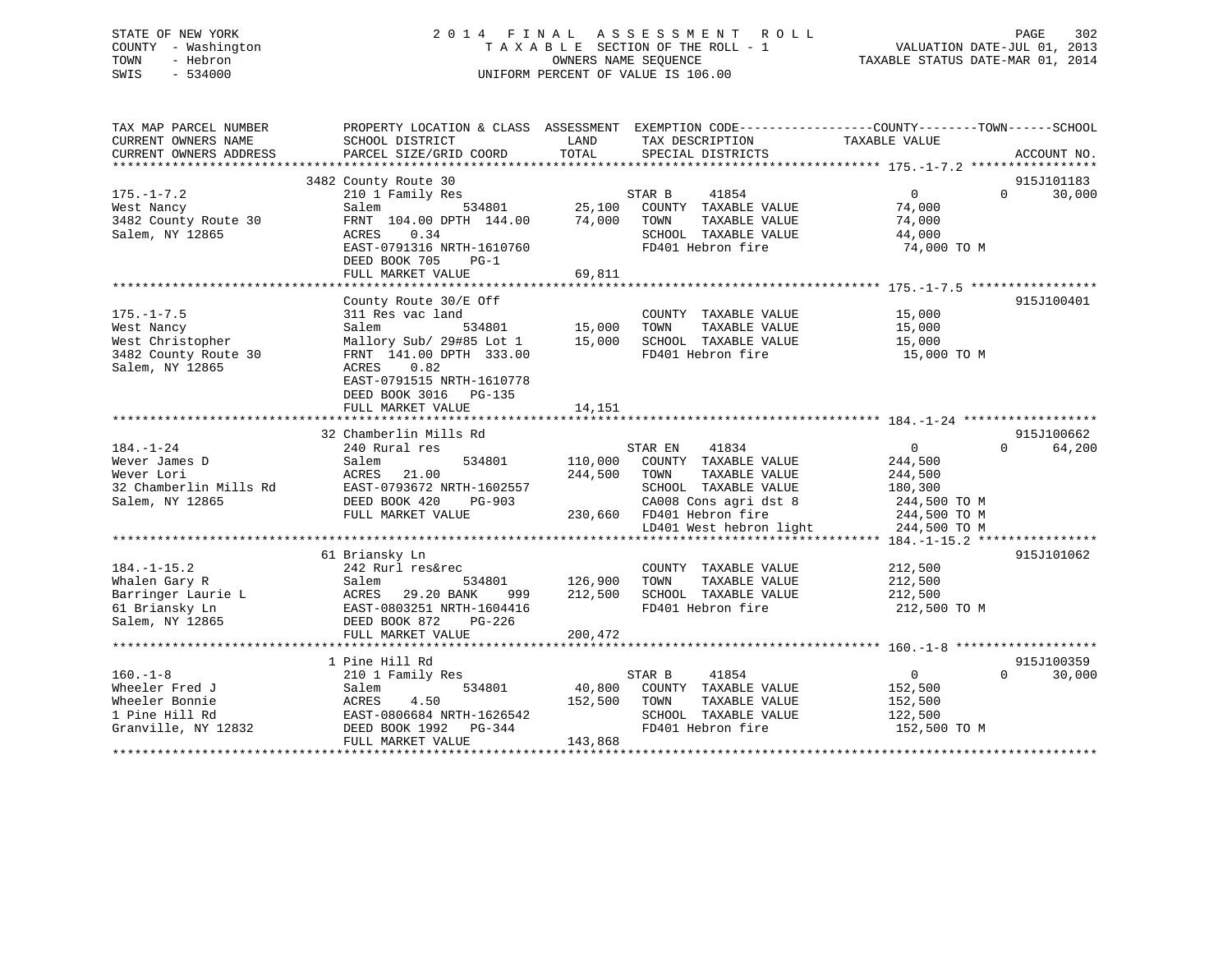# STATE OF NEW YORK 2 0 1 4 F I N A L A S S E S S M E N T R O L L PAGE 303 COUNTY - Washington T A X A B L E SECTION OF THE ROLL - 1 VALUATION DATE-JUL 01, 2013 TOWN - Hebron OWNERS NAME SEQUENCE TAXABLE STATUS DATE-MAR 01, 2014 SWIS - 534000 UNIFORM PERCENT OF VALUE IS 106.00

| TAX MAP PARCEL NUMBER     |                            |        | PROPERTY LOCATION & CLASS ASSESSMENT EXEMPTION CODE---------------COUNTY-------TOWN-----SCHOOL |               |                    |
|---------------------------|----------------------------|--------|------------------------------------------------------------------------------------------------|---------------|--------------------|
| CURRENT OWNERS NAME       | SCHOOL DISTRICT            | LAND   | TAX DESCRIPTION                                                                                | TAXABLE VALUE |                    |
| CURRENT OWNERS ADDRESS    | PARCEL SIZE/GRID COORD     | TOTAL  | SPECIAL DISTRICTS                                                                              |               | ACCOUNT NO.        |
|                           |                            |        |                                                                                                |               |                    |
|                           | Liebig Rd/e Off            |        |                                                                                                |               | 915J101632         |
| $143. - 1 - 39.10$        | 314 Rural vac<10           |        | COUNTY TAXABLE VALUE                                                                           | 32,000        |                    |
| Whelley Eileen            | 533201<br>Granville        | 32,000 | TOWN<br>TAXABLE VALUE                                                                          | 32,000        |                    |
| Whelley Donald            | Lot $10$                   | 32,000 | SCHOOL TAXABLE VALUE                                                                           | 32,000        |                    |
| 134 Cedar Rd              | ACRES<br>5.43              |        | FD401 Hebron fire                                                                              | 32,000 TO M   |                    |
| Wilton, CT 06897          | EAST-0807571 NRTH-1642478  |        |                                                                                                |               |                    |
|                           | DEED BOOK 845<br>PG-312    |        |                                                                                                |               |                    |
|                           | FULL MARKET VALUE          | 30,189 |                                                                                                |               |                    |
|                           |                            |        |                                                                                                |               |                    |
|                           | Blossom Rd                 |        |                                                                                                |               | 915J100081         |
| $186. - 1 - 6$            | 912 Forest s480a           |        | FOR 480A 47460                                                                                 | 55,643        | 55,643             |
| White Creek Tree Farm LP  | 534801                     | 82,100 | COUNTY TAXABLE VALUE                                                                           | 55,643        |                    |
|                           | Salem                      |        |                                                                                                | 26,457        |                    |
| 3562 Voerman Way          | Forest Commit 706/109      | 82,100 | TAXABLE VALUE<br>TOWN                                                                          | 26,457        |                    |
| Cambridge, NY 12816       | ACRES<br>53.10             |        | SCHOOL TAXABLE VALUE                                                                           | 26,457        |                    |
|                           | EAST-0819875 NRTH-1605263  |        | CA008 Cons agri dst 8                                                                          | 82,100 TO M   |                    |
| MAY BE SUBJECT TO PAYMENT | DEED BOOK 749<br>$PG-326$  |        | FD401 Hebron fire                                                                              | 82,100 TO M   |                    |
| UNDER RPTL480A UNTIL 2023 | FULL MARKET VALUE          | 77,453 |                                                                                                |               |                    |
|                           |                            |        |                                                                                                |               |                    |
|                           | 6907 State Route 22        |        |                                                                                                |               | 915J101526         |
| $161. - 2 - 20$           | 210 1 Family Res           |        | 41854<br>STAR B                                                                                | $\Omega$      | $\Omega$<br>30,000 |
| White David Sr            | Granville<br>533201        | 37,000 | COUNTY TAXABLE VALUE                                                                           | 83,500        |                    |
| 6907 State Route 22       | Lot A                      | 83,500 | TAXABLE VALUE<br>TOWN                                                                          | 83,500        |                    |
| Granville, NY 12832       | ACRES<br>3.00              |        | SCHOOL TAXABLE VALUE                                                                           | 53,500        |                    |
|                           | EAST-0816197 NRTH-1624286  |        | FD401 Hebron fire                                                                              | 83,500 TO M   |                    |
|                           | DEED BOOK 650<br>$PG-304$  |        |                                                                                                |               |                    |
|                           | FULL MARKET VALUE          | 78,774 |                                                                                                |               |                    |
|                           |                            |        |                                                                                                |               |                    |
|                           | Rykowski Ln/e Off          |        |                                                                                                |               | 915J101295         |
| $161. - 2 - 3.5$          | 322 Rural vac>10           |        | COUNTY TAXABLE VALUE                                                                           | 84,000        |                    |
| White Robert              | Granville<br>533201        | 84,000 | TOWN<br>TAXABLE VALUE                                                                          | 84,000        |                    |
| White Karen               | 2179/59                    | 84,000 | SCHOOL TAXABLE VALUE                                                                           | 84,000        |                    |
| 16 Blodget Rd             | ACRES 117.84               |        | FD401 Hebron fire                                                                              | 84,000 TO M   |                    |
| Greenwich, NY 12834       | EAST-0822204 NRTH-1625448  |        |                                                                                                |               |                    |
|                           | DEED BOOK 2166<br>$PG-249$ |        |                                                                                                |               |                    |
|                           | FULL MARKET VALUE          | 79,245 |                                                                                                |               |                    |
|                           |                            |        |                                                                                                |               |                    |
|                           | 497 Chamberlin Mills Rd    |        |                                                                                                |               | 915J100394         |
| $176. - 1 - 26$           | 210 1 Family Res           |        | COUNTY TAXABLE VALUE                                                                           | 71,000        |                    |
| Whitney Chad              | Salem<br>534801            | 59,000 | TOWN<br>TAXABLE VALUE                                                                          | 71,000        |                    |
| Whitney Marilyn           | ACRES<br>2.80              | 71,000 | SCHOOL TAXABLE VALUE                                                                           | 71,000        |                    |
| 497 Chamberlin Mills Rd   | EAST-0799212 NRTH-1610574  |        | FD401 Hebron fire                                                                              | 71,000 TO M   |                    |
| Salem, NY 12865           | DEED BOOK 2758<br>$PG-65$  |        |                                                                                                |               |                    |
|                           | FULL MARKET VALUE          | 66,981 |                                                                                                |               |                    |
|                           |                            |        |                                                                                                |               |                    |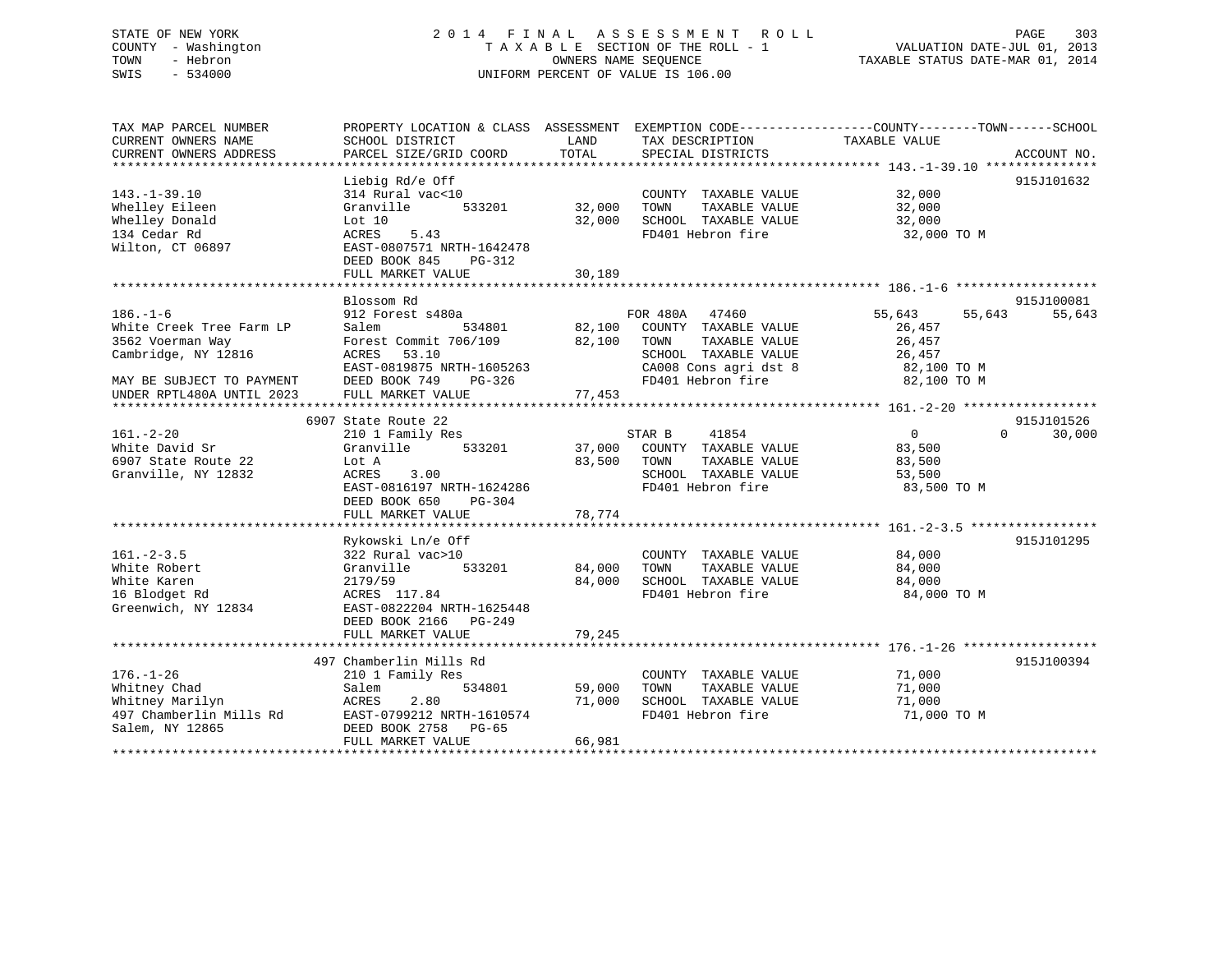# STATE OF NEW YORK 2 0 1 4 F I N A L A S S E S S M E N T R O L L PAGE 304 COUNTY - Washington T A X A B L E SECTION OF THE ROLL - 1 VALUATION DATE-JUL 01, 2013 TOWN - Hebron OWNERS NAME SEQUENCE TAXABLE STATUS DATE-MAR 01, 2014 SWIS - 534000 UNIFORM PERCENT OF VALUE IS 106.00

TAX MAP PARCEL NUMBER PROPERTY LOCATION & CLASS ASSESSMENT EXEMPTION CODE------------------COUNTY--------TOWN------SCHOOL

CURRENT OWNERS NAME SCHOOL DISTRICT LAND TAX DESCRIPTION TAXABLE VALUE CURRENT OWNERS ADDRESS PARCEL SIZE/GRID COORD TOTAL SPECIAL DISTRICTS ACCOUNT NO. \*\*\*\*\*\*\*\*\*\*\*\*\*\*\*\*\*\*\*\*\*\*\*\*\*\*\*\*\*\*\*\*\*\*\*\*\*\*\*\*\*\*\*\*\*\*\*\*\*\*\*\*\*\*\*\*\*\*\*\*\*\*\*\*\*\*\*\*\*\*\*\*\*\*\*\*\*\*\*\*\*\*\*\*\*\*\*\*\*\*\*\*\*\*\*\*\*\*\*\*\*\*\* 142.-3-8.6 \*\*\*\*\*\*\*\*\*\*\*\*\*\*\*\*\* 1288 Big Burch Hill Rd 915J101116 142.-3-8.6 210 1 Family Res COUNTY TAXABLE VALUE 73,000 Wienberg Breigh Nicole Granville 533201 60,600 TOWN TAXABLE VALUE 73,000 Garulli John Anthony 142.-1-8.6 73,000 SCHOOL TAXABLE VALUE 73,000 1288 Big Burch Hill Rd ACRES 3.11 FD401 Hebron fire 73,000 TO M Granville, NY 12832 EAST-0801637 NRTH-1640350 DEED BOOK 2312 PG-157FULL MARKET VALUE 68,868 \*\*\*\*\*\*\*\*\*\*\*\*\*\*\*\*\*\*\*\*\*\*\*\*\*\*\*\*\*\*\*\*\*\*\*\*\*\*\*\*\*\*\*\*\*\*\*\*\*\*\*\*\*\*\*\*\*\*\*\*\*\*\*\*\*\*\*\*\*\*\*\*\*\*\*\*\*\*\*\*\*\*\*\*\*\*\*\*\*\*\*\*\*\*\*\*\*\*\*\*\*\*\* 178.-1-21 \*\*\*\*\*\*\*\*\*\*\*\*\*\*\*\*\*\* Oak Hill Rd 915J101406178.-1-21 311 Res vac land COUNTY TAXABLE VALUE 8,455 Wilbur Robert G Salem 534801 8,455 TOWN TAXABLE VALUE 8,455 Williams Judy M Garilli Sub/lot 5 Par B 8,455 SCHOOL TAXABLE VALUE 8,455 8 High View Dr ACRES 2.65 FD401 Hebron fire 8,455 TO M 0 high vicw 21<br>Wingdale, NY 12594 EAST-0819104 NRTH-1613554 DEED BOOK 703 PG-52 PLIL MARKET VALUE 7,976 \*\*\*\*\*\*\*\*\*\*\*\*\*\*\*\*\*\*\*\*\*\*\*\*\*\*\*\*\*\*\*\*\*\*\*\*\*\*\*\*\*\*\*\*\*\*\*\*\*\*\*\*\*\*\*\*\*\*\*\*\*\*\*\*\*\*\*\*\*\*\*\*\*\*\*\*\*\*\*\*\*\*\*\*\*\*\*\*\*\*\*\*\*\*\*\*\*\*\*\*\*\*\* 167.-1-41 \*\*\*\*\*\*\*\*\*\*\*\*\*\*\*\*\*\* 3983 County Route 30 915J100522 167.-1-41 210 1 Family Res STAR B 41854 0 0 30,000 Wilbur Ryan Salem 534801 21,800 COUNTY TAXABLE VALUE 103,500 3983 County Route 30 FRNT 165.00 DPTH 90.00 103,500 TOWN TAXABLE VALUE 103,500 Salem, NY 12865 EAST-0788424 NRTH-1621563 SCHOOL TAXABLE VALUE 73,500 DEED BOOK 3211 PG-308 FD401 Hebron fire 103,500 TO M DEED BOOK 3211 PG-308<br>FULL MARKET VALUE 97,642 \*\*\*\*\*\*\*\*\*\*\*\*\*\*\*\*\*\*\*\*\*\*\*\*\*\*\*\*\*\*\*\*\*\*\*\*\*\*\*\*\*\*\*\*\*\*\*\*\*\*\*\*\*\*\*\*\*\*\*\*\*\*\*\*\*\*\*\*\*\*\*\*\*\*\*\*\*\*\*\*\*\*\*\*\*\*\*\*\*\*\*\*\*\*\*\*\*\*\*\*\*\*\* 161.-2-10.2 \*\*\*\*\*\*\*\*\*\*\*\*\*\*\*\* Higgins Rd 915J101463 161.-2-10.2 322 Rural vac>10 COUNTY TAXABLE VALUE 31,500 Wilcox Sidney R Granville 533201 31,500 TOWN TAXABLE VALUE 31,500 Wilcox Bonnie Charlotte ACRES 12.42 31,500 SCHOOL TAXABLE VALUE 31,500 1161 Wasatch Ave EAST-0818346 NRTH-1626506 FD401 Hebron fire 31,500 TO M Moab, UT 84532 DEED BOOK 1680 PG-265 FULL MARKET VALUE 29,717 \*\*\*\*\*\*\*\*\*\*\*\*\*\*\*\*\*\*\*\*\*\*\*\*\*\*\*\*\*\*\*\*\*\*\*\*\*\*\*\*\*\*\*\*\*\*\*\*\*\*\*\*\*\*\*\*\*\*\*\*\*\*\*\*\*\*\*\*\*\*\*\*\*\*\*\*\*\*\*\*\*\*\*\*\*\*\*\*\*\*\*\*\*\*\*\*\*\*\*\*\*\*\* 176.-1-15.4 \*\*\*\*\*\*\*\*\*\*\*\*\*\*\*\* Chamberlin Mills Rd 915J101302176.-1-15.4 323 Vacant rural COUNTY TAXABLE VALUE 760Wildberger Owen Salem 534801 760 TOWN TAXABLE VALUE 760 Wildberger Susan Von Elm ACRES 1.00 760 SCHOOL TAXABLE VALUE 760 1315 Bogtown Rd EAST-0803432 NRTH-1611880 FD401 Hebron fire 760 TO M Salem, NY 12865 DEED BOOK 538 PG-102 FULL MARKET VALUE 717 \*\*\*\*\*\*\*\*\*\*\*\*\*\*\*\*\*\*\*\*\*\*\*\*\*\*\*\*\*\*\*\*\*\*\*\*\*\*\*\*\*\*\*\*\*\*\*\*\*\*\*\*\*\*\*\*\*\*\*\*\*\*\*\*\*\*\*\*\*\*\*\*\*\*\*\*\*\*\*\*\*\*\*\*\*\*\*\*\*\*\*\*\*\*\*\*\*\*\*\*\*\*\*\*\*\*\*\*\*\*\*\*\*\*\*\*\*\*\*\*\*\*\*\*\*\*\*\*\*\*\*\*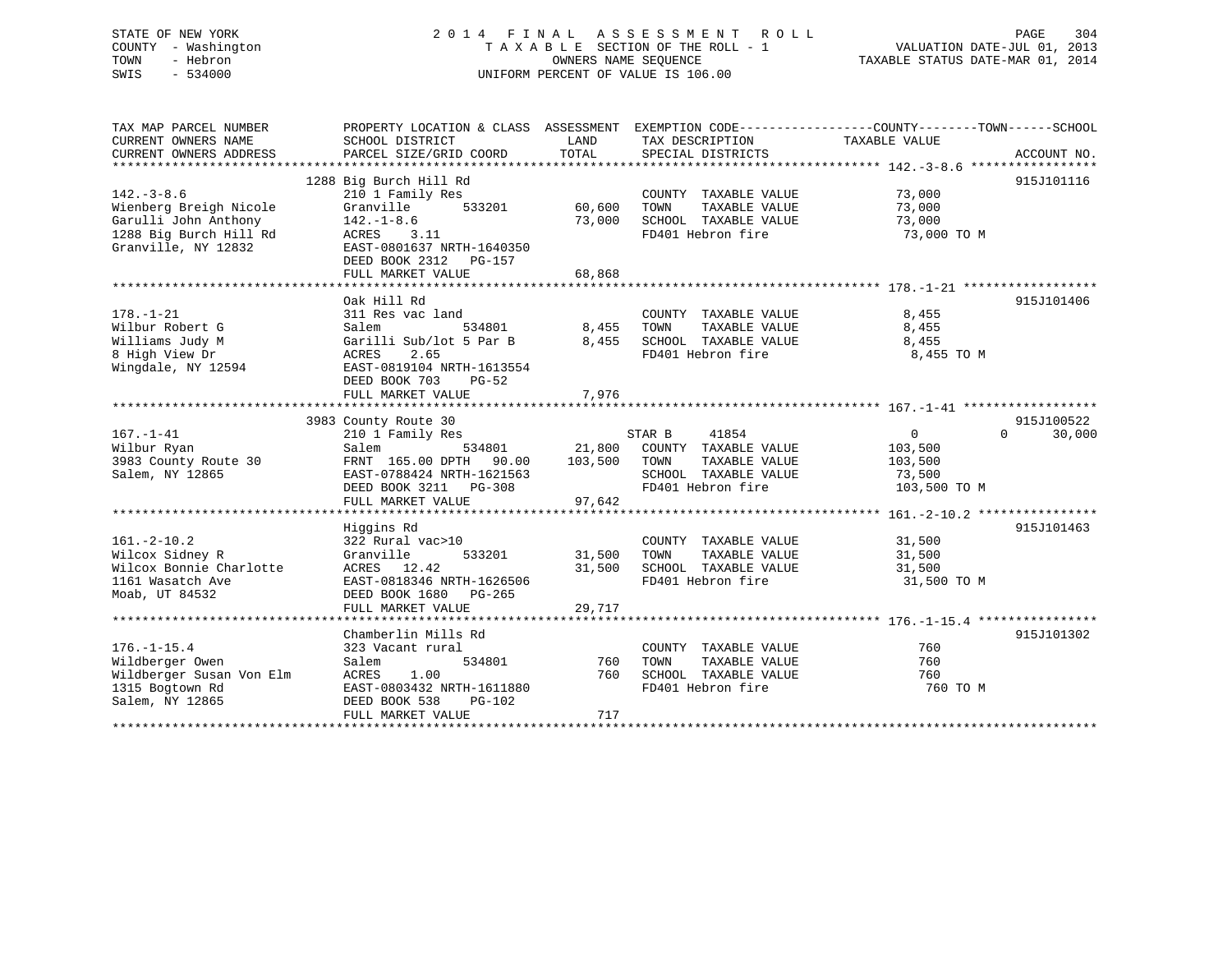# STATE OF NEW YORK 2 0 1 4 F I N A L A S S E S S M E N T R O L L PAGE 305 COUNTY - Washington T A X A B L E SECTION OF THE ROLL - 1 VALUATION DATE-JUL 01, 2013 TOWN - Hebron OWNERS NAME SEQUENCE TAXABLE STATUS DATE-MAR 01, 2014 SWIS - 534000 UNIFORM PERCENT OF VALUE IS 106.00

| TAX MAP PARCEL NUMBER<br>CURRENT OWNERS NAME<br>CURRENT OWNERS ADDRESS | PROPERTY LOCATION & CLASS ASSESSMENT EXEMPTION CODE---------------COUNTY-------TOWN-----SCHOOL<br>SCHOOL DISTRICT<br>PARCEL SIZE/GRID COORD | LAND<br>TOTAL  | TAX DESCRIPTION<br>SPECIAL DISTRICTS        | TAXABLE VALUE              |                      | ACCOUNT NO.    |
|------------------------------------------------------------------------|---------------------------------------------------------------------------------------------------------------------------------------------|----------------|---------------------------------------------|----------------------------|----------------------|----------------|
|                                                                        |                                                                                                                                             |                |                                             |                            |                      |                |
|                                                                        | 1315 Bogtown Rd                                                                                                                             |                | 70 PCT OF VALUE USED FOR EXEMPTION PURPOSES |                            |                      | 915J100273     |
| $176. - 1 - 21$                                                        | 240 Rural res                                                                                                                               |                | VET WAR CT 41121                            | 26,985                     | 18,000               | $\sim$ 0       |
| Wildberger Susan                                                       | Salem                                                                                                                                       |                | 41802                                       | 76,458                     | $\Omega$             | $\overline{0}$ |
| 1315 Bogtown Rd                                                        | 519/187                                                                                                                                     |                | 257,000 AGED-TOWN 41803                     | $\overline{0}$             | 32,380               | $\overline{0}$ |
| PO Box 312                                                             | $ACRES$ 37.90                                                                                                                               |                | AGED-SCH 41804                              | $\overline{0}$             | $\Omega$             | 53,970         |
| Salem, NY 12865                                                        | EAST-0803034 NRTH-1610771                                                                                                                   |                | 41834<br>STAR EN                            | $\overline{0}$             | $\Omega$             | 64,200         |
|                                                                        | DEED BOOK 501<br>PG-967                                                                                                                     |                | COUNTY TAXABLE VALUE                        | 153,557                    |                      |                |
|                                                                        | FULL MARKET VALUE                                                                                                                           | 242,453 TOWN   | TAXABLE VALUE                               | 206,620                    |                      |                |
|                                                                        |                                                                                                                                             |                | SCHOOL TAXABLE VALUE                        | 138,830                    |                      |                |
|                                                                        |                                                                                                                                             |                | FD401 Hebron fire                           | 257,000 TO M               |                      |                |
|                                                                        | 160 Sawmill Rd                                                                                                                              |                |                                             |                            |                      | 915J100669     |
| $153. - 1 - 6$                                                         | 242 Rurl res&rec                                                                                                                            |                | AG DIST 41720                               | 69,154                     | 69,154               | 69,154         |
| Wilde Jeffrey N                                                        |                                                                                                                                             | 278,300 STAR B | 41854                                       | $\Omega$                   | $\overline{0}$       | 30,000         |
| Wilde Kathleen C                                                       |                                                                                                                                             |                | 396,500 FOR 480A 47460                      | 92,800                     | 92,800               | 92,800         |
| 119 Sawmill Rd                                                         | Granville 533201<br>Forest tax 3226/21<br>ACRES 106.60                                                                                      |                | COUNTY TAXABLE VALUE                        | 234,546                    |                      |                |
| Granville, NY 12832                                                    | EAST-0822523 NRTH-1638715                                                                                                                   |                | TOWN<br>TAXABLE VALUE                       | 234,546                    |                      |                |
|                                                                        | DEED BOOK 548<br><b>PG-211</b>                                                                                                              |                | SCHOOL TAXABLE VALUE                        | 204,546                    |                      |                |
| MAY BE SUBJECT TO PAYMENT                                              | FULL MARKET VALUE                                                                                                                           |                | 374,057 FD401 Hebron fire                   | 396,500 TO M               |                      |                |
| UNDER RPTL480A UNTIL 2023                                              |                                                                                                                                             |                |                                             |                            |                      |                |
|                                                                        |                                                                                                                                             |                |                                             |                            |                      |                |
|                                                                        | 598 West Green Pond Way                                                                                                                     |                |                                             |                            |                      | 915J100281     |
| $143. - 1 - 24$                                                        | 210 1 Family Res - WTRFNT                                                                                                                   | STAR B         | 41854                                       | $\overline{0}$             | $\Omega$             | 30,000         |
| Williams Arthur J                                                      | 533201<br>Granville                                                                                                                         |                | 131,500 COUNTY TAXABLE VALUE                | 232,000                    |                      |                |
| PO Box 226                                                             | ACRES<br>3.50                                                                                                                               | 232,000 TOWN   | TAXABLE VALUE                               | 232,000                    |                      |                |
| Pawlet, VT 05761-0226                                                  | EAST-0815023 NRTH-1644235<br>DERT-0815023 NRTH-1644235                                                                                      |                | SCHOOL TAXABLE VALUE                        | 202,000                    |                      |                |
|                                                                        |                                                                                                                                             |                | FD401 Hebron fire                           | 232,000 TO M               |                      |                |
|                                                                        | FULL MARKET VALUE                                                                                                                           | 218,868        |                                             |                            |                      |                |
|                                                                        |                                                                                                                                             |                |                                             |                            |                      |                |
|                                                                        | 3573 County Route 30<br>210 1 Family Res                                                                                                    |                | 99 PCT OF VALUE USED FOR EXEMPTION PURPOSES |                            |                      | 915J100418     |
| $175. - 1 - 14$                                                        |                                                                                                                                             |                | AGED-CO<br>41802                            | 41,828                     | $\Omega$             | $\sim$ 0       |
| Williams Robert T                                                      | Salem                                                                                                                                       |                | 534801 37,500 AGED-TOWN 41803               | $\overline{0}$<br>$\Omega$ | 29,279               | $\overline{0}$ |
| 3573 County Route 30                                                   | ACRES<br>$1.00$ BANK<br>999                                                                                                                 |                | 84,500 AGED-SCH 41804                       | $\overline{0}$             | $\Omega$<br>$\Omega$ | 37,645         |
| Salem, NY 12865                                                        | EAST-0791524 NRTH-1612870<br>DEED BOOK 829 PG-116                                                                                           |                | 41834<br>STAR EN<br>COUNTY TAXABLE VALUE    | 42,672                     |                      | 46,855         |
|                                                                        |                                                                                                                                             |                |                                             | 55,221                     |                      |                |
|                                                                        | FULL MARKET VALUE                                                                                                                           | 79,717 TOWN    | TAXABLE VALUE<br>SCHOOL TAXABLE VALUE       | $\overline{0}$             |                      |                |
|                                                                        |                                                                                                                                             |                | FD401 Hebron fire                           | 84,500 TO M                |                      |                |
|                                                                        |                                                                                                                                             |                |                                             |                            |                      |                |
|                                                                        | James Rd                                                                                                                                    |                |                                             |                            |                      | 915J101310     |
| $159. - 1 - 35$                                                        | 314 Rural vac<10                                                                                                                            |                | COUNTY TAXABLE VALUE                        | 22,200                     |                      |                |
| Wilson Robert                                                          | Hartford<br>533801                                                                                                                          | 22,200         | TAXABLE VALUE<br>TOWN                       | 22,200                     |                      |                |
| 165 Halls Pond Rd                                                      | ACRES<br>5.92                                                                                                                               | 22,200         | SCHOOL TAXABLE VALUE                        | 22,200                     |                      |                |
| Salem, NY 12865                                                        | EAST-0792196 NRTH-1628204                                                                                                                   |                | FD401 Hebron fire                           | 22,200 TO M                |                      |                |
|                                                                        | DEED BOOK 3239 PG-294                                                                                                                       |                |                                             |                            |                      |                |
|                                                                        | FULL MARKET VALUE                                                                                                                           | 20,943         |                                             |                            |                      |                |
|                                                                        |                                                                                                                                             |                |                                             |                            |                      |                |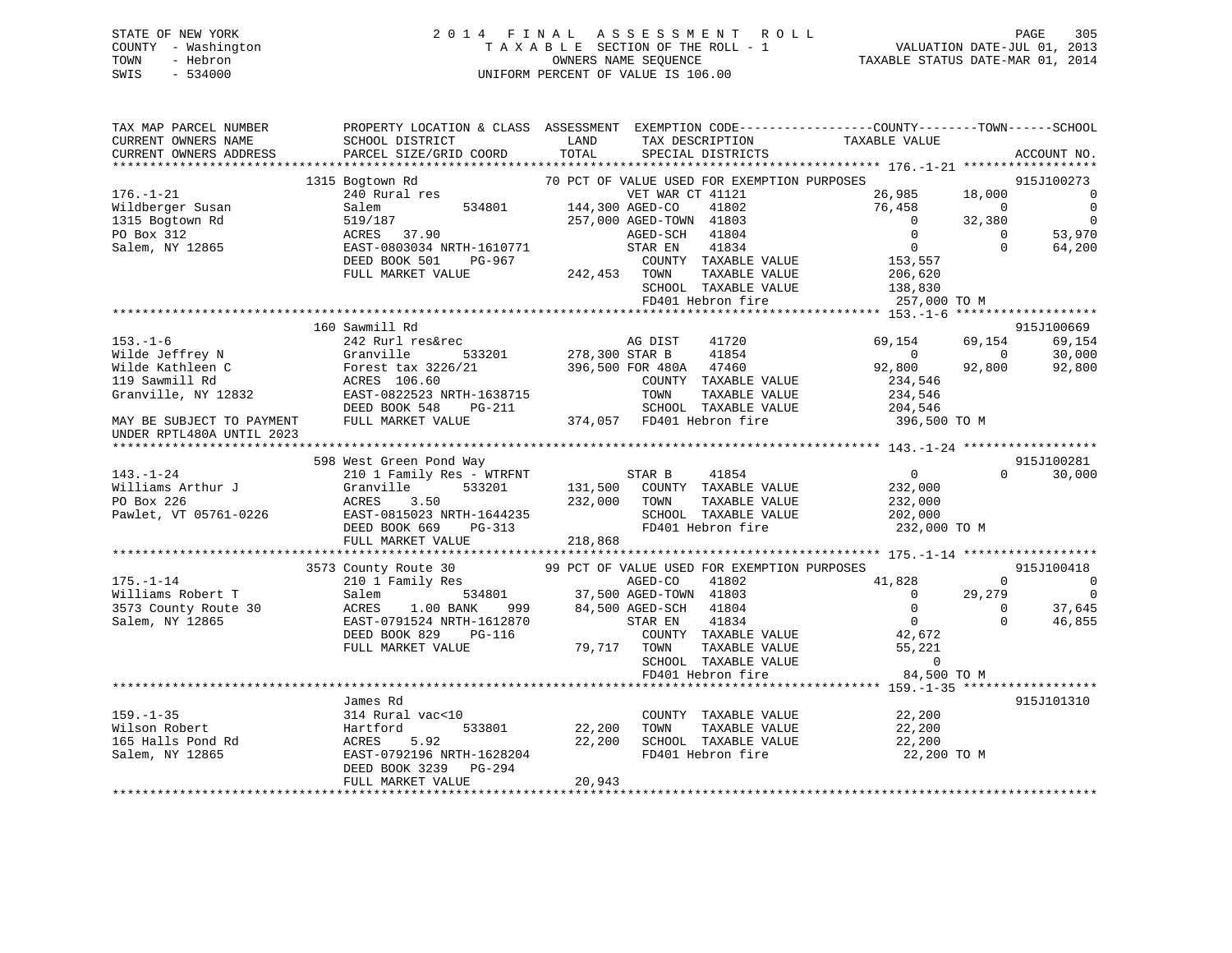# STATE OF NEW YORK 2 0 1 4 F I N A L A S S E S S M E N T R O L L PAGE 306 COUNTY - Washington T A X A B L E SECTION OF THE ROLL - 1 VALUATION DATE-JUL 01, 2013 TOWN - Hebron OWNERS NAME SEQUENCE TAXABLE STATUS DATE-MAR 01, 2014 SWIS - 534000 UNIFORM PERCENT OF VALUE IS 106.00

| TAX MAP PARCEL NUMBER     | PROPERTY LOCATION & CLASS ASSESSMENT EXEMPTION CODE---------------COUNTY-------TOWN-----SCHOOL                                        |         |                                                   |                         |                             |
|---------------------------|---------------------------------------------------------------------------------------------------------------------------------------|---------|---------------------------------------------------|-------------------------|-----------------------------|
| CURRENT OWNERS NAME       | SCHOOL DISTRICT                                                                                                                       | LAND    | TAX DESCRIPTION                                   | TAXABLE VALUE           |                             |
| CURRENT OWNERS ADDRESS    | PARCEL SIZE/GRID COORD                                                                                                                | TOTAL   | SPECIAL DISTRICTS                                 |                         | ACCOUNT NO.                 |
|                           |                                                                                                                                       |         |                                                   |                         |                             |
|                           | Chamberlin Mills Rd                                                                                                                   |         |                                                   |                         | 915J100671                  |
| $177. - 1 - 28$           | 322 Rural vac>10                                                                                                                      |         | AG DIST 41720                                     | 111,991 111,991 111,991 |                             |
| Wilson Robert             | Salem<br>534801                                                                                                                       | 219,000 | COUNTY TAXABLE VALUE                              | 107,009                 |                             |
| Wilson Barbara            | 3271/286                                                                                                                              | 219,000 | TOWN<br>TAXABLE VALUE                             | 107,009                 |                             |
| 37 Fruitwood Dr           | ACRES 90.90                                                                                                                           |         | SCHOOL TAXABLE VALUE                              | 107,009                 |                             |
| Burnt Hills, NY 12027     | EAST-0813842 NRTH-1613341                                                                                                             |         | CA008 Cons agri dst 8 107,009 TO M                |                         |                             |
|                           | DEED BOOK 3279 PG-67                                                                                                                  |         | 111,991 EX                                        |                         |                             |
| MAY BE SUBJECT TO PAYMENT | FULL MARKET VALUE                                                                                                                     |         | 206,604 FD401 Hebron fire                         | 219,000 TO M            |                             |
| UNDER AGDIST LAW TIL 2018 |                                                                                                                                       |         |                                                   |                         |                             |
|                           |                                                                                                                                       |         |                                                   |                         |                             |
|                           | 80 Thunder Way                                                                                                                        |         |                                                   |                         |                             |
| $175. - 1 - 12.11$        | 270 Mfg housing                                                                                                                       |         | STAR B 41854                                      | $\overline{0}$          | $0 \qquad \qquad$<br>30,000 |
| Winchell Lenn             | Salem                                                                                                                                 |         | 534801 23,100 COUNTY TAXABLE VALUE                | 41,900                  |                             |
|                           |                                                                                                                                       |         | TOWN      TAXABLE VALUE<br>SCHOOL   TAXABLE VALUE | 41,900                  |                             |
|                           |                                                                                                                                       |         |                                                   | 11,900                  |                             |
|                           | Winchell Lea<br>80 Thunder Way<br>80 Thunder Way<br>80 Thunder Way<br>82 EAST-0790119 NRTH-1610857<br>22 BOOK 1921 PG-223<br>82 FD401 |         | FD401 Hebron fire                                 | 41,900 TO M             |                             |
|                           | FULL MARKET VALUE                                                                                                                     | 39,528  |                                                   |                         |                             |
|                           |                                                                                                                                       |         |                                                   |                         |                             |
|                           | 6806 State Route 22                                                                                                                   |         |                                                   |                         | 915J100622                  |
| $170. - 1 - 16$           | 240 Rural res                                                                                                                         |         | STAR B<br>41854                                   | $\sim$ 0                | 30,000<br>$\Omega$          |
| Winkler Alwin             | 533201<br>Granville                                                                                                                   |         | 63,000 COUNTY TAXABLE VALUE                       | 162,000                 |                             |
| Winkler Deborah           | 900/145                                                                                                                               | 162,000 | TOWN<br>TAXABLE VALUE                             | 162,000                 |                             |
| 6806 State Route 22       | ACRES 19.00                                                                                                                           |         | SCHOOL TAXABLE VALUE                              | 132,000                 |                             |
| Salem, NY 12865           | EAST-0816662 NRTH-1621711                                                                                                             |         | FD401 Hebron fire                                 | 162,000 TO M            |                             |
|                           | DEED BOOK 3279 PG-117                                                                                                                 |         |                                                   |                         |                             |
|                           | FULL MARKET VALUE                                                                                                                     | 152,830 |                                                   |                         |                             |
|                           |                                                                                                                                       |         |                                                   |                         |                             |
|                           | 64 James Rd                                                                                                                           |         |                                                   |                         | 915J100055                  |
| $159. - 1 - 29$           | 312 Vac w/imprv                                                                                                                       |         | COUNTY TAXABLE VALUE                              | 50,500                  |                             |
| Winters James G           | 533801<br>Hartford                                                                                                                    | 48,000  | TOWN<br>TAXABLE VALUE                             | 50,500                  |                             |
| Winters Stacey            | ACRES 24.41<br>EAST-0793375 NRTH-1629230                                                                                              | 50,500  | SCHOOL TAXABLE VALUE                              | 50,500                  |                             |
| PO Box 184                |                                                                                                                                       |         | FD401 Hebron fire                                 | 50,500 TO M             |                             |
| Hartford, NY 12838        | DEED BOOK 823<br>PG-124                                                                                                               |         |                                                   |                         |                             |
|                           | FULL MARKET VALUE                                                                                                                     | 47,642  |                                                   |                         |                             |
|                           |                                                                                                                                       |         |                                                   |                         |                             |
|                           | Middle Rd                                                                                                                             |         |                                                   |                         |                             |
| $169. - 1 - 40.3$         | 322 Rural vac>10                                                                                                                      |         | COUNTY TAXABLE VALUE                              | 56,000                  |                             |
| Witmer Marguerite         | 534801<br>Salem                                                                                                                       | 56,000  | TOWN<br>TAXABLE VALUE                             | 56,000                  |                             |
| 5 Appletree Ln            | ACRES 26.09                                                                                                                           | 56,000  | SCHOOL TAXABLE VALUE                              | 56,000                  |                             |
| Hummelstown, PA 17036     | EAST-0806024 NRTH-1618840                                                                                                             |         |                                                   |                         |                             |
|                           | DEED BOOK 2578 PG-339                                                                                                                 |         | FD401 Hebron fire                                 | 56,000 TO M             |                             |
|                           | FULL MARKET VALUE                                                                                                                     | 52,830  |                                                   |                         |                             |
|                           |                                                                                                                                       |         |                                                   |                         |                             |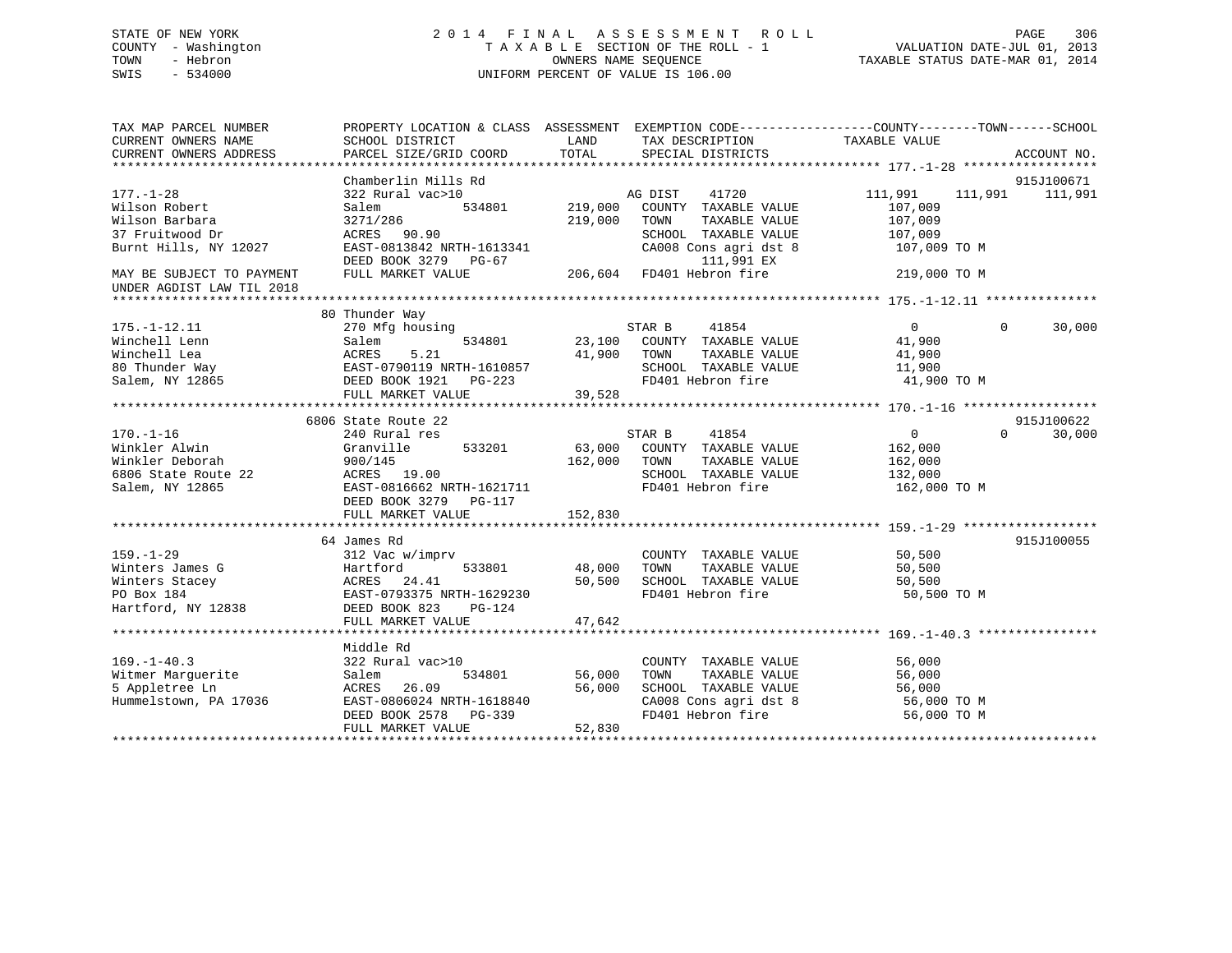# STATE OF NEW YORK 2 0 1 4 F I N A L A S S E S S M E N T R O L L PAGE 307 COUNTY - Washington T A X A B L E SECTION OF THE ROLL - 1 VALUATION DATE-JUL 01, 2013 TOWN - Hebron OWNERS NAME SEQUENCE TAXABLE STATUS DATE-MAR 01, 2014 SWIS - 534000 UNIFORM PERCENT OF VALUE IS 106.00

| TAX MAP PARCEL NUMBER<br>CURRENT OWNERS NAME<br>CURRENT OWNERS ADDRESS                                                                               | SCHOOL DISTRICT<br>PARCEL SIZE/GRID COORD                                                                                                                   | LAND<br>TAX DESCRIPTION<br>TOTAL<br>SPECIAL DISTRICTS                                                                                                          | PROPERTY LOCATION & CLASS ASSESSMENT EXEMPTION CODE---------------COUNTY-------TOWN------SCHOOL<br>TAXABLE VALUE<br>ACCOUNT NO. |
|------------------------------------------------------------------------------------------------------------------------------------------------------|-------------------------------------------------------------------------------------------------------------------------------------------------------------|----------------------------------------------------------------------------------------------------------------------------------------------------------------|---------------------------------------------------------------------------------------------------------------------------------|
| $143. - 1 - 48$<br>Wood Jonathan<br>Wood Amy<br>275 County Route 28<br>Granville, NY 12832                                                           | 275 County Route 28<br>210 1 Family Res<br>Granville<br>533201<br>Lot 1a<br>2.70<br>ACRES<br>EAST-0811808 NRTH-1645226<br>DEED BOOK 1879 PG-240             | STAR B<br>41854<br>58,500<br>COUNTY TAXABLE VALUE<br>94,000<br>TAXABLE VALUE<br>TOWN<br>SCHOOL TAXABLE VALUE<br>FD401 Hebron fire                              | 915J101652<br>$\overline{0}$<br>$\Omega$<br>30,000<br>94,000<br>94,000<br>64,000<br>94,000 TO M                                 |
|                                                                                                                                                      | FULL MARKET VALUE                                                                                                                                           | 88,679                                                                                                                                                         |                                                                                                                                 |
|                                                                                                                                                      | 76 Sheldon Rd                                                                                                                                               |                                                                                                                                                                | 915J101733                                                                                                                      |
| $177. - 1 - 21.8$<br>Wood Lawrence Wm.                                                                                                               | 270 Mfg housing<br>534801<br>Salem<br>EAST-0817153 NRTH-1616227<br>$PG-328$<br>FULL MARKET VALUE                                                            | VET COM CT 41131<br>$32,300$ STAR B<br>41854<br>35,500 COUNTY TAXABLE VALUE<br>TOWN<br>TAXABLE VALUE<br>SCHOOL TAXABLE VALUE<br>33,491 FD401 Hebron fire       | 8,875<br>8,875<br>$\bigcap$<br>$\overline{0}$<br>30,000<br>$\Omega$<br>26,625<br>26,625<br>5,500<br>35,500 TO M                 |
|                                                                                                                                                      | Sheldon Rd                                                                                                                                                  |                                                                                                                                                                |                                                                                                                                 |
| $177. - 1 - 21.10$<br>Wood Lawrence Wm.<br>Nood Gloria Lynn L<br>Mood Gloria Lynn L<br>76 Sheldon Rd<br>Granville, NY 12832<br>DEED BOOK 2866 PG-337 | 312 Vac w/imprv<br>Salem<br>534801<br>FULL MARKET VALUE                                                                                                     | COUNTY TAXABLE VALUE<br>24,000<br>TAXABLE VALUE<br>TOWN<br>36,000<br>SCHOOL TAXABLE VALUE<br>FD401 Hebron fire<br>33,962                                       | 36,000<br>36,000<br>36,000<br>36,000 TO M                                                                                       |
|                                                                                                                                                      |                                                                                                                                                             |                                                                                                                                                                |                                                                                                                                 |
| $169. - 1 - 34$<br>Wood Nicolette H<br>376 Pine Hill Rd<br>Salem, NY 12865<br>PRIOR OWNER ON 3/01/2014                                               | 376 Pine Hill Rd<br>240 Rural res<br>534801<br>Salem<br>ease 608/230 614/41 140,500<br>ACRES 12.06<br>EAST-0811533 NRTH-1621934<br>DEED BOOK 3403<br>PG-236 | COUNTY TAXABLE VALUE<br>52,600<br>TAXABLE VALUE<br>TOWN<br>SCHOOL TAXABLE VALUE<br>FD401 Hebron fire                                                           | 915J100342<br>140,500<br>140,500<br>140,500<br>140,500 TO M                                                                     |
| Stephenson Carl W                                                                                                                                    | FULL MARKET VALUE                                                                                                                                           | 132,547                                                                                                                                                        |                                                                                                                                 |
|                                                                                                                                                      | 66 Sheldon Rd                                                                                                                                               |                                                                                                                                                                | 915J101303                                                                                                                      |
| $177. - 1 - 21.5$<br>Wood Vona J<br>66 Sheldon Rd<br>Granville, NY 12832                                                                             | 270 Mfg housing<br>Salem<br>ACRES<br>4.00<br>EAST-0816928 NRTH-1615734<br>DEED BOOK 2866 PG-331<br>FULL MARKET VALUE                                        | VET WAR CT 41121<br>534801 39,500 STAR EN<br>41834<br>46,500 COUNTY TAXABLE VALUE<br>TOWN<br>TAXABLE VALUE<br>SCHOOL TAXABLE VALUE<br>43,868 FD401 Hebron fire | $\Omega$<br>6,975<br>6,975<br>$\Omega$<br>$\Omega$<br>46,500<br>39,525<br>39,525<br>$\Omega$<br>46,500 TO M                     |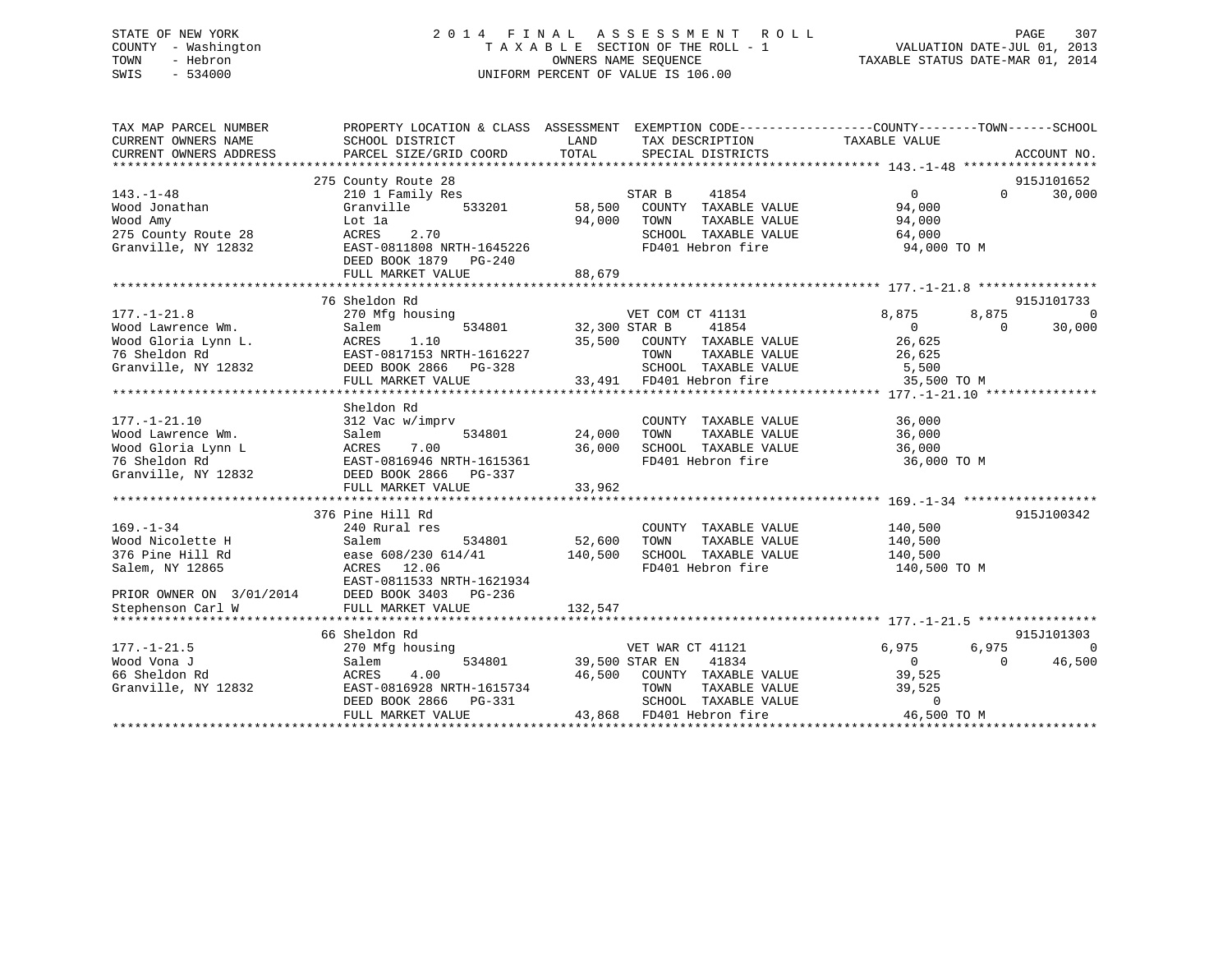# STATE OF NEW YORK 2 0 1 4 F I N A L A S S E S S M E N T R O L L PAGE 308 COUNTY - Washington T A X A B L E SECTION OF THE ROLL - 1 VALUATION DATE-JUL 01, 2013 TOWN - Hebron OWNERS NAME SEQUENCE TAXABLE STATUS DATE-MAR 01, 2014 SWIS - 534000 UNIFORM PERCENT OF VALUE IS 106.00

| TAX MAP PARCEL NUMBER                                          | PROPERTY LOCATION & CLASS ASSESSMENT EXEMPTION CODE----------------COUNTY-------TOWN------SCHOOL                                                                                                                                   |                                 |                                                       |                      |                    |
|----------------------------------------------------------------|------------------------------------------------------------------------------------------------------------------------------------------------------------------------------------------------------------------------------------|---------------------------------|-------------------------------------------------------|----------------------|--------------------|
| CURRENT OWNERS NAME<br>CURRENT OWNERS ADDRESS                  | SCHOOL DISTRICT<br>PARCEL SIZE/GRID COORD                                                                                                                                                                                          | LAND<br>TOTAL                   | TAX DESCRIPTION<br>SPECIAL DISTRICTS                  | TAXABLE VALUE        | ACCOUNT NO.        |
|                                                                |                                                                                                                                                                                                                                    |                                 |                                                       |                      |                    |
|                                                                | 64 Sheldon Rd                                                                                                                                                                                                                      |                                 |                                                       |                      | 915J101732         |
| $177. - 1 - 21.7$                                              | 270 Mfg housing<br>Salem 534801 30,300 COUNTY TAXABLE VALUE<br>FRNT 120.00 DPTH 210.00 48,500 TOWN TAXABLE VALUE                                                                                                                   |                                 |                                                       | $\overline{0}$       | 30,000<br>$\Omega$ |
| Wood Vona J                                                    |                                                                                                                                                                                                                                    |                                 |                                                       | 48,500               |                    |
| Wood Sandra D                                                  |                                                                                                                                                                                                                                    |                                 |                                                       | TAXABLE VALUE 48,500 |                    |
| 64 Sheldon Rd                                                  | ACRES<br>0.58                                                                                                                                                                                                                      |                                 | SCHOOL TAXABLE VALUE 18,500                           |                      |                    |
| Granville, NY 12832                                            | EAST-0816799 NRTH-1615980                                                                                                                                                                                                          |                                 | FD401 Hebron fire                                     | 48,500 TO M          |                    |
|                                                                | DEED BOOK 2856 PG-28                                                                                                                                                                                                               |                                 |                                                       |                      |                    |
|                                                                |                                                                                                                                                                                                                                    |                                 |                                                       |                      |                    |
|                                                                |                                                                                                                                                                                                                                    |                                 |                                                       |                      |                    |
|                                                                | Patterson Hill Rd/s Off                                                                                                                                                                                                            |                                 |                                                       |                      | 915J100290         |
| $183. - 1 - 22$                                                | 322 Rural vac>10                                                                                                                                                                                                                   | COUNTY<br>7,600 TOWN            | COUNTY TAXABLE VALUE                                  | 7,600                |                    |
| Worthington Arthur<br>Worthington Dorothy <b>ACRES</b> 10.69   | 534801<br>Salem                                                                                                                                                                                                                    |                                 | TAXABLE VALUE<br>7,600 SCHOOL TAXABLE VALUE           | 7,600                |                    |
|                                                                |                                                                                                                                                                                                                                    |                                 |                                                       | 7,600                |                    |
|                                                                |                                                                                                                                                                                                                                    |                                 | CA008 Cons agri dst 8 7,600 TO M<br>FD401 Hebron fire | 7,600 TO M           |                    |
|                                                                | FULL MARKET VALUE                                                                                                                                                                                                                  | 7,170                           |                                                       |                      |                    |
|                                                                |                                                                                                                                                                                                                                    |                                 |                                                       |                      |                    |
|                                                                | 3370 County Route 30                                                                                                                                                                                                               |                                 |                                                       |                      |                    |
| $183. - 1 - 3.7$                                               | 270 Mfg housing                                                                                                                                                                                                                    |                                 | 41854<br>STAR B                                       | $\Omega$             | 30,000<br>$\Omega$ |
| Worthington Douglas                                            | Salem                                                                                                                                                                                                                              |                                 | 534801 32,600 COUNTY TAXABLE VALUE 36,500             |                      |                    |
| 3370 County Route 30                                           |                                                                                                                                                                                                                                    | 36,500 TOWN                     | TAXABLE VALUE                                         | 36,500               |                    |
| Salem, NY 12865                                                | ACRES       7.10<br>EAST-0790551  NRTH-1607967                                                                                                                                                                                     |                                 | SCHOOL TAXABLE VALUE 6,500                            |                      |                    |
|                                                                | DEED BOOK 883                                                                                                                                                                                                                      | H-1607967<br>PG-234<br>E 34,434 | CA008 Cons agri dst 8 36,500 TO M                     |                      |                    |
|                                                                | FULL MARKET VALUE                                                                                                                                                                                                                  |                                 | 34,434 FD401 Hebron fire                              | 36,500 TO M          |                    |
|                                                                |                                                                                                                                                                                                                                    |                                 |                                                       |                      |                    |
|                                                                | 20 Hebron Hills Rd                                                                                                                                                                                                                 |                                 |                                                       |                      | 915J101076         |
| $183. - 1 - 43$                                                | 314 Rural vac<10                                                                                                                                                                                                                   |                                 | COUNTY TAXABLE VALUE 19,800                           | TAXABLE VALUE 19,800 |                    |
| Worthington Douglas                                            | Salem                                                                                                                                                                                                                              | 534801 19,800                   | TOWN                                                  |                      |                    |
| 3370 County Route 30 Rd                                        | 2.66<br>ACRES                                                                                                                                                                                                                      | 19,800                          | SCHOOL TAXABLE VALUE 19,800<br>FD401 Hebron fire      |                      |                    |
| Salem, NY 12865                                                | EAST-0788856 NRTH-1603156<br>DEED BOOK 2125 PG-337                                                                                                                                                                                 |                                 |                                                       | 19,800 TO M          |                    |
|                                                                | FULL MARKET VALUE                                                                                                                                                                                                                  | 18,679                          |                                                       |                      |                    |
|                                                                |                                                                                                                                                                                                                                    |                                 |                                                       |                      |                    |
|                                                                | County Route 30                                                                                                                                                                                                                    |                                 |                                                       |                      | 915J101305         |
| $183. - 1 - 3.3$                                               | 322 Rural vac>10                                                                                                                                                                                                                   |                                 | COUNTY TAXABLE VALUE 54,000                           |                      |                    |
|                                                                | 534801<br>Salem                                                                                                                                                                                                                    | 54,000                          |                                                       | 54,000               |                    |
| Worthington H Arthur E<br>Worthington Jeff<br>Worthington Jeff | 28.50<br>ACRES                                                                                                                                                                                                                     | 54,000                          | TOWN       TAXABLE  VALUE<br>SCHOOL    TAXABLE  VALUE | 54,000               |                    |
|                                                                |                                                                                                                                                                                                                                    |                                 |                                                       |                      |                    |
|                                                                |                                                                                                                                                                                                                                    |                                 |                                                       |                      |                    |
|                                                                | Attn: Jeffrey Worthington EAST-0790364 NRTH-1606030 CA008 Cons agri dst 8 54,000 TO M<br>RD 2 Box 310 DEED BOOK 483 PG-986 FD401 Hebron fire 54,000 TO M<br>Salem, NY 12865 FULL MARKET VALUE 50,943 FD401 Hebron fire 54,000 TO M |                                 |                                                       |                      |                    |
|                                                                |                                                                                                                                                                                                                                    |                                 |                                                       |                      |                    |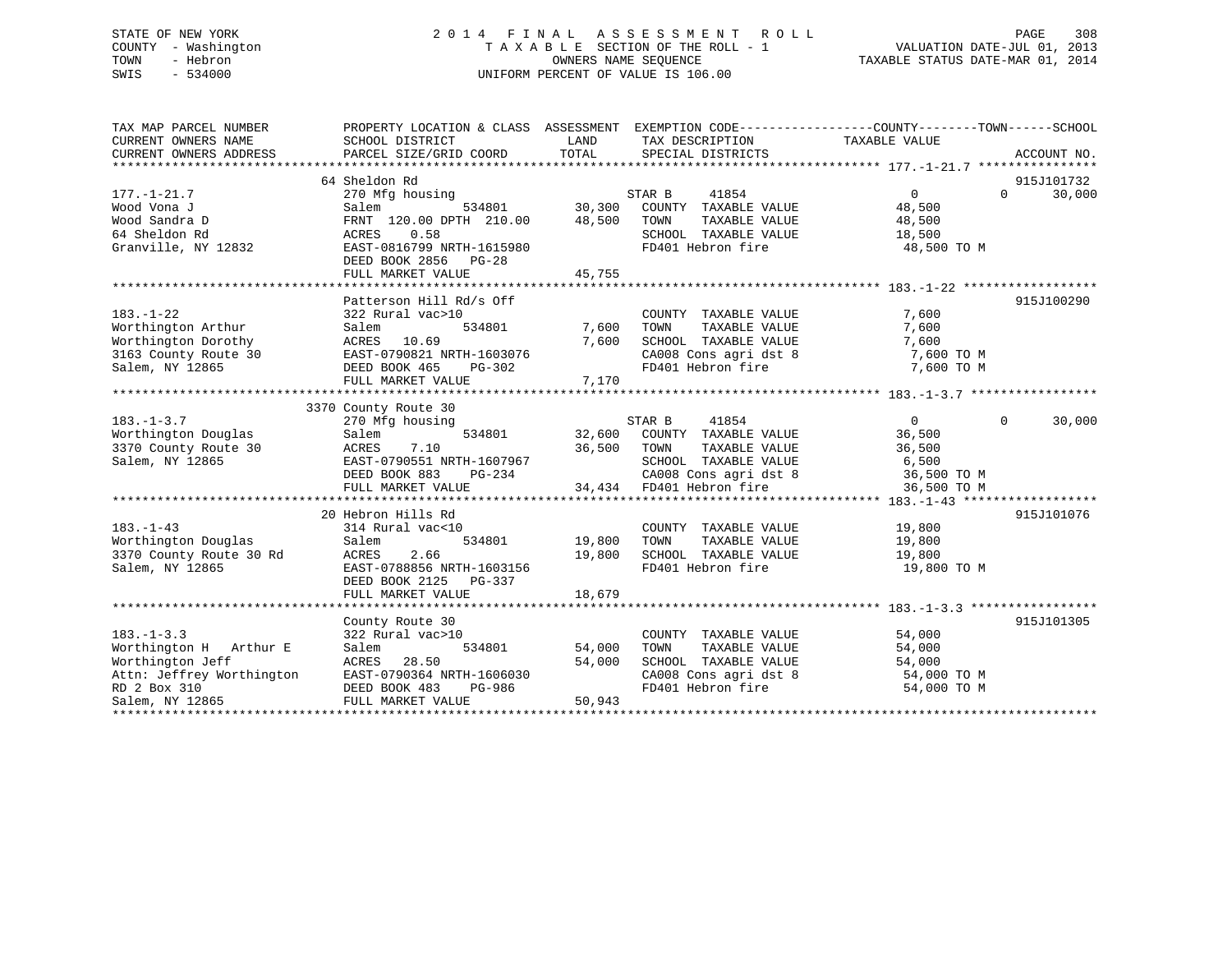# STATE OF NEW YORK 2 0 1 4 F I N A L A S S E S S M E N T R O L L PAGE 309 COUNTY - Washington T A X A B L E SECTION OF THE ROLL - 1 VALUATION DATE-JUL 01, 2013 TOWN - Hebron OWNERS NAME SEQUENCE TAXABLE STATUS DATE-MAR 01, 2014 SWIS - 534000 UNIFORM PERCENT OF VALUE IS 106.00

| LAND<br>TAXABLE VALUE<br>CURRENT OWNERS NAME<br>SCHOOL DISTRICT<br>TAX DESCRIPTION<br>TOTAL<br>CURRENT OWNERS ADDRESS<br>PARCEL SIZE/GRID COORD<br>SPECIAL DISTRICTS<br>ACCOUNT NO.<br>3161 County Route 30<br>915J100699<br>482 Det row bldg<br>83,900<br>$183.16 - 1 - 16.1$<br>COUNTY TAXABLE VALUE<br>17,700<br>Worthington H Arthur E<br>Salem<br>534801<br>TOWN<br>TAXABLE VALUE<br>83,900<br>Worthington Dorothy C<br>83,900<br>SCHOOL TAXABLE VALUE<br>83,900<br>Beauty Shop/apartment/off<br>3163 County Route 30<br>62.00 DPTH 100.00<br>CA008 Cons agri dst 8<br>83,900 TO M<br>FRNT<br>Salem, NY 12865<br>ACRES<br>0.14<br>FD401 Hebron fire<br>83,900 TO M<br>LD401 West hebron light<br>EAST-0792005 NRTH-1603465<br>83,900 TO M<br>DEED BOOK 391<br>PG-226<br>79,151<br>FULL MARKET VALUE<br>915J100694<br>3163 County Route 30<br>$\overline{0}$<br>$183.16 - 1 - 16.2$<br>210 1 Family Res<br>STAR EN<br>41834<br>$\Omega$<br>4,700<br>Worthington H Arthur E<br>Salem<br>534801<br>COUNTY TAXABLE VALUE<br>83,500<br>Worthington Dorothy Ann<br>FRNT 52.00 DPTH 165.00<br>83,500<br>TOWN<br>TAXABLE VALUE<br>83,500<br>3163 County Route 30<br>ACRES<br>0.20<br>SCHOOL TAXABLE VALUE<br>19,300 | EXEMPTION CODE-----------------COUNTY-------TOWN------SCHOOL |
|------------------------------------------------------------------------------------------------------------------------------------------------------------------------------------------------------------------------------------------------------------------------------------------------------------------------------------------------------------------------------------------------------------------------------------------------------------------------------------------------------------------------------------------------------------------------------------------------------------------------------------------------------------------------------------------------------------------------------------------------------------------------------------------------------------------------------------------------------------------------------------------------------------------------------------------------------------------------------------------------------------------------------------------------------------------------------------------------------------------------------------------------------------------------------------------------------------------|--------------------------------------------------------------|
|                                                                                                                                                                                                                                                                                                                                                                                                                                                                                                                                                                                                                                                                                                                                                                                                                                                                                                                                                                                                                                                                                                                                                                                                                  |                                                              |
|                                                                                                                                                                                                                                                                                                                                                                                                                                                                                                                                                                                                                                                                                                                                                                                                                                                                                                                                                                                                                                                                                                                                                                                                                  |                                                              |
|                                                                                                                                                                                                                                                                                                                                                                                                                                                                                                                                                                                                                                                                                                                                                                                                                                                                                                                                                                                                                                                                                                                                                                                                                  |                                                              |
|                                                                                                                                                                                                                                                                                                                                                                                                                                                                                                                                                                                                                                                                                                                                                                                                                                                                                                                                                                                                                                                                                                                                                                                                                  |                                                              |
|                                                                                                                                                                                                                                                                                                                                                                                                                                                                                                                                                                                                                                                                                                                                                                                                                                                                                                                                                                                                                                                                                                                                                                                                                  |                                                              |
|                                                                                                                                                                                                                                                                                                                                                                                                                                                                                                                                                                                                                                                                                                                                                                                                                                                                                                                                                                                                                                                                                                                                                                                                                  |                                                              |
|                                                                                                                                                                                                                                                                                                                                                                                                                                                                                                                                                                                                                                                                                                                                                                                                                                                                                                                                                                                                                                                                                                                                                                                                                  |                                                              |
|                                                                                                                                                                                                                                                                                                                                                                                                                                                                                                                                                                                                                                                                                                                                                                                                                                                                                                                                                                                                                                                                                                                                                                                                                  |                                                              |
|                                                                                                                                                                                                                                                                                                                                                                                                                                                                                                                                                                                                                                                                                                                                                                                                                                                                                                                                                                                                                                                                                                                                                                                                                  |                                                              |
|                                                                                                                                                                                                                                                                                                                                                                                                                                                                                                                                                                                                                                                                                                                                                                                                                                                                                                                                                                                                                                                                                                                                                                                                                  |                                                              |
|                                                                                                                                                                                                                                                                                                                                                                                                                                                                                                                                                                                                                                                                                                                                                                                                                                                                                                                                                                                                                                                                                                                                                                                                                  |                                                              |
|                                                                                                                                                                                                                                                                                                                                                                                                                                                                                                                                                                                                                                                                                                                                                                                                                                                                                                                                                                                                                                                                                                                                                                                                                  |                                                              |
|                                                                                                                                                                                                                                                                                                                                                                                                                                                                                                                                                                                                                                                                                                                                                                                                                                                                                                                                                                                                                                                                                                                                                                                                                  |                                                              |
|                                                                                                                                                                                                                                                                                                                                                                                                                                                                                                                                                                                                                                                                                                                                                                                                                                                                                                                                                                                                                                                                                                                                                                                                                  |                                                              |
|                                                                                                                                                                                                                                                                                                                                                                                                                                                                                                                                                                                                                                                                                                                                                                                                                                                                                                                                                                                                                                                                                                                                                                                                                  | 64,200                                                       |
|                                                                                                                                                                                                                                                                                                                                                                                                                                                                                                                                                                                                                                                                                                                                                                                                                                                                                                                                                                                                                                                                                                                                                                                                                  |                                                              |
|                                                                                                                                                                                                                                                                                                                                                                                                                                                                                                                                                                                                                                                                                                                                                                                                                                                                                                                                                                                                                                                                                                                                                                                                                  |                                                              |
|                                                                                                                                                                                                                                                                                                                                                                                                                                                                                                                                                                                                                                                                                                                                                                                                                                                                                                                                                                                                                                                                                                                                                                                                                  |                                                              |
| Salem, NY 12865<br>EAST-0791943 NRTH-1603489<br>CA008 Cons agri dst 8<br>83,500 TO M                                                                                                                                                                                                                                                                                                                                                                                                                                                                                                                                                                                                                                                                                                                                                                                                                                                                                                                                                                                                                                                                                                                             |                                                              |
| FD401 Hebron fire<br>DEED BOOK 454<br>PG-856<br>83,500 TO M                                                                                                                                                                                                                                                                                                                                                                                                                                                                                                                                                                                                                                                                                                                                                                                                                                                                                                                                                                                                                                                                                                                                                      |                                                              |
| 78,774 LD401 West hebron light<br>FULL MARKET VALUE<br>83,500 TO M                                                                                                                                                                                                                                                                                                                                                                                                                                                                                                                                                                                                                                                                                                                                                                                                                                                                                                                                                                                                                                                                                                                                               |                                                              |
|                                                                                                                                                                                                                                                                                                                                                                                                                                                                                                                                                                                                                                                                                                                                                                                                                                                                                                                                                                                                                                                                                                                                                                                                                  |                                                              |
| 3131 County Route 30<br>915J100665                                                                                                                                                                                                                                                                                                                                                                                                                                                                                                                                                                                                                                                                                                                                                                                                                                                                                                                                                                                                                                                                                                                                                                               |                                                              |
| $183.20 - 1 - 21$<br>210 1 Family Res<br>COUNTY TAXABLE VALUE<br>113,500                                                                                                                                                                                                                                                                                                                                                                                                                                                                                                                                                                                                                                                                                                                                                                                                                                                                                                                                                                                                                                                                                                                                         |                                                              |
| 25,200<br>Worthington H Arthur E<br>534801<br>TOWN<br>TAXABLE VALUE<br>113,500<br>Salem                                                                                                                                                                                                                                                                                                                                                                                                                                                                                                                                                                                                                                                                                                                                                                                                                                                                                                                                                                                                                                                                                                                          |                                                              |
| 113,500<br>Worthington Dorothy<br>FRNT 144.00 DPTH 163.00<br>SCHOOL TAXABLE VALUE<br>113,500                                                                                                                                                                                                                                                                                                                                                                                                                                                                                                                                                                                                                                                                                                                                                                                                                                                                                                                                                                                                                                                                                                                     |                                                              |
| 3163 Cty Rt 30<br>ACRES<br>CA008 Cons agri dst 8<br>113,500 TO M<br>$0.54$ BANK<br>999                                                                                                                                                                                                                                                                                                                                                                                                                                                                                                                                                                                                                                                                                                                                                                                                                                                                                                                                                                                                                                                                                                                           |                                                              |
| FD401 Hebron fire<br>Salem, NY 12865<br>EAST-0792290 NRTH-1602733<br>113,500 TO M                                                                                                                                                                                                                                                                                                                                                                                                                                                                                                                                                                                                                                                                                                                                                                                                                                                                                                                                                                                                                                                                                                                                |                                                              |
| LD401 West hebron light<br>113,500 TO M<br>DEED BOOK 827<br>PG-211                                                                                                                                                                                                                                                                                                                                                                                                                                                                                                                                                                                                                                                                                                                                                                                                                                                                                                                                                                                                                                                                                                                                               |                                                              |
| 107,075<br>FULL MARKET VALUE                                                                                                                                                                                                                                                                                                                                                                                                                                                                                                                                                                                                                                                                                                                                                                                                                                                                                                                                                                                                                                                                                                                                                                                     |                                                              |
|                                                                                                                                                                                                                                                                                                                                                                                                                                                                                                                                                                                                                                                                                                                                                                                                                                                                                                                                                                                                                                                                                                                                                                                                                  |                                                              |
| 915J100695<br>County Route 30                                                                                                                                                                                                                                                                                                                                                                                                                                                                                                                                                                                                                                                                                                                                                                                                                                                                                                                                                                                                                                                                                                                                                                                    |                                                              |
| $183. - 1 - 3.1$<br>260 Seasonal res<br>COUNTY TAXABLE VALUE<br>186,000                                                                                                                                                                                                                                                                                                                                                                                                                                                                                                                                                                                                                                                                                                                                                                                                                                                                                                                                                                                                                                                                                                                                          |                                                              |
| Worthington H.E.Arthur<br>534801<br>166,000<br>TOWN<br>TAXABLE VALUE<br>Salem<br>186,000                                                                                                                                                                                                                                                                                                                                                                                                                                                                                                                                                                                                                                                                                                                                                                                                                                                                                                                                                                                                                                                                                                                         |                                                              |
| 77.80<br>186,000<br>SCHOOL TAXABLE VALUE<br>186,000<br>Worthington Jeffrey<br>ACRES                                                                                                                                                                                                                                                                                                                                                                                                                                                                                                                                                                                                                                                                                                                                                                                                                                                                                                                                                                                                                                                                                                                              |                                                              |
| CA008 Cons agri dst 8<br>3163 County Route 30<br>EAST-0789133 NRTH-1605453<br>93,000 TO M                                                                                                                                                                                                                                                                                                                                                                                                                                                                                                                                                                                                                                                                                                                                                                                                                                                                                                                                                                                                                                                                                                                        |                                                              |
| FD401 Hebron fire<br>DEED BOOK 907<br><b>PG-198</b><br>186,000 TO M                                                                                                                                                                                                                                                                                                                                                                                                                                                                                                                                                                                                                                                                                                                                                                                                                                                                                                                                                                                                                                                                                                                                              |                                                              |
| Salem, NY 12865<br>FULL MARKET VALUE<br>175,472                                                                                                                                                                                                                                                                                                                                                                                                                                                                                                                                                                                                                                                                                                                                                                                                                                                                                                                                                                                                                                                                                                                                                                  |                                                              |
|                                                                                                                                                                                                                                                                                                                                                                                                                                                                                                                                                                                                                                                                                                                                                                                                                                                                                                                                                                                                                                                                                                                                                                                                                  |                                                              |
| 3331 County Route 30                                                                                                                                                                                                                                                                                                                                                                                                                                                                                                                                                                                                                                                                                                                                                                                                                                                                                                                                                                                                                                                                                                                                                                                             |                                                              |
| $183. - 1 - 3.5$<br>210 1 Family Res<br>137,500<br>COUNTY TAXABLE VALUE                                                                                                                                                                                                                                                                                                                                                                                                                                                                                                                                                                                                                                                                                                                                                                                                                                                                                                                                                                                                                                                                                                                                          |                                                              |
| 46,000<br>Salem<br>534801<br>TOWN<br>TAXABLE VALUE                                                                                                                                                                                                                                                                                                                                                                                                                                                                                                                                                                                                                                                                                                                                                                                                                                                                                                                                                                                                                                                                                                                                                               |                                                              |
| Worthington Jeffrey A<br>137,500                                                                                                                                                                                                                                                                                                                                                                                                                                                                                                                                                                                                                                                                                                                                                                                                                                                                                                                                                                                                                                                                                                                                                                                 |                                                              |
| 3331 County Route 30<br>6.40 BANK<br>137,500<br>SCHOOL TAXABLE VALUE<br>137,500<br>ACRES<br>999                                                                                                                                                                                                                                                                                                                                                                                                                                                                                                                                                                                                                                                                                                                                                                                                                                                                                                                                                                                                                                                                                                                  |                                                              |
| Salem, NY 12865<br>CA008 Cons agri dst 8<br>EAST-0790661 NRTH-1606590<br>137,500 TO M                                                                                                                                                                                                                                                                                                                                                                                                                                                                                                                                                                                                                                                                                                                                                                                                                                                                                                                                                                                                                                                                                                                            |                                                              |
| FD401 Hebron fire<br>DEED BOOK 2354<br>PG-32<br>137,500 TO M                                                                                                                                                                                                                                                                                                                                                                                                                                                                                                                                                                                                                                                                                                                                                                                                                                                                                                                                                                                                                                                                                                                                                     |                                                              |
| FULL MARKET VALUE<br>129,717                                                                                                                                                                                                                                                                                                                                                                                                                                                                                                                                                                                                                                                                                                                                                                                                                                                                                                                                                                                                                                                                                                                                                                                     |                                                              |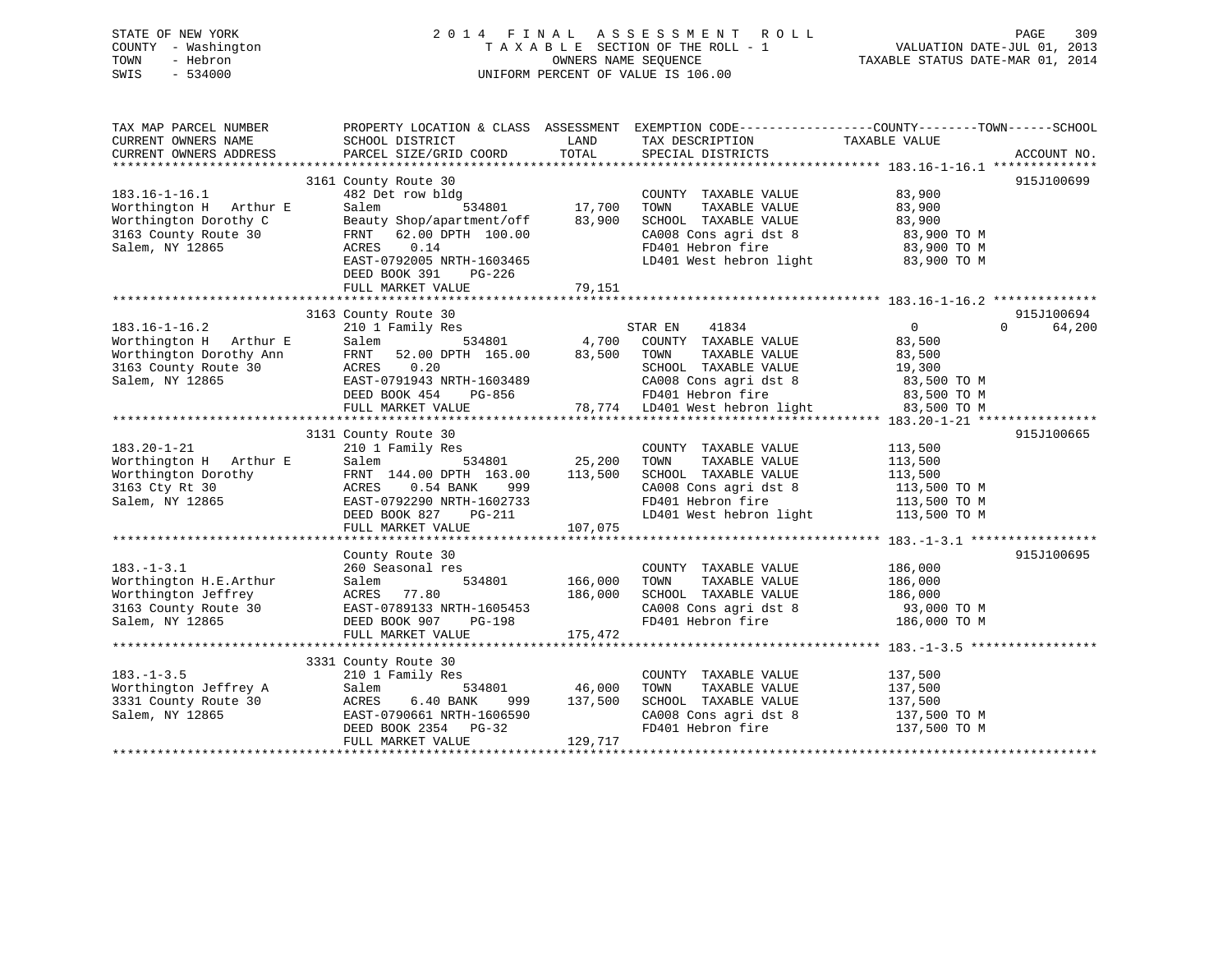# STATE OF NEW YORK 2 0 1 4 F I N A L A S S E S S M E N T R O L L PAGE 310 COUNTY - Washington T A X A B L E SECTION OF THE ROLL - 1 VALUATION DATE-JUL 01, 2013 TOWN - Hebron OWNERS NAME SEQUENCE TAXABLE STATUS DATE-MAR 01, 2014 SWIS - 534000 UNIFORM PERCENT OF VALUE IS 106.00

| 6018 State Route 22<br>210 1 Family Res                                                                                                          |                                                                                                                                                               |                                                                                                                |                                                                                                              |                                       |
|--------------------------------------------------------------------------------------------------------------------------------------------------|---------------------------------------------------------------------------------------------------------------------------------------------------------------|----------------------------------------------------------------------------------------------------------------|--------------------------------------------------------------------------------------------------------------|---------------------------------------|
|                                                                                                                                                  |                                                                                                                                                               |                                                                                                                |                                                                                                              |                                       |
|                                                                                                                                                  |                                                                                                                                                               | VET COM CT 41131                                                                                               | 30,000<br>47,000                                                                                             | 915J100079<br>$\mathbf 0$<br>$\Omega$ |
| ACRES<br>1.70<br>EAST-0813493 NRTH-1603268                                                                                                       |                                                                                                                                                               | 41854<br>COUNTY TAXABLE VALUE                                                                                  | $\overline{0}$<br>47,000                                                                                     | 30,000<br>$\Omega$                    |
| FULL MARKET VALUE                                                                                                                                |                                                                                                                                                               | CA008 Cons agri dst 8<br>FD401 Hebron fire                                                                     | 158,000<br>188,000 TO M<br>188,000 TO M                                                                      |                                       |
|                                                                                                                                                  |                                                                                                                                                               |                                                                                                                |                                                                                                              |                                       |
| Blossom Rd<br>322 Rural vac>10<br>534801<br>Salem<br>Lot 27<br>ACRES 14.77<br>EAST-0818559 NRTH-1610332<br>DEED BOOK 505<br>$PG-100$             | 35,000<br>35,000                                                                                                                                              | COUNTY TAXABLE VALUE<br>TOWN<br>TAXABLE VALUE<br>SCHOOL TAXABLE VALUE<br>FD401 Hebron fire                     | 35,000<br>35,000<br>35,000<br>35,000 TO M                                                                    | 915J101387                            |
|                                                                                                                                                  |                                                                                                                                                               |                                                                                                                |                                                                                                              |                                       |
|                                                                                                                                                  |                                                                                                                                                               |                                                                                                                |                                                                                                              |                                       |
| 312 Vac w/imprv<br>533801<br>Hartford<br>Attn: Noravest Financial Servi ACRES 42.55<br>EAST-0793228 NRTH-1630045<br>DEED BOOK 774<br>PG-324      | 69,500<br>73,000                                                                                                                                              | COUNTY TAXABLE VALUE<br>TOWN<br>TAXABLE VALUE<br>SCHOOL TAXABLE VALUE<br>FD401 Hebron fire                     | 73,000<br>73,000<br>73,000<br>73,000 TO M                                                                    | 915J100654                            |
|                                                                                                                                                  |                                                                                                                                                               |                                                                                                                |                                                                                                              |                                       |
|                                                                                                                                                  |                                                                                                                                                               |                                                                                                                |                                                                                                              |                                       |
| 240 Rural res<br>Hartford<br>533801<br>Bdy Agmt 636/250<br>ACRES 31.60<br>EAST-0789362 NRTH-1630721<br>DEED BOOK 921<br>PG-198                   | 131,700<br>310,500                                                                                                                                            | STAR EN<br>41834<br>COUNTY TAXABLE VALUE<br>TOWN<br>TAXABLE VALUE<br>SCHOOL TAXABLE VALUE<br>FD401 Hebron fire | $\overline{0}$<br>310,500<br>310,500<br>246,300<br>310,500 TO M                                              | 915J101316<br>$\Omega$<br>64,200      |
|                                                                                                                                                  |                                                                                                                                                               |                                                                                                                |                                                                                                              |                                       |
|                                                                                                                                                  |                                                                                                                                                               |                                                                                                                |                                                                                                              | 915J100314                            |
| 210 1 Family Res<br>533801<br>Hartford<br>2.41 BANK<br>ACRES<br>999<br>EAST-0785085 NRTH-1627667<br>DEED BOOK 688<br>PG-245<br>FULL MARKET VALUE | 57,100<br>91,000                                                                                                                                              | 41854<br>COUNTY TAXABLE VALUE<br>TAXABLE VALUE<br>TOWN<br>SCHOOL TAXABLE VALUE<br>FD401 Hebron fire            | $\overline{0}$<br>91,000<br>91,000<br>61,000<br>91,000 TO M                                                  | $\Omega$<br>30,000                    |
|                                                                                                                                                  | 534801<br>Salem<br>DEED BOOK 1772 PG-146<br>FULL MARKET VALUE<br>70 James Rd<br>FULL MARKET VALUE<br>50 Wolfe Ln<br>FULL MARKET VALUE<br>4275 County Route 30 | 33,019<br>68,868<br>292,925<br>85,849                                                                          | 33,800 VET DIS CT 41141<br>188,000 STAR B<br>TAXABLE VALUE<br>TOWN<br>177,358 SCHOOL TAXABLE VALUE<br>STAR B | 94,000<br>60,000<br>98,000            |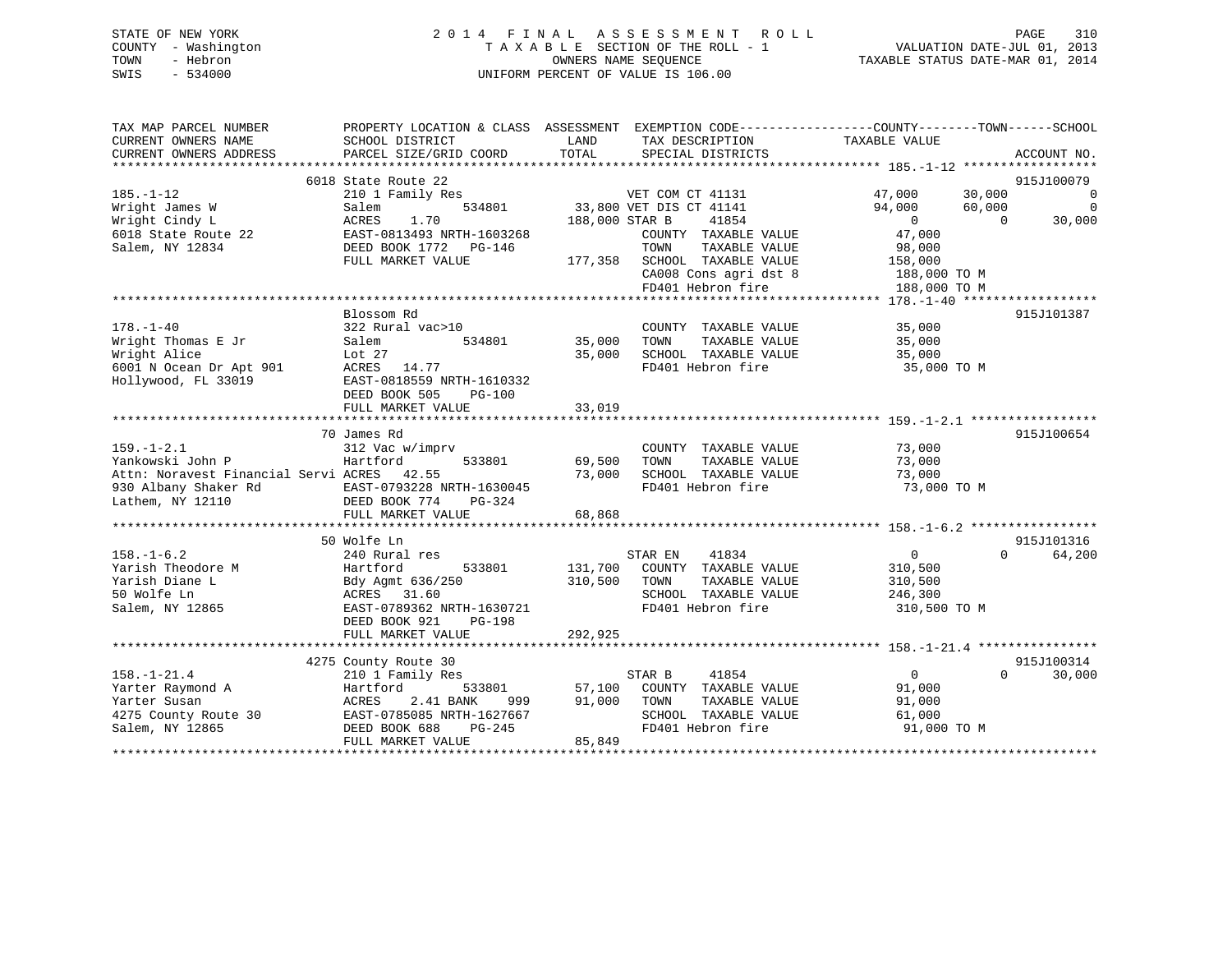| STATE OF NEW YORK<br>COUNTY - Washington<br>- Hebron<br>TOWN<br>SWIS<br>$-534000$ |                                                                                                         | OWNERS NAME SEOUENCE | 2014 FINAL ASSESSMENT ROLL<br>T A X A B L E SECTION OF THE ROLL - 1<br>UNIFORM PERCENT OF VALUE IS 106.00 | PAGE<br>311<br>VALUATION DATE-JUL 01, 2013<br>TAXABLE STATUS DATE-MAR 01, 2014                                    |
|-----------------------------------------------------------------------------------|---------------------------------------------------------------------------------------------------------|----------------------|-----------------------------------------------------------------------------------------------------------|-------------------------------------------------------------------------------------------------------------------|
| TAX MAP PARCEL NUMBER                                                             |                                                                                                         |                      |                                                                                                           | PROPERTY LOCATION & CLASS ASSESSMENT EXEMPTION CODE----------------COUNTY-------TOWN------SCHOOL<br>TAXABLE VALUE |
| CURRENT OWNERS NAME<br>CURRENT OWNERS ADDRESS                                     | SCHOOL DISTRICT<br>PARCEL SIZE/GRID COORD                                                               | LAND<br>TOTAL        | TAX DESCRIPTION<br>SPECIAL DISTRICTS                                                                      | ACCOUNT NO.                                                                                                       |
|                                                                                   |                                                                                                         |                      |                                                                                                           |                                                                                                                   |
|                                                                                   | 1446 County Route 31                                                                                    |                      |                                                                                                           | 915J100702                                                                                                        |
| $152. - 1 - 13$                                                                   | 210 1 Family Res                                                                                        |                      | STAR EN<br>41834                                                                                          | $\overline{0}$<br>$\Omega$<br>64,200                                                                              |
| Young Allen                                                                       | 533201<br>Granville                                                                                     | 23,800               | COUNTY TAXABLE VALUE                                                                                      | 110,000                                                                                                           |
| Young Gloria S<br>1446 County Route 31                                            | 476/860<br>FRNT 85.00 DPTH 225.00                                                                       | 110,000              | TAXABLE VALUE<br>TOWN<br>SCHOOL TAXABLE VALUE                                                             | 110,000                                                                                                           |
| Granville, NY 12832                                                               | ACRES<br>0.44                                                                                           |                      | FD401 Hebron fire                                                                                         | 45,800<br>110,000 TO M                                                                                            |
|                                                                                   | EAST-0806338 NRTH-1637946                                                                               |                      |                                                                                                           |                                                                                                                   |
|                                                                                   | DEED BOOK 432<br>PG-690                                                                                 |                      |                                                                                                           |                                                                                                                   |
|                                                                                   | FULL MARKET VALUE                                                                                       | 103,774              |                                                                                                           |                                                                                                                   |
|                                                                                   |                                                                                                         |                      |                                                                                                           |                                                                                                                   |
| $169. - 1 - 18.29$                                                                | 122 Clark Way<br>210 1 Family Res                                                                       |                      | STAR B<br>41854                                                                                           | 30,000<br>$\overline{0}$<br>$\Omega$                                                                              |
| Young George                                                                      | Granville<br>533201                                                                                     | 21,300               | COUNTY TAXABLE VALUE                                                                                      | 64,000                                                                                                            |
| Young Elaine                                                                      | FRNT<br>93.00 DPTH 198.00                                                                               | 64,000               | TOWN<br>TAXABLE VALUE                                                                                     | 64,000                                                                                                            |
| 122 Clark Way                                                                     | ACRES 0.42                                                                                              |                      | SCHOOL TAXABLE VALUE                                                                                      | 34,000                                                                                                            |
| Salem, NY 12865                                                                   | EAST-0814143 NRTH-1623788                                                                               |                      | FD401 Hebron fire                                                                                         | 64,000 TO M                                                                                                       |
|                                                                                   | DEED BOOK 757<br>$PG-85$                                                                                |                      |                                                                                                           |                                                                                                                   |
|                                                                                   | FULL MARKET VALUE                                                                                       | 60,377               |                                                                                                           |                                                                                                                   |
|                                                                                   | 120 Clark Way                                                                                           |                      |                                                                                                           |                                                                                                                   |
| $169. - 1 - 18.34$                                                                | 312 Vac w/imprv                                                                                         |                      | COUNTY TAXABLE VALUE                                                                                      | 27,000                                                                                                            |
| Young George                                                                      |                                                                                                         | 26,000               | TOWN<br>TAXABLE VALUE                                                                                     | 27,000                                                                                                            |
| Young Elaine                                                                      |                                                                                                         | 27,000               | SCHOOL TAXABLE VALUE                                                                                      | 27,000                                                                                                            |
| 122 Clark Way                                                                     | Granville<br>ACRES 13.48<br>EAST-0814313 NRTH-1624394<br>DEED BOOK 3274 PG-66<br>~~~~~~~~~ MARKET VALUE |                      | FD401 Hebron fire                                                                                         | 27,000 TO M                                                                                                       |
| Salem, NY 12865                                                                   |                                                                                                         | 25,472               |                                                                                                           |                                                                                                                   |
|                                                                                   |                                                                                                         |                      |                                                                                                           |                                                                                                                   |
|                                                                                   | Little Burch Hill Rd                                                                                    |                      |                                                                                                           |                                                                                                                   |
| $151. - 1 - 10.6$                                                                 | 314 Rural vac<10                                                                                        |                      | COUNTY TAXABLE VALUE                                                                                      | 53,000                                                                                                            |
| Young Joint Rev Living Trust D Granville                                          | 533201                                                                                                  | 53,000               | TAXABLE VALUE<br>TOWN                                                                                     | 53,000                                                                                                            |
| Young Joint Rev Living Trust A ACRES 7.30                                         |                                                                                                         | 53,000               | SCHOOL TAXABLE VALUE                                                                                      | 53,000                                                                                                            |
| 908 Wanaao Rd<br>Kailua, HI 96734                                                 | EAST-0802070 NRTH-1637063<br>DEED BOOK 3240 DO 171<br>DEED BOOK 3240 PG-171                             |                      | CA008 Cons agri dst 8<br>FD401 Hebron fire                                                                | 53,000 TO M<br>53,000 TO M                                                                                        |
|                                                                                   | FULL MARKET VALUE                                                                                       | 50,000               |                                                                                                           |                                                                                                                   |
|                                                                                   |                                                                                                         |                      |                                                                                                           |                                                                                                                   |
|                                                                                   | 798 Chamberlin Mills Rd                                                                                 |                      |                                                                                                           | 915J100492                                                                                                        |
| $177. - 1 - 42$                                                                   | 210 1 Family Res                                                                                        |                      | COUNTY TAXABLE VALUE                                                                                      | 97,000                                                                                                            |
| Young Mary P                                                                      | Salem<br>534801                                                                                         | 39,500               | TOWN<br>TAXABLE VALUE                                                                                     | 97,000                                                                                                            |
| 798 Chamberlin Mills Rd<br>Salem, NY 12865                                        | ACRES<br>4.00<br>EAST-0806167 NRTH-1612356                                                              | 97,000               | SCHOOL TAXABLE VALUE<br>FD401 Hebron fire                                                                 | 97,000<br>97,000 TO M                                                                                             |
|                                                                                   | DEED BOOK 882<br>PG-343                                                                                 |                      |                                                                                                           |                                                                                                                   |
|                                                                                   | FULL MARKET VALUE                                                                                       | 91,509               |                                                                                                           |                                                                                                                   |
|                                                                                   |                                                                                                         |                      |                                                                                                           |                                                                                                                   |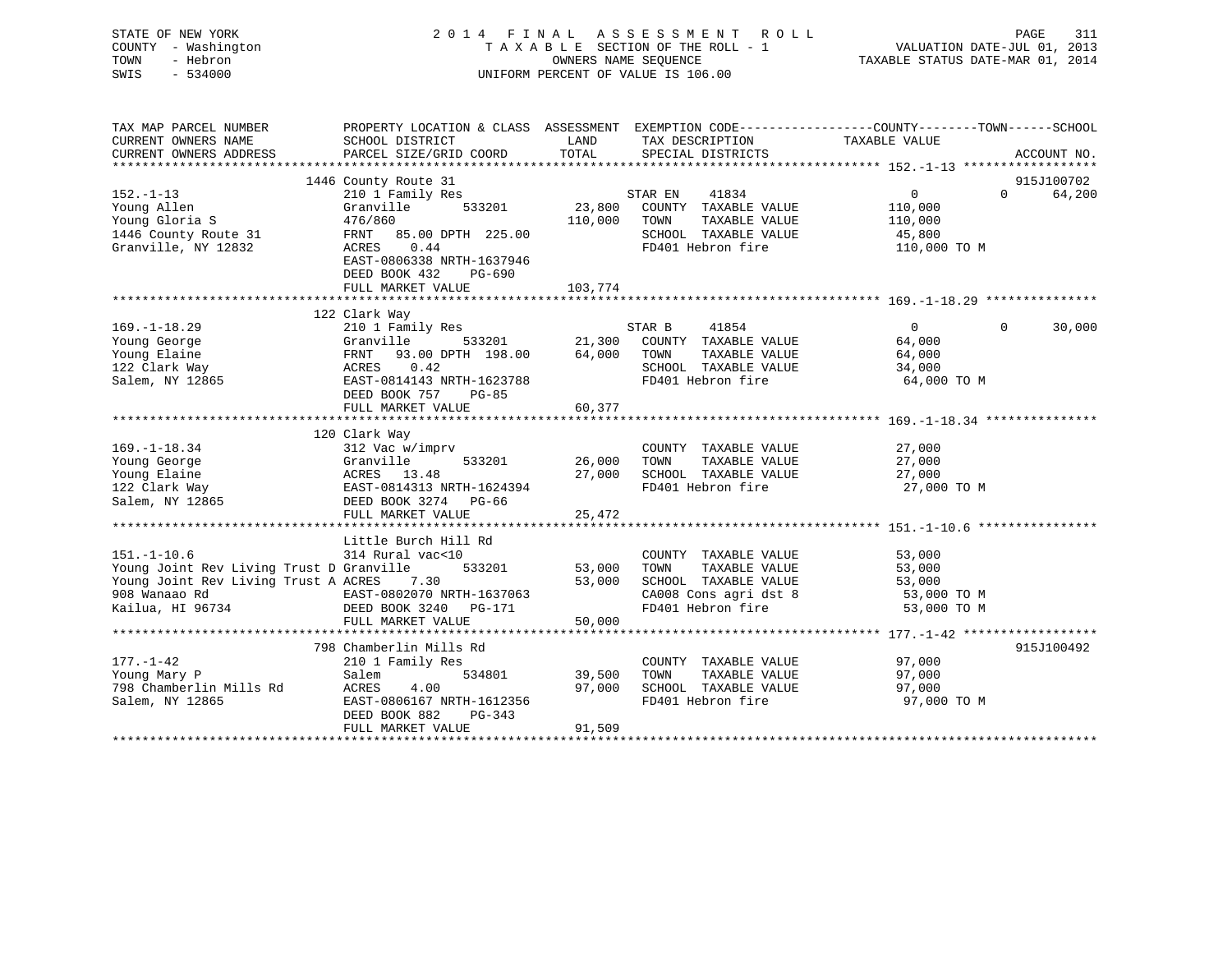# STATE OF NEW YORK 2 0 1 4 F I N A L A S S E S S M E N T R O L L PAGE 312 COUNTY - Washington T A X A B L E SECTION OF THE ROLL - 1 VALUATION DATE-JUL 01, 2013 TOWN - Hebron **CONNERS NAME SEQUENCE** TAXABLE STATUS DATE-MAR 01, 2014 SWIS - 534000 UNIFORM PERCENT OF VALUE IS 106.00

| TAX MAP PARCEL NUMBER<br>CURRENT OWNERS NAME<br>CURRENT OWNERS ADDRESS                                 | PROPERTY LOCATION & CLASS ASSESSMENT<br>SCHOOL DISTRICT<br>PARCEL SIZE/GRID COORD                                                                                       | LAND<br>TOTAL                 | TAX DESCRIPTION<br>SPECIAL DISTRICTS                                                                                | EXEMPTION CODE-----------------COUNTY-------TOWN------SCHOOL<br>TAXABLE VALUE | ACCOUNT NO.        |
|--------------------------------------------------------------------------------------------------------|-------------------------------------------------------------------------------------------------------------------------------------------------------------------------|-------------------------------|---------------------------------------------------------------------------------------------------------------------|-------------------------------------------------------------------------------|--------------------|
| *********************                                                                                  | *************************                                                                                                                                               |                               |                                                                                                                     |                                                                               |                    |
| $151. - 1 - 10.4$<br>Young Richard R<br>Young Margaret A<br>198 Channel Dr<br>Wells, VT 05774          | 408 Little Burch Hill Rd<br>240 Rural res<br>Granville<br>533201<br>764/19<br>ACRES 31.90 BANK<br>999<br>EAST-0802737 NRTH-1637212<br>DEED BOOK 2789 PG-153             | 159,800<br>277,000            | COUNTY TAXABLE VALUE<br>TAXABLE VALUE<br>TOWN<br>SCHOOL TAXABLE VALUE<br>CA008 Cons agri dst 8<br>FD401 Hebron fire | 277,000<br>277,000<br>277,000<br>277,000 TO M<br>277,000 TO M                 |                    |
|                                                                                                        | FULL MARKET VALUE                                                                                                                                                       | 261,321                       |                                                                                                                     |                                                                               |                    |
| $151. - 1 - 7.1$<br>Young Robert A<br>Young Christina<br>1343 Big Burch Hill Rd<br>Granville, NY 12832 | Big Burch Hill Rd<br>314 Rural vac<10<br>533201<br>Granville<br>ACRES<br>5.20<br>EAST-0803540 NRTH-1640254<br>DEED BOOK 612<br>PG-109                                   | 48,000<br>48,000              | COUNTY TAXABLE VALUE<br>TOWN<br>TAXABLE VALUE<br>SCHOOL TAXABLE VALUE<br>FD401 Hebron fire                          | 48,000<br>48,000<br>48,000<br>48,000 TO M                                     | 915J100301         |
|                                                                                                        | FULL MARKET VALUE                                                                                                                                                       | 45,283                        |                                                                                                                     |                                                                               |                    |
|                                                                                                        | 1343 Big Burch Hill Rd                                                                                                                                                  |                               |                                                                                                                     |                                                                               | 915J101514         |
| $151. - 1 - 7.6$<br>Young Robert A<br>Young Christina<br>1343 Big Burch Hill Rd<br>Granville, NY 12832 | 210 1 Family Res<br>Granville<br>533201<br>ACRES<br>5.50<br>EAST-0803224 NRTH-1640507<br>DEED BOOK 551<br>PG-118<br>FULL MARKET VALUE                                   | 126,300<br>257,500<br>242,925 | STAR B<br>41854<br>COUNTY TAXABLE VALUE<br>TOWN<br>TAXABLE VALUE<br>SCHOOL TAXABLE VALUE<br>FD401 Hebron fire       | $\mathbf 0$<br>257,500<br>257,500<br>227,500<br>257,500 TO M                  | $\Omega$<br>30,000 |
|                                                                                                        |                                                                                                                                                                         |                               |                                                                                                                     |                                                                               |                    |
| $152. - 1 - 12$<br>Young Robert A<br>1343 Big Burch Hill Rd<br>Granville, NY 12832                     | 1444 County Route 31<br>480 Mult-use bld<br>Granville<br>533201<br>FRNT 41.00 DPTH 65.00<br>EAST-0806222 NRTH-1637951<br>DEED BOOK 586<br>$PG-285$<br>FULL MARKET VALUE | 16,000<br>57,100<br>53,868    | COUNTY TAXABLE VALUE<br>TAXABLE VALUE<br>TOWN<br>SCHOOL TAXABLE VALUE<br>FD401 Hebron fire                          | 57,100<br>57,100<br>57,100<br>57,100 TO M                                     | 915J100705         |
|                                                                                                        | 438 Little Burch Hill Rd                                                                                                                                                |                               |                                                                                                                     |                                                                               |                    |
| $151. - 1 - 10.3$<br>Young Thomas G<br>438 Little Burch Hill Rd<br>Granville, NY 12832                 | 210 1 Family Res<br>Granville<br>533201<br>ACRES<br>6.40 BANK<br>999<br>EAST-0803043 NRTH-1637858<br>DEED BOOK 2606 PG-24<br>FULL MARKET VALUE                          | 87,300<br>210,000<br>198,113  | STAR B<br>41854<br>COUNTY TAXABLE VALUE<br>TAXABLE VALUE<br>TOWN<br>SCHOOL TAXABLE VALUE<br>FD401 Hebron fire       | $\overline{0}$<br>210,000<br>210,000<br>180,000<br>210,000 TO M               | 30,000<br>$\Omega$ |
|                                                                                                        |                                                                                                                                                                         |                               |                                                                                                                     |                                                                               |                    |
| $169. - 1 - 17$<br>Zenger Jesse<br>20 Indian Hill Rd<br>E Hampton, NY 11937                            | 230 Clark Way<br>260 Seasonal res<br>Granville<br>533201<br>ACRES 11.20<br>EAST-0813418 NRTH-1625518<br>DEED BOOK 797<br>PG-117<br>FULL MARKET VALUE                    | 24,100<br>50,500<br>47,642    | COUNTY TAXABLE VALUE<br>TOWN<br>TAXABLE VALUE<br>SCHOOL TAXABLE VALUE<br>FD401 Hebron fire                          | 50,500<br>50,500<br>50,500<br>50,500 TO M                                     | 915J101005         |
|                                                                                                        |                                                                                                                                                                         |                               |                                                                                                                     |                                                                               |                    |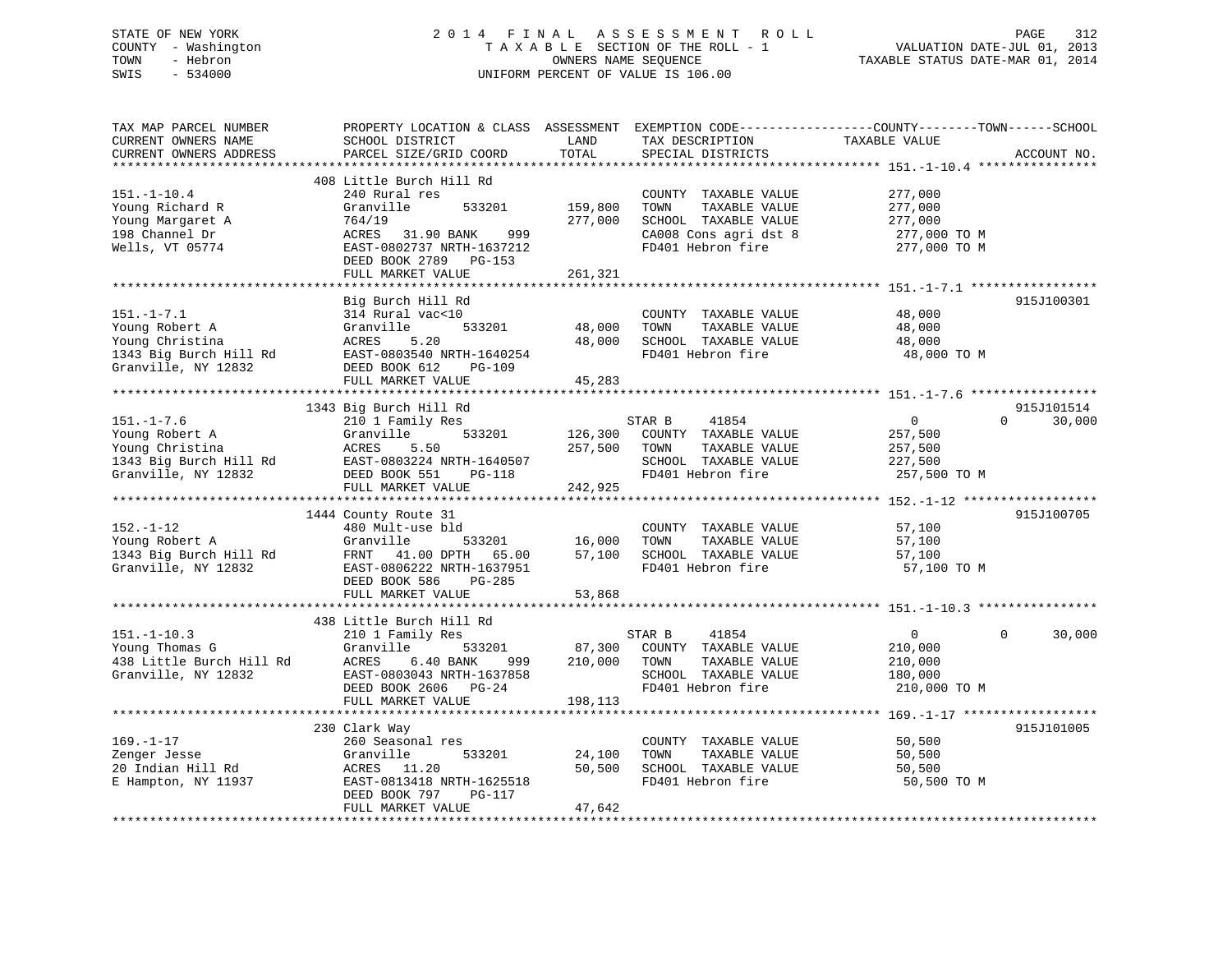# STATE OF NEW YORK 2 0 1 4 F I N A L A S S E S S M E N T R O L L PAGE 313 COUNTY - Washington T A X A B L E SECTION OF THE ROLL - 1 VALUATION DATE-JUL 01, 2013 TOWN - Hebron OWNERS NAME SEQUENCE TAXABLE STATUS DATE-MAR 01, 2014 SWIS - 534000 UNIFORM PERCENT OF VALUE IS 106.00

| TAX MAP PARCEL NUMBER<br>CURRENT OWNERS NAME<br>CURRENT OWNERS ADDRESS<br>*********************           | PROPERTY LOCATION & CLASS ASSESSMENT<br>SCHOOL DISTRICT<br>PARCEL SIZE/GRID COORD                                                                                              | LAND<br>TOTAL                | TAX DESCRIPTION<br>SPECIAL DISTRICTS                                                                                                                                                                    | EXEMPTION CODE-----------------COUNTY-------TOWN------SCHOOL<br>TAXABLE VALUE                          | ACCOUNT NO.                                        |
|-----------------------------------------------------------------------------------------------------------|--------------------------------------------------------------------------------------------------------------------------------------------------------------------------------|------------------------------|---------------------------------------------------------------------------------------------------------------------------------------------------------------------------------------------------------|--------------------------------------------------------------------------------------------------------|----------------------------------------------------|
| $184. - 1 - 26.2$<br>Zentmaier Robert<br>Zentmaier Lois<br>382 Willis Ave<br>Hawthorne, NY 10532          | Chamberlin Mills Rd<br>322 Rural vac>10<br>534801<br>Salem<br>ACRES 12.10<br>EAST-0795179 NRTH-1603301<br>DEED BOOK 478<br>PG-599<br>FULL MARKET VALUE                         | 38,000<br>38,000<br>35,849   | COUNTY TAXABLE VALUE<br>TOWN<br>TAXABLE VALUE<br>SCHOOL TAXABLE VALUE<br>CA008 Cons agri dst 8<br>FD401 Hebron fire                                                                                     | 38,000<br>38,000<br>38,000<br>38,000 TO M<br>38,000 TO M                                               | 915J101066                                         |
| $170. - 1 - 12.10$<br>Ziganto William J Jr<br>375 Mountainside Mdws<br>Salem, NY 12865                    | 375 Mountainside Meadows Way<br>242 Rurl res&rec<br>534801<br>Salem<br>ACRES<br>23.87 BANK<br>999<br>EAST-0817541 NRTH-1617430<br>DEED BOOK 783<br>PG-180<br>FULL MARKET VALUE | 69,800<br>144,500            | STAR B<br>41854<br>COUNTY TAXABLE VALUE<br>TOWN<br>TAXABLE VALUE<br>SCHOOL TAXABLE VALUE<br>CA008 Cons agri dst 8<br>136,321 FD401 Hebron fire                                                          | $\overline{0}$<br>144,500<br>144,500<br>114,500<br>t 8 $\frac{144,500}{144,500}$ TO M<br>144 F.00 TO M | 30,000<br>$\Omega$                                 |
| $170. - 1 - 15.15$<br>Zimmerman Edward M<br>Zimmerman Gail R<br>266 Indian Head Way<br>Salem, NY 12832    | 266 Indian Head Way<br>210 1 Family Res<br>533201<br>Granville<br>5.00<br>ACRES<br>EAST-0817460 NRTH-1620569<br>DEED BOOK 920<br>PG-204<br>FULL MARKET VALUE                   | 42,000<br>112,000<br>105,660 | STAR B<br>41854<br>COUNTY TAXABLE VALUE<br>TOWN<br>TAXABLE VALUE<br>SCHOOL TAXABLE VALUE<br>FD401 Hebron fire                                                                                           | $\overline{0}$<br>112,000<br>112,000<br>82,000<br>112,000 TO M                                         | 915J101261<br>30,000<br>$\Omega$                   |
| $170. - 1 - 15.16$<br>Zimmerman Edward M<br>Zimmerman Gail R<br>266 Indian Head Way<br>Salem, NY 12832    | Indian Head Way<br>314 Rural vac<10<br>533201<br>Granville<br>ACRES<br>5.01<br>EAST-0817809 NRTH-1620834<br>DEED BOOK 920<br>PG-204<br>FULL MARKET VALUE                       | 21,000<br>21,000<br>19,811   | COUNTY TAXABLE VALUE<br>TOWN<br>TAXABLE VALUE<br>SCHOOL TAXABLE VALUE<br>FD401 Hebron fire                                                                                                              | 21,000<br>21,000<br>21,000<br>21,000 TO M                                                              | 915J101262                                         |
| $183. - 1 - 27$<br>Zivec Conrad P<br>1226 Patterson Hill Rd<br>Salem, NY 12865                            | 1226 Patterson Hill Rd<br>210 1 Family Res<br>534801<br>Salem<br>ACRES<br>4.17 BANK<br>999<br>EAST-0789382 NRTH-1602832<br>DEED BOOK 866<br>PG-265<br>FULL MARKET VALUE        | 65,900 STAR EN<br>144,500    | 93 PCT OF VALUE USED FOR EXEMPTION PURPOSES<br>VET WAR CT 41121<br>41834<br>COUNTY TAXABLE VALUE<br>TOWN<br>TAXABLE VALUE<br>SCHOOL TAXABLE VALUE<br>136,321 CA008 Cons agri dst 8<br>FD401 Hebron fire | 20,158<br>18,000<br>$\Omega$<br>124,342<br>126,500<br>80,300<br>144,500 TO M                           | 915J100617<br>$\overline{0}$<br>$\Omega$<br>64,200 |
| $159. - 1 - 1$<br>Zorn Robert E<br>652 South St<br>Middletown Springs, VT 05757 EAST-0792653 NRTH-1630535 | 116 James Rd<br>314 Rural vac<10<br>533801<br>Hartford<br>ACRES<br>1.30<br>DEED BOOK 949<br>PG-126<br>FULL MARKET VALUE                                                        | 23,370<br>23,370<br>22,047   | COUNTY TAXABLE VALUE<br>TOWN<br>TAXABLE VALUE<br>SCHOOL TAXABLE VALUE<br>FD401 Hebron fire                                                                                                              | 144,500 TO M<br>23,370<br>23,370<br>23,370<br>23,370 TO M                                              | 915J101074                                         |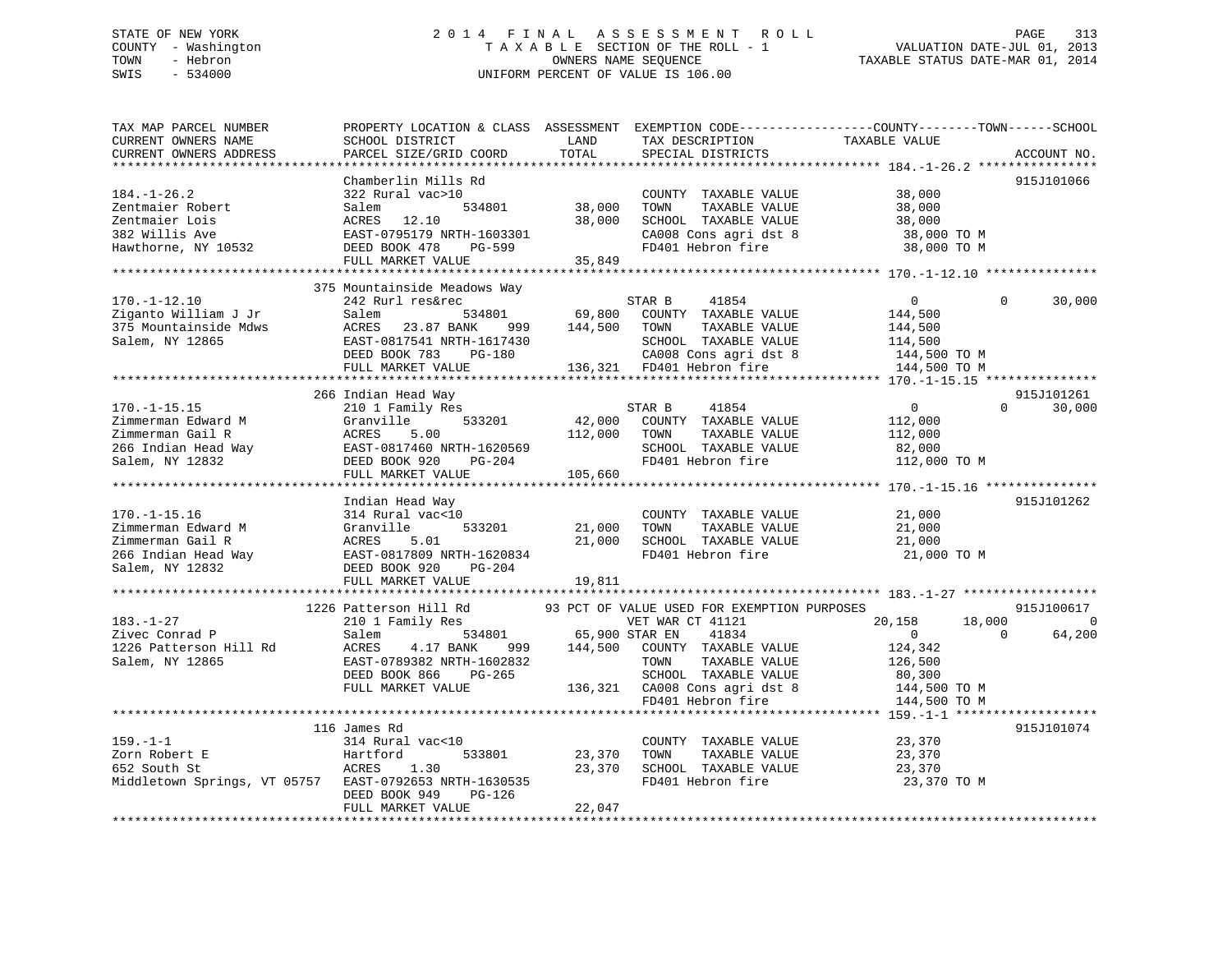STATE OF NEW YORK 2 0 1 4 F I N A L A S S E S S M E N T R O L L PAGE 314 COUNTY - Washington T A X A B L E SECTION OF THE ROLL - 1 VALUATION DATE-JUL 01, 2013 TOWN - Hebron OWNERS NAME SEQUENCE TAXABLE STATUS DATE-MAR 01, 2014 SWIS - 534000 UNIFORM PERCENT OF VALUE IS 106.00

|                           | TAX MAP PARCEL NUMBER THE PROPERTY LOCATION & CLASS ASSESSMENT EXEMPTION CODE--------------COUNTY-------TOWN------SCHOOL |                    |                                                                            |                      |                          |
|---------------------------|--------------------------------------------------------------------------------------------------------------------------|--------------------|----------------------------------------------------------------------------|----------------------|--------------------------|
|                           | SCHOOL DISTRICT                                                                                                          |                    |                                                                            |                      |                          |
|                           |                                                                                                                          |                    |                                                                            |                      |                          |
|                           |                                                                                                                          |                    |                                                                            |                      |                          |
|                           | 242 Higgins Rd                                                                                                           |                    |                                                                            |                      | 915J101816               |
| $170. - 2 - 30$           | 260 Seasonal res                                                                                                         |                    | COUNTY TAXABLE VALUE 63,300                                                |                      |                          |
| Zoufaly Thomas Granville  | 533201 47,100 TOWN                                                                                                       |                    |                                                                            | TAXABLE VALUE 83,300 |                          |
| 379 Westview Est Lot 19   |                                                                                                                          | 83,300             | SCHOOL TAXABLE VALUE 63,300                                                |                      |                          |
| Manchester, VT 05255      | ACRES 8.37                                                                                                               |                    | FD401 Hebron fire 83,300 TO M                                              |                      |                          |
|                           | EAST-0820178 NRTH-1623534                                                                                                |                    |                                                                            |                      |                          |
|                           | DEED BOOK 2865 PG-75                                                                                                     |                    |                                                                            |                      |                          |
|                           | FULL MARKET VALUE                                                                                                        | 78,585             |                                                                            |                      |                          |
|                           |                                                                                                                          |                    |                                                                            |                      |                          |
|                           | Scott Hill Rd                                                                                                            |                    |                                                                            |                      |                          |
| $158. - 1 - 2.9$          | 314 Rural vac<10                                                                                                         |                    | COUNTY TAXABLE VALUE 40,000                                                |                      |                          |
| Zuger Michael J Bartford  |                                                                                                                          | 533801 40,000 TOWN | TAXABLE VALUE                                                              | 40,000               |                          |
| 4067 State Route 40 lot 5 |                                                                                                                          |                    | $40,000$ SCHOOL TAXABLE VALUE $40,000$ CA008 Cons agri dst 8 $40,000$ TO M |                      |                          |
| PO Box 272                | 8.05<br>ACRES                                                                                                            |                    |                                                                            |                      |                          |
| Arqyle, NY 12809          | EAST-0784221 NRTH-1629211                                                                                                |                    | FD401 Hebron fire                                                          | 40,000 TO M          |                          |
|                           | DEED BOOK 3216 PG-13                                                                                                     |                    |                                                                            |                      |                          |
|                           |                                                                                                                          |                    |                                                                            |                      |                          |
|                           |                                                                                                                          |                    |                                                                            |                      |                          |
|                           | 461 Halls Pond Rd 693 PCT OF VALUE USED FOR EXEMPTION PURPOSES                                                           |                    |                                                                            |                      | 915J100709               |
| $158. - 1 - 12$           | 240 Rural res                                                                                                            |                    | VET WAR CT 41121                                                           | 21,902 18,000        | $\overline{\phantom{0}}$ |
| Zweig Felice              | Hartford 533801 150,000 AGED-CO 41802<br>409/556 157,000 AGE-TN/SCH 41806                                                |                    |                                                                            | 62,054 0             | $\overline{\phantom{0}}$ |
| 461 Halls Pond Rd         |                                                                                                                          |                    |                                                                            | $\overline{0}$       | 44,804<br>51,104         |
| Salem, NY 12865           | ACRES 23.30                                                                                                              |                    | STAR EN<br>41834                                                           | $\overline{0}$       | 64,200<br>$\Omega$       |
|                           | EAST-0791164 NRTH-1631282                                                                                                |                    | COUNTY TAXABLE VALUE 73,044                                                |                      |                          |
|                           | DEED BOOK 385<br>$PG-88$                                                                                                 |                    | TOWN                                                                       | TAXABLE VALUE 94,196 |                          |
|                           | FULL MARKET VALUE                                                                                                        |                    | 148,113 SCHOOL TAXABLE VALUE                                               | 41,696               |                          |
|                           |                                                                                                                          |                    | FD401 Hebron fire                                                          | 157,000 TO M         |                          |
|                           |                                                                                                                          |                    |                                                                            |                      |                          |
|                           |                                                                                                                          |                    |                                                                            |                      |                          |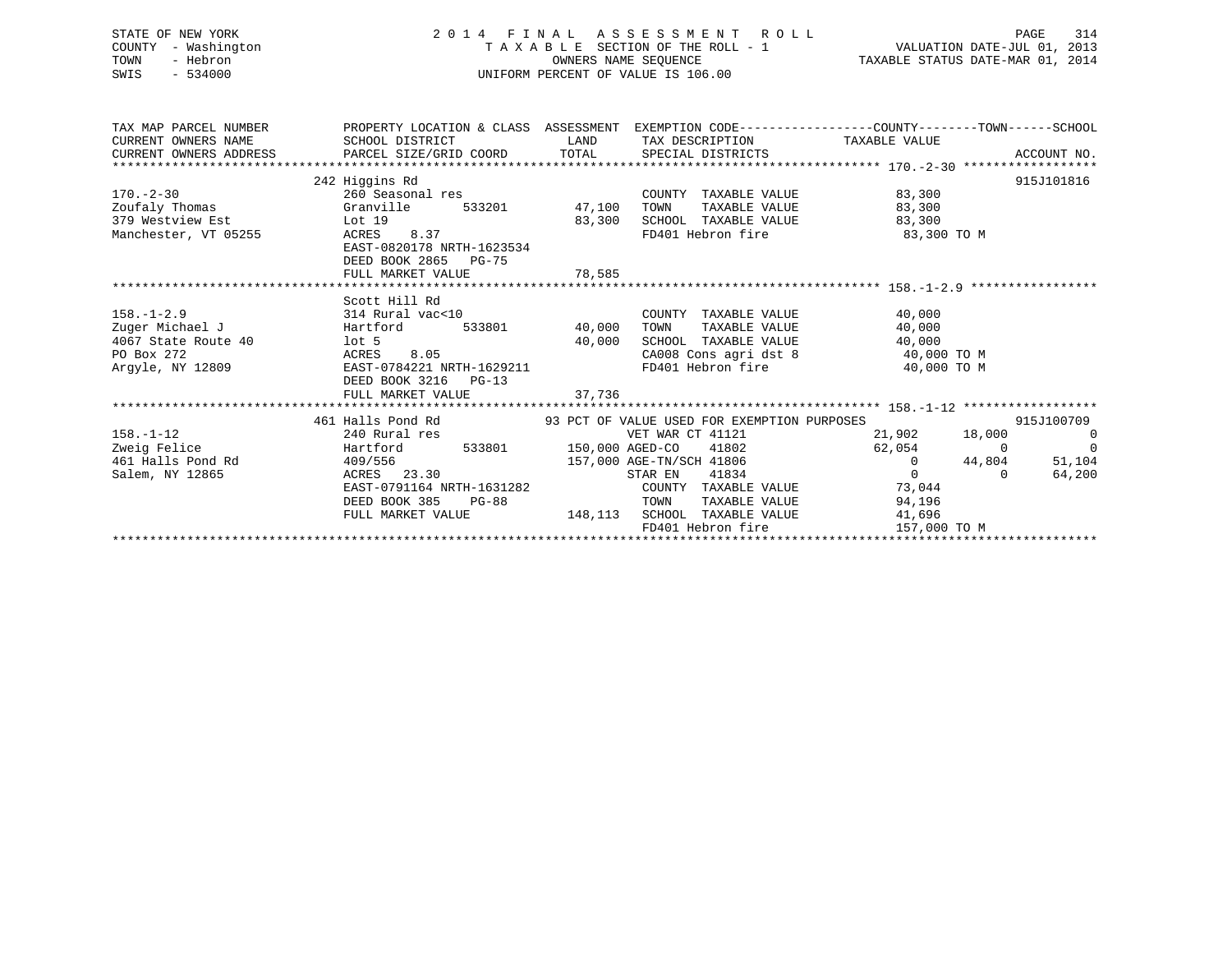UNIFORM PERCENT OF VALUE IS 106.00 CURRENT DATE 6/19/2014

ROLL SUB SECTION - - TOTALS

### \*\*\* S P E C I A L D I S T R I C T S U M M A R Y \*\*\*

| CODE | DISTRICT NAME        | TOTAL<br>PARCELS | EXTENSION<br>TYPE | EXTENSION<br>VALUE | AD VALOREM<br>VALUE | EXEMPT<br>AMOUNT | TAXABLE<br>VALUE |
|------|----------------------|------------------|-------------------|--------------------|---------------------|------------------|------------------|
|      | TE533 Trans exmt rep |                  | 4 MOVTAX          |                    |                     |                  |                  |
|      | CA001 Cons agri dst  |                  | 11 TOTAL          |                    | 3443,000            | 609,775          | 2833,225         |
|      | CA004 Cons agri dst  |                  | 2 TOTAL M         |                    | 185,000             | 125,948          | 59,052           |
|      | CA006 Cons agri dst  |                  | 8 TOTAL M         |                    | 1789,400            | 869,836          | 919,564          |
|      | CA008 Cons agri dst  |                  | 490 TOTAL M       |                    | 78751,730           | 11949,255        | 66802,475        |
|      | FD401 Hebron fire    |                  | 1,578 TOTAL M     |                    | 190363,383          | 10,300           | 190353,083       |
|      | LD401 West hebron li |                  | 62 TOTAL M        |                    | 6628,195            |                  | 6628,195         |

### \*\*\* S C H O O L D I S T R I C T S U M M A R Y \*\*\*

| CODE                                           | DISTRICT NAME                                         | TOTAL<br>PARCELS             | ASSESSED<br>LAND                                           | ASSESSED<br>TOTAL                                          | EXEMPT<br>AMOUNT                                       | TOTAL<br>TAXABLE                                          | <b>STAR</b><br>AMOUNT                        | <b>STAR</b><br>TAXABLE                                    |
|------------------------------------------------|-------------------------------------------------------|------------------------------|------------------------------------------------------------|------------------------------------------------------------|--------------------------------------------------------|-----------------------------------------------------------|----------------------------------------------|-----------------------------------------------------------|
| 532001<br>533201<br>533401<br>533801<br>534801 | Arqyle<br>Granville<br>Greenwich<br>Hartford<br>Salem | 21<br>598<br>2<br>186<br>772 | 1744,500<br>42683,718<br>185,000<br>16095,385<br>52245,080 | 2806,400<br>71533,568<br>185,000<br>25274,485<br>90893,930 | 443,959<br>8541,906<br>125,948<br>4138,169<br>7223,845 | 2362,441<br>62991,662<br>59,052<br>21136,316<br>83670,085 | 368,400<br>8081,402<br>2826,480<br>10416,248 | 1994,041<br>54910,260<br>59,052<br>18309,836<br>73253,837 |
|                                                | SUB-TOTAL                                             | 1,579                        | 112953,683                                                 | 190693,383                                                 | 20473,827                                              | 170219,556                                                | 21692,530                                    | 148527,026                                                |
|                                                | TOTAL                                                 | 1,579                        | 112953,683                                                 | 190693,383                                                 | 20473,827                                              | 170219,556                                                | 21692,530                                    | 148527,026                                                |

### \*\*\* S Y S T E M C O D E S S U M M A R Y \*\*\*

### NO SYSTEM EXEMPTIONS AT THIS LEVEL

### \*\*\* E X E M P T I O N S U M M A R Y \*\*\*

| CODE  | DESCRIPTION    | TOTAL<br>PARCELS | COUNTY   | TOWN    | SCHOOL |
|-------|----------------|------------------|----------|---------|--------|
| 41121 | VET WAR CT     | 40               | 837,826  | 663,715 |        |
| 41131 | VET COM CT     | 36               | 1283,936 | 956,308 |        |
| 41141 | VET DIS CT     | <b>__</b>        | 382,285  | 348,285 |        |
| 41151 | $CW$ 10 $VET/$ | ь                | 47,078   | 47,078  |        |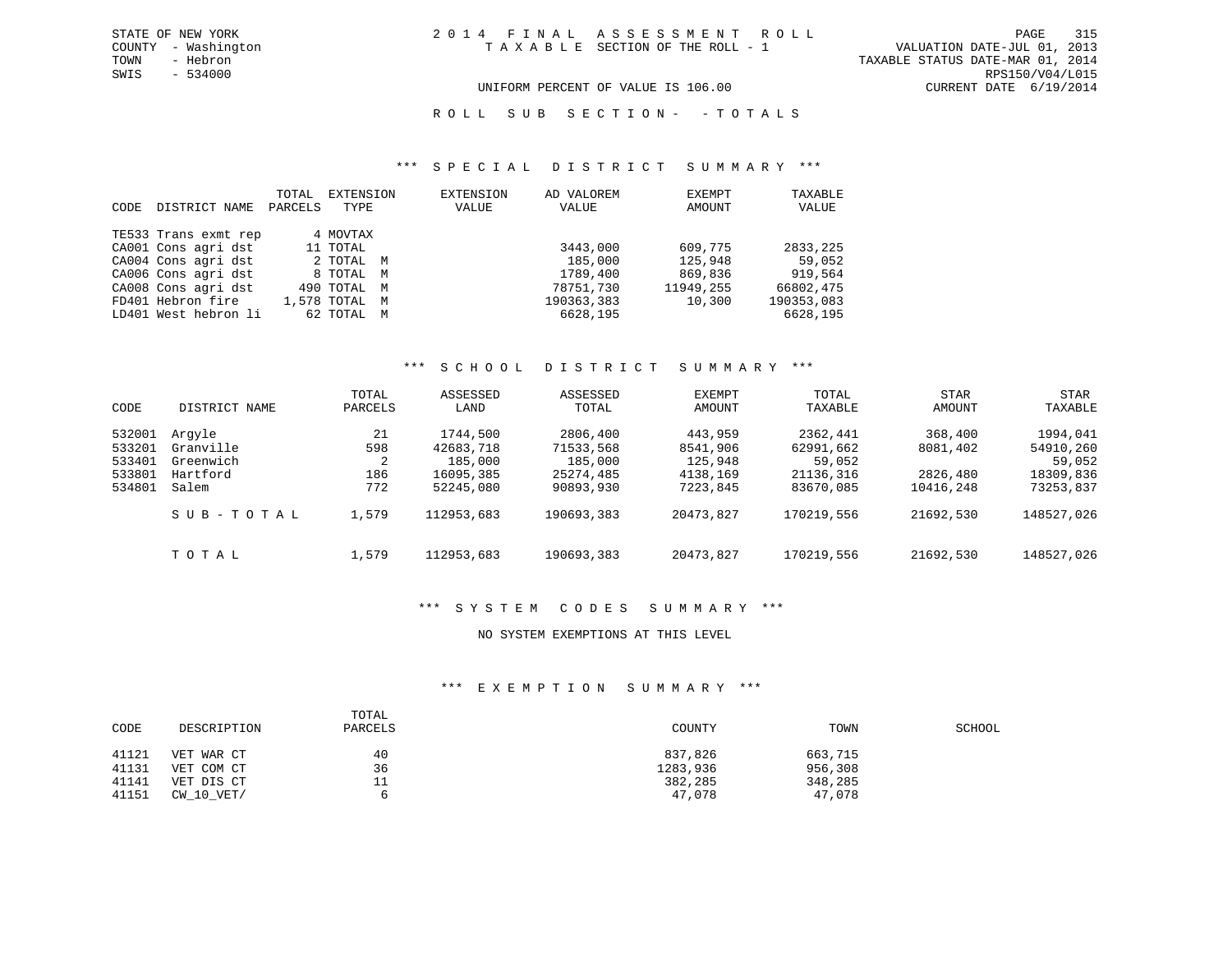| 2014 FINAL ASSESSMENT ROLL         |  |                                  | PAGE            | 316 |
|------------------------------------|--|----------------------------------|-----------------|-----|
| TAXABLE SECTION OF THE ROLL - 1    |  | VALUATION DATE-JUL 01, 2013      |                 |     |
|                                    |  | TAXABLE STATUS DATE-MAR 01, 2014 |                 |     |
|                                    |  |                                  | RPS150/V04/L015 |     |
| UNIFORM PERCENT OF VALUE IS 106.00 |  | CURRENT DATE 6/19/2014           |                 |     |

COUNTY - Washington TOWN - Hebron SWIS - 534000

STATE OF NEW YORK

ROLL SUB SECTION - - TOTALS

#### \*\*\* E X E M P T I O N S U M M A R Y \*\*\*

|       |             | TOTAL   |           |           |           |
|-------|-------------|---------|-----------|-----------|-----------|
| CODE  | DESCRIPTION | PARCELS | COUNTY    | TOWN      | SCHOOL    |
| 41500 | RPTL1138    | 3       | 10,300    | 10,300    | 10,300    |
| 41700 | AG BUILD    | 14      | 712,906   | 712,906   | 712,906   |
| 41720 | AG DIST     | 139     | 13842,722 | 13842,722 | 13842,722 |
| 41730 | AGRI-D IND  | 43      | 1592,954  | 1592,954  | 1592,954  |
| 41800 | AGED-ALL    | 18      | 850,968   | 850,968   | 895,803   |
| 41801 | AGED-CO/TN  | 1       | 16,100    | 16,100    |           |
| 41802 | AGED-CO     | 33      | 1681,123  |           |           |
| 41803 | AGED-TOWN   | 19      |           | 635,613   |           |
| 41804 | AGED-SCH    | 19      |           |           | 757,246   |
| 41805 | AGE-CO/SCH  | 6       | 254,150   |           | 271,295   |
| 41806 | AGE-TN/SCH  | 3       |           | 120,524   | 130,024   |
| 41834 | STAR EN     | 157     |           |           | 9372,780  |
| 41854 | STAR B      | 410     |           |           | 12297,500 |
| 41864 | STAR B MH   |         |           |           | 22,250    |
| 41931 | DISAB-C/T   | 4       | 194,825   | 194,825   |           |
| 41932 | DISAB-CO    |         | 22,842    |           |           |
| 42111 | Hist Barns  |         | 16,789    | 16,789    |           |
| 47460 | FOR 480A    | 33      | 2260,577  | 2260,577  | 2260,577  |
| 49501 | SOL-CO/TWN  | 2       | 54,000    | 54,000    |           |
|       | TOTAL       | 1,000   | 24061,381 | 22323,664 | 42166,357 |

| ROLL       |             | TOTAL   | ASSESSED   | ASSESSED   | TAXABLE    | TAXABLE    | TAXABLE    | STAR           |
|------------|-------------|---------|------------|------------|------------|------------|------------|----------------|
| <b>SEC</b> | DESCRIPTION | PARCELS | ∟AND       | TOTAL      | COUNTY     | TOWN       | SCHOOL     | TAXABLE        |
|            | TAXABLE     | 579     | 112953,683 | 190693,383 | 166632,002 | 168369,719 | 170219,556 | 148527<br>,026 |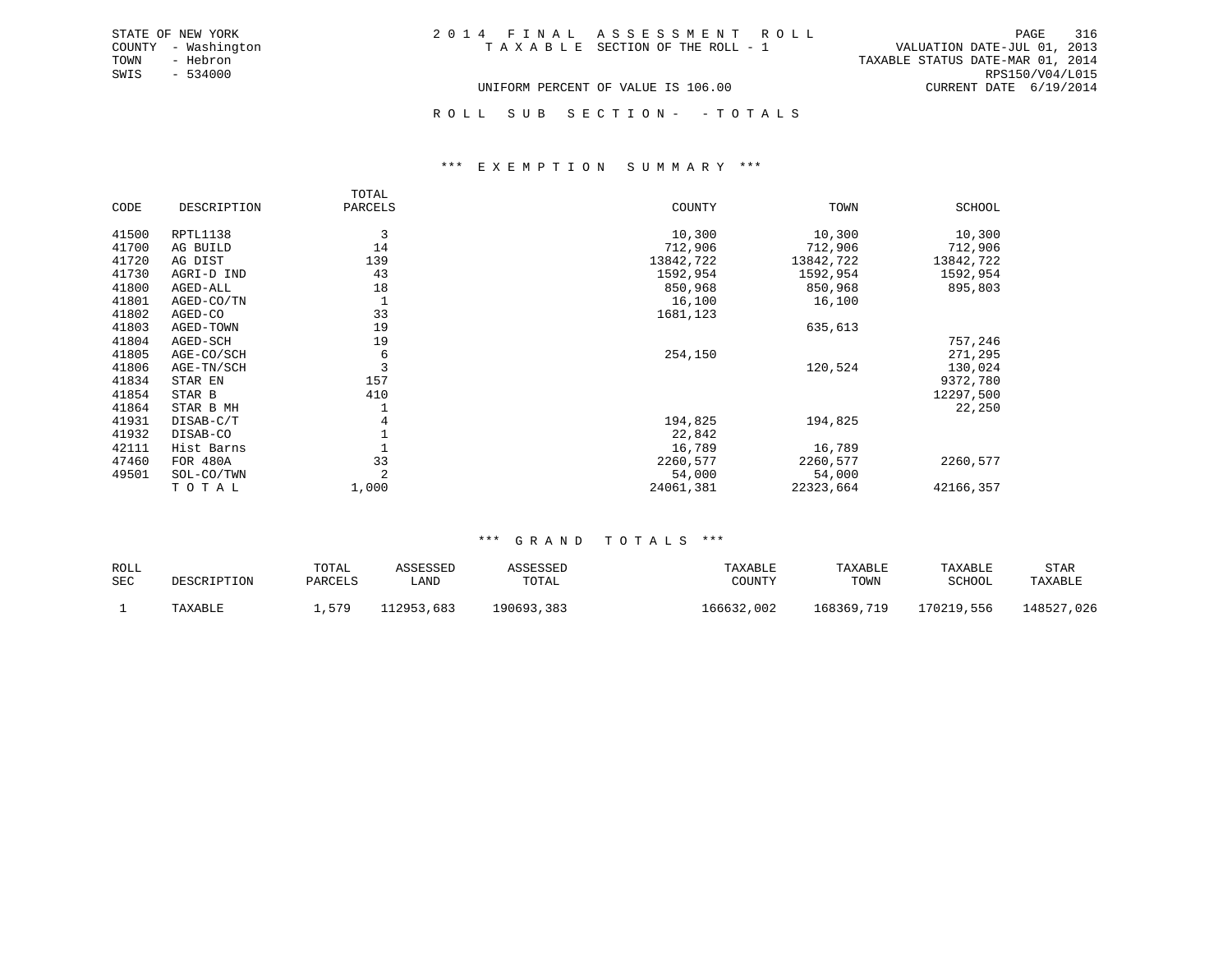|      | STATE OF NEW YORK   | 2014 FINAL ASSESSMENT ROLL |                                    |                                  |                        | PAGE 317 |
|------|---------------------|----------------------------|------------------------------------|----------------------------------|------------------------|----------|
|      | COUNTY - Washington |                            | TAXABLE SECTION OF THE ROLL - 1    | VALUATION DATE-JUL 01, 2013      |                        |          |
| TOWN | - Hebron            |                            |                                    | TAXABLE STATUS DATE-MAR 01, 2014 |                        |          |
| SWIS | $-534000$           |                            | UNIFORM PERCENT OF VALUE IS 106.00 |                                  | RPS150/V04/L015        |          |
|      |                     |                            |                                    |                                  | CURRENT DATE 6/19/2014 |          |

#### R O L L S E C T I O N T O T A L S

### \*\*\* S P E C I A L D I S T R I C T S U M M A R Y \*\*\*

| CODE | DISTRICT NAME        | TOTAL<br>PARCELS | EXTENSION<br>TYPE | EXTENSION<br>VALUE | AD VALOREM<br>VALUE | EXEMPT<br>AMOUNT | TAXABLE<br>VALUE |
|------|----------------------|------------------|-------------------|--------------------|---------------------|------------------|------------------|
|      | TE533 Trans exmt rep |                  | 4 MOVTAX          |                    |                     |                  |                  |
|      | CA001 Cons agri dst  |                  | 11 TOTAL          |                    | 3443,000            | 609,775          | 2833, 225        |
|      | CA004 Cons agri dst  |                  | 2 TOTAL M         |                    | 185,000             | 125,948          | 59,052           |
|      | CA006 Cons agri dst  |                  | 8 TOTAL M         |                    | 1789,400            | 869,836          | 919,564          |
|      | CA008 Cons agri dst  |                  | 490 TOTAL M       |                    | 78751,730           | 11949,255        | 66802,475        |
|      | FD401 Hebron fire    |                  | 1,578 TOTAL M     |                    | 190363,383          | 10,300           | 190353,083       |
|      | LD401 West hebron li |                  | 62 TOTAL M        |                    | 6628,195            |                  | 6628,195         |

### \*\*\* S C H O O L D I S T R I C T S U M M A R Y \*\*\*

| CODE                                           | DISTRICT NAME                                         | TOTAL<br>PARCELS             | ASSESSED<br>LAND                                           | ASSESSED<br>TOTAL                                          | EXEMPT<br><b>AMOUNT</b>                                | TOTAL<br>TAXABLE                                          | <b>STAR</b><br>AMOUNT                        | <b>STAR</b><br>TAXABLE                                    |
|------------------------------------------------|-------------------------------------------------------|------------------------------|------------------------------------------------------------|------------------------------------------------------------|--------------------------------------------------------|-----------------------------------------------------------|----------------------------------------------|-----------------------------------------------------------|
| 532001<br>533201<br>533401<br>533801<br>534801 | Arqyle<br>Granville<br>Greenwich<br>Hartford<br>Salem | 21<br>598<br>2<br>186<br>772 | 1744,500<br>42683,718<br>185,000<br>16095,385<br>52245,080 | 2806,400<br>71533,568<br>185,000<br>25274,485<br>90893,930 | 443,959<br>8541,906<br>125,948<br>4138,169<br>7223,845 | 2362,441<br>62991,662<br>59,052<br>21136,316<br>83670,085 | 368,400<br>8081,402<br>2826,480<br>10416,248 | 1994,041<br>54910,260<br>59,052<br>18309,836<br>73253,837 |
|                                                | SUB-TOTAL                                             | 1,579                        | 112953,683                                                 | 190693,383                                                 | 20473,827                                              | 170219,556                                                | 21692,530                                    | 148527,026                                                |
|                                                | TOTAL                                                 | 1,579                        | 112953,683                                                 | 190693,383                                                 | 20473,827                                              | 170219,556                                                | 21692,530                                    | 148527,026                                                |

### \*\*\* S Y S T E M C O D E S S U M M A R Y \*\*\*

### NO SYSTEM EXEMPTIONS AT THIS LEVEL

### \*\*\* E X E M P T I O N S U M M A R Y \*\*\*

| CODE  | DESCRIPTION    | TOTAL<br>PARCELS | COUNTY   | TOWN    | SCHOOL |
|-------|----------------|------------------|----------|---------|--------|
| 41121 | VET WAR CT     | 40               | 837,826  | 663,715 |        |
| 41131 | VET COM CT     | 36               | 1283,936 | 956,308 |        |
| 41141 | VET DIS CT     | TT               | 382,285  | 348,285 |        |
| 41151 | $CW$ 10 $VET/$ |                  | 47,078   | 47,078  |        |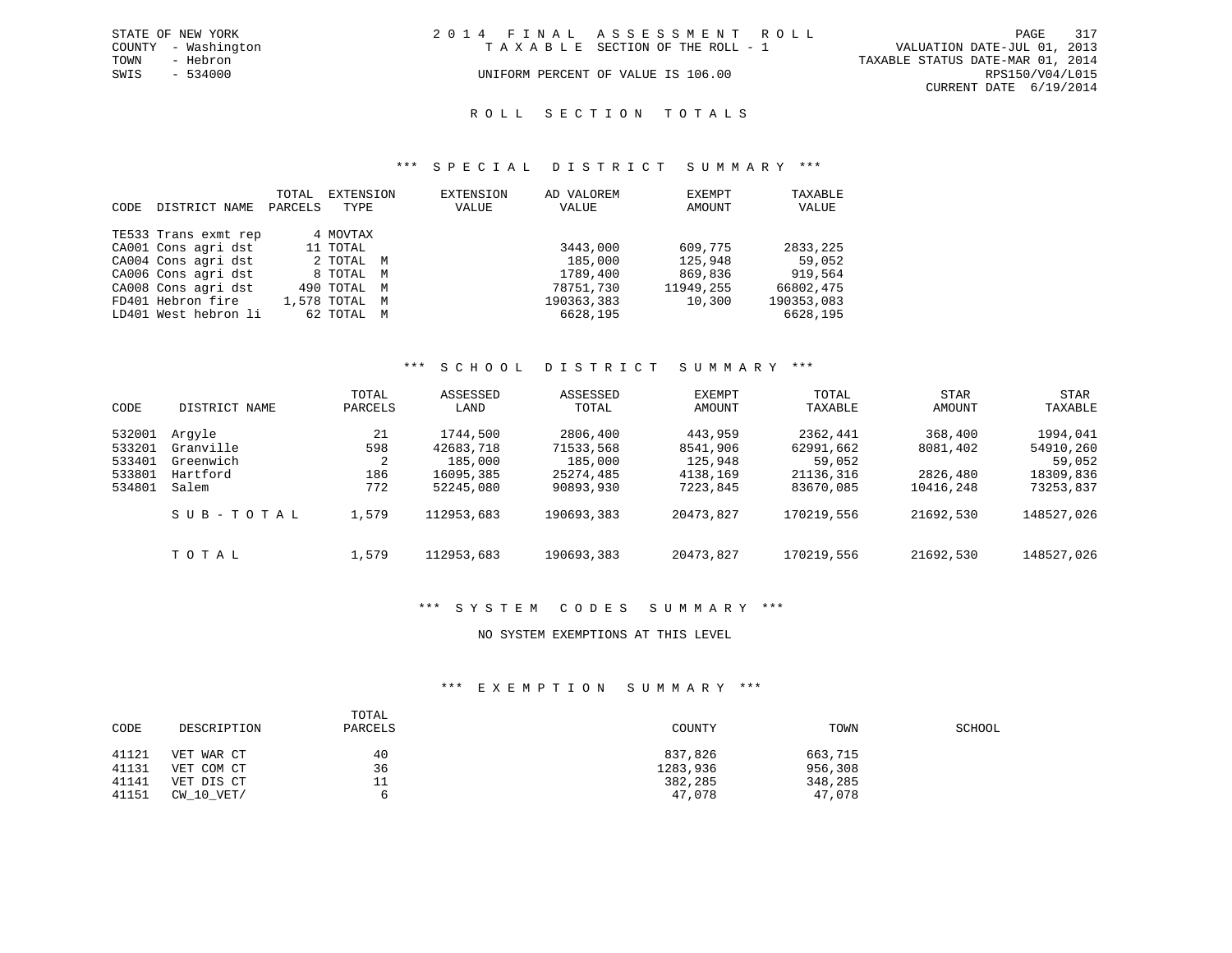|      | STATE OF NEW YORK   | 2014 FINAL ASSESSMENT ROLL         |                                  | PAGE                   | 318 |
|------|---------------------|------------------------------------|----------------------------------|------------------------|-----|
|      | COUNTY - Washington | TAXABLE SECTION OF THE ROLL - 1    | VALUATION DATE-JUL 01, 2013      |                        |     |
| TOWN | - Hebron            |                                    | TAXABLE STATUS DATE-MAR 01, 2014 |                        |     |
| SWIS | $-534000$           | UNIFORM PERCENT OF VALUE IS 106.00 |                                  | RPS150/V04/L015        |     |
|      |                     |                                    |                                  | CURRENT DATE 6/19/2014 |     |
|      |                     |                                    |                                  |                        |     |

### R O L L S E C T I O N T O T A L S

### \*\*\* E X E M P T I O N S U M M A R Y \*\*\*

|       |             | TOTAL   |           |           |               |
|-------|-------------|---------|-----------|-----------|---------------|
| CODE  | DESCRIPTION | PARCELS | COUNTY    | TOWN      | <b>SCHOOL</b> |
| 41500 | RPTL1138    | 3       | 10,300    | 10,300    | 10,300        |
| 41700 | AG BUILD    | 14      | 712,906   | 712,906   | 712,906       |
| 41720 | AG DIST     | 139     | 13842,722 | 13842,722 | 13842,722     |
| 41730 | AGRI-D IND  | 43      | 1592,954  | 1592,954  | 1592,954      |
| 41800 | AGED-ALL    | 18      | 850,968   | 850,968   | 895,803       |
| 41801 | AGED-CO/TN  |         | 16,100    | 16,100    |               |
| 41802 | AGED-CO     | 33      | 1681,123  |           |               |
| 41803 | AGED-TOWN   | 19      |           | 635,613   |               |
| 41804 | AGED-SCH    | 19      |           |           | 757,246       |
| 41805 | AGE-CO/SCH  | 6       | 254,150   |           | 271,295       |
| 41806 | AGE-TN/SCH  | 3       |           | 120,524   | 130,024       |
| 41834 | STAR EN     | 157     |           |           | 9372,780      |
| 41854 | STAR B      | 410     |           |           | 12297,500     |
| 41864 | STAR B MH   |         |           |           | 22,250        |
| 41931 | DISAB-C/T   | 4       | 194,825   | 194,825   |               |
| 41932 | DISAB-CO    |         | 22,842    |           |               |
| 42111 | Hist Barns  |         | 16,789    | 16,789    |               |
| 47460 | FOR 480A    | 33      | 2260,577  | 2260,577  | 2260,577      |
| 49501 | SOL-CO/TWN  | 2       | 54,000    | 54,000    |               |
|       | TOTAL       | 1,000   | 24061,381 | 22323,664 | 42166,357     |

| ROLL       |             | TOTAL   | ASSESSED   | ASSESSED   | TAXABLE    | TAXABLE    | TAXABLE    | STAR       |
|------------|-------------|---------|------------|------------|------------|------------|------------|------------|
| <b>SEC</b> | DESCRIPTION | PARCELS | LAND       | TOTAL      | COUNTY     | TOWN       | SCHOOL     | TAXABLE    |
|            | TAXABLE     | 579     | 112953,683 | 190693,383 | 166632,002 | 168369,719 | 170219,556 | 148527,026 |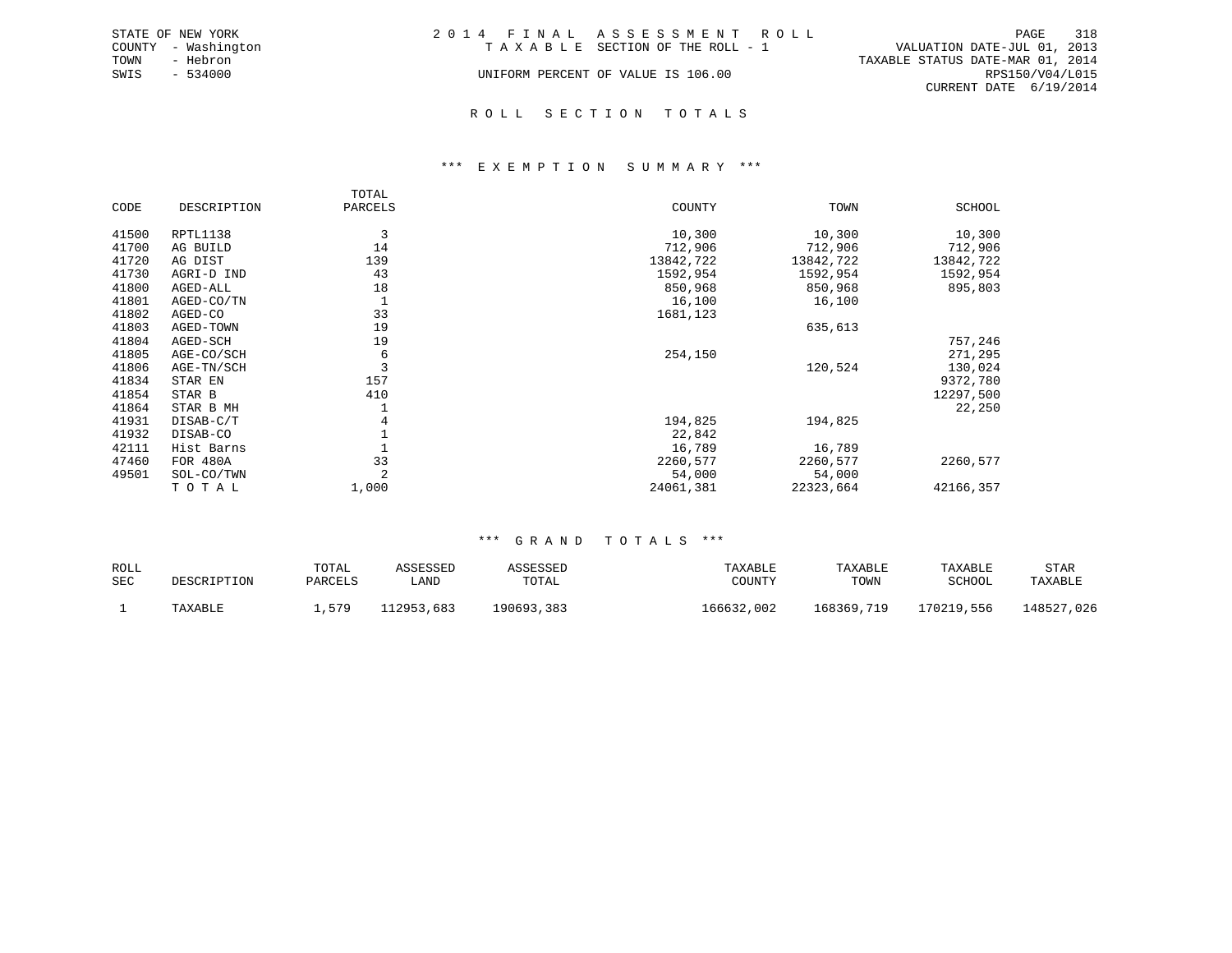| STATE OF NEW YORK   | 2014 FINAL ASSESSMENT ROLL               | 319<br>PAGE                      |
|---------------------|------------------------------------------|----------------------------------|
| COUNTY - Washington | STATE OWNED LAND SECTION OF THE ROLL - 3 | VALUATION DATE-JUL 01, 2013      |
| - Hebron<br>TOWN    | OWNERS NAME SEOUENCE                     | TAXABLE STATUS DATE-MAR 01, 2014 |
| $-534000$<br>SWIS   | UNIFORM PERCENT OF VALUE IS 106.00       |                                  |
|                     |                                          |                                  |

| TAX MAP PARCEL NUMBER         | PROPERTY LOCATION & CLASS | ASSESSMENT | EXEMPTION CODE-----------------COUNTY-------TOWN------SCHOOL |               |             |
|-------------------------------|---------------------------|------------|--------------------------------------------------------------|---------------|-------------|
| CURRENT OWNERS NAME           | SCHOOL DISTRICT           | LAND       | TAX DESCRIPTION                                              | TAXABLE VALUE |             |
| CURRENT OWNERS ADDRESS        | PARCEL SIZE/GRID COORD    | TOTAL      | SPECIAL DISTRICTS                                            |               | ACCOUNT NO. |
|                               |                           |            |                                                              |               |             |
|                               | Blossom Rd/e Off          |            |                                                              |               | 0100004     |
| $186. - 1 - 5$                | 930 State forest          |            | COUNTY<br>TAXABLE VALUE                                      | 13,200        |             |
| New York State                | 534801<br>Salem           | 13,200     | TAXABLE VALUE<br>TOWN                                        | 13,200        |             |
| Attn: Washington County Treas | ACRES 15.70               | 13,200     | TAXABLE VALUE<br>SCHOOL                                      | 13,200        |             |
| 383 Broadway                  | EAST-0820480 NRTH-1604849 |            | CA008 Cons agri dst 8                                        | 13,200 TO M   |             |
| Fort Edward, NY 12828         | DEED BOOK 92<br>PG-365    |            | FD401 Hebron fire                                            | 13,200 TO M   |             |
|                               | FULL MARKET VALUE         | 12,453     |                                                              |               |             |
|                               |                           |            |                                                              |               |             |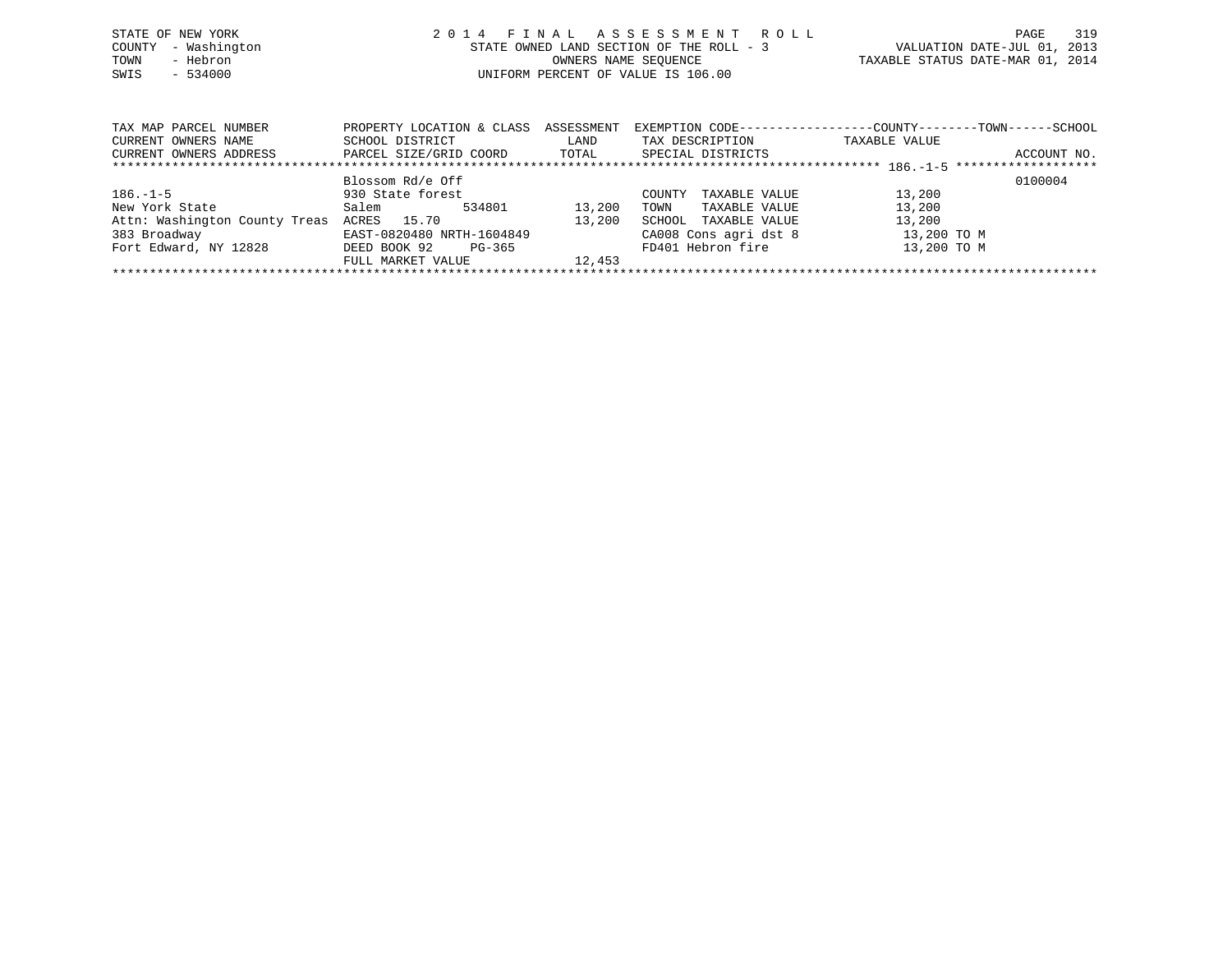| 2014 FINAL ASSESSMENT ROLL               | 320<br>PAGE                      |
|------------------------------------------|----------------------------------|
| STATE OWNED LAND SECTION OF THE ROLL - 3 | VALUATION DATE-JUL 01, 2013      |
|                                          | TAXABLE STATUS DATE-MAR 01, 2014 |
|                                          | RPS150/V04/L015                  |
| UNIFORM PERCENT OF VALUE IS 106.00       | CURRENT DATE 6/19/2014           |

#### \*\*\* S P E C I A L D I S T R I C T S U M M A R Y \*\*\*

| CODE DISTRICT NAME PARCELS               | TOTAL | EXTENSION<br>TYPE.     | EXTENSION<br>VALUE | AD VALOREM<br>VALUE | EXEMPT<br>AMOUNT | TAXARLE<br>VALUE |
|------------------------------------------|-------|------------------------|--------------------|---------------------|------------------|------------------|
| CA008 Cons agri dst<br>FD401 Hebron fire |       | 1 TOTAL M<br>1 ТОТАL М |                    | 13,200<br>13,200    |                  | 13,200<br>13,200 |

STATE OF NEW YORK COUNTY - Washington TOWN - Hebron SWIS - 534000

### \*\*\* S C H O O L D I S T R I C T S U M M A R Y \*\*\*

| CODE   | DISTRICT NAME | TOTAL<br>PARCELS | ASSESSED<br>LAND | ASSESSED<br>TOTAL | EXEMPT<br>AMOUNT | TOTAL<br>TAXABLE | STAR<br>AMOUNT | STAR<br>TAXABLE |
|--------|---------------|------------------|------------------|-------------------|------------------|------------------|----------------|-----------------|
| 534801 | Salem         |                  | 13,200           | 13,200            |                  | 13,200           |                | 13,200          |
|        | SUB-TOTAL     |                  | 13,200           | 13,200            |                  | 13,200           |                | 13,200          |
|        | TOTAL         |                  | 13,200           | 13,200            |                  | 13,200           |                | 13,200          |

### \*\*\* S Y S T E M C O D E S S U M M A R Y \*\*\*

### NO SYSTEM EXEMPTIONS AT THIS LEVEL

### \*\*\* E X E M P T I O N S U M M A R Y \*\*\*

#### NO EXEMPTIONS AT THIS LEVEL

| ROLL |                                              | TOTAL   | 7 CCFCCFF |       | TAXABLE | TAXABLE | TAXABLE | STAR    |
|------|----------------------------------------------|---------|-----------|-------|---------|---------|---------|---------|
| SEC  | DESCRIPTION                                  | PARCELS | LAND      | TOTAL | COUNTY  | TOWN    | SCHOOL  | TAXABLE |
|      |                                              |         |           |       |         |         |         |         |
|      | OWNED<br>$\sim$ $\sim$ $\sim$ $\sim$<br>LAND |         | ,200      | ,200  | , 200   | , 200   | ,200    | ,200    |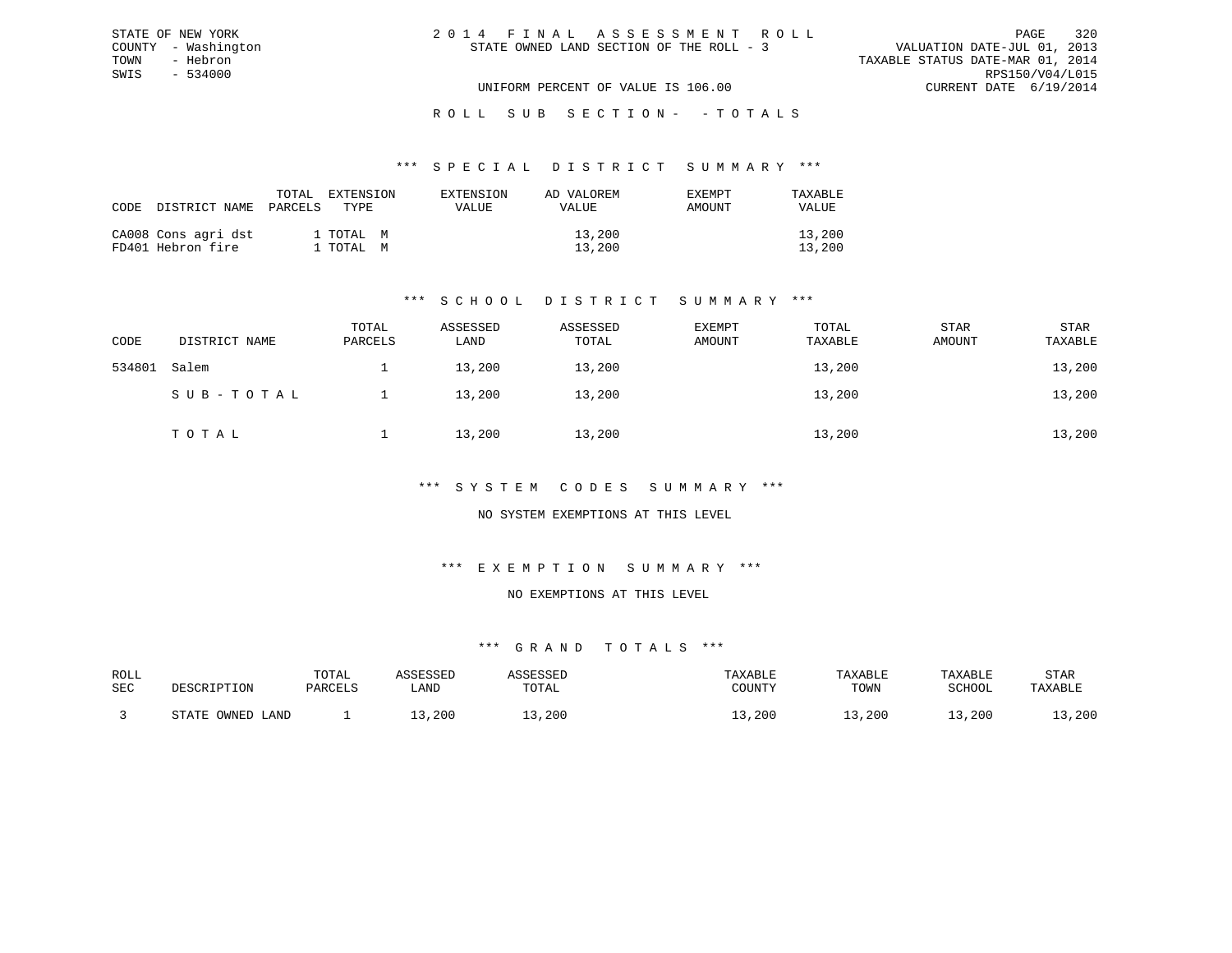| STATE OF NEW YORK   |  | 2014 FINAL ASSESSMENT ROLL               |                                  |                        | PAGE | - 321 |
|---------------------|--|------------------------------------------|----------------------------------|------------------------|------|-------|
| COUNTY - Washington |  | STATE OWNED LAND SECTION OF THE ROLL - 3 | VALUATION DATE-JUL 01, 2013      |                        |      |       |
| TOWN<br>- Hebron    |  |                                          | TAXABLE STATUS DATE-MAR 01, 2014 |                        |      |       |
| $-534000$<br>SWIS   |  | UNIFORM PERCENT OF VALUE IS 106.00       |                                  | RPS150/V04/L015        |      |       |
|                     |  |                                          |                                  | CURRENT DATE 6/19/2014 |      |       |
|                     |  |                                          |                                  |                        |      |       |

### R O L L S E C T I O N T O T A L S

### \*\*\* S P E C I A L D I S T R I C T S U M M A R Y \*\*\*

| CODE | DISTRICT NAME                            | TOTAL<br>EXTENSION<br>PARCELS<br>TYPE. | EXTENSION<br>VALUE | AD VALOREM<br>VALUE | <b>EXEMPT</b><br>AMOUNT | TAXABLE<br>VALUE |
|------|------------------------------------------|----------------------------------------|--------------------|---------------------|-------------------------|------------------|
|      | CA008 Cons agri dst<br>FD401 Hebron fire | 1 TOTAL M<br>1 TOTAL M                 |                    | 13,200<br>13,200    |                         | 13,200<br>13,200 |

### \*\*\* S C H O O L D I S T R I C T S U M M A R Y \*\*\*

| CODE   | DISTRICT NAME | TOTAL<br>PARCELS | ASSESSED<br>LAND | ASSESSED<br>TOTAL | <b>EXEMPT</b><br>AMOUNT | TOTAL<br>TAXABLE | <b>STAR</b><br>AMOUNT | STAR<br>TAXABLE |
|--------|---------------|------------------|------------------|-------------------|-------------------------|------------------|-----------------------|-----------------|
| 534801 | Salem         |                  | 13,200           | 13,200            |                         | 13,200           |                       | 13,200          |
|        | SUB-TOTAL     |                  | 13,200           | 13,200            |                         | 13,200           |                       | 13,200          |
|        | TOTAL         |                  | 13,200           | 13,200            |                         | 13,200           |                       | 13,200          |

### \*\*\* S Y S T E M C O D E S S U M M A R Y \*\*\*

### NO SYSTEM EXEMPTIONS AT THIS LEVEL

### \*\*\* E X E M P T I O N S U M M A R Y \*\*\*

#### NO EXEMPTIONS AT THIS LEVEL

| ROLL |                      | TOTAL   | .ccrccrr |       | TAXABLE | TAXABLE | TAXABLE | STAR    |
|------|----------------------|---------|----------|-------|---------|---------|---------|---------|
| SEC  | DESCRIPTION          | PARCELS | ∟AND     | TOTAL | COUNTY  | TOWN    | SCHOOL  | TAXABLE |
|      | OWNED<br>CDR<br>LAND |         | ,200     | ,200  | , 200   | 13,200  | 13,200  | , 200   |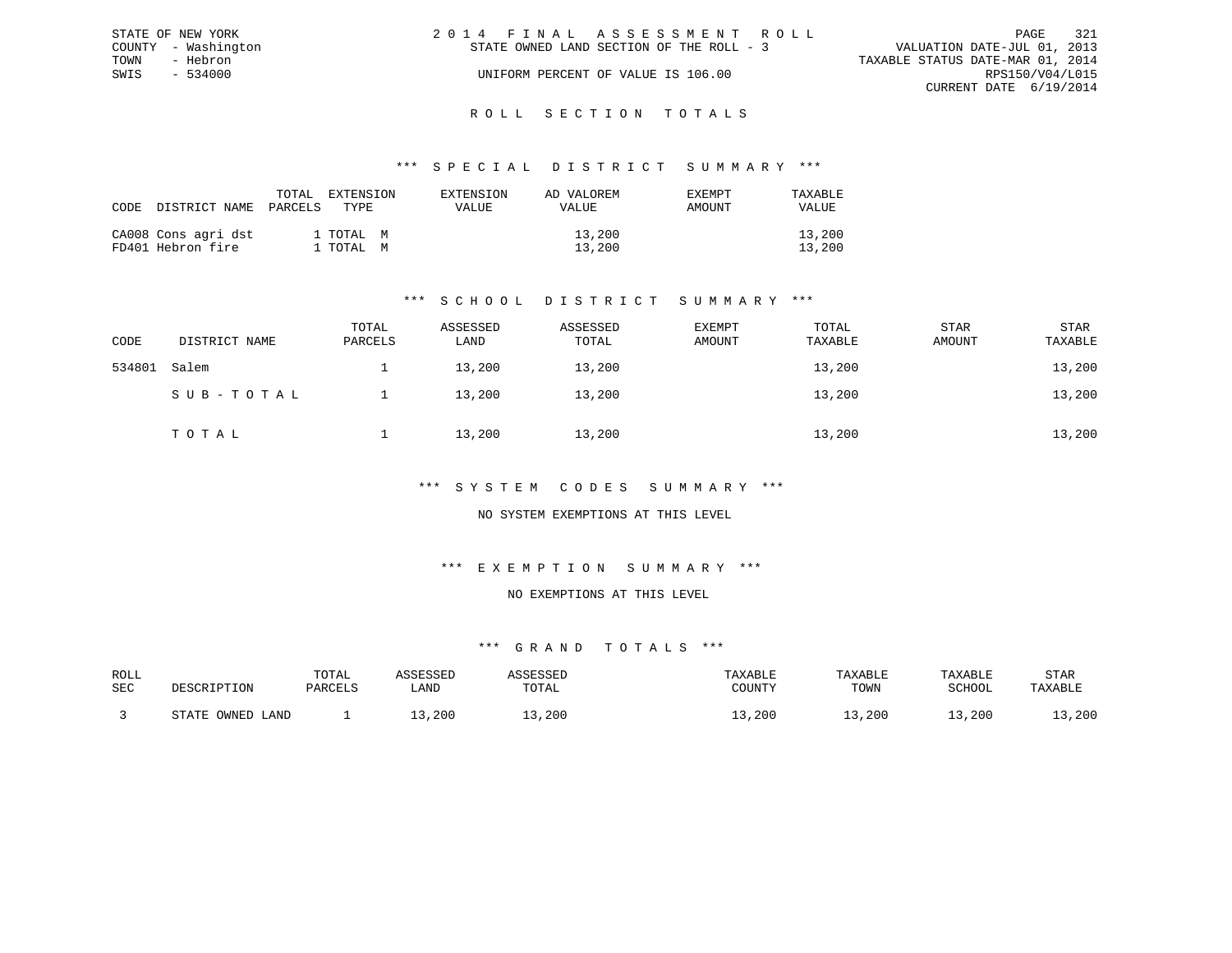# STATE OF NEW YORK 2 0 1 4 F I N A L A S S E S S M E N T R O L L PAGE 322 COUNTY - Washington SPECIAL FRANCHISE SECTION OF THE ROLL - 5 VALUATION DATE-JUL 01, 2013 TOWN - Hebron OWNERS NAME SEQUENCE TAXABLE STATUS DATE-MAR 01, 2014 SWIS - 534000 UNIFORM PERCENT OF VALUE IS 106.00

| TAX MAP PARCEL NUMBER                                 | PROPERTY LOCATION & CLASS ASSESSMENT |              |                       | EXEMPTION CODE-----------------COUNTY-------TOWN------SCHOOL |             |
|-------------------------------------------------------|--------------------------------------|--------------|-----------------------|--------------------------------------------------------------|-------------|
| CURRENT OWNERS NAME                                   | SCHOOL DISTRICT                      | LAND         | TAX DESCRIPTION       | TAXABLE VALUE                                                |             |
| CURRENT OWNERS ADDRESS                                | PARCEL SIZE/GRID COORD               | TOTAL        | SPECIAL DISTRICTS     |                                                              | ACCOUNT NO. |
|                                                       |                                      |              |                       |                                                              |             |
|                                                       | Special Franchise                    |              |                       |                                                              |             |
| $500. -15 - 1$                                        | 861 Elec & gas                       |              | COUNTY TAXABLE VALUE  | 361                                                          |             |
| National Grid                                         | Granville<br>533201                  | $\mathbf{0}$ | TAXABLE VALUE<br>TOWN | 361                                                          |             |
| 300 Erie Blvd W                                       |                                      | 361          | SCHOOL TAXABLE VALUE  | 361                                                          |             |
| Syracuse, NY 13201                                    | FULL MARKET VALUE                    | 341          | FD401 Hebron fire     | 361 TO M                                                     |             |
|                                                       |                                      |              |                       |                                                              |             |
|                                                       | Special Franchise Propert            |              |                       |                                                              | 9150300715  |
| $500. -10 - 4. -1$                                    | 861 Elec & gas                       |              | COUNTY TAXABLE VALUE  | 157,601                                                      |             |
| New York State Electric & Gas                         | Salem<br>534801                      | $\Omega$     | TOWN<br>TAXABLE VALUE | 157,601                                                      |             |
| Utility Shared Svcs-Local Tax                         | Apport For Sch 39.697%               | 157,601      | SCHOOL TAXABLE VALUE  | 157,601                                                      |             |
| 70 Farm View Dr                                       | Parcel 1 Of 4                        |              | FD401 Hebron fire     | 157,601 TO M                                                 |             |
| New Gloucester, ME 04260                              | FULL MARKET VALUE                    | 148,680      |                       |                                                              |             |
|                                                       |                                      |              |                       |                                                              |             |
|                                                       | Special Franchise-Town               |              |                       |                                                              | 9176300752  |
| $500. - 10 - 4. - 2$                                  | 861 Elec & gas                       |              | COUNTY TAXABLE VALUE  | 175,880                                                      |             |
| New York State Electric & Gas Granville               | 533201                               | 0            | TOWN<br>TAXABLE VALUE | 175,880                                                      |             |
| Utility Shared Svcs--Local Tax Apport For Sch 44.301% |                                      | 175,880      | SCHOOL TAXABLE VALUE  | 175,880                                                      |             |
| 70 Farm View Dr                                       | Parcel 2 Of 4                        |              | FD401 Hebron fire     | 175,880 TO M                                                 |             |
| New Gloucester, ME 04260                              | FULL MARKET VALUE                    | 165,925      |                       |                                                              |             |
|                                                       |                                      |              |                       |                                                              |             |
|                                                       | Special Franchise Town               |              |                       |                                                              | 9176300753  |
| $500. -10 - 4. -3$                                    | 861 Elec & gas                       |              | COUNTY TAXABLE VALUE  | 61,942                                                       |             |
| New York State Electric & Gas Hartford                | 533801                               | $\Omega$     | TAXABLE VALUE<br>TOWN | 61,942                                                       |             |
| Utility Shared Svcs-Local Tax                         | Apport For Sch 15.602%               | 61,942       | SCHOOL TAXABLE VALUE  | 61,942                                                       |             |
| 70 Farm View Dr                                       | Parcel 3 Of 4                        |              | FD401 Hebron fire     | 61,942 TO M                                                  |             |
| New Gloucester, ME 04260                              | FULL MARKET VALUE                    | 58,436       |                       |                                                              |             |
|                                                       |                                      |              |                       |                                                              |             |
|                                                       | Special Franchise Town               |              |                       |                                                              | 9176300754  |
| $500. - 10 - 4. - 4$                                  | 861 Elec & gas                       |              | COUNTY TAXABLE VALUE  | 1,588                                                        |             |
| New York State Electric & Gas                         | Arqyle<br>532001                     | $\Omega$     | TAXABLE VALUE<br>TOWN | 1,588                                                        |             |
| c/o Utility Shared Services                           | Apport For Sch. 4%                   | 1,588        | SCHOOL TAXABLE VALUE  | 1,588                                                        |             |
| Local tax dept                                        | Parcel 4 Of 4                        |              | FD401 Hebron fire     | 1,588 TO M                                                   |             |
| 70 Farm View Dr Bldg Freeport FULL MARKET VALUE       |                                      | 1,498        |                       |                                                              |             |
| New Glouchester, ME 04260                             |                                      |              |                       |                                                              |             |
|                                                       |                                      |              |                       |                                                              |             |
|                                                       | Special Franchise Propert            |              |                       |                                                              | 9150300716  |
| $500. -60 - 2. -1$                                    | 866 Telephone                        |              | COUNTY TAXABLE VALUE  | 94,204                                                       |             |
| Verizon New York Inc                                  | 534801<br>Salem                      | $\Omega$     | TOWN<br>TAXABLE VALUE | 94,204                                                       |             |
| Property Tax Department                               | Apport For Sch 49.940%               | 94,204       | SCHOOL TAXABLE VALUE  | 94,204                                                       |             |
| PO Box 2749                                           | Parcel 1 Of 4                        |              | FD401 Hebron fire     | 94,204 TO M                                                  |             |
| Addison, TX 75001                                     | FULL MARKET VALUE                    | 88,872       |                       |                                                              |             |
|                                                       |                                      |              |                       |                                                              |             |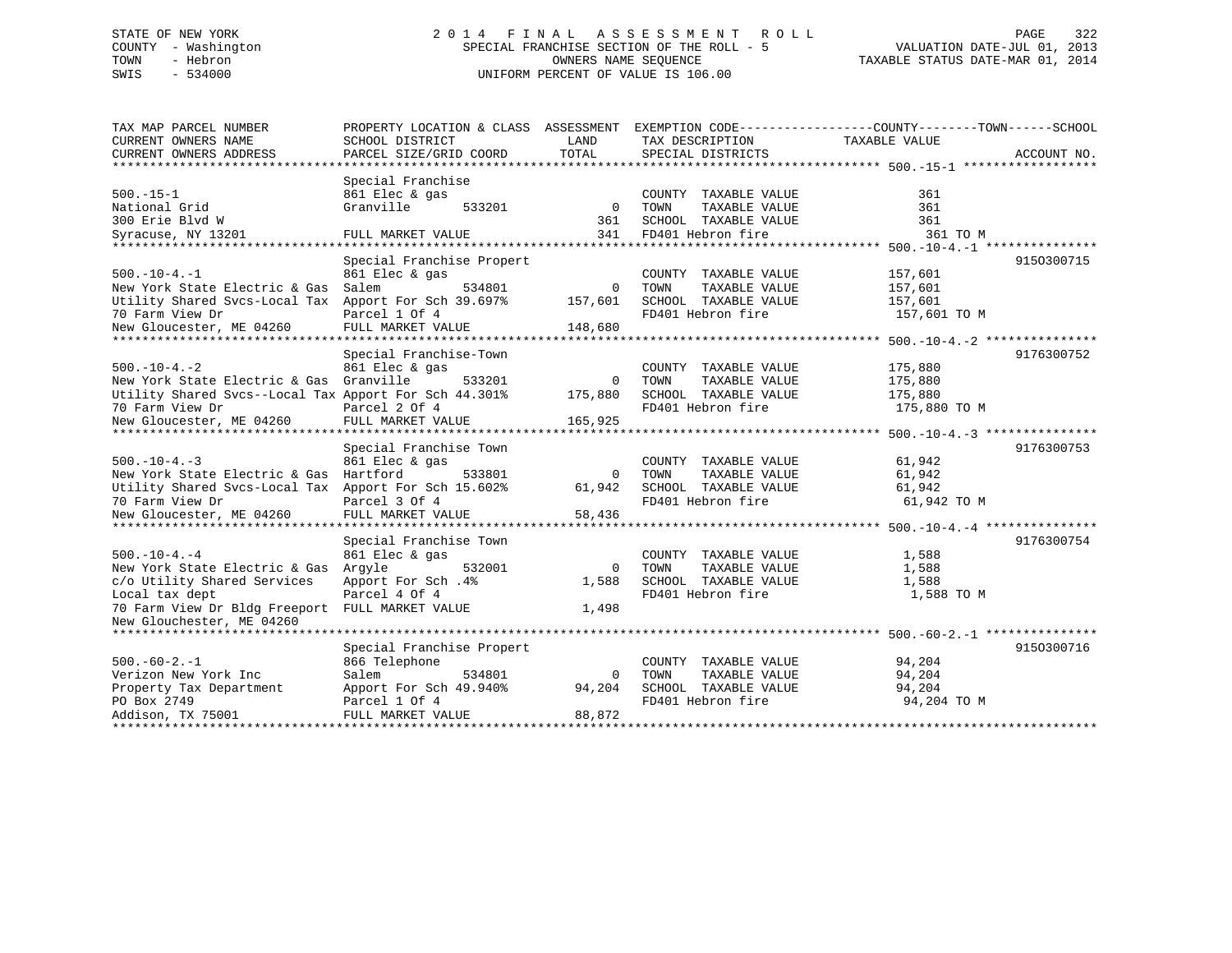# STATE OF NEW YORK 2 0 1 4 F I N A L A S S E S S M E N T R O L L PAGE 323 COUNTY - Washington SPECIAL FRANCHISE SECTION OF THE ROLL - 5 VALUATION DATE-JUL 01, 2013 TOWN - Hebron **CONNERS NAME SEQUENCE** TAXABLE STATUS DATE-MAR 01, 2014 SWIS - 534000 UNIFORM PERCENT OF VALUE IS 106.00

| TAX MAP PARCEL NUMBER   | PROPERTY LOCATION & CLASS ASSESSMENT                                       |                | EXEMPTION CODE----------------COUNTY-------TOWN------SCHOOL |             |            |
|-------------------------|----------------------------------------------------------------------------|----------------|-------------------------------------------------------------|-------------|------------|
| CURRENT OWNERS NAME     | SCHOOL DISTRICT                                                            | <b>LAND</b>    | TAX DESCRIPTION TAXABLE VALUE                               |             |            |
|                         |                                                                            |                |                                                             |             |            |
|                         |                                                                            |                |                                                             |             |            |
|                         | Special Franchise Town                                                     |                |                                                             |             | 9176300756 |
| $500.-60-2.-2$          | 866 Telephone                                                              |                | TAXABLE VALUE<br>COUNTY                                     | 75,529      |            |
| Verizon New York Inc    | Granville 533201                                                           | $\overline{0}$ | TAXABLE VALUE<br>TOWN                                       | 75,529      |            |
|                         | Property Tax Department Apport For Sch 40.040% 75,529 SCHOOL TAXABLE VALUE |                |                                                             | 75,529      |            |
|                         |                                                                            |                | FD401 Hebron fire                                           | 75,529 TO M |            |
|                         |                                                                            |                |                                                             |             |            |
|                         |                                                                            |                |                                                             |             |            |
|                         | Special Franchise Town                                                     |                |                                                             |             | 9176300757 |
| $500.-60-2.-3$          | 866 Telephone                                                              |                | COUNTY<br>TAXABLE VALUE                                     | 12,959      |            |
| Verizon New York Inc    | Hartford 533801 0                                                          |                | TOWN<br>TAXABLE VALUE                                       | 12,959      |            |
|                         | Property Tax Department Apport For Sch 6.870% 12,959 SCHOOL TAXABLE VALUE  |                |                                                             | 12,959      |            |
| PO Box 2749             | Parcel 3 Of 4                                                              |                | FD401 Hebron fire                                           | 12,959 TO M |            |
|                         | Addison, TX 75001 FULL MARKET VALUE 12,225                                 |                |                                                             |             |            |
|                         |                                                                            |                |                                                             |             |            |
|                         | Special Franchise Town                                                     |                |                                                             |             | 9176300758 |
| $500.-60-2.-4$          | 866 Telephone                                                              |                | TAXABLE VALUE<br>COUNTY                                     | 5,942       |            |
| Verizon New York Inc    | Argyle 532001                                                              | $\overline{0}$ | TAXABLE VALUE<br>TOWN                                       | 5,942       |            |
| Property Tax Department | Apport For Sch 3.150%                                                      | 5,942          | SCHOOL<br>TAXABLE VALUE                                     | 5,942       |            |
| PO Box 2749             | Parcel 4 Of 4                                                              |                | FD401 Hebron fire                                           | 5,942 TO M  |            |
|                         |                                                                            | 5,606          |                                                             |             |            |
|                         |                                                                            |                |                                                             |             |            |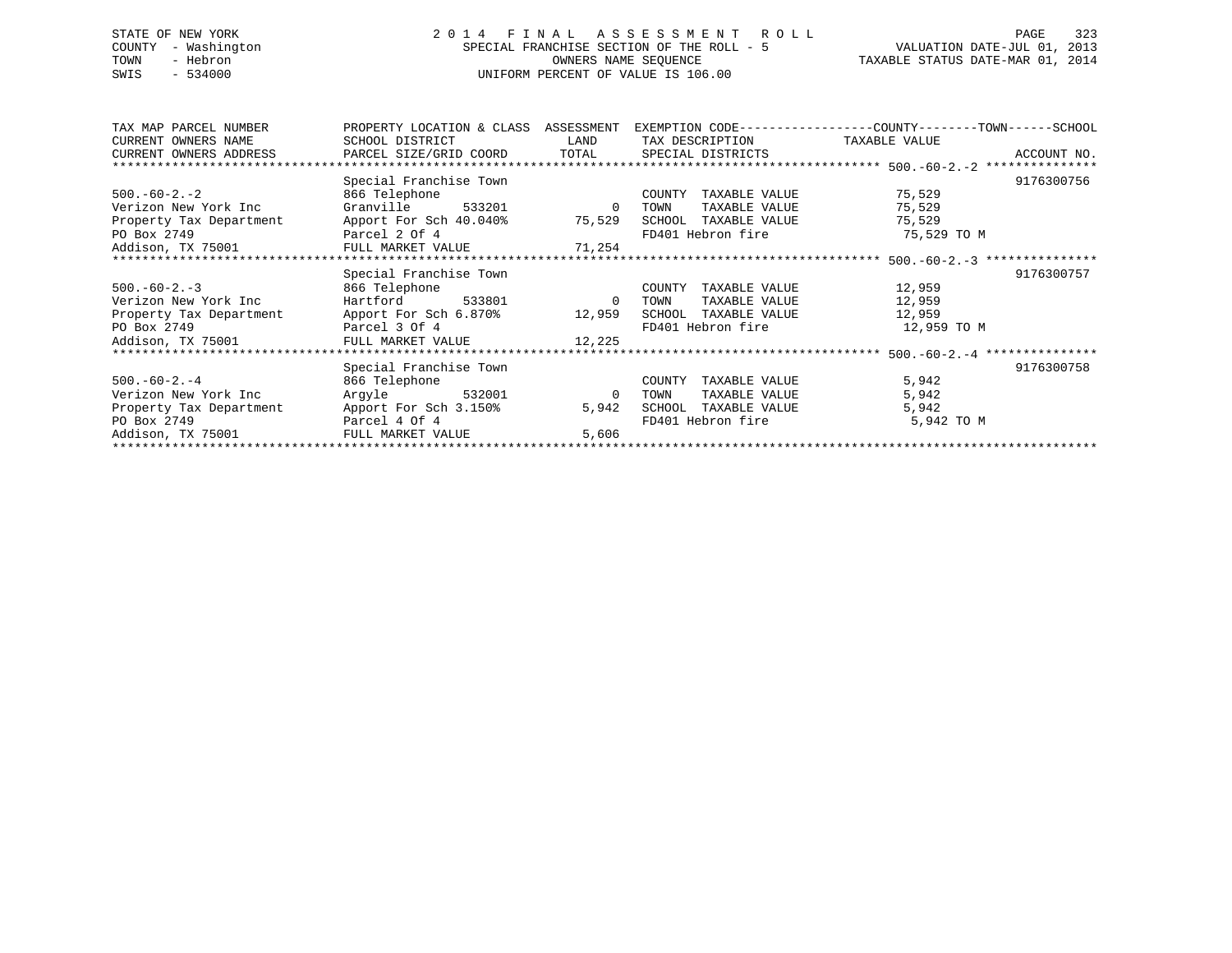| 2014 FINAL ASSESSMENT ROLL                |                                  | PAGE                        | 324 |
|-------------------------------------------|----------------------------------|-----------------------------|-----|
| SPECIAL FRANCHISE SECTION OF THE ROLL - 5 |                                  | VALUATION DATE-JUL 01, 2013 |     |
|                                           | TAXABLE STATUS DATE-MAR 01, 2014 |                             |     |
|                                           |                                  | RPS150/V04/L015             |     |
| UNIFORM PERCENT OF VALUE IS 106.00        |                                  | CURRENT DATE 6/19/2014      |     |

ROLL SUB SECTION - - TOTALS

#### \*\*\* S P E C I A L D I S T R I C T S U M M A R Y \*\*\*

| CODE | DISTRICT NAME     | TOTAL<br>PARCELS | EXTENSION<br>TYPE. | EXTENSION<br>VALUE | AD VALOREM<br>VALUE | EXEMPT<br>AMOUNT | TAXABLE<br>VALUE |
|------|-------------------|------------------|--------------------|--------------------|---------------------|------------------|------------------|
|      | FD401 Hebron fire |                  | 9 TOTAL M          |                    | 586,006             |                  | 586,006          |

STATE OF NEW YORK COUNTY - Washington TOWN - Hebron SWIS - 534000

### \*\*\* S C H O O L D I S T R I C T S U M M A R Y \*\*\*

| CODE                                 | DISTRICT NAME                            | TOTAL<br>PARCELS | ASSESSED<br>LAND | ASSESSED<br>TOTAL                     | <b>EXEMPT</b><br>AMOUNT | TOTAL<br>TAXABLE                      | STAR<br>AMOUNT | STAR<br>TAXABLE                       |
|--------------------------------------|------------------------------------------|------------------|------------------|---------------------------------------|-------------------------|---------------------------------------|----------------|---------------------------------------|
| 532001<br>533201<br>533801<br>534801 | Arqyle<br>Granville<br>Hartford<br>Salem | ∠<br>$\epsilon$  |                  | 7,530<br>251,770<br>74,901<br>251,805 |                         | 7,530<br>251,770<br>74,901<br>251,805 |                | 7,530<br>251,770<br>74,901<br>251,805 |
|                                      | SUB-TOTAL<br>TOTAL                       | 9<br>9           |                  | 586,006<br>586,006                    |                         | 586,006<br>586,006                    |                | 586,006<br>586,006                    |

### \*\*\* S Y S T E M C O D E S S U M M A R Y \*\*\*

### NO SYSTEM EXEMPTIONS AT THIS LEVEL

### \*\*\* E X E M P T I O N S U M M A R Y \*\*\*

#### NO EXEMPTIONS AT THIS LEVEL

| ROLL<br>SEC | DESCRIPTION          | TOTAL<br>PARCELS | LAND | TOTAL   | TAXABLE<br>COUNTY | TAXABLE<br>TOWN | TAXABLE<br>SCHOOL | STAR<br>TAXABLE |
|-------------|----------------------|------------------|------|---------|-------------------|-----------------|-------------------|-----------------|
|             | FRANCHISE<br>SPECIAL |                  |      | 586,006 | 586,006           | 586,006         | 586,006           | 586,006         |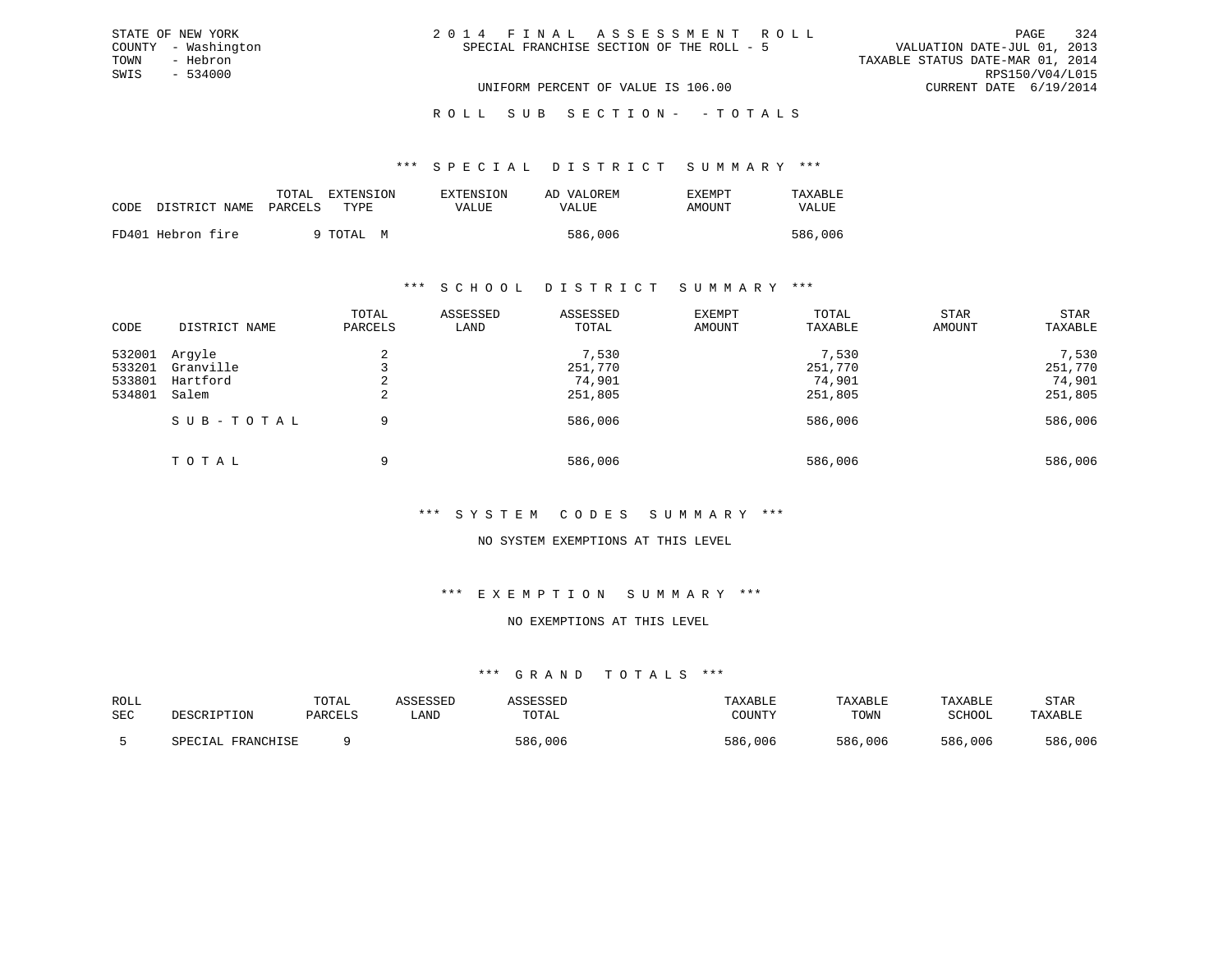| STATE OF NEW YORK   | 2014 FINAL ASSESSMENT ROLL<br>PAGE                                       | 325 |
|---------------------|--------------------------------------------------------------------------|-----|
| COUNTY - Washington | VALUATION DATE-JUL 01, 2013<br>SPECIAL FRANCHISE SECTION OF THE ROLL - 5 |     |
| TOWN<br>- Hebron    | TAXABLE STATUS DATE-MAR 01, 2014                                         |     |
| SWIS<br>$-534000$   | RPS150/V04/L015<br>UNIFORM PERCENT OF VALUE IS 106.00                    |     |
|                     | CURRENT DATE 6/19/2014                                                   |     |
|                     |                                                                          |     |

#### R O L L S E C T I O N T O T A L S

#### \*\*\* S P E C I A L D I S T R I C T S U M M A R Y \*\*\*

|      |                       | TOTAL | EXTENSION | <b>EXTENSION</b> | AD VALOREM | <b>EXEMPT</b> | TAXABLE |
|------|-----------------------|-------|-----------|------------------|------------|---------------|---------|
| CODE | DISTRICT NAME PARCELS |       | TYPE.     | VALUE            | VALUE      | AMOUNT        | VALUE   |
|      | FD401 Hebron fire     |       | 9 TOTAL M |                  | 586,006    |               | 586,006 |

#### \*\*\* S C H O O L D I S T R I C T S U M M A R Y \*\*\*

| CODE                                 | DISTRICT NAME                            | TOTAL<br>PARCELS         | ASSESSED<br>LAND | ASSESSED<br>TOTAL                     | EXEMPT<br>AMOUNT | TOTAL<br>TAXABLE                      | <b>STAR</b><br>AMOUNT | STAR<br>TAXABLE                       |
|--------------------------------------|------------------------------------------|--------------------------|------------------|---------------------------------------|------------------|---------------------------------------|-----------------------|---------------------------------------|
| 532001<br>533201<br>533801<br>534801 | Arqyle<br>Granville<br>Hartford<br>Salem | $\sim$<br>$\overline{a}$ |                  | 7,530<br>251,770<br>74,901<br>251,805 |                  | 7,530<br>251,770<br>74,901<br>251,805 |                       | 7,530<br>251,770<br>74,901<br>251,805 |
|                                      | SUB-TOTAL                                | 9                        |                  | 586,006                               |                  | 586,006                               |                       | 586,006                               |
|                                      | TOTAL                                    | 9                        |                  | 586,006                               |                  | 586,006                               |                       | 586,006                               |

# \*\*\* S Y S T E M C O D E S S U M M A R Y \*\*\*

# NO SYSTEM EXEMPTIONS AT THIS LEVEL

### \*\*\* E X E M P T I O N S U M M A R Y \*\*\*

#### NO EXEMPTIONS AT THIS LEVEL

| ROLL<br>SEC | DESCRIPTION             | TOTAL<br>PARCELS | LAND | TOTAL   | TAXABLE<br>COUNTY | TAXABLE<br>TOWN | TAXABLE<br>SCHOOL | STAR<br>TAXABLE |
|-------------|-------------------------|------------------|------|---------|-------------------|-----------------|-------------------|-----------------|
|             | , FRANCHISE<br>SPECIAL. |                  |      | 586,006 | 586,006           | 586,006         | 586,006           | 586,006         |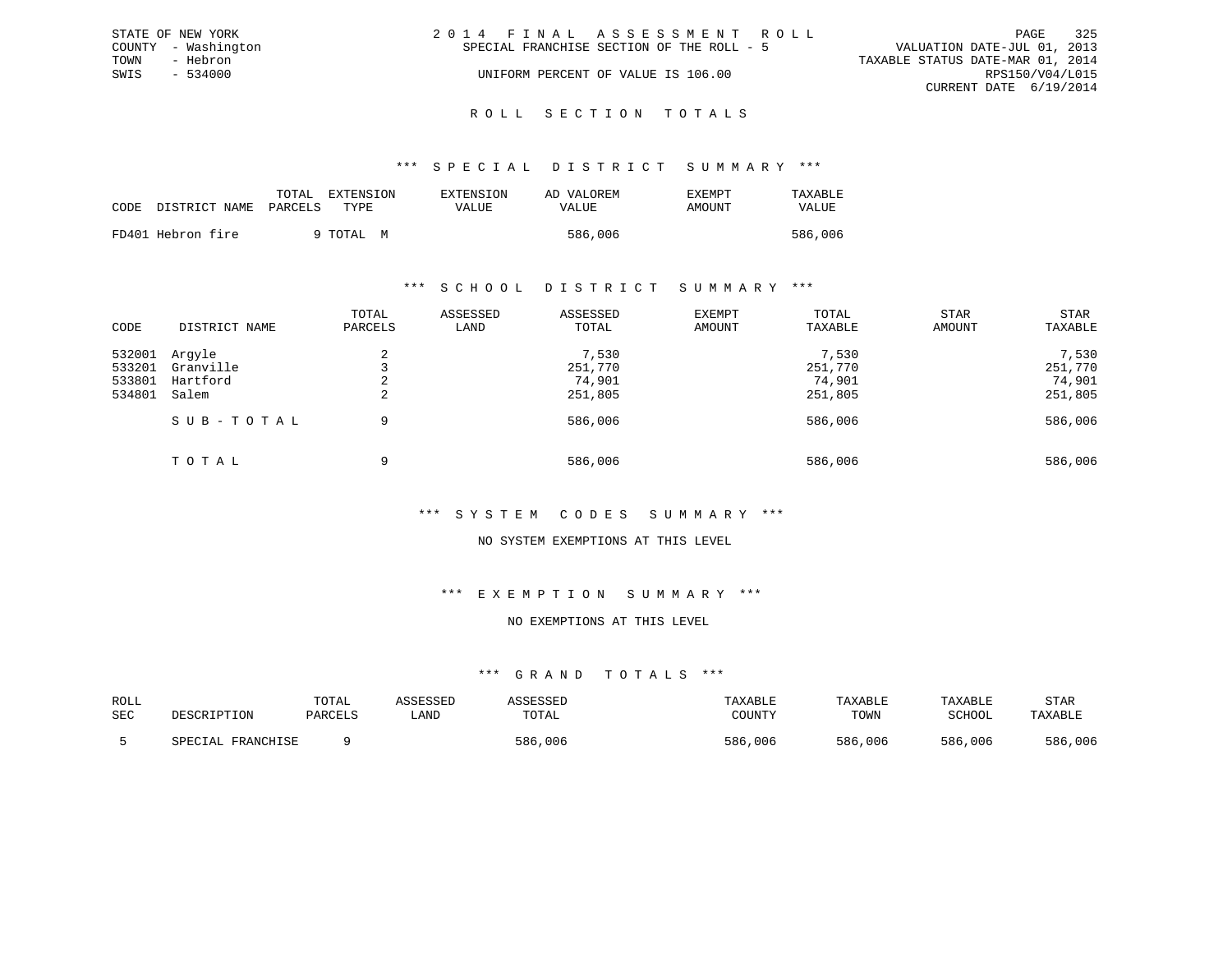| COUNTY<br>- Washington                             |                           |                      | UTILITY & R.R. SECTION OF THE ROLL - 6 | VALUATION DATE-JUL 01, 2013                                                                      |
|----------------------------------------------------|---------------------------|----------------------|----------------------------------------|--------------------------------------------------------------------------------------------------|
| TOWN<br>- Hebron                                   |                           | OWNERS NAME SEQUENCE |                                        | TAXABLE STATUS DATE-MAR 01, 2014                                                                 |
| SWIS<br>$-534000$                                  |                           |                      | UNIFORM PERCENT OF VALUE IS 106.00     |                                                                                                  |
|                                                    |                           |                      |                                        |                                                                                                  |
|                                                    |                           |                      |                                        |                                                                                                  |
|                                                    |                           |                      |                                        |                                                                                                  |
| TAX MAP PARCEL NUMBER                              |                           |                      |                                        | PROPERTY LOCATION & CLASS ASSESSMENT EXEMPTION CODE----------------COUNTY-------TOWN------SCHOOL |
| CURRENT OWNERS NAME                                | SCHOOL DISTRICT           | LAND                 | TAX DESCRIPTION                        | TAXABLE VALUE                                                                                    |
| CURRENT OWNERS ADDRESS                             | PARCEL SIZE/GRID COORD    | TOTAL                | SPECIAL DISTRICTS                      | ACCOUNT NO.                                                                                      |
| ************************                           |                           |                      |                                        |                                                                                                  |
|                                                    | 1275 Big Burch Hill Rd    |                      |                                        | 915N200714                                                                                       |
| $142. - 3 - 7$                                     | 837 Cell Tower            |                      | COUNTY TAXABLE VALUE                   | 355,000                                                                                          |
| National Grid                                      | Granville<br>533201       | 55,000               | TOWN<br>TAXABLE VALUE                  | 355,000                                                                                          |
| Real Estate Tax Dept                               | Bldg/tower & Fencing      | 355,000              | SCHOOL TAXABLE VALUE                   | 355,000                                                                                          |
| 300 Erie Boulevard West                            | Radio Station             |                      | FD401 Hebron fire                      | 355,000 TO M                                                                                     |
| Syracuse, NY 13202                                 | $142. - 1 - 7$            |                      |                                        |                                                                                                  |
|                                                    | ACRES<br>1.00             |                      |                                        |                                                                                                  |
|                                                    | EAST-0801273 NRTH-1642021 |                      |                                        |                                                                                                  |
|                                                    | DEED BOOK 327<br>PG-298   |                      |                                        |                                                                                                  |
|                                                    | FULL MARKET VALUE         | 334,906              |                                        |                                                                                                  |
| ******************************                     | ********************      |                      |                                        |                                                                                                  |
|                                                    |                           |                      |                                        |                                                                                                  |
|                                                    | Elec Trans                |                      |                                        |                                                                                                  |
| 640.000-9999-131.600-1001                          | 882 Elec Trans Imp        |                      | COUNTY TAXABLE VALUE                   | 91                                                                                               |
| New York State Electric & Gas Argyle               | 532001                    | $\overline{0}$       | TAXABLE VALUE<br>TOWN                  | 91                                                                                               |
| c/o Shared Utility Services                        |                           | 91                   | SCHOOL TAXABLE VALUE                   | 91                                                                                               |
| 70 Farm View Dr                                    | FULL MARKET VALUE         | 86                   | FD401 Hebron fire                      | 91 TO M                                                                                          |
| New Glouchester, ME 04260                          |                           |                      |                                        |                                                                                                  |
| ******************************                     |                           |                      |                                        |                                                                                                  |
|                                                    | Elec Trans                |                      |                                        |                                                                                                  |
| 640.000-9999-131.600-1002                          | 882 Elec Trans Imp        |                      | COUNTY TAXABLE VALUE                   | 1,962                                                                                            |
| New York State Electric & Gas                      | Granville<br>533201       | $\mathbf 0$          | TOWN<br>TAXABLE VALUE                  | 1,962                                                                                            |
| Utility Shared Svcs-Local Tax                      |                           | 1,962                | SCHOOL TAXABLE VALUE                   | 1,962                                                                                            |
| 70 Farm View Dr                                    | FULL MARKET VALUE         | 1,851                | FD401 Hebron fire                      | 1,962 TO M                                                                                       |
| New Gloucester, ME 04260                           |                           |                      |                                        |                                                                                                  |
|                                                    |                           |                      |                                        |                                                                                                  |
|                                                    | Elec Trans                |                      |                                        |                                                                                                  |
| 640.000-9999-131.600-1003                          | 882 Elec Trans Imp        |                      | COUNTY TAXABLE VALUE                   | 646                                                                                              |
| New York State Electric & Gas Hartford             | 533801                    | $\overline{0}$       | TOWN<br>TAXABLE VALUE                  | 646                                                                                              |
| Utility Shared Svce-Local Tax                      |                           | 646                  | SCHOOL TAXABLE VALUE                   | 646                                                                                              |
|                                                    |                           |                      | FD401 Hebron fire                      |                                                                                                  |
| 70 Farm View Dr                                    | FULL MARKET VALUE         | 609                  |                                        | 646 TO M                                                                                         |
| New Gloucester, ME 04260<br>********************** |                           |                      |                                        |                                                                                                  |
|                                                    |                           |                      |                                        |                                                                                                  |
|                                                    | Elec Trans                |                      |                                        |                                                                                                  |
| 640.000-9999-131.600-1004                          | 882 Elec Trans Imp        |                      | COUNTY TAXABLE VALUE                   | 2,674                                                                                            |
| New York State Electric & Gas                      | Salem<br>534801           | $\overline{0}$       | TOWN<br>TAXABLE VALUE                  | 2,674                                                                                            |
| Utility Shared Svcs-Local Tax                      |                           | 2,674                | SCHOOL TAXABLE VALUE                   | 2,674                                                                                            |
| 70 Farm View Dr                                    | FULL MARKET VALUE         | 2,523                | FD401 Hebron fire                      | 2,674 TO M                                                                                       |
| New Gloucester, ME 04260                           |                           |                      |                                        |                                                                                                  |
|                                                    |                           |                      |                                        |                                                                                                  |
|                                                    | Elec Trans                |                      |                                        | 915J101575                                                                                       |
| 640.000-9999-131.600-1011                          | 882 Elec Trans Imp        |                      | COUNTY TAXABLE VALUE                   | 6,106                                                                                            |
| New York State Electric & Gas Argyle               | 532001                    | $\overline{0}$       | TOWN<br>TAXABLE VALUE                  | 6,106                                                                                            |
| c/o Utility Tax Dept                               |                           | 6,106                | SCHOOL TAXABLE VALUE                   | 6,106                                                                                            |
| Local tax dept.                                    | FULL MARKET VALUE         | 5,760                | FD401 Hebron fire                      | 6,106 TO M                                                                                       |
| 70 Farm View Dr Bldg Freeport                      |                           |                      |                                        |                                                                                                  |
| New Glouchester, ME 04260                          |                           |                      |                                        |                                                                                                  |
| **********************                             |                           |                      |                                        |                                                                                                  |

STATE OF NEW YORK 2 0 1 4 F I N A L A S S E S S M E N T R O L L PAGE 326

326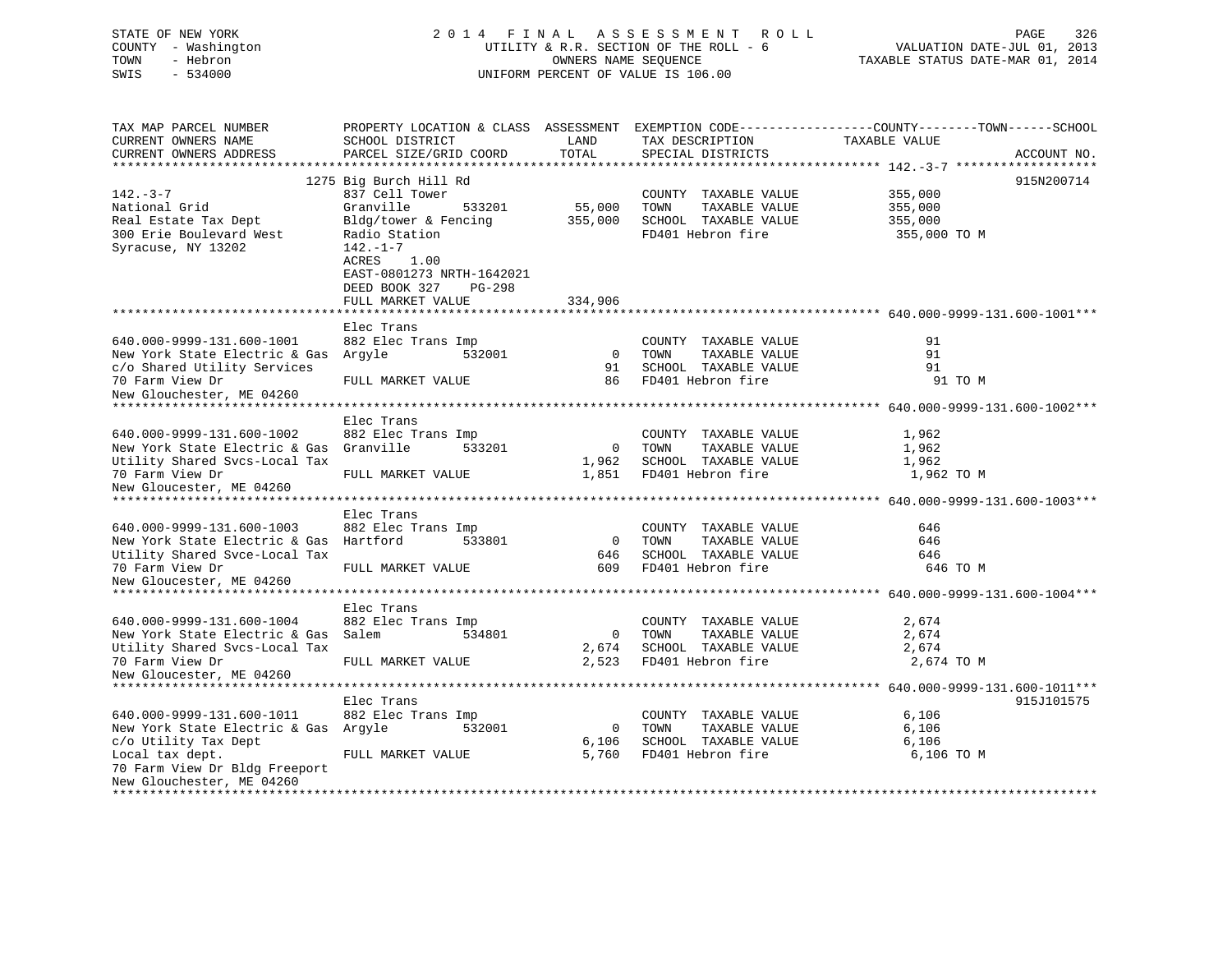# STATE OF NEW YORK 2 0 1 4 F I N A L A S S E S S M E N T R O L L PAGE 327 COUNTY - Washington UTILITY & R.R. SECTION OF THE ROLL - 6 VALUATION DATE-JUL 01, 2013 TOWN - Hebron OWNERS NAME SEQUENCE TAXABLE STATUS DATE-MAR 01, 2014 SWIS - 534000 UNIFORM PERCENT OF VALUE IS 106.00

| TAX MAP PARCEL NUMBER<br>CURRENT OWNERS NAME     | PROPERTY LOCATION & CLASS ASSESSMENT<br>SCHOOL DISTRICT | LAND        | TAX DESCRIPTION       | EXEMPTION CODE----------------COUNTY-------TOWN------SCHOOL<br>TAXABLE VALUE |             |
|--------------------------------------------------|---------------------------------------------------------|-------------|-----------------------|------------------------------------------------------------------------------|-------------|
| CURRENT OWNERS ADDRESS                           | PARCEL SIZE/GRID COORD                                  | TOTAL       | SPECIAL DISTRICTS     |                                                                              | ACCOUNT NO. |
|                                                  |                                                         |             |                       |                                                                              |             |
|                                                  | Elec Trans                                              |             |                       |                                                                              | 915N200711  |
| 640.000-9999-131.600-1012                        | 882 Elec Trans Imp                                      |             | COUNTY TAXABLE VALUE  | 131,142                                                                      |             |
| New York State Electric & Gas                    | Granville<br>533201                                     | $\Omega$    | TAXABLE VALUE<br>TOWN | 131,142                                                                      |             |
| Utility Shared Svcs-Local Tax                    |                                                         | 131,142     | SCHOOL TAXABLE VALUE  | 131,142                                                                      |             |
| 70 Farm View Dr                                  | FULL MARKET VALUE                                       | 123,719     | FD401 Hebron fire     | 131,142 TO M                                                                 |             |
| New Gloucester, ME 04260                         |                                                         |             |                       |                                                                              |             |
| ******************************                   |                                                         |             |                       |                                                                              |             |
|                                                  | Elec Trans                                              |             |                       |                                                                              | 915J101576  |
| 640.000-9999-131.600-1013                        | 882 Elec Trans Imp                                      |             | COUNTY TAXABLE VALUE  | 43,175                                                                       |             |
| New York State Electric & Gas                    | Hartford<br>533801                                      | $\mathbf 0$ | TOWN<br>TAXABLE VALUE | 43,175                                                                       |             |
| Utility Shared Svcs-Local Tax                    |                                                         | 43,175      | SCHOOL TAXABLE VALUE  | 43,175                                                                       |             |
| 70 Farm View Dr                                  | FULL MARKET VALUE                                       | 40,731      | FD401 Hebron fire     | 43,175 TO M                                                                  |             |
| New Gloucester, ME 04260                         |                                                         |             |                       |                                                                              |             |
|                                                  |                                                         |             |                       |                                                                              |             |
|                                                  | Elec Trans                                              |             |                       |                                                                              | 915J101574  |
| 640.000-9999-131.600-1014                        | 882 Elec Trans Imp                                      |             | COUNTY TAXABLE VALUE  | 178,771                                                                      |             |
| New York State Electric & Gas                    | Salem<br>534801                                         | $\mathbf 0$ | TOWN<br>TAXABLE VALUE | 178,771                                                                      |             |
| Utility Shared Svcs-Local Tax                    |                                                         | 178,771     | SCHOOL TAXABLE VALUE  | 178,771                                                                      |             |
| 70 Farm View Dr                                  | FULL MARKET VALUE                                       | 168,652     | FD401 Hebron fire     | 178,771 TO M                                                                 |             |
| New Gloucester, ME 04260                         |                                                         |             |                       |                                                                              |             |
|                                                  |                                                         |             |                       |                                                                              |             |
|                                                  | Substation                                              |             |                       |                                                                              | 915N201032  |
| 640.000-9999-131.600-1022                        | 872 Elec-Substation                                     |             | COUNTY TAXABLE VALUE  | 5,532                                                                        |             |
| New York State Electric & Gas                    | Granville<br>533201                                     | $\mathbf 0$ | TOWN<br>TAXABLE VALUE | 5,532                                                                        |             |
| Utility Shared Svcs-Local Tax App Factor 1.0000  |                                                         | 5,532       | SCHOOL TAXABLE VALUE  | 5,532                                                                        |             |
| 70 Farm View Dr                                  | Slateville Temp Sub                                     |             | FD401 Hebron fire     | 5,532 TO M                                                                   |             |
| New Gloucester, ME 04260                         | FULL MARKET VALUE                                       | 5,219       |                       |                                                                              |             |
|                                                  |                                                         |             |                       |                                                                              |             |
|                                                  | Outside Plant                                           |             |                       |                                                                              | 9175200745  |
| 640.000-9999-131.600-1881                        | 884 Elec Dist Out                                       |             | COUNTY TAXABLE VALUE  | 47,439                                                                       |             |
| New York State Electric & Gas                    | Arqyle<br>532001                                        | 0           | TOWN<br>TAXABLE VALUE | 47,439                                                                       |             |
| c/o Utlilty Shared Service                       | Poles Wires Cables                                      | 47,439      | SCHOOL TAXABLE VALUE  | 47,439                                                                       |             |
| Local Tax dept.                                  | FULL MARKET VALUE                                       | 44,754      | FD401 Hebron fire     | 47,439 TO M                                                                  |             |
| 70 Farm View Dr Bldg Freeport                    |                                                         |             |                       |                                                                              |             |
| New Glouchester, ME 04260                        |                                                         |             |                       |                                                                              |             |
|                                                  |                                                         |             |                       |                                                                              |             |
|                                                  | Outside Plant                                           |             |                       |                                                                              | 915N200712  |
| 640.000-9999-131.600-1882                        | 884 Elec Dist Out                                       |             | COUNTY TAXABLE VALUE  | 1018,819                                                                     |             |
| New York State Electric & Gas                    | Granville<br>533201                                     | $\mathbf 0$ | TOWN<br>TAXABLE VALUE | 1018,819                                                                     |             |
| Utility Shared Svcs-Local Tax Poles Wires Cables |                                                         | 1018,819    | SCHOOL TAXABLE VALUE  | 1018,819                                                                     |             |
| 70 Farm View Dr                                  | FULL MARKET VALUE                                       | 961,150     | FD401 Hebron fire     | 1018,819 TO M                                                                |             |
| New Gloucester, ME 04260                         |                                                         |             |                       |                                                                              |             |
|                                                  |                                                         |             |                       |                                                                              |             |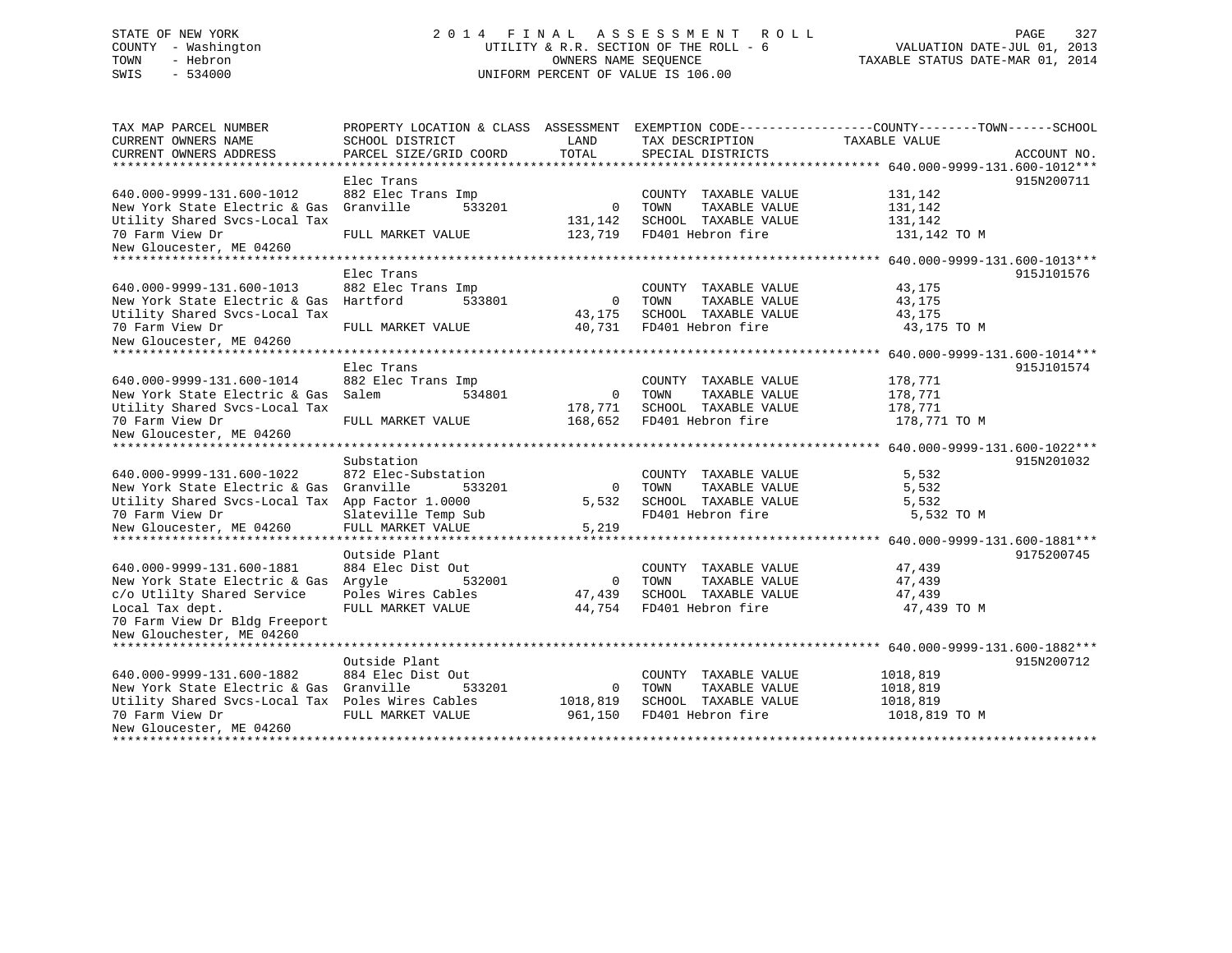# STATE OF NEW YORK 2 0 1 4 F I N A L A S S E S S M E N T R O L L PAGE 328COUNTY - Washington  $U1$  UTILITY & R.R. SECTION OF THE ROLL - 6<br>TOWN - Hebron DATE-JUL 000NERS NAME SEQUENCE SWIS - 534000 UNIFORM PERCENT OF VALUE IS 106.00

TAXABLE STATUS DATE-MAR 01, 2014

| TAX MAP PARCEL NUMBER                            | PROPERTY LOCATION & CLASS ASSESSMENT EXEMPTION CODE---------------COUNTY-------TOWN-----SCHOOL |                |                       |               |             |
|--------------------------------------------------|------------------------------------------------------------------------------------------------|----------------|-----------------------|---------------|-------------|
| CURRENT OWNERS NAME                              | SCHOOL DISTRICT                                                                                | LAND           | TAX DESCRIPTION       | TAXABLE VALUE |             |
| CURRENT OWNERS ADDRESS                           | PARCEL SIZE/GRID COORD                                                                         | TOTAL          | SPECIAL DISTRICTS     |               | ACCOUNT NO. |
|                                                  |                                                                                                |                |                       |               |             |
|                                                  | Outside Plant                                                                                  |                |                       |               | 9175200746  |
| 640.000-9999-131.600-1883                        | 884 Elec Dist Out                                                                              |                | COUNTY TAXABLE VALUE  | 335,421       |             |
| New York State Electric & Gas Hartford           | 533801                                                                                         | $\overline{0}$ | TAXABLE VALUE<br>TOWN | 335,421       |             |
| Utility Sahred Svcs-Local Tax Poles Wires Cables |                                                                                                | 335,421        | SCHOOL TAXABLE VALUE  | 335,421       |             |
| 70 Farm View Dr                                  | FULL MARKET VALUE                                                                              | 316,435        | FD401 Hebron fire     | 335,421 TO M  |             |
| New Gloucester, ME 04260                         |                                                                                                |                |                       |               |             |
|                                                  |                                                                                                |                |                       |               |             |
|                                                  | Outside Plant                                                                                  |                |                       |               | 9175200744  |
| 640.000-9999-131.600-1884                        | 884 Elec Dist Out                                                                              |                | COUNTY TAXABLE VALUE  | 1388,842      |             |
| New York State Electric & Gas Salem              | 534801                                                                                         | $\overline{0}$ | TOWN<br>TAXABLE VALUE | 1388,842      |             |
| Utility Shared Svcs-Local Tax Poles Wires Cables |                                                                                                | 1388,842       | SCHOOL TAXABLE VALUE  | 1388,842      |             |
| 70 Farm View Dr                                  | FULL MARKET VALUE                                                                              | 1310,228       | FD401 Hebron fire     | 1388,842 TO M |             |
| New Gloucester, ME 04260                         |                                                                                                |                |                       |               |             |
|                                                  |                                                                                                |                |                       |               |             |
|                                                  | Outside Plant                                                                                  |                |                       |               | 915N200713  |
| 640.000-9999-631.900-1881                        | 836 Telecom. eq.                                                                               |                | COUNTY TAXABLE VALUE  | 2,545         |             |
| Verizon New York Inc                             | Arqyle<br>532001                                                                               | $\overline{0}$ | TOWN<br>TAXABLE VALUE | 2,545         |             |
| Property Tax Department                          | Poles Wires Cables                                                                             | 2,545          | SCHOOL TAXABLE VALUE  | 2,545         |             |
| PO Box 2749                                      | FULL MARKET VALUE                                                                              | 2,401          | FD401 Hebron fire     | 2,545 TO M    |             |
| Addison, TX 75001                                |                                                                                                |                |                       |               |             |
|                                                  |                                                                                                |                |                       |               |             |
|                                                  | Outside Plant                                                                                  |                |                       |               | 9175200749  |
| 640.000-9999-631.900-1882                        | 836 Telecom. eq.                                                                               |                | COUNTY TAXABLE VALUE  | 74,756        |             |
| Verizon New York Inc                             | Granville<br>533201                                                                            | 0              | TAXABLE VALUE<br>TOWN | 74,756        |             |
| Property Tax Department                          | Poles Wires Cables                                                                             | 74,756         | SCHOOL TAXABLE VALUE  | 74,756        |             |
| PO Box 2749                                      | FULL MARKET VALUE                                                                              | 70,525         | FD401 Hebron fire     | 74,756 TO M   |             |
| Addison, TX 75001                                |                                                                                                |                |                       |               |             |
|                                                  |                                                                                                |                |                       |               |             |
|                                                  | Outside Plant                                                                                  |                |                       |               | 9175200750  |
| 640.000-9999-631.900-1883                        | 836 Telecom. eq.                                                                               |                | COUNTY TAXABLE VALUE  | 22,462        |             |
| Verizon New York Inc                             | Hartford<br>533801                                                                             | $\overline{0}$ | TOWN<br>TAXABLE VALUE | 22,462        |             |
| Property Tax Department                          | Poles Wires Cables                                                                             | 22,462         | SCHOOL TAXABLE VALUE  | 22,462        |             |
| PO Box 2749                                      | FULL MARKET VALUE                                                                              | 21,191         | FD401 Hebron fire     | 22,462 TO M   |             |
| Addison, TX 75001                                |                                                                                                |                |                       |               |             |
|                                                  |                                                                                                |                |                       |               |             |
|                                                  | Outside Plant                                                                                  |                |                       |               | 9175200748  |
| 640.000-9999-631.900-1884                        | 836 Telecom. eq.                                                                               |                | COUNTY TAXABLE VALUE  | 51,957        |             |
| Verizon New York Inc                             | 534801<br>Salem                                                                                | $\overline{0}$ | TOWN<br>TAXABLE VALUE | 51,957        |             |
| Property Tax Department                          | Poles Wires Cables                                                                             | 51,957         | SCHOOL TAXABLE VALUE  | 51,957        |             |
| PO Box 2749                                      | FULL MARKET VALUE                                                                              | 49,016         | FD401 Hebron fire     | 51,957 TO M   |             |
| Addison, TX 75001                                |                                                                                                |                |                       |               |             |
|                                                  |                                                                                                |                |                       |               |             |
|                                                  |                                                                                                |                |                       |               |             |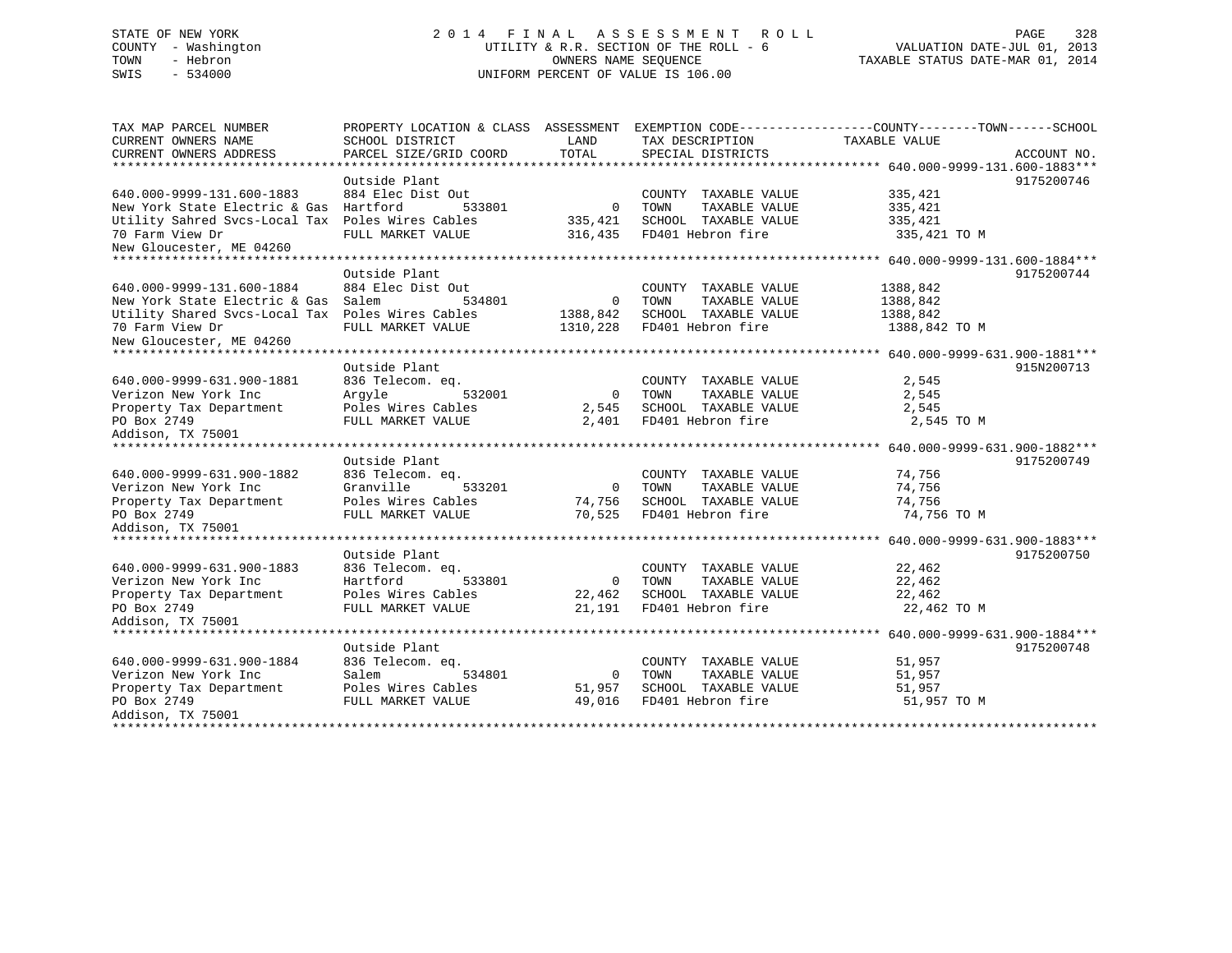\*\*\* S P E C I A L D I S T R I C T S U M M A R Y \*\*\*

|      |                       | TOTAL | EXTENSION  | EXTENSION | AD VALOREM | <b>EXEMPT</b> | TAXARLE  |
|------|-----------------------|-------|------------|-----------|------------|---------------|----------|
| CODE | DISTRICT NAME PARCELS |       | TYPE       | VALUE     | VALUE      | AMOUNT        | VALUE    |
|      |                       |       |            |           |            |               |          |
|      | FD401 Hebron fire     |       | 18 TOTAL M |           | 3667,340   |               | 3667,340 |

#### \*\*\* S C H O O L D I S T R I C T S U M M A R Y \*\*\*

| CODE                                 | DISTRICT NAME                            | TOTAL<br>PARCELS           | ASSESSED<br>LAND | ASSESSED<br>TOTAL                         | EXEMPT<br>AMOUNT                          | TOTAL<br>TAXABLE | STAR<br>AMOUNT | STAR<br>TAXABLE                           |
|--------------------------------------|------------------------------------------|----------------------------|------------------|-------------------------------------------|-------------------------------------------|------------------|----------------|-------------------------------------------|
| 532001<br>533201<br>533801<br>534801 | Argyle<br>Granville<br>Hartford<br>Salem | 4<br>55,000<br>6<br>4<br>4 |                  | 56,181<br>1587,211<br>401,704<br>1622,244 | 56,181<br>1587,211<br>401,704<br>1622,244 |                  |                | 56,181<br>1587,211<br>401,704<br>1622,244 |
|                                      | SUB-TOTAL                                | 18                         | 55,000           | 3667,340                                  |                                           | 3667,340         |                | 3667,340                                  |
|                                      | TOTAL                                    | 18                         | 55,000           | 3667,340                                  |                                           | 3667,340         |                | 3667,340                                  |

# \*\*\* S Y S T E M C O D E S S U M M A R Y \*\*\*

# NO SYSTEM EXEMPTIONS AT THIS LEVEL

#### \*\*\* E X E M P T I O N S U M M A R Y \*\*\*

#### NO EXEMPTIONS AT THIS LEVEL

| ROLL<br>SEC | DESCRIPTION             | TOTAL<br>PARCELS | ASSESSED<br>LAND | ASSESSEL<br>TOTAL | TAXABLE<br>COUNTY | TAXABLE<br>TOWN | TAXABLE<br>SCHOOL | STAR<br>TAXABLE |
|-------------|-------------------------|------------------|------------------|-------------------|-------------------|-----------------|-------------------|-----------------|
|             | LITIES & N.C.<br>ת ידיד | 18               | 55,000           | 3667<br>340،      | 3667<br>,340      | 3667<br>,340    | 340<br>3667       | 3667,340        |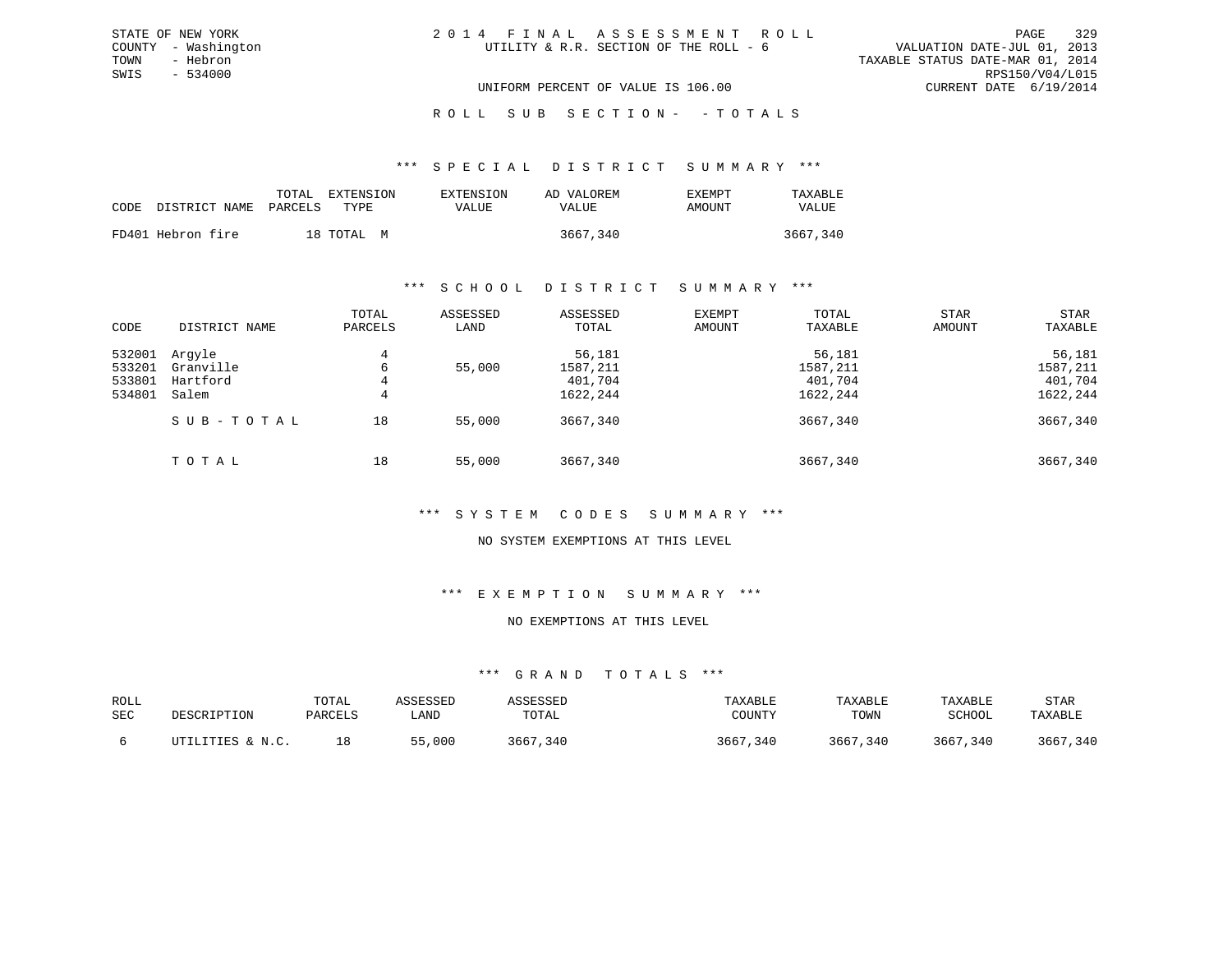|      | STATE OF NEW YORK   | 2014 FINAL ASSESSMENT ROLL |                                        |                                  |                        | PAGE | 330 |
|------|---------------------|----------------------------|----------------------------------------|----------------------------------|------------------------|------|-----|
|      | COUNTY - Washington |                            | UTILITY & R.R. SECTION OF THE ROLL - 6 | VALUATION DATE-JUL 01, 2013      |                        |      |     |
| TOWN | - Hebron            |                            |                                        | TAXABLE STATUS DATE-MAR 01, 2014 |                        |      |     |
| SWIS | $-534000$           |                            | UNIFORM PERCENT OF VALUE IS 106.00     |                                  | RPS150/V04/L015        |      |     |
|      |                     |                            |                                        |                                  | CURRENT DATE 6/19/2014 |      |     |
|      |                     |                            |                                        |                                  |                        |      |     |

#### R O L L S E C T I O N T O T A L S

#### \*\*\* S P E C I A L D I S T R I C T S U M M A R Y \*\*\*

|                            | TOTAL | EXTENSION  | EXTENSION    | AD VALOREM | EXEMPT | TAXABLE  |
|----------------------------|-------|------------|--------------|------------|--------|----------|
| CODE DISTRICT NAME PARCELS |       | TYPE.      | <b>VALUE</b> | VALUE      | AMOUNT | VALUE    |
| FD401 Hebron fire          |       | 18 TOTAL M |              | 3667,340   |        | 3667,340 |

#### \*\*\* S C H O O L D I S T R I C T S U M M A R Y \*\*\*

| CODE                                 | DISTRICT NAME                            | TOTAL<br>PARCELS | ASSESSED<br>LAND | ASSESSED<br>TOTAL                         | EXEMPT<br>AMOUNT | TOTAL<br>TAXABLE                          | <b>STAR</b><br>AMOUNT | STAR<br>TAXABLE                           |
|--------------------------------------|------------------------------------------|------------------|------------------|-------------------------------------------|------------------|-------------------------------------------|-----------------------|-------------------------------------------|
| 532001<br>533201<br>533801<br>534801 | Argyle<br>Granville<br>Hartford<br>Salem | 4<br>6<br>4<br>4 | 55,000           | 56,181<br>1587,211<br>401,704<br>1622,244 |                  | 56,181<br>1587,211<br>401,704<br>1622,244 |                       | 56,181<br>1587,211<br>401,704<br>1622,244 |
|                                      | SUB-TOTAL                                | 18               | 55,000           | 3667,340                                  |                  | 3667,340                                  |                       | 3667,340                                  |
|                                      | TOTAL                                    | 18               | 55,000           | 3667,340                                  |                  | 3667,340                                  |                       | 3667,340                                  |

# \*\*\* S Y S T E M C O D E S S U M M A R Y \*\*\*

# NO SYSTEM EXEMPTIONS AT THIS LEVEL

### \*\*\* E X E M P T I O N S U M M A R Y \*\*\*

#### NO EXEMPTIONS AT THIS LEVEL

| ROLL<br>SEC | DESCRIPTION      | TOTAL<br>PARCELS | ASSESSED<br>∟AND | ASSESSED<br>TOTAL | TAXABLE<br>COUNTY | TAXABLE<br>TOWN | TAXABLE<br>SCHOOL | STAR<br>TAXABLE |
|-------------|------------------|------------------|------------------|-------------------|-------------------|-----------------|-------------------|-----------------|
|             | UTILITIES & N.C. |                  | 55,000           | 3667,340          | 3667,340          | 3667,340        | 3667,340          | 3667,340        |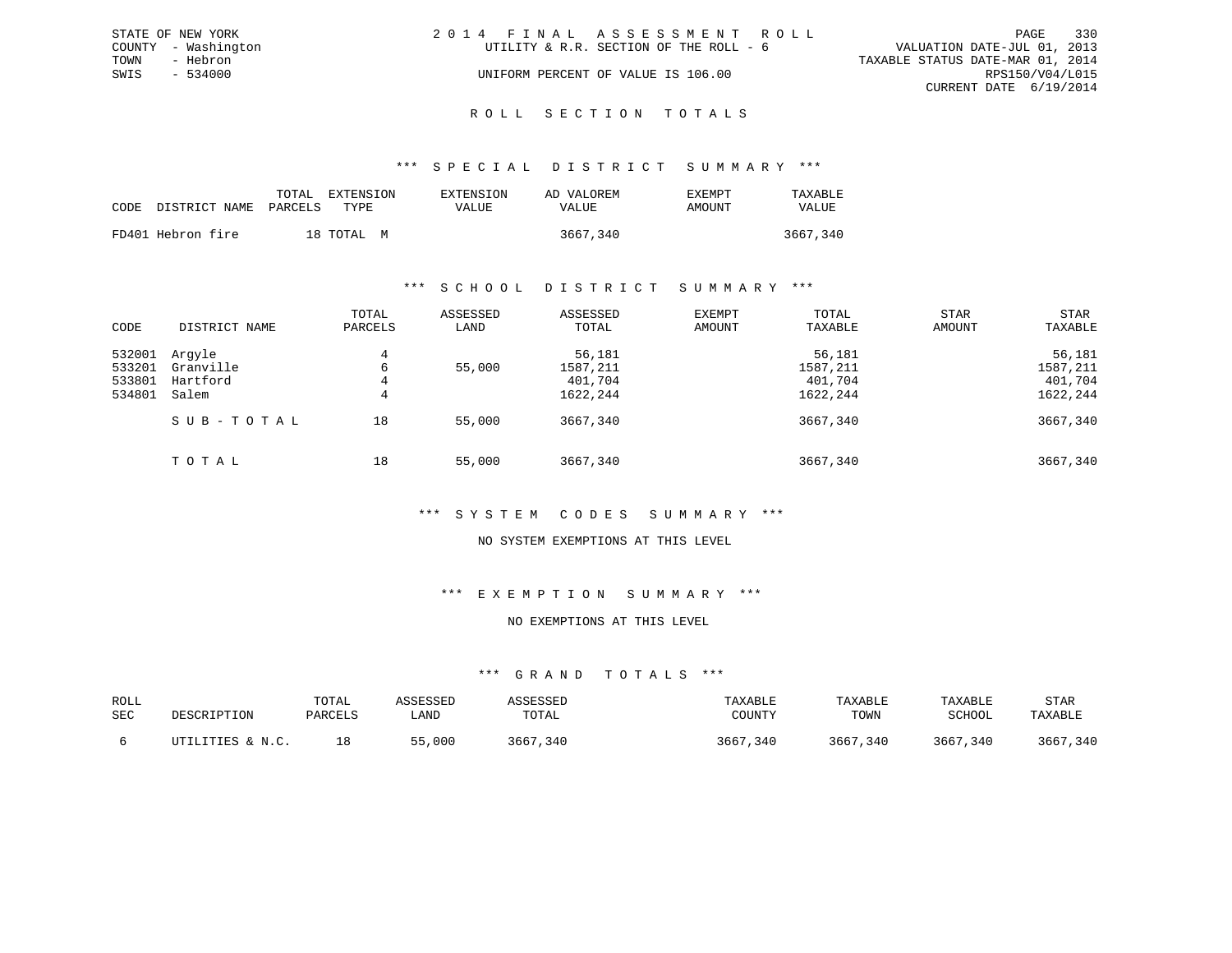# STATE OF NEW YORK 2 0 1 4 F I N A L A S S E S S M E N T R O L L PAGE 331 COUNTY - Washington WHOLLY EXEMPT SECTION OF THE ROLL - 8 VALUATION DATE-JUL 01, 2013 TOWN - Hebron OWNERS NAME SEQUENCE TAXABLE STATUS DATE-MAR 01, 2014 SWIS - 534000 UNIFORM PERCENT OF VALUE IS 106.00

| TAX MAP PARCEL NUMBER<br>CURRENT OWNERS NAME<br>CURRENT OWNERS ADDRESS | PROPERTY LOCATION & CLASS ASSESSMENT EXEMPTION CODE---------------COUNTY-------TOWN-----SCHOOL<br>SCHOOL DISTRICT<br>PARCEL SIZE/GRID COORD | LAND<br>TOTAL |                  | TAX DESCRIPTION<br>SPECIAL DISTRICTS | TAXABLE VALUE |                | ACCOUNT NO. |
|------------------------------------------------------------------------|---------------------------------------------------------------------------------------------------------------------------------------------|---------------|------------------|--------------------------------------|---------------|----------------|-------------|
|                                                                        |                                                                                                                                             |               |                  |                                      |               |                |             |
|                                                                        | County Route 30                                                                                                                             |               |                  |                                      |               |                | 9179900718  |
| $167. - 1 - 37.1$                                                      | 695 Cemetery                                                                                                                                |               | TN CEM           | 13510                                | 42,200        | 42,200         | 42,200      |
| Cemetery-Belcher                                                       | 532001<br>Argyle                                                                                                                            | 42,200        |                  | COUNTY TAXABLE VALUE                 |               | $\Omega$       |             |
| Salem, NY 12865                                                        | 23/202                                                                                                                                      | 42,200 TOWN   |                  | TAXABLE VALUE                        |               | $\circ$        |             |
|                                                                        | FRNT 168.00 DPTH 158.00                                                                                                                     |               |                  | SCHOOL TAXABLE VALUE                 |               | $\Omega$       |             |
|                                                                        | EAST-0787343 NRTH-1624297                                                                                                                   |               |                  | FD401 Hebron fire                    |               | 0 TO M         |             |
|                                                                        | DEED BOOK TT<br>PG-394                                                                                                                      |               |                  | 42,200 EX                            |               |                |             |
|                                                                        | FULL MARKET VALUE                                                                                                                           | 39,811        |                  |                                      |               |                |             |
|                                                                        |                                                                                                                                             |               |                  |                                      |               |                |             |
|                                                                        | State Route 22/W Off                                                                                                                        |               |                  |                                      |               |                | 9179900719  |
| $177. - 1 - 27$                                                        | 695 Cemetery                                                                                                                                |               | TN CEM           | 13510                                | 26,700        | 26,700         | 26,700      |
| Cemetery-E Hebron                                                      | 534801<br>Salem                                                                                                                             |               |                  | 26,700 COUNTY TAXABLE VALUE          |               | $\Omega$       |             |
| Salem, NY 12865                                                        | 418/560                                                                                                                                     | 26,700 TOWN   |                  | TAXABLE VALUE                        |               | $\Omega$       |             |
|                                                                        | 99.00 DPTH 148.50<br>FRNT                                                                                                                   |               |                  | SCHOOL TAXABLE VALUE                 |               | $\Omega$       |             |
|                                                                        | EAST-0814884 NRTH-1613178                                                                                                                   |               |                  | FD401 Hebron fire                    |               | 0 TO M         |             |
|                                                                        | DEED BOOK 241<br>PG-504                                                                                                                     |               |                  | 26,700 EX                            |               |                |             |
|                                                                        | FULL MARKET VALUE                                                                                                                           | 25,189        |                  |                                      |               |                |             |
|                                                                        |                                                                                                                                             |               |                  |                                      |               |                |             |
|                                                                        | 6559 State Route 22                                                                                                                         |               |                  |                                      |               |                | 9179900729  |
| $177. - 1 - 12$                                                        | 620 Religious                                                                                                                               |               | NON-PR REL 25110 |                                      | 256,500       | 256,500        | 256,500     |
| East Hebron U P Church                                                 | Salem<br>534801                                                                                                                             |               |                  | 30,700 COUNTY TAXABLE VALUE          |               | $\Omega$       |             |
| ATTN: Melody Babcock                                                   | Ease 800/312                                                                                                                                | 256,500 TOWN  |                  | TAXABLE VALUE                        |               | $\Omega$       |             |
| 6293 State Route 22                                                    | 932/232                                                                                                                                     |               |                  | SCHOOL TAXABLE VALUE                 |               |                |             |
| Salem, NY 12865                                                        | FRNT 116.00 DPTH 256.00                                                                                                                     |               |                  | FD401 Hebron fire                    |               | 0 TO M         |             |
|                                                                        | EAST-0815116 NRTH-1615847                                                                                                                   |               |                  | 256,500 EX                           |               |                |             |
|                                                                        | DEED BOOK 12<br>PG-454                                                                                                                      |               |                  |                                      |               |                |             |
|                                                                        | FULL MARKET VALUE                                                                                                                           | 241,981       |                  |                                      |               |                |             |
|                                                                        |                                                                                                                                             |               |                  |                                      |               |                |             |
|                                                                        | Grimes Hill Rd                                                                                                                              |               |                  |                                      |               |                | 9179901077  |
| $160. -2 - 10$                                                         | 695 Cemetery                                                                                                                                |               | TN CEM           | 13510                                | 22,000        | 22,000         | 22,000      |
| Grimes Hill Cemetery                                                   | 533201 22,000 COUNTY TAXABLE VALUE<br>Granville                                                                                             |               |                  |                                      |               | $\overline{0}$ |             |
| Salem, NY 12865                                                        | FRNT 85.00 DPTH 30.00                                                                                                                       | 22,000 TOWN   |                  | TAXABLE VALUE                        |               | $\mathbf 0$    |             |
|                                                                        | EAST-0814671 NRTH-1629273                                                                                                                   |               |                  | SCHOOL TAXABLE VALUE                 |               | $\Omega$       |             |
|                                                                        | FULL MARKET VALUE                                                                                                                           |               |                  | 20,755 FD401 Hebron fire             |               | 0 TO M         |             |
|                                                                        |                                                                                                                                             |               |                  | 22,000 EX                            |               |                |             |
|                                                                        | Tiplady Rd                                                                                                                                  |               |                  |                                      |               |                |             |
| $178. - 1 - 8.5$                                                       | 695 Cemetery                                                                                                                                |               | TN CEM           | 13510                                | 21,800        | 21,800         | 21,800      |
| Hebron Cemetary                                                        | 534801<br>Salem                                                                                                                             | 21,800        |                  | COUNTY TAXABLE VALUE                 |               | 0              |             |
| Tiplady Rd                                                             | FRNT 66.00 DPTH 63.00                                                                                                                       | 21,800        | TOWN             | TAXABLE VALUE                        |               | $\mathbf 0$    |             |
| Salem, NY 12865                                                        | 0.10<br>ACRES                                                                                                                               |               |                  | SCHOOL TAXABLE VALUE                 |               | $\Omega$       |             |
|                                                                        | EAST-0822016 NRTH-1612336                                                                                                                   |               |                  | FD401 Hebron fire                    |               | 0 TO M         |             |
|                                                                        | FULL MARKET VALUE                                                                                                                           | 20,566        |                  | 21,800 EX                            |               |                |             |
|                                                                        |                                                                                                                                             |               |                  |                                      |               |                |             |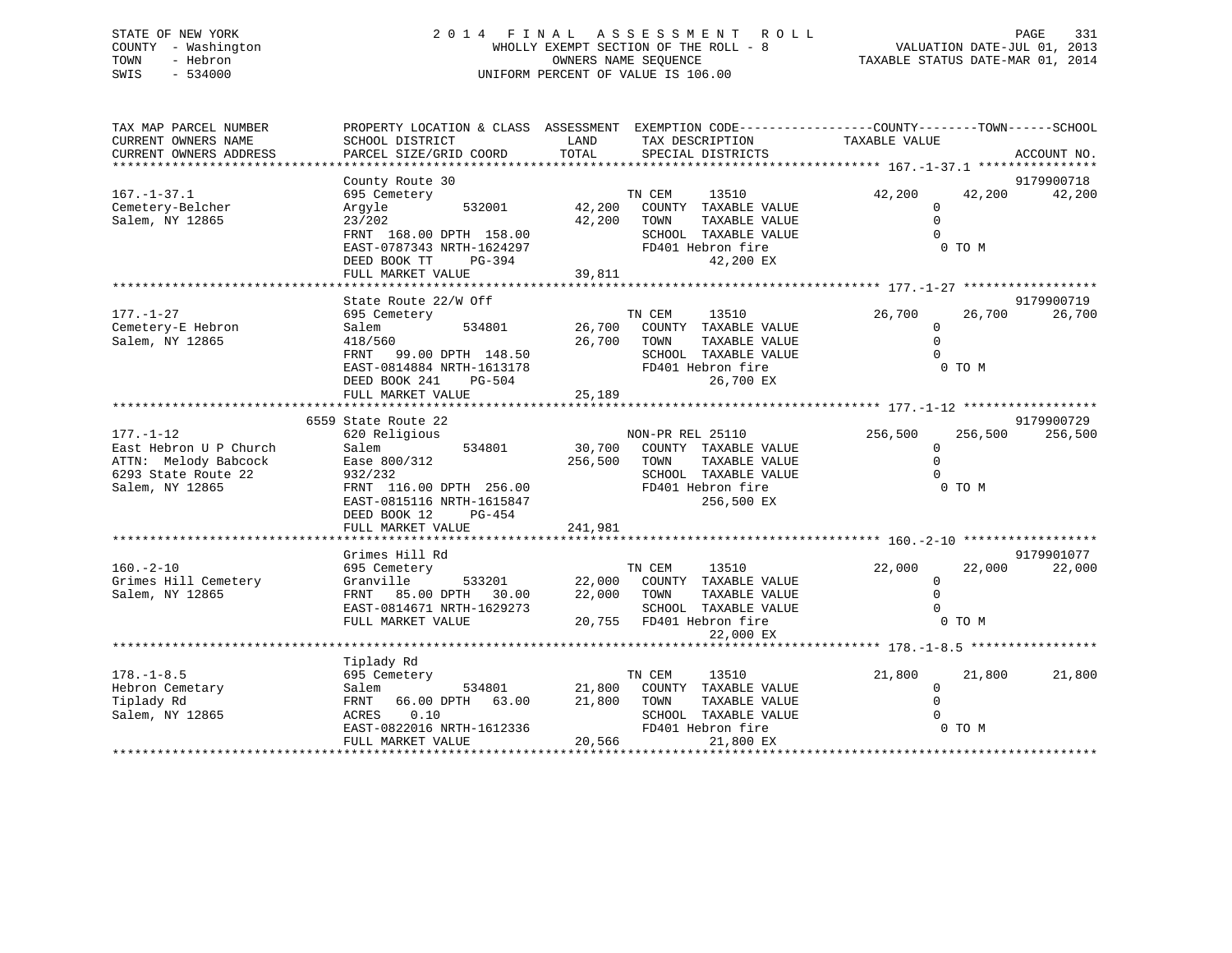# STATE OF NEW YORK 2 0 1 4 F I N A L A S S E S S M E N T R O L L PAGE 332 COUNTY - Washington WHOLLY EXEMPT SECTION OF THE ROLL - 8 VALUATION DATE-JUL 01, 2013 TOWN - Hebron OWNERS NAME SEQUENCE TAXABLE STATUS DATE-MAR 01, 2014 SWIS - 534000 UNIFORM PERCENT OF VALUE IS 106.00

| Middle Rd<br>9179900725<br>$176. - 1 - 14$<br>322 Rural vac>10<br>97,500<br>97,500<br>97,500<br>PRI CEM<br>27350<br>97,500 COUNTY TAXABLE VALUE<br>534801<br>Hebron Cemetery Assoc<br>Salem<br>$\Omega$<br>$\Omega$<br>Attn: Ernest Wilson<br>ACRES 18.00<br>97,500<br>TOWN<br>TAXABLE VALUE<br>RD <sub>2</sub><br>SCHOOL TAXABLE VALUE<br>EAST-0804055 NRTH-1613044<br>$\Omega$<br>Salem, NY 12865<br>DEED BOOK 296<br>FD401 Hebron fire<br>0 TO M<br>$PG-55$<br>91,981<br>97,500 EX<br>FULL MARKET VALUE<br>Chamberlin Mills Rd<br>9179900726<br>$177. - 1 - 40$<br>PRI CEM<br>26,000<br>26,000<br>26,000<br>695 Cemetery<br>$534801$ 25,300<br>27350<br>COUNTY TAXABLE VALUE<br>Hebron Cemetery Assoc<br>Salem<br>$\mathbf 0$<br>$\Omega$<br>Cemetery<br>26,000<br>TAXABLE VALUE<br>R D<br>TOWN<br>7.20<br>Salem, NY 12865<br>ACRES<br>SCHOOL TAXABLE VALUE<br>$\Omega$<br>EAST-0805054 NRTH-1612616<br>FD401 Hebron fire<br>0 TO M<br>DEED BOOK 59<br>26,000 EX<br>PG-382<br>24,528<br>FULL MARKET VALUE<br>9179901211<br>6425 State Route 22<br>$178. - 1 - 17$<br>26400<br>110,300<br>662 Police/fire<br>VOL FIRE<br>110,300<br>110,300<br>Hebron Fire Dept<br>23,900 COUNTY TAXABLE VALUE<br>534801<br>Salem<br>$\mathbf 0$<br>$\Omega$<br>6425 State Route 22<br>Lot & Firehouse<br>110,300<br>TAXABLE VALUE<br>TOWN<br>FRNT 180.00 DPTH 208.00<br>Salem, NY 12865<br>SCHOOL TAXABLE VALUE<br>$\Omega$<br>FD401 Hebron fire<br>0 TO M<br>ACRES<br>0.20<br>EAST-0815964 NRTH-1612614<br>110,300 EX<br>DEED BOOK 467<br>PG-894<br>104,057<br>FULL MARKET VALUE<br>9179900722<br>3165 County Route 30<br>$183.16 - 1 - 15$<br>VOL FIRE 26400<br>181,200<br>662 Police/fire<br>181,200<br>181,200<br>Hebron Fire Dept<br>534801 35,100<br>COUNTY TAXABLE VALUE<br>Salem<br>$\mathbf 0$<br>3165 County Route 30<br>181,200<br>$\mathbf 0$<br>Land & Firehouse<br>TOWN<br>TAXABLE VALUE<br>$\Omega$<br>Salem, NY 12865<br>ACRES<br>4.25<br>SCHOOL TAXABLE VALUE<br>EAST-0791622 NRTH-1603539<br>CA008 Cons agri dst 8<br>0 TO M<br>DEED BOOK 285<br>PG-136<br>181,200 EX<br>170,943<br>FULL MARKET VALUE<br>FD401 Hebron fire<br>0 TO M<br>181,200 EX<br>LD401 West hebron light<br>0 TO M | TAX MAP PARCEL NUMBER<br>CURRENT OWNERS NAME<br>CURRENT OWNERS ADDRESS | PROPERTY LOCATION & CLASS ASSESSMENT EXEMPTION CODE----------------COUNTY-------TOWN------SCHOOL<br>SCHOOL DISTRICT<br>PARCEL SIZE/GRID COORD | LAND<br>TOTAL | TAX DESCRIPTION TAXABLE VALUE<br>SPECIAL DISTRICTS | ACCOUNT NO. |
|----------------------------------------------------------------------------------------------------------------------------------------------------------------------------------------------------------------------------------------------------------------------------------------------------------------------------------------------------------------------------------------------------------------------------------------------------------------------------------------------------------------------------------------------------------------------------------------------------------------------------------------------------------------------------------------------------------------------------------------------------------------------------------------------------------------------------------------------------------------------------------------------------------------------------------------------------------------------------------------------------------------------------------------------------------------------------------------------------------------------------------------------------------------------------------------------------------------------------------------------------------------------------------------------------------------------------------------------------------------------------------------------------------------------------------------------------------------------------------------------------------------------------------------------------------------------------------------------------------------------------------------------------------------------------------------------------------------------------------------------------------------------------------------------------------------------------------------------------------------------------------------------------------------------------------------------------------------------------------------------------------------------------------------------------------------------------------------------------------------------------------------------------------------------------------------------|------------------------------------------------------------------------|-----------------------------------------------------------------------------------------------------------------------------------------------|---------------|----------------------------------------------------|-------------|
|                                                                                                                                                                                                                                                                                                                                                                                                                                                                                                                                                                                                                                                                                                                                                                                                                                                                                                                                                                                                                                                                                                                                                                                                                                                                                                                                                                                                                                                                                                                                                                                                                                                                                                                                                                                                                                                                                                                                                                                                                                                                                                                                                                                              |                                                                        |                                                                                                                                               |               |                                                    |             |
|                                                                                                                                                                                                                                                                                                                                                                                                                                                                                                                                                                                                                                                                                                                                                                                                                                                                                                                                                                                                                                                                                                                                                                                                                                                                                                                                                                                                                                                                                                                                                                                                                                                                                                                                                                                                                                                                                                                                                                                                                                                                                                                                                                                              |                                                                        |                                                                                                                                               |               |                                                    |             |
|                                                                                                                                                                                                                                                                                                                                                                                                                                                                                                                                                                                                                                                                                                                                                                                                                                                                                                                                                                                                                                                                                                                                                                                                                                                                                                                                                                                                                                                                                                                                                                                                                                                                                                                                                                                                                                                                                                                                                                                                                                                                                                                                                                                              |                                                                        |                                                                                                                                               |               |                                                    |             |
|                                                                                                                                                                                                                                                                                                                                                                                                                                                                                                                                                                                                                                                                                                                                                                                                                                                                                                                                                                                                                                                                                                                                                                                                                                                                                                                                                                                                                                                                                                                                                                                                                                                                                                                                                                                                                                                                                                                                                                                                                                                                                                                                                                                              |                                                                        |                                                                                                                                               |               |                                                    |             |
|                                                                                                                                                                                                                                                                                                                                                                                                                                                                                                                                                                                                                                                                                                                                                                                                                                                                                                                                                                                                                                                                                                                                                                                                                                                                                                                                                                                                                                                                                                                                                                                                                                                                                                                                                                                                                                                                                                                                                                                                                                                                                                                                                                                              |                                                                        |                                                                                                                                               |               |                                                    |             |
|                                                                                                                                                                                                                                                                                                                                                                                                                                                                                                                                                                                                                                                                                                                                                                                                                                                                                                                                                                                                                                                                                                                                                                                                                                                                                                                                                                                                                                                                                                                                                                                                                                                                                                                                                                                                                                                                                                                                                                                                                                                                                                                                                                                              |                                                                        |                                                                                                                                               |               |                                                    |             |
|                                                                                                                                                                                                                                                                                                                                                                                                                                                                                                                                                                                                                                                                                                                                                                                                                                                                                                                                                                                                                                                                                                                                                                                                                                                                                                                                                                                                                                                                                                                                                                                                                                                                                                                                                                                                                                                                                                                                                                                                                                                                                                                                                                                              |                                                                        |                                                                                                                                               |               |                                                    |             |
|                                                                                                                                                                                                                                                                                                                                                                                                                                                                                                                                                                                                                                                                                                                                                                                                                                                                                                                                                                                                                                                                                                                                                                                                                                                                                                                                                                                                                                                                                                                                                                                                                                                                                                                                                                                                                                                                                                                                                                                                                                                                                                                                                                                              |                                                                        |                                                                                                                                               |               |                                                    |             |
|                                                                                                                                                                                                                                                                                                                                                                                                                                                                                                                                                                                                                                                                                                                                                                                                                                                                                                                                                                                                                                                                                                                                                                                                                                                                                                                                                                                                                                                                                                                                                                                                                                                                                                                                                                                                                                                                                                                                                                                                                                                                                                                                                                                              |                                                                        |                                                                                                                                               |               |                                                    |             |
|                                                                                                                                                                                                                                                                                                                                                                                                                                                                                                                                                                                                                                                                                                                                                                                                                                                                                                                                                                                                                                                                                                                                                                                                                                                                                                                                                                                                                                                                                                                                                                                                                                                                                                                                                                                                                                                                                                                                                                                                                                                                                                                                                                                              |                                                                        |                                                                                                                                               |               |                                                    |             |
|                                                                                                                                                                                                                                                                                                                                                                                                                                                                                                                                                                                                                                                                                                                                                                                                                                                                                                                                                                                                                                                                                                                                                                                                                                                                                                                                                                                                                                                                                                                                                                                                                                                                                                                                                                                                                                                                                                                                                                                                                                                                                                                                                                                              |                                                                        |                                                                                                                                               |               |                                                    |             |
|                                                                                                                                                                                                                                                                                                                                                                                                                                                                                                                                                                                                                                                                                                                                                                                                                                                                                                                                                                                                                                                                                                                                                                                                                                                                                                                                                                                                                                                                                                                                                                                                                                                                                                                                                                                                                                                                                                                                                                                                                                                                                                                                                                                              |                                                                        |                                                                                                                                               |               |                                                    |             |
|                                                                                                                                                                                                                                                                                                                                                                                                                                                                                                                                                                                                                                                                                                                                                                                                                                                                                                                                                                                                                                                                                                                                                                                                                                                                                                                                                                                                                                                                                                                                                                                                                                                                                                                                                                                                                                                                                                                                                                                                                                                                                                                                                                                              |                                                                        |                                                                                                                                               |               |                                                    |             |
|                                                                                                                                                                                                                                                                                                                                                                                                                                                                                                                                                                                                                                                                                                                                                                                                                                                                                                                                                                                                                                                                                                                                                                                                                                                                                                                                                                                                                                                                                                                                                                                                                                                                                                                                                                                                                                                                                                                                                                                                                                                                                                                                                                                              |                                                                        |                                                                                                                                               |               |                                                    |             |
|                                                                                                                                                                                                                                                                                                                                                                                                                                                                                                                                                                                                                                                                                                                                                                                                                                                                                                                                                                                                                                                                                                                                                                                                                                                                                                                                                                                                                                                                                                                                                                                                                                                                                                                                                                                                                                                                                                                                                                                                                                                                                                                                                                                              |                                                                        |                                                                                                                                               |               |                                                    |             |
|                                                                                                                                                                                                                                                                                                                                                                                                                                                                                                                                                                                                                                                                                                                                                                                                                                                                                                                                                                                                                                                                                                                                                                                                                                                                                                                                                                                                                                                                                                                                                                                                                                                                                                                                                                                                                                                                                                                                                                                                                                                                                                                                                                                              |                                                                        |                                                                                                                                               |               |                                                    |             |
|                                                                                                                                                                                                                                                                                                                                                                                                                                                                                                                                                                                                                                                                                                                                                                                                                                                                                                                                                                                                                                                                                                                                                                                                                                                                                                                                                                                                                                                                                                                                                                                                                                                                                                                                                                                                                                                                                                                                                                                                                                                                                                                                                                                              |                                                                        |                                                                                                                                               |               |                                                    |             |
|                                                                                                                                                                                                                                                                                                                                                                                                                                                                                                                                                                                                                                                                                                                                                                                                                                                                                                                                                                                                                                                                                                                                                                                                                                                                                                                                                                                                                                                                                                                                                                                                                                                                                                                                                                                                                                                                                                                                                                                                                                                                                                                                                                                              |                                                                        |                                                                                                                                               |               |                                                    |             |
|                                                                                                                                                                                                                                                                                                                                                                                                                                                                                                                                                                                                                                                                                                                                                                                                                                                                                                                                                                                                                                                                                                                                                                                                                                                                                                                                                                                                                                                                                                                                                                                                                                                                                                                                                                                                                                                                                                                                                                                                                                                                                                                                                                                              |                                                                        |                                                                                                                                               |               |                                                    |             |
|                                                                                                                                                                                                                                                                                                                                                                                                                                                                                                                                                                                                                                                                                                                                                                                                                                                                                                                                                                                                                                                                                                                                                                                                                                                                                                                                                                                                                                                                                                                                                                                                                                                                                                                                                                                                                                                                                                                                                                                                                                                                                                                                                                                              |                                                                        |                                                                                                                                               |               |                                                    |             |
|                                                                                                                                                                                                                                                                                                                                                                                                                                                                                                                                                                                                                                                                                                                                                                                                                                                                                                                                                                                                                                                                                                                                                                                                                                                                                                                                                                                                                                                                                                                                                                                                                                                                                                                                                                                                                                                                                                                                                                                                                                                                                                                                                                                              |                                                                        |                                                                                                                                               |               |                                                    |             |
|                                                                                                                                                                                                                                                                                                                                                                                                                                                                                                                                                                                                                                                                                                                                                                                                                                                                                                                                                                                                                                                                                                                                                                                                                                                                                                                                                                                                                                                                                                                                                                                                                                                                                                                                                                                                                                                                                                                                                                                                                                                                                                                                                                                              |                                                                        |                                                                                                                                               |               |                                                    |             |
|                                                                                                                                                                                                                                                                                                                                                                                                                                                                                                                                                                                                                                                                                                                                                                                                                                                                                                                                                                                                                                                                                                                                                                                                                                                                                                                                                                                                                                                                                                                                                                                                                                                                                                                                                                                                                                                                                                                                                                                                                                                                                                                                                                                              |                                                                        |                                                                                                                                               |               |                                                    |             |
|                                                                                                                                                                                                                                                                                                                                                                                                                                                                                                                                                                                                                                                                                                                                                                                                                                                                                                                                                                                                                                                                                                                                                                                                                                                                                                                                                                                                                                                                                                                                                                                                                                                                                                                                                                                                                                                                                                                                                                                                                                                                                                                                                                                              |                                                                        |                                                                                                                                               |               |                                                    |             |
|                                                                                                                                                                                                                                                                                                                                                                                                                                                                                                                                                                                                                                                                                                                                                                                                                                                                                                                                                                                                                                                                                                                                                                                                                                                                                                                                                                                                                                                                                                                                                                                                                                                                                                                                                                                                                                                                                                                                                                                                                                                                                                                                                                                              |                                                                        |                                                                                                                                               |               |                                                    |             |
|                                                                                                                                                                                                                                                                                                                                                                                                                                                                                                                                                                                                                                                                                                                                                                                                                                                                                                                                                                                                                                                                                                                                                                                                                                                                                                                                                                                                                                                                                                                                                                                                                                                                                                                                                                                                                                                                                                                                                                                                                                                                                                                                                                                              |                                                                        |                                                                                                                                               |               |                                                    |             |
|                                                                                                                                                                                                                                                                                                                                                                                                                                                                                                                                                                                                                                                                                                                                                                                                                                                                                                                                                                                                                                                                                                                                                                                                                                                                                                                                                                                                                                                                                                                                                                                                                                                                                                                                                                                                                                                                                                                                                                                                                                                                                                                                                                                              |                                                                        |                                                                                                                                               |               |                                                    |             |
|                                                                                                                                                                                                                                                                                                                                                                                                                                                                                                                                                                                                                                                                                                                                                                                                                                                                                                                                                                                                                                                                                                                                                                                                                                                                                                                                                                                                                                                                                                                                                                                                                                                                                                                                                                                                                                                                                                                                                                                                                                                                                                                                                                                              |                                                                        |                                                                                                                                               |               |                                                    |             |
|                                                                                                                                                                                                                                                                                                                                                                                                                                                                                                                                                                                                                                                                                                                                                                                                                                                                                                                                                                                                                                                                                                                                                                                                                                                                                                                                                                                                                                                                                                                                                                                                                                                                                                                                                                                                                                                                                                                                                                                                                                                                                                                                                                                              |                                                                        |                                                                                                                                               |               |                                                    |             |
|                                                                                                                                                                                                                                                                                                                                                                                                                                                                                                                                                                                                                                                                                                                                                                                                                                                                                                                                                                                                                                                                                                                                                                                                                                                                                                                                                                                                                                                                                                                                                                                                                                                                                                                                                                                                                                                                                                                                                                                                                                                                                                                                                                                              |                                                                        |                                                                                                                                               |               |                                                    |             |
|                                                                                                                                                                                                                                                                                                                                                                                                                                                                                                                                                                                                                                                                                                                                                                                                                                                                                                                                                                                                                                                                                                                                                                                                                                                                                                                                                                                                                                                                                                                                                                                                                                                                                                                                                                                                                                                                                                                                                                                                                                                                                                                                                                                              |                                                                        |                                                                                                                                               |               |                                                    |             |
|                                                                                                                                                                                                                                                                                                                                                                                                                                                                                                                                                                                                                                                                                                                                                                                                                                                                                                                                                                                                                                                                                                                                                                                                                                                                                                                                                                                                                                                                                                                                                                                                                                                                                                                                                                                                                                                                                                                                                                                                                                                                                                                                                                                              |                                                                        |                                                                                                                                               |               |                                                    |             |
|                                                                                                                                                                                                                                                                                                                                                                                                                                                                                                                                                                                                                                                                                                                                                                                                                                                                                                                                                                                                                                                                                                                                                                                                                                                                                                                                                                                                                                                                                                                                                                                                                                                                                                                                                                                                                                                                                                                                                                                                                                                                                                                                                                                              |                                                                        |                                                                                                                                               |               |                                                    |             |
|                                                                                                                                                                                                                                                                                                                                                                                                                                                                                                                                                                                                                                                                                                                                                                                                                                                                                                                                                                                                                                                                                                                                                                                                                                                                                                                                                                                                                                                                                                                                                                                                                                                                                                                                                                                                                                                                                                                                                                                                                                                                                                                                                                                              |                                                                        |                                                                                                                                               |               |                                                    |             |
|                                                                                                                                                                                                                                                                                                                                                                                                                                                                                                                                                                                                                                                                                                                                                                                                                                                                                                                                                                                                                                                                                                                                                                                                                                                                                                                                                                                                                                                                                                                                                                                                                                                                                                                                                                                                                                                                                                                                                                                                                                                                                                                                                                                              |                                                                        |                                                                                                                                               |               |                                                    |             |
|                                                                                                                                                                                                                                                                                                                                                                                                                                                                                                                                                                                                                                                                                                                                                                                                                                                                                                                                                                                                                                                                                                                                                                                                                                                                                                                                                                                                                                                                                                                                                                                                                                                                                                                                                                                                                                                                                                                                                                                                                                                                                                                                                                                              |                                                                        |                                                                                                                                               |               |                                                    |             |
|                                                                                                                                                                                                                                                                                                                                                                                                                                                                                                                                                                                                                                                                                                                                                                                                                                                                                                                                                                                                                                                                                                                                                                                                                                                                                                                                                                                                                                                                                                                                                                                                                                                                                                                                                                                                                                                                                                                                                                                                                                                                                                                                                                                              |                                                                        |                                                                                                                                               |               |                                                    |             |
|                                                                                                                                                                                                                                                                                                                                                                                                                                                                                                                                                                                                                                                                                                                                                                                                                                                                                                                                                                                                                                                                                                                                                                                                                                                                                                                                                                                                                                                                                                                                                                                                                                                                                                                                                                                                                                                                                                                                                                                                                                                                                                                                                                                              |                                                                        |                                                                                                                                               |               | 181,200 EX                                         |             |
|                                                                                                                                                                                                                                                                                                                                                                                                                                                                                                                                                                                                                                                                                                                                                                                                                                                                                                                                                                                                                                                                                                                                                                                                                                                                                                                                                                                                                                                                                                                                                                                                                                                                                                                                                                                                                                                                                                                                                                                                                                                                                                                                                                                              |                                                                        |                                                                                                                                               |               |                                                    |             |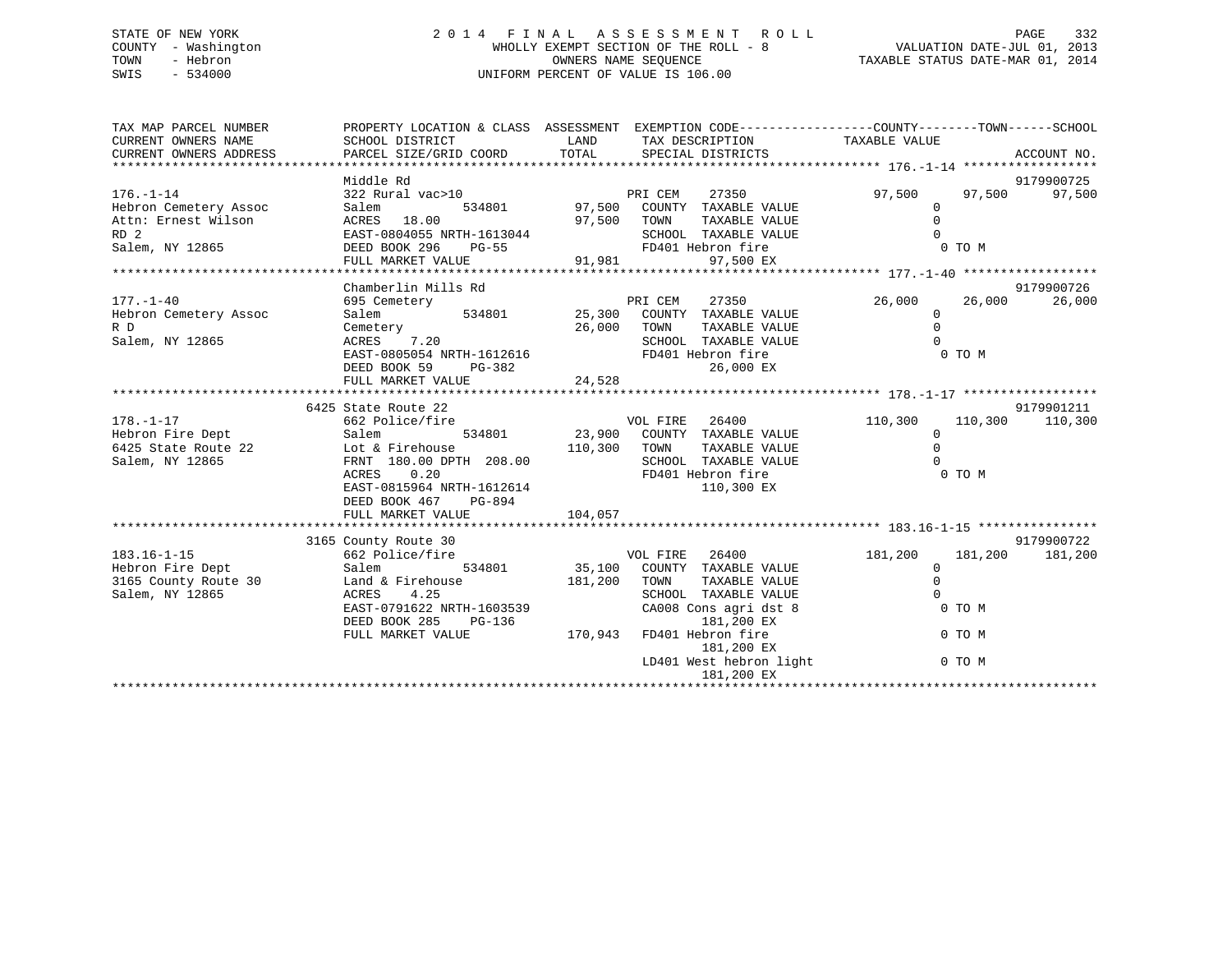# STATE OF NEW YORK 2 0 1 4 F I N A L A S S E S S M E N T R O L L PAGE 333 COUNTY - Washington WHOLLY EXEMPT SECTION OF THE ROLL - 8 VALUATION DATE-JUL 01, 2013 TOWN - Hebron OWNERS NAME SEQUENCE TAXABLE STATUS DATE-MAR 01, 2014 SWIS - 534000 UNIFORM PERCENT OF VALUE IS 106.00

| TAX MAP PARCEL NUMBER<br>CURRENT OWNERS NAME                                                                                 | PROPERTY LOCATION & CLASS ASSESSMENT<br>SCHOOL DISTRICT     | LAND                                    | EXEMPTION CODE-----------------COUNTY-------TOWN------SCHOOL<br>TAX DESCRIPTION                                                                         | TAXABLE VALUE                 |                    |
|------------------------------------------------------------------------------------------------------------------------------|-------------------------------------------------------------|-----------------------------------------|---------------------------------------------------------------------------------------------------------------------------------------------------------|-------------------------------|--------------------|
| CURRENT OWNERS ADDRESS                                                                                                       | PARCEL SIZE/GRID COORD                                      | TOTAL                                   | SPECIAL DISTRICTS                                                                                                                                       |                               | ACCOUNT NO.        |
|                                                                                                                              | County Route 30                                             |                                         |                                                                                                                                                         |                               | 9179900723         |
| $183.16 - 1 - 20$<br>Hebron Fire Dept                                                                                        | 330 Vacant comm<br>534801<br>Salem                          | 20,000                                  | VOL FIRE 26400<br>COUNTY TAXABLE VALUE                                                                                                                  | 20,000<br>$\Omega$            | 20,000<br>20,000   |
| 3166 County Route 30                                                                                                         | Ease 835/255                                                | 20,000                                  | TOWN<br>TAXABLE VALUE                                                                                                                                   | $\mathbf 0$                   |                    |
| Salem, NY 12865                                                                                                              | 66.00 DPTH 195.00<br>FRNT                                   |                                         | SCHOOL TAXABLE VALUE                                                                                                                                    | $\Omega$                      |                    |
|                                                                                                                              | 0.30<br>ACRES                                               |                                         | CA008 Cons agri dst 8                                                                                                                                   | 0 TO M                        |                    |
|                                                                                                                              | EAST-0792150 NRTH-1603620<br>DEED BOOK 435<br>PG-209        |                                         | 20,000 EX<br>FD401 Hebron fire                                                                                                                          | 0 TO M                        |                    |
|                                                                                                                              | FULL MARKET VALUE                                           | $\texttt{FD401} \ \texttt{H} \\ 18,868$ | 20,000 EX                                                                                                                                               |                               |                    |
|                                                                                                                              |                                                             |                                         | LD401 West hebron light<br>20,000 EX                                                                                                                    | 0 TO M                        |                    |
|                                                                                                                              |                                                             |                                         |                                                                                                                                                         |                               |                    |
|                                                                                                                              | 6560 State Route 22                                         |                                         |                                                                                                                                                         |                               | 9179901079         |
| $177. - 1 - 16$<br>Hebron Preservation Society Salem                                                                         | 681 Culture bldg                                            |                                         | HIST SOC 26250<br>534801 22,200 COUNTY TAXABLE VALUE                                                                                                    | 58,100<br>$\mathbf{0}$        | 58,100<br>58,100   |
| Attn: Joan Handy                                                                                                             |                                                             | 58,100                                  | TAXABLE VALUE<br>TOWN                                                                                                                                   | $\Omega$                      |                    |
| 160 Liebig Rdg                                                                                                               |                                                             |                                         | SCHOOL TAXABLE VALUE                                                                                                                                    | $\Omega$                      |                    |
| Granville, NY 12832                                                                                                          | y<br>EAST-0815373 NRTH-1615943<br>2832 DEED BOOK 484 PG-606 |                                         | FD401 Hebron fire                                                                                                                                       | 58,100 TO M                   |                    |
|                                                                                                                              | FULL MARKET VALUE                                           | 54,811                                  |                                                                                                                                                         |                               |                    |
|                                                                                                                              | 6564 State Route 22                                         |                                         |                                                                                                                                                         |                               | 915L100458         |
| $177. - 1 - 17$                                                                                                              | 681 Culture bldg                                            |                                         |                                                                                                                                                         | 27,500                        | 27,500<br>27,500   |
| Hebron Preservation Society Salem                                                                                            |                                                             |                                         | 3<br>F34801 18,500 COUNTY TAXABLE VALUE                                                                                                                 | $\Omega$                      |                    |
|                                                                                                                              |                                                             | 27,500 TOWN                             | TAXABLE VALUE                                                                                                                                           | $\mathbf 0$                   |                    |
| Attn: Joan Handy FRNT 76.00 DPTH 197.00<br>160 Liebig Rd EAST-0815410 NRTH-1616024<br>Granville, NY 12832 DEED BOOK 626 PG-6 |                                                             |                                         | SCHOOL TAXABLE VALUE<br>FD401 Hebron fire                                                                                                               | $\Omega$<br>27,500 TO M       |                    |
|                                                                                                                              | FULL MARKET VALUE                                           | 25,943                                  |                                                                                                                                                         |                               |                    |
|                                                                                                                              |                                                             |                                         |                                                                                                                                                         |                               |                    |
|                                                                                                                              | State Route 22                                              |                                         |                                                                                                                                                         |                               |                    |
| $177. - 1 - 17.1$                                                                                                            | 330 Vacant comm                                             |                                         | HIST SOC 26250                                                                                                                                          | 15,000                        | 15,000<br>15,000   |
| Hebron Preservation Society                                                                                                  | Salem<br>FRNT 29.00 DPTH 197.00                             |                                         | 534801 15,000 COUNTY TAXABLE VALUE<br>TH 197.00 15,000 TOWN TAXABLE VALUE<br>TH-1615952 SCHOOL TAXABLE VALUE<br>PG-6 FD401 Hebron fire<br>TAXABLE VALUE | $\overline{0}$<br>$\mathbf 0$ |                    |
| Attn: Joan Handy<br>160 Liebig Rd                                                                                            | EAST-0815455 NRTH-1615952                                   |                                         | SCHOOL TAXABLE VALUE                                                                                                                                    | $\Omega$                      |                    |
| Granville, NY 12832                                                                                                          | DEED BOOK 626<br>$PG-6$                                     |                                         |                                                                                                                                                         | 15,000 TO M                   |                    |
|                                                                                                                              | FULL MARKET VALUE                                           | 14,151                                  |                                                                                                                                                         |                               |                    |
|                                                                                                                              | 660 Chamberlin Mills Rd                                     |                                         |                                                                                                                                                         |                               | 9179900731         |
| $176. - 1 - 22$                                                                                                              | 841 Motr veh srv                                            |                                         | OTHER TOWN 13500                                                                                                                                        | 182,500                       | 182,500<br>182,500 |
| Hebron Town Highway Dept                                                                                                     | 534801<br>Salem                                             |                                         | 68,500 COUNTY TAXABLE VALUE                                                                                                                             | $\Omega$                      |                    |
| 660 Chamberlin Mills Rd                                                                                                      | 4.70<br>ACRES                                               | 182,500 TOWN                            | TAXABLE VALUE                                                                                                                                           | $\Omega$                      |                    |
| Salem, NY 12865                                                                                                              |                                                             |                                         | SCHOOL TAXABLE VALUE                                                                                                                                    |                               |                    |
|                                                                                                                              |                                                             |                                         | FD401 Hebron fire<br>182,500 EX                                                                                                                         | 0 TO M                        |                    |
|                                                                                                                              |                                                             |                                         |                                                                                                                                                         |                               |                    |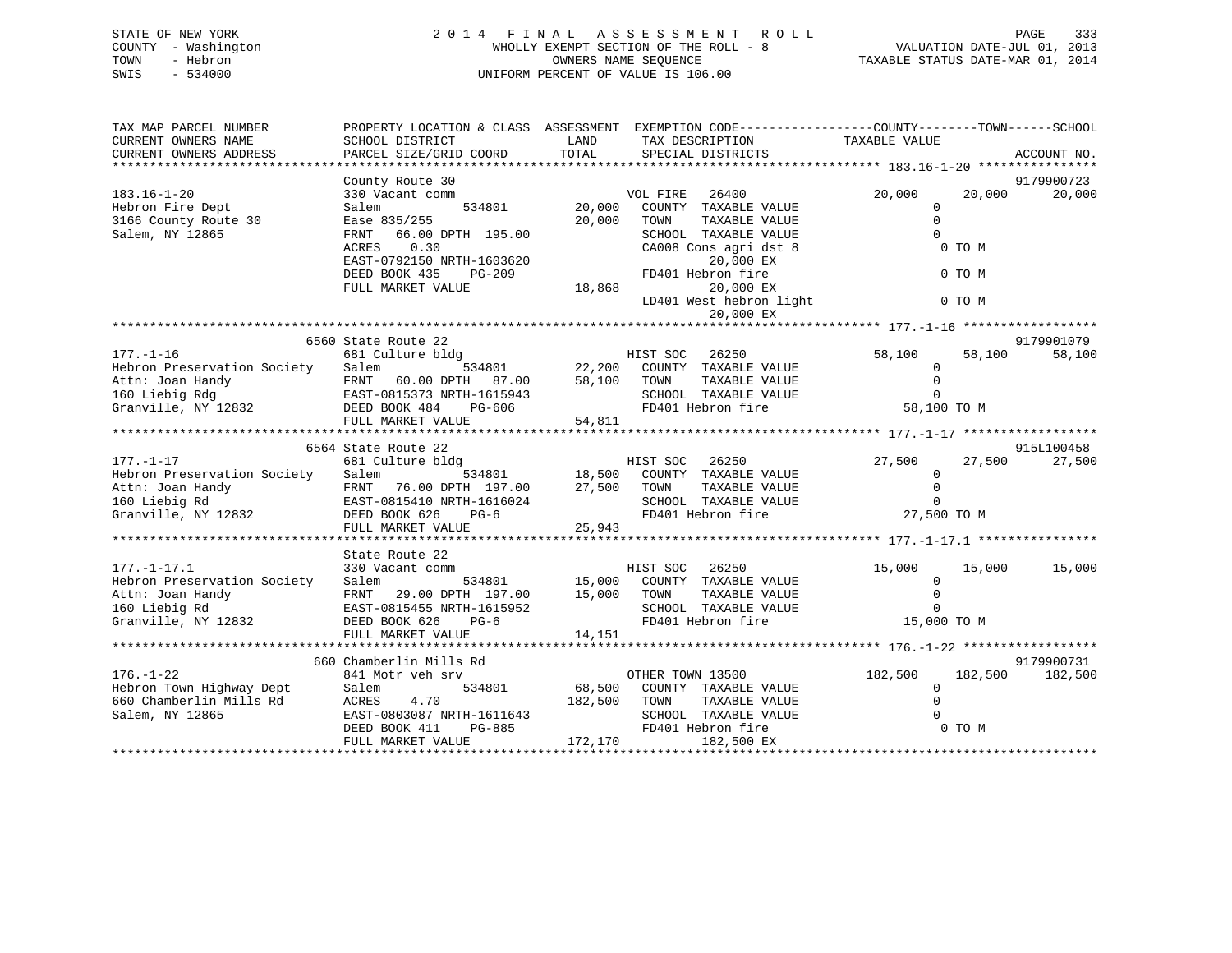| STATE OF NEW YORK   | 2014 FINAL ASSESSMENT ROLL            | 334<br>PAGE                      |
|---------------------|---------------------------------------|----------------------------------|
| COUNTY - Washington | WHOLLY EXEMPT SECTION OF THE ROLL - 8 | VALUATION DATE-JUL 01, 2013      |
| TOWN<br>- Hebron    | OWNERS NAME SEOUENCE                  | TAXABLE STATUS DATE-MAR 01, 2014 |
| SWIS<br>- 534000    | UNIFORM PERCENT OF VALUE IS 106.00    |                                  |

| TAX MAP PARCEL NUMBER                                                                                                                                                                                                                                  | PROPERTY LOCATION & CLASS ASSESSMENT EXEMPTION CODE---------------COUNTY-------TOWN-----SCHOOL                   |              |                                                           |                         |         |                 |
|--------------------------------------------------------------------------------------------------------------------------------------------------------------------------------------------------------------------------------------------------------|------------------------------------------------------------------------------------------------------------------|--------------|-----------------------------------------------------------|-------------------------|---------|-----------------|
| CURRENT OWNERS NAME                                                                                                                                                                                                                                    | SCHOOL DISTRICT                                                                                                  |              | LAND TAX DESCRIPTION                                      | TAXABLE VALUE           |         |                 |
| CURRENT OWNERS ADDRESS                                                                                                                                                                                                                                 | PARCEL SIZE/GRID COORD                                                                                           | TOTAL        | SPECIAL DISTRICTS                                         |                         |         | ACCOUNT NO.     |
|                                                                                                                                                                                                                                                        |                                                                                                                  |              |                                                           |                         |         |                 |
|                                                                                                                                                                                                                                                        | 3166 County Route 30                                                                                             |              |                                                           |                         |         |                 |
| $183.16 - 1 - 17.1$                                                                                                                                                                                                                                    | 662 Police/fire                                                                                                  |              | VOL FIRE 26400                                            | 157,100                 |         | 157,100 157,100 |
| Hebron Volunteer Fire Co Inc Salem<br>3166 County Route 30                                                                                                                                                                                             |                                                                                                                  | 157,100 TOWN | $27,000$ COUNTY TAXABLE VALUE<br>TAXABLE VALUE            | $\Omega$<br>$\mathbf 0$ |         |                 |
| Salem, NY 12832                                                                                                                                                                                                                                        | Firehouse/parking Lot<br>Ease835/255                                                                             |              | SCHOOL TAXABLE VALUE                                      | $\Omega$                |         |                 |
|                                                                                                                                                                                                                                                        | ACRES 1.00                                                                                                       |              | CA008 Cons agri dst 8                                     | O TO M                  |         |                 |
|                                                                                                                                                                                                                                                        |                                                                                                                  |              |                                                           |                         |         |                 |
|                                                                                                                                                                                                                                                        | EAST-0792315 NRTH-1603765<br>DEED BOOK 835 PG-252 FD401 Hebron fire<br>FULL MARKET VALUE 148,208 1988 117,100 EX |              |                                                           |                         | 0 TO M  |                 |
|                                                                                                                                                                                                                                                        |                                                                                                                  |              |                                                           |                         |         |                 |
|                                                                                                                                                                                                                                                        |                                                                                                                  |              |                                                           |                         |         |                 |
|                                                                                                                                                                                                                                                        | 7365 State Route 22                                                                                              |              |                                                           |                         |         |                 |
| $153. - 1 - 10.2$                                                                                                                                                                                                                                      | 620 Religious NON-PR REL 25110                                                                                   |              |                                                           | 684,200                 | 684,200 | 684,200         |
| Jehovah's Witnesses Congregati Granville 533201 60,200 COUNTY TAXABLE VALUE                                                                                                                                                                            |                                                                                                                  |              |                                                           | $\circ$                 |         |                 |
| 7365 State Route 22                                                                                                                                                                                                                                    |                                                                                                                  |              |                                                           | $\overline{0}$          |         |                 |
| Granville, NY 12832                                                                                                                                                                                                                                    | ACRES 3.04 684,200 TOWN TAXABLE VALUE<br>EAST-0819280 NRTH-1635145 SCHOOL TAXABLE VALUE                          |              |                                                           |                         |         |                 |
|                                                                                                                                                                                                                                                        | $PG-45$<br>DEED BOOK 648                                                                                         |              | FD401 Hebron fire                                         |                         |         |                 |
|                                                                                                                                                                                                                                                        | FULL MARKET VALUE 645,472                                                                                        |              | 684,200 EX                                                |                         |         |                 |
|                                                                                                                                                                                                                                                        |                                                                                                                  |              |                                                           |                         |         |                 |
|                                                                                                                                                                                                                                                        | 3178 County Route 30                                                                                             |              |                                                           |                         |         | 9179900727      |
| 183.16-1-24                                                                                                                                                                                                                                            | 620 Religious                                                                                                    |              | NON-PR REL 25110                                          | 197,200 197,200         |         | 197,200         |
|                                                                                                                                                                                                                                                        | 534801                                                                                                           |              | 22,100 COUNTY TAXABLE VALUE<br>197,200 TOWN TAXABLE VALUE | $\circ$                 |         |                 |
| M E Church<br>3178 County Route 30<br>53480<br>53486<br>53486<br>53486<br>53486<br>53486<br>53486<br>53486<br>53486<br>53486<br>53486<br>53486<br>53486<br>53486<br>53486<br>53486<br>5426<br>5426<br>FRNT 68.00<br>5426<br>FRNT 68.00<br>5426<br>FRNT |                                                                                                                  |              | TAXABLE VALUE                                             | $\mathbf 0$             |         |                 |
|                                                                                                                                                                                                                                                        | FRNT 68.00 DPTH 228.00                                                                                           |              | SCHOOL TAXABLE VALUE                                      | $\Omega$                |         |                 |
|                                                                                                                                                                                                                                                        | 0.36<br>ACRES                                                                                                    |              | CA008 Cons agri dst 8                                     | <b>O</b> TOM            |         |                 |
|                                                                                                                                                                                                                                                        | EAST-0792029 NRTH-1603890<br>DEED BOOK 46 PG-530                                                                 |              | 197,200 EX                                                |                         |         |                 |
|                                                                                                                                                                                                                                                        |                                                                                                                  |              | FD401 Hebron fire                                         |                         | 0 TO M  |                 |
|                                                                                                                                                                                                                                                        | FULL MARKET VALUE                                                                                                |              | 186,038 197,200 EX                                        |                         |         |                 |
|                                                                                                                                                                                                                                                        |                                                                                                                  |              | LD401 West hebron light                                   |                         | 0 TO M  |                 |
|                                                                                                                                                                                                                                                        |                                                                                                                  |              | 197,200 EX                                                |                         |         |                 |
|                                                                                                                                                                                                                                                        | County Route 31                                                                                                  |              |                                                           |                         |         | 9179901078      |
| $152. - 1 - 21$                                                                                                                                                                                                                                        | 695 Cemetery                                                                                                     |              | TN CEM<br>13510                                           | 10,500                  | 10,500  | 10,500          |
| Moorehouse Cemetery                                                                                                                                                                                                                                    | Granville                                                                                                        |              | 533201 10,500 COUNTY TAXABLE VALUE                        | $\overline{0}$          |         |                 |
| Granville, NY 12832                                                                                                                                                                                                                                    | FRNT 140.00 DPTH 190.00 10,500 TOWN                                                                              |              | TAXABLE VALUE                                             | $\mathbf 0$             |         |                 |
|                                                                                                                                                                                                                                                        | EAST-0805588 NRTH-1635607                                                                                        |              | SCHOOL TAXABLE VALUE                                      | $\mathbf 0$             |         |                 |
|                                                                                                                                                                                                                                                        | FULL MARKET VALUE                                                                                                | 9,906        | CA008 Cons agri dst 8                                     |                         | 0 TO M  |                 |
|                                                                                                                                                                                                                                                        |                                                                                                                  |              | 10,500 EX                                                 |                         |         |                 |
|                                                                                                                                                                                                                                                        |                                                                                                                  |              | FD401 Hebron fire                                         |                         | 0 TO M  |                 |
|                                                                                                                                                                                                                                                        |                                                                                                                  |              | 10,500 EX                                                 |                         |         |                 |
|                                                                                                                                                                                                                                                        |                                                                                                                  |              |                                                           |                         |         |                 |

PAGE 334<br>JUL 01, 2013<br>MAR 01, 2014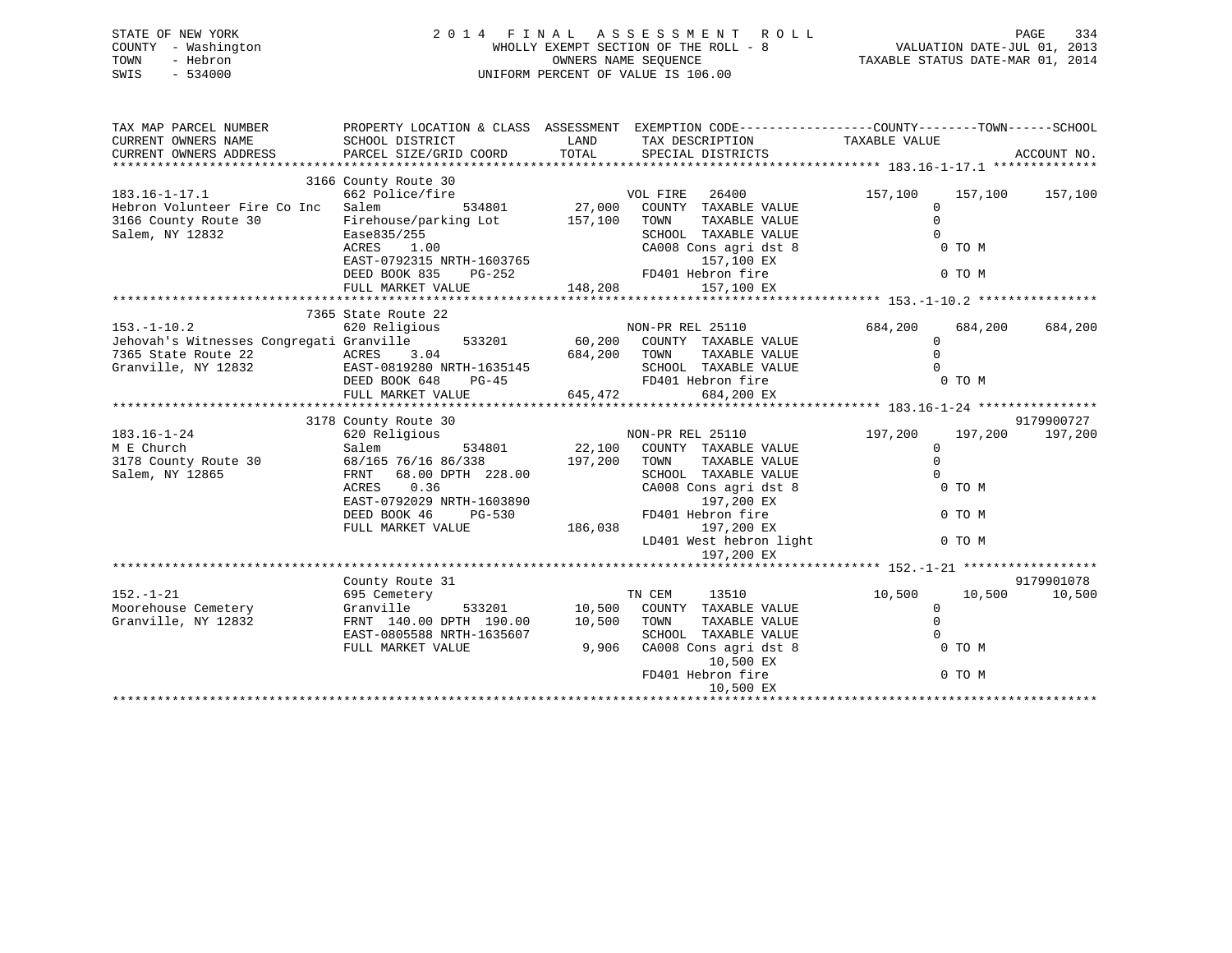# STATE OF NEW YORK 2 0 1 4 F I N A L A S S E S S M E N T R O L L PAGE 335 COUNTY - Washington WHOLLY EXEMPT SECTION OF THE ROLL - 8 VALUATION DATE-JUL 01, 2013 TOWN - Hebron OWNERS NAME SEQUENCE TAXABLE STATUS DATE-MAR 01, 2014 SWIS - 534000 UNIFORM PERCENT OF VALUE IS 106.00

| TAX MAP PARCEL NUMBER<br>CURRENT OWNERS NAME<br>CURRENT OWNERS ADDRESS                                             | PROPERTY LOCATION & CLASS ASSESSMENT EXEMPTION CODE----------------COUNTY-------TOWN------SCHOOL<br>SCHOOL DISTRICT<br>PARCEL SIZE/GRID COORD                                 | LAND<br>TOTAL                                    | TAX DESCRIPTION TAXABLE VALUE<br>SPECIAL DISTRICTS                                                                           |                                                 |                   | ACCOUNT NO.           |
|--------------------------------------------------------------------------------------------------------------------|-------------------------------------------------------------------------------------------------------------------------------------------------------------------------------|--------------------------------------------------|------------------------------------------------------------------------------------------------------------------------------|-------------------------------------------------|-------------------|-----------------------|
| $152. - 1 - 9$<br>North Hebron Cemetery Corp.<br>Attn: Harold Craig<br>1441 County Route 31<br>Granville, NY 12832 | County Route 31<br>695 Cemetery<br>Granville<br>Cemetery<br>3.90<br>ACRES<br>EAST-0805509 NRTH-1637154                                                                        | 533201 34,300<br>34,300<br>$7154$ $32,358$ $FD4$ | PRI CEM<br>27350<br>COUNTY TAXABLE VALUE<br>TOWN<br>TAXABLE VALUE<br>SCHOOL TAXABLE VALUE<br>FD401 Hebron fire               | 34,300<br>$\mathbf{0}$<br>$\Omega$<br>$\Omega$  | 34,300<br>0 TO M  | 9179900720<br>34,300  |
|                                                                                                                    | FULL MARKET VALUE                                                                                                                                                             |                                                  | 34,300 EX                                                                                                                    |                                                 |                   |                       |
| $161. - 2 - 9.1$<br>Pember Library & Museum<br>33 W Main St<br>Granville, NY 12832                                 | State Route 22/W Off<br>314 Rural vac<10<br>533201<br>Granville<br>4.85<br>ACRES<br>EAST-0816669 NRTH-1626633<br>DEED BOOK 585<br>PG-100<br>FULL MARKET VALUE                 | 20,500 TOWN<br>SCHC<br>FD40<br>19,340            | NON-PR EDU 25120<br>20,500 COUNTY TAXABLE VALUE<br>TAXABLE VALUE<br>SCHOOL TAXABLE VALUE<br>FD401 Hebron fire<br>20,500 EX   | 20,500<br>$\mathbf 0$<br>$\Omega$<br>$\Omega$   | 20,500<br>0 TO M  | 915J101588<br>20,500  |
| $169. - 1 - 18.8$<br>Pember Library & Museum<br>33 W. Main St<br>Granville, NY 12832                               | 33 South Grimes Hill Rd<br>330 Vacant comm<br>Granville<br>V Land<br>ACRES 131.29<br>EAST-0815321 NRTH-1625517<br>DEED BOOK 475<br>PG-101<br>FULL MARKET VALUE                | 533201 161,000<br>161,000<br>151,887             | NON-PR EDU 25120<br>COUNTY TAXABLE VALUE<br>TAXABLE VALUE<br>TOWN<br>SCHOOL TAXABLE VALUE<br>FD401 Hebron fire<br>161,000 EX | 161,000<br>$\mathbf{0}$<br>$\Omega$<br>$\Omega$ | 161,000<br>0 TO M | 9179901252<br>161,000 |
| $161. - 2 - 10.16$<br>161.-2-10.16<br>Pember Library Museum<br>33 W Main St<br>33 W Main St<br>Granville, NY 12832 | 6937 State Route 22<br>681 Culture bldg<br>Granville<br>FRNT 224.00 DPTH 235.00<br>EAST-0816711 NRTH-1625009<br>DEED BOOK 561<br>PG-114<br>FULL MARKET VALUE                  | 17,300 TOWN<br>16,321                            | TAXABLE VALUE<br>SCHOOL TAXABLE VALUE<br>FD401 Hebron fire<br>17,300 EX                                                      | 17,300<br>$\Omega$<br>$\Omega$<br>$\Omega$      | 17,300<br>0 TO M  | 9179900263<br>17,300  |
| $176. - 1 - 6$<br>Presbytery Of Albany<br>601 Fifth Ave<br>Watervliet, NY 12189                                    | 191 Presbytery Ln<br>620 Religious<br>Salem<br>534801<br>381/816<br>ACRES 426.80<br>ACRES 420.00<br>EAST-0799802 NRTH-1614895<br>DEED BOOK 379<br>PG-309<br>FULL MARKET VALUE | 682,800<br>884,500<br>834,434                    | NON-PR REL 25110<br>COUNTY TAXABLE VALUE<br>TAXABLE VALUE<br>TOWN<br>SCHOOL TAXABLE VALUE<br>FD401 Hebron fire<br>884,500 EX | 884,500<br>$\overline{0}$<br>$\Omega$           | 884,500<br>0 TO M | 9179900730<br>884,500 |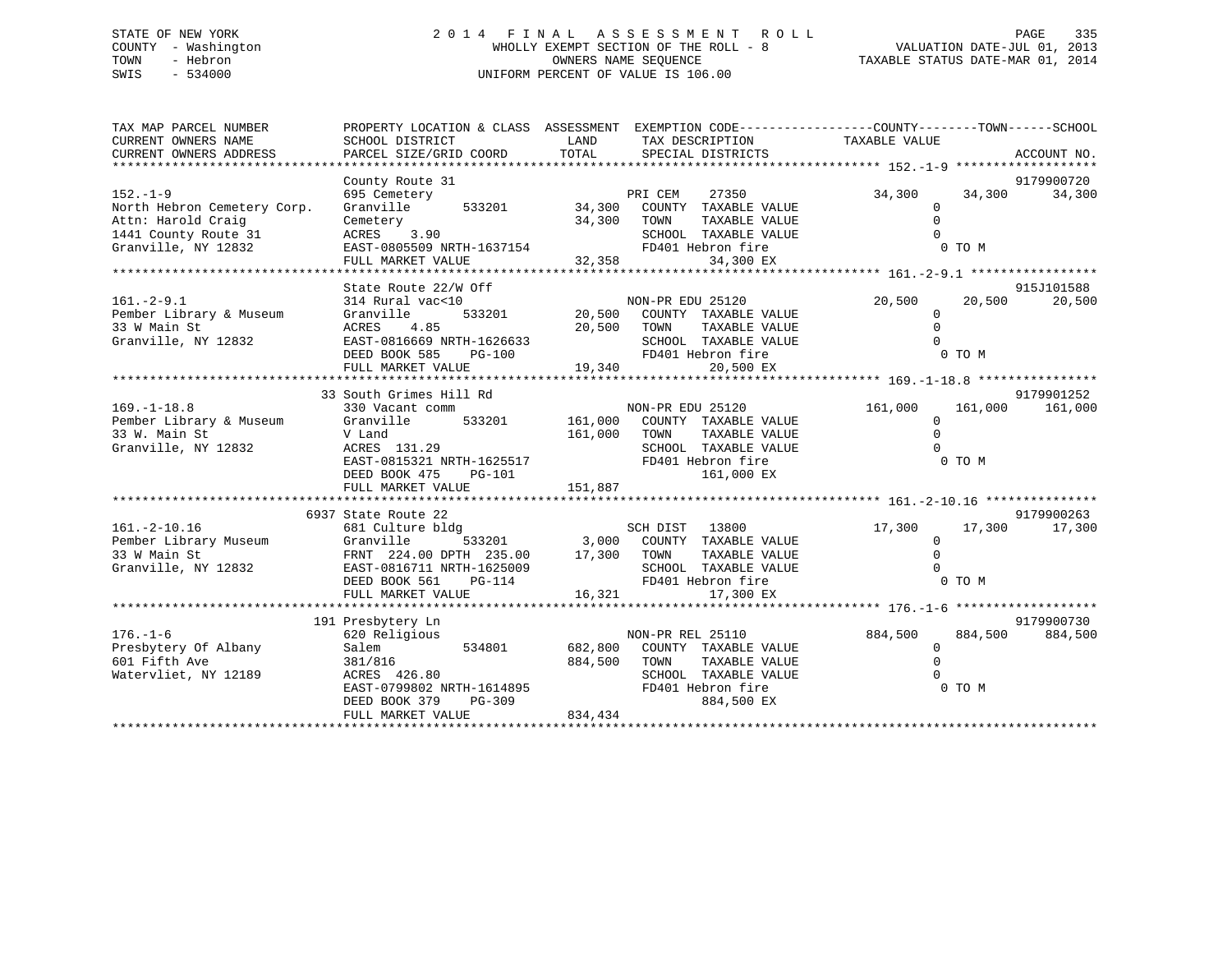# STATE OF NEW YORK 2 0 1 4 F I N A L A S S E S S M E N T R O L L PAGE 336 COUNTY - Washington WHOLLY EXEMPT SECTION OF THE ROLL - 8 VALUATION DATE-JUL 01, 2013 TOWN - Hebron OWNERS NAME SEQUENCE TAXABLE STATUS DATE-MAR 01, 2014 SWIS - 534000 UNIFORM PERCENT OF VALUE IS 106.00

| TAX MAP PARCEL NUMBER<br>CURRENT OWNERS NAME<br>CURRENT OWNERS ADDRESS                                                                  | PROPERTY LOCATION & CLASS ASSESSMENT EXEMPTION CODE----------------COUNTY-------TOWN------SCHOOL<br>SCHOOL DISTRICT<br>PARCEL SIZE/GRID COORD                               | LAND<br>TOTAL                | TAX DESCRIPTION<br>SPECIAL DISTRICTS                                                                                        | TAXABLE VALUE                                            | ACCOUNT NO.                      |
|-----------------------------------------------------------------------------------------------------------------------------------------|-----------------------------------------------------------------------------------------------------------------------------------------------------------------------------|------------------------------|-----------------------------------------------------------------------------------------------------------------------------|----------------------------------------------------------|----------------------------------|
|                                                                                                                                         |                                                                                                                                                                             |                              |                                                                                                                             |                                                          |                                  |
| $170. - 2 - 35$<br>Shaw Cemetery<br>Granville, NY 12832                                                                                 | Higgins Rd/e Off<br>695 Cemetery<br>Granville<br>533201<br>Cemetery<br>FRNT 122.00 DPTH 38.00<br>EAST-0821600 NRTH-1623982<br>DEED BOOK R 81<br>PG-368<br>FULL MARKET VALUE | 300<br>300<br>283            | TN CEM<br>13510<br>COUNTY TAXABLE VALUE<br>TOWN<br>TAXABLE VALUE<br>SCHOOL TAXABLE VALUE<br>FD401 Hebron fire<br>300 EX     | 300<br>0<br>$\Omega$<br>$\Omega$<br>0 TO M               | 915J101821<br>300<br>300         |
|                                                                                                                                         |                                                                                                                                                                             |                              |                                                                                                                             |                                                          |                                  |
| $153. - 1 - 5.1$<br>State of NY Mortgage Agency<br>641 Lexington Ave<br>New York, NY 10022                                              | 7491 State Route 22<br>210 1 Family Res<br>Granville<br>533201<br>ACRES<br>5.00<br>EAST-0819302 NRTH-1638078<br>DEED BOOK 3378<br>PG-301<br>FULL MARKET VALUE               | 70,000<br>213,500<br>201,415 | NY STATE<br>12100<br>COUNTY TAXABLE VALUE<br>TAXABLE VALUE<br>TOWN<br>SCHOOL TAXABLE VALUE<br>FD401 Hebron fire             | 213,500<br>$\Omega$<br>$\Omega$<br>$\Omega$<br>0 TO M    | 915J101555<br>213,500<br>213,500 |
|                                                                                                                                         |                                                                                                                                                                             |                              |                                                                                                                             |                                                          |                                  |
| $142. - 3 - 3.2$<br>Washington County<br>Attn: Washington County Treas 142.-1-3.2<br>383 Broadway<br>Fort Edward, NY 12828              | 1249 Big Burch Hill Rd<br>331 Com vac w/im<br>Granville<br>533201<br>FRNT 100.00 DPTH 100.00<br>EAST-0800941 NRTH-1641744<br>DEED BOOK 363<br>PG-564<br>FULL MARKET VALUE   | 52,000<br>337,000<br>317,925 | OTHER CTY 13100<br>COUNTY TAXABLE VALUE<br>TAXABLE VALUE<br>TOWN<br>SCHOOL TAXABLE VALUE<br>FD401 Hebron fire<br>337,000 EX | 337,000<br>$\Omega$<br>$\Omega$<br>$\Omega$<br>0 TO M    | 9179900734<br>337,000<br>337,000 |
|                                                                                                                                         | 1248 Big Burch Hill Rd                                                                                                                                                      |                              |                                                                                                                             |                                                          | 915N200710                       |
| $142. - 3 - 11$<br>Washington County<br>Attn: Washington County Treasu Relay Station<br>383 Broadway Bldg B<br>Fort Edward, NY 12828    | 831 Tele Comm<br>Hartford<br>533801<br>$142. - 1 - 11$<br>ACRES<br>1.45<br>EAST-0801005 NRTH-1640910<br>DEED BOOK 890<br>$PG-129$                                           | 79,800<br>135,000            | OTHER CTY 13100<br>COUNTY TAXABLE VALUE<br>TOWN<br>TAXABLE VALUE<br>SCHOOL TAXABLE VALUE<br>FD401 Hebron fire<br>135,000 EX | 135,000<br>$\mathbf 0$<br>$\Omega$<br>$\Omega$<br>0 TO M | 135,000<br>135,000               |
|                                                                                                                                         | FULL MARKET VALUE                                                                                                                                                           | 127,358                      |                                                                                                                             |                                                          |                                  |
| $168. - 1 - 11$<br>Washington County<br>Attn: Washington County Treas lease 2781/71 2814/308<br>Upper Broadway<br>Fort Edward, NY 12828 | 433 Mcknight Hill Rd<br>837 Cell Tower<br>Salem<br>534801<br>Bischoff Propty, agmt 293<br>ACRES<br>1.00                                                                     | 47,500<br>53,000             | OTHER CTY 13100<br>COUNTY TAXABLE VALUE<br>TOWN<br>TAXABLE VALUE<br>SCHOOL TAXABLE VALUE<br>FD401 Hebron fire               | 53,000<br>0<br>$\Omega$<br>$\Omega$<br>0 TO M            | 9179901030<br>53,000<br>53,000   |
|                                                                                                                                         | EAST-0798966 NRTH-1617505<br>DEED BOOK 447<br>$PG-460$<br>FULL MARKET VALUE                                                                                                 | 50,000                       | 53,000 EX                                                                                                                   |                                                          |                                  |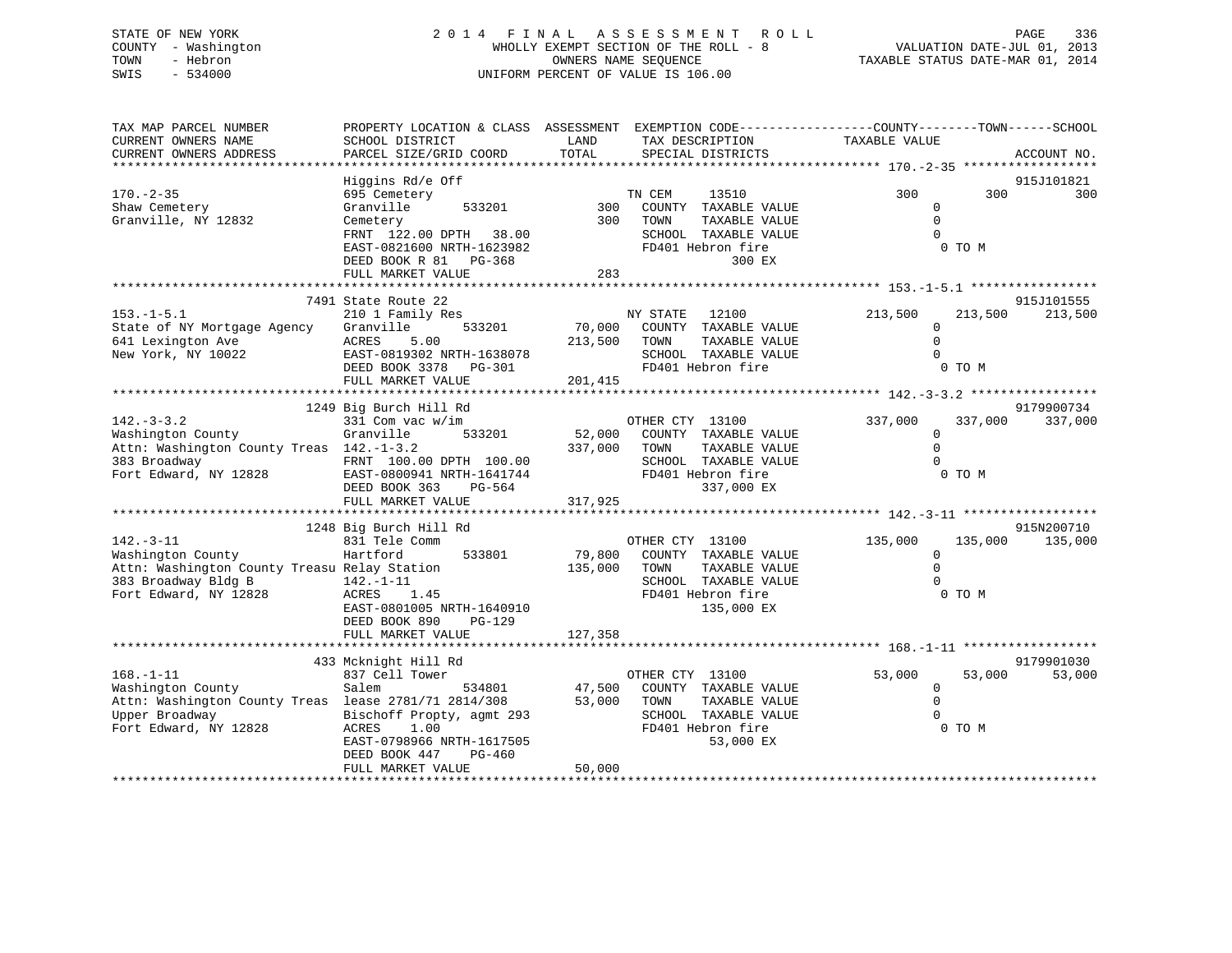| STATE OF NEW YORK<br>- Washington<br>COUNTY<br>- Hebron<br>TOWN<br>SWIS<br>$-534000$ | 2014 FINAL                           |         | A S S E S S M E N T R O L L<br>WHOLLY EXEMPT SECTION OF THE ROLL - 8<br>OWNERS NAME SEOUENCE<br>UNIFORM PERCENT OF VALUE IS 106.00 | VALUATION DATE-JUL 01, 2013<br>TAXABLE STATUS DATE-MAR 01, 2014 | 337<br>PAGE        |
|--------------------------------------------------------------------------------------|--------------------------------------|---------|------------------------------------------------------------------------------------------------------------------------------------|-----------------------------------------------------------------|--------------------|
| TAX MAP PARCEL NUMBER                                                                | PROPERTY LOCATION & CLASS ASSESSMENT |         | EXEMPTION CODE-----------------COUNTY-------TOWN------SCHOOL                                                                       |                                                                 |                    |
| CURRENT OWNERS NAME                                                                  | SCHOOL DISTRICT                      | LAND    | TAX DESCRIPTION TAXABLE VALUE                                                                                                      |                                                                 |                    |
| CURRENT OWNERS ADDRESS                                                               |                                      |         | PARCEL SIZE/GRID COORD TOTAL SPECIAL DISTRICTS                                                                                     |                                                                 | ACCOUNT NO.        |
|                                                                                      |                                      |         |                                                                                                                                    |                                                                 |                    |
|                                                                                      | 3335 County Route 30                 |         |                                                                                                                                    |                                                                 | 9179900733         |
| $183. -1 - 3.2$                                                                      | 841 Motr veh srv                     |         | OTHER CTY 13100                                                                                                                    | 239,700                                                         | 239,700<br>239,700 |
| Washington County                                                                    | Salem<br>534801                      | 67,100  | COUNTY TAXABLE VALUE                                                                                                               | $\mathbf 0$                                                     |                    |
| Attn: Washington County Treas 654/205                                                |                                      | 239,700 | TOWN<br>TAXABLE VALUE                                                                                                              |                                                                 |                    |
| Upper Broadway                                                                       | ACRES 4.41                           |         | TAXABLE VALUE<br>SCHOOL                                                                                                            |                                                                 |                    |
| Fort Edward, NY 12828                                                                | EAST-0790292 NRTH-1607218            |         | CA008 Cons agri dst 8                                                                                                              | 0 TO M                                                          |                    |
|                                                                                      | DEED BOOK 467<br>PG-489              |         | 239,700 EX                                                                                                                         |                                                                 |                    |
|                                                                                      | FULL MARKET VALUE                    |         | 226,132 FD401 Hebron fire                                                                                                          | 0 TO M                                                          |                    |
|                                                                                      |                                      |         | 239,700 EX                                                                                                                         |                                                                 |                    |
|                                                                                      |                                      |         |                                                                                                                                    |                                                                 |                    |
|                                                                                      | County Route 30                      |         |                                                                                                                                    |                                                                 | 915J101044         |
| $183.20 - 1 - 3$                                                                     | 311 Res vac land                     |         | OTHER CTY 13100                                                                                                                    | 500                                                             | 500<br>500         |
| Washington County                                                                    | Salem<br>534801                      | 500     | COUNTY TAXABLE VALUE                                                                                                               |                                                                 |                    |

Attn: Washington County Treasu FRNT 116.00 DPTH 122.00 500 TOWN TAXABLE VALUE 0 383 Broadway ACRES 0.32 SCHOOL TAXABLE VALUE 0

| Fort Edward, NY 12828  | EAST-0792164 NRTH-1603081<br>DEED BOOK 851<br>PG-326 |         | CA008 Cons agri dst 8<br>500 EX   | 0 TO M             |            |
|------------------------|------------------------------------------------------|---------|-----------------------------------|--------------------|------------|
|                        | FULL MARKET VALUE                                    | 472     | FD401 Hebron fire<br>500 EX       | 0 TO M             |            |
|                        |                                                      |         | LD401 West hebron light<br>500 EX | 0 TO M             |            |
|                        |                                                      |         |                                   |                    |            |
|                        | 3157 County Route 30                                 |         |                                   |                    | 9179900732 |
| 183.20-1-1.1           | 620 Religious                                        |         | NON-PR REL 25110                  | 850,000<br>850,000 | 850,000    |
| West Hebron U P Church | Salem 534801                                         | 37,000  | COUNTY TAXABLE VALUE              | $\Omega$           |            |
| Attn: Rev S Poorman    | 363/104                                              | 850,000 | TAXABLE VALUE<br>TOWN             |                    |            |
| 3157 County Route 30   | ACRES 5.00                                           |         | SCHOOL TAXABLE VALUE              |                    |            |
| Salem, NY 12865        | EAST-0791781 NRTH-1603233                            |         | CA008 Cons agri dst 8             | 0 TO M             |            |
|                        | DEED BOOK 47<br>PG-499                               |         | 850,000 EX                        |                    |            |
|                        | FULL MARKET VALUE                                    | 801,887 | FD401 Hebron fire                 | 0 TO M             |            |
|                        |                                                      |         | 850,000 EX                        |                    |            |
|                        |                                                      |         | LD401 West hebron light           | 0 TO M             |            |
|                        |                                                      |         | 850,000 EX                        |                    |            |
|                        |                                                      |         |                                   |                    |            |
|                        | Higgins Rd/e Off                                     |         |                                   |                    | 915J101822 |
| $170. - 2 - 36$        | 695 Cemetery                                         |         | 13510<br>TN CEM                   | 400<br>400         | 400        |
| Wrights Cemetery       | Granville 533201                                     |         | 400 COUNTY<br>TAXABLE VALUE       | 0                  |            |
| Granville, NY 12832    | Cemetery                                             | 400     | TOWN<br>TAXABLE VALUE             |                    |            |
|                        | FRNT 48.00 DPTH 112.00                               |         | SCHOOL TAXABLE VALUE              |                    |            |
|                        | EAST-0822078 NRTH-1623977                            |         | FD401 Hebron fire                 | 0 TO M             |            |
|                        | DEED BOOK R 137 PG-150                               |         | 400 EX                            |                    |            |
|                        | FULL MARKET VALUE                                    | 377     |                                   |                    |            |
|                        |                                                      |         |                                   |                    |            |
|                        |                                                      |         |                                   |                    |            |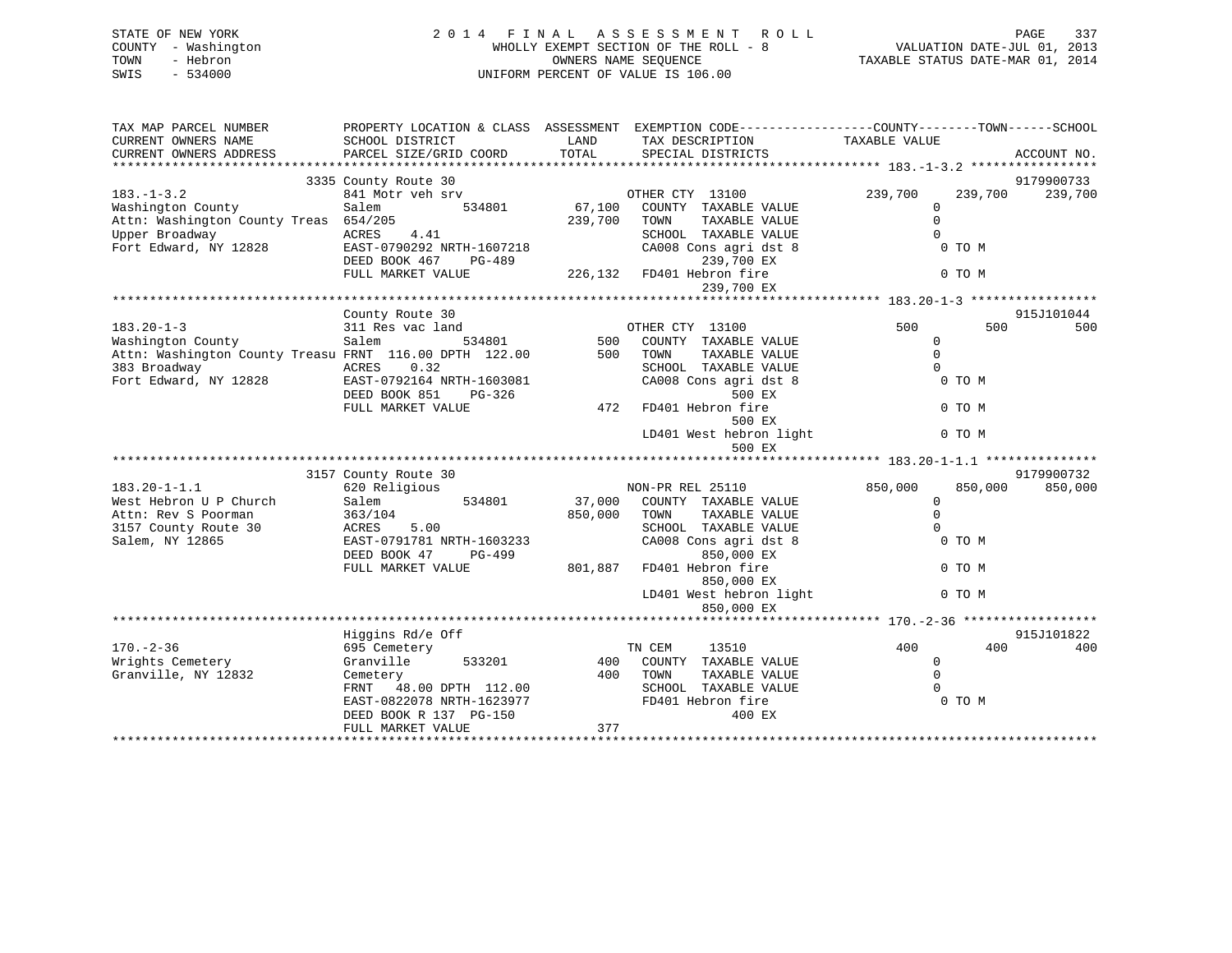VALUATION DATE-JUL 01, 2013 TOWN - Hebron TAXABLE STATUS DATE-MAR 01, 2014 SWIS - 534000 RPS150/V04/L015 UNIFORM PERCENT OF VALUE IS 106.00 CURRENT DATE 6/19/2014

# ROLL SUB SECTION - - TOTALS

#### \*\*\* S P E C I A L D I S T R I C T S U M M A R Y \*\*\*

| CODE DISTRICT NAME   | TOTAL<br>PARCELS | EXTENSION<br>TYPE | EXTENSION<br>VALUE | AD VALOREM<br>VALUE | EXEMPT<br>AMOUNT | TAXABLE<br>VALUE |
|----------------------|------------------|-------------------|--------------------|---------------------|------------------|------------------|
| CA008 Cons agri dst  |                  | 8 TOTAL M         |                    | 1656,200            | 1656,200         |                  |
| FD401 Hebron fire    |                  | 32 TOTAL M        |                    | 4869,800            | 4769,200         | 100,600          |
| LD401 West hebron li |                  | 5 TOTAL M         |                    | 1248,900            | 1248,900         |                  |

#### \*\*\* S C H O O L D I S T R I C T S U M M A R Y \*\*\*

| CODE                       | DISTRICT NAME                   | TOTAL<br>PARCELS | ASSESSED<br>LAND            | ASSESSED<br>TOTAL             | EXEMPT<br>AMOUNT              | TOTAL<br>TAXABLE | <b>STAR</b><br>AMOUNT | <b>STAR</b><br>TAXABLE |
|----------------------------|---------------------------------|------------------|-----------------------------|-------------------------------|-------------------------------|------------------|-----------------------|------------------------|
| 532001<br>533201<br>533801 | Arqyle<br>Granville<br>Hartford | 11               | 42,200<br>434,200<br>79,800 | 42,200<br>1501,000<br>135,000 | 42,200<br>1501,000<br>135,000 |                  |                       |                        |
| 534801                     | Salem                           | 19               | 1289,200                    | 3405,100                      | 3405,100                      |                  |                       |                        |
|                            | SUB-TOTAL                       | 32               | 1845,400                    | 5083,300                      | 5083,300                      |                  |                       |                        |
|                            | TOTAL                           | 32               | 1845,400                    | 5083,300                      | 5083,300                      |                  |                       |                        |

# \*\*\* S Y S T E M C O D E S S U M M A R Y \*\*\*

#### NO SYSTEM EXEMPTIONS AT THIS LEVEL

| CODE  | DESCRIPTION | TOTAL<br>PARCELS | COUNTY   | TOWN     | SCHOOL   |
|-------|-------------|------------------|----------|----------|----------|
| 12100 | NY STATE    |                  | 213,500  | 213,500  | 213,500  |
| 13100 | OTHER CTY   |                  | 765,200  | 765,200  | 765,200  |
| 13500 | OTHER TOWN  |                  | 182,500  | 182,500  | 182,500  |
| 13510 | TN CEM      |                  | 123,900  | 123,900  | 123,900  |
| 13800 | SCH DIST    |                  | 17,300   | 17,300   | 17,300   |
| 25110 | NON-PR REL  |                  | 2872,400 | 2872,400 | 2872,400 |
| 25120 | NON-PR EDU  | $\Omega$<br>z.   | 181,500  | 181,500  | 181,500  |
| 26250 | HIST SOC    |                  | 100,600  | 100,600  | 100,600  |
| 26400 | VOL FIRE    |                  | 468,600  | 468,600  | 468,600  |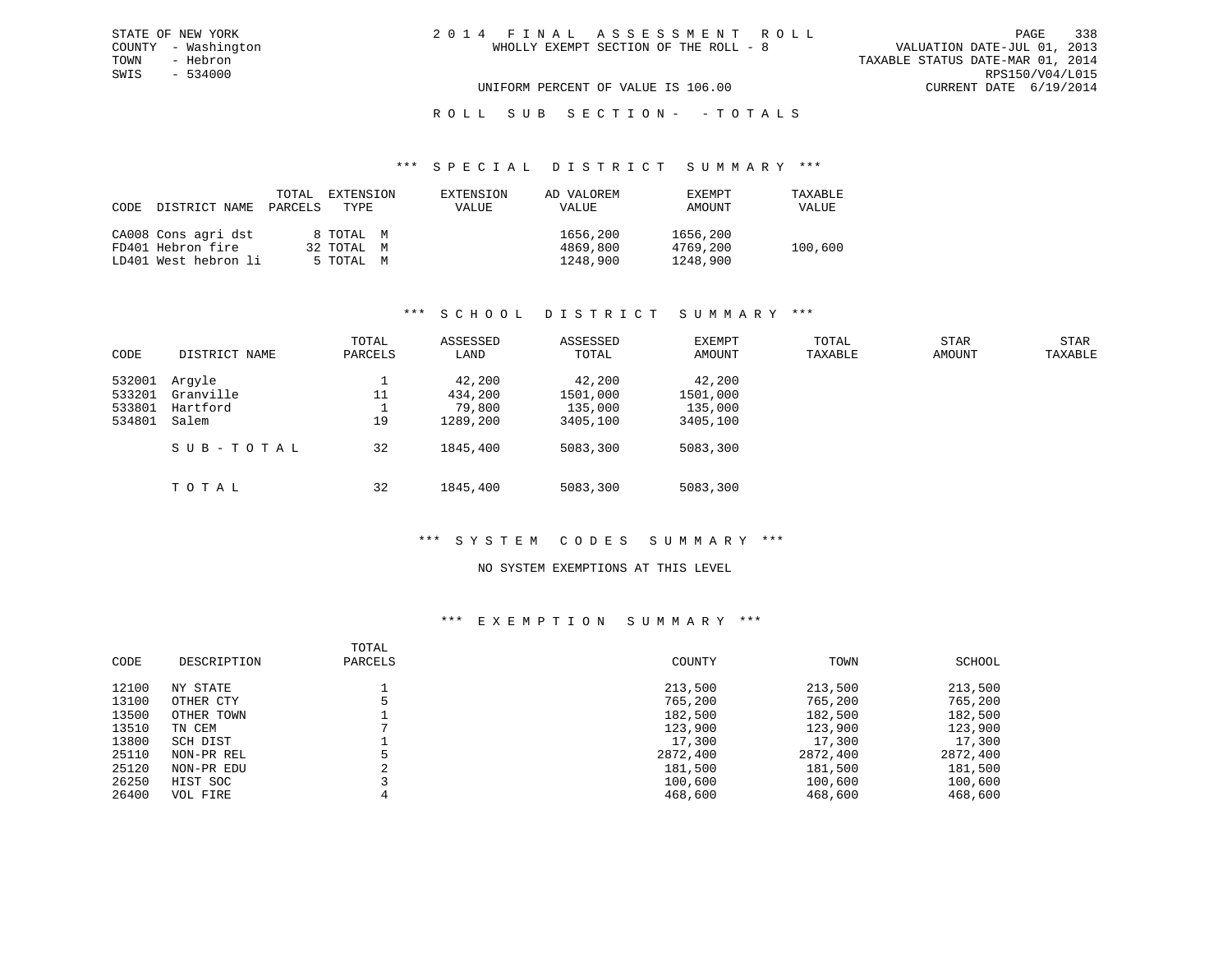| STATE OF NEW YORK   | 2014 FINAL ASSESSMENT ROLL            | 339<br>PAGE                      |
|---------------------|---------------------------------------|----------------------------------|
| COUNTY - Washington | WHOLLY EXEMPT SECTION OF THE ROLL - 8 | VALUATION DATE-JUL 01, 2013      |
| TOWN<br>- Hebron    |                                       | TAXABLE STATUS DATE-MAR 01, 2014 |
| SWIS<br>$-534000$   |                                       | RPS150/V04/L015                  |
|                     | UNIFORM PERCENT OF VALUE IS 106.00    | CURRENT DATE 6/19/2014           |
|                     | ROLL SUB SECTION- - TOTALS            |                                  |

#### \*\*\* E X E M P T I O N S U M M A R Y \*\*\*

| CODE  | DESCRIPTION      | TOTAL<br>PARCELS | COUNTY              | TOWN                | SCHOOL              |
|-------|------------------|------------------|---------------------|---------------------|---------------------|
| 27350 | PRI CEM<br>TOTAL | 32               | 157,800<br>5083,300 | 157,800<br>5083,300 | 157,800<br>5083,300 |

| ROLL<br><b>SEC</b> | DESCRIPTION   | TOTAL<br>PARCELS | <i><b>COTCOTT</b></i><br>חדר ה<br>LAND | <b>\SSESSED</b><br>TOTAL | TAXABLE<br>COUNTY | TAXABLE<br>TOWN | TAXABLE<br>SCHOOL | STAR<br>TAXABLE |
|--------------------|---------------|------------------|----------------------------------------|--------------------------|-------------------|-----------------|-------------------|-----------------|
|                    | WHOLLY EXEMPT | 32               | 845<br>,400                            | 5083,300                 |                   |                 |                   |                 |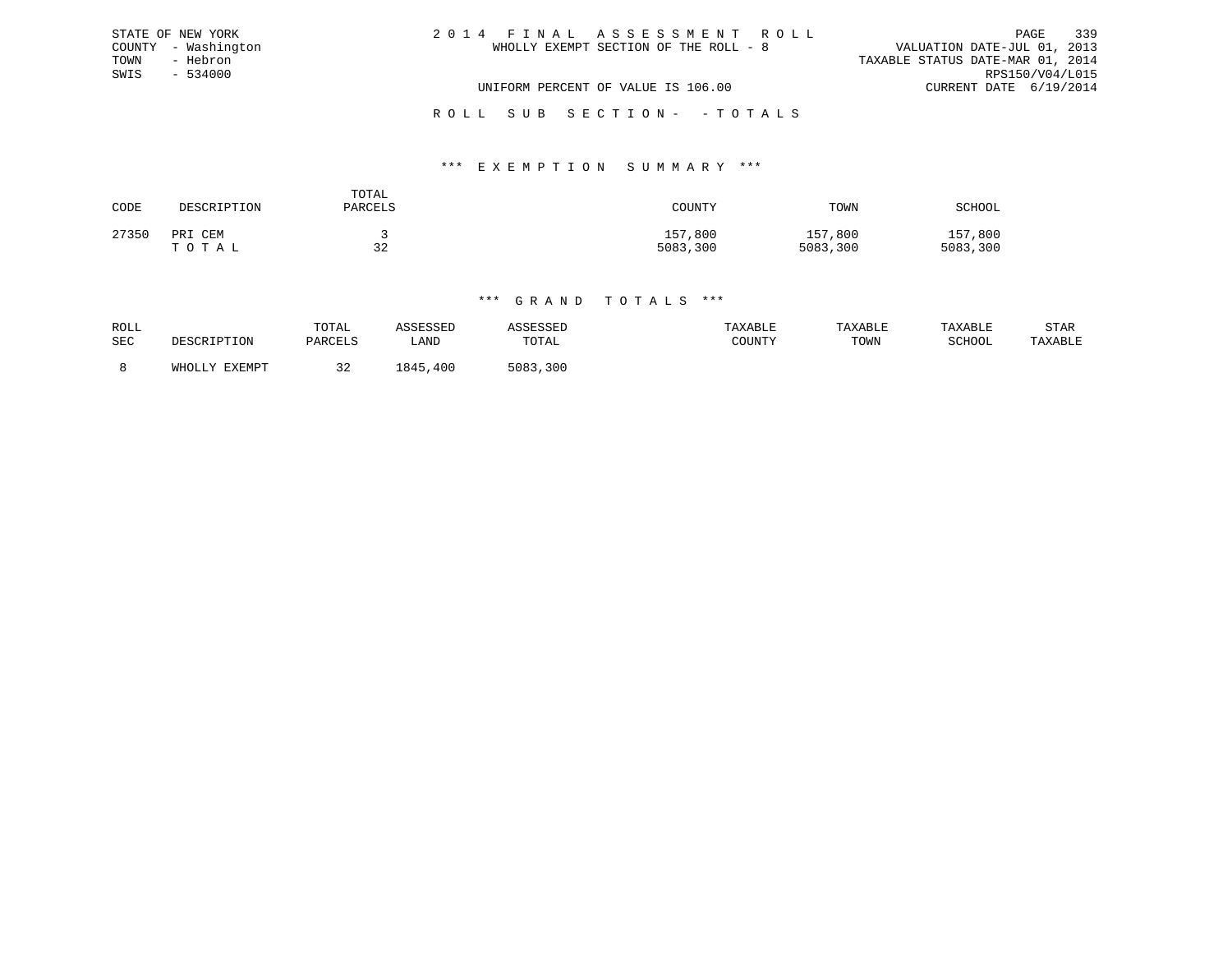| STATE OF NEW YORK |                     | 2014 FINAL ASSESSMENT ROLL |                                       |                                  |                        | PAGE | 340 |
|-------------------|---------------------|----------------------------|---------------------------------------|----------------------------------|------------------------|------|-----|
|                   | COUNTY - Washington |                            | WHOLLY EXEMPT SECTION OF THE ROLL - 8 | VALUATION DATE-JUL 01, 2013      |                        |      |     |
| TOWN              | - Hebron            |                            |                                       | TAXABLE STATUS DATE-MAR 01, 2014 |                        |      |     |
| SWIS              | $-534000$           |                            | UNIFORM PERCENT OF VALUE IS 106.00    |                                  | RPS150/V04/L015        |      |     |
|                   |                     |                            |                                       |                                  | CURRENT DATE 6/19/2014 |      |     |
|                   |                     |                            |                                       |                                  |                        |      |     |

# ROLL SECTION TOTALS

#### \*\*\* S P E C I A L D I S T R I C T S U M M A R Y \*\*\*

| CODE | DISTRICT NAME        | TOTAL<br>PARCELS | EXTENSION<br>TYPE | EXTENSION<br><b>VALUE</b> | AD VALOREM<br>VALUE | <b>EXEMPT</b><br>AMOUNT | TAXABLE<br>VALUE |
|------|----------------------|------------------|-------------------|---------------------------|---------------------|-------------------------|------------------|
|      | CA008 Cons agri dst  |                  | 8 TOTAL M         |                           | 1656,200            | 1656,200                |                  |
|      | FD401 Hebron fire    |                  | 32 TOTAL M        |                           | 4869,800            | 4769,200                | 100,600          |
|      | LD401 West hebron li |                  | 5 TOTAL M         |                           | 1248,900            | 1248,900                |                  |

#### \*\*\* S C H O O L D I S T R I C T S U M M A R Y \*\*\*

| CODE                                 | DISTRICT NAME                            | TOTAL<br>PARCELS | ASSESSED<br>LAND                        | ASSESSED<br>TOTAL                         | EXEMPT<br>AMOUNT                          | TOTAL<br>TAXABLE | <b>STAR</b><br>AMOUNT | <b>STAR</b><br>TAXABLE |
|--------------------------------------|------------------------------------------|------------------|-----------------------------------------|-------------------------------------------|-------------------------------------------|------------------|-----------------------|------------------------|
| 532001<br>533201<br>533801<br>534801 | Arqyle<br>Granville<br>Hartford<br>Salem | 11<br>19         | 42,200<br>434,200<br>79,800<br>1289,200 | 42,200<br>1501,000<br>135,000<br>3405,100 | 42,200<br>1501,000<br>135,000<br>3405,100 |                  |                       |                        |
|                                      | SUB-TOTAL                                | 32               | 1845,400                                | 5083,300                                  | 5083,300                                  |                  |                       |                        |
|                                      | TOTAL                                    | 32               | 1845,400                                | 5083,300                                  | 5083,300                                  |                  |                       |                        |

#### \*\*\* S Y S T E M C O D E S S U M M A R Y \*\*\*

### NO SYSTEM EXEMPTIONS AT THIS LEVEL

| CODE  | DESCRIPTION | TOTAL<br>PARCELS | COUNTY   | TOWN     | SCHOOL   |
|-------|-------------|------------------|----------|----------|----------|
| 12100 | NY STATE    |                  | 213,500  | 213,500  | 213,500  |
| 13100 | OTHER CTY   |                  | 765,200  | 765,200  | 765,200  |
| 13500 | OTHER TOWN  |                  | 182,500  | 182,500  | 182,500  |
| 13510 | TN CEM      |                  | 123,900  | 123,900  | 123,900  |
| 13800 | SCH DIST    |                  | 17,300   | 17,300   | 17,300   |
| 25110 | NON-PR REL  |                  | 2872,400 | 2872,400 | 2872,400 |
| 25120 | NON-PR EDU  | $\sim$           | 181,500  | 181,500  | 181,500  |
| 26250 | HIST SOC    |                  | 100,600  | 100,600  | 100,600  |
| 26400 | VOL FIRE    |                  | 468,600  | 468,600  | 468,600  |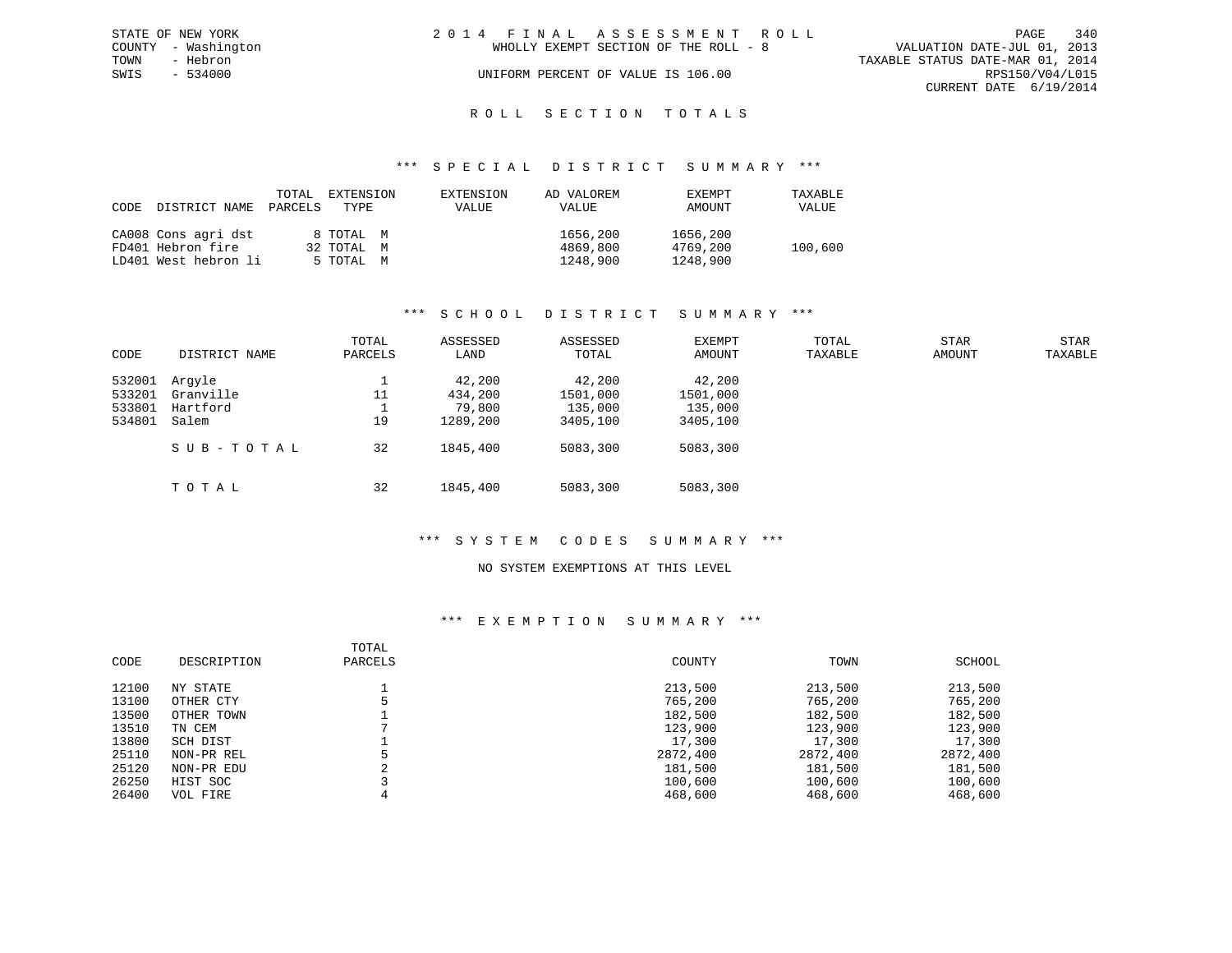|      | STATE OF NEW YORK   | 2014 FINAL ASSESSMENT ROLL            | 341<br>PAGE                      |
|------|---------------------|---------------------------------------|----------------------------------|
|      | COUNTY - Washington | WHOLLY EXEMPT SECTION OF THE ROLL - 8 | VALUATION DATE-JUL 01, 2013      |
| TOWN | - Hebron            |                                       | TAXABLE STATUS DATE-MAR 01, 2014 |
| SWIS | $-534000$           | UNIFORM PERCENT OF VALUE IS 106.00    | RPS150/V04/L015                  |
|      |                     |                                       | CURRENT DATE 6/19/2014           |
|      |                     |                                       |                                  |

# \*\*\* E X E M P T I O N S U M M A R Y \*\*\*

R O L L S E C T I O N T O T A L S

| CODE  | DESCRIPTION      | TOTAL<br>PARCELS | COUNTY              | TOWN                | SCHOOL              |
|-------|------------------|------------------|---------------------|---------------------|---------------------|
| 27350 | PRI CEM<br>TOTAL | 32               | 157,800<br>5083,300 | 157,800<br>5083,300 | 157,800<br>5083,300 |

|            | DESCRIPTION   |         |              |          |         |         |         |         |
|------------|---------------|---------|--------------|----------|---------|---------|---------|---------|
| ROLL       |               | TOTAL   | ASSESSED     | ASSESSED | TAXABLE | TAXABLE | TAXABLE | STAR    |
| <b>SEC</b> |               | PARCELS | LAND         | TOTAL    | COUNTY  | TOWN    | SCHOOL  | TAXABLE |
|            | WHOLLY EXEMPT | 32      | 1845<br>,400 | 5083,300 |         |         |         |         |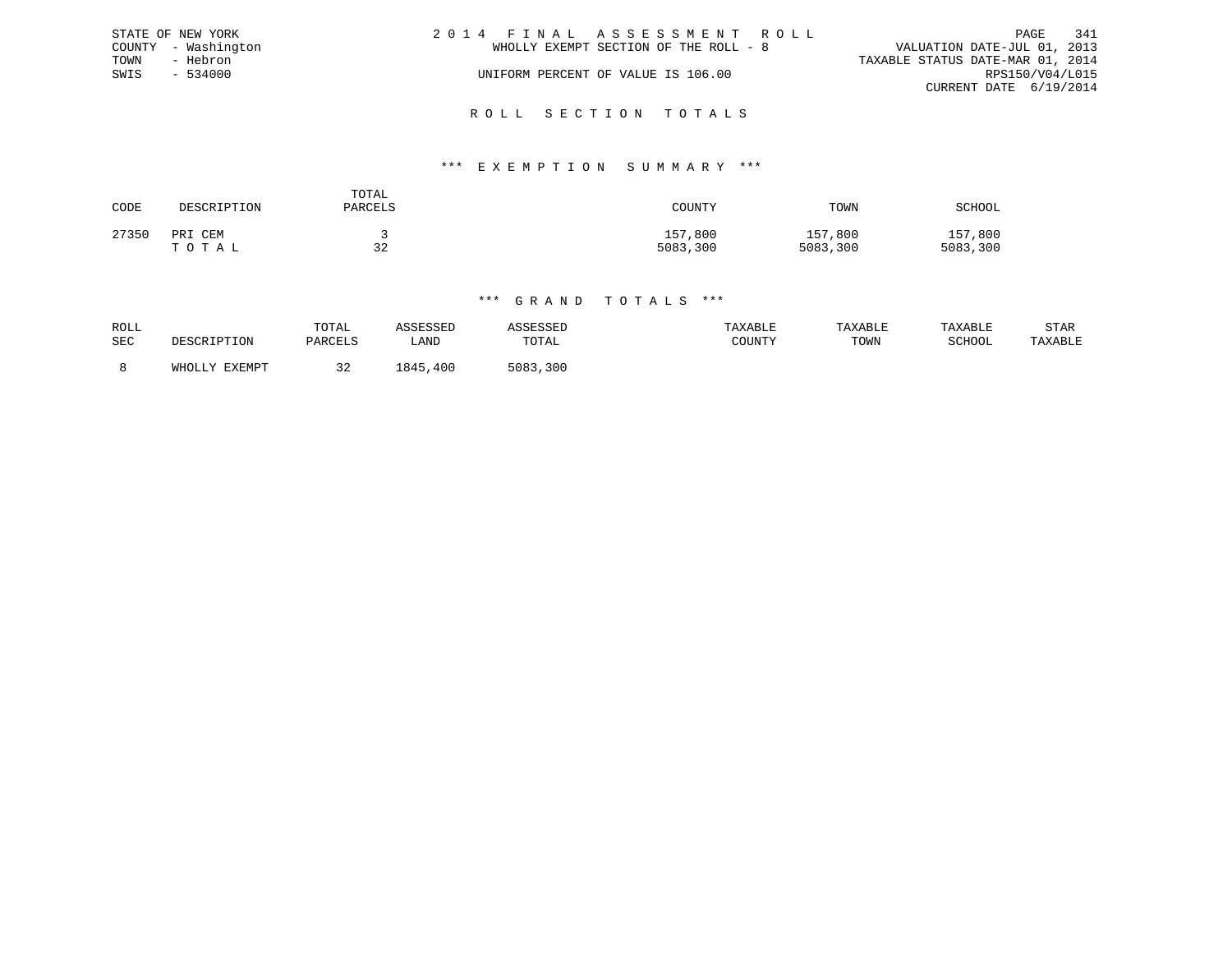\*\*\* S P E C I A L D I S T R I C T S U M M A R Y \*\*\*

|      |                      | TOTAL   | EXTENSION     | EXTENSION | AD VALOREM | EXEMPT    | TAXABLE    |
|------|----------------------|---------|---------------|-----------|------------|-----------|------------|
| CODE | DISTRICT NAME        | PARCELS | TYPE          | VALUE     | VALUE      | AMOUNT    | VALUE      |
|      | TE533 Trans exmt rep |         | 4 MOVTAX      |           |            |           |            |
|      | CA001 Cons agri dst  |         | 11 TOTAL      |           | 3443,000   | 609,775   | 2833,225   |
|      | CA004 Cons agri dst  |         | 2 TOTAL M     |           | 185,000    | 125,948   | 59,052     |
|      | CA006 Cons agri dst  |         | 8 TOTAL M     |           | 1789,400   | 869,836   | 919,564    |
|      | CA008 Cons agri dst  |         | 499 TOTAL M   |           | 80421,130  | 13605,455 | 66815,675  |
|      | FD401 Hebron fire    |         | 1,638 TOTAL M |           | 199499,729 | 4779,500  | 194720,229 |
|      | LD401 West hebron li |         | 67 TOTAL M    |           | 7877,095   | 1248,900  | 6628,195   |

# \*\*\* S C H O O L D I S T R I C T S U M M A R Y \*\*\*

| CODE             | DISTRICT NAME          | TOTAL<br>PARCELS | ASSESSED<br>LAND       | ASSESSED<br>TOTAL      | EXEMPT<br>AMOUNT      | TOTAL<br>TAXABLE       | STAR<br>AMOUNT        | STAR<br>TAXABLE        |
|------------------|------------------------|------------------|------------------------|------------------------|-----------------------|------------------------|-----------------------|------------------------|
| 532001           | Arqyle                 | 28               | 1786,700               | 2912,311               | 486,159               | 2426,152               | 368,400               | 2057,752               |
| 533201<br>533401 | Granville<br>Greenwich | 618<br>2         | 43172,918<br>185,000   | 74873,549<br>185,000   | 10042,906<br>125,948  | 64830,643<br>59,052    | 8081,402              | 56749,241<br>59,052    |
| 533801<br>534801 | Hartford<br>Salem      | 193<br>798       | 16175,185<br>53547,480 | 25886,090<br>96186,279 | 4273,169<br>10628,945 | 21612,921<br>85557,334 | 2826,480<br>10416,248 | 18786,441<br>75141,086 |
|                  |                        |                  |                        |                        |                       |                        |                       |                        |
|                  | SUB-TOTAL              | 1,639            | 114867,283             | 200043,229             | 25557.127             | 174486,102             | 21692,530             | 152793,572             |
|                  | TOTAL                  | 1,639            | 114867,283             | 200043,229             | 25557,127             | 174486,102             | 21692,530             | 152793,572             |

#### \*\*\* S Y S T E M C O D E S S U M M A R Y \*\*\*

### NO SYSTEM EXEMPTIONS AT THIS LEVEL

| CODE                    | DESCRIPTION                         | TOTAL<br>PARCELS | COUNTY                        | TOWN                          | SCHOOL                        |
|-------------------------|-------------------------------------|------------------|-------------------------------|-------------------------------|-------------------------------|
| 12100<br>13100<br>13500 | NY STATE<br>OTHER CTY<br>OTHER TOWN |                  | 213,500<br>765,200<br>182,500 | 213,500<br>765,200<br>182,500 | 213,500<br>765,200<br>182,500 |
| 13510                   | TN CEM                              |                  | 123,900                       | 123,900                       | 123,900                       |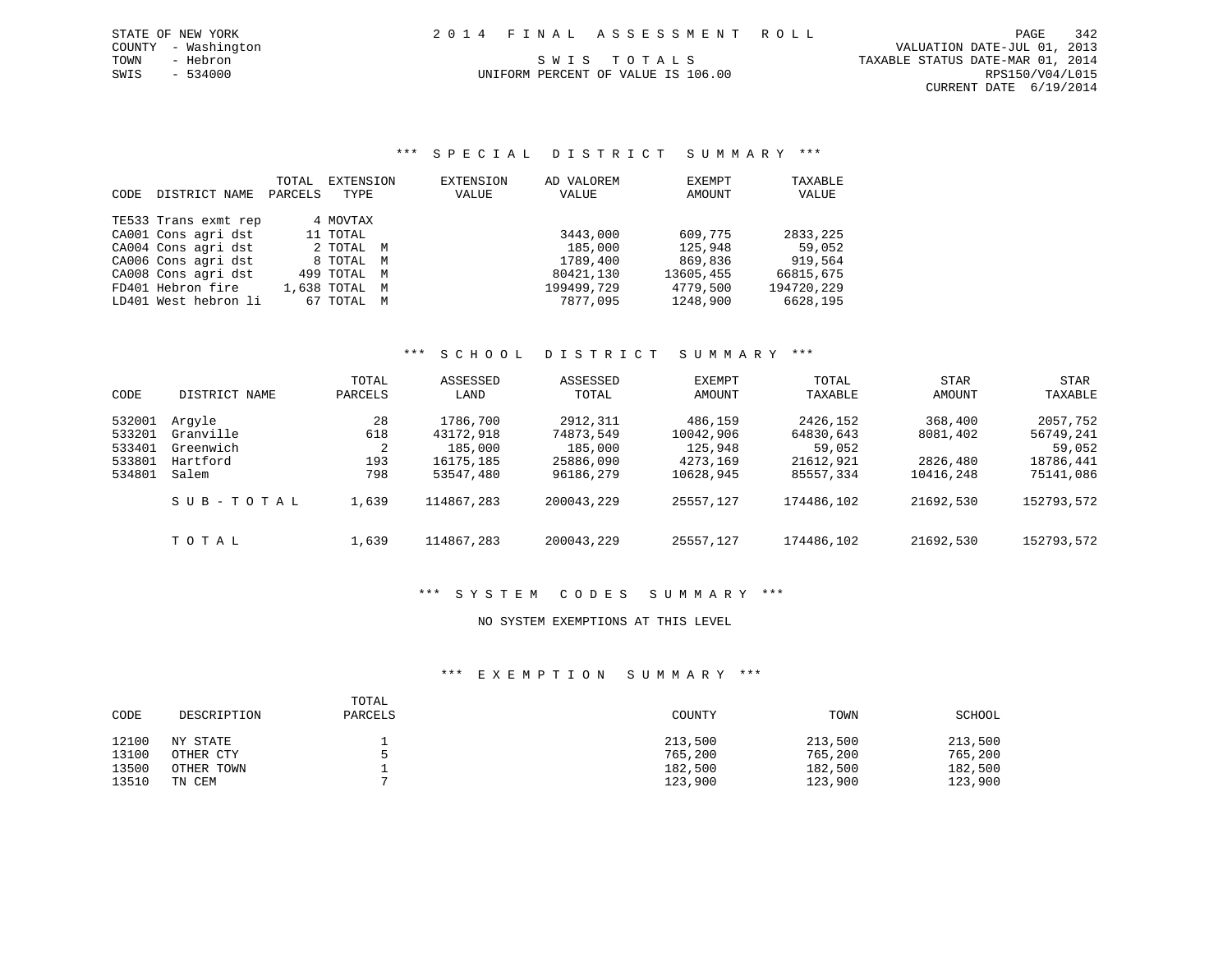TOWN - Hebron S W I S T O T A L S TAXABLE STATUS DATE-MAR 01, 2014 UNIFORM PERCENT OF VALUE IS 106.00 CONTROL CONTROL CONTROLLER PERSISO/V04/L015

 COUNTY - Washington VALUATION DATE-JUL 01, 2013 CURRENT DATE 6/19/2014

|       |              | TOTAL          |           |           |           |
|-------|--------------|----------------|-----------|-----------|-----------|
| CODE  | DESCRIPTION  | PARCELS        | COUNTY    | TOWN      | SCHOOL    |
| 13800 | SCH DIST     | 1              | 17,300    | 17,300    | 17,300    |
| 25110 | NON-PR REL   | 5              | 2872,400  | 2872,400  | 2872,400  |
| 25120 | NON-PR EDU   | $\overline{a}$ | 181,500   | 181,500   | 181,500   |
| 26250 | HIST SOC     | 3              | 100,600   | 100,600   | 100,600   |
| 26400 | VOL FIRE     | $\overline{4}$ | 468,600   | 468,600   | 468,600   |
| 27350 | PRI CEM      | 3              | 157,800   | 157,800   | 157,800   |
| 41121 | VET WAR CT   | 40             | 837,826   | 663,715   |           |
| 41131 | VET COM CT   | 36             | 1283,936  | 956,308   |           |
| 41141 | VET DIS CT   | 11             | 382,285   | 348,285   |           |
| 41151 | $CW_10_VET/$ | 6              | 47,078    | 47,078    |           |
| 41500 | RPTL1138     | 3              | 10,300    | 10,300    | 10,300    |
| 41700 | AG BUILD     | 14             | 712,906   | 712,906   | 712,906   |
| 41720 | AG DIST      | 139            | 13842,722 | 13842,722 | 13842,722 |
| 41730 | AGRI-D IND   | 43             | 1592,954  | 1592,954  | 1592,954  |
| 41800 | AGED-ALL     | 18             | 850,968   | 850,968   | 895,803   |
| 41801 | AGED-CO/TN   | 1              | 16,100    | 16,100    |           |
| 41802 | AGED-CO      | 33             | 1681,123  |           |           |
| 41803 | AGED-TOWN    | 19             |           | 635,613   |           |
| 41804 | AGED-SCH     | 19             |           |           | 757,246   |
| 41805 | AGE-CO/SCH   | 6              | 254,150   |           | 271,295   |
| 41806 | AGE-TN/SCH   | 3              |           | 120,524   | 130,024   |
| 41834 | STAR EN      | 157            |           |           | 9372,780  |
| 41854 | STAR B       | 410            |           |           | 12297,500 |
| 41864 | STAR B MH    |                |           |           | 22,250    |
| 41931 | DISAB-C/T    | 4              | 194,825   | 194,825   |           |
| 41932 | DISAB-CO     |                | 22,842    |           |           |
| 42111 | Hist Barns   |                | 16,789    | 16,789    |           |
| 47460 | FOR 480A     | 33             | 2260,577  | 2260,577  | 2260,577  |
| 49501 | SOL-CO/TWN   | 2              | 54,000    | 54,000    |           |
|       | TOTAL        | 1,032          | 29144,681 | 27406,964 | 47249,657 |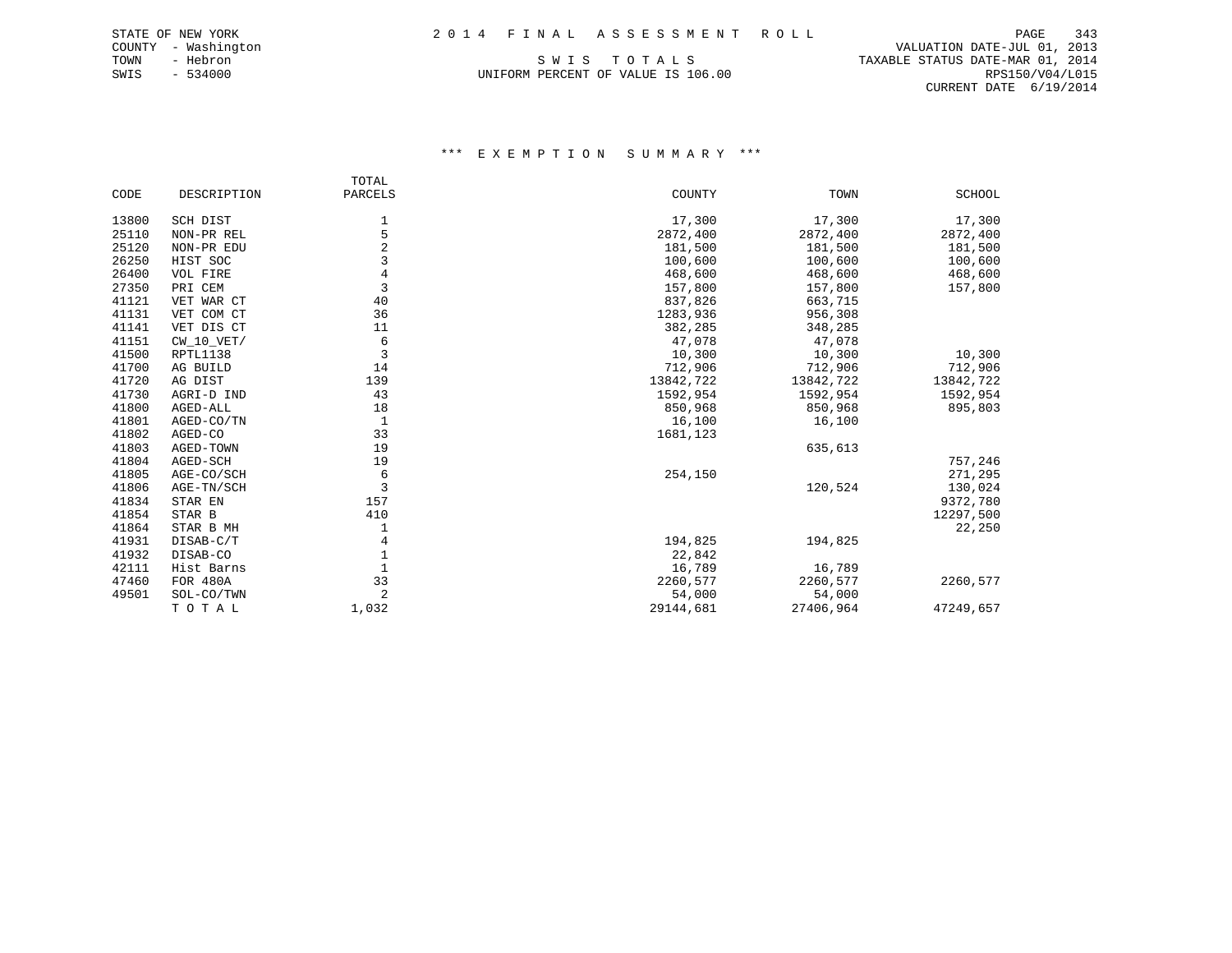| 2014 FINAL ASSESSMENT ROLL         |                                  | 344<br>PAGE     |
|------------------------------------|----------------------------------|-----------------|
|                                    | VALUATION DATE-JUL 01, 2013      |                 |
| SWIS TOTALS                        | TAXABLE STATUS DATE-MAR 01, 2014 |                 |
| UNIFORM PERCENT OF VALUE IS 106.00 |                                  | RPS150/V04/L015 |
|                                    | CURRENT DATE 6/19/2014           |                 |

#### \*\*\* G R A N D T O T A L S \*\*\*

STATE OF NEW YORK COUNTY - Washington TOWN - Hebron  $SWIS$  - 534000

| ROLL<br>SEC | DESCRIPTION         | TOTAL<br>PARCELS | ASSESSED<br>LAND | ASSESSED<br>TOTAL | TAXABLE<br>COUNTY | TAXABLE<br>TOWN | TAXABLE<br>SCHOOL | <b>STAR</b><br>TAXABLE |
|-------------|---------------------|------------------|------------------|-------------------|-------------------|-----------------|-------------------|------------------------|
|             | TAXABLE             | 1,579            | 112953,683       | 190693,383        | 166632,002        | 168369,719      | 170219,556        | 148527,026             |
| 3           | STATE OWNED LAND    | $\perp$          | 13,200           | 13,200            | 13,200            | 13,200          | 13,200            | 13,200                 |
| 5           | SPECIAL FRANCHISE   | 9                |                  | 586,006           | 586,006           | 586,006         | 586,006           | 586,006                |
| 6           | UTILITIES & N.C.    | 18               | 55,000           | 3667,340          | 3667,340          | 3667,340        | 3667,340          | 3667,340               |
| 8           | WHOLLY EXEMPT       | 32               | 1845,400         | 5083,300          |                   |                 |                   |                        |
| $\star$     | <b>SUB</b><br>TOTAL | 1,639            | 114867,283       | 200043,229        | 170898,548        | 172636,265      | 174486,102        | 152793,572             |
| $***$       | GRAND TOTAL         | 1,639            | 114867,283       | 200043,229        | 170898.548        | 172636,265      | 174486,102        | 152793,572             |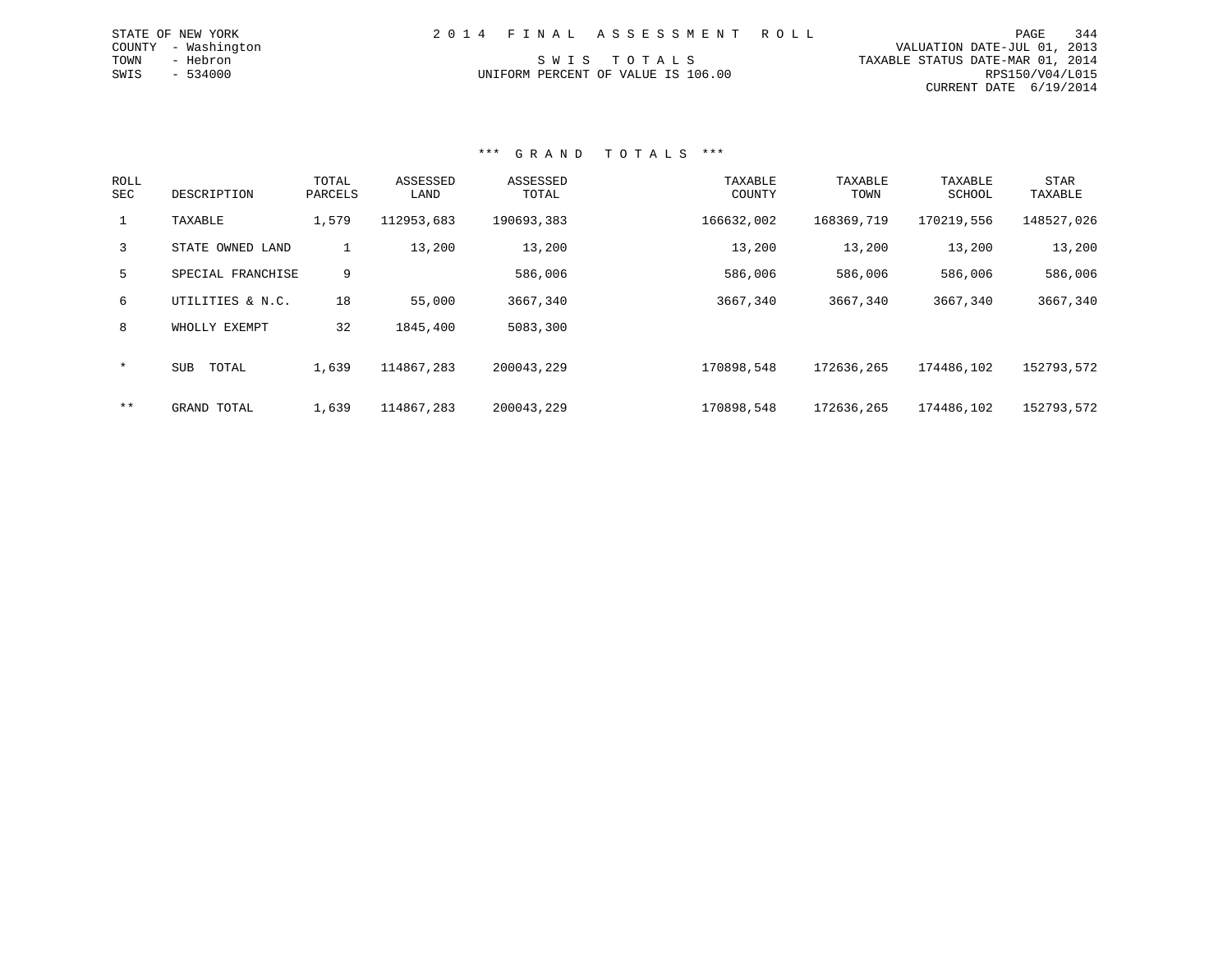| STATE OF NEW YORK   | 2014 FINAL ASSESSMENT ROLL         | 345<br>PAGE                      |
|---------------------|------------------------------------|----------------------------------|
| COUNTY - Washington | TOWN TOTALS                        | VALUATION DATE-JUL 01, 2013      |
| TOWN<br>- Hebron    |                                    | TAXABLE STATUS DATE-MAR 01, 2014 |
| SWIS - 5340         | UNIFORM PERCENT OF VALUE IS 106.00 | RPS150/V04/L015                  |
|                     |                                    | CURRENT DATE 6/19/2014           |

\*\*\* S P E C I A L D I S T R I C T S U M M A R Y \*\*\*

|      |                      | TOTAL   | EXTENSION   |   | EXTENSION | AD VALOREM | EXEMPT    | TAXABLE    |
|------|----------------------|---------|-------------|---|-----------|------------|-----------|------------|
| CODE | DISTRICT NAME        | PARCELS | TYPE        |   | VALUE     | VALUE      | AMOUNT    | VALUE      |
|      |                      |         |             |   |           |            |           |            |
|      | TE533 Trans exmt rep |         | 4 MOVTAX    |   |           |            |           |            |
|      | CA001 Cons agri dst  |         | 11 TOTAL    |   |           | 3443,000   | 609,775   | 2833,225   |
|      | CA004 Cons agri dst  |         | 2 TOTAL     | M |           | 185,000    | 125,948   | 59,052     |
|      | CA006 Cons agri dst  |         | 8 TOTAL     | M |           | 1789,400   | 869,836   | 919,564    |
|      | CA008 Cons agri dst  |         | 499 TOTAL   | M |           | 80421,130  | 13605,455 | 66815,675  |
|      | FD401 Hebron fire    |         | 1,638 TOTAL | M |           | 199499,729 | 4779,500  | 194720,229 |
|      | LD401 West hebron li |         | 67 TOTAL    | M |           | 7877,095   | 1248,900  | 6628,195   |

# \*\*\* S C H O O L D I S T R I C T S U M M A R Y \*\*\*

| CODE                                           | DISTRICT NAME                                         | TOTAL<br>PARCELS             | ASSESSED<br>LAND                                           | ASSESSED<br>TOTAL                                          | <b>EXEMPT</b><br>AMOUNT                                  | TOTAL<br>TAXABLE                                          | STAR<br>AMOUNT                               | STAR<br>TAXABLE                                           |
|------------------------------------------------|-------------------------------------------------------|------------------------------|------------------------------------------------------------|------------------------------------------------------------|----------------------------------------------------------|-----------------------------------------------------------|----------------------------------------------|-----------------------------------------------------------|
| 532001<br>533201<br>533401<br>533801<br>534801 | Arqyle<br>Granville<br>Greenwich<br>Hartford<br>Salem | 28<br>618<br>2<br>193<br>798 | 1786,700<br>43172,918<br>185,000<br>16175,185<br>53547,480 | 2912,311<br>74873,549<br>185,000<br>25886,090<br>96186,279 | 486,159<br>10042,906<br>125,948<br>4273,169<br>10628,945 | 2426,152<br>64830,643<br>59,052<br>21612,921<br>85557,334 | 368,400<br>8081,402<br>2826,480<br>10416,248 | 2057,752<br>56749,241<br>59,052<br>18786,441<br>75141,086 |
|                                                | SUB-TOTAL                                             | 1,639                        | 114867,283                                                 | 200043,229                                                 | 25557.127                                                | 174486,102                                                | 21692,530                                    | 152793,572                                                |
|                                                | TOTAL                                                 | 1,639                        | 114867,283                                                 | 200043,229                                                 | 25557.127                                                | 174486,102                                                | 21692,530                                    | 152793,572                                                |

#### \*\*\* S Y S T E M C O D E S S U M M A R Y \*\*\*

#### NO SYSTEM EXEMPTIONS AT THIS LEVEL

| CODE  | DESCRIPTION | TOTAL<br>PARCELS | COUNTY  | TOWN    | SCHOOL  |
|-------|-------------|------------------|---------|---------|---------|
| 12100 | NY STATE    |                  | 213,500 | 213,500 | 213,500 |
| 13100 | OTHER CTY   |                  | 765,200 | 765,200 | 765,200 |
| 13500 | OTHER TOWN  |                  | 182,500 | 182,500 | 182,500 |
| 13510 | TN CEM      |                  | 123,900 | 123,900 | 123,900 |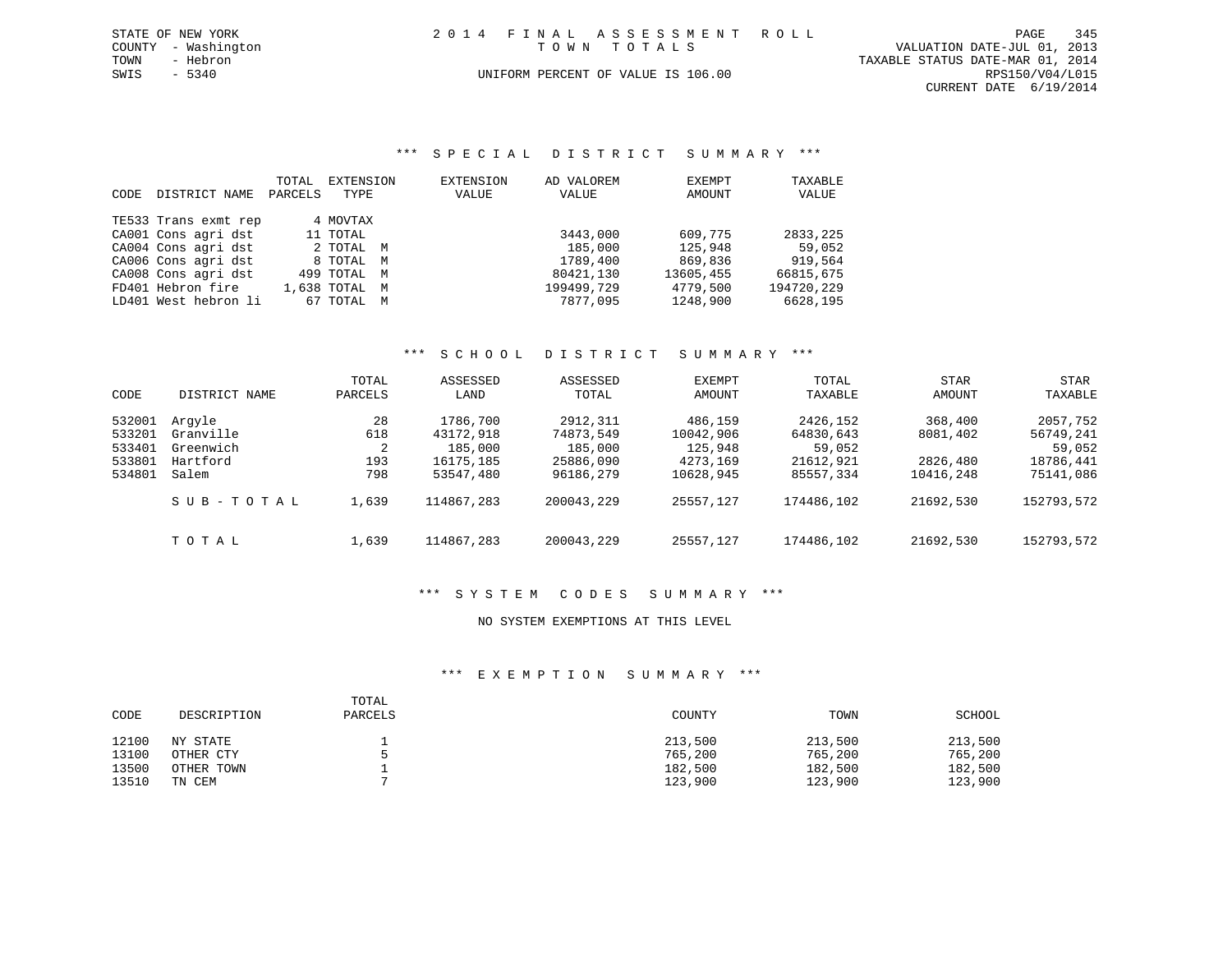|      | STATE OF NEW YORK   | 2014 FINAL ASSESSMENT ROLL                 | PAGE            | 346 |
|------|---------------------|--------------------------------------------|-----------------|-----|
|      | COUNTY - Washington | TOWN TOTALS<br>VALUATION DATE-JUL 01, 2013 |                 |     |
| TOWN | - Hebron            | TAXABLE STATUS DATE-MAR 01, 2014           |                 |     |
| SWIS | $-5340$             | UNIFORM PERCENT OF VALUE IS 106.00         | RPS150/V04/L015 |     |
|      |                     | CURRENT DATE 6/19/2014                     |                 |     |

### \*\*\* E X E M P T I O N S U M M A R Y \*\*\*

|       |              | TOTAL          |           |           |           |
|-------|--------------|----------------|-----------|-----------|-----------|
| CODE  | DESCRIPTION  | PARCELS        | COUNTY    | TOWN      | SCHOOL    |
| 13800 | SCH DIST     | 1              | 17,300    | 17,300    | 17,300    |
| 25110 | NON-PR REL   | 5              | 2872,400  | 2872,400  | 2872,400  |
| 25120 | NON-PR EDU   | $\overline{c}$ | 181,500   | 181,500   | 181,500   |
| 26250 | HIST SOC     | 3              | 100,600   | 100,600   | 100,600   |
| 26400 | VOL FIRE     | $\overline{4}$ | 468,600   | 468,600   | 468,600   |
| 27350 | PRI CEM      | 3              | 157,800   | 157,800   | 157,800   |
| 41121 | VET WAR CT   | 40             | 837,826   | 663,715   |           |
| 41131 | VET COM CT   | 36             | 1283,936  | 956,308   |           |
| 41141 | VET DIS CT   | 11             | 382,285   | 348,285   |           |
| 41151 | $CW_10_VET/$ | 6              | 47,078    | 47,078    |           |
| 41500 | RPTL1138     | 3              | 10,300    | 10,300    | 10,300    |
| 41700 | AG BUILD     | 14             | 712,906   | 712,906   | 712,906   |
| 41720 | AG DIST      | 139            | 13842,722 | 13842,722 | 13842,722 |
| 41730 | AGRI-D IND   | 43             | 1592,954  | 1592,954  | 1592,954  |
| 41800 | AGED-ALL     | 18             | 850,968   | 850,968   | 895,803   |
| 41801 | AGED-CO/TN   | $\mathbf{1}$   | 16,100    | 16,100    |           |
| 41802 | AGED-CO      | 33             | 1681,123  |           |           |
| 41803 | AGED-TOWN    | 19             |           | 635,613   |           |
| 41804 | AGED-SCH     | 19             |           |           | 757,246   |
| 41805 | AGE-CO/SCH   | 6              | 254,150   |           | 271,295   |
| 41806 | AGE-TN/SCH   | 3              |           | 120,524   | 130,024   |
| 41834 | STAR EN      | 157            |           |           | 9372,780  |
| 41854 | STAR B       | 410            |           |           | 12297,500 |
| 41864 | STAR B MH    | 1              |           |           | 22,250    |
| 41931 | DISAB-C/T    | 4              | 194,825   | 194,825   |           |
| 41932 | DISAB-CO     |                | 22,842    |           |           |
| 42111 | Hist Barns   | $\mathbf{1}$   | 16,789    | 16,789    |           |
| 47460 | FOR 480A     | 33             | 2260,577  | 2260,577  | 2260,577  |
| 49501 | SOL-CO/TWN   | 2              | 54,000    | 54,000    |           |
|       | TOTAL        | 1,032          | 29144,681 | 27406,964 | 47249,657 |